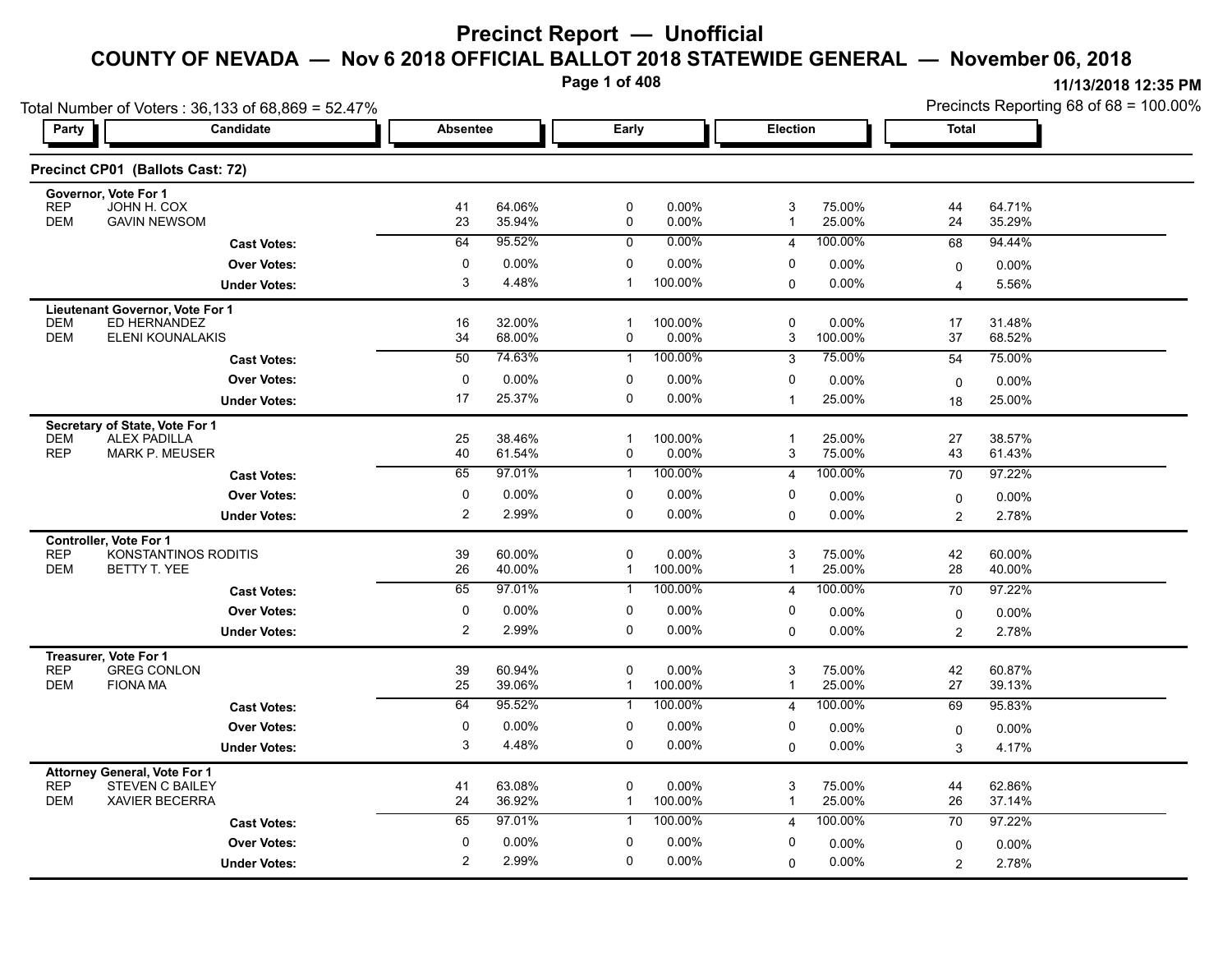**Page 2 of 408**

0.00% 25.00% 18

**11/13/2018 12:35 PM**

| Total Number of Voters: 36,133 of 68,869 = 52.47% |                                                                                       |                 |                  |              |                  |                                           |                  | Precincts Reporting 68 of 68 = 100.00% |                   |  |
|---------------------------------------------------|---------------------------------------------------------------------------------------|-----------------|------------------|--------------|------------------|-------------------------------------------|------------------|----------------------------------------|-------------------|--|
| Party                                             | Candidate                                                                             | <b>Absentee</b> |                  | Early        |                  |                                           | Election         |                                        | <b>Total</b>      |  |
|                                                   | Precinct CP01 (Ballots Cast: 72)                                                      |                 |                  |              |                  |                                           |                  |                                        |                   |  |
|                                                   | <b>Insurance Commissioner, Vote For 1</b>                                             |                 |                  |              |                  |                                           |                  |                                        |                   |  |
| <b>DEM</b>                                        | RICARDO LARA<br><b>STEVE POIZNER</b>                                                  | 20<br>40        | 33.33%<br>66.67% | -1<br>0      | 100.00%<br>0.00% | 1<br>3                                    | 25.00%<br>75.00% | 22<br>43                               | 33.85%<br>66.15%  |  |
|                                                   | <b>Cast Votes:</b>                                                                    | 60              | 89.55%           | $\mathbf{1}$ | 100.00%          | $\overline{4}$                            | 100.00%          | 65                                     | 90.28%            |  |
|                                                   | <b>Over Votes:</b>                                                                    | $\pmb{0}$       | 0.00%            | 0            | 0.00%            | 0                                         | $0.00\%$         | $\mathbf 0$                            | 0.00%             |  |
|                                                   | <b>Under Votes:</b>                                                                   | $\overline{7}$  | 10.45%           | $\mathbf 0$  | 0.00%            | $\Omega$                                  | 0.00%            | $\overline{7}$                         | 9.72%             |  |
|                                                   | Member, State Board of Equalization District 1, Vote For 1                            |                 |                  |              |                  |                                           |                  |                                        |                   |  |
| <b>DEM</b><br><b>REP</b>                          | <b>TOM HALLINAN</b><br><b>TED GAINES</b>                                              | 25<br>41        | 37.88%<br>62.12% | -1<br>0      | 100.00%<br>0.00% | $\overline{\mathbf{c}}$<br>$\overline{c}$ | 50.00%<br>50.00% | 28<br>43                               | 39.44%<br>60.56%  |  |
|                                                   | <b>Cast Votes:</b>                                                                    | 66              | 98.51%           | $\mathbf{1}$ | 100.00%          | $\overline{4}$                            | 100.00%          | 71                                     | 98.61%            |  |
|                                                   | <b>Over Votes:</b>                                                                    | $\mathbf 0$     | 0.00%            | $\mathbf 0$  | 0.00%            | 0                                         | $0.00\%$         | $\mathbf 0$                            | $0.00\%$          |  |
|                                                   | <b>Under Votes:</b>                                                                   | $\mathbf 1$     | 1.49%            | 0            | 0.00%            | $\Omega$                                  | $0.00\%$         | $\overline{1}$                         | 1.39%             |  |
|                                                   | United States Senate, Vote For 1                                                      |                 |                  |              |                  |                                           |                  |                                        |                   |  |
| <b>DEM</b>                                        | <b>DIANNE FEINSTEIN</b>                                                               | 21              | 40.38%           | $\mathbf 1$  | 100.00%          | $\overline{\mathbf{c}}$                   | 66.67%           | 24                                     | 42.86%            |  |
| <b>DEM</b>                                        | <b>KEVIN DE LEON</b>                                                                  | 31              | 59.62%           | 0            | 0.00%            | $\mathbf{1}$                              | 33.33%           | 32                                     | 57.14%            |  |
|                                                   | <b>Cast Votes:</b>                                                                    | 52              | 77.61%           | $\mathbf{1}$ | 100.00%          | 3                                         | 75.00%           | 56                                     | 77.78%            |  |
|                                                   | <b>Over Votes:</b>                                                                    | $\mathbf 0$     | 0.00%<br>22.39%  | 0<br>0       | 0.00%            | 0                                         | $0.00\%$         | 0                                      | 0.00%             |  |
|                                                   | <b>Under Votes:</b>                                                                   | 15              |                  |              | 0.00%            | $\overline{1}$                            | 25.00%           | 16                                     | 22.22%            |  |
| <b>REP</b>                                        | House of Representatives of the United States District 1, Vote For 1<br>DOUG LA MALFA | 37              | 55.22%           | 0            | 0.00%            | $\mathbf 1$                               | 25.00%           | 38                                     | 52.78%            |  |
| <b>DEM</b>                                        | <b>AUDREY DENNEY</b>                                                                  | 30              | 44.78%           | -1           | 100.00%          | 3                                         | 75.00%           | 34                                     | 47.22%            |  |
|                                                   | <b>Cast Votes:</b>                                                                    | 67              | 100.00%          | $\mathbf 1$  | 100.00%          | $\overline{4}$                            | 100.00%          | 72                                     | 100.00%           |  |
|                                                   | <b>Over Votes:</b>                                                                    | 0               | 0.00%            | 0            | 0.00%            | 0                                         | $0.00\%$         | 0                                      | 0.00%             |  |
|                                                   | <b>Under Votes:</b>                                                                   | $\mathbf 0$     | 0.00%            | 0            | 0.00%            | $\Omega$                                  | $0.00\%$         | $\Omega$                               | 0.00%             |  |
|                                                   | State Assembly District 1, Vote For 1                                                 |                 |                  |              |                  |                                           |                  |                                        |                   |  |
| <b>REP</b><br><b>DEM</b>                          | <b>BRIAN DAHLE</b><br><b>CALEEN SISK</b>                                              | 40<br>25        | 61.54%<br>38.46% | 0<br>1       | 0.00%<br>100.00% | 3<br>1                                    | 75.00%<br>25.00% | 43<br>27                               | 61.43%<br>38.57%  |  |
|                                                   | <b>Cast Votes:</b>                                                                    | 65              | 97.01%           | 1            | 100.00%          | $\overline{4}$                            | 100.00%          | 70                                     | 97.22%            |  |
|                                                   | <b>Over Votes:</b>                                                                    | 0               | 0.00%            | 0            | 0.00%            | 0                                         | 0.00%            |                                        |                   |  |
|                                                   | <b>Under Votes:</b>                                                                   | 2               | 2.99%            | 0            | 0.00%            | $\Omega$                                  | $0.00\%$         | $\mathbf 0$<br>$\overline{2}$          | $0.00\%$<br>2.78% |  |
|                                                   |                                                                                       |                 |                  |              |                  |                                           |                  |                                        |                   |  |
| <b>YES</b>                                        | For Associate Justice, Supreme Court - Carol A. Corrigan, Vote For 1                  | 39              | 79.59%           | $\mathbf 0$  | 0.00%            | 3                                         | 75.00%           | 42                                     | 77.78%            |  |
| <b>NO</b>                                         |                                                                                       | 10              | 20.41%           | 1            | 100.00%          | 1                                         | 25.00%           | 12                                     | 22.22%            |  |
|                                                   | <b>Cast Votes:</b>                                                                    | 49              | 73.13%           | 1            | 100.00%          | 4                                         | 100.00%          | 54                                     | 75.00%            |  |
|                                                   | <b>Over Votes:</b>                                                                    | 0               | 0.00%            | 0            | 0.00%            | 0                                         | $0.00\%$         | $\mathbf 0$                            | 0.00%             |  |
|                                                   | <b>Under Votes:</b>                                                                   | 18              | 26.87%           | $\mathbf 0$  | 0.00%            | $\Omega$                                  | $0.00\%$         | 18                                     | 25.00%            |  |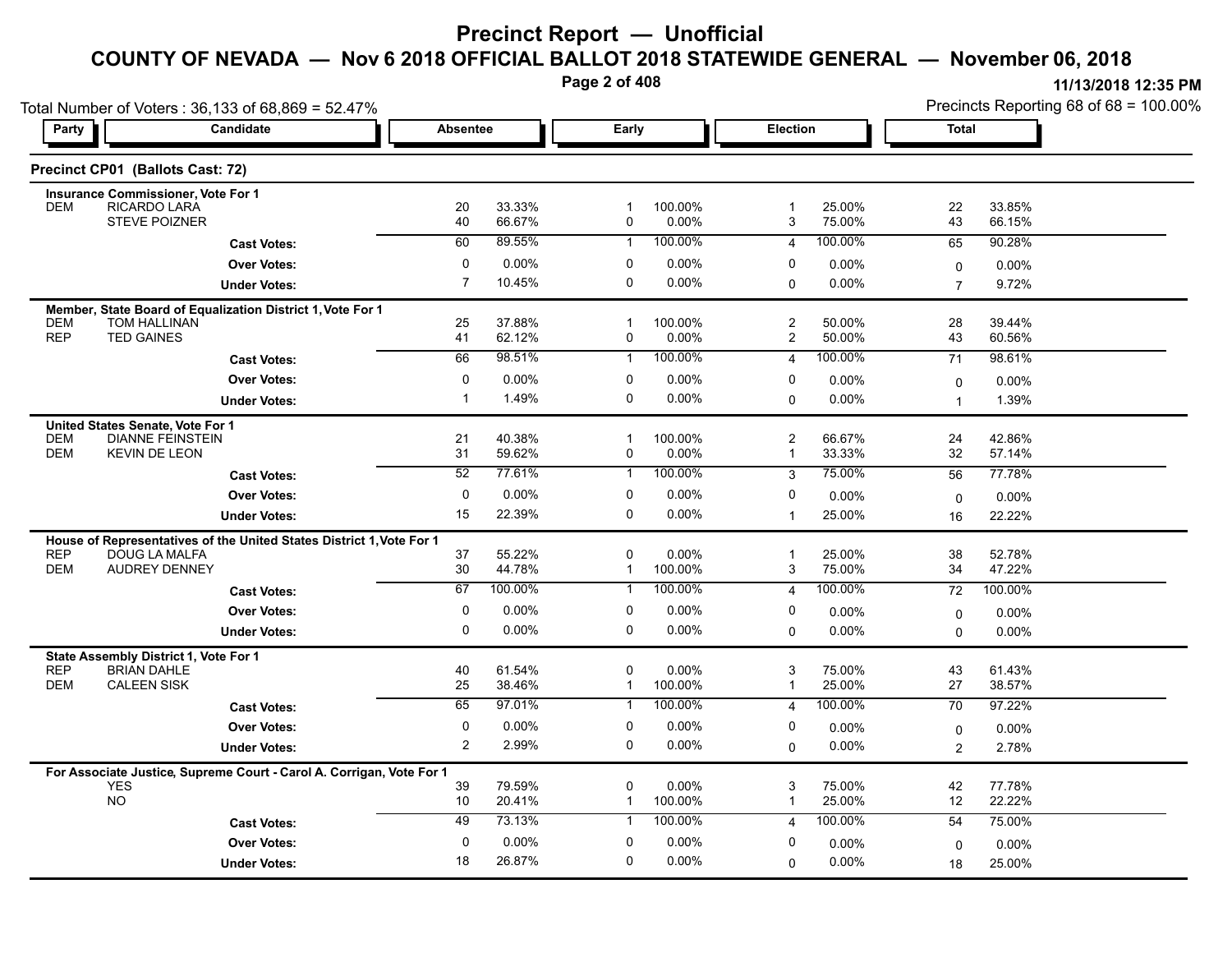# **Precinct Report — Unofficial**

# **COUNTY OF NEVADA — Nov 6 2018 OFFICIAL BALLOT 2018 STATEWIDE GENERAL — November 06, 2018**

**Page 3 of 408**

**11/13/2018 12:35 PM** Precincts Reporting 68 of 68 = 100.00%

|                          | Total Number of Voters: 36,133 of 68,869 = 52.47%                                              |                                             |                      |                             |                     |                         |                  | Precincts Reporting 68 of 68 = 100.00% |                  |  |
|--------------------------|------------------------------------------------------------------------------------------------|---------------------------------------------|----------------------|-----------------------------|---------------------|-------------------------|------------------|----------------------------------------|------------------|--|
| Party                    | Candidate                                                                                      | <b>Election</b><br><b>Absentee</b><br>Early |                      |                             | <b>Total</b>        |                         |                  |                                        |                  |  |
|                          | Precinct CP01 (Ballots Cast: 72)                                                               |                                             |                      |                             |                     |                         |                  |                                        |                  |  |
|                          | For Associate Justice, Supreme Court - Leondra R. Kruger, Vote For 1                           |                                             |                      |                             |                     |                         |                  |                                        |                  |  |
|                          | <b>YES</b><br><b>NO</b>                                                                        | 33<br>13                                    | 71.74%<br>28.26%     | 0                           | 100.00%<br>0.00%    | 3<br>0                  | 100.00%<br>0.00% | 37<br>13                               | 74.00%<br>26.00% |  |
|                          | <b>Cast Votes:</b>                                                                             | 46                                          | 68.66%               | $\mathbf{1}$                | 100.00%             | 3                       | 75.00%           | 50                                     | 69.44%           |  |
|                          | <b>Over Votes:</b>                                                                             | 0                                           | 0.00%                | 0                           | 0.00%               | 0                       | 0.00%            | $\mathbf 0$                            | 0.00%            |  |
|                          | <b>Under Votes:</b>                                                                            | 21                                          | 31.34%               | $\mathbf 0$                 | $0.00\%$            | $\mathbf 1$             | 25.00%           | 22                                     | 30.56%           |  |
|                          | For Associate Justice, Court of Appeal, Third District - Cole Blease, Vote For 1               |                                             |                      |                             |                     |                         |                  |                                        |                  |  |
|                          | <b>YES</b>                                                                                     | 31                                          | 67.39%               | -1                          | 100.00%             | 3                       | 100.00%          | 35                                     | 70.00%           |  |
|                          | <b>NO</b>                                                                                      | 15                                          | 32.61%               | 0                           | 0.00%               | 0                       | 0.00%            | 15                                     | 30.00%           |  |
|                          | <b>Cast Votes:</b>                                                                             | 46                                          | 68.66%               | $\mathbf{1}$                | 100.00%             | 3                       | 75.00%           | 50                                     | 69.44%           |  |
|                          | <b>Over Votes:</b>                                                                             | $\mathbf 0$                                 | 0.00%                | 0                           | 0.00%               | 0                       | 0.00%            | 0                                      | $0.00\%$         |  |
|                          | <b>Under Votes:</b>                                                                            | 21                                          | 31.34%               | $\Omega$                    | $0.00\%$            |                         | 25.00%           | 22                                     | 30.56%           |  |
|                          | For Associate Justice, Court of Appeal, Third District - Louis Mauro, Vote For 1               |                                             |                      |                             |                     |                         |                  |                                        |                  |  |
|                          | <b>YES</b><br><b>NO</b>                                                                        | 36                                          | 73.47%               | 0                           | 0.00%               | 3                       | 100.00%          | 39                                     | 73.58%           |  |
|                          |                                                                                                | 13                                          | 26.53%               | $\mathbf{1}$                | 100.00%             | 0                       | 0.00%            | 14                                     | 26.42%           |  |
|                          | <b>Cast Votes:</b>                                                                             | 49                                          | 73.13%               | $\mathbf{1}$                | 100.00%             | 3                       | 75.00%           | 53                                     | 73.61%           |  |
|                          | <b>Over Votes:</b>                                                                             | 0                                           | 0.00%                | 0                           | 0.00%               | $\mathbf 0$             | 0.00%            | $\mathbf 0$                            | $0.00\%$         |  |
|                          | <b>Under Votes:</b>                                                                            | 18                                          | 26.87%               | $\mathbf 0$                 | $0.00\%$            | $\mathbf{1}$            | 25.00%           | 19                                     | 26.39%           |  |
|                          | Superintendent of Public Instruction, Vote For 1                                               |                                             |                      |                             |                     |                         |                  |                                        |                  |  |
| <b>IDS</b><br><b>IDS</b> | <b>MARSHALL TUCK</b><br>TONY K. THURMOND                                                       | 35<br>20                                    | 63.64%<br>36.36%     | $\mathbf 0$<br>$\mathbf{1}$ | $0.00\%$<br>100.00% | $\mathbf{1}$<br>2       | 33.33%<br>66.67% | 36<br>23                               | 61.02%<br>38.98% |  |
|                          | <b>Cast Votes:</b>                                                                             | 55                                          | 82.09%               | $\mathbf{1}$                | 100.00%             | 3                       | 75.00%           | 59                                     | 81.94%           |  |
|                          | <b>Over Votes:</b>                                                                             | 0                                           | 0.00%                | 0                           | 0.00%               | $\mathbf 0$             | 0.00%            |                                        |                  |  |
|                          |                                                                                                | 12                                          | 17.91%               | $\Omega$                    | 0.00%               | $\mathbf 1$             | 25.00%           | $\mathbf 0$                            | 0.00%            |  |
|                          | <b>Under Votes:</b>                                                                            |                                             |                      |                             |                     |                         |                  | 13                                     | 18.06%           |  |
| <b>IDS</b>               | District Board Member, Nevada County Board of Education Trustee Area2,<br><b>HEINO NICOLAI</b> | 19                                          | Vote For 1<br>43.18% | $\mathbf 0$                 | $0.00\%$            | $\overline{\mathbf{c}}$ | 50.00%           | 21                                     | 43.75%           |  |
| <b>IDS</b>               | JOHN V "JACK" MEEKS                                                                            | 25                                          | 56.82%               | 0                           | $0.00\%$            | 2                       | 50.00%           | 27                                     | 56.25%           |  |
|                          | <b>Cast Votes:</b>                                                                             | 44                                          | 65.67%               | 0                           | $0.00\%$            | 4                       | 100.00%          | 48                                     | 66.67%           |  |
|                          | <b>Over Votes:</b>                                                                             | 0                                           | 0.00%                | 0                           | 0.00%               | $\mathbf 0$             | 0.00%            | $\mathbf 0$                            | 0.00%            |  |
|                          | <b>Under Votes:</b>                                                                            | 23                                          | 34.33%               | $\mathbf{1}$                | 100.00%             | $\Omega$                | 0.00%            | 24                                     | 33.33%           |  |
|                          | Trustee Area 5, Nevada Joint Union High School District, Vote For 1                            |                                             |                      |                             |                     |                         |                  |                                        |                  |  |
| DS                       | SONIA DELGADILLO                                                                               | 26                                          | 55.32%               | 0                           | $0.00\%$            | 3                       | 75.00%           | 29                                     | 56.86%           |  |
| <b>IDS</b>               | PATRICIA "PAT" SEELEY                                                                          | 21                                          | 44.68%               | 0                           | $0.00\%$            | 1                       | 25.00%           | 22                                     | 43.14%           |  |
|                          | <b>Cast Votes:</b>                                                                             | 47                                          | 70.15%               | $\mathbf 0$                 | 0.00%               | 4                       | 100.00%          | 51                                     | 70.83%           |  |
|                          | <b>Over Votes:</b>                                                                             | 0                                           | 0.00%                | $\mathbf 0$                 | 0.00%               | 0                       | 0.00%            | $\mathbf{0}$                           | 0.00%            |  |
|                          | <b>Under Votes:</b>                                                                            | 20                                          | 29.85%               | 1                           | 100.00%             | $\Omega$                | 0.00%            | 21                                     | 29.17%           |  |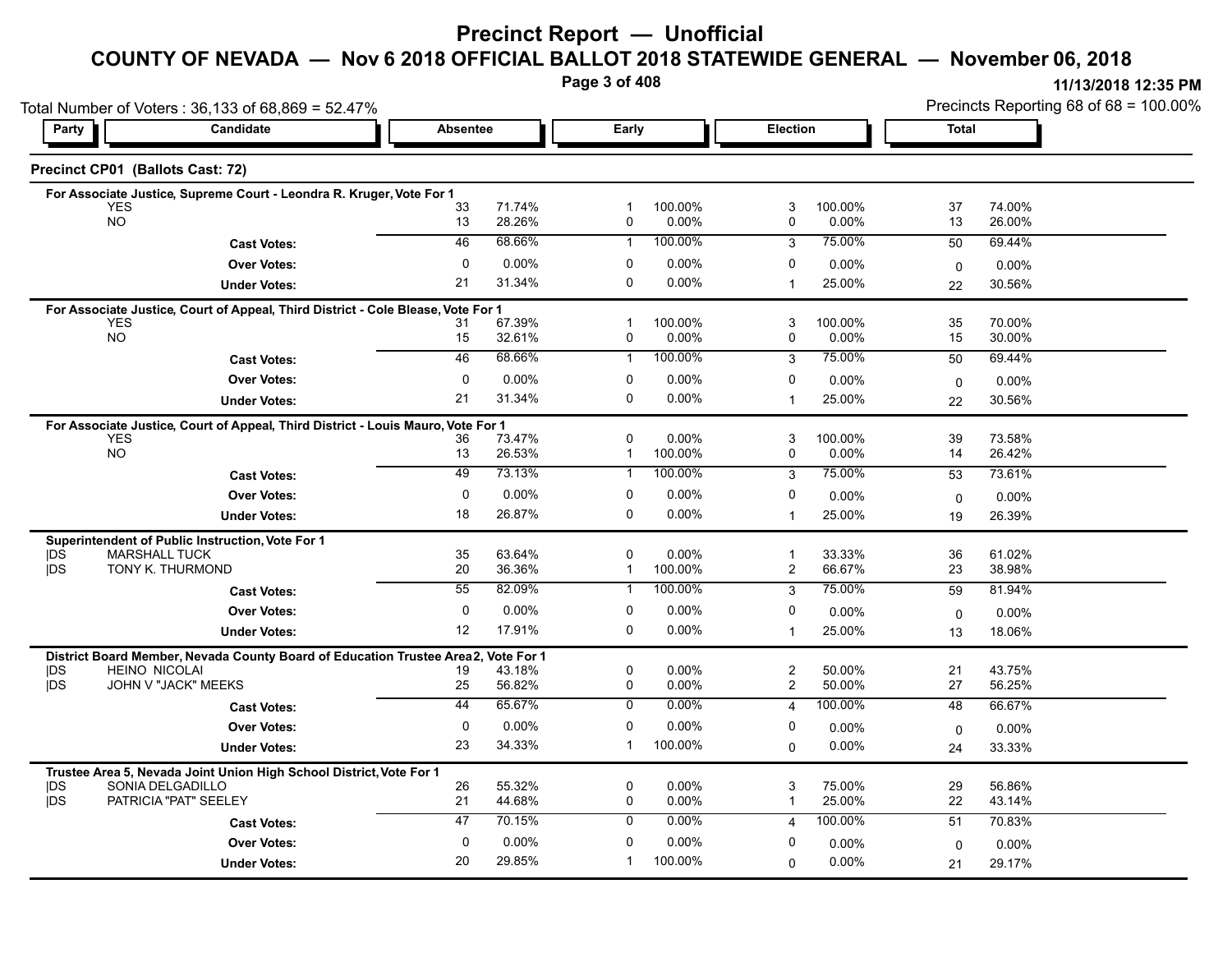**Page 4 of 408**

|                                         | Total Number of Voters: 36,133 of 68,869 = 52.47%                       |              |                  |                           |                  |                                  | Precincts Reporting 68 of 68 = 100.00% |                 |                  |
|-----------------------------------------|-------------------------------------------------------------------------|--------------|------------------|---------------------------|------------------|----------------------------------|----------------------------------------|-----------------|------------------|
| Party                                   | Candidate                                                               | Absentee     |                  |                           | Early            |                                  | <b>Election</b>                        |                 | <b>Total</b>     |
|                                         | Precinct CP01 (Ballots Cast: 72)                                        |              |                  |                           |                  |                                  |                                        |                 |                  |
|                                         | Sheriff-Coroner-Public Administrator, Vote For 1<br><b>SHANNAN MOON</b> |              | 57.38%           | $\mathbf 0$               | 0.00%            | 3                                | 75.00%                                 | 38              | 58.46%           |
| <b>IDS</b><br><b>IDS</b>                | <b>BILL SMETHERS</b>                                                    | 35<br>26     | 42.62%           | $\pmb{0}$                 | 0.00%            | $\mathbf{1}$                     | 25.00%                                 | 27              | 41.54%           |
|                                         | <b>Cast Votes:</b>                                                      | 61           | 91.04%           | 0                         | $0.00\%$         | $\overline{4}$                   | 100.00%                                | 65              | 90.28%           |
|                                         | <b>Over Votes:</b>                                                      | $\mathbf 0$  | 0.00%            | $\mathbf 0$               | 0.00%            | 0                                | $0.00\%$                               | $\mathbf 0$     | 0.00%            |
|                                         | <b>Under Votes:</b>                                                     | 6            | 8.96%            | $\mathbf{1}$              | 100.00%          | 0                                | 0.00%                                  | $\overline{7}$  | 9.72%            |
| Proposition 1, Vote For 1               |                                                                         |              |                  |                           |                  |                                  |                                        |                 |                  |
| <b>YES</b><br>NO <sub>1</sub>           |                                                                         | 19<br>46     | 29.23%<br>70.77% | $\mathbf 1$<br>0          | 100.00%<br>0.00% | $\overline{\mathbf{1}}$<br>3     | 25.00%<br>75.00%                       | 21<br>49        | 30.00%<br>70.00% |
|                                         | <b>Cast Votes:</b>                                                      | 65           | 97.01%           | $\mathbf{1}$              | 100.00%          | $\overline{4}$                   | 100.00%                                | 70              | 97.22%           |
|                                         | <b>Over Votes:</b>                                                      | $\mathbf 0$  | 0.00%            | $\mathbf 0$               | 0.00%            | 0                                | 0.00%                                  |                 | 0.00%            |
|                                         | <b>Under Votes:</b>                                                     | 2            | 2.99%            | 0                         | 0.00%            | $\mathbf 0$                      | $0.00\%$                               | 0<br>2          | 2.78%            |
| Proposition 2, Vote For 1               |                                                                         |              |                  |                           |                  |                                  |                                        |                 |                  |
| <b>YES</b>                              |                                                                         | 33           | 49.25%           | $\mathbf{1}$              | 100.00%          | $\sqrt{2}$                       | 50.00%                                 | 36              | 50.00%           |
| <b>NO</b>                               |                                                                         | 34           | 50.75%           | $\pmb{0}$                 | $0.00\%$         | $\overline{c}$                   | 50.00%                                 | 36              | 50.00%           |
|                                         | <b>Cast Votes:</b>                                                      | 67           | 100.00%          | $\mathbf{1}$              | 100.00%          | $\overline{4}$                   | 100.00%                                | 72              | 100.00%          |
|                                         | <b>Over Votes:</b>                                                      | $\mathbf 0$  | 0.00%            | $\mathbf 0$               | $0.00\%$         | 0                                | 0.00%                                  | 0               | 0.00%            |
|                                         | <b>Under Votes:</b>                                                     | 0            | 0.00%            | 0                         | $0.00\%$         | $\mathbf 0$                      | $0.00\%$                               | $\mathbf{0}$    | 0.00%            |
| Proposition 3, Vote For 1               |                                                                         |              |                  |                           |                  |                                  |                                        |                 |                  |
| <b>YES</b><br><b>NO</b>                 |                                                                         | 23<br>44     | 34.33%<br>65.67% | $\mathbf{1}$<br>$\pmb{0}$ | 100.00%<br>0.00% | $\overline{c}$<br>$\overline{c}$ | 50.00%<br>50.00%                       | 26<br>46        | 36.11%<br>63.89% |
|                                         | <b>Cast Votes:</b>                                                      | 67           | 100.00%          | $\mathbf{1}$              | 100.00%          | $\overline{4}$                   | 100.00%                                | $\overline{72}$ | 100.00%          |
|                                         | <b>Over Votes:</b>                                                      | $\pmb{0}$    | 0.00%            | $\pmb{0}$                 | 0.00%            | $\pmb{0}$                        | $0.00\%$                               | $\mathbf 0$     | 0.00%            |
|                                         | <b>Under Votes:</b>                                                     | $\mathbf 0$  | 0.00%            | 0                         | $0.00\%$         | $\mathbf 0$                      | $0.00\%$                               | $\mathbf{0}$    | 0.00%            |
| Proposition 4, Vote For 1               |                                                                         |              |                  |                           |                  |                                  |                                        |                 |                  |
| <b>YES</b>                              |                                                                         | 27           | 40.91%           | $\mathbf{1}$              | 100.00%          | 3                                | 75.00%                                 | 31              | 43.66%           |
| <b>NO</b>                               |                                                                         | 39           | 59.09%           | $\mathsf{O}$              | 0.00%            | $\mathbf{1}$                     | 25.00%                                 | 40              | 56.34%           |
|                                         | <b>Cast Votes:</b>                                                      | 66           | 98.51%           | $\mathbf{1}$              | 100.00%          | $\overline{4}$                   | 100.00%                                | 71              | 98.61%           |
|                                         | <b>Over Votes:</b>                                                      | $\mathbf 0$  | 0.00%            | 0                         | $0.00\%$         | 0                                | 0.00%                                  | $\mathbf 0$     | 0.00%            |
|                                         | <b>Under Votes:</b>                                                     | $\mathbf{1}$ | 1.49%            | 0                         | $0.00\%$         | $\mathbf 0$                      | $0.00\%$                               | $\mathbf{1}$    | 1.39%            |
| Proposition 5, Vote For 1<br><b>YES</b> |                                                                         | 27           | 40.30%           | $\mathbf{1}$              | 100.00%          | 0                                | $0.00\%$                               | 28              | 38.89%           |
| <b>NO</b>                               |                                                                         | 40           | 59.70%           | 0                         | 0.00%            | 4                                | 100.00%                                | 44              | 61.11%           |
|                                         | <b>Cast Votes:</b>                                                      | 67           | 100.00%          | $\mathbf{1}$              | 100.00%          | $\overline{4}$                   | 100.00%                                | 72              | 100.00%          |
|                                         | <b>Over Votes:</b>                                                      | $\mathbf 0$  | 0.00%            | 0                         | 0.00%            | 0                                | 0.00%                                  | 0               | 0.00%            |
|                                         | <b>Under Votes:</b>                                                     | $\mathbf 0$  | 0.00%            | $\mathbf 0$               | $0.00\%$         | $\mathbf 0$                      | $0.00\%$                               | $\mathbf 0$     | 0.00%            |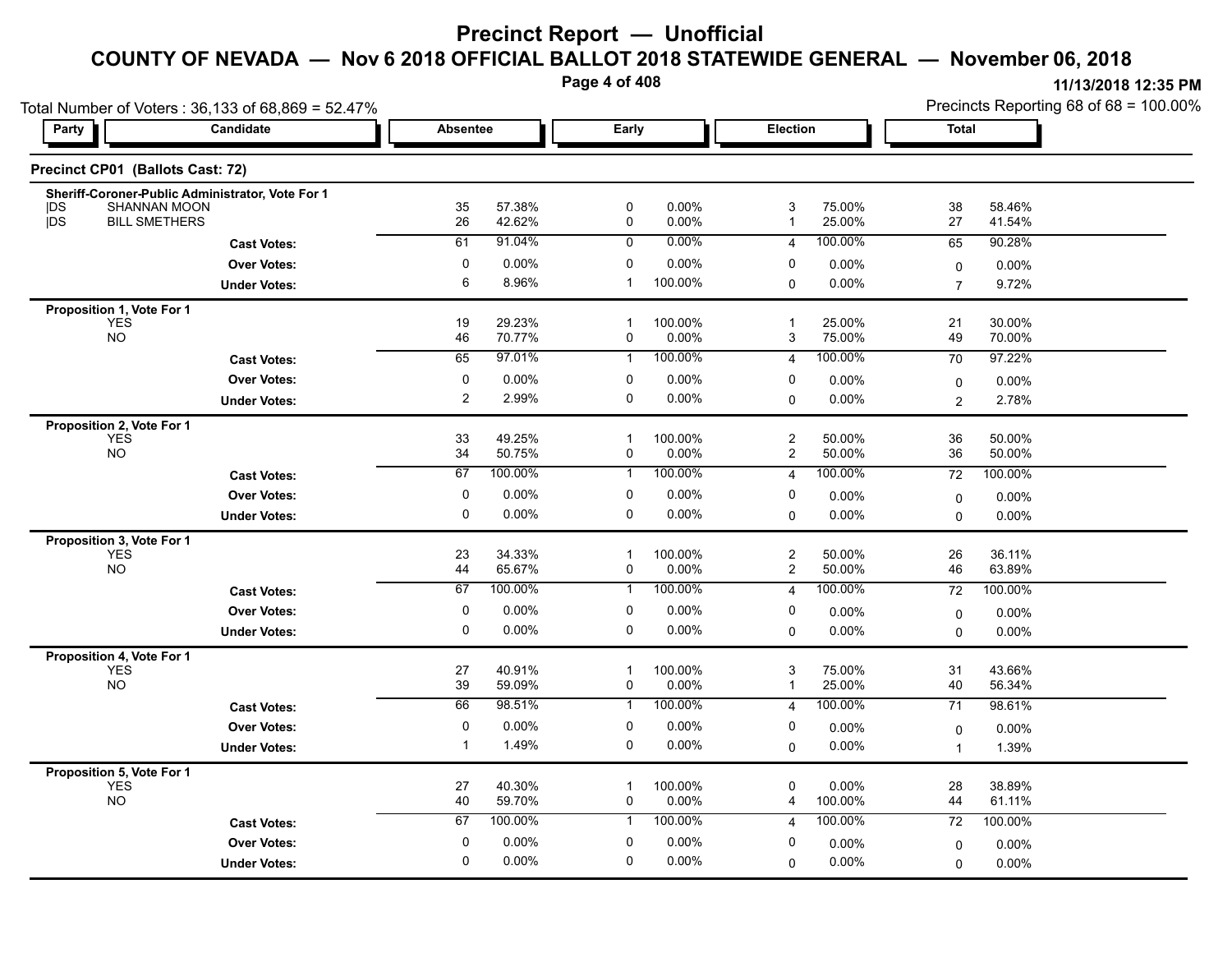**Page 5 of 408**

| Total Number of Voters: 36,133 of 68,869 = 52.47% |                     |                 |                  |                   |                  |                   |                  | Precincts Reporting 68 of 68 = 100.00% |                   |  |
|---------------------------------------------------|---------------------|-----------------|------------------|-------------------|------------------|-------------------|------------------|----------------------------------------|-------------------|--|
| Party                                             | Candidate           | <b>Absentee</b> |                  | Early             |                  | Election          |                  | Total                                  |                   |  |
| Precinct CP01 (Ballots Cast: 72)                  |                     |                 |                  |                   |                  |                   |                  |                                        |                   |  |
| Proposition 6, Vote For 1                         |                     |                 | 58.21%           | $\pmb{0}$         | 0.00%            |                   | 100.00%          | 43                                     | 59.72%            |  |
| <b>YES</b><br><b>NO</b>                           |                     | 39<br>28        | 41.79%           | $\mathbf{1}$      | 100.00%          | 4<br>0            | 0.00%            | 29                                     | 40.28%            |  |
|                                                   | <b>Cast Votes:</b>  | 67              | 100.00%          | 1                 | 100.00%          | $\overline{4}$    | 100.00%          | 72                                     | 100.00%           |  |
|                                                   | <b>Over Votes:</b>  | 0               | 0.00%            | 0                 | 0.00%            | 0                 | 0.00%            | 0                                      | $0.00\%$          |  |
|                                                   | <b>Under Votes:</b> | $\pmb{0}$       | $0.00\%$         | $\pmb{0}$         | 0.00%            | 0                 | 0.00%            | $\Omega$                               | 0.00%             |  |
| Proposition 7, Vote For 1                         |                     |                 |                  |                   |                  |                   |                  |                                        |                   |  |
| <b>YES</b><br><b>NO</b>                           |                     | 33<br>32        | 50.77%<br>49.23% | $\mathbf 1$<br>0  | 100.00%<br>0.00% | 3<br>-1           | 75.00%<br>25.00% | 37<br>33                               | 52.86%<br>47.14%  |  |
|                                                   | <b>Cast Votes:</b>  | 65              | 97.01%           | $\mathbf 1$       | 100.00%          | 4                 | 100.00%          | 70                                     | 97.22%            |  |
|                                                   | <b>Over Votes:</b>  | $\pmb{0}$       | 0.00%            | 0                 | 0.00%            | 0                 | 0.00%            | $\mathbf 0$                            | $0.00\%$          |  |
|                                                   | <b>Under Votes:</b> | $\overline{2}$  | 2.99%            | $\mathbf 0$       | 0.00%            | 0                 | 0.00%            | 2                                      | 2.78%             |  |
| Proposition 8, Vote For 1                         |                     |                 |                  |                   |                  |                   |                  |                                        |                   |  |
| <b>YES</b>                                        |                     | 18              | 27.27%           | $\mathbf 1$       | 100.00%          | $\overline{1}$    | 25.00%           | 20                                     | 28.17%            |  |
| <b>NO</b>                                         |                     | 48              | 72.73%           | 0                 | 0.00%            | 3                 | 75.00%           | 51                                     | 71.83%            |  |
|                                                   | <b>Cast Votes:</b>  | 66              | 98.51%           | 1                 | 100.00%          | $\overline{4}$    | 100.00%          | 71                                     | 98.61%            |  |
|                                                   | <b>Over Votes:</b>  | $\mathbf 0$     | 0.00%            | 0                 | 0.00%            | 0                 | 0.00%            | 0                                      | 0.00%             |  |
|                                                   | <b>Under Votes:</b> | $\mathbf 1$     | 1.49%            | 0                 | 0.00%            | 0                 | 0.00%            | $\overline{1}$                         | 1.39%             |  |
| Proposition 10, Vote For 1                        |                     |                 |                  |                   |                  |                   |                  |                                        |                   |  |
| <b>YES</b><br><b>NO</b>                           |                     | 16<br>50        | 24.24%<br>75.76% | 0<br>$\mathbf{1}$ | 0.00%<br>100.00% | 3<br>$\mathbf{1}$ | 75.00%<br>25.00% | 19<br>52                               | 26.76%<br>73.24%  |  |
|                                                   | <b>Cast Votes:</b>  | 66              | 98.51%           | 1                 | 100.00%          | 4                 | 100.00%          | 71                                     | 98.61%            |  |
|                                                   | <b>Over Votes:</b>  | 0               | 0.00%            | 0                 | 0.00%            | 0                 |                  |                                        |                   |  |
|                                                   | <b>Under Votes:</b> | -1              | 1.49%            | 0                 | 0.00%            | 0                 | 0.00%<br>0.00%   | 0<br>$\overline{1}$                    | $0.00\%$<br>1.39% |  |
|                                                   |                     |                 |                  |                   |                  |                   |                  |                                        |                   |  |
| Proposition 11, Vote For 1<br><b>YES</b>          |                     | 44              | 67.69%           | -1                | 100.00%          | 4                 | 100.00%          | 49                                     | 70.00%            |  |
| <b>NO</b>                                         |                     | 21              | 32.31%           | 0                 | 0.00%            | 0                 | 0.00%            | 21                                     | 30.00%            |  |
|                                                   | <b>Cast Votes:</b>  | 65              | 97.01%           | $\mathbf{1}$      | 100.00%          | $\overline{4}$    | 100.00%          | 70                                     | 97.22%            |  |
|                                                   | <b>Over Votes:</b>  | $\mathbf 0$     | 0.00%            | 0                 | 0.00%            | 0                 | 0.00%            | 0                                      | 0.00%             |  |
|                                                   | <b>Under Votes:</b> | $\overline{2}$  | 2.99%            | 0                 | 0.00%            | $\mathbf 0$       | 0.00%            | $\overline{c}$                         | 2.78%             |  |
| Proposition 12, Vote For 1                        |                     |                 |                  |                   |                  |                   |                  |                                        |                   |  |
| <b>YES</b>                                        |                     | 25              | 38.46%           | -1                | 100.00%          | $\overline{c}$    | 50.00%           | 28                                     | 40.00%            |  |
| <b>NO</b>                                         |                     | 40              | 61.54%           | $\pmb{0}$         | 0.00%            | $\overline{2}$    | 50.00%           | 42                                     | 60.00%            |  |
|                                                   | <b>Cast Votes:</b>  | 65              | 97.01%           | $\mathbf{1}$      | 100.00%          | $\overline{4}$    | 100.00%          | 70                                     | 97.22%            |  |
|                                                   | <b>Over Votes:</b>  | 0               | 0.00%            | 0                 | 0.00%            | 0                 | $0.00\%$         | 0                                      | $0.00\%$          |  |
|                                                   | <b>Under Votes:</b> | $\overline{2}$  | 2.99%            | $\mathbf 0$       | 0.00%            | $\Omega$          | 0.00%            | $\overline{2}$                         | 2.78%             |  |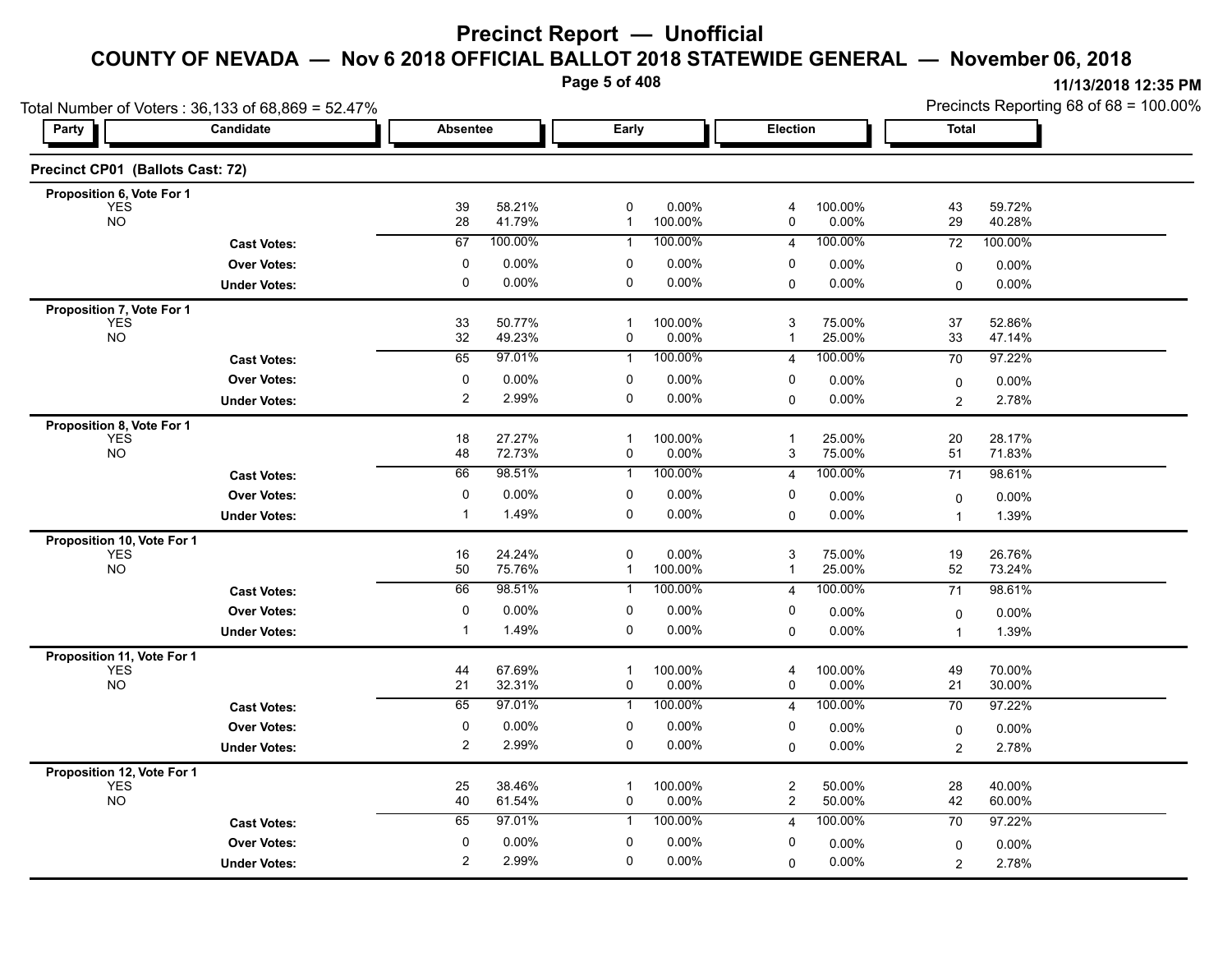**Page 6 of 408**

**11/13/2018 12:35 PM** Precincts Reporting 68 of 68 = 100.00%

|                                     | Total Number of Voters: 36,133 of 68,869 = 52.47% |                                             |          |          |              |   |          |    |          | Precincts Reporting 68 of $68 = 100.00\%$ |
|-------------------------------------|---------------------------------------------------|---------------------------------------------|----------|----------|--------------|---|----------|----|----------|-------------------------------------------|
| Party                               | Candidate                                         | <b>Election</b><br>Early<br><b>Absentee</b> |          |          | <b>Total</b> |   |          |    |          |                                           |
| Precinct CP01 (Ballots Cast: 72)    |                                                   |                                             |          |          |              |   |          |    |          |                                           |
| Measure G, Vote For 1<br><b>YES</b> |                                                   | 44                                          | 65.67%   | $\Omega$ | 0.00%        | 4 | 100.00%  | 48 | 66.67%   |                                           |
| <b>NO</b>                           |                                                   | 23                                          | 34.33%   |          | 100.00%      | 0 | 0.00%    | 24 | 33.33%   |                                           |
|                                     | <b>Cast Votes:</b>                                | 67                                          | 100.00%  |          | 100.00%      | 4 | 100.00%  | 72 | 100.00%  |                                           |
|                                     | <b>Over Votes:</b>                                | 0                                           | $0.00\%$ | 0        | 0.00%        | 0 | 0.00%    |    | $0.00\%$ |                                           |
|                                     | <b>Under Votes:</b>                               | 0                                           | $0.00\%$ | 0        | 0.00%        | 0 | $0.00\%$ |    | 0.00%    |                                           |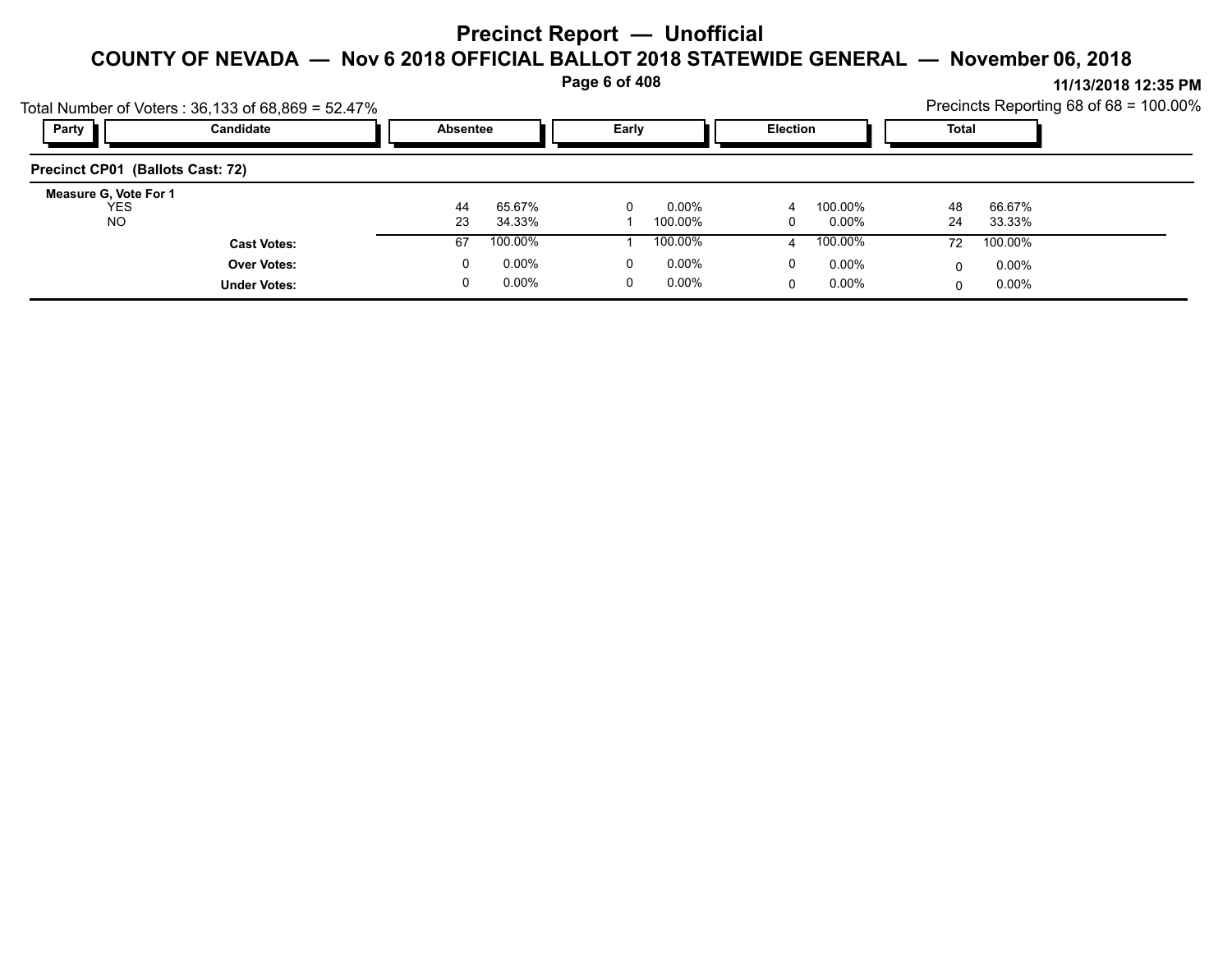**Page 7 of 408**

| Party                    | Candidate                                   | <b>Absentee</b> |                  |                                         | Early             |                | <b>Election</b>   |             | <b>Total</b>     |
|--------------------------|---------------------------------------------|-----------------|------------------|-----------------------------------------|-------------------|----------------|-------------------|-------------|------------------|
|                          |                                             |                 |                  |                                         |                   |                |                   |             |                  |
|                          | Precinct CP02 (Ballots Cast: 201)           |                 |                  |                                         |                   |                |                   |             |                  |
| <b>REP</b>               | Governor, Vote For 1<br>JOHN H. COX         |                 | 48.48%           | 3                                       |                   |                |                   | 97          | 50.26%           |
| <b>DEM</b>               | <b>GAVIN NEWSOM</b>                         | 80<br>85        | 51.52%           | $\mathbf{1}$                            | 75.00%<br>25.00%  | 14<br>10       | 58.33%<br>41.67%  | 96          | 49.74%           |
|                          | <b>Cast Votes:</b>                          | 165             | 96.49%           | 4                                       | 100.00%           | 24             | 92.31%            | 193         | 96.02%           |
|                          | <b>Over Votes:</b>                          | $\mathbf 0$     | 0.00%            | 0                                       | 0.00%             | 0              | 0.00%             | $\mathbf 0$ | 0.00%            |
|                          | <b>Under Votes:</b>                         | 6               | 3.51%            | 0                                       | 0.00%             | $\overline{2}$ | 7.69%             | 8           | 3.98%            |
|                          | Lieutenant Governor, Vote For 1             |                 |                  |                                         |                   |                |                   |             |                  |
| <b>DEM</b><br><b>DEM</b> | ED HERNANDEZ<br>ELENI KOUNALAKIS            | 42<br>82        | 33.87%<br>66.13% | $\overline{\mathbf{c}}$<br>$\mathbf{1}$ | 66.67%<br>33.33%  | 5<br>13        | 27.78%<br>72.22%  | 49<br>96    | 33.79%<br>66.21% |
|                          | <b>Cast Votes:</b>                          | 124             | 72.51%           | $\overline{3}$                          | 75.00%            | 18             | 69.23%            | 145         | 72.14%           |
|                          | <b>Over Votes:</b>                          | $\mathbf 0$     | 0.00%            | 0                                       | 0.00%             | $\mathbf 0$    | 0.00%             | $\mathbf 0$ | 0.00%            |
|                          | <b>Under Votes:</b>                         | 47              | 27.49%           | $\mathbf{1}$                            | 25.00%            | 8              | 30.77%            | 56          | 27.86%           |
|                          | Secretary of State, Vote For 1              |                 |                  |                                         |                   |                |                   |             |                  |
| <b>DEM</b>               | <b>ALEX PADILLA</b>                         | 88              | 52.69%           | 0                                       | 0.00%             | 12             | 46.15%            | 100         | 51.02%           |
| <b>REP</b>               | <b>MARK P. MEUSER</b>                       | 79<br>167       | 47.31%<br>97.66% | 3<br>3                                  | 100.00%<br>75.00% | 14<br>26       | 53.85%<br>100.00% | 96<br>196   | 48.98%<br>97.51% |
|                          | <b>Cast Votes:</b><br><b>Over Votes:</b>    | $\mathbf 0$     | 0.00%            | 0                                       | 0.00%             | 0              | 0.00%             |             |                  |
|                          | <b>Under Votes:</b>                         | 4               | 2.34%            | $\overline{1}$                          | 25.00%            | $\mathbf 0$    | 0.00%             | 0<br>5      | 0.00%<br>2.49%   |
|                          | <b>Controller, Vote For 1</b>               |                 |                  |                                         |                   |                |                   |             |                  |
| <b>REP</b>               | KONSTANTINOS RODITIS                        | 79              | 46.75%           | 3                                       | 100.00%           | 14             | 53.85%            | 96          | 48.48%           |
| <b>DEM</b>               | <b>BETTY T. YEE</b>                         | 90              | 53.25%           | 0                                       | 0.00%             | 12             | 46.15%            | 102         | 51.52%           |
|                          | <b>Cast Votes:</b>                          | 169             | 98.83%           | $\overline{3}$                          | 75.00%            | 26             | 100.00%           | 198         | 98.51%           |
|                          | <b>Over Votes:</b>                          | $\mathbf 0$     | 0.00%            | 0                                       | 0.00%             | $\mathbf 0$    | 0.00%             | $\mathbf 0$ | 0.00%            |
|                          | <b>Under Votes:</b>                         | $\overline{2}$  | 1.17%            | $\mathbf{1}$                            | 25.00%            | $\Omega$       | 0.00%             | 3           | 1.49%            |
| <b>REP</b>               | Treasurer, Vote For 1<br><b>GREG CONLON</b> | 79              | 47.02%           | 3                                       | 100.00%           | 14             | 56.00%            | 96          | 48.98%           |
| <b>DEM</b>               | <b>FIONA MA</b>                             | 89              | 52.98%           | 0                                       | 0.00%             | 11             | 44.00%            | 100         | 51.02%           |
|                          | <b>Cast Votes:</b>                          | 168             | 98.25%           | 3                                       | 75.00%            | 25             | 96.15%            | 196         | 97.51%           |
|                          | <b>Over Votes:</b>                          | $\mathbf 0$     | 0.00%            | 0                                       | 0.00%             | 0              | 0.00%             | $\mathsf 0$ | 0.00%            |
|                          | <b>Under Votes:</b>                         | 3               | 1.75%            | $\mathbf{1}$                            | 25.00%            | $\mathbf{1}$   | 3.85%             | 5           | 2.49%            |
|                          | <b>Attorney General, Vote For 1</b>         |                 |                  |                                         |                   |                |                   |             |                  |
| <b>REP</b><br><b>DEM</b> | <b>STEVEN C BAILEY</b><br>XAVIER BECERRA    | 84<br>83        | 50.30%<br>49.70% | 3<br>0                                  | 100.00%<br>0.00%  | 15<br>11       | 57.69%<br>42.31%  | 102<br>94   | 52.04%<br>47.96% |
|                          | <b>Cast Votes:</b>                          | 167             | 97.66%           | 3                                       | 75.00%            | 26             | 100.00%           | 196         | 97.51%           |
|                          | <b>Over Votes:</b>                          | $\mathbf{0}$    | 0.00%            | $\Omega$                                | 0.00%             | 0              | 0.00%             | $\mathbf 0$ | 0.00%            |
|                          | <b>Under Votes:</b>                         | 4               | 2.34%            | 1                                       | 25.00%            | $\mathbf 0$    | 0.00%             | 5           | 2.49%            |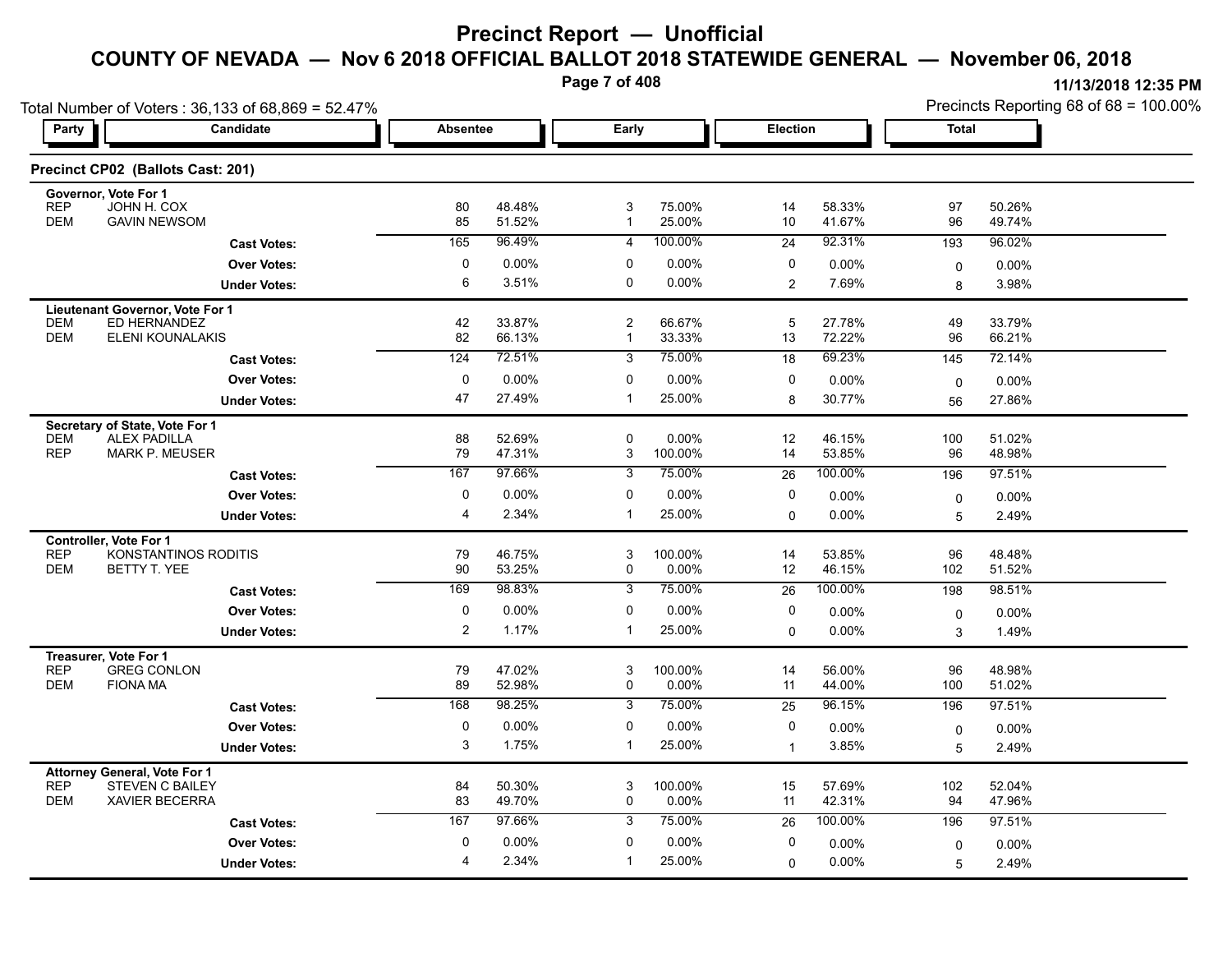**Page 8 of 408**

|                                  | Total Number of Voters: 36,133 of 68,869 = 52.47%                                     |                 |                  |                     |                  |                |                  |                   | Precincts Reporting 68 of 68 = 100.00% |
|----------------------------------|---------------------------------------------------------------------------------------|-----------------|------------------|---------------------|------------------|----------------|------------------|-------------------|----------------------------------------|
| Party                            | Candidate                                                                             | <b>Absentee</b> |                  | Early               |                  | Election       |                  | <b>Total</b>      |                                        |
|                                  | Precinct CP02 (Ballots Cast: 201)                                                     |                 |                  |                     |                  |                |                  |                   |                                        |
| <b>DEM</b>                       | <b>Insurance Commissioner, Vote For 1</b><br>RICARDO LARA                             | 67              | 43.23%           | 0                   | 0.00%            | 10             | 41.67%           | 77                | 42.31%                                 |
|                                  | <b>STEVE POIZNER</b>                                                                  | 88              | 56.77%           | 3                   | 100.00%          | 14             | 58.33%           | 105               | 57.69%                                 |
|                                  | <b>Cast Votes:</b>                                                                    | 155             | 90.64%           | 3                   | 75.00%           | 24             | 92.31%           | 182               | 90.55%                                 |
|                                  | <b>Over Votes:</b>                                                                    | 0               | 0.00%            | $\mathbf 0$         | 0.00%            | 0              | 0.00%            | 0                 | 0.00%                                  |
|                                  | <b>Under Votes:</b>                                                                   | 16              | 9.36%            | $\mathbf{1}$        | 25.00%           | $\overline{2}$ | 7.69%            | 19                | 9.45%                                  |
|                                  | Member, State Board of Equalization District 1, Vote For 1                            |                 |                  |                     |                  |                |                  |                   |                                        |
| DEM<br><b>REP</b>                | TOM HALLINAN<br><b>TED GAINES</b>                                                     | 85<br>84        | 50.30%<br>49.70% | 0<br>3              | 0.00%<br>100.00% | 12<br>14       | 46.15%<br>53.85% | 97<br>101         | 48.99%<br>51.01%                       |
|                                  | <b>Cast Votes:</b>                                                                    | 169             | 98.83%           | 3                   | 75.00%           | 26             | 100.00%          | 198               | 98.51%                                 |
|                                  | <b>Over Votes:</b>                                                                    | $\mathbf 0$     | 0.00%            | $\mathbf 0$         | 0.00%            | $\mathbf 0$    | 0.00%            | 0                 | $0.00\%$                               |
|                                  | <b>Under Votes:</b>                                                                   | $\overline{2}$  | 1.17%            | $\mathbf{1}$        | 25.00%           | $\Omega$       | 0.00%            | 3                 | 1.49%                                  |
| United States Senate, Vote For 1 |                                                                                       |                 |                  |                     |                  |                |                  |                   |                                        |
| DEM                              | <b>DIANNE FEINSTEIN</b>                                                               | 59              | 42.14%           | $\mathbf{1}$        | 33.33%           | 10             | 47.62%           | 70                | 42.68%                                 |
| <b>DEM</b>                       | <b>KEVIN DE LEON</b>                                                                  | 81<br>140       | 57.86%<br>81.87% | $\overline{2}$<br>3 | 66.67%<br>75.00% | 11<br>21       | 52.38%<br>80.77% | 94                | 57.32%<br>81.59%                       |
|                                  | <b>Cast Votes:</b><br><b>Over Votes:</b>                                              | $\mathbf 0$     | 0.00%            | $\mathbf 0$         | 0.00%            | 0              |                  | 164               |                                        |
|                                  | <b>Under Votes:</b>                                                                   | 31              | 18.13%           | $\mathbf{1}$        | 25.00%           | 5              | 0.00%<br>19.23%  | $\mathbf 0$<br>37 | 0.00%<br>18.41%                        |
|                                  |                                                                                       |                 |                  |                     |                  |                |                  |                   |                                        |
| <b>REP</b>                       | House of Representatives of the United States District 1, Vote For 1<br>DOUG LA MALFA | 80              | 46.78%           | 3                   | 75.00%           | 14             | 53.85%           | 97                | 48.26%                                 |
| <b>DEM</b>                       | <b>AUDREY DENNEY</b>                                                                  | 91              | 53.22%           | $\mathbf 1$         | 25.00%           | 12             | 46.15%           | 104               | 51.74%                                 |
|                                  | <b>Cast Votes:</b>                                                                    | 171             | 100.00%          | 4                   | 100.00%          | 26             | 100.00%          | 201               | 100.00%                                |
|                                  | <b>Over Votes:</b>                                                                    | $\mathbf 0$     | 0.00%            | $\mathbf 0$         | 0.00%            | 0              | 0.00%            | 0                 | $0.00\%$                               |
|                                  | <b>Under Votes:</b>                                                                   | $\mathbf 0$     | $0.00\%$         | $\Omega$            | 0.00%            | $\Omega$       | 0.00%            | 0                 | 0.00%                                  |
|                                  | State Assembly District 1, Vote For 1                                                 |                 |                  |                     |                  |                |                  |                   |                                        |
| <b>REP</b><br><b>DEM</b>         | <b>BRIAN DAHLE</b><br><b>CALEEN SISK</b>                                              | 84<br>84        | 50.00%<br>50.00% | 3<br>0              | 100.00%<br>0.00% | 15<br>11       | 57.69%<br>42.31% | 102<br>95         | 51.78%<br>48.22%                       |
|                                  | <b>Cast Votes:</b>                                                                    | 168             | 98.25%           | 3                   | 75.00%           | 26             | 100.00%          | 197               | 98.01%                                 |
|                                  | <b>Over Votes:</b>                                                                    | 0               | 0.00%            | 0                   | 0.00%            | 0              | 0.00%            | 0                 | 0.00%                                  |
|                                  | <b>Under Votes:</b>                                                                   | 3               | 1.75%            | $\mathbf{1}$        | 25.00%           | 0              | $0.00\%$         | 4                 | 1.99%                                  |
|                                  | For Associate Justice, Supreme Court - Carol A. Corrigan, Vote For 1                  |                 |                  |                     |                  |                |                  |                   |                                        |
| <b>YES</b>                       |                                                                                       | 85              | 65.89%           | $\overline{2}$      | 100.00%          | 16             | 84.21%           | 103               | 68.67%                                 |
| NO                               |                                                                                       | 44              | 34.11%           | $\mathbf 0$         | 0.00%            | 3              | 15.79%           | 47                | 31.33%                                 |
|                                  | <b>Cast Votes:</b>                                                                    | 129             | 75.44%           | $\overline{2}$      | 50.00%           | 19             | 73.08%           | 150               | 74.63%                                 |
|                                  | <b>Over Votes:</b>                                                                    | $\mathbf 0$     | 0.00%            | 0                   | 0.00%            | 0              | 0.00%            | $\Omega$          | 0.00%                                  |
|                                  | <b>Under Votes:</b>                                                                   | 42              | 24.56%           | $\overline{2}$      | 50.00%           | $\overline{7}$ | 26.92%           | 51                | 25.37%                                 |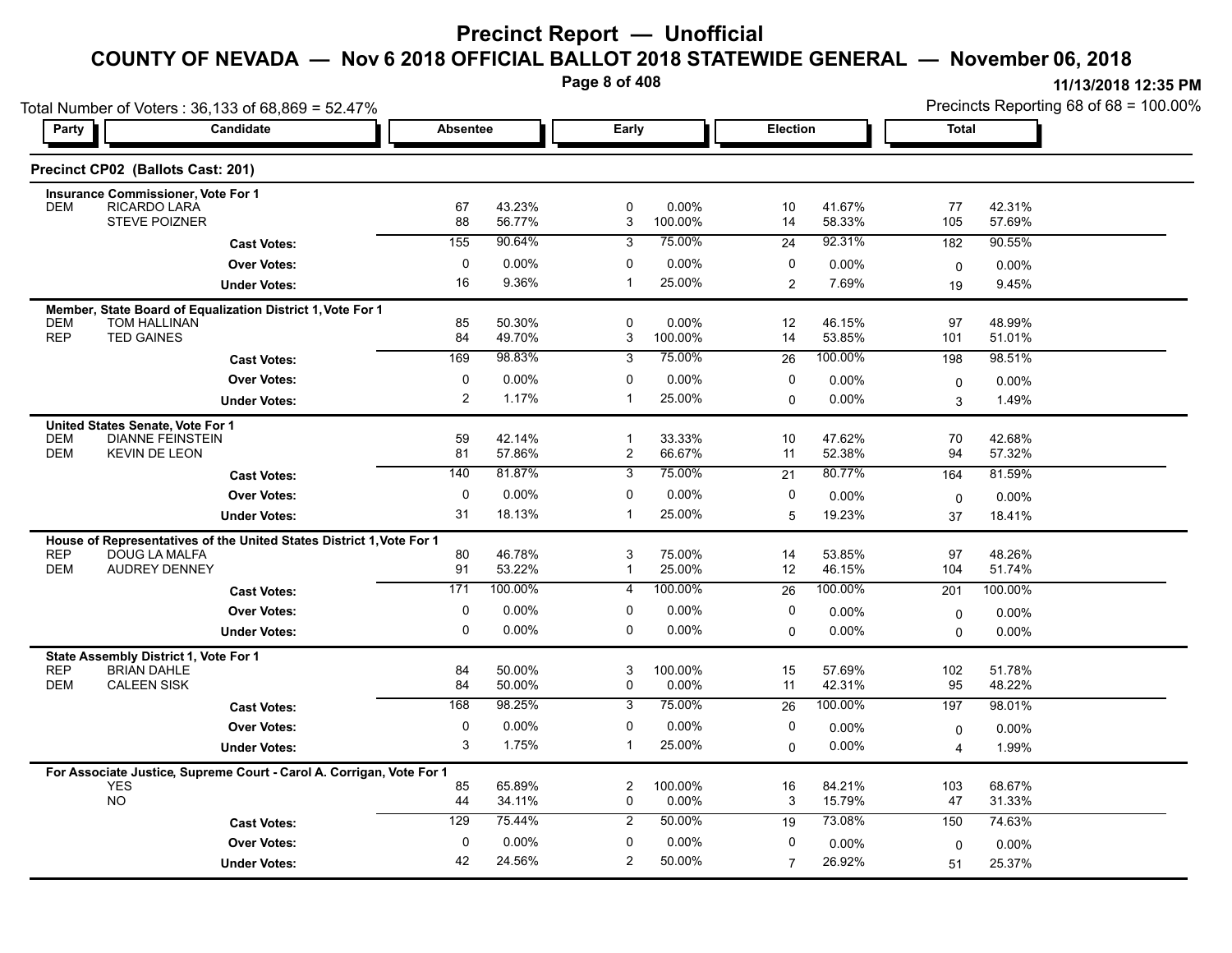# **Precinct Report — Unofficial**

# **COUNTY OF NEVADA — Nov 6 2018 OFFICIAL BALLOT 2018 STATEWIDE GENERAL — November 06, 2018**

**Page 9 of 408**

**11/13/2018 12:35 PM** Precincts Reporting 68 of 68 = 100.00%

| Candidate<br>Early<br>Election<br><b>Total</b><br>Party<br><b>Absentee</b><br>Precinct CP02 (Ballots Cast: 201)<br>For Associate Justice, Supreme Court - Leondra R. Kruger, Vote For 1<br>50.00%<br>53.33%<br><b>YES</b><br>80<br>61.54%<br>8<br>89<br>60.54%<br>-1<br><b>NO</b><br>38.46%<br>50.00%<br>$\overline{7}$<br>46.67%<br>58<br>39.46%<br>50<br>$\mathbf 1$<br>50.00%<br>57.69%<br>130<br>76.02%<br>2<br>147<br>73.13%<br>15<br><b>Cast Votes:</b><br>0.00%<br>0<br>0.00%<br><b>Over Votes:</b><br>$\Omega$<br>0<br>0.00%<br>$0.00\%$<br>0<br>23.98%<br>2<br>50.00%<br>41<br>42.31%<br>11<br>26.87%<br><b>Under Votes:</b><br>54<br><b>YES</b><br>61.60%<br>50.00%<br>7<br>46.67%<br>85<br>59.86%<br>-1<br>77<br><b>NO</b><br>38.40%<br>50.00%<br>53.33%<br>57<br>48<br>8<br>40.14%<br>$\mathbf{1}$<br>50.00%<br>57.69%<br>125<br>73.10%<br>2<br>70.65%<br>15<br>142<br><b>Cast Votes:</b><br>$0.00\%$<br>0<br>0.00%<br>0<br><b>Over Votes:</b><br>0<br>$0.00\%$<br>$0.00\%$<br>0<br>26.90%<br>2<br>50.00%<br>46<br>42.31%<br>11<br>29.35%<br><b>Under Votes:</b><br>59<br><b>YES</b><br>50.00%<br>$\overline{7}$<br>50.00%<br>82<br>59.85%<br>61.16%<br>$\mathbf{1}$<br>74<br>NO<br>47<br>38.84%<br>50.00%<br>50.00%<br>55<br>40.15%<br>$\mathbf{1}$<br>7<br>121<br>70.76%<br>$\overline{2}$<br>50.00%<br>53.85%<br>68.16%<br>14<br>137<br><b>Cast Votes:</b><br><b>Over Votes:</b><br>0<br>0.00%<br>0<br>0.00%<br>0<br>0.00%<br>$0.00\%$<br>0<br>50<br>29.24%<br>$\overline{c}$<br>50.00%<br>46.15%<br>12<br>31.84%<br><b>Under Votes:</b><br>64<br>57.55%<br>$\overline{c}$<br>50.00%<br>66.67%<br>98<br><b>MARSHALL TUCK</b><br>80<br>16<br>58.68%<br><b>IDS</b><br>TONY K. THURMOND<br>59<br>42.45%<br>$\overline{c}$<br>50.00%<br>69<br>41.32%<br>8<br>33.33%<br>81.29%<br>100.00%<br>92.31%<br>139<br>83.08%<br>4<br>167<br>24<br><b>Cast Votes:</b><br>0<br>$0.00\%$<br>0.00%<br>0<br>0<br><b>Over Votes:</b><br>0.00%<br>0.00%<br>$\mathbf 0$<br>18.71%<br>32<br>0<br>0.00%<br>7.69%<br>2<br>16.92%<br><b>Under Votes:</b><br>34<br>Vote For 1<br><b>HEINO NICOLAI</b><br>45.90%<br>$\mathbf 0$<br>0.00%<br>5<br>26.32%<br>61<br>42.66%<br>56<br>JOHN V "JACK" MEEKS<br>54.10%<br>$\overline{c}$<br>100.00%<br>14<br>73.68%<br>82<br>IDS.<br>66<br>57.34%<br>71.35%<br>50.00%<br>73.08%<br>122<br>2<br>19<br>71.14%<br>143<br><b>Cast Votes:</b><br><b>Over Votes:</b><br>0<br>0.00%<br>0<br>0.00%<br>0<br>0.00%<br>$0.00\%$<br>$\mathbf 0$<br>49<br>28.65%<br>2<br>50.00%<br>26.92%<br><b>Under Votes:</b><br>$\overline{7}$<br>28.86%<br>58<br>Sheriff-Coroner-Public Administrator, Vote For 1<br>$\overline{c}$<br><b>SHANNAN MOON</b><br>96<br>60.00%<br>50.00%<br>14<br>56.00%<br>112<br>59.26%<br><b>IDS</b><br><b>BILL SMETHERS</b><br>40.00%<br>$\overline{c}$<br>50.00%<br>44.00%<br>40.74%<br>64<br>11<br>77<br>93.57%<br>160<br>100.00%<br>96.15%<br>4<br>189<br>94.03%<br>25<br><b>Cast Votes:</b><br>0<br>$0.00\%$<br>0<br>0.00%<br>0<br><b>Over Votes:</b><br>$0.00\%$<br>0.00%<br>$\mathbf 0$ | Total Number of Voters: 36,133 of 68,869 = 52.47% |  |  |  | Precincts Reporting 68 of 68 = 100.00% |  |
|-----------------------------------------------------------------------------------------------------------------------------------------------------------------------------------------------------------------------------------------------------------------------------------------------------------------------------------------------------------------------------------------------------------------------------------------------------------------------------------------------------------------------------------------------------------------------------------------------------------------------------------------------------------------------------------------------------------------------------------------------------------------------------------------------------------------------------------------------------------------------------------------------------------------------------------------------------------------------------------------------------------------------------------------------------------------------------------------------------------------------------------------------------------------------------------------------------------------------------------------------------------------------------------------------------------------------------------------------------------------------------------------------------------------------------------------------------------------------------------------------------------------------------------------------------------------------------------------------------------------------------------------------------------------------------------------------------------------------------------------------------------------------------------------------------------------------------------------------------------------------------------------------------------------------------------------------------------------------------------------------------------------------------------------------------------------------------------------------------------------------------------------------------------------------------------------------------------------------------------------------------------------------------------------------------------------------------------------------------------------------------------------------------------------------------------------------------------------------------------------------------------------------------------------------------------------------------------------------------------------------------------------------------------------------------------------------------------------------------------------------------------------------------------------------------------------------------------------------------------------------------------------------------------------------------------------------------------------------------------------------------------------------------------|---------------------------------------------------|--|--|--|----------------------------------------|--|
|                                                                                                                                                                                                                                                                                                                                                                                                                                                                                                                                                                                                                                                                                                                                                                                                                                                                                                                                                                                                                                                                                                                                                                                                                                                                                                                                                                                                                                                                                                                                                                                                                                                                                                                                                                                                                                                                                                                                                                                                                                                                                                                                                                                                                                                                                                                                                                                                                                                                                                                                                                                                                                                                                                                                                                                                                                                                                                                                                                                                                                   |                                                   |  |  |  |                                        |  |
|                                                                                                                                                                                                                                                                                                                                                                                                                                                                                                                                                                                                                                                                                                                                                                                                                                                                                                                                                                                                                                                                                                                                                                                                                                                                                                                                                                                                                                                                                                                                                                                                                                                                                                                                                                                                                                                                                                                                                                                                                                                                                                                                                                                                                                                                                                                                                                                                                                                                                                                                                                                                                                                                                                                                                                                                                                                                                                                                                                                                                                   |                                                   |  |  |  |                                        |  |
|                                                                                                                                                                                                                                                                                                                                                                                                                                                                                                                                                                                                                                                                                                                                                                                                                                                                                                                                                                                                                                                                                                                                                                                                                                                                                                                                                                                                                                                                                                                                                                                                                                                                                                                                                                                                                                                                                                                                                                                                                                                                                                                                                                                                                                                                                                                                                                                                                                                                                                                                                                                                                                                                                                                                                                                                                                                                                                                                                                                                                                   |                                                   |  |  |  |                                        |  |
|                                                                                                                                                                                                                                                                                                                                                                                                                                                                                                                                                                                                                                                                                                                                                                                                                                                                                                                                                                                                                                                                                                                                                                                                                                                                                                                                                                                                                                                                                                                                                                                                                                                                                                                                                                                                                                                                                                                                                                                                                                                                                                                                                                                                                                                                                                                                                                                                                                                                                                                                                                                                                                                                                                                                                                                                                                                                                                                                                                                                                                   |                                                   |  |  |  |                                        |  |
| For Associate Justice, Court of Appeal, Third District - Cole Blease, Vote For 1<br>For Associate Justice, Court of Appeal, Third District - Louis Mauro, Vote For 1<br>Superintendent of Public Instruction, Vote For 1<br> DS<br>District Board Member, Nevada County Board of Education Trustee Area2,<br><b>IDS</b><br><b>IDS</b>                                                                                                                                                                                                                                                                                                                                                                                                                                                                                                                                                                                                                                                                                                                                                                                                                                                                                                                                                                                                                                                                                                                                                                                                                                                                                                                                                                                                                                                                                                                                                                                                                                                                                                                                                                                                                                                                                                                                                                                                                                                                                                                                                                                                                                                                                                                                                                                                                                                                                                                                                                                                                                                                                             |                                                   |  |  |  |                                        |  |
|                                                                                                                                                                                                                                                                                                                                                                                                                                                                                                                                                                                                                                                                                                                                                                                                                                                                                                                                                                                                                                                                                                                                                                                                                                                                                                                                                                                                                                                                                                                                                                                                                                                                                                                                                                                                                                                                                                                                                                                                                                                                                                                                                                                                                                                                                                                                                                                                                                                                                                                                                                                                                                                                                                                                                                                                                                                                                                                                                                                                                                   |                                                   |  |  |  |                                        |  |
|                                                                                                                                                                                                                                                                                                                                                                                                                                                                                                                                                                                                                                                                                                                                                                                                                                                                                                                                                                                                                                                                                                                                                                                                                                                                                                                                                                                                                                                                                                                                                                                                                                                                                                                                                                                                                                                                                                                                                                                                                                                                                                                                                                                                                                                                                                                                                                                                                                                                                                                                                                                                                                                                                                                                                                                                                                                                                                                                                                                                                                   |                                                   |  |  |  |                                        |  |
|                                                                                                                                                                                                                                                                                                                                                                                                                                                                                                                                                                                                                                                                                                                                                                                                                                                                                                                                                                                                                                                                                                                                                                                                                                                                                                                                                                                                                                                                                                                                                                                                                                                                                                                                                                                                                                                                                                                                                                                                                                                                                                                                                                                                                                                                                                                                                                                                                                                                                                                                                                                                                                                                                                                                                                                                                                                                                                                                                                                                                                   |                                                   |  |  |  |                                        |  |
|                                                                                                                                                                                                                                                                                                                                                                                                                                                                                                                                                                                                                                                                                                                                                                                                                                                                                                                                                                                                                                                                                                                                                                                                                                                                                                                                                                                                                                                                                                                                                                                                                                                                                                                                                                                                                                                                                                                                                                                                                                                                                                                                                                                                                                                                                                                                                                                                                                                                                                                                                                                                                                                                                                                                                                                                                                                                                                                                                                                                                                   |                                                   |  |  |  |                                        |  |
|                                                                                                                                                                                                                                                                                                                                                                                                                                                                                                                                                                                                                                                                                                                                                                                                                                                                                                                                                                                                                                                                                                                                                                                                                                                                                                                                                                                                                                                                                                                                                                                                                                                                                                                                                                                                                                                                                                                                                                                                                                                                                                                                                                                                                                                                                                                                                                                                                                                                                                                                                                                                                                                                                                                                                                                                                                                                                                                                                                                                                                   |                                                   |  |  |  |                                        |  |
|                                                                                                                                                                                                                                                                                                                                                                                                                                                                                                                                                                                                                                                                                                                                                                                                                                                                                                                                                                                                                                                                                                                                                                                                                                                                                                                                                                                                                                                                                                                                                                                                                                                                                                                                                                                                                                                                                                                                                                                                                                                                                                                                                                                                                                                                                                                                                                                                                                                                                                                                                                                                                                                                                                                                                                                                                                                                                                                                                                                                                                   |                                                   |  |  |  |                                        |  |
|                                                                                                                                                                                                                                                                                                                                                                                                                                                                                                                                                                                                                                                                                                                                                                                                                                                                                                                                                                                                                                                                                                                                                                                                                                                                                                                                                                                                                                                                                                                                                                                                                                                                                                                                                                                                                                                                                                                                                                                                                                                                                                                                                                                                                                                                                                                                                                                                                                                                                                                                                                                                                                                                                                                                                                                                                                                                                                                                                                                                                                   |                                                   |  |  |  |                                        |  |
|                                                                                                                                                                                                                                                                                                                                                                                                                                                                                                                                                                                                                                                                                                                                                                                                                                                                                                                                                                                                                                                                                                                                                                                                                                                                                                                                                                                                                                                                                                                                                                                                                                                                                                                                                                                                                                                                                                                                                                                                                                                                                                                                                                                                                                                                                                                                                                                                                                                                                                                                                                                                                                                                                                                                                                                                                                                                                                                                                                                                                                   |                                                   |  |  |  |                                        |  |
|                                                                                                                                                                                                                                                                                                                                                                                                                                                                                                                                                                                                                                                                                                                                                                                                                                                                                                                                                                                                                                                                                                                                                                                                                                                                                                                                                                                                                                                                                                                                                                                                                                                                                                                                                                                                                                                                                                                                                                                                                                                                                                                                                                                                                                                                                                                                                                                                                                                                                                                                                                                                                                                                                                                                                                                                                                                                                                                                                                                                                                   |                                                   |  |  |  |                                        |  |
|                                                                                                                                                                                                                                                                                                                                                                                                                                                                                                                                                                                                                                                                                                                                                                                                                                                                                                                                                                                                                                                                                                                                                                                                                                                                                                                                                                                                                                                                                                                                                                                                                                                                                                                                                                                                                                                                                                                                                                                                                                                                                                                                                                                                                                                                                                                                                                                                                                                                                                                                                                                                                                                                                                                                                                                                                                                                                                                                                                                                                                   |                                                   |  |  |  |                                        |  |
|                                                                                                                                                                                                                                                                                                                                                                                                                                                                                                                                                                                                                                                                                                                                                                                                                                                                                                                                                                                                                                                                                                                                                                                                                                                                                                                                                                                                                                                                                                                                                                                                                                                                                                                                                                                                                                                                                                                                                                                                                                                                                                                                                                                                                                                                                                                                                                                                                                                                                                                                                                                                                                                                                                                                                                                                                                                                                                                                                                                                                                   |                                                   |  |  |  |                                        |  |
|                                                                                                                                                                                                                                                                                                                                                                                                                                                                                                                                                                                                                                                                                                                                                                                                                                                                                                                                                                                                                                                                                                                                                                                                                                                                                                                                                                                                                                                                                                                                                                                                                                                                                                                                                                                                                                                                                                                                                                                                                                                                                                                                                                                                                                                                                                                                                                                                                                                                                                                                                                                                                                                                                                                                                                                                                                                                                                                                                                                                                                   |                                                   |  |  |  |                                        |  |
|                                                                                                                                                                                                                                                                                                                                                                                                                                                                                                                                                                                                                                                                                                                                                                                                                                                                                                                                                                                                                                                                                                                                                                                                                                                                                                                                                                                                                                                                                                                                                                                                                                                                                                                                                                                                                                                                                                                                                                                                                                                                                                                                                                                                                                                                                                                                                                                                                                                                                                                                                                                                                                                                                                                                                                                                                                                                                                                                                                                                                                   |                                                   |  |  |  |                                        |  |
|                                                                                                                                                                                                                                                                                                                                                                                                                                                                                                                                                                                                                                                                                                                                                                                                                                                                                                                                                                                                                                                                                                                                                                                                                                                                                                                                                                                                                                                                                                                                                                                                                                                                                                                                                                                                                                                                                                                                                                                                                                                                                                                                                                                                                                                                                                                                                                                                                                                                                                                                                                                                                                                                                                                                                                                                                                                                                                                                                                                                                                   |                                                   |  |  |  |                                        |  |
|                                                                                                                                                                                                                                                                                                                                                                                                                                                                                                                                                                                                                                                                                                                                                                                                                                                                                                                                                                                                                                                                                                                                                                                                                                                                                                                                                                                                                                                                                                                                                                                                                                                                                                                                                                                                                                                                                                                                                                                                                                                                                                                                                                                                                                                                                                                                                                                                                                                                                                                                                                                                                                                                                                                                                                                                                                                                                                                                                                                                                                   |                                                   |  |  |  |                                        |  |
|                                                                                                                                                                                                                                                                                                                                                                                                                                                                                                                                                                                                                                                                                                                                                                                                                                                                                                                                                                                                                                                                                                                                                                                                                                                                                                                                                                                                                                                                                                                                                                                                                                                                                                                                                                                                                                                                                                                                                                                                                                                                                                                                                                                                                                                                                                                                                                                                                                                                                                                                                                                                                                                                                                                                                                                                                                                                                                                                                                                                                                   |                                                   |  |  |  |                                        |  |
|                                                                                                                                                                                                                                                                                                                                                                                                                                                                                                                                                                                                                                                                                                                                                                                                                                                                                                                                                                                                                                                                                                                                                                                                                                                                                                                                                                                                                                                                                                                                                                                                                                                                                                                                                                                                                                                                                                                                                                                                                                                                                                                                                                                                                                                                                                                                                                                                                                                                                                                                                                                                                                                                                                                                                                                                                                                                                                                                                                                                                                   |                                                   |  |  |  |                                        |  |
|                                                                                                                                                                                                                                                                                                                                                                                                                                                                                                                                                                                                                                                                                                                                                                                                                                                                                                                                                                                                                                                                                                                                                                                                                                                                                                                                                                                                                                                                                                                                                                                                                                                                                                                                                                                                                                                                                                                                                                                                                                                                                                                                                                                                                                                                                                                                                                                                                                                                                                                                                                                                                                                                                                                                                                                                                                                                                                                                                                                                                                   |                                                   |  |  |  |                                        |  |
|                                                                                                                                                                                                                                                                                                                                                                                                                                                                                                                                                                                                                                                                                                                                                                                                                                                                                                                                                                                                                                                                                                                                                                                                                                                                                                                                                                                                                                                                                                                                                                                                                                                                                                                                                                                                                                                                                                                                                                                                                                                                                                                                                                                                                                                                                                                                                                                                                                                                                                                                                                                                                                                                                                                                                                                                                                                                                                                                                                                                                                   |                                                   |  |  |  |                                        |  |
|                                                                                                                                                                                                                                                                                                                                                                                                                                                                                                                                                                                                                                                                                                                                                                                                                                                                                                                                                                                                                                                                                                                                                                                                                                                                                                                                                                                                                                                                                                                                                                                                                                                                                                                                                                                                                                                                                                                                                                                                                                                                                                                                                                                                                                                                                                                                                                                                                                                                                                                                                                                                                                                                                                                                                                                                                                                                                                                                                                                                                                   |                                                   |  |  |  |                                        |  |
|                                                                                                                                                                                                                                                                                                                                                                                                                                                                                                                                                                                                                                                                                                                                                                                                                                                                                                                                                                                                                                                                                                                                                                                                                                                                                                                                                                                                                                                                                                                                                                                                                                                                                                                                                                                                                                                                                                                                                                                                                                                                                                                                                                                                                                                                                                                                                                                                                                                                                                                                                                                                                                                                                                                                                                                                                                                                                                                                                                                                                                   |                                                   |  |  |  |                                        |  |
|                                                                                                                                                                                                                                                                                                                                                                                                                                                                                                                                                                                                                                                                                                                                                                                                                                                                                                                                                                                                                                                                                                                                                                                                                                                                                                                                                                                                                                                                                                                                                                                                                                                                                                                                                                                                                                                                                                                                                                                                                                                                                                                                                                                                                                                                                                                                                                                                                                                                                                                                                                                                                                                                                                                                                                                                                                                                                                                                                                                                                                   |                                                   |  |  |  |                                        |  |
|                                                                                                                                                                                                                                                                                                                                                                                                                                                                                                                                                                                                                                                                                                                                                                                                                                                                                                                                                                                                                                                                                                                                                                                                                                                                                                                                                                                                                                                                                                                                                                                                                                                                                                                                                                                                                                                                                                                                                                                                                                                                                                                                                                                                                                                                                                                                                                                                                                                                                                                                                                                                                                                                                                                                                                                                                                                                                                                                                                                                                                   |                                                   |  |  |  |                                        |  |
|                                                                                                                                                                                                                                                                                                                                                                                                                                                                                                                                                                                                                                                                                                                                                                                                                                                                                                                                                                                                                                                                                                                                                                                                                                                                                                                                                                                                                                                                                                                                                                                                                                                                                                                                                                                                                                                                                                                                                                                                                                                                                                                                                                                                                                                                                                                                                                                                                                                                                                                                                                                                                                                                                                                                                                                                                                                                                                                                                                                                                                   |                                                   |  |  |  |                                        |  |
|                                                                                                                                                                                                                                                                                                                                                                                                                                                                                                                                                                                                                                                                                                                                                                                                                                                                                                                                                                                                                                                                                                                                                                                                                                                                                                                                                                                                                                                                                                                                                                                                                                                                                                                                                                                                                                                                                                                                                                                                                                                                                                                                                                                                                                                                                                                                                                                                                                                                                                                                                                                                                                                                                                                                                                                                                                                                                                                                                                                                                                   |                                                   |  |  |  |                                        |  |
|                                                                                                                                                                                                                                                                                                                                                                                                                                                                                                                                                                                                                                                                                                                                                                                                                                                                                                                                                                                                                                                                                                                                                                                                                                                                                                                                                                                                                                                                                                                                                                                                                                                                                                                                                                                                                                                                                                                                                                                                                                                                                                                                                                                                                                                                                                                                                                                                                                                                                                                                                                                                                                                                                                                                                                                                                                                                                                                                                                                                                                   |                                                   |  |  |  |                                        |  |
|                                                                                                                                                                                                                                                                                                                                                                                                                                                                                                                                                                                                                                                                                                                                                                                                                                                                                                                                                                                                                                                                                                                                                                                                                                                                                                                                                                                                                                                                                                                                                                                                                                                                                                                                                                                                                                                                                                                                                                                                                                                                                                                                                                                                                                                                                                                                                                                                                                                                                                                                                                                                                                                                                                                                                                                                                                                                                                                                                                                                                                   |                                                   |  |  |  |                                        |  |
|                                                                                                                                                                                                                                                                                                                                                                                                                                                                                                                                                                                                                                                                                                                                                                                                                                                                                                                                                                                                                                                                                                                                                                                                                                                                                                                                                                                                                                                                                                                                                                                                                                                                                                                                                                                                                                                                                                                                                                                                                                                                                                                                                                                                                                                                                                                                                                                                                                                                                                                                                                                                                                                                                                                                                                                                                                                                                                                                                                                                                                   |                                                   |  |  |  |                                        |  |
|                                                                                                                                                                                                                                                                                                                                                                                                                                                                                                                                                                                                                                                                                                                                                                                                                                                                                                                                                                                                                                                                                                                                                                                                                                                                                                                                                                                                                                                                                                                                                                                                                                                                                                                                                                                                                                                                                                                                                                                                                                                                                                                                                                                                                                                                                                                                                                                                                                                                                                                                                                                                                                                                                                                                                                                                                                                                                                                                                                                                                                   |                                                   |  |  |  |                                        |  |
|                                                                                                                                                                                                                                                                                                                                                                                                                                                                                                                                                                                                                                                                                                                                                                                                                                                                                                                                                                                                                                                                                                                                                                                                                                                                                                                                                                                                                                                                                                                                                                                                                                                                                                                                                                                                                                                                                                                                                                                                                                                                                                                                                                                                                                                                                                                                                                                                                                                                                                                                                                                                                                                                                                                                                                                                                                                                                                                                                                                                                                   |                                                   |  |  |  |                                        |  |
|                                                                                                                                                                                                                                                                                                                                                                                                                                                                                                                                                                                                                                                                                                                                                                                                                                                                                                                                                                                                                                                                                                                                                                                                                                                                                                                                                                                                                                                                                                                                                                                                                                                                                                                                                                                                                                                                                                                                                                                                                                                                                                                                                                                                                                                                                                                                                                                                                                                                                                                                                                                                                                                                                                                                                                                                                                                                                                                                                                                                                                   |                                                   |  |  |  |                                        |  |
| 6.43%<br>0.00%<br>11<br>0<br>3.85%<br>5.97%<br><b>Under Votes:</b><br>1<br>12                                                                                                                                                                                                                                                                                                                                                                                                                                                                                                                                                                                                                                                                                                                                                                                                                                                                                                                                                                                                                                                                                                                                                                                                                                                                                                                                                                                                                                                                                                                                                                                                                                                                                                                                                                                                                                                                                                                                                                                                                                                                                                                                                                                                                                                                                                                                                                                                                                                                                                                                                                                                                                                                                                                                                                                                                                                                                                                                                     |                                                   |  |  |  |                                        |  |
|                                                                                                                                                                                                                                                                                                                                                                                                                                                                                                                                                                                                                                                                                                                                                                                                                                                                                                                                                                                                                                                                                                                                                                                                                                                                                                                                                                                                                                                                                                                                                                                                                                                                                                                                                                                                                                                                                                                                                                                                                                                                                                                                                                                                                                                                                                                                                                                                                                                                                                                                                                                                                                                                                                                                                                                                                                                                                                                                                                                                                                   |                                                   |  |  |  |                                        |  |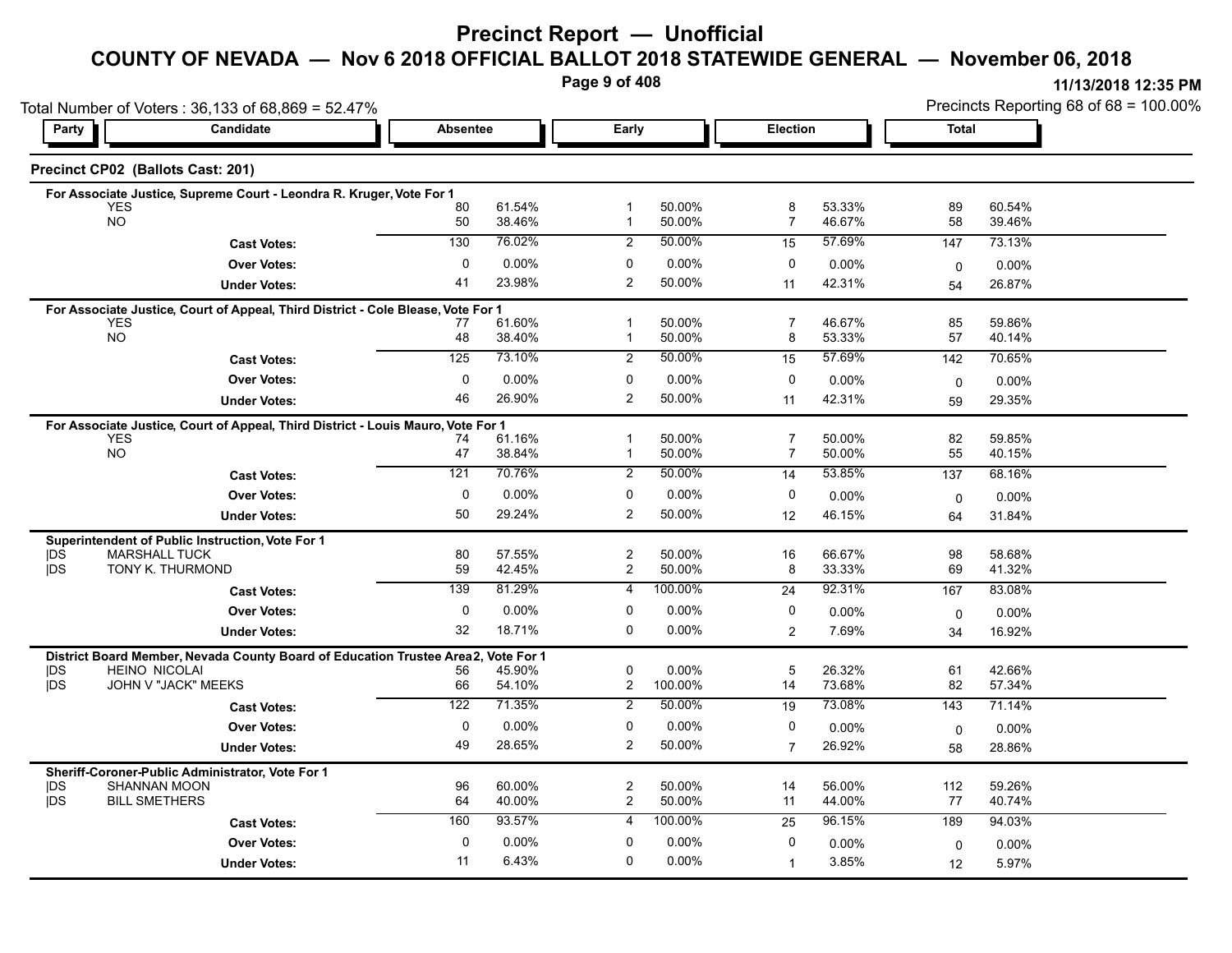**Page 10 of 408**

|                                         | Total Number of Voters: 36,133 of 68,869 = 52.47% |                 |                  |                                |                  | Precincts Reporting 68 of 68 = 100.00% |                  |                |                  |
|-----------------------------------------|---------------------------------------------------|-----------------|------------------|--------------------------------|------------------|----------------------------------------|------------------|----------------|------------------|
| Party                                   | Candidate                                         | <b>Absentee</b> |                  | Early                          |                  | Election                               |                  | <b>Total</b>   |                  |
| Precinct CP02 (Ballots Cast: 201)       |                                                   |                 |                  |                                |                  |                                        |                  |                |                  |
| Proposition 1, Vote For 1               |                                                   |                 |                  |                                |                  |                                        |                  |                |                  |
| <b>YES</b><br><b>NO</b>                 |                                                   | 71<br>96        | 42.51%<br>57.49% | $\mathbf 0$<br>3               | 0.00%<br>100.00% | 14<br>12                               | 53.85%<br>46.15% | 85<br>111      | 43.37%<br>56.63% |
|                                         | <b>Cast Votes:</b>                                | 167             | 97.66%           | 3                              | 75.00%           | 26                                     | 100.00%          | 196            | 97.51%           |
|                                         | <b>Over Votes:</b>                                | 0               | $0.00\%$         | 0                              | 0.00%            | 0                                      | $0.00\%$         | 0              | 0.00%            |
|                                         | <b>Under Votes:</b>                               | 4               | 2.34%            | $\mathbf 1$                    | 25.00%           | 0                                      | $0.00\%$         | 5              | 2.49%            |
| Proposition 2, Vote For 1               |                                                   |                 |                  |                                |                  |                                        |                  |                |                  |
| <b>YES</b><br><b>NO</b>                 |                                                   | 89<br>80        | 52.66%<br>47.34% | $\mathbf 1$<br>$\mathbf{1}$    | 50.00%<br>50.00% | 13<br>12                               | 52.00%<br>48.00% | 103<br>93      | 52.55%<br>47.45% |
|                                         | <b>Cast Votes:</b>                                | 169             | 98.83%           | $\overline{c}$                 | 50.00%           | 25                                     | 96.15%           | 196            | 97.51%           |
|                                         | <b>Over Votes:</b>                                | 0               | $0.00\%$         | 0                              | 0.00%            | 0                                      | 0.00%            | 0              | 0.00%            |
|                                         | <b>Under Votes:</b>                               | 2               | 1.17%            | 2                              | 50.00%           | $\mathbf{1}$                           | 3.85%            | 5              | 2.49%            |
| Proposition 3, Vote For 1               |                                                   |                 |                  |                                |                  |                                        |                  |                |                  |
| <b>YES</b>                              |                                                   | 50              | 30.30%           | $\mathbf 0$                    | 0.00%            | 10                                     | 38.46%           | 60             | 30.93%           |
| <b>NO</b>                               |                                                   | 115             | 69.70%           | 3                              | 100.00%          | 16                                     | 61.54%           | 134            | 69.07%           |
|                                         | <b>Cast Votes:</b>                                | 165             | 96.49%           | 3                              | 75.00%           | $\overline{26}$                        | 100.00%          | 194            | 96.52%           |
|                                         | <b>Over Votes:</b>                                | 0               | 0.00%<br>3.51%   | 0                              | 0.00%            | 0                                      | 0.00%            | 0              | 0.00%            |
|                                         | <b>Under Votes:</b>                               | 6               |                  | 1                              | 25.00%           | 0                                      | 0.00%            | $\overline{7}$ | 3.48%            |
| Proposition 4, Vote For 1<br><b>YES</b> |                                                   | 81              | 48.50%           | $\mathbf{1}$                   | 33.33%           | 12                                     | 46.15%           | 94             | 47.96%           |
| <b>NO</b>                               |                                                   | 86              | 51.50%           | $\overline{c}$                 | 66.67%           | 14                                     | 53.85%           | 102            | 52.04%           |
|                                         | <b>Cast Votes:</b>                                | 167             | 97.66%           | $\overline{3}$                 | 75.00%           | $\overline{26}$                        | 100.00%          | 196            | 97.51%           |
|                                         | <b>Over Votes:</b>                                | 0               | 0.00%            | 0                              | 0.00%            | 0                                      | $0.00\%$         | 0              | $0.00\%$         |
|                                         | <b>Under Votes:</b>                               | 4               | 2.34%            | -1                             | 25.00%           | 0                                      | 0.00%            | 5              | 2.49%            |
| Proposition 5, Vote For 1               |                                                   |                 |                  |                                |                  |                                        |                  |                |                  |
| <b>YES</b><br><b>NO</b>                 |                                                   | 85<br>83        | 50.60%<br>49.40% | $\mathbf{1}$<br>$\overline{c}$ | 33.33%<br>66.67% | 11<br>14                               | 44.00%<br>56.00% | 97<br>99       | 49.49%<br>50.51% |
|                                         | <b>Cast Votes:</b>                                | 168             | 98.25%           | $\overline{3}$                 | 75.00%           | 25                                     | 96.15%           | 196            | 97.51%           |
|                                         | <b>Over Votes:</b>                                | $\mathbf 0$     | $0.00\%$         | $\mathbf 0$                    | 0.00%            | 0                                      | $0.00\%$         |                |                  |
|                                         | <b>Under Votes:</b>                               | 3               | 1.75%            | $\mathbf{1}$                   | 25.00%           | $\mathbf{1}$                           | 3.85%            | 0<br>5         | 0.00%<br>2.49%   |
|                                         |                                                   |                 |                  |                                |                  |                                        |                  |                |                  |
| Proposition 6, Vote For 1<br><b>YES</b> |                                                   | 95              | 56.21%           | 3                              | 100.00%          | 13                                     | 54.17%           | 111            | 56.63%           |
| <b>NO</b>                               |                                                   | 74              | 43.79%           | 0                              | 0.00%            | 11                                     | 45.83%           | 85             | 43.37%           |
|                                         | <b>Cast Votes:</b>                                | 169             | 98.83%           | 3                              | 75.00%           | 24                                     | 92.31%           | 196            | 97.51%           |
|                                         | <b>Over Votes:</b>                                | $\mathbf 0$     | $0.00\%$         | 0                              | 0.00%            | 0                                      | 0.00%            | 0              | 0.00%            |
|                                         | <b>Under Votes:</b>                               | 2               | 1.17%            | $\mathbf 1$                    | 25.00%           | $\overline{c}$                         | 7.69%            | 5              | 2.49%            |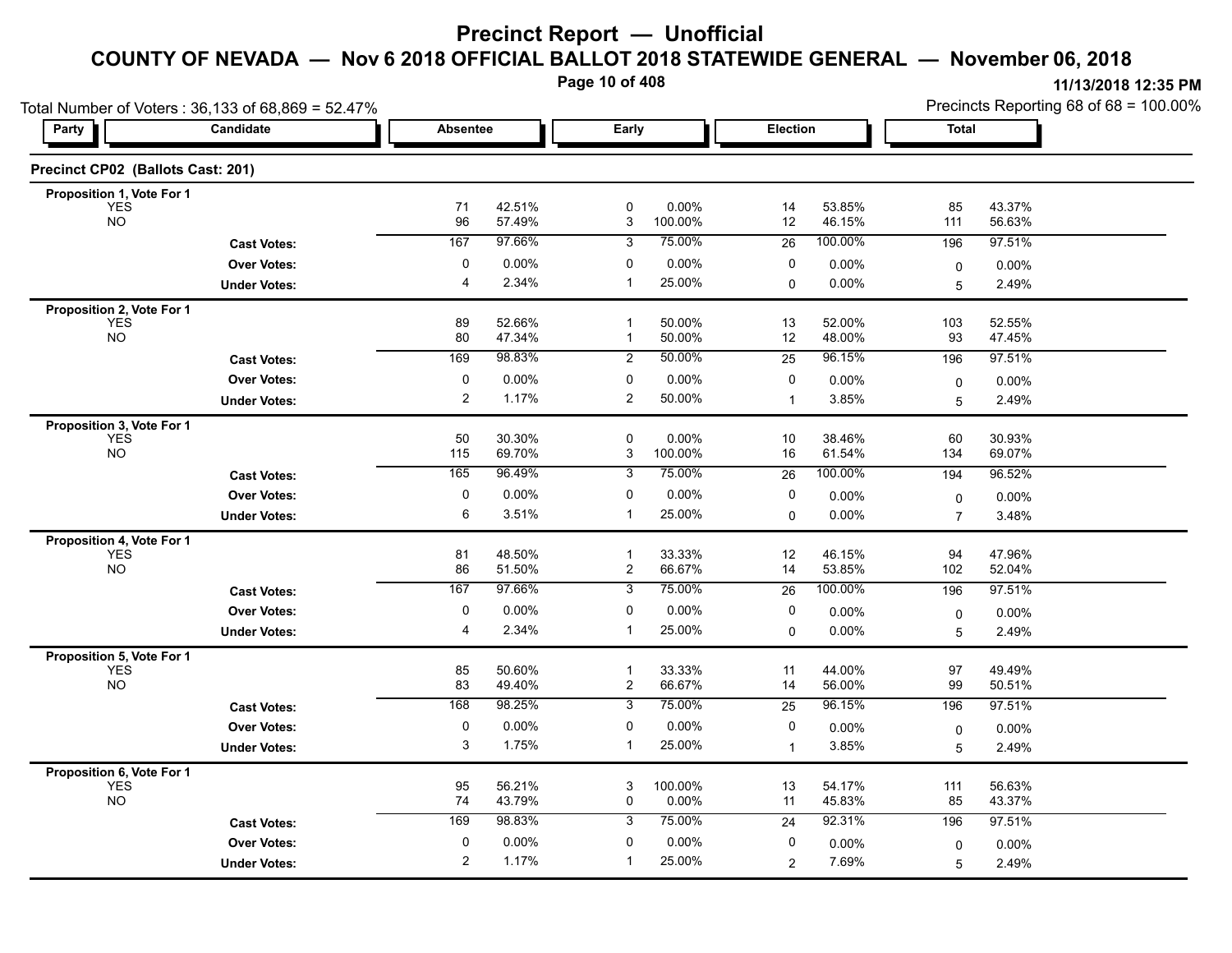**Page 11 of 408**

| Total Number of Voters: 36,133 of 68,869 = 52.47% |                     |                 |                  |                     |                  |                 |                  |                         | Precincts Reporting 68 of 68 = 100.00% |  |  |
|---------------------------------------------------|---------------------|-----------------|------------------|---------------------|------------------|-----------------|------------------|-------------------------|----------------------------------------|--|--|
| <b>Party</b>                                      | Candidate           | <b>Absentee</b> |                  | Early               |                  | <b>Election</b> |                  | <b>Total</b>            |                                        |  |  |
| Precinct CP02 (Ballots Cast: 201)                 |                     |                 |                  |                     |                  |                 |                  |                         |                                        |  |  |
| Proposition 7, Vote For 1<br><b>YES</b>           |                     | 105             | 62.50%           | $\mathbf{1}$        | 33.33%           | 17              | 70.83%           | 123                     | 63.08%                                 |  |  |
| <b>NO</b>                                         |                     | 63              | 37.50%           | $\overline{2}$      | 66.67%           | 7               | 29.17%           | 72                      | 36.92%                                 |  |  |
|                                                   | <b>Cast Votes:</b>  | 168             | 98.25%           | 3                   | 75.00%           | 24              | 92.31%           | 195                     | 97.01%                                 |  |  |
|                                                   | <b>Over Votes:</b>  | 0               | 0.00%            | 0                   | $0.00\%$         | 0               | 0.00%            | $\mathbf 0$             | 0.00%                                  |  |  |
|                                                   | <b>Under Votes:</b> | 3               | 1.75%            | $\mathbf{1}$        | 25.00%           | $\overline{2}$  | 7.69%            | 6                       | 2.99%                                  |  |  |
| Proposition 8, Vote For 1                         |                     |                 |                  |                     |                  |                 |                  |                         |                                        |  |  |
| <b>YES</b><br><b>NO</b>                           |                     | 78<br>92        | 45.88%<br>54.12% | $\mathbf 0$<br>3    | 0.00%<br>100.00% | 8<br>18         | 30.77%<br>69.23% | 86<br>113               | 43.22%<br>56.78%                       |  |  |
|                                                   | <b>Cast Votes:</b>  | 170             | 99.42%           | 3                   | 75.00%           | $\overline{26}$ | 100.00%          | 199                     | 99.00%                                 |  |  |
|                                                   | <b>Over Votes:</b>  | 0               | 0.00%            | 0                   | $0.00\%$         | 0               | 0.00%            | 0                       | 0.00%                                  |  |  |
|                                                   | <b>Under Votes:</b> | -1              | 0.58%            | $\mathbf{1}$        | 25.00%           | 0               | 0.00%            | $\overline{2}$          | 1.00%                                  |  |  |
| Proposition 10, Vote For 1                        |                     |                 |                  |                     |                  |                 |                  |                         |                                        |  |  |
| <b>YES</b>                                        |                     | 56              | 32.94%           | $\mathbf 0$         | 0.00%            | 8               | 30.77%           | 64                      | 32.16%                                 |  |  |
| <b>NO</b>                                         |                     | 114             | 67.06%           | 3                   | 100.00%          | 18              | 69.23%           | 135                     | 67.84%                                 |  |  |
|                                                   | <b>Cast Votes:</b>  | 170             | 99.42%           | 3                   | 75.00%           | 26              | 100.00%          | 199                     | 99.00%                                 |  |  |
|                                                   | <b>Over Votes:</b>  | 0               | 0.00%            | 0                   | 0.00%            | 0               | 0.00%            | 0                       | 0.00%                                  |  |  |
|                                                   | <b>Under Votes:</b> | $\mathbf 1$     | 0.58%            | $\mathbf{1}$        | 25.00%           | 0               | 0.00%            | $\overline{2}$          | 1.00%                                  |  |  |
| Proposition 11, Vote For 1                        |                     |                 |                  |                     |                  |                 |                  |                         |                                        |  |  |
| <b>YES</b><br><b>NO</b>                           |                     | 108<br>61       | 63.91%<br>36.09% | $\overline{c}$<br>0 | 100.00%<br>0.00% | 14<br>11        | 56.00%<br>44.00% | 124<br>72               | 63.27%<br>36.73%                       |  |  |
|                                                   | <b>Cast Votes:</b>  | 169             | 98.83%           | $\overline{2}$      | 50.00%           | $\overline{25}$ | 96.15%           | 196                     | 97.51%                                 |  |  |
|                                                   | <b>Over Votes:</b>  | 0               | 0.00%            | 0                   | 0.00%            | 0               | 0.00%            | 0                       | 0.00%                                  |  |  |
|                                                   | <b>Under Votes:</b> | $\overline{2}$  | 1.17%            | $\overline{c}$      | 50.00%           | $\mathbf 1$     | 3.85%            | 5                       | 2.49%                                  |  |  |
| Proposition 12, Vote For 1                        |                     |                 |                  |                     |                  |                 |                  |                         |                                        |  |  |
| <b>YES</b>                                        |                     | 89              | 52.66%           | $\mathbf 0$         | 0.00%            | 11              | 42.31%           | 100                     | 50.51%                                 |  |  |
| <b>NO</b>                                         |                     | 80              | 47.34%           | 3                   | 100.00%          | 15              | 57.69%           | 98                      | 49.49%                                 |  |  |
|                                                   | <b>Cast Votes:</b>  | 169             | 98.83%           | 3                   | 75.00%           | $\overline{26}$ | 100.00%          | 198                     | 98.51%                                 |  |  |
|                                                   | <b>Over Votes:</b>  | 0               | 0.00%            | $\mathbf 0$         | 0.00%            | 0               | 0.00%            | 0                       | $0.00\%$                               |  |  |
|                                                   | <b>Under Votes:</b> | $\overline{2}$  | 1.17%            | $\mathbf{1}$        | 25.00%           | $\mathbf 0$     | 0.00%            | $\mathsf 3$             | 1.49%                                  |  |  |
| Measure G, Vote For 1                             |                     |                 |                  |                     |                  |                 |                  |                         |                                        |  |  |
| <b>YES</b><br><b>NO</b>                           |                     | 120<br>48       | 71.43%<br>28.57% | $\pmb{0}$<br>3      | 0.00%<br>100.00% | 11<br>14        | 44.00%<br>56.00% | 131<br>65               | 66.84%<br>33.16%                       |  |  |
|                                                   | <b>Cast Votes:</b>  | 168             | 98.25%           | 3                   | 75.00%           | 25              | 96.15%           | 196                     | 97.51%                                 |  |  |
|                                                   | <b>Over Votes:</b>  | $\mathbf{1}$    | 0.58%            | 0                   | 0.00%            | $\mathbf{1}$    |                  |                         |                                        |  |  |
|                                                   |                     | $\overline{2}$  | 1.17%            | -1                  | 25.00%           |                 | 3.85%            | $\overline{\mathbf{c}}$ | 1.00%                                  |  |  |
|                                                   | <b>Under Votes:</b> |                 |                  |                     |                  | 0               | 0.00%            | $\mathsf 3$             | 1.49%                                  |  |  |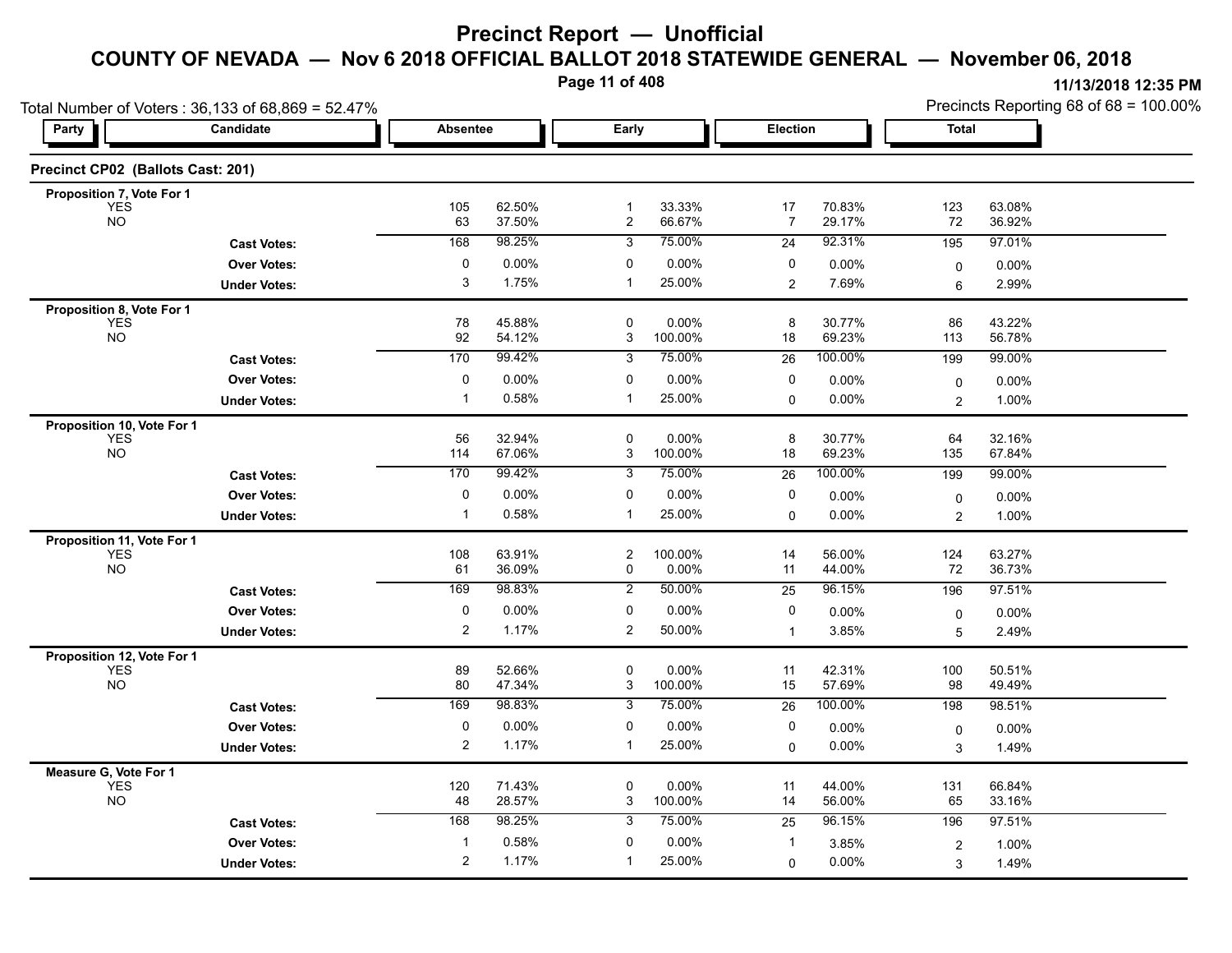**Page 12 of 408**

| Total Number of Voters: 36,133 of 68,869 = 52.47%                   |                      |                     |                |                     |                |             |                | Precincts Reporting 68 of 68 = 100.00% |                |  |
|---------------------------------------------------------------------|----------------------|---------------------|----------------|---------------------|----------------|-------------|----------------|----------------------------------------|----------------|--|
| <b>Party</b>                                                        | Candidate            | <b>Absentee</b>     |                | Early               |                | Election    |                | <b>Total</b>                           |                |  |
| Precinct CP03 (Ballots Cast: 0)                                     |                      |                     |                |                     |                |             |                |                                        |                |  |
| Governor, Vote For 1<br><b>REP</b><br>JOHN H. COX                   |                      | 0                   | 0.00%          | 0                   | 0.00%          | 0           | 0.00%          | 0                                      | 0.00%          |  |
| <b>DEM</b><br><b>GAVIN NEWSOM</b>                                   |                      | 0                   | 0.00%          | 0                   | 0.00%          | 0           | 0.00%          | 0                                      | 0.00%          |  |
|                                                                     | <b>Cast Votes:</b>   | 0                   | 0.00%          | 0                   | $0.00\%$       | 0           | 0.00%          | 0                                      | 0.00%          |  |
|                                                                     | <b>Over Votes:</b>   | 0                   | 0.00%          | 0                   | 0.00%          | 0           | 0.00%          | $\mathbf 0$                            | $0.00\%$       |  |
|                                                                     | <b>Under Votes:</b>  | $\mathbf 0$         | 0.00%          | $\mathbf 0$         | 0.00%          | 0           | 0.00%          | $\Omega$                               | 0.00%          |  |
| Lieutenant Governor, Vote For 1                                     |                      |                     |                |                     |                |             |                |                                        |                |  |
| <b>DEM</b><br>ED HERNANDEZ<br><b>DEM</b>                            |                      | $\mathbf 0$         | 0.00%          | $\mathbf 0$         | $0.00\%$       | 0           | $0.00\%$       | 0                                      | 0.00%          |  |
| ELENI KOUNALAKIS                                                    |                      | 0<br>$\overline{0}$ | 0.00%<br>0.00% | $\mathbf 0$         | 0.00%<br>0.00% | 0           | 0.00%<br>0.00% | 0                                      | 0.00%          |  |
|                                                                     | <b>Cast Votes:</b>   |                     |                | 0                   |                | $\mathbf 0$ |                | $\mathbf 0$                            | 0.00%          |  |
|                                                                     | <b>Over Votes:</b>   | 0<br>$\mathbf 0$    | 0.00%<br>0.00% | 0<br>$\mathbf 0$    | 0.00%<br>0.00% | 0           | 0.00%          | $\mathbf 0$                            | 0.00%          |  |
|                                                                     | <b>Under Votes:</b>  |                     |                |                     |                | 0           | 0.00%          | 0                                      | $0.00\%$       |  |
| Secretary of State, Vote For 1<br><b>DEM</b><br><b>ALEX PADILLA</b> |                      | $\pmb{0}$           | 0.00%          | 0                   | $0.00\%$       | 0           | 0.00%          | 0                                      | 0.00%          |  |
| <b>REP</b><br><b>MARK P. MEUSER</b>                                 |                      | 0                   | 0.00%          | 0                   | 0.00%          | 0           | 0.00%          | 0                                      | 0.00%          |  |
|                                                                     | <b>Cast Votes:</b>   | $\overline{0}$      | $0.00\%$       | 0                   | $0.00\%$       | 0           | 0.00%          | $\mathbf 0$                            | 0.00%          |  |
|                                                                     | <b>Over Votes:</b>   | 0                   | 0.00%          | $\mathbf 0$         | 0.00%          | 0           | 0.00%          | 0                                      | 0.00%          |  |
|                                                                     | <b>Under Votes:</b>  | 0                   | 0.00%          | 0                   | $0.00\%$       | 0           | 0.00%          | $\mathbf 0$                            | $0.00\%$       |  |
| <b>Controller. Vote For 1</b>                                       |                      |                     |                |                     |                |             |                |                                        |                |  |
| <b>REP</b>                                                          | KONSTANTINOS RODITIS | $\pmb{0}$           | 0.00%          | 0                   | 0.00%          | 0           | 0.00%          | 0                                      | 0.00%          |  |
| <b>DEM</b><br>BETTY T. YEE                                          |                      | 0                   | 0.00%          | 0                   | $0.00\%$       | 0           | 0.00%          | 0                                      | 0.00%          |  |
|                                                                     | <b>Cast Votes:</b>   | 0                   | 0.00%          | 0                   | $0.00\%$       | 0           | 0.00%          | $\mathbf 0$                            | 0.00%          |  |
|                                                                     | <b>Over Votes:</b>   | 0                   | 0.00%          | 0                   | 0.00%          | 0           | 0.00%          | $\mathbf 0$                            | 0.00%          |  |
|                                                                     | <b>Under Votes:</b>  | $\mathbf 0$         | 0.00%          | 0                   | 0.00%          | 0           | 0.00%          | $\Omega$                               | 0.00%          |  |
| Treasurer, Vote For 1                                               |                      |                     |                |                     |                |             |                |                                        |                |  |
| <b>REP</b><br><b>GREG CONLON</b><br><b>DEM</b><br><b>FIONA MA</b>   |                      | 0<br>$\pmb{0}$      | 0.00%<br>0.00% | $\pmb{0}$<br>0      | 0.00%<br>0.00% | 0<br>0      | 0.00%<br>0.00% | 0<br>0                                 | 0.00%<br>0.00% |  |
|                                                                     | <b>Cast Votes:</b>   | 0                   | $0.00\%$       | 0                   | $0.00\%$       | 0           | 0.00%          | $\mathbf 0$                            | 0.00%          |  |
|                                                                     | <b>Over Votes:</b>   | $\pmb{0}$           | 0.00%          | 0                   | $0.00\%$       | 0           | 0.00%          | $\mathbf 0$                            | 0.00%          |  |
|                                                                     | <b>Under Votes:</b>  | 0                   | 0.00%          | 0                   | 0.00%          | 0           | 0.00%          | $\Omega$                               | 0.00%          |  |
| <b>Attorney General, Vote For 1</b>                                 |                      |                     |                |                     |                |             |                |                                        |                |  |
| <b>REP</b><br><b>STEVEN C BAILEY</b>                                |                      | $\mathbf 0$         | 0.00%          | 0                   | 0.00%          | $\mathbf 0$ | $0.00\%$       | 0                                      | $0.00\%$       |  |
| <b>DEM</b><br><b>XAVIER BECERRA</b>                                 |                      | 0                   | 0.00%          | $\mathsf{O}\xspace$ | 0.00%          | $\mathbf 0$ | 0.00%          | $\mathbf 0$                            | 0.00%          |  |
|                                                                     | <b>Cast Votes:</b>   | $\mathbf 0$         | 0.00%          | 0                   | $0.00\%$       | $\mathbf 0$ | 0.00%          | 0                                      | $0.00\%$       |  |
|                                                                     | <b>Over Votes:</b>   | 0                   | 0.00%          | $\mathbf 0$         | $0.00\%$       | 0           | 0.00%          | $\mathbf 0$                            | 0.00%          |  |
|                                                                     | <b>Under Votes:</b>  | $\mathbf 0$         | 0.00%          | $\mathbf 0$         | 0.00%          | $\Omega$    | 0.00%          | $\mathbf 0$                            | $0.00\%$       |  |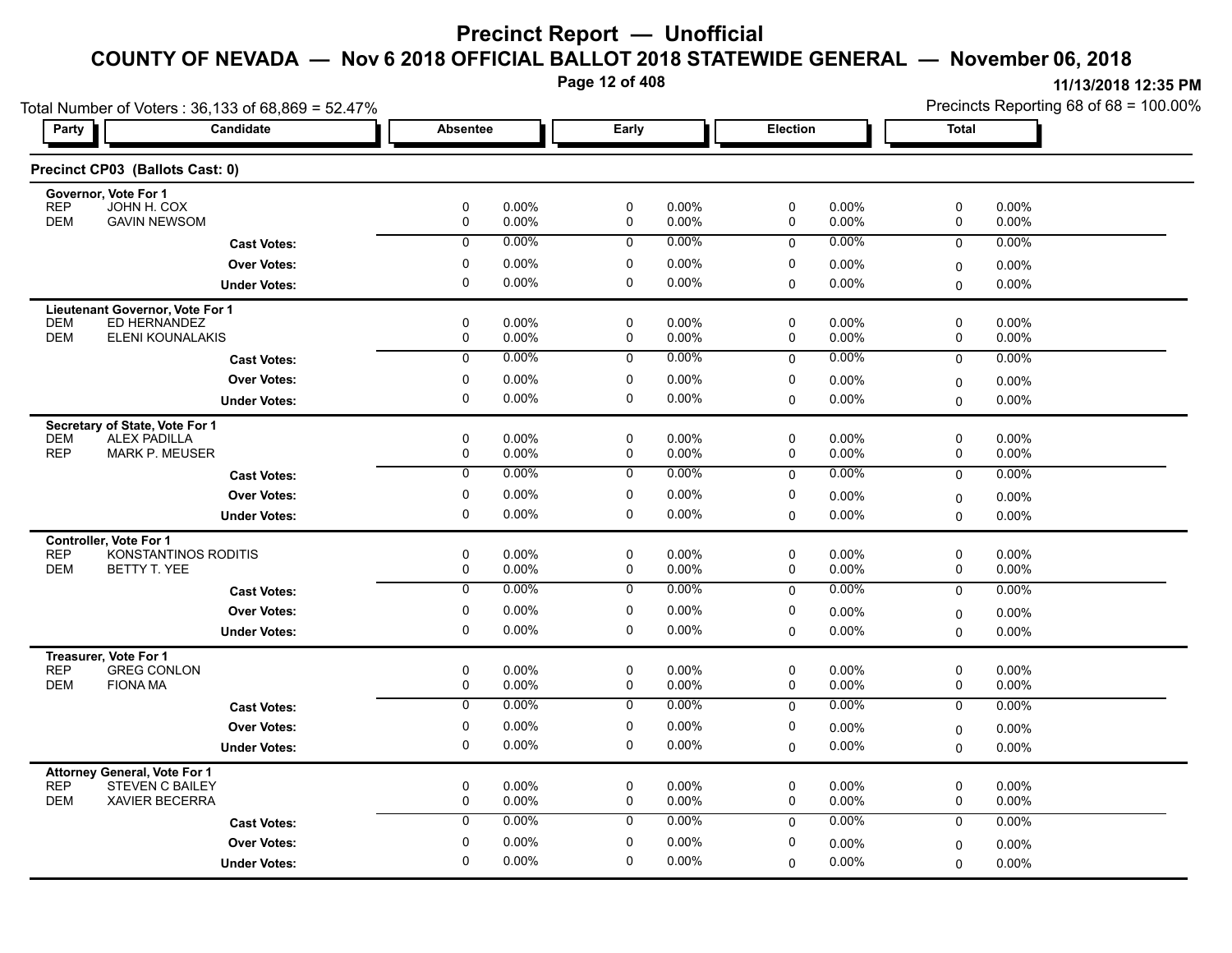**Page 13 of 408**

|                                                | Total Number of Voters: 36,133 of 68,869 = 52.47%                          |                 |                |                            |                |                 |                |              | Precincts Reporting 68 of 68 = 100.00% |
|------------------------------------------------|----------------------------------------------------------------------------|-----------------|----------------|----------------------------|----------------|-----------------|----------------|--------------|----------------------------------------|
| Party                                          | Candidate                                                                  | <b>Absentee</b> |                | Early                      |                | <b>Election</b> |                | <b>Total</b> |                                        |
| Precinct CP03 (Ballots Cast: 0)                |                                                                            |                 |                |                            |                |                 |                |              |                                        |
|                                                | <b>Insurance Commissioner, Vote For 1</b>                                  |                 |                |                            |                |                 |                |              |                                        |
| <b>DEM</b>                                     | RICARDO LARA<br>STEVE POIZNER                                              | 0<br>0          | 0.00%<br>0.00% | $\mathbf 0$<br>$\mathbf 0$ | 0.00%<br>0.00% | 0<br>0          | 0.00%<br>0.00% | 0<br>0       | 0.00%<br>0.00%                         |
|                                                | <b>Cast Votes:</b>                                                         | $\mathbf 0$     | 0.00%          | $\mathbf 0$                | $0.00\%$       | $\mathbf 0$     | $0.00\%$       | 0            | 0.00%                                  |
|                                                | <b>Over Votes:</b>                                                         | 0               | $0.00\%$       | 0                          | 0.00%          | 0               | $0.00\%$       |              |                                        |
|                                                |                                                                            | 0               | 0.00%          | $\mathbf 0$                | $0.00\%$       | $\mathbf 0$     | 0.00%          | 0            | 0.00%                                  |
|                                                | <b>Under Votes:</b>                                                        |                 |                |                            |                |                 |                | 0            | 0.00%                                  |
| <b>DEM</b>                                     | Member, State Board of Equalization District 1, Vote For 1<br>TOM HALLINAN | 0               | 0.00%          | 0                          | 0.00%          | 0               | $0.00\%$       | 0            | 0.00%                                  |
| <b>REP</b><br><b>TED GAINES</b>                |                                                                            | 0               | 0.00%          | $\mathbf 0$                | 0.00%          | $\mathbf 0$     | 0.00%          | 0            | 0.00%                                  |
|                                                | <b>Cast Votes:</b>                                                         | $\overline{0}$  | 0.00%          | $\mathbf 0$                | $0.00\%$       | $\mathbf 0$     | $0.00\%$       | $\mathbf 0$  | 0.00%                                  |
|                                                | <b>Over Votes:</b>                                                         | 0               | 0.00%          | 0                          | 0.00%          | 0               | $0.00\%$       | 0            | 0.00%                                  |
|                                                | <b>Under Votes:</b>                                                        | $\Omega$        | 0.00%          | $\mathbf 0$                | 0.00%          | $\mathbf 0$     | $0.00\%$       | $\Omega$     | 0.00%                                  |
|                                                |                                                                            |                 |                |                            |                |                 |                |              |                                        |
| United States Senate, Vote For 1<br><b>DEM</b> | <b>DIANNE FEINSTEIN</b>                                                    | 0               | 0.00%          | 0                          | 0.00%          | 0               | $0.00\%$       | 0            | 0.00%                                  |
| <b>DEM</b>                                     | <b>KEVIN DE LEON</b>                                                       | 0               | 0.00%          | $\mathbf 0$                | 0.00%          | 0               | 0.00%          | 0            | 0.00%                                  |
|                                                | <b>Cast Votes:</b>                                                         | $\overline{0}$  | 0.00%          | 0                          | 0.00%          | $\mathbf 0$     | $0.00\%$       | $\mathbf 0$  | 0.00%                                  |
|                                                | <b>Over Votes:</b>                                                         | 0               | $0.00\%$       | $\mathbf 0$                | 0.00%          | 0               | $0.00\%$       | 0            | 0.00%                                  |
|                                                | <b>Under Votes:</b>                                                        | 0               | $0.00\%$       | 0                          | $0.00\%$       | 0               | 0.00%          | 0            | $0.00\%$                               |
|                                                | House of Representatives of the United States District 1, Vote For 1       |                 |                |                            |                |                 |                |              |                                        |
| <b>REP</b>                                     | <b>DOUG LA MALFA</b>                                                       | 0               | 0.00%          | $\mathbf 0$                | 0.00%          | 0               | $0.00\%$       | 0            | 0.00%                                  |
| <b>DEM</b>                                     | <b>AUDREY DENNEY</b>                                                       | 0               | 0.00%          | $\mathbf 0$                | 0.00%          | 0               | 0.00%          | 0            | $0.00\%$                               |
|                                                | <b>Cast Votes:</b>                                                         | $\mathbf 0$     | 0.00%          | $\mathbf 0$                | $0.00\%$       | $\mathbf 0$     | $0.00\%$       | $\mathbf 0$  | 0.00%                                  |
|                                                | <b>Over Votes:</b>                                                         | 0               | $0.00\%$       | 0                          | 0.00%          | 0               | $0.00\%$       | 0            | 0.00%                                  |
|                                                | <b>Under Votes:</b>                                                        | 0               | 0.00%          | 0                          | 0.00%          | $\Omega$        | 0.00%          | $\Omega$     | $0.00\%$                               |
|                                                | State Assembly District 1, Vote For 1                                      |                 |                |                            |                |                 |                |              |                                        |
| <b>REP</b>                                     | <b>BRIAN DAHLE</b>                                                         | 0               | $0.00\%$       | $\mathbf 0$                | 0.00%          | 0               | 0.00%          | 0            | 0.00%                                  |
| <b>DEM</b><br><b>CALEEN SISK</b>               |                                                                            | 0               | 0.00%          | $\mathbf 0$                | 0.00%          | 0               | 0.00%          | 0            | 0.00%                                  |
|                                                | <b>Cast Votes:</b>                                                         | 0               | $0.00\%$       | 0                          | 0.00%          | $\mathbf 0$     | $0.00\%$       | $\mathbf 0$  | 0.00%                                  |
|                                                | <b>Over Votes:</b>                                                         | 0               | 0.00%          | 0                          | 0.00%          | 0               | $0.00\%$       | 0            | $0.00\%$                               |
|                                                | <b>Under Votes:</b>                                                        | 0               | 0.00%          | 0                          | 0.00%          | $\mathbf 0$     | $0.00\%$       | 0            | $0.00\%$                               |
|                                                | For Associate Justice, Supreme Court - Carol A. Corrigan, Vote For 1       |                 |                |                            |                |                 |                |              |                                        |
| <b>YES</b>                                     |                                                                            | 0               | 0.00%          | 0                          | 0.00%          | 0               | $0.00\%$       | 0            | 0.00%                                  |
| <b>NO</b>                                      |                                                                            | 0               | 0.00%          | $\mathbf 0$                | 0.00%          | $\mathbf 0$     | 0.00%          | 0            | 0.00%                                  |
|                                                | <b>Cast Votes:</b>                                                         | 0               | 0.00%          | $\mathbf 0$                | $0.00\%$       | $\mathbf 0$     | $0.00\%$       | 0            | $0.00\%$                               |
|                                                | <b>Over Votes:</b>                                                         | 0               | $0.00\%$       | $\mathbf 0$                | 0.00%          | 0               | $0.00\%$       | 0            | 0.00%                                  |
|                                                | <b>Under Votes:</b>                                                        | 0               | 0.00%          | 0                          | 0.00%          | $\Omega$        | 0.00%          | 0            | $0.00\%$                               |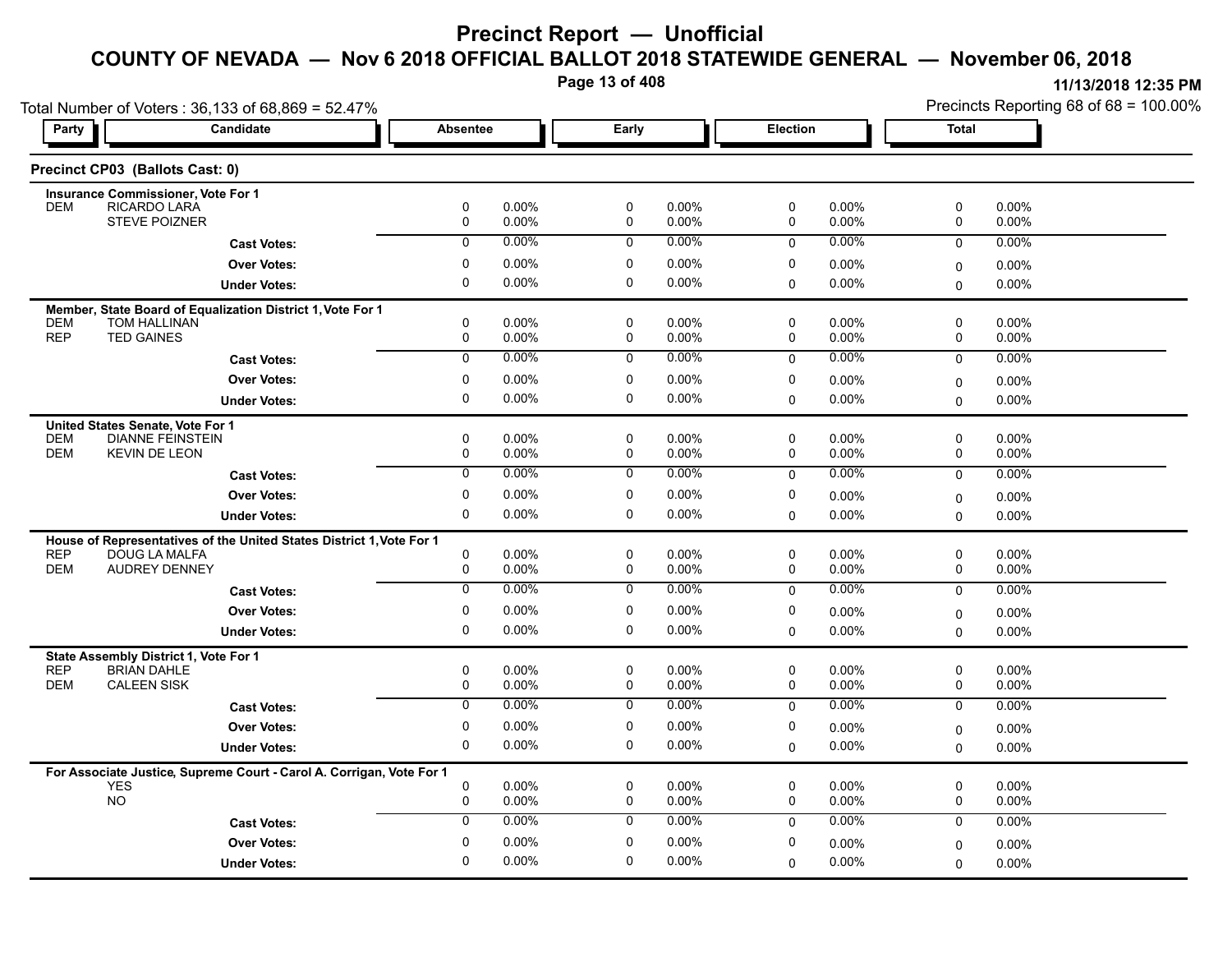**Page 14 of 408**

Precincts Reporting 68 of 68 = 100.00%

|                  | Total Number of Voters: 36,133 of 68,869 = 52.47%                                                         |                  |                   |                  |                      |             |                   |                         | Precincts Reporting 68 of 68 = 100.00% |
|------------------|-----------------------------------------------------------------------------------------------------------|------------------|-------------------|------------------|----------------------|-------------|-------------------|-------------------------|----------------------------------------|
| Party            | Candidate                                                                                                 | <b>Absentee</b>  |                   | Early            |                      | Election    |                   | <b>Total</b>            |                                        |
|                  | Precinct CP03 (Ballots Cast: 0)                                                                           |                  |                   |                  |                      |             |                   |                         |                                        |
|                  | For Associate Justice, Supreme Court - Leondra R. Kruger, Vote For 1                                      |                  |                   |                  |                      |             |                   |                         |                                        |
|                  | <b>YES</b><br><b>NO</b>                                                                                   | $\mathbf 0$<br>0 | 0.00%<br>0.00%    | $\pmb{0}$<br>0   | 0.00%<br>0.00%       | 0<br>0      | 0.00%<br>0.00%    | $\pmb{0}$<br>0          | $0.00\%$<br>0.00%                      |
|                  | <b>Cast Votes:</b>                                                                                        | $\Omega$         | 0.00%             | $\mathbf 0$      | $0.00\%$             | $\Omega$    | 0.00%             | $\Omega$                | 0.00%                                  |
|                  | <b>Over Votes:</b>                                                                                        | $\mathbf 0$      | 0.00%             | 0                | 0.00%                | 0           | $0.00\%$          |                         | 0.00%                                  |
|                  | <b>Under Votes:</b>                                                                                       | $\mathbf 0$      | 0.00%             | $\mathbf 0$      | $0.00\%$             | 0           | $0.00\%$          | 0<br>$\mathbf 0$        | $0.00\%$                               |
|                  |                                                                                                           |                  |                   |                  |                      |             |                   |                         |                                        |
|                  | For Associate Justice, Court of Appeal, Third District - Cole Blease, Vote For 1<br><b>YES</b>            |                  | 0.00%             | 0                | $0.00\%$             | 0           | $0.00\%$          | 0                       | 0.00%                                  |
|                  | <b>NO</b>                                                                                                 | 0                | 0.00%             | 0                | 0.00%                | 0           | 0.00%             | 0                       | 0.00%                                  |
|                  | <b>Cast Votes:</b>                                                                                        | $\overline{0}$   | $0.00\%$          | $\mathbf 0$      | $0.00\%$             | $\mathbf 0$ | $0.00\%$          | 0                       | $0.00\%$                               |
|                  | <b>Over Votes:</b>                                                                                        | 0                | 0.00%             | 0                | 0.00%                | 0           | 0.00%             | 0                       | $0.00\%$                               |
|                  | <b>Under Votes:</b>                                                                                       | $\Omega$         | 0.00%             | $\mathbf 0$      | $0.00\%$             | $\Omega$    | 0.00%             | $\Omega$                | $0.00\%$                               |
|                  | For Associate Justice, Court of Appeal, Third District - Louis Mauro, Vote For 1                          |                  |                   |                  |                      |             |                   |                         |                                        |
|                  | <b>YES</b>                                                                                                |                  | 0.00%             | $\mathbf 0$      | $0.00\%$             | 0           | 0.00%             | $\mathbf 0$             | 0.00%                                  |
|                  | <b>NO</b>                                                                                                 | 0                | 0.00%             | 0                | 0.00%                | 0           | 0.00%             | 0                       | 0.00%                                  |
|                  | <b>Cast Votes:</b>                                                                                        | $\mathbf 0$      | 0.00%             | $\mathbf 0$      | $0.00\%$             | 0           | 0.00%             | 0                       | 0.00%                                  |
|                  | <b>Over Votes:</b>                                                                                        | 0                | 0.00%             | $\mathbf 0$      | 0.00%                | 0           | $0.00\%$          | $\mathbf 0$             | 0.00%                                  |
|                  | <b>Under Votes:</b>                                                                                       | 0                | 0.00%             | 0                | $0.00\%$             | 0           | 0.00%             | $\mathbf 0$             | 0.00%                                  |
|                  | Superintendent of Public Instruction, Vote For 1                                                          |                  |                   |                  |                      |             |                   |                         |                                        |
| DŚ<br><b>IDS</b> | <b>MARSHALL TUCK</b><br>TONY K. THURMOND                                                                  | $\mathbf 0$<br>0 | $0.00\%$<br>0.00% | $\mathbf 0$<br>0 | $0.00\%$<br>$0.00\%$ | 0<br>0      | $0.00\%$<br>0.00% | $\mathbf 0$<br>0        | 0.00%<br>$0.00\%$                      |
|                  | <b>Cast Votes:</b>                                                                                        | $\mathbf{0}$     | 0.00%             | 0                | 0.00%                | $\mathbf 0$ | 0.00%             | $\mathbf 0$             | $0.00\%$                               |
|                  | <b>Over Votes:</b>                                                                                        | 0                | 0.00%             | 0                | 0.00%                | 0           | 0.00%             |                         | $0.00\%$                               |
|                  | <b>Under Votes:</b>                                                                                       | 0                | 0.00%             | 0                | $0.00\%$             | 0           | 0.00%             | $\mathbf 0$<br>$\Omega$ | $0.00\%$                               |
|                  |                                                                                                           |                  |                   |                  |                      |             |                   |                         |                                        |
| <b>IDS</b>       | District Board Member, Nevada County Board of Education Trustee Area2, Vote For 1<br><b>HEINO NICOLAI</b> | 0                | 0.00%             | 0                | $0.00\%$             | 0           | 0.00%             | 0                       | 0.00%                                  |
| <b>jDS</b>       | JOHN V "JACK" MEEKS                                                                                       | 0                | 0.00%             | $\mathbf 0$      | 0.00%                | 0           | 0.00%             | $\mathbf 0$             | 0.00%                                  |
|                  | <b>Cast Votes:</b>                                                                                        | $\overline{0}$   | 0.00%             | 0                | $0.00\%$             | 0           | 0.00%             | $\mathbf 0$             | 0.00%                                  |
|                  | <b>Over Votes:</b>                                                                                        | $\mathbf 0$      | 0.00%             | $\mathbf 0$      | 0.00%                | 0           | 0.00%             | $\mathbf 0$             | $0.00\%$                               |
|                  | <b>Under Votes:</b>                                                                                       | 0                | 0.00%             | 0                | $0.00\%$             | 0           | 0.00%             | $\Omega$                | $0.00\%$                               |
|                  | Sheriff-Coroner-Public Administrator, Vote For 1                                                          |                  |                   |                  |                      |             |                   |                         |                                        |
| DS               | <b>SHANNAN MOON</b>                                                                                       | 0                | 0.00%             | 0                | $0.00\%$             | 0           | 0.00%             | 0                       | $0.00\%$                               |
| <b>IDS</b>       | <b>BILL SMETHERS</b>                                                                                      | $\mathbf 0$      | 0.00%             | $\mathbf 0$      | 0.00%                | 0           | 0.00%             | $\mathbf 0$             | 0.00%                                  |
|                  | <b>Cast Votes:</b>                                                                                        | $\mathbf 0$      | 0.00%             | 0                | $0.00\%$             | $\mathbf 0$ | 0.00%             | $\mathbf 0$             | 0.00%                                  |
|                  | <b>Over Votes:</b>                                                                                        | $\mathbf 0$      | 0.00%             | $\mathbf 0$      | 0.00%                | 0           | 0.00%             | $\mathbf 0$             | $0.00\%$                               |
|                  | <b>Under Votes:</b>                                                                                       | $\mathbf 0$      | 0.00%             | $\mathbf 0$      | $0.00\%$             | $\Omega$    | 0.00%             | $\Omega$                | 0.00%                                  |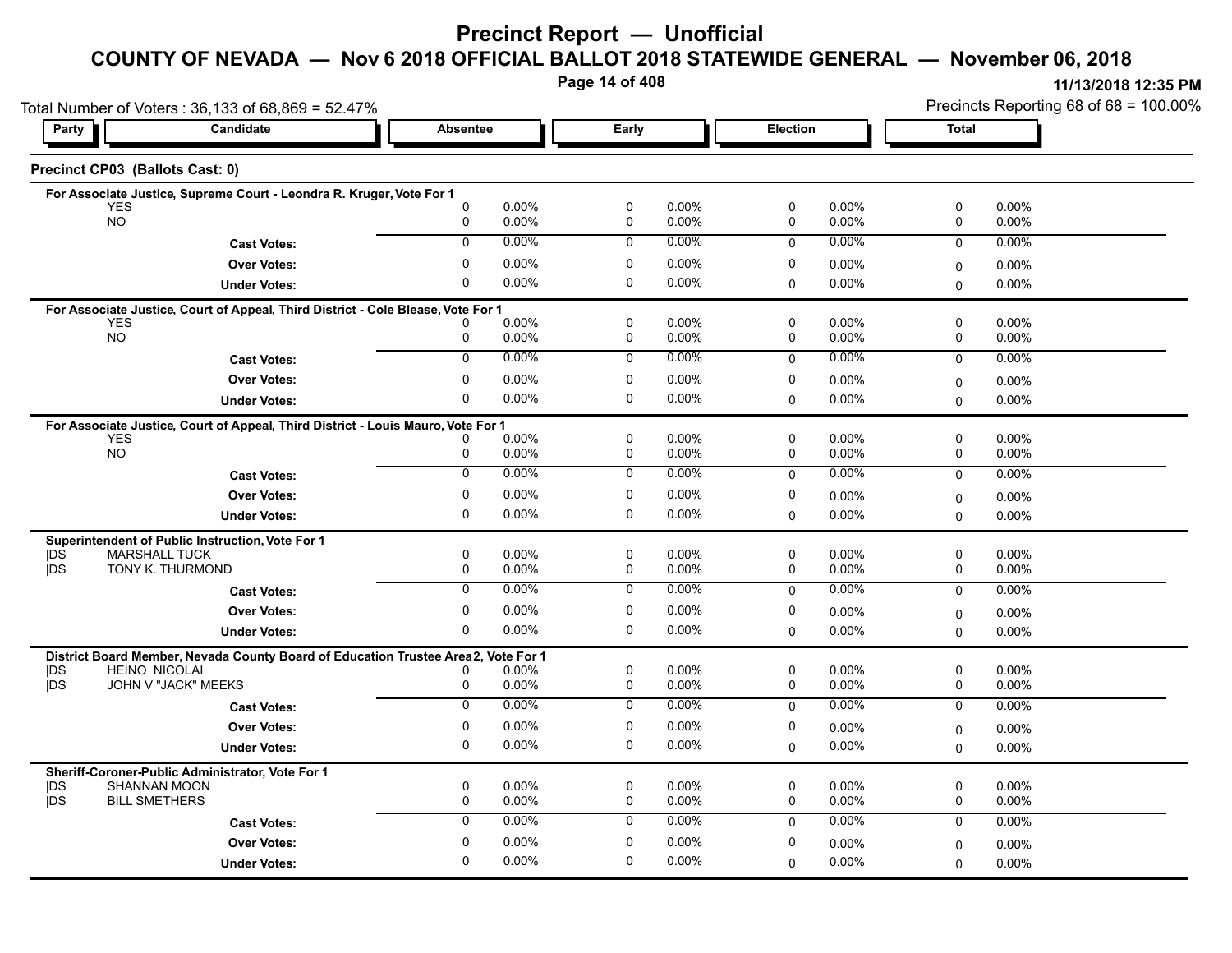**Page 15 of 408**

|                                 | Total Number of Voters: 36,133 of 68,869 = 52.47%          |                        |                |                  |                |                 |                |              | Precincts Reporting 68 of 68 = 100.00% |
|---------------------------------|------------------------------------------------------------|------------------------|----------------|------------------|----------------|-----------------|----------------|--------------|----------------------------------------|
| Party                           | Candidate                                                  | <b>Absentee</b>        |                | Early            |                | <b>Election</b> |                | <b>Total</b> |                                        |
| Precinct CP03 (Ballots Cast: 0) |                                                            |                        |                |                  |                |                 |                |              |                                        |
|                                 | Director, Penn Valley Fire Protection District, Vote For 2 |                        |                |                  |                |                 |                |              |                                        |
| <b>IDS</b><br><b>DS</b>         | BRUCE C. PUPHAL<br><b>MARK SCHAEFER</b>                    | $\pmb{0}$<br>$\pmb{0}$ | 0.00%<br>0.00% | $\pmb{0}$<br>0   | 0.00%<br>0.00% | $\pmb{0}$<br>0  | 0.00%<br>0.00% | 0<br>0       | 0.00%<br>0.00%                         |
| <b>IDS</b>                      | <b>BRUCE STEPHENSON</b>                                    | 0                      | 0.00%          | 0                | 0.00%          | 0               | $0.00\%$       | 0            | 0.00%                                  |
|                                 | <b>Cast Votes:</b>                                         | $\mathbf 0$            | 0.00%          | 0                | $0.00\%$       | $\mathbf 0$     | 0.00%          | $\mathbf 0$  | 0.00%                                  |
|                                 | <b>Over Votes:</b>                                         | $\pmb{0}$              | 0.00%          | $\pmb{0}$        | 0.00%          | 0               |                |              |                                        |
|                                 |                                                            | $\pmb{0}$              |                | $\mathbf 0$      |                |                 | 0.00%          | $\mathbf 0$  | 0.00%                                  |
|                                 | <b>Under Votes:</b>                                        |                        | 0.00%          |                  | 0.00%          | 0               | $0.00\%$       | $\Omega$     | 0.00%                                  |
| Proposition 1, Vote For 1       |                                                            |                        |                |                  |                |                 |                |              |                                        |
| <b>YES</b><br><b>NO</b>         |                                                            | 0<br>0                 | 0.00%<br>0.00% | $\mathbf 0$<br>0 | 0.00%<br>0.00% | 0<br>0          | 0.00%<br>0.00% | 0<br>0       | 0.00%<br>0.00%                         |
|                                 |                                                            |                        |                |                  |                |                 |                |              |                                        |
|                                 | <b>Cast Votes:</b>                                         | $\overline{0}$         | 0.00%          | $\mathbf 0$      | 0.00%          | 0               | 0.00%          | 0            | 0.00%                                  |
|                                 | <b>Over Votes:</b>                                         | 0                      | $0.00\%$       | 0                | 0.00%          | 0               | 0.00%          | 0            | 0.00%                                  |
|                                 | <b>Under Votes:</b>                                        | $\mathbf 0$            | 0.00%          | $\mathbf 0$      | $0.00\%$       | $\Omega$        | 0.00%          | 0            | 0.00%                                  |
| Proposition 2, Vote For 1       |                                                            |                        |                |                  |                |                 |                |              |                                        |
| <b>YES</b>                      |                                                            | 0                      | 0.00%          | 0                | 0.00%          | 0               | 0.00%          | 0            | 0.00%                                  |
| <b>NO</b>                       |                                                            | 0                      | 0.00%          | 0                | 0.00%          | 0               | 0.00%          | 0            | $0.00\%$                               |
|                                 | <b>Cast Votes:</b>                                         | $\overline{0}$         | 0.00%          | $\overline{0}$   | $0.00\%$       | $\pmb{0}$       | $0.00\%$       | 0            | 0.00%                                  |
|                                 | <b>Over Votes:</b>                                         | 0                      | 0.00%          | 0                | $0.00\%$       | 0               | 0.00%          | 0            | 0.00%                                  |
|                                 | <b>Under Votes:</b>                                        | $\mathbf 0$            | 0.00%          | 0                | $0.00\%$       | $\Omega$        | 0.00%          | $\Omega$     | 0.00%                                  |
| Proposition 3, Vote For 1       |                                                            |                        |                |                  |                |                 |                |              |                                        |
| <b>YES</b>                      |                                                            | $\pmb{0}$              | 0.00%          | $\pmb{0}$        | 0.00%          | $\pmb{0}$       | 0.00%          | $\pmb{0}$    | 0.00%                                  |
| <b>NO</b>                       |                                                            | 0                      | 0.00%          | 0                | 0.00%          | 0               | 0.00%          | 0            | 0.00%                                  |
|                                 | <b>Cast Votes:</b>                                         | 0                      | 0.00%          | 0                | $0.00\%$       | 0               | 0.00%          | 0            | 0.00%                                  |
|                                 | <b>Over Votes:</b>                                         | $\mathbf 0$            | 0.00%          | 0                | 0.00%          | 0               | $0.00\%$       | 0            | $0.00\%$                               |
|                                 | <b>Under Votes:</b>                                        | $\pmb{0}$              | 0.00%          | $\mathbf 0$      | $0.00\%$       | $\mathbf 0$     | 0.00%          | $\mathbf 0$  | $0.00\%$                               |
| Proposition 4, Vote For 1       |                                                            |                        |                |                  |                |                 |                |              |                                        |
| <b>YES</b>                      |                                                            | 0                      | 0.00%          | 0                | $0.00\%$       | 0               | 0.00%          | 0            | $0.00\%$                               |
| <b>NO</b>                       |                                                            | 0                      | 0.00%          | 0                | $0.00\%$       | 0               | 0.00%          | 0            | $0.00\%$                               |
|                                 | <b>Cast Votes:</b>                                         | $\overline{0}$         | 0.00%          | $\overline{0}$   | 0.00%          | $\mathbf 0$     | 0.00%          | $\pmb{0}$    | 0.00%                                  |
|                                 | <b>Over Votes:</b>                                         | 0                      | 0.00%          | 0                | 0.00%          | 0               | 0.00%          | 0            | $0.00\%$                               |
|                                 | <b>Under Votes:</b>                                        | $\mathbf 0$            | 0.00%          | 0                | $0.00\%$       | 0               | 0.00%          | $\mathbf 0$  | $0.00\%$                               |
| Proposition 5, Vote For 1       |                                                            |                        |                |                  |                |                 |                |              |                                        |
| <b>YES</b>                      |                                                            | $\pmb{0}$              | 0.00%          | 0                | $0.00\%$       | 0               | 0.00%          | 0            | $0.00\%$                               |
| <b>NO</b>                       |                                                            | 0                      | 0.00%          | 0                | 0.00%          | 0               | 0.00%          | 0            | 0.00%                                  |
|                                 | <b>Cast Votes:</b>                                         | 0                      | 0.00%          | 0                | $0.00\%$       | $\mathbf 0$     | 0.00%          | $\mathbf 0$  | $0.00\%$                               |
|                                 | <b>Over Votes:</b>                                         | $\pmb{0}$              | 0.00%          | $\mathbf 0$      | 0.00%          | 0               | 0.00%          | $\mathbf 0$  | $0.00\%$                               |
|                                 |                                                            | 0                      | $0.00\%$       | 0                | $0.00\%$       |                 | 0.00%          |              |                                        |
|                                 | <b>Under Votes:</b>                                        |                        |                |                  |                | 0               |                | $\mathbf 0$  | 0.00%                                  |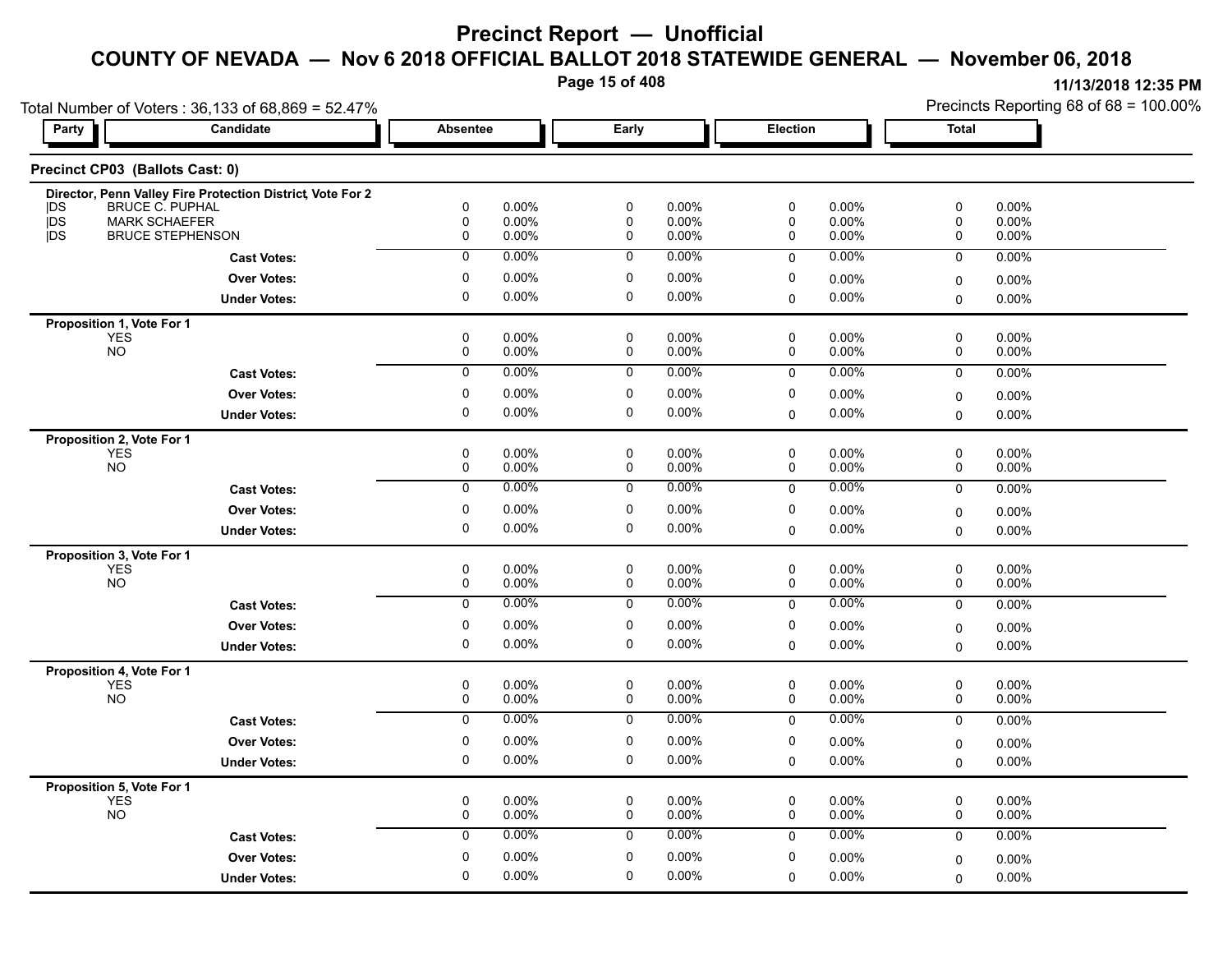**Page 16 of 408**

|                                          | Total Number of Voters: 36,133 of 68,869 = 52.47% |                  |                   |                            |                |             |                   |              | Precincts Reporting 68 of 68 = 100.00% |
|------------------------------------------|---------------------------------------------------|------------------|-------------------|----------------------------|----------------|-------------|-------------------|--------------|----------------------------------------|
| Party                                    | Candidate                                         | Absentee         |                   | Early                      |                | Election    |                   | <b>Total</b> |                                        |
| Precinct CP03 (Ballots Cast: 0)          |                                                   |                  |                   |                            |                |             |                   |              |                                        |
| Proposition 6, Vote For 1                |                                                   |                  |                   |                            |                |             |                   |              |                                        |
| <b>YES</b><br><b>NO</b>                  |                                                   | $\mathbf 0$<br>0 | 0.00%<br>0.00%    | $\mathbf 0$<br>0           | 0.00%<br>0.00% | 0<br>0      | 0.00%<br>0.00%    | 0<br>0       | 0.00%<br>0.00%                         |
|                                          | <b>Cast Votes:</b>                                | $\mathbf 0$      | 0.00%             | $\mathbf 0$                | 0.00%          | 0           | $0.00\%$          | 0            | 0.00%                                  |
|                                          | <b>Over Votes:</b>                                | 0                | 0.00%             | 0                          | 0.00%          | 0           | $0.00\%$          | 0            | $0.00\%$                               |
|                                          | <b>Under Votes:</b>                               | 0                | $0.00\%$          | $\mathbf 0$                | 0.00%          | $\mathbf 0$ | 0.00%             | 0            | 0.00%                                  |
| Proposition 7, Vote For 1                |                                                   |                  |                   |                            |                |             |                   |              |                                        |
| <b>YES</b><br><b>NO</b>                  |                                                   | 0                | 0.00%             | $\mathbf 0$                | 0.00%          | $\mathbf 0$ | 0.00%             | 0            | 0.00%                                  |
|                                          |                                                   | $\pmb{0}$        | 0.00%             | $\pmb{0}$                  | 0.00%          | 0           | 0.00%             | 0            | 0.00%                                  |
|                                          | <b>Cast Votes:</b>                                | $\mathbf 0$      | 0.00%             | $\mathbf 0$                | $0.00\%$       | 0           | 0.00%             | 0            | $0.00\%$                               |
|                                          | <b>Over Votes:</b>                                | 0                | $0.00\%$          | 0                          | 0.00%          | 0           | 0.00%             | 0            | $0.00\%$                               |
|                                          | <b>Under Votes:</b>                               | 0                | $0.00\%$          | 0                          | 0.00%          | 0           | 0.00%             | $\Omega$     | 0.00%                                  |
| Proposition 8, Vote For 1                |                                                   |                  |                   |                            |                |             |                   |              |                                        |
| <b>YES</b><br><b>NO</b>                  |                                                   | $\mathbf 0$<br>0 | 0.00%<br>$0.00\%$ | $\mathbf 0$<br>$\mathbf 0$ | 0.00%<br>0.00% | 0<br>0      | 0.00%<br>$0.00\%$ | 0<br>0       | 0.00%<br>$0.00\%$                      |
|                                          | <b>Cast Votes:</b>                                | 0                | $0.00\%$          | 0                          | 0.00%          | 0           | $0.00\%$          | 0            | 0.00%                                  |
|                                          | <b>Over Votes:</b>                                | 0                | $0.00\%$          | 0                          | 0.00%          | 0           | $0.00\%$          | 0            | $0.00\%$                               |
|                                          | <b>Under Votes:</b>                               | 0                | 0.00%             | 0                          | 0.00%          | $\mathbf 0$ | $0.00\%$          | $\Omega$     | 0.00%                                  |
| Proposition 10, Vote For 1               |                                                   |                  |                   |                            |                |             |                   |              |                                        |
| <b>YES</b>                               |                                                   | $\mathbf 0$      | 0.00%             | $\mathbf 0$                | 0.00%          | 0           | 0.00%             | $\pmb{0}$    | 0.00%                                  |
| <b>NO</b>                                |                                                   | $\mathbf 0$      | 0.00%             | $\mathbf 0$                | 0.00%          | 0           | $0.00\%$          | 0            | 0.00%                                  |
|                                          | <b>Cast Votes:</b>                                | 0                | 0.00%             | 0                          | 0.00%          | $\mathbf 0$ | 0.00%             | 0            | 0.00%                                  |
|                                          | <b>Over Votes:</b>                                | 0                | $0.00\%$          | 0                          | 0.00%          | 0           | $0.00\%$          | 0            | $0.00\%$                               |
|                                          | <b>Under Votes:</b>                               | 0                | 0.00%             | 0                          | 0.00%          | $\mathbf 0$ | $0.00\%$          | 0            | $0.00\%$                               |
| Proposition 11, Vote For 1               |                                                   |                  |                   |                            |                |             |                   |              |                                        |
| <b>YES</b><br><b>NO</b>                  |                                                   | 0<br>$\mathbf 0$ | 0.00%<br>0.00%    | 0<br>$\mathbf 0$           | 0.00%<br>0.00% | 0<br>0      | $0.00\%$<br>0.00% | 0<br>0       | 0.00%<br>0.00%                         |
|                                          | <b>Cast Votes:</b>                                | $\overline{0}$   | 0.00%             | $\overline{0}$             | 0.00%          | $\mathbf 0$ | $0.00\%$          | 0            | 0.00%                                  |
|                                          | <b>Over Votes:</b>                                | 0                | $0.00\%$          | 0                          | 0.00%          | 0           |                   |              |                                        |
|                                          | <b>Under Votes:</b>                               | 0                | $0.00\%$          | 0                          | 0.00%          |             | $0.00\%$<br>0.00% | 0            | 0.00%                                  |
|                                          |                                                   |                  |                   |                            |                | 0           |                   | 0            | $0.00\%$                               |
| Proposition 12, Vote For 1<br><b>YES</b> |                                                   | 0                | 0.00%             | 0                          | 0.00%          | 0           | $0.00\%$          | 0            | 0.00%                                  |
| <b>NO</b>                                |                                                   | $\mathbf 0$      | 0.00%             | $\mathbf 0$                | 0.00%          | $\mathbf 0$ | 0.00%             | 0            | 0.00%                                  |
|                                          | <b>Cast Votes:</b>                                | 0                | 0.00%             | 0                          | 0.00%          | $\mathbf 0$ | 0.00%             | 0            | 0.00%                                  |
|                                          | <b>Over Votes:</b>                                | 0                | $0.00\%$          | 0                          | 0.00%          | 0           | 0.00%             | 0            | 0.00%                                  |
|                                          | <b>Under Votes:</b>                               | 0                | 0.00%             | 0                          | 0.00%          | $\mathbf 0$ | $0.00\%$          | 0            | $0.00\%$                               |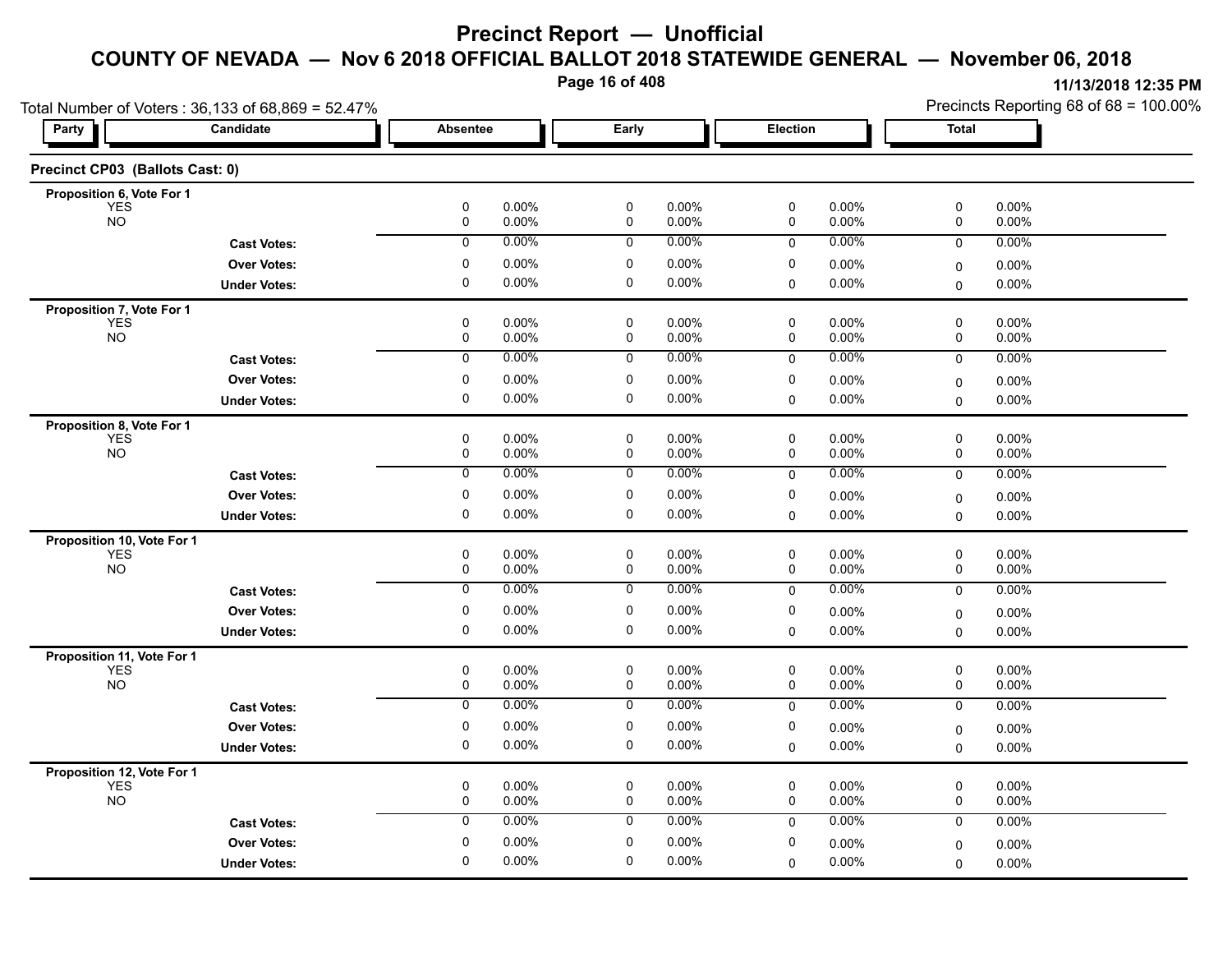**Page 17 of 408**

|                                                   | Total Number of Voters: $36,133$ of $68,869 = 52.47\%$ |          |                      |              |                      |          |                      |              | Precincts Reporting 68 of 68 = 100.00% |  |
|---------------------------------------------------|--------------------------------------------------------|----------|----------------------|--------------|----------------------|----------|----------------------|--------------|----------------------------------------|--|
| Party                                             | Candidate                                              | Absentee |                      | Early        |                      | Election |                      | <b>Total</b> |                                        |  |
| Precinct CP03 (Ballots Cast: 0)                   |                                                        |          |                      |              |                      |          |                      |              |                                        |  |
| <b>Measure G. Vote For 1</b><br>YES.<br><b>NO</b> |                                                        | 0<br>0   | $0.00\%$<br>$0.00\%$ | 0<br>0       | $0.00\%$<br>$0.00\%$ | 0<br>0   | $0.00\%$<br>$0.00\%$ | 0<br>0       | $0.00\%$<br>$0.00\%$                   |  |
|                                                   | <b>Cast Votes:</b>                                     | 0        | 0.00%                | 0            | $0.00\%$             | 0        | $0.00\%$             | 0            | $0.00\%$                               |  |
|                                                   | <b>Over Votes:</b>                                     | 0        | 0.00%                | 0            | $0.00\%$             | 0        | $0.00\%$             | 0            | $0.00\%$                               |  |
|                                                   | <b>Under Votes:</b>                                    | 0        | 0.00%                | 0            | $0.00\%$             | 0        | $0.00\%$             | 0            | $0.00\%$                               |  |
| Measure H, Vote For 1                             |                                                        |          |                      |              |                      |          |                      |              |                                        |  |
| <b>YES</b><br><b>NO</b>                           |                                                        | 0<br>0   | 0.00%<br>$0.00\%$    | 0<br>0       | $0.00\%$<br>$0.00\%$ | 0<br>0   | $0.00\%$<br>$0.00\%$ | 0<br>0       | $0.00\%$<br>$0.00\%$                   |  |
|                                                   | <b>Cast Votes:</b>                                     | 0        | $0.00\%$             | $\mathbf{0}$ | $0.00\%$             | $\Omega$ | $0.00\%$             | $\mathbf{0}$ | $0.00\%$                               |  |
|                                                   | <b>Over Votes:</b>                                     | $\Omega$ | $0.00\%$             | 0            | $0.00\%$             | 0        | $0.00\%$             | 0            | $0.00\%$                               |  |
|                                                   | <b>Under Votes:</b>                                    | 0        | $0.00\%$             | 0            | $0.00\%$             | 0        | $0.00\%$             | 0            | $0.00\%$                               |  |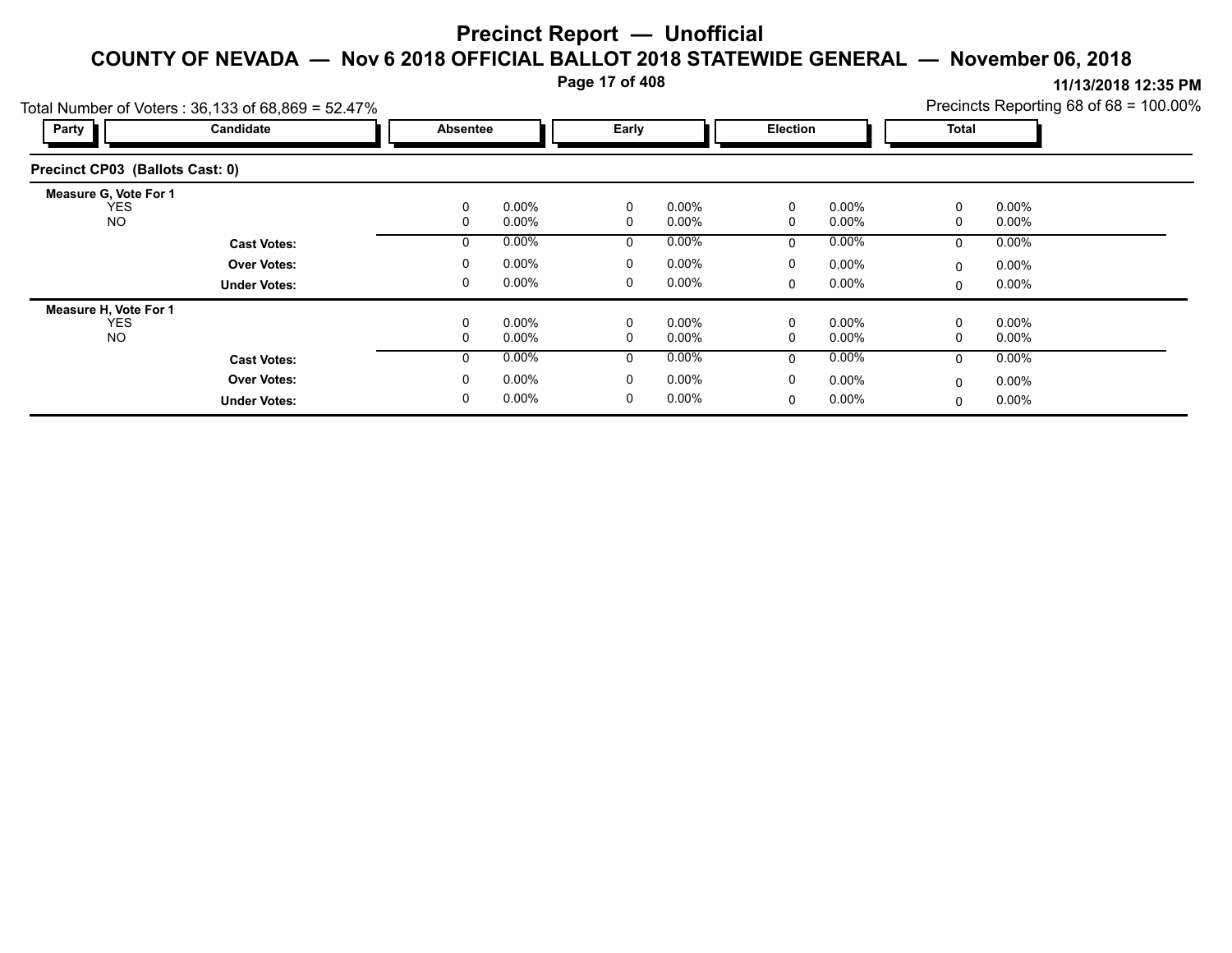**Page 18 of 408**

|                                     | Total Number of Voters: 36,133 of 68,869 = 52.47% |                       |                  |                               |                   |                              |                   |                      | Precincts Reporting 68 of 68 = 100.00% |
|-------------------------------------|---------------------------------------------------|-----------------------|------------------|-------------------------------|-------------------|------------------------------|-------------------|----------------------|----------------------------------------|
| Party                               | <b>Candidate</b>                                  | <b>Absentee</b>       |                  | Early                         |                   | Election                     |                   | <b>Total</b>         |                                        |
|                                     | Precinct CP04 (Ballots Cast: 52)                  |                       |                  |                               |                   |                              |                   |                      |                                        |
| Governor, Vote For 1<br><b>REP</b>  |                                                   |                       | 60.87%           |                               | 0.00%             | 0                            | 0.00%             | 28                   | 59.57%                                 |
| <b>DEM</b>                          | JOHN H. COX<br><b>GAVIN NEWSOM</b>                | 28<br>18              | 39.13%           | $\mathsf 0$<br>$\pmb{0}$      | 0.00%             | $\mathbf{1}$                 | 100.00%           | 19                   | 40.43%                                 |
|                                     | <b>Cast Votes:</b>                                | 46                    | 92.00%           | $\overline{0}$                | $0.00\%$          | $\mathbf{1}$                 | 50.00%            | 47                   | 90.38%                                 |
|                                     | <b>Over Votes:</b>                                | $\mathbf 0$           | 0.00%            | $\mathbf 0$                   | 0.00%             | 0                            | 0.00%             | 0                    | 0.00%                                  |
|                                     | <b>Under Votes:</b>                               | $\overline{4}$        | 8.00%            | 0                             | 0.00%             | $\mathbf{1}$                 | 50.00%            | 5                    | 9.62%                                  |
| Lieutenant Governor, Vote For 1     |                                                   |                       |                  |                               |                   |                              |                   |                      |                                        |
| <b>DEM</b><br><b>DEM</b>            | ED HERNANDEZ<br>ELENI KOUNALAKIS                  | 7<br>26               | 21.21%<br>78.79% | 0<br>$\mathbf 0$              | 0.00%<br>0.00%    | 0<br>1                       | 0.00%<br>100.00%  | $\overline{7}$<br>27 | 20.59%<br>79.41%                       |
|                                     | <b>Cast Votes:</b>                                | $\overline{33}$       | 66.00%           | $\overline{0}$                | $0.00\%$          | $\mathbf{1}$                 | 50.00%            | 34                   | 65.38%                                 |
|                                     | <b>Over Votes:</b>                                | $\mathbf 0$           | 0.00%            | $\mathbf 0$                   | 0.00%             | 0                            | 0.00%             | $\mathbf 0$          | 0.00%                                  |
|                                     | <b>Under Votes:</b>                               | 17                    | 34.00%           | 0                             | 0.00%             | $\mathbf{1}$                 | 50.00%            | 18                   | 34.62%                                 |
| Secretary of State, Vote For 1      |                                                   |                       |                  |                               |                   |                              |                   |                      |                                        |
| <b>DEM</b><br><b>REP</b>            | <b>ALEX PADILLA</b>                               | 21                    | 44.68%           | 0                             | 0.00%             | $\mathbf 1$<br>$\mathbf{1}$  | 50.00%            | 22                   | 44.90%                                 |
|                                     | <b>MARK P. MEUSER</b>                             | 26<br>$\overline{47}$ | 55.32%<br>94.00% | $\mathbf 0$<br>$\overline{0}$ | 0.00%<br>$0.00\%$ | $\overline{2}$               | 50.00%<br>100.00% | 27<br>49             | 55.10%<br>94.23%                       |
|                                     | <b>Cast Votes:</b><br><b>Over Votes:</b>          | 0                     | 0.00%            | $\mathbf 0$                   | 0.00%             | 0                            | 0.00%             |                      |                                        |
|                                     | <b>Under Votes:</b>                               | 3                     | 6.00%            | 0                             | 0.00%             | 0                            | 0.00%             | $\mathbf 0$<br>3     | 0.00%<br>5.77%                         |
| Controller, Vote For 1              |                                                   |                       |                  |                               |                   |                              |                   |                      |                                        |
| <b>REP</b>                          | KONSTANTINOS RODITIS                              | 24                    | 51.06%           | $\mathsf 0$                   | 0.00%             | $\mathbf 1$                  | 50.00%            | 25                   | 51.02%                                 |
| <b>DEM</b>                          | BETTY T. YEE                                      | 23                    | 48.94%           | $\mathbf 0$                   | 0.00%             | $\mathbf{1}$                 | 50.00%            | 24                   | 48.98%                                 |
|                                     | <b>Cast Votes:</b>                                | 47                    | 94.00%           | $\overline{0}$                | 0.00%             | $\overline{2}$               | 100.00%           | 49                   | 94.23%                                 |
|                                     | <b>Over Votes:</b>                                | 0                     | 0.00%            | $\mathbf 0$                   | 0.00%             | 0                            | 0.00%             | 0                    | 0.00%                                  |
|                                     | <b>Under Votes:</b>                               | 3                     | 6.00%            | $\mathbf 0$                   | 0.00%             | $\Omega$                     | 0.00%             | 3                    | 5.77%                                  |
| Treasurer, Vote For 1<br><b>REP</b> | <b>GREG CONLON</b>                                | 26                    | 55.32%           | 0                             | 0.00%             | $\mathbf 1$                  | 50.00%            | 27                   | 55.10%                                 |
| <b>DEM</b><br><b>FIONA MA</b>       |                                                   | 21                    | 44.68%           | $\mathsf{O}$                  | 0.00%             | $\mathbf{1}$                 | 50.00%            | 22                   | 44.90%                                 |
|                                     | <b>Cast Votes:</b>                                | $\overline{47}$       | 94.00%           | $\overline{0}$                | 0.00%             | $\overline{2}$               | 100.00%           | 49                   | 94.23%                                 |
|                                     | <b>Over Votes:</b>                                | 0                     | 0.00%            | $\mathbf 0$                   | 0.00%             | 0                            | 0.00%             | 0                    | 0.00%                                  |
|                                     | <b>Under Votes:</b>                               | 3                     | 6.00%            | 0                             | 0.00%             | 0                            | 0.00%             | 3                    | 5.77%                                  |
| <b>Attorney General, Vote For 1</b> |                                                   |                       |                  |                               |                   |                              |                   |                      |                                        |
| <b>REP</b><br><b>DEM</b>            | <b>STEVEN C BAILEY</b><br><b>XAVIER BECERRA</b>   | 26<br>21              | 55.32%<br>44.68% | 0<br>$\mathsf{O}$             | 0.00%<br>0.00%    | $\mathbf{1}$<br>$\mathbf{1}$ | 50.00%<br>50.00%  | 27<br>22             | 55.10%<br>44.90%                       |
|                                     | <b>Cast Votes:</b>                                | 47                    | 94.00%           | $\mathbf 0$                   | 0.00%             | $\overline{2}$               | 100.00%           | 49                   | 94.23%                                 |
|                                     | <b>Over Votes:</b>                                | 0                     | 0.00%            | $\mathbf 0$                   | 0.00%             | 0                            | 0.00%             |                      |                                        |
|                                     | <b>Under Votes:</b>                               | $\mathsf 3$           | 6.00%            | $\Omega$                      | 0.00%             | 0                            | 0.00%             | $\pmb{0}$<br>3       | 0.00%<br>5.77%                         |
|                                     |                                                   |                       |                  |                               |                   |                              |                   |                      |                                        |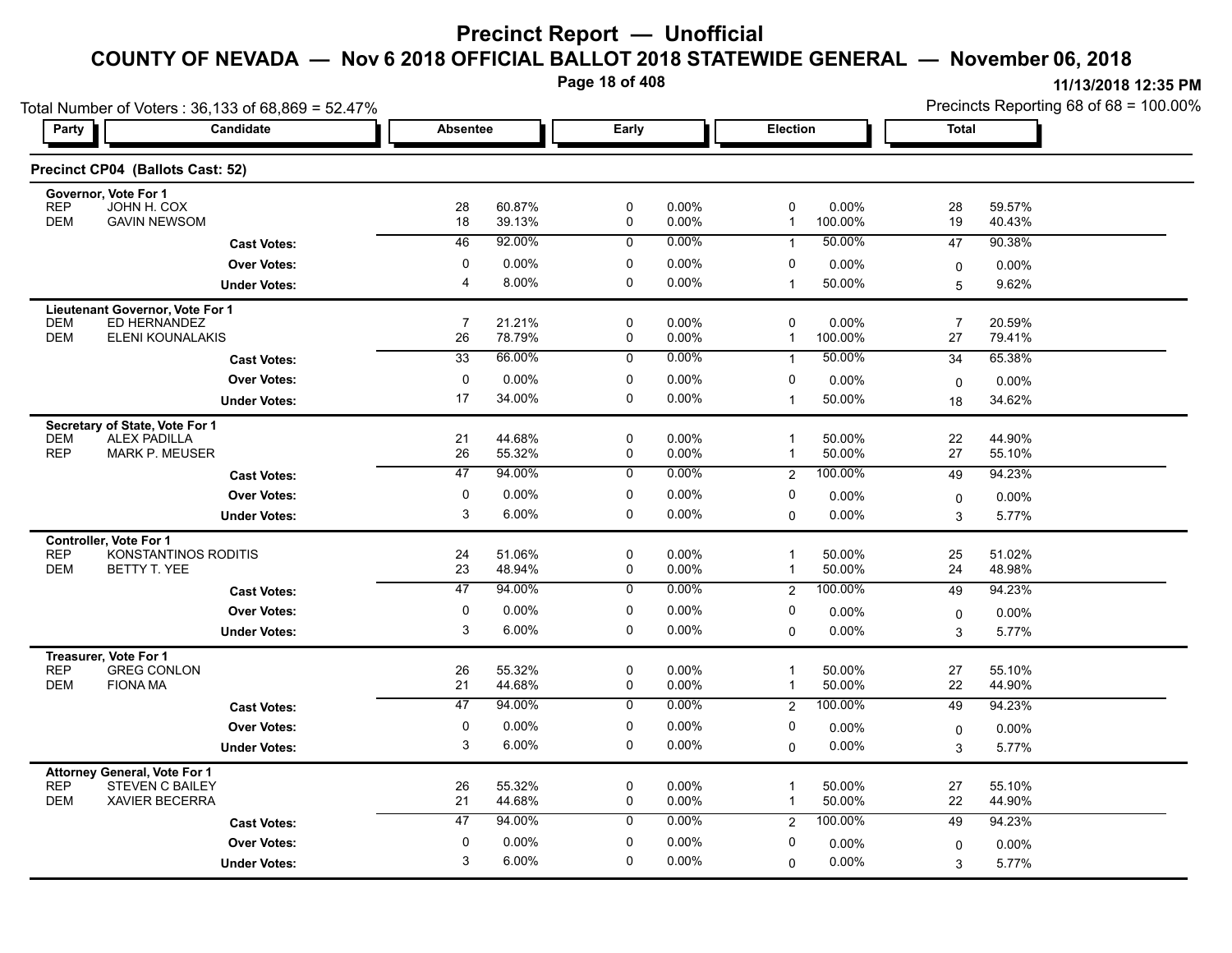**Page 19 of 408**

**11/13/2018 12:35 PM**

| <b>Party</b>             | Candidate                                                                             | <b>Absentee</b> |                  | Early                 |                      | Election            |                     | <b>Total</b>   |                  |
|--------------------------|---------------------------------------------------------------------------------------|-----------------|------------------|-----------------------|----------------------|---------------------|---------------------|----------------|------------------|
|                          | Precinct CP04 (Ballots Cast: 52)                                                      |                 |                  |                       |                      |                     |                     |                |                  |
|                          | Insurance Commissioner, Vote For 1                                                    |                 |                  |                       |                      |                     |                     |                |                  |
| <b>DEM</b>               | RICARDO LARA                                                                          | 18              | 42.86%           | 0                     | $0.00\%$             | $\mathbf 1$         | 50.00%              | 19             | 43.18%           |
|                          | STEVE POIZNER                                                                         | 24              | 57.14%           | 0                     | 0.00%                | $\mathbf{1}$        | 50.00%              | 25             | 56.82%           |
|                          | <b>Cast Votes:</b>                                                                    | 42              | 84.00%           | $\mathbf 0$           | 0.00%                | 2                   | 100.00%             | 44             | 84.62%           |
|                          | <b>Over Votes:</b>                                                                    | 0               | 0.00%            | 0                     | 0.00%                | 0                   | 0.00%               | $\mathbf 0$    | 0.00%            |
|                          | <b>Under Votes:</b>                                                                   | 8               | 16.00%           | $\mathbf 0$           | 0.00%                | $\mathbf 0$         | 0.00%               | 8              | 15.38%           |
|                          | Member, State Board of Equalization District 1, Vote For 1                            |                 |                  |                       |                      |                     |                     |                |                  |
| <b>DEM</b><br><b>REP</b> | <b>TOM HALLINAN</b><br><b>TED GAINES</b>                                              | 20<br>26        | 43.48%<br>56.52% | 0<br>0                | $0.00\%$<br>$0.00\%$ | 1<br>$\overline{1}$ | 50.00%<br>50.00%    | 21<br>27       | 43.75%<br>56.25% |
|                          | <b>Cast Votes:</b>                                                                    | 46              | 92.00%           | $\overline{0}$        | $0.00\%$             | $\overline{2}$      | 100.00%             | 48             | 92.31%           |
|                          | <b>Over Votes:</b>                                                                    | 0               | 0.00%            | 0                     | $0.00\%$             | 0                   |                     |                |                  |
|                          |                                                                                       | $\overline{4}$  | 8.00%            | 0                     | $0.00\%$             |                     | 0.00%<br>0.00%      | $\mathbf 0$    | 0.00%            |
|                          | <b>Under Votes:</b>                                                                   |                 |                  |                       |                      | $\mathbf 0$         |                     | $\overline{4}$ | 7.69%            |
| <b>DEM</b>               | United States Senate, Vote For 1<br><b>DIANNE FEINSTEIN</b>                           | 16              | 44.44%           | 0                     | 0.00%                | 1                   | 100.00%             | 17             | 45.95%           |
| <b>DEM</b>               | <b>KEVIN DE LEON</b>                                                                  | 20              | 55.56%           | 0                     | 0.00%                | 0                   | 0.00%               | 20             | 54.05%           |
|                          | <b>Cast Votes:</b>                                                                    | $\overline{36}$ | 72.00%           | 0                     | $0.00\%$             | $\mathbf{1}$        | 50.00%              | 37             | 71.15%           |
|                          | <b>Over Votes:</b>                                                                    | $\mathbf 0$     | 0.00%            | 0                     | $0.00\%$             | 0                   | 0.00%               | $\mathbf 0$    | 0.00%            |
|                          | <b>Under Votes:</b>                                                                   | 14              | 28.00%           | 0                     | $0.00\%$             | $\overline{1}$      | 50.00%              | 15             | 28.85%           |
|                          |                                                                                       |                 |                  |                       |                      |                     |                     |                |                  |
| <b>REP</b>               | House of Representatives of the United States District 1, Vote For 1<br>DOUG LA MALFA | 25              | 52.08%           | $\mathbf 0$           | $0.00\%$             |                     | 50.00%              | 26             | 52.00%           |
| <b>DEM</b>               | <b>AUDREY DENNEY</b>                                                                  | 23              | 47.92%           | 0                     | 0.00%                | $\mathbf 1$         | 50.00%              | 24             | 48.00%           |
|                          | <b>Cast Votes:</b>                                                                    | 48              | 96.00%           | $\mathbf 0$           | $0.00\%$             | 2                   | 100.00%             | 50             | 96.15%           |
|                          | <b>Over Votes:</b>                                                                    | 0               | 0.00%            | 0                     | $0.00\%$             | 0                   | 0.00%               | $\mathbf 0$    | 0.00%            |
|                          | <b>Under Votes:</b>                                                                   | $\overline{2}$  | 4.00%            | $\mathbf 0$           | $0.00\%$             | $\mathbf 0$         | 0.00%               | 2              | 3.85%            |
|                          | State Assembly District 1, Vote For 1                                                 |                 |                  |                       |                      |                     |                     |                |                  |
| <b>REP</b>               | <b>BRIAN DAHLE</b>                                                                    | 29              | 61.70%           | 0                     | 0.00%                | $\overline{1}$      | 50.00%              | 30             | 61.22%           |
| <b>DEM</b>               | <b>CALEEN SISK</b>                                                                    | 18              | 38.30%           | 0                     | 0.00%                | $\mathbf{1}$        | 50.00%              | 19             | 38.78%           |
|                          | <b>Cast Votes:</b>                                                                    | $\overline{47}$ | 94.00%           | 0                     | $0.00\%$             | 2                   | 100.00%             | 49             | 94.23%           |
|                          | <b>Over Votes:</b>                                                                    | 0               | 0.00%            | $\mathbf 0$           | 0.00%                | 0                   | 0.00%               | $\mathbf 0$    | 0.00%            |
|                          | <b>Under Votes:</b>                                                                   | 3               | 6.00%            | $\mathbf 0$           | $0.00\%$             | $\Omega$            | $0.00\%$            | 3              | 5.77%            |
|                          | For Associate Justice, Supreme Court - Carol A. Corrigan, Vote For 1                  |                 |                  |                       |                      |                     |                     |                |                  |
|                          | <b>YES</b><br><b>NO</b>                                                               | 25<br>15        | 62.50%<br>37.50% | $\pmb{0}$<br>$\Omega$ | 0.00%<br>$0.00\%$    | 1<br>$\mathbf{0}$   | 100.00%<br>$0.00\%$ | 26<br>15       | 63.41%<br>36.59% |

20.00% 10

0 0.00% 0 0.00%

**Under Votes: Over Votes:** 0.00%

**Cast Votes:** 40 80.00% 0 0.00% 1 50.00% 41 78.85%

0.00% 0

1

0.00%

 $0$  0.00%  $0$  0.00%  $0$  0.00%  $0$  0.00%  $0$  0.00%

0.00% 0

50.00% 21.15% 11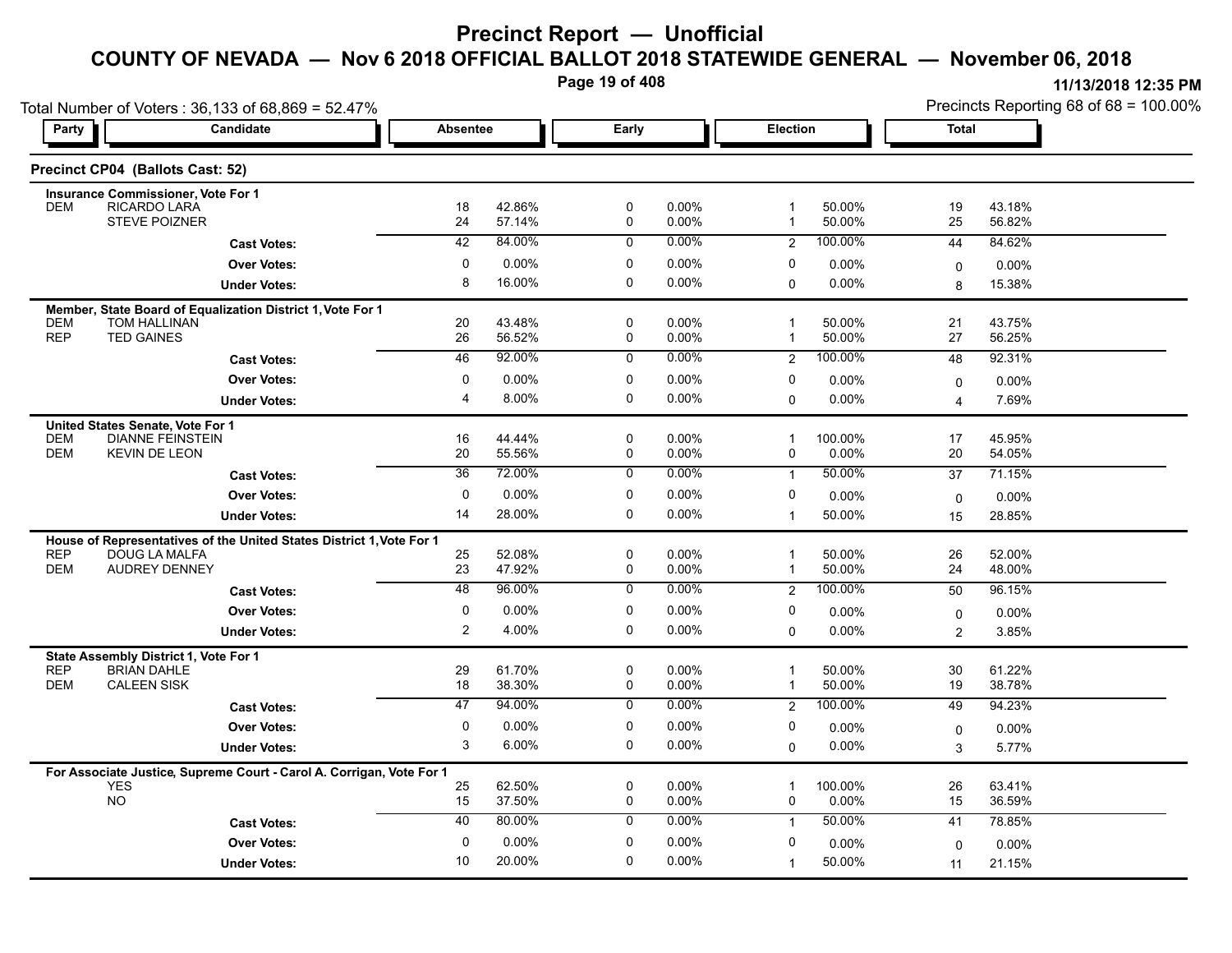# **Precinct Report — Unofficial**

### **COUNTY OF NEVADA — Nov 6 2018 OFFICIAL BALLOT 2018 STATEWIDE GENERAL — November 06, 2018**

**Page 20 of 408**

**11/13/2018 12:35 PM** Precincts Reporting 68 of 68 = 100.00%

| Total Number of Voters: 36,133 of 68,869 = 52.47% |                                                                                                                                                                                                                                                                                                                                           |                                                                                                                                                                                                                                                               |                                                                                                                                                                                                                                                                                                                                                          |                                                                                                                                |                                                                                                                                                          |                                                                                                                                                        |                                                                                                                                                                             | Precincts Reporting 68 of 68 = 100.00%                                                                              |
|---------------------------------------------------|-------------------------------------------------------------------------------------------------------------------------------------------------------------------------------------------------------------------------------------------------------------------------------------------------------------------------------------------|---------------------------------------------------------------------------------------------------------------------------------------------------------------------------------------------------------------------------------------------------------------|----------------------------------------------------------------------------------------------------------------------------------------------------------------------------------------------------------------------------------------------------------------------------------------------------------------------------------------------------------|--------------------------------------------------------------------------------------------------------------------------------|----------------------------------------------------------------------------------------------------------------------------------------------------------|--------------------------------------------------------------------------------------------------------------------------------------------------------|-----------------------------------------------------------------------------------------------------------------------------------------------------------------------------|---------------------------------------------------------------------------------------------------------------------|
| Candidate<br>Party                                |                                                                                                                                                                                                                                                                                                                                           |                                                                                                                                                                                                                                                               | Early                                                                                                                                                                                                                                                                                                                                                    |                                                                                                                                |                                                                                                                                                          |                                                                                                                                                        |                                                                                                                                                                             |                                                                                                                     |
| Precinct CP04 (Ballots Cast: 52)                  |                                                                                                                                                                                                                                                                                                                                           |                                                                                                                                                                                                                                                               |                                                                                                                                                                                                                                                                                                                                                          |                                                                                                                                |                                                                                                                                                          |                                                                                                                                                        |                                                                                                                                                                             |                                                                                                                     |
|                                                   |                                                                                                                                                                                                                                                                                                                                           |                                                                                                                                                                                                                                                               |                                                                                                                                                                                                                                                                                                                                                          |                                                                                                                                |                                                                                                                                                          |                                                                                                                                                        |                                                                                                                                                                             |                                                                                                                     |
| <b>NO</b>                                         | 14                                                                                                                                                                                                                                                                                                                                        | 35.90%                                                                                                                                                                                                                                                        | 0                                                                                                                                                                                                                                                                                                                                                        | 0.00%                                                                                                                          | 0                                                                                                                                                        | 0.00%                                                                                                                                                  | 14                                                                                                                                                                          | 65.00%<br>35.00%                                                                                                    |
| <b>Cast Votes:</b>                                | 39                                                                                                                                                                                                                                                                                                                                        | 78.00%                                                                                                                                                                                                                                                        | 0                                                                                                                                                                                                                                                                                                                                                        | 0.00%                                                                                                                          | $\mathbf{1}$                                                                                                                                             | 50.00%                                                                                                                                                 | 40                                                                                                                                                                          | 76.92%                                                                                                              |
| <b>Over Votes:</b>                                | 0                                                                                                                                                                                                                                                                                                                                         | $0.00\%$                                                                                                                                                                                                                                                      | 0                                                                                                                                                                                                                                                                                                                                                        | $0.00\%$                                                                                                                       | 0                                                                                                                                                        | 0.00%                                                                                                                                                  |                                                                                                                                                                             | $0.00\%$                                                                                                            |
| <b>Under Votes:</b>                               | 11                                                                                                                                                                                                                                                                                                                                        | 22.00%                                                                                                                                                                                                                                                        | 0                                                                                                                                                                                                                                                                                                                                                        | 0.00%                                                                                                                          | $\overline{1}$                                                                                                                                           | 50.00%                                                                                                                                                 | 12                                                                                                                                                                          | 23.08%                                                                                                              |
|                                                   |                                                                                                                                                                                                                                                                                                                                           |                                                                                                                                                                                                                                                               |                                                                                                                                                                                                                                                                                                                                                          |                                                                                                                                |                                                                                                                                                          |                                                                                                                                                        |                                                                                                                                                                             |                                                                                                                     |
| <b>YES</b>                                        | 24                                                                                                                                                                                                                                                                                                                                        | 68.57%                                                                                                                                                                                                                                                        | $\mathbf 0$                                                                                                                                                                                                                                                                                                                                              | 0.00%                                                                                                                          | $\mathbf{1}$                                                                                                                                             | 100.00%                                                                                                                                                | 25                                                                                                                                                                          | 69.44%                                                                                                              |
|                                                   |                                                                                                                                                                                                                                                                                                                                           |                                                                                                                                                                                                                                                               |                                                                                                                                                                                                                                                                                                                                                          |                                                                                                                                |                                                                                                                                                          |                                                                                                                                                        |                                                                                                                                                                             | 30.56%                                                                                                              |
| <b>Cast Votes:</b>                                |                                                                                                                                                                                                                                                                                                                                           |                                                                                                                                                                                                                                                               |                                                                                                                                                                                                                                                                                                                                                          |                                                                                                                                | $\mathbf{1}$                                                                                                                                             |                                                                                                                                                        | 36                                                                                                                                                                          | 69.23%                                                                                                              |
| <b>Over Votes:</b>                                | 0                                                                                                                                                                                                                                                                                                                                         | 0.00%                                                                                                                                                                                                                                                         | 0                                                                                                                                                                                                                                                                                                                                                        | 0.00%                                                                                                                          | 0                                                                                                                                                        | $0.00\%$                                                                                                                                               | $\mathbf 0$                                                                                                                                                                 | 0.00%                                                                                                               |
| <b>Under Votes:</b>                               | 15                                                                                                                                                                                                                                                                                                                                        |                                                                                                                                                                                                                                                               |                                                                                                                                                                                                                                                                                                                                                          |                                                                                                                                | $\mathbf{1}$                                                                                                                                             | 50.00%                                                                                                                                                 | 16                                                                                                                                                                          | 30.77%                                                                                                              |
|                                                   |                                                                                                                                                                                                                                                                                                                                           |                                                                                                                                                                                                                                                               |                                                                                                                                                                                                                                                                                                                                                          |                                                                                                                                |                                                                                                                                                          |                                                                                                                                                        |                                                                                                                                                                             |                                                                                                                     |
|                                                   |                                                                                                                                                                                                                                                                                                                                           |                                                                                                                                                                                                                                                               |                                                                                                                                                                                                                                                                                                                                                          |                                                                                                                                |                                                                                                                                                          |                                                                                                                                                        |                                                                                                                                                                             | 51.35%<br>48.65%                                                                                                    |
|                                                   |                                                                                                                                                                                                                                                                                                                                           |                                                                                                                                                                                                                                                               |                                                                                                                                                                                                                                                                                                                                                          |                                                                                                                                |                                                                                                                                                          |                                                                                                                                                        |                                                                                                                                                                             | 71.15%                                                                                                              |
|                                                   |                                                                                                                                                                                                                                                                                                                                           |                                                                                                                                                                                                                                                               |                                                                                                                                                                                                                                                                                                                                                          |                                                                                                                                |                                                                                                                                                          |                                                                                                                                                        |                                                                                                                                                                             |                                                                                                                     |
|                                                   |                                                                                                                                                                                                                                                                                                                                           |                                                                                                                                                                                                                                                               |                                                                                                                                                                                                                                                                                                                                                          |                                                                                                                                |                                                                                                                                                          |                                                                                                                                                        |                                                                                                                                                                             | 0.00%<br>28.85%                                                                                                     |
|                                                   |                                                                                                                                                                                                                                                                                                                                           |                                                                                                                                                                                                                                                               |                                                                                                                                                                                                                                                                                                                                                          |                                                                                                                                |                                                                                                                                                          |                                                                                                                                                        |                                                                                                                                                                             |                                                                                                                     |
|                                                   |                                                                                                                                                                                                                                                                                                                                           |                                                                                                                                                                                                                                                               |                                                                                                                                                                                                                                                                                                                                                          |                                                                                                                                | 1                                                                                                                                                        |                                                                                                                                                        |                                                                                                                                                                             | 58.54%                                                                                                              |
| TONY K. THURMOND                                  | 16                                                                                                                                                                                                                                                                                                                                        | 41.03%                                                                                                                                                                                                                                                        | $\mathbf 0$                                                                                                                                                                                                                                                                                                                                              | 0.00%                                                                                                                          | $\mathbf{1}$                                                                                                                                             | 50.00%                                                                                                                                                 | 17                                                                                                                                                                          | 41.46%                                                                                                              |
| <b>Cast Votes:</b>                                | 39                                                                                                                                                                                                                                                                                                                                        | 78.00%                                                                                                                                                                                                                                                        | $\mathbf 0$                                                                                                                                                                                                                                                                                                                                              | 0.00%                                                                                                                          | 2                                                                                                                                                        | 100.00%                                                                                                                                                | 41                                                                                                                                                                          | 78.85%                                                                                                              |
| <b>Over Votes:</b>                                | 0                                                                                                                                                                                                                                                                                                                                         | $0.00\%$                                                                                                                                                                                                                                                      | 0                                                                                                                                                                                                                                                                                                                                                        | 0.00%                                                                                                                          | 0                                                                                                                                                        | $0.00\%$                                                                                                                                               | $\mathbf 0$                                                                                                                                                                 | 0.00%                                                                                                               |
| <b>Under Votes:</b>                               | 11                                                                                                                                                                                                                                                                                                                                        | 22.00%                                                                                                                                                                                                                                                        | 0                                                                                                                                                                                                                                                                                                                                                        | 0.00%                                                                                                                          | $\Omega$                                                                                                                                                 | 0.00%                                                                                                                                                  | 11                                                                                                                                                                          | 21.15%                                                                                                              |
|                                                   |                                                                                                                                                                                                                                                                                                                                           | Vote For 1                                                                                                                                                                                                                                                    |                                                                                                                                                                                                                                                                                                                                                          |                                                                                                                                |                                                                                                                                                          |                                                                                                                                                        |                                                                                                                                                                             |                                                                                                                     |
| <b>HEINO NICOLAI</b>                              | 20                                                                                                                                                                                                                                                                                                                                        | 57.14%                                                                                                                                                                                                                                                        | $\mathbf 0$                                                                                                                                                                                                                                                                                                                                              | 0.00%                                                                                                                          | $\overline{1}$                                                                                                                                           | 50.00%                                                                                                                                                 | 21                                                                                                                                                                          | 56.76%                                                                                                              |
|                                                   |                                                                                                                                                                                                                                                                                                                                           |                                                                                                                                                                                                                                                               |                                                                                                                                                                                                                                                                                                                                                          |                                                                                                                                |                                                                                                                                                          |                                                                                                                                                        |                                                                                                                                                                             | 43.24%                                                                                                              |
|                                                   |                                                                                                                                                                                                                                                                                                                                           |                                                                                                                                                                                                                                                               |                                                                                                                                                                                                                                                                                                                                                          |                                                                                                                                |                                                                                                                                                          |                                                                                                                                                        |                                                                                                                                                                             | 71.15%                                                                                                              |
|                                                   |                                                                                                                                                                                                                                                                                                                                           |                                                                                                                                                                                                                                                               |                                                                                                                                                                                                                                                                                                                                                          |                                                                                                                                |                                                                                                                                                          | $0.00\%$                                                                                                                                               | $\mathbf 0$                                                                                                                                                                 | 0.00%                                                                                                               |
| <b>Under Votes:</b>                               |                                                                                                                                                                                                                                                                                                                                           |                                                                                                                                                                                                                                                               |                                                                                                                                                                                                                                                                                                                                                          |                                                                                                                                |                                                                                                                                                          |                                                                                                                                                        | 15                                                                                                                                                                          | 28.85%                                                                                                              |
| Sheriff-Coroner-Public Administrator, Vote For 1  |                                                                                                                                                                                                                                                                                                                                           |                                                                                                                                                                                                                                                               |                                                                                                                                                                                                                                                                                                                                                          |                                                                                                                                |                                                                                                                                                          |                                                                                                                                                        |                                                                                                                                                                             |                                                                                                                     |
|                                                   |                                                                                                                                                                                                                                                                                                                                           |                                                                                                                                                                                                                                                               |                                                                                                                                                                                                                                                                                                                                                          |                                                                                                                                | $\mathbf{1}$                                                                                                                                             |                                                                                                                                                        |                                                                                                                                                                             | 59.57%<br>40.43%                                                                                                    |
|                                                   | 45                                                                                                                                                                                                                                                                                                                                        | 90.00%                                                                                                                                                                                                                                                        | $\mathbf 0$                                                                                                                                                                                                                                                                                                                                              | $0.00\%$                                                                                                                       |                                                                                                                                                          |                                                                                                                                                        |                                                                                                                                                                             | 90.38%                                                                                                              |
| <b>Over Votes:</b>                                | $\mathbf 0$                                                                                                                                                                                                                                                                                                                               | 0.00%                                                                                                                                                                                                                                                         | 0                                                                                                                                                                                                                                                                                                                                                        | 0.00%                                                                                                                          | 0                                                                                                                                                        | $0.00\%$                                                                                                                                               | 0                                                                                                                                                                           | $0.00\%$                                                                                                            |
|                                                   |                                                                                                                                                                                                                                                                                                                                           |                                                                                                                                                                                                                                                               |                                                                                                                                                                                                                                                                                                                                                          |                                                                                                                                |                                                                                                                                                          |                                                                                                                                                        |                                                                                                                                                                             |                                                                                                                     |
|                                                   | <b>YES</b><br><b>NO</b><br><b>YES</b><br><b>NO</b><br><b>Cast Votes:</b><br><b>Over Votes:</b><br><b>Under Votes:</b><br>Superintendent of Public Instruction, Vote For 1<br><b>MARSHALL TUCK</b><br>JOHN V "JACK" MEEKS<br><b>Cast Votes:</b><br><b>Over Votes:</b><br><b>SHANNAN MOON</b><br><b>BILL SMETHERS</b><br><b>Cast Votes:</b> | For Associate Justice, Supreme Court - Leondra R. Kruger, Vote For 1<br>25<br>11<br>35<br>18<br>18<br>$\overline{36}$<br>0<br>14<br>23<br>District Board Member, Nevada County Board of Education Trustee Area2,<br>15<br>35<br>$\mathbf 0$<br>15<br>27<br>18 | <b>Absentee</b><br>64.10%<br>For Associate Justice, Court of Appeal, Third District - Cole Blease, Vote For 1<br>31.43%<br>70.00%<br>30.00%<br>For Associate Justice, Court of Appeal, Third District - Louis Mauro, Vote For 1<br>50.00%<br>50.00%<br>72.00%<br>$0.00\%$<br>28.00%<br>58.97%<br>42.86%<br>70.00%<br>0.00%<br>30.00%<br>60.00%<br>40.00% | 0<br>0<br>$\overline{0}$<br>$\Omega$<br>0<br>0<br>0<br>0<br>0<br>$\mathbf 0$<br>$\mathbf 0$<br>0<br>0<br>0<br>$\mathbf 0$<br>0 | 0.00%<br>0.00%<br>$0.00\%$<br>0.00%<br>0.00%<br>0.00%<br>$0.00\%$<br>0.00%<br>$0.00\%$<br>0.00%<br>0.00%<br>0.00%<br>$0.00\%$<br>0.00%<br>0.00%<br>0.00% | $\mathbf{1}$<br>0<br>$\overline{1}$<br>0<br>$\mathbf{1}$<br>0<br>$\mathbf{1}$<br>$\mathbf 1$<br>$\overline{2}$<br>0<br>$\Omega$<br>$\overline{1}$<br>2 | <b>Election</b><br>100.00%<br>0.00%<br>50.00%<br>100.00%<br>$0.00\%$<br>50.00%<br>0.00%<br>50.00%<br>50.00%<br>50.00%<br>100.00%<br>$0.00\%$<br>50.00%<br>50.00%<br>100.00% | <b>Total</b><br>26<br>$\mathbf 0$<br>11<br>19<br>18<br>37<br>$\mathbf{0}$<br>15<br>24<br>16<br>37<br>28<br>19<br>47 |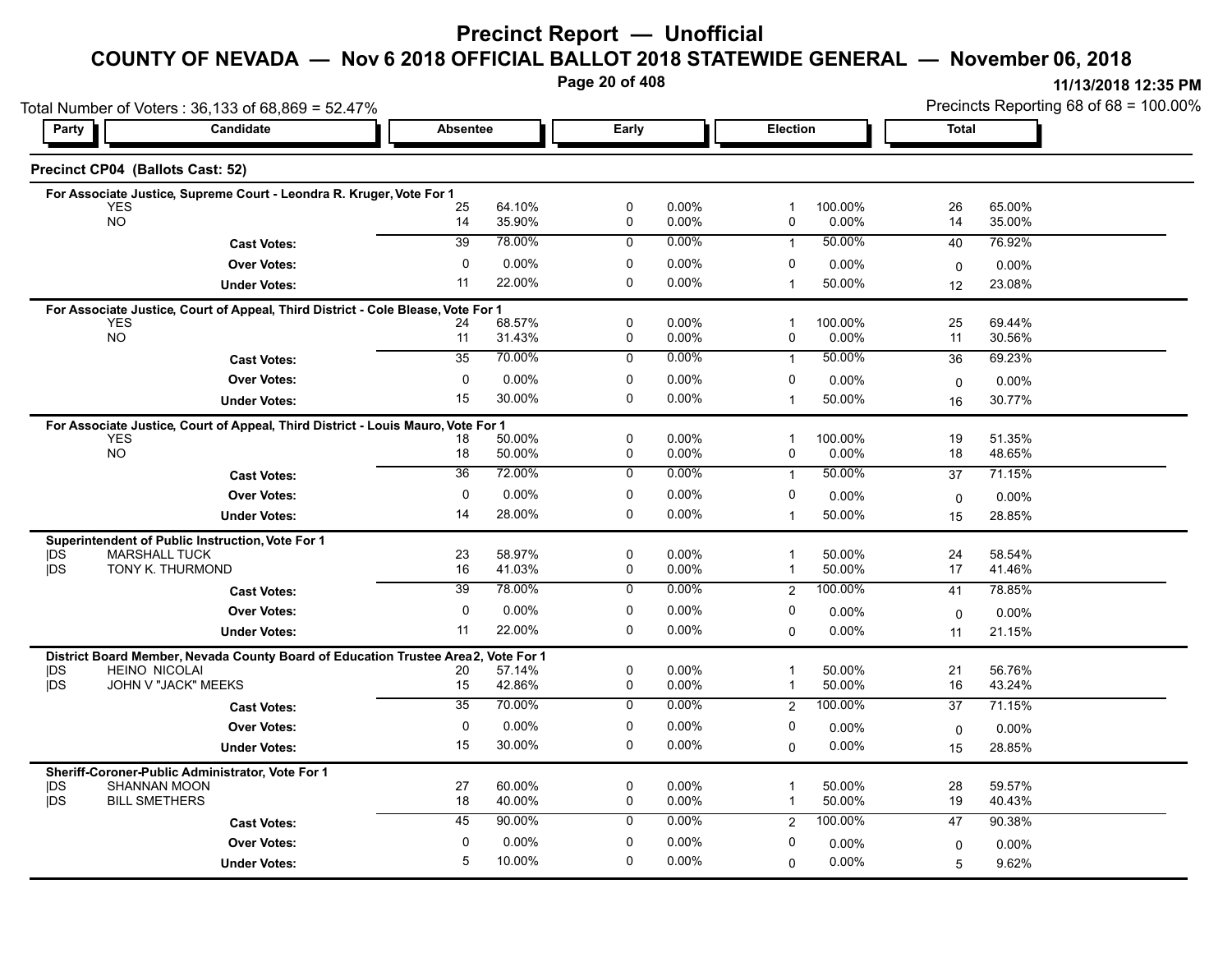**Page 21 of 408**

|                   | Total Number of Voters: 36,133 of 68,869 = 52.47%                                    |                 |                  |                     |                |                                           |                 |                         | Precincts Reporting 68 of 68 = 100.00% |
|-------------------|--------------------------------------------------------------------------------------|-----------------|------------------|---------------------|----------------|-------------------------------------------|-----------------|-------------------------|----------------------------------------|
| Party             | Candidate                                                                            | <b>Absentee</b> |                  | Early               |                | Election                                  |                 | <b>Total</b>            |                                        |
|                   | Precinct CP04 (Ballots Cast: 52)                                                     |                 |                  |                     |                |                                           |                 |                         |                                        |
| <b>IDS</b>        | Director, Nevada Irrigation District Division II, Vote For 1<br><b>BRUCE HERRING</b> | 8               | 17.02%           | 0                   | $0.00\%$       | 0                                         | 0.00%           | 8                       | 16.33%                                 |
| <b>IDS</b>        | <b>CHRIS BIERWAGEN</b>                                                               | 39              | 82.98%           | 0                   | $0.00\%$       | $\mathbf{2}$                              | 100.00%         | 41                      | 83.67%                                 |
|                   | <b>Cast Votes:</b>                                                                   | 47              | 94.00%           | 0                   | $0.00\%$       | $\overline{2}$                            | 100.00%         | 49                      | 94.23%                                 |
|                   | <b>Over Votes:</b>                                                                   | 0               | $0.00\%$         | 0                   | $0.00\%$       | 0                                         | 0.00%           | 0                       | 0.00%                                  |
|                   | <b>Under Votes:</b>                                                                  | 3               | 6.00%            | 0                   | 0.00%          | $\mathbf 0$                               | $0.00\%$        | 3                       | 5.77%                                  |
|                   | Director, Penn Valley Fire Protection District, Vote For 2                           |                 |                  |                     |                |                                           |                 |                         |                                        |
| <b>IDS</b>        | <b>BRUCE C. PUPHAL</b><br><b>MARK SCHAEFER</b>                                       | 30              | 56.60%           | 0<br>0              | 0.00%          | $\overline{\mathbf{c}}$<br>$\overline{1}$ | 66.67%          | 32                      | 57.14%                                 |
| <b>IDS</b><br>jDS | <b>BRUCE STEPHENSON</b>                                                              | 15<br>8         | 28.30%<br>15.09% | 0                   | 0.00%<br>0.00% | 0                                         | 33.33%<br>0.00% | 16<br>8                 | 28.57%<br>14.29%                       |
|                   | <b>Cast Votes:</b>                                                                   | 53              | 53.00%           | 0                   | $0.00\%$       | $\mathsf 3$                               | 75.00%          | 56                      | 53.85%                                 |
|                   | <b>Over Votes:</b>                                                                   | 0               | $0.00\%$         | 0                   | $0.00\%$       | 0                                         | 0.00%           | $\mathbf 0$             | $0.00\%$                               |
|                   | <b>Under Votes:</b>                                                                  | 47              | 47.00%           | 0                   | $0.00\%$       | $\overline{1}$                            | 25.00%          | 48                      | 46.15%                                 |
|                   | Proposition 1, Vote For 1                                                            |                 |                  |                     |                |                                           |                 |                         |                                        |
|                   | <b>YES</b>                                                                           | 18              | 40.00%           | 0                   | $0.00\%$       | $\overline{\mathbf{1}}$                   | 50.00%          | 19                      | 40.43%                                 |
|                   | <b>NO</b>                                                                            | 27              | 60.00%           | 0                   | 0.00%          | $\overline{\mathbf{1}}$                   | 50.00%          | 28                      | 59.57%                                 |
|                   | <b>Cast Votes:</b>                                                                   | 45              | 90.00%           | $\overline{0}$      | $0.00\%$       | $\overline{2}$                            | 100.00%         | 47                      | 90.38%                                 |
|                   | <b>Over Votes:</b>                                                                   | 0               | 0.00%            | 0                   | 0.00%          | 0                                         | 0.00%           | 0                       | 0.00%                                  |
|                   | <b>Under Votes:</b>                                                                  | 5               | 10.00%           | 0                   | $0.00\%$       | $\Omega$                                  | $0.00\%$        | 5                       | 9.62%                                  |
|                   | Proposition 2, Vote For 1<br><b>YES</b>                                              | 21              | 45.65%           | $\mathsf 0$         | 0.00%          | $\overline{1}$                            | 50.00%          | 22                      | 45.83%                                 |
|                   | <b>NO</b>                                                                            | 25              | 54.35%           | 0                   | 0.00%          | $\mathbf{1}$                              | 50.00%          | 26                      | 54.17%                                 |
|                   | <b>Cast Votes:</b>                                                                   | 46              | 92.00%           | $\overline{0}$      | $0.00\%$       | $\overline{2}$                            | 100.00%         | 48                      | 92.31%                                 |
|                   | <b>Over Votes:</b>                                                                   | $\mathbf 0$     | $0.00\%$         | 0                   | $0.00\%$       | 0                                         | $0.00\%$        | 0                       | 0.00%                                  |
|                   | <b>Under Votes:</b>                                                                  | $\overline{4}$  | 8.00%            | 0                   | $0.00\%$       | $\mathbf 0$                               | $0.00\%$        | $\overline{4}$          | 7.69%                                  |
|                   | Proposition 3, Vote For 1                                                            |                 |                  |                     |                |                                           |                 |                         |                                        |
|                   | <b>YES</b>                                                                           | 12              | 26.09%           | 0                   | $0.00\%$       | $\mathbf{1}$                              | 50.00%          | 13                      | 27.08%                                 |
|                   | <b>NO</b>                                                                            | 34              | 73.91%           | 0                   | $0.00\%$       | $\overline{1}$                            | 50.00%          | 35                      | 72.92%                                 |
|                   | <b>Cast Votes:</b>                                                                   | 46              | 92.00%           | 0                   | $0.00\%$       | 2                                         | 100.00%         | 48                      | 92.31%                                 |
|                   | <b>Over Votes:</b>                                                                   | 0               | 0.00%            | 0                   | $0.00\%$       | 0                                         | 0.00%           | $\mathbf 0$             | 0.00%                                  |
|                   | <b>Under Votes:</b>                                                                  | $\overline{4}$  | 8.00%            | 0                   | $0.00\%$       | $\mathbf 0$                               | $0.00\%$        | $\overline{\mathbf{4}}$ | 7.69%                                  |
|                   | Proposition 4, Vote For 1<br><b>YES</b>                                              | 16              | 37.21%           | 0                   | $0.00\%$       | $\overline{\mathbf{1}}$                   | 50.00%          | 17                      | 37.78%                                 |
|                   | <b>NO</b>                                                                            | 27              | 62.79%           | $\mathsf{O}\xspace$ | $0.00\%$       | $\overline{\mathbf{1}}$                   | 50.00%          | 28                      | 62.22%                                 |
|                   | <b>Cast Votes:</b>                                                                   | 43              | 86.00%           | $\mathbf 0$         | $0.00\%$       | $\overline{2}$                            | 100.00%         | 45                      | 86.54%                                 |
|                   | <b>Over Votes:</b>                                                                   | 0               | 0.00%            | 0                   | $0.00\%$       | 0                                         | $0.00\%$        | $\mathbf 0$             | 0.00%                                  |
|                   | <b>Under Votes:</b>                                                                  | $\overline{7}$  | 14.00%           | 0                   | $0.00\%$       | 0                                         | 0.00%           | $\overline{7}$          | 13.46%                                 |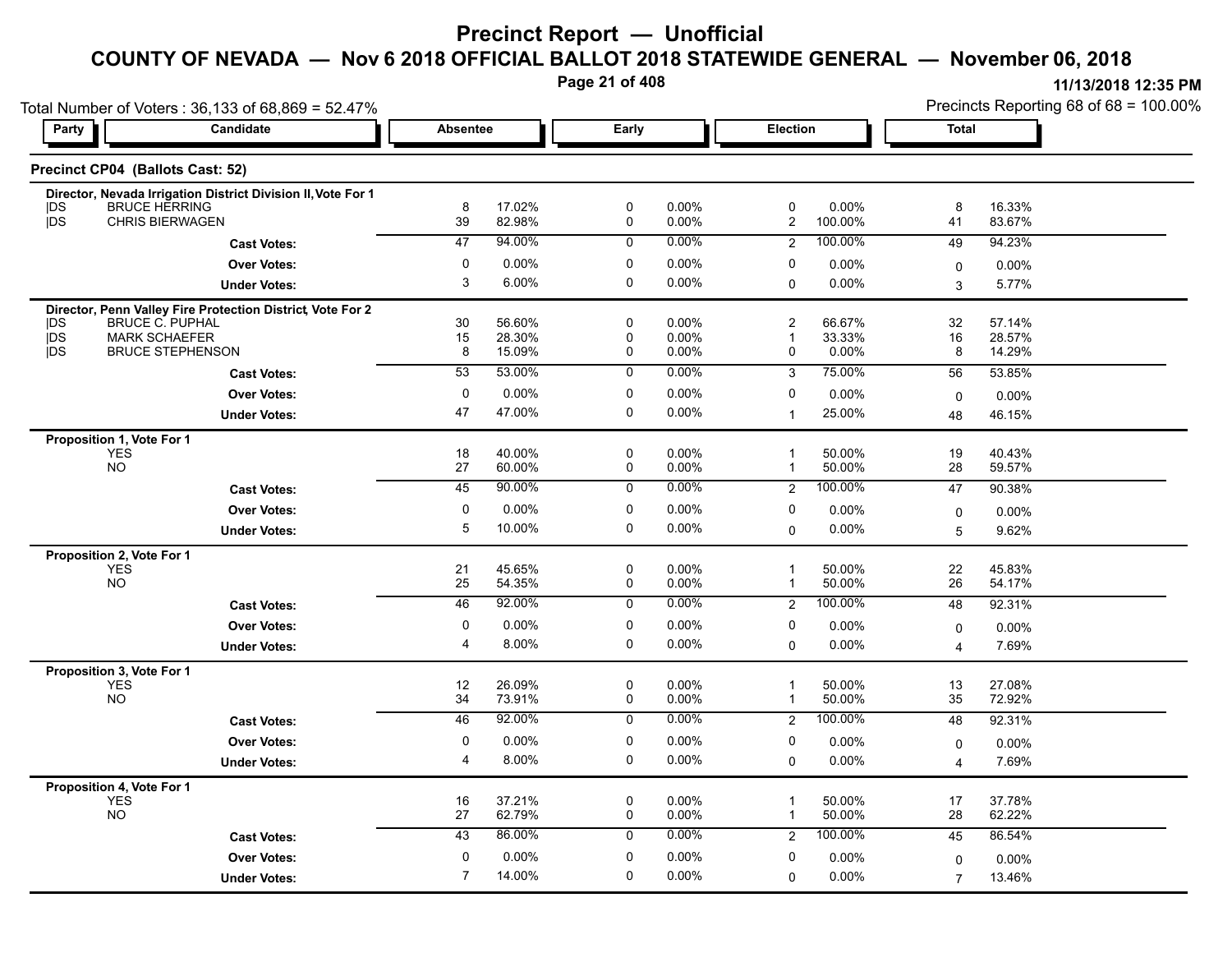**Page 22 of 408**

|                                          | Total Number of Voters: 36,133 of 68,869 = 52.47% |                 |                  |                            |                |                             |                  |                     | Precincts Reporting 68 of 68 = 100.00% |
|------------------------------------------|---------------------------------------------------|-----------------|------------------|----------------------------|----------------|-----------------------------|------------------|---------------------|----------------------------------------|
| Party                                    | Candidate                                         | <b>Absentee</b> |                  | Early                      |                | Election                    |                  | <b>Total</b>        |                                        |
| Precinct CP04 (Ballots Cast: 52)         |                                                   |                 |                  |                            |                |                             |                  |                     |                                        |
| Proposition 5, Vote For 1                |                                                   |                 |                  |                            |                | $\mathbf 0$                 |                  |                     |                                        |
| YES<br><b>NO</b>                         |                                                   | 33<br>16        | 67.35%<br>32.65% | $\mathbf 0$<br>$\mathsf 0$ | 0.00%<br>0.00% | $\overline{c}$              | 0.00%<br>100.00% | 33<br>18            | 64.71%<br>35.29%                       |
|                                          | <b>Cast Votes:</b>                                | 49              | 98.00%           | 0                          | 0.00%          | $\overline{2}$              | 100.00%          | 51                  | 98.08%                                 |
|                                          | <b>Over Votes:</b>                                | 0               | 0.00%            | 0                          | 0.00%          | 0                           | 0.00%            | 0                   | 0.00%                                  |
|                                          | <b>Under Votes:</b>                               | $\mathbf{1}$    | 2.00%            | 0                          | 0.00%          | 0                           | 0.00%            | $\mathbf{1}$        | 1.92%                                  |
| Proposition 6, Vote For 1                |                                                   |                 |                  |                            |                |                             |                  |                     |                                        |
| <b>YES</b><br><b>NO</b>                  |                                                   | 30<br>19        | 61.22%<br>38.78% | 0<br>$\mathbf 0$           | 0.00%<br>0.00% | $\mathbf 1$<br>$\mathbf{1}$ | 50.00%<br>50.00% | 31<br>20            | 60.78%<br>39.22%                       |
|                                          | <b>Cast Votes:</b>                                | 49              | 98.00%           | $\overline{0}$             | 0.00%          | $\overline{c}$              | 100.00%          | 51                  | 98.08%                                 |
|                                          | <b>Over Votes:</b>                                | $\mathbf 0$     | 0.00%            | $\pmb{0}$                  | 0.00%          | 0                           | 0.00%            | 0                   | 0.00%                                  |
|                                          | <b>Under Votes:</b>                               | $\mathbf 1$     | 2.00%            | 0                          | 0.00%          | 0                           | $0.00\%$         | $\mathbf{1}$        | 1.92%                                  |
| Proposition 7, Vote For 1                |                                                   |                 |                  |                            |                |                             |                  |                     |                                        |
| <b>YES</b>                               |                                                   | 30              | 63.83%           | 0                          | 0.00%          | $\mathbf 1$                 | 50.00%           | 31                  | 63.27%                                 |
| <b>NO</b>                                |                                                   | 17              | 36.17%           | $\mathbf 0$                | 0.00%          | $\mathbf 1$                 | 50.00%           | 18                  | 36.73%                                 |
|                                          | <b>Cast Votes:</b>                                | $\overline{47}$ | 94.00%           | $\overline{0}$             | 0.00%          | $\overline{2}$              | 100.00%          | 49                  | 94.23%                                 |
|                                          | <b>Over Votes:</b>                                | 0               | 0.00%            | $\mathbf 0$                | 0.00%          | 0                           | 0.00%            | 0                   | 0.00%                                  |
|                                          | <b>Under Votes:</b>                               | 3               | 6.00%            | $\mathbf 0$                | 0.00%          | 0                           | 0.00%            | 3                   | 5.77%                                  |
| Proposition 8, Vote For 1<br><b>YES</b>  |                                                   | 15              | 31.91%           | $\mathsf 0$                | 0.00%          | $\mathbf{1}$                | 50.00%           | 16                  | 32.65%                                 |
| <b>NO</b>                                |                                                   | 32              | 68.09%           | 0                          | 0.00%          | $\mathbf 1$                 | 50.00%           | 33                  | 67.35%                                 |
|                                          | <b>Cast Votes:</b>                                | 47              | 94.00%           | 0                          | 0.00%          | $\overline{2}$              | 100.00%          | 49                  | 94.23%                                 |
|                                          | <b>Over Votes:</b>                                | 0               | 0.00%            | 0                          | 0.00%          | 0                           | 0.00%            | 0                   | 0.00%                                  |
|                                          | <b>Under Votes:</b>                               | 3               | 6.00%            | 0                          | 0.00%          | $\mathbf 0$                 | 0.00%            | 3                   | 5.77%                                  |
| Proposition 10, Vote For 1               |                                                   |                 |                  |                            |                |                             |                  |                     |                                        |
| <b>YES</b><br>NO                         |                                                   | 9<br>39         | 18.75%<br>81.25% | 0<br>0                     | 0.00%<br>0.00% | $\mathbf{1}$<br>$\mathbf 1$ | 50.00%<br>50.00% | 10<br>40            | 20.00%<br>80.00%                       |
|                                          | <b>Cast Votes:</b>                                | 48              | 96.00%           | $\overline{0}$             | $0.00\%$       | $\overline{2}$              | 100.00%          | 50                  | 96.15%                                 |
|                                          | <b>Over Votes:</b>                                | 0               | 0.00%            | $\mathbf 0$                | 0.00%          | 0                           | $0.00\%$         |                     | 0.00%                                  |
|                                          | <b>Under Votes:</b>                               | $\overline{c}$  | 4.00%            | $\mathbf 0$                | 0.00%          | $\mathbf 0$                 | 0.00%            | 0<br>$\overline{2}$ | 3.85%                                  |
|                                          |                                                   |                 |                  |                            |                |                             |                  |                     |                                        |
| Proposition 11, Vote For 1<br><b>YES</b> |                                                   | 36              | 76.60%           | $\mathsf 0$                | 0.00%          | 0                           | 0.00%            | 36                  | 73.47%                                 |
| <b>NO</b>                                |                                                   | 11              | 23.40%           | 0                          | 0.00%          | $\overline{c}$              | 100.00%          | 13                  | 26.53%                                 |
|                                          | <b>Cast Votes:</b>                                | 47              | 94.00%           | 0                          | 0.00%          | 2                           | 100.00%          | 49                  | 94.23%                                 |
|                                          | <b>Over Votes:</b>                                | 0               | 0.00%            | $\mathbf 0$                | 0.00%          | 0                           | $0.00\%$         | 0                   | 0.00%                                  |
|                                          | <b>Under Votes:</b>                               | 3               | 6.00%            | $\mathbf 0$                | 0.00%          | $\Omega$                    | 0.00%            | 3                   | 5.77%                                  |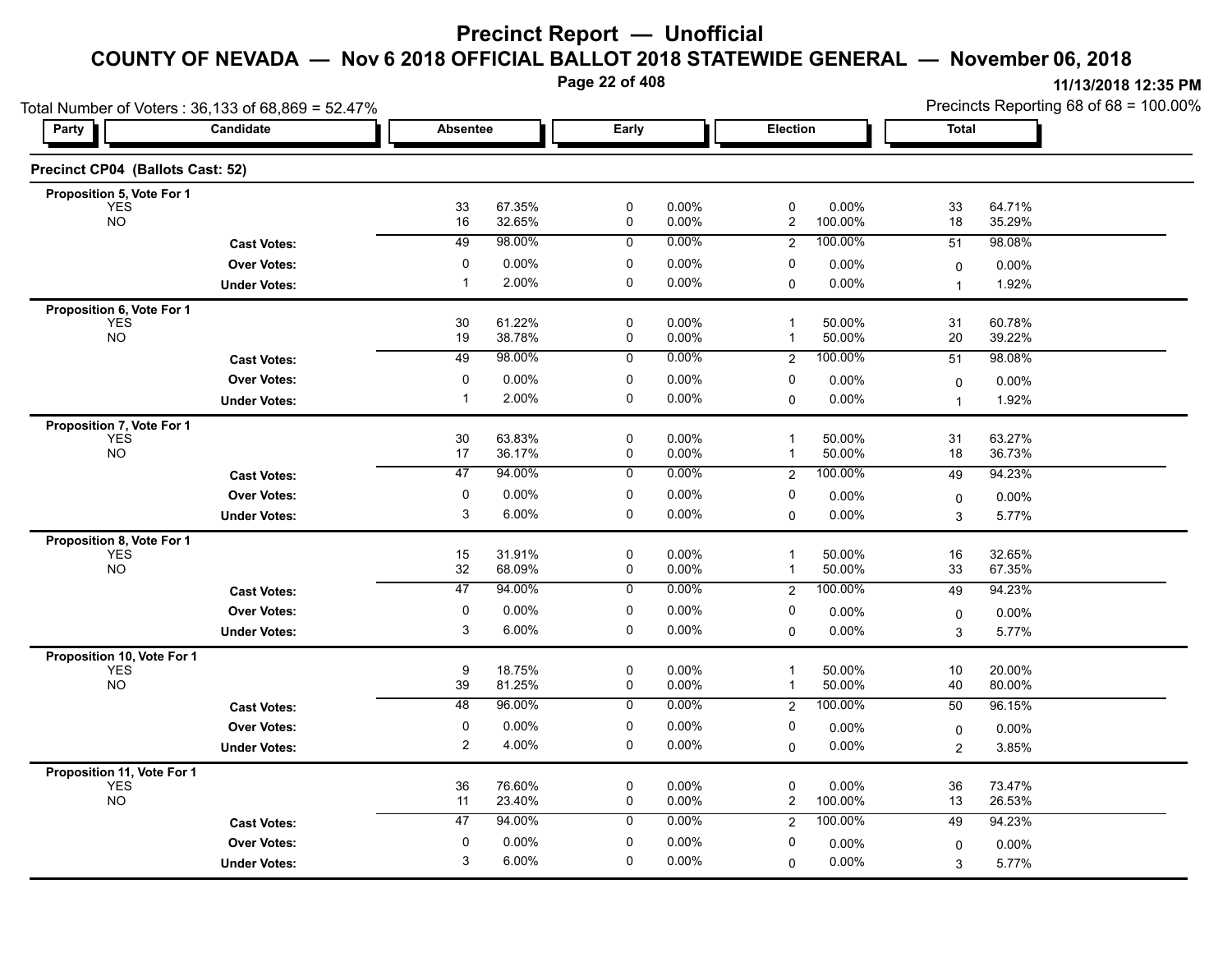**Page 23 of 408**

**11/13/2018 12:35 PM** Precincts Reporting 68 of 68 = 100.00%

|                                  | Total Number of Voters: 36,133 of 68,869 = 52.47% |                 |                  |        |                      |                 |                     |              | Precincts Reporting 68 of 68 = 100.00% |  |
|----------------------------------|---------------------------------------------------|-----------------|------------------|--------|----------------------|-----------------|---------------------|--------------|----------------------------------------|--|
| Party                            | Candidate                                         | <b>Absentee</b> |                  | Early  |                      | <b>Election</b> |                     | <b>Total</b> |                                        |  |
| Precinct CP04 (Ballots Cast: 52) |                                                   |                 |                  |        |                      |                 |                     |              |                                        |  |
| Proposition 12, Vote For 1       |                                                   |                 |                  |        |                      |                 |                     |              |                                        |  |
| YES<br><b>NO</b>                 |                                                   | 17<br>30        | 36.17%<br>63.83% | 0<br>0 | $0.00\%$<br>$0.00\%$ |                 | 50.00%<br>50.00%    | 18<br>31     | 36.73%<br>63.27%                       |  |
|                                  | <b>Cast Votes:</b>                                | 47              | 94.00%           | 0      | $0.00\%$             | $\overline{2}$  | 100.00%             | 49           | 94.23%                                 |  |
|                                  | <b>Over Votes:</b>                                | 0               | 0.00%            | 0      | $0.00\%$             | 0               | $0.00\%$            | 0            | $0.00\%$                               |  |
|                                  | <b>Under Votes:</b>                               | 3               | 6.00%            | 0      | 0.00%                | 0               | $0.00\%$            | 3            | 5.77%                                  |  |
| Measure G, Vote For 1            |                                                   |                 |                  |        |                      |                 |                     |              |                                        |  |
| <b>YES</b><br><b>NO</b>          |                                                   | 37<br>9         | 80.43%<br>19.57% | 0<br>0 | $0.00\%$<br>$0.00\%$ | 0<br>2          | $0.00\%$<br>100.00% | 37<br>11     | 77.08%<br>22.92%                       |  |
|                                  | <b>Cast Votes:</b>                                | 46              | 92.00%           | 0      | $0.00\%$             | $\overline{2}$  | 100.00%             | 48           | 92.31%                                 |  |
|                                  | <b>Over Votes:</b>                                | 0               | $0.00\%$         | 0      | $0.00\%$             | 0               | $0.00\%$            | $\Omega$     | $0.00\%$                               |  |
|                                  | <b>Under Votes:</b>                               | 4               | 8.00%            | 0      | $0.00\%$             | 0               | $0.00\%$            | 4            | 7.69%                                  |  |
| Measure H, Vote For 1            |                                                   |                 |                  |        |                      |                 |                     |              |                                        |  |
| YES<br><b>NO</b>                 |                                                   | 40<br>8         | 83.33%<br>16.67% | 0<br>0 | $0.00\%$<br>$0.00\%$ |                 | 50.00%<br>50.00%    | 41<br>9      | 82.00%<br>18.00%                       |  |
|                                  | <b>Cast Votes:</b>                                | 48              | 96.00%           | 0      | $0.00\%$             | 2               | 100.00%             | 50           | 96.15%                                 |  |
|                                  | <b>Over Votes:</b>                                | 0               | $0.00\%$         | 0      | $0.00\%$             | 0               | $0.00\%$            | 0            | $0.00\%$                               |  |
|                                  | <b>Under Votes:</b>                               | $\overline{2}$  | 4.00%            | 0      | $0.00\%$             | 0               | $0.00\%$            | 2            | 3.85%                                  |  |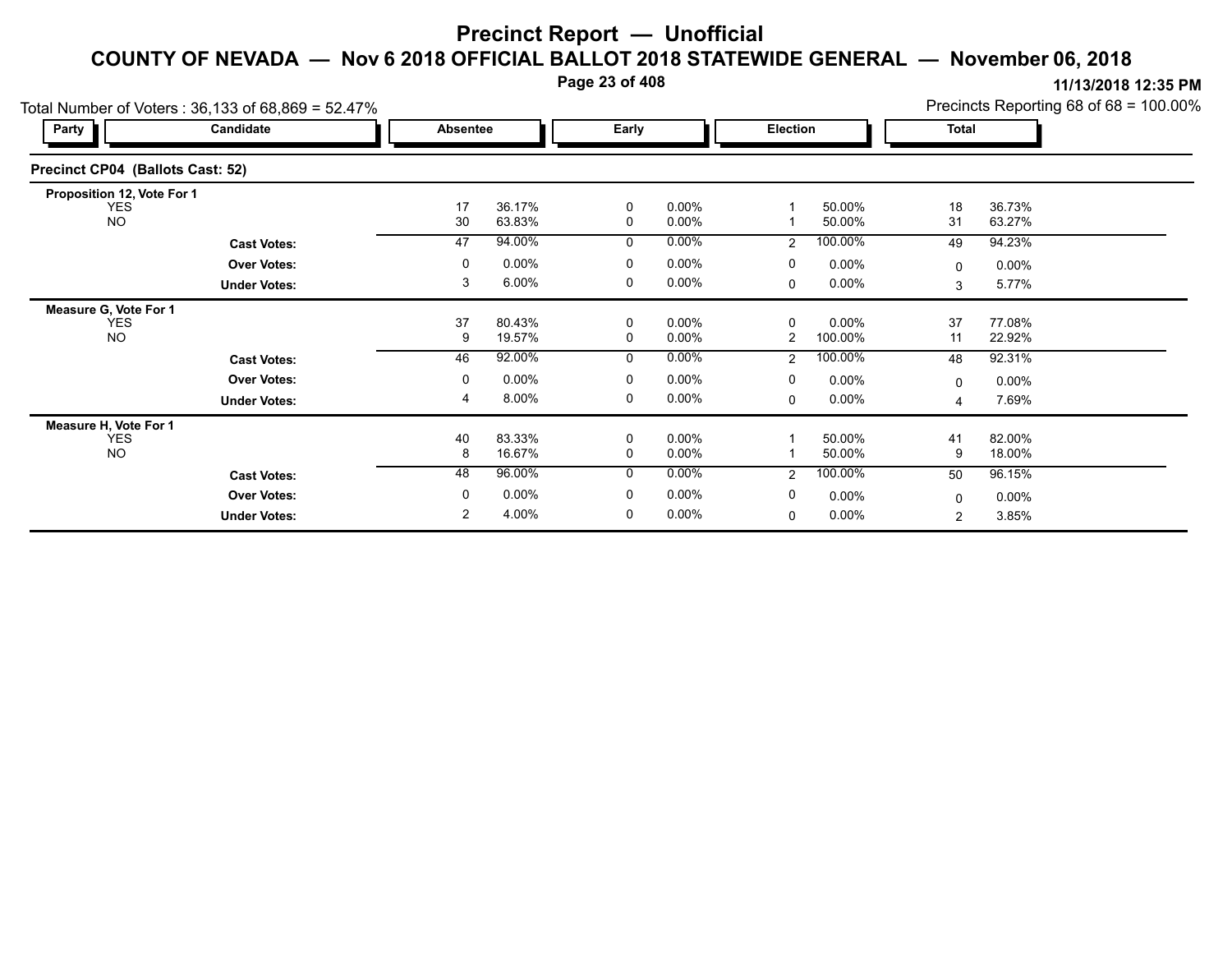**Page 24 of 408**

| Party                    | Total Number of Voters: 36,133 of 68,869 = 52.47%<br>Candidate | Absentee   |                  | Early          |                  | <b>Election</b> |                  | <b>Total</b> | <b>IN I AN AN I AT ALL IN</b><br>Precincts Reporting 68 of 68 = 100.00% |  |
|--------------------------|----------------------------------------------------------------|------------|------------------|----------------|------------------|-----------------|------------------|--------------|-------------------------------------------------------------------------|--|
|                          |                                                                |            |                  |                |                  |                 |                  |              |                                                                         |  |
|                          | Precinct CP05 (Ballots Cast: 649)                              |            |                  |                |                  |                 |                  |              |                                                                         |  |
|                          | Governor, Vote For 1                                           |            |                  |                |                  |                 |                  |              |                                                                         |  |
| <b>REP</b><br><b>DEM</b> | JOHN H. COX<br><b>GAVIN NEWSOM</b>                             | 294<br>278 | 51.40%<br>48.60% | 4              | 50.00%<br>50.00% | 33<br>12        | 73.33%<br>26.67% | 331<br>294   | 52.96%<br>47.04%                                                        |  |
|                          | <b>Cast Votes:</b>                                             | 572        | 96.30%           | 8              | 100.00%          | 45              | 95.74%           | 625          | 96.30%                                                                  |  |
|                          | <b>Over Votes:</b>                                             |            | 0.00%            | 0              | 0.00%            | 0               | $0.00\%$         | $\mathbf 0$  | $0.00\%$                                                                |  |
|                          | <b>Under Votes:</b>                                            | 22         | 3.70%            | 0              | 0.00%            | $\overline{2}$  | 4.26%            | 24           | 3.70%                                                                   |  |
|                          | Lieutenant Governor, Vote For 1                                |            |                  |                |                  |                 |                  |              |                                                                         |  |
| <b>DEM</b>               | ED HERNANDEZ                                                   | 143        | 33.49%           | $\overline{2}$ | 33.33%           | 14              | 50.00%           | 159          | 34.49%                                                                  |  |
| <b>DEM</b>               | ELENI KOUNALAKIS                                               | 284        | 66.51%           | $\overline{4}$ | 66.67%           | 14              | 50.00%           | 302          | 65.51%                                                                  |  |
|                          | <b>Cast Votes:</b>                                             | 427        | 71.89%           | 6              | 75.00%           | 28              | 59.57%           | 461          | 71.03%                                                                  |  |
|                          | <b>Over Votes:</b>                                             | $\Omega$   | 0.00%            | $\Omega$       | 0.00%            | 0               | $0.00\%$         | $\mathbf 0$  | 0.00%                                                                   |  |
|                          | <b>Under Votes:</b>                                            | 167        | 28.11%           | $\overline{2}$ | 25.00%           | 19              | 40.43%           | 188          | 28.97%                                                                  |  |
|                          | Secretary of State, Vote For 1                                 |            |                  |                |                  |                 |                  |              |                                                                         |  |
| <b>DEM</b>               | <b>ALEX PADILLA</b>                                            | 295        | 50.95%           |                | 62.50%           | 13              | 28.26%           | 313          | 49.45%                                                                  |  |
| <b>REP</b>               | <b>MARK P. MEUSER</b>                                          | 284        | 49.05%           | 3              | 37.50%           | 33              | 71.74%           | 320          | 50.55%                                                                  |  |
|                          | <b>Cast Votes:</b>                                             | 579        | 97.47%           | 8              | 100.00%          | 46              | 97.87%           | 633          | 97.53%                                                                  |  |
|                          | <b>Over Votes:</b>                                             | $\Omega$   | 0.00%            | $\Omega$       | $0.00\%$         | 0               | $0.00\%$         | $\mathbf 0$  | $0.00\%$                                                                |  |
|                          | <b>Under Votes:</b>                                            | 15         | 2.53%            | 0              | $0.00\%$         |                 | 2.13%            | 16           | 2.47%                                                                   |  |
|                          | Controller, Vote For 1<br>$- - - - - -$                        |            |                  |                |                  |                 | -----            | $ -$         | $\cdots$                                                                |  |

|            | GASL VOLUS.                         |     |          |   | 100.0070 | ∽        |          | ບບບ          | <u>JI.JU/U</u> |  |
|------------|-------------------------------------|-----|----------|---|----------|----------|----------|--------------|----------------|--|
|            | <b>Over Votes:</b>                  | 0   | $0.00\%$ | 0 | $0.00\%$ | 0        | $0.00\%$ | $\mathbf{0}$ | 0.00%          |  |
|            | <b>Under Votes:</b>                 | 15  | 2.53%    | 0 | $0.00\%$ |          | 2.13%    | 16           | 2.47%          |  |
|            | <b>Controller, Vote For 1</b>       |     |          |   |          |          |          |              |                |  |
| <b>REP</b> | KONSTANTINOS RODITIS                | 273 | 47.48%   | 3 | 37.50%   | 34       | 72.34%   | 310          | 49.21%         |  |
| <b>DEM</b> | BETTY T. YEE                        | 302 | 52.52%   | 5 | 62.50%   | 13       | 27.66%   | 320          | 50.79%         |  |
|            | <b>Cast Votes:</b>                  | 575 | 96.80%   | 8 | 100.00%  | 47       | 100.00%  | 630          | 97.07%         |  |
|            | <b>Over Votes:</b>                  | 0   | $0.00\%$ | 0 | $0.00\%$ | 0        | 0.00%    | $\mathbf{0}$ | $0.00\%$       |  |
|            | <b>Under Votes:</b>                 | 19  | 3.20%    | 0 | $0.00\%$ | 0        | $0.00\%$ | 19           | 2.93%          |  |
|            | Treasurer, Vote For 1               |     |          |   |          |          |          |              |                |  |
| <b>REP</b> | <b>GREG CONLON</b>                  | 286 | 49.31%   | 3 | 37.50%   | 34       | 72.34%   | 323          | 50.87%         |  |
| <b>DEM</b> | <b>FIONA MA</b>                     | 294 | 50.69%   | 5 | 62.50%   | 13       | 27.66%   | 312          | 49.13%         |  |
|            | <b>Cast Votes:</b>                  | 580 | 97.64%   | 8 | 100.00%  | 47       | 100.00%  | 635          | 97.84%         |  |
|            | <b>Over Votes:</b>                  | 0   | $0.00\%$ | 0 | $0.00\%$ | $\Omega$ | 0.00%    | $\mathbf{0}$ | $0.00\%$       |  |
|            | <b>Under Votes:</b>                 | 14  | 2.36%    | 0 | $0.00\%$ | $\Omega$ | $0.00\%$ | 14           | 2.16%          |  |
|            | <b>Attorney General, Vote For 1</b> |     |          |   |          |          |          |              |                |  |
| <b>REP</b> | <b>STEVEN C BAILEY</b>              | 288 | 49.66%   | 3 | 37.50%   | 33       | 71.74%   | 324          | 51.10%         |  |
| <b>DEM</b> | <b>XAVIER BECERRA</b>               | 292 | 50.34%   | 5 | 62.50%   | 13       | 28.26%   | 310          | 48.90%         |  |
|            | <b>Cast Votes:</b>                  | 580 | 97.64%   | 8 | 100.00%  | 46       | 97.87%   | 634          | 97.69%         |  |
|            | <b>Over Votes:</b>                  | 0   | $0.00\%$ | 0 | $0.00\%$ | $\Omega$ | $0.00\%$ | $\mathbf{0}$ | $0.00\%$       |  |
|            | <b>Under Votes:</b>                 | 14  | 2.36%    | 0 | $0.00\%$ |          | 2.13%    | 15           | 2.31%          |  |
|            |                                     |     |          |   |          |          |          |              |                |  |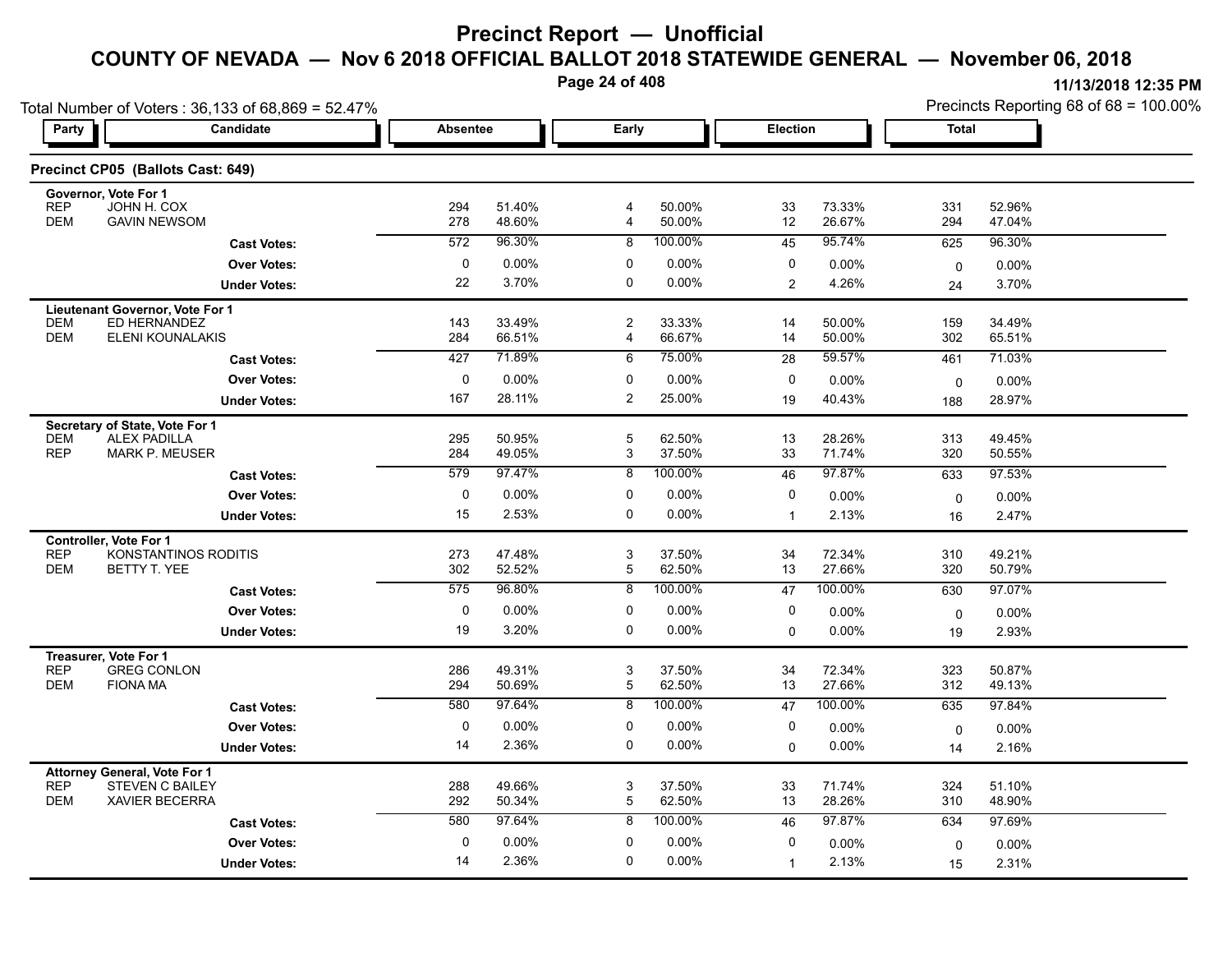**Page 25 of 408**

| 11/13/2018 12:35 PM                    |
|----------------------------------------|
| Precincts Reporting 68 of 68 = 100 00% |

|                                  | Total Number of Voters: 36,133 of 68,869 = 52.47%                                            |                 |                  |                     |                  |             |                  | Precincts Reporting 68 of 68 = 100.00% |                  |  |
|----------------------------------|----------------------------------------------------------------------------------------------|-----------------|------------------|---------------------|------------------|-------------|------------------|----------------------------------------|------------------|--|
| Party                            | <b>Candidate</b>                                                                             | <b>Absentee</b> |                  | Early               |                  | Election    |                  | <b>Total</b>                           |                  |  |
|                                  | Precinct CP05 (Ballots Cast: 649)                                                            |                 |                  |                     |                  |             |                  |                                        |                  |  |
|                                  | <b>Insurance Commissioner, Vote For 1</b>                                                    |                 |                  |                     |                  |             |                  |                                        |                  |  |
| <b>DEM</b>                       | RICARDO LARA<br><b>STEVE POIZNER</b>                                                         | 232<br>321      | 41.95%<br>58.05% | $\mathbf 5$<br>3    | 62.50%<br>37.50% | 12<br>31    | 27.91%<br>72.09% | 249<br>355                             | 41.23%<br>58.77% |  |
|                                  | <b>Cast Votes:</b>                                                                           | 553             | 93.10%           | 8                   | 100.00%          | 43          | 91.49%           | 604                                    | 93.07%           |  |
|                                  | <b>Over Votes:</b>                                                                           | 0               | $0.00\%$         | 0                   | $0.00\%$         | 0           | 0.00%            | $\mathbf 0$                            | 0.00%            |  |
|                                  | <b>Under Votes:</b>                                                                          | 41              | 6.90%            | 0                   | 0.00%            | 4           | 8.51%            | 45                                     | 6.93%            |  |
| <b>DEM</b>                       | Member, State Board of Equalization District 1, Vote For 1<br><b>TOM HALLINAN</b>            | 264             | 46.07%           | 5                   | 62.50%           | 13          | 27.66%           | 282                                    | 44.90%           |  |
| <b>REP</b>                       | <b>TED GAINES</b>                                                                            | 309             | 53.93%           | 3                   | 37.50%           | 34          | 72.34%           | 346                                    | 55.10%           |  |
|                                  | <b>Cast Votes:</b>                                                                           | 573             | 96.46%           | 8                   | 100.00%          | 47          | 100.00%          | 628                                    | 96.76%           |  |
|                                  | <b>Over Votes:</b>                                                                           | 0               | $0.00\%$         | 0                   | $0.00\%$         | 0           | 0.00%            | $\mathbf 0$                            | 0.00%            |  |
|                                  | <b>Under Votes:</b>                                                                          | 21              | 3.54%            | 0                   | 0.00%            | 0           | 0.00%            | 21                                     | 3.24%            |  |
| United States Senate, Vote For 1 |                                                                                              |                 |                  |                     |                  |             |                  |                                        |                  |  |
| <b>DEM</b><br><b>DEM</b>         | <b>DIANNE FEINSTEIN</b><br><b>KEVIN DE LEON</b>                                              | 238<br>248      | 48.97%<br>51.03% | 3<br>$\overline{c}$ | 60.00%<br>40.00% | 17<br>20    | 45.95%<br>54.05% | 258<br>270                             | 48.86%<br>51.14% |  |
|                                  |                                                                                              | 486             | 81.82%           | 5                   | 62.50%           | 37          | 78.72%           | 528                                    | 81.36%           |  |
|                                  | <b>Cast Votes:</b><br><b>Over Votes:</b>                                                     | -1              | 0.17%            | $\mathbf 0$         | 0.00%            | 0           | $0.00\%$         |                                        |                  |  |
|                                  | <b>Under Votes:</b>                                                                          | 107             | 18.01%           | 3                   | 37.50%           | 10          | 21.28%           | $\overline{1}$<br>120                  | 0.15%<br>18.49%  |  |
|                                  |                                                                                              |                 |                  |                     |                  |             |                  |                                        |                  |  |
| <b>REP</b>                       | House of Representatives of the United States District 1, Vote For 1<br><b>DOUG LA MALFA</b> | 274             | 46.84%           | 3                   | 37.50%           | 34          | 72.34%           | 311                                    | 48.59%           |  |
| <b>DEM</b>                       | <b>AUDREY DENNEY</b>                                                                         | 311             | 53.16%           | 5                   | 62.50%           | 13          | 27.66%           | 329                                    | 51.41%           |  |
|                                  | <b>Cast Votes:</b>                                                                           | 585             | 98.48%           | 8                   | 100.00%          | 47          | 100.00%          | 640                                    | 98.61%           |  |
|                                  | <b>Over Votes:</b>                                                                           | 0               | 0.00%            | 0                   | 0.00%            | 0           | 0.00%            | 0                                      | $0.00\%$         |  |
|                                  | <b>Under Votes:</b>                                                                          | 9               | 1.52%            | $\Omega$            | 0.00%            | $\mathbf 0$ | 0.00%            | 9                                      | 1.39%            |  |
|                                  | State Assembly District 1, Vote For 1                                                        |                 |                  |                     |                  |             |                  |                                        |                  |  |
| <b>REP</b><br><b>DEM</b>         | <b>BRIAN DAHLE</b><br><b>CALEEN SISK</b>                                                     | 300<br>280      | 51.72%<br>48.28% | 3<br>5              | 37.50%<br>62.50% | 36<br>11    | 76.60%<br>23.40% | 339<br>296                             | 53.39%<br>46.61% |  |
|                                  | <b>Cast Votes:</b>                                                                           | 580             | 97.64%           | $\overline{8}$      | 100.00%          | 47          | 100.00%          | 635                                    | 97.84%           |  |
|                                  | <b>Over Votes:</b>                                                                           | 0               | 0.00%            | 0                   | 0.00%            | 0           | $0.00\%$         |                                        | $0.00\%$         |  |
|                                  | <b>Under Votes:</b>                                                                          | 14              | 2.36%            | $\mathbf 0$         | 0.00%            | 0           | $0.00\%$         | 0<br>14                                | 2.16%            |  |
|                                  |                                                                                              |                 |                  |                     |                  |             |                  |                                        |                  |  |
| <b>YES</b>                       | For Associate Justice, Supreme Court - Carol A. Corrigan, Vote For 1                         | 327             | 73.15%           | 3                   | 50.00%           | 30          | 78.95%           | 360                                    | 73.32%           |  |
| NO                               |                                                                                              | 120             | 26.85%           | 3                   | 50.00%           | 8           | 21.05%           | 131                                    | 26.68%           |  |
|                                  | <b>Cast Votes:</b>                                                                           | 447             | 75.25%           | 6                   | 75.00%           | 38          | 80.85%           | 491                                    | 75.65%           |  |
|                                  | <b>Over Votes:</b>                                                                           | $\mathbf 0$     | 0.00%            | 0                   | 0.00%            | 0           | $0.00\%$         | 0                                      | $0.00\%$         |  |
|                                  | <b>Under Votes:</b>                                                                          | 147             | 24.75%           | 2                   | 25.00%           | 9           | 19.15%           | 158                                    | 24.35%           |  |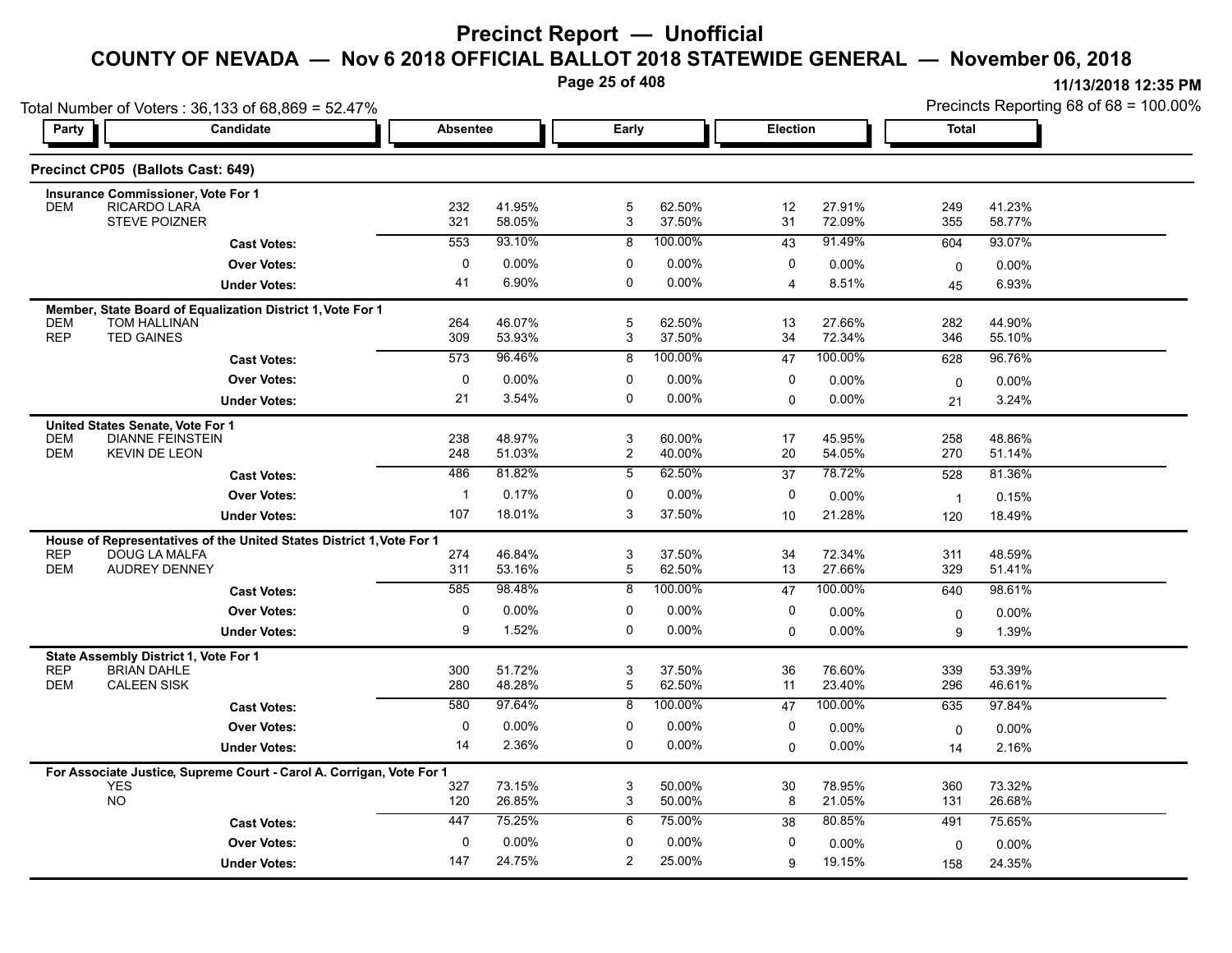**Page 26 of 408**

|                                                                         | Total Number of Voters: 36,133 of 68,869 = 52.47%                                 |                 |                  |                                  |                  |                 |                  | Precincts Reporting 68 of 68 = 100.00% |                    |  |
|-------------------------------------------------------------------------|-----------------------------------------------------------------------------------|-----------------|------------------|----------------------------------|------------------|-----------------|------------------|----------------------------------------|--------------------|--|
| Party                                                                   | Candidate                                                                         | <b>Absentee</b> |                  | Early                            |                  | <b>Election</b> |                  | <b>Total</b>                           |                    |  |
| Precinct CP05 (Ballots Cast: 649)                                       |                                                                                   |                 |                  |                                  |                  |                 |                  |                                        |                    |  |
|                                                                         | For Associate Justice, Supreme Court - Leondra R. Kruger, Vote For 1              |                 |                  |                                  |                  |                 |                  |                                        |                    |  |
| <b>YES</b><br><b>NO</b>                                                 |                                                                                   | 293<br>145      | 66.89%<br>33.11% | $\overline{2}$<br>$\overline{4}$ | 33.33%<br>66.67% | 23<br>15        | 60.53%<br>39.47% | 318<br>164                             | 65.98%<br>34.02%   |  |
|                                                                         | <b>Cast Votes:</b>                                                                | 438             | 73.74%           | 6                                | 75.00%           | 38              | 80.85%           | 482                                    | 74.27%             |  |
|                                                                         | <b>Over Votes:</b>                                                                | $\pmb{0}$       | 0.00%            | $\mathbf 0$                      | 0.00%            | 0               | 0.00%            | 0                                      | 0.00%              |  |
|                                                                         | <b>Under Votes:</b>                                                               | 156             | 26.26%           | 2                                | 25.00%           | 9               | 19.15%           | 167                                    | 25.73%             |  |
|                                                                         | For Associate Justice, Court of Appeal, Third District - Cole Blease, Vote For 1  |                 |                  |                                  |                  |                 |                  |                                        |                    |  |
| <b>YES</b><br><b>NO</b>                                                 |                                                                                   | 251<br>170      | 59.62%<br>40.38% | 3                                | 25.00%<br>75.00% | 23<br>13        | 63.89%<br>36.11% | 275<br>186                             | 59.65%<br>40.35%   |  |
|                                                                         | <b>Cast Votes:</b>                                                                | 421             | 70.88%           | $\overline{4}$                   | 50.00%           | 36              | 76.60%           | 461                                    | 71.03%             |  |
|                                                                         | <b>Over Votes:</b>                                                                | $\mathbf 0$     | 0.00%            | $\mathbf 0$                      | 0.00%            | $\mathbf 0$     | 0.00%            | $\mathbf 0$                            | $0.00\%$           |  |
|                                                                         | <b>Under Votes:</b>                                                               | 173             | 29.12%           | 4                                | 50.00%           | 11              | 23.40%           | 188                                    | 28.97%             |  |
|                                                                         | For Associate Justice, Court of Appeal, Third District - Louis Mauro, Vote For 1  |                 |                  |                                  |                  |                 |                  |                                        |                    |  |
| <b>YES</b><br><b>NO</b>                                                 |                                                                                   | 278<br>143      | 66.03%<br>33.97% | $\overline{2}$<br>$\overline{2}$ | 50.00%<br>50.00% | 25<br>10        | 71.43%<br>28.57% | 305<br>155                             | 66.30%<br>33.70%   |  |
|                                                                         |                                                                                   | 421             | 70.88%           | 4                                | 50.00%           | 35              | 74.47%           | 460                                    | 70.88%             |  |
|                                                                         | <b>Cast Votes:</b><br><b>Over Votes:</b>                                          | 0               | 0.00%            | $\mathbf 0$                      | 0.00%            | 0               | 0.00%            |                                        |                    |  |
|                                                                         | <b>Under Votes:</b>                                                               | 173             | 29.12%           | $\overline{4}$                   | 50.00%           | 12              | 25.53%           | $\Omega$<br>189                        | $0.00\%$<br>29.12% |  |
|                                                                         | Superintendent of Public Instruction, Vote For 1                                  |                 |                  |                                  |                  |                 |                  |                                        |                    |  |
| <b>MARSHALL TUCK</b><br><b>IDS</b>                                      |                                                                                   | 306             | 58.96%           | 3                                | 50.00%           | 26              | 70.27%           | 335                                    | 59.61%             |  |
| <b>IDS</b>                                                              | TONY K. THURMOND                                                                  | 213             | 41.04%           | 3                                | 50.00%           | 11              | 29.73%           | 227                                    | 40.39%             |  |
|                                                                         | <b>Cast Votes:</b>                                                                | 519             | 87 37%           | 6                                | 75.00%           | 37              | 78.72%           | 562                                    | 86.59%             |  |
|                                                                         | <b>Over Votes:</b>                                                                | $\mathbf 0$     | 0.00%            | $\mathbf 0$                      | 0.00%            | 0               | 0.00%            | $\mathbf{0}$                           | 0.00%              |  |
|                                                                         | <b>Under Votes:</b>                                                               | 75              | 12.63%           | $\overline{2}$                   | 25.00%           | 10              | 21.28%           | 87                                     | 13.41%             |  |
|                                                                         | District Board Member, Nevada County Board of Education Trustee Area2, Vote For 1 |                 |                  |                                  |                  |                 |                  |                                        |                    |  |
| <b>IDS</b><br><b>HEINO NICOLAI</b><br><b>IDS</b>                        | JOHN V "JACK" MEEKS                                                               | 263<br>184      | 58.84%<br>41.16% | $\mathbf{1}$<br>4                | 20.00%<br>80.00% | 15<br>18        | 45.45%<br>54.55% | 279<br>206                             | 57.53%<br>42.47%   |  |
|                                                                         | <b>Cast Votes:</b>                                                                | 447             | 75.25%           | $\overline{5}$                   | 62.50%           | 33              | 70.21%           | 485                                    | 74.73%             |  |
|                                                                         | <b>Over Votes:</b>                                                                | $\mathbf 0$     | 0.00%            | $\mathbf 0$                      | 0.00%            | 0               | 0.00%            | 0                                      | $0.00\%$           |  |
|                                                                         | <b>Under Votes:</b>                                                               | 147             | 24.75%           | 3                                | 37.50%           | 14              | 29.79%           | 164                                    | 25.27%             |  |
|                                                                         | Sheriff-Coroner-Public Administrator, Vote For 1                                  |                 |                  |                                  |                  |                 |                  |                                        |                    |  |
| <b>SHANNAN MOON</b><br><b>IDS</b><br><b>IDS</b><br><b>BILL SMETHERS</b> |                                                                                   | 317<br>255      | 55.42%<br>44.58% | 6<br>$\mathbf{1}$                | 85.71%<br>14.29% | 16<br>27        | 37.21%<br>62.79% | 339<br>283                             | 54.50%<br>45.50%   |  |
|                                                                         | <b>Cast Votes:</b>                                                                | 572             | 96.30%           | 7                                | 87.50%           | 43              | 91.49%           | 622                                    | 95.84%             |  |
|                                                                         | <b>Over Votes:</b>                                                                | 0               | $0.00\%$         | 0                                | 0.00%            | $\mathbf 0$     | 0.00%            | 0                                      | 0.00%              |  |
|                                                                         | <b>Under Votes:</b>                                                               | 22              | 3.70%            | $\mathbf{1}$                     | 12.50%           | $\overline{4}$  | 8.51%            | 27                                     | 4.16%              |  |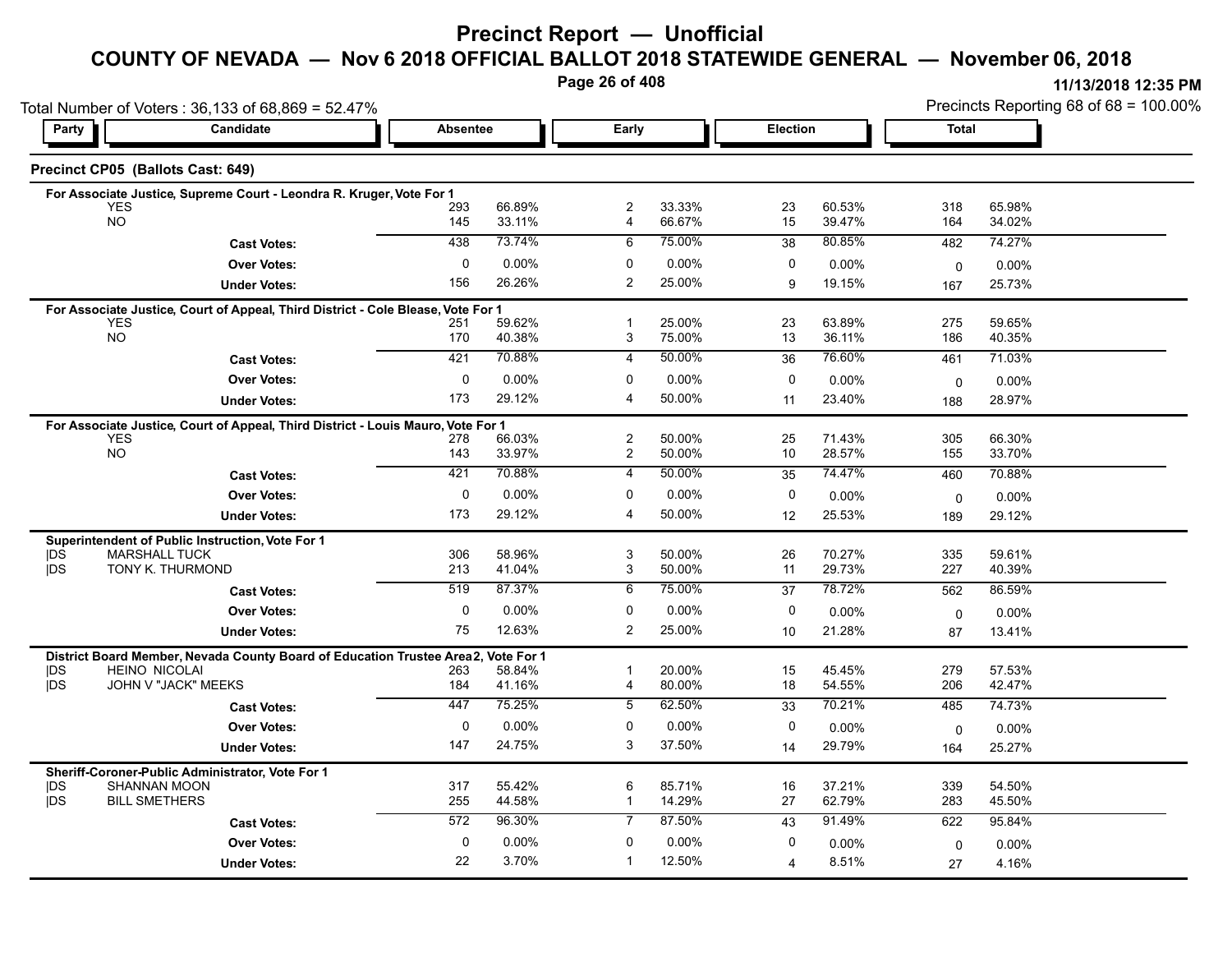**Page 27 of 408**

|                                         | Total Number of Voters: 36,133 of 68,869 = 52.47%                                    |                 |                  |                              |                  |                  |                  |                      | Precincts Reporting 68 of 68 = 100.00% |
|-----------------------------------------|--------------------------------------------------------------------------------------|-----------------|------------------|------------------------------|------------------|------------------|------------------|----------------------|----------------------------------------|
| Party                                   | Candidate                                                                            | <b>Absentee</b> |                  | Early                        |                  | <b>Election</b>  |                  | <b>Total</b>         |                                        |
|                                         | Precinct CP05 (Ballots Cast: 649)                                                    |                 |                  |                              |                  |                  |                  |                      |                                        |
| DS                                      | Director, Nevada Irrigation District Division II, Vote For 1<br><b>BRUCE HERRING</b> | 151             | 28.33%           | $\mathbf 1$                  | 16.67%           | $\boldsymbol{2}$ | 5.13%            | 154                  | 26.64%                                 |
| <b>IDS</b>                              | <b>CHRIS BIERWAGEN</b>                                                               | 382             | 71.67%           | 5                            | 83.33%           | 37               | 94.87%           | 424                  | 73.36%                                 |
|                                         | <b>Cast Votes:</b>                                                                   | 533             | 89.73%           | 6                            | 75.00%           | 39               | 82.98%           | 578                  | 89.06%                                 |
|                                         | <b>Over Votes:</b>                                                                   | 0               | $0.00\%$         | 0                            | 0.00%            | 0                | $0.00\%$         | 0                    | 0.00%                                  |
|                                         | <b>Under Votes:</b>                                                                  | 61              | 10.27%           | $\overline{c}$               | 25.00%           | 8                | 17.02%           | 71                   | 10.94%                                 |
| Proposition 1, Vote For 1               |                                                                                      |                 |                  |                              |                  |                  |                  |                      |                                        |
| <b>YES</b><br><b>NO</b>                 |                                                                                      | 242<br>341      | 41.51%<br>58.49% | $\overline{\mathbf{4}}$<br>4 | 50.00%<br>50.00% | 17<br>29         | 36.96%<br>63.04% | 263<br>374           | 41.29%<br>58.71%                       |
|                                         | <b>Cast Votes:</b>                                                                   | 583             | 98.15%           | 8                            | 100.00%          | 46               | 97.87%           | 637                  | 98.15%                                 |
|                                         | <b>Over Votes:</b>                                                                   | $\mathbf{1}$    | 0.17%            | 0                            | 0.00%            | 0                | 0.00%            | $\overline{1}$       | 0.15%                                  |
|                                         | <b>Under Votes:</b>                                                                  | 10              | 1.68%            | 0                            | 0.00%            | $\overline{1}$   | 2.13%            | 11                   | 1.69%                                  |
| Proposition 2, Vote For 1               |                                                                                      |                 |                  |                              |                  |                  |                  |                      |                                        |
| <b>YES</b>                              |                                                                                      | 296             | 50.77%           | $\overline{\mathbf{4}}$      | 50.00%           | 25               | 54.35%           | 325                  | 51.02%                                 |
| <b>NO</b>                               |                                                                                      | 287             | 49.23%           | 4                            | 50.00%           | 21               | 45.65%           | 312                  | 48.98%                                 |
|                                         | <b>Cast Votes:</b>                                                                   | 583             | 98.15%           | 8                            | 100.00%          | 46               | 97.87%           | 637                  | 98.15%                                 |
|                                         | <b>Over Votes:</b>                                                                   | $\mathbf{1}$    | 0.17%            | 0                            | 0.00%            | 0                | 0.00%            | $\overline{1}$       | 0.15%                                  |
|                                         | <b>Under Votes:</b>                                                                  | 10              | 1.68%            | 0                            | 0.00%            | $\mathbf{1}$     | 2.13%            | 11                   | 1.69%                                  |
| Proposition 3, Vote For 1               |                                                                                      |                 |                  |                              |                  |                  |                  |                      |                                        |
| YES<br><b>NO</b>                        |                                                                                      | 206<br>370      | 35.76%<br>64.24% | $\overline{\mathbf{4}}$<br>4 | 50.00%<br>50.00% | 17<br>27         | 38.64%<br>61.36% | 227<br>401           | 36.15%<br>63.85%                       |
|                                         | <b>Cast Votes:</b>                                                                   | 576             | 96.97%           | 8                            | 100.00%          | 44               | 93.62%           | 628                  | 96.76%                                 |
|                                         | <b>Over Votes:</b>                                                                   | $\mathbf{1}$    | 0.17%            | 0                            | 0.00%            | 0                | 0.00%            |                      |                                        |
|                                         | <b>Under Votes:</b>                                                                  | 17              | 2.86%            | 0                            | 0.00%            | 3                | 6.38%            | $\overline{1}$<br>20 | 0.15%<br>3.08%                         |
|                                         |                                                                                      |                 |                  |                              |                  |                  |                  |                      |                                        |
| Proposition 4, Vote For 1<br><b>YES</b> |                                                                                      | 271             | 46.56%           | $\overline{4}$               | 50.00%           | 19               | 43.18%           | 294                  | 46.37%                                 |
| <b>NO</b>                               |                                                                                      | 311             | 53.44%           | $\overline{4}$               | 50.00%           | 25               | 56.82%           | 340                  | 53.63%                                 |
|                                         | <b>Cast Votes:</b>                                                                   | 582             | 97.98%           | 8                            | 100.00%          | 44               | 93.62%           | 634                  | 97.69%                                 |
|                                         | <b>Over Votes:</b>                                                                   | 0               | 0.00%            | 0                            | 0.00%            | 0                | 0.00%            | 0                    | 0.00%                                  |
|                                         | <b>Under Votes:</b>                                                                  | 12              | 2.02%            | 0                            | 0.00%            | 3                | 6.38%            | 15                   | 2.31%                                  |
| Proposition 5, Vote For 1               |                                                                                      |                 |                  |                              |                  |                  |                  |                      |                                        |
| YES<br><b>NO</b>                        |                                                                                      | 283             | 48.79%           | 6                            | 85.71%           | 21               | 48.84%           | 310                  | 49.21%                                 |
|                                         |                                                                                      | 297             | 51.21%           | $\mathbf{1}$                 | 14.29%           | 22               | 51.16%           | 320                  | 50.79%                                 |
|                                         | <b>Cast Votes:</b>                                                                   | 580             | 97.64%           | $\overline{7}$               | 87.50%           | 43               | 91.49%           | 630                  | 97.07%                                 |
|                                         | <b>Over Votes:</b>                                                                   | 0               | 0.00%            | $\mathbf{0}$                 | 0.00%            | 0                | $0.00\%$         | $\mathbf 0$          | $0.00\%$                               |
|                                         | <b>Under Votes:</b>                                                                  | 14              | 2.36%            | $\mathbf 1$                  | 12.50%           | 4                | 8.51%            | 19                   | 2.93%                                  |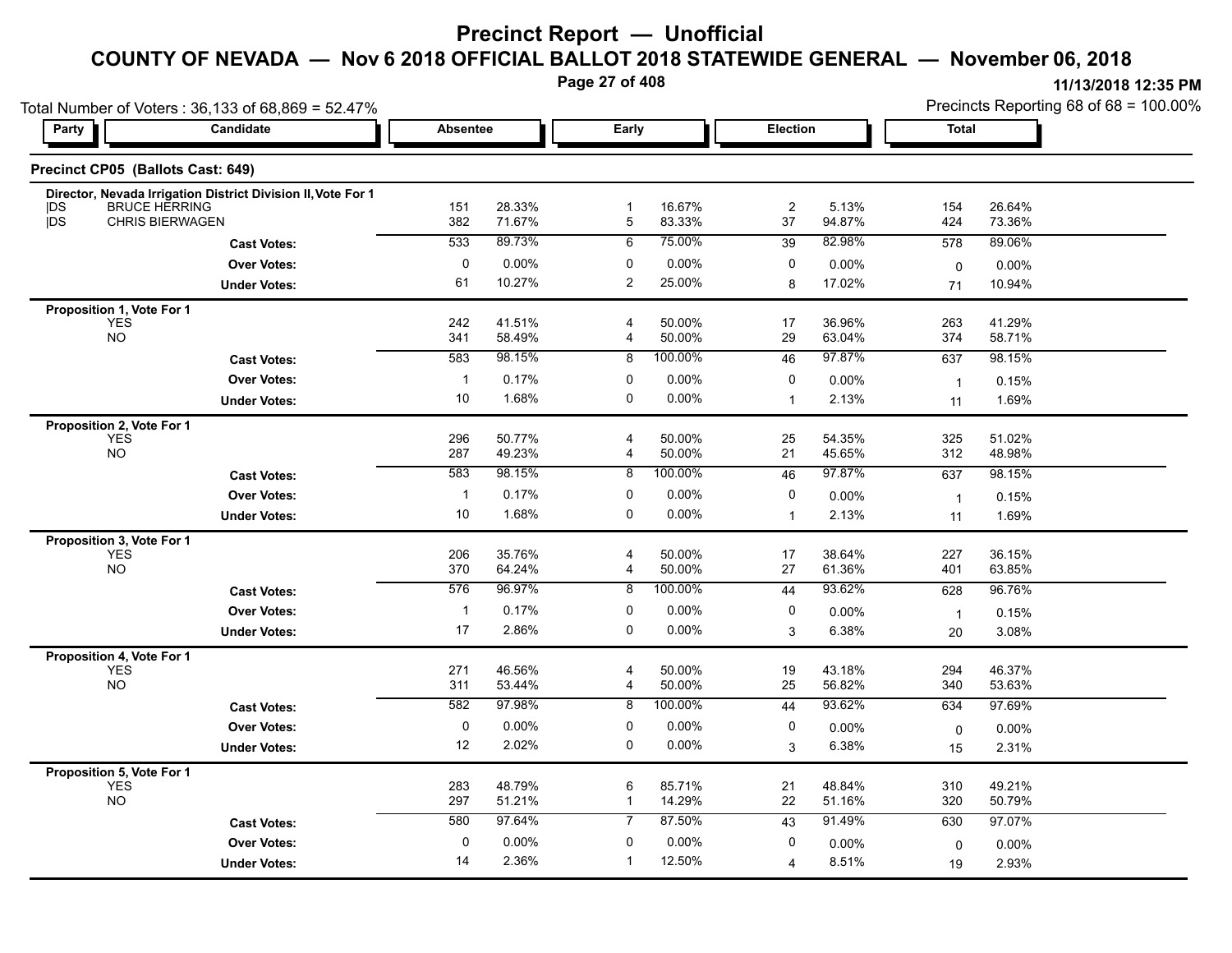**Page 28 of 408**

|                                          | Total Number of Voters: 36,133 of 68,869 = 52.47% |                 |                   |                     |                  |                |                  | Precincts Reporting 68 of 68 = 100.00% |                  |  |
|------------------------------------------|---------------------------------------------------|-----------------|-------------------|---------------------|------------------|----------------|------------------|----------------------------------------|------------------|--|
| Party                                    | Candidate                                         | <b>Absentee</b> |                   | Early               |                  | Election       |                  | Total                                  |                  |  |
| Precinct CP05 (Ballots Cast: 649)        |                                                   |                 |                   |                     |                  |                |                  |                                        |                  |  |
| Proposition 6, Vote For 1                |                                                   |                 |                   |                     |                  |                |                  |                                        |                  |  |
| <b>YES</b><br><b>NO</b>                  |                                                   | 317<br>269      | 54.10%<br>45.90%  | 6<br>$\overline{c}$ | 75.00%<br>25.00% | 29<br>17       | 63.04%<br>36.96% | 352<br>288                             | 55.00%<br>45.00% |  |
|                                          | <b>Cast Votes:</b>                                | 586             | 98.65%            | 8                   | 100.00%          | 46             | 97.87%           | 640                                    | 98.61%           |  |
|                                          | <b>Over Votes:</b>                                | 0               | $0.00\%$          | 0                   | 0.00%            | 0              | 0.00%            | 0                                      | $0.00\%$         |  |
|                                          | <b>Under Votes:</b>                               | 8               | 1.35%             | 0                   | 0.00%            | $\mathbf{1}$   | 2.13%            | 9                                      | 1.39%            |  |
| Proposition 7, Vote For 1                |                                                   |                 |                   |                     |                  |                |                  |                                        |                  |  |
| <b>YES</b><br><b>NO</b>                  |                                                   | 303<br>270      | 52.88%<br>47.12%  | -1<br>6             | 14.29%<br>85.71% | 27<br>19       | 58.70%<br>41.30% | 331<br>295                             | 52.88%<br>47.12% |  |
|                                          | <b>Cast Votes:</b>                                | 573             | 96.46%            | $\overline{7}$      | 87.50%           | 46             | 97.87%           | 626                                    | 96.46%           |  |
|                                          | <b>Over Votes:</b>                                | $\mathbf{1}$    | 0.17%             | 0                   | 0.00%            | 0              | $0.00\%$         | $\overline{1}$                         | 0.15%            |  |
|                                          | <b>Under Votes:</b>                               | 20              | 3.37%             | $\mathbf 1$         | 12.50%           | $\overline{1}$ | 2.13%            | 22                                     | 3.39%            |  |
| Proposition 8, Vote For 1                |                                                   |                 |                   |                     |                  |                |                  |                                        |                  |  |
| <b>YES</b><br><b>NO</b>                  |                                                   | 209<br>368      | 36.22%            | 3                   | 42.86%           | 14<br>33       | 29.79%<br>70.21% | 226                                    | 35.82%           |  |
|                                          |                                                   | 577             | 63.78%<br>97.14%  | 4<br>7              | 57.14%<br>87.50% | 47             | 100.00%          | 405                                    | 64.18%<br>97.23% |  |
|                                          | <b>Cast Votes:</b>                                |                 |                   |                     |                  |                |                  | 631                                    |                  |  |
|                                          | <b>Over Votes:</b>                                | 0<br>17         | $0.00\%$<br>2.86% | 0                   | 0.00%<br>12.50%  | 0              | 0.00%            | $\mathbf 0$                            | $0.00\%$         |  |
|                                          | <b>Under Votes:</b>                               |                 |                   | -1                  |                  | 0              | $0.00\%$         | 18                                     | 2.77%            |  |
| Proposition 10, Vote For 1<br><b>YES</b> |                                                   | 173             | 29.83%            | 4                   | 50.00%           | 15             | 31.91%           | 192                                    | 30.24%           |  |
| <b>NO</b>                                |                                                   | 407             | 70.17%            | 4                   | 50.00%           | 32             | 68.09%           | 443                                    | 69.76%           |  |
|                                          | <b>Cast Votes:</b>                                | 580             | 97.64%            | 8                   | 100.00%          | 47             | 100.00%          | 635                                    | 97.84%           |  |
|                                          | <b>Over Votes:</b>                                | 0               | $0.00\%$          | 0                   | 0.00%            | 0              | $0.00\%$         | 0                                      | $0.00\%$         |  |
|                                          | <b>Under Votes:</b>                               | 14              | 2.36%             | 0                   | 0.00%            | 0              | 0.00%            | 14                                     | 2.16%            |  |
| Proposition 11, Vote For 1               |                                                   |                 |                   |                     |                  |                |                  |                                        |                  |  |
| <b>YES</b>                               |                                                   | 370             | 65.26%            | 6                   | 85.71%           | 25             | 54.35%           | 401                                    | 64.68%           |  |
| <b>NO</b>                                |                                                   | 197<br>567      | 34.74%<br>95.45%  | 1<br>7              | 14.29%<br>87.50% | 21<br>46       | 45.65%<br>97.87% | 219                                    | 35.32%<br>95.53% |  |
|                                          | <b>Cast Votes:</b>                                |                 |                   |                     |                  |                |                  | 620                                    |                  |  |
|                                          | <b>Over Votes:</b>                                | 0<br>27         | $0.00\%$<br>4.55% | 0<br>$\mathbf{1}$   | 0.00%<br>12.50%  | 0              | 0.00%            | $\mathbf 0$                            | 0.00%            |  |
|                                          | <b>Under Votes:</b>                               |                 |                   |                     |                  | $\mathbf{1}$   | 2.13%            | 29                                     | 4.47%            |  |
| Proposition 12, Vote For 1<br><b>YES</b> |                                                   | 282             | 48.45%            | 4                   | 57.14%           | 22             | 47.83%           | 308                                    | 48.50%           |  |
| <b>NO</b>                                |                                                   | 300             | 51.55%            | 3                   | 42.86%           | 24             | 52.17%           | 327                                    | 51.50%           |  |
|                                          | <b>Cast Votes:</b>                                | 582             | 97.98%            | 7                   | 87.50%           | 46             | 97.87%           | 635                                    | 97.84%           |  |
|                                          | <b>Over Votes:</b>                                | 0               | $0.00\%$          | 0                   | 0.00%            | 0              | $0.00\%$         | 0                                      | $0.00\%$         |  |
|                                          | <b>Under Votes:</b>                               | 12              | 2.02%             | -1                  | 12.50%           | $\mathbf{1}$   | 2.13%            | 14                                     | 2.16%            |  |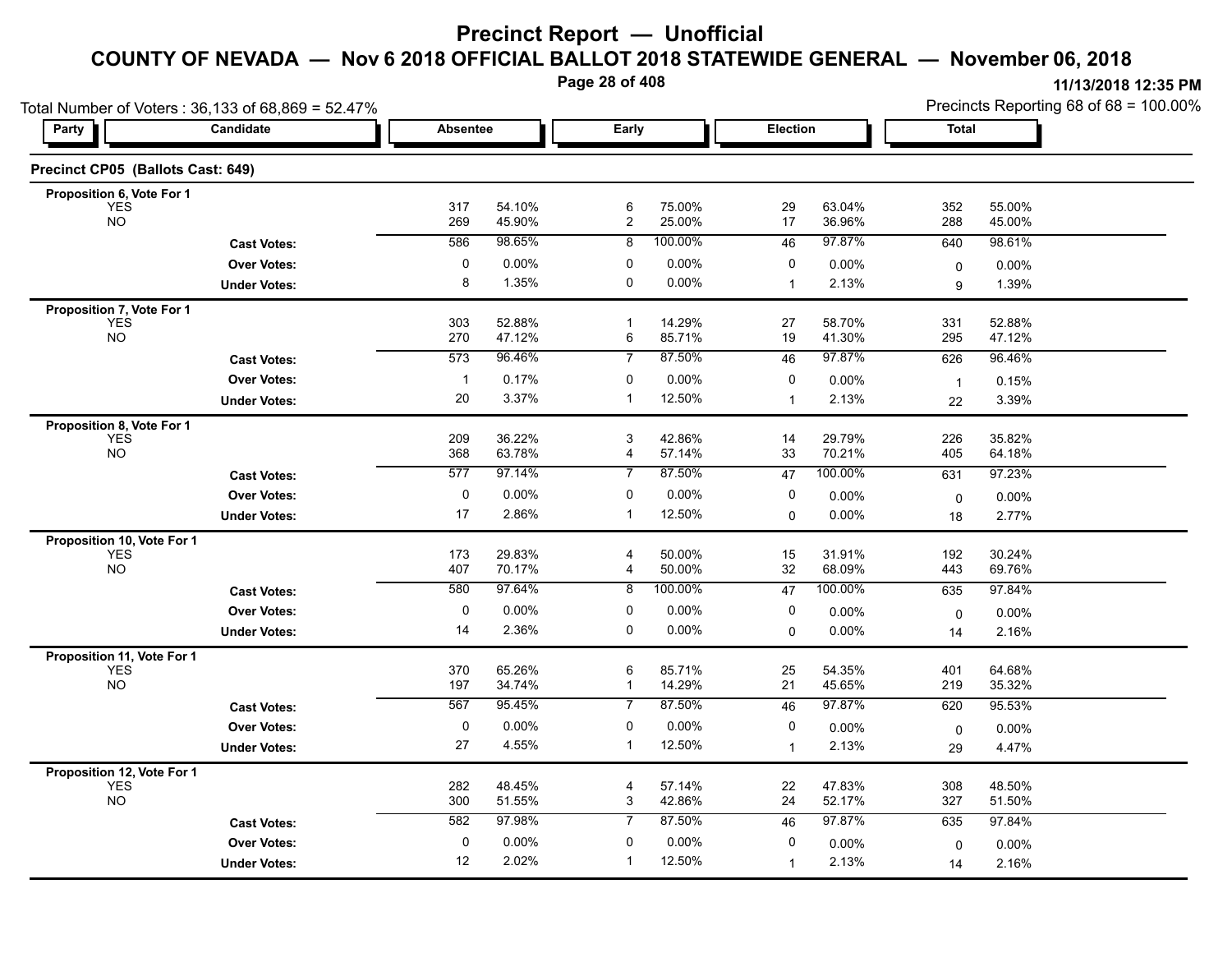**Page 29 of 408**

**11/13/2018 12:35 PM** Precincts Reporting 68 of 68 = 100.00%

| Party                                            | Total Number of Voters: 36,133 of 68,869 = 52.47%<br>Candidate | <b>Absentee</b> |                  | Early |                  | <b>Election</b> |                  | Total      |                  | Precincts Reporting 68 of $68 = 100.00\%$ |
|--------------------------------------------------|----------------------------------------------------------------|-----------------|------------------|-------|------------------|-----------------|------------------|------------|------------------|-------------------------------------------|
| Precinct CP05 (Ballots Cast: 649)                |                                                                |                 |                  |       |                  |                 |                  |            |                  |                                           |
| Measure G, Vote For 1<br><b>YES</b><br><b>NO</b> |                                                                | 406<br>162      | 71.48%<br>28.52% | 4     | 42.86%<br>57.14% | 25<br>19        | 56.82%<br>43.18% | 434<br>185 | 70.11%<br>29.89% |                                           |
|                                                  | <b>Cast Votes:</b>                                             | 568             | 95.62%           |       | 87.50%           | 44              | 93.62%           | 619        | 95.38%           |                                           |
|                                                  | <b>Over Votes:</b>                                             | 0               | $0.00\%$         | 0     | $0.00\%$         | 0               | $0.00\%$         | 0          | $0.00\%$         |                                           |
|                                                  | <b>Under Votes:</b>                                            | 26              | 4.38%            |       | 12.50%           |                 | 6.38%            | 30         | 4.62%            |                                           |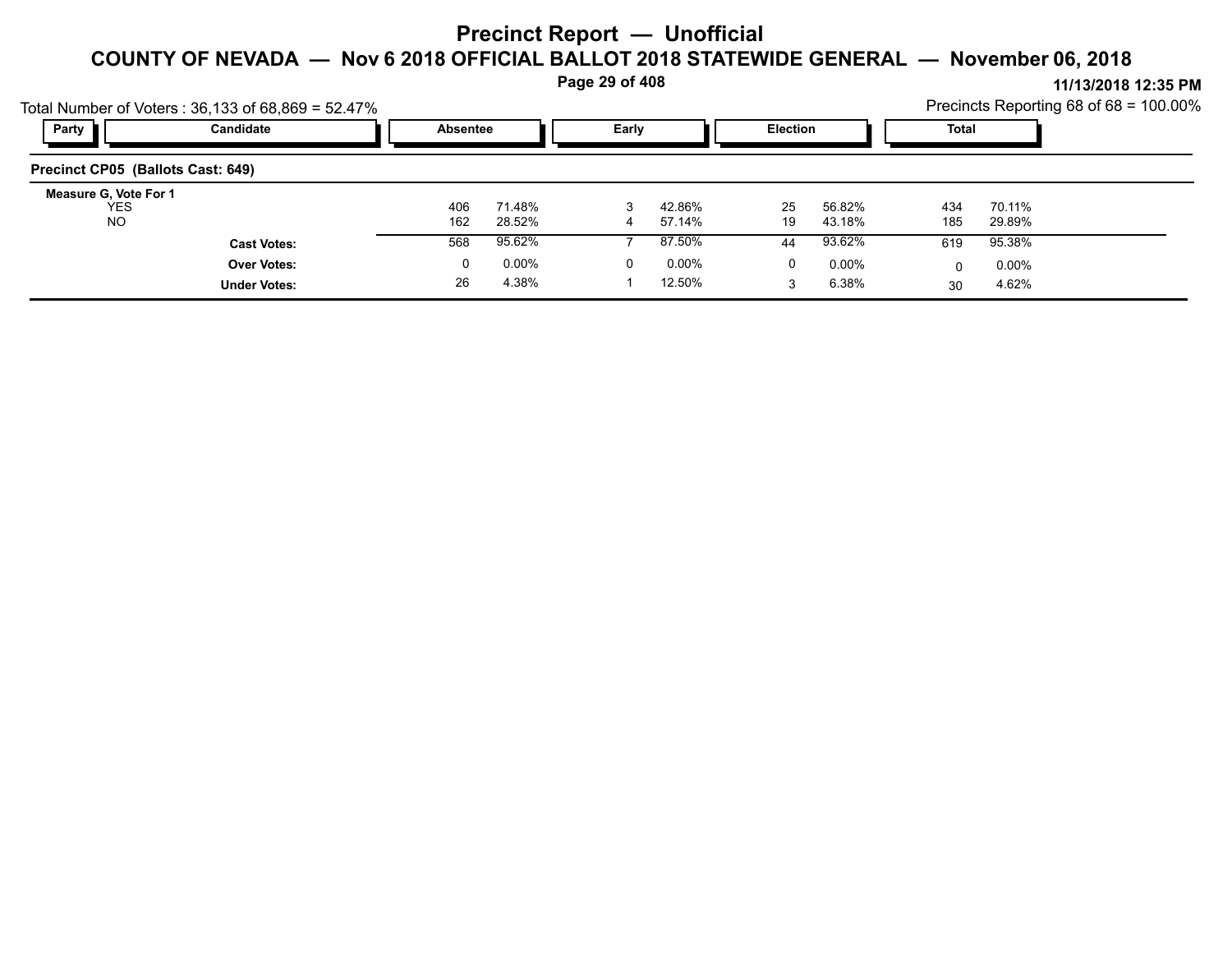**Page 30 of 408**

|                                                                                                                    | Total Number of Voters: 36,133 of 68,869 = 52.47% |                 |                  |                 |                  |                |                  | Precincts Reporting 68 of 68 = 100.00% |                  |  |
|--------------------------------------------------------------------------------------------------------------------|---------------------------------------------------|-----------------|------------------|-----------------|------------------|----------------|------------------|----------------------------------------|------------------|--|
| <b>Party</b>                                                                                                       | Candidate                                         | <b>Absentee</b> |                  | Early           |                  | Election       |                  | <b>Total</b>                           |                  |  |
| Precinct CP06 (Ballots Cast: 1,769)                                                                                |                                                   |                 |                  |                 |                  |                |                  |                                        |                  |  |
| Governor, Vote For 1<br><b>REP</b><br>JOHN H. COX<br><b>DEM</b><br><b>GAVIN NEWSOM</b>                             |                                                   | 897<br>591      | 60.28%<br>39.72% | 17<br>17        | 50.00%<br>50.00% | 122<br>68      | 64.21%<br>35.79% | 1,036<br>676                           | 60.51%<br>39.49% |  |
|                                                                                                                    | <b>Cast Votes:</b>                                | 1,488           | 96.81%           | 34              | 100.00%          | 190            | 95.96%           | 1,712                                  | 96.78%           |  |
|                                                                                                                    | <b>Over Votes:</b>                                | 0               | 0.00%            | 0               | 0.00%            | 0              | 0.00%            | $\mathbf 0$                            | $0.00\%$         |  |
|                                                                                                                    | <b>Under Votes:</b>                               | 49              | 3.19%            | $\mathbf 0$     | 0.00%            | 8              | 4.04%            | 57                                     | 3.22%            |  |
| Lieutenant Governor, Vote For 1<br>ED HERNANDEZ<br>DEM<br><b>DEM</b><br>ELENI KOUNALAKIS                           |                                                   | 399<br>683      | 36.88%<br>63.12% | 10<br>17        | 37.04%<br>62.96% | 62<br>88       | 41.33%<br>58.67% | 471<br>788                             | 37.41%<br>62.59% |  |
|                                                                                                                    | <b>Cast Votes:</b>                                | 1,082           | 70.40%           | $\overline{27}$ | 79.41%           | 150            | 75.76%           | 1,259                                  | 71.17%           |  |
|                                                                                                                    | <b>Over Votes:</b>                                | $\pmb{0}$       | 0.00%            | $\mathbf{1}$    | 2.94%            | 0              | 0.00%            | $\overline{1}$                         | 0.06%            |  |
|                                                                                                                    | <b>Under Votes:</b>                               | 455             | 29.60%           | 6               | 17.65%           | 48             | 24.24%           | 509                                    | 28.77%           |  |
| Secretary of State, Vote For 1<br><b>DEM</b><br><b>ALEX PADILLA</b><br><b>REP</b><br><b>MARK P. MEUSER</b>         |                                                   | 642<br>871      | 42.43%<br>57.57% | 20<br>14        | 58.82%<br>41.18% | 75<br>115      | 39.47%<br>60.53% | 737<br>1,000                           | 42.43%<br>57.57% |  |
|                                                                                                                    | <b>Cast Votes:</b>                                | 1,513           | 98.44%           | $\overline{34}$ | 100.00%          | 190            | 95.96%           | 1,737                                  | 98.19%           |  |
|                                                                                                                    | <b>Over Votes:</b>                                | 0               | 0.00%            | 0               | 0.00%            | 0              | 0.00%            | 0                                      | 0.00%            |  |
|                                                                                                                    | <b>Under Votes:</b>                               | 24              | 1.56%            | 0               | 0.00%            | 8              | 4.04%            | 32                                     | 1.81%            |  |
| <b>Controller. Vote For 1</b><br><b>REP</b><br><b>DEM</b><br>BETTY T. YEE                                          | KONSTANTINOS RODITIS                              | 829<br>677      | 55.05%<br>44.95% | 15<br>19        | 44.12%<br>55.88% | 119<br>71      | 62.63%<br>37.37% | 963<br>767                             | 55.66%<br>44.34% |  |
|                                                                                                                    | <b>Cast Votes:</b>                                | 1,506           | 97 98%           | 34              | 100.00%          | 190            | 95.96%           | 1,730                                  | 97.80%           |  |
|                                                                                                                    | <b>Over Votes:</b>                                | 0               | 0.00%            | 0               | 0.00%            | $\mathbf{1}$   | 0.51%            | $\mathbf{1}$                           | 0.06%            |  |
|                                                                                                                    | <b>Under Votes:</b>                               | 31              | 2.02%            | 0               | 0.00%            | $\overline{7}$ | 3.54%            | 38                                     | 2.15%            |  |
| Treasurer, Vote For 1<br><b>REP</b><br><b>GREG CONLON</b><br><b>DEM</b><br><b>FIONA MA</b>                         |                                                   | 850<br>652      | 56.59%<br>43.41% | 15<br>18        | 45.45%<br>54.55% | 115<br>74      | 60.85%<br>39.15% | 980<br>744                             | 56.84%<br>43.16% |  |
|                                                                                                                    | <b>Cast Votes:</b>                                | 1,502           | 97.72%           | 33              | 97.06%           | 189            | 95.45%           | 1,724                                  | 97.46%           |  |
|                                                                                                                    | <b>Over Votes:</b>                                | $\pmb{0}$       | 0.00%            | 0               | 0.00%            | $\mathbf{1}$   | 0.51%            | $\mathbf{1}$                           | 0.06%            |  |
|                                                                                                                    | <b>Under Votes:</b>                               | 35              | 2.28%            | $\overline{1}$  | 2.94%            | 8              | 4.04%            | 44                                     | 2.49%            |  |
| <b>Attorney General, Vote For 1</b><br><b>REP</b><br><b>STEVEN C BAILEY</b><br><b>DEM</b><br><b>XAVIER BECERRA</b> |                                                   | 888<br>621      | 58.85%<br>41.15% | 15<br>19        | 44.12%<br>55.88% | 121<br>73      | 62.37%<br>37.63% | 1,024<br>713                           | 58.95%<br>41.05% |  |
|                                                                                                                    | <b>Cast Votes:</b>                                | 1,509           | 98.18%           | 34              | 100.00%          | 194            | 97.98%           | 1,737                                  | 98.19%           |  |
|                                                                                                                    | <b>Over Votes:</b>                                | 0               | 0.00%            | 0               | 0.00%            | 0              | 0.00%            | 0                                      | 0.00%            |  |
|                                                                                                                    | <b>Under Votes:</b>                               | 28              | 1.82%            | $\mathbf 0$     | $0.00\%$         | $\overline{4}$ | 2.02%            | 32                                     | 1.81%            |  |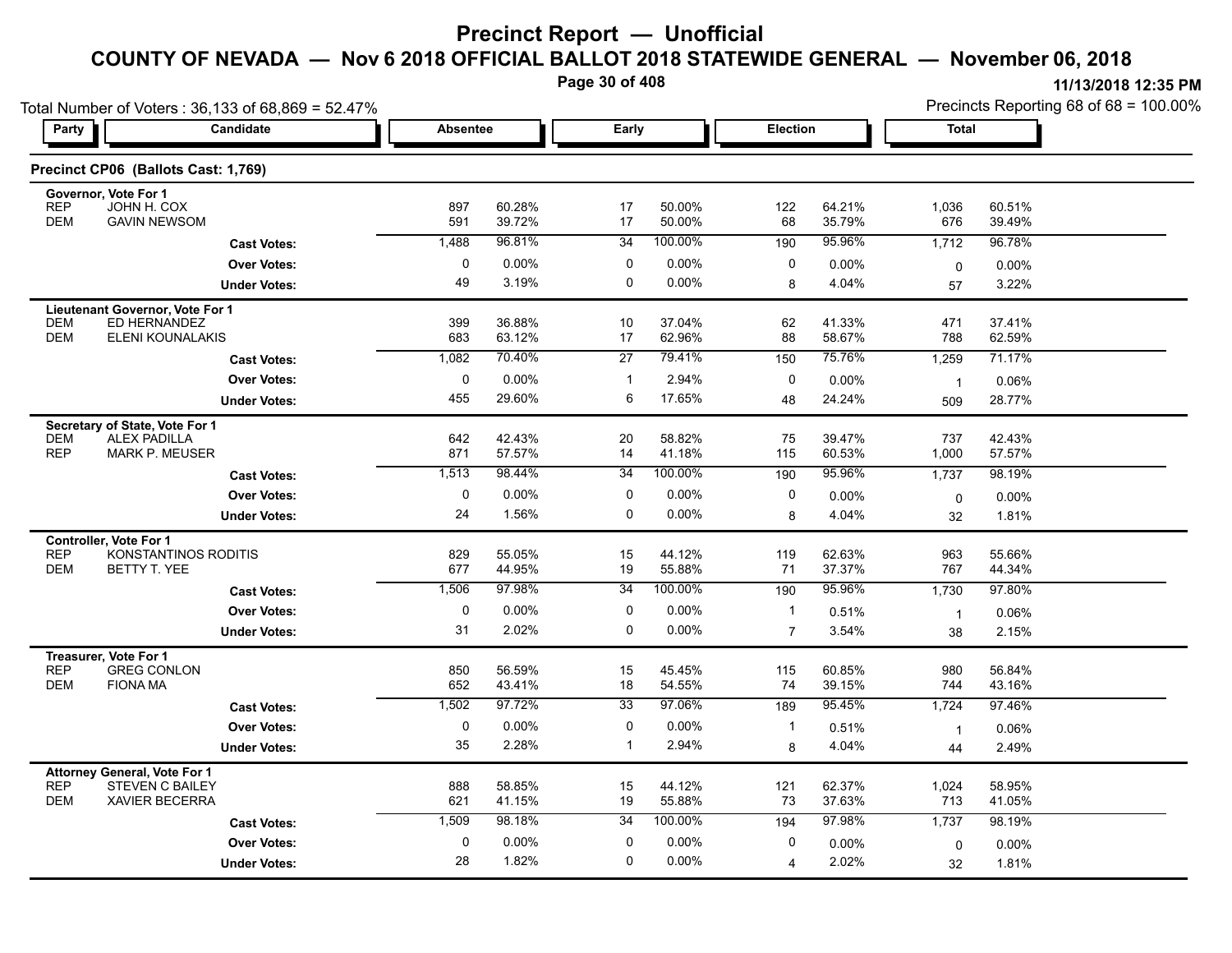**Page 31 of 408**

|                          | Total Number of Voters: 36,133 of 68,869 = 52.47%                    |                 |                  |                 |                   |                 |                  |              | Precincts Reporting 68 of 68 = 100.00% |  |
|--------------------------|----------------------------------------------------------------------|-----------------|------------------|-----------------|-------------------|-----------------|------------------|--------------|----------------------------------------|--|
| Party                    | Candidate                                                            | <b>Absentee</b> |                  | Early           |                   | <b>Election</b> |                  | Total        |                                        |  |
|                          | Precinct CP06 (Ballots Cast: 1,769)                                  |                 |                  |                 |                   |                 |                  |              |                                        |  |
|                          | <b>Insurance Commissioner, Vote For 1</b>                            |                 |                  |                 |                   |                 |                  |              |                                        |  |
| <b>DEM</b>               | RICARDO LARA<br><b>STEVE POIZNER</b>                                 | 492<br>939      | 34.38%<br>65.62% | 19<br>13        | 59.38%<br>40.63%  | 54<br>128       | 29.67%<br>70.33% | 565<br>1,080 | 34.35%<br>65.65%                       |  |
|                          | <b>Cast Votes:</b>                                                   | 1,431           | 93.10%           | 32              | 94.12%            | 182             | 91.92%           | 1,645        | 92.99%                                 |  |
|                          | <b>Over Votes:</b>                                                   | 0               | $0.00\%$         | 0               | 0.00%             | 0               | 0.00%            | $\mathbf 0$  | 0.00%                                  |  |
|                          | <b>Under Votes:</b>                                                  | 106             | 6.90%            | $\overline{2}$  | 5.88%             | 16              | 8.08%            | 124          | 7.01%                                  |  |
|                          | Member, State Board of Equalization District 1, Vote For 1           |                 |                  |                 |                   |                 |                  |              |                                        |  |
| <b>DEM</b>               | <b>TOM HALLINAN</b>                                                  | 582             | 39.17%           | 19              | 55.88%            | 69              | 36.90%           | 670          | 39.25%                                 |  |
| <b>REP</b>               | <b>TED GAINES</b>                                                    | 904             | 60.83%           | 15              | 44.12%            | 118             | 63.10%           | 1,037        | 60.75%                                 |  |
|                          | <b>Cast Votes:</b>                                                   | 1,486           | 96.68%           | 34              | 100.00%           | 187             | 94.44%           | 1,707        | 96.50%                                 |  |
|                          | <b>Over Votes:</b>                                                   | 0               | $0.00\%$         | 0               | $0.00\%$          | 0               | 0.00%            | $\mathbf 0$  | 0.00%                                  |  |
|                          | <b>Under Votes:</b>                                                  | 51              | 3.32%            | 0               | 0.00%             | 11              | 5.56%            | 62           | 3.50%                                  |  |
|                          | United States Senate, Vote For 1                                     |                 |                  |                 |                   |                 |                  |              |                                        |  |
| <b>DEM</b><br><b>DEM</b> | <b>DIANNE FEINSTEIN</b><br><b>KEVIN DE LEON</b>                      | 512<br>713      | 41.80%<br>58.20% | 18<br>11        | 62.07%<br>37.93%  | 68<br>94        | 41.98%<br>58.02% | 598<br>818   | 42.23%<br>57.77%                       |  |
|                          | <b>Cast Votes:</b>                                                   | 1,225           | 79.70%           | $\overline{29}$ | 85.29%            | 162             | 81.82%           | 1,416        | 80.05%                                 |  |
|                          | <b>Over Votes:</b>                                                   | $\mathbf 0$     | 0.00%            | 0               | 0.00%             | 0               | 0.00%            | 0            | 0.00%                                  |  |
|                          | <b>Under Votes:</b>                                                  | 312             | 20.30%           | 5               | 14.71%            | 36              | 18.18%           | 353          | 19.95%                                 |  |
|                          | House of Representatives of the United States District 1, Vote For 1 |                 |                  |                 |                   |                 |                  |              |                                        |  |
| <b>REP</b>               | <b>DOUG LA MALFA</b>                                                 | 840             | 55.37%           | 13              | 38.24%            | 111             | 58.12%           | 964          | 55.34%                                 |  |
| <b>DEM</b>               | <b>AUDREY DENNEY</b>                                                 | 677             | 44.63%           | 21              | 61.76%            | 80              | 41.88%           | 778          | 44.66%                                 |  |
|                          | <b>Cast Votes:</b>                                                   | 1,517           | 98.70%           | 34              | 100.00%           | 191             | 96.46%           | 1,742        | 98.47%                                 |  |
|                          | <b>Over Votes:</b>                                                   | 0               | 0.00%            | 0               | 0.00%             | 0               | $0.00\%$         | 0            | 0.00%                                  |  |
|                          | <b>Under Votes:</b>                                                  | 20              | 1.30%            | 0               | 0.00%             | $\overline{7}$  | 3.54%            | 27           | 1.53%                                  |  |
|                          | State Assembly District 1, Vote For 1                                |                 |                  |                 |                   |                 |                  |              |                                        |  |
| <b>REP</b>               | <b>BRIAN DAHLE</b>                                                   | 916             | 60.86%           | 15              | 44.12%            | 118             | 61.46%           | 1,049        | 60.60%                                 |  |
| <b>DEM</b>               | <b>CALEEN SISK</b>                                                   | 589             | 39.14%<br>97.92% | 19              | 55.88%<br>100.00% | 74              | 38.54%<br>96.97% | 682          | 39.40%                                 |  |
|                          | <b>Cast Votes:</b>                                                   | 1,505           |                  | $\overline{34}$ |                   | 192             |                  | 1,731        | 97.85%                                 |  |
|                          | <b>Over Votes:</b>                                                   | 0               | 0.00%            | 0               | 0.00%             | 0               | 0.00%            | 0            | $0.00\%$                               |  |
|                          | <b>Under Votes:</b>                                                  | 32              | 2.08%            | 0               | 0.00%             | 6               | 3.03%            | 38           | 2.15%                                  |  |
|                          | For Associate Justice, Supreme Court - Carol A. Corrigan, Vote For 1 |                 |                  |                 |                   |                 |                  |              |                                        |  |
|                          | <b>YES</b><br><b>NO</b>                                              | 785<br>386      | 67.04%<br>32.96% | 19<br>9         | 67.86%<br>32.14%  | 96<br>50        | 65.75%<br>34.25% | 900<br>445   | 66.91%<br>33.09%                       |  |
|                          | <b>Cast Votes:</b>                                                   | 1,171           | 76.19%           | 28              | 82.35%            | 146             | 73.74%           | 1,345        | 76.03%                                 |  |
|                          | <b>Over Votes:</b>                                                   | 0               | 0.00%            | $\mathbf 0$     | 0.00%             | 0               | 0.00%            | 0            | 0.00%                                  |  |
|                          | <b>Under Votes:</b>                                                  | 366             | 23.81%           | 6               | 17.65%            | 52              | 26.26%           | 424          | 23.97%                                 |  |
|                          |                                                                      |                 |                  |                 |                   |                 |                  |              |                                        |  |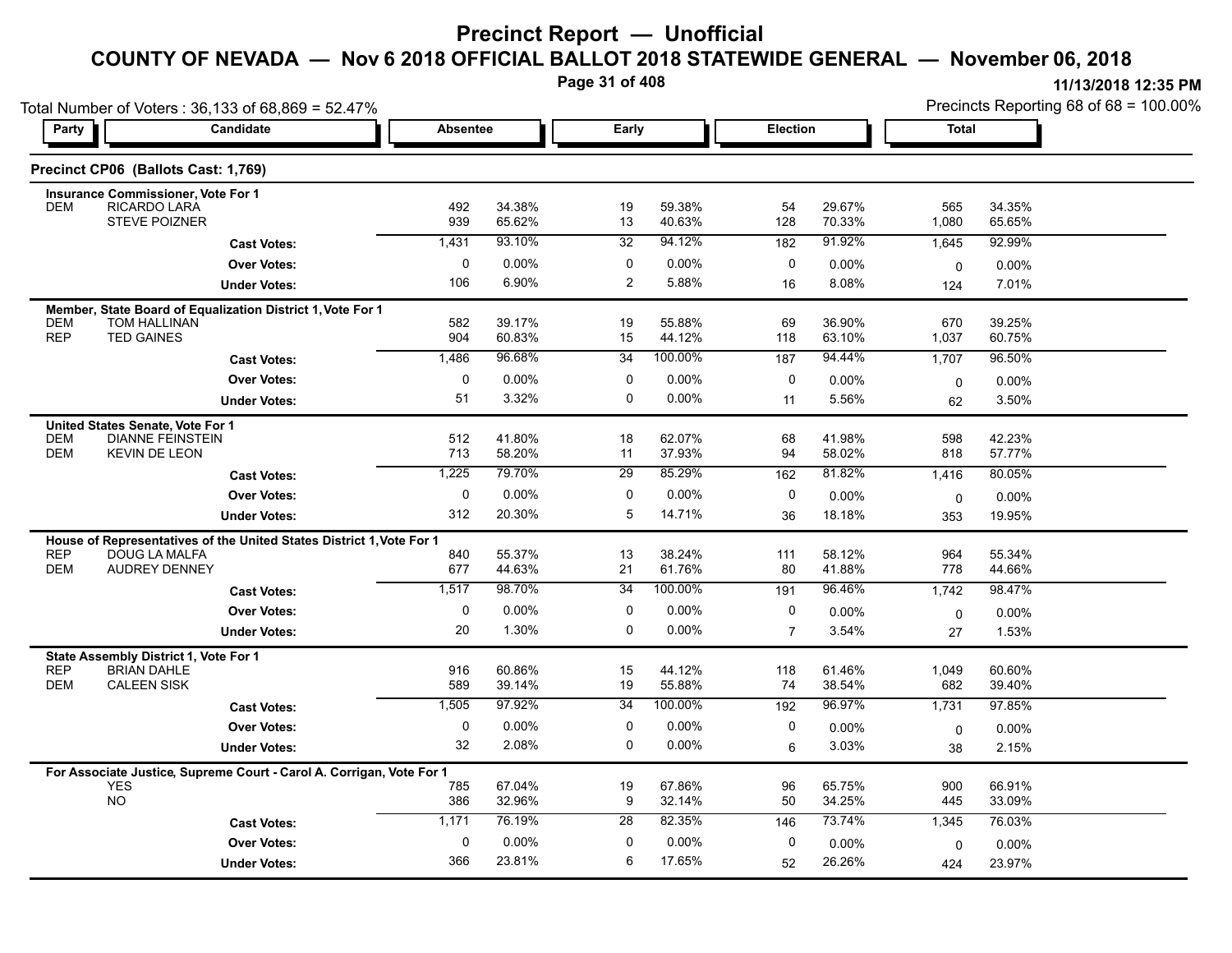# **Precinct Report — Unofficial**

# **COUNTY OF NEVADA — Nov 6 2018 OFFICIAL BALLOT 2018 STATEWIDE GENERAL — November 06, 2018**

**Page 32 of 408**

**11/13/2018 12:35 PM** Precincts Reporting 68 of 68 = 100.00%

|                          | Total Number of Voters: 36,133 of 68,869 = 52.47%                                |                 |                  |                |                  |                 | Precincts Reporting 68 of 68 = 100.00% |             |                  |  |
|--------------------------|----------------------------------------------------------------------------------|-----------------|------------------|----------------|------------------|-----------------|----------------------------------------|-------------|------------------|--|
| Party                    | Candidate                                                                        | <b>Absentee</b> |                  | Early          |                  | <b>Election</b> |                                        | Total       |                  |  |
|                          | Precinct CP06 (Ballots Cast: 1,769)                                              |                 |                  |                |                  |                 |                                        |             |                  |  |
|                          | For Associate Justice, Supreme Court - Leondra R. Kruger, Vote For 1             |                 |                  |                |                  |                 |                                        |             |                  |  |
|                          | <b>YES</b><br><b>NO</b>                                                          | 734<br>394      | 65.07%<br>34.93% | 20<br>6        | 76.92%<br>23.08% | 83<br>60        | 58.04%<br>41.96%                       | 837<br>460  | 64.53%<br>35.47% |  |
|                          |                                                                                  | 1,128           | 73.39%           | 26             | 76.47%           | 143             | 72.22%                                 |             |                  |  |
|                          | <b>Cast Votes:</b>                                                               |                 |                  |                |                  |                 |                                        | 1,297       | 73.32%           |  |
|                          | <b>Over Votes:</b>                                                               | $\mathbf 0$     | $0.00\%$         | 0              | 0.00%            | 0               | 0.00%                                  | $\mathbf 0$ | 0.00%            |  |
|                          | <b>Under Votes:</b>                                                              | 409             | 26.61%           | 8              | 23.53%           | 55              | 27.78%                                 | 472         | 26.68%           |  |
|                          | For Associate Justice, Court of Appeal, Third District - Cole Blease, Vote For 1 |                 |                  |                |                  |                 |                                        |             |                  |  |
|                          | <b>YES</b><br><b>NO</b>                                                          | 686<br>402      | 63.05%<br>36.95% | 14<br>11       | 56.00%<br>44.00% | 73<br>66        | 52.52%<br>47.48%                       | 773<br>479  | 61.74%<br>38.26% |  |
|                          |                                                                                  | 1,088           | 70.79%           | 25             | 73.53%           |                 | 70.20%                                 |             | 70.77%           |  |
|                          | <b>Cast Votes:</b>                                                               |                 |                  |                |                  | 139             |                                        | 1,252       |                  |  |
|                          | <b>Over Votes:</b>                                                               | 0               | $0.00\%$         | 0              | 0.00%            | 0               | 0.00%                                  | 0           | 0.00%            |  |
|                          | <b>Under Votes:</b>                                                              | 449             | 29.21%           | 9              | 26.47%           | 59              | 29.80%                                 | 517         | 29.23%           |  |
|                          | For Associate Justice, Court of Appeal, Third District - Louis Mauro, Vote For 1 |                 |                  |                |                  |                 |                                        |             |                  |  |
|                          | <b>YES</b><br><b>NO</b>                                                          | 697             | 63.71%           | 16             | 64.00%           | 78              | 56.93%                                 | 791         | 62.98%           |  |
|                          |                                                                                  | 397             | 36.29%           | 9              | 36.00%           | 59              | 43.07%                                 | 465         | 37.02%           |  |
|                          | <b>Cast Votes:</b>                                                               | 1,094           | 71.18%           | 25             | 73.53%           | 137             | 69.19%                                 | 1,256       | 71.00%           |  |
|                          | <b>Over Votes:</b>                                                               | 0               | 0.00%            | 0              | 0.00%            | 0               | $0.00\%$                               | 0           | 0.00%            |  |
|                          | <b>Under Votes:</b>                                                              | 443             | 28.82%           | 9              | 26.47%           | 61              | 30.81%                                 | 513         | 29.00%           |  |
|                          | Superintendent of Public Instruction, Vote For 1                                 |                 |                  |                |                  |                 |                                        |             |                  |  |
| <b>IDS</b>               | <b>MARSHALL TUCK</b>                                                             | 835             | 63.94%           | 17             | 53.13%           | 117             | 71.78%                                 | 969         | 64.56%           |  |
| <b>IDS</b>               | TONY K. THURMOND                                                                 | 471             | 36.06%           | 15             | 46.88%           | 46              | 28.22%                                 | 532         | 35.44%           |  |
|                          | <b>Cast Votes:</b>                                                               | 1,306           | 84 97%           | 32             | 94.12%           | 163             | 82.32%                                 | 1,501       | 84.85%           |  |
|                          | <b>Over Votes:</b>                                                               | $\mathbf{0}$    | $0.00\%$         | $\mathbf 0$    | 0.00%            | 0               | 0.00%                                  | 0           | 0.00%            |  |
|                          | <b>Under Votes:</b>                                                              | 231             | 15.03%           | $\overline{2}$ | 5.88%            | 35              | 17.68%                                 | 268         | 15.15%           |  |
|                          | District Board Member, Nevada County Board of Education Trustee Area2,           |                 | Vote For 1       |                |                  |                 |                                        |             |                  |  |
| <b>IDS</b>               | <b>HEINO NICOLAI</b>                                                             | 555             | 47.80%           | 16             | 55.17%           | 69              | 43.95%                                 | 640         | 47.51%           |  |
| <b>IDS</b>               | JOHN V "JACK" MEEKS                                                              | 606             | 52.20%           | 13             | 44.83%           | 88              | 56.05%                                 | 707         | 52.49%           |  |
|                          | <b>Cast Votes:</b>                                                               | 1,161           | 75.54%           | 29             | 85.29%           | 157             | 79.29%                                 | 1,347       | 76.14%           |  |
|                          | <b>Over Votes:</b>                                                               | $\mathbf 0$     | $0.00\%$         | $\pmb{0}$      | 0.00%            | 0               | 0.00%                                  | 0           | 0.00%            |  |
|                          | <b>Under Votes:</b>                                                              | 376             | 24.46%           | 5              | 14.71%           | 41              | 20.71%                                 | 422         | 23.86%           |  |
|                          | Board Member, Penn Valley Union Elementary School District Vote For 3            |                 |                  |                |                  |                 |                                        |             |                  |  |
| <b>IDS</b>               | <b>MIKE HODSON</b>                                                               | 684             | 27.37%           | 15             | 28.30%           | 91              | 33.33%                                 | 790         | 27.96%           |  |
| <b>IDS</b>               | <b>KYLE D WHITMAN</b>                                                            | 444             | 17.77%           | 7              | 13.21%           | 44              | 16.12%                                 | 495         | 17.52%           |  |
| <b>IDS</b><br><b>IDS</b> | <b>ROBERT MOEN</b><br><b>TERESA ECKERLING</b>                                    | 522<br>849      | 20.89%<br>33.97% | 11<br>20       | 20.75%<br>37.74% | 46<br>92        | 16.85%<br>33.70%                       | 579<br>961  | 20.50%<br>34.02% |  |
|                          |                                                                                  |                 | 54.20%           | 53             | 51.96%           |                 | 45.96%                                 |             |                  |  |
|                          | <b>Cast Votes:</b>                                                               | 2,499           |                  |                |                  | 273             |                                        | 2,825       | 53.23%           |  |
|                          | <b>Over Votes:</b>                                                               | 0               | $0.00\%$         | 0              | $0.00\%$         | 0               | $0.00\%$                               | 0           | $0.00\%$         |  |
|                          | <b>Under Votes:</b>                                                              | 2,112           | 45.80%           | 49             | 48.04%           | 321             | 54.04%                                 | 2,482       | 46.77%           |  |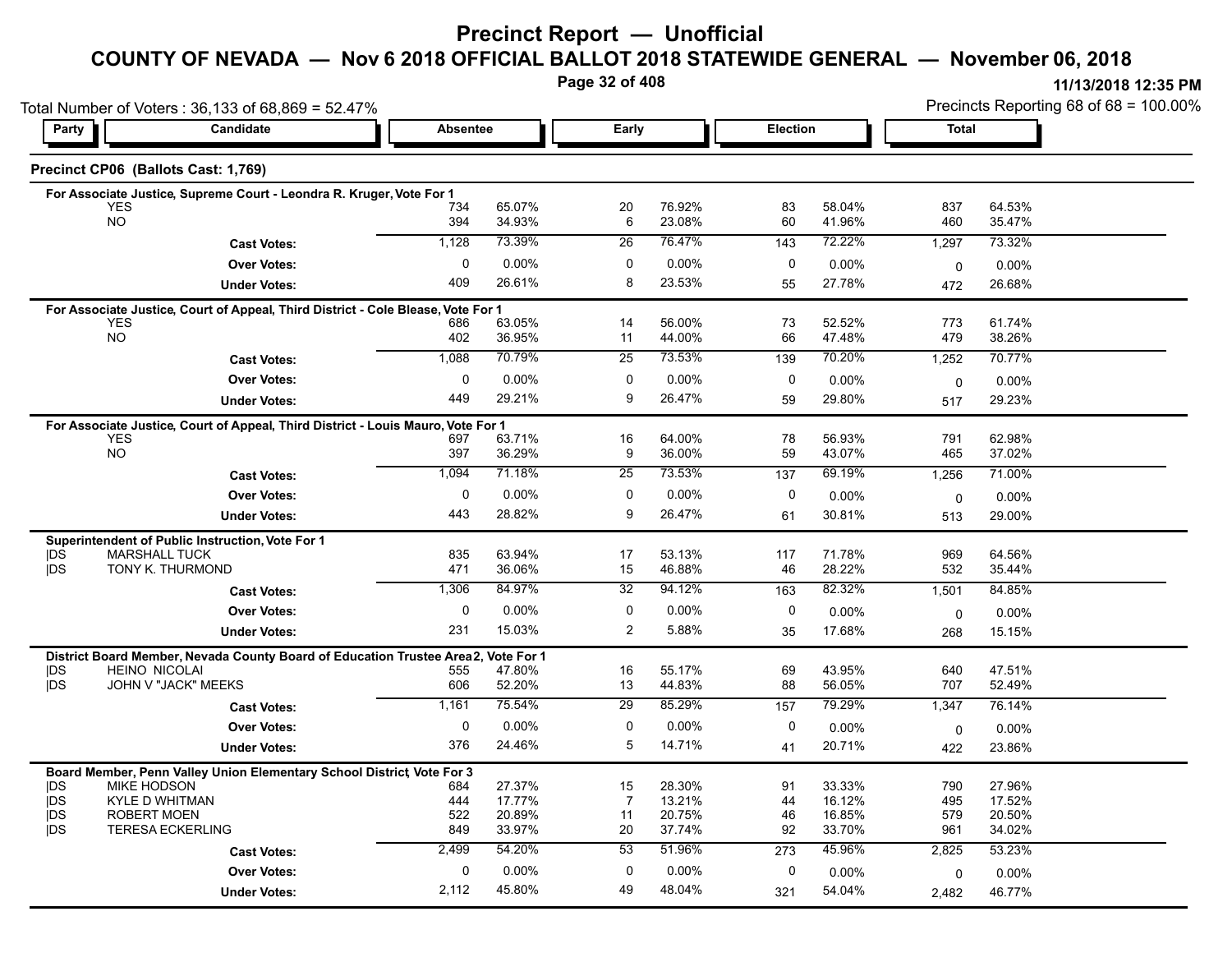**Page 33 of 408**

| Party                                                                                              | Candidate           | <b>Absentee</b> |                  | <b>Early</b>    |                  | Election       |                  | <b>Total</b>   |                  |
|----------------------------------------------------------------------------------------------------|---------------------|-----------------|------------------|-----------------|------------------|----------------|------------------|----------------|------------------|
|                                                                                                    |                     |                 |                  |                 |                  |                |                  |                |                  |
| Precinct CP06 (Ballots Cast: 1,769)                                                                |                     |                 |                  |                 |                  |                |                  |                |                  |
| Sheriff-Coroner-Public Administrator, Vote For 1                                                   |                     |                 |                  |                 |                  |                |                  |                |                  |
| SHANNAN MOON<br><b>IDS</b><br>jDS<br><b>BILL SMETHERS</b>                                          |                     | 751<br>715      | 51.23%<br>48.77% | 21<br>13        | 61.76%<br>38.24% | 93<br>92       | 50.27%<br>49.73% | 865<br>820     | 51.34%<br>48.66% |
|                                                                                                    | <b>Cast Votes:</b>  | 1,466           | 95.38%           | 34              | 100.00%          | 185            | 93.43%           | 1,685          | 95.25%           |
|                                                                                                    | <b>Over Votes:</b>  | 0               | $0.00\%$         | 0               | $0.00\%$         | 0              | 0.00%            | $\mathbf 0$    | 0.00%            |
|                                                                                                    | <b>Under Votes:</b> | 71              | 4.62%            | 0               | 0.00%            | 13             | 6.57%            | 84             | 4.75%            |
|                                                                                                    |                     |                 |                  |                 |                  |                |                  |                |                  |
| Director, Penn Valley Fire Protection District, Vote For 2<br><b>IDS</b><br><b>BRUCE C. PUPHAL</b> |                     | 857             | 46.75%           | 16              | 41.03%           | 118            | 53.64%           | 991            | 47.37%           |
| jDS<br><b>MARK SCHAEFER</b>                                                                        |                     | 332             | 18.11%           | 6               | 15.38%           | 26             | 11.82%           | 364            | 17.40%           |
| <b>IDS</b><br><b>BRUCE STEPHENSON</b>                                                              |                     | 644             | 35.13%           | 17              | 43.59%           | 76             | 34.55%           | 737            | 35.23%           |
|                                                                                                    | <b>Cast Votes:</b>  | 1,833           | 59.63%           | 39              | 57.35%           | 220            | 55.56%           | 2,092          | 59.13%           |
|                                                                                                    | <b>Over Votes:</b>  | $\overline{1}$  | 0.07%            | $\mathbf 0$     | 0.00%            | 0              | 0.00%            | $\mathbf{1}$   | 0.06%            |
|                                                                                                    | <b>Under Votes:</b> | 1,239           | 40.31%           | 29              | 42.65%           | 176            | 44.44%           | 1,444          | 40.81%           |
| Proposition 1, Vote For 1                                                                          |                     |                 |                  |                 |                  |                |                  |                |                  |
| <b>YES</b>                                                                                         |                     | 579             | 39.12%           | 18              | 56.25%           | 70             | 36.65%           | 667            | 39.17%           |
| <b>NO</b>                                                                                          |                     | 901             | 60.88%           | 14              | 43.75%           | 121            | 63.35%           | 1,036          | 60.83%           |
|                                                                                                    | <b>Cast Votes:</b>  | 1,480           | 96.29%           | $\overline{32}$ | 94.12%           | 191            | 96.46%           | 1,703          | 96.27%           |
|                                                                                                    | <b>Over Votes:</b>  | $\overline{1}$  | 0.07%            | 0               | 0.00%            | $\mathbf 0$    | 0.00%            | $\mathbf{1}$   | 0.06%            |
|                                                                                                    | <b>Under Votes:</b> | 56              | 3.64%            | $\overline{2}$  | 5.88%            | $\overline{7}$ | 3.54%            | 65             | 3.67%            |
| Proposition 2, Vote For 1                                                                          |                     |                 |                  |                 |                  |                |                  |                |                  |
| <b>YES</b>                                                                                         |                     | 674             | 45.36%           | 19              | 59.38%           | 94             | 49.47%           | 787            | 46.08%           |
| NO.                                                                                                |                     | 812             | 54.64%           | 13              | 40.63%           | 96             | 50.53%           | 921            | 53.92%           |
|                                                                                                    | <b>Cast Votes:</b>  | 1,486           | 96.68%           | 32              | 94.12%           | 190            | 95.96%           | 1,708          | 96.55%           |
|                                                                                                    | <b>Over Votes:</b>  | 0               | 0.00%            | 0               | 0.00%            | $\mathbf 0$    | $0.00\%$         | $\mathbf 0$    | 0.00%            |
|                                                                                                    | <b>Under Votes:</b> | 51              | 3.32%            | $\overline{2}$  | 5.88%            | 8              | 4.04%            | 61             | 3.45%            |
| Proposition 3, Vote For 1                                                                          |                     |                 |                  |                 |                  |                |                  |                |                  |
| <b>YES</b>                                                                                         |                     | 521             | 35.47%           | 18              | 56.25%           | 71             | 37.77%           | 610            | 36.12%           |
| NO                                                                                                 |                     | 948             | 64.53%           | 14              | 43.75%           | 117            | 62.23%           | 1,079          | 63.88%           |
|                                                                                                    | <b>Cast Votes:</b>  | 1,469           | 95.58%           | 32              | 94.12%           | 188            | 94.95%           | 1,689          | 95.48%           |
|                                                                                                    | <b>Over Votes:</b>  | $\mathbf 0$     | 0.00%            | 0               | 0.00%            | -1             | 0.51%            | $\overline{1}$ | 0.06%            |
|                                                                                                    | <b>Under Votes:</b> | 68              | 4.42%            | $\overline{2}$  | 5.88%            | 9              | 4.55%            | 79             | 4.47%            |
| Proposition 4, Vote For 1                                                                          |                     |                 |                  |                 |                  |                |                  |                |                  |
| YES<br>NO                                                                                          |                     | 675<br>806      | 45.58%<br>54.42% | 17<br>15        | 53.13%<br>46.88% | 87<br>101      | 46.28%<br>53.72% | 779<br>922     | 45.80%<br>54.20% |
|                                                                                                    |                     | 1,481           | 96.36%           | 32              | 94.12%           | 188            | 94.47%           |                | 96.10%           |
|                                                                                                    | <b>Cast Votes:</b>  |                 |                  |                 |                  |                |                  | 1,701          |                  |
|                                                                                                    | <b>Over Votes:</b>  | 0               | 0.00%            | 0               | $0.00\%$         | -1             | 0.50%            | $\mathbf{1}$   | 0.06%            |
|                                                                                                    | <b>Under Votes:</b> | 56              | 3.64%            | $\overline{2}$  | 5.88%            | 10             | 5.03%            | 68             | 3.84%            |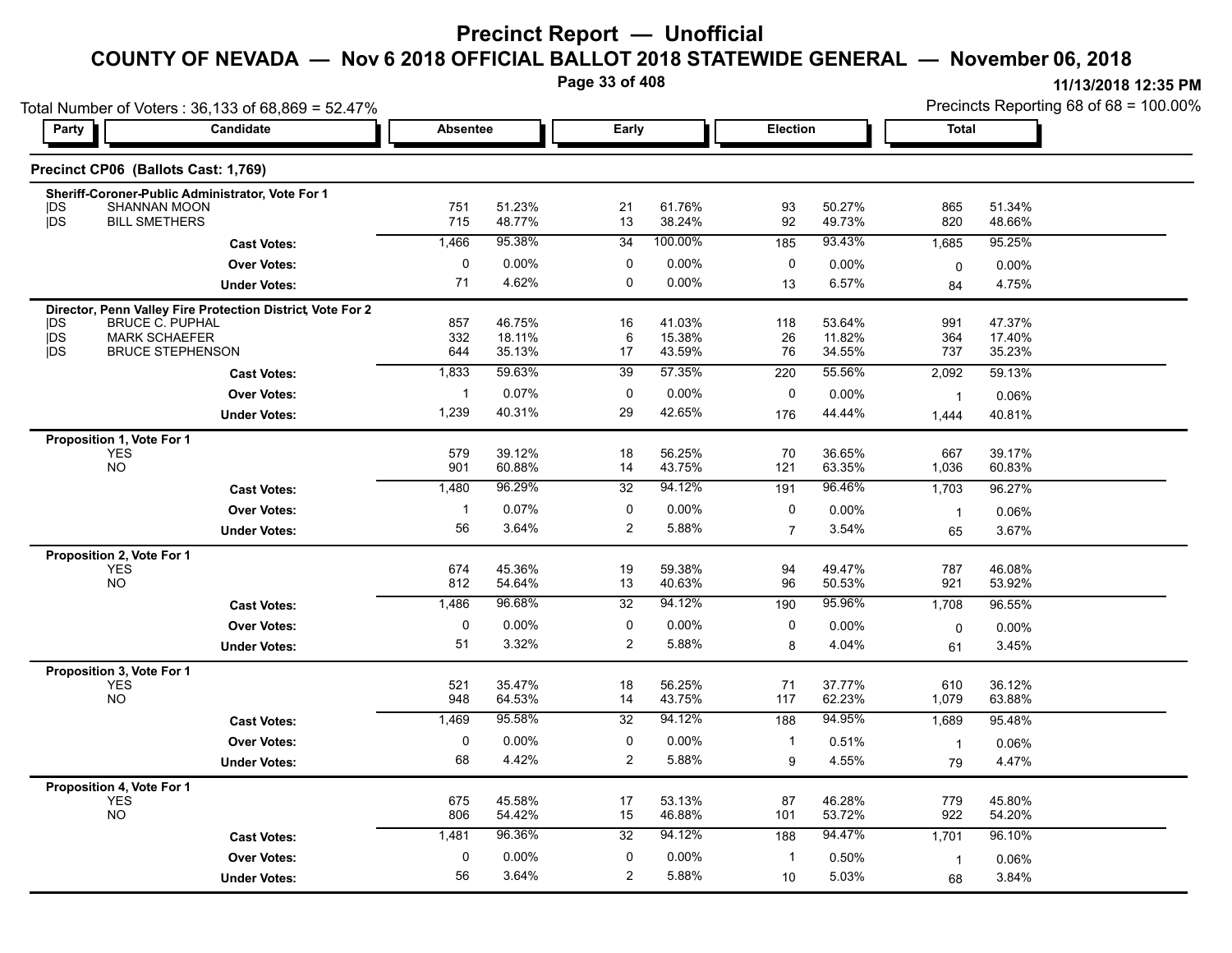**Page 34 of 408**

| Total Number of Voters: 36,133 of 68,869 = 52.47% |                     |              |                  |                | Precincts Reporting 68 of 68 = 100.00% |                |                  |                      |                  |
|---------------------------------------------------|---------------------|--------------|------------------|----------------|----------------------------------------|----------------|------------------|----------------------|------------------|
| Party                                             | Candidate           | Absentee     |                  | Early          |                                        | Election       |                  | Total                |                  |
| Precinct CP06 (Ballots Cast: 1,769)               |                     |              |                  |                |                                        |                |                  |                      |                  |
| Proposition 5, Vote For 1                         |                     |              | 50.61%           | 12             | 37.50%                                 |                | 55.91%           |                      | 50.95%           |
| <b>YES</b><br><b>NO</b>                           |                     | 746<br>728   | 49.39%           | 20             | 62.50%                                 | 104<br>82      | 44.09%           | 862<br>830           | 49.05%           |
|                                                   | <b>Cast Votes:</b>  | 1,474        | 95.90%           | 32             | 94.12%                                 | 186            | 93.94%           | 1,692                | 95.65%           |
|                                                   | <b>Over Votes:</b>  | $\mathbf{1}$ | 0.07%            | 0              | 0.00%                                  | 0              | 0.00%            | $\overline{1}$       | 0.06%            |
|                                                   | <b>Under Votes:</b> | 62           | 4.03%            | $\overline{2}$ | 5.88%                                  | 12             | 6.06%            | 76                   | 4.30%            |
| Proposition 6, Vote For 1                         |                     |              |                  |                |                                        |                |                  |                      |                  |
| YES<br>NO                                         |                     | 899<br>615   | 59.38%<br>40.62% | 18<br>16       | 52.94%<br>47.06%                       | 115<br>73      | 61.17%<br>38.83% | 1,032<br>704         | 59.45%<br>40.55% |
|                                                   | <b>Cast Votes:</b>  | 1,514        | 98.50%           | 34             | 100.00%                                | 188            | 94.95%           | 1,736                | 98.13%           |
|                                                   | <b>Over Votes:</b>  | $\pmb{0}$    | 0.00%            | 0              | 0.00%                                  | $\overline{c}$ | 1.01%            |                      | 0.11%            |
|                                                   | <b>Under Votes:</b> | 23           | 1.50%            | 0              | 0.00%                                  | 8              | 4.04%            | $\overline{c}$<br>31 | 1.75%            |
| Proposition 7, Vote For 1                         |                     |              |                  |                |                                        |                |                  |                      |                  |
| <b>YES</b>                                        |                     | 791          | 53.45%           | 20             | 60.61%                                 | 97             | 52.15%           | 908                  | 53.44%           |
| <b>NO</b>                                         |                     | 689          | 46.55%           | 13             | 39.39%                                 | 89             | 47.85%           | 791                  | 46.56%           |
|                                                   | <b>Cast Votes:</b>  | 1,480        | 96.29%           | 33             | 97.06%                                 | 186            | 93.47%           | 1,699                | 95.99%           |
|                                                   | <b>Over Votes:</b>  | $\pmb{0}$    | 0.00%            | 0              | 0.00%                                  | 0              | 0.00%            | 0                    | $0.00\%$         |
|                                                   | <b>Under Votes:</b> | 57           | 3.71%            | $\mathbf{1}$   | 2.94%                                  | 13             | 6.53%            | 71                   | 4.01%            |
| Proposition 8, Vote For 1                         |                     |              |                  |                |                                        |                |                  |                      |                  |
| <b>YES</b><br><b>NO</b>                           |                     | 469<br>1,029 | 31.31%<br>68.69% | 15<br>19       | 44.12%<br>55.88%                       | 71<br>118      | 37.57%<br>62.43% | 555<br>1,166         | 32.25%<br>67.75% |
|                                                   | <b>Cast Votes:</b>  | 1,498        | 97.46%           | 34             | 100.00%                                | 189            | 94.97%           | 1,721                | 97.23%           |
|                                                   | <b>Over Votes:</b>  | 0            | $0.00\%$         | 0              | 0.00%                                  | $\mathbf 1$    | 0.50%            | $\overline{1}$       | 0.06%            |
|                                                   | <b>Under Votes:</b> | 39           | 2.54%            | 0              | 0.00%                                  | 9              | 4.52%            | 48                   | 2.71%            |
| Proposition 10, Vote For 1                        |                     |              |                  |                |                                        |                |                  |                      |                  |
| <b>YES</b>                                        |                     | 415          | 27.74%           | 11             | 32.35%                                 | 50             | 27.03%           | 476                  | 27.76%           |
| <b>NO</b>                                         |                     | 1,081        | 72.26%           | 23             | 67.65%                                 | 135            | 72.97%           | 1,239                | 72.24%           |
|                                                   | <b>Cast Votes:</b>  | 1,496        | 97.33%           | 34             | 100.00%                                | 185            | 92.96%           | 1,715                | 96.89%           |
|                                                   | <b>Over Votes:</b>  | 0            | 0.00%            | 0              | 0.00%                                  | 0              | $0.00\%$         | 0                    | 0.00%            |
|                                                   | <b>Under Votes:</b> | 41           | 2.67%            | 0              | 0.00%                                  | 14             | 7.04%            | 55                   | 3.11%            |
| Proposition 11, Vote For 1                        |                     |              |                  |                |                                        |                |                  |                      |                  |
| <b>YES</b><br><b>NO</b>                           |                     | 988<br>498   | 66.49%<br>33.51% | 14<br>19       | 42.42%<br>57.58%                       | 113<br>70      | 61.75%<br>38.25% | 1,115<br>587         | 65.51%<br>34.49% |
|                                                   | <b>Cast Votes:</b>  | 1,486        | 96.68%           | 33             | 97.06%                                 | 183            | 91.96%           | 1,702                | 96.16%           |
|                                                   | <b>Over Votes:</b>  | $\mathbf 0$  | 0.00%            | 0              | 0.00%                                  | 0              | $0.00\%$         |                      | 0.00%            |
|                                                   | <b>Under Votes:</b> | 51           | 3.32%            | $\mathbf{1}$   | 2.94%                                  | 16             | 8.04%            | 0<br>68              | 3.84%            |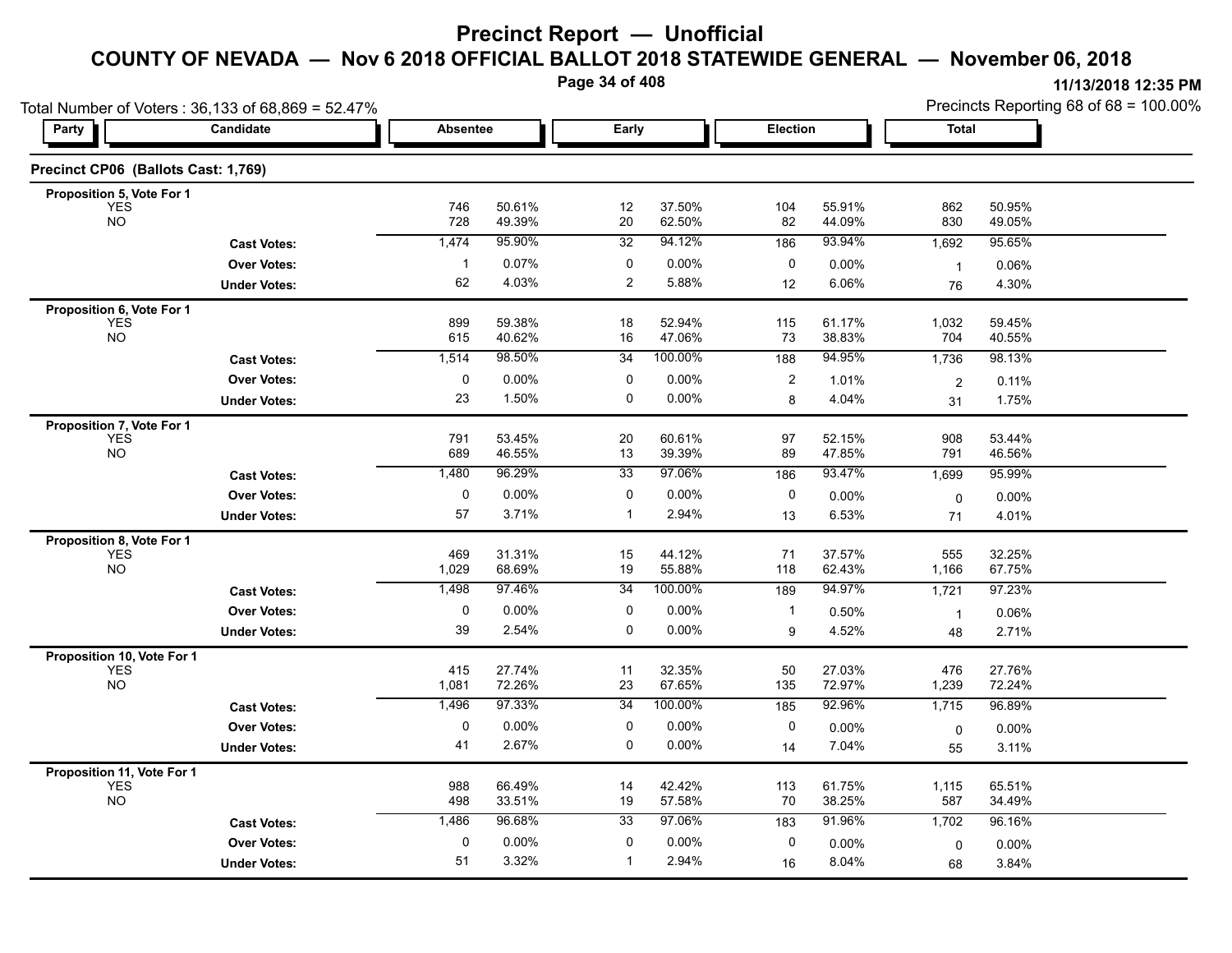**Page 35 of 408**

| Total Number of Voters: 36,133 of 68,869 = 52.47% |                     |              |                  |                |                  |           |                  |                | Precincts Reporting 68 of 68 = 100.00% |  |
|---------------------------------------------------|---------------------|--------------|------------------|----------------|------------------|-----------|------------------|----------------|----------------------------------------|--|
| <b>Party</b>                                      | Candidate           |              | <b>Absentee</b>  |                | Early            |           | <b>Election</b>  |                | <b>Total</b>                           |  |
| Precinct CP06 (Ballots Cast: 1,769)               |                     |              |                  |                |                  |           |                  |                |                                        |  |
| Proposition 12, Vote For 1                        |                     |              |                  |                |                  |           |                  |                |                                        |  |
| <b>YES</b><br><b>NO</b>                           |                     | 672<br>827   | 44.83%<br>55.17% | 11<br>21       | 34.38%<br>65.63% | 81<br>107 | 43.09%<br>56.91% | 764<br>955     | 44.44%<br>55.56%                       |  |
|                                                   | <b>Cast Votes:</b>  | 1,499        | 97.53%           | 32             | 94.12%           | 188       | 94.47%           | 1,719          | 97.12%                                 |  |
|                                                   | <b>Over Votes:</b>  |              | 0.07%            | 0              | $0.00\%$         | 0         | $0.00\%$         | 1              | 0.06%                                  |  |
|                                                   | <b>Under Votes:</b> | 37           | 2.41%            | $\overline{2}$ | 5.88%            | 11        | 5.53%            | 50             | 2.82%                                  |  |
| Measure G, Vote For 1                             |                     |              |                  |                |                  |           |                  |                |                                        |  |
| <b>YES</b><br><b>NO</b>                           |                     | 1,059<br>405 | 72.34%<br>27.66% | 19<br>14       | 57.58%<br>42.42% | 100<br>86 | 53.76%<br>46.24% | 1,178<br>505   | 69.99%<br>30.01%                       |  |
|                                                   | <b>Cast Votes:</b>  | 1,464        | 95.25%           | 33             | 97.06%           | 186       | 93.94%           | 1,683          | 95.14%                                 |  |
|                                                   | <b>Over Votes:</b>  | 0            | 0.00%            | 0              | $0.00\%$         | 0         | $0.00\%$         | $\mathbf 0$    | $0.00\%$                               |  |
|                                                   | <b>Under Votes:</b> | 73           | 4.75%            |                | 2.94%            | 12        | 6.06%            | 86             | 4.86%                                  |  |
| Measure H, Vote For 1                             |                     |              |                  |                |                  |           |                  |                |                                        |  |
| <b>YES</b><br><b>NO</b>                           |                     | 1,274<br>185 | 87.32%<br>12.68% | 29<br>5        | 85.29%<br>14.71% | 157<br>27 | 85.33%<br>14.67% | 1,460<br>217   | 87.06%<br>12.94%                       |  |
|                                                   | <b>Cast Votes:</b>  | 1,459        | 94.93%           | 34             | 100.00%          | 184       | 92.46%           | 1,677          | 94.75%                                 |  |
|                                                   | <b>Over Votes:</b>  | 0            | 0.00%            | 0              | $0.00\%$         |           | 0.50%            | $\overline{1}$ | 0.06%                                  |  |
|                                                   | <b>Under Votes:</b> | 78           | 5.07%            | 0              | 0.00%            | 14        | 7.04%            | 92             | 5.20%                                  |  |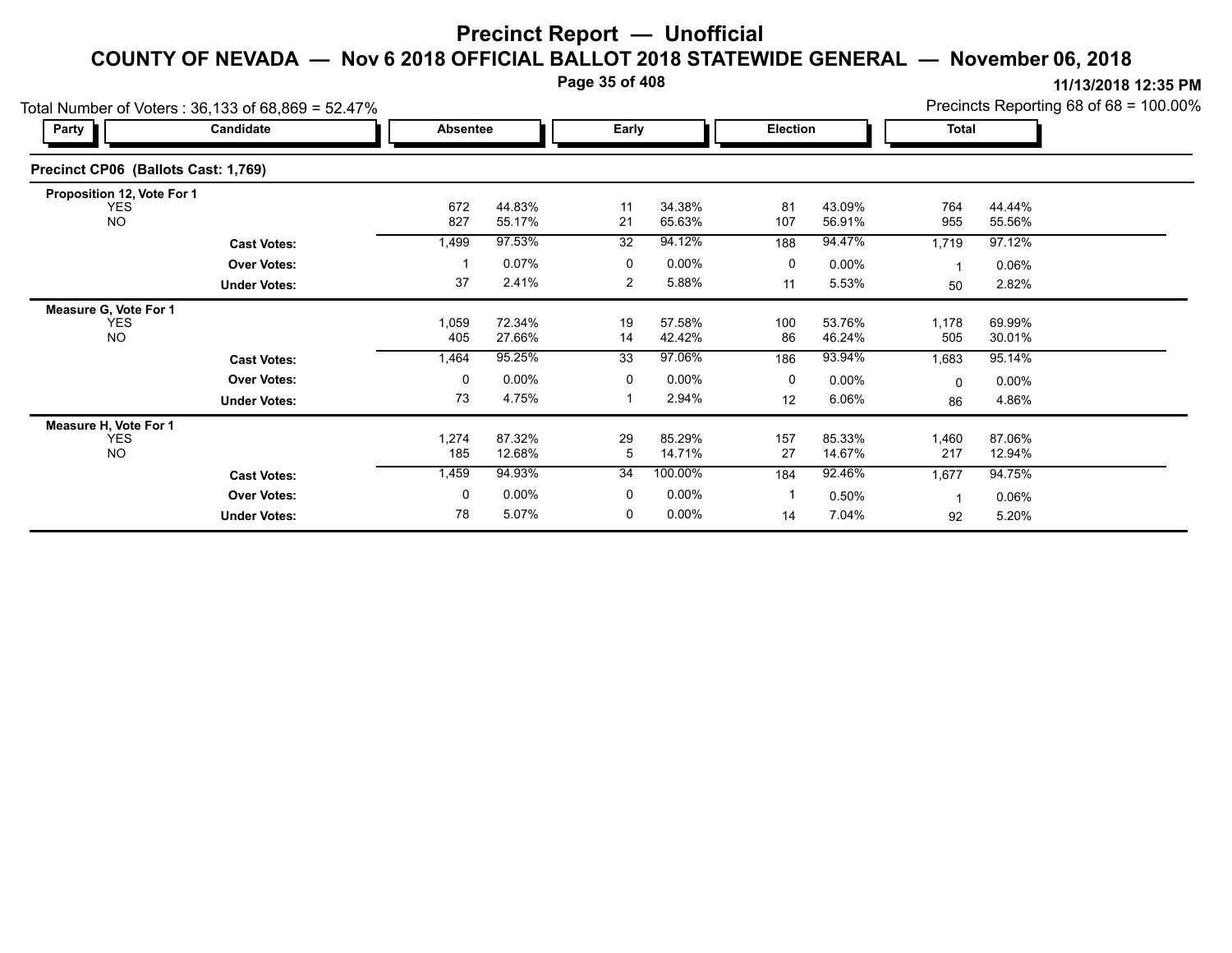**Page 36 of 408**

|                          | Total Number of Voters: 36,133 of 68,869 = 52.47%     |                 | Page 36 of 408   |                     |                  |                |                  |                 | 11/13/2018 12:35 PM<br>Precincts Reporting 68 of 68 = 100.00% |
|--------------------------|-------------------------------------------------------|-----------------|------------------|---------------------|------------------|----------------|------------------|-----------------|---------------------------------------------------------------|
| Party                    | Candidate                                             | <b>Absentee</b> |                  | Early               |                  | Election       |                  | <b>Total</b>    |                                                               |
|                          | Precinct CP07 (Ballots Cast: 666)                     |                 |                  |                     |                  |                |                  |                 |                                                               |
| <b>REP</b>               | Governor, Vote For 1<br>JOHN H. COX                   | 346             | 58.54%           | 3                   | 37.50%           | 27             | 56.25%           | 376             | 58.11%                                                        |
| <b>DEM</b>               | <b>GAVIN NEWSOM</b>                                   | 245             | 41.46%           | 5                   | 62.50%           | 21             | 43.75%           | 271             | 41.89%                                                        |
|                          | <b>Cast Votes:</b>                                    | 591             | 97.52%           | 8                   | 100.00%          | 48             | 92.31%           | 647             | 97.15%                                                        |
|                          | <b>Over Votes:</b>                                    | $\Omega$        | 0.00%            | $\Omega$            | $0.00\%$         | 0              | $0.00\%$         | $\Omega$        | 0.00%                                                         |
|                          | <b>Under Votes:</b>                                   | 15              | 2.48%            | $\Omega$            | $0.00\%$         | $\overline{4}$ | 7.69%            | 19              | 2.85%                                                         |
|                          | Lieutenant Governor, Vote For 1                       |                 |                  |                     |                  |                |                  |                 |                                                               |
| <b>DEM</b><br><b>DEM</b> | ED HERNANDEZ<br>ELENI KOUNALAKIS                      | 178<br>276      | 39.21%<br>60.79% | $\overline{2}$<br>6 | 25.00%<br>75.00% | 12<br>28       | 30.00%<br>70.00% | 192<br>310      | 38.25%<br>61.75%                                              |
|                          | <b>Cast Votes:</b>                                    | 454             | 74.92%           | 8                   | 100.00%          | 40             | 76.92%           | 502             | 75.38%                                                        |
|                          | <b>Over Votes:</b>                                    | $\Omega$        | 0.00%            | $\Omega$            | $0.00\%$         | 0              | $0.00\%$         |                 |                                                               |
|                          | <b>Under Votes:</b>                                   | 152             | 25.08%           | 0                   | 0.00%            | 12             | 23.08%           | $\Omega$<br>164 | $0.00\%$<br>24.62%                                            |
|                          |                                                       |                 |                  |                     |                  |                |                  |                 |                                                               |
| <b>DEM</b>               | Secretary of State, Vote For 1<br><b>ALEX PADILLA</b> | 264             | 44.30%           | 4                   | 57.14%           | 27             | 52.94%           | 295             | 45.11%                                                        |
| <b>REP</b>               | <b>MARK P. MEUSER</b>                                 | 332             | 55.70%           | 3                   | 42.86%           | 24             | 47.06%           | 359             | 54.89%                                                        |
|                          | <b>Cast Votes:</b>                                    | 596             | 98.35%           |                     | 87.50%           | 51             | 98.08%           | 654             | 98.20%                                                        |
|                          | <b>Over Votes:</b>                                    | $\Omega$        | 0.00%            | $\Omega$            | 0.00%            | 0              | $0.00\%$         | $\Omega$        | $0.00\%$                                                      |
|                          | <b>Under Votes:</b>                                   | 10              | 1.65%            |                     | 12.50%           |                | 1.92%            | 12              | 1.80%                                                         |
|                          | <b>Controller, Vote For 1</b>                         |                 |                  |                     |                  |                |                  |                 |                                                               |
| <b>REP</b><br><b>DEM</b> | KONSTANTINOS RODITIS<br>BETTY T. YEE                  | 311<br>283      | 52.36%<br>47.64% | 3<br>5              | 37.50%<br>62.50% | 24<br>26       | 48.00%<br>52.00% | 338<br>314      | 51.84%<br>48.16%                                              |
|                          |                                                       |                 |                  |                     |                  |                |                  |                 |                                                               |

**Secretary of State**<br>DEM **ALEX** F DEM ALEX PADILLA 264 44.30% 4 57.14% 27 52.94% 295 45.11% REP MARK P. MEUSER 332 55.70% 3 42.86% 24 47.06% 359 54.89% **Controller, Vote F<br>REP KONST** REP KONSTANTINOS RODITIS 311 52.36% 3 37.50% 24 48.00% 338 51.84% DEM BETTY T. YEE 283 47.64% 5 62.50% 26 52.00% 314 48.16% **Cast Votes:** 594 98.02% 8 100.00% 50 96.15% 652 97.90% **Under Votes: Over Votes:** 0.00% 1.98% 0 0.00% 0 0.00% 2 0.00% 0  $3.85\%$  and  $14$  2.10% 14 2.10%  $0$  0.00%  $0$  0.00%  $0$  0.00%  $0$  0.00%  $0$  0.00% 12 1.98% 0 0.00% **Treasurer, Vote For 1** REP GREG CONLON 326 54.42% 3 42.86% 23 46.94% 352 53.74% DEM FIONA MA 273 45.58% 4 57.14% 26 53.06% 303 46.26% **Cast Votes:** 599 98.84% 7 87.50% 49 94.23% 655 98.35% **Under Votes: Over Votes:** 0.00% 1.16% 12.50% 1 0.00% 0 0.00% 0 5.77% 1.65% 11 1.65%  $0$  0.00%  $0$  0.00%  $0$  0.00%  $0$  0.00%  $0$  0.00%  $0$  0.00%  $0$  0.00%  $0$  0.00%  $0$  0.00%  $0$  0.00%  $0$  0.00%  $0$  0.00%  $0$  0.00%  $0$  0.00%  $0$  0.00%  $0$  0.00%  $0$  0.00%  $0$  0.00%  $0$  0.00%  $0$  0.00%  $0$  0.00%  $0$  0.00% 7 1.16%  $0.00\%$ 3 5.77% **Attorney General, Vote For 1** REP STEVEN C BAILEY 336 56.47% 3 42.86% 24 47.06% 363 55.59% DEM XAVIER BECERRA 259 43.53% 4 57.14% 27 52.94% 290 44.41% **Cast Votes:** 595 98.18% 7 87.50% 51 98.08% 653 98.05% **Under Votes: Over Votes:** 0.00% 1.82% 12.50% 1 0.00% 0 0.00% 0 1.92% 1.95% 13 1.95%  $0$  0.00%  $0$  0.00%  $0$  0.00%  $0$  0.00%  $0$  0.00% 11 1.82% 0 0.00% 1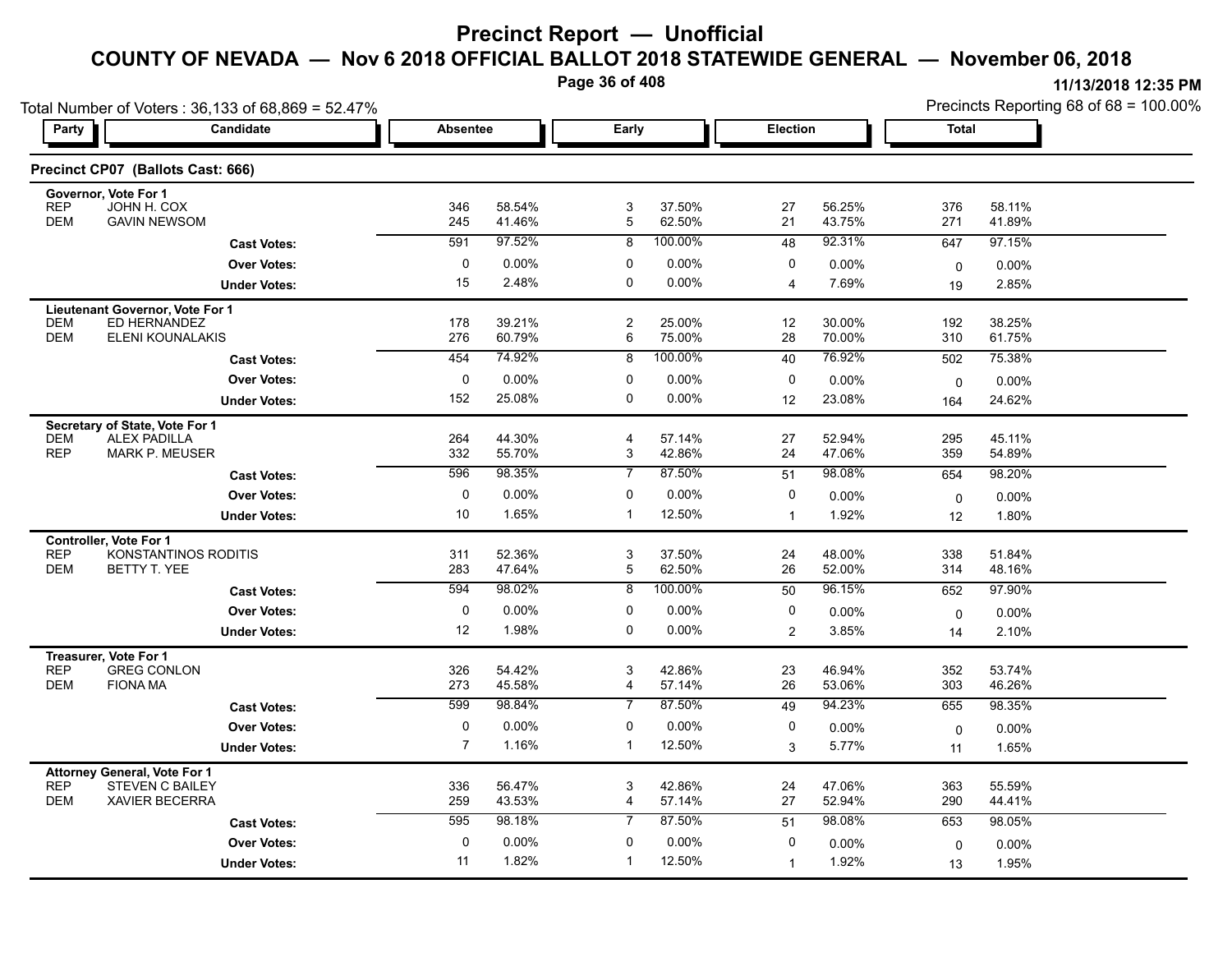**Page 37 of 408**

| 11/13/2018 12:35 PM                       |
|-------------------------------------------|
| Precincts Reporting 68 of 68 = $100.00\%$ |
|                                           |

|                          | Total Number of Voters: 36,133 of 68,869 = 52.47%                                  |                 |                  |                   |                  |                |                  |              | Precincts Reporting 68 of 68 = 100.00% |  |  |
|--------------------------|------------------------------------------------------------------------------------|-----------------|------------------|-------------------|------------------|----------------|------------------|--------------|----------------------------------------|--|--|
| Party                    | Candidate                                                                          | <b>Absentee</b> |                  | Early             |                  |                | Election         |              | <b>Total</b>                           |  |  |
|                          | Precinct CP07 (Ballots Cast: 666)                                                  |                 |                  |                   |                  |                |                  |              |                                        |  |  |
|                          | <b>Insurance Commissioner, Vote For 1</b>                                          |                 |                  |                   |                  |                |                  |              |                                        |  |  |
| <b>DEM</b>               | RICARDO LARA<br><b>STEVE POIZNER</b>                                               | 225<br>351      | 39.06%<br>60.94% | 4<br>3            | 57.14%<br>42.86% | 16<br>27       | 37.21%<br>62.79% | 245<br>381   | 39.14%<br>60.86%                       |  |  |
|                          | <b>Cast Votes:</b>                                                                 | 576             | 95.05%           | $\overline{7}$    | 87.50%           | 43             | 82.69%           | 626          | 93.99%                                 |  |  |
|                          | <b>Over Votes:</b>                                                                 | $\pmb{0}$       | $0.00\%$         | 0                 | 0.00%            | 0              | 0.00%            | 0            | $0.00\%$                               |  |  |
|                          | <b>Under Votes:</b>                                                                | 30              | 4.95%            | $\mathbf{1}$      | 12.50%           | 9              | 17.31%           | 40           | 6.01%                                  |  |  |
|                          | Member, State Board of Equalization District 1, Vote For 1                         |                 |                  |                   |                  |                |                  |              |                                        |  |  |
| <b>DEM</b><br><b>REP</b> | TOM HALLINAN<br><b>TED GAINES</b>                                                  | 242<br>344      | 41.30%<br>58.70% | 4<br>3            | 57.14%<br>42.86% | 24<br>25       | 48.98%<br>51.02% | 270<br>372   | 42.06%<br>57.94%                       |  |  |
|                          |                                                                                    | 586             | 96.70%           | $\overline{7}$    | 87.50%           | 49             | 94.23%           | 642          | 96.40%                                 |  |  |
|                          | <b>Cast Votes:</b>                                                                 |                 |                  |                   |                  |                |                  |              |                                        |  |  |
|                          | <b>Over Votes:</b>                                                                 | 0<br>20         | 0.00%<br>3.30%   | 0<br>$\mathbf{1}$ | 0.00%<br>12.50%  | 0<br>3         | 0.00%<br>5.77%   | $\mathbf 0$  | 0.00%                                  |  |  |
|                          | <b>Under Votes:</b>                                                                |                 |                  |                   |                  |                |                  | 24           | 3.60%                                  |  |  |
| <b>DEM</b>               | United States Senate, Vote For 1<br><b>DIANNE FEINSTEIN</b>                        | 209             | 41.47%           | 3                 | 37.50%           | 18             | 43.90%           | 230          | 41.59%                                 |  |  |
| <b>DEM</b>               | <b>KEVIN DE LEON</b>                                                               | 295             | 58.53%           | 5                 | 62.50%           | 23             | 56.10%           | 323          | 58.41%                                 |  |  |
|                          | <b>Cast Votes:</b>                                                                 | 504             | 83.17%           | 8                 | 100.00%          | 41             | 78.85%           | 553          | 83.03%                                 |  |  |
|                          | <b>Over Votes:</b>                                                                 | 0               | $0.00\%$         | 0                 | 0.00%            | 0              | 0.00%            | $\mathbf 0$  | 0.00%                                  |  |  |
|                          | <b>Under Votes:</b>                                                                | 102             | 16.83%           | 0                 | 0.00%            | 11             | 21.15%           | 113          | 16.97%                                 |  |  |
|                          | House of Representatives of the United States District 1, Vote For 1               |                 |                  |                   |                  |                |                  |              |                                        |  |  |
| <b>REP</b>               | <b>DOUG LA MALFA</b>                                                               | 317             | 52.66%           | 3                 | 37.50%           | 25             | 50.00%           | 345          | 52.27%                                 |  |  |
| <b>DEM</b>               | <b>AUDREY DENNEY</b>                                                               | 285             | 47.34%           | 5                 | 62.50%           | 25             | 50.00%           | 315          | 47.73%                                 |  |  |
|                          | <b>Cast Votes:</b>                                                                 | 602             | 99.34%           | 8                 | 100.00%          | 50             | 96.15%           | 660          | 99.10%                                 |  |  |
|                          | <b>Over Votes:</b>                                                                 | $\pmb{0}$       | 0.00%            | 0                 | 0.00%            | 0              | 0.00%            | 0            | 0.00%                                  |  |  |
|                          | <b>Under Votes:</b>                                                                | $\overline{4}$  | 0.66%            | 0                 | $0.00\%$         | $\overline{2}$ | 3.85%            | 6            | 0.90%                                  |  |  |
|                          | State Assembly District 1, Vote For 1                                              |                 |                  |                   |                  |                |                  |              |                                        |  |  |
| <b>REP</b><br><b>DEM</b> | <b>BRIAN DAHLE</b><br><b>CALEEN SISK</b>                                           | 338<br>255      | 57.00%<br>43.00% | 3<br>5            | 37.50%<br>62.50% | 24<br>26       | 48.00%<br>52.00% | 365<br>286   | 56.07%<br>43.93%                       |  |  |
|                          | <b>Cast Votes:</b>                                                                 | 593             | 97.85%           | $\overline{8}$    | 100.00%          | 50             | 96.15%           | 651          | 97.75%                                 |  |  |
|                          | <b>Over Votes:</b>                                                                 | 0               | 0.00%            | 0                 | 0.00%            | 0              | 0.00%            | $\mathbf 0$  | $0.00\%$                               |  |  |
|                          | <b>Under Votes:</b>                                                                | 13              | 2.15%            | $\mathbf 0$       | $0.00\%$         | $\overline{2}$ | 3.85%            | 15           | 2.25%                                  |  |  |
|                          |                                                                                    |                 |                  |                   |                  |                |                  |              |                                        |  |  |
|                          | For Associate Justice, Supreme Court - Carol A. Corrigan, Vote For 1<br><b>YES</b> | 299             | 65.43%           | 5                 | 71.43%           | 21             | 56.76%           | 325          | 64.87%                                 |  |  |
|                          | <b>NO</b>                                                                          | 158             | 34.57%           | $\overline{2}$    | 28.57%           | 16             | 43.24%           | 176          | 35.13%                                 |  |  |
|                          | <b>Cast Votes:</b>                                                                 | 457             | 75.41%           | $\overline{7}$    | 87.50%           | 37             | 71.15%           | 501          | 75.23%                                 |  |  |
|                          | <b>Over Votes:</b>                                                                 | -1              | 0.17%            | $\Omega$          | 0.00%            | $\mathbf 0$    | 0.00%            | $\mathbf{1}$ | 0.15%                                  |  |  |
|                          | <b>Under Votes:</b>                                                                | 148             | 24.42%           | $\mathbf{1}$      | 12.50%           | 15             | 28.85%           | 164          | 24.62%                                 |  |  |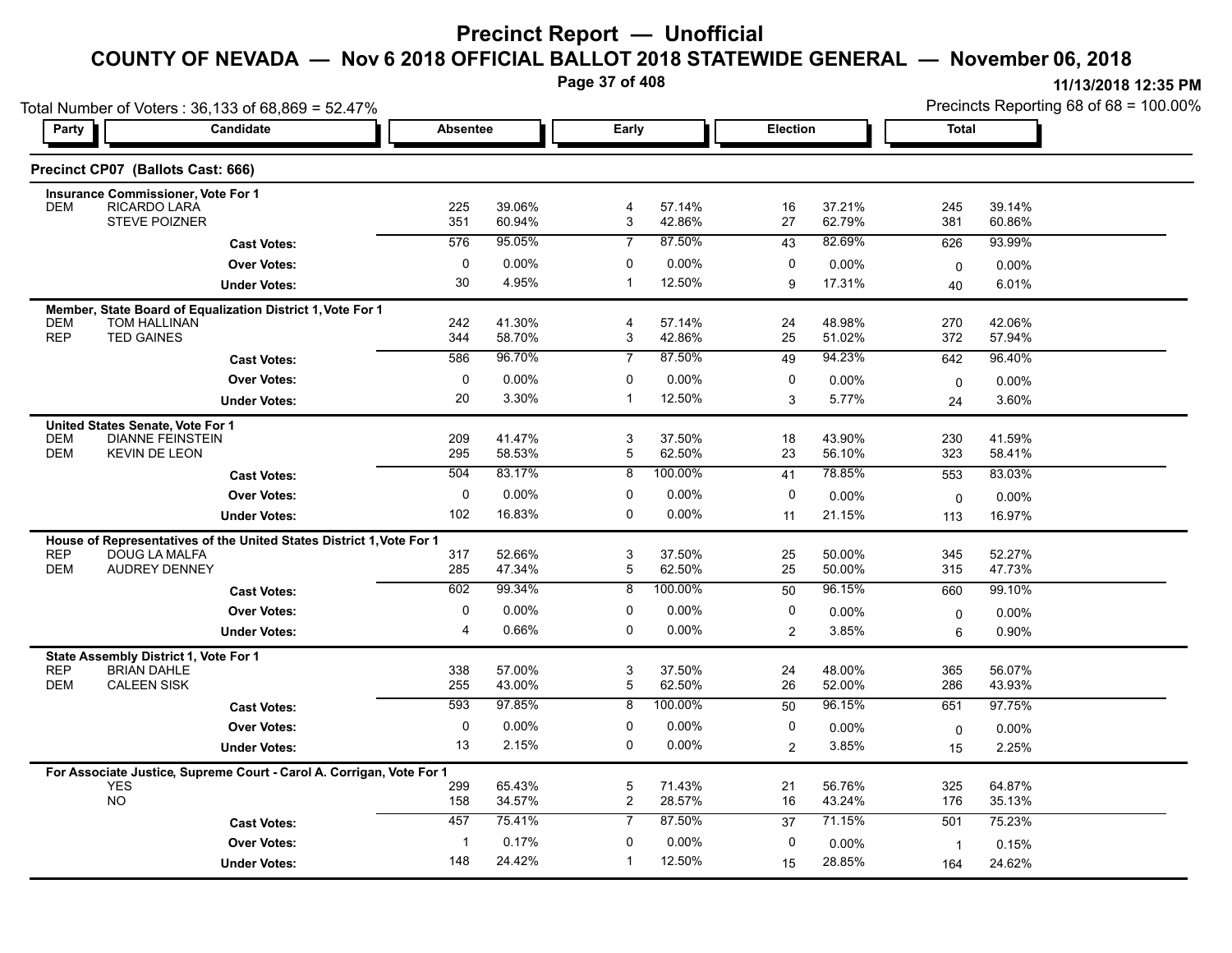### **Precinct Report — Unofficial**

# **COUNTY OF NEVADA — Nov 6 2018 OFFICIAL BALLOT 2018 STATEWIDE GENERAL — November 06, 2018**

**Page 38 of 408**

|                          | Total Number of Voters: 36,133 of 68,869 = 52.47%                                |                 |                  |                     |                  |             | Precincts Reporting 68 of 68 = 100.00% |                |                  |  |
|--------------------------|----------------------------------------------------------------------------------|-----------------|------------------|---------------------|------------------|-------------|----------------------------------------|----------------|------------------|--|
| Party                    | Candidate                                                                        | <b>Absentee</b> |                  | Early               |                  |             | <b>Election</b>                        |                | <b>Total</b>     |  |
|                          | Precinct CP07 (Ballots Cast: 666)                                                |                 |                  |                     |                  |             |                                        |                |                  |  |
|                          | For Associate Justice, Supreme Court - Leondra R. Kruger, Vote For 1             |                 |                  |                     |                  |             |                                        |                |                  |  |
|                          | <b>YES</b><br><b>NO</b>                                                          | 289<br>154      | 65.24%<br>34.76% | 4<br>$\overline{c}$ | 66.67%<br>33.33% | 21<br>14    | 60.00%<br>40.00%                       | 314<br>170     | 64.88%<br>35.12% |  |
|                          |                                                                                  |                 |                  |                     |                  |             |                                        |                |                  |  |
|                          | <b>Cast Votes:</b>                                                               | 443             | 73.10%           | 6                   | 75.00%           | 35          | 67.31%                                 | 484            | 72.67%           |  |
|                          | <b>Over Votes:</b>                                                               | $\mathbf{1}$    | 0.17%            | 0                   | 0.00%            | 0           | $0.00\%$                               | $\overline{1}$ | 0.15%            |  |
|                          | <b>Under Votes:</b>                                                              | 162             | 26.73%           | 2                   | 25.00%           | 17          | 32.69%                                 | 181            | 27.18%           |  |
|                          | For Associate Justice, Court of Appeal, Third District - Cole Blease, Vote For 1 |                 |                  |                     |                  |             |                                        |                |                  |  |
|                          | <b>YES</b><br><b>NO</b>                                                          | 265<br>157      | 62.80%<br>37.20% | 4<br>$\overline{c}$ | 66.67%<br>33.33% | 21<br>13    | 61.76%<br>38.24%                       | 290<br>172     | 62.77%<br>37.23% |  |
|                          | <b>Cast Votes:</b>                                                               | 422             | 69.64%           | 6                   | 75.00%           | 34          | 65.38%                                 | 462            | 69.37%           |  |
|                          |                                                                                  |                 |                  |                     |                  |             |                                        |                |                  |  |
|                          | <b>Over Votes:</b>                                                               | $\mathbf{1}$    | 0.17%            | 0                   | 0.00%            | 0           | 0.00%                                  | $\overline{1}$ | 0.15%            |  |
|                          | <b>Under Votes:</b>                                                              | 183             | 30.20%           | $\overline{2}$      | 25.00%           | 18          | 34.62%                                 | 203            | 30.48%           |  |
|                          | For Associate Justice, Court of Appeal, Third District - Louis Mauro, Vote For 1 |                 |                  |                     |                  |             |                                        |                |                  |  |
|                          | <b>YES</b><br>NO.                                                                | 279<br>134      | 67.55%<br>32.45% | 4<br>2              | 66.67%<br>33.33% | 23<br>11    | 67.65%<br>32.35%                       | 306<br>147     | 67.55%<br>32.45% |  |
|                          |                                                                                  | 413             | 68.15%           | 6                   | 75.00%           | 34          | 65.38%                                 | 453            | 68.02%           |  |
|                          | <b>Cast Votes:</b>                                                               |                 |                  |                     |                  |             |                                        |                |                  |  |
|                          | <b>Over Votes:</b>                                                               | 0               | 0.00%            | 0                   | $0.00\%$         | 0           | $0.00\%$                               | 0              | $0.00\%$         |  |
|                          | <b>Under Votes:</b>                                                              | 193             | 31.85%           | 2                   | 25.00%           | 18          | 34.62%                                 | 213            | 31.98%           |  |
|                          | Superintendent of Public Instruction, Vote For 1                                 |                 |                  |                     |                  |             |                                        |                |                  |  |
| <b>IDS</b><br><b>IDS</b> | <b>MARSHALL TUCK</b><br>TONY K. THURMOND                                         | 315<br>193      | 62.01%<br>37.99% | 4<br>$\overline{c}$ | 66.67%<br>33.33% | 25<br>13    | 65.79%<br>34.21%                       | 344<br>208     | 62.32%<br>37.68% |  |
|                          |                                                                                  | 508             | 83.83%           | 6                   | 75.00%           | 38          | 73.08%                                 | 552            | 82.88%           |  |
|                          | <b>Cast Votes:</b>                                                               |                 |                  |                     |                  |             |                                        |                |                  |  |
|                          | <b>Over Votes:</b>                                                               | $\mathbf{0}$    | $0.00\%$         | $\mathbf 0$         | 0.00%            | $\mathbf 0$ | 0.00%                                  | $\mathbf 0$    | 0.00%            |  |
|                          | <b>Under Votes:</b>                                                              | 98              | 16.17%           | 2                   | 25.00%           | 14          | 26.92%                                 | 114            | 17.12%           |  |
|                          | District Board Member, Nevada County Board of Education Trustee Area2,           |                 | Vote For 1       |                     |                  |             |                                        |                |                  |  |
| <b>IDS</b><br><b>IDS</b> | <b>HEINO NICOLAI</b><br>JOHN V "JACK" MEEKS                                      | 222<br>218      | 50.45%<br>49.55% | 5<br>$\mathbf{1}$   | 83.33%<br>16.67% | 13<br>22    | 37.14%<br>62.86%                       | 240<br>241     | 49.90%<br>50.10% |  |
|                          | <b>Cast Votes:</b>                                                               | 440             | 72.61%           | 6                   | 75.00%           | 35          | 67.31%                                 | 481            | 72.22%           |  |
|                          |                                                                                  |                 |                  |                     |                  |             |                                        |                |                  |  |
|                          | <b>Over Votes:</b>                                                               | 0               | 0.00%            | 0                   | 0.00%            | 0           | 0.00%                                  | 0              | 0.00%            |  |
|                          | <b>Under Votes:</b>                                                              | 166             | 27.39%           | $\overline{c}$      | 25.00%           | 17          | 32.69%                                 | 185            | 27.78%           |  |
|                          | Board Member, Penn Valley Union Elementary School District Vote For 3            |                 |                  |                     |                  |             |                                        |                |                  |  |
| <b>IDS</b><br><b>IDS</b> | MIKE HODSON<br><b>KYLE D WHITMAN</b>                                             | 259<br>142      | 30.65%<br>16.80% | 3<br>$\overline{4}$ | 23.08%<br>30.77% | 13<br>12    | 22.81%<br>21.05%                       | 275<br>158     | 30.05%<br>17.27% |  |
| <b>IDS</b>               | <b>ROBERT MOEN</b>                                                               | 165             | 19.53%           | 0                   | 0.00%            | 11          | 19.30%                                 | 176            | 19.23%           |  |
| <b>IDS</b>               | <b>TERESA ECKERLING</b>                                                          | 279             | 33.02%           | 6                   | 46.15%           | 21          | 36.84%                                 | 306            | 33.44%           |  |
|                          | <b>Cast Votes:</b>                                                               | 845             | 46.48%           | 13                  | 54.17%           | 57          | 36.54%                                 | 915            | 45.80%           |  |
|                          | <b>Over Votes:</b>                                                               | 0               | $0.00\%$         | $\mathbf 0$         | 0.00%            | 0           | $0.00\%$                               | 0              | 0.00%            |  |
|                          | <b>Under Votes:</b>                                                              | 973             | 53.52%           | 11                  | 45.83%           | 99          | 63.46%                                 | 1,083          | 54.20%           |  |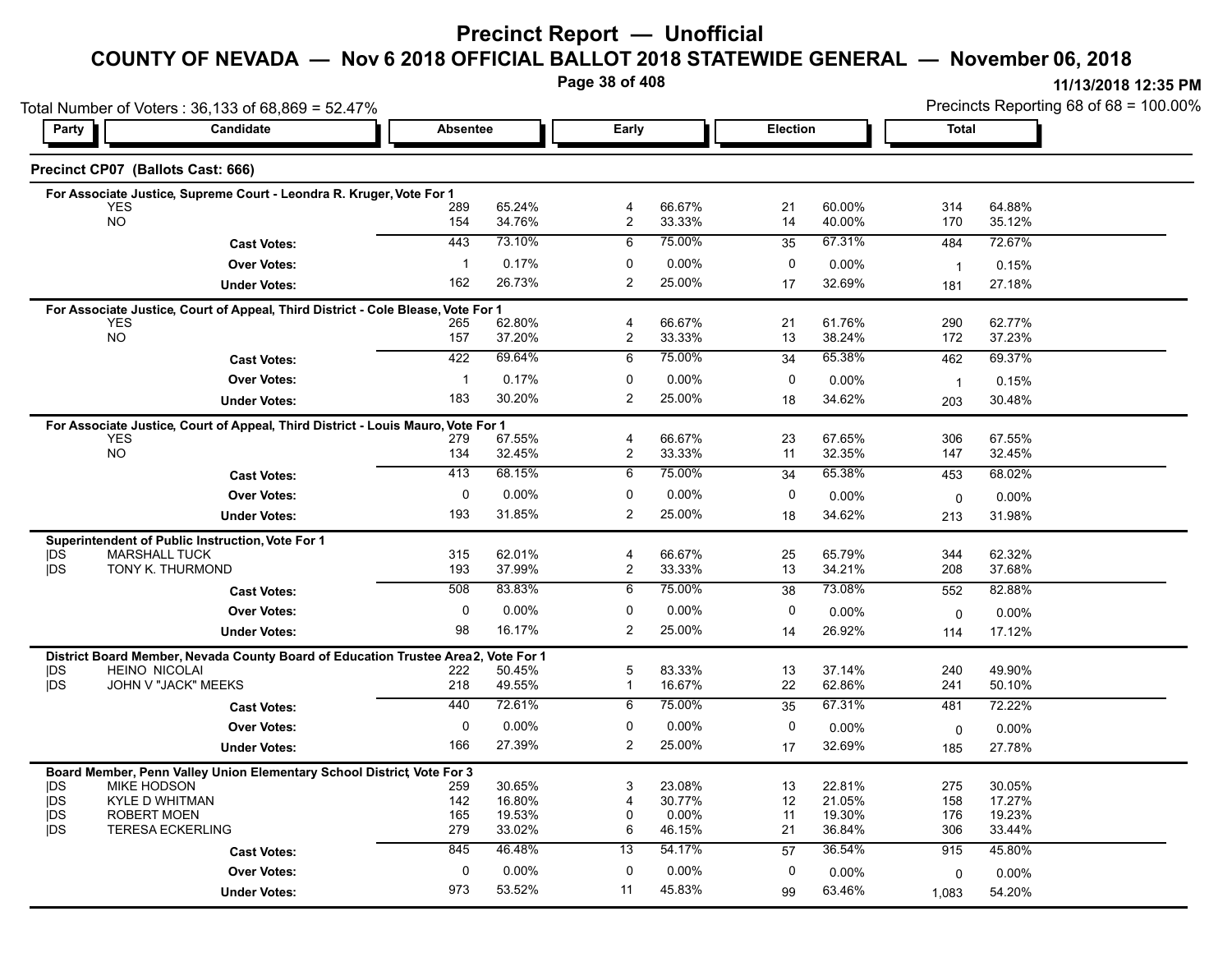**Page 39 of 408**

|                                                      | Total Number of Voters: 36,133 of 68,869 = 52.47% |                 |                  |                      |                   |          |                  | Precincts Reporting 68 of 68 = 100.00% |                  |  |
|------------------------------------------------------|---------------------------------------------------|-----------------|------------------|----------------------|-------------------|----------|------------------|----------------------------------------|------------------|--|
| <b>Party</b>                                         | Candidate                                         | <b>Absentee</b> |                  | Early                |                   | Election |                  | <b>Total</b>                           |                  |  |
| Precinct CP07 (Ballots Cast: 666)                    |                                                   |                 |                  |                      |                   |          |                  |                                        |                  |  |
| SHANNAN MOON<br><b>IDS</b><br>jDS                    | Sheriff-Coroner-Public Administrator, Vote For 1  | 291             | 50.26%           | $\mathbf 5$          | 62.50%            | 20       | 46.51%           | 316                                    | 50.16%           |  |
| <b>BILL SMETHERS</b>                                 |                                                   | 288<br>579      | 49.74%<br>95.54% | 3<br>8               | 37.50%<br>100.00% | 23       | 53.49%<br>82.69% | 314                                    | 49.84%           |  |
|                                                      | <b>Cast Votes:</b>                                |                 |                  |                      |                   | 43       |                  | 630                                    | 94.59%           |  |
|                                                      | <b>Over Votes:</b>                                | 0               | 0.00%            | 0<br>$\mathbf 0$     | 0.00%             | 0        | 0.00%            | $\mathbf 0$                            | $0.00\%$         |  |
|                                                      | <b>Under Votes:</b>                               | 27              | 4.46%            |                      | 0.00%             | 9        | 17.31%           | 36                                     | 5.41%            |  |
| Proposition 1, Vote For 1<br><b>YES</b><br><b>NO</b> |                                                   | 253<br>335      | 43.03%<br>56.97% | $\overline{7}$<br>-1 | 87.50%<br>12.50%  | 20<br>27 | 42.55%<br>57.45% | 280<br>363                             | 43.55%<br>56.45% |  |
|                                                      |                                                   | 588             | 97 03%           |                      | 100.00%           |          | 90.38%           |                                        |                  |  |
|                                                      | <b>Cast Votes:</b>                                |                 |                  | 8                    |                   | 47       |                  | 643                                    | 96.55%           |  |
|                                                      | <b>Over Votes:</b>                                | 0               | 0.00%            | 0                    | 0.00%             | 0        | 0.00%            | 0                                      | 0.00%            |  |
|                                                      | <b>Under Votes:</b>                               | 18              | 2.97%            | $\mathbf 0$          | $0.00\%$          | 5        | 9.62%            | 23                                     | 3.45%            |  |
| Proposition 2, Vote For 1<br><b>YES</b><br><b>NO</b> |                                                   | 289<br>301      | 48.98%<br>51.02% | 6<br>$\mathbf{1}$    | 85.71%<br>14.29%  | 24<br>22 | 52.17%<br>47.83% | 319<br>324                             | 49.61%<br>50.39% |  |
|                                                      | <b>Cast Votes:</b>                                | 590             | 97.36%           | $\overline{7}$       | 87.50%            | 46       | 88.46%           | 643                                    | 96.55%           |  |
|                                                      | <b>Over Votes:</b>                                | $\pmb{0}$       | 0.00%            | 0                    | 0.00%             | 0        | 0.00%            | 0                                      | 0.00%            |  |
|                                                      | <b>Under Votes:</b>                               | 16              | 2.64%            | $\mathbf{1}$         | 12.50%            | 6        | 11.54%           | 23                                     | 3.45%            |  |
|                                                      |                                                   |                 |                  |                      |                   |          |                  |                                        |                  |  |
| Proposition 3, Vote For 1<br><b>YES</b><br><b>NO</b> |                                                   | 192<br>394      | 32.76%<br>67.24% | 4<br>4               | 50.00%<br>50.00%  | 20<br>27 | 42.55%<br>57.45% | 216<br>425                             | 33.70%<br>66.30% |  |
|                                                      | <b>Cast Votes:</b>                                | 586             | 96.70%           | 8                    | 100.00%           | 47       | 90.38%           | 641                                    | 96.25%           |  |
|                                                      | <b>Over Votes:</b>                                | 0               | 0.00%            | 0                    | 0.00%             | 0        | 0.00%            | 0                                      | 0.00%            |  |
|                                                      | <b>Under Votes:</b>                               | 20              | 3.30%            | 0                    | 0.00%             | 5        | 9.62%            | 25                                     | 3.75%            |  |
| Proposition 4, Vote For 1<br><b>YES</b><br><b>NO</b> |                                                   | 269<br>311      | 46.38%<br>53.62% | 8<br>0               | 100.00%<br>0.00%  | 25<br>22 | 53.19%<br>46.81% | 302<br>333                             | 47.56%<br>52.44% |  |
|                                                      | <b>Cast Votes:</b>                                | 580             | 95.71%           | 8                    | 100.00%           | 47       | 90.38%           | 635                                    | 95.35%           |  |
|                                                      | <b>Over Votes:</b>                                | $\pmb{0}$       | 0.00%            | 0                    | 0.00%             | 0        | 0.00%            | 0                                      | 0.00%            |  |
|                                                      | <b>Under Votes:</b>                               | 26              | 4.29%            | 0                    | 0.00%             | 5        | 9.62%            | 31                                     | 4.65%            |  |
| Proposition 5, Vote For 1<br><b>YES</b><br><b>NO</b> |                                                   | 267<br>309      | 46.35%<br>53.65% | 4<br>$\overline{2}$  | 66.67%<br>33.33%  | 22<br>25 | 46.81%<br>53.19% | 293<br>336                             | 46.58%<br>53.42% |  |
|                                                      | <b>Cast Votes:</b>                                | 576             | 95.05%           | 6                    | 75.00%            | 47       | 90.38%           | 629                                    | 94.44%           |  |
|                                                      | <b>Over Votes:</b>                                | 0               | 0.00%            | 0                    | 0.00%             | 0        | 0.00%            | $\mathbf 0$                            | 0.00%            |  |
|                                                      | <b>Under Votes:</b>                               | 30              | 4.95%            | $\overline{2}$       | 25.00%            | 5        | 9.62%            | 37                                     | 5.56%            |  |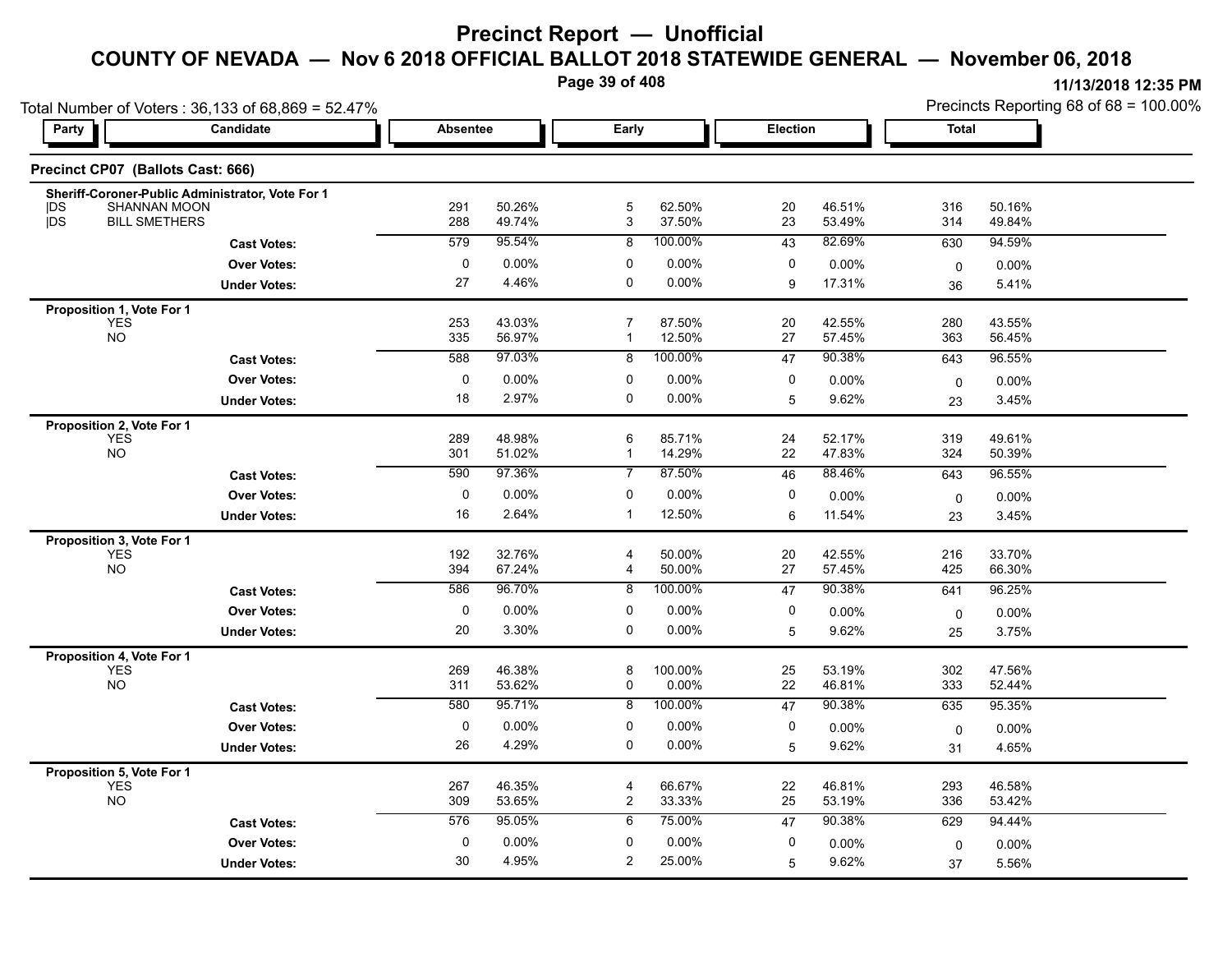**Page 40 of 408**

|                                          | Total Number of Voters: 36,133 of 68,869 = 52.47% |                 |                  |                   |                  |                |                  | Precincts Reporting 68 of 68 = 100.00% |                  |  |
|------------------------------------------|---------------------------------------------------|-----------------|------------------|-------------------|------------------|----------------|------------------|----------------------------------------|------------------|--|
| Party                                    | Candidate                                         | <b>Absentee</b> |                  | Early             |                  |                | Election         |                                        | <b>Total</b>     |  |
| Precinct CP07 (Ballots Cast: 666)        |                                                   |                 |                  |                   |                  |                |                  |                                        |                  |  |
| Proposition 6, Vote For 1                |                                                   |                 |                  |                   |                  |                |                  |                                        |                  |  |
| <b>YES</b><br><b>NO</b>                  |                                                   | 331<br>260      | 56.01%<br>43.99% | $\mathbf 5$<br>3  | 62.50%<br>37.50% | 21<br>28       | 42.86%<br>57.14% | 357<br>291                             | 55.09%<br>44.91% |  |
|                                          | <b>Cast Votes:</b>                                | 591             | 97.52%           | 8                 | 100.00%          | 49             | 94.23%           | 648                                    | 97.30%           |  |
|                                          | <b>Over Votes:</b>                                | $\pmb{0}$       | 0.00%            | 0                 | 0.00%            | 0              | 0.00%            | 0                                      | 0.00%            |  |
|                                          | <b>Under Votes:</b>                               | 15              | 2.48%            | $\mathbf 0$       | 0.00%            | 3              | 5.77%            | 18                                     | 2.70%            |  |
| Proposition 7, Vote For 1                |                                                   |                 |                  |                   |                  |                |                  |                                        |                  |  |
| <b>YES</b><br><b>NO</b>                  |                                                   | 326<br>263      | 55.35%<br>44.65% | 6<br>$\mathbf{1}$ | 85.71%<br>14.29% | 25<br>22       | 53.19%<br>46.81% | 357<br>286                             | 55.52%<br>44.48% |  |
|                                          | <b>Cast Votes:</b>                                | 589             | 97.19%           | $\overline{7}$    | 87.50%           | 47             | 90.38%           | 643                                    | 96.55%           |  |
|                                          | <b>Over Votes:</b>                                | $\pmb{0}$       | 0.00%            | 0                 | 0.00%            | 0              | 0.00%            | $\mathbf 0$                            | 0.00%            |  |
|                                          | <b>Under Votes:</b>                               | 17              | 2.81%            | $\mathbf 1$       | 12.50%           | 5              | 9.62%            | 23                                     | 3.45%            |  |
| Proposition 8, Vote For 1                |                                                   |                 |                  |                   |                  |                |                  |                                        |                  |  |
| <b>YES</b><br><b>NO</b>                  |                                                   | 219<br>364      | 37.56%<br>62.44% | 4<br>4            | 50.00%<br>50.00% | 16<br>33       | 32.65%<br>67.35% | 239<br>401                             | 37.34%<br>62.66% |  |
|                                          | <b>Cast Votes:</b>                                | 583             | 96.20%           | $\overline{8}$    | 100.00%          | 49             | 94.23%           | 640                                    | 96.10%           |  |
|                                          | <b>Over Votes:</b>                                | 0               | 0.00%            | 0                 | 0.00%            | 0              | 0.00%            | $\mathbf 0$                            | $0.00\%$         |  |
|                                          | <b>Under Votes:</b>                               | 23              | 3.80%            | 0                 | $0.00\%$         | 3              | 5.77%            | 26                                     | 3.90%            |  |
| Proposition 10, Vote For 1               |                                                   |                 |                  |                   |                  |                |                  |                                        |                  |  |
| <b>YES</b>                               |                                                   | 184             | 31.40%           | 3                 | 37.50%           | 17             | 34.00%           | 204                                    | 31.68%           |  |
| <b>NO</b>                                |                                                   | 402             | 68.60%           | $\overline{5}$    | 62.50%           | 33             | 66.00%           | 440                                    | 68.32%           |  |
|                                          | <b>Cast Votes:</b>                                | 586             | 96.70%           | 8                 | 100.00%          | 50             | 96.15%           | 644                                    | 96.70%           |  |
|                                          | <b>Over Votes:</b>                                | 0               | 0.00%            | 0                 | 0.00%            | 0              | $0.00\%$         | 0                                      | $0.00\%$         |  |
|                                          | <b>Under Votes:</b>                               | 20              | 3.30%            | $\mathbf 0$       | $0.00\%$         | $\overline{2}$ | 3.85%            | 22                                     | 3.30%            |  |
| Proposition 11, Vote For 1<br><b>YES</b> |                                                   | 379             | 64.90%           | 4                 | 57.14%           | 26             | 55.32%           | 409                                    | 64.11%           |  |
| <b>NO</b>                                |                                                   | 205             | 35.10%           | 3                 | 42.86%           | 21             | 44.68%           | 229                                    | 35.89%           |  |
|                                          | <b>Cast Votes:</b>                                | 584             | 96.37%           | $\overline{7}$    | 87.50%           | 47             | 90.38%           | 638                                    | 95.80%           |  |
|                                          | <b>Over Votes:</b>                                | 0               | 0.00%            | 0                 | 0.00%            | 0              | 0.00%            | 0                                      | $0.00\%$         |  |
|                                          | <b>Under Votes:</b>                               | 22              | 3.63%            | $\mathbf{1}$      | 12.50%           | 5              | 9.62%            | 28                                     | 4.20%            |  |
| Proposition 12, Vote For 1               |                                                   |                 |                  |                   |                  |                |                  |                                        |                  |  |
| <b>YES</b><br><b>NO</b>                  |                                                   | 283<br>301      | 48.46%<br>51.54% | 7<br>0            | 100.00%<br>0.00% | 21<br>26       | 44.68%<br>55.32% | 311<br>327                             | 48.75%<br>51.25% |  |
|                                          | <b>Cast Votes:</b>                                | 584             | 96.37%           | $\overline{7}$    | 87.50%           | 47             | 90.38%           | 638                                    | 95.80%           |  |
|                                          | <b>Over Votes:</b>                                | 0               | 0.00%            | 0                 | 0.00%            | 0              | 0.00%            | 0                                      | 0.00%            |  |
|                                          | <b>Under Votes:</b>                               | 22              | 3.63%            | $\mathbf{1}$      | 12.50%           | 5              | 9.62%            | 28                                     | 4.20%            |  |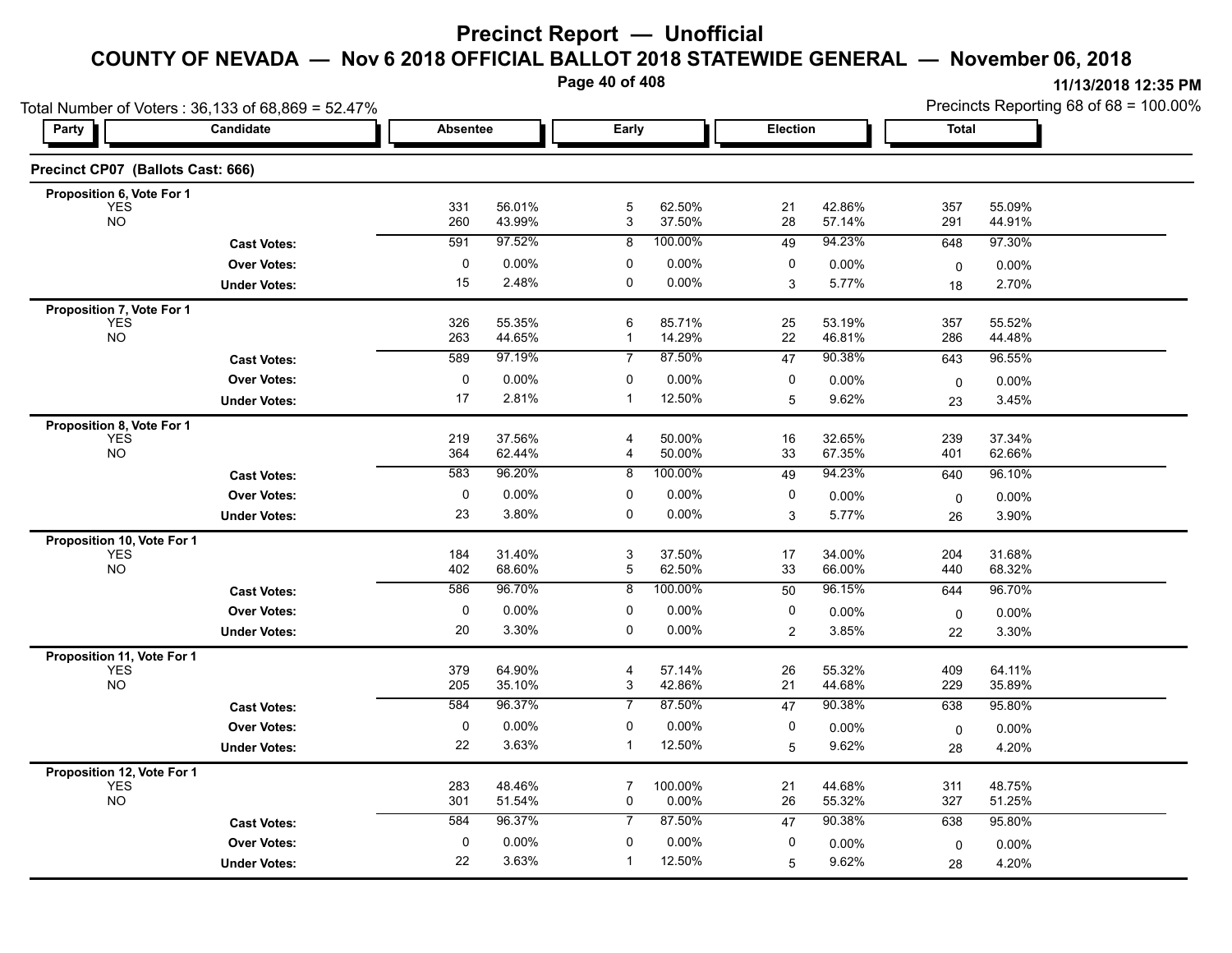**Page 41 of 408**

| Party                             | Total Number of Voters: 36,133 of 68,869 = 52.47%<br>Candidate |     | Early<br><b>Absentee</b> |          |          |    | <b>Election</b> | <b>Total</b> | Precincts Reporting 68 of $68 = 100.00\%$ |  |
|-----------------------------------|----------------------------------------------------------------|-----|--------------------------|----------|----------|----|-----------------|--------------|-------------------------------------------|--|
| Precinct CP07 (Ballots Cast: 666) |                                                                |     |                          |          |          |    |                 |              |                                           |  |
| Measure G, Vote For 1             |                                                                |     |                          |          |          |    |                 |              |                                           |  |
| <b>YES</b>                        |                                                                | 404 | 69.30%                   | 8        | 100.00%  | 30 | 66.67%          | 442          | 69.50%                                    |  |
| NO.                               |                                                                | 179 | 30.70%                   | 0        | 0.00%    | 15 | 33.33%          | 194          | 30.50%                                    |  |
|                                   | <b>Cast Votes:</b>                                             | 583 | 96.20%                   | 8        | 100.00%  | 45 | 86.54%          | 636          | 95.50%                                    |  |
|                                   | <b>Over Votes:</b>                                             | 0   | $0.00\%$                 | $\Omega$ | $0.00\%$ | 0  | $0.00\%$        | 0            | $0.00\%$                                  |  |
|                                   | <b>Under Votes:</b>                                            | 23  | 3.80%                    | 0        | $0.00\%$ |    | 13.46%          | 30           | 4.50%                                     |  |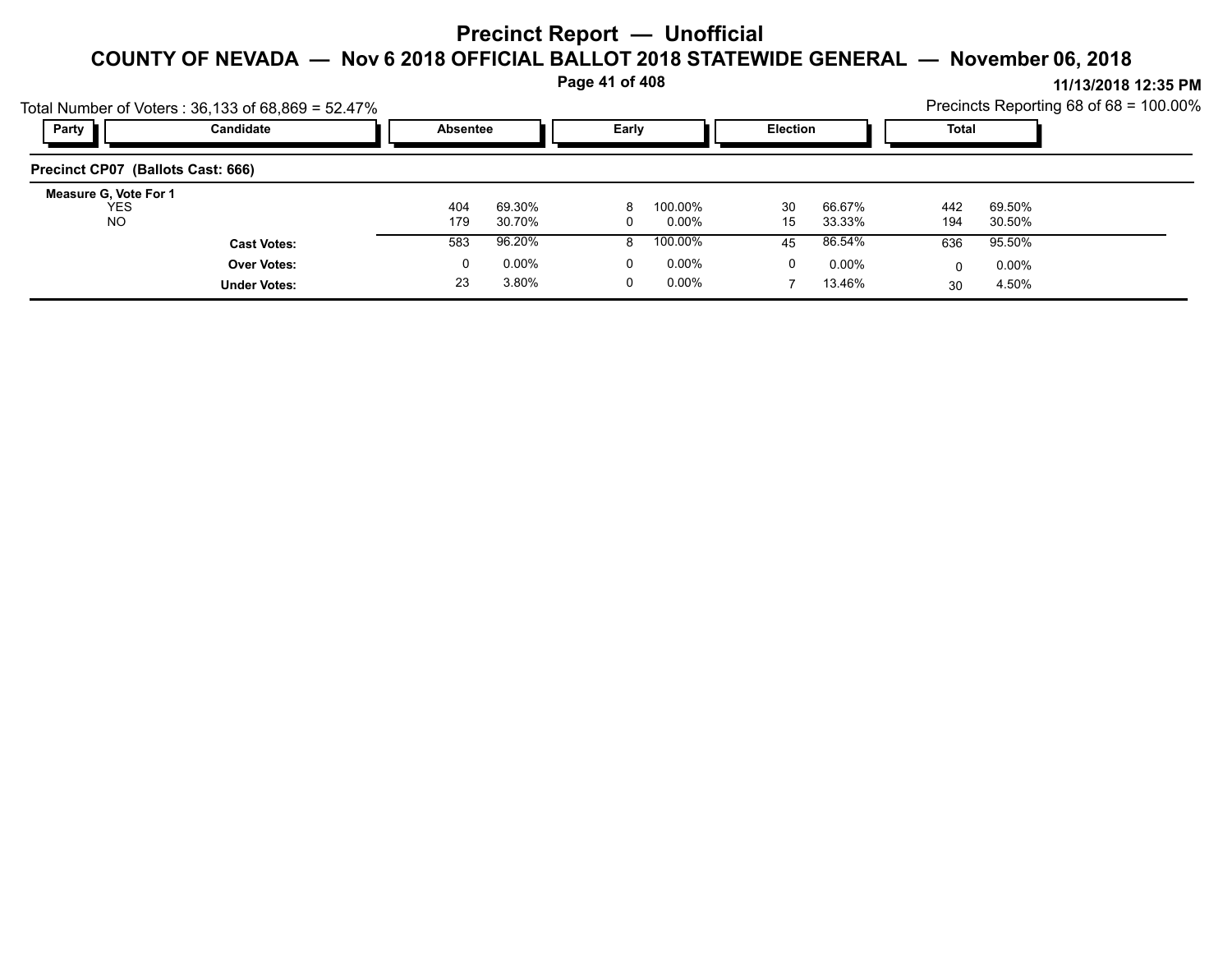**Page 42 of 408**

| Total Number of Voters: 36,133 of 68,869 = 52.47%                                                      |                |                  |                       |                  |                     |                  | Precincts Reporting 68 of 68 = 100.00% |                  |  |
|--------------------------------------------------------------------------------------------------------|----------------|------------------|-----------------------|------------------|---------------------|------------------|----------------------------------------|------------------|--|
| Party<br>Candidate                                                                                     |                | <b>Absentee</b>  |                       | Early            |                     | <b>Election</b>  | Total                                  |                  |  |
| Precinct CP08 (Ballots Cast: 269)                                                                      |                |                  |                       |                  |                     |                  |                                        |                  |  |
| Governor, Vote For 1<br><b>REP</b><br>JOHN H. COX                                                      | 142            | 59.92%           | 8                     | 80.00%           | 10                  | 58.82%           | 160                                    | 60.61%           |  |
| <b>GAVIN NEWSOM</b><br><b>DEM</b>                                                                      | 95             | 40.08%           | $\overline{2}$        | 20.00%           | $\overline{7}$      | 41.18%           | 104                                    | 39.39%           |  |
| <b>Cast Votes:</b>                                                                                     | 237            | 97.93%           | 10                    | 100.00%          | 17                  | 100.00%          | 264                                    | 98.14%           |  |
| <b>Over Votes:</b>                                                                                     | 0              | $0.00\%$         | 0                     | 0.00%            | 0                   | $0.00\%$         | 0                                      | 0.00%            |  |
| <b>Under Votes:</b>                                                                                    | 5              | 2.07%            | 0                     | 0.00%            | $\mathbf 0$         | 0.00%            | 5                                      | 1.86%            |  |
| Lieutenant Governor, Vote For 1<br>ED HERNANDEZ<br><b>DEM</b><br><b>DEM</b><br><b>ELENI KOUNALAKIS</b> | 52<br>123      | 29.71%<br>70.29% | $\boldsymbol{2}$<br>4 | 33.33%<br>66.67% | $\overline{7}$<br>8 | 46.67%<br>53.33% | 61<br>135                              | 31.12%<br>68.88% |  |
| <b>Cast Votes:</b>                                                                                     | 175            | 72.31%           | 6                     | 60.00%           | 15                  | 88.24%           | 196                                    | 72.86%           |  |
| <b>Over Votes:</b>                                                                                     | $\mathbf{1}$   | 0.41%            | 0                     | 0.00%            | 0                   | 0.00%            | $\overline{1}$                         | 0.37%            |  |
| <b>Under Votes:</b>                                                                                    | 66             | 27.27%           | 4                     | 40.00%           | 2                   | 11.76%           | 72                                     | 26.77%           |  |
| Secretary of State, Vote For 1                                                                         |                |                  |                       |                  |                     |                  |                                        |                  |  |
| <b>DEM</b><br><b>ALEX PADILLA</b>                                                                      | 99             | 42.49%           | $\overline{c}$        | 20.00%           | 8                   | 47.06%           | 109                                    | 41.92%           |  |
| <b>REP</b><br><b>MARK P. MEUSER</b>                                                                    | 134            | 57.51%           | 8                     | 80.00%           | 9                   | 52.94%           | 151                                    | 58.08%           |  |
| <b>Cast Votes:</b>                                                                                     | 233            | 96.28%           | 10                    | 100.00%          | 17                  | 100.00%          | 260                                    | 96.65%           |  |
| <b>Over Votes:</b>                                                                                     | 0              | $0.00\%$         | 0                     | 0.00%            | 0                   | 0.00%            | 0                                      | $0.00\%$         |  |
| <b>Under Votes:</b>                                                                                    | 9              | 3.72%            | 0                     | 0.00%            | $\Omega$            | 0.00%            | 9                                      | 3.35%            |  |
| <b>Controller, Vote For 1</b>                                                                          |                |                  |                       |                  |                     |                  |                                        |                  |  |
| <b>REP</b><br>KONSTANTINOS RODITIS                                                                     | 131            | 55.74%           | $\overline{7}$        | 70.00%           | 8                   | 50.00%           | 146                                    | 55.94%           |  |
| <b>DEM</b><br>BETTY T. YEE                                                                             | 104            | 44.26%           | 3                     | 30.00%           | 8                   | 50.00%           | 115                                    | 44.06%           |  |
| <b>Cast Votes:</b>                                                                                     | 235            | 97.11%           | 10                    | 100.00%          | 16                  | 94.12%           | 261                                    | 97.03%           |  |
| <b>Over Votes:</b>                                                                                     | 0              | 0.00%            | 0                     | 0.00%            | 0                   | 0.00%            | 0                                      | $0.00\%$         |  |
| <b>Under Votes:</b>                                                                                    | $\overline{7}$ | 2.89%            | 0                     | 0.00%            | $\mathbf{1}$        | 5.88%            | 8                                      | 2.97%            |  |
| Treasurer, Vote For 1                                                                                  |                |                  |                       |                  |                     |                  |                                        |                  |  |
| <b>REP</b><br><b>GREG CONLON</b>                                                                       | 132            | 56.41%           | $\overline{7}$        | 70.00%           | 10                  | 58.82%           | 149                                    | 57.09%           |  |
| <b>DEM</b><br><b>FIONA MA</b>                                                                          | 102            | 43.59%           | 3                     | 30.00%           | $\overline{7}$      | 41.18%           | 112                                    | 42.91%           |  |
| <b>Cast Votes:</b>                                                                                     | 234            | 96.69%           | 10                    | 100.00%          | 17                  | 100.00%          | 261                                    | 97.03%           |  |
| <b>Over Votes:</b>                                                                                     | 0              | 0.00%            | 0                     | 0.00%            | 0                   | 0.00%            | 0                                      | $0.00\%$         |  |
| <b>Under Votes:</b>                                                                                    | 8              | 3.31%            | 0                     | 0.00%            | $\mathbf 0$         | 0.00%            | 8                                      | 2.97%            |  |
| <b>Attorney General, Vote For 1</b>                                                                    |                |                  |                       |                  |                     |                  |                                        |                  |  |
| <b>REP</b><br><b>STEVEN C BAILEY</b>                                                                   | 138            | 58.47%           | 8                     | 80.00%           | 8                   | 47.06%           | 154                                    | 58.56%           |  |
| <b>DEM</b><br><b>XAVIER BECERRA</b>                                                                    | 98             | 41.53%           | $\overline{c}$        | 20.00%           | 9                   | 52.94%           | 109                                    | 41.44%           |  |
| <b>Cast Votes:</b>                                                                                     | 236            | 97.52%           | 10                    | 100.00%          | 17                  | 100.00%          | 263                                    | 97.77%           |  |
| <b>Over Votes:</b>                                                                                     | 0              | $0.00\%$         | 0                     | 0.00%            | 0                   | 0.00%            | 0                                      | 0.00%            |  |
| <b>Under Votes:</b>                                                                                    | 6              | 2.48%            | $\Omega$              | 0.00%            | $\mathbf 0$         | 0.00%            | 6                                      | 2.23%            |  |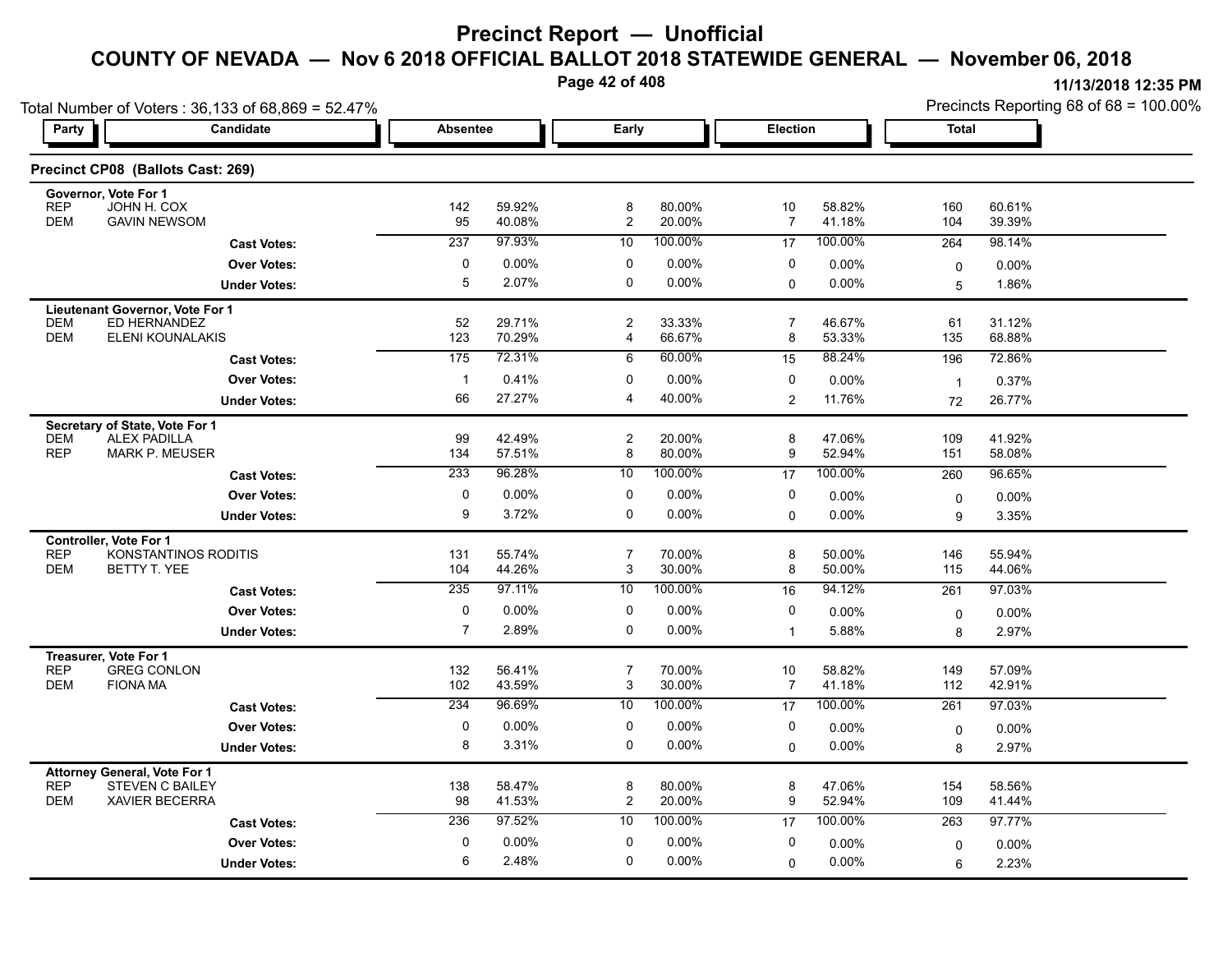**Page 43 of 408**

|            | Total Number of Voters: 36,133 of 68,869 = 52.47%                          |              | Early            |                |                  |                |                    | Precincts Reporting 68 of 68 = 100.00% |                  |  |  |
|------------|----------------------------------------------------------------------------|--------------|------------------|----------------|------------------|----------------|--------------------|----------------------------------------|------------------|--|--|
| Party      | Candidate                                                                  |              | <b>Absentee</b>  |                |                  |                | Election           |                                        | <b>Total</b>     |  |  |
|            | Precinct CP08 (Ballots Cast: 269)                                          |              |                  |                |                  |                |                    |                                        |                  |  |  |
|            | <b>Insurance Commissioner, Vote For 1</b>                                  |              |                  |                |                  |                |                    |                                        |                  |  |  |
| <b>DEM</b> | RICARDO LARA<br><b>STEVE POIZNER</b>                                       | 83<br>138    | 37.56%<br>62.44% | -1<br>8        | 11.11%<br>88.89% | 6<br>9         | 40.00%<br>60.00%   | 90<br>155                              | 36.73%<br>63.27% |  |  |
|            |                                                                            | 221          | 91.32%           | 9              | 90.00%           | 15             | 88.24%             | 245                                    | 91.08%           |  |  |
|            | <b>Cast Votes:</b>                                                         | $\mathbf 0$  | 0.00%            | 0              | 0.00%            | 0              |                    |                                        |                  |  |  |
|            | <b>Over Votes:</b>                                                         | 21           | 8.68%            | -1             | 10.00%           | $\overline{2}$ | $0.00\%$<br>11.76% | 0                                      | 0.00%<br>8.92%   |  |  |
|            | <b>Under Votes:</b>                                                        |              |                  |                |                  |                |                    | 24                                     |                  |  |  |
| <b>DEM</b> | Member, State Board of Equalization District 1, Vote For 1<br>TOM HALLINAN | 92           | 39.48%           | $\overline{c}$ | 20.00%           | 8              | 53.33%             | 102                                    | 39.53%           |  |  |
| <b>REP</b> | <b>TED GAINES</b>                                                          | 141          | 60.52%           | 8              | 80.00%           | $\overline{7}$ | 46.67%             | 156                                    | 60.47%           |  |  |
|            | <b>Cast Votes:</b>                                                         | 233          | 96.28%           | 10             | 100.00%          | 15             | 88.24%             | 258                                    | 95.91%           |  |  |
|            | <b>Over Votes:</b>                                                         | 0            | $0.00\%$         | 0              | 0.00%            | 0              | $0.00\%$           | $\mathbf 0$                            | $0.00\%$         |  |  |
|            | <b>Under Votes:</b>                                                        | 9            | 3.72%            | 0              | 0.00%            | $\overline{2}$ | 11.76%             | 11                                     | 4.09%            |  |  |
|            | United States Senate, Vote For 1                                           |              |                  |                |                  |                |                    |                                        |                  |  |  |
| <b>DEM</b> | <b>DIANNE FEINSTEIN</b>                                                    | 67           | 34.18%           | 3              | 42.86%           | $\overline{7}$ | 46.67%             | 77                                     | 35.32%           |  |  |
| <b>DEM</b> | <b>KEVIN DE LEON</b>                                                       | 129          | 65.82%           | 4              | 57.14%           | 8              | 53.33%             | 141                                    | 64.68%           |  |  |
|            | <b>Cast Votes:</b>                                                         | 196          | 80.99%           | 7              | 70.00%           | 15             | 88.24%             | 218                                    | 81.04%           |  |  |
|            | <b>Over Votes:</b>                                                         | $\mathbf{1}$ | 0.41%            | 0              | 0.00%            | 0              | $0.00\%$           | $\overline{1}$                         | 0.37%            |  |  |
|            | <b>Under Votes:</b>                                                        | 45           | 18.60%           | 3              | 30.00%           | $\overline{2}$ | 11.76%             | 50                                     | 18.59%           |  |  |
|            | House of Representatives of the United States District 1, Vote For 1       |              |                  |                |                  |                |                    |                                        |                  |  |  |
| <b>REP</b> | DOUG LA MALFA                                                              | 129          | 53.97%           | 8              | 80.00%           | 8              | 50.00%             | 145                                    | 54.72%           |  |  |
| <b>DEM</b> | AUDREY DENNEY                                                              | 110          | 46.03%           | $\overline{c}$ | 20.00%           | 8              | 50.00%             | 120                                    | 45.28%           |  |  |
|            | <b>Cast Votes:</b>                                                         | 239          | 98.76%           | 10             | 100.00%          | 16             | 94.12%             | 265                                    | 98.51%           |  |  |
|            | <b>Over Votes:</b>                                                         | 0            | $0.00\%$         | 0              | 0.00%            | 0              | $0.00\%$           | 0                                      | $0.00\%$         |  |  |
|            | <b>Under Votes:</b>                                                        | 3            | 1.24%            | 0              | 0.00%            | $\mathbf{1}$   | 5.88%              | 4                                      | 1.49%            |  |  |
|            | State Assembly District 1, Vote For 1                                      |              |                  |                |                  |                |                    |                                        |                  |  |  |
| <b>REP</b> | <b>BRIAN DAHLE</b>                                                         | 145          | 61.44%           | 8              | 80.00%           | $\overline{7}$ | 46.67%             | 160                                    | 61.30%           |  |  |
| <b>DEM</b> | <b>CALEEN SISK</b>                                                         | 91           | 38.56%           | $\overline{c}$ | 20.00%           | 8              | 53.33%             | 101                                    | 38.70%           |  |  |
|            | <b>Cast Votes:</b>                                                         | 236          | 97.52%           | 10             | 100.00%          | 15             | 88.24%             | 261                                    | 97.03%           |  |  |
|            | <b>Over Votes:</b>                                                         | $\mathbf 0$  | 0.00%            | $\mathbf 0$    | 0.00%            | 0              | $0.00\%$           | 0                                      | 0.00%            |  |  |
|            | <b>Under Votes:</b>                                                        | 6            | 2.48%            | 0              | $0.00\%$         | $\overline{2}$ | 11.76%             | 8                                      | 2.97%            |  |  |
|            | For Associate Justice, Supreme Court - Carol A. Corrigan, Vote For 1       |              |                  |                |                  |                |                    |                                        |                  |  |  |
|            | <b>YES</b>                                                                 | 114          | 70.81%           | 4              | 100.00%          | 8              | 66.67%             | 126                                    | 71.19%           |  |  |
|            | <b>NO</b>                                                                  | 47           | 29.19%           | 0              | 0.00%            | 4              | 33.33%             | 51                                     | 28.81%           |  |  |
|            | <b>Cast Votes:</b>                                                         | 161          | 66.53%           | 4              | 40.00%           | 12             | 70.59%             | 177                                    | 65.80%           |  |  |
|            | <b>Over Votes:</b>                                                         | $\mathbf 0$  | 0.00%            | 0              | 0.00%            | 0              | 0.00%              | 0                                      | $0.00\%$         |  |  |
|            | <b>Under Votes:</b>                                                        | 81           | 33.47%           | 6              | 60.00%           | 5              | 29.41%             | 92                                     | 34.20%           |  |  |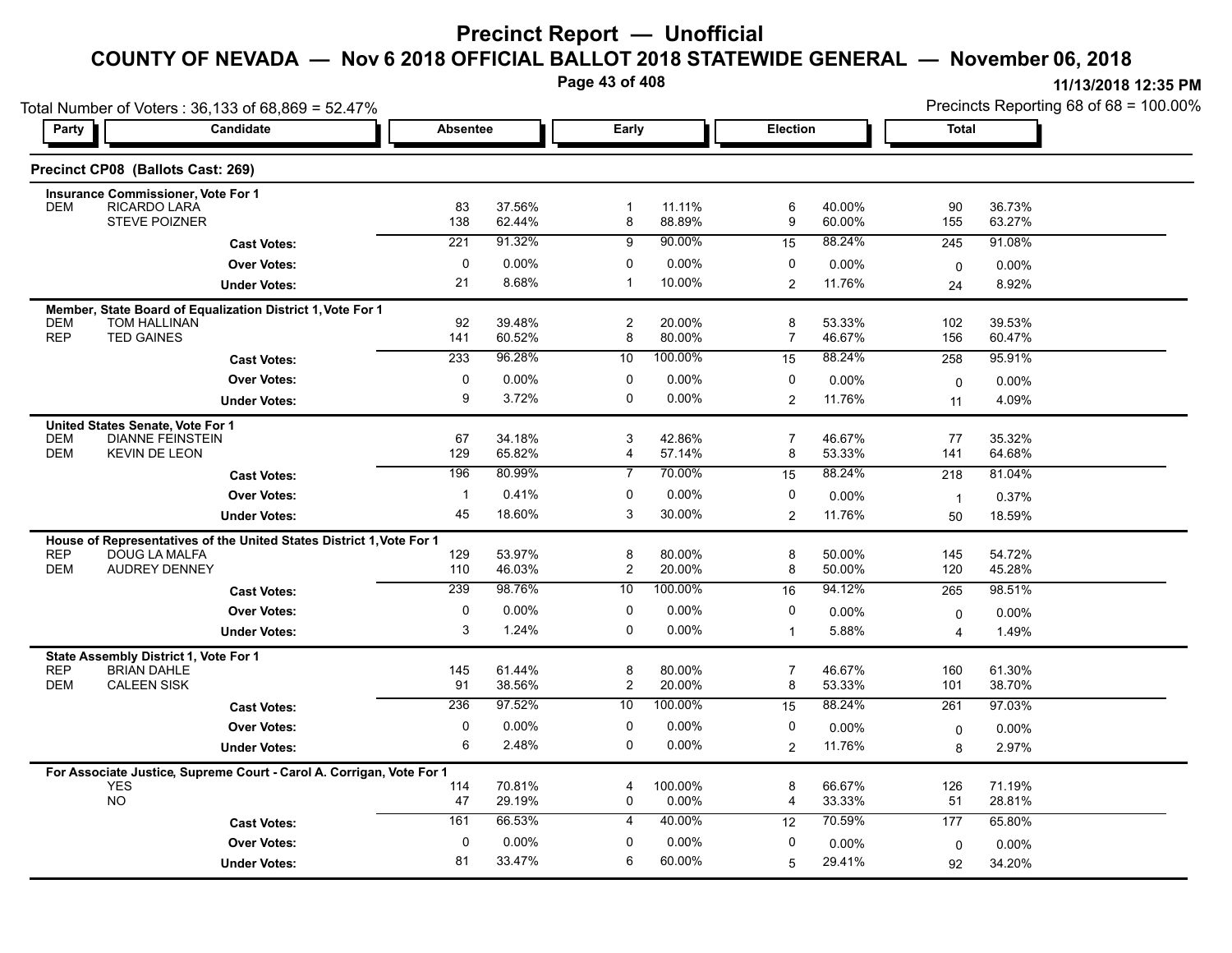## **Precinct Report — Unofficial**

# **COUNTY OF NEVADA — Nov 6 2018 OFFICIAL BALLOT 2018 STATEWIDE GENERAL — November 06, 2018**

**Page 44 of 408**

|                          | Total Number of Voters: 36,133 of 68,869 = 52.47%                                |              |                  |                     |                  |                |                  | Precincts Reporting 68 of 68 = 100.00% |                  |  |
|--------------------------|----------------------------------------------------------------------------------|--------------|------------------|---------------------|------------------|----------------|------------------|----------------------------------------|------------------|--|
| Party                    | Candidate                                                                        | Absentee     |                  | Early               |                  | Election       |                  | Total                                  |                  |  |
|                          | Precinct CP08 (Ballots Cast: 269)                                                |              |                  |                     |                  |                |                  |                                        |                  |  |
|                          | For Associate Justice, Supreme Court - Leondra R. Kruger, Vote For 1             |              |                  |                     |                  |                |                  |                                        |                  |  |
|                          | <b>YES</b><br><b>NO</b>                                                          | 96           | 61.15%           | 3<br>$\mathbf 0$    | 100.00%<br>0.00% | 7<br>4         | 63.64%           | 106<br>65                              | 61.99%           |  |
|                          |                                                                                  | 61           | 38.85%           |                     |                  |                | 36.36%           |                                        | 38.01%           |  |
|                          | <b>Cast Votes:</b>                                                               | 157          | 64.88%           | 3                   | 30.00%           | 11             | 64.71%           | 171                                    | 63.57%           |  |
|                          | <b>Over Votes:</b>                                                               | 0            | 0.00%            | 0                   | 0.00%            | 0              | 0.00%            | $\mathbf 0$                            | $0.00\%$         |  |
|                          | <b>Under Votes:</b>                                                              | 85           | 35.12%           | $\overline{7}$      | 70.00%           | 6              | 35.29%           | 98                                     | 36.43%           |  |
|                          | For Associate Justice, Court of Appeal, Third District - Cole Blease, Vote For 1 |              |                  |                     |                  |                |                  |                                        |                  |  |
|                          | <b>YES</b><br><b>NO</b>                                                          | 88<br>62     | 58.67%<br>41.33% | 3<br>$\mathbf 1$    | 75.00%<br>25.00% | 8<br>3         | 72.73%<br>27.27% | 99<br>66                               | 60.00%<br>40.00% |  |
|                          |                                                                                  | 150          | 61.98%           | 4                   | 40.00%           |                | 64.71%           |                                        | 61.34%           |  |
|                          | <b>Cast Votes:</b>                                                               |              |                  |                     |                  | 11             |                  | 165                                    |                  |  |
|                          | <b>Over Votes:</b>                                                               | 0            | $0.00\%$         | 0                   | 0.00%            | 0              | 0.00%            | 0                                      | $0.00\%$         |  |
|                          | <b>Under Votes:</b>                                                              | 92           | 38.02%           | 6                   | 60.00%           | 6              | 35.29%           | 104                                    | 38.66%           |  |
|                          | For Associate Justice, Court of Appeal, Third District - Louis Mauro, Vote For 1 |              |                  |                     |                  |                |                  |                                        |                  |  |
|                          | <b>YES</b><br>NO                                                                 | 91<br>61     | 59.87%<br>40.13% | 3<br>0              | 100.00%<br>0.00% | 8<br>3         | 72.73%<br>27.27% | 102<br>64                              | 61.45%<br>38.55% |  |
|                          |                                                                                  | 152          | 62.81%           | 3                   | 30.00%           | 11             | 64.71%           | 166                                    | 61.71%           |  |
|                          | <b>Cast Votes:</b>                                                               |              |                  |                     |                  |                |                  |                                        |                  |  |
|                          | <b>Over Votes:</b>                                                               | 0            | 0.00%            | 0                   | 0.00%            | 0              | $0.00\%$         | 0                                      | $0.00\%$         |  |
|                          | <b>Under Votes:</b>                                                              | 90           | 37.19%           | $\overline{7}$      | 70.00%           | 6              | 35.29%           | 103                                    | 38.29%           |  |
|                          | Superintendent of Public Instruction, Vote For 1                                 |              |                  |                     |                  |                |                  |                                        |                  |  |
| <b>IDS</b><br><b>IDS</b> | <b>MARSHALL TUCK</b><br>TONY K. THURMOND                                         | 115<br>81    | 58.67%<br>41.33% | 3<br>3              | 50.00%<br>50.00% | 6<br>8         | 42.86%<br>57.14% | 124<br>92                              | 57.41%<br>42.59% |  |
|                          |                                                                                  |              |                  |                     |                  |                |                  |                                        |                  |  |
|                          | <b>Cast Votes:</b>                                                               | 196          | 80.99%           | $6\overline{6}$     | 60.00%           | 14             | 82.35%           | 216                                    | 80.30%           |  |
|                          | <b>Over Votes:</b>                                                               | $\mathbf{0}$ | $0.00\%$         | 0                   | 0.00%            | 0              | 0.00%            | 0                                      | 0.00%            |  |
|                          | <b>Under Votes:</b>                                                              | 46           | 19.01%           | 4                   | 40.00%           | 3              | 17.65%           | 53                                     | 19.70%           |  |
|                          | District Board Member, Nevada County Board of Education Trustee Area2,           |              | Vote For 1       |                     |                  |                |                  |                                        |                  |  |
| <b>IDS</b><br><b>IDS</b> | <b>HEINO NICOLAI</b><br>JOHN V "JACK" MEEKS                                      | 101<br>79    | 56.11%<br>43.89% | $\overline{c}$<br>3 | 40.00%<br>60.00% | 4<br>8         | 33.33%<br>66.67% | 107<br>90                              | 54.31%<br>45.69% |  |
|                          |                                                                                  | 180          | 74.38%           | 5                   | 50.00%           |                | 70.59%           |                                        |                  |  |
|                          | <b>Cast Votes:</b>                                                               |              |                  |                     |                  | 12             |                  | 197                                    | 73.23%           |  |
|                          | <b>Over Votes:</b>                                                               | $\mathbf 1$  | 0.41%            | 0                   | $0.00\%$         | 0              | $0.00\%$         | $\overline{1}$                         | 0.37%            |  |
|                          | <b>Under Votes:</b>                                                              | 61           | 25.21%           | 5                   | 50.00%           | 5              | 29.41%           | 71                                     | 26.39%           |  |
|                          | Board Member, Grass Valley Elementary School District, Vote For 3                |              |                  |                     |                  |                |                  |                                        |                  |  |
| <b>IDS</b>               | <b>LISA JARVIS</b><br><b>JEANNE MICHAEL</b>                                      | 119<br>97    | 31.40%           | 3                   | 33.33%           | $\overline{7}$ | 29.17%           | 129                                    | 31.31%           |  |
| <b>IDS</b><br><b>IDS</b> | ANDREA M. AANESTAD BRADLEY                                                       | 99           | 25.59%<br>26.12% | 3<br>2              | 33.33%<br>22.22% | 5<br>7         | 20.83%<br>29.17% | 105<br>108                             | 25.49%<br>26.21% |  |
| <b>IDS</b>               | <b>DON BRANSON</b>                                                               | 64           | 16.89%           | $\mathbf{1}$        | 11.11%           | 5              | 20.83%           | 70                                     | 16.99%           |  |
|                          | <b>Cast Votes:</b>                                                               | 379          | 52.20%           | 9                   | 30.00%           | 24             | 47.06%           | 412                                    | 51.05%           |  |
|                          | <b>Over Votes:</b>                                                               | $\mathbf{1}$ | 0.41%            | 0                   | $0.00\%$         | 0              | $0.00\%$         |                                        |                  |  |
|                          |                                                                                  | 344          | 47.38%           | 21                  | 70.00%           |                | 52.94%           | $\overline{1}$                         | 0.37%            |  |
|                          | <b>Under Votes:</b>                                                              |              |                  |                     |                  | 27             |                  | 392                                    | 48.57%           |  |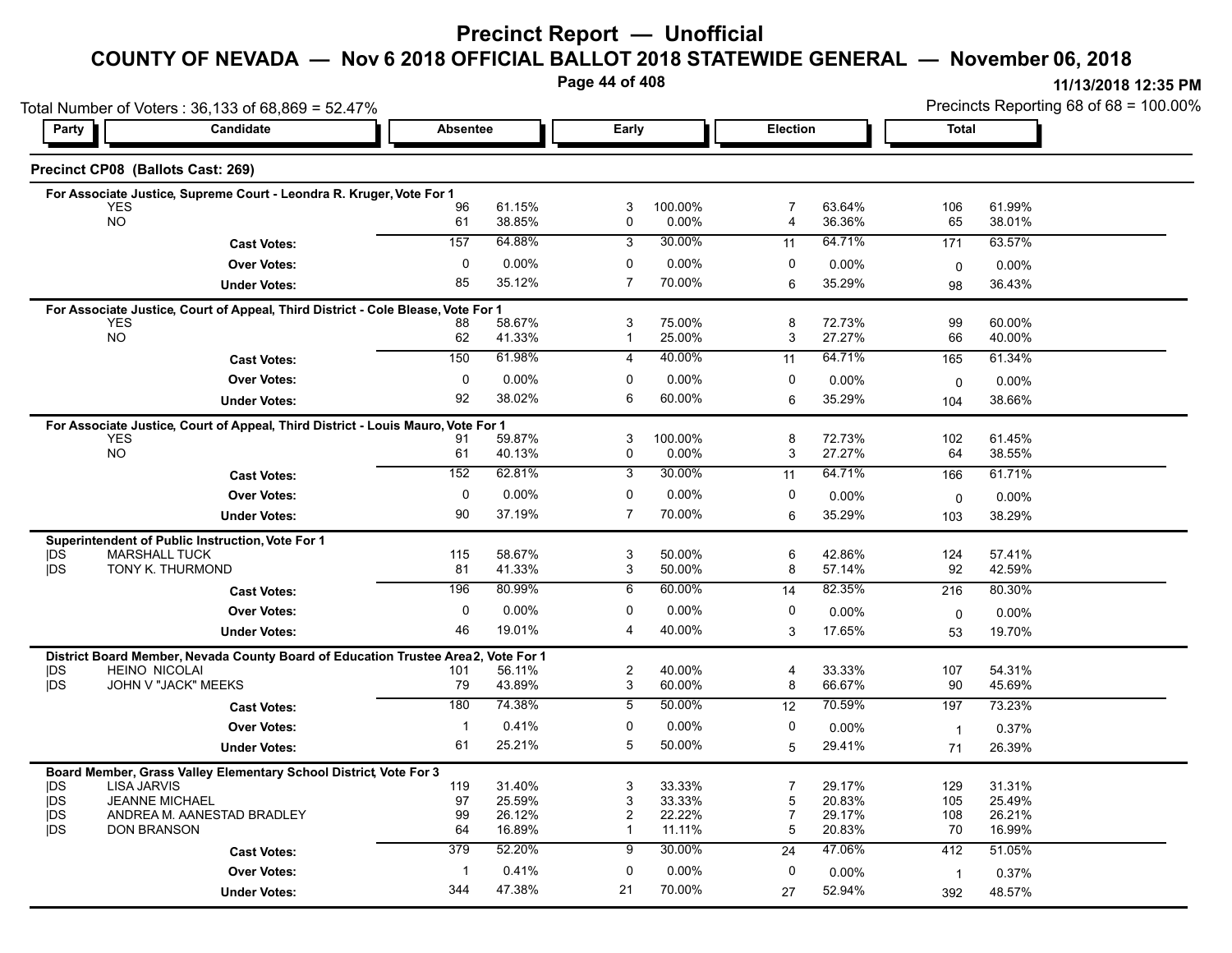**Page 45 of 408**

|                                                      | Total Number of Voters: 36,133 of 68,869 = 52.47% |                 |                  |                                  |                  |                |                   | Precincts Reporting 68 of 68 = 100.00% |                  |  |
|------------------------------------------------------|---------------------------------------------------|-----------------|------------------|----------------------------------|------------------|----------------|-------------------|----------------------------------------|------------------|--|
| Party                                                | Candidate                                         | <b>Absentee</b> |                  | Early                            |                  | Election       |                   | <b>Total</b>                           |                  |  |
| Precinct CP08 (Ballots Cast: 269)                    |                                                   |                 |                  |                                  |                  |                |                   |                                        |                  |  |
| <b>IDS</b><br><b>SHANNAN MOON</b>                    | Sheriff-Coroner-Public Administrator, Vote For 1  | 109             | 47.60%           | 3                                | 33.33%           | 10             | 58.82%            | 122                                    | 47.84%           |  |
| jDS<br><b>BILL SMETHERS</b>                          |                                                   | 120<br>229      | 52.40%<br>94.63% | 6                                | 66.67%           | $\overline{7}$ | 41.18%<br>100.00% | 133                                    | 52.16%           |  |
|                                                      | <b>Cast Votes:</b>                                |                 |                  | 9                                | 90.00%           | 17             |                   | 255                                    | 94.80%           |  |
|                                                      | <b>Over Votes:</b>                                | $\pmb{0}$       | 0.00%            | 0                                | 0.00%            | 0              | 0.00%             | $\mathbf 0$                            | $0.00\%$         |  |
|                                                      | <b>Under Votes:</b>                               | 13              | 5.37%            | $\overline{1}$                   | 10.00%           | 0              | 0.00%             | 14                                     | 5.20%            |  |
| Proposition 1, Vote For 1<br><b>YES</b><br><b>NO</b> |                                                   | 94<br>142       | 39.83%           | $\overline{c}$<br>$\overline{7}$ | 22.22%<br>77.78% | 9<br>8         | 52.94%<br>47.06%  | 105<br>157                             | 40.08%<br>59.92% |  |
|                                                      |                                                   | 236             | 60.17%<br>97.52% |                                  | 90.00%           |                | 100.00%           |                                        |                  |  |
|                                                      | <b>Cast Votes:</b>                                |                 |                  | 9                                |                  | 17             |                   | 262                                    | 97.40%           |  |
|                                                      | <b>Over Votes:</b>                                | $\pmb{0}$       | 0.00%            | 0                                | 0.00%            | 0              | 0.00%             | $\pmb{0}$                              | 0.00%            |  |
|                                                      | <b>Under Votes:</b>                               | 6               | 2.48%            | $\overline{1}$                   | 10.00%           | $\Omega$       | $0.00\%$          | $\overline{7}$                         | 2.60%            |  |
| Proposition 2, Vote For 1<br><b>YES</b><br><b>NO</b> |                                                   | 112<br>125      | 47.26%<br>52.74% | $\overline{c}$<br>$\overline{7}$ | 22.22%<br>77.78% | 10<br>7        | 58.82%<br>41.18%  | 124<br>139                             | 47.15%<br>52.85% |  |
|                                                      | <b>Cast Votes:</b>                                | 237             | 97.93%           | 9                                | 90.00%           | 17             | 100.00%           | 263                                    | 97.77%           |  |
|                                                      | <b>Over Votes:</b>                                | 0               | 0.00%            | 0                                | 0.00%            | 0              | 0.00%             | 0                                      | $0.00\%$         |  |
|                                                      | <b>Under Votes:</b>                               | 5               | 2.07%            | $\mathbf{1}$                     | 10.00%           | 0              | 0.00%             | 6                                      | 2.23%            |  |
| Proposition 3, Vote For 1                            |                                                   |                 |                  |                                  |                  |                |                   |                                        |                  |  |
| <b>YES</b>                                           |                                                   | 60              | 25.53%           | $\overline{1}$                   | 11.11%           | 5              | 31.25%            | 66                                     | 25.38%           |  |
| <b>NO</b>                                            |                                                   | 175             | 74.47%           | 8                                | 88.89%           | 11             | 68.75%            | 194                                    | 74.62%           |  |
|                                                      | <b>Cast Votes:</b>                                | 235             | 97.11%           | 9                                | 90.00%           | 16             | 94.12%            | 260                                    | 96.65%           |  |
|                                                      | <b>Over Votes:</b>                                | 0               | 0.00%            | 0                                | 0.00%            | 0              | 0.00%             | $\mathbf 0$                            | 0.00%            |  |
|                                                      | <b>Under Votes:</b>                               | $\overline{7}$  | 2.89%            | $\mathbf{1}$                     | 10.00%           | $\mathbf 1$    | 5.88%             | 9                                      | 3.35%            |  |
| Proposition 4, Vote For 1                            |                                                   |                 |                  |                                  |                  |                |                   |                                        |                  |  |
| <b>YES</b><br><b>NO</b>                              |                                                   | 91<br>142       | 39.06%<br>60.94% | $\overline{2}$<br>$\overline{7}$ | 22.22%<br>77.78% | 8<br>8         | 50.00%<br>50.00%  | 101<br>157                             | 39.15%<br>60.85% |  |
|                                                      | <b>Cast Votes:</b>                                | 233             | 96.28%           | 9                                | 90.00%           | 16             | 94.12%            | 258                                    | 95.91%           |  |
|                                                      | <b>Over Votes:</b>                                | $\pmb{0}$       | 0.00%            | 0                                | 0.00%            | 0              | 0.00%             | 0                                      | 0.00%            |  |
|                                                      | <b>Under Votes:</b>                               | 9               | 3.72%            | $\mathbf{1}$                     | 10.00%           | $\mathbf 1$    | 5.88%             | 11                                     | 4.09%            |  |
|                                                      |                                                   |                 |                  |                                  |                  |                |                   |                                        |                  |  |
| Proposition 5, Vote For 1<br><b>YES</b><br><b>NO</b> |                                                   | 111<br>119      | 48.26%<br>51.74% | $\overline{5}$<br>3              | 62.50%<br>37.50% | 6<br>10        | 37.50%<br>62.50%  | 122<br>132                             | 48.03%<br>51.97% |  |
|                                                      | <b>Cast Votes:</b>                                | 230             | 95.04%           | 8                                | 80.00%           | 16             | 94.12%            | 254                                    | 94.42%           |  |
|                                                      | <b>Over Votes:</b>                                | 0               | 0.00%            | 0                                | 0.00%            | 0              | 0.00%             | 0                                      | 0.00%            |  |
|                                                      | <b>Under Votes:</b>                               | 12              | 4.96%            | 2                                | 20.00%           | $\mathbf{1}$   | 5.88%             | 15                                     | 5.58%            |  |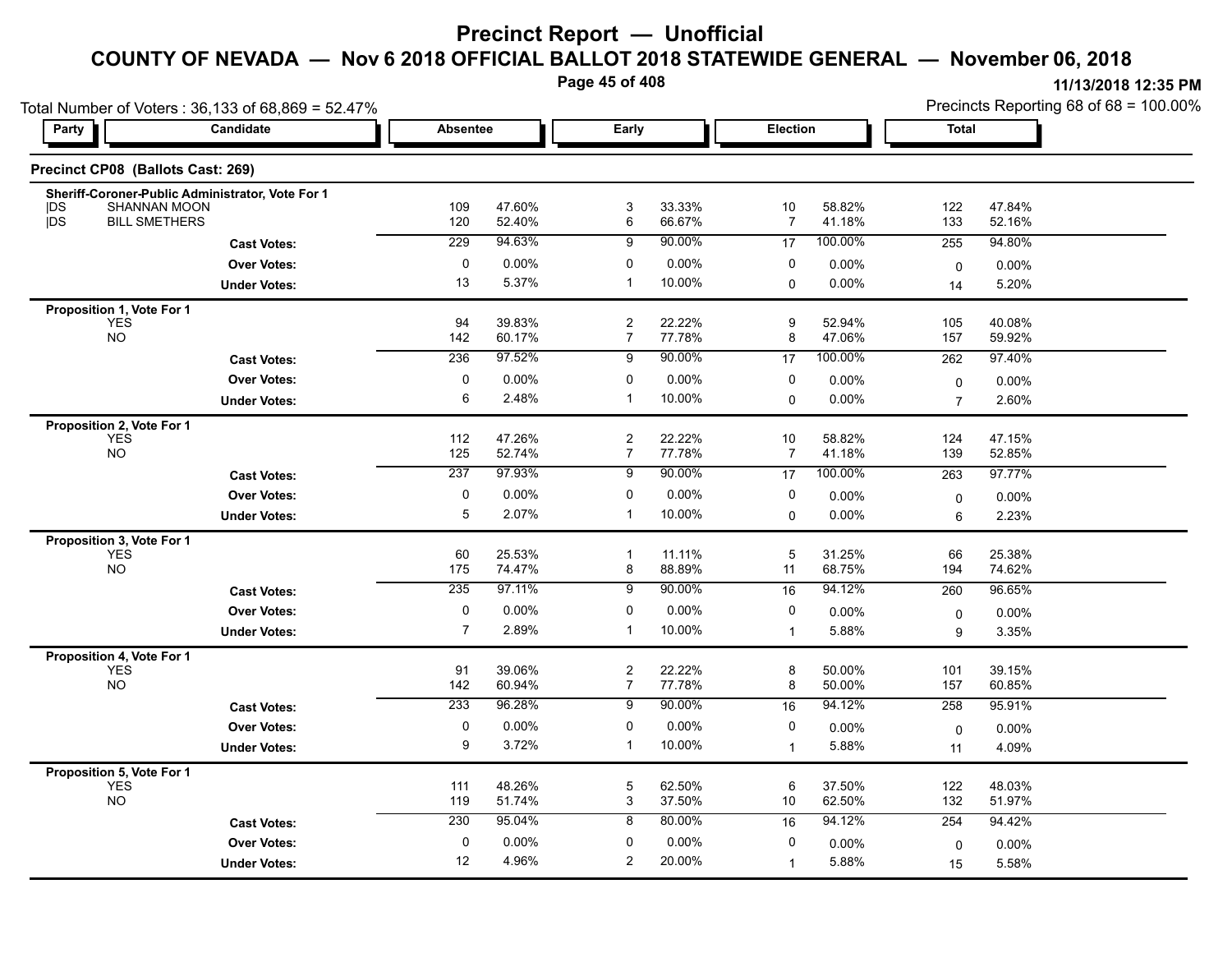**Page 46 of 408**

|                                          | Total Number of Voters: 36,133 of 68,869 = 52.47% |                 |                  |                                  |                  |                |                  | Precincts Reporting 68 of 68 = 100.00% |                   |  |
|------------------------------------------|---------------------------------------------------|-----------------|------------------|----------------------------------|------------------|----------------|------------------|----------------------------------------|-------------------|--|
| <b>Party</b>                             | Candidate                                         | <b>Absentee</b> |                  | Early                            |                  | Election       |                  | <b>Total</b>                           |                   |  |
| Precinct CP08 (Ballots Cast: 269)        |                                                   |                 |                  |                                  |                  |                |                  |                                        |                   |  |
| Proposition 6, Vote For 1                |                                                   |                 |                  |                                  |                  |                |                  |                                        |                   |  |
| <b>YES</b><br><b>NO</b>                  |                                                   | 129<br>107      | 54.66%<br>45.34% | $\overline{7}$<br>$\overline{2}$ | 77.78%<br>22.22% | 7<br>9         | 43.75%<br>56.25% | 143<br>118                             | 54.79%<br>45.21%  |  |
|                                          | <b>Cast Votes:</b>                                | 236             | 97.52%           | 9                                | 90.00%           | 16             | 94.12%           | 261                                    | 97.03%            |  |
|                                          | <b>Over Votes:</b>                                | 0               | 0.00%            | 0                                | 0.00%            | 0              | 0.00%            | $\mathbf 0$                            | $0.00\%$          |  |
|                                          | <b>Under Votes:</b>                               | 6               | 2.48%            | $\overline{1}$                   | 10.00%           | $\mathbf 1$    | 5.88%            | 8                                      | 2.97%             |  |
| Proposition 7, Vote For 1                |                                                   |                 |                  |                                  |                  |                |                  |                                        |                   |  |
| <b>YES</b><br><b>NO</b>                  |                                                   | 136<br>101      | 57.38%<br>42.62% | 5<br>4                           | 55.56%<br>44.44% | 11<br>5        | 68.75%<br>31.25% | 152<br>110                             | 58.02%<br>41.98%  |  |
|                                          | <b>Cast Votes:</b>                                | 237             | 97.93%           | 9                                | 90.00%           | 16             | 94.12%           | 262                                    | 97.40%            |  |
|                                          | <b>Over Votes:</b>                                | 0               | 0.00%            | 0                                | 0.00%            | 0              | 0.00%            |                                        |                   |  |
|                                          | <b>Under Votes:</b>                               | 5               | 2.07%            | $\overline{1}$                   | 10.00%           | 1              | 5.88%            | 0<br>$\overline{7}$                    | $0.00\%$<br>2.60% |  |
|                                          |                                                   |                 |                  |                                  |                  |                |                  |                                        |                   |  |
| Proposition 8, Vote For 1<br><b>YES</b>  |                                                   | 75              | 31.65%           | $\mathbf{1}$                     | 11.11%           | $\overline{7}$ | 43.75%           | 83                                     | 31.68%            |  |
| <b>NO</b>                                |                                                   | 162             | 68.35%           | 8                                | 88.89%           | 9              | 56.25%           | 179                                    | 68.32%            |  |
|                                          | <b>Cast Votes:</b>                                | 237             | 97.93%           | 9                                | 90.00%           | 16             | 94.12%           | 262                                    | 97.40%            |  |
|                                          | <b>Over Votes:</b>                                | 0               | 0.00%            | 0                                | 0.00%            | 0              | 0.00%            | 0                                      | 0.00%             |  |
|                                          | <b>Under Votes:</b>                               | $\overline{5}$  | 2.07%            | $\mathbf{1}$                     | 10.00%           | $\mathbf{1}$   | 5.88%            | $\overline{7}$                         | 2.60%             |  |
| Proposition 10, Vote For 1               |                                                   |                 |                  |                                  |                  |                |                  |                                        |                   |  |
| <b>YES</b><br><b>NO</b>                  |                                                   | 73<br>165       | 30.67%<br>69.33% | -1<br>8                          | 11.11%<br>88.89% | 4<br>12        | 25.00%<br>75.00% | 78<br>185                              | 29.66%<br>70.34%  |  |
|                                          | <b>Cast Votes:</b>                                | 238             | 98.35%           | 9                                | 90.00%           | 16             | 94.12%           | 263                                    | 97.77%            |  |
|                                          | <b>Over Votes:</b>                                | 0               | 0.00%            | 0                                | 0.00%            | 0              | 0.00%            |                                        |                   |  |
|                                          | <b>Under Votes:</b>                               | 4               | 1.65%            | -1                               | 10.00%           | $\mathbf{1}$   | 5.88%            | 0<br>6                                 | 0.00%<br>2.23%    |  |
|                                          |                                                   |                 |                  |                                  |                  |                |                  |                                        |                   |  |
| Proposition 11, Vote For 1<br><b>YES</b> |                                                   | 152             | 65.80%           | 5                                | 62.50%           | 12             | 75.00%           | 169                                    | 66.27%            |  |
| <b>NO</b>                                |                                                   | 79              | 34.20%           | 3                                | 37.50%           | 4              | 25.00%           | 86                                     | 33.73%            |  |
|                                          | <b>Cast Votes:</b>                                | 231             | 95.45%           | 8                                | 80.00%           | 16             | 94.12%           | 255                                    | 94.80%            |  |
|                                          | <b>Over Votes:</b>                                | 0               | 0.00%            | 0                                | $0.00\%$         | 0              | 0.00%            | 0                                      | 0.00%             |  |
|                                          | <b>Under Votes:</b>                               | 11              | 4.55%            | $\overline{c}$                   | 20.00%           | $\mathbf{1}$   | 5.88%            | 14                                     | 5.20%             |  |
| Proposition 12, Vote For 1               |                                                   |                 |                  |                                  |                  |                |                  |                                        |                   |  |
| <b>YES</b>                               |                                                   | 122             | 51.26%           | 4                                | 40.00%           | 9              | 52.94%           | 135                                    | 50.94%            |  |
| <b>NO</b>                                |                                                   | 116             | 48.74%           | 6                                | 60.00%           | 8              | 47.06%           | 130                                    | 49.06%            |  |
|                                          | <b>Cast Votes:</b>                                | 238             | 98.35%           | 10                               | 100.00%          | 17             | 94.44%           | 265                                    | 98.15%            |  |
|                                          | <b>Over Votes:</b>                                | 0               | 0.00%            | 0                                | 0.00%            | 0              | 0.00%            | 0                                      | 0.00%             |  |
|                                          | <b>Under Votes:</b>                               | 4               | 1.65%            | 0                                | 0.00%            | $\mathbf 1$    | 5.56%            | 5                                      | 1.85%             |  |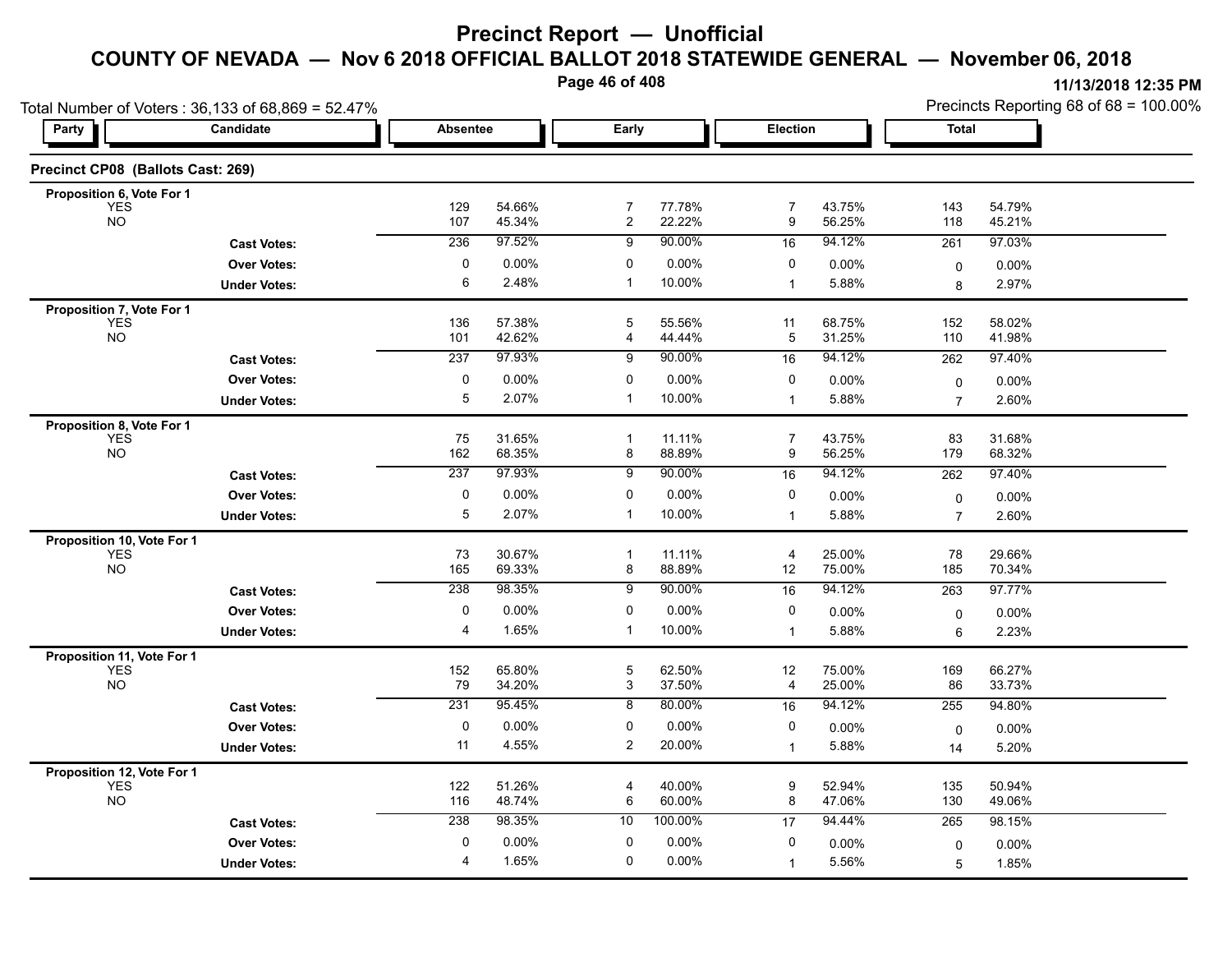**Page 47 of 408**

|                                                  | Total Number of Voters: $36,133$ of $68,869 = 52.47\%$ |           |                   |   |                  |         |                      |           |                   | Precincts Reporting 68 of $68 = 100.00\%$ |
|--------------------------------------------------|--------------------------------------------------------|-----------|-------------------|---|------------------|---------|----------------------|-----------|-------------------|-------------------------------------------|
| Party                                            | Candidate                                              |           | Absentee          |   | Early            |         | Election             |           | Total             |                                           |
| Precinct CP08 (Ballots Cast: 269)                |                                                        |           |                   |   |                  |         |                      |           |                   |                                           |
| Measure G, Vote For 1<br><b>YES</b><br><b>NO</b> |                                                        | 189<br>39 | 82.89%<br>17.11%  |   | 62.50%<br>37.50% | 11<br>6 | 64.71%<br>35.29%     | 205<br>48 | 81.03%<br>18.97%  |                                           |
|                                                  | <b>Cast Votes:</b>                                     | 228       | 94.21%            |   | 80.00%           | 17      | 100.00%              | 253       | 94.05%            |                                           |
|                                                  | <b>Over Votes:</b><br><b>Under Votes:</b>              | 0<br>14   | $0.00\%$<br>5.79% | 0 | 0.00%<br>20.00%  | 0<br>0  | $0.00\%$<br>$0.00\%$ | 16        | $0.00\%$<br>5.95% |                                           |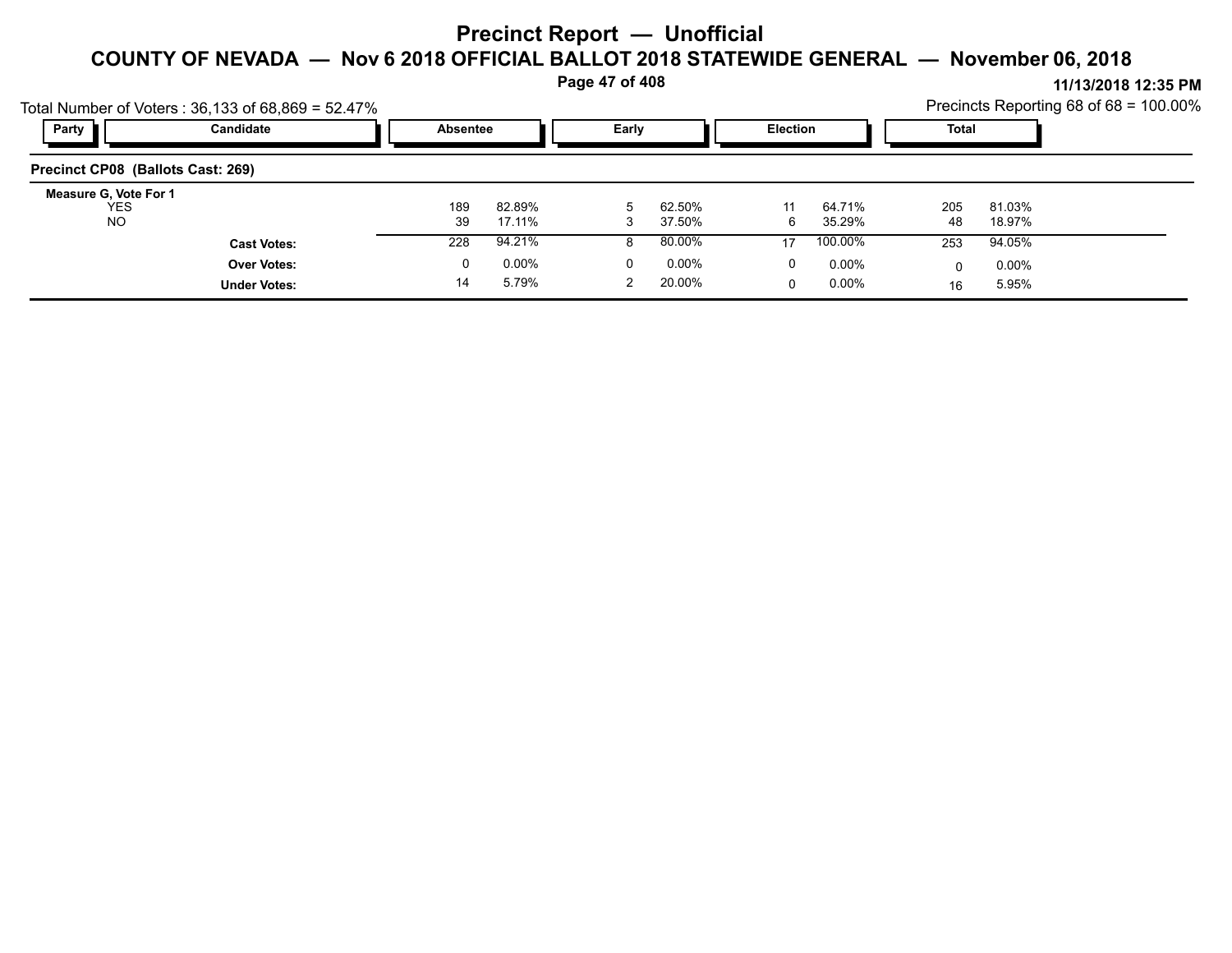**Page 48 of 408**

| Total Number of Voters: 36,133 of 68,869 = 52.47%                                                           |                      |                 |                  |                     |                  |                |                  | Precincts Reporting 68 of 68 = 100.00% |                  |  |  |
|-------------------------------------------------------------------------------------------------------------|----------------------|-----------------|------------------|---------------------|------------------|----------------|------------------|----------------------------------------|------------------|--|--|
| <b>Party</b>                                                                                                | Candidate            | <b>Absentee</b> |                  | Early               |                  | Election       |                  | <b>Total</b>                           |                  |  |  |
| Precinct CP09 (Ballots Cast: 752)                                                                           |                      |                 |                  |                     |                  |                |                  |                                        |                  |  |  |
| Governor, Vote For 1<br><b>REP</b><br>JOHN H. COX<br><b>DEM</b><br><b>GAVIN NEWSOM</b>                      |                      | 381<br>278      | 57.81%<br>42.19% | 6<br>$\overline{7}$ | 46.15%<br>53.85% | 26<br>30       | 46.43%<br>53.57% | 413<br>315                             | 56.73%<br>43.27% |  |  |
|                                                                                                             | <b>Cast Votes:</b>   | 659             | 97.05%           | 13                  | 100.00%          | 56             | 93.33%           | 728                                    | 96.81%           |  |  |
|                                                                                                             | <b>Over Votes:</b>   | $\pmb{0}$       | 0.00%            | 0                   | 0.00%            | 0              | 0.00%            | $\mathbf 0$                            | $0.00\%$         |  |  |
|                                                                                                             | <b>Under Votes:</b>  | 20              | 2.95%            | $\mathbf 0$         | 0.00%            | $\overline{4}$ | 6.67%            | 24                                     | 3.19%            |  |  |
| Lieutenant Governor, Vote For 1<br><b>DEM</b><br>ED HERNANDEZ<br><b>DEM</b>                                 | ELENI KOUNALAKIS     | 173<br>313      | 35.60%<br>64.40% | 3<br>$\overline{7}$ | 30.00%<br>70.00% | 13<br>32       | 28.89%<br>71.11% | 189<br>352                             | 34.94%<br>65.06% |  |  |
|                                                                                                             | <b>Cast Votes:</b>   | 486             | 71.58%           | 10                  | 76.92%           | 45             | 75.00%           | 541                                    | 71.94%           |  |  |
|                                                                                                             | <b>Over Votes:</b>   | $\overline{1}$  | 0.15%            | 0                   | 0.00%            | 0              | 0.00%            | $\overline{1}$                         | 0.13%            |  |  |
|                                                                                                             | <b>Under Votes:</b>  | 192             | 28.28%           | 3                   | 23.08%           | 15             | 25.00%           | 210                                    | 27.93%           |  |  |
| Secretary of State, Vote For 1<br><b>DEM</b><br><b>ALEX PADILLA</b><br><b>REP</b><br><b>MARK P. MEUSER</b>  |                      | 303<br>361      | 45.63%<br>54.37% | $\overline{7}$<br>6 | 53.85%<br>46.15% | 31<br>29       | 51.67%<br>48.33% | 341<br>396                             | 46.27%<br>53.73% |  |  |
|                                                                                                             | <b>Cast Votes:</b>   | 664             | 97.79%           | 13                  | 100.00%          | 60             | 100.00%          | 737                                    | 98.01%           |  |  |
|                                                                                                             | <b>Over Votes:</b>   | 0               | 0.00%            | 0                   | 0.00%            | 0              | 0.00%            | 0                                      | 0.00%            |  |  |
|                                                                                                             | <b>Under Votes:</b>  | 15              | 2.21%            | 0                   | 0.00%            | 0              | 0.00%            | 15                                     | 1.99%            |  |  |
| <b>Controller. Vote For 1</b><br><b>REP</b><br><b>DEM</b><br>BETTY T. YEE                                   | KONSTANTINOS RODITIS | 352<br>311      | 53.09%<br>46.91% | 6<br>$\overline{7}$ | 46.15%<br>53.85% | 27<br>32       | 45.76%<br>54.24% | 385<br>350                             | 52.38%<br>47.62% |  |  |
|                                                                                                             | <b>Cast Votes:</b>   | 663             | 97 64%           | 13                  | 100.00%          | 59             | 98.33%           | 735                                    | 97.74%           |  |  |
|                                                                                                             | <b>Over Votes:</b>   | 0               | 0.00%            | 0                   | $0.00\%$         | 0              | 0.00%            | $\mathbf 0$                            | 0.00%            |  |  |
|                                                                                                             | <b>Under Votes:</b>  | 16              | 2.36%            | $\mathbf 0$         | 0.00%            | $\mathbf{1}$   | 1.67%            | 17                                     | 2.26%            |  |  |
| Treasurer, Vote For 1<br><b>REP</b><br><b>GREG CONLON</b><br><b>DEM</b><br><b>FIONA MA</b>                  |                      | 368<br>294      | 55.59%<br>44.41% | 6<br>$\overline{7}$ | 46.15%<br>53.85% | 30<br>28       | 51.72%<br>48.28% | 404<br>329                             | 55.12%<br>44.88% |  |  |
|                                                                                                             | <b>Cast Votes:</b>   | 662             | 97.50%           | 13                  | 100.00%          | 58             | 96.67%           | 733                                    | 97.47%           |  |  |
|                                                                                                             | <b>Over Votes:</b>   | 0               | 0.00%            | 0                   | 0.00%            | 0              | 0.00%            | $\mathbf 0$                            | 0.00%            |  |  |
|                                                                                                             | <b>Under Votes:</b>  | 17              | 2.50%            | 0                   | 0.00%            | $\overline{2}$ | 3.33%            | 19                                     | 2.53%            |  |  |
| <b>Attorney General, Vote For 1</b><br><b>REP</b><br>STEVEN C BAILEY<br><b>DEM</b><br><b>XAVIER BECERRA</b> |                      | 372<br>297      | 55.61%<br>44.39% | 6<br>$\overline{7}$ | 46.15%<br>53.85% | 29<br>31       | 48.33%<br>51.67% | 407<br>335                             | 54.85%<br>45.15% |  |  |
|                                                                                                             | <b>Cast Votes:</b>   | 669             | 98.53%           | 13                  | 100.00%          | 60             | 100.00%          | 742                                    | 98.67%           |  |  |
|                                                                                                             | <b>Over Votes:</b>   | 0               | 0.00%            | 0                   | 0.00%            | 0              | 0.00%            | $\mathbf 0$                            | 0.00%            |  |  |
|                                                                                                             | <b>Under Votes:</b>  | 10              | 1.47%            | $\mathbf 0$         | $0.00\%$         | $\Omega$       | 0.00%            | 10                                     | 1.33%            |  |  |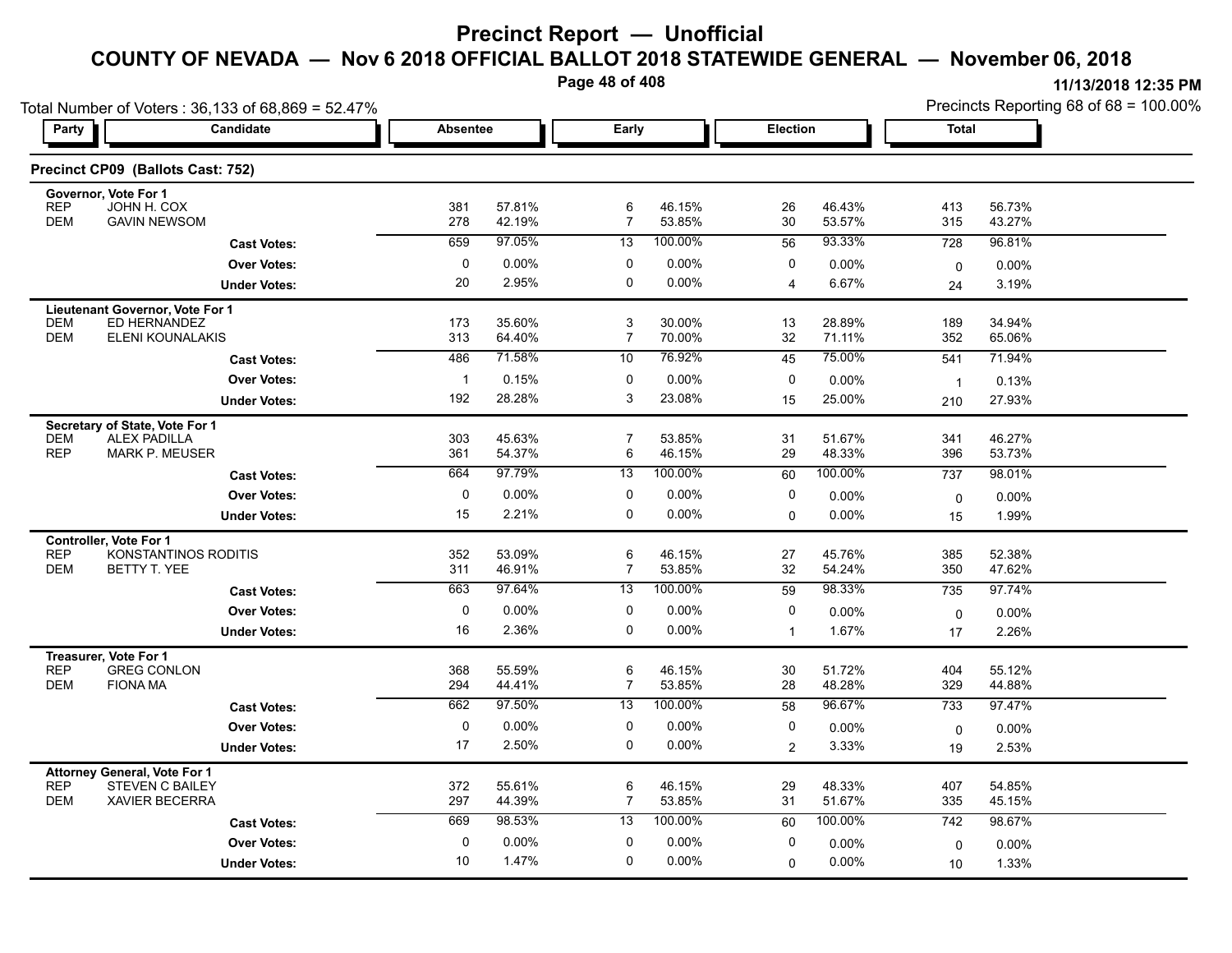**Page 49 of 408**

| Total Number of Voters: 36,133 of 68,869 = 52.47% |                                                                                              |                         |                  |                     |                   |                |                  |                | Precincts Reporting 68 of 68 = 100.00% |
|---------------------------------------------------|----------------------------------------------------------------------------------------------|-------------------------|------------------|---------------------|-------------------|----------------|------------------|----------------|----------------------------------------|
| Party                                             | Candidate                                                                                    | <b>Absentee</b>         |                  | Early               |                   | Election       |                  | Total          |                                        |
|                                                   | Precinct CP09 (Ballots Cast: 752)                                                            |                         |                  |                     |                   |                |                  |                |                                        |
|                                                   | <b>Insurance Commissioner, Vote For 1</b>                                                    |                         |                  |                     |                   |                |                  |                |                                        |
| <b>DEM</b>                                        | RICARDO LARA<br><b>STEVE POIZNER</b>                                                         | 239<br>393              | 37.82%<br>62.18% | 6<br>$\overline{7}$ | 46.15%<br>53.85%  | 26<br>28       | 48.15%<br>51.85% | 271<br>428     | 38.77%<br>61.23%                       |
|                                                   | <b>Cast Votes:</b>                                                                           | 632                     | 93.08%           | 13                  | 100.00%           | 54             | 90.00%           | 699            | 92.95%                                 |
|                                                   | <b>Over Votes:</b>                                                                           | 0                       | $0.00\%$         | 0                   | 0.00%             | 0              | 0.00%            | $\mathbf 0$    | 0.00%                                  |
|                                                   | <b>Under Votes:</b>                                                                          | 47                      | 6.92%            | 0                   | 0.00%             | 6              | 10.00%           | 53             | 7.05%                                  |
|                                                   | Member, State Board of Equalization District 1, Vote For 1                                   |                         |                  |                     |                   |                |                  |                |                                        |
| <b>DEM</b><br><b>REP</b>                          | <b>TOM HALLINAN</b><br><b>TED GAINES</b>                                                     | 271<br>392              | 40.87%<br>59.13% | 8<br>$\overline{5}$ | 61.54%<br>38.46%  | 27<br>31       | 46.55%<br>53.45% | 306<br>428     | 41.69%<br>58.31%                       |
|                                                   | <b>Cast Votes:</b>                                                                           | 663                     | 97 64%           | 13                  | 100.00%           | 58             | 96.67%           | 734            | 97.61%                                 |
|                                                   | <b>Over Votes:</b>                                                                           | 0                       | 0.00%            | 0                   | 0.00%             | 0              | 0.00%            | $\mathbf 0$    | $0.00\%$                               |
|                                                   | <b>Under Votes:</b>                                                                          | 16                      | 2.36%            | 0                   | 0.00%             | $\overline{2}$ | 3.33%            | 18             | 2.39%                                  |
|                                                   | United States Senate, Vote For 1                                                             |                         |                  |                     |                   |                |                  |                |                                        |
| <b>DEM</b>                                        | <b>DIANNE FEINSTEIN</b>                                                                      | 270                     | 49.72%           | 4                   | 36.36%            | 16             | 32.65%           | 290            | 48.09%                                 |
| <b>DEM</b>                                        | <b>KEVIN DE LEON</b>                                                                         | 273                     | 50.28%           | $\overline{7}$      | 63.64%            | 33             | 67.35%           | 313            | 51.91%                                 |
|                                                   | <b>Cast Votes:</b>                                                                           | 543                     | 79.97%           | 11                  | 84.62%            | 49             | 81.67%           | 603            | 80.19%                                 |
|                                                   | <b>Over Votes:</b>                                                                           | $\overline{\mathbf{c}}$ | 0.29%            | 0                   | 0.00%             | $\mathbf{1}$   | 1.67%            | 3              | 0.40%                                  |
|                                                   | <b>Under Votes:</b>                                                                          | 134                     | 19.73%           | 2                   | 15.38%            | 10             | 16.67%           | 146            | 19.41%                                 |
| <b>REP</b>                                        | House of Representatives of the United States District 1, Vote For 1<br><b>DOUG LA MALFA</b> | 360                     | 53.57%           | 5                   | 38.46%            | 31             | 51.67%           | 396            | 53.15%                                 |
| <b>DEM</b>                                        | <b>AUDREY DENNEY</b>                                                                         | 312                     | 46.43%           | 8                   | 61.54%            | 29             | 48.33%           | 349            | 46.85%                                 |
|                                                   | <b>Cast Votes:</b>                                                                           | 672                     | 98.97%           | 13                  | 100.00%           | 60             | 100.00%          | 745            | 99.07%                                 |
|                                                   | <b>Over Votes:</b>                                                                           | 0                       | 0.00%            | 0                   | 0.00%             | 0              | 0.00%            | 0              | 0.00%                                  |
|                                                   | <b>Under Votes:</b>                                                                          | 7                       | 1.03%            | 0                   | 0.00%             | $\Omega$       | $0.00\%$         | $\overline{7}$ | 0.93%                                  |
|                                                   | State Assembly District 1, Vote For 1                                                        |                         |                  |                     |                   |                |                  |                |                                        |
| <b>REP</b>                                        | <b>BRIAN DAHLE</b>                                                                           | 402                     | 60.09%           | 6                   | 46.15%            | 30             | 50.85%           | 438            | 59.11%                                 |
| <b>DEM</b>                                        | <b>CALEEN SISK</b>                                                                           | 267                     | 39.91%<br>98.53% | $\overline{7}$      | 53.85%<br>100.00% | 29             | 49.15%<br>98.33% | 303            | 40.89%                                 |
|                                                   | <b>Cast Votes:</b>                                                                           | 669                     |                  | 13                  |                   | 59             |                  | 741            | 98.54%                                 |
|                                                   | <b>Over Votes:</b>                                                                           | 0<br>10                 | 0.00%<br>1.47%   | 0<br>$\mathbf 0$    | 0.00%<br>0.00%    | 0              | $0.00\%$         | $\mathbf 0$    | $0.00\%$                               |
|                                                   | <b>Under Votes:</b>                                                                          |                         |                  |                     |                   | $\mathbf{1}$   | 1.67%            | 11             | 1.46%                                  |
|                                                   | For Associate Justice, Supreme Court - Carol A. Corrigan, Vote For 1<br><b>YES</b>           | 343                     | 71.16%           | 11                  | 84.62%            | 25             | 56.82%           | 379            | 70.32%                                 |
|                                                   | <b>NO</b>                                                                                    | 139                     | 28.84%           | 2                   | 15.38%            | 19             | 43.18%           | 160            | 29.68%                                 |
|                                                   | <b>Cast Votes:</b>                                                                           | 482                     | 70.99%           | 13                  | 100.00%           | 44             | 73.33%           | 539            | 71.68%                                 |
|                                                   | <b>Over Votes:</b>                                                                           | $\Omega$                | $0.00\%$         | $\Omega$            | 0.00%             | 0              | $0.00\%$         | 0              | $0.00\%$                               |
|                                                   | <b>Under Votes:</b>                                                                          | 197                     | 29.01%           | 0                   | 0.00%             | 16             | 26.67%           | 213            | 28.32%                                 |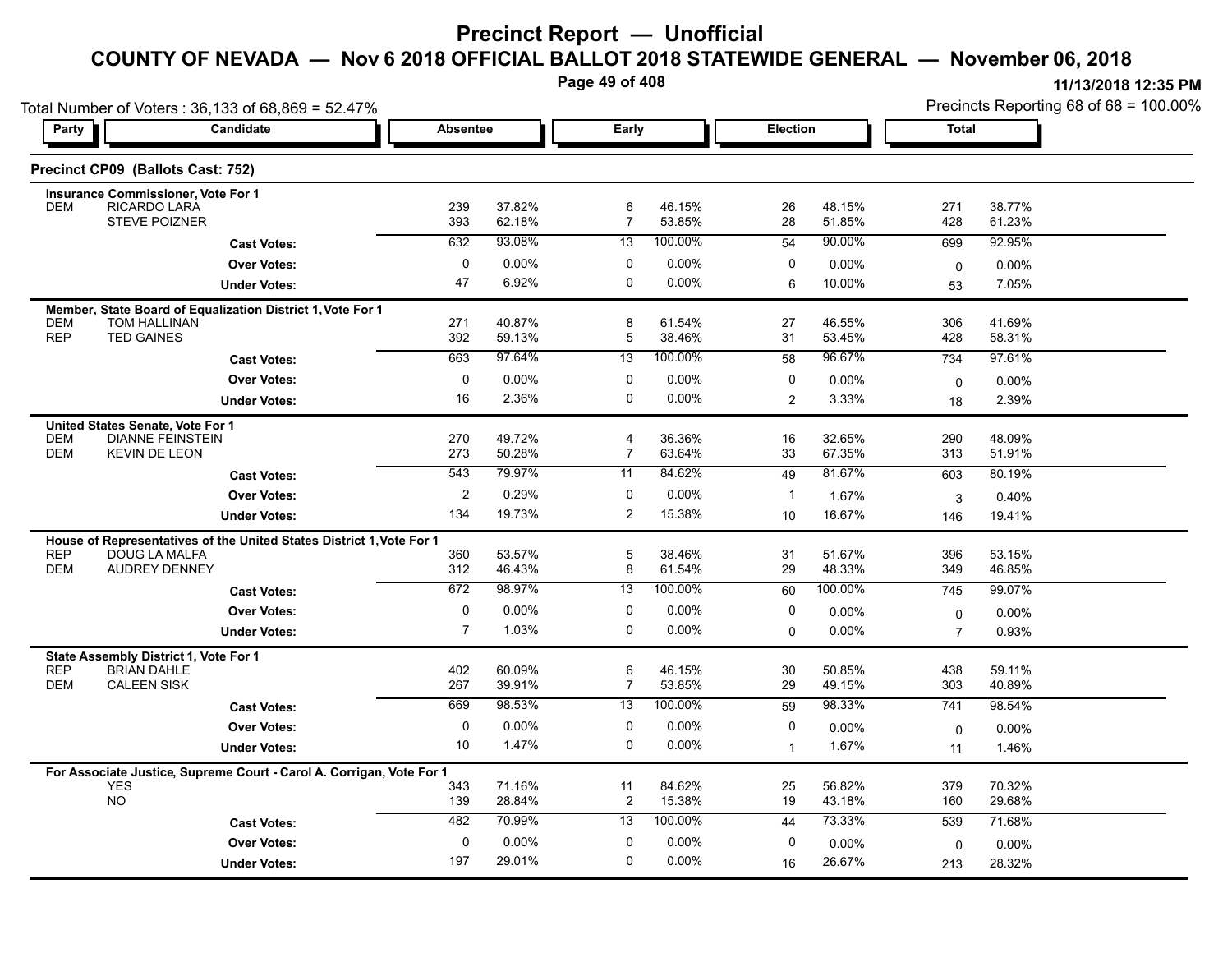### **Precinct Report — Unofficial**

# **COUNTY OF NEVADA — Nov 6 2018 OFFICIAL BALLOT 2018 STATEWIDE GENERAL — November 06, 2018**

**Page 50 of 408**

|                          | Total Number of Voters: 36,133 of 68,869 = 52.47%                                |              |                  |                      |                  |              |                  | Precincts Reporting 68 of 68 = 100.00% |                  |  |  |
|--------------------------|----------------------------------------------------------------------------------|--------------|------------------|----------------------|------------------|--------------|------------------|----------------------------------------|------------------|--|--|
| Party                    | Candidate                                                                        | Absentee     |                  | Early                |                  | Election     |                  |                                        | Total            |  |  |
|                          | Precinct CP09 (Ballots Cast: 752)                                                |              |                  |                      |                  |              |                  |                                        |                  |  |  |
|                          | For Associate Justice, Supreme Court - Leondra R. Kruger, Vote For 1             |              |                  |                      |                  |              |                  |                                        |                  |  |  |
|                          | <b>YES</b>                                                                       | 331          | 71.03%           | 8                    | 61.54%           | 27           | 64.29%           | 366                                    | 70.25%           |  |  |
|                          | <b>NO</b>                                                                        | 135          | 28.97%           | 5                    | 38.46%           | 15           | 35.71%           | 155                                    | 29.75%           |  |  |
|                          | <b>Cast Votes:</b>                                                               | 466          | 68.63%           | 13                   | 100.00%          | 42           | 70.00%           | 521                                    | 69.28%           |  |  |
|                          | <b>Over Votes:</b>                                                               | $\mathbf 0$  | 0.00%            | 0                    | 0.00%            | $\mathbf{1}$ | 1.67%            | $\overline{1}$                         | 0.13%            |  |  |
|                          | <b>Under Votes:</b>                                                              | 213          | 31.37%           | 0                    | 0.00%            | 17           | 28.33%           | 230                                    | 30.59%           |  |  |
|                          | For Associate Justice, Court of Appeal, Third District - Cole Blease, Vote For 1 |              |                  |                      |                  |              |                  |                                        |                  |  |  |
|                          | <b>YES</b><br><b>NO</b>                                                          | 306<br>135   | 69.39%<br>30.61% | 9<br>4               | 69.23%<br>30.77% | 24<br>17     | 58.54%<br>41.46% | 339<br>156                             | 68.48%<br>31.52% |  |  |
|                          |                                                                                  | 441          | 64.95%           |                      | 100.00%          |              | 68.33%           |                                        |                  |  |  |
|                          | <b>Cast Votes:</b>                                                               |              |                  | 13                   |                  | 41           |                  | 495                                    | 65.82%           |  |  |
|                          | <b>Over Votes:</b>                                                               | 0            | $0.00\%$         | 0                    | 0.00%            | 0            | $0.00\%$         | 0                                      | $0.00\%$         |  |  |
|                          | <b>Under Votes:</b>                                                              | 238          | 35.05%           | 0                    | 0.00%            | 19           | 31.67%           | 257                                    | 34.18%           |  |  |
|                          | For Associate Justice, Court of Appeal, Third District - Louis Mauro, Vote For 1 |              |                  |                      |                  |              |                  |                                        |                  |  |  |
|                          | <b>YES</b><br>NO                                                                 | 298<br>140   | 68.04%<br>31.96% | 6<br>$\overline{7}$  | 46.15%<br>53.85% | 20<br>21     | 48.78%<br>51.22% | 324<br>168                             | 65.85%<br>34.15% |  |  |
|                          |                                                                                  | 438          | 64.51%           | 13                   | 100.00%          | 41           | 68.33%           | 492                                    | 65.43%           |  |  |
|                          | <b>Cast Votes:</b>                                                               |              |                  |                      |                  |              |                  |                                        |                  |  |  |
|                          | <b>Over Votes:</b>                                                               | $\mathbf 0$  | 0.00%            | 0                    | 0.00%            | 0            | $0.00\%$         | 0                                      | $0.00\%$         |  |  |
|                          | <b>Under Votes:</b>                                                              | 241          | 35.49%           | $\mathbf 0$          | 0.00%            | 19           | 31.67%           | 260                                    | 34.57%           |  |  |
|                          | Superintendent of Public Instruction, Vote For 1                                 |              |                  |                      |                  |              |                  |                                        |                  |  |  |
| <b>IDS</b><br><b>IDS</b> | <b>MARSHALL TUCK</b><br>TONY K. THURMOND                                         | 330<br>225   | 59.46%<br>40.54% | 8<br>$\mathbf 5$     | 61.54%<br>38.46% | 25<br>18     | 58.14%<br>41.86% | 363<br>248                             | 59.41%<br>40.59% |  |  |
|                          |                                                                                  | 555          | 81.74%           | 13                   | 100.00%          | 43           | 71.67%           | 611                                    | 81.25%           |  |  |
|                          | <b>Cast Votes:</b>                                                               |              |                  |                      |                  |              |                  |                                        |                  |  |  |
|                          | <b>Over Votes:</b>                                                               | $\mathbf{0}$ | $0.00\%$         | 0                    | 0.00%            | 0            | 0.00%            | 0                                      | 0.00%            |  |  |
|                          | <b>Under Votes:</b>                                                              | 124          | 18.26%           | 0                    | $0.00\%$         | 17           | 28.33%           | 141                                    | 18.75%           |  |  |
|                          | District Board Member, Nevada County Board of Education Trustee Area2,           |              | Vote For 1       |                      |                  |              |                  |                                        |                  |  |  |
| <b>IDS</b><br><b>IDS</b> | <b>HEINO NICOLAI</b><br>JOHN V "JACK" MEEKS                                      | 258<br>225   | 53.42%<br>46.58% | $\overline{c}$<br>10 | 16.67%<br>83.33% | 18<br>23     | 43.90%<br>56.10% | 278<br>258                             | 51.87%<br>48.13% |  |  |
|                          | <b>Cast Votes:</b>                                                               | 483          | 71.13%           | 12                   | 92.31%           | 41           | 68.33%           | 536                                    | 71.28%           |  |  |
|                          |                                                                                  |              |                  |                      |                  |              |                  |                                        |                  |  |  |
|                          | <b>Over Votes:</b>                                                               | 0            | 0.00%            | 0                    | 0.00%            | 0            | $0.00\%$         | 0                                      | 0.00%            |  |  |
|                          | <b>Under Votes:</b>                                                              | 196          | 28.87%           | $\mathbf 1$          | 7.69%            | 19           | 31.67%           | 216                                    | 28.72%           |  |  |
|                          | Board Member, Penn Valley Union Elementary School District, Vote For 3           |              |                  |                      |                  |              |                  |                                        |                  |  |  |
| <b>IDS</b><br><b>IDS</b> | MIKE HODSON<br>KYLE D WHITMAN                                                    | 284<br>212   | 25.54%<br>19.06% | 6<br>6               | 23.08%<br>23.08% | 23<br>17     | 28.40%<br>20.99% | 313<br>235                             | 25.68%<br>19.28% |  |  |
| <b>IDS</b>               | <b>ROBERT MOEN</b>                                                               | 229          | 20.59%           | 7                    | 26.92%           | 13           | 16.05%           | 249                                    | 20.43%           |  |  |
| <b>IDS</b>               | <b>TERESA ECKERLING</b>                                                          | 387          | 34.80%           | $\overline{7}$       | 26.92%           | 28           | 34.57%           | 422                                    | 34.62%           |  |  |
|                          | <b>Cast Votes:</b>                                                               | 1,112        | 54.59%           | 26                   | 66.67%           | 81           | 45.00%           | 1,219                                  | 54.03%           |  |  |
|                          | <b>Over Votes:</b>                                                               | 0            | $0.00\%$         | 0                    | 0.00%            | 0            | $0.00\%$         | 0                                      | $0.00\%$         |  |  |
|                          | <b>Under Votes:</b>                                                              | 925          | 45.41%           | 13                   | 33.33%           | 99           | 55.00%           | 1,037                                  | 45.97%           |  |  |
|                          |                                                                                  |              |                  |                      |                  |              |                  |                                        |                  |  |  |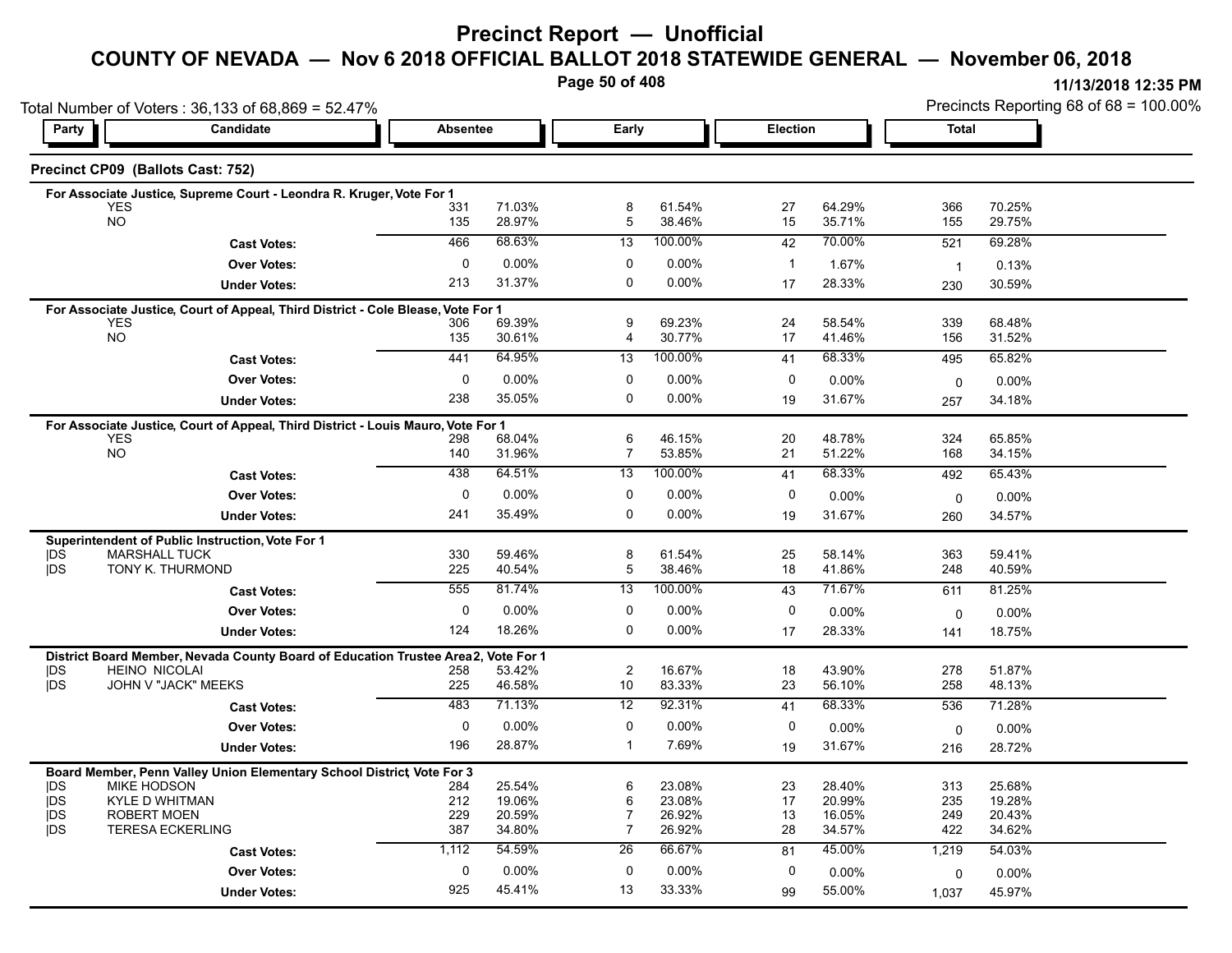**Page 51 of 408**

|                          |                                                                         |                 |                  | Page 51 of 408    |                  |                 |                   |                | 11/13/2018 12:35 PM                    |  |
|--------------------------|-------------------------------------------------------------------------|-----------------|------------------|-------------------|------------------|-----------------|-------------------|----------------|----------------------------------------|--|
| Party                    | Total Number of Voters: 36,133 of 68,869 = 52.47%<br>Candidate          | <b>Absentee</b> |                  | Early             |                  | <b>Election</b> |                   | <b>Total</b>   | Precincts Reporting 68 of 68 = 100.00% |  |
|                          |                                                                         |                 |                  |                   |                  |                 |                   |                |                                        |  |
|                          | Precinct CP09 (Ballots Cast: 752)                                       |                 |                  |                   |                  |                 |                   |                |                                        |  |
|                          | Sheriff-Coroner-Public Administrator, Vote For 1<br><b>SHANNAN MOON</b> | 328             | 51.82%           | 10                | 76.92%           | 27              | 48.21%            | 365            | 51.99%                                 |  |
| <b>IDS</b><br><b>jDS</b> | <b>BILL SMETHERS</b>                                                    | 305             | 48.18%           | 3                 | 23.08%           | 29              | 51.79%            | 337            | 48.01%                                 |  |
|                          | <b>Cast Votes:</b>                                                      | 633             | 93.23%           | 13                | 100.00%          | 56              | 93.33%            | 702            | 93.35%                                 |  |
|                          | <b>Over Votes:</b>                                                      | 0               | 0.00%            | 0                 | $0.00\%$         | 0               | $0.00\%$          | $\mathbf 0$    | 0.00%                                  |  |
|                          | <b>Under Votes:</b>                                                     | 46              | 6.77%            | $\Omega$          | $0.00\%$         | 4               | 6.67%             | 50             | 6.65%                                  |  |
|                          | Director, Penn Valley Fire Protection District, Vote For 2              |                 |                  |                   |                  |                 |                   |                |                                        |  |
| <b>IDS</b><br>jDS        | <b>BRUCE C. PUPHAL</b><br><b>MARK SCHAEFER</b>                          | 389<br>151      | 47.38%<br>18.39% | 9<br>$\mathbf{1}$ | 56.25%<br>6.25%  | 27<br>10        | 46.55%<br>17.24%  | 425<br>162     | 47.49%<br>18.10%                       |  |
| <b>IDS</b>               | <b>BRUCE STEPHENSON</b>                                                 | 281             | 34.23%           | 6                 | 37.50%           | 21              | 36.21%            | 308            | 34.41%                                 |  |
|                          | <b>Cast Votes:</b>                                                      | 821             | 60.46%           | 16                | 61.54%           | 58              | 48.33%            | 895            | 59.51%                                 |  |
|                          | <b>Over Votes:</b>                                                      | $\Omega$        | 0.00%            | 0                 | $0.00\%$         | 0               | $0.00\%$          | $\mathbf 0$    | 0.00%                                  |  |
|                          | <b>Under Votes:</b>                                                     | 537             | 39.54%           | 10                | 38.46%           | 62              | 51.67%            | 609            | 40.49%                                 |  |
|                          | Proposition 1, Vote For 1                                               |                 |                  |                   |                  |                 |                   |                |                                        |  |
|                          | <b>YES</b><br><b>NO</b>                                                 | 262<br>390      | 40.18%<br>59.82% | 5<br>8            | 38.46%<br>61.54% | 28<br>29        | 49.12%<br>50.88%  | 295<br>427     | 40.86%<br>59.14%                       |  |
|                          | <b>Cast Votes:</b>                                                      | 652             | 96.02%           | 13                | 100.00%          | 57              | 95.00%            | 722            | 96.01%                                 |  |
|                          | <b>Over Votes:</b>                                                      | 0               | $0.00\%$         | 0                 | $0.00\%$         | 0               |                   |                |                                        |  |
|                          | <b>Under Votes:</b>                                                     | 27              | 3.98%            | $\mathbf 0$       | $0.00\%$         | 3               | $0.00\%$<br>5.00% | $\mathbf 0$    | 0.00%<br>3.99%                         |  |
|                          |                                                                         |                 |                  |                   |                  |                 |                   | 30             |                                        |  |
|                          | Proposition 2, Vote For 1<br><b>YES</b>                                 | 326             | 50.23%           | 8                 | 61.54%           | 37              | 63.79%            | 371            | 51.53%                                 |  |
|                          | <b>NO</b>                                                               | 323             | 49.77%           | 5                 | 38.46%           | 21              | 36.21%            | 349            | 48.47%                                 |  |
|                          | <b>Cast Votes:</b>                                                      | 649             | 95.58%           | 13                | 100.00%          | 58              | 96.67%            | 720            | 95.74%                                 |  |
|                          | <b>Over Votes:</b>                                                      |                 | 0.15%            | 0                 | 0.00%            | 0               | $0.00\%$          | $\overline{1}$ | 0.13%                                  |  |
|                          | <b>Under Votes:</b>                                                     | 29              | 4.27%            | $\Omega$          | $0.00\%$         | 2               | 3.33%             | 31             | 4.12%                                  |  |
|                          | Proposition 3, Vote For 1<br><b>YES</b>                                 | 237             | 36.35%           | 6                 | 46.15%           | 28              | 48.28%            | 271            | 37.48%                                 |  |

NO 415 63.65% 7 53.85% 30 51.72% 452 62.52%

YES 319 48.55% 7 53.85% 33 57.89% 359 49.38% NO 338 51.45% 6 46.15% 24 42.11% 368 50.62%

0 0.00%

0 0.00%

3.98% 0

3.24% 0

**Under Votes: Over Votes:** 0.00%

**Under Votes: Over Votes:** 0.00%

22 3.24%

**Proposition 4, Vote For 1**

27 3.98%

**Cast Votes:** 652 96.02% 13 100.00% 58 96.67% 723 96.14%

**Cast Votes:** 657 96.76% 13 100.00% 57 95.00% 727 96.68%

0.00% 0 0.00% 2

0.00% 0

3

 $0$  0.00%  $0$  0.00%  $0$  0.00%  $0$  0.00%  $0$  0.00%

0.00%

 $0$  0.00%  $0$  0.00%  $0$  0.00%  $0$  0.00%  $0$  0.00%  $0$  0.00%  $0$  0.00%  $0$  0.00%  $0$  0.00%  $0$  0.00%  $0$  0.00%  $0$  0.00%  $0$  0.00%  $0$  0.00%  $0$  0.00%  $0$  0.00%  $0$  0.00%  $0$  0.00%  $0$  0.00%  $0$  0.00%  $0$  0.00%  $0$  0.00%

0.00% 0

0.00% 0

29 3.86%

25 3.32%

3.33% 3.86%

5.00% 3.32%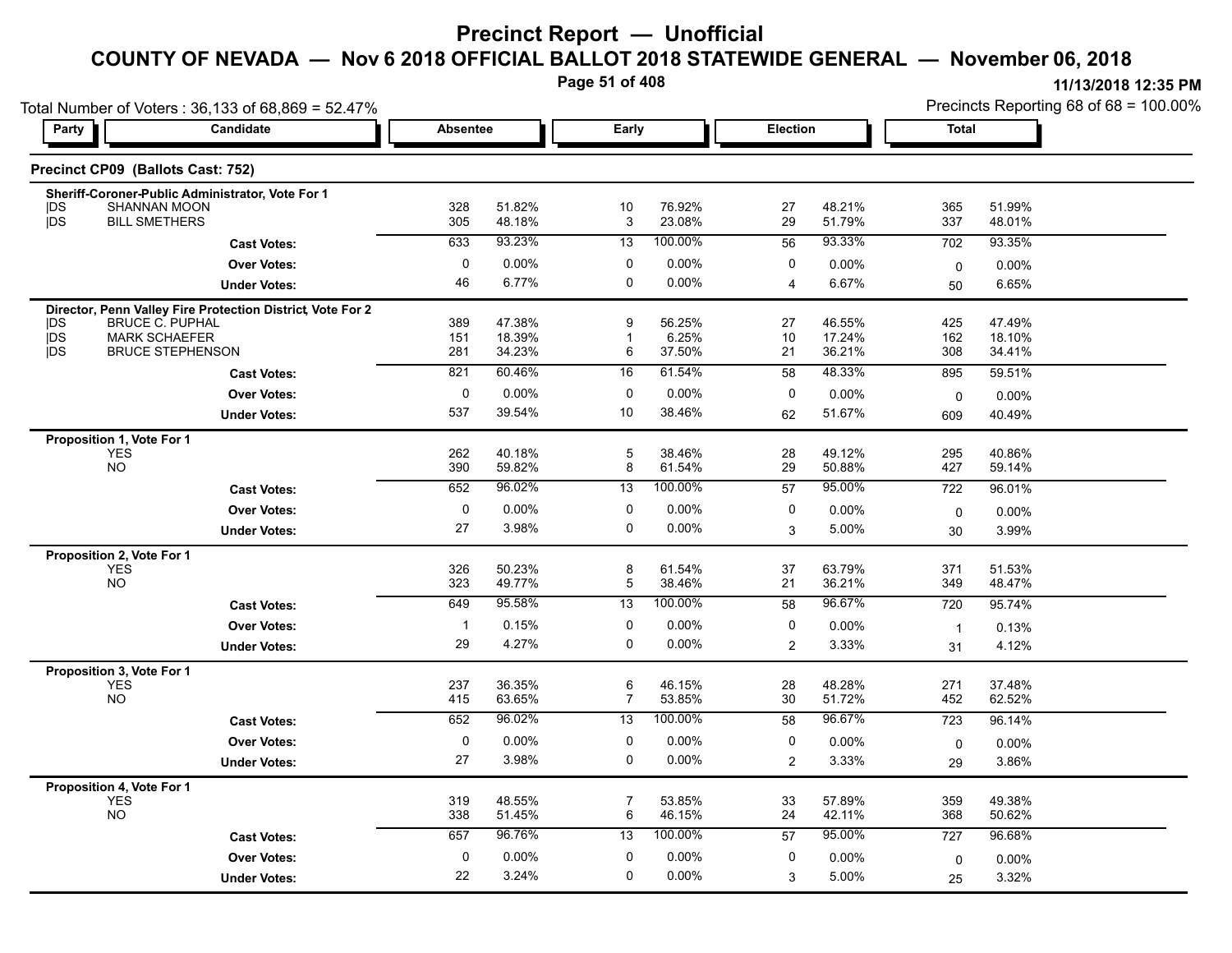**Page 52 of 408**

**Proposition 11, Vote For 1**

**11/13/2018 12:35 PM**

|                                                      | Total Number of Voters: 36,133 of 68,869 = 52.47% |            |                  |                     |                  |                 |                  |              | Precincts Reporting 68 of 68 = 100.00% |  |  |
|------------------------------------------------------|---------------------------------------------------|------------|------------------|---------------------|------------------|-----------------|------------------|--------------|----------------------------------------|--|--|
| Party                                                | Candidate                                         | Absentee   |                  | Early               |                  | <b>Election</b> |                  | <b>Total</b> |                                        |  |  |
| Precinct CP09 (Ballots Cast: 752)                    |                                                   |            |                  |                     |                  |                 |                  |              |                                        |  |  |
| Proposition 5, Vote For 1<br><b>YES</b><br><b>NO</b> |                                                   | 369<br>285 | 56.42%<br>43.58% | 5<br>8              | 38.46%<br>61.54% | 24<br>$32\,$    | 42.86%<br>57.14% | 398<br>325   | 55.05%<br>44.95%                       |  |  |
|                                                      | <b>Cast Votes:</b>                                | 654        | 96.32%           | 13                  | 100.00%          | 56              | 93.33%           | 723          | 96.14%                                 |  |  |
|                                                      | <b>Over Votes:</b>                                | $\Omega$   | 0.00%            | $\mathbf 0$         | $0.00\%$         | $\Omega$        | 0.00%            | 0            | 0.00%                                  |  |  |
|                                                      | <b>Under Votes:</b>                               | 25         | 3.68%            | 0                   | $0.00\%$         |                 | 6.67%            | 29           | 3.86%                                  |  |  |
| Proposition 6, Vote For 1<br><b>YES</b><br><b>NO</b> |                                                   | 391<br>272 | 58.97%<br>41.03% | 8<br>5              | 61.54%<br>38.46% | 27<br>33        | 45.00%<br>55.00% | 426<br>310   | 57.88%<br>42.12%                       |  |  |
|                                                      | <b>Cast Votes:</b>                                | 663        | 97.64%           | 13                  | 100.00%          | 60              | 100.00%          | 736          | 97.87%                                 |  |  |
|                                                      | <b>Over Votes:</b>                                | $\Omega$   | 0.00%            | $\Omega$            | $0.00\%$         | 0               | $0.00\%$         | 0            | 0.00%                                  |  |  |
|                                                      | <b>Under Votes:</b>                               | 16         | 2.36%            | $\Omega$            | $0.00\%$         | $\Omega$        | $0.00\%$         | 16           | 2.13%                                  |  |  |
| Proposition 7, Vote For 1<br><b>YES</b><br><b>NO</b> |                                                   | 372<br>286 | 56.53%<br>43.47% | 9<br>$\overline{4}$ | 69.23%<br>30.77% | 31<br>24        | 56.36%<br>43.64% | 412<br>314   | 56.75%<br>43.25%                       |  |  |
|                                                      | <b>Cast Votes:</b>                                | 658        | 96.91%           | 13                  | 100.00%          | 55              | 91.67%           | 726          | 96.54%                                 |  |  |
|                                                      | <b>Over Votes:</b>                                | 0          | $0.00\%$         | 0                   | $0.00\%$         | 0               | 0.00%            | 0            | 0.00%                                  |  |  |
|                                                      | <b>Under Votes:</b>                               | 21         | 3.09%            | $\Omega$            | $0.00\%$         | 5               | 8.33%            | 26           | 3.46%                                  |  |  |
| Proposition 8, Vote For 1<br><b>YES</b><br><b>NO</b> |                                                   | 207<br>444 | 31.80%<br>68.20% | 7<br>6              | 53.85%<br>46.15% | 30<br>27        | 52.63%<br>47.37% | 244<br>477   | 33.84%<br>66.16%                       |  |  |
|                                                      | <b>Cast Votes:</b>                                | 651        | 95.88%           | 13                  | 100.00%          | 57              | 95.00%           | 721          | 95.88%                                 |  |  |
|                                                      | <b>Over Votes:</b>                                | $\Omega$   | $0.00\%$         | $\Omega$            | $0.00\%$         | 0               | $0.00\%$         | $\mathbf 0$  | 0.00%                                  |  |  |
|                                                      | <b>Under Votes:</b>                               | 28         | 4.12%            | 0                   | $0.00\%$         | 3               | 5.00%            | 31           | 4.12%                                  |  |  |
| Proposition 10, Vote For 1<br>YES <sup>T</sup>       |                                                   | 171<br>484 | 26.11%<br>73.89% | 7<br>6              | 53.85%<br>46.15% | 20<br>40        | 33.33%<br>66.67% | 198<br>530   | 27.20%<br>72.80%                       |  |  |
|                                                      | <b>Cast Votes:</b>                                | 655        | 96.47%           | $\overline{13}$     | 100.00%          | 60              | 100.00%          | 728          | 96.81%                                 |  |  |

3.53% 0

4.42% 1

0 0.00%

YES 476 73.34% 4 33.33% 31 54.39% 511 71.17% NO 173 26.66% 8 66.67% 26 45.61% 207 28.83% 26.83% 207 28.83%

0 0.00%

**Cast Votes:** 649 95.58% 12 92.31% 57 95.00% 718 95.48%

0.00% 0 0.00% 0

0.00% 0

3

 $0$  0.00%  $0$  0.00%  $0$  0.00%  $0$  0.00%  $0$  0.00%  $0$  0.00%  $0$  0.00%  $0$  0.00%  $0$  0.00%  $0$  0.00%  $0$  0.00%  $0$  0.00%  $0$  0.00%  $0$  0.00%  $0$  0.00%  $0$  0.00%  $0$  0.00%  $0$  0.00%  $0$  0.00%  $0$  0.00%  $0$  0.00%  $0$  0.00%

5.00%

 $0$  0.00%  $0$  0.00%  $0$  0.00%  $0$  0.00%  $0$  0.00%

0.00% 0

0.00% 0

24 3.19%

34 4.52%

 $0.00\%$  24 3.19%

 $5.00\%$  34  $4.52\%$ 

**Under Votes: Over Votes:** 0.00%

**Under Votes: Over Votes:** 0.00%

30 4.42%

24 3.53%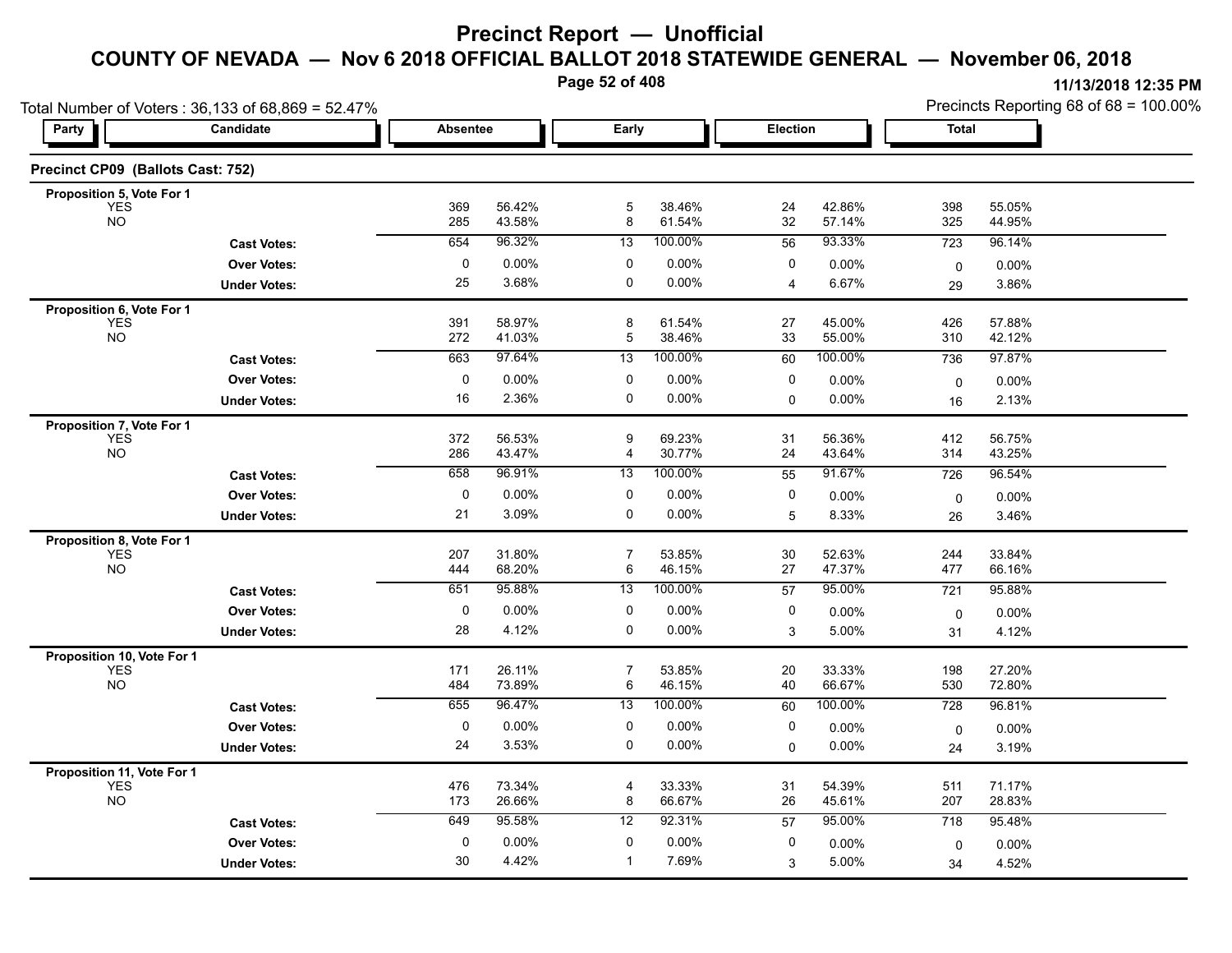**Page 53 of 408**

|                                   | Total Number of Voters: 36,133 of 68,869 = 52.47% |            |                  |       |                  |                 |                  |              |                  | Precincts Reporting 68 of 68 = 100.00% |
|-----------------------------------|---------------------------------------------------|------------|------------------|-------|------------------|-----------------|------------------|--------------|------------------|----------------------------------------|
| Party                             | Candidate                                         | Absentee   |                  | Early |                  | <b>Election</b> |                  | <b>Total</b> |                  |                                        |
| Precinct CP09 (Ballots Cast: 752) |                                                   |            |                  |       |                  |                 |                  |              |                  |                                        |
| Proposition 12, Vote For 1        |                                                   |            |                  |       |                  |                 |                  |              |                  |                                        |
| <b>YES</b><br><b>NO</b>           |                                                   | 336<br>326 | 50.76%<br>49.24% | 6     | 53.85%<br>46.15% | 31<br>27        | 53.45%<br>46.55% | 374<br>359   | 51.02%<br>48.98% |                                        |
|                                   | <b>Cast Votes:</b>                                | 662        | 97.50%           | 13    | 100.00%          | 58              | 96.67%           | 733          | 97.47%           |                                        |
|                                   | <b>Over Votes:</b>                                | 0          | $0.00\%$         | 0     | $0.00\%$         | 0               | $0.00\%$         | 0            | $0.00\%$         |                                        |
|                                   | <b>Under Votes:</b>                               | 17         | 2.50%            | 0     | 0.00%            | 2               | 3.33%            | 19           | 2.53%            |                                        |
| Measure G, Vote For 1             |                                                   |            |                  |       |                  |                 |                  |              |                  |                                        |
| <b>YES</b><br><b>NO</b>           |                                                   | 504<br>139 | 78.38%<br>21.62% | 6     | 53.85%<br>46.15% | 40<br>17        | 70.18%<br>29.82% | 551<br>162   | 77.28%<br>22.72% |                                        |
|                                   | <b>Cast Votes:</b>                                | 643        | 94.70%           | 13    | 100.00%          | 57              | 95.00%           | 713          | 94.81%           |                                        |
|                                   | <b>Over Votes:</b>                                | 0          | $0.00\%$         | 0     | $0.00\%$         | 0               | $0.00\%$         | 0            | $0.00\%$         |                                        |
|                                   | <b>Under Votes:</b>                               | 36         | 5.30%            | 0     | $0.00\%$         | 3               | 5.00%            | 39           | 5.19%            |                                        |
| Measure H, Vote For 1             |                                                   |            |                  |       |                  |                 |                  |              |                  |                                        |
| <b>YES</b><br><b>NO</b>           |                                                   | 586<br>64  | 90.15%<br>9.85%  | 12    | 92.31%<br>7.69%  | 46<br>6         | 88.46%<br>11.54% | 644<br>71    | 90.07%<br>9.93%  |                                        |
|                                   | <b>Cast Votes:</b>                                | 650        | 95.73%           | 13    | 100.00%          | 52              | 86.67%           | 715          | 95.08%           |                                        |
|                                   | <b>Over Votes:</b>                                | 0          | $0.00\%$         | 0     | $0.00\%$         | 0               | $0.00\%$         | $\Omega$     | $0.00\%$         |                                        |
|                                   | <b>Under Votes:</b>                               | 29         | 4.27%            | 0     | $0.00\%$         | 8               | 13.33%           | 37           | 4.92%            |                                        |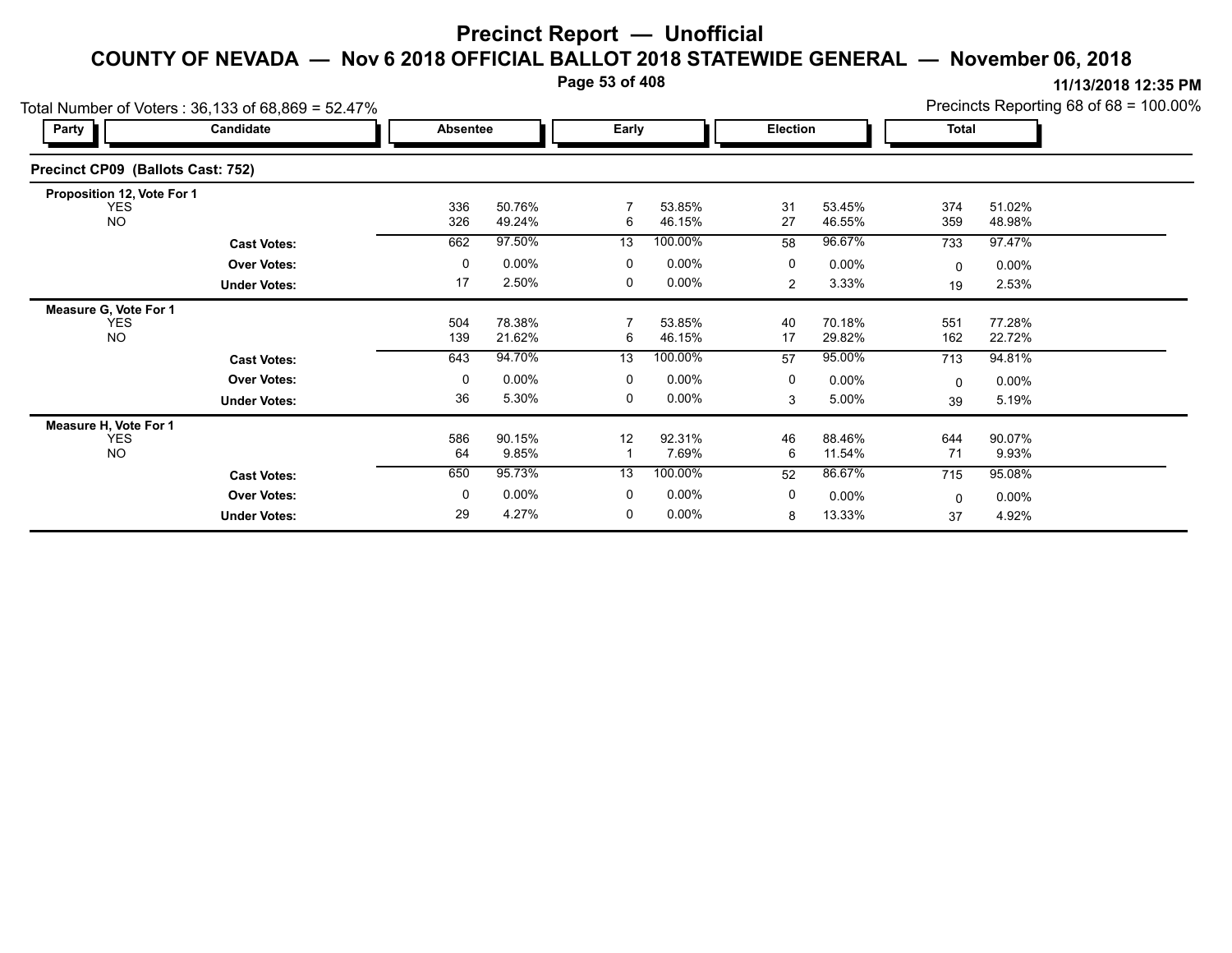**Page 54 of 408**

| Total Number of Voters: 36,133 of 68,869 = 52.47%                                      |                                          |              |                  |                      |                  |                |                  | Precincts Reporting 68 of 68 = 100.00% |                  |  |
|----------------------------------------------------------------------------------------|------------------------------------------|--------------|------------------|----------------------|------------------|----------------|------------------|----------------------------------------|------------------|--|
| Party                                                                                  | Candidate                                |              | <b>Absentee</b>  |                      | Early            |                | Election         | Total                                  |                  |  |
| Precinct CP10 (Ballots Cast: 1,827)                                                    |                                          |              |                  |                      |                  |                |                  |                                        |                  |  |
| Governor, Vote For 1<br><b>REP</b><br>JOHN H. COX<br><b>DEM</b><br><b>GAVIN NEWSOM</b> |                                          | 959<br>699   | 57.84%           | 17<br>$\overline{7}$ | 70.83%<br>29.17% | 64<br>28       | 69.57%           | 1,040                                  | 58.62%           |  |
|                                                                                        |                                          | 1,658        | 42.16%<br>97.13% | 24                   | 100.00%          | 92             | 30.43%<br>95.83% | 734<br>1,774                           | 41.38%<br>97.10% |  |
|                                                                                        | <b>Cast Votes:</b><br><b>Over Votes:</b> | 0            | $0.00\%$         | 0                    | 0.00%            | 0              | 0.00%            |                                        |                  |  |
|                                                                                        | <b>Under Votes:</b>                      | 49           | 2.87%            | 0                    | 0.00%            | $\overline{4}$ | 4.17%            | 0<br>53                                | 0.00%<br>2.90%   |  |
|                                                                                        |                                          |              |                  |                      |                  |                |                  |                                        |                  |  |
| Lieutenant Governor, Vote For 1<br>ED HERNANDEZ<br><b>DEM</b><br><b>DEM</b>            | ELENI KOUNALAKIS                         | 404<br>815   | 33.14%<br>66.86% | 6<br>10              | 37.50%<br>62.50% | 18<br>42       | 30.00%<br>70.00% | 428<br>867                             | 33.05%<br>66.95% |  |
|                                                                                        | <b>Cast Votes:</b>                       | 1,219        | 71.41%           | 16                   | 66.67%           | 60             | 62.50%           | 1,295                                  | 70.88%           |  |
|                                                                                        | <b>Over Votes:</b>                       | $\mathbf{1}$ | 0.06%            | 0                    | 0.00%            | 0              | 0.00%            | $\overline{1}$                         | 0.05%            |  |
|                                                                                        | <b>Under Votes:</b>                      | 487          | 28.53%           | 8                    | 33.33%           | 36             | 37.50%           | 531                                    | 29.06%           |  |
| Secretary of State, Vote For 1                                                         |                                          |              |                  |                      |                  |                |                  |                                        |                  |  |
| <b>DEM</b><br><b>ALEX PADILLA</b>                                                      |                                          | 755          | 44.91%           | 8                    | 33.33%           | 33             | 35.48%           | 796                                    | 44.27%           |  |
| <b>REP</b><br><b>MARK P. MEUSER</b>                                                    |                                          | 926          | 55.09%           | 16                   | 66.67%           | 60             | 64.52%           | 1,002                                  | 55.73%           |  |
|                                                                                        | <b>Cast Votes:</b>                       | 1,681        | 98.48%           | $\overline{24}$      | 100.00%          | 93             | 96.88%           | 1,798                                  | 98.41%           |  |
|                                                                                        | <b>Over Votes:</b>                       | $\mathbf{1}$ | 0.06%            | 0                    | 0.00%            | 0              | 0.00%            | $\overline{1}$                         | 0.05%            |  |
|                                                                                        | <b>Under Votes:</b>                      | 25           | 1.46%            | 0                    | 0.00%            | 3              | 3.13%            | 28                                     | 1.53%            |  |
| Controller, Vote For 1                                                                 |                                          |              |                  |                      |                  |                |                  |                                        |                  |  |
| <b>REP</b>                                                                             | KONSTANTINOS RODITIS                     | 906          | 53.99%           | 16                   | 66.67%           | 57             | 61.96%           | 979                                    | 54.57%           |  |
| <b>DEM</b><br>BETTY T. YEE                                                             |                                          | 772          | 46.01%           | 8                    | 33.33%           | 35             | 38.04%           | 815                                    | 45.43%           |  |
|                                                                                        | <b>Cast Votes:</b>                       | 1,678        | 98.30%           | 24                   | 100.00%          | 92             | 95.83%           | 1,794                                  | 98.19%           |  |
|                                                                                        | <b>Over Votes:</b>                       | 0            | 0.00%            | 0                    | 0.00%            | 0              | $0.00\%$         | 0                                      | $0.00\%$         |  |
|                                                                                        | <b>Under Votes:</b>                      | 29           | 1.70%            | 0                    | 0.00%            | 4              | 4.17%            | 33                                     | 1.81%            |  |
| Treasurer, Vote For 1                                                                  |                                          |              |                  |                      |                  |                |                  |                                        |                  |  |
| <b>REP</b><br><b>GREG CONLON</b><br><b>DEM</b><br><b>FIONA MA</b>                      |                                          | 924          | 55.10%           | 16                   | 66.67%<br>33.33% | 56             | 61.54%           | 996                                    | 55.58%           |  |
|                                                                                        |                                          | 753          | 44.90%<br>98.24% | 8                    | 100.00%          | 35             | 38.46%           | 796                                    | 44.42%           |  |
|                                                                                        | <b>Cast Votes:</b>                       | 1,677        |                  | $\overline{24}$      |                  | 91             | 94.79%           | 1,792                                  | 98.08%           |  |
|                                                                                        | <b>Over Votes:</b>                       | $\mathbf 0$  | 0.00%            | 0                    | 0.00%            | 0              | $0.00\%$         | 0                                      | $0.00\%$         |  |
|                                                                                        | <b>Under Votes:</b>                      | 30           | 1.76%            | 0                    | 0.00%            | 5              | 5.21%            | 35                                     | 1.92%            |  |
| Attorney General, Vote For 1<br><b>REP</b><br><b>STEVEN C BAILEY</b>                   |                                          | 955          | 56.68%           | 17                   | 70.83%           | 61             | 66.30%           | 1,033                                  | 57.36%           |  |
| <b>DEM</b><br><b>XAVIER BECERRA</b>                                                    |                                          | 730          | 43.32%           | $\overline{7}$       | 29.17%           | 31             | 33.70%           | 768                                    | 42.64%           |  |
|                                                                                        | <b>Cast Votes:</b>                       | 1,685        | 98.71%           | 24                   | 100.00%          | 92             | 95.83%           | 1,801                                  | 98.58%           |  |
|                                                                                        | <b>Over Votes:</b>                       | 0            | $0.00\%$         | $\mathbf 0$          | 0.00%            | 0              | 0.00%            | 0                                      | $0.00\%$         |  |
|                                                                                        | <b>Under Votes:</b>                      | 22           | 1.29%            | $\Omega$             | 0.00%            | $\overline{4}$ | 4.17%            | 26                                     | 1.42%            |  |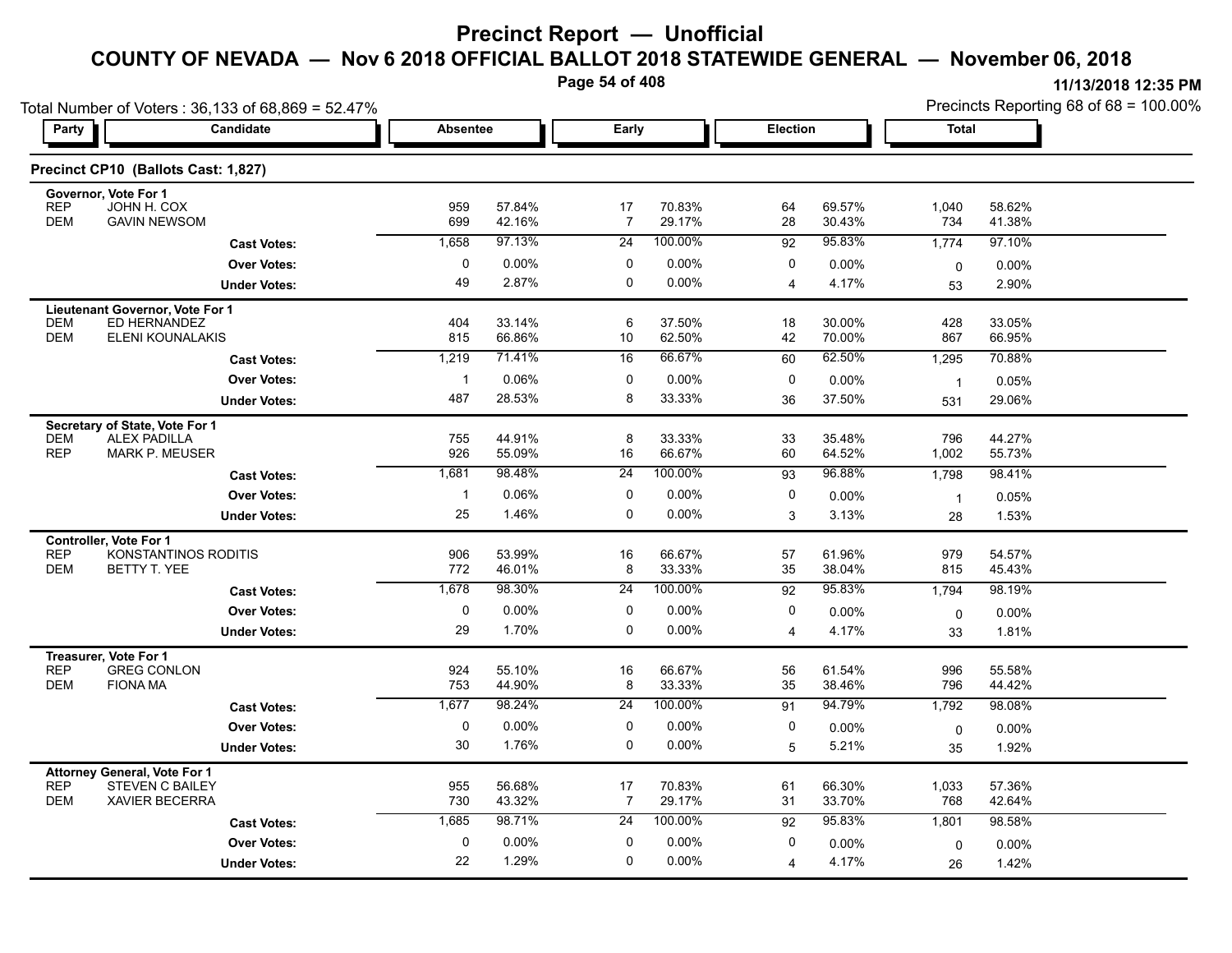**Page 55 of 408**

| Party                    | Total Number of Voters: 36,133 of 68,869 = 52.47%<br><b>Candidate</b>                 | <b>Absentee</b> |                  | Early                 |                  | <b>Election</b> |                  | <b>Total</b>          | Precincts Reporting 68 of 68 = 100.00% |
|--------------------------|---------------------------------------------------------------------------------------|-----------------|------------------|-----------------------|------------------|-----------------|------------------|-----------------------|----------------------------------------|
|                          |                                                                                       |                 |                  |                       |                  |                 |                  |                       |                                        |
|                          | Precinct CP10 (Ballots Cast: 1,827)                                                   |                 |                  |                       |                  |                 |                  |                       |                                        |
|                          | <b>Insurance Commissioner, Vote For 1</b>                                             |                 |                  |                       |                  |                 |                  |                       |                                        |
| <b>DEM</b>               | RICARDO LARA<br>STEVE POIZNER                                                         | 566<br>1,053    | 34.96%<br>65.04% | 8<br>13               | 38.10%<br>61.90% | 28<br>53        | 34.57%<br>65.43% | 602<br>1,119          | 34.98%<br>65.02%                       |
|                          | <b>Cast Votes:</b>                                                                    | 1,619           | 94.84%           | $\overline{21}$       | 87.50%           | 81              | 84.38%           | 1,721                 | 94.20%                                 |
|                          | <b>Over Votes:</b>                                                                    | $\mathbf 0$     | 0.00%            | $\mathbf 0$           | $0.00\%$         | 0               | 0.00%            | 0                     | 0.00%                                  |
|                          | <b>Under Votes:</b>                                                                   | 88              | 5.16%            | 3                     | 12.50%           | 15              | 15.63%           | 106                   | 5.80%                                  |
|                          | Member, State Board of Equalization District 1, Vote For 1                            |                 |                  |                       |                  |                 |                  |                       |                                        |
| DEM<br><b>REP</b>        | TOM HALLINAN<br><b>TED GAINES</b>                                                     | 684<br>981      | 41.08%<br>58.92% | 7<br>16               | 30.43%<br>69.57% | 32<br>59        | 35.16%<br>64.84% | 723<br>1,056          | 40.64%<br>59.36%                       |
|                          | <b>Cast Votes:</b>                                                                    | 1,665           | 97.54%           | $\overline{23}$       | 95.83%           | 91              | 94.79%           | 1,779                 | 97.37%                                 |
|                          | <b>Over Votes:</b>                                                                    | $\mathbf 0$     | 0.00%            | $\mathbf 0$           | $0.00\%$         | 0               | $0.00\%$         | $\mathbf 0$           | 0.00%                                  |
|                          | <b>Under Votes:</b>                                                                   | 42              | 2.46%            | $\mathbf{1}$          | 4.17%            | 5               | 5.21%            | 48                    | 2.63%                                  |
|                          | United States Senate, Vote For 1                                                      |                 |                  |                       |                  |                 |                  |                       |                                        |
| <b>DEM</b>               | <b>DIANNE FEINSTEIN</b>                                                               | 660             | 47.97%           | 8                     | 44.44%           | 31              | 43.06%           | 699                   | 47.68%                                 |
| <b>DEM</b>               | <b>KEVIN DE LEON</b>                                                                  | 716<br>1,376    | 52.03%<br>80.61% | 10<br>$\overline{18}$ | 55.56%<br>75.00% | 41<br>72        | 56.94%<br>75.00% | 767<br>1,466          | 52.32%<br>80.24%                       |
|                          | <b>Cast Votes:</b><br><b>Over Votes:</b>                                              | $\overline{1}$  | 0.06%            | $\mathbf 0$           | 0.00%            | 0               | 0.00%            |                       |                                        |
|                          | <b>Under Votes:</b>                                                                   | 330             | 19.33%           | 6                     | 25.00%           | 24              | 25.00%           | $\overline{1}$<br>360 | 0.05%<br>19.70%                        |
|                          |                                                                                       |                 |                  |                       |                  |                 |                  |                       |                                        |
| <b>REP</b>               | House of Representatives of the United States District 1, Vote For 1<br>DOUG LA MALFA | 921             | 54.27%           | 16                    | 66.67%           | 53              | 55.79%           | 990                   | 54.52%                                 |
| <b>DEM</b>               | <b>AUDREY DENNEY</b>                                                                  | 776             | 45.73%           | 8                     | 33.33%           | 42              | 44.21%           | 826                   | 45.48%                                 |
|                          | <b>Cast Votes:</b>                                                                    | 1,697           | 99.41%           | 24                    | 100.00%          | 95              | 98.96%           | 1,816                 | 99.40%                                 |
|                          | <b>Over Votes:</b>                                                                    | 0               | 0.00%            | 0                     | $0.00\%$         | 0               | 0.00%            | $\mathbf 0$           | 0.00%                                  |
|                          | <b>Under Votes:</b>                                                                   | 10              | 0.59%            | $\mathbf 0$           | $0.00\%$         | $\mathbf{1}$    | 1.04%            | 11                    | 0.60%                                  |
|                          | State Assembly District 1, Vote For 1                                                 |                 |                  |                       |                  |                 |                  |                       |                                        |
| <b>REP</b><br><b>DEM</b> | <b>BRIAN DAHLE</b><br><b>CALEEN SISK</b>                                              | 1,018<br>647    | 61.14%<br>38.86% | 15<br>9               | 62.50%<br>37.50% | 61<br>33        | 64.89%<br>35.11% | 1,094<br>689          | 61.36%<br>38.64%                       |
|                          | <b>Cast Votes:</b>                                                                    | 1,665           | 97.54%           | 24                    | 100.00%          | 94              | 97.92%           | 1,783                 | 97.59%                                 |
|                          | <b>Over Votes:</b>                                                                    | 0               | 0.00%            | $\mathbf 0$           | $0.00\%$         | 0               | 0.00%            | 0                     | 0.00%                                  |
|                          | <b>Under Votes:</b>                                                                   | 42              | 2.46%            | $\mathbf{0}$          | $0.00\%$         | 2               | 2.08%            | 44                    | 2.41%                                  |
|                          | For Associate Justice, Supreme Court - Carol A. Corrigan, Vote For 1                  |                 |                  |                       |                  |                 |                  |                       |                                        |
|                          | <b>YES</b>                                                                            | 998             | 77.79%           | $12$                  | 80.00%           | 44              | 67.69%           | 1,054                 | 77.33%                                 |
|                          | <b>NO</b>                                                                             | 285             | 22.21%           | 3                     | 20.00%           | 21              | 32.31%           | 309                   | 22.67%                                 |
|                          | <b>Cast Votes:</b>                                                                    | 1,283           | 75.16%           | 15                    | 62.50%           | 65              | 67.71%           | 1,363                 | 74.60%                                 |
|                          | <b>Over Votes:</b>                                                                    | $\mathbf{1}$    | 0.06%            | $\mathbf 0$           | 0.00%            | 0               | 0.00%            | -1                    | 0.05%                                  |
|                          | <b>Under Votes:</b>                                                                   | 423             | 24.78%           | 9                     | 37.50%           | 31              | 32.29%           | 463                   | 25.34%                                 |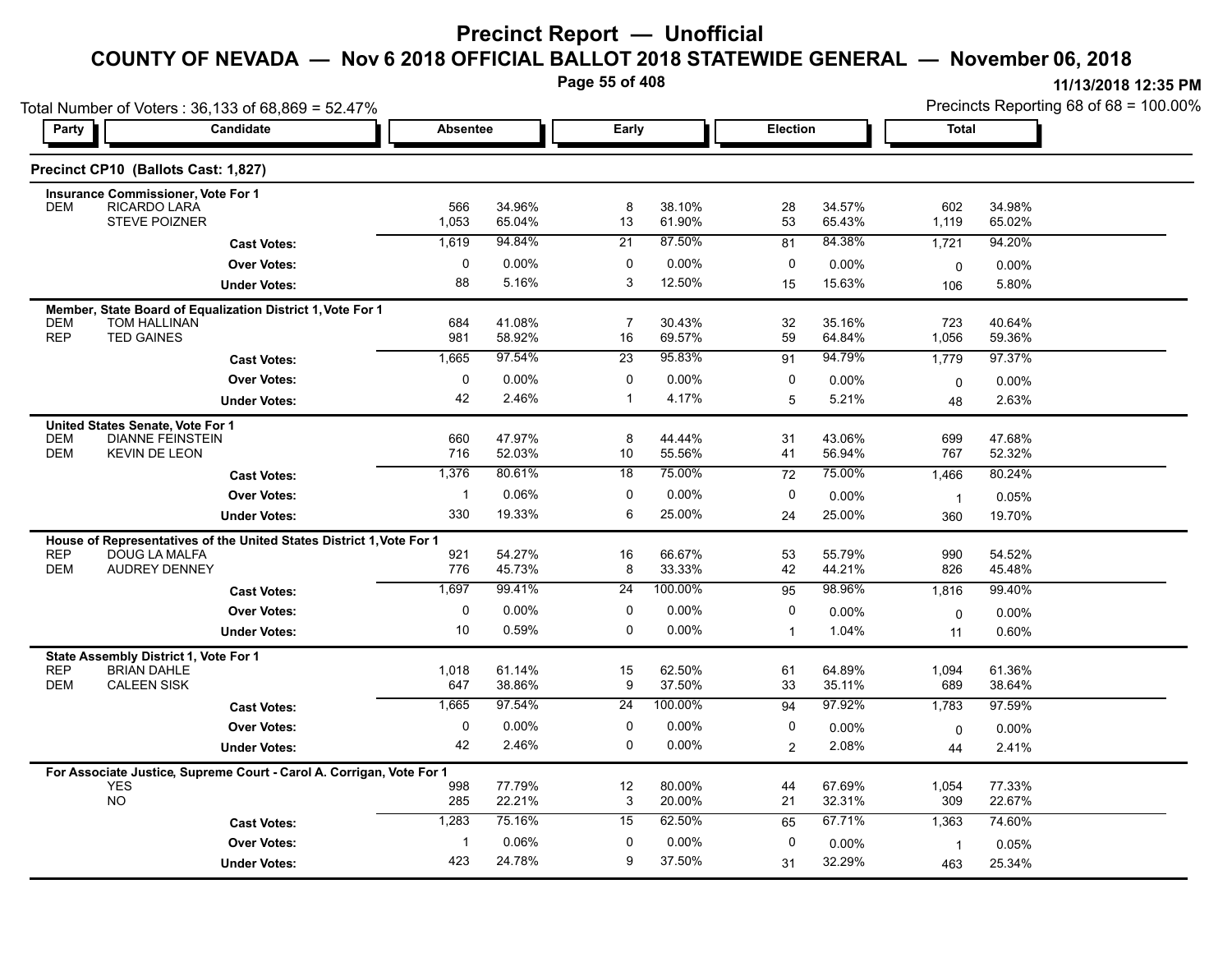## **Precinct Report — Unofficial**

## **COUNTY OF NEVADA — Nov 6 2018 OFFICIAL BALLOT 2018 STATEWIDE GENERAL — November 06, 2018**

**Page 56 of 408**

|                         | Total Number of Voters: 36,133 of 68,869 = 52.47%                                |                 |                  |                 |                  |             |                  | Precincts Reporting 68 of 68 = 100.00% |                  |  |
|-------------------------|----------------------------------------------------------------------------------|-----------------|------------------|-----------------|------------------|-------------|------------------|----------------------------------------|------------------|--|
| Party                   | Candidate                                                                        | <b>Absentee</b> |                  | Early           |                  |             | <b>Election</b>  |                                        | <b>Total</b>     |  |
|                         | Precinct CP10 (Ballots Cast: 1,827)                                              |                 |                  |                 |                  |             |                  |                                        |                  |  |
|                         | For Associate Justice, Supreme Court - Leondra R. Kruger, Vote For 1             |                 |                  |                 |                  |             |                  |                                        |                  |  |
| <b>YES</b><br><b>NO</b> |                                                                                  | 901<br>338      | 72.72%<br>27.28% | 11<br>5         | 68.75%<br>31.25% | 36<br>27    | 57.14%<br>42.86% | 948<br>370                             | 71.93%<br>28.07% |  |
|                         |                                                                                  |                 |                  |                 |                  |             |                  |                                        |                  |  |
|                         | <b>Cast Votes:</b>                                                               | 1,239           | 72.58%           | 16              | 66.67%           | 63          | 65.63%           | 1,318                                  | 72.14%           |  |
|                         | <b>Over Votes:</b>                                                               | $\mathbf 1$     | 0.06%            | $\mathbf 0$     | 0.00%            | $\mathbf 0$ | $0.00\%$         | $\overline{1}$                         | 0.05%            |  |
|                         | <b>Under Votes:</b>                                                              | 467             | 27.36%           | 8               | 33.33%           | 33          | 34.38%           | 508                                    | 27.81%           |  |
|                         | For Associate Justice, Court of Appeal, Third District - Cole Blease, Vote For 1 |                 |                  |                 |                  |             |                  |                                        |                  |  |
| <b>YES</b><br><b>NO</b> |                                                                                  | 826             | 68.66%           | $\overline{7}$  | 46.67%           | 28          | 45.16%           | 861                                    | 67.27%           |  |
|                         |                                                                                  | 377             | 31.34%           | 8               | 53.33%           | 34          | 54.84%           | 419                                    | 32.73%           |  |
|                         | <b>Cast Votes:</b>                                                               | 1,203           | 70.47%           | 15              | 62.50%           | 62          | 64.58%           | 1,280                                  | 70.06%           |  |
|                         | <b>Over Votes:</b>                                                               | $\mathbf 0$     | 0.00%            | $\mathbf{0}$    | 0.00%            | 0           | 0.00%            | 0                                      | 0.00%            |  |
|                         | <b>Under Votes:</b>                                                              | 504             | 29.53%           | 9               | 37.50%           | 34          | 35.42%           | 547                                    | 29.94%           |  |
|                         | For Associate Justice, Court of Appeal, Third District - Louis Mauro, Vote For 1 |                 |                  |                 |                  |             |                  |                                        |                  |  |
| <b>YES</b>              |                                                                                  | 893             | 74.67%           | 8               | 53.33%           | 35          | 56.45%           | 936                                    | 73.53%           |  |
| <b>NO</b>               |                                                                                  | 303             | 25.33%           | 7               | 46.67%           | 27          | 43.55%           | 337                                    | 26.47%           |  |
|                         | <b>Cast Votes:</b>                                                               | 1,196           | 70.06%           | 15              | 62.50%           | 62          | 64.58%           | 1,273                                  | 69.68%           |  |
|                         | <b>Over Votes:</b>                                                               | $\mathbf 0$     | 0.00%            | $\mathbf 0$     | 0.00%            | 0           | $0.00\%$         | 0                                      | 0.00%            |  |
|                         | <b>Under Votes:</b>                                                              | 511             | 29.94%           | 9               | 37.50%           | 34          | 35.42%           | 554                                    | 30.32%           |  |
|                         | Superintendent of Public Instruction, Vote For 1                                 |                 |                  |                 |                  |             |                  |                                        |                  |  |
| <b>IDS</b>              | <b>MARSHALL TUCK</b>                                                             | 914             | 62.82%           | 14              | 73.68%           | 45          | 59.21%           | 973                                    | 62.77%           |  |
| <b>IDS</b>              | TONY K. THURMOND                                                                 | 541             | 37.18%           | 5               | 26.32%           | 31          | 40.79%           | 577                                    | 37.23%           |  |
|                         | <b>Cast Votes:</b>                                                               | 1,455           | 85.24%           | 19              | 79.17%           | 76          | 79.17%           | 1,550                                  | 84.84%           |  |
|                         | <b>Over Votes:</b>                                                               | $\mathbf{1}$    | 0.06%            | 0               | 0.00%            | $\mathbf 0$ | 0.00%            | $\overline{1}$                         | 0.05%            |  |
|                         | <b>Under Votes:</b>                                                              | 251             | 14.70%           | 5               | 20.83%           | 20          | 20.83%           | 276                                    | 15.11%           |  |
|                         | District Board Member, Nevada County Board of Education Trustee Area2,           |                 | Vote For 1       |                 |                  |             |                  |                                        |                  |  |
| <b>IDS</b>              | <b>HEINO NICOLAI</b>                                                             | 712             | 55.32%           | $\overline{c}$  | 11.76%           | 20          | 30.30%           | 734                                    | 53.58%           |  |
| <b>IDS</b>              | JOHN V "JACK" MEEKS                                                              | 575             | 44.68%           | 15              | 88.24%           | 46          | 69.70%           | 636                                    | 46.42%           |  |
|                         | <b>Cast Votes:</b>                                                               | 1,287           | 75.40%           | $\overline{17}$ | 70.83%           | 66          | 68.75%           | 1,370                                  | 74.99%           |  |
|                         | <b>Over Votes:</b>                                                               | $\mathbf 1$     | 0.06%            | $\mathbf 0$     | 0.00%            | $\mathbf 0$ | $0.00\%$         | $\overline{1}$                         | 0.05%            |  |
|                         | <b>Under Votes:</b>                                                              | 419             | 24.55%           | 7               | 29.17%           | 30          | 31.25%           | 456                                    | 24.96%           |  |
|                         | Board Member, Penn Valley Union Elementary School District, Vote For 3           |                 |                  |                 |                  |             |                  |                                        |                  |  |
| DS                      | <b>MIKE HODSON</b>                                                               | 834             | 28.78%           | 11              | 30.56%           | 47          | 35.34%           | 892                                    | 29.08%           |  |
| <b>IDS</b>              | KYLE D WHITMAN                                                                   | 436             | 15.04%           | 8               | 22.22%           | 23          | 17.29%           | 467                                    | 15.23%           |  |
| <b>IDS</b>              | <b>ROBERT MOEN</b>                                                               | 613             | 21.15%           | 5               | 13.89%           | 14          | 10.53%           | 632                                    | 20.61%           |  |
| <b>IDS</b>              | <b>TERESA ECKERLING</b>                                                          | 1,015           | 35.02%           | 12              | 33.33%           | 49          | 36.84%           | 1,076                                  | 35.08%           |  |
|                         | <b>Cast Votes:</b>                                                               | 2,898           | 56.59%           | 36              | 50.00%           | 133         | 46.18%           | 3,067                                  | 55.96%           |  |
|                         | <b>Over Votes:</b>                                                               | 1               | 0.06%            | 0               | 0.00%            | 0           | $0.00\%$         | $\overline{1}$                         | 0.05%            |  |
|                         | <b>Under Votes:</b>                                                              | 2,220           | 43.35%           | 36              | 50.00%           | 155         | 53.82%           | 2,411                                  | 43.99%           |  |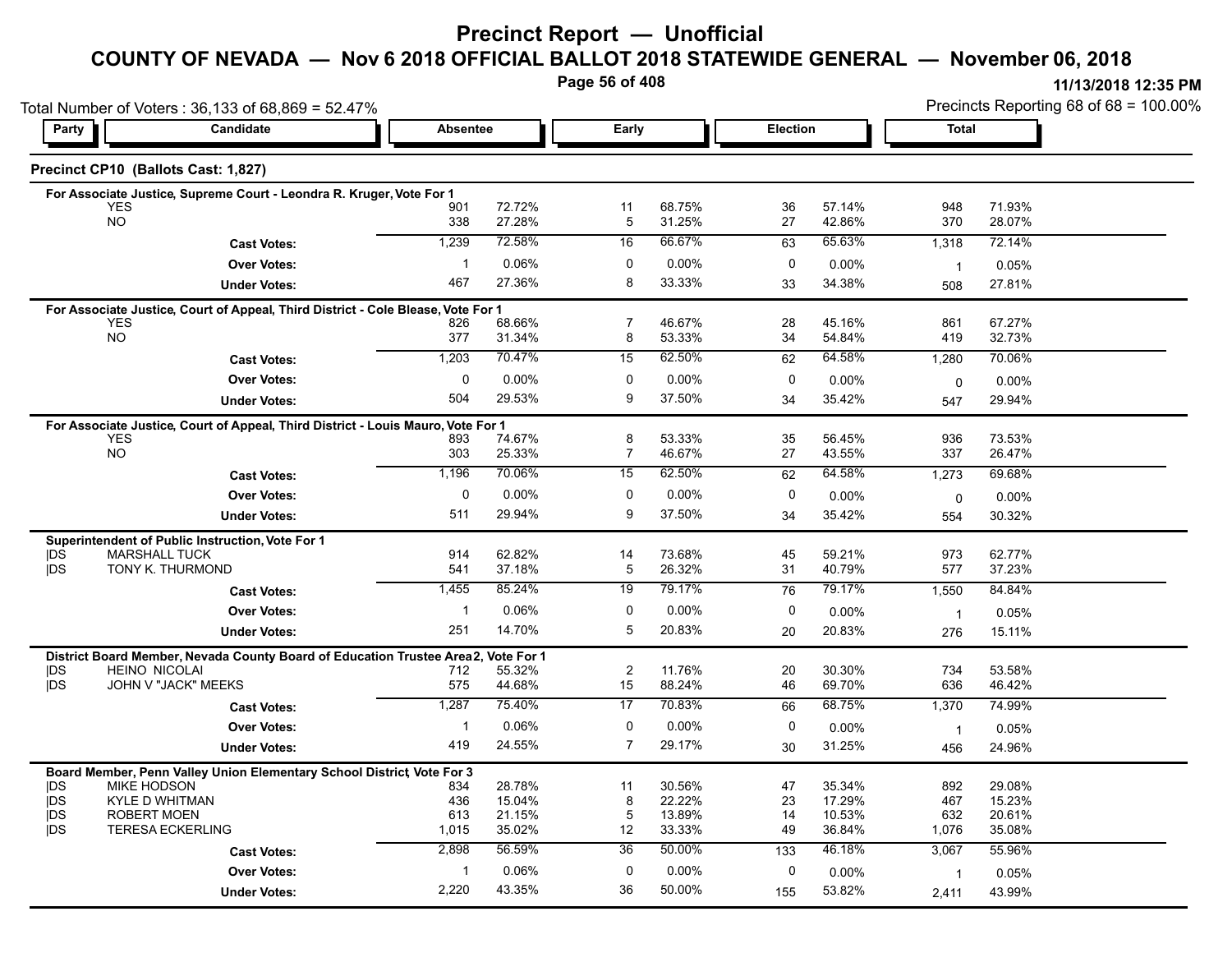**Page 57 of 408**

|                   | Total Number of Voters: 36,133 of 68,869 = 52.47%          |                 |                  |                               |                  |                  |                  | Precincts Reporting 68 of 68 = 100.00% |                  |  |
|-------------------|------------------------------------------------------------|-----------------|------------------|-------------------------------|------------------|------------------|------------------|----------------------------------------|------------------|--|
| Party             | Candidate                                                  | <b>Absentee</b> |                  | Early                         |                  | <b>Election</b>  |                  | <b>Total</b>                           |                  |  |
|                   | Precinct CP10 (Ballots Cast: 1,827)                        |                 |                  |                               |                  |                  |                  |                                        |                  |  |
|                   | Sheriff-Coroner-Public Administrator, Vote For 1           |                 |                  |                               |                  |                  |                  |                                        |                  |  |
| <b>IDS</b><br> DS | <b>SHANNAN MOON</b><br><b>BILL SMETHERS</b>                | 796<br>804      | 49.75%<br>50.25% | $\overline{7}$<br>16          | 30.43%<br>69.57% | 32<br>50         | 39.02%<br>60.98% | 835<br>870                             | 48.97%<br>51.03% |  |
|                   | <b>Cast Votes:</b>                                         | 1,600           | 93.73%           | 23                            | 95.83%           | 82               | 85.42%           | 1,705                                  | 93.32%           |  |
|                   | <b>Over Votes:</b>                                         | 0               | 0.00%            | $\pmb{0}$                     | 0.00%            | $\pmb{0}$        | 0.00%            | 0                                      | 0.00%            |  |
|                   | <b>Under Votes:</b>                                        | 107             | 6.27%            | $\mathbf{1}$                  | 4.17%            | 14               | 14.58%           | 122                                    | 6.68%            |  |
|                   | Director, Penn Valley Fire Protection District, Vote For 2 |                 |                  |                               |                  |                  |                  |                                        |                  |  |
| <b>IDS</b><br>jDS | <b>BRUCE C. PUPHAL</b><br><b>MARK SCHAEFER</b>             | 1,057<br>268    | 49.16%<br>12.47% | 17<br>6                       | 50.00%<br>17.65% | 58<br>21         | 58.59%<br>21.21% | 1,132<br>295                           | 49.58%<br>12.92% |  |
| jDS               | <b>BRUCE STEPHENSON</b>                                    | 825             | 38.37%           | 11                            | 32.35%           | 20               | 20.20%           | 856                                    | 37.49%           |  |
|                   | <b>Cast Votes:</b>                                         | 2,150           | 62.98%           | 34                            | 70.83%           | 99               | 51.56%           | 2,283                                  | 62.48%           |  |
|                   | <b>Over Votes:</b>                                         | 0               | 0.00%            | 0                             | 0.00%            | $\mathbf 0$      | 0.00%            | $\pmb{0}$                              | 0.00%            |  |
|                   | <b>Under Votes:</b>                                        | 1,264           | 37.02%           | 14                            | 29.17%           | 93               | 48.44%           | 1,371                                  | 37.52%           |  |
|                   | Proposition 1, Vote For 1                                  |                 |                  |                               |                  |                  |                  |                                        |                  |  |
|                   | <b>YES</b><br>NO <sub>1</sub>                              | 656<br>1,005    | 39.49%<br>60.51% | 10<br>12                      | 45.45%<br>54.55% | 33<br>58         | 36.26%<br>63.74% | 699<br>1,075                           | 39.40%<br>60.60% |  |
|                   |                                                            | 1,661           | 97.31%           | $\overline{22}$               | 91.67%           | 91               | 94.79%           | 1,774                                  | 97.10%           |  |
|                   | <b>Cast Votes:</b>                                         |                 |                  |                               |                  |                  |                  |                                        |                  |  |
|                   | <b>Over Votes:</b>                                         | 0<br>46         | 0.00%<br>2.69%   | $\mathbf 0$<br>$\overline{2}$ | 0.00%<br>8.33%   | $\mathbf 0$      | 0.00%            | 0                                      | 0.00%            |  |
|                   | <b>Under Votes:</b>                                        |                 |                  |                               |                  | 5                | 5.21%            | 53                                     | 2.90%            |  |
|                   | Proposition 2, Vote For 1<br><b>YES</b>                    | 800             | 48.46%           | 11                            | 50.00%           | 47               | 50.54%           | 858                                    | 48.58%           |  |
|                   | <b>NO</b>                                                  | 851             | 51.54%           | 11                            | 50.00%           | 46               | 49.46%           | 908                                    | 51.42%           |  |
|                   | <b>Cast Votes:</b>                                         | 1,651           | 96.72%           | $\overline{22}$               | 91.67%           | 93               | 96.88%           | 1,766                                  | 96.66%           |  |
|                   | <b>Over Votes:</b>                                         | $\mathbf{1}$    | 0.06%            | 0                             | 0.00%            | 0                | 0.00%            | $\mathbf{1}$                           | 0.05%            |  |
|                   | <b>Under Votes:</b>                                        | 55              | 3.22%            | $\overline{c}$                | 8.33%            | 3                | 3.13%            | 60                                     | 3.28%            |  |
|                   | Proposition 3, Vote For 1                                  |                 |                  |                               |                  |                  |                  |                                        |                  |  |
|                   | <b>YES</b><br><b>NO</b>                                    | 575<br>1,076    | 34.83%<br>65.17% | 6<br>16                       | 27.27%<br>72.73% | 38<br>53         | 41.76%<br>58.24% | 619<br>1,145                           | 35.09%<br>64.91% |  |
|                   |                                                            | 1,651           | 96.72%           | $\overline{22}$               | 91.67%           | 91               | 94.79%           |                                        | 96.55%           |  |
|                   | <b>Cast Votes:</b>                                         | $\mathbf 0$     | 0.00%            | 0                             | 0.00%            | $\boldsymbol{0}$ |                  | 1,764                                  |                  |  |
|                   | <b>Over Votes:</b>                                         | 56              | 3.28%            | $\overline{c}$                | 8.33%            | $\overline{5}$   | 0.00%<br>5.21%   | $\mathbf 0$                            | 0.00%<br>3.45%   |  |
|                   | <b>Under Votes:</b>                                        |                 |                  |                               |                  |                  |                  | 63                                     |                  |  |
|                   | Proposition 4, Vote For 1<br><b>YES</b>                    | 741             | 45.24%           | 7                             | 31.82%           | 50               | 53.76%           | 798                                    | 45.52%           |  |
|                   | <b>NO</b>                                                  | 897             | 54.76%           | 15                            | 68.18%           | 43               | 46.24%           | 955                                    | 54.48%           |  |
|                   | <b>Cast Votes:</b>                                         | 1,638           | 95.96%           | 22                            | 91.67%           | 93               | 96.88%           | 1,753                                  | 95.95%           |  |
|                   | <b>Over Votes:</b>                                         | 0               | 0.00%            | $\pmb{0}$                     | 0.00%            | $\pmb{0}$        | 0.00%            | $\mathbf 0$                            | 0.00%            |  |
|                   | <b>Under Votes:</b>                                        | 69              | 4.04%            | 2                             | 8.33%            | 3                | 3.13%            | 74                                     | 4.05%            |  |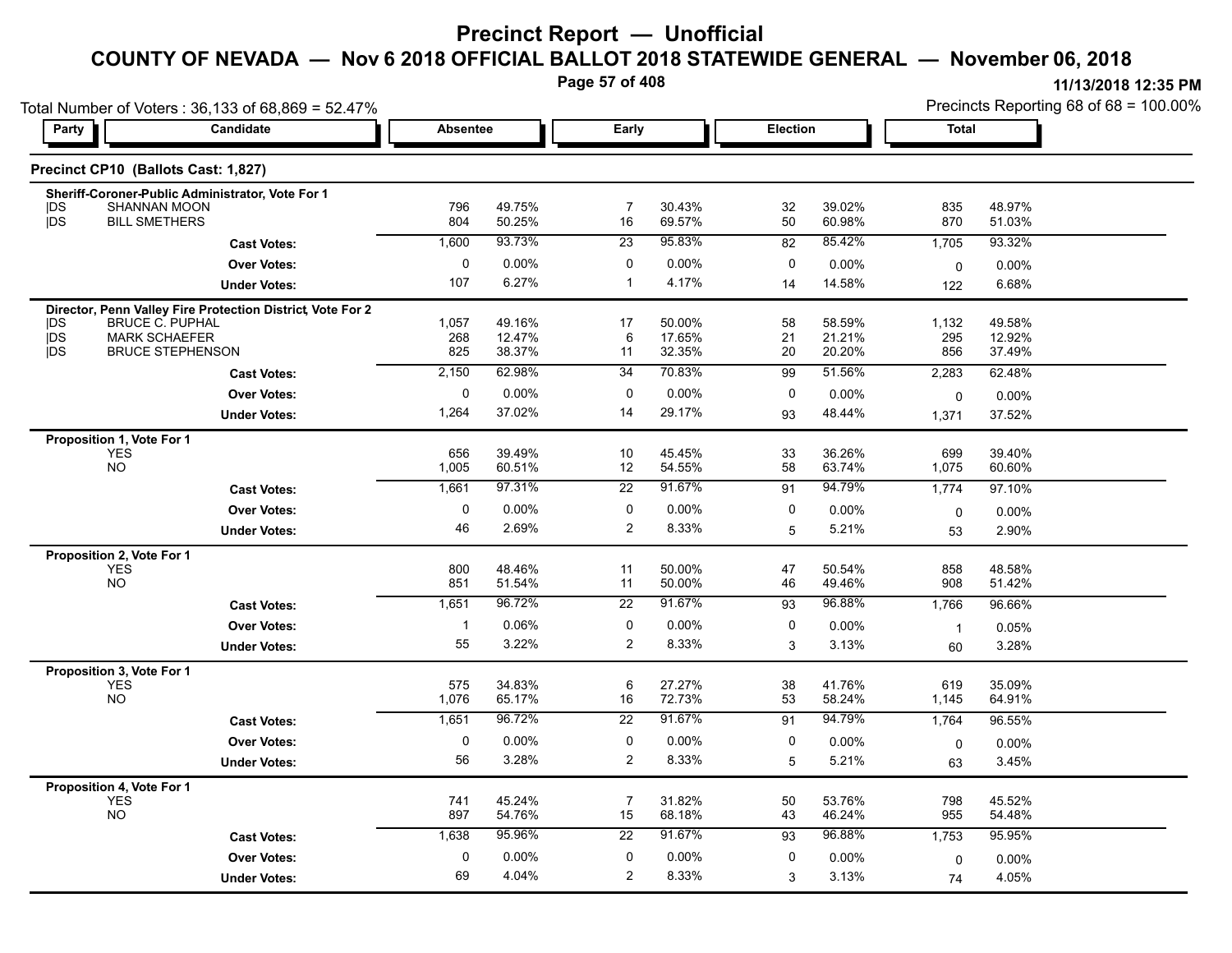**Page 58 of 408**

| Candidate<br>Precinct CP10 (Ballots Cast: 1,827)<br><b>Cast Votes:</b><br><b>Over Votes:</b><br><b>Under Votes:</b><br><b>Cast Votes:</b><br><b>Over Votes:</b><br><b>Under Votes:</b> | <b>Absentee</b><br>824<br>829<br>1,653<br>0<br>54<br>936<br>734<br>1,670                                                           | 49.85%<br>50.15%<br>96.84%<br>$0.00\%$<br>3.16%<br>56.05%<br>43.95%            | Early<br>16<br>6<br>22<br>0<br>$\overline{c}$<br>17                       | 72.73%<br>27.27%<br>91.67%<br>0.00%<br>8.33% | Election<br>43<br>48<br>91<br>0<br>5                                                    | 47.25%<br>52.75%<br>94.79%<br>0.00%<br>5.21% | Total<br>883<br>883<br>1,766<br>$\mathbf 0$<br>61                         | 50.00%<br>50.00%<br>96.66%<br>$0.00\%$<br>3.34%             |
|----------------------------------------------------------------------------------------------------------------------------------------------------------------------------------------|------------------------------------------------------------------------------------------------------------------------------------|--------------------------------------------------------------------------------|---------------------------------------------------------------------------|----------------------------------------------|-----------------------------------------------------------------------------------------|----------------------------------------------|---------------------------------------------------------------------------|-------------------------------------------------------------|
|                                                                                                                                                                                        |                                                                                                                                    |                                                                                |                                                                           |                                              |                                                                                         |                                              |                                                                           |                                                             |
|                                                                                                                                                                                        |                                                                                                                                    |                                                                                |                                                                           |                                              |                                                                                         |                                              |                                                                           |                                                             |
|                                                                                                                                                                                        |                                                                                                                                    |                                                                                |                                                                           |                                              |                                                                                         |                                              |                                                                           |                                                             |
|                                                                                                                                                                                        |                                                                                                                                    |                                                                                |                                                                           |                                              |                                                                                         |                                              |                                                                           |                                                             |
|                                                                                                                                                                                        |                                                                                                                                    |                                                                                |                                                                           |                                              |                                                                                         |                                              |                                                                           |                                                             |
|                                                                                                                                                                                        |                                                                                                                                    |                                                                                |                                                                           |                                              |                                                                                         |                                              |                                                                           |                                                             |
|                                                                                                                                                                                        |                                                                                                                                    |                                                                                |                                                                           |                                              |                                                                                         |                                              |                                                                           |                                                             |
|                                                                                                                                                                                        |                                                                                                                                    |                                                                                |                                                                           |                                              |                                                                                         |                                              |                                                                           |                                                             |
|                                                                                                                                                                                        |                                                                                                                                    |                                                                                | 7                                                                         | 70.83%<br>29.17%                             | 65<br>30                                                                                | 68.42%<br>31.58%                             | 1,018<br>771                                                              | 56.90%<br>43.10%                                            |
|                                                                                                                                                                                        |                                                                                                                                    | 97.83%                                                                         | 24                                                                        | 100.00%                                      | 95                                                                                      | 98.96%                                       | 1,789                                                                     | 97.92%                                                      |
|                                                                                                                                                                                        | 4                                                                                                                                  | 0.23%                                                                          | 0                                                                         | 0.00%                                        | $\pmb{0}$                                                                               | 0.00%                                        | 4                                                                         | 0.22%                                                       |
|                                                                                                                                                                                        | 33                                                                                                                                 | 1.93%                                                                          | 0                                                                         | 0.00%                                        | $\mathbf{1}$                                                                            | 1.04%                                        | 34                                                                        | 1.86%                                                       |
|                                                                                                                                                                                        |                                                                                                                                    |                                                                                |                                                                           |                                              |                                                                                         |                                              |                                                                           |                                                             |
|                                                                                                                                                                                        | 894                                                                                                                                | 54.08%                                                                         | 14                                                                        | 63.64%                                       | 46                                                                                      | 50.00%                                       | 954                                                                       | 53.99%                                                      |
|                                                                                                                                                                                        | 759                                                                                                                                | 45.92%                                                                         | 8                                                                         | 36.36%                                       | 46                                                                                      | 50.00%                                       | 813                                                                       | 46.01%                                                      |
| <b>Cast Votes:</b>                                                                                                                                                                     | 1,653                                                                                                                              | 96.84%                                                                         | 22                                                                        |                                              | 92                                                                                      | 95.83%                                       | 1,767                                                                     | 96.72%                                                      |
| <b>Over Votes:</b>                                                                                                                                                                     | $\mathbf 0$                                                                                                                        | $0.00\%$                                                                       | 0                                                                         | 0.00%                                        | 0                                                                                       | $0.00\%$                                     | 0                                                                         | 0.00%                                                       |
| <b>Under Votes:</b>                                                                                                                                                                    | 54                                                                                                                                 | 3.16%                                                                          | $\overline{c}$                                                            | 8.33%                                        | 4                                                                                       | 4.17%                                        | 60                                                                        | 3.28%                                                       |
|                                                                                                                                                                                        |                                                                                                                                    |                                                                                |                                                                           |                                              |                                                                                         |                                              |                                                                           |                                                             |
|                                                                                                                                                                                        |                                                                                                                                    |                                                                                |                                                                           |                                              |                                                                                         |                                              |                                                                           | 32.71%<br>67.29%                                            |
|                                                                                                                                                                                        |                                                                                                                                    |                                                                                | 23                                                                        |                                              |                                                                                         |                                              |                                                                           | 96.72%                                                      |
|                                                                                                                                                                                        |                                                                                                                                    |                                                                                |                                                                           |                                              |                                                                                         |                                              |                                                                           | $0.00\%$                                                    |
|                                                                                                                                                                                        | 52                                                                                                                                 | 3.05%                                                                          | 1                                                                         | 4.17%                                        | $\overline{7}$                                                                          | 7.29%                                        |                                                                           | 3.28%                                                       |
|                                                                                                                                                                                        |                                                                                                                                    |                                                                                |                                                                           |                                              |                                                                                         |                                              |                                                                           |                                                             |
|                                                                                                                                                                                        | 420                                                                                                                                | 25.24%                                                                         | $\sqrt{5}$                                                                | 20.83%                                       | 34                                                                                      | 36.17%                                       | 459                                                                       | 25.76%                                                      |
|                                                                                                                                                                                        | 1,244                                                                                                                              | 74.76%                                                                         | 19                                                                        | 79.17%                                       | 60                                                                                      | 63.83%                                       | 1,323                                                                     | 74.24%                                                      |
| <b>Cast Votes:</b>                                                                                                                                                                     | 1,664                                                                                                                              | 97.48%                                                                         | 24                                                                        | 100.00%                                      | 94                                                                                      | 97.92%                                       | 1,782                                                                     | 97.54%                                                      |
| <b>Over Votes:</b>                                                                                                                                                                     | $\mathbf 0$                                                                                                                        | $0.00\%$                                                                       | 0                                                                         | 0.00%                                        | 0                                                                                       | 0.00%                                        | 0                                                                         | $0.00\%$                                                    |
| <b>Under Votes:</b>                                                                                                                                                                    | 43                                                                                                                                 | 2.52%                                                                          | 0                                                                         | 0.00%                                        | $\overline{2}$                                                                          | 2.08%                                        | 45                                                                        | 2.46%                                                       |
|                                                                                                                                                                                        |                                                                                                                                    |                                                                                |                                                                           |                                              |                                                                                         |                                              |                                                                           |                                                             |
|                                                                                                                                                                                        | 1,156                                                                                                                              | 70.57%                                                                         | 16                                                                        | 66.67%                                       | 49                                                                                      | 54.44%                                       | 1,221                                                                     | 69.69%<br>30.31%                                            |
|                                                                                                                                                                                        |                                                                                                                                    |                                                                                |                                                                           |                                              |                                                                                         |                                              |                                                                           | 95.89%                                                      |
|                                                                                                                                                                                        |                                                                                                                                    |                                                                                |                                                                           |                                              |                                                                                         |                                              |                                                                           |                                                             |
|                                                                                                                                                                                        |                                                                                                                                    |                                                                                |                                                                           |                                              |                                                                                         |                                              |                                                                           | 0.16%<br>3.94%                                              |
|                                                                                                                                                                                        | <b>Cast Votes:</b><br><b>Over Votes:</b><br><b>Under Votes:</b><br><b>Cast Votes:</b><br><b>Over Votes:</b><br><b>Under Votes:</b> | 538<br>1,117<br>1,655<br>$\mathbf 0$<br>482<br>1,638<br>$\boldsymbol{2}$<br>67 | 32.51%<br>67.49%<br>96.95%<br>0.00%<br>29.43%<br>95.96%<br>0.12%<br>3.93% | 9<br>14<br>0<br>8<br>24<br>0<br>0            | 91.67%<br>39.13%<br>60.87%<br>95.83%<br>$0.00\%$<br>33.33%<br>100.00%<br>0.00%<br>0.00% | 31<br>58<br>89<br>0<br>41<br>90<br>-1<br>5   | 34.83%<br>65.17%<br>92.71%<br>0.00%<br>45.56%<br>93.75%<br>1.04%<br>5.21% | 578<br>1,189<br>1,767<br>0<br>60<br>531<br>1,752<br>3<br>72 |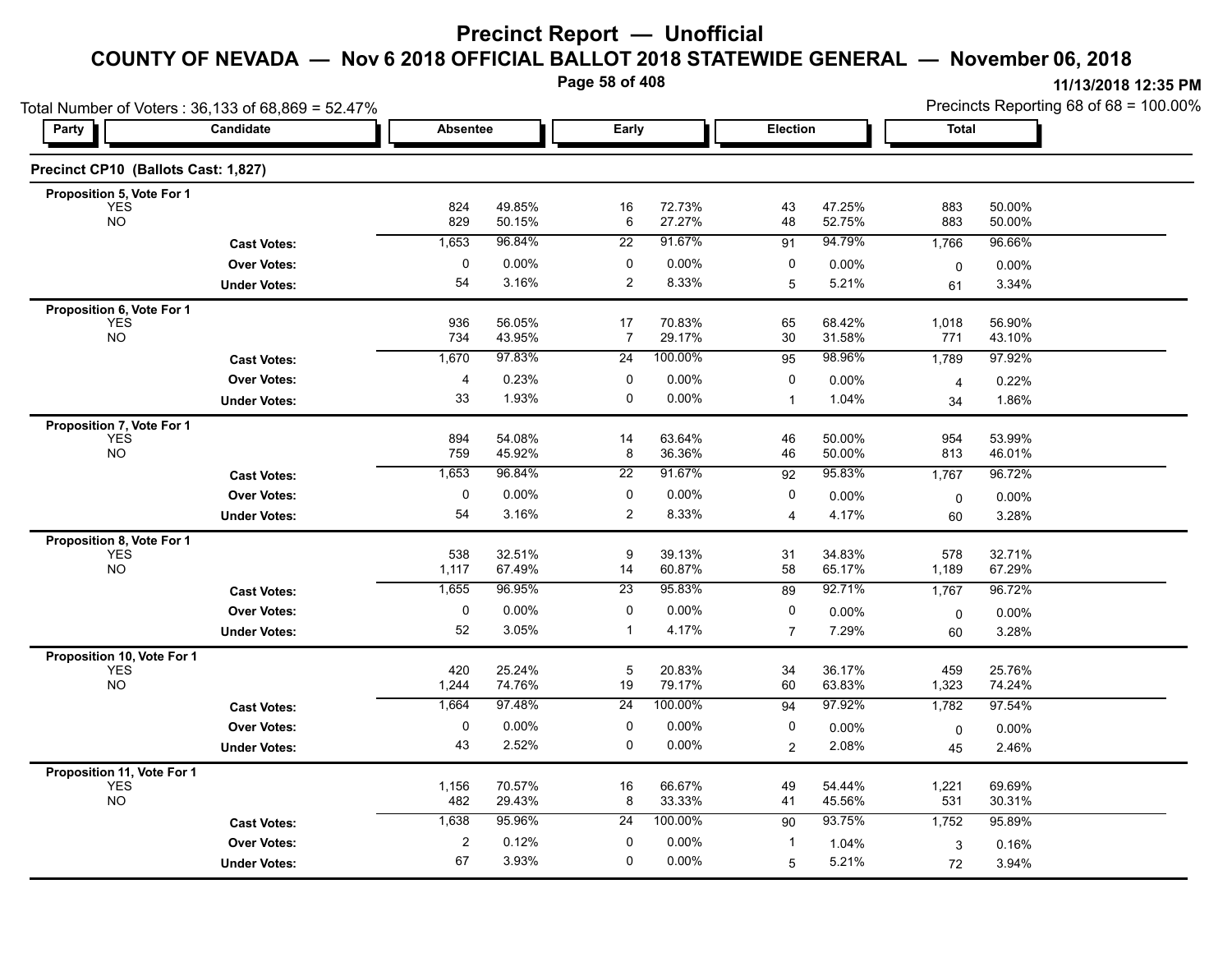**Page 59 of 408**

|                                     | Total Number of Voters: 36,133 of 68,869 = 52.47% |              |                  |                 |                     |                |                  | Precincts Reporting 68 of 68 = 100.00% |                  |  |
|-------------------------------------|---------------------------------------------------|--------------|------------------|-----------------|---------------------|----------------|------------------|----------------------------------------|------------------|--|
| Party                               | Candidate                                         | Absentee     |                  | Early           |                     | Election       |                  | <b>Total</b>                           |                  |  |
| Precinct CP10 (Ballots Cast: 1,827) |                                                   |              |                  |                 |                     |                |                  |                                        |                  |  |
| Proposition 12, Vote For 1          |                                                   |              |                  |                 |                     |                |                  |                                        |                  |  |
| <b>YES</b><br><b>NO</b>             |                                                   | 753<br>896   | 45.66%<br>54.34% | 10<br>12        | 45.45%<br>54.55%    | 50<br>42       | 54.35%<br>45.65% | 813<br>950                             | 46.11%<br>53.89% |  |
|                                     | <b>Cast Votes:</b>                                | 1,649        | 96.60%           | 22              | 91.67%              | 92             | 95.83%           | 1,763                                  | 96.50%           |  |
|                                     | <b>Over Votes:</b>                                |              | 0.06%            |                 | 4.17%               | 0              | $0.00\%$         | $\overline{2}$                         | 0.11%            |  |
|                                     | <b>Under Votes:</b>                               | 57           | 3.34%            |                 | 4.17%               | 4              | 4.17%            | 62                                     | 3.39%            |  |
| Measure G, Vote For 1               |                                                   |              |                  |                 |                     |                |                  |                                        |                  |  |
| <b>YES</b><br><b>NO</b>             |                                                   | 1,348<br>280 | 82.80%<br>17.20% | 19<br>4         | 82.61%<br>17.39%    | 60<br>26       | 69.77%<br>30.23% | 1,427<br>310                           | 82.15%<br>17.85% |  |
|                                     | <b>Cast Votes:</b>                                | 1,628        | 95.37%           | $\overline{23}$ | 95.83%              | 86             | 89.58%           | 1,737                                  | 95.07%           |  |
|                                     | <b>Over Votes:</b>                                | 2            | 0.12%            | 0               | $0.00\%$            | 0              | $0.00\%$         | 2                                      | 0.11%            |  |
|                                     | <b>Under Votes:</b>                               | 77           | 4.51%            |                 | 4.17%               | 10             | 10.42%           | 88                                     | 4.82%            |  |
| Measure H, Vote For 1               |                                                   |              |                  |                 |                     |                |                  |                                        |                  |  |
| <b>YES</b><br><b>NO</b>             |                                                   | 1,541<br>101 | 93.85%<br>6.15%  | 23<br>0         | 100.00%<br>$0.00\%$ | 77<br>12       | 86.52%<br>13.48% | 1,641<br>113                           | 93.56%<br>6.44%  |  |
|                                     | <b>Cast Votes:</b>                                | 1,642        | 96.19%           | 23              | 95.83%              | 89             | 92.71%           | 1,754                                  | 96.00%           |  |
|                                     | <b>Over Votes:</b>                                | 0            | $0.00\%$         | 0               | $0.00\%$            | 0              | $0.00\%$         | $\mathbf 0$                            | $0.00\%$         |  |
|                                     | <b>Under Votes:</b>                               | 65           | 3.81%            |                 | 4.17%               | $\overline{7}$ | 7.29%            | 73                                     | 4.00%            |  |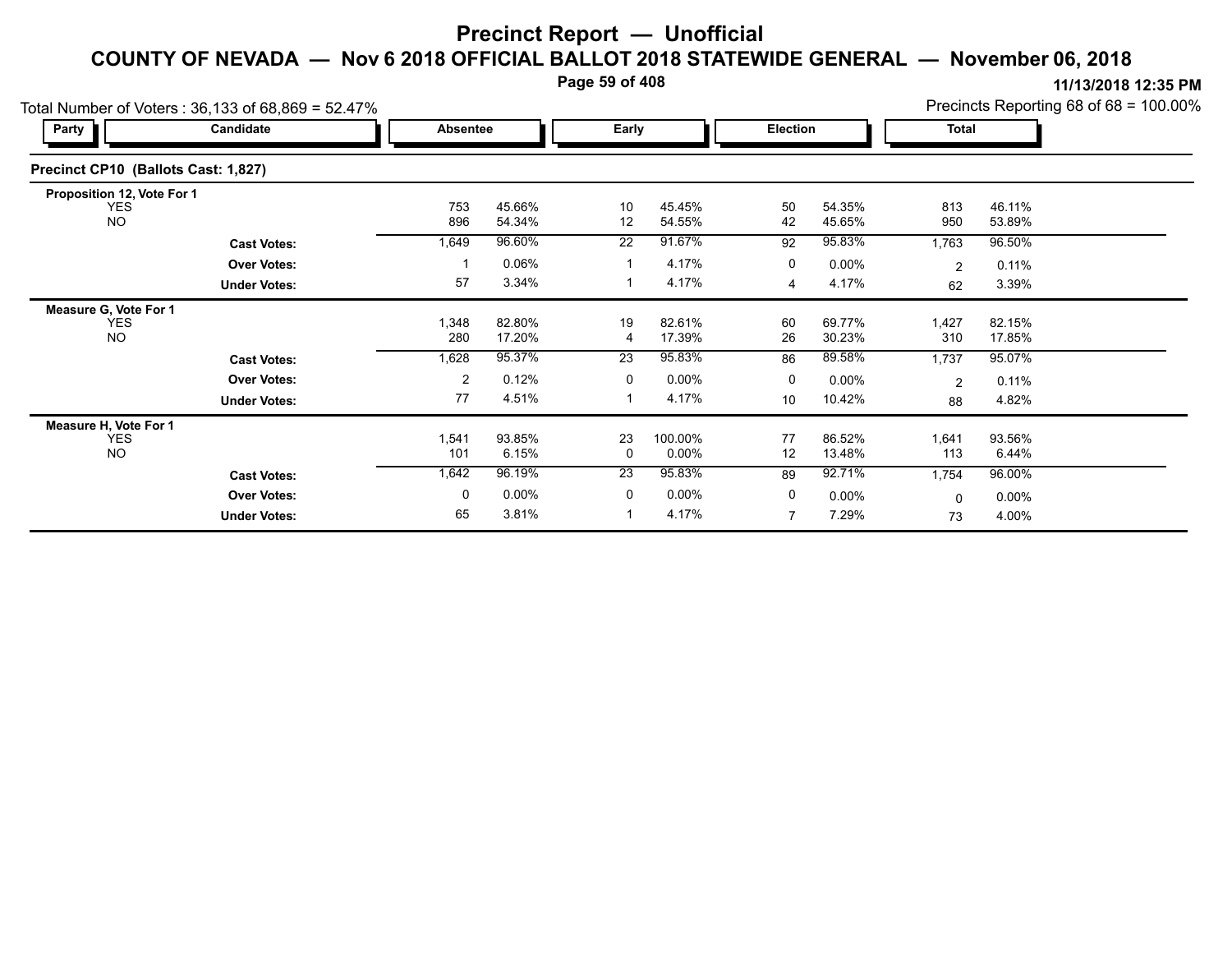**Page 60 of 408**

| Total Number of Voters: 36,133 of 68,869 = 52.47%                   |                     |                  |                   |                   |                |                  | Precincts Reporting 68 of 68 = 100.00% |                  |  |
|---------------------------------------------------------------------|---------------------|------------------|-------------------|-------------------|----------------|------------------|----------------------------------------|------------------|--|
| Party<br>Candidate                                                  | <b>Absentee</b>     |                  |                   | Early<br>Election |                |                  | <b>Total</b>                           |                  |  |
| Precinct CP11 (Ballots Cast: 166)                                   |                     |                  |                   |                   |                |                  |                                        |                  |  |
| Governor, Vote For 1                                                |                     |                  |                   |                   |                |                  |                                        |                  |  |
| <b>REP</b><br>JOHN H. COX<br><b>DEM</b><br><b>GAVIN NEWSOM</b>      | 79<br>65            | 54.86%<br>45.14% | $\mathbf{1}$<br>2 | 33.33%<br>66.67%  | 4<br>10        | 28.57%<br>71.43% | 84<br>77                               | 52.17%<br>47.83% |  |
| <b>Cast Votes:</b>                                                  | 144                 | 96.64%           | 3                 | 100.00%           | 14             | 100.00%          | 161                                    | 96.99%           |  |
| <b>Over Votes:</b>                                                  | 0                   | 0.00%            | 0                 | 0.00%             | 0              | $0.00\%$         | 0                                      | $0.00\%$         |  |
| <b>Under Votes:</b>                                                 | 5                   | 3.36%            | 0                 | 0.00%             | 0              | $0.00\%$         | 5                                      | 3.01%            |  |
| Lieutenant Governor, Vote For 1                                     |                     |                  |                   |                   |                |                  |                                        |                  |  |
| ED HERNANDEZ<br><b>DEM</b>                                          | 33                  | 29.46%           | 0                 | 0.00%             | $\overline{c}$ | 18.18%           | 35                                     | 28.00%           |  |
| <b>DEM</b><br>ELENI KOUNALAKIS                                      | 79                  | 70.54%<br>75.17% | $\overline{2}$    | 100.00%<br>66.67% | 9              | 81.82%<br>78.57% | 90                                     | 72.00%           |  |
| <b>Cast Votes:</b>                                                  | 112                 |                  | $\overline{2}$    |                   | 11             |                  | 125                                    | 75.30%           |  |
| <b>Over Votes:</b>                                                  | 0<br>37             | $0.00\%$         | 0<br>$\mathbf 1$  | 0.00%             | 0              | $0.00\%$         | $\mathbf 0$                            | 0.00%            |  |
| <b>Under Votes:</b>                                                 |                     | 24.83%           |                   | 33.33%            | 3              | 21.43%           | 41                                     | 24.70%           |  |
| Secretary of State, Vote For 1<br><b>DEM</b><br><b>ALEX PADILLA</b> | 65                  | 44.22%           | $\overline{c}$    | 66.67%            | 10             | 71.43%           | 77                                     | 46.95%           |  |
| <b>REP</b><br>MARK P. MEUSER                                        | 82                  | 55.78%           | $\mathbf{1}$      | 33.33%            | 4              | 28.57%           | 87                                     | 53.05%           |  |
| <b>Cast Votes:</b>                                                  | 147                 | 98.66%           | 3                 | 100.00%           | 14             | 100.00%          | 164                                    | 98.80%           |  |
| <b>Over Votes:</b>                                                  | 0                   | 0.00%            | 0                 | 0.00%             | 0              | $0.00\%$         | 0                                      | $0.00\%$         |  |
| <b>Under Votes:</b>                                                 | $\overline{2}$      | 1.34%            | $\mathbf 0$       | 0.00%             | $\Omega$       | $0.00\%$         | $\overline{c}$                         | 1.20%            |  |
| Controller, Vote For 1                                              |                     |                  |                   |                   |                |                  |                                        |                  |  |
| <b>REP</b><br>KONSTANTINOS RODITIS<br><b>DEM</b><br>BETTY T. YEE    | 82<br>65            | 55.78%<br>44.22% | 0<br>2            | 0.00%<br>100.00%  | 4<br>10        | 28.57%<br>71.43% | 86<br>77                               | 52.76%           |  |
|                                                                     | 147                 | 98.66%           | 2                 | 66.67%            |                | 100.00%          |                                        | 47.24%           |  |
| <b>Cast Votes:</b>                                                  |                     |                  |                   |                   | 14             |                  | 163                                    | 98.19%           |  |
| <b>Over Votes:</b>                                                  | 0<br>$\overline{2}$ | 0.00%<br>1.34%   | 0<br>$\mathbf 1$  | 0.00%<br>33.33%   | 0              | 0.00%<br>0.00%   | 0                                      | 0.00%            |  |
| <b>Under Votes:</b>                                                 |                     |                  |                   |                   | $\Omega$       |                  | 3                                      | 1.81%            |  |
| Treasurer, Vote For 1<br><b>REP</b><br><b>GREG CONLON</b>           | 80                  | 53.69%           | 0                 | 0.00%             | 4              | 28.57%           | 84                                     | 50.91%           |  |
| <b>DEM</b><br><b>FIONA MA</b>                                       | 69                  | 46.31%           | $\overline{c}$    | 100.00%           | $10$           | 71.43%           | 81                                     | 49.09%           |  |
| <b>Cast Votes:</b>                                                  | 149                 | 100.00%          | 2                 | 66.67%            | 14             | 100.00%          | 165                                    | 99.40%           |  |
| <b>Over Votes:</b>                                                  | 0                   | 0.00%            | 0                 | 0.00%             | 0              | 0.00%            | $\mathbf 0$                            | 0.00%            |  |
| <b>Under Votes:</b>                                                 | 0                   | $0.00\%$         | $\mathbf{1}$      | 33.33%            | $\Omega$       | 0.00%            | $\overline{1}$                         | 0.60%            |  |
| Attorney General, Vote For 1                                        |                     |                  |                   |                   |                |                  |                                        |                  |  |
| <b>REP</b><br><b>STEVEN C BAILEY</b>                                | 79                  | 53.02%           | $\mathbf{1}$      | 33.33%            | 4              | 28.57%           | 84                                     | 50.60%           |  |
| <b>DEM</b><br><b>XAVIER BECERRA</b>                                 | 70                  | 46.98%           | $\overline{c}$    | 66.67%            | 10             | 71.43%           | 82                                     | 49.40%           |  |
| <b>Cast Votes:</b>                                                  | 149                 | 100.00%          | 3                 | 100.00%           | 14             | 100.00%          | 166                                    | 100.00%          |  |
| <b>Over Votes:</b>                                                  | 0                   | 0.00%            | 0                 | 0.00%             | 0              | $0.00\%$         | $\mathbf 0$                            | 0.00%            |  |
| <b>Under Votes:</b>                                                 | 0                   | $0.00\%$         | 0                 | 0.00%             | $\Omega$       | 0.00%            | 0                                      | 0.00%            |  |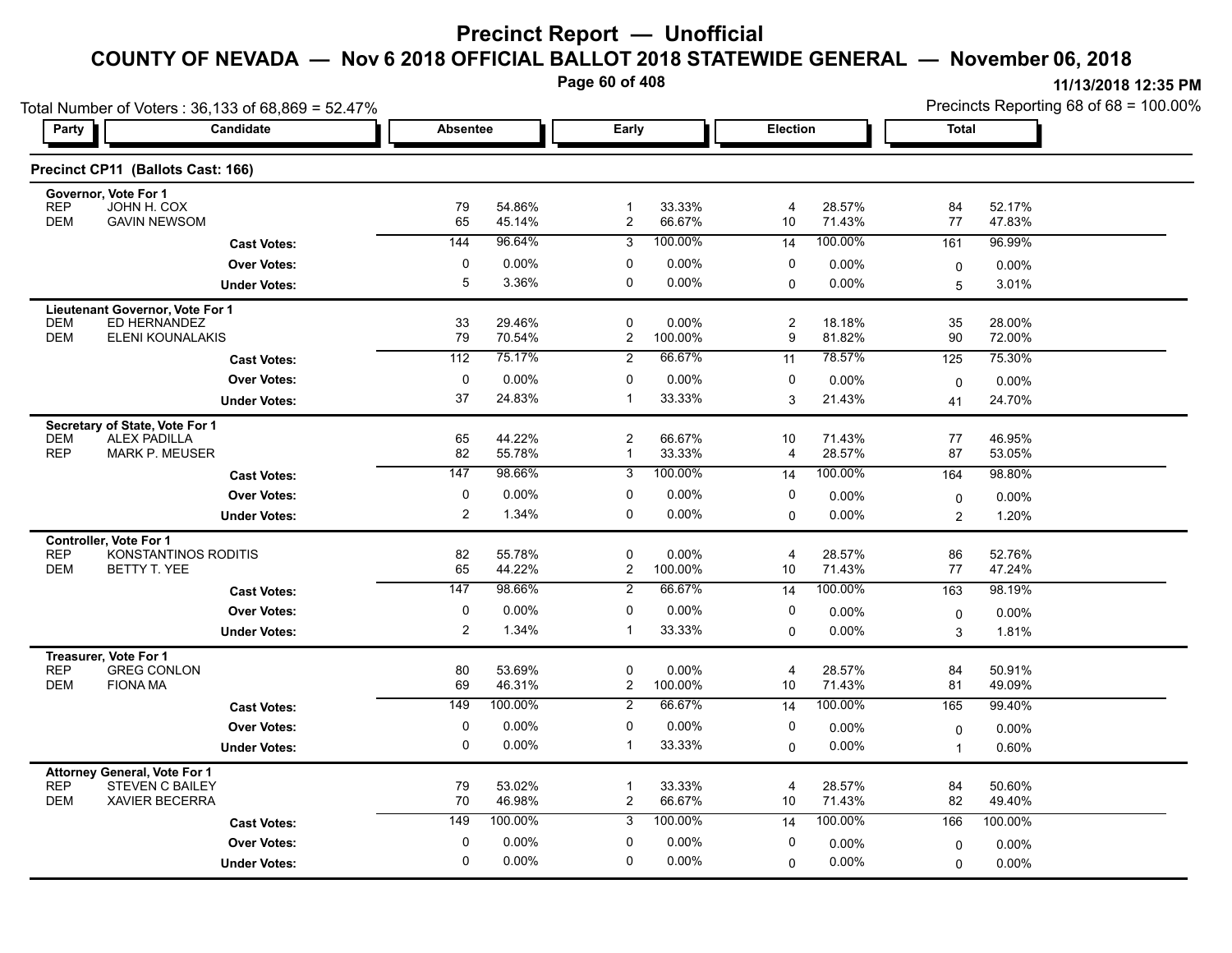**Page 61 of 408**

|                                   | Total Number of Voters: 36,133 of 68,869 = 52.47%                    |             |                  |                                |                     |                     |                  |                | Precincts Reporting 68 of 68 = 100.00% |
|-----------------------------------|----------------------------------------------------------------------|-------------|------------------|--------------------------------|---------------------|---------------------|------------------|----------------|----------------------------------------|
| Party                             | Candidate                                                            |             | <b>Absentee</b>  | Early                          |                     | Election            |                  | <b>Total</b>   |                                        |
| Precinct CP11 (Ballots Cast: 166) |                                                                      |             |                  |                                |                     |                     |                  |                |                                        |
|                                   | <b>Insurance Commissioner, Vote For 1</b>                            |             |                  |                                |                     |                     |                  |                |                                        |
| <b>DEM</b>                        | RICARDO LARA<br><b>STEVE POIZNER</b>                                 | 63<br>78    | 44.68%<br>55.32% | $\overline{c}$<br>$\mathbf{1}$ | 66.67%<br>33.33%    | $\overline{7}$<br>4 | 63.64%<br>36.36% | 72<br>83       | 46.45%<br>53.55%                       |
|                                   | <b>Cast Votes:</b>                                                   | 141         | 94.63%           | 3                              | 100.00%             | 11                  | 78.57%           | 155            | 93.37%                                 |
|                                   | <b>Over Votes:</b>                                                   | 0           | 0.00%            | 0                              | 0.00%               | 0                   | $0.00\%$         | $\mathbf 0$    | 0.00%                                  |
|                                   | <b>Under Votes:</b>                                                  | 8           | 5.37%            | 0                              | $0.00\%$            | 3                   | 21.43%           | 11             | 6.63%                                  |
|                                   | Member, State Board of Equalization District 1, Vote For 1           |             |                  |                                |                     |                     |                  |                |                                        |
| <b>DEM</b>                        | TOM HALLINAN                                                         | 66          | 44.59%           | 2                              | 66.67%              | 9                   | 69.23%           | 77             | 46.95%                                 |
| <b>REP</b><br><b>TED GAINES</b>   |                                                                      | 82          | 55.41%           | 1                              | 33.33%              | 4                   | 30.77%           | 87             | 53.05%                                 |
|                                   | <b>Cast Votes:</b>                                                   | 148         | 99.33%           | 3                              | 100.00%             | 13                  | 92.86%           | 164            | 98.80%                                 |
|                                   | <b>Over Votes:</b>                                                   | 0           | 0.00%            | 0                              | 0.00%               | 0                   | 0.00%            | $\mathbf 0$    | 0.00%                                  |
|                                   | <b>Under Votes:</b>                                                  | -1          | 0.67%            | 0                              | 0.00%               | $\mathbf{1}$        | 7.14%            | $\overline{2}$ | 1.20%                                  |
| United States Senate, Vote For 1  |                                                                      |             |                  |                                |                     |                     |                  |                |                                        |
| <b>DEM</b>                        | <b>DIANNE FEINSTEIN</b>                                              | 49          | 39.84%           | $\mathbf{1}$                   | 33.33%              | 4                   | 36.36%           | 54             | 39.42%                                 |
| <b>DEM</b>                        | <b>KEVIN DE LEON</b>                                                 | 74          | 60.16%           | $\overline{\mathbf{c}}$        | 66.67%              | $\overline{7}$      | 63.64%           | 83             | 60.58%                                 |
|                                   | <b>Cast Votes:</b>                                                   | 123         | 82.55%           | 3                              | 100.00%             | 11                  | 78.57%           | 137            | 82.53%                                 |
|                                   | <b>Over Votes:</b>                                                   | 0           | 0.00%            | $\Omega$                       | 0.00%               | 0                   | $0.00\%$         | $\mathbf 0$    | 0.00%                                  |
|                                   | <b>Under Votes:</b>                                                  | 26          | 17.45%           | 0                              | 0.00%               | 3                   | 21.43%           | 29             | 17.47%                                 |
|                                   | House of Representatives of the United States District 1, Vote For 1 |             |                  | 0                              |                     |                     |                  |                |                                        |
| <b>REP</b><br><b>DEM</b>          | DOUG LA MALFA<br><b>AUDREY DENNEY</b>                                | 82<br>67    | 55.03%<br>44.97% | 3                              | $0.00\%$<br>100.00% | 4<br>10             | 28.57%<br>71.43% | 86<br>80       | 51.81%<br>48.19%                       |
|                                   | <b>Cast Votes:</b>                                                   | 149         | 100.00%          | 3                              | 100.00%             | 14                  | 100.00%          | 166            | 100.00%                                |
|                                   | <b>Over Votes:</b>                                                   | 0           | 0.00%            | 0                              | 0.00%               | 0                   | $0.00\%$         | $\mathbf 0$    | 0.00%                                  |
|                                   | <b>Under Votes:</b>                                                  | $\Omega$    | 0.00%            | 0                              | 0.00%               | $\Omega$            | $0.00\%$         | $\Omega$       | 0.00%                                  |
|                                   | State Assembly District 1, Vote For 1                                |             |                  |                                |                     |                     |                  |                |                                        |
| <b>REP</b>                        | <b>BRIAN DAHLE</b>                                                   | 82          | 55.03%           | $\mathbf 1$                    | 33.33%              | 3                   | 21.43%           | 86             | 51.81%                                 |
| <b>DEM</b><br><b>CALEEN SISK</b>  |                                                                      | 67          | 44.97%           | $\overline{\mathbf{c}}$        | 66.67%              | 11                  | 78.57%           | 80             | 48.19%                                 |
|                                   | <b>Cast Votes:</b>                                                   | 149         | 100.00%          | 3                              | 100.00%             | 14                  | 100.00%          | 166            | 100.00%                                |
|                                   | <b>Over Votes:</b>                                                   | $\Omega$    | 0.00%            | 0                              | $0.00\%$            | 0                   | 0.00%            | $\mathbf 0$    | 0.00%                                  |
|                                   | <b>Under Votes:</b>                                                  | 0           | 0.00%            | 0                              | $0.00\%$            | $\mathbf 0$         | $0.00\%$         | $\Omega$       | 0.00%                                  |
|                                   | For Associate Justice, Supreme Court - Carol A. Corrigan, Vote For 1 |             |                  |                                |                     |                     |                  |                |                                        |
| <b>YES</b>                        |                                                                      | 81          | 73.64%           | 0                              | 0.00%               | 6                   | 54.55%           | 87             | 70.16%                                 |
| <b>NO</b>                         |                                                                      | 29          | 26.36%           | 3                              | 100.00%             | 5                   | 45.45%           | 37             | 29.84%                                 |
|                                   | <b>Cast Votes:</b>                                                   | 110         | 73.83%           | 3                              | 100.00%             | 11                  | 78.57%           | 124            | 74.70%                                 |
|                                   | <b>Over Votes:</b>                                                   | $\mathbf 0$ | 0.00%            | 0                              | 0.00%               | 0                   | $0.00\%$         | $\mathbf 0$    | 0.00%                                  |
|                                   | <b>Under Votes:</b>                                                  | 39          | 26.17%           | 0                              | 0.00%               | 3                   | 21.43%           | 42             | 25.30%                                 |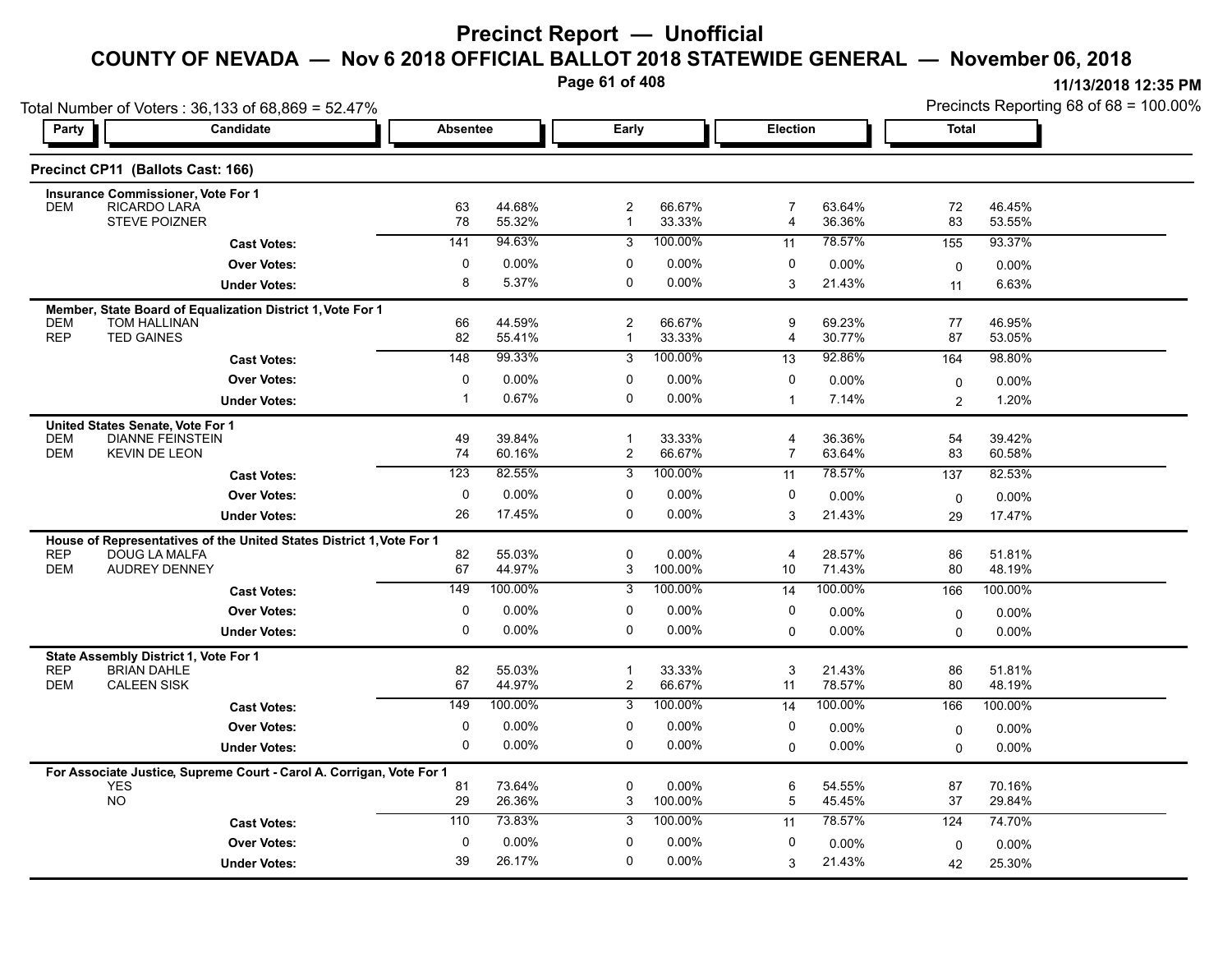**Page 62 of 408**

|                                    | Total Number of Voters: 36,133 of 68,869 = 52.47%                                 |                 |                  |                                |                  |                     |                  | Precincts Reporting 68 of 68 = 100.00% |                  |  |
|------------------------------------|-----------------------------------------------------------------------------------|-----------------|------------------|--------------------------------|------------------|---------------------|------------------|----------------------------------------|------------------|--|
| Party                              | <b>Candidate</b>                                                                  | <b>Absentee</b> |                  | Early                          |                  | <b>Election</b>     |                  | <b>Total</b>                           |                  |  |
| Precinct CP11 (Ballots Cast: 166)  |                                                                                   |                 |                  |                                |                  |                     |                  |                                        |                  |  |
| <b>YES</b>                         | For Associate Justice, Supreme Court - Leondra R. Kruger, Vote For 1              |                 | 77.14%           | $\overline{2}$                 | 66.67%           | 8                   | 72.73%           | 91                                     | 76.47%           |  |
| <b>NO</b>                          |                                                                                   | 81<br>24        | 22.86%           | $\mathbf{1}$                   | 33.33%           | 3                   | 27.27%           | 28                                     | 23.53%           |  |
|                                    | <b>Cast Votes:</b>                                                                | 105             | 70.47%           | 3                              | 100.00%          | 11                  | 78.57%           | 119                                    | 71.69%           |  |
|                                    | <b>Over Votes:</b>                                                                | $\mathbf 0$     | $0.00\%$         | $\mathbf 0$                    | 0.00%            | $\Omega$            | 0.00%            | 0                                      | 0.00%            |  |
|                                    | <b>Under Votes:</b>                                                               | 44              | 29.53%           | $\mathbf 0$                    | $0.00\%$         | 3                   | 21.43%           | 47                                     | 28.31%           |  |
|                                    | For Associate Justice, Court of Appeal, Third District - Cole Blease, Vote For 1  |                 |                  |                                |                  |                     |                  |                                        |                  |  |
| <b>YES</b><br><b>NO</b>            |                                                                                   | 67<br>33        | 67.00%<br>33.00% | $\overline{\mathbf{c}}$<br>0   | 100.00%<br>0.00% | 6<br>4              | 60.00%<br>40.00% | 75<br>37                               | 66.96%<br>33.04% |  |
|                                    | <b>Cast Votes:</b>                                                                | 100             | 67.11%           | $\overline{2}$                 | 66.67%           | 10                  | 71.43%           | 112                                    | 67.47%           |  |
|                                    | <b>Over Votes:</b>                                                                | $\mathbf 0$     | 0.00%            | $\mathbf 0$                    | 0.00%            | $\Omega$            | 0.00%            |                                        |                  |  |
|                                    | <b>Under Votes:</b>                                                               | 49              | 32.89%           | $\overline{1}$                 | 33.33%           | $\overline{4}$      | 28.57%           | $\mathbf 0$<br>54                      | 0.00%<br>32.53%  |  |
|                                    |                                                                                   |                 |                  |                                |                  |                     |                  |                                        |                  |  |
| <b>YES</b>                         | For Associate Justice, Court of Appeal, Third District - Louis Mauro, Vote For 1  | 78              | 78.00%           |                                | 50.00%           | 7                   | 70.00%           | 86                                     | 76.79%           |  |
| <b>NO</b>                          |                                                                                   | 22              | 22.00%           | $\mathbf{1}$                   | 50.00%           | 3                   | 30.00%           | 26                                     | 23.21%           |  |
|                                    | <b>Cast Votes:</b>                                                                | 100             | 67.11%           | $\overline{2}$                 | 66.67%           | 10                  | 71.43%           | 112                                    | 67.47%           |  |
|                                    | <b>Over Votes:</b>                                                                | $\mathbf 0$     | 0.00%            | $\mathbf 0$                    | 0.00%            | 0                   | 0.00%            | $\mathbf 0$                            | 0.00%            |  |
|                                    | <b>Under Votes:</b>                                                               | 49              | 32.89%           | -1                             | 33.33%           | 4                   | 28.57%           | 54                                     | 32.53%           |  |
|                                    | Superintendent of Public Instruction, Vote For 1                                  |                 |                  |                                |                  |                     |                  |                                        |                  |  |
| DŠ<br>jDS                          | <b>MARSHALL TUCK</b><br>TONY K. THURMOND                                          | 72<br>48        | 60.00%<br>40.00% | $\overline{1}$<br>$\mathbf{1}$ | 50.00%<br>50.00% | $\overline{2}$<br>7 | 22.22%<br>77.78% | 75<br>56                               | 57.25%<br>42.75% |  |
|                                    |                                                                                   | 120             | 80.54%           | $\overline{2}$                 | 66.67%           | 9                   | 64.29%           | 131                                    | 78.92%           |  |
|                                    | <b>Cast Votes:</b>                                                                | 0               | 0.00%            | 0                              | 0.00%            | 0                   |                  |                                        |                  |  |
|                                    | <b>Over Votes:</b>                                                                | 29              | 19.46%           | $\overline{1}$                 | 33.33%           | 5                   | 0.00%<br>35.71%  | 0                                      | 0.00%            |  |
|                                    | <b>Under Votes:</b>                                                               |                 |                  |                                |                  |                     |                  | 35                                     | 21.08%           |  |
| <b>HEINO NICOLAI</b><br><b>IDS</b> | District Board Member, Nevada County Board of Education Trustee Area2, Vote For 1 | 72              | 67.29%           | $\overline{2}$                 | 100.00%          | 3                   | 33.33%           | 77                                     | 65.25%           |  |
| <b>IDS</b>                         | JOHN V "JACK" MEEKS                                                               | 35              | 32.71%           | 0                              | 0.00%            | 6                   | 66.67%           | 41                                     | 34.75%           |  |
|                                    | <b>Cast Votes:</b>                                                                | 107             | 71.81%           | $\overline{2}$                 | 66.67%           | 9                   | 64.29%           | 118                                    | 71.08%           |  |
|                                    | <b>Over Votes:</b>                                                                | 0               | 0.00%            | 0                              | 0.00%            | $\Omega$            | $0.00\%$         | $\mathbf 0$                            | 0.00%            |  |
|                                    | <b>Under Votes:</b>                                                               | 42              | 28.19%           | $\mathbf{1}$                   | 33.33%           | 5                   | 35.71%           | 48                                     | 28.92%           |  |
|                                    | Board Member, Grass Valley Elementary School District Vote For 3                  |                 |                  |                                |                  |                     |                  |                                        |                  |  |
| <b>LISA JARVIS</b><br><b>IDS</b>   |                                                                                   | 77              | 31.69%           | $\overline{2}$                 | 40.00%           | 7                   | 29.17%           | 86                                     | 31.62%           |  |
| <b>IDS</b><br><b>IDS</b>           | <b>JEANNE MICHAEL</b><br>ANDREA M. AANESTAD BRADLEY                               | 69<br>64        | 28.40%<br>26.34% | $\mathbf{1}$<br>$\overline{2}$ | 20.00%<br>40.00% | $\overline{7}$<br>9 | 29.17%<br>37.50% | 77<br>75                               | 28.31%<br>27.57% |  |
| <b>IDS</b><br><b>DON BRANSON</b>   |                                                                                   | 33              | 13.58%           | $\mathbf 0$                    | 0.00%            | $\mathbf 1$         | 4.17%            | 34                                     | 12.50%           |  |
|                                    | <b>Cast Votes:</b>                                                                | 243             | 54.36%           | 5                              | 55.56%           | 24                  | 57.14%           | 272                                    | 54.62%           |  |
|                                    | <b>Over Votes:</b>                                                                | 0               | 0.00%            | 0                              | 0.00%            | 0                   | 0.00%            | $\mathbf 0$                            | 0.00%            |  |
|                                    | <b>Under Votes:</b>                                                               | 204             | 45.64%           | $\overline{4}$                 | 44.44%           | 18                  | 42.86%           | 226                                    | 45.38%           |  |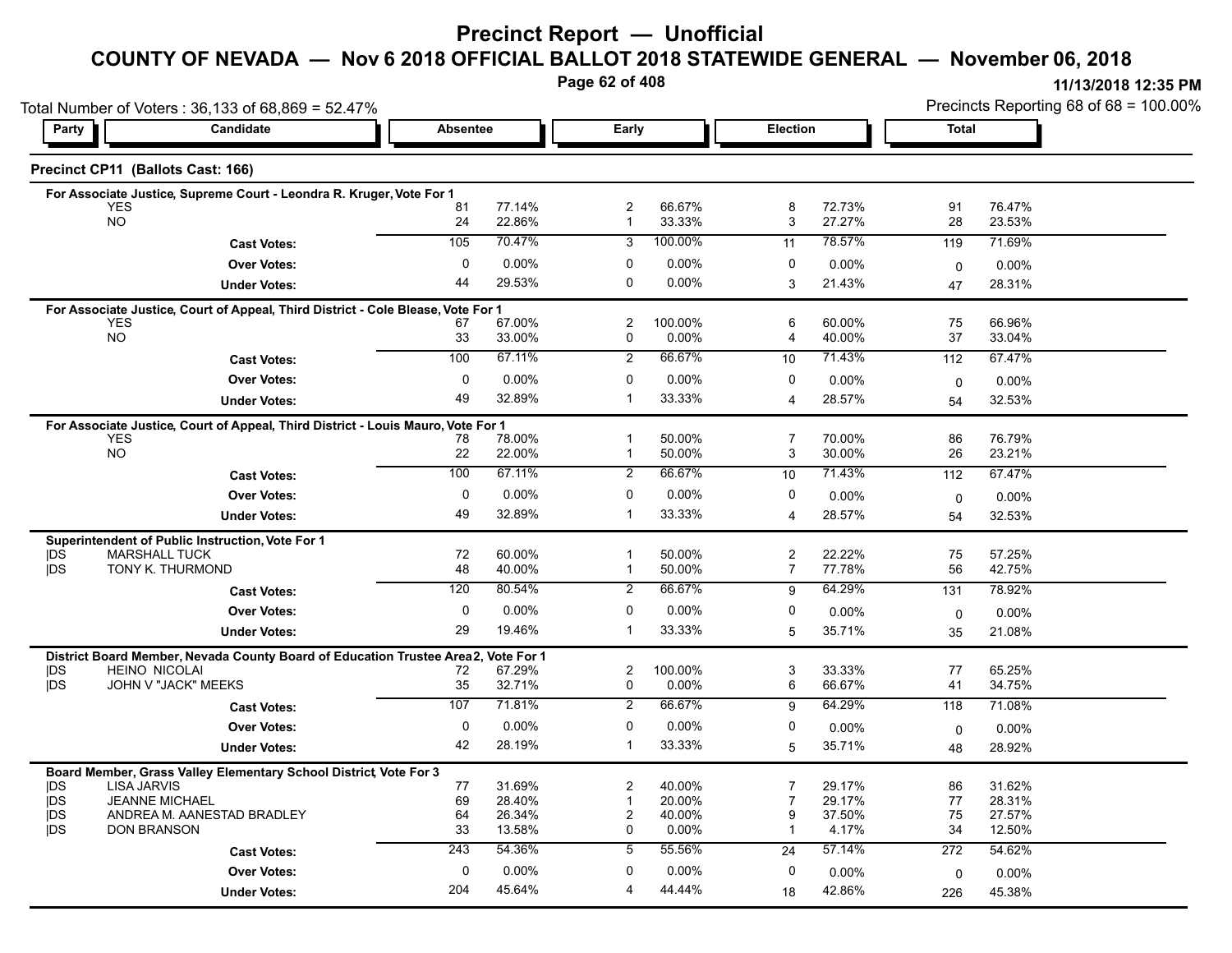**Page 63 of 408**

|                                           | Total Number of Voters: 36,133 of 68,869 = 52.47%          |                 |                  |                |                  |                 |                  |                  | Precincts Reporting 68 of 68 = 100.00% |
|-------------------------------------------|------------------------------------------------------------|-----------------|------------------|----------------|------------------|-----------------|------------------|------------------|----------------------------------------|
| Party                                     | Candidate                                                  | <b>Absentee</b> |                  | Early          |                  | Election        |                  | <b>Total</b>     |                                        |
| Precinct CP11 (Ballots Cast: 166)         |                                                            |                 |                  |                |                  |                 |                  |                  |                                        |
| <b>SHANNAN MOON</b><br> DS                | Sheriff-Coroner-Public Administrator, Vote For 1           | 78              | 53.79%           | 3              | 100.00%          | 8               | 57.14%           | 89               | 54.94%                                 |
| jDS<br><b>BILL SMETHERS</b>               |                                                            | 67              | 46.21%           | 0              | 0.00%            | 6               | 42.86%           | 73               | 45.06%                                 |
|                                           | <b>Cast Votes:</b>                                         | 145             | 97.32%           | 3              | 100.00%          | 14              | 100.00%          | 162              | 97.59%                                 |
|                                           | <b>Over Votes:</b>                                         | 0               | 0.00%            | 0              | 0.00%            | 0               | 0.00%            | 0                | $0.00\%$                               |
|                                           | <b>Under Votes:</b>                                        | $\overline{4}$  | 2.68%            | $\mathbf 0$    | $0.00\%$         | $\Omega$        | 0.00%            | $\overline{4}$   | 2.41%                                  |
|                                           | Director, Penn Valley Fire Protection District, Vote For 2 |                 |                  |                |                  |                 |                  |                  |                                        |
| <b>BRUCE C. PUPHAL</b><br>IDS.            |                                                            | 90              | 51.14%           | $\mathbf 0$    | 0.00%            | 6               | 35.29%           | 96               | 49.48%                                 |
| jDS<br><b>MARK SCHAEFER</b><br><b>jDS</b> | <b>BRUCE STEPHENSON</b>                                    | 18<br>68        | 10.23%<br>38.64% | -1<br>0        | 100.00%<br>0.00% | 5<br>6          | 29.41%<br>35.29% | 24<br>74         | 12.37%<br>38.14%                       |
|                                           | <b>Cast Votes:</b>                                         | 176             | 59.06%           | $\mathbf{1}$   | 16.67%           | 17              | 60.71%           | 194              | 58.43%                                 |
|                                           | <b>Over Votes:</b>                                         | 0               | 0.00%            | 0              | 0.00%            | 0               | 0.00%            | 0                | 0.00%                                  |
|                                           | <b>Under Votes:</b>                                        | 122             | 40.94%           | 5              | 83.33%           | 11              | 39.29%           | 138              | 41.57%                                 |
| Proposition 1, Vote For 1                 |                                                            |                 |                  |                |                  |                 |                  |                  |                                        |
| <b>YES</b>                                |                                                            | 60              | 41.67%           | 3              | 100.00%          | 10              | 71.43%           | 73               | 45.34%                                 |
| <b>NO</b>                                 |                                                            | 84              | 58.33%           | 0              | 0.00%            | 4               | 28.57%           | 88               | 54.66%                                 |
|                                           | <b>Cast Votes:</b>                                         | 144             | 96.64%           | 3              | 100.00%          | 14              | 100.00%          | 161              | 96.99%                                 |
|                                           | <b>Over Votes:</b>                                         | $\mathbf{1}$    | 0.67%            | 0              | 0.00%            | 0               | 0.00%            | $\mathbf{1}$     | 0.60%                                  |
|                                           | <b>Under Votes:</b>                                        | $\overline{4}$  | 2.68%            | $\mathbf 0$    | $0.00\%$         | 0               | 0.00%            | $\overline{4}$   | 2.41%                                  |
| Proposition 2, Vote For 1<br><b>YES</b>   |                                                            | 71              | 48.63%           | 3              | 100.00%          | 10              | 71.43%           | 84               | 51.53%                                 |
| <b>NO</b>                                 |                                                            | 75              | 51.37%           | 0              | 0.00%            | 4               | 28.57%           | 79               | 48.47%                                 |
|                                           | <b>Cast Votes:</b>                                         | 146             | 97.99%           | $\overline{3}$ | 100.00%          | 14              | 100.00%          | 163              | 98.19%                                 |
|                                           | <b>Over Votes:</b>                                         | $\mathbf 0$     | 0.00%            | $\mathbf 0$    | 0.00%            | $\mathbf 0$     | 0.00%            | 0                | 0.00%                                  |
|                                           | <b>Under Votes:</b>                                        | 3               | 2.01%            | $\mathbf 0$    | 0.00%            | 0               | 0.00%            | 3                | 1.81%                                  |
| Proposition 3, Vote For 1                 |                                                            |                 |                  |                |                  |                 |                  |                  |                                        |
| <b>YES</b>                                |                                                            | 49              | 34.75%           | $\overline{1}$ | 33.33%           | $\overline{7}$  | 50.00%           | 57               | 36.08%                                 |
| <b>NO</b>                                 |                                                            | 92              | 65.25%           | $\overline{2}$ | 66.67%           | $\overline{7}$  | 50.00%           | 101              | 63.92%                                 |
|                                           | <b>Cast Votes:</b>                                         | 141             | 94.63%           | $\overline{3}$ | 100.00%          | $\overline{14}$ | 100.00%          | 158              | 95.18%                                 |
|                                           | <b>Over Votes:</b>                                         | 0               | 0.00%            | 0              | 0.00%            | 0               | 0.00%            | 0                | 0.00%                                  |
|                                           | <b>Under Votes:</b>                                        | 8               | 5.37%            | $\mathbf 0$    | $0.00\%$         | 0               | 0.00%            | 8                | 4.82%                                  |
| Proposition 4, Vote For 1                 |                                                            |                 |                  |                |                  |                 |                  |                  |                                        |
| <b>YES</b><br><b>NO</b>                   |                                                            | 63<br>82        | 43.45%<br>56.55% | $\mathbf{1}$   | 50.00%<br>50.00% | 9<br>5          | 64.29%<br>35.71% | 73<br>88         | 45.34%<br>54.66%                       |
|                                           | <b>Cast Votes:</b>                                         | 145             | 97.32%           | $\overline{2}$ | 66.67%           | 14              | 100.00%          | 161              | 96.99%                                 |
|                                           | <b>Over Votes:</b>                                         | 0               | 0.00%            | 0              | 0.00%            | 0               | 0.00%            |                  |                                        |
|                                           | <b>Under Votes:</b>                                        | 4               | 2.68%            | $\mathbf{1}$   | 33.33%           | 0               | 0.00%            | $\mathbf 0$<br>5 | $0.00\%$<br>3.01%                      |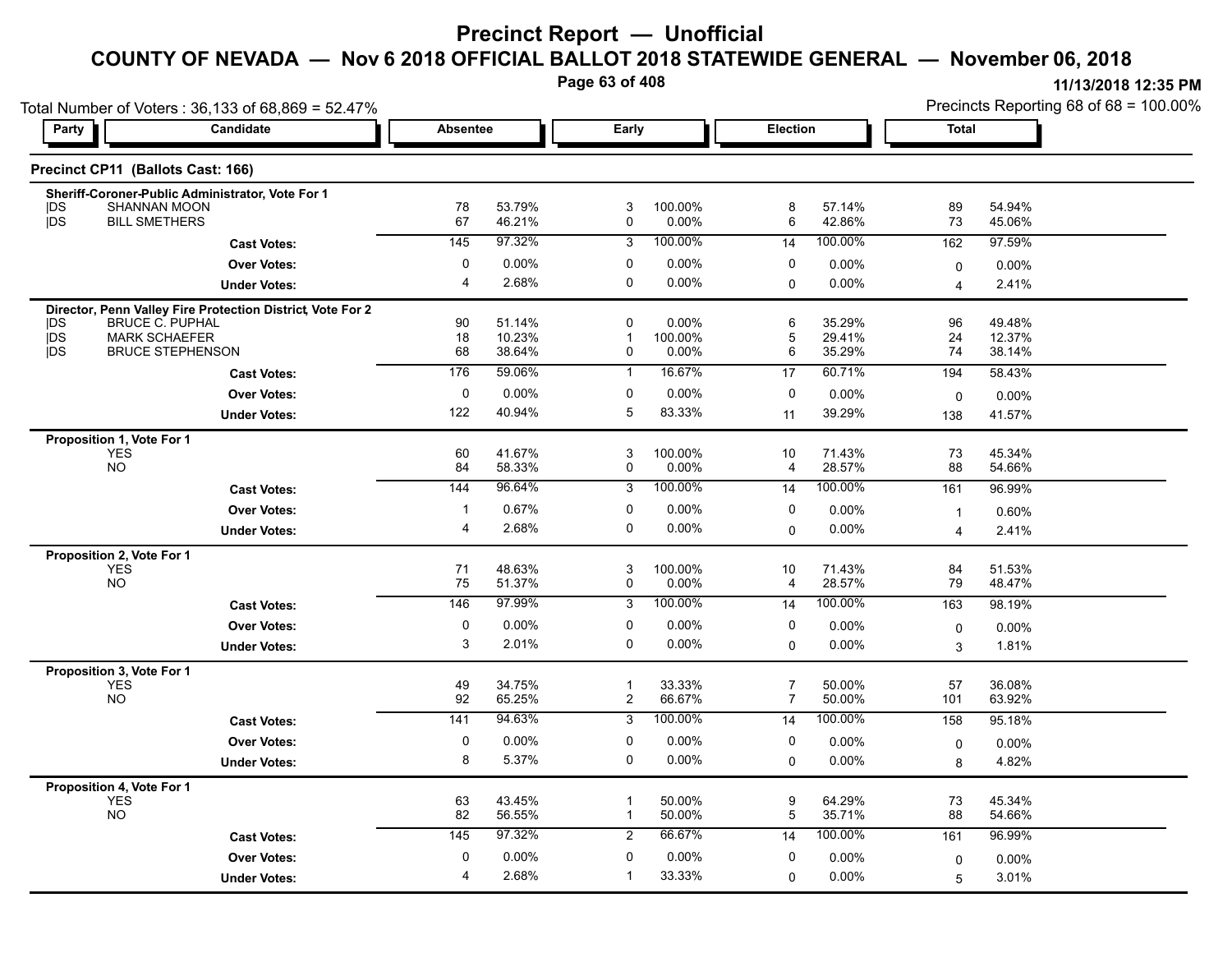**Page 64 of 408**

| Total Number of Voters: 36,133 of 68,869 = 52.47% |                     |                 |                   |                         |                   |                     |                   | Precincts Reporting 68 of 68 = 100.00% |                  |  |
|---------------------------------------------------|---------------------|-----------------|-------------------|-------------------------|-------------------|---------------------|-------------------|----------------------------------------|------------------|--|
| Party                                             | Candidate           | <b>Absentee</b> |                   | Early                   |                   | Election            |                   | Total                                  |                  |  |
| Precinct CP11 (Ballots Cast: 166)                 |                     |                 |                   |                         |                   |                     |                   |                                        |                  |  |
| Proposition 5, Vote For 1                         |                     |                 |                   |                         |                   |                     |                   |                                        |                  |  |
| <b>YES</b><br><b>NO</b>                           |                     | 77<br>69        | 52.74%<br>47.26%  | 0<br>$\overline{a}$     | 0.00%<br>100.00%  | $\mathbf 5$<br>8    | 38.46%<br>61.54%  | 82<br>79                               | 50.93%<br>49.07% |  |
|                                                   | <b>Cast Votes:</b>  | 146             | 97.99%            | $\overline{c}$          | 66.67%            | 13                  | 92.86%            | 161                                    | 96.99%           |  |
|                                                   | <b>Over Votes:</b>  | 0               | $0.00\%$          | 0                       | 0.00%             | 0                   | 0.00%             | 0                                      | 0.00%            |  |
|                                                   | <b>Under Votes:</b> | 3               | 2.01%             | $\mathbf 1$             | 33.33%            | $\mathbf{1}$        | 7.14%             | 5                                      | 3.01%            |  |
| Proposition 6, Vote For 1                         |                     |                 |                   |                         |                   |                     |                   |                                        |                  |  |
| <b>YES</b><br><b>NO</b>                           |                     | 93              | 63.27%            | $\mathbf{1}$            | 33.33%            | 4                   | 28.57%            | 98                                     | 59.76%           |  |
|                                                   |                     | 54<br>147       | 36.73%<br>98.66%  | $\overline{c}$<br>3     | 66.67%<br>100.00% | 10<br>14            | 71.43%<br>100.00% | 66                                     | 40.24%<br>98.80% |  |
|                                                   | <b>Cast Votes:</b>  |                 |                   |                         |                   |                     |                   | 164                                    |                  |  |
|                                                   | <b>Over Votes:</b>  | 0<br>2          | $0.00\%$<br>1.34% | 0<br>0                  | 0.00%<br>0.00%    | 0                   | 0.00%             | 0                                      | $0.00\%$         |  |
|                                                   | <b>Under Votes:</b> |                 |                   |                         |                   | 0                   | 0.00%             | $\overline{2}$                         | 1.20%            |  |
| Proposition 7, Vote For 1<br><b>YES</b>           |                     | 90              | 61.22%            | $\mathbf{1}$            | 33.33%            | 10                  | 76.92%            | 101                                    | 61.96%           |  |
| <b>NO</b>                                         |                     | 57              | 38.78%            | $\overline{\mathbf{c}}$ | 66.67%            | 3                   | 23.08%            | 62                                     | 38.04%           |  |
|                                                   | <b>Cast Votes:</b>  | 147             | 98.66%            | 3                       | 100.00%           | 13                  | 92.86%            | 163                                    | 98.19%           |  |
|                                                   | <b>Over Votes:</b>  | 0               | 0.00%             | 0                       | 0.00%             | 0                   | 0.00%             | 0                                      | 0.00%            |  |
|                                                   | <b>Under Votes:</b> | $\overline{c}$  | 1.34%             | 0                       | 0.00%             | $\mathbf{1}$        | 7.14%             | 3                                      | 1.81%            |  |
| Proposition 8, Vote For 1                         |                     |                 |                   |                         |                   |                     |                   |                                        |                  |  |
| YES<br><b>NO</b>                                  |                     | 49              | 33.33%            | $\mathbf 1$             | 50.00%            | $\overline{7}$      | 58.33%            | 57                                     | 35.40%           |  |
|                                                   |                     | 98              | 66.67%            | $\mathbf{1}$            | 50.00%            | 5                   | 41.67%            | 104                                    | 64.60%           |  |
|                                                   | <b>Cast Votes:</b>  | 147             | 98.66%            | 2                       | 66.67%            | $\overline{12}$     | 85.71%            | 161                                    | 96.99%           |  |
|                                                   | <b>Over Votes:</b>  | 0               | 0.00%             | 0                       | 0.00%             | 0                   | $0.00\%$          | 0                                      | $0.00\%$         |  |
|                                                   | <b>Under Votes:</b> | 2               | 1.34%             | -1                      | 33.33%            | $\overline{2}$      | 14.29%            | 5                                      | 3.01%            |  |
| Proposition 10, Vote For 1                        |                     |                 |                   |                         |                   |                     |                   |                                        |                  |  |
| <b>YES</b><br><b>NO</b>                           |                     | 51<br>95        | 34.93%<br>65.07%  | $\overline{c}$<br>0     | 100.00%<br>0.00%  | 7<br>$\overline{7}$ | 50.00%<br>50.00%  | 60<br>102                              | 37.04%<br>62.96% |  |
|                                                   | <b>Cast Votes:</b>  | 146             | 97.99%            | $\overline{2}$          | 66.67%            | 14                  | 100.00%           | 162                                    | 97.59%           |  |
|                                                   | <b>Over Votes:</b>  | 0               | $0.00\%$          | $\mathbf{1}$            | 33.33%            | 0                   | 0.00%             | $\overline{1}$                         | 0.60%            |  |
|                                                   | <b>Under Votes:</b> | 3               | 2.01%             | 0                       | 0.00%             | $\mathbf 0$         | $0.00\%$          | 3                                      | 1.81%            |  |
| Proposition 11, Vote For 1                        |                     |                 |                   |                         |                   |                     |                   |                                        |                  |  |
| <b>YES</b>                                        |                     | 83              | 56.85%            | $\overline{c}$          | 66.67%            | 4                   | 30.77%            | 89                                     | 54.94%           |  |
| <b>NO</b>                                         |                     | 63              | 43.15%            | $\mathbf{1}$            | 33.33%            | 9                   | 69.23%            | 73                                     | 45.06%           |  |
|                                                   | <b>Cast Votes:</b>  | 146             | 97.99%            | 3                       | 100.00%           | $\overline{13}$     | 92.86%            | 162                                    | 97.59%           |  |
|                                                   | <b>Over Votes:</b>  | 0               | $0.00\%$          | $\mathbf 0$             | 0.00%             | 0                   | 0.00%             | 0                                      | $0.00\%$         |  |
|                                                   | <b>Under Votes:</b> | 3               | 2.01%             | 0                       | 0.00%             | $\mathbf{1}$        | 7.14%             | 4                                      | 2.41%            |  |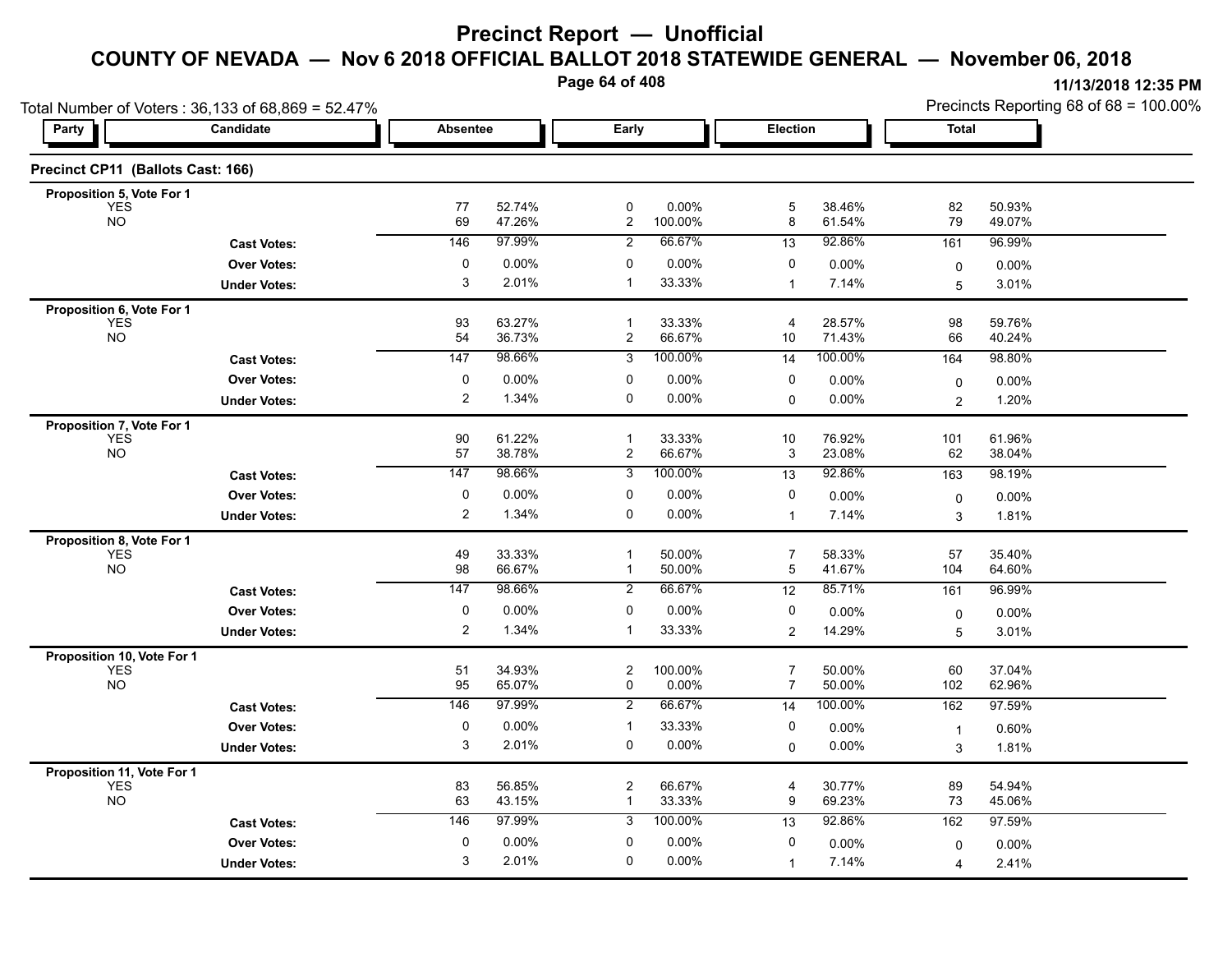**Page 65 of 408**

| Party                             | Total Number of Voters: 36,133 of 68,869 = 52.47%<br>Candidate | Absentee  |                  | Early          |                     | Election             |                  | <b>Total</b> |                  | Precincts Reporting 68 of 68 = 100.00% |
|-----------------------------------|----------------------------------------------------------------|-----------|------------------|----------------|---------------------|----------------------|------------------|--------------|------------------|----------------------------------------|
| Precinct CP11 (Ballots Cast: 166) |                                                                |           |                  |                |                     |                      |                  |              |                  |                                        |
| Proposition 12, Vote For 1        |                                                                |           |                  |                |                     |                      |                  |              |                  |                                        |
| <b>YES</b><br><b>NO</b>           |                                                                | 72<br>75  | 48.98%<br>51.02% | 3<br>0         | 100.00%<br>$0.00\%$ | 9<br>5               | 64.29%<br>35.71% | 84<br>80     | 51.22%<br>48.78% |                                        |
|                                   | <b>Cast Votes:</b>                                             | 147       | 98.66%           | 3              | 100.00%             | 14                   | 100.00%          | 164          | 98.80%           |                                        |
|                                   | <b>Over Votes:</b>                                             | 0         | $0.00\%$         | 0              | $0.00\%$            | 0                    | $0.00\%$         | $\Omega$     | $0.00\%$         |                                        |
|                                   | <b>Under Votes:</b>                                            | 2         | 1.34%            | 0              | $0.00\%$            | $\Omega$             | $0.00\%$         | 2            | 1.20%            |                                        |
| Measure G, Vote For 1             |                                                                |           |                  |                |                     |                      |                  |              |                  |                                        |
| <b>YES</b><br><b>NO</b>           |                                                                | 98<br>46  | 68.06%<br>31.94% | $\overline{2}$ | 33.33%<br>66.67%    | 10<br>$\overline{4}$ | 71.43%<br>28.57% | 109<br>52    | 67.70%<br>32.30% |                                        |
|                                   | <b>Cast Votes:</b>                                             | 144       | 96.64%           | 3              | 100.00%             | 14                   | 100.00%          | 161          | 96.99%           |                                        |
|                                   | <b>Over Votes:</b>                                             | 0         | $0.00\%$         | 0              | $0.00\%$            | 0                    | $0.00\%$         | 0            | $0.00\%$         |                                        |
|                                   | <b>Under Votes:</b>                                            | 5         | 3.36%            | 0              | $0.00\%$            | 0                    | $0.00\%$         | 5            | 3.01%            |                                        |
| Measure H, Vote For 1             |                                                                |           |                  |                |                     |                      |                  |              |                  |                                        |
| <b>YES</b><br><b>NO</b>           |                                                                | 125<br>17 | 88.03%<br>11.97% | 2<br>0         | 100.00%<br>$0.00\%$ | 9<br>3               | 75.00%<br>25.00% | 136<br>20    | 87.18%<br>12.82% |                                        |
|                                   | <b>Cast Votes:</b>                                             | 142       | 95.30%           | $\overline{2}$ | 66.67%              | 12                   | 85.71%           | 156          | 93.98%           |                                        |
|                                   | <b>Over Votes:</b>                                             | 0         | $0.00\%$         | 0              | $0.00\%$            | 0                    | $0.00\%$         | $\Omega$     | $0.00\%$         |                                        |
|                                   | <b>Under Votes:</b>                                            |           | 4.70%            |                | 33.33%              | 2                    | 14.29%           | 10           | 6.02%            |                                        |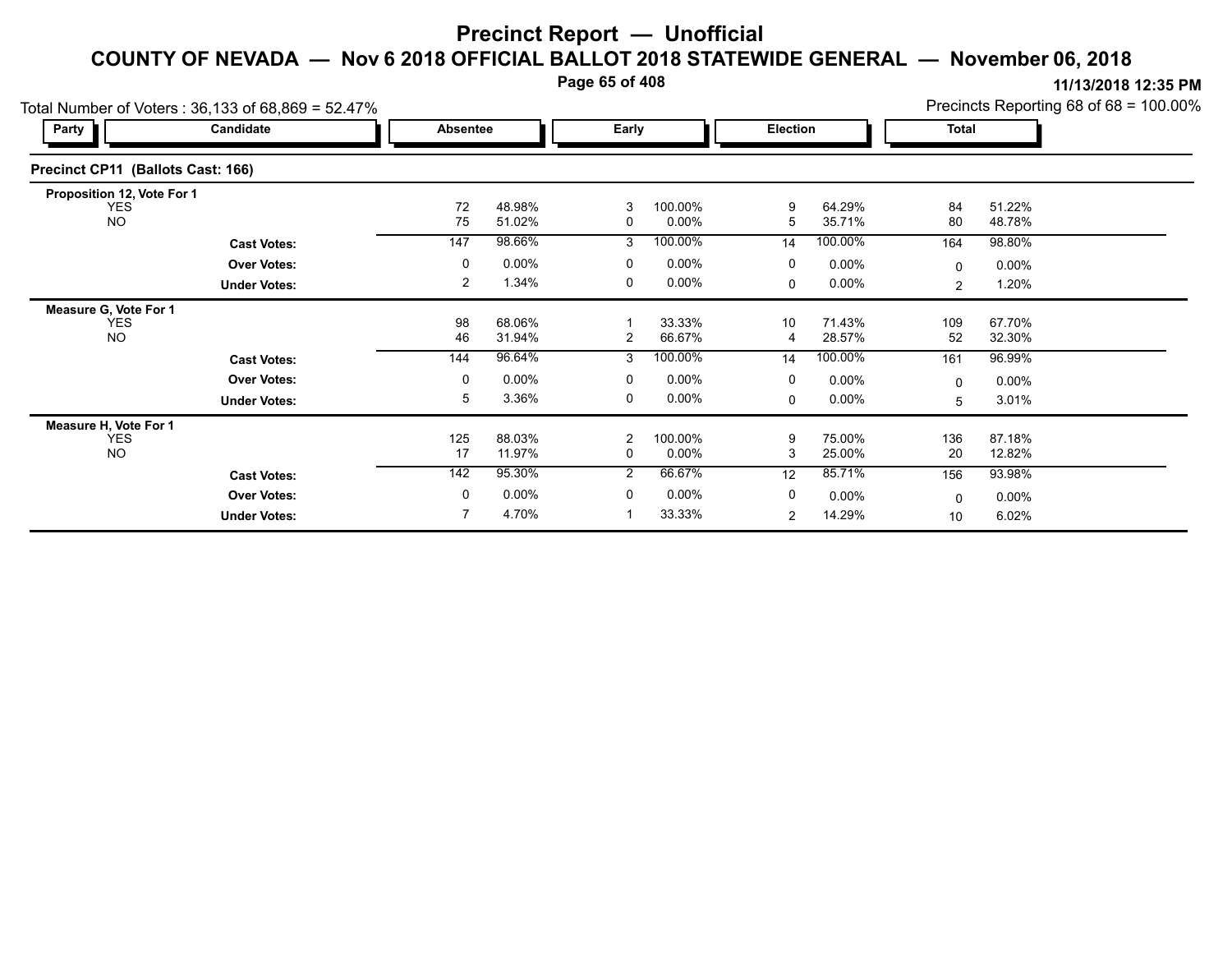**Page 66 of 408**

| Total Number of Voters: 36,133 of 68,869 = 52.47%                           |                     |                 |                  |                              |                  |                                         |                     | Precincts Reporting 68 of 68 = 100.00% |                  |  |
|-----------------------------------------------------------------------------|---------------------|-----------------|------------------|------------------------------|------------------|-----------------------------------------|---------------------|----------------------------------------|------------------|--|
| Party                                                                       | Candidate           | <b>Absentee</b> |                  | Early                        |                  | Election                                |                     | <b>Total</b>                           |                  |  |
| Precinct CP12 (Ballots Cast: 64)                                            |                     |                 |                  |                              |                  |                                         |                     |                                        |                  |  |
| Governor, Vote For 1                                                        |                     |                 |                  |                              |                  |                                         |                     |                                        |                  |  |
| <b>REP</b><br>JOHN H. COX<br><b>GAVIN NEWSOM</b><br><b>DEM</b>              |                     | 29<br>26        | 52.73%<br>47.27% | $\overline{\mathbf{c}}$<br>4 | 33.33%<br>66.67% | 2<br>$\mathbf{1}$                       | 66.67%<br>33.33%    | 33<br>31                               | 51.56%<br>48.44% |  |
|                                                                             | <b>Cast Votes:</b>  | 55              | 100.00%          | 6                            | 100.00%          | 3                                       | 100.00%             | 64                                     | 100.00%          |  |
|                                                                             | <b>Over Votes:</b>  | 0               | 0.00%            | 0                            | 0.00%            | 0                                       | 0.00%               | $\mathbf 0$                            | $0.00\%$         |  |
|                                                                             | <b>Under Votes:</b> | $\mathbf 0$     | 0.00%            | 0                            | 0.00%            | 0                                       | $0.00\%$            | $\mathbf 0$                            | $0.00\%$         |  |
| Lieutenant Governor, Vote For 1                                             |                     |                 |                  |                              |                  |                                         |                     |                                        |                  |  |
| <b>DEM</b><br>ED HERNANDEZ<br><b>DEM</b><br>ELENI KOUNALAKIS                |                     | 12<br>21        | 36.36%<br>63.64% | 2<br>4                       | 33.33%<br>66.67% | 0<br>$\mathbf{1}$                       | $0.00\%$<br>100.00% | 14<br>26                               | 35.00%<br>65.00% |  |
|                                                                             |                     | 33              | 60.00%           | 6                            | 100.00%          | $\mathbf{1}$                            | 33.33%              | 40                                     | 62.50%           |  |
|                                                                             | <b>Cast Votes:</b>  | 0               | 0.00%            | 0                            | 0.00%            |                                         |                     |                                        |                  |  |
|                                                                             | <b>Over Votes:</b>  | 22              | 40.00%           | 0                            | 0.00%            | 0<br>2                                  | $0.00\%$<br>66.67%  | 0                                      | 0.00%            |  |
|                                                                             | <b>Under Votes:</b> |                 |                  |                              |                  |                                         |                     | 24                                     | 37.50%           |  |
| Secretary of State, Vote For 1<br><b>DEM</b><br><b>ALEX PADILLA</b>         |                     | 25              | 46.30%           | 4                            | 66.67%           | $\mathbf{1}$                            | 33.33%              | 30                                     | 47.62%           |  |
| <b>REP</b><br><b>MARK P. MEUSER</b>                                         |                     | 29              | 53.70%           | 2                            | 33.33%           | $\overline{\mathbf{c}}$                 | 66.67%              | 33                                     | 52.38%           |  |
|                                                                             | <b>Cast Votes:</b>  | 54              | 98.18%           | 6                            | 100.00%          | 3                                       | 100.00%             | 63                                     | 98.44%           |  |
|                                                                             | <b>Over Votes:</b>  | 0               | 0.00%            | 0                            | 0.00%            | 0                                       | $0.00\%$            | $\mathbf 0$                            | 0.00%            |  |
|                                                                             | <b>Under Votes:</b> | $\mathbf 1$     | 1.82%            | 0                            | $0.00\%$         | 0                                       | 0.00%               | $\overline{1}$                         | 1.56%            |  |
| <b>Controller, Vote For 1</b>                                               |                     |                 |                  |                              |                  |                                         |                     |                                        |                  |  |
| KONSTANTINOS RODITIS<br><b>REP</b><br><b>DEM</b><br>BETTY T. YEE            |                     | 28<br>26        | 51.85%<br>48.15% | 2                            | 33.33%<br>66.67% | $\overline{\mathbf{c}}$<br>$\mathbf{1}$ | 66.67%<br>33.33%    | 32<br>31                               | 50.79%<br>49.21% |  |
|                                                                             |                     | $\overline{54}$ | 98.18%           | 4<br>6                       | 100.00%          |                                         | 100.00%             |                                        | 98.44%           |  |
|                                                                             | <b>Cast Votes:</b>  |                 |                  |                              |                  | 3                                       |                     | 63                                     |                  |  |
|                                                                             | <b>Over Votes:</b>  | 0               | 0.00%<br>1.82%   | 0<br>0                       | 0.00%<br>0.00%   | 0                                       | 0.00%               | $\Omega$                               | 0.00%            |  |
|                                                                             | <b>Under Votes:</b> | $\mathbf{1}$    |                  |                              |                  | $\Omega$                                | 0.00%               | $\overline{1}$                         | 1.56%            |  |
| Treasurer, Vote For 1<br><b>REP</b><br><b>GREG CONLON</b>                   |                     | 30              | 55.56%           | $\overline{\mathbf{c}}$      | 33.33%           | $\overline{\mathbf{c}}$                 | 66.67%              | 34                                     | 53.97%           |  |
| <b>DEM</b><br><b>FIONA MA</b>                                               |                     | 24              | 44.44%           | $\overline{4}$               | 66.67%           | $\mathbf{1}$                            | 33.33%              | 29                                     | 46.03%           |  |
|                                                                             | <b>Cast Votes:</b>  | 54              | 98.18%           | 6                            | 100.00%          | 3                                       | 100.00%             | 63                                     | 98.44%           |  |
|                                                                             | <b>Over Votes:</b>  | 0               | 0.00%            | 0                            | 0.00%            | 0                                       | $0.00\%$            | $\mathbf 0$                            | 0.00%            |  |
|                                                                             | <b>Under Votes:</b> | $\mathbf{1}$    | 1.82%            | 0                            | 0.00%            | 0                                       | $0.00\%$            | $\overline{1}$                         | 1.56%            |  |
| <b>Attorney General, Vote For 1</b>                                         |                     |                 |                  |                              |                  |                                         |                     |                                        |                  |  |
| <b>REP</b><br><b>STEVEN C BAILEY</b><br><b>DEM</b><br><b>XAVIER BECERRA</b> |                     | 30<br>24        | 55.56%<br>44.44% | 3<br>3                       | 50.00%<br>50.00% | $\overline{c}$<br>$\mathbf 1$           | 66.67%<br>33.33%    | 35<br>28                               | 55.56%           |  |
|                                                                             |                     | $\overline{54}$ |                  |                              | 100.00%          |                                         |                     |                                        | 44.44%           |  |
|                                                                             | <b>Cast Votes:</b>  |                 | 98.18%           | 6                            |                  | 3                                       | 100.00%             | 63                                     | 98.44%           |  |
|                                                                             | <b>Over Votes:</b>  | 0<br>-1         | 0.00%            | 0                            | 0.00%            | 0                                       | 0.00%               | $\Omega$                               | 0.00%            |  |
|                                                                             | <b>Under Votes:</b> |                 | 1.82%            | 0                            | 0.00%            | $\Omega$                                | 0.00%               | $\overline{1}$                         | 1.56%            |  |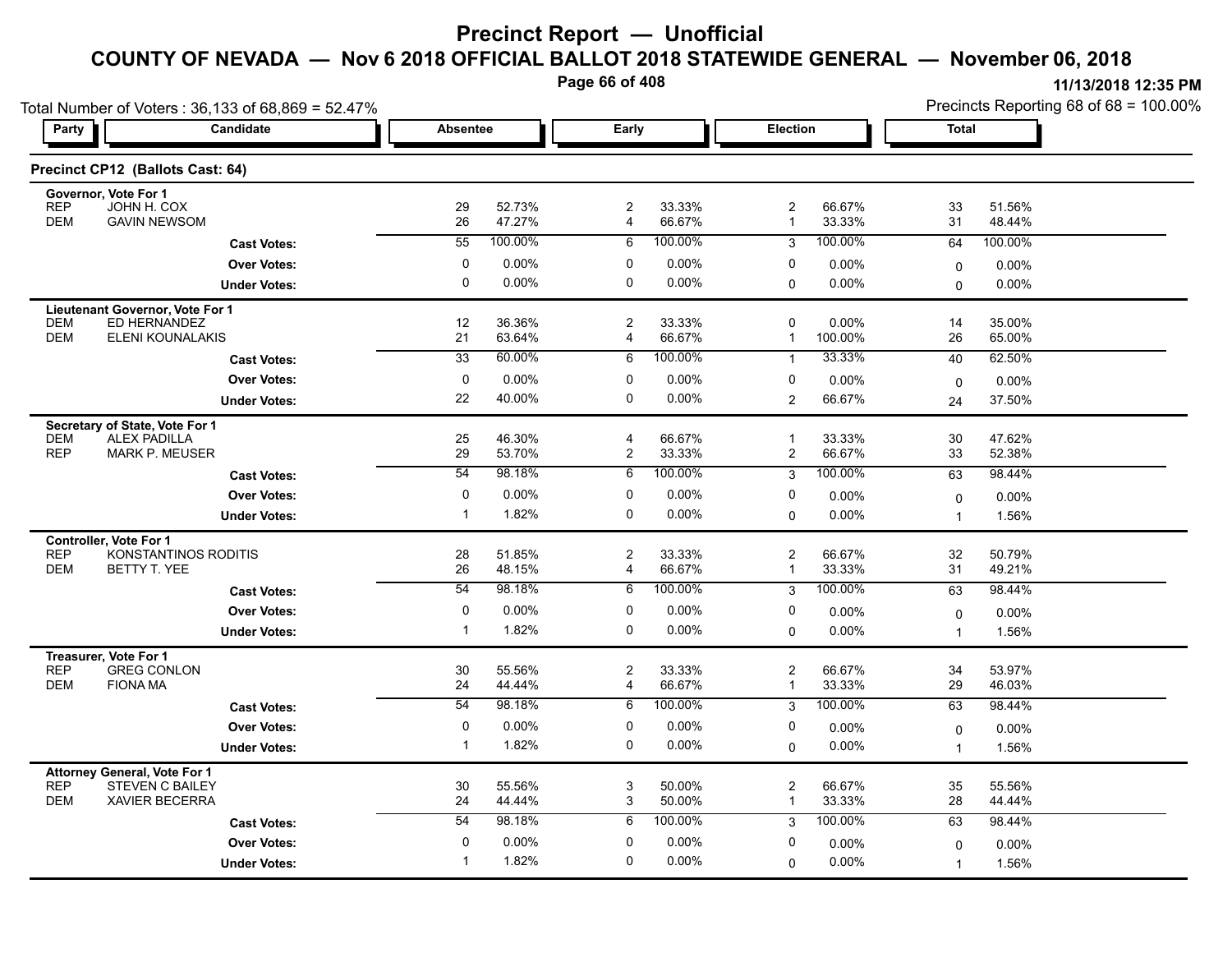**Page 67 of 408**

|                                                                      | Total Number of Voters: 36,133 of 68,869 = 52.47%                                     |                   |                  |                              |                   |                                |                   |                | Precincts Reporting 68 of 68 = 100.00% |
|----------------------------------------------------------------------|---------------------------------------------------------------------------------------|-------------------|------------------|------------------------------|-------------------|--------------------------------|-------------------|----------------|----------------------------------------|
| Party                                                                | Candidate                                                                             | <b>Absentee</b>   |                  | Early                        |                   | Election                       |                   | <b>Total</b>   |                                        |
| Precinct CP12 (Ballots Cast: 64)                                     |                                                                                       |                   |                  |                              |                   |                                |                   |                |                                        |
| <b>Insurance Commissioner, Vote For 1</b>                            |                                                                                       |                   |                  |                              |                   |                                |                   |                |                                        |
| RICARDO LARA<br><b>DEM</b>                                           | <b>STEVE POIZNER</b>                                                                  | 20<br>31          | 39.22%<br>60.78% | $\overline{c}$<br>4          | 33.33%<br>66.67%  | $\mathbf{1}$<br>$\overline{c}$ | 33.33%<br>66.67%  | 23<br>37       | 38.33%<br>61.67%                       |
|                                                                      | <b>Cast Votes:</b>                                                                    | 51                | 92.73%           | 6                            | 100.00%           | 3                              | 100.00%           | 60             | 93.75%                                 |
|                                                                      | <b>Over Votes:</b>                                                                    | $\mathbf 0$       | 0.00%            | 0                            | 0.00%             | 0                              | $0.00\%$          | $\mathbf 0$    | 0.00%                                  |
|                                                                      | <b>Under Votes:</b>                                                                   | 4                 | 7.27%            | 0                            | 0.00%             | 0                              | $0.00\%$          | 4              | 6.25%                                  |
|                                                                      | Member, State Board of Equalization District 1, Vote For 1                            |                   |                  |                              |                   |                                |                   |                |                                        |
| <b>TOM HALLINAN</b><br><b>DEM</b><br><b>REP</b><br><b>TED GAINES</b> |                                                                                       | 24<br>29          | 45.28%<br>54.72% | 3<br>3                       | 50.00%<br>50.00%  | $\mathbf{1}$<br>$\overline{c}$ | 33.33%<br>66.67%  | 28<br>34       | 45.16%<br>54.84%                       |
|                                                                      | <b>Cast Votes:</b>                                                                    | 53                | 96.36%           | 6                            | 100.00%           | 3                              | 100.00%           | 62             | 96.88%                                 |
|                                                                      | <b>Over Votes:</b>                                                                    | 0                 | 0.00%            | 0                            | 0.00%             | 0                              | 0.00%             | $\mathbf 0$    | 0.00%                                  |
|                                                                      | <b>Under Votes:</b>                                                                   | $\overline{2}$    | 3.64%            | 0                            | 0.00%             | $\Omega$                       | 0.00%             | $\overline{2}$ | 3.13%                                  |
| United States Senate, Vote For 1                                     |                                                                                       |                   |                  |                              |                   |                                |                   |                |                                        |
| <b>DEM</b>                                                           | <b>DIANNE FEINSTEIN</b>                                                               | 23                | 47.92%           | $\overline{4}$               | 66.67%            | $\mathbf{1}$                   | 100.00%           | 28             | 50.91%                                 |
| <b>DEM</b><br><b>KEVIN DE LEON</b>                                   |                                                                                       | 25                | 52.08%           | 2                            | 33.33%            | 0                              | $0.00\%$          | 27             | 49.09%                                 |
|                                                                      | <b>Cast Votes:</b>                                                                    | 48                | 87.27%           | 6                            | 100.00%           | $\mathbf{1}$                   | 33.33%            | 55             | 85.94%                                 |
|                                                                      | <b>Over Votes:</b>                                                                    | 0                 | $0.00\%$         | $\Omega$                     | 0.00%             | 0                              | 0.00%             | $\mathbf 0$    | 0.00%                                  |
|                                                                      | <b>Under Votes:</b>                                                                   | $\overline{7}$    | 12.73%           | 0                            | 0.00%             | 2                              | 66.67%            | 9              | 14.06%                                 |
| <b>REP</b>                                                           | House of Representatives of the United States District 1, Vote For 1<br>DOUG LA MALFA | 28                | 50.91%           | $\boldsymbol{2}$             | 33.33%            | $\overline{2}$                 | 66.67%            | $32\,$         | 50.00%                                 |
| <b>DEM</b>                                                           | <b>AUDREY DENNEY</b>                                                                  | 27                | 49.09%           | 4                            | 66.67%            | $\mathbf{1}$                   | 33.33%            | 32             | 50.00%                                 |
|                                                                      | <b>Cast Votes:</b>                                                                    | 55                | 100.00%          | 6                            | 100.00%           | 3                              | 100.00%           | 64             | 100.00%                                |
|                                                                      | <b>Over Votes:</b>                                                                    | 0                 | 0.00%            | 0                            | $0.00\%$          | 0                              | $0.00\%$          | $\mathbf 0$    | 0.00%                                  |
|                                                                      | <b>Under Votes:</b>                                                                   | $\mathbf{0}$      | 0.00%            | $\mathbf{0}$                 | 0.00%             | $\Omega$                       | $0.00\%$          | $\Omega$       | $0.00\%$                               |
| State Assembly District 1, Vote For 1                                |                                                                                       |                   |                  |                              |                   |                                |                   |                |                                        |
| <b>REP</b><br><b>BRIAN DAHLE</b>                                     |                                                                                       | 30                | 55.56%           | $\overline{2}$               | 33.33%            | $\overline{c}$                 | 66.67%            | 34             | 53.97%                                 |
| <b>CALEEN SISK</b><br><b>DEM</b>                                     |                                                                                       | 24<br>54          | 44.44%<br>98.18% | $\overline{\mathbf{4}}$<br>6 | 66.67%<br>100.00% | $\mathbf{1}$                   | 33.33%<br>100.00% | 29             | 46.03%                                 |
|                                                                      | <b>Cast Votes:</b>                                                                    |                   |                  |                              |                   | 3                              |                   | 63             | 98.44%                                 |
|                                                                      | <b>Over Votes:</b>                                                                    | 0<br>$\mathbf{1}$ | 0.00%<br>1.82%   | 0<br>0                       | 0.00%<br>0.00%    | 0<br>$\mathbf 0$               | 0.00%<br>0.00%    | 0              | 0.00%                                  |
|                                                                      | <b>Under Votes:</b>                                                                   |                   |                  |                              |                   |                                |                   | $\overline{1}$ | 1.56%                                  |
| <b>YES</b>                                                           | For Associate Justice, Supreme Court - Carol A. Corrigan, Vote For 1                  | 28                | 75.68%           | 4                            | 100.00%           | $\overline{c}$                 | 66.67%            | 34             | 77.27%                                 |
| <b>NO</b>                                                            |                                                                                       | 9                 | 24.32%           | 0                            | 0.00%             | $\mathbf{1}$                   | 33.33%            | 10             | 22.73%                                 |
|                                                                      | <b>Cast Votes:</b>                                                                    | 37                | 67.27%           | $\overline{4}$               | 66.67%            | 3                              | 100.00%           | 44             | 68.75%                                 |
|                                                                      | <b>Over Votes:</b>                                                                    | 0                 | 0.00%            | 0                            | 0.00%             | 0                              | 0.00%             | $\Omega$       | 0.00%                                  |
|                                                                      | <b>Under Votes:</b>                                                                   | 18                | 32.73%           | 2                            | 33.33%            | 0                              | $0.00\%$          | 20             | 31.25%                                 |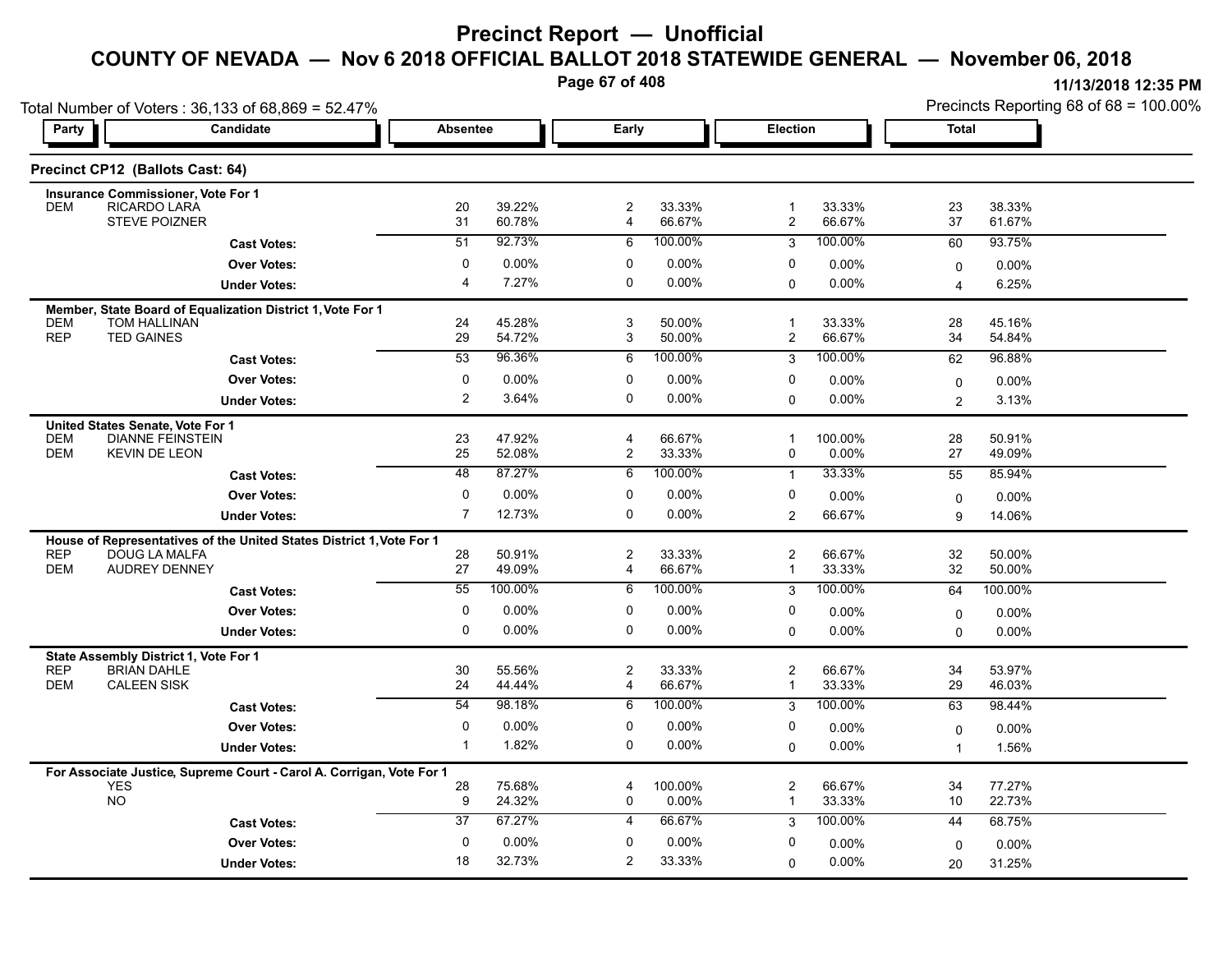### **Precinct Report — Unofficial**

## **COUNTY OF NEVADA — Nov 6 2018 OFFICIAL BALLOT 2018 STATEWIDE GENERAL — November 06, 2018**

**Page 68 of 408**

| Party                              |                                                                                  | Total Number of Voters: 36,133 of 68,869 = 52.47% |                      |                     |                  |                              |                  |                      | Precincts Reporting 68 of 68 = 100.00% |
|------------------------------------|----------------------------------------------------------------------------------|---------------------------------------------------|----------------------|---------------------|------------------|------------------------------|------------------|----------------------|----------------------------------------|
| Candidate                          |                                                                                  | <b>Absentee</b>                                   |                      | Early               |                  | Election                     |                  | <b>Total</b>         |                                        |
| Precinct CP12 (Ballots Cast: 64)   |                                                                                  |                                                   |                      |                     |                  |                              |                  |                      |                                        |
|                                    | For Associate Justice, Supreme Court - Leondra R. Kruger, Vote For 1             |                                                   |                      |                     |                  |                              |                  |                      |                                        |
| <b>YES</b><br><b>NO</b>            |                                                                                  | 31<br>$\overline{4}$                              | 88.57%<br>11.43%     | $\overline{4}$<br>0 | 100.00%<br>0.00% | $\mathbf 1$<br>2             | 33.33%<br>66.67% | 36<br>6              | 85.71%<br>14.29%                       |
|                                    | <b>Cast Votes:</b>                                                               | 35                                                | 63.64%               | $\overline{4}$      | 66.67%           | 3                            | 100.00%          | 42                   | 65.63%                                 |
|                                    |                                                                                  | $\Omega$                                          | $0.00\%$             | 0                   | 0.00%            | 0                            |                  |                      |                                        |
|                                    | <b>Over Votes:</b>                                                               | 20                                                | 36.36%               | 2                   | 33.33%           |                              | $0.00\%$         | 0                    | 0.00%                                  |
|                                    | <b>Under Votes:</b>                                                              |                                                   |                      |                     |                  | $\Omega$                     | 0.00%            | 22                   | 34.38%                                 |
|                                    | For Associate Justice, Court of Appeal, Third District - Cole Blease, Vote For 1 |                                                   |                      |                     |                  |                              |                  |                      |                                        |
| <b>YES</b><br><b>NO</b>            |                                                                                  | 27<br>$5\phantom{.0}$                             | 84.38%<br>15.63%     | 3<br>$\mathbf{1}$   | 75.00%<br>25.00% | $\mathbf{1}$<br>$\mathbf{1}$ | 50.00%<br>50.00% | 31<br>$\overline{7}$ | 81.58%<br>18.42%                       |
|                                    | <b>Cast Votes:</b>                                                               | 32                                                | 58.18%               | 4                   | 66.67%           | 2                            | 66.67%           | 38                   | 59.38%                                 |
|                                    | <b>Over Votes:</b>                                                               | 0                                                 | 0.00%                | 0                   | 0.00%            | 0                            | $0.00\%$         |                      |                                        |
|                                    | <b>Under Votes:</b>                                                              | 23                                                | 41.82%               | 2                   | 33.33%           | $\mathbf{1}$                 | 33.33%           | $\mathbf 0$          | $0.00\%$<br>40.63%                     |
|                                    |                                                                                  |                                                   |                      |                     |                  |                              |                  | 26                   |                                        |
| <b>YES</b>                         | For Associate Justice, Court of Appeal, Third District - Louis Mauro, Vote For 1 | 26                                                | 81.25%               | 3                   | 75.00%           | $\mathbf{1}$                 | 33.33%           | 30                   | 76.92%                                 |
| <b>NO</b>                          |                                                                                  | 6                                                 | 18.75%               | 1                   | 25.00%           | $\overline{c}$               | 66.67%           | 9                    | 23.08%                                 |
|                                    | <b>Cast Votes:</b>                                                               | $\overline{32}$                                   | 58.18%               | 4                   | 66.67%           | 3                            | 100.00%          | 39                   | 60.94%                                 |
|                                    | <b>Over Votes:</b>                                                               | 0                                                 | $0.00\%$             | 0                   | 0.00%            | 0                            | $0.00\%$         | $\mathbf 0$          | $0.00\%$                               |
|                                    | <b>Under Votes:</b>                                                              | 23                                                | 41.82%               | 2                   | 33.33%           | $\Omega$                     | 0.00%            | 25                   | 39.06%                                 |
|                                    |                                                                                  |                                                   |                      |                     |                  |                              |                  |                      |                                        |
| <b>IDS</b><br><b>MARSHALL TUCK</b> | Superintendent of Public Instruction, Vote For 1                                 | 21                                                | 48.84%               | $\overline{4}$      | 100.00%          | $\overline{2}$               | 66.67%           | 27                   | 54.00%                                 |
| <b>IDS</b><br>TONY K. THURMOND     |                                                                                  | 22                                                | 51.16%               | 0                   | 0.00%            | 1                            | 33.33%           | 23                   | 46.00%                                 |
|                                    | <b>Cast Votes:</b>                                                               | 43                                                | 78.18%               | 4                   | 66.67%           | 3                            | 100.00%          | 50                   | 78.13%                                 |
|                                    | <b>Over Votes:</b>                                                               | 0                                                 | $0.00\%$             | 0                   | 0.00%            | 0                            | $0.00\%$         | $\mathbf 0$          | 0.00%                                  |
|                                    | <b>Under Votes:</b>                                                              | 12                                                | 21.82%               | 2                   | 33.33%           | $\Omega$                     | 0.00%            | 14                   | 21.88%                                 |
|                                    |                                                                                  |                                                   |                      |                     |                  |                              |                  |                      |                                        |
| <b>HEINO NICOLAI</b><br><b>IDS</b> | District Board Member, Nevada County Board of Education Trustee Area2,           | 21                                                | Vote For 1<br>58.33% | 4                   | 80.00%           | $\mathbf{1}$                 | 50.00%           | 26                   | 60.47%                                 |
| <b>IDS</b><br>JOHN V "JACK" MEEKS  |                                                                                  | 15                                                | 41.67%               | $\mathbf{1}$        | 20.00%           | $\mathbf{1}$                 | 50.00%           | 17                   | 39.53%                                 |
|                                    | <b>Cast Votes:</b>                                                               | $\overline{36}$                                   | 65.45%               | 5                   | 83.33%           | 2                            | 66.67%           | 43                   | 67.19%                                 |
|                                    | <b>Over Votes:</b>                                                               | $\mathbf 0$                                       | $0.00\%$             | $\mathbf 0$         | 0.00%            | 0                            | $0.00\%$         | $\mathbf 0$          | $0.00\%$                               |
|                                    | <b>Under Votes:</b>                                                              | 19                                                | 34.55%               | $\mathbf{1}$        | 16.67%           | $\mathbf{1}$                 | 33.33%           | 21                   | 32.81%                                 |
|                                    |                                                                                  |                                                   |                      |                     |                  |                              |                  |                      |                                        |
| <b>LINDA CAMPBELL</b><br> DS       | Trustee Area 1, Nevada Joint Union High School District, Vote For 1              | 21                                                | 61.76%               | 3                   | 60.00%           | 1                            | 100.00%          | 25                   | 62.50%                                 |
| <b>IDS</b><br>JAMES A. HINMAN      |                                                                                  | 13                                                | 38.24%               | $\overline{c}$      | 40.00%           | 0                            | 0.00%            | 15                   | 37.50%                                 |
|                                    | <b>Cast Votes:</b>                                                               | 34                                                | 61.82%               | 5                   | 83.33%           | $\mathbf{1}$                 | 33.33%           | 40                   | 62.50%                                 |
|                                    |                                                                                  |                                                   |                      |                     |                  |                              |                  |                      |                                        |
|                                    | <b>Over Votes:</b>                                                               | $\mathbf 0$                                       | $0.00\%$             | $\mathbf{0}$        | 0.00%            | 0                            | $0.00\%$         | 0                    | $0.00\%$                               |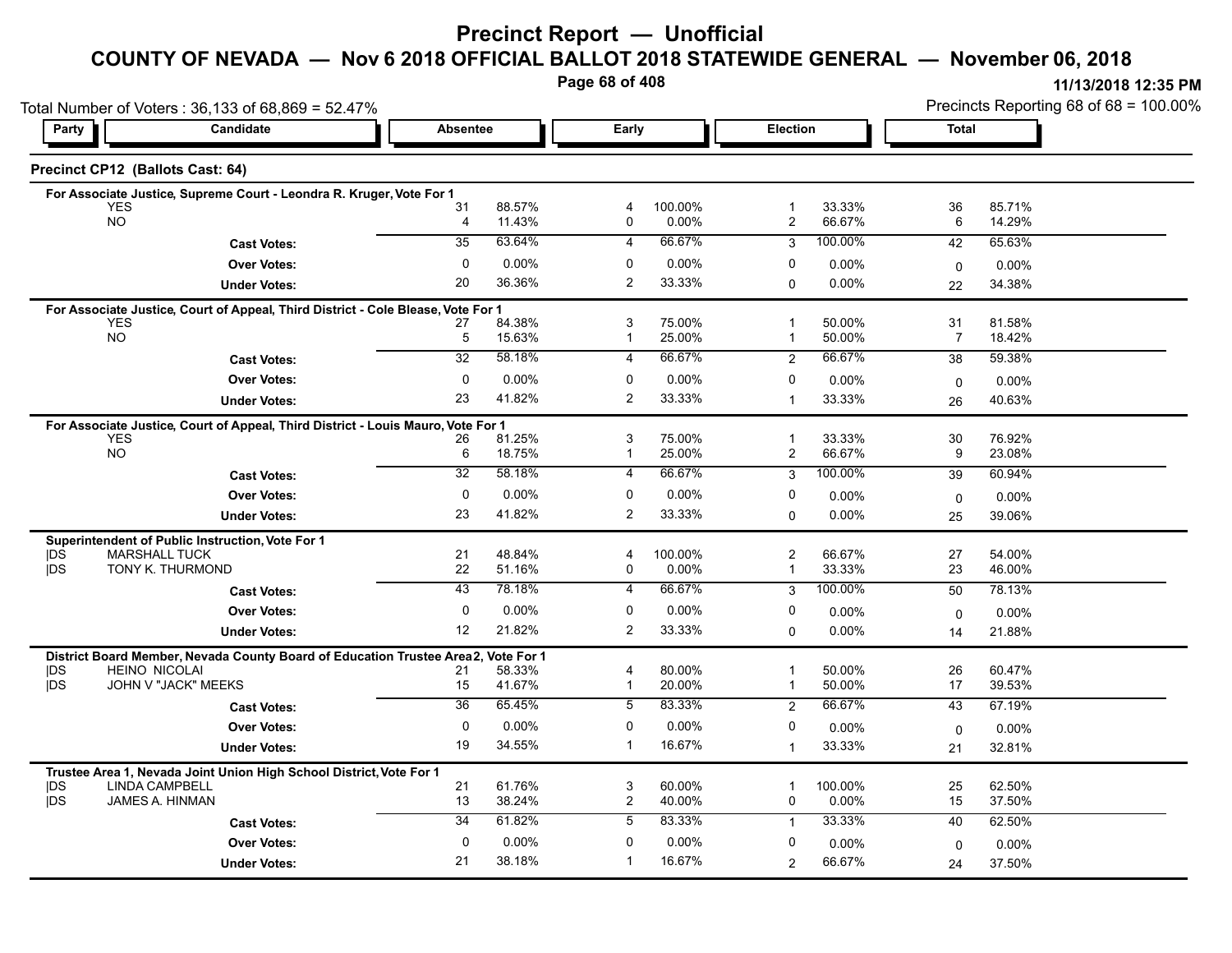**Page 69 of 408**

|                          | Total Number of Voters: 36,133 of 68,869 = 52.47%                 |                |                  |                |                  |                 |                    | Precincts Reporting 68 of 68 = 100.00% |                  |  |
|--------------------------|-------------------------------------------------------------------|----------------|------------------|----------------|------------------|-----------------|--------------------|----------------------------------------|------------------|--|
| Party                    | Candidate                                                         | Absentee       |                  | Early          |                  | <b>Election</b> |                    | <b>Total</b>                           |                  |  |
|                          | Precinct CP12 (Ballots Cast: 64)                                  |                |                  |                |                  |                 |                    |                                        |                  |  |
|                          | Board Member, Grass Valley Elementary School District, Vote For 3 |                |                  |                |                  |                 |                    |                                        |                  |  |
| <b>IDS</b>               | <b>LISA JARVIS</b>                                                | 23             | 30.26%           | 3              | 50.00%           | -1              | 11.11%             | 27                                     | 29.67%           |  |
| <b>IDS</b><br><b>IDS</b> | <b>JEANNE MICHAEL</b><br>ANDREA M. AANESTAD BRADLEY               | 22<br>21       | 28.95%<br>27.63% | 2              | 16.67%<br>33.33% | 3<br>3          | 33.33%<br>33.33%   | 26<br>26                               | 28.57%<br>28.57% |  |
| <b>IDS</b>               | <b>DON BRANSON</b>                                                | 10             | 13.16%           | 0              | 0.00%            | 2               | 22.22%             | 12                                     | 13.19%           |  |
|                          | <b>Cast Votes:</b>                                                | 76             | 46.06%           | 6              | 33.33%           | 9               | 100.00%            | 91                                     | 47.40%           |  |
|                          | <b>Over Votes:</b>                                                | 0              | 0.00%            | 0              | 0.00%            | 0               | $0.00\%$           | 0                                      | 0.00%            |  |
|                          | <b>Under Votes:</b>                                               | 89             | 53.94%           | 12             | 66.67%           | 0               | $0.00\%$           | 101                                    | 52.60%           |  |
|                          | Sheriff-Coroner-Public Administrator, Vote For 1                  |                |                  |                |                  |                 |                    |                                        |                  |  |
| <b>IDS</b>               | <b>SHANNAN MOON</b>                                               | 29             | 58.00%           | 4              | 66.67%           | -1              | 33.33%             | 34                                     | 57.63%           |  |
| <b>IDS</b>               | <b>BILL SMETHERS</b>                                              | 21             | 42.00%           | $\overline{2}$ | 33.33%           | $\overline{c}$  | 66.67%             | 25                                     | 42.37%           |  |
|                          | <b>Cast Votes:</b>                                                | 50             | 90.91%           | 6              | 100.00%          | 3               | 100.00%            | 59                                     | 92.19%           |  |
|                          | <b>Over Votes:</b>                                                | 0              | 0.00%            | 0              | 0.00%            | 0               | 0.00%              | 0                                      | 0.00%            |  |
|                          | <b>Under Votes:</b>                                               | 5              | 9.09%            | 0              | $0.00\%$         | 0               | 0.00%              | 5                                      | 7.81%            |  |
|                          | Director, Penn Valley Fire Protection District, Vote For 2        |                |                  |                |                  |                 |                    |                                        |                  |  |
| <b>IDS</b>               | <b>BRUCE C. PUPHAL</b>                                            | 17             | 32.08%           | 3              | 75.00%           | 0               | 0.00%              | 20                                     | 33.33%           |  |
| <b>IDS</b>               | <b>MARK SCHAEFER</b>                                              | 17             | 32.08%           |                | 25.00%<br>0.00%  | 3<br>0          | 100.00%            | 21                                     | 35.00%           |  |
| <b>IDS</b>               | <b>BRUCE STEPHENSON</b>                                           | 19<br>53       | 35.85%<br>48.18% | 0<br>4         | 33.33%           |                 | $0.00\%$<br>50.00% | 19                                     | 31.67%<br>46.88% |  |
|                          | <b>Cast Votes:</b>                                                |                |                  |                |                  | 3               |                    | 60                                     |                  |  |
|                          | <b>Over Votes:</b>                                                | 0              | 0.00%            | 0              | 0.00%            | 0               | 0.00%              | 0                                      | 0.00%            |  |
|                          | <b>Under Votes:</b>                                               | 57             | 51.82%           | 8              | 66.67%           | 3               | 50.00%             | 68                                     | 53.13%           |  |
|                          | Proposition 1, Vote For 1<br><b>YES</b>                           | 24             | 44.44%           | 6              | 100.00%          |                 | 33.33%             | 31                                     | 49.21%           |  |
|                          | <b>NO</b>                                                         | 30             | 55.56%           | 0              | 0.00%            | $\overline{c}$  | 66.67%             | 32                                     | 50.79%           |  |
|                          | <b>Cast Votes:</b>                                                | 54             | 98.18%           | 6              | 100.00%          | 3               | 100.00%            | 63                                     | 98.44%           |  |
|                          | <b>Over Votes:</b>                                                | 0              | 0.00%            | 0              | $0.00\%$         | 0               | 0.00%              | 0                                      | $0.00\%$         |  |
|                          | <b>Under Votes:</b>                                               | -1             | 1.82%            | 0              | $0.00\%$         | 0               | 0.00%              | $\mathbf 1$                            | 1.56%            |  |
|                          | Proposition 2, Vote For 1                                         |                |                  |                |                  |                 |                    |                                        |                  |  |
|                          | <b>YES</b>                                                        | 27             | 50.94%           | 4              | 66.67%           | $\mathbf 1$     | 33.33%             | 32                                     | 51.61%           |  |
|                          | <b>NO</b>                                                         | 26             | 49.06%           | $\overline{c}$ | 33.33%           | 2               | 66.67%             | 30                                     | 48.39%           |  |
|                          | <b>Cast Votes:</b>                                                | 53             | 96.36%           | 6              | 100.00%          | 3               | 100.00%            | 62                                     | 96.88%           |  |
|                          | <b>Over Votes:</b>                                                | -1             | 1.82%            | 0              | 0.00%            | 0               | $0.00\%$           | 1                                      | 1.56%            |  |
|                          | <b>Under Votes:</b>                                               |                | 1.82%            | 0              | $0.00\%$         | 0               | 0.00%              | 1                                      | 1.56%            |  |
|                          | Proposition 3, Vote For 1                                         |                |                  |                |                  |                 |                    |                                        |                  |  |
|                          | <b>YES</b>                                                        | 13             | 24.53%           | 3              | 50.00%           | 1               | 33.33%             | 17                                     | 27.42%           |  |
|                          | <b>NO</b>                                                         | 40             | 75.47%           | 3              | 50.00%           | $\overline{2}$  | 66.67%             | 45                                     | 72.58%           |  |
|                          | <b>Cast Votes:</b>                                                | 53             | 96.36%           | 6              | 100.00%          | 3               | 100.00%            | 62                                     | 96.88%           |  |
|                          | <b>Over Votes:</b>                                                | 0              | 0.00%            | 0              | 0.00%            | 0               | 0.00%              | 0                                      | $0.00\%$         |  |
|                          | <b>Under Votes:</b>                                               | $\overline{2}$ | 3.64%            | 0              | 0.00%            | 0               | 0.00%              | $\overline{2}$                         | 3.13%            |  |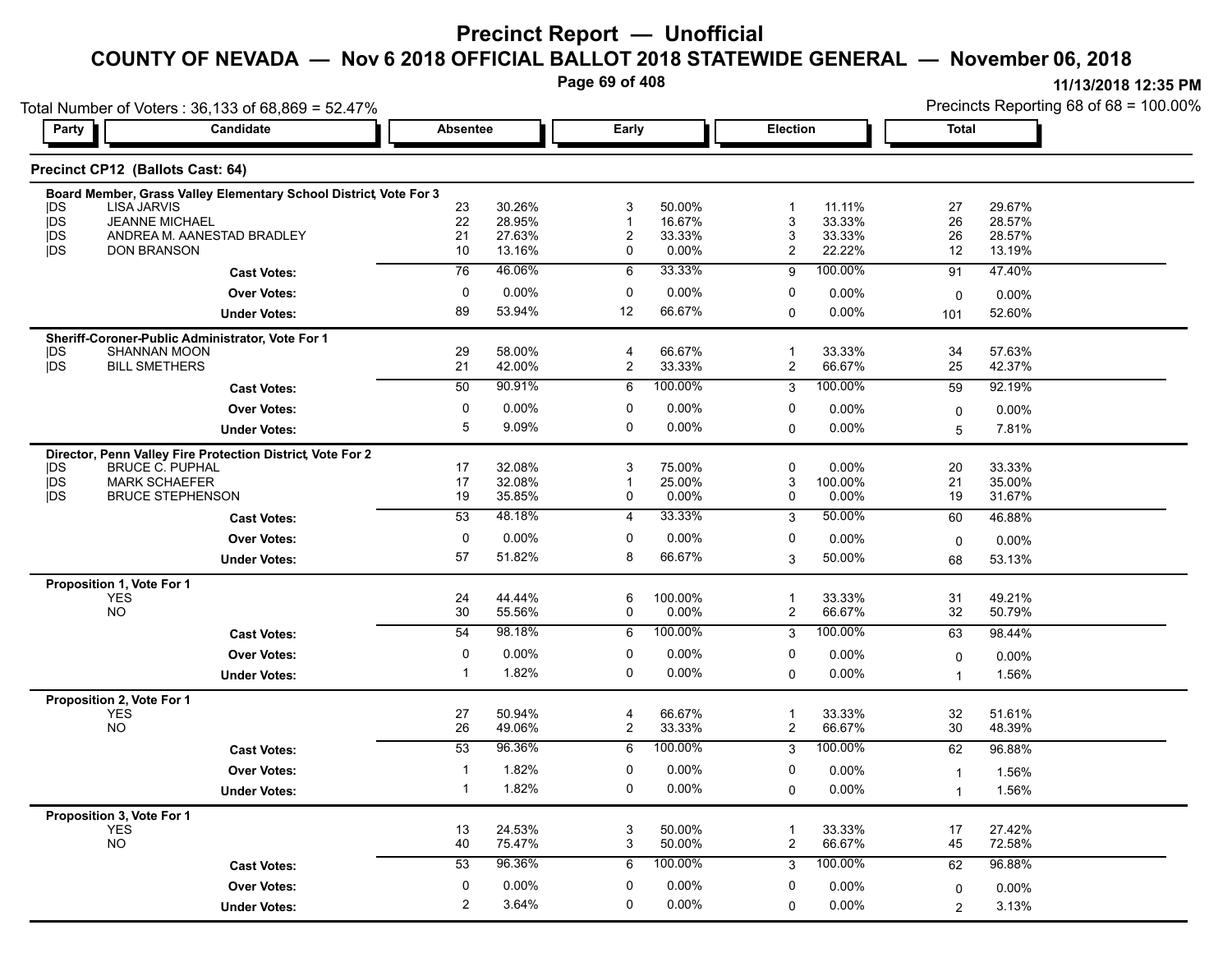**Page 70 of 408**

| Total Number of Voters: 36,133 of 68,869 = 52.47% |                     |                 |                  |                     |                  |                                  |                  | Precincts Reporting 68 of 68 = 100.00% |                  |  |
|---------------------------------------------------|---------------------|-----------------|------------------|---------------------|------------------|----------------------------------|------------------|----------------------------------------|------------------|--|
| Party                                             | Candidate           | <b>Absentee</b> |                  | Early               |                  | Election                         |                  | Total                                  |                  |  |
| Precinct CP12 (Ballots Cast: 64)                  |                     |                 |                  |                     |                  |                                  |                  |                                        |                  |  |
| Proposition 4, Vote For 1                         |                     |                 |                  |                     |                  |                                  |                  |                                        |                  |  |
| <b>YES</b><br><b>NO</b>                           |                     | 17<br>33        | 34.00%<br>66.00% | 6<br>0              | 100.00%<br>0.00% | $\mathbf{1}$<br>$\overline{c}$   | 33.33%<br>66.67% | 24<br>35                               | 40.68%<br>59.32% |  |
|                                                   | <b>Cast Votes:</b>  | $\overline{50}$ | 90.91%           | 6                   | 100.00%          | 3                                | 100.00%          | 59                                     | 92.19%           |  |
|                                                   | <b>Over Votes:</b>  | 0               | $0.00\%$         | 0                   | 0.00%            | 0                                | 0.00%            | 0                                      | $0.00\%$         |  |
|                                                   | <b>Under Votes:</b> | 5               | 9.09%            | $\mathbf 0$         | 0.00%            | 0                                | 0.00%            | 5                                      | 7.81%            |  |
| Proposition 5, Vote For 1                         |                     |                 |                  |                     |                  |                                  |                  |                                        |                  |  |
| YES<br>NO                                         |                     | 24<br>27        | 47.06%<br>52.94% | 0<br>$\mathbf 5$    | 0.00%<br>100.00% | $\overline{2}$<br>$\mathbf{1}$   | 66.67%<br>33.33% | 26<br>33                               | 44.07%<br>55.93% |  |
|                                                   | <b>Cast Votes:</b>  | 51              | 92.73%           | 5                   | 83.33%           | 3                                | 100.00%          | 59                                     | 92.19%           |  |
|                                                   | <b>Over Votes:</b>  | 0               | 0.00%            | 0                   | 0.00%            | 0                                | 0.00%            | 0                                      | 0.00%            |  |
|                                                   | <b>Under Votes:</b> | 4               | 7.27%            | $\mathbf 1$         | 16.67%           | $\Omega$                         | 0.00%            | 5                                      | 7.81%            |  |
| Proposition 6, Vote For 1                         |                     |                 |                  |                     |                  |                                  |                  |                                        |                  |  |
| <b>YES</b>                                        |                     | 30              | 58.82%           | $\overline{c}$      | 40.00%           | $\overline{c}$                   | 66.67%           | 34                                     | 57.63%           |  |
| <b>NO</b>                                         |                     | 21              | 41.18%           | 3                   | 60.00%           | $\mathbf{1}$                     | 33.33%           | 25                                     | 42.37%           |  |
|                                                   | <b>Cast Votes:</b>  | $\overline{51}$ | 92.73%           | $\overline{5}$      | 83.33%           | 3                                | 100.00%          | 59                                     | 92.19%           |  |
|                                                   | <b>Over Votes:</b>  | 0               | $0.00\%$         | 0                   | 0.00%            | 0                                | $0.00\%$         | 0                                      | 0.00%            |  |
|                                                   | <b>Under Votes:</b> | $\overline{4}$  | 7.27%            | $\mathbf{1}$        | 16.67%           | 0                                | 0.00%            | 5                                      | 7.81%            |  |
| Proposition 7, Vote For 1                         |                     |                 |                  |                     |                  |                                  |                  |                                        |                  |  |
| <b>YES</b><br><b>NO</b>                           |                     | 33<br>21        | 61.11%<br>38.89% | 5<br>1              | 83.33%<br>16.67% | $\overline{1}$<br>$\overline{c}$ | 33.33%<br>66.67% | 39<br>24                               | 61.90%<br>38.10% |  |
|                                                   | <b>Cast Votes:</b>  | $\overline{54}$ | 98.18%           | 6                   | 100.00%          | 3                                | 100.00%          | 63                                     | 98.44%           |  |
|                                                   | <b>Over Votes:</b>  | 0               | 0.00%            | 0                   | $0.00\%$         | 0                                | 0.00%            | 0                                      | $0.00\%$         |  |
|                                                   | <b>Under Votes:</b> | $\mathbf 1$     | 1.82%            | 0                   | 0.00%            | $\Omega$                         | 0.00%            | 1                                      | 1.56%            |  |
| Proposition 8, Vote For 1                         |                     |                 |                  |                     |                  |                                  |                  |                                        |                  |  |
| <b>YES</b>                                        |                     | 15              | 28.30%           | $\boldsymbol{2}$    | 33.33%           | $\overline{1}$                   | 33.33%           | 18                                     | 29.03%           |  |
| <b>NO</b>                                         |                     | 38              | 71.70%           | 4                   | 66.67%           | $\overline{c}$                   | 66.67%           | 44                                     | 70.97%           |  |
|                                                   | <b>Cast Votes:</b>  | 53              | 96.36%           | 6                   | 100.00%          | 3                                | 100.00%          | 62                                     | 96.88%           |  |
|                                                   | <b>Over Votes:</b>  | 0               | $0.00\%$         | 0                   | 0.00%            | 0                                | 0.00%            | 0                                      | 0.00%            |  |
|                                                   | <b>Under Votes:</b> | 2               | 3.64%            | 0                   | $0.00\%$         | 0                                | 0.00%            | $\overline{c}$                         | 3.13%            |  |
| Proposition 10, Vote For 1                        |                     |                 |                  |                     |                  |                                  |                  |                                        |                  |  |
| <b>YES</b><br><b>NO</b>                           |                     | 14<br>39        | 26.42%<br>73.58% | $\overline{c}$<br>4 | 33.33%<br>66.67% | 1<br>$\overline{\mathbf{c}}$     | 33.33%<br>66.67% | 17<br>45                               | 27.42%<br>72.58% |  |
|                                                   |                     | 53              | 96.36%           | 6                   | 100.00%          | 3                                | 100.00%          | 62                                     | 96.88%           |  |
|                                                   | <b>Cast Votes:</b>  | 0               | 0.00%            | 0                   | $0.00\%$         | 0                                |                  |                                        |                  |  |
|                                                   | <b>Over Votes:</b>  | 2               | 3.64%            | 0                   | 0.00%            |                                  | 0.00%            | 0                                      | 0.00%            |  |
|                                                   | <b>Under Votes:</b> |                 |                  |                     |                  | $\Omega$                         | 0.00%            | $\overline{c}$                         | 3.13%            |  |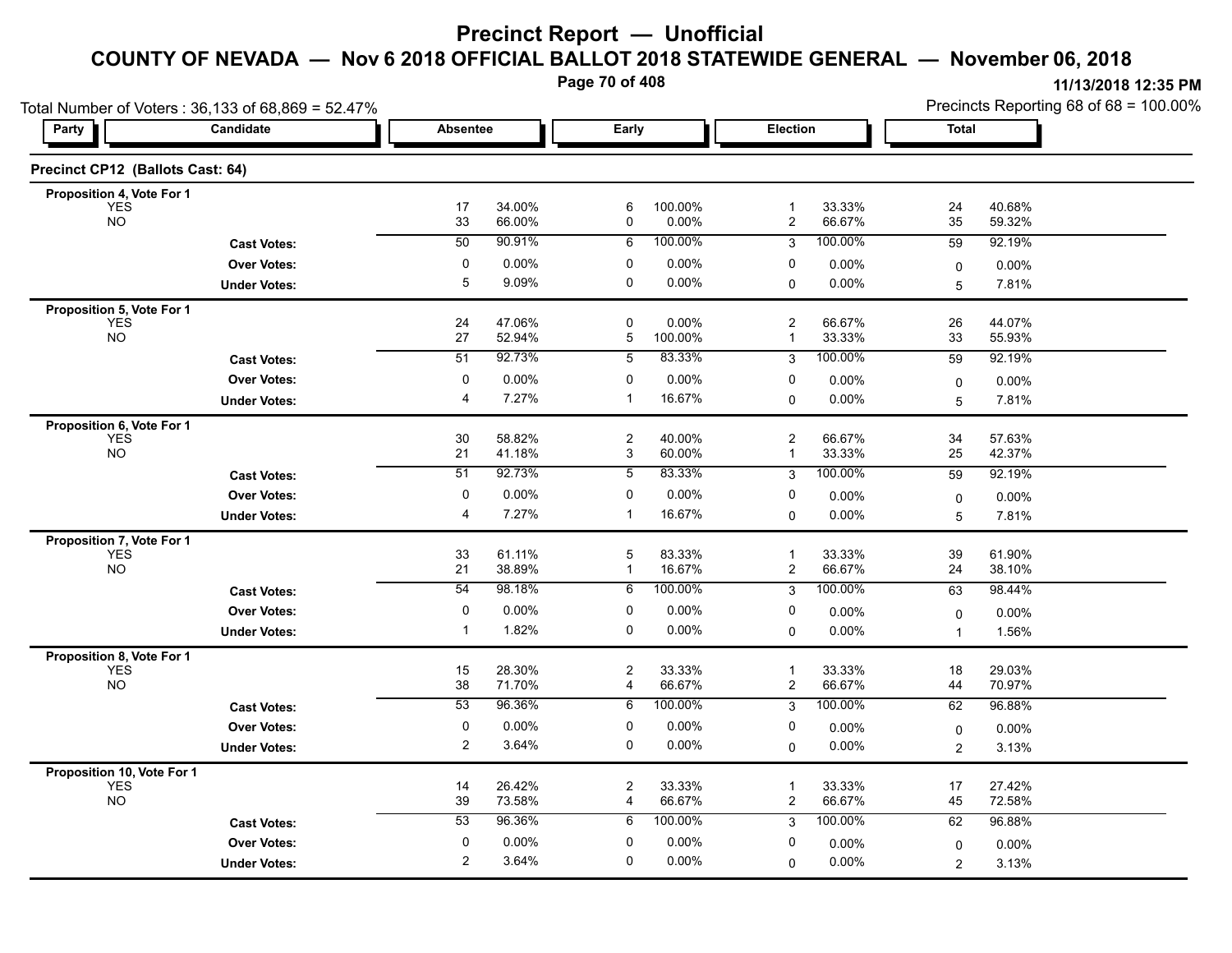**Page 71 of 408**

|                                  | Total Number of Voters: 36,133 of 68,869 = 52.47% |                 |                  |                     |                  |                     |                  |                | Precincts Reporting 68 of 68 = 100.00% |  |
|----------------------------------|---------------------------------------------------|-----------------|------------------|---------------------|------------------|---------------------|------------------|----------------|----------------------------------------|--|
| Party                            | Candidate                                         | <b>Absentee</b> |                  | Early               |                  | Election            |                  | <b>Total</b>   |                                        |  |
| Precinct CP12 (Ballots Cast: 64) |                                                   |                 |                  |                     |                  |                     |                  |                |                                        |  |
| Proposition 11, Vote For 1       |                                                   |                 |                  |                     |                  |                     |                  |                |                                        |  |
| <b>YES</b><br><b>NO</b>          |                                                   | 32<br>21        | 60.38%<br>39.62% | $\overline{c}$<br>3 | 40.00%<br>60.00% | $\overline{2}$<br>1 | 66.67%<br>33.33% | 36<br>25       | 59.02%<br>40.98%                       |  |
|                                  | <b>Cast Votes:</b>                                | 53              | 96.36%           | 5                   | 83.33%           | 3                   | 100.00%          | 61             | 95.31%                                 |  |
|                                  | <b>Over Votes:</b>                                | 0               | 0.00%            | 0                   | 0.00%            | 0                   | $0.00\%$         | $\mathbf{0}$   | $0.00\%$                               |  |
|                                  | <b>Under Votes:</b>                               | 2               | 3.64%            | -1                  | 16.67%           | $\mathbf 0$         | $0.00\%$         | 3              | 4.69%                                  |  |
| Proposition 12, Vote For 1       |                                                   |                 |                  |                     |                  |                     |                  |                |                                        |  |
| <b>YES</b><br><b>NO</b>          |                                                   | 27<br>28        | 49.09%<br>50.91% | 3<br>3              | 50.00%<br>50.00% | $\overline{2}$      | 33.33%<br>66.67% | 31<br>33       | 48.44%<br>51.56%                       |  |
|                                  | <b>Cast Votes:</b>                                | 55              | 100.00%          | 6                   | 100.00%          | 3                   | 100.00%          | 64             | 100.00%                                |  |
|                                  | <b>Over Votes:</b>                                | $\mathbf 0$     | 0.00%            | $\mathbf 0$         | 0.00%            | 0                   | 0.00%            | $\mathbf{0}$   | 0.00%                                  |  |
|                                  | <b>Under Votes:</b>                               | 0               | 0.00%            | 0                   | $0.00\%$         | 0                   | $0.00\%$         | $\mathbf 0$    | $0.00\%$                               |  |
| Measure G, Vote For 1            |                                                   |                 |                  |                     |                  |                     |                  |                |                                        |  |
| <b>YES</b><br><b>NO</b>          |                                                   | 37<br>11        | 77.08%<br>22.92% | 4<br>$\overline{2}$ | 66.67%<br>33.33% | 3<br>$\mathbf 0$    | 100.00%<br>0.00% | 44<br>13       | 77.19%<br>22.81%                       |  |
|                                  | <b>Cast Votes:</b>                                | $\overline{48}$ | 87.27%           | 6                   | 100.00%          | 3                   | 100.00%          | 57             | 89.06%                                 |  |
|                                  | <b>Over Votes:</b>                                | $\Omega$        | 0.00%            | 0                   | 0.00%            | 0                   | 0.00%            | 0              | 0.00%                                  |  |
|                                  | <b>Under Votes:</b>                               | 7               | 12.73%           | 0                   | $0.00\%$         | 0                   | 0.00%            | $\overline{7}$ | 10.94%                                 |  |
| Measure H, Vote For 1            |                                                   |                 |                  |                     |                  |                     |                  |                |                                        |  |
| YES<br><b>NO</b>                 |                                                   | 42<br>10        | 80.77%<br>19.23% | 5<br>0              | 100.00%<br>0.00% | $\overline{2}$      | 33.33%<br>66.67% | 48<br>12       | 80.00%<br>20.00%                       |  |
|                                  | <b>Cast Votes:</b>                                | 52              | 94.55%           | 5                   | 83.33%           | 3                   | 100.00%          | 60             | 93.75%                                 |  |
|                                  | <b>Over Votes:</b>                                | 0               | 0.00%            | 0                   | 0.00%            | 0                   | 0.00%            | 0              | $0.00\%$                               |  |
|                                  | <b>Under Votes:</b>                               | 3               | 5.45%            |                     | 16.67%           | $\mathbf 0$         | 0.00%            | 4              | 6.25%                                  |  |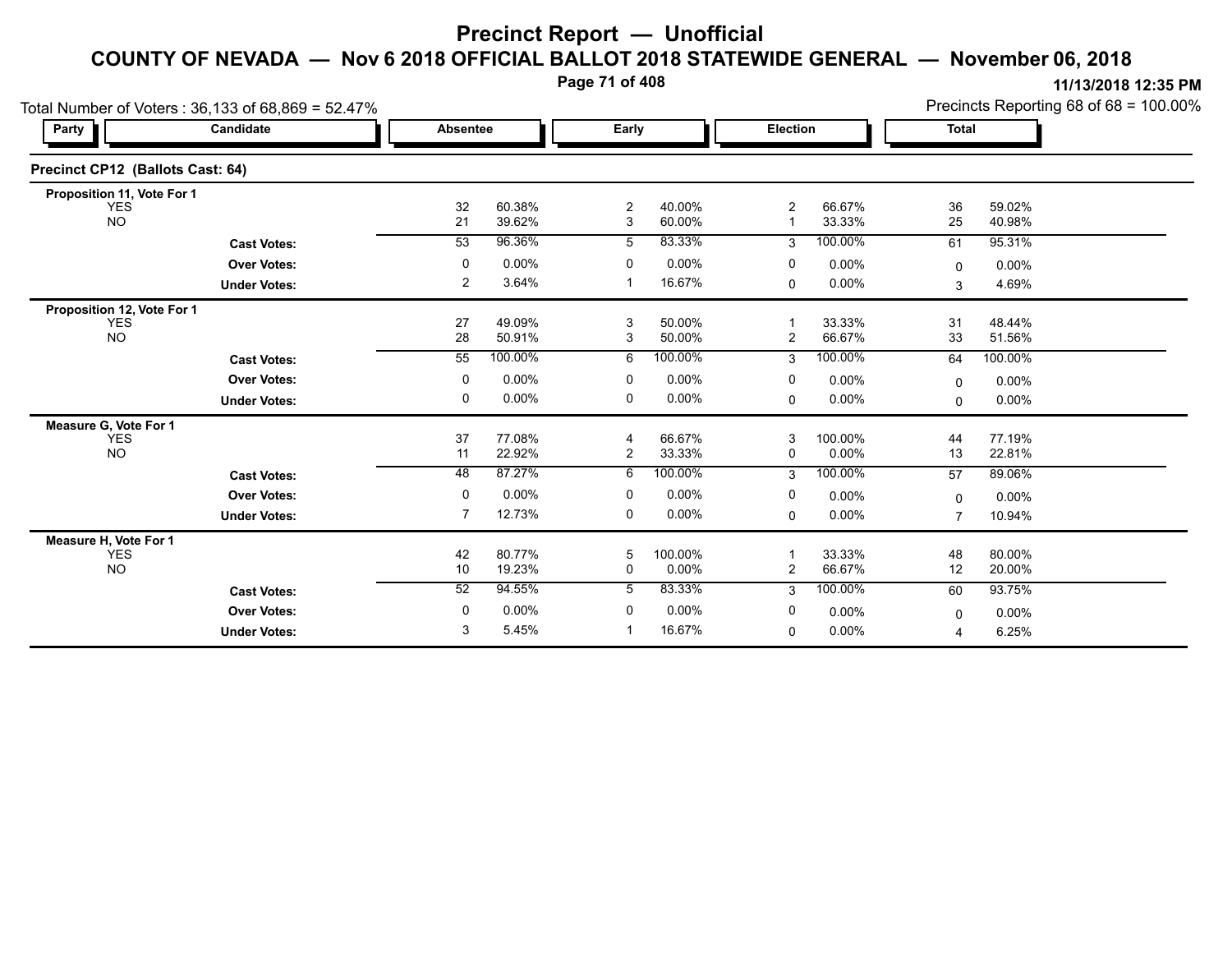**Page 72 of 408**

| Total Number of Voters: 36,133 of 68,869 = 52.47%                                      |                       |                  | ັ     |                     |                 |                  |              | Precincts Reporting 68 of 68 = 100.00% | 111101201012120011 |
|----------------------------------------------------------------------------------------|-----------------------|------------------|-------|---------------------|-----------------|------------------|--------------|----------------------------------------|--------------------|
| Party<br>Candidate                                                                     | Absentee              |                  | Early |                     | <b>Election</b> |                  | <b>Total</b> |                                        |                    |
| Precinct CP13 (Ballots Cast: 27)                                                       |                       |                  |       |                     |                 |                  |              |                                        |                    |
| Governor, Vote For 1<br>JOHN H. COX<br><b>REP</b><br><b>DEM</b><br><b>GAVIN NEWSOM</b> | 10<br>12 <sup>°</sup> | 45.45%<br>54.55% |       | 100.00%<br>$0.00\%$ |                 | 50.00%<br>50.00% | 13<br>14     | 48.15%<br>51.85%                       |                    |
| <b>Cast Votes:</b>                                                                     | 22                    | 100.00%          |       | 100.00%             |                 | 100.00%          | 27           | 100.00%                                |                    |
| <b>Over Votes:</b>                                                                     |                       | $0.00\%$         | 0     | $0.00\%$            | 0               | $0.00\%$         |              | $0.00\%$                               |                    |
| <b>Under Votes:</b>                                                                    |                       | $0.00\%$         | 0     | 0.00%               | 0               | $0.00\%$         | <sup>0</sup> | $0.00\%$                               |                    |

|            | UIIUUI VULUJ.                   |                 |         |              |          |                |          |             | <b>0.000</b> |  |
|------------|---------------------------------|-----------------|---------|--------------|----------|----------------|----------|-------------|--------------|--|
|            | Lieutenant Governor, Vote For 1 |                 |         |              |          |                |          |             |              |  |
| <b>DEM</b> | ED HERNANDEZ                    | 5               | 27.78%  | 1            | 100.00%  | $\overline{2}$ | 50.00%   | 8           | 34.78%       |  |
| <b>DEM</b> | ELENI KOUNALAKIS                | 13              | 72.22%  | 0            | $0.00\%$ | 2              | 50.00%   | 15          | 65.22%       |  |
|            | <b>Cast Votes:</b>              | $\overline{18}$ | 81.82%  | 1            | 100.00%  | 4              | 100.00%  | 23          | 85.19%       |  |
|            | <b>Over Votes:</b>              | 0               | 0.00%   | 0            | 0.00%    | 0              | 0.00%    | $\Omega$    | $0.00\%$     |  |
|            | <b>Under Votes:</b>             | 4               | 18.18%  | 0            | 0.00%    | 0              | 0.00%    | 4           | 14.81%       |  |
|            | Secretary of State, Vote For 1  |                 |         |              |          |                |          |             |              |  |
| <b>DEM</b> | <b>ALEX PADILLA</b>             | 12              | 54.55%  | $\Omega$     | 0.00%    | 2              | 50.00%   | 14          | 51.85%       |  |
| <b>REP</b> | <b>MARK P. MEUSER</b>           | 10              | 45.45%  | 1            | 100.00%  | $\overline{2}$ | 50.00%   | 13          | 48.15%       |  |
|            | <b>Cast Votes:</b>              | $\overline{22}$ | 100.00% | 1            | 100.00%  | 4              | 100.00%  | 27          | 100.00%      |  |
|            | <b>Over Votes:</b>              | $\mathbf 0$     | 0.00%   | 0            | 0.00%    | 0              | 0.00%    | $\Omega$    | 0.00%        |  |
|            | <b>Under Votes:</b>             | 0               | 0.00%   | 0            | 0.00%    | $\Omega$       | $0.00\%$ | $\Omega$    | 0.00%        |  |
|            | <b>Controller, Vote For 1</b>   |                 |         |              |          |                |          |             |              |  |
| <b>REP</b> | <b>KONSTANTINOS RODITIS</b>     | 8               | 38.10%  | $\mathbf{1}$ | 100.00%  | 2              | 50.00%   | 11          | 42.31%       |  |
| <b>DEM</b> | BETTY T. YEE                    | 13              | 61.90%  | 0            | 0.00%    | $\overline{2}$ | 50.00%   | 15          | 57.69%       |  |
|            | <b>Cast Votes:</b>              | 21              | 95.45%  |              | 100.00%  | 4              | 100.00%  | 26          | 96.30%       |  |
|            | <b>Over Votes:</b>              | 0               | 0.00%   | 0            | 0.00%    | 0              | 0.00%    | 0           | 0.00%        |  |
|            | <b>Under Votes:</b>             |                 | 4.55%   | 0            | 0.00%    | $\Omega$       | 0.00%    |             | 3.70%        |  |
|            | <b>Treasurer, Vote For 1</b>    |                 |         |              |          |                |          |             |              |  |
| <b>REP</b> | <b>GREG CONLON</b>              | 10              | 47.62%  |              | 100.00%  | $\overline{c}$ | 50.00%   | 13          | 50.00%       |  |
| <b>DEM</b> | <b>FIONA MA</b>                 | 11              | 52.38%  | 0            | 0.00%    | $\overline{2}$ | 50.00%   | 13          | 50.00%       |  |
|            | <b>Cast Votes:</b>              | $\overline{21}$ | 95.45%  | 1            | 100.00%  | 4              | 100.00%  | 26          | 96.30%       |  |
|            | <b>Over Votes:</b>              | 0               | 0.00%   | 0            | 0.00%    | 0              | 0.00%    | $\Omega$    | 0.00%        |  |
|            | <b>Under Votes:</b>             |                 | 4.55%   | 0            | 0.00%    | 0              | 0.00%    |             | 3.70%        |  |
|            | Attorney General, Vote For 1    |                 |         |              |          |                |          |             |              |  |
| <b>REP</b> | STEVEN C BAILEY                 | 10              | 45.45%  | 1            | 100.00%  | 2              | 50.00%   | 13          | 48.15%       |  |
| <b>DEM</b> | <b>XAVIER BECERRA</b>           | 12              | 54.55%  | 0            | $0.00\%$ | $\overline{2}$ | 50.00%   | 14          | 51.85%       |  |
|            | <b>Cast Votes:</b>              | 22              | 100.00% | 1            | 100.00%  | 4              | 100.00%  | 27          | 100.00%      |  |
|            | <b>Over Votes:</b>              | 0               | 0.00%   | 0            | 0.00%    | 0              | 0.00%    | $\mathbf 0$ | 0.00%        |  |
|            | <b>Under Votes:</b>             | 0               | 0.00%   | 0            | 0.00%    | 0              | 0.00%    | 0           | 0.00%        |  |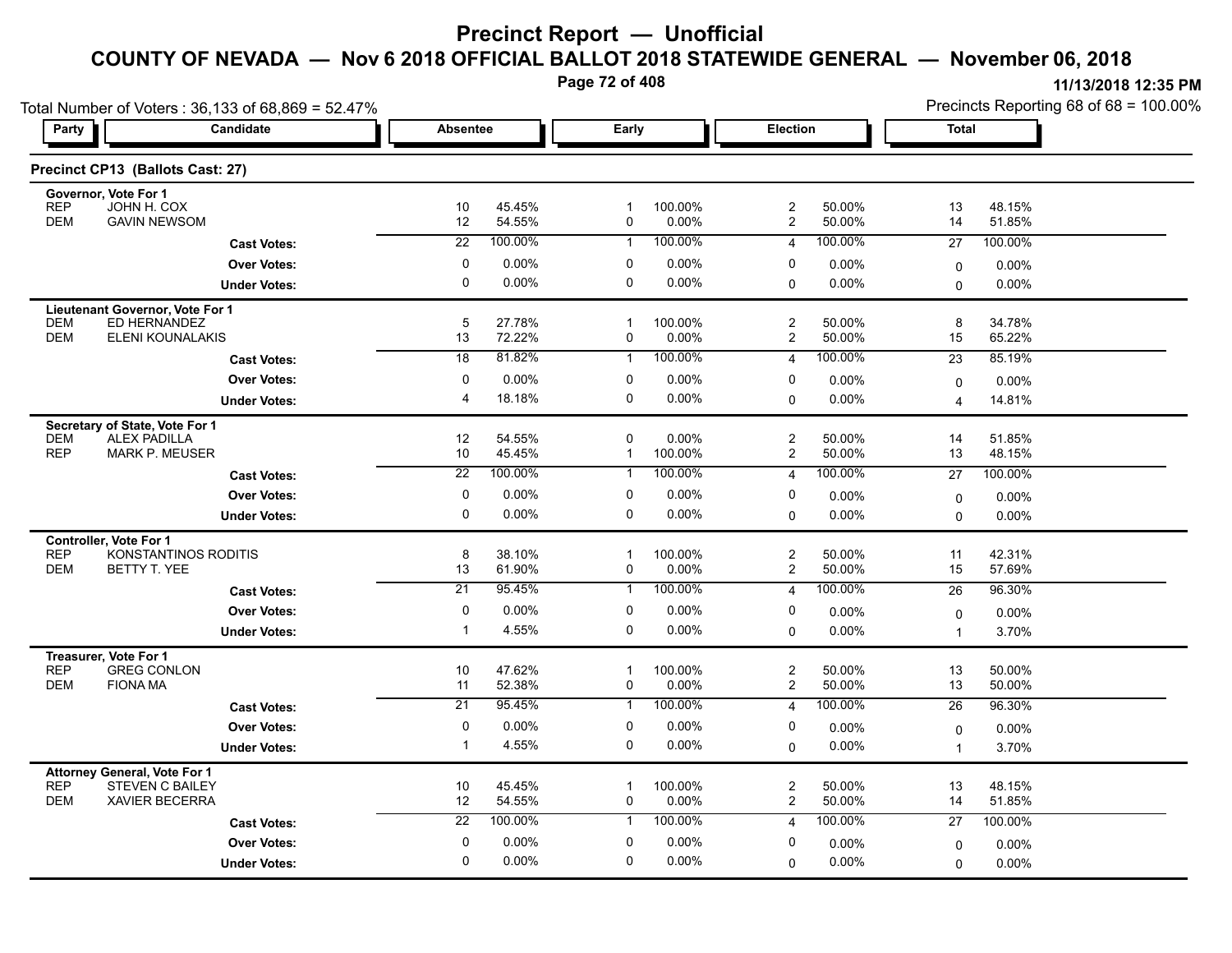**Page 73 of 408**

|                                                                      | Total Number of Voters: 36,133 of 68,869 = 52.47%                    |                 |                  |                   |                  |                                           |                  |                | Precincts Reporting 68 of 68 = 100.00% |
|----------------------------------------------------------------------|----------------------------------------------------------------------|-----------------|------------------|-------------------|------------------|-------------------------------------------|------------------|----------------|----------------------------------------|
| Party                                                                | Candidate                                                            | <b>Absentee</b> |                  | Early             |                  | Election                                  |                  | Total          |                                        |
| Precinct CP13 (Ballots Cast: 27)                                     |                                                                      |                 |                  |                   |                  |                                           |                  |                |                                        |
| Insurance Commissioner, Vote For 1                                   |                                                                      |                 |                  |                   |                  |                                           |                  |                |                                        |
| <b>DEM</b>                                                           | RICARDO LARA<br><b>STEVE POIZNER</b>                                 | 8<br>12         | 40.00%<br>60.00% | 0<br>1            | 0.00%<br>100.00% | $\overline{c}$<br>$\overline{\mathbf{c}}$ | 50.00%<br>50.00% | 10<br>15       | 40.00%<br>60.00%                       |
|                                                                      | <b>Cast Votes:</b>                                                   | 20              | 90.91%           | -1                | 100.00%          | $\overline{4}$                            | 100.00%          | 25             | 92.59%                                 |
|                                                                      | <b>Over Votes:</b>                                                   | 0               | 0.00%            | 0                 | 0.00%            | 0                                         | $0.00\%$         | 0              | $0.00\%$                               |
|                                                                      | <b>Under Votes:</b>                                                  | $\overline{2}$  | 9.09%            | 0                 | 0.00%            | $\Omega$                                  | $0.00\%$         | $\overline{2}$ | 7.41%                                  |
|                                                                      | Member, State Board of Equalization District 1, Vote For 1           |                 |                  |                   |                  |                                           |                  |                |                                        |
| <b>DEM</b>                                                           | TOM HALLINAN                                                         | 10              | 47.62%           | 0                 | 0.00%            | $\overline{c}$                            | 50.00%           | 12             | 46.15%                                 |
| <b>REP</b><br><b>TED GAINES</b>                                      |                                                                      | 11              | 52.38%           | $\mathbf 1$       | 100.00%          | $\overline{c}$                            | 50.00%           | 14             | 53.85%                                 |
|                                                                      | <b>Cast Votes:</b>                                                   | $\overline{21}$ | 95.45%           | $\mathbf{1}$      | 100.00%          | $\overline{4}$                            | 100.00%          | 26             | 96.30%                                 |
|                                                                      | <b>Over Votes:</b>                                                   | $\mathbf 0$     | 0.00%            | 0                 | 0.00%            | 0                                         | $0.00\%$         | $\mathbf 0$    | $0.00\%$                               |
|                                                                      | <b>Under Votes:</b>                                                  | -1              | 4.55%            | 0                 | 0.00%            | $\Omega$                                  | 0.00%            | $\overline{1}$ | 3.70%                                  |
| United States Senate, Vote For 1                                     |                                                                      |                 |                  |                   |                  |                                           |                  |                |                                        |
| <b>DEM</b><br><b>DEM</b>                                             | <b>DIANNE FEINSTEIN</b><br><b>KEVIN DE LEON</b>                      | 12<br>6         | 66.67%<br>33.33% | -1<br>$\mathbf 0$ | 100.00%<br>0.00% | 0<br>3                                    | 0.00%<br>100.00% | 13<br>9        | 59.09%<br>40.91%                       |
|                                                                      | <b>Cast Votes:</b>                                                   | $\overline{18}$ | 81.82%           | $\mathbf{1}$      | 100.00%          | 3                                         | 75.00%           | 22             | 81.48%                                 |
|                                                                      | <b>Over Votes:</b>                                                   | 0               | 0.00%            | $\mathbf 0$       | 0.00%            | 0                                         | 0.00%            | $\mathbf 0$    | 0.00%                                  |
|                                                                      | <b>Under Votes:</b>                                                  | 4               | 18.18%           | $\mathbf 0$       | 0.00%            | $\mathbf{1}$                              | 25.00%           | 5              | 18.52%                                 |
|                                                                      | House of Representatives of the United States District 1, Vote For 1 |                 |                  |                   |                  |                                           |                  |                |                                        |
| <b>REP</b>                                                           | DOUG LA MALFA                                                        | 8               | 36.36%           | -1                | 100.00%          | $\overline{\mathbf{c}}$                   | 50.00%           | 11             | 40.74%                                 |
| <b>DEM</b>                                                           | <b>AUDREY DENNEY</b>                                                 | 14              | 63.64%           | 0                 | 0.00%            | $\overline{c}$                            | 50.00%           | 16             | 59.26%                                 |
|                                                                      | <b>Cast Votes:</b>                                                   | 22              | 100.00%          | $\mathbf{1}$      | 100.00%          | $\overline{4}$                            | 100.00%          | 27             | 100.00%                                |
|                                                                      | <b>Over Votes:</b>                                                   | 0               | $0.00\%$         | 0                 | 0.00%            | 0                                         | $0.00\%$         | 0              | 0.00%                                  |
|                                                                      | <b>Under Votes:</b>                                                  | $\Omega$        | 0.00%            | $\Omega$          | 0.00%            | $\mathbf 0$                               | 0.00%            | $\Omega$       | $0.00\%$                               |
| State Assembly District 1, Vote For 1                                |                                                                      |                 |                  |                   |                  |                                           |                  |                |                                        |
| <b>REP</b><br><b>BRIAN DAHLE</b><br><b>DEM</b><br><b>CALEEN SISK</b> |                                                                      | 11<br>11        | 50.00%<br>50.00% | $\mathbf 1$<br>0  | 100.00%<br>0.00% | 2<br>$\overline{c}$                       | 50.00%<br>50.00% | 14<br>13       | 51.85%<br>48.15%                       |
|                                                                      | <b>Cast Votes:</b>                                                   | $\overline{22}$ | 100.00%          | $\mathbf{1}$      | 100.00%          | 4                                         | 100.00%          | 27             | 100.00%                                |
|                                                                      | <b>Over Votes:</b>                                                   | 0               | 0.00%            | 0                 | 0.00%            | 0                                         | $0.00\%$         | 0              | 0.00%                                  |
|                                                                      | <b>Under Votes:</b>                                                  | $\mathbf 0$     | 0.00%            | $\mathbf 0$       | 0.00%            | $\Omega$                                  | 0.00%            | $\Omega$       | 0.00%                                  |
|                                                                      | For Associate Justice, Supreme Court - Carol A. Corrigan, Vote For 1 |                 |                  |                   |                  |                                           |                  |                |                                        |
| <b>YES</b>                                                           |                                                                      | 15              | 83.33%           | -1                | 100.00%          | $\overline{2}$                            | 50.00%           | 18             | 78.26%                                 |
| <b>NO</b>                                                            |                                                                      | 3               | 16.67%           | 0                 | 0.00%            | $\overline{c}$                            | 50.00%           | 5              | 21.74%                                 |
|                                                                      | <b>Cast Votes:</b>                                                   | 18              | 81.82%           | 1                 | 100.00%          | 4                                         | 100.00%          | 23             | 85.19%                                 |
|                                                                      | <b>Over Votes:</b>                                                   | 0               | 0.00%            | 0                 | 0.00%            | 0                                         | $0.00\%$         | 0              | 0.00%                                  |
|                                                                      | <b>Under Votes:</b>                                                  | $\overline{4}$  | 18.18%           | $\mathbf 0$       | 0.00%            | $\Omega$                                  | 0.00%            | 4              | 14.81%                                 |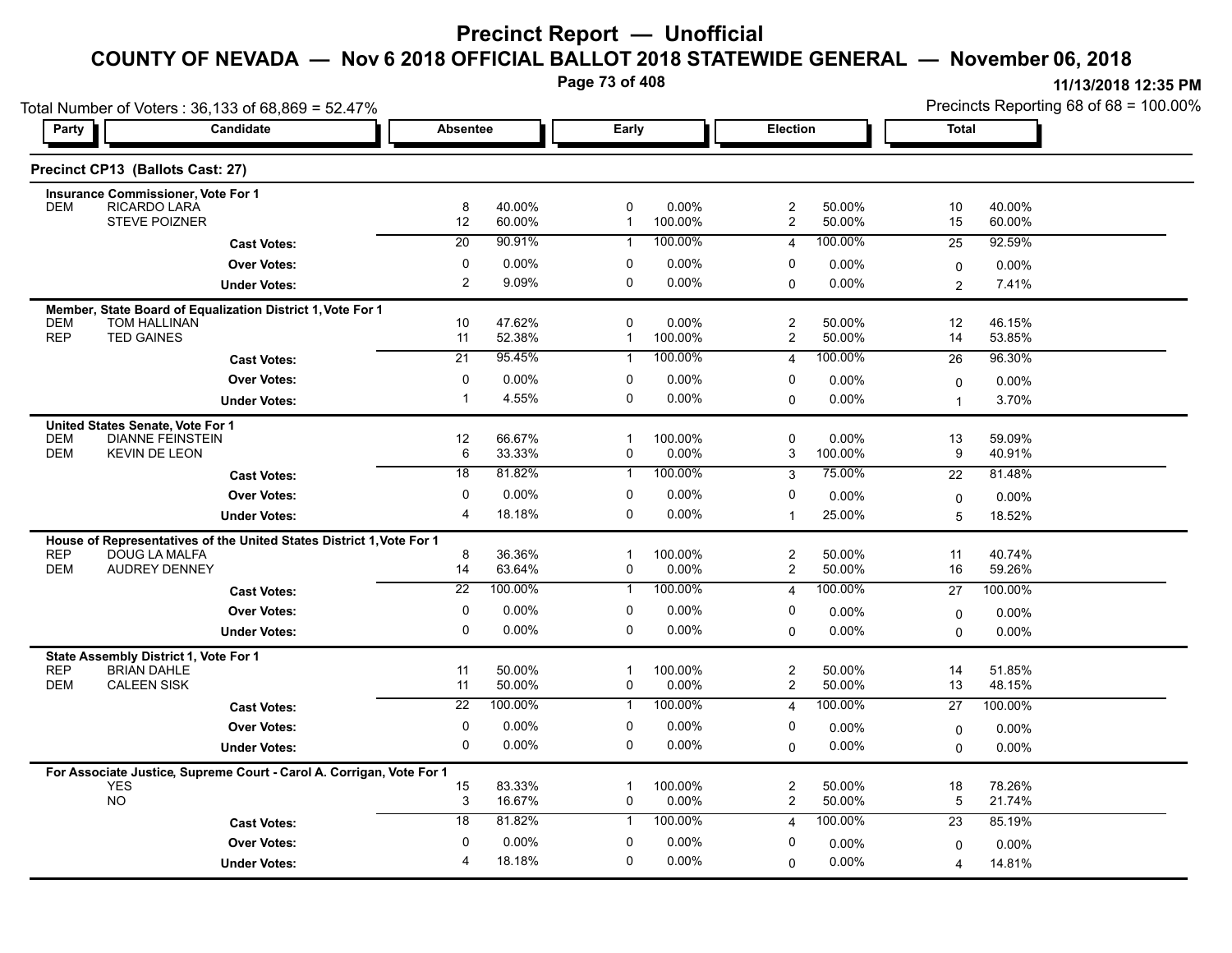#### **COUNTY OF NEVADA — Nov 6 2018 OFFICIAL BALLOT 2018 STATEWIDE GENERAL — November 06, 2018**

**Page 74 of 408**

|                   | Total Number of Voters: 36,133 of 68,869 = 52.47%                                |                               |                  |                   |                  |                         |                     |                      | Precincts Reporting 68 of 68 = 100.00% |
|-------------------|----------------------------------------------------------------------------------|-------------------------------|------------------|-------------------|------------------|-------------------------|---------------------|----------------------|----------------------------------------|
| Party             | Candidate                                                                        | <b>Absentee</b>               |                  | Early             |                  | <b>Election</b>         |                     | <b>Total</b>         |                                        |
|                   | Precinct CP13 (Ballots Cast: 27)                                                 |                               |                  |                   |                  |                         |                     |                      |                                        |
|                   | For Associate Justice, Supreme Court - Leondra R. Kruger, Vote For 1             |                               |                  |                   |                  |                         |                     |                      |                                        |
|                   | <b>YES</b><br><b>NO</b>                                                          | 15                            | 88.24%<br>11.76% | -1<br>0           | 100.00%<br>0.00% | 4<br>0                  | 100.00%<br>0.00%    | 20<br>$\overline{c}$ | 90.91%<br>9.09%                        |
|                   |                                                                                  | $\overline{\mathbf{c}}$<br>17 | 77.27%           | $\mathbf{1}$      | 100.00%          |                         | 100.00%             | 22                   |                                        |
|                   | <b>Cast Votes:</b>                                                               | $\mathbf{0}$                  |                  |                   |                  | $\overline{4}$          |                     |                      | 81.48%                                 |
|                   | <b>Over Votes:</b>                                                               | 5                             | 0.00%            | 0<br>$\Omega$     | 0.00%            | 0                       | $0.00\%$            | 0                    | 0.00%                                  |
|                   | <b>Under Votes:</b>                                                              |                               | 22.73%           |                   | 0.00%            | 0                       | $0.00\%$            | 5                    | 18.52%                                 |
|                   | For Associate Justice, Court of Appeal, Third District - Cole Blease, Vote For 1 |                               |                  |                   |                  |                         |                     |                      |                                        |
|                   | <b>YES</b><br><b>NO</b>                                                          | 14<br>3                       | 82.35%<br>17.65% | $\mathbf{1}$<br>0 | 100.00%<br>0.00% | 4<br>0                  | 100.00%<br>0.00%    | 19<br>3              | 86.36%<br>13.64%                       |
|                   | <b>Cast Votes:</b>                                                               | 17                            | 77.27%           | $\mathbf{1}$      | 100.00%          | $\overline{4}$          | 100.00%             | 22                   | 81.48%                                 |
|                   | <b>Over Votes:</b>                                                               | $\Omega$                      | $0.00\%$         | 0                 | $0.00\%$         | 0                       | $0.00\%$            |                      |                                        |
|                   |                                                                                  | 5                             | 22.73%           | 0                 | 0.00%            | $\Omega$                | $0.00\%$            | 0                    | $0.00\%$                               |
|                   | <b>Under Votes:</b>                                                              |                               |                  |                   |                  |                         |                     | 5                    | 18.52%                                 |
|                   | For Associate Justice, Court of Appeal, Third District - Louis Mauro, Vote For 1 |                               |                  |                   |                  |                         |                     |                      |                                        |
|                   | <b>YES</b><br><b>NO</b>                                                          | 15<br>$\overline{\mathbf{c}}$ | 88.24%<br>11.76% | $\mathbf{1}$<br>0 | 100.00%<br>0.00% | $\overline{c}$<br>2     | 50.00%<br>50.00%    | 18<br>4              | 81.82%<br>18.18%                       |
|                   | <b>Cast Votes:</b>                                                               | 17                            | 77.27%           | $\mathbf{1}$      | 100.00%          | $\overline{4}$          | 100.00%             | 22                   | 81.48%                                 |
|                   |                                                                                  | 0                             | $0.00\%$         | 0                 | 0.00%            | 0                       |                     |                      |                                        |
|                   | <b>Over Votes:</b>                                                               | 5                             | 22.73%           | 0                 | 0.00%            |                         | $0.00\%$            | 0                    | 0.00%                                  |
|                   | <b>Under Votes:</b>                                                              |                               |                  |                   |                  | 0                       | $0.00\%$            | 5                    | 18.52%                                 |
|                   | Superintendent of Public Instruction, Vote For 1                                 |                               |                  |                   |                  |                         |                     |                      |                                        |
| DS<br><b>IDS</b>  | <b>MARSHALL TUCK</b><br>TONY K. THURMOND                                         | 12<br>8                       | 60.00%<br>40.00% | $\mathbf 0$<br>1  | 0.00%<br>100.00% | 0<br>3                  | 0.00%<br>100.00%    | 12<br>12             | 50.00%<br>50.00%                       |
|                   | <b>Cast Votes:</b>                                                               | 20                            | 90.91%           | 1                 | 100.00%          | 3                       | 75.00%              | 24                   | 88.89%                                 |
|                   | <b>Over Votes:</b>                                                               | 0                             | $0.00\%$         | 0                 | 0.00%            | 0                       |                     |                      |                                        |
|                   |                                                                                  | 2                             | 9.09%            | 0                 | 0.00%            |                         | $0.00\%$<br>25.00%  | 0                    | $0.00\%$                               |
|                   | <b>Under Votes:</b>                                                              |                               |                  |                   |                  | $\mathbf{1}$            |                     | 3                    | 11.11%                                 |
|                   | District Board Member, Nevada County Board of Education Trustee Area2,           |                               | Vote For 1       |                   |                  |                         |                     |                      |                                        |
| <b>IDS</b><br>jDS | <b>HEINO NICOLAI</b><br>JOHN V "JACK" MEEKS                                      | 13<br>$\overline{4}$          | 76.47%<br>23.53% | -1<br>0           | 100.00%<br>0.00% | 3<br>1                  | 75.00%<br>25.00%    | 17<br>5              | 77.27%<br>22.73%                       |
|                   | <b>Cast Votes:</b>                                                               | $\overline{17}$               | 77.27%           | $\mathbf{1}$      | 100.00%          | $\overline{\mathbf{4}}$ | 100.00%             | $\overline{22}$      | 81.48%                                 |
|                   | <b>Over Votes:</b>                                                               | $\mathbf 0$                   | 0.00%            | 0                 | 0.00%            | 0                       |                     |                      |                                        |
|                   |                                                                                  | 5                             | 22.73%           | 0                 | $0.00\%$         |                         | $0.00\%$            | 0                    | $0.00\%$                               |
|                   | <b>Under Votes:</b>                                                              |                               |                  |                   |                  | $\mathbf 0$             | 0.00%               | 5                    | 18.52%                                 |
|                   | Trustee Area 1, Nevada Joint Union High School District, Vote For 1              |                               |                  |                   |                  |                         |                     |                      |                                        |
| DS<br><b>IDS</b>  | <b>LINDA CAMPBELL</b><br>JAMES A. HINMAN                                         | 11<br>6                       | 64.71%<br>35.29% | -1<br>0           | 100.00%<br>0.00% | 0<br>3                  | $0.00\%$<br>100.00% | 12<br>9              | 57.14%<br>42.86%                       |
|                   |                                                                                  | 17                            | 77.27%           | $\mathbf{1}$      | 100.00%          | 3                       | 75.00%              | 21                   | 77.78%                                 |
|                   | <b>Cast Votes:</b>                                                               |                               |                  |                   |                  |                         |                     |                      |                                        |
|                   | <b>Over Votes:</b>                                                               | $\mathbf{0}$                  | 0.00%            | 0                 | 0.00%            | -1                      | 25.00%              | $\overline{1}$       | 3.70%                                  |
|                   | <b>Under Votes:</b>                                                              | 5                             | 22.73%           | $\Omega$          | 0.00%            | 0                       | 0.00%               | 5                    | 18.52%                                 |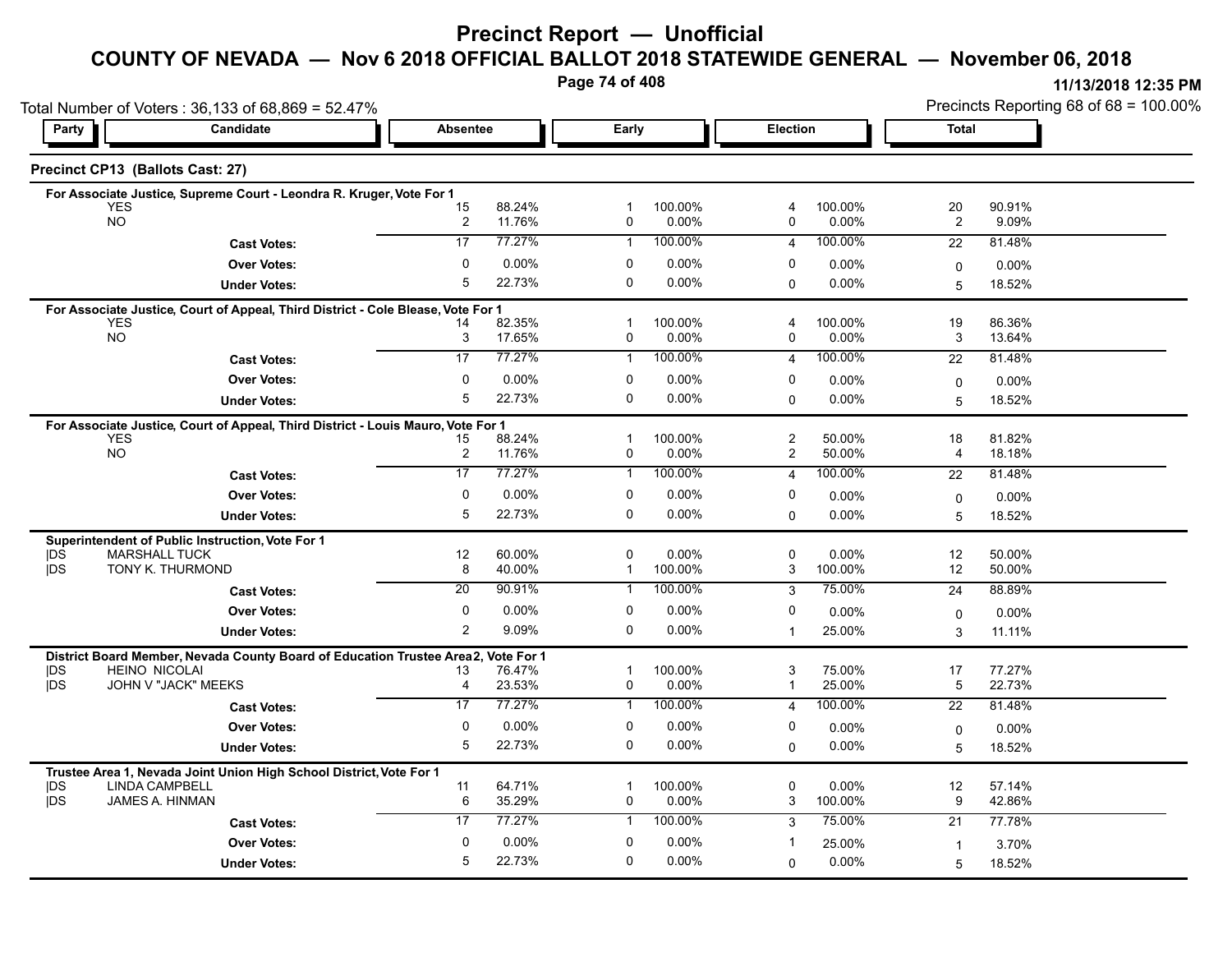**Page 75 of 408**

**11/13/2018 12:35 PM**

Precincts Reporting 68 of 68 = 100.00%

Total Number of Voters : 36,133 of 68,869 = 52.47%

| Party             | Candidate                                                               | <b>Absentee</b> |                  | Early          |                  | <b>Election</b>     |                 | <b>Total</b>   |                  |  |
|-------------------|-------------------------------------------------------------------------|-----------------|------------------|----------------|------------------|---------------------|-----------------|----------------|------------------|--|
|                   | Precinct CP13 (Ballots Cast: 27)                                        |                 |                  |                |                  |                     |                 |                |                  |  |
|                   | Board Member, Grass Valley Elementary School District, Vote For 3       |                 |                  |                |                  |                     |                 |                |                  |  |
| <b>IDS</b>        | <b>LISA JARVIS</b>                                                      | 14              | 33.33%           | 1              | 33.33%           | 2                   | 66.67%          | 17             | 35.42%           |  |
| jDS<br><b>IDS</b> | <b>JEANNE MICHAEL</b><br>ANDREA M. AANESTAD BRADLEY                     | 13<br>$10$      | 30.95%<br>23.81% | 1<br>1         | 33.33%<br>33.33% | $\overline{1}$<br>0 | 33.33%<br>0.00% | 15<br>11       | 31.25%<br>22.92% |  |
| jDS               | <b>DON BRANSON</b>                                                      | 5               | 11.90%           | 0              | $0.00\%$         | 0                   | 0.00%           | 5              | 10.42%           |  |
|                   | <b>Cast Votes:</b>                                                      | 42              | 63.64%           | $\overline{3}$ | 100.00%          | 3                   | 25.00%          | 48             | 59.26%           |  |
|                   | <b>Over Votes:</b>                                                      | $\mathbf 0$     | 0.00%            | 0              | $0.00\%$         | 0                   | 0.00%           | 0              | 0.00%            |  |
|                   | <b>Under Votes:</b>                                                     | 24              | 36.36%           | 0              | $0.00\%$         | 9                   | 75.00%          | 33             | 40.74%           |  |
|                   |                                                                         |                 |                  |                |                  |                     |                 |                |                  |  |
| <b>IDS</b>        | Sheriff-Coroner-Public Administrator, Vote For 1<br><b>SHANNAN MOON</b> | 14              | 63.64%           | 0              | $0.00\%$         | $\overline{c}$      | 50.00%          | 16             | 59.26%           |  |
| jDS               | <b>BILL SMETHERS</b>                                                    | 8               | 36.36%           | $\mathbf{1}$   | 100.00%          | $\mathbf{2}$        | 50.00%          | 11             | 40.74%           |  |
|                   | <b>Cast Votes:</b>                                                      | $\overline{22}$ | 100.00%          | 1              | 100.00%          | 4                   | 100.00%         | 27             | 100.00%          |  |
|                   | <b>Over Votes:</b>                                                      | $\mathbf{0}$    | 0.00%            | 0              | 0.00%            | 0                   | 0.00%           | 0              | 0.00%            |  |
|                   | <b>Under Votes:</b>                                                     | 0               | 0.00%            | 0              | $0.00\%$         | 0                   | 0.00%           | 0              | 0.00%            |  |
|                   |                                                                         |                 |                  |                |                  |                     |                 |                |                  |  |
|                   | Proposition 1, Vote For 1<br><b>YES</b>                                 | 12              | 57.14%           | $\mathbf{1}$   | 100.00%          | 4                   | 100.00%         | 17             | 65.38%           |  |
|                   | <b>NO</b>                                                               | 9               | 42.86%           | 0              | 0.00%            | 0                   | 0.00%           | 9              | 34.62%           |  |
|                   | <b>Cast Votes:</b>                                                      | $\overline{21}$ | 95.45%           | -1             | 100.00%          | $\overline{4}$      | 100.00%         | 26             | 96.30%           |  |
|                   | <b>Over Votes:</b>                                                      | $\mathbf 0$     | 0.00%            | 0              | 0.00%            | 0                   | 0.00%           | 0              | $0.00\%$         |  |
|                   | <b>Under Votes:</b>                                                     | -1              | 4.55%            | 0              | $0.00\%$         | $\Omega$            | 0.00%           | $\mathbf{1}$   | 3.70%            |  |
|                   | Proposition 2, Vote For 1                                               |                 |                  |                |                  |                     |                 |                |                  |  |
|                   | <b>YES</b>                                                              | 14              | 63.64%           | $\mathbf{1}$   | 100.00%          | $\overline{c}$      | 50.00%          | 17             | 62.96%           |  |
|                   | <b>NO</b>                                                               | 8               | 36.36%           | 0              | 0.00%            | $\overline{2}$      | 50.00%          | 10             | 37.04%           |  |
|                   | <b>Cast Votes:</b>                                                      | $\overline{22}$ | 100.00%          | -1             | 100.00%          | $\overline{4}$      | 100.00%         | 27             | 100.00%          |  |
|                   | <b>Over Votes:</b>                                                      | $\Omega$        | 0.00%            | 0              | $0.00\%$         | 0                   | $0.00\%$        | 0              | 0.00%            |  |
|                   | <b>Under Votes:</b>                                                     | 0               | 0.00%            | 0              | 0.00%            | 0                   | $0.00\%$        | 0              | 0.00%            |  |
|                   | Proposition 3, Vote For 1                                               |                 |                  |                |                  |                     |                 |                |                  |  |
|                   | <b>YES</b>                                                              | 5               | 23.81%           | $\mathbf 1$    | 100.00%          | 3                   | 75.00%          | 9              | 34.62%           |  |
|                   | <b>NO</b>                                                               | 16              | 76.19%           | 0              | 0.00%            | $\mathbf{1}$        | 25.00%          | 17             | 65.38%           |  |
|                   | <b>Cast Votes:</b>                                                      | 21              | 95.45%           | 1              | 100.00%          | 4                   | 100.00%         | 26             | 96.30%           |  |
|                   | <b>Over Votes:</b>                                                      | $\mathbf 0$     | 0.00%            | 0              | 0.00%            | 0                   | $0.00\%$        | 0              | 0.00%            |  |
|                   | <b>Under Votes:</b>                                                     | $\mathbf 1$     | 4.55%            | 0              | 0.00%            | 0                   | 0.00%           | $\mathbf{1}$   | 3.70%            |  |
|                   | Proposition 4, Vote For 1                                               |                 |                  |                |                  |                     |                 |                |                  |  |
|                   | <b>YES</b>                                                              | 13              | 61.90%           | $\mathbf{1}$   | 100.00%          | 3                   | 75.00%          | 17             | 65.38%           |  |
|                   | <b>NO</b>                                                               | 8               | 38.10%           | 0              | $0.00\%$         | 1                   | 25.00%          | 9              | 34.62%           |  |
|                   | <b>Cast Votes:</b>                                                      | 21              | 95.45%           | -1             | 100.00%          | 4                   | 100.00%         | 26             | 96.30%           |  |
|                   | <b>Over Votes:</b>                                                      | $\mathbf{0}$    | 0.00%            | 0              | 0.00%            | 0                   | 0.00%           | 0              | 0.00%            |  |
|                   | <b>Under Votes:</b>                                                     | $\mathbf{1}$    | 4.55%            | 0              | $0.00\%$         | $\Omega$            | 0.00%           | $\overline{1}$ | 3.70%            |  |
|                   |                                                                         |                 |                  |                |                  |                     |                 |                |                  |  |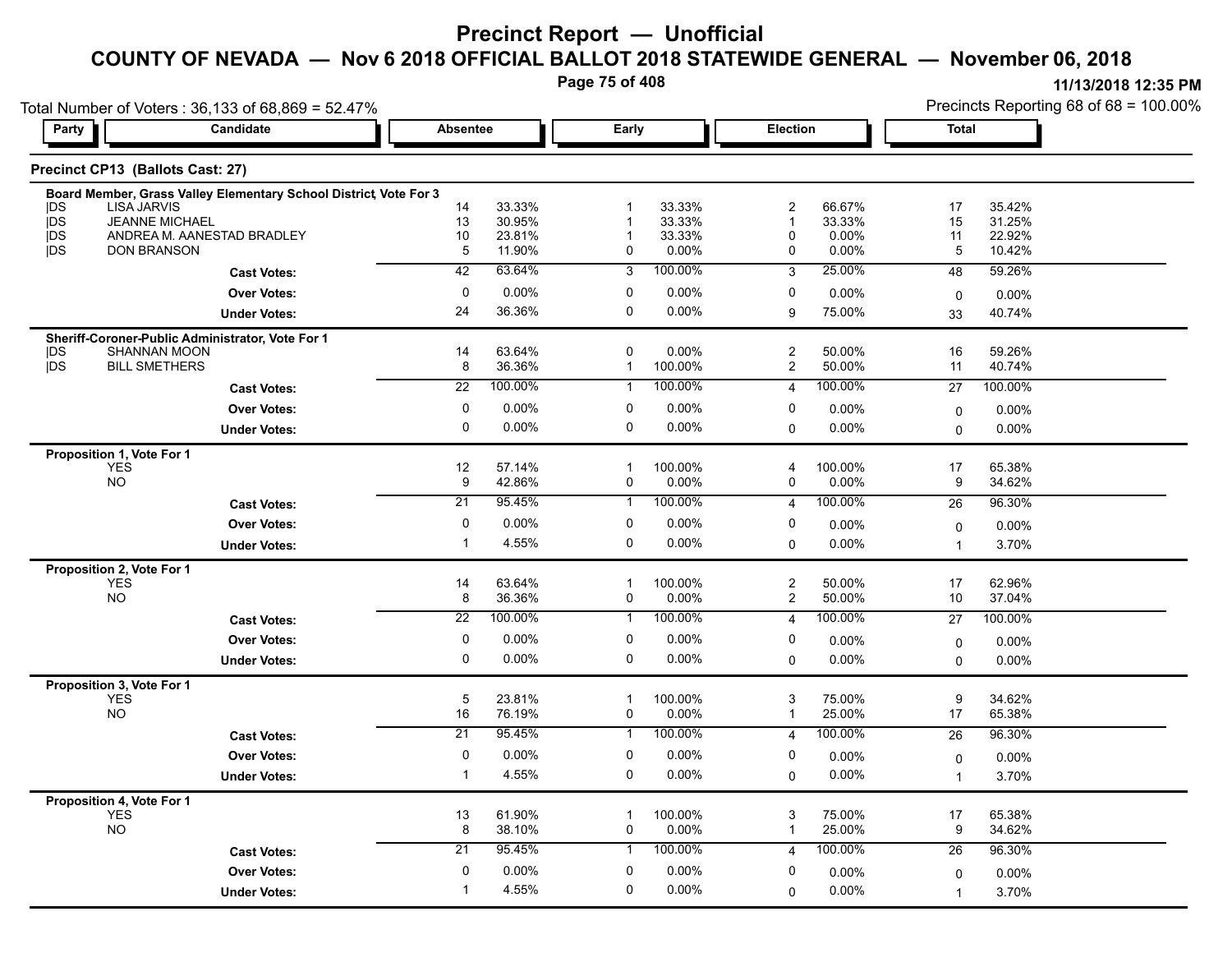**Page 76 of 408**

|                                          | Total Number of Voters: 36,133 of 68,869 = 52.47% |                       |                   |                  |                    |                         |                   |                | Precincts Reporting 68 of 68 = 100.00% |
|------------------------------------------|---------------------------------------------------|-----------------------|-------------------|------------------|--------------------|-------------------------|-------------------|----------------|----------------------------------------|
| Party<br>Candidate                       |                                                   | Absentee              |                   | Early            |                    | Election                |                   | <b>Total</b>   |                                        |
| Precinct CP13 (Ballots Cast: 27)         |                                                   |                       |                   |                  |                    |                         |                   |                |                                        |
| Proposition 5, Vote For 1                |                                                   |                       |                   |                  |                    |                         |                   |                |                                        |
| YES<br><b>NO</b>                         |                                                   | 9<br>12               | 42.86%<br>57.14%  | $\mathbf 1$<br>0 | 100.00%<br>0.00%   | $\mathbf{1}$<br>3       | 25.00%<br>75.00%  | 11<br>15       | 42.31%<br>57.69%                       |
|                                          | <b>Cast Votes:</b>                                | 21                    | 95.45%            | $\mathbf{1}$     | 100.00%            | $\overline{4}$          | 100.00%           | 26             | 96.30%                                 |
|                                          | <b>Over Votes:</b>                                | 0                     | 0.00%             | 0                | 0.00%              | 0                       | $0.00\%$          | $\mathbf 0$    | 0.00%                                  |
|                                          | <b>Under Votes:</b>                               | $\overline{1}$        | 4.55%             | 0                | 0.00%              | 0                       | $0.00\%$          | $\overline{1}$ | 3.70%                                  |
| Proposition 6, Vote For 1                |                                                   |                       |                   |                  |                    |                         |                   |                |                                        |
| <b>YES</b><br><b>NO</b>                  |                                                   | 14<br>8               | 63.64%<br>36.36%  | $\mathbf 1$<br>0 | 100.00%<br>0.00%   | $\overline{2}$<br>2     | 50.00%<br>50.00%  | 17<br>10       | 62.96%<br>37.04%                       |
|                                          | <b>Cast Votes:</b>                                | 22                    | 100.00%           | $\mathbf{1}$     | 100.00%            | 4                       | 100.00%           | 27             | 100.00%                                |
|                                          | <b>Over Votes:</b>                                | 0                     | 0.00%             | 0                | 0.00%              | 0                       | $0.00\%$          | 0              | 0.00%                                  |
|                                          | <b>Under Votes:</b>                               | 0                     | 0.00%             | 0                | 0.00%              | $\Omega$                | 0.00%             | $\mathbf{0}$   | 0.00%                                  |
| Proposition 7, Vote For 1                |                                                   |                       |                   |                  |                    |                         |                   |                |                                        |
| <b>YES</b>                               |                                                   | 16                    | 72.73%            | 0                | 0.00%              | $\boldsymbol{2}$        | 50.00%            | 18             | 66.67%                                 |
| <b>NO</b>                                |                                                   | 6                     | 27.27%            | $\mathbf{1}$     | 100.00%            | $\overline{c}$          | 50.00%            | 9              | 33.33%                                 |
|                                          | <b>Cast Votes:</b>                                | $\overline{22}$       | 100.00%           | 1                | 100.00%            | 4                       | 100.00%           | 27             | 100.00%                                |
|                                          | <b>Over Votes:</b>                                | 0                     | 0.00%             | 0                | 0.00%              | 0                       | $0.00\%$          | 0              | 0.00%                                  |
|                                          | <b>Under Votes:</b>                               | 0                     | $0.00\%$          | 0                | 0.00%              | 0                       | 0.00%             | $\mathbf 0$    | $0.00\%$                               |
| Proposition 8, Vote For 1<br><b>YES</b>  |                                                   | 10                    | 47.62%            | 0                | 0.00%              | $\overline{\mathbf{c}}$ | 50.00%            | 12             | 46.15%                                 |
| <b>NO</b>                                |                                                   | 11                    | 52.38%            | $\mathbf{1}$     | 100.00%            | $\overline{c}$          | 50.00%            | 14             | 53.85%                                 |
|                                          | <b>Cast Votes:</b>                                | 21                    | 95 45%            | 1                | 100.00%            | 4                       | 100.00%           | 26             | 96.30%                                 |
|                                          | <b>Over Votes:</b>                                | 0                     | 0.00%             | 0                | $0.00\%$           | 0                       | 0.00%             | $\mathbf 0$    | $0.00\%$                               |
|                                          | <b>Under Votes:</b>                               | $\mathbf 1$           | 4.55%             | 0                | 0.00%              | $\Omega$                | 0.00%             | $\mathbf{1}$   | 3.70%                                  |
| Proposition 10, Vote For 1               |                                                   |                       |                   |                  |                    |                         |                   |                |                                        |
| <b>YES</b>                               |                                                   | $\boldsymbol{9}$      | 40.91%            | 0                | 0.00%              | $\boldsymbol{2}$        | 50.00%            | 11             | 40.74%                                 |
| <b>NO</b>                                |                                                   | 13<br>$\overline{22}$ | 59.09%<br>100.00% | $\mathbf{1}$     | 100.00%<br>100.00% | $\overline{c}$          | 50.00%<br>100.00% | 16             | 59.26%                                 |
|                                          | <b>Cast Votes:</b>                                |                       |                   | 1                |                    | $\overline{4}$          |                   | 27             | 100.00%                                |
|                                          | <b>Over Votes:</b>                                | 0                     | 0.00%             | 0                | 0.00%              | 0                       | 0.00%             | 0              | $0.00\%$                               |
|                                          | <b>Under Votes:</b>                               | 0                     | 0.00%             | 0                | 0.00%              | 0                       | $0.00\%$          | $\Omega$       | 0.00%                                  |
| Proposition 11, Vote For 1<br><b>YES</b> |                                                   | 11                    | 61.11%            | 0                | 0.00%              | $\overline{1}$          | 25.00%            | 12             | 52.17%                                 |
| <b>NO</b>                                |                                                   | 7                     | 38.89%            | $\mathbf{1}$     | 100.00%            | 3                       | 75.00%            | 11             | 47.83%                                 |
|                                          | <b>Cast Votes:</b>                                | 18                    | 81.82%            | $\mathbf{1}$     | 100.00%            | $\overline{4}$          | 100.00%           | 23             | 85.19%                                 |
|                                          | <b>Over Votes:</b>                                | 1                     | 4.55%             | $\Omega$         | 0.00%              | 0                       | $0.00\%$          | $\overline{1}$ | 3.70%                                  |
|                                          | <b>Under Votes:</b>                               | 3                     | 13.64%            | $\Omega$         | 0.00%              | $\Omega$                | $0.00\%$          | 3              | 11.11%                                 |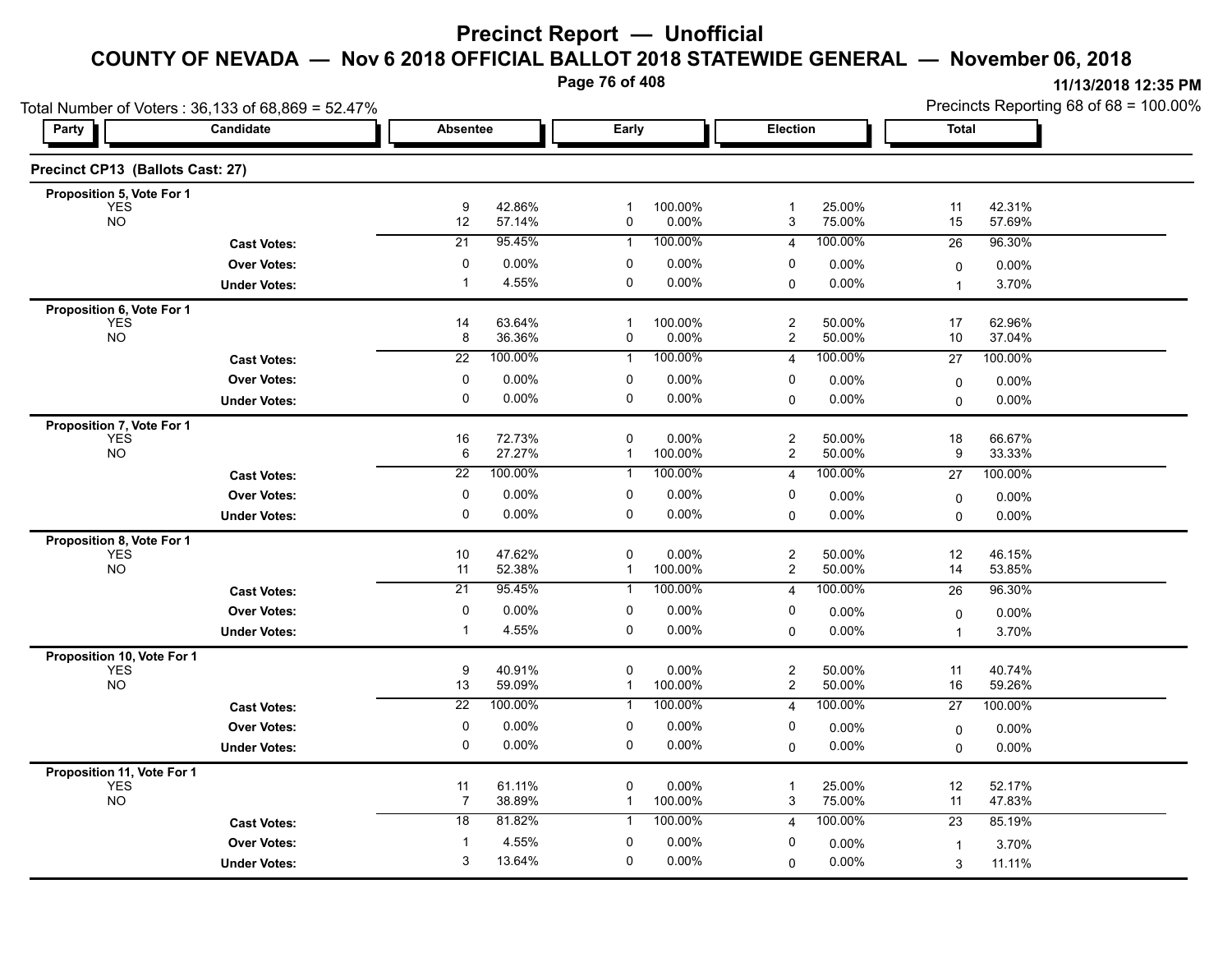**Page 77 of 408**

**11/13/2018 12:35 PM** Precincts Reporting 68 of 68 = 100.00%

| Party                            | $\overline{0}$ otal Number of Voters : 36,133 of 68,869 = 52.47 $\%$<br>Candidate | Absentee |          | Early |          | Election     |          | Total        |          | PTECITICLS REPORTING 60 OF 00 - TOO.00% |
|----------------------------------|-----------------------------------------------------------------------------------|----------|----------|-------|----------|--------------|----------|--------------|----------|-----------------------------------------|
| Precinct CP13 (Ballots Cast: 27) |                                                                                   |          |          |       |          |              |          |              |          |                                         |
| Proposition 12, Vote For 1       |                                                                                   |          |          |       |          |              |          |              |          |                                         |
| <b>YES</b>                       |                                                                                   | 15       | 68.18%   |       | 100.00%  | 2            | 50.00%   | 18           | 66.67%   |                                         |
| <b>NO</b>                        |                                                                                   |          | 31.82%   | 0     | $0.00\%$ | 2            | 50.00%   | 9            | 33.33%   |                                         |
|                                  | <b>Cast Votes:</b>                                                                | 22       | 100.00%  |       | 100.00%  | 4            | 100.00%  | 27           | 100.00%  |                                         |
|                                  | <b>Over Votes:</b>                                                                | 0        | $0.00\%$ | 0     | $0.00\%$ | 0            | $0.00\%$ | $\mathbf{0}$ | $0.00\%$ |                                         |
|                                  | <b>Under Votes:</b>                                                               | 0        | $0.00\%$ | 0     | $0.00\%$ | $\mathbf{0}$ | $0.00\%$ | $\Omega$     | $0.00\%$ |                                         |
| Measure G, Vote For 1            |                                                                                   |          |          |       |          |              |          |              |          |                                         |
| <b>YES</b>                       |                                                                                   | 19       | 86.36%   |       | 100.00%  | 4            | 100.00%  | 24           | 88.89%   |                                         |
| <b>NO</b>                        |                                                                                   | 3        | 13.64%   | 0     | $0.00\%$ | 0            | $0.00\%$ | 3            | 11.11%   |                                         |
|                                  | <b>Cast Votes:</b>                                                                | 22       | 100.00%  |       | 100.00%  | 4            | 100.00%  | 27           | 100.00%  |                                         |
|                                  | <b>Over Votes:</b>                                                                | 0        | $0.00\%$ | 0     | $0.00\%$ | 0            | $0.00\%$ | $\mathbf{0}$ | $0.00\%$ |                                         |
|                                  | <b>Under Votes:</b>                                                               | 0        | $0.00\%$ | 0     | $0.00\%$ | 0            | $0.00\%$ | 0            | $0.00\%$ |                                         |

 $T_{\text{et}}$ l Number of Voters : 36,133 of 68,860 = 53,478/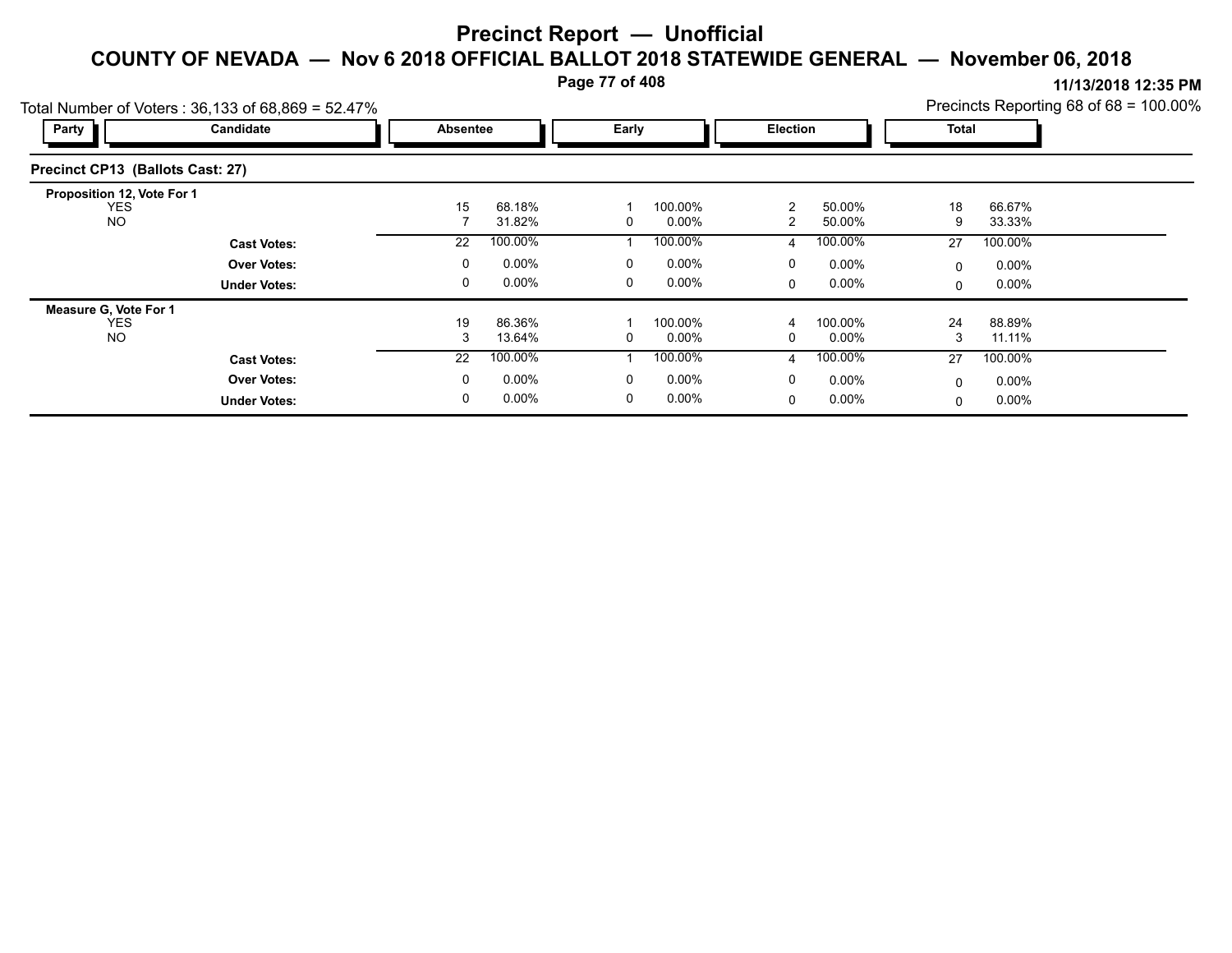**Page 78 of 408**

|                          | Total Number of Voters: 36,133 of 68,869 = 52.47% |                 |                  |                     |                  |                  |                  |                | Precincts Reporting 68 of $68 = 100.00\%$ |
|--------------------------|---------------------------------------------------|-----------------|------------------|---------------------|------------------|------------------|------------------|----------------|-------------------------------------------|
| Party                    | Candidate                                         | <b>Absentee</b> |                  | Early               |                  | Election         |                  | Total          |                                           |
|                          | Precinct CP14 (Ballots Cast: 688)                 |                 |                  |                     |                  |                  |                  |                |                                           |
|                          | Governor, Vote For 1                              |                 |                  |                     |                  |                  |                  |                |                                           |
| <b>REP</b><br><b>DEM</b> | JOHN H. COX<br><b>GAVIN NEWSOM</b>                | 143<br>368      | 27.98%<br>72.02% | 4<br>6              | 40.00%<br>60.00% | 17<br>111        | 13.28%<br>86.72% | 164<br>485     | 25.27%<br>74.73%                          |
|                          | <b>Cast Votes:</b>                                | 511             | 94.98%           | 10                  | 90.91%           | 128              | 92.09%           | 649            | 94.33%                                    |
|                          | <b>Over Votes:</b>                                | $\mathbf 0$     | $0.00\%$         | 0                   | 0.00%            | 0                | 0.00%            | 0              | 0.00%                                     |
|                          | <b>Under Votes:</b>                               | 27              | 5.02%            | $\overline{1}$      | 9.09%            | 11               | 7.91%            | 39             | 5.67%                                     |
|                          | Lieutenant Governor, Vote For 1                   |                 |                  |                     |                  |                  |                  |                |                                           |
| <b>DEM</b>               | ED HERNANDEZ                                      | 110             | 24.77%           | $\overline{4}$      | 50.00%           | 38               | 30.89%           | 152            | 26.43%                                    |
| <b>DEM</b>               | ELENI KOUNALAKIS                                  | 334             | 75.23%           | 4                   | 50.00%           | 85               | 69.11%           | 423            | 73.57%                                    |
|                          | <b>Cast Votes:</b>                                | 444             | 82.53%           | $\overline{8}$      | 72.73%           | 123              | 88.49%           | 575            | 83.58%                                    |
|                          | <b>Over Votes:</b>                                | $\mathbf 0$     | 0.00%            | 0                   | 0.00%            | $\mathbf 0$      | 0.00%            | $\mathbf 0$    | 0.00%                                     |
|                          | <b>Under Votes:</b>                               | 94              | 17.47%           | 3                   | 27.27%           | 16               | 11.51%           | 113            | 16.42%                                    |
|                          | Secretary of State, Vote For 1                    |                 |                  |                     |                  |                  |                  |                |                                           |
| <b>DEM</b><br><b>REP</b> | <b>ALEX PADILLA</b><br><b>MARK P. MEUSER</b>      | 380<br>145      | 72.38%<br>27.62% | 6<br>4              | 60.00%<br>40.00% | 117<br>18        | 86.67%<br>13.33% | 503<br>167     | 75.07%<br>24.93%                          |
|                          | <b>Cast Votes:</b>                                | 525             | 97.58%           | 10                  | 90.91%           | $\overline{135}$ | 97.12%           | 670            | 97.38%                                    |
|                          | <b>Over Votes:</b>                                | $\mathbf 0$     | 0.00%            | 0                   | 0.00%            | $\mathbf 0$      | $0.00\%$         | $\mathsf 0$    | 0.00%                                     |
|                          | <b>Under Votes:</b>                               | 13              | 2.42%            | -1                  | 9.09%            | $\overline{4}$   | 2.88%            | 18             | 2.62%                                     |
|                          | <b>Controller, Vote For 1</b>                     |                 |                  |                     |                  |                  |                  |                |                                           |
| <b>REP</b>               | KONSTANTINOS RODITIS                              | 138             | 26.29%           | $\overline{4}$      | 40.00%           | 21               | 15.56%           | 163            | 24.33%                                    |
| <b>DEM</b>               | BETTY T. YEE                                      | 387             | 73.71%           | 6                   | 60.00%           | 114              | 84.44%           | 507            | 75.67%                                    |
|                          | <b>Cast Votes:</b>                                | 525             | 97.58%           | 10                  | 90.91%           | 135              | 97.12%           | 670            | 97.38%                                    |
|                          | <b>Over Votes:</b>                                | 0               | $0.00\%$         | $\mathbf 0$         | 0.00%            | $\Omega$         | 0.00%            | $\mathbf 0$    | 0.00%                                     |
|                          | <b>Under Votes:</b>                               | 13              | 2.42%            | -1                  | 9.09%            | Δ                | 2.88%            | 18             | 2.62%                                     |
|                          | Treasurer, Vote For 1                             |                 |                  |                     |                  |                  |                  |                |                                           |
| <b>REP</b><br><b>DEM</b> | <b>GREG CONLON</b><br><b>FIONA MA</b>             | 133<br>388      | 25.53%<br>74.47% | $\overline{4}$<br>6 | 40.00%<br>60.00% | 24<br>112        | 17.65%<br>82.35% | 161<br>506     | 24.14%<br>75.86%                          |
|                          | <b>Cast Votes:</b>                                | 521             | 96.84%           | 10                  | 90.91%           | 136              | 97.84%           | 667            | 96.95%                                    |
|                          | <b>Over Votes:</b>                                | 0               | $0.00\%$         | $\mathbf 0$         | 0.00%            | 0                | $0.00\%$         | $\mathsf 0$    | 0.00%                                     |
|                          | <b>Under Votes:</b>                               | 17              | 3.16%            | $\overline{1}$      | 9.09%            | 3                | 2.16%            | 21             | 3.05%                                     |
|                          | <b>Attorney General, Vote For 1</b>               |                 |                  |                     |                  |                  |                  |                |                                           |
| <b>REP</b>               | <b>STEVEN C BAILEY</b>                            | 137             | 26.10%           | 4                   | 40.00%           | 20               | 15.15%           | 161            | 24.14%                                    |
| <b>DEM</b>               | XAVIER BECERRA                                    | 388             | 73.90%           | 6                   | 60.00%           | 112              | 84.85%           | 506            | 75.86%                                    |
|                          | <b>Cast Votes:</b>                                | 525             | 97.58%           | 10                  | 90.91%           | $\overline{132}$ | 94.96%           | 667            | 96.95%                                    |
|                          | <b>Over Votes:</b>                                | 0               | 0.00%            | $\Omega$            | 0.00%            | -1               | 0.72%            | $\overline{1}$ | 0.15%                                     |
|                          | <b>Under Votes:</b>                               | 13              | 2.42%            | $\mathbf{1}$        | 9.09%            | 6                | 4.32%            | 20             | 2.91%                                     |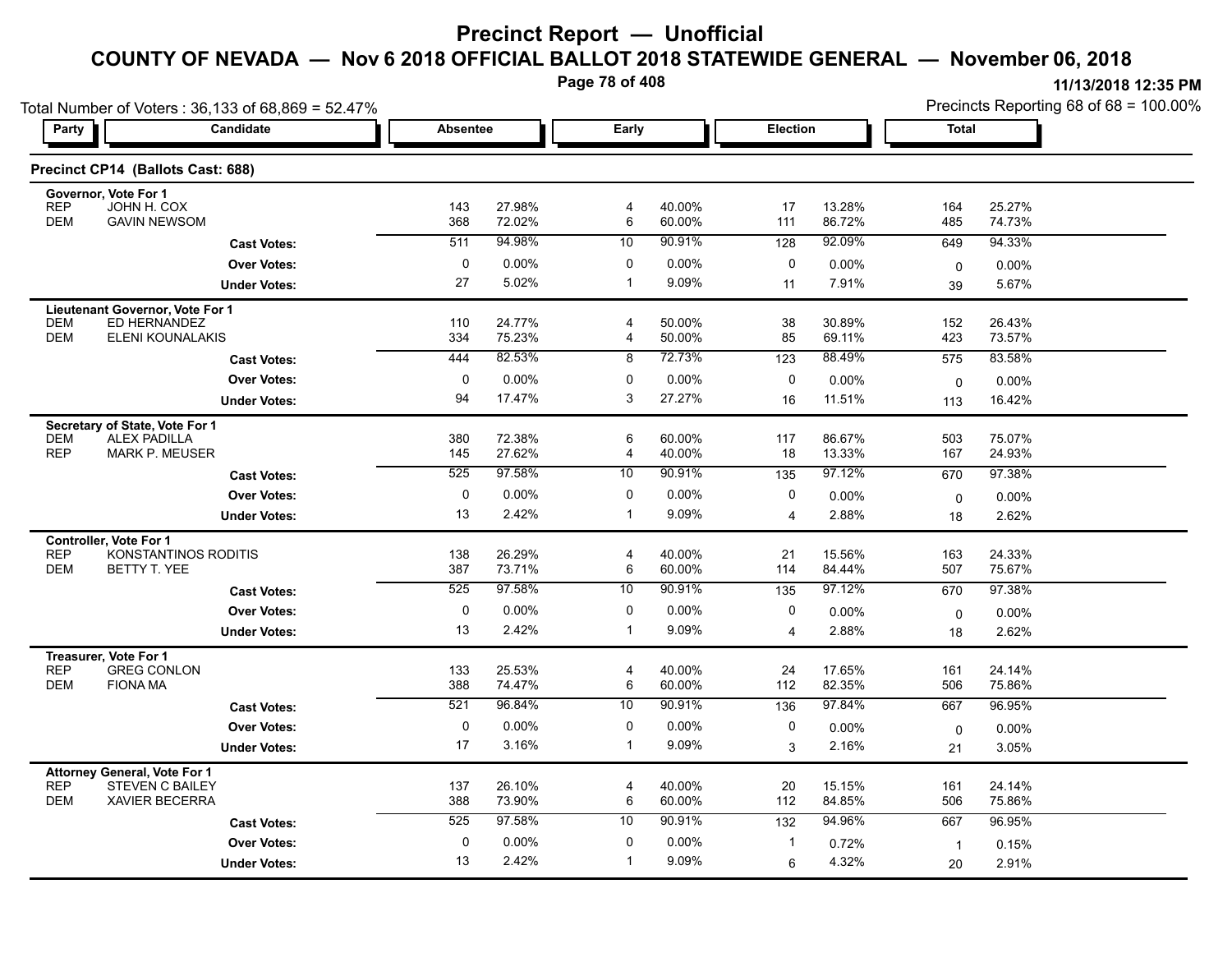**Page 79 of 408**

| 11/13/2018 12:35 PM                       |
|-------------------------------------------|
| Precincts Reporting 68 of $68 = 100.00\%$ |

|                          | Total Number of Voters: 36,133 of 68,869 = 52.47%                    |                 |                   |                     |                  |                                |                  |                | Precincts Reporting 68 of 68 = 100.00% |
|--------------------------|----------------------------------------------------------------------|-----------------|-------------------|---------------------|------------------|--------------------------------|------------------|----------------|----------------------------------------|
| Party                    | Candidate                                                            | <b>Absentee</b> |                   | Early               |                  | Election                       |                  | <b>Total</b>   |                                        |
|                          | Precinct CP14 (Ballots Cast: 688)                                    |                 |                   |                     |                  |                                |                  |                |                                        |
|                          | <b>Insurance Commissioner, Vote For 1</b>                            |                 |                   |                     |                  |                                |                  |                |                                        |
| <b>DEM</b>               | RICARDO LARA<br><b>STEVE POIZNER</b>                                 | 311<br>188      | 62.32%<br>37.68%  | 6<br>$\overline{5}$ | 54.55%<br>45.45% | 86<br>41                       | 67.72%<br>32.28% | 403<br>234     | 63.27%<br>36.73%                       |
|                          | <b>Cast Votes:</b>                                                   | 499             | 92.75%            | 11                  | 100.00%          | 127                            | 91.37%           | 637            | 92.59%                                 |
|                          | <b>Over Votes:</b>                                                   | 0               | $0.00\%$          | 0                   | 0.00%            | 1                              | 0.72%            | $\overline{1}$ | 0.15%                                  |
|                          | <b>Under Votes:</b>                                                  | 39              | 7.25%             | 0                   | 0.00%            | 11                             | 7.91%            | 50             | 7.27%                                  |
|                          | Member, State Board of Equalization District 1, Vote For 1           |                 |                   |                     |                  |                                |                  |                |                                        |
| <b>DEM</b><br><b>REP</b> | <b>TOM HALLINAN</b><br><b>TED GAINES</b>                             | 371<br>147      | 71.62%<br>28.38%  | 6                   | 60.00%<br>40.00% | 113<br>19                      | 85.61%<br>14.39% | 490            | 74.24%                                 |
|                          |                                                                      | 518             | 96.28%            | 4<br>10             | 90.91%           |                                | 94.96%           | 170            | 25.76%<br>95.93%                       |
|                          | <b>Cast Votes:</b>                                                   |                 |                   |                     |                  | 132                            |                  | 660            |                                        |
|                          | <b>Over Votes:</b><br><b>Under Votes:</b>                            | 0<br>20         | $0.00\%$<br>3.72% | 0<br>$\mathbf 1$    | 0.00%<br>9.09%   | 0<br>$\overline{7}$            | 0.00%<br>5.04%   | 0              | $0.00\%$<br>4.07%                      |
|                          |                                                                      |                 |                   |                     |                  |                                |                  | 28             |                                        |
| <b>DEM</b>               | United States Senate, Vote For 1<br><b>DIANNE FEINSTEIN</b>          | 241             | 50.63%            | 2                   | 20.00%           | 56                             | 43.08%           | 299            | 48.54%                                 |
| <b>DEM</b>               | <b>KEVIN DE LEON</b>                                                 | 235             | 49.37%            | 8                   | 80.00%           | 74                             | 56.92%           | 317            | 51.46%                                 |
|                          | <b>Cast Votes:</b>                                                   | 476             | 88.48%            | 10                  | 90.91%           | 130                            | 93.53%           | 616            | 89.53%                                 |
|                          | <b>Over Votes:</b>                                                   | $\mathbf 1$     | 0.19%             | 0                   | $0.00\%$         | 0                              | 0.00%            | $\overline{1}$ | 0.15%                                  |
|                          | <b>Under Votes:</b>                                                  | 61              | 11.34%            | -1                  | 9.09%            | 9                              | 6.47%            | 71             | 10.32%                                 |
|                          | House of Representatives of the United States District 1, Vote For 1 |                 |                   |                     |                  |                                |                  |                |                                        |
| <b>REP</b><br><b>DEM</b> | DOUG LA MALFA<br><b>AUDREY DENNEY</b>                                | 129<br>403      | 24.25%<br>75.75%  | $\overline{4}$<br>6 | 40.00%<br>60.00% | 15<br>122                      | 10.95%<br>89.05% | 148<br>531     | 21.80%<br>78.20%                       |
|                          |                                                                      | 532             | 98.88%            | 10                  | 90.91%           |                                | 98.56%           |                |                                        |
|                          | <b>Cast Votes:</b>                                                   |                 |                   |                     |                  | 137                            |                  | 679            | 98.69%                                 |
|                          | <b>Over Votes:</b>                                                   | 0<br>6          | 0.00%<br>1.12%    | 0<br>$\mathbf{1}$   | 0.00%<br>9.09%   | $\mathbf{1}$<br>$\overline{1}$ | 0.72%<br>0.72%   | $\overline{1}$ | 0.15%                                  |
|                          | <b>Under Votes:</b>                                                  |                 |                   |                     |                  |                                |                  | 8              | 1.16%                                  |
| <b>REP</b>               | State Assembly District 1, Vote For 1<br><b>BRIAN DAHLE</b>          | 147             | 28.00%            | 4                   | 40.00%           | 19                             | 13.97%           | 170            | 25.34%                                 |
| <b>DEM</b>               | <b>CALEEN SISK</b>                                                   | 378             | 72.00%            | 6                   | 60.00%           | 117                            | 86.03%           | 501            | 74.66%                                 |
|                          | <b>Cast Votes:</b>                                                   | 525             | 97.58%            | 10                  | 90.91%           | 136                            | 97.84%           | 671            | 97.53%                                 |
|                          | <b>Over Votes:</b>                                                   | $\mathbf 0$     | 0.00%             | 0                   | 0.00%            | 0                              | 0.00%            | $\mathbf 0$    | $0.00\%$                               |
|                          | <b>Under Votes:</b>                                                  | 13              | 2.42%             | $\mathbf{1}$        | 9.09%            | 3                              | 2.16%            | 17             | 2.47%                                  |
|                          | For Associate Justice, Supreme Court - Carol A. Corrigan, Vote For 1 |                 |                   |                     |                  |                                |                  |                |                                        |
| <b>YES</b>               |                                                                      | 253             | 65.89%            | 6                   | 75.00%           | 59                             | 53.64%           | 318            | 63.35%                                 |
| NO                       |                                                                      | 131             | 34.11%            | $\overline{c}$      | 25.00%           | 51                             | 46.36%           | 184            | 36.65%                                 |
|                          | <b>Cast Votes:</b>                                                   | 384             | 71.38%            | 8                   | 72.73%           | 110                            | 79.14%           | 502            | 72.97%                                 |
|                          | <b>Over Votes:</b>                                                   | $\mathbf 1$     | 0.19%             | $\mathbf 0$         | 0.00%            | 0                              | 0.00%            | $\mathbf 1$    | 0.15%                                  |
|                          | <b>Under Votes:</b>                                                  | 153             | 28.44%            | 3                   | 27.27%           | 29                             | 20.86%           | 185            | 26.89%                                 |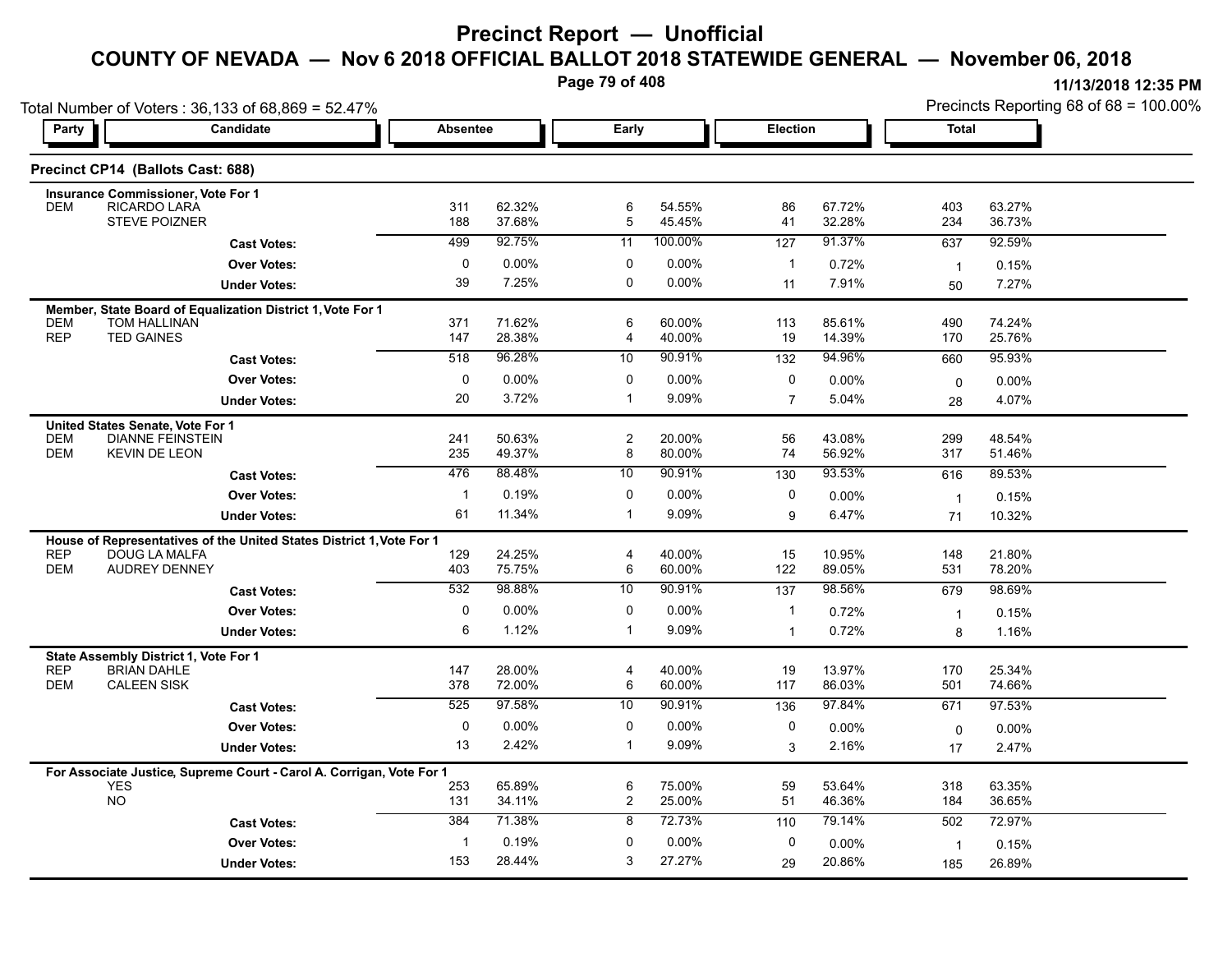#### **COUNTY OF NEVADA — Nov 6 2018 OFFICIAL BALLOT 2018 STATEWIDE GENERAL — November 06, 2018**

**Page 80 of 408**

|                          | Total Number of Voters: 36,133 of 68,869 = 52.47%                                              |                  |                  |                     |                  |          |                  |                         | Precincts Reporting 68 of 68 = 100.00% |
|--------------------------|------------------------------------------------------------------------------------------------|------------------|------------------|---------------------|------------------|----------|------------------|-------------------------|----------------------------------------|
| Party                    | <b>Candidate</b>                                                                               | <b>Absentee</b>  |                  | Early               |                  | Election |                  | <b>Total</b>            |                                        |
|                          | Precinct CP14 (Ballots Cast: 688)                                                              |                  |                  |                     |                  |          |                  |                         |                                        |
|                          | For Associate Justice, Supreme Court - Leondra R. Kruger, Vote For 1                           |                  |                  |                     |                  |          |                  |                         |                                        |
|                          | <b>YES</b><br><b>NO</b>                                                                        | 287<br>89        | 76.33%<br>23.67% | 7<br>$\mathbf{1}$   | 87.50%<br>12.50% | 85<br>23 | 78.70%<br>21.30% | 379<br>113              | 77.03%<br>22.97%                       |
|                          |                                                                                                | 376              | 69.89%           | 8                   | 72.73%           | 108      | 77.70%           | 492                     | 71.51%                                 |
|                          | <b>Cast Votes:</b>                                                                             | $\overline{2}$   | 0.37%            | $\mathbf{0}$        | 0.00%            | 0        |                  |                         |                                        |
|                          | <b>Over Votes:</b>                                                                             |                  | 29.74%           | 3                   | 27.27%           |          | 0.00%            | $\overline{\mathbf{c}}$ | 0.29%                                  |
|                          | <b>Under Votes:</b>                                                                            | 160              |                  |                     |                  | 31       | 22.30%           | 194                     | 28.20%                                 |
|                          | For Associate Justice, Court of Appeal, Third District - Cole Blease, Vote For 1               |                  |                  |                     |                  |          |                  |                         |                                        |
|                          | <b>YES</b><br><b>NO</b>                                                                        | 233<br>119       | 66.19%<br>33.81% | 6<br>$\overline{c}$ | 75.00%<br>25.00% | 68<br>33 | 67.33%<br>32.67% | 307<br>154              | 66.59%<br>33.41%                       |
|                          | <b>Cast Votes:</b>                                                                             | 352              | 65.43%           | 8                   | 72.73%           | 101      | 72.66%           | 461                     | 67.01%                                 |
|                          | <b>Over Votes:</b>                                                                             | 0                | $0.00\%$         | 0                   | 0.00%            | 0        | $0.00\%$         |                         |                                        |
|                          | <b>Under Votes:</b>                                                                            | 186              | 34.57%           | 3                   | 27.27%           | 38       | 27.34%           | $\mathbf 0$             | $0.00\%$<br>32.99%                     |
|                          |                                                                                                |                  |                  |                     |                  |          |                  | 227                     |                                        |
|                          | For Associate Justice, Court of Appeal, Third District - Louis Mauro, Vote For 1<br><b>YES</b> |                  |                  | 5                   | 62.50%           |          | 62.11%           | 299                     | 65.86%                                 |
|                          | <b>NO</b>                                                                                      | 235<br>116       | 66.95%<br>33.05% | 3                   | 37.50%           | 59<br>36 | 37.89%           | 155                     | 34.14%                                 |
|                          | <b>Cast Votes:</b>                                                                             | 351              | 65.24%           | 8                   | 72.73%           | 95       | 68.35%           | 454                     | 65.99%                                 |
|                          | <b>Over Votes:</b>                                                                             | 0                | $0.00\%$         | 0                   | 0.00%            | 0        |                  |                         |                                        |
|                          |                                                                                                | 187              | 34.76%           | 3                   | 27.27%           |          | 0.00%<br>31.65%  | $\mathbf 0$             | 0.00%                                  |
|                          | <b>Under Votes:</b>                                                                            |                  |                  |                     |                  | 44       |                  | 234                     | 34.01%                                 |
| <b>IDS</b>               | Superintendent of Public Instruction, Vote For 1<br><b>MARSHALL TUCK</b>                       | 207              | 46.52%           | 6                   | 66.67%           | 51       | 45.54%           | 264                     | 46.64%                                 |
| <b>IDS</b>               | TONY K. THURMOND                                                                               | 238              | 53.48%           | 3                   | 33.33%           | 61       | 54.46%           | 302                     | 53.36%                                 |
|                          | <b>Cast Votes:</b>                                                                             | 445              | 82.71%           | 9                   | 81.82%           | 112      | 80.58%           | 566                     | 82.27%                                 |
|                          | <b>Over Votes:</b>                                                                             | $\mathbf{1}$     | 0.19%            | 0                   | 0.00%            | 0        | $0.00\%$         |                         |                                        |
|                          |                                                                                                | 92               | 17.10%           | 2                   | 18.18%           | 27       | 19.42%           | $\overline{1}$          | 0.15%                                  |
|                          | <b>Under Votes:</b>                                                                            |                  |                  |                     |                  |          |                  | 121                     | 17.59%                                 |
|                          | District Board Member, Nevada County Board of Education Trustee Area2,<br><b>HEINO NICOLAI</b> |                  | Vote For 1       | 3                   |                  |          | 45.16%           |                         |                                        |
| <b>IDS</b><br><b>IDS</b> | JOHN V "JACK" MEEKS                                                                            | 228<br>145       | 61.13%<br>38.87% | $\overline{7}$      | 30.00%<br>70.00% | 42<br>51 | 54.84%           | 273<br>203              | 57.35%<br>42.65%                       |
|                          | <b>Cast Votes:</b>                                                                             | $\overline{373}$ | 69.33%           | 10                  | 90.91%           | 93       | 66.91%           | 476                     | 69.19%                                 |
|                          | <b>Over Votes:</b>                                                                             | $\mathbf 0$      | 0.00%            | $\mathbf 0$         | 0.00%            | 0        | $0.00\%$         |                         | $0.00\%$                               |
|                          | <b>Under Votes:</b>                                                                            | 165              | 30.67%           | -1                  | 9.09%            | 46       | 33.09%           | 0                       |                                        |
|                          |                                                                                                |                  |                  |                     |                  |          |                  | 212                     | 30.81%                                 |
|                          | Trustee Area 1, Nevada Joint Union High School District, Vote For 1<br><b>LINDA CAMPBELL</b>   |                  |                  |                     | 30.00%           |          | 45.36%           |                         | 51.65%                                 |
| <b>IDS</b><br><b>IDS</b> | JAMES A. HINMAN                                                                                | 203<br>174       | 53.85%<br>46.15% | 3<br>$\overline{7}$ | 70.00%           | 44<br>53 | 54.64%           | 250<br>234              | 48.35%                                 |
|                          | <b>Cast Votes:</b>                                                                             | $\overline{377}$ | 70.07%           | 10                  | 90.91%           | 97       | 69.78%           | 484                     | 70.35%                                 |
|                          |                                                                                                | $\mathbf{1}$     | 0.19%            | 0                   | 0.00%            | 0        |                  |                         |                                        |
|                          | <b>Over Votes:</b>                                                                             |                  |                  | $\mathbf 1$         |                  |          | 0.00%            | $\overline{\mathbf{1}}$ | 0.15%                                  |
|                          | <b>Under Votes:</b>                                                                            | 160              | 29.74%           |                     | 9.09%            | 42       | 30.22%           | 203                     | 29.51%                                 |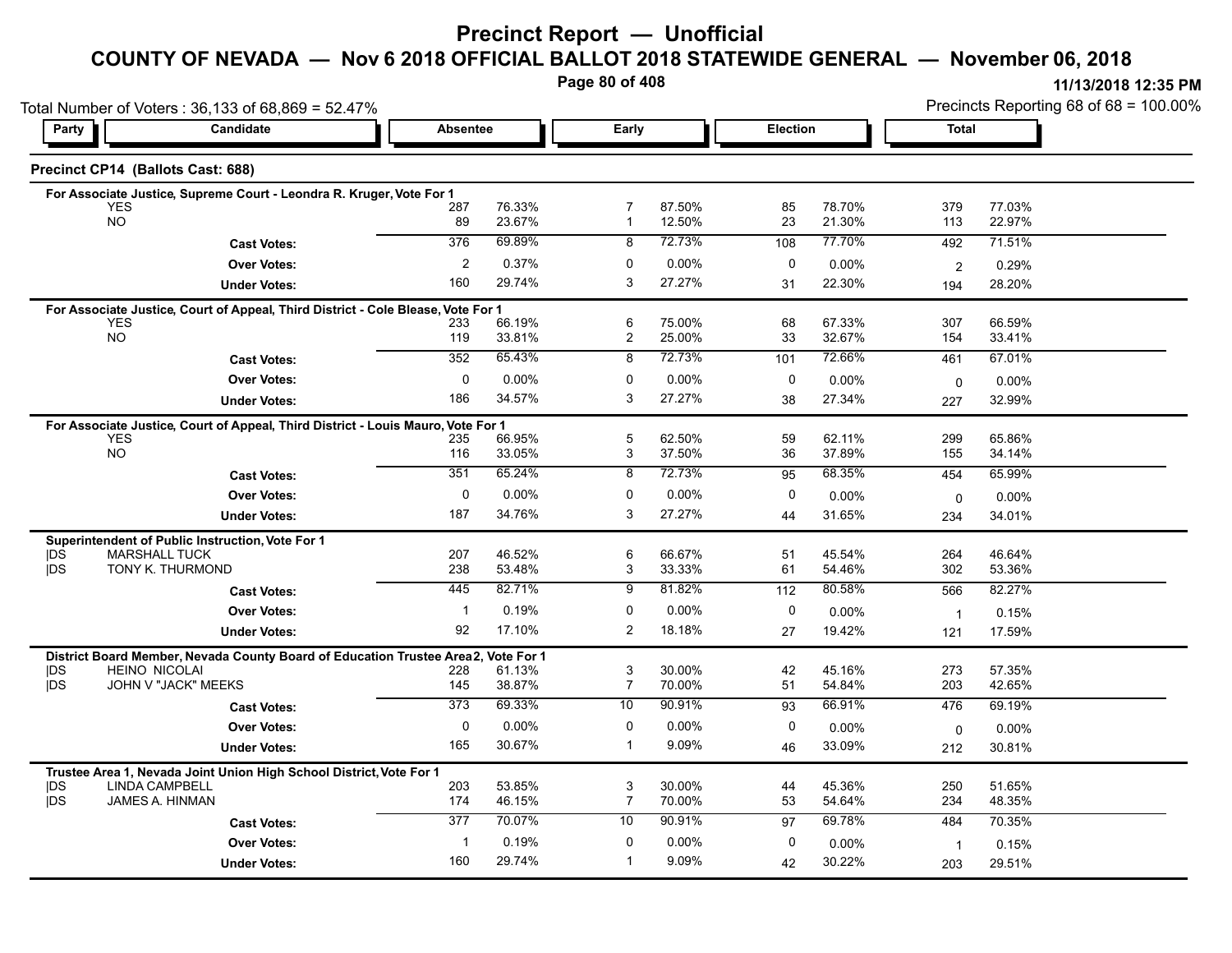**Page 81 of 408**

| 11/13/2018 12:35 PM |  |
|---------------------|--|
|---------------------|--|

Total Number of Voters : 36,133 of 68,869 = 52.47% Precincts Reporting 68 of 68 = 100.00% **Party Candidate Absentee Early Election Total Precinct CP14 (Ballots Cast: 688) Sheriff-Coroner-Public Administrator, Vote For 1** |DS SHANNAN MOON 381 74.56% 8 72.73% 107 84.25% 496 76.43% |DS BILL SMETHERS 130 25.44% 3 27.27% 20 15.75% 153 23.57% **Cast Votes:** 511 94.98% 11 100.00% 127 91.37% 649 94.33% **Under Votes: Over Votes:** 0.00% 5.02% 0 0.00% 0 0.00% 12 0.00% 0 8.63% 39 5.67% 39 5.67%  $0$  0.00%  $0$  0.00%  $0$  0.00%  $0$  0.00%  $0$  0.00% 27 5.02% 0 0.00% **Proposition 1, Vote For 1** YES 355 69.74% 7 63.64% 103 77.44% 465 71.21% NO 154 30.26% 164 36.36% 30 22.56% 188 28.79% 189 22.56% 188 28.79% **Cast Votes:** 509 94.61% 11 100.00% 133 95.68% 653 94.91% **Under Votes: Over Votes:** 0.00% 5.39% 0 0.00% 1 0.00% 5 0.72% 1  $3.60\%$   $34$   $4.94\%$ 34 4.94%  $0$  0.00% 0 0.00% 1 0.72% 1 0.15% 29 5.39% 0 0.00% **Proposition 2, Vote For 1** YES 364 71.94% 7 70.00% 111 82.22% 482 74.04% NO 142 28.06% 3 30.00% 24 17.78% 169 25.96% **Cast Votes:** 506 94.05% 10 90.91% 135 97.12% 651 94.62% **Under Votes: Over Votes:** 0.00% 5.95% 1 0.00% 0 9.09% 4 0.00% 0 2.88% 5.38% 37 5.38%  $0$  0.00%  $0$  0.00%  $0$  0.00%  $0$  0.00%  $0$  0.00% 32 5.95% 0 0.00% **Proposition 3, Vote For 1** YES 235 47.09% 4 40.00% 57 42.86% 296 46.11% NO 264 52.91% 6 60.00% 76 57.14% 346 53.89% **Cast Votes:** 499 92.75% 10 90.91% 133 95.68% 642 93.31% **Under Votes: Over Votes:** 0.19% 7.06% 1 0.00% 0 9.09% 6 0.00% 1 4.32% 6.54% 45 6.54% 1 0.15% 38 0 0.00% **Proposition 4, Vote For 1** YES 304 61.54% 7 63.64% 92 69.70% 403 63.27% NO 190 38.46% 190 38.46% 4 36.36% 40 30.30% 234 36.73% 234 36.73% **Cast Votes:** 494 91.82% 11 100.00% 132 94.96% 637 92.59% **Under Votes: Over Votes:** 0.19% 7.99% 0 0.00% 0 0.00% 7 0.00% 1 5.04% 7.27% 50 7.27% 1 0.15% 43 7.99%  $0.00\%$ **Proposition 5, Vote For 1** YES 170 34.41% 4 36.36% 38 29.46% 212 33.44% NO 324 65.59% 7 63.64% 91 70.54% 422 66.56% **Cast Votes:** 494 91.82% 11 100.00% 129 92.81% 634 92.15% **Under Votes: Over Votes:** 0.00% 8.18% 0 0.00% 1 6.47% 0.72% 1 6.47% 7.70% 53  $0$  0.00% 0 0.00% 1 0.72% 1 0.15% 44 8.18% 0 0.00% 9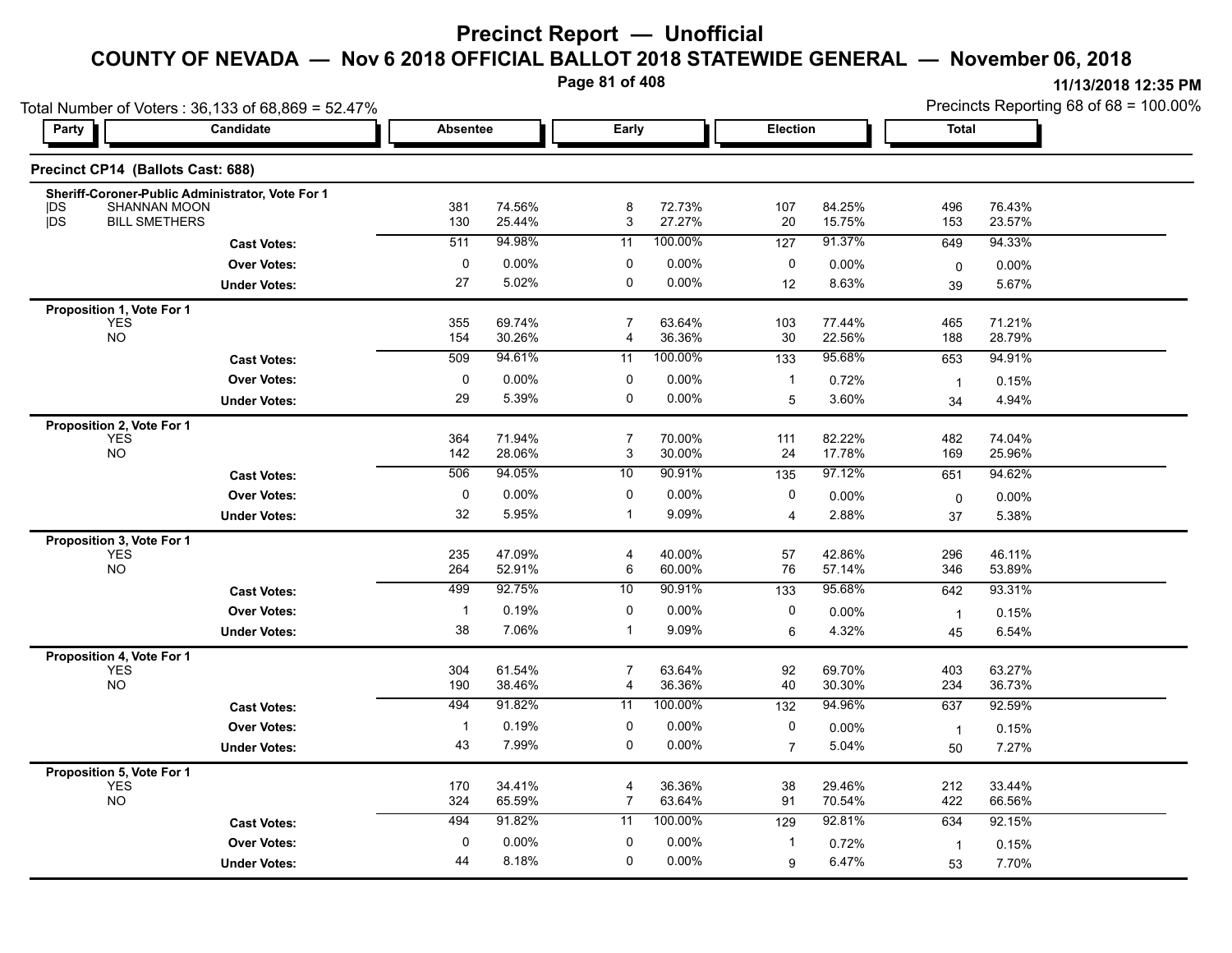**Page 82 of 408**

Total Number of Voters : 36,133 of 68,869 = 52.47%

**Precinct CP14 (Ballots Cast: 688)**

**Proposition 6, Vote For 1**

|                                        | Number of Voters: 36,133 of 68,869 = 52.47% |          |        | Page 82 of 408 |          |                 |          |              |        | 11/13/2018 12:35 PM<br>Precincts Reporting 68 of 68 = 100.00% |
|----------------------------------------|---------------------------------------------|----------|--------|----------------|----------|-----------------|----------|--------------|--------|---------------------------------------------------------------|
| Party                                  | Candidate                                   | Absentee |        | Early          |          | <b>Election</b> |          | <b>Total</b> |        |                                                               |
|                                        | cinct CP14 (Ballots Cast: 688)              |          |        |                |          |                 |          |              |        |                                                               |
| roposition 6, Vote For 1<br><b>YES</b> |                                             | 181      | 34.81% |                | 36.36%   | 25              | 18.66%   | 210          | 31.58% |                                                               |
| <b>NO</b>                              |                                             | 339      | 65.19% |                | 63.64%   | 109             | 81.34%   | 455          | 68.42% |                                                               |
|                                        | <b>Cast Votes:</b>                          | 520      | 96.65% | 11             | 100.00%  | 134             | 96.40%   | 665          | 96.66% |                                                               |
|                                        | <b>Over Votes:</b>                          |          | 0.37%  |                | $0.00\%$ |                 | $0.00\%$ |              | 0.29%  |                                                               |
|                                        | <b>Under Votes:</b>                         | 16       | 2.97%  |                | $0.00\%$ |                 | 3.60%    | 21           | 3.05%  |                                                               |

|                                          | <b>Cast Votes:</b>  | 520          | 96.65%           | 11             | 100.00%          | 134              | 96.40%           | 665            | 96.66%           |  |
|------------------------------------------|---------------------|--------------|------------------|----------------|------------------|------------------|------------------|----------------|------------------|--|
|                                          | <b>Over Votes:</b>  | 2            | 0.37%            | 0              | $0.00\%$         | 0                | 0.00%            | $\overline{2}$ | 0.29%            |  |
|                                          | <b>Under Votes:</b> | 16           | 2.97%            | 0              | 0.00%            | 5                | 3.60%            | 21             | 3.05%            |  |
| Proposition 7, Vote For 1                |                     |              |                  |                |                  |                  |                  |                |                  |  |
| <b>YES</b><br><b>NO</b>                  |                     | 345<br>173   | 66.60%<br>33.40% | 5<br>5         | 50.00%<br>50.00% | 93<br>37         | 71.54%<br>28.46% | 443<br>215     | 67.33%<br>32.67% |  |
|                                          | <b>Cast Votes:</b>  | 518          | 96.28%           | 10             | 90.91%           | $\overline{130}$ | 93.53%           | 658            | 95.64%           |  |
|                                          | <b>Over Votes:</b>  | -1           | 0.19%            | 0              | 0.00%            | $\mathbf{1}$     | 0.72%            |                | 0.29%            |  |
|                                          | <b>Under Votes:</b> | 19           | 3.53%            | $\mathbf 1$    | 9.09%            | 8                | 5.76%            | 2              | 4.07%            |  |
|                                          |                     |              |                  |                |                  |                  |                  | 28             |                  |  |
| Proposition 8, Vote For 1<br><b>YES</b>  |                     | 263          | 51.37%           | 5              | 50.00%           | 89               | 67.42%           | 357            | 54.59%           |  |
| <b>NO</b>                                |                     | 249          | 48.63%           | 5              | 50.00%           | 43               | 32.58%           | 297            | 45.41%           |  |
|                                          | <b>Cast Votes:</b>  | 512          | 95.17%           | 10             | 90.91%           | 132              | 94.96%           | 654            | 95.06%           |  |
|                                          | <b>Over Votes:</b>  | $\mathbf{1}$ | 0.19%            | 0              | 0.00%            | 0                | 0.00%            | $\mathbf{1}$   | 0.15%            |  |
|                                          | <b>Under Votes:</b> | 25           | 4.65%            | 1              | 9.09%            | $\overline{7}$   | 5.04%            | 33             | 4.80%            |  |
| Proposition 10, Vote For 1               |                     |              |                  |                |                  |                  |                  |                |                  |  |
| <b>YES</b>                               |                     | 254          | 49.42%           | 3              | 30.00%           | 81               | 62.31%           | 338            | 51.68%           |  |
| <b>NO</b>                                |                     | 260          | 50.58%           | $\overline{7}$ | 70.00%           | 49               | 37.69%           | 316            | 48.32%           |  |
|                                          | <b>Cast Votes:</b>  | 514          | 95.54%           | 10             | 90.91%           | 130              | 93.53%           | 654            | 95.06%           |  |
|                                          | <b>Over Votes:</b>  | 0            | $0.00\%$         | 0              | 0.00%            | $\mathbf 1$      | 0.72%            | -1             | 0.15%            |  |
|                                          | <b>Under Votes:</b> | 24           | 4.46%            | 1              | 9.09%            | 8                | 5.76%            | 33             | 4.80%            |  |
| Proposition 11, Vote For 1               |                     |              |                  |                |                  |                  |                  |                |                  |  |
| <b>YES</b><br><b>NO</b>                  |                     | 278<br>232   | 54.51%<br>45.49% | 4<br>6         | 40.00%<br>60.00% | 54<br>70         | 43.55%<br>56.45% | 336<br>308     | 52.17%<br>47.83% |  |
|                                          | <b>Cast Votes:</b>  | 510          | 94.80%           | 10             | 90.91%           | 124              | 89.21%           | 644            | 93.60%           |  |
|                                          | <b>Over Votes:</b>  | 0            | $0.00\%$         | 0              | 0.00%            | 0                | 0.00%            |                | 0.00%            |  |
|                                          | <b>Under Votes:</b> | 28           | 5.20%            | 1              | 9.09%            | 15               | 10.79%           | $\Omega$<br>44 | 6.40%            |  |
|                                          |                     |              |                  |                |                  |                  |                  |                |                  |  |
| Proposition 12, Vote For 1<br><b>YES</b> |                     | 342          | 66.54%           | $\overline{7}$ | 70.00%           | 91               | 68.94%           | 440            | 67.07%           |  |
| <b>NO</b>                                |                     | 172          | 33.46%           | 3              | 30.00%           | 41               | 31.06%           | 216            | 32.93%           |  |
|                                          | <b>Cast Votes:</b>  | 514          | 95.54%           | 10             | 90.91%           | 132              | 94.96%           | 656            | 95.35%           |  |
|                                          | <b>Over Votes:</b>  | 3            | 0.56%            | 0              | 0.00%            | 0                | 0.00%            | 3              | 0.44%            |  |
|                                          | <b>Under Votes:</b> | 21           | 3.90%            | 1              | 9.09%            | $\overline{7}$   | 5.04%            | 29             | 4.22%            |  |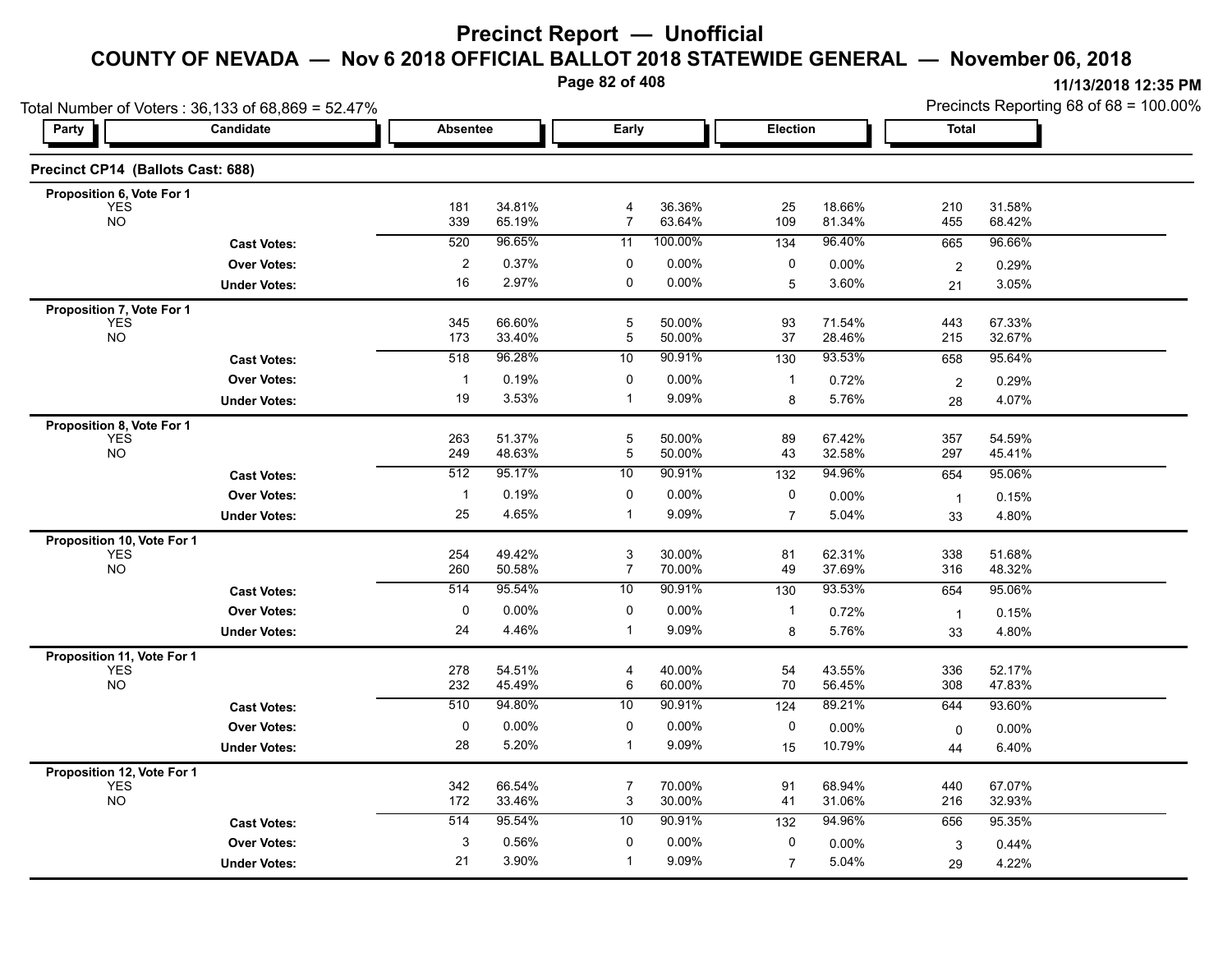**Page 83 of 408**

|                                     | Total Number of Voters: 36,133 of 68,869 = 52.47% |                 |          |          |          |                 |          |              |          | Precincts Reporting 68 of $68 = 100.00\%$ |
|-------------------------------------|---------------------------------------------------|-----------------|----------|----------|----------|-----------------|----------|--------------|----------|-------------------------------------------|
| Party                               | Candidate                                         | <b>Absentee</b> |          | Early    |          | <b>Election</b> |          | <b>Total</b> |          |                                           |
| Precinct CP14 (Ballots Cast: 688)   |                                                   |                 |          |          |          |                 |          |              |          |                                           |
| Measure G, Vote For 1<br><b>YES</b> |                                                   | 322             | 63.89%   | 5        | 55.56%   | 68              | 52.71%   | 395          | 61.53%   |                                           |
| NO.                                 |                                                   | 182             | 36.11%   | 4        | 44.44%   | 61              | 47.29%   | 247          | 38.47%   |                                           |
|                                     | <b>Cast Votes:</b>                                | 504             | 93.68%   | я        | 81.82%   | 129             | 92.81%   | 642          | 93.31%   |                                           |
|                                     | <b>Over Votes:</b>                                | 0               | $0.00\%$ | $\Omega$ | $0.00\%$ | 0               | $0.00\%$ | 0            | $0.00\%$ |                                           |
|                                     | <b>Under Votes:</b>                               | 34              | 6.32%    |          | 18.18%   | 10              | 7.19%    | 46           | 6.69%    |                                           |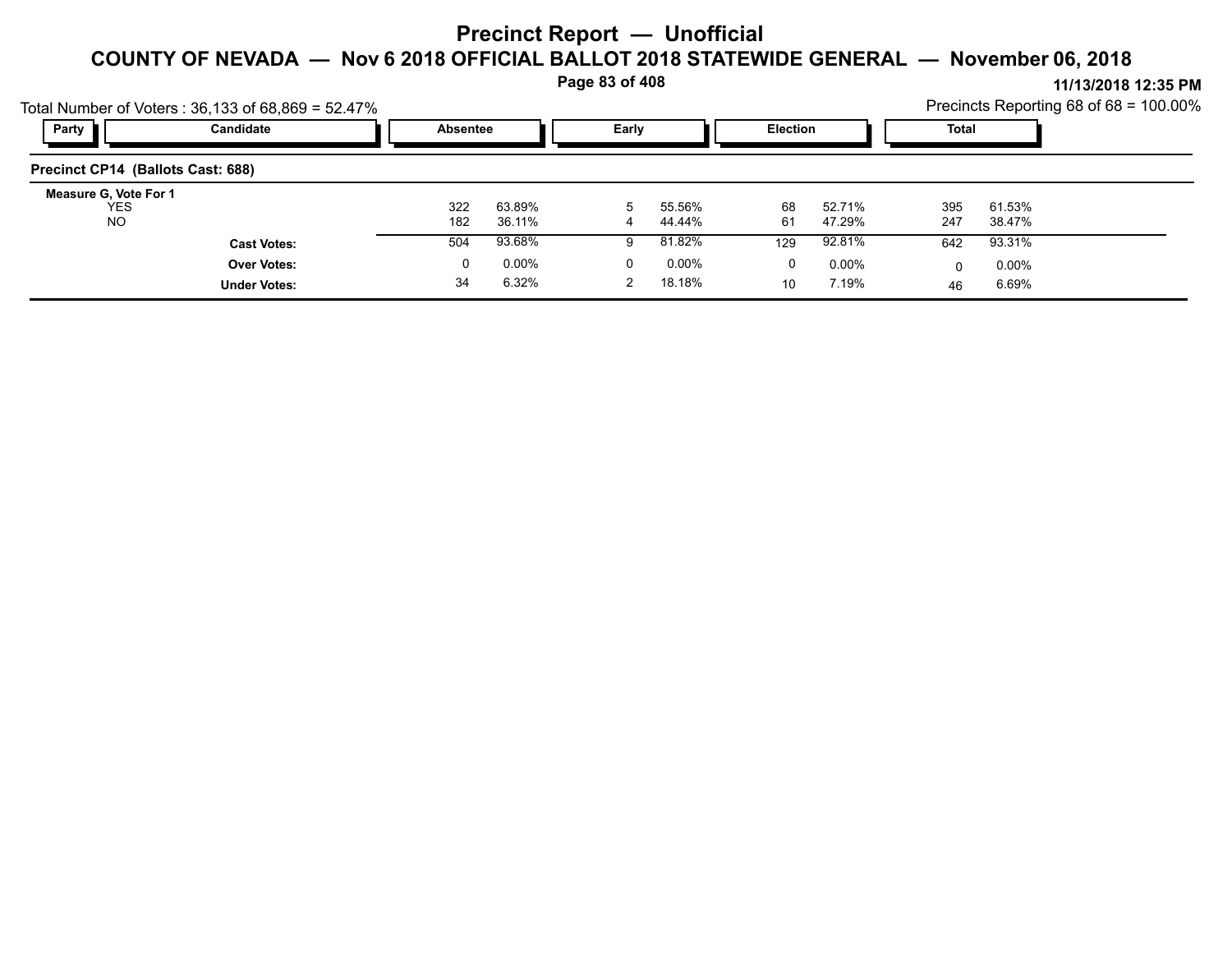**Page 84 of 408**

|                          | Total Number of Voters: 36,133 of 68,869 = 52.47%             |                 |                  |                   |                  |                 |                  |                    |                  | 11/19/4010 14.99 F M<br>Precincts Reporting 68 of 68 = 100.00% |
|--------------------------|---------------------------------------------------------------|-----------------|------------------|-------------------|------------------|-----------------|------------------|--------------------|------------------|----------------------------------------------------------------|
| Party                    | Candidate                                                     | <b>Absentee</b> |                  | Early             |                  | <b>Election</b> |                  | <b>Total</b>       |                  |                                                                |
|                          | Precinct CP15 (Ballots Cast: 988)                             |                 |                  |                   |                  |                 |                  |                    |                  |                                                                |
| <b>REP</b>               | Governor, Vote For 1<br>JOHN H. COX                           | 560             | 65.27%           | 6                 | 60.00%           | 58              | 69.88%           | 624                | 65.62%           |                                                                |
| <b>DEM</b>               | <b>GAVIN NEWSOM</b>                                           | 298             | 34.73%           | 4                 | 40.00%           | 25              | 30.12%           | 327                | 34.38%           |                                                                |
|                          | <b>Cast Votes:</b>                                            | 858             | 96.40%           | 10                | 100.00%          | 83              | 94.32%           | 951                | 96.26%           |                                                                |
|                          | <b>Over Votes:</b>                                            | $\overline{2}$  | 0.22%            | $\mathbf 0$       | $0.00\%$         | 0               | 0.00%            | $\overline{2}$     | 0.20%            |                                                                |
|                          | <b>Under Votes:</b>                                           | 30              | 3.37%            | 0                 | $0.00\%$         | 5               | 5.68%            | 35                 | 3.54%            |                                                                |
|                          | Lieutenant Governor, Vote For 1                               |                 |                  |                   |                  |                 |                  |                    |                  |                                                                |
| <b>DEM</b><br><b>DEM</b> | ED HERNANDEZ<br><b>ELENI KOUNALAKIS</b>                       | 226<br>370      | 37.92%<br>62.08% | 5<br>$\mathbf{1}$ | 83.33%<br>16.67% | 21<br>36        | 36.84%<br>63.16% | 252<br>407         | 38.24%<br>61.76% |                                                                |
|                          | <b>Cast Votes:</b>                                            | 596             | 66.97%           | 6                 | 60.00%           | 57              | 64.77%           | 659                | 66.70%           |                                                                |
|                          | <b>Over Votes:</b>                                            | $\mathbf 0$     | 0.00%            | $\mathbf 0$       | $0.00\%$         | 0               | 0.00%            |                    | $0.00\%$         |                                                                |
|                          | <b>Under Votes:</b>                                           | 294             | 33.03%           | 4                 | 40.00%           | 31              | 35.23%           | 0<br>329           | 33.30%           |                                                                |
|                          | Secretary of State, Vote For 1                                |                 |                  |                   |                  |                 |                  |                    |                  |                                                                |
| <b>DEM</b>               | <b>ALEX PADILLA</b>                                           | 312             | 35.78%           | $\overline{4}$    | 40.00%           | 27              | 32.14%           | 343                | 35.51%           |                                                                |
| <b>REP</b>               | <b>MARK P. MEUSER</b>                                         | 560             | 64.22%           | 6                 | 60.00%           | 57              | 67.86%           | 623                | 64.49%           |                                                                |
|                          | <b>Cast Votes:</b>                                            | 872             | 97.98%           | 10                | 100.00%          | 84              | 95.45%           | 966                | 97.77%           |                                                                |
|                          | <b>Over Votes:</b>                                            | 0               | 0.00%            | 0                 | $0.00\%$         | 0               | 0.00%            | $\mathsf 0$        | 0.00%            |                                                                |
|                          | <b>Under Votes:</b>                                           | 18              | 2.02%            | $\mathbf 0$       | 0.00%            | $\overline{4}$  | 4.55%            | 22                 | 2.23%            |                                                                |
| <b>REP</b>               | <b>Controller, Vote For 1</b><br>KONSTANTINOS RODITIS         | 543             | 62.13%           | 6                 | 60.00%           | 58              | 67.44%           | 607                | 62.58%           |                                                                |
| <b>DEM</b>               | BETTY T. YEE                                                  | 331             | 37.87%           | 4                 | 40.00%           | 28              | 32.56%           | 363                | 37.42%           |                                                                |
|                          | <b>Cast Votes:</b>                                            | 874             | 98.20%           | 10                | 100.00%          | 86              | 97.73%           | 970                | 98.18%           |                                                                |
|                          | <b>Over Votes:</b>                                            | $\mathbf 0$     | 0.00%            | 0                 | $0.00\%$         | $\mathbf 0$     | 0.00%            | 0                  | 0.00%            |                                                                |
|                          | <b>Under Votes:</b>                                           | 16              | 1.80%            | $\mathbf 0$       | $0.00\%$         | $\overline{2}$  | 2.27%            | 18                 | 1.82%            |                                                                |
|                          | Treasurer, Vote For 1                                         |                 |                  |                   |                  |                 |                  |                    |                  |                                                                |
| <b>REP</b><br><b>DEM</b> | <b>GREG CONLON</b><br><b>FIONA MA</b>                         | 552<br>319      | 63.38%<br>36.62% | 6<br>4            | 60.00%<br>40.00% | 58<br>28        | 67.44%<br>32.56% | 616<br>351         | 63.70%<br>36.30% |                                                                |
|                          | <b>Cast Votes:</b>                                            | 871             | 97.87%           | 10                | 100.00%          | 86              | 97.73%           | 967                | 97.87%           |                                                                |
|                          | <b>Over Votes:</b>                                            | $\overline{1}$  | 0.11%            | 0                 | $0.00\%$         | 0               | 0.00%            |                    |                  |                                                                |
|                          | <b>Under Votes:</b>                                           | 18              | 2.02%            | $\mathbf 0$       | $0.00\%$         | 2               | 2.27%            | $\mathbf{1}$<br>20 | 0.10%<br>2.02%   |                                                                |
|                          |                                                               |                 |                  |                   |                  |                 |                  |                    |                  |                                                                |
| <b>REP</b>               | <b>Attorney General, Vote For 1</b><br><b>STEVEN C BAILEY</b> | 567             | 65.02%           | 6                 | 60.00%           | 61              | 72.62%           | 634                | 65.63%           |                                                                |
| <b>DEM</b>               | <b>XAVIER BECERRA</b>                                         | 305             | 34.98%           | 4                 | 40.00%           | 23              | 27.38%           | 332                | 34.37%           |                                                                |
|                          | <b>Cast Votes:</b>                                            | 872             | 97.98%           | 10                | 100.00%          | 84              | 95.45%           | 966                | 97.77%           |                                                                |
|                          | <b>Over Votes:</b>                                            | 0               | 0.00%            | 0                 | $0.00\%$         | 0               | 0.00%            | 0                  | 0.00%            |                                                                |
|                          | <b>Under Votes:</b>                                           | 18              | 2.02%            | $\mathbf 0$       | $0.00\%$         | $\overline{4}$  | 4.55%            | 22                 | 2.23%            |                                                                |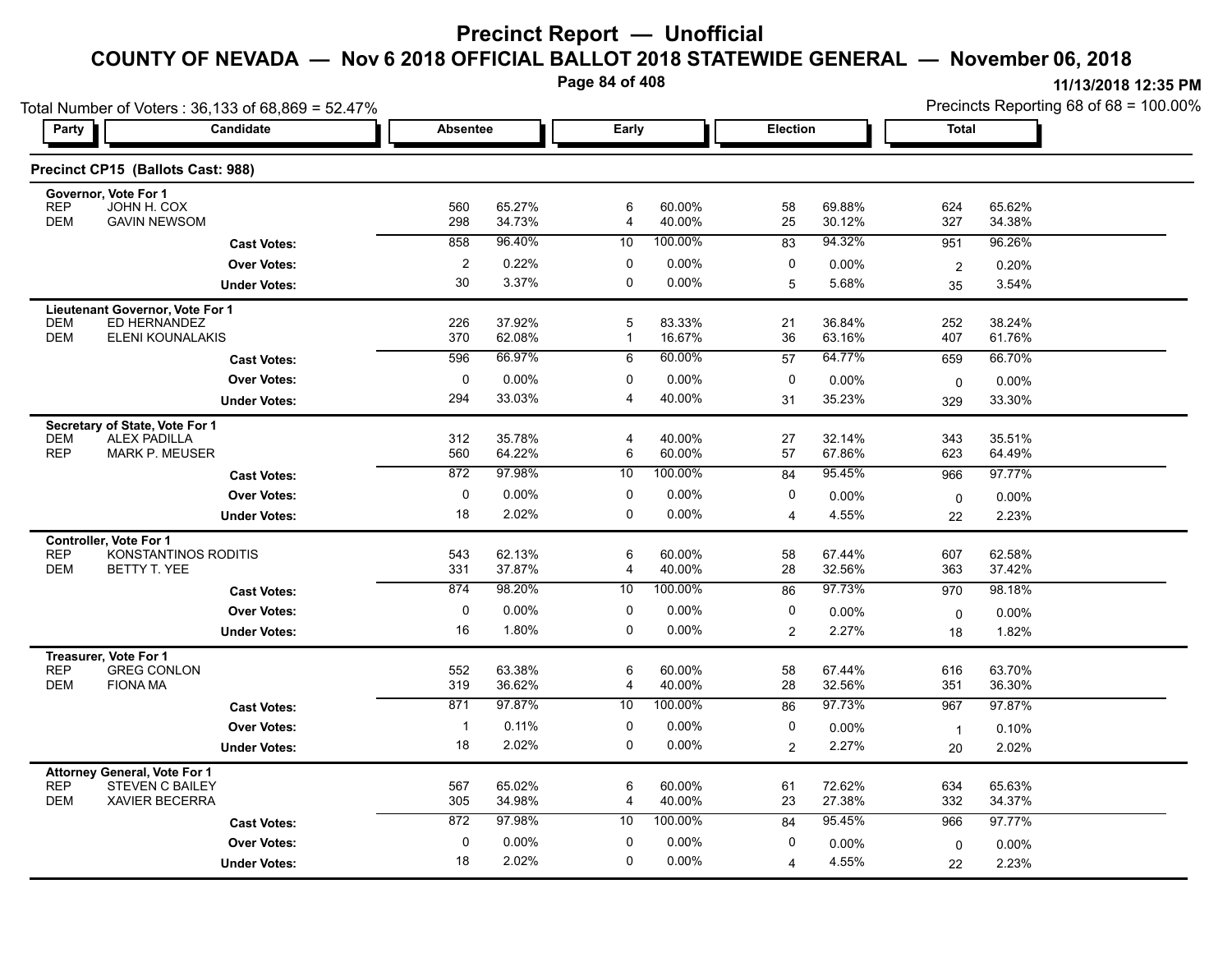**Page 85 of 408**

|                                           | Total Number of Voters: 36,133 of 68,869 = 52.47%                                     |                     |                  |                     |                  |                 |                  |                | Precincts Reporting 68 of 68 = 100.00% |
|-------------------------------------------|---------------------------------------------------------------------------------------|---------------------|------------------|---------------------|------------------|-----------------|------------------|----------------|----------------------------------------|
| Party                                     | Candidate                                                                             | <b>Absentee</b>     |                  | Early               |                  | <b>Election</b> |                  | Total          |                                        |
| Precinct CP15 (Ballots Cast: 988)         |                                                                                       |                     |                  |                     |                  |                 |                  |                |                                        |
| <b>Insurance Commissioner, Vote For 1</b> |                                                                                       |                     |                  |                     |                  |                 |                  |                |                                        |
| <b>RICARDO LARA</b><br><b>DEM</b>         | <b>STEVE POIZNER</b>                                                                  | 231<br>607          | 27.57%<br>72.43% | $\overline{4}$<br>4 | 50.00%<br>50.00% | 21<br>55        | 27.63%<br>72.37% | 256<br>666     | 27.77%<br>72.23%                       |
|                                           | <b>Cast Votes:</b>                                                                    | 838                 | 94.16%           | 8                   | 80.00%           | 76              | 86.36%           | 922            | 93.32%                                 |
|                                           | <b>Over Votes:</b>                                                                    | 0                   | $0.00\%$         | 0                   | $0.00\%$         | 0               | 0.00%            | 0              | 0.00%                                  |
|                                           | <b>Under Votes:</b>                                                                   | 52                  | 5.84%            | 2                   | 20.00%           | 12              | 13.64%           | 66             | 6.68%                                  |
|                                           | Member, State Board of Equalization District 1, Vote For 1                            |                     |                  |                     |                  |                 |                  |                |                                        |
| <b>DEM</b><br>TOM HALLINAN                |                                                                                       | 281                 | 32.45%           | 4                   | 40.00%           | 24              | 28.24%           | 309            | 32.15%                                 |
| <b>REP</b><br><b>TED GAINES</b>           |                                                                                       | 585                 | 67.55%           | 6                   | 60.00%           | 61              | 71.76%           | 652            | 67.85%                                 |
|                                           | <b>Cast Votes:</b>                                                                    | 866                 | 97.30%           | 10                  | 100.00%          | 85              | 96.59%           | 961            | 97.27%                                 |
|                                           | <b>Over Votes:</b>                                                                    | $\mathbf 0$         | 0.00%            | 0                   | 0.00%            | 0               | 0.00%            | 0              | $0.00\%$                               |
|                                           | <b>Under Votes:</b>                                                                   | 24                  | 2.70%            | 0                   | 0.00%            | 3               | 3.41%            | 27             | 2.73%                                  |
| United States Senate, Vote For 1          |                                                                                       |                     |                  |                     |                  |                 |                  |                |                                        |
| <b>DEM</b><br><b>DEM</b>                  | <b>DIANNE FEINSTEIN</b><br><b>KEVIN DE LEON</b>                                       | 279<br>391          | 41.64%<br>58.36% | 3<br>5              | 37.50%<br>62.50% | 29<br>40        | 42.03%<br>57.97% | 311<br>436     | 41.63%<br>58.37%                       |
|                                           |                                                                                       | 670                 | 75.28%           | 8                   | 80.00%           | 69              | 78.41%           | 747            | 75.61%                                 |
|                                           | <b>Cast Votes:</b>                                                                    |                     |                  |                     |                  |                 |                  |                |                                        |
|                                           | <b>Over Votes:</b>                                                                    | $\mathbf{1}$<br>219 | 0.11%<br>24.61%  | 0<br>2              | 0.00%<br>20.00%  | 0               | 0.00%            | $\overline{1}$ | 0.10%                                  |
|                                           | <b>Under Votes:</b>                                                                   |                     |                  |                     |                  | 19              | 21.59%           | 240            | 24.29%                                 |
| <b>REP</b>                                | House of Representatives of the United States District 1, Vote For 1<br>DOUG LA MALFA | 556                 | 63.33%           | 6                   | 60.00%           | 60              | 68.97%           | 622            | 63.79%                                 |
| <b>DEM</b>                                | <b>AUDREY DENNEY</b>                                                                  | 322                 | 36.67%           | 4                   | 40.00%           | 27              | 31.03%           | 353            | 36.21%                                 |
|                                           | <b>Cast Votes:</b>                                                                    | 878                 | 98 65%           | 10                  | 100.00%          | 87              | 98.86%           | 975            | 98.68%                                 |
|                                           | <b>Over Votes:</b>                                                                    | $\mathbf{1}$        | 0.11%            | 0                   | 0.00%            | 0               | 0.00%            | $\overline{1}$ | 0.10%                                  |
|                                           | <b>Under Votes:</b>                                                                   | 11                  | 1.24%            | 0                   | 0.00%            | $\overline{1}$  | 1.14%            | 12             | 1.21%                                  |
| State Assembly District 1, Vote For 1     |                                                                                       |                     |                  |                     |                  |                 |                  |                |                                        |
| <b>REP</b><br><b>BRIAN DAHLE</b>          |                                                                                       | 592                 | 68.28%           | 6                   | 60.00%           | 62              | 72.09%           | 660            | 68.54%                                 |
| <b>DEM</b><br><b>CALEEN SISK</b>          |                                                                                       | 275                 | 31.72%           | 4                   | 40.00%           | 24              | 27.91%           | 303            | 31.46%                                 |
|                                           | <b>Cast Votes:</b>                                                                    | 867                 | 97.42%           | 10                  | 100.00%          | 86              | 97.73%           | 963            | 97.47%                                 |
|                                           | <b>Over Votes:</b>                                                                    | $\mathbf 0$         | $0.00\%$         | 0                   | 0.00%            | 0               | $0.00\%$         | $\mathbf 0$    | 0.00%                                  |
|                                           | <b>Under Votes:</b>                                                                   | 23                  | 2.58%            | 0                   | 0.00%            | $\overline{2}$  | 2.27%            | 25             | 2.53%                                  |
|                                           | For Associate Justice, Supreme Court - Carol A. Corrigan, Vote For 1                  |                     |                  |                     |                  |                 |                  |                |                                        |
| <b>YES</b><br><b>NO</b>                   |                                                                                       | 505                 | 74.93%           | 4                   | 66.67%           | 44              | 65.67%           | 553            | 74.03%                                 |
|                                           |                                                                                       | 169<br>674          | 25.07%<br>75.73% | $\overline{c}$<br>6 | 33.33%<br>60.00% | 23              | 34.33%<br>76.14% | 194            | 25.97%                                 |
|                                           | <b>Cast Votes:</b>                                                                    |                     |                  |                     |                  | 67              |                  | 747            | 75.61%                                 |
|                                           | <b>Over Votes:</b>                                                                    | $\mathbf{1}$        | 0.11%            | 0                   | 0.00%            | 0               | 0.00%            | $\overline{1}$ | 0.10%                                  |
|                                           | <b>Under Votes:</b>                                                                   | 215                 | 24.16%           | 4                   | 40.00%           | 21              | 23.86%           | 240            | 24.29%                                 |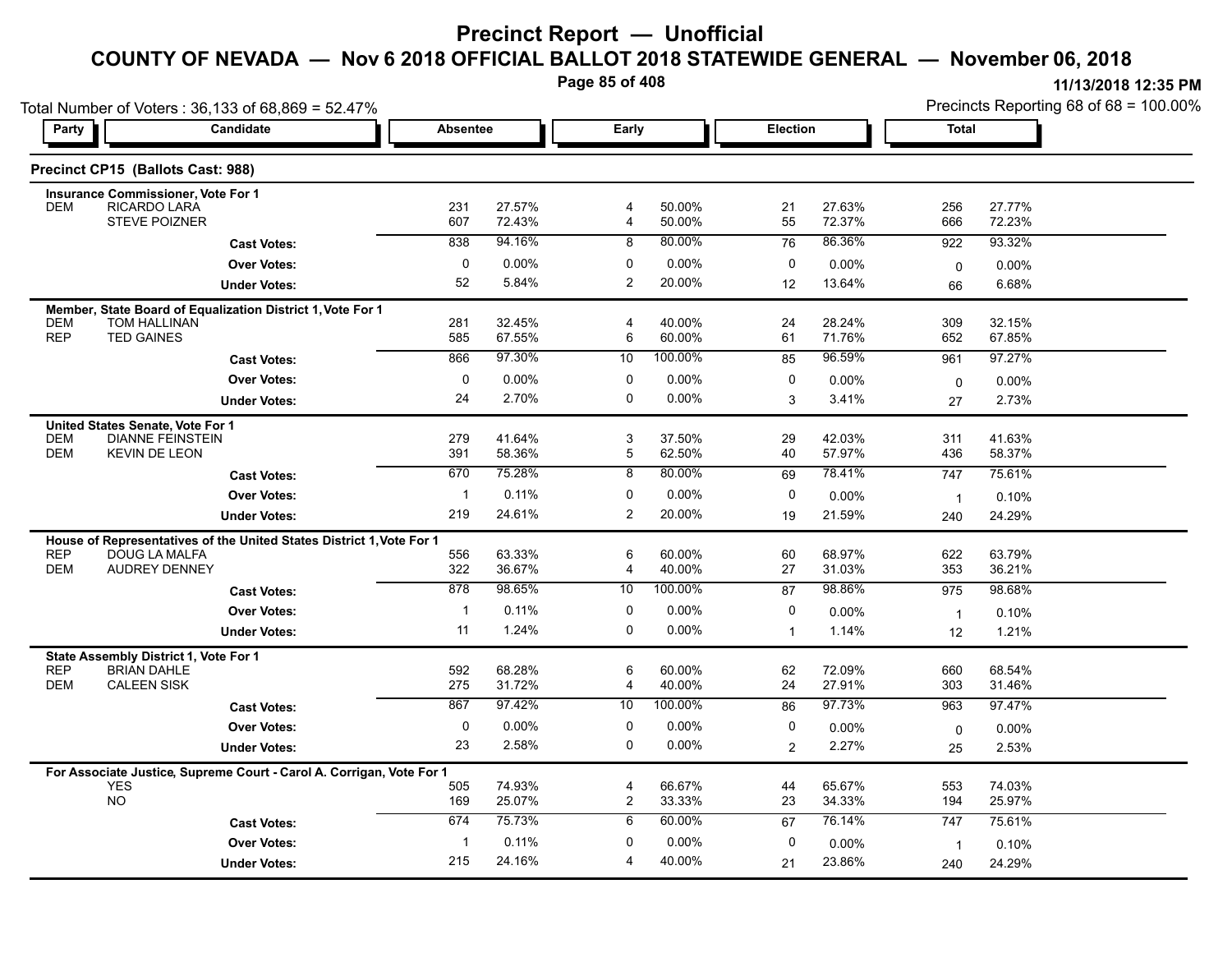#### **COUNTY OF NEVADA — Nov 6 2018 OFFICIAL BALLOT 2018 STATEWIDE GENERAL — November 06, 2018**

**Page 86 of 408**

|                  | Total Number of Voters: 36,133 of 68,869 = 52.47%                                              |                     |                  |                                  |                    |             |                  | Precincts Reporting 68 of 68 = 100.00% |                  |  |
|------------------|------------------------------------------------------------------------------------------------|---------------------|------------------|----------------------------------|--------------------|-------------|------------------|----------------------------------------|------------------|--|
| Party            | Candidate                                                                                      | <b>Absentee</b>     |                  | Early                            |                    | Election    |                  | <b>Total</b>                           |                  |  |
|                  | Precinct CP15 (Ballots Cast: 988)                                                              |                     |                  |                                  |                    |             |                  |                                        |                  |  |
|                  | For Associate Justice, Supreme Court - Leondra R. Kruger, Vote For 1                           |                     |                  |                                  |                    |             |                  |                                        |                  |  |
|                  | <b>YES</b><br>NO                                                                               | 421<br>243          | 63.40%<br>36.60% | $\overline{c}$<br>$\overline{c}$ | 50.00%<br>50.00%   | 40<br>25    | 61.54%<br>38.46% | 463<br>270                             | 63.17%<br>36.83% |  |
|                  | <b>Cast Votes:</b>                                                                             | 664                 | 74.61%           | 4                                | 40.00%             | 65          | 73.86%           | 733                                    | 74.19%           |  |
|                  | <b>Over Votes:</b>                                                                             | $\mathbf 0$         | $0.00\%$         | $\mathbf 0$                      | 0.00%              | 0           | $0.00\%$         | 0                                      | 0.00%            |  |
|                  | <b>Under Votes:</b>                                                                            | 226                 | 25.39%           | 6                                | 60.00%             | 23          | 26.14%           | 255                                    | 25.81%           |  |
|                  | For Associate Justice, Court of Appeal, Third District - Cole Blease, Vote For 1               |                     |                  |                                  |                    |             |                  |                                        |                  |  |
|                  | <b>YES</b><br><b>NO</b>                                                                        | 391                 | 61.57%           | -1                               | 25.00%             | 32          | 51.61%           | 424                                    | 60.49%           |  |
|                  |                                                                                                | 244                 | 38.43%<br>71.35% | 3                                | 75.00%             | 30          | 48.39%           | 277                                    | 39.51%           |  |
|                  | <b>Cast Votes:</b>                                                                             | 635                 |                  | 4                                | 40.00%             | 62          | 70.45%           | 701                                    | 70.95%           |  |
|                  | <b>Over Votes:</b>                                                                             | $\mathbf{1}$<br>254 | 0.11%<br>28.54%  | 0<br>6                           | $0.00\%$<br>60.00% | $\mathbf 0$ | 0.00%            | $\overline{1}$                         | 0.10%            |  |
|                  | <b>Under Votes:</b>                                                                            |                     |                  |                                  |                    | 26          | 29.55%           | 286                                    | 28.95%           |  |
|                  | For Associate Justice, Court of Appeal, Third District - Louis Mauro, Vote For 1<br><b>YES</b> | 435                 | 67.97%           | $\mathbf{1}$                     | 25.00%             | 43          | 70.49%           | 479                                    | 67.94%           |  |
|                  | <b>NO</b>                                                                                      | 205                 | 32.03%           | 3                                | 75.00%             | 18          | 29.51%           | 226                                    | 32.06%           |  |
|                  | <b>Cast Votes:</b>                                                                             | 640                 | 71.91%           | 4                                | 40.00%             | 61          | 69.32%           | 705                                    | 71.36%           |  |
|                  | <b>Over Votes:</b>                                                                             | 0                   | $0.00\%$         | $\mathbf 0$                      | 0.00%              | 0           | $0.00\%$         | $\mathbf 0$                            | 0.00%            |  |
|                  | <b>Under Votes:</b>                                                                            | 250                 | 28.09%           | 6                                | 60.00%             | 27          | 30.68%           | 283                                    | 28.64%           |  |
|                  | Superintendent of Public Instruction, Vote For 1                                               |                     |                  |                                  |                    |             |                  |                                        |                  |  |
| IDS.             | <b>MARSHALL TUCK</b>                                                                           | 466                 | 64.10%           | 5                                | 71.43%             | 45          | 62.50%           | 516                                    | 64.02%           |  |
| <b>IDS</b>       | TONY K. THURMOND                                                                               | 261                 | 35.90%           | $\overline{c}$                   | 28.57%             | 27          | 37.50%           | 290                                    | 35.98%           |  |
|                  | <b>Cast Votes:</b>                                                                             | $\overline{727}$    | 81.69%           | 7                                | 70.00%             | 72          | 81.82%           | 806                                    | 81.58%           |  |
|                  | <b>Over Votes:</b>                                                                             | 0                   | 0.00%            | 0                                | 0.00%              | 0           | 0.00%            | $\mathbf 0$                            | 0.00%            |  |
|                  | <b>Under Votes:</b>                                                                            | 163                 | 18.31%           | 3                                | 30.00%             | 16          | 18.18%           | 182                                    | 18.42%           |  |
|                  | District Board Member, Nevada County Board of Education Trustee Area2,                         |                     | Vote For 1       |                                  |                    |             |                  |                                        |                  |  |
| DS<br><b>IDS</b> | <b>HEINO NICOLAI</b><br>JOHN V "JACK" MEEKS                                                    | 338<br>305          | 52.57%<br>47.43% | 3<br>$\overline{c}$              | 60.00%<br>40.00%   | 20<br>42    | 32.26%<br>67.74% | 361<br>349                             | 50.85%<br>49.15% |  |
|                  | <b>Cast Votes:</b>                                                                             | 643                 | 72.25%           | 5                                | 50.00%             | 62          | 70.45%           | 710                                    | 71.86%           |  |
|                  | <b>Over Votes:</b>                                                                             | -1                  | 0.11%            | 0                                | 0.00%              | 0           | $0.00\%$         | $\overline{1}$                         | 0.10%            |  |
|                  | <b>Under Votes:</b>                                                                            | 246                 | 27.64%           | 5                                | 50.00%             | 26          | 29.55%           | 277                                    | 28.04%           |  |
|                  | Trustee Area 5, Nevada Joint Union High School District, Vote For 1                            |                     |                  |                                  |                    |             |                  |                                        |                  |  |
| <b>IDS</b>       | SONIA DELGADILLO                                                                               | 261                 | 36.97%           | 3                                | 50.00%             | 31          | 49.21%           | 295                                    | 38.06%           |  |
| <b>IDS</b>       | PATRICIA "PAT" SEELEY                                                                          | 445                 | 63.03%           | 3                                | 50.00%             | 32          | 50.79%           | 480                                    | 61.94%           |  |
|                  | <b>Cast Votes:</b>                                                                             | 706                 | 79.33%           | 6                                | 60.00%             | 63          | 71.59%           | 775                                    | 78.44%           |  |
|                  | <b>Over Votes:</b>                                                                             | $\mathbf 0$         | 0.00%            | 0                                | 0.00%              | 0           | 0.00%            | 0                                      | $0.00\%$         |  |
|                  | <b>Under Votes:</b>                                                                            | 184                 | 20.67%           | 4                                | 40.00%             | 25          | 28.41%           | 213                                    | 21.56%           |  |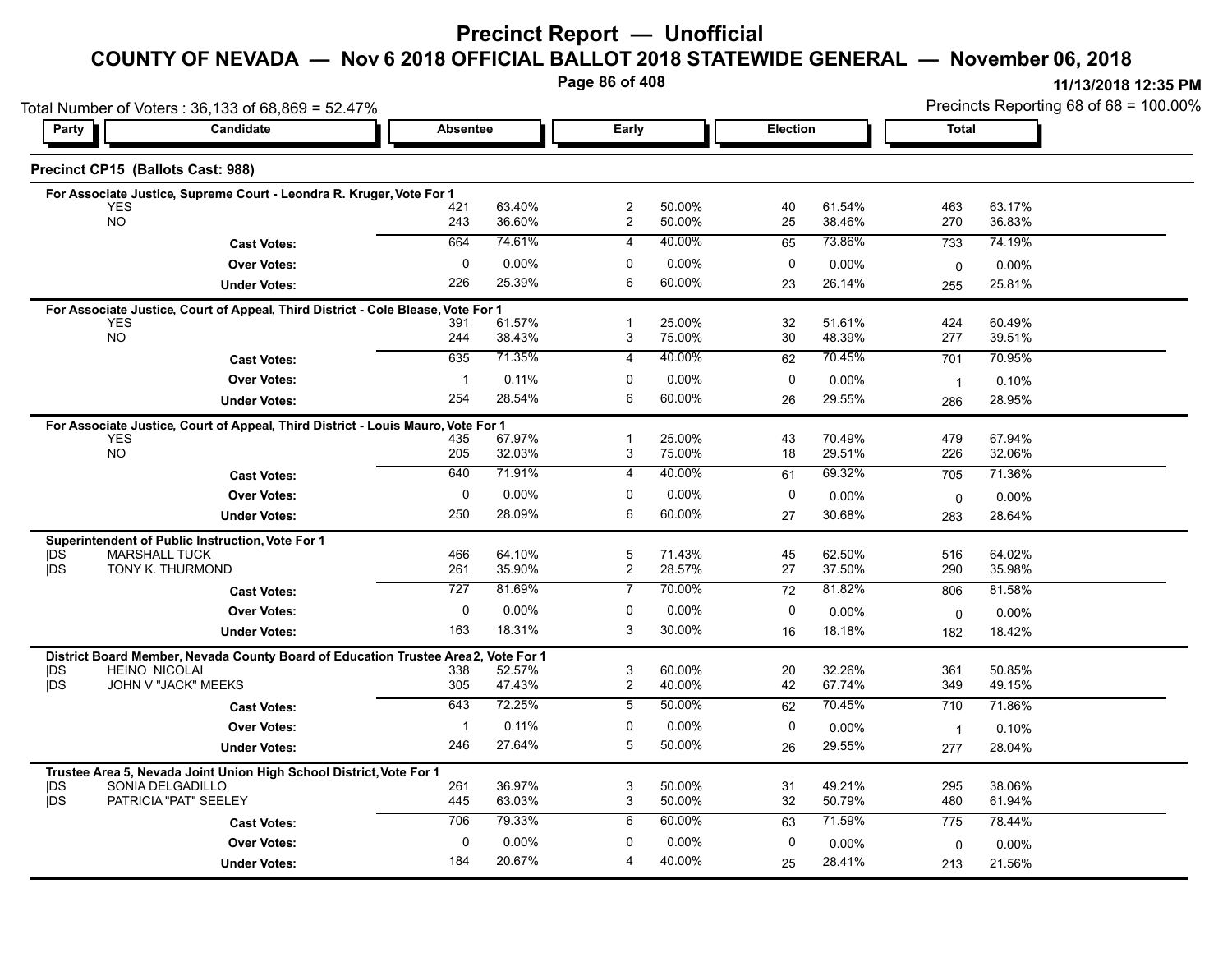**Page 87 of 408**

|                                         | Total Number of Voters: 36,133 of 68,869 = 52.47%                |                 |                  |                                             |                  |                |                  |                | Precincts Reporting 68 of 68 = 100.00% |
|-----------------------------------------|------------------------------------------------------------------|-----------------|------------------|---------------------------------------------|------------------|----------------|------------------|----------------|----------------------------------------|
| Party                                   | Candidate                                                        | <b>Absentee</b> |                  | Early                                       |                  | Election       |                  | <b>Total</b>   |                                        |
|                                         | Precinct CP15 (Ballots Cast: 988)                                |                 |                  |                                             |                  |                |                  |                |                                        |
| <b>IDS</b>                              | Sheriff-Coroner-Public Administrator, Vote For 1<br>SHANNAN MOON | 346             | 42.98%           | 5                                           | 55.56%           | 33             | 41.77%           | 384            | 43.00%                                 |
| <b>IDS</b>                              | <b>BILL SMETHERS</b>                                             | 459             | 57.02%           | 4                                           | 44.44%           | 46             | 58.23%           | 509            | 57.00%                                 |
|                                         | <b>Cast Votes:</b>                                               | 805             | 90.45%           | 9                                           | 90.00%           | 79             | 89.77%           | 893            | 90.38%                                 |
|                                         | <b>Over Votes:</b>                                               | $\mathbf{1}$    | 0.11%            | 0                                           | 0.00%            | 0              | $0.00\%$         | $\overline{1}$ | 0.10%                                  |
|                                         | <b>Under Votes:</b>                                              | 84              | 9.44%            | $\mathbf 1$                                 | 10.00%           | 9              | 10.23%           | 94             | 9.51%                                  |
| Proposition 1, Vote For 1               |                                                                  |                 |                  |                                             |                  |                |                  |                |                                        |
| <b>YES</b><br><b>NO</b>                 |                                                                  | 252<br>602      | 29.51%<br>70.49% | $\overline{\mathbf{4}}$<br>6                | 40.00%<br>60.00% | 26<br>59       | 30.59%<br>69.41% | 282<br>667     | 29.72%<br>70.28%                       |
|                                         | <b>Cast Votes:</b>                                               | 854             | 95.96%           | 10                                          | 100.00%          | 85             | 96.59%           | 949            | 96.05%                                 |
|                                         | <b>Over Votes:</b>                                               | 0               | 0.00%            | 0                                           | 0.00%            | 0              | 0.00%            |                | 0.00%                                  |
|                                         | <b>Under Votes:</b>                                              | 36              | 4.04%            | 0                                           | 0.00%            | 3              | 3.41%            | 0<br>39        | 3.95%                                  |
| Proposition 2, Vote For 1               |                                                                  |                 |                  |                                             |                  |                |                  |                |                                        |
| <b>YES</b>                              |                                                                  | 342             | 40.38%           | $\overline{4}$                              | 40.00%           | 38             | 45.24%           | 384            | 40.81%                                 |
| <b>NO</b>                               |                                                                  | 505             | 59.62%           | 6                                           | 60.00%           | 46             | 54.76%           | 557            | 59.19%                                 |
|                                         | <b>Cast Votes:</b>                                               | 847             | 95.17%           | 10                                          | 100.00%          | 84             | 95.45%           | 941            | 95.24%                                 |
|                                         | <b>Over Votes:</b>                                               | 0               | 0.00%            | 0                                           | 0.00%            | 0              | 0.00%            | 0              | 0.00%                                  |
|                                         | <b>Under Votes:</b>                                              | 43              | 4.83%            | 0                                           | 0.00%            | $\overline{4}$ | 4.55%            | 47             | 4.76%                                  |
| Proposition 3, Vote For 1               |                                                                  |                 |                  |                                             |                  |                |                  |                |                                        |
| YES<br><b>NO</b>                        |                                                                  | 250<br>598      | 29.48%<br>70.52% | $\ensuremath{\mathsf{3}}$<br>$\overline{7}$ | 30.00%<br>70.00% | 25<br>59       | 29.76%<br>70.24% | 278<br>664     | 29.51%<br>70.49%                       |
|                                         | <b>Cast Votes:</b>                                               | 848             | 95.28%           | 10                                          | 100.00%          | 84             | 95.45%           | 942            | 95.34%                                 |
|                                         | <b>Over Votes:</b>                                               | 0               | $0.00\%$         | 0                                           | 0.00%            | 0              |                  |                |                                        |
|                                         | <b>Under Votes:</b>                                              | 42              | 4.72%            | 0                                           | 0.00%            | 4              | 0.00%<br>4.55%   | $\mathbf 0$    | 0.00%<br>4.66%                         |
|                                         |                                                                  |                 |                  |                                             |                  |                |                  | 46             |                                        |
| Proposition 4, Vote For 1<br><b>YES</b> |                                                                  | 322             | 37.79%           | $\mathbf 5$                                 | 50.00%           | 32             | 37.65%           | 359            | 37.91%                                 |
| <b>NO</b>                               |                                                                  | 530             | 62.21%           | 5                                           | 50.00%           | 53             | 62.35%           | 588            | 62.09%                                 |
|                                         | <b>Cast Votes:</b>                                               | 852             | 95.73%           | 10                                          | 100.00%          | 85             | 96.59%           | 947            | 95.85%                                 |
|                                         | <b>Over Votes:</b>                                               | $\sqrt{2}$      | 0.22%            | 0                                           | 0.00%            | 0              | 0.00%            | $\overline{2}$ | 0.20%                                  |
|                                         | <b>Under Votes:</b>                                              | 36              | 4.04%            | 0                                           | 0.00%            | 3              | 3.41%            | 39             | 3.95%                                  |
| Proposition 5, Vote For 1               |                                                                  |                 |                  |                                             |                  |                |                  |                |                                        |
| <b>YES</b><br><b>NO</b>                 |                                                                  | 482             | 56.44%           | $\overline{5}$                              | 50.00%           | 50             | 58.14%           | 537            | 56.53%                                 |
|                                         |                                                                  | 372             | 43.56%           | $\mathbf 5$                                 | 50.00%           | 36             | 41.86%           | 413            | 43.47%                                 |
|                                         | <b>Cast Votes:</b>                                               | 854             | 95.96%           | 10                                          | 100.00%          | 86             | 97.73%           | 950            | 96.15%                                 |
|                                         | <b>Over Votes:</b>                                               | 3               | 0.34%            | 0                                           | 0.00%            | 0              | $0.00\%$         | 3              | 0.30%                                  |
|                                         | <b>Under Votes:</b>                                              | 33              | 3.71%            | 0                                           | 0.00%            | $\overline{2}$ | 2.27%            | 35             | 3.54%                                  |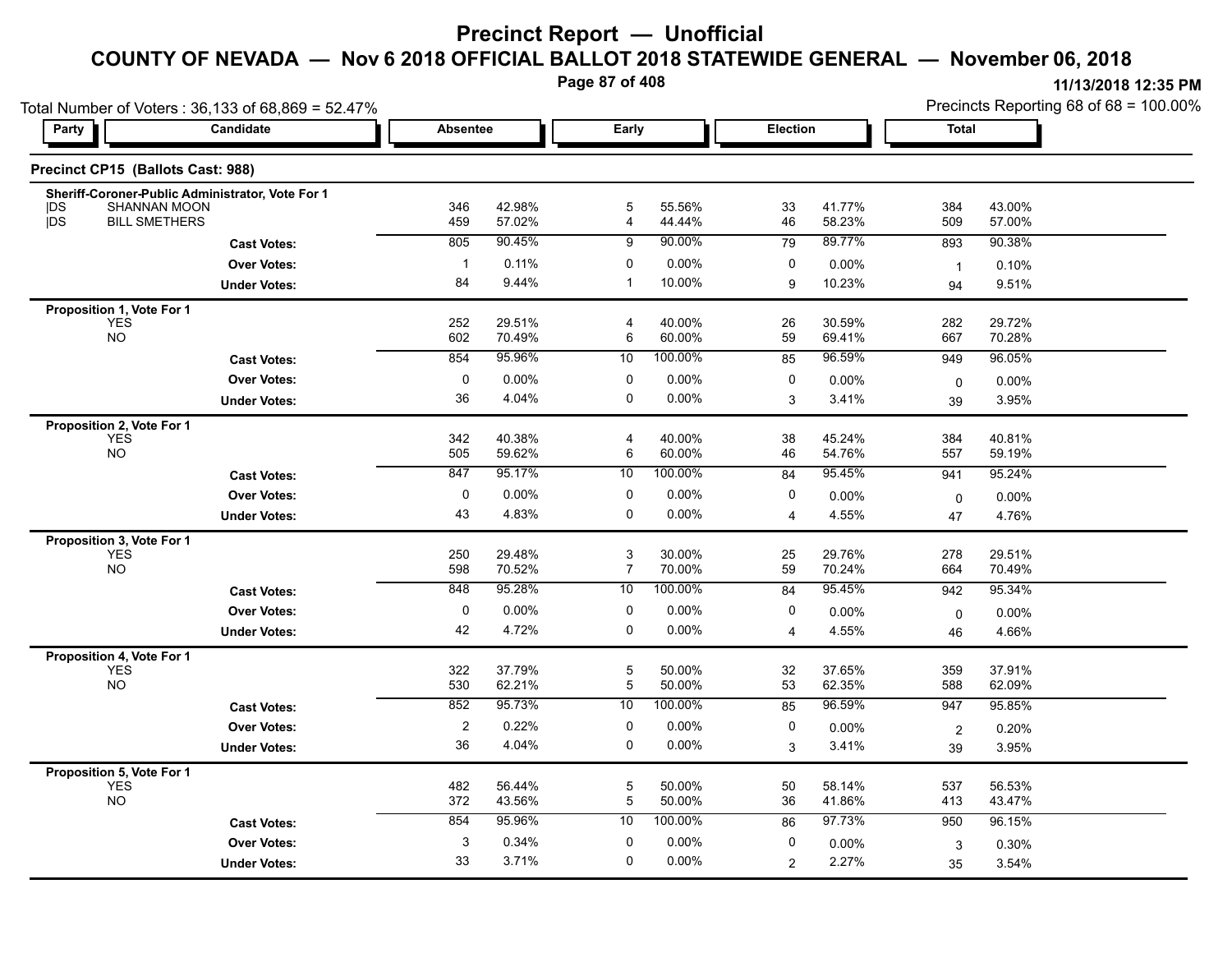**Page 88 of 408**

|                                   | Total Number of Voters: 36,133 of 68,869 = 52.47% |                 |                  |                     |                  |                 |                  |                      | Precincts Reporting 68 of 68 = 100.00% |
|-----------------------------------|---------------------------------------------------|-----------------|------------------|---------------------|------------------|-----------------|------------------|----------------------|----------------------------------------|
| Party                             | Candidate                                         | <b>Absentee</b> |                  | Early               |                  | Election        |                  | Total                |                                        |
| Precinct CP15 (Ballots Cast: 988) |                                                   |                 |                  |                     |                  |                 |                  |                      |                                        |
| Proposition 6, Vote For 1         |                                                   |                 |                  | $\overline{7}$      |                  | 66              |                  |                      |                                        |
| YES<br><b>NO</b>                  |                                                   | 531<br>337      | 61.18%<br>38.82% | 3                   | 70.00%<br>30.00% | 22              | 75.00%<br>25.00% | 604<br>362           | 62.53%<br>37.47%                       |
|                                   | <b>Cast Votes:</b>                                | 868             | 97.53%           | 10                  | 100.00%          | $\overline{88}$ | 100.00%          | 966                  | 97.77%                                 |
|                                   | <b>Over Votes:</b>                                | $\overline{5}$  | 0.56%            | 0                   | $0.00\%$         | 0               | 0.00%            | 5                    | 0.51%                                  |
|                                   | <b>Under Votes:</b>                               | 17              | 1.91%            | $\mathbf 0$         | 0.00%            | 0               | 0.00%            | 17                   | 1.72%                                  |
| Proposition 7, Vote For 1         |                                                   |                 |                  |                     |                  |                 |                  |                      |                                        |
| YES<br>NO                         |                                                   | 436<br>426      | 50.58%<br>49.42% | 6<br>4              | 60.00%<br>40.00% | 54<br>33        | 62.07%<br>37.93% | 496<br>463           | 51.72%<br>48.28%                       |
|                                   | <b>Cast Votes:</b>                                | 862             | 96.85%           | 10                  | 100.00%          | 87              | 98.86%           | 959                  | 97.06%                                 |
|                                   | <b>Over Votes:</b>                                | $\mathbf{1}$    | 0.11%            | 0                   | 0.00%            | 0               | 0.00%            | $\overline{1}$       | 0.10%                                  |
|                                   | <b>Under Votes:</b>                               | 27              | 3.03%            | 0                   | 0.00%            | $\mathbf 1$     | 1.14%            | 28                   | 2.83%                                  |
| Proposition 8, Vote For 1         |                                                   |                 |                  |                     |                  |                 |                  |                      |                                        |
| <b>YES</b>                        |                                                   | 226             | 26.07%           | $\mathbf{1}$        | 10.00%           | 31              | 36.05%           | 258                  | 26.79%                                 |
| <b>NO</b>                         |                                                   | 641             | 73.93%           | 9                   | 90.00%           | 55              | 63.95%           | 705                  | 73.21%                                 |
|                                   | <b>Cast Votes:</b>                                | 867             | 97.42%           | 10                  | 100.00%          | 86              | 97.73%           | 963                  | 97.47%                                 |
|                                   | <b>Over Votes:</b>                                | $\overline{c}$  | 0.22%            | 0                   | 0.00%            | 0               | 0.00%            | $\overline{2}$       | 0.20%                                  |
|                                   | <b>Under Votes:</b>                               | 21              | 2.36%            | 0                   | $0.00\%$         | $\overline{2}$  | 2.27%            | 23                   | 2.33%                                  |
| Proposition 10, Vote For 1        |                                                   |                 |                  |                     |                  |                 |                  |                      |                                        |
| <b>YES</b><br><b>NO</b>           |                                                   | 155<br>715      | 17.82%<br>82.18% | $\overline{c}$<br>8 | 20.00%<br>80.00% | 18<br>70        | 20.45%<br>79.55% | 175<br>793           | 18.08%<br>81.92%                       |
|                                   | <b>Cast Votes:</b>                                | 870             | 97.75%           | 10                  | 100.00%          | 88              | 100.00%          | 968                  | 97.98%                                 |
|                                   | <b>Over Votes:</b>                                | 0               | 0.00%            | 0                   | $0.00\%$         | 0               | 0.00%            | $\mathbf 0$          | $0.00\%$                               |
|                                   | <b>Under Votes:</b>                               | 20              | 2.25%            | 0                   | 0.00%            | $\Omega$        | 0.00%            | 20                   | 2.02%                                  |
| Proposition 11, Vote For 1        |                                                   |                 |                  |                     |                  |                 |                  |                      |                                        |
| <b>YES</b>                        |                                                   | 589             | 68.57%           | $\,6\,$             | 60.00%           | 56              | 64.37%           | 651                  | 68.10%                                 |
| <b>NO</b>                         |                                                   | 270             | 31.43%           | 4                   | 40.00%           | 31              | 35.63%           | 305                  | 31.90%                                 |
|                                   | <b>Cast Votes:</b>                                | 859             | 96.52%           | 10                  | 100.00%          | 87              | 98.86%           | 956                  | 96.76%                                 |
|                                   | <b>Over Votes:</b>                                | 3               | 0.34%            | 0                   | 0.00%            | 0               | 0.00%            | 3                    | 0.30%                                  |
|                                   | <b>Under Votes:</b>                               | 28              | 3.15%            | 0                   | $0.00\%$         | $\mathbf{1}$    | 1.14%            | 29                   | 2.94%                                  |
| Proposition 12, Vote For 1        |                                                   |                 |                  |                     |                  |                 |                  |                      |                                        |
| <b>YES</b><br><b>NO</b>           |                                                   | 371<br>494      | 42.89%<br>57.11% | $\overline{4}$<br>6 | 40.00%<br>60.00% | 34<br>51        | 40.00%<br>60.00% | 409<br>551           | 42.60%<br>57.40%                       |
|                                   | <b>Cast Votes:</b>                                | 865             | 97.19%           | 10                  | 100.00%          | 85              | 96.59%           | 960                  | 97.17%                                 |
|                                   | <b>Over Votes:</b>                                | $\mathbf{1}$    | 0.11%            | 0                   | $0.00\%$         | 0               | 0.00%            |                      |                                        |
|                                   | <b>Under Votes:</b>                               | 24              | 2.70%            | 0                   | 0.00%            | 3               | 3.41%            | $\overline{1}$<br>27 | 0.10%<br>2.73%                         |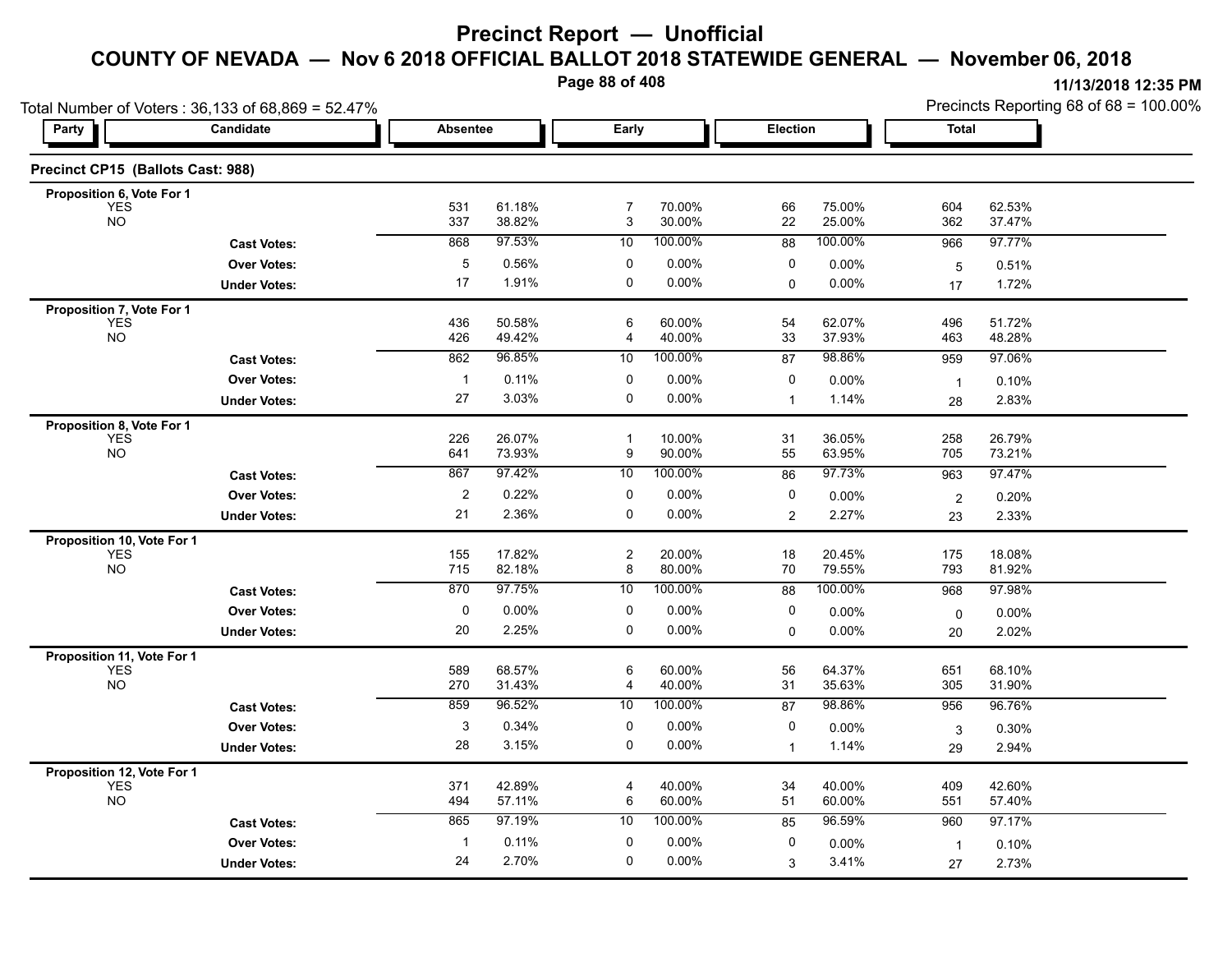**Page 89 of 408**

|                                   |                                                        |                 |        | . .   |                  |          |                  |              |                  | 11/19/491914.99111                     |
|-----------------------------------|--------------------------------------------------------|-----------------|--------|-------|------------------|----------|------------------|--------------|------------------|----------------------------------------|
|                                   | Total Number of Voters: $36,133$ of $68,869 = 52.47\%$ |                 |        |       |                  |          |                  |              |                  | Precincts Reporting 68 of 68 = 100.00% |
| Party                             | Candidate                                              | <b>Absentee</b> |        | Early |                  | Election |                  | <b>Total</b> |                  |                                        |
| Precinct CP15 (Ballots Cast: 988) |                                                        |                 |        |       |                  |          |                  |              |                  |                                        |
| Measure G, Vote For 1             |                                                        |                 | 75.74% |       |                  |          |                  |              |                  |                                        |
| YES<br><b>NO</b>                  |                                                        | 640<br>205      | 24.26% | 4     | 50.00%<br>50.00% | 56<br>29 | 65.88%<br>34.12% | 700<br>238   | 74.63%<br>25.37% |                                        |
|                                   | <b>Cast Votes:</b>                                     | 845             | 94.94% |       | 80.00%           | 85       | 96.59%           | 938          | 94.94%           |                                        |
|                                   | <b>Over Votes:</b>                                     |                 | 0.11%  | 0     | $0.00\%$         | 0        | $0.00\%$         |              | 0.10%            |                                        |
|                                   | <b>Under Votes:</b>                                    | 44              | 4.94%  |       | 20.00%           |          | 3.41%            | 49           | 4.96%            |                                        |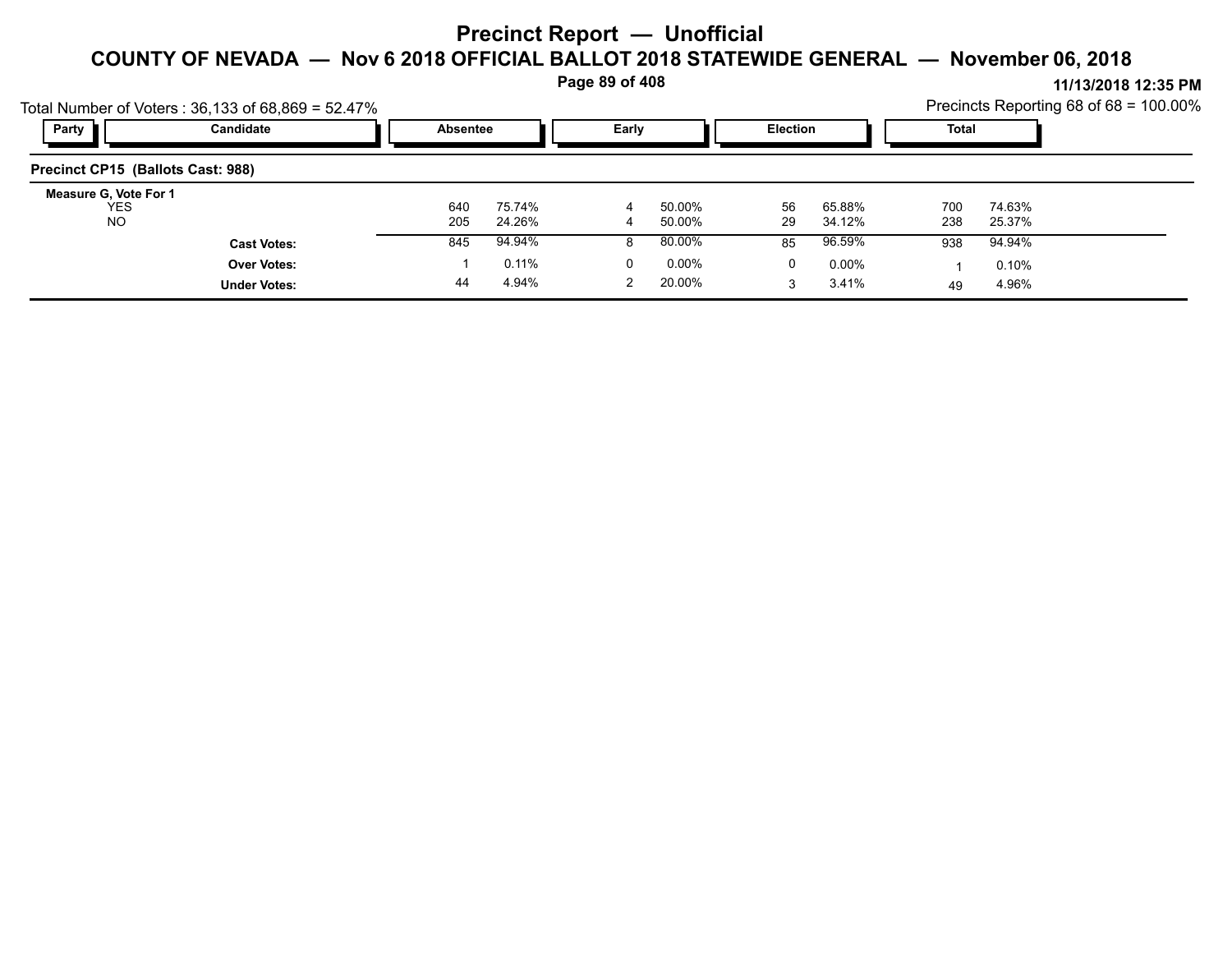**Page 90 of 408**

| Total Number of Voters: 36,133 of 68,869 = 52.47%                                                                  |                      |                 |                  |                 |                  |                |                  | Precincts Reporting 68 of 68 = 100.00% |                  |  |
|--------------------------------------------------------------------------------------------------------------------|----------------------|-----------------|------------------|-----------------|------------------|----------------|------------------|----------------------------------------|------------------|--|
| <b>Party</b>                                                                                                       | Candidate            | <b>Absentee</b> |                  | Early           |                  | Election       |                  | <b>Total</b>                           |                  |  |
| Precinct CP16 (Ballots Cast: 1,843)                                                                                |                      |                 |                  |                 |                  |                |                  |                                        |                  |  |
| Governor, Vote For 1<br><b>REP</b><br>JOHN H. COX<br><b>DEM</b><br><b>GAVIN NEWSOM</b>                             |                      | 969<br>586      | 62.32%<br>37.68% | 17<br>10        | 62.96%<br>37.04% | 140<br>50      | 73.68%<br>26.32% | 1,126<br>646                           | 63.54%<br>36.46% |  |
|                                                                                                                    | <b>Cast Votes:</b>   | 1,555           | 96.05%           | 27              | 93.10%           | 190            | 97.44%           | 1,772                                  | 96.15%           |  |
|                                                                                                                    | <b>Over Votes:</b>   | $\pmb{0}$       | 0.00%            | 0               | 0.00%            | 0              | 0.00%            | $\mathbf 0$                            | $0.00\%$         |  |
|                                                                                                                    | <b>Under Votes:</b>  | 64              | 3.95%            | $\overline{2}$  | 6.90%            | 5              | 2.56%            | 71                                     | 3.85%            |  |
| Lieutenant Governor, Vote For 1<br>ED HERNANDEZ<br>DEM<br><b>DEM</b><br><b>ELENI KOUNALAKIS</b>                    |                      | 370<br>752      | 32.98%<br>67.02% | 10<br>13        | 43.48%<br>56.52% | 49<br>74       | 39.84%<br>60.16% | 429<br>839                             | 33.83%<br>66.17% |  |
|                                                                                                                    | <b>Cast Votes:</b>   | 1,122           | 69.30%           | $\overline{23}$ | 79.31%           | 123            | 63.08%           | 1,268                                  | 68.80%           |  |
|                                                                                                                    | <b>Over Votes:</b>   | 3               | 0.19%            | 0               | 0.00%            | 0              | 0.00%            | 3                                      | 0.16%            |  |
|                                                                                                                    | <b>Under Votes:</b>  | 494             | 30.51%           | 6               | 20.69%           | 72             | 36.92%           | 572                                    | 31.04%           |  |
| Secretary of State, Vote For 1<br><b>DEM</b><br><b>ALEX PADILLA</b><br><b>REP</b><br><b>MARK P. MEUSER</b>         |                      | 633<br>955      | 39.86%<br>60.14% | 10<br>18        | 35.71%<br>64.29% | 55<br>134      | 29.10%<br>70.90% | 698<br>1,107                           | 38.67%<br>61.33% |  |
|                                                                                                                    | <b>Cast Votes:</b>   | 1,588           | 98.09%           | 28              | 96.55%           | 189            | 96.92%           | 1,805                                  | 97.94%           |  |
|                                                                                                                    | <b>Over Votes:</b>   | $\mathbf{1}$    | 0.06%            | 0               | 0.00%            | 0              | 0.00%            | $\mathbf{1}$                           | 0.05%            |  |
|                                                                                                                    | <b>Under Votes:</b>  | 30              | 1.85%            | $\mathbf{1}$    | 3.45%            | 6              | 3.08%            | 37                                     | 2.01%            |  |
| <b>Controller. Vote For 1</b><br><b>REP</b><br><b>DEM</b><br>BETTY T. YEE                                          | KONSTANTINOS RODITIS | 919<br>669      | 57.87%<br>42.13% | 19<br>9         | 67.86%<br>32.14% | 132<br>59      | 69.11%<br>30.89% | 1,070<br>737                           | 59.21%<br>40.79% |  |
|                                                                                                                    | <b>Cast Votes:</b>   | 1,588           | 98.09%           | 28              | 96.55%           | 191            | 97.95%           | 1,807                                  | 98.05%           |  |
|                                                                                                                    | <b>Over Votes:</b>   | 0               | 0.00%            | 0               | $0.00\%$         | 0              | 0.00%            | $\mathbf 0$                            | 0.00%            |  |
|                                                                                                                    | <b>Under Votes:</b>  | 31              | 1.91%            | $\mathbf{1}$    | 3.45%            | 4              | 2.05%            | 36                                     | 1.95%            |  |
| Treasurer, Vote For 1<br><b>REP</b><br><b>GREG CONLON</b><br><b>DEM</b><br><b>FIONA MA</b>                         |                      | 960<br>620      | 60.76%<br>39.24% | 19<br>9         | 67.86%<br>32.14% | 132<br>57      | 69.84%<br>30.16% | 1,111<br>686                           | 61.83%<br>38.17% |  |
|                                                                                                                    | <b>Cast Votes:</b>   | 1,580           | 97.59%           | 28              | 96.55%           | 189            | 96.92%           | 1,797                                  | 97.50%           |  |
|                                                                                                                    | <b>Over Votes:</b>   | $\pmb{0}$       | 0.00%            | 0               | 0.00%            | 0              | 0.00%            | $\mathbf 0$                            | 0.00%            |  |
|                                                                                                                    | <b>Under Votes:</b>  | 39              | 2.41%            | $\overline{1}$  | 3.45%            | 6              | 3.08%            | 46                                     | 2.50%            |  |
| <b>Attorney General, Vote For 1</b><br><b>REP</b><br><b>STEVEN C BAILEY</b><br><b>DEM</b><br><b>XAVIER BECERRA</b> |                      | 989<br>604      | 62.08%<br>37.92% | 18<br>10        | 64.29%<br>35.71% | 135<br>56      | 70.68%<br>29.32% | 1,142<br>670                           | 63.02%<br>36.98% |  |
|                                                                                                                    | <b>Cast Votes:</b>   | 1,593           | 98.39%           | 28              | 96.55%           | 191            | 97.95%           | 1,812                                  | 98.32%           |  |
|                                                                                                                    | <b>Over Votes:</b>   | 0               | 0.00%            | 0               | 0.00%            | 0              | 0.00%            | 0                                      | 0.00%            |  |
|                                                                                                                    | <b>Under Votes:</b>  | 26              | 1.61%            | $\mathbf{1}$    | 3.45%            | $\overline{4}$ | 2.05%            | 31                                     | 1.68%            |  |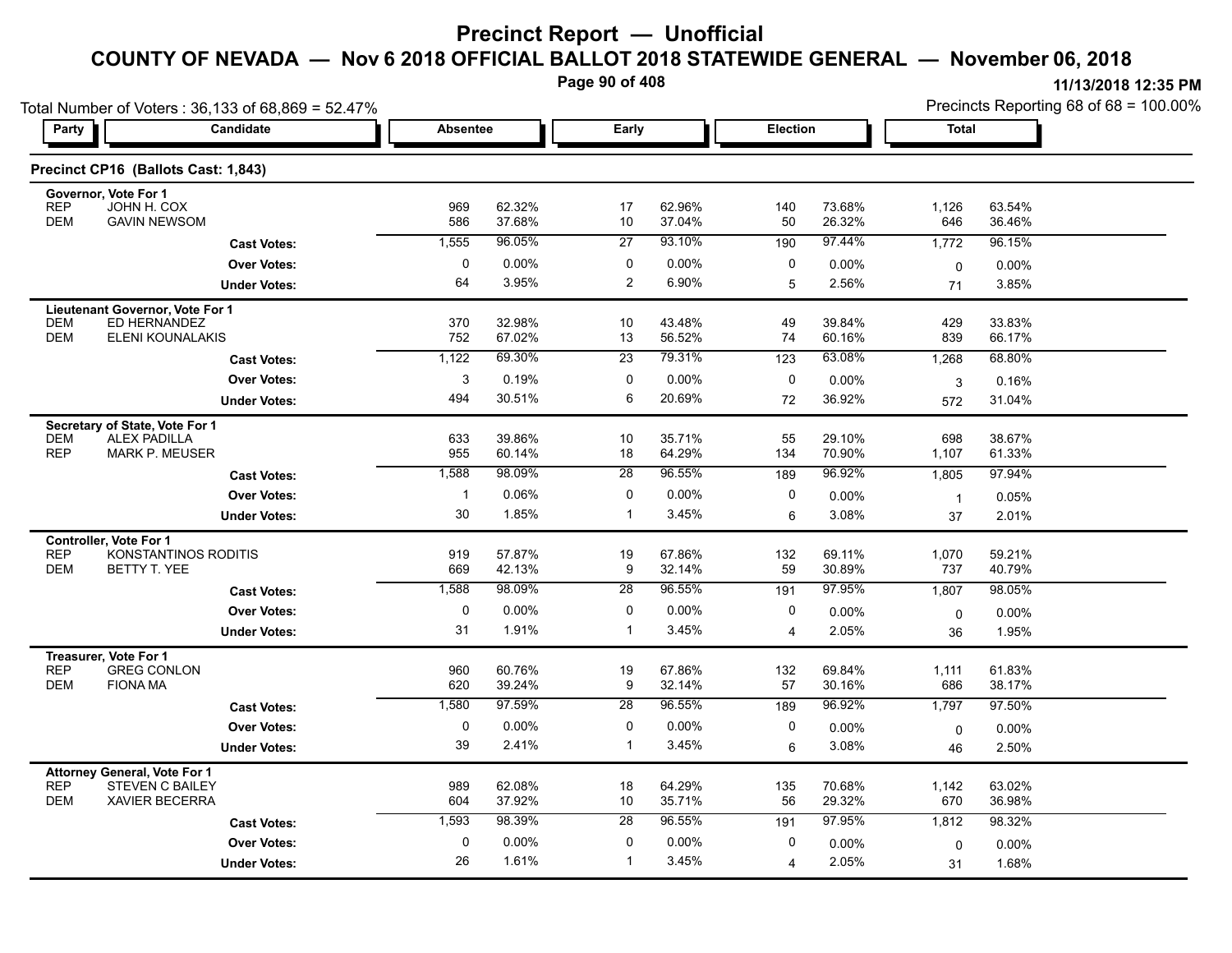**Page 91 of 408**

|                                                                                                               | Total Number of Voters: 36,133 of 68,869 = 52.47%                    |                 |                  |                 |                  |                 |                  |                    |                  | Precincts Reporting 68 of 68 = 100.00% |
|---------------------------------------------------------------------------------------------------------------|----------------------------------------------------------------------|-----------------|------------------|-----------------|------------------|-----------------|------------------|--------------------|------------------|----------------------------------------|
| Party                                                                                                         | Candidate                                                            | <b>Absentee</b> |                  | Early           |                  | <b>Election</b> |                  | <b>Total</b>       |                  |                                        |
|                                                                                                               | Precinct CP16 (Ballots Cast: 1,843)                                  |                 |                  |                 |                  |                 |                  |                    |                  |                                        |
| Insurance Commissioner, Vote For 1<br>RICARDO LARA<br>DEM                                                     | <b>STEVE POIZNER</b>                                                 | 478<br>1,028    | 31.74%<br>68.26% | 9<br>17         | 34.62%<br>65.38% | 48<br>125       | 27.75%<br>72.25% | 535<br>1,170       | 31.38%<br>68.62% |                                        |
|                                                                                                               | <b>Cast Votes:</b>                                                   | 1,506           | 93.02%           | 26              | 89.66%           | 173             | 88.72%           | 1,705              | 92.51%           |                                        |
|                                                                                                               | <b>Over Votes:</b>                                                   | 0               | 0.00%            | 0               | 0.00%            | 0               | 0.00%            |                    |                  |                                        |
|                                                                                                               | <b>Under Votes:</b>                                                  | 113             | 6.98%            | 3               | 10.34%           | 22              | 11.28%           | $\mathbf 0$<br>138 | 0.00%<br>7.49%   |                                        |
|                                                                                                               |                                                                      |                 |                  |                 |                  |                 |                  |                    |                  |                                        |
| <b>DEM</b><br>TOM HALLINAN<br><b>REP</b><br><b>TED GAINES</b>                                                 | Member, State Board of Equalization District 1, Vote For 1           | 564<br>1,012    | 35.79%<br>64.21% | 10<br>18        | 35.71%<br>64.29% | 56<br>133       | 29.63%<br>70.37% | 630<br>1,163       | 35.14%<br>64.86% |                                        |
|                                                                                                               | <b>Cast Votes:</b>                                                   | 1,576           | 97.34%           | 28              | 96.55%           | 189             | 96.92%           | 1,793              | 97.29%           |                                        |
|                                                                                                               | <b>Over Votes:</b>                                                   | 0               | 0.00%            | 0               | 0.00%            | 0               | 0.00%            | $\mathbf 0$        | 0.00%            |                                        |
|                                                                                                               | <b>Under Votes:</b>                                                  | 43              | 2.66%            | $\mathbf{1}$    | 3.45%            | 6               | 3.08%            | 50                 | 2.71%            |                                        |
| United States Senate, Vote For 1<br><b>DEM</b><br><b>DEM</b>                                                  | <b>DIANNE FEINSTEIN</b><br><b>KEVIN DE LEON</b>                      | 583<br>728      | 44.47%<br>55.53% | 11<br>11        | 50.00%<br>50.00% | 51<br>95        | 34.93%<br>65.07% | 645<br>834         | 43.61%<br>56.39% |                                        |
|                                                                                                               | <b>Cast Votes:</b>                                                   | 1,311           | 80.98%           | $\overline{22}$ | 75.86%           | 146             | 74.87%           | 1,479              | 80.25%           |                                        |
|                                                                                                               | <b>Over Votes:</b>                                                   | $\overline{2}$  | 0.12%            | $\mathbf 0$     | 0.00%            | 0               | 0.00%            | $\overline{2}$     | 0.11%            |                                        |
|                                                                                                               | <b>Under Votes:</b>                                                  | 306             | 18.90%           | $\overline{7}$  | 24.14%           | 49              | 25.13%           | 362                | 19.64%           |                                        |
|                                                                                                               | House of Representatives of the United States District 1, Vote For 1 |                 |                  |                 |                  |                 |                  |                    |                  |                                        |
| <b>REP</b><br><b>DEM</b>                                                                                      | DOUG LA MALFA<br><b>AUDREY DENNEY</b>                                | 942<br>661      | 58.76%<br>41.24% | 19<br>10        | 65.52%<br>34.48% | 131<br>62       | 67.88%<br>32.12% | 1,092<br>733       | 59.84%<br>40.16% |                                        |
|                                                                                                               | <b>Cast Votes:</b>                                                   | 1,603           | 99.01%           | 29              | 100.00%          | 193             | 98.97%           | 1,825              | 99.02%           |                                        |
|                                                                                                               | <b>Over Votes:</b>                                                   | 0               | 0.00%            | 0               | 0.00%            | 0               | 0.00%            | 0                  | 0.00%            |                                        |
|                                                                                                               | <b>Under Votes:</b>                                                  | 16              | 0.99%            | $\Omega$        | 0.00%            | $\overline{2}$  | 1.03%            | 18                 | 0.98%            |                                        |
| State Assembly District 1, Vote For 1<br><b>REP</b><br><b>BRIAN DAHLE</b><br><b>CALEEN SISK</b><br><b>DEM</b> |                                                                      | 1,034<br>547    | 65.40%<br>34.60% | 20<br>9         | 68.97%<br>31.03% | 141<br>46       | 75.40%<br>24.60% | 1,195<br>602       | 66.50%<br>33.50% |                                        |
|                                                                                                               | <b>Cast Votes:</b>                                                   | 1,581           | 97.65%           | 29              | 100.00%          | 187             | 95.90%           | 1,797              | 97.50%           |                                        |
|                                                                                                               | <b>Over Votes:</b>                                                   | 0               | 0.00%            | 0               | 0.00%            | 0               | 0.00%            | $\mathbf 0$        | 0.00%            |                                        |
|                                                                                                               | <b>Under Votes:</b>                                                  | 38              | 2.35%            | $\mathbf 0$     | 0.00%            | 8               | 4.10%            | 46                 | 2.50%            |                                        |
| <b>YES</b>                                                                                                    | For Associate Justice, Supreme Court - Carol A. Corrigan, Vote For 1 | 862             | 72.01%           | 17              | 73.91%           | 98              | 72.59%           | 977                | 72.10%           |                                        |
| <b>NO</b>                                                                                                     |                                                                      | 335             | 27.99%           | 6               | 26.09%           | 37              | 27.41%           | 378                | 27.90%           |                                        |
|                                                                                                               | <b>Cast Votes:</b>                                                   | 1,197           | 73.93%           | 23              | 79.31%           | 135             | 69.23%           | 1,355              | 73.52%           |                                        |
|                                                                                                               | <b>Over Votes:</b>                                                   | $\overline{2}$  | 0.12%            | 0               | 0.00%            | 0               | 0.00%            | 2                  | 0.11%            |                                        |
|                                                                                                               | <b>Under Votes:</b>                                                  | 420             | 25.94%           | 6               | 20.69%           | 60              | 30.77%           | 486                | 26.37%           |                                        |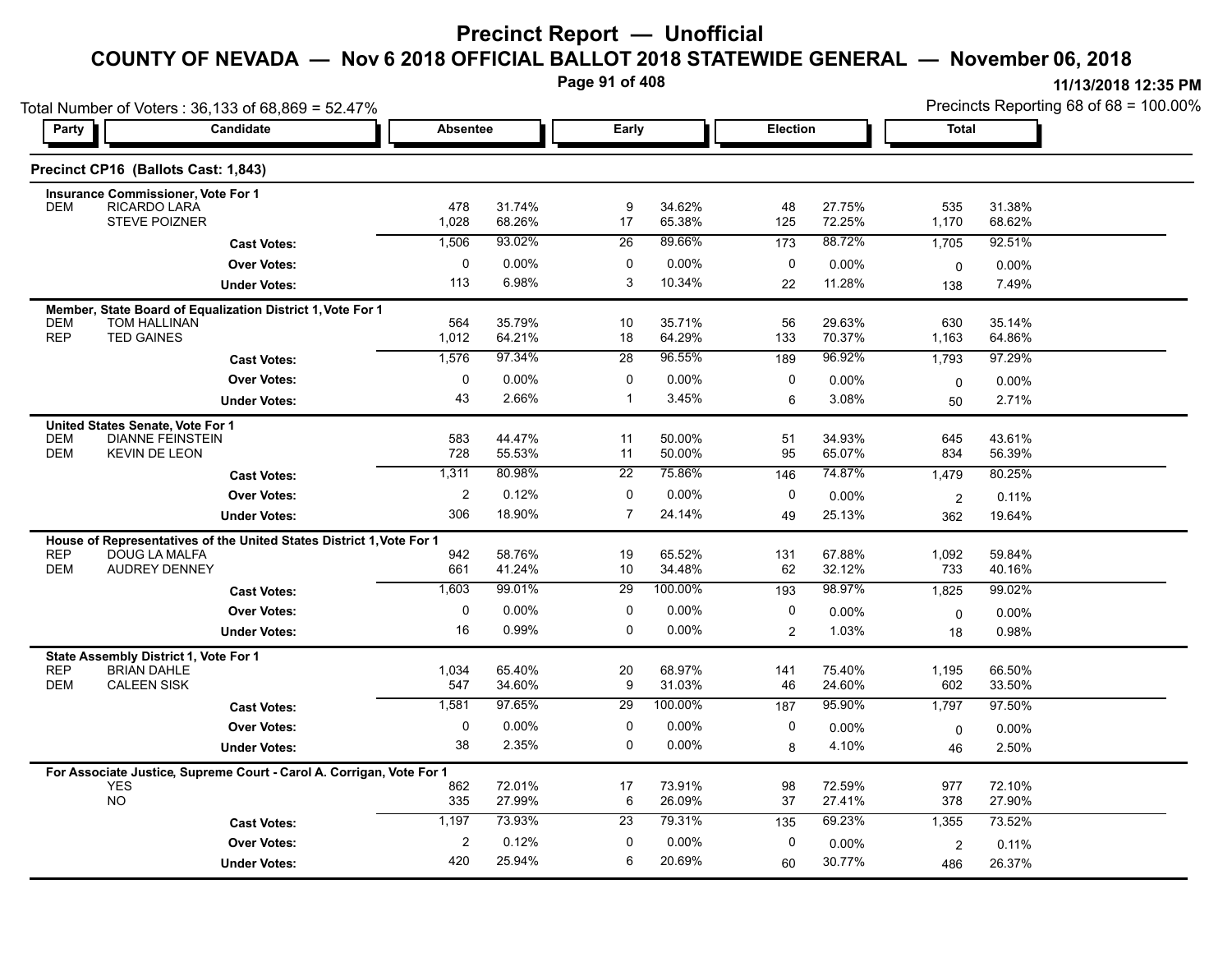## **COUNTY OF NEVADA — Nov 6 2018 OFFICIAL BALLOT 2018 STATEWIDE GENERAL — November 06, 2018**

**Page 92 of 408**

| Total Number of Voters: 36,133 of 68,869 = 52.47% |                                                                                                |                 |                    |                 |                  |                  |                  | Precincts Reporting 68 of 68 = 100.00% |                  |  |
|---------------------------------------------------|------------------------------------------------------------------------------------------------|-----------------|--------------------|-----------------|------------------|------------------|------------------|----------------------------------------|------------------|--|
| Party                                             | Candidate                                                                                      | <b>Absentee</b> |                    | Early           |                  | <b>Election</b>  |                  | <b>Total</b>                           |                  |  |
|                                                   | Precinct CP16 (Ballots Cast: 1,843)                                                            |                 |                    |                 |                  |                  |                  |                                        |                  |  |
|                                                   | For Associate Justice, Supreme Court - Leondra R. Kruger, Vote For 1                           |                 |                    |                 |                  |                  |                  |                                        |                  |  |
|                                                   | <b>YES</b><br><b>NO</b>                                                                        | 721<br>445      | 61.84%<br>38.16%   | 16<br>8         | 66.67%<br>33.33% | 81<br>43         | 65.32%<br>34.68% | 818<br>496                             | 62.25%<br>37.75% |  |
|                                                   | <b>Cast Votes:</b>                                                                             | 1,166           | 72.02%             | 24              | 82.76%           | 124              | 63.59%           | 1,314                                  | 71.30%           |  |
|                                                   | <b>Over Votes:</b>                                                                             | $\mathbf 1$     | 0.06%              | 0               | 0.00%            | 0                | 0.00%            | $\overline{1}$                         | 0.05%            |  |
|                                                   | <b>Under Votes:</b>                                                                            | 452             | 27.92%             | 5               | 17.24%           | 71               | 36.41%           | 528                                    | 28.65%           |  |
|                                                   | For Associate Justice, Court of Appeal, Third District - Cole Blease, Vote For 1               |                 |                    |                 |                  |                  |                  |                                        |                  |  |
|                                                   | <b>YES</b><br><b>NO</b>                                                                        | 670<br>444      | 60.14%<br>39.86%   | 13<br>11        | 54.17%<br>45.83% | 78<br>42         | 65.00%<br>35.00% | 761<br>497                             | 60.49%<br>39.51% |  |
|                                                   |                                                                                                | 1,114           | 68.81%             | $\overline{24}$ | 82.76%           | 120              | 61.54%           | 1,258                                  | 68.26%           |  |
|                                                   | <b>Cast Votes:</b><br><b>Over Votes:</b>                                                       | $\mathbf{1}$    | 0.06%              | 0               | 0.00%            | 0                |                  |                                        |                  |  |
|                                                   | <b>Under Votes:</b>                                                                            | 504             | 31.13%             | 5               | 17.24%           | 75               | 0.00%<br>38.46%  | $\overline{1}$                         | 0.05%<br>31.69%  |  |
|                                                   |                                                                                                |                 |                    |                 |                  |                  |                  | 584                                    |                  |  |
|                                                   | For Associate Justice, Court of Appeal, Third District - Louis Mauro, Vote For 1<br><b>YES</b> | 738             | 66.19%             | 15              | 60.00%           | 80               | 66.12%           | 833                                    | 66.06%           |  |
|                                                   | <b>NO</b>                                                                                      | 377             | 33.81%             | 10              | 40.00%           | 41               | 33.88%           | 428                                    | 33.94%           |  |
|                                                   | <b>Cast Votes:</b>                                                                             | 1,115           | 68.87%             | 25              | 86.21%           | 121              | 62.05%           | 1,261                                  | 68.42%           |  |
|                                                   | <b>Over Votes:</b>                                                                             | $\mathbf{1}$    | 0.06%              | 0               | 0.00%            | 0                | 0.00%            | $\overline{1}$                         | 0.05%            |  |
|                                                   | <b>Under Votes:</b>                                                                            | 503             | 31.07%             | 4               | 13.79%           | 74               | 37.95%           | 581                                    | 31.52%           |  |
|                                                   | Superintendent of Public Instruction, Vote For 1                                               |                 |                    |                 |                  |                  |                  |                                        |                  |  |
| DŚ<br><b>IDS</b>                                  | <b>MARSHALL TUCK</b><br>TONY K. THURMOND                                                       | 876<br>459      | 65.62%             | 14<br>9         | 60.87%<br>39.13% | 104<br>46        | 69.33%<br>30.67% | 994                                    | 65.92%           |  |
|                                                   |                                                                                                |                 | 34.38%             |                 |                  |                  |                  | 514                                    | 34.08%           |  |
|                                                   | <b>Cast Votes:</b>                                                                             | 1,335           | 82.46%             | 23              | 79.31%           | 150              | 76.92%           | 1,508                                  | 81.82%           |  |
|                                                   | <b>Over Votes:</b>                                                                             | $\mathbf{0}$    | $0.00\%$<br>17.54% | 0<br>6          | 0.00%<br>20.69%  | 0                | 0.00%            | $\Omega$                               | 0.00%            |  |
|                                                   | <b>Under Votes:</b>                                                                            | 284             |                    |                 |                  | 45               | 23.08%           | 335                                    | 18.18%           |  |
|                                                   | District Board Member, Nevada County Board of Education Trustee Area2,<br><b>HEINO NICOLAI</b> |                 | Vote For 1         |                 |                  |                  | 31.82%           | 652                                    |                  |  |
| DS<br>jDS                                         | JOHN V "JACK" MEEKS                                                                            | 597<br>545      | 52.28%<br>47.72%   | 13<br>13        | 50.00%<br>50.00% | 42<br>90         | 68.18%           | 648                                    | 50.15%<br>49.85% |  |
|                                                   | <b>Cast Votes:</b>                                                                             | 1,142           | 70.54%             | 26              | 89.66%           | $\overline{132}$ | 67.69%           | 1,300                                  | 70.54%           |  |
|                                                   | <b>Over Votes:</b>                                                                             | $\mathbf 0$     | 0.00%              | 0               | $0.00\%$         | 0                | $0.00\%$         | $\mathbf 0$                            | $0.00\%$         |  |
|                                                   | <b>Under Votes:</b>                                                                            | 477             | 29.46%             | 3               | 10.34%           | 63               | 32.31%           | 543                                    | 29.46%           |  |
|                                                   |                                                                                                |                 |                    |                 |                  |                  |                  |                                        |                  |  |
| <b>IDS</b>                                        | Trustee Area 5, Nevada Joint Union High School District, Vote For 1<br>SONIA DELGADILLO        | 454             | 35.83%             | 10              | 41.67%           | 78               | 54.55%           | 542                                    | 37.80%           |  |
| <b>IDS</b>                                        | PATRICIA "PAT" SEELEY                                                                          | 813             | 64.17%             | 14              | 58.33%           | 65               | 45.45%           | 892                                    | 62.20%           |  |
|                                                   | <b>Cast Votes:</b>                                                                             | 1,267           | 78.26%             | 24              | 82.76%           | 143              | 73.33%           | 1,434                                  | 77.81%           |  |
|                                                   | <b>Over Votes:</b>                                                                             | $\mathbf 0$     | 0.00%              | $\mathbf 0$     | 0.00%            | 0                | 0.00%            | 0                                      | $0.00\%$         |  |
|                                                   | <b>Under Votes:</b>                                                                            | 352             | 21.74%             | 5               | 17.24%           | 52               | 26.67%           | 409                                    | 22.19%           |  |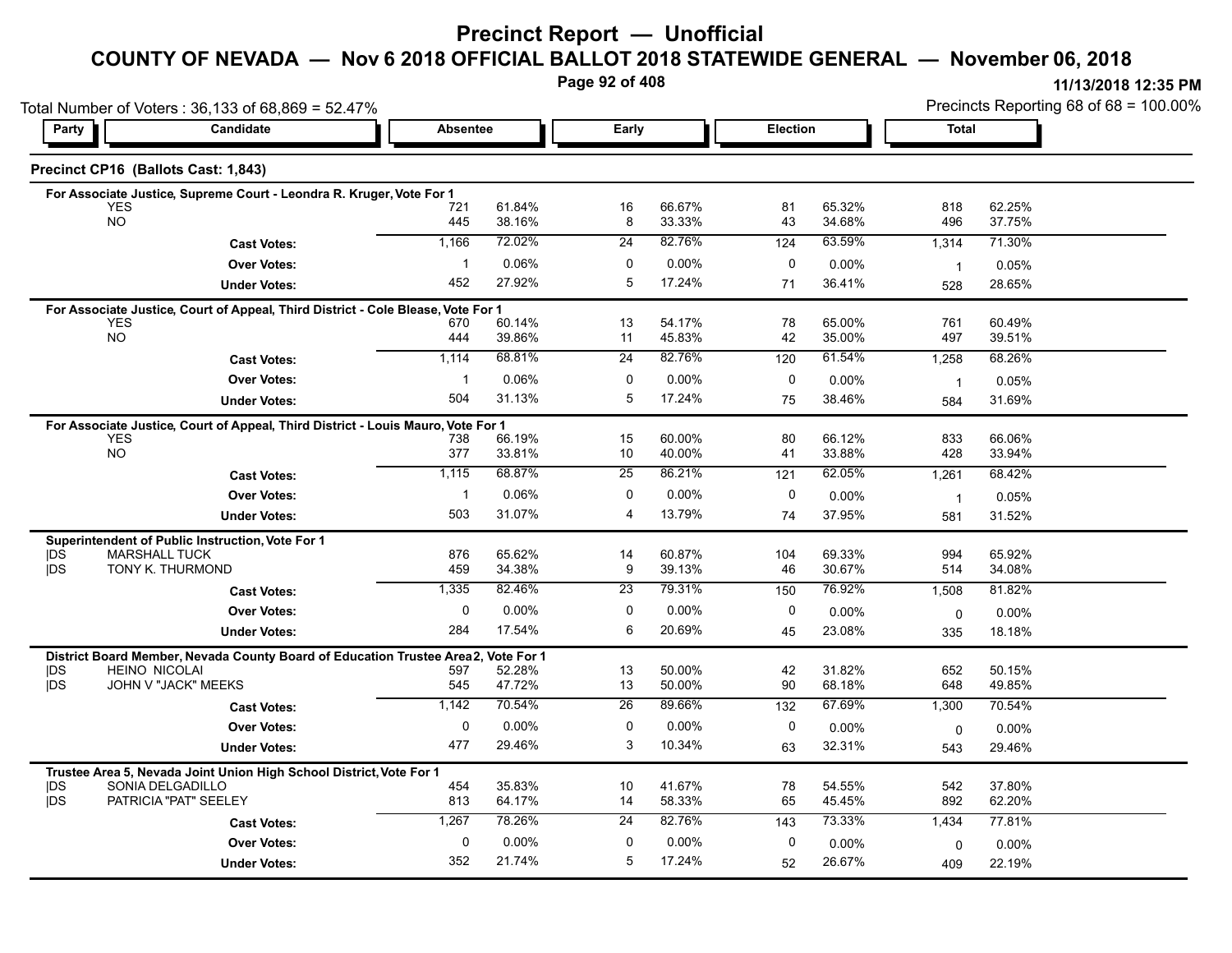**Page 93 of 408**

**11/13/2018 12:35 PM**

|                  | Total Number of Voters: 36,133 of 68,869 = 52.47%                                        |                 |                  |                 |                  |                 |                  |              | Precincts Reporting 68 of 68 = 100.00% |
|------------------|------------------------------------------------------------------------------------------|-----------------|------------------|-----------------|------------------|-----------------|------------------|--------------|----------------------------------------|
| Party            | Candidate                                                                                | <b>Absentee</b> |                  | Early           |                  | <b>Election</b> |                  | <b>Total</b> |                                        |
|                  | Precinct CP16 (Ballots Cast: 1,843)                                                      |                 |                  |                 |                  |                 |                  |              |                                        |
| DS<br><b>jDS</b> | Sheriff-Coroner-Public Administrator, Vote For 1<br>SHANNAN MOON<br><b>BILL SMETHERS</b> | 644<br>850      | 43.11%<br>56.89% | 14<br>14        | 50.00%<br>50.00% | 79<br>92        | 46.20%<br>53.80% | 737<br>956   | 43.53%<br>56.47%                       |
|                  | <b>Cast Votes:</b>                                                                       | 1,494           | 92.28%           | $\overline{28}$ | 96.55%           | 171             | 87.69%           | 1,693        | 91.86%                                 |
|                  | <b>Over Votes:</b>                                                                       | 0               | 0.00%            | 0               | $0.00\%$         | 0               | $0.00\%$         | 0            | 0.00%                                  |
|                  | <b>Under Votes:</b>                                                                      | 125             | 7.72%            |                 | 3.45%            | 24              | 12.31%           | 150          | 8.14%                                  |
|                  | Proposition 1, Vote For 1                                                                |                 |                  |                 |                  |                 |                  |              |                                        |
|                  | YES<br>NO                                                                                | 573<br>999      | 36.45%<br>63.55% | 12<br>16        | 42.86%<br>57.14% | 66<br>121       | 35.29%<br>64.71% | 651<br>1,136 | 36.43%<br>63.57%                       |
|                  | <b>Cast Votes:</b>                                                                       | 1,572           | 97.10%           | $\overline{28}$ | 96.55%           | 187             | 95.90%           | 1,787        | 96.96%                                 |
|                  | <b>Over Votes:</b>                                                                       | $\Omega$        | 0.00%            | 0               | 0.00%            | 0               | 0.00%            | $\mathbf 0$  | 0.00%                                  |
|                  | <b>Under Votes:</b>                                                                      | 47              | 2.90%            | -1              | 3.45%            | 8               | 4.10%            | 56           | 3.04%                                  |
|                  | Proposition 2, Vote For 1<br><b>YES</b><br><b>NO</b>                                     | 716<br>839      | 46.05%<br>53.95% | 16<br>12        | 57.14%<br>42.86% | 98<br>88        | 52.69%<br>47.31% | 830<br>939   | 46.92%<br>53.08%                       |
|                  | <b>Cast Votes:</b>                                                                       | 1,555           | 96.05%           | 28              | 96.55%           | 186             | 95.38%           | 1,769        | 95.98%                                 |
|                  | <b>Over Votes:</b>                                                                       | 0               | $0.00\%$         | 0               | $0.00\%$         | $\mathbf{0}$    | $0.00\%$         | $\mathbf 0$  | 0.00%                                  |
|                  | <b>Under Votes:</b>                                                                      | 64              | 3.95%            |                 | 3.45%            | 9               | 4.62%            | 74           | 4.02%                                  |
|                  | Proposition 3, Vote For 1<br><b>YES</b><br><b>NO</b>                                     | 533<br>999      | 34.79%<br>65.21% | 8<br>20         | 28.57%<br>71.43% | 53<br>131       | 28.80%<br>71.20% | 594<br>1,150 | 34.06%<br>65.94%                       |
|                  | <b>Cast Votes:</b>                                                                       | 1,532           | 94.63%           | 28              | 96.55%           | 184             | 94.36%           | 1,744        | 94.63%                                 |
|                  | <b>Over Votes:</b>                                                                       | 0               | $0.00\%$         | 0               | $0.00\%$         | 0               | 0.00%            | 0            | 0.00%                                  |
|                  | <b>Under Votes:</b>                                                                      | 87              | 5.37%            | -1              | 3.45%            | 11              | 5.64%            | 99           | 5.37%                                  |
|                  | Proposition 4, Vote For 1<br><b>YES</b><br><b>NO</b>                                     | 667<br>885      | 42.98%<br>57.02% | 15<br>14        | 51.72%<br>48.28% | 89<br>97        | 47.85%<br>52.15% | 771<br>996   | 43.63%<br>56.37%                       |
|                  | <b>Cast Votes:</b>                                                                       | 1,552           | 95.86%           | $\overline{29}$ | 100.00%          | 186             | 95.38%           | 1,767        | 95.88%                                 |
|                  | <b>Over Votes:</b>                                                                       |                 | 0.06%            | $\Omega$        | $0.00\%$         | $\mathbf{0}$    | 0.00%            |              | 0.05%                                  |
|                  | <b>Under Votes:</b>                                                                      | 66              | 4.08%            | $\Omega$        | $0.00\%$         | 9               | 4.62%            | 75           | 4.07%                                  |

YES 864 55.60% 16 57.14% 99 52.66% 979 55.31% NO 690 44.40% 12 42.86% 89 47.34% 791 44.69%

0 0.00%

3.89% 1

**Under Votes: Over Votes:** 0.12%

63 3.89%

**Cast Votes:** 1,554 95.99% 28 96.55% 188 96.41% 1,770 96.04%

0.00% 0

7

3.59%

2 0.11%

0.00% 2

71 3.85%

3.59% 3.85%

**Proposition 5, Vote For 1**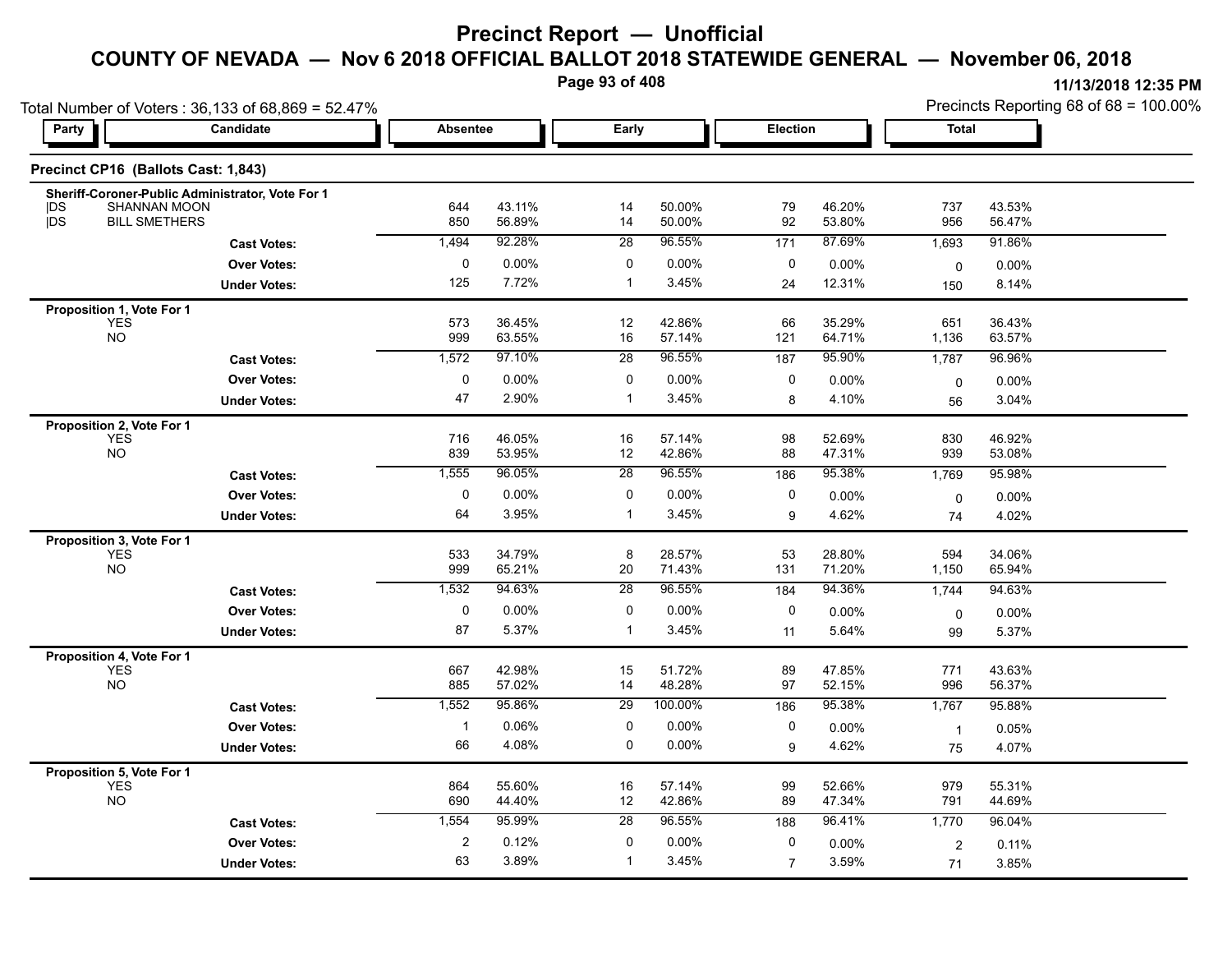**Page 94 of 408**

Precincts Reporting 68 of 68 = 100.00%

|                                     | Total Number of Voters: 36,133 of 68,869 = 52.47% |                                             |                  |                 |                  |           |                  |                | Precincts Reporting 68 of 68 = 100.00% |
|-------------------------------------|---------------------------------------------------|---------------------------------------------|------------------|-----------------|------------------|-----------|------------------|----------------|----------------------------------------|
| Party                               | Candidate                                         | Early<br><b>Election</b><br><b>Absentee</b> |                  |                 | <b>Total</b>     |           |                  |                |                                        |
| Precinct CP16 (Ballots Cast: 1,843) |                                                   |                                             |                  |                 |                  |           |                  |                |                                        |
| Proposition 6, Vote For 1           |                                                   |                                             |                  |                 |                  |           |                  |                |                                        |
| <b>YES</b><br><b>NO</b>             |                                                   | 1,023<br>566                                | 64.38%<br>35.62% | 18<br>11        | 62.07%<br>37.93% | 133<br>54 | 71.12%<br>28.88% | 1,174<br>631   | 65.04%<br>34.96%                       |
|                                     | <b>Cast Votes:</b>                                | 1,589                                       | 98.15%           | 29              | 100.00%          | 187       | 95.90%           | 1,805          | 97.94%                                 |
|                                     | <b>Over Votes:</b>                                | 0                                           | $0.00\%$         | 0               | 0.00%            | 0         | 0.00%            | 0              | $0.00\%$                               |
|                                     | <b>Under Votes:</b>                               | 30                                          | 1.85%            | $\mathbf 0$     | 0.00%            | 8         | 4.10%            | 38             | 2.06%                                  |
| Proposition 7, Vote For 1           |                                                   |                                             |                  |                 |                  |           |                  |                |                                        |
| <b>YES</b><br><b>NO</b>             |                                                   | 804<br>743                                  | 51.97%<br>48.03% | $9\,$<br>20     | 31.03%<br>68.97% | 92<br>90  | 50.55%<br>49.45% | 905<br>853     | 51.48%<br>48.52%                       |
|                                     | <b>Cast Votes:</b>                                | 1,547                                       | 95.55%           | 29              | 100.00%          | 182       | 93.33%           | 1,758          | 95.39%                                 |
|                                     | <b>Over Votes:</b>                                | 0                                           | $0.00\%$         | 0               | 0.00%            | 0         | 0.00%            | $\mathbf 0$    | $0.00\%$                               |
|                                     | <b>Under Votes:</b>                               | 72                                          | 4.45%            | 0               | 0.00%            | 13        | 6.67%            | 85             | 4.61%                                  |
| Proposition 8, Vote For 1           |                                                   |                                             |                  |                 |                  |           |                  |                |                                        |
| <b>YES</b><br><b>NO</b>             |                                                   | 452<br>1,122                                | 28.72%<br>71.28% | 10<br>18        | 35.71%<br>64.29% | 65<br>122 | 34.76%<br>65.24% | 527<br>1,262   | 29.46%<br>70.54%                       |
|                                     | <b>Cast Votes:</b>                                | 1,574                                       | 97.22%           | $\overline{28}$ | 96.55%           | 187       | 95.90%           | 1,789          | 97.07%                                 |
|                                     | <b>Over Votes:</b>                                | 0                                           | $0.00\%$         | 0               | 0.00%            | 0         | 0.00%            | $\mathbf 0$    | 0.00%                                  |
|                                     | <b>Under Votes:</b>                               | 45                                          | 2.78%            | $\mathbf{1}$    | 3.45%            | 8         | 4.10%            | 54             | 2.93%                                  |
| Proposition 10, Vote For 1          |                                                   |                                             |                  |                 |                  |           |                  |                |                                        |
| <b>YES</b><br>NO                    |                                                   | 353<br>1,216                                | 22.50%<br>77.50% | 13<br>15        | 46.43%<br>53.57% | 43<br>144 | 22.99%<br>77.01% | 409<br>1,375   | 22.93%<br>77.07%                       |
|                                     | <b>Cast Votes:</b>                                | 1,569                                       | 96.91%           | 28              | 96.55%           | 187       | 95.90%           | 1,784          | 96.80%                                 |
|                                     | <b>Over Votes:</b>                                | $\mathbf{0}$                                | $0.00\%$         | 0               | 0.00%            | 0         | 0.00%            | 0              | $0.00\%$                               |
|                                     | <b>Under Votes:</b>                               | 50                                          | 3.09%            | $\mathbf{1}$    | 3.45%            | 8         | 4.10%            | 59             | 3.20%                                  |
| Proposition 11, Vote For 1          |                                                   |                                             |                  |                 |                  |           |                  |                |                                        |
| <b>YES</b><br><b>NO</b>             |                                                   | 1,182<br>394                                | 75.00%<br>25.00% | 16<br>13        | 55.17%<br>44.83% | 119<br>62 | 65.75%<br>34.25% | 1,317<br>469   | 73.74%<br>26.26%                       |
|                                     | <b>Cast Votes:</b>                                | 1,576                                       | 97.34%           | $\overline{29}$ | 100.00%          | 181       | 92.82%           | 1,786          | 96.91%                                 |
|                                     | <b>Over Votes:</b>                                | 0                                           | 0.00%            | 0               | 0.00%            | 0         | 0.00%            | 0              | 0.00%                                  |
|                                     | <b>Under Votes:</b>                               | 43                                          | 2.66%            | 0               | 0.00%            | 14        | 7.18%            | 57             | 3.09%                                  |
| Proposition 12, Vote For 1          |                                                   |                                             |                  |                 |                  |           |                  |                |                                        |
| <b>YES</b><br><b>NO</b>             |                                                   | 708<br>865                                  | 45.01%<br>54.99% | 12<br>16        | 42.86%<br>57.14% | 74<br>112 | 39.78%<br>60.22% | 794<br>993     | 44.43%<br>55.57%                       |
|                                     |                                                   | 1,573                                       | 97.16%           | 28              | 96.55%           |           | 95.38%           | 1,787          | 96.96%                                 |
|                                     | <b>Cast Votes:</b>                                | $\mathbf 0$                                 | 0.00%            | $\mathbf{1}$    | 3.45%            | 186<br>0  |                  |                |                                        |
|                                     | <b>Over Votes:</b>                                | 46                                          | 2.84%            | 0               | 0.00%            | 9         | 0.00%<br>4.62%   | $\overline{1}$ | 0.05%                                  |
|                                     | <b>Under Votes:</b>                               |                                             |                  |                 |                  |           |                  | 55             | 2.98%                                  |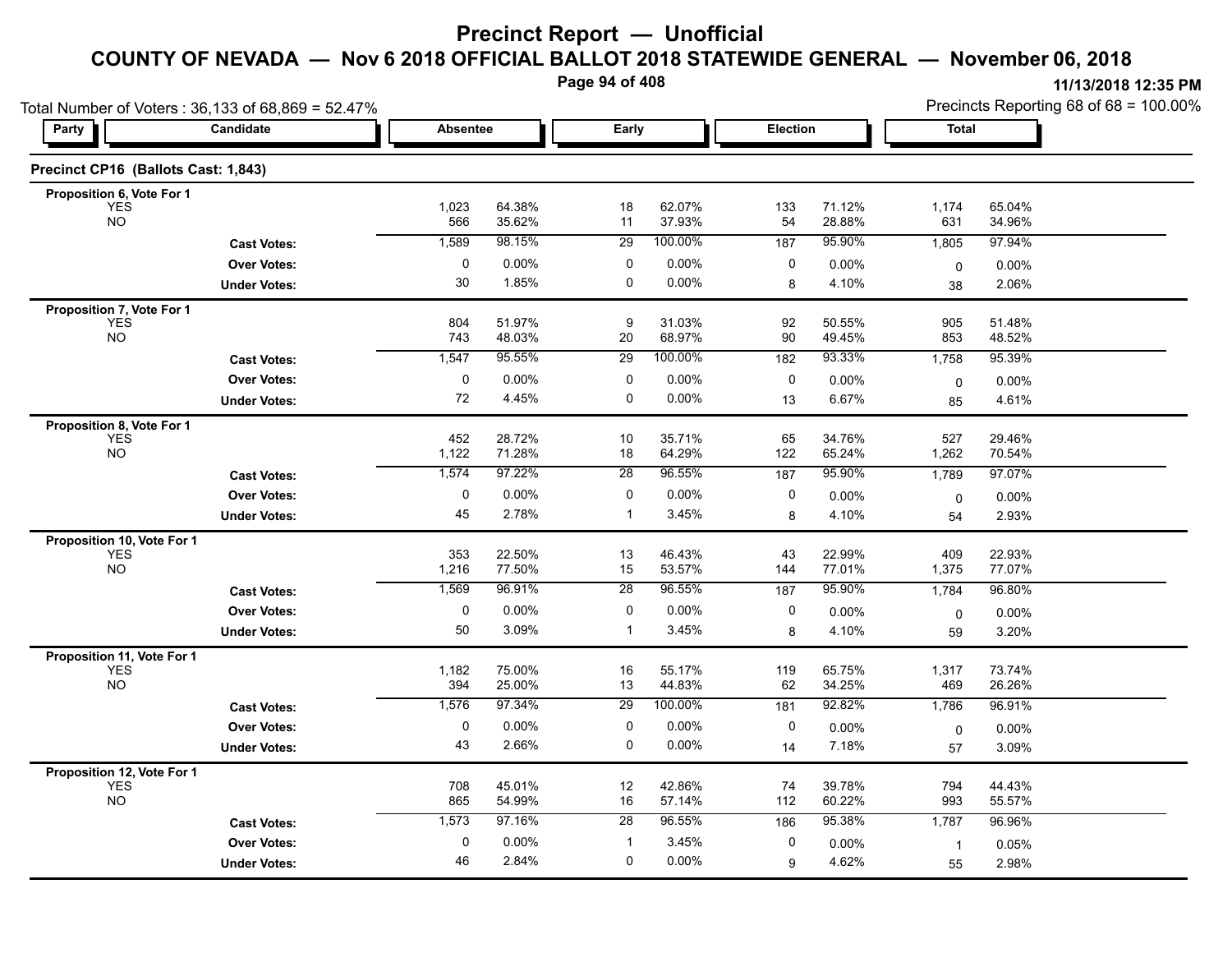**Page 95 of 408**

| Party                               | Total Number of Voters: 36,133 of 68,869 = 52.47%<br>Candidate | Absentee |          | Early |          | Election |          | Total |          | Precincts Reporting 68 of 68 = 100.00% |
|-------------------------------------|----------------------------------------------------------------|----------|----------|-------|----------|----------|----------|-------|----------|----------------------------------------|
|                                     |                                                                |          |          |       |          |          |          |       |          |                                        |
| Precinct CP16 (Ballots Cast: 1,843) |                                                                |          |          |       |          |          |          |       |          |                                        |
| Measure G, Vote For 1<br><b>YES</b> |                                                                | 1.244    | 80.36%   | 22    | 78.57%   | 123      | 67.58%   | 1,389 | 79.01%   |                                        |
| <b>NO</b>                           |                                                                | 304      | 19.64%   | 6     | 21.43%   | 59       | 32.42%   | 369   | 20.99%   |                                        |
|                                     | <b>Cast Votes:</b>                                             | 548. ا   | 95.61%   | 28    | 96.55%   | 182      | 93.33%   | 1,758 | 95.39%   |                                        |
|                                     | <b>Over Votes:</b>                                             | 0        | $0.00\%$ | 0     | $0.00\%$ | 0        | $0.00\%$ |       | $0.00\%$ |                                        |
|                                     | <b>Under Votes:</b>                                            | 71       | 4.39%    |       | 3.45%    | 13       | 6.67%    | 85    | 4.61%    |                                        |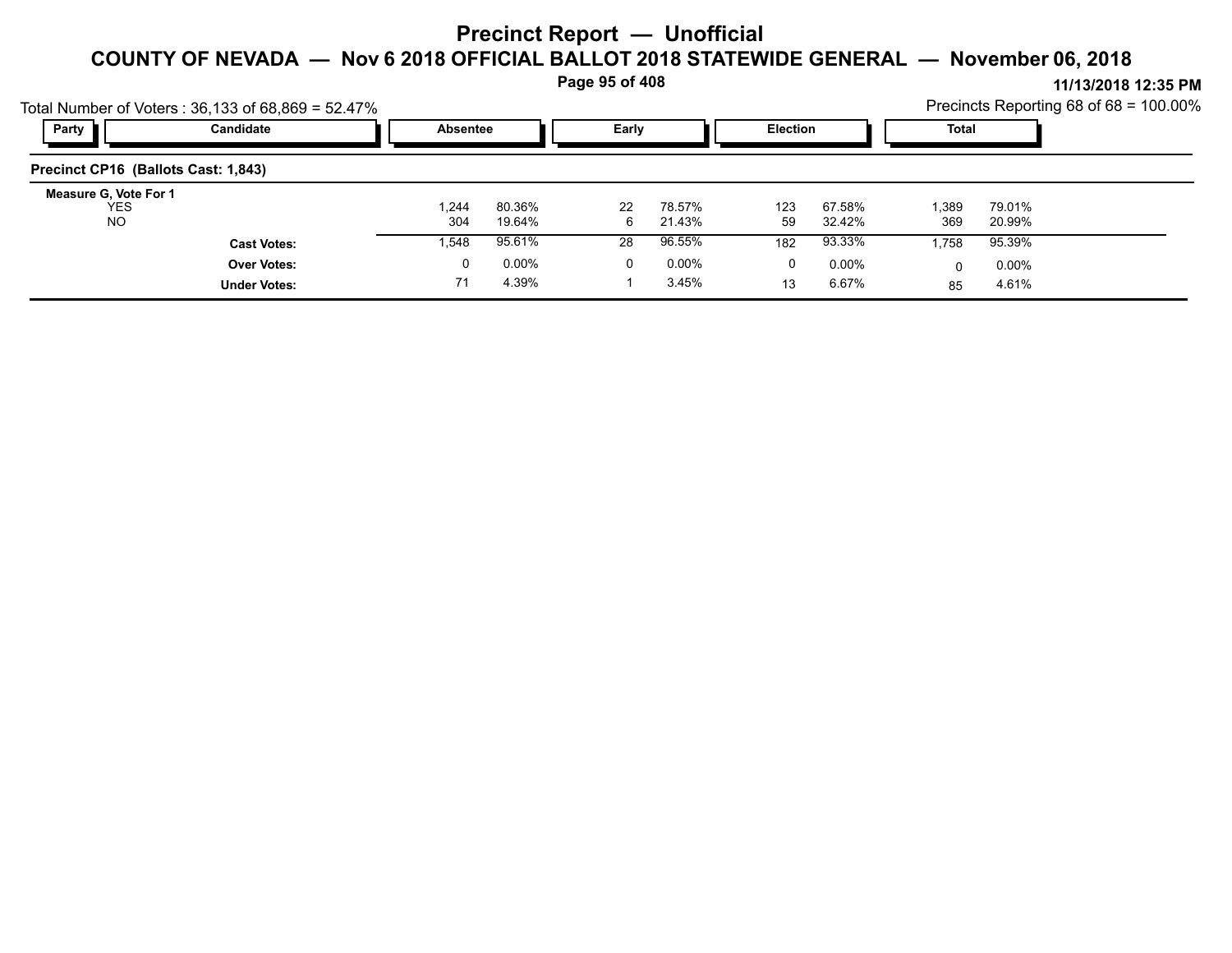**Page 96 of 408**

| 11/13/2018 12:35 PM |  |
|---------------------|--|
|                     |  |

|                                     |                                                                                                                                                                                                                                                                                                                                                                                                                       |                                                                                                                                                                      | Page 96 of 408                                                                                                                                  |                                                                                                                  |                                                                                                                                            |                                                                                                      |                                                                                                                                               | 11/13/2018 12:35 PM                                                                                                  |
|-------------------------------------|-----------------------------------------------------------------------------------------------------------------------------------------------------------------------------------------------------------------------------------------------------------------------------------------------------------------------------------------------------------------------------------------------------------------------|----------------------------------------------------------------------------------------------------------------------------------------------------------------------|-------------------------------------------------------------------------------------------------------------------------------------------------|------------------------------------------------------------------------------------------------------------------|--------------------------------------------------------------------------------------------------------------------------------------------|------------------------------------------------------------------------------------------------------|-----------------------------------------------------------------------------------------------------------------------------------------------|----------------------------------------------------------------------------------------------------------------------|
|                                     |                                                                                                                                                                                                                                                                                                                                                                                                                       |                                                                                                                                                                      |                                                                                                                                                 |                                                                                                                  |                                                                                                                                            |                                                                                                      |                                                                                                                                               | Precincts Reporting 68 of 68 = 100.00%                                                                               |
| Candidate                           |                                                                                                                                                                                                                                                                                                                                                                                                                       |                                                                                                                                                                      |                                                                                                                                                 |                                                                                                                  |                                                                                                                                            |                                                                                                      | <b>Total</b>                                                                                                                                  |                                                                                                                      |
| Precinct CP17 (Ballots Cast: 583)   |                                                                                                                                                                                                                                                                                                                                                                                                                       |                                                                                                                                                                      |                                                                                                                                                 |                                                                                                                  |                                                                                                                                            |                                                                                                      |                                                                                                                                               |                                                                                                                      |
| Governor, Vote For 1                |                                                                                                                                                                                                                                                                                                                                                                                                                       |                                                                                                                                                                      |                                                                                                                                                 |                                                                                                                  |                                                                                                                                            |                                                                                                      |                                                                                                                                               | 67.46%                                                                                                               |
| <b>GAVIN NEWSOM</b>                 | 156                                                                                                                                                                                                                                                                                                                                                                                                                   | 33.77%                                                                                                                                                               | $\overline{5}$                                                                                                                                  | 41.67%                                                                                                           | 17                                                                                                                                         | 23.29%                                                                                               | 178                                                                                                                                           | 32.54%                                                                                                               |
| <b>Cast Votes:</b>                  | 462                                                                                                                                                                                                                                                                                                                                                                                                                   | 93.52%                                                                                                                                                               | 12                                                                                                                                              | 85.71%                                                                                                           | 73                                                                                                                                         | 97.33%                                                                                               | 547                                                                                                                                           | 93.83%                                                                                                               |
| <b>Over Votes:</b>                  | $\mathbf{1}$                                                                                                                                                                                                                                                                                                                                                                                                          | 0.20%                                                                                                                                                                | 0                                                                                                                                               | 0.00%                                                                                                            | $\pmb{0}$                                                                                                                                  | 0.00%                                                                                                | $\overline{1}$                                                                                                                                | 0.17%                                                                                                                |
| <b>Under Votes:</b>                 | 31                                                                                                                                                                                                                                                                                                                                                                                                                    | 6.28%                                                                                                                                                                | $\overline{\mathbf{c}}$                                                                                                                         | 14.29%                                                                                                           | 2                                                                                                                                          | 2.67%                                                                                                | 35                                                                                                                                            | 6.00%                                                                                                                |
| Lieutenant Governor, Vote For 1     |                                                                                                                                                                                                                                                                                                                                                                                                                       |                                                                                                                                                                      |                                                                                                                                                 |                                                                                                                  |                                                                                                                                            |                                                                                                      |                                                                                                                                               |                                                                                                                      |
|                                     | 125                                                                                                                                                                                                                                                                                                                                                                                                                   |                                                                                                                                                                      | 0                                                                                                                                               | $0.00\%$                                                                                                         | 18                                                                                                                                         | 29.51%                                                                                               | 143                                                                                                                                           | 35.31%<br>64.69%                                                                                                     |
|                                     |                                                                                                                                                                                                                                                                                                                                                                                                                       |                                                                                                                                                                      |                                                                                                                                                 |                                                                                                                  |                                                                                                                                            |                                                                                                      |                                                                                                                                               | 69.47%                                                                                                               |
|                                     |                                                                                                                                                                                                                                                                                                                                                                                                                       |                                                                                                                                                                      |                                                                                                                                                 |                                                                                                                  |                                                                                                                                            |                                                                                                      |                                                                                                                                               | 0.17%                                                                                                                |
|                                     | 154                                                                                                                                                                                                                                                                                                                                                                                                                   | 31.17%                                                                                                                                                               | 9                                                                                                                                               | 64.29%                                                                                                           |                                                                                                                                            |                                                                                                      |                                                                                                                                               | 30.36%                                                                                                               |
|                                     |                                                                                                                                                                                                                                                                                                                                                                                                                       |                                                                                                                                                                      |                                                                                                                                                 |                                                                                                                  |                                                                                                                                            |                                                                                                      |                                                                                                                                               |                                                                                                                      |
| <b>ALEX PADILLA</b>                 | 175                                                                                                                                                                                                                                                                                                                                                                                                                   | 36.31%                                                                                                                                                               | 5                                                                                                                                               | 41.67%                                                                                                           | 26                                                                                                                                         | 36.62%                                                                                               | 206                                                                                                                                           | 36.46%                                                                                                               |
| <b>MARK P. MEUSER</b>               | 307                                                                                                                                                                                                                                                                                                                                                                                                                   | 63.69%                                                                                                                                                               | $\overline{7}$                                                                                                                                  | 58.33%                                                                                                           | 45                                                                                                                                         | 63.38%                                                                                               | 359                                                                                                                                           | 63.54%                                                                                                               |
| <b>Cast Votes:</b>                  | 482                                                                                                                                                                                                                                                                                                                                                                                                                   | 97.57%                                                                                                                                                               | $\overline{12}$                                                                                                                                 | 85.71%                                                                                                           | 71                                                                                                                                         | 94.67%                                                                                               | 565                                                                                                                                           | 96.91%                                                                                                               |
| <b>Over Votes:</b>                  | $\mathbf 0$                                                                                                                                                                                                                                                                                                                                                                                                           | 0.00%                                                                                                                                                                | $\mathbf 0$                                                                                                                                     | $0.00\%$                                                                                                         | 0                                                                                                                                          | $0.00\%$                                                                                             | $\mathbf 0$                                                                                                                                   | 0.00%                                                                                                                |
| <b>Under Votes:</b>                 | 12                                                                                                                                                                                                                                                                                                                                                                                                                    | 2.43%                                                                                                                                                                | $\overline{2}$                                                                                                                                  | 14.29%                                                                                                           | $\overline{4}$                                                                                                                             | 5.33%                                                                                                | 18                                                                                                                                            | 3.09%                                                                                                                |
| Controller, Vote For 1              |                                                                                                                                                                                                                                                                                                                                                                                                                       |                                                                                                                                                                      |                                                                                                                                                 |                                                                                                                  |                                                                                                                                            |                                                                                                      |                                                                                                                                               |                                                                                                                      |
|                                     |                                                                                                                                                                                                                                                                                                                                                                                                                       |                                                                                                                                                                      |                                                                                                                                                 |                                                                                                                  |                                                                                                                                            |                                                                                                      |                                                                                                                                               | 61.24%<br>38.76%                                                                                                     |
|                                     |                                                                                                                                                                                                                                                                                                                                                                                                                       |                                                                                                                                                                      |                                                                                                                                                 |                                                                                                                  |                                                                                                                                            |                                                                                                      |                                                                                                                                               | 96.91%                                                                                                               |
|                                     |                                                                                                                                                                                                                                                                                                                                                                                                                       |                                                                                                                                                                      |                                                                                                                                                 |                                                                                                                  |                                                                                                                                            |                                                                                                      |                                                                                                                                               | 0.00%                                                                                                                |
|                                     | 14                                                                                                                                                                                                                                                                                                                                                                                                                    |                                                                                                                                                                      | $\mathbf{1}$                                                                                                                                    | 7.14%                                                                                                            |                                                                                                                                            | 4.00%                                                                                                |                                                                                                                                               | 3.09%                                                                                                                |
|                                     |                                                                                                                                                                                                                                                                                                                                                                                                                       |                                                                                                                                                                      |                                                                                                                                                 |                                                                                                                  |                                                                                                                                            |                                                                                                      |                                                                                                                                               |                                                                                                                      |
| <b>GREG CONLON</b>                  | 309                                                                                                                                                                                                                                                                                                                                                                                                                   | 64.51%                                                                                                                                                               | 8                                                                                                                                               | 61.54%                                                                                                           | 49                                                                                                                                         | 67.12%                                                                                               | 366                                                                                                                                           | 64.78%                                                                                                               |
| <b>FIONA MA</b>                     | 170                                                                                                                                                                                                                                                                                                                                                                                                                   | 35.49%                                                                                                                                                               | $\mathbf 5$                                                                                                                                     | 38.46%                                                                                                           | 24                                                                                                                                         | 32.88%                                                                                               | 199                                                                                                                                           | 35.22%                                                                                                               |
| <b>Cast Votes:</b>                  | 479                                                                                                                                                                                                                                                                                                                                                                                                                   | 96.96%                                                                                                                                                               | 13                                                                                                                                              | 92.86%                                                                                                           | 73                                                                                                                                         | 97.33%                                                                                               | 565                                                                                                                                           | 96.91%                                                                                                               |
| <b>Over Votes:</b>                  | 0                                                                                                                                                                                                                                                                                                                                                                                                                     | 0.00%                                                                                                                                                                | 0                                                                                                                                               | $0.00\%$                                                                                                         | 0                                                                                                                                          | 0.00%                                                                                                | $\mathbf 0$                                                                                                                                   | 0.00%                                                                                                                |
| <b>Under Votes:</b>                 | 15                                                                                                                                                                                                                                                                                                                                                                                                                    | 3.04%                                                                                                                                                                | $\mathbf{1}$                                                                                                                                    | 7.14%                                                                                                            | 2                                                                                                                                          | 2.67%                                                                                                | 18                                                                                                                                            | 3.09%                                                                                                                |
| <b>Attorney General, Vote For 1</b> |                                                                                                                                                                                                                                                                                                                                                                                                                       |                                                                                                                                                                      |                                                                                                                                                 |                                                                                                                  |                                                                                                                                            |                                                                                                      |                                                                                                                                               |                                                                                                                      |
|                                     |                                                                                                                                                                                                                                                                                                                                                                                                                       |                                                                                                                                                                      |                                                                                                                                                 |                                                                                                                  |                                                                                                                                            |                                                                                                      |                                                                                                                                               | 65.50%<br>34.50%                                                                                                     |
|                                     |                                                                                                                                                                                                                                                                                                                                                                                                                       | 97.98%                                                                                                                                                               | 13                                                                                                                                              |                                                                                                                  |                                                                                                                                            | 98.67%                                                                                               |                                                                                                                                               | 97.94%                                                                                                               |
|                                     |                                                                                                                                                                                                                                                                                                                                                                                                                       |                                                                                                                                                                      |                                                                                                                                                 |                                                                                                                  |                                                                                                                                            |                                                                                                      |                                                                                                                                               | 0.00%                                                                                                                |
|                                     |                                                                                                                                                                                                                                                                                                                                                                                                                       |                                                                                                                                                                      |                                                                                                                                                 |                                                                                                                  |                                                                                                                                            |                                                                                                      |                                                                                                                                               | 2.06%                                                                                                                |
|                                     | JOHN H. COX<br>ED HERNANDEZ<br><b>ELENI KOUNALAKIS</b><br><b>Cast Votes:</b><br><b>Over Votes:</b><br><b>Under Votes:</b><br>Secretary of State, Vote For 1<br>KONSTANTINOS RODITIS<br>BETTY T. YEE<br><b>Cast Votes:</b><br><b>Over Votes:</b><br><b>Under Votes:</b><br>Treasurer, Vote For 1<br><b>STEVEN C BAILEY</b><br><b>XAVIER BECERRA</b><br><b>Cast Votes:</b><br><b>Over Votes:</b><br><b>Under Votes:</b> | Total Number of Voters: 36,133 of 68,869 = 52.47%<br>306<br>214<br>339<br>$\overline{1}$<br>290<br>190<br>480<br>$\pmb{0}$<br>314<br>170<br>484<br>$\mathbf 0$<br>10 | Absentee<br>66.23%<br>36.87%<br>63.13%<br>68.62%<br>0.20%<br>60.42%<br>39.58%<br>97.17%<br>0.00%<br>2.83%<br>64.88%<br>35.12%<br>0.00%<br>2.02% | $\overline{7}$<br>5<br>$\overline{5}$<br>$\mathbf 0$<br>8<br>5<br>13<br>$\pmb{0}$<br>8<br>5<br>0<br>$\mathbf{1}$ | Early<br>58.33%<br>100.00%<br>35.71%<br>$0.00\%$<br>61.54%<br>38.46%<br>92.86%<br>0.00%<br>61.54%<br>38.46%<br>92.86%<br>$0.00\%$<br>7.14% | 56<br>43<br>61<br>0<br>14<br>48<br>24<br>72<br>$\pmb{0}$<br>3<br>52<br>22<br>74<br>0<br>$\mathbf{1}$ | <b>Election</b><br>76.71%<br>70.49%<br>81.33%<br>0.00%<br>18.67%<br>66.67%<br>33.33%<br>96.00%<br>0.00%<br>70.27%<br>29.73%<br>0.00%<br>1.33% | 369<br>262<br>405<br>$\overline{1}$<br>177<br>346<br>219<br>565<br>$\mathbf 0$<br>18<br>374<br>197<br>571<br>0<br>12 |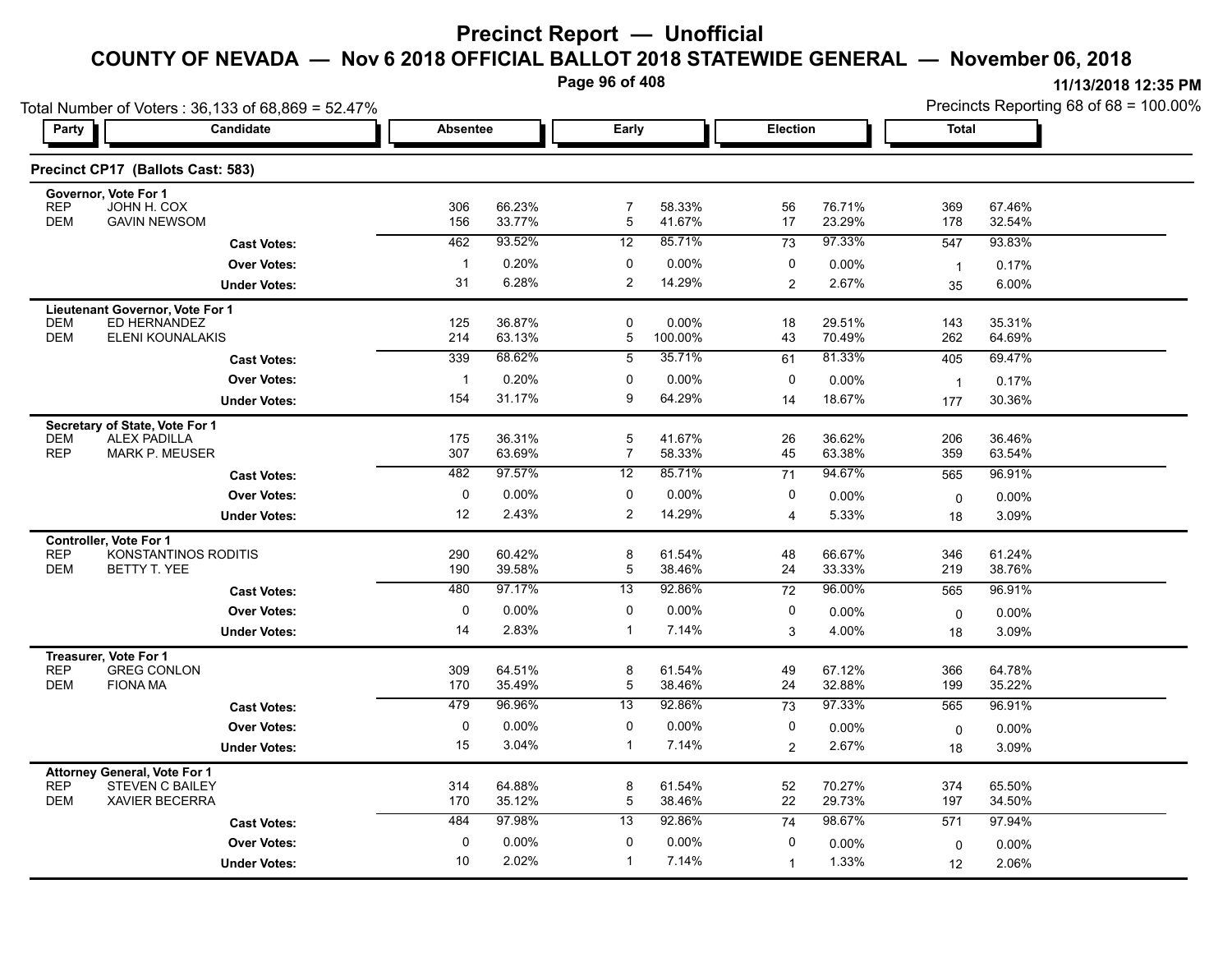**Page 97 of 408**

|                                  | Total Number of Voters: 36,133 of 68,869 = 52.47%                                     |                 |                    |                     |                    |                 |                  |                | Precincts Reporting 68 of 68 = 100.00% |
|----------------------------------|---------------------------------------------------------------------------------------|-----------------|--------------------|---------------------|--------------------|-----------------|------------------|----------------|----------------------------------------|
| Party                            | Candidate                                                                             | <b>Absentee</b> |                    | Early               |                    | <b>Election</b> |                  | Total          |                                        |
|                                  | Precinct CP17 (Ballots Cast: 583)                                                     |                 |                    |                     |                    |                 |                  |                |                                        |
|                                  | <b>Insurance Commissioner, Vote For 1</b>                                             |                 |                    |                     |                    |                 |                  |                |                                        |
| <b>DEM</b>                       | RICARDO LARA<br><b>STEVE POIZNER</b>                                                  | 142<br>316      | 31.00%<br>69.00%   | $\overline{c}$<br>8 | 20.00%<br>80.00%   | 21<br>45        | 31.82%<br>68.18% | 165<br>369     | 30.90%<br>69.10%                       |
|                                  | <b>Cast Votes:</b>                                                                    | 458             | 92.71%             | 10                  | 71.43%             | 66              | 88.00%           | 534            | 91.60%                                 |
|                                  | <b>Over Votes:</b>                                                                    | 0               | $0.00\%$           | 0                   | 0.00%              | 0               | 0.00%            | $\mathbf 0$    | 0.00%                                  |
|                                  | <b>Under Votes:</b>                                                                   | 36              | 7.29%              | 4                   | 28.57%             | 9               | 12.00%           | 49             | 8.40%                                  |
|                                  | Member, State Board of Equalization District 1, Vote For 1                            |                 |                    |                     |                    |                 |                  |                |                                        |
| <b>DEM</b>                       | <b>TOM HALLINAN</b>                                                                   | 159             | 33.33%             | 6                   | 42.86%             | 20              | 27.40%           | 185            | 32.80%                                 |
| <b>REP</b>                       | <b>TED GAINES</b>                                                                     | 318             | 66.67%             | 8                   | 57.14%             | 53              | 72.60%           | 379            | 67.20%                                 |
|                                  | <b>Cast Votes:</b>                                                                    | 477             | 96.56%             | 14                  | 100.00%            | 73              | 97.33%           | 564            | 96.74%                                 |
|                                  | <b>Over Votes:</b>                                                                    | 0               | $0.00\%$           | 0                   | 0.00%              | 0               | $0.00\%$         | $\mathbf 0$    | 0.00%                                  |
|                                  | <b>Under Votes:</b>                                                                   | 17              | 3.44%              | 0                   | 0.00%              | $\overline{2}$  | 2.67%            | 19             | 3.26%                                  |
| United States Senate, Vote For 1 |                                                                                       |                 |                    |                     |                    |                 |                  |                |                                        |
| <b>DEM</b><br><b>DEM</b>         | <b>DIANNE FEINSTEIN</b><br><b>KEVIN DE LEON</b>                                       | 159<br>222      | 41.73%<br>58.27%   | 3<br>5              | 37.50%<br>62.50%   | 23<br>38        | 37.70%<br>62.30% | 185<br>265     | 41.11%<br>58.89%                       |
|                                  |                                                                                       | 381             | 77.13%             | 8                   | 57.14%             | 61              | 81.33%           | 450            | 77.19%                                 |
|                                  | <b>Cast Votes:</b>                                                                    |                 |                    | $\Omega$            |                    | 0               |                  |                |                                        |
|                                  | <b>Over Votes:</b>                                                                    | 0<br>113        | $0.00\%$<br>22.87% | 6                   | $0.00\%$<br>42.86% |                 | 0.00%<br>18.67%  | $\mathbf 0$    | 0.00%                                  |
|                                  | <b>Under Votes:</b>                                                                   |                 |                    |                     |                    | 14              |                  | 133            | 22.81%                                 |
| <b>REP</b>                       | House of Representatives of the United States District 1, Vote For 1<br>DOUG LA MALFA | 305             | 62.37%             | 8                   | 57.14%             | 44              | 60.27%           | 357            | 61.98%                                 |
| <b>DEM</b>                       | <b>AUDREY DENNEY</b>                                                                  | 184             | 37.63%             | 6                   | 42.86%             | 29              | 39.73%           | 219            | 38.02%                                 |
|                                  | <b>Cast Votes:</b>                                                                    | 489             | 98.99%             | 14                  | 100.00%            | 73              | 97.33%           | 576            | 98.80%                                 |
|                                  | <b>Over Votes:</b>                                                                    | -1              | 0.20%              | 0                   | 0.00%              | 0               | 0.00%            | $\overline{1}$ | 0.17%                                  |
|                                  | <b>Under Votes:</b>                                                                   | 4               | 0.81%              | 0                   | 0.00%              | 2               | 2.67%            | 6              | 1.03%                                  |
|                                  | State Assembly District 1, Vote For 1                                                 |                 |                    |                     |                    |                 |                  |                |                                        |
| <b>REP</b>                       | <b>BRIAN DAHLE</b>                                                                    | 331             | 69.10%             | 8                   | 61.54%             | 50              | 69.44%           | 389            | 68.97%                                 |
| <b>DEM</b>                       | <b>CALEEN SISK</b>                                                                    | 148             | 30.90%             | 5                   | 38.46%             | 22              | 30.56%           | 175            | 31.03%                                 |
|                                  | <b>Cast Votes:</b>                                                                    | 479             | 96.96%             | $\overline{13}$     | 92.86%             | $\overline{72}$ | 96.00%           | 564            | 96.74%                                 |
|                                  | <b>Over Votes:</b>                                                                    | 0               | 0.00%              | $\mathbf 0$         | $0.00\%$           | 0               | 0.00%            | $\mathbf 0$    | $0.00\%$                               |
|                                  | <b>Under Votes:</b>                                                                   | 15              | 3.04%              | $\mathbf 1$         | 7.14%              | 3               | 4.00%            | 19             | 3.26%                                  |
|                                  | For Associate Justice, Supreme Court - Carol A. Corrigan, Vote For 1                  |                 |                    |                     |                    |                 |                  |                |                                        |
| <b>YES</b>                       |                                                                                       | 257             | 69.84%             | 3                   | 25.00%             | 33              | 60.00%           | 293            | 67.36%                                 |
| <b>NO</b>                        |                                                                                       | 111             | 30.16%             | 9                   | 75.00%             | 22              | 40.00%           | 142            | 32.64%                                 |
|                                  | <b>Cast Votes:</b>                                                                    | 368             | 74.49%             | 12                  | 85.71%             | 55              | 73.33%           | 435            | 74.61%                                 |
|                                  | <b>Over Votes:</b>                                                                    | $\mathbf 0$     | 0.00%              | 0                   | 0.00%              | $\mathbf 0$     | 0.00%            | 0              | 0.00%                                  |
|                                  | <b>Under Votes:</b>                                                                   | 126             | 25.51%             | 2                   | 14.29%             | 20              | 26.67%           | 148            | 25.39%                                 |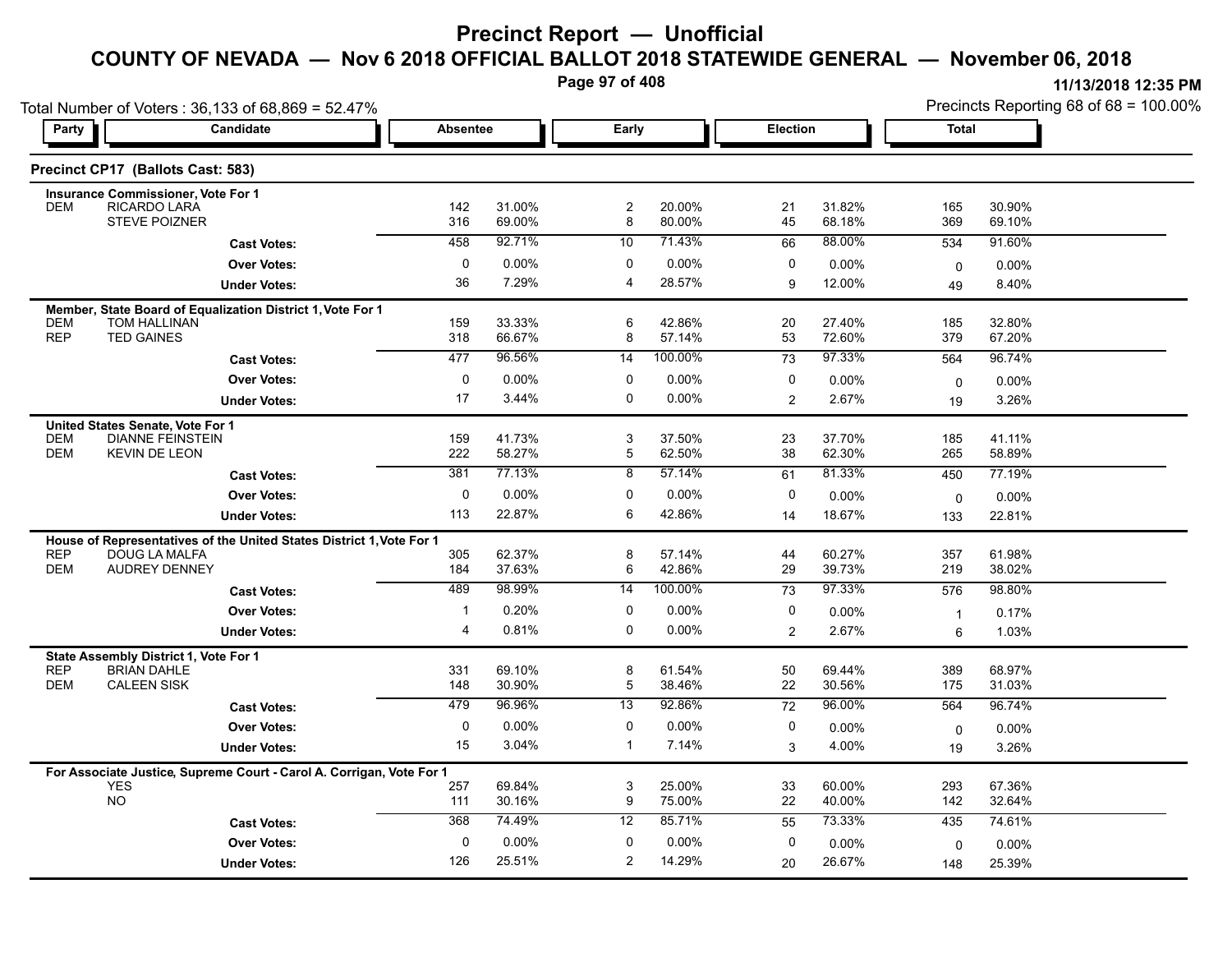#### **COUNTY OF NEVADA — Nov 6 2018 OFFICIAL BALLOT 2018 STATEWIDE GENERAL — November 06, 2018**

**Page 98 of 408**

|                          | Total Number of Voters: 36,133 of 68,869 = 52.47%                                |                 |                  |                                  |                  |             |                    |                | Precincts Reporting 68 of 68 = 100.00% |
|--------------------------|----------------------------------------------------------------------------------|-----------------|------------------|----------------------------------|------------------|-------------|--------------------|----------------|----------------------------------------|
| Party                    | Candidate                                                                        | <b>Absentee</b> |                  | Early                            |                  | Election    |                    | <b>Total</b>   |                                        |
|                          | Precinct CP17 (Ballots Cast: 583)                                                |                 |                  |                                  |                  |             |                    |                |                                        |
|                          | For Associate Justice, Supreme Court - Leondra R. Kruger, Vote For 1             |                 |                  |                                  |                  |             |                    |                |                                        |
| <b>YES</b><br><b>NO</b>  |                                                                                  | 211<br>140      | 60.11%<br>39.89% | 6<br>5                           | 54.55%<br>45.45% | 30<br>22    | 57.69%<br>42.31%   | 247<br>167     | 59.66%<br>40.34%                       |
|                          | <b>Cast Votes:</b>                                                               | 351             | 71.05%           | 11                               | 78.57%           | 52          | 69.33%             | 414            | 71.01%                                 |
|                          | <b>Over Votes:</b>                                                               | $\mathbf 0$     | 0.00%            | 0                                | 0.00%            | 0           | 0.00%              | $\mathbf 0$    | $0.00\%$                               |
|                          | <b>Under Votes:</b>                                                              | 143             | 28.95%           | 3                                | 21.43%           | 23          | 30.67%             | 169            | 28.99%                                 |
|                          | For Associate Justice, Court of Appeal, Third District - Cole Blease, Vote For 1 |                 |                  |                                  |                  |             |                    |                |                                        |
| YES<br><b>NO</b>         |                                                                                  | 203<br>141      | 59.01%<br>40.99% | 2<br>8                           | 20.00%<br>80.00% | 32<br>20    | 61.54%<br>38.46%   | 237<br>169     | 58.37%<br>41.63%                       |
|                          |                                                                                  | 344             | 69.64%           | 10                               | 71.43%           | 52          | 69.33%             | 406            | 69.64%                                 |
|                          | <b>Cast Votes:</b><br><b>Over Votes:</b>                                         | $\mathbf{1}$    | 0.20%            | 0                                | 0.00%            | 0           |                    |                |                                        |
|                          | <b>Under Votes:</b>                                                              | 149             | 30.16%           | $\overline{\mathbf{4}}$          | 28.57%           | 23          | $0.00\%$<br>30.67% | $\overline{1}$ | 0.17%<br>30.19%                        |
|                          |                                                                                  |                 |                  |                                  |                  |             |                    | 176            |                                        |
| <b>YES</b>               | For Associate Justice, Court of Appeal, Third District - Louis Mauro, Vote For 1 | 219             | 64.22%           | $\overline{\mathbf{4}}$          | 40.00%           | 24          | 46.15%             | 247            | 61.29%                                 |
| <b>NO</b>                |                                                                                  | 122             | 35.78%           | 6                                | 60.00%           | 28          | 53.85%             | 156            | 38.71%                                 |
|                          | <b>Cast Votes:</b>                                                               | 341             | 69.03%           | 10                               | 71.43%           | 52          | 69.33%             | 403            | 69.13%                                 |
|                          | <b>Over Votes:</b>                                                               | $\mathbf 1$     | 0.20%            | 0                                | $0.00\%$         | 0           | 0.00%              | $\overline{1}$ | 0.17%                                  |
|                          | <b>Under Votes:</b>                                                              | 152             | 30.77%           | 4                                | 28.57%           | 23          | 30.67%             | 179            | 30.70%                                 |
|                          | Superintendent of Public Instruction, Vote For 1                                 |                 |                  |                                  |                  |             |                    |                |                                        |
| <b>IDS</b><br><b>IDS</b> | <b>MARSHALL TUCK</b><br>TONY K. THURMOND                                         | 281<br>125      | 69.21%<br>30.79% | $\overline{7}$<br>$\overline{c}$ | 77.78%<br>22.22% | 39<br>20    | 66.10%<br>33.90%   | 327<br>147     | 68.99%<br>31.01%                       |
|                          | <b>Cast Votes:</b>                                                               | 406             | 82.19%           | 9                                | 64.29%           | 59          | 78.67%             | 474            | 81.30%                                 |
|                          | <b>Over Votes:</b>                                                               | $\mathbf{1}$    | 0.20%            | 0                                | 0.00%            | 0           | $0.00\%$           | $\overline{1}$ | 0.17%                                  |
|                          | <b>Under Votes:</b>                                                              | 87              | 17.61%           | 5                                | 35.71%           | 16          | 21.33%             | 108            | 18.52%                                 |
|                          | District Board Member, Nevada County Board of Education Trustee Area2,           |                 | Vote For 1       |                                  |                  |             |                    |                |                                        |
| <b>IDS</b>               | <b>HEINO NICOLAI</b>                                                             | 172             | 46.36%           | $\overline{5}$                   | 62.50%           | 13          | 22.03%             | 190            | 43.38%                                 |
| <b>IDS</b>               | JOHN V "JACK" MEEKS                                                              | 199             | 53.64%           | 3                                | 37.50%           | 46          | 77.97%             | 248            | 56.62%                                 |
|                          | <b>Cast Votes:</b>                                                               | 371             | 75.10%           | $\overline{8}$                   | 57.14%           | 59          | 78.67%             | 438            | 75.13%                                 |
|                          | <b>Over Votes:</b>                                                               | 0               | 0.00%            | 0                                | 0.00%            | 0           | 0.00%              | $\mathbf 0$    | $0.00\%$                               |
|                          | <b>Under Votes:</b>                                                              | 123             | 24.90%           | 6                                | 42.86%           | 16          | 21.33%             | 145            | 24.87%                                 |
|                          | Trustee Area 5, Nevada Joint Union High School District, Vote For 1              |                 |                  |                                  |                  |             |                    |                |                                        |
| DS<br><b>IDS</b>         | SONIA DELGADILLO<br>PATRICIA "PAT" SEELEY                                        | 166<br>215      | 43.57%<br>56.43% | 5<br>3                           | 62.50%<br>37.50% | 28<br>27    | 50.91%<br>49.09%   | 199<br>245     | 44.82%<br>55.18%                       |
|                          | <b>Cast Votes:</b>                                                               | 381             | 77.13%           | 8                                | 57.14%           | 55          | 73.33%             | 444            | 76.16%                                 |
|                          | <b>Over Votes:</b>                                                               | $\mathbf{0}$    | 0.00%            | 0                                | 0.00%            | $\mathbf 0$ | 0.00%              | 0              | $0.00\%$                               |
|                          | <b>Under Votes:</b>                                                              | 113             | 22.87%           | 6                                | 42.86%           | 20          | 26.67%             | 139            | 23.84%                                 |
|                          |                                                                                  |                 |                  |                                  |                  |             |                    |                |                                        |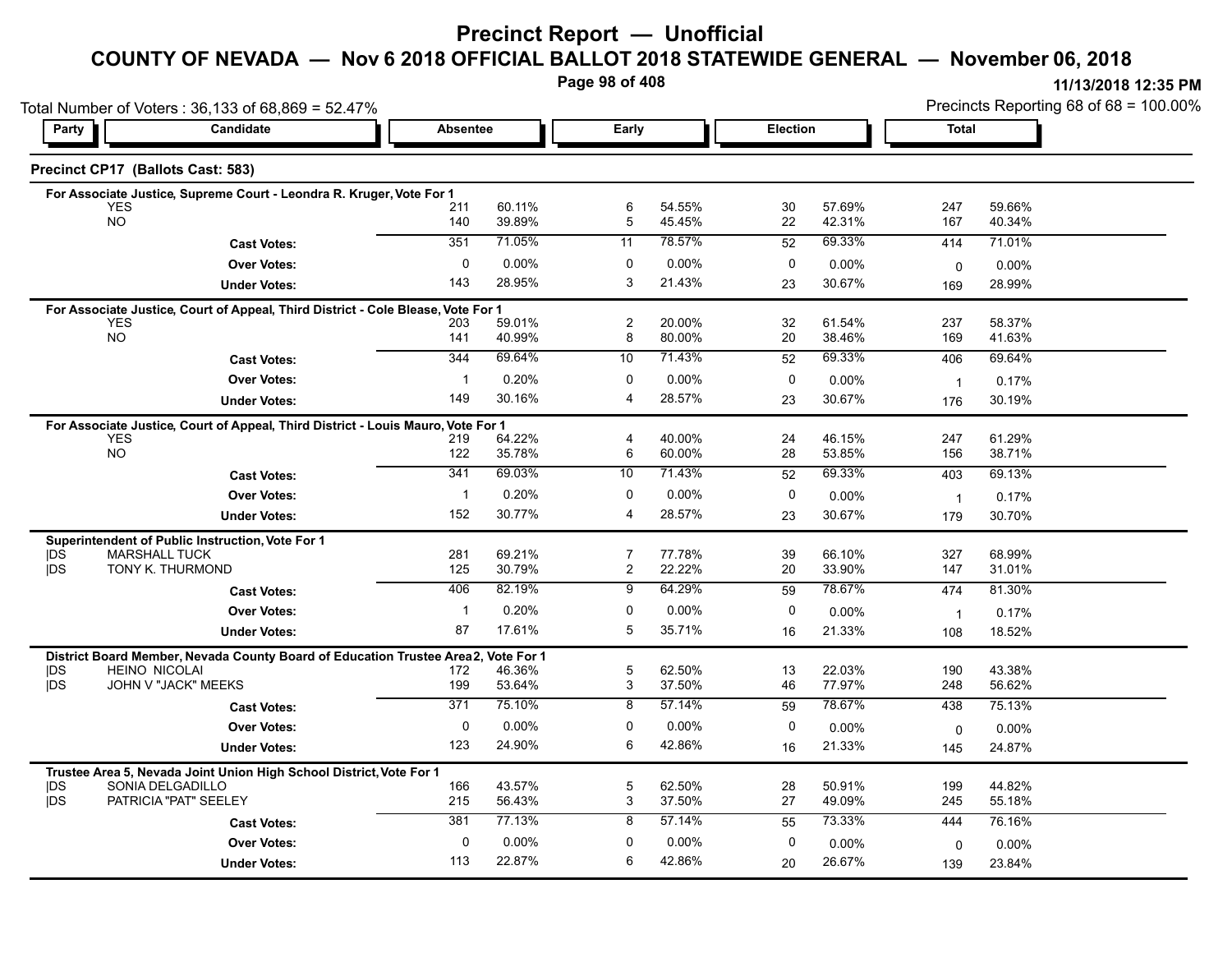**Page 99 of 408**

|                          | Total Number of Voters: 36,133 of 68,869 = 52.47% |                 |                  |                               |                   |                 |                  |                |                   |                                        |  |  |  |  |
|--------------------------|---------------------------------------------------|-----------------|------------------|-------------------------------|-------------------|-----------------|------------------|----------------|-------------------|----------------------------------------|--|--|--|--|
| Party                    | Candidate                                         | <b>Absentee</b> |                  | Early                         |                   | <b>Election</b> |                  | <b>Total</b>   |                   | Precincts Reporting 68 of 68 = 100.00% |  |  |  |  |
|                          | Precinct CP17 (Ballots Cast: 583)                 |                 |                  |                               |                   |                 |                  |                |                   |                                        |  |  |  |  |
|                          | Sheriff-Coroner-Public Administrator, Vote For 1  |                 |                  |                               |                   |                 |                  |                |                   |                                        |  |  |  |  |
| <b>IDS</b><br><b>IDS</b> | <b>SHANNAN MOON</b><br><b>BILL SMETHERS</b>       | 205<br>255      | 44.57%<br>55.43% | $\overline{7}$<br>3           | 70.00%<br>30.00%  | 41<br>28        | 59.42%<br>40.58% | 253<br>286     | 46.94%<br>53.06%  |                                        |  |  |  |  |
|                          | <b>Cast Votes:</b>                                | 460             | 93.12%           | 10                            | 71.43%            | 69              | 92.00%           | 539            | 92.45%            |                                        |  |  |  |  |
|                          | <b>Over Votes:</b>                                | 0               | 0.00%            | 0                             | $0.00\%$          | 0               | 0.00%            | $\mathbf 0$    | 0.00%             |                                        |  |  |  |  |
|                          | <b>Under Votes:</b>                               | 34              | 6.88%            | 4                             | 28.57%            | 6               | 8.00%            | 44             | 7.55%             |                                        |  |  |  |  |
|                          | Proposition 1, Vote For 1                         |                 |                  |                               |                   |                 |                  |                |                   |                                        |  |  |  |  |
|                          | <b>YES</b><br><b>NO</b>                           | 164<br>319      | 33.95%<br>66.05% | $\,$ 5 $\,$<br>$\overline{7}$ | 41.67%<br>58.33%  | 27<br>45        | 37.50%<br>62.50% | 196<br>371     | 34.57%<br>65.43%  |                                        |  |  |  |  |
|                          | <b>Cast Votes:</b>                                | 483             | 97.77%           | 12                            | 85.71%            | 72              | 96.00%           | 567            | 97.26%            |                                        |  |  |  |  |
|                          | <b>Over Votes:</b>                                | $\mathbf 0$     | 0.00%            | $\mathbf 0$                   | $0.00\%$          | 0               | 0.00%            |                |                   |                                        |  |  |  |  |
|                          | <b>Under Votes:</b>                               | 11              | 2.23%            | 2                             | 14.29%            | 3               | 4.00%            | 0<br>16        | $0.00\%$<br>2.74% |                                        |  |  |  |  |
|                          | Proposition 2, Vote For 1                         |                 |                  |                               |                   |                 |                  |                |                   |                                        |  |  |  |  |
|                          | <b>YES</b>                                        | 204             | 42.24%           | 6                             | 46.15%            | 34              | 46.58%           | 244            | 42.88%            |                                        |  |  |  |  |
|                          | <b>NO</b>                                         | 279             | 57.76%           | $\overline{7}$                | 53.85%            | 39              | 53.42%           | 325            | 57.12%            |                                        |  |  |  |  |
|                          | <b>Cast Votes:</b>                                | 483             | 97.77%           | $\overline{13}$               | 92.86%            | 73              | 97.33%           | 569            | 97.60%            |                                        |  |  |  |  |
|                          | <b>Over Votes:</b>                                | $\mathbf 0$     | 0.00%            | 0                             | $0.00\%$          | 0               | 0.00%            | $\mathbf 0$    | 0.00%             |                                        |  |  |  |  |
|                          | <b>Under Votes:</b>                               | 11              | 2.23%            | $\mathbf{1}$                  | 7.14%             | 2               | 2.67%            | 14             | 2.40%             |                                        |  |  |  |  |
|                          | Proposition 3, Vote For 1                         |                 |                  |                               |                   |                 |                  |                |                   |                                        |  |  |  |  |
|                          | <b>YES</b><br><b>NO</b>                           | 129<br>353      | 26.76%<br>73.24% | $\overline{c}$<br>11          | 15.38%<br>84.62%  | 21<br>51        | 29.17%<br>70.83% | 152<br>415     | 26.81%<br>73.19%  |                                        |  |  |  |  |
|                          |                                                   | 482             | 97.57%           | 13                            | 92.86%            | 72              | 96.00%           | 567            | 97.26%            |                                        |  |  |  |  |
|                          | <b>Cast Votes:</b>                                | $\mathbf 0$     |                  | $\mathbf 0$                   |                   |                 |                  |                |                   |                                        |  |  |  |  |
|                          | <b>Over Votes:</b>                                | 12              | 0.00%<br>2.43%   | $\mathbf{1}$                  | $0.00\%$<br>7.14% | 0<br>3          | 0.00%<br>4.00%   | 0              | 0.00%             |                                        |  |  |  |  |
|                          | <b>Under Votes:</b>                               |                 |                  |                               |                   |                 |                  | 16             | 2.74%             |                                        |  |  |  |  |
|                          | Proposition 4, Vote For 1<br><b>YES</b>           | 186             | 38.59%           | 4                             | 30.77%            | 32              | 44.44%           | 222            | 39.15%            |                                        |  |  |  |  |
|                          | <b>NO</b>                                         | 296             | 61.41%           | 9                             | 69.23%            | 40              | 55.56%           | 345            | 60.85%            |                                        |  |  |  |  |
|                          | <b>Cast Votes:</b>                                | 482             | 97.57%           | $\overline{13}$               | 92.86%            | 72              | 96.00%           | 567            | 97.26%            |                                        |  |  |  |  |
|                          | <b>Over Votes:</b>                                | $\mathbf{1}$    | 0.20%            | 0                             | $0.00\%$          | 0               | 0.00%            | $\mathbf{1}$   | 0.17%             |                                        |  |  |  |  |
|                          | <b>Under Votes:</b>                               | 11              | 2.23%            | $\mathbf{1}$                  | 7.14%             | 3               | 4.00%            | 15             | 2.57%             |                                        |  |  |  |  |
|                          | Proposition 5, Vote For 1                         |                 |                  |                               |                   |                 |                  |                |                   |                                        |  |  |  |  |
|                          | <b>YES</b>                                        | 262             | 55.39%           | $\overline{4}$                | 30.77%            | 37              | 51.39%           | 303            | 54.30%            |                                        |  |  |  |  |
|                          | <b>NO</b>                                         | 211             | 44.61%           | 9                             | 69.23%            | 35              | 48.61%           | 255            | 45.70%            |                                        |  |  |  |  |
|                          | <b>Cast Votes:</b>                                | 473             | 95.75%           | 13                            | 92.86%            | 72              | 96.00%           | 558            | 95.71%            |                                        |  |  |  |  |
|                          | <b>Over Votes:</b>                                | $\mathbf{1}$    | 0.20%            | 0                             | $0.00\%$          | 0               | 0.00%            | $\overline{1}$ | 0.17%             |                                        |  |  |  |  |
|                          | <b>Under Votes:</b>                               | 20              | 4.05%            | $\mathbf{1}$                  | 7.14%             | 3               | 4.00%            | 24             | 4.12%             |                                        |  |  |  |  |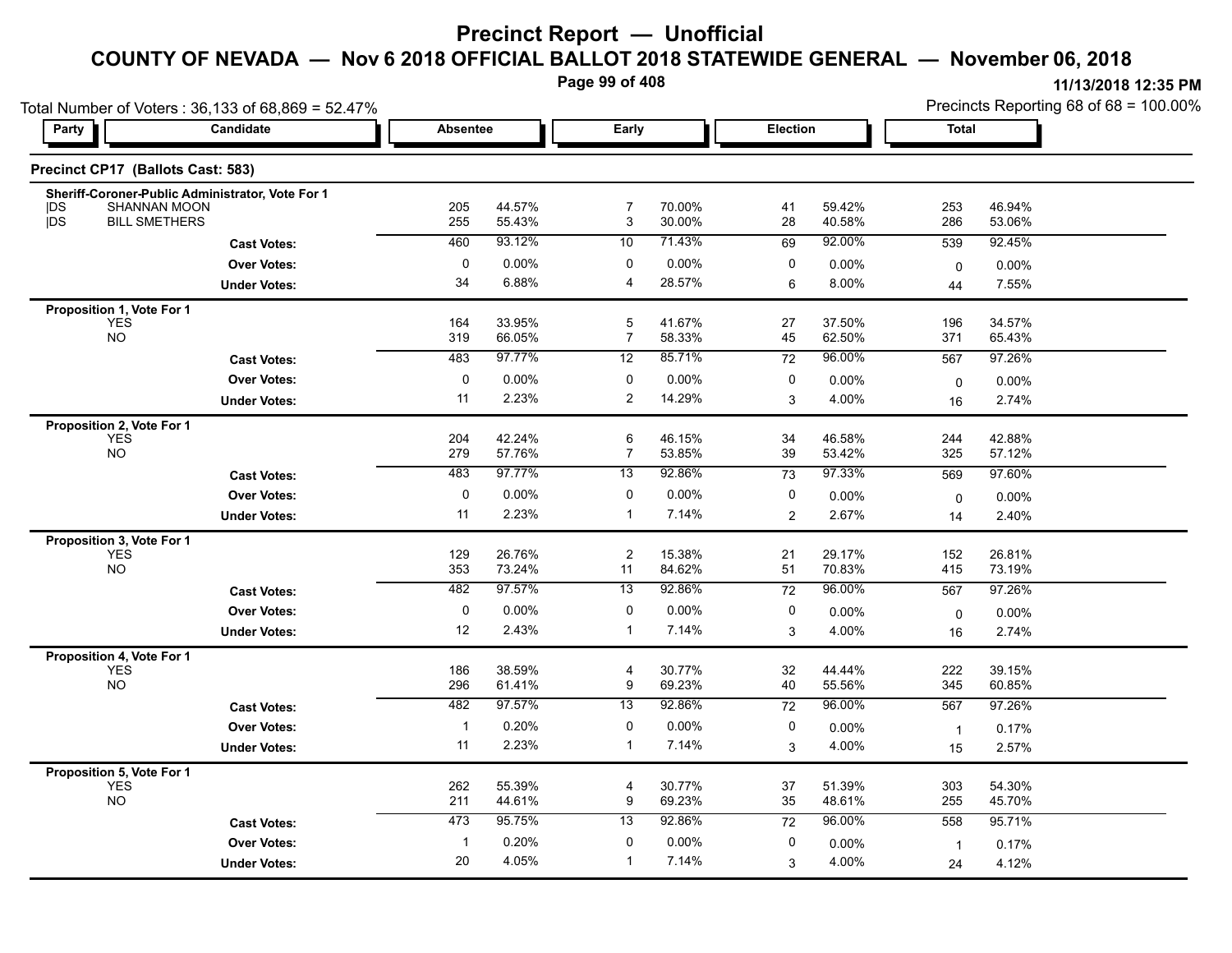**Page 100 of 408**

|                                          | Total Number of Voters: 36,133 of 68,869 = 52.47% |                         |                  |                     |                   |                 | Precincts Reporting 68 of 68 = 100.00% |                |                  |
|------------------------------------------|---------------------------------------------------|-------------------------|------------------|---------------------|-------------------|-----------------|----------------------------------------|----------------|------------------|
| <b>Party</b>                             | Candidate                                         | <b>Absentee</b>         |                  | Early               |                   | <b>Election</b> |                                        | <b>Total</b>   |                  |
| Precinct CP17 (Ballots Cast: 583)        |                                                   |                         |                  |                     |                   |                 |                                        |                |                  |
| Proposition 6, Vote For 1                |                                                   |                         |                  |                     |                   |                 |                                        |                |                  |
| <b>YES</b><br><b>NO</b>                  |                                                   | 316<br>169              | 65.15%<br>34.85% | 6<br>$\overline{7}$ | 46.15%<br>53.85%  | 44<br>30        | 59.46%<br>40.54%                       | 366<br>206     | 63.99%<br>36.01% |
|                                          | <b>Cast Votes:</b>                                | 485                     | 98.18%           | 13                  | 92.86%            | 74              | 98.67%                                 | 572            | 98.11%           |
|                                          | <b>Over Votes:</b>                                | $\overline{\mathbf{c}}$ | 0.40%            | 0                   | 0.00%             | 0               | 0.00%                                  | $\overline{c}$ | 0.34%            |
|                                          | <b>Under Votes:</b>                               | $\overline{7}$          | 1.42%            | 1                   | 7.14%             | $\mathbf{1}$    | 1.33%                                  | 9              | 1.54%            |
| Proposition 7, Vote For 1                |                                                   |                         |                  |                     |                   |                 |                                        |                |                  |
| <b>YES</b><br><b>NO</b>                  |                                                   | 265<br>217              | 54.98%<br>45.02% | 4<br>10             | 28.57%<br>71.43%  | 45<br>28        | 61.64%<br>38.36%                       | 314<br>255     | 55.18%<br>44.82% |
|                                          |                                                   | 482                     | 97.57%           | 14                  | 100.00%           | 73              | 97.33%                                 | 569            | 97.60%           |
|                                          | <b>Cast Votes:</b><br><b>Over Votes:</b>          | 0                       | 0.00%            | 0                   | 0.00%             | 0               |                                        |                |                  |
|                                          |                                                   | 12                      | 2.43%            | 0                   | 0.00%             | $\overline{2}$  | 0.00%<br>2.67%                         | 0              | 0.00%            |
|                                          | <b>Under Votes:</b>                               |                         |                  |                     |                   |                 |                                        | 14             | 2.40%            |
| Proposition 8, Vote For 1<br><b>YES</b>  |                                                   | 138                     | 28.87%           | $\overline{c}$      | 14.29%            | 27              | 38.03%                                 | 167            | 29.66%           |
| <b>NO</b>                                |                                                   | 340                     | 71.13%           | 12                  | 85.71%            | 44              | 61.97%                                 | 396            | 70.34%           |
|                                          | <b>Cast Votes:</b>                                | 478                     | 96.76%           | $\overline{14}$     | 100.00%           | 71              | 94.67%                                 | 563            | 96.57%           |
|                                          | <b>Over Votes:</b>                                | 0                       | 0.00%            | 0                   | 0.00%             | 0               | 0.00%                                  | 0              | 0.00%            |
|                                          | <b>Under Votes:</b>                               | 16                      | 3.24%            | 0                   | $0.00\%$          | $\overline{4}$  | 5.33%                                  | 20             | 3.43%            |
| Proposition 10, Vote For 1               |                                                   |                         |                  |                     |                   |                 |                                        |                |                  |
| <b>YES</b><br><b>NO</b>                  |                                                   | 95<br>381               | 19.96%<br>80.04% | 3<br>11             | 21.43%<br>78.57%  | 24<br>50        | 32.43%<br>67.57%                       | 122<br>442     | 21.63%<br>78.37% |
|                                          |                                                   | 476                     | 96.36%           | 14                  | 100.00%           | 74              | 98.67%                                 | 564            | 96.74%           |
|                                          | <b>Cast Votes:</b>                                | $\mathbf{1}$            | 0.20%            | 0                   |                   | 0               |                                        |                |                  |
|                                          | <b>Over Votes:</b>                                | 17                      | 3.44%            | $\mathbf 0$         | 0.00%<br>$0.00\%$ |                 | 0.00%<br>1.33%                         | $\mathbf{1}$   | 0.17%            |
|                                          | <b>Under Votes:</b>                               |                         |                  |                     |                   | $\mathbf{1}$    |                                        | 18             | 3.09%            |
| Proposition 11, Vote For 1<br><b>YES</b> |                                                   | 326                     | 68.06%           | 7                   | 50.00%            | 50              | 68.49%                                 | 383            | 67.67%           |
| <b>NO</b>                                |                                                   | 153                     | 31.94%           | $\overline{7}$      | 50.00%            | 23              | 31.51%                                 | 183            | 32.33%           |
|                                          | <b>Cast Votes:</b>                                | 479                     | 96.96%           | $\overline{14}$     | 100.00%           | $\overline{73}$ | 97.33%                                 | 566            | 97.08%           |
|                                          | <b>Over Votes:</b>                                | 0                       | 0.00%            | 0                   | 0.00%             | 0               | 0.00%                                  | 0              | 0.00%            |
|                                          | <b>Under Votes:</b>                               | 15                      | 3.04%            | $\mathbf 0$         | $0.00\%$          | $\overline{2}$  | 2.67%                                  | 17             | 2.92%            |
| Proposition 12, Vote For 1               |                                                   |                         |                  |                     |                   |                 |                                        |                |                  |
| <b>YES</b>                               |                                                   | 212                     | 44.44%           | 5                   | 35.71%            | 35              | 47.30%                                 | 252            | 44.60%           |
| <b>NO</b>                                |                                                   | 265                     | 55.56%           | 9                   | 64.29%            | 39              | 52.70%                                 | 313            | 55.40%           |
|                                          | <b>Cast Votes:</b>                                | 477                     | 96.56%           | 14                  | 100.00%           | 74              | 98.67%                                 | 565            | 96.91%           |
|                                          | <b>Over Votes:</b>                                | 0                       | 0.00%            | 0                   | 0.00%             | 0               | 0.00%                                  | 0              | $0.00\%$         |
|                                          | <b>Under Votes:</b>                               | 17                      | 3.44%            | $\mathbf 0$         | $0.00\%$          | $\mathbf{1}$    | 1.33%                                  | 18             | 3.09%            |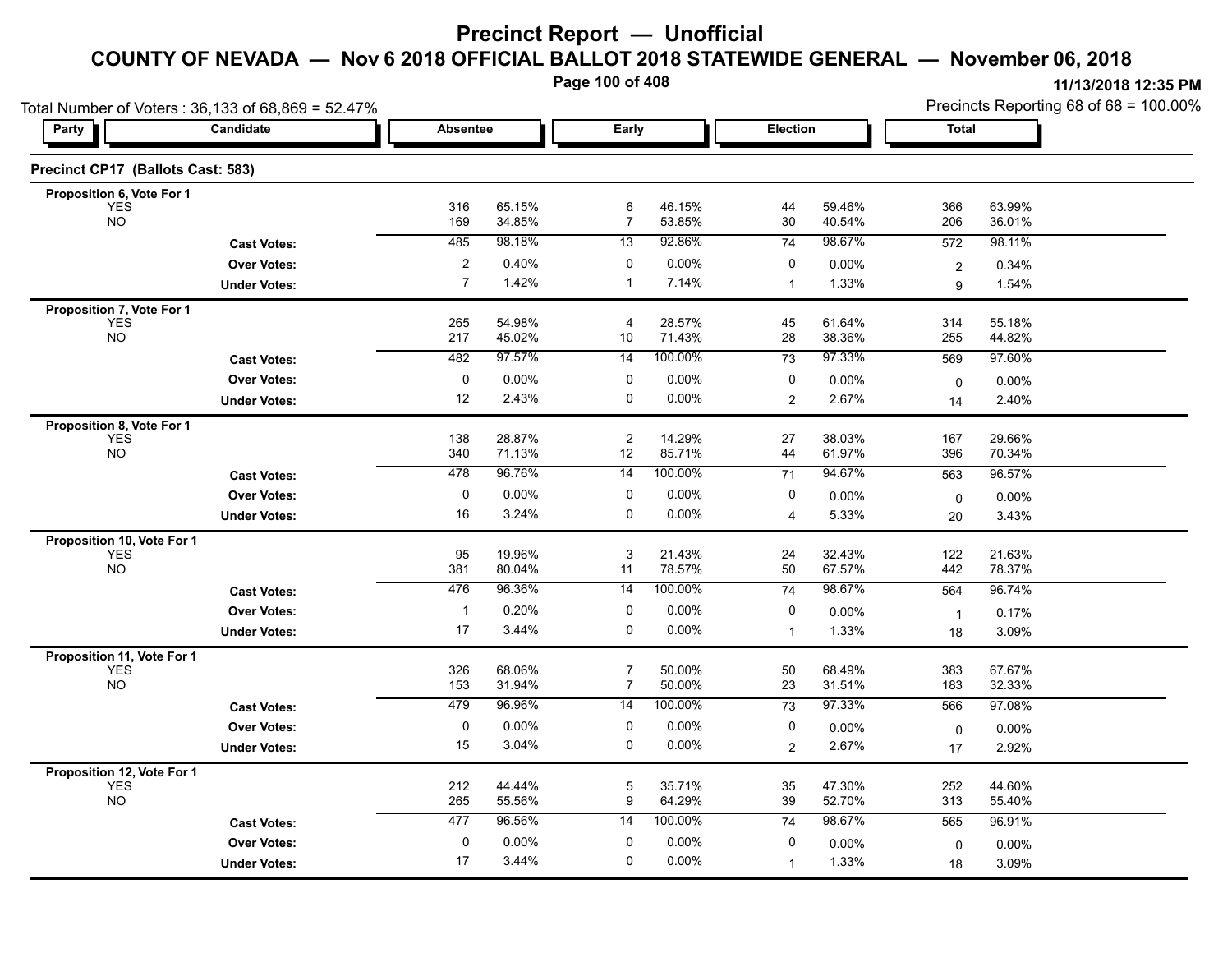**Page 101 of 408**

|                                                  | Total Number of Voters: $36,133$ of $68,869 = 52.47\%$ |            |                  |    |                  |          |                  |            |                  | Precincts Reporting 68 of $68 = 100.00\%$ |
|--------------------------------------------------|--------------------------------------------------------|------------|------------------|----|------------------|----------|------------------|------------|------------------|-------------------------------------------|
| Party                                            | Candidate                                              |            | <b>Absentee</b>  |    | Early            |          | <b>Election</b>  |            | Total            |                                           |
| Precinct CP17 (Ballots Cast: 583)                |                                                        |            |                  |    |                  |          |                  |            |                  |                                           |
| Measure G, Vote For 1<br><b>YES</b><br><b>NO</b> |                                                        | 359<br>120 | 74.95%<br>25.05% |    | 50.00%<br>50.00% | 42<br>28 | 60.00%<br>40.00% | 408<br>155 | 72.47%<br>27.53% |                                           |
|                                                  | <b>Cast Votes:</b>                                     | 479        | 96.96%           | 14 | 100.00%          | 70       | 93.33%           | 563        | 96.57%           |                                           |
|                                                  | <b>Over Votes:</b>                                     | 0          | 0.00%            | 0  | 0.00%            | 0        | $0.00\%$         |            | $0.00\%$         |                                           |
|                                                  | <b>Under Votes:</b>                                    | 15         | 3.04%            |    | 0.00%            | 5        | 6.67%            | 20         | 3.43%            |                                           |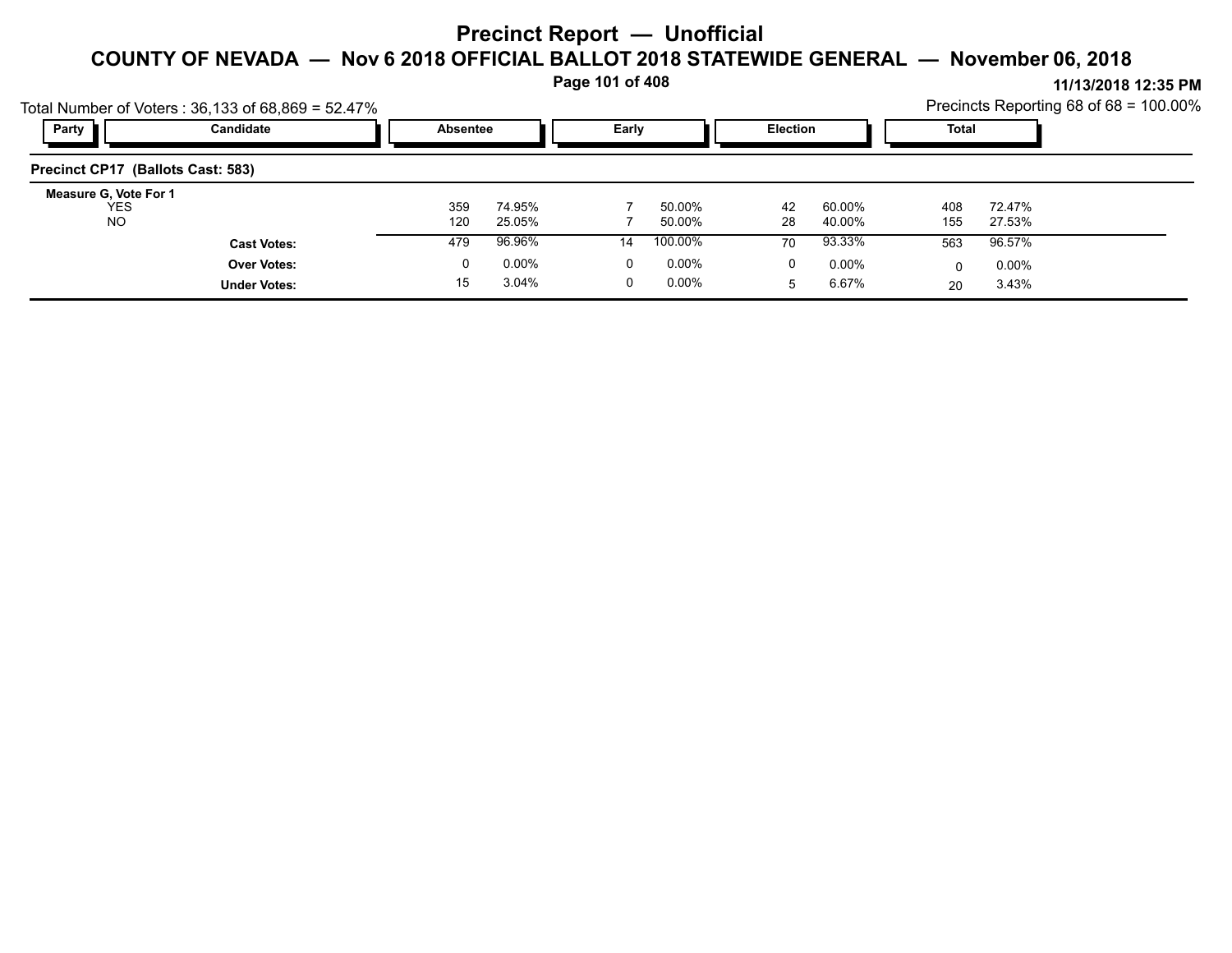**Page 102 of 408**

|                          | Total Number of Voters: 36,133 of 68,869 = 52.47%<br>Early |                |                  | Precincts Reporting 68 of 68 = 100.00% |                  |                                  |                  |                |                  |
|--------------------------|------------------------------------------------------------|----------------|------------------|----------------------------------------|------------------|----------------------------------|------------------|----------------|------------------|
| Party                    | Candidate                                                  |                | <b>Absentee</b>  |                                        |                  | Election                         |                  | <b>Total</b>   |                  |
|                          | Precinct CP18 (Ballots Cast: 182)                          |                |                  |                                        |                  |                                  |                  |                |                  |
|                          | Governor, Vote For 1<br>JOHN H. COX                        |                |                  |                                        |                  |                                  |                  |                |                  |
| <b>REP</b><br><b>DEM</b> | <b>GAVIN NEWSOM</b>                                        | 108<br>55      | 66.26%<br>33.74% | $\mathbf 1$<br>$\boldsymbol{2}$        | 33.33%<br>66.67% | $\overline{7}$<br>$\overline{c}$ | 77.78%<br>22.22% | 116<br>59      | 66.29%<br>33.71% |
|                          | <b>Cast Votes:</b>                                         | 163            | 96.45%           | 3                                      | 100.00%          | 9                                | 90.00%           | 175            | 96.15%           |
|                          | <b>Over Votes:</b>                                         | $\mathbf 0$    | 0.00%            | $\mathbf{0}$                           | 0.00%            | 0                                | $0.00\%$         | 0              | $0.00\%$         |
|                          | <b>Under Votes:</b>                                        | 6              | 3.55%            | 0                                      | 0.00%            | $\mathbf{1}$                     | 10.00%           | $\overline{7}$ | 3.85%            |
|                          | Lieutenant Governor, Vote For 1                            |                |                  |                                        |                  |                                  |                  |                |                  |
| <b>DEM</b><br><b>DEM</b> | ED HERNANDEZ<br><b>ELENI KOUNALAKIS</b>                    | 44<br>73       | 37.61%<br>62.39% | 0<br>$\overline{c}$                    | 0.00%<br>100.00% | $\overline{c}$<br>5              | 28.57%<br>71.43% | 46<br>80       | 36.51%<br>63.49% |
|                          |                                                            | 117            | 69.23%           | $\overline{2}$                         | 66.67%           | $\overline{7}$                   | 70.00%           | 126            | 69.23%           |
|                          | <b>Cast Votes:</b>                                         |                |                  | $\Omega$                               |                  |                                  |                  |                |                  |
|                          | <b>Over Votes:</b>                                         | 0<br>52        | 0.00%<br>30.77%  | $\mathbf 1$                            | 0.00%<br>33.33%  | 0<br>3                           | 0.00%<br>30.00%  | $\mathbf 0$    | $0.00\%$         |
|                          | <b>Under Votes:</b>                                        |                |                  |                                        |                  |                                  |                  | 56             | 30.77%           |
| <b>DEM</b>               | Secretary of State, Vote For 1<br><b>ALEX PADILLA</b>      | 59             | 34.91%           | $\overline{c}$                         | 66.67%           | 5                                | 50.00%           | 66             | 36.26%           |
| <b>REP</b>               | <b>MARK P. MEUSER</b>                                      | 110            | 65.09%           | $\mathbf{1}$                           | 33.33%           | 5                                | 50.00%           | 116            | 63.74%           |
|                          | <b>Cast Votes:</b>                                         | 169            | 100.00%          | 3                                      | 100.00%          | 10                               | 100.00%          | 182            | 100.00%          |
|                          | <b>Over Votes:</b>                                         | 0              | 0.00%            | 0                                      | 0.00%            | 0                                | $0.00\%$         | $\mathbf 0$    | 0.00%            |
|                          | <b>Under Votes:</b>                                        | 0              | 0.00%            | 0                                      | 0.00%            | $\mathbf 0$                      | $0.00\%$         | $\Omega$       | 0.00%            |
|                          | <b>Controller, Vote For 1</b>                              |                |                  |                                        |                  |                                  |                  |                |                  |
| <b>REP</b>               | KONSTANTINOS RODITIS                                       | 107            | 64.85%           | $\mathbf{1}$                           | 33.33%           | $\overline{4}$                   | 44.44%           | 112            | 63.28%           |
| <b>DEM</b>               | BETTY T. YEE                                               | 58             | 35.15%           | 2                                      | 66.67%           | 5                                | 55.56%           | 65             | 36.72%           |
|                          | <b>Cast Votes:</b>                                         | 165            | 97.63%           | 3                                      | 100.00%          | 9                                | 90.00%           | 177            | 97.25%           |
|                          | <b>Over Votes:</b>                                         | $\mathbf 0$    | 0.00%            | 0                                      | 0.00%            | 0                                | 0.00%            | $\mathbf 0$    | $0.00\%$         |
|                          | <b>Under Votes:</b>                                        | 4              | 2.37%            | 0                                      | 0.00%            | $\mathbf{1}$                     | 10.00%           | 5              | 2.75%            |
| <b>REP</b>               | Treasurer, Vote For 1<br><b>GREG CONLON</b>                | 107            | 65.64%           | $\mathbf{1}$                           |                  | 5                                |                  |                |                  |
| <b>DEM</b>               | <b>FIONA MA</b>                                            | 56             | 34.36%           | $\boldsymbol{2}$                       | 33.33%<br>66.67% | 4                                | 55.56%<br>44.44% | 113<br>62      | 64.57%<br>35.43% |
|                          | <b>Cast Votes:</b>                                         | 163            | 96.45%           | $\overline{3}$                         | 100.00%          | 9                                | 90.00%           | 175            | 96.15%           |
|                          | <b>Over Votes:</b>                                         | 0              | 0.00%            | 0                                      | 0.00%            | 0                                | 0.00%            | 0              | $0.00\%$         |
|                          | <b>Under Votes:</b>                                        | 6              | 3.55%            | 0                                      | $0.00\%$         | $\mathbf{1}$                     | 10.00%           | $\overline{7}$ | 3.85%            |
|                          | <b>Attorney General, Vote For 1</b>                        |                |                  |                                        |                  |                                  |                  |                |                  |
| <b>REP</b>               | STEVEN C BAILEY                                            | 108            | 64.67%           | -1                                     | 33.33%           | 6                                | 66.67%           | 115            | 64.25%           |
| <b>DEM</b>               | <b>XAVIER BECERRA</b>                                      | 59             | 35.33%           | $\overline{\mathbf{c}}$                | 66.67%           | 3                                | 33.33%           | 64             | 35.75%           |
|                          | <b>Cast Votes:</b>                                         | 167            | 98.82%           | 3                                      | 100.00%          | 9                                | 90.00%           | 179            | 98.35%           |
|                          | <b>Over Votes:</b>                                         | 0              | 0.00%            | 0                                      | 0.00%            | 0                                | 0.00%            | $\mathbf 0$    | $0.00\%$         |
|                          | <b>Under Votes:</b>                                        | $\overline{c}$ | 1.18%            | $\Omega$                               | 0.00%            | $\mathbf{1}$                     | 10.00%           | 3              | 1.65%            |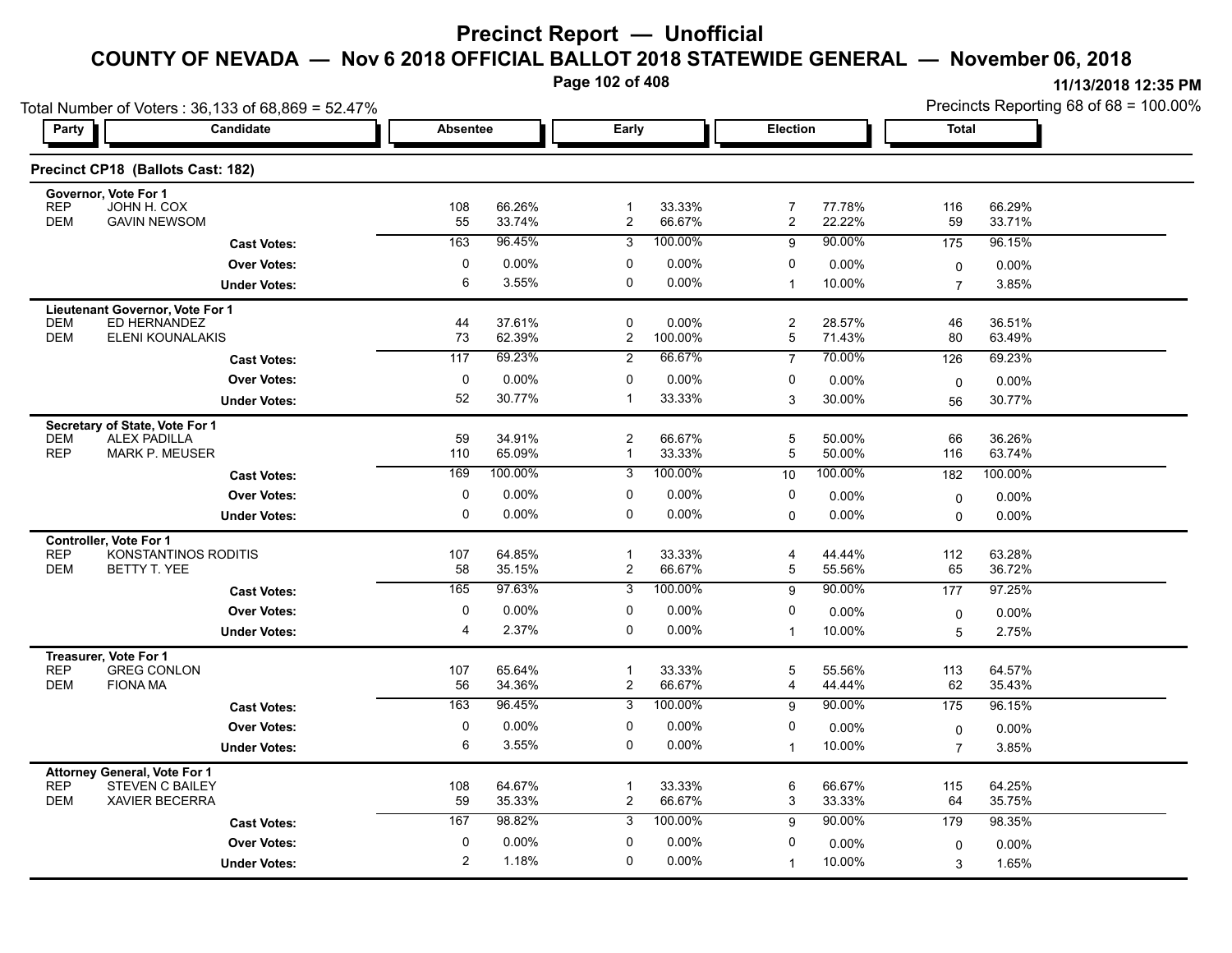**Page 103 of 408**

|                          | Total Number of Voters: 36,133 of 68,869 = 52.47%                                            |                 |                  |                     |                   |                |                  |              | Precincts Reporting 68 of 68 = 100.00% |
|--------------------------|----------------------------------------------------------------------------------------------|-----------------|------------------|---------------------|-------------------|----------------|------------------|--------------|----------------------------------------|
| Party                    | Candidate                                                                                    | <b>Absentee</b> |                  | Early               |                   |                | Election         |              | <b>Total</b>                           |
|                          | Precinct CP18 (Ballots Cast: 182)                                                            |                 |                  |                     |                   |                |                  |              |                                        |
|                          | <b>Insurance Commissioner, Vote For 1</b>                                                    |                 |                  |                     |                   |                |                  |              |                                        |
| <b>DEM</b>               | RICARDO LARA<br><b>STEVE POIZNER</b>                                                         | 45<br>113       | 28.48%<br>71.52% | -1<br>$\mathbf{1}$  | 50.00%<br>50.00%  | 3<br>6         | 33.33%<br>66.67% | 49<br>120    | 28.99%<br>71.01%                       |
|                          | <b>Cast Votes:</b>                                                                           | 158             | 93.49%           | 2                   | 66.67%            | 9              | 90.00%           | 169          | 92.86%                                 |
|                          | <b>Over Votes:</b>                                                                           | 0               | 0.00%            | 0                   | 0.00%             | 0              | 0.00%            | 0            | $0.00\%$                               |
|                          | <b>Under Votes:</b>                                                                          | 11              | 6.51%            | $\mathbf 1$         | 33.33%            | $\overline{1}$ | 10.00%           | 13           | 7.14%                                  |
|                          | Member, State Board of Equalization District 1, Vote For 1                                   |                 |                  |                     |                   |                |                  |              |                                        |
| <b>DEM</b><br><b>REP</b> | TOM HALLINAN<br><b>TED GAINES</b>                                                            | 50<br>115       | 30.30%<br>69.70% | $\mathbf{1}$<br>2   | 33.33%<br>66.67%  | 3<br>5         | 37.50%<br>62.50% | 54<br>122    | 30.68%<br>69.32%                       |
|                          | <b>Cast Votes:</b>                                                                           | 165             | 97 63%           | $\overline{3}$      | 100.00%           | 8              | 80.00%           | 176          | 96.70%                                 |
|                          | <b>Over Votes:</b>                                                                           | $\mathbf 0$     | 0.00%            | 0                   | 0.00%             | 0              | $0.00\%$         | 0            | 0.00%                                  |
|                          | <b>Under Votes:</b>                                                                          | 4               | 2.37%            | $\Omega$            | 0.00%             | 2              | 20.00%           | 6            | 3.30%                                  |
|                          | United States Senate, Vote For 1                                                             |                 |                  |                     |                   |                |                  |              |                                        |
| <b>DEM</b><br><b>DEM</b> | <b>DIANNE FEINSTEIN</b><br><b>KEVIN DE LEON</b>                                              | 54<br>74        | 42.19%<br>57.81% | $\overline{c}$<br>1 | 66.67%<br>33.33%  | 0              | 0.00%<br>100.00% | 56<br>83     | 40.29%<br>59.71%                       |
|                          |                                                                                              | 128             | 75.74%           | $\overline{3}$      | 100.00%           | 8<br>8         | 80.00%           | 139          | 76.37%                                 |
|                          | <b>Cast Votes:</b>                                                                           |                 |                  |                     |                   |                |                  |              |                                        |
|                          | <b>Over Votes:</b>                                                                           | $\mathbf 0$     | $0.00\%$         | 0<br>0              | 0.00%<br>$0.00\%$ | 0              | 0.00%            | 0            | $0.00\%$                               |
|                          | <b>Under Votes:</b>                                                                          | 41              | 24.26%           |                     |                   | $\overline{2}$ | 20.00%           | 43           | 23.63%                                 |
| <b>REP</b>               | House of Representatives of the United States District 1, Vote For 1<br><b>DOUG LA MALFA</b> | 108             | 64.29%           | $\mathbf 1$         | 33.33%            | 6              | 60.00%           | 115          | 63.54%                                 |
| <b>DEM</b>               | <b>AUDREY DENNEY</b>                                                                         | 60              | 35.71%           | $\boldsymbol{2}$    | 66.67%            | 4              | 40.00%           | 66           | 36.46%                                 |
|                          | <b>Cast Votes:</b>                                                                           | 168             | 99.41%           | 3                   | 100.00%           | 10             | 100.00%          | 181          | 99.45%                                 |
|                          | <b>Over Votes:</b>                                                                           | 1               | 0.59%            | 0                   | 0.00%             | 0              | $0.00\%$         | $\mathbf{1}$ | 0.55%                                  |
|                          | <b>Under Votes:</b>                                                                          | 0               | 0.00%            | $\Omega$            | 0.00%             | $\Omega$       | 0.00%            | $\Omega$     | $0.00\%$                               |
|                          | State Assembly District 1, Vote For 1                                                        |                 |                  |                     |                   |                |                  |              |                                        |
| <b>REP</b>               | <b>BRIAN DAHLE</b>                                                                           | 112             | 66.27%           | $\mathbf 1$         | 33.33%            | 6              | 66.67%           | 119          | 65.75%                                 |
| <b>DEM</b>               | <b>CALEEN SISK</b>                                                                           | 57              | 33.73%           | $\overline{2}$      | 66.67%            | 3              | 33.33%           | 62           | 34.25%                                 |
|                          | <b>Cast Votes:</b>                                                                           | 169             | 100.00%          | 3                   | 100.00%           | 9              | 90.00%           | 181          | 99.45%                                 |
|                          | <b>Over Votes:</b>                                                                           | 0               | $0.00\%$         | 0                   | 0.00%             | 0              | $0.00\%$         | 0            | $0.00\%$                               |
|                          | <b>Under Votes:</b>                                                                          | 0               | 0.00%            | $\mathbf 0$         | 0.00%             | $\mathbf{1}$   | 10.00%           | 1            | 0.55%                                  |
|                          | For Associate Justice, Supreme Court - Carol A. Corrigan, Vote For 1                         |                 |                  |                     |                   |                |                  |              |                                        |
|                          | <b>YES</b><br><b>NO</b>                                                                      | 91              | 70.54%           | $\overline{c}$      | 100.00%           | 4              | 57.14%           | 97           | 70.29%                                 |
|                          |                                                                                              | 38              | 29.46%           | 0                   | 0.00%             | 3              | 42.86%           | 41           | 29.71%                                 |
|                          | <b>Cast Votes:</b>                                                                           | 129             | 76.33%           | 2                   | 66.67%            | $\overline{7}$ | 70.00%           | 138          | 75.82%                                 |
|                          | <b>Over Votes:</b>                                                                           | 0               | $0.00\%$         | 0                   | 0.00%             | 0              | 0.00%            | 0            | 0.00%                                  |
|                          | <b>Under Votes:</b>                                                                          | 40              | 23.67%           | -1                  | 33.33%            | 3              | 30.00%           | 44           | 24.18%                                 |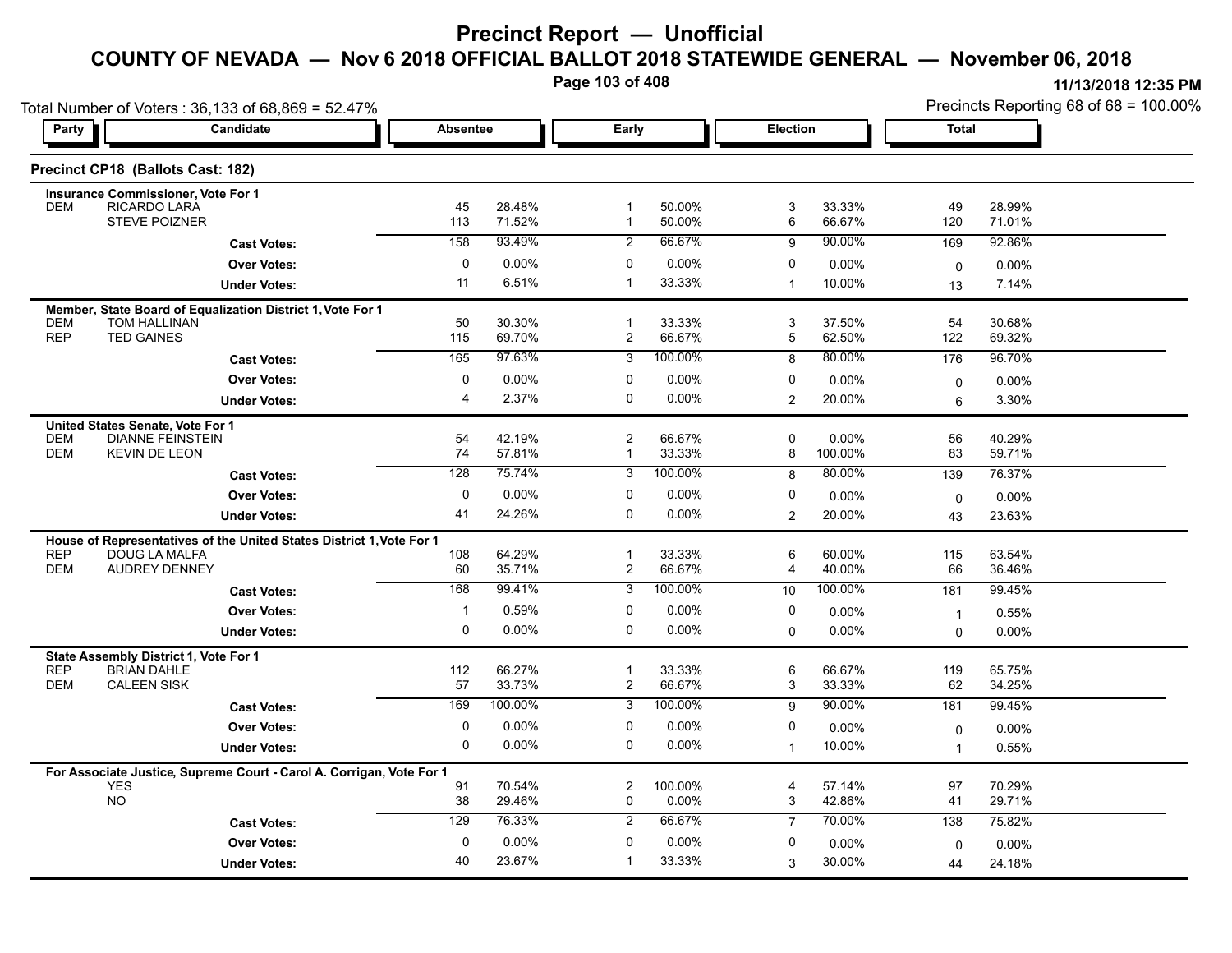#### **COUNTY OF NEVADA — Nov 6 2018 OFFICIAL BALLOT 2018 STATEWIDE GENERAL — November 06, 2018**

**Page 104 of 408**

|                          | Total Number of Voters: 36,133 of 68,869 = 52.47%                                |                 |                    |                              |                  |                                  |                  |              | Precincts Reporting 68 of 68 = 100.00% |  |  |
|--------------------------|----------------------------------------------------------------------------------|-----------------|--------------------|------------------------------|------------------|----------------------------------|------------------|--------------|----------------------------------------|--|--|
| Party                    | Candidate                                                                        | <b>Absentee</b> |                    | Early                        |                  | Election                         |                  | <b>Total</b> |                                        |  |  |
|                          | Precinct CP18 (Ballots Cast: 182)                                                |                 |                    |                              |                  |                                  |                  |              |                                        |  |  |
|                          | For Associate Justice, Supreme Court - Leondra R. Kruger, Vote For 1             |                 |                    |                              |                  |                                  |                  |              |                                        |  |  |
|                          | <b>YES</b><br><b>NO</b>                                                          | 54<br>71        | 43.20%<br>56.80%   | $\overline{\mathbf{c}}$<br>0 | 100.00%<br>0.00% | 3<br>4                           | 42.86%<br>57.14% | 59<br>75     | 44.03%<br>55.97%                       |  |  |
|                          |                                                                                  | 125             | 73.96%             | 2                            | 66.67%           |                                  | 70.00%           |              |                                        |  |  |
|                          | <b>Cast Votes:</b>                                                               |                 |                    |                              |                  | $\overline{7}$                   |                  | 134          | 73.63%                                 |  |  |
|                          | <b>Over Votes:</b>                                                               | $\mathbf{0}$    | 0.00%              | 0                            | 0.00%            | 0                                | $0.00\%$         | 0            | $0.00\%$                               |  |  |
|                          | <b>Under Votes:</b>                                                              | 44              | 26.04%             | -1                           | 33.33%           | 3                                | 30.00%           | 48           | 26.37%                                 |  |  |
|                          | For Associate Justice, Court of Appeal, Third District - Cole Blease, Vote For 1 |                 |                    |                              |                  |                                  |                  |              |                                        |  |  |
|                          | <b>YES</b><br><b>NO</b>                                                          | 53<br>69        | 43.44%<br>56.56%   | $\mathbf 1$<br>$\mathbf 1$   | 50.00%<br>50.00% | 3<br>4                           | 42.86%<br>57.14% | 57<br>74     | 43.51%<br>56.49%                       |  |  |
|                          | <b>Cast Votes:</b>                                                               | 122             | 72.19%             | $\overline{c}$               | 66.67%           | $\overline{7}$                   | 70.00%           | 131          | 71.98%                                 |  |  |
|                          |                                                                                  | 0               |                    |                              |                  |                                  |                  |              |                                        |  |  |
|                          | <b>Over Votes:</b>                                                               | 47              | $0.00\%$<br>27.81% | 0<br>$\mathbf 1$             | 0.00%<br>33.33%  | 0                                | $0.00\%$         | $\mathbf 0$  | $0.00\%$                               |  |  |
|                          | <b>Under Votes:</b>                                                              |                 |                    |                              |                  | 3                                | 30.00%           | 51           | 28.02%                                 |  |  |
|                          | For Associate Justice, Court of Appeal, Third District - Louis Mauro, Vote For 1 |                 |                    |                              |                  |                                  |                  |              |                                        |  |  |
|                          | <b>YES</b><br>NO                                                                 | 70<br>52        | 57.38%<br>42.62%   | $\mathbf{1}$<br>$\mathbf 1$  | 50.00%<br>50.00% | 3<br>4                           | 42.86%<br>57.14% | 74<br>57     | 56.49%<br>43.51%                       |  |  |
|                          |                                                                                  | 122             | 72.19%             | $\overline{c}$               | 66.67%           | $\overline{7}$                   | 70.00%           | 131          | 71.98%                                 |  |  |
|                          | <b>Cast Votes:</b>                                                               |                 |                    |                              |                  |                                  |                  |              |                                        |  |  |
|                          | <b>Over Votes:</b>                                                               | 0               | $0.00\%$           | 0                            | 0.00%            | 0                                | $0.00\%$         | $\mathbf 0$  | 0.00%                                  |  |  |
|                          | <b>Under Votes:</b>                                                              | 47              | 27.81%             | $\mathbf{1}$                 | 33.33%           | 3                                | 30.00%           | 51           | 28.02%                                 |  |  |
|                          | Superintendent of Public Instruction, Vote For 1                                 |                 |                    |                              |                  |                                  |                  |              |                                        |  |  |
| <b>IDS</b><br><b>IDS</b> | <b>MARSHALL TUCK</b><br>TONY K. THURMOND                                         | 104<br>40       | 72.22%<br>27.78%   | $\mathbf 1$<br>0             | 100.00%<br>0.00% | $\overline{7}$<br>$\overline{c}$ | 77.78%<br>22.22% | 112<br>42    | 72.73%<br>27.27%                       |  |  |
|                          |                                                                                  |                 | 85.21%             |                              | 33.33%           |                                  | 90.00%           |              |                                        |  |  |
|                          | <b>Cast Votes:</b>                                                               | 144             |                    | $\mathbf{1}$                 |                  | 9                                |                  | 154          | 84.62%                                 |  |  |
|                          | <b>Over Votes:</b>                                                               | 0               | $0.00\%$           | 0                            | 0.00%            | 0                                | $0.00\%$         | $\Omega$     | $0.00\%$                               |  |  |
|                          | <b>Under Votes:</b>                                                              | 25              | 14.79%             | 2                            | 66.67%           | $\mathbf{1}$                     | 10.00%           | 28           | 15.38%                                 |  |  |
|                          | District Board Member, Nevada County Board of Education Trustee Area2,           |                 | Vote For 1         |                              |                  |                                  |                  |              |                                        |  |  |
| <b>IDS</b><br>jDS        | <b>HEINO NICOLAI</b><br>JOHN V "JACK" MEEKS                                      | 62<br>60        | 50.82%<br>49.18%   | $\mathbf 1$<br>0             | 100.00%<br>0.00% | 6<br>$\overline{c}$              | 75.00%<br>25.00% | 69<br>62     | 52.67%<br>47.33%                       |  |  |
|                          |                                                                                  | 122             | 72.19%             | $\mathbf{1}$                 | 33.33%           |                                  | 80.00%           |              |                                        |  |  |
|                          | <b>Cast Votes:</b>                                                               |                 |                    |                              |                  | 8                                |                  | 131          | 71.98%                                 |  |  |
|                          | <b>Over Votes:</b>                                                               | 0               | 0.00%              | $\mathbf 0$                  | 0.00%            | 0                                | $0.00\%$         | 0            | $0.00\%$                               |  |  |
|                          | <b>Under Votes:</b>                                                              | 47              | 27.81%             | 2                            | 66.67%           | $\overline{2}$                   | 20.00%           | 51           | 28.02%                                 |  |  |
|                          | Sheriff-Coroner-Public Administrator, Vote For 1                                 |                 |                    |                              |                  |                                  |                  |              |                                        |  |  |
| <b>IDS</b>               | <b>SHANNAN MOON</b>                                                              | 77              | 48.13%             | 3                            | 100.00%          | 8                                | 80.00%           | 88           | 50.87%                                 |  |  |
| <b>IDS</b>               | <b>BILL SMETHERS</b>                                                             | 83              | 51.88%             | 0                            | 0.00%            | $\overline{2}$                   | 20.00%           | 85           | 49.13%                                 |  |  |
|                          | <b>Cast Votes:</b>                                                               | 160             | 94.67%             | 3                            | 100.00%          | 10                               | 100.00%          | 173          | 95.05%                                 |  |  |
|                          | <b>Over Votes:</b>                                                               | 0               | 0.00%              | 0                            | 0.00%            | 0                                | $0.00\%$         | 0            | $0.00\%$                               |  |  |
|                          | <b>Under Votes:</b>                                                              | 9               | 5.33%              | $\Omega$                     | 0.00%            | 0                                | 0.00%            | 9            | 4.95%                                  |  |  |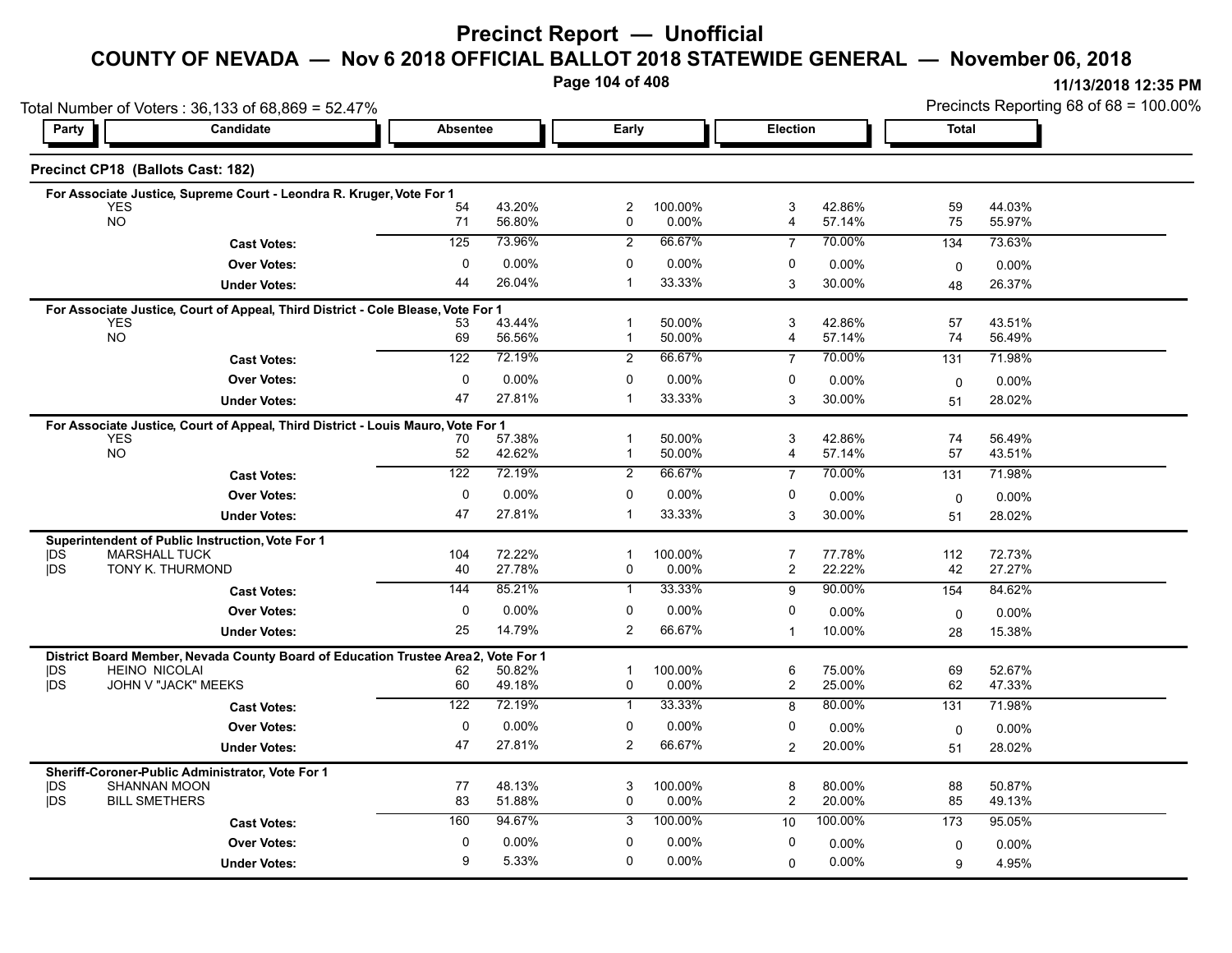**Page 105 of 408**

|                                         | Total Number of Voters: 36,133 of 68,869 = 52.47% |                         |                  |                                |                  |          |                  | Precincts Reporting 68 of 68 = 100.00% |                   |  |
|-----------------------------------------|---------------------------------------------------|-------------------------|------------------|--------------------------------|------------------|----------|------------------|----------------------------------------|-------------------|--|
| Party                                   | Candidate                                         | <b>Absentee</b>         |                  | Early                          |                  | Election |                  | Total                                  |                   |  |
| Precinct CP18 (Ballots Cast: 182)       |                                                   |                         |                  |                                |                  |          |                  |                                        |                   |  |
| Proposition 1, Vote For 1               |                                                   | 50                      | 29.94%           | $\overline{c}$                 | 66.67%           | 4        | 40.00%           | 56                                     | 31.11%            |  |
| YES<br><b>NO</b>                        |                                                   | 117                     | 70.06%           | $\mathbf{1}$                   | 33.33%           | 6        | 60.00%           | 124                                    | 68.89%            |  |
|                                         | <b>Cast Votes:</b>                                | 167                     | 98.82%           | 3                              | 100.00%          | 10       | 100.00%          | 180                                    | 98.90%            |  |
|                                         | <b>Over Votes:</b>                                | 0                       | $0.00\%$         | 0                              | $0.00\%$         | 0        | 0.00%            | 0                                      | $0.00\%$          |  |
|                                         | <b>Under Votes:</b>                               | $\overline{\mathbf{c}}$ | 1.18%            | $\mathbf 0$                    | 0.00%            | 0        | 0.00%            | $\overline{2}$                         | 1.10%             |  |
| Proposition 2, Vote For 1               |                                                   |                         |                  |                                |                  |          |                  |                                        |                   |  |
| YES<br>NO                               |                                                   | 56<br>111               | 33.53%<br>66.47% | 2<br>$\mathbf{1}$              | 66.67%<br>33.33% | 4<br>6   | 40.00%<br>60.00% | 62<br>118                              | 34.44%<br>65.56%  |  |
|                                         | <b>Cast Votes:</b>                                | 167                     | 98.82%           | 3                              | 100.00%          | 10       | 100.00%          | 180                                    | 98.90%            |  |
|                                         | <b>Over Votes:</b>                                | $\pmb{0}$               | 0.00%            | 0                              | 0.00%            | 0        | 0.00%            | 0                                      | 0.00%             |  |
|                                         | <b>Under Votes:</b>                               | $\overline{\mathbf{c}}$ | 1.18%            | 0                              | 0.00%            | $\Omega$ | 0.00%            | 2                                      | 1.10%             |  |
| Proposition 3, Vote For 1               |                                                   |                         |                  |                                |                  |          |                  |                                        |                   |  |
| <b>YES</b>                              |                                                   | 37                      | 22.42%           | 3                              | 100.00%          | 2        | 20.00%           | 42                                     | 23.60%            |  |
| <b>NO</b>                               |                                                   | 128                     | 77.58%           | 0                              | 0.00%            | 8        | 80.00%           | 136                                    | 76.40%            |  |
|                                         | <b>Cast Votes:</b>                                | 165                     | 97.63%           | 3                              | 100.00%          | 10       | 100.00%          | 178                                    | 97.80%            |  |
|                                         | <b>Over Votes:</b>                                | $\mathbf 0$             | $0.00\%$         | 0                              | 0.00%            | 0        | $0.00\%$         | 0                                      | 0.00%             |  |
|                                         | <b>Under Votes:</b>                               | $\overline{4}$          | 2.37%            | 0                              | 0.00%            | 0        | 0.00%            | 4                                      | 2.20%             |  |
| Proposition 4, Vote For 1               |                                                   |                         |                  |                                |                  |          |                  |                                        |                   |  |
| <b>YES</b><br><b>NO</b>                 |                                                   | 55<br>110               | 33.33%<br>66.67% | $\mathbf{1}$<br>$\overline{c}$ | 33.33%<br>66.67% | 6<br>4   | 60.00%<br>40.00% | 62<br>116                              | 34.83%<br>65.17%  |  |
|                                         | <b>Cast Votes:</b>                                | 165                     | 97.63%           | 3                              | 100.00%          | 10       | 100.00%          | 178                                    | 97.80%            |  |
|                                         |                                                   | 0                       | 0.00%            | 0                              | $0.00\%$         | 0        |                  |                                        |                   |  |
|                                         | <b>Over Votes:</b>                                | $\overline{4}$          | 2.37%            | 0                              | 0.00%            | $\Omega$ | 0.00%<br>0.00%   | 0                                      | $0.00\%$<br>2.20% |  |
|                                         | <b>Under Votes:</b>                               |                         |                  |                                |                  |          |                  | 4                                      |                   |  |
| Proposition 5, Vote For 1<br><b>YES</b> |                                                   | 99                      | 59.64%           | 3                              | 100.00%          | 4        | 40.00%           | 106                                    | 59.22%            |  |
| <b>NO</b>                               |                                                   | 67                      | 40.36%           | 0                              | 0.00%            | 6        | 60.00%           | 73                                     | 40.78%            |  |
|                                         | <b>Cast Votes:</b>                                | 166                     | 98.22%           | 3                              | 100.00%          | 10       | 100.00%          | 179                                    | 98.35%            |  |
|                                         | <b>Over Votes:</b>                                | 0                       | $0.00\%$         | 0                              | 0.00%            | 0        | 0.00%            | 0                                      | 0.00%             |  |
|                                         | <b>Under Votes:</b>                               | 3                       | 1.78%            | 0                              | 0.00%            | 0        | 0.00%            | 3                                      | 1.65%             |  |
| Proposition 6, Vote For 1               |                                                   |                         |                  |                                |                  |          |                  |                                        |                   |  |
| YES<br><b>NO</b>                        |                                                   | 121<br>46               | 72.46%<br>27.54% | $\overline{c}$<br>$\mathbf{1}$ | 66.67%<br>33.33% | 3<br>7   | 30.00%<br>70.00% | 126<br>54                              | 70.00%<br>30.00%  |  |
|                                         | <b>Cast Votes:</b>                                | 167                     | 98.82%           | 3                              | 100.00%          | 10       | 100.00%          | 180                                    | 98.90%            |  |
|                                         | <b>Over Votes:</b>                                | 1                       | 0.59%            | 0                              | 0.00%            | 0        | 0.00%            | $\overline{1}$                         | 0.55%             |  |
|                                         | <b>Under Votes:</b>                               | $\mathbf 1$             | 0.59%            | 0                              | 0.00%            | $\Omega$ | 0.00%            | 1                                      | 0.55%             |  |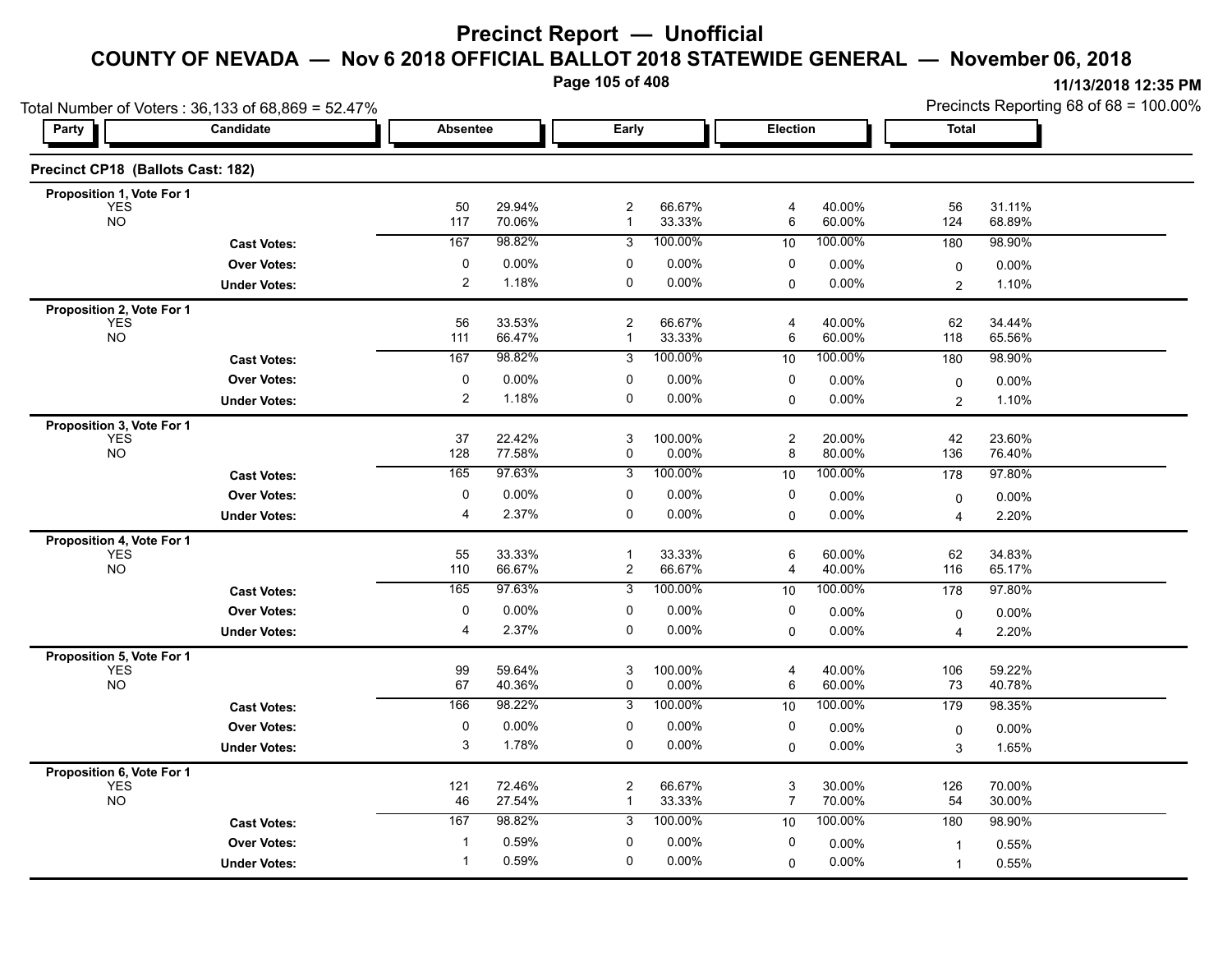**Page 106 of 408**

|                                          | Total Number of Voters: 36,133 of 68,869 = 52.47% |                   |                  |                         |                  |                     |                  | Precincts Reporting 68 of 68 = 100.00% |                  |  |
|------------------------------------------|---------------------------------------------------|-------------------|------------------|-------------------------|------------------|---------------------|------------------|----------------------------------------|------------------|--|
| Party                                    | Candidate                                         | <b>Absentee</b>   |                  | Early                   |                  | Election            |                  | Total                                  |                  |  |
| Precinct CP18 (Ballots Cast: 182)        |                                                   |                   |                  |                         |                  |                     |                  |                                        |                  |  |
| Proposition 7, Vote For 1                |                                                   |                   |                  | $\boldsymbol{2}$        |                  |                     |                  |                                        |                  |  |
| <b>YES</b><br><b>NO</b>                  |                                                   | 83<br>78          | 51.55%<br>48.45% | $\mathbf{1}$            | 66.67%<br>33.33% | 7<br>3              | 70.00%<br>30.00% | 92<br>82                               | 52.87%<br>47.13% |  |
|                                          | <b>Cast Votes:</b>                                | 161               | 95.27%           | 3                       | 100.00%          | 10                  | 100.00%          | 174                                    | 95.60%           |  |
|                                          | <b>Over Votes:</b>                                | 0                 | $0.00\%$         | 0                       | 0.00%            | 0                   | 0.00%            | 0                                      | 0.00%            |  |
|                                          | <b>Under Votes:</b>                               | 8                 | 4.73%            | 0                       | 0.00%            | $\mathbf 0$         | 0.00%            | 8                                      | 4.40%            |  |
| Proposition 8, Vote For 1                |                                                   |                   |                  |                         |                  |                     |                  |                                        |                  |  |
| YES<br>NO                                |                                                   | 54<br>112         | 32.53%<br>67.47% | 2<br>$\mathbf{1}$       | 66.67%<br>33.33% | $\overline{4}$<br>6 | 40.00%<br>60.00% | 60<br>119                              | 33.52%<br>66.48% |  |
|                                          | <b>Cast Votes:</b>                                | 166               | 98.22%           | 3                       | 100.00%          | 10                  | 100.00%          | 179                                    | 98.35%           |  |
|                                          | <b>Over Votes:</b>                                | 0                 | $0.00\%$         | 0                       | 0.00%            | 0                   | 0.00%            |                                        |                  |  |
|                                          | <b>Under Votes:</b>                               | 3                 | 1.78%            | $\mathbf 0$             | 0.00%            | 0                   | $0.00\%$         | $\pmb{0}$<br>3                         | 0.00%<br>1.65%   |  |
|                                          |                                                   |                   |                  |                         |                  |                     |                  |                                        |                  |  |
| Proposition 10, Vote For 1<br><b>YES</b> |                                                   | 35                | 20.96%           | $\mathbf{1}$            | 33.33%           | 4                   | 40.00%           | 40                                     | 22.22%           |  |
| <b>NO</b>                                |                                                   | 132               | 79.04%           | 2                       | 66.67%           | 6                   | 60.00%           | 140                                    | 77.78%           |  |
|                                          | <b>Cast Votes:</b>                                | 167               | 98.82%           | 3                       | 100.00%          | 10                  | 100.00%          | 180                                    | 98.90%           |  |
|                                          | <b>Over Votes:</b>                                | $\mathbf 0$       | 0.00%            | 0                       | 0.00%            | 0                   | 0.00%            | 0                                      | 0.00%            |  |
|                                          | <b>Under Votes:</b>                               | $\overline{c}$    | 1.18%            | 0                       | 0.00%            | $\mathbf 0$         | 0.00%            | $\overline{2}$                         | 1.10%            |  |
| Proposition 11, Vote For 1               |                                                   |                   |                  |                         |                  |                     |                  |                                        |                  |  |
| <b>YES</b><br><b>NO</b>                  |                                                   | 118<br>45         | 72.39%<br>27.61% | 3<br>0                  | 100.00%<br>0.00% | 4<br>6              | 40.00%<br>60.00% | 125<br>51                              | 71.02%<br>28.98% |  |
|                                          |                                                   | 163               | 96.45%           | 3                       | 100.00%          | 10                  | 100.00%          | 176                                    | 96.70%           |  |
|                                          | <b>Cast Votes:</b>                                |                   |                  |                         |                  |                     |                  |                                        |                  |  |
|                                          | <b>Over Votes:</b>                                | $\mathbf{1}$<br>5 | 0.59%<br>2.96%   | 0<br>0                  | 0.00%            | 0                   | $0.00\%$         | $\mathbf{1}$                           | 0.55%            |  |
|                                          | <b>Under Votes:</b>                               |                   |                  |                         | 0.00%            | 0                   | 0.00%            | 5                                      | 2.75%            |  |
| Proposition 12, Vote For 1<br><b>YES</b> |                                                   | 64                | 39.51%           | $\overline{c}$          | 66.67%           | $\overline{4}$      | 40.00%           | 70                                     | 40.00%           |  |
| <b>NO</b>                                |                                                   | 98                | 60.49%           | 1                       | 33.33%           | 6                   | 60.00%           | 105                                    | 60.00%           |  |
|                                          | <b>Cast Votes:</b>                                | 162               | 95.86%           | 3                       | 100.00%          | 10                  | 100.00%          | 175                                    | 96.15%           |  |
|                                          | <b>Over Votes:</b>                                | 1                 | 0.59%            | 0                       | 0.00%            | 0                   | $0.00\%$         | $\overline{1}$                         | 0.55%            |  |
|                                          | <b>Under Votes:</b>                               | 6                 | 3.55%            | 0                       | 0.00%            | 0                   | 0.00%            | 6                                      | 3.30%            |  |
| Measure G, Vote For 1                    |                                                   |                   |                  |                         |                  |                     |                  |                                        |                  |  |
| <b>YES</b>                               |                                                   | 123               | 77.85%           | $\mathbf{1}$            | 33.33%           | $\overline{7}$      | 70.00%           | 131                                    | 76.61%           |  |
| NO                                       |                                                   | 35                | 22.15%           | $\overline{\mathbf{c}}$ | 66.67%           | 3                   | 30.00%           | 40                                     | 23.39%           |  |
|                                          | <b>Cast Votes:</b>                                | 158               | 93.49%           | 3                       | 100.00%          | 10                  | 100.00%          | 171                                    | 93.96%           |  |
|                                          | <b>Over Votes:</b>                                | 0                 | $0.00\%$         | 0                       | 0.00%            | 0                   | 0.00%            | $\mathbf 0$                            | 0.00%            |  |
|                                          | <b>Under Votes:</b>                               | 11                | 6.51%            | 0                       | 0.00%            | 0                   | 0.00%            | 11                                     | 6.04%            |  |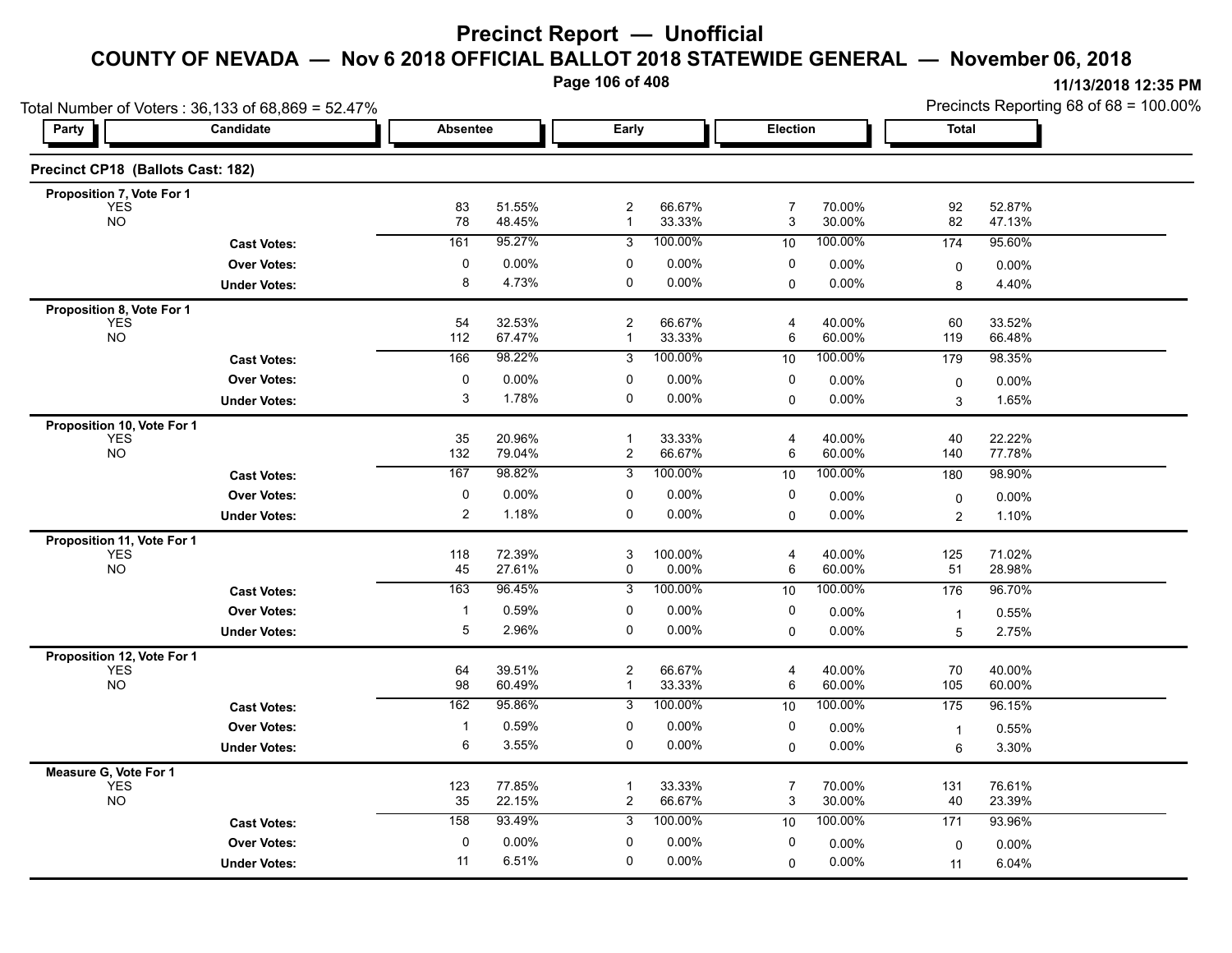## **COUNTY OF NEVADA — Nov 6 2018 OFFICIAL BALLOT 2018 STATEWIDE GENERAL — November 06, 2018**

**Page 107 of 408**

| Total Number of Voters: 36,133 of 68,869 = 52.47%                                                                  |                 |                  |                 |                  |                 |                  | Precincts Reporting 68 of 68 = 100.00% |                  |  |
|--------------------------------------------------------------------------------------------------------------------|-----------------|------------------|-----------------|------------------|-----------------|------------------|----------------------------------------|------------------|--|
| Candidate<br>Party                                                                                                 | <b>Absentee</b> |                  | Early           |                  | Election        |                  | <b>Total</b>                           |                  |  |
| Precinct CP19 (Ballots Cast: 1,866)                                                                                |                 |                  |                 |                  |                 |                  |                                        |                  |  |
| Governor, Vote For 1<br>JOHN H. COX<br><b>REP</b><br><b>GAVIN NEWSOM</b><br><b>DEM</b>                             | 929<br>742      | 55.60%<br>44.40% | 24<br>11        | 68.57%<br>31.43% | 58<br>39        | 59.79%<br>40.21% | 1,011<br>792                           | 56.07%<br>43.93% |  |
| <b>Cast Votes:</b>                                                                                                 | 1,671           | 96.48%           | 35              | 97.22%           | $\overline{97}$ | 98.98%           | 1,803                                  | 96.62%           |  |
| <b>Over Votes:</b>                                                                                                 | 0               | $0.00\%$         | 0               | 0.00%            | 0               | 0.00%            |                                        | 0.00%            |  |
| <b>Under Votes:</b>                                                                                                | 61              | 3.52%            | $\mathbf{1}$    | 2.78%            | $\mathbf{1}$    | 1.02%            | 0<br>63                                | 3.38%            |  |
|                                                                                                                    |                 |                  |                 |                  |                 |                  |                                        |                  |  |
| Lieutenant Governor, Vote For 1<br>ED HERNANDEZ<br><b>DEM</b><br><b>DEM</b><br><b>ELENI KOUNALAKIS</b>             | 397<br>851      | 31.81%<br>68.19% | 10<br>13        | 43.48%<br>56.52% | 23<br>46        | 33.33%<br>66.67% | 430<br>910                             | 32.09%<br>67.91% |  |
| <b>Cast Votes:</b>                                                                                                 | 1,248           | 72.06%           | $\overline{23}$ | 63.89%           | 69              | 70.41%           | 1,340                                  | 71.81%           |  |
| <b>Over Votes:</b>                                                                                                 | 0               | $0.00\%$         | 0               | 0.00%            | 0               | 0.00%            | 0                                      | $0.00\%$         |  |
| <b>Under Votes:</b>                                                                                                | 484             | 27.94%           | 13              | 36.11%           | 29              | 29.59%           | 526                                    | 28.19%           |  |
| Secretary of State, Vote For 1<br><b>DEM</b><br><b>ALEX PADILLA</b><br><b>REP</b><br><b>MARK P. MEUSER</b>         | 782<br>920      | 45.95%<br>54.05% | 12<br>22        | 35.29%<br>64.71% | 41<br>54        | 43.16%<br>56.84% | 835<br>996                             | 45.60%<br>54.40% |  |
| <b>Cast Votes:</b>                                                                                                 | 1,702           | 98.27%           | $\overline{34}$ | 94.44%           | 95              | 96.94%           | 1,831                                  | 98.12%           |  |
| <b>Over Votes:</b>                                                                                                 | $\mathbf 0$     | 0.00%            | $\mathbf 1$     | 2.78%            | 0               | 0.00%            | $\overline{1}$                         | 0.05%            |  |
| <b>Under Votes:</b>                                                                                                | 30              | 1.73%            | $\mathbf 1$     | 2.78%            | 3               | 3.06%            | 34                                     | 1.82%            |  |
| <b>Controller, Vote For 1</b><br>KONSTANTINOS RODITIS<br><b>REP</b><br><b>DEM</b><br>BETTY T. YEE                  | 877<br>814      | 51.86%<br>48.14% | 23<br>12        | 65.71%<br>34.29% | 50<br>42        | 54.35%<br>45.65% | 950<br>868                             | 52.26%<br>47.74% |  |
| <b>Cast Votes:</b>                                                                                                 | 1,691           | 97.63%           | 35              | 97.22%           | 92              | 93.88%           | 1,818                                  | 97.43%           |  |
| <b>Over Votes:</b>                                                                                                 | 0               | 0.00%            | 0               | 0.00%            | 0               | $0.00\%$         | 0                                      | 0.00%            |  |
| <b>Under Votes:</b>                                                                                                | 41              | 2.37%            | 1               | 2.78%            | 6               | 6.12%            | 48                                     | 2.57%            |  |
| Treasurer, Vote For 1<br><b>REP</b><br><b>GREG CONLON</b><br><b>DEM</b><br><b>FIONA MA</b>                         | 891<br>798      | 52.75%<br>47.25% | 23<br>12        | 65.71%<br>34.29% | 54<br>41        | 56.84%<br>43.16% | 968<br>851                             | 53.22%<br>46.78% |  |
| <b>Cast Votes:</b>                                                                                                 | 1,689           | 97.52%           | 35              | 97.22%           | 95              | 96.94%           | 1,819                                  | 97.48%           |  |
| <b>Over Votes:</b>                                                                                                 | 0               | 0.00%            | 0               | 0.00%            | 0               | 0.00%            | $\mathbf 0$                            | 0.00%            |  |
| <b>Under Votes:</b>                                                                                                | 43              | 2.48%            | $\mathbf{1}$    | 2.78%            | 3               | 3.06%            | 47                                     | 2.52%            |  |
| <b>Attorney General, Vote For 1</b><br><b>REP</b><br><b>STEVEN C BAILEY</b><br><b>DEM</b><br><b>XAVIER BECERRA</b> | 920<br>776      | 54.25%<br>45.75% | 23<br>13        | 63.89%<br>36.11% | 56<br>39        | 58.95%<br>41.05% | 999<br>828                             | 54.68%<br>45.32% |  |
| <b>Cast Votes:</b>                                                                                                 | 1,696           | 97.92%           | 36              | 100.00%          | 95              | 96.94%           | 1,827                                  | 97.91%           |  |
| <b>Over Votes:</b>                                                                                                 | $\mathbf 0$     | $0.00\%$         | $\mathbf 0$     | 0.00%            | 0               | 0.00%            | 0                                      | 0.00%            |  |
| <b>Under Votes:</b>                                                                                                | 36              | 2.08%            | 0               | 0.00%            | 3               | 3.06%            | 39                                     | 2.09%            |  |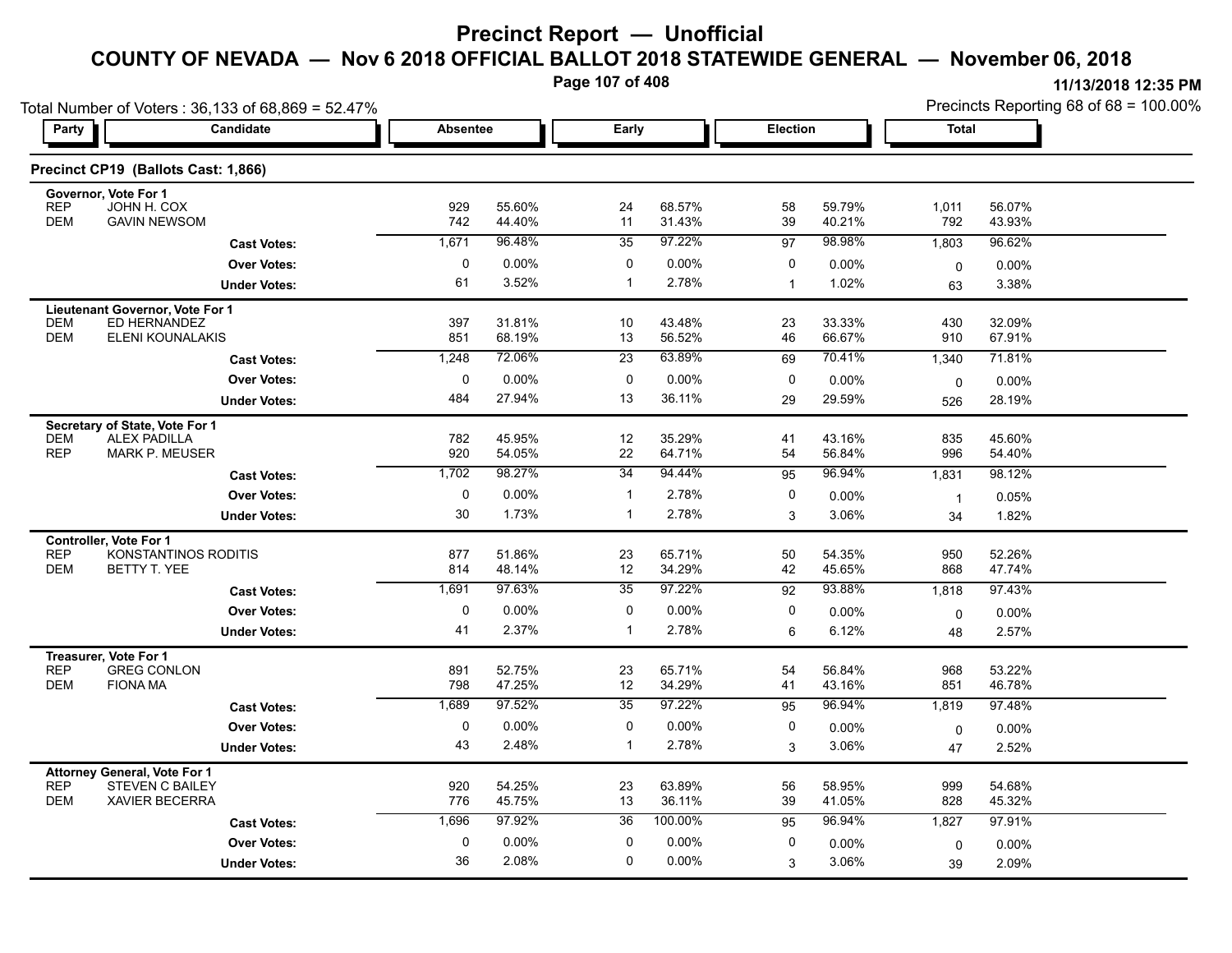## **COUNTY OF NEVADA — Nov 6 2018 OFFICIAL BALLOT 2018 STATEWIDE GENERAL — November 06, 2018**

**Page 108 of 408**

|                          | Total Number of Voters: 36,133 of 68,869 = 52.47%<br>Candidate                        | Absentee     |                  |                       |                  | Election     |                    | <b>Total</b>       | Precincts Reporting 68 of 68 = 100.00% |
|--------------------------|---------------------------------------------------------------------------------------|--------------|------------------|-----------------------|------------------|--------------|--------------------|--------------------|----------------------------------------|
| Party                    |                                                                                       |              |                  | Early                 |                  |              |                    |                    |                                        |
|                          | Precinct CP19 (Ballots Cast: 1,866)                                                   |              |                  |                       |                  |              |                    |                    |                                        |
| <b>DEM</b>               | <b>Insurance Commissioner, Vote For 1</b><br>RICARDO LARA                             |              |                  | 12                    | 37.50%           |              | 30.11%             | 609                | 34.60%                                 |
|                          | <b>STEVE POIZNER</b>                                                                  | 569<br>1,066 | 34.80%<br>65.20% | 20                    | 62.50%           | 28<br>65     | 69.89%             | 1,151              | 65.40%                                 |
|                          | <b>Cast Votes:</b>                                                                    | 1,635        | 94.40%           | 32                    | 88.89%           | 93           | 94.90%             | 1,760              | 94.32%                                 |
|                          | <b>Over Votes:</b>                                                                    | 0            | 0.00%            | 0                     | 0.00%            | 0            | 0.00%              | $\mathbf 0$        | 0.00%                                  |
|                          | <b>Under Votes:</b>                                                                   | 97           | 5.60%            | $\overline{4}$        | 11.11%           | 5            | 5.10%              | 106                | 5.68%                                  |
|                          | Member, State Board of Equalization District 1, Vote For 1                            |              |                  |                       |                  |              |                    |                    |                                        |
| <b>DEM</b><br><b>REP</b> | TOM HALLINAN<br><b>TED GAINES</b>                                                     | 718<br>954   | 42.94%<br>57.06% | 13<br>22              | 37.14%<br>62.86% | 41<br>52     | 44.09%<br>55.91%   | 772<br>1,028       | 42.89%<br>57.11%                       |
|                          | <b>Cast Votes:</b>                                                                    | 1,672        | 96.54%           | $\overline{35}$       | 97.22%           | 93           | 94.90%             | 1,800              | 96.46%                                 |
|                          | <b>Over Votes:</b>                                                                    | $\mathbf 0$  | 0.00%            | $\mathbf 0$           | 0.00%            | $\mathbf 0$  | $0.00\%$           | 0                  | 0.00%                                  |
|                          | <b>Under Votes:</b>                                                                   | 60           | 3.46%            | $\mathbf{1}$          | 2.78%            | 5            | 5.10%              | 66                 | 3.54%                                  |
|                          | United States Senate, Vote For 1                                                      |              |                  |                       |                  |              |                    |                    |                                        |
| <b>DEM</b>               | <b>DIANNE FEINSTEIN</b>                                                               | 697          | 50.62%           | 10                    | 40.00%           | 35           | 44.30%             | 742                | 50.10%                                 |
| <b>DEM</b>               | <b>KEVIN DE LEON</b>                                                                  | 680<br>1,377 | 49.38%<br>79.50% | 15<br>$\overline{25}$ | 60.00%<br>69.44% | 44<br>79     | 55.70%<br>80.61%   | 739                | 49.90%<br>79.37%                       |
|                          | <b>Cast Votes:</b><br><b>Over Votes:</b>                                              | $\mathbf 0$  | 0.00%            | $\mathbf 0$           | 0.00%            | $\mathbf 0$  |                    | 1,481              |                                        |
|                          | <b>Under Votes:</b>                                                                   | 355          | 20.50%           | 11                    | 30.56%           | 19           | $0.00\%$<br>19.39% | $\mathbf 0$<br>385 | 0.00%<br>20.63%                        |
|                          |                                                                                       |              |                  |                       |                  |              |                    |                    |                                        |
| <b>REP</b>               | House of Representatives of the United States District 1, Vote For 1<br>DOUG LA MALFA | 870          | 50.82%           | 23                    | 63.89%           | 49           | 51.04%             | 942                | 51.08%                                 |
| DEM                      | <b>AUDREY DENNEY</b>                                                                  | 842          | 49.18%           | 13                    | 36.11%           | 47           | 48.96%             | 902                | 48.92%                                 |
|                          | <b>Cast Votes:</b>                                                                    | 1,712        | 98.85%           | 36                    | 100.00%          | 96           | 97.96%             | 1,844              | 98.82%                                 |
|                          | <b>Over Votes:</b>                                                                    | $\mathbf 0$  | 0.00%            | $\mathbf 0$           | 0.00%            | $\mathbf 0$  | $0.00\%$           | 0                  | 0.00%                                  |
|                          | <b>Under Votes:</b>                                                                   | 20           | 1.15%            | $\mathbf 0$           | 0.00%            | 2            | 2.04%              | 22                 | 1.18%                                  |
|                          | State Assembly District 1, Vote For 1                                                 |              |                  |                       |                  |              |                    |                    |                                        |
| <b>REP</b><br>DEM        | <b>BRIAN DAHLE</b><br><b>CALEEN SISK</b>                                              | 983<br>695   | 58.58%<br>41.42% | 23<br>13              | 63.89%<br>36.11% | 55<br>41     | 57.29%<br>42.71%   | 1,061<br>749       | 58.62%<br>41.38%                       |
|                          | <b>Cast Votes:</b>                                                                    | 1,678        | 96.88%           | $\overline{36}$       | 100.00%          | 96           | 97.96%             | 1,810              | 97.00%                                 |
|                          | <b>Over Votes:</b>                                                                    | 0            | 0.00%            | 0                     | 0.00%            | 0            | 0.00%              | 0                  | 0.00%                                  |
|                          | <b>Under Votes:</b>                                                                   | 54           | 3.12%            | $\mathbf 0$           | $0.00\%$         | 2            | 2.04%              | 56                 | 3.00%                                  |
|                          | For Associate Justice, Supreme Court - Carol A. Corrigan, Vote For 1                  |              |                  |                       |                  |              |                    |                    |                                        |
| <b>YES</b>               |                                                                                       | 950          | 72.46%           | 12                    | 44.44%           | 48           | 67.61%             | 1,010              | 71.68%                                 |
| <b>NO</b>                |                                                                                       | 361          | 27.54%           | 15                    | 55.56%           | 23           | 32.39%             | 399                | 28.32%                                 |
|                          | <b>Cast Votes:</b>                                                                    | 1,311        | 75.69%           | 27                    | 75.00%           | 71           | 72.45%             | 1,409              | 75.51%                                 |
|                          | <b>Over Votes:</b>                                                                    | $\mathbf 0$  | 0.00%            | 0                     | 0.00%            | $\mathbf{1}$ | 1.02%              | $\mathbf{1}$       | 0.05%                                  |
|                          | <b>Under Votes:</b>                                                                   | 421          | 24.31%           | 9                     | 25.00%           | 26           | 26.53%             | 456                | 24.44%                                 |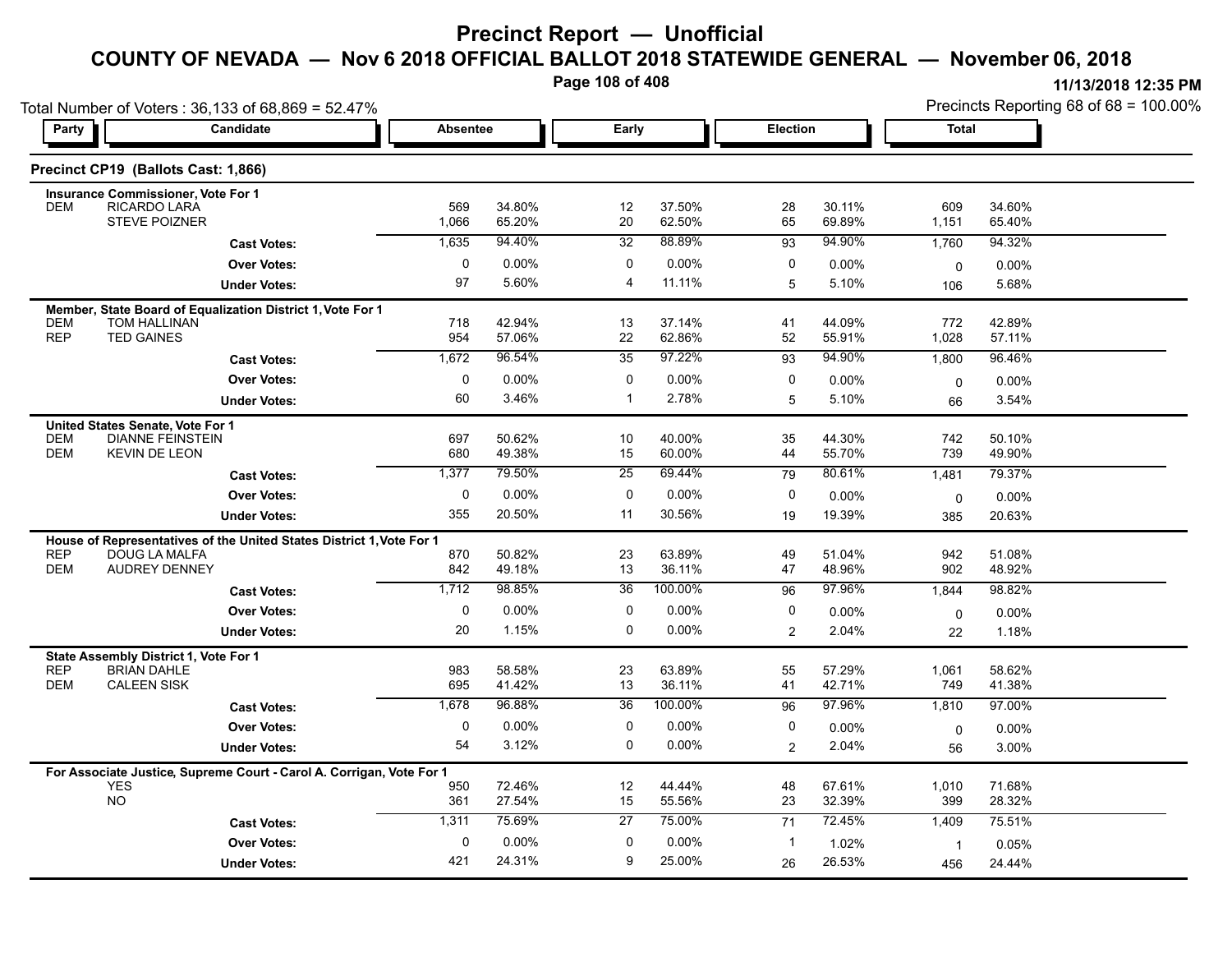## **Precinct Report — Unofficial**

#### **COUNTY OF NEVADA — Nov 6 2018 OFFICIAL BALLOT 2018 STATEWIDE GENERAL — November 06, 2018**

**Page 109 of 408**

|                   | Total Number of Voters: 36,133 of 68,869 = 52.47%                                              |                 |                  |                 |                  |          |                  |              | Precincts Reporting 68 of 68 = 100.00% |  |  |
|-------------------|------------------------------------------------------------------------------------------------|-----------------|------------------|-----------------|------------------|----------|------------------|--------------|----------------------------------------|--|--|
| Party             | Candidate                                                                                      | <b>Absentee</b> |                  | Early           |                  | Election |                  | <b>Total</b> |                                        |  |  |
|                   | Precinct CP19 (Ballots Cast: 1,866)                                                            |                 |                  |                 |                  |          |                  |              |                                        |  |  |
|                   | For Associate Justice, Supreme Court - Leondra R. Kruger, Vote For 1                           |                 |                  |                 |                  |          |                  |              |                                        |  |  |
|                   | <b>YES</b><br><b>NO</b>                                                                        | 840<br>419      | 66.72%<br>33.28% | 10<br>17        | 37.04%<br>62.96% | 44       | 65.67%<br>34.33% | 894<br>459   | 66.08%<br>33.92%                       |  |  |
|                   |                                                                                                |                 |                  |                 |                  | 23       |                  |              |                                        |  |  |
|                   | <b>Cast Votes:</b>                                                                             | 1,259           | 72.69%           | 27              | 75.00%           | 67       | 68.37%           | 1,353        | 72.51%                                 |  |  |
|                   | <b>Over Votes:</b>                                                                             | $\mathbf{0}$    | 0.00%            | 0<br>9          | 0.00%            | 0        | 0.00%            | 0            | 0.00%                                  |  |  |
|                   | <b>Under Votes:</b>                                                                            | 473             | 27.31%           |                 | 25.00%           | 31       | 31.63%           | 513          | 27.49%                                 |  |  |
|                   | For Associate Justice, Court of Appeal, Third District - Cole Blease, Vote For 1               |                 |                  |                 |                  |          |                  |              |                                        |  |  |
|                   | <b>YES</b><br><b>NO</b>                                                                        | 798<br>433      | 64.83%<br>35.17% | 11<br>14        | 44.00%<br>56.00% | 42<br>25 | 62.69%<br>37.31% | 851<br>472   | 64.32%<br>35.68%                       |  |  |
|                   | <b>Cast Votes:</b>                                                                             | 1,231           | 71.07%           | 25              | 69.44%           | 67       | 68.37%           | 1,323        | 70.90%                                 |  |  |
|                   | <b>Over Votes:</b>                                                                             | 0               | $0.00\%$         | 0               | 0.00%            | 0        | $0.00\%$         | $\mathbf 0$  | $0.00\%$                               |  |  |
|                   | <b>Under Votes:</b>                                                                            | 501             | 28.93%           | 11              | 30.56%           | 31       | 31.63%           | 543          | 29.10%                                 |  |  |
|                   |                                                                                                |                 |                  |                 |                  |          |                  |              |                                        |  |  |
|                   | For Associate Justice, Court of Appeal, Third District - Louis Mauro, Vote For 1<br><b>YES</b> | 858             | 69.31%           | 12              | 48.00%           | 44       | 66.67%           | 914          | 68.77%                                 |  |  |
|                   | NO                                                                                             | 380             | 30.69%           | 13              | 52.00%           | 22       | 33.33%           | 415          | 31.23%                                 |  |  |
|                   | <b>Cast Votes:</b>                                                                             | 1,238           | 71.48%           | 25              | 69.44%           | 66       | 67.35%           | 1,329        | 71.22%                                 |  |  |
|                   | <b>Over Votes:</b>                                                                             | 0               | $0.00\%$         | 0               | 0.00%            | 0        | 0.00%            | $\mathbf 0$  | 0.00%                                  |  |  |
|                   | <b>Under Votes:</b>                                                                            | 494             | 28.52%           | 11              | 30.56%           | 32       | 32.65%           | 537          | 28.78%                                 |  |  |
|                   | Superintendent of Public Instruction, Vote For 1                                               |                 |                  |                 |                  |          |                  |              |                                        |  |  |
| DS                | <b>MARSHALL TUCK</b>                                                                           | 899             | 61.96%           | 18              | 62.07%           | 48       | 60.76%           | 965          | 61.90%                                 |  |  |
| <b>IDS</b>        | TONY K. THURMOND                                                                               | 552             | 38.04%           | 11              | 37.93%           | 31       | 39.24%           | 594          | 38.10%                                 |  |  |
|                   | <b>Cast Votes:</b>                                                                             | 1,451           | 83.78%           | 29              | 80.56%           | 79       | 80.61%           | 1,559        | 83.55%                                 |  |  |
|                   | <b>Over Votes:</b>                                                                             | $\mathbf 0$     | $0.00\%$         | 0               | 0.00%            | 0        | $0.00\%$         | 0            | $0.00\%$                               |  |  |
|                   | <b>Under Votes:</b>                                                                            | 281             | 16.22%           | $\overline{7}$  | 19.44%           | 19       | 19.39%           | 307          | 16.45%                                 |  |  |
|                   | District Board Member, Nevada County Board of Education Trustee Area2,                         |                 | Vote For 1       |                 |                  |          |                  |              |                                        |  |  |
| <b>IDS</b><br>jDS | <b>HEINO NICOLAI</b><br>JOHN V "JACK" MEEKS                                                    | 693<br>593      | 53.89%<br>46.11% | 6<br>16         | 27.27%<br>72.73% | 22<br>46 | 32.35%<br>67.65% | 721<br>655   | 52.40%<br>47.60%                       |  |  |
|                   | <b>Cast Votes:</b>                                                                             | 1,286           | 74.25%           | $\overline{22}$ | 61.11%           | 68       | 69.39%           | 1,376        | 73.74%                                 |  |  |
|                   | <b>Over Votes:</b>                                                                             | $\mathbf 0$     | 0.00%            | $\mathbf 0$     | 0.00%            | 0        |                  |              |                                        |  |  |
|                   |                                                                                                | 446             | 25.75%           | 14              | 38.89%           |          | $0.00\%$         | 0            | $0.00\%$                               |  |  |
|                   | <b>Under Votes:</b>                                                                            |                 |                  |                 |                  | 30       | 30.61%           | 490          | 26.26%                                 |  |  |
|                   | Trustee Area 5, Nevada Joint Union High School District, Vote For 1<br>SONIA DELGADILLO        |                 |                  |                 | 41.67%           |          | 64.47%           |              | 52.28%                                 |  |  |
| DS<br><b>IDS</b>  | PATRICIA "PAT" SEELEY                                                                          | 674<br>628      | 51.77%<br>48.23% | 10<br>14        | 58.33%           | 49<br>27 | 35.53%           | 733<br>669   | 47.72%                                 |  |  |
|                   | <b>Cast Votes:</b>                                                                             | 1,302           | 75.17%           | 24              | 66.67%           | 76       | 77.55%           | 1,402        | 75.13%                                 |  |  |
|                   | <b>Over Votes:</b>                                                                             | $\mathbf 0$     | 0.00%            | $\mathbf 0$     | 0.00%            | 0        | 0.00%            |              |                                        |  |  |
|                   |                                                                                                | 430             | 24.83%           | 12              | 33.33%           | 22       | 22.45%           | 0            | $0.00\%$<br>24.87%                     |  |  |
|                   | <b>Under Votes:</b>                                                                            |                 |                  |                 |                  |          |                  | 464          |                                        |  |  |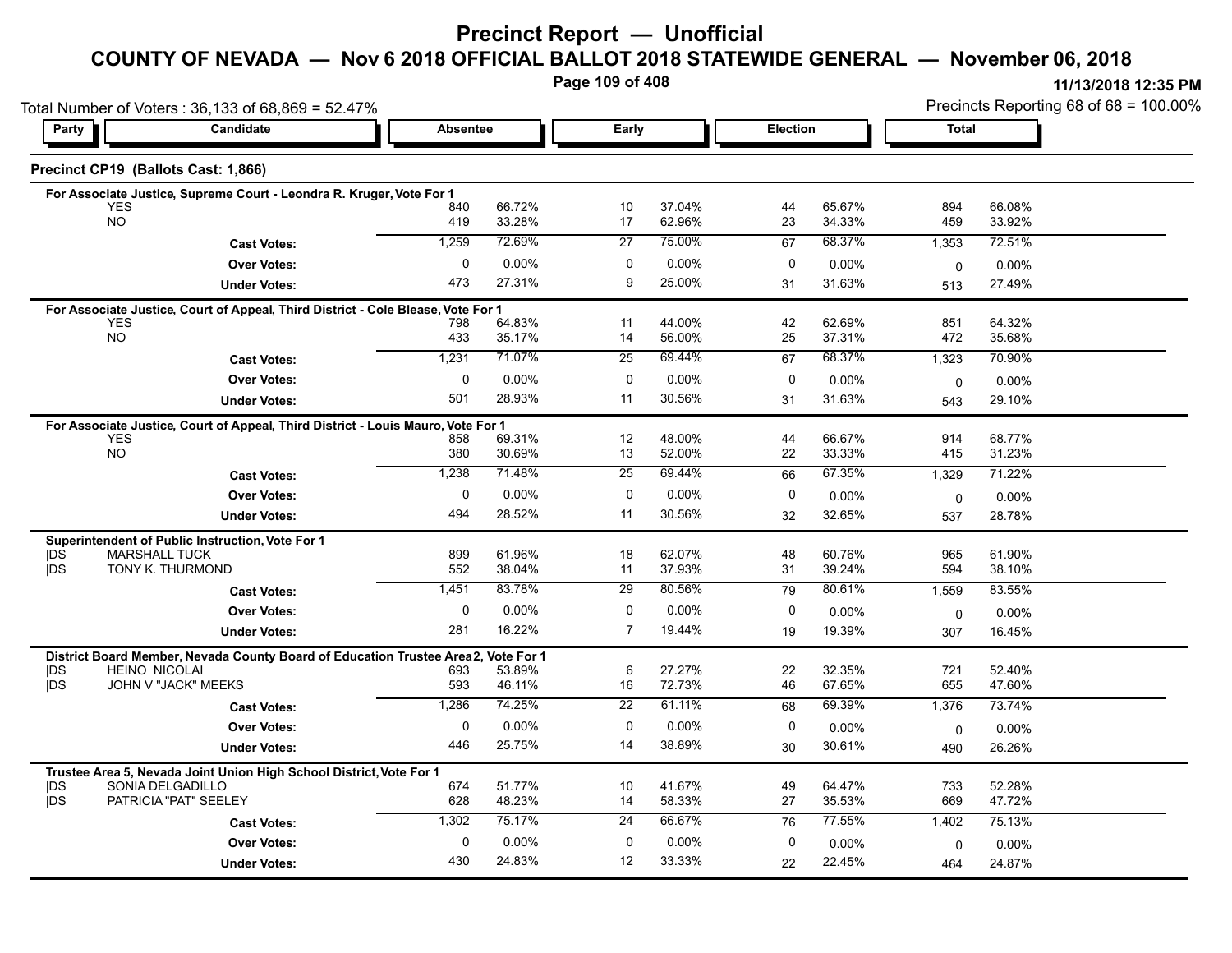**Page 110 of 408**

|                                         | Total Number of Voters: 36,133 of 68,869 = 52.47% |                 |                  |                |                  |                       |                  | Precincts Reporting 68 of 68 = 100.00% |                  |  |
|-----------------------------------------|---------------------------------------------------|-----------------|------------------|----------------|------------------|-----------------------|------------------|----------------------------------------|------------------|--|
| <b>Party</b>                            | Candidate                                         | <b>Absentee</b> |                  | Early          |                  | Election              |                  | <b>Total</b>                           |                  |  |
| Precinct CP19 (Ballots Cast: 1,866)     |                                                   |                 |                  |                |                  |                       |                  |                                        |                  |  |
| <b>SHANNAN MOON</b><br> DS              | Sheriff-Coroner-Public Administrator, Vote For 1  | 819             | 49.85%           | 13             | 38.24%           | 50                    | 53.19%           | 882                                    | 49.80%           |  |
| DS<br><b>BILL SMETHERS</b>              |                                                   | 824             | 50.15%           | 21             | 61.76%           | 44                    | 46.81%           | 889                                    | 50.20%           |  |
|                                         | <b>Cast Votes:</b>                                | 1,643           | 94.86%           | 34             | 94.44%           | 94                    | 95.92%           | 1,771                                  | 94.91%           |  |
|                                         | <b>Over Votes:</b>                                | 0               | 0.00%            | 0              | 0.00%            | 0                     | 0.00%            | $\mathbf 0$                            | $0.00\%$         |  |
|                                         | <b>Under Votes:</b>                               | 89              | 5.14%            | $\overline{2}$ | 5.56%            | $\boldsymbol{\Delta}$ | 4.08%            | 95                                     | 5.09%            |  |
| Proposition 1, Vote For 1               |                                                   |                 |                  |                |                  |                       |                  |                                        |                  |  |
| <b>YES</b><br><b>NO</b>                 |                                                   | 699             | 41.61%           | 12             | 34.29%           | 42                    | 44.21%           | 753                                    | 41.60%           |  |
|                                         |                                                   | 981             | 58.39%           | 23             | 65.71%           | 53                    | 55.79%           | 1,057                                  | 58.40%           |  |
|                                         | <b>Cast Votes:</b>                                | 1,680           | 97.00%           | 35             | 97.22%           | 95                    | 96.94%           | 1,810                                  | 97.00%           |  |
|                                         | <b>Over Votes:</b>                                | $\pmb{0}$       | 0.00%            | 0              | 0.00%            | 0                     | 0.00%            | $\mathsf 0$                            | $0.00\%$         |  |
|                                         | <b>Under Votes:</b>                               | 52              | 3.00%            | $\mathbf{1}$   | 2.78%            | 3                     | 3.06%            | 56                                     | 3.00%            |  |
| Proposition 2, Vote For 1               |                                                   |                 |                  |                |                  |                       |                  |                                        |                  |  |
| <b>YES</b><br><b>NO</b>                 |                                                   | 802<br>865      | 48.11%<br>51.89% | 18<br>17       | 51.43%<br>48.57% | 52<br>44              | 54.17%<br>45.83% | 872<br>926                             | 48.50%<br>51.50% |  |
|                                         | <b>Cast Votes:</b>                                | 1,667           | 96.25%           | 35             | 97.22%           | 96                    | 97.96%           | 1,798                                  | 96.36%           |  |
|                                         | <b>Over Votes:</b>                                | $\mathbf{1}$    | 0.06%            | 0              | 0.00%            | 0                     | 0.00%            |                                        |                  |  |
|                                         |                                                   | 64              | 3.70%            | $\overline{1}$ | 2.78%            |                       | 2.04%            | $\mathbf{1}$                           | 0.05%            |  |
|                                         | <b>Under Votes:</b>                               |                 |                  |                |                  | 2                     |                  | 67                                     | 3.59%            |  |
| Proposition 3, Vote For 1<br><b>YES</b> |                                                   | 562             | 33.71%           | 12             | 34.29%           | 40                    | 41.67%           | 614                                    | 34.15%           |  |
| <b>NO</b>                               |                                                   | 1,105           | 66.29%           | 23             | 65.71%           | 56                    | 58.33%           | 1,184                                  | 65.85%           |  |
|                                         | <b>Cast Votes:</b>                                | 1,667           | 96.25%           | 35             | 97.22%           | 96                    | 97.96%           | 1,798                                  | 96.36%           |  |
|                                         | <b>Over Votes:</b>                                | $\pmb{0}$       | 0.00%            | 0              | 0.00%            | 0                     | 0.00%            | $\mathbf 0$                            | 0.00%            |  |
|                                         | <b>Under Votes:</b>                               | 65              | 3.75%            | $\overline{1}$ | 2.78%            | $\overline{2}$        | 2.04%            | 68                                     | 3.64%            |  |
|                                         |                                                   |                 |                  |                |                  |                       |                  |                                        |                  |  |
| Proposition 4, Vote For 1<br><b>YES</b> |                                                   | 759             | 45.59%           | 17             | 50.00%           | 57                    | 60.00%           | 833                                    | 46.43%           |  |
| <b>NO</b>                               |                                                   | 906             | 54.41%           | 17             | 50.00%           | 38                    | 40.00%           | 961                                    | 53.57%           |  |
|                                         | <b>Cast Votes:</b>                                | 1,665           | 96.13%           | 34             | 94.44%           | 95                    | 96.94%           | 1,794                                  | 96.14%           |  |
|                                         | <b>Over Votes:</b>                                | -1              | 0.06%            | $\mathbf{1}$   | 2.78%            | 0                     | 0.00%            | $\boldsymbol{2}$                       | 0.11%            |  |
|                                         | <b>Under Votes:</b>                               | 66              | 3.81%            | $\mathbf{1}$   | 2.78%            | 3                     | 3.06%            | 70                                     | 3.75%            |  |
| Proposition 5, Vote For 1               |                                                   |                 |                  |                |                  |                       |                  |                                        |                  |  |
| <b>YES</b>                              |                                                   | 840             | 51.00%           | 17             | 48.57%           | 44                    | 46.81%           | 901                                    | 50.73%           |  |
| <b>NO</b>                               |                                                   | 807             | 49.00%           | 18             | 51.43%           | 50                    | 53.19%           | 875                                    | 49.27%           |  |
|                                         | <b>Cast Votes:</b>                                | 1,647           | 95.09%           | 35             | 97.22%           | 94                    | 95.92%           | 1,776                                  | 95.18%           |  |
|                                         | <b>Over Votes:</b>                                | -1              | 0.06%            | 0              | 0.00%            | 0                     | 0.00%            | $\mathbf{1}$                           | 0.05%            |  |
|                                         | <b>Under Votes:</b>                               | 84              | 4.85%            | $\mathbf{1}$   | 2.78%            | $\overline{4}$        | 4.08%            | 89                                     | 4.77%            |  |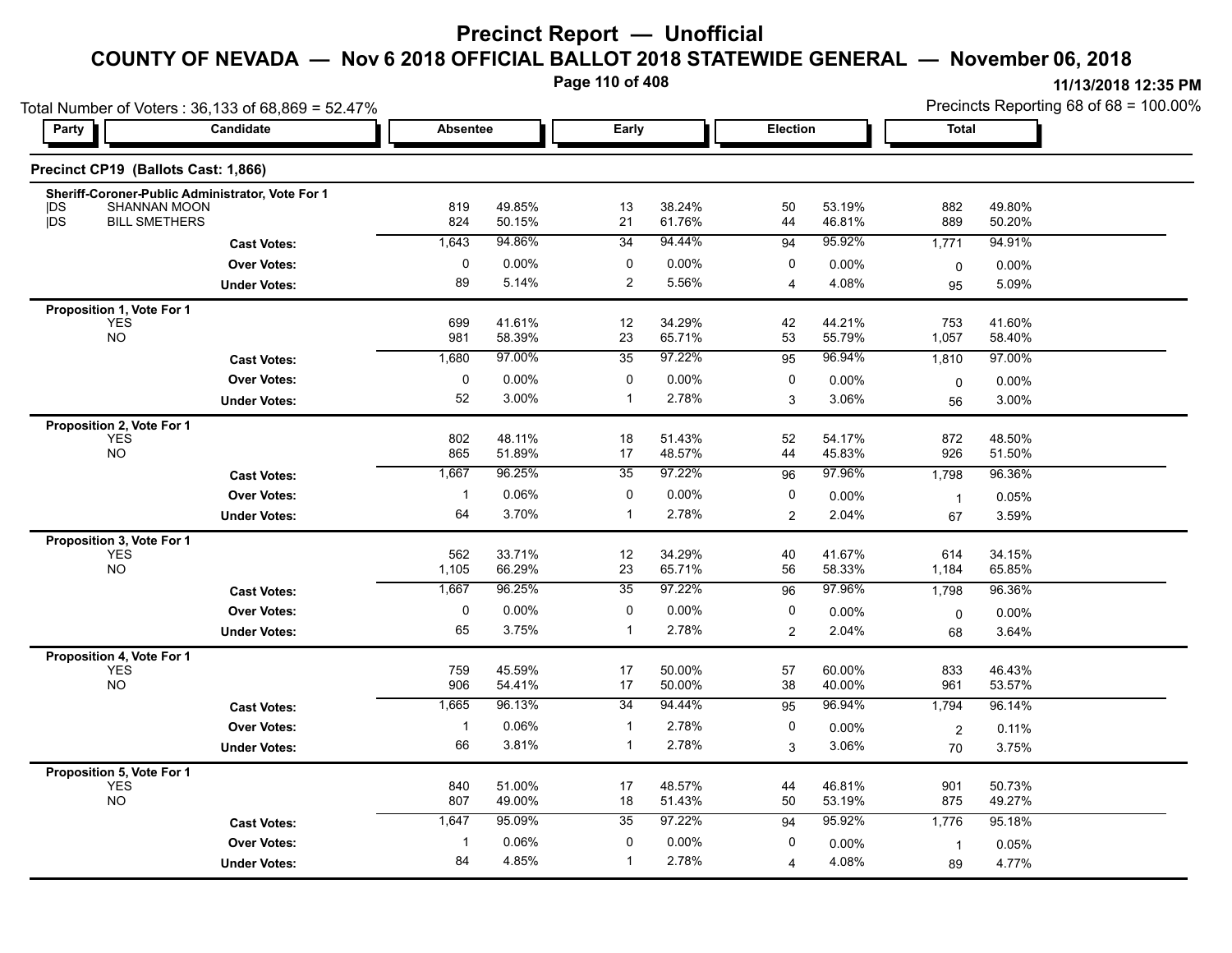**Page 111 of 408**

| Total Number of Voters: 36,133 of 68,869 = 52.47% |                     |              |                  |                 |                  |                 |                  | Precincts Reporting 68 of 68 = 100.00% |                  |  |
|---------------------------------------------------|---------------------|--------------|------------------|-----------------|------------------|-----------------|------------------|----------------------------------------|------------------|--|
| Party                                             | Candidate           |              | <b>Absentee</b>  |                 | Early            |                 | Election         |                                        | Total            |  |
| Precinct CP19 (Ballots Cast: 1,866)               |                     |              |                  |                 |                  |                 |                  |                                        |                  |  |
| Proposition 6, Vote For 1                         |                     |              |                  |                 |                  |                 |                  |                                        |                  |  |
| <b>YES</b><br><b>NO</b>                           |                     | 1,008<br>696 | 59.15%<br>40.85% | 19<br>15        | 55.88%<br>44.12% | 54<br>43        | 55.67%<br>44.33% | 1,081<br>754                           | 58.91%<br>41.09% |  |
|                                                   | <b>Cast Votes:</b>  | 1,704        | 98.38%           | 34              | 94.44%           | $\overline{97}$ | 98.98%           | 1,835                                  | 98.34%           |  |
|                                                   | <b>Over Votes:</b>  | $\mathbf 0$  | $0.00\%$         | 1               | 2.78%            | 0               | 0.00%            | $\overline{1}$                         | 0.05%            |  |
|                                                   | <b>Under Votes:</b> | 28           | 1.62%            | $\mathbf{1}$    | 2.78%            | $\mathbf{1}$    | 1.02%            | 30                                     | 1.61%            |  |
| Proposition 7, Vote For 1                         |                     |              |                  |                 |                  |                 |                  |                                        |                  |  |
| <b>YES</b><br><b>NO</b>                           |                     | 942<br>750   | 55.67%<br>44.33% | 26<br>9         | 74.29%<br>25.71% | 58<br>35        | 62.37%<br>37.63% | 1,026<br>794                           | 56.37%<br>43.63% |  |
|                                                   | <b>Cast Votes:</b>  | 1,692        | 97.69%           | 35              | 97.22%           | 93              | 94.90%           | 1,820                                  | 97.53%           |  |
|                                                   | <b>Over Votes:</b>  | $\mathbf 0$  | 0.00%            | 0               | 0.00%            | 0               | 0.00%            | 0                                      | $0.00\%$         |  |
|                                                   | <b>Under Votes:</b> | 40           | 2.31%            | $\mathbf 1$     | 2.78%            | 5               | 5.10%            | 46                                     | 2.47%            |  |
| Proposition 8, Vote For 1                         |                     |              |                  |                 |                  |                 |                  |                                        |                  |  |
| <b>YES</b>                                        |                     | 578          | 34.30%           | 19              | 55.88%           | 37              | 38.95%           | 634                                    | 34.95%           |  |
| <b>NO</b>                                         |                     | 1,107        | 65.70%           | 15              | 44.12%           | 58              | 61.05%           | 1,180                                  | 65.05%           |  |
|                                                   | <b>Cast Votes:</b>  | 1,685        | 97.29%           | $\overline{34}$ | 94.44%           | 95              | 96.94%           | 1,814                                  | 97.21%           |  |
|                                                   | <b>Over Votes:</b>  | 4            | 0.23%            | 0               | 0.00%            | 0               | 0.00%            | 4                                      | 0.21%            |  |
|                                                   | <b>Under Votes:</b> | 43           | 2.48%            | 2               | 5.56%            | 3               | 3.06%            | 48                                     | 2.57%            |  |
| Proposition 10, Vote For 1<br><b>YES</b>          |                     | 475          | 28.04%           | 12              | 34.29%           | 32              | 33.68%           | 519                                    | 28.45%           |  |
| <b>NO</b>                                         |                     | 1,219        | 71.96%           | 23              | 65.71%           | 63              | 66.32%           | 1,305                                  | 71.55%           |  |
|                                                   | <b>Cast Votes:</b>  | 1,694        | 97.81%           | 35              | 97.22%           | 95              | 96.94%           | 1,824                                  | 97.75%           |  |
|                                                   | <b>Over Votes:</b>  | $\pmb{0}$    | $0.00\%$         | 0               | 0.00%            | 0               | 0.00%            | 0                                      | $0.00\%$         |  |
|                                                   | <b>Under Votes:</b> | 38           | 2.19%            | -1              | 2.78%            | 3               | 3.06%            | 42                                     | 2.25%            |  |
| Proposition 11, Vote For 1                        |                     |              |                  |                 |                  |                 |                  |                                        |                  |  |
| <b>YES</b>                                        |                     | 1,173        | 70.28%           | 20              | 57.14%           | 54              | 57.45%           | 1,247                                  | 69.35%           |  |
| <b>NO</b>                                         |                     | 496          | 29.72%<br>96.36% | 15              | 42.86%<br>97.22% | 40              | 42.55%           | 551                                    | 30.65%           |  |
|                                                   | <b>Cast Votes:</b>  | 1,669        |                  | 35              |                  | 94              | 95.92%           | 1,798                                  | 96.36%           |  |
|                                                   | <b>Over Votes:</b>  | $\mathbf{1}$ | 0.06%            | 0               | 0.00%            | $\mathbf 1$     | 1.02%            | $\overline{2}$                         | 0.11%            |  |
|                                                   | <b>Under Votes:</b> | 62           | 3.58%            | $\mathbf{1}$    | 2.78%            | 3               | 3.06%            | 66                                     | 3.54%            |  |
| Proposition 12, Vote For 1<br><b>YES</b>          |                     | 823          | 48.99%           | 14              | 40.00%           | 56              | 59.57%           | 893                                    | 49.36%           |  |
| NO                                                |                     | 857          | 51.01%           | 21              | 60.00%           | 38              | 40.43%           | 916                                    | 50.64%           |  |
|                                                   | <b>Cast Votes:</b>  | 1,680        | 97.00%           | $\overline{35}$ | 97.22%           | 94              | 95.92%           | 1,809                                  | 96.95%           |  |
|                                                   | <b>Over Votes:</b>  | $\mathbf{1}$ | 0.06%            | 0               | 0.00%            | 0               | 0.00%            | $\overline{1}$                         | 0.05%            |  |
|                                                   | <b>Under Votes:</b> | 51           | 2.94%            | $\mathbf 1$     | 2.78%            | 4               | 4.08%            | 56                                     | 3.00%            |  |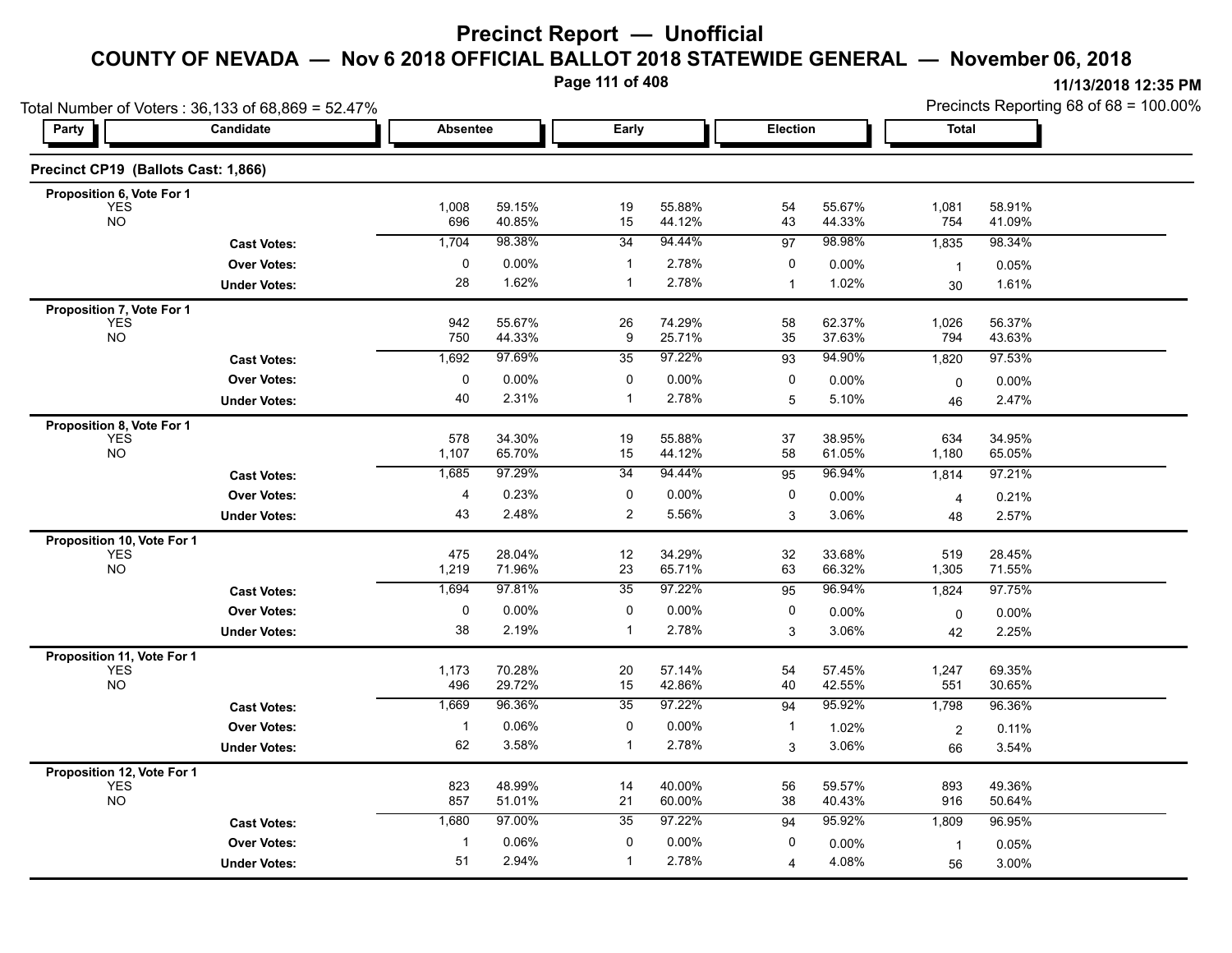**Page 112 of 408**

|                                           | Total Number of Voters: $36,133$ of $68,869 = 52.47\%$ |                 |                  |          |                  |                 |                  |              |                  | Precincts Reporting 68 of 68 = 100.00% |
|-------------------------------------------|--------------------------------------------------------|-----------------|------------------|----------|------------------|-----------------|------------------|--------------|------------------|----------------------------------------|
| Party                                     | Candidate                                              | <b>Absentee</b> |                  | Early    |                  | <b>Election</b> |                  | Total        |                  |                                        |
| Precinct CP19 (Ballots Cast: 1,866)       |                                                        |                 |                  |          |                  |                 |                  |              |                  |                                        |
| Measure G, Vote For 1<br>YES<br><b>NO</b> |                                                        | 1.292<br>370    | 77.74%<br>22.26% | 20<br>14 | 58.82%<br>41.18% | 67<br>25        | 72.83%<br>27.17% | 1,379<br>409 | 77.13%<br>22.87% |                                        |
|                                           | <b>Cast Votes:</b>                                     | 1,662           | 95.96%           | 34       | 94.44%           | 92              | 93.88%           | 1.788        | 95.82%           |                                        |
|                                           | <b>Over Votes:</b>                                     | 0               | $0.00\%$         | 0        | $0.00\%$         | 0               | $0.00\%$         | 0            | $0.00\%$         |                                        |
|                                           | <b>Under Votes:</b>                                    | 70              | 4.04%            |          | 5.56%            | 6               | 6.12%            | 78           | 4.18%            |                                        |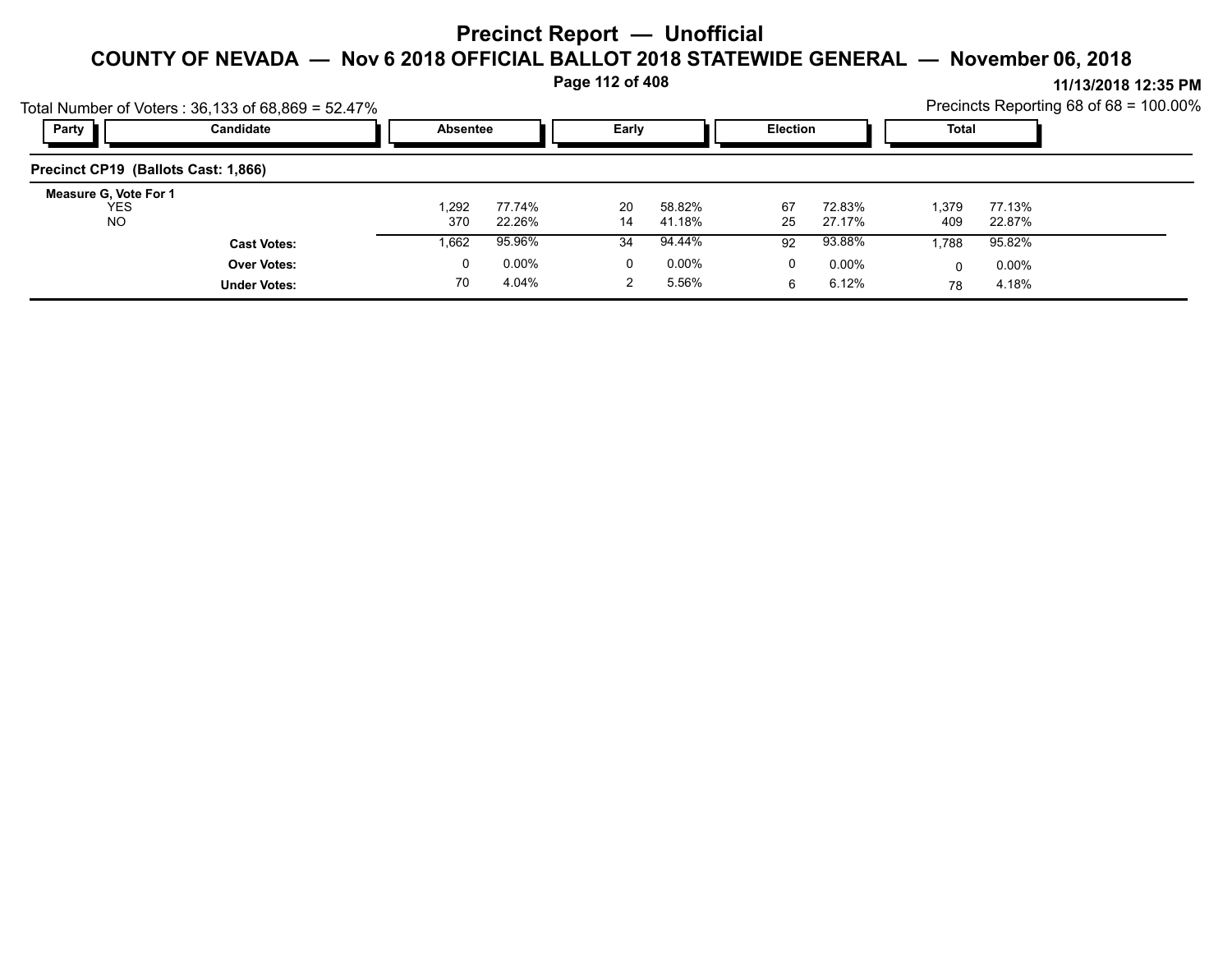**Page 113 of 408**

|                                                                                                                    | Total Number of Voters: 36,133 of 68,869 = 52.47% |                 |                  |                                  |                  |                      |                  |              | Precincts Reporting 68 of 68 = 100.00% |  |  |
|--------------------------------------------------------------------------------------------------------------------|---------------------------------------------------|-----------------|------------------|----------------------------------|------------------|----------------------|------------------|--------------|----------------------------------------|--|--|
| <b>Party</b>                                                                                                       | Candidate                                         | <b>Absentee</b> |                  | Early                            |                  | Election             |                  | <b>Total</b> |                                        |  |  |
| Precinct CP20 (Ballots Cast: 448)                                                                                  |                                                   |                 |                  |                                  |                  |                      |                  |              |                                        |  |  |
| Governor, Vote For 1<br><b>REP</b><br>JOHN H. COX<br><b>DEM</b><br><b>GAVIN NEWSOM</b>                             |                                                   | 252<br>149      | 62.84%<br>37.16% | 8<br>$\mathbf{1}$                | 88.89%<br>11.11% | 15<br>6              | 71.43%<br>28.57% | 275<br>156   | 63.81%<br>36.19%                       |  |  |
|                                                                                                                    | <b>Cast Votes:</b>                                | 401             | 96.16%           | 9                                | 100.00%          | $\overline{21}$      | 95.45%           | 431          | 96.21%                                 |  |  |
|                                                                                                                    | <b>Over Votes:</b>                                | 0               | 0.00%            | 0                                | 0.00%            | 0                    | 0.00%            | 0            | 0.00%                                  |  |  |
|                                                                                                                    | <b>Under Votes:</b>                               | 16              | 3.84%            | 0                                | $0.00\%$         | $\mathbf{1}$         | 4.55%            | 17           | 3.79%                                  |  |  |
| Lieutenant Governor, Vote For 1<br>ED HERNANDEZ<br><b>DEM</b>                                                      |                                                   | 106             | 33.65%           | 3                                | 42.86%           | 6                    | 31.58%           | 115          | 33.72%                                 |  |  |
| <b>DEM</b><br><b>ELENI KOUNALAKIS</b>                                                                              |                                                   | 209             | 66.35%           | 4                                | 57.14%           | 13                   | 68.42%           | 226          | 66.28%                                 |  |  |
|                                                                                                                    | <b>Cast Votes:</b>                                | 315             | 75.54%           | 7                                | 77.78%           | 19                   | 86.36%           | 341          | 76.12%                                 |  |  |
|                                                                                                                    | <b>Over Votes:</b>                                | 0               | 0.00%            | 0                                | 0.00%            | 0                    | 0.00%            | $\mathbf 0$  | 0.00%                                  |  |  |
|                                                                                                                    | <b>Under Votes:</b>                               | 102             | 24.46%           | 2                                | 22.22%           | 3                    | 13.64%           | 107          | 23.88%                                 |  |  |
| Secretary of State, Vote For 1<br><b>DEM</b><br><b>ALEX PADILLA</b><br><b>REP</b><br><b>MARK P. MEUSER</b>         |                                                   | 175<br>238      | 42.37%<br>57.63% | $\overline{2}$<br>$\overline{7}$ | 22.22%<br>77.78% | 6<br>15              | 28.57%<br>71.43% | 183<br>260   | 41.31%<br>58.69%                       |  |  |
|                                                                                                                    | <b>Cast Votes:</b>                                | 413             | 99.04%           | 9                                | 100.00%          | 21                   | 95.45%           | 443          | 98.88%                                 |  |  |
|                                                                                                                    | <b>Over Votes:</b>                                | 0               | 0.00%            | 0                                | 0.00%            | 0                    | 0.00%            | 0            | 0.00%                                  |  |  |
|                                                                                                                    | <b>Under Votes:</b>                               | $\overline{4}$  | 0.96%            | $\mathbf 0$                      | 0.00%            | $\mathbf{1}$         | 4.55%            | 5            | 1.12%                                  |  |  |
| <b>Controller, Vote For 1</b><br><b>REP</b><br><b>DEM</b><br>BETTY T. YEE                                          | KONSTANTINOS RODITIS                              | 221<br>188      | 54.03%<br>45.97% | 6<br>3                           | 66.67%<br>33.33% | 15<br>$\overline{7}$ | 68.18%<br>31.82% | 242<br>198   | 55.00%<br>45.00%                       |  |  |
|                                                                                                                    | <b>Cast Votes:</b>                                | 409             | 98.08%           | 9                                | 100.00%          | 22                   | 100.00%          | 440          | 98.21%                                 |  |  |
|                                                                                                                    | <b>Over Votes:</b>                                | 0               | 0.00%            | 0                                | 0.00%            | 0                    | 0.00%            | 0            | 0.00%                                  |  |  |
|                                                                                                                    | <b>Under Votes:</b>                               | 8               | 1.92%            | $\Omega$                         | 0.00%            | $\Omega$             | 0.00%            | 8            | 1.79%                                  |  |  |
| Treasurer, Vote For 1<br><b>REP</b><br><b>GREG CONLON</b><br><b>DEM</b><br><b>FIONA MA</b>                         |                                                   | 234<br>177      | 56.93%<br>43.07% | $\overline{7}$<br>$\overline{2}$ | 77.78%<br>22.22% | 15<br>7              | 68.18%<br>31.82% | 256<br>186   | 57.92%<br>42.08%                       |  |  |
|                                                                                                                    | <b>Cast Votes:</b>                                | 411             | 98.56%           | 9                                | 100.00%          | 22                   | 100.00%          | 442          | 98.66%                                 |  |  |
|                                                                                                                    | <b>Over Votes:</b>                                | 0               | 0.00%            | 0                                | 0.00%            | 0                    | 0.00%            | $\mathbf 0$  | 0.00%                                  |  |  |
|                                                                                                                    | <b>Under Votes:</b>                               | 6               | 1.44%            | $\mathbf 0$                      | $0.00\%$         | $\Omega$             | 0.00%            | 6            | 1.34%                                  |  |  |
| <b>Attorney General, Vote For 1</b><br><b>REP</b><br><b>STEVEN C BAILEY</b><br><b>DEM</b><br><b>XAVIER BECERRA</b> |                                                   | 250<br>161      | 60.83%<br>39.17% | 8<br>$\mathbf{1}$                | 88.89%<br>11.11% | 15<br>7              | 68.18%<br>31.82% | 273<br>169   | 61.76%<br>38.24%                       |  |  |
|                                                                                                                    | <b>Cast Votes:</b>                                | 411             | 98.56%           | 9                                | 100.00%          | 22                   | 100.00%          | 442          | 98.66%                                 |  |  |
|                                                                                                                    | <b>Over Votes:</b>                                | 0               | 0.00%            | 0                                | 0.00%            | 0                    | 0.00%            | 0            | 0.00%                                  |  |  |
|                                                                                                                    | <b>Under Votes:</b>                               | 6               | 1.44%            | 0                                | 0.00%            | 0                    | 0.00%            | 6            | 1.34%                                  |  |  |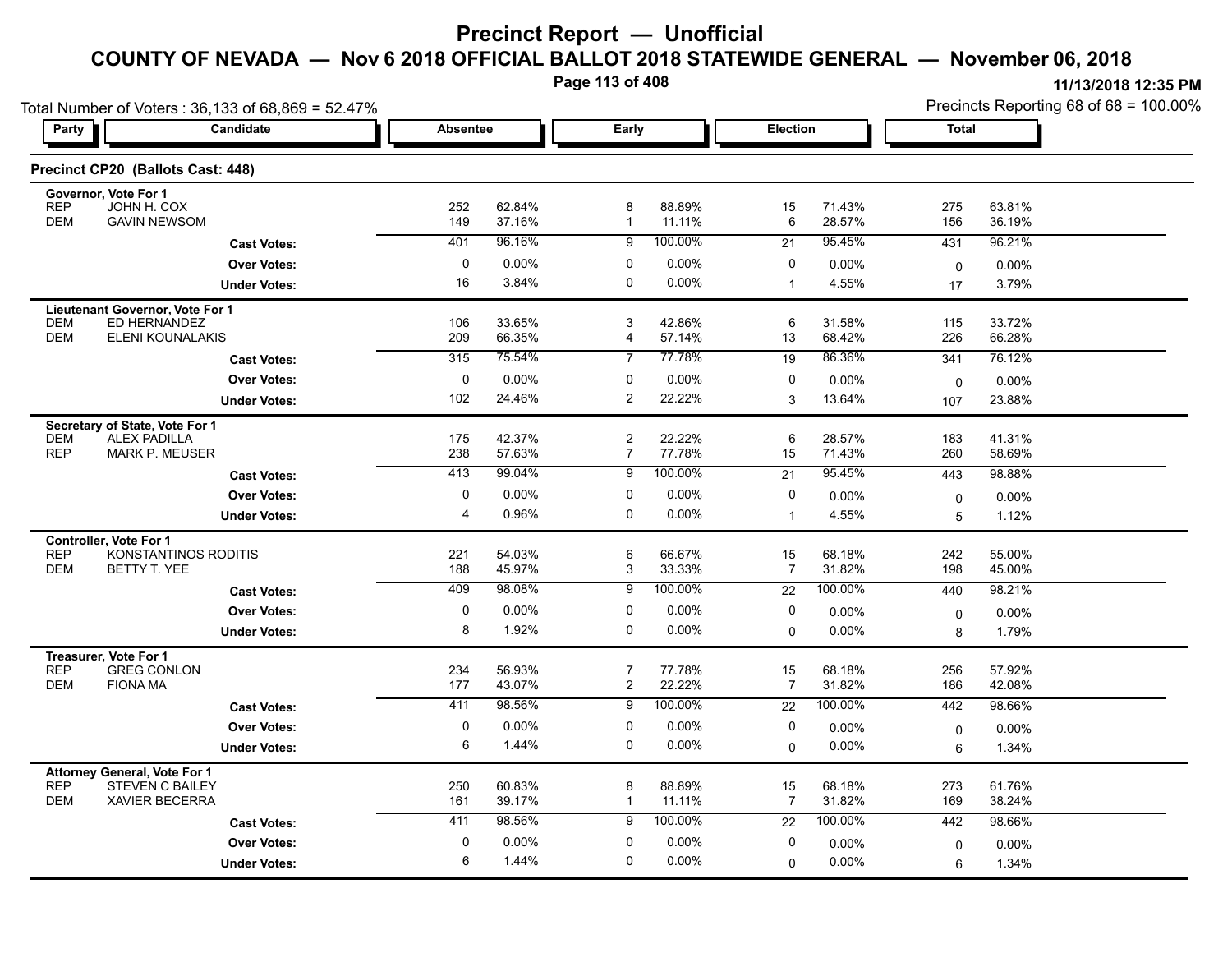Total Number of Voters : 36,133 of 68,869 = 52.47%

| Page 114 of 408 |          |       | 11/13/2018 12:35 PM                       |
|-----------------|----------|-------|-------------------------------------------|
|                 |          |       | Precincts Reporting 68 of $68 = 100.00\%$ |
| Earlv           | Election | Total |                                           |

| Precinct CP20 (Ballots Cast: 448)<br><b>Insurance Commissioner, Vote For 1</b><br><b>RICARDO LARA</b><br>34.09%<br>12.50%<br>5<br>23.81%<br><b>DEM</b><br>136<br>$\overline{1}$<br>142<br>33.18%<br><b>STEVE POIZNER</b><br>263<br>65.91%<br>$\overline{7}$<br>87.50%<br>16<br>76.19%<br>286<br>66.82%<br>95.68%<br>88.89%<br>95.45%<br>399<br>8<br>95.54%<br>21<br>428<br><b>Cast Votes:</b><br>$\mathbf 0$<br>0.00%<br>$\mathbf 0$<br>0.00%<br>0<br><b>Over Votes:</b><br>0.00%<br>0.00%<br>$\mathbf 0$<br>18<br>4.32%<br>$\mathbf{1}$<br>11.11%<br>4.55%<br>$\mathbf{1}$<br>4.46%<br><b>Under Votes:</b><br>20<br>Member, State Board of Equalization District 1, Vote For 1<br><b>DEM</b><br>TOM HALLINAN<br>41.06%<br>11.11%<br>6<br>28.57%<br>39.81%<br>163<br>1<br>170<br><b>REP</b><br><b>TED GAINES</b><br>58.94%<br>8<br>88.89%<br>15<br>71.43%<br>257<br>234<br>60.19%<br>95.20%<br>100.00%<br>95.45%<br>397<br>$\overline{9}$<br>95.31%<br>21<br>427<br><b>Cast Votes:</b><br>$\mathbf 0$<br>$0.00\%$<br>0<br>$0.00\%$<br>0<br><b>Over Votes:</b><br>0.00%<br>0.00%<br>0<br>20<br>4.80%<br>0<br>$0.00\%$<br>4.55%<br><b>Under Votes:</b><br>$\mathbf{1}$<br>4.69%<br>21<br>United States Senate, Vote For 1<br>3<br>22.22%<br><b>DEM</b><br><b>DIANNE FEINSTEIN</b><br>163<br>47.11%<br>50.00%<br>170<br>45.95%<br>4<br><b>DEM</b><br>52.89%<br>3<br>77.78%<br>200<br><b>KEVIN DE LEON</b><br>183<br>50.00%<br>14<br>54.05%<br>82.97%<br>81.82%<br>346<br>6<br>66.67%<br>82.59%<br>18<br>370<br><b>Cast Votes:</b><br>$\mathbf 0$<br>0.00%<br>$0.00\%$<br>0<br><b>Over Votes:</b><br>0<br>0.00%<br>$\Omega$<br>0.00%<br>71<br>17.03%<br>3<br>33.33%<br>18.18%<br><b>Under Votes:</b><br>4<br>17.41%<br>78<br>House of Representatives of the United States District 1, Vote For 1<br><b>REP</b><br><b>DOUG LA MALFA</b><br>220<br>53.53%<br>$\overline{7}$<br>77.78%<br>14<br>63.64%<br>241<br>54.52%<br>8<br><b>DEM</b><br><b>AUDREY DENNEY</b><br>191<br>46.47%<br>$\overline{c}$<br>22.22%<br>36.36%<br>201<br>45.48%<br>98.56%<br>100.00%<br>100.00%<br>411<br>9<br>22<br>442<br>98.66%<br><b>Cast Votes:</b><br>0.00%<br>$0.00\%$<br>$\mathbf 0$<br>$\mathbf 0$<br>0<br><b>Over Votes:</b><br>0.00%<br>0.00%<br>$\mathbf 0$<br>1.44%<br>0<br>$0.00\%$<br>6<br>$0.00\%$<br>$\Omega$<br><b>Under Votes:</b><br>6<br>1.34%<br>State Assembly District 1, Vote For 1<br><b>REP</b><br><b>BRIAN DAHLE</b><br>258<br>63.55%<br>8<br>88.89%<br>68.18%<br>15<br>281<br>64.30%<br><b>CALEEN SISK</b><br>36.45%<br>$\overline{7}$<br><b>DEM</b><br>148<br>$\mathbf{1}$<br>11.11%<br>31.82%<br>156<br>35.70%<br>97.36%<br>100.00%<br>406<br>100.00%<br>9<br>22<br>437<br>97.54%<br><b>Cast Votes:</b><br>$\mathbf 0$<br>0.00%<br>0<br>$0.00\%$<br>0<br><b>Over Votes:</b><br>$0.00\%$<br>$0.00\%$<br>0<br>11<br>2.64%<br>0<br>$0.00\%$<br>0.00%<br><b>Under Votes:</b><br>0<br>2.46%<br>11<br>For Associate Justice, Supreme Court - Carol A. Corrigan, Vote For 1<br><b>YES</b><br>72.15%<br>5<br>83.33%<br>14<br>82.35%<br>247<br>72.86%<br>228<br><b>NO</b><br>88<br>27.85%<br>$\mathbf 1$<br>16.67%<br>3<br>17.65%<br>92<br>27.14%<br>75.78%<br>66.67%<br>77.27%<br>316<br>6<br>339<br>75.67%<br>17<br><b>Cast Votes:</b><br>$\mathbf 0$<br>0.00%<br>0<br>0.00%<br>0<br><b>Over Votes:</b><br>0.00%<br>$0.00\%$<br>$\mathbf 0$<br>24.22%<br>101<br>3<br>33.33%<br>22.73%<br>5 | Party | Candidate           | <b>Absentee</b> | Early | Election | <b>Total</b> |        |  |
|-----------------------------------------------------------------------------------------------------------------------------------------------------------------------------------------------------------------------------------------------------------------------------------------------------------------------------------------------------------------------------------------------------------------------------------------------------------------------------------------------------------------------------------------------------------------------------------------------------------------------------------------------------------------------------------------------------------------------------------------------------------------------------------------------------------------------------------------------------------------------------------------------------------------------------------------------------------------------------------------------------------------------------------------------------------------------------------------------------------------------------------------------------------------------------------------------------------------------------------------------------------------------------------------------------------------------------------------------------------------------------------------------------------------------------------------------------------------------------------------------------------------------------------------------------------------------------------------------------------------------------------------------------------------------------------------------------------------------------------------------------------------------------------------------------------------------------------------------------------------------------------------------------------------------------------------------------------------------------------------------------------------------------------------------------------------------------------------------------------------------------------------------------------------------------------------------------------------------------------------------------------------------------------------------------------------------------------------------------------------------------------------------------------------------------------------------------------------------------------------------------------------------------------------------------------------------------------------------------------------------------------------------------------------------------------------------------------------------------------------------------------------------------------------------------------------------------------------------------------------------------------------------------------------------------------------------------------------------------------------------------------------------------------------------------------------------------------------------------------------------------------------------------------------------------------------------------------------------------------------------------------------------------------------------------------------------------------------------------------------------------------------|-------|---------------------|-----------------|-------|----------|--------------|--------|--|
|                                                                                                                                                                                                                                                                                                                                                                                                                                                                                                                                                                                                                                                                                                                                                                                                                                                                                                                                                                                                                                                                                                                                                                                                                                                                                                                                                                                                                                                                                                                                                                                                                                                                                                                                                                                                                                                                                                                                                                                                                                                                                                                                                                                                                                                                                                                                                                                                                                                                                                                                                                                                                                                                                                                                                                                                                                                                                                                                                                                                                                                                                                                                                                                                                                                                                                                                                                                         |       |                     |                 |       |          |              |        |  |
|                                                                                                                                                                                                                                                                                                                                                                                                                                                                                                                                                                                                                                                                                                                                                                                                                                                                                                                                                                                                                                                                                                                                                                                                                                                                                                                                                                                                                                                                                                                                                                                                                                                                                                                                                                                                                                                                                                                                                                                                                                                                                                                                                                                                                                                                                                                                                                                                                                                                                                                                                                                                                                                                                                                                                                                                                                                                                                                                                                                                                                                                                                                                                                                                                                                                                                                                                                                         |       |                     |                 |       |          |              |        |  |
|                                                                                                                                                                                                                                                                                                                                                                                                                                                                                                                                                                                                                                                                                                                                                                                                                                                                                                                                                                                                                                                                                                                                                                                                                                                                                                                                                                                                                                                                                                                                                                                                                                                                                                                                                                                                                                                                                                                                                                                                                                                                                                                                                                                                                                                                                                                                                                                                                                                                                                                                                                                                                                                                                                                                                                                                                                                                                                                                                                                                                                                                                                                                                                                                                                                                                                                                                                                         |       |                     |                 |       |          |              |        |  |
|                                                                                                                                                                                                                                                                                                                                                                                                                                                                                                                                                                                                                                                                                                                                                                                                                                                                                                                                                                                                                                                                                                                                                                                                                                                                                                                                                                                                                                                                                                                                                                                                                                                                                                                                                                                                                                                                                                                                                                                                                                                                                                                                                                                                                                                                                                                                                                                                                                                                                                                                                                                                                                                                                                                                                                                                                                                                                                                                                                                                                                                                                                                                                                                                                                                                                                                                                                                         |       |                     |                 |       |          |              |        |  |
|                                                                                                                                                                                                                                                                                                                                                                                                                                                                                                                                                                                                                                                                                                                                                                                                                                                                                                                                                                                                                                                                                                                                                                                                                                                                                                                                                                                                                                                                                                                                                                                                                                                                                                                                                                                                                                                                                                                                                                                                                                                                                                                                                                                                                                                                                                                                                                                                                                                                                                                                                                                                                                                                                                                                                                                                                                                                                                                                                                                                                                                                                                                                                                                                                                                                                                                                                                                         |       |                     |                 |       |          |              |        |  |
|                                                                                                                                                                                                                                                                                                                                                                                                                                                                                                                                                                                                                                                                                                                                                                                                                                                                                                                                                                                                                                                                                                                                                                                                                                                                                                                                                                                                                                                                                                                                                                                                                                                                                                                                                                                                                                                                                                                                                                                                                                                                                                                                                                                                                                                                                                                                                                                                                                                                                                                                                                                                                                                                                                                                                                                                                                                                                                                                                                                                                                                                                                                                                                                                                                                                                                                                                                                         |       |                     |                 |       |          |              |        |  |
|                                                                                                                                                                                                                                                                                                                                                                                                                                                                                                                                                                                                                                                                                                                                                                                                                                                                                                                                                                                                                                                                                                                                                                                                                                                                                                                                                                                                                                                                                                                                                                                                                                                                                                                                                                                                                                                                                                                                                                                                                                                                                                                                                                                                                                                                                                                                                                                                                                                                                                                                                                                                                                                                                                                                                                                                                                                                                                                                                                                                                                                                                                                                                                                                                                                                                                                                                                                         |       |                     |                 |       |          |              |        |  |
|                                                                                                                                                                                                                                                                                                                                                                                                                                                                                                                                                                                                                                                                                                                                                                                                                                                                                                                                                                                                                                                                                                                                                                                                                                                                                                                                                                                                                                                                                                                                                                                                                                                                                                                                                                                                                                                                                                                                                                                                                                                                                                                                                                                                                                                                                                                                                                                                                                                                                                                                                                                                                                                                                                                                                                                                                                                                                                                                                                                                                                                                                                                                                                                                                                                                                                                                                                                         |       |                     |                 |       |          |              |        |  |
|                                                                                                                                                                                                                                                                                                                                                                                                                                                                                                                                                                                                                                                                                                                                                                                                                                                                                                                                                                                                                                                                                                                                                                                                                                                                                                                                                                                                                                                                                                                                                                                                                                                                                                                                                                                                                                                                                                                                                                                                                                                                                                                                                                                                                                                                                                                                                                                                                                                                                                                                                                                                                                                                                                                                                                                                                                                                                                                                                                                                                                                                                                                                                                                                                                                                                                                                                                                         |       |                     |                 |       |          |              |        |  |
|                                                                                                                                                                                                                                                                                                                                                                                                                                                                                                                                                                                                                                                                                                                                                                                                                                                                                                                                                                                                                                                                                                                                                                                                                                                                                                                                                                                                                                                                                                                                                                                                                                                                                                                                                                                                                                                                                                                                                                                                                                                                                                                                                                                                                                                                                                                                                                                                                                                                                                                                                                                                                                                                                                                                                                                                                                                                                                                                                                                                                                                                                                                                                                                                                                                                                                                                                                                         |       |                     |                 |       |          |              |        |  |
|                                                                                                                                                                                                                                                                                                                                                                                                                                                                                                                                                                                                                                                                                                                                                                                                                                                                                                                                                                                                                                                                                                                                                                                                                                                                                                                                                                                                                                                                                                                                                                                                                                                                                                                                                                                                                                                                                                                                                                                                                                                                                                                                                                                                                                                                                                                                                                                                                                                                                                                                                                                                                                                                                                                                                                                                                                                                                                                                                                                                                                                                                                                                                                                                                                                                                                                                                                                         |       |                     |                 |       |          |              |        |  |
|                                                                                                                                                                                                                                                                                                                                                                                                                                                                                                                                                                                                                                                                                                                                                                                                                                                                                                                                                                                                                                                                                                                                                                                                                                                                                                                                                                                                                                                                                                                                                                                                                                                                                                                                                                                                                                                                                                                                                                                                                                                                                                                                                                                                                                                                                                                                                                                                                                                                                                                                                                                                                                                                                                                                                                                                                                                                                                                                                                                                                                                                                                                                                                                                                                                                                                                                                                                         |       |                     |                 |       |          |              |        |  |
|                                                                                                                                                                                                                                                                                                                                                                                                                                                                                                                                                                                                                                                                                                                                                                                                                                                                                                                                                                                                                                                                                                                                                                                                                                                                                                                                                                                                                                                                                                                                                                                                                                                                                                                                                                                                                                                                                                                                                                                                                                                                                                                                                                                                                                                                                                                                                                                                                                                                                                                                                                                                                                                                                                                                                                                                                                                                                                                                                                                                                                                                                                                                                                                                                                                                                                                                                                                         |       |                     |                 |       |          |              |        |  |
|                                                                                                                                                                                                                                                                                                                                                                                                                                                                                                                                                                                                                                                                                                                                                                                                                                                                                                                                                                                                                                                                                                                                                                                                                                                                                                                                                                                                                                                                                                                                                                                                                                                                                                                                                                                                                                                                                                                                                                                                                                                                                                                                                                                                                                                                                                                                                                                                                                                                                                                                                                                                                                                                                                                                                                                                                                                                                                                                                                                                                                                                                                                                                                                                                                                                                                                                                                                         |       |                     |                 |       |          |              |        |  |
|                                                                                                                                                                                                                                                                                                                                                                                                                                                                                                                                                                                                                                                                                                                                                                                                                                                                                                                                                                                                                                                                                                                                                                                                                                                                                                                                                                                                                                                                                                                                                                                                                                                                                                                                                                                                                                                                                                                                                                                                                                                                                                                                                                                                                                                                                                                                                                                                                                                                                                                                                                                                                                                                                                                                                                                                                                                                                                                                                                                                                                                                                                                                                                                                                                                                                                                                                                                         |       |                     |                 |       |          |              |        |  |
|                                                                                                                                                                                                                                                                                                                                                                                                                                                                                                                                                                                                                                                                                                                                                                                                                                                                                                                                                                                                                                                                                                                                                                                                                                                                                                                                                                                                                                                                                                                                                                                                                                                                                                                                                                                                                                                                                                                                                                                                                                                                                                                                                                                                                                                                                                                                                                                                                                                                                                                                                                                                                                                                                                                                                                                                                                                                                                                                                                                                                                                                                                                                                                                                                                                                                                                                                                                         |       |                     |                 |       |          |              |        |  |
|                                                                                                                                                                                                                                                                                                                                                                                                                                                                                                                                                                                                                                                                                                                                                                                                                                                                                                                                                                                                                                                                                                                                                                                                                                                                                                                                                                                                                                                                                                                                                                                                                                                                                                                                                                                                                                                                                                                                                                                                                                                                                                                                                                                                                                                                                                                                                                                                                                                                                                                                                                                                                                                                                                                                                                                                                                                                                                                                                                                                                                                                                                                                                                                                                                                                                                                                                                                         |       |                     |                 |       |          |              |        |  |
|                                                                                                                                                                                                                                                                                                                                                                                                                                                                                                                                                                                                                                                                                                                                                                                                                                                                                                                                                                                                                                                                                                                                                                                                                                                                                                                                                                                                                                                                                                                                                                                                                                                                                                                                                                                                                                                                                                                                                                                                                                                                                                                                                                                                                                                                                                                                                                                                                                                                                                                                                                                                                                                                                                                                                                                                                                                                                                                                                                                                                                                                                                                                                                                                                                                                                                                                                                                         |       |                     |                 |       |          |              |        |  |
|                                                                                                                                                                                                                                                                                                                                                                                                                                                                                                                                                                                                                                                                                                                                                                                                                                                                                                                                                                                                                                                                                                                                                                                                                                                                                                                                                                                                                                                                                                                                                                                                                                                                                                                                                                                                                                                                                                                                                                                                                                                                                                                                                                                                                                                                                                                                                                                                                                                                                                                                                                                                                                                                                                                                                                                                                                                                                                                                                                                                                                                                                                                                                                                                                                                                                                                                                                                         |       |                     |                 |       |          |              |        |  |
|                                                                                                                                                                                                                                                                                                                                                                                                                                                                                                                                                                                                                                                                                                                                                                                                                                                                                                                                                                                                                                                                                                                                                                                                                                                                                                                                                                                                                                                                                                                                                                                                                                                                                                                                                                                                                                                                                                                                                                                                                                                                                                                                                                                                                                                                                                                                                                                                                                                                                                                                                                                                                                                                                                                                                                                                                                                                                                                                                                                                                                                                                                                                                                                                                                                                                                                                                                                         |       |                     |                 |       |          |              |        |  |
|                                                                                                                                                                                                                                                                                                                                                                                                                                                                                                                                                                                                                                                                                                                                                                                                                                                                                                                                                                                                                                                                                                                                                                                                                                                                                                                                                                                                                                                                                                                                                                                                                                                                                                                                                                                                                                                                                                                                                                                                                                                                                                                                                                                                                                                                                                                                                                                                                                                                                                                                                                                                                                                                                                                                                                                                                                                                                                                                                                                                                                                                                                                                                                                                                                                                                                                                                                                         |       |                     |                 |       |          |              |        |  |
|                                                                                                                                                                                                                                                                                                                                                                                                                                                                                                                                                                                                                                                                                                                                                                                                                                                                                                                                                                                                                                                                                                                                                                                                                                                                                                                                                                                                                                                                                                                                                                                                                                                                                                                                                                                                                                                                                                                                                                                                                                                                                                                                                                                                                                                                                                                                                                                                                                                                                                                                                                                                                                                                                                                                                                                                                                                                                                                                                                                                                                                                                                                                                                                                                                                                                                                                                                                         |       |                     |                 |       |          |              |        |  |
|                                                                                                                                                                                                                                                                                                                                                                                                                                                                                                                                                                                                                                                                                                                                                                                                                                                                                                                                                                                                                                                                                                                                                                                                                                                                                                                                                                                                                                                                                                                                                                                                                                                                                                                                                                                                                                                                                                                                                                                                                                                                                                                                                                                                                                                                                                                                                                                                                                                                                                                                                                                                                                                                                                                                                                                                                                                                                                                                                                                                                                                                                                                                                                                                                                                                                                                                                                                         |       |                     |                 |       |          |              |        |  |
|                                                                                                                                                                                                                                                                                                                                                                                                                                                                                                                                                                                                                                                                                                                                                                                                                                                                                                                                                                                                                                                                                                                                                                                                                                                                                                                                                                                                                                                                                                                                                                                                                                                                                                                                                                                                                                                                                                                                                                                                                                                                                                                                                                                                                                                                                                                                                                                                                                                                                                                                                                                                                                                                                                                                                                                                                                                                                                                                                                                                                                                                                                                                                                                                                                                                                                                                                                                         |       |                     |                 |       |          |              |        |  |
|                                                                                                                                                                                                                                                                                                                                                                                                                                                                                                                                                                                                                                                                                                                                                                                                                                                                                                                                                                                                                                                                                                                                                                                                                                                                                                                                                                                                                                                                                                                                                                                                                                                                                                                                                                                                                                                                                                                                                                                                                                                                                                                                                                                                                                                                                                                                                                                                                                                                                                                                                                                                                                                                                                                                                                                                                                                                                                                                                                                                                                                                                                                                                                                                                                                                                                                                                                                         |       |                     |                 |       |          |              |        |  |
|                                                                                                                                                                                                                                                                                                                                                                                                                                                                                                                                                                                                                                                                                                                                                                                                                                                                                                                                                                                                                                                                                                                                                                                                                                                                                                                                                                                                                                                                                                                                                                                                                                                                                                                                                                                                                                                                                                                                                                                                                                                                                                                                                                                                                                                                                                                                                                                                                                                                                                                                                                                                                                                                                                                                                                                                                                                                                                                                                                                                                                                                                                                                                                                                                                                                                                                                                                                         |       |                     |                 |       |          |              |        |  |
|                                                                                                                                                                                                                                                                                                                                                                                                                                                                                                                                                                                                                                                                                                                                                                                                                                                                                                                                                                                                                                                                                                                                                                                                                                                                                                                                                                                                                                                                                                                                                                                                                                                                                                                                                                                                                                                                                                                                                                                                                                                                                                                                                                                                                                                                                                                                                                                                                                                                                                                                                                                                                                                                                                                                                                                                                                                                                                                                                                                                                                                                                                                                                                                                                                                                                                                                                                                         |       |                     |                 |       |          |              |        |  |
|                                                                                                                                                                                                                                                                                                                                                                                                                                                                                                                                                                                                                                                                                                                                                                                                                                                                                                                                                                                                                                                                                                                                                                                                                                                                                                                                                                                                                                                                                                                                                                                                                                                                                                                                                                                                                                                                                                                                                                                                                                                                                                                                                                                                                                                                                                                                                                                                                                                                                                                                                                                                                                                                                                                                                                                                                                                                                                                                                                                                                                                                                                                                                                                                                                                                                                                                                                                         |       | <b>Under Votes:</b> |                 |       |          | 109          | 24.33% |  |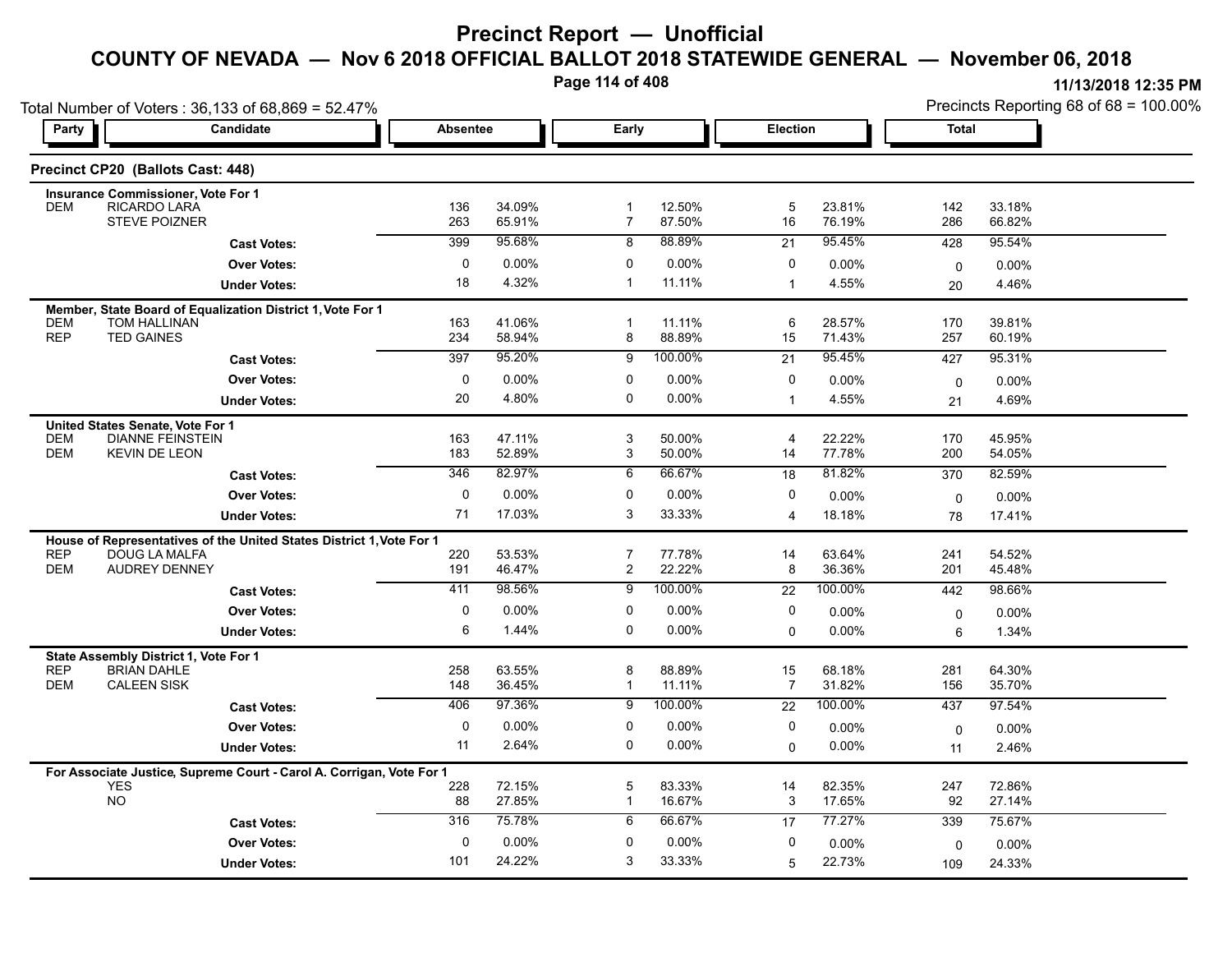# **Precinct Report — Unofficial**

#### **COUNTY OF NEVADA — Nov 6 2018 OFFICIAL BALLOT 2018 STATEWIDE GENERAL — November 06, 2018**

**Page 115 of 408**

|                   | Total Number of Voters: 36,133 of 68,869 = 52.47%                                              |                 |                  |                     |                  |                |                  |              | Precincts Reporting 68 of 68 = 100.00% |  |  |
|-------------------|------------------------------------------------------------------------------------------------|-----------------|------------------|---------------------|------------------|----------------|------------------|--------------|----------------------------------------|--|--|
| Party             | Candidate                                                                                      | <b>Absentee</b> |                  | Early               |                  | Election       |                  | <b>Total</b> |                                        |  |  |
|                   | Precinct CP20 (Ballots Cast: 448)                                                              |                 |                  |                     |                  |                |                  |              |                                        |  |  |
|                   | For Associate Justice, Supreme Court - Leondra R. Kruger, Vote For 1                           |                 |                  |                     |                  |                |                  |              |                                        |  |  |
|                   | <b>YES</b><br><b>NO</b>                                                                        | 218<br>93       | 70.10%<br>29.90% | 3<br>3              | 50.00%<br>50.00% | 11<br>5        | 68.75%<br>31.25% | 232<br>101   | 69.67%<br>30.33%                       |  |  |
|                   | <b>Cast Votes:</b>                                                                             | 311             | 74.58%           | 6                   | 66.67%           | 16             | 72.73%           | 333          | 74.33%                                 |  |  |
|                   |                                                                                                | $\mathbf 0$     | 0.00%            | 0                   | 0.00%            | 0              |                  |              |                                        |  |  |
|                   | <b>Over Votes:</b>                                                                             | 106             | 25.42%           | 3                   | 33.33%           |                | 0.00%<br>27.27%  | 0            | 0.00%                                  |  |  |
|                   | <b>Under Votes:</b>                                                                            |                 |                  |                     |                  | 6              |                  | 115          | 25.67%                                 |  |  |
|                   | For Associate Justice, Court of Appeal, Third District - Cole Blease, Vote For 1<br><b>YES</b> | 216             | 70.13%           | 3                   | 50.00%           | 8              | 50.00%           | 227          | 68.79%                                 |  |  |
|                   | <b>NO</b>                                                                                      | 92              | 29.87%           | 3                   | 50.00%           | 8              | 50.00%           | 103          | 31.21%                                 |  |  |
|                   | <b>Cast Votes:</b>                                                                             | 308             | 73.86%           | 6                   | 66.67%           | 16             | 72.73%           | 330          | 73.66%                                 |  |  |
|                   | <b>Over Votes:</b>                                                                             | 0               | $0.00\%$         | 0                   | 0.00%            | 0              | $0.00\%$         | $\mathbf 0$  | $0.00\%$                               |  |  |
|                   | <b>Under Votes:</b>                                                                            | 109             | 26.14%           | 3                   | 33.33%           | 6              | 27.27%           | 118          | 26.34%                                 |  |  |
|                   |                                                                                                |                 |                  |                     |                  |                |                  |              |                                        |  |  |
|                   | For Associate Justice, Court of Appeal, Third District - Louis Mauro, Vote For 1<br><b>YES</b> | 217             | 70.00%           | 3                   | 50.00%           | 11             | 68.75%           | 231          | 69.58%                                 |  |  |
|                   | <b>NO</b>                                                                                      | 93              | 30.00%           | 3                   | 50.00%           | 5              | 31.25%           | 101          | 30.42%                                 |  |  |
|                   | <b>Cast Votes:</b>                                                                             | 310             | 74.34%           | 6                   | 66.67%           | 16             | 72.73%           | 332          | 74.11%                                 |  |  |
|                   | <b>Over Votes:</b>                                                                             | 0               | $0.00\%$         | 0                   | 0.00%            | 0              | 0.00%            | $\mathbf 0$  | 0.00%                                  |  |  |
|                   | <b>Under Votes:</b>                                                                            | 107             | 25.66%           | 3                   | 33.33%           | 6              | 27.27%           | 116          | 25.89%                                 |  |  |
|                   | Superintendent of Public Instruction, Vote For 1                                               |                 |                  |                     |                  |                |                  |              |                                        |  |  |
| <b>IDS</b>        | <b>MARSHALL TUCK</b>                                                                           | 209             | 61.29%           | 5                   | 71.43%           | 16             | 84.21%           | 230          | 62.67%                                 |  |  |
| <b>IDS</b>        | TONY K. THURMOND                                                                               | 132             | 38.71%           | $\overline{c}$      | 28.57%           | 3              | 15.79%           | 137          | 37.33%                                 |  |  |
|                   | <b>Cast Votes:</b>                                                                             | 341             | 81.77%           | $\overline{7}$      | 77.78%           | 19             | 86.36%           | 367          | 81.92%                                 |  |  |
|                   | <b>Over Votes:</b>                                                                             | 0               | $0.00\%$         | 0                   | 0.00%            | 0              | $0.00\%$         | $\Omega$     | $0.00\%$                               |  |  |
|                   | <b>Under Votes:</b>                                                                            | 76              | 18.23%           | 2                   | 22.22%           | 3              | 13.64%           | 81           | 18.08%                                 |  |  |
|                   | District Board Member, Nevada County Board of Education Trustee Area2,                         |                 | Vote For 1       |                     |                  |                |                  |              |                                        |  |  |
| <b>IDS</b><br>jDS | <b>HEINO NICOLAI</b><br>JOHN V "JACK" MEEKS                                                    | 162             | 53.82%           | 3                   | 50.00%           | $\overline{7}$ | 43.75%           | 172          | 53.25%                                 |  |  |
|                   |                                                                                                | 139<br>301      | 46.18%<br>72.18% | 3<br>$\overline{6}$ | 50.00%<br>66.67% | 9              | 56.25%<br>72.73% | 151          | 46.75%                                 |  |  |
|                   | <b>Cast Votes:</b>                                                                             |                 |                  |                     |                  | 16             |                  | 323          | 72.10%                                 |  |  |
|                   | <b>Over Votes:</b>                                                                             | $\mathbf 0$     | 0.00%            | $\mathbf 0$         | 0.00%            | 0              | 0.00%            | 0            | $0.00\%$                               |  |  |
|                   | <b>Under Votes:</b>                                                                            | 116             | 27.82%           | 3                   | 33.33%           | 6              | 27.27%           | 125          | 27.90%                                 |  |  |
|                   | Trustee Area 5, Nevada Joint Union High School District, Vote For 1                            |                 |                  |                     |                  |                |                  |              |                                        |  |  |
| DS<br><b>IDS</b>  | SONIA DELGADILLO<br>PATRICIA "PAT" SEELEY                                                      | 170<br>135      | 55.74%<br>44.26% | $\overline{c}$<br>3 | 40.00%<br>60.00% | 11<br>5        | 68.75%<br>31.25% | 183<br>143   | 56.13%<br>43.87%                       |  |  |
|                   |                                                                                                | 305             | 73.14%           | 5                   | 55.56%           | 16             | 72.73%           | 326          | 72.77%                                 |  |  |
|                   | <b>Cast Votes:</b>                                                                             |                 |                  |                     |                  |                |                  |              |                                        |  |  |
|                   | <b>Over Votes:</b>                                                                             | $\mathbf 0$     | 0.00%            | 0                   | 0.00%            | 0              | $0.00\%$         | 0            | $0.00\%$                               |  |  |
|                   | <b>Under Votes:</b>                                                                            | 112             | 26.86%           | 4                   | 44.44%           | 6              | 27.27%           | 122          | 27.23%                                 |  |  |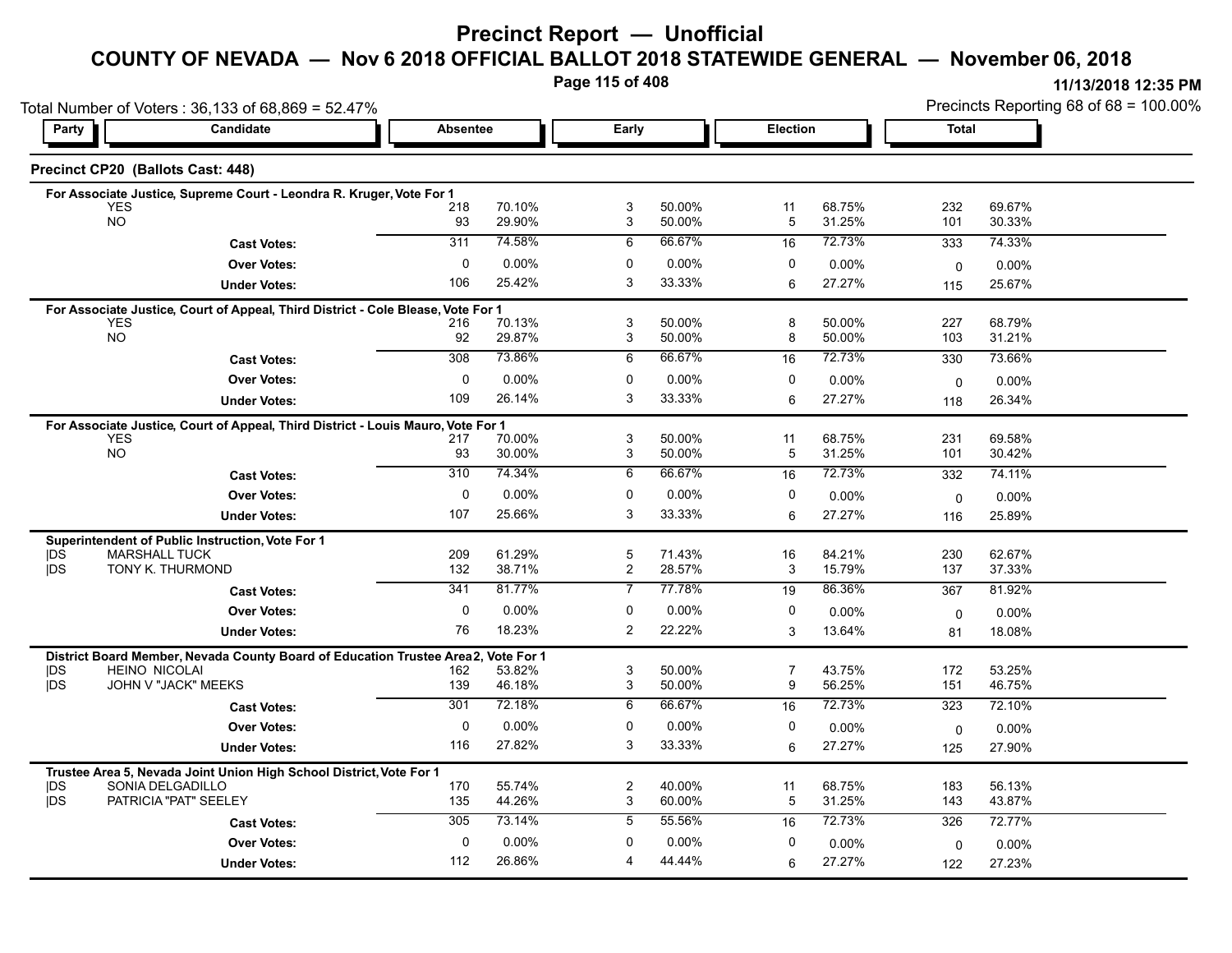**Page 116 of 408**

| Party                    | Total Number of Voters: 36,133 of 68,869 = 52.47%<br><b>Candidate</b> | <b>Absentee</b> |                  | Early                          |                  | <b>Election</b> |                  | <b>Total</b> |                  |
|--------------------------|-----------------------------------------------------------------------|-----------------|------------------|--------------------------------|------------------|-----------------|------------------|--------------|------------------|
|                          |                                                                       |                 |                  |                                |                  |                 |                  |              |                  |
|                          | Precinct CP20 (Ballots Cast: 448)                                     |                 |                  |                                |                  |                 |                  |              |                  |
|                          | Sheriff-Coroner-Public Administrator, Vote For 1                      |                 |                  |                                |                  |                 |                  |              |                  |
| <b>IDS</b><br><b>IDS</b> | <b>SHANNAN MOON</b><br><b>BILL SMETHERS</b>                           | 178<br>216      | 45.18%<br>54.82% | 3<br>6                         | 33.33%<br>66.67% | 6<br>13         | 31.58%<br>68.42% | 187<br>235   | 44.31%<br>55.69% |
|                          | <b>Cast Votes:</b>                                                    | 394             | 94.48%           | 9                              | 100.00%          | 19              | 86.36%           | 422          | 94.20%           |
|                          | <b>Over Votes:</b>                                                    | 0               | 0.00%            | 0                              | $0.00\%$         | 0               | 0.00%            | $\mathbf 0$  | 0.00%            |
|                          | <b>Under Votes:</b>                                                   | 23              | 5.52%            | $\mathbf 0$                    | $0.00\%$         | 3               | 13.64%           | 26           | 5.80%            |
|                          | Director, Nevada Irrigation District Division II, Vote For 1          |                 |                  |                                |                  |                 |                  |              |                  |
| <b>IDS</b><br>jDS        | <b>BRUCE HERRING</b><br>CHRIS BIERWAGEN                               | 103<br>278      | 27.03%<br>72.97% | $\mathbf 1$<br>$\overline{7}$  | 12.50%<br>87.50% | 5<br>15         | 25.00%<br>75.00% | 109<br>300   | 26.65%<br>73.35% |
|                          | <b>Cast Votes:</b>                                                    | 381             | 91.37%           | 8                              | 88.89%           | 20              | 90.91%           | 409          | 91.29%           |
|                          | <b>Over Votes:</b>                                                    | 0               | 0.00%            | 0                              | $0.00\%$         | 0               | 0.00%            |              |                  |
|                          | <b>Under Votes:</b>                                                   | 36              | 8.63%            | $\mathbf{1}$                   | 11.11%           | 2               | 9.09%            | 0<br>39      | 0.00%<br>8.71%   |
|                          |                                                                       |                 |                  |                                |                  |                 |                  |              |                  |
|                          | Proposition 1, Vote For 1<br><b>YES</b>                               | 154             | 37.93%           | $\boldsymbol{2}$               | 25.00%           | $\overline{7}$  | 31.82%           | 163          | 37.39%           |
|                          | <b>NO</b>                                                             | 252             | 62.07%           | 6                              | 75.00%           | 15              | 68.18%           | 273          | 62.61%           |
|                          | <b>Cast Votes:</b>                                                    | 406             | 97.36%           | $\overline{8}$                 | 88.89%           | $\overline{22}$ | 100.00%          | 436          | 97.32%           |
|                          | <b>Over Votes:</b>                                                    | $\mathbf 0$     | 0.00%            | 0                              | $0.00\%$         | 0               | 0.00%            | 0            | 0.00%            |
|                          | <b>Under Votes:</b>                                                   | 11              | 2.64%            | $\mathbf{1}$                   | 11.11%           | $\mathbf 0$     | $0.00\%$         | 12           | 2.68%            |
|                          | Proposition 2, Vote For 1                                             |                 |                  |                                |                  |                 |                  |              |                  |
|                          | <b>YES</b><br><b>NO</b>                                               | 179<br>227      | 44.09%<br>55.91% | $\ensuremath{\mathsf{3}}$<br>5 | 37.50%<br>62.50% | 9<br>13         | 40.91%<br>59.09% | 191<br>245   | 43.81%<br>56.19% |
|                          | <b>Cast Votes:</b>                                                    | 406             | 97.36%           | 8                              | 88.89%           | 22              | 100.00%          | 436          | 97.32%           |
|                          | <b>Over Votes:</b>                                                    | $\mathbf 0$     | 0.00%            | 0                              | $0.00\%$         | 0               | 0.00%            |              |                  |
|                          | <b>Under Votes:</b>                                                   | 11              | 2.64%            | $\mathbf{1}$                   | 11.11%           | $\mathbf 0$     | $0.00\%$         | 0<br>12      | 0.00%<br>2.68%   |
|                          |                                                                       |                 |                  |                                |                  |                 |                  |              |                  |
|                          | Proposition 3, Vote For 1<br><b>YES</b>                               | 134             | 33.25%           | 3                              | 37.50%           | 7               | 33.33%           | 144          | 33.33%           |
|                          | <b>NO</b>                                                             | 269             | 66.75%           | $\mathbf 5$                    | 62.50%           | 14              | 66.67%           | 288          | 66.67%           |
|                          | <b>Cast Votes:</b>                                                    | 403             | 96.64%           | $\overline{8}$                 | 88.89%           | $\overline{21}$ | 95.45%           | 432          | 96.43%           |
|                          | <b>Over Votes:</b>                                                    | $\pmb{0}$       | 0.00%            | 0                              | 0.00%            | 0               | 0.00%            | $\mathbf 0$  | 0.00%            |
|                          | <b>Under Votes:</b>                                                   | 14              | 3.36%            | $\mathbf{1}$                   | 11.11%           | $\mathbf{1}$    | 4.55%            | 16           | 3.57%            |
|                          | Proposition 4, Vote For 1                                             |                 |                  |                                |                  |                 |                  |              |                  |
|                          | <b>YES</b><br><b>NO</b>                                               | 164<br>235      | 41.10%<br>58.90% | $\overline{c}$<br>6            | 25.00%<br>75.00% | 12<br>10        | 54.55%<br>45.45% | 178<br>251   | 41.49%<br>58.51% |
|                          |                                                                       | 399             | 95.68%           | 8                              | 88.89%           |                 | 100.00%          | 429          | 95.76%           |
|                          | <b>Cast Votes:</b>                                                    | 0               | 0.00%            | 0                              | $0.00\%$         | 22<br>0         |                  |              |                  |
|                          | <b>Over Votes:</b><br><b>Under Votes:</b>                             | 18              | 4.32%            | $\mathbf{1}$                   | 11.11%           |                 | 0.00%<br>0.00%   | $\mathbf 0$  | 0.00%<br>4.24%   |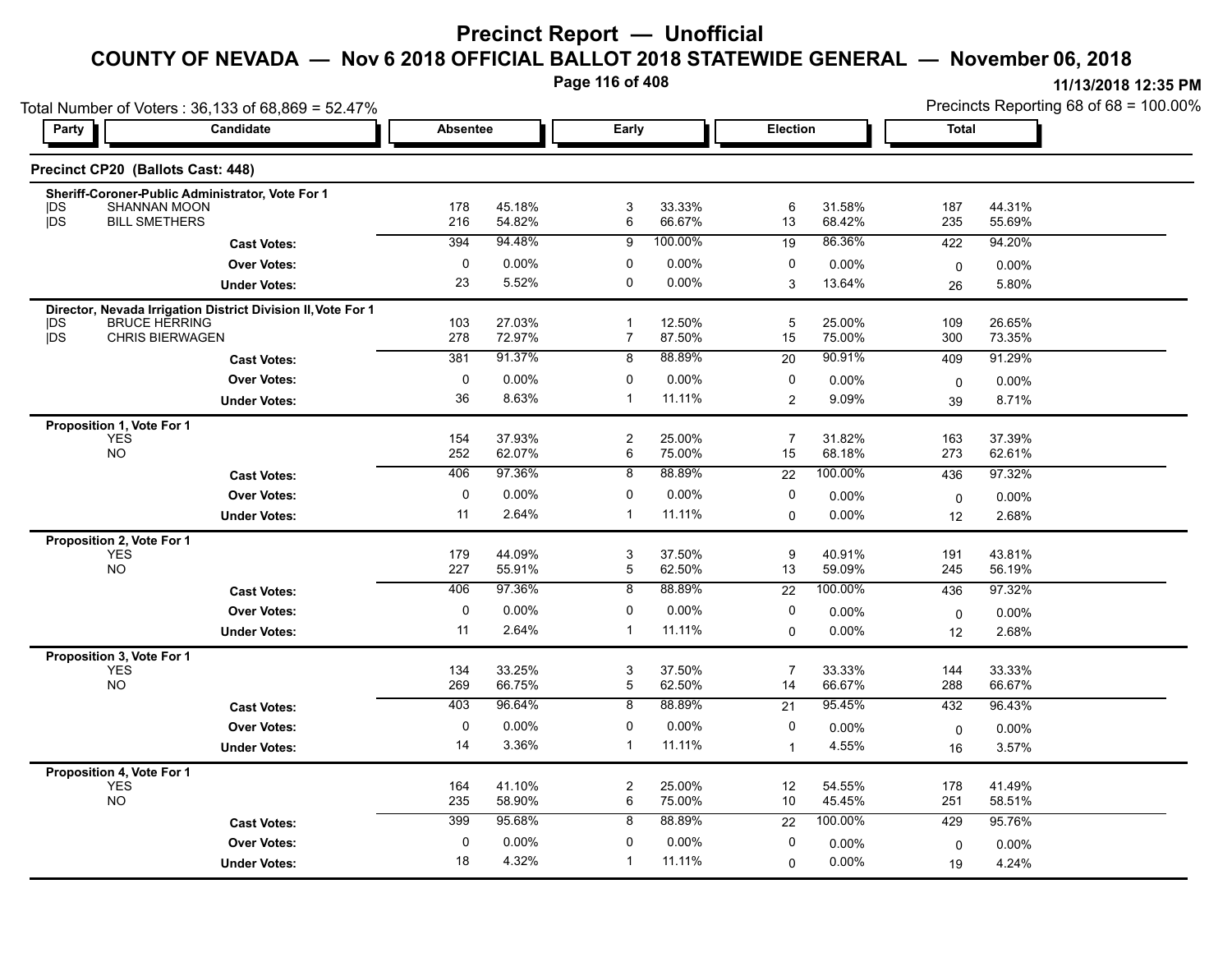**Page 117 of 408**

|                                   | Total Number of Voters: 36,133 of 68,869 = 52.47% |                 |                  |                                |                  |                      | Precincts Reporting 68 of 68 = 100.00% |                      |                  |
|-----------------------------------|---------------------------------------------------|-----------------|------------------|--------------------------------|------------------|----------------------|----------------------------------------|----------------------|------------------|
| Party                             | Candidate                                         | <b>Absentee</b> |                  | Early                          |                  | Election             |                                        | <b>Total</b>         |                  |
| Precinct CP20 (Ballots Cast: 448) |                                                   |                 |                  |                                |                  |                      |                                        |                      |                  |
| Proposition 5, Vote For 1         |                                                   |                 |                  |                                |                  |                      |                                        |                      |                  |
| <b>YES</b><br><b>NO</b>           |                                                   | 210<br>192      | 52.24%<br>47.76% | $\overline{7}$<br>$\mathbf{1}$ | 87.50%<br>12.50% | 11<br>10             | 52.38%<br>47.62%                       | 228<br>203           | 52.90%<br>47.10% |
|                                   | <b>Cast Votes:</b>                                | 402             | 96.40%           | 8                              | 88.89%           | 21                   | 95.45%                                 | 431                  | 96.21%           |
|                                   | <b>Over Votes:</b>                                | 0               | $0.00\%$         | 0                              | 0.00%            | 0                    | $0.00\%$                               | $\mathbf 0$          | 0.00%            |
|                                   | <b>Under Votes:</b>                               | 15              | 3.60%            | $\mathbf 1$                    | 11.11%           | $\mathbf 1$          | 4.55%                                  | 17                   | 3.79%            |
| Proposition 6, Vote For 1         |                                                   |                 |                  |                                |                  |                      |                                        |                      |                  |
| <b>YES</b><br><b>NO</b>           |                                                   | 248<br>162      | 60.49%<br>39.51% | $\overline{7}$<br>$\mathbf{1}$ | 87.50%<br>12.50% | 15<br>7              | 68.18%<br>31.82%                       | 270<br>170           | 61.36%<br>38.64% |
|                                   | <b>Cast Votes:</b>                                | 410             | 98.32%           | 8                              | 88.89%           | 22                   | 100.00%                                | 440                  | 98.21%           |
|                                   | <b>Over Votes:</b>                                | 0               | $0.00\%$         | 0                              | 0.00%            | 0                    | 0.00%                                  | 0                    | 0.00%            |
|                                   | <b>Under Votes:</b>                               | $\overline{7}$  | 1.68%            | $\mathbf 1$                    | 11.11%           | $\Omega$             | 0.00%                                  | 8                    | 1.79%            |
| Proposition 7, Vote For 1         |                                                   |                 |                  |                                |                  |                      |                                        |                      |                  |
| <b>YES</b><br><b>NO</b>           |                                                   | 217<br>192      | 53.06%<br>46.94% | $\mathbf 1$<br>$\overline{7}$  | 12.50%<br>87.50% | 15<br>$\overline{7}$ | 68.18%<br>31.82%                       | 233<br>206           | 53.08%<br>46.92% |
|                                   | <b>Cast Votes:</b>                                | 409             | 98.08%           | 8                              | 88.89%           | $\overline{22}$      | 100.00%                                | 439                  | 97.99%           |
|                                   | <b>Over Votes:</b>                                | 0               | 0.00%            | 0                              | 0.00%            | 0                    | 0.00%                                  | 0                    | 0.00%            |
|                                   | <b>Under Votes:</b>                               | 8               | 1.92%            | 1                              | 11.11%           | 0                    | 0.00%                                  | 9                    | 2.01%            |
| Proposition 8, Vote For 1         |                                                   |                 |                  |                                |                  |                      |                                        |                      |                  |
| <b>YES</b><br><b>NO</b>           |                                                   | 123<br>283      | 30.30%<br>69.70% | $\mathbf{1}$<br>$\overline{7}$ | 12.50%<br>87.50% | 9<br>13              | 40.91%<br>59.09%                       | 133<br>303           | 30.50%<br>69.50% |
|                                   | <b>Cast Votes:</b>                                | 406             | 97.36%           | 8                              | 88.89%           | $\overline{22}$      | 100.00%                                | 436                  | 97.32%           |
|                                   | <b>Over Votes:</b>                                | $\mathbf{1}$    | 0.24%            | 0                              | 0.00%            | 0                    | $0.00\%$                               | $\overline{1}$       | 0.22%            |
|                                   | <b>Under Votes:</b>                               | 10              | 2.40%            | 1                              | 11.11%           | 0                    | 0.00%                                  | 11                   | 2.46%            |
| Proposition 10, Vote For 1        |                                                   |                 |                  |                                |                  |                      |                                        |                      |                  |
| <b>YES</b><br><b>NO</b>           |                                                   | 109<br>298      | 26.78%<br>73.22% | $\mathbf 1$<br>$\overline{7}$  | 12.50%<br>87.50% | $\overline{7}$<br>15 | 31.82%<br>68.18%                       | 117<br>320           | 26.77%<br>73.23% |
|                                   | <b>Cast Votes:</b>                                | 407             | 97.60%           | 8                              | 88.89%           | 22                   | 100.00%                                | 437                  | 97.54%           |
|                                   | <b>Over Votes:</b>                                | $\mathbf 0$     | $0.00\%$         | 0                              | 0.00%            | 0                    | $0.00\%$                               | 0                    | 0.00%            |
|                                   | <b>Under Votes:</b>                               | 10              | 2.40%            | 1                              | 11.11%           | $\mathbf 0$          | 0.00%                                  | 11                   | 2.46%            |
| Proposition 11, Vote For 1        |                                                   |                 |                  |                                |                  |                      |                                        |                      |                  |
| <b>YES</b><br><b>NO</b>           |                                                   | 272<br>127      | 68.17%<br>31.83% | 6<br>$\overline{2}$            | 75.00%<br>25.00% | 9<br>12              | 42.86%<br>57.14%                       | 287<br>141           | 67.06%<br>32.94% |
|                                   | <b>Cast Votes:</b>                                | 399             | 95.68%           | 8                              | 88.89%           | 21                   | 95.45%                                 | 428                  | 95.54%           |
|                                   | <b>Over Votes:</b>                                | $\mathbf{1}$    | 0.24%            | 0                              | 0.00%            | 0                    | 0.00%                                  |                      | 0.22%            |
|                                   | <b>Under Votes:</b>                               | 17              | 4.08%            | $\mathbf{1}$                   | 11.11%           | $\mathbf 1$          | 4.55%                                  | $\overline{1}$<br>19 | 4.24%            |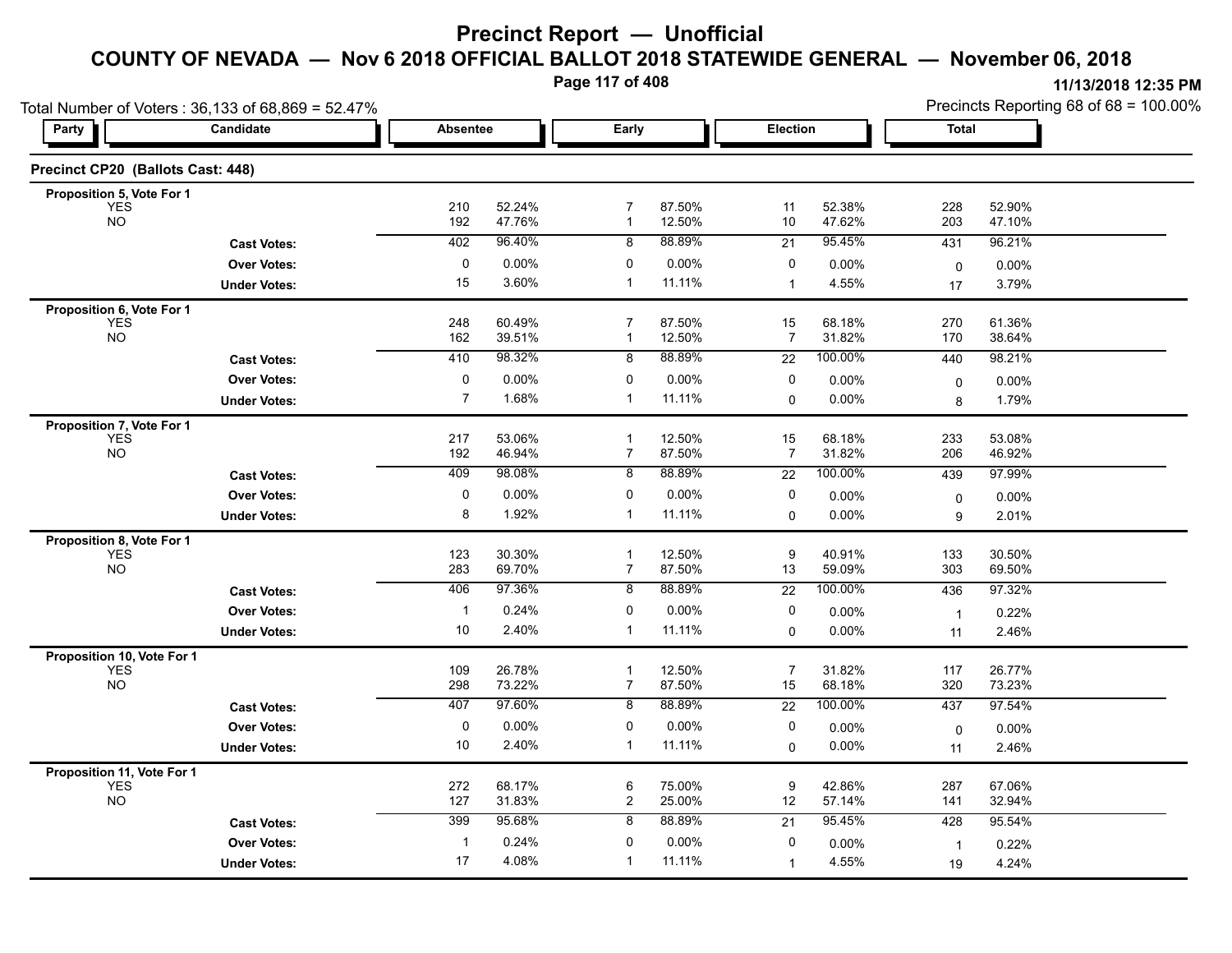**Page 118 of 408**

|                                   | Precincts Reporting 68 of 68 = 100.00%<br>Total Number of Voters: 36,133 of 68,869 = 52.47% |  |              |          |                |          |                 |          |              |          |  |  |  |
|-----------------------------------|---------------------------------------------------------------------------------------------|--|--------------|----------|----------------|----------|-----------------|----------|--------------|----------|--|--|--|
| Party                             | Candidate                                                                                   |  | Absentee     |          | Early          |          | <b>Election</b> |          | <b>Total</b> |          |  |  |  |
| Precinct CP20 (Ballots Cast: 448) |                                                                                             |  |              |          |                |          |                 |          |              |          |  |  |  |
| Proposition 12, Vote For 1        |                                                                                             |  |              |          |                |          |                 |          |              |          |  |  |  |
| <b>YES</b>                        |                                                                                             |  | 194          | 48.26%   | 4              | 44.44%   | 10              | 45.45%   | 208          | 48.04%   |  |  |  |
| <b>NO</b>                         |                                                                                             |  | 208          | 51.74%   | 5              | 55.56%   | 12              | 54.55%   | 225          | 51.96%   |  |  |  |
|                                   | <b>Cast Votes:</b>                                                                          |  | 402          | 96.40%   | 9              | 100.00%  | 22              | 100.00%  | 433          | 96.65%   |  |  |  |
|                                   | <b>Over Votes:</b>                                                                          |  | 0            | $0.00\%$ | 0              | $0.00\%$ | 0               | $0.00\%$ | $\Omega$     | $0.00\%$ |  |  |  |
|                                   | <b>Under Votes:</b>                                                                         |  | 15           | 3.60%    | 0              | $0.00\%$ | $\mathbf{0}$    | $0.00\%$ | 15           | 3.35%    |  |  |  |
| <b>Measure G. Vote For 1</b>      |                                                                                             |  |              |          |                |          |                 |          |              |          |  |  |  |
| <b>YES</b>                        |                                                                                             |  | 301          | 75.25%   | 6              | 75.00%   | 12              | 60.00%   | 319          | 74.53%   |  |  |  |
| <b>NO</b>                         |                                                                                             |  | 99           | 24.75%   | $\overline{2}$ | 25.00%   | 8               | 40.00%   | 109          | 25.47%   |  |  |  |
|                                   | <b>Cast Votes:</b>                                                                          |  | 400          | 95.92%   | 8              | 88.89%   | 20              | 90.91%   | 428          | 95.54%   |  |  |  |
|                                   | <b>Over Votes:</b>                                                                          |  | $\mathbf{0}$ | $0.00\%$ | 0              | $0.00\%$ | 0               | $0.00\%$ | $\Omega$     | $0.00\%$ |  |  |  |
|                                   | <b>Under Votes:</b>                                                                         |  | 17           | 4.08%    |                | 11.11%   | 2               | 9.09%    | 20           | 4.46%    |  |  |  |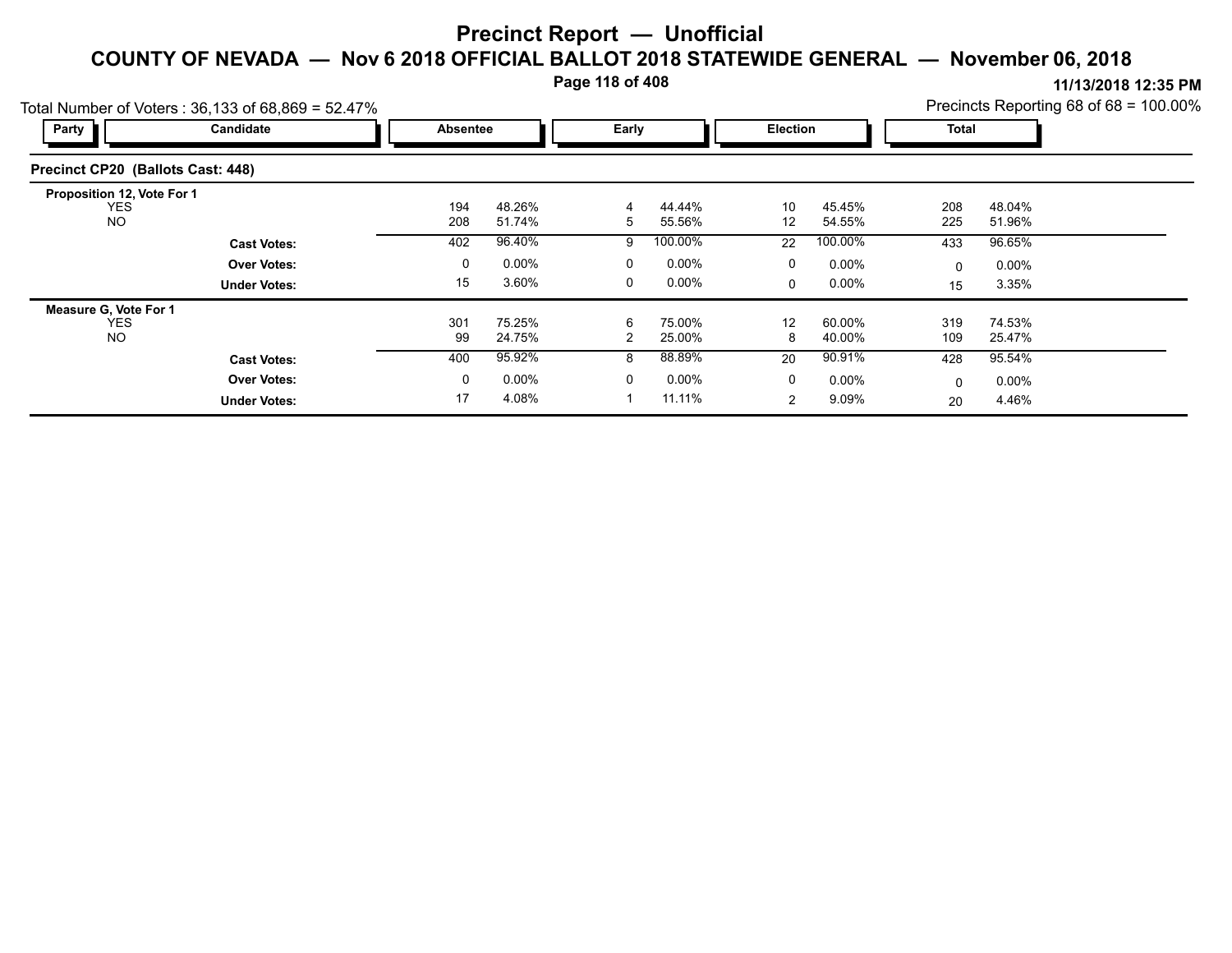**Page 119 of 408**

|                                                                                                                    | Total Number of Voters: 36,133 of 68,869 = 52.47% |                 |                  |                       |                  |                |                  | Precincts Reporting 68 of 68 = 100.00% |                  |  |
|--------------------------------------------------------------------------------------------------------------------|---------------------------------------------------|-----------------|------------------|-----------------------|------------------|----------------|------------------|----------------------------------------|------------------|--|
| <b>Party</b>                                                                                                       | Candidate                                         | <b>Absentee</b> |                  | Early                 |                  | Election       |                  | <b>Total</b>                           |                  |  |
| Precinct CP21 (Ballots Cast: 832)                                                                                  |                                                   |                 |                  |                       |                  |                |                  |                                        |                  |  |
| Governor, Vote For 1<br><b>REP</b><br>JOHN H. COX<br><b>DEM</b><br><b>GAVIN NEWSOM</b>                             |                                                   | 412<br>330      | 55.53%<br>44 47% | $\overline{7}$<br>8   | 46.67%<br>53.33% | 23<br>17       | 57.50%<br>42.50% | 442<br>355                             | 55.46%<br>44.54% |  |
|                                                                                                                    | <b>Cast Votes:</b>                                | 742             | 95.87%           | 15                    | 100.00%          | 40             | 93.02%           | 797                                    | 95.79%           |  |
|                                                                                                                    | <b>Over Votes:</b>                                | 0               | 0.00%            | 0                     | 0.00%            | 0              | 0.00%            | $\mathbf 0$                            | $0.00\%$         |  |
|                                                                                                                    | <b>Under Votes:</b>                               | 32              | 4.13%            | $\mathbf 0$           | 0.00%            | 3              | 6.98%            | 35                                     | 4.21%            |  |
| Lieutenant Governor, Vote For 1<br><b>DEM</b><br>ED HERNANDEZ                                                      |                                                   | 188             | 32.25%           | 3                     | 27.27%           | 11             | 30.56%           | 202                                    | 32.06%           |  |
| <b>DEM</b><br><b>ELENI KOUNALAKIS</b>                                                                              |                                                   | 395             | 67.75%           | 8                     | 72.73%           | 25             | 69.44%           | 428                                    | 67.94%           |  |
|                                                                                                                    | <b>Cast Votes:</b>                                | 583             | 75.32%           | 11                    | 73.33%           | 36             | 83.72%           | 630                                    | 75.72%           |  |
|                                                                                                                    | <b>Over Votes:</b>                                | $\overline{c}$  | 0.26%            | 0                     | 0.00%            | 0              | 0.00%            | $\overline{2}$                         | 0.24%            |  |
|                                                                                                                    | <b>Under Votes:</b>                               | 189             | 24.42%           | $\overline{4}$        | 26.67%           | $\overline{7}$ | 16.28%           | 200                                    | 24.04%           |  |
| Secretary of State, Vote For 1<br><b>DEM</b><br><b>ALEX PADILLA</b><br><b>REP</b><br><b>MARK P. MEUSER</b>         |                                                   | 351<br>401      | 46.68%<br>53.32% | 6<br>9                | 40.00%<br>60.00% | 19<br>22       | 46.34%<br>53.66% | 376<br>432                             | 46.53%<br>53.47% |  |
|                                                                                                                    | <b>Cast Votes:</b>                                | 752             | 97.16%           | 15                    | 100.00%          | 41             | 95.35%           | 808                                    | 97.12%           |  |
|                                                                                                                    | <b>Over Votes:</b>                                | $\overline{c}$  | 0.26%            | 0                     | 0.00%            | 0              | 0.00%            | $\boldsymbol{2}$                       | 0.24%            |  |
|                                                                                                                    | <b>Under Votes:</b>                               | 20              | 2.58%            | $\mathbf 0$           | 0.00%            | $\overline{2}$ | 4.65%            | 22                                     | 2.64%            |  |
| <b>Controller. Vote For 1</b><br><b>REP</b><br><b>DEM</b><br>BETTY T. YEE                                          | KONSTANTINOS RODITIS                              | 385<br>368      | 51.13%<br>48.87% | $\overline{7}$<br>8   | 46.67%<br>53.33% | 22<br>18       | 55.00%<br>45.00% | 414<br>394                             | 51.24%<br>48.76% |  |
|                                                                                                                    | <b>Cast Votes:</b>                                | 753             | 97.29%           | 15                    | 100.00%          | 40             | 93.02%           | 808                                    | 97.12%           |  |
|                                                                                                                    | <b>Over Votes:</b>                                | 0               | 0.00%            | 0                     | 0.00%            | 0              | 0.00%            | $\mathbf 0$                            | $0.00\%$         |  |
|                                                                                                                    | <b>Under Votes:</b>                               | 21              | 2.71%            | $\mathbf 0$           | 0.00%            | 3              | 6.98%            | 24                                     | 2.88%            |  |
| Treasurer, Vote For 1<br><b>REP</b><br><b>GREG CONLON</b><br><b>DEM</b><br><b>FIONA MA</b>                         |                                                   | 400<br>351      | 53.26%<br>46.74% | $\boldsymbol{9}$<br>6 | 60.00%<br>40.00% | 21<br>19       | 52.50%<br>47.50% | 430<br>376                             | 53.35%<br>46.65% |  |
|                                                                                                                    | <b>Cast Votes:</b>                                | 751             | 97.03%           | 15                    | 100.00%          | 40             | 93.02%           | 806                                    | 96.88%           |  |
|                                                                                                                    | <b>Over Votes:</b>                                | 0               | 0.00%            | 0                     | 0.00%            | 0              | 0.00%            | 0                                      | 0.00%            |  |
|                                                                                                                    | <b>Under Votes:</b>                               | 23              | 2.97%            | 0                     | 0.00%            | 3              | 6.98%            | 26                                     | 3.13%            |  |
| <b>Attorney General, Vote For 1</b><br><b>REP</b><br><b>STEVEN C BAILEY</b><br><b>DEM</b><br><b>XAVIER BECERRA</b> |                                                   | 404<br>350      | 53.58%<br>46.42% | 9<br>6                | 60.00%<br>40.00% | 22<br>19       | 53.66%<br>46.34% | 435<br>375                             | 53.70%<br>46.30% |  |
|                                                                                                                    | <b>Cast Votes:</b>                                | 754             | 97.42%           | 15                    | 100.00%          | 41             | 95.35%           | 810                                    | 97.36%           |  |
|                                                                                                                    | <b>Over Votes:</b>                                | 0               | 0.00%            | 0                     | 0.00%            | 0              | 0.00%            | $\mathbf 0$                            | 0.00%            |  |
|                                                                                                                    | <b>Under Votes:</b>                               | 20              | 2.58%            | $\mathbf 0$           | 0.00%            | $\overline{2}$ | 4.65%            | 22                                     | 2.64%            |  |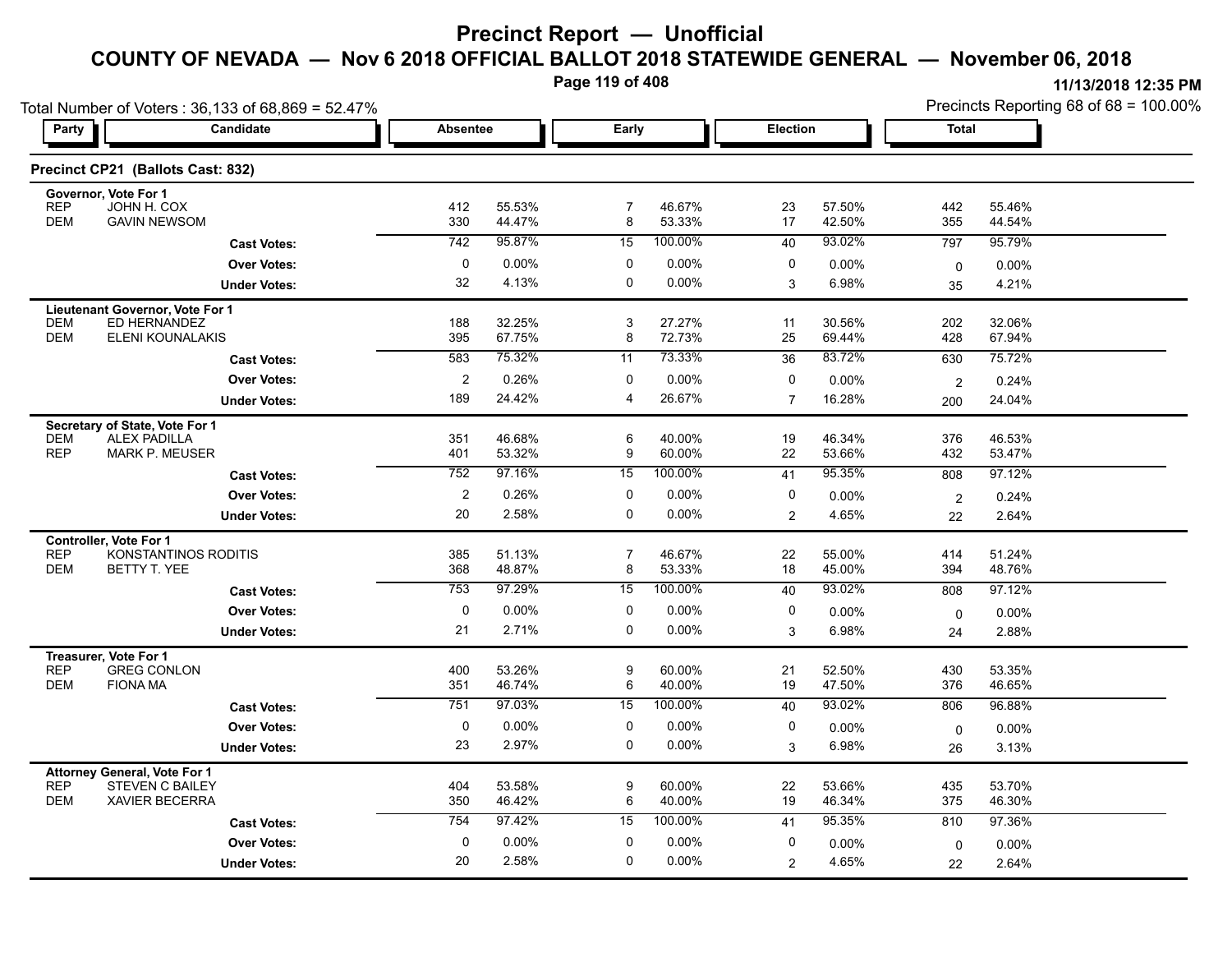**Page 120 of 408**

**11/13/2018 12:35 PM**

|                          | Total Number of Voters: 36,133 of 68,869 = 52.47%<br>Candidate       | <b>Absentee</b> |                  | Early                            |                  | Election |                  | Precincts Reporting 68 of 68 = 100.00%<br><b>Total</b> |                  |  |
|--------------------------|----------------------------------------------------------------------|-----------------|------------------|----------------------------------|------------------|----------|------------------|--------------------------------------------------------|------------------|--|
| Party                    |                                                                      |                 |                  |                                  |                  |          |                  |                                                        |                  |  |
|                          | Precinct CP21 (Ballots Cast: 832)                                    |                 |                  |                                  |                  |          |                  |                                                        |                  |  |
|                          | <b>Insurance Commissioner, Vote For 1</b>                            |                 |                  |                                  |                  |          |                  |                                                        |                  |  |
| <b>DEM</b>               | RICARDO LARA<br><b>STEVE POIZNER</b>                                 | 276<br>448      | 38.12%<br>61.88% | $\overline{7}$<br>$\overline{7}$ | 50.00%<br>50.00% | 13<br>27 | 32.50%<br>67.50% | 296<br>482                                             | 38.05%<br>61.95% |  |
|                          | <b>Cast Votes:</b>                                                   | 724             | 93.54%           | $\overline{14}$                  | 93.33%           | 40       | 93.02%           | 778                                                    | 93.51%           |  |
|                          | <b>Over Votes:</b>                                                   | $\sqrt{3}$      | 0.39%            | 0                                | 0.00%            | 0        | $0.00\%$         | 3                                                      | 0.36%            |  |
|                          | <b>Under Votes:</b>                                                  | 47              | 6.07%            | $\mathbf{1}$                     | 6.67%            | 3        | 6.98%            | 51                                                     | 6.13%            |  |
|                          | Member, State Board of Equalization District 1, Vote For 1           |                 |                  |                                  |                  |          |                  |                                                        |                  |  |
| <b>DEM</b><br><b>REP</b> | TOM HALLINAN<br><b>TED GAINES</b>                                    | 306<br>434      | 41.35%<br>58.65% | 6<br>9                           | 40.00%<br>60.00% | 18<br>20 | 47.37%<br>52.63% | 330<br>463                                             | 41.61%<br>58.39% |  |
|                          | <b>Cast Votes:</b>                                                   | 740             | 95.61%           | $\overline{15}$                  | 100.00%          | 38       | 88.37%           | 793                                                    | 95.31%           |  |
|                          | <b>Over Votes:</b>                                                   | $\mathbf 0$     | 0.00%            | 0                                | $0.00\%$         | 0        | 0.00%            |                                                        | 0.00%            |  |
|                          | <b>Under Votes:</b>                                                  | 34              | 4.39%            | $\mathbf 0$                      | $0.00\%$         | 5        | 11.63%           | 0<br>39                                                | 4.69%            |  |
|                          |                                                                      |                 |                  |                                  |                  |          |                  |                                                        |                  |  |
| <b>DEM</b>               | United States Senate, Vote For 1<br><b>DIANNE FEINSTEIN</b>          | 264             | 42.11%           | $\overline{7}$                   | 58.33%           | 16       | 40.00%           | 287                                                    | 42.27%           |  |
| <b>DEM</b>               | <b>KEVIN DE LEON</b>                                                 | 363             | 57.89%           | 5                                | 41.67%           | 24       | 60.00%           | 392                                                    | 57.73%           |  |
|                          | <b>Cast Votes:</b>                                                   | 627             | 81.01%           | 12                               | 80.00%           | 40       | 93.02%           | 679                                                    | 81.61%           |  |
|                          | <b>Over Votes:</b>                                                   | $\mathbf{1}$    | 0.13%            | 0                                | $0.00\%$         | 0        | 0.00%            | $\overline{1}$                                         | 0.12%            |  |
|                          | <b>Under Votes:</b>                                                  | 146             | 18.86%           | 3                                | 20.00%           | 3        | 6.98%            | 152                                                    | 18.27%           |  |
|                          | House of Representatives of the United States District 1, Vote For 1 |                 |                  |                                  |                  |          |                  |                                                        |                  |  |
| <b>REP</b><br><b>DEM</b> | DOUG LA MALFA<br>AUDREY DENNEY                                       | 396<br>365      | 52.04%<br>47.96% | $\overline{7}$<br>8              | 46.67%<br>53.33% | 20<br>21 | 48.78%<br>51.22% | 423<br>394                                             | 51.77%<br>48.23% |  |
|                          | <b>Cast Votes:</b>                                                   | 761             | 98.32%           | 15                               | 100.00%          | 41       | 95.35%           | 817                                                    | 98.20%           |  |
|                          | <b>Over Votes:</b>                                                   | $\mathbf{1}$    | 0.13%            | 0                                | $0.00\%$         | 0        | 0.00%            |                                                        |                  |  |
|                          | <b>Under Votes:</b>                                                  | 12              | 1.55%            | $\mathbf 0$                      | $0.00\%$         | 2        | 4.65%            | $\overline{1}$<br>14                                   | 0.12%<br>1.68%   |  |
|                          |                                                                      |                 |                  |                                  |                  |          |                  |                                                        |                  |  |
| <b>REP</b>               | State Assembly District 1, Vote For 1<br><b>BRIAN DAHLE</b>          | 438             | 58.17%           | 8                                | 53.33%           | 24       | 58.54%           | 470                                                    | 58.10%           |  |
| <b>DEM</b>               | <b>CALEEN SISK</b>                                                   | 315             | 41.83%           | $\overline{7}$                   | 46.67%           | 17       | 41.46%           | 339                                                    | 41.90%           |  |
|                          | <b>Cast Votes:</b>                                                   | 753             | 97.29%           | 15                               | 100.00%          | 41       | 95.35%           | 809                                                    | 97.24%           |  |
|                          | <b>Over Votes:</b>                                                   | $\mathbf{1}$    | 0.13%            | 0                                | $0.00\%$         | 0        | 0.00%            | $\overline{1}$                                         | 0.12%            |  |
|                          | <b>Under Votes:</b>                                                  | 20              | 2.58%            | $\mathbf 0$                      | $0.00\%$         | 2        | 4.65%            | 22                                                     | 2.64%            |  |
|                          | For Associate Justice, Supreme Court - Carol A. Corrigan, Vote For 1 |                 |                  |                                  |                  |          |                  |                                                        |                  |  |
|                          | <b>YES</b><br><b>NO</b>                                              | 403             | 70.95%           | 8                                | 57.14%           | 24       | 77.42%           | 435                                                    | 70.96%           |  |

26.49% 205

0 0.00% 1 6.67%

**Under Votes: Over Votes:** 0.13%

**Cast Votes:** 568 73.39% 14 93.33% 72.09% 613 73.68% 568 73.39%

0.00% 0

12

27.91%

1 0.12%

0.00% 1

27.91% 26.20% 218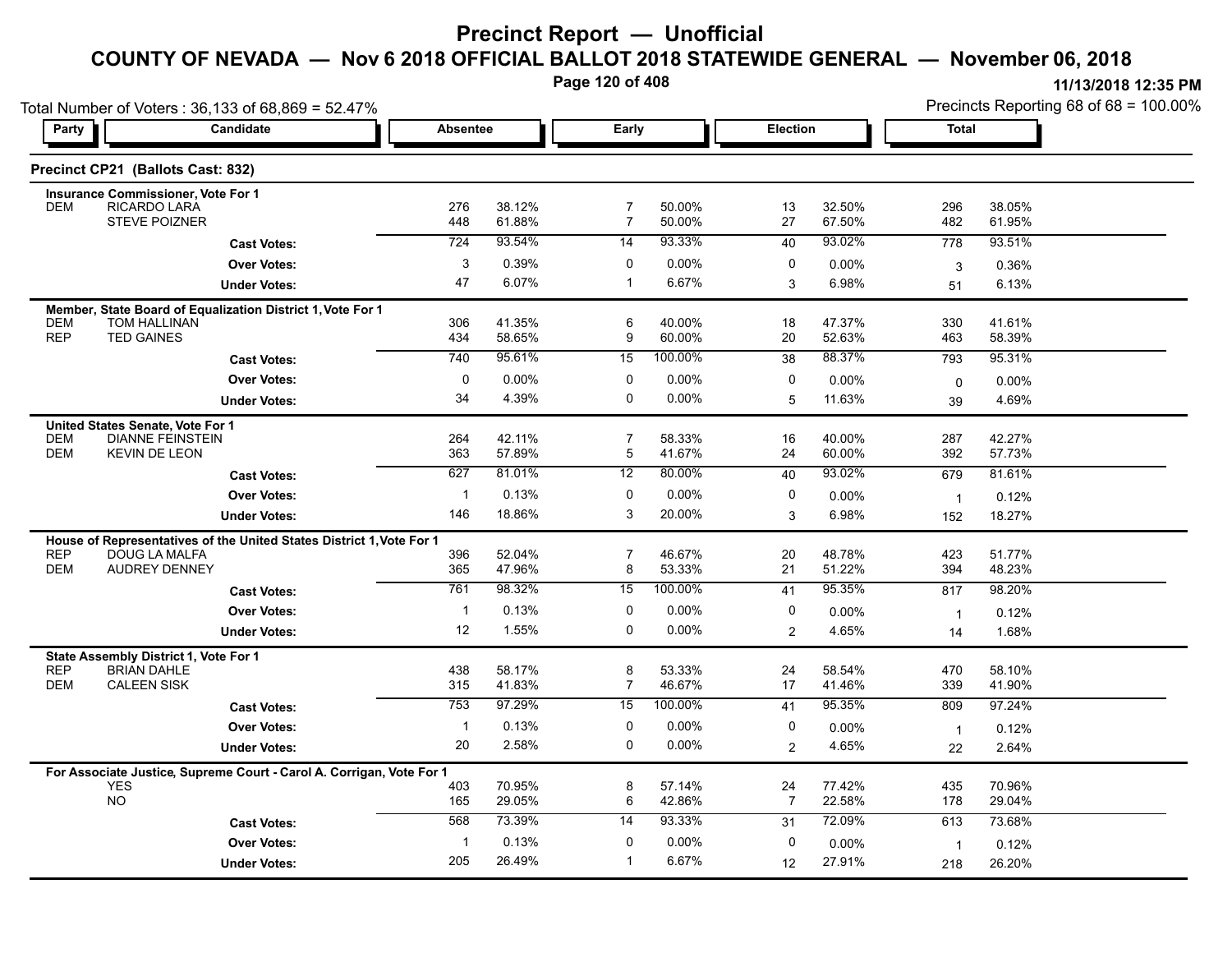**Page 121 of 408**

|                         | Total Number of Voters: 36,133 of 68,869 = 52.47%                                |                       |                  |                                  |                  |                    |                  | Precincts Reporting 68 of 68 = 100.00% |                  |  |
|-------------------------|----------------------------------------------------------------------------------|-----------------------|------------------|----------------------------------|------------------|--------------------|------------------|----------------------------------------|------------------|--|
| Party                   | <b>Candidate</b><br><b>Absentee</b><br>Early                                     |                       |                  | Election                         |                  | Total              |                  |                                        |                  |  |
|                         | Precinct CP21 (Ballots Cast: 832)                                                |                       |                  |                                  |                  |                    |                  |                                        |                  |  |
|                         | For Associate Justice, Supreme Court - Leondra R. Kruger, Vote For 1             |                       |                  |                                  |                  |                    |                  |                                        |                  |  |
| YES<br><b>NO</b>        |                                                                                  | 374<br>185            | 66.91%<br>33.09% | 6<br>8                           | 42.86%<br>57.14% | 22<br>8            | 73.33%<br>26.67% | 402<br>201                             | 66.67%<br>33.33% |  |
|                         | <b>Cast Votes:</b>                                                               | 559                   | 72.22%           | 14                               | 93.33%           | 30                 | 69.77%           | 603                                    | 72.48%           |  |
|                         | <b>Over Votes:</b>                                                               | $\mathbf{1}$          | 0.13%            | 0                                | 0.00%            | $\mathbf{1}$       | 2.33%            | $\overline{2}$                         | 0.24%            |  |
|                         | <b>Under Votes:</b>                                                              | 214                   | 27.65%           | $\mathbf 1$                      | 6.67%            | 12                 | 27.91%           | 227                                    | 27.28%           |  |
|                         | For Associate Justice, Court of Appeal, Third District - Cole Blease, Vote For 1 |                       |                  |                                  |                  |                    |                  |                                        |                  |  |
| <b>YES</b><br><b>NO</b> |                                                                                  | 356<br>175            | 67.04%<br>32.96% | $\overline{7}$<br>$\overline{7}$ | 50.00%<br>50.00% | 21<br>9            | 70.00%<br>30.00% | 384<br>191                             | 66.78%<br>33.22% |  |
|                         | <b>Cast Votes:</b>                                                               | 531                   | 68.60%           | 14                               | 93.33%           | 30                 | 69.77%           | 575                                    | 69.11%           |  |
|                         | <b>Over Votes:</b>                                                               |                       | 0.26%            | 0                                | 0.00%            |                    |                  |                                        |                  |  |
|                         | <b>Under Votes:</b>                                                              | $\overline{c}$<br>241 | 31.14%           | $\mathbf 1$                      | 6.67%            | $\mathbf{1}$<br>12 | 2.33%<br>27.91%  | 3                                      | 0.36%            |  |
|                         |                                                                                  |                       |                  |                                  |                  |                    |                  | 254                                    | 30.53%           |  |
| <b>YES</b>              | For Associate Justice, Court of Appeal, Third District - Louis Mauro, Vote For 1 | 357                   | 67.49%           | $\overline{7}$                   | 50.00%           | 21                 | 70.00%           | 385                                    | 67.19%           |  |
| <b>NO</b>               |                                                                                  | 172                   | 32.51%           | $\overline{7}$                   | 50.00%           | 9                  | 30.00%           | 188                                    | 32.81%           |  |
|                         | <b>Cast Votes:</b>                                                               | 529                   | 68 35%           | 14                               | 93.33%           | 30                 | 69.77%           | 573                                    | 68.87%           |  |
|                         | <b>Over Votes:</b>                                                               | $\mathbf{1}$          | 0.13%            | 0                                | 0.00%            | $\mathbf{1}$       | 2.33%            | $\overline{2}$                         | 0.24%            |  |
|                         | <b>Under Votes:</b>                                                              | 244                   | 31.52%           | $\mathbf 1$                      | 6.67%            | 12                 | 27.91%           | 257                                    | 30.89%           |  |
|                         | Superintendent of Public Instruction, Vote For 1                                 |                       |                  |                                  |                  |                    |                  |                                        |                  |  |
| <b>IDS</b>              | <b>MARSHALL TUCK</b>                                                             | 390                   | 60.28%           | 6                                | 42.86%           | 19                 | 55.88%           | 415                                    | 59.71%           |  |
| <b>IDS</b>              | TONY K. THURMOND                                                                 | 257                   | 39.72%           | 8                                | 57.14%           | 15                 | 44.12%           | 280                                    | 40.29%           |  |
|                         | <b>Cast Votes:</b>                                                               | 647                   | 83.59%           | 14                               | 93.33%           | 34                 | 79.07%           | 695                                    | 83.53%           |  |
|                         | <b>Over Votes:</b>                                                               | 0                     | $0.00\%$         | 0                                | 0.00%            | 0                  | 0.00%            | $\mathbf 0$                            | 0.00%            |  |
|                         | <b>Under Votes:</b>                                                              | 127                   | 16.41%           | $\mathbf 1$                      | 6.67%            | 9                  | 20.93%           | 137                                    | 16.47%           |  |
|                         | District Board Member, Nevada County Board of Education Trustee Area2,           |                       | Vote For 1       |                                  |                  |                    |                  |                                        |                  |  |
| DS<br><b>IDS</b>        | <b>HEINO NICOLAI</b><br>JOHN V "JACK" MEEKS                                      | 275<br>305            | 47.41%<br>52.59% | $\overline{4}$<br>8              | 33.33%<br>66.67% | 9<br>19            | 32.14%<br>67.86% | 288<br>332                             | 46.45%<br>53.55% |  |
|                         | <b>Cast Votes:</b>                                                               | 580                   | 74.94%           | 12                               | 80.00%           | 28                 | 65.12%           | 620                                    | 74.52%           |  |
|                         |                                                                                  |                       |                  | 0                                |                  | 0                  |                  |                                        |                  |  |
|                         | <b>Over Votes:</b>                                                               | $\mathbf{1}$<br>193   | 0.13%<br>24.94%  | 3                                | 0.00%<br>20.00%  |                    | $0.00\%$         | $\overline{1}$                         | 0.12%            |  |
|                         | <b>Under Votes:</b>                                                              |                       |                  |                                  |                  | 15                 | 34.88%           | 211                                    | 25.36%           |  |
| <b>IDS</b>              | Sheriff-Coroner-Public Administrator, Vote For 1<br><b>SHANNAN MOON</b>          | 356                   | 48.44%           | 8                                | 53.33%           | 24                 | 57.14%           | 388                                    | 48.99%           |  |
| <b>IDS</b>              | <b>BILL SMETHERS</b>                                                             | 379                   | 51.56%           | $\overline{7}$                   | 46.67%           | 18                 | 42.86%           | 404                                    | 51.01%           |  |
|                         | <b>Cast Votes:</b>                                                               | 735                   | 94.96%           | 15                               | 100.00%          | 42                 | 97.67%           | 792                                    | 95.19%           |  |
|                         | <b>Over Votes:</b>                                                               | $\overline{c}$        | 0.26%            | 0                                | 0.00%            | 0                  | $0.00\%$         | 2                                      | 0.24%            |  |
|                         | <b>Under Votes:</b>                                                              | 37                    | 4.78%            | $\mathbf{0}$                     | 0.00%            | $\mathbf 1$        | 2.33%            | 38                                     | 4.57%            |  |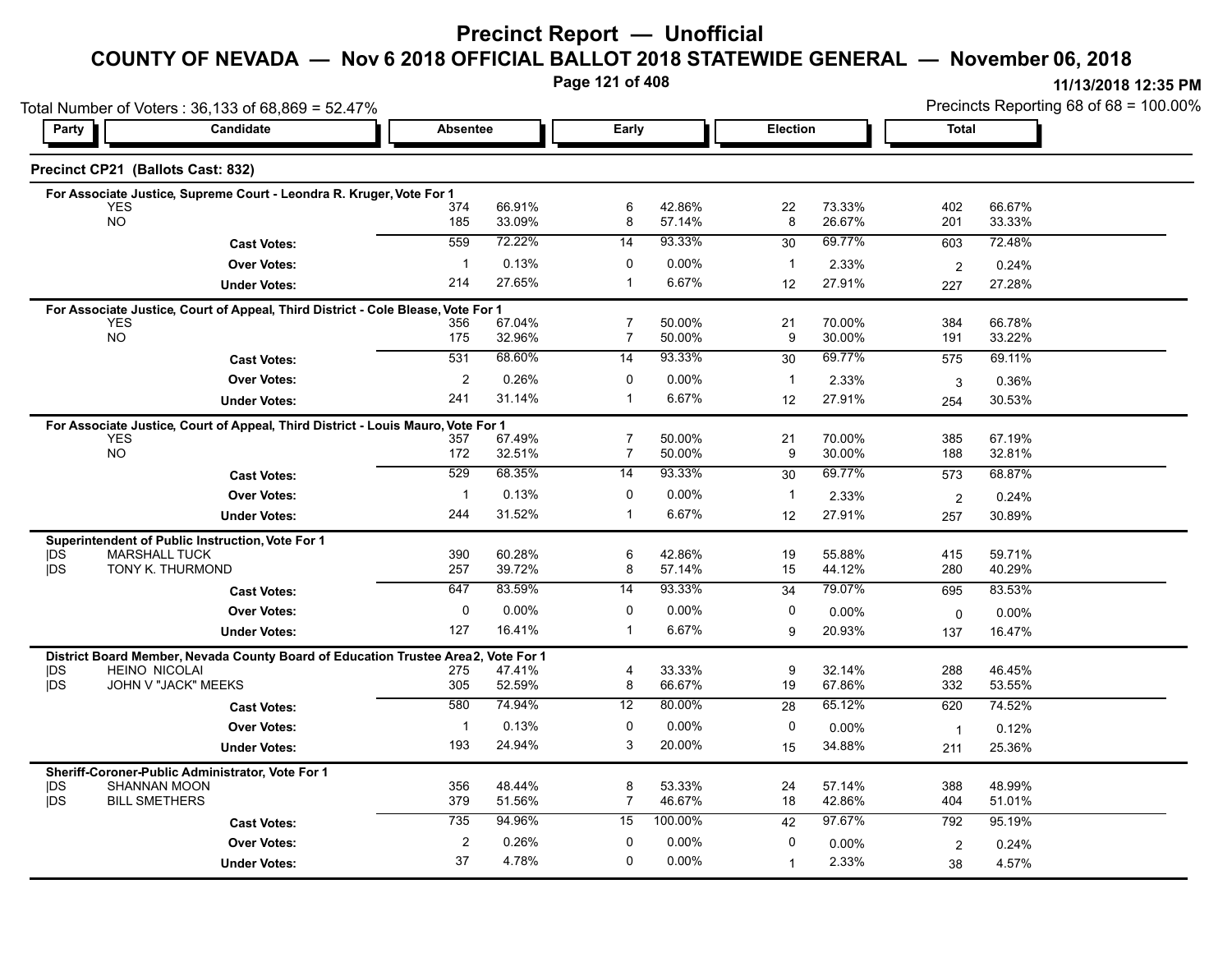**Page 122 of 408**

Precincts Reporting 68 of 68 = 100.00%

| Total Number of Voters: 36,133 of 68,869 = 52.47%                         |                                                              |                         |                  |                  |                   |                 | Precincts Reporting 68 of 68 = 100.00% |                  |                  |
|---------------------------------------------------------------------------|--------------------------------------------------------------|-------------------------|------------------|------------------|-------------------|-----------------|----------------------------------------|------------------|------------------|
| Party                                                                     | Candidate                                                    | <b>Absentee</b>         |                  | Early            |                   | <b>Election</b> |                                        | <b>Total</b>     |                  |
| Precinct CP21 (Ballots Cast: 832)                                         |                                                              |                         |                  |                  |                   |                 |                                        |                  |                  |
|                                                                           | Director, Nevada Irrigation District Division II, Vote For 1 |                         |                  |                  |                   |                 |                                        |                  |                  |
| <b>BRUCE HERRING</b><br><b>IDS</b><br><b>DS</b><br><b>CHRIS BIERWAGEN</b> |                                                              | 176<br>531              | 24.89%<br>75.11% | 6<br>9           | 40.00%<br>60.00%  | 6<br>28         | 17.65%<br>82.35%                       | 188<br>568       | 24.87%<br>75.13% |
|                                                                           |                                                              | 707                     | 91.34%           | 15               | 100.00%           | 34              | 79.07%                                 | 756              | 90.87%           |
|                                                                           | <b>Cast Votes:</b>                                           | $\overline{2}$          | 0.26%            | 0                |                   | 0               |                                        |                  |                  |
|                                                                           | <b>Over Votes:</b>                                           | 65                      | 8.40%            | $\mathbf 0$      | 0.00%<br>$0.00\%$ |                 | $0.00\%$                               | $\overline{c}$   | 0.24%            |
|                                                                           | <b>Under Votes:</b>                                          |                         |                  |                  |                   | 9               | 20.93%                                 | 74               | 8.89%            |
| Proposition 1, Vote For 1                                                 |                                                              |                         |                  |                  |                   |                 |                                        |                  |                  |
| <b>YES</b><br><b>NO</b>                                                   |                                                              | 352<br>395              | 47.12%<br>52.88% | 6<br>9           | 40.00%<br>60.00%  | 17<br>22        | 43.59%<br>56.41%                       | 375<br>426       | 46.82%<br>53.18% |
|                                                                           | <b>Cast Votes:</b>                                           | 747                     | 96.51%           | 15               | 100.00%           | 39              | 90.70%                                 | 801              | 96.27%           |
|                                                                           | <b>Over Votes:</b>                                           | $\mathbf{1}$            | 0.13%            | 0                | 0.00%             | $\mathbf{1}$    | 2.33%                                  |                  | 0.24%            |
|                                                                           | <b>Under Votes:</b>                                          | 26                      | 3.36%            | $\mathbf 0$      | $0.00\%$          | 3               | 6.98%                                  | $\sqrt{2}$<br>29 | 3.49%            |
|                                                                           |                                                              |                         |                  |                  |                   |                 |                                        |                  |                  |
| Proposition 2, Vote For 1<br><b>YES</b>                                   |                                                              | 396                     | 52.94%           | $\bf 8$          | 53.33%            | 23              | 56.10%                                 | 427              | 53.11%           |
| <b>NO</b>                                                                 |                                                              | 352                     | 47.06%           | $\overline{7}$   | 46.67%            | 18              | 43.90%                                 | 377              | 46.89%           |
|                                                                           | <b>Cast Votes:</b>                                           | 748                     | 96.64%           | 15               | 100.00%           | 41              | 95.35%                                 | 804              | 96.63%           |
|                                                                           | <b>Over Votes:</b>                                           | $\overline{2}$          | 0.26%            | 0                | 0.00%             | 0               | 0.00%                                  | $\overline{c}$   | 0.24%            |
|                                                                           | <b>Under Votes:</b>                                          | 24                      | 3.10%            | $\mathbf 0$      | $0.00\%$          | $\overline{2}$  | 4.65%                                  | 26               | 3.13%            |
| Proposition 3, Vote For 1                                                 |                                                              |                         |                  |                  |                   |                 |                                        |                  |                  |
| <b>YES</b>                                                                |                                                              | 284                     | 38.53%           | $\overline{5}$   | 35.71%            | 19              | 46.34%                                 | 308              | 38.89%           |
| <b>NO</b>                                                                 |                                                              | 453                     | 61.47%           | $\boldsymbol{9}$ | 64.29%            | 22              | 53.66%                                 | 484              | 61.11%           |
|                                                                           | <b>Cast Votes:</b>                                           | 737                     | 95.22%           | 14               | 93.33%            | 41              | 95.35%                                 | 792              | 95.19%           |
|                                                                           | <b>Over Votes:</b>                                           | $\overline{2}$          | 0.26%            | 0                | 0.00%             | 0               | 0.00%                                  | $\overline{2}$   | 0.24%            |
|                                                                           | <b>Under Votes:</b>                                          | 35                      | 4.52%            | $\mathbf{1}$     | 6.67%             | $\overline{2}$  | 4.65%                                  | 38               | 4.57%            |
| Proposition 4, Vote For 1                                                 |                                                              |                         |                  |                  |                   |                 |                                        |                  |                  |
| <b>YES</b>                                                                |                                                              | 357                     | 48.31%           | 6                | 42.86%            | 19              | 48.72%                                 | 382              | 48.23%           |
| <b>NO</b>                                                                 |                                                              | 382                     | 51.69%           | 8                | 57.14%            | 20              | 51.28%                                 | 410              | 51.77%           |
|                                                                           | <b>Cast Votes:</b>                                           | 739                     | 95.48%           | 14               | 93.33%            | 39              | 90.70%                                 | 792              | 95.19%           |
|                                                                           | <b>Over Votes:</b>                                           | 3                       | 0.39%            | 0                | $0.00\%$          | 0               | 0.00%                                  | 3                | 0.36%            |
|                                                                           | <b>Under Votes:</b>                                          | 32                      | 4.13%            | $\mathbf{1}$     | 6.67%             | $\overline{4}$  | 9.30%                                  | 37               | 4.45%            |
| Proposition 5, Vote For 1                                                 |                                                              |                         |                  |                  |                   |                 |                                        |                  |                  |
| <b>YES</b>                                                                |                                                              | 361                     | 49.25%           | 6                | 40.00%            | 23              | 56.10%                                 | 390              | 49.43%           |
| <b>NO</b>                                                                 |                                                              | 372                     | 50.75%           | 9                | 60.00%            | 18              | 43.90%                                 | 399              | 50.57%           |
|                                                                           | <b>Cast Votes:</b>                                           | 733                     | 94.70%           | 15               | 100.00%           | 41              | 95.35%                                 | 789              | 94.83%           |
|                                                                           | <b>Over Votes:</b>                                           | $\overline{\mathbf{c}}$ | 0.26%            | 0                | 0.00%             | 0               | 0.00%                                  | $\overline{2}$   | 0.24%            |
|                                                                           | <b>Under Votes:</b>                                          | 39                      | 5.04%            | $\mathbf 0$      | 0.00%             | $\overline{2}$  | 4.65%                                  | 41               | 4.93%            |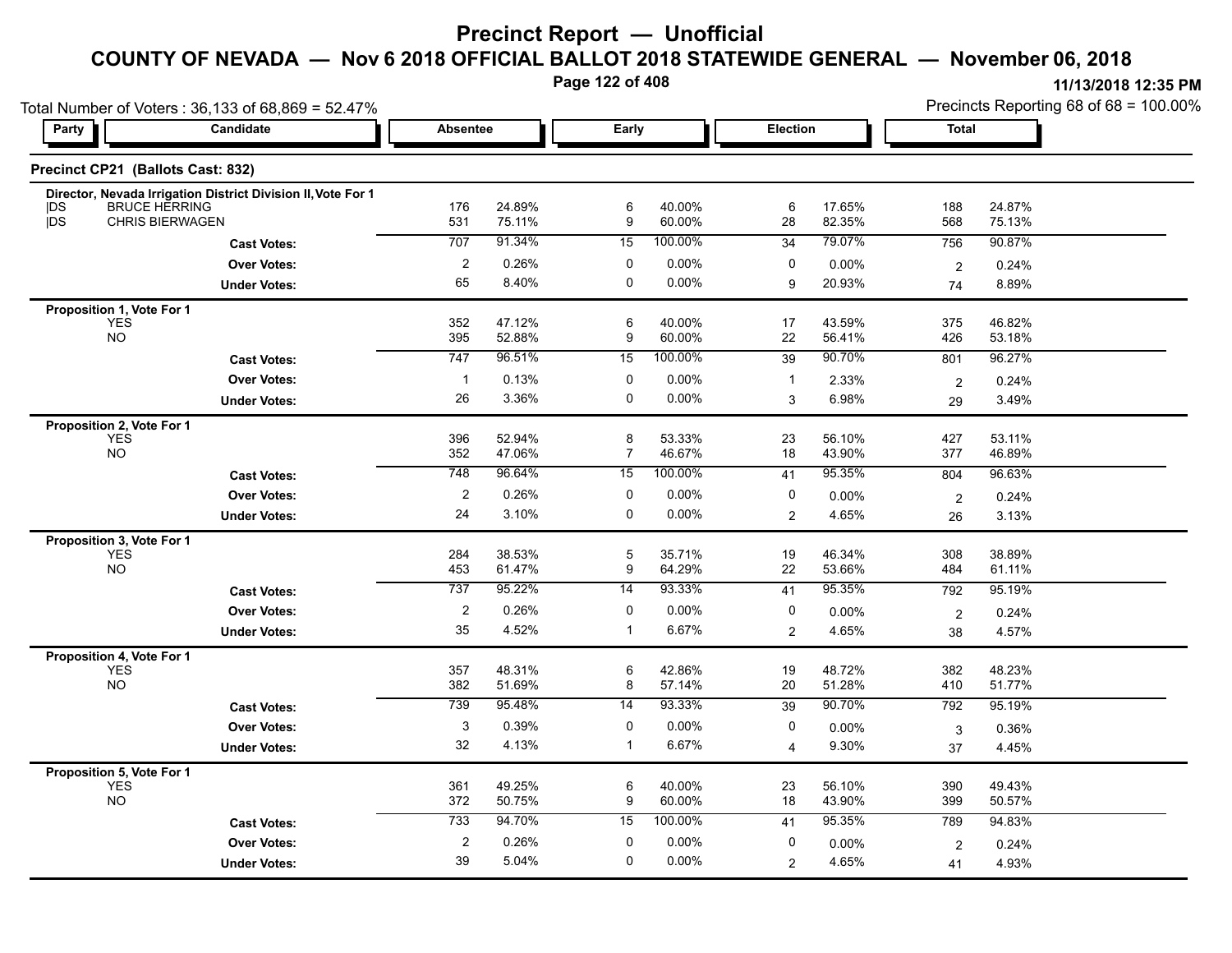**Page 123 of 408**

|                                   | Total Number of Voters: 36,133 of 68,869 = 52.47% |                  |                  |                                  |                  |                |                  | Precincts Reporting 68 of 68 = 100.00% |                  |  |
|-----------------------------------|---------------------------------------------------|------------------|------------------|----------------------------------|------------------|----------------|------------------|----------------------------------------|------------------|--|
| Party                             | Candidate                                         | <b>Absentee</b>  |                  | Early                            |                  | Election       |                  | <b>Total</b>                           |                  |  |
| Precinct CP21 (Ballots Cast: 832) |                                                   |                  |                  |                                  |                  |                |                  |                                        |                  |  |
| Proposition 6, Vote For 1         |                                                   | 423              | 56.63%           | $\boldsymbol{9}$                 | 60.00%           | 26             | 65.00%           | 458                                    | 57.11%           |  |
| <b>YES</b><br><b>NO</b>           |                                                   | 324              | 43.37%           | 6                                | 40.00%           | 14             | 35.00%           | 344                                    | 42.89%           |  |
|                                   | <b>Cast Votes:</b>                                | 747              | 96.51%           | 15                               | 100.00%          | 40             | 93.02%           | 802                                    | 96.39%           |  |
|                                   | <b>Over Votes:</b>                                | 4                | 0.52%            | 0                                | 0.00%            | $\mathbf{1}$   | 2.33%            | $\overline{5}$                         | 0.60%            |  |
|                                   | <b>Under Votes:</b>                               | 23               | 2.97%            | $\mathbf 0$                      | 0.00%            | 2              | 4.65%            | 25                                     | 3.00%            |  |
| Proposition 7, Vote For 1         |                                                   |                  |                  |                                  |                  |                |                  |                                        |                  |  |
| <b>YES</b><br><b>NO</b>           |                                                   | 411<br>336       | 55.02%<br>44.98% | 8<br>$\overline{7}$              | 53.33%<br>46.67% | 29<br>14       | 67.44%<br>32.56% | 448<br>357                             | 55.65%<br>44.35% |  |
|                                   | <b>Cast Votes:</b>                                | 747              | 96.51%           | 15                               | 100.00%          | 43             | 100.00%          | 805                                    | 96.75%           |  |
|                                   | <b>Over Votes:</b>                                | $\boldsymbol{2}$ | 0.26%            | 0                                | 0.00%            | 0              | 0.00%            | $\overline{2}$                         | 0.24%            |  |
|                                   | <b>Under Votes:</b>                               | 25               | 3.23%            | $\mathbf 0$                      | $0.00\%$         | 0              | 0.00%            | 25                                     | 3.00%            |  |
| Proposition 8, Vote For 1         |                                                   |                  |                  |                                  |                  |                |                  |                                        |                  |  |
| <b>YES</b>                        |                                                   | 259              | 34.53%           | 4                                | 28.57%           | 13             | 33.33%           | 276                                    | 34.37%           |  |
| <b>NO</b>                         |                                                   | 491              | 65.47%           | 10                               | 71.43%           | 26             | 66.67%           | 527                                    | 65.63%           |  |
|                                   | <b>Cast Votes:</b>                                | 750              | 96.90%           | 14                               | 93.33%           | 39             | 90.70%           | 803                                    | 96.51%           |  |
|                                   | <b>Over Votes:</b>                                | 3                | 0.39%            | 0                                | $0.00\%$         | 0              | 0.00%            | 3                                      | 0.36%            |  |
|                                   | <b>Under Votes:</b>                               | 21               | 2.71%            | $\mathbf{1}$                     | 6.67%            | 4              | 9.30%            | 26                                     | 3.13%            |  |
| Proposition 10, Vote For 1        |                                                   |                  |                  |                                  |                  |                |                  |                                        |                  |  |
| <b>YES</b><br><b>NO</b>           |                                                   | 224<br>525       | 29.91%<br>70.09% | 6<br>9                           | 40.00%<br>60.00% | 16<br>25       | 39.02%<br>60.98% | 246<br>559                             | 30.56%<br>69.44% |  |
|                                   | <b>Cast Votes:</b>                                | 749              | 96.77%           | 15                               | 100.00%          | 41             | 95.35%           | 805                                    | 96.75%           |  |
|                                   | <b>Over Votes:</b>                                | $\overline{2}$   | 0.26%            | 0                                | 0.00%            | 0              | 0.00%            | $\overline{2}$                         | 0.24%            |  |
|                                   | <b>Under Votes:</b>                               | 23               | 2.97%            | 0                                | 0.00%            | $\overline{2}$ | 4.65%            | 25                                     | 3.00%            |  |
| Proposition 11, Vote For 1        |                                                   |                  |                  |                                  |                  |                |                  |                                        |                  |  |
| <b>YES</b>                        |                                                   | 525              | 70.19%           | 10                               | 66.67%           | 25             | 60.98%           | 560                                    | 69.65%           |  |
| <b>NO</b>                         |                                                   | 223              | 29.81%           | $\overline{5}$                   | 33.33%           | 16             | 39.02%           | 244                                    | 30.35%           |  |
|                                   | <b>Cast Votes:</b>                                | 748              | 96.64%           | 15                               | 100.00%          | 41             | 95.35%           | 804                                    | 96.63%           |  |
|                                   | <b>Over Votes:</b>                                | $\pmb{0}$        | 0.00%            | 0                                | $0.00\%$         | 0              | 0.00%            | 0                                      | 0.00%            |  |
|                                   | <b>Under Votes:</b>                               | 26               | 3.36%            | 0                                | 0.00%            | $\overline{2}$ | 4.65%            | 28                                     | 3.37%            |  |
| Proposition 12, Vote For 1        |                                                   |                  |                  |                                  |                  |                |                  |                                        |                  |  |
| <b>YES</b><br><b>NO</b>           |                                                   | 394<br>353       | 52.74%<br>47.26% | $\overline{7}$<br>$\overline{7}$ | 50.00%<br>50.00% | 22<br>19       | 53.66%<br>46.34% | 423<br>379                             | 52.74%<br>47.26% |  |
|                                   | <b>Cast Votes:</b>                                | 747              | 96.51%           | 14                               | 93.33%           | 41             | 95.35%           | 802                                    | 96.39%           |  |
|                                   | <b>Over Votes:</b>                                | 3                | 0.39%            | 0                                | 0.00%            | 0              | 0.00%            |                                        |                  |  |
|                                   |                                                   | 24               | 3.10%            |                                  | 6.67%            |                | 4.65%            | 3                                      | 0.36%<br>3.25%   |  |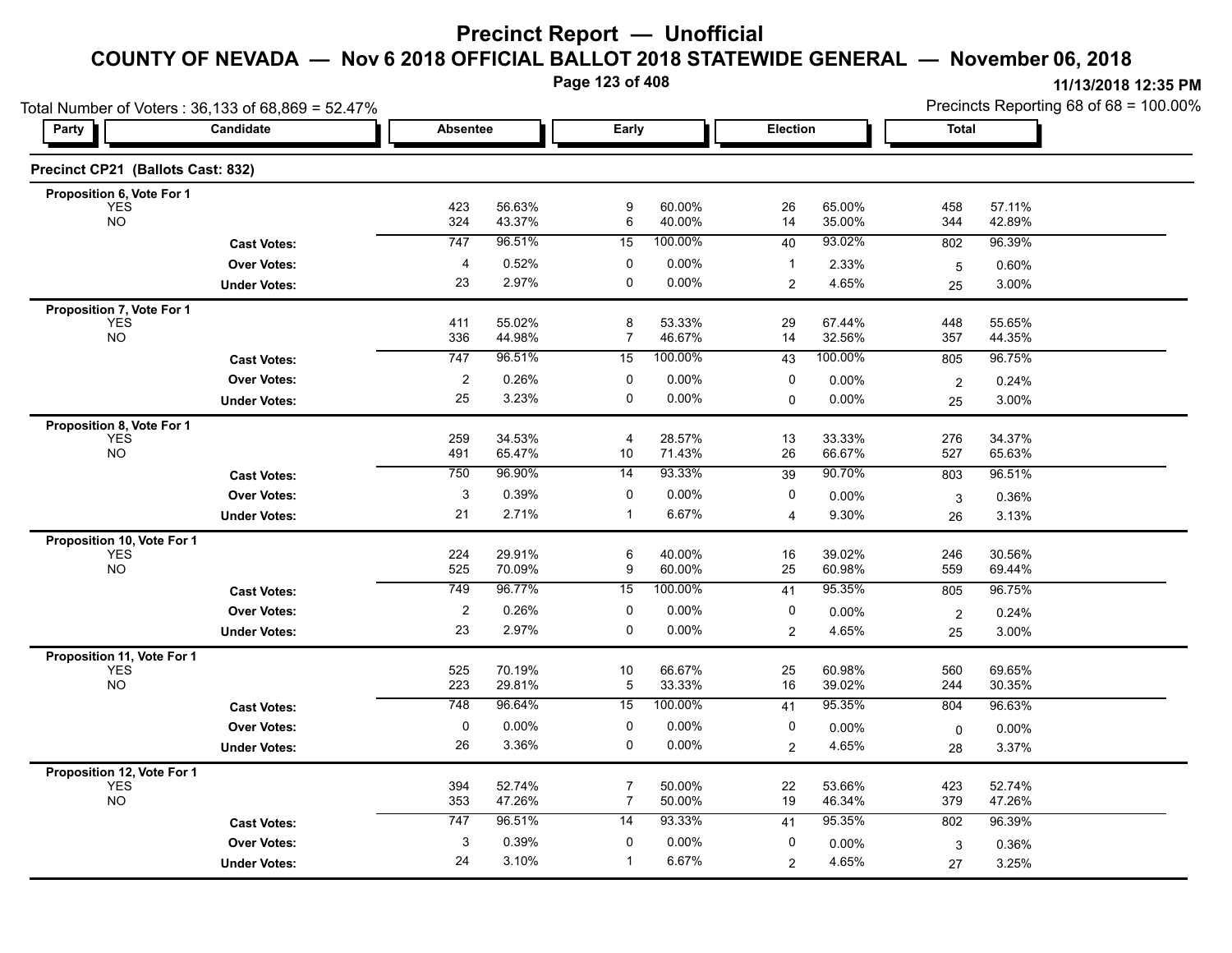**Page 124 of 408**

|                                           | Total Number of Voters: $36,133$ of $68,869 = 52.47\%$ |                 |                  |       |                  |                 |                  |            |                  | Precincts Reporting 68 of 68 = 100.00% |
|-------------------------------------------|--------------------------------------------------------|-----------------|------------------|-------|------------------|-----------------|------------------|------------|------------------|----------------------------------------|
| Party                                     | Candidate                                              | <b>Absentee</b> |                  | Early |                  | <b>Election</b> |                  | Total      |                  |                                        |
| Precinct CP21 (Ballots Cast: 832)         |                                                        |                 |                  |       |                  |                 |                  |            |                  |                                        |
| Measure G, Vote For 1<br>YES<br><b>NO</b> |                                                        | 553<br>174      | 76.07%<br>23.93% | 12    | 80.00%<br>20.00% | 22<br>18        | 55.00%<br>45.00% | 587<br>195 | 75.06%<br>24.94% |                                        |
|                                           | <b>Cast Votes:</b>                                     | 727             | 93.93%           | 15    | 100.00%          | 40              | 93.02%           | 782        | 93.99%           |                                        |
|                                           | <b>Over Votes:</b>                                     |                 | 0.26%            | 0     | $0.00\%$         | 0               | $0.00\%$         | າ          | 0.24%            |                                        |
|                                           | <b>Under Votes:</b>                                    | 45              | 5.81%            |       | $0.00\%$         |                 | 6.98%            | 48         | 5.77%            |                                        |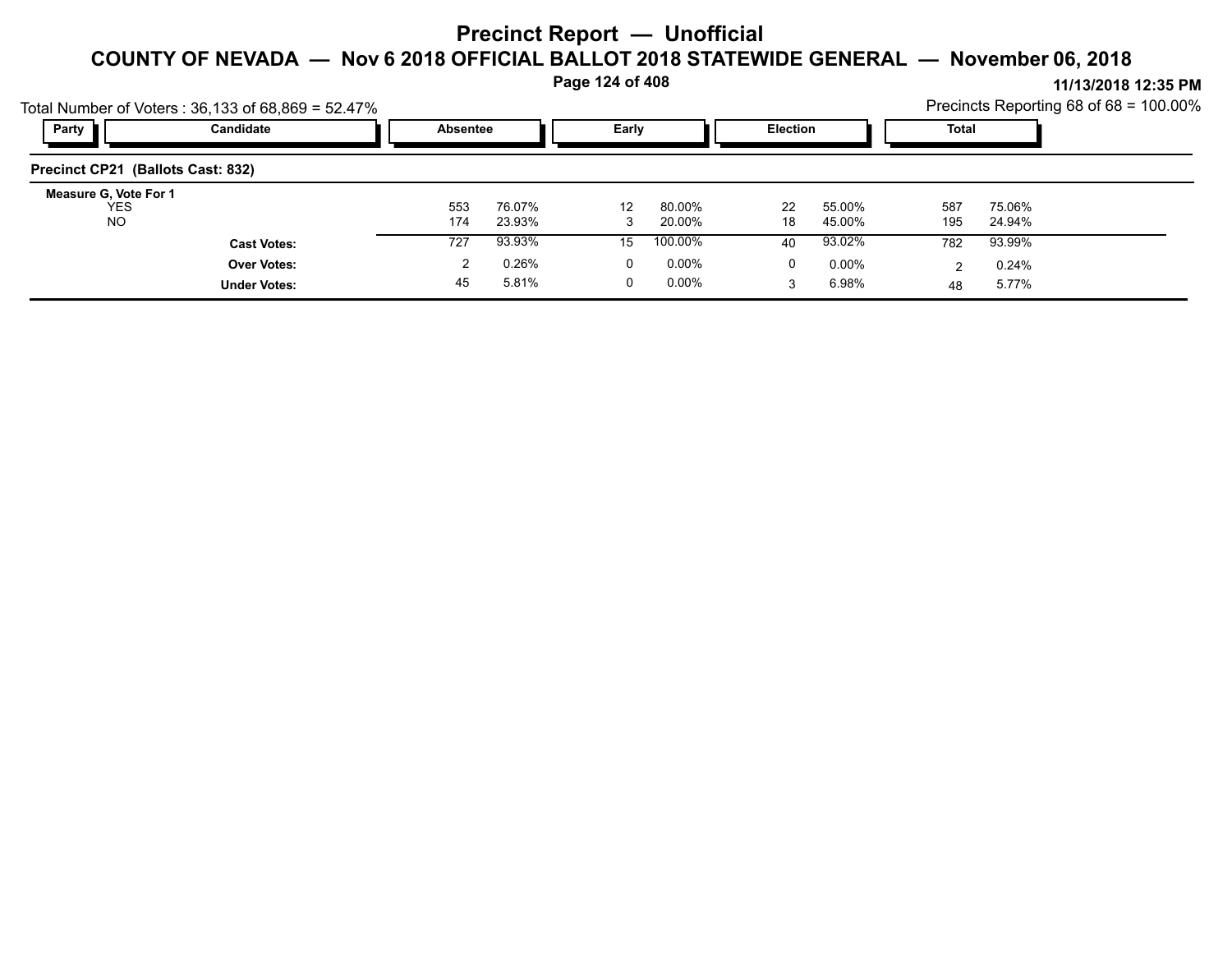**Page 125 of 408**

| Total Number of Voters: 36,133 of 68,869 = 52.47%                                                                  |                      |                           |                  |                                  |                  |                      |                  | Precincts Reporting 68 of 68 = 100.00% |                  |  |
|--------------------------------------------------------------------------------------------------------------------|----------------------|---------------------------|------------------|----------------------------------|------------------|----------------------|------------------|----------------------------------------|------------------|--|
| <b>Party</b>                                                                                                       | Candidate            | <b>Absentee</b>           |                  | Early                            |                  | <b>Election</b>      |                  | <b>Total</b>                           |                  |  |
| Precinct CP22 (Ballots Cast: 365)                                                                                  |                      |                           |                  |                                  |                  |                      |                  |                                        |                  |  |
| Governor, Vote For 1<br><b>REP</b><br>JOHN H. COX                                                                  |                      | 178                       | 52.35%           | $\mathbf 5$                      | 71.43%           | 10                   | 83.33%           | 193                                    | 53.76%           |  |
| <b>GAVIN NEWSOM</b><br><b>DEM</b>                                                                                  |                      | 162                       | 47.65%           | $\overline{2}$                   | 28.57%           | $\overline{c}$       | 16.67%           | 166                                    | 46.24%           |  |
|                                                                                                                    | <b>Cast Votes:</b>   | 340                       | 98.84%           | $\overline{7}$                   | 87.50%           | 12                   | 92.31%           | 359                                    | 98.36%           |  |
|                                                                                                                    | <b>Over Votes:</b>   | 0                         | 0.00%            | 0                                | 0.00%            | 0                    | 0.00%            | $\mathbf 0$                            | $0.00\%$         |  |
|                                                                                                                    | <b>Under Votes:</b>  | $\overline{4}$            | 1.16%            | $\mathbf{1}$                     | 12.50%           | $\mathbf 1$          | 7.69%            | 6                                      | 1.64%            |  |
| Lieutenant Governor, Vote For 1<br><b>DEM</b><br>ED HERNANDEZ<br><b>DEM</b><br><b>ELENI KOUNALAKIS</b>             |                      | 83<br>169                 | 32.94%<br>67.06% | $\overline{2}$<br>3              | 40.00%<br>60.00% | 0<br>10              | 0.00%<br>100.00% | 85<br>182                              | 31.84%<br>68.16% |  |
|                                                                                                                    | <b>Cast Votes:</b>   | 252                       | 73.26%           | 5                                | 62.50%           | 10                   | 76.92%           | 267                                    | 73.15%           |  |
|                                                                                                                    | <b>Over Votes:</b>   | 0                         | 0.00%            | 0                                | 0.00%            | 0                    | 0.00%            | $\mathbf 0$                            | 0.00%            |  |
|                                                                                                                    | <b>Under Votes:</b>  | 92                        | 26.74%           | 3                                | 37.50%           | 3                    | 23.08%           | 98                                     | 26.85%           |  |
| Secretary of State, Vote For 1<br><b>ALEX PADILLA</b><br><b>DEM</b><br><b>REP</b><br><b>MARK P. MEUSER</b>         |                      | 170<br>171                | 49.85%<br>50.15% | 4<br>$\overline{2}$              | 66.67%<br>33.33% | 3<br>9               | 25.00%<br>75.00% | 177<br>182                             | 49.30%<br>50.70% |  |
|                                                                                                                    | <b>Cast Votes:</b>   | 341                       | 99.13%           | 6                                | 75.00%           | $\overline{12}$      | 92.31%           | 359                                    | 98.36%           |  |
|                                                                                                                    | <b>Over Votes:</b>   | 0                         | 0.00%            | 0                                | 0.00%            | 0                    | 0.00%            | $\mathbf 0$                            | $0.00\%$         |  |
|                                                                                                                    | <b>Under Votes:</b>  | $\ensuremath{\mathsf{3}}$ | 0.87%            | $\overline{2}$                   | 25.00%           | $\mathbf 1$          | 7.69%            | 6                                      | 1.64%            |  |
| <b>Controller, Vote For 1</b><br><b>REP</b><br><b>DEM</b><br>BETTY T. YEE                                          | KONSTANTINOS RODITIS | 162<br>175                | 48.07%<br>51.93% | $\overline{2}$<br>4              | 33.33%<br>66.67% | 10<br>$\overline{c}$ | 83.33%<br>16.67% | 174<br>181                             | 49.01%<br>50.99% |  |
|                                                                                                                    | <b>Cast Votes:</b>   | 337                       | 97.97%           | 6                                | 75.00%           | 12                   | 92.31%           | 355                                    | 97.26%           |  |
|                                                                                                                    | <b>Over Votes:</b>   | $\pmb{0}$                 | 0.00%            | 0                                | 0.00%            | 0                    | 0.00%            | $\mathbf 0$                            | $0.00\%$         |  |
|                                                                                                                    | <b>Under Votes:</b>  | $\overline{7}$            | 2.03%            | 2                                | 25.00%           | $\mathbf 1$          | 7.69%            | 10                                     | 2.74%            |  |
| Treasurer, Vote For 1<br><b>REP</b><br><b>GREG CONLON</b><br><b>DEM</b><br><b>FIONA MA</b>                         |                      | 165<br>172                | 48.96%<br>51.04% | $\overline{4}$<br>$\overline{2}$ | 66.67%<br>33.33% | 9<br>3               | 75.00%<br>25.00% | 178<br>177                             | 50.14%<br>49.86% |  |
|                                                                                                                    | <b>Cast Votes:</b>   | 337                       | 97.97%           | 6                                | 75.00%           | 12                   | 92.31%           | 355                                    | 97.26%           |  |
|                                                                                                                    | <b>Over Votes:</b>   | $\pmb{0}$                 | 0.00%            | 0                                | 0.00%            | 0                    | 0.00%            | $\mathsf 0$                            | 0.00%            |  |
|                                                                                                                    | <b>Under Votes:</b>  | $\overline{7}$            | 2.03%            | $\overline{c}$                   | 25.00%           | $\mathbf{1}$         | 7.69%            | 10                                     | 2.74%            |  |
| <b>Attorney General, Vote For 1</b><br><b>REP</b><br><b>STEVEN C BAILEY</b><br><b>DEM</b><br><b>XAVIER BECERRA</b> |                      | 177<br>166                | 51.60%<br>48.40% | 3<br>3                           | 50.00%<br>50.00% | 9<br>3               | 75.00%<br>25.00% | 189<br>172                             | 52.35%<br>47.65% |  |
|                                                                                                                    | <b>Cast Votes:</b>   | 343                       | 99.71%           | 6                                | 75.00%           | 12                   | 92.31%           | 361                                    | 98.90%           |  |
|                                                                                                                    | <b>Over Votes:</b>   | 0                         | 0.00%            | 0                                | 0.00%            | 0                    | 0.00%            | $\mathbf{0}$                           | 0.00%            |  |
|                                                                                                                    | <b>Under Votes:</b>  |                           | 0.29%            | $\overline{2}$                   | 25.00%           | $\mathbf{1}$         | 7.69%            | 4                                      | 1.10%            |  |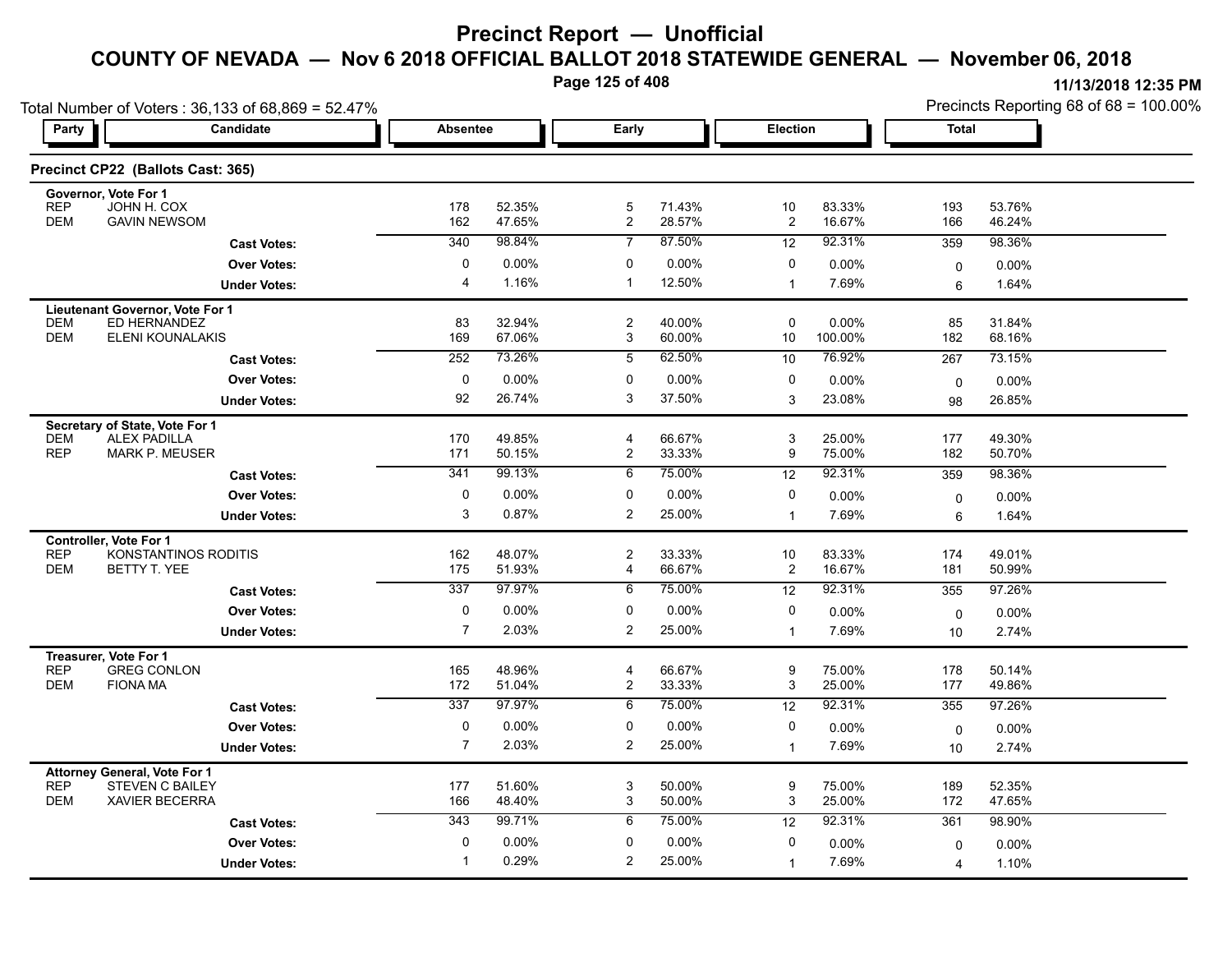**Page 126 of 408**

|                                                                                                               | Total Number of Voters: 36,133 of 68,869 = 52.47%                    |             |                  |                     |                  |                      |                  |             | Precincts Reporting 68 of 68 = 100.00% |
|---------------------------------------------------------------------------------------------------------------|----------------------------------------------------------------------|-------------|------------------|---------------------|------------------|----------------------|------------------|-------------|----------------------------------------|
| Party                                                                                                         | Candidate                                                            |             | <b>Absentee</b>  |                     | Early            | <b>Election</b>      |                  | Total       |                                        |
| Precinct CP22 (Ballots Cast: 365)                                                                             |                                                                      |             |                  |                     |                  |                      |                  |             |                                        |
| <b>Insurance Commissioner, Vote For 1</b><br>RICARDO LARA<br><b>DEM</b>                                       |                                                                      | 134         | 42.81%           | 3                   | 50.00%           | $\overline{c}$       | 18.18%           | 139         | 42.12%                                 |
|                                                                                                               | <b>STEVE POIZNER</b>                                                 | 179         | 57.19%           | 3                   | 50.00%           | 9                    | 81.82%           | 191         | 57.88%                                 |
|                                                                                                               | <b>Cast Votes:</b>                                                   | 313         | 90.99%           | 6                   | 75.00%           | 11                   | 84.62%           | 330         | 90.41%                                 |
|                                                                                                               | <b>Over Votes:</b>                                                   | 0           | 0.00%            | 0                   | 0.00%            | 0                    | $0.00\%$         | 0           | 0.00%                                  |
|                                                                                                               | <b>Under Votes:</b>                                                  | 31          | 9.01%            | $\overline{c}$      | 25.00%           | $\overline{2}$       | 15.38%           | 35          | 9.59%                                  |
| <b>TOM HALLINAN</b><br><b>DEM</b><br><b>REP</b><br><b>TED GAINES</b>                                          | Member, State Board of Equalization District 1, Vote For 1           | 153<br>180  | 45.95%<br>54.05% | 3<br>$\overline{c}$ | 60.00%<br>40.00% | $\overline{c}$<br>10 | 16.67%<br>83.33% | 158<br>192  | 45.14%<br>54.86%                       |
|                                                                                                               |                                                                      | 333         | 96.80%           | 5                   | 62.50%           | 12                   | 92.31%           |             | 95.89%                                 |
|                                                                                                               | <b>Cast Votes:</b>                                                   |             |                  |                     |                  |                      |                  | 350         |                                        |
|                                                                                                               | <b>Over Votes:</b>                                                   | 0<br>11     | 0.00%<br>3.20%   | 0<br>3              | 0.00%<br>37.50%  | 0                    | 0.00%            | 0           | 0.00%                                  |
|                                                                                                               | <b>Under Votes:</b>                                                  |             |                  |                     |                  | $\mathbf 1$          | 7.69%            | 15          | 4.11%                                  |
| United States Senate, Vote For 1<br><b>DEM</b><br><b>DEM</b><br><b>KEVIN DE LEON</b>                          | <b>DIANNE FEINSTEIN</b>                                              | 133<br>147  | 47.50%<br>52.50% | $\mathbf{1}$<br>6   | 14.29%<br>85.71% | 4<br>6               | 40.00%<br>60.00% | 138<br>159  | 46.46%<br>53.54%                       |
|                                                                                                               | <b>Cast Votes:</b>                                                   | 280         | 81.40%           | $\overline{7}$      | 87.50%           | 10                   | 76.92%           | 297         | 81.37%                                 |
|                                                                                                               | <b>Over Votes:</b>                                                   | 0           | 0.00%            | $\mathbf{0}$        | 0.00%            | 0                    | 0.00%            | $\mathbf 0$ | 0.00%                                  |
|                                                                                                               | <b>Under Votes:</b>                                                  | 64          | 18.60%           | $\mathbf 1$         | 12.50%           | 3                    | 23.08%           | 68          | 18.63%                                 |
|                                                                                                               | House of Representatives of the United States District 1, Vote For 1 |             |                  |                     |                  |                      |                  |             |                                        |
| <b>REP</b><br><b>DEM</b>                                                                                      | <b>DOUG LA MALFA</b><br><b>AUDREY DENNEY</b>                         | 164<br>178  | 47.95%<br>52.05% | 3<br>4              | 42.86%<br>57.14% | 9<br>4               | 69.23%<br>30.77% | 176<br>186  | 48.62%<br>51.38%                       |
|                                                                                                               | <b>Cast Votes:</b>                                                   | 342         | 99.42%           | $\overline{7}$      | 87.50%           | 13                   | 100.00%          | 362         | 99.18%                                 |
|                                                                                                               | <b>Over Votes:</b>                                                   | 0           | 0.00%            | 0                   | 0.00%            | 0                    | $0.00\%$         | 0           | $0.00\%$                               |
|                                                                                                               | <b>Under Votes:</b>                                                  | 2           | 0.58%            | -1                  | 12.50%           | 0                    | $0.00\%$         | 3           | 0.82%                                  |
| State Assembly District 1, Vote For 1<br><b>REP</b><br><b>BRIAN DAHLE</b><br><b>CALEEN SISK</b><br><b>DEM</b> |                                                                      | 185<br>150  | 55.22%<br>44.78% | 3<br>3              | 50.00%<br>50.00% | 8<br>3               | 72.73%<br>27.27% | 196<br>156  | 55.68%<br>44.32%                       |
|                                                                                                               | <b>Cast Votes:</b>                                                   | 335         | 97.38%           | 6                   | 75.00%           | 11                   | 84.62%           | 352         | 96.44%                                 |
|                                                                                                               | <b>Over Votes:</b>                                                   | $\mathbf 0$ | 0.00%            | 0                   | 0.00%            | 0                    | 0.00%            | 0           | 0.00%                                  |
|                                                                                                               | <b>Under Votes:</b>                                                  | 9           | 2.62%            | 2                   | 25.00%           | $\overline{c}$       | 15.38%           | 13          | 3.56%                                  |
|                                                                                                               | For Associate Justice, Supreme Court - Carol A. Corrigan, Vote For 1 |             |                  |                     |                  |                      |                  |             |                                        |
| <b>YES</b><br><b>NO</b>                                                                                       |                                                                      | 183<br>58   | 75.93%<br>24.07% | $\overline{c}$<br>3 | 40.00%<br>60.00% | 9<br>$\overline{c}$  | 81.82%<br>18.18% | 194<br>63   | 75.49%<br>24.51%                       |
|                                                                                                               | <b>Cast Votes:</b>                                                   | 241         | 70.06%           | 5                   | 62.50%           | 11                   | 84.62%           | 257         | 70.41%                                 |
|                                                                                                               | <b>Over Votes:</b>                                                   | 0           | 0.00%            | 0                   | 0.00%            | 0                    | 0.00%            | 0           | $0.00\%$                               |
|                                                                                                               | <b>Under Votes:</b>                                                  | 103         | 29.94%           | 3                   | 37.50%           | $\overline{2}$       | 15.38%           | 108         | 29.59%                                 |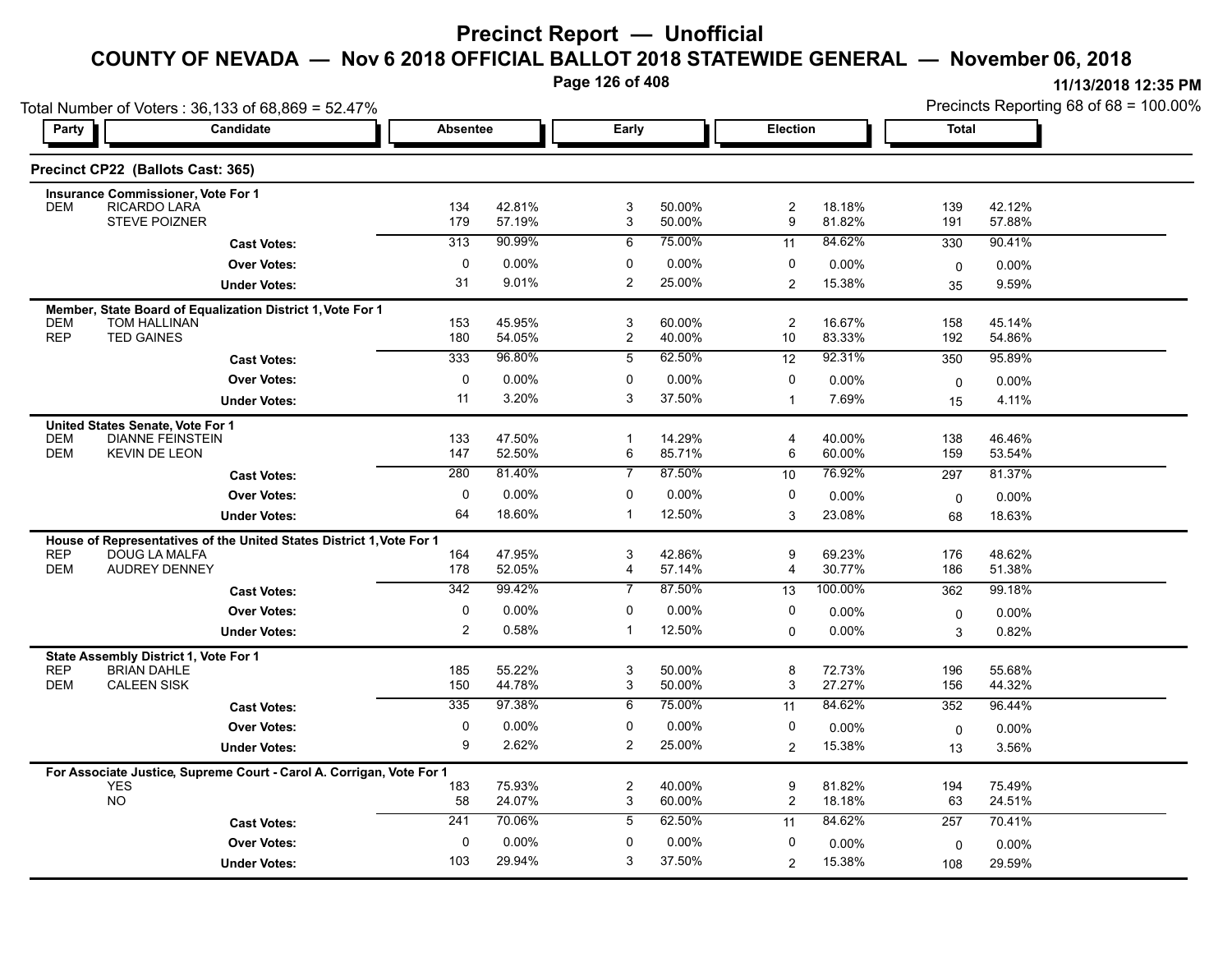#### **Precinct Report — Unofficial**

#### **COUNTY OF NEVADA — Nov 6 2018 OFFICIAL BALLOT 2018 STATEWIDE GENERAL — November 06, 2018**

**Page 127 of 408**

|                          | Total Number of Voters: 36,133 of 68,869 = 52.47%                                |                 |                  |                     |                  |                     |                  | Precincts Reporting 68 of 68 = 100.00% |                  |  |
|--------------------------|----------------------------------------------------------------------------------|-----------------|------------------|---------------------|------------------|---------------------|------------------|----------------------------------------|------------------|--|
| Party                    | Candidate                                                                        | <b>Absentee</b> |                  | Early               |                  |                     | Election         |                                        | <b>Total</b>     |  |
|                          | Precinct CP22 (Ballots Cast: 365)                                                |                 |                  |                     |                  |                     |                  |                                        |                  |  |
|                          | For Associate Justice, Supreme Court - Leondra R. Kruger, Vote For 1             |                 |                  |                     |                  |                     |                  |                                        |                  |  |
|                          | <b>YES</b><br><b>NO</b>                                                          | 163<br>75       | 68.49%<br>31.51% | 3<br>$\overline{c}$ | 60.00%<br>40.00% | 7<br>3              | 70.00%<br>30.00% | 173<br>80                              | 68.38%<br>31.62% |  |
|                          |                                                                                  |                 |                  |                     |                  |                     |                  |                                        |                  |  |
|                          | <b>Cast Votes:</b>                                                               | 238             | 69.19%           | 5                   | 62.50%           | 10                  | 76.92%           | 253                                    | 69.32%           |  |
|                          | <b>Over Votes:</b>                                                               | $\Omega$        | $0.00\%$         | 0                   | 0.00%            | 0                   | 0.00%            | $\mathbf 0$                            | 0.00%            |  |
|                          | <b>Under Votes:</b>                                                              | 106             | 30.81%           | 3                   | 37.50%           | 3                   | 23.08%           | 112                                    | 30.68%           |  |
|                          | For Associate Justice, Court of Appeal, Third District - Cole Blease, Vote For 1 |                 |                  |                     |                  |                     |                  |                                        |                  |  |
|                          | <b>YES</b><br>NO                                                                 | 162<br>76       | 68.07%<br>31.93% | 3<br>$\overline{c}$ | 60.00%<br>40.00% | $\overline{c}$<br>8 | 20.00%<br>80.00% | 167<br>86                              | 66.01%<br>33.99% |  |
|                          | <b>Cast Votes:</b>                                                               | 238             | 69.19%           | $\overline{5}$      | 62.50%           | 10                  | 76.92%           | 253                                    | 69.32%           |  |
|                          |                                                                                  |                 |                  |                     |                  |                     |                  |                                        |                  |  |
|                          | <b>Over Votes:</b>                                                               | 0               | $0.00\%$         | 0<br>3              | 0.00%            | 0                   | 0.00%            | $\mathbf 0$                            | $0.00\%$         |  |
|                          | <b>Under Votes:</b>                                                              | 106             | 30.81%           |                     | 37.50%           | 3                   | 23.08%           | 112                                    | 30.68%           |  |
|                          | For Associate Justice, Court of Appeal, Third District - Louis Mauro, Vote For 1 |                 |                  |                     |                  |                     |                  |                                        |                  |  |
|                          | <b>YES</b><br><b>NO</b>                                                          | 164<br>75       | 68.62%<br>31.38% | $\overline{2}$<br>3 | 40.00%<br>60.00% | 4<br>7              | 36.36%<br>63.64% | 170<br>85                              | 66.67%<br>33.33% |  |
|                          |                                                                                  | 239             | 69.48%           | 5                   | 62.50%           |                     | 84.62%           | 255                                    | 69.86%           |  |
|                          | <b>Cast Votes:</b>                                                               |                 |                  |                     |                  | 11                  |                  |                                        |                  |  |
|                          | <b>Over Votes:</b>                                                               | 0               | 0.00%            | 0                   | 0.00%            | 0                   | 0.00%            | 0                                      | 0.00%            |  |
|                          | <b>Under Votes:</b>                                                              | 105             | 30.52%           | 3                   | 37.50%           | $\overline{2}$      | 15.38%           | 110                                    | 30.14%           |  |
|                          | Superintendent of Public Instruction, Vote For 1                                 |                 |                  |                     |                  |                     |                  |                                        |                  |  |
| DS<br><b>IDS</b>         | <b>MARSHALL TUCK</b><br>TONY K. THURMOND                                         | 158<br>123      | 56.23%<br>43.77% | $\overline{c}$<br>5 | 28.57%<br>71.43% | 9<br>$\overline{2}$ | 81.82%<br>18.18% | 169<br>130                             | 56.52%<br>43.48% |  |
|                          |                                                                                  | 281             | 81.69%           | 7                   | 87.50%           |                     | 84.62%           |                                        |                  |  |
|                          | <b>Cast Votes:</b>                                                               |                 |                  |                     |                  | 11                  |                  | 299                                    | 81.92%           |  |
|                          | <b>Over Votes:</b>                                                               | $\Omega$        | 0.00%            | $\Omega$            | $0.00\%$         | 0                   | 0.00%            | $\mathbf 0$                            | $0.00\%$         |  |
|                          | <b>Under Votes:</b>                                                              | 63              | 18.31%           | $\mathbf 1$         | 12.50%           | $\overline{2}$      | 15.38%           | 66                                     | 18.08%           |  |
|                          | District Board Member, Nevada County Board of Education Trustee Area2,           |                 | Vote For 1       |                     |                  |                     |                  |                                        |                  |  |
| <b>IDS</b><br><b>IDS</b> | <b>HEINO NICOLAI</b><br>JOHN V "JACK" MEEKS                                      | 132<br>121      | 52.17%<br>47.83% | 4<br>2              | 66.67%<br>33.33% | 6<br>5              | 54.55%<br>45.45% | 142<br>128                             | 52.59%<br>47.41% |  |
|                          |                                                                                  | 253             | 73.55%           | 6                   | 75.00%           |                     | 84.62%           |                                        | 73.97%           |  |
|                          | <b>Cast Votes:</b>                                                               |                 |                  |                     |                  | 11                  |                  | 270                                    |                  |  |
|                          | <b>Over Votes:</b>                                                               | 0               | 0.00%            | 0                   | 0.00%            | 0                   | $0.00\%$         | $\mathbf 0$                            | 0.00%            |  |
|                          | <b>Under Votes:</b>                                                              | 91              | 26.45%           | 2                   | 25.00%           | $\overline{c}$      | 15.38%           | 95                                     | 26.03%           |  |
|                          | Trustee Area 5, Nevada Joint Union High School District, Vote For 1              |                 |                  |                     |                  |                     |                  |                                        |                  |  |
| <b>IDS</b><br><b>IDS</b> | SONIA DELGADILLO                                                                 | 131             | 53.91%           | 3                   | 60.00%           | 4                   | 33.33%           | 138                                    | 53.08%           |  |
|                          | PATRICIA "PAT" SEELEY                                                            | 112             | 46.09%           | $\overline{c}$      | 40.00%           | 8                   | 66.67%           | 122                                    | 46.92%           |  |
|                          | <b>Cast Votes:</b>                                                               | 243             | 70.64%           | 5                   | 62.50%           | 12                  | 92.31%           | 260                                    | 71.23%           |  |
|                          | <b>Over Votes:</b>                                                               | $\mathbf 0$     | 0.00%            | $\mathbf{0}$        | 0.00%            | 0                   | 0.00%            | 0                                      | $0.00\%$         |  |
|                          | <b>Under Votes:</b>                                                              | 101             | 29.36%           | 3                   | 37.50%           | $\mathbf{1}$        | 7.69%            | 105                                    | 28.77%           |  |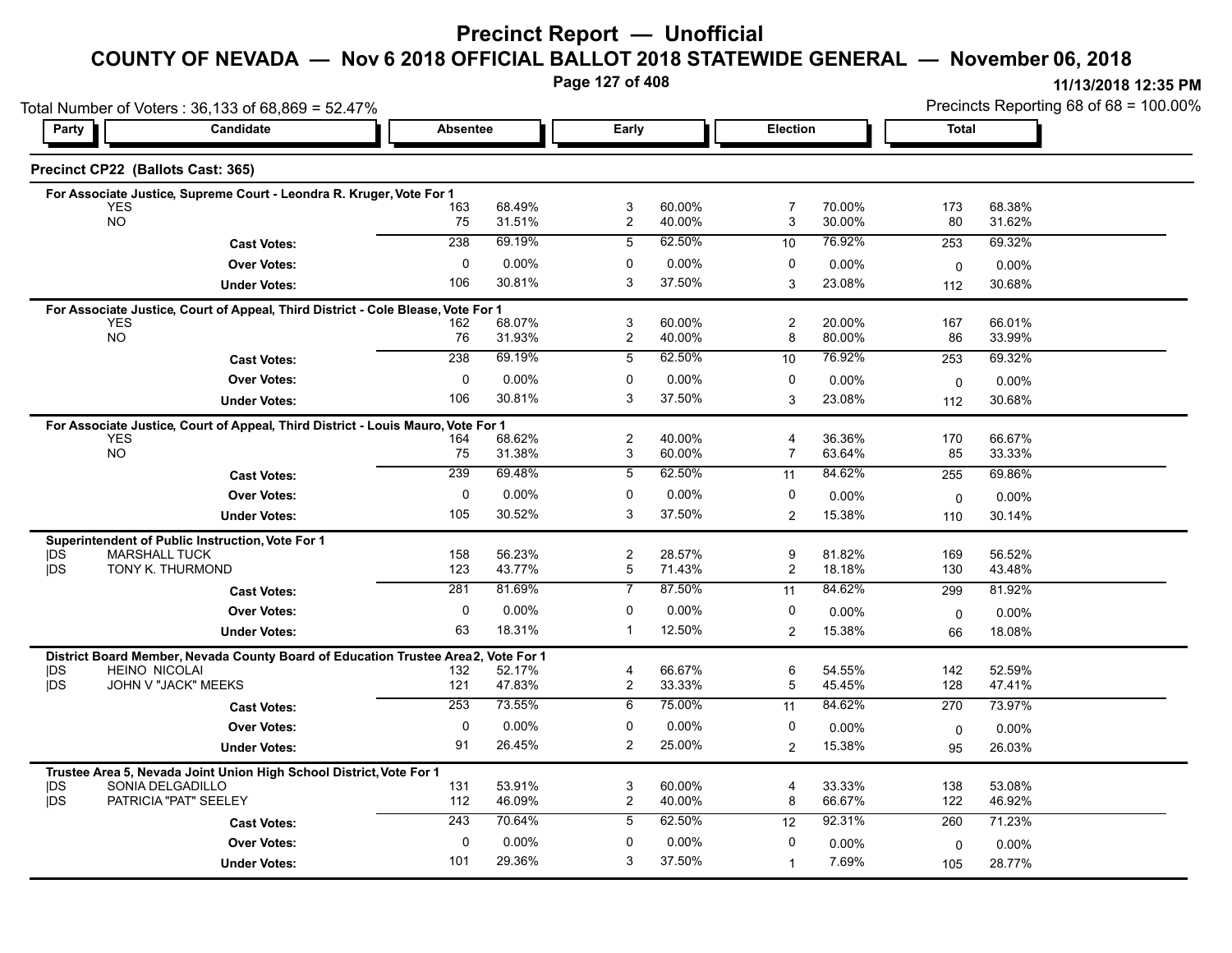**Page 128 of 408**

|                          | Total Number of Voters: 36,133 of 68,869 = 52.47%                 |                 |                  |                              |                  |                    |                  | Precincts Reporting 68 of 68 = 100.00% |                  |
|--------------------------|-------------------------------------------------------------------|-----------------|------------------|------------------------------|------------------|--------------------|------------------|----------------------------------------|------------------|
| Party                    | <b>Candidate</b>                                                  | <b>Absentee</b> |                  | Early                        |                  | Election           |                  | Total                                  |                  |
|                          | Precinct CP22 (Ballots Cast: 365)                                 |                 |                  |                              |                  |                    |                  |                                        |                  |
|                          | Board Member, Grass Valley Elementary School District, Vote For 3 |                 |                  |                              |                  |                    |                  |                                        |                  |
| DS                       | <b>LISA JARVIS</b>                                                | 185             | 33.27%           | 3                            | 30.00%           | 7                  | 38.89%           | 195                                    | 33.39%           |
| <b>IDS</b><br><b>IDS</b> | <b>JEANNE MICHAEL</b><br>ANDREA M. AANESTAD BRADLEY               | 162<br>158      | 29.14%<br>28.42% | 3<br>$\overline{\mathbf{c}}$ | 30.00%<br>20.00% | 3<br>3             | 16.67%<br>16.67% | 168<br>163                             | 28.77%<br>27.91% |
| <b>IDS</b>               | <b>DON BRANSON</b>                                                | 51              | 9.17%            | 2                            | 20.00%           | 5                  | 27.78%           | 58                                     | 9.93%            |
|                          | <b>Cast Votes:</b>                                                | 556             | 53.88%           | 10                           | 41.67%           | 18                 | 46.15%           | 584                                    | 53.33%           |
|                          | <b>Over Votes:</b>                                                | 0               | $0.00\%$         | 0                            | 0.00%            | 0                  | 0.00%            | 0                                      | 0.00%            |
|                          | <b>Under Votes:</b>                                               | 476             | 46.12%           | 14                           | 58.33%           | 21                 | 53.85%           | 511                                    | 46.67%           |
|                          | Sheriff-Coroner-Public Administrator, Vote For 1                  |                 |                  |                              |                  |                    |                  |                                        |                  |
| <b>IDS</b>               | SHANNAN MOON                                                      | 177             | 54.46%           | 4                            | 66.67%           | 5                  | 41.67%           | 186                                    | 54.23%           |
| <b>IDS</b>               | <b>BILL SMETHERS</b>                                              | 148             | 45.54%           | $\overline{c}$               | 33.33%           | 7                  | 58.33%           | 157                                    | 45.77%           |
|                          | <b>Cast Votes:</b>                                                | 325             | 94.48%           | 6                            | 75.00%           | 12                 | 92.31%           | 343                                    | 93.97%           |
|                          | <b>Over Votes:</b>                                                | 0               | $0.00\%$         | 0                            | 0.00%            | 0                  | 0.00%            | 0                                      | 0.00%            |
|                          | <b>Under Votes:</b>                                               | 19              | 5.52%            | 2                            | 25.00%           | $\overline{1}$     | 7.69%            | 22                                     | 6.03%            |
|                          | Director, Nevada Irrigation District Division II, Vote For 1      |                 |                  |                              |                  |                    |                  |                                        |                  |
| DS<br><b>IDS</b>         | <b>BRUCE HERRING</b><br><b>CHRIS BIERWAGEN</b>                    | 82<br>213       | 27.80%<br>72.20% | 4<br>$\overline{c}$          | 66.67%<br>33.33% | 0<br>12            | 0.00%<br>100.00% | 86<br>227                              | 27.48%<br>72.52% |
|                          |                                                                   | 295             | 85.76%           | $6\phantom{1}$               | 75.00%           |                    | 92.31%           |                                        |                  |
|                          | <b>Cast Votes:</b>                                                |                 |                  |                              |                  | 12                 |                  | 313                                    | 85.75%           |
|                          | <b>Over Votes:</b>                                                | $\mathbf 0$     | 0.00%            | $\mathbf 0$                  | 0.00%            | 0                  | 0.00%            | 0                                      | 0.00%            |
|                          | <b>Under Votes:</b>                                               | 49              | 14.24%           | $\overline{2}$               | 25.00%           | $\mathbf{1}$       | 7.69%            | 52                                     | 14.25%           |
|                          | Proposition 1, Vote For 1<br><b>YES</b>                           | 124             | 37.35%           | $\overline{\mathbf{c}}$      | 28.57%           | 3                  | 23.08%           | 129                                    | 36.65%           |
|                          | <b>NO</b>                                                         | 208             | 62.65%           | 5                            | 71.43%           | 10                 | 76.92%           | 223                                    | 63.35%           |
|                          | <b>Cast Votes:</b>                                                | 332             | 96.51%           | $\overline{7}$               | 87.50%           | 13                 | 100.00%          | 352                                    | 96.44%           |
|                          | <b>Over Votes:</b>                                                | $\pmb{0}$       | 0.00%            | $\mathbf 0$                  | 0.00%            | 0                  | $0.00\%$         | 0                                      | 0.00%            |
|                          | <b>Under Votes:</b>                                               | 12              | 3.49%            | $\mathbf{1}$                 | 12.50%           | 0                  | 0.00%            | 13                                     | 3.56%            |
|                          | Proposition 2, Vote For 1                                         |                 |                  |                              |                  |                    |                  |                                        |                  |
|                          | <b>YES</b>                                                        | 136             | 40.96%           | $\mathbf{1}$                 | 14.29%           | 6                  | 46.15%           | 143                                    | 40.63%           |
|                          | <b>NO</b>                                                         | 196             | 59.04%           | 6                            | 85.71%           | 7                  | 53.85%           | 209                                    | 59.38%           |
|                          | <b>Cast Votes:</b>                                                | 332             | 96.51%           | 7                            | 87.50%           | 13                 | 100.00%          | 352                                    | 96.44%           |
|                          | <b>Over Votes:</b>                                                | $\pmb{0}$       | $0.00\%$         | 0                            | 0.00%            | 0                  | $0.00\%$         | 0                                      | $0.00\%$         |
|                          | <b>Under Votes:</b>                                               | 12              | 3.49%            | $\mathbf 1$                  | 12.50%           | $\Omega$           | 0.00%            | 13                                     | 3.56%            |
|                          | Proposition 3, Vote For 1                                         |                 |                  |                              |                  |                    |                  |                                        |                  |
|                          | <b>YES</b><br><b>NO</b>                                           | 104<br>225      | 31.61%<br>68.39% | $\mathbf{1}$<br>6            | 14.29%<br>85.71% | $\mathbf{1}$<br>12 | 7.69%<br>92.31%  | 106<br>243                             | 30.37%<br>69.63% |
|                          | <b>Cast Votes:</b>                                                | 329             | 95.64%           | 7                            | 87.50%           | 13                 | 100.00%          | 349                                    | 95.62%           |
|                          | <b>Over Votes:</b>                                                | 0               | $0.00\%$         | $\Omega$                     | $0.00\%$         | 0                  | $0.00\%$         |                                        | 0.00%            |
|                          | <b>Under Votes:</b>                                               | 15              | 4.36%            | $\mathbf{1}$                 | 12.50%           | 0                  | $0.00\%$         | 0                                      |                  |
|                          |                                                                   |                 |                  |                              |                  |                    |                  | 16                                     | 4.38%            |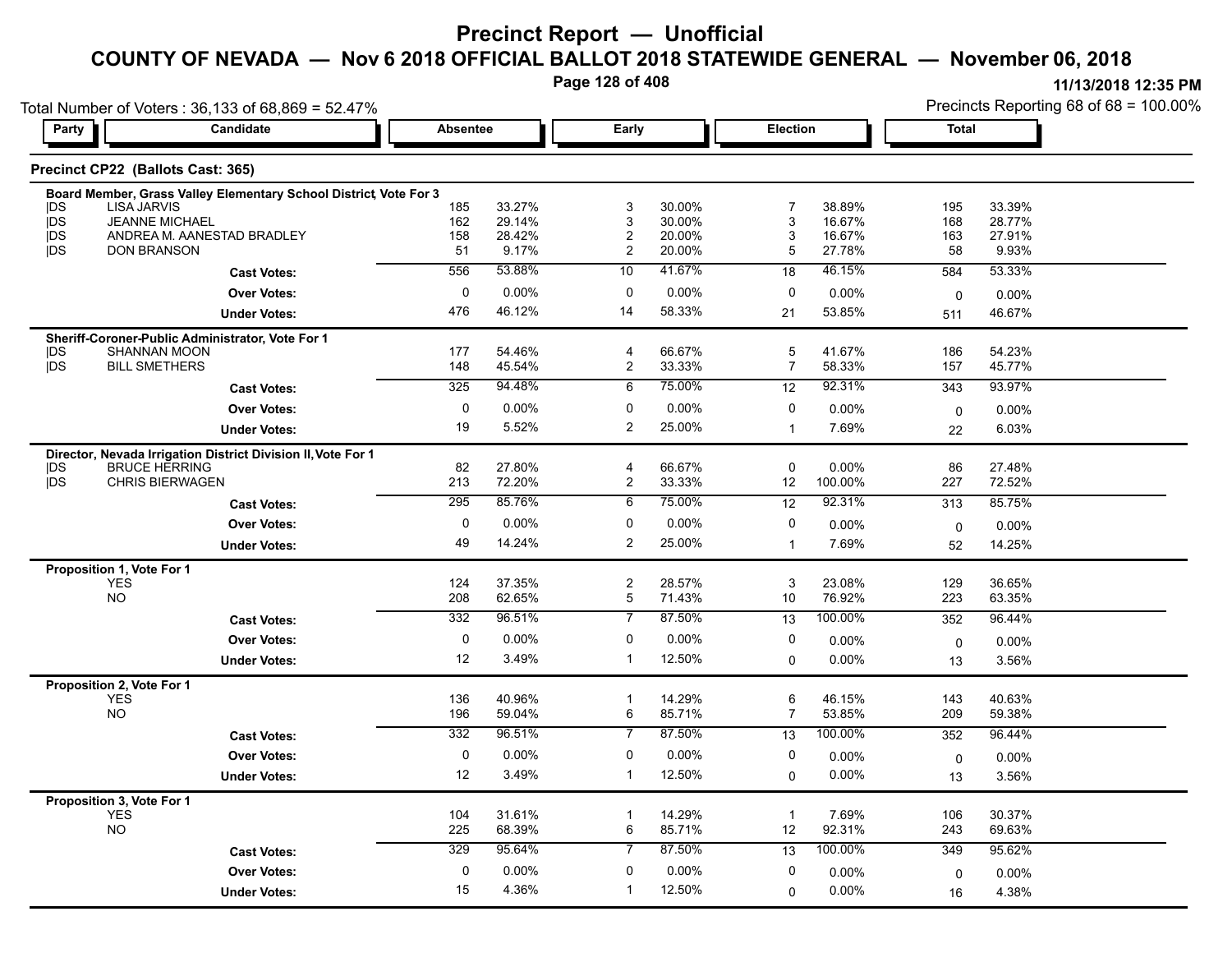**Page 129 of 408**

|                                         | Total Number of Voters: 36,133 of 68,869 = 52.47% |                 |                  |                                |                  |                         |                  | Precincts Reporting 68 of 68 = 100.00% |                   |  |
|-----------------------------------------|---------------------------------------------------|-----------------|------------------|--------------------------------|------------------|-------------------------|------------------|----------------------------------------|-------------------|--|
| Party                                   | Candidate                                         | <b>Absentee</b> |                  | Early                          |                  | <b>Election</b>         |                  | Total                                  |                   |  |
| Precinct CP22 (Ballots Cast: 365)       |                                                   |                 |                  |                                |                  |                         |                  |                                        |                   |  |
| Proposition 4, Vote For 1               |                                                   |                 |                  |                                |                  |                         |                  |                                        |                   |  |
| <b>YES</b><br><b>NO</b>                 |                                                   | 143<br>189      | 43.07%<br>56.93% | $\mathbf{1}$<br>$\overline{7}$ | 12.50%<br>87.50% | 4<br>$10$               | 28.57%<br>71.43% | 148<br>206                             | 41.81%<br>58.19%  |  |
|                                         | <b>Cast Votes:</b>                                | 332             | 96.51%           | 8                              | 100.00%          | 14                      | 100.00%          | 354                                    | 96.72%            |  |
|                                         | <b>Over Votes:</b>                                | 0               | $0.00\%$         | 0                              | $0.00\%$         | 0                       | 0.00%            | $\mathbf 0$                            | $0.00\%$          |  |
|                                         | <b>Under Votes:</b>                               | 12              | 3.49%            | 0                              | $0.00\%$         | 0                       | 0.00%            | 12                                     | 3.28%             |  |
| Proposition 5, Vote For 1               |                                                   |                 |                  |                                |                  |                         |                  |                                        |                   |  |
| <b>YES</b><br><b>NO</b>                 |                                                   | 151<br>177      | 46.04%<br>53.96% | 4<br>4                         | 50.00%<br>50.00% | 8<br>6                  | 57.14%<br>42.86% | 163<br>187                             | 46.57%<br>53.43%  |  |
|                                         | <b>Cast Votes:</b>                                | 328             | 95.35%           | 8                              | 100.00%          | 14                      | 100.00%          | 350                                    | 95.63%            |  |
|                                         | <b>Over Votes:</b>                                | $\mathbf{1}$    | 0.29%            | 0                              | 0.00%            | 0                       | 0.00%            | $\overline{1}$                         | 0.27%             |  |
|                                         | <b>Under Votes:</b>                               | 15              | 4.36%            | $\mathbf 0$                    | 0.00%            | 0                       | $0.00\%$         | 15                                     | 4.10%             |  |
| Proposition 6, Vote For 1               |                                                   |                 |                  |                                |                  |                         |                  |                                        |                   |  |
| <b>YES</b>                              |                                                   | 187             | 55.49%           | 6                              | 75.00%           | 12                      | 85.71%           | 205                                    | 57.10%            |  |
| <b>NO</b>                               |                                                   | 150             | 44.51%           | $\boldsymbol{2}$               | 25.00%           | $\overline{\mathbf{c}}$ | 14.29%           | 154                                    | 42.90%            |  |
|                                         | <b>Cast Votes:</b>                                | 337             | 97.97%           | 8                              | 100.00%          | 14                      | 100.00%          | 359                                    | 98.09%            |  |
|                                         | <b>Over Votes:</b>                                | 0               | $0.00\%$         | 0                              | 0.00%            | 0                       | $0.00\%$         | 0                                      | 0.00%             |  |
|                                         | <b>Under Votes:</b>                               | $\overline{7}$  | 2.03%            | 0                              | $0.00\%$         | 0                       | 0.00%            | $\overline{7}$                         | 1.91%             |  |
| Proposition 7, Vote For 1               |                                                   |                 |                  |                                |                  |                         |                  |                                        |                   |  |
| <b>YES</b><br><b>NO</b>                 |                                                   | 184<br>151      | 54.93%<br>45.07% | 4<br>4                         | 50.00%<br>50.00% | 12<br>$\overline{c}$    | 85.71%<br>14.29% | 200<br>157                             | 56.02%<br>43.98%  |  |
|                                         | <b>Cast Votes:</b>                                | 335             | 97.38%           | 8                              | 100.00%          | 14                      | 100.00%          | 357                                    | 97.54%            |  |
|                                         | <b>Over Votes:</b>                                | 0               | $0.00\%$         | 0                              | 0.00%            | 0                       | $0.00\%$         |                                        |                   |  |
|                                         | <b>Under Votes:</b>                               | 9               | 2.62%            | 0                              | 0.00%            | $\mathbf{0}$            | $0.00\%$         | 0<br>9                                 | $0.00\%$<br>2.46% |  |
|                                         |                                                   |                 |                  |                                |                  |                         |                  |                                        |                   |  |
| Proposition 8, Vote For 1<br><b>YES</b> |                                                   | 110             | 32.93%           | 3                              | 37.50%           | $\mathbf 5$             | 35.71%           | 118                                    | 33.15%            |  |
| <b>NO</b>                               |                                                   | 224             | 67.07%           | 5                              | 62.50%           | 9                       | 64.29%           | 238                                    | 66.85%            |  |
|                                         | <b>Cast Votes:</b>                                | 334             | 97.09%           | 8                              | 100.00%          | 14                      | 100.00%          | 356                                    | 97.27%            |  |
|                                         | <b>Over Votes:</b>                                | 0               | $0.00\%$         | 0                              | 0.00%            | 0                       | $0.00\%$         | $\mathbf 0$                            | 0.00%             |  |
|                                         | <b>Under Votes:</b>                               | 10              | 2.91%            | 0                              | 0.00%            | 0                       | $0.00\%$         | 10                                     | 2.73%             |  |
| Proposition 10, Vote For 1              |                                                   |                 |                  |                                |                  |                         |                  |                                        |                   |  |
| <b>YES</b><br><b>NO</b>                 |                                                   | 99              | 29.64%<br>70.36% | 0<br>8                         | 0.00%<br>100.00% | 4<br>10                 | 28.57%<br>71.43% | 103                                    | 28.93%            |  |
|                                         |                                                   | 235             | 97.09%           |                                |                  |                         |                  | 253                                    | 71.07%            |  |
|                                         | <b>Cast Votes:</b>                                | 334             |                  | 8                              | 100.00%          | 14                      | 100.00%          | 356                                    | 97.27%            |  |
|                                         | <b>Over Votes:</b>                                | $\mathbf 0$     | $0.00\%$         | 0                              | 0.00%            | 0                       | $0.00\%$         | 0                                      | 0.00%             |  |
|                                         | <b>Under Votes:</b>                               | 10              | 2.91%            | 0                              | 0.00%            | $\Omega$                | 0.00%            | 10                                     | 2.73%             |  |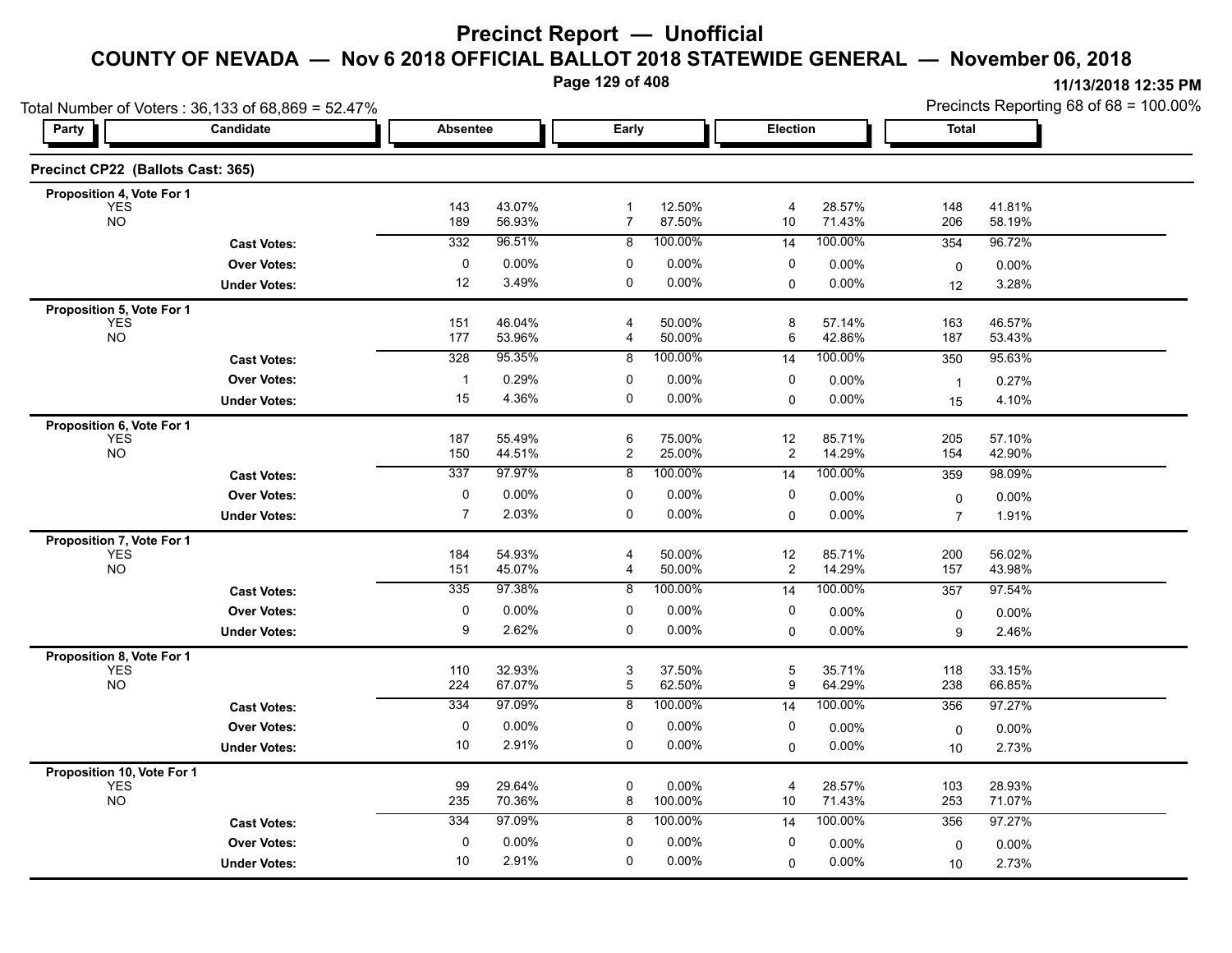**Page 130 of 408**

**11/13/2018 12:35 PM**

|                                   | Total Number of Voters: 36,133 of 68,869 = 52.47% | Precincts Reporting 68 of 68 = 100.00%<br><b>Total</b> |          |        |          |        |          |            |          |
|-----------------------------------|---------------------------------------------------|--------------------------------------------------------|----------|--------|----------|--------|----------|------------|----------|
| Party                             | Candidate                                         |                                                        | Absentee |        | Early    |        | Election |            |          |
| Precinct CP22 (Ballots Cast: 365) |                                                   |                                                        |          |        |          |        |          |            |          |
| Proposition 11, Vote For 1        |                                                   |                                                        |          |        |          |        |          |            |          |
| <b>YES</b><br><b>NO</b>           |                                                   | 216<br>114                                             | 65.45%   | 3<br>5 | 37.50%   | 6<br>8 | 42.86%   | 225<br>127 | 63.92%   |
|                                   |                                                   |                                                        | 34.55%   |        | 62.50%   |        | 57.14%   |            | 36.08%   |
|                                   | <b>Cast Votes:</b>                                | 330                                                    | 95.93%   | 8      | 100.00%  | 14     | 100.00%  | 352        | 96.17%   |
|                                   | <b>Over Votes:</b>                                | 0                                                      | $0.00\%$ | 0      | $0.00\%$ | 0      | $0.00\%$ | $\Omega$   | $0.00\%$ |
|                                   | <b>Under Votes:</b>                               | 14                                                     | 4.07%    | 0      | $0.00\%$ | 0      | $0.00\%$ | 14         | 3.83%    |
| Proposition 12, Vote For 1        |                                                   |                                                        |          |        |          |        |          |            |          |
| <b>YES</b>                        |                                                   | 164                                                    | 49.85%   | 3      | 37.50%   | 6      | 42.86%   | 173        | 49.29%   |
| <b>NO</b>                         |                                                   | 165                                                    | 50.15%   | 5      | 62.50%   | 8      | 57.14%   | 178        | 50.71%   |
|                                   | <b>Cast Votes:</b>                                | 329                                                    | 95.64%   | 8      | 100.00%  | 14     | 100.00%  | 351        | 95.90%   |
|                                   | <b>Over Votes:</b>                                | 0                                                      | $0.00\%$ | 0      | $0.00\%$ | 0      | $0.00\%$ | 0          | $0.00\%$ |
|                                   | <b>Under Votes:</b>                               | 15                                                     | 4.36%    | 0      | $0.00\%$ | 0      | $0.00\%$ | 15         | 4.10%    |
| Measure G, Vote For 1             |                                                   |                                                        |          |        |          |        |          |            |          |
| <b>YES</b>                        |                                                   | 252                                                    | 77.54%   | 3      | 42.86%   |        | 53.85%   | 262        | 75.94%   |
| <b>NO</b>                         |                                                   | 73                                                     | 22.46%   | 4      | 57.14%   | 6      | 46.15%   | 83         | 24.06%   |
|                                   | <b>Cast Votes:</b>                                | 325                                                    | 94.48%   |        | 87.50%   | 13     | 92.86%   | 345        | 94.26%   |
|                                   | <b>Over Votes:</b>                                | 0                                                      | $0.00\%$ | 0      | $0.00\%$ | 0      | $0.00\%$ | $\Omega$   | $0.00\%$ |
|                                   | <b>Under Votes:</b>                               | 19                                                     | 5.52%    |        | 12.50%   |        | 7.14%    | 21         | 5.74%    |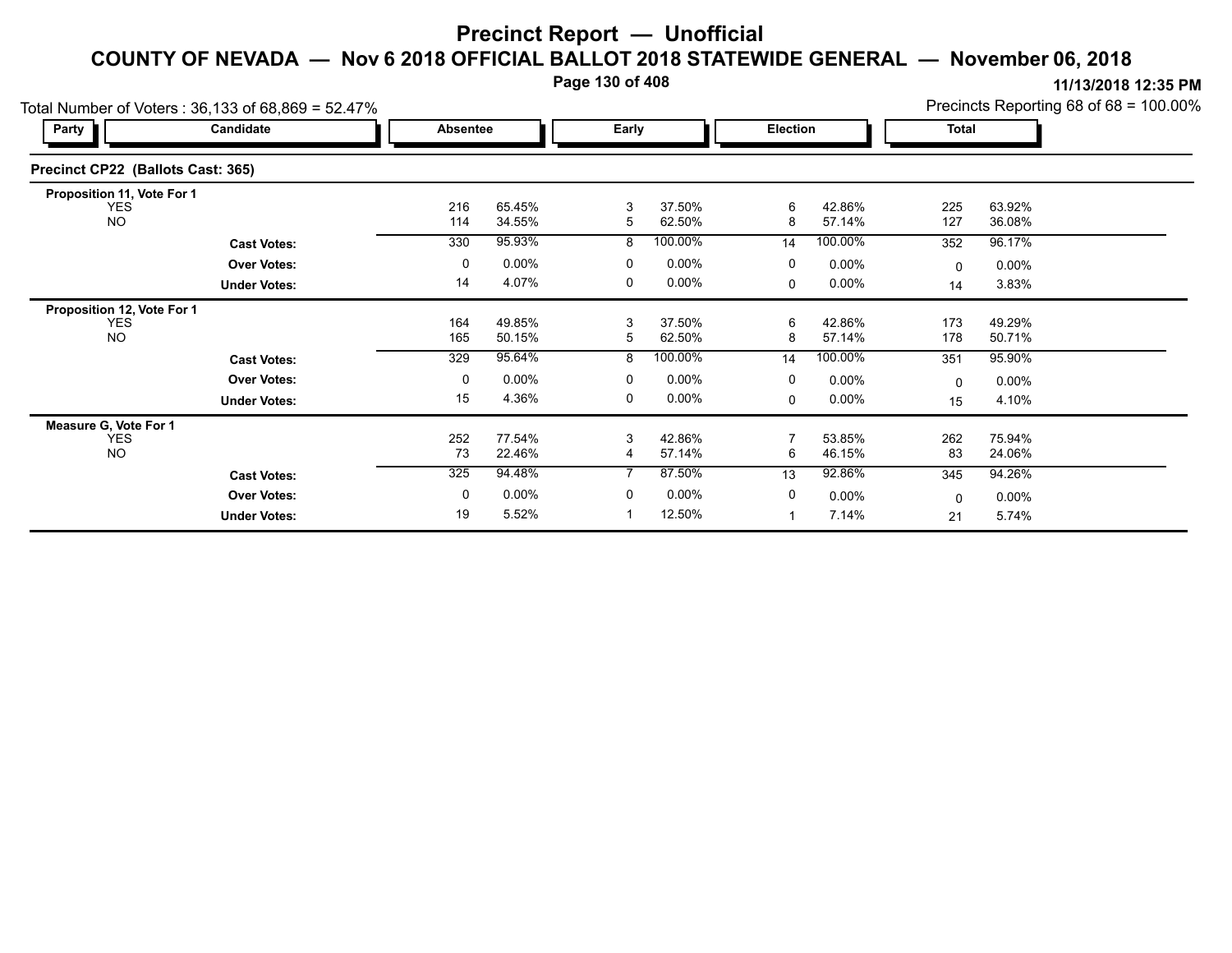**Page 131 of 408**

|                                                              | Total Number of Voters: 36,133 of 68,869 = 52.47% |                 |                  |                     |                  |                         |                  | Precincts Reporting 68 of 68 = 100.00% |                  |  |
|--------------------------------------------------------------|---------------------------------------------------|-----------------|------------------|---------------------|------------------|-------------------------|------------------|----------------------------------------|------------------|--|
| <b>Party</b>                                                 | Candidate                                         | <b>Absentee</b> |                  | Early               |                  | Election                |                  | <b>Total</b>                           |                  |  |
| Precinct CP23 (Ballots Cast: 103)                            |                                                   |                 |                  |                     |                  |                         |                  |                                        |                  |  |
| Governor, Vote For 1<br><b>REP</b><br>JOHN H. COX            |                                                   | 53              | 59.55%           | $\mathbf{1}$        | 50.00%           | 5                       | 71.43%           | 59                                     | 60.20%           |  |
| <b>DEM</b><br><b>GAVIN NEWSOM</b>                            |                                                   | 36              | 40 45%           | $\mathbf{1}$        | 50.00%           | $\overline{\mathbf{c}}$ | 28.57%           | 39                                     | 39.80%           |  |
|                                                              | <b>Cast Votes:</b>                                | 89              | 94.68%           | $\overline{2}$      | 100.00%          | $\overline{7}$          | 100.00%          | 98                                     | 95.15%           |  |
|                                                              | <b>Over Votes:</b>                                | $\pmb{0}$       | 0.00%            | 0                   | 0.00%            | 0                       | 0.00%            | $\mathbf 0$                            | 0.00%            |  |
|                                                              | <b>Under Votes:</b>                               | $\overline{5}$  | 5.32%            | $\mathbf 0$         | 0.00%            | 0                       | $0.00\%$         | 5                                      | 4.85%            |  |
| Lieutenant Governor, Vote For 1                              |                                                   |                 |                  |                     |                  |                         |                  |                                        |                  |  |
| ED HERNANDEZ<br><b>DEM</b><br><b>DEM</b>                     | ELENI KOUNALAKIS                                  | 26<br>37        | 41.27%<br>58.73% | $\overline{1}$<br>0 | 100.00%<br>0.00% | 2<br>4                  | 33.33%<br>66.67% | 29<br>41                               | 41.43%<br>58.57% |  |
|                                                              | <b>Cast Votes:</b>                                | 63              | 67.02%           | $\mathbf{1}$        | 50.00%           | 6                       | 85.71%           | 70                                     | 67.96%           |  |
|                                                              |                                                   | 0               |                  | 0                   |                  |                         |                  |                                        |                  |  |
|                                                              | <b>Over Votes:</b>                                | 31              | 0.00%<br>32.98%  | $\mathbf{1}$        | 0.00%<br>50.00%  | 0<br>$\mathbf 1$        | 0.00%<br>14.29%  | $\mathbf 0$                            | 0.00%            |  |
|                                                              | <b>Under Votes:</b>                               |                 |                  |                     |                  |                         |                  | 33                                     | 32.04%           |  |
| Secretary of State, Vote For 1<br>ALEX PADILLA<br><b>DEM</b> |                                                   | 41              | 44.09%           | $\overline{1}$      | 50.00%           | $\overline{c}$          | 28.57%           | 44                                     | 43.14%           |  |
| <b>REP</b><br><b>MARK P. MEUSER</b>                          |                                                   | 52              | 55.91%           | $\mathbf{1}$        | 50.00%           | 5                       | 71.43%           | 58                                     | 56.86%           |  |
|                                                              | <b>Cast Votes:</b>                                | $\overline{93}$ | 98.94%           | $\overline{2}$      | 100.00%          | $\overline{7}$          | 100.00%          | 102                                    | 99.03%           |  |
|                                                              | <b>Over Votes:</b>                                | 0               | 0.00%            | 0                   | 0.00%            | 0                       | 0.00%            | $\mathbf 0$                            | 0.00%            |  |
|                                                              | <b>Under Votes:</b>                               | $\mathbf 1$     | 1.06%            | 0                   | 0.00%            | 0                       | 0.00%            | $\mathbf{1}$                           | 0.97%            |  |
| <b>Controller, Vote For 1</b>                                |                                                   |                 |                  |                     |                  |                         |                  |                                        |                  |  |
| <b>REP</b><br><b>DEM</b><br>BETTY T. YEE                     | KONSTANTINOS RODITIS                              | 50<br>43        | 53.76%<br>46.24% | $\mathbf{1}$        | 50.00%<br>50.00% | $\overline{4}$<br>3     | 57.14%<br>42.86% | 55<br>47                               | 53.92%<br>46.08% |  |
|                                                              | <b>Cast Votes:</b>                                | 93              | 98.94%           | $\overline{2}$      | 100.00%          | $\overline{7}$          | 100.00%          | 102                                    | 99.03%           |  |
|                                                              |                                                   | 0               | 0.00%            | 0                   | 0.00%            | 0                       |                  |                                        |                  |  |
|                                                              | <b>Over Votes:</b>                                | $\mathbf{1}$    | 1.06%            | 0                   | $0.00\%$         | $\Omega$                | 0.00%<br>0.00%   | $\mathbf 0$<br>$\mathbf{1}$            | 0.00%<br>0.97%   |  |
|                                                              | <b>Under Votes:</b>                               |                 |                  |                     |                  |                         |                  |                                        |                  |  |
| Treasurer, Vote For 1<br><b>REP</b><br><b>GREG CONLON</b>    |                                                   | 49              | 53.26%           | -1                  | 50.00%           | 4                       | 57.14%           | 54                                     | 53.47%           |  |
| <b>DEM</b><br><b>FIONA MA</b>                                |                                                   | 43              | 46.74%           | $\mathbf{1}$        | 50.00%           | 3                       | 42.86%           | 47                                     | 46.53%           |  |
|                                                              | <b>Cast Votes:</b>                                | 92              | 97.87%           | $\overline{2}$      | 100.00%          | $\overline{7}$          | 100.00%          | 101                                    | 98.06%           |  |
|                                                              | <b>Over Votes:</b>                                | $\pmb{0}$       | 0.00%            | $\mathbf 0$         | 0.00%            | 0                       | 0.00%            | 0                                      | $0.00\%$         |  |
|                                                              | <b>Under Votes:</b>                               | $\overline{2}$  | 2.13%            | 0                   | $0.00\%$         | 0                       | 0.00%            | $\overline{2}$                         | 1.94%            |  |
| <b>Attorney General, Vote For 1</b>                          |                                                   |                 |                  |                     |                  |                         |                  |                                        |                  |  |
| <b>REP</b><br><b>STEVEN C BAILEY</b>                         |                                                   | 52              | 55.91%           | -1                  | 50.00%           | 5                       | 71.43%           | 58                                     | 56.86%           |  |
| <b>XAVIER BECERRA</b><br><b>DEM</b>                          |                                                   | 41              | 44.09%           | $\mathbf{1}$        | 50.00%           | $\overline{\mathbf{c}}$ | 28.57%           | 44                                     | 43.14%           |  |
|                                                              | <b>Cast Votes:</b>                                | 93              | 98.94%           | $\overline{2}$      | 100.00%          | $\overline{7}$          | 100.00%          | 102                                    | 99.03%           |  |
|                                                              | <b>Over Votes:</b>                                | $\mathbf 0$     | 0.00%            | $\mathbf 0$         | 0.00%            | 0                       | 0.00%            | 0                                      | $0.00\%$         |  |
|                                                              | <b>Under Votes:</b>                               | -1              | 1.06%            | $\mathbf 0$         | $0.00\%$         | 0                       | 0.00%            | $\mathbf{1}$                           | 0.97%            |  |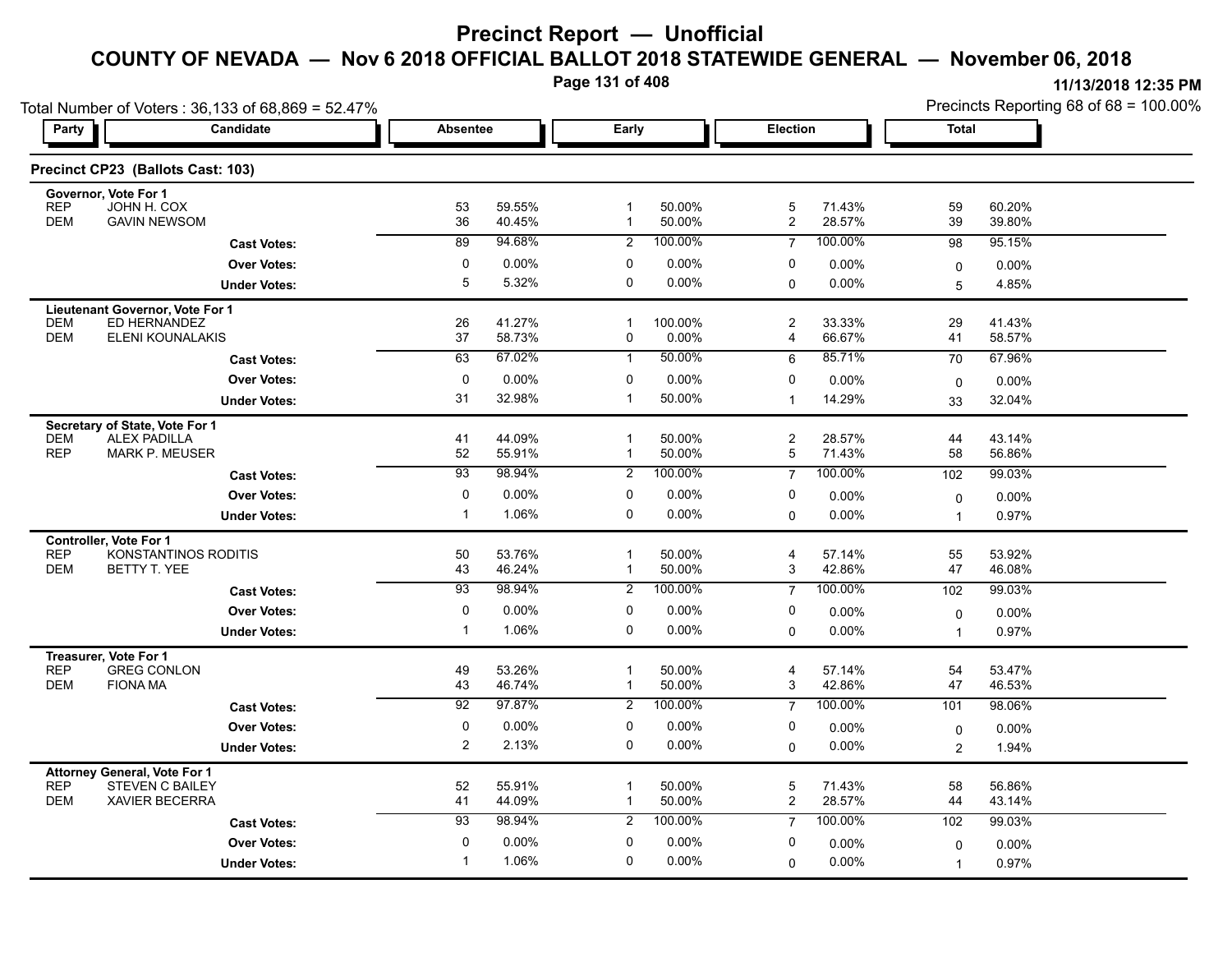**Page 132 of 408**

| Total Number of Voters: 36,133 of 68,869 = 52.47% |                                                                                       |                 |                    |                              |                     |                              |                  | Precincts Reporting 68 of 68 = 100.00% |                  |  |
|---------------------------------------------------|---------------------------------------------------------------------------------------|-----------------|--------------------|------------------------------|---------------------|------------------------------|------------------|----------------------------------------|------------------|--|
| Party                                             | Candidate                                                                             | <b>Absentee</b> |                    | Early                        |                     | Election                     |                  | <b>Total</b>                           |                  |  |
|                                                   | Precinct CP23 (Ballots Cast: 103)                                                     |                 |                    |                              |                     |                              |                  |                                        |                  |  |
|                                                   | <b>Insurance Commissioner, Vote For 1</b>                                             |                 |                    |                              |                     |                              |                  |                                        |                  |  |
| <b>DEM</b>                                        | RICARDO LARA<br><b>STEVE POIZNER</b>                                                  | 31<br>58        | 34.83%<br>65.17%   | $\mathbf{1}$<br>$\mathbf{1}$ | 50.00%<br>50.00%    | $\overline{\mathbf{1}}$<br>6 | 14.29%<br>85.71% | 33<br>65                               | 33.67%<br>66.33% |  |
|                                                   | <b>Cast Votes:</b>                                                                    | $\overline{89}$ | 94.68%             | $\overline{2}$               | 100.00%             | $\overline{7}$               | 100.00%          | 98                                     | 95.15%           |  |
|                                                   | <b>Over Votes:</b>                                                                    | 0               | $0.00\%$           | 0                            | $0.00\%$            | 0                            | 0.00%            | 0                                      | 0.00%            |  |
|                                                   | <b>Under Votes:</b>                                                                   | 5               | 5.32%              | 0                            | $0.00\%$            | $\mathbf 0$                  | $0.00\%$         | 5                                      | 4.85%            |  |
|                                                   | Member, State Board of Equalization District 1, Vote For 1                            |                 |                    |                              |                     |                              |                  |                                        |                  |  |
| <b>DEM</b>                                        | <b>TOM HALLINAN</b>                                                                   | 35              | 37.63%             | $\mathbf{1}$                 | 50.00%              | 4                            | 57.14%           | 40                                     | 39.22%           |  |
| <b>REP</b>                                        | <b>TED GAINES</b>                                                                     | 58              | 62.37%             | 1                            | 50.00%              | 3                            | 42.86%           | 62                                     | 60.78%           |  |
|                                                   | <b>Cast Votes:</b>                                                                    | $\overline{93}$ | 98.94%             | $\overline{2}$               | 100.00%             | $\overline{7}$               | 100.00%          | 102                                    | 99.03%           |  |
|                                                   | <b>Over Votes:</b>                                                                    | 0               | $0.00\%$           | 0                            | $0.00\%$            | 0                            | $0.00\%$         | $\mathbf 0$                            | $0.00\%$         |  |
|                                                   | <b>Under Votes:</b>                                                                   | -1              | 1.06%              | 0                            | $0.00\%$            | $\Omega$                     | 0.00%            | $\overline{1}$                         | 0.97%            |  |
| United States Senate, Vote For 1                  |                                                                                       |                 |                    |                              |                     |                              |                  |                                        |                  |  |
| <b>DEM</b><br><b>DEM</b>                          | <b>DIANNE FEINSTEIN</b><br><b>KEVIN DE LEON</b>                                       | 39<br>43        | 47.56%<br>52.44%   | 0<br>$\mathbf{1}$            | $0.00\%$<br>100.00% | $\overline{1}$<br>5          | 16.67%<br>83.33% | 40<br>49                               | 44.94%<br>55.06% |  |
|                                                   |                                                                                       | $\overline{82}$ | 87.23%             | $\mathbf{1}$                 | 50.00%              | 6                            | 85.71%           | 89                                     | 86.41%           |  |
|                                                   | <b>Cast Votes:</b>                                                                    |                 |                    | 0                            |                     |                              |                  |                                        |                  |  |
|                                                   | <b>Over Votes:</b>                                                                    | 0               | $0.00\%$<br>12.77% | $\mathbf{1}$                 | $0.00\%$            | 0                            | 0.00%            | $\mathbf 0$                            | $0.00\%$         |  |
|                                                   | <b>Under Votes:</b>                                                                   | 12              |                    |                              | 50.00%              | $\mathbf{1}$                 | 14.29%           | 14                                     | 13.59%           |  |
| <b>REP</b>                                        | House of Representatives of the United States District 1, Vote For 1<br>DOUG LA MALFA |                 | 55.91%             | $\mathbf 1$                  | 50.00%              | 4                            | 57.14%           | 57                                     | 55.88%           |  |
| <b>DEM</b>                                        | <b>AUDREY DENNEY</b>                                                                  | 52<br>41        | 44.09%             | $\mathbf{1}$                 | 50.00%              | 3                            | 42.86%           | 45                                     | 44.12%           |  |
|                                                   | <b>Cast Votes:</b>                                                                    | 93              | 98.94%             | $\overline{2}$               | 100.00%             | $\overline{7}$               | 100.00%          | 102                                    | 99.03%           |  |
|                                                   | <b>Over Votes:</b>                                                                    | $\mathbf 0$     | $0.00\%$           | 0                            | $0.00\%$            | 0                            | $0.00\%$         | $\mathbf 0$                            | $0.00\%$         |  |
|                                                   | <b>Under Votes:</b>                                                                   | $\overline{1}$  | 1.06%              | 0                            | $0.00\%$            | 0                            | $0.00\%$         | $\overline{1}$                         | 0.97%            |  |
|                                                   |                                                                                       |                 |                    |                              |                     |                              |                  |                                        |                  |  |
| <b>REP</b>                                        | State Assembly District 1, Vote For 1<br><b>BRIAN DAHLE</b>                           | 57              | 61.29%             | 1                            | 50.00%              | 4                            | 57.14%           | 62                                     | 60.78%           |  |
| <b>DEM</b>                                        | <b>CALEEN SISK</b>                                                                    | 36              | 38.71%             | $\mathbf 1$                  | 50.00%              | 3                            | 42.86%           | 40                                     | 39.22%           |  |
|                                                   | <b>Cast Votes:</b>                                                                    | 93              | 98.94%             | $\overline{2}$               | 100.00%             | $\overline{7}$               | 100.00%          | 102                                    | 99.03%           |  |
|                                                   | <b>Over Votes:</b>                                                                    | 0               | 0.00%              | 0                            | $0.00\%$            | 0                            | 0.00%            | $\mathbf 0$                            | $0.00\%$         |  |
|                                                   | <b>Under Votes:</b>                                                                   | $\overline{1}$  | 1.06%              | 0                            | $0.00\%$            | $\mathbf 0$                  | $0.00\%$         | $\overline{1}$                         | 0.97%            |  |
|                                                   | For Associate Justice, Supreme Court - Carol A. Corrigan, Vote For 1                  |                 |                    |                              |                     |                              |                  |                                        |                  |  |
| <b>YES</b>                                        |                                                                                       | 46              | 62.16%             | 1                            | 50.00%              | 3                            | 42.86%           | 50                                     | 60.24%           |  |
| <b>NO</b>                                         |                                                                                       | 28              | 37.84%             | $\mathbf{1}$                 | 50.00%              | 4                            | 57.14%           | 33                                     | 39.76%           |  |
|                                                   | <b>Cast Votes:</b>                                                                    | $\overline{74}$ | 78.72%             | 2                            | 100.00%             | $\overline{7}$               | 100.00%          | 83                                     | 80.58%           |  |
|                                                   | <b>Over Votes:</b>                                                                    | $\mathbf 0$     | $0.00\%$           | 0                            | $0.00\%$            | 0                            | 0.00%            | $\mathbf 0$                            | $0.00\%$         |  |
|                                                   | <b>Under Votes:</b>                                                                   | 20              | 21.28%             | 0                            | $0.00\%$            | 0                            | $0.00\%$         | 20                                     | 19.42%           |  |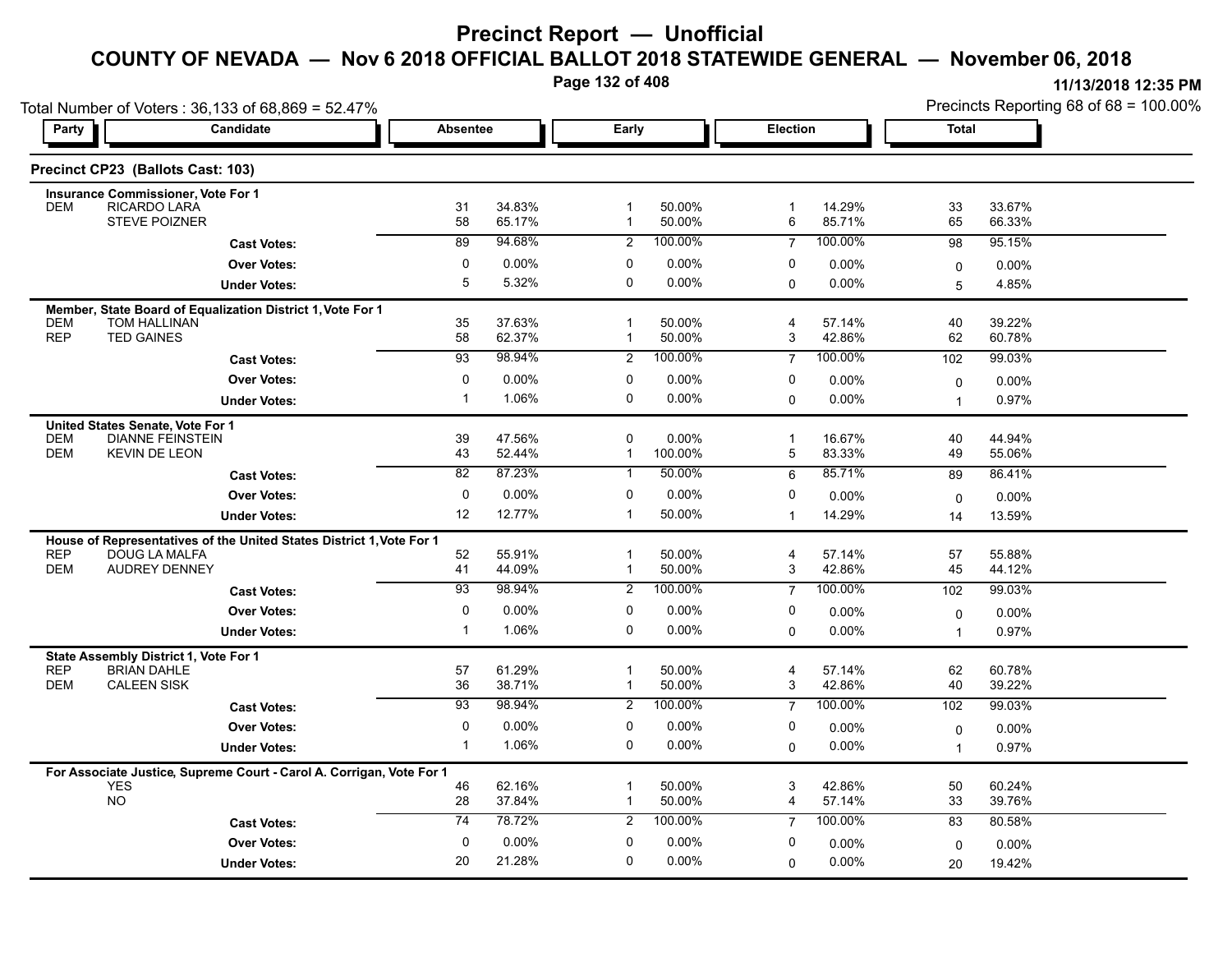# **Precinct Report — Unofficial**

#### **COUNTY OF NEVADA — Nov 6 2018 OFFICIAL BALLOT 2018 STATEWIDE GENERAL — November 06, 2018**

**Page 133 of 408**

|                               | Total Number of Voters: 36,133 of 68,869 = 52.47%                                 |                 |                  |                |                  |                     |                    | Precincts Reporting 68 of 68 = 100.00% |                  |  |
|-------------------------------|-----------------------------------------------------------------------------------|-----------------|------------------|----------------|------------------|---------------------|--------------------|----------------------------------------|------------------|--|
| Party                         | Candidate                                                                         | <b>Absentee</b> |                  | <b>Early</b>   |                  | Election            |                    | <b>Total</b>                           |                  |  |
|                               | Precinct CP23 (Ballots Cast: 103)                                                 |                 |                  |                |                  |                     |                    |                                        |                  |  |
|                               | For Associate Justice, Supreme Court - Leondra R. Kruger, Vote For 1              |                 |                  |                |                  |                     |                    |                                        |                  |  |
|                               | <b>YES</b><br><b>NO</b>                                                           | 41<br>32        | 56.16%<br>43.84% | $\mathbf{1}$   | 50.00%<br>50.00% | 4<br>3              | 57.14%<br>42.86%   | 46<br>36                               | 56.10%<br>43.90% |  |
|                               |                                                                                   | $\overline{73}$ | 77.66%           |                | 100.00%          |                     | 100.00%            |                                        |                  |  |
|                               | <b>Cast Votes:</b>                                                                |                 |                  | $\overline{2}$ |                  | $\overline{7}$      |                    | 82                                     | 79.61%           |  |
|                               | <b>Over Votes:</b>                                                                | 0               | 0.00%            | 0              | 0.00%            | 0                   | 0.00%              | $\mathbf 0$                            | 0.00%            |  |
|                               | <b>Under Votes:</b>                                                               | 21              | 22.34%           | 0              | 0.00%            | $\Omega$            | 0.00%              | 21                                     | 20.39%           |  |
|                               | For Associate Justice, Court of Appeal, Third District - Cole Blease, Vote For 1  |                 |                  |                |                  |                     |                    |                                        |                  |  |
|                               | <b>YES</b><br><b>NO</b>                                                           | 40<br>31        | 56.34%<br>43.66% | 0              | 100.00%<br>0.00% | $\overline{2}$<br>4 | 33.33%<br>66.67%   | 43<br>35                               | 55.13%<br>44.87% |  |
|                               | <b>Cast Votes:</b>                                                                | 71              | 75.53%           | $\mathbf{1}$   | 50.00%           | 6                   | 85.71%             | 78                                     | 75.73%           |  |
|                               | <b>Over Votes:</b>                                                                | 0               | 0.00%            | 0              | 0.00%            | 0                   |                    |                                        |                  |  |
|                               |                                                                                   | 23              | 24.47%           | $\overline{1}$ | 50.00%           | $\mathbf{1}$        | $0.00\%$<br>14.29% | $\mathbf 0$                            | 0.00%            |  |
|                               | <b>Under Votes:</b>                                                               |                 |                  |                |                  |                     |                    | 25                                     | 24.27%           |  |
|                               | For Associate Justice, Court of Appeal, Third District - Louis Mauro, Vote For 1  |                 |                  | -1             |                  |                     |                    |                                        |                  |  |
|                               | <b>YES</b><br><b>NO</b>                                                           | 39<br>31        | 55.71%<br>44.29% | 0              | 100.00%<br>0.00% | 3<br>3              | 50.00%<br>50.00%   | 43<br>34                               | 55.84%<br>44.16% |  |
|                               | <b>Cast Votes:</b>                                                                | $\overline{70}$ | 74.47%           | $\mathbf{1}$   | 50.00%           | 6                   | 85.71%             | 77                                     | 74.76%           |  |
|                               | <b>Over Votes:</b>                                                                | $\mathbf 0$     | 0.00%            | $\mathbf 0$    | $0.00\%$         | $\mathbf 0$         | 0.00%              |                                        | 0.00%            |  |
|                               | <b>Under Votes:</b>                                                               | 24              | 25.53%           | -1             | 50.00%           | $\overline{1}$      | 14.29%             | $\mathbf 0$<br>26                      | 25.24%           |  |
|                               |                                                                                   |                 |                  |                |                  |                     |                    |                                        |                  |  |
| <b>IDS</b>                    | Superintendent of Public Instruction, Vote For 1<br><b>MARSHALL TUCK</b>          | 47              | 59.49%           | 1              | 50.00%           | 3                   | 50.00%             | 51                                     | 58.62%           |  |
| <b>jDS</b>                    | TONY K. THURMOND                                                                  | 32              | 40.51%           | $\mathbf{1}$   | 50.00%           | 3                   | 50.00%             | 36                                     | 41.38%           |  |
|                               | <b>Cast Votes:</b>                                                                | 79              | 84.04%           | $\overline{2}$ | 100.00%          | 6                   | 85.71%             | 87                                     | 84.47%           |  |
|                               | <b>Over Votes:</b>                                                                | $\mathbf 0$     | 0.00%            | $\mathbf 0$    | 0.00%            | $\Omega$            | 0.00%              | 0                                      | 0.00%            |  |
|                               | <b>Under Votes:</b>                                                               | 15              | 15.96%           | $\Omega$       | $0.00\%$         | $\mathbf 1$         | 14.29%             | 16                                     | 15.53%           |  |
|                               | District Board Member, Nevada County Board of Education Trustee Area2, Vote For 1 |                 |                  |                |                  |                     |                    |                                        |                  |  |
| DS                            | <b>HEINO NICOLAI</b>                                                              | 36              | 50.00%           | 0              | $0.00\%$         | 2                   | 33.33%             | 38                                     | 48.10%           |  |
| <b>IDS</b>                    | JOHN V "JACK" MEEKS                                                               | 36              | 50.00%           | $\mathbf{1}$   | 100.00%          | $\overline{4}$      | 66.67%             | 41                                     | 51.90%           |  |
|                               | <b>Cast Votes:</b>                                                                | $\overline{72}$ | 76.60%           | $\mathbf{1}$   | 50.00%           | 6                   | 85.71%             | 79                                     | 76.70%           |  |
|                               | <b>Over Votes:</b>                                                                | 0               | 0.00%            | $\mathbf 0$    | 0.00%            | $\Omega$            | 0.00%              | $\mathbf 0$                            | 0.00%            |  |
|                               | <b>Under Votes:</b>                                                               | 22              | 23.40%           | $\mathbf{1}$   | 50.00%           | $\mathbf 1$         | 14.29%             | 24                                     | 23.30%           |  |
|                               | Board Member, Grass Valley Elementary School District, Vote For 3                 |                 |                  |                |                  |                     |                    |                                        |                  |  |
| DS                            | <b>LISA JARVIS</b>                                                                | 50              | 30.49%           |                | 25.00%           | 3                   | 37.50%             | 54                                     | 30.68%           |  |
| <b>IDS</b>                    | <b>JEANNE MICHAEL</b>                                                             | 44              | 26.83%           |                | 25.00%           | 1                   | 12.50%             | 46                                     | 26.14%           |  |
| <b>IDS</b><br>j <sub>DS</sub> | ANDREA M. AANESTAD BRADLEY<br><b>DON BRANSON</b>                                  | 43<br>27        | 26.22%<br>16.46% | 2<br>0         | 50.00%<br>0.00%  | 2<br>2              | 25.00%<br>25.00%   | 47<br>29                               | 26.70%<br>16.48% |  |
|                               | <b>Cast Votes:</b>                                                                | 164             | 58.16%           | 4              | 66.67%           | 8                   | 38.10%             | 176                                    | 56.96%           |  |
|                               | <b>Over Votes:</b>                                                                | 0               | 0.00%            | 0              | 0.00%            | 0                   | 0.00%              | $\mathbf 0$                            | $0.00\%$         |  |
|                               | <b>Under Votes:</b>                                                               | 118             | 41.84%           | $\overline{2}$ | 33.33%           | 13                  | 61.90%             |                                        | 43.04%           |  |
|                               |                                                                                   |                 |                  |                |                  |                     |                    | 133                                    |                  |  |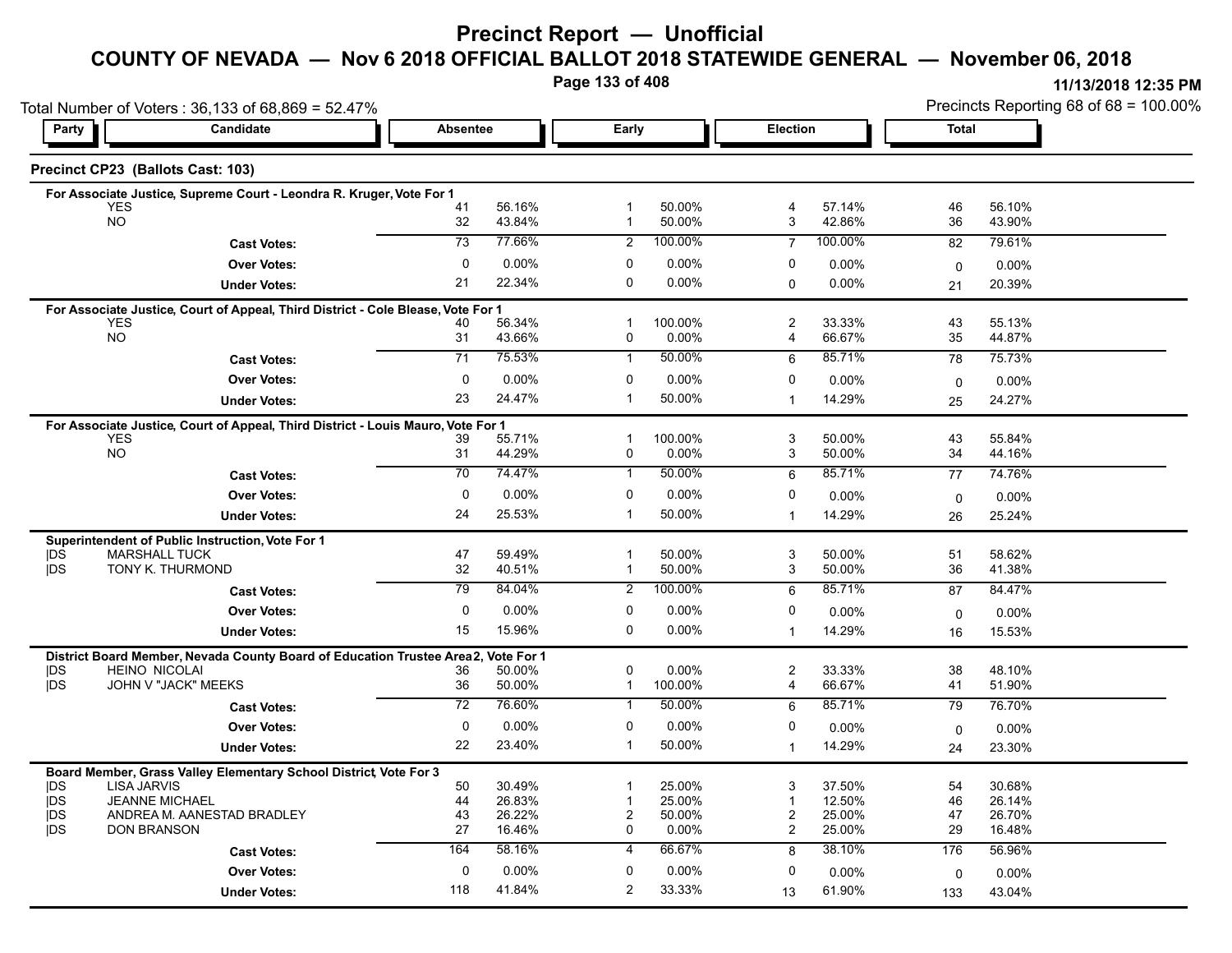**Page 134 of 408**

|                                         | Total Number of Voters: 36,133 of 68,869 = 52.47%                                    |                     |                  |                             |                  |                |                  | Precincts Reporting 68 of 68 = 100.00% |                  |  |
|-----------------------------------------|--------------------------------------------------------------------------------------|---------------------|------------------|-----------------------------|------------------|----------------|------------------|----------------------------------------|------------------|--|
| Party                                   | <b>Candidate</b>                                                                     | <b>Absentee</b>     |                  | Early                       |                  | Election       |                  | <b>Total</b>                           |                  |  |
| Precinct CP23 (Ballots Cast: 103)       |                                                                                      |                     |                  |                             |                  |                |                  |                                        |                  |  |
|                                         | Sheriff-Coroner-Public Administrator, Vote For 1                                     |                     |                  |                             |                  |                |                  |                                        |                  |  |
| <b>IDS</b><br>jDS                       | SHANNAN MOON<br><b>BILL SMETHERS</b>                                                 | 36<br>53            | 40.45%<br>59.55% | $\mathbf 1$<br>1            | 50.00%<br>50.00% | 3<br>4         | 42.86%<br>57.14% | 40<br>58                               | 40.82%<br>59.18% |  |
|                                         | <b>Cast Votes:</b>                                                                   | $\overline{89}$     | 94.68%           | 2                           | 100.00%          | $\overline{7}$ | 100.00%          | 98                                     | 95.15%           |  |
|                                         | <b>Over Votes:</b>                                                                   | 0                   | 0.00%            | 0                           | 0.00%            | 0              | $0.00\%$         | $\mathbf 0$                            | 0.00%            |  |
|                                         | <b>Under Votes:</b>                                                                  | 5                   | 5.32%            | 0                           | 0.00%            | $\mathbf 0$    | $0.00\%$         | 5                                      | 4.85%            |  |
|                                         |                                                                                      |                     |                  |                             |                  |                |                  |                                        |                  |  |
| DS                                      | Director, Nevada Irrigation District Division II, Vote For 1<br><b>BRUCE HERRING</b> | 21                  | 23.60%           | 1                           | 50.00%           | $\mathbf{1}$   | 16.67%           | 23                                     | 23.71%           |  |
| jDS                                     | <b>CHRIS BIERWAGEN</b>                                                               | 68                  | 76.40%           | 1                           | 50.00%           | 5              | 83.33%           | 74                                     | 76.29%           |  |
|                                         | <b>Cast Votes:</b>                                                                   | 89                  | 94.68%           | $\overline{2}$              | 100.00%          | 6              | 85.71%           | 97                                     | 94.17%           |  |
|                                         | <b>Over Votes:</b>                                                                   | 0                   | $0.00\%$         | 0                           | 0.00%            | 0              | 0.00%            | $\mathbf 0$                            | $0.00\%$         |  |
|                                         | <b>Under Votes:</b>                                                                  | 5                   | 5.32%            | 0                           | 0.00%            | $\mathbf{1}$   | 14.29%           | 6                                      | 5.83%            |  |
| Proposition 1, Vote For 1               |                                                                                      |                     |                  |                             |                  |                |                  |                                        |                  |  |
| <b>YES</b>                              |                                                                                      | 35                  | 37.23%           | $\mathbf 1$                 | 50.00%           | 4              | 57.14%           | 40                                     | 38.83%           |  |
| <b>NO</b>                               |                                                                                      | 59                  | 62.77%           | $\mathbf{1}$                | 50.00%           | 3              | 42.86%           | 63                                     | 61.17%           |  |
|                                         | <b>Cast Votes:</b>                                                                   | 94                  | 100.00%          | $\overline{2}$              | 100.00%          | $\overline{7}$ | 100.00%          | 103                                    | 100.00%          |  |
|                                         | <b>Over Votes:</b>                                                                   | 0                   | 0.00%            | 0                           | 0.00%            | 0              | 0.00%            | 0                                      | 0.00%            |  |
|                                         | <b>Under Votes:</b>                                                                  | 0                   | 0.00%            | 0                           | 0.00%            | 0              | 0.00%            | $\Omega$                               | 0.00%            |  |
| Proposition 2, Vote For 1               |                                                                                      |                     |                  |                             |                  |                |                  |                                        |                  |  |
| <b>YES</b>                              |                                                                                      | 45                  | 47.87%           | $\overline{1}$              | 50.00%           | $\overline{4}$ | 57.14%           | 50                                     | 48.54%           |  |
| <b>NO</b>                               |                                                                                      | 49                  | 52.13%           | $\mathbf{1}$                | 50.00%           | 3              | 42.86%           | 53                                     | 51.46%           |  |
|                                         | <b>Cast Votes:</b>                                                                   | 94                  | 100.00%          | $\overline{2}$              | 100.00%          | $\overline{7}$ | 100.00%          | 103                                    | 100.00%          |  |
|                                         | <b>Over Votes:</b>                                                                   | 0                   | 0.00%            | 0                           | 0.00%            | 0              | $0.00\%$         | $\mathbf 0$                            | 0.00%            |  |
|                                         | <b>Under Votes:</b>                                                                  | 0                   | 0.00%            | 0                           | $0.00\%$         | 0              | 0.00%            | 0                                      | $0.00\%$         |  |
| Proposition 3, Vote For 1               |                                                                                      |                     |                  |                             |                  |                |                  |                                        |                  |  |
| <b>YES</b><br><b>NO</b>                 |                                                                                      | 27<br>65            | 29.35%<br>70.65% | $\mathbf 1$<br>$\mathbf{1}$ | 50.00%<br>50.00% | 3<br>4         | 42.86%<br>57.14% | 31<br>70                               | 30.69%<br>69.31% |  |
|                                         | <b>Cast Votes:</b>                                                                   | 92                  | 97.87%           | 2                           | 100.00%          | $\overline{7}$ | 100.00%          | 101                                    | 98.06%           |  |
|                                         |                                                                                      |                     |                  |                             |                  |                |                  |                                        |                  |  |
|                                         | <b>Over Votes:</b>                                                                   | 0<br>$\overline{2}$ | 0.00%<br>2.13%   | 0<br>0                      | 0.00%<br>0.00%   | 0              | $0.00\%$         | $\mathbf 0$                            | 0.00%            |  |
|                                         | <b>Under Votes:</b>                                                                  |                     |                  |                             |                  | $\Omega$       | $0.00\%$         | $\overline{c}$                         | 1.94%            |  |
| Proposition 4, Vote For 1<br><b>YES</b> |                                                                                      |                     | 45.16%           | 0                           |                  | 5              |                  |                                        | 46.08%           |  |
| <b>NO</b>                               |                                                                                      | 42<br>51            | 54.84%           | 2                           | 0.00%<br>100.00% | $\overline{c}$ | 71.43%<br>28.57% | 47<br>55                               | 53.92%           |  |
|                                         | <b>Cast Votes:</b>                                                                   | 93                  | 98.94%           | 2                           | 100.00%          | $\overline{7}$ | 100.00%          | 102                                    | 99.03%           |  |
|                                         | <b>Over Votes:</b>                                                                   | 0                   | 0.00%            | $\mathbf{0}$                | 0.00%            | 0              | $0.00\%$         | $\mathbf 0$                            | 0.00%            |  |
|                                         | <b>Under Votes:</b>                                                                  | -1                  | 1.06%            | $\Omega$                    | $0.00\%$         | $\Omega$       | $0.00\%$         | $\overline{1}$                         | 0.97%            |  |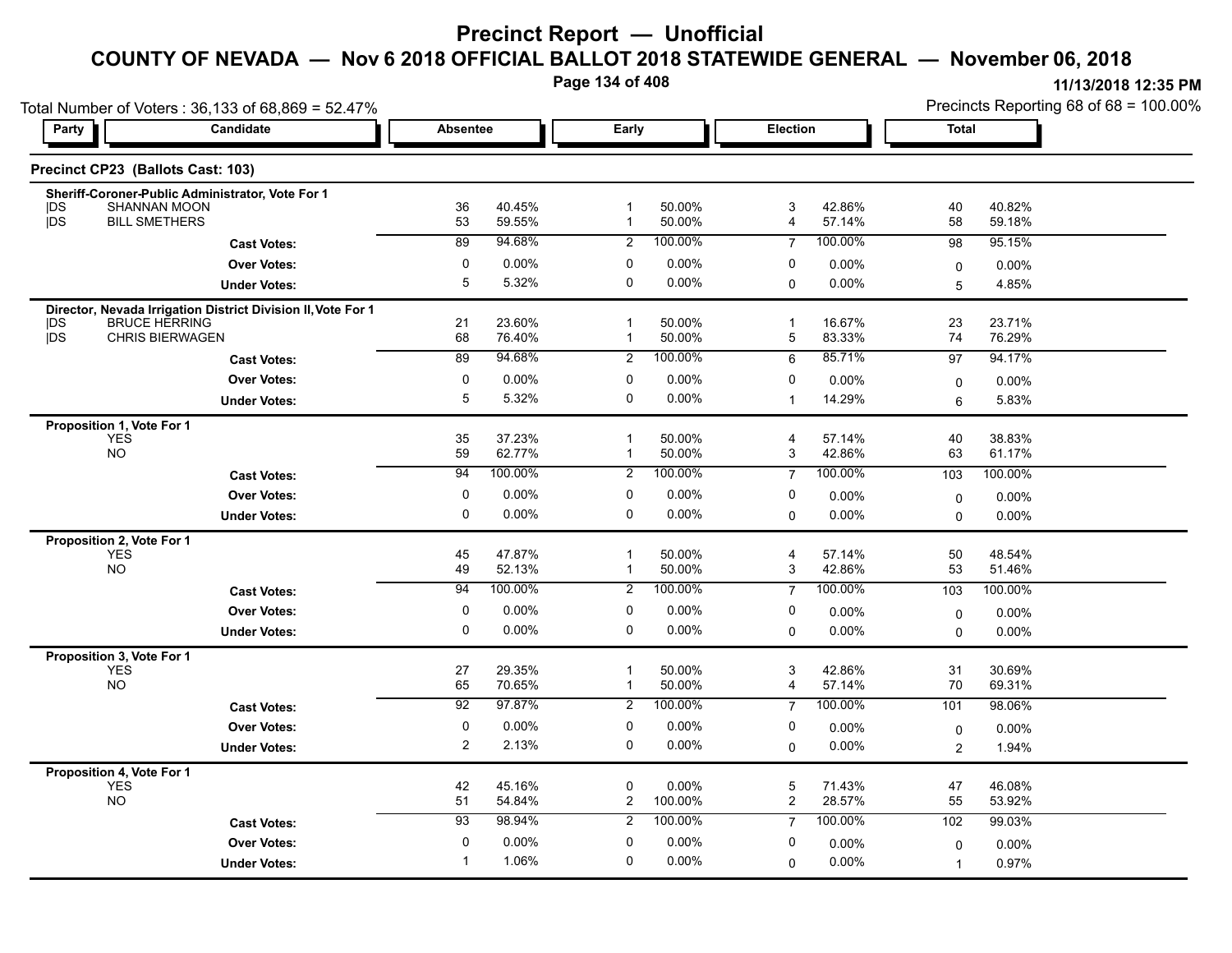**Page 135 of 408**

| Total Number of Voters: 36,133 of 68,869 = 52.47% |                     |                 |                  |                              |                   |                              |                   | Precincts Reporting 68 of 68 = 100.00% |                   |  |
|---------------------------------------------------|---------------------|-----------------|------------------|------------------------------|-------------------|------------------------------|-------------------|----------------------------------------|-------------------|--|
| Party                                             | <b>Candidate</b>    | <b>Absentee</b> |                  | Early                        |                   | Election                     |                   | Total                                  |                   |  |
| Precinct CP23 (Ballots Cast: 103)                 |                     |                 |                  |                              |                   |                              |                   |                                        |                   |  |
| Proposition 5, Vote For 1                         |                     |                 |                  |                              |                   |                              |                   |                                        |                   |  |
| YES<br><b>NO</b>                                  |                     | 49<br>42        | 53.85%<br>46.15% | $\mathbf{1}$<br>$\mathbf{1}$ | 50.00%<br>50.00%  | $\overline{\mathbf{c}}$<br>5 | 28.57%<br>71.43%  | 52<br>48                               | 52.00%<br>48.00%  |  |
|                                                   | <b>Cast Votes:</b>  | $\overline{91}$ | 96.81%           | $\overline{2}$               | 100.00%           | $\overline{7}$               | 100.00%           | 100                                    | 97.09%            |  |
|                                                   | <b>Over Votes:</b>  | 0               | $0.00\%$         | 0                            | 0.00%             | 0                            | $0.00\%$          | 0                                      | 0.00%             |  |
|                                                   | <b>Under Votes:</b> | 3               | 3.19%            | 0                            | $0.00\%$          | 0                            | $0.00\%$          | 3                                      | 2.91%             |  |
| Proposition 6, Vote For 1                         |                     |                 |                  |                              |                   |                              |                   |                                        |                   |  |
| <b>YES</b><br><b>NO</b>                           |                     | 53              | 57.61%           | $\mathbf 1$                  | 50.00%            | 6                            | 85.71%            | 60                                     | 59.41%            |  |
|                                                   |                     | 39              | 42.39%<br>97.87% | 1                            | 50.00%<br>100.00% | $\mathbf{1}$                 | 14.29%<br>100.00% | 41                                     | 40.59%            |  |
|                                                   | <b>Cast Votes:</b>  | 92              |                  | 2                            |                   | $\overline{7}$               |                   | 101                                    | 98.06%            |  |
|                                                   | <b>Over Votes:</b>  | 0               | $0.00\%$         | 0<br>0                       | 0.00%             | 0                            | 0.00%             | 0                                      | $0.00\%$          |  |
|                                                   | <b>Under Votes:</b> | 2               | 2.13%            |                              | 0.00%             | $\Omega$                     | $0.00\%$          | $\overline{2}$                         | 1.94%             |  |
| Proposition 7, Vote For 1<br><b>YES</b>           |                     |                 | 43.48%           | $\mathbf{1}$                 | 50.00%            | 5                            | 71.43%            | 46                                     | 45.54%            |  |
| <b>NO</b>                                         |                     | 40<br>52        | 56.52%           | $\mathbf 1$                  | 50.00%            | $\overline{c}$               | 28.57%            | 55                                     | 54.46%            |  |
|                                                   | <b>Cast Votes:</b>  | 92              | 97.87%           | $\overline{c}$               | 100.00%           | $\overline{7}$               | 100.00%           | 101                                    | 98.06%            |  |
|                                                   | <b>Over Votes:</b>  | 0               | $0.00\%$         | 0                            | 0.00%             | 0                            | $0.00\%$          | 0                                      | 0.00%             |  |
|                                                   | <b>Under Votes:</b> | 2               | 2.13%            | 0                            | 0.00%             | $\mathbf 0$                  | $0.00\%$          | $\overline{2}$                         | 1.94%             |  |
| Proposition 8, Vote For 1                         |                     |                 |                  |                              |                   |                              |                   |                                        |                   |  |
| <b>YES</b>                                        |                     | 31              | 34.07%           | $\mathbf 1$                  | 50.00%            | 3                            | 42.86%            | 35                                     | 35.00%            |  |
| <b>NO</b>                                         |                     | 60              | 65.93%           | $\mathbf 1$                  | 50.00%            | 4                            | 57.14%            | 65                                     | 65.00%            |  |
|                                                   | <b>Cast Votes:</b>  | 91              | 96.81%           | $\overline{2}$               | 100.00%           | $\overline{7}$               | 100.00%           | 100                                    | 97.09%            |  |
|                                                   | <b>Over Votes:</b>  | $\mathbf 0$     | 0.00%            | 0                            | 0.00%             | 0                            | 0.00%             | 0                                      | $0.00\%$          |  |
|                                                   | <b>Under Votes:</b> | 3               | 3.19%            | 0                            | 0.00%             | $\mathbf 0$                  | 0.00%             | 3                                      | 2.91%             |  |
| Proposition 10, Vote For 1                        |                     |                 |                  |                              |                   |                              |                   |                                        |                   |  |
| <b>YES</b><br><b>NO</b>                           |                     | 15<br>76        | 16.48%<br>83.52% | $\mathbf 1$<br>$\mathbf{1}$  | 50.00%<br>50.00%  | $\overline{\mathbf{c}}$<br>5 | 28.57%<br>71.43%  | 18<br>82                               | 18.00%<br>82.00%  |  |
|                                                   | <b>Cast Votes:</b>  | 91              | 96.81%           | $\overline{2}$               | 100.00%           | $\overline{7}$               | 100.00%           | 100                                    | 97.09%            |  |
|                                                   | <b>Over Votes:</b>  | 0               | $0.00\%$         | 0                            | $0.00\%$          | 0                            | $0.00\%$          |                                        |                   |  |
|                                                   | <b>Under Votes:</b> | 3               | 3.19%            | $\mathbf 0$                  | 0.00%             | $\mathbf 0$                  | 0.00%             | 0<br>3                                 | $0.00\%$<br>2.91% |  |
|                                                   |                     |                 |                  |                              |                   |                              |                   |                                        |                   |  |
| <b>Proposition 11, Vote For 1</b><br>YES          |                     | 60              | 65.22%           | $\mathbf{1}$                 | 50.00%            | $\mathbf{1}$                 | 14.29%            | 62                                     | 61.39%            |  |
| NO                                                |                     | 32              | 34.78%           | $\mathbf{1}$                 | 50.00%            | 6                            | 85.71%            | 39                                     | 38.61%            |  |
|                                                   | <b>Cast Votes:</b>  | 92              | 97.87%           | $\overline{c}$               | 100.00%           | $\overline{7}$               | 100.00%           | 101                                    | 98.06%            |  |
|                                                   | <b>Over Votes:</b>  | $\mathbf 0$     | $0.00\%$         | 0                            | 0.00%             | 0                            | $0.00\%$          | 0                                      | 0.00%             |  |
|                                                   | <b>Under Votes:</b> | 2               | 2.13%            | 0                            | $0.00\%$          | 0                            | 0.00%             | $\overline{2}$                         | 1.94%             |  |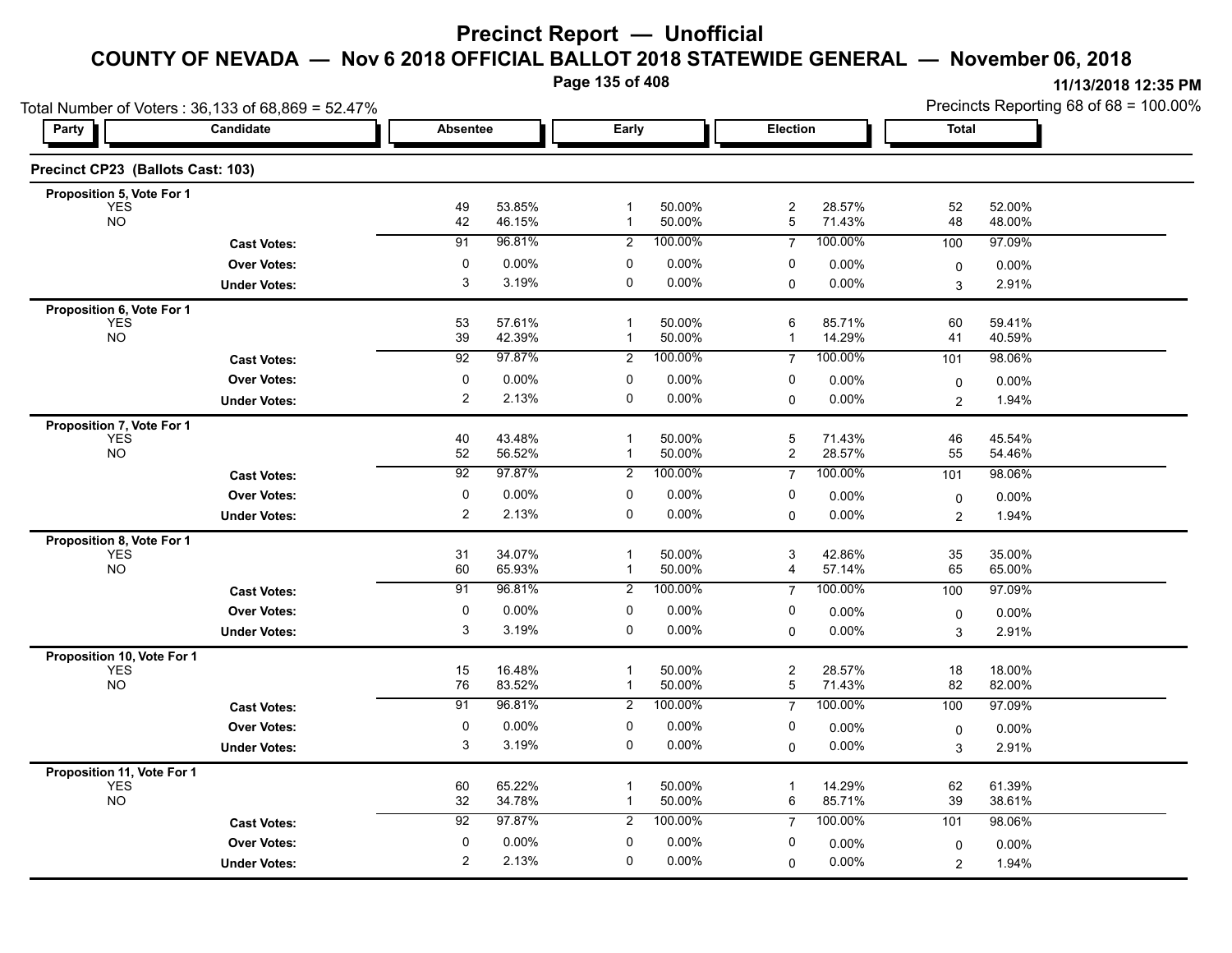**Page 136 of 408**

|                                                         | Total Number of Voters: $36,133$ of $68,869 = 52.47\%$ |          |                  |                |                     |        |                  |          |                  | Precincts Reporting 68 of 68 = 100.00% |
|---------------------------------------------------------|--------------------------------------------------------|----------|------------------|----------------|---------------------|--------|------------------|----------|------------------|----------------------------------------|
| Party                                                   | Candidate                                              | Absentee |                  | Early          |                     |        | <b>Election</b>  |          | <b>Total</b>     |                                        |
| Precinct CP23 (Ballots Cast: 103)                       |                                                        |          |                  |                |                     |        |                  |          |                  |                                        |
| Proposition 12, Vote For 1<br><b>YES</b><br><b>NO</b>   |                                                        | 39<br>54 | 41.94%<br>58.06% | 0<br>2         | $0.00\%$<br>100.00% | 2<br>5 | 28.57%<br>71.43% | 41<br>61 | 40.20%<br>59.80% |                                        |
|                                                         | <b>Cast Votes:</b>                                     | 93       | 98.94%           | 2              | 100.00%             |        | 100.00%          | 102      | 99.03%           |                                        |
|                                                         | <b>Over Votes:</b>                                     | 0        | 0.00%            | 0              | $0.00\%$            | 0      | $0.00\%$         | 0        | $0.00\%$         |                                        |
|                                                         | <b>Under Votes:</b>                                    |          | 1.06%            | 0              | $0.00\%$            | 0      | $0.00\%$         |          | 0.97%            |                                        |
| <b>Measure G. Vote For 1</b><br><b>YES</b><br><b>NO</b> |                                                        | 63<br>25 | 71.59%<br>28.41% | 2<br>0         | 100.00%<br>$0.00\%$ | 3<br>4 | 42.86%<br>57.14% | 68<br>29 | 70.10%<br>29.90% |                                        |
|                                                         | <b>Cast Votes:</b>                                     | 88       | 93.62%           | $\overline{2}$ | 100.00%             | 7      | 100.00%          | 97       | 94.17%           |                                        |
|                                                         | <b>Over Votes:</b>                                     | 0        | $0.00\%$         | 0              | $0.00\%$            | 0      | $0.00\%$         | 0        | $0.00\%$         |                                        |
|                                                         | <b>Under Votes:</b>                                    | 6        | 6.38%            | 0              | 0.00%               | 0      | $0.00\%$         | 6        | 5.83%            |                                        |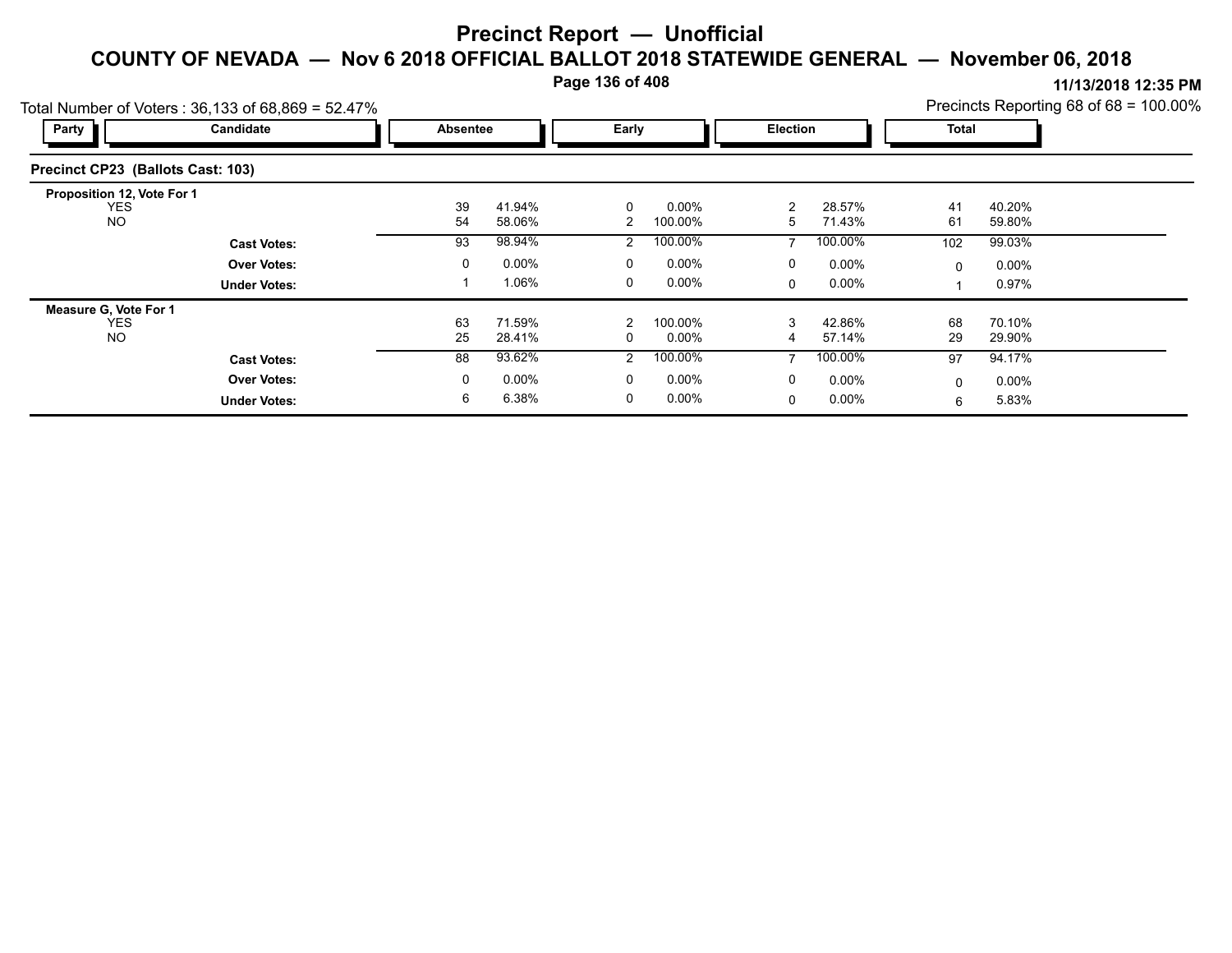**Page 137 of 408**

| Total Number of Voters: 36,133 of 68,869 = 52.47% |                                                 |                 |                  |                       |                  |                |                  | Precincts Reporting 68 of 68 = 100.00% |                   |  |
|---------------------------------------------------|-------------------------------------------------|-----------------|------------------|-----------------------|------------------|----------------|------------------|----------------------------------------|-------------------|--|
| Party                                             | Candidate                                       | <b>Absentee</b> |                  | Early                 |                  | Election       |                  | <b>Total</b>                           |                   |  |
|                                                   | Precinct CP24 (Ballots Cast: 1,032)             |                 |                  |                       |                  |                |                  |                                        |                   |  |
| Governor, Vote For 1<br><b>REP</b>                | JOHN H. COX                                     |                 | 57.44%           |                       | 37.50%           |                | 59.02%           |                                        |                   |  |
| <b>DEM</b>                                        | <b>GAVIN NEWSOM</b>                             | 521<br>386      | 42.56%           | 9<br>15               | 62.50%           | 36<br>25       | 40.98%           | 566<br>426                             | 57.06%<br>42.94%  |  |
|                                                   | <b>Cast Votes:</b>                              | 907             | 96.39%           | 24                    | 92.31%           | 61             | 93.85%           | 992                                    | 96.12%            |  |
|                                                   | <b>Over Votes:</b>                              | $\overline{1}$  | 0.11%            | 0                     | $0.00\%$         | 0              | $0.00\%$         | $\overline{1}$                         | 0.10%             |  |
|                                                   | <b>Under Votes:</b>                             | 33              | 3.51%            | $\overline{c}$        | 7.69%            | 4              | 6.15%            | 39                                     | 3.78%             |  |
|                                                   | Lieutenant Governor, Vote For 1                 |                 |                  |                       |                  |                |                  |                                        |                   |  |
| DEM                                               | ED HERNANDEZ                                    | 244             | 35.62%           | 9                     | 39.13%           | 21             | 40.38%           | 274                                    | 36.05%            |  |
| <b>DEM</b>                                        | ELENI KOUNALAKIS                                | 441             | 64.38%           | 14                    | 60.87%           | 31             | 59.62%           | 486                                    | 63.95%            |  |
|                                                   | <b>Cast Votes:</b>                              | 685             | 72.79%           | $\overline{23}$       | 88.46%           | 52             | 80.00%           | 760                                    | 73.64%            |  |
|                                                   | <b>Over Votes:</b>                              | 5               | 0.53%            | 0                     | $0.00\%$         | 0              | 0.00%            | 5                                      | 0.48%             |  |
|                                                   | <b>Under Votes:</b>                             | 251             | 26.67%           | 3                     | 11.54%           | 13             | 20.00%           | 267                                    | 25.87%            |  |
| Secretary of State, Vote For 1                    |                                                 |                 |                  |                       |                  |                |                  |                                        |                   |  |
| <b>DEM</b><br><b>REP</b>                          | <b>ALEX PADILLA</b><br><b>MARK P. MEUSER</b>    | 414<br>508      | 44.90%<br>55.10% | 16<br>9               | 64.00%<br>36.00% | 34<br>30       | 53.13%<br>46.88% | 464<br>547                             | 45.90%<br>54.10%  |  |
|                                                   | <b>Cast Votes:</b>                              | 922             | 97.98%           | 25                    | 96.15%           | 64             | 98.46%           | 1,011                                  | 97.97%            |  |
|                                                   | <b>Over Votes:</b>                              | 0               | 0.00%            | 0                     | $0.00\%$         | 0              | $0.00\%$         | $\mathbf 0$                            | $0.00\%$          |  |
|                                                   | <b>Under Votes:</b>                             | 19              | 2.02%            | $\mathbf{1}$          | 3.85%            | $\mathbf{1}$   | 1.54%            | 21                                     | 2.03%             |  |
|                                                   |                                                 |                 |                  |                       |                  |                |                  |                                        |                   |  |
| Controller, Vote For 1<br><b>REP</b>              | KONSTANTINOS RODITIS                            | 488             | 52.76%           | 6                     | 25.00%           | 35             | 54.69%           | 529                                    | 52.22%            |  |
| <b>DEM</b>                                        | BETTY T. YEE                                    | 437             | 47.24%           | 18                    | 75.00%           | 29             | 45.31%           | 484                                    | 47.78%            |  |
|                                                   | <b>Cast Votes:</b>                              | 925             | 98.30%           | 24                    | 92.31%           | 64             | 98.46%           | 1,013                                  | 98.16%            |  |
|                                                   | <b>Over Votes:</b>                              | 0               | 0.00%            | 0                     | $0.00\%$         | 0              | 0.00%            | $\mathbf 0$                            | $0.00\%$          |  |
|                                                   | <b>Under Votes:</b>                             | 16              | 1.70%            | $\overline{c}$        | 7.69%            | $\mathbf{1}$   | 1.54%            | 19                                     | 1.84%             |  |
| Treasurer, Vote For 1                             |                                                 |                 |                  |                       |                  |                |                  |                                        |                   |  |
| <b>REP</b><br><b>DEM</b>                          | <b>GREG CONLON</b><br><b>FIONA MA</b>           | 507             | 54.99%           | 6                     | 24.00%<br>76.00% | 34             | 53.13%<br>46.88% | 547                                    | 54.10%            |  |
|                                                   |                                                 | 415<br>922      | 45.01%<br>97.98% | 19<br>$\overline{25}$ | 96.15%           | 30             | 98.46%           | 464                                    | 45.90%            |  |
|                                                   | <b>Cast Votes:</b>                              |                 |                  |                       |                  | 64             |                  | 1,011                                  | 97.97%            |  |
|                                                   | <b>Over Votes:</b>                              | 0               | $0.00\%$         | 0                     | 0.00%            | 0              | 0.00%            | $\mathbf 0$                            | $0.00\%$          |  |
|                                                   | <b>Under Votes:</b>                             | 19              | 2.02%            | $\mathbf{1}$          | 3.85%            | $\overline{1}$ | 1.54%            | 21                                     | 2.03%             |  |
| <b>Attorney General, Vote For 1</b>               |                                                 |                 |                  |                       |                  |                |                  |                                        |                   |  |
| <b>REP</b><br><b>DEM</b>                          | <b>STEVEN C BAILEY</b><br><b>XAVIER BECERRA</b> | 506<br>416      | 54.88%<br>45.12% | 9<br>17               | 34.62%<br>65.38% | 34<br>30       | 53.13%<br>46.88% | 549<br>463                             | 54.25%<br>45.75%  |  |
|                                                   | <b>Cast Votes:</b>                              | 922             | 97.98%           | 26                    | 100.00%          | 64             | 98.46%           | 1,012                                  | 98.06%            |  |
|                                                   | <b>Over Votes:</b>                              | 0               | 0.00%            | 0                     | $0.00\%$         | 0              | 0.00%            |                                        |                   |  |
|                                                   | <b>Under Votes:</b>                             | 19              | 2.02%            | 0                     | 0.00%            | $\overline{1}$ | 1.54%            | $\mathbf 0$                            | $0.00\%$<br>1.94% |  |
|                                                   |                                                 |                 |                  |                       |                  |                |                  | 20                                     |                   |  |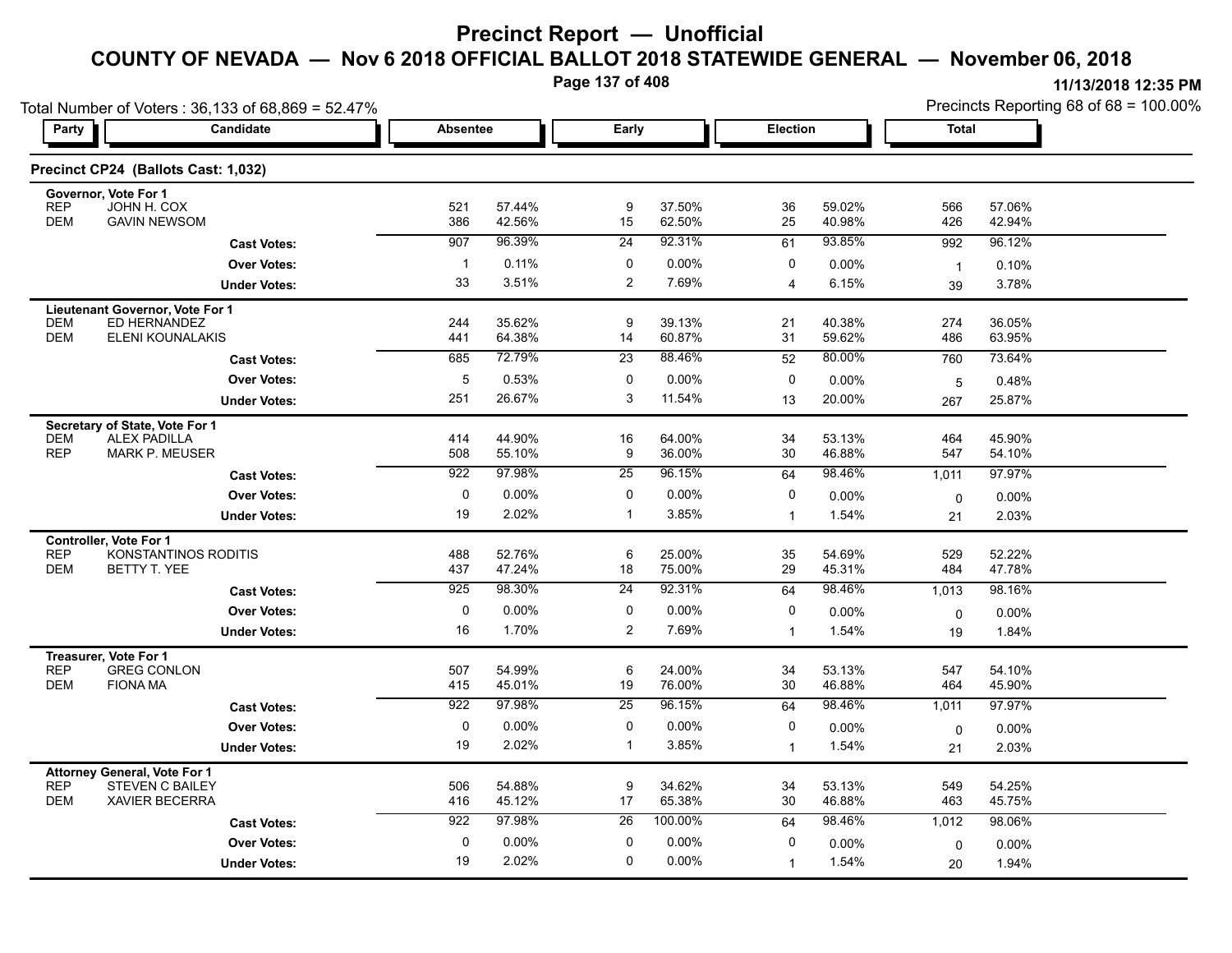**Page 138 of 408**

|                          | Total Number of Voters: 36,133 of 68,869 = 52.47%<br><b>Candidate</b> |              | <b>Absentee</b>  |                 |                  | Election       |                  | <b>Total</b>   | Precincts Reporting 68 of 68 = 100.00% |
|--------------------------|-----------------------------------------------------------------------|--------------|------------------|-----------------|------------------|----------------|------------------|----------------|----------------------------------------|
| Party                    |                                                                       |              |                  | Early           |                  |                |                  |                |                                        |
|                          | Precinct CP24 (Ballots Cast: 1,032)                                   |              |                  |                 |                  |                |                  |                |                                        |
|                          | <b>Insurance Commissioner, Vote For 1</b>                             |              |                  |                 |                  |                |                  |                |                                        |
| <b>DEM</b>               | RICARDO LARA<br><b>STEVE POIZNER</b>                                  | 319<br>558   | 36.37%<br>63.63% | 16<br>10        | 61.54%<br>38.46% | 25<br>38       | 39.68%<br>60.32% | 360<br>606     | 37.27%<br>62.73%                       |
|                          | <b>Cast Votes:</b>                                                    | 877          | 93.20%           | $\overline{26}$ | 100.00%          | 63             | 96.92%           | 966            | 93.60%                                 |
|                          | <b>Over Votes:</b>                                                    | $\mathbf{1}$ | 0.11%            | 0               | $0.00\%$         | 0              | 0.00%            | $\overline{1}$ | 0.10%                                  |
|                          | <b>Under Votes:</b>                                                   | 63           | 6.70%            | $\mathbf 0$     | $0.00\%$         | $\overline{c}$ | 3.08%            | 65             | 6.30%                                  |
|                          | Member, State Board of Equalization District 1, Vote For 1            |              |                  |                 |                  |                |                  |                |                                        |
| <b>DEM</b><br><b>REP</b> | <b>TOM HALLINAN</b><br><b>TED GAINES</b>                              | 392<br>521   | 42.94%<br>57.06% | 17<br>9         | 65.38%<br>34.62% | 27<br>37       | 42.19%<br>57.81% | 436<br>567     | 43.47%<br>56.53%                       |
|                          | <b>Cast Votes:</b>                                                    | 913          | 97.02%           | 26              | 100.00%          | 64             | 98.46%           | 1,003          | 97.19%                                 |
|                          | <b>Over Votes:</b>                                                    | 0            | 0.00%            | 0               | 0.00%            | 0              | 0.00%            | $\mathbf 0$    | 0.00%                                  |
|                          | <b>Under Votes:</b>                                                   | 28           | 2.98%            | $\mathbf 0$     | $0.00\%$         | $\mathbf{1}$   | 1.54%            | 29             | 2.81%                                  |
|                          | United States Senate, Vote For 1                                      |              |                  |                 |                  |                |                  |                |                                        |
| <b>DEM</b><br><b>DEM</b> | <b>DIANNE FEINSTEIN</b><br><b>KEVIN DE LEON</b>                       | 325<br>443   | 42.32%<br>57.68% | 14<br>8         | 63.64%<br>36.36% | 22<br>32       | 40.74%<br>59.26% | 361<br>483     | 42.77%<br>57.23%                       |
|                          | <b>Cast Votes:</b>                                                    | 768          | 81.62%           | $\overline{22}$ | 84.62%           | 54             | 83.08%           | 844            | 81.78%                                 |
|                          | <b>Over Votes:</b>                                                    | 3            | 0.32%            | 0               | $0.00\%$         | 0              | 0.00%            | 3              | 0.29%                                  |
|                          | <b>Under Votes:</b>                                                   | 170          | 18.07%           | $\overline{4}$  | 15.38%           | 11             | 16.92%           | 185            | 17.93%                                 |
|                          | House of Representatives of the United States District 1, Vote For 1  |              |                  |                 |                  |                |                  |                |                                        |
| <b>REP</b>               | <b>DOUG LA MALFA</b>                                                  | 483          | 51.82%           | 6               | 23.08%           | 30             | 46.15%           | 519            | 50.73%                                 |
| <b>DEM</b>               | <b>AUDREY DENNEY</b>                                                  | 449          | 48.18%           | 20              | 76.92%           | 35             | 53.85%           | 504            | 49.27%                                 |
|                          | <b>Cast Votes:</b>                                                    | 932          | 99.04%           | 26              | 100.00%          | 65             | 100.00%          | 1,023          | 99.13%                                 |
|                          | <b>Over Votes:</b>                                                    | $\mathbf{1}$ | 0.11%            | 0               | $0.00\%$         | 0              | 0.00%            | $\mathbf{1}$   | 0.10%                                  |
|                          | <b>Under Votes:</b>                                                   | 8            | 0.85%            | $\mathbf 0$     | 0.00%            | $\mathbf 0$    | 0.00%            | 8              | 0.78%                                  |
| <b>REP</b>               | State Assembly District 1, Vote For 1<br><b>BRIAN DAHLE</b>           | 542          | 58.66%           | $\overline{7}$  | 28.00%           | 38             | 59.38%           | 587            | 57.95%                                 |
| <b>DEM</b>               | <b>CALEEN SISK</b>                                                    | 382          | 41.34%           | 18              | 72.00%           | 26             | 40.63%           | 426            | 42.05%                                 |
|                          | <b>Cast Votes:</b>                                                    | 924          | 98.19%           | $\overline{25}$ | 96.15%           | 64             | 98.46%           | 1,013          | 98.16%                                 |
|                          | <b>Over Votes:</b>                                                    | 0            | 0.00%            | 0               | $0.00\%$         | 0              | 0.00%            | $\mathbf 0$    | 0.00%                                  |
|                          | <b>Under Votes:</b>                                                   | 17           | 1.81%            | $\mathbf{1}$    | 3.85%            | $\mathbf{1}$   | 1.54%            | 19             | 1.84%                                  |
|                          | For Associate Justice, Supreme Court - Carol A. Corrigan, Vote For 1  |              |                  |                 |                  |                |                  |                |                                        |
|                          | <b>YES</b><br><b>NO</b>                                               | 495<br>192   | 72.05%<br>27.95% | 16<br>5         | 76.19%<br>23.81% | 36<br>16       | 69.23%<br>30.77% | 547<br>213     | 71.97%<br>28.03%                       |
|                          | <b>Cast Votes:</b>                                                    | 687          | 73.01%           | 21              | 80.77%           | 52             | 80.00%           | 760            | 73.64%                                 |
|                          | <b>Over Votes:</b>                                                    | 0            | 0.00%            | 0               | $0.00\%$         | 0              | 0.00%            | $\mathbf 0$    | 0.00%                                  |
|                          | <b>Under Votes:</b>                                                   | 254          | 26.99%           | 5               | 19.23%           | 13             | 20.00%           | 272            | 26.36%                                 |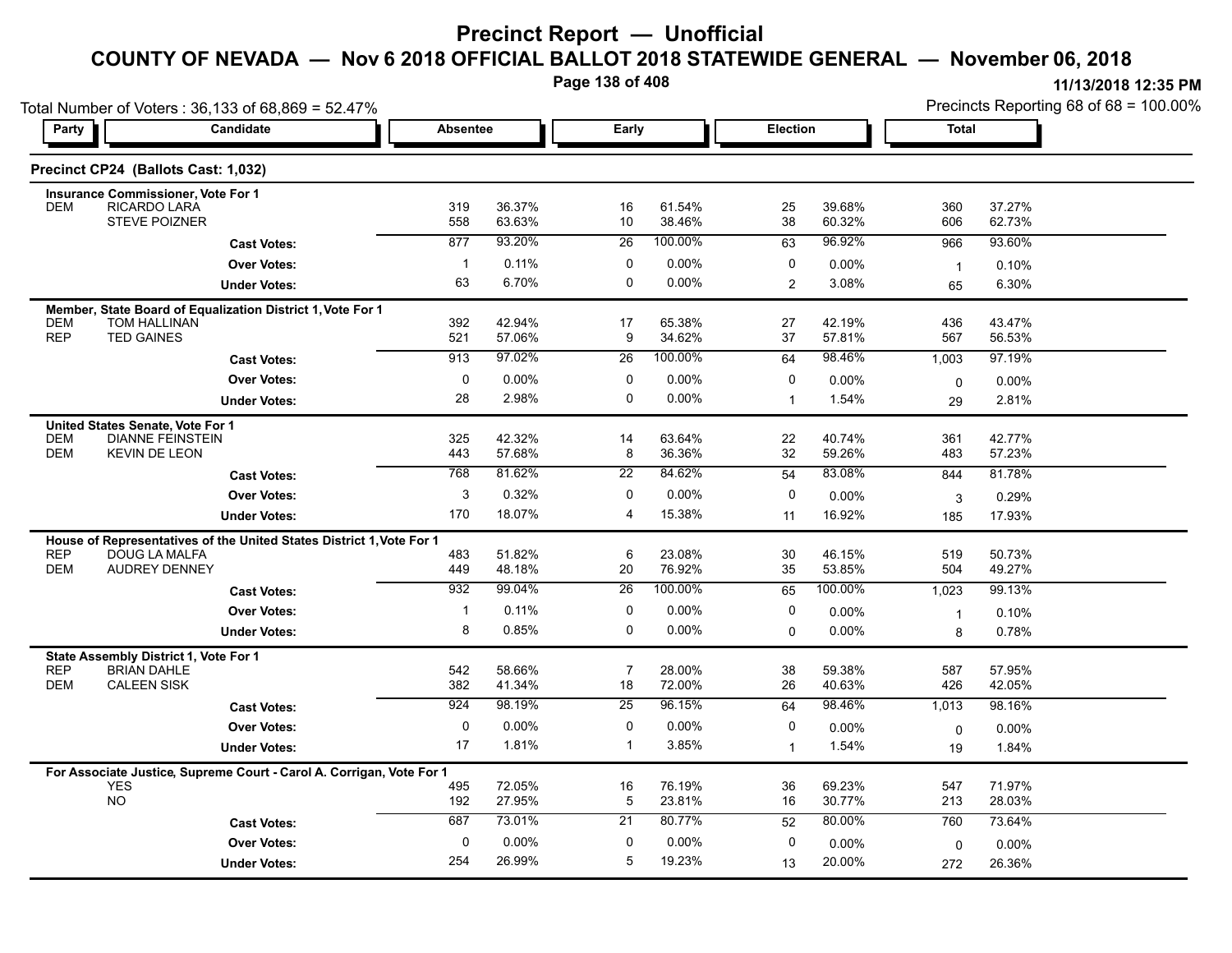# **Precinct Report — Unofficial**

#### **COUNTY OF NEVADA — Nov 6 2018 OFFICIAL BALLOT 2018 STATEWIDE GENERAL — November 06, 2018**

**Page 139 of 408**

|                   | Total Number of Voters: 36,133 of 68,869 = 52.47%                                              |                     |                  |                      |                  |                 | Precincts Reporting 68 of 68 = 100.00% |                |                  |
|-------------------|------------------------------------------------------------------------------------------------|---------------------|------------------|----------------------|------------------|-----------------|----------------------------------------|----------------|------------------|
| Party             | Candidate                                                                                      | <b>Absentee</b>     |                  | Early                |                  | Election        |                                        | Total          |                  |
|                   | Precinct CP24 (Ballots Cast: 1,032)                                                            |                     |                  |                      |                  |                 |                                        |                |                  |
|                   | For Associate Justice, Supreme Court - Leondra R. Kruger, Vote For 1                           |                     |                  |                      |                  |                 |                                        |                |                  |
|                   | <b>YES</b><br><b>NO</b>                                                                        | 430<br>244          | 63.80%<br>36.20% | 18<br>$\mathbf{1}$   | 94.74%<br>5.26%  | 28<br>22        | 56.00%<br>44.00%                       | 476<br>267     | 64.06%<br>35.94% |
|                   | <b>Cast Votes:</b>                                                                             | 674                 | 71.63%           | 19                   | 73.08%           | 50              | 76.92%                                 | 743            | 72.00%           |
|                   | <b>Over Votes:</b>                                                                             | $\mathbf 0$         | 0.00%            | 0                    | 0.00%            | 0               | $0.00\%$                               | 0              | 0.00%            |
|                   | <b>Under Votes:</b>                                                                            | 267                 | 28.37%           | $\overline{7}$       | 26.92%           | 15              | 23.08%                                 | 289            | 28.00%           |
|                   | For Associate Justice, Court of Appeal, Third District - Cole Blease, Vote For 1               |                     |                  |                      |                  |                 |                                        |                |                  |
|                   | <b>YES</b><br><b>NO</b>                                                                        | 411                 | 63.04%           | 15                   | 78.95%           | 28              | 56.00%                                 | 454            | 62.97%           |
|                   |                                                                                                | 241                 | 36.96%<br>69.29% | 4                    | 21.05%           | 22              | 44.00%<br>76.92%                       | 267            | 37.03%           |
|                   | <b>Cast Votes:</b>                                                                             | 652                 |                  | 19                   | 73.08%           | 50              |                                        | 721            | 69.86%           |
|                   | <b>Over Votes:</b>                                                                             | $\mathbf{1}$<br>288 | 0.11%<br>30.61%  | 0<br>$\overline{7}$  | 0.00%<br>26.92%  | 0               | 0.00%                                  | $\overline{1}$ | 0.10%            |
|                   | <b>Under Votes:</b>                                                                            |                     |                  |                      |                  | 15              | 23.08%                                 | 310            | 30.04%           |
|                   | For Associate Justice, Court of Appeal, Third District - Louis Mauro, Vote For 1<br>YES        | 457                 | 69.88%           | 16                   | 84.21%           | 26              | 50.98%                                 | 499            | 68.92%           |
|                   | <b>NO</b>                                                                                      | 197                 | 30.12%           | 3                    | 15.79%           | 25              | 49.02%                                 | 225            | 31.08%           |
|                   | <b>Cast Votes:</b>                                                                             | 654                 | 69.50%           | 19                   | 73.08%           | $\overline{51}$ | 78.46%                                 | 724            | 70.16%           |
|                   | <b>Over Votes:</b>                                                                             | $\mathbf 0$         | 0.00%            | 0                    | 0.00%            | 0               | 0.00%                                  | 0              | 0.00%            |
|                   | <b>Under Votes:</b>                                                                            | 287                 | 30.50%           | $\overline{7}$       | 26.92%           | 14              | 21.54%                                 | 308            | 29.84%           |
|                   | Superintendent of Public Instruction, Vote For 1                                               |                     |                  |                      |                  |                 |                                        |                |                  |
| <b>IDS</b>        | <b>MARSHALL TUCK</b>                                                                           | 465                 | 59.85%           | 8                    | 36.36%           | 40              | 68.97%                                 | 513            | 59.86%           |
| <b>IDS</b>        | TONY K. THURMOND                                                                               | 312                 | 40.15%           | 14                   | 63.64%           | 18              | 31.03%                                 | 344            | 40.14%           |
|                   | <b>Cast Votes:</b>                                                                             | 777                 | 82.57%           | 22                   | 84.62%           | 58              | 89.23%                                 | 857            | 83.04%           |
|                   | <b>Over Votes:</b>                                                                             | $\mathbf{1}$        | 0.11%            | 0                    | 0.00%            | 0               | $0.00\%$                               | $\overline{1}$ | 0.10%            |
|                   | <b>Under Votes:</b>                                                                            | 163                 | 17.32%           | 4                    | 15.38%           | $\overline{7}$  | 10.77%                                 | 174            | 16.86%           |
|                   | District Board Member, Nevada County Board of Education Trustee Area2,<br><b>HEINO NICOLAI</b> |                     | Vote For 1       |                      |                  |                 |                                        | 374            |                  |
| <b>IDS</b><br>jDS | JOHN V "JACK" MEEKS                                                                            | 345<br>365          | 48.59%<br>51.41% | 11<br>$\overline{7}$ | 61.11%<br>38.89% | 18<br>34        | 34.62%<br>65.38%                       | 406            | 47.95%<br>52.05% |
|                   | <b>Cast Votes:</b>                                                                             | 710                 | 75.45%           | 18                   | 69.23%           | 52              | 80.00%                                 | 780            | 75.58%           |
|                   | <b>Over Votes:</b>                                                                             | $\mathbf 1$         | 0.11%            | 0                    | 0.00%            | 0               | $0.00\%$                               | $\overline{1}$ | 0.10%            |
|                   | <b>Under Votes:</b>                                                                            | 230                 | 24.44%           | 8                    | 30.77%           | 13              | 20.00%                                 | 251            | 24.32%           |
|                   | Sheriff-Coroner-Public Administrator, Vote For 1                                               |                     |                  |                      |                  |                 |                                        |                |                  |
| <b>IDS</b>        | <b>SHANNAN MOON</b>                                                                            | 439                 | 48.56%           | 17                   | 70.83%           | 33              | 58.93%                                 | 489            | 49.70%           |
| <b>IDS</b>        | <b>BILL SMETHERS</b>                                                                           | 465                 | 51.44%           | 7                    | 29.17%           | 23              | 41.07%                                 | 495            | 50.30%           |
|                   | <b>Cast Votes:</b>                                                                             | 904                 | 96.07%           | 24                   | 92.31%           | 56              | 86.15%                                 | 984            | 95.35%           |
|                   | <b>Over Votes:</b>                                                                             | 0                   | $0.00\%$         | 0                    | 0.00%            | 0               | 0.00%                                  | 0              | $0.00\%$         |
|                   | <b>Under Votes:</b>                                                                            | 37                  | 3.93%            | 2                    | 7.69%            | 9               | 13.85%                                 | 48             | 4.65%            |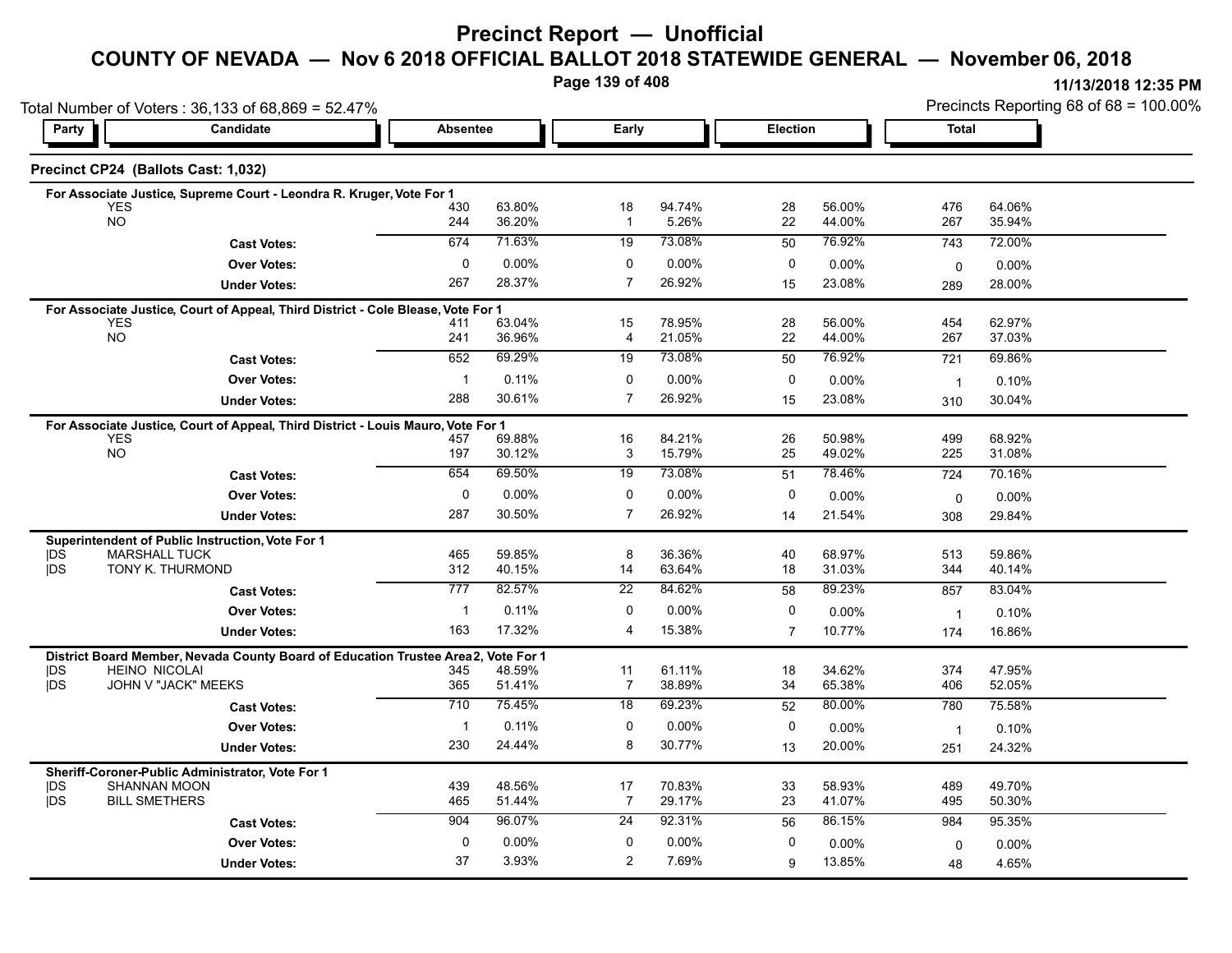# **Precinct Report — Unofficial**

# **COUNTY OF NEVADA — Nov 6 2018 OFFICIAL BALLOT 2018 STATEWIDE GENERAL — November 06, 2018**

**Page 140 of 408**

|                          | Total Number of Voters: 36,133 of 68,869 = 52.47%            |                   |                  |                   |                   |                 | <b>I II I AI ZU I O I ZUJU FINI</b><br>Precincts Reporting 68 of 68 = 100.00% |                |                  |  |
|--------------------------|--------------------------------------------------------------|-------------------|------------------|-------------------|-------------------|-----------------|-------------------------------------------------------------------------------|----------------|------------------|--|
| Party                    | Candidate                                                    | <b>Absentee</b>   |                  | Early             |                   | <b>Election</b> |                                                                               | <b>Total</b>   |                  |  |
|                          | Precinct CP24 (Ballots Cast: 1,032)                          |                   |                  |                   |                   |                 |                                                                               |                |                  |  |
|                          | Director, Nevada Irrigation District Division II, Vote For 1 |                   |                  |                   |                   |                 |                                                                               |                |                  |  |
| <b>IDS</b><br><b>IDS</b> | <b>BRUCE HERRING</b><br><b>CHRIS BIERWAGEN</b>               | 259<br>625        | 29.30%<br>70.70% | 9<br>11           | 45.00%<br>55.00%  | 17<br>38        | 30.91%<br>69.09%                                                              | 285<br>674     | 29.72%<br>70.28% |  |
|                          | <b>Cast Votes:</b>                                           | 884               | 93.94%           | 20                | 76.92%            | 55              | 84.62%                                                                        | 959            | 92.93%           |  |
|                          | <b>Over Votes:</b>                                           | $\mathbf 0$       | 0.00%            | $\mathbf 1$       | 3.85%             | 0               | 0.00%                                                                         | $\mathbf{1}$   | 0.10%            |  |
|                          | <b>Under Votes:</b>                                          | 57                | 6.06%            | 5                 | 19.23%            | 10              | 15.38%                                                                        | 72             | 6.98%            |  |
|                          | Proposition 1, Vote For 1                                    |                   |                  |                   |                   |                 |                                                                               |                |                  |  |
|                          | <b>YES</b><br><b>NO</b>                                      | 366<br>538        | 40.49%<br>59.51% | 16<br>9           | 64.00%<br>36.00%  | 29<br>34        | 46.03%<br>53.97%                                                              | 411<br>581     | 41.43%<br>58.57% |  |
|                          | <b>Cast Votes:</b>                                           | 904               | 96.07%           | $\overline{25}$   | 96.15%            | 63              | 96.92%                                                                        | 992            | 96.12%           |  |
|                          |                                                              |                   |                  |                   |                   |                 |                                                                               |                |                  |  |
|                          | <b>Over Votes:</b>                                           | $\mathbf 0$<br>37 | 0.00%<br>3.93%   | 0<br>$\mathbf{1}$ | $0.00\%$<br>3.85% | 0               | 0.00%                                                                         | 0              | 0.00%            |  |
|                          | <b>Under Votes:</b>                                          |                   |                  |                   |                   | 2               | 3.08%                                                                         | 40             | 3.88%            |  |
|                          | Proposition 2, Vote For 1<br><b>YES</b>                      | 419               | 46.66%           | 17                | 68.00%            | 40              | 64.52%                                                                        | 476            | 48.32%           |  |
|                          | <b>NO</b>                                                    | 479               | 53.34%           | 8                 | 32.00%            | 22              | 35.48%                                                                        | 509            | 51.68%           |  |
|                          | <b>Cast Votes:</b>                                           | 898               | 95.43%           | $\overline{25}$   | 96.15%            | 62              | 95.38%                                                                        | 985            | 95.45%           |  |
|                          | <b>Over Votes:</b>                                           | $\mathbf{2}$      | 0.21%            | 0                 | $0.00\%$          | $\mathbf 0$     | 0.00%                                                                         | $\overline{2}$ | 0.19%            |  |
|                          | <b>Under Votes:</b>                                          | 41                | 4.36%            | $\mathbf{1}$      | 3.85%             | 3               | 4.62%                                                                         | 45             | 4.36%            |  |
|                          | Proposition 3, Vote For 1                                    |                   |                  |                   |                   |                 |                                                                               |                |                  |  |
|                          | <b>YES</b>                                                   | 312               | 34.71%           | 13                | 50.00%            | 23              | 38.33%                                                                        | 348            | 35.33%           |  |
|                          | <b>NO</b>                                                    | 587               | 65.29%           | 13                | 50.00%            | 37              | 61.67%                                                                        | 637            | 64.67%           |  |
|                          | <b>Cast Votes:</b>                                           | 899               | 95.54%           | 26                | 100.00%           | 60              | 92.31%                                                                        | 985            | 95.45%           |  |
|                          | <b>Over Votes:</b>                                           | $\mathbf 0$       | 0.00%            | $\mathbf 0$       | 0.00%             | 0               | $0.00\%$                                                                      | 0              | 0.00%            |  |
|                          | <b>Under Votes:</b>                                          | 42                | 4.46%            | 0                 | $0.00\%$          | 5               | 7.69%                                                                         | 47             | 4.55%            |  |
|                          | Proposition 4, Vote For 1                                    |                   |                  |                   |                   |                 |                                                                               |                |                  |  |
|                          | <b>YES</b><br><b>NO</b>                                      | 375<br>522        | 41.81%<br>58.19% | 15<br>11          | 57.69%<br>42.31%  | 33<br>27        | 55.00%<br>45.00%                                                              | 423<br>560     | 43.03%<br>56.97% |  |
|                          |                                                              | 897               | 95.32%           | $\overline{26}$   | 100.00%           | 60              | 92.31%                                                                        | 983            | 95.25%           |  |
|                          | <b>Cast Votes:</b>                                           |                   |                  |                   |                   |                 |                                                                               |                |                  |  |
|                          | <b>Over Votes:</b>                                           | $\overline{1}$    | 0.11%<br>4.57%   | 0<br>0            | 0.00%             | 0               | 0.00%                                                                         | $\overline{1}$ | 0.10%            |  |
|                          | <b>Under Votes:</b>                                          | 43                |                  |                   | $0.00\%$          | 5               | 7.69%                                                                         | 48             | 4.65%            |  |
|                          | Proposition 5, Vote For 1<br><b>YES</b>                      |                   |                  |                   |                   |                 |                                                                               |                |                  |  |
|                          | <b>NO</b>                                                    | 447<br>453        | 49.67%<br>50.33% | 6<br>20           | 23.08%<br>76.92%  | 30<br>31        | 49.18%<br>50.82%                                                              | 483<br>504     | 48.94%<br>51.06% |  |
|                          | <b>Cast Votes:</b>                                           | 900               | 95.64%           | 26                | 100.00%           | 61              | 93.85%                                                                        | 987            | 95.64%           |  |
|                          | <b>Over Votes:</b>                                           | $\mathbf 0$       | 0.00%            | 0                 | 0.00%             | 0               | 0.00%                                                                         |                | 0.00%            |  |
|                          |                                                              | 41                | 4.36%            | $\mathbf 0$       | 0.00%             | $\overline{4}$  | 6.15%                                                                         | $\mathbf 0$    | 4.36%            |  |
|                          | <b>Under Votes:</b>                                          |                   |                  |                   |                   |                 |                                                                               | 45             |                  |  |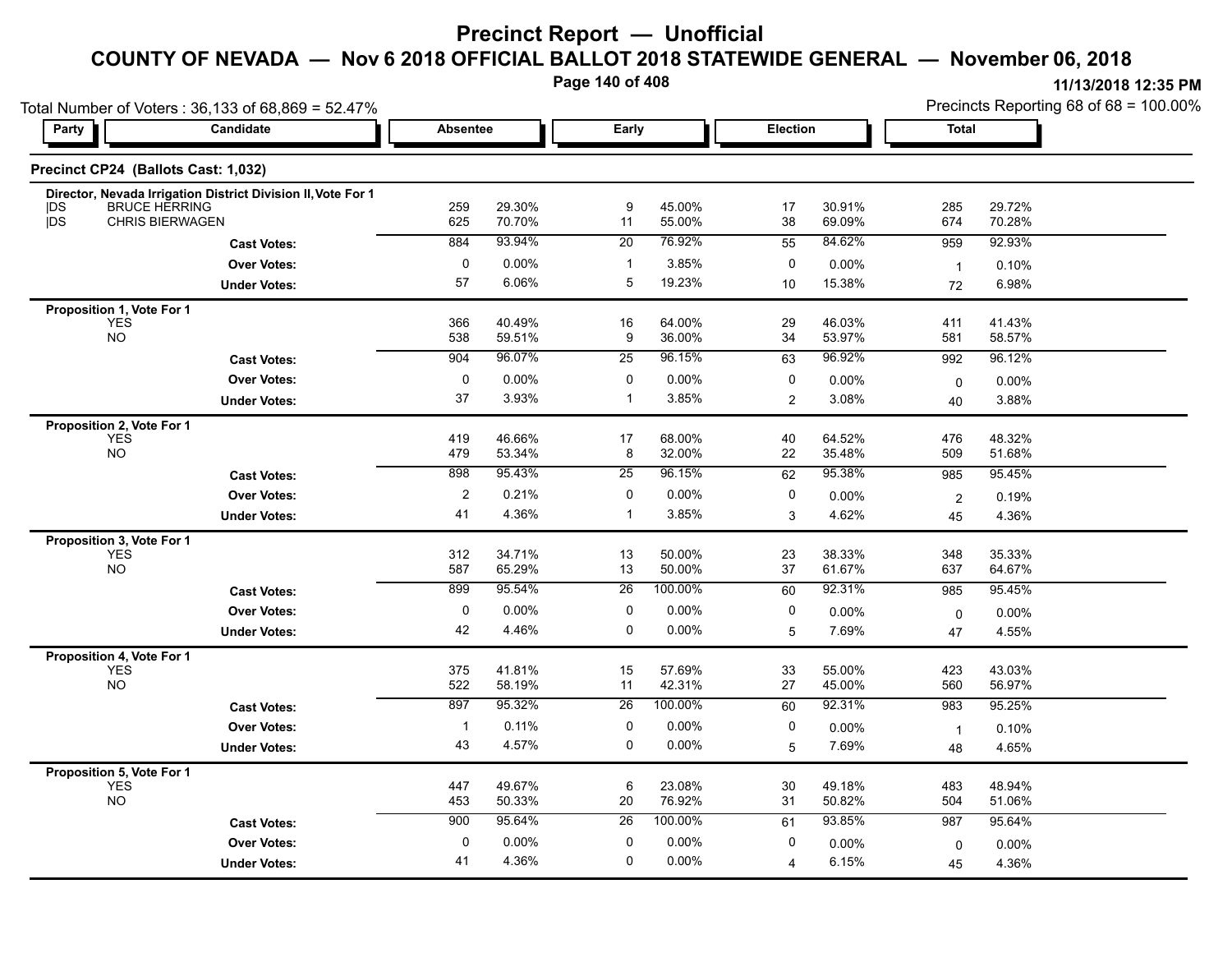**Page 141 of 408**

| Total Number of Voters: 36,133 of 68,869 = 52.47% |                     |                      |                  |                  |                   |                |                  | Precincts Reporting 68 of 68 = 100.00% |                  |
|---------------------------------------------------|---------------------|----------------------|------------------|------------------|-------------------|----------------|------------------|----------------------------------------|------------------|
| Party                                             | Candidate           | <b>Absentee</b>      |                  | Early            |                   | Election       |                  | <b>Total</b>                           |                  |
| Precinct CP24 (Ballots Cast: 1,032)               |                     |                      |                  |                  |                   |                |                  |                                        |                  |
| Proposition 6, Vote For 1                         |                     |                      |                  |                  |                   |                |                  |                                        |                  |
| <b>YES</b><br><b>NO</b>                           |                     | 523<br>389           | 57.35%<br>42.65% | 11<br>14         | 44.00%<br>56.00%  | 35<br>28       | 55.56%<br>44.44% | 569<br>431                             | 56.90%<br>43.10% |
|                                                   | <b>Cast Votes:</b>  | 912                  | 96.92%           | 25               | 96.15%            | 63             | 96.92%           | 1,000                                  | 96.90%           |
|                                                   | <b>Over Votes:</b>  | 3                    | 0.32%            | 0                | 0.00%             | 0              | 0.00%            | 3                                      | 0.29%            |
|                                                   | <b>Under Votes:</b> | 26                   | 2.76%            | $\mathbf{1}$     | 3.85%             | $\overline{2}$ | 3.08%            | 29                                     | 2.81%            |
| Proposition 7, Vote For 1                         |                     |                      |                  |                  |                   |                |                  |                                        |                  |
| <b>YES</b><br><b>NO</b>                           |                     | 524<br>382           | 57.84%<br>42.16% | 18<br>8          | 69.23%<br>30.77%  | 40<br>20       | 66.67%<br>33.33% | 582<br>410                             | 58.67%<br>41.33% |
|                                                   | <b>Cast Votes:</b>  | 906                  | 96.28%           | $\overline{26}$  | 100.00%           | 60             | 92.31%           | 992                                    | 96.12%           |
|                                                   | <b>Over Votes:</b>  | 0                    | 0.00%            | 0                | 0.00%             | 0              | 0.00%            |                                        | 0.00%            |
|                                                   | <b>Under Votes:</b> | 35                   | 3.72%            | 0                | 0.00%             | 5              | 7.69%            | 0<br>40                                | 3.88%            |
| Proposition 8, Vote For 1                         |                     |                      |                  |                  |                   |                |                  |                                        |                  |
| <b>YES</b>                                        |                     | 303                  | 33.70%           | $\boldsymbol{9}$ | 36.00%            | 23             | 38.98%           | 335                                    | 34.08%           |
| <b>NO</b>                                         |                     | 596                  | 66.30%           | 16               | 64.00%            | 36             | 61.02%           | 648                                    | 65.92%           |
|                                                   | <b>Cast Votes:</b>  | 899                  | 95.54%           | 25               | 96.15%            | 59             | 90.77%           | 983                                    | 95.25%           |
|                                                   | <b>Over Votes:</b>  | $\mathbf{1}$         | 0.11%            | 0                | 0.00%             | 0              | 0.00%            | $\mathbf{1}$                           | 0.10%            |
|                                                   | <b>Under Votes:</b> | 41                   | 4.36%            | $\mathbf{1}$     | 3.85%             | 6              | 9.23%            | 48                                     | 4.65%            |
| Proposition 10, Vote For 1                        |                     |                      |                  |                  |                   |                |                  |                                        |                  |
| <b>YES</b><br><b>NO</b>                           |                     | 236<br>677           | 25.85%<br>74.15% | 12<br>13         | 48.00%<br>52.00%  | 22<br>37       | 37.29%<br>62.71% | 270<br>727                             | 27.08%<br>72.92% |
|                                                   | <b>Cast Votes:</b>  | 913                  | 97.02%           | 25               | 96.15%            | 59             | 90.77%           | 997                                    | 96.61%           |
|                                                   | <b>Over Votes:</b>  | $\pmb{0}$            | 0.00%            | 0                | 0.00%             | 0              | 0.00%            | 0                                      | $0.00\%$         |
|                                                   | <b>Under Votes:</b> | 28                   | 2.98%            | $\mathbf{1}$     | 3.85%             | 6              | 9.23%            | 35                                     | 3.39%            |
| Proposition 11, Vote For 1                        |                     |                      |                  |                  |                   |                |                  |                                        |                  |
| <b>YES</b>                                        |                     | 600                  | 66 37%           | 16               | 61.54%            | 38             | 63.33%           | 654                                    | 66.06%           |
| <b>NO</b>                                         |                     | 304<br>904           | 33.63%<br>96.07% | 10               | 38.46%<br>100.00% | 22             | 36.67%<br>92.31% | 336                                    | 33.94%           |
|                                                   | <b>Cast Votes:</b>  |                      |                  | $\overline{26}$  |                   | 60             |                  | 990                                    | 95.93%           |
|                                                   | <b>Over Votes:</b>  | $\overline{c}$<br>35 | 0.21%<br>3.72%   | $\mathbf 0$<br>0 | 0.00%<br>$0.00\%$ | 0              | 0.00%<br>7.69%   | $\overline{2}$                         | 0.19%            |
|                                                   | <b>Under Votes:</b> |                      |                  |                  |                   | 5              |                  | 40                                     | 3.88%            |
| Proposition 12, Vote For 1<br><b>YES</b>          |                     | 465                  | 50.76%           | 21               | 80.77%            | 41             | 67.21%           | 527                                    | 52.54%           |
| <b>NO</b>                                         |                     | 451                  | 49.24%           | $\overline{5}$   | 19.23%            | 20             | 32.79%           | 476                                    | 47.46%           |
|                                                   | <b>Cast Votes:</b>  | 916                  | 97.34%           | 26               | 100.00%           | 61             | 93.85%           | 1,003                                  | 97.19%           |
|                                                   | <b>Over Votes:</b>  | 0                    | 0.00%            | 0                | 0.00%             | 0              | 0.00%            | 0                                      | $0.00\%$         |
|                                                   | <b>Under Votes:</b> | 25                   | 2.66%            | $\mathbf 0$      | $0.00\%$          | $\overline{4}$ | 6.15%            | 29                                     | 2.81%            |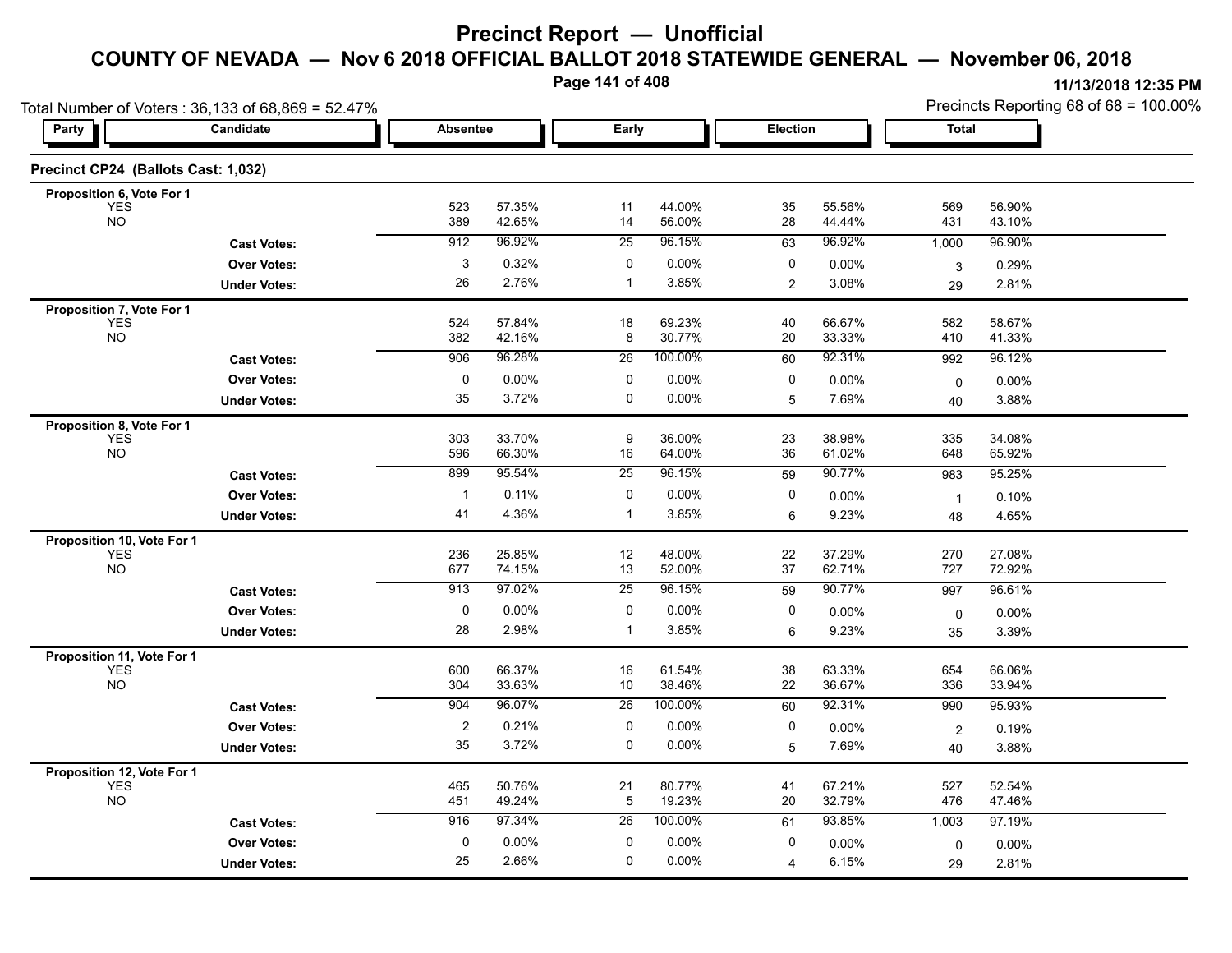**Page 142 of 408**

|                                           | Total Number of Voters: $36,133$ of $68,869 = 52.47\%$ |            |                  |         |                  |                 |                  |              |                  | Precincts Reporting 68 of 68 = 100.00% |
|-------------------------------------------|--------------------------------------------------------|------------|------------------|---------|------------------|-----------------|------------------|--------------|------------------|----------------------------------------|
| Party                                     | Candidate                                              | Absentee   |                  | Early   |                  | <b>Election</b> |                  | <b>Total</b> |                  |                                        |
| Precinct CP24 (Ballots Cast: 1,032)       |                                                        |            |                  |         |                  |                 |                  |              |                  |                                        |
| Measure G, Vote For 1<br>YES<br><b>NO</b> |                                                        | 659<br>228 | 74.30%<br>25.70% | 18<br>8 | 69.23%<br>30.77% | 36<br>22        | 62.07%<br>37.93% | 713<br>258   | 73.43%<br>26.57% |                                        |
|                                           | <b>Cast Votes:</b>                                     | 887        | 94.26%           | 26      | 100.00%          | 58              | 89.23%           | 971          | 94.09%           |                                        |
|                                           | <b>Over Votes:</b>                                     | 0          | $0.00\%$         | 0       | $0.00\%$         | 0               | $0.00\%$         |              | $0.00\%$         |                                        |
|                                           | <b>Under Votes:</b>                                    | 54         | 5.74%            |         | $0.00\%$         |                 | 10.77%           | 61           | 5.91%            |                                        |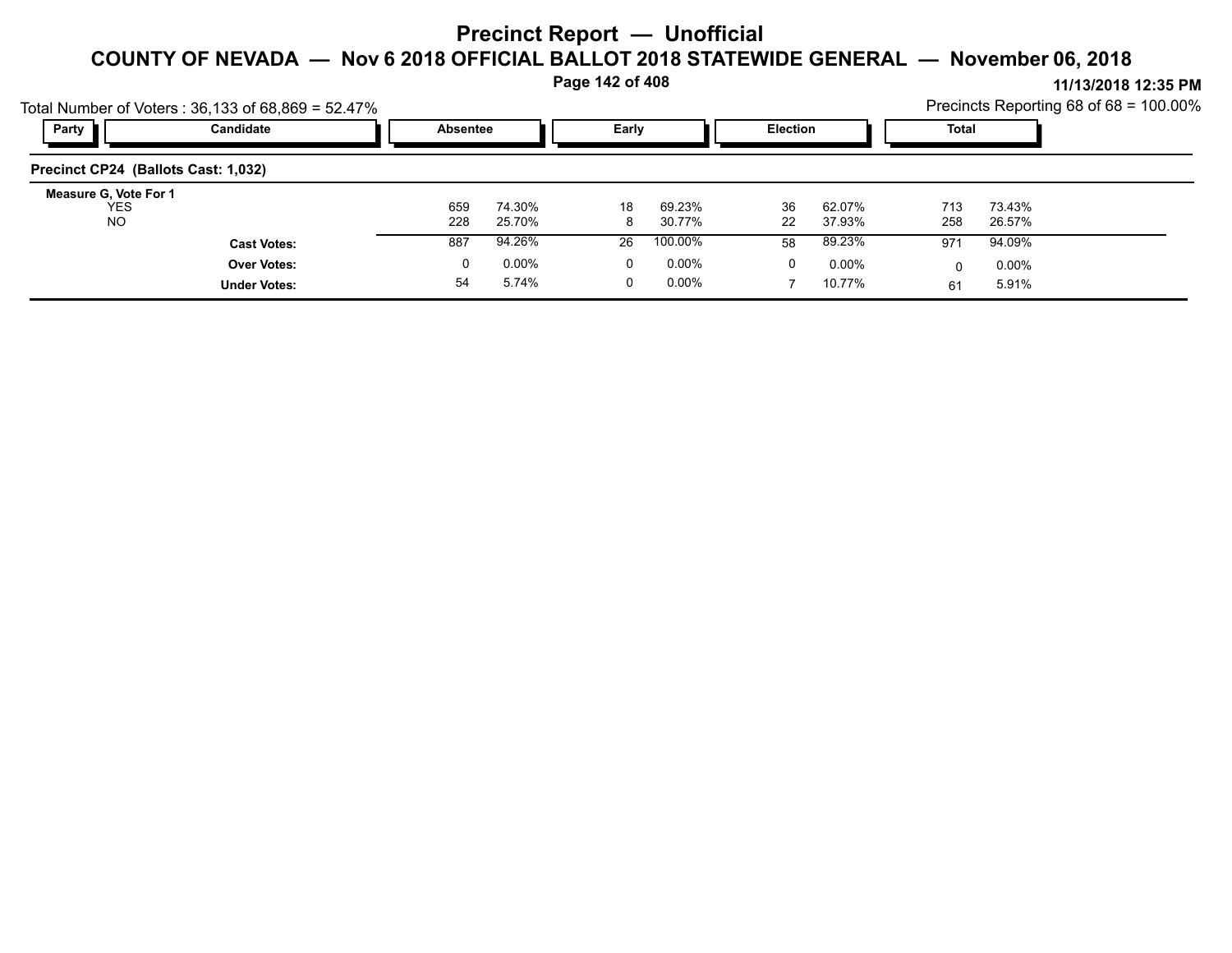**Page 143 of 408**

|                       |                                                                                                                                                                                                                                                                                                                                                                                                                                                                                                                                                                                        |                                                                                                                               |                                                                                                                                                                               |                                                                                |                                                                                                                                                                      |                                                                                                                 | Precincts Reporting 68 of 68 = 100.00%                                                                                                                                        |                                                                                                      |  |
|-----------------------|----------------------------------------------------------------------------------------------------------------------------------------------------------------------------------------------------------------------------------------------------------------------------------------------------------------------------------------------------------------------------------------------------------------------------------------------------------------------------------------------------------------------------------------------------------------------------------------|-------------------------------------------------------------------------------------------------------------------------------|-------------------------------------------------------------------------------------------------------------------------------------------------------------------------------|--------------------------------------------------------------------------------|----------------------------------------------------------------------------------------------------------------------------------------------------------------------|-----------------------------------------------------------------------------------------------------------------|-------------------------------------------------------------------------------------------------------------------------------------------------------------------------------|------------------------------------------------------------------------------------------------------|--|
| <b>Candidate</b>      | <b>Absentee</b>                                                                                                                                                                                                                                                                                                                                                                                                                                                                                                                                                                        |                                                                                                                               | Early                                                                                                                                                                         |                                                                                | Election                                                                                                                                                             |                                                                                                                 | <b>Total</b>                                                                                                                                                                  |                                                                                                      |  |
|                       |                                                                                                                                                                                                                                                                                                                                                                                                                                                                                                                                                                                        |                                                                                                                               |                                                                                                                                                                               |                                                                                |                                                                                                                                                                      |                                                                                                                 |                                                                                                                                                                               |                                                                                                      |  |
|                       |                                                                                                                                                                                                                                                                                                                                                                                                                                                                                                                                                                                        |                                                                                                                               |                                                                                                                                                                               |                                                                                |                                                                                                                                                                      |                                                                                                                 |                                                                                                                                                                               | 47.94%                                                                                               |  |
| <b>GAVIN NEWSOM</b>   | 398                                                                                                                                                                                                                                                                                                                                                                                                                                                                                                                                                                                    | 51.29%                                                                                                                        | 17                                                                                                                                                                            | 65.38%                                                                         | 39                                                                                                                                                                   | 55.71%                                                                                                          | 454                                                                                                                                                                           | 52.06%                                                                                               |  |
| <b>Cast Votes:</b>    | 776                                                                                                                                                                                                                                                                                                                                                                                                                                                                                                                                                                                    | 96.52%                                                                                                                        | 26                                                                                                                                                                            | 96.30%                                                                         | 70                                                                                                                                                                   | 98.59%                                                                                                          | 872                                                                                                                                                                           | 96.67%                                                                                               |  |
| <b>Over Votes:</b>    | 0                                                                                                                                                                                                                                                                                                                                                                                                                                                                                                                                                                                      | $0.00\%$                                                                                                                      | 0                                                                                                                                                                             | 0.00%                                                                          | 0                                                                                                                                                                    | $0.00\%$                                                                                                        | $\mathbf 0$                                                                                                                                                                   | 0.00%                                                                                                |  |
| <b>Under Votes:</b>   | 28                                                                                                                                                                                                                                                                                                                                                                                                                                                                                                                                                                                     | 3.48%                                                                                                                         | $\mathbf{1}$                                                                                                                                                                  | 3.70%                                                                          | $\mathbf{1}$                                                                                                                                                         | 1.41%                                                                                                           | 30                                                                                                                                                                            | 3.33%                                                                                                |  |
|                       |                                                                                                                                                                                                                                                                                                                                                                                                                                                                                                                                                                                        |                                                                                                                               |                                                                                                                                                                               |                                                                                |                                                                                                                                                                      |                                                                                                                 |                                                                                                                                                                               |                                                                                                      |  |
|                       |                                                                                                                                                                                                                                                                                                                                                                                                                                                                                                                                                                                        |                                                                                                                               |                                                                                                                                                                               |                                                                                |                                                                                                                                                                      |                                                                                                                 |                                                                                                                                                                               | 31.75%<br>68.25%                                                                                     |  |
|                       |                                                                                                                                                                                                                                                                                                                                                                                                                                                                                                                                                                                        |                                                                                                                               |                                                                                                                                                                               |                                                                                |                                                                                                                                                                      |                                                                                                                 |                                                                                                                                                                               | 74.72%                                                                                               |  |
|                       |                                                                                                                                                                                                                                                                                                                                                                                                                                                                                                                                                                                        |                                                                                                                               |                                                                                                                                                                               |                                                                                |                                                                                                                                                                      |                                                                                                                 |                                                                                                                                                                               | 0.22%                                                                                                |  |
|                       | 213                                                                                                                                                                                                                                                                                                                                                                                                                                                                                                                                                                                    | 26.49%                                                                                                                        | 6                                                                                                                                                                             | 22.22%                                                                         |                                                                                                                                                                      |                                                                                                                 |                                                                                                                                                                               | 25.06%                                                                                               |  |
|                       |                                                                                                                                                                                                                                                                                                                                                                                                                                                                                                                                                                                        |                                                                                                                               |                                                                                                                                                                               |                                                                                |                                                                                                                                                                      |                                                                                                                 |                                                                                                                                                                               |                                                                                                      |  |
| <b>ALEX PADILLA</b>   | 419                                                                                                                                                                                                                                                                                                                                                                                                                                                                                                                                                                                    | 52.90%                                                                                                                        | 18                                                                                                                                                                            | 66.67%                                                                         | 42                                                                                                                                                                   | 61.76%                                                                                                          | 479                                                                                                                                                                           | 54.00%                                                                                               |  |
| <b>MARK P. MEUSER</b> | 373                                                                                                                                                                                                                                                                                                                                                                                                                                                                                                                                                                                    | 47.10%                                                                                                                        | $9\,$                                                                                                                                                                         | 33.33%                                                                         | 26                                                                                                                                                                   | 38.24%                                                                                                          | 408                                                                                                                                                                           | 46.00%                                                                                               |  |
| <b>Cast Votes:</b>    | 792                                                                                                                                                                                                                                                                                                                                                                                                                                                                                                                                                                                    | 98.51%                                                                                                                        | $\overline{27}$                                                                                                                                                               |                                                                                |                                                                                                                                                                      |                                                                                                                 | 887                                                                                                                                                                           | 98.34%                                                                                               |  |
| <b>Over Votes:</b>    | 0                                                                                                                                                                                                                                                                                                                                                                                                                                                                                                                                                                                      | 0.00%                                                                                                                         | 0                                                                                                                                                                             | 0.00%                                                                          | 0                                                                                                                                                                    | 0.00%                                                                                                           | 0                                                                                                                                                                             | 0.00%                                                                                                |  |
| <b>Under Votes:</b>   | 12                                                                                                                                                                                                                                                                                                                                                                                                                                                                                                                                                                                     |                                                                                                                               | 0                                                                                                                                                                             | 0.00%                                                                          | 3                                                                                                                                                                    | 4.23%                                                                                                           | 15                                                                                                                                                                            | 1.66%                                                                                                |  |
|                       |                                                                                                                                                                                                                                                                                                                                                                                                                                                                                                                                                                                        |                                                                                                                               |                                                                                                                                                                               |                                                                                |                                                                                                                                                                      |                                                                                                                 |                                                                                                                                                                               |                                                                                                      |  |
|                       |                                                                                                                                                                                                                                                                                                                                                                                                                                                                                                                                                                                        |                                                                                                                               |                                                                                                                                                                               |                                                                                |                                                                                                                                                                      |                                                                                                                 |                                                                                                                                                                               | 43.36%<br>56.64%                                                                                     |  |
|                       |                                                                                                                                                                                                                                                                                                                                                                                                                                                                                                                                                                                        |                                                                                                                               |                                                                                                                                                                               |                                                                                |                                                                                                                                                                      |                                                                                                                 |                                                                                                                                                                               | 97.67%                                                                                               |  |
|                       |                                                                                                                                                                                                                                                                                                                                                                                                                                                                                                                                                                                        |                                                                                                                               |                                                                                                                                                                               |                                                                                |                                                                                                                                                                      |                                                                                                                 |                                                                                                                                                                               |                                                                                                      |  |
|                       |                                                                                                                                                                                                                                                                                                                                                                                                                                                                                                                                                                                        |                                                                                                                               |                                                                                                                                                                               |                                                                                |                                                                                                                                                                      |                                                                                                                 |                                                                                                                                                                               | $0.00\%$<br>2.33%                                                                                    |  |
|                       |                                                                                                                                                                                                                                                                                                                                                                                                                                                                                                                                                                                        |                                                                                                                               |                                                                                                                                                                               |                                                                                |                                                                                                                                                                      |                                                                                                                 |                                                                                                                                                                               |                                                                                                      |  |
| <b>GREG CONLON</b>    | 362                                                                                                                                                                                                                                                                                                                                                                                                                                                                                                                                                                                    | 46.06%                                                                                                                        | 11                                                                                                                                                                            | 40.74%                                                                         |                                                                                                                                                                      | 36.76%                                                                                                          | 398                                                                                                                                                                           | 45.18%                                                                                               |  |
| <b>FIONA MA</b>       | 424                                                                                                                                                                                                                                                                                                                                                                                                                                                                                                                                                                                    |                                                                                                                               | 16                                                                                                                                                                            |                                                                                | 43                                                                                                                                                                   |                                                                                                                 | 483                                                                                                                                                                           | 54.82%                                                                                               |  |
| <b>Cast Votes:</b>    | 786                                                                                                                                                                                                                                                                                                                                                                                                                                                                                                                                                                                    |                                                                                                                               | $\overline{27}$                                                                                                                                                               | 100.00%                                                                        | 68                                                                                                                                                                   | 95.77%                                                                                                          | 881                                                                                                                                                                           | 97.67%                                                                                               |  |
| <b>Over Votes:</b>    | 0                                                                                                                                                                                                                                                                                                                                                                                                                                                                                                                                                                                      | $0.00\%$                                                                                                                      | 0                                                                                                                                                                             | 0.00%                                                                          | 0                                                                                                                                                                    | $0.00\%$                                                                                                        | $\mathbf 0$                                                                                                                                                                   | 0.00%                                                                                                |  |
| <b>Under Votes:</b>   | 18                                                                                                                                                                                                                                                                                                                                                                                                                                                                                                                                                                                     | 2.24%                                                                                                                         | 0                                                                                                                                                                             | 0.00%                                                                          | 3                                                                                                                                                                    | 4.23%                                                                                                           | 21                                                                                                                                                                            | 2.33%                                                                                                |  |
|                       |                                                                                                                                                                                                                                                                                                                                                                                                                                                                                                                                                                                        |                                                                                                                               |                                                                                                                                                                               |                                                                                |                                                                                                                                                                      |                                                                                                                 |                                                                                                                                                                               |                                                                                                      |  |
|                       |                                                                                                                                                                                                                                                                                                                                                                                                                                                                                                                                                                                        |                                                                                                                               |                                                                                                                                                                               |                                                                                |                                                                                                                                                                      |                                                                                                                 |                                                                                                                                                                               | 46.90%<br>53.10%                                                                                     |  |
|                       |                                                                                                                                                                                                                                                                                                                                                                                                                                                                                                                                                                                        |                                                                                                                               |                                                                                                                                                                               |                                                                                |                                                                                                                                                                      |                                                                                                                 |                                                                                                                                                                               | 98.34%                                                                                               |  |
|                       |                                                                                                                                                                                                                                                                                                                                                                                                                                                                                                                                                                                        |                                                                                                                               |                                                                                                                                                                               |                                                                                |                                                                                                                                                                      |                                                                                                                 |                                                                                                                                                                               |                                                                                                      |  |
|                       |                                                                                                                                                                                                                                                                                                                                                                                                                                                                                                                                                                                        |                                                                                                                               |                                                                                                                                                                               |                                                                                |                                                                                                                                                                      |                                                                                                                 |                                                                                                                                                                               | 0.00%<br>1.66%                                                                                       |  |
|                       | Precinct CP25 (Ballots Cast: 902)<br>Governor, Vote For 1<br>JOHN H. COX<br>Lieutenant Governor, Vote For 1<br>ED HERNANDEZ<br>ELENI KOUNALAKIS<br><b>Cast Votes:</b><br><b>Over Votes:</b><br><b>Under Votes:</b><br>Secretary of State, Vote For 1<br><b>Controller, Vote For 1</b><br>KONSTANTINOS RODITIS<br>BETTY T. YEE<br><b>Cast Votes:</b><br><b>Over Votes:</b><br><b>Under Votes:</b><br>Treasurer, Vote For 1<br><b>Attorney General, Vote For 1</b><br><b>STEVEN C BAILEY</b><br><b>XAVIER BECERRA</b><br><b>Cast Votes:</b><br><b>Over Votes:</b><br><b>Under Votes:</b> | 378<br>190<br>399<br>589<br>$\overline{\mathbf{c}}$<br>349<br>437<br>786<br>0<br>18<br>380<br>412<br>792<br>$\mathbf 0$<br>12 | 48.71%<br>32.26%<br>67.74%<br>73.26%<br>0.25%<br>1.49%<br>44.40%<br>55.60%<br>97.76%<br>0.00%<br>2.24%<br>53.94%<br>97.76%<br>47.98%<br>52.02%<br>98.51%<br>$0.00\%$<br>1.49% | 9<br>6<br>15<br>21<br>0<br>10<br>17<br>27<br>0<br>0<br>9<br>18<br>27<br>0<br>0 | 34.62%<br>28.57%<br>71.43%<br>77.78%<br>0.00%<br>100.00%<br>37.04%<br>62.96%<br>100.00%<br>0.00%<br>0.00%<br>59.26%<br>33.33%<br>66.67%<br>100.00%<br>0.00%<br>0.00% | 31<br>18<br>46<br>64<br>0<br>$\overline{7}$<br>68<br>23<br>45<br>68<br>0<br>3<br>25<br>27<br>41<br>68<br>0<br>3 | 44.29%<br>28.13%<br>71.88%<br>90.14%<br>0.00%<br>9.86%<br>95.77%<br>33.82%<br>66.18%<br>95.77%<br>$0.00\%$<br>4.23%<br>63.24%<br>39.71%<br>60.29%<br>95.77%<br>0.00%<br>4.23% | 418<br>214<br>460<br>674<br>2<br>226<br>382<br>499<br>881<br>0<br>21<br>416<br>471<br>887<br>0<br>15 |  |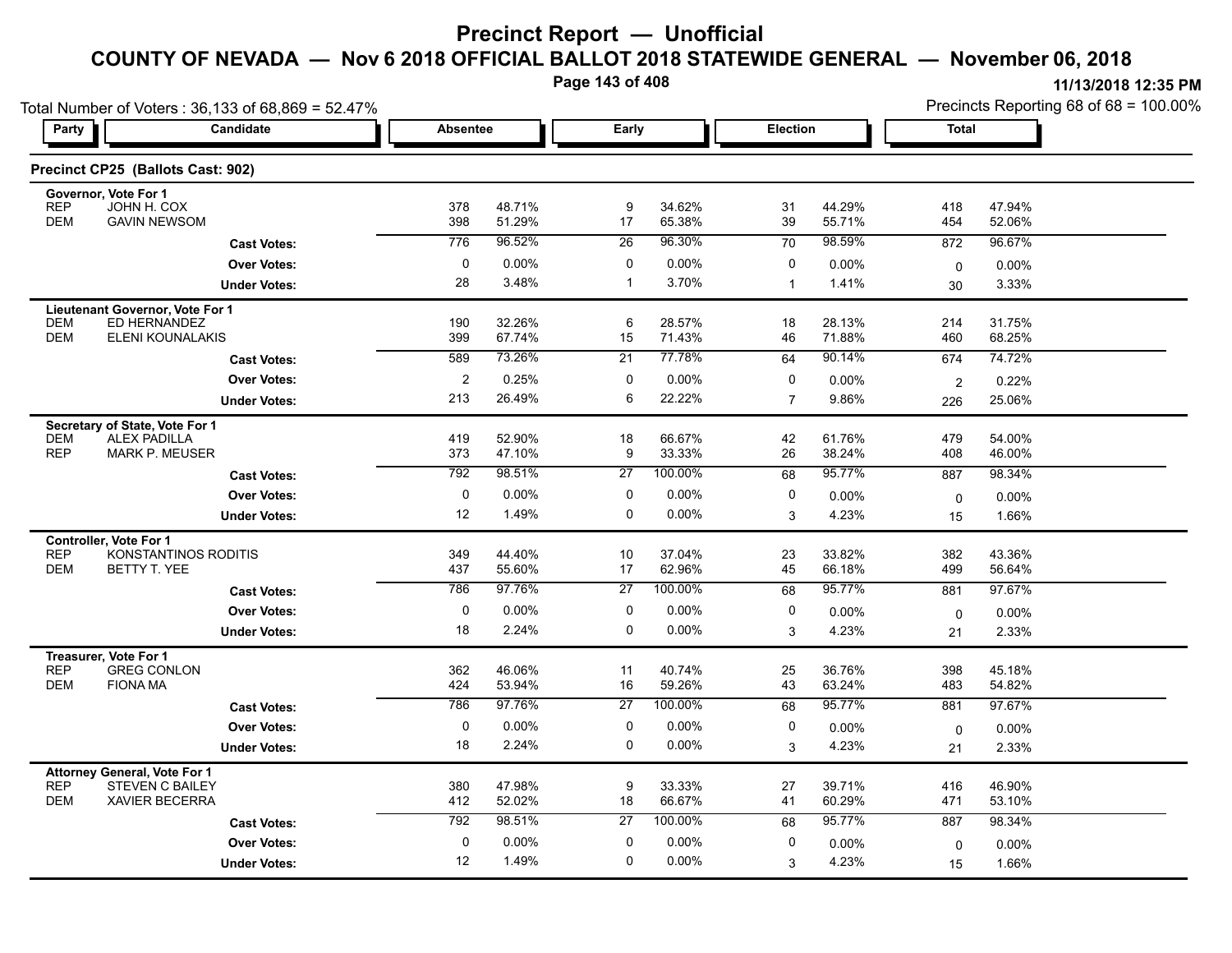**Page 144 of 408**

| Party                    | Total Number of Voters: 36,133 of 68,869 = 52.47%<br><b>Candidate</b>              | <b>Absentee</b> |                  | Early            |                   | Election       |                  | Precincts Reporting 68 of 68 = 100.00%<br><b>Total</b> |                  |  |
|--------------------------|------------------------------------------------------------------------------------|-----------------|------------------|------------------|-------------------|----------------|------------------|--------------------------------------------------------|------------------|--|
|                          |                                                                                    |                 |                  |                  |                   |                |                  |                                                        |                  |  |
|                          | Precinct CP25 (Ballots Cast: 902)                                                  |                 |                  |                  |                   |                |                  |                                                        |                  |  |
|                          | <b>Insurance Commissioner, Vote For 1</b>                                          |                 |                  |                  |                   |                |                  |                                                        |                  |  |
| <b>DEM</b>               | <b>RICARDO LARA</b><br><b>STEVE POIZNER</b>                                        | 327<br>422      | 43.66%<br>56.34% | 16<br>9          | 64.00%<br>36.00%  | 34<br>29       | 53.97%<br>46.03% | 377<br>460                                             | 45.04%<br>54.96% |  |
|                          | <b>Cast Votes:</b>                                                                 | 749             | 93.16%           | $\overline{25}$  | 92.59%            | 63             | 88.73%           | 837                                                    | 92.79%           |  |
|                          | <b>Over Votes:</b>                                                                 | 0               | 0.00%            | 0                | $0.00\%$          | 0              | 0.00%            | 0                                                      | 0.00%            |  |
|                          | <b>Under Votes:</b>                                                                | 55              | 6.84%            | $\overline{c}$   | 7.41%             | 8              | 11.27%           | 65                                                     | 7.21%            |  |
|                          | Member, State Board of Equalization District 1, Vote For 1                         |                 |                  |                  |                   |                |                  |                                                        |                  |  |
| <b>DEM</b><br><b>REP</b> | TOM HALLINAN<br><b>TED GAINES</b>                                                  | 385<br>395      | 49.36%<br>50.64% | 17<br>10         | 62.96%<br>37.04%  | 40<br>24       | 62.50%<br>37.50% | 442<br>429                                             | 50.75%<br>49.25% |  |
|                          | <b>Cast Votes:</b>                                                                 | 780             | 97.01%           | $\overline{27}$  | 100.00%           | 64             | 90.14%           | 871                                                    | 96.56%           |  |
|                          | <b>Over Votes:</b>                                                                 | 0               | 0.00%            | 0                | $0.00\%$          | 0              | 0.00%            | $\mathbf 0$                                            | 0.00%            |  |
|                          | <b>Under Votes:</b>                                                                | 24              | 2.99%            | $\mathbf 0$      | $0.00\%$          | $\overline{7}$ | 9.86%            | 31                                                     | 3.44%            |  |
|                          | United States Senate, Vote For 1                                                   |                 |                  |                  |                   |                |                  |                                                        |                  |  |
| <b>DEM</b><br><b>DEM</b> | <b>DIANNE FEINSTEIN</b>                                                            | 311             | 47.12%           | 8                | 34.78%            | 27             | 42.19%           | 346                                                    | 46.32%           |  |
|                          | <b>KEVIN DE LEON</b>                                                               | 349             | 52.88%           | 15               | 65.22%            | 37             | 57.81%           | 401                                                    | 53.68%           |  |
|                          | <b>Cast Votes:</b>                                                                 | 660             | 82.09%           | $\overline{23}$  | 85.19%            | 64             | 90.14%           | 747                                                    | 82.82%           |  |
|                          | <b>Over Votes:</b>                                                                 | $\mathbf 0$     | 0.00%            | $\mathbf 0$      | 0.00%             | 0              | 0.00%            | $\mathbf 0$                                            | 0.00%            |  |
|                          | <b>Under Votes:</b>                                                                | 144             | 17.91%           | 4                | 14.81%            | $\overline{7}$ | 9.86%            | 155                                                    | 17.18%           |  |
|                          | House of Representatives of the United States District 1, Vote For 1               |                 |                  |                  |                   |                |                  |                                                        |                  |  |
| <b>REP</b><br><b>DEM</b> | DOUG LA MALFA<br><b>AUDREY DENNEY</b>                                              | 355<br>441      | 44.60%<br>55.40% | 9<br>18          | 33.33%<br>66.67%  | 18<br>51       | 26.09%<br>73.91% | 382<br>510                                             | 42.83%<br>57.17% |  |
|                          | <b>Cast Votes:</b>                                                                 | 796             | 99.00%           | 27               | 100.00%           | 69             | 97.18%           | 892                                                    | 98.89%           |  |
|                          | <b>Over Votes:</b>                                                                 | 0               | 0.00%            | 0                | $0.00\%$          | 0              | 0.00%            | $\mathbf 0$                                            | 0.00%            |  |
|                          | <b>Under Votes:</b>                                                                | 8               | 1.00%            | 0                | $0.00\%$          | $\overline{2}$ | 2.82%            | 10                                                     | 1.11%            |  |
|                          | State Assembly District 1, Vote For 1                                              |                 |                  |                  |                   |                |                  |                                                        |                  |  |
| <b>REP</b>               | <b>BRIAN DAHLE</b>                                                                 | 397             | 50.57%           | 10               | 37.04%            | 23             | 33.82%           | 430                                                    | 48.86%           |  |
| <b>DEM</b>               | <b>CALEEN SISK</b>                                                                 | 388             | 49.43%           | 17               | 62.96%            | 45             | 66.18%<br>95.77% | 450                                                    | 51.14%           |  |
|                          | <b>Cast Votes:</b>                                                                 | 785             | 97.64%           | $\overline{27}$  | 100.00%           | 68             |                  | 880                                                    | 97.56%           |  |
|                          | <b>Over Votes:</b>                                                                 | 0<br>19         | 0.00%<br>2.36%   | 0<br>$\mathbf 0$ | 0.00%<br>$0.00\%$ | 0              | 0.00%            | 0                                                      | 0.00%            |  |
|                          | <b>Under Votes:</b>                                                                |                 |                  |                  |                   | 3              | 4.23%            | 22                                                     | 2.44%            |  |
|                          | For Associate Justice, Supreme Court - Carol A. Corrigan, Vote For 1<br><b>YES</b> | 389             | 66.84%           | 15               | 75.00%            | 35             | 68.63%           | 439                                                    | 67.23%           |  |
|                          | <b>NO</b>                                                                          | 193             | 33.16%           | $\mathbf 5$      | 25.00%            | 16             | 31.37%           | 214                                                    | 32.77%           |  |
|                          | <b>Cast Votes:</b>                                                                 | 582             | 72.39%           | 20               | 74.07%            | 51             | 71.83%           | 653                                                    | 72.39%           |  |
|                          | <b>Over Votes:</b>                                                                 | $\mathbf 0$     | 0.00%            | $\mathbf 0$      | $0.00\%$          | 0              | 0.00%            | 0                                                      | 0.00%            |  |
|                          | <b>Under Votes:</b>                                                                | 222             | 27.61%           | $\overline{7}$   | 25.93%            | 20             | 28.17%           | 249                                                    | 27.61%           |  |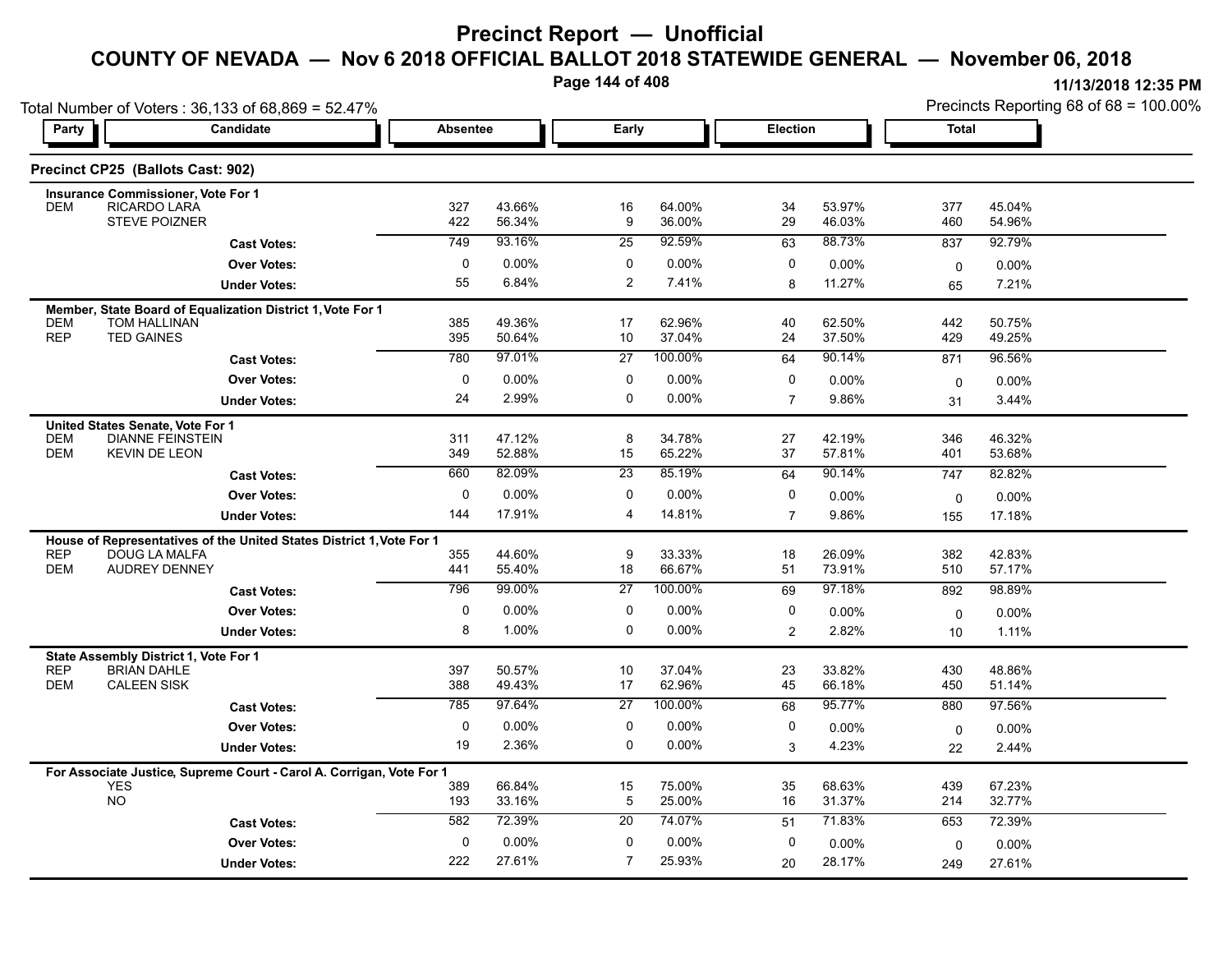#### **Precinct Report — Unofficial**

## **COUNTY OF NEVADA — Nov 6 2018 OFFICIAL BALLOT 2018 STATEWIDE GENERAL — November 06, 2018**

**Page 145 of 408**

|                          | Total Number of Voters: 36,133 of 68,869 = 52.47%                                              |                 |                  |                 |                  |             |                  |                | Precincts Reporting 68 of 68 = 100.00% |  |  |
|--------------------------|------------------------------------------------------------------------------------------------|-----------------|------------------|-----------------|------------------|-------------|------------------|----------------|----------------------------------------|--|--|
| Party                    | Candidate                                                                                      | <b>Absentee</b> |                  | Early           |                  |             | Election         |                | Total                                  |  |  |
|                          | Precinct CP25 (Ballots Cast: 902)                                                              |                 |                  |                 |                  |             |                  |                |                                        |  |  |
|                          | For Associate Justice, Supreme Court - Leondra R. Kruger, Vote For 1                           |                 |                  |                 |                  |             |                  |                |                                        |  |  |
|                          | <b>YES</b><br><b>NO</b>                                                                        | 398<br>169      | 70.19%<br>29.81% | 12<br>8         | 60.00%<br>40.00% | 39<br>11    | 78.00%<br>22.00% | 449<br>188     | 70.49%<br>29.51%                       |  |  |
|                          | <b>Cast Votes:</b>                                                                             | 567             | 70.52%           | 20              | 74.07%           | 50          | 70.42%           | 637            | 70.62%                                 |  |  |
|                          | <b>Over Votes:</b>                                                                             | $\mathbf 0$     | $0.00\%$         | $\mathbf 0$     | 0.00%            | $\mathbf 0$ | 0.00%            | $\mathbf 0$    | 0.00%                                  |  |  |
|                          | <b>Under Votes:</b>                                                                            | 237             | 29.48%           | $\overline{7}$  | 25.93%           | 21          | 29.58%           | 265            | 29.38%                                 |  |  |
|                          | For Associate Justice, Court of Appeal, Third District - Cole Blease, Vote For 1               |                 |                  |                 |                  |             |                  |                |                                        |  |  |
|                          | <b>YES</b><br><b>NO</b>                                                                        | 369<br>187      | 66.37%<br>33.63% | 11<br>6         | 64.71%<br>35.29% | 35<br>15    | 70.00%<br>30.00% | 415<br>208     | 66.61%<br>33.39%                       |  |  |
|                          |                                                                                                | 556             | 69.15%           | 17              | 62.96%           | 50          | 70.42%           |                | 69.07%                                 |  |  |
|                          | <b>Cast Votes:</b>                                                                             | $\mathbf{1}$    | 0.12%            | $\mathbf 1$     | 3.70%            | 0           |                  | 623            |                                        |  |  |
|                          | <b>Over Votes:</b>                                                                             | 247             | 30.72%           | 9               | 33.33%           |             | 0.00%            | $\overline{2}$ | 0.22%                                  |  |  |
|                          | <b>Under Votes:</b>                                                                            |                 |                  |                 |                  | 21          | 29.58%           | 277            | 30.71%                                 |  |  |
|                          | For Associate Justice, Court of Appeal, Third District - Louis Mauro, Vote For 1<br><b>YES</b> | 386             | 68.93%           | 9               | 52.94%           | 39          | 76.47%           | 434            | 69.11%                                 |  |  |
|                          | <b>NO</b>                                                                                      | 174             | 31.07%           | 8               | 47.06%           | 12          | 23.53%           | 194            | 30.89%                                 |  |  |
|                          | <b>Cast Votes:</b>                                                                             | 560             | 69 65%           | 17              | 62.96%           | 51          | 71.83%           | 628            | 69.62%                                 |  |  |
|                          | <b>Over Votes:</b>                                                                             | $\mathbf 0$     | 0.00%            | 0               | 0.00%            | 0           | $0.00\%$         | 0              | 0.00%                                  |  |  |
|                          | <b>Under Votes:</b>                                                                            | 244             | 30.35%           | 10              | 37.04%           | 20          | 28.17%           | 274            | 30.38%                                 |  |  |
|                          | Superintendent of Public Instruction, Vote For 1                                               |                 |                  |                 |                  |             |                  |                |                                        |  |  |
| <b>IDS</b>               | <b>MARSHALL TUCK</b>                                                                           | 353             | 52.92%           | 9               | 40.91%           | 22          | 39.29%           | 384            | 51.54%                                 |  |  |
| <b>IDS</b>               | TONY K. THURMOND                                                                               | 314             | 47.08%           | 13              | 59.09%           | 34          | 60.71%           | 361            | 48.46%                                 |  |  |
|                          | <b>Cast Votes:</b>                                                                             | 667             | 82.96%           | 22              | 81.48%           | 56          | 78.87%           | 745            | 82.59%                                 |  |  |
|                          | <b>Over Votes:</b>                                                                             | $\mathbf 0$     | $0.00\%$         | $\mathbf 0$     | 0.00%            | 0           | $0.00\%$         | 0              | 0.00%                                  |  |  |
|                          | <b>Under Votes:</b>                                                                            | 137             | 17.04%           | 5               | 18.52%           | 15          | 21.13%           | 157            | 17.41%                                 |  |  |
|                          | District Board Member, Nevada County Board of Education Trustee Area2, Vote For 1              |                 |                  |                 |                  |             |                  |                |                                        |  |  |
| <b>IDS</b><br><b>IDS</b> | <b>HEINO NICOLAI</b><br>JOHN V "JACK" MEEKS                                                    | 335<br>251      | 57.17%<br>42.83% | 10<br>12        | 45.45%<br>54.55% | 25<br>29    | 46.30%<br>53.70% | 370<br>292     | 55.89%<br>44.11%                       |  |  |
|                          | <b>Cast Votes:</b>                                                                             | 586             | 72.89%           | $\overline{22}$ | 81.48%           | 54          | 76.06%           | 662            | 73.39%                                 |  |  |
|                          | <b>Over Votes:</b>                                                                             | $\mathbf 0$     | $0.00\%$         | $\mathbf 0$     | 0.00%            | $\mathbf 0$ | 0.00%            | $\mathbf 0$    | 0.00%                                  |  |  |
|                          | <b>Under Votes:</b>                                                                            | 218             | 27.11%           | 5               | 18.52%           | 17          | 23.94%           | 240            | 26.61%                                 |  |  |
|                          |                                                                                                |                 |                  |                 |                  |             |                  |                |                                        |  |  |
| <b>IDS</b>               | Board Member, Grass Valley Elementary School District, Vote For 3<br><b>LISA JARVIS</b>        | 391             | 30.55%           | 11              | 25.00%           | 29          | 29.29%           | 431            | 30.29%                                 |  |  |
| <b>IDS</b>               | <b>JEANNE MICHAEL</b>                                                                          | 365             | 28.52%           | 11              | 25.00%           | 21          | 21.21%           | 397            | 27.90%                                 |  |  |
| <b>IDS</b><br><b>IDS</b> | ANDREA M. AANESTAD BRADLEY<br><b>DON BRANSON</b>                                               | 362<br>162      | 28.28%<br>12.66% | 16<br>6         | 36.36%<br>13.64% | 29<br>20    | 29.29%<br>20.20% | 407<br>188     | 28.60%<br>13.21%                       |  |  |
|                          | <b>Cast Votes:</b>                                                                             | 1,280           | 53.07%           | 44              | 54.32%           | 99          | 46.48%           | 1,423          | 52.59%                                 |  |  |
|                          | <b>Over Votes:</b>                                                                             | 1               | 0.12%            | 0               | 0.00%            | 0           | $0.00\%$         | $\overline{1}$ | 0.11%                                  |  |  |
|                          | <b>Under Votes:</b>                                                                            | 1,129           | 46.81%           | 37              | 45.68%           | 114         | 53.52%           | 1,280          | 47.30%                                 |  |  |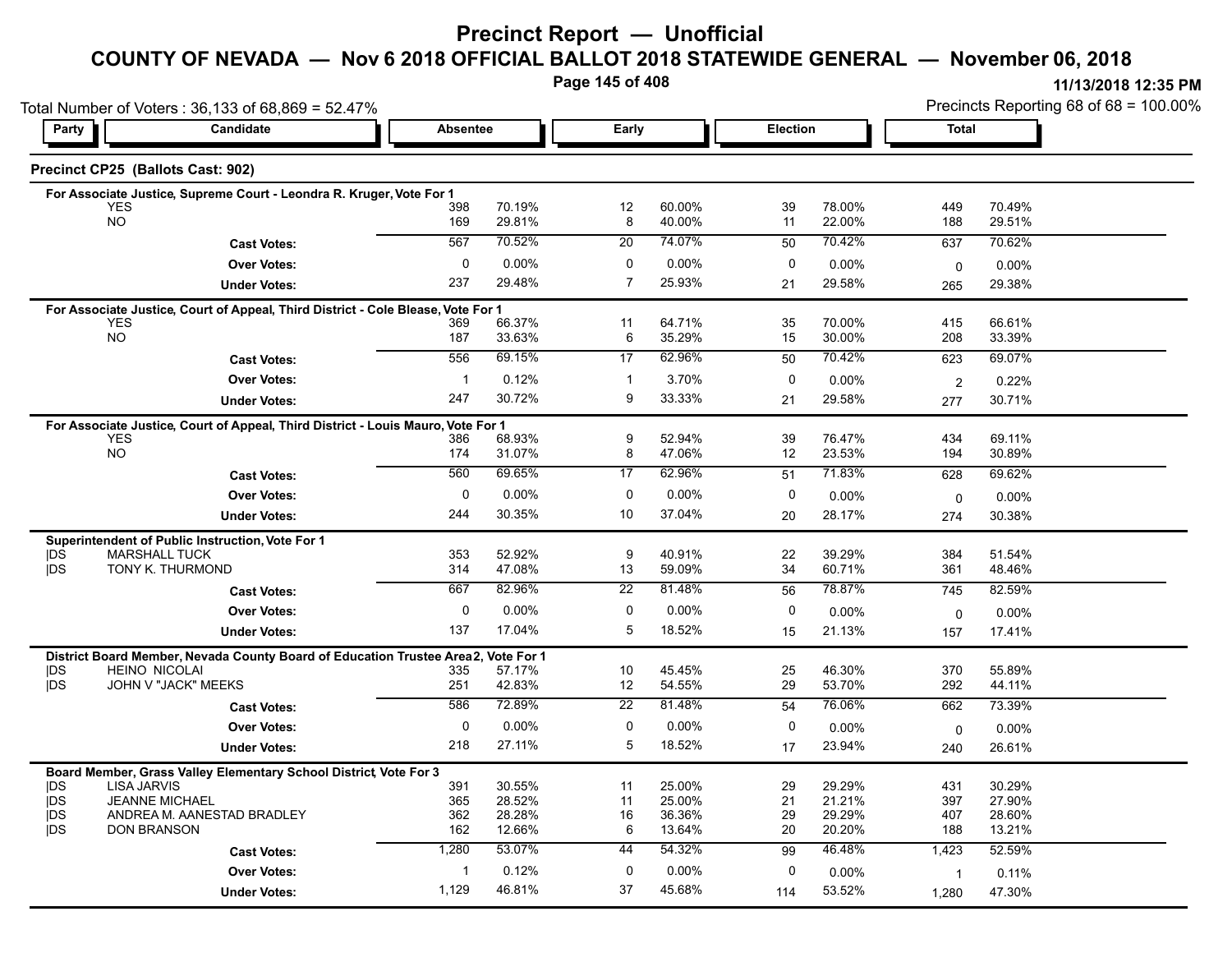**Page 146 of 408**

| 11/13/2018 12:35 PM                       |
|-------------------------------------------|
| Precincts Reporting 68 of 68 = $100,00\%$ |

| Total Number of Voters: 36,133 of 68,869 = 52.47%         |                     |                 |                  |                      |                  |                 | Precincts Reporting 68 of 68 = 100.00% |              |                  |
|-----------------------------------------------------------|---------------------|-----------------|------------------|----------------------|------------------|-----------------|----------------------------------------|--------------|------------------|
| Party                                                     | <b>Candidate</b>    | <b>Absentee</b> |                  | Early                | Election         |                 |                                        | <b>Total</b> |                  |
| Precinct CP25 (Ballots Cast: 902)                         |                     |                 |                  |                      |                  |                 |                                        |              |                  |
| Sheriff-Coroner-Public Administrator, Vote For 1          |                     |                 |                  |                      |                  |                 |                                        |              |                  |
| SHANNAN MOON<br> DS<br><b>IDS</b><br><b>BILL SMETHERS</b> |                     | 450             | 59.06%<br>40.94% | 18<br>$\overline{7}$ | 72.00%<br>28.00% | 43              | 62.32%<br>37.68%                       | 511          | 59.70%           |
|                                                           |                     | 312             |                  |                      |                  | 26              |                                        | 345          | 40.30%           |
|                                                           | <b>Cast Votes:</b>  | 762             | 94.78%           | 25                   | 92.59%           | 69              | 97.18%                                 | 856          | 94.90%           |
|                                                           | <b>Over Votes:</b>  | 0               | $0.00\%$         | 0                    | 0.00%            | 0               | 0.00%                                  | 0            | $0.00\%$         |
|                                                           | <b>Under Votes:</b> | 42              | 5.22%            | $\overline{2}$       | 7.41%            | 2               | 2.82%                                  | 46           | 5.10%            |
| Proposition 1, Vote For 1                                 |                     |                 |                  |                      |                  |                 |                                        |              |                  |
| <b>YES</b><br><b>NO</b>                                   |                     | 371<br>401      | 48.06%<br>51.94% | 15<br>10             | 60.00%<br>40.00% | 41<br>29        | 58.57%<br>41.43%                       | 427<br>440   | 49.25%<br>50.75% |
|                                                           |                     | 772             | 96.02%           | 25                   | 92.59%           |                 | 98.59%                                 |              |                  |
|                                                           | <b>Cast Votes:</b>  |                 |                  |                      |                  | 70              |                                        | 867          | 96.12%           |
|                                                           | <b>Over Votes:</b>  | 0               | $0.00\%$         | 0                    | 0.00%            | 0               | $0.00\%$                               | 0            | $0.00\%$         |
|                                                           | <b>Under Votes:</b> | 32              | 3.98%            | 2                    | 7.41%            | $\mathbf{1}$    | 1.41%                                  | 35           | 3.88%            |
| Proposition 2, Vote For 1                                 |                     |                 |                  |                      |                  |                 |                                        |              |                  |
| <b>YES</b><br><b>NO</b>                                   |                     | 405             | 52.53%           | 16                   | 64.00%           | 49              | 70.00%                                 | 470          | 54.27%           |
|                                                           |                     | 366             | 47.47%           | 9                    | 36.00%           | 21              | 30.00%                                 | 396          | 45.73%           |
|                                                           | <b>Cast Votes:</b>  | 771             | 95.90%           | 25                   | 92.59%           | $\overline{70}$ | 98.59%                                 | 866          | 96.01%           |
|                                                           | <b>Over Votes:</b>  | $\mathbf 0$     | $0.00\%$         | 0                    | 0.00%            | 0               | 0.00%                                  | 0            | $0.00\%$         |
|                                                           | <b>Under Votes:</b> | 33              | 4.10%            | $\overline{c}$       | 7.41%            | $\mathbf{1}$    | 1.41%                                  | 36           | 3.99%            |
| Proposition 3, Vote For 1                                 |                     |                 |                  |                      |                  |                 |                                        |              |                  |
| <b>YES</b>                                                |                     | 291             | 38.44%           | 15                   | 60.00%           | 34              | 50.00%                                 | 340          | 40.00%           |
| NO                                                        |                     | 466             | 61.56%           | 10                   | 40.00%           | 34              | 50.00%                                 | 510          | 60.00%           |
|                                                           | <b>Cast Votes:</b>  | 757             | 94.15%           | 25                   | 92.59%           | 68              | 95.77%                                 | 850          | 94.24%           |
|                                                           | <b>Over Votes:</b>  | 0               | $0.00\%$         | 0                    | 0.00%            | 0               | $0.00\%$                               | 0            | 0.00%            |
|                                                           | <b>Under Votes:</b> | 47              | 5.85%            | 2                    | 7.41%            | 3               | 4.23%                                  | 52           | 5.76%            |
| Proposition 4, Vote For 1                                 |                     |                 |                  |                      |                  |                 |                                        |              |                  |
| <b>YES</b>                                                |                     | 387             | 50.26%           | 19                   | 73.08%           | 37              | 54.41%                                 | 443          | 51.27%           |
| <b>NO</b>                                                 |                     | 383             | 49.74%           | $\overline{7}$       | 26.92%           | 31              | 45.59%                                 | 421          | 48.73%           |
|                                                           | <b>Cast Votes:</b>  | 770             | 95.77%           | 26                   | 96.30%           | 68              | 95.77%                                 | 864          | 95.79%           |
|                                                           | <b>Over Votes:</b>  | 0               | $0.00\%$         | 0                    | 0.00%            | 0               | 0.00%                                  | 0            | $0.00\%$         |
|                                                           | <b>Under Votes:</b> | 34              | 4.23%            | $\mathbf{1}$         | 3.70%            | 3               | 4.23%                                  | 38           | 4.21%            |
|                                                           |                     |                 |                  |                      |                  |                 |                                        |              |                  |
| <b>Proposition 5, Vote For 1</b><br>YES                   |                     | 321             | 41.85%           | 10                   | 40.00%           | 30              | 44.78%                                 | 361          | 42.03%           |
| <b>NO</b>                                                 |                     | 446             | 58.15%           | 15                   | 60.00%           | 37              | 55.22%                                 | 498          | 57.97%           |
|                                                           | <b>Cast Votes:</b>  | 767             | 95.40%           | 25                   | 92.59%           | 67              | 94.37%                                 | 859          | 95.23%           |
|                                                           | <b>Over Votes:</b>  | $\mathbf 0$     | $0.00\%$         | $\mathbf 0$          | 0.00%            | 0               | $0.00\%$                               | 0            | $0.00\%$         |
|                                                           | <b>Under Votes:</b> | 37              | 4.60%            | 2                    | 7.41%            | 4               | 5.63%                                  | 43           | 4.77%            |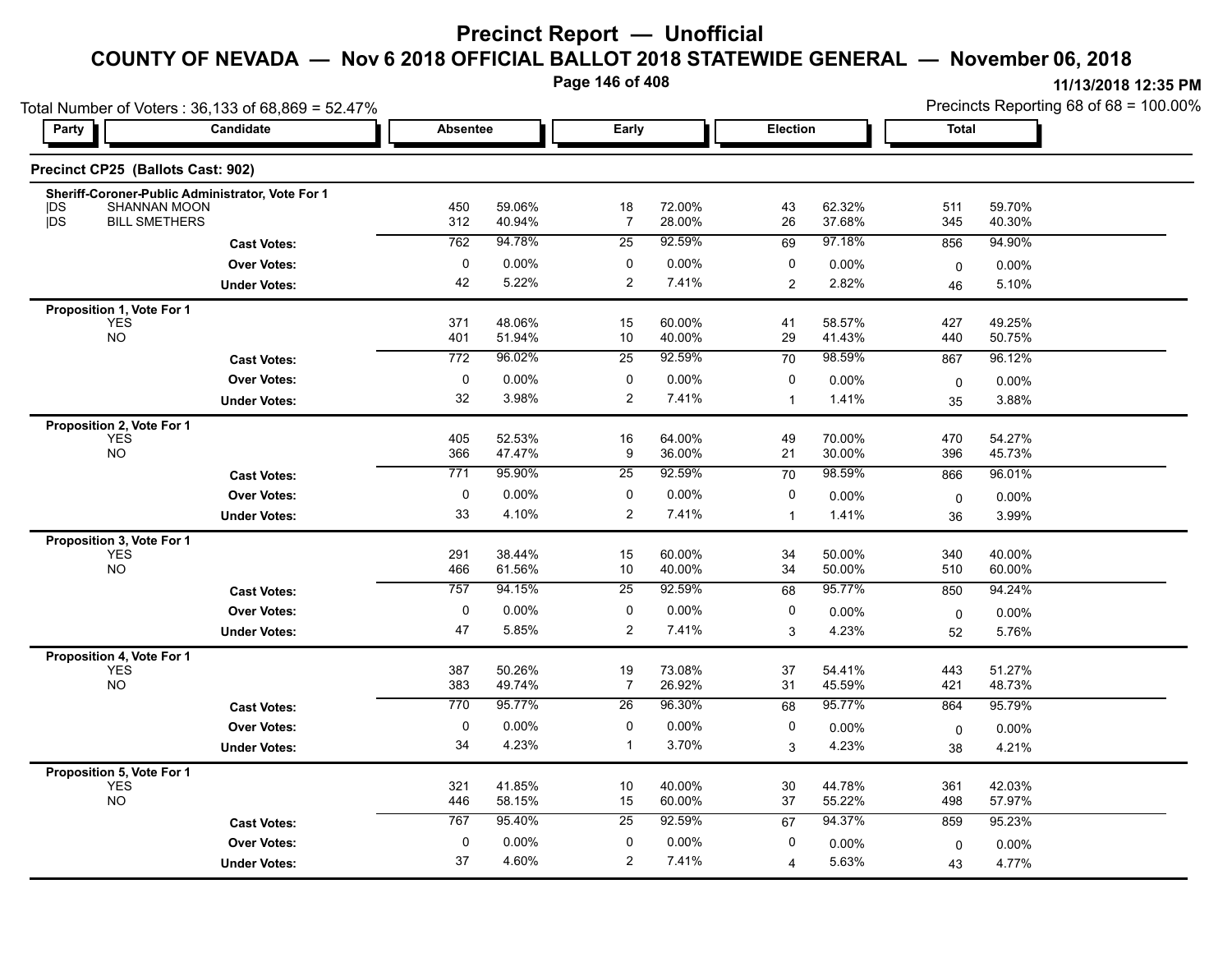**Page 147 of 408**

|                                          | Total Number of Voters: 36,133 of 68,869 = 52.47% |                  |                   |                   |                  |                         |                  | Precincts Reporting 68 of 68 = 100.00% |                  |  |
|------------------------------------------|---------------------------------------------------|------------------|-------------------|-------------------|------------------|-------------------------|------------------|----------------------------------------|------------------|--|
| Party                                    | Candidate                                         | <b>Absentee</b>  |                   | Early             |                  | Election                |                  | Total                                  |                  |  |
| Precinct CP25 (Ballots Cast: 902)        |                                                   |                  |                   |                   |                  |                         |                  |                                        |                  |  |
| Proposition 6, Vote For 1                |                                                   |                  |                   |                   |                  |                         |                  |                                        |                  |  |
| <b>YES</b><br><b>NO</b>                  |                                                   | 414<br>365       | 53.15%<br>46.85%  | 9<br>17           | 34.62%<br>65.38% | 29<br>41                | 41.43%<br>58.57% | 452<br>423                             | 51.66%<br>48.34% |  |
|                                          | <b>Cast Votes:</b>                                | 779              | 96.89%            | 26                | 96.30%           | 70                      | 98.59%           | 875                                    | 97.01%           |  |
|                                          | <b>Over Votes:</b>                                | 0                | $0.00\%$          | $\pmb{0}$         | 0.00%            | 0                       | $0.00\%$         | 0                                      | 0.00%            |  |
|                                          | <b>Under Votes:</b>                               | 25               | 3.11%             | $\mathbf{1}$      | 3.70%            | $\mathbf{1}$            | 1.41%            | 27                                     | 2.99%            |  |
| Proposition 7, Vote For 1                |                                                   |                  |                   |                   |                  |                         |                  |                                        |                  |  |
| <b>YES</b><br><b>NO</b>                  |                                                   | 475<br>293       | 61.85%<br>38.15%  | 16<br>11          | 59.26%<br>40.74% | 44<br>23                | 65.67%<br>34.33% | 535<br>327                             | 62.06%<br>37.94% |  |
|                                          | <b>Cast Votes:</b>                                | 768              | 95.52%            | $\overline{27}$   | 100.00%          | 67                      | 94.37%           | 862                                    | 95.57%           |  |
|                                          | <b>Over Votes:</b>                                | 0                | $0.00\%$          | 0                 | 0.00%            | 0                       | 0.00%            | 0                                      | $0.00\%$         |  |
|                                          | <b>Under Votes:</b>                               | 36               | 4.48%             | 0                 | 0.00%            | 4                       | 5.63%            | 40                                     | 4.43%            |  |
| Proposition 8, Vote For 1                |                                                   |                  |                   |                   |                  |                         |                  |                                        |                  |  |
| <b>YES</b><br><b>NO</b>                  |                                                   | 291<br>486       | 37.45%<br>62.55%  | 11<br>15          | 42.31%<br>57.69% | 32<br>35                | 47.76%<br>52.24% | 334                                    | 38.39%           |  |
|                                          |                                                   | 777              | 96.64%            | $\overline{26}$   | 96.30%           | 67                      | 94.37%           | 536<br>870                             | 61.61%<br>96.45% |  |
|                                          | <b>Cast Votes:</b>                                |                  |                   |                   |                  |                         |                  |                                        |                  |  |
|                                          | <b>Over Votes:</b>                                | 0<br>27          | $0.00\%$<br>3.36% | 0<br>$\mathbf{1}$ | 0.00%<br>3.70%   | 0                       | 0.00%<br>5.63%   | 0                                      | $0.00\%$         |  |
|                                          | <b>Under Votes:</b>                               |                  |                   |                   |                  | 4                       |                  | 32                                     | 3.55%            |  |
| Proposition 10, Vote For 1<br><b>YES</b> |                                                   | 276              | 35.52%            | 8                 | 30.77%           | 25                      | 36.23%           | 309                                    | 35.44%           |  |
| <b>NO</b>                                |                                                   | 501              | 64.48%            | 18                | 69.23%           | 44                      | 63.77%           | 563                                    | 64.56%           |  |
|                                          | <b>Cast Votes:</b>                                | $\overline{777}$ | 96.64%            | 26                | 96.30%           | 69                      | 97.18%           | 872                                    | 96.67%           |  |
|                                          | <b>Over Votes:</b>                                | 0                | $0.00\%$          | 0                 | 0.00%            | 0                       | 0.00%            | 0                                      | $0.00\%$         |  |
|                                          | <b>Under Votes:</b>                               | 27               | 3.36%             | $\mathbf{1}$      | 3.70%            | $\overline{c}$          | 2.82%            | 30                                     | 3.33%            |  |
| Proposition 11, Vote For 1               |                                                   |                  |                   |                   |                  |                         |                  |                                        |                  |  |
| <b>YES</b>                               |                                                   | 471              | 61.73%            | 19                | 73.08%           | 28                      | 41.79%           | 518                                    | 60.51%           |  |
| <b>NO</b>                                |                                                   | 292              | 38.27%            | 7                 | 26.92%           | 39                      | 58.21%           | 338                                    | 39.49%           |  |
|                                          | <b>Cast Votes:</b>                                | 763              | 94.90%            | 26                | 96.30%           | 67                      | 94.37%           | 856                                    | 94.90%           |  |
|                                          | <b>Over Votes:</b>                                | 0                | $0.00\%$          | 0                 | 0.00%            | 0                       | 0.00%            | 0                                      | $0.00\%$         |  |
|                                          | <b>Under Votes:</b>                               | 41               | 5.10%             | $\mathbf{1}$      | 3.70%            | $\overline{\mathbf{4}}$ | 5.63%            | 46                                     | 5.10%            |  |
| Proposition 12, Vote For 1<br><b>YES</b> |                                                   | 442              | 56.89%            | 17                | 65.38%           |                         | 64.71%           | 503                                    | 57.75%           |  |
| <b>NO</b>                                |                                                   | 335              | 43.11%            | 9                 | 34.62%           | 44<br>24                | 35.29%           | 368                                    | 42.25%           |  |
|                                          | <b>Cast Votes:</b>                                | $\overline{777}$ | 96.64%            | 26                | 96.30%           | 68                      | 95.77%           | 871                                    | 96.56%           |  |
|                                          | <b>Over Votes:</b>                                | 0                | 0.00%             | 0                 | 0.00%            | 0                       | 0.00%            | $\mathbf 0$                            | $0.00\%$         |  |
|                                          | <b>Under Votes:</b>                               | 27               | 3.36%             | $\mathbf{1}$      | 3.70%            | 3                       | 4.23%            | 31                                     | 3.44%            |  |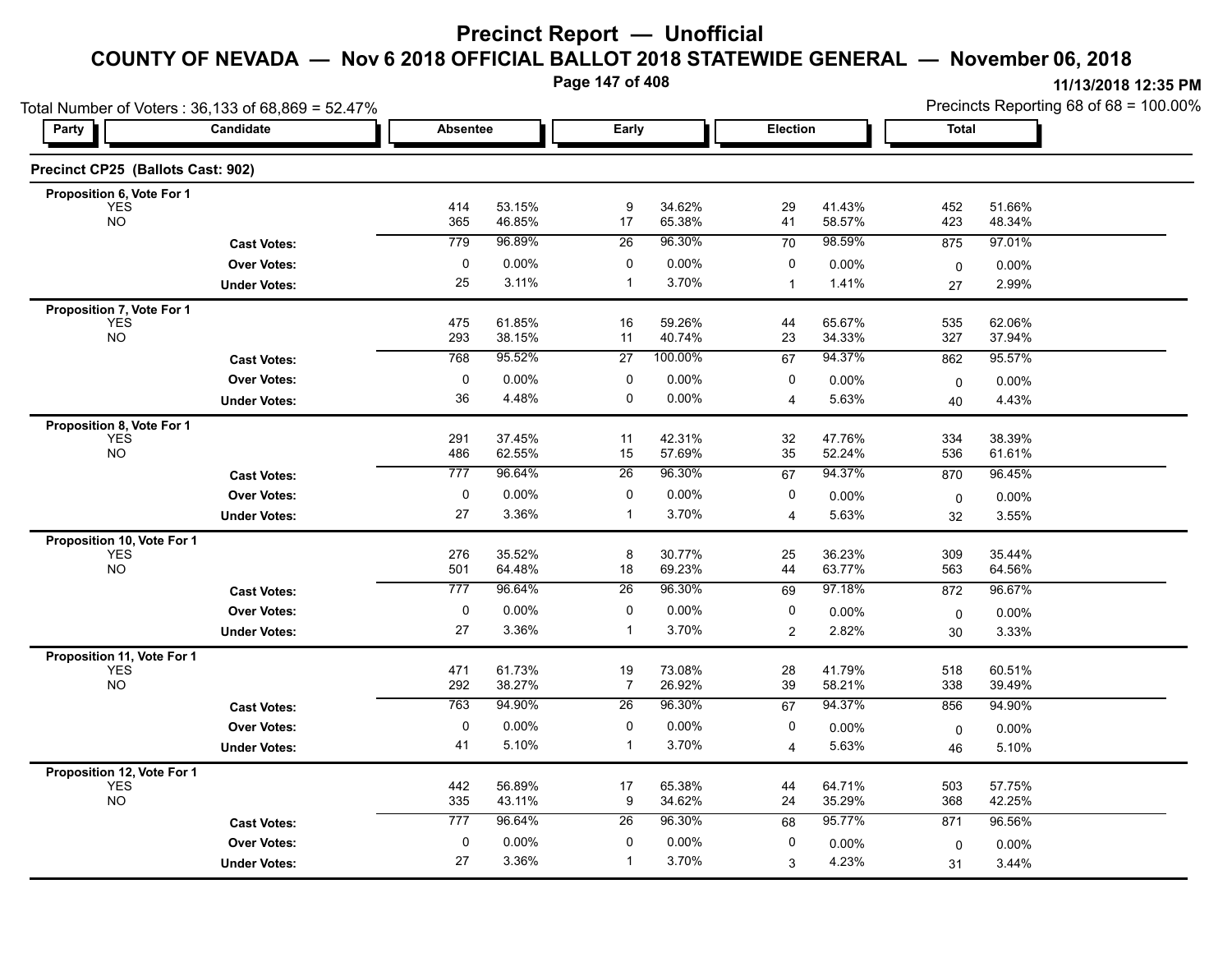**Page 148 of 408**

|                                            | Total Number of Voters: $36,133$ of $68,869 = 52.47\%$ |            |                  |         |                  |                 |                  |            |                  | Precincts Reporting 68 of 68 = 100.00% |
|--------------------------------------------|--------------------------------------------------------|------------|------------------|---------|------------------|-----------------|------------------|------------|------------------|----------------------------------------|
| Party                                      | Candidate                                              | Absentee   |                  | Early   |                  | <b>Election</b> |                  | Total      |                  |                                        |
| Precinct CP25 (Ballots Cast: 902)          |                                                        |            |                  |         |                  |                 |                  |            |                  |                                        |
| Measure G, Vote For 1<br><b>YES</b><br>NO. |                                                        | 575<br>170 | 77.18%<br>22.82% | 20<br>6 | 76.92%<br>23.08% | 47<br>20        | 70.15%<br>29.85% | 642<br>196 | 76.61%<br>23.39% |                                        |
|                                            | <b>Cast Votes:</b>                                     | 745        | 92.66%           | 26      | 96.30%           | 67              | 94.37%           | 838        | 92.90%           |                                        |
|                                            | <b>Over Votes:</b>                                     | 0          | $0.00\%$         | 0       | 0.00%            | 0               | $0.00\%$         |            | $0.00\%$         |                                        |
|                                            | <b>Under Votes:</b>                                    | 59         | 7.34%            |         | 3.70%            |                 | 5.63%            | 64         | 7.10%            |                                        |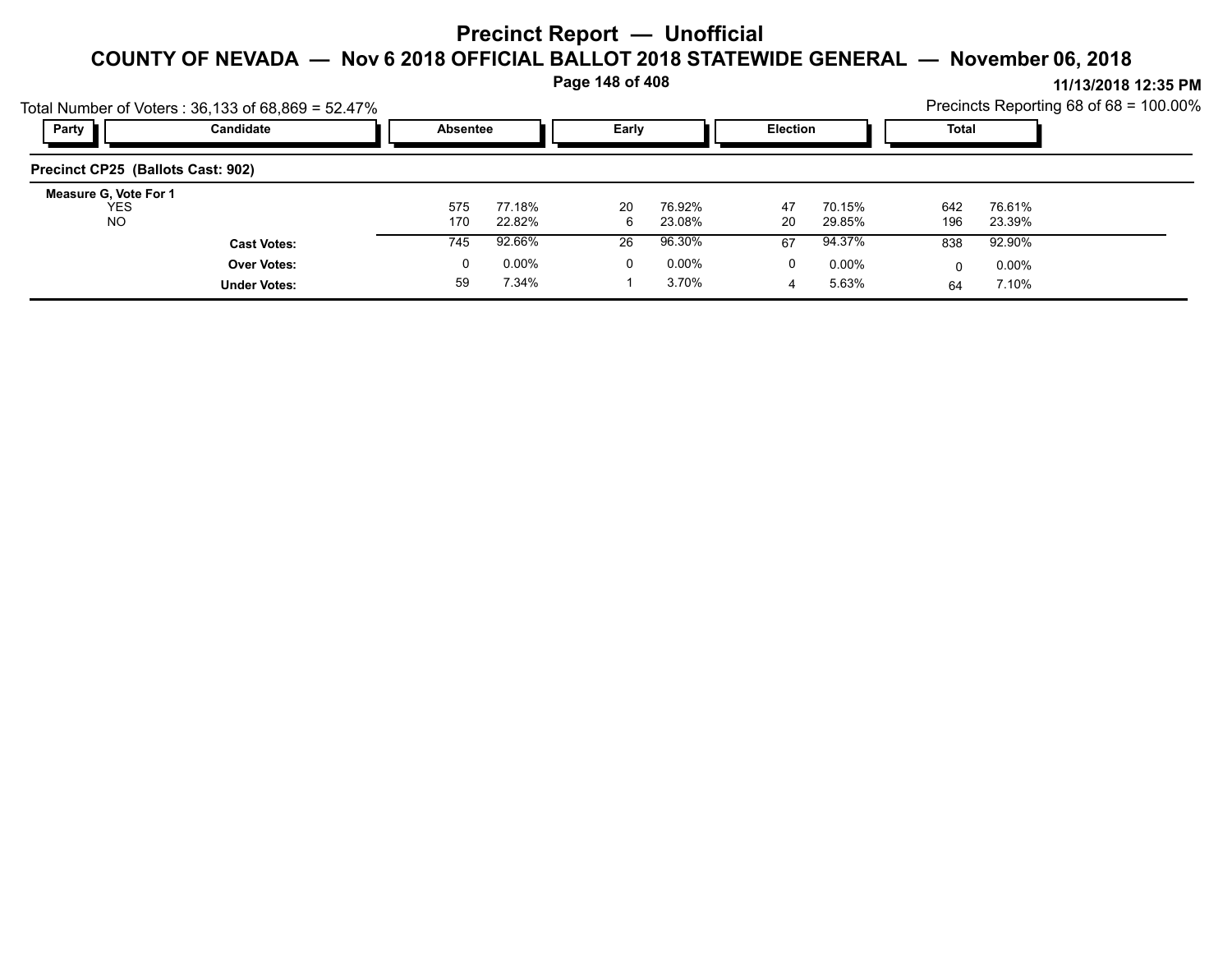**Page 149 of 408**

|                                                   | Total Number of Voters: 36,133 of 68,869 = 52.47% |                 |                  |                  |                  |                |                  | Precincts Reporting 68 of 68 = 100.00% |                  |  |
|---------------------------------------------------|---------------------------------------------------|-----------------|------------------|------------------|------------------|----------------|------------------|----------------------------------------|------------------|--|
| Party                                             | Candidate                                         | <b>Absentee</b> |                  | Early            |                  | Election       |                  | <b>Total</b>                           |                  |  |
|                                                   | Precinct CP26 (Ballots Cast: 954)                 |                 |                  |                  |                  |                |                  |                                        |                  |  |
| Governor, Vote For 1<br><b>REP</b>                | JOHN H. COX                                       | 385             | 46.50%           | 9                | 50.00%           | 38             | 45.24%           | 432                                    | 46.45%           |  |
| <b>DEM</b>                                        | <b>GAVIN NEWSOM</b>                               | 443             | 53.50%           | $\boldsymbol{9}$ | 50.00%           | 46             | 54.76%           | 498                                    | 53.55%           |  |
|                                                   | <b>Cast Votes:</b>                                | 828             | 97.53%           | 18               | 90.00%           | 84             | 98.82%           | 930                                    | 97.48%           |  |
|                                                   | <b>Over Votes:</b>                                | $\mathbf{1}$    | 0.12%            | 0                | 0.00%            | 0              | 0.00%            | $\overline{1}$                         | 0.10%            |  |
|                                                   | <b>Under Votes:</b>                               | 20              | 2.36%            | $\overline{2}$   | 10.00%           | $\mathbf{1}$   | 1.18%            | 23                                     | 2.41%            |  |
| Lieutenant Governor, Vote For 1                   |                                                   |                 |                  |                  |                  |                |                  |                                        |                  |  |
| <b>DEM</b><br><b>DEM</b>                          | ED HERNANDEZ<br>ELENI KOUNALAKIS                  | 201<br>451      | 30.83%<br>69.17% | 6<br>8           | 42.86%<br>57.14% | 23<br>43       | 34.85%<br>65.15% | 230<br>502                             | 31.42%<br>68.58% |  |
|                                                   | <b>Cast Votes:</b>                                | 652             | 76.80%           | 14               | 70.00%           | 66             | 77.65%           | 732                                    | 76.73%           |  |
|                                                   | <b>Over Votes:</b>                                | $\mathbf{1}$    | 0.12%            | 0                | 0.00%            | 0              | 0.00%            | $\mathbf{1}$                           | 0.10%            |  |
|                                                   | <b>Under Votes:</b>                               | 196             | 23.09%           | 6                | 30.00%           | 19             | 22.35%           | 221                                    | 23.17%           |  |
| Secretary of State, Vote For 1                    |                                                   |                 |                  |                  |                  |                |                  |                                        |                  |  |
| <b>DEM</b>                                        | <b>ALEX PADILLA</b>                               | 459             | 54.97%           | 12               | 60.00%           | 45             | 53.57%           | 516                                    | 54.95%           |  |
| <b>REP</b>                                        | <b>MARK P. MEUSER</b>                             | 376             | 45.03%           | 8                | 40.00%           | 39             | 46.43%           | 423                                    | 45.05%           |  |
|                                                   | <b>Cast Votes:</b>                                | 835             | 98.35%           | 20               | 100.00%          | 84             | 98.82%           | 939                                    | 98.43%           |  |
|                                                   | <b>Over Votes:</b>                                | $\overline{1}$  | 0.12%            | $\mathbf 0$      | 0.00%            | 0              | 0.00%            | $\mathbf{1}$                           | 0.10%            |  |
|                                                   | <b>Under Votes:</b>                               | 13              | 1.53%            | $\mathbf 0$      | 0.00%            | $\mathbf{1}$   | 1.18%            | 14                                     | 1.47%            |  |
| <b>Controller, Vote For 1</b><br><b>REP</b>       | KONSTANTINOS RODITIS                              | 353             | 42.48%           | 11               | 55.00%           | 36             | 44.44%           | 400                                    | 42.92%           |  |
| <b>DEM</b>                                        | <b>BETTY T. YEE</b>                               | 478             | 57.52%           | 9                | 45.00%           | 45             | 55.56%           | 532                                    | 57.08%           |  |
|                                                   | <b>Cast Votes:</b>                                | 831             | 97.88%           | 20               | 100.00%          | 81             | 95.29%           | 932                                    | 97.69%           |  |
|                                                   | <b>Over Votes:</b>                                | $\mathbf{1}$    | 0.12%            | 0                | 0.00%            | 0              | 0.00%            | $\mathbf{1}$                           | 0.10%            |  |
|                                                   | <b>Under Votes:</b>                               | 17              | 2.00%            | $\mathbf 0$      | 0.00%            | 4              | 4.71%            | 21                                     | 2.20%            |  |
| Treasurer, Vote For 1                             |                                                   |                 |                  |                  |                  |                |                  |                                        |                  |  |
| <b>REP</b><br>DEM<br><b>FIONA MA</b>              | <b>GREG CONLON</b>                                | 367<br>468      | 43.95%<br>56.05% | 9<br>11          | 45.00%<br>55.00% | 38<br>45       | 45.78%<br>54.22% | 414<br>524                             | 44.14%<br>55.86% |  |
|                                                   | <b>Cast Votes:</b>                                | 835             | 98.35%           | 20               | 100.00%          | 83             | 97.65%           | 938                                    | 98.32%           |  |
|                                                   | <b>Over Votes:</b>                                | $\mathbf 0$     | 0.00%            | 0                | 0.00%            | 0              | $0.00\%$         |                                        | 0.00%            |  |
|                                                   | <b>Under Votes:</b>                               | 14              | 1.65%            | $\mathbf{0}$     | 0.00%            | $\overline{2}$ | 2.35%            | 0<br>16                                | 1.68%            |  |
|                                                   |                                                   |                 |                  |                  |                  |                |                  |                                        |                  |  |
| <b>Attorney General, Vote For 1</b><br><b>REP</b> | <b>STEVEN C BAILEY</b>                            | 379             | 45.44%           | 8                | 40.00%           | 38             | 45.24%           | 425                                    | 45.31%           |  |
| <b>DEM</b>                                        | XAVIER BECERRA                                    | 455             | 54.56%           | 12               | 60.00%           | 46             | 54.76%           | 513                                    | 54.69%           |  |
|                                                   | <b>Cast Votes:</b>                                | 834             | 98.23%           | 20               | 100.00%          | 84             | 98.82%           | 938                                    | 98.32%           |  |
|                                                   | <b>Over Votes:</b>                                | $\mathbf 0$     | 0.00%            | 0                | 0.00%            | $\mathbf 0$    | 0.00%            | $\mathbf 0$                            | 0.00%            |  |
|                                                   | <b>Under Votes:</b>                               | 15              | 1.77%            | $\mathbf 0$      | 0.00%            | $\mathbf 1$    | 1.18%            | 16                                     | 1.68%            |  |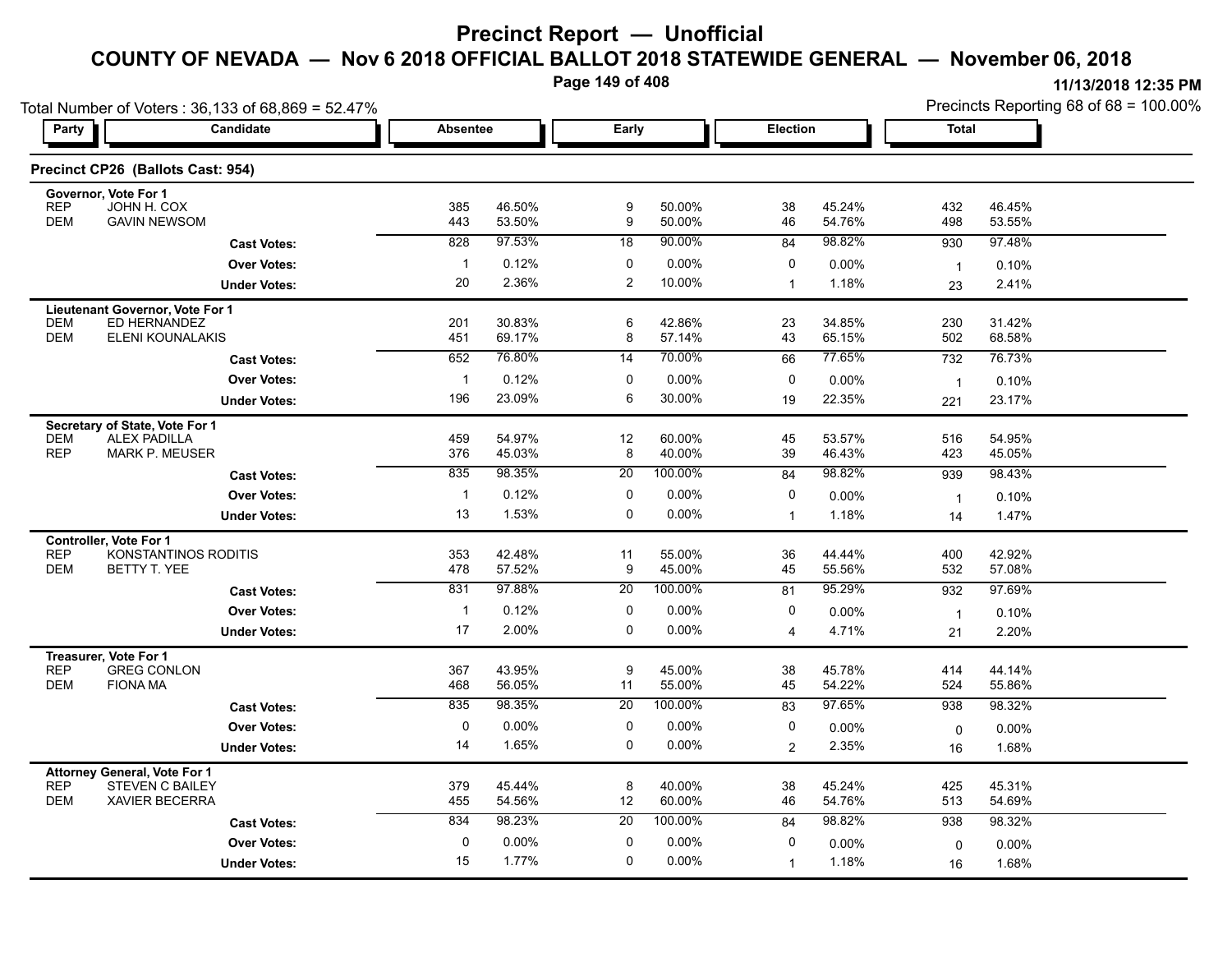**Page 150 of 408**

| Party                    | Total Number of Voters: 36,133 of 68,869 = 52.47%<br>Candidate       |                | <b>Absentee</b>  |                     | Early            |                | Election         |                    | Precincts Reporting 68 of 68 = 100.00% |
|--------------------------|----------------------------------------------------------------------|----------------|------------------|---------------------|------------------|----------------|------------------|--------------------|----------------------------------------|
|                          |                                                                      |                |                  |                     |                  |                |                  | <b>Total</b>       |                                        |
|                          | Precinct CP26 (Ballots Cast: 954)                                    |                |                  |                     |                  |                |                  |                    |                                        |
| <b>DEM</b>               | <b>Insurance Commissioner, Vote For 1</b><br>RICARDO LARA            | 369            | 46.65%           | 9                   | 52.94%           | 29             | 37.18%           | 407                | 45.94%                                 |
|                          | <b>STEVE POIZNER</b>                                                 | 422            | 53.35%           | 8                   | 47.06%           | 49             | 62.82%           | 479                | 54.06%                                 |
|                          | <b>Cast Votes:</b>                                                   | 791            | 93.17%           | 17                  | 85.00%           | 78             | 91.76%           | 886                | 92.87%                                 |
|                          | <b>Over Votes:</b>                                                   | 0              | 0.00%            | 0                   | 0.00%            | 0              | 0.00%            | $\mathbf 0$        | 0.00%                                  |
|                          | <b>Under Votes:</b>                                                  | 58             | 6.83%            | 3                   | 15.00%           | $\overline{7}$ | 8.24%            | 68                 | 7.13%                                  |
|                          | Member, State Board of Equalization District 1, Vote For 1           |                |                  |                     |                  |                |                  |                    |                                        |
| DEM<br><b>REP</b>        | TOM HALLINAN<br><b>TED GAINES</b>                                    | 434<br>386     | 52.93%<br>47.07% | 8<br>9              | 47.06%<br>52.94% | 40<br>42       | 48.78%<br>51.22% | 482<br>437         | 52.45%<br>47.55%                       |
|                          | <b>Cast Votes:</b>                                                   | 820            | 96.58%           | 17                  | 85.00%           | 82             | 96.47%           | 919                | 96.33%                                 |
|                          | <b>Over Votes:</b>                                                   | $\mathbf 0$    | 0.00%            | $\mathbf 0$         | 0.00%            | $\mathbf 0$    | $0.00\%$         | $\mathbf 0$        | 0.00%                                  |
|                          | <b>Under Votes:</b>                                                  | 29             | 3.42%            | 3                   | 15.00%           | 3              | 3.53%            | 35                 | 3.67%                                  |
|                          | United States Senate, Vote For 1                                     |                |                  |                     |                  |                |                  |                    |                                        |
| <b>DEM</b><br><b>DEM</b> | <b>DIANNE FEINSTEIN</b><br><b>KEVIN DE LEON</b>                      | 326            | 44.60%<br>55.40% | 9<br>$\overline{7}$ | 56.25%<br>43.75% | 34<br>41       | 45.33%<br>54.67% | 369                | 44.89%                                 |
|                          |                                                                      | 405<br>731     | 86.10%           | 16                  | 80.00%           | 75             | 88.24%           | 453<br>822         | 55.11%<br>86.16%                       |
|                          | <b>Cast Votes:</b><br><b>Over Votes:</b>                             | $\mathbf 0$    | 0.00%            | $\mathbf 0$         | 0.00%            | $\mathbf 0$    | $0.00\%$         |                    |                                        |
|                          | <b>Under Votes:</b>                                                  | 118            | 13.90%           | $\overline{4}$      | 20.00%           | 10             | 11.76%           | $\mathbf 0$<br>132 | 0.00%<br>13.84%                        |
|                          | House of Representatives of the United States District 1, Vote For 1 |                |                  |                     |                  |                |                  |                    |                                        |
| <b>REP</b>               | DOUG LA MALFA                                                        | 355            | 42.36%           | 8                   | 40.00%           | 36             | 42.86%           | 399                | 42.36%                                 |
| DEM                      | <b>AUDREY DENNEY</b>                                                 | 483            | 57.64%           | 12                  | 60.00%           | 48             | 57.14%           | 543                | 57.64%                                 |
|                          | <b>Cast Votes:</b>                                                   | 838            | 98.70%           | 20                  | 100.00%          | 84             | 98.82%           | 942                | 98.74%                                 |
|                          | <b>Over Votes:</b>                                                   | $\mathbf 0$    | 0.00%            | $\mathbf 0$         | 0.00%            | $\mathbf 0$    | $0.00\%$         | 0                  | 0.00%                                  |
|                          | <b>Under Votes:</b>                                                  | 11             | 1.30%            | $\mathbf 0$         | 0.00%            | $\mathbf{1}$   | 1.18%            | 12                 | 1.26%                                  |
| <b>REP</b>               | State Assembly District 1, Vote For 1<br><b>BRIAN DAHLE</b>          |                | 49.03%           |                     |                  |                | 44.58%           |                    | 48.76%                                 |
| DEM                      | <b>CALEEN SISK</b>                                                   | 405<br>421     | 50.97%           | 10<br>8             | 55.56%<br>44.44% | 37<br>46       | 55.42%           | 452<br>475         | 51.24%                                 |
|                          | <b>Cast Votes:</b>                                                   | 826            | 97.29%           | $\overline{18}$     | 90.00%           | 83             | 97.65%           | 927                | 97.17%                                 |
|                          | <b>Over Votes:</b>                                                   | 0              | 0.00%            | $\mathbf 0$         | 0.00%            | 0              | 0.00%            | 0                  | 0.00%                                  |
|                          | <b>Under Votes:</b>                                                  | 23             | 2.71%            | $\overline{2}$      | 10.00%           | 2              | 2.35%            | 27                 | 2.83%                                  |
|                          | For Associate Justice, Supreme Court - Carol A. Corrigan, Vote For 1 |                |                  |                     |                  |                |                  |                    |                                        |
| <b>YES</b><br><b>NO</b>  |                                                                      | 453<br>184     | 71.11%<br>28.89% | 8<br>5              | 61.54%<br>38.46% | 31<br>27       | 53.45%<br>46.55% | 492<br>216         | 69.49%<br>30.51%                       |
|                          | <b>Cast Votes:</b>                                                   | 637            | 75.03%           | 13                  | 65.00%           | 58             | 68.24%           | 708                | 74.21%                                 |
|                          | <b>Over Votes:</b>                                                   | $\overline{1}$ | 0.12%            | 0                   | 0.00%            | 0              | 0.00%            |                    | 0.10%                                  |
|                          | <b>Under Votes:</b>                                                  | 211            | 24.85%           | $\overline{7}$      | 35.00%           |                | 31.76%           | $\mathbf{1}$       |                                        |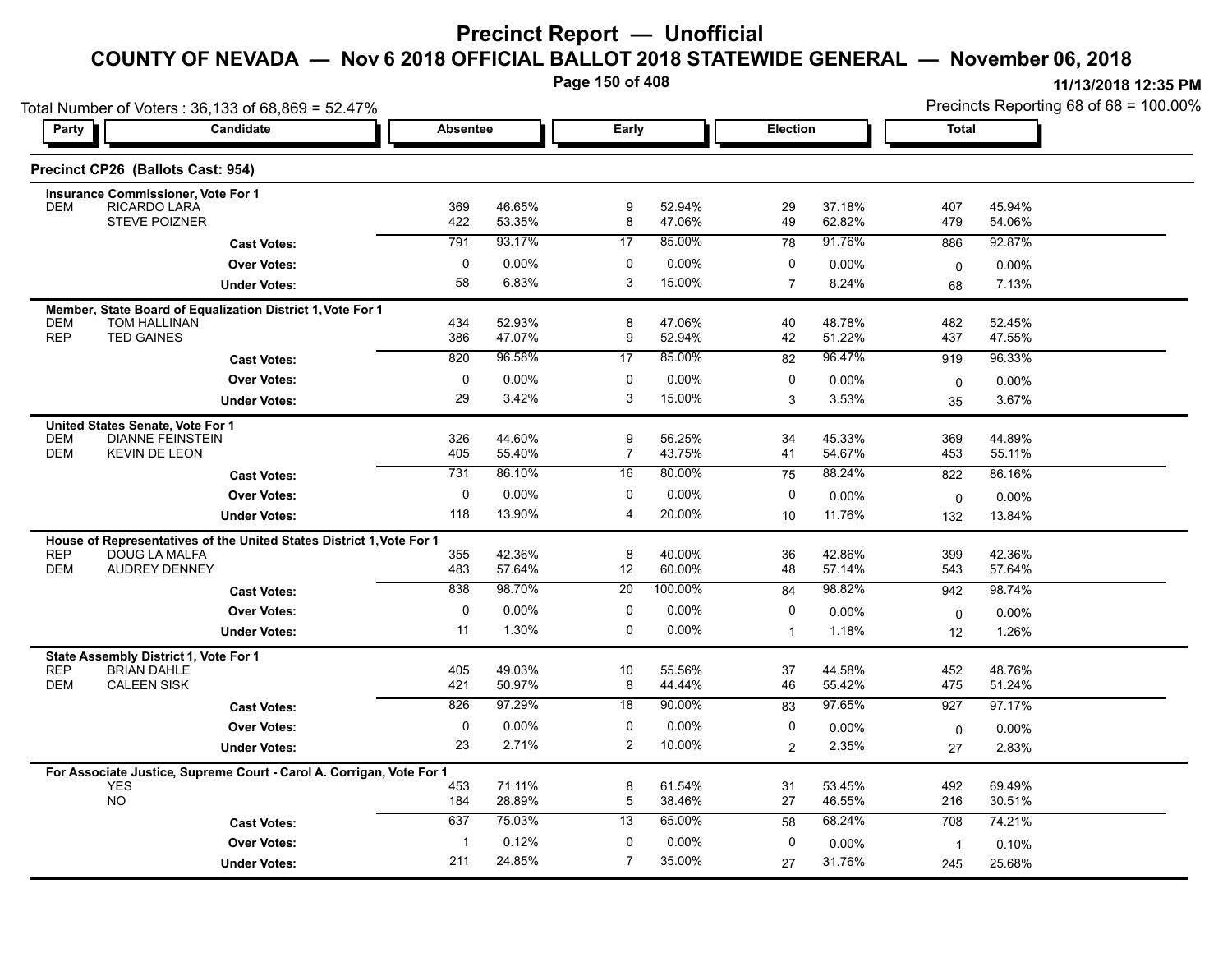**Page 151 of 408**

|                          | Total Number of Voters: 36,133 of 68,869 = 52.47%                                |                     |                  |                                  |                    |          |                  | Precincts Reporting 68 of 68 = 100.00% |                  |  |
|--------------------------|----------------------------------------------------------------------------------|---------------------|------------------|----------------------------------|--------------------|----------|------------------|----------------------------------------|------------------|--|
| Party                    | Candidate                                                                        | Absentee            |                  | Early                            |                    |          | <b>Election</b>  |                                        | Total            |  |
|                          | Precinct CP26 (Ballots Cast: 954)                                                |                     |                  |                                  |                    |          |                  |                                        |                  |  |
|                          | For Associate Justice, Supreme Court - Leondra R. Kruger, Vote For 1             |                     |                  |                                  |                    |          |                  |                                        |                  |  |
|                          | <b>YES</b><br><b>NO</b>                                                          | 458<br>175          | 72.35%<br>27.65% | 9<br>3                           | 75.00%<br>25.00%   | 33<br>24 | 57.89%<br>42.11% | 500<br>202                             | 71.23%<br>28.77% |  |
|                          |                                                                                  |                     |                  |                                  |                    |          |                  |                                        |                  |  |
|                          | <b>Cast Votes:</b>                                                               | 633                 | 74.56%           | 12                               | 60.00%             | 57       | 67.06%           | 702                                    | 73.58%           |  |
|                          | <b>Over Votes:</b>                                                               | 0                   | $0.00\%$         | 0                                | $0.00\%$           | 0        | $0.00\%$         | 0                                      | 0.00%            |  |
|                          | <b>Under Votes:</b>                                                              | 216                 | 25.44%           | 8                                | 40.00%             | 28       | 32.94%           | 252                                    | 26.42%           |  |
|                          | For Associate Justice, Court of Appeal, Third District - Cole Blease, Vote For 1 |                     |                  |                                  |                    |          |                  |                                        |                  |  |
|                          | <b>YES</b><br><b>NO</b>                                                          | 430<br>173          | 71.31%<br>28.69% | 6<br>7                           | 46.15%<br>53.85%   | 30<br>24 | 55.56%<br>44.44% | 466<br>204                             | 69.55%<br>30.45% |  |
|                          |                                                                                  | 603                 | 71.02%           | 13                               | 65.00%             |          | 63.53%           |                                        | 70.23%           |  |
|                          | <b>Cast Votes:</b>                                                               |                     |                  |                                  |                    | 54       |                  | 670                                    |                  |  |
|                          | <b>Over Votes:</b>                                                               | $\mathbf 0$         | $0.00\%$         | 0                                | 0.00%              | 0        | $0.00\%$         | 0                                      | 0.00%            |  |
|                          | <b>Under Votes:</b>                                                              | 246                 | 28.98%           | $\overline{7}$                   | 35.00%             | 31       | 36.47%           | 284                                    | 29.77%           |  |
|                          | For Associate Justice, Court of Appeal, Third District - Louis Mauro, Vote For 1 |                     |                  |                                  |                    |          |                  |                                        |                  |  |
|                          | <b>YES</b><br><b>NO</b>                                                          | 432<br>170          | 71.76%<br>28.24% | $\overline{7}$<br>$\overline{7}$ | 50.00%<br>50.00%   | 25<br>26 | 49.02%<br>50.98% | 464<br>203                             | 69.57%<br>30.43% |  |
|                          |                                                                                  | 602                 | 70.91%           | $\overline{14}$                  | 70.00%             | 51       | 60.00%           | 667                                    | 69.92%           |  |
|                          | <b>Cast Votes:</b>                                                               |                     |                  |                                  |                    |          |                  |                                        |                  |  |
|                          | <b>Over Votes:</b>                                                               | 0                   | $0.00\%$         | 0                                | 0.00%              | 0        | 0.00%            | 0                                      | $0.00\%$         |  |
|                          | <b>Under Votes:</b>                                                              | 247                 | 29.09%           | 6                                | 30.00%             | 34       | 40.00%           | 287                                    | 30.08%           |  |
|                          | Superintendent of Public Instruction, Vote For 1                                 |                     |                  |                                  |                    |          |                  |                                        |                  |  |
| <b>IDS</b><br><b>IDS</b> | <b>MARSHALL TUCK</b><br>TONY K. THURMOND                                         | 369<br>345          | 51.68%<br>48.32% | $\overline{7}$<br>8              | 46.67%<br>53.33%   | 44<br>26 | 62.86%<br>37.14% | 420<br>379                             | 52.57%<br>47.43% |  |
|                          |                                                                                  | 714                 | 84.10%           | 15                               | 75.00%             | 70       | 82.35%           | 799                                    | 83.75%           |  |
|                          | <b>Cast Votes:</b>                                                               |                     |                  |                                  |                    |          |                  |                                        |                  |  |
|                          | <b>Over Votes:</b>                                                               | $\mathbf 0$         | 0.00%            | 0                                | 0.00%              | 0        | $0.00\%$         | 0                                      | 0.00%            |  |
|                          | <b>Under Votes:</b>                                                              | 135                 | 15.90%           | 5                                | 25.00%             | 15       | 17.65%           | 155                                    | 16.25%           |  |
|                          | District Board Member, Nevada County Board of Education Trustee Area2,           |                     | Vote For 1       |                                  |                    |          |                  |                                        |                  |  |
| <b>IDS</b><br><b>IDS</b> | <b>HEINO NICOLAI</b><br>JOHN V "JACK" MEEKS                                      | 319<br>314          | 50.39%<br>49.61% | $\overline{7}$<br>8              | 46.67%<br>53.33%   | 26<br>36 | 41.94%<br>58.06% | 352<br>358                             | 49.58%<br>50.42% |  |
|                          | <b>Cast Votes:</b>                                                               | 633                 | 74.56%           | 15                               | 75.00%             | 62       | 72.94%           | 710                                    | 74.42%           |  |
|                          |                                                                                  |                     |                  |                                  |                    |          |                  |                                        |                  |  |
|                          | <b>Over Votes:</b>                                                               | $\mathbf{1}$<br>215 | 0.12%<br>25.32%  | 0<br>5                           | $0.00\%$<br>25.00% | 0        | $0.00\%$         | $\overline{1}$                         | 0.10%            |  |
|                          | <b>Under Votes:</b>                                                              |                     |                  |                                  |                    | 23       | 27.06%           | 243                                    | 25.47%           |  |
|                          | Board Member, Grass Valley Elementary School District, Vote For 3                |                     |                  |                                  |                    |          |                  |                                        |                  |  |
| <b>IDS</b><br><b>IDS</b> | <b>LISA JARVIS</b><br><b>JEANNE MICHAEL</b>                                      | 433<br>409          | 29.92%<br>28.27% | $\overline{7}$<br>8              | 29.17%<br>33.33%   | 27<br>27 | 24.32%<br>24.32% | 467<br>444                             | 29.52%<br>28.07% |  |
| <b>IDS</b>               | ANDREA M. AANESTAD BRADLEY                                                       | 394                 | 27.23%           | 5                                | 20.83%             | 39       | 35.14%           | 438                                    | 27.69%           |  |
| <b>IDS</b>               | <b>DON BRANSON</b>                                                               | 211                 | 14.58%           | 4                                | 16.67%             | 18       | 16.22%           | 233                                    | 14.73%           |  |
|                          | <b>Cast Votes:</b>                                                               | 1,447               | 56.81%           | $\overline{24}$                  | 40.00%             | 111      | 43.53%           | 1,582                                  | 55.28%           |  |
|                          | <b>Over Votes:</b>                                                               | $\mathbf 0$         | 0.00%            | $\mathbf 0$                      | 0.00%              | 0        | 0.00%            | 0                                      | 0.00%            |  |
|                          | <b>Under Votes:</b>                                                              | 1,100               | 43.19%           | 36                               | 60.00%             | 144      | 56.47%           | 1,280                                  | 44.72%           |  |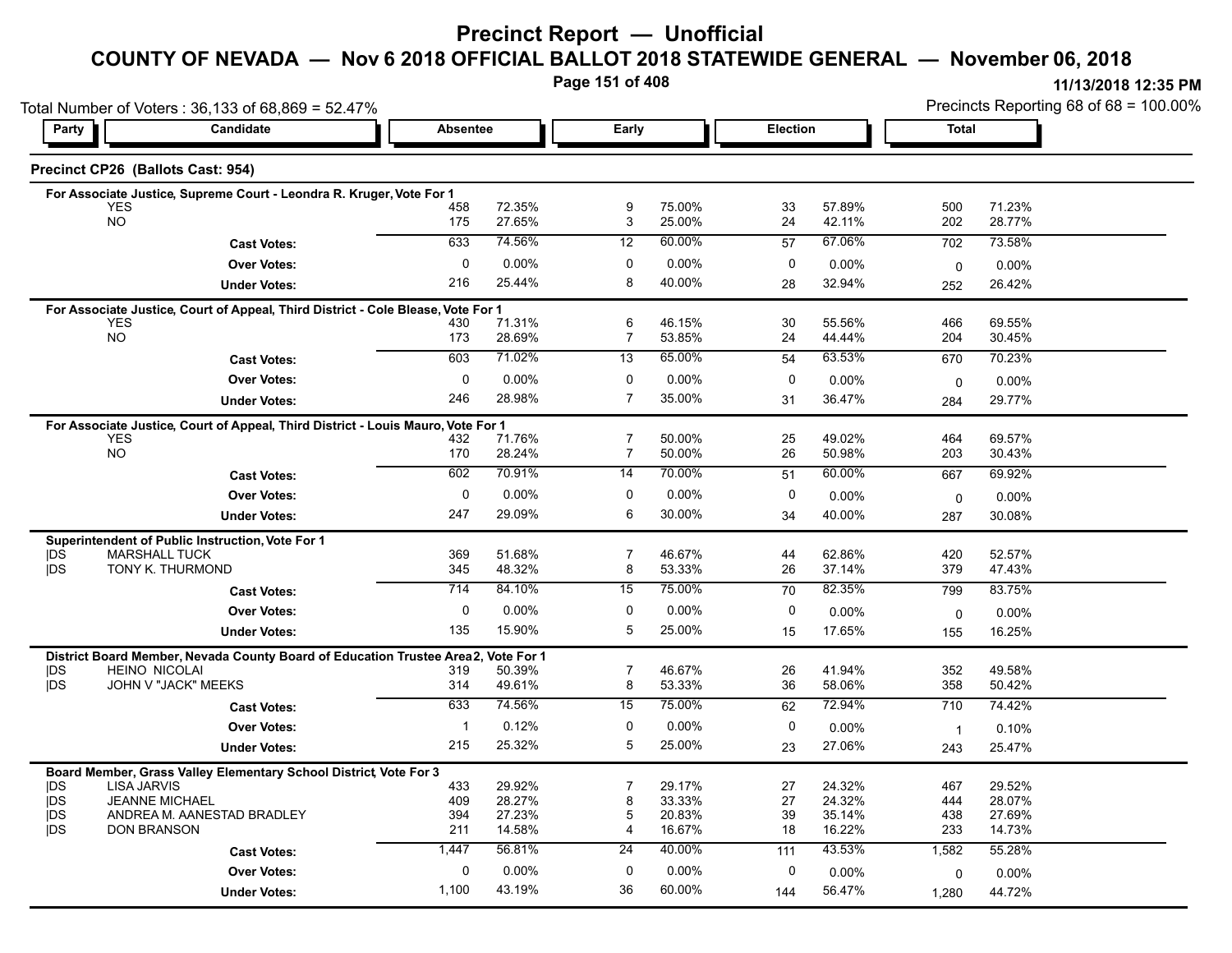**Page 152 of 408**

| Total Number of Voters: 36,133 of 68,869 = 52.47% |                                           |                                                       |                         |                  |                  |                  |              |                  | Precincts Reporting 68 of 68 = 100.00% |                  |
|---------------------------------------------------|-------------------------------------------|-------------------------------------------------------|-------------------------|------------------|------------------|------------------|--------------|------------------|----------------------------------------|------------------|
| Party                                             |                                           | Candidate                                             |                         | <b>Absentee</b>  |                  | Early            |              | Election         | Total                                  |                  |
|                                                   | Precinct CP26 (Ballots Cast: 954)         |                                                       |                         |                  |                  |                  |              |                  |                                        |                  |
|                                                   |                                           | Sheriff-Coroner-Public Administrator, Vote For 1      |                         |                  |                  |                  |              |                  |                                        |                  |
| DS                                                | <b>SHANNAN MOON</b>                       |                                                       | 473                     | 59.13%           | 10               | 52.63%           | 47           | 58.75%           | 530                                    | 58.95%           |
| <b>IDS</b>                                        | <b>BILL SMETHERS</b>                      |                                                       | 327                     | 40.88%           | 9                | 47.37%           | 33           | 41.25%           | 369                                    | 41.05%           |
|                                                   |                                           | <b>Cast Votes:</b>                                    | 800                     | 94.23%           | 19               | 95.00%           | 80           | 94.12%           | 899                                    | 94.23%           |
|                                                   |                                           | <b>Over Votes:</b>                                    | 0                       | $0.00\%$         | 0                | 0.00%            | 0            | 0.00%            | $\mathbf 0$                            | 0.00%            |
|                                                   |                                           | <b>Under Votes:</b>                                   | 49                      | 5.77%            | $\mathbf{1}$     | 5.00%            | 5            | 5.88%            | 55                                     | 5.77%            |
|                                                   |                                           | Member, City of Grass Valley City Council, Vote For 2 |                         |                  |                  |                  |              |                  |                                        |                  |
| <b>IDS</b><br>jDS                                 | <b>BEN AGUILAR</b><br><b>HILARY HODGE</b> |                                                       | 413<br>422              | 33.82%<br>34.56% | 10<br>9          | 37.04%<br>33.33% | 23<br>41     | 24.73%<br>44.09% | 446<br>472                             | 33.26%<br>35.20% |
| <b>IDS</b>                                        | <b>STEVEN SLACK</b>                       |                                                       | 112                     | 9.17%            | 4                | 14.81%           | 8            | 8.60%            | 124                                    | 9.25%            |
| <b>IDS</b>                                        | <b>BOB BRANSTROM</b>                      |                                                       | 274                     | 22.44%           | 4                | 14.81%           | 21           | 22.58%           | 299                                    | 22.30%           |
|                                                   |                                           | <b>Cast Votes:</b>                                    | 1,221                   | 71.91%           | 27               | 67.50%           | 93           | 54.71%           | 1,341                                  | 70.28%           |
|                                                   |                                           | <b>Over Votes:</b>                                    | 0                       | $0.00\%$         | 0                | 0.00%            | 0            | 0.00%            | 0                                      | 0.00%            |
|                                                   |                                           | <b>Under Votes:</b>                                   | 477                     | 28.09%           | 13               | 32.50%           | 77           | 45.29%           | 567                                    | 29.72%           |
|                                                   | Proposition 1, Vote For 1                 |                                                       |                         |                  |                  |                  |              |                  |                                        |                  |
|                                                   | YES                                       |                                                       | 434                     | 53.12%           | $\boldsymbol{9}$ | 52.94%           | 47           | 55.95%           | 490                                    | 53.38%           |
|                                                   | <b>NO</b>                                 |                                                       | 383                     | 46.88%           | 8                | 47.06%           | 37           | 44.05%           | 428                                    | 46.62%           |
|                                                   |                                           | <b>Cast Votes:</b>                                    | 817                     | 96.23%           | 17               | 85.00%           | 84           | 98.82%           | 918                                    | 96.23%           |
|                                                   |                                           | <b>Over Votes:</b>                                    | 0                       | 0.00%            | 0                | 0.00%            | 0            | 0.00%            | 0                                      | 0.00%            |
|                                                   |                                           | <b>Under Votes:</b>                                   | 32                      | 3.77%            | 3                | 15.00%           | $\mathbf{1}$ | 1.18%            | 36                                     | 3.77%            |
|                                                   | Proposition 2, Vote For 1                 |                                                       |                         |                  |                  |                  |              |                  |                                        |                  |
|                                                   | <b>YES</b>                                |                                                       | 464                     | 56.31%           | 10               | 58.82%           | 52           | 62.65%           | 526                                    | 56.93%           |
|                                                   | NO                                        |                                                       | 360                     | 43.69%           | 7                | 41.18%           | 31           | 37.35%           | 398                                    | 43.07%           |
|                                                   |                                           | <b>Cast Votes:</b>                                    | 824                     | 97.06%           | 17               | 85.00%           | 83           | 97.65%           | 924                                    | 96.86%           |
|                                                   |                                           | <b>Over Votes:</b>                                    | $\mathbf{1}$            | 0.12%            | 0                | $0.00\%$         | 0            | $0.00\%$         | $\overline{1}$                         | 0.10%            |
|                                                   |                                           | <b>Under Votes:</b>                                   | 24                      | 2.83%            | 3                | 15.00%           | 2            | 2.35%            | 29                                     | 3.04%            |
|                                                   | Proposition 3, Vote For 1                 |                                                       |                         |                  |                  |                  |              |                  |                                        |                  |
|                                                   | <b>YES</b>                                |                                                       | 340                     | 42.13%           | $\overline{7}$   | 41.18%           | 41           | 53.25%           | 388                                    | 43.06%           |
|                                                   | <b>NO</b>                                 |                                                       | 467                     | 57.87%           | 10               | 58.82%           | 36           | 46.75%           | 513                                    | 56.94%           |
|                                                   |                                           | <b>Cast Votes:</b>                                    | 807                     | 95.05%           | 17               | 85.00%           | 77           | 90.59%           | 901                                    | 94.44%           |
|                                                   |                                           | <b>Over Votes:</b>                                    | 0                       | $0.00\%$         | 0                | $0.00\%$         | 0            | 0.00%            | 0                                      | $0.00\%$         |
|                                                   |                                           | <b>Under Votes:</b>                                   | 42                      | 4.95%            | 3                | 15.00%           | 8            | 9.41%            | 53                                     | 5.56%            |
|                                                   | Proposition 4, Vote For 1                 |                                                       |                         |                  |                  |                  |              |                  |                                        |                  |
|                                                   | <b>YES</b>                                |                                                       | 425                     | 52.40%           | 12               | 70.59%           | 48           | 60.76%           | 485                                    | 53.47%           |
|                                                   | <b>NO</b>                                 |                                                       | 386                     | 47.60%           | 5                | 29.41%           | 31           | 39.24%           | 422                                    | 46.53%           |
|                                                   |                                           | <b>Cast Votes:</b>                                    | 811                     | 95.52%           | 17               | 85.00%           | 79           | 92.94%           | 907                                    | 95.07%           |
|                                                   |                                           | <b>Over Votes:</b>                                    | $\overline{\mathbf{c}}$ | 0.24%            | 0                | $0.00\%$         | 0            | 0.00%            | $\overline{c}$                         | 0.21%            |
|                                                   |                                           | <b>Under Votes:</b>                                   | 36                      | 4.24%            | 3                | 15.00%           | 6            | 7.06%            | 45                                     | 4.72%            |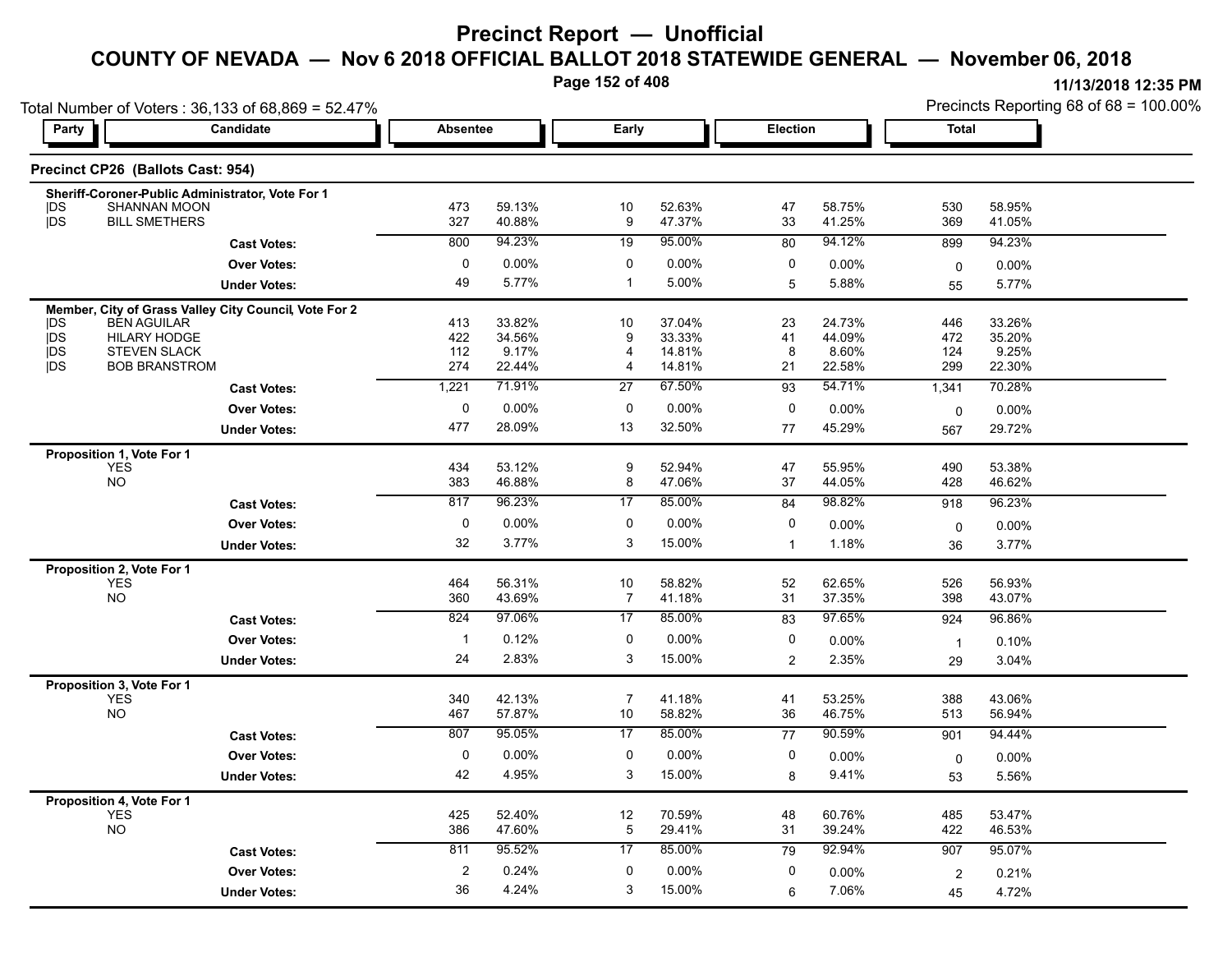**Page 153 of 408**

|                                   | Total Number of Voters: 36,133 of 68,869 = 52.47% |                         |                  |                           |                  |          |                  | Precincts Reporting 68 of 68 = 100.00% |                  |  |
|-----------------------------------|---------------------------------------------------|-------------------------|------------------|---------------------------|------------------|----------|------------------|----------------------------------------|------------------|--|
| Party                             | Candidate                                         | <b>Absentee</b>         |                  | Early                     |                  | Election |                  | <b>Total</b>                           |                  |  |
| Precinct CP26 (Ballots Cast: 954) |                                                   |                         |                  |                           |                  |          |                  |                                        |                  |  |
| Proposition 5, Vote For 1         |                                                   |                         |                  |                           |                  |          |                  |                                        |                  |  |
| <b>YES</b><br><b>NO</b>           |                                                   | 346<br>470              | 42.40%<br>57.60% | 11<br>6                   | 64.71%<br>35.29% | 21<br>59 | 26.25%<br>73.75% | 378<br>535                             | 41.40%<br>58.60% |  |
|                                   | <b>Cast Votes:</b>                                | 816                     | 96.11%           | 17                        | 85.00%           | 80       | 94.12%           | 913                                    | 95.70%           |  |
|                                   | <b>Over Votes:</b>                                | $\mathbf{1}$            | 0.12%            | 0                         | 0.00%            | 0        | 0.00%            | $\mathbf{1}$                           | 0.10%            |  |
|                                   | <b>Under Votes:</b>                               | 32                      | 3.77%            | $\ensuremath{\mathsf{3}}$ | 15.00%           | 5        | 5.88%            | 40                                     | 4.19%            |  |
| Proposition 6, Vote For 1         |                                                   |                         |                  |                           |                  |          |                  |                                        |                  |  |
| <b>YES</b><br><b>NO</b>           |                                                   | 408<br>420              | 49.28%<br>50.72% | 11<br>7                   | 61.11%<br>38.89% | 42<br>40 | 51.22%<br>48.78% | 461<br>467                             | 49.68%<br>50.32% |  |
|                                   | <b>Cast Votes:</b>                                | 828                     | 97.53%           | 18                        | 90.00%           | 82       | 96.47%           | 928                                    | 97.27%           |  |
|                                   | <b>Over Votes:</b>                                | 3                       | 0.35%            | 0                         | 0.00%            | 0        | 0.00%            |                                        |                  |  |
|                                   | <b>Under Votes:</b>                               | 18                      | 2.12%            | $\overline{2}$            | 10.00%           | 3        | 3.53%            | 3<br>23                                | 0.31%<br>2.41%   |  |
| Proposition 7, Vote For 1         |                                                   |                         |                  |                           |                  |          |                  |                                        |                  |  |
| <b>YES</b>                        |                                                   | 462                     | 56.00%           | 6                         | 35.29%           | 56       | 68.29%           | 524                                    | 56.71%           |  |
| <b>NO</b>                         |                                                   | 363                     | 44.00%           | 11                        | 64.71%           | 26       | 31.71%           | 400                                    | 43.29%           |  |
|                                   | <b>Cast Votes:</b>                                | 825                     | 97.17%           | 17                        | 85.00%           | 82       | 96.47%           | 924                                    | 96.86%           |  |
|                                   | <b>Over Votes:</b>                                | $\overline{1}$          | 0.12%            | 0                         | 0.00%            | 0        | 0.00%            | $\mathbf{1}$                           | 0.10%            |  |
|                                   | <b>Under Votes:</b>                               | 23                      | 2.71%            | 3                         | 15.00%           | 3        | 3.53%            | 29                                     | 3.04%            |  |
| Proposition 8, Vote For 1         |                                                   |                         |                  |                           |                  |          |                  |                                        |                  |  |
| <b>YES</b><br><b>NO</b>           |                                                   | 330<br>492              | 40.15%<br>59.85% | $\overline{7}$<br>10      | 41.18%<br>58.82% | 38<br>46 | 45.24%<br>54.76% | 375<br>548                             | 40.63%<br>59.37% |  |
|                                   | <b>Cast Votes:</b>                                | 822                     | 96.82%           | 17                        | 85.00%           | 84       | 98.82%           | 923                                    | 96.75%           |  |
|                                   | <b>Over Votes:</b>                                | 4                       | 0.47%            | 0                         | 0.00%            | 0        | 0.00%            | $\overline{4}$                         | 0.42%            |  |
|                                   | <b>Under Votes:</b>                               | 23                      | 2.71%            | 3                         | 15.00%           | 1        | 1.18%            | 27                                     | 2.83%            |  |
| Proposition 10, Vote For 1        |                                                   |                         |                  |                           |                  |          |                  |                                        |                  |  |
| <b>YES</b>                        |                                                   | 329                     | 39.88%           | $\,6\,$                   | 33.33%           | 33       | 41.25%           | 368                                    | 39.87%           |  |
| <b>NO</b>                         |                                                   | 496                     | 60.12%           | 12                        | 66.67%           | 47       | 58.75%           | 555                                    | 60.13%           |  |
|                                   | <b>Cast Votes:</b>                                | 825                     | 97.17%           | 18                        | 90.00%           | 80       | 94.12%           | 923                                    | 96.75%           |  |
|                                   | <b>Over Votes:</b>                                | $\overline{\mathbf{c}}$ | 0.24%            | 0                         | 0.00%            | 0        | 0.00%            | $\overline{2}$                         | 0.21%            |  |
|                                   | <b>Under Votes:</b>                               | 22                      | 2.59%            | $\overline{2}$            | 10.00%           | 5        | 5.88%            | 29                                     | 3.04%            |  |
| Proposition 11, Vote For 1        |                                                   |                         |                  |                           |                  |          |                  |                                        |                  |  |
| <b>YES</b><br><b>NO</b>           |                                                   | 549<br>268              | 67.20%<br>32.80% | 15<br>$\overline{c}$      | 88.24%<br>11.76% | 47<br>34 | 58.02%<br>41.98% | 611<br>304                             | 66.78%<br>33.22% |  |
|                                   | <b>Cast Votes:</b>                                | 817                     | 96.23%           | 17                        | 85.00%           | 81       | 95.29%           | 915                                    | 95.91%           |  |
|                                   | <b>Over Votes:</b>                                | $\boldsymbol{2}$        | 0.24%            | 0                         | 0.00%            | 0        | 0.00%            | $\overline{2}$                         | 0.21%            |  |
|                                   | <b>Under Votes:</b>                               | 30                      | 3.53%            | 3                         | 15.00%           | 4        | 4.71%            | 37                                     | 3.88%            |  |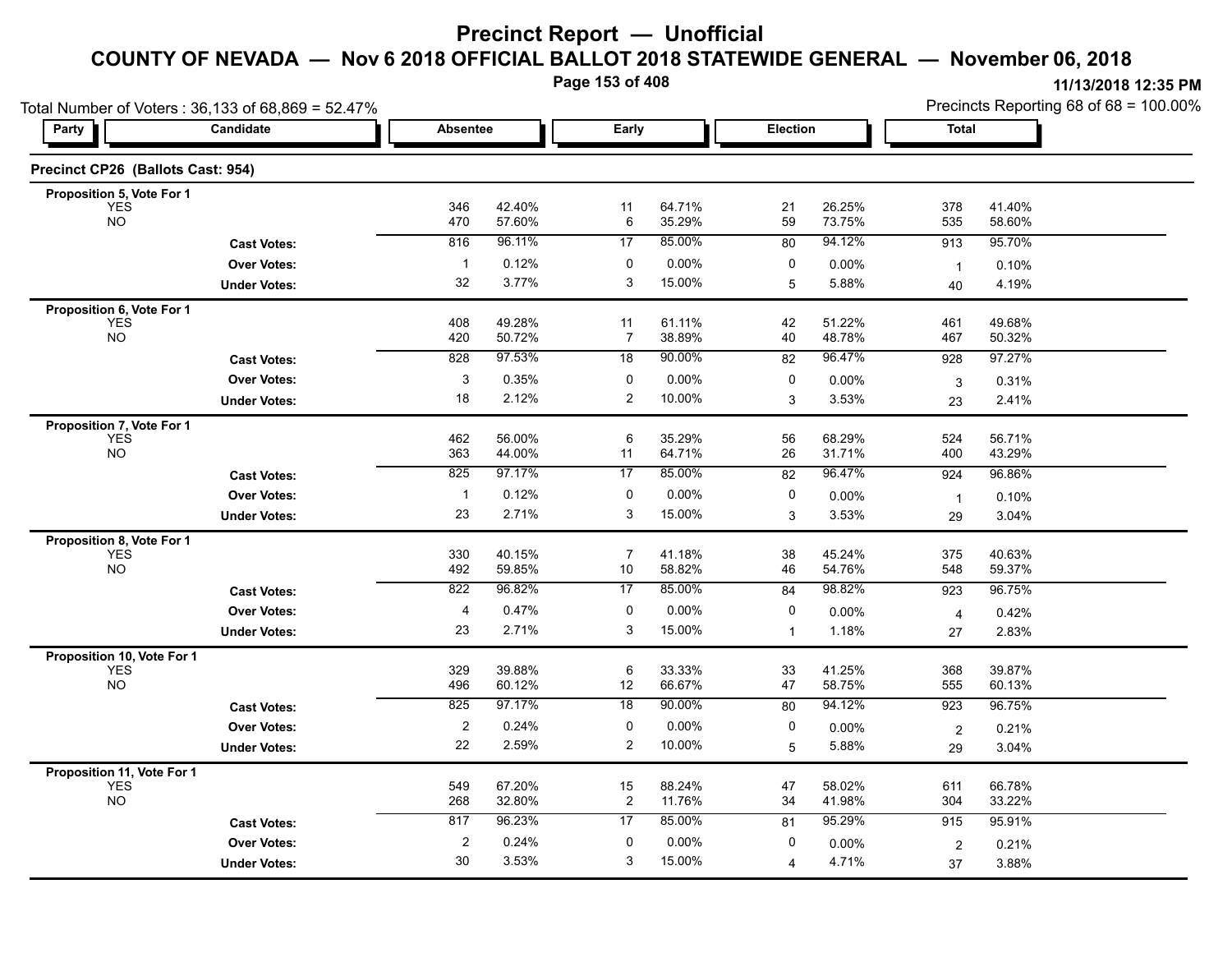**Page 154 of 408**

|                                   | Total Number of Voters: 36,133 of 68,869 = 52.47% |                 | Precincts Reporting 68 of 68 = 100.00% |              |                  |                 |                  |              |                  |  |
|-----------------------------------|---------------------------------------------------|-----------------|----------------------------------------|--------------|------------------|-----------------|------------------|--------------|------------------|--|
| <b>Party</b>                      | Candidate                                         | <b>Absentee</b> |                                        | Early        |                  | <b>Election</b> |                  | <b>Total</b> |                  |  |
| Precinct CP26 (Ballots Cast: 954) |                                                   |                 |                                        |              |                  |                 |                  |              |                  |  |
| Proposition 12, Vote For 1        |                                                   |                 |                                        |              |                  |                 |                  |              |                  |  |
| <b>YES</b><br><b>NO</b>           |                                                   | 474<br>348      | 57.66%<br>42.34%                       | 8<br>10      | 44.44%<br>55.56% | 56<br>28        | 66.67%<br>33.33% | 538<br>386   | 58.23%<br>41.77% |  |
|                                   | <b>Cast Votes:</b>                                | 822             | 96.82%                                 | 18           | 90.00%           | 84              | 98.82%           | 924          | 96.86%           |  |
|                                   | <b>Over Votes:</b>                                | 0               | 0.00%                                  | $\mathbf{0}$ | $0.00\%$         | 0               | $0.00\%$         | 0            | $0.00\%$         |  |
|                                   | <b>Under Votes:</b>                               | 27              | 3.18%                                  | 2            | 10.00%           |                 | 1.18%            | 30           | 3.14%            |  |
| Measure G, Vote For 1             |                                                   |                 |                                        |              |                  |                 |                  |              |                  |  |
| YES<br><b>NO</b>                  |                                                   | 645<br>154      | 80.73%<br>19.27%                       | 14<br>4      | 77.78%<br>22.22% | 49<br>28        | 63.64%<br>36.36% | 708<br>186   | 79.19%<br>20.81% |  |
|                                   | <b>Cast Votes:</b>                                | 799             | 94.11%                                 | 18           | 90.00%           | 77              | 90.59%           | 894          | 93.71%           |  |
|                                   | <b>Over Votes:</b>                                | 2               | 0.24%                                  | $\mathbf{0}$ | $0.00\%$         | 0               | $0.00\%$         | 2            | 0.21%            |  |
|                                   | <b>Under Votes:</b>                               | 48              | 5.65%                                  | 2            | 10.00%           | 8               | 9.41%            | 58           | 6.08%            |  |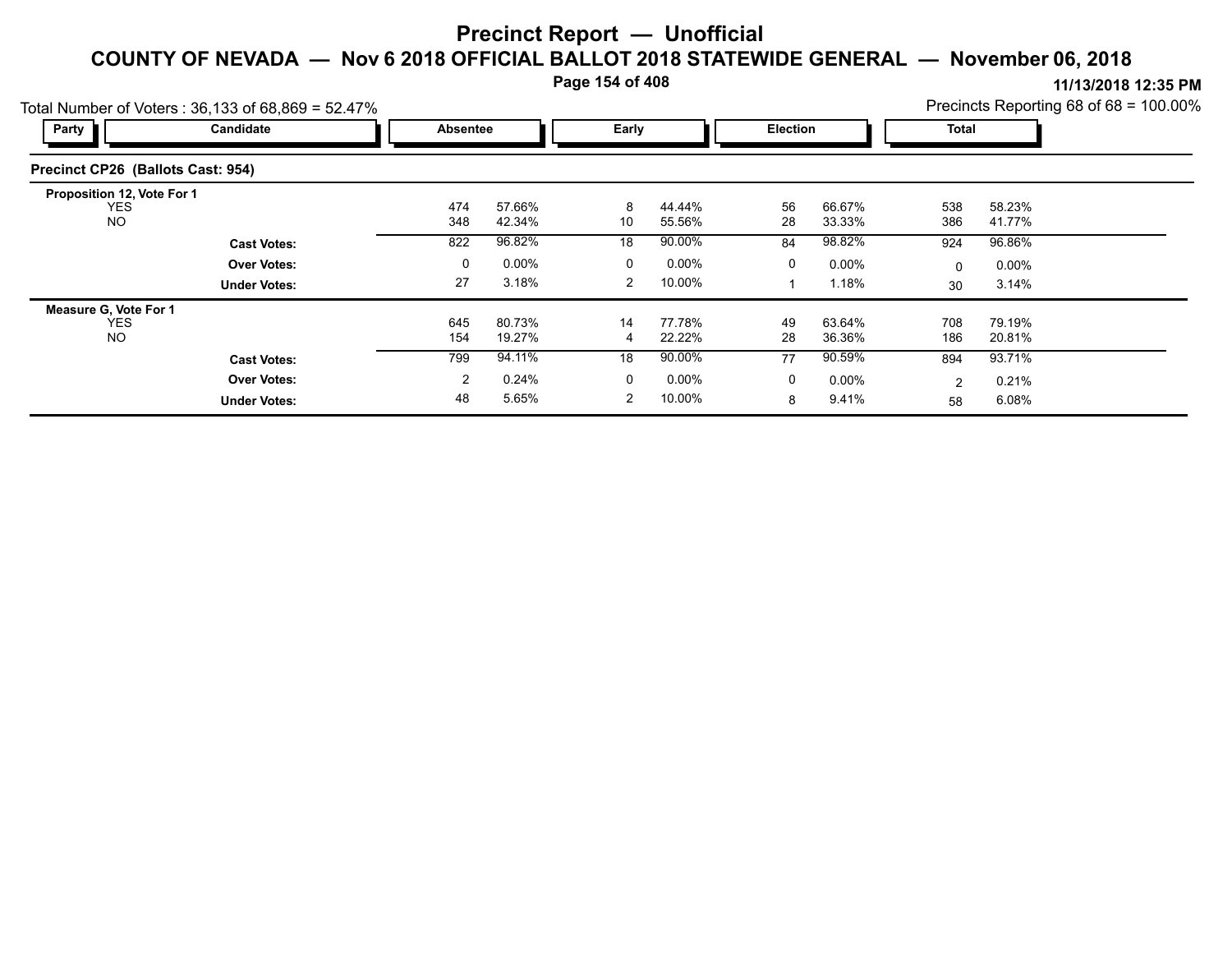**Page 155 of 408**

| Total Number of Voters: 36,133 of 68,869 = 52.47%                   |                 |                   |                  |                  |                         |                    | Precincts Reporting 68 of 68 = 100.00% |                  |  |
|---------------------------------------------------------------------|-----------------|-------------------|------------------|------------------|-------------------------|--------------------|----------------------------------------|------------------|--|
| Party<br>Candidate                                                  |                 | <b>Absentee</b>   |                  | Early            | Election                |                    | <b>Total</b>                           |                  |  |
| Precinct CP27 (Ballots Cast: 37)                                    |                 |                   |                  |                  |                         |                    |                                        |                  |  |
| Governor, Vote For 1<br><b>REP</b><br>JOHN H. COX                   | 9               | 29.03%            | $\mathbf 0$      | 0.00%            | 0                       | $0.00\%$           | 9                                      | 25.00%           |  |
| <b>DEM</b><br><b>GAVIN NEWSOM</b>                                   | 22              | 70.97%            | 3                | 100.00%          | $\overline{2}$          | 100.00%            | 27                                     | 75.00%           |  |
| <b>Cast Votes:</b>                                                  | 31              | 100.00%           | 3                | 100.00%          | $\overline{2}$          | 66.67%             | 36                                     | 97.30%           |  |
| <b>Over Votes:</b>                                                  | 0               | $0.00\%$          | 0                | 0.00%            | 0                       | 0.00%              | 0                                      | $0.00\%$         |  |
| <b>Under Votes:</b>                                                 | 0               | 0.00%             | 0                | 0.00%            | $\mathbf{1}$            | 33.33%             | 1                                      | 2.70%            |  |
| Lieutenant Governor, Vote For 1                                     |                 |                   |                  |                  |                         |                    |                                        |                  |  |
| ED HERNANDEZ<br><b>DEM</b><br><b>DEM</b><br><b>ELENI KOUNALAKIS</b> | 6<br>21         | 22.22%<br>77.78%  | $\mathbf 0$<br>3 | 0.00%<br>100.00% | $\mathbf 0$<br>2        | 0.00%<br>100.00%   | 6<br>26                                | 18.75%<br>81.25% |  |
| <b>Cast Votes:</b>                                                  | $\overline{27}$ | 87.10%            | $\overline{3}$   | 100.00%          | $\overline{2}$          | 66.67%             | 32                                     | 86.49%           |  |
| <b>Over Votes:</b>                                                  | 0               | 0.00%             | 0                | 0.00%            | 0                       |                    |                                        |                  |  |
| <b>Under Votes:</b>                                                 | 4               | 12.90%            | $\Omega$         | 0.00%            | $\mathbf{1}$            | $0.00\%$<br>33.33% | 0<br>5                                 | 0.00%<br>13.51%  |  |
|                                                                     |                 |                   |                  |                  |                         |                    |                                        |                  |  |
| Secretary of State, Vote For 1<br><b>DEM</b><br><b>ALEX PADILLA</b> | 22              | 70.97%            | 3                | 100.00%          | $\overline{\mathbf{c}}$ | 100.00%            | 27                                     | 75.00%           |  |
| <b>REP</b><br><b>MARK P. MEUSER</b>                                 | 9               | 29.03%            | 0                | 0.00%            | 0                       | $0.00\%$           | 9                                      | 25.00%           |  |
| <b>Cast Votes:</b>                                                  | $\overline{31}$ | 100.00%           | 3                | 100.00%          | $\overline{2}$          | 66.67%             | 36                                     | 97.30%           |  |
| <b>Over Votes:</b>                                                  | 0               | $0.00\%$          | 0                | 0.00%            | 0                       | 0.00%              | 0                                      | 0.00%            |  |
| <b>Under Votes:</b>                                                 | 0               | 0.00%             | 0                | $0.00\%$         | $\mathbf{1}$            | 33.33%             | 1                                      | 2.70%            |  |
| <b>Controller, Vote For 1</b>                                       |                 |                   |                  |                  |                         |                    |                                        |                  |  |
| <b>REP</b><br>KONSTANTINOS RODITIS<br><b>DEM</b><br>BETTY T. YEE    | 9<br>22         | 29.03%<br>70.97%  | $\mathbf 0$<br>3 | 0.00%<br>100.00% | 0<br>$\overline{c}$     | 0.00%<br>100.00%   | 9<br>27                                | 25.00%<br>75.00% |  |
|                                                                     | 31              | 100.00%           | 3                | 100.00%          |                         | 66.67%             | 36                                     | 97.30%           |  |
| <b>Cast Votes:</b>                                                  |                 |                   |                  |                  | $\overline{2}$<br>0     |                    |                                        |                  |  |
| <b>Over Votes:</b>                                                  | 0<br>0          | $0.00\%$<br>0.00% | 0<br>0           | 0.00%<br>0.00%   | $\mathbf{1}$            | 0.00%<br>33.33%    | 0                                      | 0.00%            |  |
| <b>Under Votes:</b>                                                 |                 |                   |                  |                  |                         |                    | 1                                      | 2.70%            |  |
| Treasurer, Vote For 1<br><b>GREG CONLON</b><br><b>REP</b>           | 9               | 30.00%            | $\mathbf 0$      | 0.00%            | 0                       | $0.00\%$           | 9                                      | 25.71%           |  |
| <b>DEM</b><br><b>FIONA MA</b>                                       | 21              | 70.00%            | 3                | 100.00%          | $\overline{c}$          | 100.00%            | 26                                     | 74.29%           |  |
| <b>Cast Votes:</b>                                                  | $\overline{30}$ | 96.77%            | 3                | 100.00%          | $\overline{c}$          | 66.67%             | 35                                     | 94.59%           |  |
| <b>Over Votes:</b>                                                  | $\mathbf{1}$    | 3.23%             | 0                | $0.00\%$         | 0                       | $0.00\%$           | $\overline{1}$                         | 2.70%            |  |
| <b>Under Votes:</b>                                                 | 0               | $0.00\%$          | 0                | 0.00%            | $\mathbf{1}$            | 33.33%             | $\overline{1}$                         | 2.70%            |  |
| <b>Attorney General, Vote For 1</b>                                 |                 |                   |                  |                  |                         |                    |                                        |                  |  |
| <b>REP</b><br><b>STEVEN C BAILEY</b>                                | 9               | 29.03%            | $\mathbf 0$      | 0.00%            | 0                       | 0.00%              | 9                                      | 25.00%           |  |
| <b>DEM</b><br><b>XAVIER BECERRA</b>                                 | 22              | 70.97%            | 3                | 100.00%          | $\overline{c}$          | 100.00%            | 27                                     | 75.00%           |  |
| <b>Cast Votes:</b>                                                  | $\overline{31}$ | 100.00%           | 3                | 100.00%          | $\overline{2}$          | 66.67%             | 36                                     | 97.30%           |  |
| <b>Over Votes:</b>                                                  | $\mathbf 0$     | 0.00%             | 0                | 0.00%            | 0                       | 0.00%              | 0                                      | $0.00\%$         |  |
| <b>Under Votes:</b>                                                 | 0               | $0.00\%$          | $\Omega$         | 0.00%            | $\overline{1}$          | 33.33%             | $\overline{1}$                         | 2.70%            |  |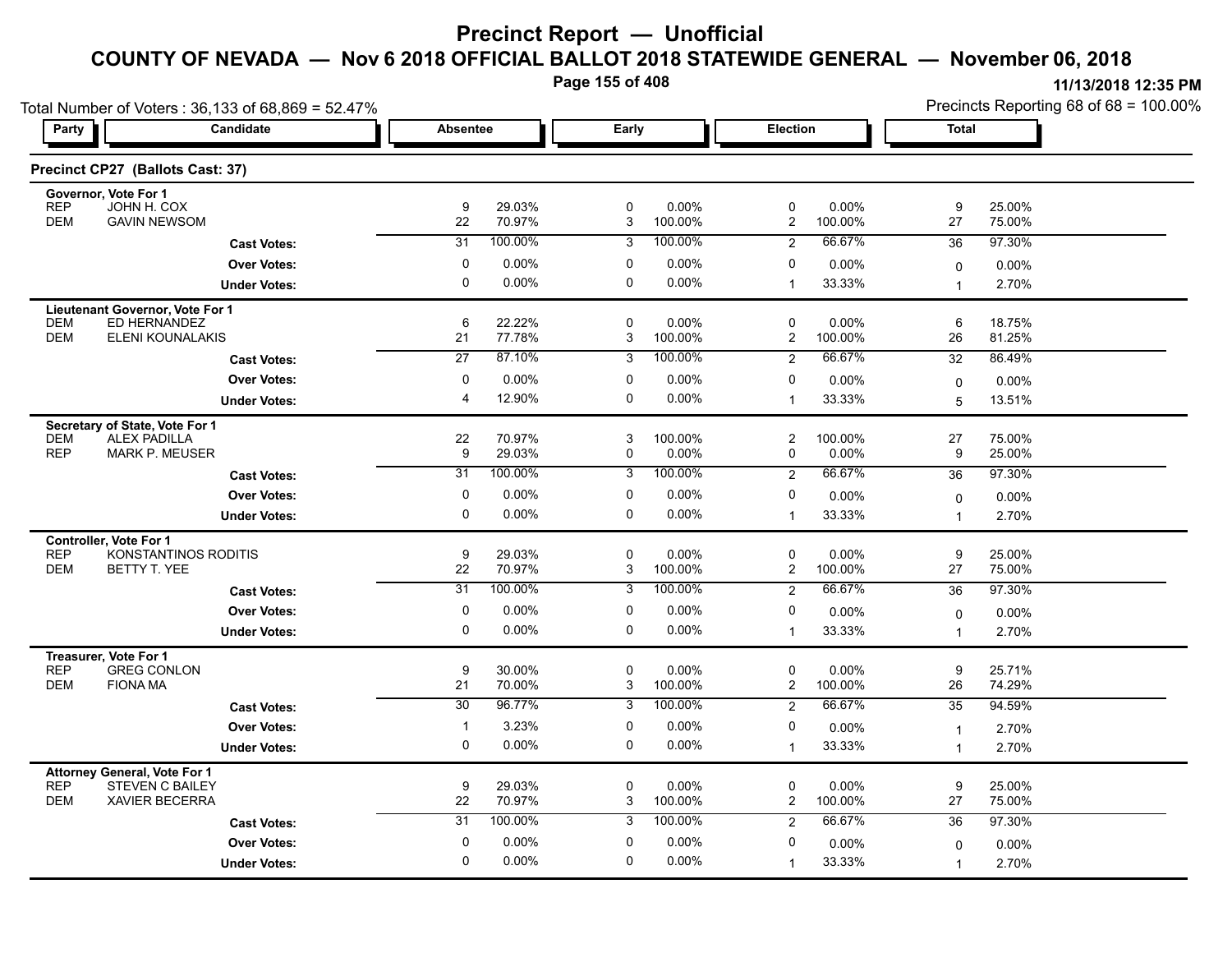**Page 156 of 408**

|                                  | Total Number of Voters: 36,133 of 68,869 = 52.47%                                 |                 |                  |                              |                     |                         |                  | Precincts Reporting 68 of 68 = 100.00% |                   |  |
|----------------------------------|-----------------------------------------------------------------------------------|-----------------|------------------|------------------------------|---------------------|-------------------------|------------------|----------------------------------------|-------------------|--|
| Party                            | Candidate                                                                         | <b>Absentee</b> |                  |                              | Early               |                         | Election         | <b>Total</b>                           |                   |  |
| Precinct CP27 (Ballots Cast: 37) |                                                                                   |                 |                  |                              |                     |                         |                  |                                        |                   |  |
|                                  | <b>Insurance Commissioner, Vote For 1</b>                                         |                 |                  |                              |                     |                         |                  |                                        |                   |  |
| <b>DEM</b>                       | RICARDO LARA<br><b>STEVE POIZNER</b>                                              | 21<br>8         | 72.41%<br>27.59% | $\mathbf{2}$<br>$\mathbf{1}$ | 66.67%<br>33.33%    | 2<br>0                  | 100.00%<br>0.00% | 25<br>9                                | 73.53%<br>26.47%  |  |
|                                  | <b>Cast Votes:</b>                                                                | 29              | 93.55%           | 3                            | 100.00%             | 2                       | 66.67%           | 34                                     | 91.89%            |  |
|                                  | <b>Over Votes:</b>                                                                | $\mathbf 0$     | $0.00\%$         | 0                            | $0.00\%$            | 0                       | 0.00%            | 0                                      | 0.00%             |  |
|                                  | <b>Under Votes:</b>                                                               | 2               | 6.45%            | 0                            | 0.00%               | $\overline{1}$          | 33.33%           | 3                                      | 8.11%             |  |
|                                  |                                                                                   |                 |                  |                              |                     |                         |                  |                                        |                   |  |
| <b>DEM</b>                       | Member, State Board of Equalization District 1, Vote For 1<br><b>TOM HALLINAN</b> | 22              | 70.97%           | 3                            | 100.00%             | 2                       | 100.00%          | 27                                     | 75.00%            |  |
| <b>REP</b><br><b>TED GAINES</b>  |                                                                                   | 9               | 29.03%           | 0                            | 0.00%               | 0                       | 0.00%            | 9                                      | 25.00%            |  |
|                                  | <b>Cast Votes:</b>                                                                | 31              | 100.00%          | 3                            | 100.00%             | $\overline{2}$          | 66.67%           | 36                                     | 97.30%            |  |
|                                  | <b>Over Votes:</b>                                                                | 0               | $0.00\%$         | 0                            | $0.00\%$            | 0                       | $0.00\%$         | $\mathbf 0$                            | $0.00\%$          |  |
|                                  | <b>Under Votes:</b>                                                               | 0               | 0.00%            | 0                            | $0.00\%$            | $\mathbf{1}$            | 33.33%           | 1                                      | 2.70%             |  |
| United States Senate, Vote For 1 |                                                                                   |                 |                  |                              |                     |                         |                  |                                        |                   |  |
| <b>DEM</b>                       | <b>DIANNE FEINSTEIN</b>                                                           | 20              | 66.67%           | $\overline{\mathbf{c}}$      | 66.67%              | $\overline{\mathbf{c}}$ | 100.00%          | 24                                     | 68.57%            |  |
| <b>DEM</b>                       | <b>KEVIN DE LEON</b>                                                              | 10              | 33.33%           | $\mathbf{1}$                 | 33.33%              | 0                       | $0.00\%$         | 11                                     | 31.43%            |  |
|                                  | <b>Cast Votes:</b>                                                                | $\overline{30}$ | 96.77%           | 3                            | 100.00%             | 2                       | 66.67%           | 35                                     | 94.59%            |  |
|                                  | <b>Over Votes:</b>                                                                | 0               | $0.00\%$         | 0                            | $0.00\%$            | 0                       | 0.00%            | $\mathbf 0$                            | $0.00\%$          |  |
|                                  | <b>Under Votes:</b>                                                               | $\mathbf{1}$    | 3.23%            | 0                            | $0.00\%$            | $\mathbf{1}$            | 33.33%           | 2                                      | 5.41%             |  |
|                                  | House of Representatives of the United States District 1, Vote For 1              |                 |                  |                              |                     |                         |                  |                                        |                   |  |
| <b>REP</b><br><b>DEM</b>         | DOUG LA MALFA<br><b>AUDREY DENNEY</b>                                             | 8<br>23         | 25.81%<br>74.19% | 0<br>3                       | $0.00\%$<br>100.00% | 0<br>$\overline{2}$     | 0.00%<br>100.00% | 8<br>28                                | 22.22%<br>77.78%  |  |
|                                  | <b>Cast Votes:</b>                                                                | 31              | 100.00%          | 3                            | 100.00%             | $\overline{2}$          | 66.67%           | 36                                     | 97.30%            |  |
|                                  | <b>Over Votes:</b>                                                                | 0               | $0.00\%$         | 0                            | $0.00\%$            | 0                       | 0.00%            |                                        |                   |  |
|                                  | <b>Under Votes:</b>                                                               | $\mathbf{0}$    | 0.00%            | 0                            | $0.00\%$            | $\mathbf{1}$            | 33.33%           | $\mathbf 0$<br>1                       | $0.00\%$<br>2.70% |  |
|                                  |                                                                                   |                 |                  |                              |                     |                         |                  |                                        |                   |  |
| <b>REP</b>                       | State Assembly District 1, Vote For 1<br><b>BRIAN DAHLE</b>                       | 9               | 29.03%           | 0                            | 0.00%               | 0                       | 0.00%            | 9                                      | 25.00%            |  |
| <b>DEM</b>                       | <b>CALEEN SISK</b>                                                                | 22              | 70.97%           | $\mathsf 3$                  | 100.00%             | $\overline{a}$          | 100.00%          | 27                                     | 75.00%            |  |
|                                  | <b>Cast Votes:</b>                                                                | $\overline{31}$ | 100.00%          | $\overline{3}$               | 100.00%             | $\overline{2}$          | 66.67%           | 36                                     | 97.30%            |  |
|                                  | <b>Over Votes:</b>                                                                | 0               | $0.00\%$         | 0                            | $0.00\%$            | 0                       | 0.00%            | $\mathbf 0$                            | $0.00\%$          |  |
|                                  | <b>Under Votes:</b>                                                               | 0               | $0.00\%$         | 0                            | $0.00\%$            | $\mathbf{1}$            | 33.33%           | $\overline{1}$                         | 2.70%             |  |
|                                  | For Associate Justice, Supreme Court - Carol A. Corrigan, Vote For 1              |                 |                  |                              |                     |                         |                  |                                        |                   |  |
| <b>YES</b>                       |                                                                                   | 11              | 47.83%           | 2                            | 100.00%             | -1                      | 50.00%           | 14                                     | 51.85%            |  |
| <b>NO</b>                        |                                                                                   | 12              | 52.17%           | 0                            | 0.00%               | $\overline{1}$          | 50.00%           | 13                                     | 48.15%            |  |
|                                  | <b>Cast Votes:</b>                                                                | $\overline{23}$ | 74.19%           | 2                            | 66.67%              | $\overline{2}$          | 66.67%           | 27                                     | 72.97%            |  |
|                                  | <b>Over Votes:</b>                                                                | $\mathbf 0$     | $0.00\%$         | 0                            | $0.00\%$            | 0                       | 0.00%            | $\mathbf 0$                            | $0.00\%$          |  |
|                                  | <b>Under Votes:</b>                                                               | 8               | 25.81%           | $\mathbf{1}$                 | 33.33%              | $\overline{1}$          | 33.33%           | 10                                     | 27.03%            |  |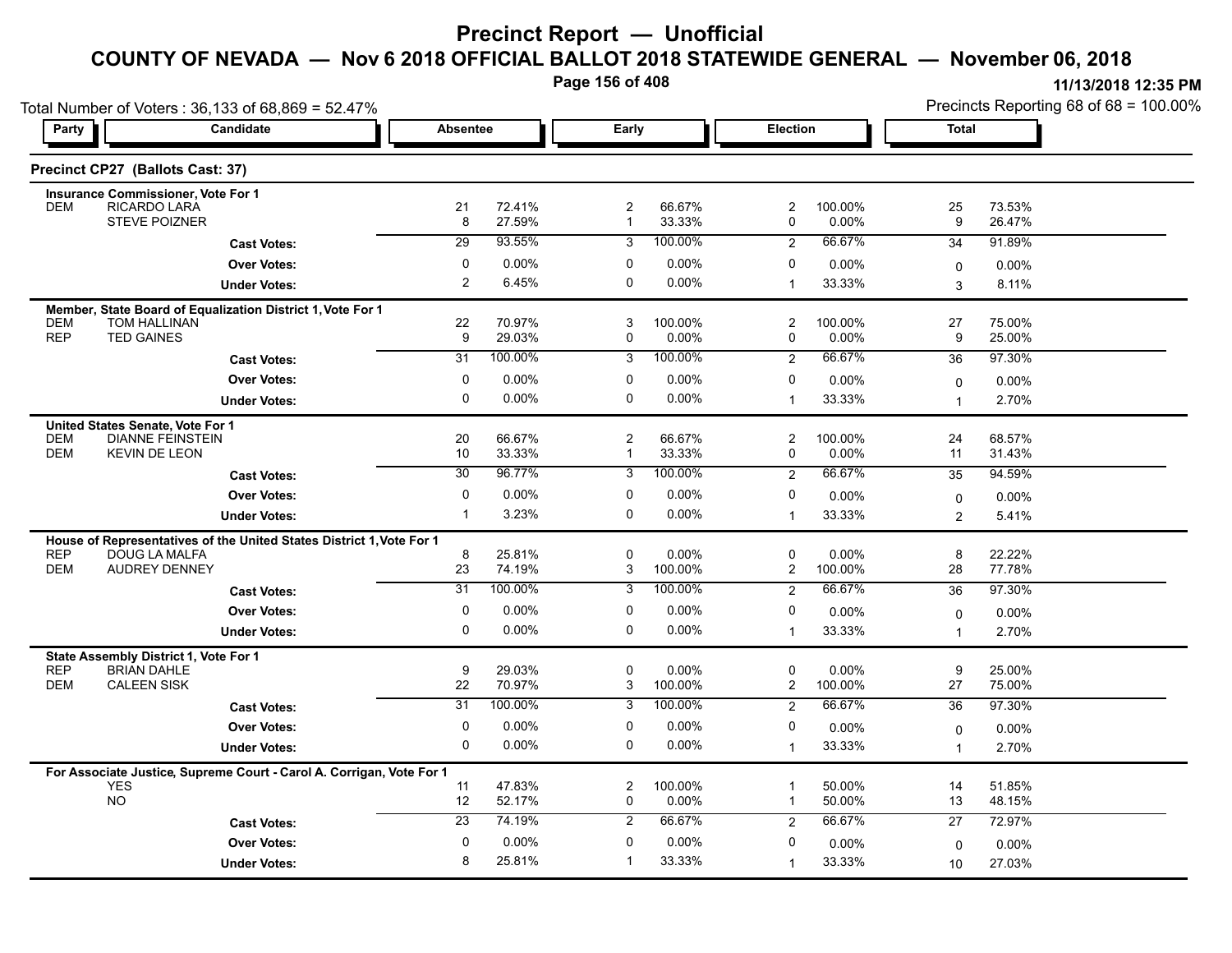### **Precinct Report — Unofficial**

#### **COUNTY OF NEVADA — Nov 6 2018 OFFICIAL BALLOT 2018 STATEWIDE GENERAL — November 06, 2018**

**Page 157 of 408**

|                         | Total Number of Voters: 36,133 of 68,869 = 52.47%                                              |                 |                  |                     |                  |                     |                  | Precincts Reporting 68 of 68 = 100.00% |                  |  |
|-------------------------|------------------------------------------------------------------------------------------------|-----------------|------------------|---------------------|------------------|---------------------|------------------|----------------------------------------|------------------|--|
| Party                   | Candidate                                                                                      | <b>Absentee</b> |                  |                     | Early            |                     | Election         |                                        | <b>Total</b>     |  |
|                         | Precinct CP27 (Ballots Cast: 37)                                                               |                 |                  |                     |                  |                     |                  |                                        |                  |  |
|                         | For Associate Justice, Supreme Court - Leondra R. Kruger, Vote For 1                           |                 |                  |                     |                  |                     |                  |                                        |                  |  |
|                         | <b>YES</b><br><b>NO</b>                                                                        | 17<br>7         | 70.83%<br>29.17% | 2<br>0              | 100.00%<br>0.00% | $\overline{2}$<br>0 | 100.00%<br>0.00% | 21<br>$\overline{7}$                   | 75.00%           |  |
|                         |                                                                                                |                 |                  |                     |                  |                     |                  |                                        | 25.00%           |  |
|                         | <b>Cast Votes:</b>                                                                             | 24              | 77.42%           | $\overline{2}$      | 66.67%           | $\overline{c}$      | 66.67%           | 28                                     | 75.68%           |  |
|                         | <b>Over Votes:</b>                                                                             | 0               | 0.00%            | 0                   | $0.00\%$         | 0                   | 0.00%            | $\mathbf 0$                            | 0.00%            |  |
|                         | <b>Under Votes:</b>                                                                            | 7               | 22.58%           | -1                  | 33.33%           | $\mathbf{1}$        | 33.33%           | 9                                      | 24.32%           |  |
|                         | For Associate Justice, Court of Appeal, Third District - Cole Blease, Vote For 1               |                 |                  |                     |                  |                     |                  |                                        |                  |  |
|                         | <b>YES</b><br><b>NO</b>                                                                        | 13<br>9         | 59.09%<br>40.91% | $\overline{2}$<br>0 | 100.00%<br>0.00% | 2<br>0              | 100.00%<br>0.00% | 17<br>9                                | 65.38%<br>34.62% |  |
|                         | <b>Cast Votes:</b>                                                                             | 22              | 70.97%           | $\overline{2}$      | 66.67%           | 2                   | 66.67%           | 26                                     | 70.27%           |  |
|                         | <b>Over Votes:</b>                                                                             | 0               | 0.00%            | 0                   | 0.00%            | 0                   |                  |                                        |                  |  |
|                         |                                                                                                | 9               | 29.03%           | $\mathbf{1}$        | 33.33%           |                     | 0.00%            | $\mathbf 0$                            | 0.00%            |  |
|                         | <b>Under Votes:</b>                                                                            |                 |                  |                     |                  | $\mathbf 1$         | 33.33%           | 11                                     | 29.73%           |  |
|                         | For Associate Justice, Court of Appeal, Third District - Louis Mauro, Vote For 1<br><b>YES</b> |                 | 63.64%           |                     | 100.00%          |                     | 100.00%          |                                        | 69.23%           |  |
|                         | <b>NO</b>                                                                                      | 14<br>8         | 36.36%           | $\overline{2}$<br>0 | $0.00\%$         | 2<br>0              | 0.00%            | 18<br>8                                | 30.77%           |  |
|                         | <b>Cast Votes:</b>                                                                             | $\overline{22}$ | 70.97%           | $\overline{2}$      | 66.67%           | $\overline{2}$      | 66.67%           | 26                                     | 70.27%           |  |
|                         | <b>Over Votes:</b>                                                                             | 0               | 0.00%            | 0                   | 0.00%            | 0                   | 0.00%            | $\mathbf 0$                            | 0.00%            |  |
|                         | <b>Under Votes:</b>                                                                            | 9               | 29.03%           | $\mathbf{1}$        | 33.33%           | $\mathbf{1}$        | 33.33%           | 11                                     | 29.73%           |  |
|                         | Superintendent of Public Instruction, Vote For 1                                               |                 |                  |                     |                  |                     |                  |                                        |                  |  |
| IDS.                    | <b>MARSHALL TUCK</b>                                                                           | 12              | 41.38%           | -1                  | 50.00%           | 0                   | 0.00%            | 13                                     | 38.24%           |  |
| <b>DS</b>               | <b>TONY K. THURMOND</b>                                                                        | 17              | 58.62%           | $\overline{1}$      | 50.00%           | 3                   | 100.00%          | 21                                     | 61.76%           |  |
|                         | <b>Cast Votes:</b>                                                                             | 29              | 93.55%           | $\overline{2}$      | 66.67%           | 3                   | 100.00%          | 34                                     | 91.89%           |  |
|                         | <b>Over Votes:</b>                                                                             | 0               | 0.00%            | $\mathbf 0$         | 0.00%            | 0                   | 0.00%            | $\mathbf 0$                            | $0.00\%$         |  |
|                         | <b>Under Votes:</b>                                                                            | $\overline{2}$  | 6.45%            | $\mathbf{1}$        | 33.33%           | $\Omega$            | 0.00%            | 3                                      | 8.11%            |  |
|                         | District Board Member, Nevada County Board of Education Trustee Area2,                         |                 | Vote For 1       |                     |                  |                     |                  |                                        |                  |  |
| <b>IDS</b>              | <b>HEINO NICOLAI</b>                                                                           | 11              | 40.74%           | $\overline{2}$      | 100.00%          | $\overline{2}$      | 100.00%          | 15                                     | 48.39%           |  |
| jDS                     | JOHN V "JACK" MEEKS                                                                            | 16              | 59.26%           | 0                   | 0.00%            | 0                   | 0.00%            | 16                                     | 51.61%           |  |
|                         | <b>Cast Votes:</b>                                                                             | $\overline{27}$ | 87.10%           | $\overline{2}$      | 66.67%           | $\overline{2}$      | 66.67%           | 31                                     | 83.78%           |  |
|                         | <b>Over Votes:</b>                                                                             | 0               | 0.00%            | 0                   | $0.00\%$         | 0                   | 0.00%            | $\mathbf 0$                            | 0.00%            |  |
|                         | <b>Under Votes:</b>                                                                            | $\overline{4}$  | 12.90%           | $\mathbf{1}$        | 33.33%           | $\mathbf 1$         | 33.33%           | 6                                      | 16.22%           |  |
|                         | Board Member, Grass Valley Elementary School District, Vote For 3                              |                 |                  |                     |                  |                     |                  |                                        |                  |  |
| <b>IDS</b>              | <b>LISA JARVIS</b>                                                                             | 11              | 19.30%           | $\overline{2}$      | 33.33%           |                     | 33.33%           | 14                                     | 21.21%           |  |
| <b>DS</b><br><b>IDS</b> | <b>JEANNE MICHAEL</b><br>ANDREA M. AANESTAD BRADLEY                                            | 19<br>14        | 33.33%<br>24.56% | $\overline{c}$<br>2 | 33.33%<br>33.33% | 1                   | 33.33%<br>33.33% | 22<br>17                               | 33.33%<br>25.76% |  |
| <b>IDS</b>              | <b>DON BRANSON</b>                                                                             | 13              | 22.81%           | 0                   | $0.00\%$         | 0                   | 0.00%            | 13                                     | 19.70%           |  |
|                         | <b>Cast Votes:</b>                                                                             | 57              | 61.29%           | 6                   | 66.67%           | 3                   | 33.33%           | 66                                     | 59.46%           |  |
|                         | <b>Over Votes:</b>                                                                             | 0               | 0.00%            | $\mathbf 0$         | 0.00%            | 0                   | 0.00%            | 0                                      | $0.00\%$         |  |
|                         | <b>Under Votes:</b>                                                                            | 36              | 38.71%           | 3                   | 33.33%           | 6                   | 66.67%           |                                        | 40.54%           |  |
|                         |                                                                                                |                 |                  |                     |                  |                     |                  | 45                                     |                  |  |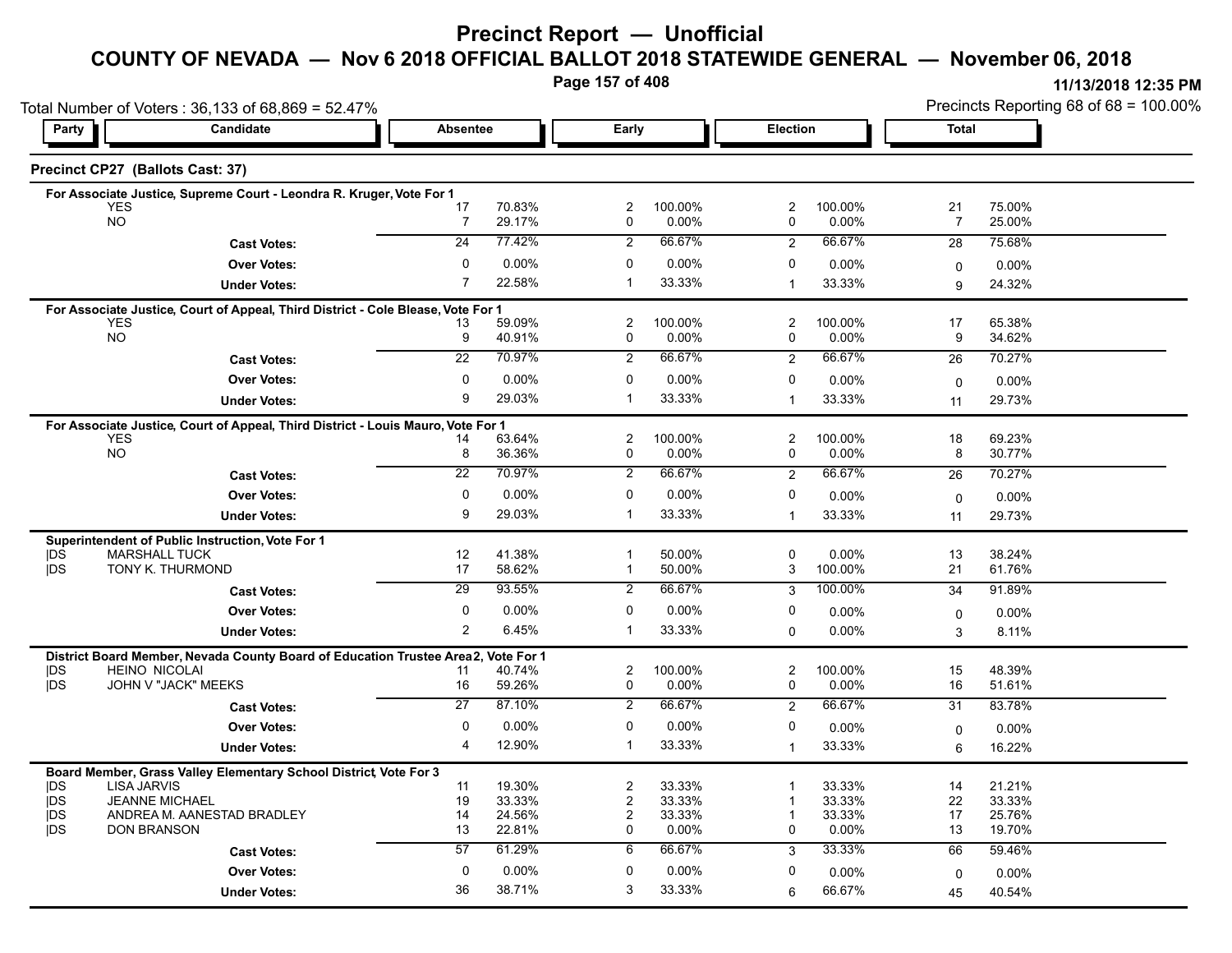**Page 158 of 408**

|                                                              | Total Number of Voters: 36,133 of 68,869 = 52.47%            |                 |                  |                                 |                  |                      |                  | Precincts Reporting 68 of 68 = 100.00% |                  |  |
|--------------------------------------------------------------|--------------------------------------------------------------|-----------------|------------------|---------------------------------|------------------|----------------------|------------------|----------------------------------------|------------------|--|
| Party                                                        | Candidate                                                    | <b>Absentee</b> |                  | Early                           |                  | Election             |                  | Total                                  |                  |  |
| Precinct CP27 (Ballots Cast: 37)                             |                                                              |                 |                  |                                 |                  |                      |                  |                                        |                  |  |
| DS                                                           | Sheriff-Coroner-Public Administrator, Vote For 1             |                 |                  |                                 |                  |                      |                  |                                        |                  |  |
| SHANNAN MOON<br>jDS<br><b>BILL SMETHERS</b>                  |                                                              | 25<br>6         | 80.65%<br>19.35% | 3<br>0                          | 100.00%<br>0.00% | 3<br>0               | 100.00%<br>0.00% | 31<br>6                                | 83.78%<br>16.22% |  |
|                                                              | <b>Cast Votes:</b>                                           | 31              | 100.00%          | 3                               | 100.00%          | 3                    | 100.00%          | 37                                     | 100.00%          |  |
|                                                              | <b>Over Votes:</b>                                           | 0               | 0.00%            | 0                               | 0.00%            | 0                    | 0.00%            | $\mathbf 0$                            | 0.00%            |  |
|                                                              | <b>Under Votes:</b>                                          | $\mathbf 0$     | 0.00%            | 0                               | 0.00%            | $\mathbf 0$          | 0.00%            | $\Omega$                               | $0.00\%$         |  |
|                                                              | Director, Nevada Irrigation District Division II, Vote For 1 |                 |                  |                                 |                  |                      |                  |                                        |                  |  |
| <b>BRUCE HERRING</b><br> DS<br>jDS<br><b>CHRIS BIERWAGEN</b> |                                                              | 14              | 48.28%           | $\overline{2}$                  | 100.00%          | $\overline{1}$<br>-1 | 50.00%           | 17                                     | 51.52%           |  |
|                                                              |                                                              | 15              | 51.72%<br>93.55% | 0                               | 0.00%<br>66.67%  |                      | 50.00%<br>66.67% | 16                                     | 48.48%           |  |
|                                                              | <b>Cast Votes:</b>                                           | 29              |                  | $\overline{2}$                  |                  | $\overline{2}$       |                  | 33                                     | 89.19%           |  |
|                                                              | <b>Over Votes:</b>                                           | 0               | 0.00%            | 0<br>-1                         | 0.00%            | 0                    | 0.00%            | $\mathbf 0$                            | $0.00\%$         |  |
|                                                              | <b>Under Votes:</b>                                          | $\overline{2}$  | 6.45%            |                                 | 33.33%           | -1                   | 33.33%           | 4                                      | 10.81%           |  |
| Proposition 1, Vote For 1<br><b>YES</b>                      |                                                              | 17              | 56.67%           | 3                               | 100.00%          | $\overline{c}$       | 100.00%          | 22                                     | 62.86%           |  |
| <b>NO</b>                                                    |                                                              | 13              | 43.33%           | 0                               | 0.00%            | 0                    | 0.00%            | 13                                     | 37.14%           |  |
|                                                              | <b>Cast Votes:</b>                                           | $\overline{30}$ | 96.77%           | 3                               | 100.00%          | $\overline{2}$       | 66.67%           | 35                                     | 94.59%           |  |
|                                                              | <b>Over Votes:</b>                                           | 0               | 0.00%            | 0                               | 0.00%            | 0                    | $0.00\%$         | 0                                      | 0.00%            |  |
|                                                              | <b>Under Votes:</b>                                          | $\mathbf 1$     | 3.23%            | 0                               | 0.00%            | $\mathbf{1}$         | 33.33%           | $\overline{2}$                         | 5.41%            |  |
| Proposition 2, Vote For 1                                    |                                                              |                 |                  |                                 |                  |                      |                  |                                        |                  |  |
| <b>YES</b>                                                   |                                                              | 20              | 66.67%           | 3                               | 100.00%          | $\overline{c}$       | 100.00%          | 25                                     | 71.43%           |  |
| <b>NO</b>                                                    |                                                              | 10              | 33.33%           | 0                               | 0.00%            | 0                    | 0.00%            | 10                                     | 28.57%           |  |
|                                                              | <b>Cast Votes:</b>                                           | 30              | 96.77%           | 3                               | 100.00%          | $\overline{2}$       | 66.67%           | 35                                     | 94.59%           |  |
|                                                              | <b>Over Votes:</b>                                           | 0               | 0.00%            | 0                               | 0.00%            | 0                    | 0.00%            | 0                                      | 0.00%            |  |
|                                                              | <b>Under Votes:</b>                                          | $\mathbf 1$     | 3.23%            | $\mathbf 0$                     | 0.00%            | $\mathbf 1$          | 33.33%           | 2                                      | 5.41%            |  |
| Proposition 3, Vote For 1                                    |                                                              |                 |                  |                                 |                  |                      |                  |                                        |                  |  |
| <b>YES</b><br><b>NO</b>                                      |                                                              | 18<br>13        | 58.06%<br>41.94% | $\boldsymbol{2}$<br>$\mathbf 1$ | 66.67%<br>33.33% | -1<br>$\mathbf{1}$   | 50.00%<br>50.00% | 21<br>15                               | 58.33%<br>41.67% |  |
|                                                              | <b>Cast Votes:</b>                                           | $\overline{31}$ | 100.00%          | 3                               | 100.00%          | $\overline{2}$       | 66.67%           | 36                                     | 97.30%           |  |
|                                                              | <b>Over Votes:</b>                                           | 0               | 0.00%            | 0                               | 0.00%            | 0                    | 0.00%            | 0                                      | 0.00%            |  |
|                                                              | <b>Under Votes:</b>                                          | 0               | 0.00%            | 0                               | 0.00%            | $\mathbf{1}$         | 33.33%           | $\overline{1}$                         | 2.70%            |  |
| Proposition 4, Vote For 1                                    |                                                              |                 |                  |                                 |                  |                      |                  |                                        |                  |  |
| <b>YES</b><br><b>NO</b>                                      |                                                              | 17<br>12        | 58.62%<br>41.38% | 3<br>0                          | 100.00%<br>0.00% | 1<br>$\overline{c}$  | 33.33%<br>66.67% | 21<br>14                               | 60.00%<br>40.00% |  |
|                                                              | <b>Cast Votes:</b>                                           | 29              | 93.55%           | 3                               | 100.00%          | 3                    | 100.00%          | 35                                     | 94.59%           |  |
|                                                              | <b>Over Votes:</b>                                           | 0               | 0.00%            | 0                               | 0.00%            | 0                    | $0.00\%$         | $\mathbf 0$                            | $0.00\%$         |  |
|                                                              | <b>Under Votes:</b>                                          | $\overline{2}$  | 6.45%            | 0                               | 0.00%            | $\Omega$             | 0.00%            | $\overline{c}$                         | 5.41%            |  |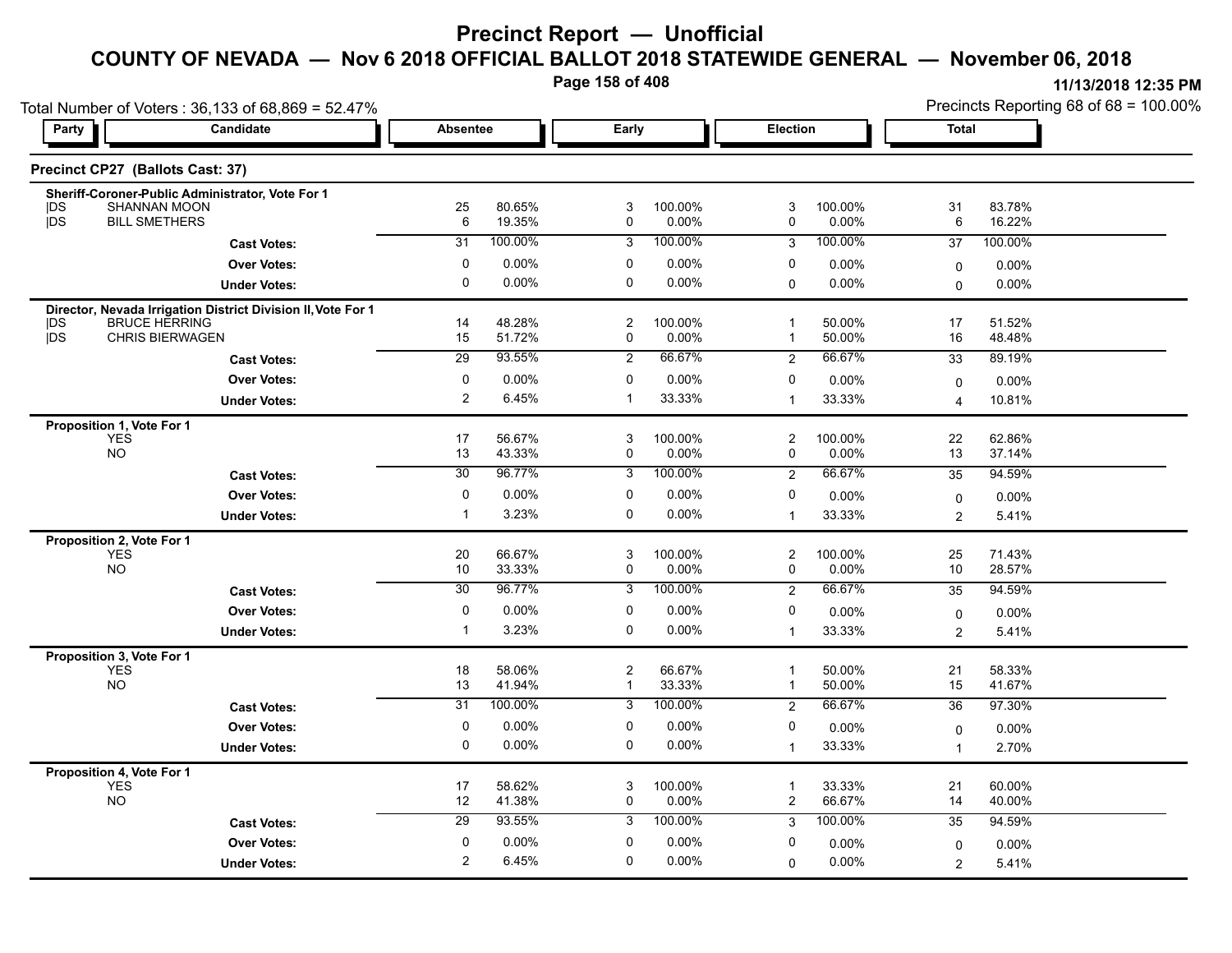**Page 159 of 408**

|                                          | Total Number of Voters: 36,133 of 68,869 = 52.47% |                       |                  |                                |                   |                  |                      | Precincts Reporting 68 of 68 = 100.00% |                   |  |
|------------------------------------------|---------------------------------------------------|-----------------------|------------------|--------------------------------|-------------------|------------------|----------------------|----------------------------------------|-------------------|--|
| Party                                    | Candidate                                         | <b>Absentee</b>       |                  | Early                          |                   | Election         |                      | Total                                  |                   |  |
| Precinct CP27 (Ballots Cast: 37)         |                                                   |                       |                  |                                |                   |                  |                      |                                        |                   |  |
| Proposition 5, Vote For 1                |                                                   |                       |                  |                                |                   |                  |                      |                                        |                   |  |
| <b>YES</b><br><b>NO</b>                  |                                                   | 10<br>20              | 33.33%<br>66.67% | $\overline{c}$<br>1            | 66.67%<br>33.33%  | 0<br>3           | 0.00%<br>100.00%     | 12<br>24                               | 33.33%<br>66.67%  |  |
|                                          | <b>Cast Votes:</b>                                | $\overline{30}$       | 96.77%           | 3                              | 100.00%           | 3                | 100.00%              | 36                                     | 97.30%            |  |
|                                          | <b>Over Votes:</b>                                | 0                     | 0.00%            | 0                              | 0.00%             | 0                | 0.00%                | $\mathbf 0$                            | 0.00%             |  |
|                                          | <b>Under Votes:</b>                               | $\mathbf 1$           | 3.23%            | 0                              | 0.00%             | 0                | $0.00\%$             | $\overline{1}$                         | 2.70%             |  |
| Proposition 6, Vote For 1                |                                                   |                       |                  |                                |                   |                  |                      |                                        |                   |  |
| <b>YES</b><br><b>NO</b>                  |                                                   | 9<br>22               | 29.03%<br>70.97% | $\mathbf{1}$<br>$\overline{c}$ | 33.33%<br>66.67%  | 0<br>3           | 0.00%<br>100.00%     | 10<br>27                               | 27.03%<br>72.97%  |  |
|                                          | <b>Cast Votes:</b>                                | 31                    | 100.00%          | 3                              | 100.00%           | 3                | 100.00%              | 37                                     | 100.00%           |  |
|                                          | <b>Over Votes:</b>                                | 0                     | 0.00%            | 0                              | 0.00%             | 0                | 0.00%                | 0                                      | $0.00\%$          |  |
|                                          | <b>Under Votes:</b>                               | $\mathbf 0$           | 0.00%            | 0                              | 0.00%             | 0                | $0.00\%$             | $\Omega$                               | 0.00%             |  |
| Proposition 7, Vote For 1                |                                                   |                       |                  |                                |                   |                  |                      |                                        |                   |  |
| <b>YES</b>                               |                                                   | 19                    | 63.33%           | 3                              | 100.00%           | $\overline{c}$   | 66.67%               | 24                                     | 66.67%            |  |
| <b>NO</b>                                |                                                   | 11<br>$\overline{30}$ | 36.67%<br>96.77% | 0                              | 0.00%<br>100.00%  | 1                | 33.33%               | 12                                     | 33.33%            |  |
|                                          | <b>Cast Votes:</b>                                |                       |                  | 3                              |                   | 3                | 100.00%              | 36                                     | 97.30%            |  |
|                                          | <b>Over Votes:</b>                                | 0                     | 0.00%            | 0                              | 0.00%             | 0                | 0.00%                | $\mathbf 0$                            | 0.00%             |  |
|                                          | <b>Under Votes:</b>                               | -1                    | 3.23%            | 0                              | 0.00%             | 0                | 0.00%                | $\overline{1}$                         | 2.70%             |  |
| Proposition 8, Vote For 1<br><b>YES</b>  |                                                   | 17                    | 56.67%           | $\overline{c}$                 | 66.67%            | $\boldsymbol{2}$ | 66.67%               | 21                                     | 58.33%            |  |
| <b>NO</b>                                |                                                   | 13                    | 43.33%           | 1                              | 33.33%            | $\mathbf{1}$     | 33.33%               | 15                                     | 41.67%            |  |
|                                          | <b>Cast Votes:</b>                                | 30                    | 96.77%           | 3                              | 100.00%           | 3                | 100.00%              | 36                                     | 97.30%            |  |
|                                          | <b>Over Votes:</b>                                | 0                     | 0.00%            | 0                              | 0.00%             | 0                | 0.00%                | 0                                      | 0.00%             |  |
|                                          | <b>Under Votes:</b>                               | $\mathbf 1$           | 3.23%            | $\mathbf 0$                    | 0.00%             | $\Omega$         | $0.00\%$             | 1                                      | 2.70%             |  |
| Proposition 10, Vote For 1               |                                                   |                       |                  |                                |                   |                  |                      |                                        |                   |  |
| <b>YES</b>                               |                                                   | 12                    | 42.86%           | $\overline{c}$                 | 66.67%            | 3                | 100.00%              | 17                                     | 50.00%            |  |
| <b>NO</b>                                |                                                   | 16<br>$\overline{28}$ | 57.14%<br>90.32% | -1<br>3                        | 33.33%<br>100.00% | 0<br>3           | 0.00%<br>100.00%     | 17<br>34                               | 50.00%<br>91.89%  |  |
|                                          | <b>Cast Votes:</b>                                |                       |                  |                                |                   |                  |                      |                                        |                   |  |
|                                          | <b>Over Votes:</b><br><b>Under Votes:</b>         | 0<br>3                | 0.00%<br>9.68%   | 0<br>0                         | 0.00%<br>0.00%    | 0<br>0           | $0.00\%$<br>$0.00\%$ | $\mathbf 0$                            | $0.00\%$<br>8.11% |  |
|                                          |                                                   |                       |                  |                                |                   |                  |                      | 3                                      |                   |  |
| Proposition 11, Vote For 1<br><b>YES</b> |                                                   | 17                    | 56.67%           | $\overline{c}$                 | 66.67%            | 0                | $0.00\%$             | 19                                     | 52.78%            |  |
| <b>NO</b>                                |                                                   | 13                    | 43.33%           | -1                             | 33.33%            | 3                | 100.00%              | 17                                     | 47.22%            |  |
|                                          | <b>Cast Votes:</b>                                | 30                    | 96.77%           | 3                              | 100.00%           | 3                | 100.00%              | 36                                     | 97.30%            |  |
|                                          | <b>Over Votes:</b>                                | 0                     | 0.00%            | 0                              | 0.00%             | 0                | $0.00\%$             | 0                                      | 0.00%             |  |
|                                          | <b>Under Votes:</b>                               | -1                    | 3.23%            | $\mathbf 0$                    | 0.00%             | $\Omega$         | 0.00%                | $\overline{1}$                         | 2.70%             |  |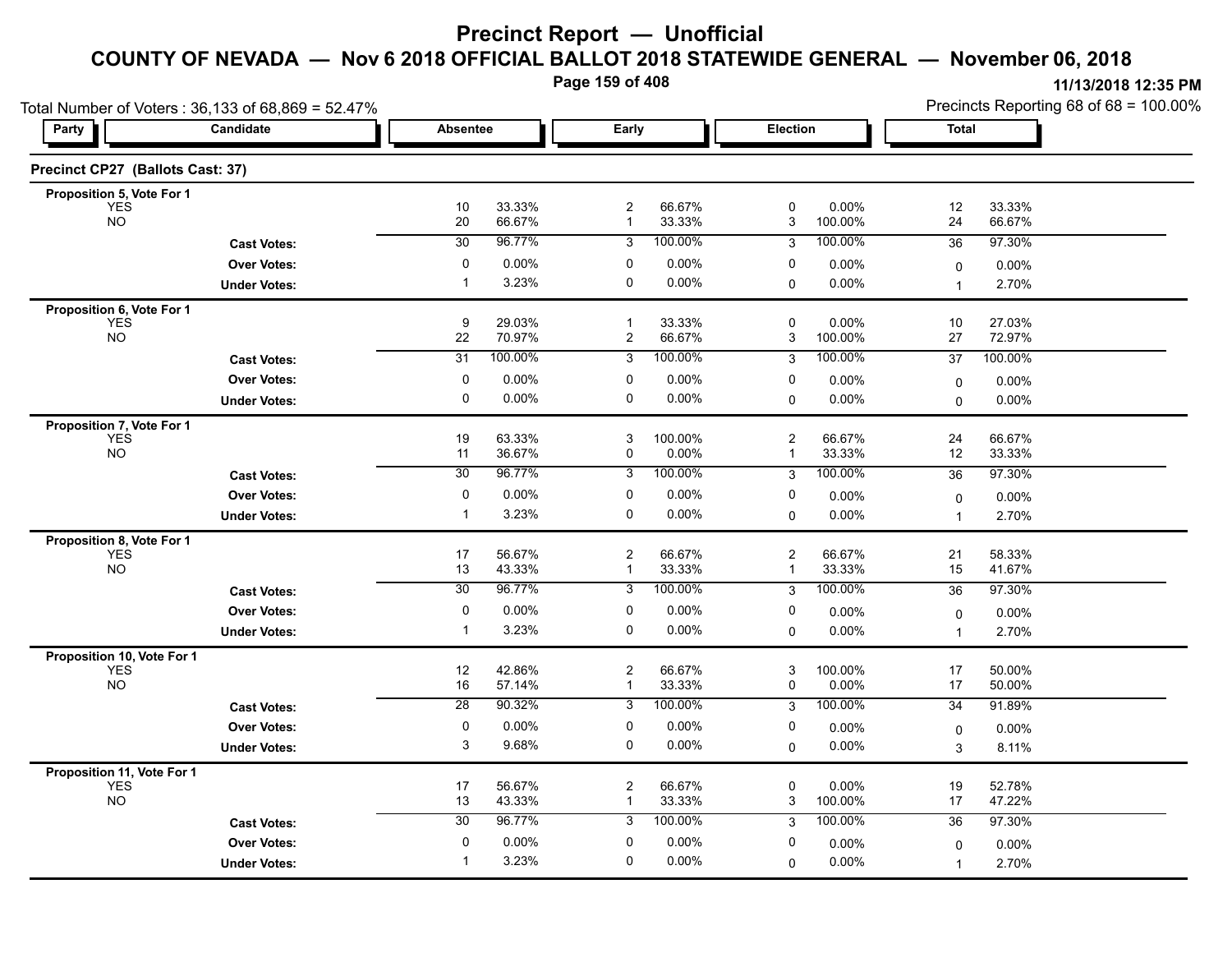**Page 160 of 408**

|                                          | Total Number of Voters: 36,133 of 68,869 = 52.47% |                                             |                  |        |                  |   |                  |              |                  | Precincts Reporting 68 of 68 = 100.00% |
|------------------------------------------|---------------------------------------------------|---------------------------------------------|------------------|--------|------------------|---|------------------|--------------|------------------|----------------------------------------|
| Party                                    | Candidate                                         | Early<br><b>Election</b><br><b>Absentee</b> |                  |        | Total            |   |                  |              |                  |                                        |
| Precinct CP27 (Ballots Cast: 37)         |                                                   |                                             |                  |        |                  |   |                  |              |                  |                                        |
| Proposition 12, Vote For 1<br><b>YES</b> |                                                   | 16                                          | 51.61%           | 2      | 66.67%           | 3 | 100.00%          | 21           | 56.76%           |                                        |
| <b>NO</b>                                |                                                   | 15                                          | 48.39%           |        | 33.33%           | 0 | $0.00\%$         | 16           | 43.24%           |                                        |
|                                          | <b>Cast Votes:</b>                                | 31                                          | 100.00%          | 3      | 100.00%          | 3 | 100.00%          | 37           | 100.00%          |                                        |
|                                          | <b>Over Votes:</b>                                | 0                                           | $0.00\%$         | 0      | 0.00%            | 0 | $0.00\%$         | $\mathbf 0$  | $0.00\%$         |                                        |
|                                          | <b>Under Votes:</b>                               | 0                                           | $0.00\%$         | 0      | $0.00\%$         | 0 | $0.00\%$         | 0            | $0.00\%$         |                                        |
| <b>Measure G. Vote For 1</b>             |                                                   |                                             |                  |        |                  |   |                  |              |                  |                                        |
| <b>YES</b><br><b>NO</b>                  |                                                   | 22                                          | 75.86%<br>24.14% | 3<br>0 | 100.00%<br>0.00% |   | 50.00%<br>50.00% | 26<br>8      | 76.47%<br>23.53% |                                        |
|                                          | <b>Cast Votes:</b>                                | 29                                          | 93.55%           | 3      | 100.00%          | 2 | 66.67%           | 34           | 91.89%           |                                        |
|                                          | <b>Over Votes:</b>                                | 0                                           | $0.00\%$         | 0      | $0.00\%$         | 0 | $0.00\%$         | $\mathbf{0}$ | $0.00\%$         |                                        |
|                                          | <b>Under Votes:</b>                               | 2                                           | 6.45%            | 0      | $0.00\%$         |   | 33.33%           | 3            | 8.11%            |                                        |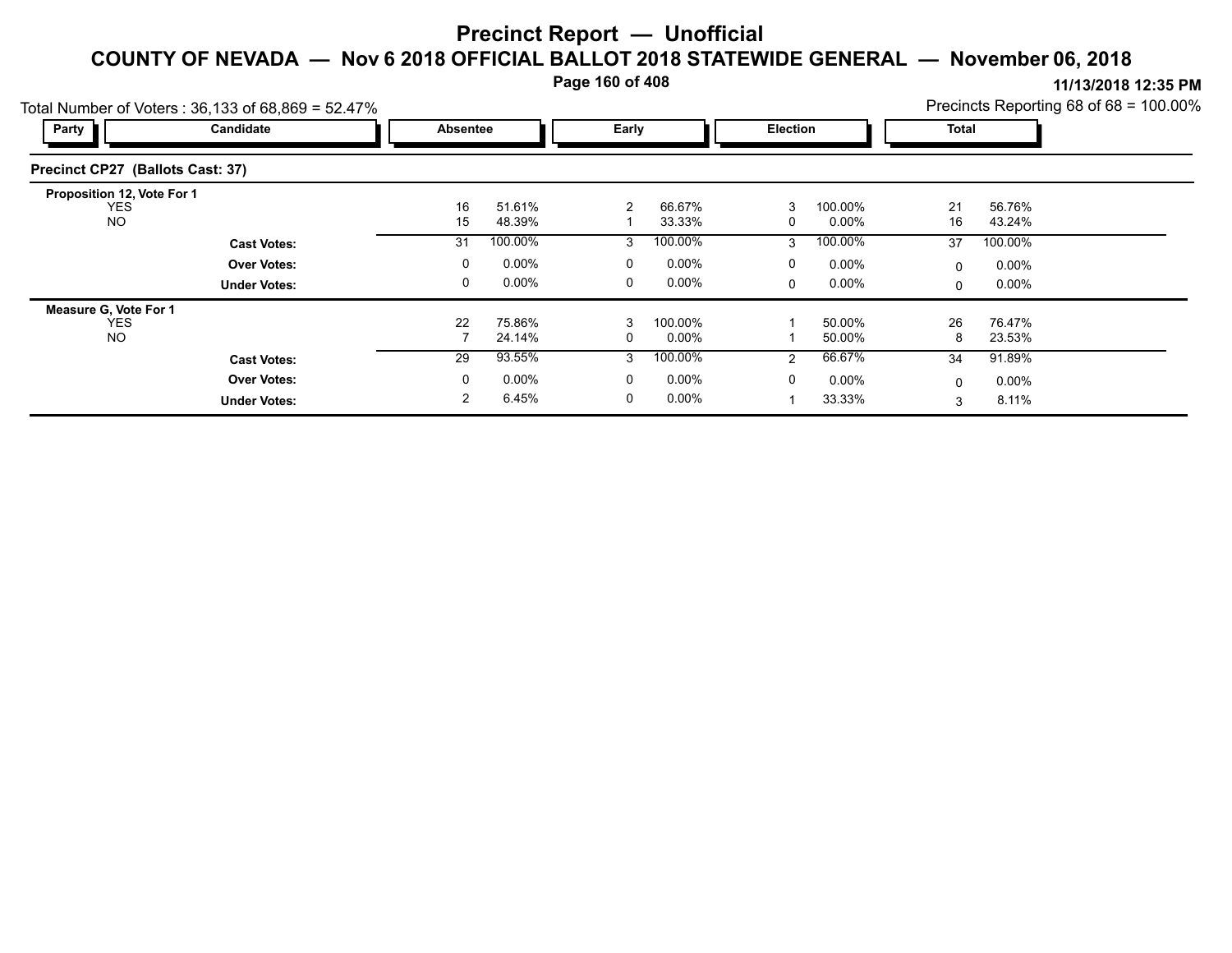**Page 161 of 408**

| Total Number of Voters: 36,133 of 68,869 = 52.47%                   |                      |                         |                         | Precincts Reporting 68 of 68 = 100.00% |  |  |
|---------------------------------------------------------------------|----------------------|-------------------------|-------------------------|----------------------------------------|--|--|
| <b>Candidate</b><br>Party                                           | Absentee             | Early                   | Election                | <b>Total</b>                           |  |  |
| Precinct CP28 (Ballots Cast: 1)                                     |                      |                         |                         |                                        |  |  |
| Governor, Vote For 1<br><b>REP</b><br>JOHN H. COX                   | $\pmb{0}$<br>0.00%   | $\pmb{0}$<br>0.00%      | 0<br>0.00%              | 0<br>0.00%                             |  |  |
| <b>DEM</b>                                                          | $\pmb{0}$            | $\pmb{0}$               | 100.00%                 | $\overline{1}$                         |  |  |
| <b>GAVIN NEWSOM</b>                                                 | 0.00%                | 0.00%                   | $\mathbf{1}$            | 100.00%                                |  |  |
| <b>Cast Votes:</b>                                                  | 0.00%                | 0.00%                   | 100.00%                 | 100.00%                                |  |  |
|                                                                     | $\mathbf 0$          | 0                       | $\mathbf{1}$            | $\overline{1}$                         |  |  |
| <b>Over Votes:</b>                                                  | 0                    | 0                       | 0                       | 0.00%                                  |  |  |
|                                                                     | 0.00%                | 0.00%                   | $0.00\%$                | 0                                      |  |  |
| <b>Under Votes:</b>                                                 | $\mathbf 0$          | $\pmb{0}$               | 0.00%                   | $\mathbf 0$                            |  |  |
|                                                                     | 0.00%                | 0.00%                   | $\Omega$                | $0.00\%$                               |  |  |
| Lieutenant Governor, Vote For 1                                     |                      |                         |                         |                                        |  |  |
| ED HERNANDEZ                                                        | $\mathbf 0$          | 0                       | $\mathbf 0$             | 0                                      |  |  |
| <b>DEM</b>                                                          | 0.00%                | 0.00%                   | $0.00\%$                | $0.00\%$                               |  |  |
| <b>DEM</b>                                                          | 0.00%                | 0.00%                   | 100.00%                 | 100.00%                                |  |  |
| ELENI KOUNALAKIS                                                    | 0                    | 0                       | 1                       | $\mathbf{1}$                           |  |  |
| <b>Cast Votes:</b>                                                  | 0.00%                | 0.00%                   | 100.00%                 | 100.00%                                |  |  |
|                                                                     | $\overline{0}$       | $\overline{0}$          | $\mathbf{1}$            | $\overline{1}$                         |  |  |
| <b>Over Votes:</b>                                                  | 0<br>0.00%           | $\pmb{0}$<br>0.00%      | 0<br>0.00%              |                                        |  |  |
| <b>Under Votes:</b>                                                 | $\Omega$<br>0.00%    | $\mathbf 0$<br>$0.00\%$ | $0.00\%$<br>$\Omega$    | $0.00\%$<br>0<br>0.00%<br>$\Omega$     |  |  |
|                                                                     |                      |                         |                         |                                        |  |  |
| Secretary of State, Vote For 1<br><b>ALEX PADILLA</b><br><b>DEM</b> | 0<br>0.00%           | $\pmb{0}$<br>0.00%      | 100.00%<br>$\mathbf{1}$ | 100.00%<br>$\overline{\mathbf{1}}$     |  |  |
| <b>REP</b>                                                          | 0                    | 0                       | 0.00%                   | 0                                      |  |  |
| <b>MARK P. MEUSER</b>                                               | 0.00%                | 0.00%                   | 0                       | 0.00%                                  |  |  |
| <b>Cast Votes:</b>                                                  | 0                    | 0                       | 100.00%                 | 100.00%                                |  |  |
|                                                                     | 0.00%                | 0.00%                   | $\mathbf{1}$            | $\overline{1}$                         |  |  |
| <b>Over Votes:</b>                                                  | 0                    | 0                       | 0                       | $0.00\%$                               |  |  |
|                                                                     | 0.00%                | 0.00%                   | 0.00%                   | 0                                      |  |  |
| <b>Under Votes:</b>                                                 | $\pmb{0}$            | $\pmb{0}$               | 0.00%                   | 0.00%                                  |  |  |
|                                                                     | 0.00%                | 0.00%                   | $\mathbf 0$             | $\Omega$                               |  |  |
| Controller, Vote For 1                                              |                      |                         |                         |                                        |  |  |
| <b>REP</b>                                                          | 0                    | $\pmb{0}$               | $\mathbf 0$             | 0                                      |  |  |
| KONSTANTINOS RODITIS                                                | 0.00%                | 0.00%                   | 0.00%                   | 0.00%                                  |  |  |
| <b>DEM</b>                                                          | $\pmb{0}$            | 0                       | 100.00%                 | 100.00%                                |  |  |
| BETTY T. YEE                                                        | 0.00%                | 0.00%                   | 1                       | $\overline{\mathbf{1}}$                |  |  |
| <b>Cast Votes:</b>                                                  | 0.00%                | 0.00%                   | 100.00%                 | 100.00%                                |  |  |
|                                                                     | $\overline{0}$       | $\overline{0}$          | $\mathbf{1}$            | $\overline{1}$                         |  |  |
| <b>Over Votes:</b>                                                  | 0.00%<br>0           | 0.00%<br>0              | 0<br>0.00%              |                                        |  |  |
|                                                                     | $\mathbf 0$<br>0.00% | $\mathbf 0$<br>0.00%    | 0.00%                   | $0.00\%$<br>0                          |  |  |
| <b>Under Votes:</b>                                                 |                      |                         | 0                       | 0.00%<br>$\Omega$                      |  |  |
| Treasurer, Vote For 1<br><b>REP</b><br><b>GREG CONLON</b>           | $\pmb{0}$<br>0.00%   | $\pmb{0}$<br>0.00%      | 0<br>0.00%              | 0<br>0.00%                             |  |  |
| <b>FIONA MA</b>                                                     | 0                    | 0                       | $\mathbf{1}$            | $\mathbf{1}$                           |  |  |
| <b>DEM</b>                                                          | 0.00%                | 0.00%                   | 100.00%                 | 100.00%                                |  |  |
| <b>Cast Votes:</b>                                                  | 0.00%                | 0.00%                   | 100.00%                 | 100.00%                                |  |  |
|                                                                     | $\mathbf 0$          | 0                       | $\mathbf{1}$            | $\overline{1}$                         |  |  |
| <b>Over Votes:</b>                                                  | 0.00%                | 0                       | 0                       | 0.00%                                  |  |  |
|                                                                     | 0                    | 0.00%                   | $0.00\%$                | 0                                      |  |  |
| <b>Under Votes:</b>                                                 | 0.00%                | 0                       | 0.00%                   | $0.00\%$                               |  |  |
|                                                                     | 0                    | 0.00%                   | $\mathbf 0$             | $\Omega$                               |  |  |
| <b>Attorney General, Vote For 1</b>                                 |                      |                         |                         |                                        |  |  |
| <b>REP</b>                                                          | $\pmb{0}$            | $\pmb{0}$               | 0                       | 0                                      |  |  |
| <b>STEVEN C BAILEY</b>                                              | 0.00%                | 0.00%                   | $0.00\%$                | 0.00%                                  |  |  |
| <b>DEM</b>                                                          | 0                    | 0                       | 100.00%                 | $\overline{1}$                         |  |  |
| <b>XAVIER BECERRA</b>                                               | 0.00%                | $0.00\%$                | $\mathbf{1}$            | 100.00%                                |  |  |
| <b>Cast Votes:</b>                                                  | 0.00%                | 0.00%                   | 100.00%                 | 100.00%                                |  |  |
|                                                                     | $\mathbf 0$          | 0                       | $\mathbf{1}$            | $\mathbf{1}$                           |  |  |
| <b>Over Votes:</b>                                                  | $\pmb{0}$            | $\pmb{0}$               | 0                       | 0.00%                                  |  |  |
|                                                                     | 0.00%                | 0.00%                   | $0.00\%$                | $\Omega$                               |  |  |
| <b>Under Votes:</b>                                                 | 0.00%                | 0.00%                   | 0.00%                   | $0.00\%$                               |  |  |
|                                                                     | 0                    | 0                       | $\mathbf 0$             | 0                                      |  |  |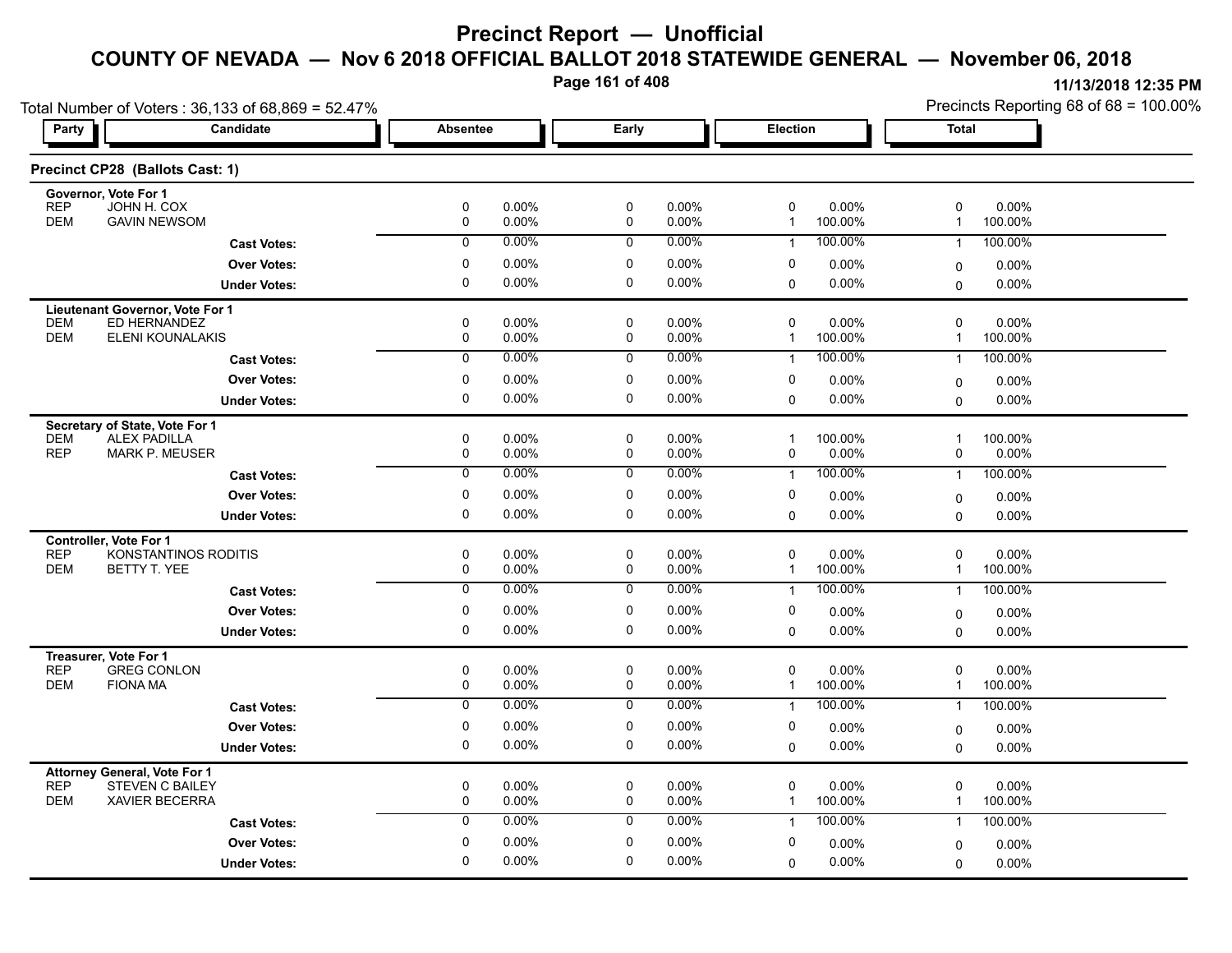**Page 162 of 408**

|                                                                             | Total Number of Voters: 36,133 of 68,869 = 52.47%                    |                          |                |                          |                |                             |                     | Precincts Reporting 68 of 68 = 100.00% |                     |  |  |
|-----------------------------------------------------------------------------|----------------------------------------------------------------------|--------------------------|----------------|--------------------------|----------------|-----------------------------|---------------------|----------------------------------------|---------------------|--|--|
| Party                                                                       | Candidate                                                            | <b>Absentee</b>          |                | Early                    |                | Election                    |                     | Total                                  |                     |  |  |
| Precinct CP28 (Ballots Cast: 1)                                             |                                                                      |                          |                |                          |                |                             |                     |                                        |                     |  |  |
| <b>Insurance Commissioner, Vote For 1</b>                                   |                                                                      |                          |                |                          |                |                             |                     |                                        |                     |  |  |
| RICARDO LARA<br><b>DEM</b><br>STEVE POIZNER                                 |                                                                      | 0<br>0                   | 0.00%<br>0.00% | $\pmb{0}$<br>0           | 0.00%<br>0.00% | $\mathbf{1}$<br>0           | 100.00%<br>0.00%    | $\overline{1}$<br>0                    | 100.00%<br>$0.00\%$ |  |  |
|                                                                             | <b>Cast Votes:</b>                                                   | $\overline{0}$           | 0.00%          | $\mathbf 0$              | 0.00%          | $\mathbf{1}$                | 100.00%             | $\mathbf{1}$                           | 100.00%             |  |  |
|                                                                             | <b>Over Votes:</b>                                                   | $\mathbf 0$              | 0.00%          | $\pmb{0}$                | 0.00%          | 0                           | 0.00%               | 0                                      | $0.00\%$            |  |  |
|                                                                             | <b>Under Votes:</b>                                                  | $\mathbf 0$              | 0.00%          | $\mathbf 0$              | 0.00%          | $\Omega$                    | $0.00\%$            | $\Omega$                               | 0.00%               |  |  |
|                                                                             | Member, State Board of Equalization District 1, Vote For 1           |                          |                |                          |                |                             |                     |                                        |                     |  |  |
| <b>TOM HALLINAN</b><br><b>DEM</b><br><b>REP</b>                             |                                                                      | $\pmb{0}$                | 0.00%          | 0                        | 0.00%          | 1                           | 100.00%             | $\overline{1}$                         | 100.00%             |  |  |
| <b>TED GAINES</b>                                                           |                                                                      | 0                        | 0.00%          | 0                        | 0.00%          | 0                           | 0.00%               | 0                                      | $0.00\%$            |  |  |
|                                                                             | <b>Cast Votes:</b>                                                   | $\mathbf{0}$             | 0.00%          | 0                        | 0.00%          | $\mathbf{1}$                | 100.00%             | $\overline{1}$                         | 100.00%             |  |  |
|                                                                             | <b>Over Votes:</b>                                                   | 0                        | 0.00%          | 0                        | 0.00%          | 0                           | $0.00\%$            | 0                                      | $0.00\%$            |  |  |
|                                                                             | <b>Under Votes:</b>                                                  | $\mathbf 0$              | 0.00%          | 0                        | 0.00%          | $\Omega$                    | $0.00\%$            | $\Omega$                               | 0.00%               |  |  |
| United States Senate, Vote For 1                                            |                                                                      |                          |                |                          |                |                             |                     |                                        |                     |  |  |
| <b>DEM</b><br><b>DIANNE FEINSTEIN</b><br><b>DEM</b><br><b>KEVIN DE LEON</b> |                                                                      | $\mathbf 0$<br>$\pmb{0}$ | 0.00%<br>0.00% | $\mathbf 0$<br>$\pmb{0}$ | 0.00%<br>0.00% | $\mathbf 0$<br>$\mathbf{1}$ | $0.00\%$<br>100.00% | 0<br>$\overline{1}$                    | $0.00\%$<br>100.00% |  |  |
|                                                                             | <b>Cast Votes:</b>                                                   | 0                        | 0.00%          | 0                        | 0.00%          | $\mathbf{1}$                | 100.00%             | $\mathbf{1}$                           | 100.00%             |  |  |
|                                                                             | <b>Over Votes:</b>                                                   | 0                        | 0.00%          | 0                        | 0.00%          | 0                           | $0.00\%$            | 0                                      | $0.00\%$            |  |  |
|                                                                             | <b>Under Votes:</b>                                                  | $\mathbf 0$              | 0.00%          | 0                        | 0.00%          | $\mathbf 0$                 | $0.00\%$            | 0                                      | $0.00\%$            |  |  |
|                                                                             |                                                                      |                          |                |                          |                |                             |                     |                                        |                     |  |  |
| <b>REP</b><br>DOUG LA MALFA                                                 | House of Representatives of the United States District 1, Vote For 1 | 0                        | 0.00%          | 0                        | 0.00%          | $\mathbf 0$                 | $0.00\%$            | 0                                      | $0.00\%$            |  |  |
| <b>DEM</b><br><b>AUDREY DENNEY</b>                                          |                                                                      | $\mathbf 0$              | 0.00%          | 0                        | 0.00%          | 1                           | 100.00%             | $\overline{\mathbf{1}}$                | 100.00%             |  |  |
|                                                                             | <b>Cast Votes:</b>                                                   | $\overline{0}$           | 0.00%          | $\mathbf 0$              | 0.00%          | $\mathbf{1}$                | 100.00%             | $\overline{1}$                         | 100.00%             |  |  |
|                                                                             | <b>Over Votes:</b>                                                   | 0                        | 0.00%          | 0                        | 0.00%          | 0                           | $0.00\%$            | 0                                      | 0.00%               |  |  |
|                                                                             | <b>Under Votes:</b>                                                  | $\Omega$                 | 0.00%          | 0                        | 0.00%          | $\Omega$                    | $0.00\%$            | $\Omega$                               | 0.00%               |  |  |
| State Assembly District 1, Vote For 1                                       |                                                                      |                          |                |                          |                |                             |                     |                                        |                     |  |  |
| <b>REP</b><br><b>BRIAN DAHLE</b>                                            |                                                                      | $\mathbf 0$              | 0.00%          | $\pmb{0}$                | 0.00%          | $\mathbf 0$                 | 0.00%               | 0                                      | 0.00%               |  |  |
| <b>DEM</b><br><b>CALEEN SISK</b>                                            |                                                                      | 0                        | 0.00%          | 0                        | 0.00%          | $\mathbf{1}$                | 100.00%             | $\mathbf{1}$                           | 100.00%             |  |  |
|                                                                             | <b>Cast Votes:</b>                                                   | $\overline{0}$           | 0.00%          | 0                        | $0.00\%$       | $\mathbf{1}$                | 100.00%             | $\overline{1}$                         | 100.00%             |  |  |
|                                                                             | <b>Over Votes:</b>                                                   | 0                        | 0.00%          | 0                        | 0.00%          | 0                           | $0.00\%$            | 0                                      | $0.00\%$            |  |  |
|                                                                             | <b>Under Votes:</b>                                                  | 0                        | 0.00%          | 0                        | 0.00%          | $\mathbf 0$                 | 0.00%               | $\Omega$                               | $0.00\%$            |  |  |
|                                                                             | For Associate Justice, Supreme Court - Carol A. Corrigan, Vote For 1 |                          |                |                          |                |                             |                     |                                        |                     |  |  |
| <b>YES</b><br><b>NO</b>                                                     |                                                                      | $\pmb{0}$<br>0           | 0.00%<br>0.00% | $\pmb{0}$<br>0           | 0.00%<br>0.00% | 1<br>0                      | 100.00%<br>$0.00\%$ | $\overline{1}$<br>0                    | 100.00%<br>0.00%    |  |  |
|                                                                             | <b>Cast Votes:</b>                                                   | $\mathbf 0$              | 0.00%          | 0                        | 0.00%          | $\mathbf{1}$                | 100.00%             | $\overline{1}$                         | 100.00%             |  |  |
|                                                                             | <b>Over Votes:</b>                                                   | 0                        | 0.00%          | 0                        | 0.00%          | 0                           |                     |                                        |                     |  |  |
|                                                                             |                                                                      | 0                        | 0.00%          | $\mathbf 0$              | 0.00%          |                             | 0.00%               | 0                                      | 0.00%               |  |  |
|                                                                             | <b>Under Votes:</b>                                                  |                          |                |                          |                | $\Omega$                    | $0.00\%$            | $\Omega$                               | 0.00%               |  |  |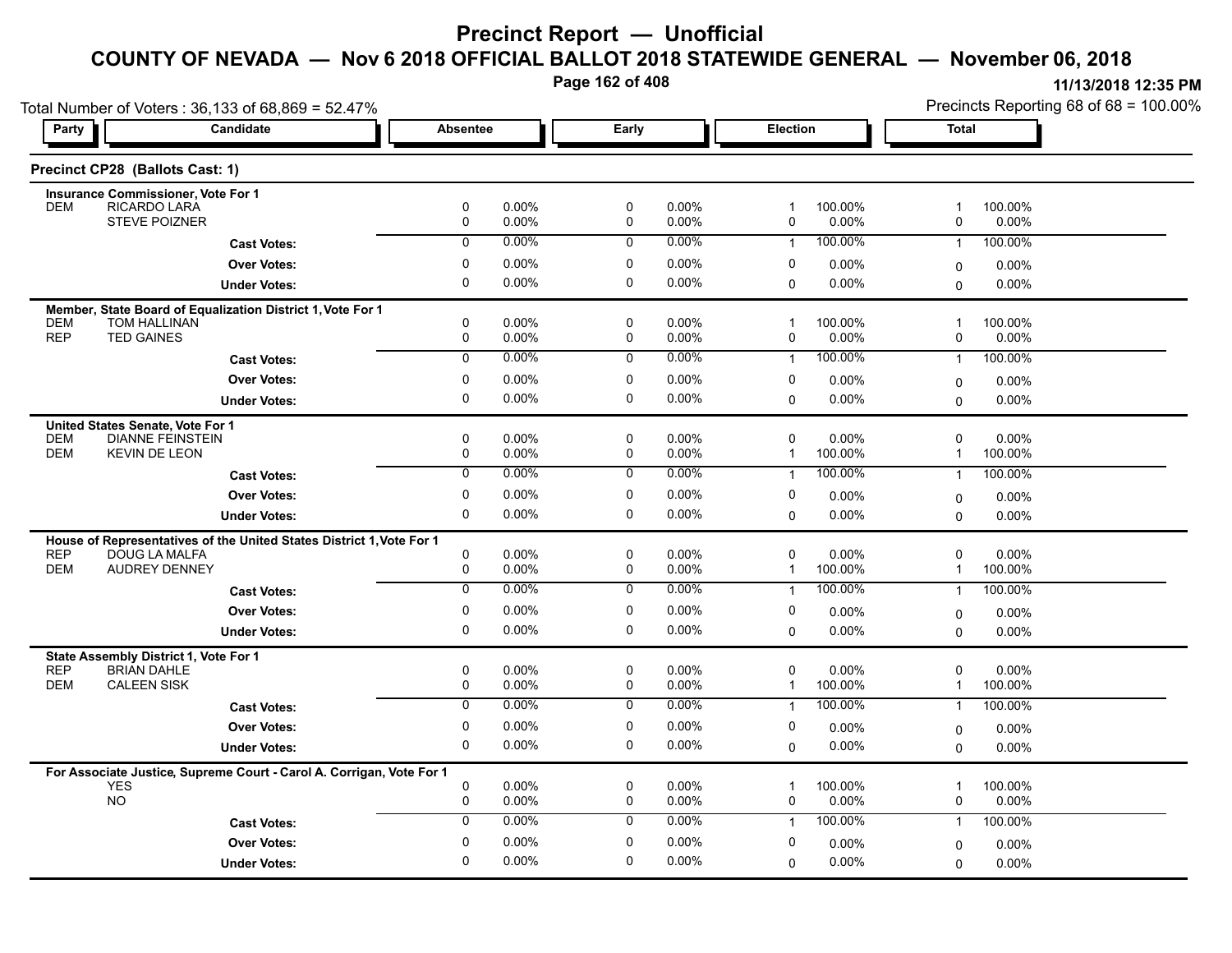### **Precinct Report — Unofficial**

## **COUNTY OF NEVADA — Nov 6 2018 OFFICIAL BALLOT 2018 STATEWIDE GENERAL — November 06, 2018**

**Page 163 of 408**

|                          | Total Number of Voters: 36,133 of 68,869 = 52.47%                                 |                            |                |                            |                |                   |                     | Precincts Reporting 68 of 68 = 100.00% |                    |  |
|--------------------------|-----------------------------------------------------------------------------------|----------------------------|----------------|----------------------------|----------------|-------------------|---------------------|----------------------------------------|--------------------|--|
| Party                    | Candidate                                                                         | <b>Absentee</b>            |                | <b>Early</b>               |                | Election          |                     | <b>Total</b>                           |                    |  |
|                          | Precinct CP28 (Ballots Cast: 1)                                                   |                            |                |                            |                |                   |                     |                                        |                    |  |
|                          | For Associate Justice, Supreme Court - Leondra R. Kruger, Vote For 1              |                            |                |                            |                |                   |                     |                                        |                    |  |
| YES<br><b>NO</b>         |                                                                                   | 0<br>0                     | 0.00%<br>0.00% | 0<br>0                     | 0.00%<br>0.00% | $\mathbf{1}$<br>0 | 100.00%<br>0.00%    | 1<br>0                                 | 100.00%<br>0.00%   |  |
|                          |                                                                                   | $\mathbf 0$                | 0.00%          | 0                          | 0.00%          |                   | 100.00%             |                                        |                    |  |
|                          | <b>Cast Votes:</b>                                                                |                            |                |                            |                | $\mathbf{1}$      |                     | $\overline{1}$                         | 100.00%            |  |
|                          | <b>Over Votes:</b>                                                                | $\pmb{0}$                  | 0.00%          | $\pmb{0}$                  | 0.00%          | 0                 | 0.00%               | 0                                      | 0.00%              |  |
|                          | <b>Under Votes:</b>                                                               | 0                          | 0.00%          | 0                          | 0.00%          | $\Omega$          | $0.00\%$            | 0                                      | $0.00\%$           |  |
|                          | For Associate Justice, Court of Appeal, Third District - Cole Blease, Vote For 1  |                            |                |                            |                |                   |                     |                                        |                    |  |
| <b>YES</b><br><b>NO</b>  |                                                                                   | 0                          | 0.00%<br>0.00% | $\pmb{0}$<br>0             | 0.00%<br>0.00% | 0<br>$\mathbf{1}$ | $0.00\%$<br>100.00% | 0<br>$\mathbf{1}$                      | 0.00%<br>100.00%   |  |
|                          |                                                                                   | 0                          | 0.00%          | 0                          | 0.00%          | $\mathbf{1}$      | 100.00%             |                                        |                    |  |
|                          | <b>Cast Votes:</b>                                                                |                            |                |                            |                |                   |                     | $\overline{1}$                         | 100.00%            |  |
|                          | <b>Over Votes:</b>                                                                | 0                          | 0.00%          | 0                          | 0.00%          | 0                 | 0.00%               | 0                                      | 0.00%              |  |
|                          | <b>Under Votes:</b>                                                               | $\mathbf 0$                | 0.00%          | 0                          | 0.00%          | $\Omega$          | $0.00\%$            | 0                                      | 0.00%              |  |
|                          | For Associate Justice, Court of Appeal, Third District - Louis Mauro, Vote For 1  |                            |                |                            |                |                   |                     |                                        |                    |  |
| <b>YES</b>               |                                                                                   | 0                          | 0.00%          | 0                          | 0.00%          | 0                 | 0.00%               | 0                                      | 0.00%              |  |
| <b>NO</b>                |                                                                                   | 0                          | 0.00%          | 0                          | 0.00%          | 1                 | 100.00%             | $\mathbf{1}$                           | 100.00%            |  |
|                          | <b>Cast Votes:</b>                                                                | $\overline{0}$             | 0.00%          | $\mathbf 0$                | $0.00\%$       | $\mathbf{1}$      | 100.00%             | $\mathbf{1}$                           | 100.00%            |  |
|                          | <b>Over Votes:</b>                                                                | $\mathbf 0$                | $0.00\%$       | 0                          | 0.00%          | 0                 | $0.00\%$            | 0                                      | 0.00%              |  |
|                          | <b>Under Votes:</b>                                                               | $\mathbf 0$                | 0.00%          | 0                          | 0.00%          | $\Omega$          | $0.00\%$            | $\Omega$                               | 0.00%              |  |
|                          | Superintendent of Public Instruction, Vote For 1                                  |                            |                |                            |                |                   |                     |                                        |                    |  |
| DS                       | <b>MARSHALL TUCK</b>                                                              | $\mathbf 0$                | 0.00%          | $\pmb{0}$                  | 0.00%          | $\mathbf 0$       | 0.00%               | 0                                      | 0.00%              |  |
| jDS                      | TONY K. THURMOND                                                                  | 0                          | 0.00%          | 0                          | 0.00%          | $\mathbf{1}$      | 100.00%             | $\mathbf{1}$                           | 100.00%            |  |
|                          | <b>Cast Votes:</b>                                                                | $\overline{0}$             | 0.00%          | $\overline{0}$             | 0.00%          | $\mathbf{1}$      | 100.00%             | $\mathbf{1}$                           | 100.00%            |  |
|                          | <b>Over Votes:</b>                                                                | $\mathbf 0$                | 0.00%          | $\mathbf 0$                | 0.00%          | $\mathbf 0$       | 0.00%               | 0                                      | 0.00%              |  |
|                          | <b>Under Votes:</b>                                                               | $\mathbf 0$                | 0.00%          | 0                          | 0.00%          | $\Omega$          | 0.00%               | $\Omega$                               | $0.00\%$           |  |
|                          | District Board Member, Nevada County Board of Education Trustee Area2, Vote For 1 |                            |                |                            |                |                   |                     |                                        |                    |  |
| DS                       | <b>HEINO NICOLAI</b>                                                              |                            | 0.00%          | 0                          | 0.00%          | 1                 | 100.00%             | 1                                      | 100.00%            |  |
| jDS                      | JOHN V "JACK" MEEKS                                                               | $\mathbf 0$                | 0.00%          | $\mathbf 0$                | 0.00%          | $\mathbf 0$       | 0.00%               | 0                                      | $0.00\%$           |  |
|                          | <b>Cast Votes:</b>                                                                | $\overline{0}$             | 0.00%          | 0                          | $0.00\%$       | $\mathbf{1}$      | 100.00%             | $\overline{1}$                         | 100.00%            |  |
|                          | <b>Over Votes:</b>                                                                | $\mathbf 0$                | 0.00%          | 0                          | 0.00%          | 0                 | 0.00%               | 0                                      | 0.00%              |  |
|                          | <b>Under Votes:</b>                                                               | $\mathbf 0$                | 0.00%          | $\mathbf 0$                | 0.00%          | $\Omega$          | 0.00%               | $\Omega$                               | $0.00\%$           |  |
|                          | Board Member, Grass Valley Elementary School District, Vote For 3                 |                            |                |                            |                |                   |                     |                                        |                    |  |
| <b>IDS</b>               | <b>LISA JARVIS</b>                                                                | $\mathbf 0$                | 0.00%          | $\mathbf 0$                | 0.00%          | 1                 | 33.33%              | 1                                      | 33.33%             |  |
| <b>IDS</b>               | <b>JEANNE MICHAEL</b>                                                             | 0                          | 0.00%          | 0                          | 0.00%          | 1                 | 33.33%              | 1                                      | 33.33%             |  |
| <b>IDS</b><br><b>IDS</b> | ANDREA M. AANESTAD BRADLEY<br><b>DON BRANSON</b>                                  | $\mathbf 0$<br>$\mathbf 0$ | 0.00%<br>0.00% | $\mathbf 0$<br>$\mathbf 0$ | 0.00%<br>0.00% | -1<br>0           | 33.33%<br>$0.00\%$  | -1<br>0                                | 33.33%<br>$0.00\%$ |  |
|                          |                                                                                   | $\mathbf 0$                | 0.00%          | $\mathbf 0$                | 0.00%          |                   | 100.00%             |                                        |                    |  |
|                          | <b>Cast Votes:</b>                                                                |                            |                |                            |                | 3                 |                     | 3                                      | 100.00%            |  |
|                          | <b>Over Votes:</b>                                                                | $\mathbf 0$                | 0.00%          | 0                          | 0.00%          | 0                 | 0.00%               | 0                                      | 0.00%              |  |
|                          | <b>Under Votes:</b>                                                               | $\Omega$                   | 0.00%          | $\mathbf 0$                | 0.00%          | $\Omega$          | 0.00%               | 0                                      | $0.00\%$           |  |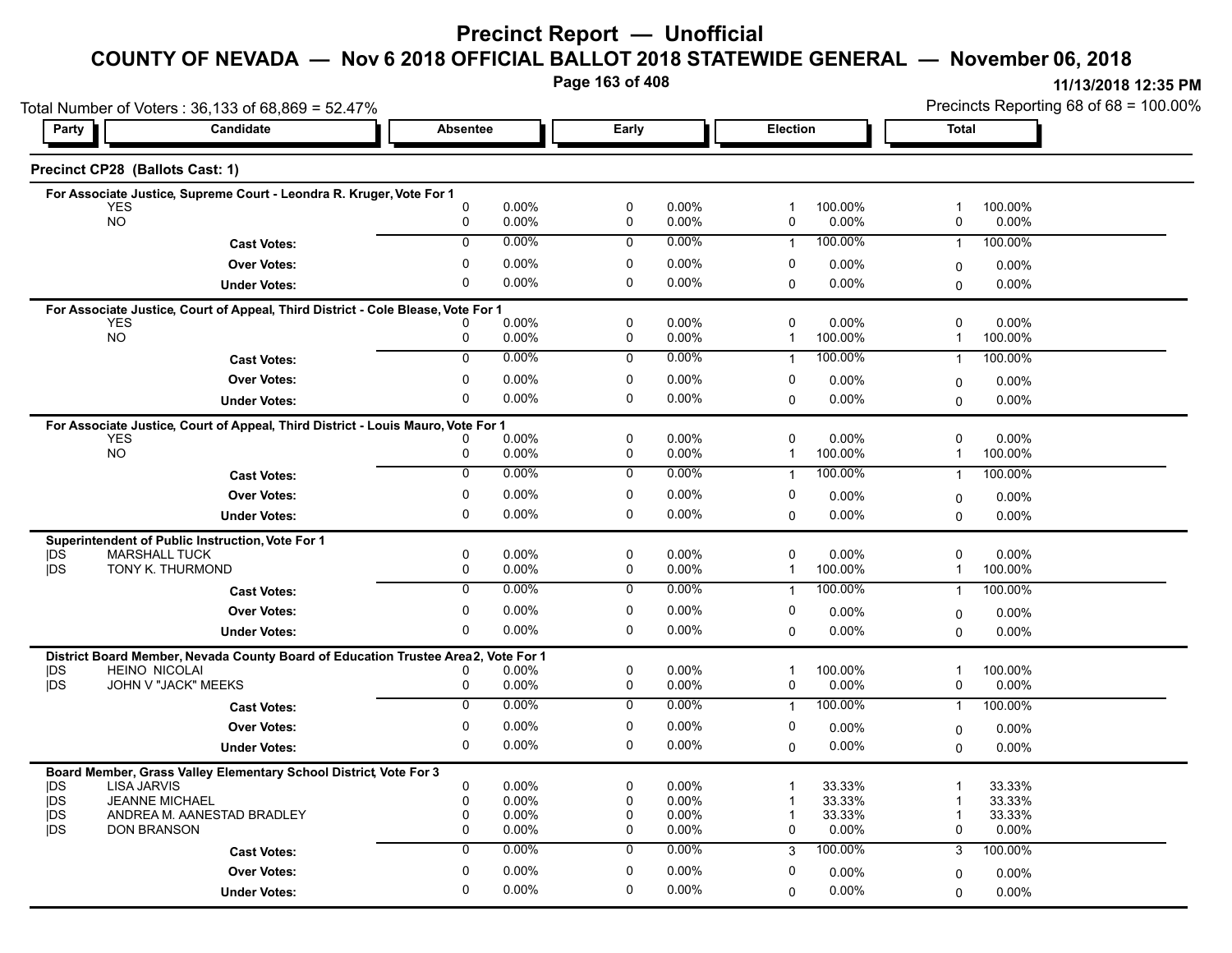**Page 164 of 408**

|                                         | Total Number of Voters: 36,133 of 68,869 = 52.47%                           |                 |                   |                |                |                   |                     | Precincts Reporting 68 of 68 = 100.00% |                  |  |
|-----------------------------------------|-----------------------------------------------------------------------------|-----------------|-------------------|----------------|----------------|-------------------|---------------------|----------------------------------------|------------------|--|
| Party                                   | Candidate                                                                   | <b>Absentee</b> |                   | Early          |                |                   | <b>Election</b>     |                                        | <b>Total</b>     |  |
|                                         | Precinct CP28 (Ballots Cast: 1)                                             |                 |                   |                |                |                   |                     |                                        |                  |  |
|                                         | Sheriff-Coroner-Public Administrator, Vote For 1                            |                 |                   |                |                |                   |                     |                                        |                  |  |
| DS<br>jDS                               | <b>SHANNAN MOON</b><br><b>BILL SMETHERS</b>                                 | 0<br>0          | $0.00\%$<br>0.00% | 0<br>0         | 0.00%<br>0.00% | 0<br>$\mathbf{1}$ | $0.00\%$            | 0<br>$\overline{1}$                    | 0.00%            |  |
|                                         |                                                                             |                 |                   |                |                |                   | 100.00%             |                                        | 100.00%          |  |
|                                         | <b>Cast Votes:</b>                                                          | $\mathbf 0$     | 0.00%             | $\mathbf 0$    | 0.00%          | $\mathbf{1}$      | 100.00%             | $\overline{1}$                         | 100.00%          |  |
|                                         | <b>Over Votes:</b>                                                          | 0               | $0.00\%$          | 0              | 0.00%          | 0                 | 0.00%               | $\mathbf 0$                            | $0.00\%$         |  |
|                                         | <b>Under Votes:</b>                                                         | 0               | 0.00%             | 0              | 0.00%          | $\mathbf 0$       | $0.00\%$            | 0                                      | 0.00%            |  |
|                                         | Member, City of Grass Valley City Council, Vote For 2<br><b>BEN AGUILAR</b> | $\Omega$        | 0.00%             | $\mathbf 0$    | 0.00%          | 0                 | 0.00%               | $\mathbf 0$                            | 0.00%            |  |
| <b>IDS</b><br>jDS                       | HILARY HODGE                                                                | 0               | $0.00\%$          | 0              | 0.00%          | $\mathbf{1}$      | 50.00%              | 1                                      | 50.00%           |  |
| <b>IDS</b>                              | <b>STEVEN SLACK</b>                                                         | $\Omega$        | $0.00\%$          | 0              | 0.00%          | 0                 | 0.00%               | 0                                      | 0.00%            |  |
| <b>IDS</b>                              | <b>BOB BRANSTROM</b>                                                        | 0               | 0.00%             | 0              | 0.00%          | $\mathbf{1}$      | 50.00%              | $\overline{1}$                         | 50.00%           |  |
|                                         | <b>Cast Votes:</b>                                                          | $\overline{0}$  | 0.00%             | $\overline{0}$ | 0.00%          | $\overline{2}$    | 100.00%             | $\overline{2}$                         | 100.00%          |  |
|                                         | <b>Over Votes:</b>                                                          | 0               | $0.00\%$          | 0              | 0.00%          | 0                 | 0.00%               | 0                                      | 0.00%            |  |
|                                         | <b>Under Votes:</b>                                                         | 0               | 0.00%             | 0              | 0.00%          | 0                 | $0.00\%$            | $\Omega$                               | 0.00%            |  |
|                                         | Director, Nevada Irrigation District Division II, Vote For 1                |                 |                   |                |                |                   |                     |                                        |                  |  |
| DS                                      | <b>BRUCE HERRING</b>                                                        | 0               | 0.00%             | 0              | 0.00%          | $\mathbf{1}$      | 100.00%             | $\mathbf 1$                            | 100.00%          |  |
| <b>IDS</b>                              | <b>CHRIS BIERWAGEN</b>                                                      | 0               | $0.00\%$          | 0              | 0.00%          | 0                 | $0.00\%$            | 0                                      | 0.00%            |  |
|                                         | <b>Cast Votes:</b>                                                          | $\overline{0}$  | 0.00%             | $\overline{0}$ | 0.00%          | $\mathbf{1}$      | 100.00%             | $\overline{1}$                         | 100.00%          |  |
|                                         | <b>Over Votes:</b>                                                          | 0               | 0.00%             | 0              | 0.00%          | 0                 | $0.00\%$            | $\mathbf 0$                            | 0.00%            |  |
|                                         | <b>Under Votes:</b>                                                         | 0               | 0.00%             | 0              | 0.00%          | $\Omega$          | $0.00\%$            | $\mathbf 0$                            | $0.00\%$         |  |
| Proposition 1, Vote For 1               |                                                                             |                 |                   |                |                |                   |                     |                                        |                  |  |
| <b>YES</b><br><b>NO</b>                 |                                                                             | 0<br>0          | 0.00%<br>0.00%    | 0<br>0         | 0.00%<br>0.00% | $\mathbf{1}$<br>0 | 100.00%<br>$0.00\%$ | $\overline{1}$<br>0                    | 100.00%<br>0.00% |  |
|                                         |                                                                             | $\overline{0}$  | 0.00%             | $\overline{0}$ | $0.00\%$       |                   | 100.00%             |                                        |                  |  |
|                                         | <b>Cast Votes:</b>                                                          |                 |                   |                |                | $\mathbf{1}$      |                     | $\overline{1}$                         | 100.00%          |  |
|                                         | <b>Over Votes:</b>                                                          | 0               | $0.00\%$          | 0              | 0.00%          | 0                 | $0.00\%$            | $\mathbf 0$                            | 0.00%            |  |
|                                         | <b>Under Votes:</b>                                                         | 0               | 0.00%             | 0              | 0.00%          | 0                 | $0.00\%$            | $\Omega$                               | 0.00%            |  |
| Proposition 2, Vote For 1               |                                                                             |                 |                   |                |                |                   |                     |                                        |                  |  |
| YES<br><b>NO</b>                        |                                                                             | 0<br>0          | 0.00%<br>0.00%    | 0<br>0         | 0.00%<br>0.00% | $\mathbf{1}$<br>0 | 100.00%<br>$0.00\%$ | 1<br>0                                 | 100.00%<br>0.00% |  |
|                                         |                                                                             | $\overline{0}$  | 0.00%             | $\overline{0}$ | 0.00%          | $\mathbf{1}$      | 100.00%             | $\overline{1}$                         | 100.00%          |  |
|                                         | <b>Cast Votes:</b>                                                          |                 |                   |                |                |                   |                     |                                        |                  |  |
|                                         | <b>Over Votes:</b>                                                          | $\pmb{0}$       | 0.00%             | $\pmb{0}$      | 0.00%          | 0                 | $0.00\%$            | 0                                      | 0.00%            |  |
|                                         | <b>Under Votes:</b>                                                         | 0               | 0.00%             | 0              | 0.00%          | $\Omega$          | $0.00\%$            | $\Omega$                               | 0.00%            |  |
| Proposition 3, Vote For 1<br><b>YES</b> |                                                                             | 0               | 0.00%             | $\pmb{0}$      | 0.00%          | $\mathbf{1}$      | 100.00%             | $\overline{1}$                         | 100.00%          |  |
| <b>NO</b>                               |                                                                             | 0               | 0.00%             | 0              | 0.00%          | 0                 | 0.00%               | 0                                      | 0.00%            |  |
|                                         | <b>Cast Votes:</b>                                                          | $\mathbf 0$     | $0.00\%$          | 0              | 0.00%          | $\mathbf{1}$      | 100.00%             | $\mathbf{1}$                           | 100.00%          |  |
|                                         | <b>Over Votes:</b>                                                          | $\mathbf 0$     | $0.00\%$          | 0              | 0.00%          | 0                 | 0.00%               |                                        | 0.00%            |  |
|                                         |                                                                             | $\Omega$        | 0.00%             | 0              | 0.00%          |                   | $0.00\%$            | 0                                      |                  |  |
|                                         | <b>Under Votes:</b>                                                         |                 |                   |                |                | 0                 |                     | 0                                      | 0.00%            |  |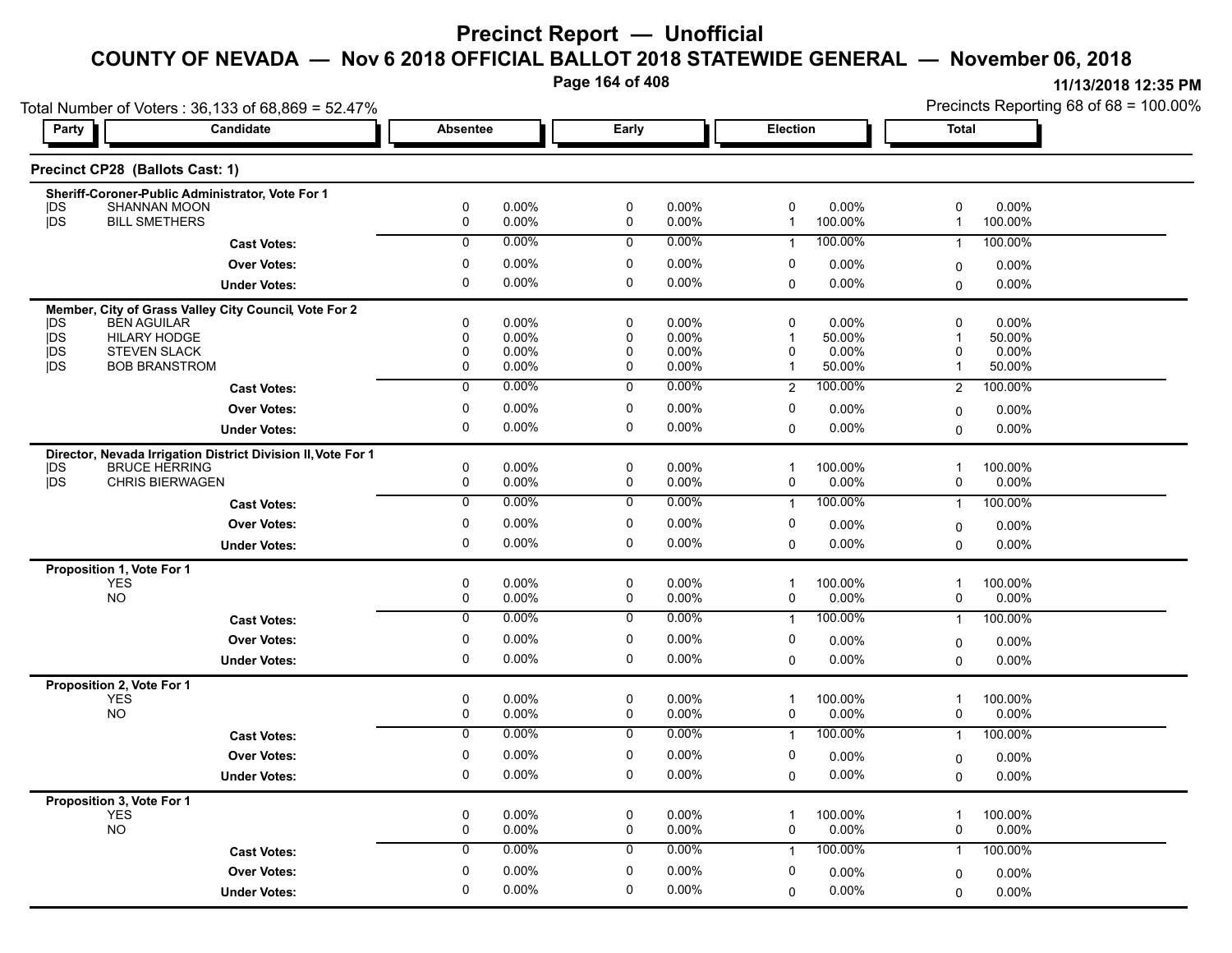**Page 165 of 408**

|                                          | Total Number of Voters: 36,133 of 68,869 = 52.47% |                                  |                |                |                                       |                                                   | Precincts Reporting 68 of 68 = 100.00% |  |  |
|------------------------------------------|---------------------------------------------------|----------------------------------|----------------|----------------|---------------------------------------|---------------------------------------------------|----------------------------------------|--|--|
| Party                                    | Candidate                                         | <b>Absentee</b>                  | Early          |                | Election                              | <b>Total</b>                                      |                                        |  |  |
| Precinct CP28 (Ballots Cast: 1)          |                                                   |                                  |                |                |                                       |                                                   |                                        |  |  |
| Proposition 4, Vote For 1                |                                                   |                                  |                |                |                                       |                                                   |                                        |  |  |
| YES<br><b>NO</b>                         |                                                   | $\pmb{0}$<br>0.00%<br>0.00%<br>0 | $\pmb{0}$<br>0 | 0.00%<br>0.00% | 100.00%<br>$\mathbf{1}$<br>0.00%<br>0 | 100.00%<br>$\overline{1}$<br>0.00%<br>0           |                                        |  |  |
|                                          | <b>Cast Votes:</b>                                | 0.00%<br>0                       | 0              | 0.00%          | 100.00%<br>$\mathbf{1}$               | 100.00%<br>$\overline{1}$                         |                                        |  |  |
|                                          | <b>Over Votes:</b>                                | 0<br>0.00%                       | 0              | 0.00%          | 0<br>$0.00\%$                         | 0.00%<br>$\mathbf 0$                              |                                        |  |  |
|                                          | <b>Under Votes:</b>                               | $\mathbf 0$<br>$0.00\%$          | $\pmb{0}$      | 0.00%          | $0.00\%$<br>0                         | $0.00\%$<br>0                                     |                                        |  |  |
| Proposition 5, Vote For 1                |                                                   |                                  |                |                |                                       |                                                   |                                        |  |  |
| YES<br>NO                                |                                                   | 0<br>$0.00\%$<br>0<br>0.00%      | 0<br>0         | 0.00%<br>0.00% | 0.00%<br>0<br>100.00%<br>$\mathbf{1}$ | 0.00%<br>$\mathbf 0$<br>100.00%<br>$\overline{1}$ |                                        |  |  |
|                                          | <b>Cast Votes:</b>                                | 0.00%<br>$\overline{0}$          | 0              | 0.00%          | 100.00%<br>$\mathbf{1}$               | 100.00%<br>$\overline{1}$                         |                                        |  |  |
|                                          | <b>Over Votes:</b>                                | 0.00%<br>0                       | $\pmb{0}$      | 0.00%          | 0<br>$0.00\%$                         | 0.00%<br>0                                        |                                        |  |  |
|                                          | <b>Under Votes:</b>                               | 0<br>0.00%                       | 0              | 0.00%          | $0.00\%$<br>$\Omega$                  | 0.00%<br>0                                        |                                        |  |  |
| Proposition 6, Vote For 1                |                                                   |                                  |                |                |                                       |                                                   |                                        |  |  |
| <b>YES</b>                               |                                                   | 0<br>0.00%                       | $\mathbf 0$    | 0.00%          | 0<br>$0.00\%$                         | $\mathbf 0$<br>$0.00\%$                           |                                        |  |  |
| <b>NO</b>                                |                                                   | 0<br>0.00%                       | 0              | 0.00%          | 100.00%<br>$\mathbf{1}$               | 100.00%<br>$\mathbf 1$                            |                                        |  |  |
|                                          | <b>Cast Votes:</b>                                | 0.00%<br>0                       | 0              | 0.00%          | 100.00%<br>$\mathbf{1}$               | 100.00%<br>$\overline{1}$                         |                                        |  |  |
|                                          | <b>Over Votes:</b>                                | 0<br>0.00%                       | 0              | 0.00%          | 0<br>$0.00\%$                         | 0.00%<br>0                                        |                                        |  |  |
|                                          | <b>Under Votes:</b>                               | 0<br>$0.00\%$                    | $\mathbf 0$    | $0.00\%$       | 0.00%<br>0                            | $0.00\%$<br>0                                     |                                        |  |  |
| Proposition 7, Vote For 1<br><b>YES</b>  |                                                   | 0<br>$0.00\%$                    | 0              | 0.00%          | 100.00%<br>$\mathbf{1}$               | 100.00%<br>$\overline{1}$                         |                                        |  |  |
| <b>NO</b>                                |                                                   | 0<br>0.00%                       | 0              | 0.00%          | $0.00\%$<br>0                         | $0.00\%$<br>0                                     |                                        |  |  |
|                                          | <b>Cast Votes:</b>                                | 0.00%<br>$\mathbf 0$             | 0              | 0.00%          | 100.00%<br>$\mathbf{1}$               | 100.00%<br>$\overline{1}$                         |                                        |  |  |
|                                          | <b>Over Votes:</b>                                | $0.00\%$<br>0                    | 0              | 0.00%          | 0<br>0.00%                            | $0.00\%$<br>$\mathbf 0$                           |                                        |  |  |
|                                          | <b>Under Votes:</b>                               | 0<br>0.00%                       | 0              | 0.00%          | 0.00%<br>0                            | 0.00%<br>$\Omega$                                 |                                        |  |  |
| Proposition 8, Vote For 1                |                                                   |                                  |                |                |                                       |                                                   |                                        |  |  |
| <b>YES</b>                               |                                                   | 0<br>0.00%                       | $\pmb{0}$      | 0.00%          | 100.00%<br>$\mathbf 1$                | 100.00%<br>$\overline{1}$                         |                                        |  |  |
| <b>NO</b>                                |                                                   | 0<br>0.00%<br>$0.00\%$           | 0              | 0.00%<br>0.00% | 0<br>$0.00\%$<br>100.00%              | 0<br>$0.00\%$                                     |                                        |  |  |
|                                          | <b>Cast Votes:</b>                                | 0                                | 0              |                | $\mathbf{1}$                          | 100.00%<br>$\overline{1}$                         |                                        |  |  |
|                                          | <b>Over Votes:</b>                                | 0<br>0.00%                       | 0              | 0.00%          | 0<br>0.00%                            | $0.00\%$<br>0                                     |                                        |  |  |
|                                          | <b>Under Votes:</b>                               | 0.00%<br>0                       | 0              | 0.00%          | $0.00\%$<br>0                         | 0.00%<br>$\mathbf 0$                              |                                        |  |  |
| Proposition 10, Vote For 1<br><b>YES</b> |                                                   | 0<br>0.00%                       | 0              | 0.00%          | 100.00%<br>$\overline{1}$             | 100.00%<br>1                                      |                                        |  |  |
| <b>NO</b>                                |                                                   | 0<br>0.00%                       | 0              | 0.00%          | 0<br>$0.00\%$                         | 0<br>$0.00\%$                                     |                                        |  |  |
|                                          | <b>Cast Votes:</b>                                | 0.00%<br>0                       | 0              | 0.00%          | 100.00%<br>$\mathbf{1}$               | 100.00%<br>$\overline{1}$                         |                                        |  |  |
|                                          | <b>Over Votes:</b>                                | $0.00\%$<br>0                    | 0              | 0.00%          | 0<br>$0.00\%$                         | 0.00%<br>$\mathbf 0$                              |                                        |  |  |
|                                          | <b>Under Votes:</b>                               | 0.00%<br>$\Omega$                | 0              | 0.00%          | $0.00\%$<br>$\Omega$                  | 0.00%<br>$\Omega$                                 |                                        |  |  |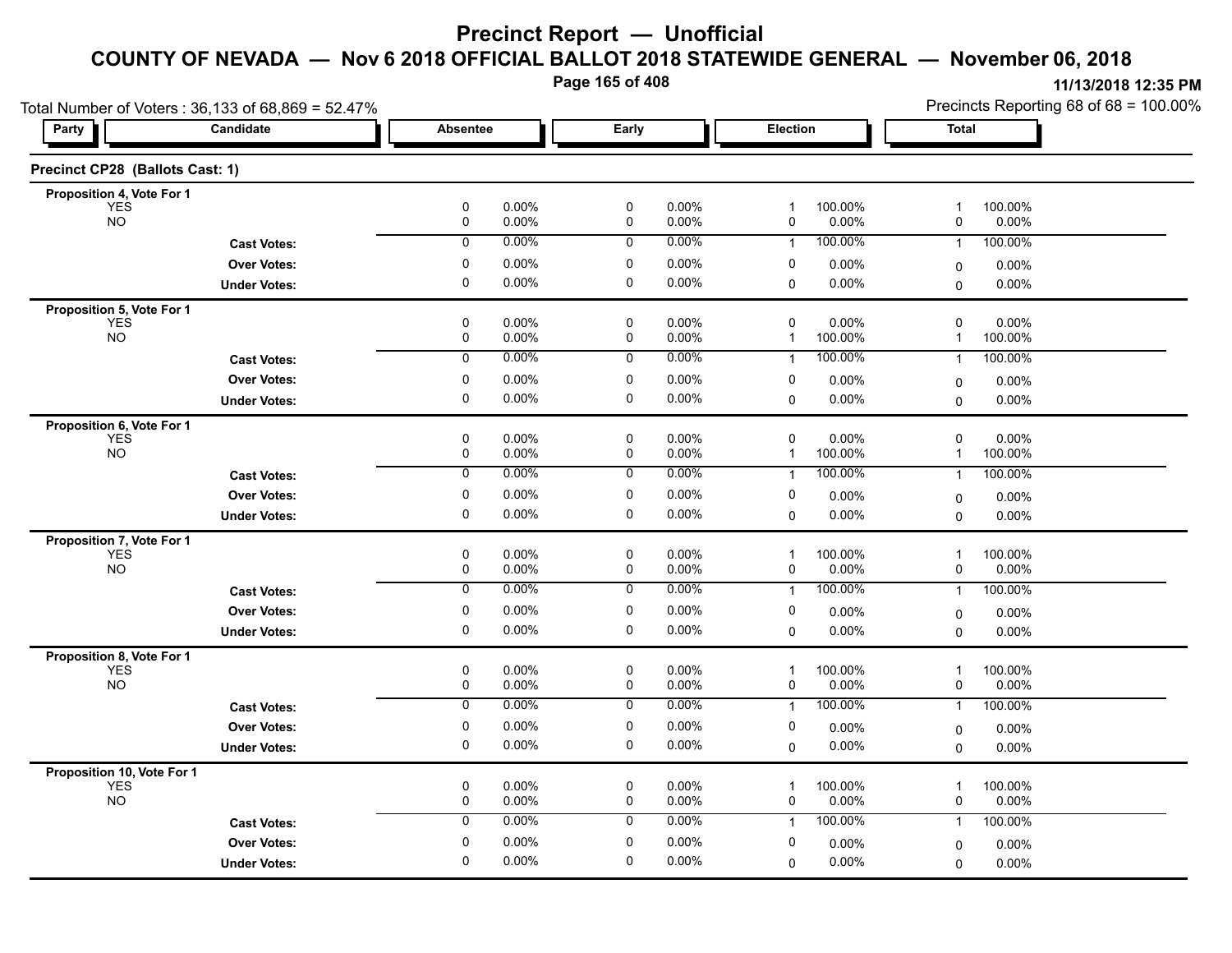**Page 166 of 408**

|                                 | Total Number of Voters: 36,133 of 68,869 = 52.47% |               |                      |                      |                      |          |                     |              |                     | Precincts Reporting 68 of 68 = 100.00% |
|---------------------------------|---------------------------------------------------|---------------|----------------------|----------------------|----------------------|----------|---------------------|--------------|---------------------|----------------------------------------|
| Party                           | Candidate                                         | Absentee      |                      | Early                |                      | Election |                     | <b>Total</b> |                     |                                        |
| Precinct CP28 (Ballots Cast: 1) |                                                   |               |                      |                      |                      |          |                     |              |                     |                                        |
| Proposition 11, Vote For 1      |                                                   |               |                      |                      |                      |          |                     |              |                     |                                        |
| YES.<br><b>NO</b>               |                                                   | 0<br>0        | $0.00\%$<br>$0.00\%$ | 0<br>0               | $0.00\%$<br>$0.00\%$ | 0        | $0.00\%$<br>100.00% | 0            | $0.00\%$<br>100.00% |                                        |
|                                 | <b>Cast Votes:</b>                                | 0             | $0.00\%$             | 0                    | $0.00\%$             |          | 100.00%             |              | 100.00%             |                                        |
|                                 | <b>Over Votes:</b>                                | $\Omega$      | $0.00\%$             | 0                    | $0.00\%$             | 0        | $0.00\%$            | $\Omega$     | $0.00\%$            |                                        |
|                                 | <b>Under Votes:</b>                               | 0             | $0.00\%$             | 0                    | $0.00\%$             | 0        | $0.00\%$            | 0            | $0.00\%$            |                                        |
| Proposition 12, Vote For 1      |                                                   |               |                      |                      |                      |          |                     |              |                     |                                        |
| YES<br><b>NO</b>                |                                                   | 0<br>$\Omega$ | 0.00%<br>$0.00\%$    | $\Omega$<br>$\Omega$ | $0.00\%$<br>$0.00\%$ | 0        | 100.00%<br>$0.00\%$ | 0            | 100.00%<br>$0.00\%$ |                                        |
|                                 | <b>Cast Votes:</b>                                | $\Omega$      | $0.00\%$             | $\Omega$             | $0.00\%$             |          | 100.00%             |              | 100.00%             |                                        |
|                                 | <b>Over Votes:</b>                                | $\Omega$      | $0.00\%$             | $\mathbf 0$          | 0.00%                | 0        | $0.00\%$            | $\Omega$     | $0.00\%$            |                                        |
|                                 | <b>Under Votes:</b>                               | 0             | $0.00\%$             | 0                    | $0.00\%$             | 0        | $0.00\%$            | 0            | $0.00\%$            |                                        |
| Measure G, Vote For 1           |                                                   |               |                      |                      |                      |          |                     |              |                     |                                        |
| <b>YES</b><br><b>NO</b>         |                                                   | 0<br>0        | $0.00\%$<br>$0.00\%$ | 0<br>0               | 0.00%<br>$0.00\%$    | 0        | 100.00%<br>$0.00\%$ | 0            | 100.00%<br>$0.00\%$ |                                        |
|                                 | <b>Cast Votes:</b>                                | 0             | $0.00\%$             | 0                    | 0.00%                |          | 100.00%             |              | 100.00%             |                                        |
|                                 | <b>Over Votes:</b>                                | $\Omega$      | $0.00\%$             | 0                    | $0.00\%$             | 0        | $0.00\%$            | 0            | $0.00\%$            |                                        |
|                                 | <b>Under Votes:</b>                               | 0             | $0.00\%$             | 0                    | 0.00%                | $\Omega$ | $0.00\%$            | 0            | $0.00\%$            |                                        |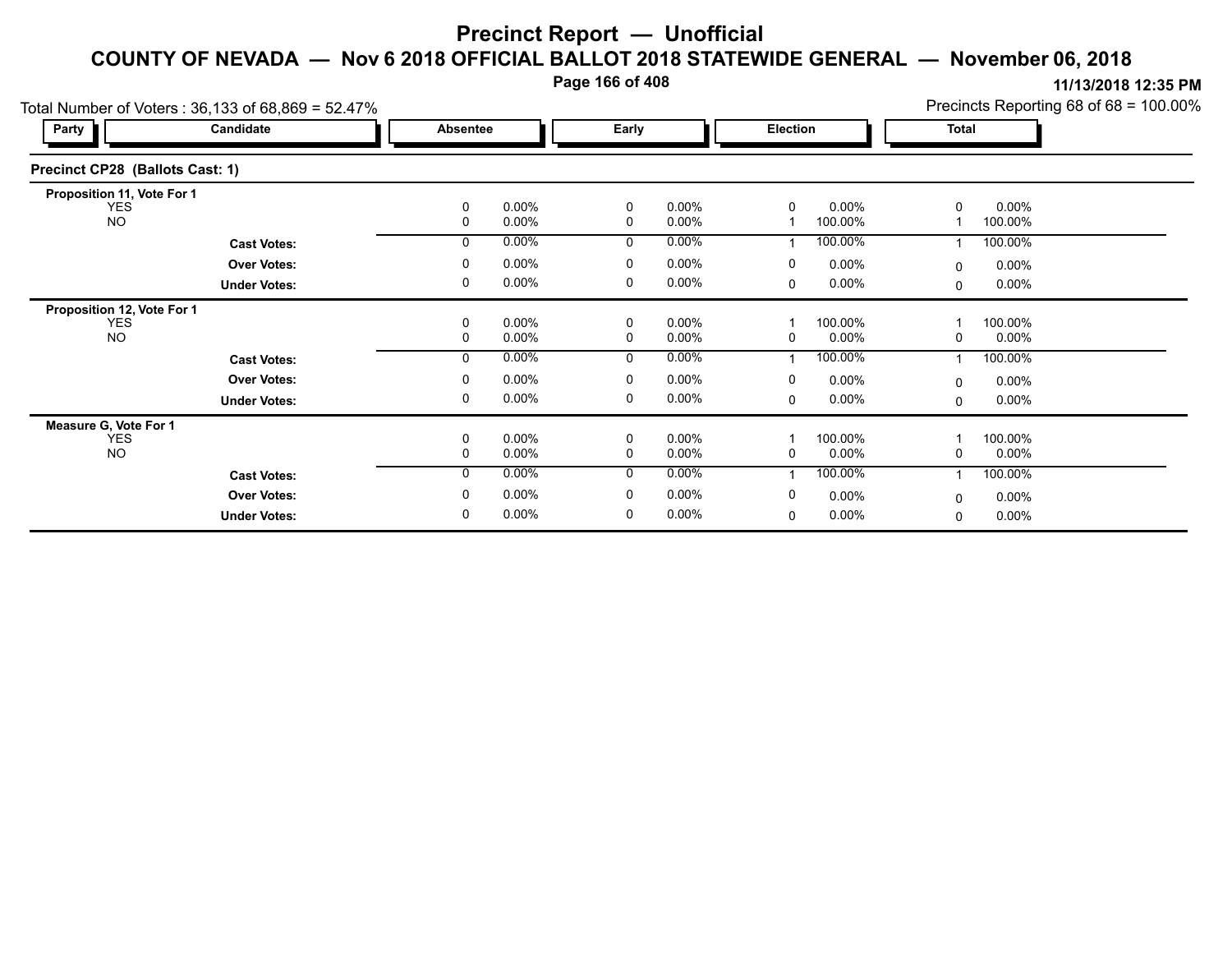**Page 167 of 408**

|                                                                             | Total Number of Voters: 36,133 of 68,869 = 52.47% |                 |                |                     |                   |             |                | Precincts Reporting 68 of 68 = 100.00% |                |  |
|-----------------------------------------------------------------------------|---------------------------------------------------|-----------------|----------------|---------------------|-------------------|-------------|----------------|----------------------------------------|----------------|--|
| <b>Party</b>                                                                | Candidate                                         | <b>Absentee</b> |                | Early               |                   | Election    |                | <b>Total</b>                           |                |  |
| Precinct CP29 (Ballots Cast: 0)                                             |                                                   |                 |                |                     |                   |             |                |                                        |                |  |
| Governor, Vote For 1<br><b>REP</b><br>JOHN H. COX                           |                                                   | 0               | 0.00%          | 0                   | 0.00%             | 0           | 0.00%          | 0                                      | 0.00%          |  |
| <b>DEM</b><br><b>GAVIN NEWSOM</b>                                           |                                                   | 0               | 0.00%          | 0                   | 0.00%             | 0           | 0.00%          | 0                                      | 0.00%          |  |
|                                                                             | <b>Cast Votes:</b>                                | 0               | 0.00%          | 0                   | $0.00\%$          | 0           | 0.00%          | 0                                      | 0.00%          |  |
|                                                                             | <b>Over Votes:</b>                                | 0               | 0.00%          | 0                   | 0.00%             | 0           | 0.00%          | $\mathbf 0$                            | $0.00\%$       |  |
|                                                                             | <b>Under Votes:</b>                               | $\mathbf 0$     | 0.00%          | $\mathbf 0$         | 0.00%             | 0           | 0.00%          | $\Omega$                               | 0.00%          |  |
| Lieutenant Governor, Vote For 1                                             |                                                   |                 |                |                     |                   |             |                |                                        |                |  |
| <b>DEM</b><br>ED HERNANDEZ<br><b>DEM</b>                                    |                                                   | $\mathbf 0$     | 0.00%          | $\mathbf 0$         | $0.00\%$          | 0           | $0.00\%$       | 0                                      | 0.00%          |  |
|                                                                             | ELENI KOUNALAKIS                                  | 0               | 0.00%<br>0.00% | $\mathbf 0$         | 0.00%<br>0.00%    | 0           | 0.00%<br>0.00% | 0                                      | 0.00%          |  |
|                                                                             | <b>Cast Votes:</b>                                | $\overline{0}$  |                | 0                   |                   | $\mathbf 0$ |                | $\mathbf 0$                            | 0.00%          |  |
|                                                                             | <b>Over Votes:</b>                                | 0               | 0.00%          | 0                   | 0.00%             | 0           | 0.00%          | $\mathbf 0$                            | 0.00%          |  |
|                                                                             | <b>Under Votes:</b>                               | $\mathbf 0$     | 0.00%          | $\mathbf 0$         | 0.00%             | 0           | 0.00%          | 0                                      | $0.00\%$       |  |
| Secretary of State, Vote For 1                                              |                                                   |                 |                |                     |                   |             |                |                                        |                |  |
| <b>ALEX PADILLA</b><br><b>DEM</b><br><b>REP</b><br><b>MARK P. MEUSER</b>    |                                                   | $\pmb{0}$<br>0  | 0.00%<br>0.00% | 0<br>0              | $0.00\%$<br>0.00% | 0<br>0      | 0.00%<br>0.00% | 0<br>0                                 | 0.00%<br>0.00% |  |
|                                                                             | <b>Cast Votes:</b>                                | $\overline{0}$  | $0.00\%$       | 0                   | $0.00\%$          | 0           | 0.00%          | $\mathbf 0$                            | 0.00%          |  |
|                                                                             | <b>Over Votes:</b>                                | 0               | 0.00%          | $\mathbf 0$         | 0.00%             | 0           | 0.00%          | 0                                      | 0.00%          |  |
|                                                                             | <b>Under Votes:</b>                               | 0               | 0.00%          | 0                   | $0.00\%$          | 0           | 0.00%          | $\mathbf 0$                            | $0.00\%$       |  |
| <b>Controller. Vote For 1</b>                                               |                                                   |                 |                |                     |                   |             |                |                                        |                |  |
| <b>REP</b>                                                                  | KONSTANTINOS RODITIS                              | $\pmb{0}$       | 0.00%          | 0                   | 0.00%             | 0           | 0.00%          | 0                                      | 0.00%          |  |
| <b>DEM</b><br>BETTY T. YEE                                                  |                                                   | 0               | 0.00%          | 0                   | $0.00\%$          | 0           | 0.00%          | 0                                      | 0.00%          |  |
|                                                                             | <b>Cast Votes:</b>                                | 0               | 0.00%          | 0                   | $0.00\%$          | 0           | 0.00%          | $\mathbf 0$                            | 0.00%          |  |
|                                                                             | <b>Over Votes:</b>                                | 0               | 0.00%          | 0                   | 0.00%             | 0           | 0.00%          | $\mathbf 0$                            | 0.00%          |  |
|                                                                             | <b>Under Votes:</b>                               | $\mathbf 0$     | 0.00%          | 0                   | 0.00%             | 0           | 0.00%          | $\Omega$                               | 0.00%          |  |
| Treasurer, Vote For 1                                                       |                                                   |                 |                |                     |                   |             |                |                                        |                |  |
| <b>REP</b><br><b>GREG CONLON</b><br><b>DEM</b><br><b>FIONA MA</b>           |                                                   | 0<br>$\pmb{0}$  | 0.00%<br>0.00% | $\pmb{0}$<br>0      | 0.00%<br>0.00%    | 0<br>0      | 0.00%<br>0.00% | 0<br>0                                 | 0.00%<br>0.00% |  |
|                                                                             | <b>Cast Votes:</b>                                | 0               | $0.00\%$       | 0                   | $0.00\%$          | 0           | 0.00%          | $\mathbf 0$                            | 0.00%          |  |
|                                                                             | <b>Over Votes:</b>                                | $\pmb{0}$       | 0.00%          | 0                   | $0.00\%$          | 0           |                |                                        |                |  |
|                                                                             | <b>Under Votes:</b>                               | 0               | 0.00%          | 0                   | 0.00%             | 0           | 0.00%<br>0.00% | $\mathbf 0$<br>$\Omega$                | 0.00%<br>0.00% |  |
|                                                                             |                                                   |                 |                |                     |                   |             |                |                                        |                |  |
| <b>Attorney General, Vote For 1</b><br><b>REP</b><br><b>STEVEN C BAILEY</b> |                                                   | $\mathbf 0$     | 0.00%          | 0                   | 0.00%             | $\mathbf 0$ | $0.00\%$       | 0                                      | $0.00\%$       |  |
| <b>DEM</b><br><b>XAVIER BECERRA</b>                                         |                                                   | 0               | 0.00%          | $\mathsf{O}\xspace$ | 0.00%             | $\mathbf 0$ | 0.00%          | $\mathbf 0$                            | 0.00%          |  |
|                                                                             | <b>Cast Votes:</b>                                | $\mathbf 0$     | 0.00%          | 0                   | $0.00\%$          | $\mathbf 0$ | 0.00%          | 0                                      | $0.00\%$       |  |
|                                                                             | <b>Over Votes:</b>                                | 0               | 0.00%          | $\mathbf 0$         | $0.00\%$          | 0           | 0.00%          | $\mathbf 0$                            | 0.00%          |  |
|                                                                             | <b>Under Votes:</b>                               | $\mathbf 0$     | 0.00%          | $\mathbf 0$         | 0.00%             | $\Omega$    | 0.00%          | $\mathbf 0$                            | $0.00\%$       |  |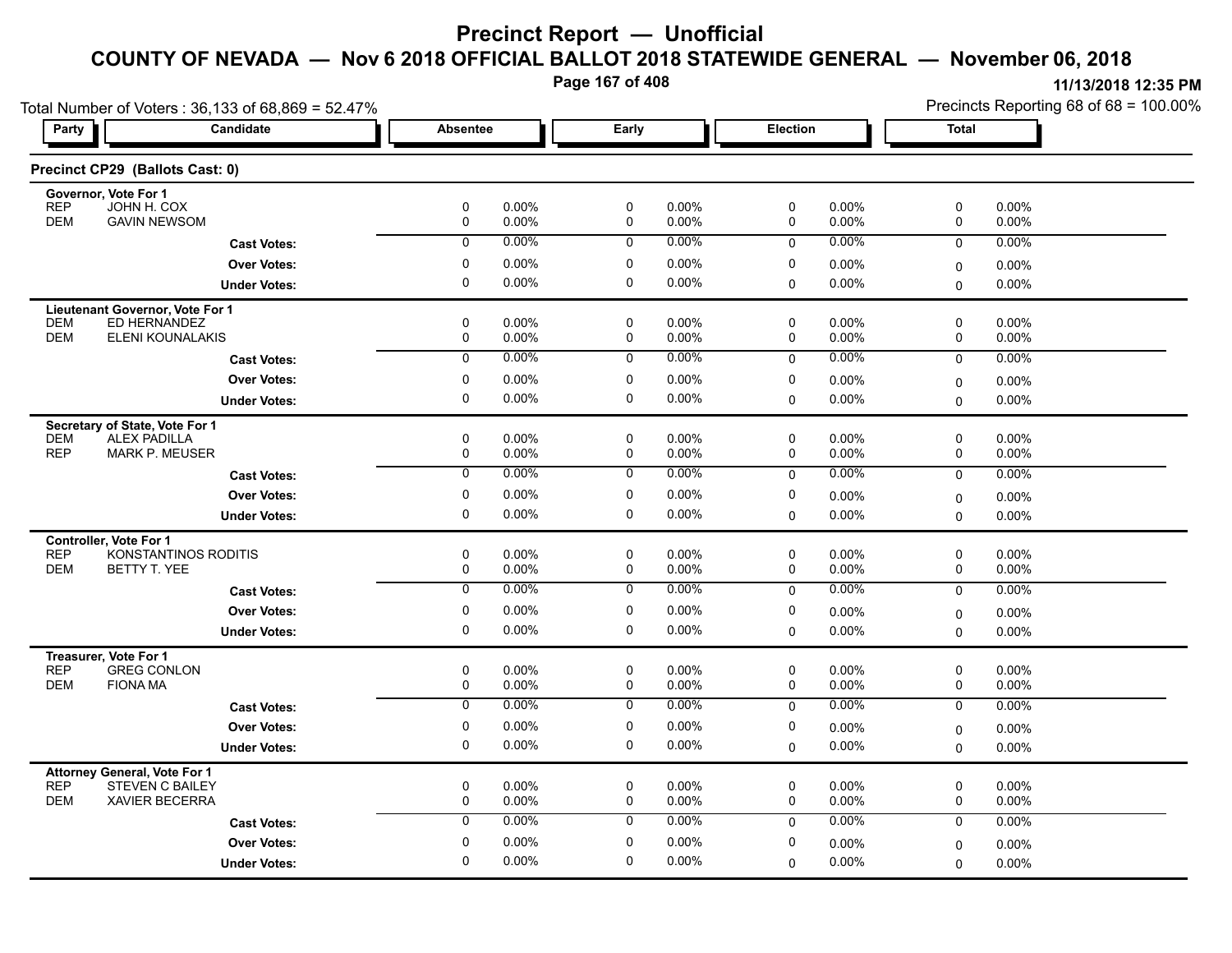**Page 168 of 408**

|                                                                      | Total Number of Voters: 36,133 of 68,869 = 52.47%                    |                 |                |                          |                   |                |                | Precincts Reporting 68 of 68 = 100.00% |                   |  |
|----------------------------------------------------------------------|----------------------------------------------------------------------|-----------------|----------------|--------------------------|-------------------|----------------|----------------|----------------------------------------|-------------------|--|
| <b>Party</b>                                                         | Candidate                                                            | <b>Absentee</b> |                | Early                    |                   | Election       |                | <b>Total</b>                           |                   |  |
| Precinct CP29 (Ballots Cast: 0)                                      |                                                                      |                 |                |                          |                   |                |                |                                        |                   |  |
| Insurance Commissioner, Vote For 1                                   |                                                                      |                 |                |                          |                   |                |                |                                        |                   |  |
| RICARDO LARÁ<br><b>DEM</b><br><b>STEVE POIZNER</b>                   |                                                                      | $\pmb{0}$<br>0  | 0.00%<br>0.00% | $\pmb{0}$<br>$\mathbf 0$ | 0.00%<br>0.00%    | $\pmb{0}$<br>0 | 0.00%<br>0.00% | 0<br>0                                 | 0.00%<br>0.00%    |  |
|                                                                      | <b>Cast Votes:</b>                                                   | $\mathbf 0$     | 0.00%          | 0                        | 0.00%             | $\mathbf 0$    | 0.00%          | $\mathbf 0$                            | 0.00%             |  |
|                                                                      | <b>Over Votes:</b>                                                   | 0               | 0.00%          | 0                        | $0.00\%$          | 0              | 0.00%          | 0                                      | 0.00%             |  |
|                                                                      | <b>Under Votes:</b>                                                  | $\Omega$        | 0.00%          | $\mathbf 0$              | 0.00%             | 0              | 0.00%          | $\mathbf 0$                            | 0.00%             |  |
|                                                                      |                                                                      |                 |                |                          |                   |                |                |                                        |                   |  |
| <b>DEM</b><br>TOM HALLINAN                                           | Member, State Board of Equalization District 1, Vote For 1           | 0               | 0.00%          | 0                        | $0.00\%$          | 0              | 0.00%          | 0                                      | $0.00\%$          |  |
| <b>REP</b><br><b>TED GAINES</b>                                      |                                                                      | 0               | 0.00%          | 0                        | 0.00%             | 0              | 0.00%          | 0                                      | 0.00%             |  |
|                                                                      | <b>Cast Votes:</b>                                                   | $\overline{0}$  | 0.00%          | $\overline{0}$           | $0.00\%$          | 0              | 0.00%          | $\mathbf 0$                            | 0.00%             |  |
|                                                                      | <b>Over Votes:</b>                                                   | $\pmb{0}$       | 0.00%          | $\pmb{0}$                | 0.00%             | 0              | 0.00%          | $\mathbf 0$                            | 0.00%             |  |
|                                                                      | <b>Under Votes:</b>                                                  | $\mathbf 0$     | 0.00%          | $\mathbf 0$              | 0.00%             | $\Omega$       | 0.00%          | $\Omega$                               | 0.00%             |  |
| United States Senate, Vote For 1                                     |                                                                      |                 |                |                          |                   |                |                |                                        |                   |  |
| <b>DEM</b><br><b>DIANNE FEINSTEIN</b>                                |                                                                      | $\mathbf 0$     | 0.00%          | $\mathbf 0$              | 0.00%             | 0              | $0.00\%$       | 0                                      | 0.00%             |  |
| <b>DEM</b><br><b>KEVIN DE LEON</b>                                   |                                                                      | 0               | 0.00%          | 0                        | 0.00%             | 0              | 0.00%          | 0                                      | 0.00%             |  |
|                                                                      | <b>Cast Votes:</b>                                                   | 0               | $0.00\%$       | 0                        | 0.00%             | $\mathbf 0$    | 0.00%          | $\mathbf 0$                            | 0.00%             |  |
|                                                                      | <b>Over Votes:</b>                                                   | 0               | 0.00%          | 0                        | 0.00%             | 0              | 0.00%          | $\pmb{0}$                              | 0.00%             |  |
|                                                                      | <b>Under Votes:</b>                                                  | $\mathbf 0$     | 0.00%          | $\mathbf 0$              | $0.00\%$          | 0              | 0.00%          | $\mathbf 0$                            | 0.00%             |  |
|                                                                      | House of Representatives of the United States District 1, Vote For 1 |                 |                |                          |                   |                |                |                                        |                   |  |
| <b>REP</b><br>DOUG LA MALFA                                          |                                                                      | 0               | 0.00%          | 0                        | $0.00\%$          | 0              | 0.00%          | 0                                      | 0.00%             |  |
| <b>DEM</b><br><b>AUDREY DENNEY</b>                                   |                                                                      | 0               | 0.00%          | 0                        | $0.00\%$          | 0              | 0.00%          | 0                                      | 0.00%             |  |
|                                                                      | <b>Cast Votes:</b>                                                   | $\mathbf 0$     | 0.00%          | 0                        | $0.00\%$          | 0              | $0.00\%$       | 0                                      | 0.00%             |  |
|                                                                      | <b>Over Votes:</b>                                                   | 0               | 0.00%          | 0                        | 0.00%             | 0              | 0.00%          | $\mathbf 0$                            | $0.00\%$          |  |
|                                                                      | <b>Under Votes:</b>                                                  | $\mathbf 0$     | 0.00%          | $\mathbf 0$              | $0.00\%$          | $\Omega$       | 0.00%          | $\Omega$                               | 0.00%             |  |
| State Assembly District 1, Vote For 1                                |                                                                      |                 |                |                          |                   |                |                |                                        |                   |  |
| <b>REP</b><br><b>BRIAN DAHLE</b><br><b>DEM</b><br><b>CALEEN SISK</b> |                                                                      | $\pmb{0}$<br>0  | 0.00%<br>0.00% | $\pmb{0}$<br>0           | $0.00\%$<br>0.00% | 0<br>0         | 0.00%<br>0.00% | $\pmb{0}$<br>0                         | 0.00%<br>$0.00\%$ |  |
|                                                                      | <b>Cast Votes:</b>                                                   | 0               | 0.00%          | 0                        | 0.00%             | $\mathbf 0$    | 0.00%          | $\mathbf 0$                            | 0.00%             |  |
|                                                                      | <b>Over Votes:</b>                                                   | 0               | 0.00%          | 0                        | $0.00\%$          | 0              | 0.00%          |                                        |                   |  |
|                                                                      | <b>Under Votes:</b>                                                  | $\mathbf 0$     | 0.00%          | 0                        | 0.00%             | 0              | 0.00%          | $\Omega$<br>$\Omega$                   | 0.00%<br>$0.00\%$ |  |
|                                                                      |                                                                      |                 |                |                          |                   |                |                |                                        |                   |  |
| <b>YES</b>                                                           | For Associate Justice, Supreme Court - Carol A. Corrigan, Vote For 1 | 0               | 0.00%          | 0                        | $0.00\%$          | 0              | 0.00%          | 0                                      | $0.00\%$          |  |
| <b>NO</b>                                                            |                                                                      | 0               | 0.00%          | $\mathbf 0$              | $0.00\%$          | 0              | 0.00%          | 0                                      | 0.00%             |  |
|                                                                      | <b>Cast Votes:</b>                                                   | $\mathbf{0}$    | 0.00%          | 0                        | 0.00%             | $\mathbf 0$    | 0.00%          | $\mathbf 0$                            | 0.00%             |  |
|                                                                      | <b>Over Votes:</b>                                                   | 0               | 0.00%          | 0                        | 0.00%             | 0              | 0.00%          | $\mathbf 0$                            | 0.00%             |  |
|                                                                      | <b>Under Votes:</b>                                                  | $\mathbf 0$     | 0.00%          | $\mathbf 0$              | 0.00%             | $\Omega$       | 0.00%          | $\Omega$                               | 0.00%             |  |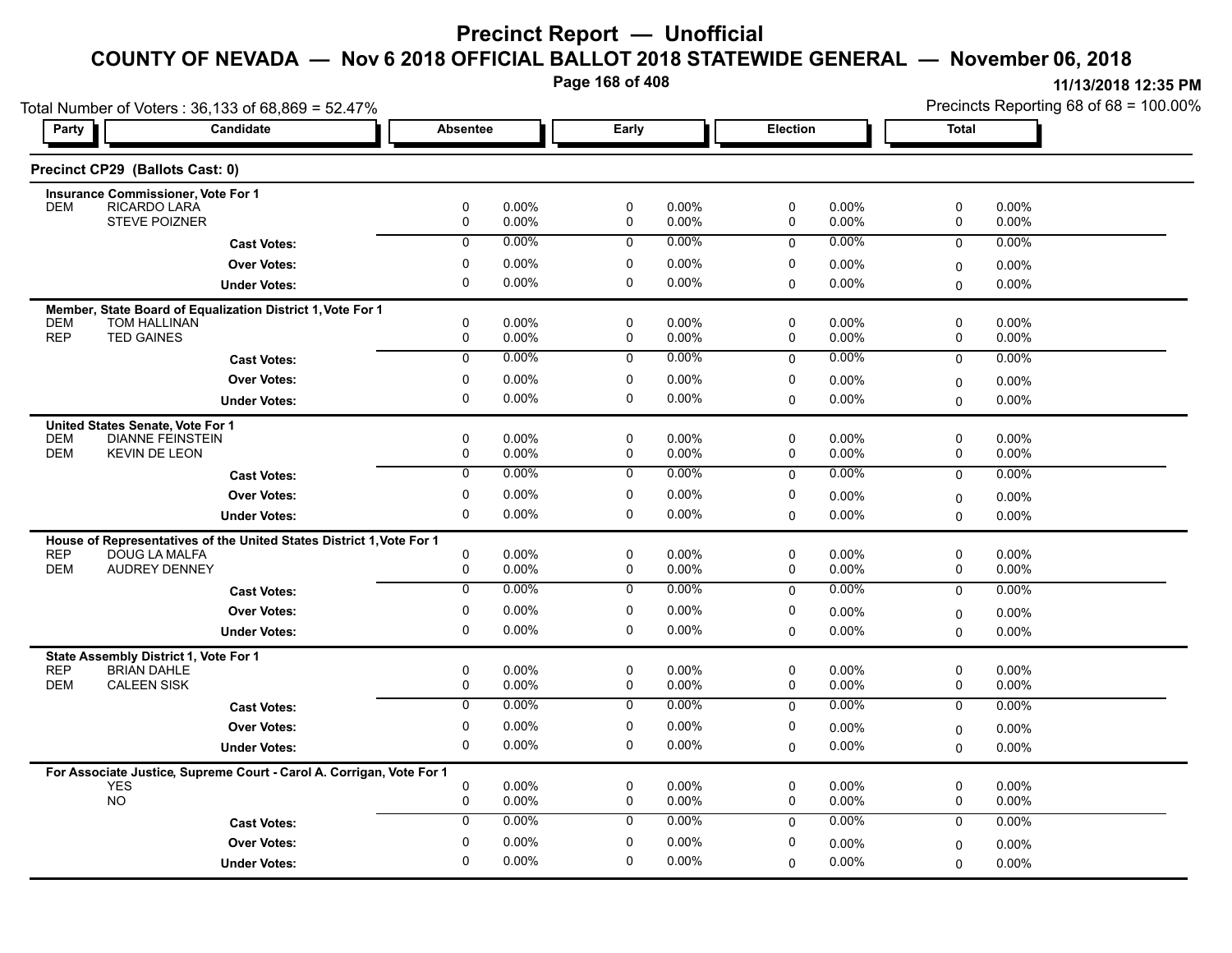# **Precinct Report — Unofficial**

#### **COUNTY OF NEVADA — Nov 6 2018 OFFICIAL BALLOT 2018 STATEWIDE GENERAL — November 06, 2018**

**Page 169 of 408**

|                          |                                                 | Total Number of Voters: 36,133 of 68,869 = 52.47%                                 |                             |                      |                  |                      |                  |                      | Precincts Reporting 68 of 68 = 100.00% |                   |  |
|--------------------------|-------------------------------------------------|-----------------------------------------------------------------------------------|-----------------------------|----------------------|------------------|----------------------|------------------|----------------------|----------------------------------------|-------------------|--|
| Party                    | Candidate                                       |                                                                                   | <b>Absentee</b>             |                      | Early            |                      | Election         |                      | <b>Total</b>                           |                   |  |
|                          | Precinct CP29 (Ballots Cast: 0)                 |                                                                                   |                             |                      |                  |                      |                  |                      |                                        |                   |  |
|                          |                                                 | For Associate Justice, Supreme Court - Leondra R. Kruger, Vote For 1              |                             |                      |                  |                      |                  |                      |                                        |                   |  |
|                          | YES<br><b>NO</b>                                |                                                                                   | $\mathbf 0$<br>0            | $0.00\%$<br>0.00%    | 0<br>0           | $0.00\%$<br>$0.00\%$ | 0<br>0           | $0.00\%$<br>0.00%    | 0<br>0                                 | 0.00%<br>0.00%    |  |
|                          |                                                 | <b>Cast Votes:</b>                                                                | $\Omega$                    | $0.00\%$             | $\mathbf 0$      | $0.00\%$             | $\mathbf{0}$     | $0.00\%$             | $\mathbf 0$                            | 0.00%             |  |
|                          |                                                 | <b>Over Votes:</b>                                                                | $\mathbf 0$                 | $0.00\%$             | 0                | $0.00\%$             | 0                | $0.00\%$             | $\mathbf 0$                            | $0.00\%$          |  |
|                          |                                                 | <b>Under Votes:</b>                                                               | 0                           | $0.00\%$             | 0                | $0.00\%$             | $\mathbf 0$      | $0.00\%$             | $\Omega$                               | 0.00%             |  |
|                          |                                                 | For Associate Justice, Court of Appeal, Third District - Cole Blease, Vote For 1  |                             |                      |                  |                      |                  |                      |                                        |                   |  |
|                          | <b>YES</b>                                      |                                                                                   | 0                           | $0.00\%$             | 0                | $0.00\%$             | $\mathbf 0$      | $0.00\%$             | $\mathbf 0$                            | 0.00%             |  |
|                          | <b>NO</b>                                       |                                                                                   | 0                           | 0.00%                | $\mathbf 0$      | $0.00\%$             | $\mathbf 0$      | 0.00%                | $\mathbf 0$                            | $0.00\%$          |  |
|                          |                                                 | <b>Cast Votes:</b>                                                                | $\overline{0}$              | 0.00%                | $\overline{0}$   | $0.00\%$             | $\Omega$         | 0.00%                | $\mathbf 0$                            | 0.00%             |  |
|                          |                                                 | <b>Over Votes:</b>                                                                | $\mathbf 0$                 | $0.00\%$             | 0                | $0.00\%$             | 0                | $0.00\%$             | $\mathbf 0$                            | $0.00\%$          |  |
|                          |                                                 | <b>Under Votes:</b>                                                               | 0                           | $0.00\%$             | $\Omega$         | $0.00\%$             | 0                | 0.00%                | $\Omega$                               | 0.00%             |  |
|                          |                                                 | For Associate Justice, Court of Appeal, Third District - Louis Mauro, Vote For 1  |                             |                      |                  |                      |                  |                      |                                        |                   |  |
|                          | <b>YES</b>                                      |                                                                                   |                             | $0.00\%$             | 0                | 0.00%                | 0                | $0.00\%$             | $\mathbf 0$                            | 0.00%             |  |
|                          | <b>NO</b>                                       |                                                                                   | 0                           | $0.00\%$             | 0                | $0.00\%$             | 0                | $0.00\%$             | 0                                      | 0.00%             |  |
|                          |                                                 | <b>Cast Votes:</b>                                                                | $\mathbf 0$                 | $0.00\%$             | $\mathbf 0$      | $0.00\%$             | $\mathbf 0$      | $0.00\%$             | $\mathbf 0$                            | 0.00%             |  |
|                          |                                                 | <b>Over Votes:</b>                                                                | $\mathbf 0$                 | $0.00\%$             | 0                | $0.00\%$             | 0                | 0.00%                | $\mathbf 0$                            | $0.00\%$          |  |
|                          |                                                 | <b>Under Votes:</b>                                                               | 0                           | $0.00\%$             | 0                | $0.00\%$             | $\mathbf 0$      | $0.00\%$             | $\Omega$                               | 0.00%             |  |
|                          |                                                 | Superintendent of Public Instruction, Vote For 1                                  |                             |                      |                  |                      |                  |                      |                                        |                   |  |
| <b>IDS</b><br>jDS        | <b>MARSHALL TUCK</b><br><b>TONY K. THURMOND</b> |                                                                                   | 0<br>$\mathbf 0$            | $0.00\%$<br>$0.00\%$ | 0<br>$\mathbf 0$ | $0.00\%$<br>$0.00\%$ | 0<br>$\mathbf 0$ | $0.00\%$<br>$0.00\%$ | 0<br>$\mathbf 0$                       | 0.00%<br>$0.00\%$ |  |
|                          |                                                 |                                                                                   | $\overline{0}$              | $0.00\%$             | $\overline{0}$   | $0.00\%$             | $\Omega$         | $0.00\%$             | $\mathbf 0$                            | 0.00%             |  |
|                          |                                                 | <b>Cast Votes:</b>                                                                |                             |                      |                  |                      |                  |                      |                                        |                   |  |
|                          |                                                 | <b>Over Votes:</b>                                                                | $\mathbf 0$<br>$\mathbf{0}$ | $0.00\%$             | 0<br>0           | $0.00\%$             | 0                | $0.00\%$             | $\mathbf 0$                            | $0.00\%$          |  |
|                          |                                                 | <b>Under Votes:</b>                                                               |                             | $0.00\%$             |                  | $0.00\%$             | $\mathbf 0$      | $0.00\%$             | $\Omega$                               | 0.00%             |  |
|                          |                                                 | District Board Member, Nevada County Board of Education Trustee Area2, Vote For 1 |                             |                      |                  |                      |                  |                      |                                        |                   |  |
| <b>IDS</b><br><b>IDS</b> | <b>HEINO NICOLAI</b>                            | JOHN V "JACK" MEEKS                                                               | 0<br>0                      | $0.00\%$<br>$0.00\%$ | 0<br>$\mathbf 0$ | $0.00\%$<br>$0.00\%$ | 0<br>$\mathbf 0$ | $0.00\%$<br>$0.00\%$ | 0<br>$\mathbf 0$                       | 0.00%<br>$0.00\%$ |  |
|                          |                                                 | <b>Cast Votes:</b>                                                                | $\overline{0}$              | $0.00\%$             | $\overline{0}$   | $0.00\%$             | $\Omega$         | 0.00%                | $\mathbf 0$                            | 0.00%             |  |
|                          |                                                 | <b>Over Votes:</b>                                                                | $\mathbf 0$                 | 0.00%                | 0                | $0.00\%$             | 0                | 0.00%                | $\mathbf 0$                            | $0.00\%$          |  |
|                          |                                                 | <b>Under Votes:</b>                                                               | 0                           | $0.00\%$             | 0                | $0.00\%$             | $\mathbf 0$      | $0.00\%$             | $\mathbf{0}$                           | 0.00%             |  |
|                          |                                                 |                                                                                   |                             |                      |                  |                      |                  |                      |                                        |                   |  |
| <b>IDS</b>               | <b>SHANNAN MOON</b>                             | Sheriff-Coroner-Public Administrator, Vote For 1                                  | $\mathbf 0$                 | 0.00%                | 0                | $0.00\%$             | 0                | $0.00\%$             | 0                                      | 0.00%             |  |
| jDS                      | <b>BILL SMETHERS</b>                            |                                                                                   | $\mathbf 0$                 | $0.00\%$             | $\mathbf 0$      | $0.00\%$             | $\mathbf 0$      | $0.00\%$             | $\mathbf 0$                            | 0.00%             |  |
|                          |                                                 | <b>Cast Votes:</b>                                                                | $\mathbf 0$                 | $0.00\%$             | $\mathbf 0$      | $0.00\%$             | $\Omega$         | 0.00%                | $\mathbf 0$                            | 0.00%             |  |
|                          |                                                 | <b>Over Votes:</b>                                                                | $\mathbf 0$                 | $0.00\%$             | 0                | $0.00\%$             | $\mathbf 0$      | 0.00%                | $\mathbf 0$                            | $0.00\%$          |  |
|                          |                                                 | <b>Under Votes:</b>                                                               | $\mathbf{0}$                | $0.00\%$             | $\Omega$         | $0.00\%$             | 0                | $0.00\%$             | $\Omega$                               | 0.00%             |  |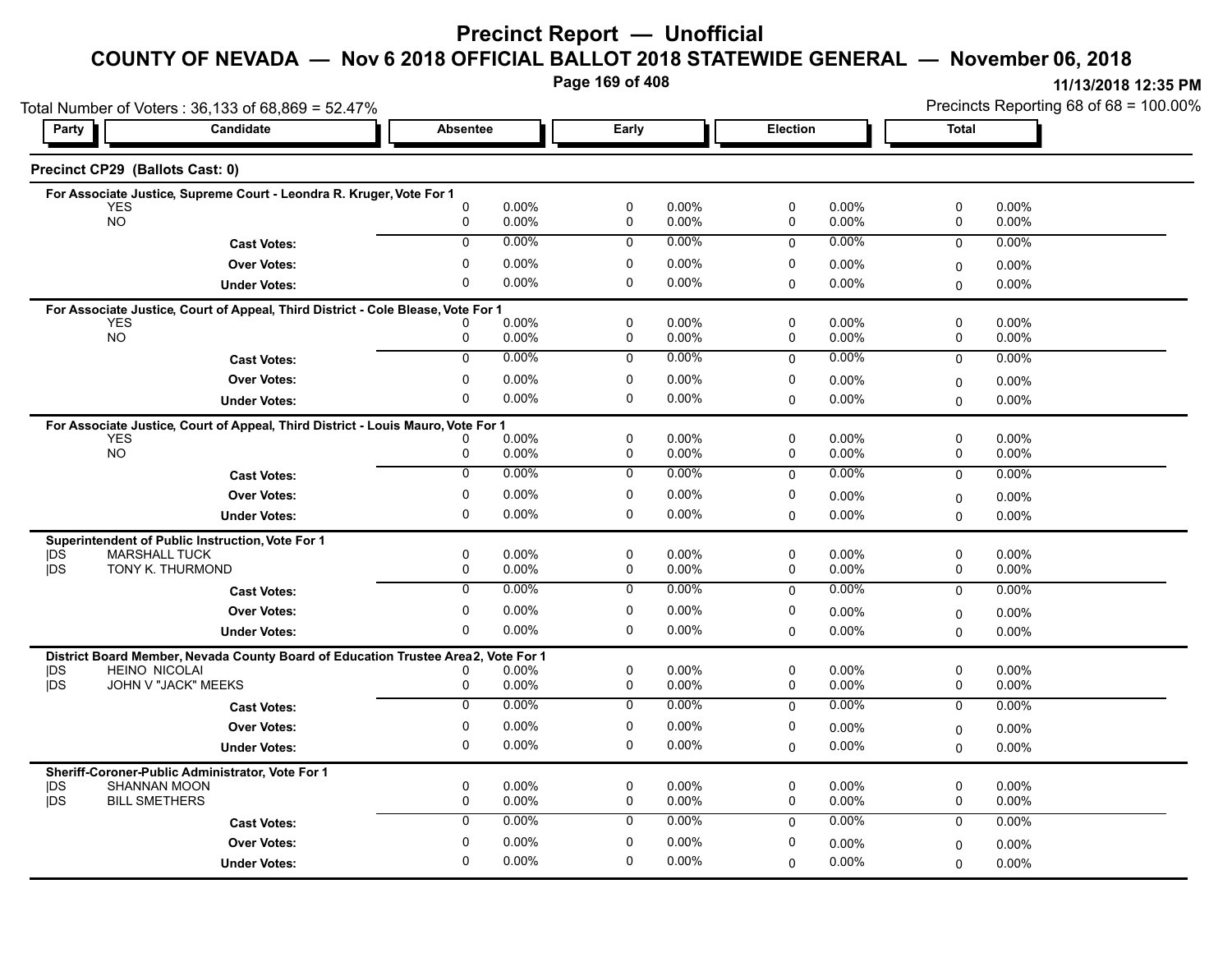**Page 170 of 408**

|                                         | Total Number of Voters: 36,133 of 68,869 = 52.47%<br><b>Candidate</b> |                            |                |                        |                |                            |                   |              | Precincts Reporting 68 of 68 = 100.00% |
|-----------------------------------------|-----------------------------------------------------------------------|----------------------------|----------------|------------------------|----------------|----------------------------|-------------------|--------------|----------------------------------------|
| Party                                   |                                                                       | <b>Absentee</b>            |                | Early                  |                | Election                   |                   | <b>Total</b> |                                        |
| Precinct CP29 (Ballots Cast: 0)         |                                                                       |                            |                |                        |                |                            |                   |              |                                        |
|                                         | Member, City of Grass Valley City Council, Vote For 2                 |                            |                |                        |                |                            |                   |              |                                        |
| <b>BEN AGUILAR</b><br><b>IDS</b><br>jDS | <b>HILARY HODGE</b>                                                   | $\mathbf 0$<br>$\mathsf 0$ | 0.00%<br>0.00% | $\pmb{0}$<br>$\pmb{0}$ | 0.00%<br>0.00% | $\mathbf{0}$<br>0          | 0.00%<br>0.00%    | 0<br>0       | 0.00%<br>0.00%                         |
| <b>IDS</b>                              | <b>STEVEN SLACK</b>                                                   | $\mathbf 0$                | 0.00%          | $\mathbf 0$            | 0.00%          | 0                          | 0.00%             | 0            | 0.00%                                  |
| <b>IDS</b>                              | <b>BOB BRANSTROM</b>                                                  | 0                          | 0.00%          | 0                      | 0.00%          | 0                          | 0.00%             | 0            | 0.00%                                  |
|                                         | <b>Cast Votes:</b>                                                    | $\overline{0}$             | 0.00%          | $\overline{0}$         | $0.00\%$       | $\mathbf 0$                | 0.00%             | $\mathbf 0$  | 0.00%                                  |
|                                         | <b>Over Votes:</b>                                                    | $\mathbf 0$                | 0.00%          | $\mathbf 0$            | 0.00%          | 0                          | 0.00%             | 0            | 0.00%                                  |
|                                         | <b>Under Votes:</b>                                                   | $\mathbf 0$                | 0.00%          | $\mathbf 0$            | $0.00\%$       | $\mathbf 0$                | 0.00%             | $\mathbf 0$  | 0.00%                                  |
|                                         | Director, Nevada Irrigation District Division II, Vote For 1          |                            |                |                        |                |                            |                   |              |                                        |
| <b>IDS</b>                              | <b>BRUCE HERRING</b>                                                  | 0                          | 0.00%          | $\mathsf 0$            | 0.00%          | 0                          | $0.00\%$          | 0            | 0.00%                                  |
| jDS                                     | CHRIS BIERWAGEN                                                       | $\mathsf{O}$               | 0.00%          | $\mathsf{O}$           | 0.00%          | $\mathbf 0$                | 0.00%             | 0            | 0.00%                                  |
|                                         | <b>Cast Votes:</b>                                                    | $\overline{0}$             | 0.00%          | $\overline{0}$         | 0.00%          | $\pmb{0}$                  | 0.00%             | $\pmb{0}$    | 0.00%                                  |
|                                         | <b>Over Votes:</b>                                                    | $\mathbf 0$                | 0.00%          | $\pmb{0}$              | 0.00%          | 0                          | 0.00%             | 0            | 0.00%                                  |
|                                         | <b>Under Votes:</b>                                                   | 0                          | 0.00%          | 0                      | 0.00%          | 0                          | 0.00%             | $\Omega$     | $0.00\%$                               |
| Proposition 1, Vote For 1               |                                                                       |                            |                |                        |                |                            |                   |              |                                        |
| YES                                     |                                                                       | 0                          | 0.00%          | 0                      | 0.00%          | $\mathbf 0$                | 0.00%             | 0            | 0.00%                                  |
| <b>NO</b>                               |                                                                       | $\mathsf{O}$               | 0.00%          | $\mathsf 0$            | 0.00%          | 0                          | 0.00%             | 0            | 0.00%                                  |
|                                         | <b>Cast Votes:</b>                                                    | $\mathbf 0$                | 0.00%          | $\mathsf 0$            | 0.00%          | $\mathbf 0$                | 0.00%             | 0            | 0.00%                                  |
|                                         | <b>Over Votes:</b>                                                    | $\mathbf 0$                | 0.00%          | $\pmb{0}$              | 0.00%          | 0                          | 0.00%             | 0            | 0.00%                                  |
|                                         | <b>Under Votes:</b>                                                   | $\mathbf 0$                | 0.00%          | $\mathbf 0$            | 0.00%          | $\mathbf 0$                | 0.00%             | 0            | 0.00%                                  |
| Proposition 2, Vote For 1               |                                                                       |                            |                |                        |                |                            |                   |              |                                        |
| <b>YES</b><br>NO                        |                                                                       | $\mathbf 0$                | 0.00%          | $\mathbf 0$            | 0.00%          | $\mathbf 0$<br>0           | 0.00%             | 0<br>0       | 0.00%                                  |
|                                         |                                                                       | 0                          | 0.00%          | 0                      | 0.00%          |                            | 0.00%             |              | 0.00%                                  |
|                                         | <b>Cast Votes:</b>                                                    | $\overline{0}$             | 0.00%          | $\overline{0}$         | 0.00%          | $\mathbf 0$                | 0.00%             | $\pmb{0}$    | 0.00%                                  |
|                                         | <b>Over Votes:</b>                                                    | $\mathbf 0$                | 0.00%          | $\mathbf 0$            | 0.00%          | 0                          | $0.00\%$          | $\pmb{0}$    | 0.00%                                  |
|                                         | <b>Under Votes:</b>                                                   | $\mathbf 0$                | 0.00%          | $\mathbf 0$            | 0.00%          | 0                          | 0.00%             | $\pmb{0}$    | 0.00%                                  |
| Proposition 3, Vote For 1               |                                                                       |                            |                |                        |                |                            |                   |              |                                        |
| <b>YES</b><br><b>NO</b>                 |                                                                       | 0<br>$\mathsf{O}$          | 0.00%<br>0.00% | 0<br>$\mathsf 0$       | 0.00%<br>0.00% | $\mathbf 0$<br>$\mathbf 0$ | $0.00\%$<br>0.00% | 0<br>0       | 0.00%<br>0.00%                         |
|                                         |                                                                       | 0                          | 0.00%          | 0                      | 0.00%          | $\mathbf 0$                | 0.00%             | $\mathbf 0$  |                                        |
|                                         | <b>Cast Votes:</b>                                                    |                            |                |                        |                |                            |                   |              | 0.00%                                  |
|                                         | <b>Over Votes:</b>                                                    | 0<br>$\mathbf 0$           | 0.00%<br>0.00% | 0<br>$\mathbf 0$       | 0.00%<br>0.00% | 0                          | 0.00%             | 0            | 0.00%                                  |
|                                         | <b>Under Votes:</b>                                                   |                            |                |                        |                | 0                          | 0.00%             | $\Omega$     | 0.00%                                  |
| Proposition 4, Vote For 1<br><b>YES</b> |                                                                       | 0                          | 0.00%          | 0                      | 0.00%          | $\mathbf 0$                | 0.00%             | 0            | 0.00%                                  |
| <b>NO</b>                               |                                                                       | 0                          | 0.00%          | 0                      | 0.00%          | 0                          | 0.00%             | 0            | 0.00%                                  |
|                                         | <b>Cast Votes:</b>                                                    | $\overline{0}$             | 0.00%          | $\overline{0}$         | 0.00%          | $\mathbf 0$                | 0.00%             | 0            | 0.00%                                  |
|                                         | <b>Over Votes:</b>                                                    | $\mathbf 0$                | 0.00%          | $\mathbf 0$            | 0.00%          | 0                          | 0.00%             | 0            | 0.00%                                  |
|                                         |                                                                       |                            |                |                        |                |                            |                   |              |                                        |
|                                         | <b>Under Votes:</b>                                                   | $\mathbf 0$                | 0.00%          | $\mathbf 0$            | 0.00%          | 0                          | 0.00%             | $\Omega$     | 0.00%                                  |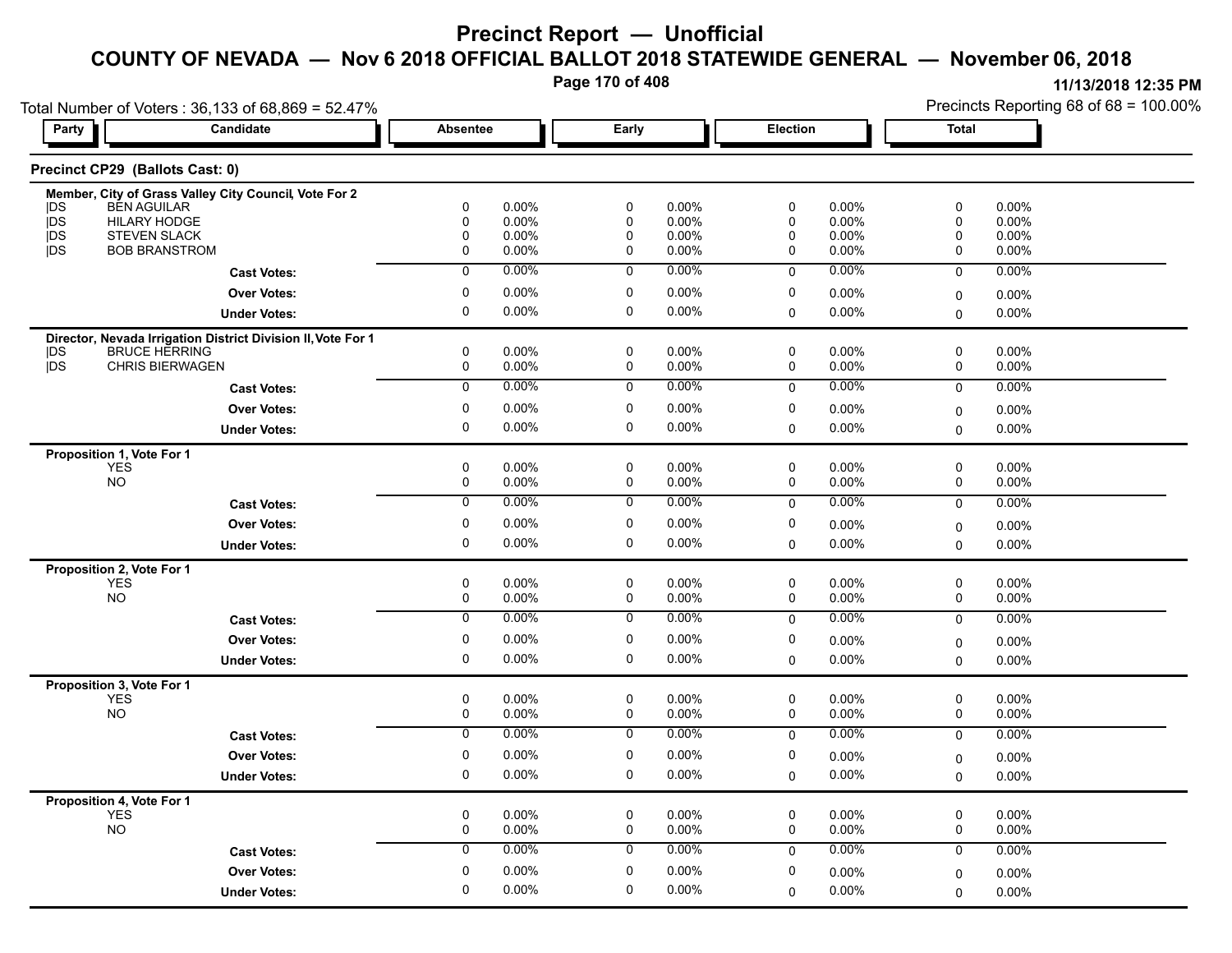**Page 171 of 408**

|                                          | Total Number of Voters: 36,133 of 68,869 = 52.47% |                        |                |                        |                   |                 |                | Precincts Reporting 68 of 68 = 100.00% |                   |  |
|------------------------------------------|---------------------------------------------------|------------------------|----------------|------------------------|-------------------|-----------------|----------------|----------------------------------------|-------------------|--|
| Party                                    | Candidate                                         | <b>Absentee</b>        |                | Early                  |                   | <b>Election</b> |                | <b>Total</b>                           |                   |  |
| Precinct CP29 (Ballots Cast: 0)          |                                                   |                        |                |                        |                   |                 |                |                                        |                   |  |
| Proposition 5, Vote For 1                |                                                   |                        |                |                        |                   |                 |                |                                        |                   |  |
| <b>YES</b><br><b>NO</b>                  |                                                   | 0<br>0                 | 0.00%<br>0.00% | $\pmb{0}$<br>0         | 0.00%<br>0.00%    | 0<br>0          | 0.00%<br>0.00% | 0<br>0                                 | 0.00%<br>$0.00\%$ |  |
|                                          | <b>Cast Votes:</b>                                | 0                      | 0.00%          | 0                      | 0.00%             | $\mathbf 0$     | 0.00%          | $\mathbf 0$                            | 0.00%             |  |
|                                          | <b>Over Votes:</b>                                | 0                      | 0.00%          | 0                      | 0.00%             | 0               | 0.00%          | 0                                      | $0.00\%$          |  |
|                                          | <b>Under Votes:</b>                               | $\mathbf 0$            | $0.00\%$       | $\mathbf 0$            | $0.00\%$          | 0               | 0.00%          | $\mathbf 0$                            | $0.00\%$          |  |
| Proposition 6, Vote For 1                |                                                   |                        |                |                        |                   |                 |                |                                        |                   |  |
| <b>YES</b><br>NO <sub>1</sub>            |                                                   | 0<br>0                 | 0.00%<br>0.00% | 0<br>0                 | $0.00\%$<br>0.00% | 0<br>0          | 0.00%<br>0.00% | 0<br>0                                 | $0.00\%$<br>0.00% |  |
|                                          |                                                   | 0                      | 0.00%          | 0                      | 0.00%             |                 | 0.00%          |                                        | 0.00%             |  |
|                                          | <b>Cast Votes:</b>                                |                        |                |                        |                   | $\mathbf 0$     |                | $\mathbf 0$                            |                   |  |
|                                          | <b>Over Votes:</b>                                | 0<br>$\mathbf 0$       | 0.00%<br>0.00% | 0<br>$\mathbf 0$       | 0.00%<br>0.00%    | 0               | 0.00%          | 0                                      | 0.00%             |  |
|                                          | <b>Under Votes:</b>                               |                        |                |                        |                   | 0               | $0.00\%$       | 0                                      | 0.00%             |  |
| Proposition 7, Vote For 1<br><b>YES</b>  |                                                   | 0                      | 0.00%          | 0                      | $0.00\%$          | 0               | 0.00%          | 0                                      | 0.00%             |  |
| <b>NO</b>                                |                                                   | 0                      | 0.00%          | 0                      | $0.00\%$          | 0               | 0.00%          | 0                                      | 0.00%             |  |
|                                          | <b>Cast Votes:</b>                                | 0                      | 0.00%          | 0                      | 0.00%             | 0               | 0.00%          | 0                                      | 0.00%             |  |
|                                          | <b>Over Votes:</b>                                | 0                      | 0.00%          | 0                      | $0.00\%$          | 0               | 0.00%          | 0                                      | 0.00%             |  |
|                                          | <b>Under Votes:</b>                               | $\pmb{0}$              | $0.00\%$       | 0                      | $0.00\%$          | 0               | 0.00%          | 0                                      | $0.00\%$          |  |
| Proposition 8, Vote For 1                |                                                   |                        |                |                        |                   |                 |                |                                        |                   |  |
| <b>YES</b><br><b>NO</b>                  |                                                   | 0                      | 0.00%          | $\pmb{0}$              | $0.00\%$          | 0               | 0.00%          | 0                                      | 0.00%             |  |
|                                          |                                                   | 0                      | 0.00%          | 0                      | $0.00\%$          | 0               | 0.00%          | 0                                      | $0.00\%$          |  |
|                                          | <b>Cast Votes:</b>                                | 0                      | 0.00%          | 0                      | 0.00%             | $\mathbf 0$     | 0.00%          | 0                                      | 0.00%             |  |
|                                          | <b>Over Votes:</b>                                | 0                      | 0.00%          | 0                      | $0.00\%$          | 0               | 0.00%          | 0                                      | 0.00%             |  |
|                                          | <b>Under Votes:</b>                               | $\mathbf 0$            | 0.00%          | $\mathbf 0$            | 0.00%             | 0               | 0.00%          | $\mathbf 0$                            | $0.00\%$          |  |
| Proposition 10, Vote For 1               |                                                   |                        |                |                        |                   |                 |                |                                        |                   |  |
| <b>YES</b><br><b>NO</b>                  |                                                   | $\pmb{0}$<br>$\pmb{0}$ | 0.00%<br>0.00% | $\pmb{0}$<br>$\pmb{0}$ | $0.00\%$<br>0.00% | $\pmb{0}$<br>0  | 0.00%<br>0.00% | 0<br>0                                 | 0.00%<br>0.00%    |  |
|                                          | <b>Cast Votes:</b>                                | 0                      | 0.00%          | 0                      | $0.00\%$          | 0               | 0.00%          | $\mathbf 0$                            | 0.00%             |  |
|                                          | <b>Over Votes:</b>                                | $\pmb{0}$              | 0.00%          | 0                      | $0.00\%$          | 0               | 0.00%          | $\mathbf 0$                            | 0.00%             |  |
|                                          | <b>Under Votes:</b>                               | $\pmb{0}$              | 0.00%          | 0                      | 0.00%             | 0               | $0.00\%$       | $\mathbf 0$                            | $0.00\%$          |  |
|                                          |                                                   |                        |                |                        |                   |                 |                |                                        |                   |  |
| Proposition 11, Vote For 1<br><b>YES</b> |                                                   | 0                      | 0.00%          | 0                      | 0.00%             | 0               | 0.00%          | 0                                      | 0.00%             |  |
| <b>NO</b>                                |                                                   | 0                      | 0.00%          | $\pmb{0}$              | 0.00%             | 0               | 0.00%          | $\mathbf 0$                            | 0.00%             |  |
|                                          | <b>Cast Votes:</b>                                | $\pmb{0}$              | 0.00%          | 0                      | $0.00\%$          | $\mathbf 0$     | 0.00%          | 0                                      | $0.00\%$          |  |
|                                          | <b>Over Votes:</b>                                | 0                      | 0.00%          | $\mathbf 0$            | $0.00\%$          | 0               | 0.00%          | 0                                      | 0.00%             |  |
|                                          | <b>Under Votes:</b>                               | $\mathbf 0$            | 0.00%          | $\mathbf 0$            | $0.00\%$          | $\Omega$        | 0.00%          | $\mathbf 0$                            | $0.00\%$          |  |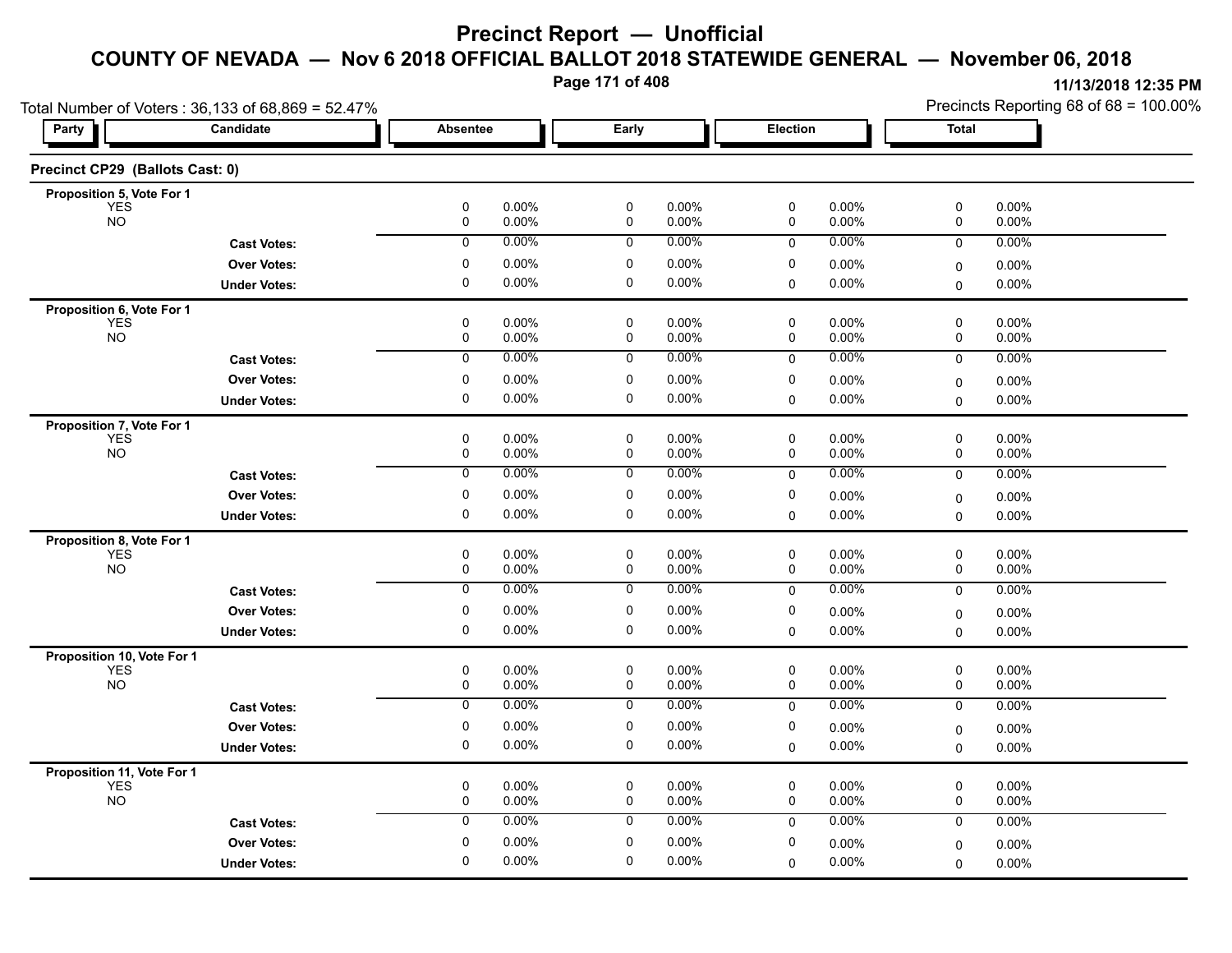**Page 172 of 408**

|                                 | Total Number of Voters: $36,133$ of $68,869 = 52.47\%$ | Precincts Reporting 68 of $68 = 100.00\%$ |                 |              |          |              |                 |          |          |  |
|---------------------------------|--------------------------------------------------------|-------------------------------------------|-----------------|--------------|----------|--------------|-----------------|----------|----------|--|
| Party                           | Candidate                                              |                                           | <b>Absentee</b> |              |          |              | <b>Election</b> |          | Total    |  |
| Precinct CP29 (Ballots Cast: 0) |                                                        |                                           |                 |              |          |              |                 |          |          |  |
| Proposition 12, Vote For 1      |                                                        |                                           |                 |              |          |              |                 |          |          |  |
| <b>YES</b>                      |                                                        | 0                                         | $0.00\%$        | 0            | $0.00\%$ | $\mathbf{0}$ | $0.00\%$        | 0        | $0.00\%$ |  |
| <b>NO</b>                       |                                                        | 0                                         | $0.00\%$        | 0            | $0.00\%$ | $\Omega$     | 0.00%           | 0        | $0.00\%$ |  |
|                                 | <b>Cast Votes:</b>                                     | 0                                         | $0.00\%$        | 0            | $0.00\%$ | $\Omega$     | $0.00\%$        | 0        | $0.00\%$ |  |
|                                 | <b>Over Votes:</b>                                     | 0                                         | $0.00\%$        | 0            | $0.00\%$ | 0            | $0.00\%$        | $\Omega$ | $0.00\%$ |  |
|                                 | <b>Under Votes:</b>                                    | 0                                         | $0.00\%$        | 0            | $0.00\%$ | $\Omega$     | $0.00\%$        | 0        | $0.00\%$ |  |
| Measure G, Vote For 1           |                                                        |                                           |                 |              |          |              |                 |          |          |  |
| <b>YES</b>                      |                                                        | 0                                         | $0.00\%$        | 0            | $0.00\%$ | 0            | $0.00\%$        | 0        | $0.00\%$ |  |
| NO.                             |                                                        | 0                                         | $0.00\%$        | 0            | $0.00\%$ | $\Omega$     | $0.00\%$        | 0        | $0.00\%$ |  |
|                                 | <b>Cast Votes:</b>                                     | $\Omega$                                  | $0.00\%$        | $\mathbf{0}$ | $0.00\%$ | $\Omega$     | $0.00\%$        | $\Omega$ | $0.00\%$ |  |
|                                 | <b>Over Votes:</b>                                     | 0                                         | $0.00\%$        | 0            | $0.00\%$ | $\mathbf{0}$ | $0.00\%$        | $\Omega$ | $0.00\%$ |  |
|                                 | <b>Under Votes:</b>                                    | 0                                         | $0.00\%$        | 0            | $0.00\%$ | $\Omega$     | $0.00\%$        | 0        | 0.00%    |  |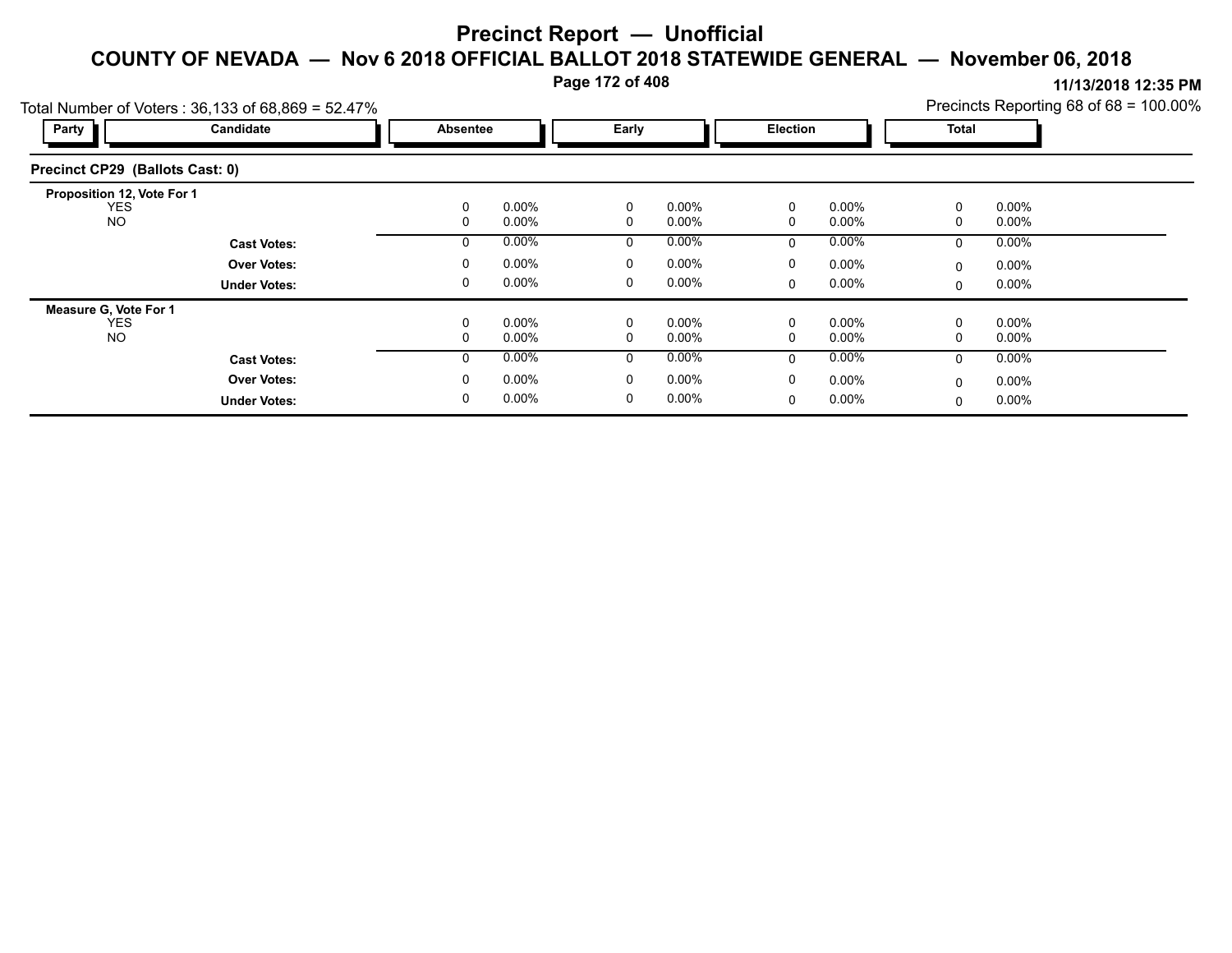**Page 173 of 408**

| Total Number of Voters: 36,133 of 68,869 = 52.47%                                                                  |                      |              |                  |                 |                  |                | Precincts Reporting 68 of 68 = 100.00% |                |                  |  |
|--------------------------------------------------------------------------------------------------------------------|----------------------|--------------|------------------|-----------------|------------------|----------------|----------------------------------------|----------------|------------------|--|
| Party                                                                                                              | Candidate            |              | <b>Absentee</b>  | Early           |                  | Election       |                                        | Total          |                  |  |
| Precinct CP30 (Ballots Cast: 1,175)                                                                                |                      |              |                  |                 |                  |                |                                        |                |                  |  |
| Governor, Vote For 1<br><b>REP</b><br>JOHN H. COX<br><b>GAVIN NEWSOM</b><br><b>DEM</b>                             |                      | 352<br>651   | 35.09%<br>64.91% | 12<br>25        | 32.43%<br>67.57% | 39<br>50       | 43.82%<br>56.18%                       | 403<br>726     | 35.70%<br>64.30% |  |
|                                                                                                                    | <b>Cast Votes:</b>   | 1,003        | 96.35%           | 37              | 100.00%          | 89             | 91.75%                                 | 1,129          | 96.09%           |  |
|                                                                                                                    | <b>Over Votes:</b>   | 0            | $0.00\%$         | 0               | 0.00%            | 0              | 0.00%                                  | 0              | 0.00%            |  |
|                                                                                                                    | <b>Under Votes:</b>  | 38           | 3.65%            | 0               | 0.00%            | 8              | 8.25%                                  | 46             | 3.91%            |  |
| Lieutenant Governor, Vote For 1<br>ED HERNANDEZ<br><b>DEM</b><br><b>DEM</b><br>ELENI KOUNALAKIS                    |                      | 242<br>592   | 29.02%<br>70.98% | 5<br>23         | 17.86%<br>82.14% | 22<br>48       | 31.43%<br>68.57%                       | 269<br>663     | 28.86%<br>71.14% |  |
|                                                                                                                    | <b>Cast Votes:</b>   | 834          | 80.12%           | 28              | 75.68%           | 70             | 72.16%                                 | 932            | 79.32%           |  |
|                                                                                                                    | <b>Over Votes:</b>   | $\mathbf{1}$ | 0.10%            | 0               | 0.00%            | 0              | 0.00%                                  | $\overline{1}$ | 0.09%            |  |
|                                                                                                                    | <b>Under Votes:</b>  | 206          | 19.79%           | 9               | 24.32%           | 27             | 27.84%                                 | 242            | 20.60%           |  |
| Secretary of State, Vote For 1                                                                                     |                      |              |                  |                 |                  |                |                                        |                |                  |  |
| <b>DEM</b><br><b>ALEX PADILLA</b><br><b>REP</b><br><b>MARK P. MEUSER</b>                                           |                      | 669<br>347   | 65.85%<br>34.15% | 26<br>11        | 70.27%<br>29.73% | 54<br>37       | 59.34%<br>40.66%                       | 749<br>395     | 65.47%<br>34.53% |  |
|                                                                                                                    | <b>Cast Votes:</b>   | 1,016        | 97.60%           | $\overline{37}$ | 100.00%          | 91             | 93.81%                                 | 1,144          | 97.36%           |  |
|                                                                                                                    | <b>Over Votes:</b>   | 0            | 0.00%            | 0               | 0.00%            | 0              | 0.00%                                  | 0              | 0.00%            |  |
|                                                                                                                    | <b>Under Votes:</b>  | 25           | 2.40%            | 0               | 0.00%            | 6              | 6.19%                                  | 31             | 2.64%            |  |
| Controller, Vote For 1<br><b>REP</b><br><b>DEM</b><br>BETTY T. YEE                                                 | KONSTANTINOS RODITIS | 331<br>683   | 32.64%<br>67.36% | 10<br>27        | 27.03%<br>72.97% | 35<br>56       | 38.46%<br>61.54%                       | 376<br>766     | 32.92%<br>67.08% |  |
|                                                                                                                    | <b>Cast Votes:</b>   | 1,014        | 97.41%           | 37              | 100.00%          | 91             | 93.81%                                 | 1,142          | 97.19%           |  |
|                                                                                                                    | <b>Over Votes:</b>   | 0            | 0.00%            | 0               | 0.00%            | 0              | $0.00\%$                               | 0              | $0.00\%$         |  |
|                                                                                                                    | <b>Under Votes:</b>  | 27           | 2.59%            | 0               | 0.00%            | 6              | 6.19%                                  | 33             | 2.81%            |  |
| Treasurer, Vote For 1<br><b>REP</b><br><b>GREG CONLON</b><br><b>DEM</b><br><b>FIONA MA</b>                         |                      | 335<br>676   | 33.14%<br>66.86% | 9<br>28         | 24.32%<br>75.68% | 35<br>55       | 38.89%<br>61.11%                       | 379<br>759     | 33.30%<br>66.70% |  |
|                                                                                                                    | <b>Cast Votes:</b>   | 1,011        | 97.12%           | $\overline{37}$ | 100.00%          | 90             | 92.78%                                 | 1,138          | 96.85%           |  |
|                                                                                                                    | <b>Over Votes:</b>   | $\mathbf 0$  | 0.00%            | 0               | 0.00%            | 0              | $0.00\%$                               | 0              | $0.00\%$         |  |
|                                                                                                                    | <b>Under Votes:</b>  | 30           | 2.88%            | 0               | 0.00%            | $\overline{7}$ | 7.22%                                  | 37             | 3.15%            |  |
| <b>Attorney General, Vote For 1</b><br><b>REP</b><br><b>STEVEN C BAILEY</b><br><b>DEM</b><br><b>XAVIER BECERRA</b> |                      | 352<br>657   | 34.89%<br>65.11% | 9<br>28         | 24.32%<br>75.68% | 36<br>55       | 39.56%<br>60.44%                       | 397<br>740     | 34.92%<br>65.08% |  |
|                                                                                                                    | <b>Cast Votes:</b>   | 1,009        | 96.93%           | $\overline{37}$ | 100.00%          | 91             | 93.81%                                 | 1,137          | 96.77%           |  |
|                                                                                                                    | <b>Over Votes:</b>   | 0            | 0.00%            | $\mathbf 0$     | 0.00%            | 0              | 0.00%                                  | 0              | $0.00\%$         |  |
|                                                                                                                    | <b>Under Votes:</b>  | 32           | 3.07%            | $\Omega$        | 0.00%            | 6              | 6.19%                                  | 38             | 3.23%            |  |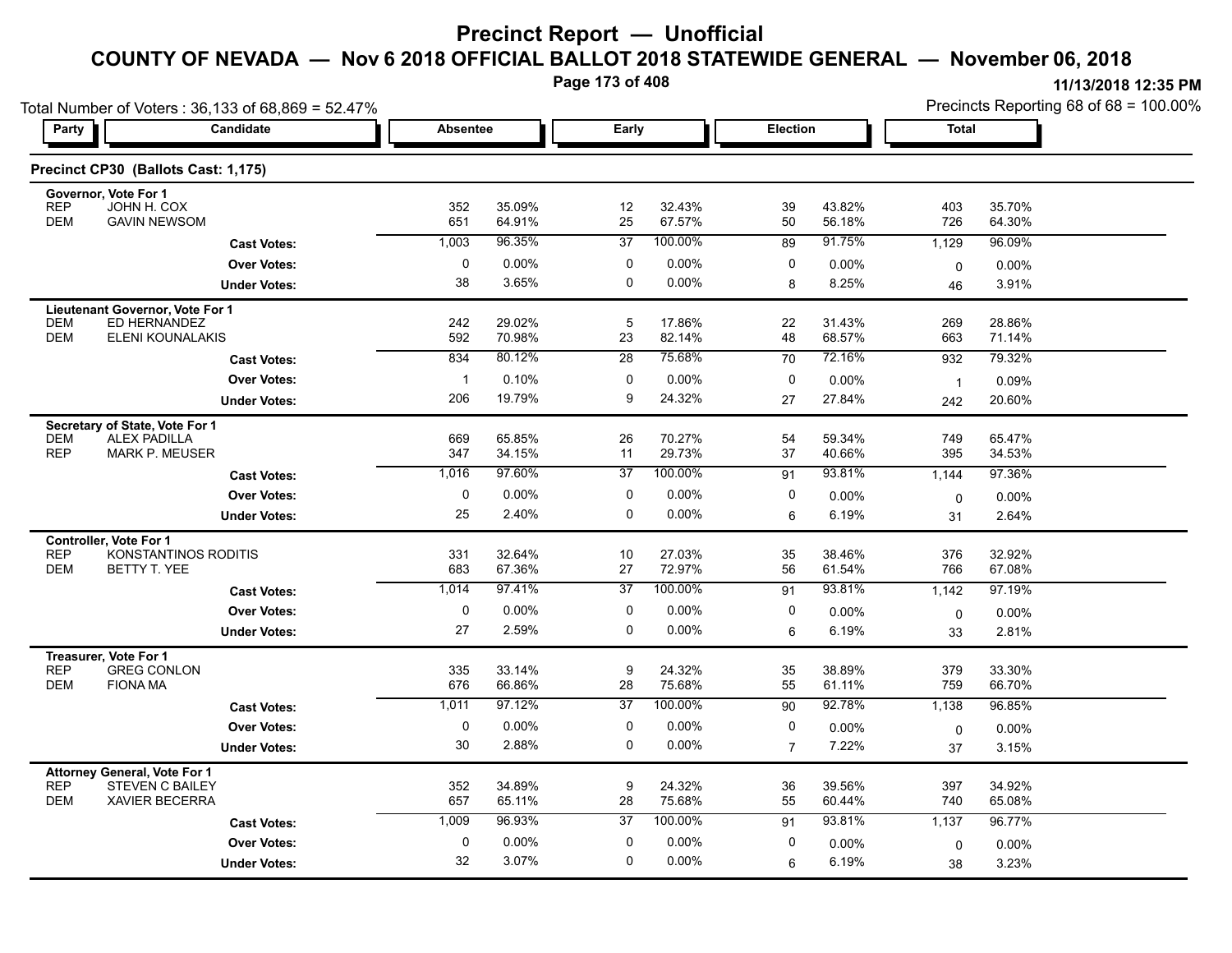**Page 174 of 408**

| Party                    | Total Number of Voters: 36,133 of 68,869 = 52.47%<br><b>Candidate</b>              | <b>Absentee</b> |                  | Early            |                  | <b>Election</b> |                  | <b>Total</b>   | Precincts Reporting 68 of 68 = 100.00% |
|--------------------------|------------------------------------------------------------------------------------|-----------------|------------------|------------------|------------------|-----------------|------------------|----------------|----------------------------------------|
|                          |                                                                                    |                 |                  |                  |                  |                 |                  |                |                                        |
|                          | Precinct CP30 (Ballots Cast: 1,175)                                                |                 |                  |                  |                  |                 |                  |                |                                        |
|                          | <b>Insurance Commissioner, Vote For 1</b>                                          |                 |                  |                  |                  |                 |                  |                |                                        |
| <b>DEM</b>               | <b>RICARDO LARA</b><br><b>STEVE POIZNER</b>                                        | 537<br>422      | 56.00%<br>44.00% | 23<br>11         | 67.65%<br>32.35% | 42<br>40        | 51.22%<br>48.78% | 602<br>473     | 56.00%<br>44.00%                       |
|                          | <b>Cast Votes:</b>                                                                 | 959             | 92.12%           | $\overline{34}$  | 91.89%           | $\overline{82}$ | 84.54%           | 1,075          | 91.49%                                 |
|                          | <b>Over Votes:</b>                                                                 | 0               | 0.00%            | 0                | $0.00\%$         | 0               | 0.00%            | $\mathbf 0$    | 0.00%                                  |
|                          | <b>Under Votes:</b>                                                                | 82              | 7.88%            | 3                | 8.11%            | 15              | 15.46%           | 100            | 8.51%                                  |
|                          | Member, State Board of Equalization District 1, Vote For 1                         |                 |                  |                  |                  |                 |                  |                |                                        |
| <b>DEM</b><br><b>REP</b> | TOM HALLINAN<br><b>TED GAINES</b>                                                  | 623<br>373      | 62.55%<br>37.45% | 26<br>10         | 72.22%<br>27.78% | 48<br>37        | 56.47%<br>43.53% | 697<br>420     | 62.40%<br>37.60%                       |
|                          | <b>Cast Votes:</b>                                                                 | 996             | 95.68%           | 36               | 97.30%           | 85              | 87.63%           | 1,117          | 95.06%                                 |
|                          | <b>Over Votes:</b>                                                                 | $\mathbf 0$     | 0.00%            | $\mathbf 0$      | 0.00%            | 0               | 0.00%            | $\mathbf 0$    | 0.00%                                  |
|                          | <b>Under Votes:</b>                                                                | 45              | 4.32%            | $\mathbf{1}$     | 2.70%            | 12              | 12.37%           | 58             | 4.94%                                  |
|                          | United States Senate, Vote For 1                                                   |                 |                  |                  |                  |                 |                  |                |                                        |
| <b>DEM</b>               | <b>DIANNE FEINSTEIN</b>                                                            | 455             | 49.56%           | 15               | 48.39%           | 33              | 43.42%           | 503            | 49.07%                                 |
| <b>DEM</b>               | <b>KEVIN DE LEON</b>                                                               | 463             | 50.44%           | 16               | 51.61%           | 43              | 56.58%           | 522            | 50.93%                                 |
|                          | <b>Cast Votes:</b>                                                                 | 918             | 88.18%           | $\overline{31}$  | 83.78%           | 76              | 78.35%           | 1,025          | 87.23%                                 |
|                          | <b>Over Votes:</b>                                                                 | $\mathbf{1}$    | 0.10%            | $\mathbf 0$      | $0.00\%$         | 0               | 0.00%            | $\overline{1}$ | 0.09%                                  |
|                          | <b>Under Votes:</b>                                                                | 122             | 11.72%           | 6                | 16.22%           | 21              | 21.65%           | 149            | 12.68%                                 |
|                          | House of Representatives of the United States District 1, Vote For 1               |                 |                  |                  |                  |                 |                  |                |                                        |
| <b>REP</b><br><b>DEM</b> | DOUG LA MALFA<br>AUDREY DENNEY                                                     | 332<br>696      | 32.30%<br>67.70% | 8<br>29          | 21.62%<br>78.38% | 34<br>60        | 36.17%<br>63.83% | 374<br>785     | 32.27%<br>67.73%                       |
|                          | <b>Cast Votes:</b>                                                                 | 1,028           | 98.75%           | $\overline{37}$  | 100.00%          | 94              | 96.91%           | 1,159          | 98.64%                                 |
|                          | <b>Over Votes:</b>                                                                 | $\mathbf 0$     | 0.00%            | $\mathbf 0$      | 0.00%            | $\mathbf 0$     | $0.00\%$         | 0              | 0.00%                                  |
|                          | <b>Under Votes:</b>                                                                | 13              | 1.25%            | 0                | $0.00\%$         | 3               | 3.09%            | 16             | 1.36%                                  |
|                          | State Assembly District 1, Vote For 1                                              |                 |                  |                  |                  |                 |                  |                |                                        |
| <b>REP</b>               | <b>BRIAN DAHLE</b>                                                                 | 393             | 38.83%           | $12\,$           | 32.43%           | 36              | 40.91%           | 441            | 38.79%                                 |
| <b>DEM</b>               | <b>CALEEN SISK</b>                                                                 | 619             | 61.17%           | 25               | 67.57%           | 52              | 59.09%           | 696            | 61.21%                                 |
|                          | <b>Cast Votes:</b>                                                                 | 1,012           | 97.21%           | $\overline{37}$  | 100.00%          | 88              | 90.72%           | 1,137          | 96.77%                                 |
|                          | <b>Over Votes:</b>                                                                 | 0               | 0.00%<br>2.79%   | 0<br>$\mathbf 0$ | $0.00\%$         | $\mathbf{1}$    | 1.03%            | $\overline{1}$ | 0.09%                                  |
|                          | <b>Under Votes:</b>                                                                | 29              |                  |                  | $0.00\%$         | 8               | 8.25%            | 37             | 3.15%                                  |
|                          | For Associate Justice, Supreme Court - Carol A. Corrigan, Vote For 1<br><b>YES</b> | 504             | 63.56%           | 13               | 41.94%           | 39              | 58.21%           | 556            | 62.40%                                 |
|                          | <b>NO</b>                                                                          | 289             | 36.44%           | 18               | 58.06%           | 28              | 41.79%           | 335            | 37.60%                                 |
|                          | <b>Cast Votes:</b>                                                                 | 793             | 76.18%           | 31               | 83.78%           | 67              | 69.07%           | 891            | 75.83%                                 |
|                          | <b>Over Votes:</b>                                                                 | $\mathbf 0$     | 0.00%            | $\mathbf 0$      | $0.00\%$         | 0               | 0.00%            | 0              | 0.00%                                  |
|                          | <b>Under Votes:</b>                                                                | 248             | 23.82%           | 6                | 16.22%           | 30              | 30.93%           | 284            | 24.17%                                 |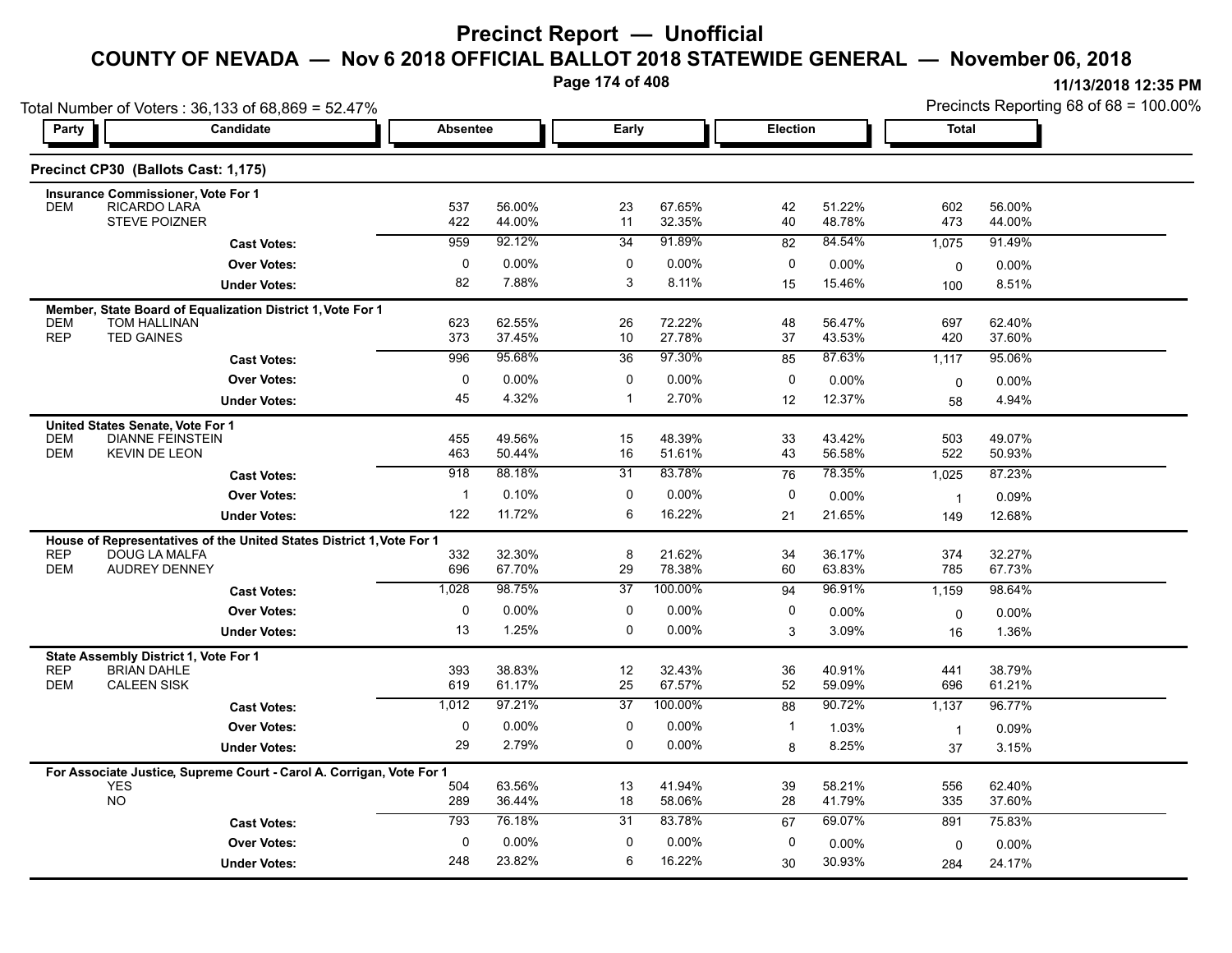**Page 175 of 408**

| Party                    | Candidate                                                                                                 | <b>Absentee</b> |                  | Early                |                  | Election |                  | <b>Total</b>   |                  |
|--------------------------|-----------------------------------------------------------------------------------------------------------|-----------------|------------------|----------------------|------------------|----------|------------------|----------------|------------------|
|                          |                                                                                                           |                 |                  |                      |                  |          |                  |                |                  |
|                          | Precinct CP30 (Ballots Cast: 1,175)                                                                       |                 |                  |                      |                  |          |                  |                |                  |
|                          | For Associate Justice, Supreme Court - Leondra R. Kruger, Vote For 1                                      |                 |                  |                      |                  |          |                  |                |                  |
|                          | <b>YES</b><br><b>NO</b>                                                                                   | 579<br>196      | 74.71%<br>25.29% | 22<br>$\overline{7}$ | 75.86%<br>24.14% | 46<br>19 | 70.77%<br>29.23% | 647<br>222     | 74.45%<br>25.55% |
|                          | <b>Cast Votes:</b>                                                                                        | 775             | 74.45%           | 29                   | 78.38%           | 65       | 67.01%           | 869            | 73.96%           |
|                          | <b>Over Votes:</b>                                                                                        | 0               | 0.00%            | 0                    | 0.00%            | 0        | $0.00\%$         | 0              | 0.00%            |
|                          | <b>Under Votes:</b>                                                                                       | 266             | 25.55%           | 8                    | 21.62%           | 32       | 32.99%           | 306            | 26.04%           |
|                          | For Associate Justice, Court of Appeal, Third District - Cole Blease, Vote For 1                          |                 |                  |                      |                  |          |                  |                |                  |
|                          | <b>YES</b><br><b>NO</b>                                                                                   | 505<br>235      | 68.24%<br>31.76% | 20<br>9              | 68.97%<br>31.03% | 48<br>17 | 73.85%<br>26.15% | 573<br>261     | 68.71%<br>31.29% |
|                          |                                                                                                           | 740             | 71.09%           | 29                   | 78.38%           | 65       | 67.01%           | 834            | 70.98%           |
|                          | <b>Cast Votes:</b><br><b>Over Votes:</b>                                                                  | 0               | 0.00%            | 0                    | $0.00\%$         | 0        |                  |                |                  |
|                          |                                                                                                           | 301             | 28.91%           | 8                    | 21.62%           |          | 0.00%<br>32.99%  | $\mathbf 0$    | $0.00\%$         |
|                          | <b>Under Votes:</b>                                                                                       |                 |                  |                      |                  | 32       |                  | 341            | 29.02%           |
|                          | For Associate Justice, Court of Appeal, Third District - Louis Mauro, Vote For 1<br><b>YES</b>            | 497             | 66.98%           | 13                   | 44.83%           | 43       | 66.15%           | 553            | 66.15%           |
|                          | <b>NO</b>                                                                                                 | 245             | 33.02%           | 16                   | 55.17%           | 22       | 33.85%           | 283            | 33.85%           |
|                          | <b>Cast Votes:</b>                                                                                        | 742             | 71.28%           | $\overline{29}$      | 78.38%           | 65       | 67.01%           | 836            | 71.15%           |
|                          | <b>Over Votes:</b>                                                                                        | $\mathbf{1}$    | 0.10%            | 0                    | 0.00%            | 0        | $0.00\%$         | $\overline{1}$ | 0.09%            |
|                          | <b>Under Votes:</b>                                                                                       | 298             | 28.63%           | 8                    | 21.62%           | 32       | 32.99%           | 338            | 28.77%           |
|                          | Superintendent of Public Instruction, Vote For 1                                                          |                 |                  |                      |                  |          |                  |                |                  |
| <b>IDS</b>               | <b>MARSHALL TUCK</b>                                                                                      | 413             | 46.40%           | 9                    | 28.13%           | 40       | 55.56%           | 462            | 46.48%           |
| <b>IDS</b>               | TONY K. THURMOND                                                                                          | 477             | 53.60%<br>85.49% | 23                   | 71.88%<br>86.49% | 32       | 44.44%           | 532            | 53.52%           |
|                          | <b>Cast Votes:</b>                                                                                        | 890             |                  | 32                   |                  | 72       | 74.23%           | 994            | 84.60%           |
|                          | <b>Over Votes:</b>                                                                                        | 0               | 0.00%            | -1                   | 2.70%            | 0        | 0.00%            | -1             | 0.09%            |
|                          | <b>Under Votes:</b>                                                                                       | 151             | 14.51%           | 4                    | 10.81%           | 25       | 25.77%           | 180            | 15.32%           |
|                          | District Board Member, Nevada County Board of Education Trustee Area2, Vote For 1<br><b>HEINO NICOLAI</b> |                 |                  |                      |                  |          |                  |                |                  |
| <b>IDS</b><br><b>IDS</b> | JOHN V "JACK" MEEKS                                                                                       | 432<br>347      | 55.46%<br>44.54% | 16<br>13             | 55.17%<br>44.83% | 34<br>34 | 50.00%<br>50.00% | 482<br>394     | 55.02%<br>44.98% |
|                          | <b>Cast Votes:</b>                                                                                        | 779             | 74.83%           | $\overline{29}$      | 78.38%           | 68       | 70.10%           | 876            | 74.55%           |
|                          | <b>Over Votes:</b>                                                                                        | 0               | 0.00%            | 0                    | 0.00%            | 0        | 0.00%            | 0              | $0.00\%$         |
|                          | <b>Under Votes:</b>                                                                                       | 262             | 25.17%           | 8                    | 21.62%           | 29       | 29.90%           | 299            | 25.45%           |
|                          | Board Member, Grass Valley Elementary School District Vote For 3                                          |                 |                  |                      |                  |          |                  |                |                  |
| DS                       | <b>LISA JARVIS</b>                                                                                        | 524             | 30.39%           | 18                   | 30.51%           | 46       | 36.22%           | 588            | 30.79%           |
| <b>IDS</b>               | <b>JEANNE MICHAEL</b>                                                                                     | 500             | 29.00%           | 18                   | 30.51%           | 35       | 27.56%           | 553            | 28.95%           |
| <b>IDS</b><br><b>IDS</b> | ANDREA M. AANESTAD BRADLEY<br><b>DON BRANSON</b>                                                          | 512<br>188      | 29.70%<br>10.90% | 18<br>5              | 30.51%<br>8.47%  | 24<br>22 | 18.90%<br>17.32% | 554<br>215     | 29.01%<br>11.26% |
|                          | <b>Cast Votes:</b>                                                                                        | 1,724           | 55.20%           | 59                   | 53.15%           | 127      | 43.64%           | 1,910          | 54.18%           |
|                          | <b>Over Votes:</b>                                                                                        | 0               | 0.00%            | 0                    | $0.00\%$         | 0        | $0.00\%$         | 0              | $0.00\%$         |
|                          |                                                                                                           | 1,399           | 44.80%           | 52                   | 46.85%           |          | 56.36%           |                | 45.82%           |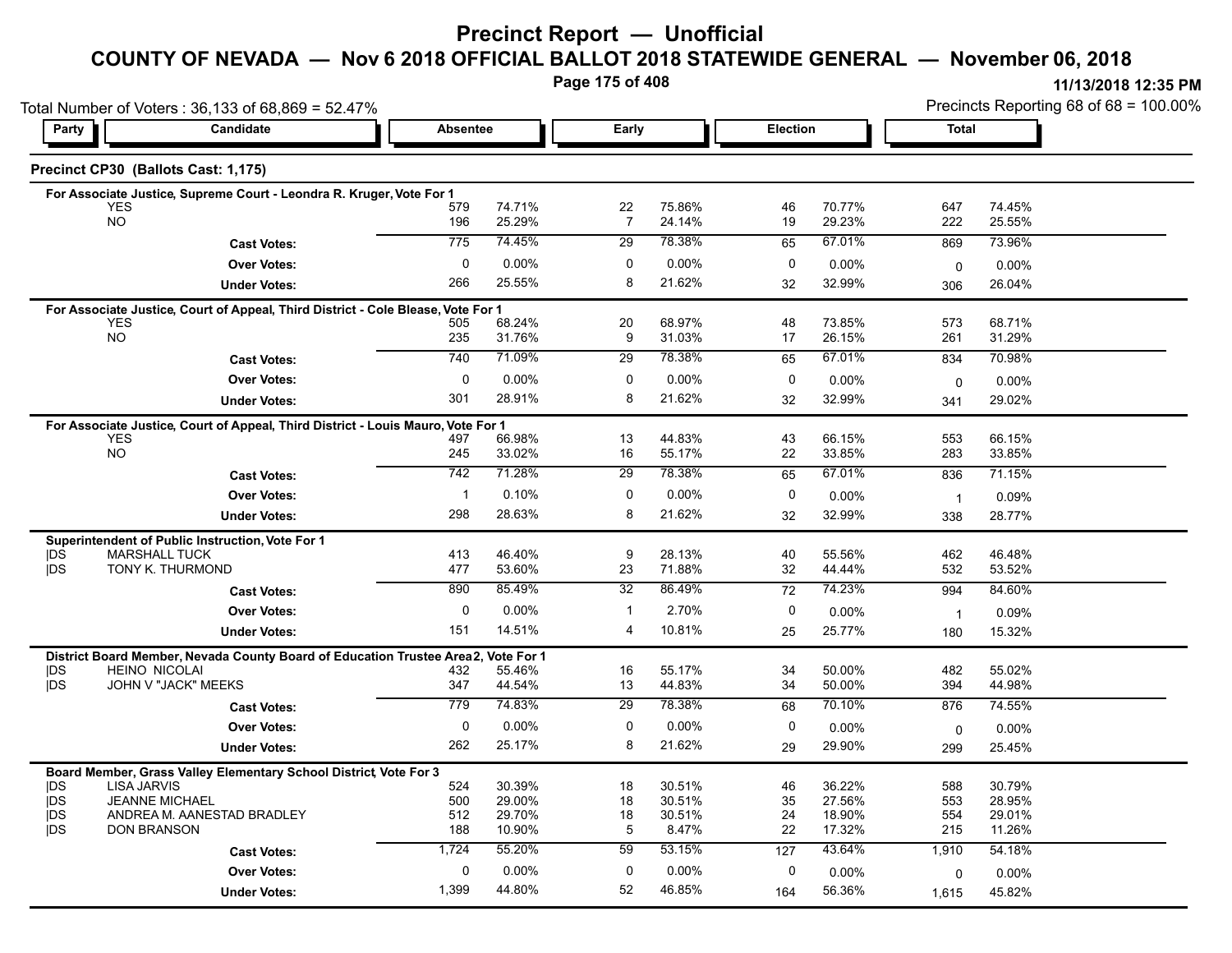**Page 176 of 408**

|            |                                           | Total Number of Voters: 36,133 of 68,869 = 52.47%     |                 |                  |                      |                  |                 |                  | Precincts Reporting 68 of 68 = 100.00% |                  |  |
|------------|-------------------------------------------|-------------------------------------------------------|-----------------|------------------|----------------------|------------------|-----------------|------------------|----------------------------------------|------------------|--|
| Party      | Candidate                                 |                                                       | <b>Absentee</b> |                  | Early                |                  | <b>Election</b> |                  | <b>Total</b>                           |                  |  |
|            | Precinct CP30 (Ballots Cast: 1,175)       |                                                       |                 |                  |                      |                  |                 |                  |                                        |                  |  |
|            |                                           | Sheriff-Coroner-Public Administrator, Vote For 1      |                 |                  |                      |                  |                 |                  |                                        |                  |  |
| DS         | <b>SHANNAN MOON</b>                       |                                                       | 643             | 65.95%           | 21                   | 61.76%           | 51              | 59.30%           | 715                                    | 65.30%           |  |
| <b>jDS</b> | <b>BILL SMETHERS</b>                      |                                                       | 332             | 34.05%           | 13                   | 38.24%           | 35              | 40.70%           | 380                                    | 34.70%           |  |
|            |                                           | <b>Cast Votes:</b>                                    | 975             | 93.66%           | 34                   | 91.89%           | 86              | 88.66%           | 1,095                                  | 93.19%           |  |
|            |                                           | <b>Over Votes:</b>                                    | $\mathbf{1}$    | 0.10%            | 0                    | 0.00%            | $\overline{c}$  | 2.06%            | 3                                      | 0.26%            |  |
|            |                                           | <b>Under Votes:</b>                                   | 65              | 6.24%            | 3                    | 8.11%            | 9               | 9.28%            | 77                                     | 6.55%            |  |
|            |                                           | Member, City of Grass Valley City Council, Vote For 2 |                 |                  |                      |                  |                 |                  |                                        |                  |  |
| DS<br>jDS  | <b>BEN AGUILAR</b><br><b>HILARY HODGE</b> |                                                       | 430<br>584      | 28.84%<br>39.17% | 8<br>27              | 14.81%<br>50.00% | 30<br>47        | 25.21%<br>39.50% | 468<br>658                             | 28.13%<br>39.54% |  |
| <b>IDS</b> | <b>STEVEN SLACK</b>                       |                                                       | 115             | 7.71%            | 6                    | 11.11%           | 18              | 15.13%           | 139                                    | 8.35%            |  |
| <b>IDS</b> | <b>BOB BRANSTROM</b>                      |                                                       | 362             | 24.28%           | 13                   | 24.07%           | 24              | 20.17%           | 399                                    | 23.98%           |  |
|            |                                           | <b>Cast Votes:</b>                                    | 1,491           | 71.61%           | 54                   | 72.97%           | 119             | 61.34%           | 1,664                                  | 70.81%           |  |
|            |                                           | <b>Over Votes:</b>                                    | 4               | 0.38%            | $\mathbf 0$          | 0.00%            | $\pmb{0}$       | 0.00%            | 4                                      | 0.34%            |  |
|            |                                           | <b>Under Votes:</b>                                   | 583             | 28.00%           | 20                   | 27.03%           | 75              | 38.66%           | 678                                    | 28.85%           |  |
|            | Proposition 1, Vote For 1                 |                                                       |                 |                  |                      |                  |                 |                  |                                        |                  |  |
|            | <b>YES</b>                                |                                                       | 646             | 64.47%           | 27                   | 75.00%           | 54              | 61.36%           | 727                                    | 64.56%           |  |
|            | <b>NO</b>                                 |                                                       | 356             | 35.53%           | 9                    | 25.00%           | 34              | 38.64%           | 399                                    | 35.44%           |  |
|            |                                           | <b>Cast Votes:</b>                                    | 1,002           | 96.25%           | 36                   | 97.30%           | 88              | 90.72%           | 1,126                                  | 95.83%           |  |
|            |                                           | <b>Over Votes:</b>                                    | $\pmb{0}$       | 0.00%            | $\mathbf 0$          | 0.00%            | 0               | 0.00%            | 0                                      | 0.00%            |  |
|            |                                           | <b>Under Votes:</b>                                   | 39              | 3.75%            | $\mathbf{1}$         | 2.70%            | 9               | 9.28%            | 49                                     | 4.17%            |  |
|            | Proposition 2, Vote For 1                 |                                                       |                 |                  |                      |                  |                 |                  |                                        |                  |  |
|            | <b>YES</b><br><b>NO</b>                   |                                                       | 642<br>359      | 64.14%<br>35.86% | 29<br>$\overline{7}$ | 80.56%<br>19.44% | 57<br>33        | 63.33%<br>36.67% | 728<br>399                             | 64.60%<br>35.40% |  |
|            |                                           |                                                       | 1,001           | 96.16%           | 36                   | 97.30%           | 90              | 92.78%           |                                        | 95.91%           |  |
|            |                                           | <b>Cast Votes:</b>                                    |                 |                  |                      |                  |                 |                  | 1,127                                  |                  |  |
|            |                                           | <b>Over Votes:</b>                                    | $\pmb{0}$       | 0.00%            | $\pmb{0}$            | 0.00%            | $\pmb{0}$       | 0.00%            | 0                                      | 0.00%            |  |
|            |                                           | <b>Under Votes:</b>                                   | 40              | 3.84%            | $\mathbf{1}$         | 2.70%            | $\overline{7}$  | 7.22%            | 48                                     | 4.09%            |  |
|            | Proposition 3, Vote For 1                 |                                                       |                 |                  |                      |                  |                 |                  |                                        |                  |  |
|            | <b>YES</b><br><b>NO</b>                   |                                                       | 474<br>506      | 48.37%<br>51.63% | 20<br>16             | 55.56%<br>44.44% | 44<br>45        | 49.44%<br>50.56% | 538<br>567                             | 48.69%<br>51.31% |  |
|            |                                           | <b>Cast Votes:</b>                                    | 980             | 94.14%           | 36                   | 97.30%           | 89              | 91.75%           | 1,105                                  | 94.04%           |  |
|            |                                           |                                                       | 0               |                  |                      |                  |                 |                  |                                        |                  |  |
|            |                                           | <b>Over Votes:</b>                                    |                 | 0.00%            | 0<br>$\mathbf{1}$    | 0.00%            | 0               | 0.00%            | 0                                      | 0.00%            |  |
|            |                                           | <b>Under Votes:</b>                                   | 61              | 5.86%            |                      | 2.70%            | 8               | 8.25%            | 70                                     | 5.96%            |  |
|            | Proposition 4, Vote For 1<br><b>YES</b>   |                                                       | 589             | 60.04%           | 27                   | 75.00%           | 50              | 56.82%           | 666                                    | 60.27%           |  |
|            | <b>NO</b>                                 |                                                       | 392             | 39.96%           | 9                    | 25.00%           | 38              | 43.18%           | 439                                    | 39.73%           |  |
|            |                                           | <b>Cast Votes:</b>                                    | 981             | 94.24%           | 36                   | 97.30%           | 88              | 90.72%           | 1,105                                  | 94.04%           |  |
|            |                                           | <b>Over Votes:</b>                                    | 0               | $0.00\%$         | 0                    | 0.00%            | 0               | 0.00%            | 0                                      | 0.00%            |  |
|            |                                           | <b>Under Votes:</b>                                   | 60              | 5.76%            | $\mathbf{1}$         | 2.70%            | 9               | 9.28%            | 70                                     | 5.96%            |  |
|            |                                           |                                                       |                 |                  |                      |                  |                 |                  |                                        |                  |  |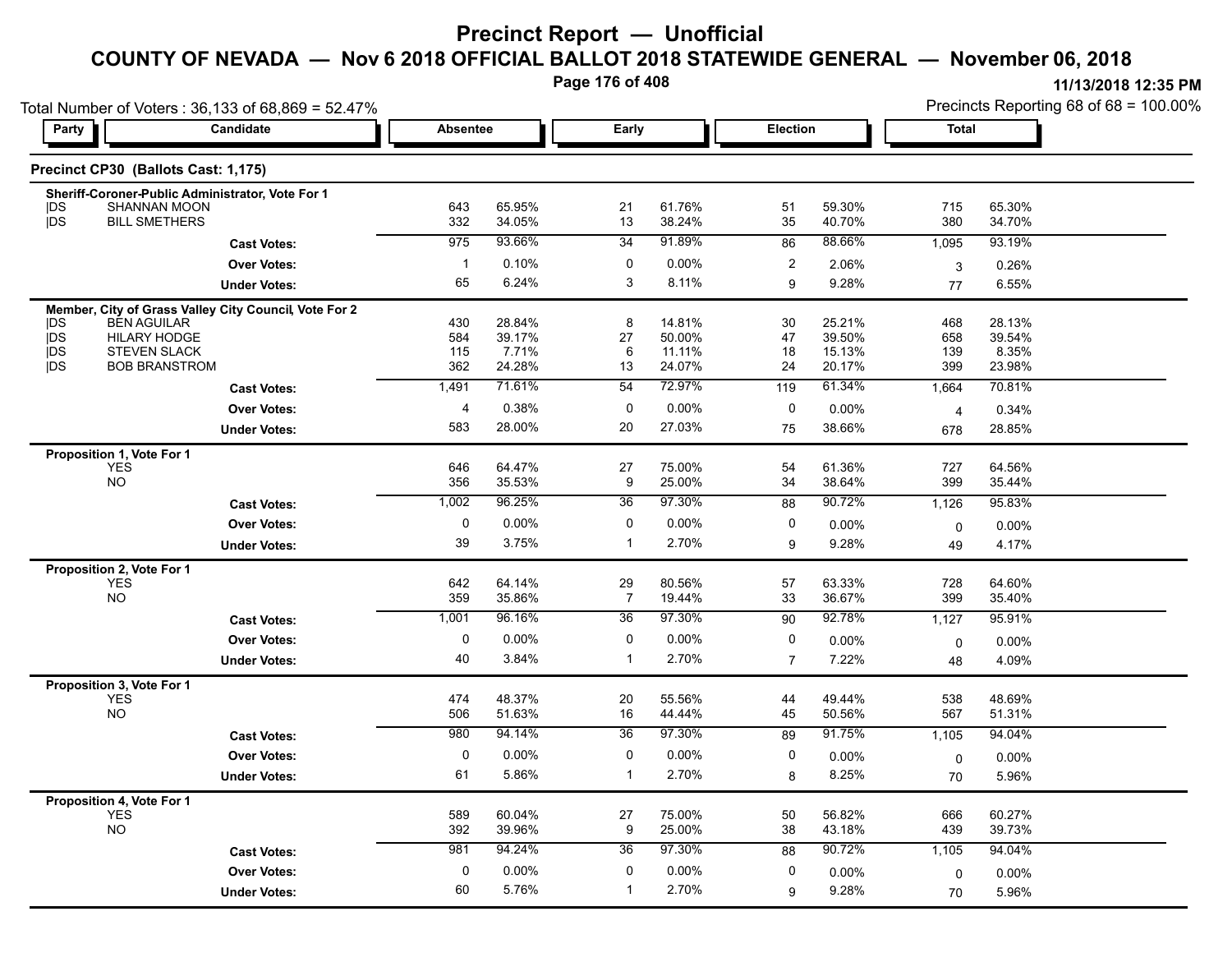**Page 177 of 408**

|                                     | Total Number of Voters: 36,133 of 68,869 = 52.47% |                 |                  |                |                  |                |                  | Precincts Reporting 68 of 68 = 100.00% |                  |  |
|-------------------------------------|---------------------------------------------------|-----------------|------------------|----------------|------------------|----------------|------------------|----------------------------------------|------------------|--|
| Party                               | Candidate                                         | <b>Absentee</b> |                  | Early          |                  | Election       |                  | <b>Total</b>                           |                  |  |
| Precinct CP30 (Ballots Cast: 1,175) |                                                   |                 |                  |                |                  |                |                  |                                        |                  |  |
| Proposition 5, Vote For 1           |                                                   |                 |                  |                |                  |                |                  |                                        |                  |  |
| <b>YES</b><br><b>NO</b>             |                                                   | 347<br>638      | 35.23%<br>64.77% | 11<br>22       | 33.33%<br>66.67% | 35<br>49       | 41.67%<br>58.33% | 393<br>709                             | 35.66%<br>64.34% |  |
|                                     | <b>Cast Votes:</b>                                | 985             | 94.62%           | 33             | 89.19%           | 84             | 86.60%           | 1,102                                  | 93.79%           |  |
|                                     | <b>Over Votes:</b>                                | 0               | 0.00%            | 0              | 0.00%            | 0              | 0.00%            | $\mathbf 0$                            | 0.00%            |  |
|                                     | <b>Under Votes:</b>                               | 56              | 5.38%            | 4              | 10.81%           | 13             | 13.40%           | 73                                     | 6.21%            |  |
| Proposition 6, Vote For 1           |                                                   |                 |                  |                |                  |                |                  |                                        |                  |  |
| <b>YES</b><br><b>NO</b>             |                                                   | 401<br>601      | 40.02%<br>59.98% | 12<br>22       | 35.29%<br>64.71% | 39<br>50       | 43.82%<br>56.18% | 452<br>673                             | 40.18%<br>59.82% |  |
|                                     | <b>Cast Votes:</b>                                | 1,002           | 96.25%           | 34             | 91.89%           | 89             | 91.75%           | 1,125                                  | 95.74%           |  |
|                                     | <b>Over Votes:</b>                                | $\pmb{0}$       | 0.00%            | 0              | 0.00%            | $\mathbf{1}$   | 1.03%            | $\mathbf{1}$                           | 0.09%            |  |
|                                     | <b>Under Votes:</b>                               | 39              | 3.75%            | 3              | 8.11%            | $\overline{7}$ | 7.22%            | 49                                     | 4.17%            |  |
| Proposition 7, Vote For 1           |                                                   |                 |                  |                |                  |                |                  |                                        |                  |  |
| <b>YES</b>                          |                                                   | 597             | 60.92%           | 28             | 80.00%           | 52             | 58.43%           | 677                                    | 61.32%           |  |
| <b>NO</b>                           |                                                   | 383             | 39.08%           | 7              | 20.00%           | 37             | 41.57%           | 427                                    | 38.68%           |  |
|                                     | <b>Cast Votes:</b>                                | 980             | 94.14%           | 35             | 94.59%           | 89             | 91.75%           | 1,104                                  | 93.96%           |  |
|                                     | <b>Over Votes:</b>                                | 0               | 0.00%            | 0              | 0.00%            | 0              | 0.00%            | 0                                      | 0.00%            |  |
|                                     | <b>Under Votes:</b>                               | 61              | 5.86%            | $\overline{c}$ | 5.41%            | 8              | 8.25%            | 71                                     | 6.04%            |  |
| Proposition 8, Vote For 1           |                                                   |                 |                  |                |                  |                |                  |                                        |                  |  |
| <b>YES</b><br><b>NO</b>             |                                                   | 431<br>556      | 43.67%<br>56.33% | 19<br>16       | 54.29%<br>45.71% | 39<br>51       | 43.33%<br>56.67% | 489<br>623                             | 43.97%<br>56.03% |  |
|                                     | <b>Cast Votes:</b>                                | 987             | 94.81%           | 35             | 94.59%           | 90             | 92.78%           | 1,112                                  | 94.64%           |  |
|                                     | <b>Over Votes:</b>                                | 0               | 0.00%            | 0              | $0.00\%$         | 0              | 0.00%            | $\mathbf 0$                            | 0.00%            |  |
|                                     | <b>Under Votes:</b>                               | 54              | 5.19%            | $\overline{2}$ | 5.41%            | $\overline{7}$ | 7.22%            | 63                                     | 5.36%            |  |
| Proposition 10, Vote For 1          |                                                   |                 |                  |                |                  |                |                  |                                        |                  |  |
| <b>YES</b>                          |                                                   | 452             | 45.11%           | 17             | 50.00%           | 47             | 54.02%           | 516                                    | 45.95%           |  |
| <b>NO</b>                           |                                                   | 550             | 54.89%           | 17             | 50.00%           | 40             | 45.98%           | 607                                    | 54.05%           |  |
|                                     | <b>Cast Votes:</b>                                | 1,002           | 96.25%           | 34             | 91.89%           | 87             | 89.69%           | 1,123                                  | 95.57%           |  |
|                                     | <b>Over Votes:</b>                                | $\pmb{0}$       | 0.00%            | $\pmb{0}$      | $0.00\%$         | 0              | 0.00%            | 0                                      | 0.00%            |  |
|                                     | <b>Under Votes:</b>                               | 39              | 3.75%            | 3              | 8.11%            | 10             | 10.31%           | 52                                     | 4.43%            |  |
| Proposition 11, Vote For 1          |                                                   |                 |                  |                |                  |                |                  |                                        |                  |  |
| <b>YES</b><br><b>NO</b>             |                                                   | 547<br>429      | 56.05%<br>43.95% | 13<br>22       | 37.14%<br>62.86% | 50<br>38       | 56.82%<br>43.18% | 610<br>489                             | 55.51%<br>44.49% |  |
|                                     | <b>Cast Votes:</b>                                | 976             | 93.76%           | 35             | 94.59%           | 88             | 90.72%           | 1,099                                  | 93.53%           |  |
|                                     | <b>Over Votes:</b>                                | $\pmb{0}$       | 0.00%            | 0              | 0.00%            | 0              | 0.00%            |                                        | 0.00%            |  |
|                                     |                                                   |                 | 6.24%            |                |                  |                |                  | 0                                      | 6.47%            |  |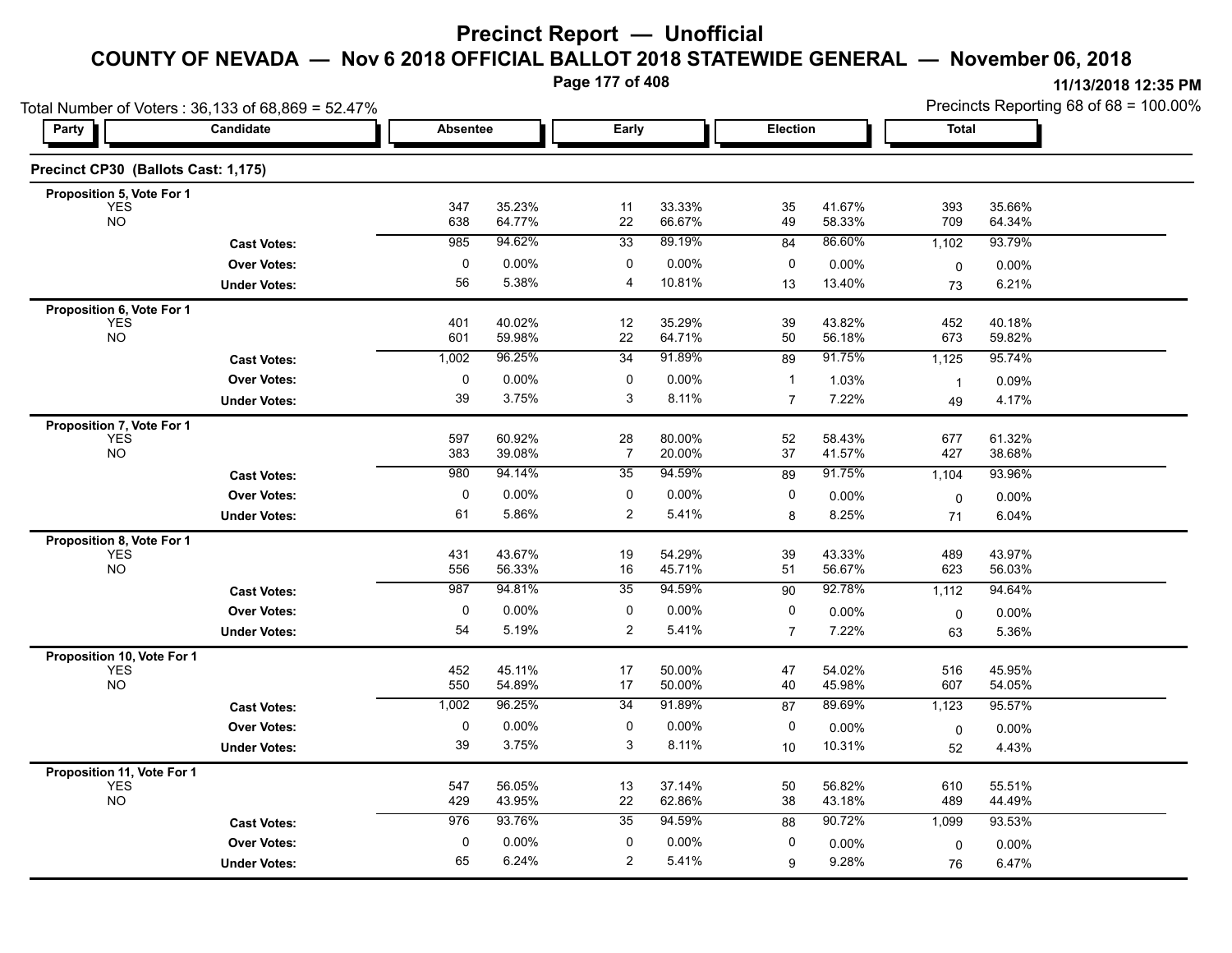**Page 178 of 408**

|                                                       | Total Number of Voters: $36,133$ of $68,869 = 52.47\%$ |  | Precincts Reporting 68 of 68 = 100.00% |                  |                |                  |          |                  |            |                  |  |
|-------------------------------------------------------|--------------------------------------------------------|--|----------------------------------------|------------------|----------------|------------------|----------|------------------|------------|------------------|--|
| Party                                                 | Candidate                                              |  | Absentee                               |                  | Early          |                  |          | <b>Election</b>  |            | <b>Total</b>     |  |
| Precinct CP30 (Ballots Cast: 1,175)                   |                                                        |  |                                        |                  |                |                  |          |                  |            |                  |  |
| Proposition 12, Vote For 1<br><b>YES</b><br><b>NO</b> |                                                        |  | 615<br>374                             | 62.18%<br>37.82% | 25<br>10       | 71.43%<br>28.57% | 53<br>36 | 59.55%<br>40.45% | 693<br>420 | 62.26%<br>37.74% |  |
|                                                       | <b>Cast Votes:</b>                                     |  | 989                                    | 95.00%           | 35             | 94.59%           | 89       | 91.75%           | 1,113      | 94.72%           |  |
|                                                       | <b>Over Votes:</b>                                     |  | 0                                      | 0.00%            | 0              | $0.00\%$         | 0        | $0.00\%$         | 0          | $0.00\%$         |  |
|                                                       | <b>Under Votes:</b>                                    |  | 52                                     | 5.00%            | $\overline{2}$ | 5.41%            | 8        | 8.25%            | 62         | 5.28%            |  |
| <b>Measure G. Vote For 1</b>                          |                                                        |  |                                        |                  |                |                  |          |                  |            |                  |  |
| <b>YES</b><br><b>NO</b>                               |                                                        |  | 699<br>253                             | 73.42%<br>26.58% | 29<br>5        | 85.29%<br>14.71% | 60<br>23 | 72.29%<br>27.71% | 788<br>281 | 73.71%<br>26.29% |  |
|                                                       | <b>Cast Votes:</b>                                     |  | 952                                    | 91.45%           | 34             | 91.89%           | 83       | 85.57%           | 1,069      | 90.98%           |  |
|                                                       | <b>Over Votes:</b>                                     |  | $\overline{2}$                         | 0.19%            | 0              | $0.00\%$         | 0        | $0.00\%$         | 2          | 0.17%            |  |
|                                                       | <b>Under Votes:</b>                                    |  | 87                                     | 8.36%            | 3              | 8.11%            | 14       | 14.43%           | 104        | 8.85%            |  |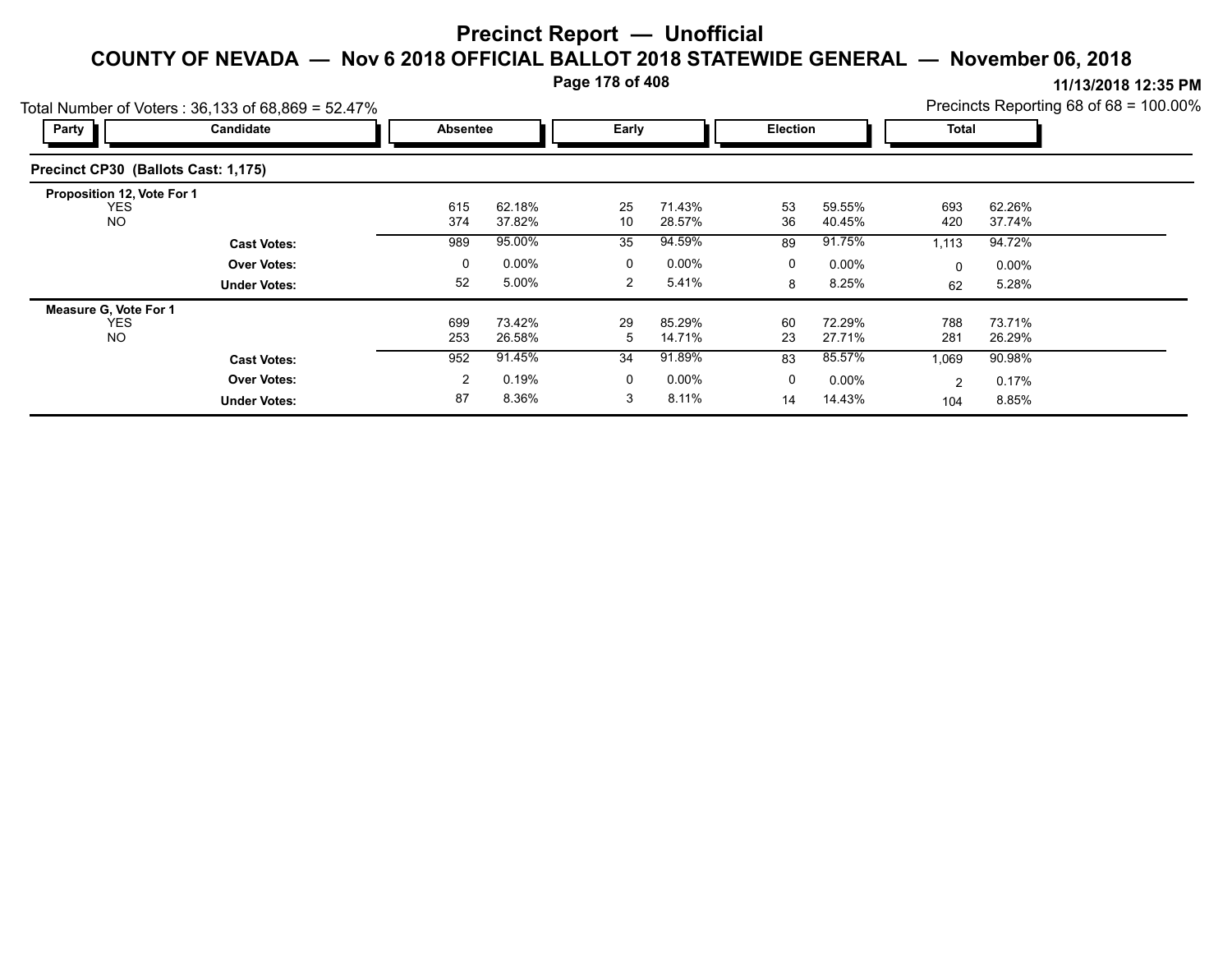**Page 179 of 408**

| Total Number of Voters: 36,133 of 68,869 = 52.47%                 |                |                   |                  |                  |                  |                      |                         | Precincts Reporting 68 of 68 = 100.00% |  |  |
|-------------------------------------------------------------------|----------------|-------------------|------------------|------------------|------------------|----------------------|-------------------------|----------------------------------------|--|--|
| <b>Candidate</b><br>Party                                         | Absentee       |                   | Early            |                  | Election         |                      | <b>Total</b>            |                                        |  |  |
| Precinct CP31 (Ballots Cast: 11)                                  |                |                   |                  |                  |                  |                      |                         |                                        |  |  |
| Governor, Vote For 1                                              |                |                   |                  |                  |                  |                      |                         |                                        |  |  |
| <b>REP</b><br>JOHN H. COX<br><b>DEM</b><br><b>GAVIN NEWSOM</b>    | 5<br>3         | 62.50%<br>37.50%  | -1<br>0          | 100.00%<br>0.00% | 0<br>0           | $0.00\%$<br>0.00%    | 6<br>3                  | 66.67%<br>33.33%                       |  |  |
| <b>Cast Votes:</b>                                                | 8              | 80.00%            | $\mathbf 1$      | 100.00%          | $\mathbf 0$      | $0.00\%$             | 9                       | 81.82%                                 |  |  |
| <b>Over Votes:</b>                                                | 0              | 0.00%             | 0                | 0.00%            | 0                | 0.00%                | 0                       | $0.00\%$                               |  |  |
| <b>Under Votes:</b>                                               | $\overline{2}$ | 20.00%            | 0                | 0.00%            | $\Omega$         | 0.00%                | $\overline{c}$          | 18.18%                                 |  |  |
| Lieutenant Governor, Vote For 1                                   |                |                   |                  |                  |                  |                      |                         |                                        |  |  |
| ED HERNANDEZ<br><b>DEM</b><br><b>DEM</b><br>ELENI KOUNALAKIS      | 6<br>3         | 66.67%<br>33.33%  | 0<br>$\mathbf 1$ | 0.00%<br>100.00% | $\mathbf 0$<br>0 | $0.00\%$<br>$0.00\%$ | 6<br>4                  | 60.00%<br>40.00%                       |  |  |
| <b>Cast Votes:</b>                                                | $\overline{9}$ | 90.00%            | $\mathbf 1$      | 100.00%          | 0                | 0.00%                | 10                      | 90.91%                                 |  |  |
| <b>Over Votes:</b>                                                | $\mathbf 0$    | 0.00%             | 0                | 0.00%            | 0                | 0.00%                | 0                       | 0.00%                                  |  |  |
| <b>Under Votes:</b>                                               | -1             | 10.00%            | $\Omega$         | 0.00%            | $\Omega$         | $0.00\%$             | $\overline{1}$          | 9.09%                                  |  |  |
| Secretary of State, Vote For 1                                    |                |                   |                  |                  |                  |                      |                         |                                        |  |  |
| <b>ALEX PADILLA</b><br><b>DEM</b>                                 | 5              | 55.56%            | $\pmb{0}$        | 0.00%            | 0                | $0.00\%$             | 5                       | 50.00%                                 |  |  |
| <b>REP</b><br><b>MARK P. MEUSER</b>                               | $\overline{4}$ | 44.44%            | $\mathbf{1}$     | 100.00%          | 0                | 0.00%                | 5                       | 50.00%                                 |  |  |
| <b>Cast Votes:</b>                                                | 9              | 90.00%            | 1                | 100.00%          | 0                | 0.00%                | 10                      | 90.91%                                 |  |  |
| <b>Over Votes:</b>                                                | 0              | 0.00%             | 0                | 0.00%            | 0                | 0.00%                | 0                       | $0.00\%$                               |  |  |
| <b>Under Votes:</b>                                               | $\mathbf 1$    | 10.00%            | $\pmb{0}$        | 0.00%            | $\mathbf 0$      | 0.00%                | $\overline{\mathbf{1}}$ | 9.09%                                  |  |  |
| Controller, Vote For 1<br><b>REP</b><br>KONSTANTINOS RODITIS      | 5              | 50.00%            | $\mathbf 1$      | 100.00%          | 0                | $0.00\%$             | 6                       | 54.55%                                 |  |  |
| <b>DEM</b><br>BETTY T. YEE                                        | 5              | 50.00%            | 0                | 0.00%            | 0                | 0.00%                | 5                       | 45.45%                                 |  |  |
| <b>Cast Votes:</b>                                                | 10             | 100.00%           | -1               | 100.00%          | $\mathbf 0$      | 0.00%                | 11                      | 100.00%                                |  |  |
| <b>Over Votes:</b>                                                | 0              | 0.00%             | 0                | 0.00%            | 0                | $0.00\%$             | 0                       | $0.00\%$                               |  |  |
| <b>Under Votes:</b>                                               | $\Omega$       | 0.00%             | $\Omega$         | 0.00%            | 0                | $0.00\%$             | $\Omega$                | 0.00%                                  |  |  |
| Treasurer, Vote For 1                                             |                |                   |                  |                  |                  |                      |                         |                                        |  |  |
| <b>REP</b><br><b>GREG CONLON</b><br><b>FIONA MA</b><br><b>DEM</b> | 5<br>5         | 50.00%            | $\mathbf 1$<br>0 | 100.00%          | 0<br>0           | $0.00\%$             | 6<br>5                  | 54.55%                                 |  |  |
| <b>Cast Votes:</b>                                                | 10             | 50.00%<br>100.00% | $\mathbf{1}$     | 0.00%<br>100.00% | 0                | $0.00\%$<br>$0.00\%$ | 11                      | 45.45%<br>100.00%                      |  |  |
| <b>Over Votes:</b>                                                | 0              | 0.00%             | 0                | 0.00%            | 0                |                      |                         |                                        |  |  |
| <b>Under Votes:</b>                                               | 0              | 0.00%             | 0                | 0.00%            | $\mathbf 0$      | $0.00\%$<br>$0.00\%$ | $\mathbf 0$<br>$\Omega$ | $0.00\%$<br>$0.00\%$                   |  |  |
| <b>Attorney General, Vote For 1</b>                               |                |                   |                  |                  |                  |                      |                         |                                        |  |  |
| <b>REP</b><br><b>STEVEN C BAILEY</b>                              | 6              | 60.00%            | $\mathbf 1$      | 100.00%          | 0                | $0.00\%$             | $\overline{7}$          | 63.64%                                 |  |  |
| <b>DEM</b><br><b>XAVIER BECERRA</b>                               | 4              | 40.00%            | 0                | 0.00%            | 0                | $0.00\%$             | 4                       | 36.36%                                 |  |  |
| <b>Cast Votes:</b>                                                | 10             | 100.00%           | $\mathbf{1}$     | 100.00%          | $\mathbf 0$      | $0.00\%$             | 11                      | 100.00%                                |  |  |
| <b>Over Votes:</b>                                                | $\mathbf 0$    | 0.00%             | $\pmb{0}$        | 0.00%            | 0                | $0.00\%$             | 0                       | 0.00%                                  |  |  |
| <b>Under Votes:</b>                                               | 0              | 0.00%             | 0                | 0.00%            | 0                | $0.00\%$             | 0                       | $0.00\%$                               |  |  |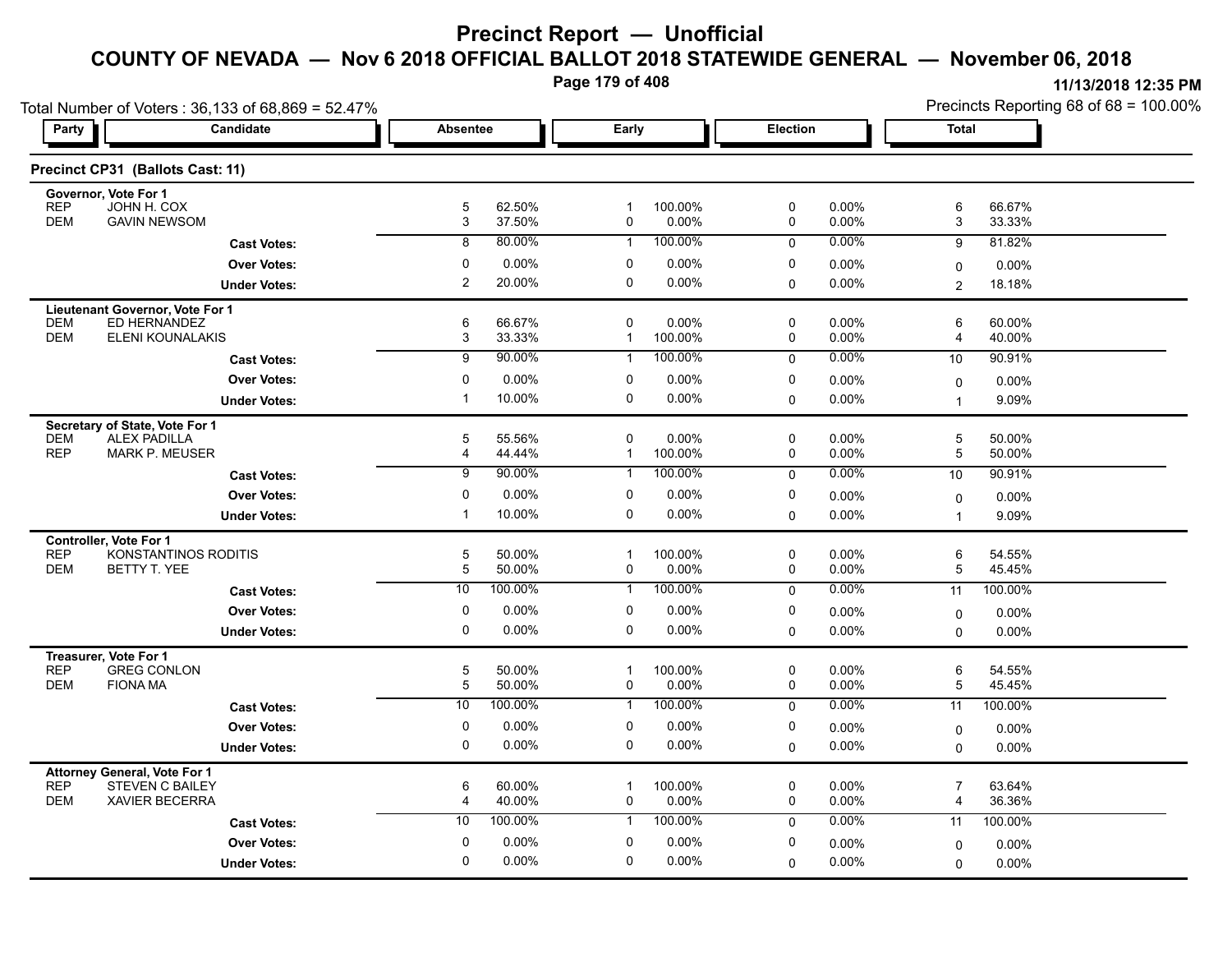**Page 180 of 408**

Precincts Reporting 68 of 68 = 100.00%

| Total Number of Voters: 36,133 of 68,869 = 52.47% |                                                                                       |                |                   |                   |                    |             |                   | Precincts Reporting 68 of 68 = 100.00% |                  |  |
|---------------------------------------------------|---------------------------------------------------------------------------------------|----------------|-------------------|-------------------|--------------------|-------------|-------------------|----------------------------------------|------------------|--|
| Party                                             | Candidate                                                                             | Absentee       |                   | Early             |                    | Election    |                   | Total                                  |                  |  |
|                                                   | Precinct CP31 (Ballots Cast: 11)                                                      |                |                   |                   |                    |             |                   |                                        |                  |  |
|                                                   | Insurance Commissioner, Vote For 1                                                    |                |                   |                   |                    |             |                   |                                        |                  |  |
| <b>DEM</b>                                        | RICARDO LARA<br>STEVE POIZNER                                                         | 4<br>6         | 40.00%<br>60.00%  | 0<br>$\mathbf{1}$ | 0.00%<br>100.00%   | 0<br>0      | 0.00%<br>$0.00\%$ | 4<br>$\overline{7}$                    | 36.36%<br>63.64% |  |
|                                                   | <b>Cast Votes:</b>                                                                    | 10             | 100.00%           | $\mathbf 1$       | 100.00%            | $\mathbf 0$ | $0.00\%$          | 11                                     | 100.00%          |  |
|                                                   | <b>Over Votes:</b>                                                                    | $\mathbf 0$    | 0.00%             | $\mathbf 0$       | 0.00%              | 0           | $0.00\%$          | 0                                      | $0.00\%$         |  |
|                                                   | <b>Under Votes:</b>                                                                   | 0              | $0.00\%$          | $\mathbf 0$       | 0.00%              | $\mathbf 0$ | $0.00\%$          | 0                                      | $0.00\%$         |  |
|                                                   | Member, State Board of Equalization District 1, Vote For 1                            |                |                   |                   |                    |             |                   |                                        |                  |  |
| <b>DEM</b><br><b>REP</b>                          | <b>TOM HALLINAN</b><br><b>TED GAINES</b>                                              | 4              | 40.00%            | 0<br>$\mathbf 1$  | 0.00%              | 0           | $0.00\%$          | 4<br>7                                 | 36.36%           |  |
|                                                   |                                                                                       | 6              | 60.00%<br>100.00% |                   | 100.00%<br>100.00% | 0           | $0.00\%$<br>0.00% |                                        | 63.64%           |  |
|                                                   | <b>Cast Votes:</b>                                                                    | 10             |                   | $\mathbf{1}$      |                    | $\mathbf 0$ |                   | 11                                     | 100.00%          |  |
|                                                   | <b>Over Votes:</b>                                                                    | 0              | 0.00%             | 0<br>$\Omega$     | 0.00%              | 0           | 0.00%             | 0                                      | $0.00\%$         |  |
|                                                   | <b>Under Votes:</b>                                                                   | $\Omega$       | 0.00%             |                   | 0.00%              | $\mathbf 0$ | 0.00%             | $\Omega$                               | 0.00%            |  |
|                                                   | United States Senate, Vote For 1                                                      |                |                   |                   |                    |             |                   |                                        |                  |  |
| <b>DEM</b><br><b>DEM</b>                          | <b>DIANNE FEINSTEIN</b><br><b>KEVIN DE LEON</b>                                       | 3<br>5         | 37.50%<br>62.50%  | 0<br>$\mathbf{1}$ | 0.00%<br>100.00%   | 0<br>0      | 0.00%<br>0.00%    | 3<br>6                                 | 33.33%<br>66.67% |  |
|                                                   | <b>Cast Votes:</b>                                                                    | 8              | 80.00%            | $\mathbf 1$       | 100.00%            | $\mathbf 0$ | $0.00\%$          | 9                                      | 81.82%           |  |
|                                                   | <b>Over Votes:</b>                                                                    | 0              | 0.00%             | 0                 | 0.00%              | 0           | 0.00%             |                                        |                  |  |
|                                                   |                                                                                       | $\overline{2}$ | 20.00%            | 0                 | 0.00%              | $\mathbf 0$ | $0.00\%$          | 0                                      | 0.00%<br>18.18%  |  |
|                                                   | <b>Under Votes:</b>                                                                   |                |                   |                   |                    |             |                   | $\overline{2}$                         |                  |  |
| <b>REP</b>                                        | House of Representatives of the United States District 1, Vote For 1<br>DOUG LA MALFA | 6              | 60.00%            | $\mathbf 1$       | 100.00%            | $\mathbf 0$ | 0.00%             | $\overline{7}$                         | 63.64%           |  |
| <b>DEM</b>                                        | <b>AUDREY DENNEY</b>                                                                  | 4              | 40.00%            | 0                 | 0.00%              | 0           | $0.00\%$          | 4                                      | 36.36%           |  |
|                                                   | <b>Cast Votes:</b>                                                                    | 10             | 100.00%           | 1                 | 100.00%            | $\mathbf 0$ | 0.00%             | 11                                     | 100.00%          |  |
|                                                   | <b>Over Votes:</b>                                                                    | 0              | 0.00%             | 0                 | 0.00%              | 0           | 0.00%             | 0                                      | $0.00\%$         |  |
|                                                   | <b>Under Votes:</b>                                                                   | 0              | 0.00%             | $\mathbf 0$       | 0.00%              | $\Omega$    | $0.00\%$          | $\Omega$                               | $0.00\%$         |  |
|                                                   | State Assembly District 1, Vote For 1                                                 |                |                   |                   |                    |             |                   |                                        |                  |  |
| <b>REP</b>                                        | <b>BRIAN DAHLE</b>                                                                    | 6              | 60.00%            | $\mathbf 1$       | 100.00%            | $\pmb{0}$   | $0.00\%$          | $\overline{7}$                         | 63.64%           |  |
| <b>DEM</b>                                        | <b>CALEEN SISK</b>                                                                    | 4              | 40.00%            | 0                 | 0.00%              | 0           | 0.00%             | 4                                      | 36.36%           |  |
|                                                   | <b>Cast Votes:</b>                                                                    | 10             | 100.00%           | 1                 | 100.00%            | 0           | $0.00\%$          | 11                                     | 100.00%          |  |
|                                                   | <b>Over Votes:</b>                                                                    | 0              | 0.00%             | 0                 | 0.00%              | 0           | $0.00\%$          | 0                                      | 0.00%            |  |
|                                                   | <b>Under Votes:</b>                                                                   | $\pmb{0}$      | 0.00%             | 0                 | 0.00%              | $\mathbf 0$ | 0.00%             | $\Omega$                               | $0.00\%$         |  |
|                                                   | For Associate Justice, Supreme Court - Carol A. Corrigan, Vote For 1                  |                |                   |                   |                    |             |                   |                                        |                  |  |
|                                                   | <b>YES</b>                                                                            | $\overline{7}$ | 87.50%            | $\mathbf 1$       | 100.00%            | 0           | $0.00\%$          | 8                                      | 88.89%           |  |
|                                                   | <b>NO</b>                                                                             | $\mathbf{1}$   | 12.50%            | $\mathbf 0$       | 0.00%              | $\mathbf 0$ | 0.00%             | $\overline{1}$                         | 11.11%           |  |
|                                                   | <b>Cast Votes:</b>                                                                    | 8              | 80.00%            | $\mathbf{1}$      | 100.00%            | $\mathbf 0$ | $0.00\%$          | 9                                      | 81.82%           |  |
|                                                   | <b>Over Votes:</b>                                                                    | 0              | 0.00%             | 0                 | 0.00%              | 0           | $0.00\%$          | $\Omega$                               | 0.00%            |  |
|                                                   | <b>Under Votes:</b>                                                                   | 2              | 20.00%            | 0                 | 0.00%              | 0           | 0.00%             | $\overline{2}$                         | 18.18%           |  |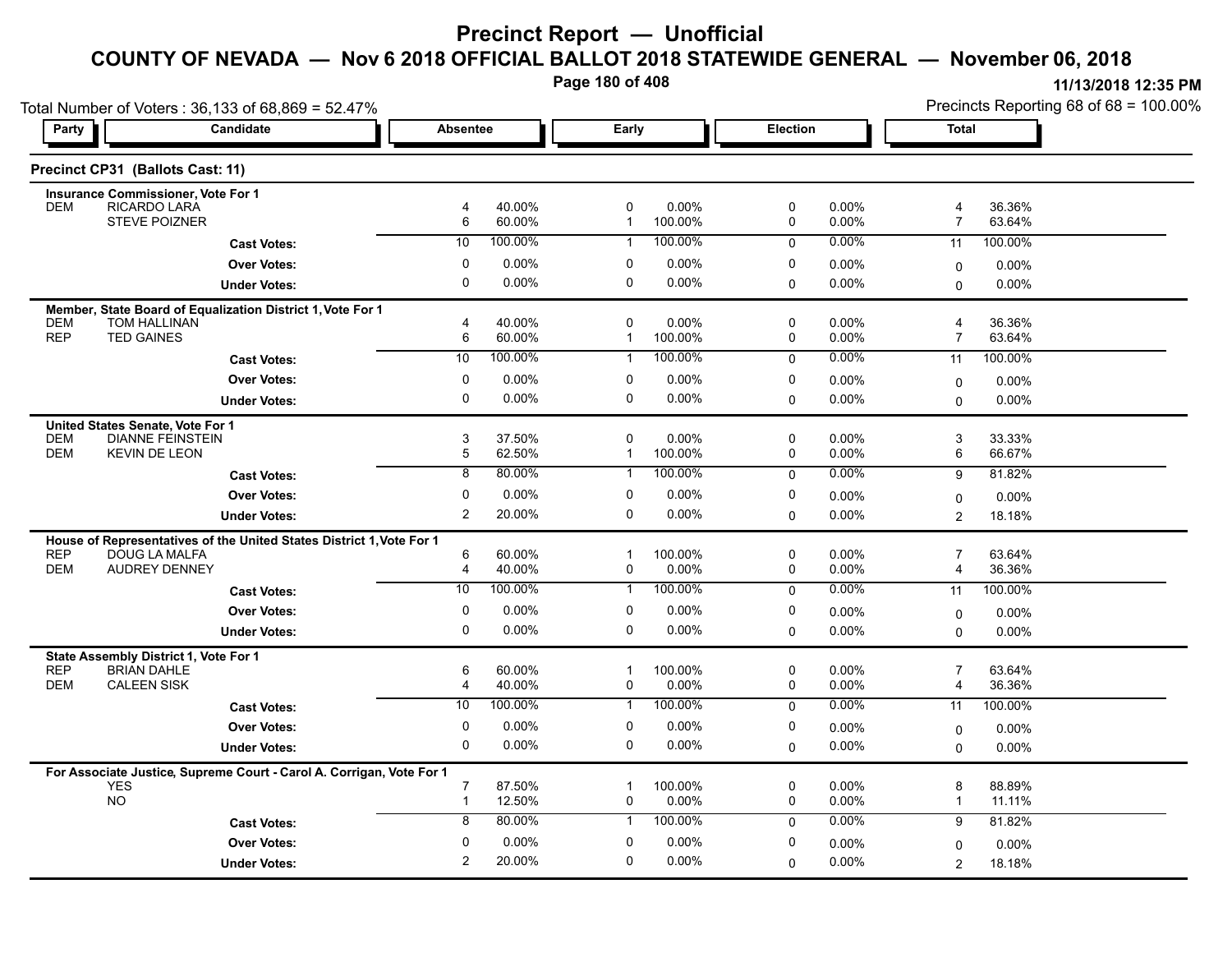# **Precinct Report — Unofficial**

#### **COUNTY OF NEVADA — Nov 6 2018 OFFICIAL BALLOT 2018 STATEWIDE GENERAL — November 06, 2018**

**Page 181 of 408**

|                    | Total Number of Voters: 36,133 of 68,869 = 52.47%                                              |                              |                  |                             |                     |             |                      | Precincts Reporting 68 of 68 = 100.00% |                    |  |
|--------------------|------------------------------------------------------------------------------------------------|------------------------------|------------------|-----------------------------|---------------------|-------------|----------------------|----------------------------------------|--------------------|--|
| Candidate<br>Party |                                                                                                | <b>Absentee</b>              |                  | Early                       |                     | Election    |                      | <b>Total</b>                           |                    |  |
|                    | Precinct CP31 (Ballots Cast: 11)                                                               |                              |                  |                             |                     |             |                      |                                        |                    |  |
|                    | For Associate Justice, Supreme Court - Leondra R. Kruger, Vote For 1                           |                              |                  |                             |                     |             |                      |                                        |                    |  |
|                    | <b>YES</b><br><b>NO</b>                                                                        | 5<br>3                       | 62.50%<br>37.50% | -1<br>0                     | 100.00%<br>0.00%    | 0<br>0      | 0.00%<br>0.00%       | 6<br>3                                 | 66.67%<br>33.33%   |  |
|                    | <b>Cast Votes:</b>                                                                             | 8                            | 80.00%           | $\mathbf{1}$                | 100.00%             | $\mathbf 0$ | 0.00%                | 9                                      | 81.82%             |  |
|                    | <b>Over Votes:</b>                                                                             | $\mathbf{0}$                 | 0.00%            | 0                           | 0.00%               | 0           | 0.00%                |                                        |                    |  |
|                    | <b>Under Votes:</b>                                                                            | $\overline{c}$               | 20.00%           | $\Omega$                    | 0.00%               | $\mathbf 0$ | 0.00%                | 0<br>$\overline{2}$                    | $0.00\%$<br>18.18% |  |
|                    |                                                                                                |                              |                  |                             |                     |             |                      |                                        |                    |  |
|                    | For Associate Justice, Court of Appeal, Third District - Cole Blease, Vote For 1<br><b>YES</b> | 3                            | 42.86%           | $\mathbf{1}$                | 100.00%             | 0           | $0.00\%$             | 4                                      | 50.00%             |  |
|                    | <b>NO</b>                                                                                      | 4                            | 57.14%           | 0                           | 0.00%               | 0           | 0.00%                | 4                                      | 50.00%             |  |
|                    | <b>Cast Votes:</b>                                                                             | $\overline{7}$               | 70.00%           | $\mathbf{1}$                | 100.00%             | $\mathbf 0$ | $0.00\%$             | 8                                      | 72.73%             |  |
|                    | <b>Over Votes:</b>                                                                             | $\Omega$                     | $0.00\%$         | 0                           | 0.00%               | 0           | $0.00\%$             | 0                                      | $0.00\%$           |  |
|                    | <b>Under Votes:</b>                                                                            | 3                            | 30.00%           | $\Omega$                    | 0.00%               | $\Omega$    | $0.00\%$             | 3                                      | 27.27%             |  |
|                    | For Associate Justice, Court of Appeal, Third District - Louis Mauro, Vote For 1               |                              |                  |                             |                     |             |                      |                                        |                    |  |
|                    | <b>YES</b>                                                                                     | 6                            | 85.71%           | $\mathbf{1}$                | 100.00%             | 0           | $0.00\%$             | $\overline{7}$                         | 87.50%             |  |
|                    | NO                                                                                             | $\mathbf{1}$                 | 14.29%           | 0                           | 0.00%               | 0           | 0.00%                | 1                                      | 12.50%             |  |
|                    | <b>Cast Votes:</b>                                                                             | 7                            | 70.00%           | $\mathbf{1}$                | 100.00%             | $\mathbf 0$ | $0.00\%$             | 8                                      | 72.73%             |  |
|                    | <b>Over Votes:</b>                                                                             | 0                            | $0.00\%$         | 0                           | 0.00%               | 0           | 0.00%                | 0                                      | 0.00%              |  |
|                    | <b>Under Votes:</b>                                                                            | 3                            | 30.00%           | 0                           | 0.00%               | 0           | $0.00\%$             | 3                                      | 27.27%             |  |
|                    | Superintendent of Public Instruction, Vote For 1                                               |                              |                  |                             |                     |             |                      |                                        |                    |  |
| DS                 | <b>MARSHALL TUCK</b>                                                                           | 5                            | 55.56%           | $\mathbf{1}$                | 100.00%             | 0           | 0.00%                | 6                                      | 60.00%             |  |
| <b>IDS</b>         | TONY K. THURMOND                                                                               | $\overline{4}$               | 44.44%           | 0                           | 0.00%               | 0           | 0.00%                | 4                                      | 40.00%             |  |
|                    | <b>Cast Votes:</b>                                                                             | 9                            | 90.00%           | 1                           | 100.00%             | $\mathbf 0$ | 0.00%                | 10                                     | 90.91%             |  |
|                    | <b>Over Votes:</b>                                                                             | 0                            | $0.00\%$         | 0                           | 0.00%               | 0           | $0.00\%$             | $\Omega$                               | $0.00\%$           |  |
|                    | <b>Under Votes:</b>                                                                            | -1                           | 10.00%           | 0                           | 0.00%               | $\Omega$    | 0.00%                | 1                                      | 9.09%              |  |
|                    | District Board Member, Nevada County Board of Education Trustee Area2,                         |                              | Vote For 1       |                             |                     |             |                      |                                        |                    |  |
| <b>IDS</b><br>jDS  | <b>HEINO NICOLAI</b><br>JOHN V "JACK" MEEKS                                                    | 6<br>$\overline{\mathbf{c}}$ | 75.00%<br>25.00% | $\mathbf 0$<br>$\mathbf{1}$ | $0.00\%$<br>100.00% | 0<br>0      | $0.00\%$<br>$0.00\%$ | 6<br>3                                 | 66.67%<br>33.33%   |  |
|                    | <b>Cast Votes:</b>                                                                             | $\overline{8}$               | 80.00%           | $\mathbf{1}$                | 100.00%             | $\mathbf 0$ | 0.00%                | 9                                      | 81.82%             |  |
|                    | <b>Over Votes:</b>                                                                             | $\mathbf 0$                  | 0.00%            | 0                           | 0.00%               | 0           | $0.00\%$             |                                        |                    |  |
|                    | <b>Under Votes:</b>                                                                            | 2                            | 20.00%           | 0                           | $0.00\%$            | $\mathbf 0$ | $0.00\%$             | 0<br>$\overline{c}$                    | $0.00\%$<br>18.18% |  |
|                    |                                                                                                |                              |                  |                             |                     |             |                      |                                        |                    |  |
| <b>IDS</b>         | Sheriff-Coroner-Public Administrator, Vote For 1<br><b>SHANNAN MOON</b>                        | 6                            | 66.67%           | -1                          | 100.00%             | $\mathbf 0$ | $0.00\%$             | $\overline{7}$                         | 70.00%             |  |
| <b>IDS</b>         | <b>BILL SMETHERS</b>                                                                           | 3                            | 33.33%           | 0                           | 0.00%               | $\mathbf 0$ | $0.00\%$             | 3                                      | 30.00%             |  |
|                    | <b>Cast Votes:</b>                                                                             | 9                            | 90.00%           | $\mathbf{1}$                | 100.00%             | $\mathbf 0$ | 0.00%                | 10                                     | 90.91%             |  |
|                    | <b>Over Votes:</b>                                                                             | $\mathbf{0}$                 | 0.00%            | 0                           | 0.00%               | 0           | $0.00\%$             | 0                                      | $0.00\%$           |  |
|                    | <b>Under Votes:</b>                                                                            | -1                           | 10.00%           | $\Omega$                    | 0.00%               | 0           | 0.00%                | $\overline{1}$                         | 9.09%              |  |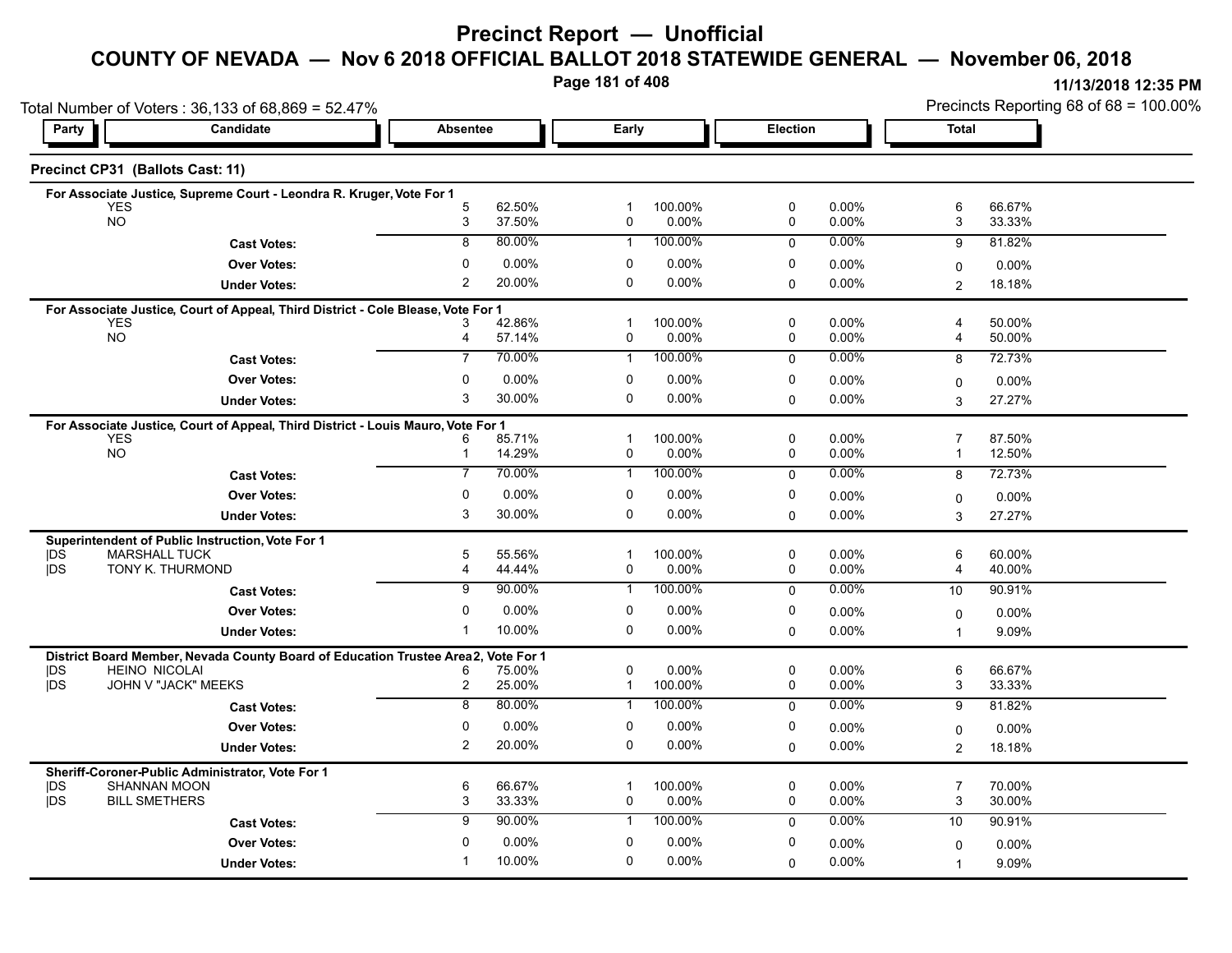**Page 182 of 408**

| Total Number of Voters: 36,133 of 68,869 = 52.47% |                     |                     |                  |                   |                  |                  | Precincts Reporting 68 of 68 = 100.00% |                     |                  |
|---------------------------------------------------|---------------------|---------------------|------------------|-------------------|------------------|------------------|----------------------------------------|---------------------|------------------|
| Party                                             | Candidate           | <b>Absentee</b>     |                  | Early             |                  | Election         |                                        | <b>Total</b>        |                  |
| Precinct CP31 (Ballots Cast: 11)                  |                     |                     |                  |                   |                  |                  |                                        |                     |                  |
| Proposition 1, Vote For 1                         |                     |                     |                  |                   |                  |                  |                                        |                     |                  |
| <b>YES</b><br><b>NO</b>                           |                     | 4<br>6              | 40.00%<br>60.00% | 0<br>$\mathbf{1}$ | 0.00%<br>100.00% | $\mathsf 0$<br>0 | 0.00%<br>0.00%                         | 4<br>$\overline{7}$ | 36.36%<br>63.64% |
|                                                   | <b>Cast Votes:</b>  | 10                  | 100.00%          | $\mathbf{1}$      | 100.00%          | $\mathbf 0$      | 0.00%                                  | $\overline{11}$     | 100.00%          |
|                                                   | <b>Over Votes:</b>  | 0                   | 0.00%            | 0                 | 0.00%            | 0                | 0.00%                                  | 0                   | $0.00\%$         |
|                                                   | <b>Under Votes:</b> | 0                   | 0.00%            | 0                 | 0.00%            | $\mathbf 0$      | 0.00%                                  | 0                   | $0.00\%$         |
| Proposition 2, Vote For 1                         |                     |                     |                  |                   |                  |                  |                                        |                     |                  |
| <b>YES</b><br><b>NO</b>                           |                     | 6<br>4              | 60.00%<br>40.00% | -1<br>0           | 100.00%<br>0.00% | 0<br>0           | 0.00%<br>0.00%                         | $\overline{7}$<br>4 | 63.64%<br>36.36% |
|                                                   | <b>Cast Votes:</b>  | 10                  | 100.00%          | $\overline{1}$    | 100.00%          | $\mathbf 0$      | $0.00\%$                               | 11                  | 100.00%          |
|                                                   | <b>Over Votes:</b>  | 0                   | 0.00%            | 0                 | 0.00%            | 0                | 0.00%                                  | $\mathbf 0$         | $0.00\%$         |
|                                                   | <b>Under Votes:</b> | $\mathbf 0$         | 0.00%            | 0                 | 0.00%            | $\mathbf 0$      | $0.00\%$                               | 0                   | $0.00\%$         |
| Proposition 3, Vote For 1                         |                     |                     |                  |                   |                  |                  |                                        |                     |                  |
| <b>YES</b>                                        |                     | 4                   | 44.44%           | $\mathbf 1$       | 100.00%          | 0                | $0.00\%$                               | 5                   | 50.00%           |
| <b>NO</b>                                         |                     | 5                   | 55.56%           | 0                 | 0.00%            | 0                | 0.00%                                  | 5                   | 50.00%           |
|                                                   | <b>Cast Votes:</b>  | $\overline{9}$      | 90.00%           | $\mathbf 1$       | 100.00%          | 0                | $0.00\%$                               | 10                  | 90.91%           |
|                                                   | <b>Over Votes:</b>  | $\mathbf 0$         | 0.00%            | 0                 | 0.00%            | 0                | 0.00%                                  | 0                   | $0.00\%$         |
|                                                   | <b>Under Votes:</b> | $\mathbf 1$         | 10.00%           | 0                 | 0.00%            | $\mathbf 0$      | 0.00%                                  | 1                   | 9.09%            |
| Proposition 4, Vote For 1                         |                     |                     |                  | $\Omega$          |                  |                  |                                        |                     |                  |
| <b>YES</b><br><b>NO</b>                           |                     | 3<br>$\overline{7}$ | 30.00%<br>70.00% | $\mathbf{1}$      | 0.00%<br>100.00% | $\mathbf 0$<br>0 | 0.00%<br>$0.00\%$                      | 3<br>8              | 27.27%<br>72.73% |
|                                                   | <b>Cast Votes:</b>  | 10                  | 100.00%          | 1                 | 100.00%          | $\mathbf 0$      | 0.00%                                  | 11                  | 100.00%          |
|                                                   | <b>Over Votes:</b>  | 0                   | 0.00%            | 0                 | 0.00%            | 0                | $0.00\%$                               | 0                   | $0.00\%$         |
|                                                   | <b>Under Votes:</b> | $\Omega$            | 0.00%            | 0                 | 0.00%            | 0                | 0.00%                                  | $\Omega$            | 0.00%            |
| Proposition 5, Vote For 1                         |                     |                     |                  |                   |                  |                  |                                        |                     |                  |
| <b>YES</b>                                        |                     | 6                   | 60.00%           | $\mathbf 1$       | 100.00%          | 0                | 0.00%                                  | $\overline{7}$      | 63.64%           |
| <b>NO</b>                                         |                     | 4                   | 40.00%           | 0                 | 0.00%            | 0                | 0.00%                                  | 4                   | 36.36%           |
|                                                   | <b>Cast Votes:</b>  | 10                  | 100.00%          | 1                 | 100.00%          | 0                | 0.00%                                  | 11                  | 100.00%          |
|                                                   | <b>Over Votes:</b>  | 0                   | 0.00%            | 0                 | 0.00%            | 0                | 0.00%                                  | 0                   | $0.00\%$         |
|                                                   | <b>Under Votes:</b> | $\mathbf 0$         | 0.00%            | 0                 | 0.00%            | 0                | 0.00%                                  | 0                   | $0.00\%$         |
| Proposition 6, Vote For 1                         |                     |                     |                  |                   |                  |                  |                                        |                     |                  |
| <b>YES</b><br><b>NO</b>                           |                     | 6<br>4              | 60.00%<br>40.00% | 0<br>$\mathbf{1}$ | 0.00%<br>100.00% | 0<br>0           | 0.00%<br>0.00%                         | 6<br>5              | 54.55%<br>45.45% |
|                                                   | <b>Cast Votes:</b>  | 10                  | 100.00%          | 1                 | 100.00%          | 0                | 0.00%                                  | 11                  | 100.00%          |
|                                                   | <b>Over Votes:</b>  | $\mathbf 0$         | 0.00%            | $\mathbf 0$       | 0.00%            | 0                | 0.00%                                  | 0                   | $0.00\%$         |
|                                                   | <b>Under Votes:</b> | 0                   | 0.00%            | 0                 | 0.00%            | 0                | 0.00%                                  | $\Omega$            | 0.00%            |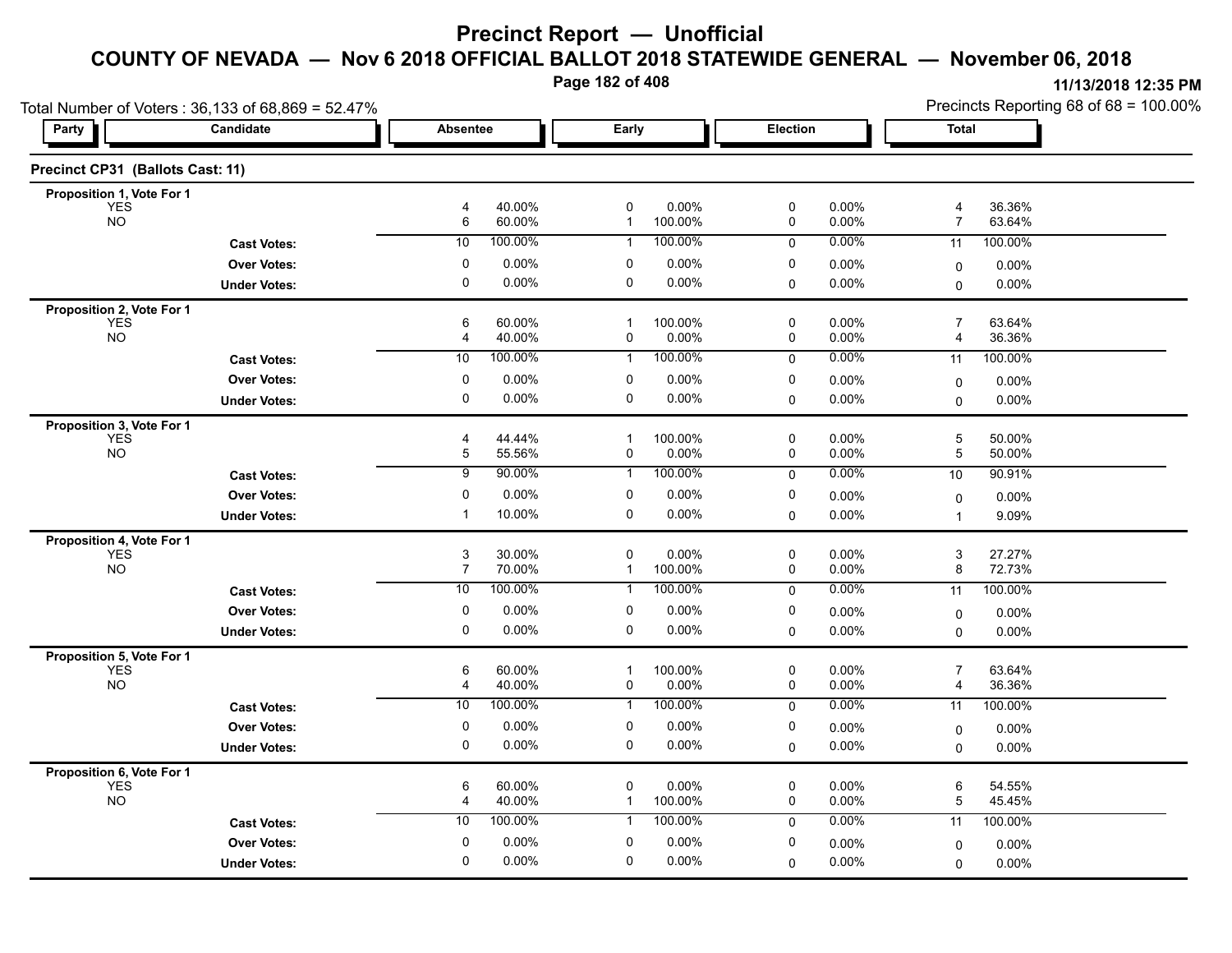**Page 183 of 408**

| Total Number of Voters: 36,133 of 68,869 = 52.47% |                     |                                             |                  |                   |                  |                |                      | Precincts Reporting 68 of 68 = 100.00% |                  |  |
|---------------------------------------------------|---------------------|---------------------------------------------|------------------|-------------------|------------------|----------------|----------------------|----------------------------------------|------------------|--|
| Party                                             | Candidate           |                                             | <b>Absentee</b>  |                   | Early            |                | Election             |                                        | <b>Total</b>     |  |
| Precinct CP31 (Ballots Cast: 11)                  |                     |                                             |                  |                   |                  |                |                      |                                        |                  |  |
| Proposition 7, Vote For 1                         |                     |                                             |                  |                   |                  |                |                      |                                        |                  |  |
| <b>YES</b><br><b>NO</b>                           |                     | 5<br>4                                      | 55.56%<br>44.44% | 0<br>$\mathbf{1}$ | 0.00%<br>100.00% | 0<br>0         | 0.00%<br>$0.00\%$    | 5<br>5                                 | 50.00%<br>50.00% |  |
|                                                   | <b>Cast Votes:</b>  | 9                                           | 90.00%           | $\mathbf{1}$      | 100.00%          | $\mathbf 0$    | 0.00%                | 10                                     | 90.91%           |  |
|                                                   | <b>Over Votes:</b>  | $\mathbf 0$                                 | 0.00%            | 0                 | 0.00%            | 0              | 0.00%                | 0                                      | $0.00\%$         |  |
|                                                   | <b>Under Votes:</b> | $\mathbf 1$                                 | 10.00%           | 0                 | 0.00%            | $\mathbf 0$    | $0.00\%$             | $\overline{1}$                         | 9.09%            |  |
| Proposition 8, Vote For 1                         |                     |                                             |                  |                   |                  |                |                      |                                        |                  |  |
| <b>YES</b><br>NO <sub>1</sub>                     |                     | $\overline{c}$                              | 20.00%           | 0                 | 0.00%            | 0              | $0.00\%$             | $\overline{c}$                         | 18.18%           |  |
|                                                   |                     | 8                                           | 80.00%           | 1                 | 100.00%          | 0              | 0.00%                | 9                                      | 81.82%           |  |
|                                                   | <b>Cast Votes:</b>  | 10                                          | 100.00%          | 1                 | 100.00%          | $\mathbf 0$    | 0.00%                | 11                                     | 100.00%          |  |
|                                                   | <b>Over Votes:</b>  | 0                                           | 0.00%            | 0                 | 0.00%            | 0              | $0.00\%$             | 0                                      | $0.00\%$         |  |
|                                                   | <b>Under Votes:</b> | 0                                           | 0.00%            | 0                 | 0.00%            | 0              | $0.00\%$             | $\Omega$                               | 0.00%            |  |
| Proposition 10, Vote For 1<br><b>YES</b>          |                     | 4                                           | 40.00%           | 0                 | 0.00%            | 0              | $0.00\%$             | 4                                      | 36.36%           |  |
| <b>NO</b>                                         |                     | 6                                           | 60.00%           | 1                 | 100.00%          | 0              | $0.00\%$             | $\overline{7}$                         | 63.64%           |  |
|                                                   | <b>Cast Votes:</b>  | 10                                          | 100.00%          | 1                 | 100.00%          | 0              | $0.00\%$             | 11                                     | 100.00%          |  |
|                                                   | <b>Over Votes:</b>  | $\mathbf 0$                                 | 0.00%            | 0                 | 0.00%            | 0              | $0.00\%$             | 0                                      | $0.00\%$         |  |
|                                                   | <b>Under Votes:</b> | 0                                           | 0.00%            | 0                 | 0.00%            | 0              | $0.00\%$             | $\Omega$                               | 0.00%            |  |
| Proposition 11, Vote For 1                        |                     |                                             |                  |                   |                  |                |                      |                                        |                  |  |
| <b>YES</b>                                        |                     | 5                                           | 50.00%           | 0                 | 0.00%            | 0              | 0.00%                | 5                                      | 45.45%           |  |
| <b>NO</b>                                         |                     | 5                                           | 50.00%           | $\mathbf{1}$      | 100.00%          | 0              | $0.00\%$             | 6                                      | 54.55%           |  |
|                                                   | <b>Cast Votes:</b>  | 10                                          | 100.00%          | 1                 | 100.00%          | 0              | $0.00\%$             | 11                                     | 100.00%          |  |
|                                                   | <b>Over Votes:</b>  | 0                                           | 0.00%            | 0                 | 0.00%            | 0              | $0.00\%$             | $\mathbf 0$                            | $0.00\%$         |  |
|                                                   | <b>Under Votes:</b> | 0                                           | 0.00%            | 0                 | 0.00%            | 0              | 0.00%                | 0                                      | 0.00%            |  |
| Proposition 12, Vote For 1                        |                     |                                             |                  |                   |                  |                |                      |                                        |                  |  |
| <b>YES</b><br><b>NO</b>                           |                     | $\ensuremath{\mathsf{3}}$<br>$\overline{7}$ | 30.00%<br>70.00% | $\mathbf{1}$<br>0 | 100.00%<br>0.00% | $\pmb{0}$<br>0 | 0.00%<br>$0.00\%$    | 4<br>$\overline{7}$                    | 36.36%<br>63.64% |  |
|                                                   | <b>Cast Votes:</b>  | 10                                          | 100.00%          | $\mathbf{1}$      | 100.00%          | 0              | 0.00%                | 11                                     | 100.00%          |  |
|                                                   | <b>Over Votes:</b>  | 0                                           | 0.00%            | 0                 | 0.00%            | 0              | $0.00\%$             | $\mathbf 0$                            | 0.00%            |  |
|                                                   | <b>Under Votes:</b> | 0                                           | 0.00%            | 0                 | 0.00%            | $\mathbf 0$    | $0.00\%$             | $\mathbf 0$                            | 0.00%            |  |
| Measure G, Vote For 1                             |                     |                                             |                  |                   |                  |                |                      |                                        |                  |  |
| <b>YES</b><br><b>NO</b>                           |                     | 6<br>3                                      | 66.67%<br>33.33% | $\mathbf 1$<br>0  | 100.00%<br>0.00% | 0<br>0         | $0.00\%$<br>$0.00\%$ | $\overline{7}$<br>3                    | 70.00%<br>30.00% |  |
|                                                   | <b>Cast Votes:</b>  | 9                                           | 90.00%           | $\mathbf{1}$      | 100.00%          | $\mathbf 0$    | $0.00\%$             | 10                                     | 90.91%           |  |
|                                                   | <b>Over Votes:</b>  | 0                                           | 0.00%            | 0                 | 0.00%            | 0              | $0.00\%$             | 0                                      | 0.00%            |  |
|                                                   | <b>Under Votes:</b> | -1                                          | 10.00%           | 0                 | 0.00%            | 0              | $0.00\%$             | $\overline{1}$                         | 9.09%            |  |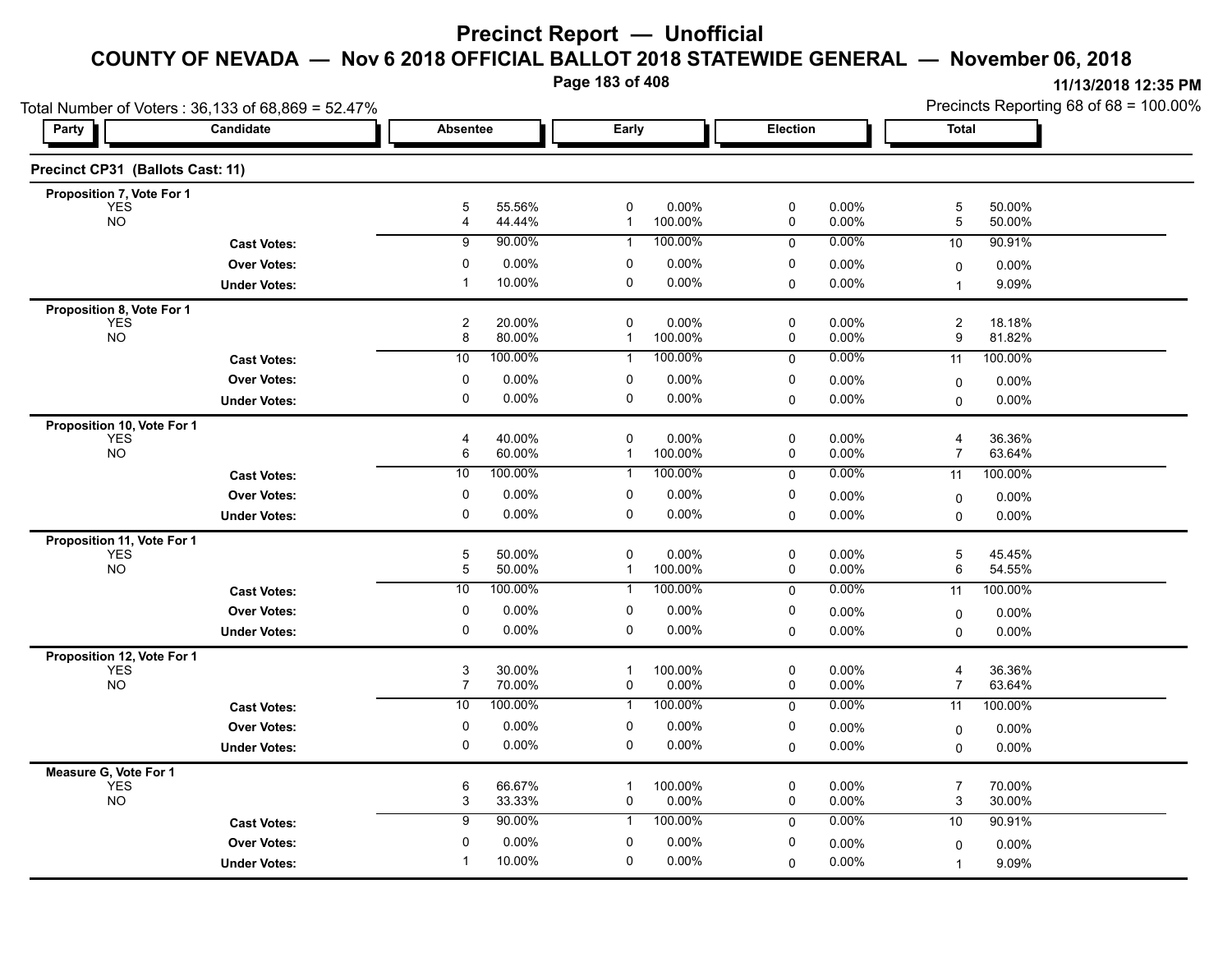**Page 184 of 408**

| Total Number of Voters: 36,133 of 68,869 = 52.47%                           |                      |                         |                  |                         |                   |                  |                   | Precincts Reporting 68 of 68 = 100.00% |                  |  |
|-----------------------------------------------------------------------------|----------------------|-------------------------|------------------|-------------------------|-------------------|------------------|-------------------|----------------------------------------|------------------|--|
| Party                                                                       | Candidate            | <b>Absentee</b>         |                  | Early                   |                   | Election         |                   | Total                                  |                  |  |
| Precinct CP32 (Ballots Cast: 122)                                           |                      |                         |                  |                         |                   |                  |                   |                                        |                  |  |
| Governor, Vote For 1<br><b>REP</b><br>JOHN H. COX                           |                      | 61                      | 52.59%           | $\overline{c}$          | 100.00%           | 0                | $0.00\%$          | 63                                     | 53.39%           |  |
| <b>DEM</b><br><b>GAVIN NEWSOM</b>                                           |                      | 55                      | 47.41%           | 0                       | 0.00%             | 0                | 0.00%             | 55                                     | 46.61%           |  |
|                                                                             | <b>Cast Votes:</b>   | 116                     | 96.67%           | $\overline{2}$          | 100.00%           | $\mathbf 0$      | 0.00%             | 118                                    | 96.72%           |  |
|                                                                             | <b>Over Votes:</b>   | 0                       | $0.00\%$         | 0                       | 0.00%             | 0                | 0.00%             | 0                                      | 0.00%            |  |
|                                                                             | <b>Under Votes:</b>  | $\overline{4}$          | 3.33%            | 0                       | 0.00%             | 0                | 0.00%             | 4                                      | 3.28%            |  |
| Lieutenant Governor, Vote For 1                                             |                      |                         |                  |                         |                   |                  |                   |                                        |                  |  |
| ED HERNANDEZ<br><b>DEM</b><br><b>DEM</b>                                    |                      | 26                      | 29.21%           | $\mathbf 0$             | 0.00%             | $\mathbf 0$      | 0.00%             | 26                                     | 29.21%           |  |
| ELENI KOUNALAKIS                                                            |                      | 63<br>89                | 70.79%<br>74.17% | 0<br>$\mathbf 0$        | 0.00%<br>$0.00\%$ | 0                | 0.00%<br>0.00%    | 63                                     | 70.79%           |  |
|                                                                             | <b>Cast Votes:</b>   |                         |                  |                         |                   | $\mathbf 0$      |                   | 89                                     | 72.95%           |  |
|                                                                             | <b>Over Votes:</b>   | 0<br>31                 | $0.00\%$         | 0                       | 0.00%             | 0                | 0.00%             | $\mathbf 0$                            | $0.00\%$         |  |
|                                                                             | <b>Under Votes:</b>  |                         | 25.83%           | 2                       | 100.00%           | 0                | 0.00%             | 33                                     | 27.05%           |  |
| Secretary of State, Vote For 1<br><b>DEM</b><br><b>ALEX PADILLA</b>         |                      | 60                      | 50.85%           | $\mathbf 0$             | 0.00%             | 0                | 0.00%             | 60                                     | 50.00%           |  |
| <b>REP</b><br><b>MARK P. MEUSER</b>                                         |                      | 58                      | 49.15%           | 2                       | 100.00%           | 0                | 0.00%             | 60                                     | 50.00%           |  |
|                                                                             | <b>Cast Votes:</b>   | $\overline{118}$        | 98.33%           | $\overline{2}$          | 100.00%           | $\mathbf 0$      | $0.00\%$          | 120                                    | 98.36%           |  |
|                                                                             | <b>Over Votes:</b>   | 0                       | 0.00%            | 0                       | 0.00%             | 0                | 0.00%             | 0                                      | 0.00%            |  |
|                                                                             | <b>Under Votes:</b>  | $\overline{\mathbf{c}}$ | 1.67%            | 0                       | 0.00%             | 0                | 0.00%             | $\overline{c}$                         | 1.64%            |  |
| Controller, Vote For 1                                                      |                      |                         |                  |                         |                   |                  |                   |                                        |                  |  |
| <b>REP</b>                                                                  | KONSTANTINOS RODITIS | 59                      | 50.00%           | $\overline{c}$          | 100.00%           | 0                | $0.00\%$          | 61                                     | 50.83%           |  |
| <b>DEM</b><br>BETTY T. YEE                                                  |                      | 59                      | 50.00%           | 0                       | 0.00%             | $\mathbf 0$      | $0.00\%$          | 59                                     | 49.17%           |  |
|                                                                             | <b>Cast Votes:</b>   | 118                     | 98.33%           | $\overline{2}$          | 100.00%           | $\mathbf{0}$     | 0.00%             | 120                                    | 98.36%           |  |
|                                                                             | <b>Over Votes:</b>   | 0                       | 0.00%            | 0                       | 0.00%             | 0                | $0.00\%$          | 0                                      | $0.00\%$         |  |
|                                                                             | <b>Under Votes:</b>  | 2                       | 1.67%            | 0                       | 0.00%             | $\mathbf 0$      | 0.00%             | $\overline{c}$                         | 1.64%            |  |
| Treasurer, Vote For 1                                                       |                      |                         |                  |                         |                   |                  |                   |                                        |                  |  |
| <b>REP</b><br><b>GREG CONLON</b><br><b>DEM</b><br><b>FIONA MA</b>           |                      | 59<br>59                | 50.00%<br>50.00% | $\overline{c}$<br>0     | 100.00%<br>0.00%  | 0<br>$\mathbf 0$ | $0.00\%$<br>0.00% | 61<br>59                               | 50.83%<br>49.17% |  |
|                                                                             | <b>Cast Votes:</b>   | $\overline{118}$        | 98.33%           | $\overline{2}$          | 100.00%           | $\mathbf 0$      | 0.00%             | 120                                    | 98.36%           |  |
|                                                                             | <b>Over Votes:</b>   | 0                       | 0.00%            | 0                       | 0.00%             | 0                | $0.00\%$          |                                        | $0.00\%$         |  |
|                                                                             | <b>Under Votes:</b>  | 2                       | 1.67%            | 0                       | 0.00%             | $\mathbf 0$      | $0.00\%$          | 0<br>$\overline{c}$                    | 1.64%            |  |
|                                                                             |                      |                         |                  |                         |                   |                  |                   |                                        |                  |  |
| <b>Attorney General, Vote For 1</b><br><b>REP</b><br><b>STEVEN C BAILEY</b> |                      | 63                      | 52.94%           | $\overline{\mathbf{c}}$ | 100.00%           | 0                | 0.00%             | 65                                     | 53.72%           |  |
| <b>DEM</b><br><b>XAVIER BECERRA</b>                                         |                      | 56                      | 47.06%           | 0                       | 0.00%             | $\mathbf 0$      | 0.00%             | 56                                     | 46.28%           |  |
|                                                                             | <b>Cast Votes:</b>   | 119                     | 99.17%           | $\overline{2}$          | 100.00%           | $\mathbf{0}$     | 0.00%             | 121                                    | 99.18%           |  |
|                                                                             | <b>Over Votes:</b>   | $\mathbf 0$             | 0.00%            | 0                       | 0.00%             | 0                | 0.00%             | 0                                      | $0.00\%$         |  |
|                                                                             | <b>Under Votes:</b>  | -1                      | 0.83%            | $\Omega$                | 0.00%             | 0                | 0.00%             | $\overline{1}$                         | 0.82%            |  |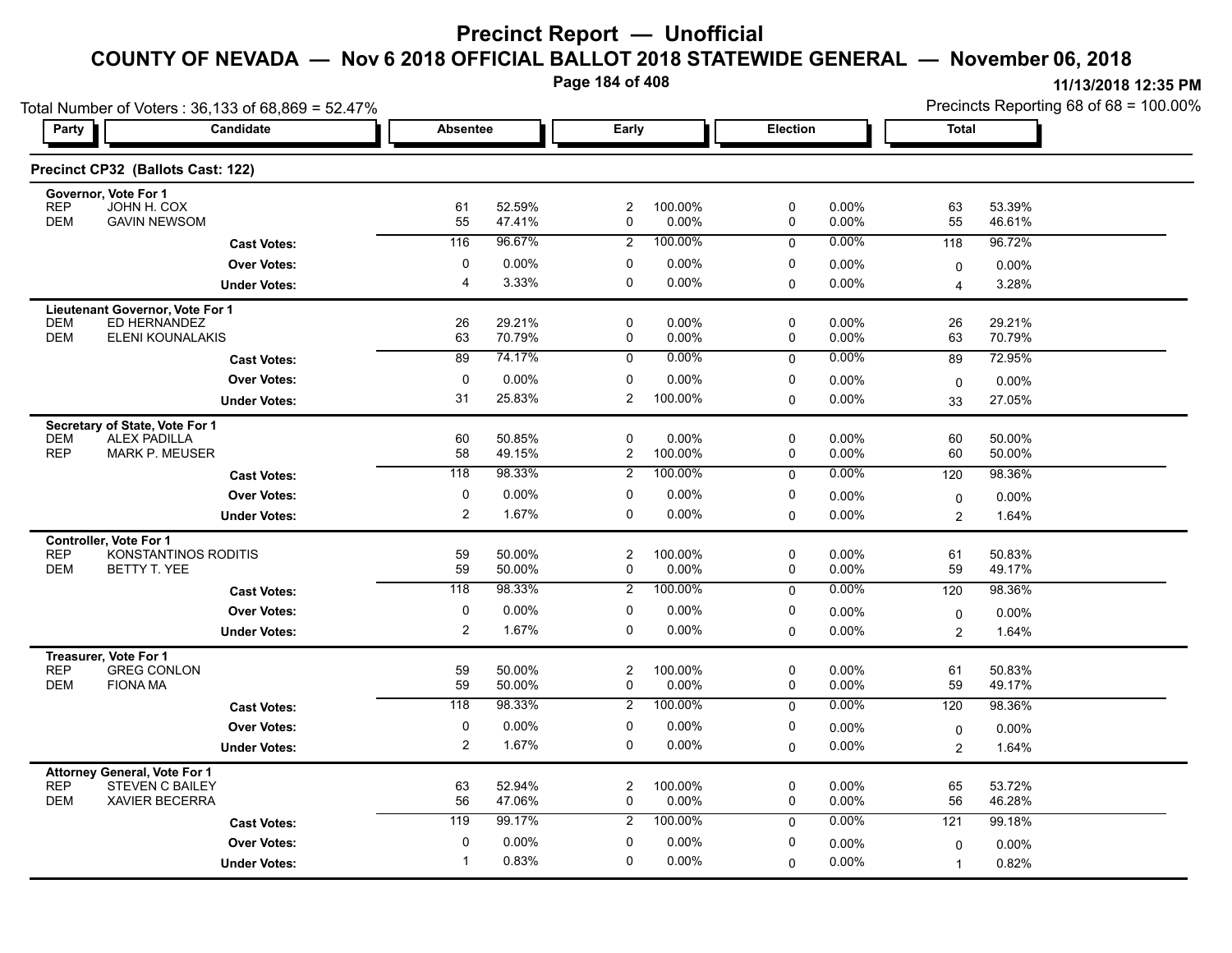**Page 185 of 408**

|                                                                      | Total Number of Voters: 36,133 of 68,869 = 52.47%                    |                 |                  |                     |                  |                 |                | Precincts Reporting 68 of 68 = 100.00% |                  |  |
|----------------------------------------------------------------------|----------------------------------------------------------------------|-----------------|------------------|---------------------|------------------|-----------------|----------------|----------------------------------------|------------------|--|
| Party                                                                | Candidate                                                            | <b>Absentee</b> |                  | Early               |                  | <b>Election</b> |                | <b>Total</b>                           |                  |  |
| Precinct CP32 (Ballots Cast: 122)                                    |                                                                      |                 |                  |                     |                  |                 |                |                                        |                  |  |
| Insurance Commissioner, Vote For 1<br>RICARDO LARA<br><b>DEM</b>     |                                                                      | 46              | 41.44%           | 0                   | 0.00%            | 0               | 0.00%          | 46                                     | 41.44%           |  |
| <b>STEVE POIZNER</b>                                                 |                                                                      | 65              | 58.56%           | 0                   | 0.00%            | 0               | 0.00%          | 65                                     | 58.56%           |  |
|                                                                      | <b>Cast Votes:</b>                                                   | 111             | 92.50%           | 0                   | $0.00\%$         | 0               | 0.00%          | 111                                    | 90.98%           |  |
|                                                                      | <b>Over Votes:</b>                                                   | 0               | 0.00%            | 0                   | 0.00%            | 0               | 0.00%          | $\mathbf 0$                            | 0.00%            |  |
|                                                                      | <b>Under Votes:</b>                                                  | 9               | 7.50%            | $\overline{2}$      | 100.00%          | $\Omega$        | 0.00%          | 11                                     | 9.02%            |  |
| <b>DEM</b><br><b>TOM HALLINAN</b>                                    | Member, State Board of Equalization District 1, Vote For 1           | 57              | 49.14%           | $\mathbf 0$         | 0.00%            | 0               | $0.00\%$       | 57                                     | 48.31%           |  |
| <b>REP</b><br><b>TED GAINES</b>                                      |                                                                      | 59              | 50.86%           | $\overline{2}$      | 100.00%          | 0               | 0.00%          | 61                                     | 51.69%           |  |
|                                                                      | <b>Cast Votes:</b>                                                   | 116             | 96.67%           | $\overline{2}$      | 100.00%          | $\mathbf 0$     | 0.00%          | 118                                    | 96.72%           |  |
|                                                                      | <b>Over Votes:</b>                                                   | 0               | 0.00%            | 0                   | 0.00%            | 0               | 0.00%          | $\mathbf 0$                            | 0.00%            |  |
|                                                                      | <b>Under Votes:</b>                                                  | 4               | 3.33%            | $\mathbf 0$         | 0.00%            | $\Omega$        | 0.00%          | $\overline{4}$                         | 3.28%            |  |
| United States Senate, Vote For 1                                     |                                                                      |                 |                  |                     |                  |                 |                |                                        |                  |  |
| <b>DEM</b>                                                           | <b>DIANNE FEINSTEIN</b>                                              | 56              | 57.14%           | 0                   | $0.00\%$         | 0               | 0.00%          | 56                                     | 57.14%           |  |
| <b>DEM</b><br><b>KEVIN DE LEON</b>                                   |                                                                      | 42              | 42.86%           | 0                   | 0.00%            | 0               | 0.00%          | 42                                     | 42.86%           |  |
|                                                                      | <b>Cast Votes:</b>                                                   | $\overline{98}$ | 81.67%           | 0                   | $0.00\%$         | $\mathbf 0$     | 0.00%          | 98                                     | 80.33%           |  |
|                                                                      | <b>Over Votes:</b>                                                   | 0               | 0.00%            | 0                   | 0.00%            | 0               | 0.00%          | $\mathbf 0$                            | 0.00%            |  |
|                                                                      | <b>Under Votes:</b>                                                  | 22              | 18.33%           | $\overline{2}$      | 100.00%          | 0               | 0.00%          | 24                                     | 19.67%           |  |
|                                                                      | House of Representatives of the United States District 1, Vote For 1 |                 |                  |                     |                  |                 |                |                                        |                  |  |
| <b>REP</b><br>DOUG LA MALFA<br><b>DEM</b><br><b>AUDREY DENNEY</b>    |                                                                      | 56<br>63        | 47.06%<br>52.94% | $\overline{2}$<br>0 | 100.00%<br>0.00% | 0<br>0          | 0.00%<br>0.00% | 58<br>63                               | 47.93%<br>52.07% |  |
|                                                                      |                                                                      | 119             | 99.17%           |                     | 100.00%          |                 | 0.00%          |                                        |                  |  |
|                                                                      | <b>Cast Votes:</b>                                                   |                 |                  | 2                   |                  | 0               |                | 121                                    | 99.18%           |  |
|                                                                      | <b>Over Votes:</b>                                                   | 0               | 0.00%            | 0                   | $0.00\%$         | 0               | 0.00%          | 0                                      | 0.00%            |  |
|                                                                      | <b>Under Votes:</b>                                                  | -1              | 0.83%            | $\mathbf 0$         | 0.00%            | 0               | 0.00%          | $\mathbf{1}$                           | 0.82%            |  |
| State Assembly District 1, Vote For 1                                |                                                                      |                 |                  |                     |                  |                 |                |                                        |                  |  |
| <b>REP</b><br><b>BRIAN DAHLE</b><br><b>DEM</b><br><b>CALEEN SISK</b> |                                                                      | 66<br>49        | 57.39%<br>42.61% | $\overline{2}$<br>0 | 100.00%<br>0.00% | 0<br>0          | 0.00%<br>0.00% | 68<br>49                               | 58.12%<br>41.88% |  |
|                                                                      | <b>Cast Votes:</b>                                                   | 115             | 95.83%           | $\overline{2}$      | 100.00%          | 0               | 0.00%          | 117                                    | 95.90%           |  |
|                                                                      | <b>Over Votes:</b>                                                   | 0               | 0.00%            | 0                   | 0.00%            | 0               | 0.00%          | $\mathbf 0$                            | 0.00%            |  |
|                                                                      | <b>Under Votes:</b>                                                  | $\overline{5}$  | 4.17%            | 0                   | 0.00%            | 0               | 0.00%          | 5                                      | 4.10%            |  |
|                                                                      |                                                                      |                 |                  |                     |                  |                 |                |                                        |                  |  |
| <b>YES</b>                                                           | For Associate Justice, Supreme Court - Carol A. Corrigan, Vote For 1 | 66              | 81.48%           | $\mathbf 0$         | 0.00%            | 0               | $0.00\%$       | 66                                     | 81.48%           |  |
| <b>NO</b>                                                            |                                                                      | 15              | 18.52%           | $\mathbf 0$         | 0.00%            | 0               | 0.00%          | 15                                     | 18.52%           |  |
|                                                                      | <b>Cast Votes:</b>                                                   | 81              | 67.50%           | $\mathbf 0$         | $0.00\%$         | 0               | 0.00%          | 81                                     | 66.39%           |  |
|                                                                      | <b>Over Votes:</b>                                                   | 0               | 0.00%            | $\mathbf 0$         | 0.00%            | 0               | 0.00%          | $\Omega$                               | 0.00%            |  |
|                                                                      | <b>Under Votes:</b>                                                  | 39              | 32.50%           | $\overline{2}$      | 100.00%          | $\Omega$        | 0.00%          | 41                                     | 33.61%           |  |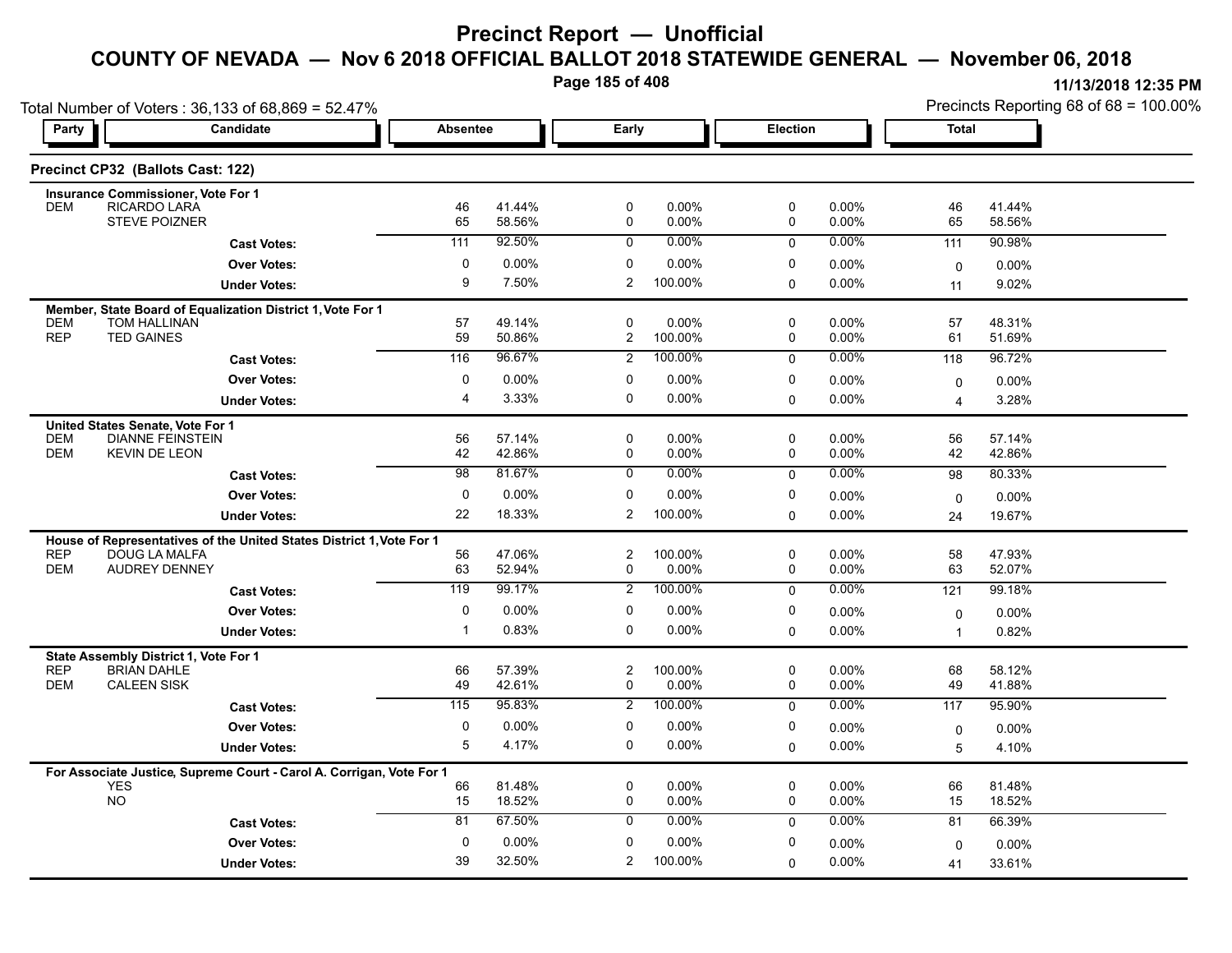# **Precinct Report — Unofficial**

#### **COUNTY OF NEVADA — Nov 6 2018 OFFICIAL BALLOT 2018 STATEWIDE GENERAL — November 06, 2018**

**Page 186 of 408**

|                  | Total Number of Voters: 36,133 of 68,869 = 52.47%                                              |                 |                  |                               |                      |                 |                   |                | Precincts Reporting 68 of 68 = 100.00% |  |  |
|------------------|------------------------------------------------------------------------------------------------|-----------------|------------------|-------------------------------|----------------------|-----------------|-------------------|----------------|----------------------------------------|--|--|
| Party            | Candidate                                                                                      | <b>Absentee</b> |                  | Early                         |                      | <b>Election</b> |                   | <b>Total</b>   |                                        |  |  |
|                  | Precinct CP32 (Ballots Cast: 122)                                                              |                 |                  |                               |                      |                 |                   |                |                                        |  |  |
|                  | For Associate Justice, Supreme Court - Leondra R. Kruger, Vote For 1                           |                 |                  |                               |                      |                 |                   |                |                                        |  |  |
|                  | <b>YES</b><br><b>NO</b>                                                                        | 56<br>21        | 72.73%<br>27.27% | 0<br>0                        | 0.00%<br>0.00%       | 0<br>0          | 0.00%<br>0.00%    | 56<br>21       | 72.73%<br>27.27%                       |  |  |
|                  | <b>Cast Votes:</b>                                                                             | $\overline{77}$ | 64.17%           | $\mathbf 0$                   | 0.00%                | $\Omega$        | 0.00%             | 77             | 63.11%                                 |  |  |
|                  | <b>Over Votes:</b>                                                                             | 0               | 0.00%            | 0                             | 0.00%                | 0               | $0.00\%$          |                | 0.00%                                  |  |  |
|                  | <b>Under Votes:</b>                                                                            | 43              | 35.83%           | $\overline{2}$                | 100.00%              | 0               | $0.00\%$          | 0<br>45        | 36.89%                                 |  |  |
|                  |                                                                                                |                 |                  |                               |                      |                 |                   |                |                                        |  |  |
|                  | For Associate Justice, Court of Appeal, Third District - Cole Blease, Vote For 1<br><b>YES</b> | 60              | 81.08%           | 0                             | 0.00%                | 0               | $0.00\%$          | 60             | 81.08%                                 |  |  |
|                  | <b>NO</b>                                                                                      | 14              | 18.92%           | 0                             | 0.00%                | 0               | 0.00%             | 14             | 18.92%                                 |  |  |
|                  | <b>Cast Votes:</b>                                                                             | $\overline{74}$ | 61.67%           | $\mathbf 0$                   | $0.00\%$             | $\mathbf 0$     | 0.00%             | 74             | 60.66%                                 |  |  |
|                  | <b>Over Votes:</b>                                                                             | $\mathbf 0$     | 0.00%            | 0                             | $0.00\%$             | 0               | 0.00%             | $\mathbf 0$    | $0.00\%$                               |  |  |
|                  | <b>Under Votes:</b>                                                                            | 46              | 38.33%           | $\overline{2}$                | 100.00%              | $\Omega$        | 0.00%             | 48             | 39.34%                                 |  |  |
|                  | For Associate Justice, Court of Appeal, Third District - Louis Mauro, Vote For 1               |                 |                  |                               |                      |                 |                   |                |                                        |  |  |
|                  | <b>YES</b>                                                                                     | 55              | 76.39%           | $\mathbf 0$                   | $0.00\%$             | 0               | $0.00\%$          | 55             | 76.39%                                 |  |  |
|                  | <b>NO</b>                                                                                      | 17              | 23.61%           | 0                             | 0.00%                | 0               | 0.00%             | 17             | 23.61%                                 |  |  |
|                  | <b>Cast Votes:</b>                                                                             | 72              | 60.00%           | 0                             | $0.00\%$             | 0               | 0.00%             | 72             | 59.02%                                 |  |  |
|                  | <b>Over Votes:</b>                                                                             | 0               | 0.00%            | 0                             | 0.00%                | 0               | $0.00\%$          | $\mathbf 0$    | 0.00%                                  |  |  |
|                  | <b>Under Votes:</b>                                                                            | 48              | 40.00%           | $\overline{2}$                | 100.00%              | 0               | 0.00%             | 50             | 40.98%                                 |  |  |
|                  | Superintendent of Public Instruction, Vote For 1                                               |                 |                  |                               |                      |                 |                   |                |                                        |  |  |
| DŚ<br><b>IDS</b> | <b>MARSHALL TUCK</b><br>TONY K. THURMOND                                                       | 54<br>42        | 56.25%<br>43.75% | $\mathbf 0$<br>0              | $0.00\%$<br>$0.00\%$ | 0<br>0          | $0.00\%$<br>0.00% | 54<br>42       | 56.25%<br>43.75%                       |  |  |
|                  | <b>Cast Votes:</b>                                                                             | 96              | 80.00%           | 0                             | 0.00%                | $\mathbf 0$     | 0.00%             | 96             | 78.69%                                 |  |  |
|                  | <b>Over Votes:</b>                                                                             | 0               | 0.00%            | 0                             | $0.00\%$             | 0               | 0.00%             | $\mathbf 0$    | $0.00\%$                               |  |  |
|                  | <b>Under Votes:</b>                                                                            | 24              | 20.00%           | $\overline{2}$                | 100.00%              | 0               | 0.00%             | 26             | 21.31%                                 |  |  |
|                  | District Board Member, Nevada County Board of Education Trustee Area2,                         |                 | Vote For 1       |                               |                      |                 |                   |                |                                        |  |  |
| <b>IDS</b>       | <b>HEINO NICOLAI</b>                                                                           | 49              | 59.76%           | 0                             | 0.00%                | 0               | 0.00%             | 49             | 58.33%                                 |  |  |
| <b>jDS</b>       | JOHN V "JACK" MEEKS                                                                            | 33              | 40.24%           | $\overline{2}$                | 100.00%              | 0               | 0.00%             | 35             | 41.67%                                 |  |  |
|                  | <b>Cast Votes:</b>                                                                             | 82              | 68.33%           | $\overline{2}$                | 100.00%              | 0               | 0.00%             | 84             | 68.85%                                 |  |  |
|                  | <b>Over Votes:</b>                                                                             | $\mathbf 0$     | 0.00%            | $\mathbf 0$                   | 0.00%                | 0               | 0.00%             | $\mathbf 0$    | $0.00\%$                               |  |  |
|                  | <b>Under Votes:</b>                                                                            | 38              | 31.67%           | 0                             | $0.00\%$             | 0               | 0.00%             | 38             | 31.15%                                 |  |  |
|                  | Sheriff-Coroner-Public Administrator, Vote For 1                                               |                 |                  |                               |                      |                 |                   |                |                                        |  |  |
| DS<br><b>jDS</b> | <b>SHANNAN MOON</b>                                                                            | 51              | 45.13%           | $\overline{c}$<br>$\mathbf 0$ | 100.00%              | 0<br>0          | 0.00%             | 53             | 46.09%                                 |  |  |
|                  | <b>BILL SMETHERS</b>                                                                           | 62              | 54.87%           |                               | 0.00%                |                 | 0.00%             | 62             | 53.91%                                 |  |  |
|                  | <b>Cast Votes:</b>                                                                             | 113             | 94.17%           | $\overline{2}$                | 100.00%              | $\mathbf 0$     | 0.00%             | 115            | 94.26%                                 |  |  |
|                  | <b>Over Votes:</b>                                                                             | $\mathbf 0$     | 0.00%            | $\mathbf 0$                   | 0.00%                | 0               | 0.00%             | $\mathbf 0$    | $0.00\%$                               |  |  |
|                  | <b>Under Votes:</b>                                                                            | $\overline{7}$  | 5.83%            | $\mathbf 0$                   | $0.00\%$             | $\Omega$        | 0.00%             | $\overline{7}$ | 5.74%                                  |  |  |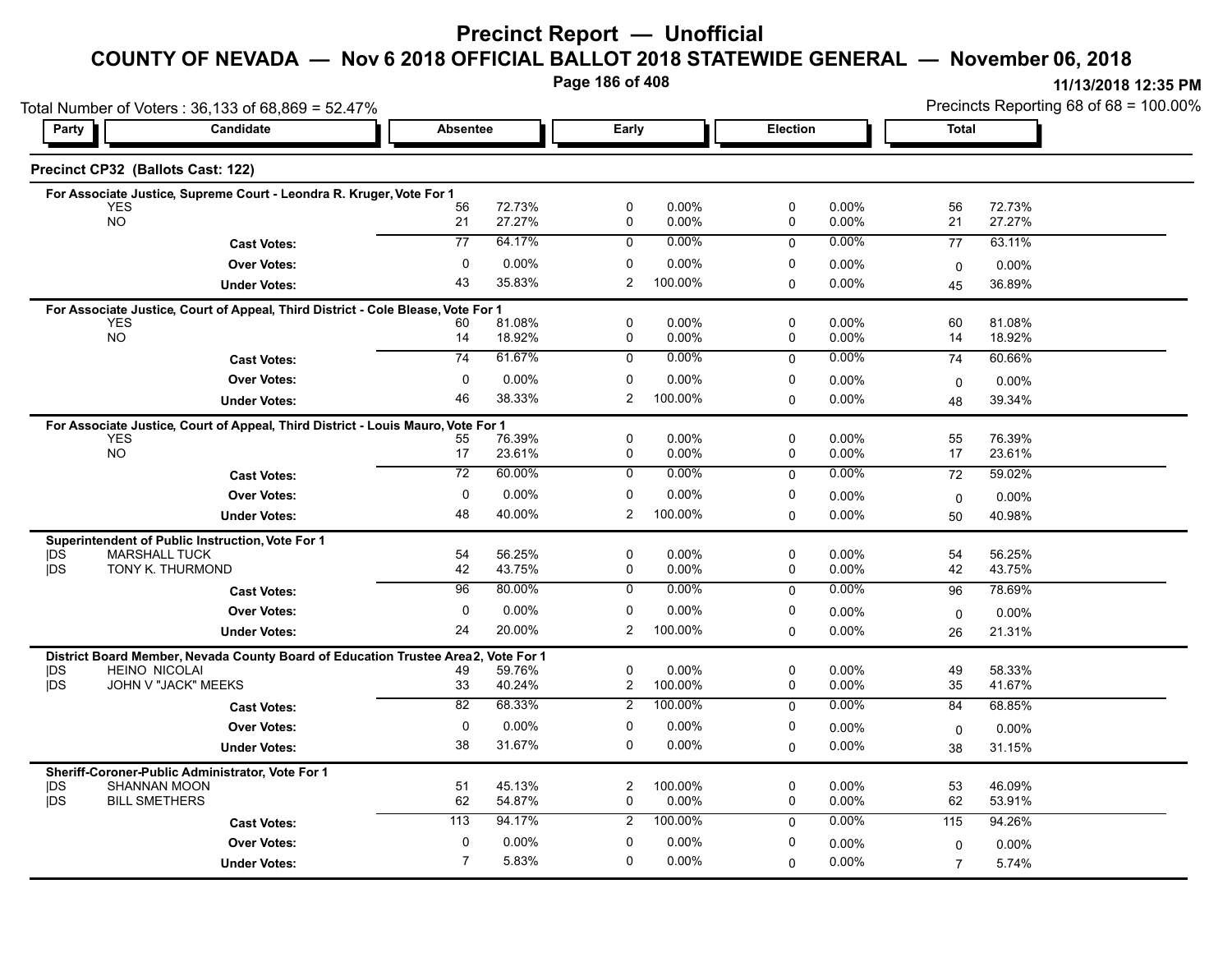**Page 187 of 408**

|                                                                | Total Number of Voters: 36,133 of 68,869 = 52.47%<br>Candidate | <b>Absentee</b> |                  | Early                        |                  | Election                    |                   | <b>Total</b>                | Precincts Reporting 68 of 68 = 100.00% |
|----------------------------------------------------------------|----------------------------------------------------------------|-----------------|------------------|------------------------------|------------------|-----------------------------|-------------------|-----------------------------|----------------------------------------|
| Party                                                          |                                                                |                 |                  |                              |                  |                             |                   |                             |                                        |
| Precinct CP32 (Ballots Cast: 122)                              |                                                                |                 |                  |                              |                  |                             |                   |                             |                                        |
|                                                                | Member, City of Grass Valley City Council, Vote For 2          |                 |                  |                              |                  |                             |                   |                             |                                        |
| <b>IDS</b><br><b>BEN AGUILAR</b><br>jDS<br><b>HILARY HODGE</b> |                                                                | 72<br>46        | 42.11%<br>26.90% | $\overline{c}$<br>0          | 50.00%<br>0.00%  | $\mathbf 0$<br>$\mathbf{0}$ | 0.00%<br>0.00%    | 74<br>46                    | 42.29%<br>26.29%                       |
| <b>IDS</b><br><b>STEVEN SLACK</b>                              |                                                                | 20              | 11.70%           | 2                            | 50.00%           | $\mathbf 0$                 | $0.00\%$          | 22                          | 12.57%                                 |
| <b>IDS</b>                                                     | <b>BOB BRANSTROM</b>                                           | 33              | 19.30%           | 0                            | 0.00%            | 0                           | 0.00%             | 33                          | 18.86%                                 |
|                                                                | <b>Cast Votes:</b>                                             | 171             | 71.25%           | $\overline{4}$               | 100.00%          | $\mathbf 0$                 | 0.00%             | 175                         | 71.72%                                 |
|                                                                | <b>Over Votes:</b>                                             | $\mathbf 0$     | 0.00%            | 0                            | 0.00%            | $\mathbf 0$                 | 0.00%             | $\mathbf 0$                 | 0.00%                                  |
|                                                                | <b>Under Votes:</b>                                            | 69              | 28.75%           | 0                            | 0.00%            | $\mathbf 0$                 | 0.00%             | 69                          | 28.28%                                 |
| Proposition 1, Vote For 1                                      |                                                                |                 |                  |                              |                  |                             |                   |                             |                                        |
| <b>YES</b>                                                     |                                                                | 53              | 46.49%           | 0                            | 0.00%            | $\pmb{0}$                   | 0.00%             | 53                          | 45.69%                                 |
| <b>NO</b>                                                      |                                                                | 61              | 53.51%           | $\overline{a}$               | 100.00%          | $\mathbf 0$                 | $0.00\%$          | 63                          | 54.31%                                 |
|                                                                | <b>Cast Votes:</b>                                             | 114             | 95.00%           | $\overline{2}$               | 100.00%          | $\mathbf 0$                 | 0.00%             | 116                         | 95.08%                                 |
|                                                                | <b>Over Votes:</b>                                             | 0               | 0.00%            | $\mathbf 0$                  | 0.00%            | $\mathbf 0$                 | 0.00%             | 0                           | $0.00\%$                               |
|                                                                | <b>Under Votes:</b>                                            | 6               | 5.00%            | 0                            | 0.00%            | $\mathbf 0$                 | 0.00%             | 6                           | 4.92%                                  |
| Proposition 2, Vote For 1                                      |                                                                |                 |                  |                              |                  |                             |                   |                             |                                        |
| <b>YES</b><br><b>NO</b>                                        |                                                                | 59<br>54        | 52.21%<br>47.79% | $\overline{\mathbf{c}}$<br>0 | 100.00%<br>0.00% | $\pmb{0}$<br>$\pmb{0}$      | $0.00\%$<br>0.00% | 61<br>54                    | 53.04%<br>46.96%                       |
|                                                                | <b>Cast Votes:</b>                                             | 113             | 94.17%           | $\overline{\mathbf{c}}$      | 100.00%          | 0                           | 0.00%             | 115                         | 94.26%                                 |
|                                                                | <b>Over Votes:</b>                                             | $\mathbf 0$     | 0.00%            | 0                            | 0.00%            | 0                           | 0.00%             |                             |                                        |
|                                                                | <b>Under Votes:</b>                                            | $\overline{7}$  | 5.83%            | 0                            | 0.00%            | $\mathbf 0$                 | 0.00%             | $\pmb{0}$<br>$\overline{7}$ | 0.00%<br>5.74%                         |
|                                                                |                                                                |                 |                  |                              |                  |                             |                   |                             |                                        |
| Proposition 3, Vote For 1<br><b>YES</b>                        |                                                                | 37              | 32.46%           | $\overline{\mathbf{c}}$      | 100.00%          | $\pmb{0}$                   | 0.00%             | 39                          | 33.62%                                 |
| <b>NO</b>                                                      |                                                                | 77              | 67.54%           | 0                            | 0.00%            | 0                           | 0.00%             | 77                          | 66.38%                                 |
|                                                                | <b>Cast Votes:</b>                                             | 114             | 95.00%           | $\overline{2}$               | 100.00%          | $\mathbf 0$                 | 0.00%             | 116                         | 95.08%                                 |
|                                                                | <b>Over Votes:</b>                                             | 0               | 0.00%            | 0                            | 0.00%            | $\pmb{0}$                   | $0.00\%$          | 0                           | 0.00%                                  |
|                                                                | <b>Under Votes:</b>                                            | 6               | 5.00%            | 0                            | 0.00%            | $\mathbf 0$                 | 0.00%             | 6                           | 4.92%                                  |
| Proposition 4, Vote For 1                                      |                                                                |                 |                  |                              |                  |                             |                   |                             |                                        |
| YES                                                            |                                                                | 55              | 48.67%           | $\overline{\mathbf{c}}$      | 100.00%          | $\mathbf 0$                 | 0.00%             | 57                          | 49.57%                                 |
| <b>NO</b>                                                      |                                                                | 58              | 51.33%           | 0                            | 0.00%            | 0                           | 0.00%             | 58                          | 50.43%                                 |
|                                                                | <b>Cast Votes:</b>                                             | 113             | 94.17%           | $\overline{2}$               | 100.00%          | $\mathbf 0$                 | 0.00%             | 115                         | 94.26%                                 |
|                                                                | Over Votes:                                                    | 0               | 0.00%            | 0                            | 0.00%            | 0                           | 0.00%             | $\mathbf 0$                 | $0.00\%$                               |
|                                                                | <b>Under Votes:</b>                                            | $\overline{7}$  | 5.83%            | 0                            | 0.00%            | $\Omega$                    | 0.00%             | $\overline{7}$              | 5.74%                                  |
| Proposition 5, Vote For 1                                      |                                                                |                 |                  |                              |                  |                             |                   |                             |                                        |
| <b>YES</b><br><b>NO</b>                                        |                                                                | 48<br>64        | 42.86%<br>57.14% | 0<br>$\overline{c}$          | 0.00%<br>100.00% | $\mathbf 0$<br>0            | 0.00%<br>0.00%    | 48<br>66                    | 42.11%<br>57.89%                       |
|                                                                |                                                                |                 | 93.33%           |                              | 100.00%          |                             | 0.00%             |                             |                                        |
|                                                                | <b>Cast Votes:</b>                                             | 112             |                  | $\overline{2}$               |                  | $\mathbf 0$                 |                   | 114                         | 93.44%                                 |
|                                                                | <b>Over Votes:</b>                                             | 0               | 0.00%            | 0                            | 0.00%            | 0                           | 0.00%             | 0                           | 0.00%                                  |
|                                                                | <b>Under Votes:</b>                                            | 8               | 6.67%            | 0                            | 0.00%            | $\Omega$                    | 0.00%             | 8                           | 6.56%                                  |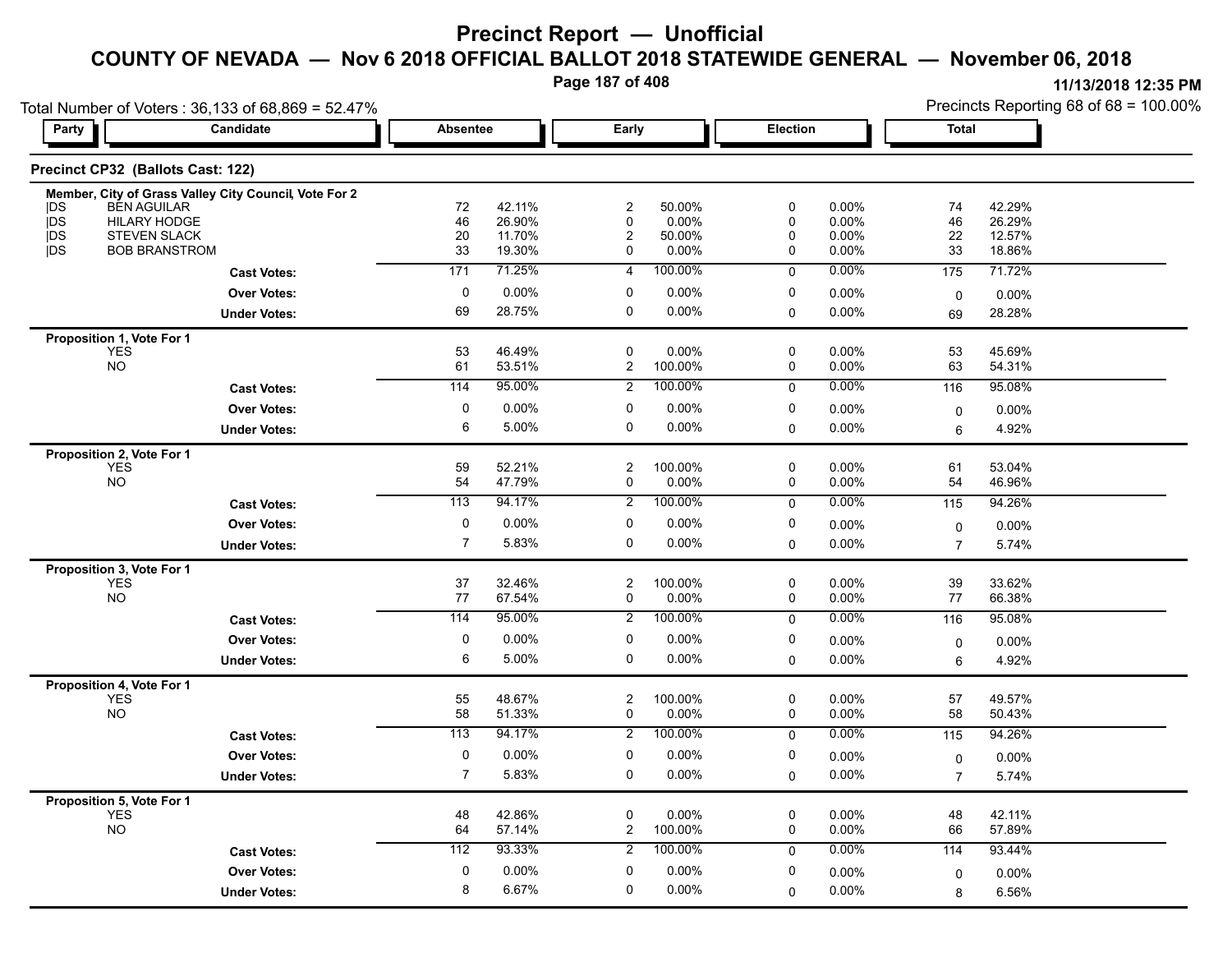**Page 188 of 408**

|                                          | Total Number of Voters: 36,133 of 68,869 = 52.47% |                  |                  |                                        |                  |                  | Precincts Reporting 68 of 68 = 100.00% |                     |                  |
|------------------------------------------|---------------------------------------------------|------------------|------------------|----------------------------------------|------------------|------------------|----------------------------------------|---------------------|------------------|
| Party                                    | Candidate                                         | <b>Absentee</b>  |                  | Early                                  |                  | Election         |                                        | <b>Total</b>        |                  |
| Precinct CP32 (Ballots Cast: 122)        |                                                   |                  |                  |                                        |                  |                  |                                        |                     |                  |
| Proposition 6, Vote For 1                |                                                   |                  |                  |                                        |                  |                  |                                        |                     |                  |
| <b>YES</b><br><b>NO</b>                  |                                                   | 64<br>52         | 55.17%<br>44.83% | $\overline{\mathbf{c}}$<br>$\mathbf 0$ | 100.00%<br>0.00% | 0<br>0           | 0.00%<br>$0.00\%$                      | 66<br>52            | 55.93%<br>44.07% |
|                                          | <b>Cast Votes:</b>                                | 116              | 96.67%           | $\overline{2}$                         | 100.00%          | $\mathbf 0$      | 0.00%                                  | 118                 | 96.72%           |
|                                          | <b>Over Votes:</b>                                | 0                | 0.00%            | $\mathbf 0$                            | 0.00%            | 0                | 0.00%                                  | 0                   | 0.00%            |
|                                          | <b>Under Votes:</b>                               | 4                | 3.33%            | 0                                      | 0.00%            | $\mathbf 0$      | 0.00%                                  | $\overline{4}$      | 3.28%            |
| Proposition 7, Vote For 1                |                                                   |                  |                  |                                        |                  |                  |                                        |                     |                  |
| <b>YES</b><br><b>NO</b>                  |                                                   | 62<br>53         | 53.91%<br>46.09% | $\overline{c}$<br>$\mathbf 0$          | 100.00%<br>0.00% | 0<br>$\mathbf 0$ | $0.00\%$<br>0.00%                      | 64<br>53            | 54.70%<br>45.30% |
|                                          | <b>Cast Votes:</b>                                | 115              | 95.83%           | $\overline{2}$                         | 100.00%          | 0                | 0.00%                                  | 117                 | 95.90%           |
|                                          | <b>Over Votes:</b>                                | 0                | $0.00\%$         | 0                                      | 0.00%            | 0                | $0.00\%$                               | 0                   | 0.00%            |
|                                          | <b>Under Votes:</b>                               | 5                | 4.17%            | 0                                      | 0.00%            | $\mathbf 0$      | 0.00%                                  | 5                   | 4.10%            |
| Proposition 8, Vote For 1                |                                                   |                  |                  |                                        |                  |                  |                                        |                     |                  |
| <b>YES</b>                               |                                                   | 37               | 33.33%           | $\overline{c}$                         | 100.00%          | 0                | 0.00%                                  | 39                  | 34.51%           |
| <b>NO</b>                                |                                                   | 74               | 66.67%           | 0                                      | 0.00%            | 0                | $0.00\%$                               | 74                  | 65.49%           |
|                                          | <b>Cast Votes:</b>                                | 111              | 92.50%           | $\overline{2}$                         | 100.00%          | 0                | 0.00%                                  | 113                 | 92.62%           |
|                                          | <b>Over Votes:</b>                                | $\mathbf 0$      | 0.00%            | $\mathbf 0$                            | 0.00%            | 0                | $0.00\%$                               | 0                   | 0.00%            |
|                                          | <b>Under Votes:</b>                               | 9                | 7.50%            | 0                                      | 0.00%            | $\mathbf 0$      | 0.00%                                  | 9                   | 7.38%            |
| Proposition 10, Vote For 1               |                                                   |                  |                  |                                        |                  |                  |                                        |                     |                  |
| <b>YES</b><br><b>NO</b>                  |                                                   | 36<br>77         | 31.86%<br>68.14% | $\mathbf 0$<br>$\overline{2}$          | 0.00%<br>100.00% | 0<br>$\mathbf 0$ | 0.00%<br>0.00%                         | 36<br>79            | 31.30%<br>68.70% |
|                                          | <b>Cast Votes:</b>                                | 113              | 94.17%           | $\overline{2}$                         | 100.00%          | 0                | $0.00\%$                               | 115                 | 94.26%           |
|                                          | <b>Over Votes:</b>                                | $\pmb{0}$        | $0.00\%$         | 0                                      | 0.00%            | 0                | 0.00%                                  |                     | 0.00%            |
|                                          | <b>Under Votes:</b>                               | $\overline{7}$   | 5.83%            | 0                                      | 0.00%            | $\mathbf 0$      | 0.00%                                  | 0<br>$\overline{7}$ | 5.74%            |
|                                          |                                                   |                  |                  |                                        |                  |                  |                                        |                     |                  |
| Proposition 11, Vote For 1<br><b>YES</b> |                                                   | 85               | 75.22%           | 2                                      | 100.00%          | 0                | 0.00%                                  | 87                  | 75.65%           |
| <b>NO</b>                                |                                                   | 28               | 24.78%           | 0                                      | 0.00%            | 0                | 0.00%                                  | 28                  | 24.35%           |
|                                          | <b>Cast Votes:</b>                                | $\overline{113}$ | 94.17%           | $\overline{2}$                         | 100.00%          | 0                | 0.00%                                  | 115                 | 94.26%           |
|                                          | <b>Over Votes:</b>                                | 0                | 0.00%            | 0                                      | 0.00%            | 0                | $0.00\%$                               | 0                   | 0.00%            |
|                                          | <b>Under Votes:</b>                               | $\overline{7}$   | 5.83%            | 0                                      | 0.00%            | $\mathbf 0$      | 0.00%                                  | $\overline{7}$      | 5.74%            |
| Proposition 12, Vote For 1               |                                                   |                  |                  |                                        |                  |                  |                                        |                     |                  |
| <b>YES</b><br><b>NO</b>                  |                                                   | 56<br>55         | 50.45%<br>49.55% | $\overline{c}$<br>0                    | 100.00%<br>0.00% | 0<br>0           | 0.00%<br>0.00%                         | 58<br>55            | 51.33%<br>48.67% |
|                                          | <b>Cast Votes:</b>                                | 111              | 92.50%           | $\overline{2}$                         | 100.00%          | $\mathbf 0$      | 0.00%                                  | 113                 | 92.62%           |
|                                          |                                                   | $\mathbf 0$      | 0.00%            | $\mathbf 0$                            | 0.00%            | 0                |                                        |                     |                  |
|                                          | Over Votes:                                       |                  |                  |                                        |                  |                  | $0.00\%$                               | 0                   | 0.00%            |
|                                          | <b>Under Votes:</b>                               | 9                | 7.50%            | 0                                      | 0.00%            | 0                | 0.00%                                  | 9                   | 7.38%            |
|                                          |                                                   |                  |                  |                                        |                  |                  |                                        |                     |                  |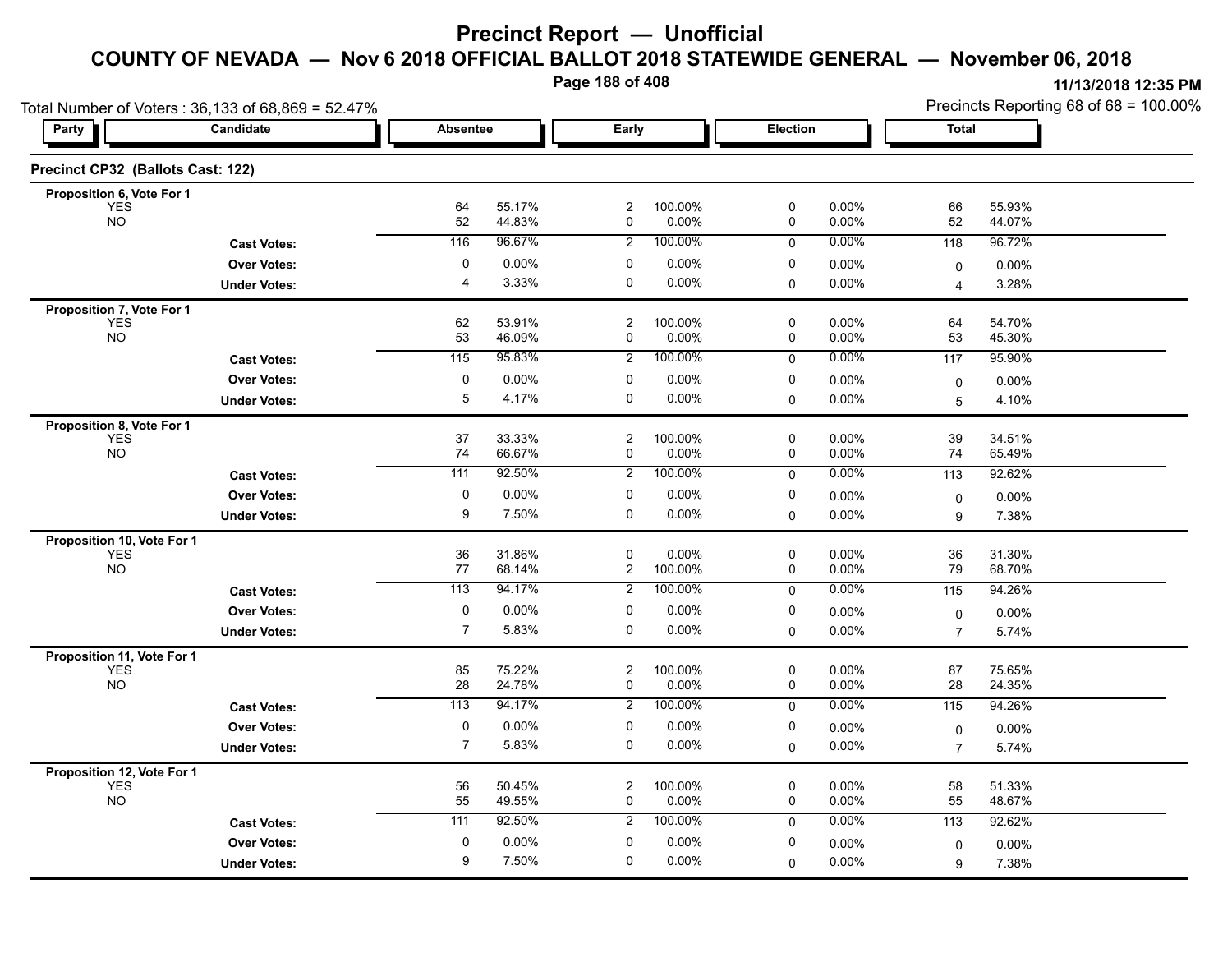**Page 189 of 408**

|                                           | Total Number of Voters: $36,133$ of $68,869 = 52.47\%$ |                 |                  |       |                     |                 |                |          |                  | Precincts Reporting 68 of 68 = 100.00% |
|-------------------------------------------|--------------------------------------------------------|-----------------|------------------|-------|---------------------|-----------------|----------------|----------|------------------|----------------------------------------|
| Party                                     | Candidate                                              | <b>Absentee</b> |                  | Early |                     | <b>Election</b> |                | Total    |                  |                                        |
| Precinct CP32 (Ballots Cast: 122)         |                                                        |                 |                  |       |                     |                 |                |          |                  |                                        |
| Measure G, Vote For 1<br>YES<br><b>NO</b> |                                                        | 93<br>16        | 85.32%<br>14.68% |       | 100.00%<br>$0.00\%$ | 0<br>0          | 0.00%<br>0.00% | 95<br>16 | 85.59%<br>14.41% |                                        |
|                                           | <b>Cast Votes:</b>                                     | 109             | 90.83%           |       | 100.00%             | 0               | $0.00\%$       | 111      | 90.98%           |                                        |
|                                           | <b>Over Votes:</b>                                     | 0               | $0.00\%$         | 0     | $0.00\%$            | 0               | $0.00\%$       | 0        | $0.00\%$         |                                        |
|                                           | <b>Under Votes:</b>                                    |                 | 9.17%            |       | $0.00\%$            | 0               | $0.00\%$       |          | 9.02%            |                                        |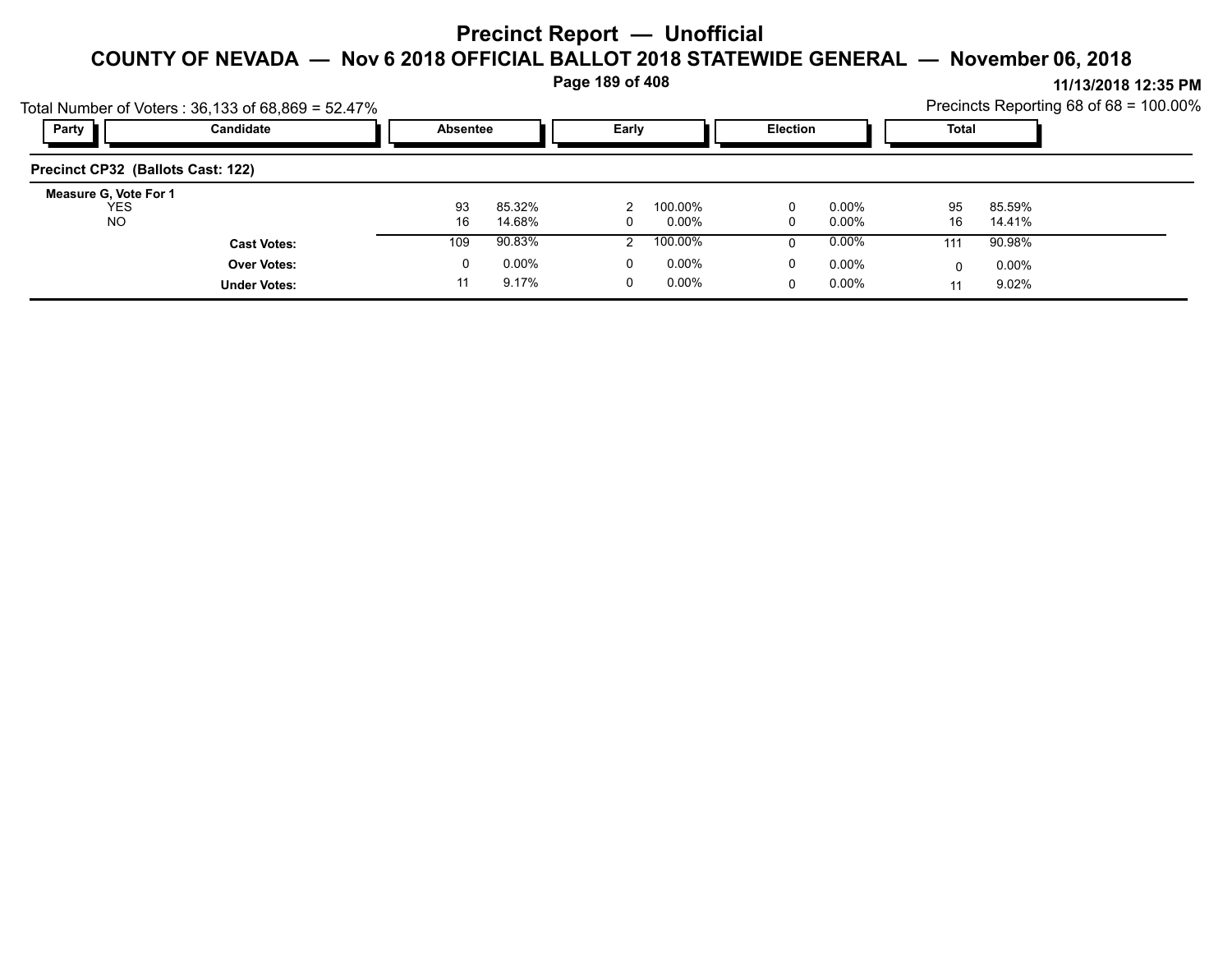**Page 190 of 408**

|                                                                                   | Total Number of Voters: 36,133 of 68,869 = 52.47% |                  |                          |                 |                  |                 |                  | Precincts Reporting 68 of 68 = 100.00% |                  |  |
|-----------------------------------------------------------------------------------|---------------------------------------------------|------------------|--------------------------|-----------------|------------------|-----------------|------------------|----------------------------------------|------------------|--|
| Party                                                                             | Candidate                                         |                  | Early<br><b>Absentee</b> |                 |                  | <b>Election</b> |                  | <b>Total</b>                           |                  |  |
| Precinct CP33 (Ballots Cast: 848)                                                 |                                                   |                  |                          |                 |                  |                 |                  |                                        |                  |  |
| Governor, Vote For 1<br><b>REP</b><br>JOHN H. COX<br><b>DEM</b>                   | <b>GAVIN NEWSOM</b>                               | 353<br>358       | 49.65%<br>50.35%         | 16<br>20        | 44.44%<br>55.56% | 37<br>28        | 56.92%<br>43.08% | 406<br>406                             | 50.00%<br>50.00% |  |
|                                                                                   | <b>Cast Votes:</b>                                | 711              | 96.08%                   | 36              | 97.30%           | 65              | 91.55%           | 812                                    | 95.75%           |  |
|                                                                                   | <b>Over Votes:</b>                                | 0                | $0.00\%$                 | 0               | 0.00%            | 0               | 0.00%            | 0                                      | 0.00%            |  |
|                                                                                   | <b>Under Votes:</b>                               | 29               | 3.92%                    | $\mathbf{1}$    | 2.70%            | 6               | 8.45%            | 36                                     | 4.25%            |  |
| Lieutenant Governor, Vote For 1<br><b>DEM</b><br><b>DEM</b>                       | ED HERNANDEZ<br><b>ELENI KOUNALAKIS</b>           | 186<br>384       | 32.63%<br>67.37%         | 13<br>18        | 41.94%<br>58.06% | 10<br>39        | 20.41%<br>79.59% | 209<br>441                             | 32.15%<br>67.85% |  |
|                                                                                   | <b>Cast Votes:</b>                                | 570              | 77.03%                   | 31              | 83.78%           | 49              | 69.01%           | 650                                    | 76.65%           |  |
|                                                                                   | <b>Over Votes:</b>                                | $\mathbf{1}$     | 0.14%                    | 0               | 0.00%            | 0               | 0.00%            | $\overline{1}$                         | 0.12%            |  |
|                                                                                   | <b>Under Votes:</b>                               | 169              | 22.84%                   | 6               | 16.22%           | 22              | 30.99%           | 197                                    | 23.23%           |  |
| Secretary of State, Vote For 1<br><b>DEM</b><br><b>ALEX PADILLA</b><br><b>REP</b> | <b>MARK P. MEUSER</b>                             | 395<br>333       | 54.26%<br>45.74%         | 20<br>17        | 54.05%<br>45.95% | 33<br>34        | 49.25%<br>50.75% | 448<br>384                             | 53.85%<br>46.15% |  |
|                                                                                   | <b>Cast Votes:</b>                                | 728              | 98.38%                   | $\overline{37}$ | 100.00%          | 67              | 94.37%           | 832                                    | 98.11%           |  |
|                                                                                   | <b>Over Votes:</b>                                | 0                | 0.00%                    | 0               | 0.00%            | 0               | 0.00%            | $\mathbf 0$                            | 0.00%            |  |
|                                                                                   | <b>Under Votes:</b>                               | 12               | 1.62%                    | 0               | 0.00%            | 4               | 5.63%            | 16                                     | 1.89%            |  |
| <b>Controller, Vote For 1</b><br><b>REP</b><br><b>DEM</b><br><b>BETTY T. YEE</b>  | KONSTANTINOS RODITIS                              | 316<br>402       | 44.01%<br>55.99%         | 17<br>19        | 47.22%<br>52.78% | 30<br>37        | 44.78%<br>55.22% | 363<br>458                             | 44.21%<br>55.79% |  |
|                                                                                   | <b>Cast Votes:</b>                                | 718              | 97.03%                   | 36              | 97.30%           | 67              | 94.37%           | 821                                    | 96.82%           |  |
|                                                                                   | <b>Over Votes:</b>                                | 0                | 0.00%                    | 0               | 0.00%            | 0               | 0.00%            | $\mathbf 0$                            | 0.00%            |  |
|                                                                                   | <b>Under Votes:</b>                               | 22               | 2.97%                    | -1              | 2.70%            | 4               | 5.63%            | 27                                     | 3.18%            |  |
| Treasurer, Vote For 1<br><b>REP</b><br><b>DEM</b><br><b>FIONA MA</b>              | <b>GREG CONLON</b>                                | 331<br>384       | 46.29%<br>53.71%         | 14<br>23        | 37.84%<br>62.16% | 31<br>37        | 45.59%<br>54.41% | 376<br>444                             | 45.85%<br>54.15% |  |
|                                                                                   | <b>Cast Votes:</b>                                | $\overline{715}$ | 96.62%                   | $\overline{37}$ | 100.00%          | 68              | 95.77%           | 820                                    | 96.70%           |  |
|                                                                                   | <b>Over Votes:</b>                                | 0                | 0.00%                    | 0               | 0.00%            | 0               | 0.00%            | 0                                      | 0.00%            |  |
|                                                                                   | <b>Under Votes:</b>                               | 25               | 3.38%                    | 0               | 0.00%            | 3               | 4.23%            | 28                                     | 3.30%            |  |
| <b>Attorney General, Vote For 1</b><br><b>REP</b><br><b>DEM</b>                   | <b>STEVEN C BAILEY</b><br>XAVIER BECERRA          | 340<br>379       | 47.29%<br>52.71%         | 15<br>20        | 42.86%<br>57.14% | 33<br>35        | 48.53%<br>51.47% | 388<br>434                             | 47.20%<br>52.80% |  |
|                                                                                   | <b>Cast Votes:</b>                                | 719              | 97.16%                   | 35              | 94.59%           | 68              | 95.77%           | 822                                    | 96.93%           |  |
|                                                                                   | <b>Over Votes:</b>                                | 0                | 0.00%                    | 0               | 0.00%            | 0               | $0.00\%$         | $\mathbf 0$                            | $0.00\%$         |  |
|                                                                                   | <b>Under Votes:</b>                               | 21               | 2.84%                    | 2               | 5.41%            | 3               | 4.23%            | 26                                     | 3.07%            |  |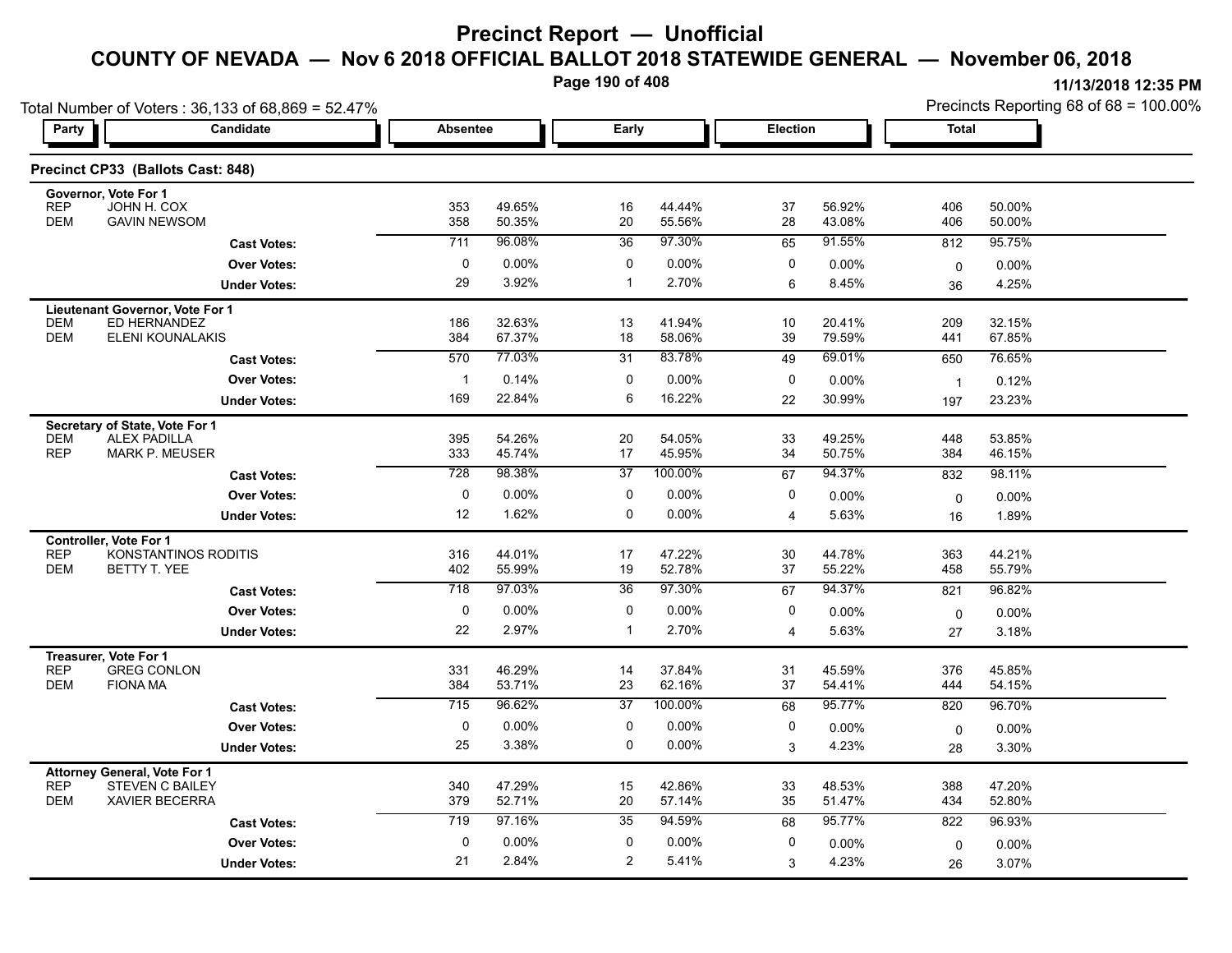**Page 191 of 408**

|                          | Total Number of Voters: 36,133 of 68,869 = 52.47%                                  |                  |                   |                              |                  |                 |                  |                         | Precincts Reporting 68 of 68 = 100.00% |
|--------------------------|------------------------------------------------------------------------------------|------------------|-------------------|------------------------------|------------------|-----------------|------------------|-------------------------|----------------------------------------|
| Party                    | Candidate                                                                          | <b>Absentee</b>  |                   | Early                        |                  | <b>Election</b> |                  | <b>Total</b>            |                                        |
|                          | Precinct CP33 (Ballots Cast: 848)                                                  |                  |                   |                              |                  |                 |                  |                         |                                        |
|                          | <b>Insurance Commissioner, Vote For 1</b>                                          |                  |                   |                              |                  |                 |                  |                         |                                        |
| <b>DEM</b>               | RICARDO LARA<br>STEVE POIZNER                                                      | 315<br>373       | 45.78%<br>54.22%  | 13<br>21                     | 38.24%<br>61.76% | 30<br>34        | 46.88%<br>53.13% | 358<br>428              | 45.55%<br>54.45%                       |
|                          | <b>Cast Votes:</b>                                                                 | 688              | 92.97%            | 34                           | 91.89%           | 64              | 90.14%           | 786                     | 92.69%                                 |
|                          | <b>Over Votes:</b>                                                                 | $\mathbf 0$      | 0.00%             | 0                            | $0.00\%$         | 0               | 0.00%            | 0                       | 0.00%                                  |
|                          | <b>Under Votes:</b>                                                                | 52               | 7.03%             | 3                            | 8.11%            | $\overline{7}$  | 9.86%            | 62                      | 7.31%                                  |
|                          | Member, State Board of Equalization District 1, Vote For 1                         |                  |                   |                              |                  |                 |                  |                         |                                        |
| <b>DEM</b><br><b>REP</b> | TOM HALLINAN<br><b>TED GAINES</b>                                                  | 353<br>357       | 49.72%<br>50.28%  | 20<br>16                     | 55.56%<br>44.44% | 35<br>31        | 53.03%<br>46.97% | 408<br>404              | 50.25%<br>49.75%                       |
|                          | <b>Cast Votes:</b>                                                                 | $\overline{710}$ | 95.95%            | 36                           | 97.30%           | 66              | 92.96%           | 812                     | 95.75%                                 |
|                          | <b>Over Votes:</b>                                                                 | 0                | $0.00\%$          | 0                            | $0.00\%$         | 0               | 0.00%            | $\mathbf 0$             | 0.00%                                  |
|                          | <b>Under Votes:</b>                                                                | 30               | 4.05%             | $\mathbf{1}$                 | 2.70%            | 5               | 7.04%            | 36                      | 4.25%                                  |
|                          | United States Senate, Vote For 1                                                   |                  |                   |                              |                  |                 |                  |                         |                                        |
| DEM<br><b>DEM</b>        | <b>DIANNE FEINSTEIN</b><br><b>KEVIN DE LEON</b>                                    | 308<br>313       | 49.60%<br>50.40%  | 18<br>12                     | 60.00%<br>40.00% | 33<br>22        | 60.00%<br>40.00% | 359<br>347              | 50.85%<br>49.15%                       |
|                          | <b>Cast Votes:</b>                                                                 | 621              | 83.92%            | 30                           | 81.08%           | 55              | 77.46%           | 706                     | 83.25%                                 |
|                          | <b>Over Votes:</b>                                                                 | $\mathbf{1}$     | 0.14%             | 0                            | $0.00\%$         | 0               | 0.00%            | $\overline{\mathbf{1}}$ | 0.12%                                  |
|                          | <b>Under Votes:</b>                                                                | 118              | 15.95%            | $\overline{7}$               | 18.92%           | 16              | 22.54%           | 141                     | 16.63%                                 |
|                          | House of Representatives of the United States District 1, Vote For 1               |                  |                   |                              |                  |                 |                  |                         |                                        |
| <b>REP</b><br><b>DEM</b> | DOUG LA MALFA<br><b>AUDREY DENNEY</b>                                              | 318<br>412       | 43.56%<br>56.44%  | 15<br>21                     | 41.67%<br>58.33% | 30<br>38        | 44.12%<br>55.88% | 363<br>471              | 43.53%<br>56.47%                       |
|                          | <b>Cast Votes:</b>                                                                 | 730              | 98.65%            | 36                           | 97.30%           | 68              | 95.77%           | 834                     | 98.35%                                 |
|                          | <b>Over Votes:</b>                                                                 | 0                | $0.00\%$          | 0                            | $0.00\%$         | 0               | 0.00%            |                         | 0.00%                                  |
|                          | <b>Under Votes:</b>                                                                | 10               | 1.35%             | $\mathbf{1}$                 | 2.70%            | 3               | 4.23%            | $\mathbf 0$<br>14       | 1.65%                                  |
|                          | State Assembly District 1, Vote For 1                                              |                  |                   |                              |                  |                 |                  |                         |                                        |
| <b>REP</b>               | <b>BRIAN DAHLE</b>                                                                 | 371              | 51.46%            | 16                           | 45.71%           | 32              | 47.06%           | 419                     | 50.85%                                 |
| <b>DEM</b>               | <b>CALEEN SISK</b>                                                                 | 350              | 48.54%            | 19                           | 54.29%<br>94.59% | 36              | 52.94%           | 405                     | 49.15%                                 |
|                          | <b>Cast Votes:</b>                                                                 | 721              | 97.43%            | 35                           |                  | 68              | 95.77%           | 824                     | 97.17%                                 |
|                          | <b>Over Votes:</b>                                                                 | 0<br>19          | $0.00\%$<br>2.57% | $\mathbf{1}$<br>$\mathbf{1}$ | 2.70%<br>2.70%   | 0               | 0.00%<br>4.23%   | $\overline{1}$          | 0.12%                                  |
|                          | <b>Under Votes:</b>                                                                |                  |                   |                              |                  | 3               |                  | 23                      | 2.71%                                  |
|                          | For Associate Justice, Supreme Court - Carol A. Corrigan, Vote For 1<br><b>YES</b> | 434              | 75.74%            | 22                           | 75.86%           | 22              | 51.16%           | 478                     | 74.11%                                 |
|                          | <b>NO</b>                                                                          | 139              | 24.26%            | $\overline{7}$               | 24.14%           | 21              | 48.84%           | 167                     | 25.89%                                 |
|                          | <b>Cast Votes:</b>                                                                 | 573              | 77.43%            | 29                           | 78.38%           | 43              | 60.56%           | 645                     | 76.06%                                 |
|                          | <b>Over Votes:</b>                                                                 | 0                | $0.00\%$          | 0                            | 0.00%            | 0               | 0.00%            | 0                       | 0.00%                                  |
|                          | <b>Under Votes:</b>                                                                | 167              | 22.57%            | 8                            | 21.62%           | 28              | 39.44%           | 203                     | 23.94%                                 |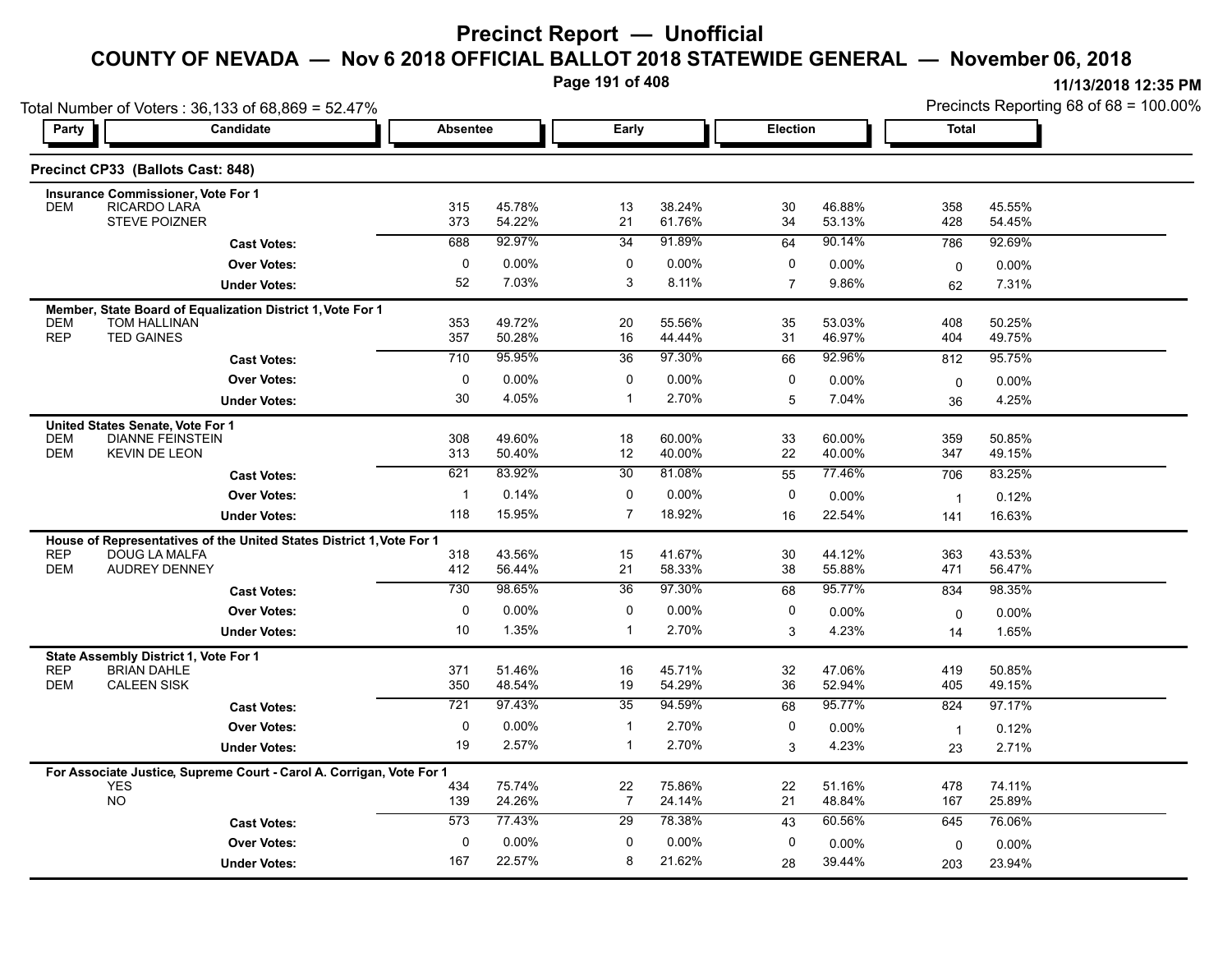#### **Precinct Report — Unofficial**

# **COUNTY OF NEVADA — Nov 6 2018 OFFICIAL BALLOT 2018 STATEWIDE GENERAL — November 06, 2018**

**Page 192 of 408**

|                          | Total Number of Voters: 36,133 of 68,869 = 52.47%                                 |             |                  |                 | Precincts Reporting 68 of 68 = 100.00% |              |                  |                |                  |
|--------------------------|-----------------------------------------------------------------------------------|-------------|------------------|-----------------|----------------------------------------|--------------|------------------|----------------|------------------|
| Party                    | Candidate<br>Absentee                                                             |             |                  | Early           |                                        | Election     |                  | Total          |                  |
|                          | Precinct CP33 (Ballots Cast: 848)                                                 |             |                  |                 |                                        |              |                  |                |                  |
|                          | For Associate Justice, Supreme Court - Leondra R. Kruger, Vote For 1              |             |                  |                 |                                        |              |                  |                |                  |
|                          | <b>YES</b><br><b>NO</b>                                                           | 408         | 73.12%           | 18              | 64.29%                                 | 30           | 71.43%           | 456            | 72.61%           |
|                          |                                                                                   | 150         | 26.88%           | 10              | 35.71%                                 | 12           | 28.57%           | 172            | 27.39%           |
|                          | <b>Cast Votes:</b>                                                                | 558         | 75.41%           | $\overline{28}$ | 75.68%                                 | 42           | 59.15%           | 628            | 74.06%           |
|                          | <b>Over Votes:</b>                                                                | 0           | 0.00%            | 0               | 0.00%                                  | 0            | $0.00\%$         | $\mathbf 0$    | 0.00%            |
|                          | <b>Under Votes:</b>                                                               | 182         | 24.59%           | 9               | 24.32%                                 | 29           | 40.85%           | 220            | 25.94%           |
|                          | For Associate Justice, Court of Appeal, Third District - Cole Blease, Vote For 1  |             |                  |                 |                                        |              |                  |                |                  |
|                          | <b>YES</b><br><b>NO</b>                                                           | 379<br>151  | 71.51%<br>28.49% | 18<br>8         | 69.23%<br>30.77%                       | 25<br>15     | 62.50%<br>37.50% | 422<br>174     | 70.81%<br>29.19% |
|                          |                                                                                   |             | 71.62%           |                 | 70.27%                                 |              | 56.34%           |                |                  |
|                          | <b>Cast Votes:</b>                                                                | 530         |                  | 26              |                                        | 40           |                  | 596            | 70.28%           |
|                          | <b>Over Votes:</b>                                                                | 0           | 0.00%            | 0               | 0.00%                                  | 0            | $0.00\%$         | $\mathbf 0$    | 0.00%            |
|                          | <b>Under Votes:</b>                                                               | 210         | 28.38%           | 11              | 29.73%                                 | 31           | 43.66%           | 252            | 29.72%           |
|                          | For Associate Justice, Court of Appeal, Third District - Louis Mauro, Vote For 1  |             |                  |                 |                                        |              |                  |                |                  |
|                          | <b>YES</b><br><b>NO</b>                                                           | 373<br>156  | 70.51%<br>29.49% | 18<br>8         | 69.23%<br>30.77%                       | 19<br>23     | 45.24%<br>54.76% | 410<br>187     | 68.68%<br>31.32% |
|                          |                                                                                   | 529         | 71.49%           | $\overline{26}$ | 70.27%                                 |              | 59.15%           |                |                  |
|                          | <b>Cast Votes:</b>                                                                |             |                  |                 |                                        | 42           |                  | 597            | 70.40%           |
|                          | <b>Over Votes:</b>                                                                | $\mathbf 0$ | $0.00\%$         | $\mathbf 0$     | 0.00%                                  | 0            | $0.00\%$         | 0              | 0.00%            |
|                          | <b>Under Votes:</b>                                                               | 211         | 28.51%           | 11              | 29.73%                                 | 29           | 40.85%           | 251            | 29.60%           |
|                          | Superintendent of Public Instruction, Vote For 1                                  |             |                  |                 |                                        |              |                  |                |                  |
| <b>IDS</b><br><b>IDS</b> | <b>MARSHALL TUCK</b><br>TONY K. THURMOND                                          | 338<br>269  | 55.68%<br>44.32% | 18<br>13        | 58.06%<br>41.94%                       | 24<br>21     | 53.33%<br>46.67% | 380<br>303     | 55.64%<br>44.36% |
|                          |                                                                                   |             | 82.03%           |                 | 83.78%                                 |              | 63.38%           |                |                  |
|                          | <b>Cast Votes:</b>                                                                | 607         |                  | 31              |                                        | 45           |                  | 683            | 80.54%           |
|                          | <b>Over Votes:</b>                                                                | $\mathbf 0$ | 0.00%            | 0               | 0.00%                                  | $\mathbf{1}$ | 1.41%            | $\overline{1}$ | 0.12%            |
|                          | <b>Under Votes:</b>                                                               | 133         | 17.97%           | 6               | 16.22%                                 | 25           | 35.21%           | 164            | 19.34%           |
|                          | District Board Member, Nevada County Board of Education Trustee Area2, Vote For 1 |             |                  |                 |                                        |              |                  |                |                  |
| DS<br><b>IDS</b>         | <b>HEINO NICOLAI</b><br>JOHN V "JACK" MEEKS                                       | 259<br>311  | 45.44%<br>54.56% | 9<br>17         | 34.62%<br>65.38%                       | 10<br>37     | 21.28%<br>78.72% | 278<br>365     | 43.23%<br>56.77% |
|                          |                                                                                   | 570         | 77.03%           | $\overline{26}$ | 70.27%                                 |              | 66.20%           |                |                  |
|                          | <b>Cast Votes:</b>                                                                |             |                  |                 |                                        | 47           |                  | 643            | 75.83%           |
|                          | <b>Over Votes:</b>                                                                | $\mathbf 0$ | 0.00%            | $\mathbf{1}$    | 2.70%                                  | 0            | 0.00%            | $\overline{1}$ | 0.12%            |
|                          | <b>Under Votes:</b>                                                               | 170         | 22.97%           | 10              | 27.03%                                 | 24           | 33.80%           | 204            | 24.06%           |
|                          | Board Member, Grass Valley Elementary School District, Vote For 3                 |             |                  |                 |                                        |              |                  |                |                  |
| <b>IDS</b><br><b>IDS</b> | <b>LISA JARVIS</b><br><b>JEANNE MICHAEL</b>                                       | 381<br>341  | 30.31%<br>27.13% | 13<br>13        | 23.64%<br>23.64%                       | 21<br>12     | 23.33%<br>13.33% | 415<br>366     | 29.60%<br>26.11% |
| <b>IDS</b>               | ANDREA M. AANESTAD BRADLEY                                                        | 367         | 29.20%           | 20              | 36.36%                                 | 35           | 38.89%           | 422            | 30.10%           |
| <b>IDS</b>               | <b>DON BRANSON</b>                                                                | 168         | 13.37%           | 9               | 16.36%                                 | 22           | 24.44%           | 199            | 14.19%           |
|                          | <b>Cast Votes:</b>                                                                | 1,257       | 56.62%           | 55              | 49.55%                                 | 90           | 42.25%           | 1,402          | 55.11%           |
|                          | <b>Over Votes:</b>                                                                | 0           | $0.00\%$         | 0               | 0.00%                                  | 0            | 0.00%            | 0              | 0.00%            |
|                          | <b>Under Votes:</b>                                                               | 963         | 43.38%           | 56              | 50.45%                                 | 123          | 57.75%           | 1,142          | 44.89%           |
|                          |                                                                                   |             |                  |                 |                                        |              |                  |                |                  |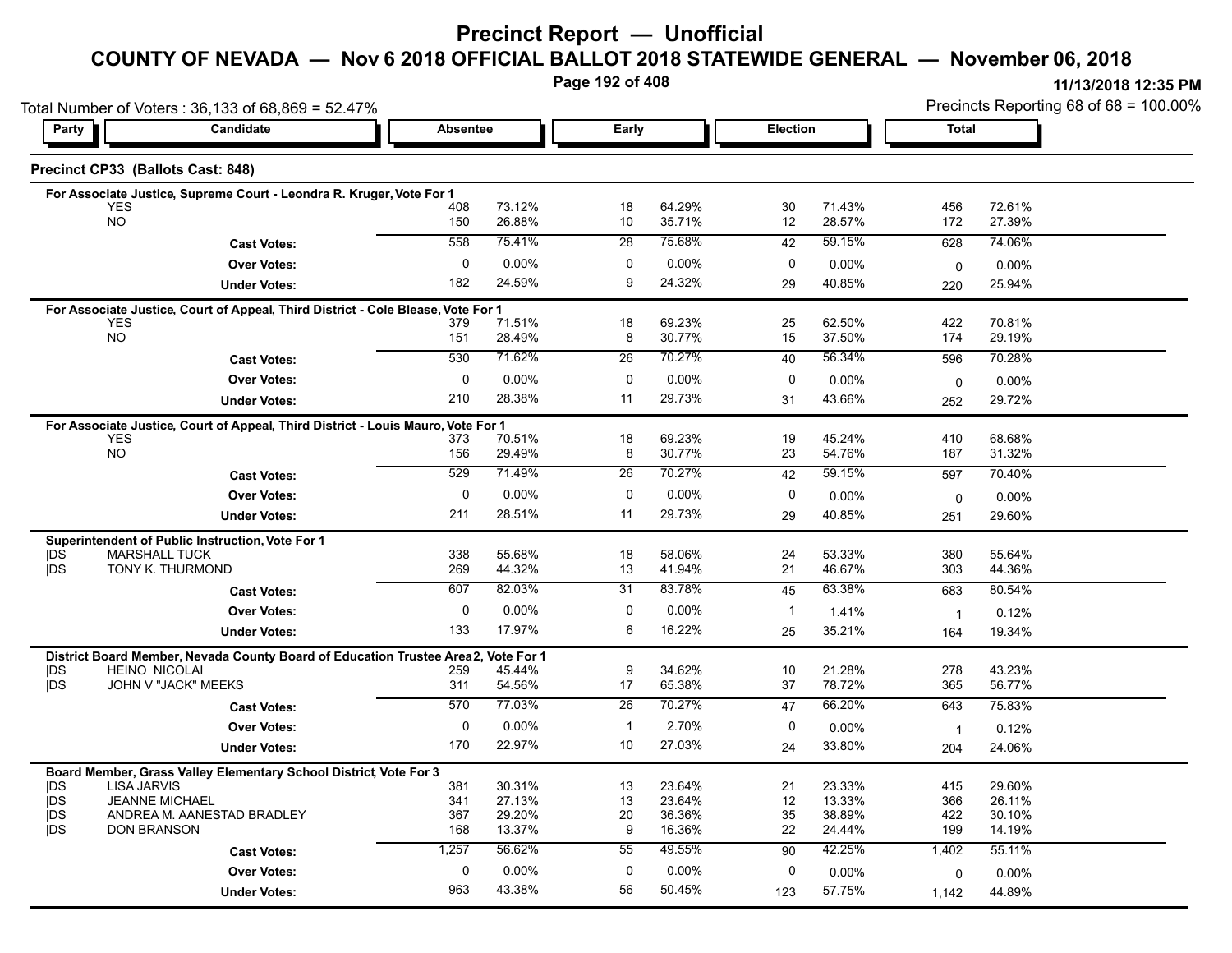**Page 193 of 408**

| Total Number of Voters: 36,133 of 68,869 = 52.47% |                                           |                                                       |                 |                  |                 |                  |                         | Precincts Reporting 68 of 68 = 100.00% |                |                  |
|---------------------------------------------------|-------------------------------------------|-------------------------------------------------------|-----------------|------------------|-----------------|------------------|-------------------------|----------------------------------------|----------------|------------------|
| Party                                             |                                           | <b>Candidate</b>                                      | <b>Absentee</b> |                  | Early           |                  | Election                |                                        | Total          |                  |
|                                                   | Precinct CP33 (Ballots Cast: 848)         |                                                       |                 |                  |                 |                  |                         |                                        |                |                  |
|                                                   |                                           | Sheriff-Coroner-Public Administrator, Vote For 1      |                 |                  |                 |                  |                         |                                        |                |                  |
| DS                                                | <b>SHANNAN MOON</b>                       |                                                       | 377<br>309      | 54.96%           | 17<br>17        | 50.00%           | 33                      | 49.25%                                 | 427            | 54.26%           |
| <b>IDS</b>                                        | <b>BILL SMETHERS</b>                      |                                                       |                 | 45.04%           |                 | 50.00%           | 34                      | 50.75%                                 | 360            | 45.74%           |
|                                                   |                                           | <b>Cast Votes:</b>                                    | 686             | 92.70%           | 34              | 91.89%           | 67                      | 94.37%                                 | 787            | 92.81%           |
|                                                   |                                           | <b>Over Votes:</b>                                    | $\mathbf{1}$    | 0.14%            | 0               | 0.00%            | 0                       | 0.00%                                  | $\overline{1}$ | 0.12%            |
|                                                   |                                           | <b>Under Votes:</b>                                   | 53              | 7.16%            | 3               | 8.11%            | $\overline{\mathbf{4}}$ | 5.63%                                  | 60             | 7.08%            |
|                                                   |                                           | Member, City of Grass Valley City Council, Vote For 2 |                 |                  |                 |                  |                         |                                        |                |                  |
| <b>IDS</b><br>jDS                                 | <b>BEN AGUILAR</b><br><b>HILARY HODGE</b> |                                                       | 338<br>363      | 33.17%<br>35.62% | 14<br>18        | 30.43%<br>39.13% | 27<br>34                | 27.84%<br>35.05%                       | 379<br>415     | 32.62%<br>35.71% |
| <b>IDS</b>                                        | <b>STEVEN SLACK</b>                       |                                                       | 124             | 12.17%           | 4               | 8.70%            | 16                      | 16.49%                                 | 144            | 12.39%           |
| <b>IDS</b>                                        | <b>BOB BRANSTROM</b>                      |                                                       | 194             | 19.04%           | 10              | 21.74%           | 20                      | 20.62%                                 | 224            | 19.28%           |
|                                                   |                                           | <b>Cast Votes:</b>                                    | 1,019           | 68.85%           | 46              | 62.16%           | 97                      | 68.31%                                 | 1,162          | 68.51%           |
|                                                   |                                           | <b>Over Votes:</b>                                    | $\overline{c}$  | 0.27%            | $\mathbf 0$     | 0.00%            | 0                       | 0.00%                                  | $\overline{2}$ | 0.24%            |
|                                                   |                                           | <b>Under Votes:</b>                                   | 457             | 30.88%           | 28              | 37.84%           | 45                      | 31.69%                                 | 530            | 31.25%           |
|                                                   | Proposition 1, Vote For 1                 |                                                       |                 |                  |                 |                  |                         |                                        |                |                  |
|                                                   | YES                                       |                                                       | 433             | 61.51%           | 23              | 63.89%           | 35                      | 53.85%                                 | 491            | 60.99%           |
|                                                   | NO                                        |                                                       | 271             | 38.49%           | 13              | 36.11%           | 30                      | 46.15%                                 | 314            | 39.01%           |
|                                                   |                                           | <b>Cast Votes:</b>                                    | 704             | 95.14%           | 36              | 97.30%           | 65                      | 91.55%                                 | 805            | 94.93%           |
|                                                   |                                           | <b>Over Votes:</b>                                    | $\mathbf 0$     | $0.00\%$         | $\mathbf 0$     | 0.00%            | 0                       | 0.00%                                  | 0              | $0.00\%$         |
|                                                   |                                           | <b>Under Votes:</b>                                   | 36              | 4.86%            | $\mathbf 1$     | 2.70%            | 6                       | 8.45%                                  | 43             | 5.07%            |
|                                                   | Proposition 2, Vote For 1                 |                                                       |                 |                  |                 |                  |                         |                                        |                |                  |
|                                                   | <b>YES</b>                                |                                                       | 427             | 61.00%           | 21              | 58.33%           | 42                      | 63.64%                                 | 490            | 61.10%           |
|                                                   | <b>NO</b>                                 |                                                       | 273             | 39.00%           | 15              | 41.67%           | 24                      | 36.36%                                 | 312            | 38.90%           |
|                                                   |                                           | <b>Cast Votes:</b>                                    | 700             | 94.59%           | $\overline{36}$ | 97.30%           | 66                      | 92.96%                                 | 802            | 94.58%           |
|                                                   |                                           | <b>Over Votes:</b>                                    | $\mathbf{1}$    | 0.14%            | 0               | 0.00%            | 0                       | $0.00\%$                               | $\overline{1}$ | 0.12%            |
|                                                   |                                           | <b>Under Votes:</b>                                   | 39              | 5.27%            | $\mathbf{1}$    | 2.70%            | 5                       | 7.04%                                  | 45             | 5.31%            |
|                                                   | Proposition 3, Vote For 1                 |                                                       |                 |                  |                 |                  |                         |                                        |                |                  |
|                                                   | <b>YES</b>                                |                                                       | 347             | 50.22%           | 21              | 63.64%           | 28                      | 45.16%                                 | 396            | 50.38%           |
|                                                   | <b>NO</b>                                 |                                                       | 344             | 49.78%           | 12              | 36.36%           | 34                      | 54.84%                                 | 390            | 49.62%           |
|                                                   |                                           | <b>Cast Votes:</b>                                    | 691             | 93.38%           | 33              | 89.19%           | 62                      | 87.32%                                 | 786            | 92.69%           |
|                                                   |                                           | <b>Over Votes:</b>                                    | 0               | $0.00\%$         | 0               | $0.00\%$         | 0                       | 0.00%                                  | 0              | 0.00%            |
|                                                   |                                           | <b>Under Votes:</b>                                   | 49              | 6.62%            | 4               | 10.81%           | 9                       | 12.68%                                 | 62             | 7.31%            |
|                                                   | Proposition 4, Vote For 1                 |                                                       |                 |                  |                 |                  |                         |                                        |                |                  |
|                                                   | YES                                       |                                                       | 406             | 58.08%           | 27              | 72.97%           | 32                      | 50.79%                                 | 465            | 58.20%           |
|                                                   | NO.                                       |                                                       | 293             | 41.92%           | 10              | 27.03%           | 31                      | 49.21%                                 | 334            | 41.80%           |
|                                                   |                                           | <b>Cast Votes:</b>                                    | 699             | 94.46%           | $\overline{37}$ | 100.00%          | 63                      | 88.73%                                 | 799            | 94.22%           |
|                                                   |                                           | <b>Over Votes:</b>                                    | $\mathbf{0}$    | $0.00\%$         | $\mathbf 0$     | 0.00%            | $\overline{1}$          | 1.41%                                  | $\overline{1}$ | 0.12%            |
|                                                   |                                           | <b>Under Votes:</b>                                   | 41              | 5.54%            | $\mathbf 0$     | 0.00%            | $\overline{7}$          | 9.86%                                  | 48             | 5.66%            |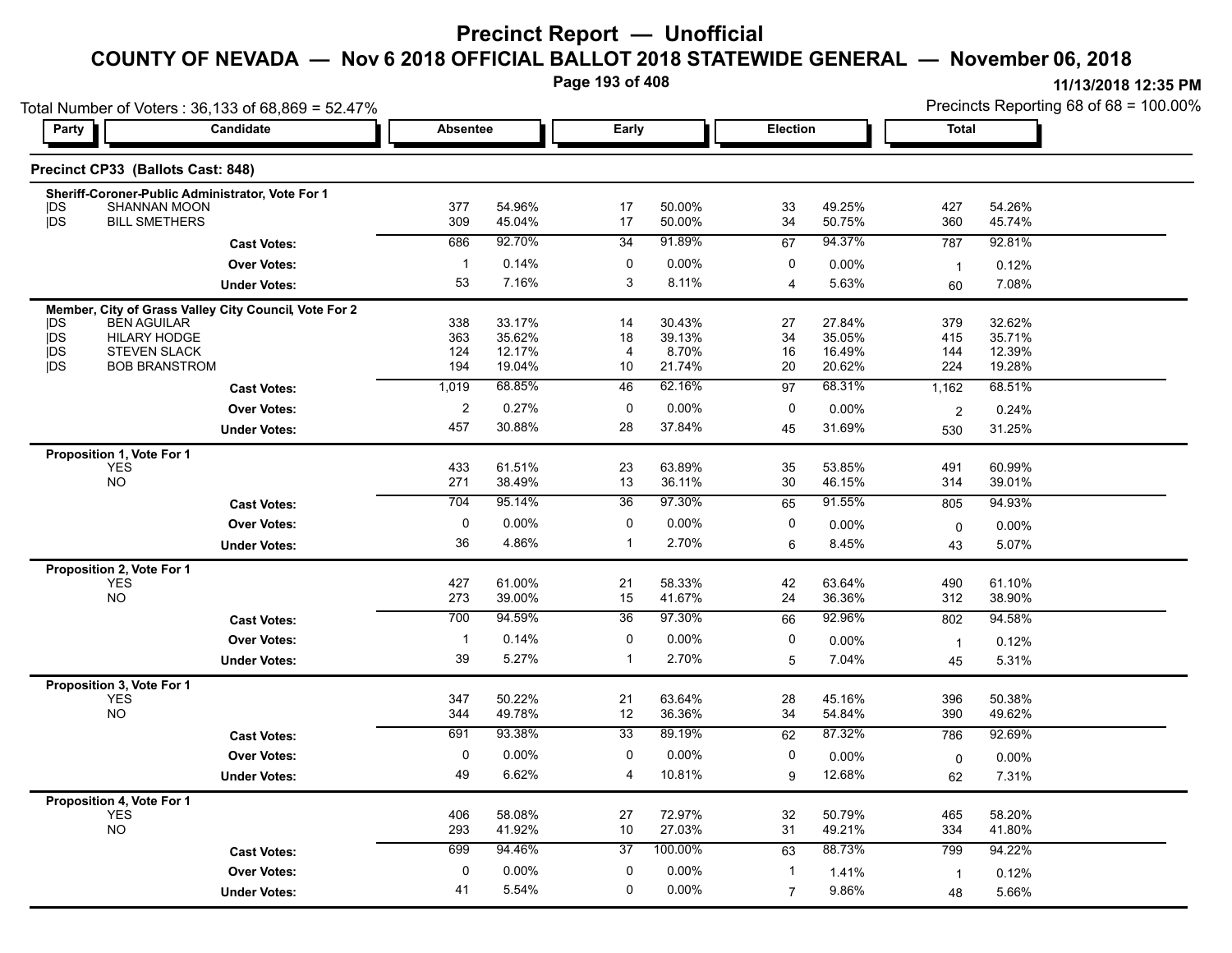**Page 194 of 408**

| Total Number of Voters: 36,133 of 68,869 = 52.47% |                     |                         |                  |                |                  |                |                  | Precincts Reporting 68 of 68 = 100.00% |                  |  |
|---------------------------------------------------|---------------------|-------------------------|------------------|----------------|------------------|----------------|------------------|----------------------------------------|------------------|--|
| Party                                             | Candidate           | <b>Absentee</b>         |                  | Early          |                  | Election       |                  | <b>Total</b>                           |                  |  |
| Precinct CP33 (Ballots Cast: 848)                 |                     |                         |                  |                |                  |                |                  |                                        |                  |  |
| Proposition 5, Vote For 1                         |                     |                         |                  |                |                  |                |                  |                                        |                  |  |
| <b>YES</b><br><b>NO</b>                           |                     | 293<br>397              | 42.46%<br>57.54% | 16<br>19       | 45.71%<br>54.29% | 29<br>35       | 45.31%<br>54.69% | 338<br>451                             | 42.84%<br>57.16% |  |
|                                                   | <b>Cast Votes:</b>  | 690                     | 93.24%           | 35             | 94.59%           | 64             | 90.14%           | 789                                    | 93.04%           |  |
|                                                   | <b>Over Votes:</b>  | $\overline{\mathbf{c}}$ | 0.27%            | 0              | 0.00%            | 0              | 0.00%            | $\overline{2}$                         | 0.24%            |  |
|                                                   | <b>Under Votes:</b> | 48                      | 6.49%            | $\overline{2}$ | 5.41%            | $\overline{7}$ | 9.86%            | 57                                     | 6.72%            |  |
| Proposition 6, Vote For 1                         |                     |                         |                  |                |                  |                |                  |                                        |                  |  |
| <b>YES</b><br><b>NO</b>                           |                     | 353<br>360              | 49.51%<br>50.49% | 13<br>24       | 35.14%<br>64.86% | 33<br>32       | 50.77%<br>49.23% | 399<br>416                             | 48.96%<br>51.04% |  |
|                                                   | <b>Cast Votes:</b>  | 713                     | 96.35%           | 37             | 100.00%          | 65             | 91.55%           | 815                                    | 96.11%           |  |
|                                                   | <b>Over Votes:</b>  | $\pmb{0}$               | 0.00%            | 0              | 0.00%            | 0              | 0.00%            | $\mathbf 0$                            | 0.00%            |  |
|                                                   | <b>Under Votes:</b> | 27                      | 3.65%            | $\mathbf 0$    | 0.00%            | 6              | 8.45%            | 33                                     | 3.89%            |  |
| Proposition 7, Vote For 1                         |                     |                         |                  |                |                  |                |                  |                                        |                  |  |
| <b>YES</b>                                        |                     | 409                     | 58.10%           | 21             | 56.76%           | 33             | 54.10%           | 463                                    | 57.73%           |  |
| <b>NO</b>                                         |                     | 295                     | 41.90%           | 16             | 43.24%           | 28             | 45.90%           | 339                                    | 42.27%           |  |
|                                                   | <b>Cast Votes:</b>  | 704                     | 95.14%           | 37             | 100.00%          | 61             | 85.92%           | 802                                    | 94.58%           |  |
|                                                   | <b>Over Votes:</b>  | $\overline{c}$          | 0.27%            | 0              | 0.00%            | $\mathbf{1}$   | 1.41%            | 3                                      | 0.35%            |  |
|                                                   | <b>Under Votes:</b> | 34                      | 4.59%            | 0              | 0.00%            | 9              | 12.68%           | 43                                     | 5.07%            |  |
| Proposition 8, Vote For 1<br><b>YES</b>           |                     | 287                     | 40.54%           | 17             | 45.95%           |                | 47.69%           | 335                                    | 41.36%           |  |
| <b>NO</b>                                         |                     | 421                     | 59.46%           | 20             | 54.05%           | 31<br>34       | 52.31%           | 475                                    | 58.64%           |  |
|                                                   | <b>Cast Votes:</b>  | 708                     | 95.68%           | 37             | 100.00%          | 65             | 91.55%           | 810                                    | 95.52%           |  |
|                                                   | <b>Over Votes:</b>  | 0                       | 0.00%            | 0              | 0.00%            | 0              | 0.00%            | 0                                      | 0.00%            |  |
|                                                   | <b>Under Votes:</b> | 32                      | 4.32%            | 0              | 0.00%            | 6              | 8.45%            | 38                                     | 4.48%            |  |
| Proposition 10, Vote For 1                        |                     |                         |                  |                |                  |                |                  |                                        |                  |  |
| <b>YES</b>                                        |                     | 269                     | 38.48%           | 20             | 54.05%           | 29             | 43.94%           | 318                                    | 39.65%           |  |
| <b>NO</b>                                         |                     | 430                     | 61.52%           | 17             | 45.95%           | 37             | 56.06%           | 484                                    | 60.35%           |  |
|                                                   | <b>Cast Votes:</b>  | 699                     | 94.46%           | 37             | 100.00%          | 66             | 92.96%           | 802                                    | 94.58%           |  |
|                                                   | <b>Over Votes:</b>  | $\pmb{0}$               | 0.00%            | $\pmb{0}$      | $0.00\%$         | 0              | 0.00%            | 0                                      | 0.00%            |  |
|                                                   | <b>Under Votes:</b> | 41                      | 5.54%            | 0              | $0.00\%$         | 5              | 7.04%            | 46                                     | 5.42%            |  |
| Proposition 11, Vote For 1                        |                     |                         |                  |                |                  |                |                  |                                        |                  |  |
| <b>YES</b><br><b>NO</b>                           |                     | 454<br>250              | 64.49%<br>35.51% | 26<br>11       | 70.27%<br>29.73% | 38<br>27       | 58.46%<br>41.54% | 518<br>288                             | 64.27%<br>35.73% |  |
|                                                   | <b>Cast Votes:</b>  | 704                     | 95.14%           | 37             | 100.00%          | 65             | 91.55%           | 806                                    | 95.05%           |  |
|                                                   | <b>Over Votes:</b>  | $\mathbf{1}$            | 0.14%            | 0              | 0.00%            | 0              | 0.00%            | $\mathbf{1}$                           | 0.12%            |  |
|                                                   | <b>Under Votes:</b> | 35                      | 4.73%            | $\mathbf 0$    | $0.00\%$         | 6              | 8.45%            | 41                                     | 4.83%            |  |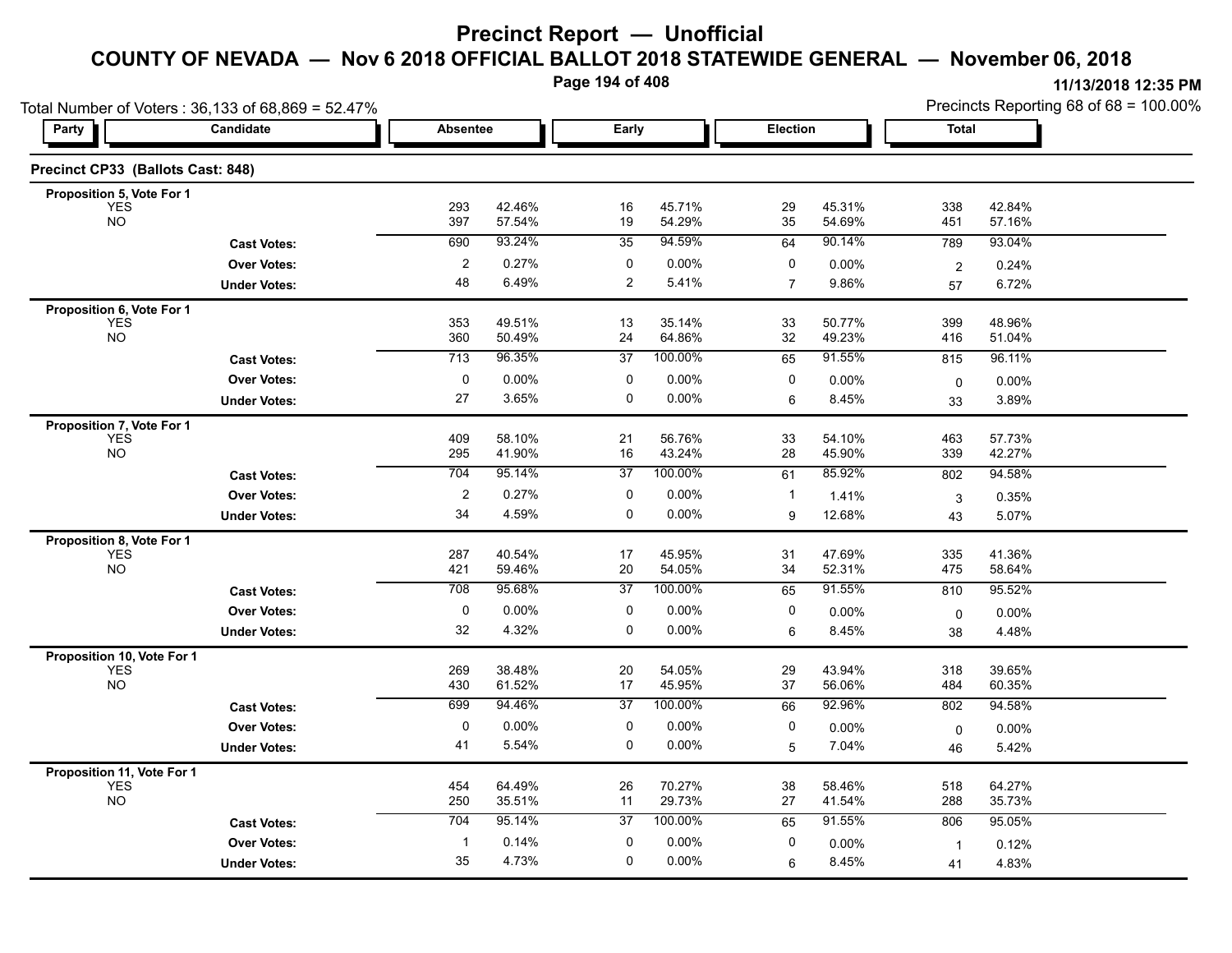**Page 195 of 408**

|                                          | Total Number of Voters: 36,133 of 68,869 = 52.47% |                 |                  |         |                  |          |                  |              |                  | Precincts Reporting 68 of 68 = 100.00% |
|------------------------------------------|---------------------------------------------------|-----------------|------------------|---------|------------------|----------|------------------|--------------|------------------|----------------------------------------|
| Party                                    | Candidate                                         | <b>Absentee</b> |                  | Early   |                  | Election |                  | <b>Total</b> |                  |                                        |
| Precinct CP33 (Ballots Cast: 848)        |                                                   |                 |                  |         |                  |          |                  |              |                  |                                        |
| Proposition 12, Vote For 1<br><b>YES</b> |                                                   | 438             | 62.30%           | 25      | 67.57%           | 40       | 60.61%           | 503          | 62.41%           |                                        |
| <b>NO</b>                                |                                                   | 265             | 37.70%           | 12      | 32.43%           | 26       | 39.39%           | 303          | 37.59%           |                                        |
|                                          | <b>Cast Votes:</b>                                | 703             | 95.00%           | 37      | 100.00%          | 66       | 92.96%           | 806          | 95.05%           |                                        |
|                                          | <b>Over Votes:</b>                                | 0               | $0.00\%$         | 0       | $0.00\%$         | 0        | $0.00\%$         | 0            | $0.00\%$         |                                        |
|                                          | <b>Under Votes:</b>                               | 37              | 5.00%            | 0       | $0.00\%$         | 5        | 7.04%            | 42           | 4.95%            |                                        |
| Measure G, Vote For 1                    |                                                   |                 |                  |         |                  |          |                  |              |                  |                                        |
| <b>YES</b><br><b>NO</b>                  |                                                   | 525<br>161      | 76.53%<br>23.47% | 26<br>8 | 76.47%<br>23.53% | 35<br>25 | 58.33%<br>41.67% | 586<br>194   | 75.13%<br>24.87% |                                        |
|                                          | <b>Cast Votes:</b>                                | 686             | 92.70%           | 34      | 91.89%           | 60       | 84.51%           | 780          | 91.98%           |                                        |
|                                          | <b>Over Votes:</b>                                | 0               | $0.00\%$         | 0       | $0.00\%$         | 0        | $0.00\%$         | 0            | $0.00\%$         |                                        |
|                                          | <b>Under Votes:</b>                               | 54              | 7.30%            | 3       | 8.11%            | 11       | 15.49%           | 68           | 8.02%            |                                        |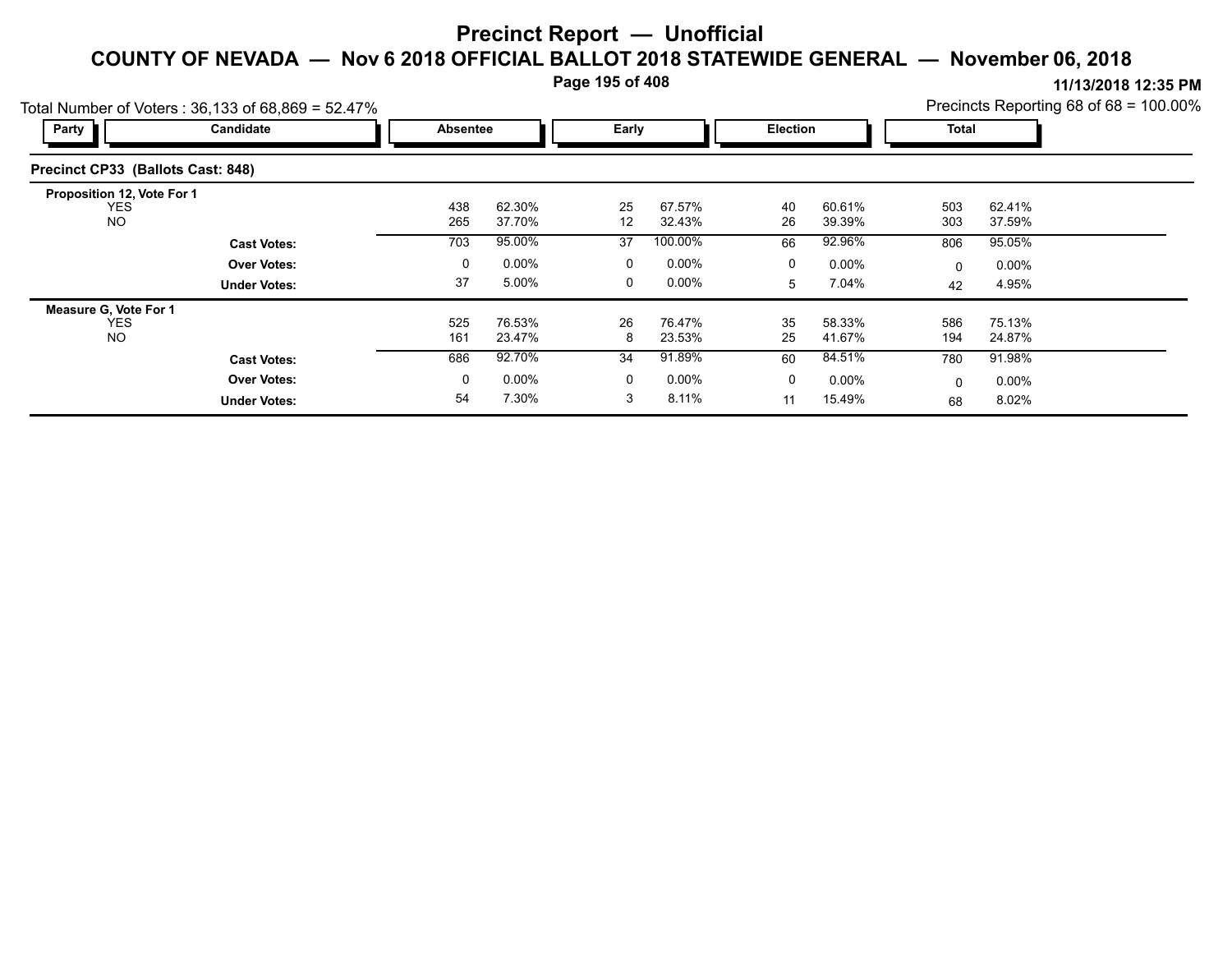**Page 196 of 408**

| Party      | Total Number of Voters: 36,133 of 68,869 = 52.47%<br>Candidate | Absentee       |         | Early       |       | Election |          | <b>Total</b>   | Precincts Reporting 68 of 68 = 100.00% |
|------------|----------------------------------------------------------------|----------------|---------|-------------|-------|----------|----------|----------------|----------------------------------------|
|            | Precinct CP34 (Ballots Cast: 106)                              |                |         |             |       |          |          |                |                                        |
|            | Governor, Vote For 1                                           |                |         |             |       |          |          |                |                                        |
| <b>REP</b> | JOHN H. COX                                                    | 47             | 46.08%  | 0           | 0.00% | 0        | 0.00%    | 47             | 45.63%                                 |
| <b>DEM</b> | <b>GAVIN NEWSOM</b>                                            | 55             | 53.92%  | $\Omega$    | 0.00% |          | 100.00%  | 56             | 54.37%                                 |
|            | <b>Cast Votes:</b>                                             | 102            | 97.14%  | $\Omega$    | 0.00% |          | 100.00%  | 103            | 97.17%                                 |
|            | <b>Over Votes:</b>                                             | $\Omega$       | 0.00%   | $\Omega$    | 0.00% | 0        | 0.00%    | $\mathbf 0$    | 0.00%                                  |
|            | <b>Under Votes:</b>                                            | 3              | 2.86%   | $\Omega$    | 0.00% | 0        | $0.00\%$ | 3              | 2.83%                                  |
|            | Lieutenant Governor, Vote For 1                                |                |         |             |       |          |          |                |                                        |
| <b>DEM</b> | <b>ED HERNANDEZ</b>                                            | 27             | 33.33%  | $\mathbf 0$ | 0.00% |          | 100.00%  | 28             | 34.15%                                 |
| <b>DEM</b> | ELENI KOUNALAKIS                                               | 54             | 66.67%  | $\Omega$    | 0.00% | 0        | $0.00\%$ | 54             | 65.85%                                 |
|            | <b>Cast Votes:</b>                                             | 81             | 77.14%  | $\Omega$    | 0.00% |          | 100.00%  | 82             | 77.36%                                 |
|            | <b>Over Votes:</b>                                             |                | 0.00%   | $\Omega$    | 0.00% | 0        | $0.00\%$ | $\mathbf{0}$   | 0.00%                                  |
|            | <b>Under Votes:</b>                                            | 24             | 22.86%  | $\Omega$    | 0.00% | 0        | 0.00%    | 24             | 22.64%                                 |
|            | Secretary of State, Vote For 1                                 |                |         |             |       |          |          |                |                                        |
| <b>DEM</b> | <b>ALEX PADILLA</b>                                            | 55             | 53.40%  | 0           | 0.00% |          | 100.00%  | 56             | 53.85%                                 |
| <b>REP</b> | <b>MARK P. MEUSER</b>                                          | 48             | 46.60%  | $\mathbf 0$ | 0.00% | 0        | $0.00\%$ | 48             | 46.15%                                 |
|            | <b>Cast Votes:</b>                                             | 103            | 98.10%  | $\Omega$    | 0.00% |          | 100.00%  | 104            | 98.11%                                 |
|            | <b>Over Votes:</b>                                             | $\Omega$       | 0.00%   | $\Omega$    | 0.00% | 0        | 0.00%    | $\mathbf 0$    | 0.00%                                  |
|            | <b>Under Votes:</b>                                            | $\overline{2}$ | 1.90%   | $\Omega$    | 0.00% | 0        | 0.00%    | $\overline{2}$ | 1.89%                                  |
|            | <b>Controller, Vote For 1</b>                                  |                |         |             |       |          |          |                |                                        |
| <b>REP</b> | <b>KONSTANTINOS RODITIS</b>                                    | 48             | 45.71%  | 0           | 0.00% | 0        | $0.00\%$ | 48             | 45.28%                                 |
| <b>DEM</b> | BETTY T. YEE                                                   | 57             | 54.29%  | $\mathbf 0$ | 0.00% |          | 100.00%  | 58             | 54.72%                                 |
|            | <b>Cast Votes:</b>                                             | 105            | 100.00% | $\Omega$    | 0.00% |          | 100.00%  | 106            | 100.00%                                |
|            | <b>Over Votes:</b>                                             | $\Omega$       | 0.00%   | $\Omega$    | 0.00% | 0        | $0.00\%$ | $\Omega$       | 0.00%                                  |

|                          | onuvi vuuvi                                                                            |          |                  |              |                      |              |                     |              | $\cdots$         |  |
|--------------------------|----------------------------------------------------------------------------------------|----------|------------------|--------------|----------------------|--------------|---------------------|--------------|------------------|--|
| <b>REP</b><br><b>DEM</b> | Controller, Vote For 1<br>KONSTANTINOS RODITIS<br>BETTY T. YEE                         | 48<br>57 | 45.71%<br>54.29% | 0<br>0       | $0.00\%$<br>$0.00\%$ | $\mathbf{0}$ | $0.00\%$<br>100.00% | 48<br>58     | 45.28%<br>54.72% |  |
|                          | <b>Cast Votes:</b>                                                                     | 105      | 100.00%          | 0            | 0.00%                |              | 100.00%             | 106          | 100.00%          |  |
|                          | <b>Over Votes:</b>                                                                     | 0        | $0.00\%$         | 0            | $0.00\%$             | 0            | $0.00\%$            | $\mathbf{0}$ | $0.00\%$         |  |
|                          | <b>Under Votes:</b>                                                                    | 0        | $0.00\%$         | 0            | $0.00\%$             | 0            | 0.00%               | 0            | $0.00\%$         |  |
| <b>REP</b><br><b>DEM</b> | Treasurer, Vote For 1<br><b>GREG CONLON</b><br><b>FIONA MA</b>                         | 49<br>55 | 47.12%<br>52.88% | 0<br>0       | $0.00\%$<br>$0.00\%$ | $\Omega$     | $0.00\%$<br>100.00% | 49<br>56     | 46.67%<br>53.33% |  |
|                          | <b>Cast Votes:</b>                                                                     | 104      | 99.05%           | $\mathbf{0}$ | $0.00\%$             |              | 100.00%             | 105          | 99.06%           |  |
|                          | <b>Over Votes:</b>                                                                     | 0        | $0.00\%$         | $\Omega$     | $0.00\%$             | 0            | $0.00\%$            | $\mathbf 0$  | $0.00\%$         |  |
|                          | <b>Under Votes:</b>                                                                    |          | 0.95%            | 0            | $0.00\%$             | 0            | $0.00\%$            |              | 0.94%            |  |
| <b>REP</b><br><b>DEM</b> | <b>Attorney General, Vote For 1</b><br><b>STEVEN C BAILEY</b><br><b>XAVIER BECERRA</b> | 49<br>55 | 47.12%<br>52.88% | 0<br>0       | $0.00\%$<br>$0.00\%$ | 0            | $0.00\%$<br>100.00% | 49<br>56     | 46.67%<br>53.33% |  |
|                          | <b>Cast Votes:</b>                                                                     | 104      | 99.05%           | 0            | $0.00\%$             |              | 100.00%             | 105          | 99.06%           |  |
|                          | <b>Over Votes:</b>                                                                     | 0        | $0.00\%$         | 0            | $0.00\%$             | 0            | $0.00\%$            | $\mathbf{0}$ | $0.00\%$         |  |
|                          | <b>Under Votes:</b>                                                                    |          | 0.95%            | 0            | $0.00\%$             | 0            | $0.00\%$            |              | 0.94%            |  |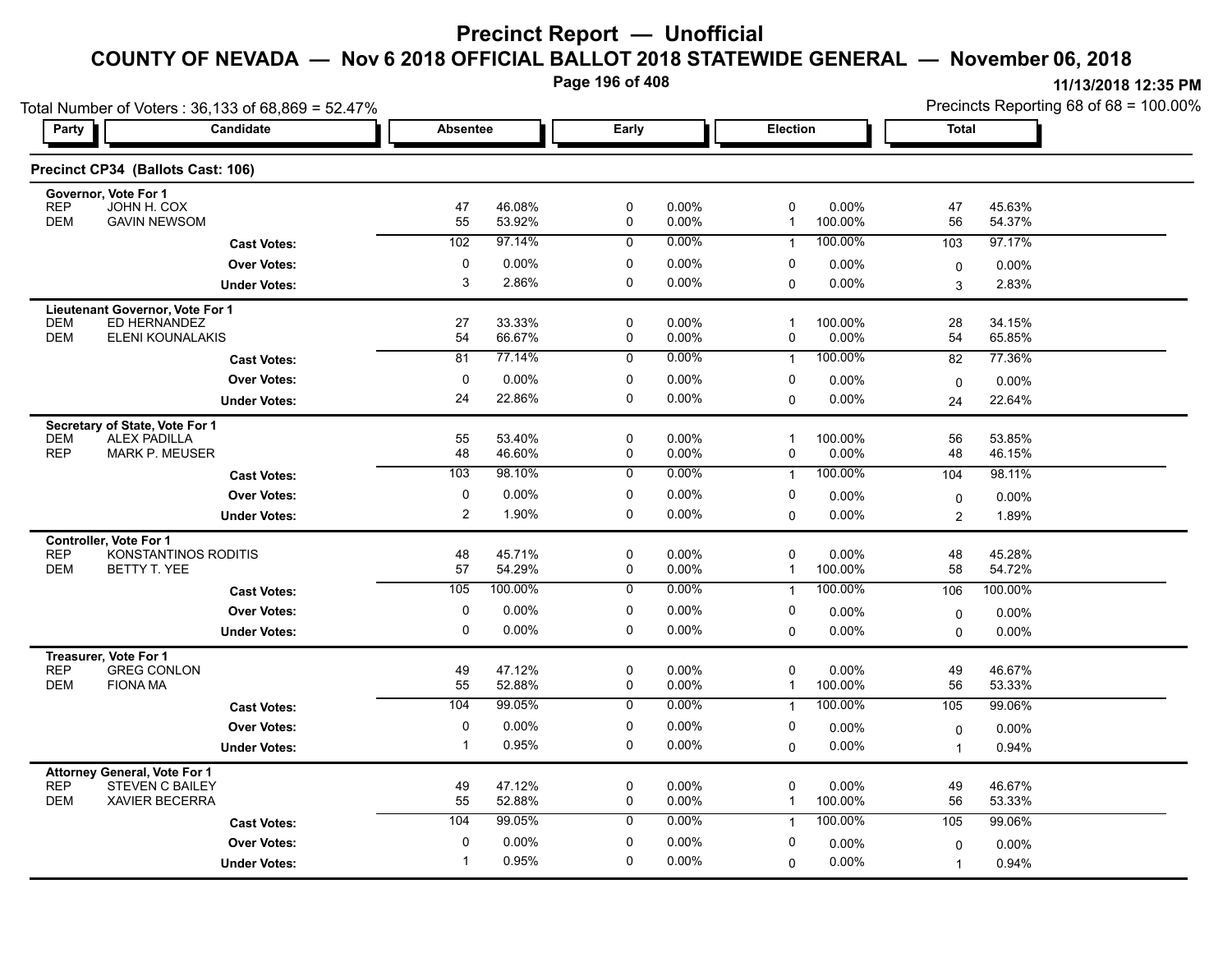**Page 197 of 408**

|                          | Total Number of Voters: 36,133 of 68,869 = 52.47%                                               |                 |                  |                  |                      |                                        |                     | Precincts Reporting 68 of 68 = 100.00% |                  |  |
|--------------------------|-------------------------------------------------------------------------------------------------|-----------------|------------------|------------------|----------------------|----------------------------------------|---------------------|----------------------------------------|------------------|--|
| Party                    | <b>Candidate</b>                                                                                | <b>Absentee</b> |                  | Early            |                      | Election                               |                     | <b>Total</b>                           |                  |  |
|                          | Precinct CP34 (Ballots Cast: 106)                                                               |                 |                  |                  |                      |                                        |                     |                                        |                  |  |
|                          | <b>Insurance Commissioner, Vote For 1</b>                                                       |                 |                  |                  |                      |                                        |                     |                                        |                  |  |
| <b>DEM</b>               | RICARDO LARA<br><b>STEVE POIZNER</b>                                                            | 39<br>61        | 39.00%<br>61.00% | 0<br>0           | $0.00\%$<br>0.00%    | $\overline{1}$<br>0                    | 100.00%<br>$0.00\%$ | 40<br>61                               | 39.60%<br>60.40% |  |
|                          | <b>Cast Votes:</b>                                                                              | 100             | 95.24%           | 0                | $0.00\%$             | $\mathbf{1}$                           | 100.00%             | 101                                    | 95.28%           |  |
|                          | <b>Over Votes:</b>                                                                              | $\mathbf 0$     | $0.00\%$         | 0                | $0.00\%$             | 0                                      | 0.00%               | $\mathbf 0$                            | $0.00\%$         |  |
|                          | <b>Under Votes:</b>                                                                             | 5               | 4.76%            | 0                | $0.00\%$             | $\mathbf 0$                            | 0.00%               | 5                                      | 4.72%            |  |
| <b>DEM</b>               | Member, State Board of Equalization District 1, Vote For 1<br>TOM HALLINAN<br><b>TED GAINES</b> | 48              | 47.52%           | 0                | $0.00\%$             | $\overline{\mathbf{1}}$                | 100.00%             | 49                                     | 48.04%           |  |
| <b>REP</b>               |                                                                                                 | 53<br>101       | 52.48%<br>96.19% | 0<br>0           | $0.00\%$<br>$0.00\%$ | $\mathbf 0$<br>$\mathbf{1}$            | 0.00%<br>100.00%    | 53                                     | 51.96%<br>96.23% |  |
|                          | <b>Cast Votes:</b><br><b>Over Votes:</b>                                                        | 0               | $0.00\%$         | 0                | $0.00\%$             | 0                                      | 0.00%               | 102                                    |                  |  |
|                          | <b>Under Votes:</b>                                                                             | 4               | 3.81%            | 0                | 0.00%                | $\mathbf 0$                            | $0.00\%$            | $\mathbf 0$<br>4                       | 0.00%<br>3.77%   |  |
|                          |                                                                                                 |                 |                  |                  |                      |                                        |                     |                                        |                  |  |
| <b>DEM</b><br><b>DEM</b> | United States Senate, Vote For 1<br><b>DIANNE FEINSTEIN</b><br><b>KEVIN DE LEON</b>             | 44<br>37        | 54.32%<br>45.68% | 0<br>$\mathbf 0$ | $0.00\%$<br>0.00%    | $\overline{1}$<br>0                    | 100.00%<br>$0.00\%$ | 45<br>37                               | 54.88%<br>45.12% |  |
|                          | <b>Cast Votes:</b>                                                                              | 81              | 77.14%           | $\overline{0}$   | $0.00\%$             | $\mathbf{1}$                           | 100.00%             | 82                                     | 77.36%           |  |
|                          | <b>Over Votes:</b>                                                                              | $\mathbf 0$     | 0.00%            | 0                | 0.00%                | 0                                      | 0.00%               | $\mathbf 0$                            | 0.00%            |  |
|                          | <b>Under Votes:</b>                                                                             | 24              | 22.86%           | 0                | $0.00\%$             | $\mathbf 0$                            | $0.00\%$            | 24                                     | 22.64%           |  |
|                          | House of Representatives of the United States District 1, Vote For 1                            |                 |                  |                  |                      |                                        |                     |                                        |                  |  |
| <b>REP</b><br><b>DEM</b> | <b>DOUG LA MALFA</b><br><b>AUDREY DENNEY</b>                                                    | 46<br>58        | 44.23%<br>55.77% | 0<br>$\mathbf 0$ | $0.00\%$<br>$0.00\%$ | 0<br>$\mathbf{1}$                      | 0.00%<br>100.00%    | 46<br>59                               | 43.81%<br>56.19% |  |
|                          | <b>Cast Votes:</b>                                                                              | 104             | 99.05%           | 0                | $0.00\%$             | $\mathbf{1}$                           | 100.00%             | 105                                    | 99.06%           |  |
|                          | <b>Over Votes:</b>                                                                              | 0               | $0.00\%$         | 0                | $0.00\%$             | 0                                      | 0.00%               | 0                                      | 0.00%            |  |
|                          | <b>Under Votes:</b>                                                                             | $\overline{1}$  | 0.95%            | 0                | $0.00\%$             | $\mathbf 0$                            | $0.00\%$            | $\overline{1}$                         | 0.94%            |  |
|                          | State Assembly District 1, Vote For 1                                                           |                 |                  |                  |                      |                                        |                     |                                        |                  |  |
| <b>REP</b><br><b>DEM</b> | <b>BRIAN DAHLE</b><br><b>CALEEN SISK</b>                                                        | 50<br>51        | 49.50%<br>50.50% | 0<br>0           | $0.00\%$<br>0.00%    | 0<br>$\mathbf{1}$                      | 0.00%<br>100.00%    | 50<br>52                               | 49.02%<br>50.98% |  |
|                          | <b>Cast Votes:</b>                                                                              | 101             | 96.19%           | $\overline{0}$   | $0.00\%$             | $\mathbf{1}$                           | 100.00%             | 102                                    | 96.23%           |  |
|                          | <b>Over Votes:</b>                                                                              | $\overline{1}$  | 0.95%            | 0                | $0.00\%$             | 0                                      | 0.00%               | $\overline{1}$                         | 0.94%            |  |
|                          | <b>Under Votes:</b>                                                                             | 3               | 2.86%            | 0                | $0.00\%$             | $\Omega$                               | $0.00\%$            | 3                                      | 2.83%            |  |
|                          | For Associate Justice, Supreme Court - Carol A. Corrigan, Vote For 1                            |                 |                  |                  |                      |                                        |                     |                                        |                  |  |
|                          | <b>YES</b><br><b>NO</b>                                                                         | 60<br>15        | 80.00%<br>20.00% | 0<br>$\mathbf 0$ | $0.00\%$<br>$0.00\%$ | $\overline{\mathbf{1}}$<br>$\mathbf 0$ | 100.00%<br>0.00%    | 61<br>15                               | 80.26%<br>19.74% |  |
|                          | <b>Cast Votes:</b>                                                                              | 75              | 71.43%           | $\mathbf 0$      | $0.00\%$             | $\mathbf{1}$                           | 100.00%             | 76                                     | 71.70%           |  |
|                          | <b>Over Votes:</b>                                                                              | $\mathbf 0$     | $0.00\%$         | 0                | $0.00\%$             | 0                                      | 0.00%               | $\Omega$                               | 0.00%            |  |
|                          | <b>Under Votes:</b>                                                                             | 30              | 28.57%           | 0                | 0.00%                | 0                                      | $0.00\%$            | 30                                     | 28.30%           |  |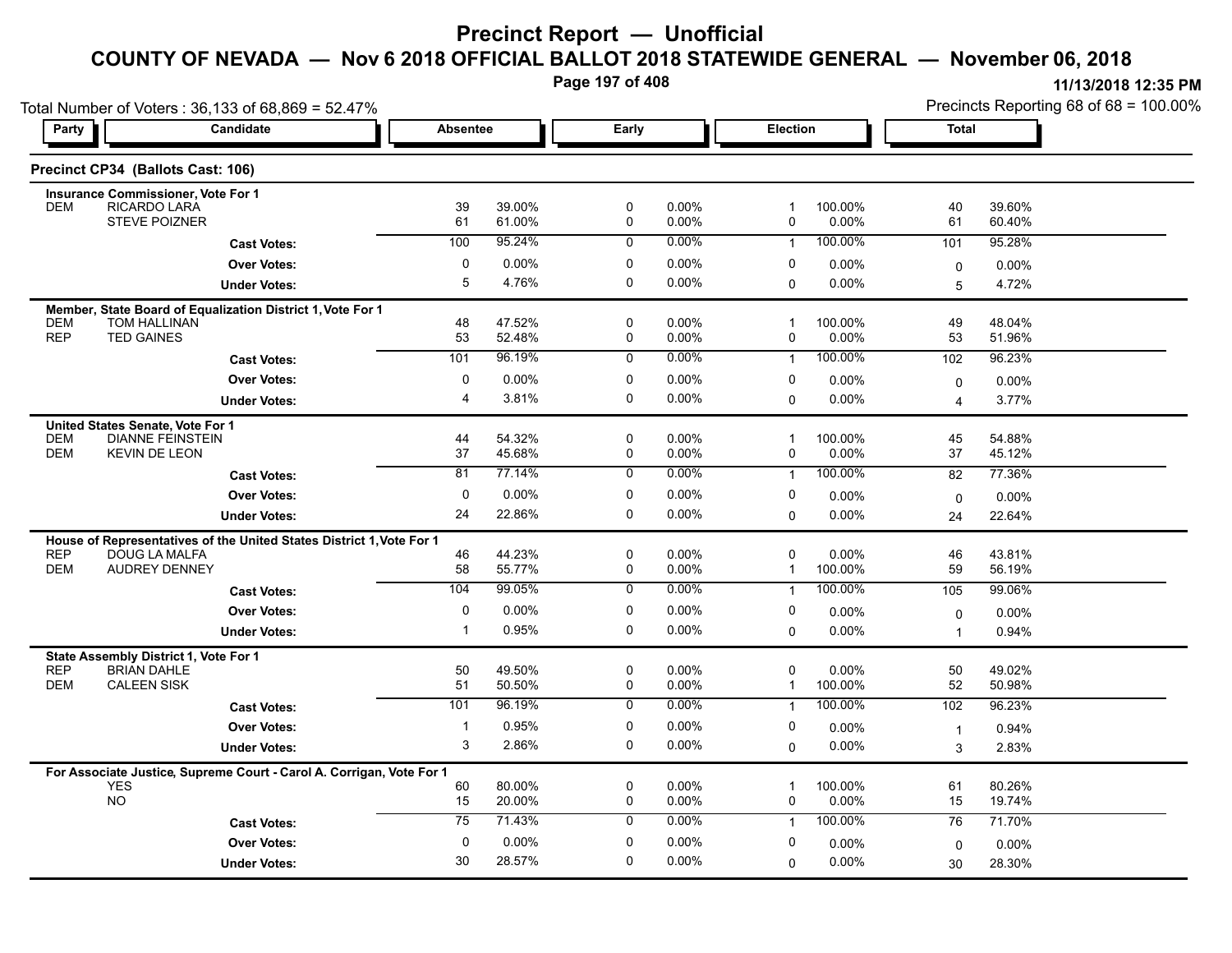# **Precinct Report — Unofficial**

#### **COUNTY OF NEVADA — Nov 6 2018 OFFICIAL BALLOT 2018 STATEWIDE GENERAL — November 06, 2018**

**Page 198 of 408**

| Total Number of Voters: 36,133 of 68,869 = 52.47% |                                                                                       |                 |                  |                            |                |                   |                  | Precincts Reporting 68 of 68 = 100.00% |                  |  |
|---------------------------------------------------|---------------------------------------------------------------------------------------|-----------------|------------------|----------------------------|----------------|-------------------|------------------|----------------------------------------|------------------|--|
| Party                                             | Candidate                                                                             |                 | <b>Absentee</b>  |                            |                |                   | <b>Election</b>  |                                        | <b>Total</b>     |  |
|                                                   | Precinct CP34 (Ballots Cast: 106)                                                     |                 |                  |                            |                |                   |                  |                                        |                  |  |
|                                                   | For Associate Justice, Supreme Court - Leondra R. Kruger, Vote For 1                  |                 |                  |                            |                |                   |                  |                                        |                  |  |
| <b>YES</b><br><b>NO</b>                           |                                                                                       | 56<br>18        | 75.68%<br>24.32% | 0<br>$\mathbf 0$           | 0.00%<br>0.00% | $\mathbf 1$<br>0  | 100.00%<br>0.00% | 57<br>18                               | 76.00%<br>24.00% |  |
|                                                   | <b>Cast Votes:</b>                                                                    | 74              | 70.48%           | $\Omega$                   | $0.00\%$       | $\overline{1}$    | 100.00%          | 75                                     | 70.75%           |  |
|                                                   | <b>Over Votes:</b>                                                                    | $\mathbf{0}$    | 0.00%            | 0                          | 0.00%          | 0                 | $0.00\%$         |                                        | 0.00%            |  |
|                                                   | <b>Under Votes:</b>                                                                   | 31              | 29.52%           | $\Omega$                   | $0.00\%$       | $\Omega$          | $0.00\%$         | 0<br>31                                | 29.25%           |  |
|                                                   |                                                                                       |                 |                  |                            |                |                   |                  |                                        |                  |  |
| <b>YES</b>                                        | For Associate Justice, Court of Appeal, Third District - Cole Blease, Vote For 1      | 55              | 73.33%           | $\mathbf 0$                | 0.00%          | -1                | 100.00%          | 56                                     | 73.68%           |  |
| NO <sub>1</sub>                                   |                                                                                       | 20              | 26.67%           | 0                          | 0.00%          | 0                 | $0.00\%$         | 20                                     | 26.32%           |  |
|                                                   | <b>Cast Votes:</b>                                                                    | 75              | 71.43%           | $\mathbf 0$                | $0.00\%$       | $\mathbf{1}$      | 100.00%          | 76                                     | 71.70%           |  |
|                                                   | <b>Over Votes:</b>                                                                    | 0               | $0.00\%$         | 0                          | 0.00%          | 0                 | $0.00\%$         | $\mathbf 0$                            | 0.00%            |  |
|                                                   | <b>Under Votes:</b>                                                                   | 30              | 28.57%           | 0                          | 0.00%          | $\Omega$          | 0.00%            | 30                                     | 28.30%           |  |
|                                                   | For Associate Justice, Court of Appeal, Third District - Louis Mauro, Vote For 1      |                 |                  |                            |                |                   |                  |                                        |                  |  |
| <b>YES</b>                                        |                                                                                       | 52              | 73.24%           | 0                          | 0.00%          | $\mathbf 1$       | 100.00%          | 53                                     | 73.61%           |  |
| <b>NO</b>                                         |                                                                                       | 19              | 26.76%           | 0                          | 0.00%          | 0                 | 0.00%            | 19                                     | 26.39%           |  |
|                                                   | <b>Cast Votes:</b>                                                                    | $\overline{71}$ | 67.62%           | 0                          | $0.00\%$       | $\mathbf{1}$      | 100.00%          | 72                                     | 67.92%           |  |
|                                                   | <b>Over Votes:</b>                                                                    | 0               | 0.00%            | 0                          | 0.00%          | 0                 | 0.00%            | $\mathbf 0$                            | 0.00%            |  |
|                                                   | <b>Under Votes:</b>                                                                   | 34              | 32.38%           | 0                          | 0.00%          | $\Omega$          | $0.00\%$         | 34                                     | 32.08%           |  |
|                                                   | Superintendent of Public Instruction, Vote For 1                                      |                 |                  |                            |                |                   |                  |                                        |                  |  |
| DŚ                                                | <b>MARSHALL TUCK</b>                                                                  | 51              | 57.95%           | 0                          | 0.00%          | $\mathbf 1$       | 100.00%          | 52                                     | 58.43%           |  |
| <b>IDS</b>                                        | TONY K. THURMOND                                                                      | 37              | 42.05%           | $\mathbf 0$                | 0.00%          | $\mathbf 0$       | $0.00\%$         | 37                                     | 41.57%           |  |
|                                                   | <b>Cast Votes:</b>                                                                    | 88              | 83.81%           | 0                          | 0.00%          | $\mathbf{1}$      | 100.00%          | 89                                     | 83.96%           |  |
|                                                   | <b>Over Votes:</b>                                                                    | $\mathbf 0$     | 0.00%            | $\mathbf 0$                | 0.00%          | 0                 | $0.00\%$         | 0                                      | $0.00\%$         |  |
|                                                   | <b>Under Votes:</b>                                                                   | 17              | 16.19%           | $\Omega$                   | 0.00%          | 0                 | 0.00%            | 17                                     | 16.04%           |  |
|                                                   | District Board Member, Nevada County Board of Education Trustee Area2, Vote For 1     |                 |                  |                            |                |                   |                  |                                        |                  |  |
| <b>IDS</b><br><b>IDS</b>                          | <b>HEINO NICOLAI</b><br>JOHN V "JACK" MEEKS                                           | 36<br>42        | 46.15%<br>53.85% | 0<br>0                     | 0.00%<br>0.00% | $\mathbf{1}$<br>0 | 100.00%<br>0.00% | 37<br>42                               | 46.84%<br>53.16% |  |
|                                                   |                                                                                       | $\overline{78}$ | 74.29%           | $\overline{0}$             | $0.00\%$       | $\mathbf{1}$      | 100.00%          | 79                                     | 74.53%           |  |
|                                                   | <b>Cast Votes:</b>                                                                    |                 |                  |                            |                |                   |                  |                                        |                  |  |
|                                                   | <b>Over Votes:</b>                                                                    | 0<br>27         | 0.00%<br>25.71%  | $\mathbf 0$<br>$\mathbf 0$ | 0.00%<br>0.00% | 0                 | $0.00\%$         | 0                                      | 0.00%            |  |
|                                                   | <b>Under Votes:</b>                                                                   |                 |                  |                            |                | $\Omega$          | $0.00\%$         | 27                                     | 25.47%           |  |
|                                                   | Trustee Area 1, Nevada Joint Union High School District, Vote For 1<br>LINDA CAMPBELL |                 |                  |                            | 0.00%          |                   | 100.00%          |                                        |                  |  |
| DS<br><b>IDS</b>                                  | JAMES A. HINMAN                                                                       | 44<br>39        | 53.01%<br>46.99% | 0<br>0                     | 0.00%          | 1<br>0            | 0.00%            | 45<br>39                               | 53.57%<br>46.43% |  |
|                                                   | <b>Cast Votes:</b>                                                                    | 83              | 79.05%           | $\mathbf 0$                | 0.00%          | $\overline{1}$    | 100.00%          | 84                                     | 79.25%           |  |
|                                                   | <b>Over Votes:</b>                                                                    | $\mathbf 0$     | 0.00%            | 0                          | 0.00%          | 0                 | $0.00\%$         | 0                                      | 0.00%            |  |
|                                                   | <b>Under Votes:</b>                                                                   | 22              | 20.95%           | $\mathbf 0$                | 0.00%          | $\Omega$          | $0.00\%$         | 22                                     | 20.75%           |  |
|                                                   |                                                                                       |                 |                  |                            |                |                   |                  |                                        |                  |  |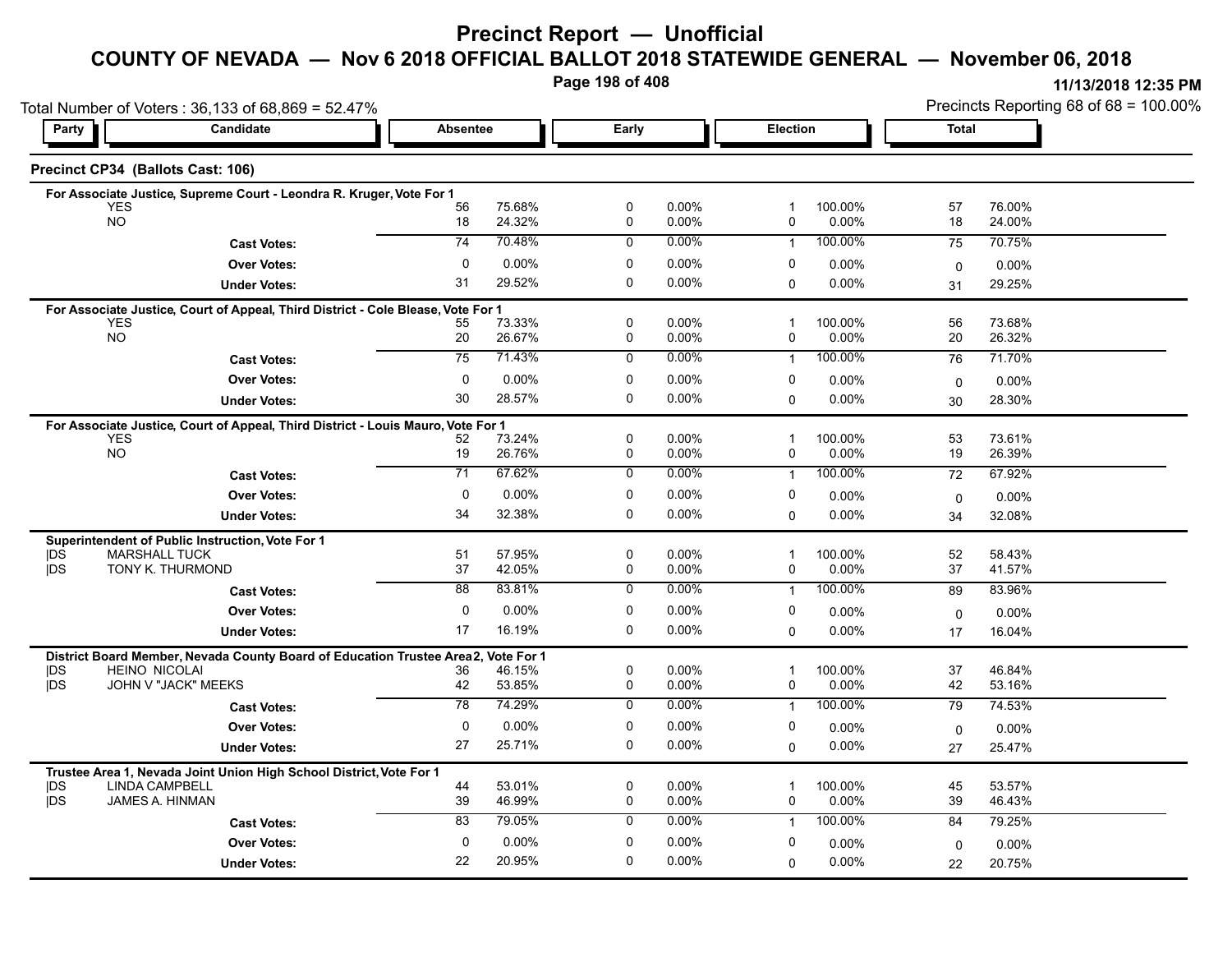**Page 199 of 408**

| <b>Party</b>             | Total Number of Voters: 36,133 of 68,869 = 52.47%<br>Candidate    | <b>Absentee</b> |                  | Early          |                | <b>Election</b> |                  | <b>Total</b>            | Precincts Reporting 68 of 68 = 100.00% |
|--------------------------|-------------------------------------------------------------------|-----------------|------------------|----------------|----------------|-----------------|------------------|-------------------------|----------------------------------------|
|                          |                                                                   |                 |                  |                |                |                 |                  |                         |                                        |
|                          | Precinct CP34 (Ballots Cast: 106)                                 |                 |                  |                |                |                 |                  |                         |                                        |
|                          | Board Member, Grass Valley Elementary School District, Vote For 3 |                 |                  |                |                |                 |                  |                         |                                        |
| <b>IDS</b>               | <b>LISA JARVIS</b>                                                | 53              | 30.11%           | 0              | 0.00%          |                 | 33.33%           | 54                      | 30.17%                                 |
| jDS<br><b>IDS</b>        | <b>JEANNE MICHAEL</b>                                             | 54              | 30.68%           | 0              | 0.00%          |                 | 33.33%           | 55                      | 30.73%                                 |
| j <sub>DS</sub>          | ANDREA M. AANESTAD BRADLEY<br><b>DON BRANSON</b>                  | 45<br>24        | 25.57%<br>13.64% | 0<br>0         | 0.00%<br>0.00% | $\mathbf{0}$    | 33.33%<br>0.00%  | 46<br>24                | 25.70%<br>13.41%                       |
|                          | <b>Cast Votes:</b>                                                | 176             | 55.87%           | $\overline{0}$ | 0.00%          | 3               | 100.00%          | 179                     | 56.29%                                 |
|                          | <b>Over Votes:</b>                                                | $\mathbf 0$     | 0.00%            | 0              | 0.00%          | 0               |                  |                         |                                        |
|                          |                                                                   |                 |                  |                |                |                 | 0.00%            | $\mathbf 0$             | 0.00%                                  |
|                          | <b>Under Votes:</b>                                               | 139             | 44.13%           | $\Omega$       | $0.00\%$       | $\mathbf 0$     | 0.00%            | 139                     | 43.71%                                 |
|                          | Sheriff-Coroner-Public Administrator, Vote For 1                  |                 |                  |                |                |                 |                  |                         |                                        |
| <b>IDS</b><br>jDS        | <b>SHANNAN MOON</b><br><b>BILL SMETHERS</b>                       | 57<br>44        | 56.44%<br>43.56% | 0<br>0         | 0.00%<br>0.00% | $\mathbf 0$     | 100.00%<br>0.00% | 58<br>44                | 56.86%<br>43.14%                       |
|                          |                                                                   | 101             | 96.19%           | $\overline{0}$ | 0.00%          |                 | 100.00%          |                         |                                        |
|                          | <b>Cast Votes:</b>                                                |                 |                  |                |                | $\mathbf{1}$    |                  | 102                     | 96.23%                                 |
|                          | <b>Over Votes:</b>                                                | 0               | 0.00%            | 0              | 0.00%          | 0               | 0.00%            | $\mathbf 0$             | 0.00%                                  |
|                          | <b>Under Votes:</b>                                               | 4               | 3.81%            | 0              | 0.00%          | $\mathbf 0$     | $0.00\%$         | $\overline{\mathbf{4}}$ | 3.77%                                  |
|                          | Member, City of Grass Valley City Council, Vote For 2             |                 |                  |                |                |                 |                  |                         |                                        |
| <b>IDS</b>               | <b>BEN AGUILAR</b>                                                | 48              | 31.17%           | 0              | 0.00%          | $\overline{1}$  | 50.00%           | 49                      | 31.41%                                 |
| <b>IDS</b>               | <b>HILARY HODGE</b>                                               | 53              | 34.42%           | 0              | 0.00%          | $\Omega$        | 0.00%            | 53                      | 33.97%                                 |
| <b>IDS</b><br><b>IDS</b> | <b>STEVEN SLACK</b><br><b>BOB BRANSTROM</b>                       | 12<br>41        | 7.79%<br>26.62%  | 0<br>0         | 0.00%<br>0.00% | $\Omega$        | 0.00%<br>50.00%  | 12<br>42                | 7.69%<br>26.92%                        |
|                          |                                                                   | 154             | 73.33%           | $\mathbf 0$    | 0.00%          |                 | 100.00%          |                         |                                        |
|                          | <b>Cast Votes:</b>                                                |                 |                  |                |                | 2               |                  | 156                     | 73.58%                                 |
|                          | <b>Over Votes:</b>                                                | 0               | 0.00%            | $\mathbf 0$    | 0.00%          | 0               | 0.00%            | 0                       | 0.00%                                  |
|                          | <b>Under Votes:</b>                                               | 56              | 26.67%           | 0              | 0.00%          | $\mathbf 0$     | 0.00%            | 56                      | 26.42%                                 |
|                          | Proposition 1, Vote For 1                                         |                 |                  |                |                |                 |                  |                         |                                        |
|                          | <b>YES</b>                                                        | 49              | 47.57%           | 0              | 0.00%          | -1              | 100.00%          | 50                      | 48.08%                                 |
|                          | <b>NO</b>                                                         | 54              | 52.43%           | 0              | 0.00%          | 0               | 0.00%            | 54                      | 51.92%                                 |
|                          | <b>Cast Votes:</b>                                                | 103             | 98.10%           | 0              | 0.00%          | $\mathbf{1}$    | 100.00%          | 104                     | 98.11%                                 |
|                          | <b>Over Votes:</b>                                                | 0               | 0.00%            | 0              | $0.00\%$       | 0               | 0.00%            | $\mathbf 0$             | 0.00%                                  |
|                          | <b>Under Votes:</b>                                               | 2               | 1.90%            | 0              | 0.00%          | $\mathbf 0$     | 0.00%            | $\overline{c}$          | 1.89%                                  |
|                          | Proposition 2, Vote For 1                                         |                 |                  |                |                |                 |                  |                         |                                        |
|                          | <b>YES</b>                                                        | 53              | 51.46%           | 0              | 0.00%          | -1              | 100.00%          | 54                      | 51.92%                                 |
|                          | NO                                                                | 50              | 48.54%           | 0              | 0.00%          | 0               | 0.00%            | 50                      | 48.08%                                 |
|                          | <b>Cast Votes:</b>                                                | 103             | 98.10%           | $\mathbf 0$    | 0.00%          | $\mathbf{1}$    | 100.00%          | 104                     | 98.11%                                 |
|                          | <b>Over Votes:</b>                                                | 0               | 0.00%            | 0              | 0.00%          | 0               | 0.00%            | $\mathbf 0$             | 0.00%                                  |
|                          | <b>Under Votes:</b>                                               | 2               | 1.90%            | 0              | 0.00%          | $\mathbf 0$     | 0.00%            | $\overline{2}$          | 1.89%                                  |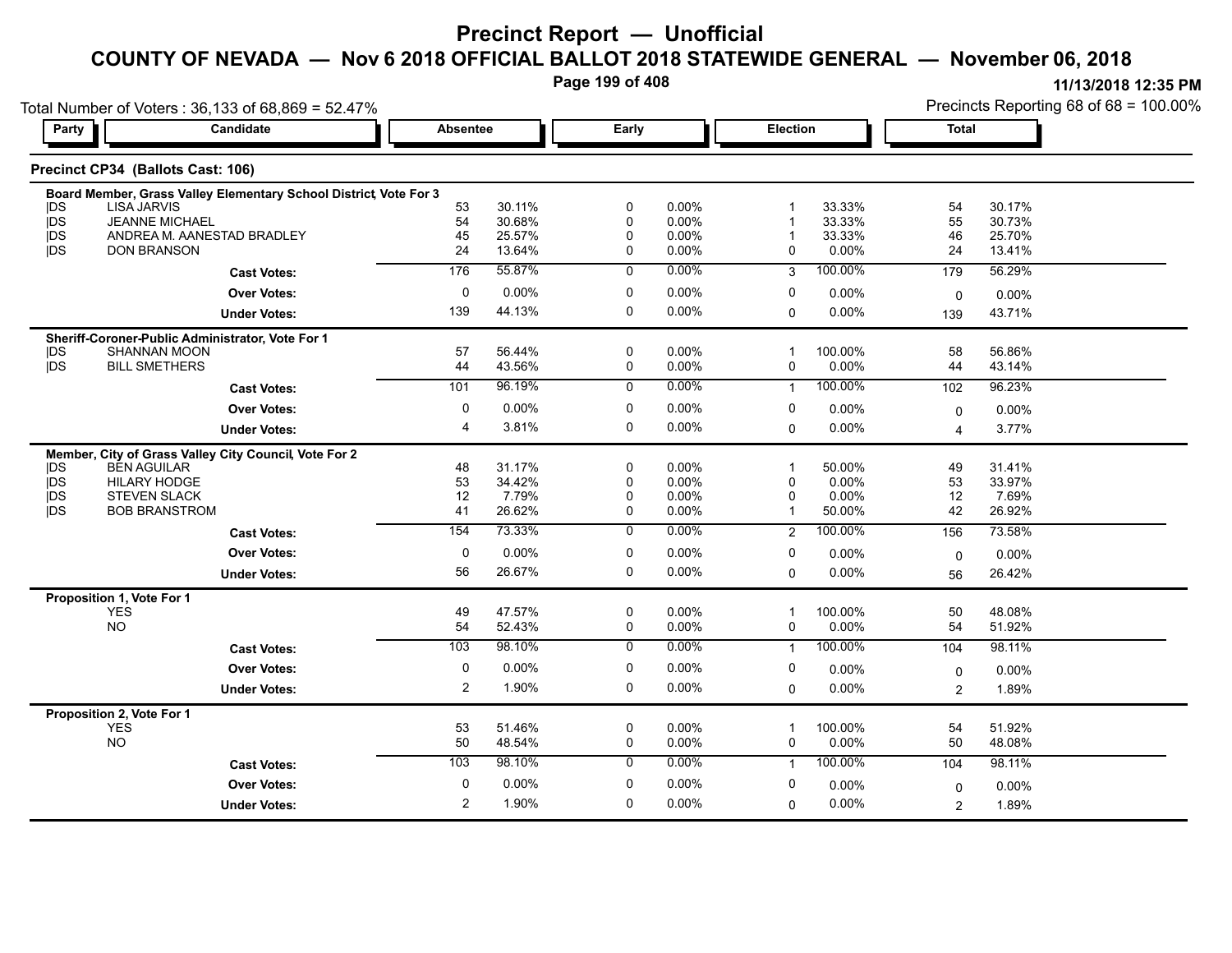**Page 200 of 408**

| Total Number of Voters: 36,133 of 68,869 = 52.47% |                     |                 |                  |                          |                   |                   |                  | Precincts Reporting 68 of 68 = 100.00% |                  |  |
|---------------------------------------------------|---------------------|-----------------|------------------|--------------------------|-------------------|-------------------|------------------|----------------------------------------|------------------|--|
| Party                                             | Candidate           | <b>Absentee</b> |                  | Early                    |                   | Election          |                  | <b>Total</b>                           |                  |  |
| Precinct CP34 (Ballots Cast: 106)                 |                     |                 |                  |                          |                   |                   |                  |                                        |                  |  |
| Proposition 3, Vote For 1                         |                     |                 |                  |                          |                   |                   |                  |                                        |                  |  |
| <b>YES</b><br><b>NO</b>                           |                     | 37<br>64        | 36.63%<br>63.37% | $\mathbf 0$<br>0         | 0.00%<br>0.00%    | 1<br>0            | 100.00%<br>0.00% | 38<br>64                               | 37.25%<br>62.75% |  |
|                                                   | <b>Cast Votes:</b>  | 101             | 96.19%           | 0                        | 0.00%             | $\mathbf{1}$      | 100.00%          | 102                                    | 96.23%           |  |
|                                                   | <b>Over Votes:</b>  | 0               | 0.00%            | 0                        | 0.00%             | 0                 | 0.00%            | $\mathbf 0$                            | $0.00\%$         |  |
|                                                   | <b>Under Votes:</b> | $\overline{4}$  | 3.81%            | $\mathbf 0$              | 0.00%             | $\Omega$          | 0.00%            | 4                                      | 3.77%            |  |
| Proposition 4, Vote For 1                         |                     |                 |                  |                          |                   |                   |                  |                                        |                  |  |
| <b>YES</b><br><b>NO</b>                           |                     | 54<br>47        | 53.47%<br>46.53% | 0<br>0                   | $0.00\%$<br>0.00% | 1<br>0            | 100.00%<br>0.00% | 55<br>47                               | 53.92%<br>46.08% |  |
|                                                   | <b>Cast Votes:</b>  | 101             | 96.19%           | 0                        | 0.00%             | $\mathbf{1}$      | 100.00%          | 102                                    | 96.23%           |  |
|                                                   | <b>Over Votes:</b>  | 0               | 0.00%            | 0                        | 0.00%             | 0                 | 0.00%            |                                        | 0.00%            |  |
|                                                   | <b>Under Votes:</b> | 4               | 3.81%            | 0                        | $0.00\%$          | $\Omega$          | 0.00%            | 0<br>$\overline{4}$                    | 3.77%            |  |
| Proposition 5, Vote For 1                         |                     |                 |                  |                          |                   |                   |                  |                                        |                  |  |
| <b>YES</b>                                        |                     | 37              | 37 37%           | 0                        | $0.00\%$          | $\mathbf{1}$      | 100.00%          | 38                                     | 38.00%           |  |
| <b>NO</b>                                         |                     | 62              | 62.63%           | 0                        | 0.00%             | 0                 | 0.00%            | 62                                     | 62.00%           |  |
|                                                   | <b>Cast Votes:</b>  | 99              | 94.29%           | 0                        | 0.00%             | $\mathbf{1}$      | 100.00%          | 100                                    | 94.34%           |  |
|                                                   | <b>Over Votes:</b>  | 0               | 0.00%            | 0                        | 0.00%             | 0                 | 0.00%            | 0                                      | $0.00\%$         |  |
|                                                   | <b>Under Votes:</b> | 6               | 5.71%            | 0                        | 0.00%             | $\Omega$          | 0.00%            | 6                                      | 5.66%            |  |
| Proposition 6, Vote For 1                         |                     |                 |                  |                          |                   |                   |                  |                                        |                  |  |
| <b>YES</b><br><b>NO</b>                           |                     | 45<br>58        | 43.69%<br>56.31% | $\pmb{0}$<br>0           | 0.00%<br>$0.00\%$ | $\mathbf{1}$<br>0 | 100.00%<br>0.00% | 46<br>58                               | 44.23%<br>55.77% |  |
|                                                   | <b>Cast Votes:</b>  | 103             | 98.10%           | 0                        | 0.00%             | $\mathbf{1}$      | 100.00%          | 104                                    | 98.11%           |  |
|                                                   | <b>Over Votes:</b>  | 0               | 0.00%            | 0                        | $0.00\%$          | 0                 | 0.00%            |                                        | 0.00%            |  |
|                                                   | <b>Under Votes:</b> | $\overline{2}$  | 1.90%            | $\mathbf 0$              | 0.00%             | $\Omega$          | 0.00%            | $\mathbf 0$<br>2                       | 1.89%            |  |
|                                                   |                     |                 |                  |                          |                   |                   |                  |                                        |                  |  |
| Proposition 7, Vote For 1<br><b>YES</b>           |                     | 58              | 57.43%           | $\mathbf 0$              | 0.00%             | 1                 | 100.00%          | 59                                     | 57.84%           |  |
| <b>NO</b>                                         |                     | 43              | 42.57%           | 0                        | 0.00%             | 0                 | 0.00%            | 43                                     | 42.16%           |  |
|                                                   | <b>Cast Votes:</b>  | 101             | 96.19%           | 0                        | $0.00\%$          | $\mathbf 1$       | 100.00%          | 102                                    | 96.23%           |  |
|                                                   | <b>Over Votes:</b>  | 0               | 0.00%            | 0                        | 0.00%             | 0                 | 0.00%            | 0                                      | 0.00%            |  |
|                                                   | <b>Under Votes:</b> | 4               | 3.81%            | 0                        | $0.00\%$          | 0                 | 0.00%            | $\overline{4}$                         | 3.77%            |  |
| Proposition 8, Vote For 1                         |                     |                 |                  |                          |                   |                   |                  |                                        |                  |  |
| <b>YES</b><br><b>NO</b>                           |                     | 33<br>69        | 32.35%<br>67.65% | $\mathbf 0$<br>$\pmb{0}$ | 0.00%<br>$0.00\%$ | 1<br>0            | 100.00%<br>0.00% | 34<br>69                               | 33.01%<br>66.99% |  |
|                                                   |                     | 102             | 97.14%           | 0                        | $0.00\%$          | $\mathbf{1}$      | 100.00%          | 103                                    | 97.17%           |  |
|                                                   | <b>Cast Votes:</b>  |                 |                  |                          |                   |                   |                  |                                        |                  |  |
|                                                   | <b>Over Votes:</b>  | 0<br>3          | 0.00%<br>2.86%   | 0<br>$\mathbf 0$         | $0.00\%$          | 0                 | 0.00%            | $\mathbf 0$                            | 0.00%            |  |
|                                                   | <b>Under Votes:</b> |                 |                  |                          | $0.00\%$          | $\Omega$          | 0.00%            | 3                                      | 2.83%            |  |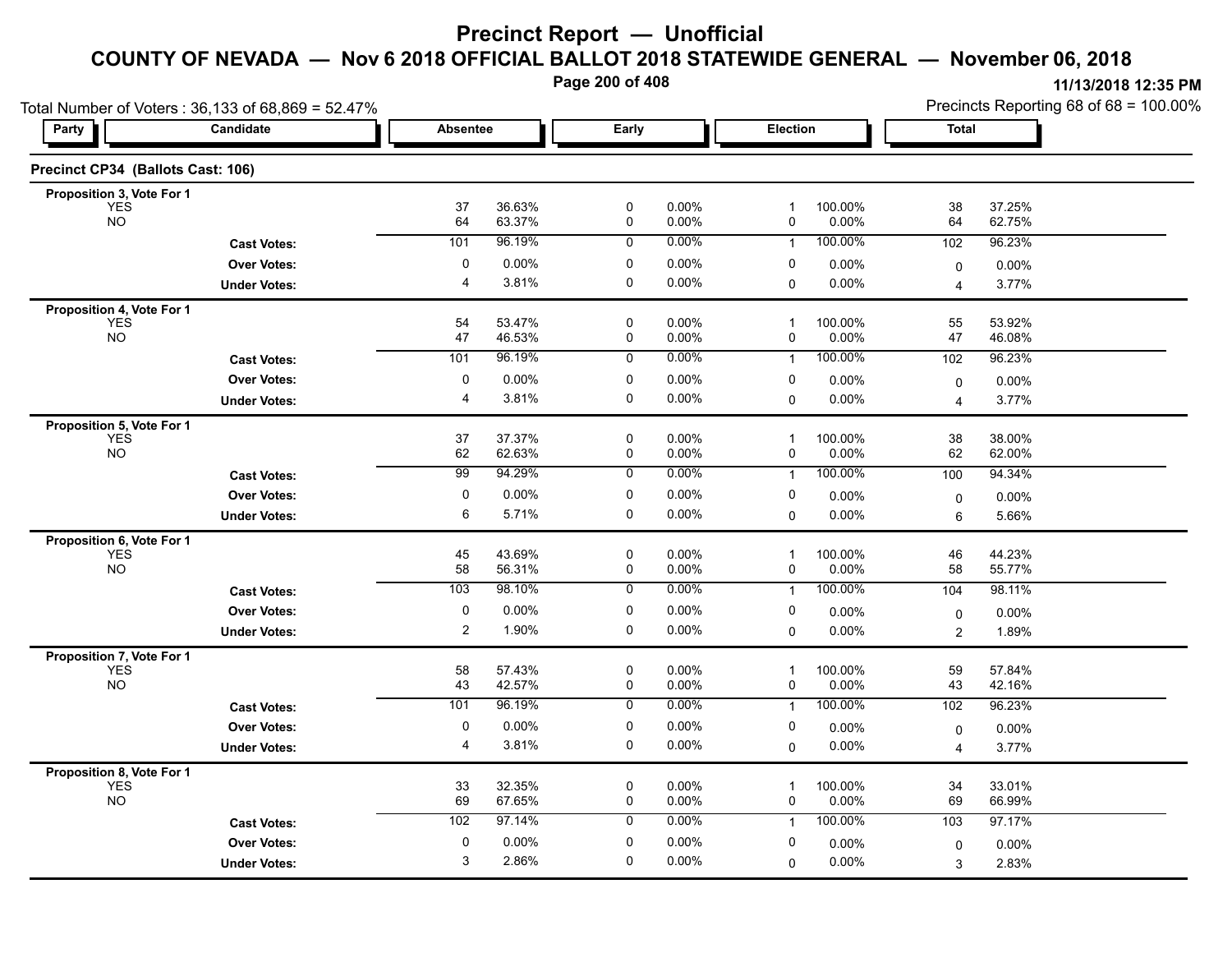**Page 201 of 408**

|                                   | Total Number of Voters: 36,133 of 68,869 = 52.47% | Precincts Reporting 68 of 68 = 100.00% |                  |                  |                      |             |                  |                         |                  |
|-----------------------------------|---------------------------------------------------|----------------------------------------|------------------|------------------|----------------------|-------------|------------------|-------------------------|------------------|
| Party                             | Candidate                                         | <b>Absentee</b>                        |                  | Early            |                      | Election    |                  | <b>Total</b>            |                  |
| Precinct CP34 (Ballots Cast: 106) |                                                   |                                        |                  |                  |                      |             |                  |                         |                  |
| Proposition 10, Vote For 1        |                                                   |                                        |                  |                  |                      |             |                  |                         |                  |
| <b>YES</b><br><b>NO</b>           |                                                   | 27<br>74                               | 26.73%<br>73.27% | 0<br>$\mathbf 0$ | $0.00\%$<br>$0.00\%$ | 0           | 0.00%<br>100.00% | 27<br>75                | 26.47%<br>73.53% |
|                                   | <b>Cast Votes:</b>                                | 101                                    | 96.19%           | 0                | $0.00\%$             |             | 100.00%          | 102                     | 96.23%           |
|                                   | <b>Over Votes:</b>                                | 0                                      | 0.00%            | 0                | 0.00%                | 0           | 0.00%            | 0                       | 0.00%            |
|                                   | <b>Under Votes:</b>                               | 4                                      | 3.81%            | 0                | $0.00\%$             | 0           | 0.00%            | $\overline{\mathbf{4}}$ | 3.77%            |
| Proposition 11, Vote For 1        |                                                   |                                        |                  |                  |                      |             |                  |                         |                  |
| <b>YES</b><br><b>NO</b>           |                                                   | 60<br>38                               | 61.22%<br>38.78% | $\mathbf 0$<br>0 | $0.00\%$<br>$0.00\%$ | $\mathbf 0$ | 0.00%<br>100.00% | 60<br>39                | 60.61%<br>39.39% |
|                                   | <b>Cast Votes:</b>                                | $\overline{98}$                        | 93.33%           | 0                | $0.00\%$             |             | 100.00%          | 99                      | 93.40%           |
|                                   | <b>Over Votes:</b>                                | 0                                      | 0.00%            | 0                | $0.00\%$             | 0           | 0.00%            | $\Omega$                | 0.00%            |
|                                   | <b>Under Votes:</b>                               | 7                                      | 6.67%            | 0                | $0.00\%$             | 0           | 0.00%            | 7                       | 6.60%            |
| Proposition 12, Vote For 1        |                                                   |                                        |                  |                  |                      |             |                  |                         |                  |
| <b>YES</b><br><b>NO</b>           |                                                   | 56<br>46                               | 54.90%<br>45.10% | 0<br>0           | 0.00%<br>0.00%       | 0           | 100.00%<br>0.00% | 57<br>46                | 55.34%<br>44.66% |
|                                   | <b>Cast Votes:</b>                                | 102                                    | 97.14%           | $\mathbf 0$      | $0.00\%$             | 1           | 100.00%          | 103                     | 97.17%           |
|                                   | <b>Over Votes:</b>                                | 0                                      | 0.00%            | $\mathbf 0$      | 0.00%                | 0           | $0.00\%$         | 0                       | 0.00%            |
|                                   | <b>Under Votes:</b>                               | 3                                      | 2.86%            | 0                | $0.00\%$             | 0           | 0.00%            | 3                       | 2.83%            |
| Measure G, Vote For 1             |                                                   |                                        |                  |                  |                      |             |                  |                         |                  |
| <b>YES</b><br><b>NO</b>           |                                                   | 82<br>14                               | 85.42%<br>14.58% | 0<br>0           | 0.00%<br>$0.00\%$    | 0           | 100.00%<br>0.00% | 83<br>14                | 85.57%<br>14.43% |
|                                   | <b>Cast Votes:</b>                                | 96                                     | 91.43%           | $\mathbf{0}$     | $0.00\%$             |             | 100.00%          | 97                      | 91.51%           |
|                                   | <b>Over Votes:</b>                                | 0                                      | 0.00%            | 0                | 0.00%                | 0           | 0.00%            | 0                       | 0.00%            |
|                                   | <b>Under Votes:</b>                               | 9                                      | 8.57%            | 0                | $0.00\%$             | 0           | 0.00%            | 9                       | 8.49%            |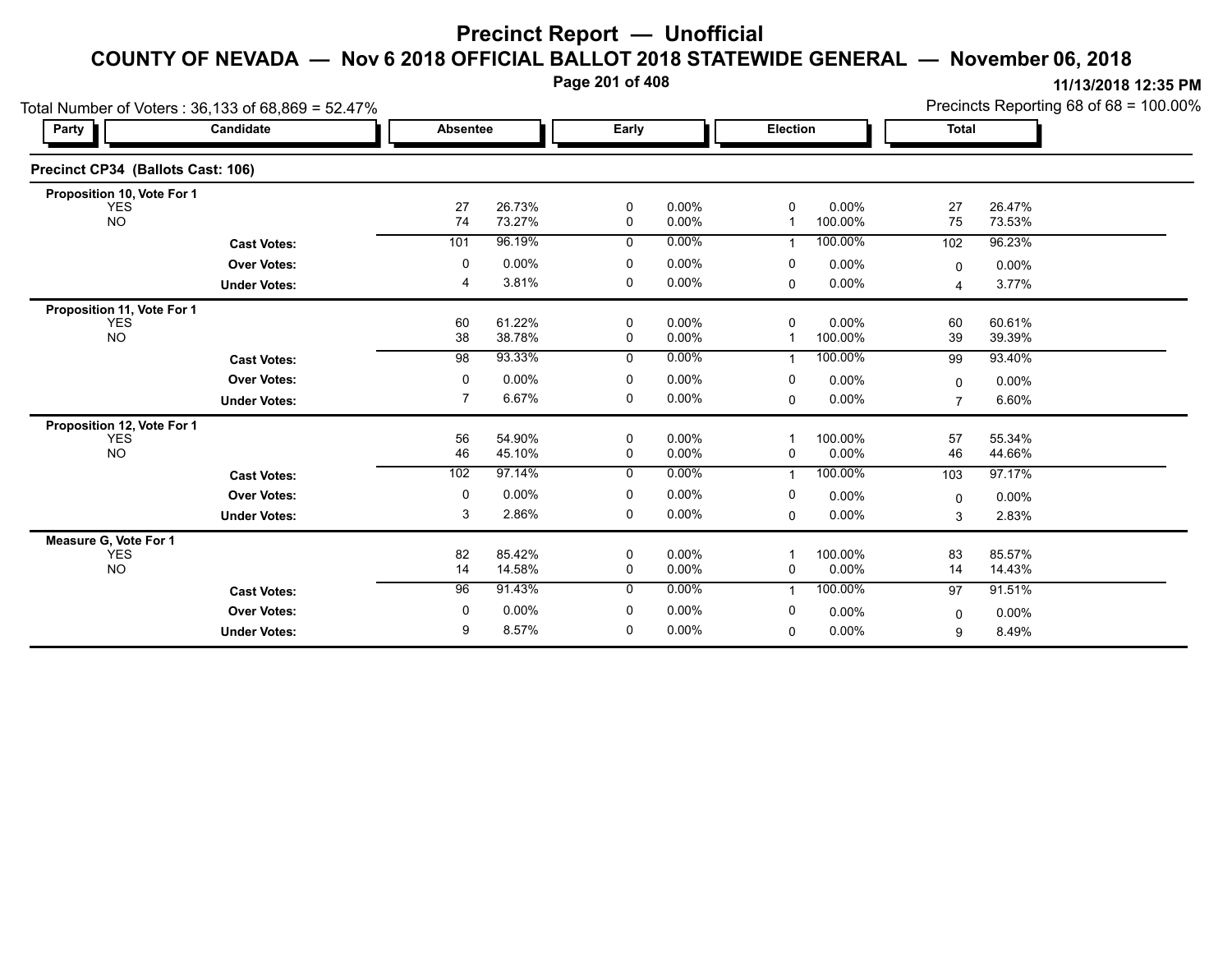**Page 202 of 408**

| Total Number of Voters: 36,133 of 68,869 = 52.47% |                                                 |                 |                  |                  |                      |                               |                      | Precincts Reporting 68 of 68 = 100.00% |                   |  |
|---------------------------------------------------|-------------------------------------------------|-----------------|------------------|------------------|----------------------|-------------------------------|----------------------|----------------------------------------|-------------------|--|
| Party                                             | Candidate                                       |                 | <b>Absentee</b>  |                  | Early                |                               | <b>Election</b>      | <b>Total</b>                           |                   |  |
|                                                   | Precinct CP35 (Ballots Cast: 39)                |                 |                  |                  |                      |                               |                      |                                        |                   |  |
| Governor, Vote For 1<br><b>REP</b>                | JOHN H. COX                                     |                 | 30.56%           | 0                | 0.00%                | $\mathbf 0$                   | 0.00%                | 11                                     | 28.95%            |  |
| <b>DEM</b>                                        | <b>GAVIN NEWSOM</b>                             | 11<br>25        | 69.44%           | 0                | 0.00%                | $\mathbf{2}$                  | 100.00%              | 27                                     | 71.05%            |  |
|                                                   | <b>Cast Votes:</b>                              | $\overline{36}$ | 97.30%           | $\mathbf 0$      | $0.00\%$             | $\overline{2}$                | 100.00%              | 38                                     | 97.44%            |  |
|                                                   | <b>Over Votes:</b>                              | 0               | $0.00\%$         | 0                | 0.00%                | 0                             | 0.00%                | 0                                      | 0.00%             |  |
|                                                   | <b>Under Votes:</b>                             | $\overline{1}$  | 2.70%            | 0                | $0.00\%$             | $\mathbf 0$                   | $0.00\%$             | $\overline{1}$                         | 2.56%             |  |
| <b>Lieutenant Governor, Vote For 1</b>            |                                                 |                 |                  |                  |                      |                               |                      |                                        |                   |  |
| DEM<br><b>DEM</b>                                 | ED HERNANDEZ<br>ELENI KOUNALAKIS                | 8<br>26         | 23.53%<br>76.47% | 0<br>0           | $0.00\%$<br>$0.00\%$ | $\mathbf 0$<br>$\overline{c}$ | 0.00%<br>100.00%     | 8<br>28                                | 22.22%<br>77.78%  |  |
|                                                   | <b>Cast Votes:</b>                              | $\overline{34}$ | 91.89%           | $\mathbf 0$      | $0.00\%$             | 2                             | 100.00%              | 36                                     | 92.31%            |  |
|                                                   | <b>Over Votes:</b>                              | 0               | 0.00%            | 0                | $0.00\%$             | 0                             | 0.00%                |                                        |                   |  |
|                                                   | <b>Under Votes:</b>                             | 3               | 8.11%            | 0                | $0.00\%$             | $\mathbf 0$                   | 0.00%                | 0<br>3                                 | 0.00%<br>7.69%    |  |
| Secretary of State, Vote For 1                    |                                                 |                 |                  |                  |                      |                               |                      |                                        |                   |  |
| <b>DEM</b>                                        | <b>ALEX PADILLA</b>                             | 26              | 70.27%           | 0                | $0.00\%$             | $\overline{c}$                | 100.00%              | 28                                     | 71.79%            |  |
| <b>REP</b>                                        | <b>MARK P. MEUSER</b>                           | 11              | 29.73%           | 0                | $0.00\%$             | 0                             | $0.00\%$             | 11                                     | 28.21%            |  |
|                                                   | <b>Cast Votes:</b>                              | $\overline{37}$ | 100.00%          | 0                | $0.00\%$             | $\overline{2}$                | 100.00%              | 39                                     | 100.00%           |  |
|                                                   | <b>Over Votes:</b>                              | 0               | $0.00\%$         | 0                | $0.00\%$             | 0                             | 0.00%                | $\mathsf{O}$                           | 0.00%             |  |
|                                                   | <b>Under Votes:</b>                             | 0               | 0.00%            | 0                | $0.00\%$             | $\mathbf 0$                   | $0.00\%$             | $\Omega$                               | 0.00%             |  |
| Controller, Vote For 1                            |                                                 |                 |                  |                  |                      |                               |                      |                                        |                   |  |
| <b>REP</b><br><b>DEM</b>                          | KONSTANTINOS RODITIS<br>BETTY T. YEE            | 11<br>26        | 29.73%<br>70.27% | 0<br>0           | $0.00\%$<br>$0.00\%$ | 0<br>$\overline{c}$           | $0.00\%$<br>100.00%  | 11<br>28                               | 28.21%<br>71.79%  |  |
|                                                   | <b>Cast Votes:</b>                              | $\overline{37}$ | 100.00%          | $\mathbf 0$      | $0.00\%$             | 2                             | 100.00%              | 39                                     | 100.00%           |  |
|                                                   | <b>Over Votes:</b>                              | 0               | $0.00\%$         | 0                | $0.00\%$             | 0                             |                      |                                        |                   |  |
|                                                   | <b>Under Votes:</b>                             | 0               | $0.00\%$         | 0                | $0.00\%$             | $\mathbf 0$                   | $0.00\%$<br>$0.00\%$ | 0<br>$\Omega$                          | $0.00\%$<br>0.00% |  |
|                                                   |                                                 |                 |                  |                  |                      |                               |                      |                                        |                   |  |
| Treasurer, Vote For 1<br><b>REP</b>               | <b>GREG CONLON</b>                              | 10              | 28.57%           | 0                | 0.00%                | 0                             | 0.00%                | 10                                     | 27.03%            |  |
| <b>DEM</b><br><b>FIONA MA</b>                     |                                                 | 25              | 71.43%           | $\mathbf 0$      | $0.00\%$             | $\overline{c}$                | 100.00%              | 27                                     | 72.97%            |  |
|                                                   | <b>Cast Votes:</b>                              | $\overline{35}$ | 94.59%           | $\overline{0}$   | 0.00%                | $\overline{2}$                | 100.00%              | 37                                     | 94.87%            |  |
|                                                   | <b>Over Votes:</b>                              | 0               | 0.00%            | 0                | $0.00\%$             | 0                             | 0.00%                | 0                                      | 0.00%             |  |
|                                                   | <b>Under Votes:</b>                             | $\overline{2}$  | 5.41%            | 0                | $0.00\%$             | $\mathbf 0$                   | $0.00\%$             | 2                                      | 5.13%             |  |
| <b>Attorney General, Vote For 1</b>               |                                                 |                 |                  |                  |                      |                               |                      |                                        |                   |  |
| <b>REP</b><br><b>DEM</b>                          | <b>STEVEN C BAILEY</b><br><b>XAVIER BECERRA</b> | 12<br>25        | 32.43%<br>67.57% | 0<br>$\mathbf 0$ | $0.00\%$<br>$0.00\%$ | 0<br>$\overline{2}$           | 0.00%<br>100.00%     | 12<br>27                               | 30.77%<br>69.23%  |  |
|                                                   |                                                 | $\overline{37}$ | 100.00%          | $\mathbf 0$      | $0.00\%$             | 2                             | 100.00%              | 39                                     | 100.00%           |  |
|                                                   | <b>Cast Votes:</b>                              | 0               | $0.00\%$         | 0                | $0.00\%$             | 0                             |                      |                                        |                   |  |
|                                                   | <b>Over Votes:</b>                              | 0               | $0.00\%$         | 0                | $0.00\%$             |                               | 0.00%                | $\mathbf 0$                            | $0.00\%$          |  |
|                                                   | <b>Under Votes:</b>                             |                 |                  |                  |                      | $\mathbf 0$                   | $0.00\%$             | 0                                      | 0.00%             |  |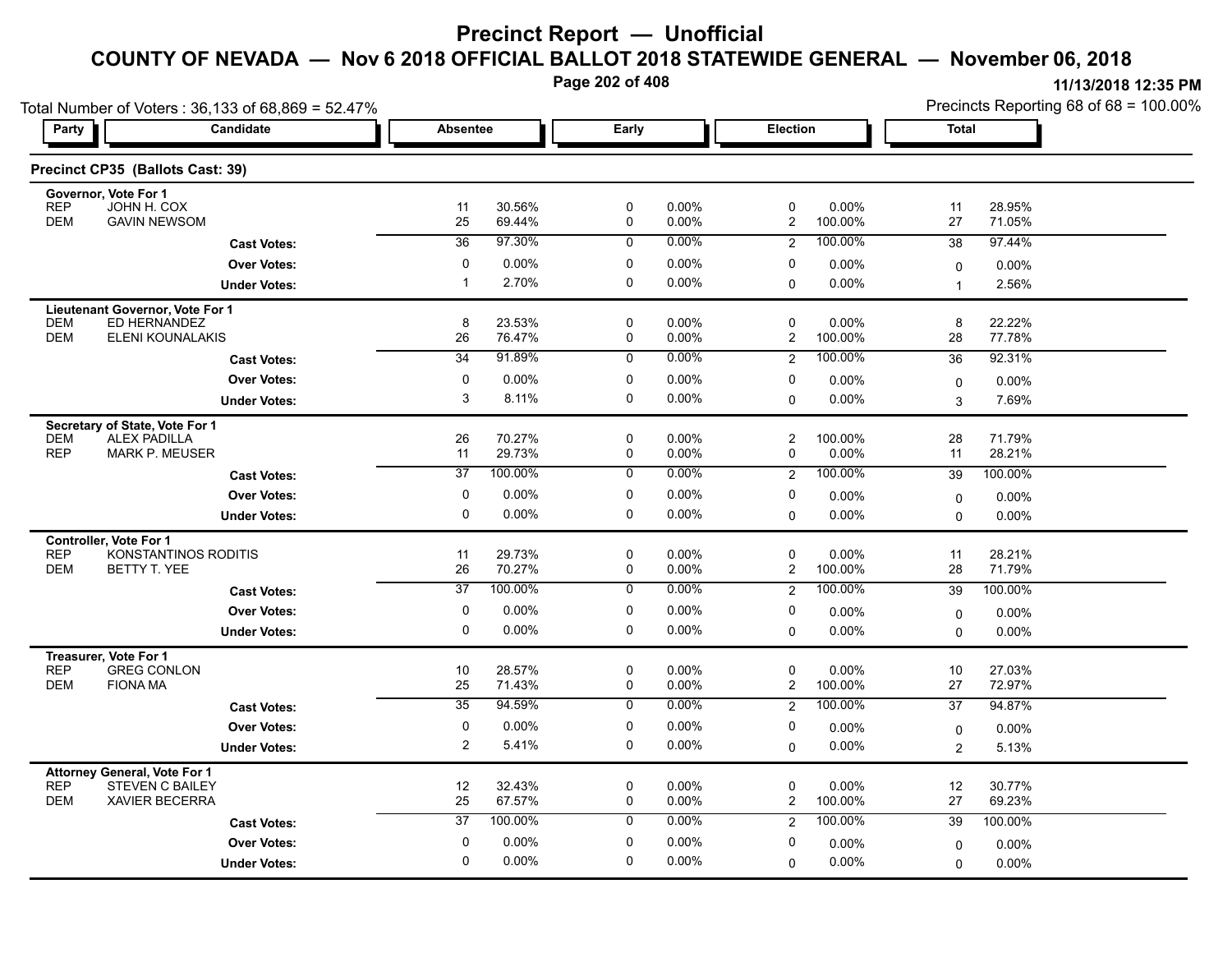**Page 203 of 408**

| Total Number of Voters: 36,133 of 68,869 = 52.47% |                                                                      |                 |                  |                  |                |                              |                     | Precincts Reporting 68 of 68 = 100.00% |                  |  |
|---------------------------------------------------|----------------------------------------------------------------------|-----------------|------------------|------------------|----------------|------------------------------|---------------------|----------------------------------------|------------------|--|
| Party                                             | Candidate                                                            | <b>Absentee</b> |                  | Early            |                |                              | Election            |                                        | <b>Total</b>     |  |
|                                                   | Precinct CP35 (Ballots Cast: 39)                                     |                 |                  |                  |                |                              |                     |                                        |                  |  |
|                                                   | <b>Insurance Commissioner, Vote For 1</b>                            |                 |                  |                  |                |                              |                     |                                        |                  |  |
| <b>DEM</b>                                        | RICARDO LARA<br><b>STEVE POIZNER</b>                                 | 21<br>14        | 60.00%<br>40.00% | $\mathbf 0$<br>0 | 0.00%<br>0.00% | $\overline{\mathbf{c}}$<br>0 | 100.00%<br>$0.00\%$ | 23<br>14                               | 62.16%<br>37.84% |  |
|                                                   | <b>Cast Votes:</b>                                                   | $\overline{35}$ | 94.59%           | $\mathbf 0$      | $0.00\%$       | 2                            | 100.00%             | 37                                     | 94.87%           |  |
|                                                   | <b>Over Votes:</b>                                                   | 0               | 0.00%            | 0                | 0.00%          | 0                            | $0.00\%$            | 0                                      | $0.00\%$         |  |
|                                                   | <b>Under Votes:</b>                                                  | 2               | 5.41%            | 0                | 0.00%          | $\mathbf 0$                  | 0.00%               | $\overline{2}$                         | 5.13%            |  |
|                                                   | Member, State Board of Equalization District 1, Vote For 1           |                 |                  |                  |                |                              |                     |                                        |                  |  |
| <b>DEM</b><br><b>REP</b>                          | <b>TOM HALLINAN</b><br><b>TED GAINES</b>                             | 22<br>10        | 68.75%<br>31.25% | $\mathbf 0$<br>0 | 0.00%<br>0.00% | $\overline{c}$<br>0          | 100.00%<br>$0.00\%$ | 24<br>10                               | 70.59%<br>29.41% |  |
|                                                   | <b>Cast Votes:</b>                                                   | $\overline{32}$ | 86.49%           | $\overline{0}$   | $0.00\%$       | 2                            | 100.00%             | 34                                     | 87.18%           |  |
|                                                   | <b>Over Votes:</b>                                                   | 0               | 0.00%            | 0                | 0.00%          | 0                            | $0.00\%$            | 0                                      | 0.00%            |  |
|                                                   | <b>Under Votes:</b>                                                  | 5               | 13.51%           | $\Omega$         | 0.00%          | $\Omega$                     | $0.00\%$            | 5                                      | 12.82%           |  |
|                                                   | United States Senate, Vote For 1                                     |                 |                  |                  |                |                              |                     |                                        |                  |  |
| <b>DEM</b>                                        | <b>DIANNE FEINSTEIN</b>                                              | 19              | 52.78%           | $\mathbf 0$      | 0.00%          | $\overline{c}$               | 100.00%             | 21                                     | 55.26%           |  |
| <b>DEM</b>                                        | <b>KEVIN DE LEON</b>                                                 | 17              | 47.22%           | 0                | 0.00%          | 0                            | 0.00%               | 17                                     | 44.74%           |  |
|                                                   | <b>Cast Votes:</b>                                                   | 36              | 97.30%           | $\overline{0}$   | 0.00%          | $\overline{2}$               | 100.00%             | 38                                     | 97.44%           |  |
|                                                   | <b>Over Votes:</b>                                                   | 0               | $0.00\%$         | 0                | 0.00%          | 0                            | 0.00%               | 0                                      | $0.00\%$         |  |
|                                                   | <b>Under Votes:</b>                                                  | $\mathbf{1}$    | 2.70%            | 0                | $0.00\%$       | 0                            | 0.00%               | $\overline{1}$                         | 2.56%            |  |
|                                                   | House of Representatives of the United States District 1, Vote For 1 |                 |                  |                  |                |                              |                     |                                        |                  |  |
| <b>REP</b>                                        | DOUG LA MALFA                                                        | 10              | 27.78%           | $\mathbf 0$      | 0.00%          | 0                            | 0.00%               | 10                                     | 26.32%           |  |
| <b>DEM</b>                                        | <b>AUDREY DENNEY</b>                                                 | 26              | 72.22%           | 0                | 0.00%          | $\overline{\mathbf{c}}$      | 100.00%             | 28                                     | 73.68%           |  |
|                                                   | <b>Cast Votes:</b>                                                   | 36              | 97.30%           | 0                | $0.00\%$       | 2                            | 100.00%             | 38                                     | 97.44%           |  |
|                                                   | <b>Over Votes:</b>                                                   | 0               | $0.00\%$         | 0                | 0.00%          | 0                            | $0.00\%$            | 0                                      | $0.00\%$         |  |
|                                                   | <b>Under Votes:</b>                                                  | -1              | 2.70%            | $\mathbf 0$      | 0.00%          | $\Omega$                     | 0.00%               | 1                                      | 2.56%            |  |
|                                                   | State Assembly District 1, Vote For 1                                |                 |                  |                  |                |                              |                     |                                        |                  |  |
| <b>REP</b><br><b>DEM</b>                          | <b>BRIAN DAHLE</b><br><b>CALEEN SISK</b>                             | 10<br>25        | 28.57%<br>71.43% | 0<br>$\mathbf 0$ | 0.00%<br>0.00% | 0<br>$\overline{\mathbf{c}}$ | $0.00\%$<br>100.00% | 10<br>27                               | 27.03%<br>72.97% |  |
|                                                   |                                                                      | 35              | 94.59%           | 0                | 0.00%          |                              | 100.00%             |                                        | 94.87%           |  |
|                                                   | <b>Cast Votes:</b>                                                   |                 |                  |                  |                | $\overline{2}$               |                     | 37                                     |                  |  |
|                                                   | <b>Over Votes:</b>                                                   | 0               | $0.00\%$         | 0                | 0.00%          | 0                            | $0.00\%$            | 0                                      | $0.00\%$         |  |
|                                                   | <b>Under Votes:</b>                                                  | $\overline{c}$  | 5.41%            | $\mathbf 0$      | 0.00%          | $\Omega$                     | 0.00%               | $\overline{2}$                         | 5.13%            |  |
|                                                   | For Associate Justice, Supreme Court - Carol A. Corrigan, Vote For 1 |                 |                  |                  |                |                              |                     |                                        |                  |  |
| <b>YES</b><br><b>NO</b>                           |                                                                      | 18<br>9         | 66.67%<br>33.33% | 0<br>0           | 0.00%<br>0.00% | $\overline{c}$<br>0          | 100.00%<br>0.00%    | 20<br>9                                | 68.97%<br>31.03% |  |
|                                                   | <b>Cast Votes:</b>                                                   | 27              | 72.97%           | 0                | 0.00%          | $\overline{2}$               | 100.00%             | 29                                     | 74.36%           |  |
|                                                   |                                                                      |                 |                  |                  |                |                              |                     |                                        |                  |  |
|                                                   | <b>Over Votes:</b>                                                   | 0               | $0.00\%$         | 0                | 0.00%          | 0                            | $0.00\%$            | 0                                      | 0.00%            |  |
|                                                   | <b>Under Votes:</b>                                                  | 10              | 27.03%           | 0                | 0.00%          | $\Omega$                     | 0.00%               | 10                                     | 25.64%           |  |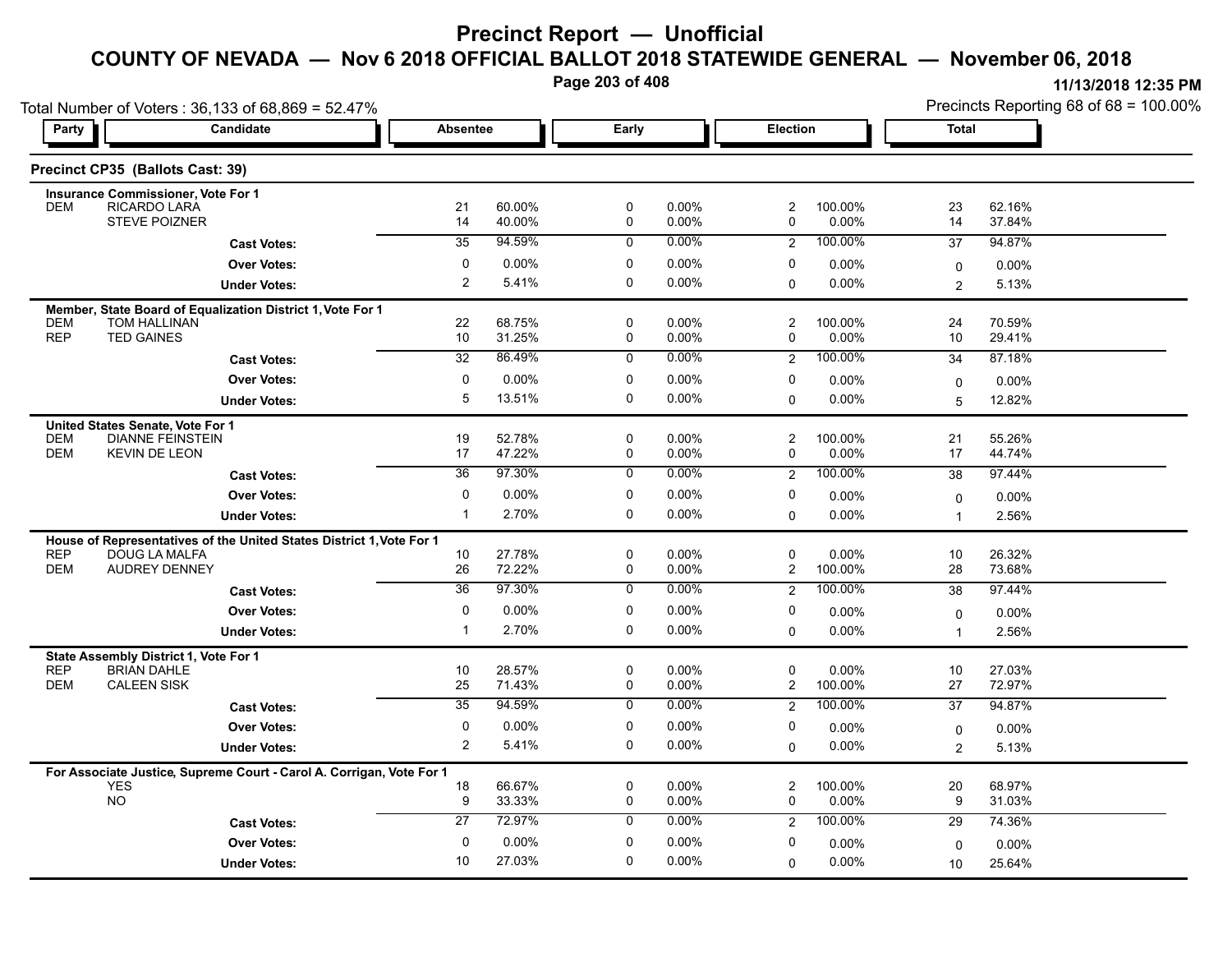# **Precinct Report — Unofficial**

#### **COUNTY OF NEVADA — Nov 6 2018 OFFICIAL BALLOT 2018 STATEWIDE GENERAL — November 06, 2018**

**Page 204 of 408**

| Candidate<br>Election<br><b>Total</b><br>Party<br><b>Absentee</b><br>Early<br>Precinct CP35 (Ballots Cast: 39)<br>For Associate Justice, Supreme Court - Leondra R. Kruger, Vote For 1<br>92.59%<br>0<br>0.00%<br>2<br>100.00%<br>27<br>93.10%<br><b>YES</b><br>25<br><b>NO</b><br>0.00%<br>0.00%<br>$\overline{2}$<br>$\overline{\mathbf{c}}$<br>7.41%<br>0<br>0<br>6.90%<br>$\overline{27}$<br>72.97%<br>$0.00\%$<br>100.00%<br>$\mathbf 0$<br>29<br>$\overline{2}$<br>74.36%<br><b>Cast Votes:</b><br>$\mathbf 0$<br>0.00%<br>0<br>0.00%<br>0<br><b>Over Votes:</b><br>$0.00\%$<br>$0.00\%$<br>0<br>27.03%<br>0<br>10<br>$0.00\%$<br>$\mathbf 0$<br>$0.00\%$<br><b>Under Votes:</b><br>25.64%<br>10<br>For Associate Justice, Court of Appeal, Third District - Cole Blease, Vote For 1<br>76.92%<br>0<br>0.00%<br>$\mathbf 0$<br>$0.00\%$<br>20<br>74.07%<br><b>YES</b><br>20<br><b>NO</b><br>23.08%<br>0.00%<br>6<br>0<br>100.00%<br>$\overline{7}$<br>25.93%<br>$\mathbf{1}$<br>$\overline{26}$<br>70.27%<br>$0.00\%$<br>50.00%<br>$\mathbf 0$<br>69.23%<br>27<br><b>Cast Votes:</b><br>$\mathbf{1}$<br><b>Over Votes:</b><br>0<br>0.00%<br>0<br>0.00%<br>0<br>$0.00\%$<br>$0.00\%$<br>$\mathbf 0$<br>29.73%<br>$\Omega$<br>0.00%<br>11<br>50.00%<br><b>Under Votes:</b><br>$\overline{1}$<br>30.77%<br>12<br>For Associate Justice, Court of Appeal, Third District - Louis Mauro, Vote For 1<br>76.92%<br>0<br>50.00%<br>21<br><b>YES</b><br>$0.00\%$<br>$\mathbf{1}$<br>75.00%<br>20<br><b>NO</b><br>23.08%<br>$\mathbf 0$<br>0.00%<br>50.00%<br>6<br>$\overline{7}$<br>25.00%<br>$\mathbf{1}$<br>26<br>70.27%<br>$\mathbf 0$<br>0.00%<br>100.00%<br>$\overline{2}$<br>71.79%<br>28<br><b>Cast Votes:</b><br>0.00%<br>$\mathbf 0$<br><b>Over Votes:</b><br>$\mathbf 0$<br>0.00%<br>0<br>$0.00\%$<br>0.00%<br>$\mathbf 0$<br>29.73%<br>0<br>11<br>$0.00\%$<br>0.00%<br>0<br>28.21%<br><b>Under Votes:</b><br>11<br>Superintendent of Public Instruction, Vote For 1<br>37.50%<br> DS<br><b>MARSHALL TUCK</b><br>12<br>0<br>0.00%<br>$\overline{c}$<br>100.00%<br>14<br>41.18%<br><b>IDS</b><br>62.50%<br>TONY K. THURMOND<br>20<br>0<br>0.00%<br>0<br>$0.00\%$<br>20<br>58.82%<br>32<br>86.49%<br>0.00%<br>100.00%<br>0<br>$\overline{2}$<br>34<br>87.18%<br><b>Cast Votes:</b><br>0<br>0.00%<br>0<br>0.00%<br>0<br><b>Over Votes:</b><br>$0.00\%$<br>$0.00\%$<br>0<br>13.51%<br>0.00%<br>5<br>0<br>0.00%<br><b>Under Votes:</b><br>$\Omega$<br>12.82%<br>5<br>District Board Member, Nevada County Board of Education Trustee Area2,<br>Vote For 1<br> DS<br><b>HEINO NICOLAI</b><br>72.41%<br>0<br>0.00%<br>0<br>$0.00\%$<br>21<br>67.74%<br>21<br>27.59%<br><b>IDS</b><br>JOHN V "JACK" MEEKS<br>$\mathbf 0$<br>0.00%<br>$\overline{\mathbf{c}}$<br>100.00%<br>10<br>32.26%<br>8<br>$\overline{29}$<br>78.38%<br>0.00%<br>100.00%<br>0<br>$\overline{2}$<br>79.49%<br>31<br><b>Cast Votes:</b><br>0.00%<br>0<br>0<br><b>Over Votes:</b><br>$\Omega$<br>$0.00\%$<br>$0.00\%$<br>$0.00\%$<br>0<br>21.62%<br>8<br>0<br>0.00%<br>$0.00\%$<br>$\Omega$<br><b>Under Votes:</b><br>8<br>20.51%<br>Trustee Area 1, Nevada Joint Union High School District, Vote For 1<br><b>LINDA CAMPBELL</b><br>56.67%<br>0<br>0.00%<br>50.00%<br>18<br>56.25%<br> DS<br>17<br>1<br><b>IDS</b><br>JAMES A. HINMAN<br>13<br>43.33%<br>$\mathbf 0$<br>50.00%<br>0.00%<br>$\mathbf{1}$<br>14<br>43.75%<br>30<br>81.08%<br>0.00%<br>100.00%<br>$\mathbf 0$<br>82.05%<br>$\overline{2}$<br>32<br><b>Cast Votes:</b><br>0<br>0.00%<br>0<br>0.00%<br>0<br><b>Over Votes:</b><br>0.00%<br>$0.00\%$<br>0<br>$\mathbf 0$<br>$\overline{7}$<br>0.00%<br>$0.00\%$<br>$\Omega$ | Total Number of Voters: 36,133 of 68,869 = 52.47% |                     |        |  |  |  |  | Precincts Reporting 68 of 68 = 100.00% |        |  |
|---------------------------------------------------------------------------------------------------------------------------------------------------------------------------------------------------------------------------------------------------------------------------------------------------------------------------------------------------------------------------------------------------------------------------------------------------------------------------------------------------------------------------------------------------------------------------------------------------------------------------------------------------------------------------------------------------------------------------------------------------------------------------------------------------------------------------------------------------------------------------------------------------------------------------------------------------------------------------------------------------------------------------------------------------------------------------------------------------------------------------------------------------------------------------------------------------------------------------------------------------------------------------------------------------------------------------------------------------------------------------------------------------------------------------------------------------------------------------------------------------------------------------------------------------------------------------------------------------------------------------------------------------------------------------------------------------------------------------------------------------------------------------------------------------------------------------------------------------------------------------------------------------------------------------------------------------------------------------------------------------------------------------------------------------------------------------------------------------------------------------------------------------------------------------------------------------------------------------------------------------------------------------------------------------------------------------------------------------------------------------------------------------------------------------------------------------------------------------------------------------------------------------------------------------------------------------------------------------------------------------------------------------------------------------------------------------------------------------------------------------------------------------------------------------------------------------------------------------------------------------------------------------------------------------------------------------------------------------------------------------------------------------------------------------------------------------------------------------------------------------------------------------------------------------------------------------------------------------------------------------------------------------------------------------------------------------------------------------------------------------------------------------------------------------------------------------------------------------------------------------------------------------------------------------------------------------------------------------------------------------------------------------------|---------------------------------------------------|---------------------|--------|--|--|--|--|----------------------------------------|--------|--|
|                                                                                                                                                                                                                                                                                                                                                                                                                                                                                                                                                                                                                                                                                                                                                                                                                                                                                                                                                                                                                                                                                                                                                                                                                                                                                                                                                                                                                                                                                                                                                                                                                                                                                                                                                                                                                                                                                                                                                                                                                                                                                                                                                                                                                                                                                                                                                                                                                                                                                                                                                                                                                                                                                                                                                                                                                                                                                                                                                                                                                                                                                                                                                                                                                                                                                                                                                                                                                                                                                                                                                                                                                                                         |                                                   |                     |        |  |  |  |  |                                        |        |  |
|                                                                                                                                                                                                                                                                                                                                                                                                                                                                                                                                                                                                                                                                                                                                                                                                                                                                                                                                                                                                                                                                                                                                                                                                                                                                                                                                                                                                                                                                                                                                                                                                                                                                                                                                                                                                                                                                                                                                                                                                                                                                                                                                                                                                                                                                                                                                                                                                                                                                                                                                                                                                                                                                                                                                                                                                                                                                                                                                                                                                                                                                                                                                                                                                                                                                                                                                                                                                                                                                                                                                                                                                                                                         |                                                   |                     |        |  |  |  |  |                                        |        |  |
|                                                                                                                                                                                                                                                                                                                                                                                                                                                                                                                                                                                                                                                                                                                                                                                                                                                                                                                                                                                                                                                                                                                                                                                                                                                                                                                                                                                                                                                                                                                                                                                                                                                                                                                                                                                                                                                                                                                                                                                                                                                                                                                                                                                                                                                                                                                                                                                                                                                                                                                                                                                                                                                                                                                                                                                                                                                                                                                                                                                                                                                                                                                                                                                                                                                                                                                                                                                                                                                                                                                                                                                                                                                         |                                                   |                     |        |  |  |  |  |                                        |        |  |
|                                                                                                                                                                                                                                                                                                                                                                                                                                                                                                                                                                                                                                                                                                                                                                                                                                                                                                                                                                                                                                                                                                                                                                                                                                                                                                                                                                                                                                                                                                                                                                                                                                                                                                                                                                                                                                                                                                                                                                                                                                                                                                                                                                                                                                                                                                                                                                                                                                                                                                                                                                                                                                                                                                                                                                                                                                                                                                                                                                                                                                                                                                                                                                                                                                                                                                                                                                                                                                                                                                                                                                                                                                                         |                                                   |                     |        |  |  |  |  |                                        |        |  |
|                                                                                                                                                                                                                                                                                                                                                                                                                                                                                                                                                                                                                                                                                                                                                                                                                                                                                                                                                                                                                                                                                                                                                                                                                                                                                                                                                                                                                                                                                                                                                                                                                                                                                                                                                                                                                                                                                                                                                                                                                                                                                                                                                                                                                                                                                                                                                                                                                                                                                                                                                                                                                                                                                                                                                                                                                                                                                                                                                                                                                                                                                                                                                                                                                                                                                                                                                                                                                                                                                                                                                                                                                                                         |                                                   |                     |        |  |  |  |  |                                        |        |  |
|                                                                                                                                                                                                                                                                                                                                                                                                                                                                                                                                                                                                                                                                                                                                                                                                                                                                                                                                                                                                                                                                                                                                                                                                                                                                                                                                                                                                                                                                                                                                                                                                                                                                                                                                                                                                                                                                                                                                                                                                                                                                                                                                                                                                                                                                                                                                                                                                                                                                                                                                                                                                                                                                                                                                                                                                                                                                                                                                                                                                                                                                                                                                                                                                                                                                                                                                                                                                                                                                                                                                                                                                                                                         |                                                   |                     |        |  |  |  |  |                                        |        |  |
|                                                                                                                                                                                                                                                                                                                                                                                                                                                                                                                                                                                                                                                                                                                                                                                                                                                                                                                                                                                                                                                                                                                                                                                                                                                                                                                                                                                                                                                                                                                                                                                                                                                                                                                                                                                                                                                                                                                                                                                                                                                                                                                                                                                                                                                                                                                                                                                                                                                                                                                                                                                                                                                                                                                                                                                                                                                                                                                                                                                                                                                                                                                                                                                                                                                                                                                                                                                                                                                                                                                                                                                                                                                         |                                                   |                     |        |  |  |  |  |                                        |        |  |
|                                                                                                                                                                                                                                                                                                                                                                                                                                                                                                                                                                                                                                                                                                                                                                                                                                                                                                                                                                                                                                                                                                                                                                                                                                                                                                                                                                                                                                                                                                                                                                                                                                                                                                                                                                                                                                                                                                                                                                                                                                                                                                                                                                                                                                                                                                                                                                                                                                                                                                                                                                                                                                                                                                                                                                                                                                                                                                                                                                                                                                                                                                                                                                                                                                                                                                                                                                                                                                                                                                                                                                                                                                                         |                                                   |                     |        |  |  |  |  |                                        |        |  |
|                                                                                                                                                                                                                                                                                                                                                                                                                                                                                                                                                                                                                                                                                                                                                                                                                                                                                                                                                                                                                                                                                                                                                                                                                                                                                                                                                                                                                                                                                                                                                                                                                                                                                                                                                                                                                                                                                                                                                                                                                                                                                                                                                                                                                                                                                                                                                                                                                                                                                                                                                                                                                                                                                                                                                                                                                                                                                                                                                                                                                                                                                                                                                                                                                                                                                                                                                                                                                                                                                                                                                                                                                                                         |                                                   |                     |        |  |  |  |  |                                        |        |  |
|                                                                                                                                                                                                                                                                                                                                                                                                                                                                                                                                                                                                                                                                                                                                                                                                                                                                                                                                                                                                                                                                                                                                                                                                                                                                                                                                                                                                                                                                                                                                                                                                                                                                                                                                                                                                                                                                                                                                                                                                                                                                                                                                                                                                                                                                                                                                                                                                                                                                                                                                                                                                                                                                                                                                                                                                                                                                                                                                                                                                                                                                                                                                                                                                                                                                                                                                                                                                                                                                                                                                                                                                                                                         |                                                   |                     |        |  |  |  |  |                                        |        |  |
|                                                                                                                                                                                                                                                                                                                                                                                                                                                                                                                                                                                                                                                                                                                                                                                                                                                                                                                                                                                                                                                                                                                                                                                                                                                                                                                                                                                                                                                                                                                                                                                                                                                                                                                                                                                                                                                                                                                                                                                                                                                                                                                                                                                                                                                                                                                                                                                                                                                                                                                                                                                                                                                                                                                                                                                                                                                                                                                                                                                                                                                                                                                                                                                                                                                                                                                                                                                                                                                                                                                                                                                                                                                         |                                                   |                     |        |  |  |  |  |                                        |        |  |
|                                                                                                                                                                                                                                                                                                                                                                                                                                                                                                                                                                                                                                                                                                                                                                                                                                                                                                                                                                                                                                                                                                                                                                                                                                                                                                                                                                                                                                                                                                                                                                                                                                                                                                                                                                                                                                                                                                                                                                                                                                                                                                                                                                                                                                                                                                                                                                                                                                                                                                                                                                                                                                                                                                                                                                                                                                                                                                                                                                                                                                                                                                                                                                                                                                                                                                                                                                                                                                                                                                                                                                                                                                                         |                                                   |                     |        |  |  |  |  |                                        |        |  |
|                                                                                                                                                                                                                                                                                                                                                                                                                                                                                                                                                                                                                                                                                                                                                                                                                                                                                                                                                                                                                                                                                                                                                                                                                                                                                                                                                                                                                                                                                                                                                                                                                                                                                                                                                                                                                                                                                                                                                                                                                                                                                                                                                                                                                                                                                                                                                                                                                                                                                                                                                                                                                                                                                                                                                                                                                                                                                                                                                                                                                                                                                                                                                                                                                                                                                                                                                                                                                                                                                                                                                                                                                                                         |                                                   |                     |        |  |  |  |  |                                        |        |  |
|                                                                                                                                                                                                                                                                                                                                                                                                                                                                                                                                                                                                                                                                                                                                                                                                                                                                                                                                                                                                                                                                                                                                                                                                                                                                                                                                                                                                                                                                                                                                                                                                                                                                                                                                                                                                                                                                                                                                                                                                                                                                                                                                                                                                                                                                                                                                                                                                                                                                                                                                                                                                                                                                                                                                                                                                                                                                                                                                                                                                                                                                                                                                                                                                                                                                                                                                                                                                                                                                                                                                                                                                                                                         |                                                   |                     |        |  |  |  |  |                                        |        |  |
|                                                                                                                                                                                                                                                                                                                                                                                                                                                                                                                                                                                                                                                                                                                                                                                                                                                                                                                                                                                                                                                                                                                                                                                                                                                                                                                                                                                                                                                                                                                                                                                                                                                                                                                                                                                                                                                                                                                                                                                                                                                                                                                                                                                                                                                                                                                                                                                                                                                                                                                                                                                                                                                                                                                                                                                                                                                                                                                                                                                                                                                                                                                                                                                                                                                                                                                                                                                                                                                                                                                                                                                                                                                         |                                                   |                     |        |  |  |  |  |                                        |        |  |
|                                                                                                                                                                                                                                                                                                                                                                                                                                                                                                                                                                                                                                                                                                                                                                                                                                                                                                                                                                                                                                                                                                                                                                                                                                                                                                                                                                                                                                                                                                                                                                                                                                                                                                                                                                                                                                                                                                                                                                                                                                                                                                                                                                                                                                                                                                                                                                                                                                                                                                                                                                                                                                                                                                                                                                                                                                                                                                                                                                                                                                                                                                                                                                                                                                                                                                                                                                                                                                                                                                                                                                                                                                                         |                                                   |                     |        |  |  |  |  |                                        |        |  |
|                                                                                                                                                                                                                                                                                                                                                                                                                                                                                                                                                                                                                                                                                                                                                                                                                                                                                                                                                                                                                                                                                                                                                                                                                                                                                                                                                                                                                                                                                                                                                                                                                                                                                                                                                                                                                                                                                                                                                                                                                                                                                                                                                                                                                                                                                                                                                                                                                                                                                                                                                                                                                                                                                                                                                                                                                                                                                                                                                                                                                                                                                                                                                                                                                                                                                                                                                                                                                                                                                                                                                                                                                                                         |                                                   |                     |        |  |  |  |  |                                        |        |  |
|                                                                                                                                                                                                                                                                                                                                                                                                                                                                                                                                                                                                                                                                                                                                                                                                                                                                                                                                                                                                                                                                                                                                                                                                                                                                                                                                                                                                                                                                                                                                                                                                                                                                                                                                                                                                                                                                                                                                                                                                                                                                                                                                                                                                                                                                                                                                                                                                                                                                                                                                                                                                                                                                                                                                                                                                                                                                                                                                                                                                                                                                                                                                                                                                                                                                                                                                                                                                                                                                                                                                                                                                                                                         |                                                   |                     |        |  |  |  |  |                                        |        |  |
|                                                                                                                                                                                                                                                                                                                                                                                                                                                                                                                                                                                                                                                                                                                                                                                                                                                                                                                                                                                                                                                                                                                                                                                                                                                                                                                                                                                                                                                                                                                                                                                                                                                                                                                                                                                                                                                                                                                                                                                                                                                                                                                                                                                                                                                                                                                                                                                                                                                                                                                                                                                                                                                                                                                                                                                                                                                                                                                                                                                                                                                                                                                                                                                                                                                                                                                                                                                                                                                                                                                                                                                                                                                         |                                                   |                     |        |  |  |  |  |                                        |        |  |
|                                                                                                                                                                                                                                                                                                                                                                                                                                                                                                                                                                                                                                                                                                                                                                                                                                                                                                                                                                                                                                                                                                                                                                                                                                                                                                                                                                                                                                                                                                                                                                                                                                                                                                                                                                                                                                                                                                                                                                                                                                                                                                                                                                                                                                                                                                                                                                                                                                                                                                                                                                                                                                                                                                                                                                                                                                                                                                                                                                                                                                                                                                                                                                                                                                                                                                                                                                                                                                                                                                                                                                                                                                                         |                                                   |                     |        |  |  |  |  |                                        |        |  |
|                                                                                                                                                                                                                                                                                                                                                                                                                                                                                                                                                                                                                                                                                                                                                                                                                                                                                                                                                                                                                                                                                                                                                                                                                                                                                                                                                                                                                                                                                                                                                                                                                                                                                                                                                                                                                                                                                                                                                                                                                                                                                                                                                                                                                                                                                                                                                                                                                                                                                                                                                                                                                                                                                                                                                                                                                                                                                                                                                                                                                                                                                                                                                                                                                                                                                                                                                                                                                                                                                                                                                                                                                                                         |                                                   |                     |        |  |  |  |  |                                        |        |  |
|                                                                                                                                                                                                                                                                                                                                                                                                                                                                                                                                                                                                                                                                                                                                                                                                                                                                                                                                                                                                                                                                                                                                                                                                                                                                                                                                                                                                                                                                                                                                                                                                                                                                                                                                                                                                                                                                                                                                                                                                                                                                                                                                                                                                                                                                                                                                                                                                                                                                                                                                                                                                                                                                                                                                                                                                                                                                                                                                                                                                                                                                                                                                                                                                                                                                                                                                                                                                                                                                                                                                                                                                                                                         |                                                   |                     |        |  |  |  |  |                                        |        |  |
|                                                                                                                                                                                                                                                                                                                                                                                                                                                                                                                                                                                                                                                                                                                                                                                                                                                                                                                                                                                                                                                                                                                                                                                                                                                                                                                                                                                                                                                                                                                                                                                                                                                                                                                                                                                                                                                                                                                                                                                                                                                                                                                                                                                                                                                                                                                                                                                                                                                                                                                                                                                                                                                                                                                                                                                                                                                                                                                                                                                                                                                                                                                                                                                                                                                                                                                                                                                                                                                                                                                                                                                                                                                         |                                                   |                     |        |  |  |  |  |                                        |        |  |
|                                                                                                                                                                                                                                                                                                                                                                                                                                                                                                                                                                                                                                                                                                                                                                                                                                                                                                                                                                                                                                                                                                                                                                                                                                                                                                                                                                                                                                                                                                                                                                                                                                                                                                                                                                                                                                                                                                                                                                                                                                                                                                                                                                                                                                                                                                                                                                                                                                                                                                                                                                                                                                                                                                                                                                                                                                                                                                                                                                                                                                                                                                                                                                                                                                                                                                                                                                                                                                                                                                                                                                                                                                                         |                                                   |                     |        |  |  |  |  |                                        |        |  |
|                                                                                                                                                                                                                                                                                                                                                                                                                                                                                                                                                                                                                                                                                                                                                                                                                                                                                                                                                                                                                                                                                                                                                                                                                                                                                                                                                                                                                                                                                                                                                                                                                                                                                                                                                                                                                                                                                                                                                                                                                                                                                                                                                                                                                                                                                                                                                                                                                                                                                                                                                                                                                                                                                                                                                                                                                                                                                                                                                                                                                                                                                                                                                                                                                                                                                                                                                                                                                                                                                                                                                                                                                                                         |                                                   |                     |        |  |  |  |  |                                        |        |  |
|                                                                                                                                                                                                                                                                                                                                                                                                                                                                                                                                                                                                                                                                                                                                                                                                                                                                                                                                                                                                                                                                                                                                                                                                                                                                                                                                                                                                                                                                                                                                                                                                                                                                                                                                                                                                                                                                                                                                                                                                                                                                                                                                                                                                                                                                                                                                                                                                                                                                                                                                                                                                                                                                                                                                                                                                                                                                                                                                                                                                                                                                                                                                                                                                                                                                                                                                                                                                                                                                                                                                                                                                                                                         |                                                   |                     |        |  |  |  |  |                                        |        |  |
|                                                                                                                                                                                                                                                                                                                                                                                                                                                                                                                                                                                                                                                                                                                                                                                                                                                                                                                                                                                                                                                                                                                                                                                                                                                                                                                                                                                                                                                                                                                                                                                                                                                                                                                                                                                                                                                                                                                                                                                                                                                                                                                                                                                                                                                                                                                                                                                                                                                                                                                                                                                                                                                                                                                                                                                                                                                                                                                                                                                                                                                                                                                                                                                                                                                                                                                                                                                                                                                                                                                                                                                                                                                         |                                                   |                     |        |  |  |  |  |                                        |        |  |
|                                                                                                                                                                                                                                                                                                                                                                                                                                                                                                                                                                                                                                                                                                                                                                                                                                                                                                                                                                                                                                                                                                                                                                                                                                                                                                                                                                                                                                                                                                                                                                                                                                                                                                                                                                                                                                                                                                                                                                                                                                                                                                                                                                                                                                                                                                                                                                                                                                                                                                                                                                                                                                                                                                                                                                                                                                                                                                                                                                                                                                                                                                                                                                                                                                                                                                                                                                                                                                                                                                                                                                                                                                                         |                                                   |                     |        |  |  |  |  |                                        |        |  |
|                                                                                                                                                                                                                                                                                                                                                                                                                                                                                                                                                                                                                                                                                                                                                                                                                                                                                                                                                                                                                                                                                                                                                                                                                                                                                                                                                                                                                                                                                                                                                                                                                                                                                                                                                                                                                                                                                                                                                                                                                                                                                                                                                                                                                                                                                                                                                                                                                                                                                                                                                                                                                                                                                                                                                                                                                                                                                                                                                                                                                                                                                                                                                                                                                                                                                                                                                                                                                                                                                                                                                                                                                                                         |                                                   |                     |        |  |  |  |  |                                        |        |  |
|                                                                                                                                                                                                                                                                                                                                                                                                                                                                                                                                                                                                                                                                                                                                                                                                                                                                                                                                                                                                                                                                                                                                                                                                                                                                                                                                                                                                                                                                                                                                                                                                                                                                                                                                                                                                                                                                                                                                                                                                                                                                                                                                                                                                                                                                                                                                                                                                                                                                                                                                                                                                                                                                                                                                                                                                                                                                                                                                                                                                                                                                                                                                                                                                                                                                                                                                                                                                                                                                                                                                                                                                                                                         |                                                   |                     |        |  |  |  |  |                                        |        |  |
|                                                                                                                                                                                                                                                                                                                                                                                                                                                                                                                                                                                                                                                                                                                                                                                                                                                                                                                                                                                                                                                                                                                                                                                                                                                                                                                                                                                                                                                                                                                                                                                                                                                                                                                                                                                                                                                                                                                                                                                                                                                                                                                                                                                                                                                                                                                                                                                                                                                                                                                                                                                                                                                                                                                                                                                                                                                                                                                                                                                                                                                                                                                                                                                                                                                                                                                                                                                                                                                                                                                                                                                                                                                         |                                                   |                     |        |  |  |  |  |                                        |        |  |
|                                                                                                                                                                                                                                                                                                                                                                                                                                                                                                                                                                                                                                                                                                                                                                                                                                                                                                                                                                                                                                                                                                                                                                                                                                                                                                                                                                                                                                                                                                                                                                                                                                                                                                                                                                                                                                                                                                                                                                                                                                                                                                                                                                                                                                                                                                                                                                                                                                                                                                                                                                                                                                                                                                                                                                                                                                                                                                                                                                                                                                                                                                                                                                                                                                                                                                                                                                                                                                                                                                                                                                                                                                                         |                                                   |                     |        |  |  |  |  |                                        |        |  |
|                                                                                                                                                                                                                                                                                                                                                                                                                                                                                                                                                                                                                                                                                                                                                                                                                                                                                                                                                                                                                                                                                                                                                                                                                                                                                                                                                                                                                                                                                                                                                                                                                                                                                                                                                                                                                                                                                                                                                                                                                                                                                                                                                                                                                                                                                                                                                                                                                                                                                                                                                                                                                                                                                                                                                                                                                                                                                                                                                                                                                                                                                                                                                                                                                                                                                                                                                                                                                                                                                                                                                                                                                                                         |                                                   |                     |        |  |  |  |  |                                        |        |  |
|                                                                                                                                                                                                                                                                                                                                                                                                                                                                                                                                                                                                                                                                                                                                                                                                                                                                                                                                                                                                                                                                                                                                                                                                                                                                                                                                                                                                                                                                                                                                                                                                                                                                                                                                                                                                                                                                                                                                                                                                                                                                                                                                                                                                                                                                                                                                                                                                                                                                                                                                                                                                                                                                                                                                                                                                                                                                                                                                                                                                                                                                                                                                                                                                                                                                                                                                                                                                                                                                                                                                                                                                                                                         |                                                   |                     |        |  |  |  |  |                                        |        |  |
|                                                                                                                                                                                                                                                                                                                                                                                                                                                                                                                                                                                                                                                                                                                                                                                                                                                                                                                                                                                                                                                                                                                                                                                                                                                                                                                                                                                                                                                                                                                                                                                                                                                                                                                                                                                                                                                                                                                                                                                                                                                                                                                                                                                                                                                                                                                                                                                                                                                                                                                                                                                                                                                                                                                                                                                                                                                                                                                                                                                                                                                                                                                                                                                                                                                                                                                                                                                                                                                                                                                                                                                                                                                         |                                                   |                     |        |  |  |  |  |                                        |        |  |
|                                                                                                                                                                                                                                                                                                                                                                                                                                                                                                                                                                                                                                                                                                                                                                                                                                                                                                                                                                                                                                                                                                                                                                                                                                                                                                                                                                                                                                                                                                                                                                                                                                                                                                                                                                                                                                                                                                                                                                                                                                                                                                                                                                                                                                                                                                                                                                                                                                                                                                                                                                                                                                                                                                                                                                                                                                                                                                                                                                                                                                                                                                                                                                                                                                                                                                                                                                                                                                                                                                                                                                                                                                                         |                                                   |                     |        |  |  |  |  |                                        |        |  |
|                                                                                                                                                                                                                                                                                                                                                                                                                                                                                                                                                                                                                                                                                                                                                                                                                                                                                                                                                                                                                                                                                                                                                                                                                                                                                                                                                                                                                                                                                                                                                                                                                                                                                                                                                                                                                                                                                                                                                                                                                                                                                                                                                                                                                                                                                                                                                                                                                                                                                                                                                                                                                                                                                                                                                                                                                                                                                                                                                                                                                                                                                                                                                                                                                                                                                                                                                                                                                                                                                                                                                                                                                                                         |                                                   | <b>Under Votes:</b> | 18.92% |  |  |  |  | $\overline{7}$                         | 17.95% |  |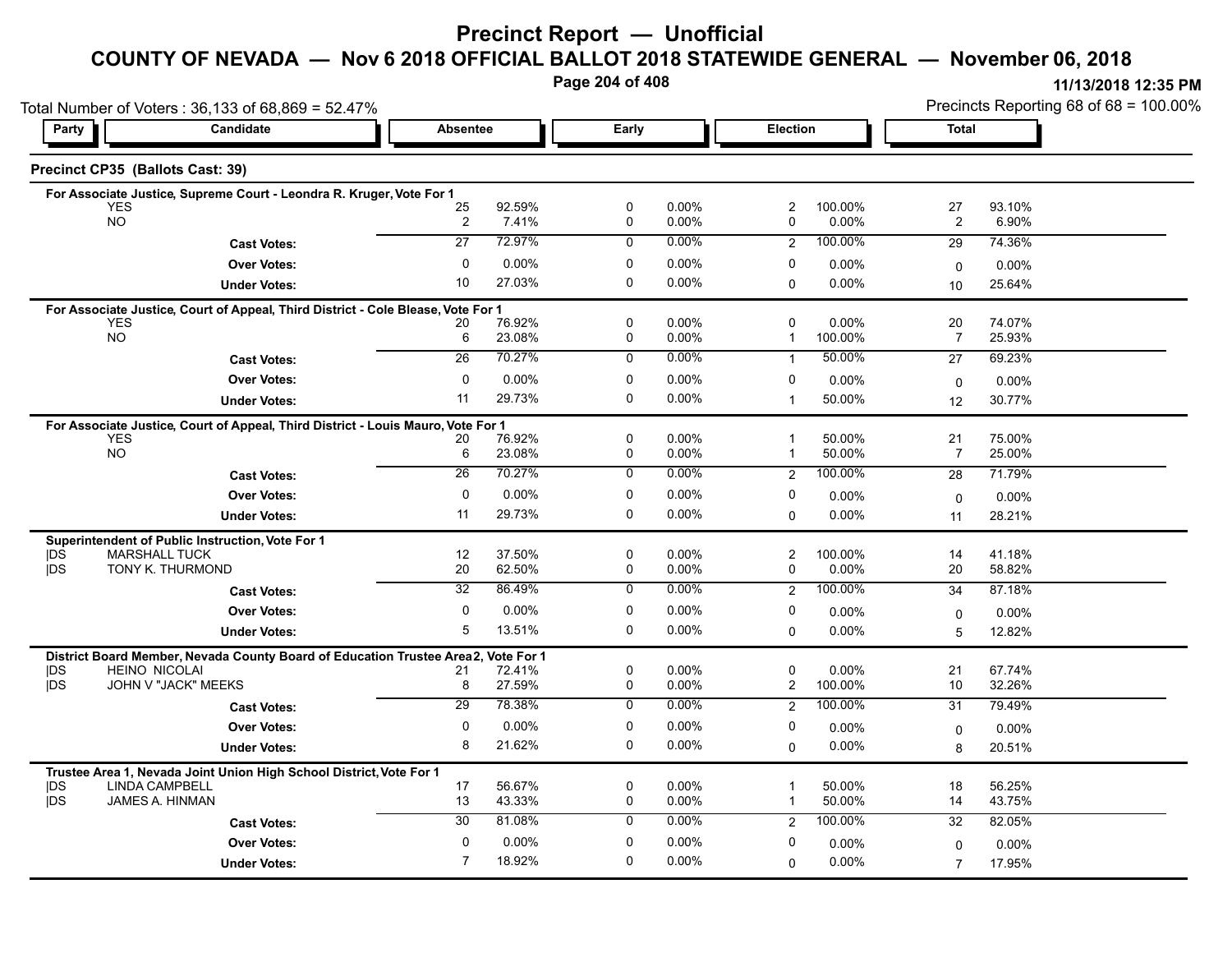**Page 205 of 408**

| Total Number of Voters: 36,133 of 68,869 = 52.47%<br><b>Candidate</b> |                                                                   |                 | <b>Absentee</b>  |                  |                   |                               |                     | Precincts Reporting 68 of 68 = 100.00%<br><b>Total</b> |                  |  |
|-----------------------------------------------------------------------|-------------------------------------------------------------------|-----------------|------------------|------------------|-------------------|-------------------------------|---------------------|--------------------------------------------------------|------------------|--|
| Party                                                                 |                                                                   |                 |                  | Early            |                   | Election                      |                     |                                                        |                  |  |
|                                                                       | Precinct CP35 (Ballots Cast: 39)                                  |                 |                  |                  |                   |                               |                     |                                                        |                  |  |
|                                                                       | Board Member, Grass Valley Elementary School District, Vote For 3 |                 |                  |                  |                   |                               |                     |                                                        |                  |  |
| <b>IDS</b><br><b>IDS</b>                                              | <b>LISA JARVIS</b><br><b>JEANNE MICHAEL</b>                       | 21<br>20        | 31.82%<br>30.30% | $\mathbf 0$<br>0 | 0.00%<br>0.00%    | 0<br>$\mathbf 0$              | 0.00%<br>0.00%      | 21<br>20                                               | 30.00%<br>28.57% |  |
| <b>IDS</b>                                                            | ANDREA M. AANESTAD BRADLEY                                        | 21              | 31.82%           | $\mathbf 0$      | 0.00%             | $\overline{c}$                | 50.00%              | 23                                                     | 32.86%           |  |
| <b>IDS</b>                                                            | <b>DON BRANSON</b>                                                | $\overline{4}$  | 6.06%            | $\mathbf 0$      | 0.00%             | $\overline{2}$                | 50.00%              | 6                                                      | 8.57%            |  |
|                                                                       | <b>Cast Votes:</b>                                                | 66              | 59.46%           | $\overline{0}$   | $0.00\%$          | $\overline{4}$                | 66.67%              | 70                                                     | 59.83%           |  |
|                                                                       | <b>Over Votes:</b>                                                | $\mathbf 0$     | 0.00%            | $\mathbf 0$      | 0.00%             | 0                             | 0.00%               | $\mathbf 0$                                            | 0.00%            |  |
|                                                                       | <b>Under Votes:</b>                                               | 45              | 40.54%           | 0                | $0.00\%$          | 2                             | 33.33%              | 47                                                     | 40.17%           |  |
|                                                                       | Sheriff-Coroner-Public Administrator, Vote For 1                  |                 |                  |                  |                   |                               |                     |                                                        |                  |  |
| <b>IDS</b><br>jDS                                                     | <b>SHANNAN MOON</b><br><b>BILL SMETHERS</b>                       | 24<br>11        | 68.57%           | 0                | 0.00%             | $\overline{c}$<br>$\mathbf 0$ | 100.00%<br>0.00%    | 26<br>11                                               | 70.27%           |  |
|                                                                       |                                                                   | $\overline{35}$ | 31.43%           | $\mathbf 0$      | 0.00%<br>$0.00\%$ |                               |                     |                                                        | 29.73%           |  |
|                                                                       | <b>Cast Votes:</b>                                                |                 | 94.59%           | 0                |                   | $\overline{2}$                | 100.00%             | 37                                                     | 94.87%           |  |
|                                                                       | <b>Over Votes:</b>                                                | 0               | 0.00%            | 0                | $0.00\%$          | 0                             | $0.00\%$            | 0                                                      | 0.00%            |  |
|                                                                       | <b>Under Votes:</b>                                               | $\overline{2}$  | 5.41%            | $\mathbf 0$      | 0.00%             | $\mathbf 0$                   | 0.00%               | $\overline{2}$                                         | 5.13%            |  |
|                                                                       | Proposition 1, Vote For 1                                         |                 |                  |                  |                   |                               |                     |                                                        |                  |  |
|                                                                       | <b>YES</b><br><b>NO</b>                                           | 18<br>19        | 48.65%<br>51.35% | 0<br>0           | $0.00\%$<br>0.00% | $\pmb{0}$<br>$\overline{2}$   | $0.00\%$<br>100.00% | 18<br>21                                               | 46.15%<br>53.85% |  |
|                                                                       | <b>Cast Votes:</b>                                                | $\overline{37}$ | 100.00%          | 0                | $0.00\%$          | $\overline{2}$                | 100.00%             | 39                                                     | 100.00%          |  |
|                                                                       | <b>Over Votes:</b>                                                | $\mathbf 0$     | 0.00%            | 0                | $0.00\%$          | 0                             | 0.00%               |                                                        | 0.00%            |  |
|                                                                       | <b>Under Votes:</b>                                               | $\mathbf 0$     | 0.00%            | 0                | $0.00\%$          | $\mathbf 0$                   | 0.00%               | 0<br>$\Omega$                                          | 0.00%            |  |
|                                                                       | Proposition 2, Vote For 1                                         |                 |                  |                  |                   |                               |                     |                                                        |                  |  |
|                                                                       | <b>YES</b>                                                        | 17              | 47.22%           | 0                | $0.00\%$          | $\mathbf{1}$                  | 50.00%              | 18                                                     | 47.37%           |  |
|                                                                       | <b>NO</b>                                                         | 19              | 52.78%           | $\mathbf 0$      | 0.00%             | $\mathbf{1}$                  | 50.00%              | 20                                                     | 52.63%           |  |
|                                                                       | <b>Cast Votes:</b>                                                | 36              | 97.30%           | $\mathbf 0$      | $0.00\%$          | $\overline{2}$                | 100.00%             | 38                                                     | 97.44%           |  |
|                                                                       | <b>Over Votes:</b>                                                | 0               | 0.00%            | 0                | $0.00\%$          | 0                             | $0.00\%$            | 0                                                      | 0.00%            |  |
|                                                                       | <b>Under Votes:</b>                                               | $\overline{1}$  | 2.70%            | $\mathbf 0$      | $0.00\%$          | $\mathbf 0$                   | 0.00%               | $\mathbf{1}$                                           | 2.56%            |  |
|                                                                       | Proposition 3, Vote For 1                                         |                 |                  |                  |                   |                               |                     |                                                        |                  |  |
|                                                                       | <b>YES</b>                                                        | 16              | 43.24%           | 0                | $0.00\%$          | $\overline{c}$                | 100.00%             | 18                                                     | 46.15%           |  |
|                                                                       | <b>NO</b>                                                         | 21              | 56.76%           | 0                | 0.00%             | 0                             | 0.00%               | 21                                                     | 53.85%           |  |
|                                                                       | <b>Cast Votes:</b>                                                | 37              | 100.00%          | $\overline{0}$   | $0.00\%$          | 2                             | 100.00%             | 39                                                     | 100.00%          |  |
|                                                                       | <b>Over Votes:</b>                                                | $\pmb{0}$       | 0.00%            | $\pmb{0}$        | $0.00\%$          | $\pmb{0}$                     | 0.00%               | $\mathbf 0$                                            | 0.00%            |  |
|                                                                       | <b>Under Votes:</b>                                               | 0               | 0.00%            | 0                | $0.00\%$          | $\mathbf 0$                   | $0.00\%$            | $\mathbf{0}$                                           | 0.00%            |  |
|                                                                       | Proposition 4, Vote For 1                                         |                 |                  |                  |                   |                               |                     |                                                        |                  |  |
|                                                                       | <b>YES</b><br><b>NO</b>                                           | 21<br>15        | 58.33%<br>41.67% | 0<br>0           | 0.00%<br>$0.00\%$ | $\overline{c}$<br>$\mathbf 0$ | 100.00%<br>$0.00\%$ | 23<br>15                                               | 60.53%<br>39.47% |  |
|                                                                       | <b>Cast Votes:</b>                                                | 36              | 97.30%           | 0                | $0.00\%$          | 2                             | 100.00%             | 38                                                     | 97.44%           |  |
|                                                                       |                                                                   |                 |                  |                  |                   |                               |                     |                                                        |                  |  |
|                                                                       | <b>Over Votes:</b>                                                | 0               | 0.00%            | 0                | $0.00\%$          | 0                             | $0.00\%$            | $\mathbf 0$                                            | 0.00%            |  |
|                                                                       | <b>Under Votes:</b>                                               | $\mathbf{1}$    | 2.70%            | $\mathbf 0$      | 0.00%             | $\mathbf 0$                   | 0.00%               |                                                        | 2.56%            |  |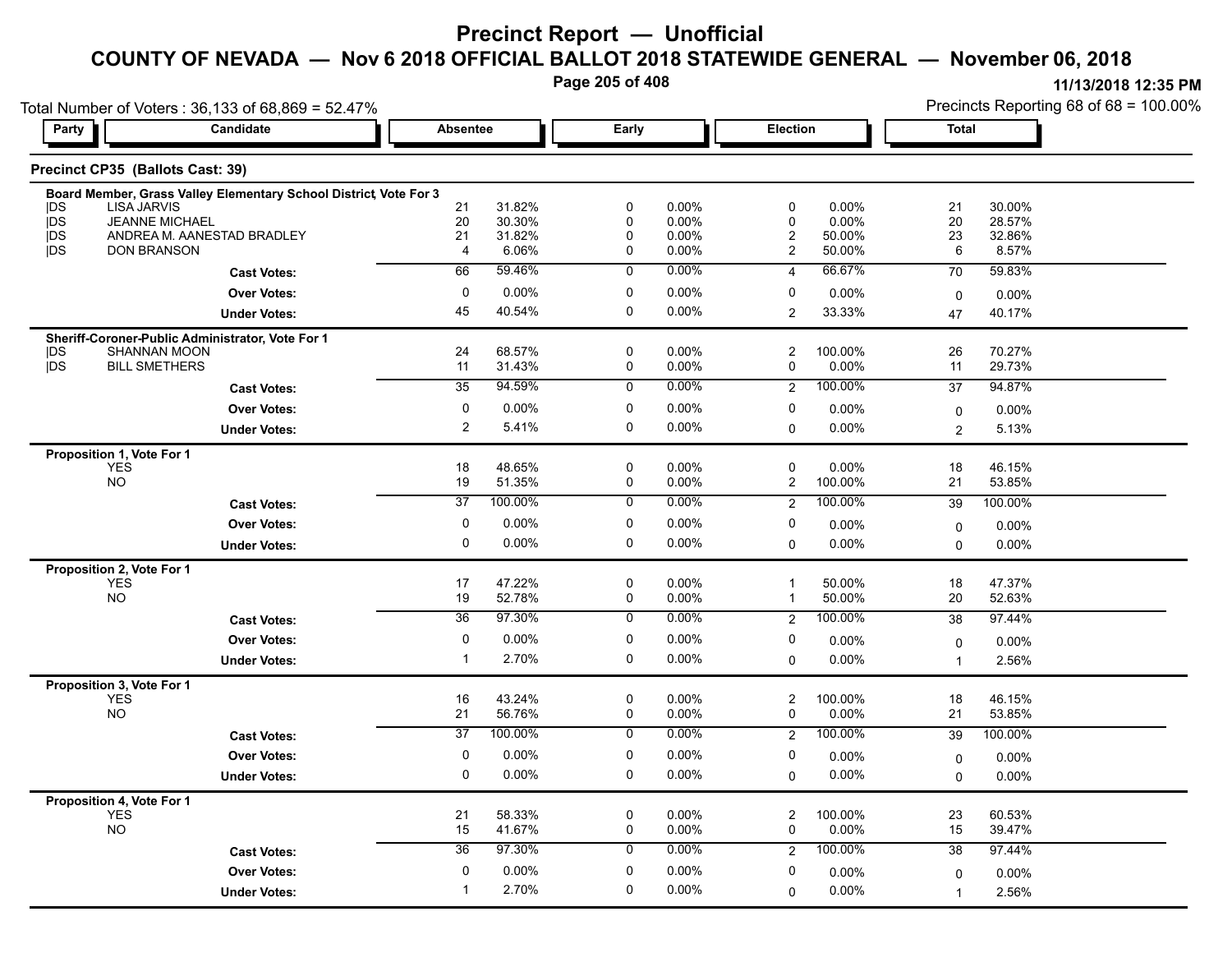**Page 206 of 408**

|                                         | Total Number of Voters: 36,133 of 68,869 = 52.47% |                 |                  |                |                |                              |                  |                     | Precincts Reporting 68 of 68 = 100.00% |
|-----------------------------------------|---------------------------------------------------|-----------------|------------------|----------------|----------------|------------------------------|------------------|---------------------|----------------------------------------|
| Party                                   | Candidate                                         | <b>Absentee</b> |                  | Early          |                | Election                     |                  | <b>Total</b>        |                                        |
| Precinct CP35 (Ballots Cast: 39)        |                                                   |                 |                  |                |                |                              |                  |                     |                                        |
| Proposition 5, Vote For 1               |                                                   |                 |                  |                |                |                              |                  |                     |                                        |
| <b>YES</b><br><b>NO</b>                 |                                                   | 18<br>19        | 48.65%<br>51.35% | $\pmb{0}$<br>0 | 0.00%<br>0.00% | $\overline{c}$<br>0          | 100.00%<br>0.00% | 20<br>19            | 51.28%<br>48.72%                       |
|                                         | <b>Cast Votes:</b>                                | $\overline{37}$ | 100.00%          | $\mathbf 0$    | 0.00%          | $\overline{2}$               | 100.00%          | 39                  | 100.00%                                |
|                                         | <b>Over Votes:</b>                                | 0               | 0.00%            | 0              | 0.00%          | 0                            | 0.00%            | $\mathbf 0$         | $0.00\%$                               |
|                                         | <b>Under Votes:</b>                               | $\mathbf 0$     | 0.00%            | 0              | 0.00%          | $\mathbf 0$                  | 0.00%            | 0                   | 0.00%                                  |
| Proposition 6, Vote For 1               |                                                   |                 |                  |                |                |                              |                  |                     |                                        |
| <b>YES</b><br><b>NO</b>                 |                                                   | 16              | 43.24%           | 0              | 0.00%          | 0                            | 0.00%            | 16                  | 41.03%                                 |
|                                         |                                                   | 21              | 56.76%           | 0              | 0.00%          | $\overline{\mathbf{c}}$      | 100.00%          | 23                  | 58.97%                                 |
|                                         | <b>Cast Votes:</b>                                | $\overline{37}$ | 100.00%          | $\mathbf 0$    | 0.00%          | $\overline{c}$               | 100.00%          | 39                  | 100.00%                                |
|                                         | <b>Over Votes:</b>                                | 0               | 0.00%            | 0              | 0.00%          | 0                            | 0.00%            | 0                   | $0.00\%$                               |
|                                         | <b>Under Votes:</b>                               | $\mathbf 0$     | 0.00%            | 0              | 0.00%          | $\Omega$                     | 0.00%            | 0                   | 0.00%                                  |
| Proposition 7, Vote For 1               |                                                   |                 |                  |                |                |                              |                  |                     |                                        |
| <b>YES</b><br><b>NO</b>                 |                                                   | 20<br>15        | 57.14%<br>42.86% | 0<br>$\pmb{0}$ | 0.00%<br>0.00% | 0<br>$\overline{\mathbf{c}}$ | 0.00%<br>100.00% | 20<br>17            | 54.05%<br>45.95%                       |
|                                         | <b>Cast Votes:</b>                                | $\overline{35}$ | 94.59%           | 0              | 0.00%          | $\overline{c}$               | 100.00%          | 37                  | 94.87%                                 |
|                                         | <b>Over Votes:</b>                                | 0               | 0.00%            | 0              | 0.00%          | 0                            | 0.00%            |                     | $0.00\%$                               |
|                                         | <b>Under Votes:</b>                               | $\overline{c}$  | 5.41%            | $\pmb{0}$      | 0.00%          | $\mathbf 0$                  | 0.00%            | 0<br>$\overline{2}$ | 5.13%                                  |
|                                         |                                                   |                 |                  |                |                |                              |                  |                     |                                        |
| Proposition 8, Vote For 1<br><b>YES</b> |                                                   | 14              | 43.75%           | 0              | 0.00%          | 0                            | 0.00%            | 14                  | 41.18%                                 |
| <b>NO</b>                               |                                                   | 18              | 56.25%           | $\pmb{0}$      | 0.00%          | $\overline{\mathbf{c}}$      | 100.00%          | $20\,$              | 58.82%                                 |
|                                         | <b>Cast Votes:</b>                                | 32              | 86.49%           | 0              | 0.00%          | $\overline{2}$               | 100.00%          | 34                  | 87.18%                                 |
|                                         | <b>Over Votes:</b>                                | 0               | 0.00%            | 0              | 0.00%          | 0                            | $0.00\%$         | 0                   | $0.00\%$                               |
|                                         | <b>Under Votes:</b>                               | 5               | 13.51%           | $\mathbf 0$    | 0.00%          | $\Omega$                     | 0.00%            | 5                   | 12.82%                                 |
| Proposition 10, Vote For 1              |                                                   |                 |                  |                |                |                              |                  |                     |                                        |
| <b>YES</b>                              |                                                   | 12              | 32.43%           | 0              | 0.00%          | 0                            | 0.00%            | 12                  | 30.77%                                 |
| <b>NO</b>                               |                                                   | 25              | 67.57%           | $\pmb{0}$      | 0.00%          | $\overline{c}$               | 100.00%          | 27                  | 69.23%                                 |
|                                         | <b>Cast Votes:</b>                                | $\overline{37}$ | 100.00%          | 0              | 0.00%          | $\overline{2}$               | 100.00%          | 39                  | 100.00%                                |
|                                         | <b>Over Votes:</b>                                | 0               | 0.00%            | 0              | 0.00%          | 0                            | $0.00\%$         | 0                   | $0.00\%$                               |
|                                         | <b>Under Votes:</b>                               | 0               | 0.00%            | $\pmb{0}$      | 0.00%          | $\mathbf 0$                  | 0.00%            | 0                   | 0.00%                                  |
| Proposition 11, Vote For 1              |                                                   |                 |                  |                |                |                              |                  |                     |                                        |
| <b>YES</b><br><b>NO</b>                 |                                                   | 23<br>12        | 65.71%<br>34.29% | 0<br>0         | 0.00%<br>0.00% | 0<br>$\overline{2}$          | 0.00%<br>100.00% | 23<br>14            | 62.16%<br>37.84%                       |
|                                         | <b>Cast Votes:</b>                                | 35              | 94.59%           | 0              | 0.00%          | $\overline{2}$               | 100.00%          | 37                  | 94.87%                                 |
|                                         |                                                   | 0               | 0.00%            | 0              | 0.00%          | 0                            |                  |                     |                                        |
|                                         | <b>Over Votes:</b>                                |                 |                  |                |                |                              | 0.00%            | 0                   | $0.00\%$                               |
|                                         | <b>Under Votes:</b>                               | 2               | 5.41%            | 0              | 0.00%          | $\Omega$                     | 0.00%            | $\overline{2}$      | 5.13%                                  |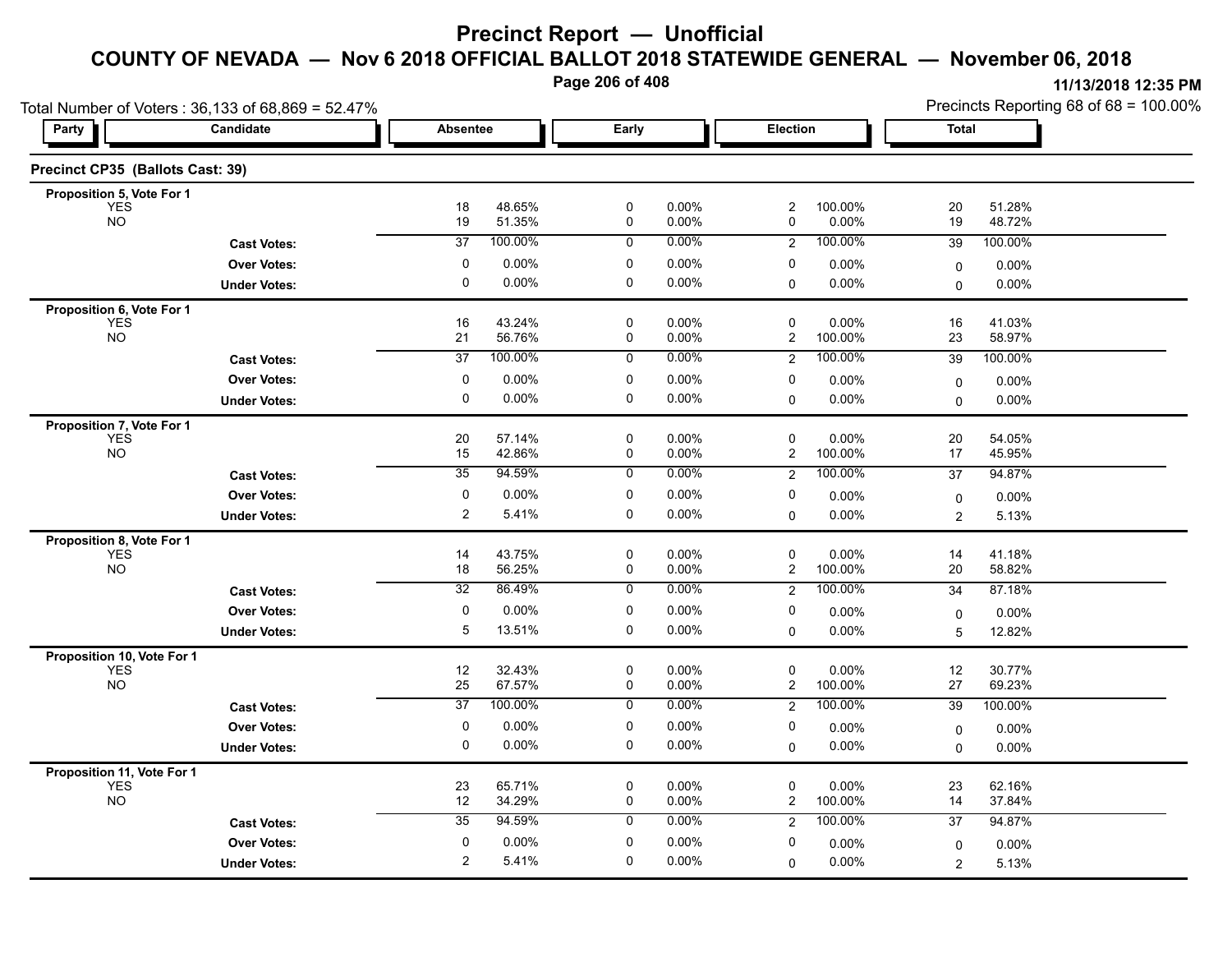**Page 207 of 408**

| Total Number of Voters: 36,133 of 68,869 = 52.47% |                     |              |          |          |          |                 |          |              |          | Precincts Reporting 68 of 68 = 100.00% |
|---------------------------------------------------|---------------------|--------------|----------|----------|----------|-----------------|----------|--------------|----------|----------------------------------------|
| Party                                             | Candidate           | Absentee     |          | Early    |          | <b>Election</b> |          | <b>Total</b> |          |                                        |
| Precinct CP35 (Ballots Cast: 39)                  |                     |              |          |          |          |                 |          |              |          |                                        |
| Proposition 12, Vote For 1                        |                     |              |          |          |          |                 |          |              |          |                                        |
| <b>YES</b>                                        |                     | 24           | 66.67%   | $\Omega$ | $0.00\%$ | $\Omega$        | $0.00\%$ | 24           | 63.16%   |                                        |
| <b>NO</b>                                         |                     | 12           | 33.33%   | 0        | $0.00\%$ |                 | 100.00%  | 14           | 36.84%   |                                        |
|                                                   | <b>Cast Votes:</b>  | 36           | 97.30%   | 0        | $0.00\%$ | 2               | 100.00%  | 38           | 97.44%   |                                        |
|                                                   | <b>Over Votes:</b>  | $\mathbf{0}$ | $0.00\%$ | 0        | $0.00\%$ | 0               | $0.00\%$ | $\mathbf{0}$ | $0.00\%$ |                                        |
|                                                   | <b>Under Votes:</b> |              | 2.70%    | 0        | $0.00\%$ | $\Omega$        | $0.00\%$ |              | 2.56%    |                                        |
| Measure G, Vote For 1                             |                     |              |          |          |          |                 |          |              |          |                                        |
| <b>YES</b>                                        |                     | 26           | 72.22%   | 0        | $0.00\%$ |                 | $0.00\%$ | 26           | 68.42%   |                                        |
| <b>NO</b>                                         |                     | 10           | 27.78%   | $\Omega$ | $0.00\%$ |                 | 100.00%  | 12           | 31.58%   |                                        |
|                                                   | <b>Cast Votes:</b>  | 36           | 97.30%   | $\Omega$ | $0.00\%$ | $\overline{2}$  | 100.00%  | 38           | 97.44%   |                                        |
|                                                   | <b>Over Votes:</b>  | $\mathbf{0}$ | $0.00\%$ | 0        | $0.00\%$ | 0               | $0.00\%$ | $\Omega$     | $0.00\%$ |                                        |
|                                                   | <b>Under Votes:</b> |              | 2.70%    | 0        | $0.00\%$ | 0               | $0.00\%$ |              | 2.56%    |                                        |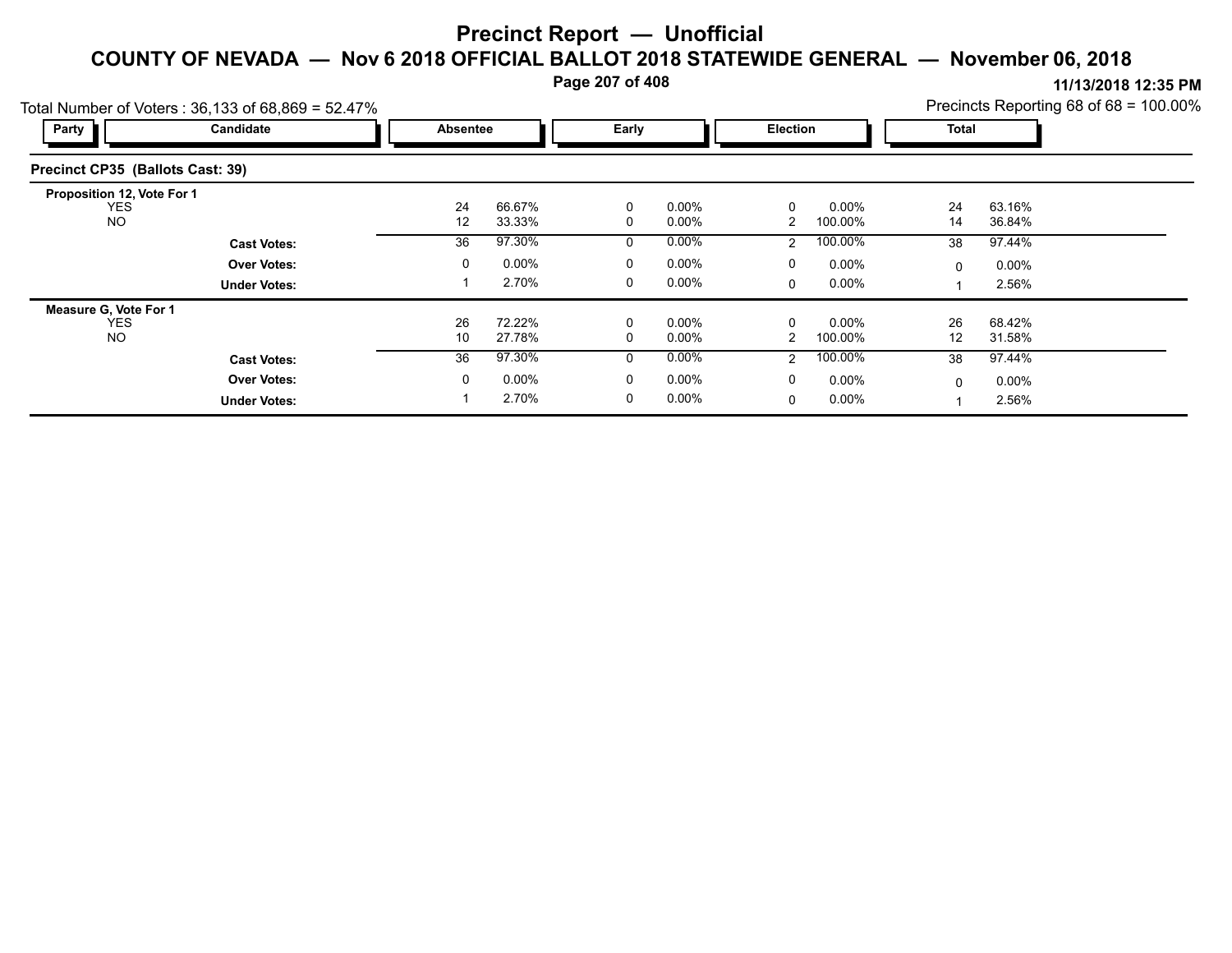**Page 208 of 408**

Total Number of Voters : 36,133 of 68,869 = 52.47%

Precincts Reporting 68 of 68 = 100.00%

| Party                    | <b>Candidate</b>                                      | <b>Absentee</b> |                  | Early                              |                  | Election                         |                  | <b>Total</b>   |                  |  |
|--------------------------|-------------------------------------------------------|-----------------|------------------|------------------------------------|------------------|----------------------------------|------------------|----------------|------------------|--|
|                          | Precinct CP36 (Ballots Cast: 255)                     |                 |                  |                                    |                  |                                  |                  |                |                  |  |
| <b>REP</b>               | Governor, Vote For 1<br>JOHN H. COX                   | 105             | 45.06%           | $\overline{\mathbf{c}}$            | 50.00%           | $\,6$                            | 60.00%           | 113            | 45.75%           |  |
| <b>DEM</b>               | <b>GAVIN NEWSOM</b>                                   | 128             | 54.94%           | $\overline{2}$                     | 50.00%           | $\overline{4}$                   | 40.00%           | 134            | 54.25%           |  |
|                          | <b>Cast Votes:</b>                                    | 233             | 96.68%           | $\overline{4}$                     | 100.00%          | 10                               | 100.00%          | 247            | 96.86%           |  |
|                          | <b>Over Votes:</b>                                    | $\mathbf 0$     | 0.00%            | $\mathbf 0$                        | 0.00%            | 0                                | 0.00%            | $\mathbf 0$    | $0.00\%$         |  |
|                          | <b>Under Votes:</b>                                   | 8               | 3.32%            | $\mathbf 0$                        | $0.00\%$         | $\mathbf 0$                      | $0.00\%$         | 8              | 3.14%            |  |
|                          | Lieutenant Governor, Vote For 1                       |                 |                  |                                    |                  |                                  |                  |                |                  |  |
| <b>DEM</b><br><b>DEM</b> | ED HERNANDEZ<br><b>ELENI KOUNALAKIS</b>               | 72<br>106       | 40.45%<br>59.55% | $\pmb{0}$<br>3                     | 0.00%<br>100.00% | $\sqrt{3}$<br>$\boldsymbol{2}$   | 60.00%<br>40.00% | 75<br>111      | 40.32%<br>59.68% |  |
|                          | <b>Cast Votes:</b>                                    | 178             | 73.86%           | $\overline{3}$                     | 75.00%           | 5                                | 50.00%           | 186            | 72.94%           |  |
|                          | <b>Over Votes:</b>                                    | $\mathbf 0$     | 0.00%            | 0                                  | $0.00\%$         | 0                                | 0.00%            |                | 0.00%            |  |
|                          | <b>Under Votes:</b>                                   | 63              | 26.14%           | $\overline{1}$                     | 25.00%           | $\overline{5}$                   | 50.00%           | 0<br>69        | 27.06%           |  |
|                          |                                                       |                 |                  |                                    |                  |                                  |                  |                |                  |  |
| <b>DEM</b>               | Secretary of State, Vote For 1<br><b>ALEX PADILLA</b> | 137             | 57.56%           | $\overline{c}$                     | 50.00%           | $\boldsymbol{2}$                 | 22.22%           | 141            | 56.18%           |  |
| <b>REP</b>               | <b>MARK P. MEUSER</b>                                 | 101             | 42.44%           | $\overline{c}$                     | 50.00%           | $\overline{7}$                   | 77.78%           | 110            | 43.82%           |  |
|                          | <b>Cast Votes:</b>                                    | 238             | 98.76%           | 4                                  | 100.00%          | 9                                | 90.00%           | 251            | 98.43%           |  |
|                          | <b>Over Votes:</b>                                    | $\pmb{0}$       | 0.00%            | 0                                  | $0.00\%$         | $\mathbf 0$                      | 0.00%            | $\Omega$       | $0.00\%$         |  |
|                          | <b>Under Votes:</b>                                   | 3               | 1.24%            | $\pmb{0}$                          | 0.00%            | $\mathbf{1}$                     | 10.00%           | $\overline{4}$ | 1.57%            |  |
|                          | Controller, Vote For 1                                |                 |                  |                                    |                  |                                  |                  |                |                  |  |
| <b>REP</b><br><b>DEM</b> | KONSTANTINOS RODITIS<br>BETTY T. YEE                  | 97<br>141       | 40.76%<br>59.24% | $\boldsymbol{2}$<br>$\overline{2}$ | 50.00%<br>50.00% | $\overline{7}$<br>$\overline{c}$ | 77.78%<br>22.22% | 106<br>145     | 42.23%<br>57.77% |  |
|                          | <b>Cast Votes:</b>                                    | 238             | 98.76%           | $\overline{4}$                     | 100.00%          | 9                                | 90.00%           | 251            | 98.43%           |  |
|                          |                                                       | $\mathbf 0$     | 0.00%            | $\mathbf 0$                        | 0.00%            | $\mathbf 0$                      |                  |                |                  |  |
|                          | <b>Over Votes:</b>                                    | 3               | 1.24%            | $\mathbf 0$                        | $0.00\%$         | $\overline{1}$                   | 0.00%<br>10.00%  | $\mathbf 0$    | $0.00\%$         |  |
|                          | <b>Under Votes:</b>                                   |                 |                  |                                    |                  |                                  |                  | $\overline{4}$ | 1.57%            |  |
| <b>REP</b>               | Treasurer, Vote For 1<br><b>GREG CONLON</b>           | 101             | 42.26%           | $\overline{c}$                     | 50.00%           | $\overline{7}$                   | 77.78%           | 110            | 43.65%           |  |
| <b>DEM</b>               | <b>FIONA MA</b>                                       | 138             | 57.74%           | $\overline{c}$                     | 50.00%           | $\overline{2}$                   | 22.22%           | 142            | 56.35%           |  |
|                          | <b>Cast Votes:</b>                                    | 239             | 99.17%           | $\overline{4}$                     | 100.00%          | 9                                | 90.00%           | 252            | 98.82%           |  |
|                          | <b>Over Votes:</b>                                    | $\pmb{0}$       | 0.00%            | $\pmb{0}$                          | 0.00%            | $\mathbf 0$                      | 0.00%            | $\mathbf 0$    | $0.00\%$         |  |
|                          | <b>Under Votes:</b>                                   | $\overline{2}$  | 0.83%            | $\mathbf 0$                        | $0.00\%$         | $\overline{1}$                   | 10.00%           | 3              | 1.18%            |  |
|                          | <b>Attorney General, Vote For 1</b>                   |                 |                  |                                    |                  |                                  |                  |                |                  |  |
| <b>REP</b><br><b>DEM</b> | <b>STEVEN C BAILEY</b>                                | 104             | 43.88%           | $\overline{c}$<br>$\overline{2}$   | 50.00%<br>50.00% | $\,6$<br>$\mathbf{3}$            | 66.67%           | 112            | 44.80%           |  |
|                          | <b>XAVIER BECERRA</b>                                 | 133             | 56.12%           |                                    |                  |                                  | 33.33%<br>90.00% | 138            | 55.20%           |  |
|                          | <b>Cast Votes:</b>                                    | 237             | 98.34%           | 4                                  | 100.00%          | 9                                |                  | 250            | 98.04%           |  |
|                          | <b>Over Votes:</b>                                    | 0               | 0.00%            | 0                                  | 0.00%            | 0                                | 0.00%            | $\mathbf 0$    | $0.00\%$         |  |
|                          | <b>Under Votes:</b>                                   | $\overline{4}$  | 1.66%            | 0                                  | 0.00%            | $\overline{1}$                   | 10.00%           | 5              | 1.96%            |  |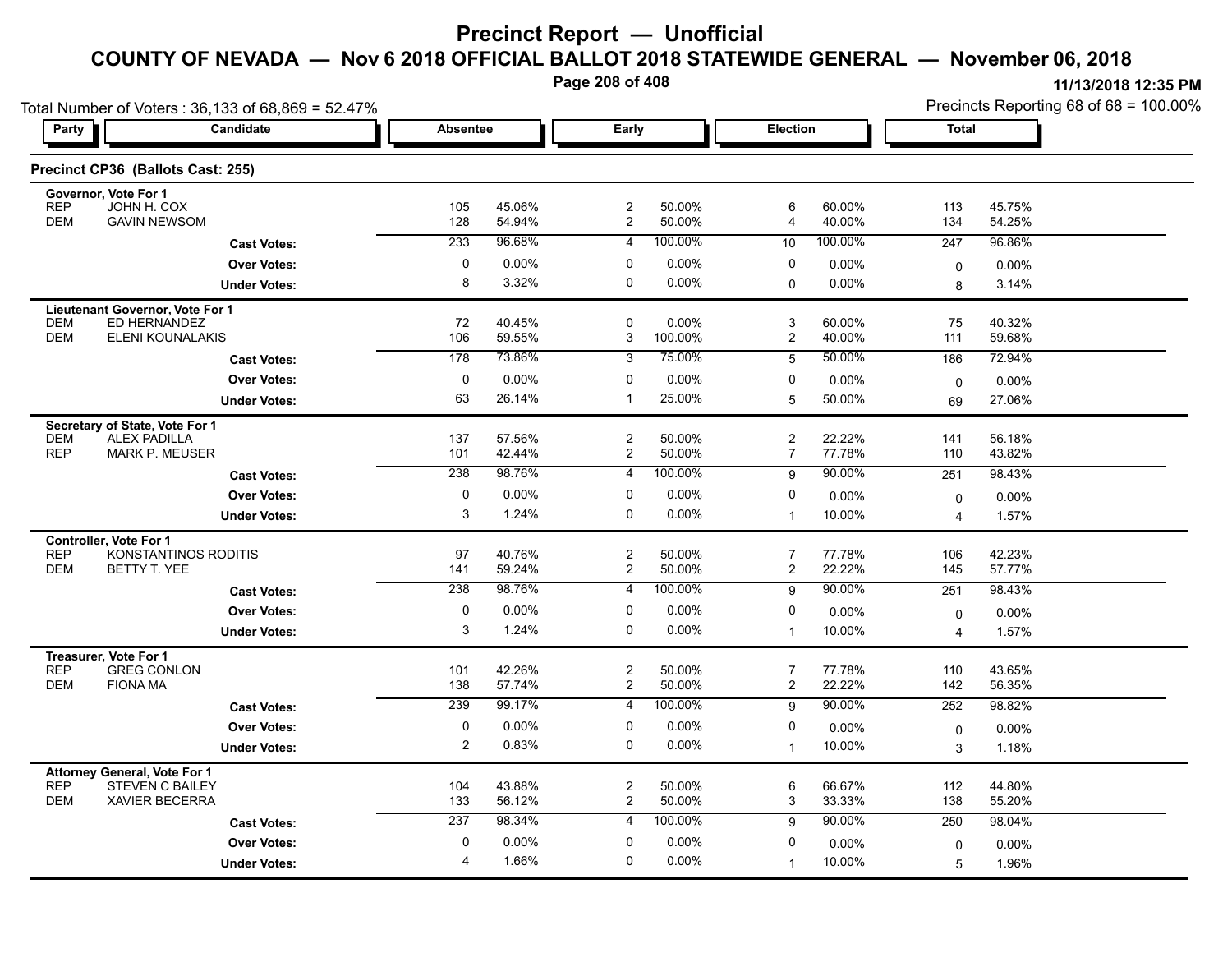**Page 209 of 408**

|                                                                                                               | Total Number of Voters: 36,133 of 68,869 = 52.47%                    |                 |                  |                                  |                  |                     |                  | Precincts Reporting 68 of 68 = 100.00% |                  |  |
|---------------------------------------------------------------------------------------------------------------|----------------------------------------------------------------------|-----------------|------------------|----------------------------------|------------------|---------------------|------------------|----------------------------------------|------------------|--|
| Party                                                                                                         | Candidate                                                            | <b>Absentee</b> |                  | Early                            |                  | Election            |                  | <b>Total</b>                           |                  |  |
| Precinct CP36 (Ballots Cast: 255)                                                                             |                                                                      |                 |                  |                                  |                  |                     |                  |                                        |                  |  |
| Insurance Commissioner, Vote For 1<br>RICARDO LARA<br>DEM<br><b>STEVE POIZNER</b>                             |                                                                      | 103<br>124      | 45.37%<br>54.63% | $\mathbf{1}$<br>3                | 25.00%<br>75.00% | $\overline{c}$<br>6 | 25.00%<br>75.00% | 106<br>133                             | 44.35%<br>55.65% |  |
|                                                                                                               | <b>Cast Votes:</b>                                                   | 227             | 94.19%           | $\overline{4}$                   | 100.00%          | 8                   | 80.00%           | 239                                    | 93.73%           |  |
|                                                                                                               | <b>Over Votes:</b>                                                   | 0               | 0.00%            | 0                                | 0.00%            | 0                   | 0.00%            | $\mathbf 0$                            | 0.00%            |  |
|                                                                                                               | <b>Under Votes:</b>                                                  | 14              | 5.81%            | $\mathbf 0$                      | $0.00\%$         | $\overline{2}$      | 20.00%           | 16                                     | 6.27%            |  |
|                                                                                                               | Member, State Board of Equalization District 1, Vote For 1           |                 |                  |                                  |                  |                     |                  |                                        |                  |  |
| <b>TOM HALLINAN</b><br><b>DEM</b><br><b>REP</b><br><b>TED GAINES</b>                                          |                                                                      | 125<br>106      | 54.11%<br>45.89% | $\overline{2}$<br>$\overline{2}$ | 50.00%<br>50.00% | 3<br>6              | 33.33%<br>66.67% | 130<br>114                             | 53.28%<br>46.72% |  |
|                                                                                                               | <b>Cast Votes:</b>                                                   | 231             | 95.85%           | 4                                | 100.00%          | 9                   | 90.00%           | 244                                    | 95.69%           |  |
|                                                                                                               | <b>Over Votes:</b>                                                   | 0               | 0.00%            | 0                                | 0.00%            | 0                   | 0.00%            | $\mathbf 0$                            | 0.00%            |  |
|                                                                                                               | <b>Under Votes:</b>                                                  | 10              | 4.15%            | $\Omega$                         | 0.00%            | $\mathbf 1$         | 10.00%           | 11                                     | 4.31%            |  |
| United States Senate, Vote For 1<br><b>DEM</b><br><b>DEM</b><br><b>KEVIN DE LEON</b>                          | <b>DIANNE FEINSTEIN</b>                                              | 101<br>97       | 51.01%<br>48.99% | $\overline{2}$<br>$\mathbf{1}$   | 66.67%<br>33.33% | 2<br>5              | 28.57%<br>71.43% | 105<br>103                             | 50.48%<br>49.52% |  |
|                                                                                                               | <b>Cast Votes:</b>                                                   | 198             | 82.16%           | 3                                | 75.00%           | $\overline{7}$      | 70.00%           | 208                                    | 81.57%           |  |
|                                                                                                               | <b>Over Votes:</b>                                                   | $\mathbf 0$     | 0.00%            | $\mathbf 0$                      | 0.00%            | 0                   | $0.00\%$         | $\mathbf 0$                            | 0.00%            |  |
|                                                                                                               | <b>Under Votes:</b>                                                  | 43              | 17.84%           | $\mathbf{1}$                     | 25.00%           | 3                   | 30.00%           | 47                                     | 18.43%           |  |
|                                                                                                               | House of Representatives of the United States District 1, Vote For 1 |                 |                  |                                  |                  |                     |                  |                                        |                  |  |
| <b>REP</b><br>DOUG LA MALFA<br><b>AUDREY DENNEY</b><br><b>DEM</b>                                             |                                                                      | 98<br>140       | 41.18%<br>58.82% | 3<br>$\mathbf{1}$                | 75.00%<br>25.00% | 6<br>4              | 60.00%<br>40.00% | 107<br>145                             | 42.46%<br>57.54% |  |
|                                                                                                               | <b>Cast Votes:</b>                                                   | 238             | 98.76%           | 4                                | 100.00%          | 10                  | 100.00%          | 252                                    | 98.82%           |  |
|                                                                                                               | <b>Over Votes:</b>                                                   | 0               | 0.00%            | 0                                | 0.00%            | 0                   | 0.00%            | 0                                      | 0.00%            |  |
|                                                                                                               | <b>Under Votes:</b>                                                  | 3               | 1.24%            | $\Omega$                         | 0.00%            | $\Omega$            | 0.00%            | 3                                      | 1.18%            |  |
| State Assembly District 1, Vote For 1<br><b>REP</b><br><b>BRIAN DAHLE</b><br><b>CALEEN SISK</b><br><b>DEM</b> |                                                                      | 113<br>122      | 48.09%<br>51.91% | $\overline{c}$<br>$\overline{2}$ | 50.00%<br>50.00% | $\overline{7}$<br>3 | 70.00%<br>30.00% | 122<br>127                             | 49.00%<br>51.00% |  |
|                                                                                                               | <b>Cast Votes:</b>                                                   | 235             | 97.51%           | 4                                | 100.00%          | 10                  | 100.00%          | 249                                    | 97.65%           |  |
|                                                                                                               | <b>Over Votes:</b>                                                   | 0               | 0.00%            | 0                                | 0.00%            | 0                   | 0.00%            | $\mathbf 0$                            | 0.00%            |  |
|                                                                                                               | <b>Under Votes:</b>                                                  | 6               | 2.49%            | $\mathbf 0$                      | 0.00%            | $\Omega$            | 0.00%            | 6                                      | 2.35%            |  |
| <b>YES</b>                                                                                                    | For Associate Justice, Supreme Court - Carol A. Corrigan, Vote For 1 | 154             | 82.35%           |                                  | 25.00%           | 4                   | 57.14%           | 159                                    | 80.30%           |  |
| <b>NO</b>                                                                                                     |                                                                      | 33              | 17.65%           | 3                                | 75.00%           | 3                   | 42.86%           | 39                                     | 19.70%           |  |
|                                                                                                               | <b>Cast Votes:</b>                                                   | 187             | 77.59%           | $\overline{4}$                   | 100.00%          | $\overline{7}$      | 70.00%           | 198                                    | 77.65%           |  |
|                                                                                                               | <b>Over Votes:</b>                                                   | $\mathbf 0$     | 0.00%            | $\mathbf 0$                      | 0.00%            | 0                   | 0.00%            | $\mathbf 0$                            | 0.00%            |  |
|                                                                                                               | <b>Under Votes:</b>                                                  | 54              | 22.41%           | 0                                | 0.00%            | 3                   | 30.00%           | 57                                     | 22.35%           |  |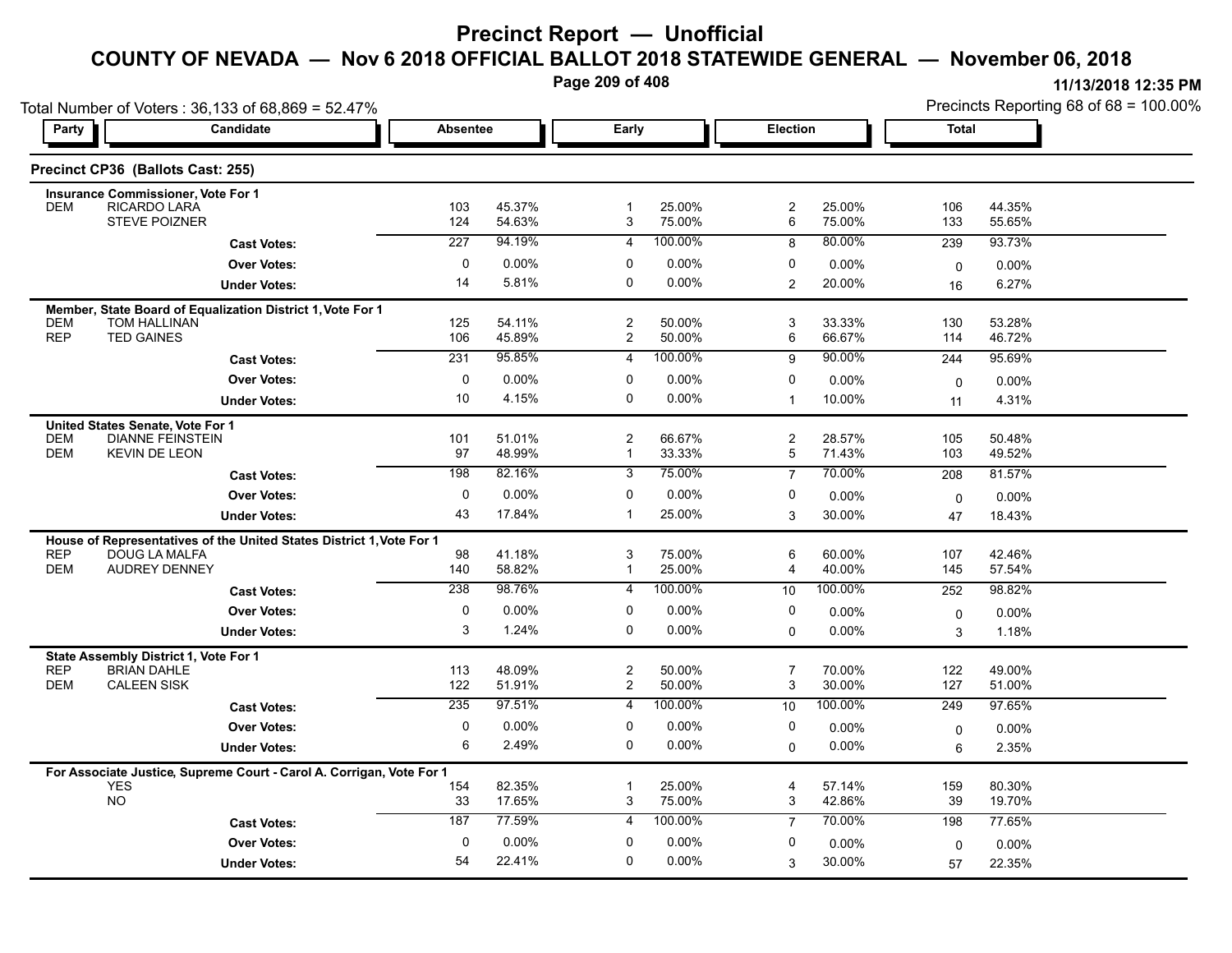# **Precinct Report — Unofficial**

**COUNTY OF NEVADA — Nov 6 2018 OFFICIAL BALLOT 2018 STATEWIDE GENERAL — November 06, 2018**

**Page 210 of 408**

|                          | Total Number of Voters: 36,133 of 68,869 = 52.47%                                              |                 |                  |                                          |                     |                     |                  | Precincts Reporting 68 of 68 = 100.00% |                  |  |
|--------------------------|------------------------------------------------------------------------------------------------|-----------------|------------------|------------------------------------------|---------------------|---------------------|------------------|----------------------------------------|------------------|--|
| Party                    | Candidate                                                                                      | <b>Absentee</b> |                  | Early                                    |                     | Election            |                  | <b>Total</b>                           |                  |  |
|                          | Precinct CP36 (Ballots Cast: 255)                                                              |                 |                  |                                          |                     |                     |                  |                                        |                  |  |
|                          | For Associate Justice, Supreme Court - Leondra R. Kruger, Vote For 1                           |                 |                  |                                          |                     |                     |                  |                                        |                  |  |
|                          | <b>YES</b><br><b>NO</b>                                                                        | 143<br>39       | 78.57%<br>21.43% | $\mathbf 0$<br>$\ensuremath{\mathsf{3}}$ | $0.00\%$<br>100.00% | 4<br>3              | 57.14%<br>42.86% | 147<br>45                              | 76.56%<br>23.44% |  |
|                          | <b>Cast Votes:</b>                                                                             | 182             | 75.52%           | 3                                        | 75.00%              | $\overline{7}$      | 70.00%           | 192                                    | 75.29%           |  |
|                          | <b>Over Votes:</b>                                                                             | $\mathbf 0$     | 0.00%            | $\mathbf 0$                              | 0.00%               | 0                   | 0.00%            |                                        |                  |  |
|                          | <b>Under Votes:</b>                                                                            | 59              | 24.48%           | $\overline{1}$                           | 25.00%              | 3                   | 30.00%           | 0<br>63                                | 0.00%<br>24.71%  |  |
|                          |                                                                                                |                 |                  |                                          |                     |                     |                  |                                        |                  |  |
|                          | For Associate Justice, Court of Appeal, Third District - Cole Blease, Vote For 1<br><b>YES</b> | 135             | 75.00%           | 0                                        | 0.00%               | 4                   | 57.14%           | 139                                    | 73.16%           |  |
|                          | <b>NO</b>                                                                                      | 45              | 25.00%           | 3                                        | 100.00%             | 3                   | 42.86%           | 51                                     | 26.84%           |  |
|                          | <b>Cast Votes:</b>                                                                             | 180             | 74.69%           | 3                                        | 75.00%              | $\overline{7}$      | 70.00%           | 190                                    | 74.51%           |  |
|                          | <b>Over Votes:</b>                                                                             | $\mathbf 0$     | 0.00%            | 0                                        | 0.00%               | 0                   | 0.00%            | $\mathbf 0$                            | $0.00\%$         |  |
|                          | <b>Under Votes:</b>                                                                            | 61              | 25.31%           | $\overline{1}$                           | 25.00%              | 3                   | 30.00%           | 65                                     | 25.49%           |  |
|                          | For Associate Justice, Court of Appeal, Third District - Louis Mauro, Vote For 1               |                 |                  |                                          |                     |                     |                  |                                        |                  |  |
|                          | <b>YES</b>                                                                                     | 143             | 80.34%           | $\mathbf 0$                              | 0.00%               | 4                   | 57.14%           | 147                                    | 78.19%           |  |
|                          | <b>NO</b>                                                                                      | 35              | 19.66%           | 3                                        | 100.00%             | 3                   | 42.86%           | 41                                     | 21.81%           |  |
|                          | <b>Cast Votes:</b>                                                                             | 178             | 73.86%           | 3                                        | 75.00%              | $\overline{7}$      | 70.00%           | 188                                    | 73.73%           |  |
|                          | <b>Over Votes:</b>                                                                             | 0               | 0.00%            | 0                                        | 0.00%               | 0                   | 0.00%            | $\mathbf 0$                            | 0.00%            |  |
|                          | <b>Under Votes:</b>                                                                            | 63              | 26.14%           | $\mathbf{1}$                             | 25.00%              | 3                   | 30.00%           | 67                                     | 26.27%           |  |
|                          | Superintendent of Public Instruction, Vote For 1                                               |                 |                  |                                          |                     |                     |                  |                                        |                  |  |
| <b>IDS</b><br><b>IDS</b> | <b>MARSHALL TUCK</b><br>TONY K. THURMOND                                                       | 97              | 46.63%<br>53.37% | $\overline{c}$<br>$\overline{2}$         | 50.00%<br>50.00%    | $\overline{7}$<br>2 | 77.78%<br>22.22% | 106                                    | 47.96%           |  |
|                          |                                                                                                | 111<br>208      | 86.31%           |                                          | 100.00%             |                     | 90.00%           | 115                                    | 52.04%           |  |
|                          | <b>Cast Votes:</b>                                                                             |                 |                  | 4                                        |                     | 9                   |                  | 221                                    | 86.67%           |  |
|                          | <b>Over Votes:</b>                                                                             | 0               | 0.00%            | 0                                        | 0.00%               | 0                   | 0.00%            | $\mathbf 0$                            | $0.00\%$         |  |
|                          | <b>Under Votes:</b>                                                                            | 33              | 13.69%           | $\mathbf 0$                              | 0.00%               | $\mathbf 1$         | 10.00%           | 34                                     | 13.33%           |  |
|                          | District Board Member, Nevada County Board of Education Trustee Area2,                         |                 | Vote For 1       | $\mathbf 0$                              |                     |                     |                  |                                        |                  |  |
| IDS.<br><b>jDS</b>       | <b>HEINO NICOLAI</b><br>JOHN V "JACK" MEEKS                                                    | 110<br>76       | 59.14%<br>40.86% | 4                                        | 0.00%<br>100.00%    | 4<br>5              | 44.44%<br>55.56% | 114<br>85                              | 57.29%<br>42.71% |  |
|                          | <b>Cast Votes:</b>                                                                             | 186             | 77.18%           | 4                                        | 100.00%             | 9                   | 90.00%           | 199                                    | 78.04%           |  |
|                          | <b>Over Votes:</b>                                                                             | 0               | 0.00%            | 0                                        | $0.00\%$            | 0                   | $0.00\%$         | 0                                      | $0.00\%$         |  |
|                          | <b>Under Votes:</b>                                                                            | 55              | 22.82%           | 0                                        | $0.00\%$            | $\mathbf{1}$        | 10.00%           | 56                                     | 21.96%           |  |
|                          |                                                                                                |                 |                  |                                          |                     |                     |                  |                                        |                  |  |
| DS                       | Trustee Area 1, Nevada Joint Union High School District, Vote For 1<br><b>LINDA CAMPBELL</b>   | 97              | 49.74%           |                                          | 25.00%              | 3                   | 33.33%           | 101                                    | 48.56%           |  |
| <b>DS</b>                | JAMES A. HINMAN                                                                                | 98              | 50.26%           | 3                                        | 75.00%              | 6                   | 66.67%           | 107                                    | 51.44%           |  |
|                          | <b>Cast Votes:</b>                                                                             | 195             | 80.91%           | $\overline{4}$                           | 100.00%             | 9                   | 90.00%           | 208                                    | 81.57%           |  |
|                          | <b>Over Votes:</b>                                                                             | $\mathbf 0$     | 0.00%            | $\mathbf 0$                              | 0.00%               | $\Omega$            | $0.00\%$         | 0                                      | $0.00\%$         |  |
|                          | <b>Under Votes:</b>                                                                            | 46              | 19.09%           | $\Omega$                                 | $0.00\%$            | $\mathbf{1}$        | 10.00%           | 47                                     | 18.43%           |  |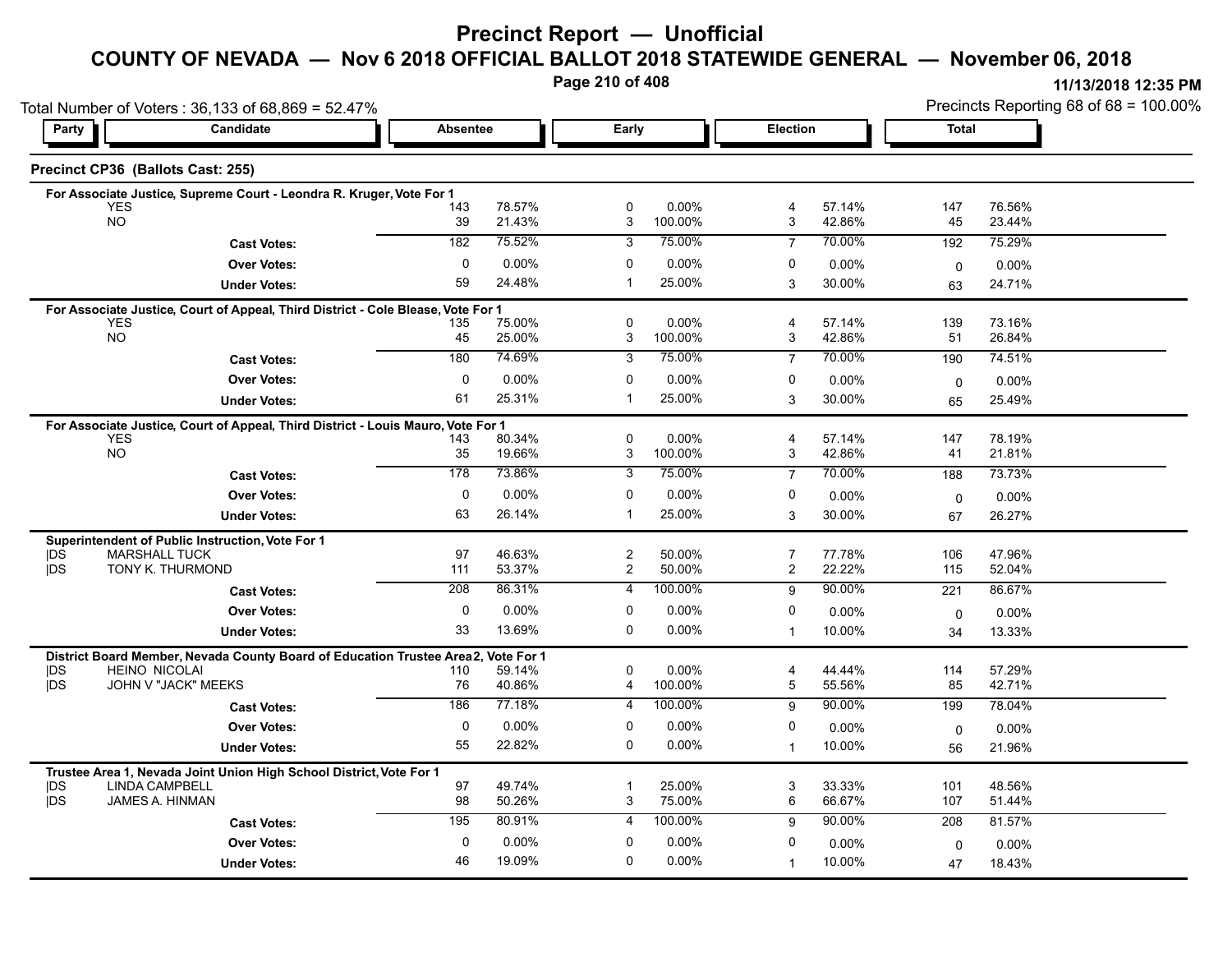**Page 211 of 408**

| Total Number of Voters: 36,133 of 68,869 = 52.47%        |                                                       |                  |                  |                           |                 |                     |                  | Precincts Reporting 68 of 68 = 100.00% |                  |  |
|----------------------------------------------------------|-------------------------------------------------------|------------------|------------------|---------------------------|-----------------|---------------------|------------------|----------------------------------------|------------------|--|
| Party                                                    | Candidate                                             | <b>Absentee</b>  |                  | Early                     |                 | <b>Election</b>     |                  | <b>Total</b>                           |                  |  |
| Precinct CP36 (Ballots Cast: 255)                        |                                                       |                  |                  |                           |                 |                     |                  |                                        |                  |  |
|                                                          | Sheriff-Coroner-Public Administrator, Vote For 1      |                  |                  |                           |                 |                     |                  |                                        |                  |  |
| <b>SHANNAN MOON</b><br> DS<br>DS<br><b>BILL SMETHERS</b> |                                                       | 129              | 55.60%           | -1                        | 25.00%          | 3<br>$\overline{7}$ | 30.00%<br>70.00% | 133                                    | 54.07%           |  |
|                                                          |                                                       | 103              | 44.40%           | 3                         | 75.00%          |                     |                  | 113                                    | 45.93%           |  |
|                                                          | <b>Cast Votes:</b>                                    | 232              | 96.27%           | $\overline{4}$            | 100.00%         | 10                  | 100.00%          | 246                                    | 96.47%           |  |
|                                                          | <b>Over Votes:</b>                                    | $\pmb{0}$        | 0.00%            | $\mathbf 0$               | 0.00%           | 0                   | $0.00\%$         | 0                                      | 0.00%            |  |
|                                                          | <b>Under Votes:</b>                                   | 9                | 3.73%            | $\mathbf 0$               | $0.00\%$        | $\Omega$            | $0.00\%$         | 9                                      | 3.53%            |  |
|                                                          | Member, City of Grass Valley City Council, Vote For 2 |                  |                  |                           |                 |                     |                  |                                        |                  |  |
| <b>BEN AGUILAR</b><br>IDS.<br>jDS<br><b>HILARY HODGE</b> |                                                       | 123<br>124       | 32.98%<br>33.24% | 3<br>$\mathbf{0}$         | 50.00%<br>0.00% | 7<br>$\Omega$       | 53.85%<br>0.00%  | 133<br>124                             | 33.93%<br>31.63% |  |
| <b>IDS</b><br><b>STEVEN SLACK</b>                        |                                                       | 31               | 8.31%            | $\mathbf 1$               | 16.67%          | 3                   | 23.08%           | 35                                     | 8.93%            |  |
| <b>IDS</b><br><b>BOB BRANSTROM</b>                       |                                                       | 95               | 25.47%           | 2                         | 33.33%          | 3                   | 23.08%           | 100                                    | 25.51%           |  |
|                                                          | <b>Cast Votes:</b>                                    | $\overline{373}$ | 77.39%           | 6                         | 75.00%          | 13                  | 65.00%           | 392                                    | 76.86%           |  |
|                                                          | <b>Over Votes:</b>                                    | 0                | 0.00%            | 0                         | 0.00%           | 0                   | 0.00%            | $\mathbf 0$                            | 0.00%            |  |
|                                                          | <b>Under Votes:</b>                                   | 109              | 22.61%           | 2                         | 25.00%          | $\overline{7}$      | 35.00%           | 118                                    | 23.14%           |  |
| Proposition 1, Vote For 1                                |                                                       |                  |                  |                           |                 |                     |                  |                                        |                  |  |
| <b>YES</b>                                               |                                                       | 124              | 51.45%           | $\mathbf 0$               | 0.00%           | 0                   | 0.00%            | 124                                    | 48.82%           |  |
| <b>NO</b>                                                |                                                       | 117              | 48.55%           | 4                         | 100.00%         | 9                   | 100.00%          | 130                                    | 51.18%           |  |
|                                                          | <b>Cast Votes:</b>                                    | 241              | 100.00%          | 4                         | 100.00%         | 9                   | 90.00%           | 254                                    | 99.61%           |  |
|                                                          | <b>Over Votes:</b>                                    | 0                | 0.00%            | 0                         | 0.00%           | 0                   | 0.00%            | 0                                      | 0.00%            |  |
|                                                          | <b>Under Votes:</b>                                   | $\mathbf 0$      | 0.00%            | $\mathbf 0$               | $0.00\%$        | $\mathbf 1$         | 10.00%           | $\mathbf{1}$                           | 0.39%            |  |
| Proposition 2, Vote For 1                                |                                                       |                  |                  |                           |                 |                     |                  |                                        |                  |  |
| <b>YES</b>                                               |                                                       | 132              | 54.77%           | 0                         | 0.00%           | 4                   | 44.44%           | 136                                    | 53.54%           |  |
| <b>NO</b>                                                |                                                       | 109              | 45.23%           | 4                         | 100.00%         | 5                   | 55.56%           | 118                                    | 46.46%           |  |
|                                                          | <b>Cast Votes:</b>                                    | 241              | 100.00%          | $\overline{4}$            | 100.00%         | 9                   | 90.00%           | 254                                    | 99.61%           |  |
|                                                          | <b>Over Votes:</b>                                    | 0                | 0.00%            | 0                         | 0.00%           | 0                   | 0.00%            | 0                                      | 0.00%            |  |
|                                                          | <b>Under Votes:</b>                                   | $\mathbf 0$      | 0.00%            | $\mathbf 0$               | $0.00\%$        | $\mathbf{1}$        | 10.00%           | $\mathbf{1}$                           | 0.39%            |  |
| Proposition 3, Vote For 1                                |                                                       |                  |                  |                           |                 |                     |                  |                                        |                  |  |
| <b>YES</b>                                               |                                                       | 97               | 41.63%           | $\mathbf 0$               | 0.00%           | 2                   | 25.00%           | 99                                     | 40.41%           |  |
| <b>NO</b>                                                |                                                       | 136              | 58.37%           | 4                         | 100.00%         | 6                   | 75.00%           | 146                                    | 59.59%           |  |
|                                                          | <b>Cast Votes:</b>                                    | 233              | 96.68%           | 4                         | 100.00%         | 8                   | 80.00%           | 245                                    | 96.08%           |  |
|                                                          | <b>Over Votes:</b>                                    | 0                | 0.00%            | 0                         | 0.00%           | 0                   | 0.00%            | 0                                      | 0.00%            |  |
|                                                          | <b>Under Votes:</b>                                   | 8                | 3.32%            | 0                         | $0.00\%$        | $\overline{2}$      | 20.00%           | 10                                     | 3.92%            |  |
| Proposition 4, Vote For 1                                |                                                       |                  |                  |                           |                 |                     |                  |                                        |                  |  |
| <b>YES</b>                                               |                                                       | 122              | 51.26%           | $\overline{1}$            | 25.00%          | $\mathbf{1}$        | 12.50%           | 124                                    | 49.60%           |  |
| <b>NO</b>                                                |                                                       | 116              | 48.74%           | $\ensuremath{\mathsf{3}}$ | 75.00%          | $\overline{7}$      | 87.50%           | 126                                    | 50.40%           |  |
|                                                          | <b>Cast Votes:</b>                                    | 238              | 98.76%           | 4                         | 100.00%         | 8                   | 80.00%           | 250                                    | 98.04%           |  |
|                                                          | <b>Over Votes:</b>                                    | 0                | 0.00%            | 0                         | 0.00%           | 0                   | 0.00%            | 0                                      | 0.00%            |  |
|                                                          | <b>Under Votes:</b>                                   | 3                | 1.24%            | $\mathbf 0$               | 0.00%           | $\overline{2}$      | 20.00%           | 5                                      | 1.96%            |  |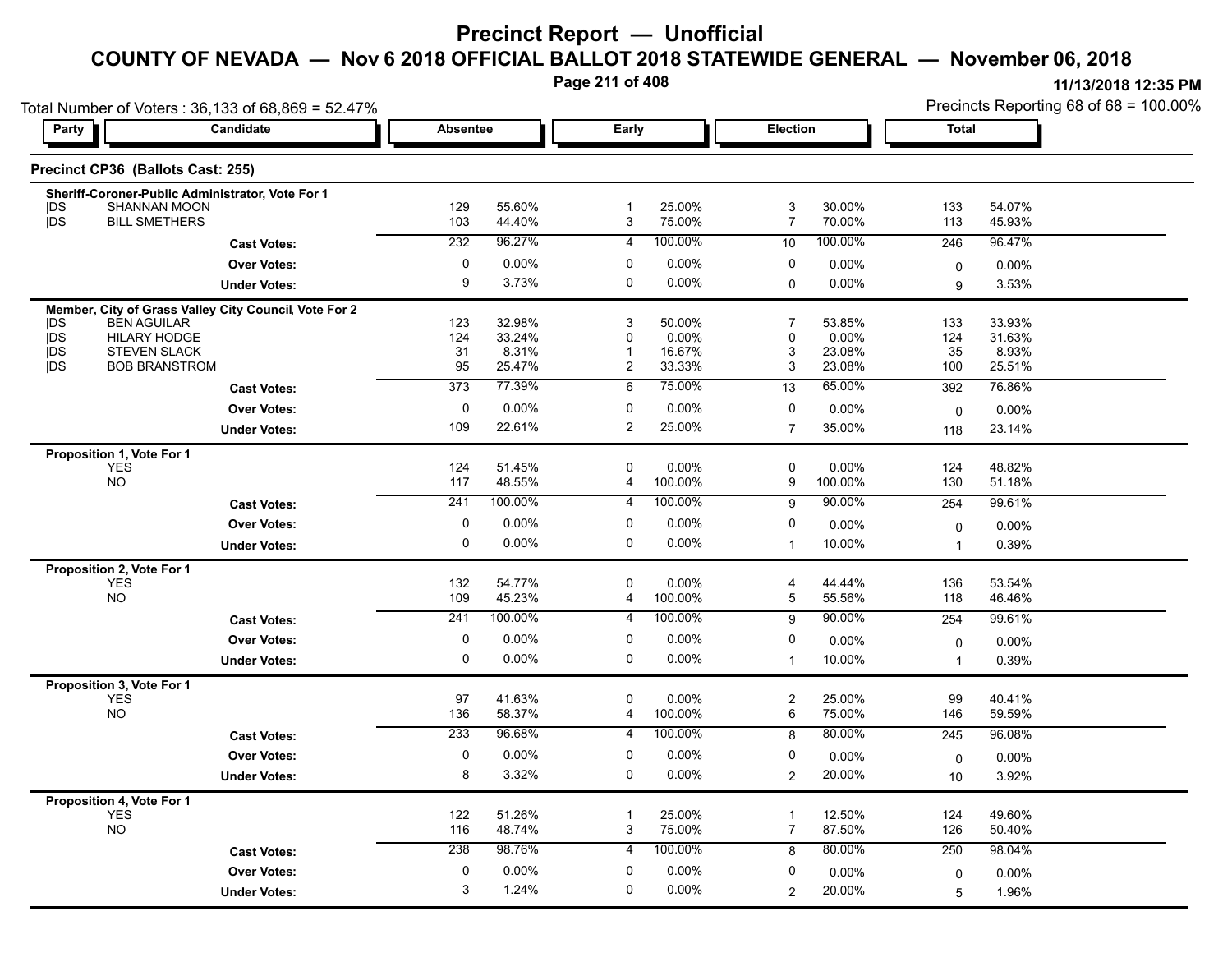**Page 212 of 408**

|                                   | Total Number of Voters: 36,133 of 68,869 = 52.47% |                 |                  |                   |                     |                                  |                  |                  | Precincts Reporting 68 of 68 = 100.00% |
|-----------------------------------|---------------------------------------------------|-----------------|------------------|-------------------|---------------------|----------------------------------|------------------|------------------|----------------------------------------|
| Party                             | Candidate                                         | <b>Absentee</b> |                  | Early             |                     | <b>Election</b>                  |                  | <b>Total</b>     |                                        |
| Precinct CP36 (Ballots Cast: 255) |                                                   |                 |                  |                   |                     |                                  |                  |                  |                                        |
| Proposition 5, Vote For 1         |                                                   |                 |                  |                   |                     |                                  |                  |                  |                                        |
| <b>YES</b><br><b>NO</b>           |                                                   | 101<br>134      | 42.98%<br>57.02% | 3<br>$\mathbf{1}$ | 75.00%<br>25.00%    | $\overline{4}$<br>4              | 50.00%<br>50.00% | 108<br>139       | 43.72%<br>56.28%                       |
|                                   | <b>Cast Votes:</b>                                | 235             | 97.51%           | $\overline{4}$    | 100.00%             | 8                                | 80.00%           | 247              | 96.86%                                 |
|                                   | <b>Over Votes:</b>                                | -1              | 0.41%            | 0                 | 0.00%               | 0                                | 0.00%            | $\mathbf{1}$     | 0.39%                                  |
|                                   | <b>Under Votes:</b>                               | 5               | 2.07%            | 0                 | $0.00\%$            | $\overline{2}$                   | 20.00%           | $\overline{7}$   | 2.75%                                  |
| Proposition 6, Vote For 1         |                                                   |                 |                  |                   |                     |                                  |                  |                  |                                        |
| <b>YES</b><br><b>NO</b>           |                                                   | 111<br>128      | 46.44%<br>53.56% | $\mathbf{1}$<br>3 | 25.00%<br>75.00%    | 8<br>1                           | 88.89%<br>11.11% | 120<br>132       | 47.62%<br>52.38%                       |
|                                   | <b>Cast Votes:</b>                                | 239             | 99.17%           | 4                 | 100.00%             | 9                                | 90.00%           | 252              | 98.82%                                 |
|                                   | <b>Over Votes:</b>                                | $\pmb{0}$       | 0.00%            | 0                 | $0.00\%$            | 0                                | 0.00%            | 0                | 0.00%                                  |
|                                   | <b>Under Votes:</b>                               | $\overline{2}$  | 0.83%            | $\mathbf 0$       | 0.00%               | $\mathbf{1}$                     | 10.00%           | 3                | 1.18%                                  |
| Proposition 7, Vote For 1         |                                                   |                 |                  |                   |                     |                                  |                  |                  |                                        |
| <b>YES</b><br><b>NO</b>           |                                                   | 129<br>104      | 55.36%<br>44.64% | $\mathbf 0$<br>4  | $0.00\%$<br>100.00% | $\overline{7}$<br>2              | 77.78%<br>22.22% | 136<br>110       | 55.28%<br>44.72%                       |
|                                   | <b>Cast Votes:</b>                                | 233             | 96.68%           | 4                 | 100.00%             | 9                                | 90.00%           | 246              | 96.47%                                 |
|                                   | <b>Over Votes:</b>                                | 0               | 0.00%            | 0                 | $0.00\%$            | 0                                | 0.00%            |                  |                                        |
|                                   | <b>Under Votes:</b>                               | 8               | 3.32%            | 0                 | 0.00%               | $\mathbf{1}$                     | 10.00%           | $\mathbf 0$<br>9 | 0.00%<br>3.53%                         |
| Proposition 8, Vote For 1         |                                                   |                 |                  |                   |                     |                                  |                  |                  |                                        |
| <b>YES</b>                        |                                                   | 83              | 35.17%           | $\mathbf 0$       | 0.00%               | 3                                | 33.33%           | 86               | 34.54%                                 |
| <b>NO</b>                         |                                                   | 153             | 64.83%           | 4                 | 100.00%             | 6                                | 66.67%           | 163              | 65.46%                                 |
|                                   | <b>Cast Votes:</b>                                | 236             | 97.93%           | 4                 | 100.00%             | 9                                | 90.00%           | 249              | 97.65%                                 |
|                                   | <b>Over Votes:</b>                                | $\pmb{0}$       | 0.00%            | 0                 | 0.00%               | 0                                | 0.00%            | 0                | 0.00%                                  |
|                                   | <b>Under Votes:</b>                               | 5               | 2.07%            | 0                 | $0.00\%$            | $\mathbf{1}$                     | 10.00%           | 6                | 2.35%                                  |
| Proposition 10, Vote For 1        |                                                   |                 |                  |                   |                     |                                  |                  |                  |                                        |
| <b>YES</b><br><b>NO</b>           |                                                   | 88<br>145       | 37.77%<br>62.23% | -1<br>3           | 25.00%<br>75.00%    | $\overline{c}$<br>$\overline{7}$ | 22.22%<br>77.78% | 91<br>155        | 36.99%<br>63.01%                       |
|                                   | <b>Cast Votes:</b>                                | 233             | 96.68%           | 4                 | 100.00%             | 9                                | 90.00%           | 246              | 96.47%                                 |
|                                   | <b>Over Votes:</b>                                | 0               | 0.00%            | 0                 | 0.00%               | 0                                | 0.00%            | $\mathbf 0$      | $0.00\%$                               |
|                                   | <b>Under Votes:</b>                               | 8               | 3.32%            | 0                 | 0.00%               | $\mathbf{1}$                     | 10.00%           | 9                | 3.53%                                  |
| Proposition 11, Vote For 1        |                                                   |                 |                  |                   |                     |                                  |                  |                  |                                        |
| <b>YES</b><br><b>NO</b>           |                                                   | 160<br>74       | 68.38%<br>31.62% | 3<br>$\mathbf{1}$ | 75.00%<br>25.00%    | 5<br>3                           | 62.50%<br>37.50% | 168<br>78        | 68.29%<br>31.71%                       |
|                                   | <b>Cast Votes:</b>                                | 234             | 97.10%           | $\overline{4}$    | 100.00%             | 8                                | 80.00%           | 246              | 96.47%                                 |
|                                   | <b>Over Votes:</b>                                | 0               | 0.00%            | $\mathbf 0$       | 0.00%               | 0                                | 0.00%            | 0                | 0.00%                                  |
|                                   |                                                   |                 |                  |                   |                     |                                  |                  |                  |                                        |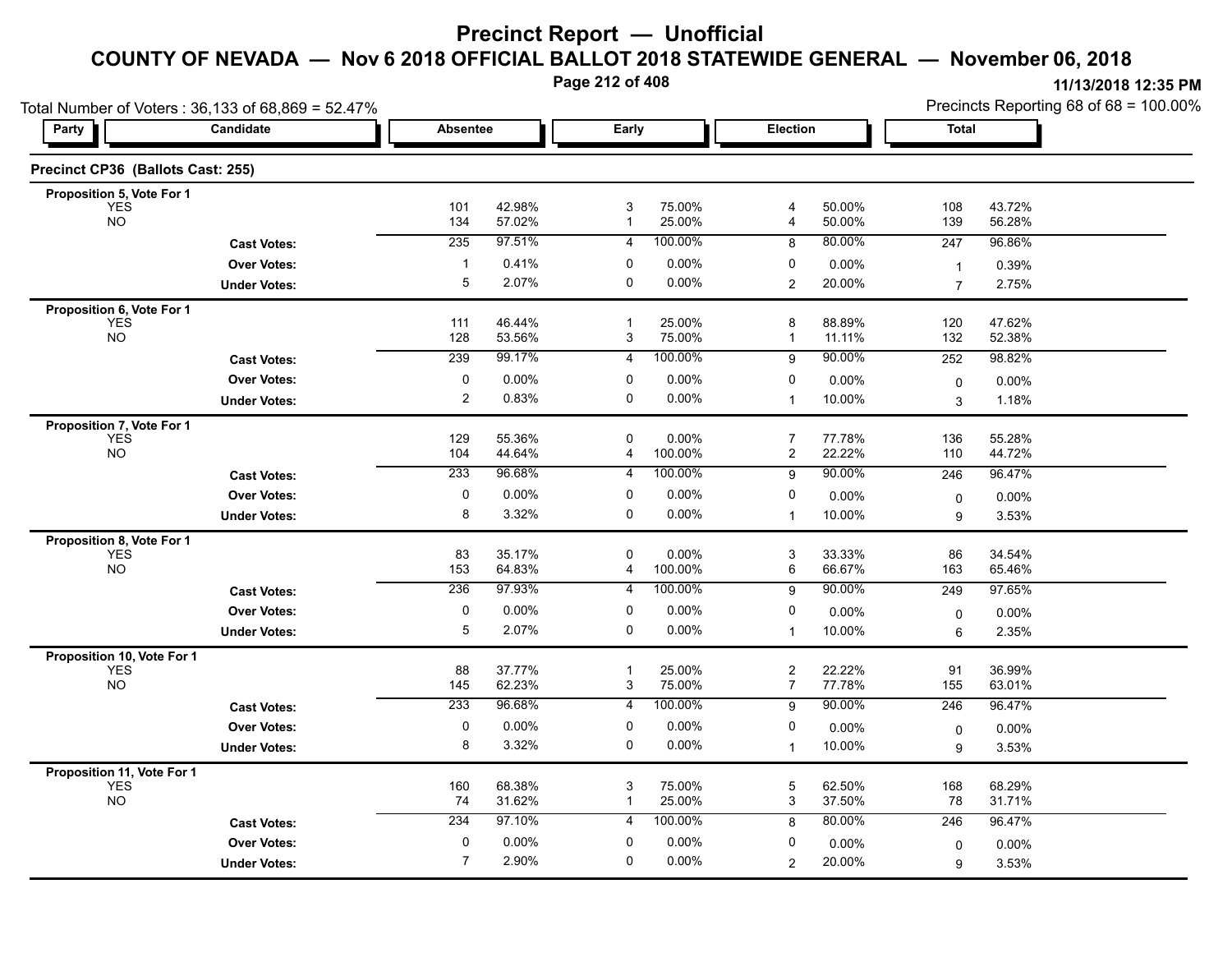**Page 213 of 408**

|                                                       | Total Number of Voters: 36,133 of 68,869 = 52.47% |                 |                  |                     |                  |                 |                  |            |                  | Precincts Reporting 68 of 68 = 100.00% |
|-------------------------------------------------------|---------------------------------------------------|-----------------|------------------|---------------------|------------------|-----------------|------------------|------------|------------------|----------------------------------------|
| Party                                                 | Candidate                                         | <b>Absentee</b> |                  | Early               |                  | <b>Election</b> |                  | Total      |                  |                                        |
| Precinct CP36 (Ballots Cast: 255)                     |                                                   |                 |                  |                     |                  |                 |                  |            |                  |                                        |
| Proposition 12, Vote For 1<br><b>YES</b><br><b>NO</b> |                                                   | 133<br>105      | 55.88%<br>44.12% | 2<br>$\overline{2}$ | 50.00%<br>50.00% | 4<br>4          | 50.00%<br>50.00% | 139<br>111 | 55.60%<br>44.40% |                                        |
|                                                       | <b>Cast Votes:</b>                                | 238             | 98.76%           | 4                   | 100.00%          | 8               | 80.00%           | 250        | 98.04%           |                                        |
|                                                       | <b>Over Votes:</b>                                | 0               | $0.00\%$         | 0                   | $0.00\%$         | 0               | $0.00\%$         | 0          | $0.00\%$         |                                        |
|                                                       | <b>Under Votes:</b>                               | 3               | 1.24%            | 0                   | $0.00\%$         | $\overline{2}$  | 20.00%           | 5          | 1.96%            |                                        |
| Measure G, Vote For 1                                 |                                                   |                 |                  |                     |                  |                 |                  |            |                  |                                        |
| <b>YES</b><br>NO.                                     |                                                   | 203<br>30       | 87.12%<br>12.88% | 3                   | 25.00%<br>75.00% | 5<br>3          | 62.50%<br>37.50% | 209<br>36  | 85.31%<br>14.69% |                                        |
|                                                       | <b>Cast Votes:</b>                                | 233             | 96.68%           | 4                   | 100.00%          | 8               | 80.00%           | 245        | 96.08%           |                                        |
|                                                       | <b>Over Votes:</b>                                | 0               | $0.00\%$         | 0                   | $0.00\%$         | 0               | $0.00\%$         | 0          | $0.00\%$         |                                        |
|                                                       | <b>Under Votes:</b>                               | 8               | 3.32%            | 0                   | $0.00\%$         | $\overline{2}$  | 20.00%           | 10         | 3.92%            |                                        |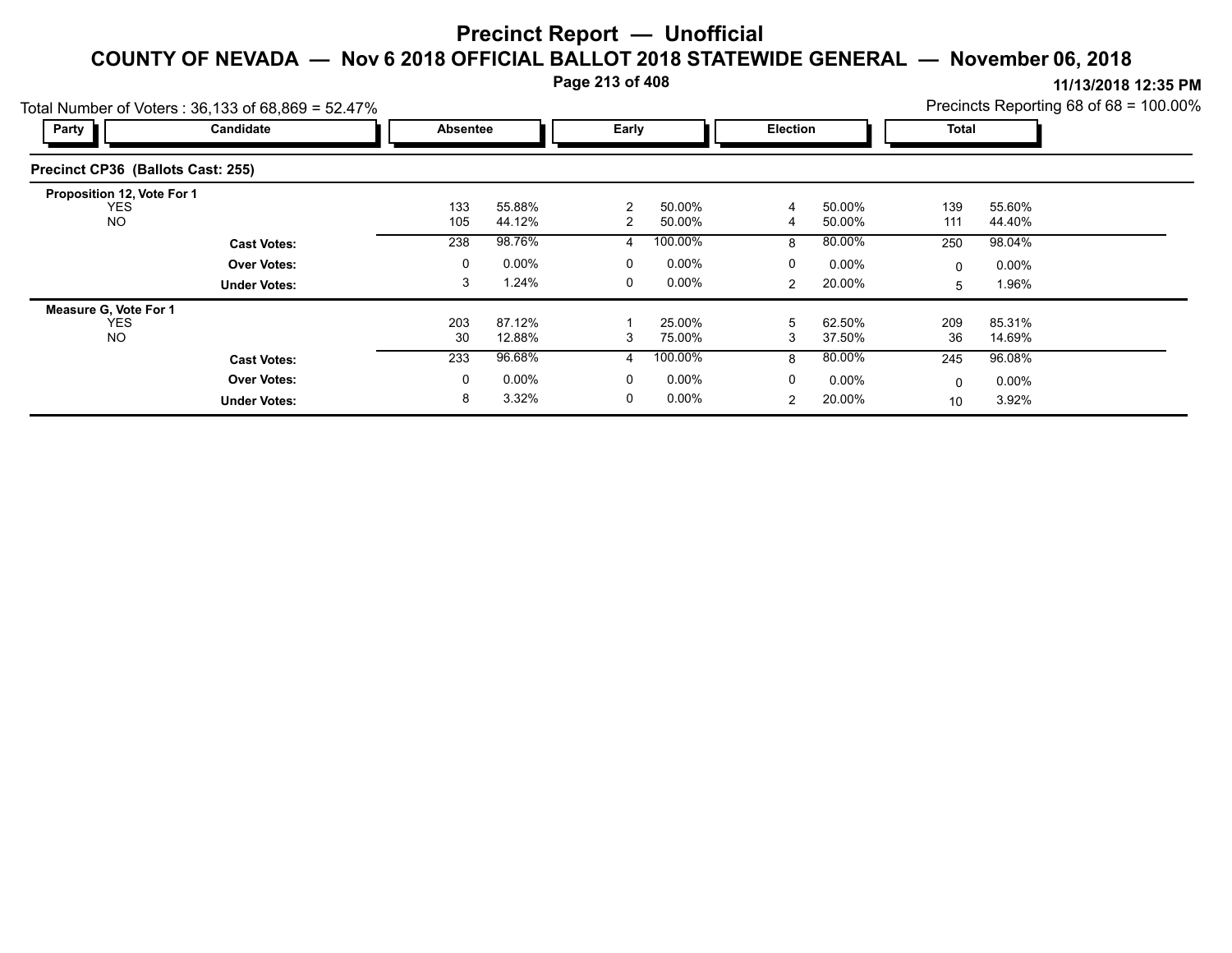**Page 214 of 408**

| Total Number of Voters: 36,133 of 68,869 = 52.47%                   |  |                       |                   |                                |                   |                                         |                     | Precincts Reporting 68 of 68 = 100.00% |                  |  |
|---------------------------------------------------------------------|--|-----------------------|-------------------|--------------------------------|-------------------|-----------------------------------------|---------------------|----------------------------------------|------------------|--|
| Party<br><b>Candidate</b>                                           |  | <b>Absentee</b>       |                   | Early                          |                   | Election                                |                     | <b>Total</b>                           |                  |  |
| Precinct CP37 (Ballots Cast: 80)                                    |  |                       |                   |                                |                   |                                         |                     |                                        |                  |  |
| Governor, Vote For 1<br>REP<br>JOHN H. COX                          |  |                       | 58.90%            | $\mathbf{1}$                   |                   |                                         |                     |                                        |                  |  |
| <b>DEM</b><br><b>GAVIN NEWSOM</b>                                   |  | 43<br>30              | 41.10%            | $\overline{c}$                 | 33.33%<br>66.67%  | $\overline{c}$<br>$\mathbf{1}$          | 66.67%<br>33.33%    | 46<br>33                               | 58.23%<br>41.77% |  |
| <b>Cast Votes:</b>                                                  |  | $\overline{73}$       | 98.65%            | 3                              | 100.00%           | 3                                       | 100.00%             | 79                                     | 98.75%           |  |
| <b>Over Votes:</b>                                                  |  | 0                     | $0.00\%$          | 0                              | 0.00%             | 0                                       | $0.00\%$            | 0                                      | 0.00%            |  |
| <b>Under Votes:</b>                                                 |  | $\mathbf{1}$          | 1.35%             | 0                              | 0.00%             | 0                                       | 0.00%               | 1                                      | 1.25%            |  |
| Lieutenant Governor, Vote For 1                                     |  |                       |                   |                                |                   |                                         |                     |                                        |                  |  |
| ED HERNANDEZ<br><b>DEM</b><br><b>DEM</b><br>ELENI KOUNALAKIS        |  | 13<br>37              | 26.00%<br>74.00%  | 0<br>$\mathbf{1}$              | 0.00%<br>100.00%  | $\mathbf 0$<br>$\mathbf{1}$             | $0.00\%$<br>100.00% | 13<br>39                               | 25.00%<br>75.00% |  |
| <b>Cast Votes:</b>                                                  |  | $\overline{50}$       | 67.57%            | $\mathbf{1}$                   | 33.33%            | $\mathbf{1}$                            | 33.33%              | 52                                     | 65.00%           |  |
| <b>Over Votes:</b>                                                  |  | 0                     | 0.00%             | 0                              | 0.00%             | 0                                       | 0.00%               | $\mathbf 0$                            | $0.00\%$         |  |
| <b>Under Votes:</b>                                                 |  | 24                    | 32.43%            | 2                              | 66.67%            | $\overline{2}$                          | 66.67%              | 28                                     | 35.00%           |  |
| Secretary of State, Vote For 1                                      |  |                       |                   |                                |                   |                                         |                     |                                        |                  |  |
| <b>DEM</b><br><b>ALEX PADILLA</b>                                   |  | 33                    | 45.21%            | $\overline{2}$                 | 66.67%            | $\overline{1}$                          | 33.33%              | 36                                     | 45.57%           |  |
| <b>REP</b><br>MARK P. MEUSER                                        |  | 40<br>$\overline{73}$ | 54.79%<br>98.65%  | $\mathbf 1$                    | 33.33%<br>100.00% | $\overline{c}$                          | 66.67%<br>100.00%   | 43                                     | 54.43%           |  |
| <b>Cast Votes:</b>                                                  |  |                       |                   | $\overline{3}$                 |                   | 3                                       |                     | 79                                     | 98.75%           |  |
| <b>Over Votes:</b>                                                  |  | 0<br>$\mathbf{1}$     | $0.00\%$<br>1.35% | 0<br>0                         | 0.00%<br>0.00%    | 0<br>$\mathbf 0$                        | $0.00\%$<br>0.00%   | 0<br>$\overline{1}$                    | 0.00%<br>1.25%   |  |
| <b>Under Votes:</b>                                                 |  |                       |                   |                                |                   |                                         |                     |                                        |                  |  |
| <b>Controller, Vote For 1</b><br><b>REP</b><br>KONSTANTINOS RODITIS |  | 38                    | 53.52%            | $\mathbf 1$                    | 33.33%            | $\overline{\mathbf{c}}$                 | 66.67%              | 41                                     | 53.25%           |  |
| <b>DEM</b><br>BETTY T. YEE                                          |  | 33                    | 46.48%            | 2                              | 66.67%            | $\mathbf 1$                             | 33.33%              | 36                                     | 46.75%           |  |
| <b>Cast Votes:</b>                                                  |  | 71                    | 95.95%            | 3                              | 100.00%           | 3                                       | 100.00%             | 77                                     | 96.25%           |  |
| <b>Over Votes:</b>                                                  |  | 0                     | 0.00%             | 0                              | 0.00%             | 0                                       | 0.00%               | 0                                      | $0.00\%$         |  |
| <b>Under Votes:</b>                                                 |  | 3                     | 4.05%             | 0                              | 0.00%             | $\mathbf 0$                             | 0.00%               | 3                                      | 3.75%            |  |
| Treasurer, Vote For 1                                               |  |                       |                   |                                |                   |                                         |                     |                                        |                  |  |
| <b>REP</b><br><b>GREG CONLON</b><br><b>DEM</b><br><b>FIONA MA</b>   |  | 41<br>30              | 57.75%<br>42.25%  | $\mathbf{1}$<br>$\overline{c}$ | 33.33%<br>66.67%  | $\overline{\mathbf{c}}$<br>$\mathbf{1}$ | 66.67%<br>33.33%    | 44<br>33                               | 57.14%<br>42.86% |  |
| <b>Cast Votes:</b>                                                  |  | $\overline{71}$       | 95.95%            | $\overline{3}$                 | 100.00%           | 3                                       | 100.00%             | 77                                     | 96.25%           |  |
| <b>Over Votes:</b>                                                  |  | 0                     | $0.00\%$          | 0                              | $0.00\%$          | 0                                       | $0.00\%$            | 0                                      | $0.00\%$         |  |
| <b>Under Votes:</b>                                                 |  | 3                     | 4.05%             | 0                              | 0.00%             | $\Omega$                                | 0.00%               | 3                                      | 3.75%            |  |
| Attorney General, Vote For 1                                        |  |                       |                   |                                |                   |                                         |                     |                                        |                  |  |
| <b>REP</b><br><b>STEVEN C BAILEY</b>                                |  | 41                    | 56.16%            | $\mathbf{1}$                   | 33.33%            | $\overline{c}$                          | 66.67%              | 44                                     | 55.70%           |  |
| <b>DEM</b><br><b>XAVIER BECERRA</b>                                 |  | 32                    | 43.84%            | $\overline{c}$                 | 66.67%            | $\mathbf{1}$                            | 33.33%              | 35                                     | 44.30%           |  |
| <b>Cast Votes:</b>                                                  |  | 73                    | 98.65%            | 3                              | 100.00%           | 3                                       | 100.00%             | 79                                     | 98.75%           |  |
| <b>Over Votes:</b>                                                  |  | $\mathbf 0$           | 0.00%             | 0                              | 0.00%             | 0                                       | $0.00\%$            | 0                                      | 0.00%            |  |
| <b>Under Votes:</b>                                                 |  | $\mathbf 1$           | 1.35%             | 0                              | $0.00\%$          | 0                                       | 0.00%               | 1                                      | 1.25%            |  |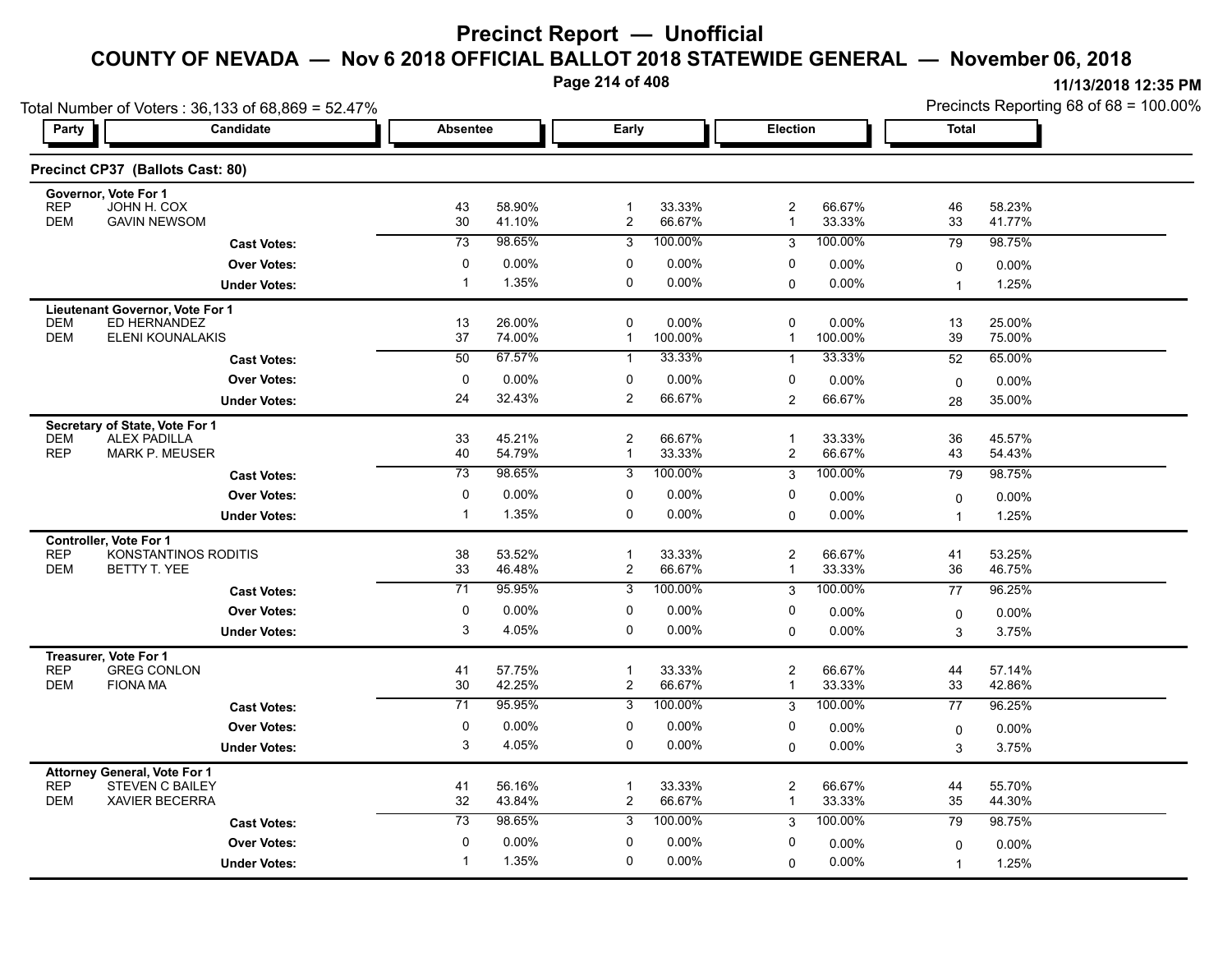**Page 215 of 408**

| Party                    | Total Number of Voters: 36,133 of 68,869 = 52.47%<br><b>Candidate</b>              |                             | Early<br><b>Absentee</b> |                                |                   | <b>Election</b>                  |                     | <b>Total</b>                |                  |  |
|--------------------------|------------------------------------------------------------------------------------|-----------------------------|--------------------------|--------------------------------|-------------------|----------------------------------|---------------------|-----------------------------|------------------|--|
|                          |                                                                                    |                             |                          |                                |                   |                                  |                     |                             |                  |  |
|                          | Precinct CP37 (Ballots Cast: 80)                                                   |                             |                          |                                |                   |                                  |                     |                             |                  |  |
|                          | <b>Insurance Commissioner, Vote For 1</b>                                          |                             |                          |                                |                   |                                  |                     |                             |                  |  |
| <b>DEM</b>               | RICARDO LARA<br>STEVE POIZNER                                                      | 23<br>42                    | 35.38%<br>64.62%         | $\mathbf{1}$<br>$\overline{c}$ | 33.33%<br>66.67%  | 0<br>$\overline{2}$              | 0.00%<br>100.00%    | 24<br>46                    | 34.29%<br>65.71% |  |
|                          | <b>Cast Votes:</b>                                                                 | 65                          | 87.84%                   | 3                              | 100.00%           | $\overline{2}$                   | 66.67%              | 70                          | 87.50%           |  |
|                          | <b>Over Votes:</b>                                                                 | $\mathbf 0$                 | 0.00%                    | $\mathbf 0$                    | 0.00%             | $\mathbf 0$                      | 0.00%               | $\mathbf 0$                 | 0.00%            |  |
|                          | <b>Under Votes:</b>                                                                | 9                           | 12.16%                   | 0                              | $0.00\%$          | $\overline{1}$                   | 33.33%              | 10                          | 12.50%           |  |
|                          | Member, State Board of Equalization District 1, Vote For 1                         |                             |                          |                                |                   |                                  |                     |                             |                  |  |
| DEM<br><b>REP</b>        | TOM HALLINAN<br><b>TED GAINES</b>                                                  | 28<br>45                    | 38.36%<br>61.64%         | 2<br>$\mathbf{1}$              | 66.67%<br>33.33%  | $\mathbf 1$<br>$\overline{c}$    | 33.33%<br>66.67%    | 31<br>48                    | 39.24%<br>60.76% |  |
|                          | <b>Cast Votes:</b>                                                                 | $\overline{73}$             | 98.65%                   | $\overline{3}$                 | 100.00%           | 3                                | 100.00%             | 79                          | 98.75%           |  |
|                          | <b>Over Votes:</b>                                                                 | $\mathbf 0$                 | 0.00%                    | $\mathbf 0$                    | $0.00\%$          | 0                                | $0.00\%$            | $\mathbf 0$                 | 0.00%            |  |
|                          | <b>Under Votes:</b>                                                                | $\overline{1}$              | 1.35%                    | 0                              | $0.00\%$          | $\Omega$                         | 0.00%               | $\overline{1}$              | 1.25%            |  |
|                          | United States Senate, Vote For 1                                                   |                             |                          |                                |                   |                                  |                     |                             |                  |  |
| <b>DEM</b><br><b>DEM</b> | <b>DIANNE FEINSTEIN</b><br><b>KEVIN DE LEON</b>                                    | 20<br>38                    | 34.48%<br>65.52%         | 1<br>$\overline{1}$            | 50.00%<br>50.00%  | 0<br>$\mathbf{1}$                | $0.00\%$<br>100.00% | 21<br>40                    | 34.43%<br>65.57% |  |
|                          | <b>Cast Votes:</b>                                                                 | 58                          | 78.38%                   | $\overline{2}$                 | 66.67%            | $\mathbf{1}$                     | 33.33%              | 61                          | 76.25%           |  |
|                          | <b>Over Votes:</b>                                                                 | $\mathbf 0$                 | 0.00%                    | $\mathbf 0$                    | 0.00%             | 0                                | 0.00%               | $\mathbf 0$                 | 0.00%            |  |
|                          | <b>Under Votes:</b>                                                                | 16                          | 21.62%                   | $\mathbf{1}$                   | 33.33%            | 2                                | 66.67%              | 19                          | 23.75%           |  |
|                          | House of Representatives of the United States District 1, Vote For 1               |                             |                          |                                |                   |                                  |                     |                             |                  |  |
| <b>REP</b><br><b>DEM</b> | <b>DOUG LA MALFA</b><br><b>AUDREY DENNEY</b>                                       | 39<br>35                    | 52.70%<br>47.30%         | -1<br>$\overline{2}$           | 33.33%<br>66.67%  | $\overline{c}$<br>$\overline{1}$ | 66.67%<br>33.33%    | 42<br>38                    | 52.50%<br>47.50% |  |
|                          | <b>Cast Votes:</b>                                                                 | 74                          | 100.00%                  | $\overline{3}$                 | 100.00%           | 3                                | 100.00%             | 80                          | 100.00%          |  |
|                          | <b>Over Votes:</b>                                                                 | $\mathbf 0$                 | 0.00%                    | 0                              | 0.00%             | 0                                | 0.00%               |                             |                  |  |
|                          | <b>Under Votes:</b>                                                                | $\mathbf 0$                 | 0.00%                    | 0                              | $0.00\%$          | $\mathbf 0$                      | 0.00%               | $\mathbf 0$<br>$\mathbf{0}$ | 0.00%<br>0.00%   |  |
|                          | State Assembly District 1, Vote For 1                                              |                             |                          |                                |                   |                                  |                     |                             |                  |  |
| <b>REP</b>               | <b>BRIAN DAHLE</b>                                                                 | 45                          | 61.64%                   | $\mathbf{1}$                   | 33.33%            | $\overline{c}$                   | 66.67%              | 48                          | 60.76%           |  |
| <b>DEM</b>               | <b>CALEEN SISK</b>                                                                 | 28                          | 38.36%                   | $\overline{2}$                 | 66.67%            | $\mathbf{1}$                     | 33.33%              | 31                          | 39.24%           |  |
|                          | <b>Cast Votes:</b>                                                                 | $\overline{73}$             | 98.65%                   | 3                              | 100.00%           | 3                                | 100.00%             | 79                          | 98.75%           |  |
|                          | <b>Over Votes:</b>                                                                 | $\mathbf 0$<br>$\mathbf{1}$ | 0.00%<br>1.35%           | 0<br>0                         | 0.00%<br>$0.00\%$ | 0                                | 0.00%               | 0                           | 0.00%            |  |
|                          | <b>Under Votes:</b>                                                                |                             |                          |                                |                   | $\mathbf 0$                      | $0.00\%$            | $\overline{1}$              | 1.25%            |  |
|                          | For Associate Justice, Supreme Court - Carol A. Corrigan, Vote For 1<br><b>YES</b> | 46                          | 83.64%                   | $\mathbf{1}$                   | 33.33%            | $\mathbf{1}$                     | 100.00%             | 48                          | 81.36%           |  |
|                          | <b>NO</b>                                                                          | 9                           | 16.36%                   | $\overline{2}$                 | 66.67%            | $\mathbf 0$                      | 0.00%               | 11                          | 18.64%           |  |
|                          | <b>Cast Votes:</b>                                                                 | 55                          | 74.32%                   | 3                              | 100.00%           | $\mathbf{1}$                     | 33.33%              | 59                          | 73.75%           |  |
|                          | <b>Over Votes:</b>                                                                 | $\mathbf 0$                 | 0.00%                    | 0                              | 0.00%             | 0                                | 0.00%               | $\Omega$                    | 0.00%            |  |
|                          | <b>Under Votes:</b>                                                                | 19                          | 25.68%                   | 0                              | $0.00\%$          | 2                                | 66.67%              | 21                          | 26.25%           |  |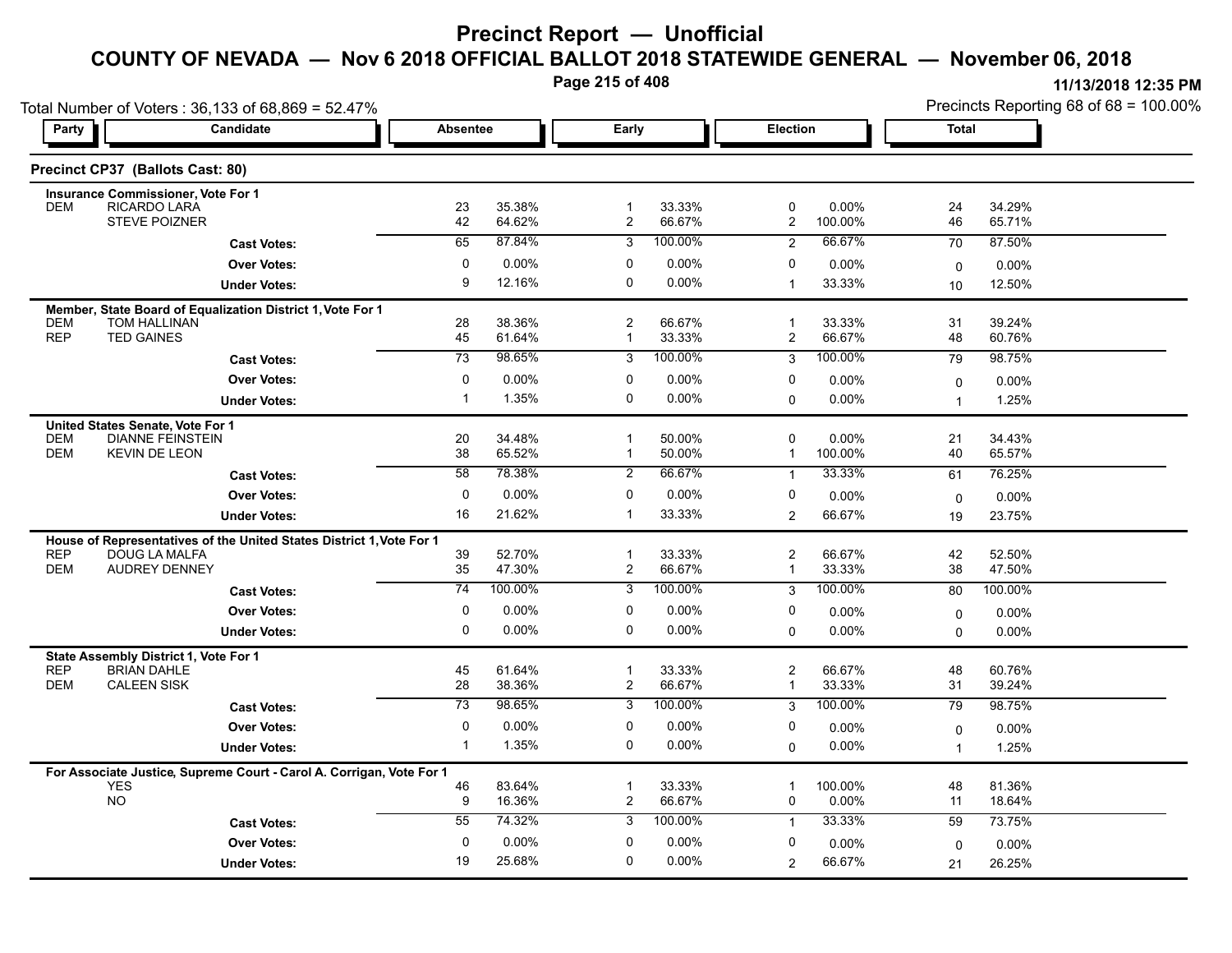**Page 216 of 408**

| Total Number of Voters: 36,133 of 68,869 = 52.47% |                                                                                  |                 |                  |                                  |                     |                                | Precincts Reporting 68 of 68 = 100.00% |                   |                  |
|---------------------------------------------------|----------------------------------------------------------------------------------|-----------------|------------------|----------------------------------|---------------------|--------------------------------|----------------------------------------|-------------------|------------------|
| Party                                             | Candidate                                                                        | <b>Absentee</b> |                  | Early                            |                     |                                | <b>Election</b>                        |                   | <b>Total</b>     |
|                                                   | Precinct CP37 (Ballots Cast: 80)                                                 |                 |                  |                                  |                     |                                |                                        |                   |                  |
|                                                   | For Associate Justice, Supreme Court - Leondra R. Kruger, Vote For 1             |                 |                  |                                  |                     |                                |                                        |                   |                  |
| <b>YES</b><br><b>NO</b>                           |                                                                                  | 37<br>17        | 68.52%<br>31.48% | $\overline{1}$<br>$\overline{2}$ | 33.33%<br>66.67%    | $\mathbf 0$<br>$\mathbf{1}$    | 0.00%<br>100.00%                       | 38<br>20          | 65.52%<br>34.48% |
|                                                   | <b>Cast Votes:</b>                                                               | 54              | 72.97%           | 3                                | 100.00%             | $\mathbf{1}$                   | 33.33%                                 | 58                | 72.50%           |
|                                                   | <b>Over Votes:</b>                                                               | $\mathbf 0$     | 0.00%            | 0                                | $0.00\%$            | 0                              | 0.00%                                  | $\mathbf 0$       | 0.00%            |
|                                                   | <b>Under Votes:</b>                                                              | 20              | 27.03%           | 0                                | $0.00\%$            | 2                              | 66.67%                                 | 22                | 27.50%           |
|                                                   | For Associate Justice, Court of Appeal, Third District - Cole Blease, Vote For 1 |                 |                  |                                  |                     |                                |                                        |                   |                  |
| <b>YES</b><br><b>NO</b>                           |                                                                                  | 33<br>19        | 63.46%<br>36.54% | 0<br>3                           | $0.00\%$<br>100.00% | 1<br>0                         | 100.00%<br>$0.00\%$                    | 34<br>22          | 60.71%<br>39.29% |
|                                                   | <b>Cast Votes:</b>                                                               | 52              | 70.27%           | 3                                | 100.00%             | $\mathbf{1}$                   | 33.33%                                 | 56                | 70.00%           |
|                                                   | <b>Over Votes:</b>                                                               | 0               | 0.00%            | 0                                | $0.00\%$            | 0                              | 0.00%                                  |                   | $0.00\%$         |
|                                                   | <b>Under Votes:</b>                                                              | 22              | 29.73%           | 0                                | $0.00\%$            | 2                              | 66.67%                                 | $\mathbf 0$<br>24 | 30.00%           |
|                                                   | For Associate Justice, Court of Appeal, Third District - Louis Mauro, Vote For 1 |                 |                  |                                  |                     |                                |                                        |                   |                  |
| <b>YES</b>                                        |                                                                                  | 33              | 63.46%           | $\pmb{0}$                        | $0.00\%$            | $\overline{1}$                 | 100.00%                                | 34                | 60.71%           |
| <b>NO</b>                                         |                                                                                  | 19              | 36.54%           | 3                                | 100.00%             | 0                              | 0.00%                                  | 22                | 39.29%           |
|                                                   | <b>Cast Votes:</b>                                                               | 52              | 70.27%           | 3                                | 100.00%             | $\mathbf{1}$                   | 33.33%                                 | 56                | 70.00%           |
|                                                   | <b>Over Votes:</b>                                                               | 0               | 0.00%            | $\mathbf 0$                      | $0.00\%$            | $\mathbf 0$                    | 0.00%                                  | $\mathbf 0$       | 0.00%            |
|                                                   | <b>Under Votes:</b>                                                              | 22              | 29.73%           | 0                                | $0.00\%$            | 2                              | 66.67%                                 | 24                | 30.00%           |
|                                                   | Superintendent of Public Instruction, Vote For 1                                 |                 |                  |                                  |                     |                                |                                        |                   |                  |
| <b>IDS</b><br><b>IDS</b>                          | <b>MARSHALL TUCK</b><br>TONY K. THURMOND                                         | 38<br>19        | 66.67%<br>33.33% | $\mathbf 1$<br>$\mathbf{1}$      | 50.00%<br>50.00%    | $\overline{1}$<br>$\mathbf{1}$ | 50.00%<br>50.00%                       | 40<br>21          | 65.57%           |
|                                                   |                                                                                  |                 |                  |                                  |                     |                                |                                        |                   | 34.43%           |
|                                                   | <b>Cast Votes:</b>                                                               | 57              | 77.03%           | 2                                | 66.67%              | 2                              | 66.67%                                 | 61                | 76.25%           |
|                                                   | <b>Over Votes:</b>                                                               | 0               | 0.00%            | $\mathbf 0$                      | $0.00\%$            | 0                              | 0.00%                                  | $\mathbf 0$       | $0.00\%$         |
|                                                   | <b>Under Votes:</b>                                                              | 17              | 22.97%           | $\mathbf 1$                      | 33.33%              | $\mathbf{1}$                   | 33.33%                                 | 19                | 23.75%           |
|                                                   | District Board Member, Nevada County Board of Education Trustee Area2,           |                 | Vote For 1       |                                  |                     |                                |                                        |                   |                  |
| <b>IDS</b><br><b>IDS</b>                          | <b>HEINO NICOLAI</b><br>JOHN V "JACK" MEEKS                                      | 23<br>31        | 42.59%<br>57.41% | 0<br>3                           | $0.00\%$<br>100.00% | $\mathbf 1$<br>0               | 100.00%<br>0.00%                       | 24<br>34          | 41.38%<br>58.62% |
|                                                   | <b>Cast Votes:</b>                                                               | 54              | 72.97%           | 3                                | 100.00%             | $\mathbf{1}$                   | 33.33%                                 | 58                | 72.50%           |
|                                                   | <b>Over Votes:</b>                                                               | $\mathbf 0$     | 0.00%            | $\mathbf 0$                      | $0.00\%$            | $\mathbf 0$                    | 0.00%                                  | $\mathbf 0$       | 0.00%            |
|                                                   | <b>Under Votes:</b>                                                              | 20              | 27.03%           | 0                                | $0.00\%$            | 2                              | 66.67%                                 | 22                | 27.50%           |
|                                                   | Trustee Area 5, Nevada Joint Union High School District, Vote For 1              |                 |                  |                                  |                     |                                |                                        |                   |                  |
| <b>IDS</b>                                        | SONIA DELGADILLO                                                                 | 22              | 44.00%           | 2                                | 66.67%              | $\mathbf 1$                    | 100.00%                                | 25                | 46.30%           |
| jDS                                               | PATRICIA "PAT" SEELEY                                                            | 28              | 56.00%           | $\mathbf{1}$                     | 33.33%              | $\pmb{0}$                      | $0.00\%$                               | 29                | 53.70%           |
|                                                   | <b>Cast Votes:</b>                                                               | 50              | 67.57%           | 3                                | 100.00%             | $\mathbf{1}$                   | 33.33%                                 | 54                | 67.50%           |
|                                                   | <b>Over Votes:</b>                                                               | $\mathbf 0$     | 0.00%            | $\mathbf 0$                      | $0.00\%$            | 0                              | 0.00%                                  | $\mathbf 0$       | $0.00\%$         |
|                                                   | <b>Under Votes:</b>                                                              | 24              | 32.43%           | 0                                | $0.00\%$            | 2                              | 66.67%                                 | 26                | 32.50%           |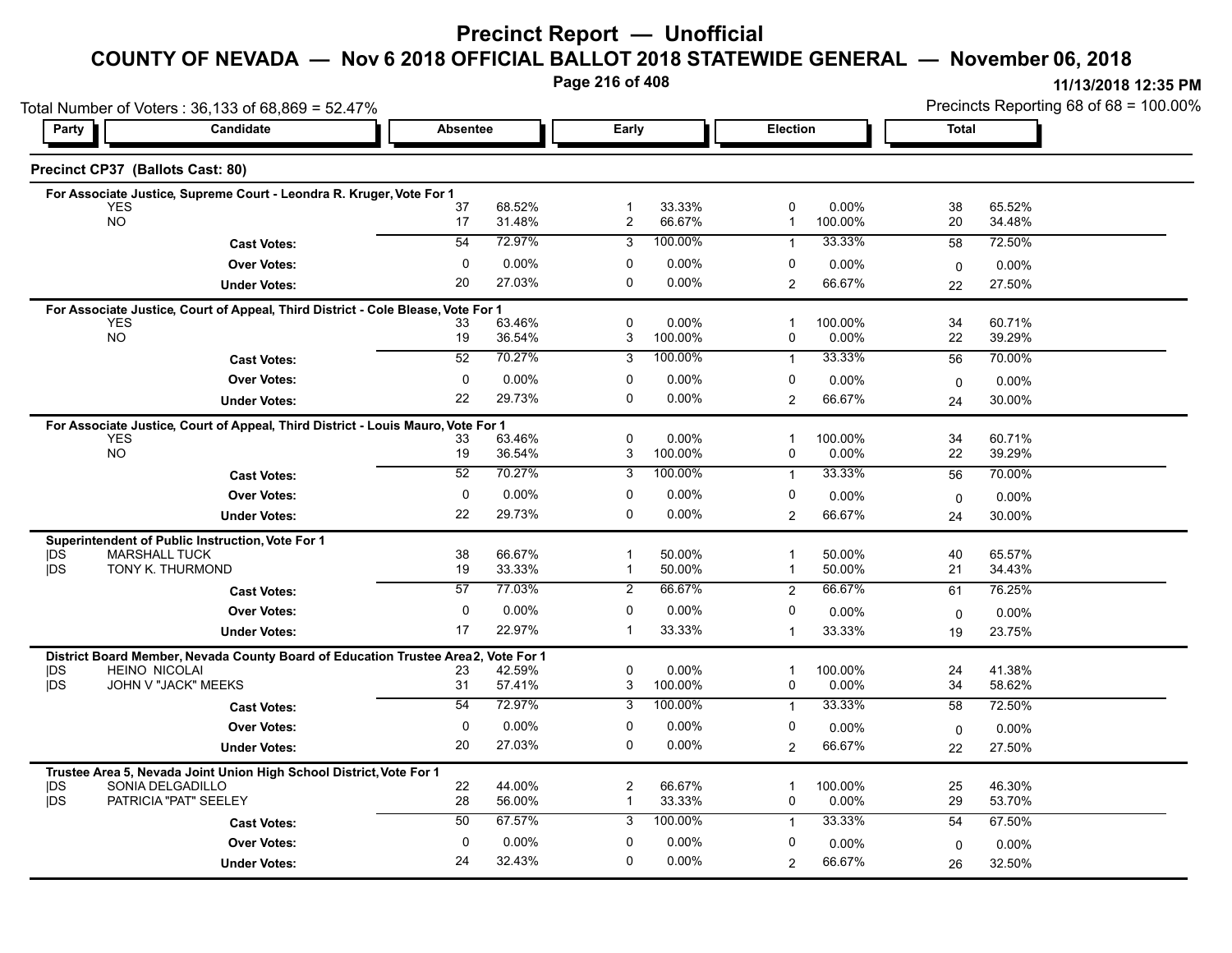**Page 217 of 408**

**11/13/2018 12:35 PM**

|                                         | Total Number of Voters: 36,133 of 68,869 = 52.47%            |                 |                  |                                |                  |                                         |                     | Precincts Reporting 68 of 68 = 100.00% |                  |  |
|-----------------------------------------|--------------------------------------------------------------|-----------------|------------------|--------------------------------|------------------|-----------------------------------------|---------------------|----------------------------------------|------------------|--|
| Party                                   | Candidate                                                    | <b>Absentee</b> |                  | Early                          |                  | Election                                |                     | <b>Total</b>                           |                  |  |
| Precinct CP37 (Ballots Cast: 80)        |                                                              |                 |                  |                                |                  |                                         |                     |                                        |                  |  |
|                                         | Sheriff-Coroner-Public Administrator, Vote For 1             |                 |                  |                                |                  |                                         |                     |                                        |                  |  |
| DS<br><b>IDS</b>                        | SHANNAN MOON<br><b>BILL SMETHERS</b>                         | 31<br>38        | 44.93%<br>55.07% | $\mathbf 1$<br>$\overline{2}$  | 33.33%<br>66.67% | 2<br>$\mathbf{1}$                       | 66.67%<br>33.33%    | 34<br>41                               | 45.33%<br>54.67% |  |
|                                         | <b>Cast Votes:</b>                                           | 69              | 93.24%           | 3                              | 100.00%          | 3                                       | 100.00%             | 75                                     | 93.75%           |  |
|                                         | <b>Over Votes:</b>                                           | 0               | 0.00%            | 0                              | $0.00\%$         | 0                                       | 0.00%               | $\mathbf 0$                            | 0.00%            |  |
|                                         | <b>Under Votes:</b>                                          | 5               | 6.76%            | 0                              | 0.00%            | 0                                       | $0.00\%$            | 5                                      | 6.25%            |  |
|                                         | Director, Nevada Irrigation District Division II, Vote For 1 |                 |                  |                                |                  |                                         |                     |                                        |                  |  |
| <b>IDS</b><br><b>jDS</b>                | <b>BRUCE HERRING</b><br><b>CHRIS BIERWAGEN</b>               | 13<br>60        | 17.81%<br>82.19% | $\mathbf{1}$<br>$\overline{2}$ | 33.33%<br>66.67% | 0<br>3                                  | $0.00\%$<br>100.00% | 14<br>65                               | 17.72%<br>82.28% |  |
|                                         | <b>Cast Votes:</b>                                           | $\overline{73}$ | 98.65%           | 3                              | 100.00%          | 3                                       | 100.00%             | 79                                     | 98.75%           |  |
|                                         | <b>Over Votes:</b>                                           | 0               | $0.00\%$         | 0                              | 0.00%            | 0                                       | $0.00\%$            |                                        |                  |  |
|                                         | <b>Under Votes:</b>                                          | $\mathbf{1}$    | 1.35%            | 0                              | 0.00%            | $\Omega$                                | $0.00\%$            | $\mathbf 0$<br>$\overline{1}$          | 0.00%<br>1.25%   |  |
|                                         |                                                              |                 |                  |                                |                  |                                         |                     |                                        |                  |  |
| Proposition 1, Vote For 1<br><b>YES</b> |                                                              | 30              | 40.54%           | $\mathbf{1}$                   | 33.33%           | $\mathbf 0$                             | $0.00\%$            | 31                                     | 39.24%           |  |
| <b>NO</b>                               |                                                              | 44              | 59.46%           | 2                              | 66.67%           | 2                                       | 100.00%             | 48                                     | 60.76%           |  |
|                                         | <b>Cast Votes:</b>                                           | $\overline{74}$ | 100.00%          | 3                              | 100.00%          | 2                                       | 66.67%              | 79                                     | 98.75%           |  |
|                                         | <b>Over Votes:</b>                                           | $\mathbf 0$     | 0.00%            | 0                              | 0.00%            | 0                                       | 0.00%               | $\mathbf 0$                            | 0.00%            |  |
|                                         | <b>Under Votes:</b>                                          | $\mathbf 0$     | 0.00%            | 0                              | 0.00%            | $\mathbf{1}$                            | 33.33%              | $\overline{1}$                         | 1.25%            |  |
| Proposition 2, Vote For 1               |                                                              |                 |                  |                                |                  |                                         |                     |                                        |                  |  |
| YES<br><b>NO</b>                        |                                                              | 45<br>28        | 61.64%<br>38.36% | 0<br>3                         | 0.00%<br>100.00% | $\overline{\mathbf{c}}$<br>$\mathbf{1}$ | 66.67%<br>33.33%    | 47<br>32                               | 59.49%<br>40.51% |  |
|                                         | <b>Cast Votes:</b>                                           | $\overline{73}$ | 98.65%           | 3                              | 100.00%          | 3                                       | 100.00%             | 79                                     | 98.75%           |  |
|                                         | <b>Over Votes:</b>                                           | $\mathbf 0$     | 0.00%            | 0                              | 0.00%            | 0                                       | $0.00\%$            |                                        |                  |  |
|                                         | <b>Under Votes:</b>                                          | $\mathbf{1}$    | 1.35%            | 0                              | 0.00%            | $\mathbf 0$                             | 0.00%               | $\mathbf 0$<br>$\overline{1}$          | 0.00%<br>1.25%   |  |
| Proposition 3, Vote For 1               |                                                              |                 |                  |                                |                  |                                         |                     |                                        |                  |  |
| <b>YES</b>                              |                                                              | 29              | 39.19%           | 0                              | 0.00%            | 1                                       | 33.33%              | 30                                     | 37.50%           |  |
| <b>NO</b>                               |                                                              | 45              | 60.81%           | 3                              | 100.00%          | $\overline{c}$                          | 66.67%              | 50                                     | 62.50%           |  |
|                                         | <b>Cast Votes:</b>                                           | 74              | 100.00%          | 3                              | 100.00%          | 3                                       | 100.00%             | 80                                     | 100.00%          |  |
|                                         | <b>Over Votes:</b>                                           | 0               | $0.00\%$         | 0                              | 0.00%            | 0                                       | 0.00%               | $\mathbf 0$                            | 0.00%            |  |
|                                         | <b>Under Votes:</b>                                          | $\mathbf 0$     | 0.00%            | 0                              | 0.00%            | $\Omega$                                | $0.00\%$            | $\mathbf{0}$                           | 0.00%            |  |
| Proposition 4, Vote For 1               |                                                              |                 |                  |                                |                  |                                         |                     |                                        |                  |  |
| <b>YES</b><br><b>NO</b>                 |                                                              | 29<br>45        | 39.19%<br>60.81% | -1<br>2                        | 33.33%<br>66.67% | $\overline{c}$<br>$\mathbf 1$           | 66.67%<br>33.33%    | 32<br>48                               | 40.00%<br>60.00% |  |
|                                         | <b>Cast Votes:</b>                                           | 74              | 100.00%          | 3                              | 100.00%          | 3                                       | 100.00%             | 80                                     | 100.00%          |  |
|                                         |                                                              |                 |                  |                                |                  |                                         |                     |                                        |                  |  |

0.00% 0

0 0.00%

0.00% 0

0

0.00%

 $0$  0.00%  $0$  0.00%  $0$  0.00%  $0$  0.00%  $0$  0.00%

0.00% 0

0 0.00%

0.00% 0.00%

**Under Votes: Over Votes:** 0.00%

0 0.00%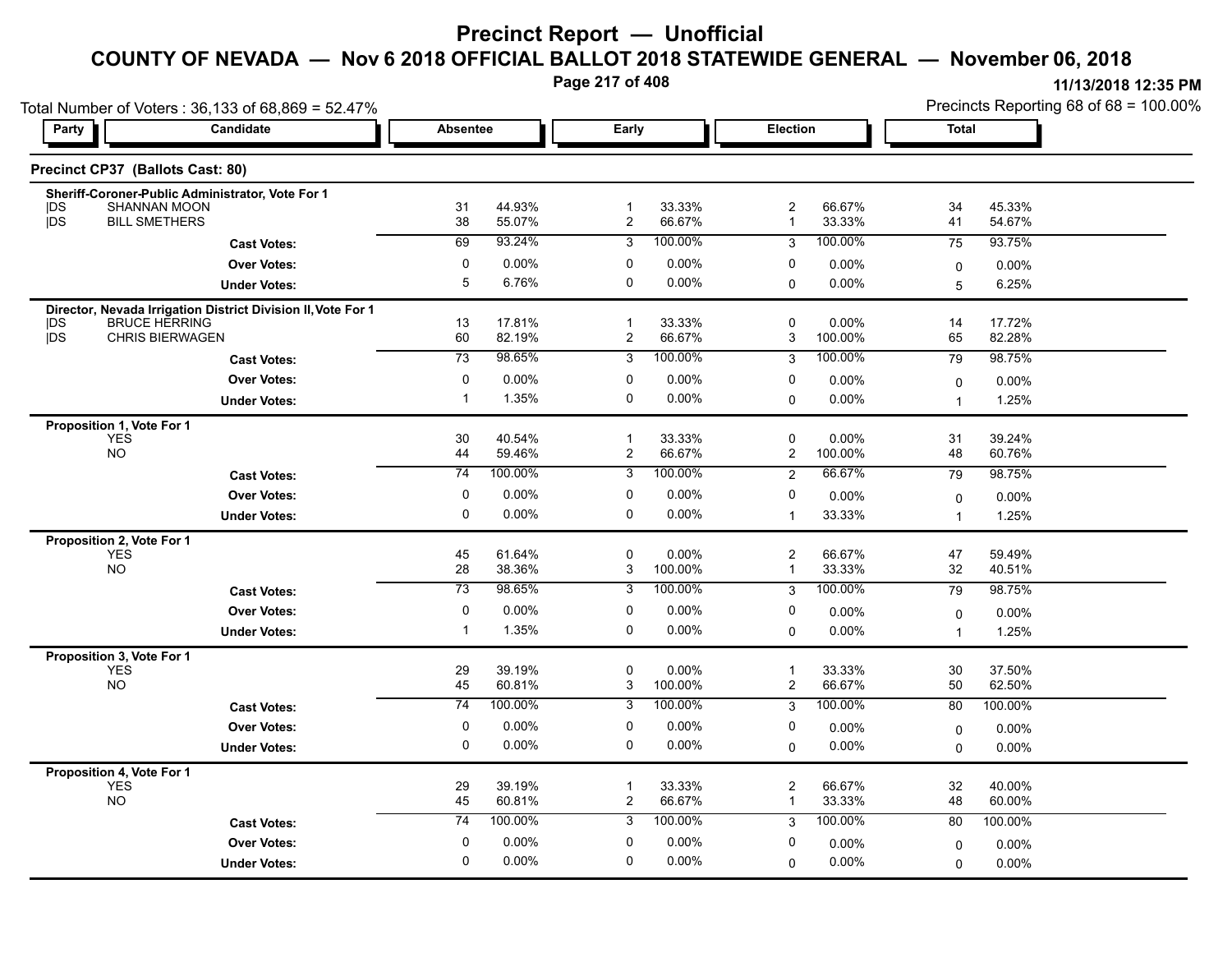**Page 218 of 408**

|                                          | Total Number of Voters: 36,133 of 68,869 = 52.47% |                       |                  |                     |                    |                                |                      | Precincts Reporting 68 of 68 = 100.00% |                   |  |
|------------------------------------------|---------------------------------------------------|-----------------------|------------------|---------------------|--------------------|--------------------------------|----------------------|----------------------------------------|-------------------|--|
| Party                                    | Candidate                                         | <b>Absentee</b>       |                  | Early               |                    | Election                       |                      | Total                                  |                   |  |
| Precinct CP37 (Ballots Cast: 80)         |                                                   |                       |                  |                     |                    |                                |                      |                                        |                   |  |
| Proposition 5, Vote For 1                |                                                   |                       |                  |                     |                    |                                |                      |                                        |                   |  |
| <b>YES</b><br><b>NO</b>                  |                                                   | 32<br>38              | 45.71%<br>54.29% | $\overline{c}$<br>1 | 66.67%<br>33.33%   | $\mathbf{1}$<br>$\overline{c}$ | 33.33%<br>66.67%     | 35<br>41                               | 46.05%<br>53.95%  |  |
|                                          | <b>Cast Votes:</b>                                | $\overline{70}$       | 94.59%           | 3                   | 100.00%            | 3                              | 100.00%              | 76                                     | 95.00%            |  |
|                                          | <b>Over Votes:</b>                                | 0                     | 0.00%            | 0                   | 0.00%              | 0                              | $0.00\%$             | 0                                      | 0.00%             |  |
|                                          | <b>Under Votes:</b>                               | $\overline{4}$        | 5.41%            | $\mathbf 0$         | 0.00%              | 0                              | 0.00%                | $\overline{\mathbf{4}}$                | 5.00%             |  |
| Proposition 6, Vote For 1                |                                                   |                       |                  |                     |                    |                                |                      |                                        |                   |  |
| <b>YES</b><br><b>NO</b>                  |                                                   | 39<br>35              | 52.70%<br>47.30% | $\overline{2}$<br>1 | 66.67%<br>33.33%   | $\mathbf{1}$<br>2              | 33.33%<br>66.67%     | 42<br>38                               | 52.50%<br>47.50%  |  |
|                                          | <b>Cast Votes:</b>                                | 74                    | 100.00%          | 3                   | 100.00%            | 3                              | 100.00%              | 80                                     | 100.00%           |  |
|                                          | <b>Over Votes:</b>                                | 0                     | 0.00%            | 0                   | 0.00%              | 0                              | 0.00%                | 0                                      | 0.00%             |  |
|                                          | <b>Under Votes:</b>                               | $\mathbf 0$           | 0.00%            | $\mathbf 0$         | 0.00%              | $\Omega$                       | 0.00%                | 0                                      | 0.00%             |  |
| Proposition 7, Vote For 1                |                                                   |                       |                  |                     |                    |                                |                      |                                        |                   |  |
| <b>YES</b>                               |                                                   | 33                    | 45.21%           | $\mathbf 1$         | 50.00%             | $\mathbf{1}$                   | 33.33%               | 35                                     | 44.87%            |  |
| <b>NO</b>                                |                                                   | 40                    | 54.79%           | -1                  | 50.00%             | $\overline{c}$                 | 66.67%               | 43                                     | 55.13%            |  |
|                                          | <b>Cast Votes:</b>                                | 73                    | 98.65%           | $\overline{2}$      | 66.67%             | 3                              | 100.00%              | 78                                     | 97.50%            |  |
|                                          | <b>Over Votes:</b>                                | 0                     | 0.00%            | $\mathbf 1$         | 33.33%             | 0                              | 0.00%                | $\overline{\mathbf{1}}$                | 1.25%             |  |
|                                          | <b>Under Votes:</b>                               | -1                    | 1.35%            | $\pmb{0}$           | 0.00%              | 0                              | $0.00\%$             | $\overline{1}$                         | 1.25%             |  |
| Proposition 8, Vote For 1<br><b>YES</b>  |                                                   | 23                    | 31.51%           | 0                   | 0.00%              | 0                              | 0.00%                | 23                                     | 29.49%            |  |
| <b>NO</b>                                |                                                   | 50                    | 68.49%           | $\overline{c}$      | 100.00%            | 3                              | 100.00%              | 55                                     | 70.51%            |  |
|                                          | <b>Cast Votes:</b>                                | 73                    | 98.65%           | $\overline{2}$      | 66.67%             | 3                              | 100.00%              | 78                                     | 97.50%            |  |
|                                          | <b>Over Votes:</b>                                | 0                     | 0.00%            | 0                   | 0.00%              | 0                              | $0.00\%$             | 0                                      | $0.00\%$          |  |
|                                          | <b>Under Votes:</b>                               | $\mathbf 1$           | 1.35%            | -1                  | 33.33%             | 0                              | 0.00%                | $\overline{2}$                         | 2.50%             |  |
| Proposition 10, Vote For 1               |                                                   |                       |                  |                     |                    |                                |                      |                                        |                   |  |
| <b>YES</b><br><b>NO</b>                  |                                                   | 22                    | 30.14%           | 0                   | 0.00%              | $\overline{1}$                 | 33.33%               | 23                                     | 29.11%            |  |
|                                          |                                                   | 51<br>$\overline{73}$ | 69.86%<br>98.65% | 3<br>3              | 100.00%<br>100.00% | 2<br>3                         | 66.67%<br>100.00%    | 56<br>79                               | 70.89%<br>98.75%  |  |
|                                          | <b>Cast Votes:</b><br><b>Over Votes:</b>          | $\mathbf 0$           |                  | 0                   | 0.00%              | 0                              |                      |                                        |                   |  |
|                                          | <b>Under Votes:</b>                               | -1                    | 0.00%<br>1.35%   | 0                   | 0.00%              | $\mathbf 0$                    | $0.00\%$<br>$0.00\%$ | 0<br>$\overline{1}$                    | $0.00\%$<br>1.25% |  |
|                                          |                                                   |                       |                  |                     |                    |                                |                      |                                        |                   |  |
| Proposition 11, Vote For 1<br><b>YES</b> |                                                   | 59                    | 83.10%           | $\overline{c}$      | 66.67%             | 0                              | $0.00\%$             | 61                                     | 79.22%            |  |
| <b>NO</b>                                |                                                   | 12                    | 16.90%           | $\mathbf{1}$        | 33.33%             | 3                              | 100.00%              | 16                                     | 20.78%            |  |
|                                          | <b>Cast Votes:</b>                                | 71                    | 95.95%           | 3                   | 100.00%            | 3                              | 100.00%              | 77                                     | 96.25%            |  |
|                                          | <b>Over Votes:</b>                                | 0                     | 0.00%            | 0                   | 0.00%              | 0                              | $0.00\%$             | $\mathbf 0$                            | $0.00\%$          |  |
|                                          | <b>Under Votes:</b>                               | 3                     | 4.05%            | 0                   | 0.00%              | $\mathbf{0}$                   | $0.00\%$             | 3                                      | 3.75%             |  |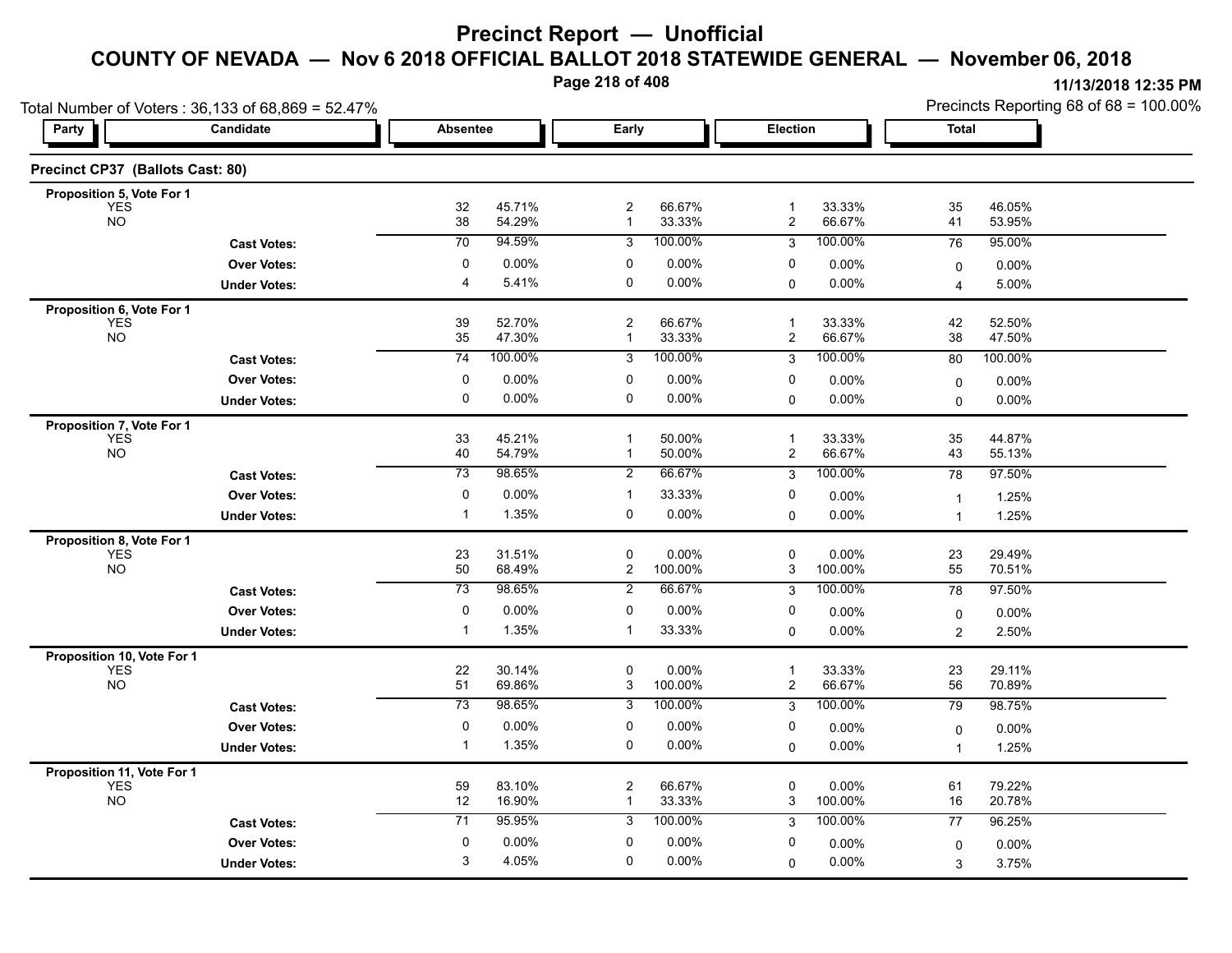**Page 219 of 408**

|                                                                                                           |          | $\cdot$ $\cdot$ |          |          |          |              |          | 111191201012.00111 |  |  |  |  |  |
|-----------------------------------------------------------------------------------------------------------|----------|-----------------|----------|----------|----------|--------------|----------|--------------------|--|--|--|--|--|
| Precincts Reporting 68 of 68 = 100.00%<br>Total Number of Voters: $36,133$ of $68,869 = 52.47\%$<br>Party |          |                 |          |          |          |              |          |                    |  |  |  |  |  |
|                                                                                                           |          |                 |          |          |          |              |          |                    |  |  |  |  |  |
|                                                                                                           |          |                 |          |          |          |              |          |                    |  |  |  |  |  |
|                                                                                                           |          |                 |          |          |          |              |          |                    |  |  |  |  |  |
| 35                                                                                                        | 47.95%   |                 | 33.33%   | 2        | 66.67%   | 38           | 48.10%   |                    |  |  |  |  |  |
| 38                                                                                                        | 52.05%   | 2               | 66.67%   |          | 33.33%   | 41           | 51.90%   |                    |  |  |  |  |  |
| 73                                                                                                        | 98.65%   | 3               | 100.00%  | 3        | 100.00%  | 79           | 98.75%   |                    |  |  |  |  |  |
| 0                                                                                                         | $0.00\%$ | 0               | $0.00\%$ | $\Omega$ | $0.00\%$ | $\mathbf{0}$ | $0.00\%$ |                    |  |  |  |  |  |
|                                                                                                           | 1.35%    | 0               | $0.00\%$ | $\Omega$ | $0.00\%$ |              | 1.25%    |                    |  |  |  |  |  |
|                                                                                                           |          |                 |          |          |          |              |          |                    |  |  |  |  |  |
| 45                                                                                                        | 63.38%   | $\overline{2}$  | 66.67%   | 2        | 66.67%   | 49           | 63.64%   |                    |  |  |  |  |  |
| 26                                                                                                        | 36.62%   |                 | 33.33%   |          | 33.33%   | 28           | 36.36%   |                    |  |  |  |  |  |
| 71                                                                                                        | 95.95%   | 3               | 100.00%  | 3        | 100.00%  | 77           | 96.25%   |                    |  |  |  |  |  |
| 0                                                                                                         | $0.00\%$ | 0               | $0.00\%$ | $\Omega$ | $0.00\%$ | 0            | $0.00\%$ |                    |  |  |  |  |  |
| 3                                                                                                         | 4.05%    | 0               | 0.00%    | $\Omega$ | $0.00\%$ | 3            | 3.75%    |                    |  |  |  |  |  |
|                                                                                                           |          | Absentee        |          | Early    |          | Election     |          | <b>Total</b>       |  |  |  |  |  |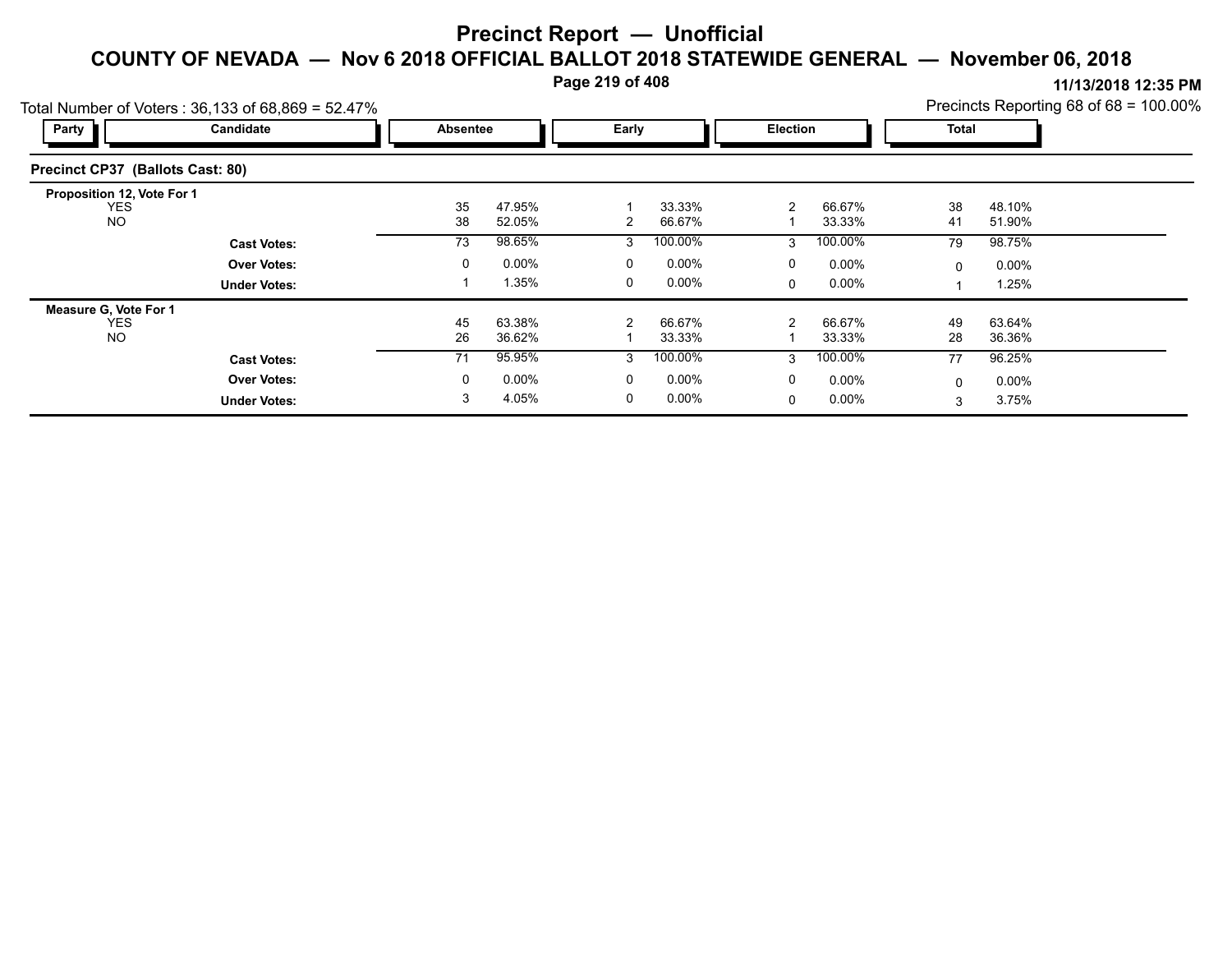**Page 220 of 408**

|                                                                                                                    | Total Number of Voters: 36,133 of 68,869 = 52.47% |                 |                  |                              |                  |                |                  | Precincts Reporting 68 of 68 = 100.00% |                  |  |
|--------------------------------------------------------------------------------------------------------------------|---------------------------------------------------|-----------------|------------------|------------------------------|------------------|----------------|------------------|----------------------------------------|------------------|--|
| <b>Party</b>                                                                                                       | Candidate                                         | <b>Absentee</b> |                  | Early                        |                  | Election       |                  | <b>Total</b>                           |                  |  |
| Precinct CP38 (Ballots Cast: 341)                                                                                  |                                                   |                 |                  |                              |                  |                |                  |                                        |                  |  |
| Governor, Vote For 1<br><b>REP</b><br>JOHN H. COX<br><b>DEM</b><br><b>GAVIN NEWSOM</b>                             |                                                   | 150<br>152      | 49.67%<br>50.33% | 4<br>3                       | 57.14%<br>42.86% | 10<br>8        | 55.56%<br>44.44% | 164<br>163                             | 50.15%<br>49.85% |  |
|                                                                                                                    | <b>Cast Votes:</b>                                | 302             | 95.87%           | $\overline{7}$               | 100.00%          | 18             | 94.74%           | 327                                    | 95.89%           |  |
|                                                                                                                    | <b>Over Votes:</b>                                | 0               | 0.00%            | 0                            | 0.00%            | 0              | 0.00%            | $\mathbf 0$                            | 0.00%            |  |
|                                                                                                                    | <b>Under Votes:</b>                               | 13              | 4.13%            | $\mathbf 0$                  | $0.00\%$         | $\mathbf{1}$   | 5.26%            | 14                                     | 4.11%            |  |
| Lieutenant Governor, Vote For 1<br>ED HERNANDEZ<br><b>DEM</b><br><b>DEM</b>                                        | ELENI KOUNALAKIS                                  | 70<br>150       | 31.82%<br>68.18% | $\overline{2}$<br>3          | 40.00%<br>60.00% | 5<br>10        | 33.33%<br>66.67% | 77<br>163                              | 32.08%<br>67.92% |  |
|                                                                                                                    | <b>Cast Votes:</b>                                | 220             | 69.84%           | $\overline{5}$               | 71.43%           | 15             | 78.95%           | 240                                    | 70.38%           |  |
|                                                                                                                    | <b>Over Votes:</b>                                | 0               | 0.00%            | 0                            | 0.00%            | 0              | 0.00%            | $\mathbf 0$                            | 0.00%            |  |
|                                                                                                                    | <b>Under Votes:</b>                               | 95              | 30.16%           | 2                            | 28.57%           | $\overline{4}$ | 21.05%           | 101                                    | 29.62%           |  |
| Secretary of State, Vote For 1<br><b>DEM</b><br><b>ALEX PADILLA</b><br><b>REP</b><br><b>MARK P. MEUSER</b>         |                                                   | 162<br>149      | 52.09%<br>47.91% | $\overline{4}$<br>3          | 57.14%<br>42.86% | 8<br>10        | 44.44%<br>55.56% | 174<br>162                             | 51.79%<br>48.21% |  |
|                                                                                                                    | <b>Cast Votes:</b>                                | 311             | 98.73%           | $\overline{7}$               | 100.00%          | 18             | 94.74%           | 336                                    | 98.53%           |  |
|                                                                                                                    | <b>Over Votes:</b>                                | 0               | 0.00%            | 0                            | $0.00\%$         | 0              | 0.00%            | 0                                      | 0.00%            |  |
|                                                                                                                    | <b>Under Votes:</b>                               | 4               | 1.27%            | 0                            | 0.00%            | $\mathbf{1}$   | 5.26%            | 5                                      | 1.47%            |  |
| Controller, Vote For 1<br><b>REP</b><br><b>DEM</b><br>BETTY T. YEE                                                 | KONSTANTINOS RODITIS                              | 143<br>166      | 46.28%<br>53.72% | 4<br>3                       | 57.14%<br>42.86% | 10<br>9        | 52.63%<br>47.37% | 157<br>178                             | 46.87%<br>53.13% |  |
|                                                                                                                    | <b>Cast Votes:</b>                                | 309             | 98.10%           | $\overline{7}$               | 100.00%          | 19             | 100.00%          | 335                                    | 98.24%           |  |
|                                                                                                                    | <b>Over Votes:</b>                                | 0               | 0.00%            | 0                            | 0.00%            | 0              | 0.00%            | 0                                      | $0.00\%$         |  |
|                                                                                                                    | <b>Under Votes:</b>                               | 6               | 1.90%            | 0                            | 0.00%            | 0              | 0.00%            | 6                                      | 1.76%            |  |
| Treasurer, Vote For 1<br><b>REP</b><br><b>GREG CONLON</b><br><b>DEM</b><br><b>FIONA MA</b>                         |                                                   | 149<br>161      | 48.06%<br>51.94% | $\overline{4}$<br>$\sqrt{3}$ | 57.14%<br>42.86% | 9<br>10        | 47.37%<br>52.63% | 162<br>174                             | 48.21%<br>51.79% |  |
|                                                                                                                    | <b>Cast Votes:</b>                                | 310             | 98.41%           | $\overline{7}$               | 100.00%          | 19             | 100.00%          | 336                                    | 98.53%           |  |
|                                                                                                                    | <b>Over Votes:</b>                                | $\pmb{0}$       | 0.00%            | $\mathbf 0$                  | 0.00%            | 0              | 0.00%            | 0                                      | $0.00\%$         |  |
|                                                                                                                    | <b>Under Votes:</b>                               | 5               | 1.59%            | 0                            | $0.00\%$         | 0              | 0.00%            | 5                                      | 1.47%            |  |
| <b>Attorney General, Vote For 1</b><br><b>REP</b><br><b>STEVEN C BAILEY</b><br><b>DEM</b><br><b>XAVIER BECERRA</b> |                                                   | 151<br>160      | 48.55%<br>51.45% | 4<br>3                       | 57.14%<br>42.86% | 10<br>8        | 55.56%<br>44.44% | 165<br>171                             | 49.11%<br>50.89% |  |
|                                                                                                                    | <b>Cast Votes:</b>                                | 311             | 98.73%           | $\overline{7}$               | 100.00%          | 18             | 94.74%           | 336                                    | 98.53%           |  |
|                                                                                                                    | <b>Over Votes:</b>                                | $\mathbf 0$     | 0.00%            | $\mathbf 0$                  | 0.00%            | 0              | 0.00%            | 0                                      | $0.00\%$         |  |
|                                                                                                                    | <b>Under Votes:</b>                               | 4               | 1.27%            | $\mathbf 0$                  | $0.00\%$         | $\mathbf{1}$   | 5.26%            | 5                                      | 1.47%            |  |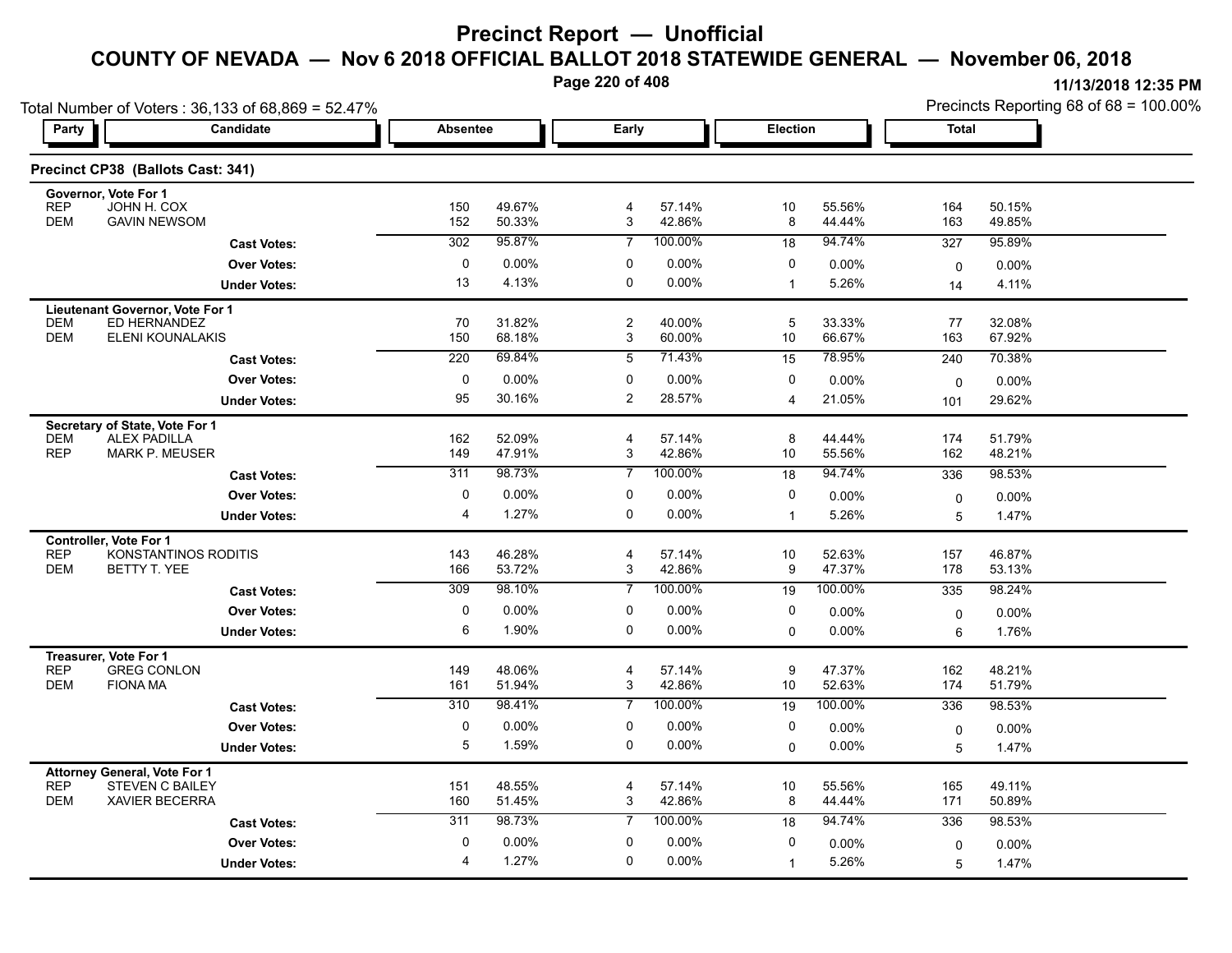**Page 221 of 408**

|                          | Total Number of Voters: 36,133 of 68,869 = 52.47%                                            |                 |                  |                     |                  |                      |                    | Precincts Reporting 68 of 68 = 100.00% |                  |  |
|--------------------------|----------------------------------------------------------------------------------------------|-----------------|------------------|---------------------|------------------|----------------------|--------------------|----------------------------------------|------------------|--|
| Party                    | Candidate                                                                                    | <b>Absentee</b> |                  | Early               |                  | <b>Election</b>      |                    | Total                                  |                  |  |
|                          | Precinct CP38 (Ballots Cast: 341)                                                            |                 |                  |                     |                  |                      |                    |                                        |                  |  |
|                          | Insurance Commissioner, Vote For 1                                                           |                 |                  |                     |                  |                      |                    |                                        |                  |  |
| <b>DEM</b>               | RICARDO LARA<br><b>STEVE POIZNER</b>                                                         | 121<br>171      | 41.44%<br>58.56% | 4<br>$\overline{c}$ | 66.67%<br>33.33% | $\overline{7}$<br>10 | 41.18%<br>58.82%   | 132<br>183                             | 41.90%<br>58.10% |  |
|                          | <b>Cast Votes:</b>                                                                           | 292             | 92.70%           | 6                   | 85.71%           | 17                   | 89.47%             | 315                                    | 92.38%           |  |
|                          | <b>Over Votes:</b>                                                                           | $\mathbf 0$     | 0.00%            | 0                   | 0.00%            | 0                    | 0.00%              | 0                                      | 0.00%            |  |
|                          | <b>Under Votes:</b>                                                                          | 23              | 7.30%            | -1                  | 14.29%           | $\overline{2}$       | 10.53%             | 26                                     | 7.62%            |  |
|                          | Member, State Board of Equalization District 1, Vote For 1                                   |                 |                  |                     |                  |                      |                    |                                        |                  |  |
| <b>DEM</b>               | <b>TOM HALLINAN</b>                                                                          | 144             | 47.06%           | $\overline{4}$      | 57.14%           | 10                   | 55.56%             | 158                                    | 47.73%           |  |
| <b>REP</b>               | <b>TED GAINES</b>                                                                            | 162             | 52.94%           | 3                   | 42.86%           | 8                    | 44.44%             | 173                                    | 52.27%           |  |
|                          | <b>Cast Votes:</b>                                                                           | 306             | 97.14%           | $\overline{7}$      | 100.00%          | 18                   | 94.74%             | 331                                    | 97.07%           |  |
|                          | <b>Over Votes:</b>                                                                           | 0               | 0.00%            | 0                   | 0.00%            | 0                    | $0.00\%$           | $\mathbf 0$                            | 0.00%            |  |
|                          | <b>Under Votes:</b>                                                                          | 9               | 2.86%            | 0                   | 0.00%            | $\mathbf{1}$         | 5.26%              | 10                                     | 2.93%            |  |
|                          | United States Senate, Vote For 1                                                             |                 |                  |                     |                  |                      |                    |                                        |                  |  |
| <b>DEM</b><br><b>DEM</b> | <b>DIANNE FEINSTEIN</b><br><b>KEVIN DE LEON</b>                                              | 134<br>106      | 55.83%<br>44.17% | 3<br>3              | 50.00%<br>50.00% | 4<br>10              | 28.57%<br>71.43%   | 141<br>119                             | 54.23%<br>45.77% |  |
|                          |                                                                                              | 240             | 76.19%           | 6                   | 85.71%           | 14                   | 73.68%             | 260                                    | 76.25%           |  |
|                          | <b>Cast Votes:</b><br><b>Over Votes:</b>                                                     | 0               | 0.00%            | $\mathbf 0$         | 0.00%            | 0                    |                    |                                        |                  |  |
|                          |                                                                                              | 75              | 23.81%           | $\mathbf{1}$        | 14.29%           | 5                    | $0.00\%$<br>26.32% | 0                                      | 0.00%            |  |
|                          | <b>Under Votes:</b>                                                                          |                 |                  |                     |                  |                      |                    | 81                                     | 23.75%           |  |
| <b>REP</b>               | House of Representatives of the United States District 1, Vote For 1<br><b>DOUG LA MALFA</b> | 151             | 47.94%           | 4                   | 57.14%           | 9                    | 50.00%             | 164                                    | 48.24%           |  |
| <b>DEM</b>               | <b>AUDREY DENNEY</b>                                                                         | 164             | 52.06%           | 3                   | 42.86%           | 9                    | 50.00%             | 176                                    | 51.76%           |  |
|                          | <b>Cast Votes:</b>                                                                           | 315             | 100.00%          | $\overline{7}$      | 100.00%          | 18                   | 94.74%             | 340                                    | 99.71%           |  |
|                          | <b>Over Votes:</b>                                                                           | $\mathbf 0$     | $0.00\%$         | 0                   | $0.00\%$         | 0                    | 0.00%              | 0                                      | 0.00%            |  |
|                          | <b>Under Votes:</b>                                                                          | 0               | 0.00%            | 0                   | 0.00%            | $\mathbf{1}$         | 5.26%              | $\overline{1}$                         | 0.29%            |  |
|                          | State Assembly District 1, Vote For 1                                                        |                 |                  |                     |                  |                      |                    |                                        |                  |  |
| <b>REP</b>               | <b>BRIAN DAHLE</b>                                                                           | 160             | 52.46%           | 4                   | 57.14%           | 10                   | 55.56%             | 174                                    | 52.73%           |  |
| <b>DEM</b>               | <b>CALEEN SISK</b>                                                                           | 145             | 47.54%           | 3                   | 42.86%           | 8                    | 44.44%             | 156                                    | 47.27%           |  |
|                          | <b>Cast Votes:</b>                                                                           | 305             | 96.83%           | 7                   | 100.00%          | 18                   | 94.74%             | 330                                    | 96.77%           |  |
|                          | <b>Over Votes:</b>                                                                           | 0               | 0.00%            | 0                   | 0.00%            | 0                    | 0.00%              | 0                                      | 0.00%            |  |
|                          | <b>Under Votes:</b>                                                                          | 10              | 3.17%            | 0                   | $0.00\%$         | $\mathbf{1}$         | 5.26%              | 11                                     | 3.23%            |  |
|                          | For Associate Justice, Supreme Court - Carol A. Corrigan, Vote For 1                         |                 |                  |                     |                  |                      |                    |                                        |                  |  |
|                          | <b>YES</b><br><b>NO</b>                                                                      | 159<br>65       | 70.98%<br>29.02% | $\overline{5}$<br>0 | 100.00%<br>0.00% | 10                   | 71.43%             | 174<br>69                              | 71.60%<br>28.40% |  |
|                          |                                                                                              | 224             | 71.11%           | 5                   | 71.43%           | 4                    | 28.57%<br>73.68%   |                                        |                  |  |
|                          | <b>Cast Votes:</b>                                                                           |                 |                  |                     |                  | 14                   |                    | 243                                    | 71.26%           |  |
|                          | <b>Over Votes:</b>                                                                           | $\Omega$        | $0.00\%$         | $\mathbf{0}$        | $0.00\%$         | 0                    | 0.00%              | 0                                      | 0.00%            |  |
|                          | <b>Under Votes:</b>                                                                          | 91              | 28.89%           | $\overline{2}$      | 28.57%           | 5                    | 26.32%             | 98                                     | 28.74%           |  |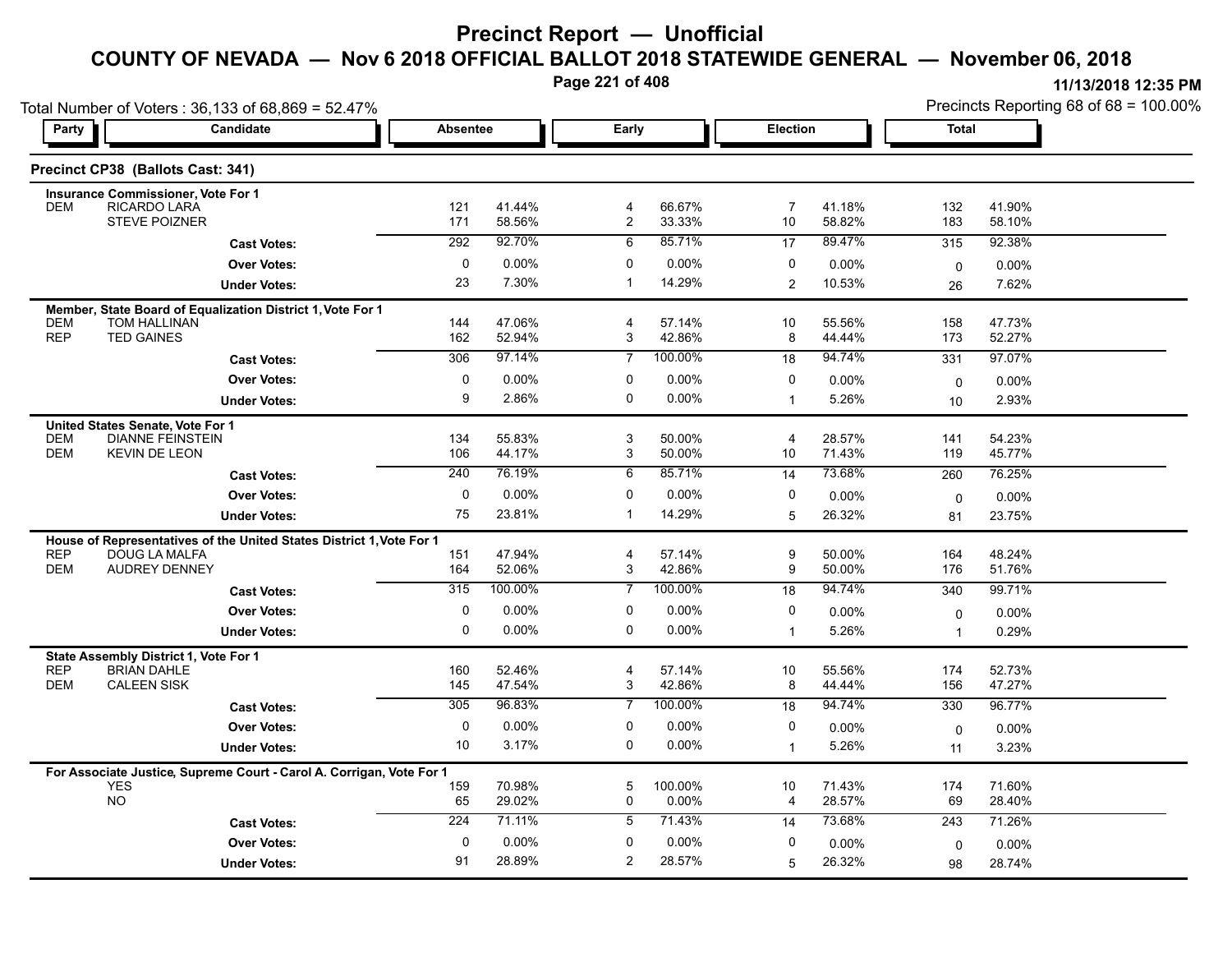# **Precinct Report — Unofficial**

### **COUNTY OF NEVADA — Nov 6 2018 OFFICIAL BALLOT 2018 STATEWIDE GENERAL — November 06, 2018**

**Page 222 of 408**

|                          | Total Number of Voters: 36,133 of 68,869 = 52.47%                                |                  |                    |                               |                  |                     |                  | Precincts Reporting 68 of 68 = 100.00% |                  |  |
|--------------------------|----------------------------------------------------------------------------------|------------------|--------------------|-------------------------------|------------------|---------------------|------------------|----------------------------------------|------------------|--|
| Party                    | <b>Candidate</b>                                                                 | <b>Absentee</b>  | Election<br>Early  |                               |                  | <b>Total</b>        |                  |                                        |                  |  |
|                          | Precinct CP38 (Ballots Cast: 341)                                                |                  |                    |                               |                  |                     |                  |                                        |                  |  |
|                          | For Associate Justice, Supreme Court - Leondra R. Kruger, Vote For 1             |                  |                    |                               |                  |                     |                  |                                        |                  |  |
|                          | <b>YES</b><br><b>NO</b>                                                          | 149              | 69.95%<br>30.05%   | $\overline{4}$<br>$\mathbf 1$ | 80.00%<br>20.00% | 7<br>7              | 50.00%<br>50.00% | 160<br>72                              | 68.97%<br>31.03% |  |
|                          |                                                                                  | 64<br>213        | 67.62%             | 5                             | 71.43%           |                     | 73.68%           |                                        |                  |  |
|                          | <b>Cast Votes:</b>                                                               |                  |                    |                               |                  | 14                  |                  | 232                                    | 68.04%           |  |
|                          | <b>Over Votes:</b>                                                               | $\mathbf 1$      | 0.32%              | 0                             | 0.00%            | 0                   | 0.00%            | $\overline{1}$                         | 0.29%            |  |
|                          | <b>Under Votes:</b>                                                              | 101              | 32.06%             | 2                             | 28.57%           | 5                   | 26.32%           | 108                                    | 31.67%           |  |
|                          | For Associate Justice, Court of Appeal, Third District - Cole Blease, Vote For 1 |                  |                    |                               |                  |                     |                  |                                        |                  |  |
|                          | <b>YES</b><br><b>NO</b>                                                          | 137<br>66        | 67.49%<br>32.51%   | 3<br>1                        | 75.00%<br>25.00% | $\overline{7}$<br>7 | 50.00%<br>50.00% | 147<br>74                              | 66.52%<br>33.48% |  |
|                          | <b>Cast Votes:</b>                                                               | 203              | 64.44%             | 4                             | 57.14%           | 14                  | 73.68%           | 221                                    | 64.81%           |  |
|                          | <b>Over Votes:</b>                                                               | 0                | 0.00%              | 0                             | 0.00%            | 0                   |                  |                                        |                  |  |
|                          |                                                                                  | 112              | 35.56%             | 3                             | 42.86%           |                     | $0.00\%$         | $\mathbf 0$                            | $0.00\%$         |  |
|                          | <b>Under Votes:</b>                                                              |                  |                    |                               |                  | 5                   | 26.32%           | 120                                    | 35.19%           |  |
|                          | For Associate Justice, Court of Appeal, Third District - Louis Mauro, Vote For 1 |                  |                    |                               |                  |                     |                  |                                        |                  |  |
|                          | <b>YES</b><br>NO                                                                 | 129<br>71        | 64.50%<br>35.50%   | 4<br>0                        | 100.00%<br>0.00% | 10<br>4             | 71.43%<br>28.57% | 143<br>75                              | 65.60%<br>34.40% |  |
|                          | <b>Cast Votes:</b>                                                               | $\overline{200}$ | 63.49%             | 4                             | 57.14%           | 14                  | 73.68%           | 218                                    | 63.93%           |  |
|                          |                                                                                  | 0                |                    | 0                             |                  | 0                   |                  |                                        |                  |  |
|                          | <b>Over Votes:</b>                                                               |                  | $0.00\%$<br>36.51% |                               | 0.00%            |                     | 0.00%            | $\mathbf 0$                            | $0.00\%$         |  |
|                          | <b>Under Votes:</b>                                                              | 115              |                    | 3                             | 42.86%           | 5                   | 26.32%           | 123                                    | 36.07%           |  |
|                          | Superintendent of Public Instruction, Vote For 1                                 |                  |                    |                               |                  |                     |                  |                                        |                  |  |
| <b>IDS</b><br><b>IDS</b> | <b>MARSHALL TUCK</b><br>TONY K. THURMOND                                         | 151<br>110       | 57.85%<br>42.15%   | 3<br>4                        | 42.86%<br>57.14% | $\overline{7}$<br>8 | 46.67%<br>53.33% | 161<br>122                             | 56.89%<br>43.11% |  |
|                          | <b>Cast Votes:</b>                                                               | 261              | 82.86%             | $\overline{7}$                | 100.00%          | 15                  | 78.95%           | 283                                    | 82.99%           |  |
|                          |                                                                                  | $\mathbf 0$      |                    | 0                             | 0.00%            | 0                   |                  |                                        |                  |  |
|                          | <b>Over Votes:</b>                                                               |                  | $0.00\%$           | 0                             |                  |                     | 0.00%            | $\mathbf 0$                            | 0.00%            |  |
|                          | <b>Under Votes:</b>                                                              | 54               | 17.14%             |                               | 0.00%            | 4                   | 21.05%           | 58                                     | 17.01%           |  |
|                          | District Board Member, Nevada County Board of Education Trustee Area2,           |                  | Vote For 1         |                               |                  |                     |                  |                                        |                  |  |
| <b>IDS</b><br><b>IDS</b> | <b>HEINO NICOLAI</b><br>JOHN V "JACK" MEEKS                                      | 114<br>100       | 53.27%<br>46.73%   | -1<br>$\overline{4}$          | 20.00%<br>80.00% | 5<br>9              | 35.71%<br>64.29% | 120<br>113                             | 51.50%<br>48.50% |  |
|                          | <b>Cast Votes:</b>                                                               | 214              | 67.94%             | 5                             | 71.43%           | 14                  | 73.68%           | 233                                    | 68.33%           |  |
|                          | <b>Over Votes:</b>                                                               | $\mathbf 0$      | $0.00\%$           | $\mathbf 0$                   | 0.00%            | 0                   |                  |                                        |                  |  |
|                          |                                                                                  | 101              | 32.06%             | 2                             | 28.57%           |                     | $0.00\%$         | $\mathbf 0$                            | $0.00\%$         |  |
|                          | <b>Under Votes:</b>                                                              |                  |                    |                               |                  | 5                   | 26.32%           | 108                                    | 31.67%           |  |
|                          | Sheriff-Coroner-Public Administrator, Vote For 1                                 |                  |                    |                               |                  |                     |                  |                                        |                  |  |
| DS<br><b>IDS</b>         | <b>SHANNAN MOON</b><br><b>BILL SMETHERS</b>                                      | 168<br>129       | 56.57%<br>43.43%   | 4<br>3                        | 57.14%<br>42.86% | 10<br>8             | 55.56%<br>44.44% | 182<br>140                             | 56.52%<br>43.48% |  |
|                          |                                                                                  | 297              | 94.29%             | $\overline{7}$                | 100.00%          |                     | 94.74%           | 322                                    | 94.43%           |  |
|                          | <b>Cast Votes:</b>                                                               |                  |                    |                               |                  | 18                  |                  |                                        |                  |  |
|                          | <b>Over Votes:</b>                                                               | 0                | $0.00\%$           | 0                             | 0.00%            | 0                   | $0.00\%$         | 0                                      | 0.00%            |  |
|                          | <b>Under Votes:</b>                                                              | 18               | 5.71%              | $\mathbf 0$                   | 0.00%            | $\overline{1}$      | 5.26%            | 19                                     | 5.57%            |  |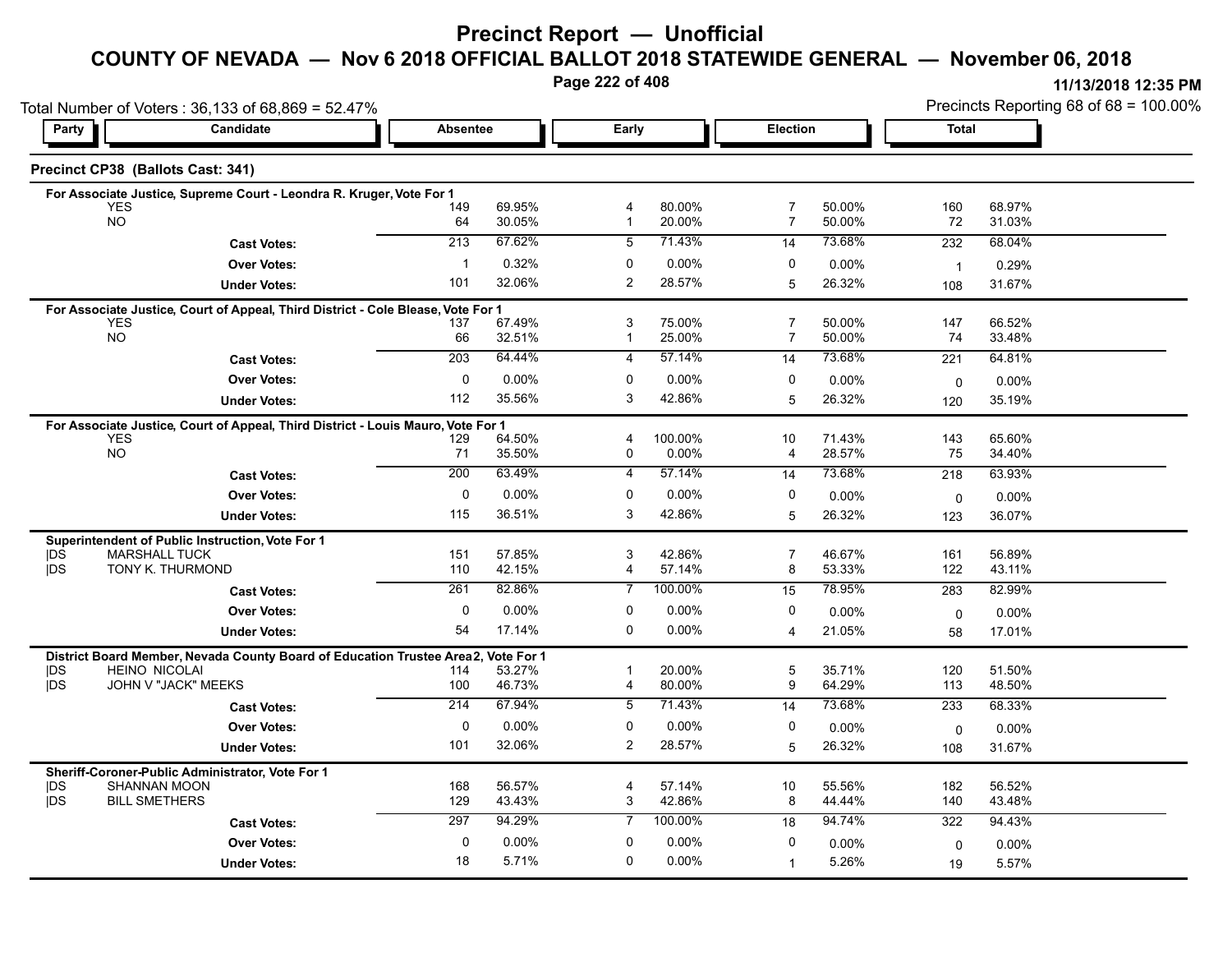# **Precinct Report — Unofficial**

# **COUNTY OF NEVADA — Nov 6 2018 OFFICIAL BALLOT 2018 STATEWIDE GENERAL — November 06, 2018**

**Page 223 of 408**

| Party      | Candidate                                                                            | <b>Absentee</b> |                  | Early          |                  | Election     |                  | <b>Total</b> |                  |
|------------|--------------------------------------------------------------------------------------|-----------------|------------------|----------------|------------------|--------------|------------------|--------------|------------------|
|            |                                                                                      |                 |                  |                |                  |              |                  |              |                  |
|            | Precinct CP38 (Ballots Cast: 341)                                                    |                 |                  |                |                  |              |                  |              |                  |
| <b>IDS</b> | Director, Nevada Irrigation District Division II, Vote For 1<br><b>BRUCE HERRING</b> | 116             | 38.41%           | 2              | 28.57%           | 8            | 44.44%           | 126          | 38.53%           |
| jDS        | <b>CHRIS BIERWAGEN</b>                                                               | 186             | 61.59%           | 5              | 71.43%           | 10           | 55.56%           | 201          | 61.47%           |
|            | <b>Cast Votes:</b>                                                                   | 302             | 95.87%           | 7              | 100.00%          | 18           | 94.74%           | 327          | 95.89%           |
|            | <b>Over Votes:</b>                                                                   | 0               | 0.00%            | 0              | 0.00%            | 0            | 0.00%            | $\mathbf 0$  | 0.00%            |
|            | <b>Under Votes:</b>                                                                  | 13              | 4.13%            | $\mathbf 0$    | $0.00\%$         | $\mathbf{1}$ | 5.26%            | 14           | 4.11%            |
|            | Proposition 1, Vote For 1                                                            |                 |                  |                |                  |              |                  |              |                  |
|            | <b>YES</b><br><b>NO</b>                                                              | 129<br>176      | 42.30%<br>57.70% | 3<br>4         | 42.86%<br>57.14% | 8<br>11      | 42.11%<br>57.89% | 140<br>191   | 42.30%<br>57.70% |
|            | <b>Cast Votes:</b>                                                                   | 305             | 96.83%           | $\overline{7}$ | 100.00%          | 19           | 100.00%          | 331          | 97.07%           |
|            | <b>Over Votes:</b>                                                                   | $\pmb{0}$       | 0.00%            | $\pmb{0}$      | 0.00%            | $\pmb{0}$    | 0.00%            | 0            | 0.00%            |
|            | <b>Under Votes:</b>                                                                  | 10              | 3.17%            | $\mathbf 0$    | $0.00\%$         | $\mathbf 0$  | $0.00\%$         | 10           | 2.93%            |
|            | Proposition 2, Vote For 1                                                            |                 |                  |                |                  |              |                  |              |                  |
|            | <b>YES</b>                                                                           | 150             | 49.50%           | 4              | 57.14%           | 10           | 52.63%           | 164          | 49.85%           |
|            | <b>NO</b>                                                                            | 153             | 50.50%           | 3              | 42.86%           | 9            | 47.37%           | 165          | 50.15%           |
|            | <b>Cast Votes:</b>                                                                   | 303             | 96.19%           | 7              | 100.00%          | 19           | 100.00%          | 329          | 96.48%           |
|            | <b>Over Votes:</b>                                                                   | 0               | 0.00%            | 0              | 0.00%            | 0            | 0.00%            | 0            | 0.00%            |
|            | <b>Under Votes:</b>                                                                  | 12              | 3.81%            | 0              | $0.00\%$         | $\mathbf 0$  | $0.00\%$         | 12           | 3.52%            |
|            | Proposition 3, Vote For 1<br><b>YES</b>                                              | 103             | 34.11%           | 2              | 33.33%           | 5            | 26.32%           | 110          | 33.64%           |
|            | <b>NO</b>                                                                            | 199             | 65.89%           | $\overline{4}$ | 66.67%           | 14           | 73.68%           | 217          | 66.36%           |
|            | <b>Cast Votes:</b>                                                                   | 302             | 95.87%           | 6              | 85.71%           | 19           | 100.00%          | 327          | 95.89%           |
|            | <b>Over Votes:</b>                                                                   | $\mathbf 0$     | 0.00%            | $\mathbf 0$    | 0.00%            | $\mathbf 0$  | 0.00%            | $\mathbf 0$  | 0.00%            |
|            | <b>Under Votes:</b>                                                                  | 13              | 4.13%            | $\mathbf{1}$   | 14.29%           | $\Omega$     | 0.00%            | 14           | 4.11%            |
|            | Proposition 4, Vote For 1                                                            |                 |                  |                |                  |              |                  |              |                  |
|            | <b>YES</b><br><b>NO</b>                                                              | 138<br>163      | 45.85%<br>54.15% | 4<br>3         | 57.14%<br>42.86% | 9<br>10      | 47.37%<br>52.63% | 151<br>176   | 46.18%<br>53.82% |
|            | <b>Cast Votes:</b>                                                                   | 301             | 95.56%           | $\overline{7}$ | 100.00%          | 19           | 100.00%          | 327          | 95.89%           |
|            | <b>Over Votes:</b>                                                                   | $\mathbf 0$     | 0.00%            | 0              | 0.00%            | 0            | 0.00%            |              |                  |
|            | <b>Under Votes:</b>                                                                  | 14              | 4.44%            | 0              | $0.00\%$         | $\mathbf 0$  | 0.00%            | 0            | 0.00%<br>4.11%   |
|            |                                                                                      |                 |                  |                |                  |              |                  | 14           |                  |
|            | Proposition 5, Vote For 1<br><b>YES</b>                                              | 151             | 50.00%           | 3              | 50.00%           | 8            | 42.11%           | 162          | 49.54%           |
|            | <b>NO</b>                                                                            | 151             | 50.00%           | $\mathbf{3}$   | 50.00%           | 11           | 57.89%           | 165          | 50.46%           |
|            | <b>Cast Votes:</b>                                                                   | 302             | 95.87%           | 6              | 85.71%           | 19           | 100.00%          | 327          | 95.89%           |
|            | <b>Over Votes:</b>                                                                   | 0               | 0.00%            | 0              | 0.00%            | 0            | 0.00%            | $\mathbf 0$  | 0.00%            |
|            | <b>Under Votes:</b>                                                                  | 13              | 4.13%            | $\mathbf{1}$   | 14.29%           | 0            | 0.00%            | 14           | 4.11%            |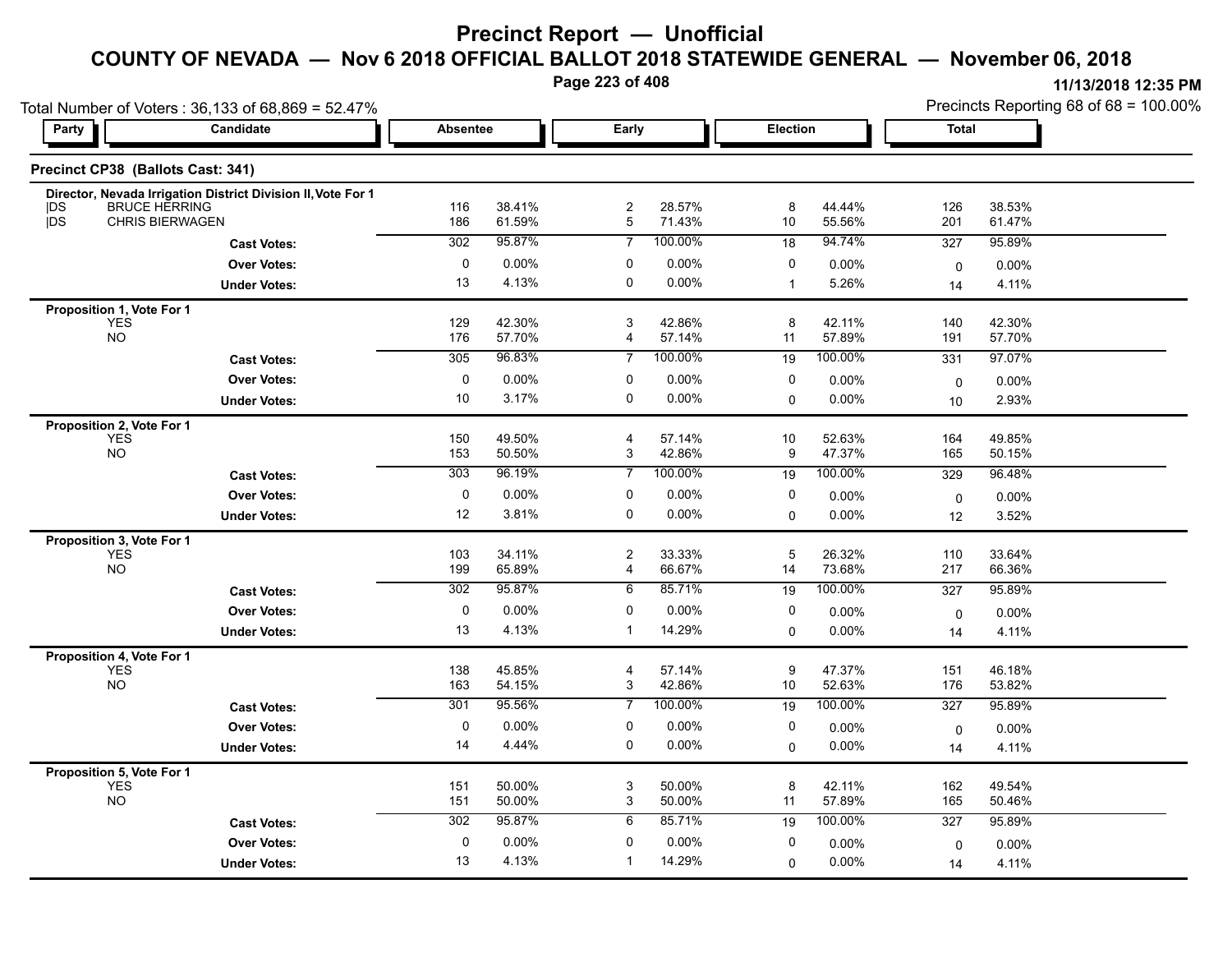**Page 224 of 408**

|                                          | Total Number of Voters: 36,133 of 68,869 = 52.47% |                 |                  |                                  |                      |                      |                   | Precincts Reporting 68 of 68 = 100.00% |                  |  |
|------------------------------------------|---------------------------------------------------|-----------------|------------------|----------------------------------|----------------------|----------------------|-------------------|----------------------------------------|------------------|--|
| Party                                    | Candidate                                         | <b>Absentee</b> |                  | Early                            |                      | Election             |                   | <b>Total</b>                           |                  |  |
| Precinct CP38 (Ballots Cast: 341)        |                                                   |                 |                  |                                  |                      |                      |                   |                                        |                  |  |
| Proposition 6, Vote For 1                |                                                   |                 |                  |                                  |                      |                      |                   |                                        |                  |  |
| <b>YES</b><br><b>NO</b>                  |                                                   | 170<br>139      | 55.02%<br>44.98% | 5<br>$\mathbf{1}$                | 83.33%<br>16.67%     | 12<br>$\overline{7}$ | 63.16%<br>36.84%  | 187<br>147                             | 55.99%<br>44.01% |  |
|                                          | <b>Cast Votes:</b>                                | 309             | 98.10%           | 6                                | 85.71%               | 19                   | 100.00%           | 334                                    | 97.95%           |  |
|                                          | <b>Over Votes:</b>                                | 0               | 0.00%            | $\mathbf{1}$                     | 14.29%               | 0                    | 0.00%             | $\mathbf{1}$                           | 0.29%            |  |
|                                          | <b>Under Votes:</b>                               | 6               | 1.90%            | $\mathbf 0$                      | $0.00\%$             | 0                    | 0.00%             | 6                                      | 1.76%            |  |
| Proposition 7, Vote For 1                |                                                   |                 |                  |                                  |                      |                      |                   |                                        |                  |  |
| <b>YES</b><br><b>NO</b>                  |                                                   | 162<br>142      | 53.29%<br>46.71% | 5<br>$\overline{2}$              | 71.43%<br>28.57%     | 10<br>9              | 52.63%<br>47.37%  | 177<br>153                             | 53.64%<br>46.36% |  |
|                                          | <b>Cast Votes:</b>                                | 304             | 96.51%           | $\overline{7}$                   | 100.00%              | 19                   | 100.00%           | 330                                    | 96.77%           |  |
|                                          | <b>Over Votes:</b>                                | 0               | 0.00%            | 0                                | 0.00%                | 0                    | 0.00%             | $\mathbf 0$                            | 0.00%            |  |
|                                          | <b>Under Votes:</b>                               | 11              | 3.49%            | $\mathbf 0$                      | 0.00%                | $\Omega$             | 0.00%             | 11                                     | 3.23%            |  |
| Proposition 8, Vote For 1                |                                                   |                 |                  |                                  |                      |                      |                   |                                        |                  |  |
| <b>YES</b>                               |                                                   | 108             | 35.64%           | $\overline{1}$                   | 16.67%               | 9                    | 47.37%            | 118                                    | 35.98%           |  |
| <b>NO</b>                                |                                                   | 195             | 64.36%           | 5                                | 83.33%               | 10                   | 52.63%            | 210                                    | 64.02%           |  |
|                                          | <b>Cast Votes:</b>                                | 303             | 96.19%           | 6                                | 85.71%               | 19                   | 100.00%           | 328                                    | 96.19%           |  |
|                                          | <b>Over Votes:</b>                                | 0               | 0.00%            | 0                                | 0.00%                | 0                    | 0.00%             | 0                                      | 0.00%            |  |
|                                          | <b>Under Votes:</b>                               | 12              | 3.81%            | $\mathbf{1}$                     | 14.29%               | 0                    | 0.00%             | 13                                     | 3.81%            |  |
| Proposition 10, Vote For 1<br><b>YES</b> |                                                   | 83              | 27.30%           | $\overline{c}$                   | 28.57%               | 8                    | 42.11%            | 93                                     | 28.18%           |  |
| <b>NO</b>                                |                                                   | 221             | 72.70%           | 5                                | 71.43%               | 11                   | 57.89%            | 237                                    | 71.82%           |  |
|                                          | <b>Cast Votes:</b>                                | 304             | 96.51%           | $\overline{7}$                   | 100.00%              | 19                   | 100.00%           | 330                                    | 96.77%           |  |
|                                          | <b>Over Votes:</b>                                | 0               | 0.00%            | 0                                | $0.00\%$             | 0                    | 0.00%             | $\mathbf 0$                            | 0.00%            |  |
|                                          | <b>Under Votes:</b>                               | 11              | 3.49%            | 0                                | 0.00%                | 0                    | 0.00%             | 11                                     | 3.23%            |  |
| Proposition 11, Vote For 1               |                                                   |                 |                  |                                  |                      |                      |                   |                                        |                  |  |
| <b>YES</b>                               |                                                   | 201             | 65 47%           | 5                                | 71.43%               | 10                   | 52.63%            | 216                                    | 64.86%           |  |
| <b>NO</b>                                |                                                   | 106<br>307      | 34.53%<br>97.46% | $\overline{2}$<br>$\overline{7}$ | 28.57%<br>100.00%    | 9                    | 47.37%<br>100.00% | 117                                    | 35.14%           |  |
|                                          | <b>Cast Votes:</b>                                |                 |                  |                                  |                      | 19                   |                   | $\overline{333}$                       | 97.65%           |  |
|                                          | <b>Over Votes:</b><br><b>Under Votes:</b>         | $\pmb{0}$<br>8  | 0.00%<br>2.54%   | 0<br>0                           | $0.00\%$<br>$0.00\%$ | 0<br>$\mathbf 0$     | 0.00%<br>0.00%    | 0                                      | 0.00%<br>2.35%   |  |
|                                          |                                                   |                 |                  |                                  |                      |                      |                   | 8                                      |                  |  |
| Proposition 12, Vote For 1<br><b>YES</b> |                                                   | 159             | 52.48%           | 3                                | 42.86%               | 10                   | 52.63%            | 172                                    | 52.28%           |  |
| <b>NO</b>                                |                                                   | 144             | 47.52%           | 4                                | 57.14%               | 9                    | 47.37%            | 157                                    | 47.72%           |  |
|                                          | <b>Cast Votes:</b>                                | 303             | 96.19%           | $\overline{7}$                   | 100.00%              | 19                   | 100.00%           | 329                                    | 96.48%           |  |
|                                          | <b>Over Votes:</b>                                | 0               | 0.00%            | 0                                | 0.00%                | 0                    | 0.00%             | 0                                      | 0.00%            |  |
|                                          | <b>Under Votes:</b>                               | 12              | 3.81%            | $\mathbf 0$                      | $0.00\%$             | $\Omega$             | 0.00%             | 12                                     | 3.52%            |  |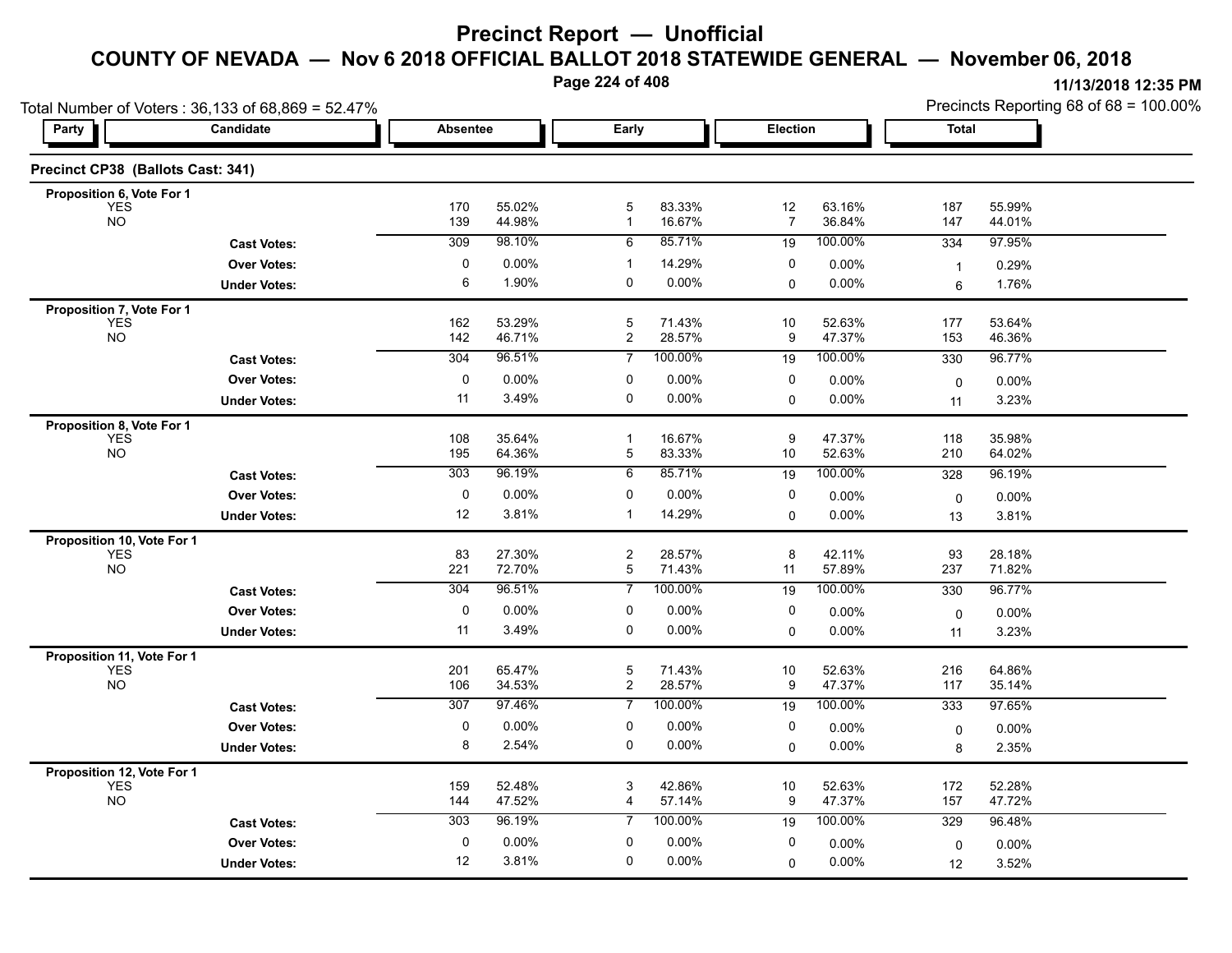**Page 225 of 408**

|                                           | Total Number of Voters: $36,133$ of $68,869 = 52.47\%$ |                 |                  |       |                     |                 |                  |           |                  | Precincts Reporting 68 of 68 = 100.00% |
|-------------------------------------------|--------------------------------------------------------|-----------------|------------------|-------|---------------------|-----------------|------------------|-----------|------------------|----------------------------------------|
| Party                                     | Candidate                                              | <b>Absentee</b> |                  | Early |                     | <b>Election</b> |                  | Total     |                  |                                        |
| Precinct CP38 (Ballots Cast: 341)         |                                                        |                 |                  |       |                     |                 |                  |           |                  |                                        |
| Measure G, Vote For 1<br>YES<br><b>NO</b> |                                                        | 211<br>91       | 69.87%<br>30.13% |       | 100.00%<br>$0.00\%$ | 14<br>b.        | 73.68%<br>26.32% | 232<br>96 | 70.73%<br>29.27% |                                        |
|                                           | <b>Cast Votes:</b>                                     | 302             | 95.87%           |       | 100.00%             | 19              | 100.00%          | 328       | 96.19%           |                                        |
|                                           | <b>Over Votes:</b>                                     |                 | 0.32%            | 0     | $0.00\%$            | 0               | $0.00\%$         |           | 0.29%            |                                        |
|                                           | <b>Under Votes:</b>                                    | 12              | 3.81%            |       | $0.00\%$            | 0               | $0.00\%$         | 12        | 3.52%            |                                        |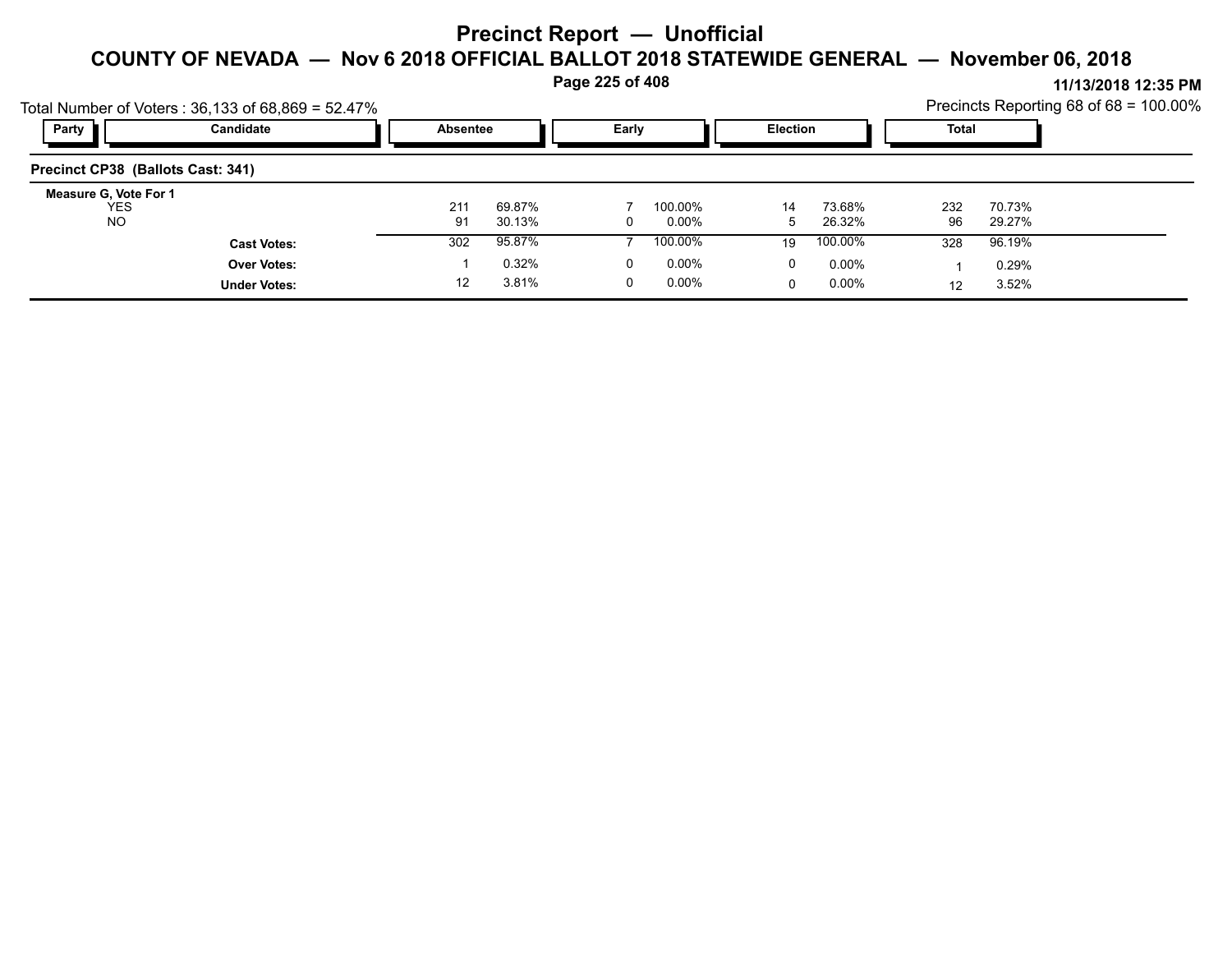**Page 226 of 408**

|                                      | Total Number of Voters: 36,133 of 68,869 = 52.47%             |                  |                   |                   |                   |                |                  | Precincts Reporting 68 of 68 = 100.00% |                  |  |
|--------------------------------------|---------------------------------------------------------------|------------------|-------------------|-------------------|-------------------|----------------|------------------|----------------------------------------|------------------|--|
| Party                                | <b>Candidate</b>                                              | <b>Absentee</b>  |                   | Early             |                   | Election       |                  | <b>Total</b>                           |                  |  |
|                                      | Precinct CP39 (Ballots Cast: 453)                             |                  |                   |                   |                   |                |                  |                                        |                  |  |
| Governor, Vote For 1<br><b>REP</b>   | JOHN H. COX                                                   | 214              | 51.94%            | $\overline{7}$    | 70.00%            | 11             | 64.71%           | 232                                    | 52.85%           |  |
| <b>DEM</b>                           | <b>GAVIN NEWSOM</b>                                           | 198              | 48.06%            | 3                 | 30.00%            | 6              | 35.29%           | 207                                    | 47.15%           |  |
|                                      | <b>Cast Votes:</b>                                            | 412              | 97.17%            | 10                | 90.91%            | 17             | 94.44%           | 439                                    | 96.91%           |  |
|                                      | <b>Over Votes:</b>                                            | 0                | 0.00%             | 0                 | 0.00%             | 0              | 0.00%            | $\mathbf 0$                            | 0.00%            |  |
|                                      | <b>Under Votes:</b>                                           | 12               | 2.83%             | $\mathbf{1}$      | 9.09%             | $\mathbf{1}$   | 5.56%            | 14                                     | 3.09%            |  |
|                                      | Lieutenant Governor, Vote For 1                               |                  |                   |                   |                   |                |                  |                                        |                  |  |
| <b>DEM</b><br><b>DEM</b>             | ED HERNANDEZ<br><b>ELENI KOUNALAKIS</b>                       | 105<br>206       | 33.76%<br>66.24%  | $\mathbf 1$<br>4  | 20.00%<br>80.00%  | 4<br>9         | 30.77%<br>69.23% | 110<br>219                             | 33.43%<br>66.57% |  |
|                                      | <b>Cast Votes:</b>                                            | $\overline{311}$ | 73.35%            | $\overline{5}$    | 45.45%            | 13             | 72.22%           | 329                                    | 72.63%           |  |
|                                      | <b>Over Votes:</b>                                            | 0                | 0.00%             | 0                 | $0.00\%$          | 0              | 0.00%            | $\mathbf 0$                            | $0.00\%$         |  |
|                                      | <b>Under Votes:</b>                                           | 113              | 26.65%            | 6                 | 54.55%            | 5              | 27.78%           | 124                                    | 27.37%           |  |
|                                      | Secretary of State, Vote For 1                                |                  |                   |                   |                   |                |                  |                                        |                  |  |
| <b>DEM</b>                           | <b>ALEX PADILLA</b>                                           | 205              | 49.88%            | 4                 | 40.00%            | $\overline{7}$ | 43.75%           | 216                                    | 49.43%           |  |
| <b>REP</b>                           | <b>MARK P. MEUSER</b>                                         | 206              | 50.12%            | 6                 | 60.00%            | 9              | 56.25%           | 221                                    | 50.57%           |  |
|                                      | <b>Cast Votes:</b>                                            | 411              | 96.93%            | 10                | 90.91%            | 16             | 88.89%           | 437                                    | 96.47%           |  |
|                                      | <b>Over Votes:</b>                                            | 0                | 0.00%             | 0                 | $0.00\%$          | 0              | 0.00%            | $\mathbf 0$                            | 0.00%            |  |
|                                      | <b>Under Votes:</b>                                           | 13               | 3.07%             | 1                 | 9.09%             | $\overline{2}$ | 11.11%           | 16                                     | 3.53%            |  |
| Controller, Vote For 1<br><b>REP</b> | KONSTANTINOS RODITIS                                          | 201              | 48.67%            | 6                 | 60.00%            | 10             | 62.50%           | 217                                    | 49.43%           |  |
| <b>DEM</b>                           | BETTY T. YEE                                                  | 212              | 51.33%            | 4                 | 40.00%            | 6              | 37.50%           | 222                                    | 50.57%           |  |
|                                      | <b>Cast Votes:</b>                                            | 413              | 97.41%            | 10                | 90.91%            | 16             | 88.89%           | 439                                    | 96.91%           |  |
|                                      | <b>Over Votes:</b>                                            | $\pmb{0}$        | 0.00%             | 0                 | 0.00%             | $\pmb{0}$      | 0.00%            | $\mathbf 0$                            | 0.00%            |  |
|                                      | <b>Under Votes:</b>                                           | 11               | 2.59%             | $\mathbf{1}$      | 9.09%             | $\overline{2}$ | 11.11%           | 14                                     | 3.09%            |  |
| Treasurer, Vote For 1                |                                                               |                  |                   |                   |                   |                |                  |                                        |                  |  |
| <b>REP</b>                           | <b>GREG CONLON</b>                                            | 206              | 49.88%            | 6                 | 60.00%            | $10$           | 62.50%           | 222                                    | 50.57%           |  |
| <b>DEM</b>                           | <b>FIONA MA</b>                                               | 207<br>413       | 50.12%<br>97.41%  | 4<br>10           | 40.00%<br>90.91%  | $\,6\,$        | 37.50%<br>88.89% | 217                                    | 49.43%           |  |
|                                      | <b>Cast Votes:</b>                                            |                  |                   |                   |                   | 16             |                  | 439                                    | 96.91%           |  |
|                                      | <b>Over Votes:</b>                                            | 0<br>11          | $0.00\%$<br>2.59% | 0<br>$\mathbf{1}$ | $0.00\%$<br>9.09% | 0              | 0.00%<br>11.11%  | $\mathbf 0$                            | $0.00\%$         |  |
|                                      | <b>Under Votes:</b>                                           |                  |                   |                   |                   | $\overline{a}$ |                  | 14                                     | 3.09%            |  |
| <b>REP</b>                           | <b>Attorney General, Vote For 1</b><br><b>STEVEN C BAILEY</b> | 210              | 51.22%            | 5                 | 50.00%            | $10$           | 62.50%           | 225                                    | 51.61%           |  |
| <b>DEM</b>                           | <b>XAVIER BECERRA</b>                                         | 200              | 48.78%            | 5                 | 50.00%            | 6              | 37.50%           | 211                                    | 48.39%           |  |
|                                      | <b>Cast Votes:</b>                                            | 410              | 96.70%            | 10                | 90.91%            | 16             | 88.89%           | 436                                    | 96.25%           |  |
|                                      | <b>Over Votes:</b>                                            | 0                | 0.00%             | 0                 | $0.00\%$          | 0              | 0.00%            | $\mathbf 0$                            | $0.00\%$         |  |
|                                      | <b>Under Votes:</b>                                           | 14               | 3.30%             | $\mathbf{1}$      | 9.09%             | $\mathbf{2}$   | 11.11%           | 17                                     | 3.75%            |  |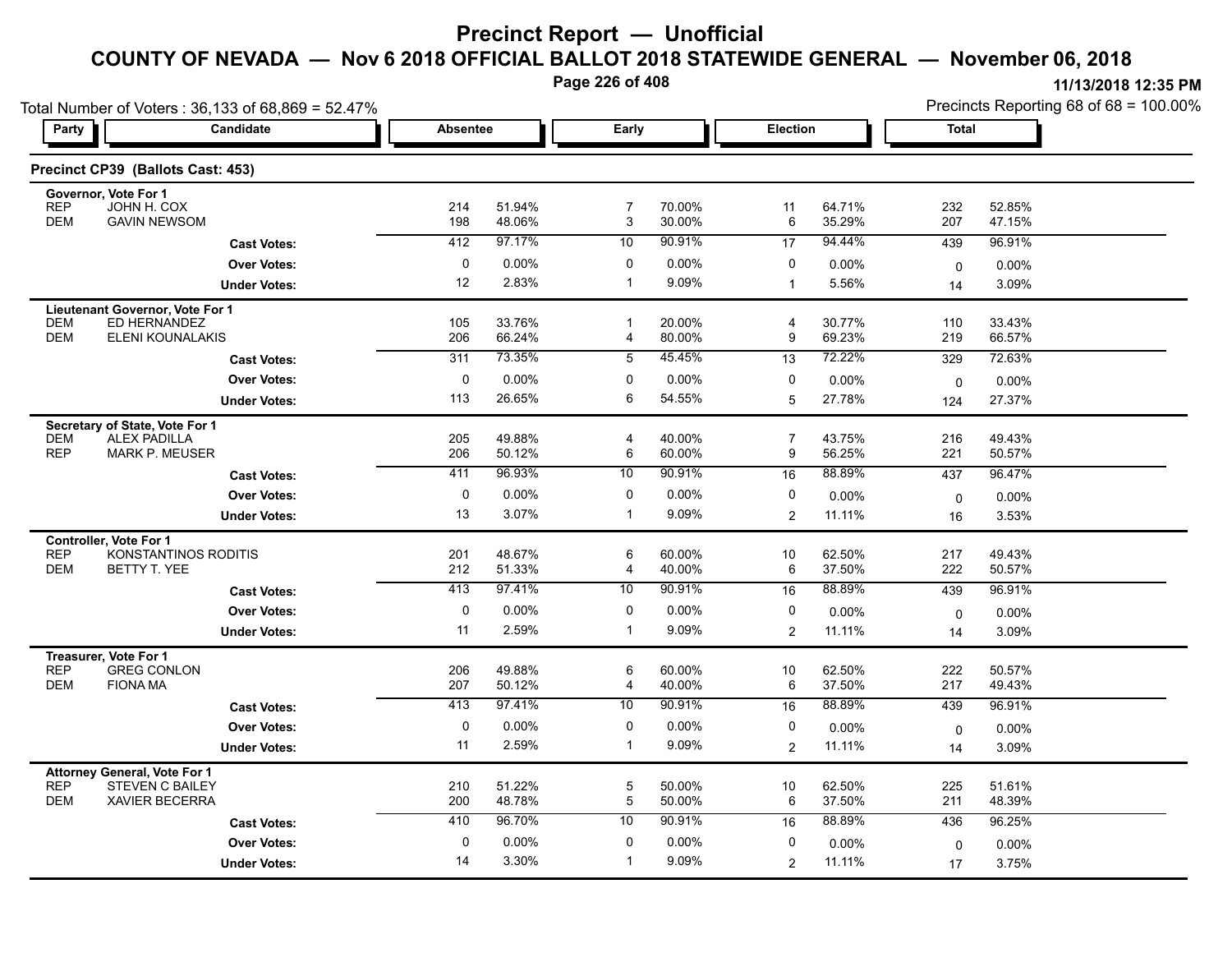**Page 227 of 408**

| Party                    | Total Number of Voters: 36,133 of 68,869 = 52.47%<br>Candidate                     | <b>Absentee</b> |                  | Early               |                  | <b>Election</b>      |                  | Total             |                  |  |
|--------------------------|------------------------------------------------------------------------------------|-----------------|------------------|---------------------|------------------|----------------------|------------------|-------------------|------------------|--|
|                          |                                                                                    |                 |                  |                     |                  |                      |                  |                   |                  |  |
|                          | Precinct CP39 (Ballots Cast: 453)                                                  |                 |                  |                     |                  |                      |                  |                   |                  |  |
|                          | Insurance Commissioner, Vote For 1                                                 |                 |                  |                     |                  |                      |                  |                   |                  |  |
| <b>DEM</b>               | RICARDO LARA<br><b>STEVE POIZNER</b>                                               | 159<br>223      | 41.62%<br>58.38% | $\overline{c}$<br>8 | 20.00%<br>80.00% | $\overline{4}$<br>10 | 28.57%<br>71.43% | 165<br>241        | 40.64%<br>59.36% |  |
|                          | <b>Cast Votes:</b>                                                                 | 382             | 90.09%           | 10                  | 90.91%           | 14                   | 77.78%           | 406               | 89.62%           |  |
|                          | <b>Over Votes:</b>                                                                 | $\mathbf 0$     | 0.00%            | $\mathbf 0$         | 0.00%            | $\mathbf 0$          | 0.00%            | $\mathbf 0$       | 0.00%            |  |
|                          | <b>Under Votes:</b>                                                                | 42              | 9.91%            | $\mathbf{1}$        | 9.09%            | $\overline{4}$       | 22.22%           | 47                | 10.38%           |  |
|                          | Member, State Board of Equalization District 1, Vote For 1                         |                 |                  |                     |                  |                      |                  |                   |                  |  |
| <b>DEM</b><br><b>REP</b> | <b>TOM HALLINAN</b><br><b>TED GAINES</b>                                           | 189<br>215      | 46.78%<br>53.22% | 4<br>6              | 40.00%<br>60.00% | 5<br>11              | 31.25%<br>68.75% | 198<br>232        | 46.05%<br>53.95% |  |
|                          | <b>Cast Votes:</b>                                                                 | 404             | 95.28%           | 10                  | 90.91%           | 16                   | 88.89%           | 430               | 94.92%           |  |
|                          | <b>Over Votes:</b>                                                                 | 0               | 0.00%            | $\mathbf 0$         | $0.00\%$         | 0                    | 0.00%            |                   |                  |  |
|                          | <b>Under Votes:</b>                                                                | 20              | 4.72%            | $\mathbf{1}$        | 9.09%            | 2                    | 11.11%           | $\mathbf 0$<br>23 | 0.00%<br>5.08%   |  |
|                          |                                                                                    |                 |                  |                     |                  |                      |                  |                   |                  |  |
| <b>DEM</b>               | United States Senate, Vote For 1<br><b>DIANNE FEINSTEIN</b>                        | 170             | 48.85%           | 0                   | $0.00\%$         | 5                    | 33.33%           | 175               | 47.43%           |  |
| <b>DEM</b>               | <b>KEVIN DE LEON</b>                                                               | 178             | 51.15%           | 6                   | 100.00%          | 10                   | 66.67%           | 194               | 52.57%           |  |
|                          | <b>Cast Votes:</b>                                                                 | 348             | 82.08%           | 6                   | 54.55%           | 15                   | 83.33%           | 369               | 81.46%           |  |
|                          | <b>Over Votes:</b>                                                                 | $\mathbf 0$     | 0.00%            | 0                   | 0.00%            | 0                    | 0.00%            | 0                 | 0.00%            |  |
|                          | <b>Under Votes:</b>                                                                | 76              | 17.92%           | 5                   | 45.45%           | 3                    | 16.67%           | 84                | 18.54%           |  |
|                          | House of Representatives of the United States District 1, Vote For 1               |                 |                  |                     |                  |                      |                  |                   |                  |  |
| <b>REP</b><br><b>DEM</b> | DOUG LA MALFA<br><b>AUDREY DENNEY</b>                                              | 207<br>211      | 49.52%<br>50.48% | 5<br>5              | 50.00%<br>50.00% | 10<br>8              | 55.56%<br>44.44% | 222<br>224        | 49.78%<br>50.22% |  |
|                          | <b>Cast Votes:</b>                                                                 | 418             | 98.58%           | 10                  | 90.91%           | 18                   | 100.00%          | 446               | 98.45%           |  |
|                          | <b>Over Votes:</b>                                                                 | 0               | 0.00%            | 0                   | $0.00\%$         | 0                    | 0.00%            | 0                 | 0.00%            |  |
|                          | <b>Under Votes:</b>                                                                | 6               | 1.42%            | $\mathbf{1}$        | 9.09%            | $\mathbf 0$          | 0.00%            | $\overline{7}$    | 1.55%            |  |
|                          | State Assembly District 1, Vote For 1                                              |                 |                  |                     |                  |                      |                  |                   |                  |  |
| <b>REP</b>               | <b>BRIAN DAHLE</b>                                                                 | 226             | 54.85%           | $\overline{7}$      | 70.00%           | 11                   | 64.71%           | 244               | 55.58%           |  |
| <b>DEM</b>               | <b>CALEEN SISK</b>                                                                 | 186             | 45.15%           | 3                   | 30.00%           | 6                    | 35.29%           | 195               | 44.42%           |  |
|                          | <b>Cast Votes:</b>                                                                 | 412             | 97.17%           | 10                  | 90.91%           | 17                   | 94.44%           | 439               | 96.91%           |  |
|                          | <b>Over Votes:</b>                                                                 | $\mathbf 0$     | 0.00%            | 0                   | $0.00\%$         | 0                    | $0.00\%$         | 0                 | 0.00%            |  |
|                          | <b>Under Votes:</b>                                                                | 12              | 2.83%            | $\mathbf{1}$        | 9.09%            | $\mathbf{1}$         | 5.56%            | 14                | 3.09%            |  |
|                          | For Associate Justice, Supreme Court - Carol A. Corrigan, Vote For 1<br><b>YES</b> | 201             | 65.90%           | 5                   | 62.50%           | 8                    | 72.73%           | 214               | 66.05%           |  |
|                          | <b>NO</b>                                                                          | 104             | 34.10%           | 3                   | 37.50%           | 3                    | 27.27%           | 110               | 33.95%           |  |
|                          | <b>Cast Votes:</b>                                                                 | 305             | 71.93%           | 8                   | 72.73%           | 11                   | 61.11%           | 324               | 71.52%           |  |
|                          | <b>Over Votes:</b>                                                                 | $\mathbf 0$     | 0.00%            | 0                   | 0.00%            | 0                    | 0.00%            | 0                 | 0.00%            |  |
|                          | <b>Under Votes:</b>                                                                | 119             | 28.07%           | 3                   | 27.27%           | $\overline{7}$       | 38.89%           | 129               | 28.48%           |  |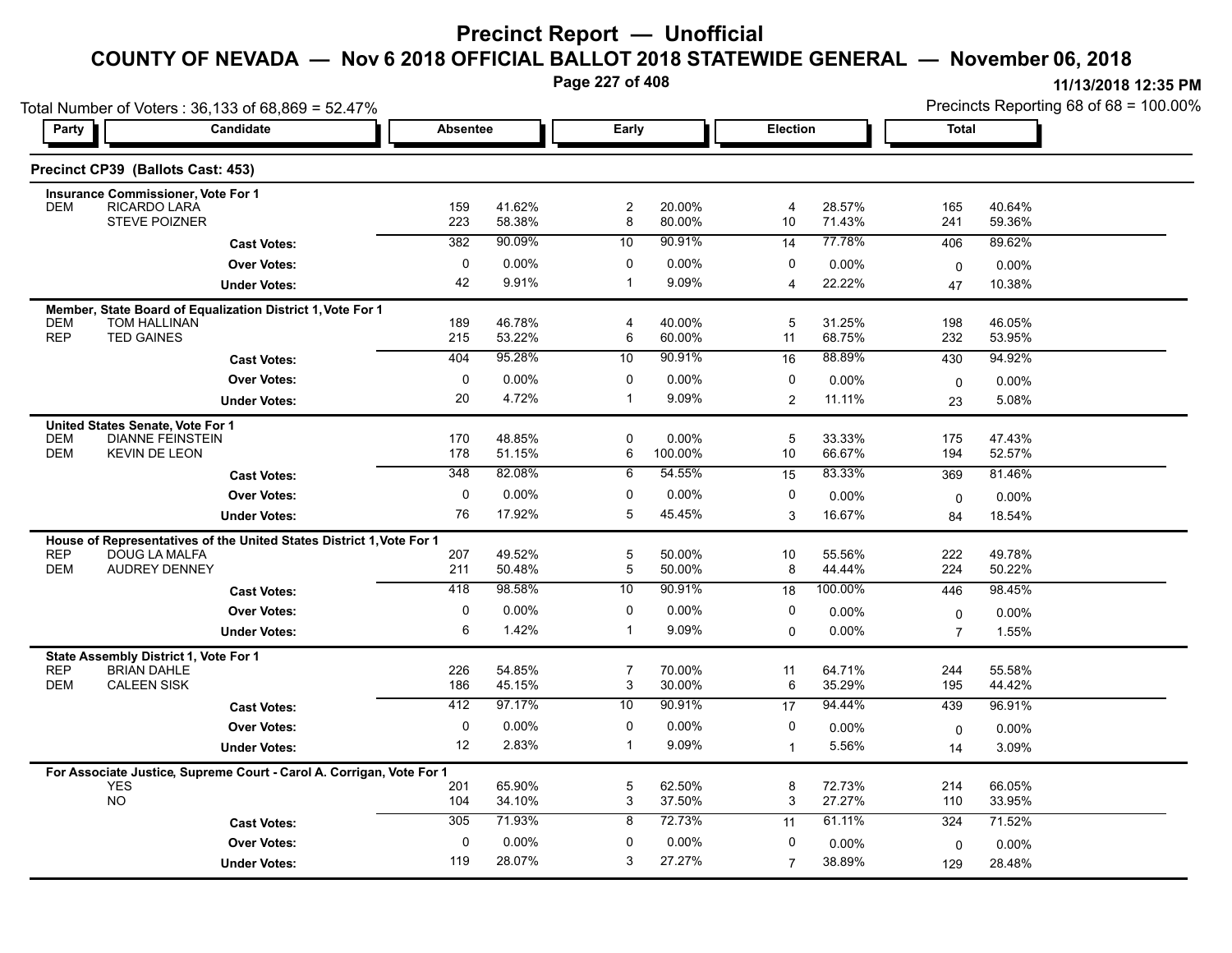### **Precinct Report — Unofficial**

### **COUNTY OF NEVADA — Nov 6 2018 OFFICIAL BALLOT 2018 STATEWIDE GENERAL — November 06, 2018**

**Page 228 of 408**

|                   | Total Number of Voters: 36,133 of 68,869 = 52.47%                                              |                 |                      |                     |                  |                |                  |              | Precincts Reporting 68 of 68 = 100.00% |
|-------------------|------------------------------------------------------------------------------------------------|-----------------|----------------------|---------------------|------------------|----------------|------------------|--------------|----------------------------------------|
| Party             | Candidate                                                                                      | <b>Absentee</b> |                      | <b>Early</b>        |                  | Election       |                  | <b>Total</b> |                                        |
|                   | Precinct CP39 (Ballots Cast: 453)                                                              |                 |                      |                     |                  |                |                  |              |                                        |
|                   | For Associate Justice, Supreme Court - Leondra R. Kruger, Vote For 1                           |                 |                      |                     |                  |                |                  |              |                                        |
|                   | <b>YES</b><br><b>NO</b>                                                                        | 208<br>89       | 70.03%<br>29.97%     | 5<br>$\overline{c}$ | 71.43%<br>28.57% | 5<br>5         | 50.00%<br>50.00% | 218<br>96    | 69.43%<br>30.57%                       |
|                   |                                                                                                |                 | 70.05%               | $\overline{7}$      | 63.64%           |                | 55.56%           |              |                                        |
|                   | <b>Cast Votes:</b>                                                                             | 297             |                      |                     |                  | 10             |                  | 314          | 69.32%                                 |
|                   | <b>Over Votes:</b>                                                                             | 0               | 0.00%                | 0                   | $0.00\%$         | 0              | 0.00%            | $\mathbf 0$  | $0.00\%$                               |
|                   | <b>Under Votes:</b>                                                                            | 127             | 29.95%               | 4                   | 36.36%           | 8              | 44.44%           | 139          | 30.68%                                 |
|                   | For Associate Justice, Court of Appeal, Third District - Cole Blease, Vote For 1               |                 |                      |                     |                  |                |                  |              |                                        |
|                   | <b>YES</b><br><b>NO</b>                                                                        | 197<br>93       | 67.93%<br>32.07%     | 4<br>3              | 57.14%<br>42.86% | 6<br>4         | 60.00%<br>40.00% | 207<br>100   | 67.43%<br>32.57%                       |
|                   | <b>Cast Votes:</b>                                                                             | 290             | 68.40%               | 7                   | 63.64%           | 10             | 55.56%           | 307          | 67.77%                                 |
|                   |                                                                                                | 0               |                      | 0                   |                  | 0              |                  |              |                                        |
|                   | <b>Over Votes:</b>                                                                             | 134             | 0.00%<br>31.60%      | $\overline{4}$      | 0.00%<br>36.36%  |                | 0.00%            | 0            | 0.00%                                  |
|                   | <b>Under Votes:</b>                                                                            |                 |                      |                     |                  | 8              | 44.44%           | 146          | 32.23%                                 |
|                   | For Associate Justice, Court of Appeal, Third District - Louis Mauro, Vote For 1               |                 |                      |                     |                  |                |                  |              |                                        |
|                   | <b>YES</b><br><b>NO</b>                                                                        | 181<br>109      | 62.41%<br>37.59%     | 5<br>$\overline{c}$ | 71.43%<br>28.57% | 5<br>5         | 50.00%<br>50.00% | 191<br>116   | 62.21%<br>37.79%                       |
|                   | <b>Cast Votes:</b>                                                                             | 290             | 68.40%               | $\overline{7}$      | 63.64%           | 10             | 55.56%           | 307          | 67.77%                                 |
|                   | <b>Over Votes:</b>                                                                             | 0               | 0.00%                | 0                   | 0.00%            | 0              | 0.00%            |              |                                        |
|                   |                                                                                                | 134             | 31.60%               | $\overline{4}$      | 36.36%           | 8              | 44.44%           | 0            | $0.00\%$                               |
|                   | <b>Under Votes:</b>                                                                            |                 |                      |                     |                  |                |                  | 146          | 32.23%                                 |
|                   | Superintendent of Public Instruction, Vote For 1                                               |                 | 51.84%               |                     | 66.67%           | 8              | 66.67%           |              | 52.67%                                 |
| <b>IDS</b><br>jDS | <b>MARSHALL TUCK</b><br>TONY K. THURMOND                                                       | 183<br>170      | 48.16%               | 6<br>3              | 33.33%           | 4              | 33.33%           | 197<br>177   | 47.33%                                 |
|                   | <b>Cast Votes:</b>                                                                             | 353             | 83.25%               | 9                   | 81.82%           | 12             | 66.67%           | 374          | 82.56%                                 |
|                   | <b>Over Votes:</b>                                                                             | $\mathbf 0$     | 0.00%                | $\mathbf 0$         | 0.00%            | 0              | 0.00%            |              | 0.00%                                  |
|                   | <b>Under Votes:</b>                                                                            | 71              | 16.75%               | 2                   | 18.18%           | 6              | 33.33%           | 0            | 17.44%                                 |
|                   |                                                                                                |                 |                      |                     |                  |                |                  | 79           |                                        |
|                   | District Board Member, Nevada County Board of Education Trustee Area2,<br><b>HEINO NICOLAI</b> | 164             | Vote For 1<br>52.73% | $\overline{c}$      | 28.57%           | $\overline{2}$ | 16.67%           | 168          | 50.91%                                 |
| DS<br><b>IDS</b>  | JOHN V "JACK" MEEKS                                                                            | 147             | 47.27%               | $\mathbf 5$         | 71.43%           | 10             | 83.33%           | 162          | 49.09%                                 |
|                   | <b>Cast Votes:</b>                                                                             | 311             | 73.35%               | $\overline{7}$      | 63.64%           | 12             | 66.67%           | 330          | 72.85%                                 |
|                   | <b>Over Votes:</b>                                                                             | 0               | 0.00%                | 0                   | 0.00%            | 0              | 0.00%            | 0            | 0.00%                                  |
|                   | <b>Under Votes:</b>                                                                            | 113             | 26.65%               | 4                   | 36.36%           | 6              | 33.33%           | 123          | 27.15%                                 |
|                   |                                                                                                |                 |                      |                     |                  |                |                  |              |                                        |
| DS                | Board Member, Grass Valley Elementary School District, Vote For 3<br><b>LISA JARVIS</b>        | 195             | 29.15%               | 5                   | 33.33%           | 8              | 33.33%           | 208          | 29.38%                                 |
| <b>IDS</b>        | <b>JEANNE MICHAEL</b>                                                                          | 195             | 29.15%               | 4                   | 26.67%           | 5              | 20.83%           | 204          | 28.81%                                 |
| jDS               | ANDREA M. AANESTAD BRADLEY                                                                     | 190             | 28.40%               | -1                  | 6.67%            | 10             | 41.67%           | 201          | 28.39%                                 |
| <b>IDS</b>        | <b>DON BRANSON</b>                                                                             | 89              | 13.30%               | 5                   | 33.33%           | $\mathbf{1}$   | 4.17%            | 95           | 13.42%                                 |
|                   | <b>Cast Votes:</b>                                                                             | 669             | 52.59%               | 15                  | 45.45%           | 24             | 44.44%           | 708          | 52.10%                                 |
|                   | <b>Over Votes:</b>                                                                             | 0               | 0.00%                | 0                   | $0.00\%$         | 0              | 0.00%            | 0            | 0.00%                                  |
|                   | <b>Under Votes:</b>                                                                            | 603             | 47.41%               | 18                  | 54.55%           | 30             | 55.56%           | 651          | 47.90%                                 |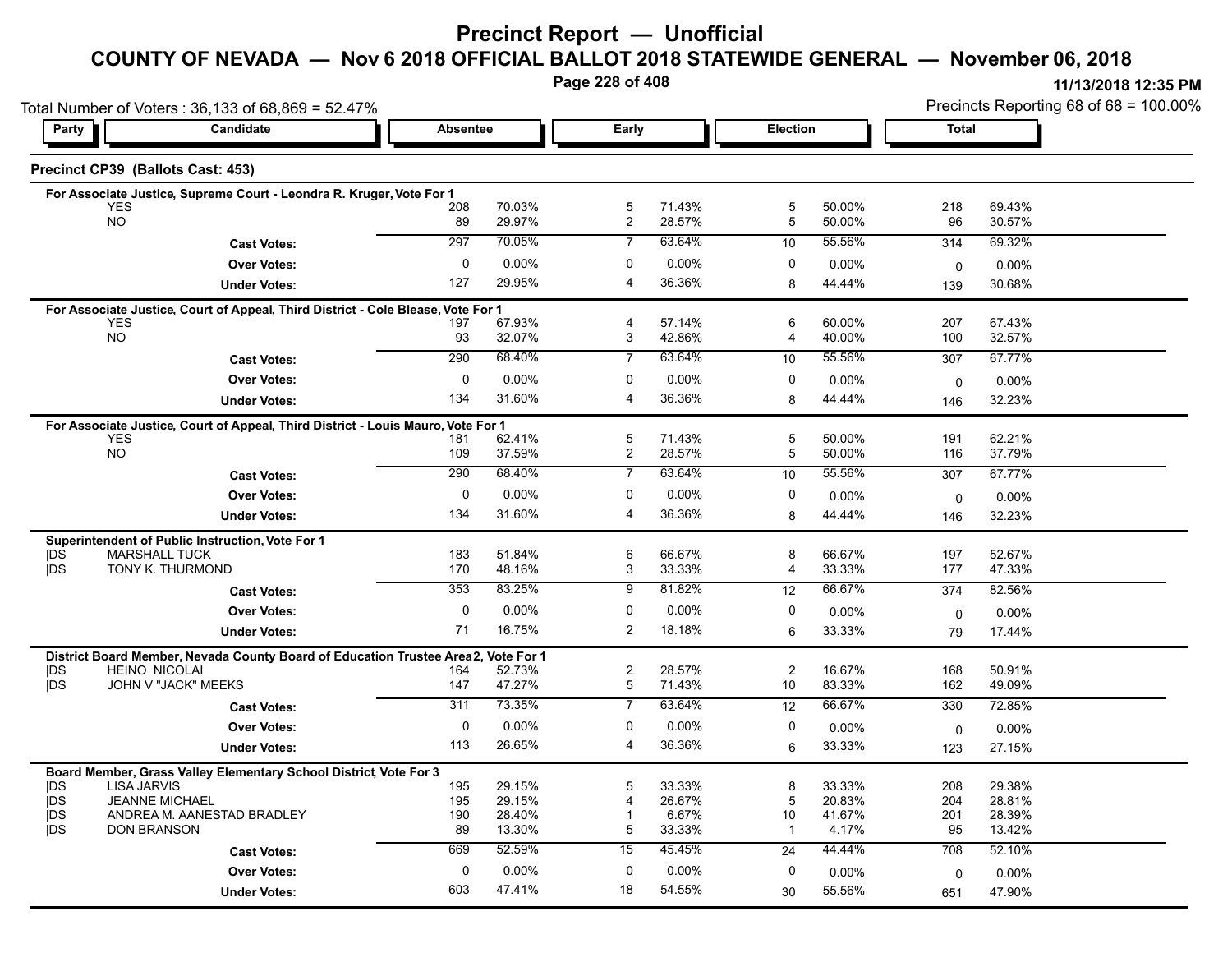**Page 229 of 408**

|                                         | Total Number of Voters: 36,133 of 68,869 = 52.47%                |                 |                  |                                    |                  |                      |                  |              | Precincts Reporting 68 of 68 = 100.00% |
|-----------------------------------------|------------------------------------------------------------------|-----------------|------------------|------------------------------------|------------------|----------------------|------------------|--------------|----------------------------------------|
| Party                                   | Candidate                                                        | <b>Absentee</b> |                  | Early                              |                  | Election             |                  | <b>Total</b> |                                        |
| Precinct CP39 (Ballots Cast: 453)       |                                                                  |                 |                  |                                    |                  |                      |                  |              |                                        |
| <b>IDS</b>                              | Sheriff-Coroner-Public Administrator, Vote For 1<br>SHANNAN MOON | 221             | 54.70%           | $\overline{\mathbf{4}}$            | 40.00%           | 8                    | 50.00%           | 233          | 54.19%                                 |
| <b>IDS</b><br><b>BILL SMETHERS</b>      |                                                                  | 183             | 45.30%           | 6                                  | 60.00%           | 8                    | 50.00%           | 197          | 45.81%                                 |
|                                         | <b>Cast Votes:</b>                                               | 404             | 95.28%           | 10                                 | 90.91%           | 16                   | 88.89%           | 430          | 94.92%                                 |
|                                         | <b>Over Votes:</b>                                               | 0               | $0.00\%$         | 0                                  | 0.00%            | 0                    | $0.00\%$         | 0            | 0.00%                                  |
|                                         | <b>Under Votes:</b>                                              | 20              | 4.72%            | $\mathbf 1$                        | 9.09%            | $\overline{2}$       | 11.11%           | 23           | 5.08%                                  |
| Proposition 1, Vote For 1               |                                                                  |                 |                  |                                    |                  |                      |                  |              |                                        |
| <b>YES</b><br><b>NO</b>                 |                                                                  | 176<br>231      | 43.24%<br>56.76% | $\boldsymbol{2}$<br>$\overline{7}$ | 22.22%<br>77.78% | 7<br>10              | 41.18%<br>58.82% | 185<br>248   | 42.73%<br>57.27%                       |
|                                         | <b>Cast Votes:</b>                                               | 407             | 95.99%           | 9                                  | 81.82%           | 17                   | 94.44%           | 433          | 95.58%                                 |
|                                         | <b>Over Votes:</b>                                               | 0               | 0.00%            | 0                                  | 0.00%            | 0                    | 0.00%            | $\mathbf 0$  | 0.00%                                  |
|                                         | <b>Under Votes:</b>                                              | 17              | 4.01%            | 2                                  | 18.18%           | $\overline{1}$       | 5.56%            | 20           | 4.42%                                  |
| Proposition 2, Vote For 1               |                                                                  |                 |                  |                                    |                  |                      |                  |              |                                        |
| <b>YES</b>                              |                                                                  | 204             | 49.39%           | $\overline{4}$                     | 44.44%           | 8                    | 47.06%           | 216          | 49.20%                                 |
| <b>NO</b>                               |                                                                  | 209             | 50.61%           | 5                                  | 55.56%           | 9                    | 52.94%           | 223          | 50.80%                                 |
|                                         | <b>Cast Votes:</b>                                               | 413             | 97.41%           | 9                                  | 81.82%           | 17                   | 94.44%           | 439          | 96.91%                                 |
|                                         | <b>Over Votes:</b>                                               | 0               | 0.00%            | 0                                  | 0.00%            | 0                    | 0.00%            | 0            | 0.00%                                  |
|                                         | <b>Under Votes:</b>                                              | 11              | 2.59%            | $\overline{c}$                     | 18.18%           | $\mathbf{1}$         | 5.56%            | 14           | 3.09%                                  |
| Proposition 3, Vote For 1               |                                                                  |                 |                  |                                    |                  |                      |                  |              |                                        |
| <b>YES</b><br><b>NO</b>                 |                                                                  | 135<br>268      | 33.50%<br>66.50% | 3<br>6                             | 33.33%<br>66.67% | $\overline{7}$<br>11 | 38.89%<br>61.11% | 145<br>285   | 33.72%<br>66.28%                       |
|                                         |                                                                  | 403             | 95.05%           | 9                                  | 81.82%           | 18                   | 100.00%          | 430          | 94.92%                                 |
|                                         | <b>Cast Votes:</b>                                               |                 |                  |                                    |                  |                      |                  |              |                                        |
|                                         | <b>Over Votes:</b>                                               | 0               | $0.00\%$         | 0                                  | 0.00%            | 0                    | 0.00%            | $\mathbf 0$  | 0.00%                                  |
|                                         | <b>Under Votes:</b>                                              | 21              | 4.95%            | $\overline{c}$                     | 18.18%           | 0                    | 0.00%            | 23           | 5.08%                                  |
| Proposition 4, Vote For 1<br><b>YES</b> |                                                                  | 204             | 50.25%           | $\overline{5}$                     | 55.56%           | 12                   | 66.67%           | 221          | 51.04%                                 |
| <b>NO</b>                               |                                                                  | 202             | 49.75%           | $\overline{4}$                     | 44.44%           | 6                    | 33.33%           | 212          | 48.96%                                 |
|                                         | <b>Cast Votes:</b>                                               | 406             | 95.75%           | 9                                  | 81.82%           | 18                   | 100.00%          | 433          | 95.58%                                 |
|                                         | <b>Over Votes:</b>                                               | 0               | 0.00%            | 0                                  | 0.00%            | 0                    | 0.00%            | 0            | 0.00%                                  |
|                                         | <b>Under Votes:</b>                                              | 18              | 4.25%            | $\overline{c}$                     | 18.18%           | 0                    | 0.00%            | 20           | 4.42%                                  |
| Proposition 5, Vote For 1               |                                                                  |                 |                  |                                    |                  |                      |                  |              |                                        |
| <b>YES</b><br><b>NO</b>                 |                                                                  | 190<br>209      | 47.62%<br>52.38% | 8<br>$\mathbf{1}$                  | 88.89%<br>11.11% | 10<br>8              | 55.56%<br>44.44% | 208<br>218   | 48.83%<br>51.17%                       |
|                                         | <b>Cast Votes:</b>                                               | 399             | 94.10%           | 9                                  | 81.82%           | 18                   | 100.00%          | 426          | 94.04%                                 |
|                                         | <b>Over Votes:</b>                                               | 0               | $0.00\%$         | 0                                  | 0.00%            | 0                    | $0.00\%$         | $\mathbf 0$  | $0.00\%$                               |
|                                         | <b>Under Votes:</b>                                              | 25              | 5.90%            | 2                                  | 18.18%           | $\Omega$             | 0.00%            | 27           | 5.96%                                  |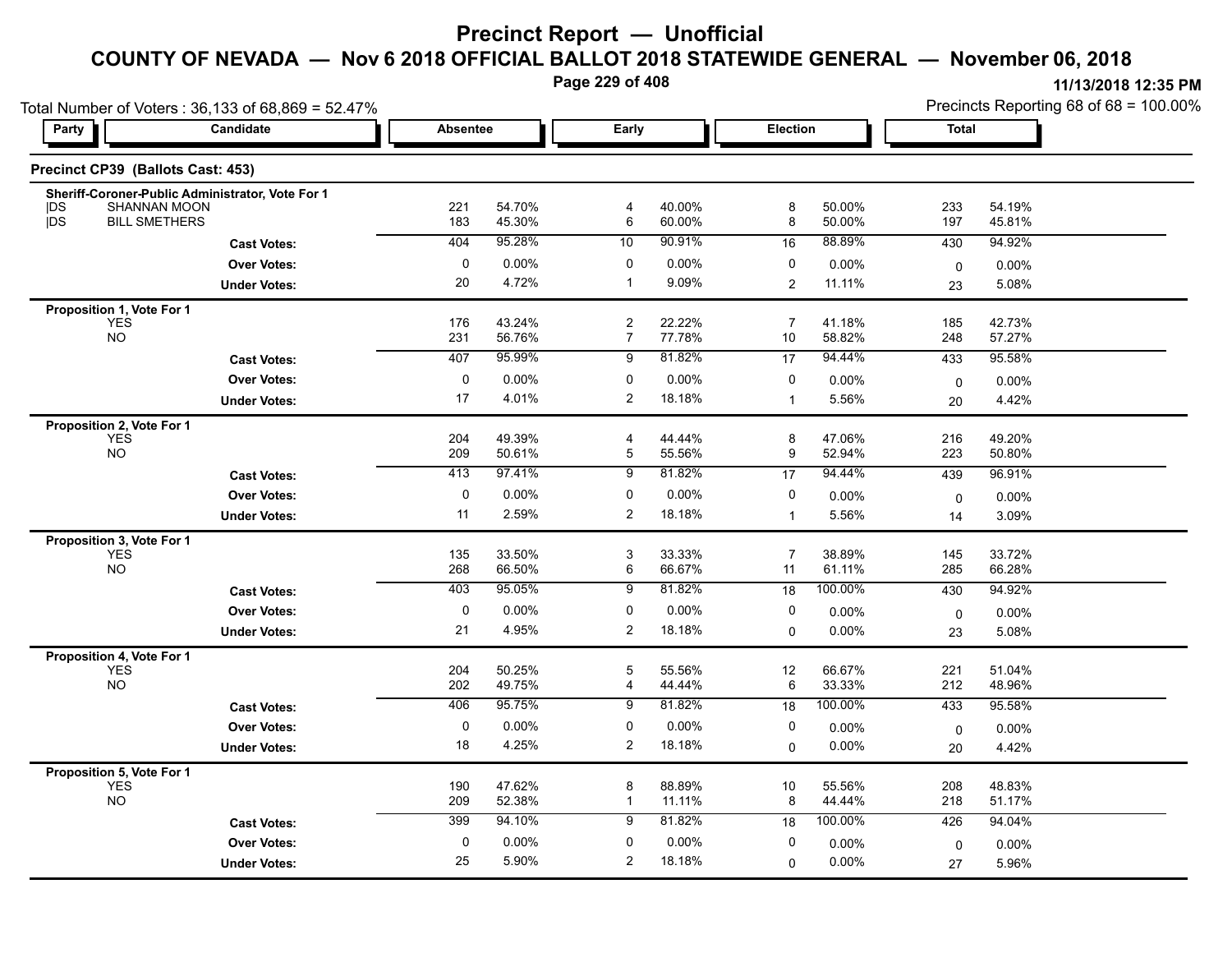**Page 230 of 408**

|                                          | Total Number of Voters: 36,133 of 68,869 = 52.47% |                 |                  |                                             |                  |                      |                  |                   | Precincts Reporting 68 of 68 = 100.00% |
|------------------------------------------|---------------------------------------------------|-----------------|------------------|---------------------------------------------|------------------|----------------------|------------------|-------------------|----------------------------------------|
| Party                                    | Candidate                                         | <b>Absentee</b> |                  | Early                                       |                  | Election             |                  | Total             |                                        |
| Precinct CP39 (Ballots Cast: 453)        |                                                   |                 |                  |                                             |                  |                      |                  |                   |                                        |
| Proposition 6, Vote For 1                |                                                   |                 |                  |                                             |                  |                      |                  |                   |                                        |
| <b>YES</b><br><b>NO</b>                  |                                                   | 232<br>184      | 55.77%<br>44.23% | 6<br>4                                      | 60.00%<br>40.00% | 11<br>$\overline{7}$ | 61.11%<br>38.89% | 249<br>195        | 56.08%<br>43.92%                       |
|                                          | <b>Cast Votes:</b>                                | 416             | 98.11%           | 10                                          | 90.91%           | 18                   | 100.00%          | 444               | 98.01%                                 |
|                                          | <b>Over Votes:</b>                                | 0               | $0.00\%$         | 0                                           | 0.00%            | 0                    | 0.00%            | 0                 | $0.00\%$                               |
|                                          | <b>Under Votes:</b>                               | 8               | 1.89%            | $\mathbf{1}$                                | 9.09%            | 0                    | $0.00\%$         | 9                 | 1.99%                                  |
| Proposition 7, Vote For 1                |                                                   |                 |                  |                                             |                  |                      |                  |                   |                                        |
| YES<br>NO                                |                                                   | 213<br>201      | 51.45%<br>48.55% | 4<br>$\mathbf 5$                            | 44.44%<br>55.56% | 13<br>5              | 72.22%<br>27.78% | 230<br>211        | 52.15%<br>47.85%                       |
|                                          | <b>Cast Votes:</b>                                | 414             | 97.64%           | 9                                           | 81.82%           | 18                   | 100.00%          | 441               | 97.35%                                 |
|                                          | <b>Over Votes:</b>                                | $\mathbf 0$     | 0.00%            | 0                                           | 0.00%            | 0                    | $0.00\%$         | 0                 | 0.00%                                  |
|                                          | <b>Under Votes:</b>                               | 10              | 2.36%            | $\overline{c}$                              | 18.18%           | 0                    | 0.00%            | 12                | 2.65%                                  |
| Proposition 8, Vote For 1                |                                                   |                 |                  |                                             |                  |                      |                  |                   |                                        |
| <b>YES</b>                               |                                                   | 143             | 34.96%           | 3                                           | 30.00%           | 6                    | 35.29%           | 152               | 34.86%                                 |
| <b>NO</b>                                |                                                   | 266             | 65.04%           | $\overline{7}$                              | 70.00%           | 11                   | 64.71%           | 284               | 65.14%                                 |
|                                          | <b>Cast Votes:</b>                                | 409             | 96.46%           | 10                                          | 90.91%           | 17                   | 94.44%           | 436               | 96.25%                                 |
|                                          | <b>Over Votes:</b>                                | 0               | 0.00%            | 0                                           | 0.00%            | 0                    | 0.00%            | 0                 | $0.00\%$                               |
|                                          | <b>Under Votes:</b>                               | 15              | 3.54%            | $\mathbf{1}$                                | 9.09%            | $\mathbf{1}$         | 5.56%            | 17                | 3.75%                                  |
| Proposition 10, Vote For 1               |                                                   |                 |                  |                                             |                  |                      |                  |                   |                                        |
| <b>YES</b><br><b>NO</b>                  |                                                   | 122<br>289      | 29.68%<br>70.32% | $\ensuremath{\mathsf{3}}$<br>$\overline{7}$ | 30.00%<br>70.00% | $\overline{7}$<br>11 | 38.89%<br>61.11% | 132<br>307        | 30.07%<br>69.93%                       |
|                                          | <b>Cast Votes:</b>                                | 411             | 96.93%           | 10                                          | 90.91%           | 18                   | 100.00%          | 439               | 96.91%                                 |
|                                          | <b>Over Votes:</b>                                | 0               | $0.00\%$         | 0                                           | 0.00%            | 0                    | 0.00%            |                   | $0.00\%$                               |
|                                          | <b>Under Votes:</b>                               | 13              | 3.07%            | -1                                          | 9.09%            | 0                    | 0.00%            | $\mathbf 0$<br>14 | 3.09%                                  |
|                                          |                                                   |                 |                  |                                             |                  |                      |                  |                   |                                        |
| Proposition 11, Vote For 1<br><b>YES</b> |                                                   | 264             | 64.55%           | 6                                           | 60.00%           | 14                   | 77.78%           | 284               | 64.99%                                 |
| <b>NO</b>                                |                                                   | 145             | 35.45%           | 4                                           | 40.00%           | 4                    | 22.22%           | 153               | 35.01%                                 |
|                                          | <b>Cast Votes:</b>                                | 409             | 96.46%           | 10                                          | 90.91%           | 18                   | 100.00%          | 437               | 96.47%                                 |
|                                          | <b>Over Votes:</b>                                | 0               | 0.00%            | 0                                           | 0.00%            | 0                    | 0.00%            | 0                 | 0.00%                                  |
|                                          | <b>Under Votes:</b>                               | 15              | 3.54%            | $\mathbf{1}$                                | 9.09%            | $\mathbf 0$          | 0.00%            | 16                | 3.53%                                  |
| Proposition 12, Vote For 1               |                                                   |                 |                  |                                             |                  |                      |                  |                   |                                        |
| <b>YES</b><br><b>NO</b>                  |                                                   | 199<br>214      | 48.18%<br>51.82% | $\overline{4}$<br>$\overline{5}$            | 44.44%<br>55.56% | 12<br>6              | 66.67%<br>33.33% | 215<br>225        | 48.86%<br>51.14%                       |
|                                          |                                                   | 413             | 97.41%           | 9                                           | 81.82%           |                      | 100.00%          |                   |                                        |
|                                          | <b>Cast Votes:</b>                                |                 |                  |                                             |                  | 18                   |                  | 440               | 97.13%                                 |
|                                          | <b>Over Votes:</b>                                | $\mathbf 0$     | $0.00\%$         | 0                                           | 0.00%            | 0                    | 0.00%            | $\mathbf 0$       | 0.00%                                  |
|                                          | <b>Under Votes:</b>                               | 11              | 2.59%            | 2                                           | 18.18%           | $\Omega$             | 0.00%            | 13                | 2.87%                                  |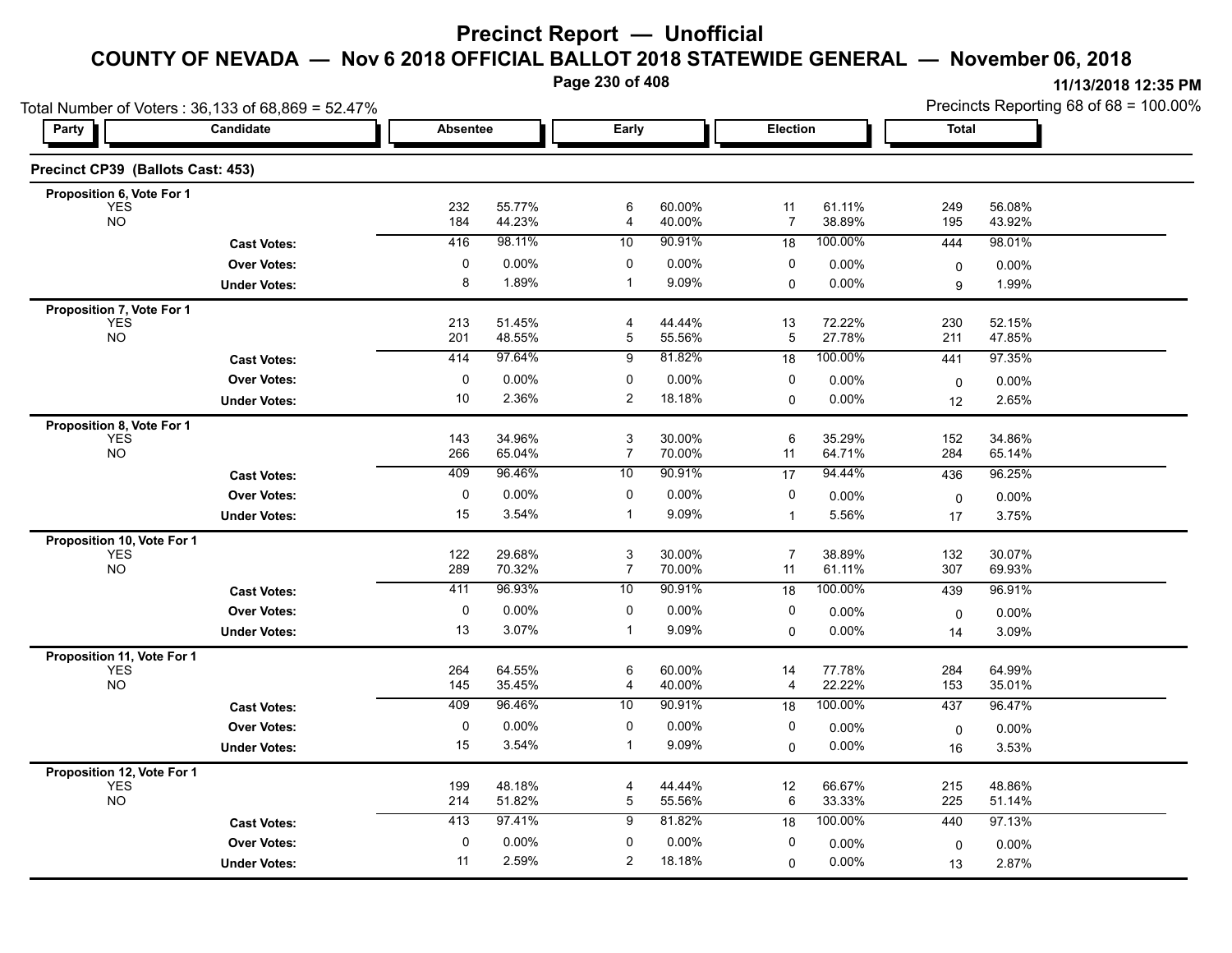**Page 231 of 408**

|                                           | Total Number of Voters: $36,133$ of $68,869 = 52.47\%$ |                 |                  |       |                  |                 |                  |           |                  | Precincts Reporting 68 of 68 = 100.00% |
|-------------------------------------------|--------------------------------------------------------|-----------------|------------------|-------|------------------|-----------------|------------------|-----------|------------------|----------------------------------------|
| Party                                     | Candidate                                              | <b>Absentee</b> |                  | Early |                  | <b>Election</b> |                  | Total     |                  |                                        |
| Precinct CP39 (Ballots Cast: 453)         |                                                        |                 |                  |       |                  |                 |                  |           |                  |                                        |
| Measure G, Vote For 1<br>YES<br><b>NO</b> |                                                        | 320<br>83       | 79.40%<br>20.60% | 5     | 50.00%<br>50.00% | 14              | 87.50%<br>12.50% | 339<br>90 | 79.02%<br>20.98% |                                        |
|                                           | <b>Cast Votes:</b>                                     | 403             | 95.05%           | 10    | 90.91%           | 16              | 88.89%           | 429       | 94.70%           |                                        |
|                                           | <b>Over Votes:</b>                                     | 0               | $0.00\%$         | 0     | $0.00\%$         | 0               | $0.00\%$         |           | $0.00\%$         |                                        |
|                                           | <b>Under Votes:</b>                                    | 21              | 4.95%            |       | 9.09%            |                 | 11.11%           | 24        | 5.30%            |                                        |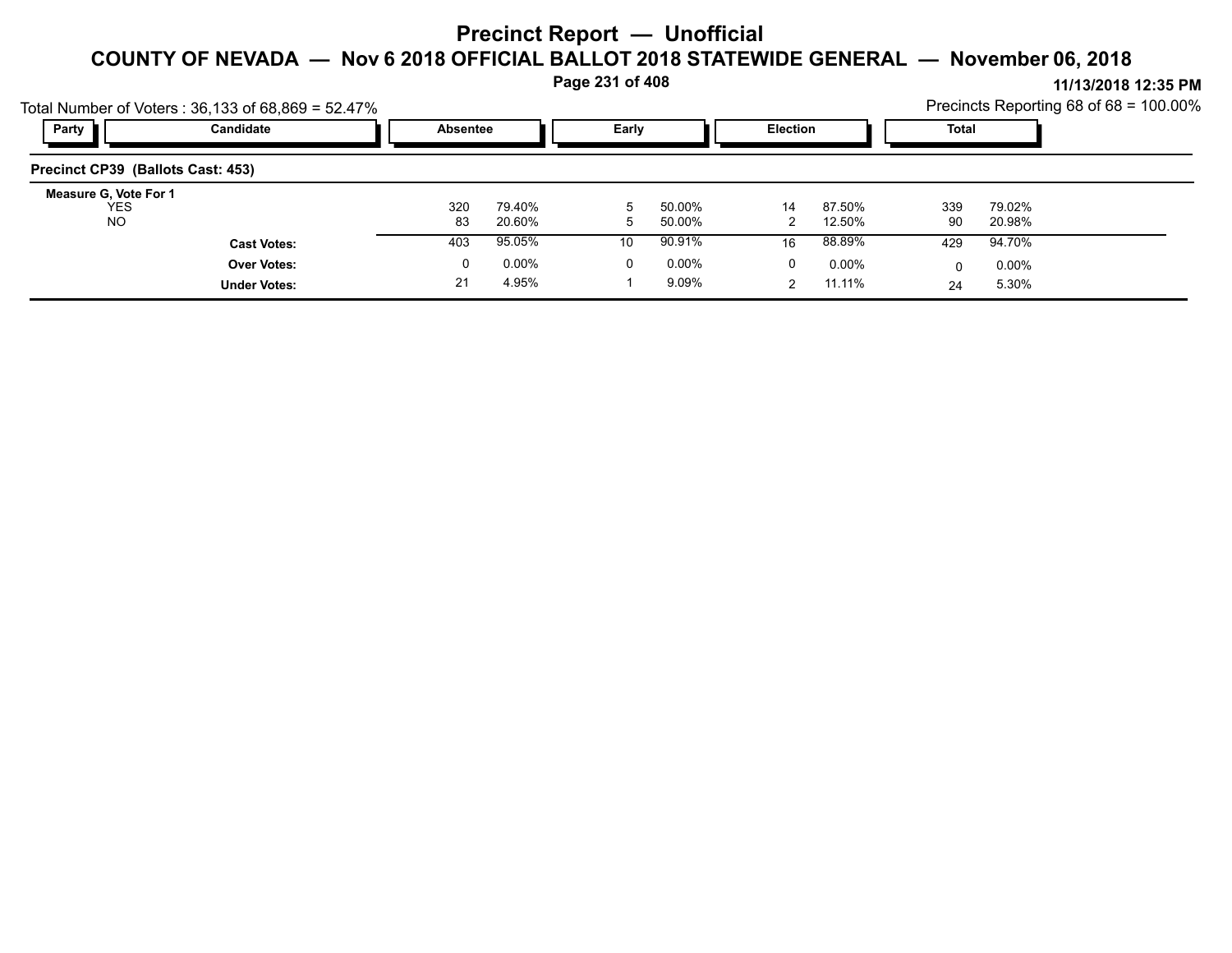**Page 232 of 408**

|                                                                 | Total Number of Voters: 36,133 of 68,869 = 52.47%                   |                 |                  |                  |                   |                |                  | Precincts Reporting 68 of 68 = 100.00% |                   |  |
|-----------------------------------------------------------------|---------------------------------------------------------------------|-----------------|------------------|------------------|-------------------|----------------|------------------|----------------------------------------|-------------------|--|
| Party                                                           | Candidate                                                           | <b>Absentee</b> |                  | Early            |                   | Election       |                  | Total                                  |                   |  |
|                                                                 | Precinct CP40 (Ballots Cast: 1,271)                                 |                 |                  |                  |                   |                |                  |                                        |                   |  |
| Governor, Vote For 1<br><b>REP</b>                              | JOHN H. COX                                                         | 635             | 55.17%           | 13               | 46.43%            | 21             | 48.84%           | 669                                    | 54.75%            |  |
| <b>DEM</b>                                                      | <b>GAVIN NEWSOM</b>                                                 | 516             | 44.83%           | 15               | 53.57%            | 22             | 51.16%           | 553                                    | 45.25%            |  |
|                                                                 | <b>Cast Votes:</b>                                                  | 1,151           | 96.16%           | 28               | 96.55%            | 43             | 95.56%           | 1,222                                  | 96.14%            |  |
|                                                                 | <b>Over Votes:</b>                                                  | 0               | $0.00\%$         | 0                | 0.00%             | 0              | 0.00%            | $\mathbf 0$                            | 0.00%             |  |
|                                                                 | <b>Under Votes:</b>                                                 | 46              | 3.84%            | $\mathbf{1}$     | 3.45%             | $\overline{2}$ | 4.44%            | 49                                     | 3.86%             |  |
| <b>DEM</b><br><b>DEM</b>                                        | Lieutenant Governor, Vote For 1<br>ED HERNANDEZ<br>ELENI KOUNALAKIS | 267<br>627      | 29.87%<br>70.13% | 9<br>17          | 34.62%<br>65.38%  | 11<br>21       | 34.38%<br>65.63% | 287<br>665                             | 30.15%<br>69.85%  |  |
|                                                                 |                                                                     | 894             | 74.69%           | $\overline{26}$  | 89.66%            | 32             | 71.11%           | 952                                    | 74.90%            |  |
|                                                                 | <b>Cast Votes:</b>                                                  | $\overline{c}$  | 0.17%            |                  |                   |                |                  |                                        |                   |  |
|                                                                 | <b>Over Votes:</b>                                                  | 301             | 25.15%           | 0<br>3           | 0.00%<br>10.34%   | 0              | 0.00%            | $\overline{2}$                         | 0.16%             |  |
|                                                                 | <b>Under Votes:</b>                                                 |                 |                  |                  |                   | 13             | 28.89%           | 317                                    | 24.94%            |  |
| Secretary of State, Vote For 1<br><b>DEM</b><br><b>REP</b>      | <b>ALEX PADILLA</b><br><b>MARK P. MEUSER</b>                        | 559<br>616      | 47.57%<br>52.43% | 16<br>13         | 55.17%<br>44.83%  | 25<br>18       | 58.14%<br>41.86% | 600<br>647                             | 48.12%<br>51.88%  |  |
|                                                                 | <b>Cast Votes:</b>                                                  | 1,175           | 98.16%           | 29               | 100.00%           | 43             | 95.56%           | 1,247                                  | 98.11%            |  |
|                                                                 | <b>Over Votes:</b>                                                  | 0               | $0.00\%$         | 0                | 0.00%             | 0              | $0.00\%$         | $\mathbf 0$                            | 0.00%             |  |
|                                                                 | <b>Under Votes:</b>                                                 | 22              | 1.84%            | 0                | 0.00%             | $\overline{c}$ | 4.44%            | 24                                     | 1.89%             |  |
| <b>Controller, Vote For 1</b>                                   |                                                                     |                 |                  |                  |                   |                |                  |                                        |                   |  |
| <b>REP</b><br><b>DEM</b>                                        | KONSTANTINOS RODITIS<br>BETTY T. YEE                                | 579<br>587      | 49.66%<br>50.34% | 12<br>17         | 41.38%<br>58.62%  | 17<br>25       | 40.48%<br>59.52% | 608<br>629                             | 49.15%<br>50.85%  |  |
|                                                                 | <b>Cast Votes:</b>                                                  | 1,166           | 97.41%           | 29               | 100.00%           | 42             | 93.33%           | 1,237                                  | 97.32%            |  |
|                                                                 | <b>Over Votes:</b>                                                  | 0               | 0.00%            | 0                | 0.00%             | 0              | $0.00\%$         | 0                                      | $0.00\%$          |  |
|                                                                 | <b>Under Votes:</b>                                                 | 31              | 2.59%            | 0                | 0.00%             | 3              | 6.67%            | 34                                     | 2.68%             |  |
| Treasurer, Vote For 1                                           |                                                                     |                 |                  |                  |                   |                |                  |                                        |                   |  |
| <b>REP</b><br><b>DEM</b>                                        | <b>GREG CONLON</b><br><b>FIONA MA</b>                               | 603             | 51.58%           | 12<br>17         | 41.38%            | 16             | 38.10%<br>61.90% | 631                                    | 50.89%            |  |
|                                                                 |                                                                     | 566<br>1,169    | 48.42%<br>97.66% | $\overline{29}$  | 58.62%<br>100.00% | 26             | 93.33%           | 609                                    | 49.11%            |  |
|                                                                 | <b>Cast Votes:</b>                                                  |                 |                  |                  |                   | 42             |                  | 1,240                                  | 97.56%            |  |
|                                                                 | <b>Over Votes:</b>                                                  | $\mathbf 0$     | 0.00%            | 0<br>$\mathbf 0$ | 0.00%             | 0              | 0.00%            | $\mathbf 0$                            | 0.00%             |  |
|                                                                 | <b>Under Votes:</b>                                                 | 28              | 2.34%            |                  | 0.00%             | 3              | 6.67%            | 31                                     | 2.44%             |  |
| <b>Attorney General, Vote For 1</b><br><b>REP</b><br><b>DEM</b> | <b>STEVEN C BAILEY</b><br><b>XAVIER BECERRA</b>                     | 621<br>550      | 53.03%<br>46.97% | 13<br>16         | 44.83%<br>55.17%  | 17<br>26       | 39.53%<br>60.47% | 651<br>592                             | 52.37%<br>47.63%  |  |
|                                                                 | <b>Cast Votes:</b>                                                  | 1,171           | 97.83%           | 29               | 100.00%           | 43             | 95.56%           | 1,243                                  | 97.80%            |  |
|                                                                 | <b>Over Votes:</b>                                                  | $\Omega$        | $0.00\%$         | $\Omega$         | 0.00%             | 0              | $0.00\%$         |                                        |                   |  |
|                                                                 | <b>Under Votes:</b>                                                 | 26              | 2.17%            | 0                | 0.00%             | 2              | 4.44%            | 0<br>28                                | $0.00\%$<br>2.20% |  |
|                                                                 |                                                                     |                 |                  |                  |                   |                |                  |                                        |                   |  |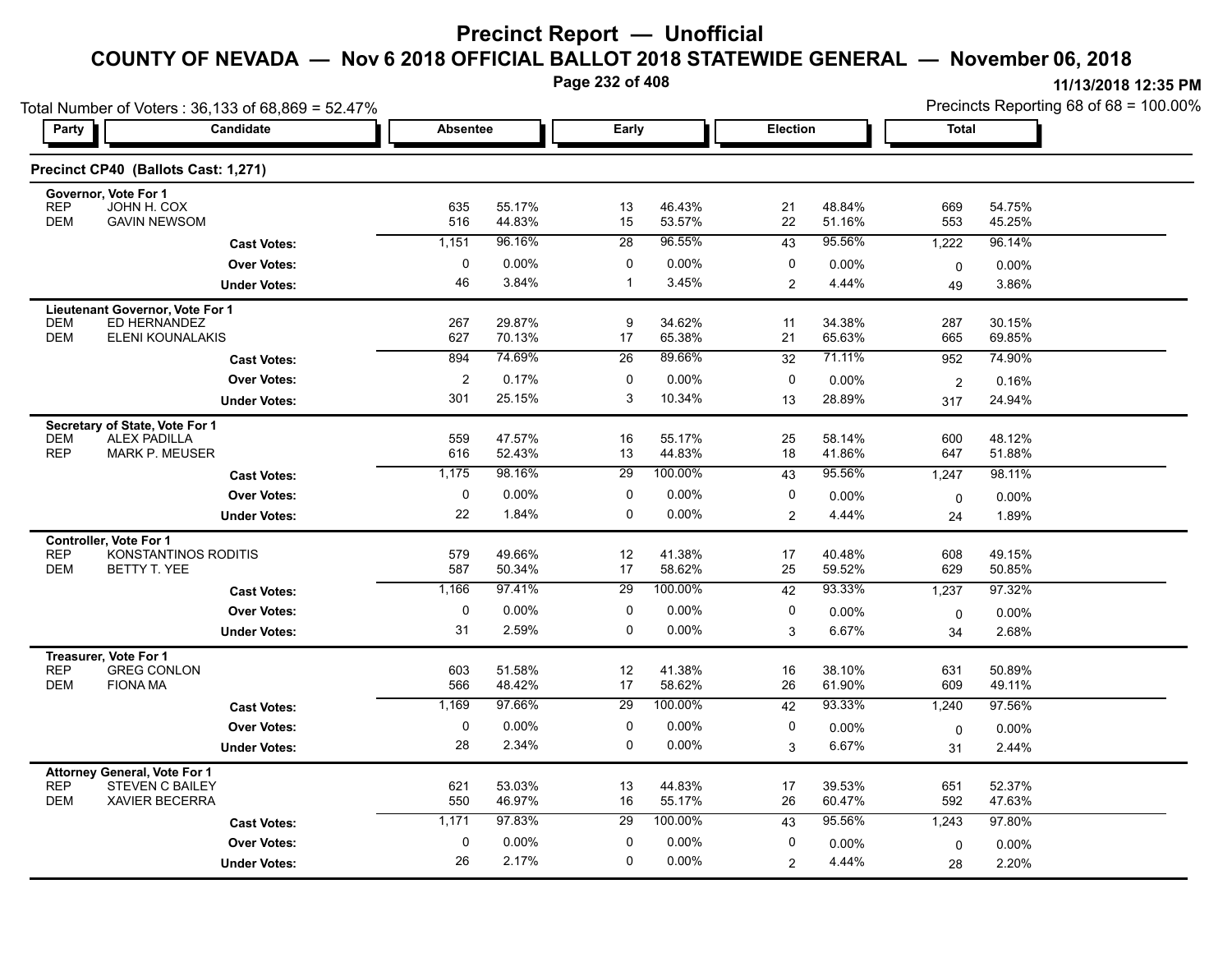**Page 233 of 408**

|                          | Total Number of Voters: 36,133 of 68,869 = 52.47%                                  |                 |                  | Precincts Reporting 68 of 68 = 100.00% |                  |                |                  |                |                  |
|--------------------------|------------------------------------------------------------------------------------|-----------------|------------------|----------------------------------------|------------------|----------------|------------------|----------------|------------------|
| Party                    | Candidate                                                                          | <b>Absentee</b> |                  | Early                                  |                  | Election       |                  | <b>Total</b>   |                  |
|                          | Precinct CP40 (Ballots Cast: 1,271)                                                |                 |                  |                                        |                  |                |                  |                |                  |
|                          | <b>Insurance Commissioner, Vote For 1</b>                                          |                 |                  |                                        |                  |                |                  |                |                  |
| <b>DEM</b>               | <b>RICARDO LARA</b><br><b>STEVE POIZNER</b>                                        | 439<br>685      | 39.06%<br>60.94% | 14<br>13                               | 51.85%<br>48.15% | 19<br>20       | 48.72%<br>51.28% | 472<br>718     | 39.66%<br>60.34% |
|                          | <b>Cast Votes:</b>                                                                 | 1,124           | 93.90%           | $\overline{27}$                        | 93.10%           | 39             | 86.67%           | 1,190          | 93.63%           |
|                          | <b>Over Votes:</b>                                                                 | 0               | 0.00%            | 0                                      | 0.00%            | 0              | 0.00%            | 0              | 0.00%            |
|                          | <b>Under Votes:</b>                                                                | 73              | 6.10%            | 2                                      | 6.90%            | 6              | 13.33%           | 81             | 6.37%            |
|                          | Member, State Board of Equalization District 1, Vote For 1                         |                 |                  |                                        |                  |                |                  |                |                  |
| <b>DEM</b>               | TOM HALLINAN                                                                       | 535             | 46.32%           | 16                                     | 57.14%           | 23             | 53.49%           | 574            | 46.82%           |
| <b>REP</b>               | <b>TED GAINES</b>                                                                  | 620             | 53.68%           | 12                                     | 42.86%           | 20             | 46.51%           | 652            | 53.18%           |
|                          | <b>Cast Votes:</b>                                                                 | 1,155           | 96.49%           | 28                                     | 96.55%           | 43             | 95.56%           | 1,226          | 96.46%           |
|                          | <b>Over Votes:</b>                                                                 | 0               | $0.00\%$         | 0                                      | 0.00%            | 0              | $0.00\%$         | 0              | 0.00%            |
|                          | <b>Under Votes:</b>                                                                | 42              | 3.51%            | -1                                     | 3.45%            | $\overline{2}$ | 4.44%            | 45             | 3.54%            |
|                          | United States Senate, Vote For 1                                                   |                 |                  |                                        |                  |                |                  |                |                  |
| <b>DEM</b><br><b>DEM</b> | <b>DIANNE FEINSTEIN</b><br><b>KEVIN DE LEON</b>                                    | 449<br>528      | 45.96%<br>54.04% | 12<br>13                               | 48.00%<br>52.00% | 18<br>19       | 48.65%<br>51.35% | 479<br>560     | 46.10%<br>53.90% |
|                          | <b>Cast Votes:</b>                                                                 | 977             | 81.62%           | 25                                     | 86.21%           | 37             | 82.22%           | 1,039          | 81.75%           |
|                          | <b>Over Votes:</b>                                                                 | 2               | 0.17%            | 0                                      | 0.00%            | 0              | 0.00%            | $\overline{2}$ | 0.16%            |
|                          | <b>Under Votes:</b>                                                                | 218             | 18.21%           | 4                                      | 13.79%           | 8              | 17.78%           | 230            | 18.10%           |
|                          | House of Representatives of the United States District 1, Vote For 1               |                 |                  |                                        |                  |                |                  |                |                  |
| <b>REP</b>               | DOUG LA MALFA                                                                      | 580             | 49.28%           | 12                                     | 41.38%           | 18             | 40.91%           | 610            | 48.80%           |
| <b>DEM</b>               | <b>AUDREY DENNEY</b>                                                               | 597             | 50.72%           | 17                                     | 58.62%           | 26             | 59.09%           | 640            | 51.20%           |
|                          | <b>Cast Votes:</b>                                                                 | 1,177           | 98.33%           | 29                                     | 100.00%          | 44             | 97.78%           | 1,250          | 98.35%           |
|                          | <b>Over Votes:</b>                                                                 | 0               | 0.00%            | 0                                      | 0.00%            | 0              | $0.00\%$         | $\mathbf 0$    | $0.00\%$         |
|                          | <b>Under Votes:</b>                                                                | 20              | 1.67%            | 0                                      | 0.00%            | $\overline{1}$ | 2.22%            | 21             | 1.65%            |
|                          | State Assembly District 1, Vote For 1                                              |                 |                  |                                        |                  |                |                  |                |                  |
| <b>REP</b><br><b>DEM</b> | <b>BRIAN DAHLE</b><br><b>CALEEN SISK</b>                                           | 643<br>524      | 55.10%<br>44.90% | 12<br>17                               | 41.38%<br>58.62% | 18<br>25       | 41.86%<br>58.14% | 673<br>566     | 54.32%<br>45.68% |
|                          | <b>Cast Votes:</b>                                                                 | 1,167           | 97.49%           | $\overline{29}$                        | 100.00%          | 43             | 95.56%           | 1,239          | 97.48%           |
|                          | <b>Over Votes:</b>                                                                 | 0               | $0.00\%$         | 0                                      | 0.00%            | 0              |                  |                |                  |
|                          |                                                                                    | 30              | 2.51%            | 0                                      | 0.00%            | 2              | 0.00%<br>4.44%   | $\mathbf 0$    | $0.00\%$         |
|                          | <b>Under Votes:</b>                                                                |                 |                  |                                        |                  |                |                  | 32             | 2.52%            |
|                          | For Associate Justice, Supreme Court - Carol A. Corrigan, Vote For 1<br><b>YES</b> | 593             | 68.48%           | 18                                     | 75.00%           | 20             | 64.52%           | 631            | 68.51%           |
|                          | <b>NO</b>                                                                          | 273             | 31.52%           | 6                                      | 25.00%           | 11             | 35.48%           | 290            | 31.49%           |
|                          | <b>Cast Votes:</b>                                                                 | 866             | 72.35%           | 24                                     | 82.76%           | 31             | 68.89%           | 921            | 72.46%           |
|                          |                                                                                    |                 |                  |                                        |                  |                |                  |                |                  |
|                          | <b>Over Votes:</b>                                                                 | $\mathbf 0$     | 0.00%            | 0                                      | 0.00%            | $\mathbf 0$    | 0.00%            | 0              | 0.00%            |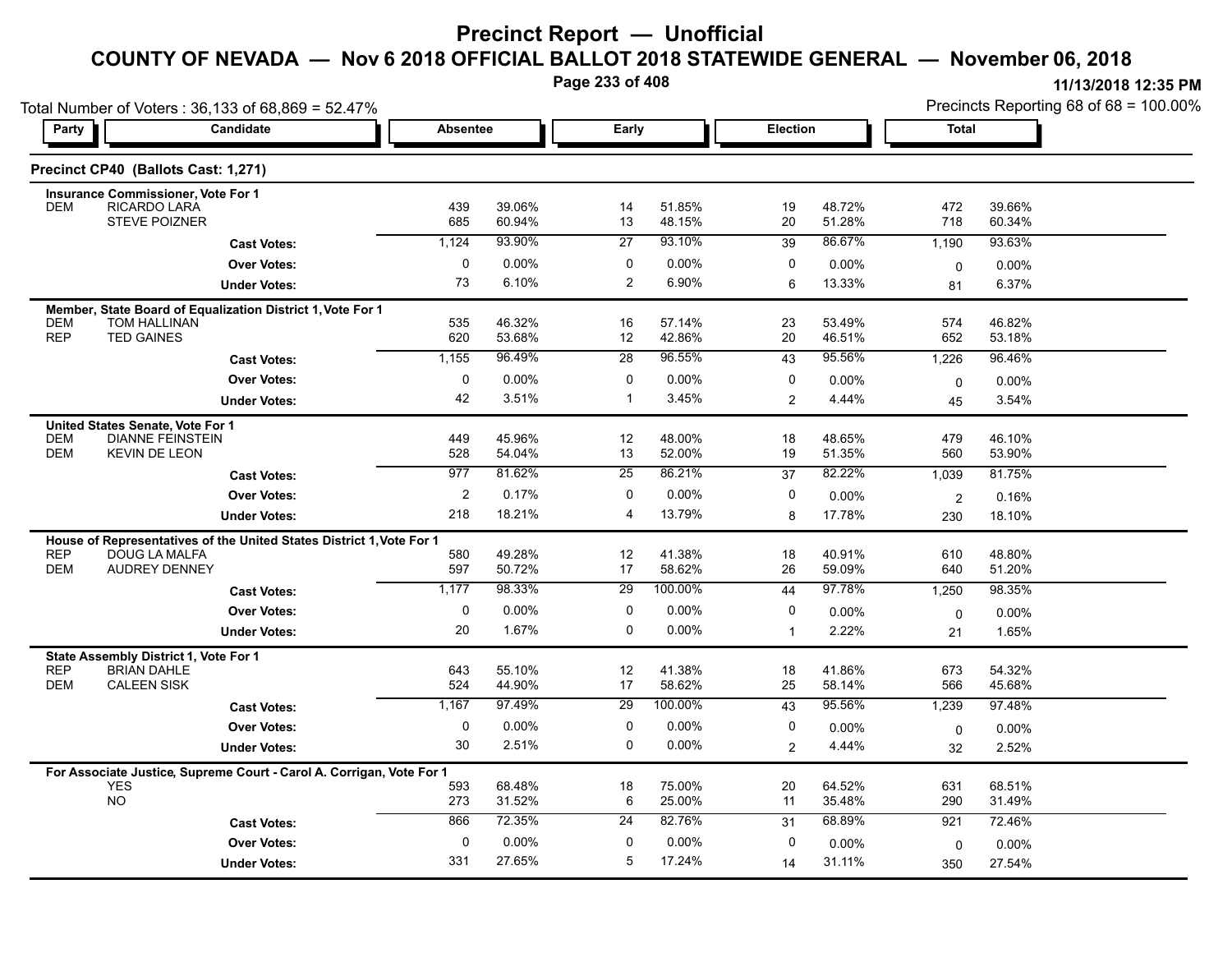# **Precinct Report — Unofficial**

# **COUNTY OF NEVADA — Nov 6 2018 OFFICIAL BALLOT 2018 STATEWIDE GENERAL — November 06, 2018**

**Page 234 of 408**

|                          | Total Number of Voters: 36,133 of 68,869 = 52.47%                                |                 |                  |                 |                  | Precincts Reporting 68 of 68 = 100.00% |                  |              |                  |
|--------------------------|----------------------------------------------------------------------------------|-----------------|------------------|-----------------|------------------|----------------------------------------|------------------|--------------|------------------|
| Party                    | Candidate                                                                        | <b>Absentee</b> |                  | Early           |                  | Election                               |                  | <b>Total</b> |                  |
|                          | Precinct CP40 (Ballots Cast: 1,271)                                              |                 |                  |                 |                  |                                        |                  |              |                  |
|                          | For Associate Justice, Supreme Court - Leondra R. Kruger, Vote For 1             |                 |                  |                 |                  |                                        |                  |              |                  |
|                          | <b>YES</b><br><b>NO</b>                                                          | 572<br>267      | 68.18%<br>31.82% | 14<br>9         | 60.87%<br>39.13% | 19<br>12                               | 61.29%<br>38.71% | 605<br>288   | 67.75%<br>32.25% |
|                          |                                                                                  | 839             | 70.09%           | 23              | 79.31%           |                                        | 68.89%           |              |                  |
|                          | <b>Cast Votes:</b>                                                               |                 |                  |                 |                  | 31                                     |                  | 893          | 70.26%           |
|                          | <b>Over Votes:</b>                                                               | 0               | $0.00\%$         | $\mathbf 0$     | 0.00%            | 0                                      | 0.00%            | $\mathbf 0$  | 0.00%            |
|                          | <b>Under Votes:</b>                                                              | 358             | 29.91%           | 6               | 20.69%           | 14                                     | 31.11%           | 378          | 29.74%           |
|                          | For Associate Justice, Court of Appeal, Third District - Cole Blease, Vote For 1 |                 |                  |                 |                  |                                        |                  |              |                  |
|                          | <b>YES</b><br><b>NO</b>                                                          | 511<br>298      | 63.16%<br>36.84% | 13<br>10        | 56.52%<br>43.48% | 22<br>8                                | 73.33%<br>26.67% | 546<br>316   | 63.34%<br>36.66% |
|                          | <b>Cast Votes:</b>                                                               | 809             | 67.59%           | 23              | 79.31%           | 30                                     | 66.67%           | 862          | 67.82%           |
|                          |                                                                                  |                 |                  |                 |                  |                                        |                  |              |                  |
|                          | <b>Over Votes:</b>                                                               | 0               | $0.00\%$         | 0               | $0.00\%$         | 0                                      | $0.00\%$         | 0            | 0.00%            |
|                          | <b>Under Votes:</b>                                                              | 388             | 32.41%           | 6               | 20.69%           | 15                                     | 33.33%           | 409          | 32.18%           |
|                          | For Associate Justice, Court of Appeal, Third District - Louis Mauro, Vote For 1 |                 |                  |                 |                  |                                        |                  |              |                  |
|                          | <b>YES</b><br><b>NO</b>                                                          | 526<br>268      | 66.25%<br>33.75% | 12<br>10        | 54.55%<br>45.45% | 17<br>12                               | 58.62%<br>41.38% | 555<br>290   | 65.68%<br>34.32% |
|                          |                                                                                  | 794             | 66.33%           | $\overline{22}$ | 75.86%           |                                        | 64.44%           |              |                  |
|                          | <b>Cast Votes:</b>                                                               |                 |                  |                 |                  | 29                                     |                  | 845          | 66.48%           |
|                          | <b>Over Votes:</b>                                                               | $\mathbf 0$     | $0.00\%$         | $\mathbf 0$     | 0.00%            | 0                                      | 0.00%            | 0            | 0.00%            |
|                          | <b>Under Votes:</b>                                                              | 403             | 33.67%           | $\overline{7}$  | 24.14%           | 16                                     | 35.56%           | 426          | 33.52%           |
|                          | Superintendent of Public Instruction, Vote For 1                                 |                 |                  |                 |                  |                                        |                  |              |                  |
| <b>IDS</b><br><b>IDS</b> | <b>MARSHALL TUCK</b><br>TONY K. THURMOND                                         | 548             | 55.98%           | 18              | 72.00%<br>28.00% | 16<br>19                               | 45.71%<br>54.29% | 582          | 56.02%           |
|                          |                                                                                  | 431             | 44.02%           | 7               |                  |                                        |                  | 457          | 43.98%           |
|                          | <b>Cast Votes:</b>                                                               | 979             | 81.79%           | 25              | 86.21%           | 35                                     | 77.78%           | 1,039        | 81.75%           |
|                          | <b>Over Votes:</b>                                                               | $\mathbf 0$     | $0.00\%$         | $\mathbf 0$     | 0.00%            | 0                                      | $0.00\%$         | 0            | 0.00%            |
|                          | <b>Under Votes:</b>                                                              | 218             | 18.21%           | 4               | 13.79%           | 10                                     | 22.22%           | 232          | 18.25%           |
|                          | District Board Member, Nevada County Board of Education Trustee Area2,           |                 | Vote For 1       |                 |                  |                                        |                  |              |                  |
| <b>IDS</b><br>jDS        | <b>HEINO NICOLAI</b>                                                             | 466             | 55.74%           | 12              | 48.00%           | 12                                     | 42.86%           | 490          | 55.12%           |
|                          | JOHN V "JACK" MEEKS                                                              | 370             | 44.26%           | 13              | 52.00%           | 16                                     | 57.14%           | 399          | 44.88%           |
|                          | <b>Cast Votes:</b>                                                               | 836             | 69.84%           | $\overline{25}$ | 86.21%           | 28                                     | 62.22%           | 889          | 69.94%           |
|                          | <b>Over Votes:</b>                                                               | $\mathbf 0$     | 0.00%            | $\mathbf 0$     | 0.00%            | 0                                      | 0.00%            | 0            | 0.00%            |
|                          | <b>Under Votes:</b>                                                              | 361             | 30.16%           | 4               | 13.79%           | 17                                     | 37.78%           | 382          | 30.06%           |
|                          | Board Member, Grass Valley Elementary School District, Vote For 3                |                 |                  |                 |                  |                                        |                  |              |                  |
| <b>IDS</b>               | <b>LISA JARVIS</b>                                                               | 545             | 31.07%           | 12              | 24.49%           | 16                                     | 28.07%           | 573          | 30.81%           |
| <b>IDS</b>               | <b>JEANNE MICHAEL</b><br>ANDREA M. AANESTAD BRADLEY                              | 462<br>485      | 26.34%<br>27.65% | 14<br>17        | 28.57%<br>34.69% | 16<br>17                               | 28.07%<br>29.82% | 492<br>519   | 26.45%<br>27.90% |
| <b>IDS</b><br><b>IDS</b> | <b>DON BRANSON</b>                                                               | 262             | 14.94%           | 6               | 12.24%           | 8                                      | 14.04%           | 276          | 14.84%           |
|                          | <b>Cast Votes:</b>                                                               | 1,754           | 48.84%           | 49              | 56.32%           | 57                                     | 42.22%           | 1,860        | 48.78%           |
|                          | <b>Over Votes:</b>                                                               | $\mathbf 0$     | 0.00%            | $\mathbf 0$     | 0.00%            | 0                                      | 0.00%            |              |                  |
|                          |                                                                                  | 1,837           | 51.16%           | 38              | 43.68%           |                                        | 57.78%           | 0            | 0.00%            |
|                          | <b>Under Votes:</b>                                                              |                 |                  |                 |                  | 78                                     |                  | 1,953        | 51.22%           |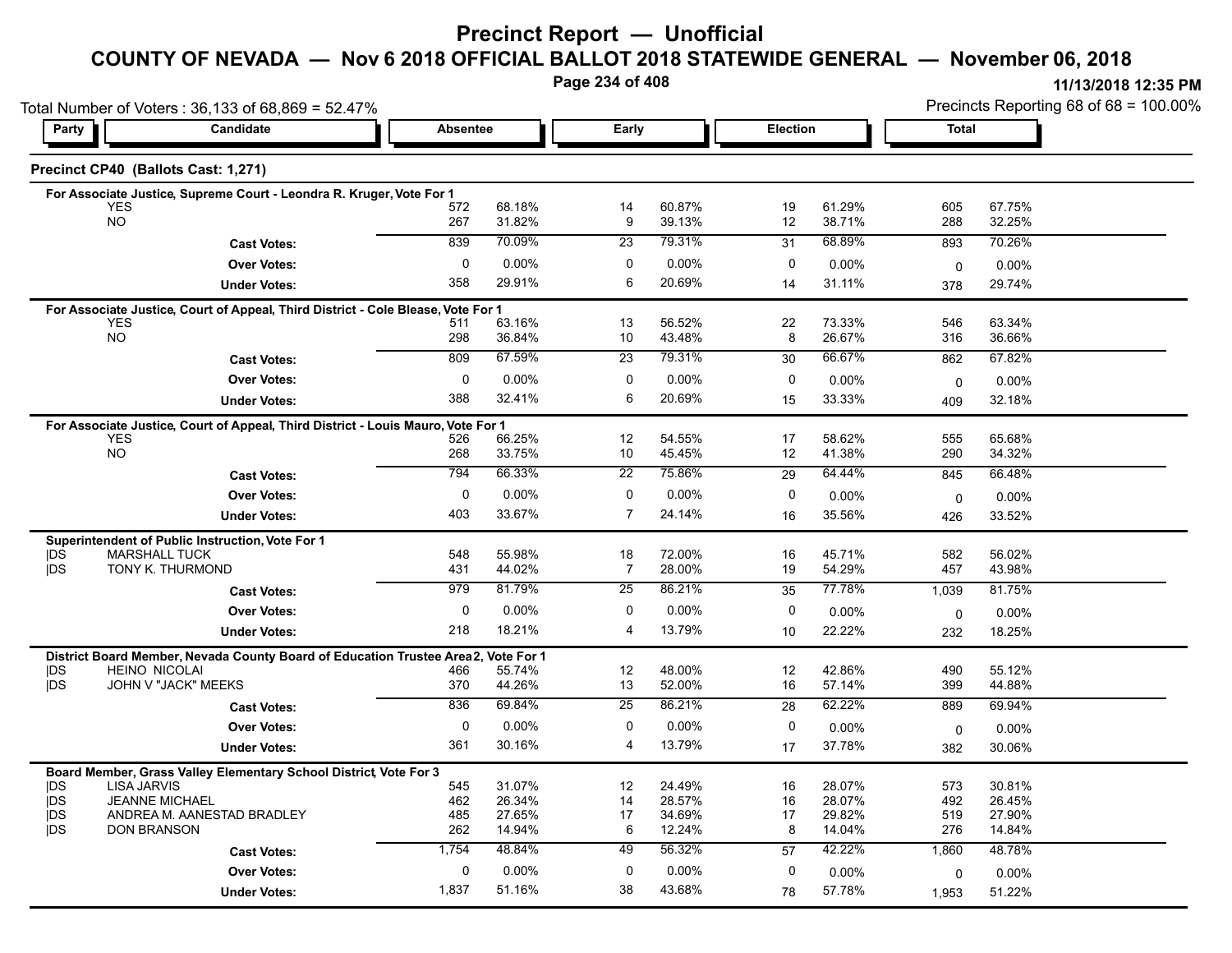# **Precinct Report — Unofficial**

# **COUNTY OF NEVADA — Nov 6 2018 OFFICIAL BALLOT 2018 STATEWIDE GENERAL — November 06, 2018**

**Page 235 of 408**

|                                                      | Total Number of Voters: 36,133 of 68,869 = 52.47%                                    |                 |                  |                 |                  |          |                  |             | Precincts Reporting 68 of 68 = 100.00% |
|------------------------------------------------------|--------------------------------------------------------------------------------------|-----------------|------------------|-----------------|------------------|----------|------------------|-------------|----------------------------------------|
| Party                                                | Candidate                                                                            | <b>Absentee</b> |                  | Early           |                  | Election |                  | Total       |                                        |
| Precinct CP40 (Ballots Cast: 1,271)                  |                                                                                      |                 |                  |                 |                  |          |                  |             |                                        |
| <b>IDS</b>                                           | Sheriff-Coroner-Public Administrator, Vote For 1<br><b>SHANNAN MOON</b>              | 586             | 51.05%           | 18              | 62.07%           | 27       | 69.23%           | 631         | 51.89%                                 |
| <b>jDS</b>                                           | <b>BILL SMETHERS</b>                                                                 | 562             | 48.95%           | 11              | 37.93%           | 12       | 30.77%           | 585         | 48.11%                                 |
|                                                      | <b>Cast Votes:</b>                                                                   | 1,148           | 95.91%           | 29              | 100.00%          | 39       | 86.67%           | 1,216       | 95.67%                                 |
|                                                      | <b>Over Votes:</b>                                                                   | 0               | $0.00\%$         | 0               | 0.00%            | 0        | 0.00%            | $\mathbf 0$ | $0.00\%$                               |
|                                                      | <b>Under Votes:</b>                                                                  | 49              | 4.09%            | $\mathbf 0$     | 0.00%            | 6        | 13.33%           | 55          | 4.33%                                  |
| DS                                                   | Director, Nevada Irrigation District Division II, Vote For 1<br><b>BRUCE HERRING</b> | 423             | 37.70%           | 11              | 39.29%           | 17       | 45.95%           | 451         | 37.99%                                 |
| jDS                                                  | <b>CHRIS BIERWAGEN</b>                                                               | 699             | 62.30%           | 17              | 60.71%           | 20       | 54.05%           | 736         | 62.01%                                 |
|                                                      | <b>Cast Votes:</b>                                                                   | 1,122           | 93.73%           | 28              | 96.55%           | 37       | 82.22%           | 1,187       | 93.39%                                 |
|                                                      | <b>Over Votes:</b>                                                                   | $\pmb{0}$       | 0.00%            | 0               | 0.00%            | 0        | 0.00%            | $\mathbf 0$ | 0.00%                                  |
|                                                      | <b>Under Votes:</b>                                                                  | 75              | 6.27%            | $\mathbf{1}$    | 3.45%            | 8        | 17.78%           | 84          | 6.61%                                  |
| Proposition 1, Vote For 1<br><b>YES</b><br><b>NO</b> |                                                                                      | 491<br>668      | 42.36%<br>57.64% | 16<br>13        | 55.17%<br>44.83% | 21<br>19 | 52.50%<br>47.50% | 528<br>700  | 43.00%<br>57.00%                       |
|                                                      | <b>Cast Votes:</b>                                                                   | 1,159           | 96.83%           | 29              | 100.00%          | 40       | 88.89%           | 1,228       | 96.62%                                 |
|                                                      | <b>Over Votes:</b>                                                                   | $\mathbf 0$     | $0.00\%$         | 0               | 0.00%            | 0        | $0.00\%$         |             | 0.00%                                  |
|                                                      | <b>Under Votes:</b>                                                                  | 38              | 3.17%            | 0               | $0.00\%$         | 5        | 11.11%           | 0<br>43     | 3.38%                                  |
|                                                      |                                                                                      |                 |                  |                 |                  |          |                  |             |                                        |
| Proposition 2, Vote For 1<br><b>YES</b><br><b>NO</b> |                                                                                      | 553<br>604      | 47.80%<br>52.20% | 16<br>13        | 55.17%<br>44.83% | 28<br>15 | 65.12%<br>34.88% | 597<br>632  | 48.58%<br>51.42%                       |
|                                                      | <b>Cast Votes:</b>                                                                   | 1,157           | 96.66%           | 29              | 100.00%          | 43       | 95.56%           | 1,229       | 96.70%                                 |
|                                                      | <b>Over Votes:</b>                                                                   | 0               | 0.00%            | 0               | $0.00\%$         | 0        | 0.00%            | 0           | $0.00\%$                               |
|                                                      | <b>Under Votes:</b>                                                                  | 40              | 3.34%            | 0               | 0.00%            | 2        | 4.44%            | 42          | 3.30%                                  |
| Proposition 3, Vote For 1<br><b>YES</b><br><b>NO</b> |                                                                                      | 414<br>730      | 36.19%<br>63.81% | 11<br>16        | 40.74%<br>59.26% | 23<br>17 | 57.50%<br>42.50% | 448<br>763  | 36.99%<br>63.01%                       |
|                                                      | <b>Cast Votes:</b>                                                                   | 1,144           | 95.57%           | $\overline{27}$ | 93.10%           | 40       | 88.89%           | 1,211       | 95.28%                                 |
|                                                      | <b>Over Votes:</b>                                                                   | $\mathbf 0$     | 0.00%            | 0               | 0.00%            | 0        |                  |             |                                        |
|                                                      |                                                                                      | 53              | 4.43%            | $\overline{c}$  | 6.90%            |          | 0.00%<br>11.11%  | 0           | 0.00%                                  |
|                                                      | <b>Under Votes:</b>                                                                  |                 |                  |                 |                  | 5        |                  | 60          | 4.72%                                  |
| Proposition 4, Vote For 1<br><b>YES</b><br><b>NO</b> |                                                                                      | 548<br>598      | 47.82%<br>52.18% | 15<br>14        | 51.72%<br>48.28% | 27<br>15 | 64.29%<br>35.71% | 590<br>627  | 48.48%<br>51.52%                       |
|                                                      | <b>Cast Votes:</b>                                                                   | 1,146           | 95.74%           | 29              | 100.00%          | 42       | 93.33%           | 1,217       | 95.75%                                 |
|                                                      | <b>Over Votes:</b>                                                                   | 0               | $0.00\%$         | 0               | 0.00%            | 0        | 0.00%            | 0           | 0.00%                                  |
|                                                      | <b>Under Votes:</b>                                                                  | 51              | 4.26%            | 0               | 0.00%            | 3        | 6.67%            | 54          | 4.25%                                  |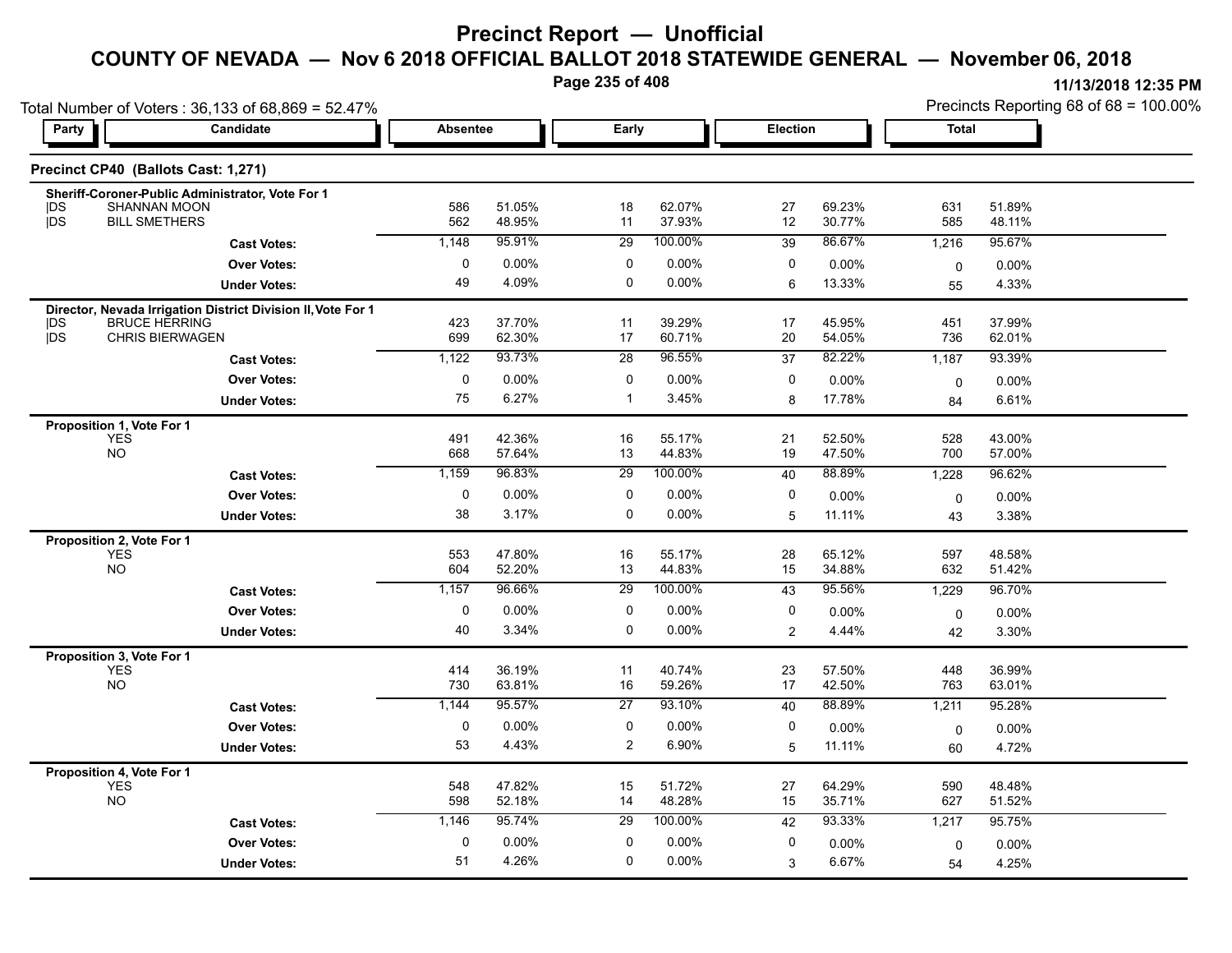**Page 236 of 408**

|                                          | Total Number of Voters: 36,133 of 68,869 = 52.47% |                 |                  | Precincts Reporting 68 of 68 = 100.00% |                  |                |                  |                      |                  |
|------------------------------------------|---------------------------------------------------|-----------------|------------------|----------------------------------------|------------------|----------------|------------------|----------------------|------------------|
| Party                                    | Candidate                                         | <b>Absentee</b> |                  | Early                                  |                  | Election       |                  | Total                |                  |
| Precinct CP40 (Ballots Cast: 1,271)      |                                                   |                 |                  |                                        |                  |                |                  |                      |                  |
| Proposition 5, Vote For 1                |                                                   |                 |                  |                                        |                  |                |                  |                      |                  |
| <b>YES</b><br><b>NO</b>                  |                                                   | 536<br>610      | 46.77%<br>53.23% | 16<br>13                               | 55.17%<br>44.83% | 18<br>23       | 43.90%<br>56.10% | 570<br>646           | 46.88%<br>53.13% |
|                                          | <b>Cast Votes:</b>                                | 1,146           | 95.74%           | 29                                     | 100.00%          | 41             | 91.11%           | 1,216                | 95.67%           |
|                                          | <b>Over Votes:</b>                                | 0               | $0.00\%$         | 0                                      | 0.00%            | 0              | 0.00%            | 0                    | 0.00%            |
|                                          | <b>Under Votes:</b>                               | 51              | 4.26%            | 0                                      | 0.00%            | $\overline{4}$ | 8.89%            | 55                   | 4.33%            |
| Proposition 6, Vote For 1                |                                                   |                 |                  |                                        |                  |                |                  |                      |                  |
| <b>YES</b><br><b>NO</b>                  |                                                   | 672<br>496      | 57.53%<br>42.47% | 17<br>11                               | 60.71%<br>39.29% | 20<br>22       | 47.62%<br>52.38% | 709<br>529           | 57.27%<br>42.73% |
|                                          | <b>Cast Votes:</b>                                | 1,168           | 97.58%           | 28                                     | 96.55%           | 42             | 93.33%           | 1,238                | 97.40%           |
|                                          | <b>Over Votes:</b>                                | 0               | 0.00%            | $\mathbf{1}$                           | 3.45%            | 0              | 0.00%            | $\overline{1}$       | 0.08%            |
|                                          | <b>Under Votes:</b>                               | 29              | 2.42%            | 0                                      | $0.00\%$         | 3              | 6.67%            | 32                   | 2.52%            |
| Proposition 7, Vote For 1                |                                                   |                 |                  |                                        |                  |                |                  |                      |                  |
| <b>YES</b>                               |                                                   | 659             | 57.45%           | 16                                     | 55.17%           | 24             | 57.14%           | 699                  | 57.39%           |
| <b>NO</b>                                |                                                   | 488             | 42.55%           | 13                                     | 44.83%           | 18             | 42.86%           | 519                  | 42.61%           |
|                                          | <b>Cast Votes:</b>                                | 1,147           | 95.82%           | $\overline{29}$                        | 100.00%          | 42             | 93.33%           | 1,218                | 95.83%           |
|                                          | <b>Over Votes:</b>                                | 0               | $0.00\%$         | 0                                      | 0.00%            | 0              | 0.00%            | 0                    | 0.00%            |
|                                          | <b>Under Votes:</b>                               | 50              | 4.18%            | 0                                      | 0.00%            | 3              | 6.67%            | 53                   | 4.17%            |
| Proposition 8, Vote For 1<br><b>YES</b>  |                                                   | 395             | 34.14%           | 9                                      | 32.14%           | 21             | 50.00%           | 425                  | 34.64%           |
| <b>NO</b>                                |                                                   | 762             | 65.86%           | 19                                     | 67.86%           | 21             | 50.00%           | 802                  | 65.36%           |
|                                          | <b>Cast Votes:</b>                                | 1,157           | 96.66%           | 28                                     | 96.55%           | 42             | 93.33%           | 1,227                | 96.54%           |
|                                          | <b>Over Votes:</b>                                | 0               | 0.00%            | 0                                      | 0.00%            | 0              | $0.00\%$         | 0                    | $0.00\%$         |
|                                          | <b>Under Votes:</b>                               | 40              | 3.34%            | 1                                      | 3.45%            | 3              | 6.67%            | 44                   | 3.46%            |
| Proposition 10, Vote For 1               |                                                   |                 |                  |                                        |                  |                |                  |                      |                  |
| <b>YES</b><br><b>NO</b>                  |                                                   | 314<br>838      | 27.26%<br>72.74% | 11<br>16                               | 40.74%<br>59.26% | 16<br>28       | 36.36%<br>63.64% | 341<br>882           | 27.88%<br>72.12% |
|                                          | <b>Cast Votes:</b>                                | 1,152           | 96.24%           | $\overline{27}$                        | 93.10%           | 44             | 97.78%           | 1,223                | 96.22%           |
|                                          | <b>Over Votes:</b>                                | $\mathbf 0$     | $0.00\%$         | $\mathbf{1}$                           | 3.45%            | 0              | 0.00%            |                      |                  |
|                                          | <b>Under Votes:</b>                               | 45              | 3.76%            | $\mathbf{1}$                           | 3.45%            | $\mathbf{1}$   | 2.22%            | $\overline{1}$<br>47 | 0.08%<br>3.70%   |
|                                          |                                                   |                 |                  |                                        |                  |                |                  |                      |                  |
| Proposition 11, Vote For 1<br><b>YES</b> |                                                   | 725             | 63.43%           | 21                                     | 72.41%           | 24             | 55.81%           | 770                  | 63.37%           |
| <b>NO</b>                                |                                                   | 418             | 36.57%           | 8                                      | 27.59%           | 19             | 44.19%           | 445                  | 36.63%           |
|                                          | <b>Cast Votes:</b>                                | 1,143           | 95.49%           | 29                                     | 100.00%          | 43             | 95.56%           | 1,215                | 95.59%           |
|                                          | <b>Over Votes:</b>                                | 0               | $0.00\%$         | $\mathbf 0$                            | 0.00%            | 0              | 0.00%            | 0                    | $0.00\%$         |
|                                          | <b>Under Votes:</b>                               | 54              | 4.51%            | 0                                      | 0.00%            | $\overline{2}$ | 4.44%            | 56                   | 4.41%            |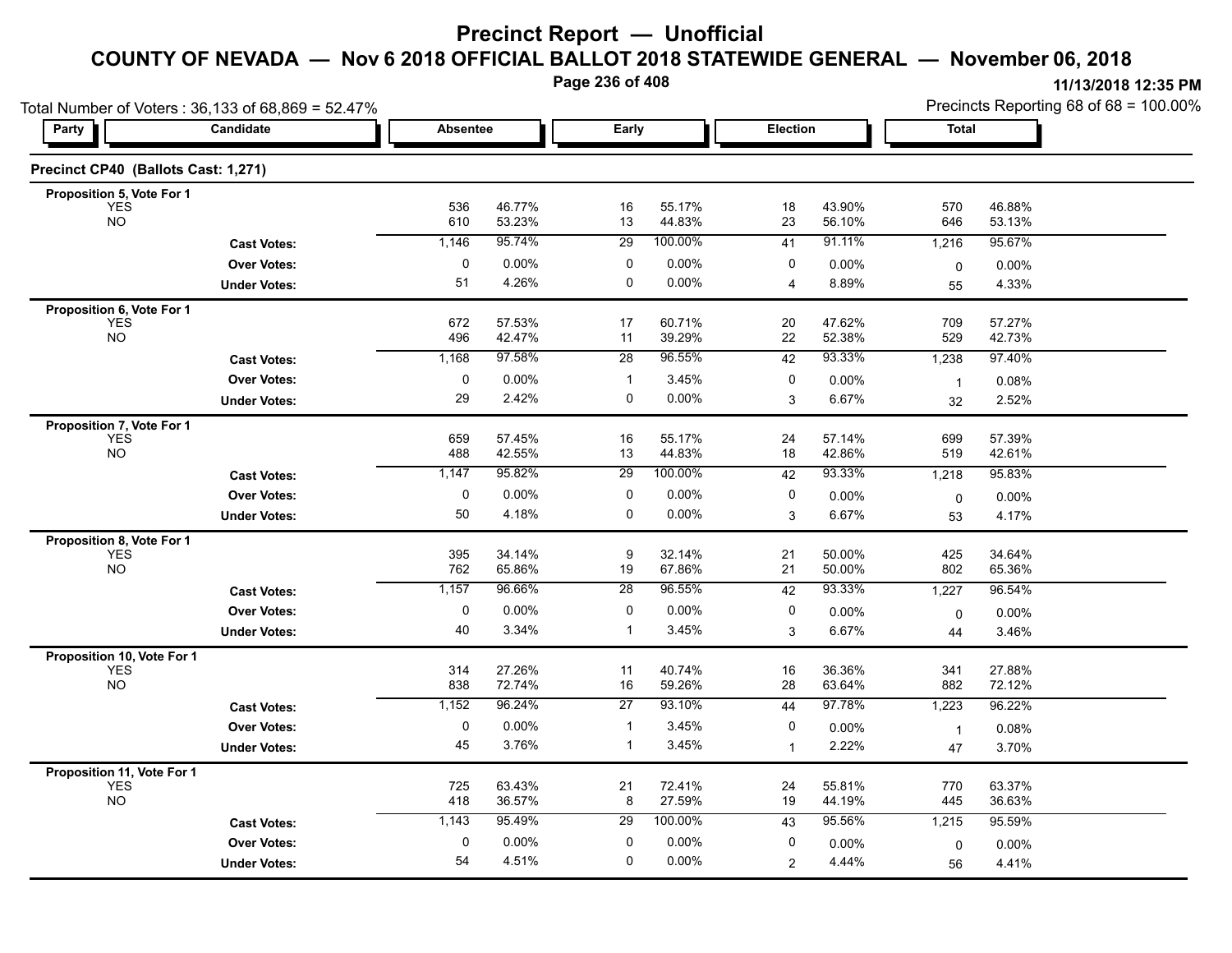**Page 237 of 408**

| Total Number of Voters: 36,133 of 68,869 = 52.47%     |                     |                 |                  |          |                  |             |                  |            |                  | Precincts Reporting 68 of 68 = 100.00% |
|-------------------------------------------------------|---------------------|-----------------|------------------|----------|------------------|-------------|------------------|------------|------------------|----------------------------------------|
| Party                                                 | Candidate           | <b>Absentee</b> |                  | Early    |                  | Election    |                  | Total      |                  |                                        |
| Precinct CP40 (Ballots Cast: 1,271)                   |                     |                 |                  |          |                  |             |                  |            |                  |                                        |
| Proposition 12, Vote For 1<br><b>YES</b><br><b>NO</b> |                     | 577<br>578      | 49.96%<br>50.04% | 15<br>14 | 51.72%<br>48.28% | 25<br>16    | 60.98%<br>39.02% | 617<br>608 | 50.37%<br>49.63% |                                        |
|                                                       | <b>Cast Votes:</b>  | 1,155           | 96.49%           | 29       | 100.00%          | 41          | 91.11%           | 1,225      | 96.38%           |                                        |
|                                                       | <b>Over Votes:</b>  | 0               | $0.00\%$         | 0        | $0.00\%$         | $\mathbf 0$ | $0.00\%$         | 0          | $0.00\%$         |                                        |
|                                                       | <b>Under Votes:</b> | 42              | 3.51%            | 0        | $0.00\%$         | 4           | 8.89%            | 46         | 3.62%            |                                        |
| Measure G, Vote For 1                                 |                     |                 |                  |          |                  |             |                  |            |                  |                                        |
| <b>YES</b><br>NO.                                     |                     | 846<br>275      | 75.47%<br>24.53% | 15<br>11 | 57.69%<br>42.31% | 27<br>14    | 65.85%<br>34.15% | 888<br>300 | 74.75%<br>25.25% |                                        |
|                                                       | <b>Cast Votes:</b>  | 1,121           | 93.65%           | 26       | 89.66%           | 41          | 91.11%           | 1,188      | 93.47%           |                                        |
|                                                       | <b>Over Votes:</b>  | 0               | $0.00\%$         | 0        | $0.00\%$         | $\mathbf 0$ | $0.00\%$         | 0          | $0.00\%$         |                                        |
|                                                       | <b>Under Votes:</b> | 76              | 6.35%            | 3        | 10.34%           | 4           | 8.89%            | 83         | 6.53%            |                                        |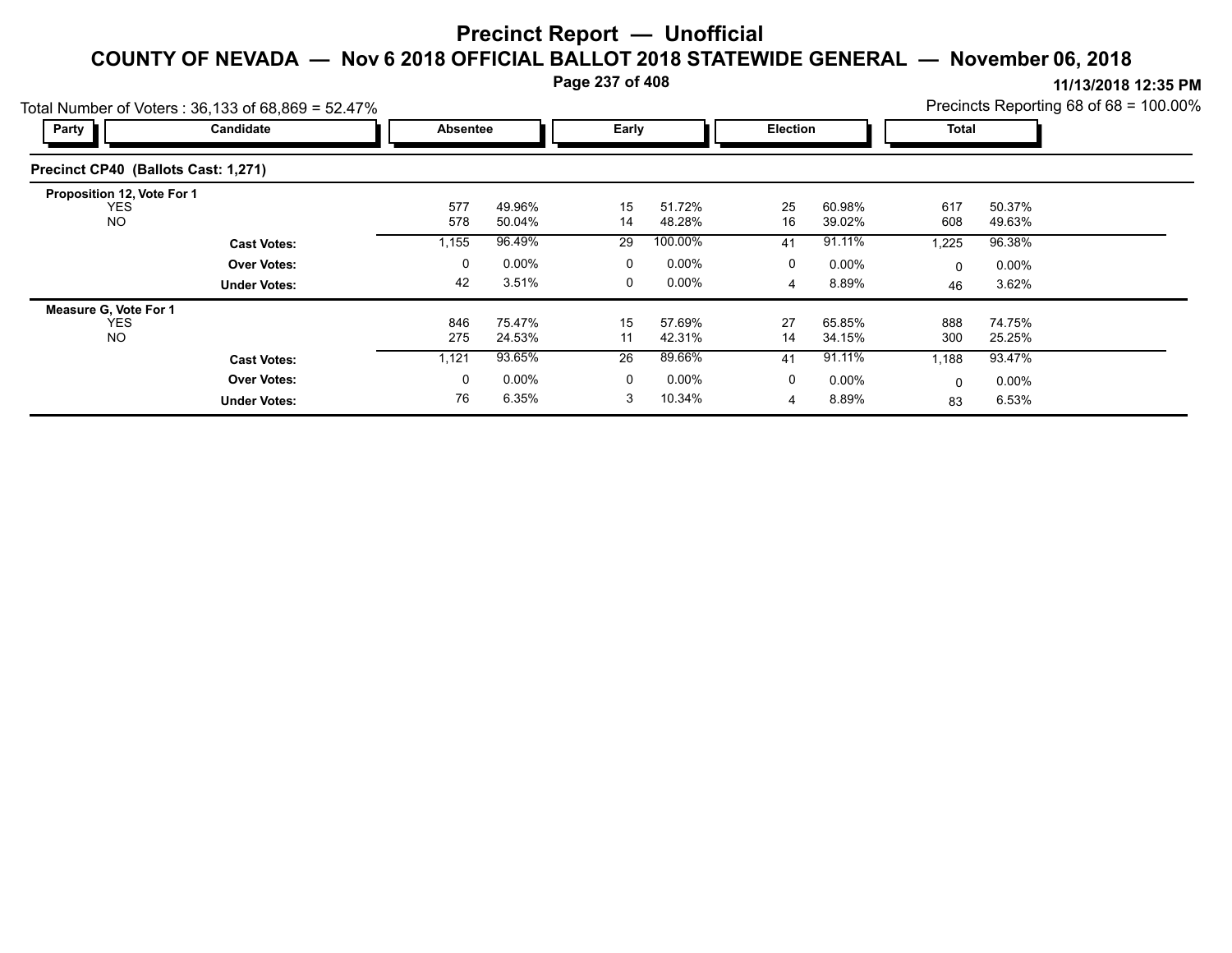**Page 238 of 408**

|                                                                                                                    | Total Number of Voters: 36,133 of 68,869 = 52.47% |                 |                  |                     |                  | Precincts Reporting 68 of 68 = 100.00% |                  |              |                  |
|--------------------------------------------------------------------------------------------------------------------|---------------------------------------------------|-----------------|------------------|---------------------|------------------|----------------------------------------|------------------|--------------|------------------|
| <b>Party</b>                                                                                                       | Candidate                                         | <b>Absentee</b> |                  | Early               |                  | Election                               |                  | <b>Total</b> |                  |
| Precinct CP41 (Ballots Cast: 905)                                                                                  |                                                   |                 |                  |                     |                  |                                        |                  |              |                  |
| Governor, Vote For 1<br><b>REP</b><br>JOHN H. COX<br><b>DEM</b><br><b>GAVIN NEWSOM</b>                             |                                                   | 436<br>397      | 52.34%<br>47.66% | 6<br>9              | 40.00%<br>60.00% | 13<br>9                                | 59.09%<br>40.91% | 455<br>415   | 52.30%<br>47.70% |
|                                                                                                                    | <b>Cast Votes:</b>                                | 833             | 96.41%           | 15                  | 88.24%           | 22                                     | 91.67%           | 870          | 96.13%           |
|                                                                                                                    | <b>Over Votes:</b>                                | 0               | 0.00%            | 0                   | 0.00%            | 0                                      | 0.00%            | $\mathbf 0$  | $0.00\%$         |
|                                                                                                                    | <b>Under Votes:</b>                               | 31              | 3.59%            | $\overline{2}$      | 11.76%           | $\overline{2}$                         | 8.33%            | 35           | 3.87%            |
| Lieutenant Governor, Vote For 1<br>ED HERNANDEZ<br>DEM<br><b>DEM</b>                                               | ELENI KOUNALAKIS                                  | 178<br>440      | 28.80%<br>71.20% | $\overline{7}$<br>8 | 46.67%<br>53.33% | $\overline{4}$<br>12                   | 25.00%<br>75.00% | 189<br>460   | 29.12%<br>70.88% |
|                                                                                                                    | <b>Cast Votes:</b>                                | 618             | 71.53%           | 15                  | 88.24%           | 16                                     | 66.67%           | 649          | 71.71%           |
|                                                                                                                    | <b>Over Votes:</b>                                | 0               | 0.00%            | 0                   | 0.00%            | 0                                      | 0.00%            | $\mathbf 0$  | 0.00%            |
|                                                                                                                    | <b>Under Votes:</b>                               | 246             | 28.47%           | $\overline{2}$      | 11.76%           | 8                                      | 33.33%           | 256          | 28.29%           |
| Secretary of State, Vote For 1<br><b>DEM</b><br><b>ALEX PADILLA</b><br><b>REP</b><br><b>MARK P. MEUSER</b>         |                                                   | 418<br>430      | 49.29%<br>50.71% | 11<br>6             | 64.71%<br>35.29% | 9<br>13                                | 40.91%<br>59.09% | 438<br>449   | 49.38%<br>50.62% |
|                                                                                                                    | <b>Cast Votes:</b>                                | 848             | 98 15%           | 17                  | 100.00%          | 22                                     | 91.67%           | 887          | 98.01%           |
|                                                                                                                    | <b>Over Votes:</b>                                | 0               | 0.00%            | 0                   | 0.00%            | 0                                      | 0.00%            | 0            | 0.00%            |
|                                                                                                                    | <b>Under Votes:</b>                               | 16              | 1.85%            | 0                   | 0.00%            | 2                                      | 8.33%            | 18           | 1.99%            |
| <b>Controller. Vote For 1</b><br><b>REP</b><br><b>DEM</b><br>BETTY T. YEE                                          | KONSTANTINOS RODITIS                              | 421<br>423      | 49.88%<br>50.12% | 6<br>11             | 35.29%<br>64.71% | 11<br>11                               | 50.00%<br>50.00% | 438<br>445   | 49.60%<br>50.40% |
|                                                                                                                    | <b>Cast Votes:</b>                                | 844             | 97 69%           | 17                  | 100.00%          | 22                                     | 91.67%           | 883          | 97.57%           |
|                                                                                                                    | <b>Over Votes:</b>                                | 0               | 0.00%            | 0                   | $0.00\%$         | 0                                      | 0.00%            | $\mathbf 0$  | 0.00%            |
|                                                                                                                    | <b>Under Votes:</b>                               | 20              | 2.31%            | $\mathbf 0$         | 0.00%            | 2                                      | 8.33%            | 22           | 2.43%            |
| Treasurer, Vote For 1<br><b>REP</b><br><b>GREG CONLON</b><br><b>DEM</b><br><b>FIONA MA</b>                         |                                                   | 428<br>416      | 50.71%<br>49.29% | 6<br>11             | 35.29%<br>64.71% | 12<br>10                               | 54.55%<br>45.45% | 446<br>437   | 50.51%<br>49.49% |
|                                                                                                                    | <b>Cast Votes:</b>                                | 844             | 97.69%           | 17                  | 100.00%          | $\overline{22}$                        | 91.67%           | 883          | 97.57%           |
|                                                                                                                    | <b>Over Votes:</b>                                | 0               | 0.00%            | 0                   | 0.00%            | 0                                      | 0.00%            | $\mathbf 0$  | 0.00%            |
|                                                                                                                    | <b>Under Votes:</b>                               | 20              | 2.31%            | 0                   | 0.00%            | $\overline{2}$                         | 8.33%            | 22           | 2.43%            |
| <b>Attorney General, Vote For 1</b><br><b>REP</b><br><b>STEVEN C BAILEY</b><br><b>DEM</b><br><b>XAVIER BECERRA</b> |                                                   | 438<br>407      | 51.83%<br>48.17% | 6<br>11             | 35.29%<br>64.71% | 12<br>9                                | 57.14%<br>42.86% | 456<br>427   | 51.64%<br>48.36% |
|                                                                                                                    | <b>Cast Votes:</b>                                | 845             | 97.80%           | 17                  | 100.00%          | 21                                     | 87.50%           | 883          | 97.57%           |
|                                                                                                                    | <b>Over Votes:</b>                                | 0               | 0.00%            | 0                   | 0.00%            | 0                                      | 0.00%            | 0            | 0.00%            |
|                                                                                                                    | <b>Under Votes:</b>                               | 19              | 2.20%            | $\mathbf 0$         | $0.00\%$         | 3                                      | 12.50%           | 22           | 2.43%            |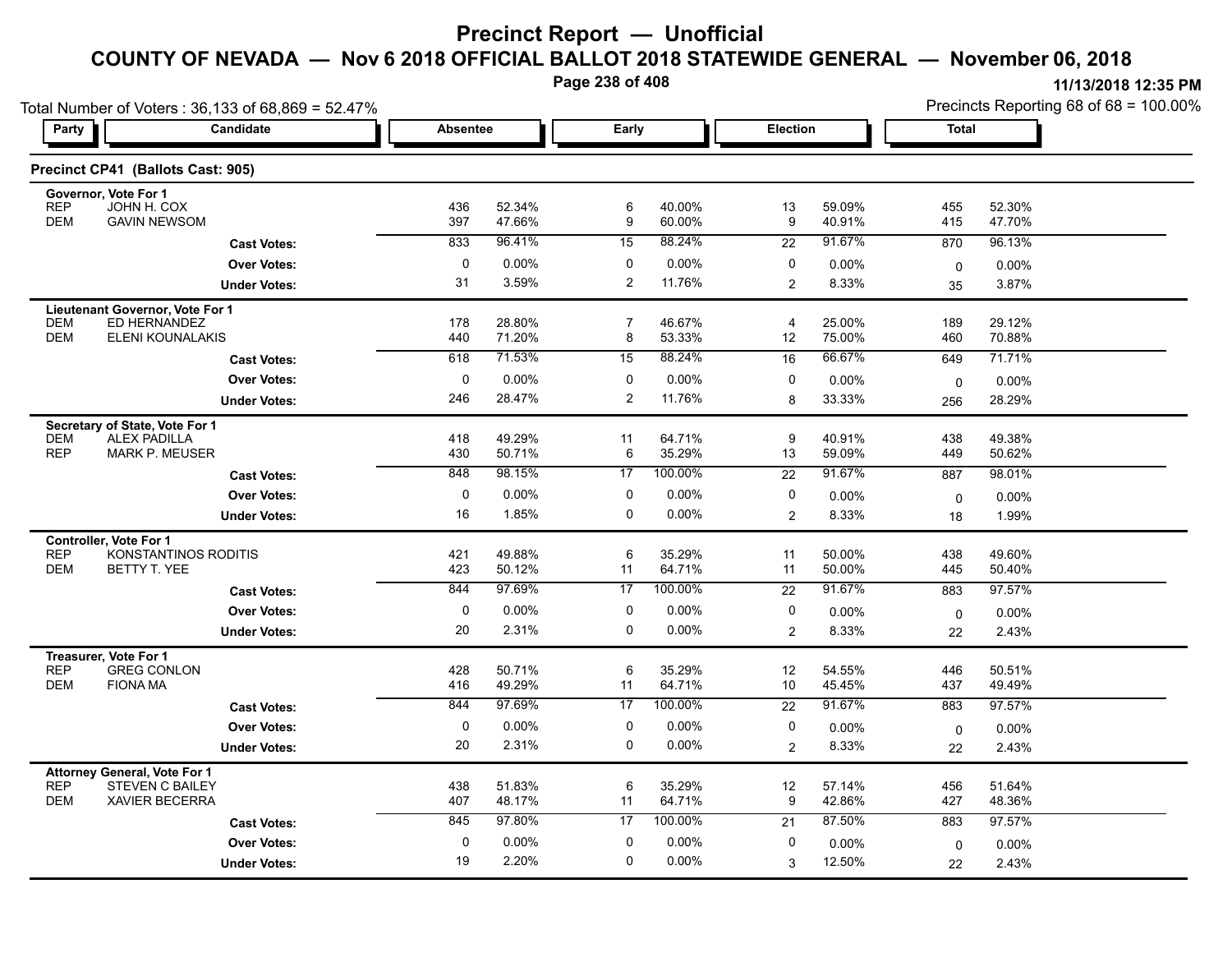**Page 239 of 408**

|                          | Total Number of Voters: 36,133 of 68,869 = 52.47%                                  |                 |                  |                      |                  |                 | Precincts Reporting 68 of $68 = 100.00\%$ |                   |                  |  |  |  |
|--------------------------|------------------------------------------------------------------------------------|-----------------|------------------|----------------------|------------------|-----------------|-------------------------------------------|-------------------|------------------|--|--|--|
| Party                    | Candidate                                                                          | <b>Absentee</b> |                  | Early                |                  | <b>Election</b> |                                           | <b>Total</b>      |                  |  |  |  |
|                          | Precinct CP41 (Ballots Cast: 905)                                                  |                 |                  |                      |                  |                 |                                           |                   |                  |  |  |  |
|                          | Insurance Commissioner, Vote For 1                                                 |                 |                  |                      |                  |                 |                                           |                   |                  |  |  |  |
| <b>DEM</b>               | RICARDO LARÁ<br>STEVE POIZNER                                                      | 335<br>478      | 41.21%<br>58.79% | $\overline{4}$<br>11 | 26.67%<br>73.33% | 7<br>11         | 38.89%<br>61.11%                          | 346<br>500        | 40.90%<br>59.10% |  |  |  |
|                          | <b>Cast Votes:</b>                                                                 | 813             | 94.10%           | 15                   | 88.24%           | 18              | 75.00%                                    | 846               | 93.48%           |  |  |  |
|                          | <b>Over Votes:</b>                                                                 | $\mathbf 0$     | 0.00%            | 0                    | $0.00\%$         | $\mathbf 0$     | 0.00%                                     | 0                 | 0.00%            |  |  |  |
|                          | <b>Under Votes:</b>                                                                | 51              | 5.90%            | $\overline{2}$       | 11.76%           | 6               | 25.00%                                    | 59                | 6.52%            |  |  |  |
|                          | Member, State Board of Equalization District 1, Vote For 1                         |                 |                  |                      |                  |                 |                                           |                   |                  |  |  |  |
| DEM                      | TOM HALLINAN                                                                       | 386             | 46.56%           | 10                   | 58.82%           | 8               | 36.36%                                    | 404               | 46.54%           |  |  |  |
| <b>REP</b>               | <b>TED GAINES</b>                                                                  | 443             | 53.44%           | 7                    | 41.18%           | 14              | 63.64%                                    | 464               | 53.46%           |  |  |  |
|                          | <b>Cast Votes:</b>                                                                 | 829             | 95.95%           | 17                   | 100.00%          | 22              | 91.67%                                    | 868               | 95.91%           |  |  |  |
|                          | <b>Over Votes:</b>                                                                 | 0               | 0.00%            | 0                    | $0.00\%$         | $\Omega$        | $0.00\%$                                  | $\mathbf 0$       | 0.00%            |  |  |  |
|                          | <b>Under Votes:</b>                                                                | 35              | 4.05%            | $\Omega$             | $0.00\%$         | $\overline{2}$  | 8.33%                                     | 37                | 4.09%            |  |  |  |
|                          | United States Senate, Vote For 1                                                   |                 |                  |                      |                  |                 |                                           |                   |                  |  |  |  |
| <b>DEM</b><br><b>DEM</b> | <b>DIANNE FEINSTEIN</b><br><b>KEVIN DE LEON</b>                                    | 335<br>395      | 45.89%<br>54.11% | 10<br>$\overline{7}$ | 58.82%<br>41.18% | 5<br>14         | 26.32%<br>73.68%                          | 350<br>416        | 45.69%<br>54.31% |  |  |  |
|                          | <b>Cast Votes:</b>                                                                 | 730             | 84.49%           | 17                   | 100.00%          | 19              | 79.17%                                    | 766               | 84.64%           |  |  |  |
|                          | <b>Over Votes:</b>                                                                 | $\mathbf 0$     | 0.00%            | $\mathbf 0$          | $0.00\%$         | $\Omega$        | 0.00%                                     | $\mathbf 0$       | 0.00%            |  |  |  |
|                          | <b>Under Votes:</b>                                                                | 134             | 15.51%           | $\Omega$             | 0.00%            | 5               | 20.83%                                    | 139               | 15.36%           |  |  |  |
|                          | House of Representatives of the United States District 1, Vote For 1               |                 |                  |                      |                  |                 |                                           |                   |                  |  |  |  |
| <b>REP</b>               | DOUG LA MALFA                                                                      | 411             | 47.90%           | 5                    | 29.41%           | 12              | 52.17%                                    | 428               | 47.66%           |  |  |  |
| <b>DEM</b>               | <b>AUDREY DENNEY</b>                                                               | 447             | 52.10%           | 12                   | 70.59%           | 11              | 47.83%                                    | 470               | 52.34%           |  |  |  |
|                          | <b>Cast Votes:</b>                                                                 | 858             | 99.31%           | 17                   | 100.00%          | 23              | 95.83%                                    | 898               | 99.23%           |  |  |  |
|                          | <b>Over Votes:</b>                                                                 | $\Omega$        | $0.00\%$         | $\Omega$             | 0.00%            | $\Omega$        | 0.00%                                     | $\mathbf 0$       | 0.00%            |  |  |  |
|                          | <b>Under Votes:</b>                                                                | 6               | 0.69%            | $\Omega$             | 0.00%            |                 | 4.17%                                     | $\overline{7}$    | 0.77%            |  |  |  |
|                          | State Assembly District 1, Vote For 1                                              |                 |                  |                      |                  |                 |                                           |                   |                  |  |  |  |
| <b>REP</b><br><b>DEM</b> | <b>BRIAN DAHLE</b><br><b>CALEEN SISK</b>                                           | 458<br>383      | 54.46%<br>45.54% | $\overline{7}$<br>8  | 46.67%<br>53.33% | 14<br>8         | 63.64%<br>36.36%                          | 479<br>399        | 54.56%<br>45.44% |  |  |  |
|                          | <b>Cast Votes:</b>                                                                 | 841             | 97.34%           | 15                   | 88.24%           | $\overline{22}$ | 91.67%                                    | 878               | 97.02%           |  |  |  |
|                          | <b>Over Votes:</b>                                                                 | 0               | $0.00\%$         | $\mathbf 0$          | 0.00%            | 0               | 0.00%                                     |                   | 0.00%            |  |  |  |
|                          | <b>Under Votes:</b>                                                                | 23              | 2.66%            | $\overline{2}$       | 11.76%           | 2               | 8.33%                                     | $\mathbf 0$<br>27 | 2.98%            |  |  |  |
|                          |                                                                                    |                 |                  |                      |                  |                 |                                           |                   |                  |  |  |  |
|                          | For Associate Justice, Supreme Court - Carol A. Corrigan, Vote For 1<br><b>YES</b> | 462             | 74.28%           | 9                    | 90.00%           | 6               | 46.15%                                    | 477               | 73.95%           |  |  |  |
|                          | <b>NO</b>                                                                          | 160             | 25.72%           | $\mathbf 1$          | 10.00%           | $\overline{7}$  | 53.85%                                    | 168               | 26.05%           |  |  |  |
|                          | <b>Cast Votes:</b>                                                                 | 622             | 71.99%           | 10                   | 58.82%           | 13              | 54.17%                                    | 645               | 71.27%           |  |  |  |
|                          | <b>Over Votes:</b>                                                                 |                 | 0.12%            | 0                    | 0.00%            | 0               | 0.00%                                     | - 1               | 0.11%            |  |  |  |
|                          | <b>Under Votes:</b>                                                                | 241             | 27.89%           | $\overline{7}$       | 41.18%           | 11              | 45.83%                                    | 259               | 28.62%           |  |  |  |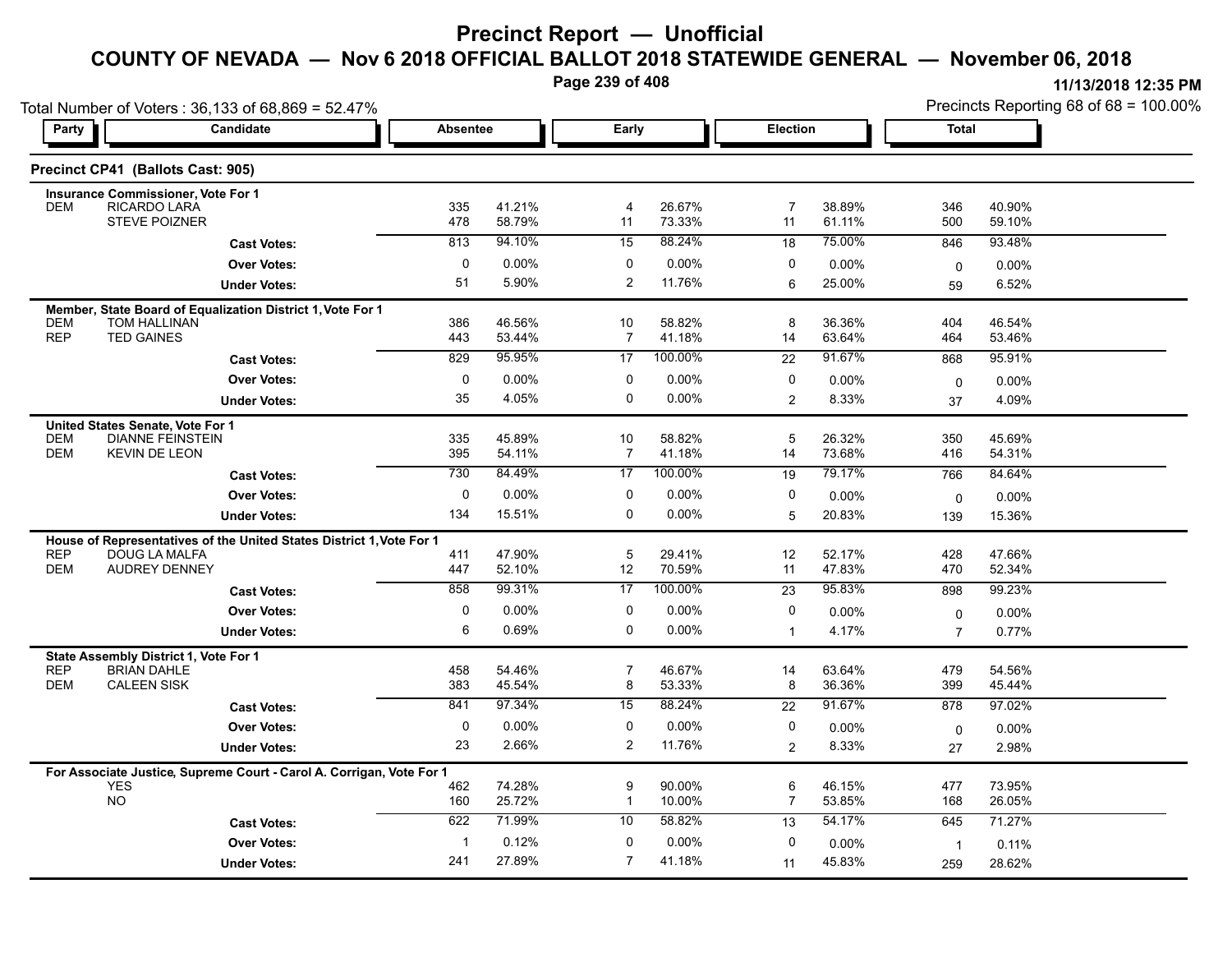### **Precinct Report — Unofficial**

### **COUNTY OF NEVADA — Nov 6 2018 OFFICIAL BALLOT 2018 STATEWIDE GENERAL — November 06, 2018**

**Page 240 of 408**

|                          | Total Number of Voters: 36,133 of 68,869 = 52.47%                                              |                 |                  |                                  |                  |                 |                  | Precincts Reporting 68 of 68 = 100.00% |                  |  |
|--------------------------|------------------------------------------------------------------------------------------------|-----------------|------------------|----------------------------------|------------------|-----------------|------------------|----------------------------------------|------------------|--|
| Party                    | Candidate                                                                                      | <b>Absentee</b> |                  | Early                            |                  | <b>Election</b> |                  | Total                                  |                  |  |
|                          | Precinct CP41 (Ballots Cast: 905)                                                              |                 |                  |                                  |                  |                 |                  |                                        |                  |  |
|                          | For Associate Justice, Supreme Court - Leondra R. Kruger, Vote For 1                           |                 |                  |                                  |                  |                 |                  |                                        |                  |  |
|                          | <b>YES</b><br><b>NO</b>                                                                        | 410<br>181      | 69.37%<br>30.63% | 7<br>$\overline{c}$              | 77.78%<br>22.22% | 8<br>7          | 53.33%<br>46.67% | 425<br>190                             | 69.11%<br>30.89% |  |
|                          |                                                                                                | 591             | 68.40%           | 9                                | 52.94%           |                 | 62.50%           |                                        | 67.96%           |  |
|                          | <b>Cast Votes:</b>                                                                             |                 |                  |                                  |                  | 15              |                  | 615                                    |                  |  |
|                          | <b>Over Votes:</b>                                                                             | 0               | $0.00\%$         | 0<br>8                           | 0.00%            | 0               | $0.00\%$         | $\mathbf 0$                            | 0.00%            |  |
|                          | <b>Under Votes:</b>                                                                            | 273             | 31.60%           |                                  | 47.06%           | 9               | 37.50%           | 290                                    | 32.04%           |  |
|                          | For Associate Justice, Court of Appeal, Third District - Cole Blease, Vote For 1               |                 |                  |                                  |                  |                 |                  |                                        |                  |  |
|                          | <b>YES</b><br><b>NO</b>                                                                        | 385<br>191      | 66.84%<br>33.16% | $\overline{c}$<br>$\overline{7}$ | 22.22%<br>77.78% | 5<br>9          | 35.71%<br>64.29% | 392<br>207                             | 65.44%<br>34.56% |  |
|                          | <b>Cast Votes:</b>                                                                             | 576             | 66.67%           | 9                                | 52.94%           | 14              | 58.33%           | 599                                    | 66.19%           |  |
|                          | <b>Over Votes:</b>                                                                             | $\mathbf 0$     | $0.00\%$         | 0                                | 0.00%            | 0               | 0.00%            |                                        |                  |  |
|                          |                                                                                                | 288             | 33.33%           | 8                                | 47.06%           | 10              | 41.67%           | $\mathbf 0$                            | 0.00%            |  |
|                          | <b>Under Votes:</b>                                                                            |                 |                  |                                  |                  |                 |                  | 306                                    | 33.81%           |  |
|                          | For Associate Justice, Court of Appeal, Third District - Louis Mauro, Vote For 1<br><b>YES</b> | 383             | 67.08%           | 4                                | 44.44%           | 4               | 30.77%           | 391                                    | 65.94%           |  |
|                          | NO.                                                                                            | 188             | 32.92%           | $\overline{5}$                   | 55.56%           | 9               | 69.23%           | 202                                    | 34.06%           |  |
|                          | <b>Cast Votes:</b>                                                                             | 571             | 66.09%           | 9                                | 52.94%           | 13              | 54.17%           | 593                                    | 65.52%           |  |
|                          | <b>Over Votes:</b>                                                                             | 0               | 0.00%            | 0                                | $0.00\%$         | 0               | $0.00\%$         | 0                                      | $0.00\%$         |  |
|                          | <b>Under Votes:</b>                                                                            | 293             | 33.91%           | 8                                | 47.06%           | 11              | 45.83%           | 312                                    | 34.48%           |  |
|                          | Superintendent of Public Instruction, Vote For 1                                               |                 |                  |                                  |                  |                 |                  |                                        |                  |  |
| <b>IDS</b>               | <b>MARSHALL TUCK</b>                                                                           | 413             | 58.42%           | $\overline{7}$                   | 53.85%           | 12              | 66.67%           | 432                                    | 58.54%           |  |
| <b>IDS</b>               | TONY K. THURMOND                                                                               | 294             | 41.58%           | 6                                | 46.15%           | 6               | 33.33%           | 306                                    | 41.46%           |  |
|                          | <b>Cast Votes:</b>                                                                             | 707             | 81.83%           | 13                               | 76.47%           | 18              | 75.00%           | 738                                    | 81.55%           |  |
|                          | <b>Over Votes:</b>                                                                             | $\mathbf{0}$    | $0.00\%$         | $\mathbf 0$                      | 0.00%            | 0               | 0.00%            | $\mathbf 0$                            | 0.00%            |  |
|                          | <b>Under Votes:</b>                                                                            | 157             | 18.17%           | 4                                | 23.53%           | 6               | 25.00%           | 167                                    | 18.45%           |  |
|                          | District Board Member, Nevada County Board of Education Trustee Area2,                         |                 | Vote For 1       |                                  |                  |                 |                  |                                        |                  |  |
| <b>IDS</b>               | <b>HEINO NICOLAI</b>                                                                           | 340             | 56.48%           | 3                                | 25.00%           | 5               | 29.41%           | 348                                    | 55.15%           |  |
| <b>IDS</b>               | JOHN V "JACK" MEEKS                                                                            | 262             | 43.52%           | 9                                | 75.00%           | 12              | 70.59%           | 283                                    | 44.85%           |  |
|                          | <b>Cast Votes:</b>                                                                             | 602             | 69.68%           | 12                               | 70.59%           | 17              | 70.83%           | 631                                    | 69.72%           |  |
|                          | <b>Over Votes:</b>                                                                             | 2               | 0.23%            | 0                                | 0.00%            | 0               | 0.00%            | 2                                      | 0.22%            |  |
|                          | <b>Under Votes:</b>                                                                            | 260             | 30.09%           | 5                                | 29.41%           | $\overline{7}$  | 29.17%           | 272                                    | 30.06%           |  |
|                          | Board Member, Grass Valley Elementary School District, Vote For 3                              |                 |                  |                                  |                  |                 |                  |                                        |                  |  |
| <b>IDS</b>               | <b>LISA JARVIS</b><br><b>JEANNE MICHAEL</b>                                                    | 384             | 29.95%           | 10                               | 38.46%           | 11              | 36.67%           | 405                                    | 30.27%           |  |
| <b>IDS</b><br><b>IDS</b> | ANDREA M. AANESTAD BRADLEY                                                                     | 345<br>374      | 26.91%<br>29.17% | 4<br>$\overline{7}$              | 15.38%<br>26.92% | 5<br>9          | 16.67%<br>30.00% | 354<br>390                             | 26.46%<br>29.15% |  |
| <b>IDS</b>               | <b>DON BRANSON</b>                                                                             | 179             | 13.96%           | 5                                | 19.23%           | 5               | 16.67%           | 189                                    | 14.13%           |  |
|                          | <b>Cast Votes:</b>                                                                             | 1,282           | 49.46%           | 26                               | 50.98%           | 30              | 41.67%           | 1,338                                  | 49.28%           |  |
|                          | <b>Over Votes:</b>                                                                             | $\mathbf{0}$    | 0.00%            | $\mathbf 0$                      | 0.00%            | 0               | 0.00%            | 0                                      | 0.00%            |  |
|                          | <b>Under Votes:</b>                                                                            | 1,310           | 50.54%           | 25                               | 49.02%           | 42              | 58.33%           | 1,377                                  | 50.72%           |  |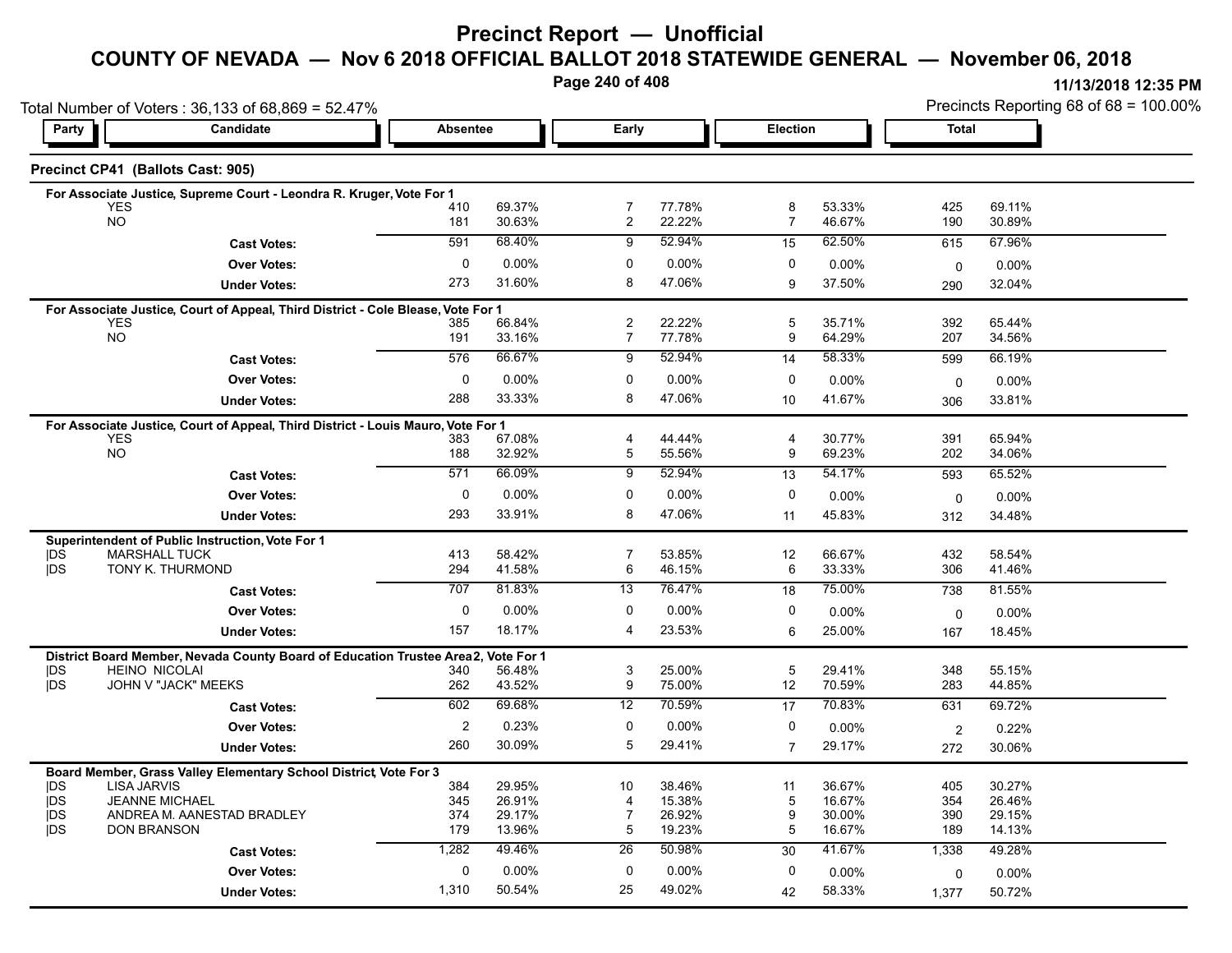**Page 241 of 408**

|                                                                                                                             | Total Number of Voters: $36,133$ of $68,869 = 52.47\%$ |            |                  |       |                  |                 |                  |            | Precincts Reporting 68 of 68 = 100.00% |  |  |
|-----------------------------------------------------------------------------------------------------------------------------|--------------------------------------------------------|------------|------------------|-------|------------------|-----------------|------------------|------------|----------------------------------------|--|--|
| Party                                                                                                                       | Candidate                                              | Absentee   |                  | Early |                  | <b>Election</b> |                  | Total      |                                        |  |  |
| Precinct CP41 (Ballots Cast: 905)                                                                                           |                                                        |            |                  |       |                  |                 |                  |            |                                        |  |  |
| Sheriff-Coroner-Public Administrator, Vote For 1<br><b>SHANNAN MOON</b><br><b>IDS</b><br><b>IDS</b><br><b>BILL SMETHERS</b> |                                                        | 443<br>380 | 53.83%<br>46.17% | 11    | 68.75%<br>31.25% | 14<br>9         | 60.87%<br>39.13% | 468<br>394 | 54.29%<br>45.71%                       |  |  |
|                                                                                                                             | <b>Cast Votes:</b>                                     | 823        | 95.25%           | 16    | 94.12%           | 23              | 95.83%           | 862        | 95.25%                                 |  |  |
|                                                                                                                             | <b>Over Votes:</b>                                     |            | $0.00\%$         |       | $0.00\%$         |                 | $0.00\%$         | $\Omega$   | $0.00\%$                               |  |  |
|                                                                                                                             | <b>Under Votes:</b>                                    | 41         | 4.75%            |       | 5.88%            |                 | 4.17%            | 43         | 4.75%                                  |  |  |

| <b>Under Votes:</b>                                                                                                                 | 41                           | 4.75%                                        | 1                                    | 5.88%                                            |                                                 | 4.17%                                        | 43                           | 4.75%                                        |  |
|-------------------------------------------------------------------------------------------------------------------------------------|------------------------------|----------------------------------------------|--------------------------------------|--------------------------------------------------|-------------------------------------------------|----------------------------------------------|------------------------------|----------------------------------------------|--|
| Director, Nevada Irrigation District Division II, Vote For 1<br><b>IDS</b><br><b>BRUCE HERRING</b><br>jDS<br><b>CHRIS BIERWAGEN</b> | 277<br>528                   | 34.41%<br>65.59%                             | 5<br>10                              | 33.33%<br>66.67%                                 | 6<br>14                                         | 30.00%<br>70.00%                             | 288<br>552                   | 34.29%<br>65.71%                             |  |
| <b>Cast Votes:</b>                                                                                                                  | 805                          | 93.17%                                       | 15                                   | 88.24%                                           | 20                                              | 83.33%                                       | 840                          | 92.82%                                       |  |
| <b>Over Votes:</b>                                                                                                                  | 0                            | 0.00%                                        | 0                                    | 0.00%                                            | 0                                               | 0.00%                                        | $\mathbf 0$                  | 0.00%                                        |  |
| <b>Under Votes:</b>                                                                                                                 | 59                           | 6.83%                                        | $\overline{2}$                       | 11.76%                                           | 4                                               | 16.67%                                       | 65                           | 7.18%                                        |  |
| Proposition 1, Vote For 1<br><b>YES</b><br><b>NO</b><br><b>Cast Votes:</b>                                                          | 373<br>460<br>833            | 44.78%<br>55.22%<br>96.41%                   | 8<br>6<br>$\overline{14}$            | 57.14%<br>42.86%<br>82.35%                       | 9<br>14<br>23                                   | 39.13%<br>60.87%<br>95.83%                   | 390<br>480<br>870            | 44.83%<br>55.17%<br>96.13%                   |  |
| <b>Over Votes:</b>                                                                                                                  | $\mathbf 0$                  | $0.00\%$                                     | 0                                    | $0.00\%$                                         | 0                                               | 0.00%                                        | $\Omega$                     | 0.00%                                        |  |
| <b>Under Votes:</b>                                                                                                                 | 31                           | 3.59%                                        | 3                                    | 17.65%                                           | $\mathbf 1$                                     | 4.17%                                        | 35                           | 3.87%                                        |  |
| Proposition 2, Vote For 1<br><b>YES</b><br><b>NO</b><br><b>Cast Votes:</b>                                                          | 407<br>426<br>833            | 48.86%<br>51.14%<br>96.41%                   | 7<br>6<br>13                         | 53.85%<br>46.15%<br>76.47%                       | 9<br>14<br>23                                   | 39.13%<br>60.87%<br>95.83%                   | 423<br>446<br>869            | 48.68%<br>51.32%<br>96.02%                   |  |
| <b>Over Votes:</b>                                                                                                                  | 0                            | $0.00\%$                                     | 0                                    | 0.00%                                            | 0                                               | 0.00%                                        | $\mathbf 0$                  | 0.00%                                        |  |
| <b>Under Votes:</b>                                                                                                                 | 31                           | 3.59%                                        | 4                                    | 23.53%                                           | $\mathbf 1$                                     | 4.17%                                        | 36                           | 3.98%                                        |  |
| Proposition 3, Vote For 1<br><b>YES</b><br><b>NO</b><br><b>Cast Votes:</b><br><b>Over Votes:</b><br><b>Under Votes:</b>             | 297<br>532<br>829<br>0<br>35 | 35.83%<br>64.17%<br>95.95%<br>0.00%<br>4.05% | 3<br>10<br>$\overline{13}$<br>0<br>4 | 23.08%<br>76.92%<br>76.47%<br>$0.00\%$<br>23.53% | 11<br>12<br>$\overline{23}$<br>0<br>$\mathbf 1$ | 47.83%<br>52.17%<br>95.83%<br>0.00%<br>4.17% | 311<br>554<br>865<br>0<br>40 | 35.95%<br>64.05%<br>95.58%<br>0.00%<br>4.42% |  |
| Proposition 4, Vote For 1<br><b>YES</b><br>NO                                                                                       | 391<br>434                   | 47.39%<br>52.61%                             | $\overline{2}$<br>11                 | 15.38%<br>84.62%                                 | 9<br>14                                         | 39.13%<br>60.87%                             | 402<br>459                   | 46.69%<br>53.31%                             |  |
| <b>Cast Votes:</b>                                                                                                                  | 825                          | 95.49%                                       | $\overline{13}$                      | 76.47%                                           | 23                                              | 95.83%                                       | 861                          | 95.14%                                       |  |
| <b>Over Votes:</b>                                                                                                                  |                              | 0.12%                                        | 0                                    | 0.00%                                            | 0                                               | 0.00%                                        | $\mathbf 1$                  | 0.11%                                        |  |
| <b>Under Votes:</b>                                                                                                                 | 38                           | 4.40%                                        | 4                                    | 23.53%                                           | 1                                               | 4.17%                                        | 43                           | 4.75%                                        |  |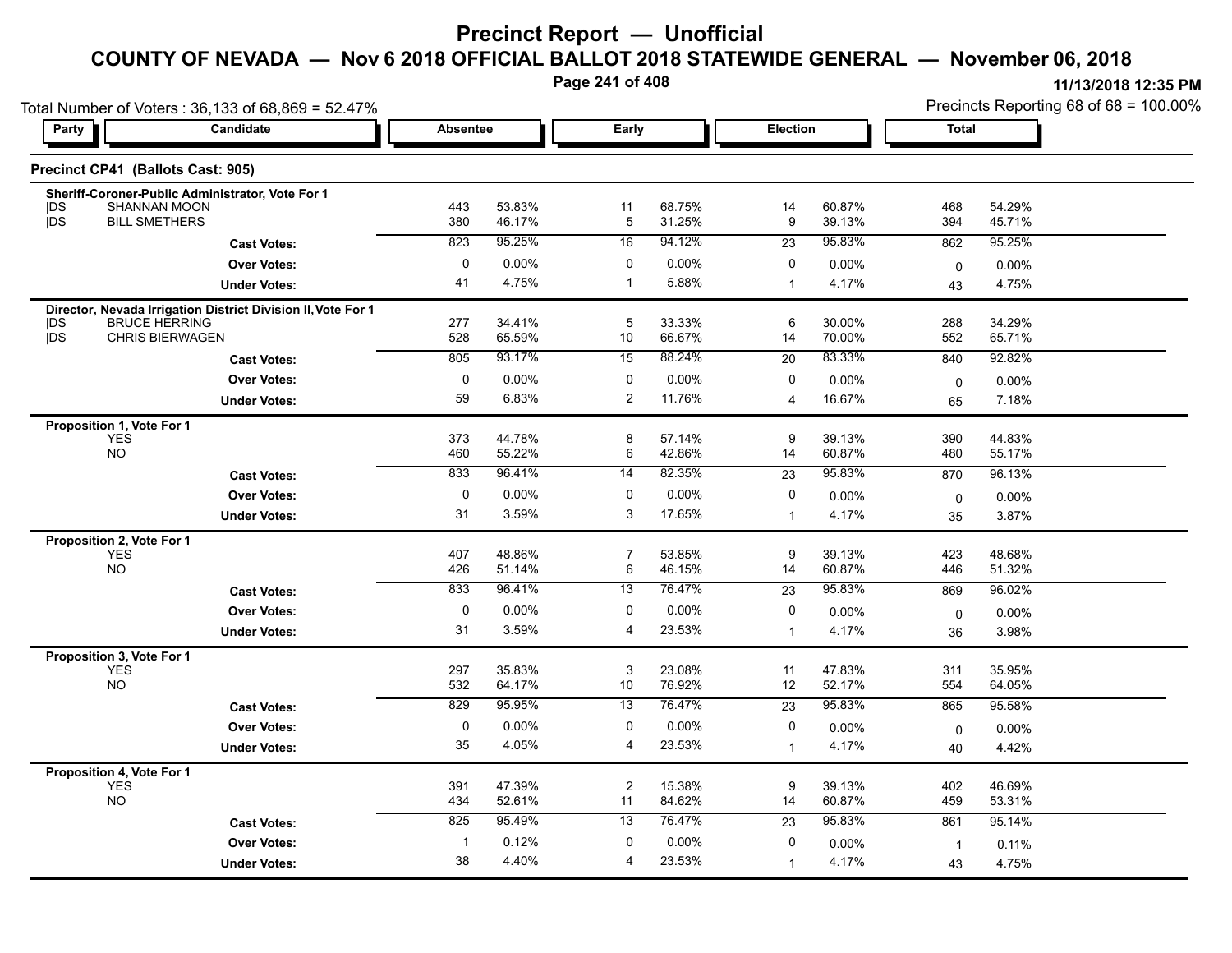**Page 242 of 408**

**11/13/2018 12:35 PM**

| Party                          | Number of Voters: 36,133 of 68,869 = 52.47%<br>Candidate | <b>Absentee</b> |                  | Early |                  | <b>Election</b> |                  | Total      | Precincts Reporting 68 of 68 = 100.00% |  |
|--------------------------------|----------------------------------------------------------|-----------------|------------------|-------|------------------|-----------------|------------------|------------|----------------------------------------|--|
| cinct CP41 (Ballots Cast: 905) |                                                          |                 |                  |       |                  |                 |                  |            |                                        |  |
| roposition 5, Vote For 1       |                                                          |                 |                  |       |                  |                 |                  |            |                                        |  |
| <b>YES</b><br><b>NO</b>        |                                                          | 387<br>436      | 47.02%<br>52.98% | 6     | 53.85%<br>46.15% | 14              | 33.33%<br>66.67% | 401<br>456 | 46.79%<br>53.21%                       |  |
|                                | <b>Cast Votes:</b>                                       | 823             | 95.25%           | 13    | 76.47%           | 21              | 87.50%           | 857        | 94.70%                                 |  |
|                                | <b>Over Votes:</b>                                       | $\mathbf{0}$    | $0.00\%$         | 0     | $0.00\%$         | 0               | $0.00\%$         |            | $0.00\%$                               |  |
|                                | <b>Under Votes:</b>                                      | 41              | 4.75%            | 4     | 23.53%           | 3               | 12.50%           | 48         | 5.30%                                  |  |
| roposition 6, Vote For 1       |                                                          |                 |                  |       |                  |                 |                  |            |                                        |  |
| <b>YES</b>                     |                                                          | 472             | 55.14%           |       | 53.33%           | 13              | 54.17%           | 493        | 55.08%                                 |  |
| <b>NO</b>                      |                                                          | 384             | 44.86%           |       | 46.67%           | 11              | 45.83%           | 402        | 44.92%                                 |  |
|                                | <b>Cast Votes:</b>                                       | 856             | 99.07%           | 15    | 88.24%           | 24              | 100.00%          | 895        | 98.90%                                 |  |
|                                | <b>Over Votes:</b>                                       | 0               | 0.00%            |       | $0.00\%$         |                 | $0.00\%$         |            | $0.00\%$                               |  |
|                                |                                                          |                 |                  |       |                  |                 |                  |            |                                        |  |

**Cast Votes:** 832 96.30% 15 88.24% 23 95.83% 870 96.13%

0.00% 0

1

4.17%

1 0.12% 0 0.00% 0 0.00% 1 0.11%

0.00% 1

3.76%

4.17% 3.76%

| 387 | 47.02%                          | 7                                                        | 53.85%                                      | 7                                                        | 33.33%              | 401                                                      | 46.79%                                 |                                                          |
|-----|---------------------------------|----------------------------------------------------------|---------------------------------------------|----------------------------------------------------------|---------------------|----------------------------------------------------------|----------------------------------------|----------------------------------------------------------|
|     |                                 |                                                          |                                             |                                                          |                     |                                                          |                                        |                                                          |
| 823 |                                 | 13                                                       |                                             | 21                                                       |                     |                                                          |                                        |                                                          |
| 0   | 0.00%                           | 0                                                        | 0.00%                                       | 0                                                        | $0.00\%$            | 0                                                        | 0.00%                                  |                                                          |
| 41  | 4.75%                           | 4                                                        | 23.53%                                      | 3                                                        | 12.50%              | 48                                                       | 5.30%                                  |                                                          |
|     |                                 |                                                          |                                             |                                                          |                     |                                                          |                                        |                                                          |
| 384 | 44.86%                          | 7                                                        | 46.67%                                      | 11                                                       | 45.83%              | 402                                                      | 44.92%                                 |                                                          |
| 856 | 99.07%                          | 15                                                       | 88.24%                                      | 24                                                       | 100.00%             | 895                                                      | 98.90%                                 |                                                          |
| 0   | 0.00%                           | 0                                                        | 0.00%                                       | 0                                                        | 0.00%               | 0                                                        | 0.00%                                  |                                                          |
| 8   | 0.93%                           | 2                                                        | 11.76%                                      | 0                                                        | 0.00%               | 10                                                       | 1.10%                                  |                                                          |
|     |                                 |                                                          |                                             |                                                          |                     |                                                          |                                        |                                                          |
| 332 | 39.81%                          | 8                                                        | 50.00%                                      | 11                                                       | 47.83%              | 351                                                      | 40.21%                                 |                                                          |
| 834 | 96.53%                          | 16                                                       | 94.12%                                      | $\overline{23}$                                          | 95.83%              | 873                                                      | 96.46%                                 |                                                          |
| 0   | 0.00%                           | 0                                                        | 0.00%                                       | 0                                                        | 0.00%               | 0                                                        | 0.00%                                  |                                                          |
| 30  | 3.47%                           | 1                                                        | 5.88%                                       | $\overline{1}$                                           | 4.17%               | 32                                                       | 3.54%                                  |                                                          |
|     |                                 |                                                          |                                             |                                                          |                     |                                                          |                                        |                                                          |
| 540 | 65.22%                          | 12                                                       | 70.59%                                      | 14                                                       | 60.87%              | 566                                                      | 65.21%                                 |                                                          |
| 828 | 95.83%                          | 17                                                       | 100.00%                                     | 23                                                       | 95.83%              | 868                                                      | 95.91%                                 |                                                          |
| 0   | 0.00%                           | 0                                                        | 0.00%                                       | 0                                                        | 0.00%               | 0                                                        | 0.00%                                  |                                                          |
| 36  | 4.17%                           | 0                                                        | 0.00%                                       | $\overline{\mathbf{1}}$                                  | 4.17%               | 37                                                       | 4.09%                                  |                                                          |
|     |                                 |                                                          |                                             |                                                          |                     |                                                          |                                        |                                                          |
| 607 | 72.00%                          | 12                                                       | 85.71%                                      | 9<br>14                                                  | 60.87%              | 633                                                      | 71.93%                                 |                                                          |
| 843 | 97.57%                          | 14                                                       | 82.35%                                      | 23                                                       | 95.83%              | 880                                                      | 97.24%                                 |                                                          |
| 0   | 0.00%                           | 0                                                        | 0.00%                                       | 0                                                        | 0.00%               | $\mathbf 0$                                              | $0.00\%$                               |                                                          |
| 21  | 2.43%                           | 3                                                        | 17.65%                                      | $\overline{1}$                                           | 4.17%               | 25                                                       | 2.76%                                  |                                                          |
|     |                                 |                                                          |                                             |                                                          |                     |                                                          |                                        |                                                          |
| 552 | 66.35%                          | 9                                                        | 60.00%                                      | 12                                                       | 52.17%              | 573                                                      | 65.86%                                 |                                                          |
|     | 436<br>472<br>502<br>288<br>236 | 52.98%<br>95.25%<br>55.14%<br>60.19%<br>34.78%<br>28.00% | 6<br>8<br>8<br>5<br>$\overline{\mathbf{c}}$ | 46.15%<br>76.47%<br>53.33%<br>50.00%<br>29.41%<br>14.29% | 14<br>13<br>12<br>9 | 66.67%<br>87.50%<br>54.17%<br>52.17%<br>39.13%<br>39.13% | 456<br>857<br>493<br>522<br>302<br>247 | 53.21%<br>94.70%<br>55.08%<br>59.79%<br>34.79%<br>28.07% |

3.59% 2

0 0.00%

**Under Votes: Over Votes:** 0.12%

31 3.59%

Total Number of Voters : 36,133 of 68,8

**Precinct CP41 (Ballots Cast: 905)**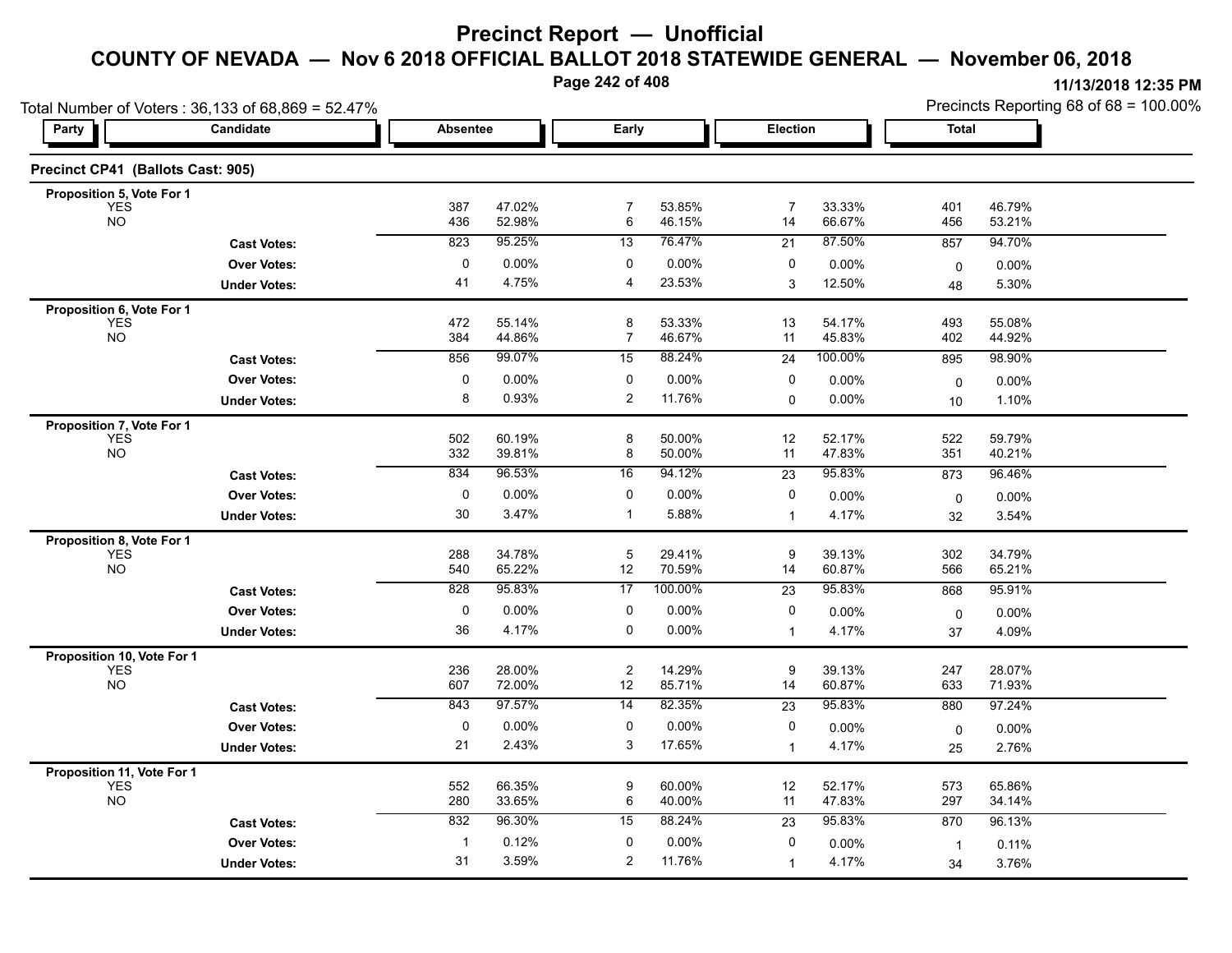**Page 243 of 408**

| Total Number of Voters: 36,133 of 68,869 = 52.47% |                     |                 |                  | Precincts Reporting 68 of 68 = 100.00% |                  |          |                  |              |                  |  |
|---------------------------------------------------|---------------------|-----------------|------------------|----------------------------------------|------------------|----------|------------------|--------------|------------------|--|
| Party                                             | Candidate           | <b>Absentee</b> |                  | Early                                  |                  | Election |                  | <b>Total</b> |                  |  |
| Precinct CP41 (Ballots Cast: 905)                 |                     |                 |                  |                                        |                  |          |                  |              |                  |  |
| Proposition 12, Vote For 1                        |                     |                 |                  |                                        |                  |          |                  |              |                  |  |
| <b>YES</b><br><b>NO</b>                           |                     | 436<br>405      | 51.84%<br>48.16% | 4<br>10                                | 28.57%<br>71.43% | 13<br>11 | 54.17%<br>45.83% | 453<br>426   | 51.54%<br>48.46% |  |
|                                                   | <b>Cast Votes:</b>  | 841             | 97.34%           | 14                                     | 82.35%           | 24       | 100.00%          | 879          | 97.13%           |  |
|                                                   | <b>Over Votes:</b>  | 0               | $0.00\%$         | 0                                      | $0.00\%$         | 0        | $0.00\%$         | $\mathbf{0}$ | $0.00\%$         |  |
|                                                   | <b>Under Votes:</b> | 23              | 2.66%            | 3                                      | 17.65%           | $\Omega$ | $0.00\%$         | 26           | 2.87%            |  |
| Measure G, Vote For 1                             |                     |                 |                  |                                        |                  |          |                  |              |                  |  |
| <b>YES</b><br><b>NO</b>                           |                     | 618<br>199      | 75.64%<br>24.36% | 14<br>2                                | 87.50%<br>12.50% | 19<br>4  | 82.61%<br>17.39% | 651<br>205   | 76.05%<br>23.95% |  |
|                                                   | <b>Cast Votes:</b>  | 817             | 94.56%           | 16                                     | 94.12%           | 23       | 95.83%           | 856          | 94.59%           |  |
|                                                   | <b>Over Votes:</b>  | 0               | $0.00\%$         | 0                                      | $0.00\%$         | $\Omega$ | $0.00\%$         | 0            | $0.00\%$         |  |
|                                                   | <b>Under Votes:</b> | 47              | 5.44%            |                                        | 5.88%            |          | 4.17%            | 49           | 5.41%            |  |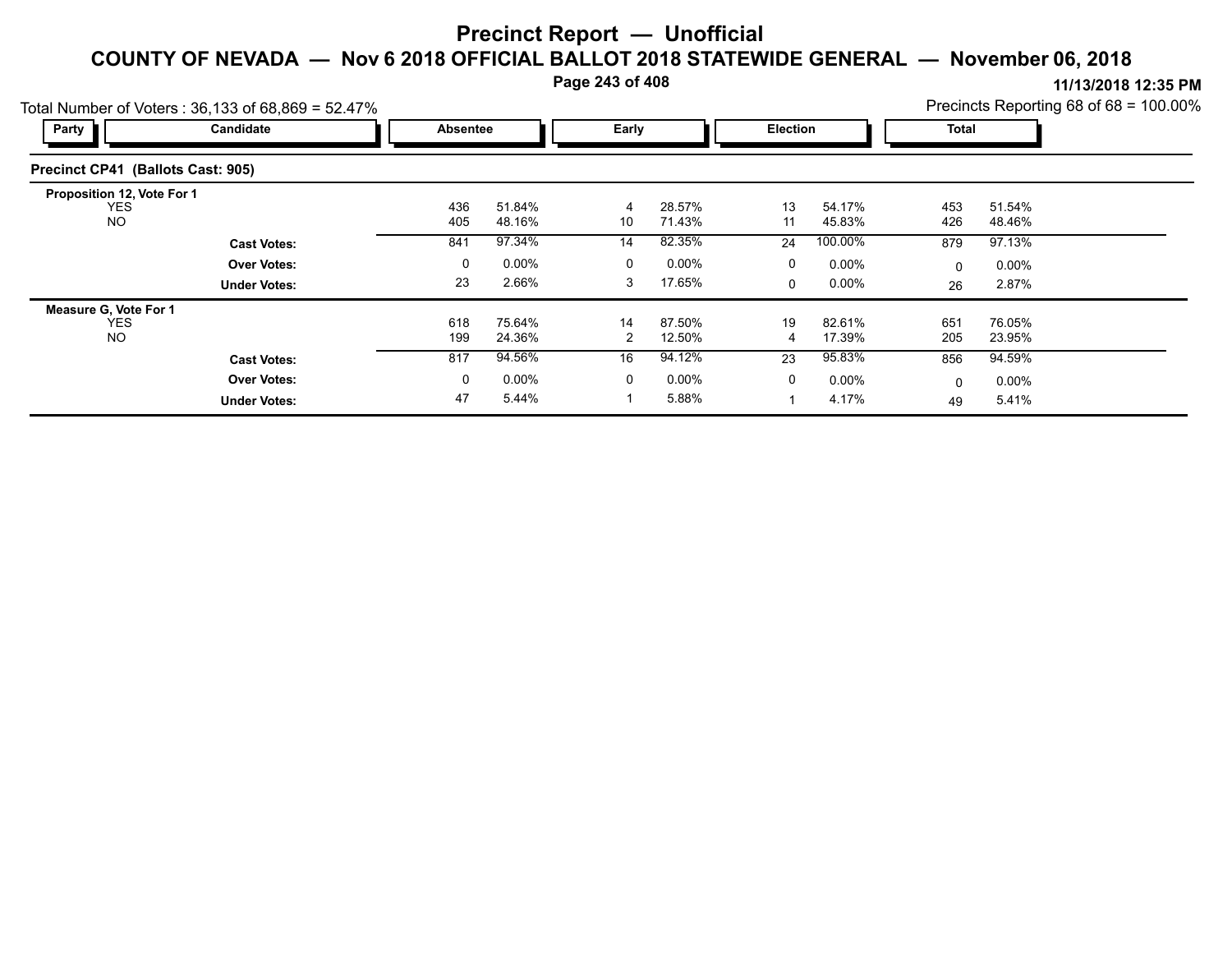**Page 244 of 408**

|                                                                                                                    | Total Number of Voters: 36,133 of 68,869 = 52.47% |                 |                  |                      |                  |                |                  | Precincts Reporting 68 of 68 = 100.00% |                  |  |
|--------------------------------------------------------------------------------------------------------------------|---------------------------------------------------|-----------------|------------------|----------------------|------------------|----------------|------------------|----------------------------------------|------------------|--|
| <b>Party</b>                                                                                                       | Candidate                                         | <b>Absentee</b> |                  | Early                |                  | Election       |                  | <b>Total</b>                           |                  |  |
| Precinct CP42 (Ballots Cast: 610)                                                                                  |                                                   |                 |                  |                      |                  |                |                  |                                        |                  |  |
| Governor, Vote For 1<br><b>REP</b><br>JOHN H. COX<br><b>DEM</b><br><b>GAVIN NEWSOM</b>                             |                                                   | 240<br>308      | 43.80%<br>56.20% | 5<br>14              | 26.32%<br>73.68% | 14<br>12       | 53.85%<br>46.15% | 259<br>334                             | 43.68%<br>56.32% |  |
|                                                                                                                    | <b>Cast Votes:</b>                                | 548             | 97.16%           | 19                   | 100.00%          | 26             | 96.30%           | 593                                    | 97.21%           |  |
|                                                                                                                    | <b>Over Votes:</b>                                | $\pmb{0}$       | 0.00%            | 0                    | 0.00%            | 0              | 0.00%            | $\mathbf 0$                            | $0.00\%$         |  |
|                                                                                                                    | <b>Under Votes:</b>                               | 16              | 2.84%            | $\mathbf 0$          | 0.00%            | $\mathbf 1$    | 3.70%            | 17                                     | 2.79%            |  |
| Lieutenant Governor, Vote For 1<br><b>DEM</b><br>ED HERNANDEZ<br><b>DEM</b><br><b>ELENI KOUNALAKIS</b>             |                                                   | 124<br>306      | 28.84%<br>71.16% | 6<br>11              | 35.29%<br>64.71% | 6<br>15        | 28.57%<br>71.43% | 136<br>332                             | 29.06%<br>70.94% |  |
|                                                                                                                    | <b>Cast Votes:</b>                                | 430             | 76.24%           | 17                   | 89.47%           | 21             | 77.78%           | 468                                    | 76.72%           |  |
|                                                                                                                    | <b>Over Votes:</b>                                | 0               | 0.00%            | 0                    | 0.00%            | 0              | 0.00%            | 0                                      | 0.00%            |  |
|                                                                                                                    | <b>Under Votes:</b>                               | 134             | 23.76%           | $\overline{2}$       | 10.53%           | 6              | 22.22%           | 142                                    | 23.28%           |  |
| Secretary of State, Vote For 1<br><b>ALEX PADILLA</b><br><b>DEM</b><br><b>REP</b><br><b>MARK P. MEUSER</b>         |                                                   | 324<br>232      | 58.27%<br>41.73% | 15<br>4              | 78.95%<br>21.05% | 12<br>12       | 50.00%<br>50.00% | 351<br>248                             | 58.60%<br>41.40% |  |
|                                                                                                                    | <b>Cast Votes:</b>                                | 556             | 98.58%           | 19                   | 100.00%          | 24             | 88.89%           | 599                                    | 98.20%           |  |
|                                                                                                                    | <b>Over Votes:</b>                                | 0               | 0.00%            | 0                    | 0.00%            | 0              | 0.00%            | $\mathbf 0$                            | 0.00%            |  |
|                                                                                                                    | <b>Under Votes:</b>                               | 8               | 1.42%            | 0                    | 0.00%            | 3              | 11.11%           | 11                                     | 1.80%            |  |
| <b>Controller, Vote For 1</b><br><b>REP</b><br><b>DEM</b><br>BETTY T. YEE                                          | KONSTANTINOS RODITIS                              | 227<br>330      | 40.75%<br>59.25% | $\overline{4}$<br>15 | 21.05%<br>78.95% | 14<br>11       | 56.00%<br>44.00% | 245<br>356                             | 40.77%<br>59.23% |  |
|                                                                                                                    | <b>Cast Votes:</b>                                | 557             | 98.76%           | 19                   | 100.00%          | 25             | 92.59%           | 601                                    | 98.52%           |  |
|                                                                                                                    | <b>Over Votes:</b>                                | 0               | 0.00%            | 0                    | 0.00%            | 0              | 0.00%            | $\mathbf 0$                            | 0.00%            |  |
|                                                                                                                    | <b>Under Votes:</b>                               | $\overline{7}$  | 1.24%            | $\mathbf 0$          | 0.00%            | $\overline{2}$ | 7.41%            | 9                                      | 1.48%            |  |
| Treasurer, Vote For 1<br><b>REP</b><br><b>GREG CONLON</b><br><b>DEM</b><br><b>FIONA MA</b>                         |                                                   | 234<br>325      | 41.86%<br>58.14% | $\overline{c}$<br>17 | 10.53%<br>89.47% | 12<br>12       | 50.00%<br>50.00% | 248<br>354                             | 41.20%<br>58.80% |  |
|                                                                                                                    | <b>Cast Votes:</b>                                | 559             | 99.11%           | 19                   | 100.00%          | 24             | 88.89%           | 602                                    | 98.69%           |  |
|                                                                                                                    | <b>Over Votes:</b>                                | 0               | 0.00%            | 0                    | 0.00%            | 0              | 0.00%            | 0                                      | 0.00%            |  |
|                                                                                                                    | <b>Under Votes:</b>                               | 5               | 0.89%            | 0                    | 0.00%            | 3              | 11.11%           | 8                                      | 1.31%            |  |
| <b>Attorney General, Vote For 1</b><br><b>REP</b><br><b>STEVEN C BAILEY</b><br><b>DEM</b><br><b>XAVIER BECERRA</b> |                                                   | 235<br>321      | 42.27%<br>57.73% | $\overline{4}$<br>15 | 21.05%<br>78.95% | 11<br>13       | 45.83%<br>54.17% | 250<br>349                             | 41.74%<br>58.26% |  |
|                                                                                                                    | <b>Cast Votes:</b>                                | 556             | 98.58%           | 19                   | 100.00%          | 24             | 88.89%           | 599                                    | 98.20%           |  |
|                                                                                                                    | <b>Over Votes:</b>                                | $\pmb{0}$       | 0.00%            | 0                    | 0.00%            | 0              | 0.00%            | $\mathbf 0$                            | 0.00%            |  |
|                                                                                                                    | <b>Under Votes:</b>                               | 8               | 1.42%            | 0                    | 0.00%            | 3              | 11.11%           | 11                                     | 1.80%            |  |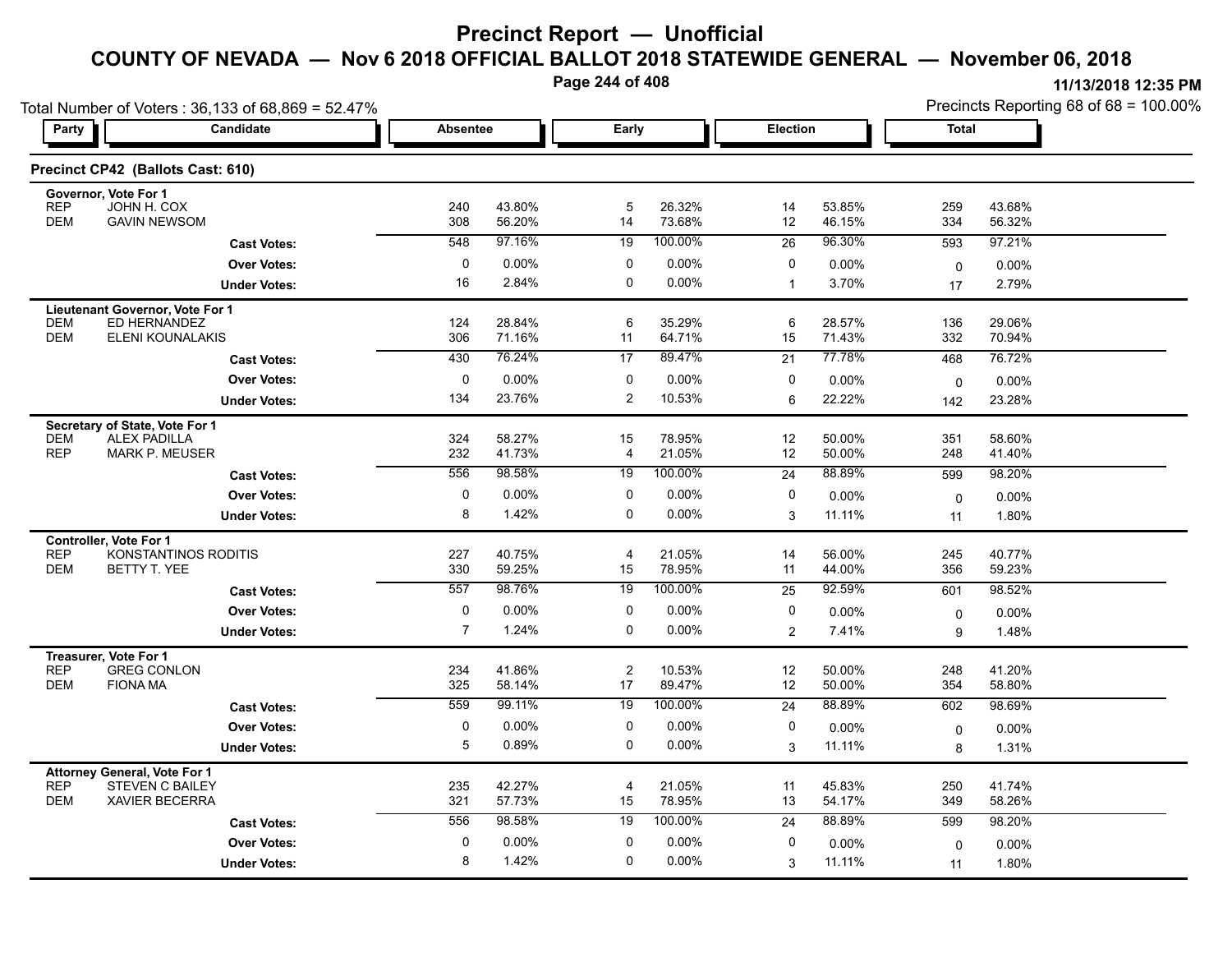**Page 245 of 408**

|                                                                      | Total Number of Voters: 36,133 of 68,869 = 52.47%                    |                    |                  |                      |                  |                         |                  |                | Precincts Reporting 68 of 68 = 100.00% |
|----------------------------------------------------------------------|----------------------------------------------------------------------|--------------------|------------------|----------------------|------------------|-------------------------|------------------|----------------|----------------------------------------|
| Party                                                                | Candidate                                                            | <b>Absentee</b>    |                  | Early                |                  | Election                |                  | Total          |                                        |
| Precinct CP42 (Ballots Cast: 610)                                    |                                                                      |                    |                  |                      |                  |                         |                  |                |                                        |
| <b>Insurance Commissioner, Vote For 1</b>                            |                                                                      |                    |                  |                      |                  |                         |                  |                |                                        |
| <b>DEM</b>                                                           | RICARDO LARA<br><b>STEVE POIZNER</b>                                 | 234<br>311         | 42.94%<br>57.06% | 11<br>8              | 57.89%<br>42.11% | 11<br>14                | 44.00%<br>56.00% | 256<br>333     | 43.46%<br>56.54%                       |
|                                                                      | <b>Cast Votes:</b>                                                   | 545                | 96.63%           | 19                   | 100.00%          | 25                      | 92.59%           | 589            | 96.56%                                 |
|                                                                      | <b>Over Votes:</b>                                                   | 0                  | $0.00\%$         | 0                    | 0.00%            | 0                       | 0.00%            | $\mathbf 0$    | 0.00%                                  |
|                                                                      | <b>Under Votes:</b>                                                  | 19                 | 3.37%            | 0                    | $0.00\%$         | $\overline{2}$          | 7.41%            | 21             | 3.44%                                  |
|                                                                      | Member, State Board of Equalization District 1, Vote For 1           |                    |                  |                      |                  |                         |                  |                |                                        |
| <b>DEM</b><br><b>REP</b>                                             | <b>TOM HALLINAN</b>                                                  | 299                | 54.66%           | 13                   | 68.42%           | 11                      | 45.83%           | 323            | 54.75%                                 |
| <b>TED GAINES</b>                                                    |                                                                      | 248                | 45.34%           | 6                    | 31.58%           | 13                      | 54.17%           | 267            | 45.25%                                 |
|                                                                      | <b>Cast Votes:</b>                                                   | 547                | 96.99%           | 19                   | 100.00%          | 24                      | 88.89%           | 590            | 96.72%                                 |
|                                                                      | <b>Over Votes:</b>                                                   | $\mathbf{1}$<br>16 | 0.18%            | 0<br>0               | 0.00%            | 0                       | 0.00%            | $\overline{1}$ | 0.16%                                  |
|                                                                      | <b>Under Votes:</b>                                                  |                    | 2.84%            |                      | 0.00%            | 3                       | 11.11%           | 19             | 3.11%                                  |
| United States Senate, Vote For 1<br><b>DEM</b>                       | <b>DIANNE FEINSTEIN</b>                                              | 259                | 54.07%           | 6                    | 33.33%           | $\overline{7}$          | 28.00%           | 272            | 52.11%                                 |
| <b>DEM</b>                                                           | <b>KEVIN DE LEON</b>                                                 | 220                | 45.93%           | 12                   | 66.67%           | 18                      | 72.00%           | 250            | 47.89%                                 |
|                                                                      | <b>Cast Votes:</b>                                                   | 479                | 84.93%           | 18                   | 94.74%           | 25                      | 92.59%           | 522            | 85.57%                                 |
|                                                                      | <b>Over Votes:</b>                                                   | 0                  | $0.00\%$         | 0                    | 0.00%            | 0                       | 0.00%            | $\mathbf 0$    | 0.00%                                  |
|                                                                      | <b>Under Votes:</b>                                                  | 85                 | 15.07%           | $\mathbf{1}$         | 5.26%            | 2                       | 7.41%            | 88             | 14.43%                                 |
|                                                                      | House of Representatives of the United States District 1, Vote For 1 |                    |                  |                      |                  |                         |                  |                |                                        |
| <b>REP</b>                                                           | DOUG LA MALFA                                                        | 222                | 39.50%           | 3                    | 15.79%           | 11                      | 42.31%           | 236            | 38.88%                                 |
| <b>DEM</b>                                                           | <b>AUDREY DENNEY</b>                                                 | 340                | 60.50%           | 16                   | 84.21%           | 15                      | 57.69%           | 371            | 61.12%                                 |
|                                                                      | <b>Cast Votes:</b>                                                   | 562                | 99.65%           | 19                   | 100.00%          | 26                      | 96.30%           | 607            | 99.51%                                 |
|                                                                      | <b>Over Votes:</b>                                                   | 0                  | $0.00\%$         | 0                    | 0.00%            | 0                       | 0.00%            | 0              | 0.00%                                  |
|                                                                      | <b>Under Votes:</b>                                                  | 2                  | 0.35%            | 0                    | 0.00%            | $\mathbf{1}$            | 3.70%            | 3              | 0.49%                                  |
| State Assembly District 1, Vote For 1                                |                                                                      |                    |                  |                      |                  |                         |                  |                |                                        |
| <b>REP</b><br><b>BRIAN DAHLE</b><br><b>DEM</b><br><b>CALEEN SISK</b> |                                                                      | 260<br>287         | 47.53%<br>52.47% | $\overline{2}$<br>16 | 11.11%<br>88.89% | 12<br>11                | 52.17%<br>47.83% | 274<br>314     | 46.60%<br>53.40%                       |
|                                                                      | <b>Cast Votes:</b>                                                   | 547                | 96.99%           | $\overline{18}$      | 94.74%           | $\overline{23}$         | 85.19%           | 588            | 96.39%                                 |
|                                                                      | <b>Over Votes:</b>                                                   | 0                  | 0.00%            | $\mathbf 0$          | $0.00\%$         | 0                       | 0.00%            | $\mathbf 0$    | $0.00\%$                               |
|                                                                      | <b>Under Votes:</b>                                                  | 17                 | 3.01%            | $\mathbf 1$          | 5.26%            | $\overline{\mathbf{4}}$ | 14.81%           | 22             | 3.61%                                  |
|                                                                      |                                                                      |                    |                  |                      |                  |                         |                  |                |                                        |
| <b>YES</b>                                                           | For Associate Justice, Supreme Court - Carol A. Corrigan, Vote For 1 | 296                | 70.98%           | $\overline{5}$       | 41.67%           | 14                      | 73.68%           | 315            | 70.31%                                 |
| <b>NO</b>                                                            |                                                                      | 121                | 29.02%           | $\overline{7}$       | 58.33%           | 5                       | 26.32%           | 133            | 29.69%                                 |
|                                                                      | <b>Cast Votes:</b>                                                   | 417                | 73.94%           | 12                   | 63.16%           | 19                      | 70.37%           | 448            | 73.44%                                 |
|                                                                      | <b>Over Votes:</b>                                                   | 0                  | 0.00%            | 0                    | 0.00%            | 0                       | 0.00%            | 0              | 0.00%                                  |
|                                                                      | <b>Under Votes:</b>                                                  | 147                | 26.06%           | $\overline{7}$       | 36.84%           | 8                       | 29.63%           | 162            | 26.56%                                 |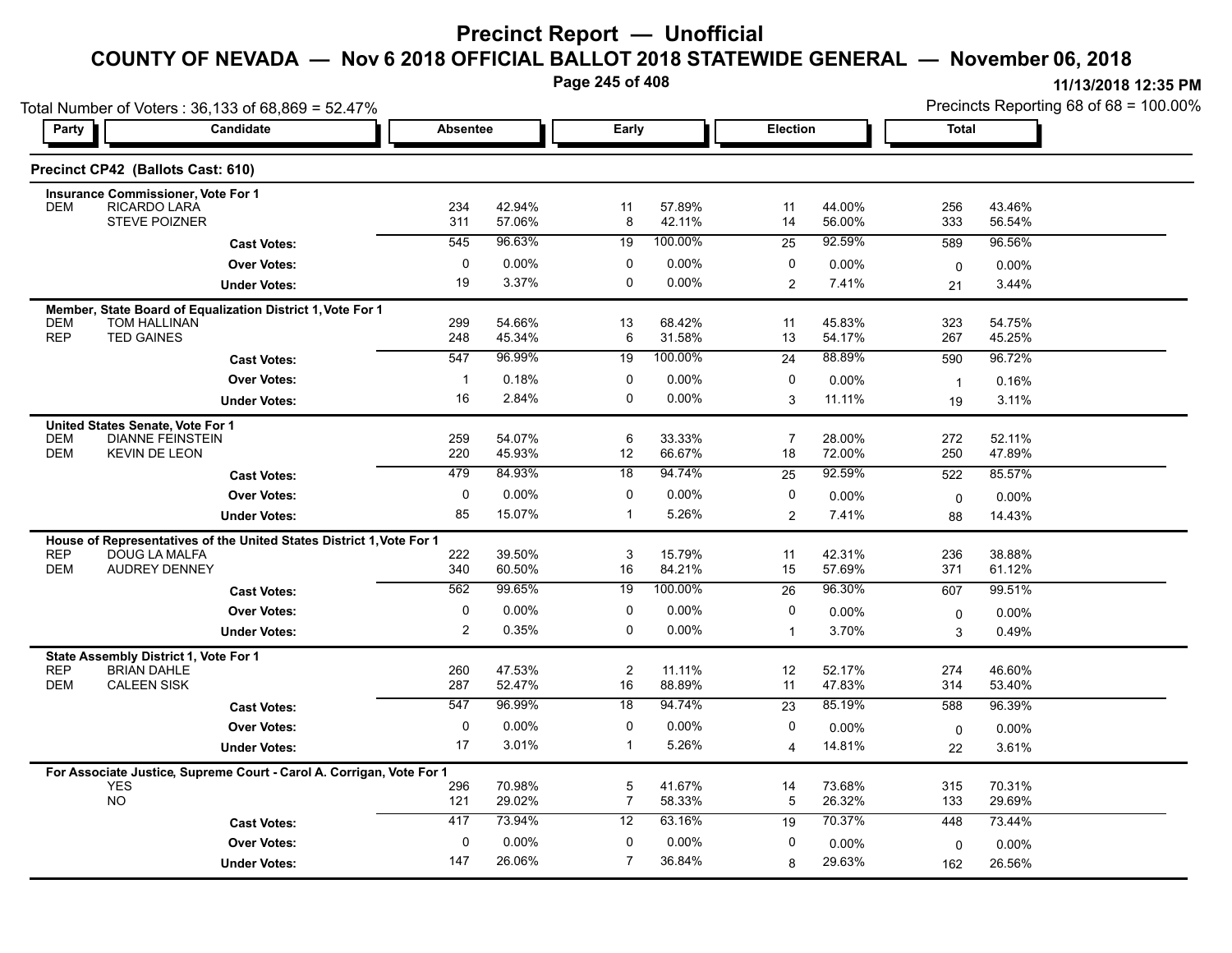### **Precinct Report — Unofficial**

### **COUNTY OF NEVADA — Nov 6 2018 OFFICIAL BALLOT 2018 STATEWIDE GENERAL — November 06, 2018**

**Page 246 of 408**

|            | Total Number of Voters: 36,133 of 68,869 = 52.47%                                              |              |                  |                               |                  |                      |                  | Precincts Reporting 68 of 68 = 100.00% |                  |  |  |
|------------|------------------------------------------------------------------------------------------------|--------------|------------------|-------------------------------|------------------|----------------------|------------------|----------------------------------------|------------------|--|--|
| Party      | <b>Candidate</b>                                                                               |              | <b>Absentee</b>  |                               | Early            |                      | Election         |                                        | <b>Total</b>     |  |  |
|            | Precinct CP42 (Ballots Cast: 610)                                                              |              |                  |                               |                  |                      |                  |                                        |                  |  |  |
|            | For Associate Justice, Supreme Court - Leondra R. Kruger, Vote For 1                           |              |                  |                               |                  |                      |                  |                                        |                  |  |  |
|            | <b>YES</b><br><b>NO</b>                                                                        | 309<br>95    | 76.49%<br>23.51% | 11<br>$\overline{\mathbf{c}}$ | 84.62%<br>15.38% | 15<br>$\overline{4}$ | 78.95%<br>21.05% | 335<br>101                             | 76.83%<br>23.17% |  |  |
|            |                                                                                                | 404          | 71.63%           | 13                            | 68.42%           | 19                   | 70.37%           | 436                                    | 71.48%           |  |  |
|            | <b>Cast Votes:</b>                                                                             | $\mathbf 0$  | 0.00%            | 0                             | 0.00%            | 0                    |                  |                                        |                  |  |  |
|            | <b>Over Votes:</b>                                                                             | 160          | 28.37%           | 6                             | 31.58%           |                      | 0.00%            | 0                                      | $0.00\%$         |  |  |
|            | <b>Under Votes:</b>                                                                            |              |                  |                               |                  | 8                    | 29.63%           | 174                                    | 28.52%           |  |  |
|            | For Associate Justice, Court of Appeal, Third District - Cole Blease, Vote For 1<br><b>YES</b> |              | 73.70%           |                               | 61.54%           |                      | 72.22%           | 304                                    | 73.25%           |  |  |
|            | <b>NO</b>                                                                                      | 283<br>101   | 26.30%           | 8<br>5                        | 38.46%           | 13<br>5              | 27.78%           | 111                                    | 26.75%           |  |  |
|            | <b>Cast Votes:</b>                                                                             | 384          | 68.09%           | 13                            | 68.42%           | 18                   | 66.67%           | 415                                    | 68.03%           |  |  |
|            | <b>Over Votes:</b>                                                                             | 0            | $0.00\%$         | 0                             | 0.00%            | 0                    | $0.00\%$         | $\mathbf 0$                            | $0.00\%$         |  |  |
|            | <b>Under Votes:</b>                                                                            | 180          | 31.91%           | 6                             | 31.58%           | 9                    | 33.33%           | 195                                    | 31.97%           |  |  |
|            |                                                                                                |              |                  |                               |                  |                      |                  |                                        |                  |  |  |
|            | For Associate Justice, Court of Appeal, Third District - Louis Mauro, Vote For 1<br><b>YES</b> | 262          | 68.59%           | 9                             | 75.00%           | 12                   | 66.67%           | 283                                    | 68.69%           |  |  |
|            | NO                                                                                             | 120          | 31.41%           | 3                             | 25.00%           | 6                    | 33.33%           | 129                                    | 31.31%           |  |  |
|            | <b>Cast Votes:</b>                                                                             | 382          | 67.73%           | 12                            | 63.16%           | 18                   | 66.67%           | 412                                    | 67.54%           |  |  |
|            | <b>Over Votes:</b>                                                                             | 0            | $0.00\%$         | 0                             | 0.00%            | 0                    | $0.00\%$         | $\mathbf 0$                            | 0.00%            |  |  |
|            | <b>Under Votes:</b>                                                                            | 182          | 32.27%           | $\overline{7}$                | 36.84%           | 9                    | 33.33%           | 198                                    | 32.46%           |  |  |
|            |                                                                                                |              |                  |                               |                  |                      |                  |                                        |                  |  |  |
| <b>IDS</b> | Superintendent of Public Instruction, Vote For 1<br><b>MARSHALL TUCK</b>                       | 233          | 46.88%           | 3                             | 21.43%           | 10                   | 50.00%           | 246                                    | 46.33%           |  |  |
| <b>IDS</b> | TONY K. THURMOND                                                                               | 264          | 53.12%           | 11                            | 78.57%           | 10                   | 50.00%           | 285                                    | 53.67%           |  |  |
|            | <b>Cast Votes:</b>                                                                             | 497          | 88.12%           | 14                            | 73.68%           | 20                   | 74.07%           | 531                                    | 87.05%           |  |  |
|            | <b>Over Votes:</b>                                                                             | 0            | $0.00\%$         | 0                             | 0.00%            | $\mathbf{1}$         | 3.70%            | $\overline{1}$                         | 0.16%            |  |  |
|            | <b>Under Votes:</b>                                                                            | 67           | 11.88%           | 5                             | 26.32%           | 6                    | 22.22%           | 78                                     | 12.79%           |  |  |
|            | District Board Member, Nevada County Board of Education Trustee Area2,                         |              | Vote For 1       |                               |                  |                      |                  |                                        |                  |  |  |
| <b>IDS</b> | <b>HEINO NICOLAI</b>                                                                           | 250          | 56.82%           | 6                             | 60.00%           | 6                    | 30.00%           | 262                                    | 55.74%           |  |  |
| jDS        | JOHN V "JACK" MEEKS                                                                            | 190          | 43.18%           | 4                             | 40.00%           | 14                   | 70.00%           | 208                                    | 44.26%           |  |  |
|            | <b>Cast Votes:</b>                                                                             | 440          | 78.01%           | 10                            | 52.63%           | 20                   | 74.07%           | 470                                    | 77.05%           |  |  |
|            | <b>Over Votes:</b>                                                                             | $\mathbf 0$  | 0.00%            | $\mathbf 0$                   | 0.00%            | 0                    | 0.00%            | 0                                      | $0.00\%$         |  |  |
|            | <b>Under Votes:</b>                                                                            | 124          | 21.99%           | 9                             | 47.37%           | $\overline{7}$       | 25.93%           | 140                                    | 22.95%           |  |  |
|            | Sheriff-Coroner-Public Administrator, Vote For 1                                               |              |                  |                               |                  |                      |                  |                                        |                  |  |  |
| <b>IDS</b> | <b>SHANNAN MOON</b>                                                                            | 342          | 62.18%           | 13                            | 81.25%           | 16                   | 64.00%           | 371                                    | 62.77%           |  |  |
| <b>IDS</b> | <b>BILL SMETHERS</b>                                                                           | 208          | 37.82%           | 3                             | 18.75%           | 9                    | 36.00%           | 220                                    | 37.23%           |  |  |
|            | <b>Cast Votes:</b>                                                                             | 550          | 97.52%           | 16                            | 84.21%           | 25                   | 92.59%           | 591                                    | 96.89%           |  |  |
|            | <b>Over Votes:</b>                                                                             | $\mathbf{0}$ | 0.00%            | $\mathbf 0$                   | 0.00%            | 0                    | $0.00\%$         | 0                                      | $0.00\%$         |  |  |
|            | <b>Under Votes:</b>                                                                            | 14           | 2.48%            | 3                             | 15.79%           | $\overline{2}$       | 7.41%            | 19                                     | 3.11%            |  |  |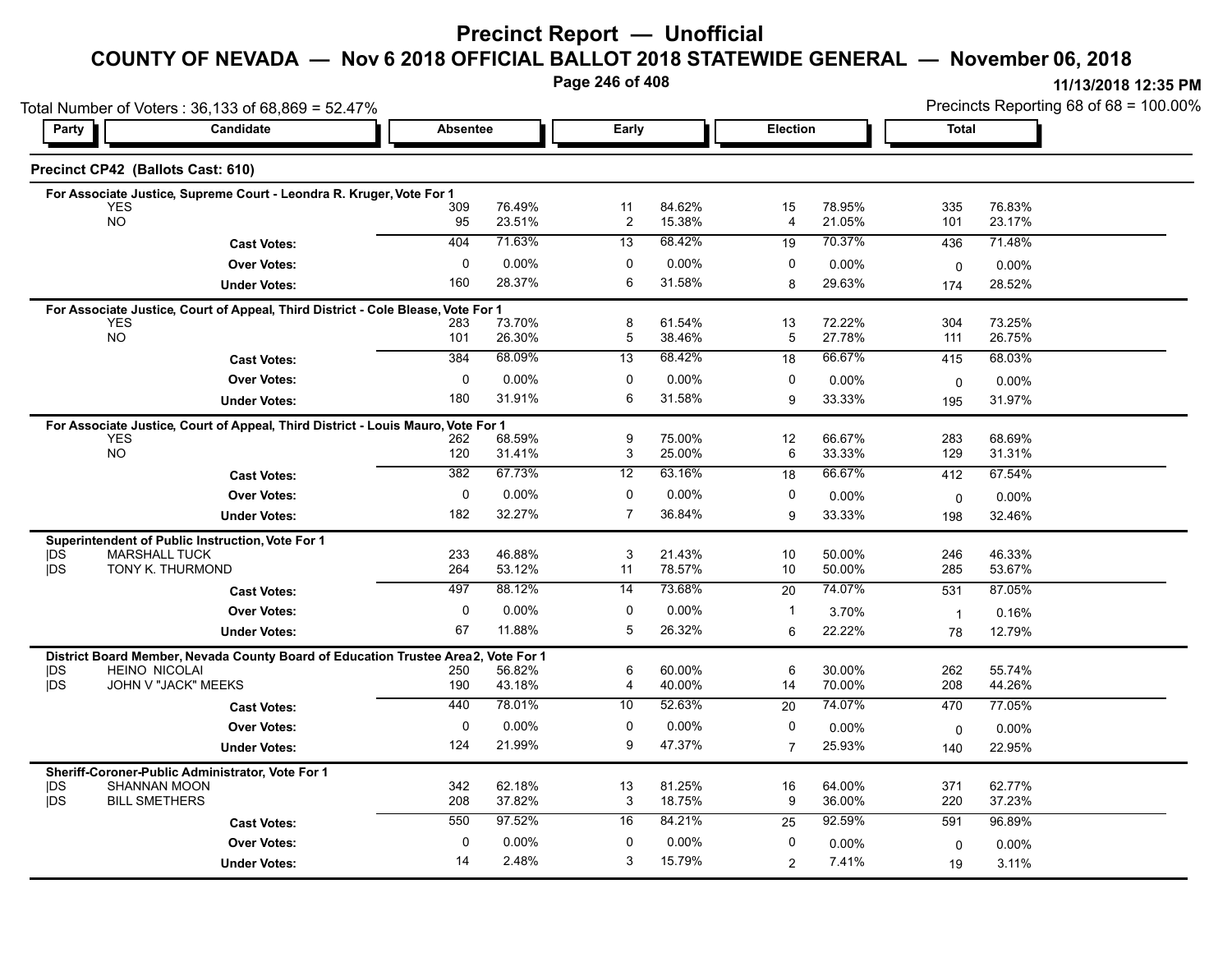**Page 247 of 408**

|                                   | Total Number of Voters: 36,133 of 68,869 = 52.47% |                 |                  |                      |                  |                      |                  |                    | Precincts Reporting 68 of 68 = 100.00% |
|-----------------------------------|---------------------------------------------------|-----------------|------------------|----------------------|------------------|----------------------|------------------|--------------------|----------------------------------------|
| Party                             | Candidate                                         | <b>Absentee</b> |                  | Early                |                  | Election             |                  | <b>Total</b>       |                                        |
| Precinct CP42 (Ballots Cast: 610) |                                                   |                 |                  |                      |                  |                      |                  |                    |                                        |
| Proposition 1, Vote For 1         |                                                   |                 |                  |                      |                  |                      |                  |                    |                                        |
| <b>YES</b><br><b>NO</b>           |                                                   | 288<br>266      | 51.99%<br>48.01% | 15<br>4              | 78.95%<br>21.05% | 19<br>6              | 76.00%<br>24.00% | 322<br>276         | 53.85%<br>46.15%                       |
|                                   | <b>Cast Votes:</b>                                | 554             | 98.23%           | 19                   | 100.00%          | 25                   | 92.59%           | 598                | 98.03%                                 |
|                                   | <b>Over Votes:</b>                                | 0               | 0.00%            | 0                    | 0.00%            | 0                    | 0.00%            | $\mathbf 0$        | $0.00\%$                               |
|                                   | <b>Under Votes:</b>                               | 10              | 1.77%            | $\mathbf 0$          | 0.00%            | 2                    | 7.41%            | 12                 | 1.97%                                  |
| Proposition 2, Vote For 1         |                                                   |                 |                  |                      |                  |                      |                  |                    |                                        |
| <b>YES</b><br><b>NO</b>           |                                                   | 289<br>265      | 52.17%<br>47.83% | 15<br>4              | 78.95%<br>21.05% | 24<br>$\overline{1}$ | 96.00%<br>4.00%  | 328<br>270         | 54.85%<br>45.15%                       |
|                                   | <b>Cast Votes:</b>                                | 554             | 98.23%           | 19                   | 100.00%          | 25                   | 92.59%           | 598                | 98.03%                                 |
|                                   | <b>Over Votes:</b>                                | $\pmb{0}$       | 0.00%            | 0                    | 0.00%            | 0                    | 0.00%            | $\mathbf 0$        | 0.00%                                  |
|                                   | <b>Under Votes:</b>                               | 10              | 1.77%            | $\mathbf 0$          | 0.00%            | $\overline{2}$       | 7.41%            | 12                 | 1.97%                                  |
| Proposition 3, Vote For 1         |                                                   |                 |                  |                      |                  |                      |                  |                    |                                        |
| <b>YES</b>                        |                                                   | 211             | 38.57%           | 11                   | 57.89%           | 11                   | 45.83%           | 233                | 39.49%                                 |
| <b>NO</b>                         |                                                   | 336             | 61.43%           | 8                    | 42.11%           | 13                   | 54.17%           | 357                | 60.51%                                 |
|                                   | <b>Cast Votes:</b>                                | 547             | 96.99%           | 19                   | 100.00%          | 24                   | 88.89%           | 590                | 96.72%                                 |
|                                   | <b>Over Votes:</b>                                | -1              | 0.18%            | 0                    | 0.00%            | 0                    | 0.00%            | $\mathbf{1}$       | 0.16%                                  |
|                                   | <b>Under Votes:</b>                               | 16              | 2.84%            | 0                    | 0.00%            | 3                    | 11.11%           | 19                 | 3.11%                                  |
| Proposition 4, Vote For 1         |                                                   |                 |                  |                      |                  |                      |                  |                    |                                        |
| <b>YES</b><br><b>NO</b>           |                                                   | 275<br>271      | 50.37%<br>49.63% | 14<br>$\overline{5}$ | 73.68%<br>26.32% | 18<br>7              | 72.00%<br>28.00% | 307<br>283         | 52.03%<br>47.97%                       |
|                                   | <b>Cast Votes:</b>                                | 546             | 96.81%           | 19                   | 100.00%          | 25                   | 92.59%           | 590                | 96.72%                                 |
|                                   | <b>Over Votes:</b>                                | 0               | 0.00%            | 0                    | 0.00%            | 0                    | 0.00%            |                    | 0.00%                                  |
|                                   | <b>Under Votes:</b>                               | 18              | 3.19%            | $\mathbf 0$          | 0.00%            | $\overline{2}$       | 7.41%            | 0<br>20            | 3.28%                                  |
| Proposition 5, Vote For 1         |                                                   |                 |                  |                      |                  |                      |                  |                    |                                        |
| <b>YES</b>                        |                                                   | 230             | 41.44%           | $\overline{5}$       | 27.78%           | 10                   | 40.00%           | 245                | 40.97%                                 |
| <b>NO</b>                         |                                                   | 325             | 58.56%           | 13                   | 72.22%           | 15                   | 60.00%           | 353                | 59.03%                                 |
|                                   | <b>Cast Votes:</b>                                | 555             | 98.40%           | 18                   | 94.74%           | $\overline{25}$      | 92.59%           | 598                | 98.03%                                 |
|                                   | <b>Over Votes:</b>                                | $\mathbf{1}$    | 0.18%            | $\mathbf{1}$         | 5.26%            | 0                    | 0.00%            | $\overline{2}$     | 0.33%                                  |
|                                   | <b>Under Votes:</b>                               | 8               | 1.42%            | $\pmb{0}$            | 0.00%            | $\overline{2}$       | 7.41%            | 10                 | 1.64%                                  |
| Proposition 6, Vote For 1         |                                                   |                 |                  |                      |                  |                      |                  |                    |                                        |
| <b>YES</b><br><b>NO</b>           |                                                   | 256<br>300      | 46.04%<br>53.96% | 6<br>12              | 33.33%<br>66.67% | 9<br>16              | 36.00%<br>64.00% | 271<br>328         | 45.24%<br>54.76%                       |
|                                   | <b>Cast Votes:</b>                                | 556             | 98.58%           | 18                   | 94.74%           | 25                   | 92.59%           | 599                | 98.20%                                 |
|                                   | <b>Over Votes:</b>                                | 0               | 0.00%            | $\mathbf{1}$         | 5.26%            | 0                    | 0.00%            |                    | 0.16%                                  |
|                                   | <b>Under Votes:</b>                               | 8               | 1.42%            | 0                    | 0.00%            | $\overline{2}$       | 7.41%            | $\mathbf{1}$<br>10 | 1.64%                                  |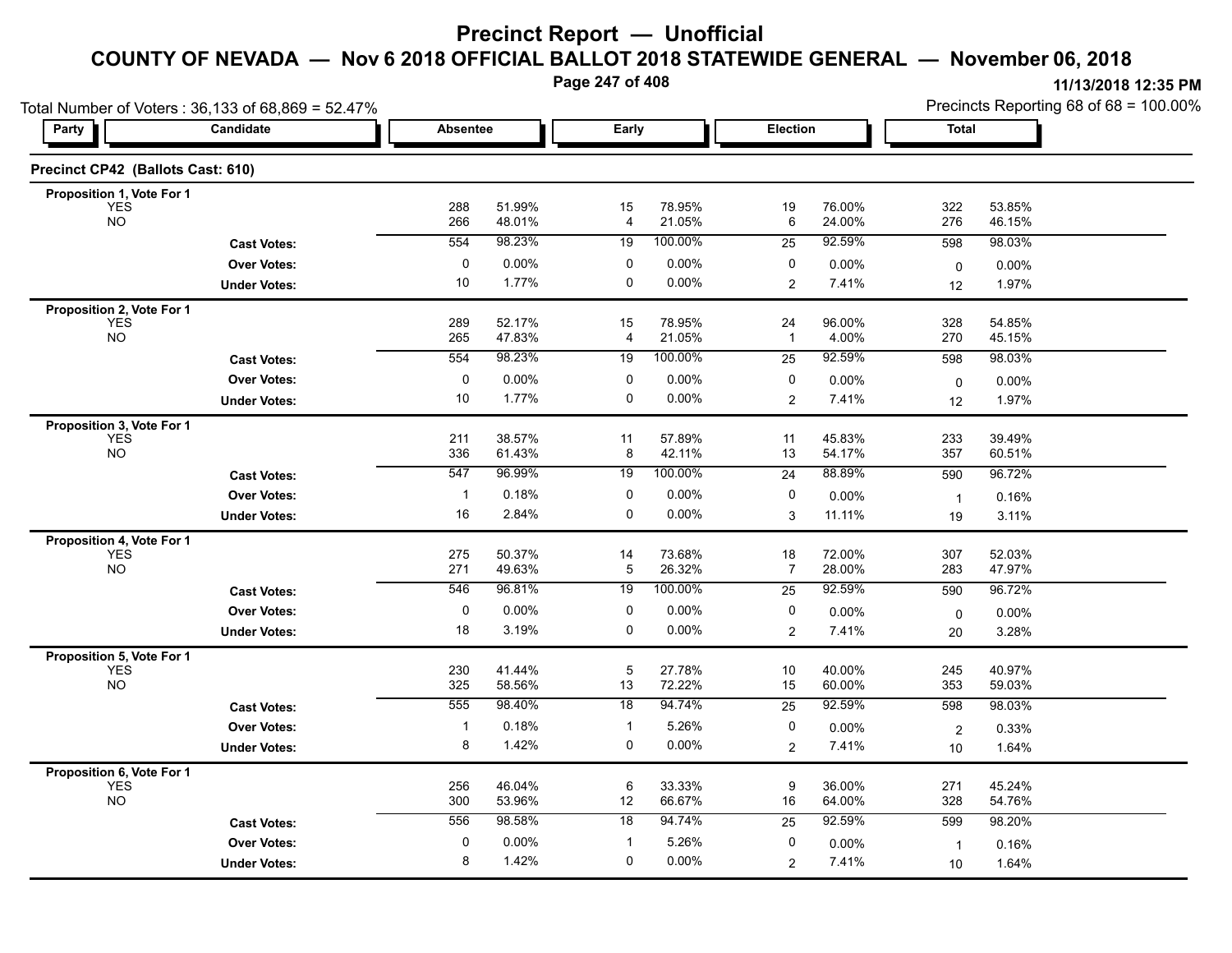**Page 248 of 408**

|                                          | Total Number of Voters: 36,133 of 68,869 = 52.47% |                 |                  |                      |                  |                      |                  | Precincts Reporting 68 of 68 = 100.00% |                  |  |
|------------------------------------------|---------------------------------------------------|-----------------|------------------|----------------------|------------------|----------------------|------------------|----------------------------------------|------------------|--|
| Party                                    | Candidate                                         | <b>Absentee</b> |                  | Early                |                  | <b>Election</b>      |                  | <b>Total</b>                           |                  |  |
| Precinct CP42 (Ballots Cast: 610)        |                                                   |                 |                  |                      |                  |                      |                  |                                        |                  |  |
| Proposition 7, Vote For 1                |                                                   |                 |                  |                      |                  |                      |                  |                                        |                  |  |
| <b>YES</b><br><b>NO</b>                  |                                                   | 320<br>232      | 57.97%<br>42.03% | 15<br>3              | 83.33%<br>16.67% | 14<br>13             | 51.85%<br>48.15% | 349<br>248                             | 58.46%<br>41.54% |  |
|                                          | <b>Cast Votes:</b>                                | 552             | 97.87%           | 18                   | 94.74%           | 27                   | 100.00%          | 597                                    | 97.87%           |  |
|                                          | <b>Over Votes:</b>                                | 0               | 0.00%            | 0                    | $0.00\%$         | 0                    | 0.00%            | $\mathbf 0$                            | 0.00%            |  |
|                                          | <b>Under Votes:</b>                               | 12              | 2.13%            | $\mathbf{1}$         | 5.26%            | 0                    | 0.00%            | 13                                     | 2.13%            |  |
| Proposition 8, Vote For 1                |                                                   |                 |                  |                      |                  |                      |                  |                                        |                  |  |
| <b>YES</b><br><b>NO</b>                  |                                                   | 222<br>327      | 40.44%<br>59.56% | 10<br>8              | 55.56%<br>44.44% | 13<br>13             | 50.00%<br>50.00% | 245<br>348                             | 41.32%<br>58.68% |  |
|                                          | <b>Cast Votes:</b>                                | 549             | 97.34%           | 18                   | 94.74%           | 26                   | 96.30%           | 593                                    | 97.21%           |  |
|                                          | <b>Over Votes:</b>                                | 0               | 0.00%            | 0                    | 0.00%            | 0                    | 0.00%            | 0                                      | 0.00%            |  |
|                                          | <b>Under Votes:</b>                               | 15              | 2.66%            | $\mathbf{1}$         | 5.26%            | $\mathbf 1$          | 3.70%            | 17                                     | 2.79%            |  |
| Proposition 10, Vote For 1               |                                                   |                 |                  |                      |                  |                      |                  |                                        |                  |  |
| <b>YES</b><br><b>NO</b>                  |                                                   | 211             | 38.57%           | 12                   | 66.67%           | 11                   | 44.00%           | 234                                    | 39.66%           |  |
|                                          |                                                   | 336<br>547      | 61.43%<br>96.99% | 6<br>18              | 33.33%<br>94.74% | 14                   | 56.00%<br>92.59% | 356                                    | 60.34%           |  |
|                                          | <b>Cast Votes:</b>                                |                 |                  |                      |                  | 25                   |                  | 590                                    | 96.72%           |  |
|                                          | <b>Over Votes:</b>                                | $\pmb{0}$<br>17 | 0.00%<br>3.01%   | 0<br>$\mathbf{1}$    | 0.00%<br>5.26%   | 0<br>$\overline{2}$  | 0.00%<br>7.41%   | 0                                      | 0.00%<br>3.28%   |  |
|                                          | <b>Under Votes:</b>                               |                 |                  |                      |                  |                      |                  | 20                                     |                  |  |
| Proposition 11, Vote For 1<br><b>YES</b> |                                                   | 357             | 65.50%           | 8                    | 42.11%           | 15                   | 60.00%           | 380                                    | 64.52%           |  |
| <b>NO</b>                                |                                                   | 188             | 34.50%           | 11                   | 57.89%           | 10                   | 40.00%           | 209                                    | 35.48%           |  |
|                                          | <b>Cast Votes:</b>                                | 545             | 96.63%           | 19                   | 100.00%          | 25                   | 92.59%           | 589                                    | 96.56%           |  |
|                                          | <b>Over Votes:</b>                                | $\overline{1}$  | 0.18%            | 0                    | 0.00%            | 0                    | 0.00%            | $\mathbf{1}$                           | 0.16%            |  |
|                                          | <b>Under Votes:</b>                               | 18              | 3.19%            | $\mathbf 0$          | $0.00\%$         | 2                    | 7.41%            | 20                                     | 3.28%            |  |
| Proposition 12, Vote For 1               |                                                   |                 |                  |                      |                  |                      |                  |                                        |                  |  |
| <b>YES</b><br><b>NO</b>                  |                                                   | 301<br>251      | 54.53%<br>45.47% | 13<br>4              | 76.47%<br>23.53% | 21<br>4              | 84.00%<br>16.00% | 335<br>259                             | 56.40%<br>43.60% |  |
|                                          | <b>Cast Votes:</b>                                | 552             | 97.87%           | 17                   | 89.47%           | 25                   | 92.59%           | 594                                    | 97.38%           |  |
|                                          | <b>Over Votes:</b>                                | $\pmb{0}$       | 0.00%            | $\mathbf{1}$         | 5.26%            | 0                    | 0.00%            | $\mathbf{1}$                           | 0.16%            |  |
|                                          | <b>Under Votes:</b>                               | 12              | 2.13%            | $\mathbf{1}$         | 5.26%            | 2                    | 7.41%            | 15                                     | 2.46%            |  |
| Measure G, Vote For 1                    |                                                   |                 |                  |                      |                  |                      |                  |                                        |                  |  |
| <b>YES</b><br><b>NO</b>                  |                                                   | 461<br>83       | 84.74%<br>15.26% | 15<br>$\overline{c}$ | 88.24%<br>11.76% | 22<br>$\overline{2}$ | 91.67%<br>8.33%  | 498<br>87                              | 85.13%<br>14.87% |  |
|                                          |                                                   |                 |                  |                      |                  |                      |                  |                                        |                  |  |
|                                          | <b>Cast Votes:</b>                                | 544             | 96.45%           | 17                   | 89.47%           | 24                   | 88.89%           | 585                                    | 95.90%           |  |

3.55% 1

1 5.26%

5.26% 0

3

11.11%

 $0$  0.00%  $1$  5.26%  $0$  0.00%  $1$  0.16%

0.00% 1

24 3.93%

11.11% 3.93%

**Under Votes: Over Votes:** 0.00%

20 3.55%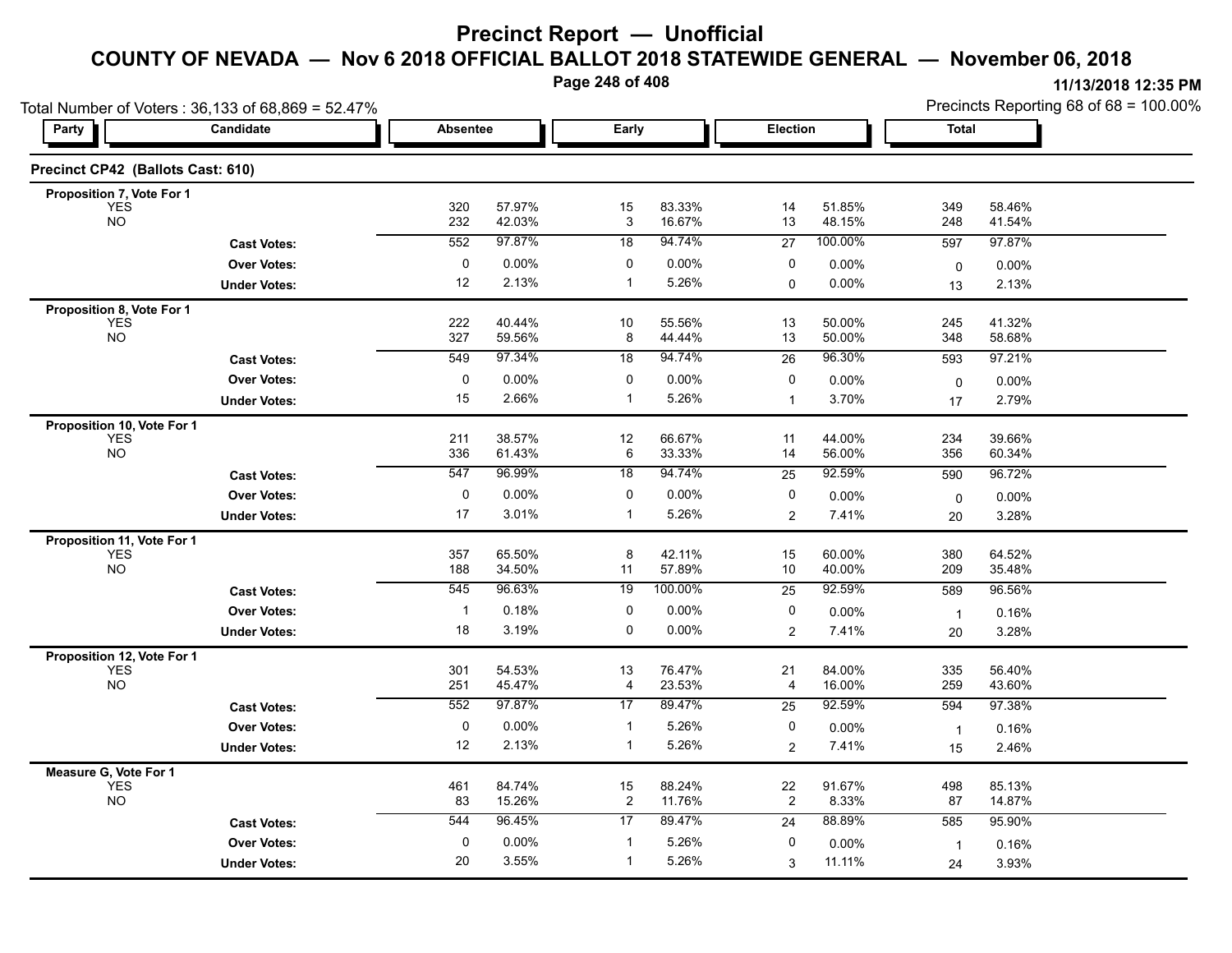**Page 249 of 408**

|                                      | Total Number of Voters: 36,133 of 68,869 = 52.47% |                 |                   |                         |                   |                         |                   | Precincts Reporting 68 of 68 = 100.00% |                  |  |
|--------------------------------------|---------------------------------------------------|-----------------|-------------------|-------------------------|-------------------|-------------------------|-------------------|----------------------------------------|------------------|--|
| Party                                | Candidate                                         |                 | <b>Absentee</b>   |                         | Early<br>Election |                         |                   | <b>Total</b>                           |                  |  |
|                                      | Precinct CP43 (Ballots Cast: 35)                  |                 |                   |                         |                   |                         |                   |                                        |                  |  |
| Governor, Vote For 1<br><b>REP</b>   | JOHN H. COX                                       | 12              | 41.38%            | $\boldsymbol{2}$        | 100.00%           | 0                       | $0.00\%$          | 14                                     | 41.18%           |  |
| <b>DEM</b>                           | <b>GAVIN NEWSOM</b>                               | 17              | 58.62%            | 0                       | 0.00%             | 3                       | 100.00%           | 20                                     | 58.82%           |  |
|                                      | <b>Cast Votes:</b>                                | 29              | 96.67%            | 2                       | 100.00%           | 3                       | 100.00%           | 34                                     | 97.14%           |  |
|                                      | <b>Over Votes:</b>                                | 0               | $0.00\%$          | 0                       | 0.00%             | 0                       | $0.00\%$          | 0                                      | $0.00\%$         |  |
|                                      | <b>Under Votes:</b>                               | $\mathbf{1}$    | 3.33%             | 0                       | 0.00%             | 0                       | $0.00\%$          | $\overline{1}$                         | 2.86%            |  |
|                                      | Lieutenant Governor, Vote For 1                   |                 |                   |                         |                   |                         |                   |                                        |                  |  |
| <b>DEM</b><br><b>DEM</b>             | ED HERNANDEZ                                      | 4               | 16.67%            | 0                       | 0.00%             | $\mathbf{1}$            | 33.33%            | 5                                      | 18.52%           |  |
|                                      | ELENI KOUNALAKIS                                  | 20              | 83.33%<br>80.00%  | 0                       | 0.00%<br>$0.00\%$ | $\overline{\mathbf{c}}$ | 66.67%<br>100.00% | 22                                     | 81.48%           |  |
|                                      | <b>Cast Votes:</b>                                | $\overline{24}$ |                   | $\mathbf 0$             |                   | 3                       |                   | 27                                     | 77.14%           |  |
|                                      | <b>Over Votes:</b>                                | $\mathbf 0$     | 0.00%             | 0                       | 0.00%             | 0                       | $0.00\%$          | 0                                      | 0.00%            |  |
|                                      | <b>Under Votes:</b>                               | 6               | 20.00%            | $\overline{2}$          | 100.00%           | $\Omega$                | 0.00%             | 8                                      | 22.86%           |  |
| Secretary of State, Vote For 1       |                                                   |                 |                   |                         |                   |                         |                   |                                        |                  |  |
| <b>DEM</b><br><b>REP</b>             | <b>ALEX PADILLA</b><br><b>MARK P. MEUSER</b>      | 18<br>12        | 60.00%<br>40.00%  | 0<br>$\overline{2}$     | 0.00%<br>100.00%  | 3<br>0                  | 100.00%<br>0.00%  | 21<br>14                               | 60.00%<br>40.00% |  |
|                                      | <b>Cast Votes:</b>                                | 30              | 100.00%           | $\overline{2}$          | 100.00%           | 3                       | 100.00%           | 35                                     | 100.00%          |  |
|                                      |                                                   | 0               |                   | 0                       |                   |                         |                   |                                        |                  |  |
|                                      | <b>Over Votes:</b>                                | 0               | $0.00\%$<br>0.00% | 0                       | 0.00%<br>0.00%    | 0                       | 0.00%<br>$0.00\%$ | 0                                      | $0.00\%$         |  |
|                                      | <b>Under Votes:</b>                               |                 |                   |                         |                   | $\mathbf 0$             |                   | $\Omega$                               | 0.00%            |  |
| Controller, Vote For 1<br><b>REP</b> | KONSTANTINOS RODITIS                              | 10              | 33.33%            | $\overline{c}$          | 100.00%           | 0                       | 0.00%             | 12                                     | 34.29%           |  |
| <b>DEM</b>                           | BETTY T. YEE                                      | 20              | 66.67%            | 0                       | 0.00%             | 3                       | 100.00%           | 23                                     | 65.71%           |  |
|                                      | <b>Cast Votes:</b>                                | $\overline{30}$ | 100.00%           | $\overline{2}$          | 100.00%           | 3                       | 100.00%           | 35                                     | 100.00%          |  |
|                                      | <b>Over Votes:</b>                                | 0               | $0.00\%$          | 0                       | 0.00%             | 0                       | $0.00\%$          | 0                                      | $0.00\%$         |  |
|                                      | <b>Under Votes:</b>                               | 0               | 0.00%             | 0                       | 0.00%             | $\Omega$                | $0.00\%$          | $\Omega$                               | 0.00%            |  |
|                                      |                                                   |                 |                   |                         |                   |                         |                   |                                        |                  |  |
| Treasurer, Vote For 1<br><b>REP</b>  | <b>GREG CONLON</b>                                | 12              | 40.00%            | $\overline{\mathbf{c}}$ | 100.00%           | 0                       | $0.00\%$          | 14                                     | 40.00%           |  |
| <b>DEM</b>                           | <b>FIONA MA</b>                                   | 18              | 60.00%            | 0                       | 0.00%             | 3                       | 100.00%           | 21                                     | 60.00%           |  |
|                                      | <b>Cast Votes:</b>                                | 30              | 100.00%           | 2                       | 100.00%           | 3                       | 100.00%           | 35                                     | 100.00%          |  |
|                                      | <b>Over Votes:</b>                                | 0               | 0.00%             | 0                       | 0.00%             | 0                       | 0.00%             | 0                                      | 0.00%            |  |
|                                      | <b>Under Votes:</b>                               | 0               | $0.00\%$          | 0                       | $0.00\%$          | 0                       | $0.00\%$          | $\Omega$                               | 0.00%            |  |
| <b>Attorney General, Vote For 1</b>  |                                                   |                 |                   |                         |                   |                         |                   |                                        |                  |  |
| <b>REP</b>                           | <b>STEVEN C BAILEY</b>                            | 14              | 46.67%            | $\overline{\mathbf{c}}$ | 100.00%           | 0                       | $0.00\%$          | 16                                     | 45.71%           |  |
| <b>DEM</b>                           | <b>XAVIER BECERRA</b>                             | 16              | 53.33%            | 0                       | 0.00%             | 3                       | 100.00%           | 19                                     | 54.29%           |  |
|                                      | <b>Cast Votes:</b>                                | 30              | 100.00%           | $\overline{2}$          | 100.00%           | 3                       | 100.00%           | 35                                     | 100.00%          |  |
|                                      | <b>Over Votes:</b>                                | 0               | 0.00%             | 0                       | 0.00%             | 0                       | $0.00\%$          | $\mathbf 0$                            | 0.00%            |  |
|                                      | <b>Under Votes:</b>                               | $\Omega$        | 0.00%             | $\mathbf{0}$            | 0.00%             | $\Omega$                | $0.00\%$          | 0                                      | 0.00%            |  |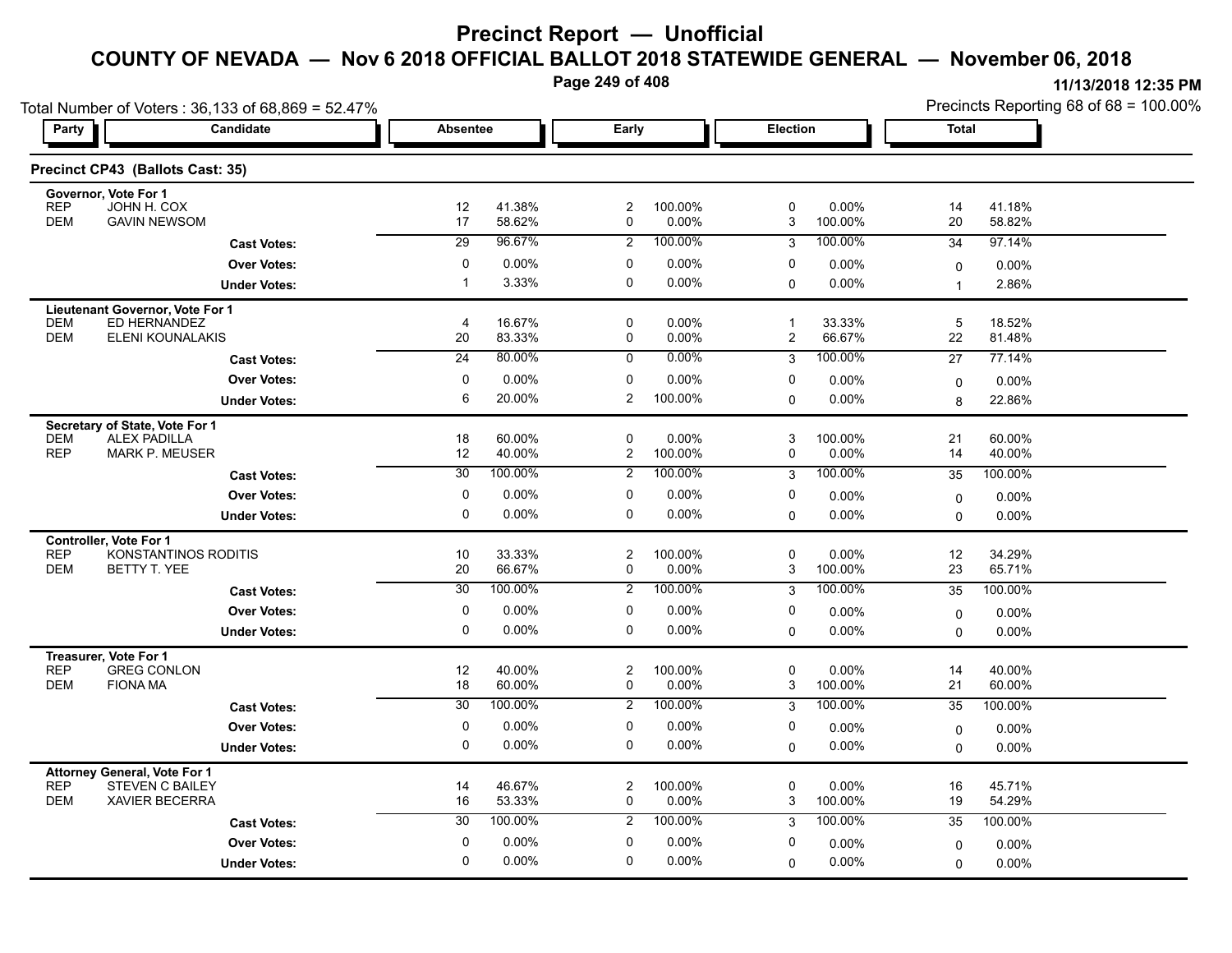**Page 250 of 408**

| Party                    | Total Number of Voters: 36,133 of 68,869 = 52.47%<br><b>Candidate</b> |                 | Early<br><b>Absentee</b> |                               | <b>Election</b>  |                                          |                     | Precincts Reporting 68 of 68 = 100.00%<br><b>Total</b> |                  |  |
|--------------------------|-----------------------------------------------------------------------|-----------------|--------------------------|-------------------------------|------------------|------------------------------------------|---------------------|--------------------------------------------------------|------------------|--|
|                          |                                                                       |                 |                          |                               |                  |                                          |                     |                                                        |                  |  |
|                          | Precinct CP43 (Ballots Cast: 35)                                      |                 |                          |                               |                  |                                          |                     |                                                        |                  |  |
|                          | <b>Insurance Commissioner, Vote For 1</b>                             |                 |                          |                               |                  |                                          |                     |                                                        |                  |  |
| <b>DEM</b>               | RICARDO LARA<br><b>STEVE POIZNER</b>                                  | 16<br>13        | 55.17%<br>44.83%         | $\mathbf 0$<br>$\overline{2}$ | 0.00%<br>100.00% | 3<br>$\mathbf 0$                         | 100.00%<br>0.00%    | 19<br>15                                               | 55.88%<br>44.12% |  |
|                          | <b>Cast Votes:</b>                                                    | 29              | 96.67%                   | $\overline{2}$                | 100.00%          | 3                                        | 100.00%             | 34                                                     | 97.14%           |  |
|                          | <b>Over Votes:</b>                                                    | $\mathbf 0$     | 0.00%                    | 0                             | $0.00\%$         | 0                                        | $0.00\%$            | $\mathbf 0$                                            | 0.00%            |  |
|                          | <b>Under Votes:</b>                                                   | $\overline{1}$  | 3.33%                    | 0                             | $0.00\%$         | $\Omega$                                 | 0.00%               | $\mathbf{1}$                                           | 2.86%            |  |
|                          | Member, State Board of Equalization District 1, Vote For 1            |                 |                          |                               |                  |                                          |                     |                                                        |                  |  |
| <b>DEM</b><br><b>REP</b> | TOM HALLINAN<br><b>TED GAINES</b>                                     | 17<br>12        | 58.62%<br>41.38%         | 0<br>$\overline{2}$           | 0.00%<br>100.00% | 3<br>$\mathbf 0$                         | 100.00%<br>0.00%    | 20<br>14                                               | 58.82%<br>41.18% |  |
|                          | <b>Cast Votes:</b>                                                    | $\overline{29}$ | 96.67%                   | $\overline{2}$                | 100.00%          | 3                                        | 100.00%             | 34                                                     | 97.14%           |  |
|                          | <b>Over Votes:</b>                                                    | $\mathbf 0$     | 0.00%                    | 0                             | $0.00\%$         | 0                                        | 0.00%               | $\mathbf 0$                                            | 0.00%            |  |
|                          | <b>Under Votes:</b>                                                   | $\overline{1}$  | 3.33%                    | 0                             | $0.00\%$         | $\mathbf 0$                              | 0.00%               | $\mathbf{1}$                                           | 2.86%            |  |
|                          | United States Senate, Vote For 1                                      |                 |                          |                               |                  |                                          |                     |                                                        |                  |  |
| <b>DEM</b><br><b>DEM</b> | <b>DIANNE FEINSTEIN</b><br><b>KEVIN DE LEON</b>                       | 12<br>16        | 42.86%<br>57.14%         | $\mathbf{1}$<br>0             | 100.00%<br>0.00% | $\ensuremath{\mathsf{3}}$<br>$\mathbf 0$ | 100.00%<br>0.00%    | 16<br>16                                               | 50.00%<br>50.00% |  |
|                          | <b>Cast Votes:</b>                                                    | $\overline{28}$ | 93.33%                   | $\mathbf{1}$                  | 50.00%           | 3                                        | 100.00%             | 32                                                     | 91.43%           |  |
|                          | <b>Over Votes:</b>                                                    | 0               | 0.00%                    | 0                             | 0.00%            | 0                                        | 0.00%               |                                                        | 0.00%            |  |
|                          | <b>Under Votes:</b>                                                   | $\overline{2}$  | 6.67%                    | $\mathbf{1}$                  | 50.00%           | $\mathbf 0$                              | 0.00%               | $\mathbf 0$<br>3                                       | 8.57%            |  |
|                          | House of Representatives of the United States District 1, Vote For 1  |                 |                          |                               |                  |                                          |                     |                                                        |                  |  |
| <b>REP</b>               | <b>DOUG LA MALFA</b>                                                  | 11              | 36.67%                   | $\overline{\mathbf{c}}$       | 100.00%          | $\pmb{0}$                                | 0.00%               | 13                                                     | 37.14%           |  |
| <b>DEM</b>               | <b>AUDREY DENNEY</b>                                                  | 19              | 63.33%                   | 0                             | 0.00%            | 3                                        | 100.00%             | 22                                                     | 62.86%           |  |
|                          | <b>Cast Votes:</b>                                                    | 30              | 100.00%                  | $\overline{2}$                | 100.00%          | 3                                        | 100.00%             | 35                                                     | 100.00%          |  |
|                          | <b>Over Votes:</b>                                                    | $\mathbf 0$     | 0.00%                    | 0                             | $0.00\%$         | 0                                        | $0.00\%$            | $\mathbf 0$                                            | 0.00%            |  |
|                          | <b>Under Votes:</b>                                                   | $\mathbf 0$     | 0.00%                    | $\mathbf 0$                   | 0.00%            | $\mathbf 0$                              | 0.00%               | $\mathbf 0$                                            | 0.00%            |  |
|                          | State Assembly District 1, Vote For 1                                 |                 |                          |                               |                  |                                          |                     |                                                        |                  |  |
| <b>REP</b><br><b>DEM</b> | <b>BRIAN DAHLE</b><br><b>CALEEN SISK</b>                              | 13<br>17        | 43.33%<br>56.67%         | $\overline{\mathbf{c}}$<br>0  | 100.00%<br>0.00% | $\pmb{0}$<br>$\ensuremath{\mathsf{3}}$   | $0.00\%$<br>100.00% | 15<br>20                                               | 42.86%<br>57.14% |  |
|                          | <b>Cast Votes:</b>                                                    | 30              | 100.00%                  | $\overline{2}$                | 100.00%          | 3                                        | 100.00%             | 35                                                     | 100.00%          |  |
|                          | <b>Over Votes:</b>                                                    | 0               | 0.00%                    | 0                             | 0.00%            | 0                                        | 0.00%               | $\mathbf 0$                                            | 0.00%            |  |
|                          | <b>Under Votes:</b>                                                   | $\mathbf 0$     | 0.00%                    | $\mathbf 0$                   | $0.00\%$         | $\mathbf 0$                              | $0.00\%$            | $\mathbf{0}$                                           | $0.00\%$         |  |
|                          | For Associate Justice, Supreme Court - Carol A. Corrigan, Vote For 1  |                 |                          |                               |                  |                                          |                     |                                                        |                  |  |
|                          | <b>YES</b><br><b>NO</b>                                               | 16<br>8         | 66.67%<br>33.33%         | 2<br>0                        | 100.00%<br>0.00% | $\overline{c}$<br>$\mathbf 0$            | 100.00%<br>0.00%    | 20<br>8                                                | 71.43%<br>28.57% |  |
|                          | <b>Cast Votes:</b>                                                    | 24              | 80.00%                   | $\overline{2}$                | 100.00%          | 2                                        | 66.67%              | 28                                                     | 80.00%           |  |
|                          | <b>Over Votes:</b>                                                    | $\mathbf 0$     | 0.00%                    | 0                             | 0.00%            | 0                                        | 0.00%               |                                                        | 0.00%            |  |
|                          | <b>Under Votes:</b>                                                   | 6               | 20.00%                   | $\mathbf 0$                   | 0.00%            | $\mathbf{1}$                             | 33.33%              | $\Omega$<br>$\overline{7}$                             | 20.00%           |  |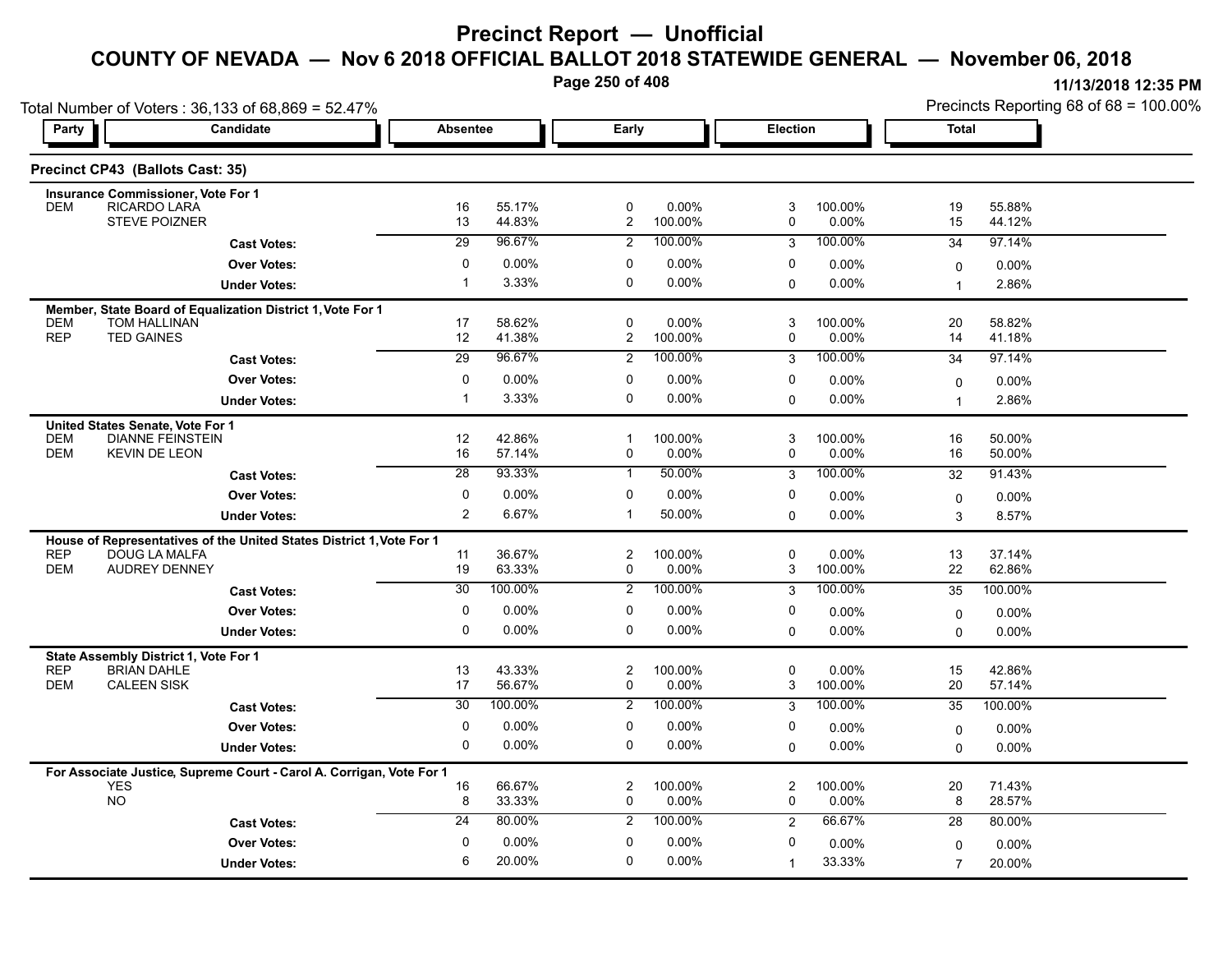**Page 251 of 408**

| Total Number of Voters: 36,133 of 68,869 = 52.47% |                                                                                   |                       |                  |                               |                     |                              | Precincts Reporting 68 of 68 = 100.00% |                         |                  |  |
|---------------------------------------------------|-----------------------------------------------------------------------------------|-----------------------|------------------|-------------------------------|---------------------|------------------------------|----------------------------------------|-------------------------|------------------|--|
| Party                                             | Candidate                                                                         |                       | <b>Absentee</b>  |                               | Early               |                              | Election                               |                         | <b>Total</b>     |  |
| Precinct CP43 (Ballots Cast: 35)                  |                                                                                   |                       |                  |                               |                     |                              |                                        |                         |                  |  |
|                                                   | For Associate Justice, Supreme Court - Leondra R. Kruger, Vote For 1              |                       |                  |                               |                     |                              |                                        |                         |                  |  |
| <b>YES</b><br><b>NO</b>                           |                                                                                   | 17<br>$\overline{7}$  | 70.83%<br>29.17% | $\mathbf 0$<br>$\overline{2}$ | 0.00%<br>100.00%    | $\overline{\mathbf{c}}$<br>0 | 100.00%<br>0.00%                       | 19<br>9                 | 67.86%<br>32.14% |  |
|                                                   | <b>Cast Votes:</b>                                                                | 24                    | 80.00%           | $\overline{2}$                | 100.00%             | 2                            | 66.67%                                 | 28                      | 80.00%           |  |
|                                                   | <b>Over Votes:</b>                                                                | 0                     | 0.00%            | 0                             | 0.00%               | 0                            | 0.00%                                  | $\Omega$                | 0.00%            |  |
|                                                   | <b>Under Votes:</b>                                                               | 6                     | 20.00%           | $\mathbf 0$                   | $0.00\%$            | $\mathbf{1}$                 | 33.33%                                 | $\overline{7}$          | 20.00%           |  |
|                                                   | For Associate Justice, Court of Appeal, Third District - Cole Blease, Vote For 1  |                       |                  |                               |                     |                              |                                        |                         |                  |  |
| <b>YES</b><br><b>NO</b>                           |                                                                                   | 14                    | 58.33%           | $\mathbf 0$                   | $0.00\%$            | $\overline{2}$<br>1          | 66.67%                                 | 16                      | 55.17%           |  |
|                                                   |                                                                                   | 10<br>$\overline{24}$ | 41.67%<br>80.00% | $\overline{2}$                | 100.00%<br>100.00%  |                              | 33.33%<br>100.00%                      | 13                      | 44.83%           |  |
|                                                   | <b>Cast Votes:</b>                                                                |                       |                  | $\overline{2}$                |                     | 3                            |                                        | 29                      | 82.86%           |  |
|                                                   | <b>Over Votes:</b>                                                                | 0<br>6                | 0.00%<br>20.00%  | 0<br>$\mathbf 0$              | 0.00%<br>$0.00\%$   | 0                            | 0.00%                                  | $\mathbf 0$             | 0.00%            |  |
|                                                   | <b>Under Votes:</b>                                                               |                       |                  |                               |                     | $\Omega$                     | 0.00%                                  | 6                       | 17.14%           |  |
| <b>YES</b>                                        | For Associate Justice, Court of Appeal, Third District - Louis Mauro, Vote For 1  | 12                    | 50.00%           | $\mathbf 0$                   | 0.00%               | $\overline{2}$               | 100.00%                                | 14                      | 50.00%           |  |
| <b>NO</b>                                         |                                                                                   | 12 <sup>°</sup>       | 50.00%           | $\overline{2}$                | 100.00%             | 0                            | 0.00%                                  | 14                      | 50.00%           |  |
|                                                   | <b>Cast Votes:</b>                                                                | $\overline{24}$       | 80.00%           | $\overline{2}$                | 100.00%             | 2                            | 66.67%                                 | 28                      | 80.00%           |  |
|                                                   | <b>Over Votes:</b>                                                                | 0                     | 0.00%            | 0                             | 0.00%               | 0                            | 0.00%                                  | 0                       | 0.00%            |  |
|                                                   | <b>Under Votes:</b>                                                               | 6                     | 20.00%           | $\mathbf 0$                   | 0.00%               | $\mathbf 1$                  | 33.33%                                 | $\overline{7}$          | 20.00%           |  |
|                                                   | Superintendent of Public Instruction, Vote For 1                                  |                       |                  |                               |                     |                              |                                        |                         |                  |  |
| <b>IDS</b>                                        | <b>MARSHALL TUCK</b>                                                              | 11                    | 39.29%           | $\overline{2}$                | 100.00%             | 1                            | 33.33%                                 | 14                      | 42.42%           |  |
| jDS                                               | TONY K. THURMOND                                                                  | 17                    | 60.71%           | 0                             | 0.00%               | 2                            | 66.67%                                 | 19                      | 57.58%           |  |
|                                                   | <b>Cast Votes:</b>                                                                | 28                    | 93.33%           | $\overline{2}$                | 100.00%             | 3                            | 100.00%                                | 33                      | 94.29%           |  |
|                                                   | <b>Over Votes:</b>                                                                | 0                     | 0.00%            | 0                             | 0.00%               | 0                            | 0.00%                                  | 0                       | 0.00%            |  |
|                                                   | <b>Under Votes:</b>                                                               | $\overline{2}$        | 6.67%            | $\mathbf 0$                   | $0.00\%$            | $\Omega$                     | 0.00%                                  | 2                       | 5.71%            |  |
|                                                   | District Board Member, Nevada County Board of Education Trustee Area2, Vote For 1 |                       |                  |                               |                     |                              |                                        |                         |                  |  |
| <b>IDS</b><br><b>IDS</b>                          | <b>HEINO NICOLAI</b><br>JOHN V "JACK" MEEKS                                       | 17<br>9               | 65.38%<br>34.62% | $\pmb{0}$<br>$\overline{2}$   | $0.00\%$<br>100.00% | 1<br>2                       | 33.33%<br>66.67%                       | 18<br>13                | 58.06%<br>41.94% |  |
|                                                   | <b>Cast Votes:</b>                                                                | $\overline{26}$       | 86.67%           | 2                             | 100.00%             | 3                            | 100.00%                                | 31                      | 88.57%           |  |
|                                                   | <b>Over Votes:</b>                                                                | 0                     | 0.00%            | 0                             | 0.00%               | 0                            | 0.00%                                  | $\Omega$                | 0.00%            |  |
|                                                   | <b>Under Votes:</b>                                                               | $\overline{4}$        | 13.33%           | 0                             | 0.00%               | 0                            | 0.00%                                  | $\overline{\mathbf{4}}$ | 11.43%           |  |
|                                                   | Trustee Area 1, Nevada Joint Union High School District, Vote For 1               |                       |                  |                               |                     |                              |                                        |                         |                  |  |
| <b>IDS</b>                                        | <b>LINDA CAMPBELL</b>                                                             | 13                    | 52.00%           | $\overline{c}$                | 100.00%             | $\mathbf 1$                  | 33.33%                                 | 16                      | 53.33%           |  |
| <b>IDS</b>                                        | JAMES A. HINMAN                                                                   | 12                    | 48.00%           | 0                             | 0.00%               | 2                            | 66.67%                                 | 14                      | 46.67%           |  |
|                                                   | <b>Cast Votes:</b>                                                                | 25                    | 83.33%           | 2                             | 100.00%             | 3                            | 100.00%                                | 30                      | 85.71%           |  |
|                                                   | <b>Over Votes:</b>                                                                | 0                     | $0.00\%$         | 0                             | 0.00%               | $\mathbf 0$                  | 0.00%                                  | $\Omega$                | 0.00%            |  |
|                                                   | <b>Under Votes:</b>                                                               | 5                     | 16.67%           | 0                             | 0.00%               | $\Omega$                     | 0.00%                                  | 5                       | 14.29%           |  |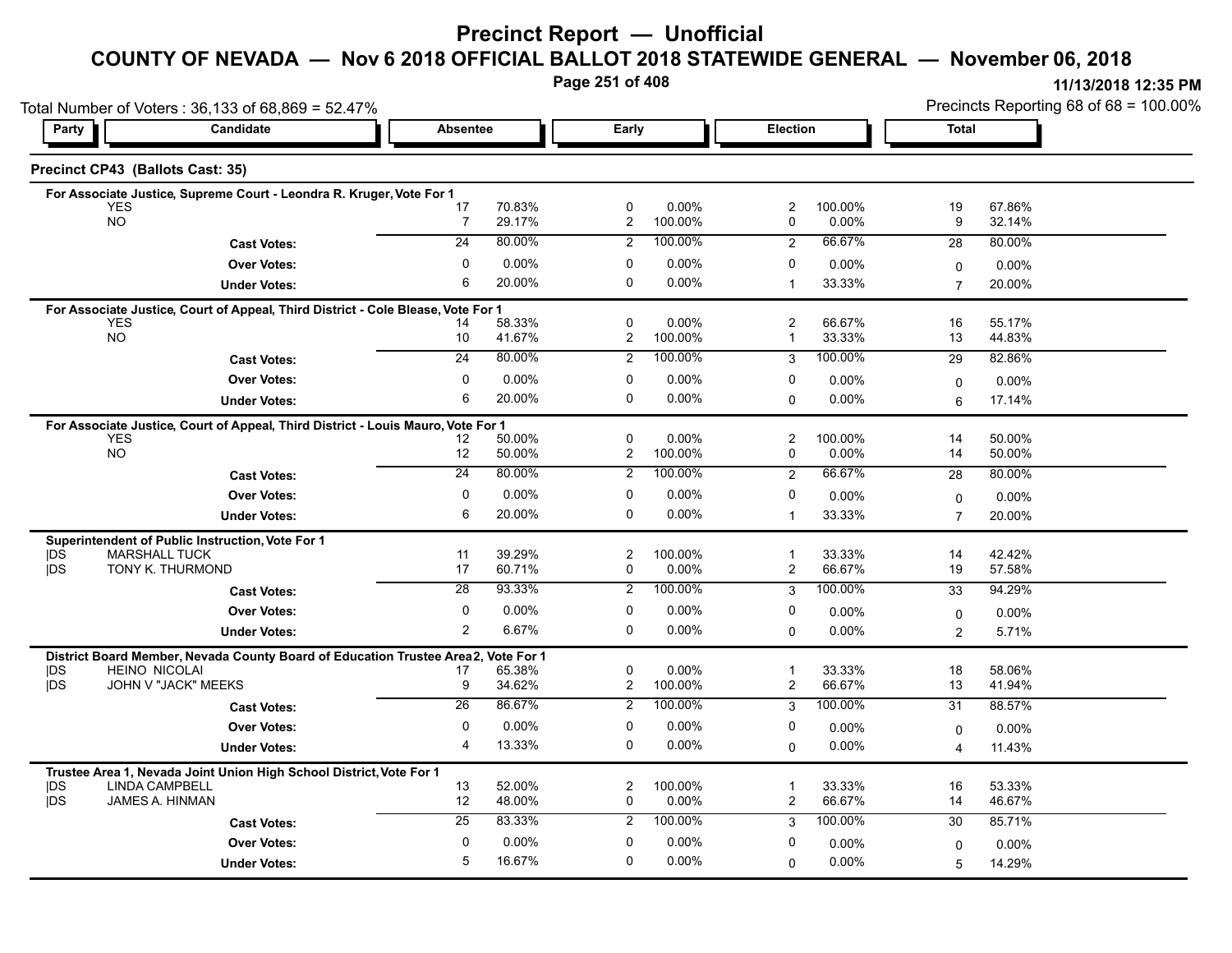**Page 252 of 408**

|                           | Total Number of Voters: 36,133 of 68,869 = 52.47%                 |                  |                  |                                        |                  |                                    |                   | Precincts Reporting 68 of 68 = 100.00% |                  |  |
|---------------------------|-------------------------------------------------------------------|------------------|------------------|----------------------------------------|------------------|------------------------------------|-------------------|----------------------------------------|------------------|--|
| <b>Candidate</b><br>Party |                                                                   | <b>Absentee</b>  |                  | Early                                  |                  | Election                           |                   | <b>Total</b>                           |                  |  |
|                           | Precinct CP43 (Ballots Cast: 35)                                  |                  |                  |                                        |                  |                                    |                   |                                        |                  |  |
|                           | Board Member, Grass Valley Elementary School District, Vote For 3 |                  |                  |                                        |                  |                                    |                   |                                        |                  |  |
| <b>IDS</b>                | <b>LISA JARVIS</b>                                                | 18               | 32.14%           | $\mathbf 0$                            | 0.00%            | $\sqrt{2}$                         | 33.33%            | 20                                     | 31.25%           |  |
| jDS<br><b>IDS</b>         | <b>JEANNE MICHAEL</b><br>ANDREA M. AANESTAD BRADLEY               | 18<br>14         | 32.14%<br>25.00% | $\mathbf 0$<br>$\overline{\mathbf{c}}$ | 0.00%<br>100.00% | $\boldsymbol{2}$<br>$\overline{c}$ | 33.33%<br>33.33%  | 20<br>18                               | 31.25%<br>28.13% |  |
| DS                        | <b>DON BRANSON</b>                                                | 6                | 10.71%           | 0                                      | $0.00\%$         | 0                                  | 0.00%             | 6                                      | 9.38%            |  |
|                           | <b>Cast Votes:</b>                                                | 56               | 62.22%           | $\overline{2}$                         | 33.33%           | 6                                  | 66.67%            | 64                                     | 60.95%           |  |
|                           | <b>Over Votes:</b>                                                | $\mathbf 0$      | 0.00%            | 0                                      | 0.00%            | 0                                  | 0.00%             | $\mathbf 0$                            | 0.00%            |  |
|                           | <b>Under Votes:</b>                                               | 34               | 37.78%           | $\overline{4}$                         | 66.67%           | 3                                  | 33.33%            | 41                                     | 39.05%           |  |
|                           | Sheriff-Coroner-Public Administrator, Vote For 1                  |                  |                  |                                        |                  |                                    |                   |                                        |                  |  |
| <b>IDS</b>                | <b>SHANNAN MOON</b>                                               | 20               | 68.97%           | $\mathbf 0$                            | $0.00\%$         | $\overline{1}$                     | 50.00%            | 21                                     | 63.64%           |  |
| <b>IDS</b>                | <b>BILL SMETHERS</b>                                              | $\boldsymbol{9}$ | 31.03%           | $\overline{c}$                         | 100.00%          | $\mathbf{1}$                       | 50.00%            | 12                                     | 36.36%           |  |
|                           | <b>Cast Votes:</b>                                                | $\overline{29}$  | 96.67%           | $\overline{2}$                         | 100.00%          | $\overline{2}$                     | 66.67%            | 33                                     | 94.29%           |  |
|                           | <b>Over Votes:</b>                                                | 0                | 0.00%            | 0                                      | 0.00%            | 0                                  | 0.00%             | 0                                      | 0.00%            |  |
|                           | <b>Under Votes:</b>                                               | $\mathbf{1}$     | 3.33%            | $\mathbf 0$                            | 0.00%            | $\mathbf{1}$                       | 33.33%            | 2                                      | 5.71%            |  |
|                           | Proposition 1, Vote For 1                                         |                  |                  |                                        |                  |                                    |                   |                                        |                  |  |
|                           | <b>YES</b><br><b>NO</b>                                           | 8<br>22          | 26.67%<br>73.33% | 0<br>$\overline{2}$                    | 0.00%<br>100.00% | 3<br>$\mathbf 0$                   | 100.00%<br>0.00%  | 11<br>24                               | 31.43%<br>68.57% |  |
|                           |                                                                   | 30               | 100.00%          | $\overline{2}$                         | 100.00%          | 3                                  | 100.00%           | 35                                     | 100.00%          |  |
|                           | <b>Cast Votes:</b>                                                | $\mathbf 0$      |                  |                                        |                  |                                    |                   |                                        |                  |  |
|                           | <b>Over Votes:</b>                                                |                  | 0.00%            | $\mathbf 0$                            | $0.00\%$         | 0                                  | $0.00\%$          | 0                                      | 0.00%            |  |
|                           | <b>Under Votes:</b>                                               | 0                | 0.00%            | 0                                      | $0.00\%$         | $\mathbf 0$                        | 0.00%             | $\mathbf 0$                            | 0.00%            |  |
|                           | Proposition 2, Vote For 1                                         |                  |                  |                                        |                  |                                    |                   |                                        |                  |  |
|                           | <b>YES</b><br><b>NO</b>                                           | 12<br>18         | 40.00%<br>60.00% | 0<br>$\overline{2}$                    | 0.00%<br>100.00% | 3<br>$\mathbf 0$                   | 100.00%<br>0.00%  | 15<br>20                               | 42.86%<br>57.14% |  |
|                           | <b>Cast Votes:</b>                                                | $\overline{30}$  | 100.00%          | $\overline{2}$                         | 100.00%          | 3                                  | 100.00%           | 35                                     | 100.00%          |  |
|                           | <b>Over Votes:</b>                                                | $\pmb{0}$        | 0.00%            | $\pmb{0}$                              | $0.00\%$         | $\pmb{0}$                          |                   |                                        |                  |  |
|                           |                                                                   | 0                | 0.00%            | 0                                      | $0.00\%$         | $\Omega$                           | 0.00%<br>$0.00\%$ | $\mathbf 0$                            | 0.00%            |  |
|                           | <b>Under Votes:</b>                                               |                  |                  |                                        |                  |                                    |                   | $\mathbf 0$                            | 0.00%            |  |
|                           | Proposition 3, Vote For 1<br>YES                                  |                  |                  |                                        |                  |                                    | 100.00%           |                                        |                  |  |
|                           | <b>NO</b>                                                         | $\,6\,$<br>24    | 20.00%<br>80.00% | $\pmb{0}$<br>$\overline{2}$            | 0.00%<br>100.00% | $\ensuremath{\mathsf{3}}$<br>0     | $0.00\%$          | $\boldsymbol{9}$<br>26                 | 25.71%<br>74.29% |  |
|                           | <b>Cast Votes:</b>                                                | $\overline{30}$  | 100.00%          | $\overline{2}$                         | 100.00%          | 3                                  | 100.00%           | 35                                     | 100.00%          |  |
|                           | <b>Over Votes:</b>                                                | $\mathbf 0$      | 0.00%            | 0                                      | 0.00%            | 0                                  | $0.00\%$          |                                        | 0.00%            |  |
|                           | <b>Under Votes:</b>                                               | $\mathbf 0$      | 0.00%            | $\mathbf 0$                            | $0.00\%$         | $\mathbf 0$                        | $0.00\%$          | $\mathbf 0$<br>$\mathbf{0}$            | 0.00%            |  |
|                           |                                                                   |                  |                  |                                        |                  |                                    |                   |                                        |                  |  |
|                           | Proposition 4, Vote For 1<br><b>YES</b>                           | 15               | 50.00%           | $\pmb{0}$                              | 0.00%            | $\sqrt{3}$                         | 100.00%           | 18                                     | 51.43%           |  |
|                           | <b>NO</b>                                                         | 15               | 50.00%           | $\overline{2}$                         | 100.00%          | 0                                  | 0.00%             | 17                                     | 48.57%           |  |
|                           | <b>Cast Votes:</b>                                                | $\overline{30}$  | 100.00%          | $\overline{2}$                         | 100.00%          | 3                                  | 100.00%           | 35                                     | 100.00%          |  |
|                           | <b>Over Votes:</b>                                                | $\mathbf 0$      | 0.00%            | $\mathbf 0$                            | 0.00%            | $\mathbf 0$                        | $0.00\%$          |                                        |                  |  |
|                           |                                                                   | $\mathbf 0$      | 0.00%            | 0                                      | 0.00%            | $\mathbf 0$                        | 0.00%             | $\pmb{0}$                              | 0.00%            |  |
|                           | <b>Under Votes:</b>                                               |                  |                  |                                        |                  |                                    |                   | $\mathbf 0$                            | 0.00%            |  |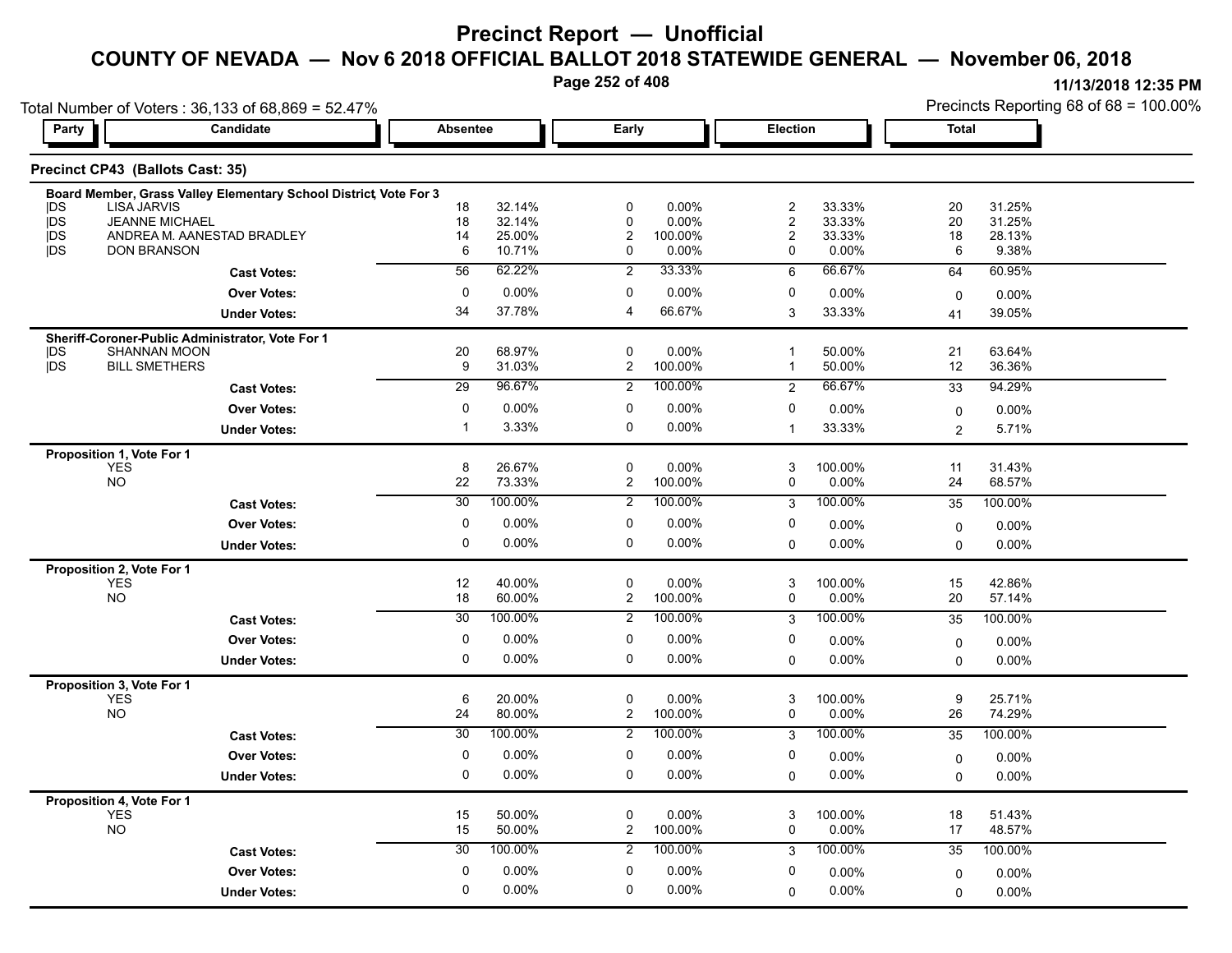**Page 253 of 408**

|                                         | Total Number of Voters: 36,133 of 68,869 = 52.47% |                 |                  |                               |                  |                                |                  | Precincts Reporting 68 of 68 = 100.00% |                  |  |
|-----------------------------------------|---------------------------------------------------|-----------------|------------------|-------------------------------|------------------|--------------------------------|------------------|----------------------------------------|------------------|--|
| Party                                   | Candidate                                         | <b>Absentee</b> |                  | Early                         |                  | Election                       |                  | Total                                  |                  |  |
| Precinct CP43 (Ballots Cast: 35)        |                                                   |                 |                  |                               |                  |                                |                  |                                        |                  |  |
| Proposition 5, Vote For 1               |                                                   |                 |                  |                               |                  |                                |                  |                                        |                  |  |
| <b>YES</b><br><b>NO</b>                 |                                                   | 18<br>12        | 60.00%<br>40.00% | $\overline{2}$<br>0           | 100.00%<br>0.00% | $\mathbf{1}$<br>$\overline{c}$ | 33.33%<br>66.67% | 21<br>14                               | 60.00%<br>40.00% |  |
|                                         | <b>Cast Votes:</b>                                | $\overline{30}$ | 100.00%          | $\overline{2}$                | 100.00%          | 3                              | 100.00%          | 35                                     | 100.00%          |  |
|                                         | <b>Over Votes:</b>                                | 0               | 0.00%            | 0                             | 0.00%            | 0                              | 0.00%            | 0                                      | $0.00\%$         |  |
|                                         | <b>Under Votes:</b>                               | $\pmb{0}$       | 0.00%            | $\pmb{0}$                     | 0.00%            | $\mathbf 0$                    | 0.00%            | $\Omega$                               | 0.00%            |  |
| Proposition 6, Vote For 1               |                                                   |                 |                  |                               |                  |                                |                  |                                        |                  |  |
| <b>YES</b><br><b>NO</b>                 |                                                   | 19<br>11        | 63.33%<br>36.67% | $\mathbf 1$<br>-1             | 50.00%<br>50.00% | $\mathbf 0$<br>3               | 0.00%<br>100.00% | 20<br>15                               | 57.14%<br>42.86% |  |
|                                         | <b>Cast Votes:</b>                                | 30              | 100.00%          | $\overline{2}$                | 100.00%          | 3                              | 100.00%          | 35                                     | 100.00%          |  |
|                                         | <b>Over Votes:</b>                                | 0               | 0.00%            | 0                             | 0.00%            | 0                              | $0.00\%$         | $\mathbf 0$                            | $0.00\%$         |  |
|                                         | <b>Under Votes:</b>                               | $\mathbf 0$     | 0.00%            | 0                             | 0.00%            | 0                              | 0.00%            | 0                                      | $0.00\%$         |  |
| Proposition 7, Vote For 1               |                                                   |                 |                  |                               |                  |                                |                  |                                        |                  |  |
| <b>YES</b>                              |                                                   | 16              | 53.33%           | $\pmb{0}$                     | 0.00%            | 0                              | 0.00%            | 16                                     | 47.06%           |  |
| <b>NO</b>                               |                                                   | 14              | 46.67%           | $\overline{c}$                | 100.00%          | 2                              | 100.00%          | 18                                     | 52.94%           |  |
|                                         | <b>Cast Votes:</b>                                | $\overline{30}$ | 100.00%          | $\overline{2}$                | 100.00%          | $\overline{2}$                 | 66.67%           | 34                                     | 97.14%           |  |
|                                         | <b>Over Votes:</b>                                | 0               | 0.00%            | 0                             | 0.00%            | 0                              | 0.00%            | 0                                      | 0.00%            |  |
|                                         | <b>Under Votes:</b>                               | 0               | 0.00%            | 0                             | 0.00%            | $\mathbf{1}$                   | 33.33%           | $\overline{1}$                         | 2.86%            |  |
| Proposition 8, Vote For 1<br><b>YES</b> |                                                   | 16              | 53.33%           | $\pmb{0}$                     | 0.00%            | 3                              | 100.00%          | 19                                     | 54.29%           |  |
| <b>NO</b>                               |                                                   | 14              | 46.67%           | $\mathbf{2}$                  | 100.00%          | 0                              | 0.00%            | 16                                     | 45.71%           |  |
|                                         | <b>Cast Votes:</b>                                | 30              | 100.00%          | 2                             | 100.00%          | 3                              | 100.00%          | 35                                     | 100.00%          |  |
|                                         | <b>Over Votes:</b>                                | 0               | 0.00%            | 0                             | 0.00%            | 0                              | 0.00%            | $\mathbf 0$                            | $0.00\%$         |  |
|                                         | <b>Under Votes:</b>                               | 0               | 0.00%            | 0                             | 0.00%            | 0                              | 0.00%            | $\Omega$                               | $0.00\%$         |  |
| Proposition 10, Vote For 1              |                                                   |                 |                  |                               |                  |                                |                  |                                        |                  |  |
| <b>YES</b>                              |                                                   | 8               | 26.67%           | 0                             | 0.00%            | $\overline{1}$                 | 33.33%           | 9                                      | 25.71%           |  |
| <b>NO</b>                               |                                                   | 22              | 73.33%           | $\overline{c}$                | 100.00%          | $\overline{\mathbf{c}}$        | 66.67%           | 26                                     | 74.29%           |  |
|                                         | <b>Cast Votes:</b>                                | $\overline{30}$ | 100.00%          | 2                             | 100.00%          | 3                              | 100.00%          | 35                                     | 100.00%          |  |
|                                         | <b>Over Votes:</b>                                | $\pmb{0}$       | 0.00%            | 0                             | 0.00%            | 0                              | $0.00\%$         | $\mathbf 0$                            | $0.00\%$         |  |
|                                         | <b>Under Votes:</b>                               | 0               | 0.00%            | 0                             | 0.00%            | $\mathbf 0$                    | 0.00%            | $\Omega$                               | $0.00\%$         |  |
| Proposition 11, Vote For 1              |                                                   |                 |                  |                               |                  |                                |                  |                                        |                  |  |
| <b>YES</b><br><b>NO</b>                 |                                                   | 19<br>11        | 63.33%<br>36.67% | $\overline{c}$<br>$\mathbf 0$ | 100.00%<br>0.00% | $\overline{2}$<br>$\mathbf{1}$ | 66.67%<br>33.33% | 23<br>12                               | 65.71%<br>34.29% |  |
|                                         | <b>Cast Votes:</b>                                | 30              | 100.00%          | $\overline{2}$                | 100.00%          | 3                              | 100.00%          | 35                                     | 100.00%          |  |
|                                         | <b>Over Votes:</b>                                | 0               | 0.00%            | 0                             | 0.00%            | 0                              | $0.00\%$         | 0                                      | 0.00%            |  |
|                                         | <b>Under Votes:</b>                               | $\mathbf 0$     | 0.00%            | $\mathbf 0$                   | 0.00%            | $\Omega$                       | 0.00%            | 0                                      | $0.00\%$         |  |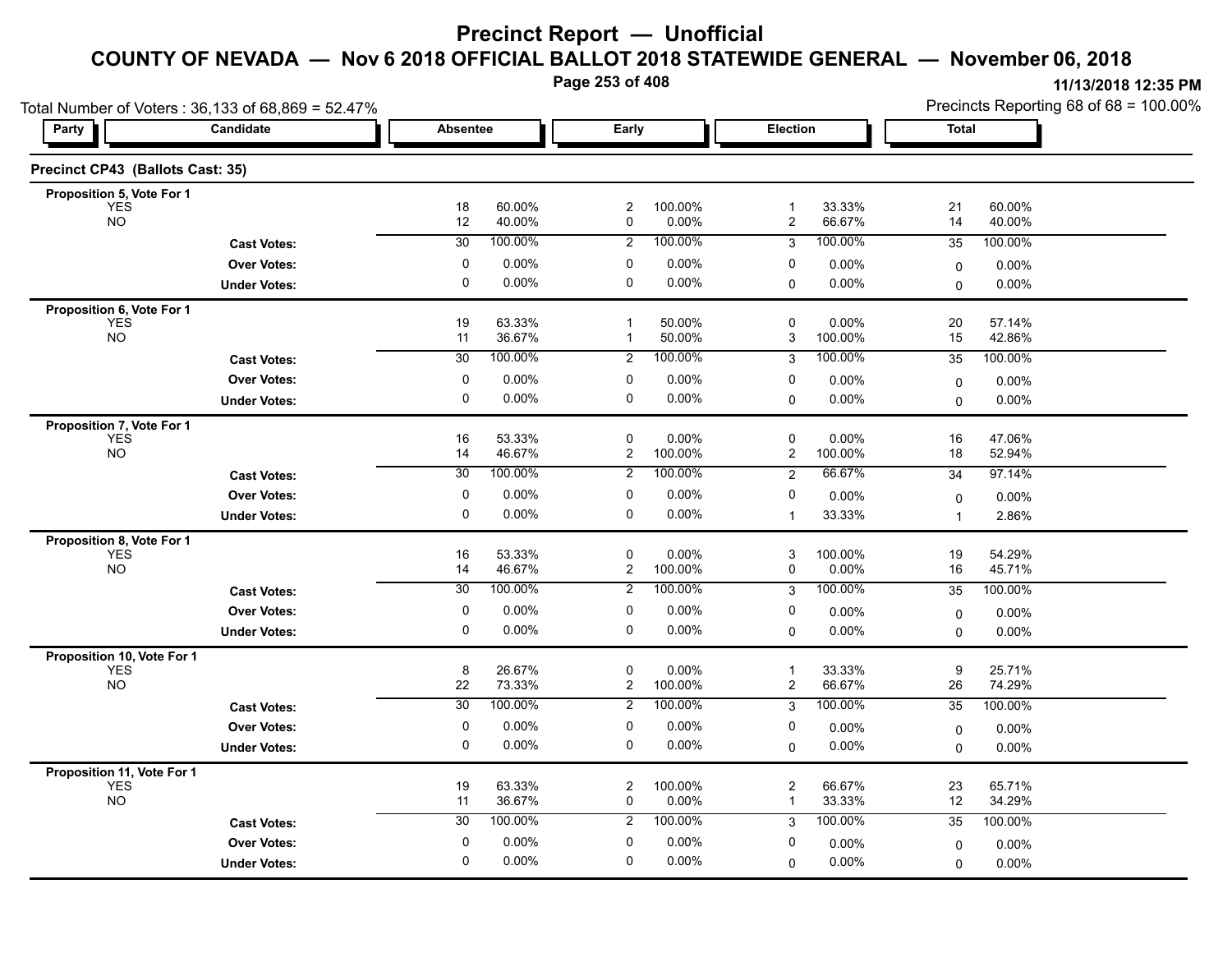**Page 254 of 408**

| Total Number of Voters: 36,133 of 68,869 = 52.47%     |                     |                 |                  |       |                     |                 |                  |             |                  | Precincts Reporting 68 of 68 = 100.00% |
|-------------------------------------------------------|---------------------|-----------------|------------------|-------|---------------------|-----------------|------------------|-------------|------------------|----------------------------------------|
| Party                                                 | Candidate           | <b>Absentee</b> |                  | Early |                     | <b>Election</b> |                  | Total       |                  |                                        |
| Precinct CP43 (Ballots Cast: 35)                      |                     |                 |                  |       |                     |                 |                  |             |                  |                                        |
| Proposition 12, Vote For 1<br><b>YES</b><br><b>NO</b> |                     | 16<br>14        | 53.33%<br>46.67% | 2     | $0.00\%$<br>100.00% |                 | 100.00%<br>0.00% | 19<br>16    | 54.29%<br>45.71% |                                        |
|                                                       | <b>Cast Votes:</b>  | 30              | 100.00%          | 2     | 100.00%             | 3               | 100.00%          | 35          | 100.00%          |                                        |
|                                                       | <b>Over Votes:</b>  | $\mathbf{0}$    | $0.00\%$         | 0     | $0.00\%$            | 0               | $0.00\%$         | $\mathbf 0$ | 0.00%            |                                        |
|                                                       | <b>Under Votes:</b> | 0               | $0.00\%$         | 0     | $0.00\%$            | 0               | $0.00\%$         | $\mathbf 0$ | 0.00%            |                                        |
| Measure G, Vote For 1                                 |                     |                 |                  |       |                     |                 |                  |             |                  |                                        |
| <b>YES</b>                                            |                     | 14              | 46.67%           | 2     | 100.00%             |                 | 33.33%           | 17          | 48.57%           |                                        |
| <b>NO</b>                                             |                     | 16              | 53.33%           |       | $0.00\%$            |                 | 66.67%           | 18          | 51.43%           |                                        |
|                                                       | <b>Cast Votes:</b>  | 30              | 100.00%          | 2     | 100.00%             | $\mathcal{R}$   | 100.00%          | 35          | 100.00%          |                                        |
|                                                       | <b>Over Votes:</b>  | 0               | $0.00\%$         | 0     | $0.00\%$            | $\Omega$        | $0.00\%$         | $\mathbf 0$ | 0.00%            |                                        |
|                                                       | <b>Under Votes:</b> |                 | $0.00\%$         |       | $0.00\%$            | 0               | $0.00\%$         | 0           | 0.00%            |                                        |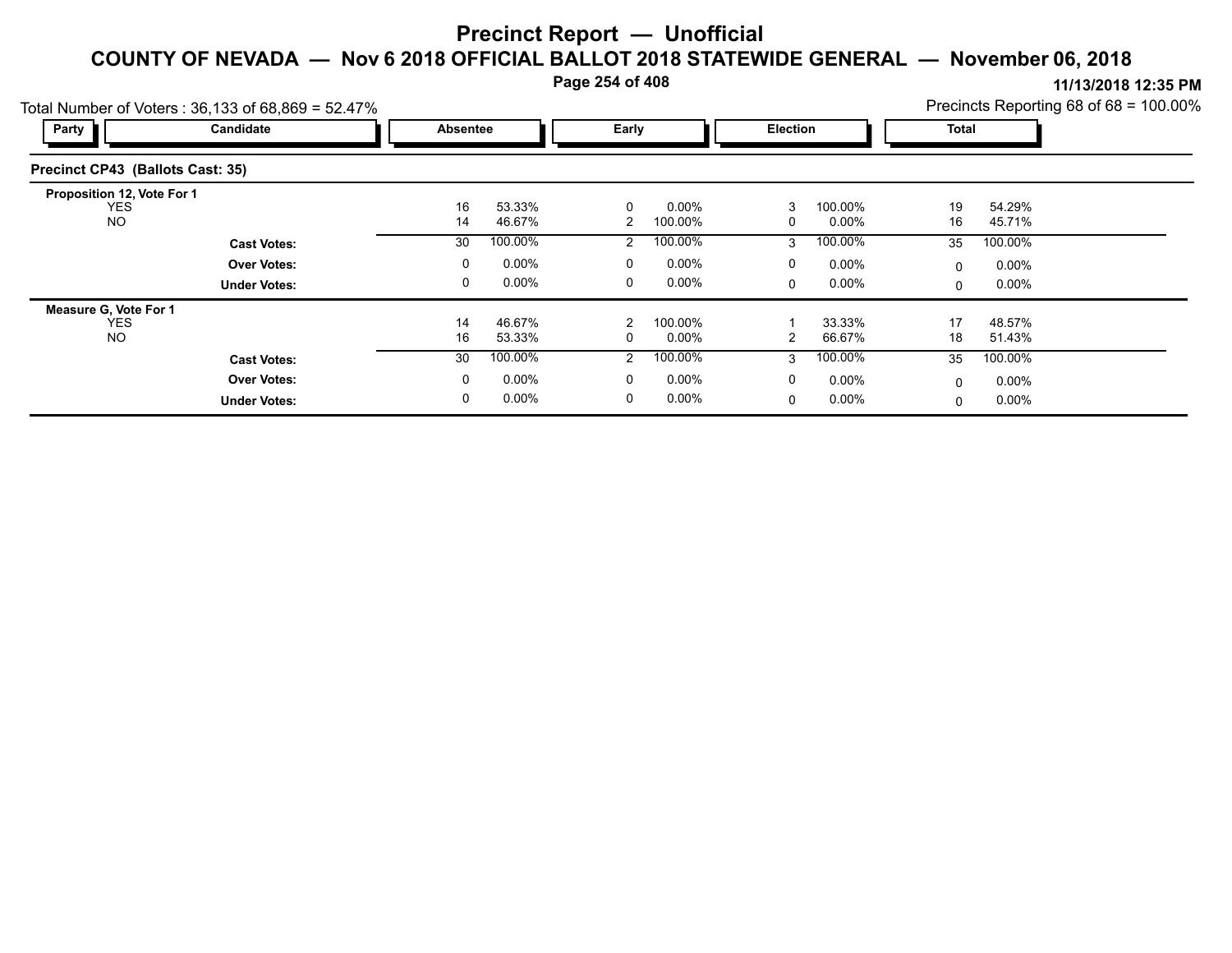**Page 255 of 408**

**11/13/2018 12:35 PM**

|                          | Total Number of Voters: 36,133 of 68,869 = 52.47% |              |                  |                      |                    |             |                  |                         | Precincts Reporting 68 of 68 = 100.00% |  |  |  |
|--------------------------|---------------------------------------------------|--------------|------------------|----------------------|--------------------|-------------|------------------|-------------------------|----------------------------------------|--|--|--|
| Party                    | Candidate                                         |              | <b>Absentee</b>  |                      | Early              |             | Election         |                         | <b>Total</b>                           |  |  |  |
|                          | Precinct CP44 (Ballots Cast: 1,958)               |              |                  |                      |                    |             |                  |                         |                                        |  |  |  |
|                          | Governor, Vote For 1                              |              |                  |                      |                    |             |                  |                         |                                        |  |  |  |
| <b>REP</b>               | JOHN H. COX                                       | 490          | 27.75%           | 8                    | 28.57%             | 27          | 27.27%           | 525                     | 27.73%                                 |  |  |  |
| <b>DEM</b>               | <b>GAVIN NEWSOM</b>                               | 1,276        | 72.25%           | 20                   | 71.43%             | 72          | 72.73%           | 1,368                   | 72.27%                                 |  |  |  |
|                          | <b>Cast Votes:</b>                                | 1,766        | 96.61%           | 28                   | 93.33%             | 99          | 99.00%           | 1,893                   | 96.68%                                 |  |  |  |
|                          | <b>Over Votes:</b>                                | 0            | 0.00%            | 0                    | $0.00\%$           | 0           | 0.00%            | 0                       | 0.00%                                  |  |  |  |
|                          | <b>Under Votes:</b>                               | 62           | 3.39%            | $\overline{2}$       | 6.67%              | $\mathbf 1$ | 1.00%            | 65                      | 3.32%                                  |  |  |  |
|                          | Lieutenant Governor, Vote For 1                   |              |                  |                      |                    |             |                  |                         |                                        |  |  |  |
| <b>DEM</b>               | ED HERNANDEZ                                      | 404          | 26.41%           | 7                    | 31.82%             | 14          | 17.72%           | 425                     | 26.06%                                 |  |  |  |
| <b>DEM</b>               | ELENI KOUNALAKIS                                  | 1,126        | 73.59%           | 15                   | 68.18%             | 65          | 82.28%           | 1,206                   | 73.94%                                 |  |  |  |
|                          | <b>Cast Votes:</b>                                | 1,530        | 83.70%           | $\overline{22}$      | 73.33%             | 79          | 79.00%           | 1,631                   | 83.30%                                 |  |  |  |
|                          | <b>Over Votes:</b>                                |              | 0.05%            | 0                    | 0.00%              | 0           | 0.00%            | $\overline{\mathbf{1}}$ | 0.05%                                  |  |  |  |
|                          | <b>Under Votes:</b>                               | 297          | 16.25%           | 8                    | 26.67%             | 21          | 21.00%           | 326                     | 16.65%                                 |  |  |  |
|                          | Secretary of State, Vote For 1                    |              |                  |                      |                    |             |                  |                         |                                        |  |  |  |
| <b>DEM</b><br><b>REP</b> | <b>ALEX PADILLA</b>                               | 1,319<br>465 | 73.93%<br>26.07% | 23                   | 82.14%<br>17.86%   | 75          | 75.00%<br>25.00% | 1,417                   | 74.11%<br>25.89%                       |  |  |  |
|                          | MARK P. MEUSER                                    |              |                  | 5                    |                    | 25          |                  | 495                     |                                        |  |  |  |
|                          | <b>Cast Votes:</b>                                | 1,784        | 97.59%           | $\overline{28}$      | 93.33%             | 100         | 100.00%          | 1,912                   | 97.65%                                 |  |  |  |
|                          | <b>Over Votes:</b>                                | $\Omega$     | 0.00%            | $\mathbf{0}$         | $0.00\%$           | $\Omega$    | 0.00%            | $\mathbf 0$             | 0.00%                                  |  |  |  |
|                          | <b>Under Votes:</b>                               | 44           | 2.41%            | $\overline{c}$       | 6.67%              | $\Omega$    | $0.00\%$         | 46                      | 2.35%                                  |  |  |  |
|                          | Controller, Vote For 1                            |              |                  |                      |                    |             |                  |                         |                                        |  |  |  |
| <b>REP</b><br><b>DEM</b> | KONSTANTINOS RODITIS<br>BETTY T. YEE              | 447<br>1,341 | 25.00%<br>75.00% | 3<br>24              | 11.11%<br>88.89%   | 28<br>69    | 28.87%<br>71.13% | 478<br>1,434            | 25.00%<br>75.00%                       |  |  |  |
|                          | <b>Cast Votes:</b>                                | 1,788        | 97.81%           | 27                   | 90.00%             | 97          | 97.00%           | 1,912                   | 97.65%                                 |  |  |  |
|                          |                                                   | $\Omega$     | 0.00%            | 0                    |                    | $\Omega$    |                  |                         |                                        |  |  |  |
|                          | <b>Over Votes:</b>                                |              | 2.19%            | 3                    | $0.00\%$<br>10.00% |             | 0.00%            | $\mathbf 0$             | 0.00%                                  |  |  |  |
|                          | <b>Under Votes:</b>                               | 40           |                  |                      |                    | 3           | 3.00%            | 46                      | 2.35%                                  |  |  |  |
|                          | Treasurer, Vote For 1                             |              |                  |                      |                    |             |                  |                         |                                        |  |  |  |
| <b>REP</b><br><b>DEM</b> | <b>GREG CONLON</b><br><b>FIONA MA</b>             | 455<br>1,322 | 25.60%<br>74.40% | $\overline{4}$<br>23 | 14.81%<br>85.19%   | 24<br>71    | 25.26%<br>74.74% | 483<br>1,416            | 25.43%<br>74.57%                       |  |  |  |
|                          | <b>Cast Votes:</b>                                | 1,777        | 97.21%           | 27                   | 90.00%             | 95          | 95.00%           | 1,899                   | 96.99%                                 |  |  |  |
|                          |                                                   | 0            |                  | 0                    |                    |             |                  |                         |                                        |  |  |  |
|                          | <b>Over Votes:</b>                                | 51           | 0.00%<br>2.79%   | 3                    | $0.00\%$<br>10.00% | 0           | $0.00\%$         | 0                       | 0.00%                                  |  |  |  |
|                          | <b>Under Votes:</b>                               |              |                  |                      |                    | 5           | 5.00%            | 59                      | 3.01%                                  |  |  |  |
| <b>REP</b>               | <b>Attorney General, Vote For 1</b>               | 471          | 26.42%           | 5                    |                    | 26          |                  |                         |                                        |  |  |  |
|                          | <b>STEVEN C BAILEY</b>                            |              |                  |                      | 17.86%             |             | 26.53%           | 502                     | 26.30%                                 |  |  |  |

DEM XAVIER BECERRA 1,312 73.58% 23 82.14% 72 73.47% 1,407 73.70%

0 0.00%

2.46% 2

**Under Votes: Over Votes:** 0.00%

45 2.46%

**Cast Votes:** 1,783 97.54% 28 93.33% 98 98.00% 1,909 97.50%

0.00% 0

2

2.00%

 $0$  0.00%  $0$  0.00%  $0$  0.00%  $0$  0.00%  $0$  0.00%

0.00% 0

49 2.50%

2.00% 2.50%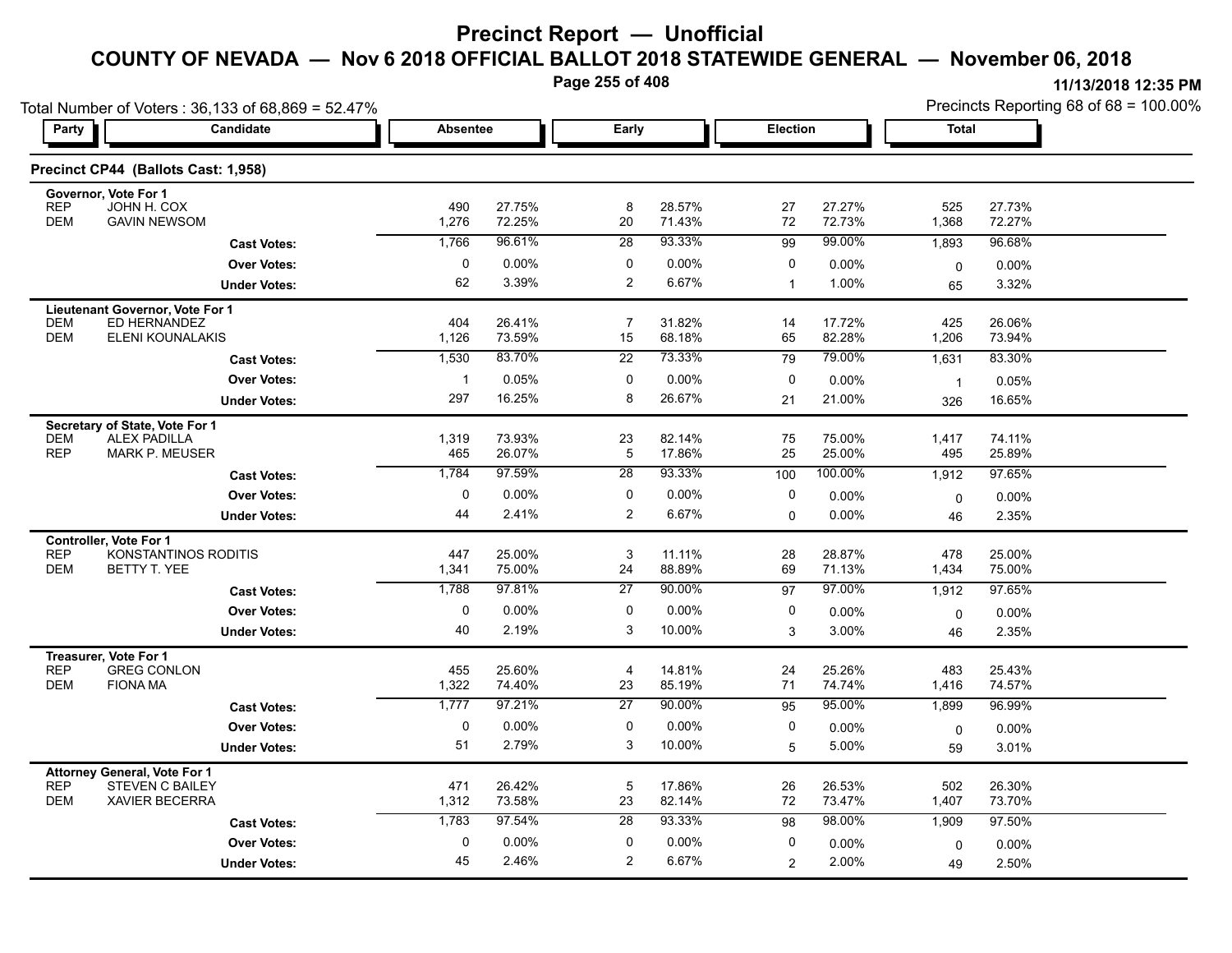**Page 256 of 408**

|                          | Total Number of Voters: 36,133 of 68,869 = 52.47%                                     |                 |                  |                       |                  |                 |                  |                | Precincts Reporting 68 of 68 = 100.00% |
|--------------------------|---------------------------------------------------------------------------------------|-----------------|------------------|-----------------------|------------------|-----------------|------------------|----------------|----------------------------------------|
| Party                    | <b>Candidate</b>                                                                      | <b>Absentee</b> |                  | Early                 |                  | <b>Election</b> |                  | <b>Total</b>   |                                        |
|                          | Precinct CP44 (Ballots Cast: 1,958)                                                   |                 |                  |                       |                  |                 |                  |                |                                        |
| <b>DEM</b>               | <b>Insurance Commissioner, Vote For 1</b><br>RICARDO LARA                             |                 | 58.68%           | 17                    | 62.96%           | 60              | 65.93%           |                | 59.11%                                 |
|                          | <b>STEVE POIZNER</b>                                                                  | 1,007<br>709    | 41.32%           | 10                    | 37.04%           | 31              | 34.07%           | 1,084<br>750   | 40.89%                                 |
|                          | <b>Cast Votes:</b>                                                                    | 1,716           | 93.87%           | 27                    | 90.00%           | 91              | 91.00%           | 1,834          | 93.67%                                 |
|                          | <b>Over Votes:</b>                                                                    | 0               | 0.00%            | 0                     | 0.00%            | 0               | 0.00%            | $\mathbf 0$    | 0.00%                                  |
|                          | <b>Under Votes:</b>                                                                   | 112             | 6.13%            | 3                     | 10.00%           | 9               | 9.00%            | 124            | 6.33%                                  |
|                          | Member, State Board of Equalization District 1, Vote For 1                            |                 |                  |                       |                  |                 |                  |                |                                        |
| <b>DEM</b><br><b>REP</b> | TOM HALLINAN<br><b>TED GAINES</b>                                                     | 1,227<br>528    | 69.91%<br>30.09% | 21<br>$\overline{7}$  | 75.00%<br>25.00% | 70<br>25        | 73.68%<br>26.32% | 1,318<br>560   | 70.18%<br>29.82%                       |
|                          | <b>Cast Votes:</b>                                                                    | 1,755           | 96.01%           | 28                    | 93.33%           | 95              | 95.00%           | 1,878          | 95.91%                                 |
|                          | <b>Over Votes:</b>                                                                    | $\mathbf 0$     | 0.00%            | $\mathbf 0$           | 0.00%            | 0               | $0.00\%$         | 0              | 0.00%                                  |
|                          | <b>Under Votes:</b>                                                                   | 73              | 3.99%            | $\overline{c}$        | 6.67%            | 5               | 5.00%            | 80             | 4.09%                                  |
|                          | United States Senate, Vote For 1                                                      |                 |                  |                       |                  |                 |                  |                |                                        |
| <b>DEM</b>               | <b>DIANNE FEINSTEIN</b>                                                               | 922             | 55.51%           | 12                    | 50.00%           | 45              | 51.72%           | 979            | 55.25%                                 |
| DEM                      | <b>KEVIN DE LEON</b>                                                                  | 739             | 44.49%           | 12                    | 50.00%           | 42              | 48.28%           | 793            | 44.75%                                 |
|                          | <b>Cast Votes:</b>                                                                    | 1,661           | 90.86%           | 24                    | 80.00%           | 87              | 87.00%           | 1,772          | 90.50%                                 |
|                          | <b>Over Votes:</b>                                                                    | $\overline{2}$  | 0.11%            | 0                     | 0.00%            | 0               | 0.00%            | $\overline{2}$ | 0.10%                                  |
|                          | <b>Under Votes:</b>                                                                   | 165             | 9.03%            | 6                     | 20.00%           | 13              | 13.00%           | 184            | 9.40%                                  |
| <b>REP</b>               | House of Representatives of the United States District 1, Vote For 1<br>DOUG LA MALFA | 423             | 23.33%           | 5                     | 16.67%           | 24              | 24.00%           | 452            | 23.26%                                 |
| <b>DEM</b>               | <b>AUDREY DENNEY</b>                                                                  | 1,390           | 76.67%           | 25                    | 83.33%           | 76              | 76.00%           | 1,491          | 76.74%                                 |
|                          | <b>Cast Votes:</b>                                                                    | 1,813           | 99.18%           | 30 <sup>2</sup>       | 100.00%          | 100             | 100.00%          | 1,943          | 99.23%                                 |
|                          | <b>Over Votes:</b>                                                                    | 0               | 0.00%            | 0                     | 0.00%            | 0               | $0.00\%$         | 0              | 0.00%                                  |
|                          | <b>Under Votes:</b>                                                                   | 15              | 0.82%            | $\mathbf 0$           | 0.00%            | $\Omega$        | 0.00%            | 15             | 0.77%                                  |
|                          | State Assembly District 1, Vote For 1                                                 |                 |                  |                       |                  |                 |                  |                |                                        |
| <b>REP</b><br><b>DEM</b> | <b>BRIAN DAHLE</b><br><b>CALEEN SISK</b>                                              | 558             | 31.23%           | 6                     | 21.43%           | 27<br>72        | 27.27%<br>72.73% | 591            | 30.88%                                 |
|                          |                                                                                       | 1,229<br>1,787  | 68.77%<br>97.76% | 22<br>$\overline{28}$ | 78.57%<br>93.33% | 99              | 99.00%           | 1,323          | 69.12%<br>97.75%                       |
|                          | <b>Cast Votes:</b><br><b>Over Votes:</b>                                              | 0               | 0.00%            | 0                     | 0.00%            | 0               |                  | 1,914          |                                        |
|                          | <b>Under Votes:</b>                                                                   | 41              | 2.24%            | $\overline{2}$        | 6.67%            | $\mathbf{1}$    | 0.00%<br>1.00%   | 0              | $0.00\%$<br>2.25%                      |
|                          |                                                                                       |                 |                  |                       |                  |                 |                  | 44             |                                        |
|                          | For Associate Justice, Supreme Court - Carol A. Corrigan, Vote For 1<br><b>YES</b>    | 861             | 63.64%           | 13                    | 72.22%           | 40              | 66.67%           | 914            | 63.87%                                 |
|                          | <b>NO</b>                                                                             | 492             | 36.36%           | $\overline{5}$        | 27.78%           | 20              | 33.33%           | 517            | 36.13%                                 |
|                          | <b>Cast Votes:</b>                                                                    | 1,353           | 74.02%           | 18                    | 60.00%           | 60              | 60.00%           | 1,431          | 73.08%                                 |
|                          | <b>Over Votes:</b>                                                                    | -1              | 0.05%            | 0                     | 0.00%            | 0               | $0.00\%$         | $\mathbf{1}$   | 0.05%                                  |
|                          | <b>Under Votes:</b>                                                                   | 474             | 25.93%           | 12                    | 40.00%           | 40              | 40.00%           | 526            | 26.86%                                 |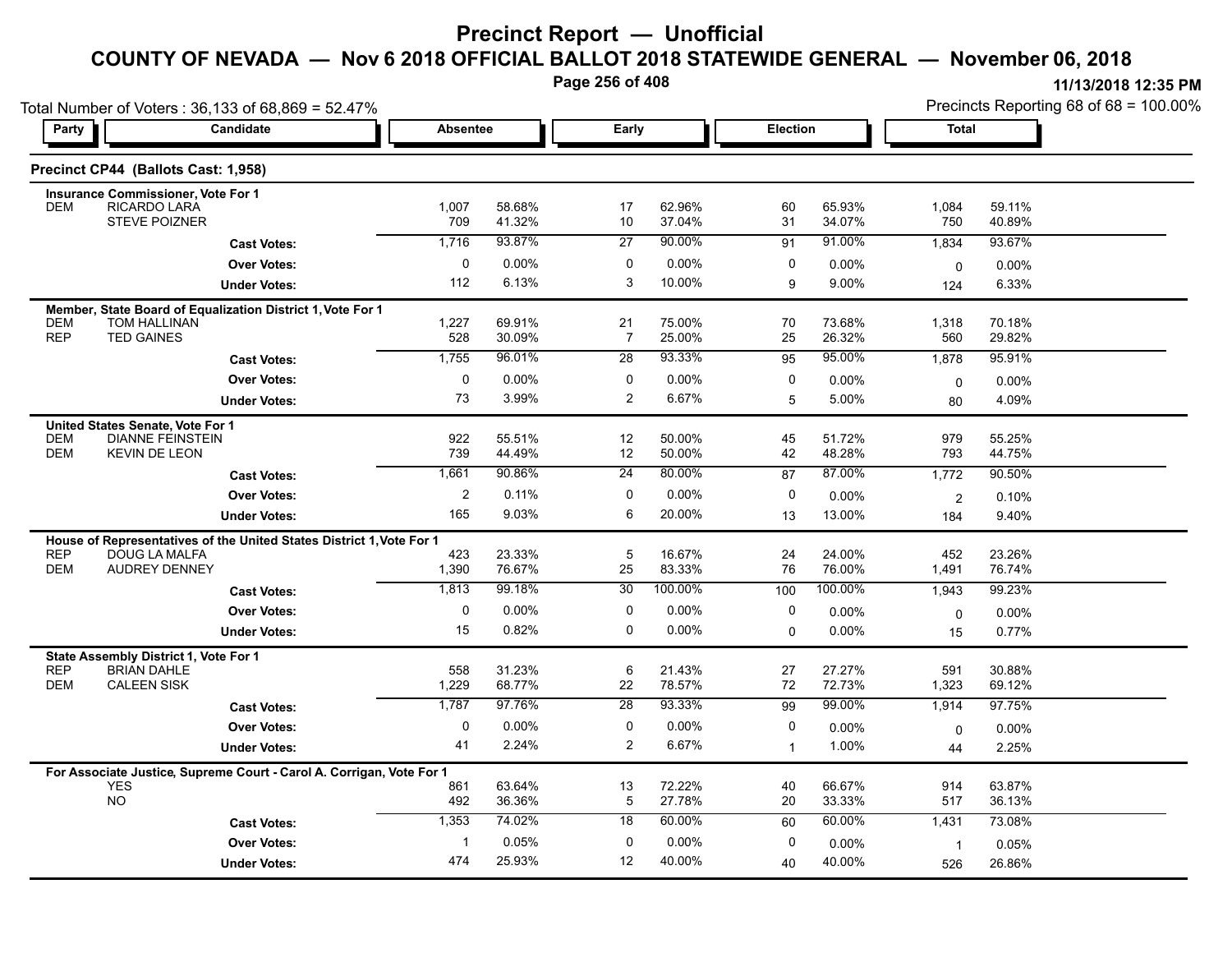### **Precinct Report — Unofficial**

### **COUNTY OF NEVADA — Nov 6 2018 OFFICIAL BALLOT 2018 STATEWIDE GENERAL — November 06, 2018**

**Page 257 of 408**

**11/13/2018 12:35 PM** Precincts Reporting 68 of 68 = 100.00%

|                          | Total Number of Voters: 36,133 of 68,869 = 52.47%                                |                 |                  |                      |                  |          |                  |                | Precincts Reporting 68 of 68 = 100.00% |
|--------------------------|----------------------------------------------------------------------------------|-----------------|------------------|----------------------|------------------|----------|------------------|----------------|----------------------------------------|
| Party                    | <b>Candidate</b>                                                                 | <b>Absentee</b> |                  | Early                |                  | Election |                  | <b>Total</b>   |                                        |
|                          | Precinct CP44 (Ballots Cast: 1,958)                                              |                 |                  |                      |                  |          |                  |                |                                        |
|                          | For Associate Justice, Supreme Court - Leondra R. Kruger, Vote For 1             |                 |                  |                      |                  |          |                  |                |                                        |
|                          | <b>YES</b><br><b>NO</b>                                                          | 1,072           | 81.03%<br>18.97% | 16<br>4              | 80.00%<br>20.00% | 42<br>17 | 71.19%<br>28.81% | 1,130<br>272   | 80.60%<br>19.40%                       |
|                          |                                                                                  | 251             |                  |                      |                  |          |                  |                |                                        |
|                          | <b>Cast Votes:</b>                                                               | 1,323           | 72.37%           | 20                   | 66.67%           | 59       | 59.00%           | 1,402          | 71.60%                                 |
|                          | <b>Over Votes:</b>                                                               | $\mathbf 0$     | 0.00%            | 0                    | 0.00%            | -1       | 1.00%            | $\overline{1}$ | 0.05%                                  |
|                          | <b>Under Votes:</b>                                                              | 505             | 27.63%           | 10                   | 33.33%           | 40       | 40.00%           | 555            | 28.35%                                 |
|                          | For Associate Justice, Court of Appeal, Third District - Cole Blease, Vote For 1 |                 |                  |                      |                  |          |                  |                |                                        |
|                          | <b>YES</b><br><b>NO</b>                                                          | 978<br>285      | 77.43%<br>22.57% | 17<br>3              | 85.00%<br>15.00% | 40<br>17 | 70.18%<br>29.82% | 1,035<br>305   | 77.24%<br>22.76%                       |
|                          |                                                                                  | 1,263           | 69.09%           | $\overline{20}$      | 66.67%           | 57       | 57.00%           | 1,340          | 68.44%                                 |
|                          | <b>Cast Votes:</b>                                                               |                 |                  |                      |                  |          |                  |                |                                        |
|                          | <b>Over Votes:</b>                                                               | 2               | 0.11%            | 0                    | $0.00\%$         | 0        | $0.00\%$         | $\overline{2}$ | 0.10%                                  |
|                          | <b>Under Votes:</b>                                                              | 563             | 30.80%           | 10                   | 33.33%           | 43       | 43.00%           | 616            | 31.46%                                 |
|                          | For Associate Justice, Court of Appeal, Third District - Louis Mauro, Vote For 1 |                 |                  |                      |                  |          |                  |                |                                        |
|                          | <b>YES</b><br>NO                                                                 | 875<br>379      | 69.78%<br>30.22% | 13<br>$\overline{5}$ | 72.22%<br>27.78% | 31<br>24 | 56.36%<br>43.64% | 919<br>408     | 69.25%<br>30.75%                       |
|                          |                                                                                  | 1,254           | 68.60%           |                      |                  |          |                  |                |                                        |
|                          | <b>Cast Votes:</b>                                                               |                 |                  | 18                   | 60.00%           | 55       | 55.00%           | 1,327          | 67.77%                                 |
|                          | <b>Over Votes:</b>                                                               | 0               | $0.00\%$         | 0                    | 0.00%            | 0        | 0.00%            | 0              | 0.00%                                  |
|                          | <b>Under Votes:</b>                                                              | 574             | 31.40%           | 12                   | 40.00%           | 45       | 45.00%           | 631            | 32.23%                                 |
|                          | Superintendent of Public Instruction, Vote For 1                                 |                 |                  |                      |                  |          |                  |                |                                        |
| <b>IDS</b><br><b>IDS</b> | <b>MARSHALL TUCK</b>                                                             | 579<br>960      | 37.62%           | 8                    | 38.10%<br>61.90% | 41<br>31 | 56.94%           | 628            | 38.48%                                 |
|                          | TONY K. THURMOND                                                                 |                 | 62.38%           | 13                   |                  |          | 43.06%           | 1,004          | 61.52%                                 |
|                          | <b>Cast Votes:</b>                                                               | 1,539           | 84.19%           | 21                   | 70.00%           | 72       | 72.00%           | 1,632          | 83.35%                                 |
|                          | <b>Over Votes:</b>                                                               | $\mathbf 0$     | $0.00\%$         | 0                    | 0.00%            | 0        | $0.00\%$         | 0              | $0.00\%$                               |
|                          | <b>Under Votes:</b>                                                              | 289             | 15.81%           | 9                    | 30.00%           | 28       | 28.00%           | 326            | 16.65%                                 |
|                          | District Board Member, Nevada County Board of Education Trustee Area2,           |                 | Vote For 1       |                      |                  |          |                  |                |                                        |
| <b>IDS</b>               | <b>HEINO NICOLAI</b>                                                             | 868             | 63.87%           | 9                    | 60.00%           | 37       | 59.68%           | 914            | 63.65%                                 |
| jDS                      | JOHN V "JACK" MEEKS                                                              | 491             | 36.13%           | 6                    | 40.00%           | 25       | 40.32%           | 522            | 36.35%                                 |
|                          | <b>Cast Votes:</b>                                                               | 1,359           | 74.34%           | 15                   | 50.00%           | 62       | 62.00%           | 1,436          | 73.34%                                 |
|                          | <b>Over Votes:</b>                                                               | $\mathbf 0$     | 0.00%            | $\mathbf 0$          | 0.00%            | 0        | $0.00\%$         | 0              | $0.00\%$                               |
|                          | <b>Under Votes:</b>                                                              | 469             | 25.66%           | 15                   | 50.00%           | 38       | 38.00%           | 522            | 26.66%                                 |
|                          | Trustee Area 1, Nevada Joint Union High School District, Vote For 1              |                 |                  |                      |                  |          |                  |                |                                        |
| <b>IDS</b>               | <b>LINDA CAMPBELL</b>                                                            | 621             | 44.74%           | 9                    | 45.00%           | 20       | 30.77%           | 650            | 44.13%                                 |
| <b>IDS</b>               | JAMES A. HINMAN                                                                  | 767             | 55.26%           | 11                   | 55.00%           | 45       | 69.23%           | 823            | 55.87%                                 |
|                          | <b>Cast Votes:</b>                                                               | 1,388           | 75.93%           | 20                   | 66.67%           | 65       | 65.00%           | 1,473          | 75.23%                                 |
|                          | <b>Over Votes:</b>                                                               | $\mathbf{0}$    | 0.00%            | $\mathbf 0$          | 0.00%            | 0        | 0.00%            | 0              | $0.00\%$                               |
|                          | <b>Under Votes:</b>                                                              | 440             | 24.07%           | 10                   | 33.33%           | 35       | 35.00%           | 485            | 24.77%                                 |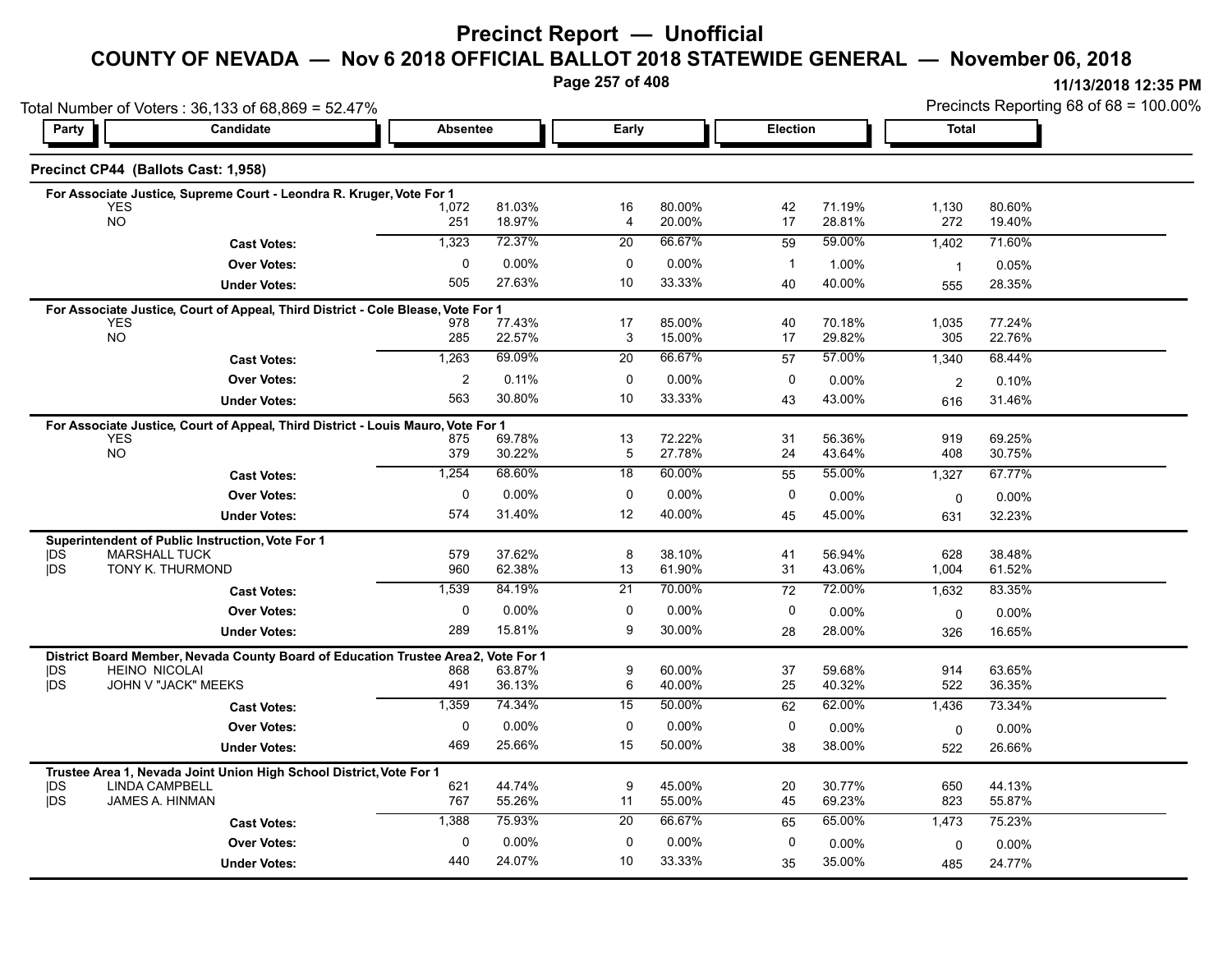**Page 258 of 408**

|                                         | Total Number of Voters: 36,133 of 68,869 = 52.47% |                 |                  |                      |                  |                |                  | Precincts Reporting 68 of 68 = 100.00% |                  |  |  |
|-----------------------------------------|---------------------------------------------------|-----------------|------------------|----------------------|------------------|----------------|------------------|----------------------------------------|------------------|--|--|
| <b>Party</b>                            | Candidate                                         | <b>Absentee</b> |                  | Early                |                  | Election       |                  | <b>Total</b>                           |                  |  |  |
| Precinct CP44 (Ballots Cast: 1,958)     |                                                   |                 |                  |                      |                  |                |                  |                                        |                  |  |  |
| <b>SHANNAN MOON</b><br> DS              | Sheriff-Coroner-Public Administrator, Vote For 1  | 1,348           | 76.90%           | 24                   | 85.71%           | 70             | 73.68%           | 1,442                                  | 76.87%           |  |  |
| DS<br><b>BILL SMETHERS</b>              |                                                   | 405             | 23.10%           | $\overline{4}$       | 14.29%           | 25             | 26.32%           | 434                                    | 23.13%           |  |  |
|                                         | <b>Cast Votes:</b>                                | 1,753           | 95.90%           | 28                   | 93.33%           | 95             | 95.00%           | 1,876                                  | 95.81%           |  |  |
|                                         | <b>Over Votes:</b>                                | 0               | 0.00%            | 0                    | 0.00%            | 0              | 0.00%            | $\mathbf 0$                            | $0.00\%$         |  |  |
|                                         | <b>Under Votes:</b>                               | 75              | 4.10%            | $\overline{2}$       | 6.67%            | 5              | 5.00%            | 82                                     | 4.19%            |  |  |
| Proposition 1, Vote For 1               |                                                   |                 |                  |                      |                  |                |                  |                                        |                  |  |  |
| <b>YES</b><br><b>NO</b>                 |                                                   | 1,164<br>605    | 65.80%<br>34.20% | 18<br>11             | 62.07%<br>37.93% | 60<br>34       | 63.83%<br>36.17% | 1,242<br>650                           | 65.64%<br>34.36% |  |  |
|                                         | <b>Cast Votes:</b>                                | 1,769           | 96.77%           | 29                   | 96.67%           | 94             | 94.00%           | 1,892                                  | 96.63%           |  |  |
|                                         | <b>Over Votes:</b>                                | $\mathbf{1}$    | 0.05%            | 0                    | 0.00%            | $\mathbf{1}$   | 1.00%            |                                        |                  |  |  |
|                                         | <b>Under Votes:</b>                               | 58              | 3.17%            | $\mathbf{1}$         | 3.33%            | 5              | 5.00%            | $\overline{c}$<br>64                   | 0.10%<br>3.27%   |  |  |
|                                         |                                                   |                 |                  |                      |                  |                |                  |                                        |                  |  |  |
| Proposition 2, Vote For 1<br><b>YES</b> |                                                   | 1,255           | 70.62%           | 20                   | 66.67%           | 72             | 73.47%           | 1,347                                  | 70.71%           |  |  |
| <b>NO</b>                               |                                                   | 522             | 29.38%           | 10                   | 33.33%           | 26             | 26.53%           | 558                                    | 29.29%           |  |  |
|                                         | <b>Cast Votes:</b>                                | 1,777           | 97.21%           | 30                   | 100.00%          | 98             | 98.00%           | 1,905                                  | 97.29%           |  |  |
|                                         | <b>Over Votes:</b>                                | 0               | 0.00%            | 0                    | 0.00%            | 0              | 0.00%            | $\mathbf 0$                            | $0.00\%$         |  |  |
|                                         | <b>Under Votes:</b>                               | 51              | 2.79%            | $\pmb{0}$            | 0.00%            | 2              | 2.00%            | 53                                     | 2.71%            |  |  |
| Proposition 3, Vote For 1               |                                                   |                 |                  |                      |                  |                |                  |                                        |                  |  |  |
| <b>YES</b>                              |                                                   | 765             | 43.54%           | 13                   | 44.83%           | 54             | 55.67%           | 832                                    | 44.18%           |  |  |
| <b>NO</b>                               |                                                   | 992             | 56.46%           | 16                   | 55.17%           | 43             | 44.33%           | 1,051                                  | 55.82%           |  |  |
|                                         | <b>Cast Votes:</b>                                | 1,757           | 96.12%           | 29                   | 96.67%           | 97             | 97.00%           | 1,883                                  | 96.17%           |  |  |
|                                         | <b>Over Votes:</b>                                | $\overline{2}$  | 0.11%            | 0                    | 0.00%            | 0              | 0.00%            | $\boldsymbol{2}$                       | 0.10%            |  |  |
|                                         | <b>Under Votes:</b>                               | 69              | 3.77%            | $\overline{1}$       | 3.33%            | 3              | 3.00%            | 73                                     | 3.73%            |  |  |
| Proposition 4, Vote For 1               |                                                   |                 |                  |                      |                  |                |                  |                                        |                  |  |  |
| <b>YES</b><br><b>NO</b>                 |                                                   | 1,067           | 60.59%           | 20                   | 74.07%           | 63             | 67.02%           | 1,150                                  | 61.11%           |  |  |
|                                         |                                                   | 694             | 39.41%           | $\overline{7}$       | 25.93%           | 31             | 32.98%           | 732                                    | 38.89%           |  |  |
|                                         | <b>Cast Votes:</b>                                | 1,761           | 96.33%           | 27                   | 90.00%           | 94             | 94.00%           | 1,882                                  | 96.12%           |  |  |
|                                         | <b>Over Votes:</b>                                | 0               | 0.00%            | $\mathbf{1}$         | 3.33%            | 0              | 0.00%            | $\overline{1}$                         | 0.05%            |  |  |
|                                         | <b>Under Votes:</b>                               | 67              | 3.67%            | $\overline{2}$       | 6.67%            | 6              | 6.00%            | 75                                     | 3.83%            |  |  |
| Proposition 5, Vote For 1               |                                                   |                 |                  |                      |                  |                |                  |                                        |                  |  |  |
| <b>YES</b><br><b>NO</b>                 |                                                   | 539<br>1,213    | 30.76%<br>69.24% | $\overline{7}$<br>18 | 28.00%<br>72.00% | 31<br>61       | 33.70%<br>66.30% | 577<br>1,292                           | 30.87%<br>69.13% |  |  |
|                                         | <b>Cast Votes:</b>                                | 1,752           | 95.84%           | 25                   | 83.33%           | 92             | 92.00%           | 1,869                                  | 95.45%           |  |  |
|                                         | <b>Over Votes:</b>                                | 0               | 0.00%            | 0                    | 0.00%            | $\mathbf{1}$   | 1.00%            |                                        |                  |  |  |
|                                         | <b>Under Votes:</b>                               | 76              | 4.16%            | 5                    | 16.67%           | $\overline{7}$ | 7.00%            | $\mathbf{1}$<br>88                     | 0.05%<br>4.49%   |  |  |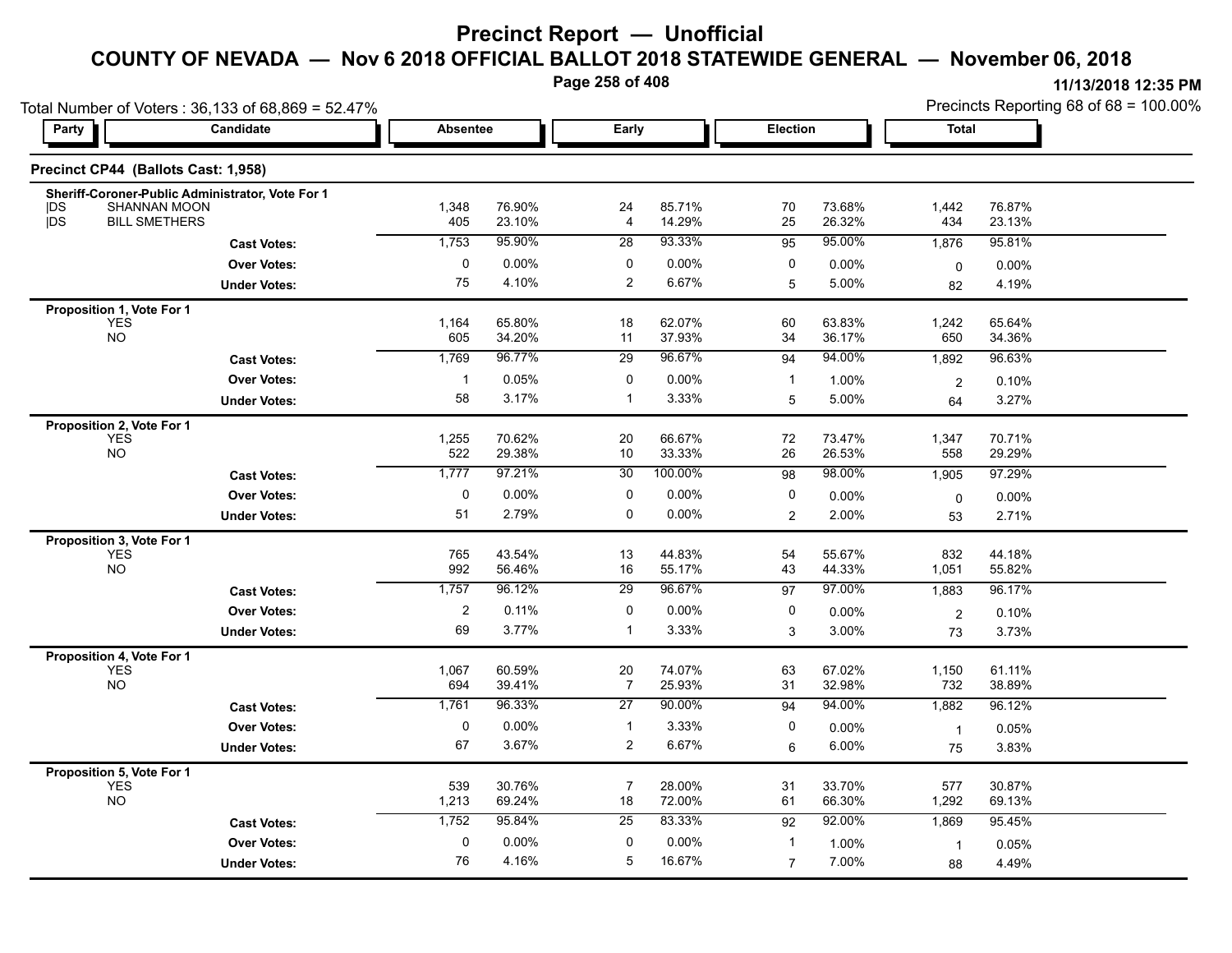**Page 259 of 408**

| Total Number of Voters: 36,133 of 68,869 = 52.47% |                     |                 |                  |                             |                  |             | Precincts Reporting 68 of 68 = 100.00% |                |                  |
|---------------------------------------------------|---------------------|-----------------|------------------|-----------------------------|------------------|-------------|----------------------------------------|----------------|------------------|
| Party                                             | Candidate           | <b>Absentee</b> |                  | Early                       |                  | Election    |                                        | Total          |                  |
| Precinct CP44 (Ballots Cast: 1,958)               |                     |                 |                  |                             |                  |             |                                        |                |                  |
| Proposition 6, Vote For 1                         |                     |                 |                  |                             |                  |             |                                        |                |                  |
| YES<br><b>NO</b>                                  |                     | 574<br>1,214    | 32.10%<br>67.90% | 10<br>18                    | 35.71%<br>64.29% | 33<br>61    | 35.11%<br>64.89%                       | 617<br>1,293   | 32.30%<br>67.70% |
|                                                   | <b>Cast Votes:</b>  | 1,788           | 97.81%           | 28                          | 93.33%           | 94          | 94.00%                                 | 1,910          | 97.55%           |
|                                                   | <b>Over Votes:</b>  |                 | 0.05%            | 0                           | 0.00%            | 0           | 0.00%                                  |                |                  |
|                                                   |                     | 39              | 2.13%            | $\overline{a}$              | 6.67%            | 6           | 6.00%                                  | $\overline{1}$ | 0.05%<br>2.40%   |
|                                                   | <b>Under Votes:</b> |                 |                  |                             |                  |             |                                        | 47             |                  |
| Proposition 7, Vote For 1                         |                     | 1,104           | 63.09%           | 21                          | 75.00%           | 70          | 74.47%                                 | 1,195          | 63.84%           |
| YES<br>NO                                         |                     | 646             | 36.91%           | $\overline{7}$              | 25.00%           | 24          | 25.53%                                 | 677            | 36.16%           |
|                                                   | <b>Cast Votes:</b>  | 1,750           | 95.73%           | $\overline{28}$             | 93.33%           | 94          | 94.00%                                 | 1,872          | 95.61%           |
|                                                   | <b>Over Votes:</b>  | $\overline{a}$  | 0.11%            | 0                           | $0.00\%$         | 0           | 0.00%                                  | $\mathbf 2$    | 0.10%            |
|                                                   | <b>Under Votes:</b> | 76              | 4.16%            | $\overline{a}$              | 6.67%            | 6           | 6.00%                                  | 84             | 4.29%            |
| Proposition 8, Vote For 1                         |                     |                 |                  |                             |                  |             |                                        |                |                  |
| <b>YES</b>                                        |                     | 860             | 48.81%           | 21                          | 75.00%           | 50          | 56.82%                                 | 931            | 49.57%           |
| <b>NO</b>                                         |                     | 902             | 51.19%           | $\overline{7}$              | 25.00%           | 38          | 43.18%                                 | 947            | 50.43%           |
|                                                   | <b>Cast Votes:</b>  | 1,762           | 96.39%           | 28                          | 93.33%           | 88          | 88.00%                                 | 1,878          | 95.91%           |
|                                                   | <b>Over Votes:</b>  |                 | 0.05%            | $\mathbf 0$                 | 0.00%            | $\mathbf 0$ | $0.00\%$                               | $\overline{1}$ | 0.05%            |
|                                                   | <b>Under Votes:</b> | 65              | 3.56%            | $\overline{a}$              | 6.67%            | 12          | 12.00%                                 | 79             | 4.03%            |
| Proposition 10, Vote For 1                        |                     |                 |                  |                             |                  |             |                                        |                |                  |
| <b>YES</b><br><b>NO</b>                           |                     | 875             | 49.32%           | 17                          | 58.62%           | 56          | 59.57%                                 | 948            | 49.97%           |
|                                                   |                     | 899             | 50.68%<br>97.05% | 12                          | 41.38%<br>96.67% | 38          | 40.43%<br>94.00%                       | 949            | 50.03%           |
|                                                   | <b>Cast Votes:</b>  | 1,774           |                  | 29                          |                  | 94          |                                        | 1,897          | 96.88%           |
|                                                   | <b>Over Votes:</b>  | $\mathbf 0$     | $0.00\%$         | $\mathbf 0$<br>$\mathbf{1}$ | 0.00%            | 0           | 0.00%                                  | $\mathbf 0$    | 0.00%            |
|                                                   | <b>Under Votes:</b> | 54              | 2.95%            |                             | 3.33%            | 6           | 6.00%                                  | 61             | 3.12%            |
| Proposition 11, Vote For 1                        |                     | 979             |                  |                             |                  |             |                                        |                | 54.95%           |
| <b>YES</b><br><b>NO</b>                           |                     | 778             | 55.72%<br>44.28% | 12<br>17                    | 41.38%<br>58.62% | 41<br>51    | 44.57%<br>55.43%                       | 1,032<br>846   | 45.05%           |
|                                                   | <b>Cast Votes:</b>  | 1,757           | 96.12%           | $\overline{29}$             | 96.67%           | 92          | 92.00%                                 | 1,878          | 95.91%           |
|                                                   | <b>Over Votes:</b>  | -1              | 0.05%            | $\mathbf 0$                 | 0.00%            | 0           | 0.00%                                  | $\mathbf{1}$   | 0.05%            |
|                                                   | <b>Under Votes:</b> | 70              | 3.83%            | $\mathbf{1}$                | 3.33%            | 8           | 8.00%                                  | 79             | 4.03%            |
| Proposition 12, Vote For 1                        |                     |                 |                  |                             |                  |             |                                        |                |                  |
| YES<br>NO                                         |                     | 1,141           | 64.21%           | 15                          | 55.56%           | 66          | 70.21%                                 | 1,222          | 64.38%           |
|                                                   |                     | 636             | 35.79%           | 12                          | 44.44%           | 28          | 29.79%                                 | 676            | 35.62%           |
|                                                   | <b>Cast Votes:</b>  | 1,777           | 97.21%           | 27                          | 90.00%           | 94          | 94.00%                                 | 1,898          | 96.94%           |
|                                                   | <b>Over Votes:</b>  | -1              | 0.05%            | $\Omega$                    | $0.00\%$         |             | 1.00%                                  | $\sqrt{2}$     | 0.10%            |
|                                                   | <b>Under Votes:</b> | 50              | 2.74%            | 3                           | 10.00%           | 5           | 5.00%                                  | 58             | 2.96%            |
|                                                   |                     |                 |                  |                             |                  |             |                                        |                |                  |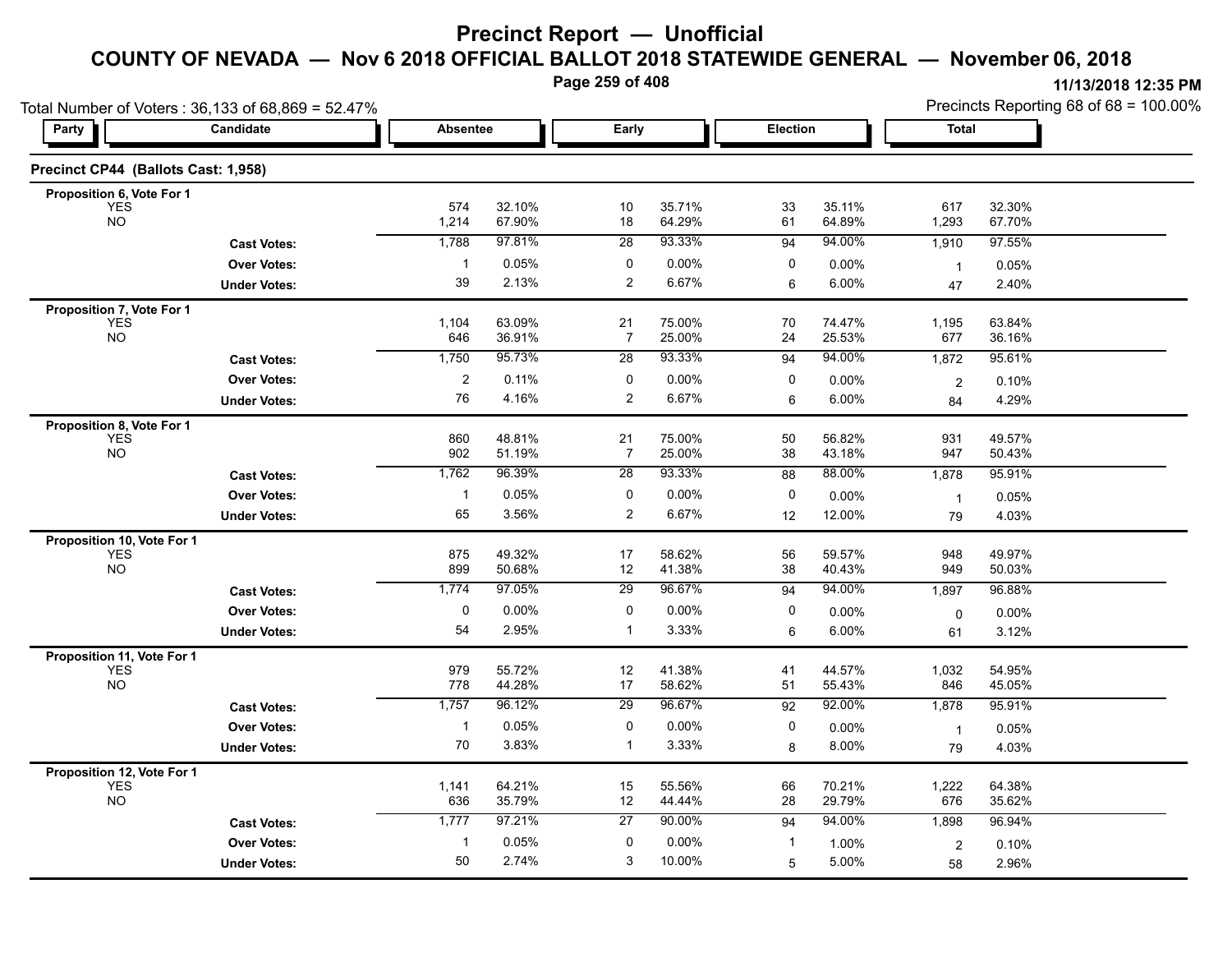**Page 260 of 408**

|                                     | Total Number of Voters: $36,133$ of $68,869 = 52.47\%$ |                 |          | . .   |        |                 |          |       |        | . <del>. .</del><br>Precincts Reporting 68 of 68 = 100.00% |
|-------------------------------------|--------------------------------------------------------|-----------------|----------|-------|--------|-----------------|----------|-------|--------|------------------------------------------------------------|
| Party                               | Candidate                                              | <b>Absentee</b> |          | Early |        | <b>Election</b> |          | Total |        |                                                            |
| Precinct CP44 (Ballots Cast: 1,958) |                                                        |                 |          |       |        |                 |          |       |        |                                                            |
| Measure G, Vote For 1<br><b>YES</b> |                                                        | 1,418           | 81.45%   | 15    | 57.69% | 65              | 69.89%   | 1,498 | 80.54% |                                                            |
| NO.                                 |                                                        | 323             | 18.55%   | 11    | 42.31% | 28              | 30.11%   | 362   | 19.46% |                                                            |
|                                     | <b>Cast Votes:</b>                                     | 1,741           | 95.24%   | 26    | 86.67% | 93              | 93.00%   | 1,860 | 94.99% |                                                            |
|                                     | <b>Over Votes:</b>                                     | 0               | $0.00\%$ |       | 3.33%  | 0               | $0.00\%$ |       | 0.05%  |                                                            |
|                                     | <b>Under Votes:</b>                                    | 87              | 4.76%    | 3     | 10.00% |                 | 7.00%    | 97    | 4.95%  |                                                            |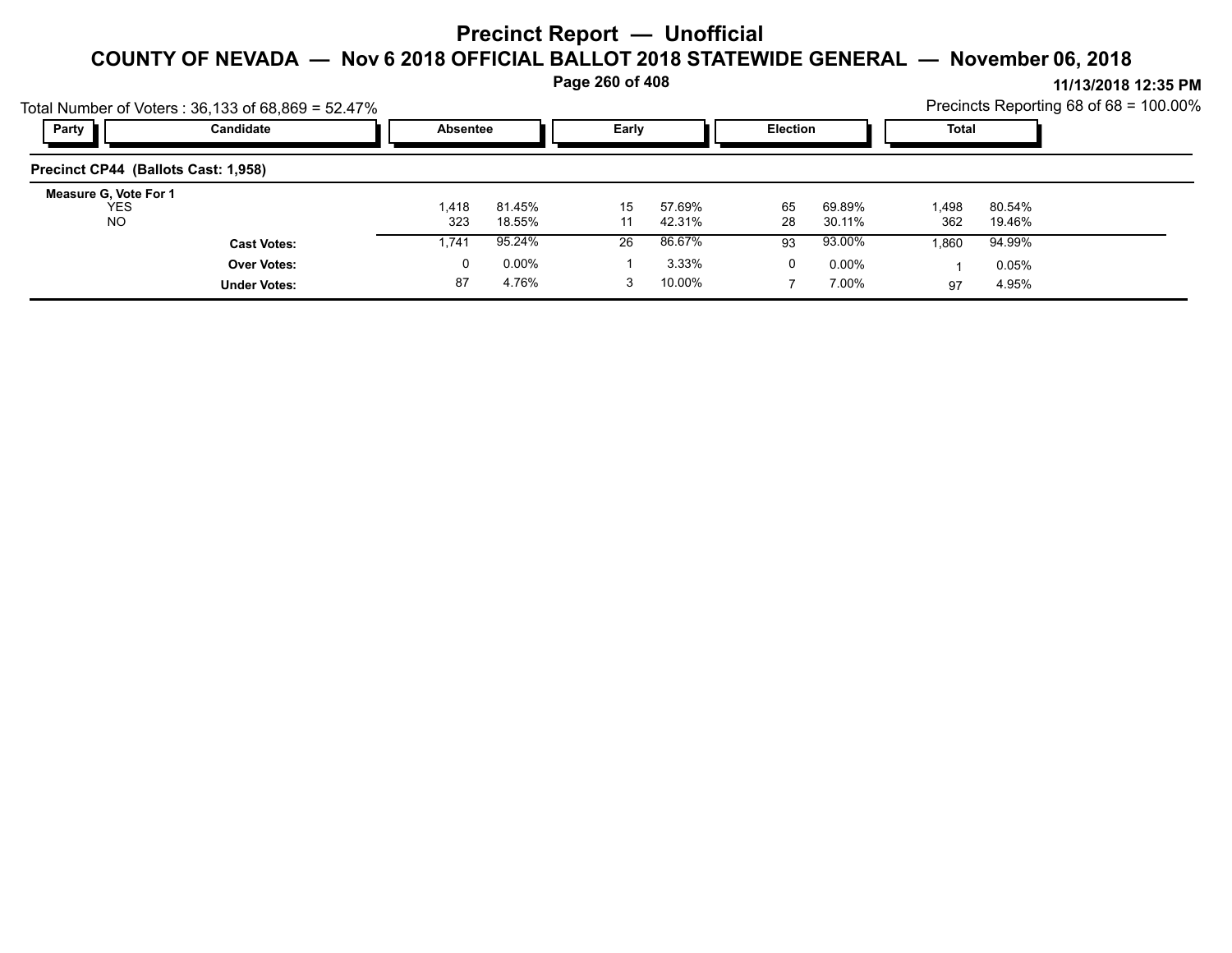**Page 261 of 408**

|                                                   | Total Number of Voters: 36,133 of 68,869 = 52.47% |                 |                  |                 |                  |                |                  | Precincts Reporting 68 of 68 = 100.00% |                   |  |
|---------------------------------------------------|---------------------------------------------------|-----------------|------------------|-----------------|------------------|----------------|------------------|----------------------------------------|-------------------|--|
| Party                                             | Candidate                                         | <b>Absentee</b> |                  | Early           |                  | Election       |                  | <b>Total</b>                           |                   |  |
|                                                   | Precinct CP45 (Ballots Cast: 2,021)               |                 |                  |                 |                  |                |                  |                                        |                   |  |
| Governor, Vote For 1<br><b>REP</b>                | JOHN H. COX                                       | 647             | 35.67%           | 11              | 28.95%           | 32             | 35.16%           | 690                                    | 35.51%            |  |
| <b>DEM</b>                                        | <b>GAVIN NEWSOM</b>                               | 1,167           | 64.33%           | 27              | 71.05%           | 59             | 64.84%           | 1,253                                  | 64.49%            |  |
|                                                   | <b>Cast Votes:</b>                                | 1,814           | 95.98%           | 38              | 100.00%          | 91             | 97.85%           | 1,943                                  | 96.14%            |  |
|                                                   | <b>Over Votes:</b>                                | 0               | $0.00\%$         | 0               | $0.00\%$         | 0              | 0.00%            | $\mathbf 0$                            | $0.00\%$          |  |
|                                                   | <b>Under Votes:</b>                               | 76              | 4.02%            | 0               | $0.00\%$         | $\overline{2}$ | 2.15%            | 78                                     | 3.86%             |  |
|                                                   | Lieutenant Governor, Vote For 1                   |                 |                  |                 |                  |                |                  |                                        |                   |  |
| <b>DEM</b><br><b>DEM</b>                          | ED HERNANDEZ<br>ELENI KOUNALAKIS                  | 466<br>1,023    | 31.30%<br>68.70% | 14<br>20        | 41.18%<br>58.82% | 27<br>53       | 33.75%<br>66.25% | 507<br>1,096                           | 31.63%<br>68.37%  |  |
|                                                   | <b>Cast Votes:</b>                                | 1,489           | 78.78%           | 34              | 89.47%           | 80             | 86.02%           | 1,603                                  | 79.32%            |  |
|                                                   | <b>Over Votes:</b>                                | 0               | $0.00\%$         | 0               | $0.00\%$         | 0              | 0.00%            | $\mathbf 0$                            | $0.00\%$          |  |
|                                                   | <b>Under Votes:</b>                               | 401             | 21.22%           | 4               | 10.53%           | 13             | 13.98%           | 418                                    | 20.68%            |  |
| Secretary of State, Vote For 1                    |                                                   |                 |                  |                 |                  |                |                  |                                        |                   |  |
| <b>DEM</b>                                        | <b>ALEX PADILLA</b>                               | 1,206           | 65.83%           | 27              | 71.05%           | 55             | 63.95%           | 1,288                                  | 65.85%            |  |
| <b>REP</b>                                        | <b>MARK P. MEUSER</b>                             | 626             | 34.17%           | 11              | 28.95%           | 31             | 36.05%           | 668                                    | 34.15%            |  |
|                                                   | <b>Cast Votes:</b>                                | 1,832           | 96.93%           | $\overline{38}$ | 100.00%          | 86             | 92.47%           | 1,956                                  | 96.78%            |  |
|                                                   | <b>Over Votes:</b>                                | 0               | 0.00%            | $\mathbf 0$     | 0.00%            | 0              | 0.00%            | 0                                      | 0.00%             |  |
|                                                   | <b>Under Votes:</b>                               | 58              | 3.07%            | 0               | $0.00\%$         | $\overline{7}$ | 7.53%            | 65                                     | 3.22%             |  |
| <b>Controller. Vote For 1</b><br><b>REP</b>       | KONSTANTINOS RODITIS                              | 602             | 32.84%           | 9               | 24.32%           | 29             | 33.33%           | 640                                    | 32.70%            |  |
| <b>DEM</b>                                        | BETTY T. YEE                                      | 1,231           | 67.16%           | 28              | 75.68%           | 58             | 66.67%           | 1,317                                  | 67.30%            |  |
|                                                   | <b>Cast Votes:</b>                                | 1,833           | 96.98%           | $\overline{37}$ | 97.37%           | 87             | 93.55%           | 1,957                                  | 96.83%            |  |
|                                                   | <b>Over Votes:</b>                                | 0               | 0.00%            | $\pmb{0}$       | 0.00%            | 0              | 0.00%            | $\mathbf 0$                            | 0.00%             |  |
|                                                   | <b>Under Votes:</b>                               | 57              | 3.02%            | $\mathbf{1}$    | 2.63%            | 6              | 6.45%            | 64                                     | 3.17%             |  |
| Treasurer, Vote For 1                             |                                                   |                 |                  |                 |                  |                |                  |                                        |                   |  |
| <b>REP</b><br><b>DEM</b>                          | <b>GREG CONLON</b><br><b>FIONA MA</b>             | 628<br>1,198    | 34.39%<br>65.61% | 10<br>26        | 27.78%<br>72.22% | $32\,$<br>57   | 35.96%<br>64.04% | 670<br>1,281                           | 34.34%<br>65.66%  |  |
|                                                   | <b>Cast Votes:</b>                                | 1,826           | 96.61%           | $\overline{36}$ | 94.74%           | 89             | 95.70%           | 1,951                                  | 96.54%            |  |
|                                                   | <b>Over Votes:</b>                                | 0               | $0.00\%$         | 0               | $0.00\%$         | 0              | 0.00%            |                                        |                   |  |
|                                                   | <b>Under Votes:</b>                               | 64              | 3.39%            | $\overline{c}$  | 5.26%            | $\overline{4}$ | 4.30%            | $\mathbf 0$<br>70                      | $0.00\%$<br>3.46% |  |
|                                                   |                                                   |                 |                  |                 |                  |                |                  |                                        |                   |  |
| <b>Attorney General, Vote For 1</b><br><b>REP</b> | <b>STEVEN C BAILEY</b>                            | 631             | 34.48%           | 12              | 31.58%           | 32             | 36.36%           | 675                                    | 34.51%            |  |
| <b>DEM</b>                                        | <b>XAVIER BECERRA</b>                             | 1,199           | 65.52%           | 26              | 68.42%           | 56             | 63.64%           | 1,281                                  | 65.49%            |  |
|                                                   | <b>Cast Votes:</b>                                | 1,830           | 96.83%           | 38              | 100.00%          | 88             | 94.62%           | 1,956                                  | 96.78%            |  |
|                                                   | <b>Over Votes:</b>                                | $\mathbf 0$     | 0.00%            | 0               | 0.00%            | 0              | 0.00%            | 0                                      | 0.00%             |  |
|                                                   | <b>Under Votes:</b>                               | 60              | 3.17%            | 0               | $0.00\%$         | 5              | 5.38%            | 65                                     | 3.22%             |  |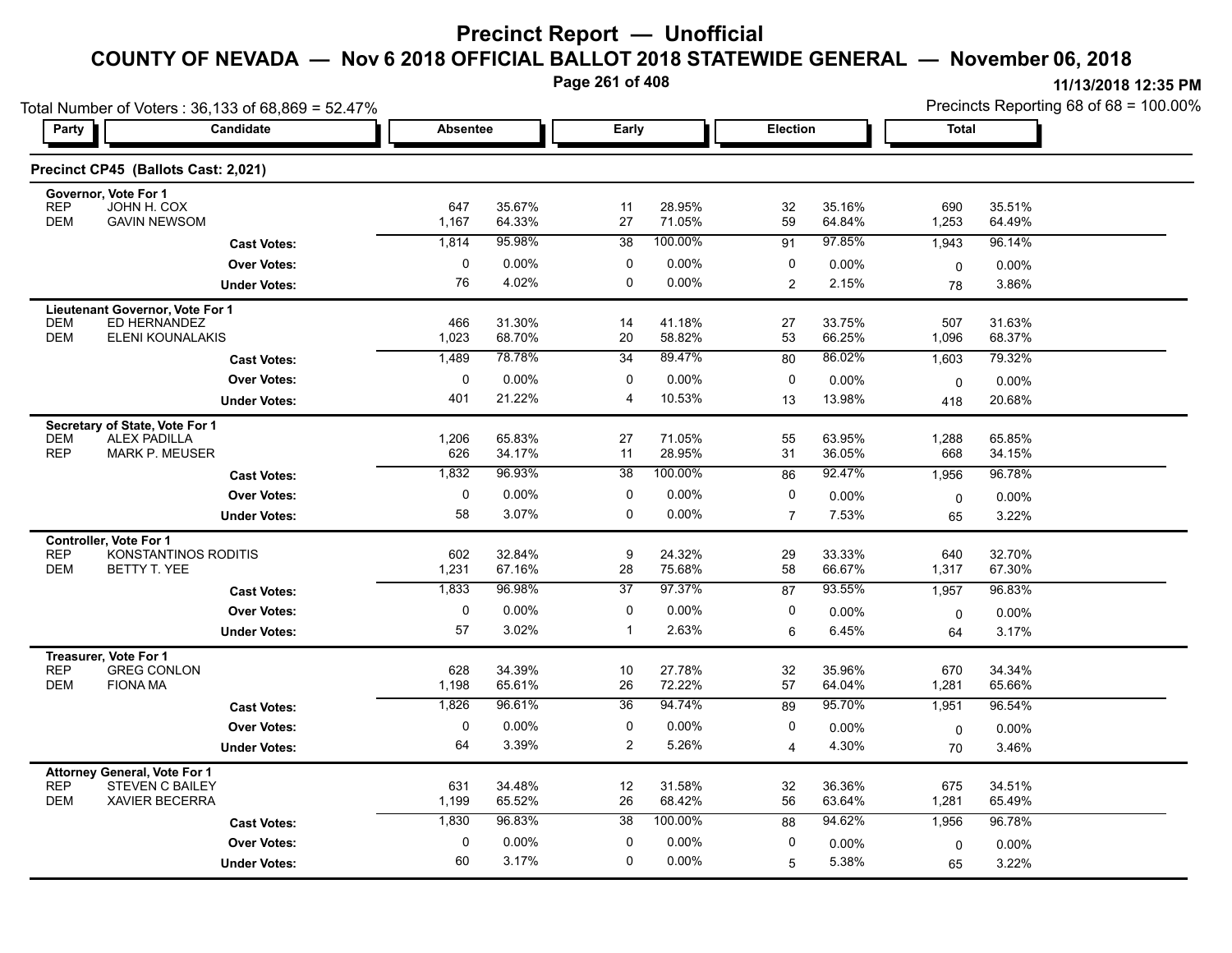**Page 262 of 408**

Total Number of Voters : 36,133 of 68,869 = 52.47%

Precincts Reporting 68 of 68 = 100.00%

| Party                    |                                                             | <b>Candidate</b>                                                     | <b>Absentee</b> |                  | Early                |                  | Election     |                  | <b>Total</b>      |                  |  |
|--------------------------|-------------------------------------------------------------|----------------------------------------------------------------------|-----------------|------------------|----------------------|------------------|--------------|------------------|-------------------|------------------|--|
|                          | Precinct CP45 (Ballots Cast: 2,021)                         |                                                                      |                 |                  |                      |                  |              |                  |                   |                  |  |
| <b>DEM</b>               | Insurance Commissioner, Vote For 1<br>RICARDO LARA          |                                                                      | 961             | 54.70%           | 23                   | 65.71%           | 45           | 54.22%           | 1,029             | 54.88%           |  |
|                          | <b>STEVE POIZNER</b>                                        |                                                                      | 796             | 45.30%           | 12                   | 34.29%           | 38           | 45.78%           | 846               | 45.12%           |  |
|                          |                                                             | <b>Cast Votes:</b>                                                   | 1,757           | 92.96%           | $\overline{35}$      | 92.11%           | 83           | 89.25%           | 1,875             | 92.78%           |  |
|                          |                                                             | <b>Over Votes:</b>                                                   | 0               | 0.00%            | $\mathbf 0$          | 0.00%            | $\mathbf 0$  | 0.00%            | $\mathbf 0$       | 0.00%            |  |
|                          |                                                             | <b>Under Votes:</b>                                                  | 133             | 7.04%            | 3                    | 7.89%            | 10           | 10.75%           | 146               | 7.22%            |  |
|                          |                                                             | Member, State Board of Equalization District 1, Vote For 1           |                 |                  |                      |                  |              |                  |                   |                  |  |
| <b>DEM</b><br><b>REP</b> | <b>TOM HALLINAN</b><br><b>TED GAINES</b>                    |                                                                      | 1,139<br>669    | 63.00%<br>37.00% | 26<br>11             | 70.27%<br>29.73% | 55<br>32     | 63.22%<br>36.78% | 1,220<br>712      | 63.15%<br>36.85% |  |
|                          |                                                             | <b>Cast Votes:</b>                                                   | 1,808           | 95.66%           | $\overline{37}$      | 97.37%           | 87           | 93.55%           | 1,932             | 95.60%           |  |
|                          |                                                             | <b>Over Votes:</b>                                                   | $\mathbf 0$     | $0.00\%$         | $\mathbf 0$          | $0.00\%$         | $\mathbf 0$  | 0.00%            |                   | 0.00%            |  |
|                          |                                                             | <b>Under Votes:</b>                                                  | 82              | 4.34%            | $\mathbf{1}$         | 2.63%            | 6            | 6.45%            | $\mathbf 0$<br>89 | 4.40%            |  |
|                          | United States Senate, Vote For 1                            |                                                                      |                 |                  |                      |                  |              |                  |                   |                  |  |
| <b>DEM</b>               | <b>DIANNE FEINSTEIN</b>                                     |                                                                      | 850             | 51.86%           | 20                   | 52.63%           | 40           | 47.62%           | 910               | 51.68%           |  |
| <b>DEM</b>               | <b>KEVIN DE LEON</b>                                        |                                                                      | 789             | 48.14%           | 18                   | 47.37%           | 44           | 52.38%           | 851               | 48.32%           |  |
|                          |                                                             | <b>Cast Votes:</b>                                                   | 1,639           | 86.72%           | $\overline{38}$      | 100.00%          | 84           | 90.32%           | 1.761             | 87.14%           |  |
|                          |                                                             | <b>Over Votes:</b>                                                   | $\mathbf{1}$    | 0.05%            | $\mathbf 0$          | $0.00\%$         | $\mathbf{1}$ | 1.08%            | $\overline{2}$    | 0.10%            |  |
|                          |                                                             | <b>Under Votes:</b>                                                  | 250             | 13.23%           | $\mathbf 0$          | 0.00%            | 8            | 8.60%            | 258               | 12.77%           |  |
|                          |                                                             | House of Representatives of the United States District 1, Vote For 1 |                 |                  |                      |                  |              |                  |                   |                  |  |
| <b>REP</b><br><b>DEM</b> | DOUG LA MALFA<br><b>AUDREY DENNEY</b>                       |                                                                      | 598<br>1,276    | 31.91%<br>68.09% | 11<br>27             | 28.95%<br>71.05% | 30<br>62     | 32.61%<br>67.39% | 639<br>1,365      | 31.89%<br>68.11% |  |
|                          |                                                             |                                                                      | 1,874           | 99 15%           | 38                   | 100.00%          | 92           | 98.92%           | 2,004             | 99.16%           |  |
|                          |                                                             | <b>Cast Votes:</b>                                                   | 0               | 0.00%            | $\mathbf 0$          | 0.00%            | 0            |                  |                   |                  |  |
|                          |                                                             | <b>Over Votes:</b>                                                   | 16              | 0.85%            | $\mathbf 0$          | $0.00\%$         |              | 0.00%<br>1.08%   | $\mathbf 0$       | 0.00%            |  |
|                          |                                                             | <b>Under Votes:</b>                                                  |                 |                  |                      |                  | $\mathbf{1}$ |                  | 17                | 0.84%            |  |
| <b>REP</b>               | State Assembly District 1, Vote For 1<br><b>BRIAN DAHLE</b> |                                                                      | 684             | 37.46%           | 13                   | 34.21%           | 33           | 36.67%           | 730               | 37.36%           |  |
| <b>DEM</b>               | <b>CALEEN SISK</b>                                          |                                                                      | 1,142           | 62.54%           | 25                   | 65.79%           | 57           | 63.33%           | 1,224             | 62.64%           |  |
|                          |                                                             | <b>Cast Votes:</b>                                                   | 1,826           | 96.61%           | $\overline{38}$      | 100.00%          | 90           | 96.77%           | 1,954             | 96.68%           |  |
|                          |                                                             | <b>Over Votes:</b>                                                   | $\mathbf 0$     | $0.00\%$         | $\mathbf 0$          | $0.00\%$         | $\mathbf 0$  | 0.00%            | $\mathbf 0$       | 0.00%            |  |
|                          |                                                             | <b>Under Votes:</b>                                                  | 64              | 3.39%            | 0                    | 0.00%            | 3            | 3.23%            | 67                | 3.32%            |  |
|                          |                                                             | For Associate Justice, Supreme Court - Carol A. Corrigan, Vote For 1 |                 |                  |                      |                  |              |                  |                   |                  |  |
|                          | <b>YES</b><br><b>NO</b>                                     |                                                                      | 890             | 66.62%           | 21<br>$\overline{7}$ | 75.00%           | 47           | 74.60%           | 958               | 67.13%           |  |
|                          |                                                             |                                                                      | 446             | 33.38%<br>70.69% | 28                   | 25.00%<br>73.68% | 16           | 25.40%<br>67.74% | 469               | 32.87%           |  |
|                          |                                                             | <b>Cast Votes:</b>                                                   | 1,336           |                  |                      |                  | 63           |                  | 1,427             | 70.61%           |  |
|                          |                                                             | <b>Over Votes:</b>                                                   | $\mathbf 0$     | 0.00%            | $\mathbf 0$          | 0.00%            | $\mathbf 0$  | $0.00\%$         | $\Omega$          | 0.00%            |  |
|                          |                                                             | <b>Under Votes:</b>                                                  | 554             | 29.31%           | 10                   | 26.32%           | 30           | 32.26%           | 594               | 29.39%           |  |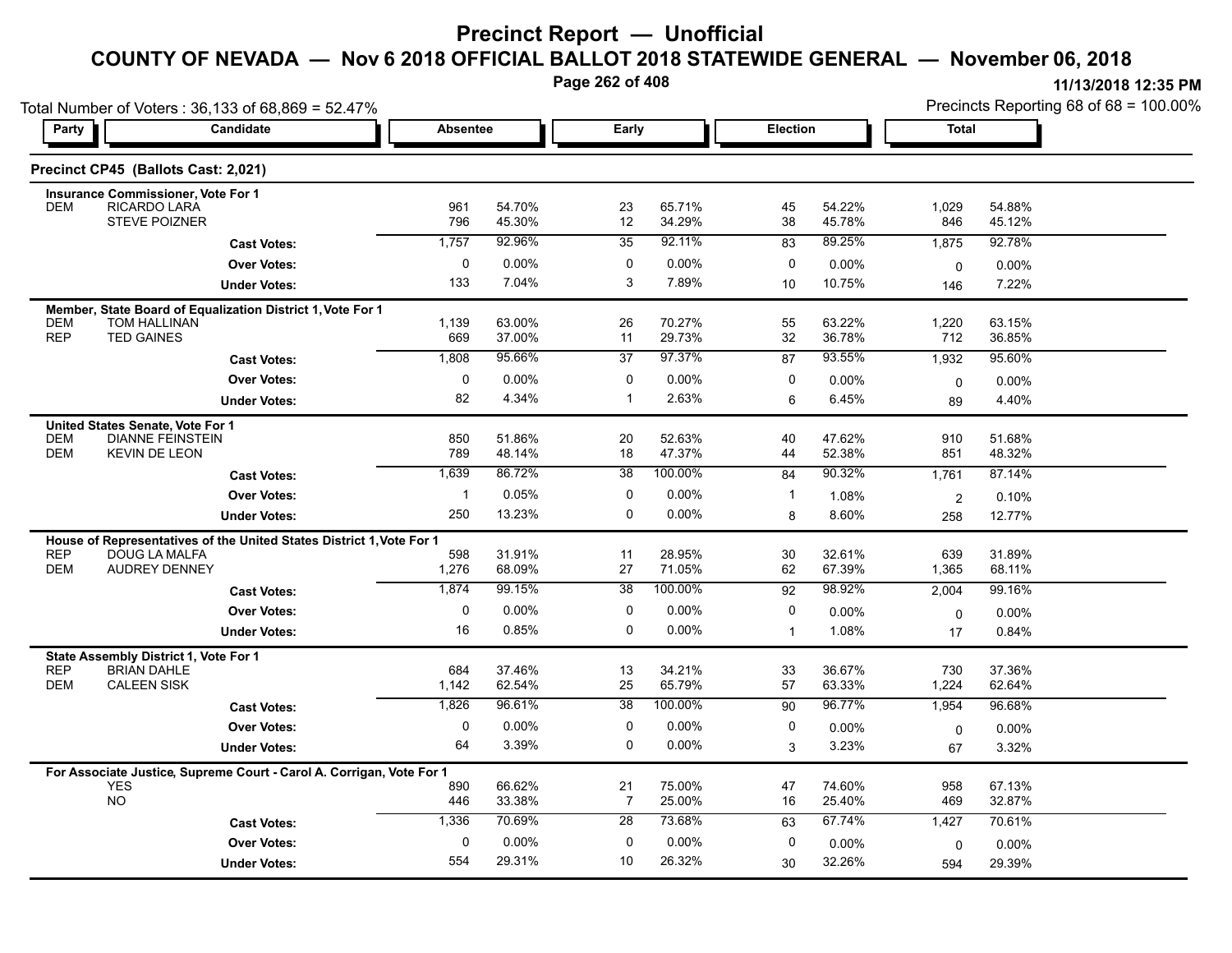# **Precinct Report — Unofficial**

# **COUNTY OF NEVADA — Nov 6 2018 OFFICIAL BALLOT 2018 STATEWIDE GENERAL — November 06, 2018**

**Page 263 of 408**

| Total Number of Voters: 36,133 of 68,869 = 52.47% |                                                                                              |                 |                  |                 |                  |          |                  |                    | Precincts Reporting 68 of 68 = 100.00% |  |  |  |
|---------------------------------------------------|----------------------------------------------------------------------------------------------|-----------------|------------------|-----------------|------------------|----------|------------------|--------------------|----------------------------------------|--|--|--|
| Party                                             | Candidate                                                                                    | <b>Absentee</b> |                  | Early           |                  | Election |                  | Total              |                                        |  |  |  |
|                                                   | Precinct CP45 (Ballots Cast: 2,021)                                                          |                 |                  |                 |                  |          |                  |                    |                                        |  |  |  |
|                                                   | For Associate Justice, Supreme Court - Leondra R. Kruger, Vote For 1                         |                 |                  |                 |                  |          |                  |                    |                                        |  |  |  |
|                                                   | <b>YES</b>                                                                                   | 1,024           | 78.11%           | 21              | 70.00%           | 50       | 81.97%           | 1,095              | 78.10%                                 |  |  |  |
|                                                   | <b>NO</b>                                                                                    | 287             | 21.89%           | 9               | 30.00%           | 11       | 18.03%           | 307                | 21.90%                                 |  |  |  |
|                                                   | <b>Cast Votes:</b>                                                                           | 1,311           | 69.37%           | 30              | 78.95%           | 61       | 65.59%           | 1,402              | 69.37%                                 |  |  |  |
|                                                   | <b>Over Votes:</b>                                                                           | 0               | 0.00%            | $\mathbf{0}$    | 0.00%            | 0        | 0.00%            | 0                  | 0.00%                                  |  |  |  |
|                                                   | <b>Under Votes:</b>                                                                          | 579             | 30.63%           | 8               | 21.05%           | 32       | 34.41%           | 619                | 30.63%                                 |  |  |  |
|                                                   | For Associate Justice, Court of Appeal, Third District - Cole Blease, Vote For 1             |                 |                  |                 |                  |          |                  |                    |                                        |  |  |  |
|                                                   | <b>YES</b><br><b>NO</b>                                                                      | 906             | 72.48%           | 23              | 79.31%           | 44       | 74.58%           | 973                | 72.72%                                 |  |  |  |
|                                                   |                                                                                              | 344             | 27.52%           | 6               | 20.69%           | 15       | 25.42%           | 365                | 27.28%                                 |  |  |  |
|                                                   | <b>Cast Votes:</b>                                                                           | 1,250           | 66.14%           | $\overline{29}$ | 76.32%           | 59       | 63.44%           | 1,338              | 66.20%                                 |  |  |  |
|                                                   | <b>Over Votes:</b>                                                                           | -1              | 0.05%            | 0               | 0.00%            | 0        | 0.00%            | $\overline{1}$     | 0.05%                                  |  |  |  |
|                                                   | <b>Under Votes:</b>                                                                          | 639             | 33.81%           | 9               | 23.68%           | 34       | 36.56%           | 682                | 33.75%                                 |  |  |  |
|                                                   | For Associate Justice, Court of Appeal, Third District - Louis Mauro, Vote For 1             |                 |                  |                 |                  |          |                  |                    |                                        |  |  |  |
|                                                   | <b>YES</b><br><b>NO</b>                                                                      | 843<br>397      | 67.98%<br>32.02% | 20<br>9         | 68.97%<br>31.03% | 47<br>13 | 78.33%<br>21.67% | 910<br>419         | 68.47%<br>31.53%                       |  |  |  |
|                                                   |                                                                                              |                 |                  |                 |                  |          |                  |                    |                                        |  |  |  |
|                                                   | <b>Cast Votes:</b>                                                                           | 1,240           | 65.61%           | 29              | 76.32%           | 60       | 64.52%           | 1,329              | 65.76%                                 |  |  |  |
|                                                   | <b>Over Votes:</b>                                                                           | 0               | 0.00%            | 0               | 0.00%            | 0        | $0.00\%$         | $\mathbf 0$        | 0.00%                                  |  |  |  |
|                                                   | <b>Under Votes:</b>                                                                          | 650             | 34.39%           | 9               | 23.68%           | 33       | 35.48%           | 692                | 34.24%                                 |  |  |  |
|                                                   | Superintendent of Public Instruction, Vote For 1                                             |                 |                  |                 |                  |          |                  |                    |                                        |  |  |  |
| <b>IDS</b><br><b>IDS</b>                          | <b>MARSHALL TUCK</b><br>TONY K. THURMOND                                                     | 659<br>894      | 42.43%<br>57.57% | 12<br>17        | 41.38%<br>58.62% | 28<br>46 | 37.84%<br>62.16% | 699<br>957         | 42.21%<br>57.79%                       |  |  |  |
|                                                   | <b>Cast Votes:</b>                                                                           | 1,553           | 82.17%           | 29              | 76.32%           | 74       | 79.57%           | 1,656              | 81.94%                                 |  |  |  |
|                                                   |                                                                                              |                 |                  |                 |                  |          |                  |                    |                                        |  |  |  |
|                                                   | <b>Over Votes:</b>                                                                           |                 | 0.05%            | $\Omega$        | 0.00%            | $\Omega$ | $0.00\%$         | $\overline{1}$     | 0.05%                                  |  |  |  |
|                                                   | <b>Under Votes:</b>                                                                          | 336             | 17.78%           | 9               | 23.68%           | 19       | 20.43%           | 364                | 18.01%                                 |  |  |  |
|                                                   | District Board Member, Nevada County Board of Education Trustee Area2, Vote For 1            |                 |                  |                 |                  |          |                  |                    |                                        |  |  |  |
| DS<br>jDS                                         | <b>HEINO NICOLAI</b><br>JOHN V "JACK" MEEKS                                                  | 831<br>468      | 63.97%<br>36.03% | 18<br>6         | 75.00%<br>25.00% | 29<br>35 | 45.31%<br>54.69% | 878<br>509         | 63.30%<br>36.70%                       |  |  |  |
|                                                   | <b>Cast Votes:</b>                                                                           | 1,299           | 68.73%           | $\overline{24}$ | 63.16%           | 64       | 68.82%           | 1,387              | 68.63%                                 |  |  |  |
|                                                   | <b>Over Votes:</b>                                                                           | $\mathbf 0$     | $0.00\%$         | $\Omega$        | 0.00%            | $\Omega$ | 0.00%            |                    | 0.00%                                  |  |  |  |
|                                                   | <b>Under Votes:</b>                                                                          | 591             | 31.27%           | 14              | 36.84%           | 29       | 31.18%           | $\mathbf 0$<br>634 | 31.37%                                 |  |  |  |
|                                                   |                                                                                              |                 |                  |                 |                  |          |                  |                    |                                        |  |  |  |
| <b>IDS</b>                                        | Trustee Area 1, Nevada Joint Union High School District, Vote For 1<br><b>LINDA CAMPBELL</b> | 604             | 43.93%           | 15              | 53.57%           | 26       | 39.39%           | 645                | 43.91%                                 |  |  |  |
| jDS                                               | JAMES A. HINMAN                                                                              | 771             | 56.07%           | 13              | 46.43%           | 40       | 60.61%           | 824                | 56.09%                                 |  |  |  |
|                                                   | <b>Cast Votes:</b>                                                                           | 1,375           | 72.75%           | 28              | 73.68%           | 66       | 70.97%           | 1,469              | 72.69%                                 |  |  |  |
|                                                   | <b>Over Votes:</b>                                                                           | $\Omega$        | $0.00\%$         | $\Omega$        | $0.00\%$         | $\Omega$ | 0.00%            | $\mathbf 0$        | 0.00%                                  |  |  |  |
|                                                   | <b>Under Votes:</b>                                                                          | 515             | 27.25%           | 10              | 26.32%           | 27       | 29.03%           | 552                | 27.31%                                 |  |  |  |
|                                                   |                                                                                              |                 |                  |                 |                  |          |                  |                    |                                        |  |  |  |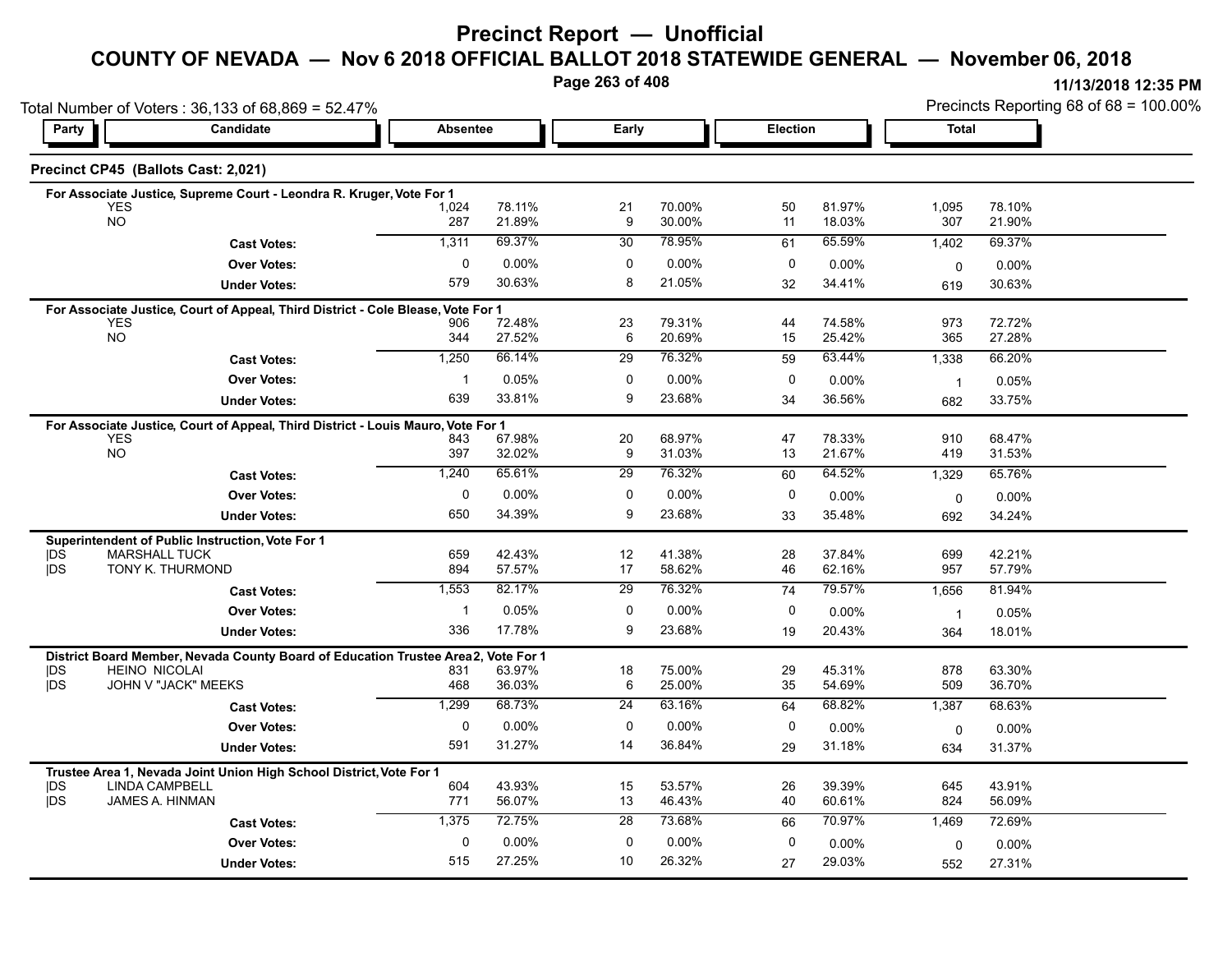**Page 264 of 408**

| Total Number of Voters: 36,133 of 68,869 = 52.47%    |                                                                                          |                 |                  |                         |                  |                 |                  | Precincts Reporting 68 of 68 = 100.00% |                  |  |
|------------------------------------------------------|------------------------------------------------------------------------------------------|-----------------|------------------|-------------------------|------------------|-----------------|------------------|----------------------------------------|------------------|--|
| Party                                                | Candidate                                                                                | <b>Absentee</b> |                  | Early                   |                  | Election        |                  | Total                                  |                  |  |
|                                                      | Precinct CP45 (Ballots Cast: 2,021)                                                      |                 |                  |                         |                  |                 |                  |                                        |                  |  |
| <b>IDS</b><br><b>jDS</b>                             | Sheriff-Coroner-Public Administrator, Vote For 1<br>SHANNAN MOON<br><b>BILL SMETHERS</b> | 1,240<br>559    | 68.93%<br>31.07% | 29<br>6                 | 82.86%<br>17.14% | 60<br>27        | 68.97%<br>31.03% | 1,329<br>592                           | 69.18%<br>30.82% |  |
|                                                      | <b>Cast Votes:</b>                                                                       | 1,799           | 95.19%           | 35                      | 92.11%           | $\overline{87}$ | 93.55%           | 1,921                                  | 95.05%           |  |
|                                                      | <b>Over Votes:</b>                                                                       | 0               | $0.00\%$         | 0                       | 0.00%            | 0               | 0.00%            | $\mathbf 0$                            | 0.00%            |  |
|                                                      | <b>Under Votes:</b>                                                                      | 91              | 4.81%            | 3                       | 7.89%            | 6               | 6.45%            | 100                                    | 4.95%            |  |
| Proposition 1, Vote For 1                            |                                                                                          |                 |                  |                         |                  |                 |                  |                                        |                  |  |
| YES<br>NO                                            |                                                                                          | 1,061<br>760    | 58.26%<br>41.74% | 26<br>9                 | 74.29%<br>25.71% | 59<br>29        | 67.05%<br>32.95% | 1,146<br>798                           | 58.95%<br>41.05% |  |
|                                                      | <b>Cast Votes:</b>                                                                       | 1,821           | 96.35%           | 35                      | 92.11%           | 88              | 94.62%           | 1,944                                  | 96.19%           |  |
|                                                      | <b>Over Votes:</b>                                                                       | $\pmb{0}$       | 0.00%            | $\pmb{0}$               | 0.00%            | 0               | 0.00%            | 0                                      | 0.00%            |  |
|                                                      | <b>Under Votes:</b>                                                                      | 69              | 3.65%            | 3                       | 7.89%            | 5               | 5.38%            | 77                                     | 3.81%            |  |
| Proposition 2, Vote For 1<br><b>YES</b><br><b>NO</b> |                                                                                          | 1,118<br>699    | 61.53%<br>38.47% | 25<br>9                 | 73.53%<br>26.47% | 58<br>30        | 65.91%<br>34.09% | 1,201<br>738                           | 61.94%<br>38.06% |  |
|                                                      | <b>Cast Votes:</b>                                                                       | 1,817           | 96.14%           | 34                      | 89.47%           | 88              | 94.62%           | 1,939                                  | 95.94%           |  |
|                                                      | <b>Over Votes:</b>                                                                       | 0               | $0.00\%$         | 0                       | 0.00%            | 0               | 0.00%            | 0                                      | 0.00%            |  |
|                                                      | <b>Under Votes:</b>                                                                      | 73              | 3.86%            | 4                       | 10.53%           | 5               | 5.38%            | 82                                     | 4.06%            |  |
| Proposition 3, Vote For 1<br><b>YES</b><br><b>NO</b> |                                                                                          | 722<br>1,065    | 40.40%<br>59.60% | 19<br>15                | 55.88%<br>44.12% | 40<br>46        | 46.51%<br>53.49% | 781<br>1,126                           | 40.95%<br>59.05% |  |
|                                                      | <b>Cast Votes:</b>                                                                       | 1,787           | 94.55%           | 34                      | 89.47%           | 86              | 92.47%           | 1,907                                  | 94.36%           |  |
|                                                      | <b>Over Votes:</b>                                                                       | $\mathbf 0$     | 0.00%            | 0                       | $0.00\%$         | 0               | 0.00%            | 0                                      | $0.00\%$         |  |
|                                                      | <b>Under Votes:</b>                                                                      | 103             | 5.45%            | 4                       | 10.53%           | $\overline{7}$  | 7.53%            | 114                                    | 5.64%            |  |
| Proposition 4, Vote For 1<br><b>YES</b><br><b>NO</b> |                                                                                          | 978<br>819      | 54.42%<br>45.58% | 29<br>$\overline{7}$    | 80.56%<br>19.44% | 58<br>29        | 66.67%<br>33.33% | 1,065<br>855                           | 55.47%<br>44.53% |  |
|                                                      | <b>Cast Votes:</b>                                                                       | 1,797           | 95.08%           | 36                      | 94.74%           | 87              | 93.55%           | 1,920                                  | 95.00%           |  |
|                                                      | <b>Over Votes:</b>                                                                       | 0               | $0.00\%$         | 0                       | 0.00%            | 0               | 0.00%            | 0                                      | 0.00%            |  |
|                                                      | <b>Under Votes:</b>                                                                      | 93              | 4.92%            | $\overline{\mathbf{c}}$ | 5.26%            | 6               | 6.45%            | 101                                    | 5.00%            |  |
| Proposition 5, Vote For 1<br>YES<br><b>NO</b>        |                                                                                          | 697<br>1,087    | 39.07%<br>60.93% | 15<br>19                | 44.12%<br>55.88% | 31<br>58        | 34.83%<br>65.17% | 743<br>1,164                           | 38.96%<br>61.04% |  |
|                                                      | <b>Cast Votes:</b>                                                                       | 1,784           | 94.39%           | 34                      | 89.47%           | 89              | 95.70%           | 1,907                                  | 94.36%           |  |
|                                                      | <b>Over Votes:</b>                                                                       | 0               | 0.00%            | 0                       | 0.00%            | 0               | $0.00\%$         | 0                                      | 0.00%            |  |
|                                                      | <b>Under Votes:</b>                                                                      | 106             | 5.61%            | 4                       | 10.53%           | 4               | 4.30%            | 114                                    | 5.64%            |  |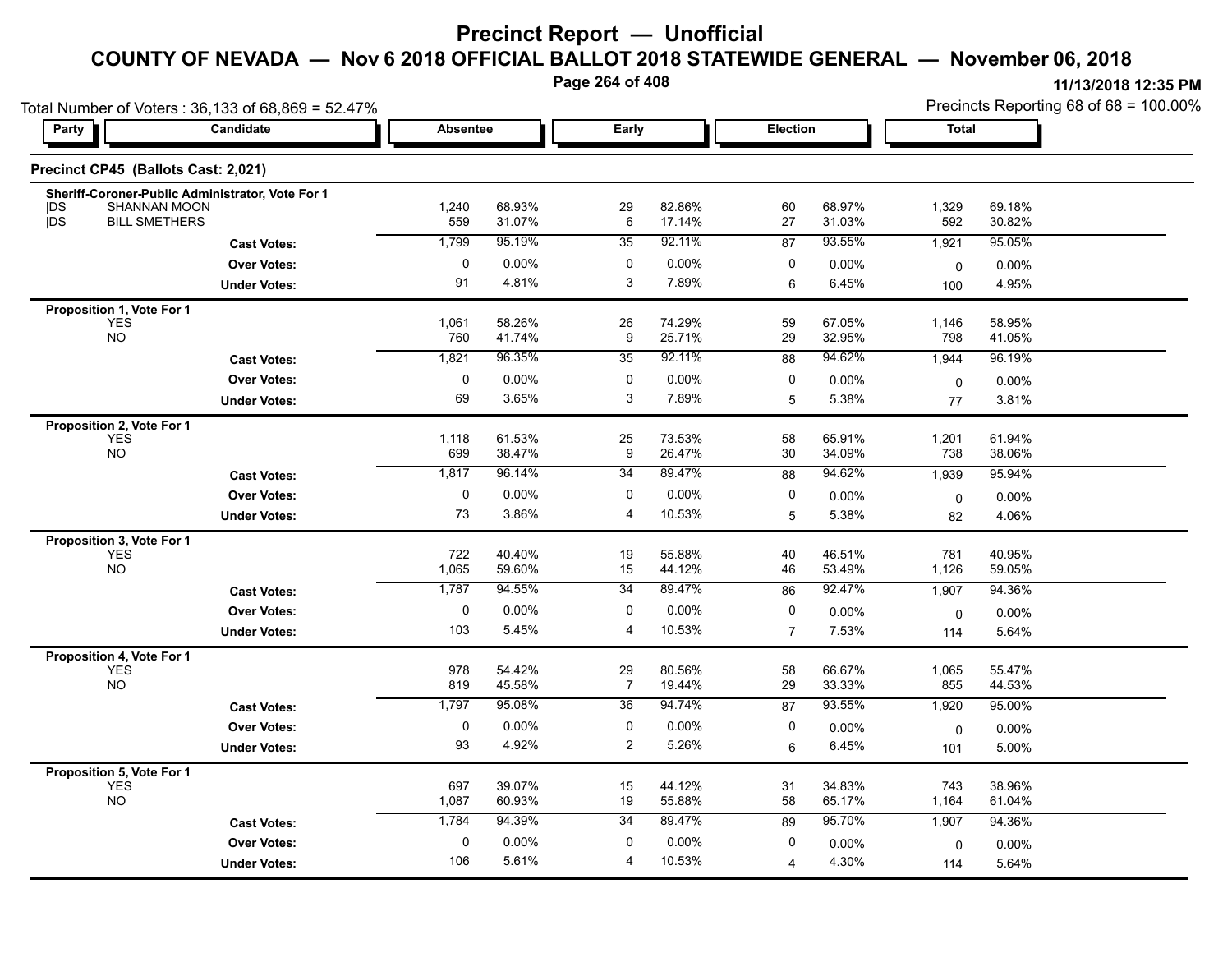**Page 265 of 408**

**11/13/2018 12:35 PM** Precincts Reporting 68 of 68 = 100.00%

|                                     | Total Number of Voters: 36,133 of 68,869 = 52.47%        |                |                  |                 |                  |                |                  | Precincts Reporting 68 of 68 = 100.00% |                  |  |
|-------------------------------------|----------------------------------------------------------|----------------|------------------|-----------------|------------------|----------------|------------------|----------------------------------------|------------------|--|
| Party                               | Candidate<br>Early<br><b>Election</b><br><b>Absentee</b> |                |                  | <b>Total</b>    |                  |                |                  |                                        |                  |  |
| Precinct CP45 (Ballots Cast: 2,021) |                                                          |                |                  |                 |                  |                |                  |                                        |                  |  |
| Proposition 6, Vote For 1           |                                                          |                |                  |                 |                  |                |                  |                                        |                  |  |
| <b>YES</b><br><b>NO</b>             |                                                          | 735<br>1,098   | 40.10%<br>59.90% | 11<br>26        | 29.73%<br>70.27% | 39<br>50       | 43.82%<br>56.18% | 785<br>1,174                           | 40.07%<br>59.93% |  |
|                                     | <b>Cast Votes:</b>                                       | 1,833          | 96.98%           | 37              | 97.37%           | 89             | 95.70%           | 1,959                                  | 96.93%           |  |
|                                     | <b>Over Votes:</b>                                       | $\overline{2}$ | 0.11%            | 0               | 0.00%            | 0              | 0.00%            | $\overline{c}$                         | 0.10%            |  |
|                                     | <b>Under Votes:</b>                                      | 55             | 2.91%            | $\mathbf{1}$    | 2.63%            | $\overline{4}$ | 4.30%            | 60                                     | 2.97%            |  |
| Proposition 7, Vote For 1           |                                                          |                |                  |                 |                  |                |                  |                                        |                  |  |
| <b>YES</b><br>NO                    |                                                          | 1,133<br>655   | 63.37%<br>36.63% | 13<br>22        | 37.14%<br>62.86% | 64<br>25       | 71.91%<br>28.09% | 1,210<br>702                           | 63.28%<br>36.72% |  |
|                                     | <b>Cast Votes:</b>                                       | 1,788          | 94.60%           | 35              | 92.11%           | 89             | 95.70%           | 1,912                                  | 94.61%           |  |
|                                     | <b>Over Votes:</b>                                       | $\mathbf{1}$   | 0.05%            | 0               | 0.00%            | 0              | $0.00\%$         | $\mathbf{1}$                           | 0.05%            |  |
|                                     | <b>Under Votes:</b>                                      | 101            | 5.34%            | 3               | 7.89%            | $\overline{4}$ | 4.30%            | 108                                    | 5.34%            |  |
| Proposition 8, Vote For 1           |                                                          |                |                  |                 |                  |                |                  |                                        |                  |  |
| <b>YES</b><br><b>NO</b>             |                                                          | 817<br>982     | 45.41%<br>54.59% | 14<br>19        | 42.42%<br>57.58% | 53<br>34       | 60.92%<br>39.08% | 884<br>1,035                           | 46.07%<br>53.93% |  |
|                                     | <b>Cast Votes:</b>                                       | 1,799          | 95.19%           | $\overline{33}$ | 86.84%           | 87             | 93.55%           | 1,919                                  | 94.95%           |  |
|                                     | <b>Over Votes:</b>                                       | -1             | 0.05%            | 0               | $0.00\%$         | 0              | $0.00\%$         | $\mathbf{1}$                           | 0.05%            |  |
|                                     | <b>Under Votes:</b>                                      | 90             | 4.76%            | 5               | 13.16%           | 6              | 6.45%            | 101                                    | 5.00%            |  |
| Proposition 10, Vote For 1          |                                                          |                |                  |                 |                  |                |                  |                                        |                  |  |
| <b>YES</b><br><b>NO</b>             |                                                          | 807<br>996     | 44.76%<br>55.24% | 19<br>17        | 52.78%<br>47.22% | 44<br>46       | 48.89%<br>51.11% | 870<br>1,059                           | 45.10%<br>54.90% |  |
|                                     | <b>Cast Votes:</b>                                       | 1,803          | 95.40%           | 36              | 94.74%           | 90             | 96.77%           | 1,929                                  | 95.45%           |  |
|                                     | <b>Over Votes:</b>                                       | $\pmb{0}$      | 0.00%            | $\mathbf{1}$    | 2.63%            | 0              | 0.00%            |                                        |                  |  |
|                                     | <b>Under Votes:</b>                                      | 87             | 4.60%            | $\mathbf{1}$    | 2.63%            | 3              | 3.23%            | $\mathbf{1}$<br>91                     | 0.05%<br>4.50%   |  |
| Proposition 11, Vote For 1          |                                                          |                |                  |                 |                  |                |                  |                                        |                  |  |
| <b>YES</b><br><b>NO</b>             |                                                          | 1,042<br>737   | 58.57%<br>41.43% | 17<br>17        | 50.00%<br>50.00% | 50<br>38       | 56.82%<br>43.18% | 1,109<br>792                           | 58.34%<br>41.66% |  |
|                                     | <b>Cast Votes:</b>                                       | 1,779          | 94.13%           | 34              | 89.47%           | 88             | 94.62%           | 1,901                                  | 94.06%           |  |
|                                     | <b>Over Votes:</b>                                       | $\pmb{0}$      | 0.00%            | 0               | 0.00%            | 0              | 0.00%            |                                        | 0.00%            |  |
|                                     | <b>Under Votes:</b>                                      | 111            | 5.87%            | $\overline{4}$  | 10.53%           | 5              | 5.38%            | 0<br>120                               | 5.94%            |  |
| Proposition 12, Vote For 1          |                                                          |                |                  |                 |                  |                |                  |                                        |                  |  |
| <b>YES</b><br><b>NO</b>             |                                                          | 1,132<br>687   | 62.23%<br>37.77% | 22<br>13        | 62.86%<br>37.14% | 58<br>32       | 64.44%<br>35.56% | 1,212<br>732                           | 62.35%<br>37.65% |  |
|                                     | <b>Cast Votes:</b>                                       | 1,819          | 96.24%           | 35              | 92.11%           | 90             | 96.77%           | 1,944                                  | 96.19%           |  |
|                                     | <b>Over Votes:</b>                                       | $\pmb{0}$      | 0.00%            | 0               | 0.00%            | 0              | 0.00%            | 0                                      | $0.00\%$         |  |
|                                     | <b>Under Votes:</b>                                      | 71             | 3.76%            | 3               | 7.89%            | 3              | 3.23%            | 77                                     | 3.81%            |  |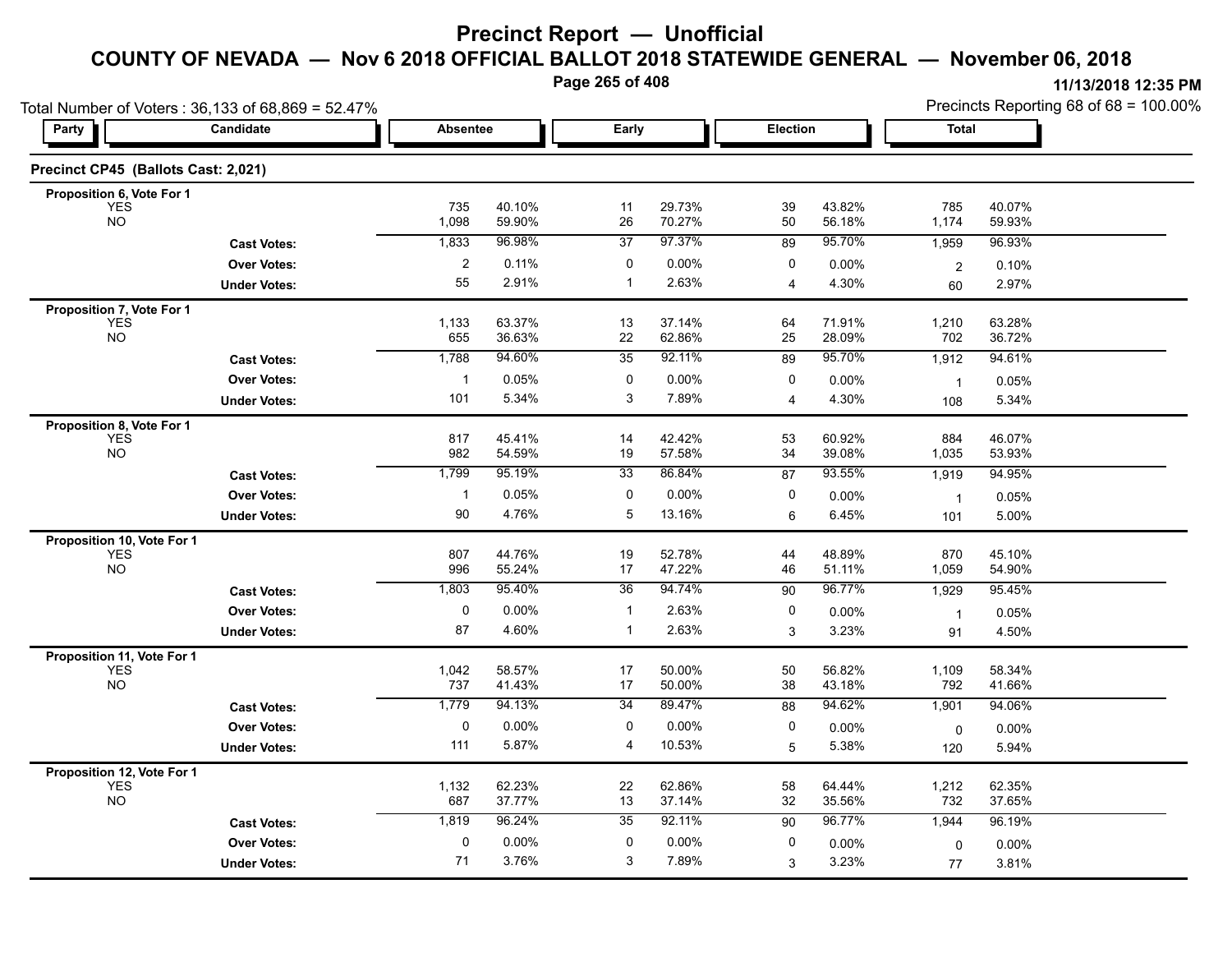**Page 266 of 408**

**11/13/2018 12:35 PM** Precincts Reporting 68 of 68 = 100.00%

|                                                  | Total Number of Voters: 36,133 of 68,869 = 52.47% |                 |                  |          |                  |          |                   |              |                   | Precincts Reporting 68 of 68 = 100.00% |
|--------------------------------------------------|---------------------------------------------------|-----------------|------------------|----------|------------------|----------|-------------------|--------------|-------------------|----------------------------------------|
| Party                                            | Candidate                                         | <b>Absentee</b> |                  | Early    |                  | Election |                   | Total        |                   |                                        |
| Precinct CP45 (Ballots Cast: 2,021)              |                                                   |                 |                  |          |                  |          |                   |              |                   |                                        |
| Measure G, Vote For 1<br><b>YES</b><br><b>NO</b> |                                                   | 1,371<br>408    | 77.07%<br>22.93% | 25<br>10 | 71.43%<br>28.57% | 57<br>28 | 67.06%<br>32.94%  | 1.453<br>446 | 76.51%<br>23.49%  |                                        |
|                                                  | <b>Cast Votes:</b>                                | 1,779           | 94.13%           | 35       | 92.11%           | 85       | 91.40%            | 1.899        | 93.96%            |                                        |
|                                                  | <b>Over Votes:</b><br><b>Under Votes:</b>         | 0<br>111        | 0.00%<br>5.87%   |          | 0.00%<br>7.89%   | 0<br>8   | $0.00\%$<br>8.60% | 122          | $0.00\%$<br>6.04% |                                        |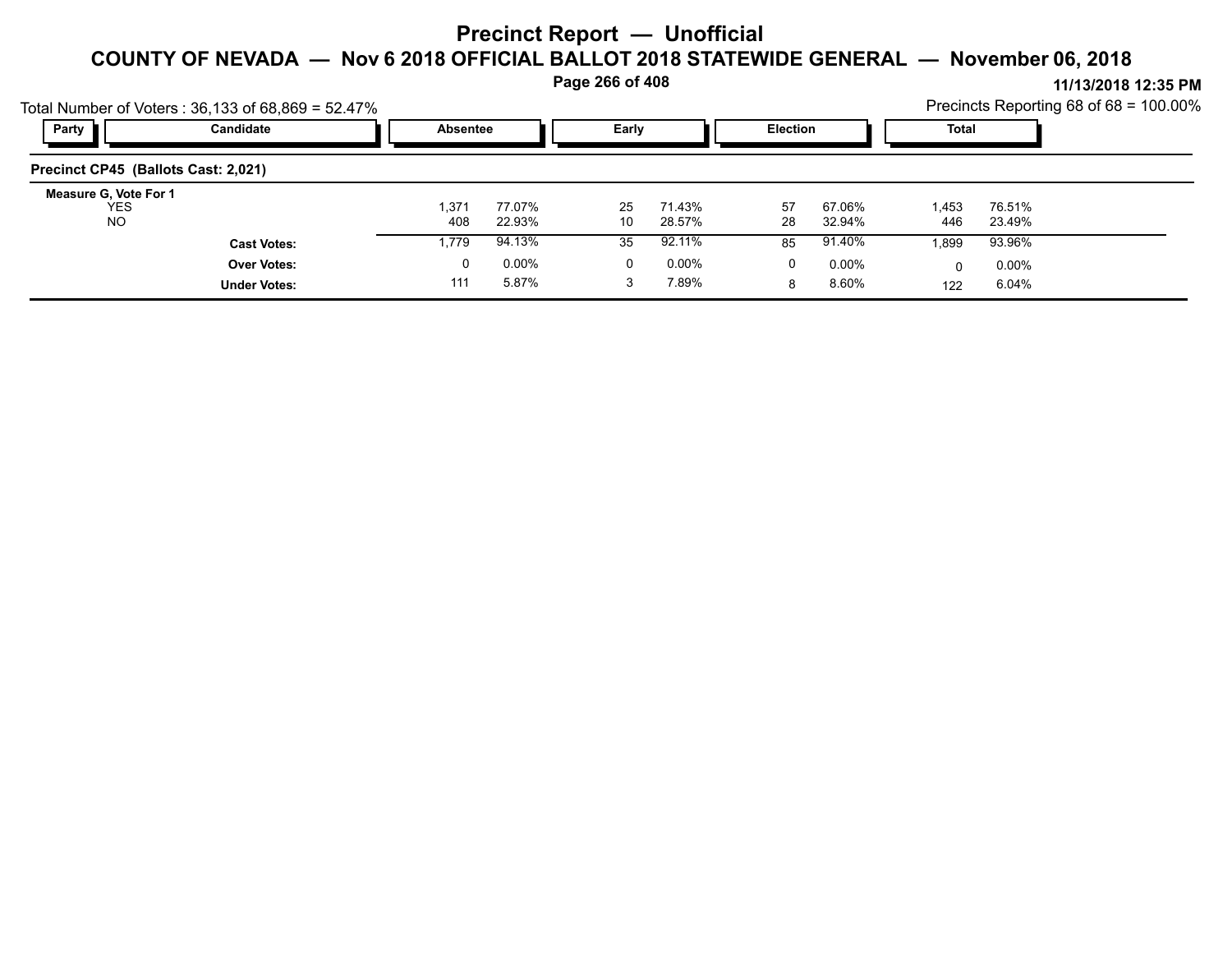**Page 267 of 408**

| Total Number of Voters: 36,133 of 68,869 = 52.47%                                                           |                     |              |                  |                      |                  |                 |                  | Precincts Reporting 68 of 68 = 100.00% |                  |  |
|-------------------------------------------------------------------------------------------------------------|---------------------|--------------|------------------|----------------------|------------------|-----------------|------------------|----------------------------------------|------------------|--|
| Party                                                                                                       | Candidate           |              | Absentee         | Early                |                  | Election        |                  | Total                                  |                  |  |
| Precinct CP46 (Ballots Cast: 1,932)                                                                         |                     |              |                  |                      |                  |                 |                  |                                        |                  |  |
| Governor, Vote For 1<br><b>REP</b><br>JOHN H. COX<br><b>DEM</b><br><b>GAVIN NEWSOM</b>                      |                     | 739<br>1,020 | 42.01%<br>57.99% | 14<br>18             | 43.75%<br>56.25% | 26<br>48        | 35.14%<br>64.86% | 779<br>1,086                           | 41.77%<br>58.23% |  |
|                                                                                                             | <b>Cast Votes:</b>  | 1,759        | 96.54%           | 32                   | 96.97%           | $\overline{74}$ | 96.10%           | 1,865                                  | 96.53%           |  |
|                                                                                                             | <b>Over Votes:</b>  | 0            | $0.00\%$         | 0                    | 0.00%            | 0               | 0.00%            | 0                                      | 0.00%            |  |
|                                                                                                             | <b>Under Votes:</b> | 63           | 3.46%            | $\mathbf{1}$         | 3.03%            | 3               | 3.90%            | 67                                     | 3.47%            |  |
| Lieutenant Governor, Vote For 1<br>ED HERNANDEZ<br><b>DEM</b><br><b>DEM</b><br>ELENI KOUNALAKIS             |                     | 440<br>952   | 31.61%<br>68.39% | $\overline{7}$<br>19 | 26.92%<br>73.08% | 15<br>45        | 25.00%<br>75.00% | 462<br>1,016                           | 31.26%<br>68.74% |  |
|                                                                                                             | <b>Cast Votes:</b>  | 1,392        | 76.40%           | $\overline{26}$      | 78.79%           | 60              | 77.92%           | 1,478                                  | 76.50%           |  |
|                                                                                                             | <b>Over Votes:</b>  | $\mathbf 0$  | 0.00%            | 0                    | 0.00%            | 0               | 0.00%            | 0                                      | $0.00\%$         |  |
|                                                                                                             | <b>Under Votes:</b> | 430          | 23.60%           | $\overline{7}$       | 21.21%           | 17              | 22.08%           | 454                                    | 23.50%           |  |
| Secretary of State, Vote For 1                                                                              |                     |              |                  |                      |                  |                 |                  |                                        |                  |  |
| <b>DEM</b><br><b>ALEX PADILLA</b><br><b>REP</b><br><b>MARK P. MEUSER</b>                                    |                     | 1,066<br>718 | 59.75%<br>40.25% | 18<br>14             | 56.25%<br>43.75% | 51<br>24        | 68.00%<br>32.00% | 1,135<br>756                           | 60.02%<br>39.98% |  |
|                                                                                                             | <b>Cast Votes:</b>  | 1,784        | 97.91%           | 32                   | 96.97%           | 75              | 97.40%           | 1,891                                  | 97.88%           |  |
|                                                                                                             | <b>Over Votes:</b>  | 0            | 0.00%            | 0                    | 0.00%            | 0               | 0.00%            | 0                                      | 0.00%            |  |
|                                                                                                             | <b>Under Votes:</b> | 38           | 2.09%            | $\mathbf{1}$         | 3.03%            | $\overline{2}$  | 2.60%            | 41                                     | 2.12%            |  |
| Controller, Vote For 1<br><b>REP</b><br>KONSTANTINOS RODITIS<br><b>DEM</b><br>BETTY T. YEE                  |                     | 695<br>1,086 | 39.02%<br>60.98% | 13<br>19             | 40.63%<br>59.38% | 22<br>53        | 29.33%<br>70.67% | 730<br>1,158                           | 38.67%<br>61.33% |  |
|                                                                                                             | <b>Cast Votes:</b>  | 1,781        | 97.75%           | 32                   | 96.97%           | 75              | 97.40%           | 1,888                                  | 97.72%           |  |
|                                                                                                             | <b>Over Votes:</b>  | 0            | 0.00%            | 0                    | 0.00%            | 0               | $0.00\%$         | 0                                      | 0.00%            |  |
|                                                                                                             | <b>Under Votes:</b> | 41           | 2.25%            | $\mathbf{1}$         | 3.03%            | $\overline{2}$  | 2.60%            | 44                                     | 2.28%            |  |
| Treasurer, Vote For 1<br><b>REP</b><br><b>GREG CONLON</b><br><b>DEM</b><br><b>FIONA MA</b>                  |                     | 714<br>1,067 | 40.09%<br>59.91% | 13<br>19             | 40.63%<br>59.38% | 25<br>48        | 34.25%<br>65.75% | 752<br>1,134                           | 39.87%<br>60.13% |  |
|                                                                                                             | <b>Cast Votes:</b>  | 1,781        | 97.75%           | $\overline{32}$      | 96.97%           | $\overline{73}$ | 94.81%           | 1,886                                  | 97.62%           |  |
|                                                                                                             | <b>Over Votes:</b>  | 0            | 0.00%            | $\mathbf 0$          | 0.00%            | 0               | $0.00\%$         | 0                                      | $0.00\%$         |  |
|                                                                                                             | <b>Under Votes:</b> | 41           | 2.25%            | $\mathbf{1}$         | 3.03%            | $\overline{4}$  | 5.19%            | 46                                     | 2.38%            |  |
| Attorney General, Vote For 1<br><b>REP</b><br><b>STEVEN C BAILEY</b><br><b>DEM</b><br><b>XAVIER BECERRA</b> |                     | 731<br>1,053 | 40.98%<br>59.02% | 14<br>18             | 43.75%<br>56.25% | 28<br>46        | 37.84%<br>62.16% | 773<br>1,117                           | 40.90%<br>59.10% |  |
|                                                                                                             | <b>Cast Votes:</b>  | 1,784        | 97.91%           | 32                   | 96.97%           | 74              | 96.10%           | 1,890                                  | 97.83%           |  |
|                                                                                                             | <b>Over Votes:</b>  | 0            | $0.00\%$         | $\mathbf 0$          | 0.00%            | 0               | 0.00%            | 0                                      | $0.00\%$         |  |
|                                                                                                             | <b>Under Votes:</b> | 38           | 2.09%            | $\mathbf 1$          | 3.03%            | 3               | 3.90%            | 42                                     | 2.17%            |  |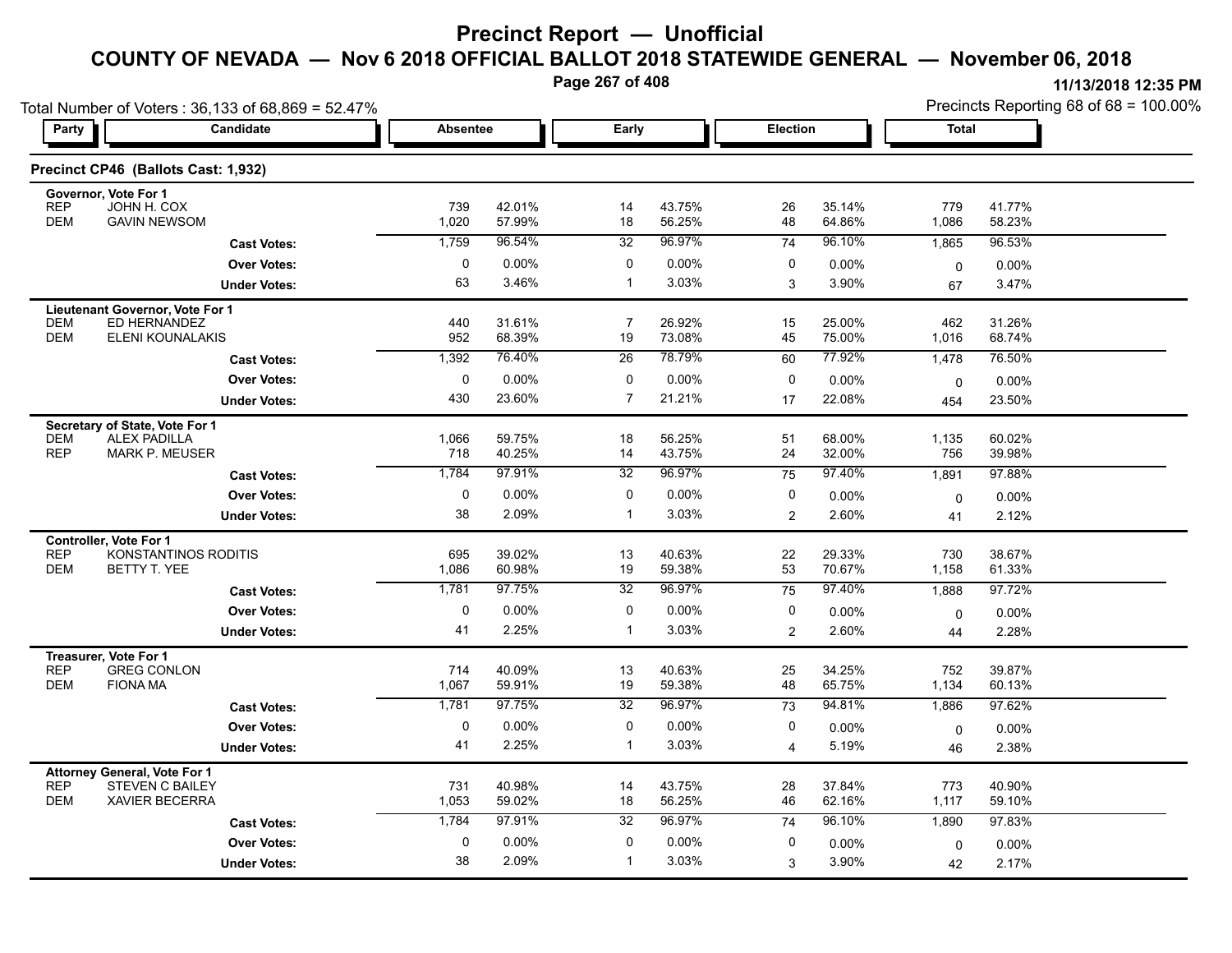**Page 268 of 408**

|                          | Total Number of Voters: 36,133 of 68,869 = 52.47%                                   |                 |                   |                 |                   |              |                  | Precincts Reporting 68 of 68 = 100.00% |                  |  |
|--------------------------|-------------------------------------------------------------------------------------|-----------------|-------------------|-----------------|-------------------|--------------|------------------|----------------------------------------|------------------|--|
| Party                    | Candidate                                                                           | <b>Absentee</b> |                   | Early           |                   | Election     |                  | <b>Total</b>                           |                  |  |
|                          | Precinct CP46 (Ballots Cast: 1,932)                                                 |                 |                   |                 |                   |              |                  |                                        |                  |  |
|                          | <b>Insurance Commissioner, Vote For 1</b>                                           |                 |                   |                 |                   |              |                  |                                        |                  |  |
| <b>DEM</b>               | RICARDO LARA<br><b>STEVE POIZNER</b>                                                | 808<br>915      | 46.89%<br>53.11%  | 13<br>17        | 43.33%<br>56.67%  | 31<br>35     | 46.97%<br>53.03% | 852<br>967                             | 46.84%<br>53.16% |  |
|                          | <b>Cast Votes:</b>                                                                  | 1,723           | 94.57%            | 30              | 90.91%            | 66           | 85.71%           | 1,819                                  | 94.15%           |  |
|                          | <b>Over Votes:</b>                                                                  | 0               | $0.00\%$          | 0               | 0.00%             | 0            | 0.00%            | $\mathbf 0$                            | 0.00%            |  |
|                          | <b>Under Votes:</b>                                                                 | 99              | 5.43%             | 3               | 9.09%             | 11           | 14.29%           | 113                                    | 5.85%            |  |
| <b>DEM</b>               | Member, State Board of Equalization District 1, Vote For 1<br><b>TOM HALLINAN</b>   | 999             | 57.09%            | 18              | 60.00%            | 46           | 64.79%           | 1,063                                  | 57.43%           |  |
| <b>REP</b>               | <b>TED GAINES</b>                                                                   | 751             | 42.91%            | 12              | 40.00%            | 25           | 35.21%           | 788                                    | 42.57%           |  |
|                          | <b>Cast Votes:</b>                                                                  | 1,750           | 96.05%            | 30              | 90.91%            | 71           | 92.21%           | 1,851                                  | 95.81%           |  |
|                          | <b>Over Votes:</b>                                                                  | 0<br>72         | $0.00\%$<br>3.95% | 0<br>3          | $0.00\%$<br>9.09% | 0            | $0.00\%$         | $\mathbf 0$                            | $0.00\%$         |  |
|                          | <b>Under Votes:</b>                                                                 |                 |                   |                 |                   | 6            | 7.79%            | 81                                     | 4.19%            |  |
| <b>DEM</b><br><b>DEM</b> | United States Senate, Vote For 1<br><b>DIANNE FEINSTEIN</b><br><b>KEVIN DE LEON</b> | 792<br>742      | 51.63%<br>48.37%  | 14<br>15        | 48.28%<br>51.72%  | 34<br>34     | 50.00%<br>50.00% | 840<br>791                             | 51.50%<br>48.50% |  |
|                          | <b>Cast Votes:</b>                                                                  | 1,534           | 84.19%            | $\overline{29}$ | 87.88%            | 68           | 88.31%           | 1,631                                  | 84.42%           |  |
|                          | <b>Over Votes:</b>                                                                  | 0               | 0.00%             | 0               | 0.00%             | 0            | 0.00%            | 0                                      | 0.00%            |  |
|                          | <b>Under Votes:</b>                                                                 | 288             | 15.81%            | 4               | 12.12%            | 9            | 11.69%           | 301                                    | 15.58%           |  |
|                          | House of Representatives of the United States District 1, Vote For 1                |                 |                   |                 |                   |              |                  |                                        |                  |  |
| <b>REP</b><br><b>DEM</b> | <b>DOUG LA MALFA</b><br><b>AUDREY DENNEY</b>                                        | 687<br>1,121    | 38.00%<br>62.00%  | 14<br>19        | 42.42%<br>57.58%  | 24<br>52     | 31.58%<br>68.42% | 725<br>1,192                           | 37.82%<br>62.18% |  |
|                          | <b>Cast Votes:</b>                                                                  | 1,808           | 99.23%            | 33              | 100.00%           | 76           | 98.70%           | 1,917                                  | 99.22%           |  |
|                          | <b>Over Votes:</b>                                                                  | 0               | 0.00%             | 0               | $0.00\%$          | 0            | 0.00%            | $\mathbf 0$                            | $0.00\%$         |  |
|                          | <b>Under Votes:</b>                                                                 | 14              | 0.77%             | 0               | $0.00\%$          | $\mathbf{1}$ | 1.30%            | 15                                     | 0.78%            |  |
| <b>REP</b><br><b>DEM</b> | State Assembly District 1, Vote For 1<br><b>BRIAN DAHLE</b><br><b>CALEEN SISK</b>   | 789<br>977      | 44.68%<br>55.32%  | 15<br>17        | 46.88%<br>53.13%  | 25<br>49     | 33.78%<br>66.22% | 829<br>1,043                           | 44.28%<br>55.72% |  |
|                          | <b>Cast Votes:</b>                                                                  | 1,766           | 96.93%            | $\overline{32}$ | 96.97%            | 74           | 96.10%           | 1,872                                  | 96.89%           |  |
|                          | <b>Over Votes:</b>                                                                  | 0               | 0.00%             | 0               | $0.00\%$          | 0            | 0.00%            | $\mathbf 0$                            | 0.00%            |  |
|                          | <b>Under Votes:</b>                                                                 | 56              | 3.07%             | $\mathbf{1}$    | 3.03%             | 3            | 3.90%            | 60                                     | 3.11%            |  |
|                          | For Associate Justice, Supreme Court - Carol A. Corrigan, Vote For 1                |                 |                   |                 |                   |              |                  |                                        |                  |  |
|                          | <b>YES</b><br><b>NO</b>                                                             | 899<br>438      | 67.24%<br>32.76%  | 16<br>9         | 64.00%<br>36.00%  | 34<br>12     | 73.91%<br>26.09% | 949<br>459                             | 67.40%<br>32.60% |  |
|                          | <b>Cast Votes:</b>                                                                  | 1,337           | 73.38%            | 25              | 75.76%            | 46           | 59.74%           | 1,408                                  | 72.88%           |  |
|                          | <b>Over Votes:</b>                                                                  | 2               | 0.11%             | 0               | $0.00\%$          | 0            | 0.00%            | $\overline{c}$                         | 0.10%            |  |
|                          | <b>Under Votes:</b>                                                                 | 483             | 26.51%            | 8               | 24.24%            | 31           | 40.26%           | 522                                    | 27.02%           |  |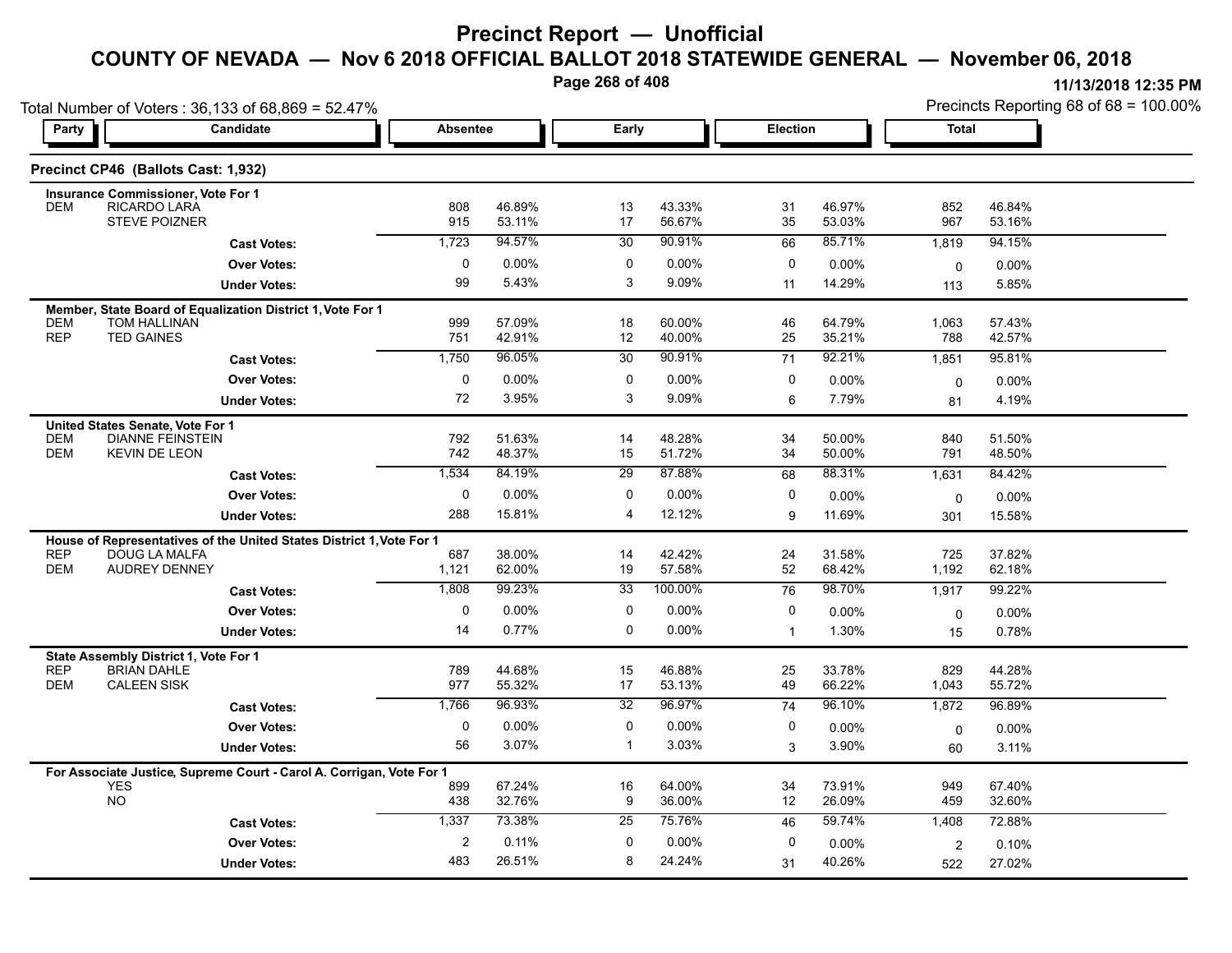# **Precinct Report — Unofficial**

### **COUNTY OF NEVADA — Nov 6 2018 OFFICIAL BALLOT 2018 STATEWIDE GENERAL — November 06, 2018**

**Page 269 of 408**

**11/13/2018 12:35 PM** Precincts Reporting 68 of 68 = 100.00%

| Candidate<br>Election<br><b>Total</b><br><b>Absentee</b><br>Early<br>Party  <br>Precinct CP46 (Ballots Cast: 1,932)<br>For Associate Justice, Supreme Court - Leondra R. Kruger, Vote For 1<br>65.22%<br><b>YES</b><br>74.20%<br>15<br>32<br>69.57%<br>1,016<br>73.89%<br>969<br><b>NO</b><br>337<br>25.80%<br>8<br>34.78%<br>14<br>30.43%<br>359<br>26.11%<br>71.68%<br>69.70%<br>59.74%<br>1,306<br>23<br>1,375<br>71.17%<br>46<br><b>Cast Votes:</b><br>$\overline{\mathbf{c}}$<br>0.11%<br>0<br>0.00%<br>0<br><b>Over Votes:</b><br>0.00%<br>0.10%<br>$\overline{2}$<br>514<br>28.21%<br>10<br>30.30%<br>40.26%<br>31<br>28.73%<br><b>Under Votes:</b><br>555<br>For Associate Justice, Court of Appeal, Third District - Cole Blease, Vote For 1<br>69.60%<br>72.73%<br>64.29%<br><b>YES</b><br>16<br>27<br>913<br>69.48%<br>870<br><b>NO</b><br>30.40%<br>27.27%<br>15<br>35.71%<br>380<br>6<br>401<br>30.52%<br>68.61%<br>54.55%<br>1,250<br>66.67%<br>22<br>68.01%<br>42<br><b>Cast Votes:</b><br>1,314<br>0.05%<br>$\mathbf 0$<br>0.00%<br>0<br><b>Over Votes:</b><br>$\mathbf{1}$<br>0.00%<br>0.05%<br>$\overline{1}$<br>571<br>31.34%<br>11<br>33.33%<br>45.45%<br><b>Under Votes:</b><br>35<br>31.94%<br>617<br>For Associate Justice, Court of Appeal, Third District - Louis Mauro, Vote For 1<br><b>YES</b><br>68.90%<br>15<br>71.43%<br>31<br>75.61%<br>899<br>69.15%<br>853<br><b>NO</b><br>385<br>31.10%<br>6<br>28.57%<br>10<br>24.39%<br>401<br>30.85%<br>53.25%<br>1,238<br>67.95%<br>21<br>63.64%<br>67.29%<br>41<br><b>Cast Votes:</b><br>1,300<br>0.05%<br><b>Over Votes:</b><br>0<br>$0.00\%$<br>0<br>$\mathbf 1$<br>0.00%<br>0.05%<br>$\overline{1}$<br>583<br>32.00%<br>36.36%<br>12<br>46.75%<br>36<br>32.66%<br><b>Under Votes:</b><br>631<br>Superintendent of Public Instruction, Vote For 1<br><b>IDS</b><br><b>MARSHALL TUCK</b><br>728<br>47.33%<br>16<br>57.14%<br>34<br>56.67%<br>778<br>47.85%<br><b>IDS</b><br>TONY K. THURMOND<br>810<br>52.67%<br>12<br>42.86%<br>26<br>43.33%<br>848<br>52.15%<br>84.41%<br>84.85%<br>77.92%<br>1,538<br>28<br>60<br>1,626<br>84.16%<br><b>Cast Votes:</b><br>0<br>0.00%<br>0<br>0.00%<br>0<br><b>Over Votes:</b><br>0.00%<br>$0.00\%$<br>$\Omega$<br>15.59%<br>284<br>5<br>15.15%<br>22.08%<br>17<br>15.84%<br><b>Under Votes:</b><br>306<br>District Board Member, Nevada County Board of Education Trustee Area2,<br>Vote For 1<br>9<br>39.13%<br>41.38%<br><b>HEINO NICOLAI</b><br>59.12%<br>24<br>795<br>58.03%<br> DS<br>762<br><b>IDS</b><br>JOHN V "JACK" MEEKS<br>40.88%<br>34<br>527<br>14<br>60.87%<br>58.62%<br>575<br>41.97%<br>1,289<br>70.75%<br>69.70%<br>75.32%<br>$\overline{23}$<br>70.91%<br>58<br>1,370<br><b>Cast Votes:</b><br>$\mathbf 0$<br><b>Over Votes:</b><br>0.05%<br>0.00%<br>0<br>$\mathbf{1}$<br>0.00%<br>0.05%<br>$\overline{1}$<br>29.20%<br>532<br>10<br>30.30%<br>24.68%<br><b>Under Votes:</b><br>19<br>29.04%<br>561<br>Trustee Area 1, Nevada Joint Union High School District, Vote For 1<br><b>IDS</b><br><b>LINDA CAMPBELL</b><br>609<br>44.88%<br>9<br>39.13%<br>27<br>48.21%<br>645<br>44.92%<br><b>IDS</b><br>JAMES A. HINMAN<br>748<br>55.12%<br>14<br>60.87%<br>29<br>51.79%<br>791<br>55.08%<br>74.48%<br>69.70%<br>72.73%<br>1,357<br>23<br>56<br>1,436<br>74.33%<br><b>Cast Votes:</b><br>$0.00\%$<br>$\mathbf 0$<br>0.00%<br>0<br>0<br><b>Over Votes:</b><br>$0.00\%$<br>$0.00\%$<br>0<br>465<br>25.52%<br>10<br>30.30%<br>27.27% |                     | Total Number of Voters: 36,133 of 68,869 = 52.47% |  | Precincts Reporting 68 of 68 = 100.00% |    |     |        |
|----------------------------------------------------------------------------------------------------------------------------------------------------------------------------------------------------------------------------------------------------------------------------------------------------------------------------------------------------------------------------------------------------------------------------------------------------------------------------------------------------------------------------------------------------------------------------------------------------------------------------------------------------------------------------------------------------------------------------------------------------------------------------------------------------------------------------------------------------------------------------------------------------------------------------------------------------------------------------------------------------------------------------------------------------------------------------------------------------------------------------------------------------------------------------------------------------------------------------------------------------------------------------------------------------------------------------------------------------------------------------------------------------------------------------------------------------------------------------------------------------------------------------------------------------------------------------------------------------------------------------------------------------------------------------------------------------------------------------------------------------------------------------------------------------------------------------------------------------------------------------------------------------------------------------------------------------------------------------------------------------------------------------------------------------------------------------------------------------------------------------------------------------------------------------------------------------------------------------------------------------------------------------------------------------------------------------------------------------------------------------------------------------------------------------------------------------------------------------------------------------------------------------------------------------------------------------------------------------------------------------------------------------------------------------------------------------------------------------------------------------------------------------------------------------------------------------------------------------------------------------------------------------------------------------------------------------------------------------------------------------------------------------------------------------------------------------------------------------------------------------------------------------------------------------------------------------------------------------------------------------------------------------------------------------------------------------------------------------------------------------------------------------------------------------------------------------------------|---------------------|---------------------------------------------------|--|----------------------------------------|----|-----|--------|
|                                                                                                                                                                                                                                                                                                                                                                                                                                                                                                                                                                                                                                                                                                                                                                                                                                                                                                                                                                                                                                                                                                                                                                                                                                                                                                                                                                                                                                                                                                                                                                                                                                                                                                                                                                                                                                                                                                                                                                                                                                                                                                                                                                                                                                                                                                                                                                                                                                                                                                                                                                                                                                                                                                                                                                                                                                                                                                                                                                                                                                                                                                                                                                                                                                                                                                                                                                                                                                                                |                     |                                                   |  |                                        |    |     |        |
|                                                                                                                                                                                                                                                                                                                                                                                                                                                                                                                                                                                                                                                                                                                                                                                                                                                                                                                                                                                                                                                                                                                                                                                                                                                                                                                                                                                                                                                                                                                                                                                                                                                                                                                                                                                                                                                                                                                                                                                                                                                                                                                                                                                                                                                                                                                                                                                                                                                                                                                                                                                                                                                                                                                                                                                                                                                                                                                                                                                                                                                                                                                                                                                                                                                                                                                                                                                                                                                                |                     |                                                   |  |                                        |    |     |        |
|                                                                                                                                                                                                                                                                                                                                                                                                                                                                                                                                                                                                                                                                                                                                                                                                                                                                                                                                                                                                                                                                                                                                                                                                                                                                                                                                                                                                                                                                                                                                                                                                                                                                                                                                                                                                                                                                                                                                                                                                                                                                                                                                                                                                                                                                                                                                                                                                                                                                                                                                                                                                                                                                                                                                                                                                                                                                                                                                                                                                                                                                                                                                                                                                                                                                                                                                                                                                                                                                |                     |                                                   |  |                                        |    |     |        |
|                                                                                                                                                                                                                                                                                                                                                                                                                                                                                                                                                                                                                                                                                                                                                                                                                                                                                                                                                                                                                                                                                                                                                                                                                                                                                                                                                                                                                                                                                                                                                                                                                                                                                                                                                                                                                                                                                                                                                                                                                                                                                                                                                                                                                                                                                                                                                                                                                                                                                                                                                                                                                                                                                                                                                                                                                                                                                                                                                                                                                                                                                                                                                                                                                                                                                                                                                                                                                                                                |                     |                                                   |  |                                        |    |     |        |
|                                                                                                                                                                                                                                                                                                                                                                                                                                                                                                                                                                                                                                                                                                                                                                                                                                                                                                                                                                                                                                                                                                                                                                                                                                                                                                                                                                                                                                                                                                                                                                                                                                                                                                                                                                                                                                                                                                                                                                                                                                                                                                                                                                                                                                                                                                                                                                                                                                                                                                                                                                                                                                                                                                                                                                                                                                                                                                                                                                                                                                                                                                                                                                                                                                                                                                                                                                                                                                                                |                     |                                                   |  |                                        |    |     |        |
|                                                                                                                                                                                                                                                                                                                                                                                                                                                                                                                                                                                                                                                                                                                                                                                                                                                                                                                                                                                                                                                                                                                                                                                                                                                                                                                                                                                                                                                                                                                                                                                                                                                                                                                                                                                                                                                                                                                                                                                                                                                                                                                                                                                                                                                                                                                                                                                                                                                                                                                                                                                                                                                                                                                                                                                                                                                                                                                                                                                                                                                                                                                                                                                                                                                                                                                                                                                                                                                                |                     |                                                   |  |                                        |    |     |        |
|                                                                                                                                                                                                                                                                                                                                                                                                                                                                                                                                                                                                                                                                                                                                                                                                                                                                                                                                                                                                                                                                                                                                                                                                                                                                                                                                                                                                                                                                                                                                                                                                                                                                                                                                                                                                                                                                                                                                                                                                                                                                                                                                                                                                                                                                                                                                                                                                                                                                                                                                                                                                                                                                                                                                                                                                                                                                                                                                                                                                                                                                                                                                                                                                                                                                                                                                                                                                                                                                |                     |                                                   |  |                                        |    |     |        |
|                                                                                                                                                                                                                                                                                                                                                                                                                                                                                                                                                                                                                                                                                                                                                                                                                                                                                                                                                                                                                                                                                                                                                                                                                                                                                                                                                                                                                                                                                                                                                                                                                                                                                                                                                                                                                                                                                                                                                                                                                                                                                                                                                                                                                                                                                                                                                                                                                                                                                                                                                                                                                                                                                                                                                                                                                                                                                                                                                                                                                                                                                                                                                                                                                                                                                                                                                                                                                                                                |                     |                                                   |  |                                        |    |     |        |
|                                                                                                                                                                                                                                                                                                                                                                                                                                                                                                                                                                                                                                                                                                                                                                                                                                                                                                                                                                                                                                                                                                                                                                                                                                                                                                                                                                                                                                                                                                                                                                                                                                                                                                                                                                                                                                                                                                                                                                                                                                                                                                                                                                                                                                                                                                                                                                                                                                                                                                                                                                                                                                                                                                                                                                                                                                                                                                                                                                                                                                                                                                                                                                                                                                                                                                                                                                                                                                                                |                     |                                                   |  |                                        |    |     |        |
|                                                                                                                                                                                                                                                                                                                                                                                                                                                                                                                                                                                                                                                                                                                                                                                                                                                                                                                                                                                                                                                                                                                                                                                                                                                                                                                                                                                                                                                                                                                                                                                                                                                                                                                                                                                                                                                                                                                                                                                                                                                                                                                                                                                                                                                                                                                                                                                                                                                                                                                                                                                                                                                                                                                                                                                                                                                                                                                                                                                                                                                                                                                                                                                                                                                                                                                                                                                                                                                                |                     |                                                   |  |                                        |    |     |        |
|                                                                                                                                                                                                                                                                                                                                                                                                                                                                                                                                                                                                                                                                                                                                                                                                                                                                                                                                                                                                                                                                                                                                                                                                                                                                                                                                                                                                                                                                                                                                                                                                                                                                                                                                                                                                                                                                                                                                                                                                                                                                                                                                                                                                                                                                                                                                                                                                                                                                                                                                                                                                                                                                                                                                                                                                                                                                                                                                                                                                                                                                                                                                                                                                                                                                                                                                                                                                                                                                |                     |                                                   |  |                                        |    |     |        |
|                                                                                                                                                                                                                                                                                                                                                                                                                                                                                                                                                                                                                                                                                                                                                                                                                                                                                                                                                                                                                                                                                                                                                                                                                                                                                                                                                                                                                                                                                                                                                                                                                                                                                                                                                                                                                                                                                                                                                                                                                                                                                                                                                                                                                                                                                                                                                                                                                                                                                                                                                                                                                                                                                                                                                                                                                                                                                                                                                                                                                                                                                                                                                                                                                                                                                                                                                                                                                                                                |                     |                                                   |  |                                        |    |     |        |
|                                                                                                                                                                                                                                                                                                                                                                                                                                                                                                                                                                                                                                                                                                                                                                                                                                                                                                                                                                                                                                                                                                                                                                                                                                                                                                                                                                                                                                                                                                                                                                                                                                                                                                                                                                                                                                                                                                                                                                                                                                                                                                                                                                                                                                                                                                                                                                                                                                                                                                                                                                                                                                                                                                                                                                                                                                                                                                                                                                                                                                                                                                                                                                                                                                                                                                                                                                                                                                                                |                     |                                                   |  |                                        |    |     |        |
|                                                                                                                                                                                                                                                                                                                                                                                                                                                                                                                                                                                                                                                                                                                                                                                                                                                                                                                                                                                                                                                                                                                                                                                                                                                                                                                                                                                                                                                                                                                                                                                                                                                                                                                                                                                                                                                                                                                                                                                                                                                                                                                                                                                                                                                                                                                                                                                                                                                                                                                                                                                                                                                                                                                                                                                                                                                                                                                                                                                                                                                                                                                                                                                                                                                                                                                                                                                                                                                                |                     |                                                   |  |                                        |    |     |        |
|                                                                                                                                                                                                                                                                                                                                                                                                                                                                                                                                                                                                                                                                                                                                                                                                                                                                                                                                                                                                                                                                                                                                                                                                                                                                                                                                                                                                                                                                                                                                                                                                                                                                                                                                                                                                                                                                                                                                                                                                                                                                                                                                                                                                                                                                                                                                                                                                                                                                                                                                                                                                                                                                                                                                                                                                                                                                                                                                                                                                                                                                                                                                                                                                                                                                                                                                                                                                                                                                |                     |                                                   |  |                                        |    |     |        |
|                                                                                                                                                                                                                                                                                                                                                                                                                                                                                                                                                                                                                                                                                                                                                                                                                                                                                                                                                                                                                                                                                                                                                                                                                                                                                                                                                                                                                                                                                                                                                                                                                                                                                                                                                                                                                                                                                                                                                                                                                                                                                                                                                                                                                                                                                                                                                                                                                                                                                                                                                                                                                                                                                                                                                                                                                                                                                                                                                                                                                                                                                                                                                                                                                                                                                                                                                                                                                                                                |                     |                                                   |  |                                        |    |     |        |
|                                                                                                                                                                                                                                                                                                                                                                                                                                                                                                                                                                                                                                                                                                                                                                                                                                                                                                                                                                                                                                                                                                                                                                                                                                                                                                                                                                                                                                                                                                                                                                                                                                                                                                                                                                                                                                                                                                                                                                                                                                                                                                                                                                                                                                                                                                                                                                                                                                                                                                                                                                                                                                                                                                                                                                                                                                                                                                                                                                                                                                                                                                                                                                                                                                                                                                                                                                                                                                                                |                     |                                                   |  |                                        |    |     |        |
|                                                                                                                                                                                                                                                                                                                                                                                                                                                                                                                                                                                                                                                                                                                                                                                                                                                                                                                                                                                                                                                                                                                                                                                                                                                                                                                                                                                                                                                                                                                                                                                                                                                                                                                                                                                                                                                                                                                                                                                                                                                                                                                                                                                                                                                                                                                                                                                                                                                                                                                                                                                                                                                                                                                                                                                                                                                                                                                                                                                                                                                                                                                                                                                                                                                                                                                                                                                                                                                                |                     |                                                   |  |                                        |    |     |        |
|                                                                                                                                                                                                                                                                                                                                                                                                                                                                                                                                                                                                                                                                                                                                                                                                                                                                                                                                                                                                                                                                                                                                                                                                                                                                                                                                                                                                                                                                                                                                                                                                                                                                                                                                                                                                                                                                                                                                                                                                                                                                                                                                                                                                                                                                                                                                                                                                                                                                                                                                                                                                                                                                                                                                                                                                                                                                                                                                                                                                                                                                                                                                                                                                                                                                                                                                                                                                                                                                |                     |                                                   |  |                                        |    |     |        |
|                                                                                                                                                                                                                                                                                                                                                                                                                                                                                                                                                                                                                                                                                                                                                                                                                                                                                                                                                                                                                                                                                                                                                                                                                                                                                                                                                                                                                                                                                                                                                                                                                                                                                                                                                                                                                                                                                                                                                                                                                                                                                                                                                                                                                                                                                                                                                                                                                                                                                                                                                                                                                                                                                                                                                                                                                                                                                                                                                                                                                                                                                                                                                                                                                                                                                                                                                                                                                                                                |                     |                                                   |  |                                        |    |     |        |
|                                                                                                                                                                                                                                                                                                                                                                                                                                                                                                                                                                                                                                                                                                                                                                                                                                                                                                                                                                                                                                                                                                                                                                                                                                                                                                                                                                                                                                                                                                                                                                                                                                                                                                                                                                                                                                                                                                                                                                                                                                                                                                                                                                                                                                                                                                                                                                                                                                                                                                                                                                                                                                                                                                                                                                                                                                                                                                                                                                                                                                                                                                                                                                                                                                                                                                                                                                                                                                                                |                     |                                                   |  |                                        |    |     |        |
|                                                                                                                                                                                                                                                                                                                                                                                                                                                                                                                                                                                                                                                                                                                                                                                                                                                                                                                                                                                                                                                                                                                                                                                                                                                                                                                                                                                                                                                                                                                                                                                                                                                                                                                                                                                                                                                                                                                                                                                                                                                                                                                                                                                                                                                                                                                                                                                                                                                                                                                                                                                                                                                                                                                                                                                                                                                                                                                                                                                                                                                                                                                                                                                                                                                                                                                                                                                                                                                                |                     |                                                   |  |                                        |    |     |        |
|                                                                                                                                                                                                                                                                                                                                                                                                                                                                                                                                                                                                                                                                                                                                                                                                                                                                                                                                                                                                                                                                                                                                                                                                                                                                                                                                                                                                                                                                                                                                                                                                                                                                                                                                                                                                                                                                                                                                                                                                                                                                                                                                                                                                                                                                                                                                                                                                                                                                                                                                                                                                                                                                                                                                                                                                                                                                                                                                                                                                                                                                                                                                                                                                                                                                                                                                                                                                                                                                |                     |                                                   |  |                                        |    |     |        |
|                                                                                                                                                                                                                                                                                                                                                                                                                                                                                                                                                                                                                                                                                                                                                                                                                                                                                                                                                                                                                                                                                                                                                                                                                                                                                                                                                                                                                                                                                                                                                                                                                                                                                                                                                                                                                                                                                                                                                                                                                                                                                                                                                                                                                                                                                                                                                                                                                                                                                                                                                                                                                                                                                                                                                                                                                                                                                                                                                                                                                                                                                                                                                                                                                                                                                                                                                                                                                                                                |                     |                                                   |  |                                        |    |     |        |
|                                                                                                                                                                                                                                                                                                                                                                                                                                                                                                                                                                                                                                                                                                                                                                                                                                                                                                                                                                                                                                                                                                                                                                                                                                                                                                                                                                                                                                                                                                                                                                                                                                                                                                                                                                                                                                                                                                                                                                                                                                                                                                                                                                                                                                                                                                                                                                                                                                                                                                                                                                                                                                                                                                                                                                                                                                                                                                                                                                                                                                                                                                                                                                                                                                                                                                                                                                                                                                                                |                     |                                                   |  |                                        |    |     |        |
|                                                                                                                                                                                                                                                                                                                                                                                                                                                                                                                                                                                                                                                                                                                                                                                                                                                                                                                                                                                                                                                                                                                                                                                                                                                                                                                                                                                                                                                                                                                                                                                                                                                                                                                                                                                                                                                                                                                                                                                                                                                                                                                                                                                                                                                                                                                                                                                                                                                                                                                                                                                                                                                                                                                                                                                                                                                                                                                                                                                                                                                                                                                                                                                                                                                                                                                                                                                                                                                                |                     |                                                   |  |                                        |    |     |        |
|                                                                                                                                                                                                                                                                                                                                                                                                                                                                                                                                                                                                                                                                                                                                                                                                                                                                                                                                                                                                                                                                                                                                                                                                                                                                                                                                                                                                                                                                                                                                                                                                                                                                                                                                                                                                                                                                                                                                                                                                                                                                                                                                                                                                                                                                                                                                                                                                                                                                                                                                                                                                                                                                                                                                                                                                                                                                                                                                                                                                                                                                                                                                                                                                                                                                                                                                                                                                                                                                |                     |                                                   |  |                                        |    |     |        |
|                                                                                                                                                                                                                                                                                                                                                                                                                                                                                                                                                                                                                                                                                                                                                                                                                                                                                                                                                                                                                                                                                                                                                                                                                                                                                                                                                                                                                                                                                                                                                                                                                                                                                                                                                                                                                                                                                                                                                                                                                                                                                                                                                                                                                                                                                                                                                                                                                                                                                                                                                                                                                                                                                                                                                                                                                                                                                                                                                                                                                                                                                                                                                                                                                                                                                                                                                                                                                                                                |                     |                                                   |  |                                        |    |     |        |
|                                                                                                                                                                                                                                                                                                                                                                                                                                                                                                                                                                                                                                                                                                                                                                                                                                                                                                                                                                                                                                                                                                                                                                                                                                                                                                                                                                                                                                                                                                                                                                                                                                                                                                                                                                                                                                                                                                                                                                                                                                                                                                                                                                                                                                                                                                                                                                                                                                                                                                                                                                                                                                                                                                                                                                                                                                                                                                                                                                                                                                                                                                                                                                                                                                                                                                                                                                                                                                                                |                     |                                                   |  |                                        |    |     |        |
|                                                                                                                                                                                                                                                                                                                                                                                                                                                                                                                                                                                                                                                                                                                                                                                                                                                                                                                                                                                                                                                                                                                                                                                                                                                                                                                                                                                                                                                                                                                                                                                                                                                                                                                                                                                                                                                                                                                                                                                                                                                                                                                                                                                                                                                                                                                                                                                                                                                                                                                                                                                                                                                                                                                                                                                                                                                                                                                                                                                                                                                                                                                                                                                                                                                                                                                                                                                                                                                                |                     |                                                   |  |                                        |    |     |        |
|                                                                                                                                                                                                                                                                                                                                                                                                                                                                                                                                                                                                                                                                                                                                                                                                                                                                                                                                                                                                                                                                                                                                                                                                                                                                                                                                                                                                                                                                                                                                                                                                                                                                                                                                                                                                                                                                                                                                                                                                                                                                                                                                                                                                                                                                                                                                                                                                                                                                                                                                                                                                                                                                                                                                                                                                                                                                                                                                                                                                                                                                                                                                                                                                                                                                                                                                                                                                                                                                |                     |                                                   |  |                                        |    |     |        |
|                                                                                                                                                                                                                                                                                                                                                                                                                                                                                                                                                                                                                                                                                                                                                                                                                                                                                                                                                                                                                                                                                                                                                                                                                                                                                                                                                                                                                                                                                                                                                                                                                                                                                                                                                                                                                                                                                                                                                                                                                                                                                                                                                                                                                                                                                                                                                                                                                                                                                                                                                                                                                                                                                                                                                                                                                                                                                                                                                                                                                                                                                                                                                                                                                                                                                                                                                                                                                                                                |                     |                                                   |  |                                        |    |     |        |
|                                                                                                                                                                                                                                                                                                                                                                                                                                                                                                                                                                                                                                                                                                                                                                                                                                                                                                                                                                                                                                                                                                                                                                                                                                                                                                                                                                                                                                                                                                                                                                                                                                                                                                                                                                                                                                                                                                                                                                                                                                                                                                                                                                                                                                                                                                                                                                                                                                                                                                                                                                                                                                                                                                                                                                                                                                                                                                                                                                                                                                                                                                                                                                                                                                                                                                                                                                                                                                                                |                     |                                                   |  |                                        |    |     |        |
|                                                                                                                                                                                                                                                                                                                                                                                                                                                                                                                                                                                                                                                                                                                                                                                                                                                                                                                                                                                                                                                                                                                                                                                                                                                                                                                                                                                                                                                                                                                                                                                                                                                                                                                                                                                                                                                                                                                                                                                                                                                                                                                                                                                                                                                                                                                                                                                                                                                                                                                                                                                                                                                                                                                                                                                                                                                                                                                                                                                                                                                                                                                                                                                                                                                                                                                                                                                                                                                                |                     |                                                   |  |                                        |    |     |        |
|                                                                                                                                                                                                                                                                                                                                                                                                                                                                                                                                                                                                                                                                                                                                                                                                                                                                                                                                                                                                                                                                                                                                                                                                                                                                                                                                                                                                                                                                                                                                                                                                                                                                                                                                                                                                                                                                                                                                                                                                                                                                                                                                                                                                                                                                                                                                                                                                                                                                                                                                                                                                                                                                                                                                                                                                                                                                                                                                                                                                                                                                                                                                                                                                                                                                                                                                                                                                                                                                |                     |                                                   |  |                                        |    |     |        |
|                                                                                                                                                                                                                                                                                                                                                                                                                                                                                                                                                                                                                                                                                                                                                                                                                                                                                                                                                                                                                                                                                                                                                                                                                                                                                                                                                                                                                                                                                                                                                                                                                                                                                                                                                                                                                                                                                                                                                                                                                                                                                                                                                                                                                                                                                                                                                                                                                                                                                                                                                                                                                                                                                                                                                                                                                                                                                                                                                                                                                                                                                                                                                                                                                                                                                                                                                                                                                                                                |                     |                                                   |  |                                        |    |     |        |
|                                                                                                                                                                                                                                                                                                                                                                                                                                                                                                                                                                                                                                                                                                                                                                                                                                                                                                                                                                                                                                                                                                                                                                                                                                                                                                                                                                                                                                                                                                                                                                                                                                                                                                                                                                                                                                                                                                                                                                                                                                                                                                                                                                                                                                                                                                                                                                                                                                                                                                                                                                                                                                                                                                                                                                                                                                                                                                                                                                                                                                                                                                                                                                                                                                                                                                                                                                                                                                                                |                     |                                                   |  |                                        |    |     |        |
|                                                                                                                                                                                                                                                                                                                                                                                                                                                                                                                                                                                                                                                                                                                                                                                                                                                                                                                                                                                                                                                                                                                                                                                                                                                                                                                                                                                                                                                                                                                                                                                                                                                                                                                                                                                                                                                                                                                                                                                                                                                                                                                                                                                                                                                                                                                                                                                                                                                                                                                                                                                                                                                                                                                                                                                                                                                                                                                                                                                                                                                                                                                                                                                                                                                                                                                                                                                                                                                                | <b>Under Votes:</b> |                                                   |  |                                        | 21 | 496 | 25.67% |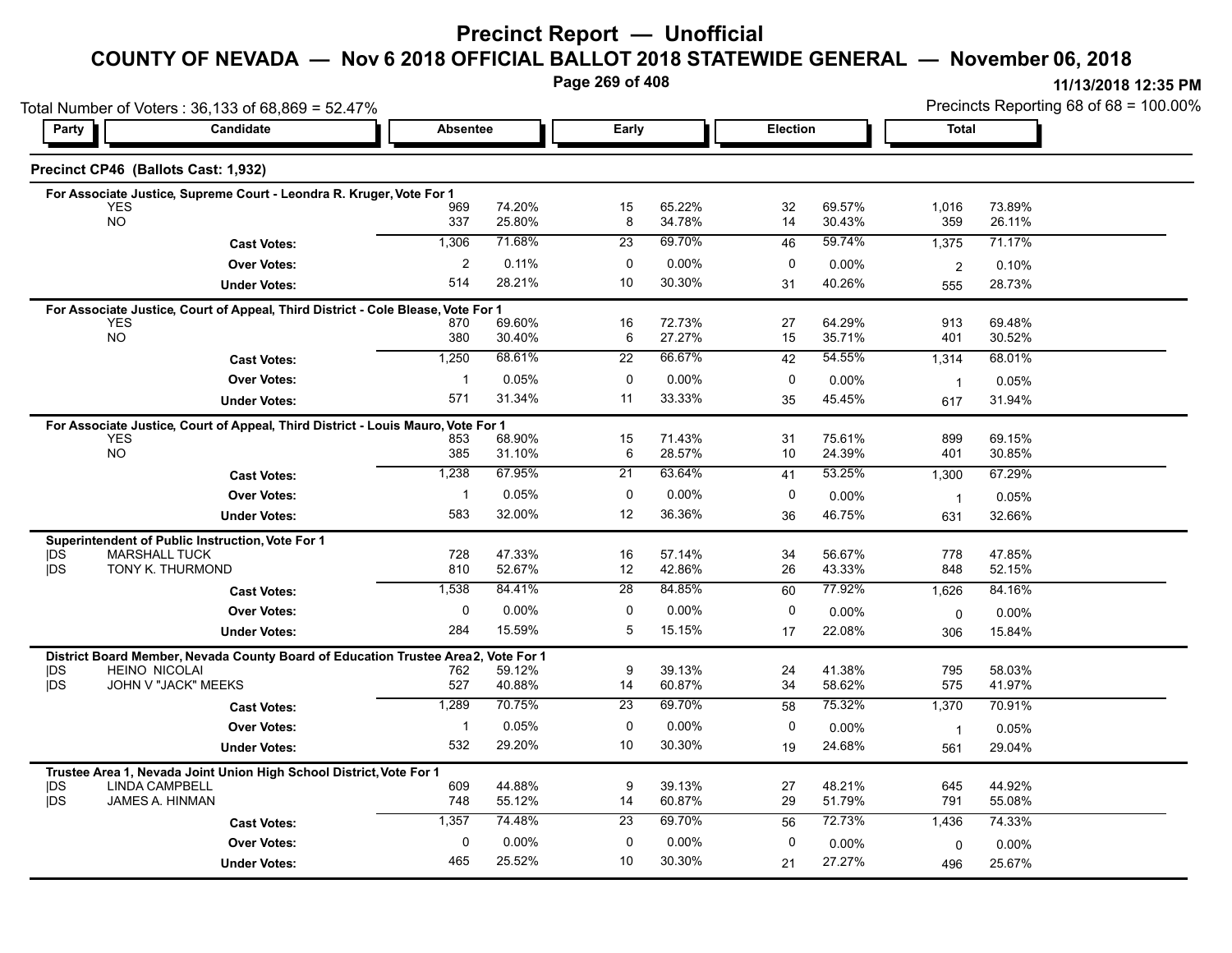**Page 270 of 408**

|                                                      | Total Number of Voters: 36,133 of 68,869 = 52.47% |                 |                  |                 |                  |                 |                  | Precincts Reporting 68 of 68 = 100.00% |                  |  |
|------------------------------------------------------|---------------------------------------------------|-----------------|------------------|-----------------|------------------|-----------------|------------------|----------------------------------------|------------------|--|
| <b>Party</b>                                         | Candidate                                         | <b>Absentee</b> |                  | Early           |                  | Election        |                  | <b>Total</b>                           |                  |  |
| Precinct CP46 (Ballots Cast: 1,932)                  |                                                   |                 |                  |                 |                  |                 |                  |                                        |                  |  |
| <b>SHANNAN MOON</b><br> DS                           | Sheriff-Coroner-Public Administrator, Vote For 1  | 1,127           | 64.11%           | 17              | 58.62%           | 48              | 71.64%           | 1,192                                  | 64.29%           |  |
| DS<br><b>BILL SMETHERS</b>                           |                                                   | 631             | 35.89%           | 12              | 41.38%           | 19              | 28.36%           | 662                                    | 35.71%           |  |
|                                                      | <b>Cast Votes:</b>                                | 1,758           | 96.49%           | 29              | 87.88%           | 67              | 87.01%           | 1,854                                  | 95.96%           |  |
|                                                      | <b>Over Votes:</b>                                | 0               | 0.00%            | 0               | 0.00%            | 0               | 0.00%            | $\mathbf 0$                            | $0.00\%$         |  |
|                                                      | <b>Under Votes:</b>                               | 64              | 3.51%            | 4               | 12.12%           | 10              | 12.99%           | 78                                     | 4.04%            |  |
| Proposition 1, Vote For 1                            |                                                   |                 |                  |                 |                  |                 |                  |                                        |                  |  |
| YES<br><b>NO</b>                                     |                                                   | 969<br>796      | 54.90%<br>45.10% | 14<br>16        | 46.67%<br>53.33% | 40<br>34        | 54.05%<br>45.95% | 1,023<br>846                           | 54.74%<br>45.26% |  |
|                                                      | <b>Cast Votes:</b>                                | 1,765           | 96.87%           | 30              | 90.91%           | $\overline{74}$ | 96.10%           | 1,869                                  | 96.74%           |  |
|                                                      | <b>Over Votes:</b>                                | $\pmb{0}$       | 0.00%            | $\mathbf{1}$    | 3.03%            | 0               | 0.00%            |                                        |                  |  |
|                                                      | <b>Under Votes:</b>                               | 57              | 3.13%            | $\overline{2}$  | 6.06%            | 3               | 3.90%            | $\mathbf{1}$<br>62                     | 0.05%<br>3.21%   |  |
|                                                      |                                                   |                 |                  |                 |                  |                 |                  |                                        |                  |  |
| Proposition 2, Vote For 1<br><b>YES</b><br><b>NO</b> |                                                   | 1,054<br>708    | 59.82%<br>40.18% | 18<br>14        | 56.25%<br>43.75% | 46<br>28        | 62.16%<br>37.84% | 1,118<br>750                           | 59.85%<br>40.15% |  |
|                                                      | <b>Cast Votes:</b>                                | 1,762           | 96.71%           | $\overline{32}$ | 96.97%           | 74              | 96.10%           | 1,868                                  | 96.69%           |  |
|                                                      | <b>Over Votes:</b>                                | $\pmb{0}$       | 0.00%            | 0               | 0.00%            | 0               |                  |                                        |                  |  |
|                                                      |                                                   | 60              | 3.29%            | $\mathbf{1}$    | 3.03%            | 3               | 0.00%<br>3.90%   | 0                                      | $0.00\%$         |  |
|                                                      | <b>Under Votes:</b>                               |                 |                  |                 |                  |                 |                  | 64                                     | 3.31%            |  |
| Proposition 3, Vote For 1<br><b>YES</b>              |                                                   | 698             | 39.82%           | 11              | 35.48%           | 36              | 50.00%           | 745                                    | 40.14%           |  |
| <b>NO</b>                                            |                                                   | 1,055           | 60.18%           | 20              | 64.52%           | 36              | 50.00%           | 1,111                                  | 59.86%           |  |
|                                                      | <b>Cast Votes:</b>                                | 1,753           | 96.21%           | 31              | 93.94%           | 72              | 93.51%           | 1,856                                  | 96.07%           |  |
|                                                      | <b>Over Votes:</b>                                | $\pmb{0}$       | 0.00%            | 0               | 0.00%            | 0               | 0.00%            | 0                                      | $0.00\%$         |  |
|                                                      | <b>Under Votes:</b>                               | 69              | 3.79%            | $\overline{2}$  | 6.06%            | 5               | 6.49%            | 76                                     | 3.93%            |  |
| Proposition 4, Vote For 1                            |                                                   |                 |                  |                 |                  |                 |                  |                                        |                  |  |
| <b>YES</b>                                           |                                                   | 912             | 52.35%           | 20              | 64.52%           | 41              | 58.57%           | 973                                    | 52.79%           |  |
| <b>NO</b>                                            |                                                   | 830             | 47.65%           | 11              | 35.48%           | 29              | 41.43%           | 870                                    | 47.21%           |  |
|                                                      | <b>Cast Votes:</b>                                | 1,742           | 95 61%           | 31              | 93.94%           | 70              | 90.91%           | 1,843                                  | 95.39%           |  |
|                                                      | <b>Over Votes:</b>                                | $\pmb{0}$       | 0.00%            | 0               | 0.00%            | 0               | 0.00%            | 0                                      | $0.00\%$         |  |
|                                                      | <b>Under Votes:</b>                               | 80              | 4.39%            | $\overline{2}$  | 6.06%            | $\overline{7}$  | 9.09%            | 89                                     | 4.61%            |  |
| Proposition 5, Vote For 1                            |                                                   |                 |                  |                 |                  |                 |                  |                                        |                  |  |
| <b>YES</b><br><b>NO</b>                              |                                                   | 745<br>1,012    | 42.40%<br>57.60% | 9<br>21         | 30.00%<br>70.00% | 21<br>51        | 29.17%<br>70.83% | 775<br>1,084                           | 41.69%<br>58.31% |  |
|                                                      | <b>Cast Votes:</b>                                | 1,757           | 96.43%           | 30              | 90.91%           | 72              | 93.51%           | 1,859                                  | 96.22%           |  |
|                                                      | <b>Over Votes:</b>                                | $\mathbf{1}$    | 0.05%            | 0               | 0.00%            | 0               | 0.00%            | $\mathbf{1}$                           | 0.05%            |  |
|                                                      | <b>Under Votes:</b>                               | 64              | 3.51%            | 3               | 9.09%            | 5               | 6.49%            | 72                                     | 3.73%            |  |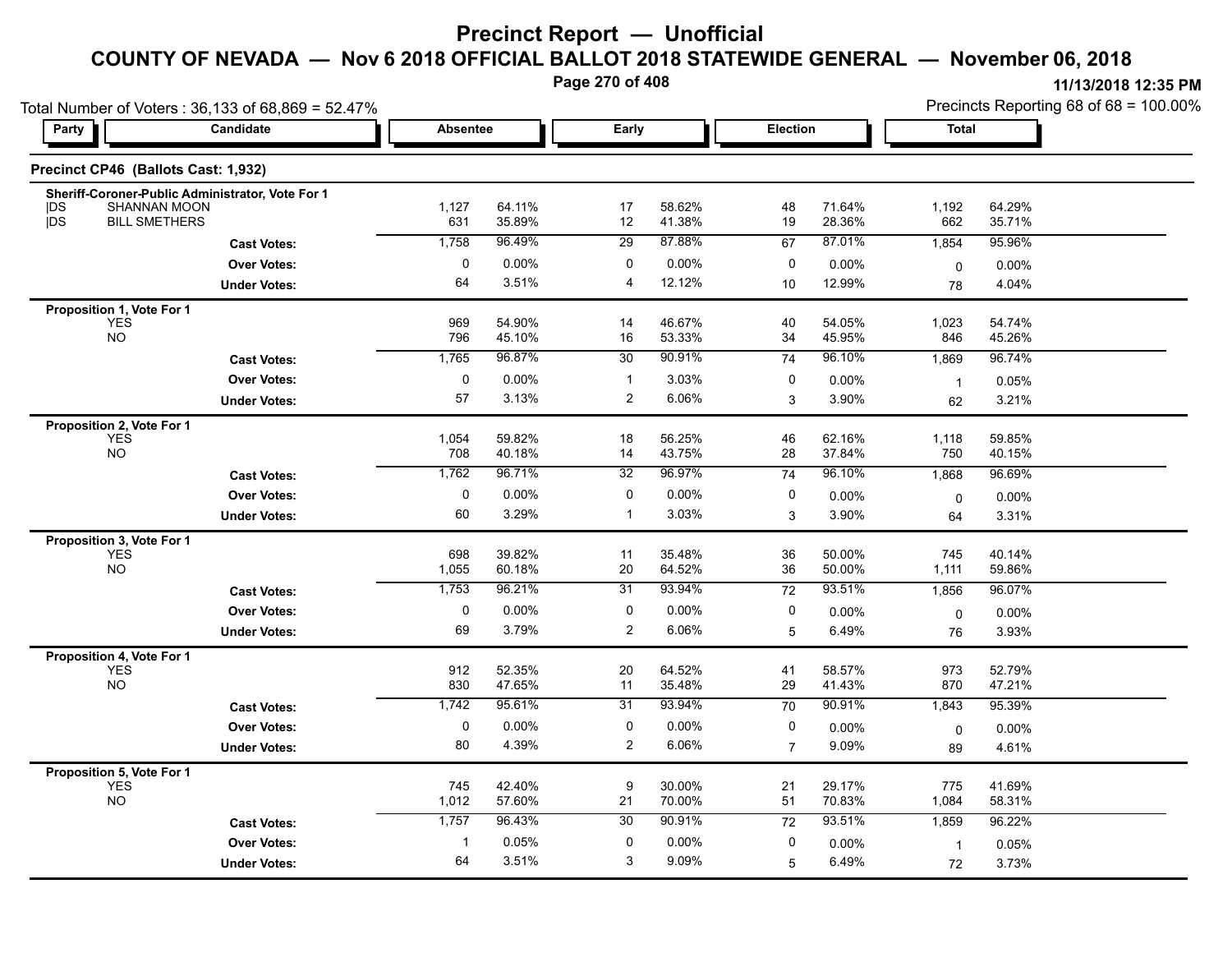**Page 271 of 408**

| Total Number of Voters: 36,133 of 68,869 = 52.47% |                     |                         |                  |                 |                  |                 |                  | Precincts Reporting 68 of 68 = 100.00% |                   |  |
|---------------------------------------------------|---------------------|-------------------------|------------------|-----------------|------------------|-----------------|------------------|----------------------------------------|-------------------|--|
| Party                                             | <b>Candidate</b>    | <b>Absentee</b>         |                  | Early           |                  | Election        |                  | Total                                  |                   |  |
| Precinct CP46 (Ballots Cast: 1,932)               |                     |                         |                  |                 |                  |                 |                  |                                        |                   |  |
| Proposition 6, Vote For 1                         |                     |                         |                  |                 |                  |                 |                  |                                        |                   |  |
| <b>YES</b><br><b>NO</b>                           |                     | 833<br>958              | 46.51%<br>53.49% | 14<br>19        | 42.42%<br>57.58% | 24<br>48        | 33.33%<br>66.67% | 871<br>1,025                           | 45.94%<br>54.06%  |  |
|                                                   | <b>Cast Votes:</b>  | 1,791                   | 98.30%           | $\overline{33}$ | 100.00%          | 72              | 93.51%           | 1,896                                  | 98.14%            |  |
|                                                   | <b>Over Votes:</b>  | $\overline{\mathbf{c}}$ | 0.11%            | 0               | 0.00%            | 0               | 0.00%            | $\overline{c}$                         | 0.10%             |  |
|                                                   | <b>Under Votes:</b> | 29                      | 1.59%            | 0               | 0.00%            | 5               | 6.49%            | 34                                     | 1.76%             |  |
| Proposition 7, Vote For 1                         |                     | 1,047                   | 59.49%           | 20              | 64.52%           | 51              | 69.86%           | 1,118                                  | 59.98%            |  |
| YES<br>NO                                         |                     | 713                     | 40.51%           | 11              | 35.48%           | 22              | 30.14%           | 746                                    | 40.02%            |  |
|                                                   | <b>Cast Votes:</b>  | 1,760                   | 96.60%           | 31              | 93.94%           | 73              | 94.81%           | 1,864                                  | 96.48%            |  |
|                                                   | <b>Over Votes:</b>  | 0                       | 0.00%            | 0               | 0.00%            | 0               | $0.00\%$         | 0                                      | 0.00%             |  |
|                                                   | <b>Under Votes:</b> | 62                      | 3.40%            | 2               | 6.06%            | 4               | 5.19%            | 68                                     | 3.52%             |  |
| Proposition 8, Vote For 1                         |                     |                         |                  |                 |                  |                 |                  |                                        |                   |  |
| <b>YES</b><br><b>NO</b>                           |                     | 730<br>1,016            | 41.81%<br>58.19% | 13<br>17        | 43.33%<br>56.67% | 36<br>36        | 50.00%<br>50.00% | 779<br>1,069                           | 42.15%<br>57.85%  |  |
|                                                   | <b>Cast Votes:</b>  | 1,746                   | 95.83%           | 30              | 90.91%           | $\overline{72}$ | 93.51%           | 1,848                                  | 95.65%            |  |
|                                                   | <b>Over Votes:</b>  | 0                       | $0.00\%$         | 0               | 0.00%            | 0               |                  |                                        |                   |  |
|                                                   | <b>Under Votes:</b> | 76                      | 4.17%            | 3               | 9.09%            | 5               | 0.00%<br>6.49%   | 0                                      | $0.00\%$<br>4.35% |  |
|                                                   |                     |                         |                  |                 |                  |                 |                  | 84                                     |                   |  |
| Proposition 10, Vote For 1<br><b>YES</b>          |                     | 674                     | 38.06%           | 13              | 40.63%           | 31              | 41.89%           | 718                                    | 38.25%            |  |
| <b>NO</b>                                         |                     | 1,097                   | 61.94%           | 19              | 59.38%           | 43              | 58.11%           | 1,159                                  | 61.75%            |  |
|                                                   | <b>Cast Votes:</b>  | 1,771                   | 97.20%           | 32              | 96.97%           | 74              | 96.10%           | 1,877                                  | 97.15%            |  |
|                                                   | <b>Over Votes:</b>  | 0                       | $0.00\%$         | 0               | 0.00%            | 0               | $0.00\%$         | 0                                      | $0.00\%$          |  |
|                                                   | <b>Under Votes:</b> | 51                      | 2.80%            | $\mathbf{1}$    | 3.03%            | 3               | 3.90%            | 55                                     | 2.85%             |  |
| Proposition 11, Vote For 1                        |                     |                         |                  |                 |                  |                 |                  |                                        |                   |  |
| <b>YES</b><br><b>NO</b>                           |                     | 1,073<br>666            | 61.70%<br>38.30% | 16<br>15        | 51.61%<br>48.39% | 39<br>32        | 54.93%<br>45.07% | 1,128<br>713                           | 61.27%<br>38.73%  |  |
|                                                   | <b>Cast Votes:</b>  | 1,739                   | 95.44%           | $\overline{31}$ | 93.94%           | $\overline{71}$ | 92.21%           | 1,841                                  | 95.29%            |  |
|                                                   | <b>Over Votes:</b>  | $\mathbf{1}$            | 0.05%            | 0               | 0.00%            | $\mathbf{1}$    | 1.30%            |                                        |                   |  |
|                                                   | <b>Under Votes:</b> | 82                      | 4.50%            | $\overline{c}$  | 6.06%            | 5               | 6.49%            | $\overline{c}$<br>89                   | 0.10%<br>4.61%    |  |
|                                                   |                     |                         |                  |                 |                  |                 |                  |                                        |                   |  |
| Proposition 12, Vote For 1<br><b>YES</b>          |                     | 1,013                   | 57.72%           | 19              | 61.29%           | 54              | 71.05%           | 1,086                                  | 58.32%            |  |
| NO                                                |                     | 742                     | 42.28%           | 12              | 38.71%           | 22              | 28.95%           | 776                                    | 41.68%            |  |
|                                                   | <b>Cast Votes:</b>  | 1,755                   | 96.32%           | 31              | 93.94%           | 76              | 98.70%           | 1,862                                  | 96.38%            |  |
|                                                   | <b>Over Votes:</b>  | $\mathbf 0$             | 0.00%            | 0               | 0.00%            | 0               | 0.00%            | 0                                      | $0.00\%$          |  |
|                                                   | <b>Under Votes:</b> | 67                      | 3.68%            | $\overline{2}$  | 6.06%            | $\mathbf{1}$    | 1.30%            | 70                                     | 3.62%             |  |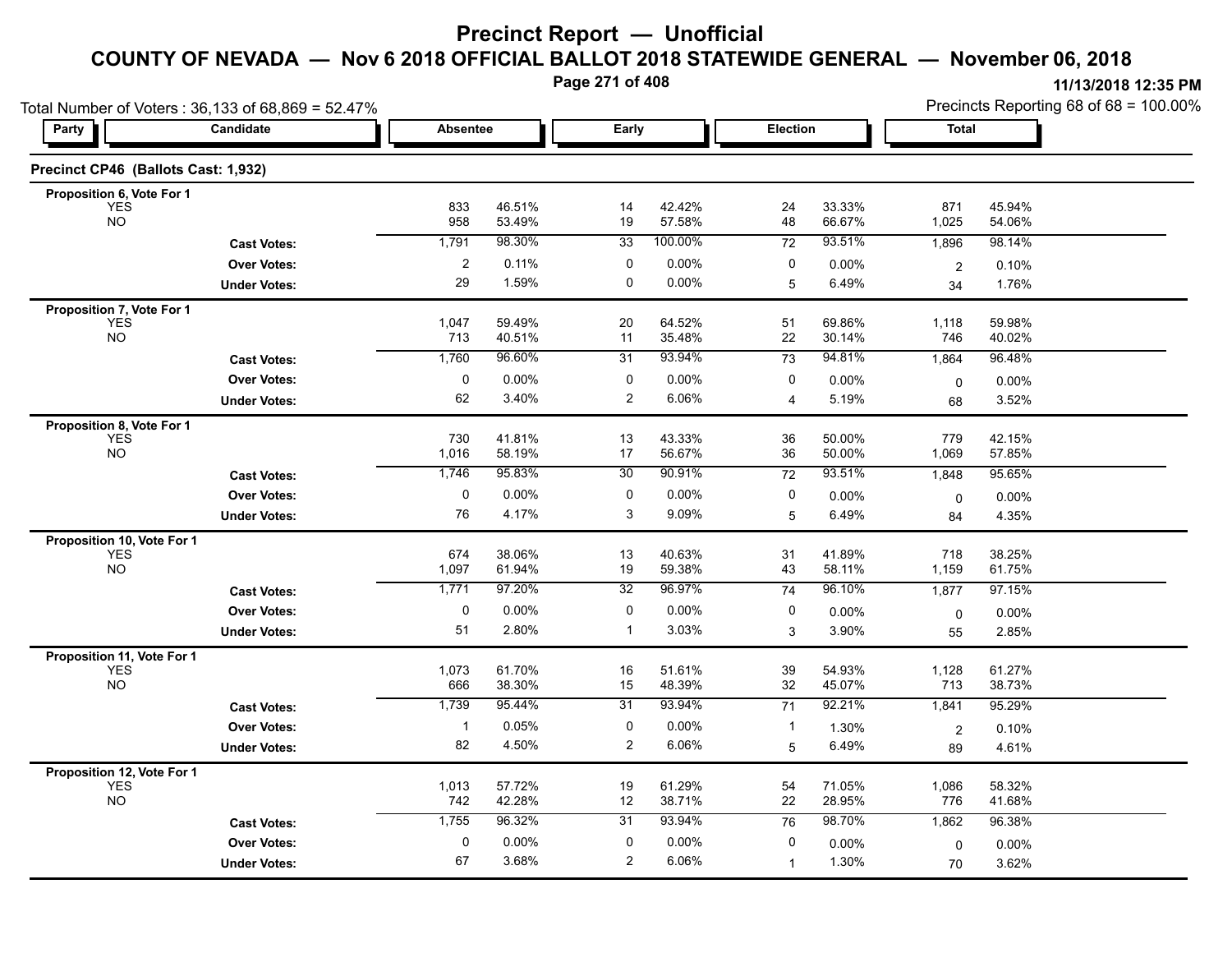#### **Page 272 of 408**

**11/13/2018 12:35 PM** Precincts Reporting 68 of 68 = 100.00%

|                                                  | Total Number of Voters: 36,133 of 68,869 = 52.47% |                 |                  |                         |                  |                 |                  |              |                  | Precincts Reporting 68 of $68 = 100.00\%$ |
|--------------------------------------------------|---------------------------------------------------|-----------------|------------------|-------------------------|------------------|-----------------|------------------|--------------|------------------|-------------------------------------------|
| Party                                            | Candidate                                         | <b>Absentee</b> |                  | Early                   |                  | <b>Election</b> |                  | Total        |                  |                                           |
| Precinct CP46 (Ballots Cast: 1,932)              |                                                   |                 |                  |                         |                  |                 |                  |              |                  |                                           |
| Measure G, Vote For 1<br><b>YES</b><br><b>NO</b> |                                                   | 1,383<br>349    | 79.85%<br>20.15% | 20<br>$12 \overline{ }$ | 62.50%<br>37.50% | 51<br>19        | 72.86%<br>27.14% | 1,454<br>380 | 79.28%<br>20.72% |                                           |
|                                                  | <b>Cast Votes:</b>                                | 1,732           | 95.06%           | 32                      | 96.97%           | 70              | 90.91%           | 1.834        | 94.93%           |                                           |
|                                                  | <b>Over Votes:</b>                                | 0               | $0.00\%$         | 0                       | $0.00\%$         | 0               | $0.00\%$         |              | $0.00\%$         |                                           |
|                                                  | <b>Under Votes:</b>                               | 90              | 4.94%            |                         | 3.03%            |                 | 9.09%            | 98           | 5.07%            |                                           |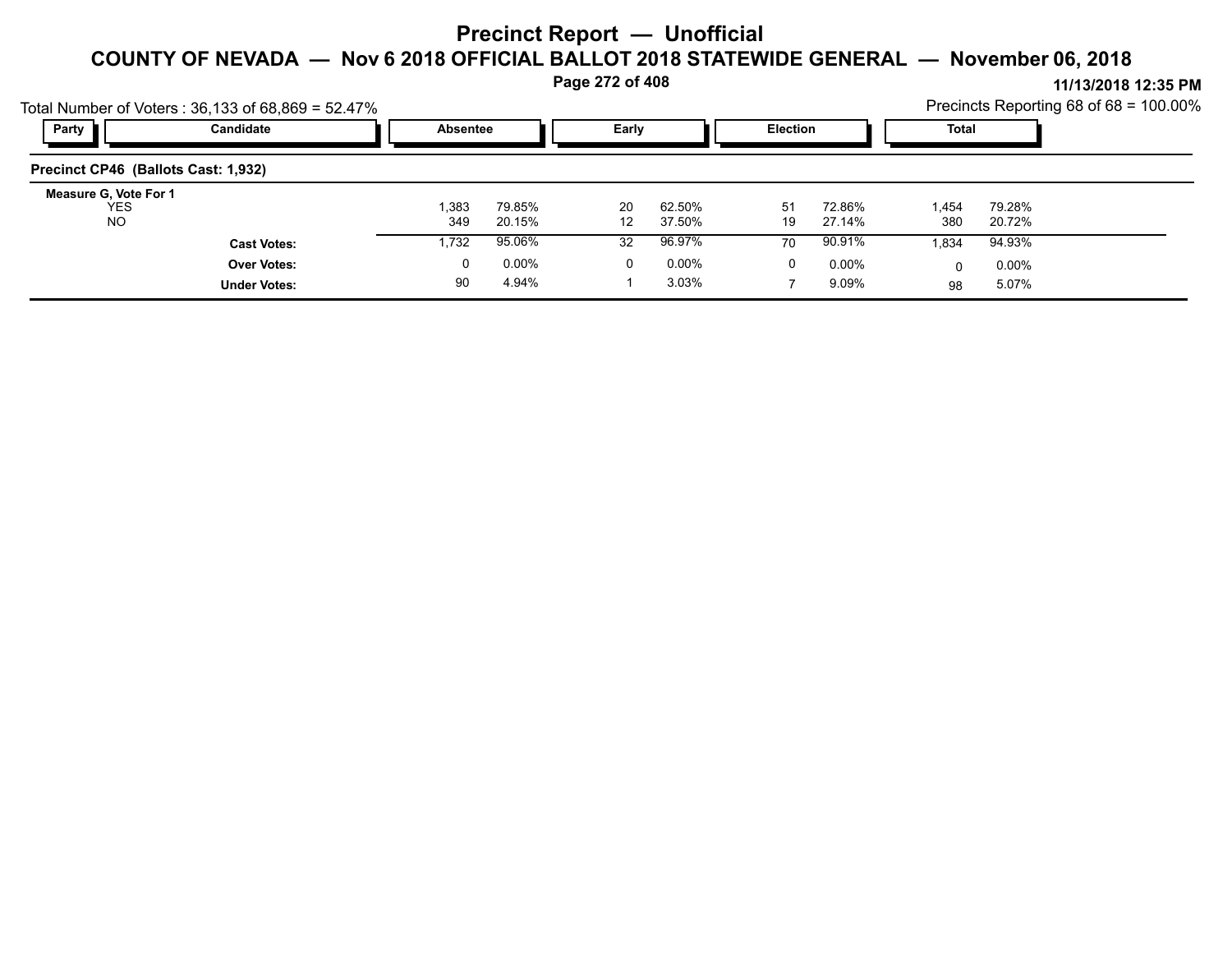**Page 273 of 408**

| Total Number of Voters: 36,133 of 68,869 = 52.47% |                        |                  |                   |                            |                |             |                   | Precincts Reporting 68 of 68 = 100.00% |                |  |
|---------------------------------------------------|------------------------|------------------|-------------------|----------------------------|----------------|-------------|-------------------|----------------------------------------|----------------|--|
| Party                                             | Candidate              | Absentee         |                   | Early                      |                | Election    |                   | Total                                  |                |  |
| Precinct CP47 (Ballots Cast: 0)                   |                        |                  |                   |                            |                |             |                   |                                        |                |  |
| Governor, Vote For 1<br><b>REP</b><br>JOHN H. COX |                        | $\mathbf 0$      | 0.00%             | $\mathbf 0$                | 0.00%          | 0           | 0.00%             | 0                                      | 0.00%          |  |
| <b>DEM</b><br><b>GAVIN NEWSOM</b>                 |                        | 0                | 0.00%             | 0                          | 0.00%          | 0           | 0.00%             | 0                                      | 0.00%          |  |
|                                                   | <b>Cast Votes:</b>     | $\mathbf 0$      | 0.00%             | $\mathbf 0$                | $0.00\%$       | 0           | $0.00\%$          | 0                                      | 0.00%          |  |
|                                                   | <b>Over Votes:</b>     | 0                | 0.00%             | 0                          | 0.00%          | 0           | 0.00%             | 0                                      | 0.00%          |  |
|                                                   | <b>Under Votes:</b>    | 0                | $0.00\%$          | $\mathbf 0$                | 0.00%          | $\mathbf 0$ | 0.00%             | 0                                      | 0.00%          |  |
| Lieutenant Governor, Vote For 1                   |                        |                  |                   |                            |                |             |                   |                                        |                |  |
| ED HERNANDEZ<br><b>DEM</b>                        |                        | 0                | 0.00%             | $\mathbf 0$                | 0.00%          | $\mathbf 0$ | 0.00%             | 0                                      | 0.00%          |  |
| <b>DEM</b>                                        | ELENI KOUNALAKIS       | 0                | 0.00%             | 0                          | 0.00%          | 0           | 0.00%             | 0                                      | 0.00%          |  |
|                                                   | <b>Cast Votes:</b>     | $\Omega$         | 0.00%             | $\mathbf 0$                | $0.00\%$       | 0           | 0.00%             | 0                                      | 0.00%          |  |
|                                                   | <b>Over Votes:</b>     | 0                | $0.00\%$          | 0                          | 0.00%          | 0           | 0.00%             | 0                                      | $0.00\%$       |  |
|                                                   | <b>Under Votes:</b>    | 0                | $0.00\%$          | 0                          | 0.00%          | $\Omega$    | 0.00%             | $\Omega$                               | $0.00\%$       |  |
| Secretary of State, Vote For 1                    |                        |                  |                   |                            |                |             |                   |                                        |                |  |
| <b>DEM</b><br><b>ALEX PADILLA</b><br><b>REP</b>   |                        | $\mathbf 0$      | 0.00%             | $\mathbf 0$                | 0.00%          | 0           | 0.00%             | 0                                      | 0.00%          |  |
|                                                   | <b>MARK P. MEUSER</b>  | 0                | 0.00%<br>0.00%    | $\mathbf 0$                | 0.00%<br>0.00% | 0           | $0.00\%$          | 0                                      | $0.00\%$       |  |
|                                                   | <b>Cast Votes:</b>     | 0                |                   | 0                          |                | 0           | 0.00%             | 0                                      | 0.00%          |  |
|                                                   | <b>Over Votes:</b>     | 0                | $0.00\%$          | 0                          | 0.00%          | 0           | 0.00%             | 0                                      | 0.00%          |  |
|                                                   | <b>Under Votes:</b>    | 0                | 0.00%             | 0                          | 0.00%          | $\mathbf 0$ | 0.00%             | $\Omega$                               | $0.00\%$       |  |
| <b>Controller, Vote For 1</b>                     |                        |                  |                   |                            |                |             |                   |                                        |                |  |
| REP<br><b>DEM</b><br>BETTY T. YEE                 | KONSTANTINOS RODITIS   | 0<br>$\mathbf 0$ | 0.00%<br>0.00%    | $\mathbf 0$<br>$\mathbf 0$ | 0.00%<br>0.00% | 0<br>0      | 0.00%<br>0.00%    | $\pmb{0}$<br>0                         | 0.00%<br>0.00% |  |
|                                                   | <b>Cast Votes:</b>     | $\mathbf 0$      | 0.00%             | 0                          | 0.00%          | $\mathbf 0$ | 0.00%             | $\mathbf 0$                            | 0.00%          |  |
|                                                   |                        |                  |                   | 0                          |                | 0           |                   |                                        |                |  |
|                                                   | <b>Over Votes:</b>     | 0<br>0           | $0.00\%$<br>0.00% | 0                          | 0.00%<br>0.00% |             | 0.00%             | 0                                      | 0.00%          |  |
|                                                   | <b>Under Votes:</b>    |                  |                   |                            |                | $\Omega$    | $0.00\%$          | $\Omega$                               | $0.00\%$       |  |
| Treasurer, Vote For 1<br><b>GREG CONLON</b>       |                        |                  |                   |                            |                |             |                   |                                        |                |  |
| <b>REP</b><br><b>DEM</b><br><b>FIONA MA</b>       |                        | 0<br>$\mathbf 0$ | 0.00%<br>0.00%    | 0<br>$\mathbf 0$           | 0.00%<br>0.00% | 0<br>0      | $0.00\%$<br>0.00% | 0<br>0                                 | 0.00%<br>0.00% |  |
|                                                   | <b>Cast Votes:</b>     | $\overline{0}$   | 0.00%             | $\overline{0}$             | 0.00%          | $\mathbf 0$ | 0.00%             | 0                                      | 0.00%          |  |
|                                                   | <b>Over Votes:</b>     | 0                | 0.00%             | $\mathbf 0$                | 0.00%          | 0           | $0.00\%$          |                                        | 0.00%          |  |
|                                                   | <b>Under Votes:</b>    | 0                | 0.00%             | 0                          | 0.00%          | $\mathbf 0$ | 0.00%             | 0<br>0                                 | $0.00\%$       |  |
|                                                   |                        |                  |                   |                            |                |             |                   |                                        |                |  |
| <b>Attorney General, Vote For 1</b><br><b>REP</b> | <b>STEVEN C BAILEY</b> | 0                | 0.00%             | 0                          | 0.00%          | 0           | $0.00\%$          | 0                                      | 0.00%          |  |
| <b>DEM</b>                                        | <b>XAVIER BECERRA</b>  | $\mathbf 0$      | 0.00%             | $\mathbf 0$                | 0.00%          | $\mathbf 0$ | 0.00%             | 0                                      | 0.00%          |  |
|                                                   | <b>Cast Votes:</b>     | $\mathbf 0$      | 0.00%             | 0                          | 0.00%          | $\mathbf 0$ | 0.00%             | 0                                      | $0.00\%$       |  |
|                                                   | <b>Over Votes:</b>     | 0                | $0.00\%$          | 0                          | 0.00%          | 0           | 0.00%             | 0                                      | 0.00%          |  |
|                                                   | <b>Under Votes:</b>    | $\Omega$         | 0.00%             | 0                          | 0.00%          | $\mathbf 0$ | 0.00%             | 0                                      | $0.00\%$       |  |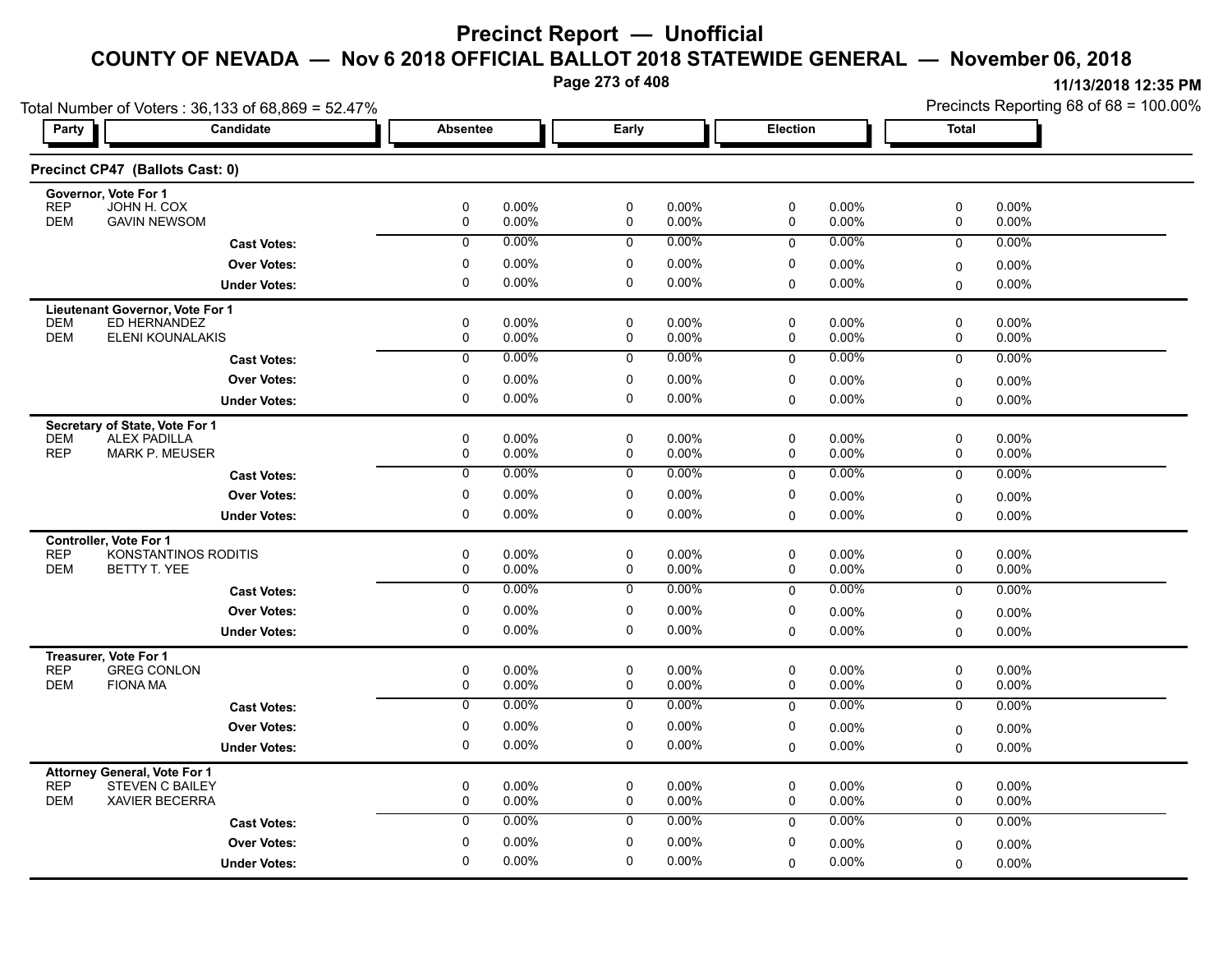**Page 274 of 408**

| Total Number of Voters: 36,133 of 68,869 = 52.47% |                                                                                       |                  |                   |                            |                |             |                   | Precincts Reporting 68 of 68 = 100.00% |                |  |
|---------------------------------------------------|---------------------------------------------------------------------------------------|------------------|-------------------|----------------------------|----------------|-------------|-------------------|----------------------------------------|----------------|--|
| Party                                             | Candidate                                                                             | Absentee         |                   | Early                      |                | Election    |                   | Total                                  |                |  |
|                                                   | Precinct CP47 (Ballots Cast: 0)                                                       |                  |                   |                            |                |             |                   |                                        |                |  |
|                                                   | Insurance Commissioner, Vote For 1                                                    |                  |                   |                            |                |             |                   |                                        |                |  |
| <b>DEM</b>                                        | RICARDO LARA<br><b>STEVE POIZNER</b>                                                  | 0<br>0           | 0.00%<br>0.00%    | 0<br>$\mathbf 0$           | 0.00%<br>0.00% | 0<br>0      | 0.00%<br>0.00%    | 0<br>0                                 | 0.00%<br>0.00% |  |
|                                                   | <b>Cast Votes:</b>                                                                    | $\mathbf 0$      | 0.00%             | $\mathbf 0$                | 0.00%          | $\mathbf 0$ | $0.00\%$          | $\mathbf 0$                            | 0.00%          |  |
|                                                   |                                                                                       | 0                | 0.00%             | 0                          | 0.00%          | 0           |                   |                                        |                |  |
|                                                   | <b>Over Votes:</b>                                                                    | 0                | 0.00%             | $\mathbf 0$                | 0.00%          |             | 0.00%             | 0                                      | 0.00%          |  |
|                                                   | <b>Under Votes:</b>                                                                   |                  |                   |                            |                | 0           | 0.00%             | 0                                      | 0.00%          |  |
|                                                   | Member, State Board of Equalization District 1, Vote For 1                            |                  |                   |                            |                |             |                   |                                        |                |  |
| <b>DEM</b><br><b>REP</b>                          | <b>TOM HALLINAN</b><br><b>TED GAINES</b>                                              | 0<br>0           | 0.00%<br>0.00%    | $\mathbf 0$<br>$\mathbf 0$ | 0.00%<br>0.00% | 0<br>0      | $0.00\%$<br>0.00% | 0<br>0                                 | 0.00%<br>0.00% |  |
|                                                   | <b>Cast Votes:</b>                                                                    | $\overline{0}$   | 0.00%             | 0                          | 0.00%          | $\mathbf 0$ | 0.00%             | $\mathbf 0$                            | 0.00%          |  |
|                                                   | <b>Over Votes:</b>                                                                    | 0                | $0.00\%$          | 0                          | 0.00%          | 0           | $0.00\%$          |                                        |                |  |
|                                                   |                                                                                       | 0                | 0.00%             | 0                          | 0.00%          | $\Omega$    | 0.00%             | 0                                      | 0.00%          |  |
|                                                   | <b>Under Votes:</b>                                                                   |                  |                   |                            |                |             |                   | $\Omega$                               | $0.00\%$       |  |
|                                                   | United States Senate, Vote For 1                                                      |                  |                   | $\mathbf 0$                | 0.00%          | $\mathbf 0$ |                   | $\mathbf 0$                            | $0.00\%$       |  |
| <b>DEM</b><br><b>DEM</b>                          | <b>DIANNE FEINSTEIN</b><br><b>KEVIN DE LEON</b>                                       | 0<br>$\mathbf 0$ | $0.00\%$<br>0.00% | $\mathbf 0$                | 0.00%          | 0           | 0.00%<br>0.00%    | 0                                      | 0.00%          |  |
|                                                   | <b>Cast Votes:</b>                                                                    | 0                | $0.00\%$          | 0                          | 0.00%          | $\mathbf 0$ | 0.00%             | $\mathbf 0$                            | 0.00%          |  |
|                                                   | <b>Over Votes:</b>                                                                    | 0                | 0.00%             | 0                          | 0.00%          | 0           | $0.00\%$          |                                        |                |  |
|                                                   |                                                                                       | 0                | 0.00%             | 0                          | 0.00%          | $\mathbf 0$ | $0.00\%$          | 0<br>$\mathbf 0$                       | 0.00%<br>0.00% |  |
|                                                   | <b>Under Votes:</b>                                                                   |                  |                   |                            |                |             |                   |                                        |                |  |
| <b>REP</b>                                        | House of Representatives of the United States District 1, Vote For 1<br>DOUG LA MALFA | 0                | $0.00\%$          | $\mathbf 0$                | $0.00\%$       | $\mathbf 0$ | $0.00\%$          | 0                                      | 0.00%          |  |
| <b>DEM</b>                                        | <b>AUDREY DENNEY</b>                                                                  | 0                | 0.00%             | $\mathbf 0$                | 0.00%          | 0           | 0.00%             | 0                                      | 0.00%          |  |
|                                                   | <b>Cast Votes:</b>                                                                    | $\overline{0}$   | 0.00%             | $\overline{0}$             | 0.00%          | $\mathbf 0$ | 0.00%             | 0                                      | $0.00\%$       |  |
|                                                   | <b>Over Votes:</b>                                                                    | 0                | $0.00\%$          | 0                          | 0.00%          | 0           | 0.00%             | 0                                      | 0.00%          |  |
|                                                   | <b>Under Votes:</b>                                                                   | 0                | $0.00\%$          | 0                          | 0.00%          | $\Omega$    | $0.00\%$          | $\Omega$                               | 0.00%          |  |
|                                                   |                                                                                       |                  |                   |                            |                |             |                   |                                        |                |  |
| <b>REP</b>                                        | State Assembly District 1, Vote For 1<br><b>BRIAN DAHLE</b>                           | 0                | $0.00\%$          | $\mathbf 0$                | 0.00%          | $\mathbf 0$ | $0.00\%$          | 0                                      | 0.00%          |  |
| <b>DEM</b>                                        | <b>CALEEN SISK</b>                                                                    | $\mathbf 0$      | 0.00%             | $\mathbf 0$                | 0.00%          | 0           | 0.00%             | 0                                      | 0.00%          |  |
|                                                   | <b>Cast Votes:</b>                                                                    | $\overline{0}$   | 0.00%             | $\overline{0}$             | $0.00\%$       | $\mathbf 0$ | 0.00%             | $\mathbf 0$                            | 0.00%          |  |
|                                                   | <b>Over Votes:</b>                                                                    | 0                | $0.00\%$          | $\mathbf 0$                | $0.00\%$       | $\mathbf 0$ | $0.00\%$          | 0                                      | 0.00%          |  |
|                                                   | <b>Under Votes:</b>                                                                   | 0                | $0.00\%$          | 0                          | 0.00%          | $\mathbf 0$ | 0.00%             | $\Omega$                               | $0.00\%$       |  |
|                                                   |                                                                                       |                  |                   |                            |                |             |                   |                                        |                |  |
|                                                   | For Associate Justice, Supreme Court - Carol A. Corrigan, Vote For 1<br><b>YES</b>    | 0                | 0.00%             | 0                          | 0.00%          | 0           | $0.00\%$          | 0                                      | 0.00%          |  |
|                                                   | <b>NO</b>                                                                             | 0                | 0.00%             | 0                          | 0.00%          | 0           | $0.00\%$          | 0                                      | 0.00%          |  |
|                                                   | <b>Cast Votes:</b>                                                                    | $\mathbf 0$      | 0.00%             | $\mathbf 0$                | $0.00\%$       | $\Omega$    | 0.00%             | $\mathbf 0$                            | 0.00%          |  |
|                                                   | <b>Over Votes:</b>                                                                    | 0                | 0.00%             | $\mathbf 0$                | 0.00%          | 0           | $0.00\%$          | 0                                      | 0.00%          |  |
|                                                   | <b>Under Votes:</b>                                                                   | 0                | $0.00\%$          | 0                          | 0.00%          | 0           | $0.00\%$          | $\Omega$                               | 0.00%          |  |
|                                                   |                                                                                       |                  |                   |                            |                |             |                   |                                        |                |  |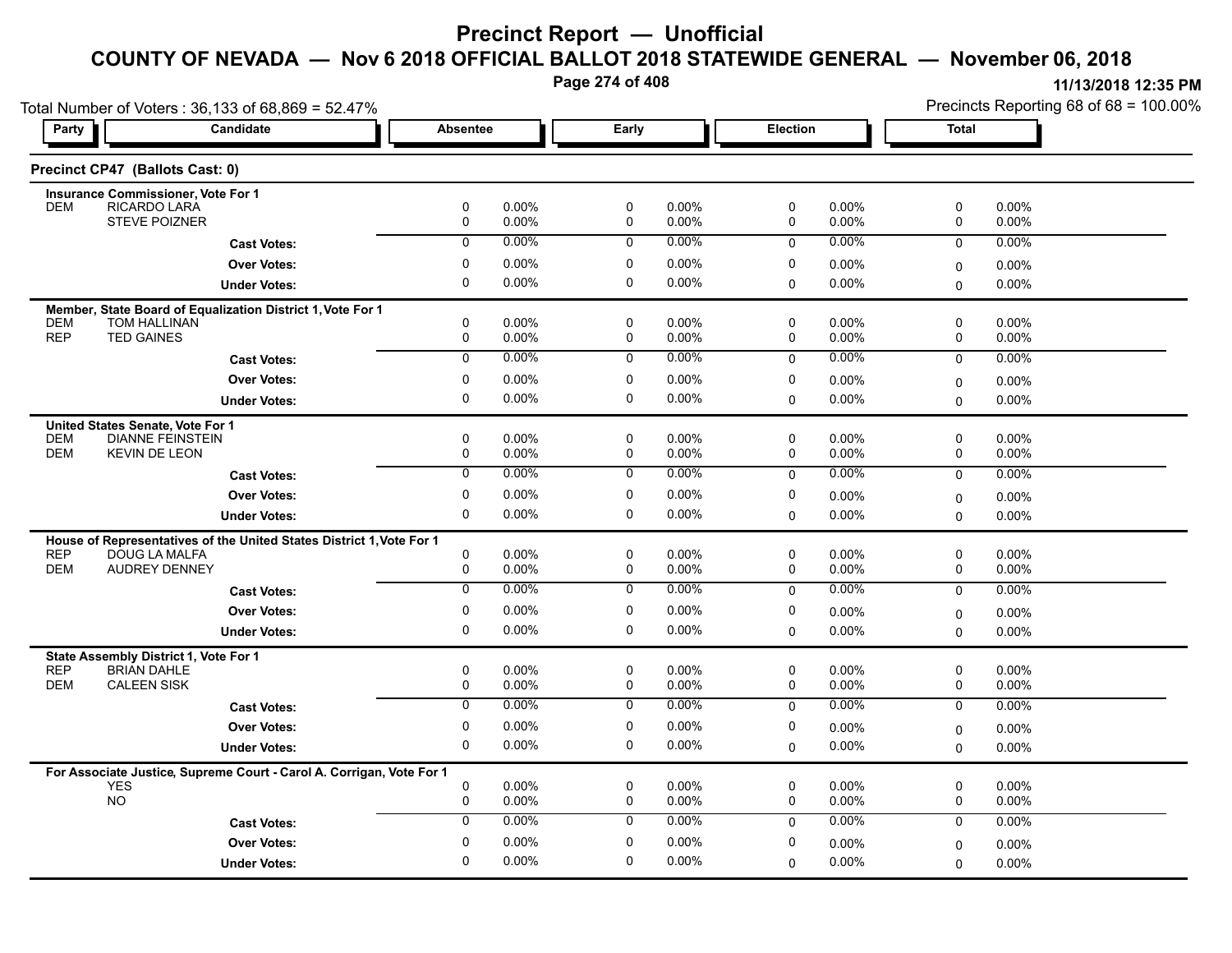**Page 275 of 408**

|                                 | Total Number of Voters: 36,133 of 68,869 = 52.47%                                 |                   |                      |                            |                |                          |                   | Precincts Reporting 68 of 68 = 100.00% |                   |  |
|---------------------------------|-----------------------------------------------------------------------------------|-------------------|----------------------|----------------------------|----------------|--------------------------|-------------------|----------------------------------------|-------------------|--|
| Party                           | Candidate                                                                         | <b>Absentee</b>   |                      | Early                      |                | <b>Election</b>          |                   | <b>Total</b>                           |                   |  |
| Precinct CP47 (Ballots Cast: 0) |                                                                                   |                   |                      |                            |                |                          |                   |                                        |                   |  |
|                                 | For Associate Justice, Supreme Court - Leondra R. Kruger, Vote For 1              |                   |                      |                            |                |                          |                   |                                        |                   |  |
| YES<br><b>NO</b>                |                                                                                   | $\mathbf{0}$<br>0 | 0.00%<br>0.00%       | $\pmb{0}$<br>$\mathbf 0$   | 0.00%<br>0.00% | $\pmb{0}$<br>$\mathbf 0$ | 0.00%<br>0.00%    | 0<br>0                                 | 0.00%<br>0.00%    |  |
|                                 | <b>Cast Votes:</b>                                                                | 0                 | 0.00%                | $\mathbf 0$                | $0.00\%$       | $\mathbf 0$              | 0.00%             | $\mathbf 0$                            | 0.00%             |  |
|                                 | <b>Over Votes:</b>                                                                | 0                 | 0.00%                | 0                          | 0.00%          | 0                        | 0.00%             | 0                                      | $0.00\%$          |  |
|                                 | <b>Under Votes:</b>                                                               | 0                 | 0.00%                | 0                          | 0.00%          | 0                        | $0.00\%$          | $\Omega$                               | 0.00%             |  |
|                                 | For Associate Justice, Court of Appeal, Third District - Cole Blease, Vote For 1  |                   |                      |                            |                |                          |                   |                                        |                   |  |
| <b>YES</b><br><b>NO</b>         |                                                                                   | 0                 | $0.00\%$<br>$0.00\%$ | $\mathbf 0$<br>$\mathbf 0$ | 0.00%<br>0.00% | 0<br>0                   | $0.00\%$<br>0.00% | 0<br>0                                 | 0.00%<br>$0.00\%$ |  |
|                                 | <b>Cast Votes:</b>                                                                | $\overline{0}$    | $0.00\%$             | $\mathbf 0$                | $0.00\%$       | $\mathbf{0}$             | $0.00\%$          | 0                                      | 0.00%             |  |
|                                 | <b>Over Votes:</b>                                                                | 0                 | $0.00\%$             | 0                          | 0.00%          | 0                        | $0.00\%$          |                                        |                   |  |
|                                 | <b>Under Votes:</b>                                                               | 0                 | 0.00%                | 0                          | 0.00%          | $\Omega$                 | 0.00%             | 0<br>$\Omega$                          | 0.00%<br>$0.00\%$ |  |
|                                 |                                                                                   |                   |                      |                            |                |                          |                   |                                        |                   |  |
| <b>YES</b>                      | For Associate Justice, Court of Appeal, Third District - Louis Mauro, Vote For 1  |                   | 0.00%                | $\mathbf 0$                | 0.00%          | 0                        | 0.00%             | 0                                      | 0.00%             |  |
| <b>NO</b>                       |                                                                                   | 0                 | $0.00\%$             | 0                          | 0.00%          | 0                        | 0.00%             | 0                                      | $0.00\%$          |  |
|                                 | <b>Cast Votes:</b>                                                                | $\overline{0}$    | 0.00%                | $\overline{0}$             | 0.00%          | 0                        | 0.00%             | $\mathbf 0$                            | 0.00%             |  |
|                                 | <b>Over Votes:</b>                                                                | 0                 | $0.00\%$             | 0                          | 0.00%          | 0                        | $0.00\%$          | 0                                      | 0.00%             |  |
|                                 | <b>Under Votes:</b>                                                               | 0                 | 0.00%                | 0                          | 0.00%          | 0                        | 0.00%             | 0                                      | $0.00\%$          |  |
|                                 | Superintendent of Public Instruction, Vote For 1                                  |                   |                      |                            |                |                          |                   |                                        |                   |  |
| <b>IDS</b>                      | <b>MARSHALL TUCK</b>                                                              | 0                 | $0.00\%$             | $\mathbf 0$                | 0.00%          | 0                        | 0.00%             | 0                                      | 0.00%             |  |
| <b>IDS</b>                      | TONY K. THURMOND                                                                  | 0                 | 0.00%                | 0                          | 0.00%          | 0                        | $0.00\%$          | 0                                      | $0.00\%$          |  |
|                                 | <b>Cast Votes:</b>                                                                | $\mathbf 0$       | 0.00%                | 0                          | 0.00%          | $\mathbf 0$              | $0.00\%$          | $\mathbf 0$                            | $0.00\%$          |  |
|                                 | <b>Over Votes:</b>                                                                | 0                 | $0.00\%$             | 0                          | 0.00%          | 0                        | $0.00\%$          | 0                                      | 0.00%             |  |
|                                 | <b>Under Votes:</b>                                                               | 0                 | $0.00\%$             | $\mathbf{0}$               | 0.00%          | 0                        | 0.00%             | $\Omega$                               | $0.00\%$          |  |
|                                 | District Board Member, Nevada County Board of Education Trustee Area2, Vote For 1 |                   |                      |                            |                |                          |                   |                                        |                   |  |
| DS<br><b>IDS</b>                | <b>HEINO NICOLAI</b><br>JOHN V "JACK" MEEKS                                       | 0<br>0            | 0.00%<br>0.00%       | $\mathbf 0$<br>0           | 0.00%<br>0.00% | $\mathbf 0$<br>0         | 0.00%<br>0.00%    | 0<br>0                                 | 0.00%<br>$0.00\%$ |  |
|                                 | <b>Cast Votes:</b>                                                                | 0                 | $0.00\%$             | 0                          | $0.00\%$       | $\mathbf 0$              | $0.00\%$          | $\mathbf 0$                            | $0.00\%$          |  |
|                                 | <b>Over Votes:</b>                                                                | 0                 | 0.00%                | 0                          | 0.00%          | 0                        | 0.00%             |                                        |                   |  |
|                                 | <b>Under Votes:</b>                                                               | 0                 | $0.00\%$             | 0                          | 0.00%          | 0                        | 0.00%             | 0<br>$\Omega$                          | 0.00%<br>$0.00\%$ |  |
|                                 |                                                                                   |                   |                      |                            |                |                          |                   |                                        |                   |  |
| <b>IDS</b>                      | Sheriff-Coroner-Public Administrator, Vote For 1<br>SHANNAN MOON                  | 0                 | $0.00\%$             | $\mathbf 0$                | 0.00%          | $\mathbf 0$              | $0.00\%$          | 0                                      | 0.00%             |  |
| <b>IDS</b>                      | <b>BILL SMETHERS</b>                                                              | 0                 | 0.00%                | $\mathbf 0$                | 0.00%          | $\mathbf 0$              | 0.00%             | 0                                      | 0.00%             |  |
|                                 | <b>Cast Votes:</b>                                                                | $\mathbf 0$       | 0.00%                | $\mathbf 0$                | 0.00%          | $\mathbf{0}$             | $0.00\%$          | $\mathbf 0$                            | 0.00%             |  |
|                                 | <b>Over Votes:</b>                                                                | 0                 | 0.00%                | 0                          | 0.00%          | 0                        | 0.00%             | 0                                      | 0.00%             |  |
|                                 | <b>Under Votes:</b>                                                               | 0                 | 0.00%                | 0                          | 0.00%          | $\Omega$                 | 0.00%             | $\Omega$                               | $0.00\%$          |  |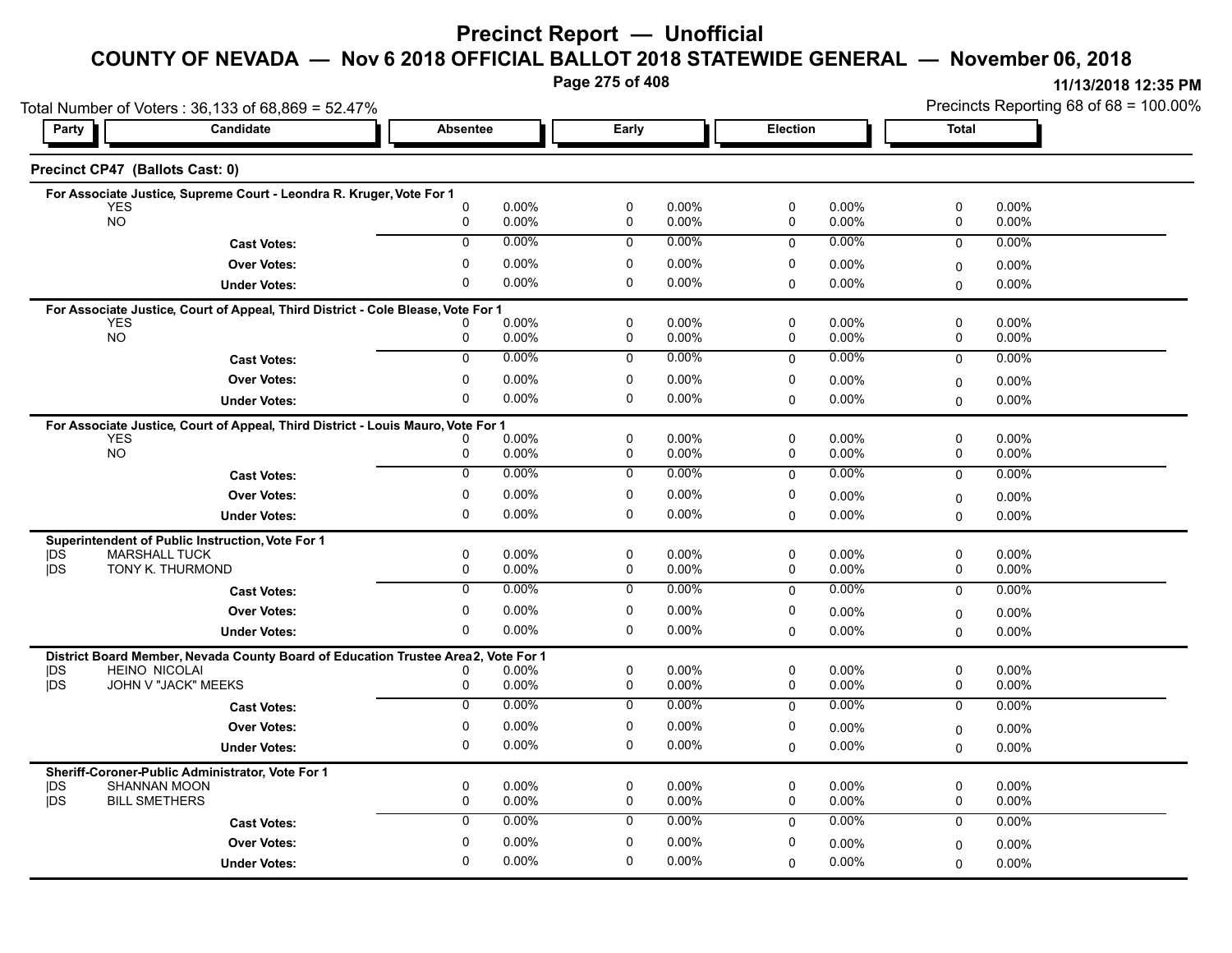**Page 276 of 408**

| Total Number of Voters: 36,133 of 68,869 = 52.47% |                                                              |                 |                |                |                   |                |                | Precincts Reporting 68 of 68 = 100.00% |                |  |
|---------------------------------------------------|--------------------------------------------------------------|-----------------|----------------|----------------|-------------------|----------------|----------------|----------------------------------------|----------------|--|
| <b>Party</b>                                      | Candidate                                                    | <b>Absentee</b> |                | Early          |                   | Election       |                | <b>Total</b>                           |                |  |
| Precinct CP47 (Ballots Cast: 0)                   |                                                              |                 |                |                |                   |                |                |                                        |                |  |
|                                                   | Director, Nevada Irrigation District Division II, Vote For 1 |                 |                |                |                   |                |                |                                        |                |  |
| <b>BRUCE HERRING</b><br> DS<br>jDS                | <b>CHRIS BIERWAGEN</b>                                       | $\pmb{0}$<br>0  | 0.00%<br>0.00% | $\pmb{0}$<br>0 | 0.00%<br>0.00%    | $\pmb{0}$<br>0 | 0.00%<br>0.00% | $\pmb{0}$<br>0                         | 0.00%<br>0.00% |  |
|                                                   | <b>Cast Votes:</b>                                           | 0               | 0.00%          | 0              | 0.00%             | $\mathbf 0$    | 0.00%          | 0                                      | 0.00%          |  |
|                                                   | <b>Over Votes:</b>                                           | 0               | 0.00%          | 0              | $0.00\%$          | 0              | 0.00%          | 0                                      | 0.00%          |  |
|                                                   | <b>Under Votes:</b>                                          | $\mathbf 0$     | 0.00%          | $\mathbf 0$    | 0.00%             | 0              | 0.00%          | $\mathbf 0$                            | 0.00%          |  |
|                                                   |                                                              |                 |                |                |                   |                |                |                                        |                |  |
| Proposition 1, Vote For 1<br><b>YES</b>           |                                                              | 0               | 0.00%          | 0              | $0.00\%$          | 0              | 0.00%          | 0                                      | $0.00\%$       |  |
| <b>NO</b>                                         |                                                              | 0               | 0.00%          | 0              | 0.00%             | 0              | 0.00%          | 0                                      | 0.00%          |  |
|                                                   | <b>Cast Votes:</b>                                           | $\overline{0}$  | 0.00%          | $\overline{0}$ | $0.00\%$          | 0              | 0.00%          | 0                                      | 0.00%          |  |
|                                                   | <b>Over Votes:</b>                                           | $\pmb{0}$       | 0.00%          | $\pmb{0}$      | 0.00%             | 0              | 0.00%          | 0                                      | 0.00%          |  |
|                                                   | <b>Under Votes:</b>                                          | $\mathbf 0$     | 0.00%          | $\mathbf 0$    | 0.00%             | $\Omega$       | 0.00%          | $\Omega$                               | 0.00%          |  |
| Proposition 2, Vote For 1                         |                                                              |                 |                |                |                   |                |                |                                        |                |  |
| <b>YES</b>                                        |                                                              | $\mathbf 0$     | 0.00%          | $\mathbf 0$    | $0.00\%$          | 0              | 0.00%          | 0                                      | 0.00%          |  |
| <b>NO</b>                                         |                                                              | 0               | 0.00%          | 0              | 0.00%             | 0              | 0.00%          | 0                                      | 0.00%          |  |
|                                                   | <b>Cast Votes:</b>                                           | 0               | 0.00%          | 0              | 0.00%             | 0              | 0.00%          | 0                                      | 0.00%          |  |
|                                                   | <b>Over Votes:</b>                                           | 0               | 0.00%          | 0              | $0.00\%$          | 0              | 0.00%          | $\pmb{0}$                              | 0.00%          |  |
|                                                   | <b>Under Votes:</b>                                          | $\mathbf 0$     | 0.00%          | $\mathbf 0$    | $0.00\%$          | 0              | 0.00%          | $\mathbf 0$                            | 0.00%          |  |
| Proposition 3, Vote For 1                         |                                                              |                 |                |                |                   |                |                |                                        |                |  |
| <b>YES</b><br><b>NO</b>                           |                                                              | $\pmb{0}$<br>0  | 0.00%<br>0.00% | 0<br>0         | 0.00%<br>$0.00\%$ | 0<br>0         | 0.00%<br>0.00% | 0<br>0                                 | 0.00%<br>0.00% |  |
|                                                   | <b>Cast Votes:</b>                                           | $\mathbf 0$     | 0.00%          | 0              | $0.00\%$          | 0              | 0.00%          | 0                                      | 0.00%          |  |
|                                                   |                                                              | 0               | 0.00%          | 0              | 0.00%             | 0              |                |                                        |                |  |
|                                                   | <b>Over Votes:</b>                                           | $\mathbf 0$     | 0.00%          | 0              | $0.00\%$          | $\Omega$       | 0.00%<br>0.00% | $\mathbf 0$                            | $0.00\%$       |  |
|                                                   | <b>Under Votes:</b>                                          |                 |                |                |                   |                |                | $\Omega$                               | 0.00%          |  |
| Proposition 4, Vote For 1<br><b>YES</b>           |                                                              | $\pmb{0}$       | 0.00%          | $\pmb{0}$      | $0.00\%$          | $\mathsf 0$    | 0.00%          | $\mathsf 0$                            | 0.00%          |  |
| <b>NO</b>                                         |                                                              | 0               | 0.00%          | 0              | $0.00\%$          | 0              | 0.00%          | 0                                      | 0.00%          |  |
|                                                   | <b>Cast Votes:</b>                                           | 0               | $0.00\%$       | 0              | $0.00\%$          | 0              | 0.00%          | $\mathbf 0$                            | 0.00%          |  |
|                                                   | <b>Over Votes:</b>                                           | 0               | 0.00%          | 0              | $0.00\%$          | 0              | 0.00%          | 0                                      | 0.00%          |  |
|                                                   | <b>Under Votes:</b>                                          | $\mathbf 0$     | 0.00%          | 0              | 0.00%             | 0              | 0.00%          | $\mathbf 0$                            | $0.00\%$       |  |
|                                                   |                                                              |                 |                |                |                   |                |                |                                        |                |  |
| Proposition 5, Vote For 1<br>YES                  |                                                              | $\pmb{0}$       | 0.00%          | $\mathbf 0$    | $0.00\%$          | 0              | 0.00%          | 0                                      | 0.00%          |  |
| <b>NO</b>                                         |                                                              | 0               | 0.00%          | 0              | $0.00\%$          | 0              | 0.00%          | 0                                      | 0.00%          |  |
|                                                   | <b>Cast Votes:</b>                                           | 0               | 0.00%          | 0              | 0.00%             | 0              | 0.00%          | 0                                      | $0.00\%$       |  |
|                                                   | <b>Over Votes:</b>                                           | 0               | 0.00%          | $\pmb{0}$      | 0.00%             | 0              | 0.00%          | $\mathbf 0$                            | 0.00%          |  |
|                                                   | <b>Under Votes:</b>                                          | $\mathbf 0$     | 0.00%          | $\mathbf 0$    | 0.00%             | $\Omega$       | 0.00%          | $\Omega$                               | 0.00%          |  |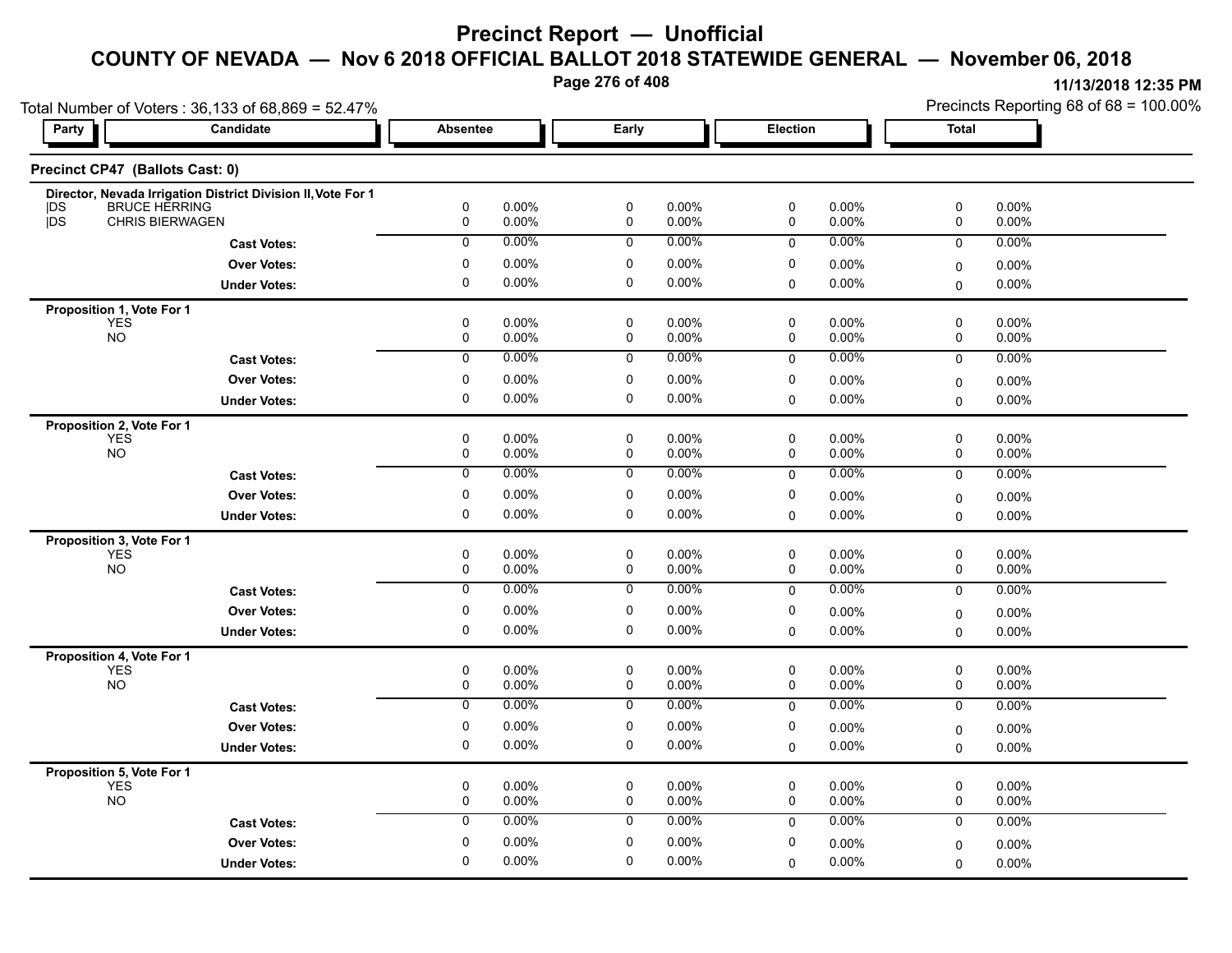**Page 277 of 408**

|                                          | Total Number of Voters: 36,133 of 68,869 = 52.47% |                             |                |                            |                |                            |                | Precincts Reporting 68 of 68 = 100.00% |                |
|------------------------------------------|---------------------------------------------------|-----------------------------|----------------|----------------------------|----------------|----------------------------|----------------|----------------------------------------|----------------|
| Party                                    | Candidate                                         | Absentee                    |                | Early                      |                | Election                   |                | <b>Total</b>                           |                |
| Precinct CP47 (Ballots Cast: 0)          |                                                   |                             |                |                            |                |                            |                |                                        |                |
| Proposition 6, Vote For 1                |                                                   |                             |                |                            |                |                            |                |                                        |                |
| <b>YES</b><br><b>NO</b>                  |                                                   | $\mathbf 0$<br>$\pmb{0}$    | 0.00%<br>0.00% | $\mathsf 0$<br>$\mathsf 0$ | 0.00%<br>0.00% | $\mathbf 0$<br>$\pmb{0}$   | 0.00%<br>0.00% | $\pmb{0}$<br>0                         | 0.00%<br>0.00% |
|                                          | <b>Cast Votes:</b>                                | $\overline{0}$              | 0.00%          | 0                          | 0.00%          | $\mathbf 0$                | 0.00%          | 0                                      | 0.00%          |
|                                          | <b>Over Votes:</b>                                | 0                           | 0.00%          | 0                          | 0.00%          | 0                          | 0.00%          | 0                                      | 0.00%          |
|                                          | <b>Under Votes:</b>                               | 0                           | 0.00%          | 0                          | 0.00%          | 0                          | 0.00%          | $\Omega$                               | 0.00%          |
| Proposition 7, Vote For 1                |                                                   |                             |                |                            |                |                            |                |                                        |                |
| <b>YES</b><br><b>NO</b>                  |                                                   | $\mathbf 0$<br>$\mathbf 0$  | 0.00%<br>0.00% | $\pmb{0}$<br>$\mathbf 0$   | 0.00%<br>0.00% | $\pmb{0}$<br>$\mathbf 0$   | 0.00%<br>0.00% | 0<br>0                                 | 0.00%<br>0.00% |
|                                          | <b>Cast Votes:</b>                                | 0                           | 0.00%          | 0                          | 0.00%          | $\mathbf 0$                | 0.00%          | $\mathbf 0$                            | 0.00%          |
|                                          | <b>Over Votes:</b>                                | 0                           | 0.00%          | 0                          | 0.00%          | 0                          | 0.00%          |                                        | 0.00%          |
|                                          | <b>Under Votes:</b>                               | 0                           | 0.00%          | 0                          | 0.00%          | $\mathbf 0$                | 0.00%          | 0<br>$\mathbf 0$                       | 0.00%          |
| Proposition 8, Vote For 1                |                                                   |                             |                |                            |                |                            |                |                                        |                |
| <b>YES</b>                               |                                                   | $\mathbf 0$                 | 0.00%          | $\mathbf 0$                | 0.00%          | $\pmb{0}$                  | 0.00%          | $\pmb{0}$                              | 0.00%          |
| <b>NO</b>                                |                                                   | $\pmb{0}$                   | 0.00%          | $\mathbf 0$                | 0.00%          | $\mathbf 0$                | 0.00%          | 0                                      | 0.00%          |
|                                          | <b>Cast Votes:</b>                                | 0                           | 0.00%          | 0                          | 0.00%          | $\mathbf 0$                | 0.00%          | $\mathbf 0$                            | 0.00%          |
|                                          | <b>Over Votes:</b>                                | 0                           | 0.00%          | 0                          | 0.00%          | 0                          | 0.00%          | $\mathbf 0$                            | 0.00%          |
|                                          | <b>Under Votes:</b>                               | $\mathbf 0$                 | 0.00%          | $\mathbf 0$                | 0.00%          | 0                          | $0.00\%$       | $\mathbf 0$                            | 0.00%          |
| Proposition 10, Vote For 1               |                                                   |                             |                |                            |                |                            |                |                                        |                |
| <b>YES</b><br><b>NO</b>                  |                                                   | $\mathbf 0$<br>$\mathsf{O}$ | 0.00%<br>0.00% | $\mathbf 0$<br>$\mathsf 0$ | 0.00%<br>0.00% | $\mathbf 0$<br>$\mathbf 0$ | 0.00%<br>0.00% | 0<br>0                                 | 0.00%<br>0.00% |
|                                          | <b>Cast Votes:</b>                                | $\overline{0}$              | 0.00%          | $\mathbf 0$                | $0.00\%$       | 0                          | 0.00%          | $\overline{0}$                         | 0.00%          |
|                                          | <b>Over Votes:</b>                                | $\pmb{0}$                   | 0.00%          | $\pmb{0}$                  | 0.00%          | $\pmb{0}$                  | $0.00\%$       |                                        |                |
|                                          | <b>Under Votes:</b>                               | 0                           | 0.00%          | 0                          | 0.00%          | $\mathbf 0$                | 0.00%          | 0<br>$\mathbf 0$                       | 0.00%<br>0.00% |
|                                          |                                                   |                             |                |                            |                |                            |                |                                        |                |
| Proposition 11, Vote For 1<br><b>YES</b> |                                                   | 0                           | 0.00%          | 0                          | 0.00%          | 0                          | 0.00%          | 0                                      | 0.00%          |
| <b>NO</b>                                |                                                   | $\mathsf 0$                 | 0.00%          | $\mathsf{O}\xspace$        | 0.00%          | $\pmb{0}$                  | 0.00%          | 0                                      | 0.00%          |
|                                          | <b>Cast Votes:</b>                                | $\overline{0}$              | 0.00%          | $\overline{0}$             | 0.00%          | $\mathbf 0$                | 0.00%          | $\mathbf 0$                            | 0.00%          |
|                                          | <b>Over Votes:</b>                                | $\mathbf 0$                 | 0.00%          | $\mathbf 0$                | 0.00%          | $\mathbf 0$                | 0.00%          | 0                                      | 0.00%          |
|                                          | <b>Under Votes:</b>                               | 0                           | 0.00%          | 0                          | 0.00%          | $\mathbf 0$                | 0.00%          | $\mathbf 0$                            | 0.00%          |
| Proposition 12, Vote For 1               |                                                   |                             |                |                            |                |                            |                |                                        |                |
| <b>YES</b><br><b>NO</b>                  |                                                   | $\pmb{0}$<br>$\mathsf{O}$   | 0.00%<br>0.00% | $\mathsf 0$<br>$\mathbf 0$ | 0.00%<br>0.00% | $\mathbf 0$<br>$\mathbf 0$ | 0.00%<br>0.00% | 0<br>0                                 | 0.00%<br>0.00% |
|                                          |                                                   | $\mathbf 0$                 | 0.00%          | $\mathbf 0$                | 0.00%          |                            | 0.00%          |                                        |                |
|                                          | <b>Cast Votes:</b>                                |                             |                |                            |                | $\mathbf 0$                |                | $\mathbf 0$                            | 0.00%          |
|                                          | <b>Over Votes:</b>                                | 0                           | 0.00%          | 0                          | 0.00%          | 0                          | 0.00%          | 0                                      | 0.00%          |
|                                          | <b>Under Votes:</b>                               | $\mathbf 0$                 | 0.00%          | $\mathbf 0$                | 0.00%          | 0                          | 0.00%          | 0                                      | 0.00%          |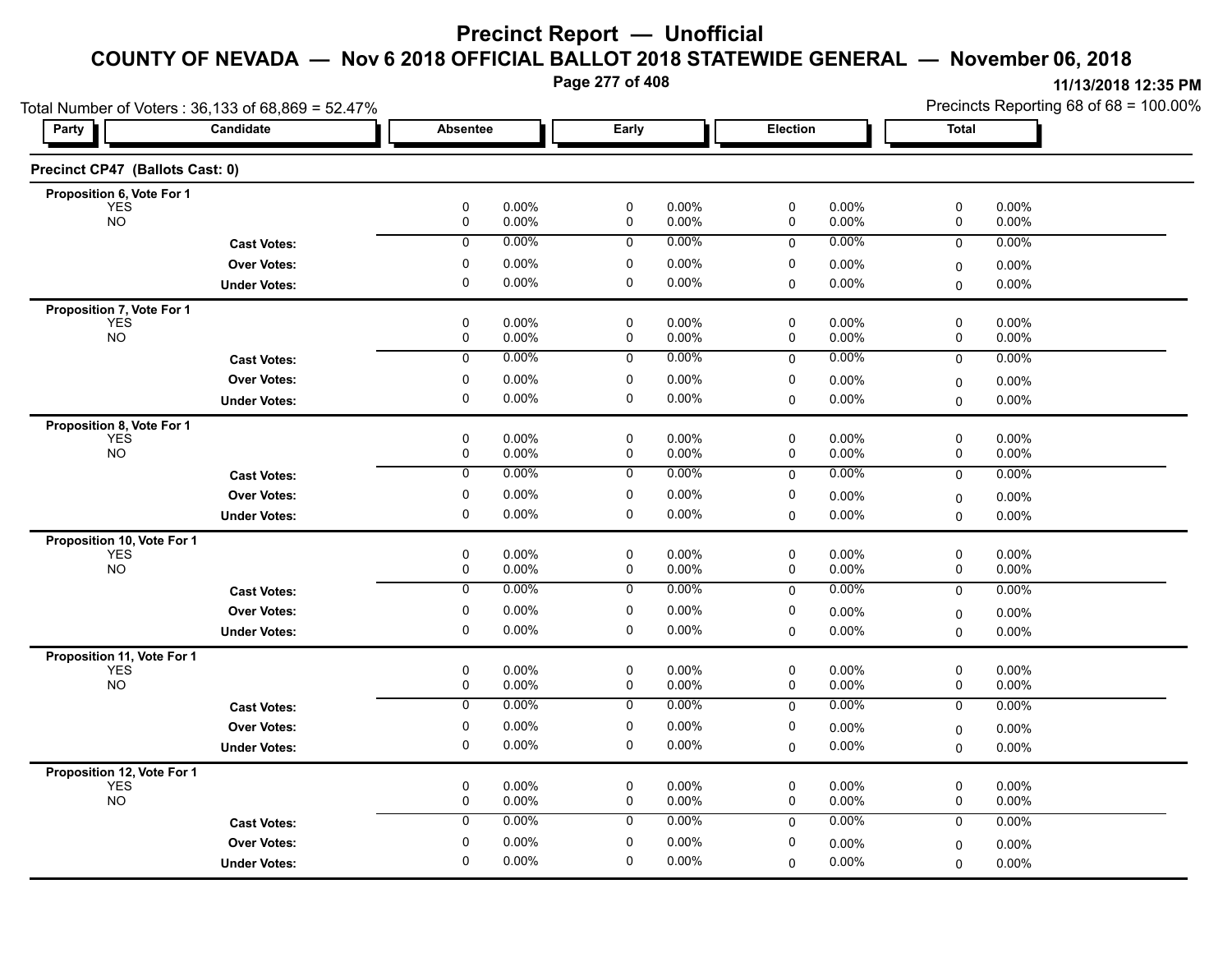**Page 278 of 408**

|                                 |                                                   |                 |          | .     |          |                 |          |              | 11/19/491914.99111                     |
|---------------------------------|---------------------------------------------------|-----------------|----------|-------|----------|-----------------|----------|--------------|----------------------------------------|
|                                 | Total Number of Voters: 36,133 of 68,869 = 52.47% |                 |          |       |          |                 |          |              | Precincts Reporting 68 of 68 = 100.00% |
| Party                           | Candidate                                         | <b>Absentee</b> |          | Early |          | <b>Election</b> |          | <b>Total</b> |                                        |
| Precinct CP47 (Ballots Cast: 0) |                                                   |                 |          |       |          |                 |          |              |                                        |
| Measure G, Vote For 1           |                                                   |                 |          |       |          |                 |          |              |                                        |
| <b>YES</b>                      |                                                   |                 | $0.00\%$ | 0     | $0.00\%$ |                 | $0.00\%$ | $\mathbf{0}$ | $0.00\%$                               |
| <b>NO</b>                       |                                                   |                 | $0.00\%$ | 0     | $0.00\%$ | 0               | $0.00\%$ | 0            | 0.00%                                  |
|                                 | <b>Cast Votes:</b>                                |                 | $0.00\%$ |       | $0.00\%$ |                 | $0.00\%$ | 0            | $0.00\%$                               |
|                                 | <b>Over Votes:</b>                                |                 | $0.00\%$ | 0     | $0.00\%$ | 0               | $0.00\%$ | 0            | $0.00\%$                               |
|                                 | <b>Under Votes:</b>                               |                 | $0.00\%$ | 0     | $0.00\%$ |                 | $0.00\%$ | $\Omega$     | $0.00\%$                               |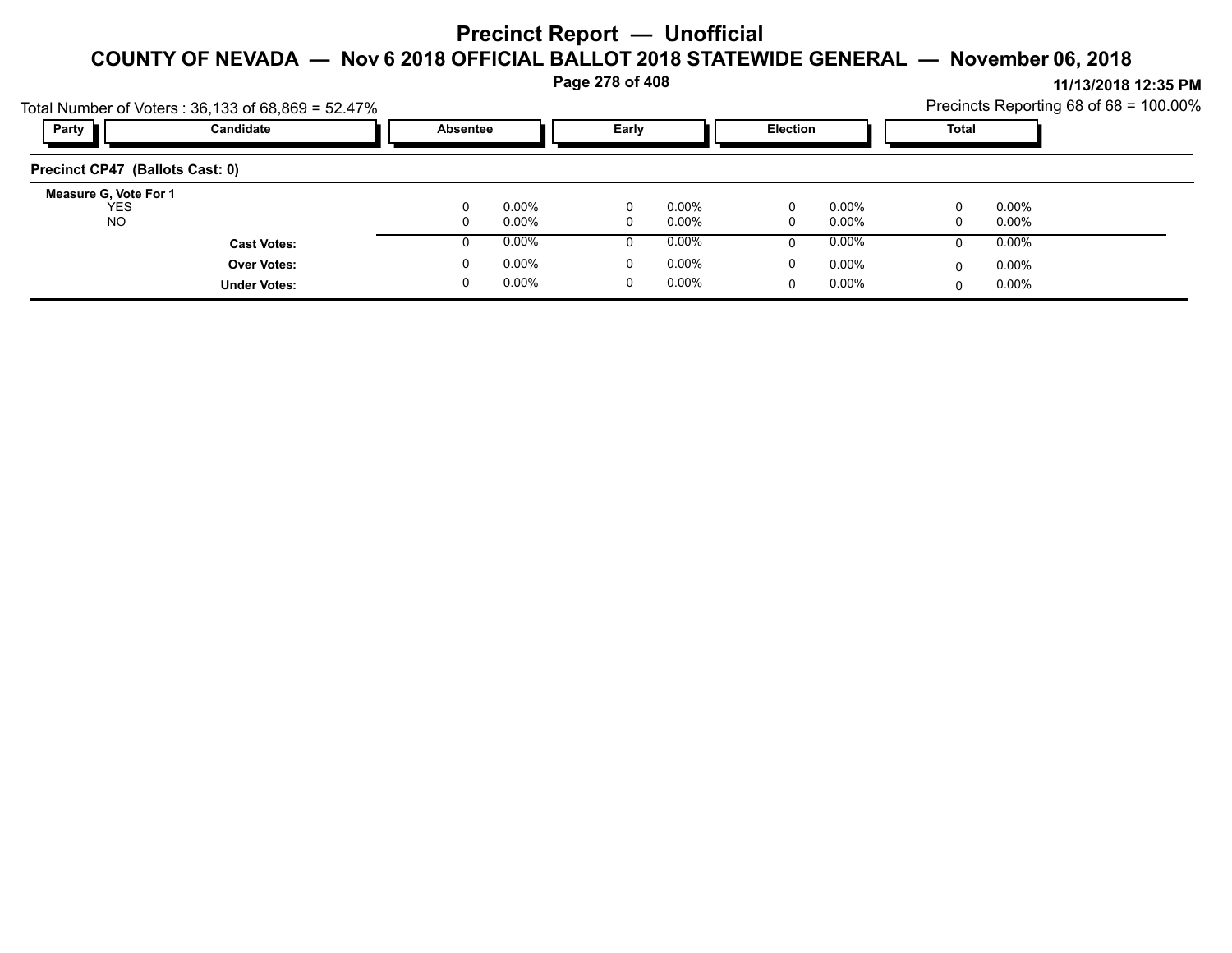**Page 279 of 408**

| Total Number of Voters: 36,133 of 68,869 = 52.47%                   |                      |                 |                  |                |                  |                     |                  | Precincts Reporting 68 of 68 = 100.00% |                  |  |
|---------------------------------------------------------------------|----------------------|-----------------|------------------|----------------|------------------|---------------------|------------------|----------------------------------------|------------------|--|
| <b>Party</b>                                                        | Candidate            | <b>Absentee</b> |                  | Early          |                  | <b>Election</b>     |                  | <b>Total</b>                           |                  |  |
| Precinct CP48 (Ballots Cast: 157)                                   |                      |                 |                  |                |                  |                     |                  |                                        |                  |  |
| Governor, Vote For 1<br><b>REP</b><br>JOHN H. COX                   |                      | 61              | 45.19%           | $\mathbf 5$    | 50.00%           | $\overline{c}$      | 22.22%           | 68                                     | 44.16%           |  |
| <b>GAVIN NEWSOM</b><br><b>DEM</b>                                   |                      | 74              | 54.81%           | $\overline{5}$ | 50.00%           | 7                   | 77.78%           | 86                                     | 55.84%           |  |
|                                                                     | <b>Cast Votes:</b>   | 135             | 97.83%           | 10             | 100.00%          | 9                   | 100.00%          | 154                                    | 98.09%           |  |
|                                                                     | <b>Over Votes:</b>   | 0               | 0.00%            | 0              | 0.00%            | 0                   | 0.00%            | $\mathbf 0$                            | $0.00\%$         |  |
|                                                                     | <b>Under Votes:</b>  | 3               | 2.17%            | $\mathbf 0$    | $0.00\%$         | 0                   | 0.00%            | 3                                      | 1.91%            |  |
| Lieutenant Governor, Vote For 1<br><b>DEM</b><br>ED HERNANDEZ       |                      | 29              | 27.36%           | $\mathbf{1}$   | 16.67%           | 0                   | 0.00%            | 30                                     | 25.21%           |  |
| <b>DEM</b><br>ELENI KOUNALAKIS                                      |                      | 77              | 72.64%           | 5              | 83.33%           | 7                   | 100.00%          | 89                                     | 74.79%           |  |
|                                                                     | <b>Cast Votes:</b>   | 106             | 76.81%           | 6              | 60.00%           | $\overline{7}$      | 77.78%           | 119                                    | 75.80%           |  |
|                                                                     | <b>Over Votes:</b>   | 0               | 0.00%            | 0              | 0.00%            | 0                   | 0.00%            | $\mathbf 0$                            | 0.00%            |  |
|                                                                     | <b>Under Votes:</b>  | 32              | 23.19%           | $\overline{4}$ | 40.00%           | 2                   | 22.22%           | 38                                     | 24.20%           |  |
| Secretary of State, Vote For 1<br><b>ALEX PADILLA</b><br><b>DEM</b> |                      | 75              | 56.82%           | $\overline{7}$ | 70.00%           | $\overline{7}$      | 77.78%           | 89                                     | 58.94%           |  |
| <b>REP</b><br><b>MARK P. MEUSER</b>                                 |                      | 57              | 43.18%           | 3              | 30.00%           | 2                   | 22.22%           | 62                                     | 41.06%           |  |
|                                                                     | <b>Cast Votes:</b>   | 132             | 95.65%           | 10             | 100.00%          | 9                   | 100.00%          | 151                                    | 96.18%           |  |
|                                                                     | <b>Over Votes:</b>   | 0               | 0.00%            | 0              | 0.00%            | 0                   | 0.00%            | $\mathbf 0$                            | $0.00\%$         |  |
|                                                                     | <b>Under Votes:</b>  | 6               | 4.35%            | $\mathbf 0$    | 0.00%            | 0                   | 0.00%            | 6                                      | 3.82%            |  |
| <b>Controller, Vote For 1</b><br><b>REP</b>                         | KONSTANTINOS RODITIS | 54              | 40.60%           | 4              | 44.44%           | $\overline{2}$      | 22.22%           | 60                                     | 39.74%           |  |
| <b>DEM</b><br>BETTY T. YEE                                          |                      | 79              | 59.40%           | 5              | 55.56%           | $\overline{7}$      | 77.78%           | 91                                     | 60.26%           |  |
|                                                                     | <b>Cast Votes:</b>   | 133             | 96.38%           | 9              | 90.00%           | 9                   | 100.00%          | 151                                    | 96.18%           |  |
|                                                                     | <b>Over Votes:</b>   | 0               | 0.00%            | 0              | 0.00%            | 0                   | 0.00%            | $\mathbf 0$                            | $0.00\%$         |  |
|                                                                     | <b>Under Votes:</b>  | 5               | 3.62%            | $\overline{1}$ | 10.00%           | $\Omega$            | 0.00%            | 6                                      | 3.82%            |  |
| Treasurer, Vote For 1                                               |                      |                 |                  |                |                  |                     |                  |                                        |                  |  |
| <b>REP</b><br><b>GREG CONLON</b><br><b>DEM</b><br><b>FIONA MA</b>   |                      | 58<br>75        | 43.61%<br>56.39% | 3<br>6         | 33.33%<br>66.67% | $\overline{2}$<br>7 | 22.22%<br>77.78% | 63<br>88                               | 41.72%<br>58.28% |  |
|                                                                     | <b>Cast Votes:</b>   | 133             | 96.38%           | 9              | 90.00%           | 9                   | 100.00%          | 151                                    | 96.18%           |  |
|                                                                     | <b>Over Votes:</b>   | 0               | 0.00%            | 0              | 0.00%            | 0                   | 0.00%            | $\pmb{0}$                              | 0.00%            |  |
|                                                                     | <b>Under Votes:</b>  | 5               | 3.62%            | $\overline{1}$ | 10.00%           | 0                   | $0.00\%$         | 6                                      | 3.82%            |  |
| <b>Attorney General, Vote For 1</b>                                 |                      |                 |                  |                |                  |                     |                  |                                        |                  |  |
| <b>REP</b><br><b>STEVEN C BAILEY</b>                                |                      | 59              | 44.03%           | 3              | 30.00%           | $\overline{2}$      | 22.22%           | 64                                     | 41.83%           |  |
| <b>DEM</b><br><b>XAVIER BECERRA</b>                                 |                      | 75              | 55.97%           | $\overline{7}$ | 70.00%           | 7                   | 77.78%           | 89                                     | 58.17%           |  |
|                                                                     | <b>Cast Votes:</b>   | 134             | 97.10%           | 10             | 100.00%          | 9                   | 100.00%          | 153                                    | 97.45%           |  |
|                                                                     | <b>Over Votes:</b>   | 0               | 0.00%            | 0              | 0.00%            | 0                   | 0.00%            | $\mathbf{0}$                           | 0.00%            |  |
|                                                                     | <b>Under Votes:</b>  | 4               | 2.90%            | $\Omega$       | $0.00\%$         | 0                   | 0.00%            | 4                                      | 2.55%            |  |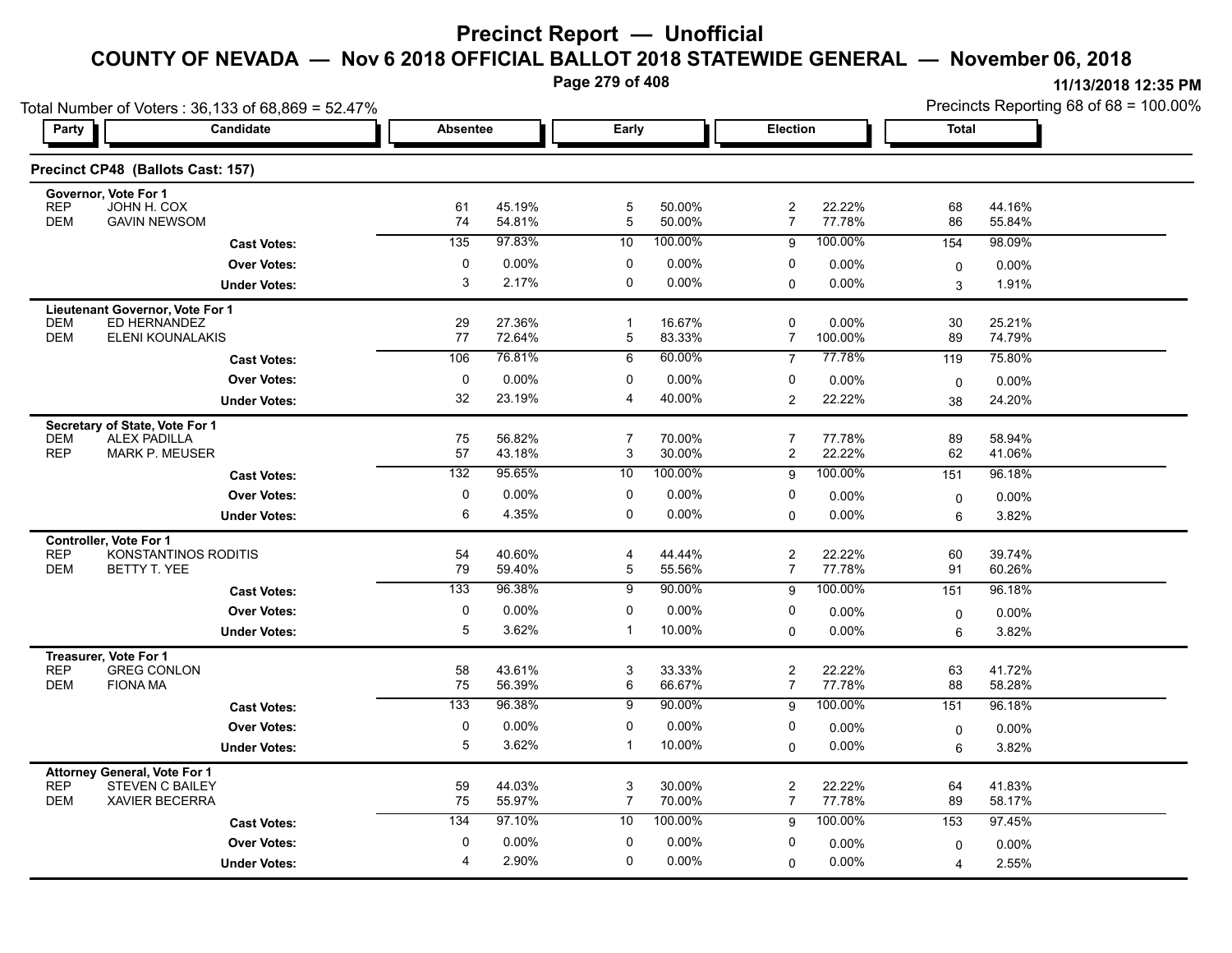**Page 280 of 408**

|                                                                                      | Total Number of Voters: 36,133 of 68,869 = 52.47%                    |                  |                  |                     |                  |                                  |                  | Precincts Reporting 68 of 68 = 100.00% |                  |  |
|--------------------------------------------------------------------------------------|----------------------------------------------------------------------|------------------|------------------|---------------------|------------------|----------------------------------|------------------|----------------------------------------|------------------|--|
| Party                                                                                | Candidate                                                            | <b>Absentee</b>  |                  | Early               |                  | Election                         |                  | <b>Total</b>                           |                  |  |
| Precinct CP48 (Ballots Cast: 157)                                                    |                                                                      |                  |                  |                     |                  |                                  |                  |                                        |                  |  |
| <b>Insurance Commissioner, Vote For 1</b><br>RICARDO LARA<br><b>DEM</b>              |                                                                      | 59               | 45.38%           | 5                   | 62.50%           | $\overline{7}$                   | 77.78%           | 71                                     | 48.30%           |  |
| STEVE POIZNER                                                                        |                                                                      | 71               | 54.62%           | 3                   | 37.50%           | $\overline{\mathbf{c}}$          | 22.22%           | 76                                     | 51.70%           |  |
|                                                                                      | <b>Cast Votes:</b>                                                   | 130              | 94.20%           | 8                   | 80.00%           | 9                                | 100.00%          | 147                                    | 93.63%           |  |
|                                                                                      | <b>Over Votes:</b>                                                   | 0                | 0.00%            | 0                   | 0.00%            | 0                                | 0.00%            | $\mathbf 0$                            | 0.00%            |  |
|                                                                                      | <b>Under Votes:</b>                                                  | 8                | 5.80%            | $\overline{2}$      | 20.00%           | $\Omega$                         | $0.00\%$         | 10                                     | 6.37%            |  |
| <b>TOM HALLINAN</b><br><b>DEM</b>                                                    | Member, State Board of Equalization District 1, Vote For 1           | 73               | 55.73%           | 7                   | 70.00%           | $\overline{7}$                   | 77.78%           | 87                                     | 58.00%           |  |
| <b>REP</b><br><b>TED GAINES</b>                                                      |                                                                      | 58               | 44.27%           | $\sqrt{3}$          | 30.00%           | 2                                | 22.22%           | 63                                     | 42.00%           |  |
|                                                                                      | <b>Cast Votes:</b>                                                   | 131              | 94.93%           | 10                  | 100.00%          | 9                                | 100.00%          | 150                                    | 95.54%           |  |
|                                                                                      | <b>Over Votes:</b>                                                   | $\pmb{0}$        | 0.00%            | $\mathbf 0$         | 0.00%            | 0                                | 0.00%            | 0                                      | $0.00\%$         |  |
|                                                                                      | <b>Under Votes:</b>                                                  | $\overline{7}$   | 5.07%            | 0                   | $0.00\%$         | $\Omega$                         | 0.00%            | $\overline{7}$                         | 4.46%            |  |
| United States Senate, Vote For 1<br><b>DEM</b><br><b>DEM</b><br><b>KEVIN DE LEON</b> | <b>DIANNE FEINSTEIN</b>                                              | 55<br>63         | 46.61%<br>53.39% | 5<br>$\mathbf{1}$   | 83.33%<br>16.67% | 3<br>4                           | 42.86%<br>57.14% | 63<br>68                               | 48.09%<br>51.91% |  |
|                                                                                      | <b>Cast Votes:</b>                                                   | $\overline{118}$ | 85.51%           | 6                   | 60.00%           | $\overline{7}$                   | 77.78%           | 131                                    | 83.44%           |  |
|                                                                                      | <b>Over Votes:</b>                                                   | 0                | 0.00%            | $\mathbf 0$         | 0.00%            | 0                                | 0.00%            | $\mathbf 0$                            | 0.00%            |  |
|                                                                                      | <b>Under Votes:</b>                                                  | 20               | 14.49%           | $\overline{4}$      | 40.00%           | $\overline{2}$                   | 22.22%           | 26                                     | 16.56%           |  |
|                                                                                      | House of Representatives of the United States District 1, Vote For 1 |                  |                  |                     |                  |                                  |                  |                                        |                  |  |
| <b>REP</b><br><b>DOUG LA MALFA</b><br><b>DEM</b>                                     | <b>AUDREY DENNEY</b>                                                 | 59<br>77         | 43.38%<br>56.62% | 3<br>$\overline{7}$ | 30.00%<br>70.00% | $\overline{2}$<br>$\overline{7}$ | 22.22%<br>77.78% | 64<br>91                               | 41.29%<br>58.71% |  |
|                                                                                      | <b>Cast Votes:</b>                                                   | 136              | 98.55%           | 10                  | 100.00%          | 9                                | 100.00%          | 155                                    | 98.73%           |  |
|                                                                                      | <b>Over Votes:</b>                                                   | 0                | 0.00%            | 0                   | 0.00%            | 0                                | 0.00%            | $\mathbf 0$                            | 0.00%            |  |
|                                                                                      | <b>Under Votes:</b>                                                  | $\overline{2}$   | 1.45%            | $\mathbf 0$         | $0.00\%$         | $\Omega$                         | 0.00%            | $\overline{2}$                         | 1.27%            |  |
| State Assembly District 1, Vote For 1                                                |                                                                      |                  |                  |                     |                  |                                  |                  |                                        |                  |  |
| <b>REP</b><br><b>BRIAN DAHLE</b><br><b>CALEEN SISK</b><br><b>DEM</b>                 |                                                                      | 57<br>74         | 43.51%<br>56.49% | 4<br>$\,6\,$        | 40.00%<br>60.00% | 2<br>$\overline{7}$              | 22.22%<br>77.78% | 63<br>87                               | 42.00%<br>58.00% |  |
|                                                                                      | <b>Cast Votes:</b>                                                   | 131              | 94.93%           | 10                  | 100.00%          | 9                                | 100.00%          | 150                                    | 95.54%           |  |
|                                                                                      | <b>Over Votes:</b>                                                   | 0                | 0.00%            | $\mathbf 0$         | 0.00%            | 0                                | 0.00%            | 0                                      | 0.00%            |  |
|                                                                                      | <b>Under Votes:</b>                                                  | $\overline{7}$   | 5.07%            | $\mathbf 0$         | $0.00\%$         | $\Omega$                         | 0.00%            | $\overline{7}$                         | 4.46%            |  |
|                                                                                      | For Associate Justice, Supreme Court - Carol A. Corrigan, Vote For 1 |                  |                  |                     |                  |                                  |                  |                                        |                  |  |
| <b>YES</b><br><b>NO</b>                                                              |                                                                      | 66<br>42         | 61.11%<br>38.89% | 2<br>$\overline{4}$ | 33.33%<br>66.67% | 7<br>$\overline{2}$              | 77.78%<br>22.22% | 75<br>48                               | 60.98%<br>39.02% |  |
|                                                                                      | <b>Cast Votes:</b>                                                   | 108              | 78.26%           | 6                   | 60.00%           | 9                                | 100.00%          | 123                                    | 78.34%           |  |
|                                                                                      | <b>Over Votes:</b>                                                   | $\mathbf 0$      | 0.00%            | $\mathbf 0$         | 0.00%            | 0                                | 0.00%            | $\Omega$                               | $0.00\%$         |  |
|                                                                                      | <b>Under Votes:</b>                                                  | 30               | 21.74%           | $\overline{4}$      | 40.00%           | 0                                | $0.00\%$         | 34                                     | 21.66%           |  |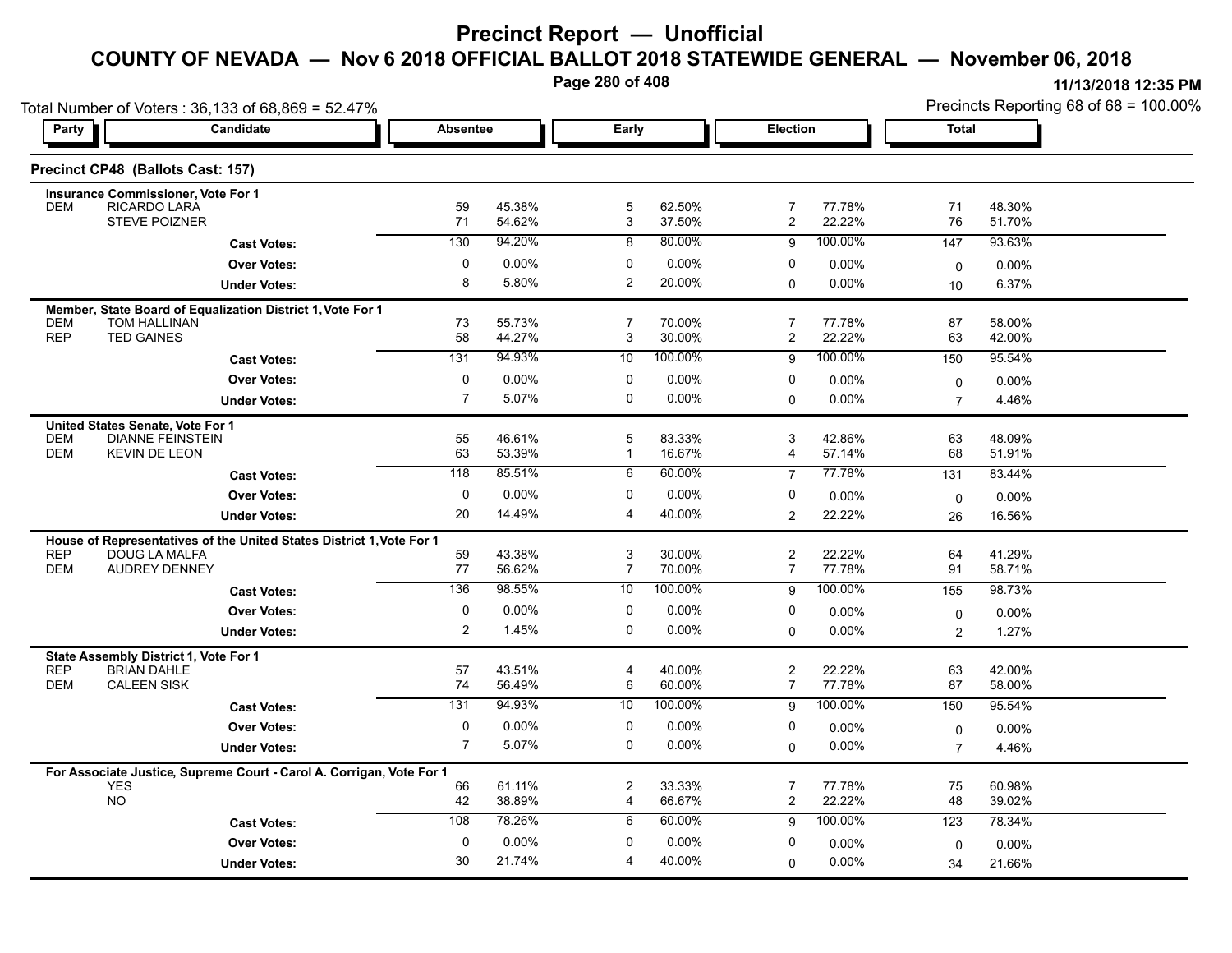**Page 281 of 408**

|            |                                                                                                |                 |                  | . ago zo . or <del>.</del> oo |                  |                | TI/T3/ZUTO TZ:35 PIVI |                |                                        |  |
|------------|------------------------------------------------------------------------------------------------|-----------------|------------------|-------------------------------|------------------|----------------|-----------------------|----------------|----------------------------------------|--|
|            | Total Number of Voters: 36,133 of 68,869 = 52.47%                                              |                 |                  |                               |                  |                |                       |                | Precincts Reporting 68 of 68 = 100.00% |  |
| Party      | Candidate                                                                                      | <b>Absentee</b> |                  | Early                         |                  | Election       |                       | <b>Total</b>   |                                        |  |
|            | Precinct CP48 (Ballots Cast: 157)                                                              |                 |                  |                               |                  |                |                       |                |                                        |  |
|            | For Associate Justice, Supreme Court - Leondra R. Kruger, Vote For 1                           |                 |                  |                               |                  |                |                       |                |                                        |  |
|            | <b>YES</b><br><b>NO</b>                                                                        | 70<br>36        | 66.04%<br>33.96% | 3<br>3                        | 50.00%<br>50.00% | 6<br>3         | 66.67%<br>33.33%      | 79<br>42       | 65.29%<br>34.71%                       |  |
|            |                                                                                                | 106             | 76.81%           | 6                             | 60.00%           | 9              | 100.00%               | 121            | 77.07%                                 |  |
|            | <b>Cast Votes:</b>                                                                             | $\mathbf 0$     | 0.00%            | $\mathbf 0$                   | $0.00\%$         | $\mathbf 0$    |                       |                |                                        |  |
|            | <b>Over Votes:</b>                                                                             | 32              | 23.19%           | 4                             | 40.00%           |                | 0.00%<br>0.00%        | $\mathbf 0$    | 0.00%                                  |  |
|            | <b>Under Votes:</b>                                                                            |                 |                  |                               |                  | $\Omega$       |                       | 36             | 22.93%                                 |  |
|            | For Associate Justice, Court of Appeal, Third District - Cole Blease, Vote For 1               |                 |                  |                               |                  |                |                       |                |                                        |  |
|            | <b>YES</b><br><b>NO</b>                                                                        | 64<br>43        | 59.81%<br>40.19% | 3<br>$\overline{c}$           | 60.00%<br>40.00% | 4<br>5         | 44.44%<br>55.56%      | 71<br>50       | 58.68%<br>41.32%                       |  |
|            | <b>Cast Votes:</b>                                                                             | 107             | 77.54%           | 5                             | 50.00%           | 9              | 100.00%               | 121            | 77.07%                                 |  |
|            | <b>Over Votes:</b>                                                                             | $\mathbf 0$     | 0.00%            | $\mathbf 0$                   | $0.00\%$         | $\mathbf 0$    | 0.00%                 |                |                                        |  |
|            | <b>Under Votes:</b>                                                                            | 31              | 22.46%           | 5                             | 50.00%           | $\mathbf 0$    | 0.00%                 | $\mathbf 0$    | 0.00%<br>22.93%                        |  |
|            |                                                                                                |                 |                  |                               |                  |                |                       | 36             |                                        |  |
|            | For Associate Justice, Court of Appeal, Third District - Louis Mauro, Vote For 1<br><b>YES</b> | 65              | 61.90%           | 3                             | 60.00%           | 7              | 77.78%                | 75             | 63.03%                                 |  |
|            | <b>NO</b>                                                                                      | 40              | 38.10%           | $\overline{c}$                | 40.00%           | $\overline{2}$ | 22.22%                | 44             | 36.97%                                 |  |
|            | <b>Cast Votes:</b>                                                                             | 105             | 76.09%           | 5                             | 50.00%           | 9              | 100.00%               | 119            | 75.80%                                 |  |
|            | <b>Over Votes:</b>                                                                             | $\mathbf 0$     | 0.00%            | $\mathbf 0$                   | 0.00%            | 0              | 0.00%                 | $\mathbf 0$    | 0.00%                                  |  |
|            | <b>Under Votes:</b>                                                                            | 33              | 23.91%           | 5                             | 50.00%           | $\Omega$       | $0.00\%$              | 38             | 24.20%                                 |  |
|            |                                                                                                |                 |                  |                               |                  |                |                       |                |                                        |  |
| <b>IDS</b> | Superintendent of Public Instruction, Vote For 1<br><b>MARSHALL TUCK</b>                       | 55              | 48.25%           | 3                             | 33.33%           | $\overline{c}$ | 22.22%                | 60             | 45.45%                                 |  |
| jDS        | TONY K. THURMOND                                                                               | 59              | 51.75%           | 6                             | 66.67%           | $\overline{7}$ | 77.78%                | 72             | 54.55%                                 |  |
|            | <b>Cast Votes:</b>                                                                             | 114             | 82.61%           | 9                             | 90.00%           | 9              | 100.00%               | 132            | 84.08%                                 |  |
|            | <b>Over Votes:</b>                                                                             | $\mathbf 0$     | 0.00%            | $\mathbf 0$                   | $0.00\%$         | $\mathbf 0$    | 0.00%                 | $\mathbf 0$    | 0.00%                                  |  |
|            | <b>Under Votes:</b>                                                                            | 24              | 17.39%           | $\mathbf{1}$                  | 10.00%           | $\Omega$       | 0.00%                 | 25             | 15.92%                                 |  |
|            | District Board Member, Nevada County Board of Education Trustee Area2, Vote For 1              |                 |                  |                               |                  |                |                       |                |                                        |  |
| <b>IDS</b> | <b>HEINO NICOLAI</b>                                                                           | 50              | 50.51%           | 2                             | 33.33%           | $\overline{c}$ | 28.57%                | 54             | 48.21%                                 |  |
| <b>jDS</b> | JOHN V "JACK" MEEKS                                                                            | 49              | 49.49%           | $\overline{4}$                | 66.67%           | $\overline{5}$ | 71.43%                | 58             | 51.79%                                 |  |
|            | <b>Cast Votes:</b>                                                                             | 99              | 71.74%           | 6                             | 60.00%           | $\overline{7}$ | 77.78%                | 112            | 71.34%                                 |  |
|            | <b>Over Votes:</b>                                                                             | 0               | 0.00%            | $\mathbf 0$                   | $0.00\%$         | 0              | 0.00%                 | 0              | 0.00%                                  |  |
|            | <b>Under Votes:</b>                                                                            | 39              | 28.26%           | 4                             | 40.00%           | 2              | 22.22%                | 45             | 28.66%                                 |  |
|            | Sheriff-Coroner-Public Administrator, Vote For 1                                               |                 |                  |                               |                  |                |                       |                |                                        |  |
| <b>IDS</b> | <b>SHANNAN MOON</b>                                                                            | 80              | 60.61%           | 6                             | 66.67%           | 7              | 77.78%                | 93             | 62.00%                                 |  |
| <b>DS</b>  | <b>BILL SMETHERS</b>                                                                           | 52              | 39.39%           | 3                             | 33.33%           | $\overline{2}$ | 22.22%                | 57             | 38.00%                                 |  |
|            | <b>Cast Votes:</b>                                                                             | 132             | 95.65%           | 9                             | 90.00%           | 9              | 100.00%               | 150            | 95.54%                                 |  |
|            | <b>Over Votes:</b>                                                                             | 0               | 0.00%            | $\mathbf 0$                   | $0.00\%$         | 0              | $0.00\%$              | $\Omega$       | 0.00%                                  |  |
|            | <b>Under Votes:</b>                                                                            | 6               | 4.35%            | $\mathbf{1}$                  | 10.00%           | $\mathbf{0}$   | 0.00%                 | $\overline{7}$ | 4.46%                                  |  |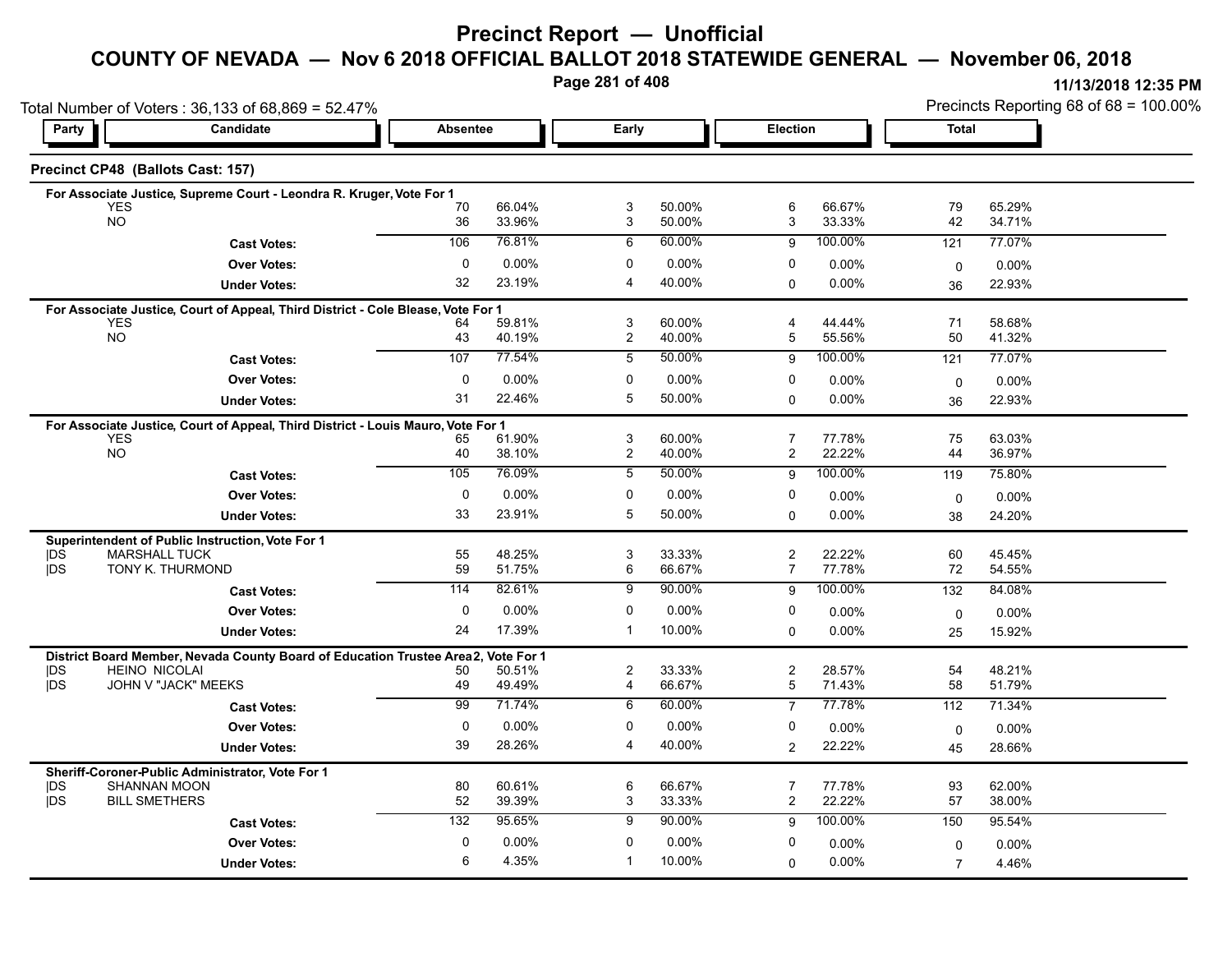**Page 282 of 408**

|                                         | Total Number of Voters: 36,133 of 68,869 = 52.47% |                 |                  |                           |                  |                              |                  |                | Precincts Reporting 68 of 68 = 100.00% |
|-----------------------------------------|---------------------------------------------------|-----------------|------------------|---------------------------|------------------|------------------------------|------------------|----------------|----------------------------------------|
| <b>Party</b>                            | Candidate                                         | <b>Absentee</b> |                  | Early                     |                  | Election                     |                  | <b>Total</b>   |                                        |
| Precinct CP48 (Ballots Cast: 157)       |                                                   |                 |                  |                           |                  |                              |                  |                |                                        |
| Proposition 1, Vote For 1               |                                                   |                 |                  |                           |                  |                              |                  |                |                                        |
| <b>YES</b><br><b>NO</b>                 |                                                   | 68<br>68        | 50.00%<br>50.00% | $\,6\,$<br>3              | 66.67%<br>33.33% | 7<br>$\overline{\mathbf{c}}$ | 77.78%<br>22.22% | 81<br>73       | 52.60%<br>47.40%                       |
|                                         | <b>Cast Votes:</b>                                | 136             | 98.55%           | 9                         | 90.00%           | 9                            | 100.00%          | 154            | 98.09%                                 |
|                                         | <b>Over Votes:</b>                                | 0               | 0.00%            | 0                         | 0.00%            | 0                            | 0.00%            | 0              | 0.00%                                  |
|                                         | <b>Under Votes:</b>                               | $\overline{2}$  | 1.45%            | $\overline{1}$            | 10.00%           | 0                            | 0.00%            | 3              | 1.91%                                  |
| Proposition 2, Vote For 1               |                                                   |                 |                  |                           |                  |                              |                  |                |                                        |
| <b>YES</b><br>NO <sub>1</sub>           |                                                   | 71<br>65        | 52.21%<br>47.79% | 6                         | 66.67%<br>33.33% | 6                            | 66.67%<br>33.33% | 83             | 53.90%                                 |
|                                         |                                                   |                 |                  | 3                         |                  | 3                            |                  | 71             | 46.10%                                 |
|                                         | <b>Cast Votes:</b>                                | 136             | 98.55%           | 9                         | 90.00%           | 9                            | 100.00%          | 154            | 98.09%                                 |
|                                         | <b>Over Votes:</b>                                | $\pmb{0}$       | 0.00%            | 0                         | 0.00%            | 0                            | 0.00%            | $\mathbf 0$    | 0.00%                                  |
|                                         | <b>Under Votes:</b>                               | $\overline{2}$  | 1.45%            | $\overline{1}$            | 10.00%           | 0                            | $0.00\%$         | 3              | 1.91%                                  |
| Proposition 3, Vote For 1               |                                                   |                 | 36.57%           | $\overline{7}$            |                  | 5                            |                  | 61             | 40.13%                                 |
| <b>YES</b><br><b>NO</b>                 |                                                   | 49<br>85        | 63.43%           | $\overline{2}$            | 77.78%<br>22.22% | 4                            | 55.56%<br>44.44% | 91             | 59.87%                                 |
|                                         | <b>Cast Votes:</b>                                | 134             | 97.10%           | 9                         | 90.00%           | 9                            | 100.00%          | 152            | 96.82%                                 |
|                                         | <b>Over Votes:</b>                                | 0               | 0.00%            | 0                         | 0.00%            | 0                            | $0.00\%$         | 0              | 0.00%                                  |
|                                         | <b>Under Votes:</b>                               | $\overline{4}$  | 2.90%            | $\mathbf{1}$              | 10.00%           | 0                            | 0.00%            | 5              | 3.18%                                  |
| Proposition 4, Vote For 1               |                                                   |                 |                  |                           |                  |                              |                  |                |                                        |
| <b>YES</b>                              |                                                   | 61              | 44.85%           | 7                         | 77.78%           | $\overline{7}$               | 77.78%           | 75             | 48.70%                                 |
| <b>NO</b>                               |                                                   | 75              | 55.15%           | $\overline{2}$            | 22.22%           | 2                            | 22.22%           | 79             | 51.30%                                 |
|                                         | <b>Cast Votes:</b>                                | 136             | 98.55%           | 9                         | 90.00%           | 9                            | 100.00%          | 154            | 98.09%                                 |
|                                         | <b>Over Votes:</b>                                | -1              | 0.72%            | 0                         | 0.00%            | 0                            | 0.00%            | $\mathbf{1}$   | 0.64%                                  |
|                                         | <b>Under Votes:</b>                               | $\mathbf 1$     | 0.72%            | $\mathbf 1$               | 10.00%           | 0                            | 0.00%            | 2              | 1.27%                                  |
| Proposition 5, Vote For 1               |                                                   |                 |                  |                           |                  |                              |                  |                |                                        |
| <b>YES</b><br><b>NO</b>                 |                                                   | 66<br>$72\,$    | 47.83%<br>52.17% | $\mathbf{1}$<br>7         | 12.50%<br>87.50% | $\mathbf{1}$<br>8            | 11.11%<br>88.89% | 68<br>87       | 43.87%<br>56.13%                       |
|                                         | <b>Cast Votes:</b>                                | 138             | 100.00%          | 8                         | 80.00%           | 9                            | 100.00%          | 155            | 98.73%                                 |
|                                         | <b>Over Votes:</b>                                | 0               | 0.00%            | 0                         | $0.00\%$         | 0                            |                  |                |                                        |
|                                         |                                                   | $\mathbf 0$     | 0.00%            | $\overline{2}$            | 20.00%           |                              | 0.00%<br>0.00%   | $\mathbf 0$    | 0.00%                                  |
|                                         | <b>Under Votes:</b>                               |                 |                  |                           |                  | 0                            |                  | $\overline{2}$ | 1.27%                                  |
| Proposition 6, Vote For 1<br><b>YES</b> |                                                   | 68              | 49.28%           | $\ensuremath{\mathsf{3}}$ | 33.33%           | 4                            | 44.44%           | 75             | 48.08%                                 |
| <b>NO</b>                               |                                                   | 70              | 50.72%           | 6                         | 66.67%           | 5                            | 55.56%           | 81             | 51.92%                                 |
|                                         | <b>Cast Votes:</b>                                | 138             | 100.00%          | 9                         | 90.00%           | 9                            | 100.00%          | 156            | 99.36%                                 |
|                                         | <b>Over Votes:</b>                                | 0               | 0.00%            | 0                         | $0.00\%$         | 0                            | 0.00%            | 0              | 0.00%                                  |
|                                         | <b>Under Votes:</b>                               | 0               | 0.00%            | $\mathbf{1}$              | 10.00%           | 0                            | 0.00%            | 1              | 0.64%                                  |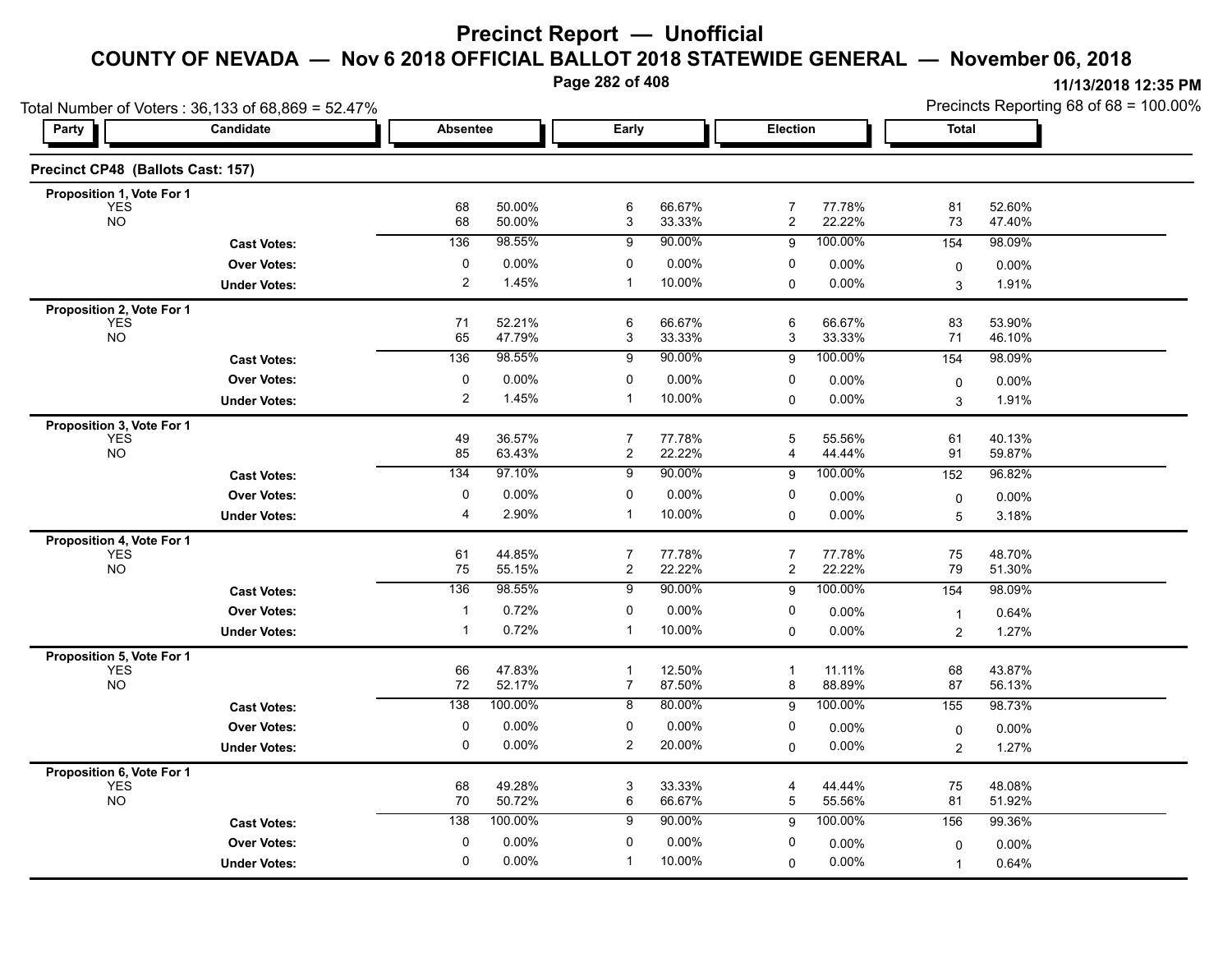**Page 283 of 408**

| Total Number of Voters: 36,133 of 68,869 = 52.47% |                     |                 |                  |                     |                  |                     |                  | Precincts Reporting 68 of 68 = 100.00% |                  |  |
|---------------------------------------------------|---------------------|-----------------|------------------|---------------------|------------------|---------------------|------------------|----------------------------------------|------------------|--|
| Party                                             | Candidate           | <b>Absentee</b> |                  | Early               |                  | Election            |                  | <b>Total</b>                           |                  |  |
| Precinct CP48 (Ballots Cast: 157)                 |                     |                 |                  |                     |                  |                     |                  |                                        |                  |  |
| Proposition 7, Vote For 1                         |                     |                 | 50.37%           |                     |                  |                     |                  |                                        |                  |  |
| <b>YES</b><br><b>NO</b>                           |                     | 68<br>67        | 49.63%           | 7<br>$\overline{2}$ | 77.78%<br>22.22% | 9<br>0              | 100.00%<br>0.00% | 84<br>69                               | 54.90%<br>45.10% |  |
|                                                   | <b>Cast Votes:</b>  | 135             | 97.83%           | 9                   | 90.00%           | 9                   | 100.00%          | 153                                    | 97.45%           |  |
|                                                   | <b>Over Votes:</b>  | 0               | 0.00%            | 0                   | 0.00%            | 0                   | 0.00%            | 0                                      | 0.00%            |  |
|                                                   | <b>Under Votes:</b> | 3               | 2.17%            | $\overline{1}$      | 10.00%           | 0                   | 0.00%            | $\overline{4}$                         | 2.55%            |  |
| Proposition 8, Vote For 1                         |                     |                 |                  |                     |                  |                     |                  |                                        |                  |  |
| <b>YES</b><br>NO <sub>1</sub>                     |                     | 56              | 40.88%           | 5                   | 55.56%           | 6                   | 66.67%           | 67                                     | 43.23%           |  |
|                                                   |                     | 81              | 59.12%           | 4                   | 44.44%           | 3                   | 33.33%           | 88                                     | 56.77%           |  |
|                                                   | <b>Cast Votes:</b>  | 137             | 99.28%           | 9                   | 90.00%           | 9                   | 100.00%          | 155                                    | 98.73%           |  |
|                                                   | <b>Over Votes:</b>  | $\pmb{0}$       | 0.00%            | 0                   | 0.00%            | 0                   | 0.00%            | $\mathbf 0$                            | 0.00%            |  |
|                                                   | <b>Under Votes:</b> |                 | 0.72%            | $\overline{1}$      | 10.00%           | 0                   | $0.00\%$         | $\overline{2}$                         | 1.27%            |  |
| Proposition 10, Vote For 1                        |                     |                 |                  |                     |                  |                     |                  |                                        |                  |  |
| <b>YES</b><br><b>NO</b>                           |                     | 43<br>91        | 32.09%<br>67.91% | 3<br>5              | 37.50%<br>62.50% | 6<br>3              | 66.67%<br>33.33% | 52<br>99                               | 34.44%<br>65.56% |  |
|                                                   | <b>Cast Votes:</b>  | 134             | 97.10%           | 8                   | 80.00%           | 9                   | 100.00%          | 151                                    | 96.18%           |  |
|                                                   | <b>Over Votes:</b>  | 0               | 0.00%            | $\mathbf 0$         | 0.00%            | 0                   | $0.00\%$         | 0                                      | 0.00%            |  |
|                                                   | <b>Under Votes:</b> | $\overline{4}$  | 2.90%            | $\overline{2}$      | 20.00%           | 0                   | 0.00%            | 6                                      | 3.82%            |  |
|                                                   |                     |                 |                  |                     |                  |                     |                  |                                        |                  |  |
| Proposition 11, Vote For 1<br><b>YES</b>          |                     | 78              | 58.65%           | 5                   | 55.56%           | 4                   | 44.44%           | 87                                     | 57.62%           |  |
| <b>NO</b>                                         |                     | 55              | 41.35%           | 4                   | 44.44%           | 5                   | 55.56%           | 64                                     | 42.38%           |  |
|                                                   | <b>Cast Votes:</b>  | 133             | 96.38%           | 9                   | 90.00%           | 9                   | 100.00%          | 151                                    | 96.18%           |  |
|                                                   | <b>Over Votes:</b>  | $\pmb{0}$       | 0.00%            | 0                   | 0.00%            | 0                   | 0.00%            | 0                                      | 0.00%            |  |
|                                                   | <b>Under Votes:</b> | 5               | 3.62%            | $\mathbf 1$         | 10.00%           | 0                   | 0.00%            | 6                                      | 3.82%            |  |
| Proposition 12, Vote For 1                        |                     |                 |                  |                     |                  |                     |                  |                                        |                  |  |
| <b>YES</b>                                        |                     | 75              | 55.56%           | 6                   | 66.67%           | 6                   | 66.67%           | 87                                     | 56.86%           |  |
| <b>NO</b>                                         |                     | 60              | 44.44%           | 3                   | 33.33%           | 3                   | 33.33%           | 66                                     | 43.14%           |  |
|                                                   | <b>Cast Votes:</b>  | 135             | 97.83%           | 9                   | 90.00%           | 9                   | 100.00%          | 153                                    | 97.45%           |  |
|                                                   | <b>Over Votes:</b>  | 0               | 0.00%            | 0                   | $0.00\%$         | 0                   | 0.00%            | $\mathbf 0$                            | 0.00%            |  |
|                                                   | <b>Under Votes:</b> | 3               | 2.17%            | $\mathbf{1}$        | 10.00%           | $\Omega$            | 0.00%            | $\overline{4}$                         | 2.55%            |  |
| Measure G, Vote For 1                             |                     |                 |                  |                     |                  |                     |                  |                                        |                  |  |
| <b>YES</b><br><b>NO</b>                           |                     | 85<br>50        | 62.96%<br>37.04% | 6<br>3              | 66.67%<br>33.33% | $\overline{7}$<br>2 | 77.78%<br>22.22% | 98<br>55                               | 64.05%<br>35.95% |  |
|                                                   |                     | 135             | 97.83%           | 9                   | 90.00%           |                     | 100.00%          | 153                                    |                  |  |
|                                                   | <b>Cast Votes:</b>  |                 |                  |                     |                  | 9                   |                  |                                        | 97.45%           |  |
|                                                   | <b>Over Votes:</b>  | 0               | 0.00%            | 0                   | $0.00\%$         | 0                   | 0.00%            | 0                                      | 0.00%            |  |
|                                                   | <b>Under Votes:</b> | 3               | 2.17%            | $\mathbf{1}$        | 10.00%           | 0                   | 0.00%            | 4                                      | 2.55%            |  |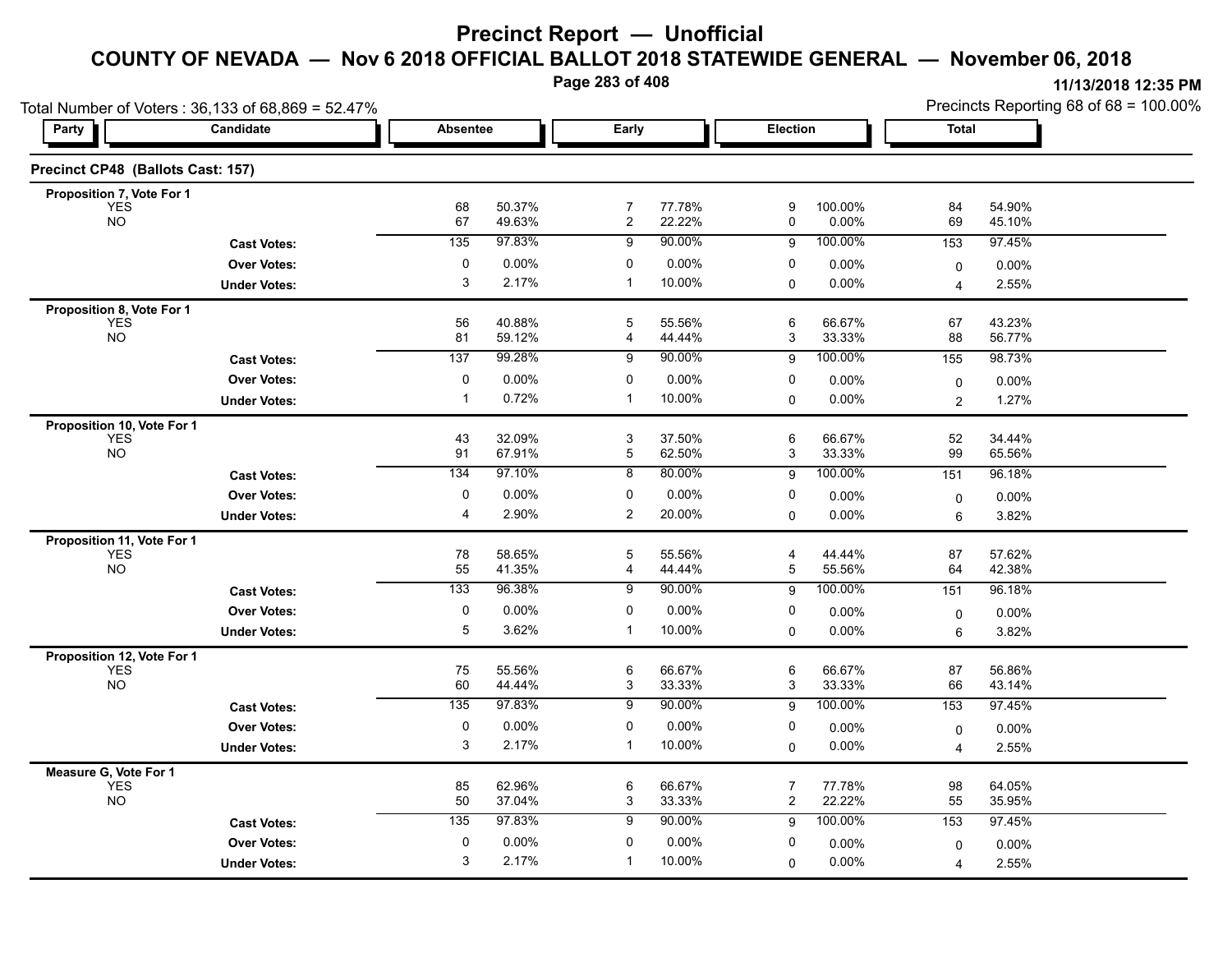**Page 284 of 408**

| Party                    | Total Number of Voters: 36,133 of 68,869 = 52.47%<br><b>Candidate</b> | Absentee                   |                | Early                      |                   | <b>Election</b>          |                | <b>Total</b>             |                |
|--------------------------|-----------------------------------------------------------------------|----------------------------|----------------|----------------------------|-------------------|--------------------------|----------------|--------------------------|----------------|
|                          |                                                                       |                            |                |                            |                   |                          |                |                          |                |
|                          | Precinct CP49 (Ballots Cast: 0)                                       |                            |                |                            |                   |                          |                |                          |                |
|                          | Governor, Vote For 1                                                  |                            |                |                            |                   |                          |                |                          |                |
| <b>REP</b><br><b>DEM</b> | JOHN H. COX<br><b>GAVIN NEWSOM</b>                                    | $\pmb{0}$<br>$\mathsf 0$   | 0.00%<br>0.00% | 0<br>$\mathbf 0$           | 0.00%<br>0.00%    | $\pmb{0}$<br>$\mathsf 0$ | 0.00%<br>0.00% | 0<br>$\mathsf{O}\xspace$ | 0.00%<br>0.00% |
|                          | <b>Cast Votes:</b>                                                    | $\overline{0}$             | 0.00%          | $\overline{0}$             | 0.00%             | $\mathbf 0$              | 0.00%          | $\mathbf 0$              | 0.00%          |
|                          | <b>Over Votes:</b>                                                    | $\mathbf 0$                | 0.00%          | $\mathbf 0$                | $0.00\%$          | $\mathbf 0$              | 0.00%          | 0                        | 0.00%          |
|                          | <b>Under Votes:</b>                                                   | $\mathbf 0$                | 0.00%          | $\mathbf 0$                | $0.00\%$          | $\mathbf 0$              | $0.00\%$       | 0                        | $0.00\%$       |
|                          | Lieutenant Governor, Vote For 1                                       |                            |                |                            |                   |                          |                |                          |                |
| <b>DEM</b><br><b>DEM</b> | ED HERNANDEZ<br>ELENI KOUNALAKIS                                      | $\mathbf 0$<br>0           | 0.00%<br>0.00% | $\mathbf 0$<br>$\mathbf 0$ | $0.00\%$<br>0.00% | 0<br>$\mathbf 0$         | 0.00%<br>0.00% | 0<br>0                   | 0.00%<br>0.00% |
|                          | <b>Cast Votes:</b>                                                    | $\overline{0}$             | 0.00%          | $\overline{0}$             | $0.00\%$          | $\mathbf 0$              | $0.00\%$       | $\mathbf 0$              | 0.00%          |
|                          | <b>Over Votes:</b>                                                    | 0                          | 0.00%          | 0                          | $0.00\%$          | 0                        | $0.00\%$       |                          | 0.00%          |
|                          | <b>Under Votes:</b>                                                   | $\mathbf 0$                | 0.00%          | $\mathbf 0$                | $0.00\%$          | $\Omega$                 | 0.00%          | $\mathbf 0$<br>0         | $0.00\%$       |
|                          | Secretary of State, Vote For 1                                        |                            |                |                            |                   |                          |                |                          |                |
| <b>DEM</b>               | <b>ALEX PADILLA</b>                                                   | 0                          | 0.00%          | 0                          | $0.00\%$          | 0                        | $0.00\%$       | 0                        | 0.00%          |
| <b>REP</b>               | <b>MARK P. MEUSER</b>                                                 | 0                          | 0.00%          | 0                          | 0.00%             | $\mathbf 0$              | 0.00%          | $\mathsf 0$              | 0.00%          |
|                          | <b>Cast Votes:</b>                                                    | $\overline{0}$             | 0.00%          | $\overline{0}$             | $0.00\%$          | $\mathbf 0$              | $0.00\%$       | $\mathbf 0$              | 0.00%          |
|                          | <b>Over Votes:</b>                                                    | $\mathbf 0$                | 0.00%          | $\mathbf 0$                | 0.00%             | $\mathbf 0$              | 0.00%          | 0                        | 0.00%          |
|                          | <b>Under Votes:</b>                                                   | $\pmb{0}$                  | 0.00%          | 0                          | $0.00\%$          | $\mathbf 0$              | $0.00\%$       | $\Omega$                 | 0.00%          |
|                          | Controller, Vote For 1                                                |                            |                |                            |                   |                          |                |                          |                |
| <b>REP</b><br><b>DEM</b> | KONSTANTINOS RODITIS<br>BETTY T. YEE                                  | $\mathbf 0$<br>$\mathbf 0$ | 0.00%<br>0.00% | 0<br>$\mathbf 0$           | 0.00%<br>0.00%    | 0<br>$\mathbf 0$         | 0.00%<br>0.00% | 0<br>0                   | 0.00%<br>0.00% |
|                          | <b>Cast Votes:</b>                                                    | $\overline{0}$             | 0.00%          | $\overline{0}$             | $0.00\%$          | $\mathbf 0$              | 0.00%          | $\mathsf{O}$             | 0.00%          |
|                          | <b>Over Votes:</b>                                                    | 0                          | 0.00%          | $\mathbf 0$                | $0.00\%$          | 0                        | $0.00\%$       | $\mathbf 0$              | 0.00%          |
|                          | <b>Under Votes:</b>                                                   | $\mathbf 0$                | 0.00%          | $\mathbf 0$                | $0.00\%$          | $\mathbf 0$              | $0.00\%$       | $\mathbf 0$              | $0.00\%$       |
|                          | Treasurer, Vote For 1                                                 |                            |                |                            |                   |                          |                |                          |                |
| <b>REP</b>               | <b>GREG CONLON</b>                                                    | $\pmb{0}$                  | 0.00%          | 0                          | $0.00\%$          | 0                        | 0.00%          | 0                        | 0.00%          |
| <b>DEM</b>               | <b>FIONA MA</b>                                                       | $\pmb{0}$                  | 0.00%          | 0                          | 0.00%             | $\mathbf 0$              | 0.00%          | 0                        | 0.00%          |
|                          | <b>Cast Votes:</b>                                                    | $\overline{0}$             | 0.00%          | $\overline{0}$             | 0.00%             | $\mathbf 0$              | 0.00%          | $\mathsf{O}$             | 0.00%          |
|                          | <b>Over Votes:</b>                                                    | $\pmb{0}$                  | 0.00%          | $\mathbf 0$                | 0.00%             | 0                        | $0.00\%$       | 0                        | 0.00%          |
|                          | <b>Under Votes:</b>                                                   | $\mathbf 0$                | $0.00\%$       | $\mathbf 0$                | $0.00\%$          | $\Omega$                 | 0.00%          | 0                        | $0.00\%$       |
| <b>REP</b>               | Attorney General, Vote For 1<br>STEVEN C BAILEY                       | 0                          | 0.00%          | 0                          | $0.00\%$          | 0                        | 0.00%          | 0                        | 0.00%          |
| <b>DEM</b>               | XAVIER BECERRA                                                        | $\pmb{0}$                  | 0.00%          | 0                          | $0.00\%$          | 0                        | 0.00%          | 0                        | 0.00%          |
|                          | <b>Cast Votes:</b>                                                    | $\mathbf 0$                | 0.00%          | $\mathbf 0$                | $0.00\%$          | $\Omega$                 | $0.00\%$       | $\mathbf 0$              | 0.00%          |
|                          | <b>Over Votes:</b>                                                    | $\mathbf 0$                | $0.00\%$       | $\mathbf 0$                | $0.00\%$          | $\mathbf 0$              | 0.00%          | 0                        | 0.00%          |
|                          | <b>Under Votes:</b>                                                   | $\mathbf 0$                | 0.00%          | 0                          | $0.00\%$          | $\mathbf 0$              | 0.00%          | $\Omega$                 | 0.00%          |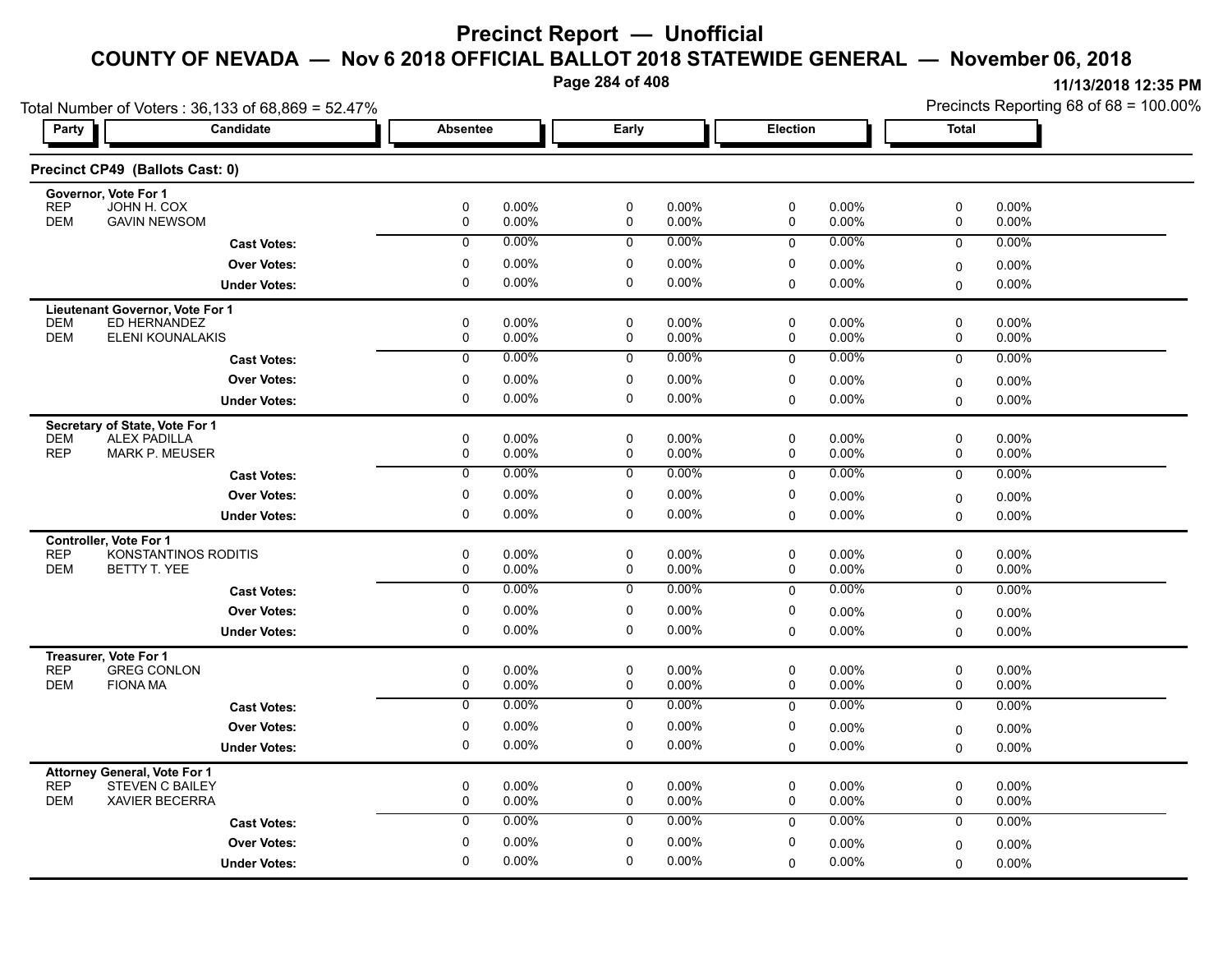**Page 285 of 408**

| Total Number of Voters: 36,133 of 68,869 = 52.47%                    |                                                                      |                 |                |                          |                      |                 |                | Precincts Reporting 68 of 68 = 100.00% |                |  |
|----------------------------------------------------------------------|----------------------------------------------------------------------|-----------------|----------------|--------------------------|----------------------|-----------------|----------------|----------------------------------------|----------------|--|
| <b>Party</b>                                                         | Candidate                                                            | <b>Absentee</b> |                | Early                    |                      | <b>Election</b> |                | <b>Total</b>                           |                |  |
| Precinct CP49 (Ballots Cast: 0)                                      |                                                                      |                 |                |                          |                      |                 |                |                                        |                |  |
| Insurance Commissioner, Vote For 1                                   |                                                                      |                 |                |                          |                      |                 |                |                                        |                |  |
| RICARDO LARÁ<br><b>DEM</b><br><b>STEVE POIZNER</b>                   |                                                                      | $\pmb{0}$<br>0  | 0.00%<br>0.00% | $\pmb{0}$<br>$\mathbf 0$ | 0.00%<br>0.00%       | $\pmb{0}$<br>0  | 0.00%<br>0.00% | 0<br>0                                 | 0.00%<br>0.00% |  |
|                                                                      | <b>Cast Votes:</b>                                                   | $\mathbf 0$     | 0.00%          | 0                        | 0.00%                | $\mathbf 0$     | 0.00%          | $\mathbf 0$                            | 0.00%          |  |
|                                                                      | <b>Over Votes:</b>                                                   | 0               | 0.00%          | 0                        | $0.00\%$             | 0               | 0.00%          | 0                                      | 0.00%          |  |
|                                                                      | <b>Under Votes:</b>                                                  | $\Omega$        | 0.00%          | $\mathbf 0$              | 0.00%                | 0               | 0.00%          | $\mathbf 0$                            | 0.00%          |  |
|                                                                      |                                                                      |                 |                |                          |                      |                 |                |                                        |                |  |
| <b>DEM</b><br>TOM HALLINAN                                           | Member, State Board of Equalization District 1, Vote For 1           | 0               | 0.00%          | 0                        | $0.00\%$             | 0               | 0.00%          | 0                                      | $0.00\%$       |  |
| <b>REP</b><br><b>TED GAINES</b>                                      |                                                                      | 0               | 0.00%          | 0                        | 0.00%                | 0               | 0.00%          | 0                                      | 0.00%          |  |
|                                                                      | <b>Cast Votes:</b>                                                   | $\overline{0}$  | 0.00%          | $\overline{0}$           | $0.00\%$             | 0               | 0.00%          | $\mathbf 0$                            | 0.00%          |  |
|                                                                      | <b>Over Votes:</b>                                                   | $\pmb{0}$       | 0.00%          | $\pmb{0}$                | 0.00%                | 0               | 0.00%          | $\mathbf 0$                            | 0.00%          |  |
|                                                                      | <b>Under Votes:</b>                                                  | $\mathbf 0$     | 0.00%          | $\mathbf 0$              | 0.00%                | $\Omega$        | 0.00%          | $\Omega$                               | 0.00%          |  |
| United States Senate, Vote For 1                                     |                                                                      |                 |                |                          |                      |                 |                |                                        |                |  |
| <b>DEM</b>                                                           | <b>DIANNE FEINSTEIN</b>                                              | $\mathbf 0$     | 0.00%          | $\mathbf 0$              | 0.00%                | 0               | $0.00\%$       | 0                                      | $0.00\%$       |  |
| <b>DEM</b><br><b>KEVIN DE LEON</b>                                   |                                                                      | 0               | 0.00%          | 0                        | 0.00%                | 0               | 0.00%          | 0                                      | 0.00%          |  |
|                                                                      | <b>Cast Votes:</b>                                                   | 0               | $0.00\%$       | 0                        | 0.00%                | $\mathbf 0$     | 0.00%          | $\mathbf 0$                            | 0.00%          |  |
|                                                                      | <b>Over Votes:</b>                                                   | 0               | 0.00%          | 0                        | 0.00%                | 0               | 0.00%          | $\pmb{0}$                              | 0.00%          |  |
|                                                                      | <b>Under Votes:</b>                                                  | $\mathbf 0$     | 0.00%          | $\mathbf 0$              | $0.00\%$             | 0               | 0.00%          | $\mathbf 0$                            | 0.00%          |  |
|                                                                      | House of Representatives of the United States District 1, Vote For 1 |                 |                |                          |                      |                 |                |                                        |                |  |
| <b>REP</b><br>DOUG LA MALFA<br><b>DEM</b><br><b>AUDREY DENNEY</b>    |                                                                      | 0<br>0          | 0.00%<br>0.00% | 0<br>0                   | $0.00\%$<br>$0.00\%$ | 0<br>0          | 0.00%<br>0.00% | 0<br>0                                 | 0.00%<br>0.00% |  |
|                                                                      |                                                                      | $\mathbf 0$     | 0.00%          |                          | $0.00\%$             |                 | $0.00\%$       |                                        |                |  |
|                                                                      | <b>Cast Votes:</b>                                                   |                 |                | 0                        |                      | 0               |                | 0                                      | 0.00%          |  |
|                                                                      | <b>Over Votes:</b>                                                   | 0               | 0.00%          | 0                        | 0.00%                | 0               | 0.00%          | $\mathbf 0$                            | $0.00\%$       |  |
|                                                                      | <b>Under Votes:</b>                                                  | $\mathbf 0$     | 0.00%          | $\mathbf 0$              | $0.00\%$             | $\Omega$        | 0.00%          | $\Omega$                               | 0.00%          |  |
| State Assembly District 1, Vote For 1                                |                                                                      |                 |                |                          |                      |                 |                |                                        |                |  |
| <b>REP</b><br><b>BRIAN DAHLE</b><br><b>DEM</b><br><b>CALEEN SISK</b> |                                                                      | $\pmb{0}$<br>0  | 0.00%<br>0.00% | $\pmb{0}$<br>0           | $0.00\%$<br>0.00%    | 0<br>0          | 0.00%<br>0.00% | $\pmb{0}$<br>0                         | 0.00%<br>0.00% |  |
|                                                                      | <b>Cast Votes:</b>                                                   | 0               | 0.00%          | 0                        | $0.00\%$             | $\mathbf 0$     | 0.00%          | $\mathbf 0$                            | 0.00%          |  |
|                                                                      | <b>Over Votes:</b>                                                   | 0               | 0.00%          | 0                        | $0.00\%$             | 0               | 0.00%          | $\Omega$                               | 0.00%          |  |
|                                                                      | <b>Under Votes:</b>                                                  | $\mathbf 0$     | 0.00%          | 0                        | 0.00%                | 0               | 0.00%          | $\Omega$                               | $0.00\%$       |  |
|                                                                      |                                                                      |                 |                |                          |                      |                 |                |                                        |                |  |
| <b>YES</b>                                                           | For Associate Justice, Supreme Court - Carol A. Corrigan, Vote For 1 | 0               | 0.00%          | 0                        | $0.00\%$             | 0               | 0.00%          | 0                                      | $0.00\%$       |  |
| <b>NO</b>                                                            |                                                                      | 0               | 0.00%          | $\mathbf 0$              | $0.00\%$             | 0               | 0.00%          | 0                                      | 0.00%          |  |
|                                                                      | <b>Cast Votes:</b>                                                   | $\mathbf{0}$    | 0.00%          | 0                        | 0.00%                | $\mathbf 0$     | 0.00%          | $\mathbf 0$                            | 0.00%          |  |
|                                                                      | <b>Over Votes:</b>                                                   | 0               | 0.00%          | 0                        | 0.00%                | 0               | 0.00%          | $\mathbf 0$                            | 0.00%          |  |
|                                                                      | <b>Under Votes:</b>                                                  | $\mathbf 0$     | 0.00%          | $\mathbf 0$              | 0.00%                | $\Omega$        | 0.00%          | $\Omega$                               | 0.00%          |  |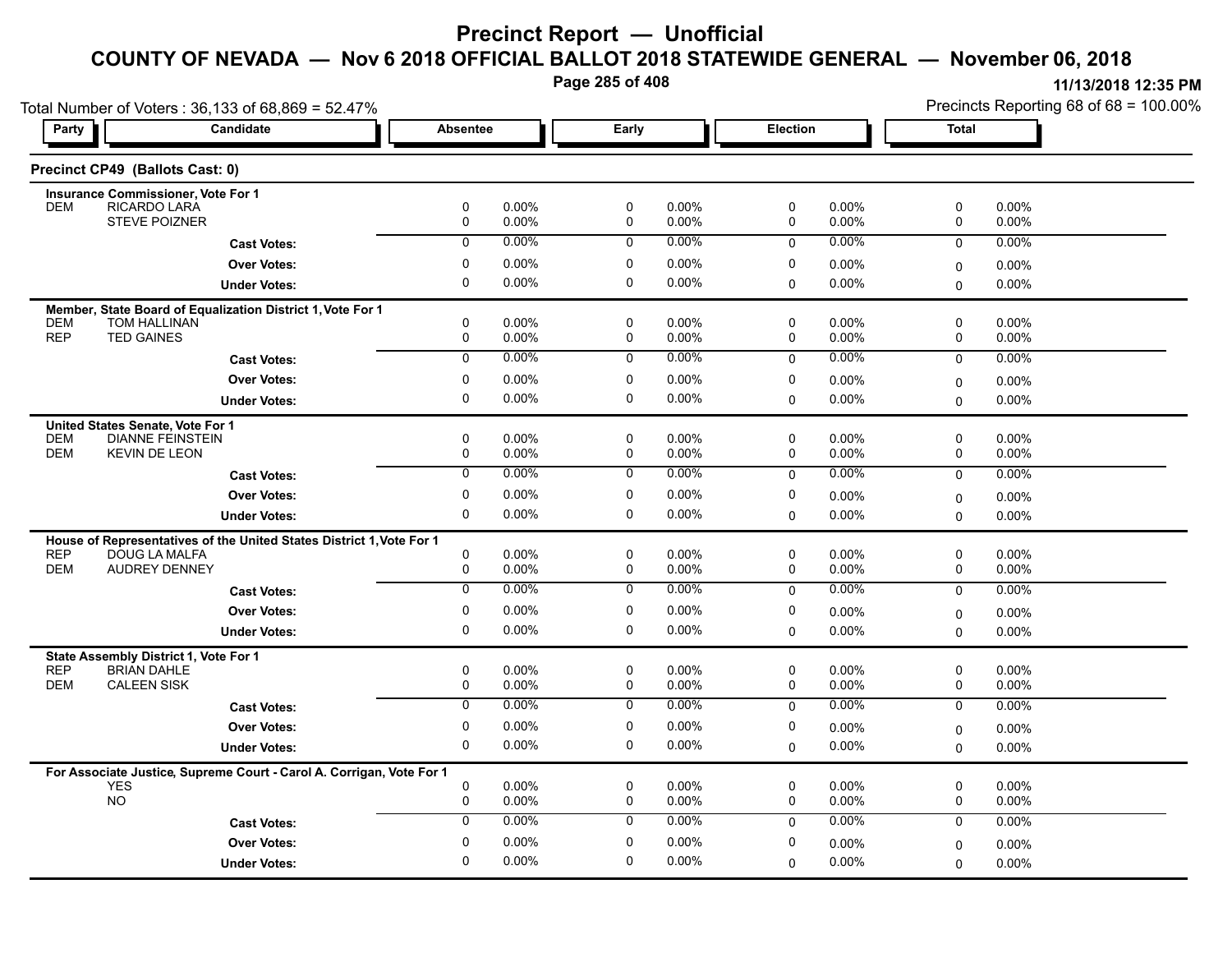# **Precinct Report — Unofficial**

# **COUNTY OF NEVADA — Nov 6 2018 OFFICIAL BALLOT 2018 STATEWIDE GENERAL — November 06, 2018**

**Page 286 of 408**

**11/13/2018 12:35 PM** Precincts Reporting 68 of 68 = 100.00%

| Total Number of Voters: 36,133 of 68,869 = 52.47% |                                                                                                           |                     |                   |                  |                      |                  |                      | Precincts Reporting 68 of 68 = 100.00% |                   |
|---------------------------------------------------|-----------------------------------------------------------------------------------------------------------|---------------------|-------------------|------------------|----------------------|------------------|----------------------|----------------------------------------|-------------------|
| Party                                             | Candidate                                                                                                 | <b>Absentee</b>     |                   | Early            |                      | <b>Election</b>  |                      | Total                                  |                   |
| Precinct CP49 (Ballots Cast: 0)                   |                                                                                                           |                     |                   |                  |                      |                  |                      |                                        |                   |
|                                                   | For Associate Justice, Supreme Court - Leondra R. Kruger, Vote For 1                                      |                     |                   |                  |                      |                  |                      |                                        |                   |
| YES<br><b>NO</b>                                  |                                                                                                           | 0<br>0              | 0.00%<br>0.00%    | 0<br>0           | 0.00%<br>0.00%       | $\mathbf 0$<br>0 | 0.00%<br>0.00%       | 0<br>0                                 | 0.00%<br>0.00%    |
|                                                   | <b>Cast Votes:</b>                                                                                        | $\Omega$            | $0.00\%$          | 0                | $0.00\%$             | $\mathbf 0$      | $0.00\%$             | $\mathbf 0$                            | 0.00%             |
|                                                   | <b>Over Votes:</b>                                                                                        | 0                   | 0.00%             | 0                | 0.00%                | 0                | $0.00\%$             | 0                                      | $0.00\%$          |
|                                                   | <b>Under Votes:</b>                                                                                       | 0                   | $0.00\%$          | 0                | $0.00\%$             | $\mathbf 0$      | $0.00\%$             | $\Omega$                               | 0.00%             |
|                                                   | For Associate Justice, Court of Appeal, Third District - Cole Blease, Vote For 1                          |                     |                   |                  |                      |                  |                      |                                        |                   |
| <b>YES</b><br><b>NO</b>                           |                                                                                                           |                     | 0.00%             | 0                | 0.00%                | 0<br>$\mathbf 0$ | $0.00\%$             | $\mathbf 0$                            | 0.00%             |
|                                                   |                                                                                                           | 0<br>$\overline{0}$ | 0.00%<br>$0.00\%$ | 0<br>0           | 0.00%<br>0.00%       |                  | $0.00\%$<br>$0.00\%$ | 0                                      | $0.00\%$          |
|                                                   | <b>Cast Votes:</b>                                                                                        |                     |                   |                  |                      | $\mathbf 0$      |                      | $\mathbf 0$                            | 0.00%             |
|                                                   | <b>Over Votes:</b>                                                                                        | 0<br>0              | $0.00\%$<br>0.00% | 0<br>0           | $0.00\%$<br>0.00%    | 0                | $0.00\%$<br>$0.00\%$ | $\Omega$                               | $0.00\%$          |
|                                                   | <b>Under Votes:</b>                                                                                       |                     |                   |                  |                      | $\Omega$         |                      | $\Omega$                               | $0.00\%$          |
| <b>YES</b>                                        | For Associate Justice, Court of Appeal, Third District - Louis Mauro, Vote For 1                          |                     | $0.00\%$          | 0                | $0.00\%$             | $\mathbf 0$      | 0.00%                | 0                                      | $0.00\%$          |
| <b>NO</b>                                         |                                                                                                           | 0                   | 0.00%             | $\mathbf 0$      | 0.00%                | 0                | 0.00%                | 0                                      | 0.00%             |
|                                                   | <b>Cast Votes:</b>                                                                                        | 0                   | 0.00%             | 0                | 0.00%                | 0                | $0.00\%$             | $\Omega$                               | 0.00%             |
|                                                   | <b>Over Votes:</b>                                                                                        | 0                   | 0.00%             | 0                | 0.00%                | 0                | $0.00\%$             | 0                                      | $0.00\%$          |
|                                                   | <b>Under Votes:</b>                                                                                       | 0                   | $0.00\%$          | 0                | $0.00\%$             | $\mathbf 0$      | $0.00\%$             | $\Omega$                               | 0.00%             |
|                                                   | Superintendent of Public Instruction, Vote For 1                                                          |                     |                   |                  |                      |                  |                      |                                        |                   |
| DS<br><b>IDS</b>                                  | <b>MARSHALL TUCK</b><br>TONY K. THURMOND                                                                  | 0                   | $0.00\%$<br>0.00% | 0<br>$\mathbf 0$ | $0.00\%$<br>0.00%    | 0<br>$\mathbf 0$ | $0.00\%$<br>0.00%    | 0<br>0                                 | $0.00\%$<br>0.00% |
|                                                   |                                                                                                           | 0<br>$\overline{0}$ | $0.00\%$          | $\overline{0}$   | 0.00%                |                  | $0.00\%$             | $\overline{0}$                         |                   |
|                                                   | <b>Cast Votes:</b>                                                                                        |                     |                   |                  |                      | $\Omega$         |                      |                                        | 0.00%             |
|                                                   | <b>Over Votes:</b>                                                                                        | 0<br>$\Omega$       | $0.00\%$<br>0.00% | 0<br>0           | $0.00\%$<br>$0.00\%$ | 0                | $0.00\%$<br>$0.00\%$ | $\Omega$                               | $0.00\%$          |
|                                                   | <b>Under Votes:</b>                                                                                       |                     |                   |                  |                      | $\Omega$         |                      | $\Omega$                               | 0.00%             |
| DS                                                | District Board Member, Nevada County Board of Education Trustee Area2, Vote For 1<br><b>HEINO NICOLAI</b> |                     | $0.00\%$          | 0                | $0.00\%$             | 0                | $0.00\%$             | 0                                      | 0.00%             |
| <b>IDS</b>                                        | JOHN V "JACK" MEEKS                                                                                       | 0                   | 0.00%             | 0                | $0.00\%$             | 0                | $0.00\%$             | 0                                      | $0.00\%$          |
|                                                   | <b>Cast Votes:</b>                                                                                        | $\overline{0}$      | 0.00%             | $\overline{0}$   | 0.00%                | $\Omega$         | $0.00\%$             | $\Omega$                               | 0.00%             |
|                                                   | <b>Over Votes:</b>                                                                                        | 0                   | 0.00%             | $\mathbf 0$      | 0.00%                | 0                | $0.00\%$             | 0                                      | $0.00\%$          |
|                                                   | <b>Under Votes:</b>                                                                                       | $\mathbf 0$         | $0.00\%$          | 0                | 0.00%                | $\mathbf 0$      | $0.00\%$             | $\Omega$                               | $0.00\%$          |
|                                                   | Trustee Area 1, Nevada Joint Union High School District, Vote For 1                                       |                     |                   |                  |                      |                  |                      |                                        |                   |
| DS                                                | LINDA CAMPBELL                                                                                            | 0                   | $0.00\%$          | 0                | 0.00%                | 0                | $0.00\%$             | 0                                      | 0.00%             |
| <b>IDS</b>                                        | JAMES A. HINMAN                                                                                           | 0                   | 0.00%             | 0                | 0.00%                | 0                | 0.00%                | 0                                      | $0.00\%$          |
|                                                   | <b>Cast Votes:</b>                                                                                        | 0                   | $0.00\%$          | $\mathbf 0$      | 0.00%                | $\Omega$         | $0.00\%$             | $\mathbf 0$                            | 0.00%             |
|                                                   | <b>Over Votes:</b>                                                                                        | $\Omega$            | $0.00\%$          | 0                | $0.00\%$             | 0                | $0.00\%$             | 0                                      | $0.00\%$          |
|                                                   | <b>Under Votes:</b>                                                                                       | $\Omega$            | 0.00%             | 0                | $0.00\%$             | $\Omega$         | 0.00%                | $\Omega$                               | $0.00\%$          |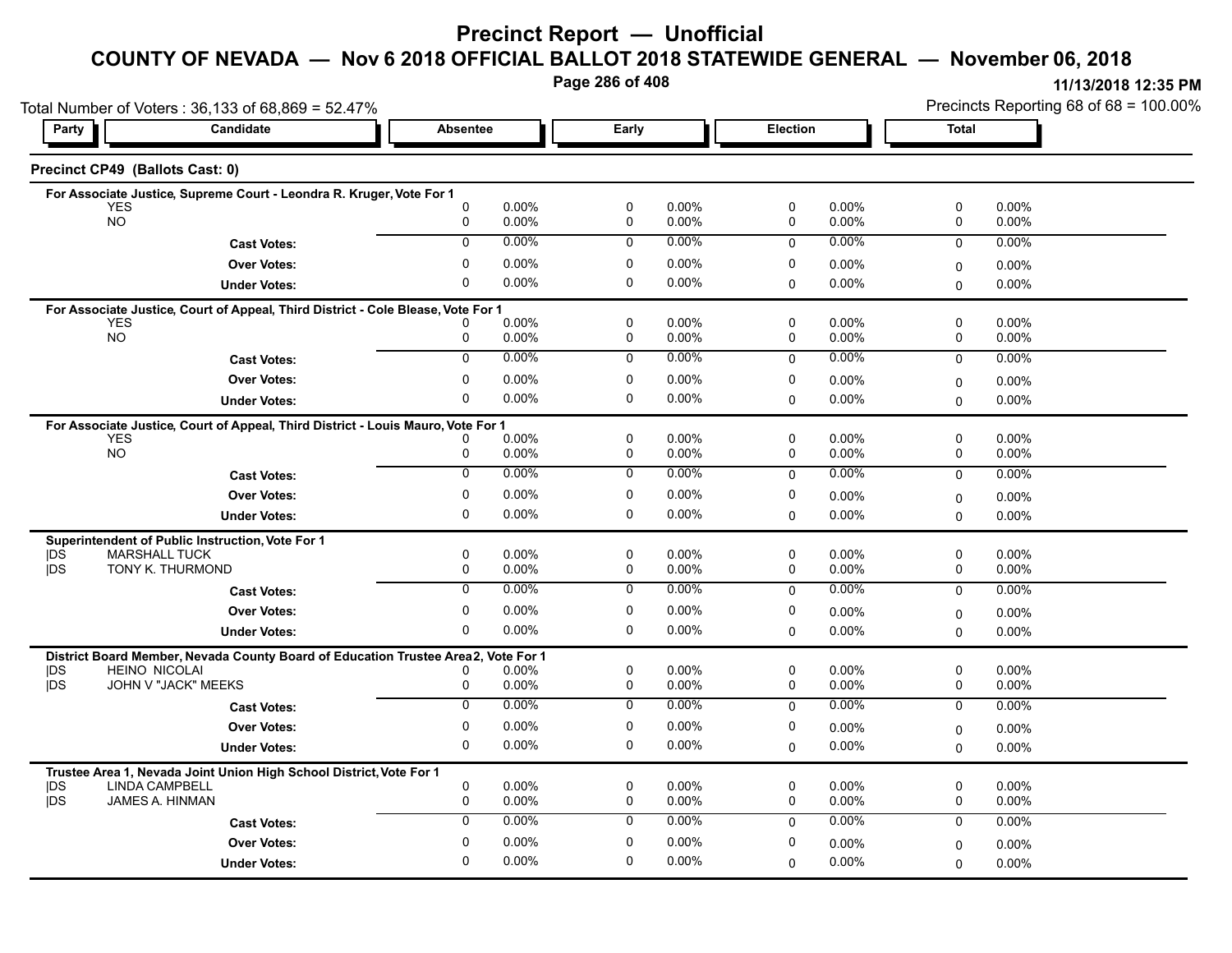# **Precinct Report — Unofficial**

**COUNTY OF NEVADA — Nov 6 2018 OFFICIAL BALLOT 2018 STATEWIDE GENERAL — November 06, 2018**

**Page 287 of 408**

**11/13/2018 12:35 PM** Precincts Reporting 68 of 68 = 100.00%

| Total Number of Voters: 36,133 of 68,869 = 52.47%                |                     |                  |                   |                            |                |             |                      |              | Precincts Reporting 68 of 68 = 100.00% |  |  |
|------------------------------------------------------------------|---------------------|------------------|-------------------|----------------------------|----------------|-------------|----------------------|--------------|----------------------------------------|--|--|
| Party                                                            | Candidate           | <b>Absentee</b>  |                   | Early                      |                |             | Election             | <b>Total</b> |                                        |  |  |
| Precinct CP49 (Ballots Cast: 0)                                  |                     |                  |                   |                            |                |             |                      |              |                                        |  |  |
| Sheriff-Coroner-Public Administrator, Vote For 1                 |                     |                  |                   |                            |                |             |                      |              |                                        |  |  |
| <b>SHANNAN MOON</b><br> DS<br><b>IDS</b><br><b>BILL SMETHERS</b> |                     | 0<br>0           | 0.00%<br>$0.00\%$ | 0<br>0                     | 0.00%<br>0.00% | 0<br>0      | 0.00%<br>$0.00\%$    | 0<br>0       | 0.00%<br>$0.00\%$                      |  |  |
|                                                                  |                     | $\mathbf 0$      | 0.00%             | $\mathbf 0$                | $0.00\%$       | $\Omega$    | $0.00\%$             | $\mathbf 0$  | 0.00%                                  |  |  |
|                                                                  | <b>Cast Votes:</b>  |                  |                   |                            |                |             |                      |              |                                        |  |  |
|                                                                  | <b>Over Votes:</b>  | 0                | 0.00%             | 0                          | 0.00%          | 0           | 0.00%                | 0            | $0.00\%$                               |  |  |
|                                                                  | <b>Under Votes:</b> | 0                | $0.00\%$          | $\mathbf 0$                | 0.00%          | $\mathbf 0$ | $0.00\%$             | 0            | $0.00\%$                               |  |  |
| Director, Nevada Irrigation District Division II, Vote For 1     |                     |                  |                   |                            |                |             |                      |              |                                        |  |  |
| <b>BRUCE HERRING</b><br> DS<br>jDS<br><b>CHRIS BIERWAGEN</b>     |                     | 0<br>$\mathbf 0$ | 0.00%<br>0.00%    | $\mathbf 0$<br>$\mathbf 0$ | 0.00%<br>0.00% | 0<br>0      | 0.00%<br>0.00%       | 0<br>0       | $0.00\%$<br>0.00%                      |  |  |
|                                                                  | <b>Cast Votes:</b>  | $\overline{0}$   | 0.00%             | $\overline{0}$             | $0.00\%$       | $\mathbf 0$ | 0.00%                | $\mathbf 0$  | 0.00%                                  |  |  |
|                                                                  |                     | 0                |                   |                            |                |             |                      |              |                                        |  |  |
|                                                                  | <b>Over Votes:</b>  | 0                | $0.00\%$<br>0.00% | 0<br>$\mathbf 0$           | 0.00%<br>0.00% | 0           | $0.00\%$             | 0            | 0.00%                                  |  |  |
|                                                                  | <b>Under Votes:</b> |                  |                   |                            |                | $\Omega$    | 0.00%                | 0            | $0.00\%$                               |  |  |
| Proposition 1, Vote For 1                                        |                     |                  |                   |                            |                |             |                      |              |                                        |  |  |
| <b>YES</b><br><b>NO</b>                                          |                     | 0<br>0           | $0.00\%$<br>0.00% | 0<br>0                     | 0.00%<br>0.00% | 0<br>0      | $0.00\%$<br>0.00%    | 0<br>0       | $0.00\%$<br>0.00%                      |  |  |
|                                                                  | <b>Cast Votes:</b>  | $\overline{0}$   | $0.00\%$          | $\overline{0}$             | 0.00%          | 0           | 0.00%                | 0            | 0.00%                                  |  |  |
|                                                                  |                     |                  |                   |                            |                |             |                      |              |                                        |  |  |
|                                                                  | <b>Over Votes:</b>  | 0                | $0.00\%$          | 0                          | $0.00\%$       | 0           | 0.00%                | 0            | $0.00\%$                               |  |  |
|                                                                  | <b>Under Votes:</b> | 0                | $0.00\%$          | $\mathbf 0$                | 0.00%          | $\mathbf 0$ | 0.00%                | $\Omega$     | $0.00\%$                               |  |  |
| Proposition 2, Vote For 1                                        |                     |                  |                   |                            |                |             |                      |              |                                        |  |  |
| <b>YES</b><br><b>NO</b>                                          |                     | $\mathbf 0$<br>0 | 0.00%<br>0.00%    | $\mathbf 0$<br>0           | 0.00%<br>0.00% | 0<br>0      | 0.00%<br>0.00%       | 0<br>0       | $0.00\%$<br>0.00%                      |  |  |
|                                                                  |                     | $\mathbf 0$      | 0.00%             | $\mathbf 0$                | $0.00\%$       |             | $0.00\%$             |              | 0.00%                                  |  |  |
|                                                                  | <b>Cast Votes:</b>  |                  |                   |                            |                | 0           |                      | 0            |                                        |  |  |
|                                                                  | <b>Over Votes:</b>  | 0                | 0.00%             | 0                          | 0.00%          | 0           | $0.00\%$             | 0            | $0.00\%$                               |  |  |
|                                                                  | <b>Under Votes:</b> | 0                | $0.00\%$          | 0                          | 0.00%          | 0           | $0.00\%$             | $\Omega$     | 0.00%                                  |  |  |
| Proposition 3, Vote For 1                                        |                     |                  |                   |                            |                |             |                      |              |                                        |  |  |
| <b>YES</b><br><b>NO</b>                                          |                     | 0<br>0           | 0.00%<br>$0.00\%$ | $\mathbf 0$<br>0           | 0.00%<br>0.00% | 0<br>0      | $0.00\%$<br>$0.00\%$ | 0<br>0       | 0.00%<br>$0.00\%$                      |  |  |
|                                                                  |                     |                  | 0.00%             |                            | 0.00%          |             |                      |              |                                        |  |  |
|                                                                  | <b>Cast Votes:</b>  | $\overline{0}$   |                   | $\overline{0}$             |                | $\mathbf 0$ | $0.00\%$             | 0            | 0.00%                                  |  |  |
|                                                                  | <b>Over Votes:</b>  | 0                | $0.00\%$          | 0                          | 0.00%          | 0           | $0.00\%$             | 0            | $0.00\%$                               |  |  |
|                                                                  | <b>Under Votes:</b> | 0                | $0.00\%$          | $\mathbf 0$                | $0.00\%$       | 0           | $0.00\%$             | 0            | $0.00\%$                               |  |  |
| Proposition 4, Vote For 1                                        |                     |                  |                   |                            |                |             |                      |              |                                        |  |  |
| <b>YES</b><br><b>NO</b>                                          |                     | 0                | $0.00\%$          | 0                          | 0.00%          | 0           | 0.00%                | 0            | $0.00\%$                               |  |  |
|                                                                  |                     | $\mathbf 0$      | 0.00%             | $\mathbf 0$                | 0.00%          | 0           | $0.00\%$             | 0            | 0.00%                                  |  |  |
|                                                                  | <b>Cast Votes:</b>  | 0                | $0.00\%$          | 0                          | 0.00%          | $\mathbf 0$ | 0.00%                | $\mathbf 0$  | $0.00\%$                               |  |  |
|                                                                  | <b>Over Votes:</b>  | 0                | $0.00\%$          | 0                          | 0.00%          | 0           | 0.00%                | 0            | $0.00\%$                               |  |  |
|                                                                  | <b>Under Votes:</b> | $\mathbf{0}$     | 0.00%             | 0                          | 0.00%          | $\Omega$    | 0.00%                | 0            | $0.00\%$                               |  |  |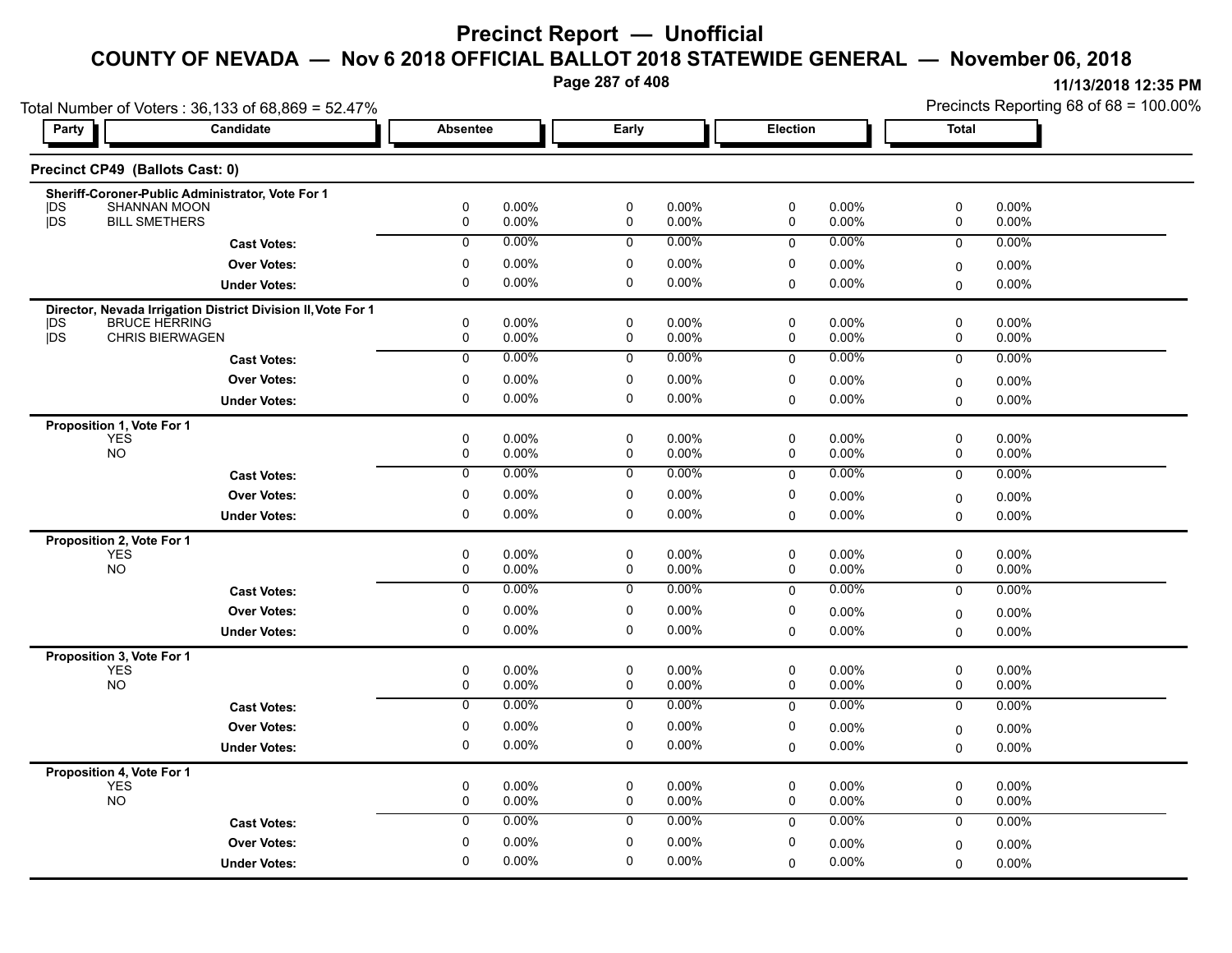**Page 288 of 408**

| Total Number of Voters: 36,133 of 68,869 = 52.47% |                     |                        |                                          |                      |                        |                | Precincts Reporting 68 of 68 = 100.00% |                   |  |
|---------------------------------------------------|---------------------|------------------------|------------------------------------------|----------------------|------------------------|----------------|----------------------------------------|-------------------|--|
| <b>Party</b>                                      | Candidate           | <b>Absentee</b>        | Early                                    |                      | Election               |                | <b>Total</b>                           |                   |  |
| Precinct CP49 (Ballots Cast: 0)                   |                     |                        |                                          |                      |                        |                |                                        |                   |  |
| Proposition 5, Vote For 1                         |                     |                        |                                          |                      |                        |                |                                        |                   |  |
| <b>YES</b><br><b>NO</b>                           |                     | $\pmb{0}$<br>$\pmb{0}$ | 0.00%<br>$\pmb{0}$<br>0.00%<br>$\pmb{0}$ | 0.00%<br>0.00%       | $\pmb{0}$<br>$\pmb{0}$ | 0.00%<br>0.00% | $\pmb{0}$<br>0                         | 0.00%<br>0.00%    |  |
|                                                   | <b>Cast Votes:</b>  | $\mathbf 0$            | 0.00%<br>0                               | 0.00%                | $\mathbf 0$            | 0.00%          | $\mathbf 0$                            | 0.00%             |  |
|                                                   | <b>Over Votes:</b>  | 0                      | 0.00%<br>0                               | $0.00\%$             | 0                      | 0.00%          | 0                                      | $0.00\%$          |  |
|                                                   | <b>Under Votes:</b> | 0                      | 0<br>0.00%                               | $0.00\%$             | 0                      | 0.00%          | $\mathbf 0$                            | 0.00%             |  |
| Proposition 6, Vote For 1                         |                     |                        |                                          |                      |                        |                |                                        |                   |  |
| <b>YES</b>                                        |                     | 0                      | 0.00%<br>0                               | $0.00\%$             | 0                      | 0.00%          | 0                                      | $0.00\%$          |  |
| NO <sub>1</sub>                                   |                     | 0                      | 0.00%<br>0                               | 0.00%                | 0                      | 0.00%          | 0                                      | 0.00%             |  |
|                                                   | <b>Cast Votes:</b>  | $\mathbf 0$            | 0.00%<br>0                               | 0.00%                | $\mathbf 0$            | 0.00%          | $\mathbf 0$                            | 0.00%             |  |
|                                                   | <b>Over Votes:</b>  | 0                      | 0.00%<br>0                               | 0.00%                | 0                      | 0.00%          | 0                                      | 0.00%             |  |
|                                                   | <b>Under Votes:</b> | $\Omega$               | 0.00%<br>0                               | $0.00\%$             | 0                      | 0.00%          | $\Omega$                               | 0.00%             |  |
| Proposition 7, Vote For 1                         |                     |                        |                                          |                      |                        |                |                                        |                   |  |
| <b>YES</b>                                        |                     | 0                      | 0.00%<br>0                               | 0.00%                | 0                      | 0.00%          | 0                                      | 0.00%             |  |
| <b>NO</b>                                         |                     | 0                      | 0.00%<br>0                               | 0.00%                | 0                      | 0.00%          | 0                                      | 0.00%             |  |
|                                                   | <b>Cast Votes:</b>  | 0                      | 0.00%<br>0                               | $0.00\%$             | 0                      | 0.00%          | 0                                      | 0.00%             |  |
|                                                   | <b>Over Votes:</b>  | 0                      | 0.00%<br>0                               | 0.00%                | 0                      | 0.00%          | $\mathbf 0$                            | 0.00%             |  |
|                                                   | <b>Under Votes:</b> | $\pmb{0}$              | 0.00%<br>$\pmb{0}$                       | 0.00%                | 0                      | $0.00\%$       | 0                                      | 0.00%             |  |
| Proposition 8, Vote For 1                         |                     |                        |                                          |                      |                        |                |                                        |                   |  |
| <b>YES</b><br><b>NO</b>                           |                     | 0<br>0                 | 0<br>0.00%<br>0.00%<br>0                 | $0.00\%$<br>0.00%    | 0<br>0                 | 0.00%<br>0.00% | 0<br>0                                 | 0.00%<br>0.00%    |  |
|                                                   |                     |                        | 0.00%                                    | 0.00%                |                        | 0.00%          |                                        |                   |  |
|                                                   | <b>Cast Votes:</b>  | 0                      | 0                                        |                      | 0                      |                | 0                                      | 0.00%             |  |
|                                                   | <b>Over Votes:</b>  | $\pmb{0}$              | 0.00%<br>0                               | 0.00%                | 0                      | 0.00%          | $\mathbf 0$                            | 0.00%             |  |
|                                                   | <b>Under Votes:</b> | $\mathbf 0$            | $\mathbf 0$<br>0.00%                     | $0.00\%$             | $\Omega$               | 0.00%          | 0                                      | 0.00%             |  |
| Proposition 10, Vote For 1                        |                     |                        |                                          |                      |                        |                |                                        |                   |  |
| <b>YES</b><br><b>NO</b>                           |                     | 0<br>0                 | 0<br>0.00%<br>0.00%<br>0                 | $0.00\%$<br>$0.00\%$ | 0<br>0                 | 0.00%<br>0.00% | 0<br>0                                 | 0.00%<br>0.00%    |  |
|                                                   | <b>Cast Votes:</b>  | $\overline{0}$         | 0.00%<br>0                               | 0.00%                | 0                      | 0.00%          | 0                                      | 0.00%             |  |
|                                                   | <b>Over Votes:</b>  | 0                      | 0.00%<br>0                               | 0.00%                | 0                      | 0.00%          |                                        |                   |  |
|                                                   | <b>Under Votes:</b> | 0                      | 0.00%<br>0                               | $0.00\%$             | 0                      | 0.00%          | 0                                      | $0.00\%$<br>0.00% |  |
|                                                   |                     |                        |                                          |                      |                        |                | $\Omega$                               |                   |  |
| Proposition 11, Vote For 1<br><b>YES</b>          |                     | 0                      | 0.00%<br>0                               | $0.00\%$             | 0                      | 0.00%          | 0                                      | 0.00%             |  |
| <b>NO</b>                                         |                     | 0                      | $0.00\%$<br>0                            | 0.00%                | 0                      | 0.00%          | 0                                      | 0.00%             |  |
|                                                   | <b>Cast Votes:</b>  | 0                      | 0.00%<br>0                               | 0.00%                | $\mathbf 0$            | 0.00%          | 0                                      | 0.00%             |  |
|                                                   | <b>Over Votes:</b>  | 0                      | 0.00%<br>0                               | $0.00\%$             | 0                      | 0.00%          | 0                                      | $0.00\%$          |  |
|                                                   | <b>Under Votes:</b> | 0                      | 0.00%<br>0                               | $0.00\%$             | 0                      | 0.00%          | $\Omega$                               | $0.00\%$          |  |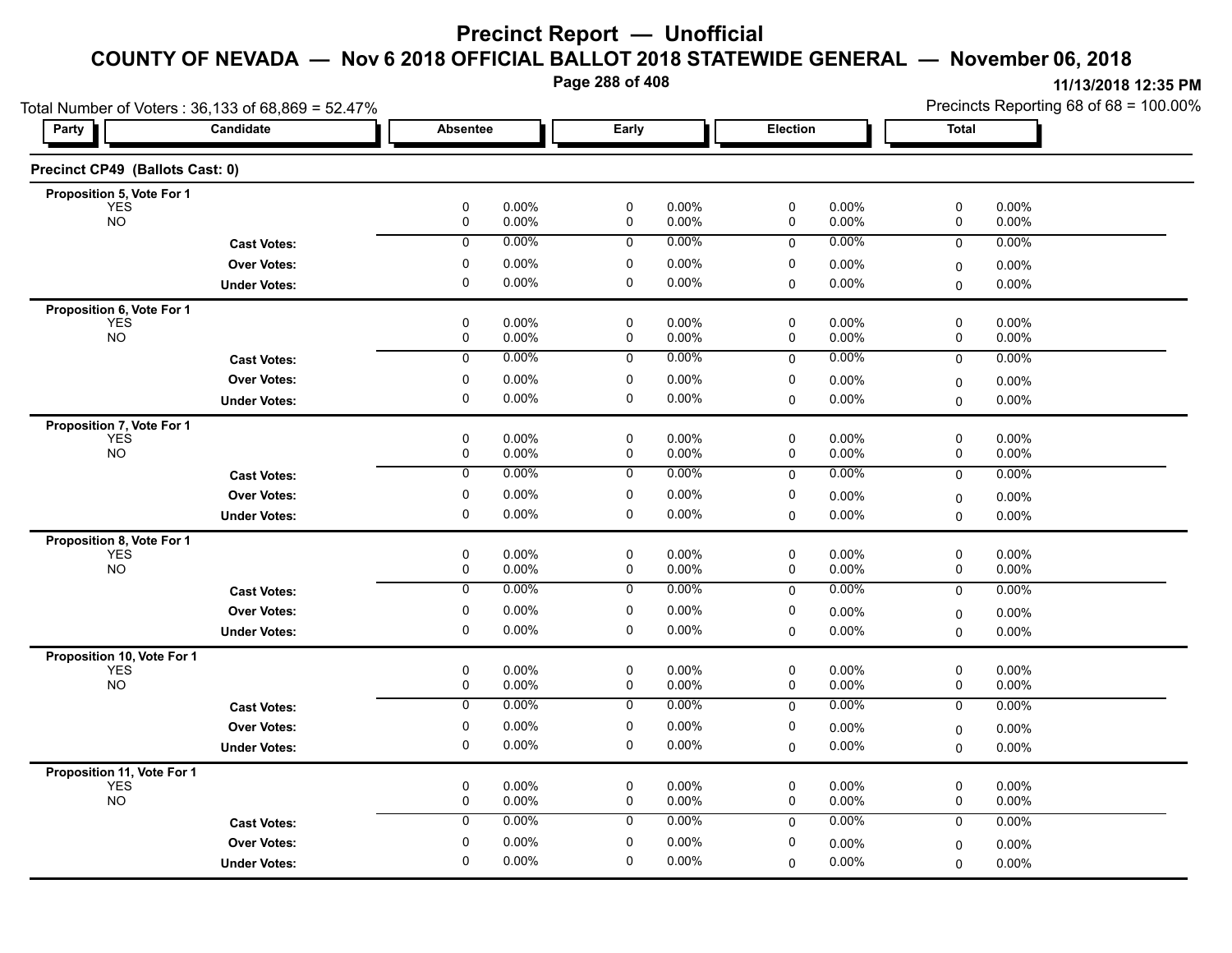**Page 289 of 408**

|                                 | Total Number of Voters: $36,133$ of $68,869 = 52.47\%$ |          |          |              |          |          |          |              | Precincts Reporting 68 of 68 = 100.00% |  |
|---------------------------------|--------------------------------------------------------|----------|----------|--------------|----------|----------|----------|--------------|----------------------------------------|--|
| Party                           | Candidate                                              | Absentee |          | Early        |          | Election |          | <b>Total</b> |                                        |  |
| Precinct CP49 (Ballots Cast: 0) |                                                        |          |          |              |          |          |          |              |                                        |  |
| Proposition 12, Vote For 1      |                                                        |          |          |              |          |          |          |              |                                        |  |
| <b>YES</b>                      |                                                        | 0        | $0.00\%$ | 0            | $0.00\%$ | 0        | $0.00\%$ | 0            | $0.00\%$                               |  |
| <b>NO</b>                       |                                                        | 0        | $0.00\%$ | 0            | $0.00\%$ | 0        | $0.00\%$ | 0            | $0.00\%$                               |  |
|                                 | <b>Cast Votes:</b>                                     | 0        | 0.00%    | 0            | $0.00\%$ | 0        | $0.00\%$ | 0            | $0.00\%$                               |  |
|                                 | <b>Over Votes:</b>                                     | 0        | 0.00%    | 0            | $0.00\%$ | 0        | $0.00\%$ | 0            | $0.00\%$                               |  |
|                                 | <b>Under Votes:</b>                                    | 0        | 0.00%    | 0            | $0.00\%$ | 0        | $0.00\%$ | 0            | $0.00\%$                               |  |
| <b>Measure G. Vote For 1</b>    |                                                        |          |          |              |          |          |          |              |                                        |  |
| <b>YES</b>                      |                                                        | 0        | 0.00%    | 0            | $0.00\%$ | 0        | $0.00\%$ | 0            | $0.00\%$                               |  |
| <b>NO</b>                       |                                                        | 0        | $0.00\%$ | 0            | $0.00\%$ | 0        | $0.00\%$ | 0            | $0.00\%$                               |  |
|                                 | <b>Cast Votes:</b>                                     | $\Omega$ | $0.00\%$ | $\mathbf{0}$ | $0.00\%$ | $\Omega$ | $0.00\%$ | $\mathbf{0}$ | $0.00\%$                               |  |
|                                 | <b>Over Votes:</b>                                     | $\Omega$ | $0.00\%$ | 0            | $0.00\%$ | 0        | $0.00\%$ | 0            | $0.00\%$                               |  |
|                                 | <b>Under Votes:</b>                                    | 0        | $0.00\%$ | 0            | $0.00\%$ | 0        | $0.00\%$ | 0            | $0.00\%$                               |  |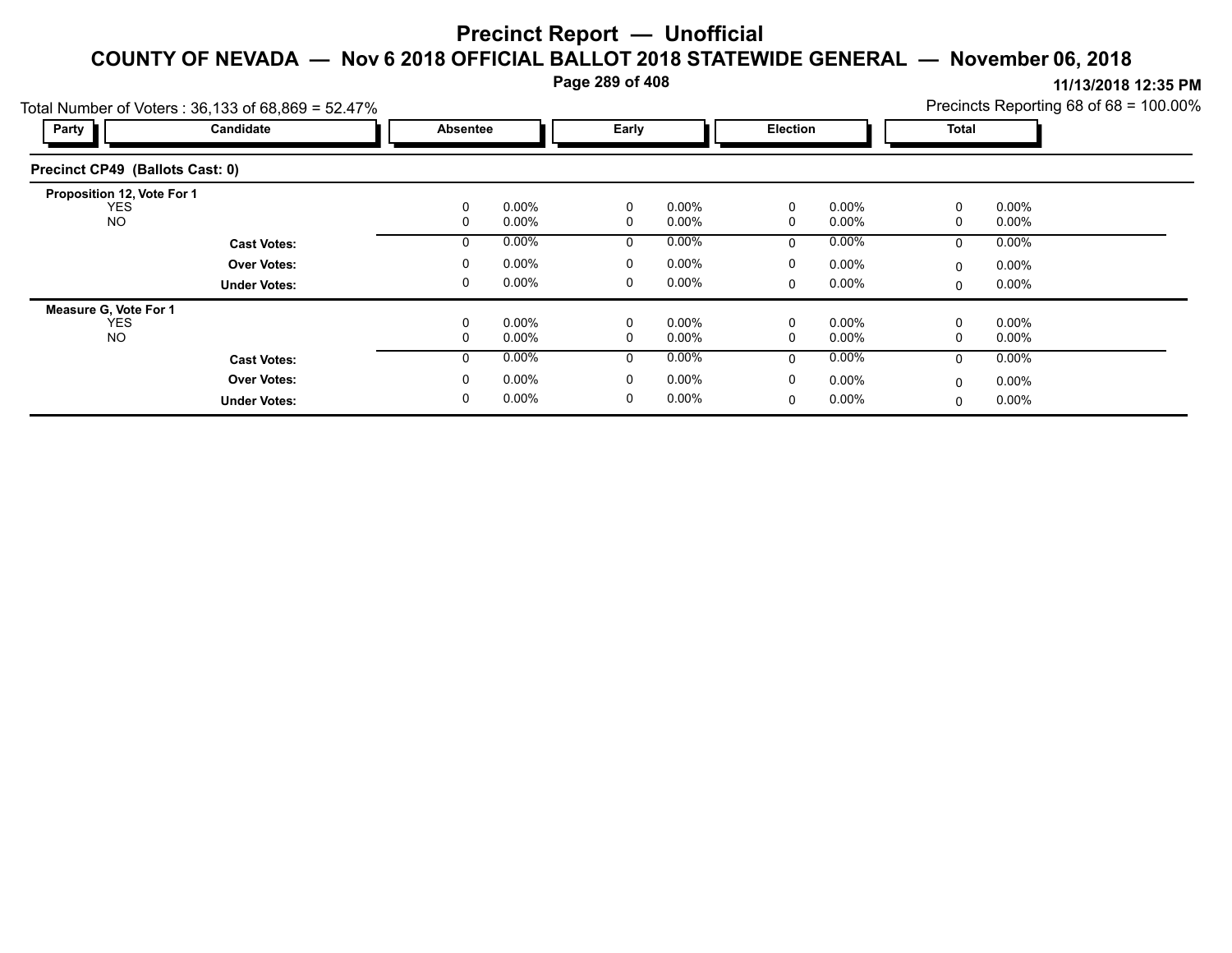**Page 290 of 408**

|                                                   | Total Number of Voters: 36,133 of 68,869 = 52.47% |                 |                  |                           |                  |                |                  | Precincts Reporting 68 of 68 = 100.00% |                    |  |
|---------------------------------------------------|---------------------------------------------------|-----------------|------------------|---------------------------|------------------|----------------|------------------|----------------------------------------|--------------------|--|
| Party                                             | Candidate                                         | <b>Absentee</b> |                  | Early                     |                  | Election       |                  | <b>Total</b>                           |                    |  |
|                                                   | Precinct CP50 (Ballots Cast: 797)                 |                 |                  |                           |                  |                |                  |                                        |                    |  |
| Governor, Vote For 1<br>JOHN H. COX<br><b>REP</b> |                                                   | 309             | 42.98%           | 4                         | 57.14%           | 12             | 37.50%           | 325                                    | 42.88%             |  |
| <b>DEM</b>                                        | <b>GAVIN NEWSOM</b>                               | 410             | 57.02%           | $\ensuremath{\mathsf{3}}$ | 42.86%           | 20             | 62.50%           | 433                                    | 57.12%             |  |
|                                                   | <b>Cast Votes:</b>                                | 719             | 95.74%           | $\overline{7}$            | 77.78%           | 32             | 86.49%           | 758                                    | 95.11%             |  |
|                                                   | <b>Over Votes:</b>                                | 0               | 0.00%            | 0                         | 0.00%            | 0              | 0.00%            | 0                                      | 0.00%              |  |
|                                                   | <b>Under Votes:</b>                               | 32              | 4.26%            | 2                         | 22.22%           | 5              | 13.51%           | 39                                     | 4.89%              |  |
| Lieutenant Governor, Vote For 1                   |                                                   |                 |                  |                           |                  |                |                  |                                        |                    |  |
| <b>DEM</b><br><b>DEM</b>                          | ED HERNANDEZ<br>ELENI KOUNALAKIS                  | 174<br>427      | 28.95%<br>71.05% | -1<br>4                   | 20.00%<br>80.00% | 9<br>23        | 28.13%<br>71.88% | 184<br>454                             | 28.84%<br>71.16%   |  |
|                                                   | <b>Cast Votes:</b>                                | 601             | 80.03%           | 5                         | 55.56%           | 32             | 86.49%           | 638                                    | 80.05%             |  |
|                                                   | <b>Over Votes:</b>                                | $\pmb{0}$       | 0.00%            | 0                         | 0.00%            | 0              |                  |                                        |                    |  |
|                                                   | <b>Under Votes:</b>                               | 150             | 19.97%           | $\overline{4}$            | 44.44%           | 5              | 0.00%<br>13.51%  | 0<br>159                               | $0.00\%$<br>19.95% |  |
|                                                   |                                                   |                 |                  |                           |                  |                |                  |                                        |                    |  |
| Secretary of State, Vote For 1<br><b>DEM</b>      | <b>ALEX PADILLA</b>                               | 429             | 58.61%           | 4                         | 44.44%           | 23             | 62.16%           | 456                                    | 58.61%             |  |
| <b>REP</b>                                        | <b>MARK P. MEUSER</b>                             | 303             | 41.39%           | 5                         | 55.56%           | 14             | 37.84%           | 322                                    | 41.39%             |  |
|                                                   | <b>Cast Votes:</b>                                | 732             | 97.47%           | 9                         | 100.00%          | 37             | 100.00%          | 778                                    | 97.62%             |  |
|                                                   | <b>Over Votes:</b>                                | 0               | 0.00%            | 0                         | 0.00%            | 0              | 0.00%            | 0                                      | 0.00%              |  |
|                                                   | <b>Under Votes:</b>                               | 19              | 2.53%            | 0                         | 0.00%            | 0              | 0.00%            | 19                                     | 2.38%              |  |
| <b>Controller, Vote For 1</b>                     |                                                   |                 |                  |                           |                  |                |                  |                                        |                    |  |
| <b>REP</b><br><b>DEM</b>                          | KONSTANTINOS RODITIS<br>BETTY T. YEE              | 294<br>437      | 40.22%<br>59.78% | 5<br>4                    | 55.56%<br>44.44% | 14<br>22       | 38.89%<br>61.11% | 313<br>463                             | 40.34%<br>59.66%   |  |
|                                                   | <b>Cast Votes:</b>                                | 731             | 97.34%           | 9                         | 100.00%          | 36             | 97.30%           | 776                                    | 97.37%             |  |
|                                                   | <b>Over Votes:</b>                                | 0               | 0.00%            | 0                         | $0.00\%$         | 0              | 0.00%            |                                        |                    |  |
|                                                   | <b>Under Votes:</b>                               | 20              | 2.66%            | 0                         | 0.00%            | $\mathbf{1}$   | 2.70%            | $\mathbf 0$<br>21                      | $0.00\%$<br>2.63%  |  |
|                                                   |                                                   |                 |                  |                           |                  |                |                  |                                        |                    |  |
| Treasurer, Vote For 1<br><b>REP</b>               | <b>GREG CONLON</b>                                | 302             | 41.26%           | 5                         | 55.56%           | 13             | 37.14%           | 320                                    | 41.24%             |  |
| <b>DEM</b><br><b>FIONA MA</b>                     |                                                   | 430             | 58.74%           | $\overline{4}$            | 44.44%           | 22             | 62.86%           | 456                                    | 58.76%             |  |
|                                                   | <b>Cast Votes:</b>                                | 732             | 97.47%           | 9                         | 100.00%          | 35             | 94.59%           | 776                                    | 97.37%             |  |
|                                                   | <b>Over Votes:</b>                                | 0               | 0.00%            | 0                         | 0.00%            | 0              | 0.00%            | 0                                      | $0.00\%$           |  |
|                                                   | <b>Under Votes:</b>                               | 19              | 2.53%            | 0                         | $0.00\%$         | $\overline{2}$ | 5.41%            | 21                                     | 2.63%              |  |
| <b>Attorney General, Vote For 1</b>               |                                                   |                 |                  |                           |                  |                |                  |                                        |                    |  |
| <b>REP</b><br><b>DEM</b>                          | <b>STEVEN C BAILEY</b><br><b>XAVIER BECERRA</b>   | 309<br>423      | 42.21%<br>57.79% | 4<br>4                    | 50.00%<br>50.00% | 14<br>22       | 38.89%<br>61.11% | 327<br>449                             | 42.14%<br>57.86%   |  |
|                                                   | <b>Cast Votes:</b>                                | 732             | 97.47%           | 8                         | 88.89%           | 36             | 97.30%           | 776                                    | 97.37%             |  |
|                                                   |                                                   | $\mathbf 0$     | 0.00%            | $\mathbf 0$               | 0.00%            | 0              |                  |                                        |                    |  |
|                                                   | <b>Over Votes:</b>                                | 19              | 2.53%            | $\overline{1}$            | 11.11%           | $\mathbf{1}$   | 0.00%<br>2.70%   | $\mathbf 0$                            | $0.00\%$<br>2.63%  |  |
|                                                   | <b>Under Votes:</b>                               |                 |                  |                           |                  |                |                  | 21                                     |                    |  |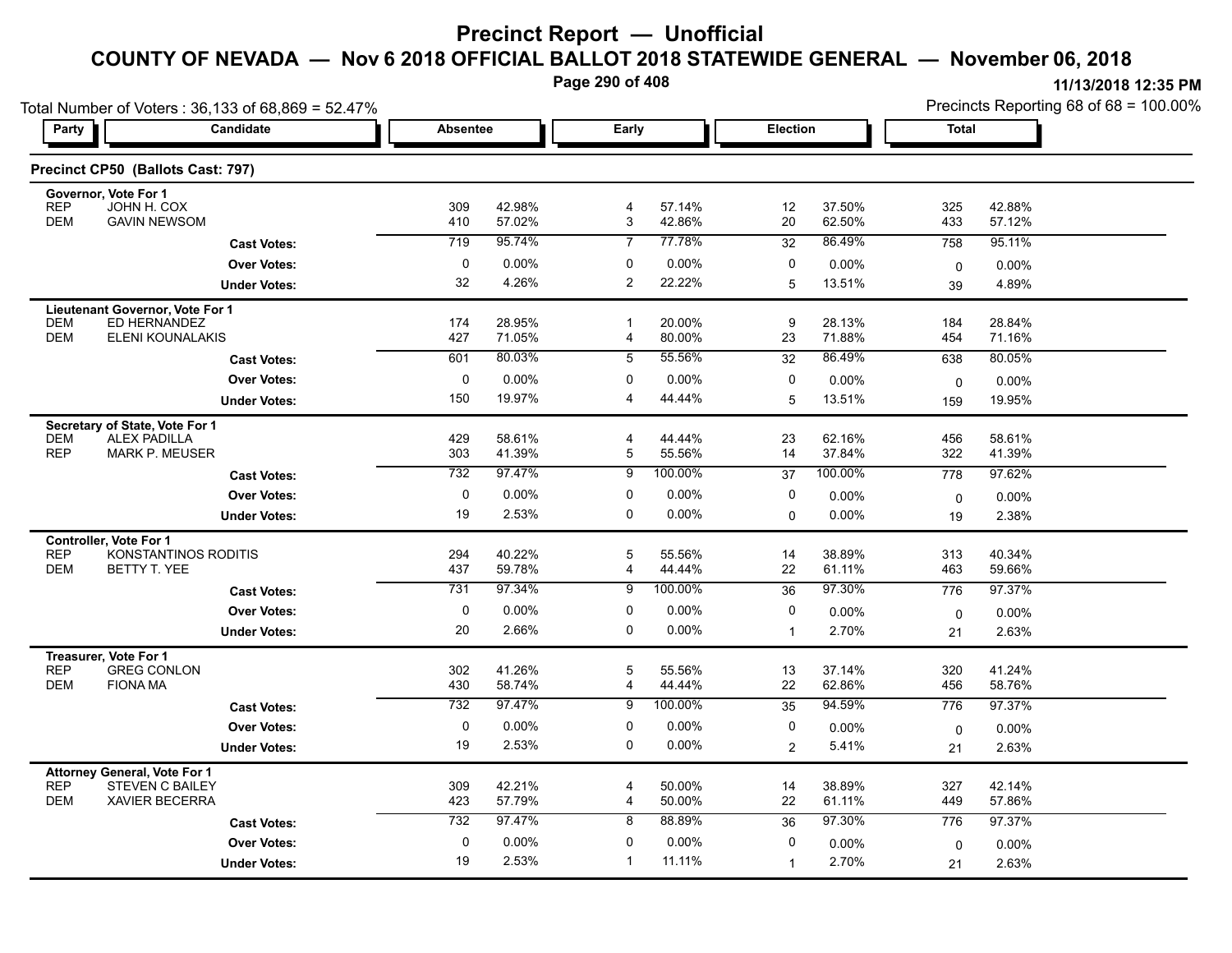**Page 291 of 408**

|                          | Total Number of Voters: 36,133 of 68,869 = 52.47%                                   |                  |                  |                                |                  |                 |                  | Precincts Reporting 68 of 68 = 100.00% |                  |  |
|--------------------------|-------------------------------------------------------------------------------------|------------------|------------------|--------------------------------|------------------|-----------------|------------------|----------------------------------------|------------------|--|
| Party                    | Candidate                                                                           | <b>Absentee</b>  |                  | Early                          |                  | <b>Election</b> |                  | <b>Total</b>                           |                  |  |
|                          | Precinct CP50 (Ballots Cast: 797)                                                   |                  |                  |                                |                  |                 |                  |                                        |                  |  |
|                          | <b>Insurance Commissioner, Vote For 1</b>                                           |                  |                  |                                |                  |                 |                  |                                        |                  |  |
| <b>DEM</b>               | <b>RICARDO LARA</b><br><b>STEVE POIZNER</b>                                         | 345<br>360       | 48.94%<br>51.06% | 3<br>5                         | 37.50%<br>62.50% | 18<br>17        | 51.43%<br>48.57% | 366<br>382                             | 48.93%<br>51.07% |  |
|                          | <b>Cast Votes:</b>                                                                  | 705              | 93.87%           | 8                              | 88.89%           | 35              | 94.59%           | 748                                    | 93.85%           |  |
|                          | <b>Over Votes:</b>                                                                  | 0                | $0.00\%$         | 0                              | $0.00\%$         | $\mathbf{1}$    | 2.70%            | $\overline{1}$                         | 0.13%            |  |
|                          | <b>Under Votes:</b>                                                                 | 46               | 6.13%            | $\mathbf{1}$                   | 11.11%           | $\mathbf{1}$    | 2.70%            | 48                                     | 6.02%            |  |
| <b>DEM</b>               | Member, State Board of Equalization District 1, Vote For 1<br>TOM HALLINAN          | 409              | 56.65%           | 3                              | 37.50%           | 21              | 56.76%           | 433                                    | 56.45%           |  |
| <b>REP</b>               | <b>TED GAINES</b>                                                                   | 313              | 43.35%           | 5                              | 62.50%           | 16              | 43.24%           | 334                                    | 43.55%           |  |
|                          | <b>Cast Votes:</b>                                                                  | 722              | 96.14%           | 8                              | 88.89%           | 37              | 100.00%          | 767                                    | 96.24%           |  |
|                          | <b>Over Votes:</b>                                                                  | $\mathbf 0$      | $0.00\%$         | 0                              | $0.00\%$         | 0               | 0.00%            | 0                                      | 0.00%            |  |
|                          | <b>Under Votes:</b>                                                                 | 29               | 3.86%            | 1                              | 11.11%           | 0               | $0.00\%$         | 30                                     | 3.76%            |  |
| <b>DEM</b><br><b>DEM</b> | United States Senate, Vote For 1<br><b>DIANNE FEINSTEIN</b><br><b>KEVIN DE LEON</b> | 299<br>335       | 47.16%<br>52.84% | 5<br>$\mathbf{1}$              | 83.33%<br>16.67% | 16<br>18        | 47.06%<br>52.94% | 320<br>354                             | 47.48%<br>52.52% |  |
|                          | <b>Cast Votes:</b>                                                                  | 634              | 84.42%           | 6                              | 66.67%           | 34              | 91.89%           | 674                                    | 84.57%           |  |
|                          | <b>Over Votes:</b>                                                                  | 0                | $0.00\%$         | $\mathbf{0}$                   | $0.00\%$         | 0               | 0.00%            | $\mathbf{0}$                           | 0.00%            |  |
|                          | <b>Under Votes:</b>                                                                 | 117              | 15.58%           | 3                              | 33.33%           | 3               | 8.11%            | 123                                    | 15.43%           |  |
|                          | House of Representatives of the United States District 1, Vote For 1                |                  |                  |                                |                  |                 |                  |                                        |                  |  |
| <b>REP</b><br><b>DEM</b> | <b>DOUG LA MALFA</b><br><b>AUDREY DENNEY</b>                                        | 296<br>448       | 39.78%<br>60.22% | 5<br>4                         | 55.56%<br>44.44% | 14<br>23        | 37.84%<br>62.16% | 315<br>475                             | 39.87%<br>60.13% |  |
|                          | <b>Cast Votes:</b>                                                                  | 744              | 99.07%           | 9                              | 100.00%          | 37              | 100.00%          | 790                                    | 99.12%           |  |
|                          | <b>Over Votes:</b>                                                                  | 0                | $0.00\%$         | 0                              | $0.00\%$         | 0               | 0.00%            | 0                                      | $0.00\%$         |  |
|                          | <b>Under Votes:</b>                                                                 | $\overline{7}$   | 0.93%            | $\Omega$                       | $0.00\%$         | 0               | $0.00\%$         | $\overline{7}$                         | 0.88%            |  |
|                          | State Assembly District 1, Vote For 1                                               |                  |                  |                                |                  |                 |                  |                                        |                  |  |
| <b>REP</b><br><b>DEM</b> | <b>BRIAN DAHLE</b><br><b>CALEEN SISK</b>                                            | 311<br>422       | 42.43%<br>57.57% | 5<br>$\overline{4}$            | 55.56%<br>44.44% | 16<br>$20\,$    | 44.44%<br>55.56% | 332<br>446                             | 42.67%<br>57.33% |  |
|                          | <b>Cast Votes:</b>                                                                  | 733              | 97.60%           | 9                              | 100.00%          | 36              | 97.30%           | 778                                    | 97.62%           |  |
|                          | <b>Over Votes:</b>                                                                  | $\mathbf 0$      | $0.00\%$         | $\mathbf 0$                    | 0.00%            | 0               | 0.00%            | 0                                      | $0.00\%$         |  |
|                          | <b>Under Votes:</b>                                                                 | 18               | 2.40%            | 0                              | 0.00%            | $\mathbf{1}$    | 2.70%            | 19                                     | 2.38%            |  |
|                          | For Associate Justice, Supreme Court - Carol A. Corrigan, Vote For 1                |                  |                  |                                |                  |                 |                  |                                        |                  |  |
|                          | <b>YES</b><br>NO.                                                                   | 400<br>178       | 69.20%<br>30.80% | $\overline{4}$<br>$\mathbf{1}$ | 80.00%<br>20.00% | 14<br>8         | 63.64%<br>36.36% | 418<br>187                             | 69.09%<br>30.91% |  |
|                          | <b>Cast Votes:</b>                                                                  | $\overline{578}$ | 76.96%           | 5                              | 55.56%           | 22              | 59.46%           | 605                                    | 75.91%           |  |
|                          | <b>Over Votes:</b>                                                                  | 0                | $0.00\%$         | $\mathbf{0}$                   | $0.00\%$         | $\mathbf{1}$    | 2.70%            | $\overline{\mathbf{1}}$                | 0.13%            |  |
|                          | <b>Under Votes:</b>                                                                 | 173              | 23.04%           | 4                              | 44.44%           | 14              | 37.84%           | 191                                    | 23.96%           |  |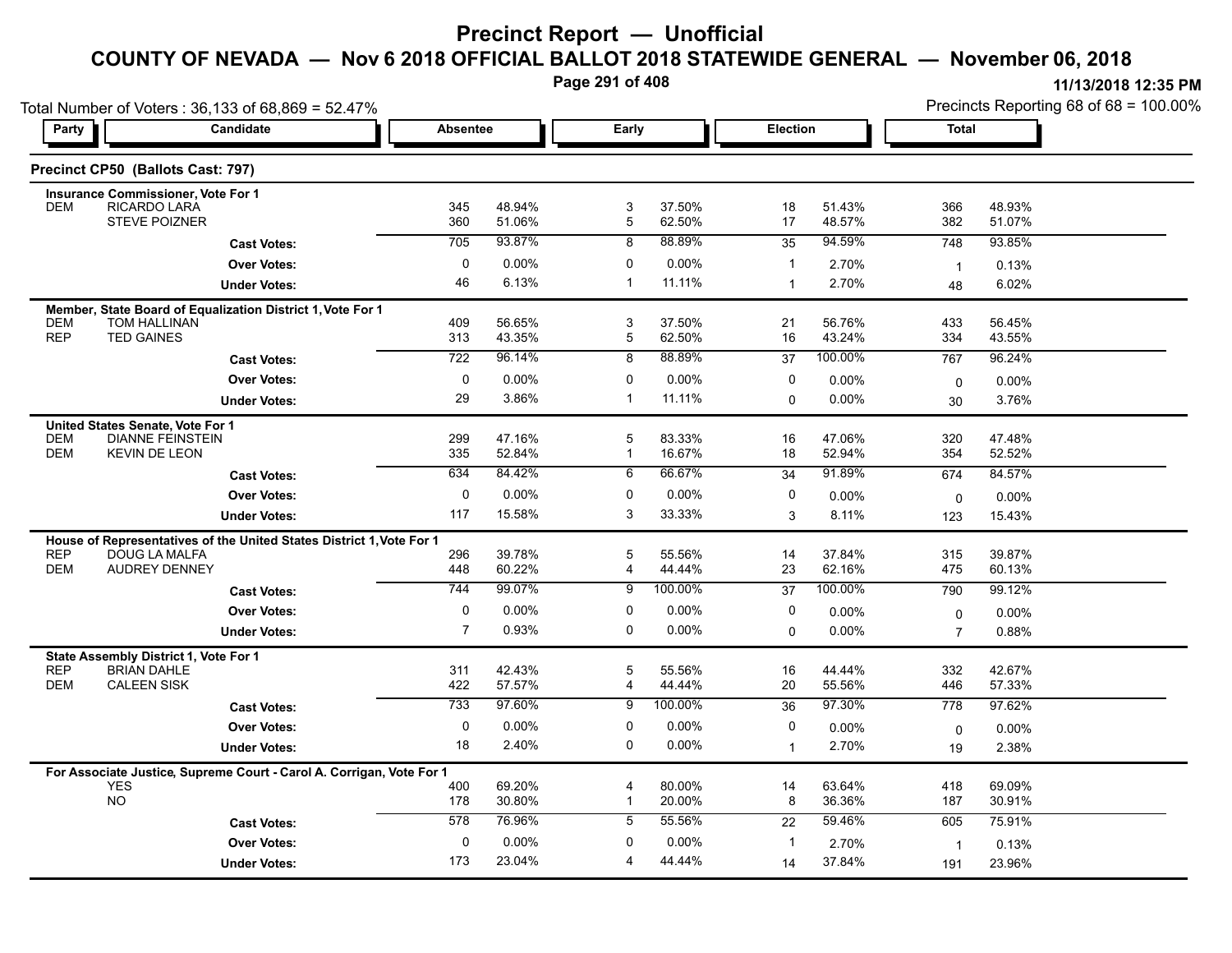### **Precinct Report — Unofficial**

#### **COUNTY OF NEVADA — Nov 6 2018 OFFICIAL BALLOT 2018 STATEWIDE GENERAL — November 06, 2018**

**Page 292 of 408**

|                          | Total Number of Voters: 36,133 of 68,869 = 52.47%                                              |                 |                  |                                |                  |                 |                  |              | Precincts Reporting 68 of 68 = 100.00% |  |  |
|--------------------------|------------------------------------------------------------------------------------------------|-----------------|------------------|--------------------------------|------------------|-----------------|------------------|--------------|----------------------------------------|--|--|
| Party                    | Candidate                                                                                      | <b>Absentee</b> |                  | Early                          |                  | <b>Election</b> |                  | <b>Total</b> |                                        |  |  |
|                          | Precinct CP50 (Ballots Cast: 797)                                                              |                 |                  |                                |                  |                 |                  |              |                                        |  |  |
|                          | For Associate Justice, Supreme Court - Leondra R. Kruger, Vote For 1                           |                 |                  |                                |                  |                 |                  |              |                                        |  |  |
|                          | <b>YES</b><br><b>NO</b>                                                                        | 382<br>169      | 69.33%<br>30.67% | $\overline{4}$<br>$\mathbf{1}$ | 80.00%<br>20.00% | 15<br>9         | 62.50%<br>37.50% | 401<br>179   | 69.14%<br>30.86%                       |  |  |
|                          | <b>Cast Votes:</b>                                                                             | 551             | 73.37%           | 5                              | 55.56%           | 24              | 64.86%           | 580          | 72.77%                                 |  |  |
|                          | <b>Over Votes:</b>                                                                             | $\mathbf 0$     | 0.00%            | $\mathbf{0}$                   | 0.00%            | 0               | $0.00\%$         |              |                                        |  |  |
|                          | <b>Under Votes:</b>                                                                            | 200             | 26.63%           | $\overline{\mathbf{4}}$        | 44.44%           | 13              | 35.14%           | 0<br>217     | 0.00%<br>27.23%                        |  |  |
|                          |                                                                                                |                 |                  |                                |                  |                 |                  |              |                                        |  |  |
|                          | For Associate Justice, Court of Appeal, Third District - Cole Blease, Vote For 1<br><b>YES</b> | 339             | 65.32%           | 4                              | 80.00%           | 15              | 62.50%           | 358          | 65.33%                                 |  |  |
|                          | <b>NO</b>                                                                                      | 180             | 34.68%           | -1                             | 20.00%           | 9               | 37.50%           | 190          | 34.67%                                 |  |  |
|                          | <b>Cast Votes:</b>                                                                             | 519             | 69.11%           | 5                              | 55.56%           | 24              | 64.86%           | 548          | 68.76%                                 |  |  |
|                          | <b>Over Votes:</b>                                                                             | 0               | $0.00\%$         | $\Omega$                       | 0.00%            | 0               | $0.00\%$         | $\mathbf 0$  | $0.00\%$                               |  |  |
|                          | <b>Under Votes:</b>                                                                            | 232             | 30.89%           | $\overline{4}$                 | 44.44%           | 13              | 35.14%           | 249          | 31.24%                                 |  |  |
|                          | For Associate Justice, Court of Appeal, Third District - Louis Mauro, Vote For 1               |                 |                  |                                |                  |                 |                  |              |                                        |  |  |
|                          | <b>YES</b>                                                                                     | 344             | 66.67%           | 3                              | 75.00%           | 15              | 62.50%           | 362          | 66.54%                                 |  |  |
|                          | <b>NO</b>                                                                                      | 172             | 33.33%           | $\mathbf 1$                    | 25.00%           | 9               | 37.50%           | 182          | 33.46%                                 |  |  |
|                          | <b>Cast Votes:</b>                                                                             | 516             | 68.71%           | 4                              | 44.44%           | 24              | 64.86%           | 544          | 68.26%                                 |  |  |
|                          | <b>Over Votes:</b>                                                                             | 0               | $0.00\%$         | 0                              | 0.00%            | 0               | $0.00\%$         | $\mathbf 0$  | 0.00%                                  |  |  |
|                          | <b>Under Votes:</b>                                                                            | 235             | 31.29%           | 5                              | 55.56%           | 13              | 35.14%           | 253          | 31.74%                                 |  |  |
|                          | Superintendent of Public Instruction, Vote For 1                                               |                 |                  |                                |                  |                 |                  |              |                                        |  |  |
| <b>IDS</b>               | <b>MARSHALL TUCK</b>                                                                           | 326             | 52.67%           | 5                              | 62.50%           | 21              | 80.77%           | 352          | 53.91%                                 |  |  |
| <b>IDS</b>               | TONY K. THURMOND                                                                               | 293             | 47.33%           | 3                              | 37.50%           | 5               | 19.23%           | 301          | 46.09%                                 |  |  |
|                          | <b>Cast Votes:</b>                                                                             | 619             | 82.42%           | 8                              | 88.89%           | 26              | 70.27%           | 653          | 81.93%                                 |  |  |
|                          | <b>Over Votes:</b>                                                                             | $\mathbf 0$     | $0.00\%$         | 0                              | 0.00%            | 0               | $0.00\%$         | $\mathbf 0$  | $0.00\%$                               |  |  |
|                          | <b>Under Votes:</b>                                                                            | 132             | 17.58%           | -1                             | 11.11%           | 11              | 29.73%           | 144          | 18.07%                                 |  |  |
|                          | District Board Member, Nevada County Board of Education Trustee Area2,                         |                 | Vote For 1       |                                |                  |                 |                  |              |                                        |  |  |
| <b>IDS</b><br><b>IDS</b> | <b>HEINO NICOLAI</b><br>JOHN V "JACK" MEEKS                                                    | 272<br>252      | 51.91%<br>48.09% | 3<br>$\mathbf{1}$              | 75.00%<br>25.00% | 11<br>16        | 40.74%<br>59.26% | 286<br>269   | 51.53%<br>48.47%                       |  |  |
|                          | <b>Cast Votes:</b>                                                                             | 524             | 69.77%           | 4                              | 44.44%           | $\overline{27}$ | 72.97%           | 555          | 69.64%                                 |  |  |
|                          | <b>Over Votes:</b>                                                                             | $\mathbf 0$     | 0.00%            | $\mathbf 0$                    | 0.00%            | 0               | 0.00%            |              | $0.00\%$                               |  |  |
|                          | <b>Under Votes:</b>                                                                            | 227             | 30.23%           | 5                              | 55.56%           | 10              | 27.03%           | 0<br>242     | 30.36%                                 |  |  |
|                          |                                                                                                |                 |                  |                                |                  |                 |                  |              |                                        |  |  |
| <b>IDS</b>               | Trustee Area 1, Nevada Joint Union High School District, Vote For 1<br><b>LINDA CAMPBELL</b>   | 242             | 44.90%           | 3                              | 75.00%           | 10              | 41.67%           | 255          | 44.97%                                 |  |  |
| <b>IDS</b>               | JAMES A. HINMAN                                                                                | 297             | 55.10%           | $\mathbf{1}$                   | 25.00%           | 14              | 58.33%           | 312          | 55.03%                                 |  |  |
|                          | <b>Cast Votes:</b>                                                                             | 539             | 71.77%           | 4                              | 44.44%           | 24              | 64.86%           | 567          | 71.14%                                 |  |  |
|                          | <b>Over Votes:</b>                                                                             | 0               | 0.00%            | 0                              | 0.00%            | 0               | 0.00%            | 0            | $0.00\%$                               |  |  |
|                          | <b>Under Votes:</b>                                                                            | 212             | 28.23%           | 5                              | 55.56%           | 13              | 35.14%           | 230          | 28.86%                                 |  |  |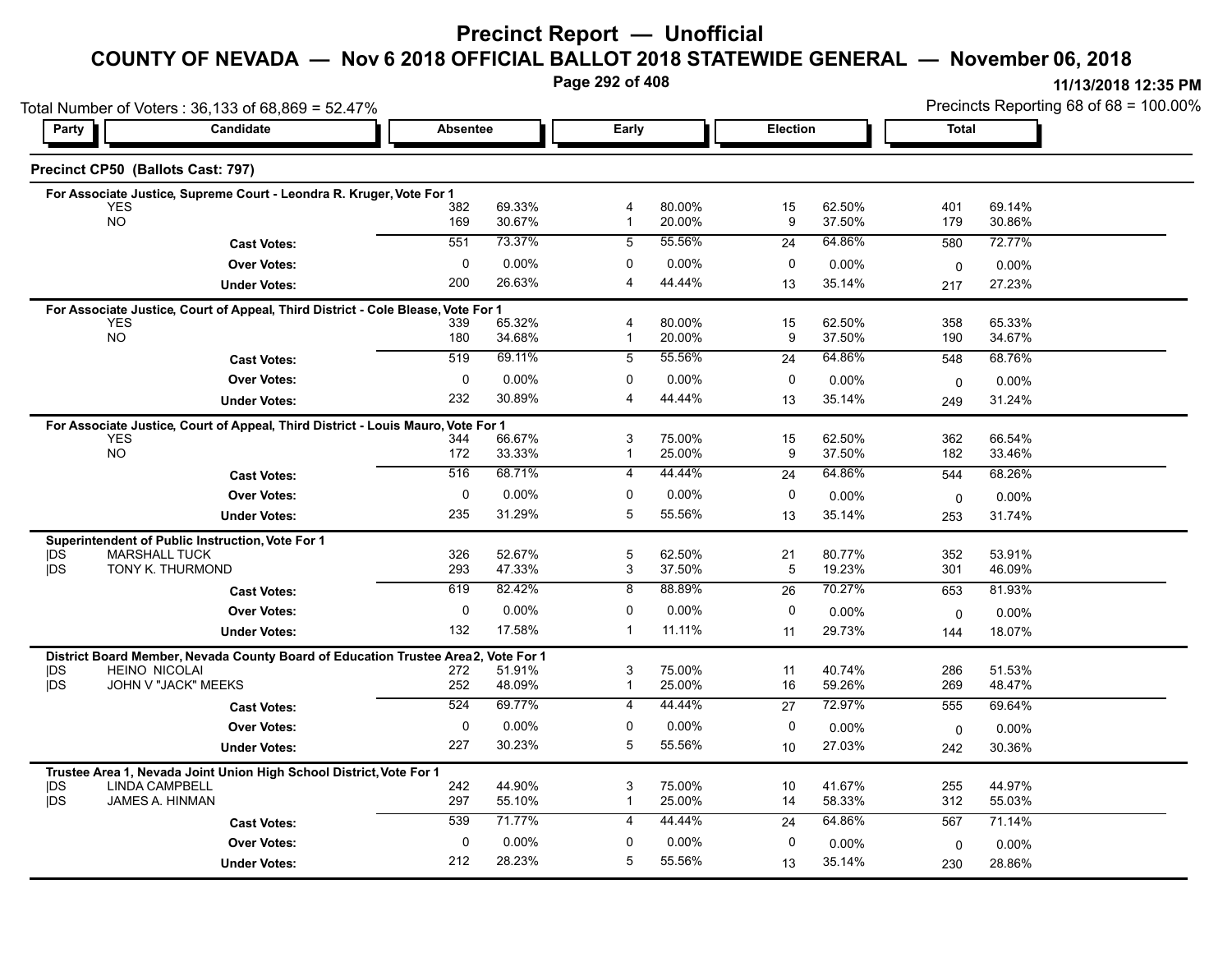**Page 293 of 408**

|                                   | Total Number of Voters: 36,133 of 68,869 = 52.47% |                 | Precincts Reporting 68 of 68 = 100.00% |                           |                  |              |                  |              |                  |
|-----------------------------------|---------------------------------------------------|-----------------|----------------------------------------|---------------------------|------------------|--------------|------------------|--------------|------------------|
| <b>Party</b>                      | Candidate                                         | <b>Absentee</b> |                                        | Early                     |                  | Election     |                  | <b>Total</b> |                  |
| Precinct CP50 (Ballots Cast: 797) |                                                   |                 |                                        |                           |                  |              |                  |              |                  |
|                                   | Sheriff-Coroner-Public Administrator, Vote For 1  |                 |                                        |                           |                  |              |                  |              |                  |
| SHANNAN MOON<br> DS<br><b>jDS</b> |                                                   | 432<br>270      | 61.54%                                 | $\ensuremath{\mathsf{3}}$ | 50.00%           | 20           | 58.82%           | 455          | 61.32%           |
| <b>BILL SMETHERS</b>              |                                                   |                 | 38.46%                                 | 3                         | 50.00%           | 14           | 41.18%           | 287          | 38.68%           |
|                                   | <b>Cast Votes:</b>                                | 702             | 93.48%                                 | 6                         | 66.67%           | 34           | 91.89%           | 742          | 93.10%           |
|                                   | <b>Over Votes:</b>                                | 0               | 0.00%                                  | 0                         | 0.00%            | 0            | 0.00%            | 0            | $0.00\%$         |
|                                   | <b>Under Votes:</b>                               | 49              | 6.52%                                  | 3                         | 33.33%           | 3            | 8.11%            | 55           | 6.90%            |
| Proposition 1, Vote For 1         |                                                   |                 |                                        |                           |                  |              |                  |              |                  |
| <b>YES</b><br><b>NO</b>           |                                                   | 366<br>357      | 50.62%<br>49.38%                       | 4                         | 50.00%<br>50.00% | 24<br>13     | 64.86%<br>35.14% | 394<br>374   | 51.30%<br>48.70% |
|                                   |                                                   |                 |                                        | 4                         |                  |              |                  |              |                  |
|                                   | <b>Cast Votes:</b>                                | 723             | 96.27%                                 | 8                         | 88.89%           | 37           | 100.00%          | 768          | 96.36%           |
|                                   | <b>Over Votes:</b>                                | $\mathbf{1}$    | 0.13%                                  | 0                         | 0.00%            | 0            | 0.00%            | $\mathbf{1}$ | 0.13%            |
|                                   | <b>Under Votes:</b>                               | 27              | 3.60%                                  | $\mathbf{1}$              | 11.11%           | $\Omega$     | 0.00%            | 28           | 3.51%            |
| Proposition 2, Vote For 1         |                                                   |                 |                                        |                           |                  |              |                  |              |                  |
| <b>YES</b>                        |                                                   | 410             | 56.16%                                 | 4                         | 50.00%           | 21           | 60.00%           | 435          | 56.27%           |
| <b>NO</b>                         |                                                   | 320             | 43.84%                                 | 4                         | 50.00%           | 14           | 40.00%           | 338          | 43.73%           |
|                                   | <b>Cast Votes:</b>                                | 730             | 97.20%                                 | 8                         | 88.89%           | 35           | 94.59%           | 773          | 96.99%           |
|                                   | <b>Over Votes:</b>                                | 0               | 0.00%                                  | 0                         | 0.00%            | 0            | 0.00%            | 0            | $0.00\%$         |
|                                   | <b>Under Votes:</b>                               | 21              | 2.80%                                  | $\overline{1}$            | 11.11%           | 2            | 5.41%            | 24           | 3.01%            |
| Proposition 3, Vote For 1         |                                                   |                 |                                        |                           |                  |              |                  |              |                  |
| <b>YES</b>                        |                                                   | 276             | 38.33%                                 | $\overline{c}$            | 25.00%           | 21           | 58.33%           | 299          | 39.14%           |
| <b>NO</b>                         |                                                   | 444             | 61.67%                                 | 6                         | 75.00%           | 15           | 41.67%           | 465          | 60.86%           |
|                                   | <b>Cast Votes:</b>                                | 720             | 95.87%                                 | 8                         | 88.89%           | 36           | 97.30%           | 764          | 95.86%           |
|                                   | <b>Over Votes:</b>                                | $\mathbf{1}$    | 0.13%                                  | 0                         | 0.00%            | 0            | 0.00%            | $\mathbf{1}$ | 0.13%            |
|                                   | <b>Under Votes:</b>                               | 30              | 3.99%                                  | $\mathbf{1}$              | 11.11%           | $\mathbf{1}$ | 2.70%            | 32           | 4.02%            |
| Proposition 4, Vote For 1         |                                                   |                 |                                        |                           |                  |              |                  |              |                  |
| <b>YES</b>                        |                                                   | 362             | 50.28%                                 | 3                         | 37.50%           | 25           | 71.43%           | 390          | 51.11%           |
| <b>NO</b>                         |                                                   | 358             | 49.72%                                 | $\mathbf 5$               | 62.50%           | 10           | 28.57%           | 373          | 48.89%           |
|                                   | <b>Cast Votes:</b>                                | 720             | 95.87%                                 | 8                         | 88.89%           | 35           | 94.59%           | 763          | 95.73%           |
|                                   | <b>Over Votes:</b>                                | 0               | 0.00%                                  | 0                         | $0.00\%$         | 0            | 0.00%            | 0            | $0.00\%$         |
|                                   | <b>Under Votes:</b>                               | 31              | 4.13%                                  | $\mathbf{1}$              | 11.11%           | 2            | 5.41%            | 34           | 4.27%            |
| Proposition 5, Vote For 1         |                                                   |                 |                                        |                           |                  |              |                  |              |                  |
| <b>YES</b>                        |                                                   | 309             | 42.98%                                 | $\overline{4}$            | 50.00%           | 11           | 32.35%           | 324          | 42.58%           |
| <b>NO</b>                         |                                                   | 410             | 57.02%                                 | 4                         | 50.00%           | 23           | 67.65%           | 437          | 57.42%           |
|                                   | <b>Cast Votes:</b>                                | 719             | 95.74%                                 | 8                         | 88.89%           | 34           | 91.89%           | 761          | 95.48%           |
|                                   | <b>Over Votes:</b>                                | $\pmb{0}$       | 0.00%                                  | 0                         | 0.00%            | 0            | 0.00%            | $\mathbf 0$  | 0.00%            |
|                                   | <b>Under Votes:</b>                               | 32              | 4.26%                                  | -1                        | 11.11%           | 3            | 8.11%            | 36           | 4.52%            |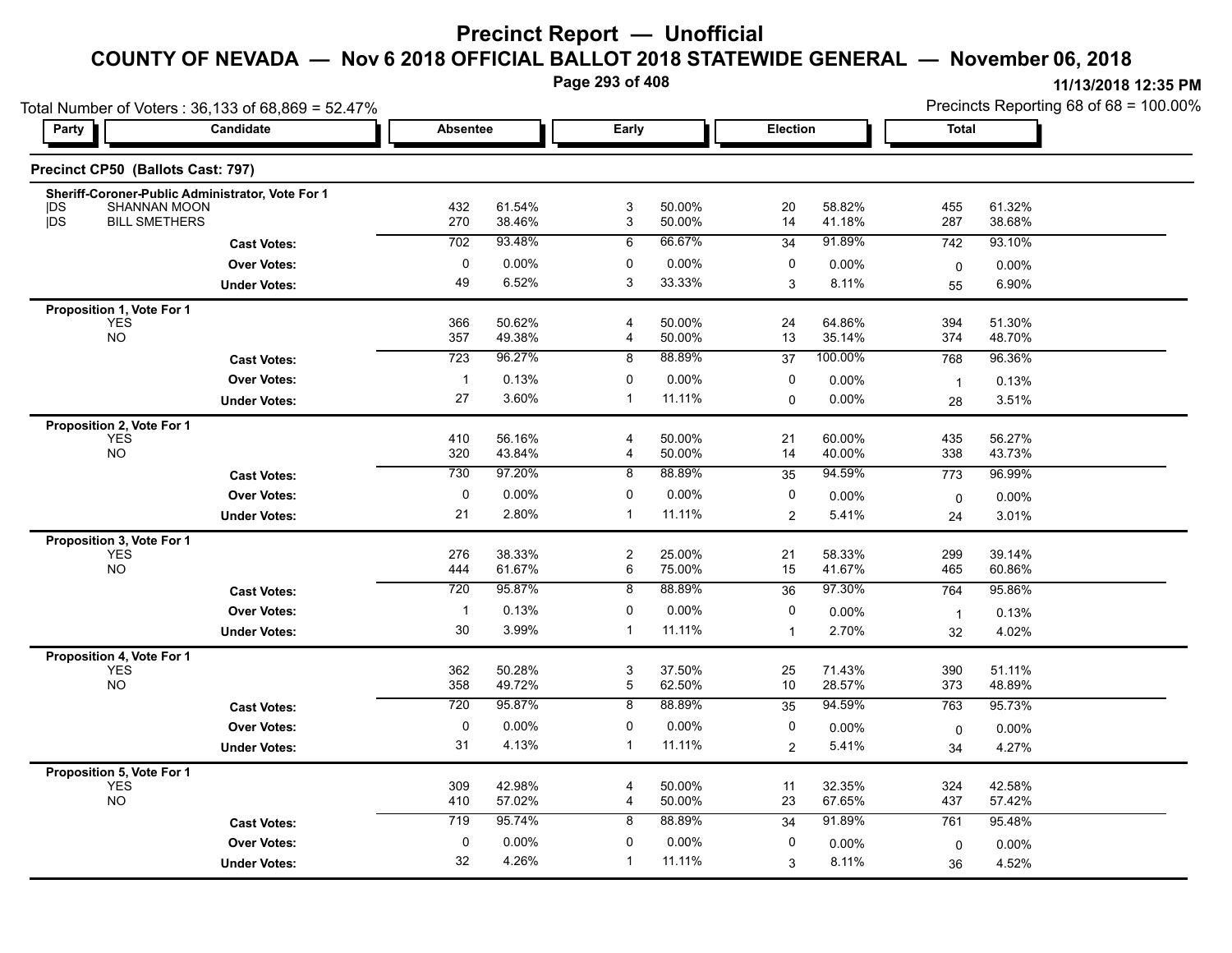**Page 294 of 408**

|                                          | Total Number of Voters: 36,133 of 68,869 = 52.47% |                 |                  |                     |                    |                   |                    | Precincts Reporting 68 of 68 = 100.00% |                  |  |  |  |  |
|------------------------------------------|---------------------------------------------------|-----------------|------------------|---------------------|--------------------|-------------------|--------------------|----------------------------------------|------------------|--|--|--|--|
| Party                                    | Candidate                                         | <b>Absentee</b> |                  | Early               |                    | Election          |                    | Total                                  |                  |  |  |  |  |
| Precinct CP50 (Ballots Cast: 797)        |                                                   |                 |                  |                     |                    |                   |                    |                                        |                  |  |  |  |  |
| Proposition 6, Vote For 1                |                                                   |                 |                  |                     |                    |                   |                    |                                        |                  |  |  |  |  |
| YES<br><b>NO</b>                         |                                                   | 378<br>355      | 51.57%<br>48.43% | 5<br>$\overline{4}$ | 55.56%<br>44.44%   | 13<br>20          | 39.39%<br>60.61%   | 396<br>379                             | 51.10%<br>48.90% |  |  |  |  |
|                                          | <b>Cast Votes:</b>                                | 733             | 97.60%           | 9                   | 100.00%            | 33                | 89.19%             | 775                                    | 97.24%           |  |  |  |  |
|                                          |                                                   | 0               | $0.00\%$         | 0                   | $0.00\%$           | 0                 |                    |                                        |                  |  |  |  |  |
|                                          | <b>Over Votes:</b>                                |                 | 2.40%            | 0                   | $0.00\%$           |                   | $0.00\%$<br>10.81% | $\mathsf{O}$                           | 0.00%            |  |  |  |  |
|                                          | <b>Under Votes:</b>                               | 18              |                  |                     |                    | $\overline{4}$    |                    | 22                                     | 2.76%            |  |  |  |  |
| Proposition 7, Vote For 1                |                                                   |                 | 61.23%           | $\overline{4}$      |                    |                   | 69.44%             |                                        | 61.50%           |  |  |  |  |
| YES<br>NO                                |                                                   | 447<br>283      | 38.77%           | 4                   | 50.00%<br>50.00%   | 25<br>11          | 30.56%             | 476<br>298                             | 38.50%           |  |  |  |  |
|                                          | <b>Cast Votes:</b>                                | 730             | 97.20%           | 8                   | 88.89%             | 36                | 97.30%             | 774                                    | 97.11%           |  |  |  |  |
|                                          | <b>Over Votes:</b>                                | 0               | $0.00\%$         | 0                   | 0.00%              | 0                 | 0.00%              |                                        | 0.00%            |  |  |  |  |
|                                          | <b>Under Votes:</b>                               | 21              | 2.80%            | $\mathbf{1}$        | 11.11%             | -1                | 2.70%              | $\pmb{0}$<br>23                        | 2.89%            |  |  |  |  |
|                                          |                                                   |                 |                  |                     |                    |                   |                    |                                        |                  |  |  |  |  |
| Proposition 8, Vote For 1<br><b>YES</b>  |                                                   | 335             | 45.70%           | $\overline{c}$      | 25.00%             | 15                | 42.86%             | 352                                    | 45.36%           |  |  |  |  |
| <b>NO</b>                                |                                                   | 398             | 54.30%           | 6                   | 75.00%             | 20                | 57.14%             | 424                                    | 54.64%           |  |  |  |  |
|                                          | <b>Cast Votes:</b>                                | 733             | 97.60%           | 8                   | 88.89%             | $\overline{35}$   | 94.59%             | 776                                    | 97.37%           |  |  |  |  |
|                                          | <b>Over Votes:</b>                                | 0               | 0.00%            | 0                   | $0.00\%$           | 0                 | 0.00%              | $\mathsf 0$                            | 0.00%            |  |  |  |  |
|                                          | <b>Under Votes:</b>                               | 18              | 2.40%            | $\mathbf{1}$        | 11.11%             | $\overline{2}$    | 5.41%              | 21                                     | 2.63%            |  |  |  |  |
| Proposition 10, Vote For 1               |                                                   |                 |                  |                     |                    |                   |                    |                                        |                  |  |  |  |  |
| YES<br>NO                                |                                                   | 282             | 39.28%           | 3                   | 37.50%             | 12                | 33.33%             | 297                                    | 38.98%           |  |  |  |  |
|                                          |                                                   | 436             | 60.72%           | 5                   | 62.50%             | 24                | 66.67%             | 465                                    | 61.02%           |  |  |  |  |
|                                          | <b>Cast Votes:</b>                                | 718             | 95.61%           | 8                   | 88.89%             | 36                | 97.30%             | 762                                    | 95.61%           |  |  |  |  |
|                                          | <b>Over Votes:</b>                                | 0               | 0.00%            | 0                   | $0.00\%$           | 0                 | $0.00\%$           | $\mathsf 0$                            | 0.00%            |  |  |  |  |
|                                          | <b>Under Votes:</b>                               | 33              | 4.39%            | $\mathbf 1$         | 11.11%             | $\mathbf 1$       | 2.70%              | 35                                     | 4.39%            |  |  |  |  |
| Proposition 11, Vote For 1               |                                                   |                 |                  |                     |                    |                   |                    |                                        |                  |  |  |  |  |
| <b>YES</b>                               |                                                   | 420             | 58.41%           | 6                   | 75.00%             | 17                | 53.13%             | 443                                    | 58.37%           |  |  |  |  |
| $NO$                                     |                                                   | 299             | 41.59%           | $\overline{a}$      | 25.00%             | 15                | 46.88%             | 316                                    | 41.63%           |  |  |  |  |
|                                          | <b>Cast Votes:</b>                                | 719             | 95.74%           | 8                   | 88.89%             | 32                | 86.49%             | 759                                    | 95.23%           |  |  |  |  |
|                                          | <b>Over Votes:</b>                                | 0               | $0.00\%$         | 0                   | $0.00\%$           |                   | 2.70%              | $\overline{1}$                         | 0.13%            |  |  |  |  |
|                                          | <b>Under Votes:</b>                               | 32              | 4.26%            | $\mathbf{1}$        | 11.11%             | $\overline{4}$    | 10.81%             | 37                                     | 4.64%            |  |  |  |  |
| <b>Proposition 12, Vote For 1</b><br>YES |                                                   |                 |                  |                     |                    |                   |                    |                                        |                  |  |  |  |  |
| <b>NO</b>                                |                                                   | 442<br>286      | 60.71%<br>39.29% | $\overline{4}$<br>4 | 50.00%<br>50.00%   | 29<br>6           | 82.86%<br>17.14%   | 475<br>296                             | 61.61%<br>38.39% |  |  |  |  |
|                                          |                                                   | 728             | 96.94%           | 8                   | 88.89%             |                   | 94.59%             | 771                                    | 96.74%           |  |  |  |  |
|                                          | <b>Cast Votes:</b>                                |                 | 0.13%            | $\mathbf 0$         |                    | 35<br>$\mathbf 0$ |                    |                                        |                  |  |  |  |  |
|                                          | Over Votes:                                       | 22              | 2.93%            | -1                  | $0.00\%$<br>11.11% |                   | 0.00%              | $\overline{1}$                         | 0.13%            |  |  |  |  |
|                                          | <b>Under Votes:</b>                               |                 |                  |                     |                    | $\overline{2}$    | 5.41%              | 25                                     | 3.14%            |  |  |  |  |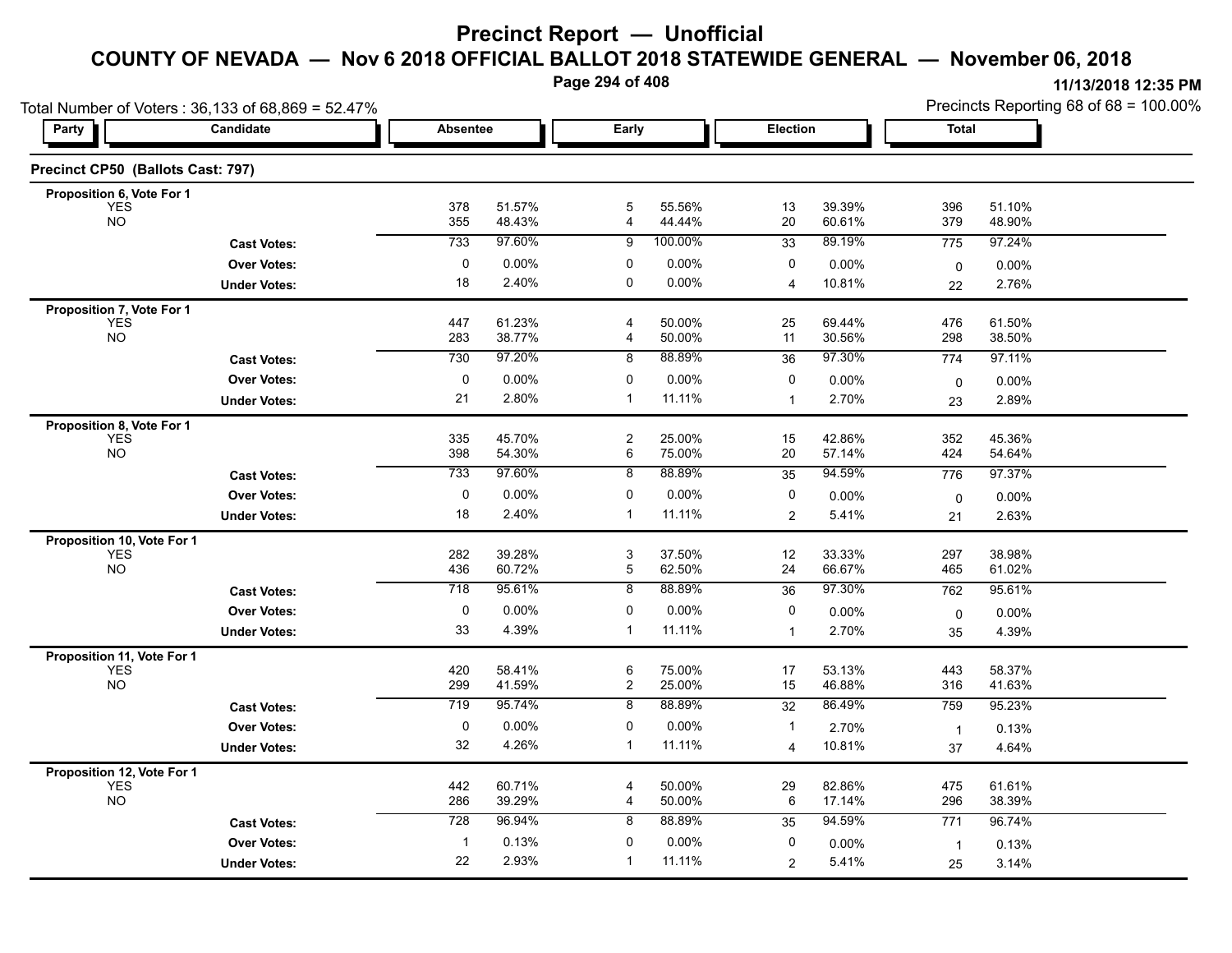#### **Page 295 of 408**

|                                   | Total Number of Voters: 36,133 of 68,869 = 52.47% |                 |                  |       |                  |          |                  |            |                  | Precincts Reporting 68 of $68 = 100.00\%$ |
|-----------------------------------|---------------------------------------------------|-----------------|------------------|-------|------------------|----------|------------------|------------|------------------|-------------------------------------------|
| Party                             | Candidate                                         | <b>Absentee</b> |                  | Early |                  | Election |                  | Total      |                  |                                           |
| Precinct CP50 (Ballots Cast: 797) |                                                   |                 |                  |       |                  |          |                  |            |                  |                                           |
| <b>Measure G. Vote For 1</b>      |                                                   |                 |                  |       |                  |          |                  |            |                  |                                           |
| <b>YES</b><br>NO                  |                                                   | 504<br>203      | 71.29%<br>28.71% | 5     | 37.50%<br>62.50% | 25<br>9  | 73.53%<br>26.47% | 532<br>217 | 71.03%<br>28.97% |                                           |
|                                   | <b>Cast Votes:</b>                                | 707             | 94.14%           |       | 88.89%           | 34       | 91.89%           | 749        | 93.98%           |                                           |
|                                   | <b>Over Votes:</b>                                |                 | 0.13%            | 0     | 0.00%            | 0        | $0.00\%$         |            | 0.13%            |                                           |
|                                   | <b>Under Votes:</b>                               | 43              | 5.73%            |       | 11.11%           |          | 8.11%            | 47         | 5.90%            |                                           |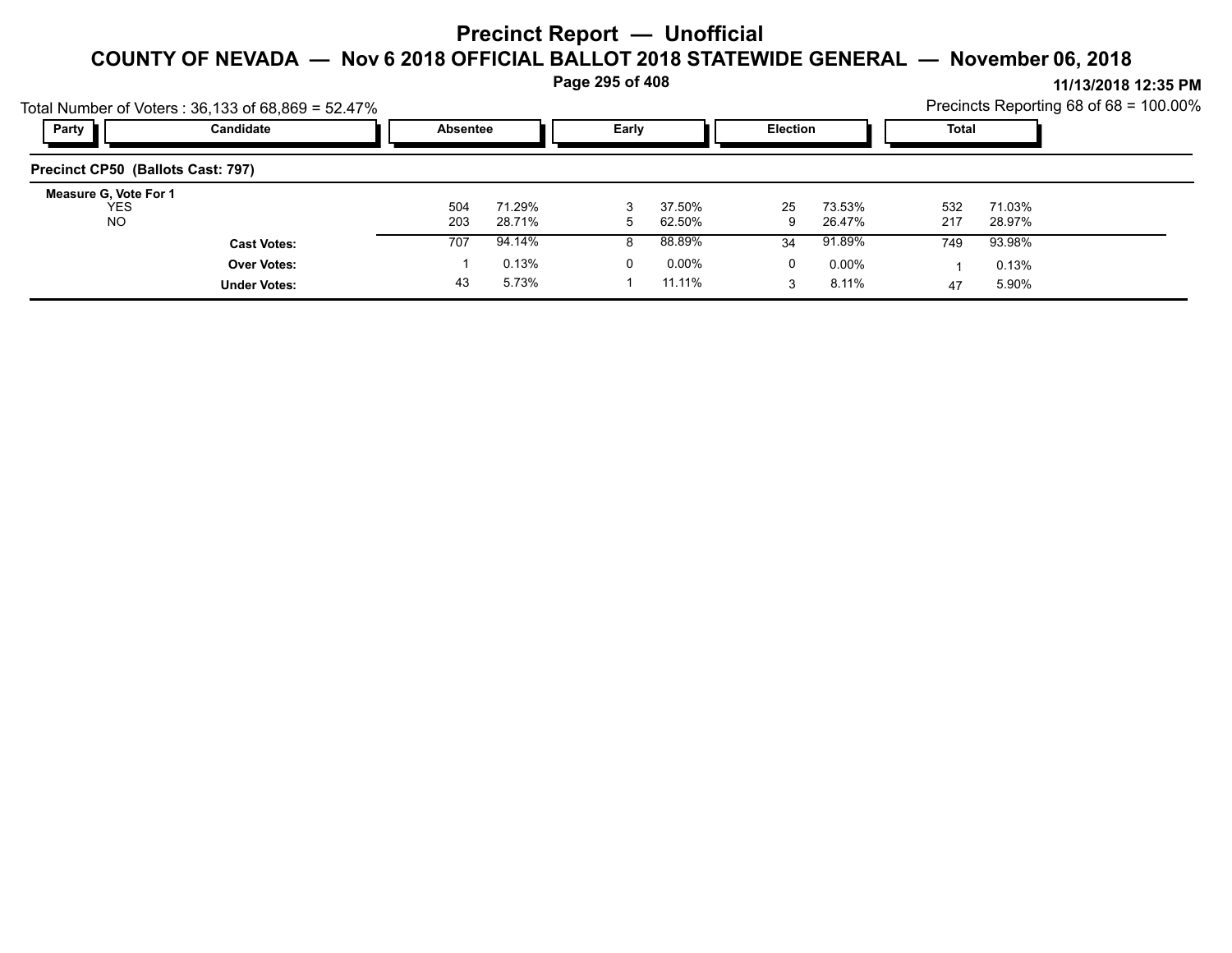**Page 296 of 408**

|                                                                             | Total Number of Voters: 36,133 of 68,869 = 52.47% |                 |                |                     |                   |             |                | Precincts Reporting 68 of 68 = 100.00% |                |  |
|-----------------------------------------------------------------------------|---------------------------------------------------|-----------------|----------------|---------------------|-------------------|-------------|----------------|----------------------------------------|----------------|--|
| <b>Party</b>                                                                | Candidate                                         | <b>Absentee</b> |                | Early               |                   | Election    |                | <b>Total</b>                           |                |  |
| Precinct CP51 (Ballots Cast: 0)                                             |                                                   |                 |                |                     |                   |             |                |                                        |                |  |
| Governor, Vote For 1<br><b>REP</b><br>JOHN H. COX                           |                                                   | 0               | 0.00%          | 0                   | 0.00%             | 0           | 0.00%          | 0                                      | 0.00%          |  |
| <b>DEM</b><br><b>GAVIN NEWSOM</b>                                           |                                                   | 0               | 0.00%          | 0                   | 0.00%             | 0           | 0.00%          | 0                                      | 0.00%          |  |
|                                                                             | <b>Cast Votes:</b>                                | 0               | 0.00%          | 0                   | $0.00\%$          | 0           | 0.00%          | 0                                      | 0.00%          |  |
|                                                                             | <b>Over Votes:</b>                                | $\pmb{0}$       | 0.00%          | 0                   | 0.00%             | 0           | 0.00%          | $\mathbf 0$                            | $0.00\%$       |  |
|                                                                             | <b>Under Votes:</b>                               | $\mathbf 0$     | 0.00%          | $\mathbf 0$         | 0.00%             | 0           | 0.00%          | $\Omega$                               | 0.00%          |  |
| Lieutenant Governor, Vote For 1                                             |                                                   |                 |                |                     |                   |             |                |                                        |                |  |
| <b>DEM</b><br>ED HERNANDEZ<br><b>DEM</b>                                    |                                                   | $\mathbf 0$     | 0.00%          | $\mathbf 0$         | $0.00\%$          | 0           | $0.00\%$       | 0                                      | 0.00%          |  |
|                                                                             | ELENI KOUNALAKIS                                  | 0               | 0.00%<br>0.00% | $\mathbf 0$         | 0.00%<br>0.00%    | 0           | 0.00%<br>0.00% | 0                                      | 0.00%          |  |
|                                                                             | <b>Cast Votes:</b>                                | $\overline{0}$  |                | 0                   |                   | $\mathbf 0$ |                | $\mathbf 0$                            | 0.00%          |  |
|                                                                             | <b>Over Votes:</b>                                | $\pmb{0}$       | 0.00%          | 0                   | 0.00%             | 0           | 0.00%          | $\mathbf 0$                            | 0.00%          |  |
|                                                                             | <b>Under Votes:</b>                               | $\mathbf 0$     | 0.00%          | $\mathbf 0$         | 0.00%             | 0           | 0.00%          | $\Omega$                               | $0.00\%$       |  |
| Secretary of State, Vote For 1<br><b>ALEX PADILLA</b>                       |                                                   | $\pmb{0}$       |                | 0                   |                   | 0           |                | 0                                      |                |  |
| <b>DEM</b><br><b>REP</b><br><b>MARK P. MEUSER</b>                           |                                                   | 0               | 0.00%<br>0.00% | 0                   | $0.00\%$<br>0.00% | 0           | 0.00%<br>0.00% | 0                                      | 0.00%<br>0.00% |  |
|                                                                             | <b>Cast Votes:</b>                                | $\overline{0}$  | $0.00\%$       | 0                   | $0.00\%$          | 0           | 0.00%          | $\mathbf 0$                            | 0.00%          |  |
|                                                                             | <b>Over Votes:</b>                                | 0               | 0.00%          | $\mathbf 0$         | 0.00%             | 0           | 0.00%          | 0                                      | 0.00%          |  |
|                                                                             | <b>Under Votes:</b>                               | 0               | 0.00%          | 0                   | $0.00\%$          | 0           | 0.00%          | $\mathbf 0$                            | $0.00\%$       |  |
| <b>Controller. Vote For 1</b>                                               |                                                   |                 |                |                     |                   |             |                |                                        |                |  |
| <b>REP</b>                                                                  | KONSTANTINOS RODITIS                              | $\pmb{0}$       | 0.00%          | 0                   | 0.00%             | 0           | 0.00%          | 0                                      | 0.00%          |  |
| <b>DEM</b><br>BETTY T. YEE                                                  |                                                   | 0               | 0.00%          | 0                   | $0.00\%$          | 0           | 0.00%          | 0                                      | 0.00%          |  |
|                                                                             | <b>Cast Votes:</b>                                | 0               | 0.00%          | 0                   | $0.00\%$          | 0           | 0.00%          | $\mathbf 0$                            | 0.00%          |  |
|                                                                             | <b>Over Votes:</b>                                | 0               | 0.00%          | 0                   | 0.00%             | 0           | 0.00%          | $\mathbf 0$                            | 0.00%          |  |
|                                                                             | <b>Under Votes:</b>                               | $\mathbf 0$     | 0.00%          | 0                   | 0.00%             | 0           | 0.00%          | $\Omega$                               | 0.00%          |  |
| Treasurer, Vote For 1                                                       |                                                   |                 |                |                     |                   |             |                |                                        |                |  |
| <b>REP</b><br><b>GREG CONLON</b><br><b>DEM</b><br><b>FIONA MA</b>           |                                                   | 0<br>$\pmb{0}$  | 0.00%<br>0.00% | $\pmb{0}$<br>0      | 0.00%<br>0.00%    | 0<br>0      | 0.00%<br>0.00% | 0<br>0                                 | 0.00%<br>0.00% |  |
|                                                                             | <b>Cast Votes:</b>                                | 0               | $0.00\%$       | 0                   | $0.00\%$          | 0           | 0.00%          | $\mathbf 0$                            | 0.00%          |  |
|                                                                             | <b>Over Votes:</b>                                | $\pmb{0}$       | 0.00%          | 0                   | $0.00\%$          | 0           |                |                                        |                |  |
|                                                                             | <b>Under Votes:</b>                               | 0               | 0.00%          | 0                   | 0.00%             | 0           | 0.00%<br>0.00% | $\mathbf 0$<br>$\Omega$                | 0.00%<br>0.00% |  |
|                                                                             |                                                   |                 |                |                     |                   |             |                |                                        |                |  |
| <b>Attorney General, Vote For 1</b><br><b>REP</b><br><b>STEVEN C BAILEY</b> |                                                   | $\mathbf 0$     | 0.00%          | 0                   | 0.00%             | $\mathbf 0$ | $0.00\%$       | 0                                      | $0.00\%$       |  |
| <b>DEM</b><br><b>XAVIER BECERRA</b>                                         |                                                   | 0               | 0.00%          | $\mathsf{O}\xspace$ | 0.00%             | $\mathbf 0$ | 0.00%          | $\mathbf 0$                            | 0.00%          |  |
|                                                                             | <b>Cast Votes:</b>                                | $\mathbf 0$     | 0.00%          | 0                   | $0.00\%$          | $\mathbf 0$ | 0.00%          | 0                                      | $0.00\%$       |  |
|                                                                             | <b>Over Votes:</b>                                | 0               | 0.00%          | $\mathbf 0$         | $0.00\%$          | 0           | 0.00%          | $\mathbf 0$                            | 0.00%          |  |
|                                                                             | <b>Under Votes:</b>                               | $\mathbf 0$     | 0.00%          | $\mathbf 0$         | 0.00%             | $\Omega$    | 0.00%          | $\mathbf 0$                            | $0.00\%$       |  |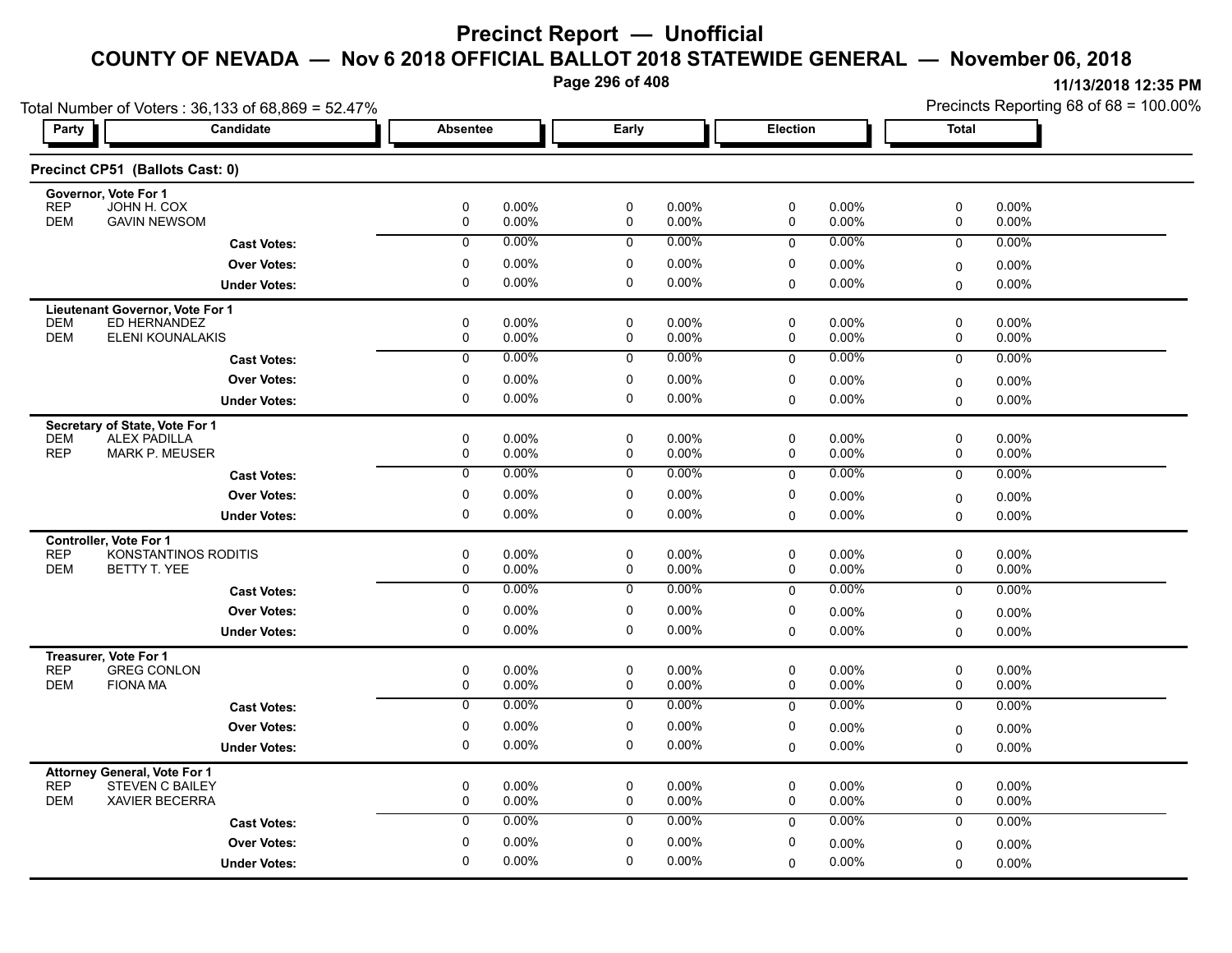**Page 297 of 408**

|                                                                      | Total Number of Voters: 36,133 of 68,869 = 52.47%                                     |                  |                   |                            |                |                  |                   | Precincts Reporting 68 of 68 = 100.00% |                   |  |
|----------------------------------------------------------------------|---------------------------------------------------------------------------------------|------------------|-------------------|----------------------------|----------------|------------------|-------------------|----------------------------------------|-------------------|--|
| Party                                                                | Candidate                                                                             | <b>Absentee</b>  |                   | Early                      |                | Election         |                   | Total                                  |                   |  |
| Precinct CP51 (Ballots Cast: 0)                                      |                                                                                       |                  |                   |                            |                |                  |                   |                                        |                   |  |
| <b>Insurance Commissioner, Vote For 1</b>                            |                                                                                       |                  |                   |                            |                |                  |                   |                                        |                   |  |
| <b>DEM</b>                                                           | RICARDO LARA<br><b>STEVE POIZNER</b>                                                  | 0<br>0           | 0.00%<br>0.00%    | $\mathbf 0$<br>0           | 0.00%<br>0.00% | 0<br>0           | 0.00%<br>0.00%    | 0<br>0                                 | 0.00%<br>0.00%    |  |
|                                                                      | <b>Cast Votes:</b>                                                                    | $\mathbf 0$      | 0.00%             | $\mathbf 0$                | $0.00\%$       | 0                | $0.00\%$          | 0                                      | 0.00%             |  |
|                                                                      |                                                                                       | 0                | 0.00%             | 0                          | 0.00%          | 0                |                   |                                        |                   |  |
|                                                                      | <b>Over Votes:</b>                                                                    | 0                | $0.00\%$          | $\mathbf 0$                | 0.00%          |                  | 0.00%<br>0.00%    | 0                                      | 0.00%             |  |
|                                                                      | <b>Under Votes:</b>                                                                   |                  |                   |                            |                | 0                |                   | 0                                      | 0.00%             |  |
|                                                                      | Member, State Board of Equalization District 1, Vote For 1                            |                  |                   |                            |                |                  |                   |                                        |                   |  |
| <b>DEM</b><br><b>REP</b><br><b>TED GAINES</b>                        | <b>TOM HALLINAN</b>                                                                   | 0<br>0           | 0.00%<br>0.00%    | $\mathbf 0$<br>$\mathbf 0$ | 0.00%<br>0.00% | $\mathbf 0$<br>0 | 0.00%<br>0.00%    | 0<br>0                                 | 0.00%<br>0.00%    |  |
|                                                                      | <b>Cast Votes:</b>                                                                    | $\Omega$         | 0.00%             | $\mathbf 0$                | $0.00\%$       | $\mathbf 0$      | 0.00%             | 0                                      | $0.00\%$          |  |
|                                                                      | <b>Over Votes:</b>                                                                    | 0                | $0.00\%$          | 0                          | 0.00%          | 0                | 0.00%             |                                        |                   |  |
|                                                                      | <b>Under Votes:</b>                                                                   | 0                | $0.00\%$          | 0                          | 0.00%          | $\Omega$         | $0.00\%$          | 0                                      | 0.00%<br>0.00%    |  |
|                                                                      |                                                                                       |                  |                   |                            |                |                  |                   | $\Omega$                               |                   |  |
| United States Senate, Vote For 1                                     | <b>DIANNE FEINSTEIN</b>                                                               |                  | $0.00\%$          | $\mathbf 0$                | 0.00%          | $\mathbf 0$      |                   |                                        |                   |  |
| <b>DEM</b><br><b>DEM</b>                                             | <b>KEVIN DE LEON</b>                                                                  | 0<br>0           | 0.00%             | $\mathbf 0$                | 0.00%          | 0                | 0.00%<br>0.00%    | 0<br>0                                 | 0.00%<br>$0.00\%$ |  |
|                                                                      | <b>Cast Votes:</b>                                                                    | 0                | $0.00\%$          | 0                          | 0.00%          | 0                | 0.00%             | 0                                      | 0.00%             |  |
|                                                                      | <b>Over Votes:</b>                                                                    | 0                | $0.00\%$          | 0                          | 0.00%          | 0                | $0.00\%$          |                                        |                   |  |
|                                                                      |                                                                                       | 0                | 0.00%             | 0                          | 0.00%          | 0                | 0.00%             | 0                                      | 0.00%             |  |
|                                                                      | <b>Under Votes:</b>                                                                   |                  |                   |                            |                |                  |                   | $\Omega$                               | 0.00%             |  |
| <b>REP</b>                                                           | House of Representatives of the United States District 1, Vote For 1<br>DOUG LA MALFA | 0                |                   | $\mathbf 0$                | 0.00%          | $\mathbf 0$      | 0.00%             | $\pmb{0}$                              | 0.00%             |  |
| <b>DEM</b>                                                           | <b>AUDREY DENNEY</b>                                                                  | 0                | $0.00\%$<br>0.00% | $\mathbf 0$                | 0.00%          | $\mathbf 0$      | $0.00\%$          | 0                                      | 0.00%             |  |
|                                                                      | <b>Cast Votes:</b>                                                                    | $\mathbf 0$      | 0.00%             | $\mathbf 0$                | 0.00%          | $\mathbf 0$      | 0.00%             | $\mathbf 0$                            | 0.00%             |  |
|                                                                      | <b>Over Votes:</b>                                                                    | 0                | 0.00%             | 0                          | $0.00\%$       | 0                |                   |                                        |                   |  |
|                                                                      |                                                                                       | 0                | 0.00%             | 0                          | 0.00%          | $\Omega$         | 0.00%<br>$0.00\%$ | 0                                      | 0.00%             |  |
|                                                                      | <b>Under Votes:</b>                                                                   |                  |                   |                            |                |                  |                   | $\Omega$                               | $0.00\%$          |  |
|                                                                      | State Assembly District 1, Vote For 1                                                 |                  |                   |                            |                |                  |                   |                                        |                   |  |
| <b>REP</b><br><b>BRIAN DAHLE</b><br><b>CALEEN SISK</b><br><b>DEM</b> |                                                                                       | 0<br>$\mathbf 0$ | 0.00%<br>0.00%    | 0<br>$\mathbf 0$           | 0.00%<br>0.00% | 0<br>0           | $0.00\%$<br>0.00% | 0<br>0                                 | 0.00%<br>0.00%    |  |
|                                                                      | <b>Cast Votes:</b>                                                                    | $\overline{0}$   | 0.00%             | $\overline{0}$             | 0.00%          | $\mathbf 0$      | 0.00%             | $\mathbf 0$                            | $0.00\%$          |  |
|                                                                      | <b>Over Votes:</b>                                                                    | 0                | $0.00\%$          | $\mathbf 0$                | 0.00%          | 0                | $0.00\%$          |                                        |                   |  |
|                                                                      |                                                                                       | 0                | 0.00%             | 0                          | 0.00%          |                  | 0.00%             | 0                                      | 0.00%             |  |
|                                                                      | <b>Under Votes:</b>                                                                   |                  |                   |                            |                | $\mathbf 0$      |                   | 0                                      | $0.00\%$          |  |
|                                                                      | For Associate Justice, Supreme Court - Carol A. Corrigan, Vote For 1                  |                  |                   |                            |                |                  |                   |                                        |                   |  |
| <b>YES</b><br><b>NO</b>                                              |                                                                                       | 0<br>$\mathbf 0$ | 0.00%<br>0.00%    | 0<br>$\mathbf 0$           | 0.00%<br>0.00% | 0<br>$\mathbf 0$ | $0.00\%$<br>0.00% | 0<br>0                                 | 0.00%<br>0.00%    |  |
|                                                                      | <b>Cast Votes:</b>                                                                    | $\mathbf 0$      | 0.00%             | $\mathbf 0$                | $0.00\%$       | $\mathbf{0}$     | $0.00\%$          | $\mathbf 0$                            | 0.00%             |  |
|                                                                      |                                                                                       | 0                | $0.00\%$          | 0                          | 0.00%          | 0                |                   |                                        |                   |  |
|                                                                      | <b>Over Votes:</b>                                                                    |                  |                   |                            |                |                  | 0.00%             | 0                                      | $0.00\%$          |  |
|                                                                      | <b>Under Votes:</b>                                                                   | $\Omega$         | 0.00%             | 0                          | 0.00%          | 0                | 0.00%             | 0                                      | $0.00\%$          |  |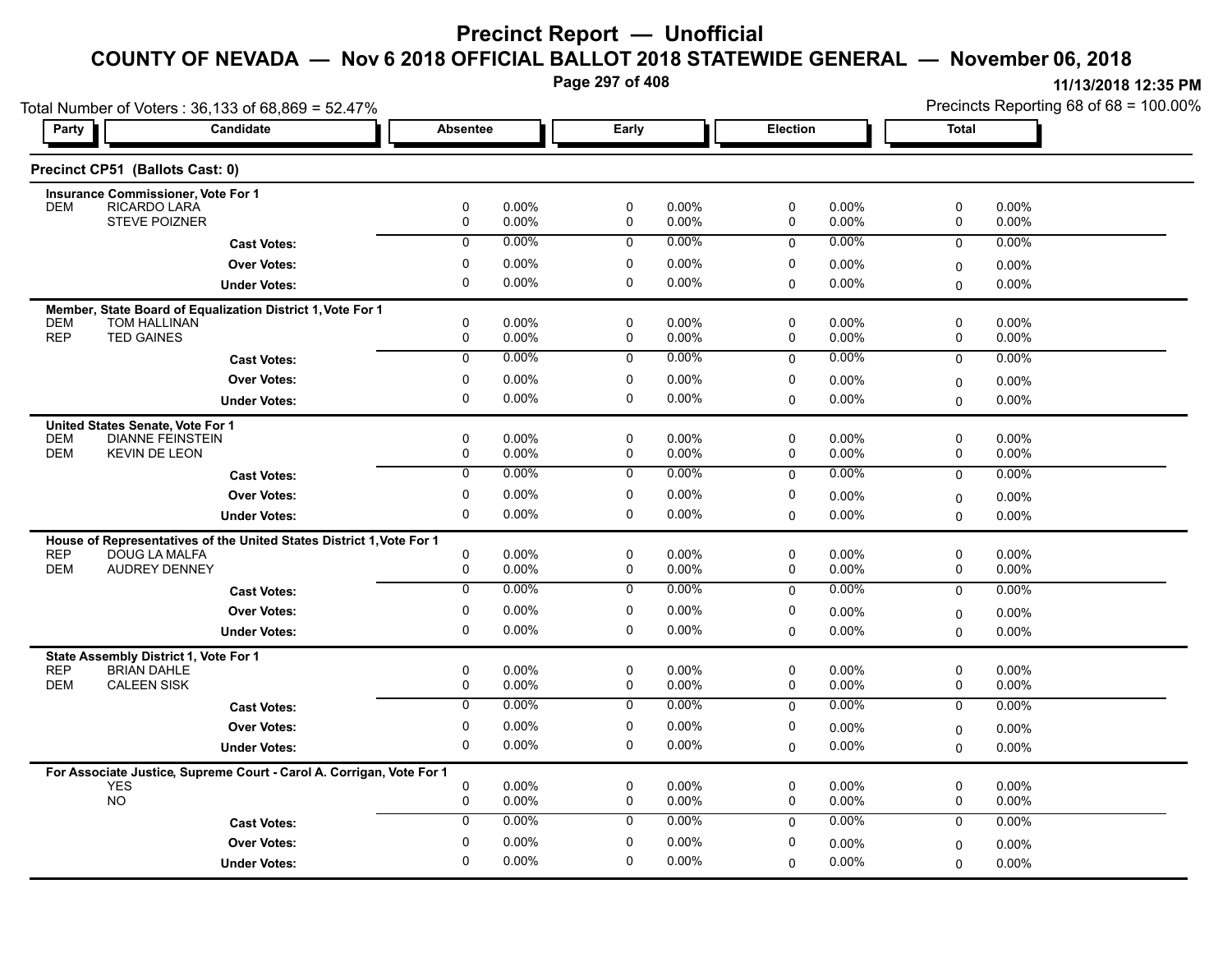### **Precinct Report — Unofficial**

# **COUNTY OF NEVADA — Nov 6 2018 OFFICIAL BALLOT 2018 STATEWIDE GENERAL — November 06, 2018**

**Page 298 of 408**

|                          | Total Number of Voters: 36,133 of 68,869 = 52.47%                                 |                 |                   |                            | Precincts Reporting 68 of 68 = 100.00% |                 |                   |              |                   |
|--------------------------|-----------------------------------------------------------------------------------|-----------------|-------------------|----------------------------|----------------------------------------|-----------------|-------------------|--------------|-------------------|
| Party                    | Candidate                                                                         | <b>Absentee</b> |                   | Early                      |                                        | <b>Election</b> |                   | <b>Total</b> |                   |
|                          | Precinct CP51 (Ballots Cast: 0)                                                   |                 |                   |                            |                                        |                 |                   |              |                   |
|                          | For Associate Justice, Supreme Court - Leondra R. Kruger, Vote For 1              |                 |                   |                            |                                        |                 |                   |              |                   |
| <b>YES</b><br><b>NO</b>  |                                                                                   | 0<br>0          | 0.00%<br>0.00%    | $\mathbf 0$<br>$\mathbf 0$ | 0.00%<br>0.00%                         | 0<br>0          | 0.00%<br>0.00%    | 0<br>0       | 0.00%<br>0.00%    |
|                          | <b>Cast Votes:</b>                                                                | $\Omega$        | $0.00\%$          | $\Omega$                   | $0.00\%$                               | $\mathbf 0$     | $0.00\%$          | 0            | 0.00%             |
|                          | <b>Over Votes:</b>                                                                | $\mathbf{0}$    | 0.00%             | $\mathbf 0$                | 0.00%                                  | 0               | $0.00\%$          |              |                   |
|                          |                                                                                   | $\Omega$        | 0.00%             | 0                          | $0.00\%$                               | $\Omega$        | $0.00\%$          | 0            | 0.00%<br>0.00%    |
|                          | <b>Under Votes:</b>                                                               |                 |                   |                            |                                        |                 |                   | 0            |                   |
| <b>YES</b>               | For Associate Justice, Court of Appeal, Third District - Cole Blease, Vote For 1  |                 | 0.00%             | $\mathbf 0$                | 0.00%                                  | 0               | 0.00%             | 0            | 0.00%             |
| NO <sub>1</sub>          |                                                                                   | 0               | $0.00\%$          | 0                          | 0.00%                                  | $\mathbf 0$     | $0.00\%$          | 0            | $0.00\%$          |
|                          | <b>Cast Votes:</b>                                                                | $\overline{0}$  | 0.00%             | $\mathbf 0$                | $0.00\%$                               | $\mathbf 0$     | $0.00\%$          | $\mathbf 0$  | 0.00%             |
|                          | <b>Over Votes:</b>                                                                | 0               | $0.00\%$          | 0                          | 0.00%                                  | 0               | 0.00%             | 0            | 0.00%             |
|                          | <b>Under Votes:</b>                                                               | 0               | 0.00%             | $\mathbf 0$                | 0.00%                                  | $\Omega$        | 0.00%             | $\Omega$     | 0.00%             |
|                          | For Associate Justice, Court of Appeal, Third District - Louis Mauro, Vote For 1  |                 |                   |                            |                                        |                 |                   |              |                   |
| <b>YES</b>               |                                                                                   |                 | $0.00\%$          | 0                          | 0.00%                                  | $\mathbf 0$     | $0.00\%$          | 0            | $0.00\%$          |
| <b>NO</b>                |                                                                                   | 0               | $0.00\%$          | $\mathbf 0$                | 0.00%                                  | 0               | $0.00\%$          | 0            | $0.00\%$          |
|                          | <b>Cast Votes:</b>                                                                | $\overline{0}$  | 0.00%             | 0                          | 0.00%                                  | $\mathbf 0$     | $0.00\%$          | $\mathbf 0$  | $0.00\%$          |
|                          | <b>Over Votes:</b>                                                                | 0               | 0.00%             | 0                          | 0.00%                                  | 0               | 0.00%             | $\Omega$     | 0.00%             |
|                          | <b>Under Votes:</b>                                                               | 0               | 0.00%             | 0                          | 0.00%                                  | $\mathbf 0$     | 0.00%             | $\Omega$     | $0.00\%$          |
|                          | Superintendent of Public Instruction, Vote For 1                                  |                 |                   |                            |                                        |                 |                   |              |                   |
| DS                       | <b>MARSHALL TUCK</b>                                                              | 0               | 0.00%             | $\mathbf 0$                | 0.00%                                  | 0               | $0.00\%$          | 0            | 0.00%             |
| <b>jDS</b>               | TONY K. THURMOND                                                                  | 0               | 0.00%             | $\mathbf 0$                | 0.00%                                  | $\mathbf 0$     | $0.00\%$          | 0            | $0.00\%$          |
|                          | <b>Cast Votes:</b>                                                                | $\overline{0}$  | 0.00%             | 0                          | 0.00%                                  | $\mathbf 0$     | $0.00\%$          | 0            | 0.00%             |
|                          | <b>Over Votes:</b>                                                                | 0               | 0.00%             | $\mathbf 0$                | 0.00%                                  | 0               | $0.00\%$          | 0            | $0.00\%$          |
|                          | <b>Under Votes:</b>                                                               | $\Omega$        | $0.00\%$          | 0                          | 0.00%                                  | $\mathbf 0$     | 0.00%             | $\Omega$     | 0.00%             |
|                          | District Board Member, Placer County Board of Education Trustee Area4, Vote For 1 |                 |                   |                            |                                        |                 |                   |              |                   |
| <b>IDS</b><br><b>IDS</b> | <b>ANTHONY W. PALMER</b><br>E KEN TOKUTOMI                                        | 0               | $0.00\%$<br>0.00% | 0<br>$\mathsf 0$           | 0.00%<br>0.00%                         | 0<br>0          | $0.00\%$<br>0.00% | 0<br>0       | $0.00\%$<br>0.00% |
|                          |                                                                                   | $\overline{0}$  | 0.00%             | $\overline{0}$             | $0.00\%$                               |                 | 0.00%             |              | 0.00%             |
|                          | <b>Cast Votes:</b>                                                                |                 |                   |                            |                                        | $\Omega$        |                   | $\mathbf 0$  |                   |
|                          | <b>Over Votes:</b>                                                                | 0               | 0.00%             | $\mathbf 0$                | 0.00%                                  | 0               | $0.00\%$          | 0            | $0.00\%$          |
|                          | <b>Under Votes:</b>                                                               | 0               | 0.00%             | $\mathbf 0$                | 0.00%                                  | $\Omega$        | 0.00%             | $\Omega$     | $0.00\%$          |
|                          | Sheriff-Coroner-Public Administrator, Vote For 1                                  |                 |                   |                            |                                        |                 |                   |              |                   |
| DS<br><b>IDS</b>         | <b>SHANNAN MOON</b><br><b>BILL SMETHERS</b>                                       | 0<br>0          | 0.00%<br>0.00%    | 0<br>0                     | 0.00%<br>0.00%                         | 0<br>0          | 0.00%<br>0.00%    | 0<br>0       | 0.00%<br>0.00%    |
|                          |                                                                                   | $\Omega$        | 0.00%             | $\mathbf 0$                | 0.00%                                  | $\mathbf 0$     | $0.00\%$          | 0            | 0.00%             |
|                          | <b>Cast Votes:</b>                                                                | $\mathbf{0}$    |                   | 0                          |                                        |                 |                   |              |                   |
|                          | <b>Over Votes:</b>                                                                | $\Omega$        | 0.00%             | $\mathbf 0$                | 0.00%                                  | 0               | $0.00\%$          | 0            | $0.00\%$          |
|                          | <b>Under Votes:</b>                                                               |                 | 0.00%             |                            | 0.00%                                  | $\Omega$        | $0.00\%$          | 0            | 0.00%             |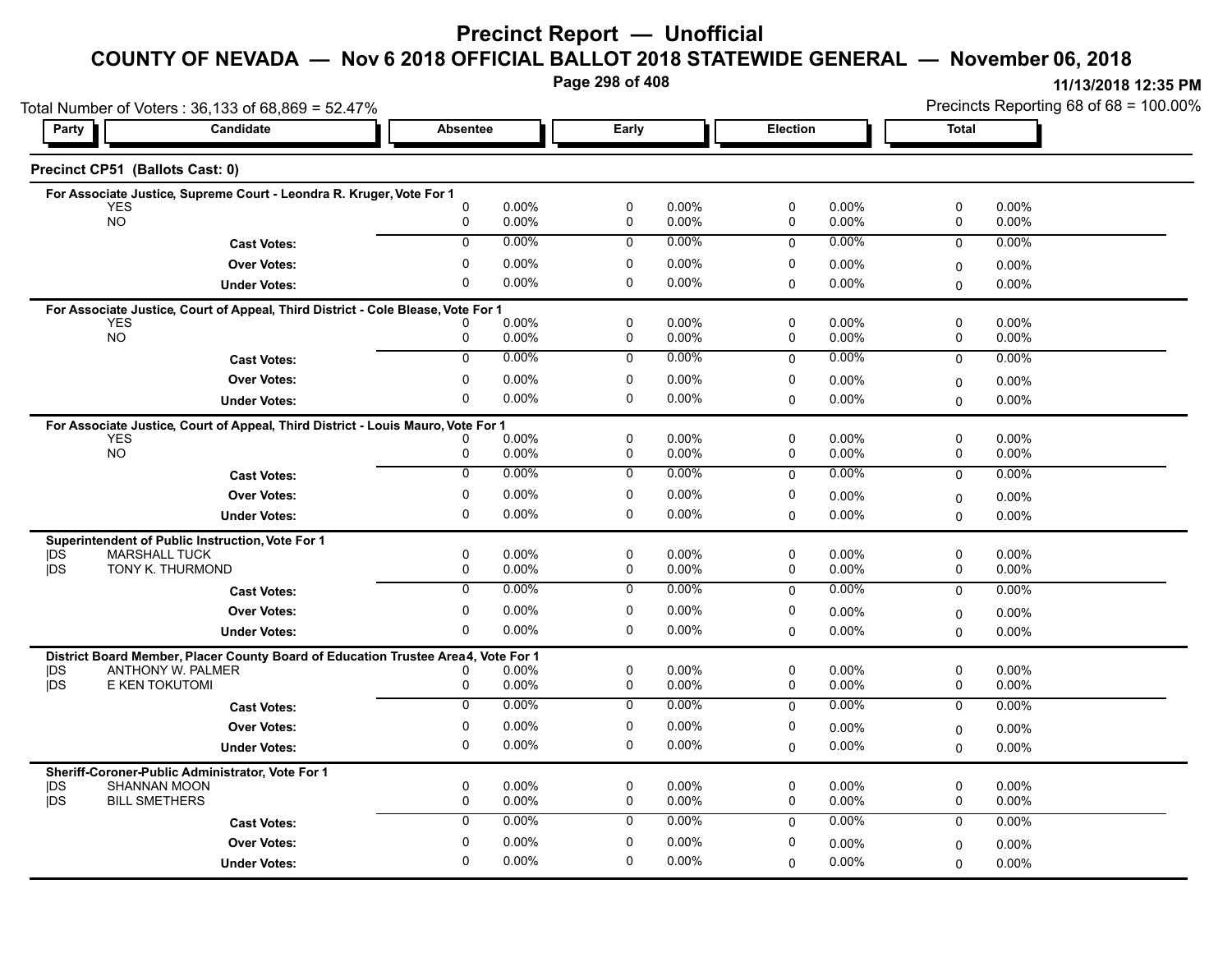**Page 299 of 408**

| Total Number of Voters: 36,133 of 68,869 = 52.47% | Precincts Reporting 68 of 68 = 100.00%                                                                                                                                         |                                                                                                                                                                                                                                               |                                                                                      |                                                                                                                                                                                                                                                                                                                                                                                                                                                                                                                                         |
|---------------------------------------------------|--------------------------------------------------------------------------------------------------------------------------------------------------------------------------------|-----------------------------------------------------------------------------------------------------------------------------------------------------------------------------------------------------------------------------------------------|--------------------------------------------------------------------------------------|-----------------------------------------------------------------------------------------------------------------------------------------------------------------------------------------------------------------------------------------------------------------------------------------------------------------------------------------------------------------------------------------------------------------------------------------------------------------------------------------------------------------------------------------|
| Candidate                                         | <b>Absentee</b>                                                                                                                                                                | Early                                                                                                                                                                                                                                         | Election                                                                             | <b>Total</b>                                                                                                                                                                                                                                                                                                                                                                                                                                                                                                                            |
| Precinct CP51 (Ballots Cast: 0)                   |                                                                                                                                                                                |                                                                                                                                                                                                                                               |                                                                                      |                                                                                                                                                                                                                                                                                                                                                                                                                                                                                                                                         |
| Proposition 1, Vote For 1                         |                                                                                                                                                                                |                                                                                                                                                                                                                                               |                                                                                      |                                                                                                                                                                                                                                                                                                                                                                                                                                                                                                                                         |
|                                                   | 0.00%<br>0                                                                                                                                                                     | 0                                                                                                                                                                                                                                             | 0.00%<br>0                                                                           | 0<br>0.00%<br>0.00%<br>0                                                                                                                                                                                                                                                                                                                                                                                                                                                                                                                |
| <b>Cast Votes:</b>                                | 0.00%<br>$\pmb{0}$                                                                                                                                                             | $\mathbf 0$                                                                                                                                                                                                                                   | 0.00%<br>$\mathbf 0$                                                                 | 0<br>0.00%                                                                                                                                                                                                                                                                                                                                                                                                                                                                                                                              |
| <b>Over Votes:</b>                                | 0<br>0.00%                                                                                                                                                                     | 0                                                                                                                                                                                                                                             | 0<br>0.00%                                                                           | 0.00%<br>0                                                                                                                                                                                                                                                                                                                                                                                                                                                                                                                              |
| <b>Under Votes:</b>                               | 0<br>$0.00\%$                                                                                                                                                                  | 0                                                                                                                                                                                                                                             | 0.00%<br>$\mathbf 0$                                                                 | 0.00%<br>$\mathbf 0$                                                                                                                                                                                                                                                                                                                                                                                                                                                                                                                    |
| Proposition 2, Vote For 1                         |                                                                                                                                                                                |                                                                                                                                                                                                                                               |                                                                                      |                                                                                                                                                                                                                                                                                                                                                                                                                                                                                                                                         |
|                                                   | $\pmb{0}$<br>0.00%                                                                                                                                                             | 0                                                                                                                                                                                                                                             | 0<br>0.00%                                                                           | 0<br>0.00%<br>0.00%<br>0                                                                                                                                                                                                                                                                                                                                                                                                                                                                                                                |
|                                                   |                                                                                                                                                                                |                                                                                                                                                                                                                                               |                                                                                      | 0.00%                                                                                                                                                                                                                                                                                                                                                                                                                                                                                                                                   |
|                                                   |                                                                                                                                                                                |                                                                                                                                                                                                                                               |                                                                                      | $\mathbf 0$                                                                                                                                                                                                                                                                                                                                                                                                                                                                                                                             |
|                                                   |                                                                                                                                                                                |                                                                                                                                                                                                                                               |                                                                                      | $0.00\%$<br>0                                                                                                                                                                                                                                                                                                                                                                                                                                                                                                                           |
|                                                   |                                                                                                                                                                                |                                                                                                                                                                                                                                               |                                                                                      | $0.00\%$<br>$\mathbf 0$                                                                                                                                                                                                                                                                                                                                                                                                                                                                                                                 |
| Proposition 3, Vote For 1                         |                                                                                                                                                                                |                                                                                                                                                                                                                                               |                                                                                      | 0<br>0.00%                                                                                                                                                                                                                                                                                                                                                                                                                                                                                                                              |
|                                                   | 0<br>0.00%                                                                                                                                                                     | 0                                                                                                                                                                                                                                             | 0.00%<br>0                                                                           | 0<br>0.00%                                                                                                                                                                                                                                                                                                                                                                                                                                                                                                                              |
| <b>Cast Votes:</b>                                | 0.00%<br>0                                                                                                                                                                     | 0                                                                                                                                                                                                                                             | 0.00%<br>0                                                                           | 0.00%<br>$\mathbf 0$                                                                                                                                                                                                                                                                                                                                                                                                                                                                                                                    |
|                                                   |                                                                                                                                                                                |                                                                                                                                                                                                                                               |                                                                                      | $0.00\%$<br>0                                                                                                                                                                                                                                                                                                                                                                                                                                                                                                                           |
|                                                   | $\pmb{0}$<br>0.00%                                                                                                                                                             | 0                                                                                                                                                                                                                                             | 0.00%<br>0                                                                           | $0.00\%$<br>0                                                                                                                                                                                                                                                                                                                                                                                                                                                                                                                           |
|                                                   |                                                                                                                                                                                |                                                                                                                                                                                                                                               |                                                                                      |                                                                                                                                                                                                                                                                                                                                                                                                                                                                                                                                         |
|                                                   | $\pmb{0}$<br>0.00%                                                                                                                                                             | $\pmb{0}$                                                                                                                                                                                                                                     | $\pmb{0}$<br>0.00%                                                                   | $\pmb{0}$<br>$0.00\%$                                                                                                                                                                                                                                                                                                                                                                                                                                                                                                                   |
|                                                   | 0<br>0.00%                                                                                                                                                                     | 0                                                                                                                                                                                                                                             | 0.00%<br>0                                                                           | 0<br>0.00%                                                                                                                                                                                                                                                                                                                                                                                                                                                                                                                              |
| <b>Cast Votes:</b>                                | 0.00%<br>$\overline{0}$                                                                                                                                                        | 0                                                                                                                                                                                                                                             | 0.00%<br>0                                                                           | $\mathbf 0$<br>0.00%                                                                                                                                                                                                                                                                                                                                                                                                                                                                                                                    |
| <b>Over Votes:</b>                                | 0<br>0.00%                                                                                                                                                                     | 0                                                                                                                                                                                                                                             | 0<br>0.00%                                                                           | $0.00\%$<br>0                                                                                                                                                                                                                                                                                                                                                                                                                                                                                                                           |
| <b>Under Votes:</b>                               | $\mathbf 0$<br>0.00%                                                                                                                                                           | 0                                                                                                                                                                                                                                             | 0.00%<br>$\Omega$                                                                    | 0.00%<br>$\Omega$                                                                                                                                                                                                                                                                                                                                                                                                                                                                                                                       |
| Proposition 5, Vote For 1                         |                                                                                                                                                                                |                                                                                                                                                                                                                                               |                                                                                      |                                                                                                                                                                                                                                                                                                                                                                                                                                                                                                                                         |
|                                                   | 0<br>0.00%                                                                                                                                                                     | 0                                                                                                                                                                                                                                             | 0<br>$0.00\%$                                                                        | 0<br>0.00%                                                                                                                                                                                                                                                                                                                                                                                                                                                                                                                              |
|                                                   |                                                                                                                                                                                |                                                                                                                                                                                                                                               |                                                                                      | 0<br>0.00%                                                                                                                                                                                                                                                                                                                                                                                                                                                                                                                              |
|                                                   |                                                                                                                                                                                |                                                                                                                                                                                                                                               |                                                                                      | 0.00%<br>$\mathbf 0$                                                                                                                                                                                                                                                                                                                                                                                                                                                                                                                    |
| <b>Over Votes:</b>                                | 0<br>0.00%                                                                                                                                                                     | 0                                                                                                                                                                                                                                             | 0<br>$0.00\%$                                                                        | 0.00%<br>0                                                                                                                                                                                                                                                                                                                                                                                                                                                                                                                              |
| <b>Under Votes:</b>                               |                                                                                                                                                                                |                                                                                                                                                                                                                                               | 0.00%<br>$\mathbf 0$                                                                 | 0.00%<br>$\mathbf 0$                                                                                                                                                                                                                                                                                                                                                                                                                                                                                                                    |
| Proposition 6, Vote For 1                         |                                                                                                                                                                                |                                                                                                                                                                                                                                               |                                                                                      |                                                                                                                                                                                                                                                                                                                                                                                                                                                                                                                                         |
|                                                   |                                                                                                                                                                                |                                                                                                                                                                                                                                               |                                                                                      | 0<br>0.00%<br>0<br>0.00%                                                                                                                                                                                                                                                                                                                                                                                                                                                                                                                |
|                                                   |                                                                                                                                                                                |                                                                                                                                                                                                                                               |                                                                                      | 0.00%<br>0                                                                                                                                                                                                                                                                                                                                                                                                                                                                                                                              |
|                                                   |                                                                                                                                                                                |                                                                                                                                                                                                                                               |                                                                                      |                                                                                                                                                                                                                                                                                                                                                                                                                                                                                                                                         |
|                                                   |                                                                                                                                                                                |                                                                                                                                                                                                                                               |                                                                                      | 0.00%<br>0                                                                                                                                                                                                                                                                                                                                                                                                                                                                                                                              |
| Proposition 4, Vote For 1                         | <b>Cast Votes:</b><br><b>Over Votes:</b><br><b>Under Votes:</b><br><b>Over Votes:</b><br><b>Under Votes:</b><br><b>Cast Votes:</b><br><b>Cast Votes:</b><br><b>Over Votes:</b> | $\pmb{0}$<br>0.00%<br>0.00%<br>0<br>$\overline{0}$<br>0.00%<br>0<br>0.00%<br>$\mathbf 0$<br>0.00%<br>0<br>0.00%<br>0<br>0.00%<br>0<br>0.00%<br>$0.00\%$<br>0<br>$\pmb{0}$<br>0.00%<br>0<br>$0.00\%$<br>0.00%<br>0<br>0.00%<br>0<br>0<br>0.00% | $\pmb{0}$<br>0<br>0<br>0<br>$\mathbf 0$<br>0<br>0<br>0<br>0<br>0<br>0<br>0<br>0<br>0 | $0.00\%$<br>$\pmb{0}$<br>0.00%<br>0.00%<br>0.00%<br>$0.00\%$<br>$0.00\%$<br>$0.00\%$<br>0.00%<br>0.00%<br>0<br>0.00%<br>0.00%<br>$\mathbf 0$<br>0.00%<br>0<br>0.00%<br>$0.00\%$<br>0.00%<br>0<br>0.00%<br>0<br>0.00%<br>0.00%<br>$0.00\%$<br>0<br>0.00%<br>0.00%<br>$0.00\%$<br>0.00%<br>0.00%<br>$0.00\%$<br>0.00%<br>$0.00\%$<br>$0.00\%$<br>0.00%<br>0.00%<br>0<br>$0.00\%$<br>0.00%<br>$\mathbf 0$<br>0.00%<br>$0.00\%$<br>0.00%<br>0<br>$0.00\%$<br>0.00%<br>0.00%<br>0<br>$0.00\%$<br>0.00%<br>$\mathbf 0$<br>0.00%<br>0<br>0.00% |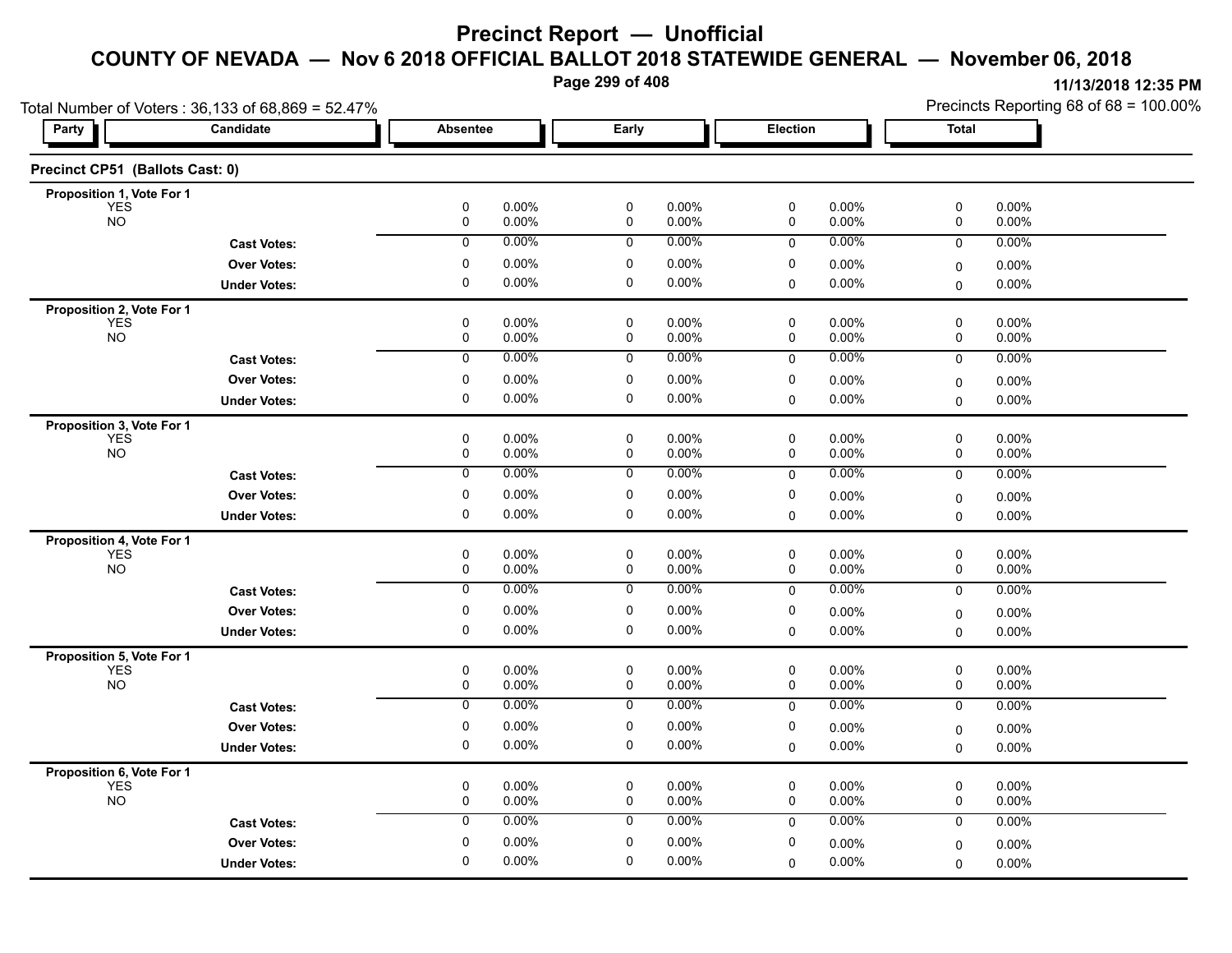**Page 300 of 408**

|                                          | Total Number of Voters: 36,133 of 68,869 = 52.47% |                  |                |                  |                   |                  |                | Precincts Reporting 68 of 68 = 100.00% |                   |  |
|------------------------------------------|---------------------------------------------------|------------------|----------------|------------------|-------------------|------------------|----------------|----------------------------------------|-------------------|--|
| Party                                    | Candidate                                         | <b>Absentee</b>  |                | Early            |                   | Election         |                | <b>Total</b>                           |                   |  |
| Precinct CP51 (Ballots Cast: 0)          |                                                   |                  |                |                  |                   |                  |                |                                        |                   |  |
| Proposition 7, Vote For 1                |                                                   |                  |                |                  |                   |                  |                |                                        |                   |  |
| <b>YES</b><br><b>NO</b>                  |                                                   | 0<br>$\pmb{0}$   | 0.00%<br>0.00% | 0<br>0           | 0.00%<br>0.00%    | 0<br>0           | 0.00%<br>0.00% | 0<br>0                                 | 0.00%<br>0.00%    |  |
|                                          | <b>Cast Votes:</b>                                | 0                | 0.00%          | 0                | $0.00\%$          | 0                | 0.00%          | 0                                      | 0.00%             |  |
|                                          | <b>Over Votes:</b>                                | 0                | 0.00%          | 0                | 0.00%             | 0                | 0.00%          | 0                                      | $0.00\%$          |  |
|                                          | <b>Under Votes:</b>                               | $\pmb{0}$        | 0.00%          | 0                | 0.00%             | 0                | 0.00%          | 0                                      | 0.00%             |  |
| Proposition 8, Vote For 1                |                                                   |                  |                |                  |                   |                  |                |                                        |                   |  |
| <b>YES</b><br><b>NO</b>                  |                                                   | $\mathbf 0$<br>0 | 0.00%<br>0.00% | $\mathbf 0$<br>0 | $0.00\%$<br>0.00% | $\mathbf 0$<br>0 | 0.00%<br>0.00% | 0<br>0                                 | 0.00%<br>0.00%    |  |
|                                          |                                                   | 0                | 0.00%          | 0                | 0.00%             | 0                | 0.00%          | 0                                      | 0.00%             |  |
|                                          | <b>Cast Votes:</b>                                |                  | 0.00%          |                  | 0.00%             |                  |                |                                        |                   |  |
|                                          | <b>Over Votes:</b>                                | 0<br>$\mathbf 0$ | $0.00\%$       | 0<br>$\mathbf 0$ | 0.00%             | 0<br>0           | 0.00%<br>0.00% | $\mathbf 0$                            | 0.00%             |  |
|                                          | <b>Under Votes:</b>                               |                  |                |                  |                   |                  |                | 0                                      | $0.00\%$          |  |
| Proposition 10, Vote For 1<br><b>YES</b> |                                                   | 0                | 0.00%          | 0                | $0.00\%$          | 0                | 0.00%          | 0                                      | 0.00%             |  |
| <b>NO</b>                                |                                                   | 0                | 0.00%          | 0                | $0.00\%$          | 0                | 0.00%          | 0                                      | 0.00%             |  |
|                                          | <b>Cast Votes:</b>                                | 0                | 0.00%          | 0                | 0.00%             | 0                | 0.00%          | 0                                      | 0.00%             |  |
|                                          | <b>Over Votes:</b>                                | 0                | 0.00%          | 0                | $0.00\%$          | 0                | 0.00%          | 0                                      | 0.00%             |  |
|                                          | <b>Under Votes:</b>                               | 0                | 0.00%          | 0                | $0.00\%$          | 0                | 0.00%          | $\mathbf 0$                            | $0.00\%$          |  |
| Proposition 11, Vote For 1               |                                                   |                  |                |                  |                   |                  |                |                                        |                   |  |
| <b>YES</b><br><b>NO</b>                  |                                                   | $\pmb{0}$<br>0   | 0.00%<br>0.00% | 0<br>0           | 0.00%<br>$0.00\%$ | 0<br>0           | 0.00%<br>0.00% | 0<br>0                                 | 0.00%<br>0.00%    |  |
|                                          | <b>Cast Votes:</b>                                | 0                | 0.00%          | 0                | $0.00\%$          | 0                | 0.00%          | $\mathbf 0$                            | 0.00%             |  |
|                                          | <b>Over Votes:</b>                                | 0                | 0.00%          | 0                | $0.00\%$          | 0                | 0.00%          |                                        |                   |  |
|                                          | <b>Under Votes:</b>                               | 0                | 0.00%          | 0                | $0.00\%$          | 0                | 0.00%          | $\mathbf 0$<br>$\Omega$                | 0.00%<br>$0.00\%$ |  |
|                                          |                                                   |                  |                |                  |                   |                  |                |                                        |                   |  |
| Proposition 12, Vote For 1<br><b>YES</b> |                                                   | $\pmb{0}$        | 0.00%          | $\pmb{0}$        | 0.00%             | 0                | 0.00%          | 0                                      | 0.00%             |  |
| <b>NO</b>                                |                                                   | 0                | 0.00%          | $\pmb{0}$        | $0.00\%$          | 0                | 0.00%          | 0                                      | 0.00%             |  |
|                                          | <b>Cast Votes:</b>                                | 0                | 0.00%          | 0                | 0.00%             | 0                | 0.00%          | 0                                      | $0.00\%$          |  |
|                                          | <b>Over Votes:</b>                                | $\pmb{0}$        | 0.00%          | 0                | $0.00\%$          | 0                | 0.00%          | $\mathbf 0$                            | 0.00%             |  |
|                                          | <b>Under Votes:</b>                               | 0                | 0.00%          | 0                | $0.00\%$          | $\mathbf 0$      | 0.00%          | $\Omega$                               | 0.00%             |  |
| Measure AA, Vote For 1                   |                                                   |                  |                |                  |                   |                  |                |                                        |                   |  |
| <b>YES</b><br><b>NO</b>                  |                                                   | $\mathbf 0$<br>0 | 0.00%<br>0.00% | 0<br>$\mathbf 0$ | 0.00%<br>0.00%    | 0<br>0           | $0.00\%$       | 0<br>$\mathbf 0$                       | 0.00%             |  |
|                                          |                                                   | 0                | 0.00%          | 0                | $0.00\%$          |                  | 0.00%<br>0.00% |                                        | 0.00%             |  |
|                                          | <b>Cast Votes:</b>                                |                  |                | $\mathbf 0$      |                   | $\mathbf 0$      |                | 0                                      | $0.00\%$          |  |
|                                          | <b>Over Votes:</b>                                | 0<br>$\mathbf 0$ | 0.00%          | $\mathbf 0$      | $0.00\%$          | 0                | 0.00%          | $\mathbf 0$                            | 0.00%             |  |
|                                          | <b>Under Votes:</b>                               |                  | 0.00%          |                  | $0.00\%$          | $\Omega$         | 0.00%          | $\mathbf 0$                            | $0.00\%$          |  |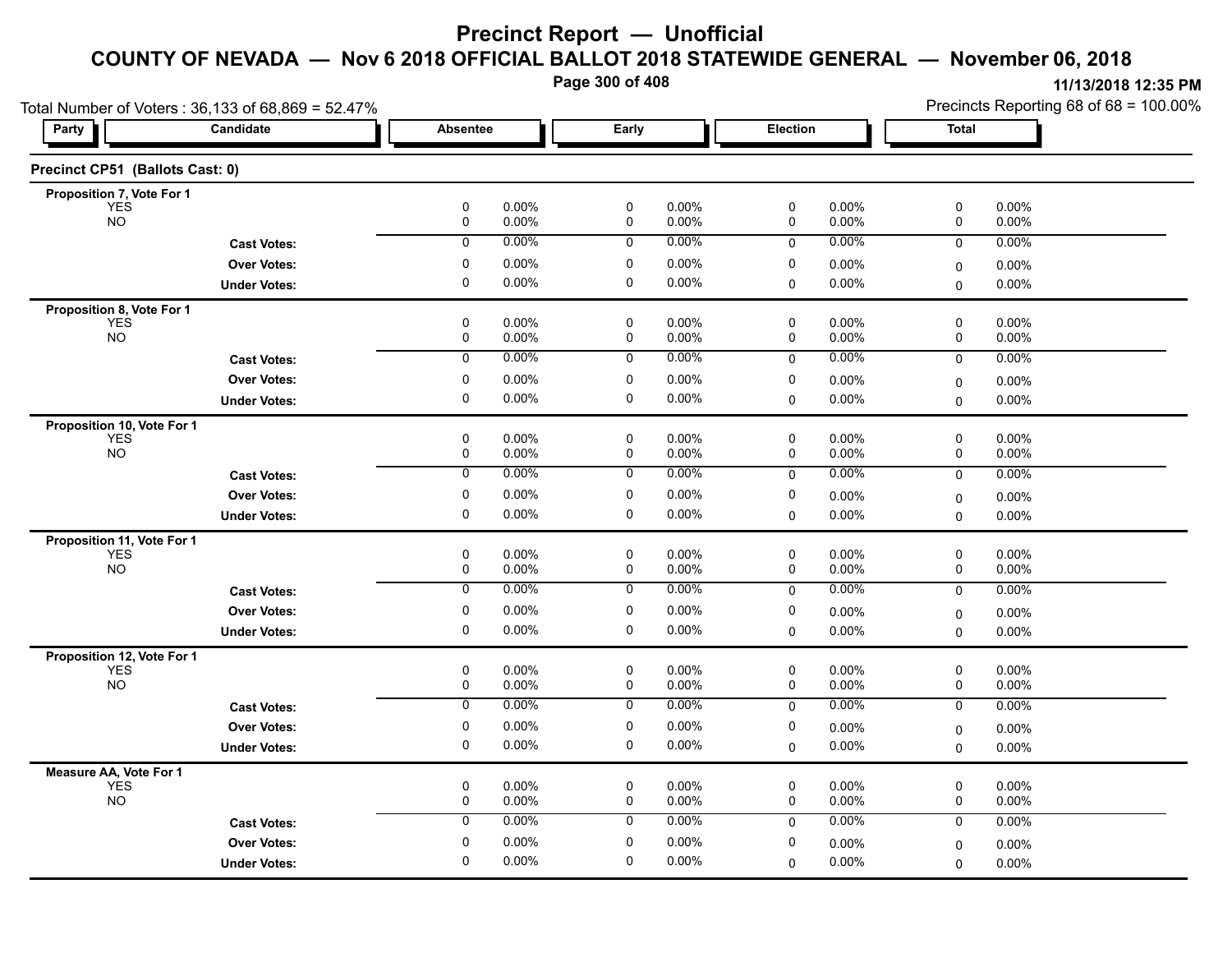**Page 301 of 408**

|                                            | Total Number of Voters: $36,133$ of $68,869 = 52.47\%$ |               |                   |  |                   |        |                   |   |                   | Precincts Reporting 68 of 68 = 100.00% |
|--------------------------------------------|--------------------------------------------------------|---------------|-------------------|--|-------------------|--------|-------------------|---|-------------------|----------------------------------------|
| Party                                      | Candidate                                              |               | <b>Absentee</b>   |  | Early             |        | <b>Election</b>   |   | Total             |                                        |
| Precinct CP51 (Ballots Cast: 0)            |                                                        |               |                   |  |                   |        |                   |   |                   |                                        |
| Measure G, Vote For 1<br><b>YES</b><br>NO. |                                                        | $\Omega$<br>0 | $0.00\%$<br>0.00% |  | $0.00\%$<br>0.00% | 0<br>0 | $0.00\%$<br>0.00% |   | $0.00\%$<br>0.00% |                                        |
|                                            | <b>Cast Votes:</b>                                     |               | $0.00\%$          |  | $0.00\%$          | 0      | $0.00\%$          | Ü | 0.00%             |                                        |
|                                            | <b>Over Votes:</b>                                     | 0             | $0.00\%$          |  | $0.00\%$          | 0      | $0.00\%$          |   | $0.00\%$          |                                        |
|                                            | <b>Under Votes:</b>                                    | 0             | $0.00\%$          |  | $0.00\%$          | 0      | $0.00\%$          |   | $0.00\%$          |                                        |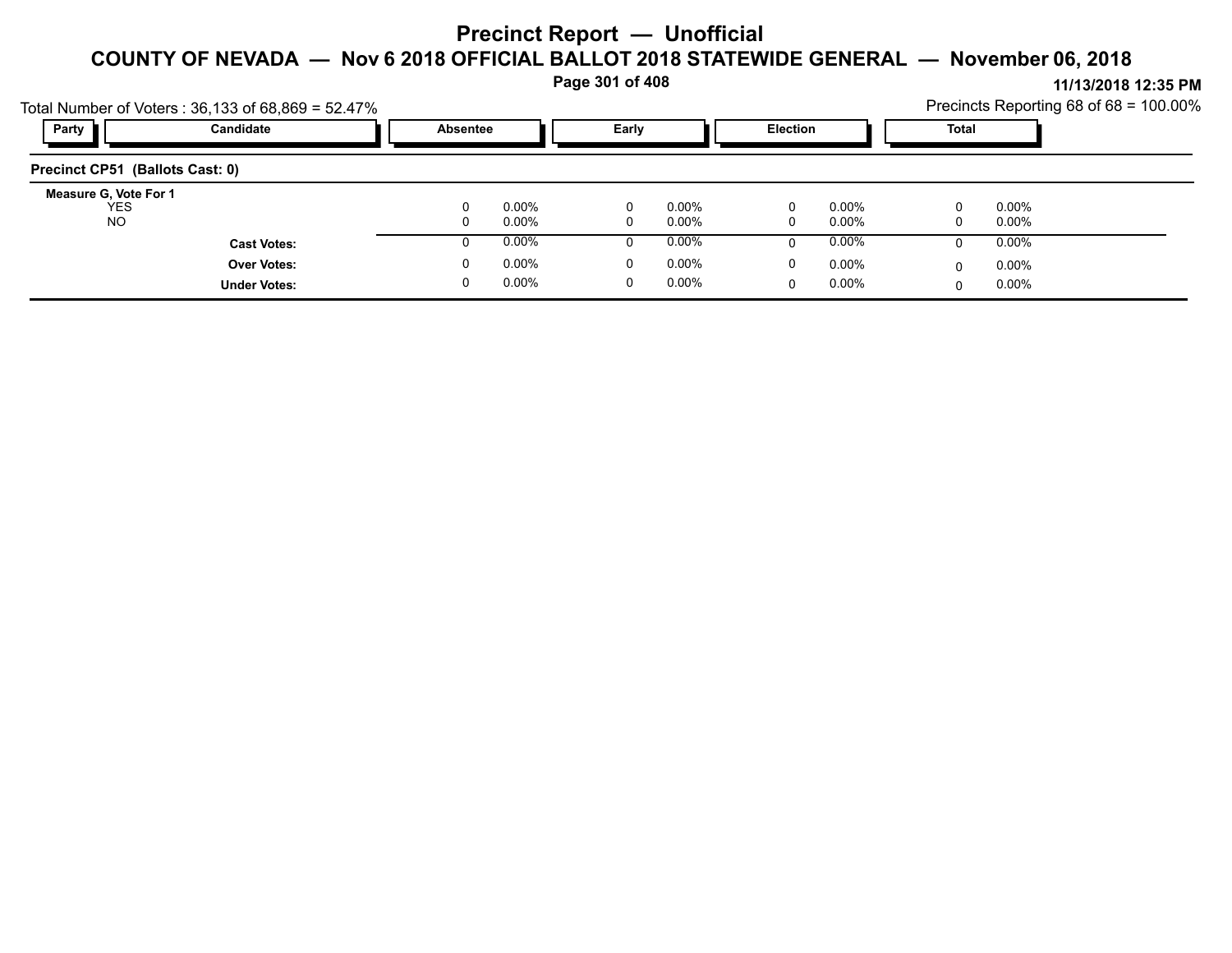**Page 302 of 408**

|                                     | Total Number of Voters: 36,133 of 68,869 = 52.47% |                 |                  |             |                     |                     |                  | Precincts Reporting 68 of 68 = 100.00% |                  |  |
|-------------------------------------|---------------------------------------------------|-----------------|------------------|-------------|---------------------|---------------------|------------------|----------------------------------------|------------------|--|
| Party                               | Candidate                                         | <b>Absentee</b> |                  | Early       |                     | Election            |                  | <b>Total</b>                           |                  |  |
|                                     | Precinct CP52 (Ballots Cast: 77)                  |                 |                  |             |                     |                     |                  |                                        |                  |  |
| Governor, Vote For 1<br><b>REP</b>  | JOHN H. COX                                       | 34              | 57.63%           | $\pmb{0}$   | 0.00%               | 5                   | 38.46%           | 39                                     | 50.65%           |  |
| <b>DEM</b>                          | <b>GAVIN NEWSOM</b>                               | 25              | 42.37%           | 5           | 100.00%             | 8                   | 61.54%           | 38                                     | 49.35%           |  |
|                                     | <b>Cast Votes:</b>                                | $\overline{59}$ | 100.00%          | 5           | 100.00%             | 13                  | 100.00%          | 77                                     | 100.00%          |  |
|                                     | <b>Over Votes:</b>                                | 0               | $0.00\%$         | 0           | $0.00\%$            | 0                   | 0.00%            | $\mathbf 0$                            | 0.00%            |  |
|                                     | <b>Under Votes:</b>                               | 0               | 0.00%            | 0           | $0.00\%$            | $\mathbf 0$         | 0.00%            | $\Omega$                               | $0.00\%$         |  |
| Lieutenant Governor, Vote For 1     |                                                   |                 |                  |             |                     |                     |                  |                                        |                  |  |
| <b>DEM</b><br><b>DEM</b>            | ED HERNANDEZ<br><b>ELENI KOUNALAKIS</b>           | 19<br>26        | 42.22%<br>57.78% | 0<br>5      | 0.00%<br>100.00%    | $\overline{7}$<br>3 | 70.00%<br>30.00% | 26<br>34                               | 43.33%<br>56.67% |  |
|                                     | <b>Cast Votes:</b>                                | 45              | 76.27%           | 5           | 100.00%             | 10                  | 76.92%           | 60                                     | 77.92%           |  |
|                                     | <b>Over Votes:</b>                                | 0               | $0.00\%$         | 0           | $0.00\%$            | 0                   | $0.00\%$         |                                        |                  |  |
|                                     | <b>Under Votes:</b>                               | 14              | 23.73%           | $\mathbf 0$ | 0.00%               | 3                   | 23.08%           | $\mathbf 0$<br>17                      | 0.00%<br>22.08%  |  |
| Secretary of State, Vote For 1      |                                                   |                 |                  |             |                     |                     |                  |                                        |                  |  |
| <b>DEM</b>                          | <b>ALEX PADILLA</b>                               | 25              | 43.10%           | 5           | 100.00%             | 8                   | 66.67%           | 38                                     | 50.67%           |  |
| <b>REP</b>                          | <b>MARK P. MEUSER</b>                             | 33              | 56.90%           | 0           | 0.00%               | $\overline{4}$      | 33.33%           | 37                                     | 49.33%           |  |
|                                     | <b>Cast Votes:</b>                                | 58              | 98.31%           | 5           | 100.00%             | 12                  | 92.31%           | $\overline{75}$                        | 97.40%           |  |
|                                     | <b>Over Votes:</b>                                | 0               | 0.00%            | $\pmb{0}$   | $0.00\%$            | 0                   | 0.00%            | 0                                      | 0.00%            |  |
|                                     | <b>Under Votes:</b>                               | $\mathbf{1}$    | 1.69%            | 0           | 0.00%               | $\mathbf{1}$        | 7.69%            | 2                                      | 2.60%            |  |
| Controller, Vote For 1              |                                                   |                 |                  |             |                     |                     |                  |                                        |                  |  |
| <b>REP</b><br><b>DEM</b>            | KONSTANTINOS RODITIS<br>BETTY T. YEE              | 32<br>26        | 55.17%<br>44.83% | 0<br>5      | 0.00%<br>100.00%    | 5<br>$\overline{7}$ | 41.67%<br>58.33% | 37<br>38                               | 49.33%<br>50.67% |  |
|                                     | <b>Cast Votes:</b>                                | $\overline{58}$ | 98.31%           | 5           | 100.00%             | 12                  | 92.31%           | 75                                     | 97.40%           |  |
|                                     | <b>Over Votes:</b>                                | 0               | 0.00%            | 0           | $0.00\%$            | 0                   | 0.00%            | $\mathbf 0$                            | 0.00%            |  |
|                                     | <b>Under Votes:</b>                               | $\mathbf{1}$    | 1.69%            | $\mathbf 0$ | $0.00\%$            | $\mathbf{1}$        | 7.69%            | 2                                      | 2.60%            |  |
| Treasurer, Vote For 1               |                                                   |                 |                  |             |                     |                     |                  |                                        |                  |  |
| <b>REP</b>                          | <b>GREG CONLON</b>                                | 33              | 56.90%           | $\pmb{0}$   | 0.00%               | 6                   | 46.15%           | 39                                     | 51.32%           |  |
| <b>DEM</b><br><b>FIONA MA</b>       |                                                   | 25              | 43.10%           | 5           | 100.00%             | $\overline{7}$      | 53.85%           | 37                                     | 48.68%           |  |
|                                     | <b>Cast Votes:</b>                                | 58              | 98.31%           | 5           | 100.00%             | 13                  | 100.00%          | 76                                     | 98.70%           |  |
|                                     | <b>Over Votes:</b>                                | 0               | 0.00%            | 0           | $0.00\%$            | 0                   | 0.00%            | $\mathbf 0$                            | 0.00%            |  |
|                                     | <b>Under Votes:</b>                               | $\mathbf{1}$    | 1.69%            | $\mathbf 0$ | $0.00\%$            | $\Omega$            | $0.00\%$         | $\mathbf{1}$                           | 1.30%            |  |
| <b>Attorney General, Vote For 1</b> |                                                   |                 |                  |             |                     |                     |                  |                                        |                  |  |
| <b>REP</b><br><b>DEM</b>            | <b>STEVEN C BAILEY</b><br>XAVIER BECERRA          | 31<br>27        | 53.45%<br>46.55% | 0<br>5      | $0.00\%$<br>100.00% | 3<br>10             | 23.08%<br>76.92% | 34<br>42                               | 44.74%<br>55.26% |  |
|                                     | <b>Cast Votes:</b>                                | 58              | 98.31%           | 5           | 100.00%             | 13                  | 100.00%          | 76                                     | 98.70%           |  |
|                                     | <b>Over Votes:</b>                                | $\mathbf 0$     | 0.00%            | $\mathbf 0$ | $0.00\%$            | 0                   | $0.00\%$         | 0                                      | 0.00%            |  |
|                                     | <b>Under Votes:</b>                               | $\mathbf{1}$    | 1.69%            | $\Omega$    | $0.00\%$            | 0                   | 0.00%            | $\mathbf{1}$                           | 1.30%            |  |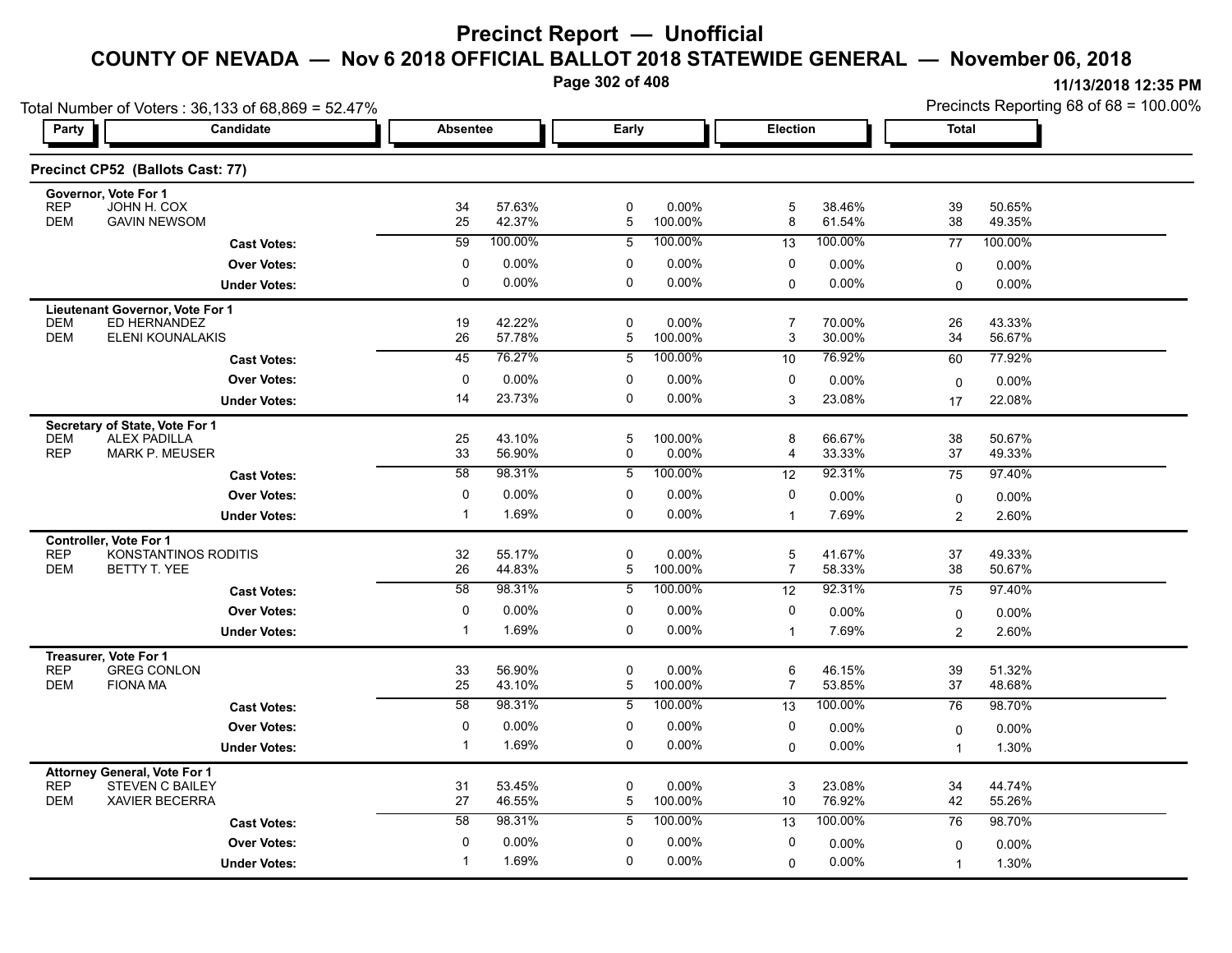**Page 303 of 408**

|                          | Total Number of Voters: 36,133 of 68,869 = 52.47%                          |                 |                  |                       |                     |                     |                  | Precincts Reporting 68 of 68 = 100.00% |                  |  |
|--------------------------|----------------------------------------------------------------------------|-----------------|------------------|-----------------------|---------------------|---------------------|------------------|----------------------------------------|------------------|--|
| Party                    | Candidate                                                                  | <b>Absentee</b> |                  | Early                 |                     | <b>Election</b>     |                  | Total                                  |                  |  |
|                          | Precinct CP52 (Ballots Cast: 77)                                           |                 |                  |                       |                     |                     |                  |                                        |                  |  |
|                          | <b>Insurance Commissioner, Vote For 1</b>                                  |                 |                  |                       |                     |                     |                  |                                        |                  |  |
| <b>DEM</b>               | RICARDO LARA<br><b>STEVE POIZNER</b>                                       | 20<br>32        | 38.46%<br>61.54% | 3<br>$\boldsymbol{2}$ | 60.00%<br>40.00%    | $\overline{7}$<br>6 | 53.85%<br>46.15% | 30<br>40                               | 42.86%<br>57.14% |  |
|                          | <b>Cast Votes:</b>                                                         | $\overline{52}$ | 88.14%           | 5                     | 100.00%             | $\overline{13}$     | 100.00%          | 70                                     | 90.91%           |  |
|                          | <b>Over Votes:</b>                                                         | 0               | 0.00%            | 0                     | $0.00\%$            | 0                   | $0.00\%$         |                                        | 0.00%            |  |
|                          | <b>Under Votes:</b>                                                        | $\overline{7}$  | 11.86%           | $\Omega$              | $0.00\%$            | 0                   | $0.00\%$         | $\mathbf 0$<br>$\overline{7}$          | 9.09%            |  |
|                          |                                                                            |                 |                  |                       |                     |                     |                  |                                        |                  |  |
| <b>DEM</b>               | Member, State Board of Equalization District 1, Vote For 1<br>TOM HALLINAN | 22              | 39.29%           | 4                     | 80.00%              | $\overline{7}$      | 58.33%           | 33                                     | 45.21%           |  |
| <b>REP</b>               | <b>TED GAINES</b>                                                          | 34              | 60.71%           | -1                    | 20.00%              | 5                   | 41.67%           | 40                                     | 54.79%           |  |
|                          | <b>Cast Votes:</b>                                                         | 56              | 94.92%           | 5                     | 100.00%             | 12                  | 92.31%           | 73                                     | 94.81%           |  |
|                          | <b>Over Votes:</b>                                                         | 0               | $0.00\%$         | 0                     | $0.00\%$            | 0                   | 0.00%            | 0                                      | 0.00%            |  |
|                          | <b>Under Votes:</b>                                                        | 3               | 5.08%            | 0                     | $0.00\%$            | $\mathbf{1}$        | 7.69%            | $\overline{\mathbf{A}}$                | 5.19%            |  |
|                          | United States Senate, Vote For 1                                           |                 |                  |                       |                     |                     |                  |                                        |                  |  |
| <b>DEM</b>               | <b>DIANNE FEINSTEIN</b>                                                    | 22              | 48.89%           | 5                     | 100.00%             | $\mathbf 5$         | 41.67%           | 32                                     | 51.61%           |  |
| <b>DEM</b>               | <b>KEVIN DE LEON</b>                                                       | 23              | 51.11%           | 0                     | $0.00\%$            | $\overline{7}$      | 58.33%           | 30                                     | 48.39%           |  |
|                          | <b>Cast Votes:</b>                                                         | 45              | 76.27%           | 5                     | 100.00%             | 12                  | 92.31%           | 62                                     | 80.52%           |  |
|                          | <b>Over Votes:</b>                                                         | 0               | $0.00\%$         | $\Omega$              | 0.00%               | 0                   | $0.00\%$         | $\mathbf 0$                            | $0.00\%$         |  |
|                          | <b>Under Votes:</b>                                                        | 14              | 23.73%           | 0                     | 0.00%               | $\mathbf{1}$        | 7.69%            | 15                                     | 19.48%           |  |
|                          | House of Representatives of the United States District 1, Vote For 1       |                 |                  |                       |                     |                     |                  |                                        |                  |  |
| <b>REP</b>               | <b>DOUG LA MALFA</b>                                                       | 32              | 55.17%           | 0                     | 0.00%               | $\overline{4}$      | 30.77%           | 36                                     | 47.37%           |  |
| <b>DEM</b>               | <b>AUDREY DENNEY</b>                                                       | 26              | 44.83%           | 5                     | 100.00%             | 9                   | 69.23%           | 40                                     | 52.63%           |  |
|                          | <b>Cast Votes:</b>                                                         | 58              | 98.31%           | 5                     | 100.00%             | 13                  | 100.00%          | 76                                     | 98.70%           |  |
|                          | <b>Over Votes:</b>                                                         | 0               | $0.00\%$         | 0                     | $0.00\%$            | 0                   | 0.00%            | $\mathbf 0$                            | $0.00\%$         |  |
|                          | <b>Under Votes:</b>                                                        | $\mathbf{1}$    | 1.69%            | $\Omega$              | $0.00\%$            | $\Omega$            | $0.00\%$         | -1                                     | 1.30%            |  |
|                          | State Assembly District 1, Vote For 1                                      |                 |                  |                       |                     |                     |                  |                                        |                  |  |
| <b>REP</b><br><b>DEM</b> | <b>BRIAN DAHLE</b><br><b>CALEEN SISK</b>                                   | 34<br>23        | 59.65%<br>40.35% | 0<br>5                | $0.00\%$<br>100.00% | 5<br>8              | 38.46%<br>61.54% | 39<br>36                               | 52.00%<br>48.00% |  |
|                          |                                                                            | $\overline{57}$ | 96.61%           | 5                     | 100.00%             | $\overline{13}$     | 100.00%          | 75                                     | 97.40%           |  |
|                          | <b>Cast Votes:</b>                                                         |                 |                  |                       |                     |                     |                  |                                        |                  |  |
|                          | <b>Over Votes:</b>                                                         | 0               | 0.00%            | 0                     | $0.00\%$            | 0                   | 0.00%            | $\mathbf 0$                            | 0.00%            |  |
|                          | <b>Under Votes:</b>                                                        | 2               | 3.39%            | 0                     | $0.00\%$            | $\mathbf 0$         | $0.00\%$         | $\overline{c}$                         | 2.60%            |  |
|                          | For Associate Justice, Supreme Court - Carol A. Corrigan, Vote For 1       |                 |                  |                       |                     |                     |                  |                                        |                  |  |
| <b>NO</b>                | <b>YES</b>                                                                 | 31<br>15        | 67.39%<br>32.61% | 3<br>$\mathbf{1}$     | 75.00%<br>25.00%    | 8<br>3              | 72.73%<br>27.27% | 42<br>19                               | 68.85%<br>31.15% |  |
|                          | <b>Cast Votes:</b>                                                         | 46              | 77.97%           | 4                     | 80.00%              | 11                  | 84.62%           | 61                                     | 79.22%           |  |
|                          | <b>Over Votes:</b>                                                         | $\mathbf 0$     | 0.00%            | $\mathbf 0$           | 0.00%               | 0                   | $0.00\%$         |                                        |                  |  |
|                          | <b>Under Votes:</b>                                                        | 13              | 22.03%           | -1                    | 20.00%              | 2                   | 15.38%           | $\mathbf 0$                            | 0.00%<br>20.78%  |  |
|                          |                                                                            |                 |                  |                       |                     |                     |                  | 16                                     |                  |  |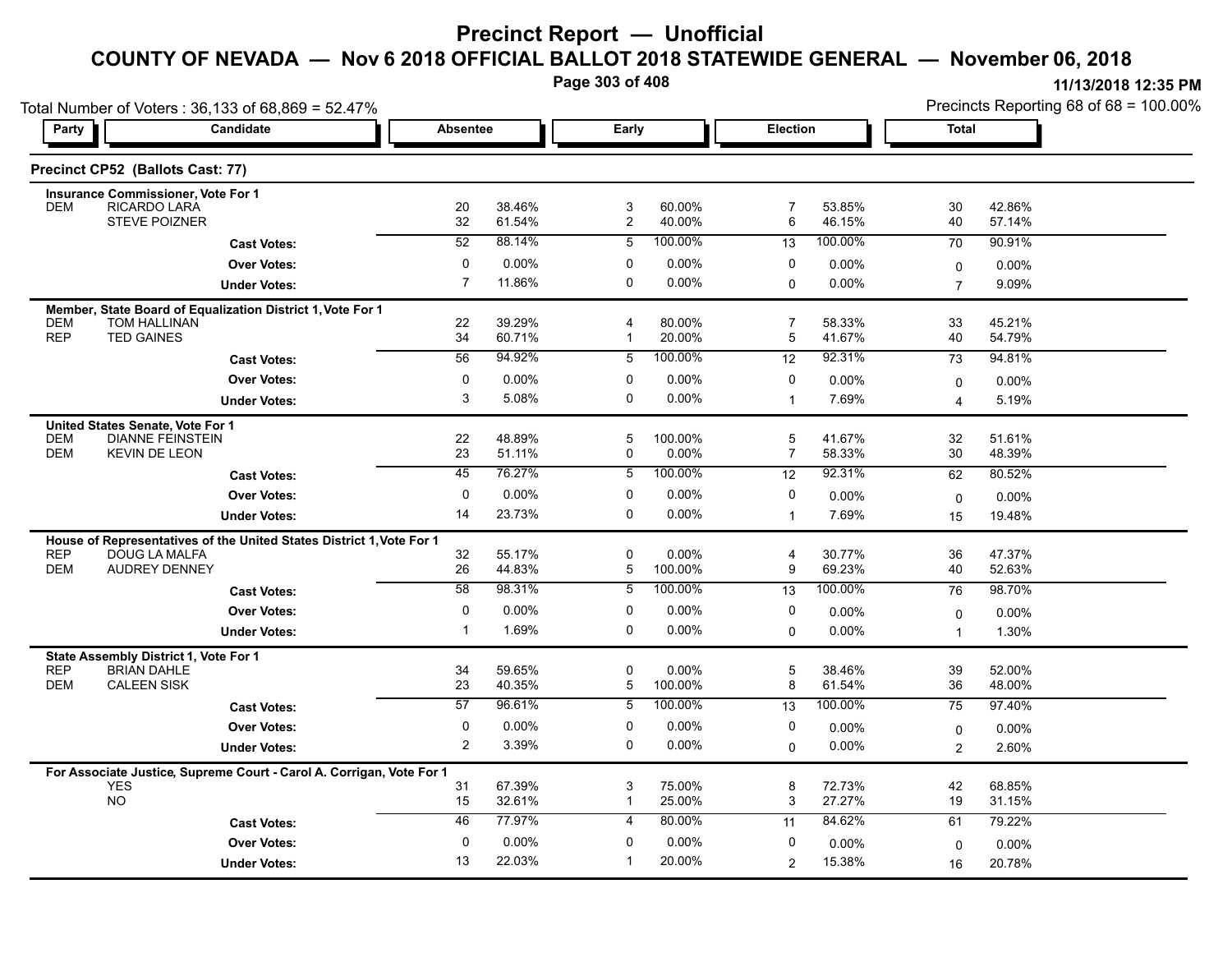### **Precinct Report — Unofficial**

### **COUNTY OF NEVADA — Nov 6 2018 OFFICIAL BALLOT 2018 STATEWIDE GENERAL — November 06, 2018**

**Page 304 of 408**

|                         | Total Number of Voters: 36,133 of 68,869 = 52.47%                                                      |                   |                    |                   |                     |                       |                  | Precincts Reporting 68 of 68 = 100.00% |                  |  |
|-------------------------|--------------------------------------------------------------------------------------------------------|-------------------|--------------------|-------------------|---------------------|-----------------------|------------------|----------------------------------------|------------------|--|
| Party                   | Candidate                                                                                              | <b>Absentee</b>   |                    | Early             |                     | Election              |                  | <b>Total</b>                           |                  |  |
|                         | Precinct CP52 (Ballots Cast: 77)                                                                       |                   |                    |                   |                     |                       |                  |                                        |                  |  |
|                         | For Associate Justice, Supreme Court - Leondra R. Kruger, Vote For 1                                   |                   |                    |                   |                     |                       |                  |                                        |                  |  |
| <b>YES</b><br><b>NO</b> |                                                                                                        | 28<br>16          | 63.64%<br>36.36%   | 4<br>$\mathbf 0$  | 100.00%<br>0.00%    | 10<br>$\overline{c}$  | 83.33%<br>16.67% | 42<br>18                               | 70.00%<br>30.00% |  |
|                         | <b>Cast Votes:</b>                                                                                     | 44                | 74.58%             | $\overline{4}$    | 80.00%              | 12                    | 92.31%           | 60                                     | 77.92%           |  |
|                         | <b>Over Votes:</b>                                                                                     | 0                 | 0.00%              | $\mathbf 0$       | $0.00\%$            | 0                     | $0.00\%$         | 0                                      | 0.00%            |  |
|                         | <b>Under Votes:</b>                                                                                    | 15                | 25.42%             | $\mathbf 1$       | 20.00%              | $\mathbf{1}$          | 7.69%            | 17                                     | 22.08%           |  |
|                         | For Associate Justice, Court of Appeal, Third District - Cole Blease, Vote For 1                       |                   |                    |                   |                     |                       |                  |                                        |                  |  |
| <b>YES</b><br><b>NO</b> |                                                                                                        | 31                | 70 45%             | 4                 | 100.00%             | 9                     | 81.82%           | 44                                     | 74.58%           |  |
|                         |                                                                                                        | 13<br>44          | 29.55%<br>74.58%   | 0                 | 0.00%<br>80.00%     | 2                     | 18.18%           | 15                                     | 25.42%           |  |
|                         | <b>Cast Votes:</b>                                                                                     |                   |                    | $\overline{4}$    |                     | 11                    | 84.62%           | 59                                     | 76.62%           |  |
|                         | <b>Over Votes:</b>                                                                                     | 0<br>15           | 0.00%<br>25.42%    | 0                 | 0.00%<br>20.00%     | 0                     | 0.00%            | $\Omega$                               | 0.00%            |  |
|                         | <b>Under Votes:</b>                                                                                    |                   |                    |                   |                     | $\overline{2}$        | 15.38%           | 18                                     | 23.38%           |  |
| <b>YES</b>              | For Associate Justice, Court of Appeal, Third District - Louis Mauro, Vote For 1                       | 31                | 70.45%             | 4                 | 100.00%             | 9                     | 81.82%           | 44                                     | 74.58%           |  |
| <b>NO</b>               |                                                                                                        | 13                | 29.55%             | 0                 | $0.00\%$            | 2                     | 18.18%           | 15                                     | 25.42%           |  |
|                         | <b>Cast Votes:</b>                                                                                     | 44                | 74.58%             | 4                 | 80.00%              | 11                    | 84.62%           | 59                                     | 76.62%           |  |
|                         | <b>Over Votes:</b>                                                                                     | 0                 | 0.00%              | 0                 | $0.00\%$            | 0                     | 0.00%            | $\mathbf{0}$                           | 0.00%            |  |
|                         | <b>Under Votes:</b>                                                                                    | 15                | 25.42%             | -1                | 20.00%              | $\overline{2}$        | 15.38%           | 18                                     | 23.38%           |  |
|                         | Superintendent of Public Instruction, Vote For 1                                                       |                   |                    |                   |                     |                       |                  |                                        |                  |  |
| DŚ<br><b>IDS</b>        | <b>MARSHALL TUCK</b><br>TONY K. THURMOND                                                               | 24<br>24          | 50.00%<br>50.00%   | 0<br>4            | $0.00\%$<br>100.00% | 5<br>$\overline{4}$   | 55.56%<br>44.44% | 29<br>32                               | 47.54%<br>52.46% |  |
|                         |                                                                                                        | 48                | 81.36%             | 4                 | 80.00%              |                       | 69.23%           |                                        |                  |  |
|                         | <b>Cast Votes:</b>                                                                                     |                   |                    |                   |                     | 9                     |                  | 61                                     | 79.22%           |  |
|                         | <b>Over Votes:</b>                                                                                     | $\mathbf 0$<br>11 | $0.00\%$<br>18.64% | $\mathbf 0$<br>-1 | $0.00\%$<br>20.00%  | 0                     | $0.00\%$         | 0                                      | $0.00\%$         |  |
|                         | <b>Under Votes:</b>                                                                                    |                   |                    |                   |                     | $\boldsymbol{\Delta}$ | 30.77%           | 16                                     | 20.78%           |  |
| <b>IDS</b>              | District Board Member, Placer County Board of Education Trustee Area4, Vote For 1<br>ANTHONY W. PALMER | 20                | 54.05%             | 0                 | $0.00\%$            | 6                     | 66.67%           | 26                                     | 52.00%           |  |
| <b>jDS</b>              | E KEN TOKUTOMI                                                                                         | 17                | 45.95%             | 4                 | 100.00%             | 3                     | 33.33%           | 24                                     | 48.00%           |  |
|                         | <b>Cast Votes:</b>                                                                                     | $\overline{37}$   | 62.71%             | $\overline{4}$    | 80.00%              | 9                     | 69.23%           | 50                                     | 64.94%           |  |
|                         | <b>Over Votes:</b>                                                                                     | 0                 | 0.00%              | $\mathbf 0$       | 0.00%               | 0                     | 0.00%            | $\mathbf 0$                            | 0.00%            |  |
|                         | <b>Under Votes:</b>                                                                                    | 22                | 37.29%             | $\mathbf{1}$      | 20.00%              | $\overline{4}$        | 30.77%           | 27                                     | 35.06%           |  |
|                         | Sheriff-Coroner-Public Administrator, Vote For 1                                                       |                   |                    |                   |                     |                       |                  |                                        |                  |  |
| DS                      | SHANNAN MOON                                                                                           | 29                | 59.18%             | 4                 | 100.00%             | 6                     | 60.00%           | 39                                     | 61.90%           |  |
| <b>IDS</b>              | <b>BILL SMETHERS</b>                                                                                   | 20                | 40.82%             | 0                 | 0.00%               | 4                     | 40.00%           | 24                                     | 38.10%           |  |
|                         | <b>Cast Votes:</b>                                                                                     | 49                | 83.05%             | $\overline{4}$    | 80.00%              | 10                    | 76.92%           | 63                                     | 81.82%           |  |
|                         | <b>Over Votes:</b>                                                                                     | $\mathbf 0$       | 0.00%              | $\mathbf 0$       | 0.00%               | 0                     | $0.00\%$         | 0                                      | 0.00%            |  |
|                         | <b>Under Votes:</b>                                                                                    | 10                | 16.95%             | -1                | 20.00%              | 3                     | 23.08%           | 14                                     | 18.18%           |  |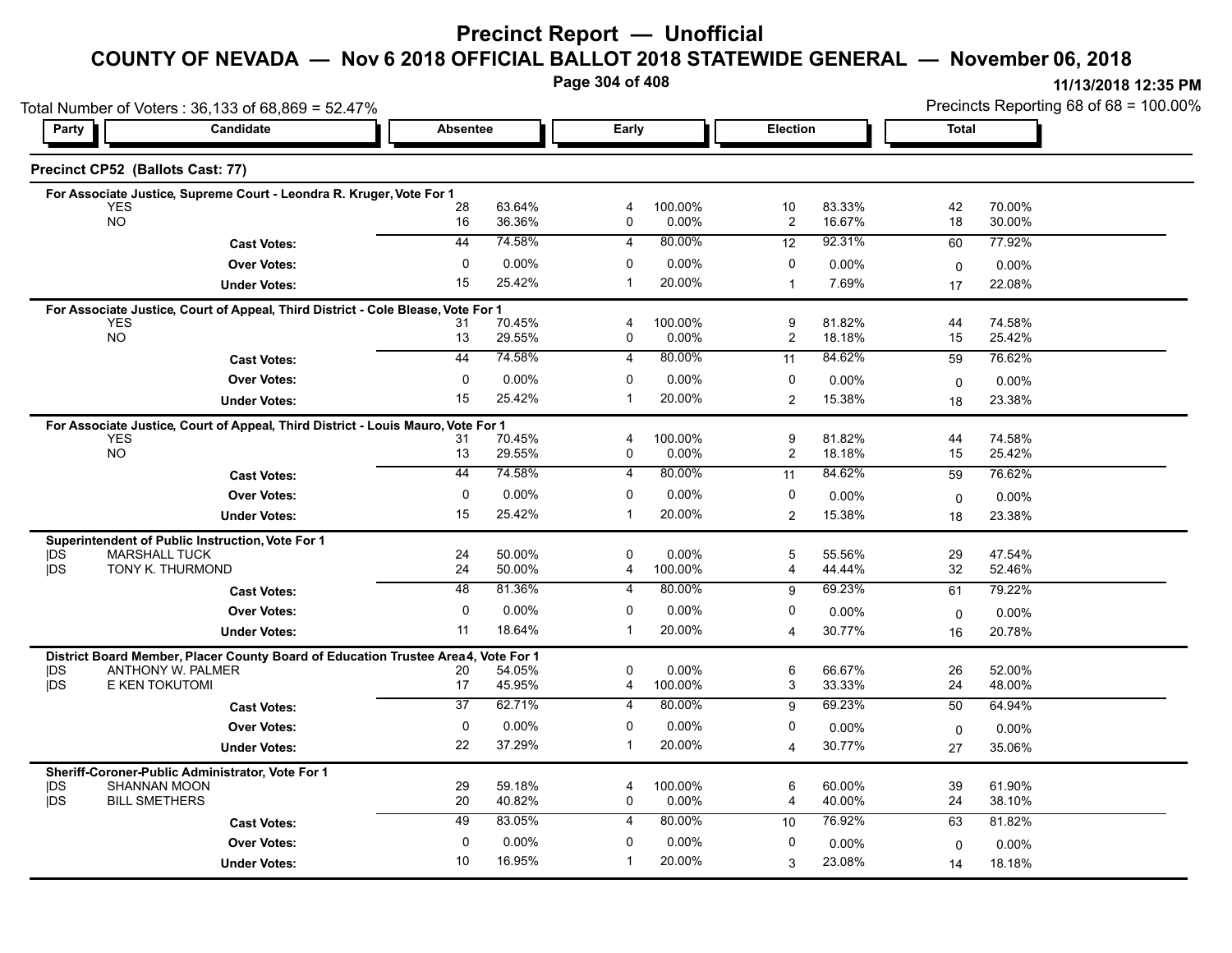**Page 305 of 408**

| Party                    | Total Number of Voters: 36,133 of 68,869 = 52.47%<br>Candidate   | <b>Absentee</b>        |                  | Early               |                    | Election                |                  | <b>Total</b>         |                  |  |
|--------------------------|------------------------------------------------------------------|------------------------|------------------|---------------------|--------------------|-------------------------|------------------|----------------------|------------------|--|
|                          |                                                                  |                        |                  |                     |                    |                         |                  |                      |                  |  |
|                          | Precinct CP52 (Ballots Cast: 77)                                 |                        |                  |                     |                    |                         |                  |                      |                  |  |
|                          | Director, Truckee Donner Recreation and Park District Vote For 1 |                        |                  |                     |                    |                         |                  |                      |                  |  |
| <b>IDS</b>               | <b>JASON HANSFORD</b>                                            | 23                     | 53.49%           | $\overline{c}$      | 50.00%             | 6<br>$\overline{1}$     | 60.00%           | 31                   | 54.39%           |  |
| <b>IDS</b><br><b>IDS</b> | <b>DAN KATES</b><br>JOHN MON PERE                                | $\boldsymbol{9}$<br>11 | 20.93%<br>25.58% | 0<br>$\overline{2}$ | $0.00\%$<br>50.00% | 3                       | 10.00%<br>30.00% | 10<br>16             | 17.54%<br>28.07% |  |
|                          |                                                                  | $\overline{43}$        | 72.88%           | 4                   | 80.00%             | 10                      | 76.92%           |                      | 74.03%           |  |
|                          | <b>Cast Votes:</b>                                               |                        |                  |                     |                    |                         |                  | 57                   |                  |  |
|                          | <b>Over Votes:</b>                                               | $\overline{2}$         | 3.39%            | 0                   | 0.00%              | 0                       | 0.00%            | $\overline{2}$       | 2.60%            |  |
|                          | <b>Under Votes:</b>                                              | 14                     | 23.73%           | $\mathbf 1$         | 20.00%             | 3                       | 23.08%           | 18                   | 23.38%           |  |
|                          | Director, Truckee Tahoe Airport District, Vote For 2             |                        |                  |                     |                    |                         |                  |                      |                  |  |
| <b>IDS</b>               | <b>JOHN JONES</b>                                                | 23                     | 27.06%           | 2                   | 28.57%             | 5                       | 35.71%           | 30                   | 28.30%           |  |
| jDS<br>jDS               | <b>JOE LORENZ</b>                                                | 5                      | 5.88%            | 0                   | 0.00%              | $\overline{1}$          | 7.14%            | 6                    | 5.66%            |  |
| jDS                      | MARY HETHERINGTON<br>PETER FOSS VAN PEBORGH                      | 24<br>$\overline{4}$   | 28.24%<br>4.71%  | 3<br>0              | 42.86%<br>0.00%    | 3<br>$\mathbf 0$        | 21.43%<br>0.00%  | 30<br>$\overline{4}$ | 28.30%<br>3.77%  |  |
| <b>IDS</b>               | <b>JIM MORRISON</b>                                              | 29                     | 34.12%           | $\overline{c}$      | 28.57%             | 5                       | 35.71%           | 36                   | 33.96%           |  |
|                          | <b>Cast Votes:</b>                                               | 85                     | 72.03%           | $\overline{7}$      | 70.00%             | 14                      | 53.85%           | 106                  | 68.83%           |  |
|                          | <b>Over Votes:</b>                                               | $\mathbf 0$            | 0.00%            | $\mathbf 0$         | $0.00\%$           | 0                       | 0.00%            |                      |                  |  |
|                          |                                                                  | 33                     | 27.97%           | 3                   | 30.00%             |                         | 46.15%           | $\Omega$             | 0.00%            |  |
|                          | <b>Under Votes:</b>                                              |                        |                  |                     |                    | 12                      |                  | 48                   | 31.17%           |  |
|                          | Proposition 1, Vote For 1<br><b>YES</b>                          | 23                     | 40.35%           | 4                   | 80.00%             | 9                       | 69.23%           | 36                   | 48.00%           |  |
|                          | <b>NO</b>                                                        | 34                     | 59.65%           | $\mathbf{1}$        | 20.00%             | $\overline{\mathbf{4}}$ | 30.77%           | 39                   | 52.00%           |  |
|                          | <b>Cast Votes:</b>                                               | 57                     | 96.61%           | $\overline{5}$      | 100.00%            | 13                      | 100.00%          | 75                   | 97.40%           |  |
|                          |                                                                  | $\mathbf 0$            | 0.00%            | 0                   | $0.00\%$           | 0                       |                  |                      |                  |  |
|                          | <b>Over Votes:</b>                                               |                        |                  |                     |                    |                         | $0.00\%$         | $\mathbf 0$          | 0.00%            |  |
|                          | <b>Under Votes:</b>                                              | $\overline{2}$         | 3.39%            | 0                   | $0.00\%$           | $\mathbf 0$             | 0.00%            | $\overline{2}$       | 2.60%            |  |
|                          | Proposition 2, Vote For 1                                        |                        |                  |                     |                    |                         |                  |                      |                  |  |
|                          | <b>YES</b><br><b>NO</b>                                          | 29<br>28               | 50.88%<br>49.12% | 5<br>0              | 100.00%<br>0.00%   | $\overline{7}$<br>5     | 58.33%<br>41.67% | 41<br>33             | 55.41%<br>44.59% |  |
|                          |                                                                  | 57                     | 96.61%           | 5                   | 100.00%            |                         | 92.31%           |                      | 96.10%           |  |
|                          | <b>Cast Votes:</b>                                               |                        |                  |                     |                    | 12                      |                  | 74                   |                  |  |
|                          | <b>Over Votes:</b>                                               | 0                      | 0.00%            | 0                   | $0.00\%$           | 0                       | $0.00\%$         | $\mathbf 0$          | 0.00%            |  |
|                          | <b>Under Votes:</b>                                              | $\overline{2}$         | 3.39%            | $\mathbf 0$         | $0.00\%$           | $\mathbf{1}$            | 7.69%            | 3                    | 3.90%            |  |
|                          | Proposition 3, Vote For 1                                        |                        |                  |                     |                    |                         |                  |                      |                  |  |
|                          | <b>YES</b><br><b>NO</b>                                          | 22<br>36               | 37.93%<br>62.07% | 3                   | 60.00%<br>40.00%   | 6<br>$\overline{7}$     | 46.15%<br>53.85% | 31<br>45             | 40.79%<br>59.21% |  |
|                          |                                                                  |                        |                  | $\overline{c}$      |                    |                         |                  |                      |                  |  |
|                          | <b>Cast Votes:</b>                                               | 58                     | 98.31%           | 5                   | 100.00%            | 13                      | 100.00%          | 76                   | 98.70%           |  |
|                          | <b>Over Votes:</b>                                               | $\mathbf 0$            | 0.00%            | 0                   | 0.00%              | 0                       | 0.00%            | $\mathbf 0$          | 0.00%            |  |
|                          | <b>Under Votes:</b>                                              | $\mathbf{1}$           | 1.69%            | $\mathbf 0$         | $0.00\%$           | $\mathbf 0$             | 0.00%            | $\overline{1}$       | 1.30%            |  |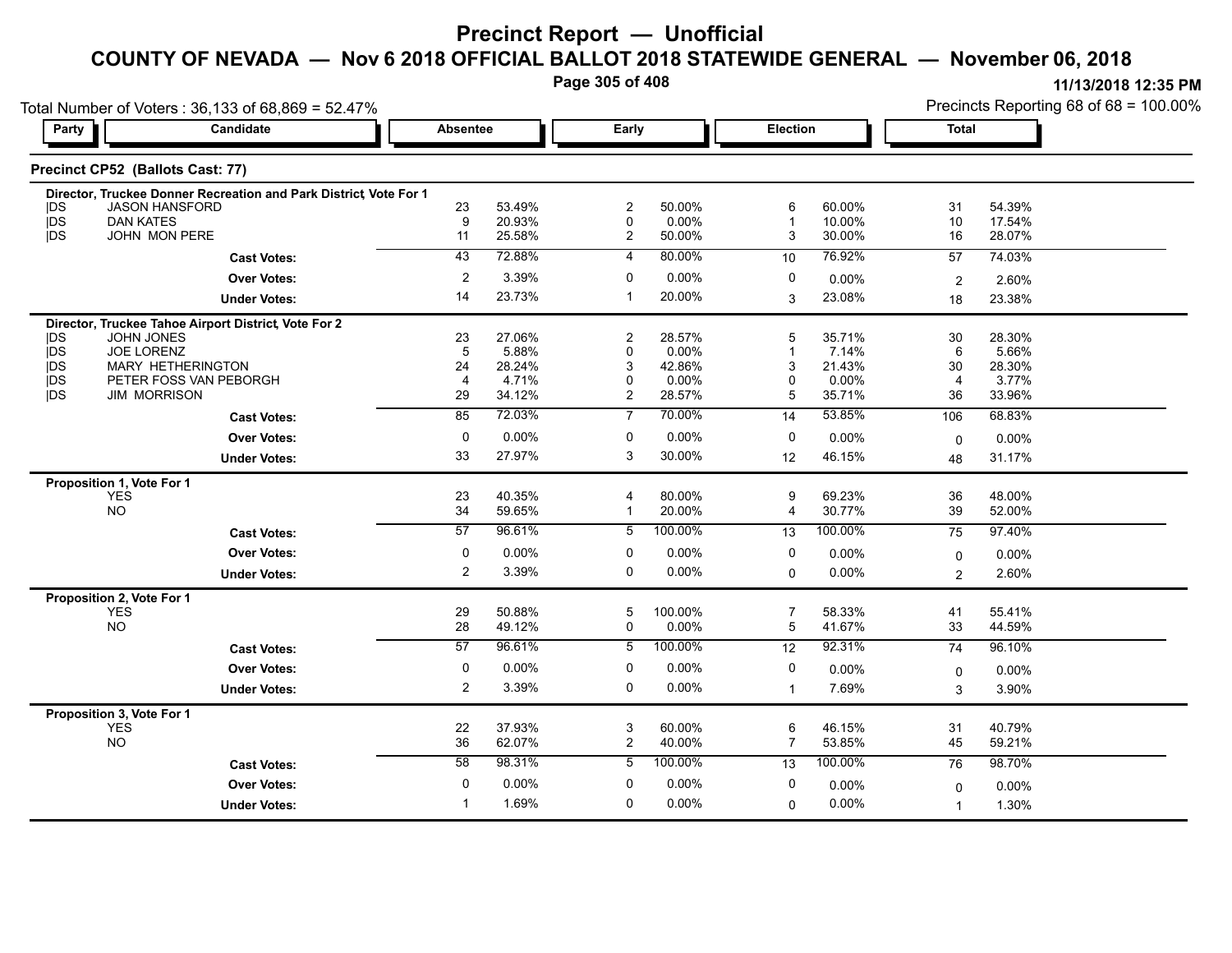**Page 306 of 408**

|                                  | Total Number of Voters: 36,133 of 68,869 = 52.47% |                       |                  |                     |                  |                     |                  | Precincts Reporting 68 of 68 = 100.00% |                  |  |
|----------------------------------|---------------------------------------------------|-----------------------|------------------|---------------------|------------------|---------------------|------------------|----------------------------------------|------------------|--|
| Party                            | Candidate                                         | <b>Absentee</b>       |                  | Early               |                  | Election            |                  | <b>Total</b>                           |                  |  |
| Precinct CP52 (Ballots Cast: 77) |                                                   |                       |                  |                     |                  |                     |                  |                                        |                  |  |
| Proposition 4, Vote For 1        |                                                   |                       |                  |                     |                  |                     |                  |                                        |                  |  |
| <b>YES</b><br><b>NO</b>          |                                                   | 24<br>32              | 42.86%<br>57.14% | 4<br>$\mathbf{1}$   | 80.00%<br>20.00% | 8<br>5              | 61.54%<br>38.46% | 36<br>38                               | 48.65%<br>51.35% |  |
|                                  | <b>Cast Votes:</b>                                | 56                    | 94.92%           | 5                   | 100.00%          | 13                  | 100.00%          | 74                                     | 96.10%           |  |
|                                  | <b>Over Votes:</b>                                | 0                     | 0.00%            | 0                   | 0.00%            | 0                   | 0.00%            | $\mathbf 0$                            | $0.00\%$         |  |
|                                  | <b>Under Votes:</b>                               | 3                     | 5.08%            | $\mathbf 0$         | $0.00\%$         | 0                   | 0.00%            | 3                                      | 3.90%            |  |
| Proposition 5, Vote For 1        |                                                   |                       |                  |                     |                  |                     |                  |                                        |                  |  |
| <b>YES</b><br><b>NO</b>          |                                                   | 23                    | 40.35%           | $\overline{2}$      | 40.00%<br>60.00% | $\overline{c}$      | 16.67%           | 27                                     | 36.49%           |  |
|                                  |                                                   | 34<br>$\overline{57}$ | 59.65%<br>96.61% | 3                   | 100.00%          | 10                  | 83.33%<br>92.31% | 47                                     | 63.51%           |  |
|                                  | <b>Cast Votes:</b>                                |                       |                  | 5                   |                  | 12                  |                  | 74                                     | 96.10%           |  |
|                                  | <b>Over Votes:</b>                                | $\pmb{0}$<br>2        | 0.00%            | 0<br>$\mathbf 0$    | 0.00%            | 0                   | 0.00%            | $\mathbf 0$                            | $0.00\%$         |  |
|                                  | <b>Under Votes:</b>                               |                       | 3.39%            |                     | 0.00%            | $\mathbf 1$         | 7.69%            | 3                                      | 3.90%            |  |
| Proposition 6, Vote For 1        |                                                   |                       |                  | $\mathbf{1}$        |                  | 5                   |                  | 36                                     |                  |  |
| <b>YES</b><br><b>NO</b>          |                                                   | 30<br>28              | 51.72%<br>48.28% | 4                   | 20.00%<br>80.00% | 8                   | 38.46%<br>61.54% | 40                                     | 47.37%<br>52.63% |  |
|                                  | <b>Cast Votes:</b>                                | 58                    | 98.31%           | 5                   | 100.00%          | $\overline{13}$     | 100.00%          | 76                                     | 98.70%           |  |
|                                  | <b>Over Votes:</b>                                | 0                     | 0.00%            | 0                   | 0.00%            | 0                   | 0.00%            | $\mathbf 0$                            | $0.00\%$         |  |
|                                  | <b>Under Votes:</b>                               | $\mathbf 1$           | 1.69%            | $\pmb{0}$           | 0.00%            | 0                   | 0.00%            | $\mathbf 1$                            | 1.30%            |  |
| Proposition 7, Vote For 1        |                                                   |                       |                  |                     |                  |                     |                  |                                        |                  |  |
| <b>YES</b>                       |                                                   | 28                    | 48.28%           | 4                   | 80.00%           | $\overline{7}$      | 53.85%           | 39                                     | 51.32%           |  |
| <b>NO</b>                        |                                                   | 30                    | 51.72%           | -1                  | 20.00%           | 6                   | 46.15%           | 37                                     | 48.68%           |  |
|                                  | <b>Cast Votes:</b>                                | 58                    | 98.31%           | 5                   | 100.00%          | 13                  | 100.00%          | 76                                     | 98.70%           |  |
|                                  | <b>Over Votes:</b>                                | 0                     | 0.00%            | 0                   | 0.00%            | 0                   | 0.00%            | $\mathbf 0$                            | $0.00\%$         |  |
|                                  | <b>Under Votes:</b>                               | -1                    | 1.69%            | $\mathbf 0$         | 0.00%            | 0                   | 0.00%            | $\mathbf{1}$                           | 1.30%            |  |
| Proposition 8, Vote For 1        |                                                   |                       |                  |                     |                  |                     |                  |                                        |                  |  |
| <b>YES</b>                       |                                                   | 19                    | 32.76%           | $\overline{1}$      | 20.00%           | $\overline{7}$      | 53.85%           | 27                                     | 35.53%           |  |
| <b>NO</b>                        |                                                   | 39                    | 67.24%           | 4                   | 80.00%           | 6                   | 46.15%           | 49                                     | 64.47%           |  |
|                                  | <b>Cast Votes:</b>                                | 58                    | 98.31%           | 5                   | 100.00%          | 13                  | 100.00%          | 76                                     | 98.70%           |  |
|                                  | <b>Over Votes:</b>                                | $\pmb{0}$             | 0.00%            | 0                   | 0.00%            | 0                   | 0.00%            | $\pmb{0}$                              | 0.00%            |  |
|                                  | <b>Under Votes:</b>                               | $\mathbf 1$           | 1.69%            | $\mathbf 0$         | 0.00%            | $\mathbf 0$         | $0.00\%$         | $\mathbf 1$                            | 1.30%            |  |
| Proposition 10, Vote For 1       |                                                   |                       |                  |                     |                  |                     |                  |                                        |                  |  |
| <b>YES</b><br><b>NO</b>          |                                                   | 18<br>40              | 31.03%<br>68.97% | $\overline{1}$<br>4 | 20.00%<br>80.00% | $\overline{7}$<br>6 | 53.85%<br>46.15% | 26<br>50                               | 34.21%<br>65.79% |  |
|                                  | <b>Cast Votes:</b>                                | 58                    | 98.31%           | 5                   | 100.00%          | 13                  | 100.00%          | 76                                     | 98.70%           |  |
|                                  | <b>Over Votes:</b>                                | 0                     | 0.00%            | 0                   | 0.00%            | 0                   | 0.00%            |                                        |                  |  |
|                                  | <b>Under Votes:</b>                               | -1                    | 1.69%            | 0                   | $0.00\%$         | 0                   | $0.00\%$         | 0<br>$\mathbf{1}$                      | 0.00%<br>1.30%   |  |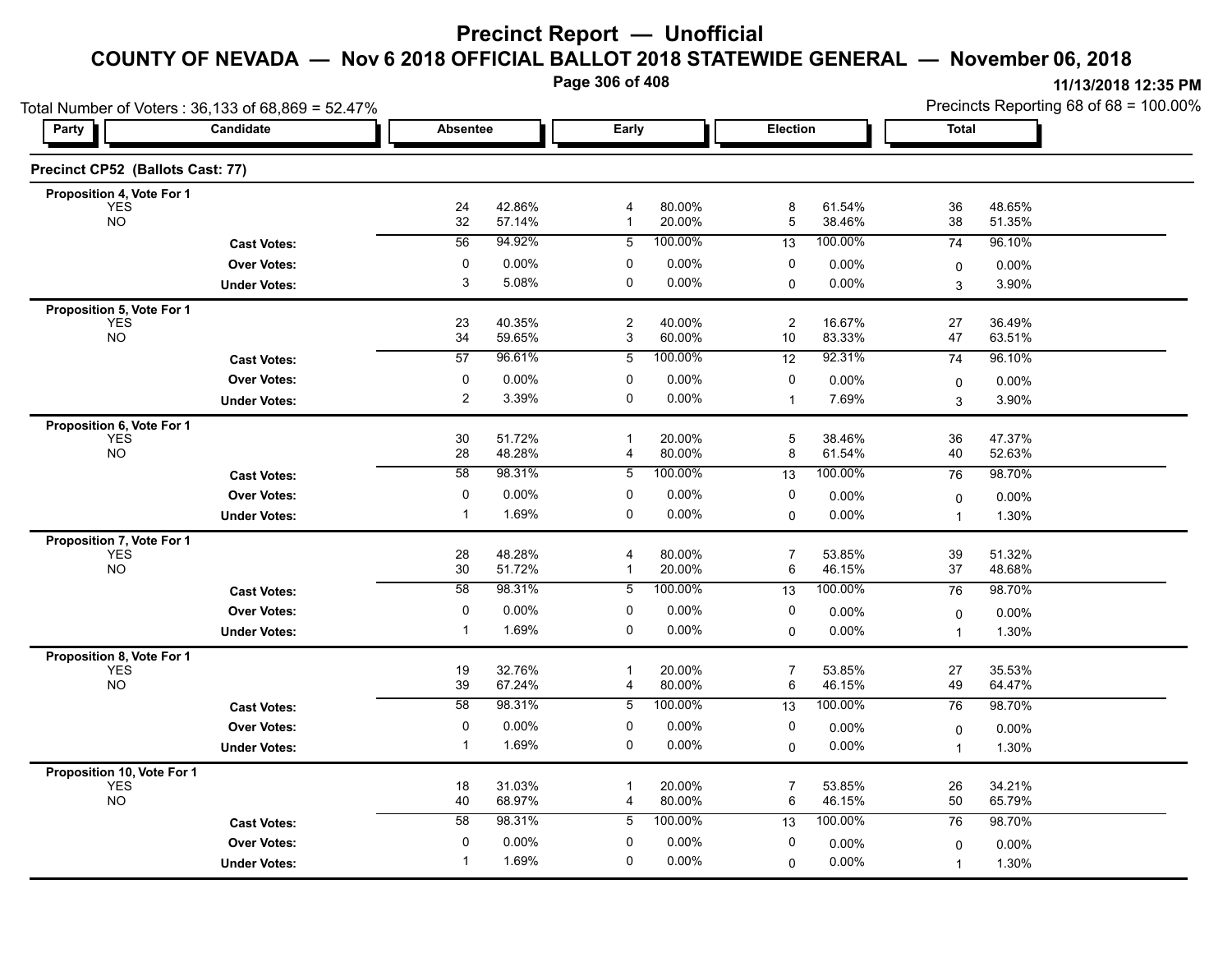**Page 307 of 408**

|                                  | Total Number of Voters: 36,133 of 68,869 = 52.47% |                 |                  |                     |                  |                 |                  | Precincts Reporting 68 of 68 = 100.00% |                  |  |
|----------------------------------|---------------------------------------------------|-----------------|------------------|---------------------|------------------|-----------------|------------------|----------------------------------------|------------------|--|
| Party                            | Candidate                                         | <b>Absentee</b> |                  | Early               |                  | <b>Election</b> |                  | Total                                  |                  |  |
| Precinct CP52 (Ballots Cast: 77) |                                                   |                 |                  |                     |                  |                 |                  |                                        |                  |  |
| Proposition 11, Vote For 1       |                                                   |                 |                  |                     |                  |                 |                  |                                        |                  |  |
| <b>YES</b><br><b>NO</b>          |                                                   | 39<br>16        | 70.91%<br>29.09% | 3<br>$\overline{2}$ | 60.00%<br>40.00% | 7<br>6          | 53.85%<br>46.15% | 49<br>24                               | 67.12%<br>32.88% |  |
|                                  | <b>Cast Votes:</b>                                | 55              | 93.22%           | 5                   | 100.00%          | 13              | 100.00%          | 73                                     | 94.81%           |  |
|                                  | <b>Over Votes:</b>                                | 0               | 0.00%            | 0                   | 0.00%            | 0               | $0.00\%$         | 0                                      | 0.00%            |  |
|                                  | <b>Under Votes:</b>                               | 4               | 6.78%            | 0                   | 0.00%            | $\mathbf 0$     | 0.00%            | 4                                      | 5.19%            |  |
| Proposition 12, Vote For 1       |                                                   |                 |                  |                     |                  |                 |                  |                                        |                  |  |
| <b>YES</b><br><b>NO</b>          |                                                   | 24<br>33        | 42.11%<br>57.89% | $\overline{c}$<br>3 | 40.00%<br>60.00% | 6<br>7          | 46.15%<br>53.85% | 32<br>43                               | 42.67%<br>57.33% |  |
|                                  | <b>Cast Votes:</b>                                | 57              | 96.61%           | 5                   | 100.00%          | 13              | 100.00%          | 75                                     | 97.40%           |  |
|                                  | <b>Over Votes:</b>                                | 0               | $0.00\%$         | 0                   | 0.00%            | 0               | 0.00%            | $\mathbf 0$                            | 0.00%            |  |
|                                  | <b>Under Votes:</b>                               | 2               | 3.39%            | 0                   | 0.00%            | $\Omega$        | $0.00\%$         | $\overline{2}$                         | 2.60%            |  |
| Measure AA, Vote For 1           |                                                   |                 |                  |                     |                  |                 |                  |                                        |                  |  |
| <b>YES</b>                       |                                                   | 39              | 69.64%           | 5                   | 100.00%          | 9               | 75.00%           | 53                                     | 72.60%           |  |
| <b>NO</b>                        |                                                   | 17              | 30.36%           | 0                   | 0.00%            | 3               | 25.00%           | 20                                     | 27.40%           |  |
|                                  | <b>Cast Votes:</b>                                | 56              | 94.92%           | 5                   | 100.00%          | 12              | 92.31%           | 73                                     | 94.81%           |  |
|                                  | <b>Over Votes:</b>                                | 0               | 0.00%            | 0                   | 0.00%            | 0               | $0.00\%$         | $\mathbf 0$                            | 0.00%            |  |
|                                  | <b>Under Votes:</b>                               | 3               | 5.08%            | 0                   | 0.00%            | -1              | 7.69%            | 4                                      | 5.19%            |  |
| Measure G, Vote For 1            |                                                   |                 |                  |                     |                  |                 |                  |                                        |                  |  |
| <b>YES</b><br><b>NO</b>          |                                                   | 36<br>18        | 66.67%<br>33.33% |                     | 80.00%<br>20.00% | 8<br>4          | 66.67%<br>33.33% | 48<br>23                               | 67.61%<br>32.39% |  |
|                                  |                                                   | 54              | 91.53%           | 5                   | 100.00%          |                 | 92.31%           |                                        |                  |  |
|                                  | <b>Cast Votes:</b>                                |                 |                  |                     |                  | 12              |                  | 71                                     | 92.21%           |  |
|                                  | <b>Over Votes:</b>                                | 0               | $0.00\%$         | 0                   | 0.00%            | 0               | 0.00%            | 0                                      | 0.00%            |  |
|                                  | <b>Under Votes:</b>                               | 5               | 8.47%            | 0                   | 0.00%            | $\mathbf{1}$    | 7.69%            | 6                                      | 7.79%            |  |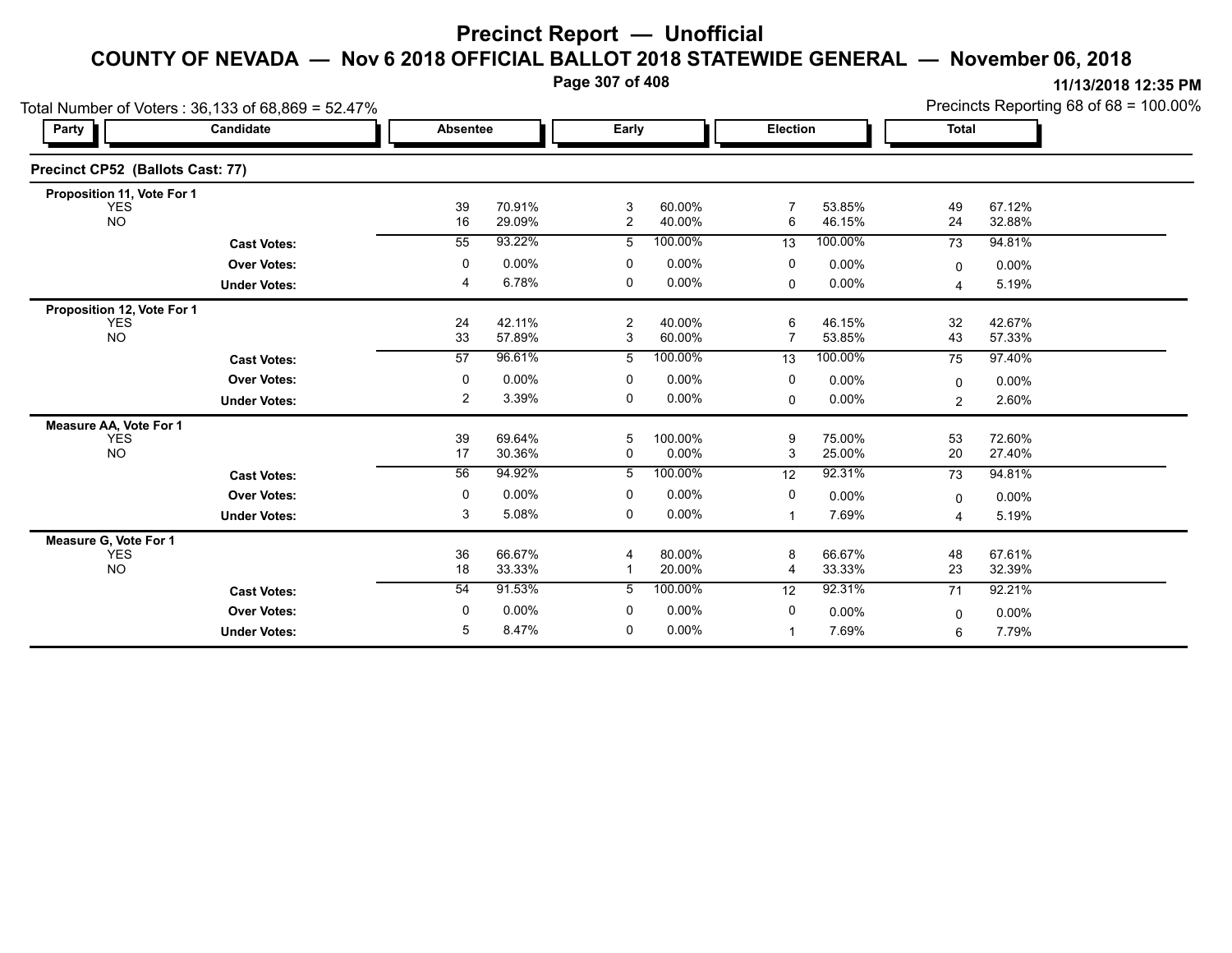**Page 308 of 408**

| Party                    | Total Number of Voters: 36,133 of 68,869 = 52.47%<br><b>Candidate</b> | <b>Absentee</b>  |                   | Early                     |                    | <b>Election</b>             |                    | <b>Total</b>     |                  |  |
|--------------------------|-----------------------------------------------------------------------|------------------|-------------------|---------------------------|--------------------|-----------------------------|--------------------|------------------|------------------|--|
|                          |                                                                       |                  |                   |                           |                    |                             |                    |                  |                  |  |
|                          | Precinct CP53 (Ballots Cast: 66)                                      |                  |                   |                           |                    |                             |                    |                  |                  |  |
|                          | Governor, Vote For 1                                                  |                  |                   |                           |                    |                             |                    |                  |                  |  |
| <b>REP</b><br><b>DEM</b> | JOHN H. COX<br><b>GAVIN NEWSOM</b>                                    | 30<br>29         | 50.85%<br>49.15%  | $\pmb{0}$<br>$\mathbf{1}$ | 0.00%<br>100.00%   | $\pmb{0}$<br>$\overline{2}$ | 0.00%<br>100.00%   | 30<br>32         | 48.39%<br>51.61% |  |
|                          | <b>Cast Votes:</b>                                                    | $\overline{59}$  | 93.65%            | $\mathbf{1}$              | 100.00%            | 2                           | 100.00%            | 62               | 93.94%           |  |
|                          | <b>Over Votes:</b>                                                    | $\mathbf 0$      | 0.00%             | 0                         | $0.00\%$           | 0                           | $0.00\%$           | $\mathbf 0$      | 0.00%            |  |
|                          | <b>Under Votes:</b>                                                   | $\overline{4}$   | 6.35%             | 0                         | $0.00\%$           | $\mathsf 0$                 | 0.00%              | $\overline{4}$   | 6.06%            |  |
|                          | Lieutenant Governor, Vote For 1                                       |                  |                   |                           |                    |                             |                    |                  |                  |  |
| <b>DEM</b><br><b>DEM</b> | ED HERNANDEZ<br>ELENI KOUNALAKIS                                      | 22<br>35         | 38.60%<br>61.40%  | 0<br>$\mathbf{1}$         | 0.00%<br>100.00%   | $\mathbf 1$<br>$\mathbf{1}$ | 50.00%<br>50.00%   | 23<br>37         | 38.33%<br>61.67% |  |
|                          | <b>Cast Votes:</b>                                                    | 57               | 90.48%            | $\mathbf{1}$              | 100.00%            | 2                           | 100.00%            | 60               | 90.91%           |  |
|                          | <b>Over Votes:</b>                                                    | 0                | 0.00%             | 0                         | $0.00\%$           | 0                           | 0.00%              |                  | 0.00%            |  |
|                          | <b>Under Votes:</b>                                                   | 6                | 9.52%             | $\mathbf 0$               | $0.00\%$           | $\mathbf 0$                 | 0.00%              | $\mathbf 0$<br>6 | 9.09%            |  |
|                          | Secretary of State, Vote For 1                                        |                  |                   |                           |                    |                             |                    |                  |                  |  |
| <b>DEM</b>               | <b>ALEX PADILLA</b>                                                   | 31               | 49.21%            | $\mathbf{1}$              | 100.00%            | $\overline{c}$              | 100.00%            | 34               | 51.52%           |  |
| <b>REP</b>               | <b>MARK P. MEUSER</b>                                                 | 32               | 50.79%            | 0                         | 0.00%              | $\mathbf 0$                 | 0.00%              | 32               | 48.48%           |  |
|                          | <b>Cast Votes:</b>                                                    | 63               | 100.00%           | $\mathbf{1}$              | 100.00%            | $\overline{2}$              | 100.00%            | 66               | 100.00%          |  |
|                          | <b>Over Votes:</b>                                                    | $\mathbf 0$      | 0.00%             | 0                         | $0.00\%$           | 0                           | 0.00%              | $\mathbf 0$      | 0.00%            |  |
|                          | <b>Under Votes:</b>                                                   | $\mathbf 0$      | 0.00%             | $\mathbf 0$               | 0.00%              | $\mathbf 0$                 | 0.00%              | $\mathbf 0$      | $0.00\%$         |  |
|                          | Controller, Vote For 1                                                |                  |                   |                           |                    |                             |                    |                  |                  |  |
| <b>REP</b><br><b>DEM</b> | KONSTANTINOS RODITIS<br>BETTY T. YEE                                  | 31<br>31         | 50.00%<br>50.00%  | $\pmb{0}$<br>$\mathbf{1}$ | 0.00%<br>100.00%   | $\pmb{0}$<br>$\overline{2}$ | 0.00%<br>100.00%   | 31<br>34         | 47.69%<br>52.31% |  |
|                          | <b>Cast Votes:</b>                                                    | $\overline{62}$  | 98.41%            | $\mathbf{1}$              | 100.00%            | 2                           | 100.00%            | 65               | 98.48%           |  |
|                          | <b>Over Votes:</b>                                                    | $\mathbf 0$      | 0.00%             | 0                         | $0.00\%$           | 0                           | 0.00%              | $\mathbf 0$      | 0.00%            |  |
|                          | <b>Under Votes:</b>                                                   | $\mathbf{1}$     | 1.59%             | $\mathbf 0$               | 0.00%              | $\mathbf 0$                 | 0.00%              | $\mathbf{1}$     | 1.52%            |  |
|                          | Treasurer, Vote For 1                                                 |                  |                   |                           |                    |                             |                    |                  |                  |  |
| <b>REP</b>               | <b>GREG CONLON</b>                                                    | 32               | 50.79%            | 0                         | 0.00%              | $\pmb{0}$                   | $0.00\%$           | 32               | 48.48%           |  |
| <b>DEM</b>               | <b>FIONA MA</b>                                                       | 31<br>63         | 49.21%<br>100.00% | $\mathbf{1}$              | 100.00%<br>100.00% | $\overline{2}$              | 100.00%<br>100.00% | 34               | 51.52%           |  |
|                          | <b>Cast Votes:</b>                                                    |                  |                   | $\mathbf{1}$              |                    | 2                           |                    | 66               | 100.00%          |  |
|                          | <b>Over Votes:</b>                                                    | 0<br>$\mathbf 0$ | 0.00%<br>0.00%    | 0<br>$\mathbf 0$          | 0.00%<br>$0.00\%$  | 0                           | 0.00%              | $\mathbf 0$      | 0.00%            |  |
|                          | <b>Under Votes:</b>                                                   |                  |                   |                           |                    | $\mathbf 0$                 | $0.00\%$           | $\mathbf 0$      | 0.00%            |  |
| <b>REP</b>               | <b>Attorney General, Vote For 1</b><br><b>STEVEN C BAILEY</b>         | 32               | 50.79%            | 0                         | $0.00\%$           | 0                           | $0.00\%$           | 32               | 48.48%           |  |
| <b>DEM</b>               | <b>XAVIER BECERRA</b>                                                 | 31               | 49.21%            | $\mathbf{1}$              | 100.00%            | $\overline{2}$              | 100.00%            | 34               | 51.52%           |  |
|                          | <b>Cast Votes:</b>                                                    | 63               | 100.00%           | $\mathbf{1}$              | 100.00%            | 2                           | 100.00%            | 66               | 100.00%          |  |
|                          | <b>Over Votes:</b>                                                    | $\mathbf 0$      | 0.00%             | 0                         | 0.00%              | 0                           | 0.00%              | $\mathbf 0$      | 0.00%            |  |
|                          | <b>Under Votes:</b>                                                   | $\mathbf 0$      | 0.00%             | $\mathbf 0$               | 0.00%              | $\mathbf 0$                 | $0.00\%$           | $\mathbf 0$      | 0.00%            |  |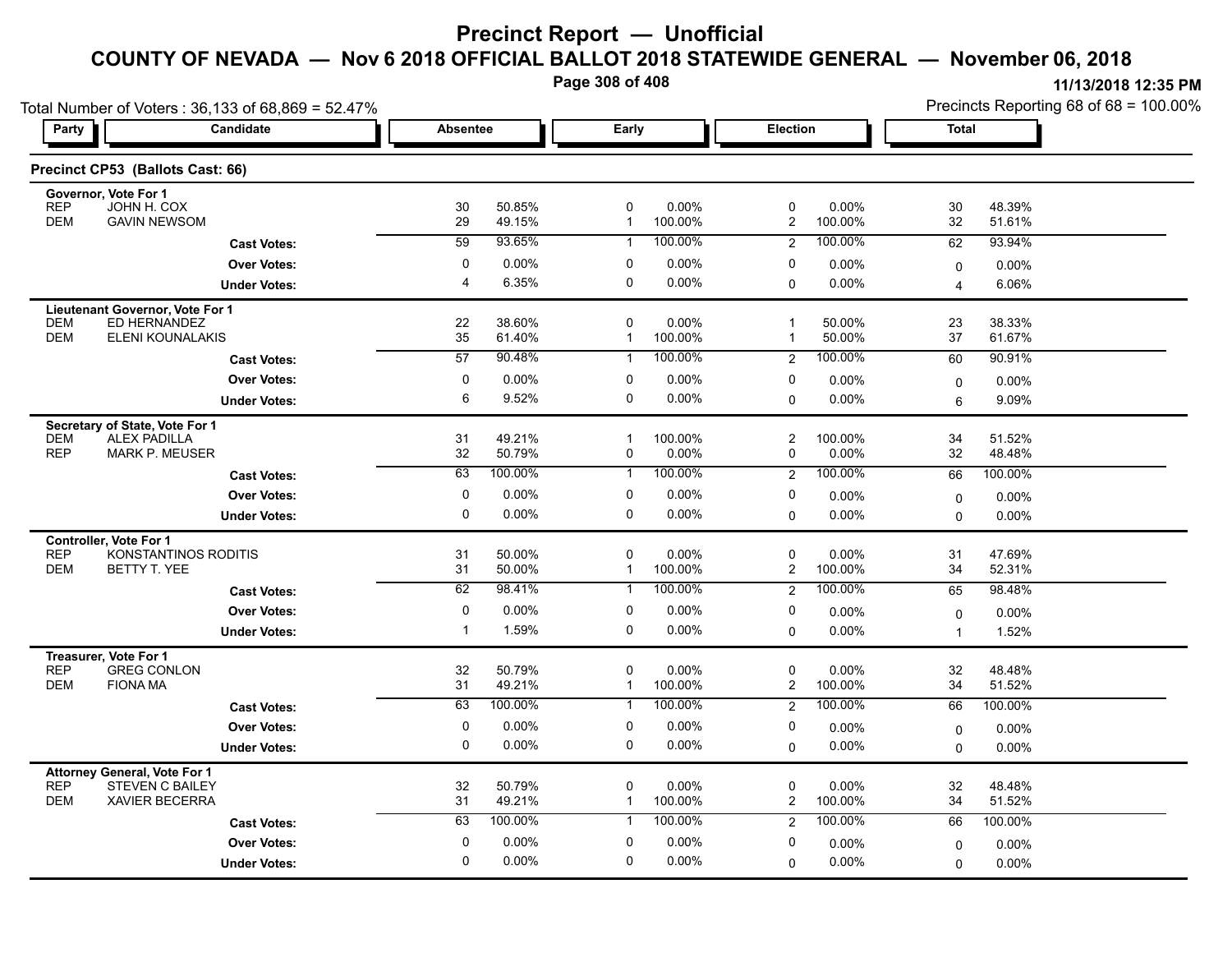**Page 309 of 408**

| Total Number of Voters: 36,133 of 68,869 = 52.47% |                                                                      |                     |                  |                   |                  |                               |                      | Precincts Reporting 68 of 68 = 100.00% |                  |  |
|---------------------------------------------------|----------------------------------------------------------------------|---------------------|------------------|-------------------|------------------|-------------------------------|----------------------|----------------------------------------|------------------|--|
| Party                                             | Candidate                                                            | <b>Absentee</b>     |                  | Early             |                  | Election                      |                      | <b>Total</b>                           |                  |  |
|                                                   | Precinct CP53 (Ballots Cast: 66)                                     |                     |                  |                   |                  |                               |                      |                                        |                  |  |
|                                                   | <b>Insurance Commissioner, Vote For 1</b>                            |                     |                  |                   |                  |                               |                      |                                        |                  |  |
| <b>DEM</b>                                        | RICARDO LARA<br><b>STEVE POIZNER</b>                                 | 22<br>36            | 37.93%<br>62.07% | 0<br>$\mathbf{1}$ | 0.00%<br>100.00% | $\overline{c}$<br>0           | 100.00%<br>$0.00\%$  | 24<br>37                               | 39.34%<br>60.66% |  |
|                                                   | <b>Cast Votes:</b>                                                   | 58                  | 92.06%           | $\mathbf{1}$      | 100.00%          | 2                             | 100.00%              | 61                                     | 92.42%           |  |
|                                                   | <b>Over Votes:</b>                                                   | 0                   | $0.00\%$         | $\Omega$          | 0.00%            | 0                             | $0.00\%$             | 0                                      | 0.00%            |  |
|                                                   | <b>Under Votes:</b>                                                  | 5                   | 7.94%            | 0                 | 0.00%            | $\Omega$                      | $0.00\%$             | 5                                      | 7.58%            |  |
|                                                   | Member, State Board of Equalization District 1, Vote For 1           |                     |                  |                   |                  |                               |                      |                                        |                  |  |
| <b>DEM</b><br><b>REP</b>                          | TOM HALLINAN                                                         | 30                  | 49.18%           | $\mathbf{1}$      | 100.00%          | 2                             | 100.00%              | 33                                     | 51.56%           |  |
|                                                   | <b>TED GAINES</b>                                                    | 31                  | 50.82%<br>96.83% | 0<br>$\mathbf{1}$ | 0.00%<br>100.00% | 0                             | 0.00%                | 31                                     | 48.44%           |  |
|                                                   | <b>Cast Votes:</b>                                                   | 61                  |                  |                   |                  | $\overline{2}$                | 100.00%              | 64                                     | 96.97%           |  |
|                                                   | <b>Over Votes:</b>                                                   | 0<br>$\overline{2}$ | 0.00%            | $\Omega$<br>0     | 0.00%<br>0.00%   | 0                             | 0.00%                | 0                                      | $0.00\%$         |  |
|                                                   | <b>Under Votes:</b>                                                  |                     | 3.17%            |                   |                  | $\Omega$                      | $0.00\%$             | $\overline{2}$                         | 3.03%            |  |
| <b>DEM</b>                                        | United States Senate, Vote For 1<br><b>DIANNE FEINSTEIN</b>          | 25                  | 43.10%           | $\mathbf{1}$      | 100.00%          | 0                             | 0.00%                | 26                                     | 42.62%           |  |
| <b>DEM</b>                                        | <b>KEVIN DE LEON</b>                                                 | 33                  | 56.90%           | 0                 | 0.00%            | $\overline{c}$                | 100.00%              | 35                                     | 57.38%           |  |
|                                                   | <b>Cast Votes:</b>                                                   | 58                  | 92.06%           | 1                 | 100.00%          | $\overline{2}$                | 100.00%              | 61                                     | 92.42%           |  |
|                                                   | <b>Over Votes:</b>                                                   | 0                   | $0.00\%$         | 0                 | 0.00%            | 0                             | 0.00%                | 0                                      | $0.00\%$         |  |
|                                                   | <b>Under Votes:</b>                                                  | 5                   | 7.94%            | 0                 | 0.00%            | 0                             | $0.00\%$             | 5                                      | 7.58%            |  |
|                                                   | House of Representatives of the United States District 4, Vote For 1 |                     |                  |                   |                  |                               |                      |                                        |                  |  |
| <b>REP</b>                                        | TOM MCCLINTOCK                                                       | 26                  | 41.27%           | 0                 | 0.00%            | 0                             | $0.00\%$             | 26                                     | 39.39%           |  |
| <b>DEM</b>                                        | <b>JESSICA MORSE</b>                                                 | 37                  | 58.73%           | 1                 | 100.00%          | $\overline{c}$                | 100.00%              | 40                                     | 60.61%           |  |
|                                                   | <b>Cast Votes:</b>                                                   | 63                  | 100.00%          | $\mathbf{1}$      | 100.00%          | 2                             | 100.00%              | 66                                     | 100.00%          |  |
|                                                   | <b>Over Votes:</b>                                                   | 0                   | 0.00%            | 0                 | 0.00%            | 0                             | $0.00\%$             | $\mathbf 0$                            | 0.00%            |  |
|                                                   | <b>Under Votes:</b>                                                  | 0                   | $0.00\%$         | 0                 | 0.00%            | $\Omega$                      | $0.00\%$             | $\Omega$                               | 0.00%            |  |
|                                                   | State Assembly District 1, Vote For 1                                |                     |                  |                   |                  |                               |                      |                                        |                  |  |
| <b>REP</b><br><b>DEM</b>                          | <b>BRIAN DAHLE</b><br><b>CALEEN SISK</b>                             | 31<br>31            | 50.00%<br>50.00% | 0<br>$\mathbf{1}$ | 0.00%<br>100.00% | $\mathbf 0$<br>$\overline{c}$ | 0.00%<br>100.00%     | 31<br>34                               | 47.69%<br>52.31% |  |
|                                                   | <b>Cast Votes:</b>                                                   | 62                  | 98.41%           | 1                 | 100.00%          | $\overline{2}$                | 100.00%              | 65                                     | 98.48%           |  |
|                                                   | <b>Over Votes:</b>                                                   | 0                   | $0.00\%$         | 0                 | 0.00%            | 0                             |                      |                                        |                  |  |
|                                                   | <b>Under Votes:</b>                                                  | $\mathbf{1}$        | 1.59%            | 0                 | 0.00%            | 0                             | $0.00\%$<br>$0.00\%$ | $\mathbf 0$<br>$\overline{1}$          | 0.00%<br>1.52%   |  |
|                                                   |                                                                      |                     |                  |                   |                  |                               |                      |                                        |                  |  |
| <b>YES</b>                                        | For Associate Justice, Supreme Court - Carol A. Corrigan, Vote For 1 | 40                  | 75.47%           | $\mathbf 1$       | 100.00%          | 1                             | 100.00%              | 42                                     | 76.36%           |  |
| <b>NO</b>                                         |                                                                      | 13                  | 24.53%           | 0                 | 0.00%            | 0                             | $0.00\%$             | 13                                     | 23.64%           |  |
|                                                   | <b>Cast Votes:</b>                                                   | 53                  | 84.13%           | $\mathbf{1}$      | 100.00%          | $\mathbf{1}$                  | 50.00%               | 55                                     | 83.33%           |  |
|                                                   | <b>Over Votes:</b>                                                   | 0                   | 0.00%            | 0                 | 0.00%            | 0                             | 0.00%                | $\Omega$                               | 0.00%            |  |
|                                                   | <b>Under Votes:</b>                                                  | 10                  | 15.87%           | 0                 | 0.00%            | 1                             | 50.00%               | 11                                     | 16.67%           |  |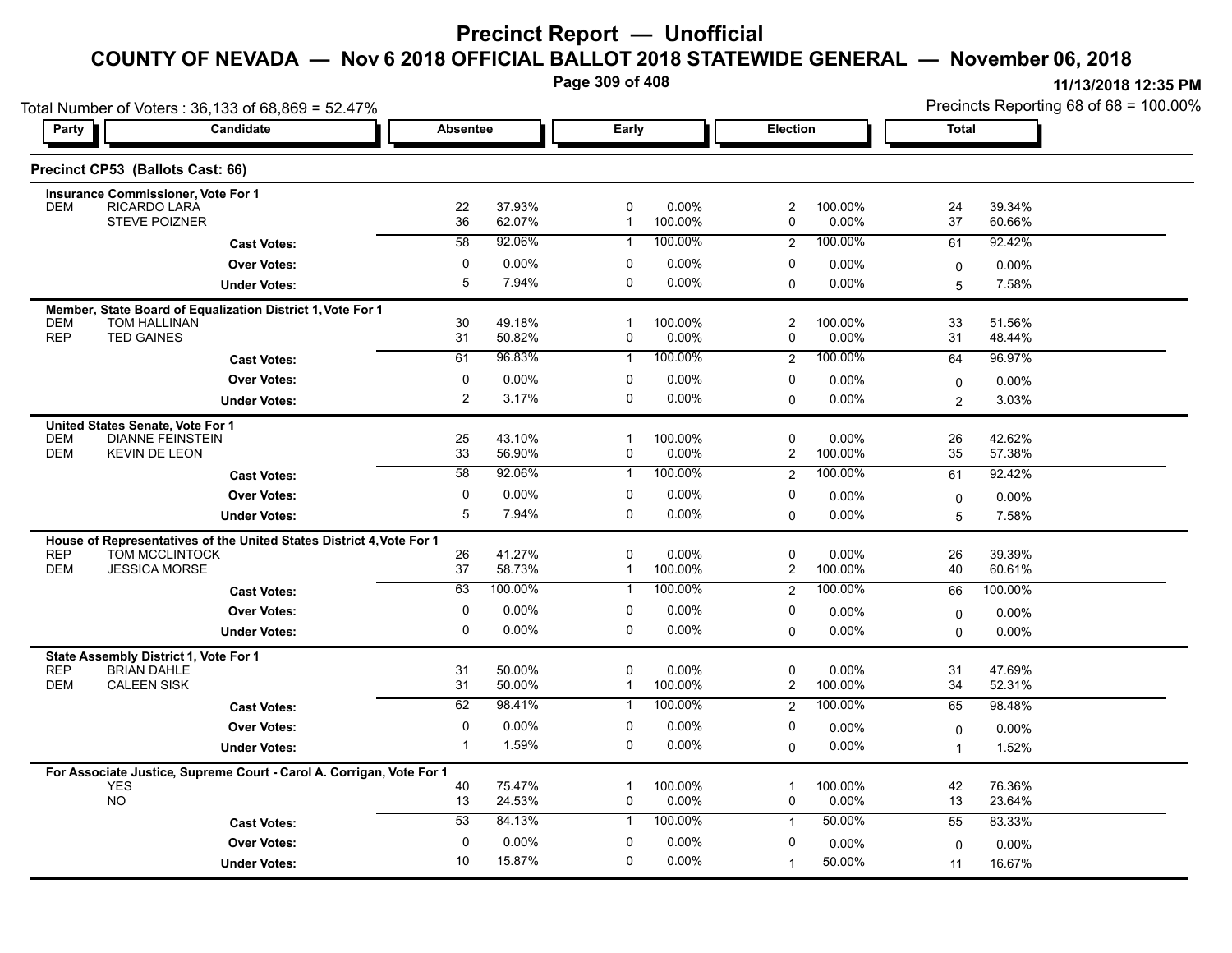# **Precinct Report — Unofficial**

#### **COUNTY OF NEVADA — Nov 6 2018 OFFICIAL BALLOT 2018 STATEWIDE GENERAL — November 06, 2018**

**Page 310 of 408**

| Total Number of Voters: 36,133 of 68,869 = 52.47% |                                                                                                        |                 |                  |                   |                  |                   |                  |              | Precincts Reporting 68 of 68 = 100.00% |  |  |  |
|---------------------------------------------------|--------------------------------------------------------------------------------------------------------|-----------------|------------------|-------------------|------------------|-------------------|------------------|--------------|----------------------------------------|--|--|--|
| Party                                             | Candidate                                                                                              | <b>Absentee</b> |                  | Early             |                  | Election          |                  | <b>Total</b> |                                        |  |  |  |
|                                                   | Precinct CP53 (Ballots Cast: 66)                                                                       |                 |                  |                   |                  |                   |                  |              |                                        |  |  |  |
|                                                   | For Associate Justice, Supreme Court - Leondra R. Kruger, Vote For 1                                   |                 |                  |                   |                  |                   |                  |              |                                        |  |  |  |
|                                                   | <b>YES</b><br><b>NO</b>                                                                                | 37<br>15        | 71.15%<br>28.85% | -1<br>0           | 100.00%<br>0.00% | 1<br>0            | 100.00%<br>0.00% | 39<br>15     | 72.22%<br>27.78%                       |  |  |  |
|                                                   |                                                                                                        | 52              | 82.54%           | $\mathbf{1}$      | 100.00%          |                   | 50.00%           |              |                                        |  |  |  |
|                                                   | <b>Cast Votes:</b>                                                                                     |                 |                  |                   |                  | $\mathbf{1}$      |                  | 54           | 81.82%                                 |  |  |  |
|                                                   | <b>Over Votes:</b>                                                                                     | $\mathbf{0}$    | 0.00%            | 0<br>$\Omega$     | 0.00%            | 0                 | 0.00%            | 0            | 0.00%                                  |  |  |  |
|                                                   | <b>Under Votes:</b>                                                                                    | 11              | 17.46%           |                   | 0.00%            | $\mathbf{1}$      | 50.00%           | 12           | 18.18%                                 |  |  |  |
|                                                   | For Associate Justice, Court of Appeal, Third District - Cole Blease, Vote For 1                       |                 |                  |                   |                  |                   |                  |              |                                        |  |  |  |
|                                                   | <b>YES</b><br><b>NO</b>                                                                                | 37<br>14        | 72.55%<br>27.45% | $\mathbf{1}$<br>0 | 100.00%<br>0.00% | $\mathbf{1}$<br>0 | 100.00%<br>0.00% | 39<br>14     | 73.58%<br>26.42%                       |  |  |  |
|                                                   | <b>Cast Votes:</b>                                                                                     | 51              | 80.95%           | $\mathbf{1}$      | 100.00%          | $\mathbf{1}$      | 50.00%           | 53           | 80.30%                                 |  |  |  |
|                                                   | <b>Over Votes:</b>                                                                                     | 0               | $0.00\%$         | 0                 | 0.00%            | 0                 | $0.00\%$         |              |                                        |  |  |  |
|                                                   |                                                                                                        | 12              | 19.05%           | 0                 | 0.00%            | $\overline{1}$    | 50.00%           | $\mathbf 0$  | $0.00\%$                               |  |  |  |
|                                                   | <b>Under Votes:</b>                                                                                    |                 |                  |                   |                  |                   |                  | 13           | 19.70%                                 |  |  |  |
|                                                   | For Associate Justice, Court of Appeal, Third District - Louis Mauro, Vote For 1<br><b>YES</b>         |                 | 66.00%           | $\mathbf 0$       | 0.00%            | $\mathbf{1}$      | 100.00%          | 34           | 65.38%                                 |  |  |  |
|                                                   | NO                                                                                                     | 33<br>17        | 34.00%           | $\mathbf{1}$      | 100.00%          | 0                 | 0.00%            | 18           | 34.62%                                 |  |  |  |
|                                                   | <b>Cast Votes:</b>                                                                                     | 50              | 79.37%           | 1                 | 100.00%          | $\mathbf{1}$      | 50.00%           | 52           | 78.79%                                 |  |  |  |
|                                                   | <b>Over Votes:</b>                                                                                     | 0               | $0.00\%$         | 0                 | 0.00%            | 0                 |                  |              |                                        |  |  |  |
|                                                   |                                                                                                        | 13              | 20.63%           | 0                 | 0.00%            | $\mathbf 1$       | 0.00%<br>50.00%  | $\mathbf 0$  | 0.00%                                  |  |  |  |
|                                                   | <b>Under Votes:</b>                                                                                    |                 |                  |                   |                  |                   |                  | 14           | 21.21%                                 |  |  |  |
| <b>IDS</b>                                        | Superintendent of Public Instruction, Vote For 1<br><b>MARSHALL TUCK</b>                               | 22              | 44.00%           | $\mathbf 0$       | 0.00%            | $\mathbf{1}$      | 100.00%          | 23           | 44.23%                                 |  |  |  |
| <b>IDS</b>                                        | TONY K. THURMOND                                                                                       | 28              | 56.00%           | 1                 | 100.00%          | 0                 | 0.00%            | 29           | 55.77%                                 |  |  |  |
|                                                   | <b>Cast Votes:</b>                                                                                     | 50              | 79.37%           | 1                 | 100.00%          | $\mathbf{1}$      | 50.00%           | 52           | 78.79%                                 |  |  |  |
|                                                   | <b>Over Votes:</b>                                                                                     | 0               | $0.00\%$         | 0                 | 0.00%            | 0                 | $0.00\%$         | $\Omega$     | $0.00\%$                               |  |  |  |
|                                                   | <b>Under Votes:</b>                                                                                    | 13              | 20.63%           | 0                 | 0.00%            | $\mathbf{1}$      | 50.00%           | 14           | 21.21%                                 |  |  |  |
|                                                   |                                                                                                        |                 |                  |                   |                  |                   |                  |              |                                        |  |  |  |
| <b>IDS</b>                                        | District Board Member, Placer County Board of Education Trustee Area4, Vote For 1<br>ANTHONY W. PALMER | 29              | 63.04%           | $\mathbf 0$       | $0.00\%$         | 0                 | 0.00%            | 29           | 60.42%                                 |  |  |  |
| jDS                                               | E KEN TOKUTOMI                                                                                         | 17              | 36.96%           | $\mathbf{1}$      | 100.00%          | $\mathbf 1$       | 100.00%          | 19           | 39.58%                                 |  |  |  |
|                                                   | <b>Cast Votes:</b>                                                                                     | 46              | 73.02%           | $\mathbf{1}$      | 100.00%          | $\overline{1}$    | 50.00%           | 48           | 72.73%                                 |  |  |  |
|                                                   | <b>Over Votes:</b>                                                                                     | 0               | 0.00%            | 0                 | 0.00%            | 0                 | 0.00%            | $\mathbf 0$  | $0.00\%$                               |  |  |  |
|                                                   | <b>Under Votes:</b>                                                                                    | 17              | 26.98%           | 0                 | $0.00\%$         | $\mathbf{1}$      | 50.00%           | 18           | 27.27%                                 |  |  |  |
|                                                   |                                                                                                        |                 |                  |                   |                  |                   |                  |              |                                        |  |  |  |
| <b>IDS</b>                                        | Sheriff-Coroner-Public Administrator, Vote For 1<br><b>SHANNAN MOON</b>                                | 30              | 55.56%           | -1                | 100.00%          | 0                 | $0.00\%$         | 31           | 56.36%                                 |  |  |  |
| <b>IDS</b>                                        | <b>BILL SMETHERS</b>                                                                                   | 24              | 44.44%           | 0                 | 0.00%            | $\mathbf 0$       | $0.00\%$         | 24           | 43.64%                                 |  |  |  |
|                                                   | <b>Cast Votes:</b>                                                                                     | 54              | 85.71%           | $\mathbf{1}$      | 100.00%          | $\mathbf 0$       | 0.00%            | 55           | 83.33%                                 |  |  |  |
|                                                   | <b>Over Votes:</b>                                                                                     | $\mathbf{0}$    | 0.00%            | 0                 | 0.00%            | 0                 | 0.00%            | $\Omega$     | $0.00\%$                               |  |  |  |
|                                                   | <b>Under Votes:</b>                                                                                    | 9               | 14.29%           | $\Omega$          | 0.00%            | $\overline{2}$    | 100.00%          | 11           | 16.67%                                 |  |  |  |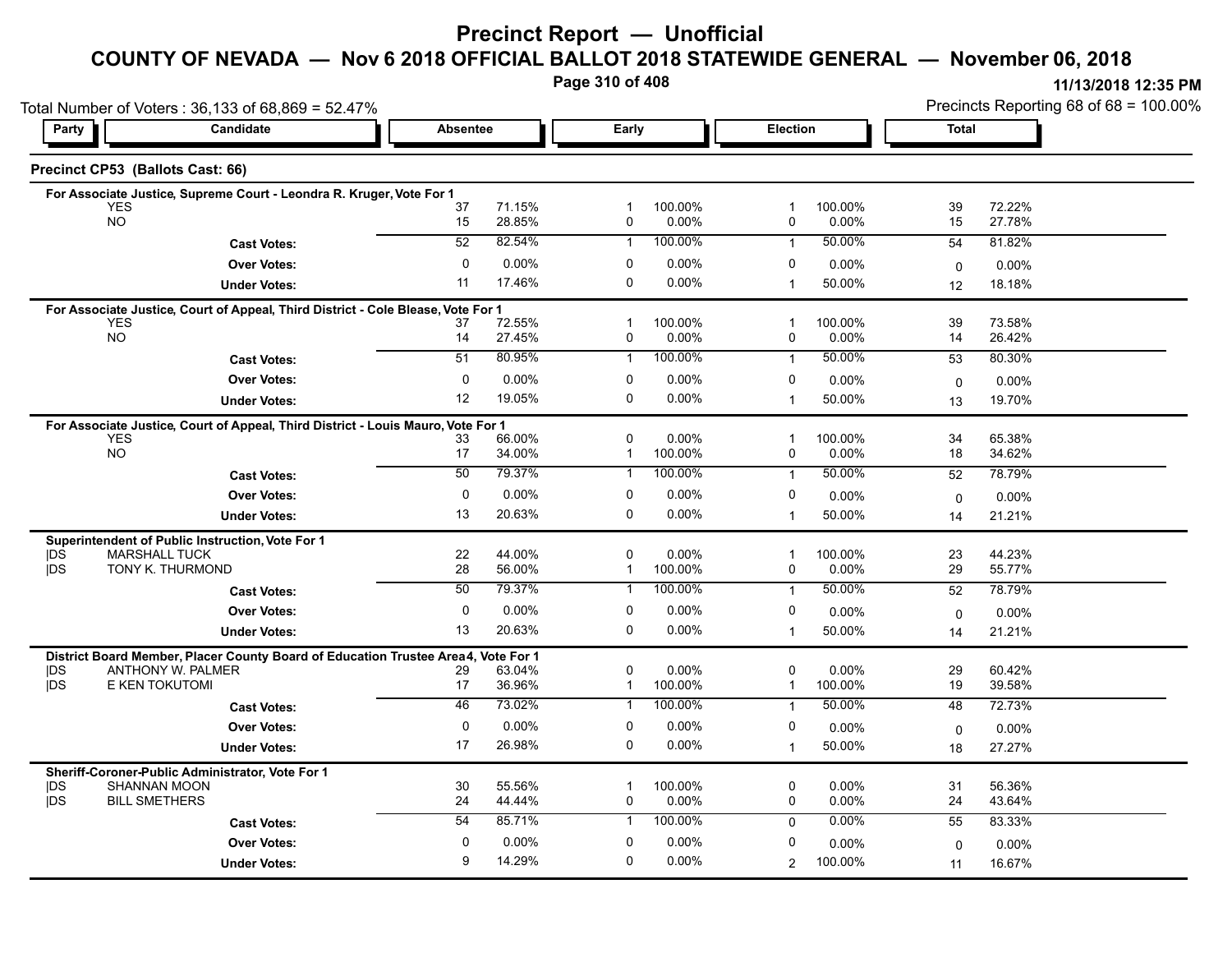**Page 311 of 408**

| Party                    | Candidate                                                        | <b>Absentee</b> |                  | Early                         |                     | <b>Election</b>  |                  | <b>Total</b> |                  |  |  |  |  |  |  |
|--------------------------|------------------------------------------------------------------|-----------------|------------------|-------------------------------|---------------------|------------------|------------------|--------------|------------------|--|--|--|--|--|--|
|                          |                                                                  |                 |                  |                               |                     |                  |                  |              |                  |  |  |  |  |  |  |
|                          | Precinct CP53 (Ballots Cast: 66)                                 |                 |                  |                               |                     |                  |                  |              |                  |  |  |  |  |  |  |
|                          | Director, Truckee Donner Recreation and Park District Vote For 1 |                 |                  |                               |                     |                  |                  |              |                  |  |  |  |  |  |  |
| IDS.                     | <b>JASON HANSFORD</b>                                            | 23              | 50.00%<br>17.39% | 0                             | $0.00\%$            | 1                | 100.00%          | 24           | 50.00%           |  |  |  |  |  |  |
| <b>IDS</b><br><b>IDS</b> | <b>DAN KATES</b><br>JOHN MON PERE                                | 8<br>15         | 32.61%           | $\overline{1}$<br>$\mathbf 0$ | 100.00%<br>$0.00\%$ | $\mathbf 0$<br>0 | 0.00%<br>0.00%   | 9<br>15      | 18.75%<br>31.25% |  |  |  |  |  |  |
|                          |                                                                  | 46              | 73.02%           |                               | 100.00%             |                  | 50.00%           |              |                  |  |  |  |  |  |  |
|                          | <b>Cast Votes:</b>                                               |                 |                  | $\mathbf{1}$                  |                     | $\overline{1}$   |                  | 48           | 72.73%           |  |  |  |  |  |  |
|                          | <b>Over Votes:</b>                                               | 0               | 0.00%            | 0                             | $0.00\%$            | 0                | 0.00%            | $\mathbf 0$  | 0.00%            |  |  |  |  |  |  |
|                          | <b>Under Votes:</b>                                              | 17              | 26.98%           | $\mathbf 0$                   | 0.00%               | $\mathbf{1}$     | 50.00%           | 18           | 27.27%           |  |  |  |  |  |  |
|                          | Director, Truckee Tahoe Airport District, Vote For 2             |                 |                  |                               |                     |                  |                  |              |                  |  |  |  |  |  |  |
| <b>IDS</b>               | <b>JOHN JONES</b>                                                | 26              | 27.66%           | 1                             | 50.00%              | $\Omega$         | 0.00%            | 27           | 27.84%           |  |  |  |  |  |  |
| <b>IDS</b>               | <b>JOE LORENZ</b>                                                | 5               | 5.32%            | $\mathbf 0$                   | 0.00%               | $\Omega$         | 0.00%            | $5\,$        | 5.15%            |  |  |  |  |  |  |
| <b>IDS</b><br>jDS        | <b>MARY HETHERINGTON</b><br>PETER FOSS VAN PEBORGH               | 27<br>5         | 28.72%<br>5.32%  | 0<br>0                        | 0.00%<br>$0.00\%$   | -1<br>$\Omega$   | 100.00%<br>0.00% | 28<br>5      | 28.87%<br>5.15%  |  |  |  |  |  |  |
| <b>IDS</b>               | <b>JIM MORRISON</b>                                              | 31              | 32.98%           | $\mathbf 1$                   | 50.00%              | 0                | 0.00%            | 32           | 32.99%           |  |  |  |  |  |  |
|                          | <b>Cast Votes:</b>                                               | 94              | 74.60%           | $\overline{2}$                | 100.00%             | $\mathbf{1}$     | 25.00%           | 97           | 73.48%           |  |  |  |  |  |  |
|                          | <b>Over Votes:</b>                                               | 0               | 0.00%            | 0                             | $0.00\%$            | 0                | 0.00%            |              | 0.00%            |  |  |  |  |  |  |
|                          | <b>Under Votes:</b>                                              | 32              | 25.40%           | 0                             | $0.00\%$            | 3                | 75.00%           | 0<br>35      | 26.52%           |  |  |  |  |  |  |
|                          |                                                                  |                 |                  |                               |                     |                  |                  |              |                  |  |  |  |  |  |  |
|                          | Proposition 1, Vote For 1<br><b>YES</b>                          | 25              | 40.98%           | $\overline{1}$                | 100.00%             | $\overline{1}$   | 50.00%           | 27           | 42.19%           |  |  |  |  |  |  |
|                          | <b>NO</b>                                                        | 36              | 59.02%           | $\mathbf 0$                   | 0.00%               | $\mathbf{1}$     | 50.00%           | 37           | 57.81%           |  |  |  |  |  |  |
|                          | <b>Cast Votes:</b>                                               | 61              | 96.83%           | $\mathbf{1}$                  | 100.00%             | 2                | 100.00%          | 64           | 96.97%           |  |  |  |  |  |  |
|                          | <b>Over Votes:</b>                                               | $\mathbf 0$     | 0.00%            | $\mathbf 0$                   | $0.00\%$            | 0                | 0.00%            | $\mathbf 0$  | $0.00\%$         |  |  |  |  |  |  |
|                          | <b>Under Votes:</b>                                              | 2               | 3.17%            | $\mathbf 0$                   | $0.00\%$            | $\Omega$         | 0.00%            | 2            | 3.03%            |  |  |  |  |  |  |
|                          |                                                                  |                 |                  |                               |                     |                  |                  |              |                  |  |  |  |  |  |  |
|                          | Proposition 2, Vote For 1<br><b>YES</b>                          | 31              | 50.82%           | $\overline{1}$                | 100.00%             | $\overline{1}$   | 50.00%           | 33           | 51.56%           |  |  |  |  |  |  |
|                          | <b>NO</b>                                                        | 30              | 49.18%           | 0                             | 0.00%               | $\mathbf{1}$     | 50.00%           | 31           | 48.44%           |  |  |  |  |  |  |
|                          | <b>Cast Votes:</b>                                               | 61              | 96.83%           | $\mathbf{1}$                  | 100.00%             | 2                | 100.00%          | 64           | 96.97%           |  |  |  |  |  |  |
|                          | <b>Over Votes:</b>                                               | $\mathbf 0$     | 0.00%            | 0                             | 0.00%               | 0                | 0.00%            | 0            | 0.00%            |  |  |  |  |  |  |
|                          | <b>Under Votes:</b>                                              | $\overline{2}$  | 3.17%            | 0                             | $0.00\%$            | $\mathbf 0$      | 0.00%            | 2            | 3.03%            |  |  |  |  |  |  |
|                          |                                                                  |                 |                  |                               |                     |                  |                  |              |                  |  |  |  |  |  |  |
|                          | Proposition 3, Vote For 1<br><b>YES</b>                          | 23              | 38.98%           | $\overline{1}$                | 100.00%             | $\overline{c}$   | 100.00%          | 26           | 41.94%           |  |  |  |  |  |  |
|                          | <b>NO</b>                                                        | 36              | 61.02%           | $\mathbf 0$                   | 0.00%               | 0                | 0.00%            | 36           | 58.06%           |  |  |  |  |  |  |
|                          | <b>Cast Votes:</b>                                               | 59              | 93.65%           | $\mathbf{1}$                  | 100.00%             | 2                | 100.00%          | 62           | 93.94%           |  |  |  |  |  |  |
|                          | <b>Over Votes:</b>                                               | $\mathbf 0$     | 0.00%            | 0                             | 0.00%               | 0                | $0.00\%$         | $\mathbf 0$  | 0.00%            |  |  |  |  |  |  |
|                          |                                                                  |                 |                  |                               |                     |                  |                  |              |                  |  |  |  |  |  |  |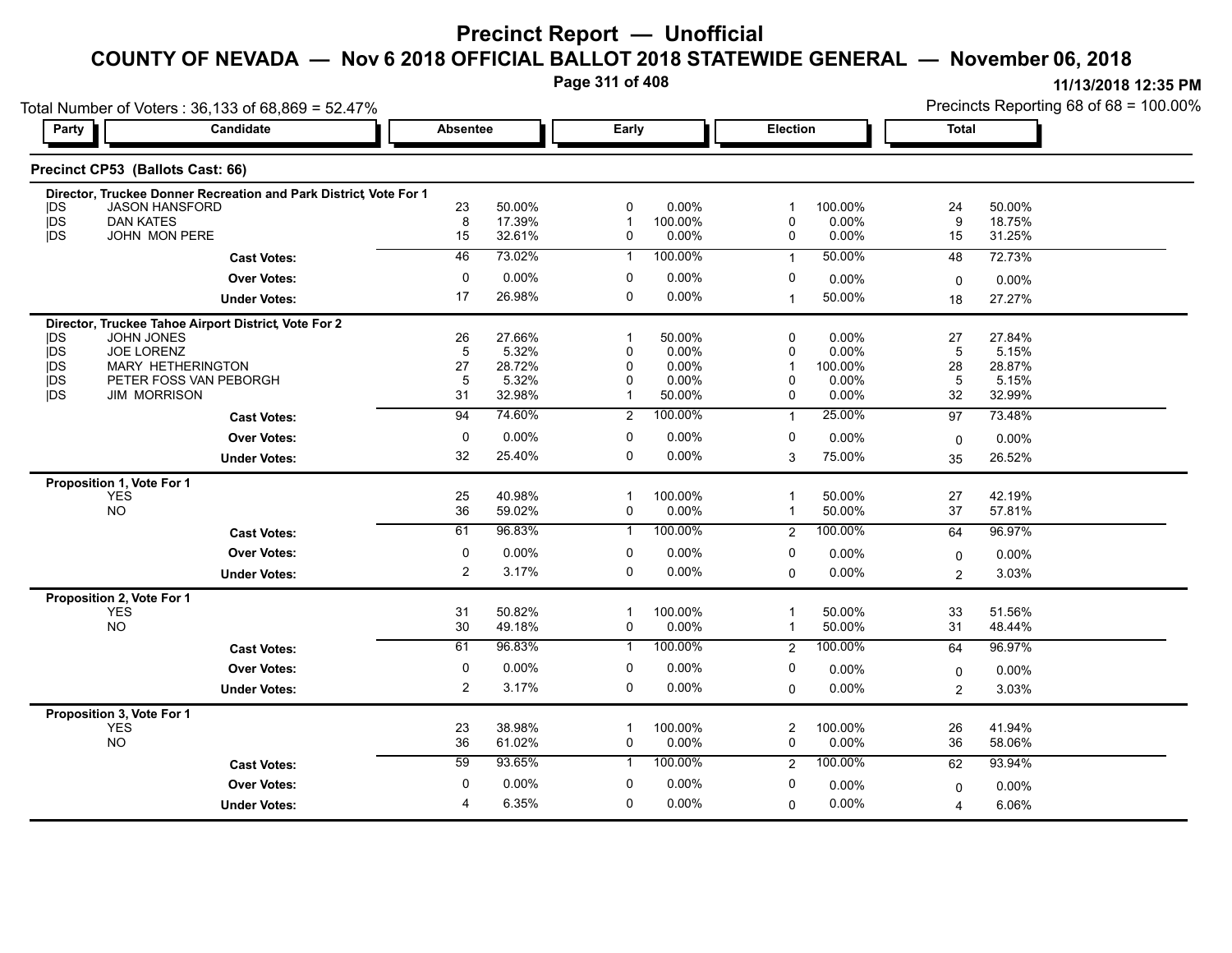**Page 312 of 408**

| Total Number of Voters: 36,133 of 68,869 = 52.47% |                     |                             |                  |                     |                     |                              |                  | Precincts Reporting 68 of 68 = 100.00% |                  |  |
|---------------------------------------------------|---------------------|-----------------------------|------------------|---------------------|---------------------|------------------------------|------------------|----------------------------------------|------------------|--|
| Party                                             | Candidate           | <b>Absentee</b>             |                  | Early               |                     | Election                     |                  | <b>Total</b>                           |                  |  |
| Precinct CP53 (Ballots Cast: 66)                  |                     |                             |                  |                     |                     |                              |                  |                                        |                  |  |
| Proposition 4, Vote For 1                         |                     |                             |                  |                     |                     |                              |                  |                                        |                  |  |
| <b>YES</b><br><b>NO</b>                           |                     | 31<br>28                    | 52.54%<br>47.46% | $\mathbf{1}$<br>0   | 100.00%<br>0.00%    | $\overline{\mathbf{c}}$<br>0 | 100.00%<br>0.00% | 34<br>28                               | 54.84%<br>45.16% |  |
|                                                   | <b>Cast Votes:</b>  | 59                          | 93.65%           | $\mathbf{1}$        | 100.00%             | $\overline{2}$               | 100.00%          | 62                                     | 93.94%           |  |
|                                                   | <b>Over Votes:</b>  | 0                           | 0.00%            | 0                   | 0.00%               | 0                            | 0.00%            | $\mathbf 0$                            | $0.00\%$         |  |
|                                                   | <b>Under Votes:</b> | $\overline{4}$              | 6.35%            | $\mathbf 0$         | 0.00%               | 0                            | 0.00%            | 4                                      | 6.06%            |  |
| Proposition 5, Vote For 1                         |                     |                             |                  |                     |                     |                              |                  |                                        |                  |  |
| <b>YES</b><br><b>NO</b>                           |                     | 25<br>32                    | 43.86%<br>56.14% | $\overline{1}$<br>0 | 100.00%<br>0.00%    | $\mathbf{1}$<br>1            | 50.00%<br>50.00% | 27<br>33                               | 45.00%<br>55.00% |  |
|                                                   | <b>Cast Votes:</b>  | 57                          | 90.48%           | $\mathbf{1}$        | 100.00%             | 2                            | 100.00%          | 60                                     | 90.91%           |  |
|                                                   | <b>Over Votes:</b>  | $\pmb{0}$                   | 0.00%            | 0                   | 0.00%               | 0                            | 0.00%            |                                        |                  |  |
|                                                   | <b>Under Votes:</b> | 6                           | 9.52%            | 0                   | $0.00\%$            | 0                            | 0.00%            | 0<br>6                                 | 0.00%<br>9.09%   |  |
| Proposition 6, Vote For 1                         |                     |                             |                  |                     |                     |                              |                  |                                        |                  |  |
| <b>YES</b>                                        |                     | 27                          | 45.00%           | $\mathbf 0$         | 0.00%               | 0                            | 0.00%            | 27                                     | 42.86%           |  |
| <b>NO</b>                                         |                     | 33                          | 55.00%           | $\mathbf{1}$        | 100.00%             | 2                            | 100.00%          | 36                                     | 57.14%           |  |
|                                                   | <b>Cast Votes:</b>  | 60                          | 95.24%           | $\mathbf{1}$        | 100.00%             | 2                            | 100.00%          | 63                                     | 95.45%           |  |
|                                                   | <b>Over Votes:</b>  | 0                           | 0.00%            | 0                   | 0.00%               | 0                            | 0.00%            | 0                                      | 0.00%            |  |
|                                                   | <b>Under Votes:</b> | 3                           | 4.76%            | 0                   | 0.00%               | $\Omega$                     | 0.00%            | 3                                      | 4.55%            |  |
| Proposition 7, Vote For 1                         |                     |                             |                  |                     |                     |                              |                  |                                        |                  |  |
| <b>YES</b><br><b>NO</b>                           |                     | 30<br>30                    | 50.00%<br>50.00% | $\overline{1}$<br>0 | 100.00%<br>$0.00\%$ | 0<br>2                       | 0.00%<br>100.00% | 31<br>32                               | 49.21%<br>50.79% |  |
|                                                   | <b>Cast Votes:</b>  | 60                          | 95.24%           | $\mathbf{1}$        | 100.00%             | $\overline{2}$               | 100.00%          | 63                                     | 95.45%           |  |
|                                                   | <b>Over Votes:</b>  | 0                           | 0.00%            | 0                   | 0.00%               | 0                            | 0.00%            |                                        |                  |  |
|                                                   | <b>Under Votes:</b> | 3                           | 4.76%            | $\mathbf 0$         | 0.00%               | $\Omega$                     | 0.00%            | $\mathbf 0$<br>3                       | 0.00%<br>4.55%   |  |
|                                                   |                     |                             |                  |                     |                     |                              |                  |                                        |                  |  |
| Proposition 8, Vote For 1<br><b>YES</b>           |                     | 23                          | 38.33%           | $\mathbf 0$         | 0.00%               | $\mathbf 1$                  | 50.00%           | 24                                     | 38.10%           |  |
| <b>NO</b>                                         |                     | 37                          | 61.67%           | $\mathbf{1}$        | 100.00%             | 1                            | 50.00%           | 39                                     | 61.90%           |  |
|                                                   | <b>Cast Votes:</b>  | 60                          | 95.24%           | $\mathbf{1}$        | 100.00%             | $\overline{c}$               | 100.00%          | 63                                     | 95.45%           |  |
|                                                   | <b>Over Votes:</b>  | $\pmb{0}$                   | 0.00%            | 0                   | 0.00%               | 0                            | 0.00%            | 0                                      | 0.00%            |  |
|                                                   | <b>Under Votes:</b> | 3                           | 4.76%            | 0                   | $0.00\%$            | 0                            | $0.00\%$         | 3                                      | 4.55%            |  |
| Proposition 10, Vote For 1                        |                     |                             |                  |                     |                     |                              |                  |                                        |                  |  |
| <b>YES</b><br><b>NO</b>                           |                     | 15<br>46                    | 24.59%<br>75.41% | 0                   | 100.00%<br>$0.00\%$ | 1<br>1                       | 50.00%<br>50.00% | 17<br>47                               | 26.56%<br>73.44% |  |
|                                                   |                     | 61                          | 96.83%           | $\mathbf{1}$        | 100.00%             |                              | 100.00%          | 64                                     | 96.97%           |  |
|                                                   | <b>Cast Votes:</b>  |                             |                  |                     |                     | $\overline{2}$               |                  |                                        |                  |  |
|                                                   | <b>Over Votes:</b>  | $\pmb{0}$<br>$\overline{2}$ | 0.00%<br>3.17%   | 0<br>0              | 0.00%<br>$0.00\%$   | 0                            | 0.00%            | $\mathbf 0$                            | 0.00%            |  |
|                                                   | <b>Under Votes:</b> |                             |                  |                     |                     | 0                            | 0.00%            | $\overline{2}$                         | 3.03%            |  |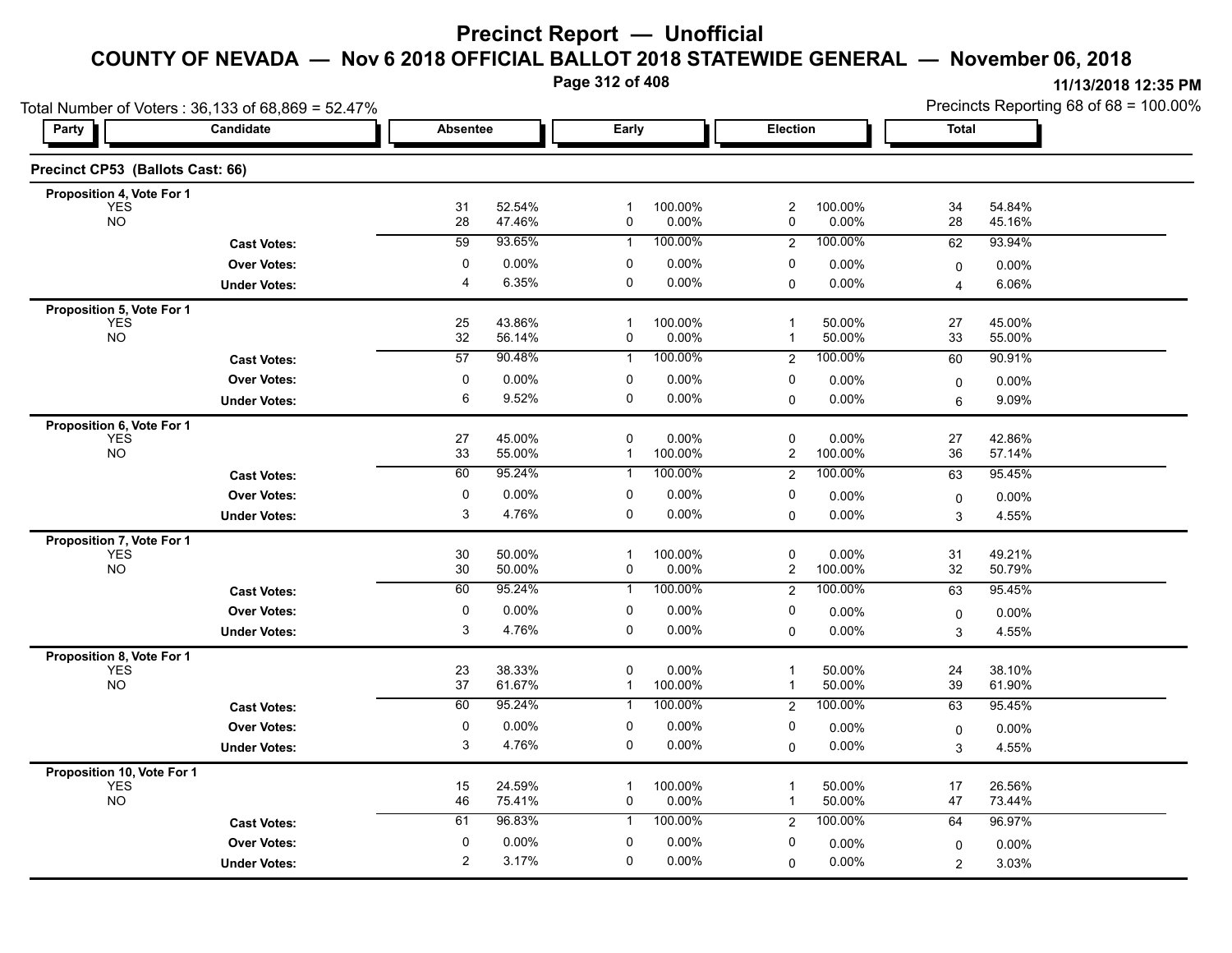**Page 313 of 408**

|                                  | Total Number of Voters: 36,133 of 68,869 = 52.47% |                 |                  |                |                  |                     |                  | Precincts Reporting 68 of 68 = 100.00% |                  |  |
|----------------------------------|---------------------------------------------------|-----------------|------------------|----------------|------------------|---------------------|------------------|----------------------------------------|------------------|--|
| <b>Party</b>                     | Candidate                                         | <b>Absentee</b> |                  | Early          |                  | Election            |                  | <b>Total</b>                           |                  |  |
| Precinct CP53 (Ballots Cast: 66) |                                                   |                 |                  |                |                  |                     |                  |                                        |                  |  |
| Proposition 11, Vote For 1       |                                                   |                 |                  |                |                  |                     |                  |                                        |                  |  |
| <b>YES</b><br><b>NO</b>          |                                                   | 40<br>19        | 67.80%<br>32.20% | $\mathbf 0$    | 0.00%<br>100.00% |                     | 50.00%<br>50.00% | 41<br>21                               | 66.13%<br>33.87% |  |
|                                  | <b>Cast Votes:</b>                                | 59              | 93.65%           |                | 100.00%          | 2                   | 100.00%          | 62                                     | 93.94%           |  |
|                                  | <b>Over Votes:</b>                                | 0               | 0.00%            | 0              | $0.00\%$         | 0                   | 0.00%            | $\Omega$                               | 0.00%            |  |
|                                  | <b>Under Votes:</b>                               | 4               | 6.35%            | 0              | $0.00\%$         | 0                   | 0.00%            | $\overline{\mathbf{4}}$                | 6.06%            |  |
| Proposition 12, Vote For 1       |                                                   |                 |                  |                |                  |                     |                  |                                        |                  |  |
| <b>YES</b><br><b>NO</b>          |                                                   | 33<br>28        | 54.10%<br>45.90% | 0              | 100.00%<br>0.00% |                     | 50.00%<br>50.00% | 35<br>29                               | 54.69%<br>45.31% |  |
|                                  | <b>Cast Votes:</b>                                | 61              | 96.83%           | $\overline{1}$ | 100.00%          | $\overline{2}$      | 100.00%          | 64                                     | 96.97%           |  |
|                                  | <b>Over Votes:</b>                                | 0               | 0.00%            | 0              | $0.00\%$         | 0                   | 0.00%            | $\mathbf{0}$                           | 0.00%            |  |
|                                  | <b>Under Votes:</b>                               | 2               | 3.17%            | 0              | $0.00\%$         | 0                   | 0.00%            | 2                                      | 3.03%            |  |
| Measure AA, Vote For 1           |                                                   |                 |                  |                |                  |                     |                  |                                        |                  |  |
| <b>YES</b><br><b>NO</b>          |                                                   | 42<br>20        | 67.74%<br>32.26% | $\mathbf 0$    | 100.00%<br>0.00% | $\overline{2}$<br>0 | 100.00%<br>0.00% | 45<br>20                               | 69.23%<br>30.77% |  |
|                                  | <b>Cast Votes:</b>                                | 62              | 98.41%           | $\mathbf{1}$   | 100.00%          | $\overline{2}$      | 100.00%          | 65                                     | 98.48%           |  |
|                                  | <b>Over Votes:</b>                                | 0               | 0.00%            | 0              | $0.00\%$         | 0                   | 0.00%            | 0                                      | 0.00%            |  |
|                                  | <b>Under Votes:</b>                               |                 | 1.59%            | 0              | $0.00\%$         | $\mathbf 0$         | 0.00%            | 1                                      | 1.52%            |  |
| Measure G, Vote For 1            |                                                   |                 |                  |                |                  |                     |                  |                                        |                  |  |
| <b>YES</b><br><b>NO</b>          |                                                   | 41<br>21        | 66.13%<br>33.87% | 0              | 100.00%<br>0.00% | 2<br>0              | 100.00%<br>0.00% | 44<br>21                               | 67.69%<br>32.31% |  |
|                                  | <b>Cast Votes:</b>                                | 62              | 98.41%           |                | 100.00%          | $\mathbf{2}$        | 100.00%          | 65                                     | 98.48%           |  |
|                                  | <b>Over Votes:</b>                                | 0               | 0.00%            | 0              | $0.00\%$         | 0                   | 0.00%            | 0                                      | 0.00%            |  |
|                                  | <b>Under Votes:</b>                               |                 | 1.59%            | $\mathbf 0$    | 0.00%            | 0                   | 0.00%            |                                        | 1.52%            |  |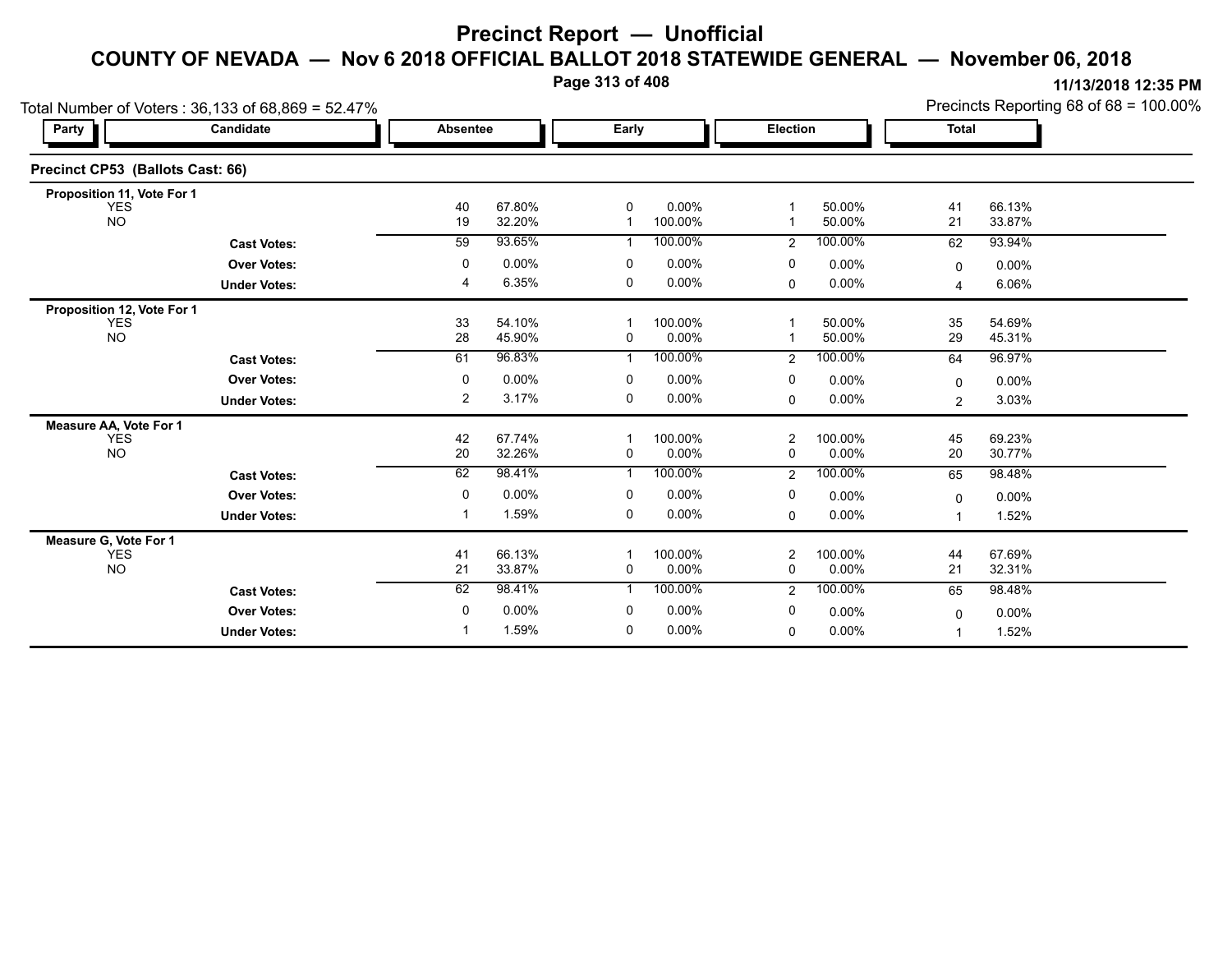**Page 314 of 408**

| Total Number of Voters: 36,133 of 68,869 = 52.47%                        |                                          |                 |                |                |                   |             |                | Precincts Reporting 68 of 68 = 100.00% |                |  |
|--------------------------------------------------------------------------|------------------------------------------|-----------------|----------------|----------------|-------------------|-------------|----------------|----------------------------------------|----------------|--|
| <b>Party</b>                                                             | Candidate                                | <b>Absentee</b> |                | Early          |                   | Election    |                | <b>Total</b>                           |                |  |
| Precinct CP54 (Ballots Cast: 0)                                          |                                          |                 |                |                |                   |             |                |                                        |                |  |
| Governor, Vote For 1<br><b>REP</b><br>JOHN H. COX                        |                                          | 0               | 0.00%          | 0              | 0.00%             | 0           | 0.00%          | 0                                      |                |  |
| <b>DEM</b><br><b>GAVIN NEWSOM</b>                                        |                                          | 0               | 0.00%          | 0              | 0.00%             | 0           | 0.00%          | 0                                      | 0.00%<br>0.00% |  |
|                                                                          | <b>Cast Votes:</b>                       | $\mathbf 0$     | 0.00%          | $\mathbf 0$    | $0.00\%$          | $\mathbf 0$ | 0.00%          | $\mathbf 0$                            | 0.00%          |  |
|                                                                          | <b>Over Votes:</b>                       | 0               | 0.00%          | 0              | 0.00%             | 0           | 0.00%          | 0                                      | 0.00%          |  |
|                                                                          | <b>Under Votes:</b>                      | $\pmb{0}$       | 0.00%          | $\mathbf 0$    | $0.00\%$          | 0           | 0.00%          | $\mathbf 0$                            | 0.00%          |  |
| Lieutenant Governor, Vote For 1                                          |                                          |                 |                |                |                   |             |                |                                        |                |  |
| ED HERNANDEZ<br><b>DEM</b>                                               |                                          | $\pmb{0}$       | 0.00%          | 0              | 0.00%             | 0           | 0.00%          | 0                                      | 0.00%          |  |
| <b>DEM</b>                                                               | ELENI KOUNALAKIS                         | 0               | 0.00%          | 0              | $0.00\%$          | 0           | 0.00%          | 0                                      | 0.00%          |  |
|                                                                          | <b>Cast Votes:</b>                       | $\overline{0}$  | 0.00%          | $\mathbf 0$    | $0.00\%$          | $\mathbf 0$ | 0.00%          | $\mathbf 0$                            | 0.00%          |  |
|                                                                          | <b>Over Votes:</b>                       | 0               | 0.00%          | 0              | 0.00%             | 0           | 0.00%          | 0                                      | 0.00%          |  |
|                                                                          | <b>Under Votes:</b>                      | 0               | 0.00%          | $\mathbf 0$    | $0.00\%$          | $\Omega$    | 0.00%          | $\Omega$                               | 0.00%          |  |
| Secretary of State, Vote For 1                                           |                                          |                 |                |                |                   |             |                |                                        |                |  |
| <b>DEM</b><br><b>ALEX PADILLA</b><br><b>REP</b><br><b>MARK P. MEUSER</b> |                                          | $\pmb{0}$<br>0  | 0.00%<br>0.00% | 0<br>0         | 0.00%<br>$0.00\%$ | 0<br>0      | 0.00%<br>0.00% | 0<br>0                                 | 0.00%<br>0.00% |  |
|                                                                          |                                          | 0               | $0.00\%$       | 0              | 0.00%             | $\mathbf 0$ | 0.00%          | $\mathbf 0$                            | 0.00%          |  |
|                                                                          | <b>Cast Votes:</b><br><b>Over Votes:</b> | 0               | 0.00%          | 0              | 0.00%             | 0           |                |                                        |                |  |
|                                                                          |                                          |                 |                |                |                   |             | 0.00%          | $\mathbf 0$                            | 0.00%          |  |
|                                                                          | <b>Under Votes:</b>                      | 0               | 0.00%          | 0              | $0.00\%$          | 0           | 0.00%          | $\mathbf 0$                            | $0.00\%$       |  |
| Controller, Vote For 1<br><b>REP</b>                                     | KONSTANTINOS RODITIS                     | $\pmb{0}$       | 0.00%          | 0              | $0.00\%$          | 0           | 0.00%          | 0                                      | 0.00%          |  |
| <b>DEM</b><br>BETTY T. YEE                                               |                                          | 0               | 0.00%          | $\mathsf 0$    | $0.00\%$          | $\mathbf 0$ | $0.00\%$       | $\mathbf 0$                            | 0.00%          |  |
|                                                                          | <b>Cast Votes:</b>                       | $\overline{0}$  | 0.00%          | $\overline{0}$ | $0.00\%$          | $\mathbf 0$ | 0.00%          | $\mathbf 0$                            | 0.00%          |  |
|                                                                          | <b>Over Votes:</b>                       | 0               | 0.00%          | $\mathbf 0$    | 0.00%             | 0           | 0.00%          | 0                                      | 0.00%          |  |
|                                                                          | <b>Under Votes:</b>                      | 0               | 0.00%          | $\mathbf 0$    | 0.00%             | 0           | 0.00%          | $\Omega$                               | 0.00%          |  |
|                                                                          |                                          |                 |                |                |                   |             |                |                                        |                |  |
| Treasurer, Vote For 1<br><b>REP</b><br><b>GREG CONLON</b>                |                                          | 0               | 0.00%          | 0              | 0.00%             | 0           | 0.00%          | 0                                      | 0.00%          |  |
| <b>DEM</b><br><b>FIONA MA</b>                                            |                                          | $\pmb{0}$       | 0.00%          | $\mathbf 0$    | 0.00%             | $\mathbf 0$ | 0.00%          | $\mathbf 0$                            | 0.00%          |  |
|                                                                          | <b>Cast Votes:</b>                       | $\overline{0}$  | 0.00%          | $\overline{0}$ | 0.00%             | $\mathbf 0$ | 0.00%          | $\mathbf 0$                            | 0.00%          |  |
|                                                                          | <b>Over Votes:</b>                       | $\pmb{0}$       | 0.00%          | $\mathbf 0$    | 0.00%             | 0           | 0.00%          | 0                                      | $0.00\%$       |  |
|                                                                          | <b>Under Votes:</b>                      | $\mathbf 0$     | 0.00%          | $\mathbf 0$    | $0.00\%$          | 0           | 0.00%          | $\mathbf 0$                            | $0.00\%$       |  |
| <b>Attorney General, Vote For 1</b>                                      |                                          |                 |                |                |                   |             |                |                                        |                |  |
| <b>REP</b><br><b>STEVEN C BAILEY</b>                                     |                                          | 0               | 0.00%          | $\pmb{0}$      | 0.00%             | $\pmb{0}$   | 0.00%          | 0                                      | 0.00%          |  |
| <b>DEM</b><br><b>XAVIER BECERRA</b>                                      |                                          | $\mathbf 0$     | 0.00%          | $\mathbf 0$    | 0.00%             | $\mathbf 0$ | 0.00%          | $\mathbf 0$                            | 0.00%          |  |
|                                                                          | <b>Cast Votes:</b>                       | $\mathbf 0$     | 0.00%          | $\mathbf 0$    | $0.00\%$          | $\Omega$    | 0.00%          | $\mathbf 0$                            | 0.00%          |  |
|                                                                          | <b>Over Votes:</b>                       | $\mathbf 0$     | 0.00%          | $\mathbf 0$    | 0.00%             | $\mathbf 0$ | 0.00%          | $\mathbf 0$                            | $0.00\%$       |  |
|                                                                          | <b>Under Votes:</b>                      | $\Omega$        | 0.00%          | $\mathbf 0$    | $0.00\%$          | 0           | 0.00%          | $\mathbf 0$                            | 0.00%          |  |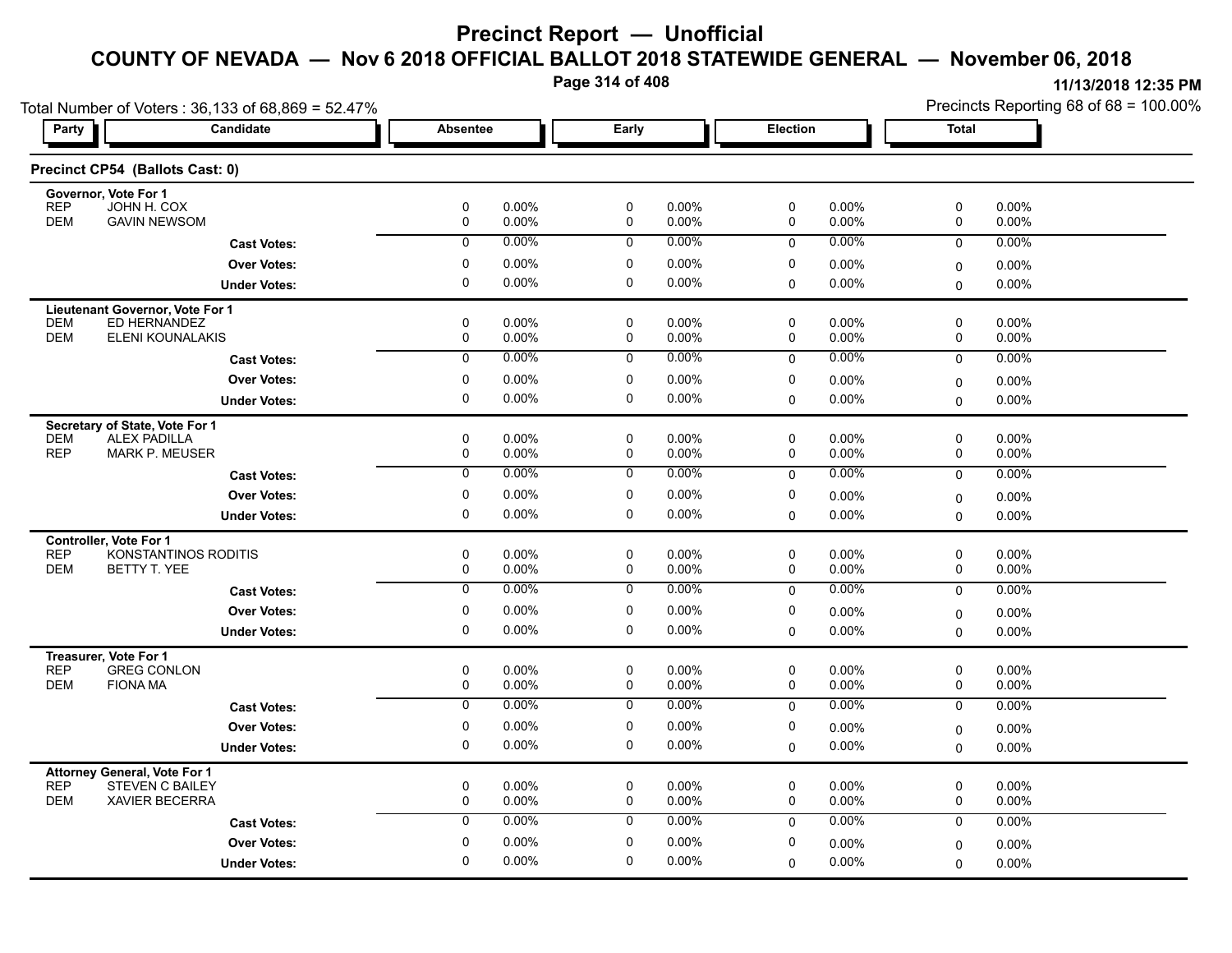**Page 315 of 408**

| Total Number of Voters: 36,133 of 68,869 = 52.47% |                                                                                       |                  |                   |                            |                |             |                   | Precincts Reporting 68 of 68 = 100.00% |                |  |
|---------------------------------------------------|---------------------------------------------------------------------------------------|------------------|-------------------|----------------------------|----------------|-------------|-------------------|----------------------------------------|----------------|--|
| Party                                             | Candidate                                                                             | <b>Absentee</b>  |                   | Early                      |                | Election    |                   | Total                                  |                |  |
|                                                   | Precinct CP54 (Ballots Cast: 0)                                                       |                  |                   |                            |                |             |                   |                                        |                |  |
|                                                   | Insurance Commissioner, Vote For 1                                                    |                  |                   |                            |                |             |                   |                                        |                |  |
| <b>DEM</b>                                        | RICARDO LARA<br><b>STEVE POIZNER</b>                                                  | 0<br>0           | 0.00%<br>0.00%    | 0<br>$\mathbf 0$           | 0.00%<br>0.00% | 0<br>0      | 0.00%<br>0.00%    | 0<br>0                                 | 0.00%<br>0.00% |  |
|                                                   | <b>Cast Votes:</b>                                                                    | $\mathbf 0$      | 0.00%             | $\mathbf 0$                | 0.00%          | $\mathbf 0$ | $0.00\%$          | $\mathbf 0$                            | 0.00%          |  |
|                                                   |                                                                                       | 0                | 0.00%             | 0                          | 0.00%          | 0           |                   |                                        |                |  |
|                                                   | <b>Over Votes:</b>                                                                    | 0                | 0.00%             | $\mathbf 0$                | $0.00\%$       |             | 0.00%             | 0                                      | 0.00%          |  |
|                                                   | <b>Under Votes:</b>                                                                   |                  |                   |                            |                | $\mathbf 0$ | 0.00%             | 0                                      | 0.00%          |  |
|                                                   | Member, State Board of Equalization District 1, Vote For 1                            |                  |                   |                            |                |             |                   |                                        |                |  |
| <b>DEM</b><br><b>REP</b>                          | <b>TOM HALLINAN</b><br><b>TED GAINES</b>                                              | 0<br>0           | 0.00%<br>0.00%    | $\mathbf 0$<br>$\mathbf 0$ | 0.00%<br>0.00% | 0<br>0      | $0.00\%$<br>0.00% | 0<br>0                                 | 0.00%<br>0.00% |  |
|                                                   | <b>Cast Votes:</b>                                                                    | $\overline{0}$   | 0.00%             | 0                          | 0.00%          | $\mathbf 0$ | 0.00%             | $\mathbf 0$                            | 0.00%          |  |
|                                                   | <b>Over Votes:</b>                                                                    | 0                | $0.00\%$          | 0                          | 0.00%          | 0           | $0.00\%$          |                                        |                |  |
|                                                   |                                                                                       | 0                | 0.00%             | 0                          | 0.00%          | $\Omega$    | 0.00%             | 0                                      | 0.00%          |  |
|                                                   | <b>Under Votes:</b>                                                                   |                  |                   |                            |                |             |                   | $\Omega$                               | $0.00\%$       |  |
|                                                   | United States Senate, Vote For 1                                                      |                  |                   | $\mathbf 0$                | 0.00%          | $\mathbf 0$ |                   | $\mathbf 0$                            | $0.00\%$       |  |
| <b>DEM</b><br><b>DEM</b>                          | <b>DIANNE FEINSTEIN</b><br><b>KEVIN DE LEON</b>                                       | 0<br>$\mathbf 0$ | $0.00\%$<br>0.00% | $\mathbf 0$                | 0.00%          | 0           | 0.00%<br>0.00%    | 0                                      | 0.00%          |  |
|                                                   | <b>Cast Votes:</b>                                                                    | 0                | $0.00\%$          | 0                          | 0.00%          | $\mathbf 0$ | 0.00%             | $\mathbf 0$                            | 0.00%          |  |
|                                                   | <b>Over Votes:</b>                                                                    | 0                | 0.00%             | 0                          | 0.00%          | 0           | $0.00\%$          |                                        |                |  |
|                                                   |                                                                                       | 0                | 0.00%             | 0                          | 0.00%          | $\mathbf 0$ | $0.00\%$          | 0<br>$\mathbf 0$                       | 0.00%<br>0.00% |  |
|                                                   | <b>Under Votes:</b>                                                                   |                  |                   |                            |                |             |                   |                                        |                |  |
| <b>REP</b>                                        | House of Representatives of the United States District 1, Vote For 1<br>DOUG LA MALFA | 0                | $0.00\%$          | $\mathbf 0$                | $0.00\%$       | $\mathbf 0$ | $0.00\%$          | 0                                      | 0.00%          |  |
| <b>DEM</b>                                        | <b>AUDREY DENNEY</b>                                                                  | 0                | 0.00%             | $\mathbf 0$                | 0.00%          | 0           | 0.00%             | 0                                      | 0.00%          |  |
|                                                   | <b>Cast Votes:</b>                                                                    | $\overline{0}$   | 0.00%             | $\overline{0}$             | 0.00%          | $\mathbf 0$ | 0.00%             | 0                                      | $0.00\%$       |  |
|                                                   | <b>Over Votes:</b>                                                                    | 0                | $0.00\%$          | 0                          | 0.00%          | 0           | $0.00\%$          | 0                                      | 0.00%          |  |
|                                                   | <b>Under Votes:</b>                                                                   | 0                | $0.00\%$          | 0                          | 0.00%          | $\Omega$    | $0.00\%$          | $\Omega$                               | 0.00%          |  |
|                                                   |                                                                                       |                  |                   |                            |                |             |                   |                                        |                |  |
| <b>REP</b>                                        | State Assembly District 1, Vote For 1<br><b>BRIAN DAHLE</b>                           | 0                | $0.00\%$          | $\mathbf 0$                | 0.00%          | $\mathbf 0$ | $0.00\%$          | 0                                      | 0.00%          |  |
| <b>DEM</b>                                        | <b>CALEEN SISK</b>                                                                    | $\mathbf 0$      | 0.00%             | $\mathbf 0$                | 0.00%          | 0           | 0.00%             | 0                                      | 0.00%          |  |
|                                                   | <b>Cast Votes:</b>                                                                    | $\overline{0}$   | 0.00%             | $\overline{0}$             | $0.00\%$       | $\mathbf 0$ | 0.00%             | $\mathbf 0$                            | 0.00%          |  |
|                                                   | <b>Over Votes:</b>                                                                    | 0                | $0.00\%$          | $\mathbf 0$                | $0.00\%$       | $\mathbf 0$ | $0.00\%$          | 0                                      | 0.00%          |  |
|                                                   | <b>Under Votes:</b>                                                                   | 0                | $0.00\%$          | 0                          | 0.00%          | $\mathbf 0$ | 0.00%             | $\Omega$                               | $0.00\%$       |  |
|                                                   |                                                                                       |                  |                   |                            |                |             |                   |                                        |                |  |
|                                                   | For Associate Justice, Supreme Court - Carol A. Corrigan, Vote For 1<br><b>YES</b>    | 0                | 0.00%             | 0                          | 0.00%          | 0           | $0.00\%$          | 0                                      | 0.00%          |  |
|                                                   | <b>NO</b>                                                                             | 0                | 0.00%             | 0                          | 0.00%          | 0           | $0.00\%$          | 0                                      | 0.00%          |  |
|                                                   | <b>Cast Votes:</b>                                                                    | $\mathbf 0$      | 0.00%             | $\mathbf 0$                | $0.00\%$       | $\Omega$    | $0.00\%$          | $\mathbf 0$                            | 0.00%          |  |
|                                                   | <b>Over Votes:</b>                                                                    | 0                | 0.00%             | $\mathbf 0$                | 0.00%          | 0           | $0.00\%$          | 0                                      | $0.00\%$       |  |
|                                                   | <b>Under Votes:</b>                                                                   | 0                | $0.00\%$          | 0                          | 0.00%          | 0           | $0.00\%$          | $\Omega$                               | 0.00%          |  |
|                                                   |                                                                                       |                  |                   |                            |                |             |                   |                                        |                |  |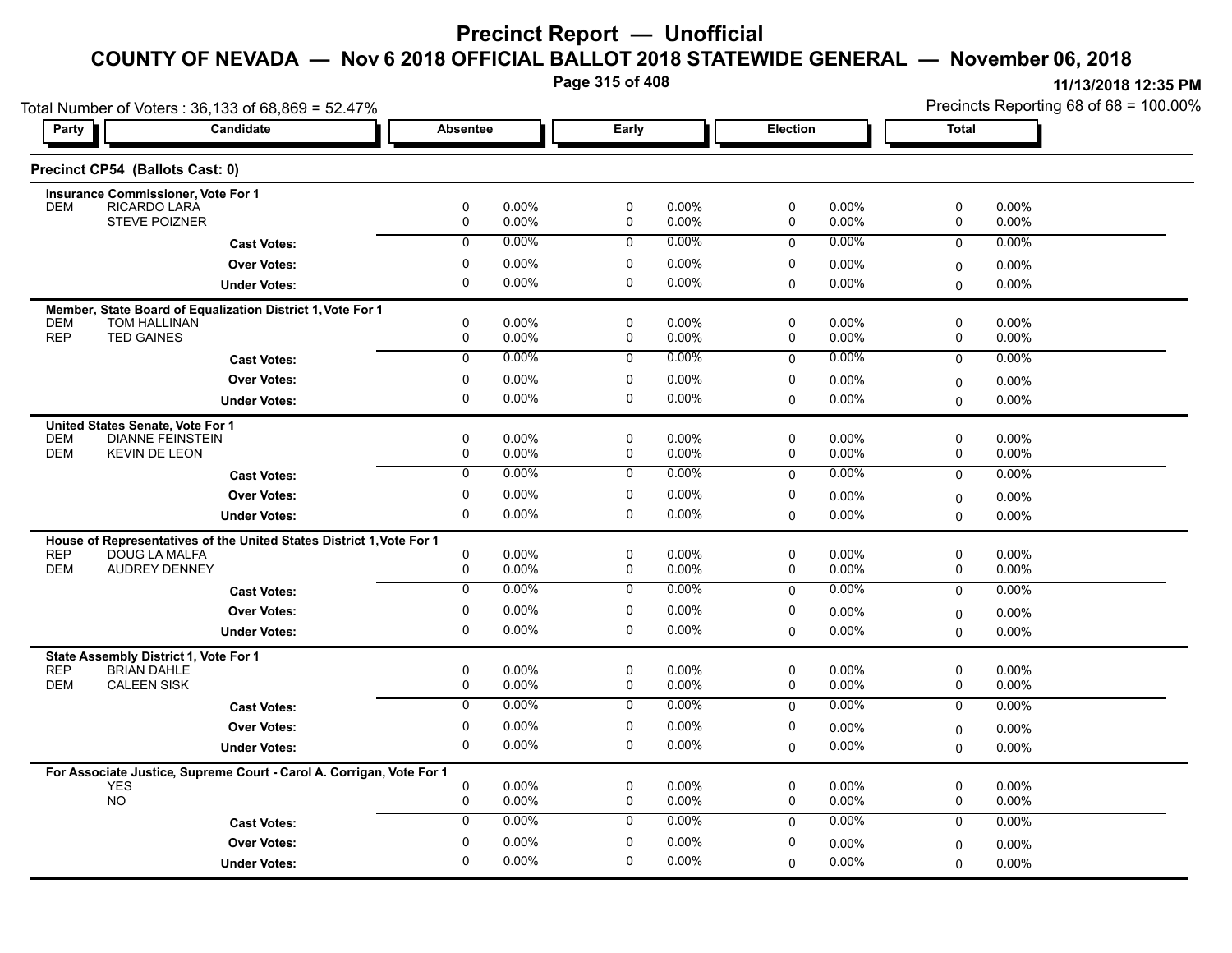**Page 316 of 408**

| Total Number of Voters: 36,133 of 68,869 = 52.47% |                                                                                   |                   |                   |                            |                |                            |                      |               | Precincts Reporting 68 of 68 = 100.00% |
|---------------------------------------------------|-----------------------------------------------------------------------------------|-------------------|-------------------|----------------------------|----------------|----------------------------|----------------------|---------------|----------------------------------------|
| Party                                             | <b>Candidate</b>                                                                  | <b>Absentee</b>   |                   | Early                      |                | Election                   |                      | <b>Total</b>  |                                        |
| Precinct CP54 (Ballots Cast: 0)                   |                                                                                   |                   |                   |                            |                |                            |                      |               |                                        |
|                                                   | For Associate Justice, Supreme Court - Leondra R. Kruger, Vote For 1              |                   |                   |                            |                |                            |                      |               |                                        |
| <b>YES</b><br><b>NO</b>                           |                                                                                   | $\mathbf{0}$<br>0 | $0.00\%$<br>0.00% | $\mathbf 0$<br>$\mathbf 0$ | 0.00%<br>0.00% | 0<br>$\mathbf 0$           | 0.00%<br>0.00%       | 0<br>0        | 0.00%<br>0.00%                         |
|                                                   | <b>Cast Votes:</b>                                                                | 0                 | 0.00%             | $\mathbf 0$                | $0.00\%$       | $\Omega$                   | 0.00%                | $\mathbf 0$   | $0.00\%$                               |
|                                                   | <b>Over Votes:</b>                                                                | 0                 | 0.00%             | $\mathbf 0$                | 0.00%          | $\mathbf 0$                | 0.00%                | 0             | 0.00%                                  |
|                                                   | <b>Under Votes:</b>                                                               | 0                 | 0.00%             | 0                          | 0.00%          | $\mathbf 0$                | $0.00\%$             | 0             | 0.00%                                  |
|                                                   | For Associate Justice, Court of Appeal, Third District - Cole Blease, Vote For 1  |                   |                   |                            |                |                            |                      |               |                                        |
| <b>YES</b><br><b>NO</b>                           |                                                                                   | 0                 | 0.00%<br>0.00%    | $\mathbf 0$<br>$\mathbf 0$ | 0.00%<br>0.00% | 0<br>0                     | $0.00\%$<br>$0.00\%$ | 0<br>0        | 0.00%<br>0.00%                         |
|                                                   | <b>Cast Votes:</b>                                                                | $\overline{0}$    | $0.00\%$          | $\mathbf 0$                | 0.00%          | $\mathbf 0$                | $0.00\%$             | $\mathbf 0$   | 0.00%                                  |
|                                                   | <b>Over Votes:</b>                                                                | 0                 | 0.00%             | $\mathbf 0$                | 0.00%          | 0                          | $0.00\%$             | 0             | 0.00%                                  |
|                                                   | <b>Under Votes:</b>                                                               | 0                 | $0.00\%$          | 0                          | 0.00%          | $\Omega$                   | 0.00%                | $\Omega$      | $0.00\%$                               |
|                                                   | For Associate Justice, Court of Appeal, Third District - Louis Mauro, Vote For 1  |                   |                   |                            |                |                            |                      |               |                                        |
| <b>YES</b>                                        |                                                                                   |                   | 0.00%             | $\mathbf 0$                | 0.00%          | 0                          | 0.00%                | 0             | 0.00%                                  |
| <b>NO</b>                                         |                                                                                   | 0                 | 0.00%             | $\mathbf 0$                | 0.00%          | $\mathbf 0$                | 0.00%                | 0             | 0.00%                                  |
|                                                   | <b>Cast Votes:</b>                                                                | $\overline{0}$    | 0.00%             | $\overline{0}$             | 0.00%          | $\mathbf 0$                | $0.00\%$             | $\mathbf 0$   | $0.00\%$                               |
|                                                   | <b>Over Votes:</b>                                                                | 0                 | $0.00\%$          | $\mathbf 0$                | 0.00%          | $\mathbf 0$                | $0.00\%$             | 0             | 0.00%                                  |
|                                                   | <b>Under Votes:</b>                                                               | 0                 | 0.00%             | 0                          | 0.00%          | $\Omega$                   | $0.00\%$             | 0             | $0.00\%$                               |
|                                                   | Superintendent of Public Instruction, Vote For 1                                  |                   |                   |                            |                |                            |                      |               |                                        |
| <b>IDS</b><br><b>IDS</b>                          | <b>MARSHALL TUCK</b><br>TONY K. THURMOND                                          | 0<br>0            | 0.00%<br>0.00%    | $\mathbf 0$<br>$\mathbf 0$ | 0.00%<br>0.00% | $\mathbf 0$<br>0           | $0.00\%$<br>0.00%    | 0<br>0        | 0.00%<br>$0.00\%$                      |
|                                                   | <b>Cast Votes:</b>                                                                | $\overline{0}$    | 0.00%             | $\overline{0}$             | 0.00%          | $\mathbf 0$                | $0.00\%$             | $\mathbf 0$   | $0.00\%$                               |
|                                                   | <b>Over Votes:</b>                                                                | 0                 | 0.00%             | 0                          | 0.00%          | 0                          | $0.00\%$             | 0             | 0.00%                                  |
|                                                   | <b>Under Votes:</b>                                                               | $\mathbf 0$       | $0.00\%$          | 0                          | 0.00%          | $\Omega$                   | 0.00%                | $\Omega$      | $0.00\%$                               |
|                                                   | District Board Member, Placer County Board of Education Trustee Area4, Vote For 1 |                   |                   |                            |                |                            |                      |               |                                        |
| DS                                                | <b>ANTHONY W. PALMER</b>                                                          | n                 | 0.00%             | 0                          | 0.00%          | 0                          | $0.00\%$             | 0             | 0.00%                                  |
| jDS                                               | E KEN TOKUTOMI                                                                    | 0                 | 0.00%             | $\mathsf 0$                | 0.00%          | $\mathbf 0$                | 0.00%                | 0             | 0.00%                                  |
|                                                   | <b>Cast Votes:</b>                                                                | $\overline{0}$    | 0.00%             | $\overline{0}$             | $0.00\%$       | $\mathbf 0$                | $0.00\%$             | $\mathbf 0$   | 0.00%                                  |
|                                                   | <b>Over Votes:</b>                                                                | 0                 | 0.00%             | 0                          | 0.00%          | 0                          | $0.00\%$             | 0             | 0.00%                                  |
|                                                   | <b>Under Votes:</b>                                                               | 0                 | 0.00%             | 0                          | 0.00%          | $\mathbf 0$                | $0.00\%$             | $\Omega$      | $0.00\%$                               |
|                                                   | Sheriff-Coroner-Public Administrator, Vote For 1                                  |                   |                   |                            |                |                            |                      |               |                                        |
| DS<br><b>IDS</b>                                  | <b>SHANNAN MOON</b><br><b>BILL SMETHERS</b>                                       | 0<br>0            | 0.00%<br>0.00%    | $\mathbf 0$<br>$\mathbf 0$ | 0.00%<br>0.00% | $\mathbf 0$<br>$\mathbf 0$ | $0.00\%$<br>0.00%    | 0<br>0        | 0.00%<br>$0.00\%$                      |
|                                                   | <b>Cast Votes:</b>                                                                | $\mathbf 0$       | 0.00%             | $\mathbf 0$                | 0.00%          | $\Omega$                   | $0.00\%$             | $\mathbf 0$   | 0.00%                                  |
|                                                   | <b>Over Votes:</b>                                                                | 0                 | 0.00%             | 0                          | 0.00%          | 0                          | $0.00\%$             |               | $0.00\%$                               |
|                                                   | <b>Under Votes:</b>                                                               | $\Omega$          | $0.00\%$          | 0                          | 0.00%          | $\Omega$                   | $0.00\%$             | 0<br>$\Omega$ | 0.00%                                  |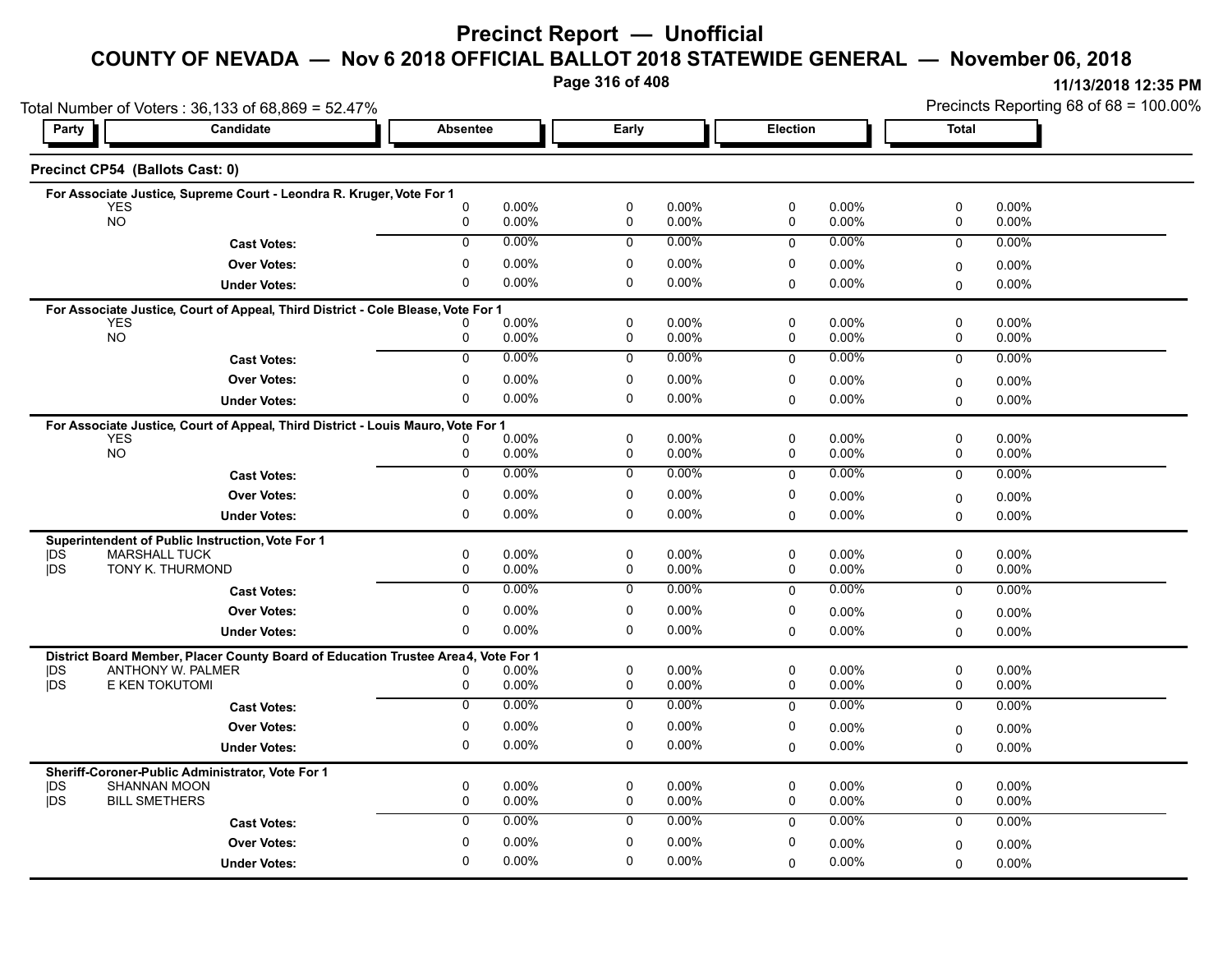**Page 317 of 408**

| Total Number of Voters: 36,133 of 68,869 = 52.47% |                                                                  |                          |                      |                          |                      |                  |                      |             | Precincts Reporting 68 of 68 = 100.00% |
|---------------------------------------------------|------------------------------------------------------------------|--------------------------|----------------------|--------------------------|----------------------|------------------|----------------------|-------------|----------------------------------------|
| Party                                             | Candidate                                                        | <b>Absentee</b>          |                      | Early                    |                      | Election         |                      | Total       |                                        |
|                                                   | Precinct CP54 (Ballots Cast: 0)                                  |                          |                      |                          |                      |                  |                      |             |                                        |
|                                                   | Director, Truckee Donner Public Utility District, Vote For 2     |                          |                      |                          |                      |                  |                      |             |                                        |
| <b>IDS</b>                                        | <b>TONY LALIOTIS</b>                                             | 0                        | 0.00%                | 0                        | $0.00\%$             | 0                | $0.00\%$             | 0           | 0.00%                                  |
| jDS                                               | <b>CHRISTA FINN</b><br>PAUL WARMERDAM                            | $\Omega$<br>$\mathbf{0}$ | 0.00%<br>0.00%       | $\Omega$<br>$\mathbf{0}$ | 0.00%                | $\mathbf 0$<br>0 | 0.00%<br>0.00%       | 0<br>0      | $0.00\%$                               |
| <b>IDS</b><br><b>IDS</b>                          | ALI "KAVEH" MANSOOR                                              | 0                        | 0.00%                | 0                        | $0.00\%$<br>$0.00\%$ | 0                | $0.00\%$             | 0           | 0.00%<br>$0.00\%$                      |
|                                                   |                                                                  | $\overline{0}$           | $0.00\%$             | $\overline{0}$           | 0.00%                | $\Omega$         | $0.00\%$             | $\mathbf 0$ | 0.00%                                  |
|                                                   | <b>Cast Votes:</b>                                               |                          |                      |                          |                      |                  |                      |             |                                        |
|                                                   | <b>Over Votes:</b>                                               | 0                        | 0.00%                | 0                        | 0.00%                | 0                | $0.00\%$             | 0           | $0.00\%$                               |
|                                                   | <b>Under Votes:</b>                                              | $\Omega$                 | 0.00%                | 0                        | $0.00\%$             | $\Omega$         | $0.00\%$             | $\Omega$    | $0.00\%$                               |
|                                                   | Director, Truckee Donner Recreation and Park District Vote For 1 |                          |                      |                          |                      |                  |                      |             |                                        |
| <b>IDS</b>                                        | <b>JASON HANSFORD</b>                                            | 0                        | 0.00%                | 0                        | 0.00%                | 0                | $0.00\%$             | 0           | 0.00%                                  |
| <b>IDS</b>                                        | <b>DAN KATES</b>                                                 | 0                        | $0.00\%$             | 0                        | $0.00\%$             | 0                | $0.00\%$             | 0           | $0.00\%$                               |
| <b>IDS</b>                                        | <b>JOHN MON PERE</b>                                             | 0                        | 0.00%                | 0                        | $0.00\%$             | 0                | 0.00%                | 0           | 0.00%                                  |
|                                                   | <b>Cast Votes:</b>                                               | $\mathbf 0$              | $0.00\%$             | 0                        | 0.00%                | $\mathbf 0$      | $0.00\%$             | $\mathbf 0$ | 0.00%                                  |
|                                                   | <b>Over Votes:</b>                                               | 0                        | $0.00\%$             | 0                        | $0.00\%$             | 0                | $0.00\%$             | $\mathbf 0$ | 0.00%                                  |
|                                                   | <b>Under Votes:</b>                                              | 0                        | 0.00%                | 0                        | 0.00%                | $\Omega$         | $0.00\%$             | $\Omega$    | $0.00\%$                               |
|                                                   | Director, Truckee Sanitary District, Vote For 3                  |                          |                      |                          |                      |                  |                      |             |                                        |
| <b>IDS</b>                                        | <b>NELSON VAN GUNDY</b>                                          | 0                        | 0.00%                | 0                        | 0.00%                | $\mathbf 0$      | 0.00%                | 0           | 0.00%                                  |
| <b>IDS</b>                                        | <b>RON SWEET</b>                                                 | 0                        | $0.00\%$             | 0                        | 0.00%                | 0                | $0.00\%$             | 0           | 0.00%                                  |
| jDS                                               | <b>KURT R. SMART</b>                                             | 0                        | 0.00%                | 0                        | $0.00\%$             | 0                | $0.00\%$             | 0           | $0.00\%$                               |
| <b>IDS</b>                                        | <b>JERRY GILMORE</b>                                             | 0                        | $0.00\%$             | 0                        | $0.00\%$             | 0                | $0.00\%$             | 0           | 0.00%                                  |
|                                                   | <b>Cast Votes:</b>                                               | $\mathbf 0$              | $0.00\%$             | 0                        | $0.00\%$             | $\mathbf 0$      | $0.00\%$             | 0           | $0.00\%$                               |
|                                                   | <b>Over Votes:</b>                                               | 0                        | $0.00\%$             | 0                        | $0.00\%$             | 0                | $0.00\%$             | $\mathbf 0$ | $0.00\%$                               |
|                                                   | <b>Under Votes:</b>                                              | 0                        | $0.00\%$             | 0                        | $0.00\%$             | $\mathbf{0}$     | 0.00%                | $\Omega$    | 0.00%                                  |
|                                                   | Director, Truckee Tahoe Airport District, Vote For 2             |                          |                      |                          |                      |                  |                      |             |                                        |
| DS                                                | <b>JOHN JONES</b>                                                | $\Omega$                 | 0.00%                | $\Omega$                 | 0.00%                | $\mathbf 0$      | 0.00%                | 0           | $0.00\%$                               |
| <b>IDS</b>                                        | <b>JOE LORENZ</b>                                                | 0                        | $0.00\%$             | $\Omega$                 | $0.00\%$             | 0                | $0.00\%$             | 0           | 0.00%                                  |
| <b>IDS</b>                                        | MARY HETHERINGTON                                                | $\Omega$                 | $0.00\%$             | $\Omega$                 | $0.00\%$             | 0                | $0.00\%$             | 0           | $0.00\%$                               |
| <b>IDS</b><br>jDS                                 | PETER FOSS VAN PEBORGH<br><b>JIM MORRISON</b>                    | 0<br>0                   | 0.00%<br>$0.00\%$    | $\mathbf{0}$<br>0        | $0.00\%$<br>$0.00\%$ | 0<br>0           | $0.00\%$<br>$0.00\%$ | 0<br>0      | 0.00%<br>$0.00\%$                      |
|                                                   | <b>Cast Votes:</b>                                               | $\overline{0}$           | 0.00%                | $\overline{0}$           | 0.00%                | $\Omega$         | $0.00\%$             | 0           | 0.00%                                  |
|                                                   | <b>Over Votes:</b>                                               | 0                        | 0.00%                | $\mathbf 0$              | 0.00%                | $\mathbf 0$      | $0.00\%$             |             |                                        |
|                                                   |                                                                  | 0                        | $0.00\%$             | 0                        | $0.00\%$             |                  |                      | 0           | $0.00\%$                               |
|                                                   | <b>Under Votes:</b>                                              |                          |                      |                          |                      | $\mathbf 0$      | $0.00\%$             | $\Omega$    | 0.00%                                  |
|                                                   | Proposition 1, Vote For 1                                        |                          |                      |                          |                      |                  |                      |             |                                        |
|                                                   | <b>YES</b><br><b>NO</b>                                          | 0<br>0                   | $0.00\%$<br>$0.00\%$ | 0<br>0                   | 0.00%<br>0.00%       | 0<br>0           | $0.00\%$<br>$0.00\%$ | 0<br>0      | 0.00%<br>0.00%                         |
|                                                   |                                                                  |                          |                      |                          |                      |                  |                      |             |                                        |
|                                                   | <b>Cast Votes:</b>                                               | $\overline{0}$           | $0.00\%$             | 0                        | 0.00%                | $\Omega$         | $0.00\%$             | $\mathbf 0$ | 0.00%                                  |
|                                                   | <b>Over Votes:</b>                                               | 0                        | $0.00\%$             | 0                        | $0.00\%$             | 0                | 0.00%                | 0           | $0.00\%$                               |
|                                                   | <b>Under Votes:</b>                                              | $\Omega$                 | $0.00\%$             | $\Omega$                 | $0.00\%$             | 0                | $0.00\%$             | $\Omega$    | 0.00%                                  |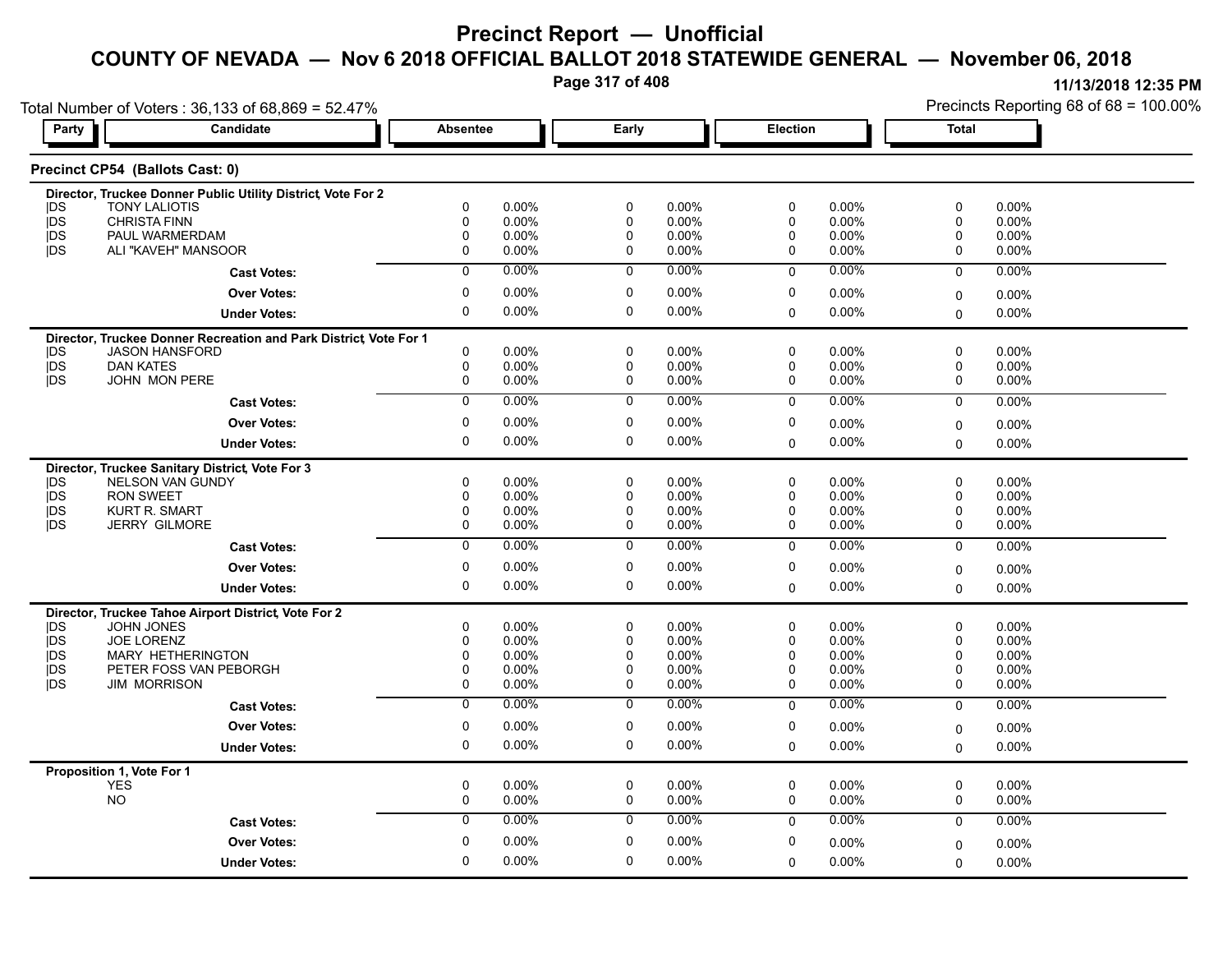**Page 318 of 408**

| Total Number of Voters: 36,133 of 68,869 = 52.47% |                     |                                          |                                     |                                  | Precincts Reporting 68 of 68 = 100.00% |  |  |
|---------------------------------------------------|---------------------|------------------------------------------|-------------------------------------|----------------------------------|----------------------------------------|--|--|
| Party                                             | Candidate           | <b>Absentee</b>                          | Early                               | Election                         | <b>Total</b>                           |  |  |
| Precinct CP54 (Ballots Cast: 0)                   |                     |                                          |                                     |                                  |                                        |  |  |
| Proposition 2, Vote For 1                         |                     |                                          |                                     |                                  |                                        |  |  |
| <b>YES</b><br><b>NO</b>                           |                     | $\pmb{0}$<br>0.00%<br>$\pmb{0}$<br>0.00% | 0<br>0.00%<br>$\pmb{0}$<br>0.00%    | 0.00%<br>0<br>0.00%<br>0         | 0<br>$0.00\%$<br>0.00%<br>0            |  |  |
|                                                   | <b>Cast Votes:</b>  | $\pmb{0}$<br>0.00%                       | $\mathbf 0$<br>$0.00\%$             | 0.00%<br>0                       | 0<br>0.00%                             |  |  |
|                                                   | <b>Over Votes:</b>  | 0<br>0.00%                               | 0<br>$0.00\%$                       | 0<br>0.00%                       | 0.00%<br>0                             |  |  |
|                                                   | <b>Under Votes:</b> | $\mathbf 0$<br>$0.00\%$                  | $\mathbf 0$<br>$0.00\%$             | $\mathbf 0$<br>$0.00\%$          | $\mathbf 0$<br>$0.00\%$                |  |  |
| Proposition 3, Vote For 1                         |                     |                                          |                                     |                                  |                                        |  |  |
| <b>YES</b><br><b>NO</b>                           |                     | 0<br>0.00%<br>0.00%<br>0                 | 0<br>$0.00\%$<br>0.00%<br>0         | 0<br>0.00%<br>0.00%<br>0         | 0<br>0.00%<br>0.00%<br>0               |  |  |
|                                                   | <b>Cast Votes:</b>  | 0.00%<br>$\overline{0}$                  | 0.00%<br>$\overline{0}$             | 0.00%<br>$\mathbf 0$             | 0.00%<br>$\mathbf 0$                   |  |  |
|                                                   | <b>Over Votes:</b>  | 0<br>0.00%                               | $\pmb{0}$<br>0.00%                  | 0<br>0.00%                       | 0.00%<br>0                             |  |  |
|                                                   | <b>Under Votes:</b> | 0<br>0.00%                               | 0<br>$0.00\%$                       | 0.00%<br>$\mathbf 0$             | 0.00%<br>$\Omega$                      |  |  |
| Proposition 4, Vote For 1                         |                     |                                          |                                     |                                  |                                        |  |  |
| <b>YES</b><br><b>NO</b>                           |                     | 0<br>0.00%<br>$\pmb{0}$<br>0.00%         | 0<br>$0.00\%$<br>$\pmb{0}$<br>0.00% | 0<br>0.00%<br>0.00%<br>0         | 0<br>0.00%<br>0<br>0.00%               |  |  |
|                                                   | <b>Cast Votes:</b>  | $\overline{0}$<br>$0.00\%$               | $\overline{0}$<br>$0.00\%$          | 0.00%<br>$\mathbf 0$             | $\mathbf 0$<br>0.00%                   |  |  |
|                                                   | <b>Over Votes:</b>  | $\pmb{0}$<br>$0.00\%$                    | $\pmb{0}$<br>$0.00\%$               | $\pmb{0}$                        |                                        |  |  |
|                                                   |                     | 0<br>0.00%                               | 0<br>$0.00\%$                       | $0.00\%$<br>0.00%<br>$\mathbf 0$ | 0.00%<br>0<br>0.00%<br>$\mathbf 0$     |  |  |
|                                                   | <b>Under Votes:</b> |                                          |                                     |                                  |                                        |  |  |
| <b>Proposition 5, Vote For 1</b><br>YES           |                     | 0<br>0.00%                               | 0<br>$0.00\%$                       | 0<br>0.00%                       | 0<br>$0.00\%$                          |  |  |
| <b>NO</b>                                         |                     | 0.00%<br>0                               | 0.00%<br>0                          | 0<br>0.00%                       | $0.00\%$<br>0                          |  |  |
|                                                   | <b>Cast Votes:</b>  | $\overline{0}$<br>0.00%                  | 0.00%<br>0                          | 0.00%<br>$\mathbf 0$             | 0<br>0.00%                             |  |  |
|                                                   | <b>Over Votes:</b>  | $\pmb{0}$<br>0.00%                       | 0<br>$0.00\%$                       | 0<br>0.00%                       | 0.00%<br>0                             |  |  |
|                                                   | <b>Under Votes:</b> | $\mathbf 0$<br>0.00%                     | $\mathbf 0$<br>$0.00\%$             | $\mathbf 0$<br>$0.00\%$          | $0.00\%$<br>$\Omega$                   |  |  |
| Proposition 6, Vote For 1                         |                     |                                          |                                     |                                  |                                        |  |  |
| <b>YES</b><br><b>NO</b>                           |                     | 0<br>0.00%<br>0.00%<br>0                 | 0<br>0.00%<br>0.00%<br>0            | 0<br>0.00%<br>0.00%<br>0         | 0<br>0.00%<br>0.00%<br>0               |  |  |
|                                                   | <b>Cast Votes:</b>  | 0.00%<br>$\overline{0}$                  | 0.00%<br>$\overline{0}$             | 0.00%<br>$\mathbf 0$             | 0.00%<br>$\mathbf 0$                   |  |  |
|                                                   | <b>Over Votes:</b>  | 0<br>0.00%                               | $\pmb{0}$<br>$0.00\%$               | 0<br>0.00%                       |                                        |  |  |
|                                                   | <b>Under Votes:</b> | 0<br>0.00%                               | 0<br>$0.00\%$                       | 0.00%<br>$\mathbf 0$             | $0.00\%$<br>0<br>0.00%<br>$\mathbf 0$  |  |  |
|                                                   |                     |                                          |                                     |                                  |                                        |  |  |
| Proposition 7, Vote For 1<br>YES                  |                     | $\pmb{0}$<br>0.00%                       | $\pmb{0}$<br>0.00%                  | 0<br>0.00%                       | 0<br>0.00%                             |  |  |
| <b>NO</b>                                         |                     | 0.00%<br>0                               | $0.00\%$<br>0                       | 0.00%<br>0                       | $0.00\%$<br>0                          |  |  |
|                                                   | <b>Cast Votes:</b>  | 0.00%<br>$\pmb{0}$                       | $0.00\%$<br>0                       | 0.00%<br>$\mathbf 0$             | $\mathbf 0$<br>0.00%                   |  |  |
|                                                   | <b>Over Votes:</b>  | 0<br>0.00%                               | $\mathbf 0$<br>$0.00\%$             | 0<br>$0.00\%$                    | 0.00%<br>0                             |  |  |
|                                                   | <b>Under Votes:</b> | $\mathbf 0$<br>0.00%                     | $\mathbf 0$<br>$0.00\%$             | 0.00%<br>$\Omega$                | $0.00\%$<br>$\Omega$                   |  |  |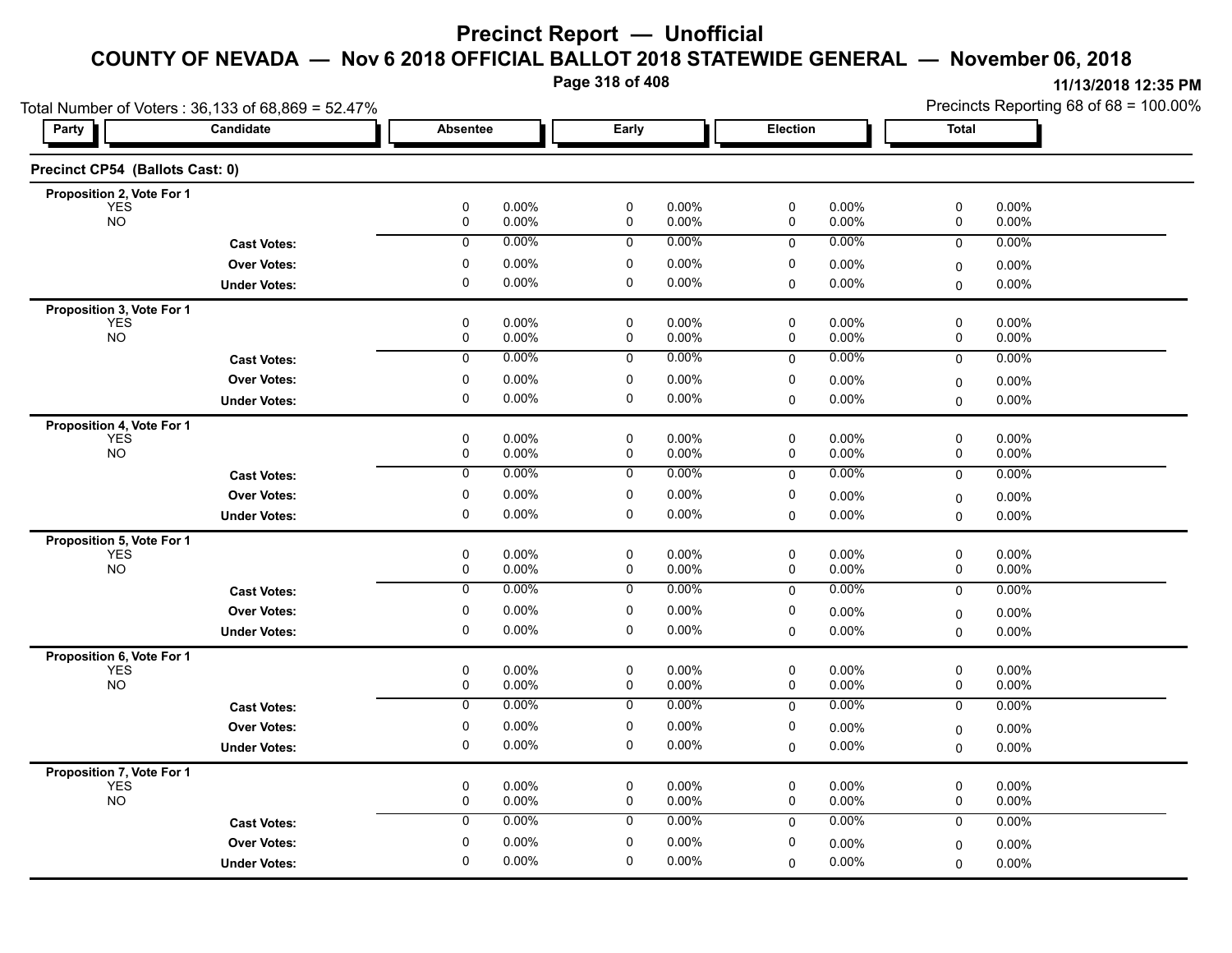**Page 319 of 408**

| Total Number of Voters: 36,133 of 68,869 = 52.47% |                     |                          |                      |                          |                |             |                | Precincts Reporting 68 of 68 = 100.00% |                   |  |
|---------------------------------------------------|---------------------|--------------------------|----------------------|--------------------------|----------------|-------------|----------------|----------------------------------------|-------------------|--|
| Party                                             | Candidate           | <b>Absentee</b>          |                      | Early                    |                | Election    |                | <b>Total</b>                           |                   |  |
| Precinct CP54 (Ballots Cast: 0)                   |                     |                          |                      |                          |                |             |                |                                        |                   |  |
| Proposition 8, Vote For 1                         |                     |                          |                      |                          |                |             |                |                                        |                   |  |
| <b>YES</b><br><b>NO</b>                           |                     | 0<br>$\mathbf 0$         | 0.00%<br>0.00%       | 0<br>$\pmb{0}$           | 0.00%<br>0.00% | 0<br>0      | 0.00%<br>0.00% | 0<br>0                                 | 0.00%<br>0.00%    |  |
|                                                   | <b>Cast Votes:</b>  | $\mathbf 0$              | $0.00\%$             | $\mathbf 0$              | 0.00%          | $\mathbf 0$ | 0.00%          | 0                                      | 0.00%             |  |
|                                                   | <b>Over Votes:</b>  | 0                        | $0.00\%$             | 0                        | 0.00%          | 0           | 0.00%          |                                        | 0.00%             |  |
|                                                   | <b>Under Votes:</b> | 0                        | $0.00\%$             | $\mathbf 0$              | 0.00%          | 0           | 0.00%          | 0<br>0                                 | 0.00%             |  |
|                                                   |                     |                          |                      |                          |                |             |                |                                        |                   |  |
| Proposition 10, Vote For 1<br><b>YES</b>          |                     | 0                        | 0.00%                | $\mathbf 0$              | 0.00%          | 0           | 0.00%          | 0                                      | 0.00%             |  |
| <b>NO</b>                                         |                     | $\mathbf 0$              | 0.00%                | $\mathbf 0$              | 0.00%          | 0           | 0.00%          | 0                                      | 0.00%             |  |
|                                                   | <b>Cast Votes:</b>  | $\overline{0}$           | 0.00%                | 0                        | 0.00%          | 0           | 0.00%          | 0                                      | 0.00%             |  |
|                                                   | <b>Over Votes:</b>  | 0                        | $0.00\%$             | 0                        | 0.00%          | 0           | 0.00%          | 0                                      | $0.00\%$          |  |
|                                                   | <b>Under Votes:</b> | 0                        | $0.00\%$             | 0                        | 0.00%          | $\Omega$    | $0.00\%$       | 0                                      | $0.00\%$          |  |
| Proposition 11, Vote For 1                        |                     |                          |                      |                          |                |             |                |                                        |                   |  |
| <b>YES</b>                                        |                     | 0                        | $0.00\%$             | $\pmb{0}$                | 0.00%          | $\mathsf 0$ | 0.00%          | $\mathsf 0$                            | 0.00%             |  |
| <b>NO</b>                                         |                     | $\mathbf 0$              | 0.00%                | $\mathbf 0$              | 0.00%          | 0           | $0.00\%$       | 0                                      | 0.00%             |  |
|                                                   | <b>Cast Votes:</b>  | 0                        | $0.00\%$             | 0                        | 0.00%          | 0           | 0.00%          | 0                                      | 0.00%             |  |
|                                                   | <b>Over Votes:</b>  | 0                        | $0.00\%$             | 0                        | 0.00%          | 0           | 0.00%          | 0                                      | 0.00%             |  |
|                                                   | <b>Under Votes:</b> | 0                        | 0.00%                | 0                        | 0.00%          | $\mathbf 0$ | 0.00%          | $\mathbf{0}$                           | $0.00\%$          |  |
| Proposition 12, Vote For 1                        |                     |                          |                      |                          |                |             |                |                                        |                   |  |
| YES <sup>"</sup>                                  |                     | $\mathbf 0$              | $0.00\%$             | $\mathbf 0$              | $0.00\%$       | 0           | 0.00%          | 0                                      | 0.00%             |  |
| <b>NO</b>                                         |                     | $\mathbf 0$              | 0.00%                | $\mathbf 0$              | 0.00%          | 0           | 0.00%          | 0                                      | 0.00%             |  |
|                                                   | <b>Cast Votes:</b>  | $\overline{0}$           | 0.00%                | $\overline{0}$           | 0.00%          | 0           | 0.00%          | 0                                      | 0.00%             |  |
|                                                   | <b>Over Votes:</b>  | 0                        | $0.00\%$             | 0                        | 0.00%          | 0           | 0.00%          | 0                                      | 0.00%             |  |
|                                                   | <b>Under Votes:</b> | 0                        | $0.00\%$             | 0                        | 0.00%          | $\mathbf 0$ | 0.00%          | $\Omega$                               | 0.00%             |  |
| Measure AA, Vote For 1                            |                     |                          |                      |                          |                |             |                |                                        |                   |  |
| <b>YES</b><br><b>NO</b>                           |                     | $\mathbf 0$<br>$\pmb{0}$ | 0.00%<br>$0.00\%$    | $\mathbf 0$<br>$\pmb{0}$ | 0.00%<br>0.00% | 0<br>0      | 0.00%<br>0.00% | 0<br>0                                 | 0.00%<br>0.00%    |  |
|                                                   |                     | $\overline{0}$           | 0.00%                | $\overline{0}$           | 0.00%          | $\mathsf 0$ | 0.00%          | 0                                      | 0.00%             |  |
|                                                   | <b>Cast Votes:</b>  |                          |                      |                          |                |             |                |                                        |                   |  |
|                                                   | <b>Over Votes:</b>  | $\mathbf 0$              | 0.00%                | $\mathbf 0$              | $0.00\%$       | 0           | 0.00%          | 0                                      | $0.00\%$          |  |
|                                                   | <b>Under Votes:</b> | 0                        | $0.00\%$             | 0                        | 0.00%          | $\mathbf 0$ | 0.00%          | 0                                      | $0.00\%$          |  |
| Measure G, Vote For 1<br>ÝES                      |                     |                          |                      |                          |                | 0           |                |                                        |                   |  |
| <b>NO</b>                                         |                     | 0<br>0                   | $0.00\%$<br>$0.00\%$ | 0<br>0                   | 0.00%<br>0.00% | 0           | 0.00%<br>0.00% | 0<br>0                                 | 0.00%<br>0.00%    |  |
|                                                   | <b>Cast Votes:</b>  | $\mathbf 0$              | 0.00%                | $\mathbf 0$              | $0.00\%$       | 0           | $0.00\%$       | 0                                      | 0.00%             |  |
|                                                   | <b>Over Votes:</b>  | $\mathbf 0$              | 0.00%                | $\mathbf 0$              | 0.00%          | 0           | 0.00%          |                                        |                   |  |
|                                                   | <b>Under Votes:</b> | 0                        | 0.00%                | $\mathbf 0$              | 0.00%          | $\mathbf 0$ | 0.00%          | 0<br>0                                 | $0.00\%$<br>0.00% |  |
|                                                   |                     |                          |                      |                          |                |             |                |                                        |                   |  |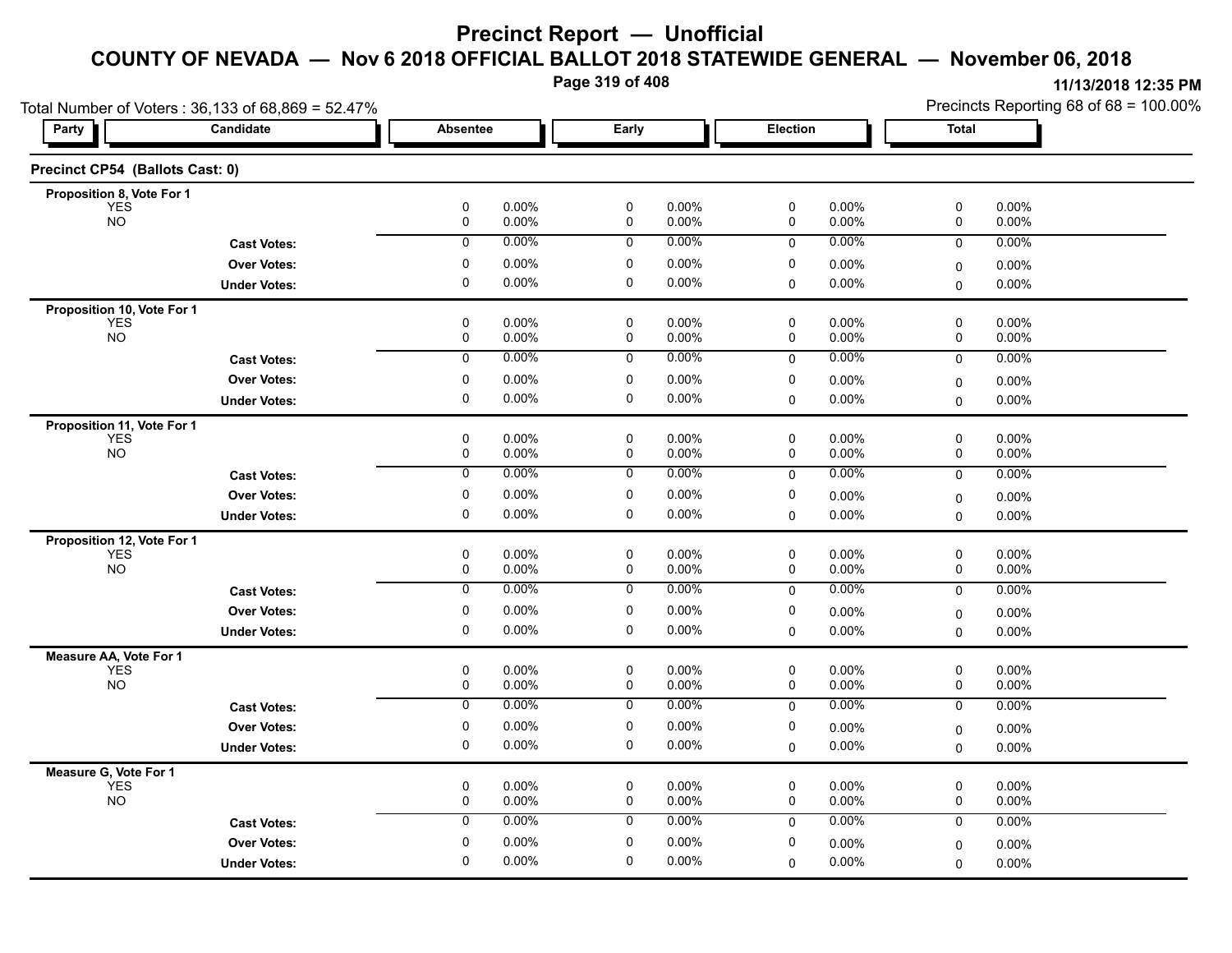**Page 320 of 408**

| Total Number of Voters: 36,133 of 68,869 = 52.47%                    |                     |                     |                   |                             |                  |                              |                     | Precincts Reporting 68 of 68 = 100.00% |                     |  |
|----------------------------------------------------------------------|---------------------|---------------------|-------------------|-----------------------------|------------------|------------------------------|---------------------|----------------------------------------|---------------------|--|
| Party                                                                | Candidate           | Absentee            |                   | Early                       |                  | Election                     |                     | <b>Total</b>                           |                     |  |
| Precinct CP55 (Ballots Cast: 3)                                      |                     |                     |                   |                             |                  |                              |                     |                                        |                     |  |
| Governor, Vote For 1<br><b>REP</b><br>JOHN H. COX                    |                     | 0                   | 0.00%             | $\mathbf 1$                 | 100.00%          | $\overline{c}$               | 100.00%             | 3                                      | 100.00%             |  |
| <b>DEM</b><br><b>GAVIN NEWSOM</b>                                    |                     | 0                   | 0.00%             | 0                           | 0.00%            | 0                            | 0.00%               | 0                                      | 0.00%               |  |
|                                                                      | <b>Cast Votes:</b>  | $\mathbf 0$         | 0.00%             | $\mathbf{1}$                | 100.00%          | $\overline{c}$               | 100.00%             | 3                                      | 100.00%             |  |
|                                                                      | <b>Over Votes:</b>  | 0                   | 0.00%             | 0                           | 0.00%            | 0                            | $0.00\%$            | 0                                      | 0.00%               |  |
|                                                                      | <b>Under Votes:</b> | 0                   | 0.00%             | 0                           | 0.00%            | 0                            | $0.00\%$            | 0                                      | 0.00%               |  |
| Lieutenant Governor, Vote For 1                                      |                     |                     |                   |                             |                  |                              |                     |                                        |                     |  |
| ED HERNANDEZ<br><b>DEM</b><br><b>DEM</b>                             |                     | 0                   | $0.00\%$          | 0                           | 0.00%            | $\overline{\mathbf{c}}$      | 100.00%             | $\overline{c}$                         | 100.00%             |  |
| ELENI KOUNALAKIS                                                     |                     | 0<br>$\overline{0}$ | 0.00%<br>0.00%    | 0                           | 0.00%<br>0.00%   | 0                            | $0.00\%$<br>100.00% | $\mathbf 0$                            | 0.00%               |  |
|                                                                      | <b>Cast Votes:</b>  |                     |                   | $\mathbf 0$                 |                  | 2                            |                     | 2                                      | 66.67%              |  |
|                                                                      | <b>Over Votes:</b>  | 0                   | 0.00%             | 0                           | 0.00%            | 0                            | $0.00\%$            | 0                                      | $0.00\%$            |  |
|                                                                      | <b>Under Votes:</b> | $\mathbf{0}$        | 0.00%             | 1                           | 100.00%          | 0                            | 0.00%               | 1                                      | 33.33%              |  |
| Secretary of State, Vote For 1<br><b>DEM</b><br><b>ALEX PADILLA</b>  |                     | 0                   | 0.00%             | 0                           | 0.00%            | 0                            | 0.00%               | 0                                      | 0.00%               |  |
| <b>REP</b><br><b>MARK P. MEUSER</b>                                  |                     | 0                   | 0.00%             | $\mathbf{1}$                | 100.00%          | 2                            | 100.00%             | 3                                      | 100.00%             |  |
|                                                                      | <b>Cast Votes:</b>  | 0                   | 0.00%             | 1                           | 100.00%          | $\overline{2}$               | 100.00%             | 3                                      | 100.00%             |  |
|                                                                      | <b>Over Votes:</b>  | 0                   | $0.00\%$          | $\mathbf{0}$                | 0.00%            | 0                            | 0.00%               | $\mathbf 0$                            | 0.00%               |  |
|                                                                      | <b>Under Votes:</b> | 0                   | 0.00%             | 0                           | 0.00%            | 0                            | $0.00\%$            | $\Omega$                               | 0.00%               |  |
| Controller, Vote For 1                                               |                     |                     |                   |                             |                  |                              |                     |                                        |                     |  |
| <b>REP</b><br>KONSTANTINOS RODITIS                                   |                     | 0                   | 0.00%             | $\mathbf 1$                 | 100.00%          | $\overline{\mathbf{c}}$      | 100.00%             | 3                                      | 100.00%             |  |
| <b>DEM</b><br>BETTY T. YEE                                           |                     | $\mathbf 0$         | 0.00%             | $\mathbf 0$                 | 0.00%            | 0                            | $0.00\%$            | 0                                      | $0.00\%$            |  |
|                                                                      | <b>Cast Votes:</b>  | $\overline{0}$      | 0.00%             | $\mathbf{1}$                | 100.00%          | $\overline{2}$               | 100.00%             | 3                                      | 100.00%             |  |
|                                                                      | <b>Over Votes:</b>  | 0                   | $0.00\%$          | 0                           | 0.00%            | 0                            | $0.00\%$            | $\mathbf 0$                            | 0.00%               |  |
|                                                                      | <b>Under Votes:</b> | $\Omega$            | 0.00%             | $\Omega$                    | 0.00%            | 0                            | $0.00\%$            | $\Omega$                               | $0.00\%$            |  |
| Treasurer, Vote For 1                                                |                     |                     |                   |                             |                  |                              |                     |                                        |                     |  |
| <b>REP</b><br><b>GREG CONLON</b><br><b>DEM</b><br><b>FIONA MA</b>    |                     | 0<br>$\mathbf 0$    | $0.00\%$<br>0.00% | $\mathbf{1}$<br>$\mathbf 0$ | 100.00%<br>0.00% | $\overline{\mathbf{c}}$<br>0 | 100.00%<br>$0.00\%$ | 3<br>$\mathbf 0$                       | 100.00%<br>$0.00\%$ |  |
|                                                                      | <b>Cast Votes:</b>  | $\overline{0}$      | 0.00%             | $\mathbf{1}$                | 100.00%          | $\overline{2}$               | 100.00%             | 3                                      | 100.00%             |  |
|                                                                      | <b>Over Votes:</b>  | 0                   | $0.00\%$          | 0                           | 0.00%            | 0                            | 0.00%               | $\mathbf 0$                            | $0.00\%$            |  |
|                                                                      | <b>Under Votes:</b> | 0                   | 0.00%             | 0                           | 0.00%            | $\mathbf 0$                  | $0.00\%$            | 0                                      | 0.00%               |  |
|                                                                      |                     |                     |                   |                             |                  |                              |                     |                                        |                     |  |
| Attorney General, Vote For 1<br><b>REP</b><br><b>STEVEN C BAILEY</b> |                     | 0                   | 0.00%             | $\mathbf 1$                 | 100.00%          | $\overline{\mathbf{c}}$      | 100.00%             | 3                                      | 100.00%             |  |
| <b>DEM</b><br><b>XAVIER BECERRA</b>                                  |                     | $\mathbf 0$         | 0.00%             | 0                           | 0.00%            | 0                            | 0.00%               | 0                                      | 0.00%               |  |
|                                                                      | <b>Cast Votes:</b>  | $\mathbf 0$         | 0.00%             | $\mathbf{1}$                | 100.00%          | 2                            | 100.00%             | 3                                      | 100.00%             |  |
|                                                                      | <b>Over Votes:</b>  | $\mathbf 0$         | $0.00\%$          | 0                           | 0.00%            | 0                            | 0.00%               | 0                                      | $0.00\%$            |  |
|                                                                      | <b>Under Votes:</b> | $\Omega$            | 0.00%             | $\mathbf 0$                 | 0.00%            | 0                            | $0.00\%$            | $\mathbf 0$                            | 0.00%               |  |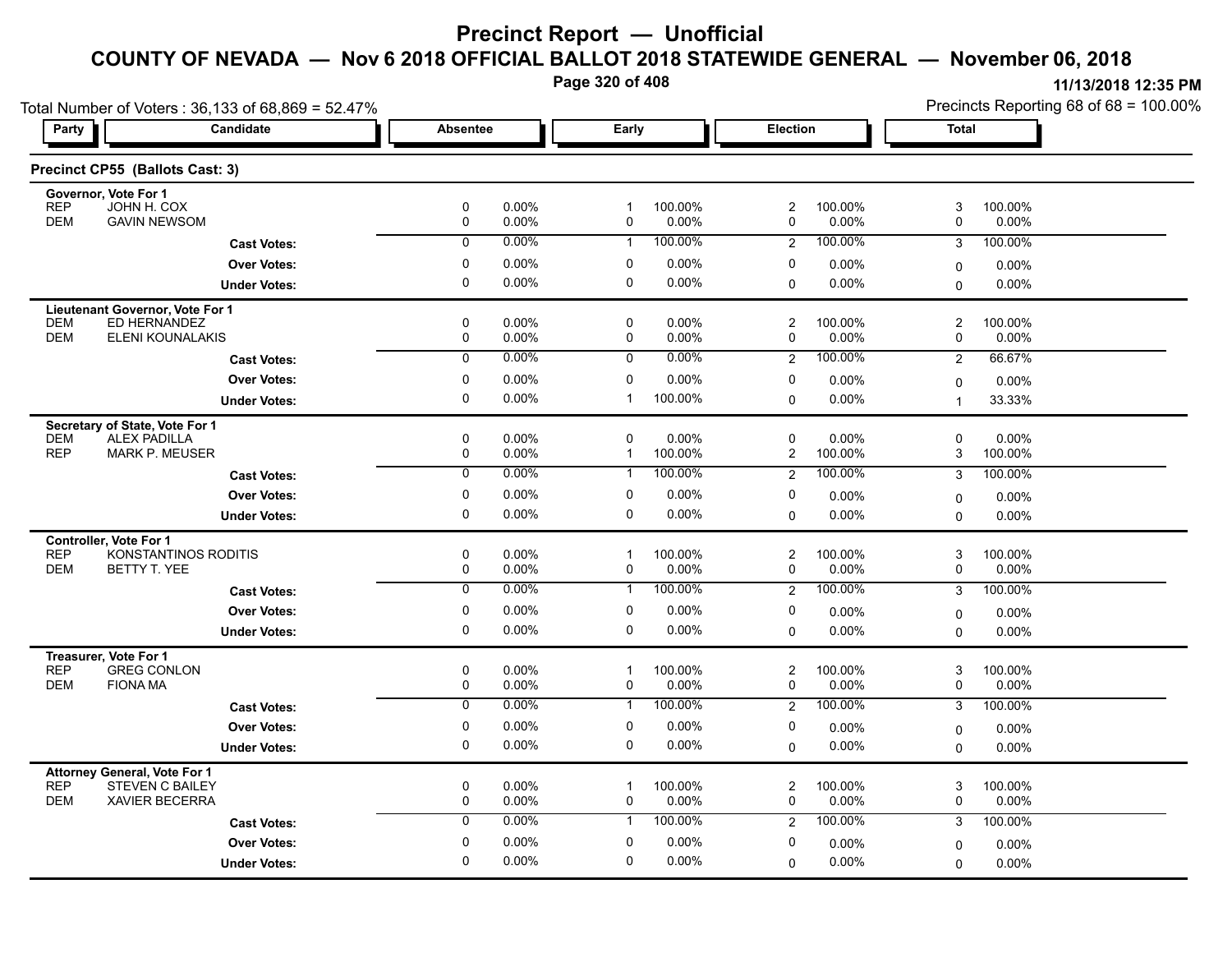**Page 321 of 408**

| Total Number of Voters: 36,133 of 68,869 = 52.47%             |                                                                      |                 |                      |                   |                  |                              |                     | Precincts Reporting 68 of 68 = 100.00% |                  |  |
|---------------------------------------------------------------|----------------------------------------------------------------------|-----------------|----------------------|-------------------|------------------|------------------------------|---------------------|----------------------------------------|------------------|--|
| Party                                                         | Candidate                                                            | <b>Absentee</b> |                      | Early             |                  | <b>Election</b>              |                     | <b>Total</b>                           |                  |  |
| Precinct CP55 (Ballots Cast: 3)                               |                                                                      |                 |                      |                   |                  |                              |                     |                                        |                  |  |
| <b>Insurance Commissioner, Vote For 1</b>                     |                                                                      |                 |                      |                   |                  |                              |                     |                                        |                  |  |
| <b>RICARDO LARA</b><br><b>DEM</b><br><b>STEVE POIZNER</b>     |                                                                      | $\pmb{0}$<br>0  | 0.00%<br>0.00%       | 0<br>$\mathbf{1}$ | 0.00%<br>100.00% | $\mathbf{1}$<br>$\mathbf{1}$ | 50.00%<br>50.00%    | $\overline{1}$                         | 33.33%<br>66.67% |  |
|                                                               |                                                                      |                 |                      |                   |                  |                              |                     | $\overline{c}$                         |                  |  |
|                                                               | <b>Cast Votes:</b>                                                   | $\mathbf 0$     | $0.00\%$             | $\mathbf{1}$      | 100.00%          | 2                            | 100.00%             | 3                                      | 100.00%          |  |
|                                                               | <b>Over Votes:</b>                                                   | 0               | $0.00\%$             | 0                 | 0.00%            | 0                            | $0.00\%$            | $\mathbf 0$                            | 0.00%            |  |
|                                                               | <b>Under Votes:</b>                                                  | $\mathbf 0$     | 0.00%                | 0                 | 0.00%            | 0                            | $0.00\%$            | 0                                      | 0.00%            |  |
|                                                               | Member, State Board of Equalization District 1, Vote For 1           |                 |                      |                   |                  |                              |                     |                                        |                  |  |
| <b>DEM</b><br>TOM HALLINAN<br><b>REP</b><br><b>TED GAINES</b> |                                                                      | 0<br>0          | $0.00\%$<br>$0.00\%$ | 0<br>$\mathbf 1$  | 0.00%<br>100.00% | 0<br>$\overline{c}$          | $0.00\%$<br>100.00% | $\mathbf 0$<br>3                       | 0.00%<br>100.00% |  |
|                                                               |                                                                      | $\overline{0}$  | 0.00%                |                   | 100.00%          |                              | 100.00%             |                                        |                  |  |
|                                                               | <b>Cast Votes:</b>                                                   |                 |                      | 1                 |                  | $\overline{2}$               |                     | 3                                      | 100.00%          |  |
|                                                               | <b>Over Votes:</b>                                                   | 0               | 0.00%                | 0                 | 0.00%            | 0                            | $0.00\%$            | 0                                      | 0.00%            |  |
|                                                               | <b>Under Votes:</b>                                                  | 0               | 0.00%                | 0                 | 0.00%            | $\Omega$                     | $0.00\%$            | $\Omega$                               | 0.00%            |  |
| United States Senate, Vote For 1                              |                                                                      |                 |                      |                   |                  |                              |                     |                                        |                  |  |
| <b>DEM</b>                                                    | <b>DIANNE FEINSTEIN</b>                                              | 0               | $0.00\%$             | 0                 | 0.00%            | 0                            | $0.00\%$            | $\mathbf 0$                            | 0.00%            |  |
| <b>DEM</b><br><b>KEVIN DE LEON</b>                            |                                                                      | 0               | 0.00%                | 0                 | 0.00%            | $\overline{2}$               | 100.00%             | $\overline{c}$                         | 100.00%          |  |
|                                                               | <b>Cast Votes:</b>                                                   | $\mathbf 0$     | 0.00%                | 0                 | 0.00%            | $\overline{2}$               | 100.00%             | $\overline{2}$                         | 66.67%           |  |
|                                                               | <b>Over Votes:</b>                                                   | 0               | 0.00%                | 0                 | 0.00%            | 0                            | $0.00\%$            | $\mathbf 0$                            | 0.00%            |  |
|                                                               | <b>Under Votes:</b>                                                  | 0               | $0.00\%$             | 1                 | 100.00%          | 0                            | 0.00%               | $\overline{1}$                         | 33.33%           |  |
|                                                               | House of Representatives of the United States District 4, Vote For 1 |                 |                      |                   |                  |                              |                     |                                        |                  |  |
| <b>REP</b>                                                    | TOM MCCLINTOCK                                                       | 0               | $0.00\%$             | $\mathbf 1$       | 100.00%          | $\overline{\mathbf{c}}$      | 100.00%             | 3                                      | 100.00%          |  |
| <b>DEM</b><br><b>JESSICA MORSE</b>                            |                                                                      | 0               | 0.00%                | 0                 | 0.00%            | 0                            | $0.00\%$            | 0                                      | $0.00\%$         |  |
|                                                               | <b>Cast Votes:</b>                                                   | $\mathbf 0$     | $0.00\%$             | $\mathbf{1}$      | 100.00%          | $\overline{2}$               | 100.00%             | 3                                      | 100.00%          |  |
|                                                               | <b>Over Votes:</b>                                                   | 0               | 0.00%                | 0                 | $0.00\%$         | 0                            | 0.00%               | $\mathbf 0$                            | 0.00%            |  |
|                                                               | <b>Under Votes:</b>                                                  | 0               | $0.00\%$             | 0                 | 0.00%            | $\Omega$                     | 0.00%               | 0                                      | 0.00%            |  |
| State Assembly District 1, Vote For 1                         |                                                                      |                 |                      |                   |                  |                              |                     |                                        |                  |  |
| <b>REP</b><br><b>BRIAN DAHLE</b>                              |                                                                      | 0               | 0.00%                | 1                 | 100.00%          | $\boldsymbol{2}$             | 100.00%             | 3                                      | 100.00%          |  |
| <b>DEM</b><br><b>CALEEN SISK</b>                              |                                                                      | 0               | 0.00%                | 0                 | 0.00%            | 0                            | $0.00\%$            | 0                                      | 0.00%            |  |
|                                                               | <b>Cast Votes:</b>                                                   | 0               | 0.00%                | $\mathbf{1}$      | 100.00%          | $\overline{2}$               | 100.00%             | 3                                      | 100.00%          |  |
|                                                               | <b>Over Votes:</b>                                                   | 0               | $0.00\%$             | 0                 | 0.00%            | 0                            | 0.00%               | $\Omega$                               | $0.00\%$         |  |
|                                                               | <b>Under Votes:</b>                                                  | 0               | 0.00%                | 0                 | 0.00%            | 0                            | $0.00\%$            | 0                                      | 0.00%            |  |
|                                                               | For Associate Justice, Supreme Court - Carol A. Corrigan, Vote For 1 |                 |                      |                   |                  |                              |                     |                                        |                  |  |
| <b>YES</b>                                                    |                                                                      | 0               | $0.00\%$             | 0                 | 0.00%            | $\overline{c}$               | 100.00%             | $\overline{c}$                         | 100.00%          |  |
| <b>NO</b>                                                     |                                                                      | 0               | $0.00\%$             | 0                 | 0.00%            | 0                            | $0.00\%$            | 0                                      | 0.00%            |  |
|                                                               | <b>Cast Votes:</b>                                                   | $\mathbf{0}$    | 0.00%                | 0                 | 0.00%            | $\overline{2}$               | 100.00%             | $\overline{2}$                         | 66.67%           |  |
|                                                               | <b>Over Votes:</b>                                                   | 0               | 0.00%                | 0                 | 0.00%            | 0                            | $0.00\%$            | $\Omega$                               | 0.00%            |  |
|                                                               | <b>Under Votes:</b>                                                  | $\Omega$        | 0.00%                | 1                 | 100.00%          | $\Omega$                     | $0.00\%$            | 1                                      | 33.33%           |  |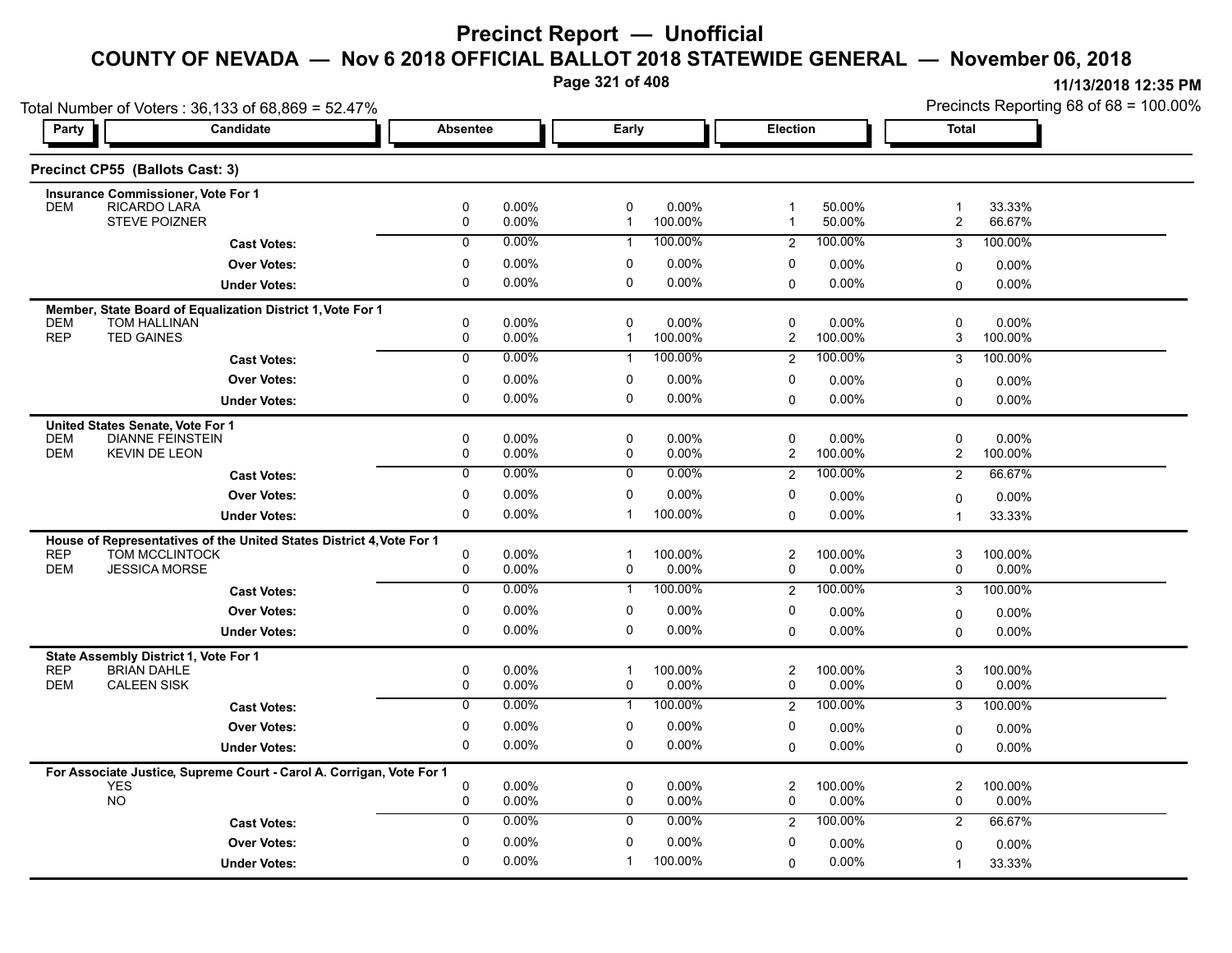# **Precinct Report — Unofficial**

### **COUNTY OF NEVADA — Nov 6 2018 OFFICIAL BALLOT 2018 STATEWIDE GENERAL — November 06, 2018**

**Page 322 of 408**

|                         | Total Number of Voters: 36,133 of 68,869 = 52.47%                                 |                  |                |                            |                  |                              |                  | Precincts Reporting 68 of 68 = 100.00%             |                      |  |
|-------------------------|-----------------------------------------------------------------------------------|------------------|----------------|----------------------------|------------------|------------------------------|------------------|----------------------------------------------------|----------------------|--|
| Party                   | Candidate                                                                         | <b>Absentee</b>  |                | Early                      |                  |                              | Election         |                                                    | Total                |  |
|                         | Precinct CP55 (Ballots Cast: 3)                                                   |                  |                |                            |                  |                              |                  |                                                    |                      |  |
|                         | For Associate Justice, Supreme Court - Leondra R. Kruger, Vote For 1              |                  |                |                            |                  |                              |                  |                                                    |                      |  |
| <b>YES</b><br><b>NO</b> |                                                                                   | $\mathbf 0$<br>0 | 0.00%<br>0.00% | $\pmb{0}$<br>0             | 0.00%<br>0.00%   | $\mathbf 1$<br>$\mathbf 1$   | 50.00%<br>50.00% | $\overline{\mathbf{1}}$<br>1                       | 50.00%<br>50.00%     |  |
|                         | <b>Cast Votes:</b>                                                                | $\mathbf 0$      | 0.00%          | 0                          | 0.00%            | $\overline{2}$               | 100.00%          | $\overline{2}$                                     | 66.67%               |  |
|                         | <b>Over Votes:</b>                                                                | 0                | 0.00%          | 0                          | 0.00%            | 0                            | $0.00\%$         | 0                                                  | 0.00%                |  |
|                         | <b>Under Votes:</b>                                                               | $\mathbf 0$      | 0.00%          | $\mathbf 1$                | 100.00%          | $\Omega$                     | $0.00\%$         | 1                                                  | 33.33%               |  |
|                         | For Associate Justice, Court of Appeal, Third District - Cole Blease, Vote For 1  |                  |                |                            |                  |                              |                  |                                                    |                      |  |
| <b>YES</b>              |                                                                                   |                  | 0.00%          | $\pmb{0}$                  | 0.00%            | $\mathbf{1}$                 | 50.00%           | $\overline{\mathbf{1}}$                            | 50.00%               |  |
| <b>NO</b>               |                                                                                   | 0                | 0.00%          | 0                          | 0.00%            | -1                           | 50.00%           | -1                                                 | 50.00%               |  |
|                         | <b>Cast Votes:</b>                                                                | $\overline{0}$   | 0.00%          | 0                          | $0.00\%$         | 2                            | 100.00%          | $\overline{2}$                                     | 66.67%               |  |
|                         | <b>Over Votes:</b>                                                                | 0                | 0.00%          | 0                          | 0.00%            | 0                            | 0.00%            | 0                                                  | $0.00\%$             |  |
|                         | <b>Under Votes:</b>                                                               | $\mathbf 0$      | 0.00%          | -1                         | 100.00%          | $\Omega$                     | $0.00\%$         | 1                                                  | 33.33%               |  |
|                         | For Associate Justice, Court of Appeal, Third District - Louis Mauro, Vote For 1  |                  |                |                            |                  |                              |                  |                                                    |                      |  |
| <b>YES</b><br><b>NO</b> |                                                                                   | 0                | 0.00%<br>0.00% | $\mathbf 0$<br>0           | 0.00%<br>0.00%   | $\overline{1}$               | 50.00%<br>50.00% | $\overline{1}$<br>-1                               | 50.00%<br>50.00%     |  |
|                         |                                                                                   | 0                | 0.00%          | 0                          | 0.00%            | 1                            | 100.00%          |                                                    |                      |  |
|                         | <b>Cast Votes:</b>                                                                |                  |                |                            |                  | $\overline{2}$               |                  | $\overline{2}$                                     | 66.67%               |  |
|                         | <b>Over Votes:</b>                                                                | 0                | 0.00%          | 0<br>-1                    | 0.00%            | 0                            | 0.00%            | 0                                                  | 0.00%                |  |
|                         | <b>Under Votes:</b>                                                               | 0                | 0.00%          |                            | 100.00%          | 0                            | 0.00%            | $\overline{1}$                                     | 33.33%               |  |
| <b>IDS</b>              | Superintendent of Public Instruction, Vote For 1<br><b>MARSHALL TUCK</b>          | $\mathbf 0$      | 0.00%          |                            | 100.00%          | 1                            | 50.00%           | $\overline{\mathbf{c}}$                            | 66.67%               |  |
| <b>IDS</b>              | TONY K. THURMOND                                                                  | 0                | 0.00%          | 0                          | 0.00%            | $\mathbf{1}$                 | 50.00%           | $\mathbf{1}$                                       | 33.33%               |  |
|                         | <b>Cast Votes:</b>                                                                | $\Omega$         | 0.00%          | $\mathbf{1}$               | 100.00%          | $\overline{2}$               | 100.00%          | 3                                                  | 100.00%              |  |
|                         | <b>Over Votes:</b>                                                                | $\mathbf 0$      | 0.00%          | $\mathbf 0$                | 0.00%            | 0                            | $0.00\%$         | $\Omega$                                           | $0.00\%$             |  |
|                         | <b>Under Votes:</b>                                                               | $\Omega$         | 0.00%          | 0                          | 0.00%            | $\Omega$                     | $0.00\%$         | $\Omega$                                           | $0.00\%$             |  |
|                         | District Board Member, Placer County Board of Education Trustee Area4, Vote For 1 |                  |                |                            |                  |                              |                  |                                                    |                      |  |
| IDS.                    | ANTHONY W. PALMER                                                                 |                  | 0.00%          | $\pmb{0}$                  | 0.00%            | $\overline{2}$               | 100.00%          | $\overline{\mathbf{c}}$                            | 100.00%              |  |
| jDS                     | E KEN TOKUTOMI                                                                    | 0                | 0.00%          | 0                          | 0.00%            | 0                            | $0.00\%$         | 0                                                  | $0.00\%$             |  |
|                         | <b>Cast Votes:</b>                                                                | $\overline{0}$   | 0.00%          | $\overline{0}$             | $0.00\%$         | $\overline{2}$               | 100.00%          | 2                                                  | 66.67%               |  |
|                         | <b>Over Votes:</b>                                                                | $\mathbf 0$      | 0.00%          | 0                          | 0.00%            | 0                            | 0.00%            | $\Omega$                                           | 0.00%                |  |
|                         | <b>Under Votes:</b>                                                               | $\mathbf 0$      | 0.00%          | $\mathbf 1$                | 100.00%          | $\Omega$                     | $0.00\%$         | $\overline{1}$                                     | 33.33%               |  |
|                         | Sheriff-Coroner-Public Administrator, Vote For 1                                  |                  |                |                            |                  |                              |                  |                                                    |                      |  |
| <b>IDS</b><br>jDS       | <b>SHANNAN MOON</b><br><b>BILL SMETHERS</b>                                       | $\mathbf 0$<br>0 | 0.00%<br>0.00% | $\mathbf 0$<br>$\mathbf 1$ | 0.00%<br>100.00% | $\mathbf{1}$<br>$\mathbf{1}$ | 50.00%<br>50.00% | $\overline{\mathbf{1}}$<br>$\overline{\mathbf{c}}$ | 33.33%<br>66.67%     |  |
|                         | <b>Cast Votes:</b>                                                                | $\mathbf 0$      | 0.00%          | $\mathbf 1$                | 100.00%          | $\overline{2}$               | 100.00%          | 3                                                  | 100.00%              |  |
|                         | <b>Over Votes:</b>                                                                | 0                | 0.00%          | $\mathbf 0$                | 0.00%            | 0                            | $0.00\%$         |                                                    |                      |  |
|                         |                                                                                   | $\Omega$         | 0.00%          | $\mathbf 0$                | 0.00%            | $\mathbf 0$                  | 0.00%            | 0                                                  | $0.00\%$<br>$0.00\%$ |  |
|                         | <b>Under Votes:</b>                                                               |                  |                |                            |                  |                              |                  | $\Omega$                                           |                      |  |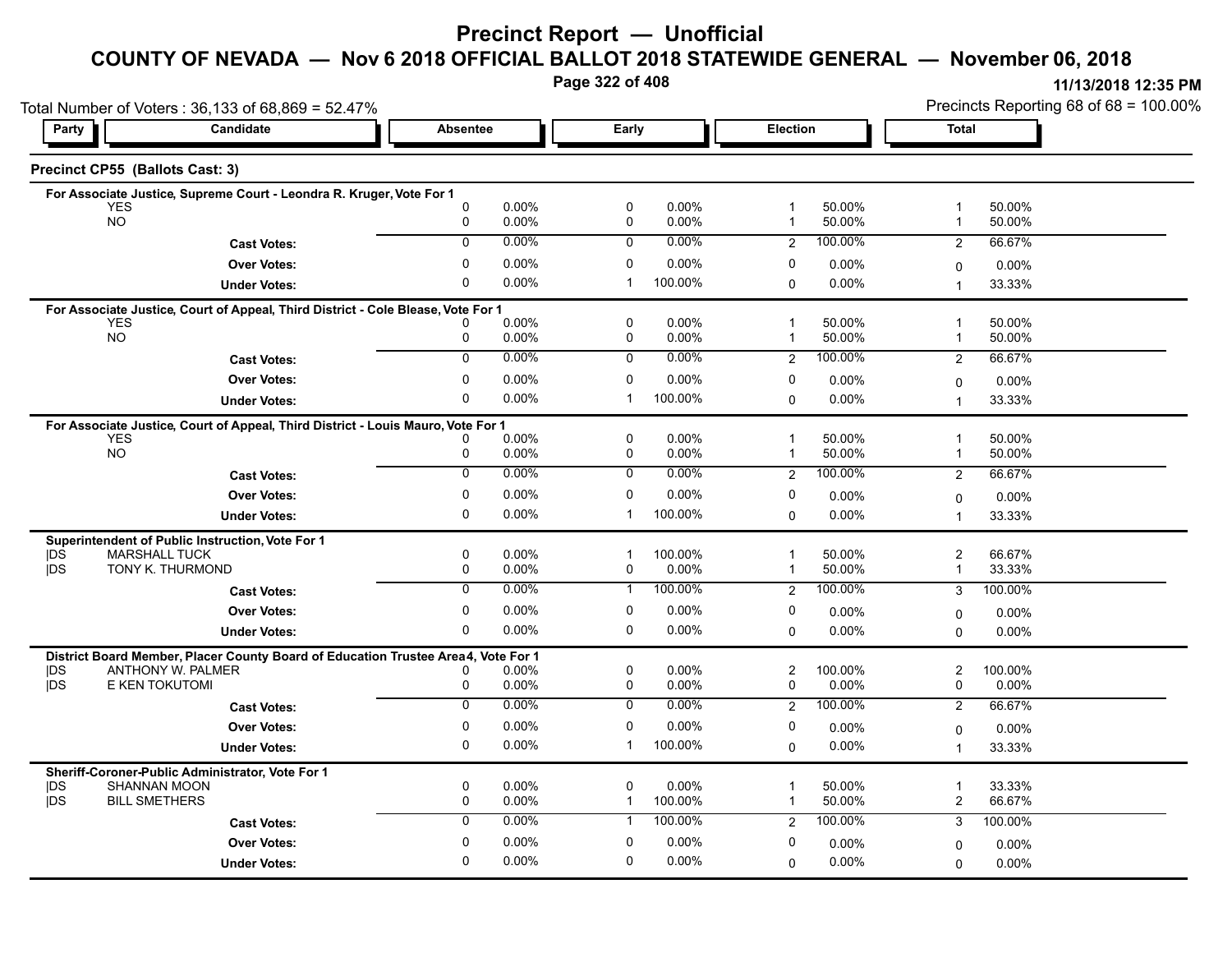**Page 323 of 408**

|                          | Total Number of Voters: 36,133 of 68,869 = 52.47%                |                            |                |                         |                  |                      |                  | Precincts Reporting 68 of 68 = 100.00% |                     |  |
|--------------------------|------------------------------------------------------------------|----------------------------|----------------|-------------------------|------------------|----------------------|------------------|----------------------------------------|---------------------|--|
| Party                    | Candidate                                                        | <b>Absentee</b>            |                | Early                   |                  | Election             |                  | <b>Total</b>                           |                     |  |
|                          | Precinct CP55 (Ballots Cast: 3)                                  |                            |                |                         |                  |                      |                  |                                        |                     |  |
|                          | Director, Truckee Donner Public Utility District, Vote For 2     |                            |                |                         |                  |                      |                  |                                        |                     |  |
| <b>IDS</b>               | <b>TONY LALIOTIS</b><br><b>CHRISTA FINN</b>                      | $\mathbf 0$<br>$\mathbf 0$ | 0.00%<br>0.00% | $\mathbf 1$<br>$\Omega$ | 100.00%<br>0.00% | 1                    | 25.00%<br>25.00% | 2<br>1                                 | 40.00%<br>20.00%    |  |
| <b>IDS</b><br><b>IDS</b> | PAUL WARMERDAM                                                   | $\mathbf 0$                | 0.00%          | $\mathbf 0$             | 0.00%            |                      | 25.00%           | 1                                      | 20.00%              |  |
| <b>IDS</b>               | ALI "KAVEH" MANSOOR                                              | 0                          | 0.00%          | 0                       | 0.00%            |                      | 25.00%           | 1                                      | 20.00%              |  |
|                          | <b>Cast Votes:</b>                                               | $\overline{0}$             | 0.00%          | $\mathbf{1}$            | 50.00%           | 4                    | 100.00%          | 5                                      | 83.33%              |  |
|                          | <b>Over Votes:</b>                                               | 0                          | 0.00%          | 0                       | 0.00%            | 0                    | 0.00%            | 0                                      | 0.00%               |  |
|                          | <b>Under Votes:</b>                                              | $\mathbf 0$                | 0.00%          | $\mathbf{1}$            | 50.00%           | $\Omega$             | 0.00%            | 1                                      | 16.67%              |  |
|                          | Director, Truckee Donner Recreation and Park District Vote For 1 |                            |                |                         |                  |                      |                  |                                        |                     |  |
| <b>IDS</b>               | JASON HANSFORD                                                   | $\mathbf 0$                | 0.00%          | $\mathbf 0$             | 0.00%            | 2                    | 100.00%          | $\overline{\mathbf{c}}$                | 66.67%              |  |
| <b>IDS</b>               | <b>DAN KATES</b>                                                 | 0                          | 0.00%          | 0                       | 0.00%            | $\mathbf 0$          | 0.00%            | 0                                      | $0.00\%$            |  |
| <b>IDS</b>               | JOHN MON PERE                                                    | 0                          | 0.00%          | 1                       | 100.00%          | 0                    | 0.00%            | 1                                      | 33.33%              |  |
|                          | <b>Cast Votes:</b>                                               | $\overline{0}$             | $0.00\%$       | $\mathbf{1}$            | 100.00%          | $\overline{2}$       | 100.00%          | 3                                      | 100.00%             |  |
|                          | <b>Over Votes:</b>                                               | 0                          | 0.00%          | 0                       | 0.00%            | 0                    | 0.00%            | 0                                      | 0.00%               |  |
|                          | <b>Under Votes:</b>                                              | $\mathbf 0$                | $0.00\%$       | $\mathbf 0$             | 0.00%            | $\Omega$             | 0.00%            | $\Omega$                               | 0.00%               |  |
|                          | Director, Truckee Tahoe Airport District, Vote For 2             |                            |                |                         |                  |                      |                  |                                        |                     |  |
| <b>IDS</b>               | JOHN JONES                                                       | 0                          | 0.00%          | $\mathbf{1}$            | 50.00%           | 2                    | 50.00%           | 3                                      | 50.00%              |  |
| <b>IDS</b>               | <b>JOE LORENZ</b>                                                | $\mathbf{0}$               | 0.00%          | 0                       | 0.00%            | $\mathbf 0$          | 0.00%            | 0                                      | 0.00%               |  |
| <b>IDS</b>               | MARY HETHERINGTON                                                | $\Omega$<br>$\mathbf 0$    | 0.00%          | $\mathbf 0$             | 0.00%            | $\Omega$<br>$\Omega$ | 0.00%            | 0                                      | 0.00%               |  |
| <b>IDS</b><br><b>IDS</b> | PETER FOSS VAN PEBORGH<br><b>JIM MORRISON</b>                    | $\mathbf 0$                | 0.00%<br>0.00% | 0<br>$\mathbf 1$        | 0.00%<br>50.00%  | $\overline{2}$       | 0.00%<br>50.00%  | 0<br>3                                 | 0.00%<br>50.00%     |  |
|                          |                                                                  |                            | 0.00%          |                         | 100.00%          |                      |                  |                                        |                     |  |
|                          | <b>Cast Votes:</b>                                               | 0                          |                | $\overline{2}$          |                  | 4                    | 100.00%          | 6                                      | 100.00%             |  |
|                          | <b>Over Votes:</b>                                               | 0                          | 0.00%          | 0                       | 0.00%            | 0                    | 0.00%            | 0                                      | 0.00%               |  |
|                          | <b>Under Votes:</b>                                              | $\mathbf 0$                | 0.00%          | $\mathbf 0$             | 0.00%            | $\Omega$             | 0.00%            | $\Omega$                               | $0.00\%$            |  |
|                          | Proposition 1, Vote For 1                                        |                            | 0.00%          | $\mathbf 0$             | 0.00%            |                      | 0.00%            | 0                                      |                     |  |
|                          | YES<br><b>NO</b>                                                 | 0<br>0                     | 0.00%          | $\mathbf{1}$            | 100.00%          | 0<br>$\mathbf{2}$    | 100.00%          | 3                                      | $0.00\%$<br>100.00% |  |
|                          | <b>Cast Votes:</b>                                               | 0                          | 0.00%          | $\mathbf{1}$            | 100.00%          | 2                    | 100.00%          | 3                                      | 100.00%             |  |
|                          | <b>Over Votes:</b>                                               | $\mathbf 0$                | 0.00%          | $\mathbf 0$             | 0.00%            | 0                    | 0.00%            | 0                                      | 0.00%               |  |
|                          | <b>Under Votes:</b>                                              | $\mathbf 0$                | 0.00%          | $\mathbf 0$             | 0.00%            | 0                    | 0.00%            | $\Omega$                               | 0.00%               |  |
|                          | Proposition 2, Vote For 1                                        |                            |                |                         |                  |                      |                  |                                        |                     |  |
|                          | <b>YES</b>                                                       | $\mathbf 0$                | 0.00%          | $\mathbf 0$             | 0.00%            | 0                    | 0.00%            | 0                                      | $0.00\%$            |  |
|                          | <b>NO</b>                                                        | 0                          | 0.00%          | $\mathbf{1}$            | 100.00%          | 2                    | 100.00%          | 3                                      | 100.00%             |  |
|                          | <b>Cast Votes:</b>                                               | $\mathbf 0$                | 0.00%          | $\mathbf{1}$            | 100.00%          | $\overline{2}$       | 100.00%          | 3                                      | 100.00%             |  |
|                          | <b>Over Votes:</b>                                               | $\mathbf 0$                | 0.00%          | $\mathbf 0$             | 0.00%            | 0                    | 0.00%            | 0                                      | 0.00%               |  |
|                          | <b>Under Votes:</b>                                              | $\mathbf 0$                | $0.00\%$       | $\mathbf 0$             | 0.00%            | $\Omega$             | 0.00%            | 0                                      | 0.00%               |  |
|                          |                                                                  |                            |                |                         |                  |                      |                  |                                        |                     |  |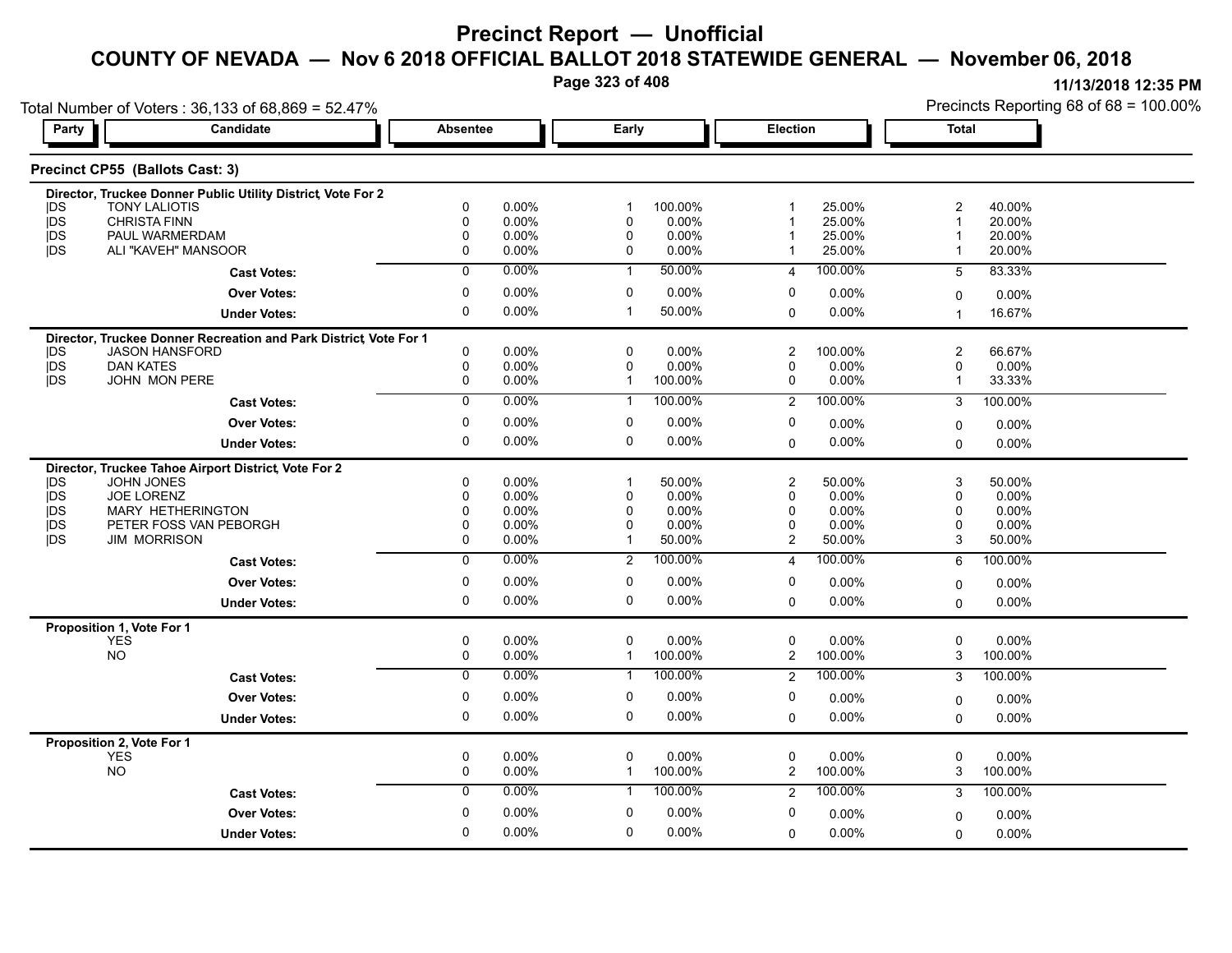**Page 324 of 408**

| Total Number of Voters: 36,133 of 68,869 = 52.47% |                     |                  |                   |                           |                  |                              |                  | Precincts Reporting 68 of 68 = 100.00%    |                  |  |
|---------------------------------------------------|---------------------|------------------|-------------------|---------------------------|------------------|------------------------------|------------------|-------------------------------------------|------------------|--|
| Party                                             | Candidate           | <b>Absentee</b>  | Early             |                           |                  | Election                     |                  | Total                                     |                  |  |
| Precinct CP55 (Ballots Cast: 3)                   |                     |                  |                   |                           |                  |                              |                  |                                           |                  |  |
| Proposition 3, Vote For 1                         |                     |                  |                   |                           |                  |                              |                  |                                           |                  |  |
| <b>YES</b><br><b>NO</b>                           |                     | $\mathbf 0$<br>0 | 0.00%<br>0.00%    | $\pmb{0}$<br>$\mathbf{1}$ | 0.00%<br>100.00% | 2<br>0                       | 100.00%<br>0.00% | $\overline{\mathbf{c}}$<br>$\mathbf{1}$   | 66.67%<br>33.33% |  |
|                                                   | <b>Cast Votes:</b>  | $\mathbf 0$      | 0.00%             | 1                         | 100.00%          | $\overline{2}$               | 100.00%          | 3                                         | 100.00%          |  |
|                                                   | <b>Over Votes:</b>  | 0                | 0.00%             | 0                         | 0.00%            | 0                            | 0.00%            | 0                                         | 0.00%            |  |
|                                                   | <b>Under Votes:</b> | 0                | 0.00%             | $\mathbf 0$               | 0.00%            | 0                            | 0.00%            | 0                                         | $0.00\%$         |  |
| Proposition 4, Vote For 1                         |                     |                  |                   |                           |                  |                              |                  |                                           |                  |  |
| <b>YES</b><br><b>NO</b>                           |                     | $\pmb{0}$<br>0   | 0.00%<br>0.00%    | 0<br>$\mathbf 1$          | 0.00%<br>100.00% | $\mathbf{1}$<br>$\mathbf{1}$ | 50.00%<br>50.00% | $\overline{1}$<br>2                       | 33.33%<br>66.67% |  |
|                                                   | <b>Cast Votes:</b>  | 0                | 0.00%             | 1                         | 100.00%          | $\overline{2}$               | 100.00%          | 3                                         | 100.00%          |  |
|                                                   | <b>Over Votes:</b>  | 0                | 0.00%             | 0                         | 0.00%            | 0                            | 0.00%            |                                           |                  |  |
|                                                   | <b>Under Votes:</b> | $\mathbf 0$      | 0.00%             | $\mathbf 0$               | 0.00%            | $\Omega$                     | 0.00%            | 0<br>0                                    | 0.00%<br>0.00%   |  |
|                                                   |                     |                  |                   |                           |                  |                              |                  |                                           |                  |  |
| Proposition 5, Vote For 1<br><b>YES</b>           |                     | $\mathbf 0$      | 0.00%             | $\mathbf 1$               | 100.00%          | $\overline{c}$               | 100.00%          | 3                                         | 100.00%          |  |
| <b>NO</b>                                         |                     | $\pmb{0}$        | 0.00%             | 0                         | 0.00%            | 0                            | $0.00\%$         | 0                                         | 0.00%            |  |
|                                                   | <b>Cast Votes:</b>  | 0                | 0.00%             | 1                         | 100.00%          | $\overline{2}$               | 100.00%          | 3                                         | 100.00%          |  |
|                                                   | <b>Over Votes:</b>  | 0                | 0.00%             | 0                         | 0.00%            | 0                            | 0.00%            | 0                                         | 0.00%            |  |
|                                                   | <b>Under Votes:</b> | $\pmb{0}$        | 0.00%             | $\pmb{0}$                 | 0.00%            | 0                            | $0.00\%$         | 0                                         | 0.00%            |  |
| Proposition 6, Vote For 1                         |                     |                  |                   |                           |                  |                              |                  |                                           |                  |  |
| <b>YES</b><br><b>NO</b>                           |                     | 0<br>$\pmb{0}$   | 0.00%<br>$0.00\%$ | $\mathbf 1$<br>0          | 100.00%<br>0.00% | $\overline{1}$<br>1          | 50.00%<br>50.00% | 2<br>$\overline{\mathbf{1}}$              | 66.67%<br>33.33% |  |
|                                                   | <b>Cast Votes:</b>  | $\mathbf 0$      | 0.00%             | 1                         | 100.00%          | $\overline{2}$               | 100.00%          | 3                                         | 100.00%          |  |
|                                                   | <b>Over Votes:</b>  | 0                | 0.00%             | 0                         | 0.00%            | 0                            | $0.00\%$         |                                           | $0.00\%$         |  |
|                                                   | <b>Under Votes:</b> | 0                | 0.00%             | 0                         | 0.00%            | 0                            | 0.00%            | 0<br>$\Omega$                             | 0.00%            |  |
| Proposition 7, Vote For 1                         |                     |                  |                   |                           |                  |                              |                  |                                           |                  |  |
| <b>YES</b>                                        |                     | $\pmb{0}$        | 0.00%             | 0                         | 0.00%            | 0                            | $0.00\%$         | 0                                         | 0.00%            |  |
| <b>NO</b>                                         |                     | $\pmb{0}$        | 0.00%             | 1                         | 100.00%          | 2                            | 100.00%          | 3                                         | 100.00%          |  |
|                                                   | <b>Cast Votes:</b>  | 0                | 0.00%             | 1                         | 100.00%          | $\overline{c}$               | 100.00%          | 3                                         | 100.00%          |  |
|                                                   | <b>Over Votes:</b>  | 0                | 0.00%             | 0                         | 0.00%            | 0                            | 0.00%            | 0                                         | 0.00%            |  |
|                                                   | <b>Under Votes:</b> | 0                | 0.00%             | 0                         | 0.00%            | $\mathbf 0$                  | 0.00%            | $\Omega$                                  | $0.00\%$         |  |
| Proposition 8, Vote For 1                         |                     |                  |                   |                           |                  |                              |                  |                                           |                  |  |
| YES<br><b>NO</b>                                  |                     | $\pmb{0}$<br>0   | 0.00%<br>0.00%    | $\pmb{0}$<br>$\mathbf{1}$ | 0.00%<br>100.00% | 1<br>$\mathbf{1}$            | 50.00%<br>50.00% | $\overline{1}$<br>$\overline{\mathbf{c}}$ | 33.33%<br>66.67% |  |
|                                                   | <b>Cast Votes:</b>  | $\mathbf 0$      | 0.00%             | $\mathbf{1}$              | 100.00%          | $\overline{2}$               | 100.00%          | 3                                         | 100.00%          |  |
|                                                   | <b>Over Votes:</b>  | 0                | $0.00\%$          | 0                         | 0.00%            | 0                            | 0.00%            |                                           |                  |  |
|                                                   |                     |                  | 0.00%             |                           | 0.00%            |                              | 0.00%            | 0                                         | 0.00%<br>0.00%   |  |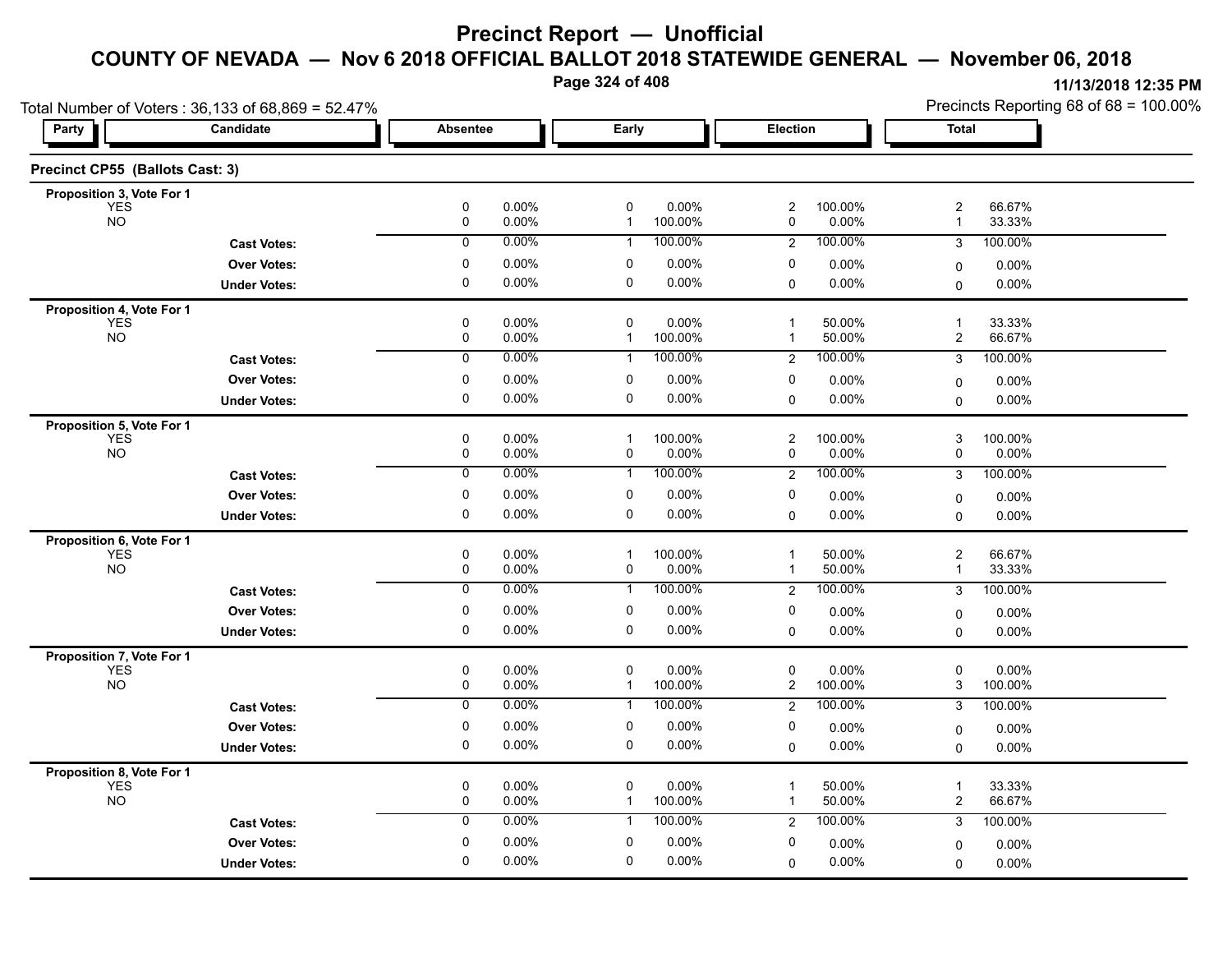**Page 325 of 408**

|                                 | Total Number of Voters: 36,133 of 68,869 = 52.47% |                 |                |                            |                  |                     |                     | Precincts Reporting 68 of 68 = 100.00% |                     |  |
|---------------------------------|---------------------------------------------------|-----------------|----------------|----------------------------|------------------|---------------------|---------------------|----------------------------------------|---------------------|--|
| Party                           | Candidate                                         | <b>Absentee</b> |                | Early                      |                  | <b>Election</b>     |                     | Total                                  |                     |  |
| Precinct CP55 (Ballots Cast: 3) |                                                   |                 |                |                            |                  |                     |                     |                                        |                     |  |
| Proposition 10, Vote For 1      |                                                   |                 |                |                            |                  |                     |                     |                                        |                     |  |
| <b>YES</b><br><b>NO</b>         |                                                   | 0<br>$\pmb{0}$  | 0.00%<br>0.00% | $\mathbf 0$<br>$\mathbf 1$ | 0.00%<br>100.00% | 1<br>1              | 50.00%<br>50.00%    | -1<br>$\overline{\mathbf{c}}$          | 33.33%<br>66.67%    |  |
|                                 | <b>Cast Votes:</b>                                | $\mathbf 0$     | 0.00%          | 1                          | 100.00%          | $\overline{2}$      | 100.00%             | 3                                      | 100.00%             |  |
|                                 | <b>Over Votes:</b>                                | 0               | 0.00%          | 0                          | 0.00%            | 0                   | 0.00%               | 0                                      | $0.00\%$            |  |
|                                 | <b>Under Votes:</b>                               | 0               | 0.00%          | 0                          | 0.00%            | 0                   | 0.00%               | $\Omega$                               | $0.00\%$            |  |
| Proposition 11, Vote For 1      |                                                   |                 |                |                            |                  |                     |                     |                                        |                     |  |
| <b>YES</b><br><b>NO</b>         |                                                   | 0<br>0          | 0.00%<br>0.00% | -1<br>0                    | 100.00%<br>0.00% | $\overline{2}$<br>0 | 100.00%<br>0.00%    | 3<br>0                                 | 100.00%<br>$0.00\%$ |  |
|                                 | <b>Cast Votes:</b>                                | $\overline{0}$  | 0.00%          | $\mathbf{1}$               | 100.00%          | $\overline{2}$      | 100.00%             | 3                                      | 100.00%             |  |
|                                 | <b>Over Votes:</b>                                | 0               | 0.00%          | 0                          | 0.00%            | 0                   | 0.00%               | 0                                      | 0.00%               |  |
|                                 | <b>Under Votes:</b>                               | 0               | 0.00%          | 0                          | 0.00%            | $\mathbf 0$         | 0.00%               | $\Omega$                               | $0.00\%$            |  |
| Proposition 12, Vote For 1      |                                                   |                 |                |                            |                  |                     |                     |                                        |                     |  |
| <b>YES</b><br><b>NO</b>         |                                                   | 0<br>0          | 0.00%<br>0.00% | $\mathbf 0$<br>-1          | 0.00%<br>100.00% | 1<br>1              | 50.00%<br>50.00%    | 1<br>$\overline{\mathbf{c}}$           | 33.33%<br>66.67%    |  |
|                                 | <b>Cast Votes:</b>                                | $\mathbf 0$     | 0.00%          | -1                         | 100.00%          | $\overline{2}$      | 100.00%             | 3                                      | 100.00%             |  |
|                                 | <b>Over Votes:</b>                                | 0               | 0.00%          | 0                          | 0.00%            | 0                   | 0.00%               | 0                                      | $0.00\%$            |  |
|                                 | <b>Under Votes:</b>                               | 0               | 0.00%          | 0                          | 0.00%            | $\Omega$            | 0.00%               | $\Omega$                               | $0.00\%$            |  |
| Measure AA, Vote For 1          |                                                   |                 |                | $\Omega$                   |                  |                     |                     |                                        |                     |  |
| <b>YES</b><br><b>NO</b>         |                                                   | 0<br>0          | 0.00%<br>0.00% | -1                         | 0.00%<br>100.00% | $\overline{c}$<br>0 | 100.00%<br>$0.00\%$ | 2<br>$\overline{\mathbf{1}}$           | 66.67%<br>33.33%    |  |
|                                 | <b>Cast Votes:</b>                                | $\Omega$        | 0.00%          | -1                         | 100.00%          | 2                   | 100.00%             | 3                                      | 100.00%             |  |
|                                 | <b>Over Votes:</b>                                | 0               | 0.00%          | 0                          | 0.00%            | 0                   | 0.00%               | 0                                      | 0.00%               |  |
|                                 | <b>Under Votes:</b>                               | 0               | 0.00%          | 0                          | 0.00%            | $\mathbf 0$         | 0.00%               | 0                                      | $0.00\%$            |  |
| Measure G, Vote For 1           |                                                   |                 |                |                            |                  |                     |                     |                                        |                     |  |
| <b>YES</b><br><b>NO</b>         |                                                   | 0<br>0          | 0.00%<br>0.00% | -1<br>0                    | 100.00%<br>0.00% | $\overline{c}$<br>0 | 100.00%<br>0.00%    | 3<br>0                                 | 100.00%<br>0.00%    |  |
|                                 | <b>Cast Votes:</b>                                | $\mathbf 0$     | 0.00%          | 1                          | 100.00%          | 2                   | 100.00%             | 3                                      | 100.00%             |  |
|                                 | <b>Over Votes:</b>                                | 0               | 0.00%          | 0                          | 0.00%            | 0                   | $0.00\%$            | 0                                      | $0.00\%$            |  |
|                                 | <b>Under Votes:</b>                               | $\mathbf 0$     | 0.00%          | $\mathbf 0$                | 0.00%            | $\Omega$            | 0.00%               | $\Omega$                               | 0.00%               |  |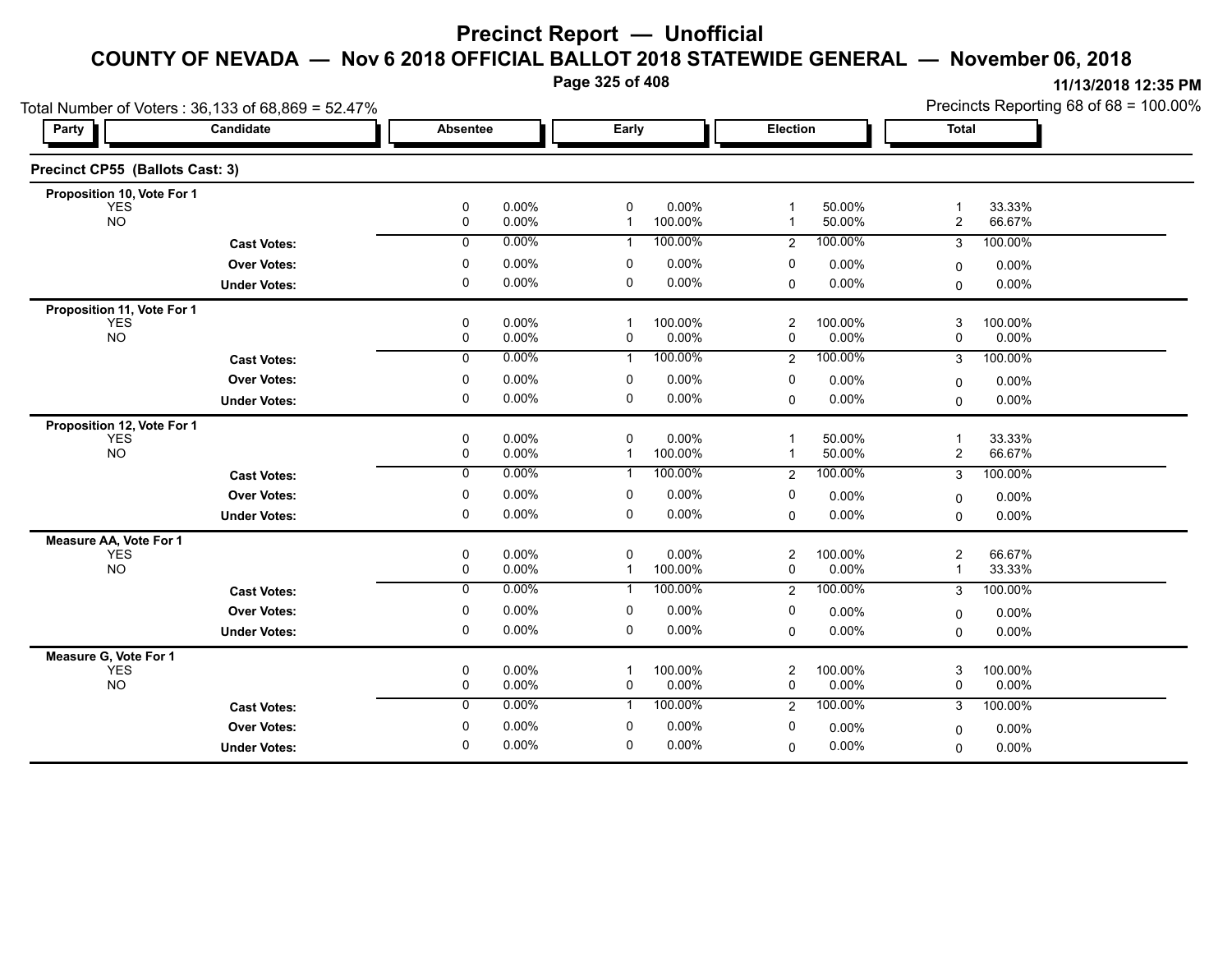**Page 326 of 408**

| 11/13/2018 12:35 PM                       |  |
|-------------------------------------------|--|
| Precincts Reporting 68 of $68 = 100.00\%$ |  |

| Total Number of Voters: 36,133 of 68,869 = 52.47%                           |                 |                  |                                             |                  |                |                  | Precincts Reporting 68 of 68 = 100.00% |                  |  |  |
|-----------------------------------------------------------------------------|-----------------|------------------|---------------------------------------------|------------------|----------------|------------------|----------------------------------------|------------------|--|--|
| Candidate<br>Party                                                          | <b>Absentee</b> |                  | Early                                       |                  | Election       |                  | <b>Total</b>                           |                  |  |  |
| Precinct CP56 (Ballots Cast: 696)                                           |                 |                  |                                             |                  |                |                  |                                        |                  |  |  |
| Governor, Vote For 1<br><b>REP</b><br>JOHN H. COX                           | 167             | 27.24%           | $\overline{c}$                              | 20.00%           | 22             | 40.00%           | 191                                    | 28.17%           |  |  |
| <b>DEM</b><br><b>GAVIN NEWSOM</b>                                           | 446             | 72.76%           | 8                                           | 80.00%           | 33             | 60.00%           | 487                                    | 71.83%           |  |  |
| <b>Cast Votes:</b>                                                          | 613             | 97.61%           | 10                                          | 100.00%          | 55             | 94.83%           | 678                                    | 97.41%           |  |  |
| <b>Over Votes:</b>                                                          | 0               | 0.00%            | 0                                           | 0.00%            | 0              | 0.00%            | 0                                      | $0.00\%$         |  |  |
| <b>Under Votes:</b>                                                         | 15              | 2.39%            | 0                                           | $0.00\%$         | 3              | 5.17%            | 18                                     | 2.59%            |  |  |
| Lieutenant Governor, Vote For 1                                             |                 |                  |                                             |                  |                |                  |                                        |                  |  |  |
| <b>DEM</b><br>ED HERNANDEZ<br><b>DEM</b><br>ELENI KOUNALAKIS                | 150<br>380      | 28.30%<br>71.70% | 3<br>6                                      | 33.33%<br>66.67% | 19<br>31       | 38.00%<br>62.00% | 172<br>417                             | 29.20%<br>70.80% |  |  |
| <b>Cast Votes:</b>                                                          | 530             | 84.39%           | $\overline{9}$                              | 90.00%           | 50             | 86.21%           | 589                                    | 84.63%           |  |  |
| <b>Over Votes:</b>                                                          | $\pmb{0}$       | 0.00%            | 0                                           | 0.00%            | 0              | $0.00\%$         |                                        | 0.00%            |  |  |
| <b>Under Votes:</b>                                                         | 98              | 15.61%           | $\mathbf{1}$                                | 10.00%           | 8              | 13.79%           | 0<br>107                               | 15.37%           |  |  |
| Secretary of State, Vote For 1                                              |                 |                  |                                             |                  |                |                  |                                        |                  |  |  |
| <b>ALEX PADILLA</b><br><b>DEM</b>                                           | 447             | 73.04%           | 8                                           | 80.00%           | 39             | 68.42%           | 494                                    | 72.75%           |  |  |
| <b>MARK P. MEUSER</b><br><b>REP</b>                                         | 165             | 26.96%           | $\overline{c}$                              | 20.00%           | 18             | 31.58%           | 185                                    | 27.25%           |  |  |
| <b>Cast Votes:</b>                                                          | 612             | 97.45%           | 10                                          | 100.00%          | 57             | 98.28%           | 679                                    | 97.56%           |  |  |
| <b>Over Votes:</b>                                                          | -1              | 0.16%            | 0                                           | 0.00%            | 0              | 0.00%            | $\mathbf{1}$                           | 0.14%            |  |  |
| <b>Under Votes:</b>                                                         | 15              | 2.39%            | $\mathbf 0$                                 | $0.00\%$         | $\mathbf{1}$   | 1.72%            | 16                                     | 2.30%            |  |  |
| <b>Controller, Vote For 1</b>                                               |                 |                  |                                             |                  |                |                  |                                        |                  |  |  |
| KONSTANTINOS RODITIS<br><b>REP</b><br><b>DEM</b><br>BETTY T. YEE            | 154<br>453      | 25.37%<br>74.63% | $\ensuremath{\mathsf{3}}$<br>$\overline{7}$ | 30.00%<br>70.00% | 18<br>37       | 32.73%<br>67.27% | 175<br>497                             | 26.04%<br>73.96% |  |  |
| <b>Cast Votes:</b>                                                          | 607             | 96.66%           | 10                                          | 100.00%          | 55             | 94.83%           | 672                                    | 96.55%           |  |  |
| <b>Over Votes:</b>                                                          | 0               | 0.00%            | 0                                           | 0.00%            | 0              | 0.00%            | $\mathbf 0$                            | $0.00\%$         |  |  |
| <b>Under Votes:</b>                                                         | 21              | 3.34%            | $\mathbf 0$                                 | 0.00%            | 3              | 5.17%            | 24                                     | 3.45%            |  |  |
| Treasurer, Vote For 1                                                       |                 |                  |                                             |                  |                |                  |                                        |                  |  |  |
| <b>GREG CONLON</b><br><b>REP</b>                                            | 167             | 27.56%           | $\overline{c}$                              | 20.00%           | 16             | 29.63%           | 185                                    | 27.61%           |  |  |
| <b>DEM</b><br><b>FIONA MA</b>                                               | 439             | 72.44%           | 8                                           | 80.00%           | 38             | 70.37%           | 485                                    | 72.39%           |  |  |
| <b>Cast Votes:</b>                                                          | 606             | 96.50%           | 10                                          | 100.00%          | 54             | 93.10%           | 670                                    | 96.26%           |  |  |
| <b>Over Votes:</b>                                                          | $\pmb{0}$       | 0.00%            | 0                                           | $0.00\%$         | 0              | 0.00%            | 0                                      | 0.00%            |  |  |
| <b>Under Votes:</b>                                                         | 22              | 3.50%            | $\mathbf 0$                                 | 0.00%            | $\overline{4}$ | 6.90%            | 26                                     | 3.74%            |  |  |
| <b>Attorney General, Vote For 1</b><br><b>REP</b><br><b>STEVEN C BAILEY</b> | 163             | 26.50%           | $\boldsymbol{2}$                            | 20.00%           | 16             | 29.63%           | 181                                    | 26.66%           |  |  |
| <b>DEM</b><br><b>XAVIER BECERRA</b>                                         | 452             | 73.50%           | 8                                           | 80.00%           | 38             | 70.37%           | 498                                    | 73.34%           |  |  |
| <b>Cast Votes:</b>                                                          | 615             | 97.93%           | 10                                          | 100.00%          | 54             | 93.10%           | 679                                    | 97.56%           |  |  |
| <b>Over Votes:</b>                                                          | 0               | 0.00%            | 0                                           | 0.00%            | 0              | 0.00%            | $\mathbf 0$                            | 0.00%            |  |  |
| <b>Under Votes:</b>                                                         | 13              | 2.07%            | $\mathbf 0$                                 | 0.00%            | 4              | 6.90%            | 17                                     | 2.44%            |  |  |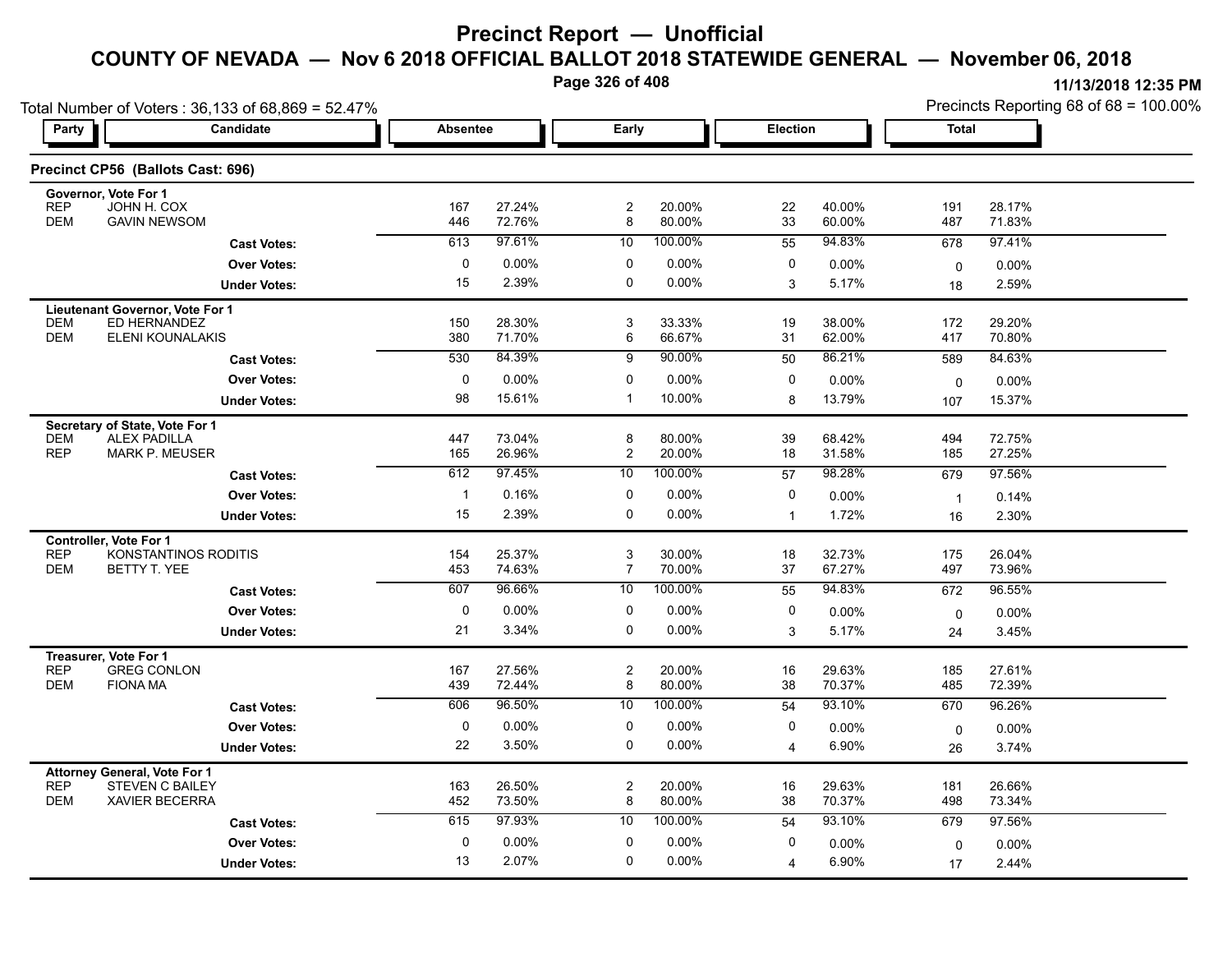**Page 327 of 408**

| Total Number of Voters: 36,133 of 68,869 = 52.47% |                                                                                        |                 |                  |                     |                  |                 |                   | Precincts Reporting 68 of 68 = 100.00% |                  |  |
|---------------------------------------------------|----------------------------------------------------------------------------------------|-----------------|------------------|---------------------|------------------|-----------------|-------------------|----------------------------------------|------------------|--|
| Party                                             | Candidate                                                                              | <b>Absentee</b> |                  | Early               |                  | <b>Election</b> |                   | <b>Total</b>                           |                  |  |
|                                                   | Precinct CP56 (Ballots Cast: 696)                                                      |                 |                  |                     |                  |                 |                   |                                        |                  |  |
|                                                   | <b>Insurance Commissioner, Vote For 1</b>                                              |                 |                  | 6                   |                  |                 |                   |                                        |                  |  |
| <b>DEM</b>                                        | RICARDO LARA<br>STEVE POIZNER                                                          | 325<br>245      | 57.02%<br>42.98% | 4                   | 60.00%<br>40.00% | 28<br>25        | 52.83%<br>47.17%  | 359<br>274                             | 56.71%<br>43.29% |  |
|                                                   | <b>Cast Votes:</b>                                                                     | 570             | 90.76%           | $10$                | 100.00%          | 53              | 91.38%            | 633                                    | 90.95%           |  |
|                                                   | <b>Over Votes:</b>                                                                     | $\mathbf 0$     | 0.00%            | $\mathbf 0$         | 0.00%            | 0               | $0.00\%$          | $\mathbf 0$                            | $0.00\%$         |  |
|                                                   | <b>Under Votes:</b>                                                                    | 58              | 9.24%            | 0                   | $0.00\%$         | 5               | 8.62%             | 63                                     | 9.05%            |  |
|                                                   | Member, State Board of Equalization District 1, Vote For 1                             |                 |                  |                     |                  |                 |                   |                                        |                  |  |
| <b>DEM</b><br><b>REP</b>                          | <b>TOM HALLINAN</b><br><b>TED GAINES</b>                                               | 386<br>212      | 64.55%<br>35.45% | 8<br>$\overline{2}$ | 80.00%<br>20.00% | 36<br>18        | 66.67%<br>33.33%  | 430<br>232                             | 64.95%<br>35.05% |  |
|                                                   | <b>Cast Votes:</b>                                                                     | 598             | 95.22%           | 10                  | 100.00%          | 54              | 93.10%            | 662                                    | 95.11%           |  |
|                                                   | <b>Over Votes:</b>                                                                     | 0               | $0.00\%$         | 0                   | $0.00\%$         | 0               | 0.00%             | $\mathbf 0$                            | $0.00\%$         |  |
|                                                   | <b>Under Votes:</b>                                                                    | 30              | 4.78%            | 0                   | $0.00\%$         | 4               | 6.90%             | 34                                     | 4.89%            |  |
|                                                   | United States Senate, Vote For 1                                                       |                 |                  |                     |                  |                 |                   |                                        |                  |  |
| <b>DEM</b>                                        | <b>DIANNE FEINSTEIN</b>                                                                | 346             | 62.01%           | 4                   | 44.44%           | 21              | 40.38%            | 371                                    | 59.94%           |  |
| <b>DEM</b>                                        | <b>KEVIN DE LEON</b>                                                                   | 212             | 37.99%           | 5                   | 55.56%           | 31              | 59.62%            | 248                                    | 40.06%           |  |
|                                                   | <b>Cast Votes:</b>                                                                     | 558             | 88.85%           | $\overline{9}$      | 90.00%           | 52              | 89.66%            | 619                                    | 88.94%           |  |
|                                                   | <b>Over Votes:</b>                                                                     | $\mathbf 0$     | 0.00%            | 0                   | $0.00\%$         | 0               | 0.00%             | $\mathbf 0$                            | 0.00%            |  |
|                                                   | <b>Under Votes:</b>                                                                    | 70              | 11.15%           | $\mathbf{1}$        | 10.00%           | 6               | 10.34%            | 77                                     | 11.06%           |  |
| <b>REP</b>                                        | House of Representatives of the United States District 4, Vote For 1<br>TOM MCCLINTOCK | 149             | 23.88%           | 2                   | 20.00%           | 16              | 27.59%            | 167                                    | 24.13%           |  |
| <b>DEM</b>                                        | <b>JESSICA MORSE</b>                                                                   | 475             | 76.12%           | 8                   | 80.00%           | 42              | 72.41%            | 525                                    | 75.87%           |  |
|                                                   | <b>Cast Votes:</b>                                                                     | 624             | 99.36%           | 10                  | 100.00%          | 58              | 100.00%           | 692                                    | 99.43%           |  |
|                                                   | <b>Over Votes:</b>                                                                     | 0               | 0.00%            | $\mathbf 0$         | 0.00%            | $\mathbf 0$     | $0.00\%$          | $\mathbf 0$                            | $0.00\%$         |  |
|                                                   | <b>Under Votes:</b>                                                                    | 4               | 0.64%            | 0                   | 0.00%            | $\Omega$        | $0.00\%$          | 4                                      | 0.57%            |  |
|                                                   | State Assembly District 1, Vote For 1                                                  |                 |                  |                     |                  |                 |                   |                                        |                  |  |
| <b>REP</b><br><b>DEM</b>                          | <b>BRIAN DAHLE</b><br><b>CALEEN SISK</b>                                               | 231<br>377      | 37.99%<br>62.01% | 3<br>$\overline{7}$ | 30.00%<br>70.00% | 17<br>38        | 30.91%<br>69.09%  | 251<br>422                             | 37.30%<br>62.70% |  |
|                                                   | <b>Cast Votes:</b>                                                                     | 608             | 96.82%           | $\overline{10}$     | 100.00%          | 55              | 94.83%            | 673                                    | 96.70%           |  |
|                                                   | <b>Over Votes:</b>                                                                     | 0               | 0.00%            | 0                   | $0.00\%$         | 0               |                   |                                        |                  |  |
|                                                   | <b>Under Votes:</b>                                                                    | 20              | 3.18%            | 0                   | $0.00\%$         | 3               | $0.00\%$<br>5.17% | 0<br>23                                | 0.00%<br>3.30%   |  |
|                                                   |                                                                                        |                 |                  |                     |                  |                 |                   |                                        |                  |  |
|                                                   | For Associate Justice, Supreme Court - Carol A. Corrigan, Vote For 1<br><b>YES</b>     | 311             | 69.11%           | 3                   | 60.00%           | 26              | 74.29%            | 340                                    | 69.39%           |  |
|                                                   | NO.                                                                                    | 139             | 30.89%           | $\overline{2}$      | 40.00%           | 9               | 25.71%            | 150                                    | 30.61%           |  |
|                                                   | <b>Cast Votes:</b>                                                                     | 450             | 71.66%           | 5                   | 50.00%           | 35              | 60.34%            | 490                                    | 70.40%           |  |
|                                                   | <b>Over Votes:</b>                                                                     | 0               | $0.00\%$         | $\mathbf{0}$        | $0.00\%$         | 0               | $0.00\%$          | 0                                      | 0.00%            |  |
|                                                   | <b>Under Votes:</b>                                                                    | 178             | 28.34%           | 5                   | 50.00%           | 23              | 39.66%            | 206                                    | 29.60%           |  |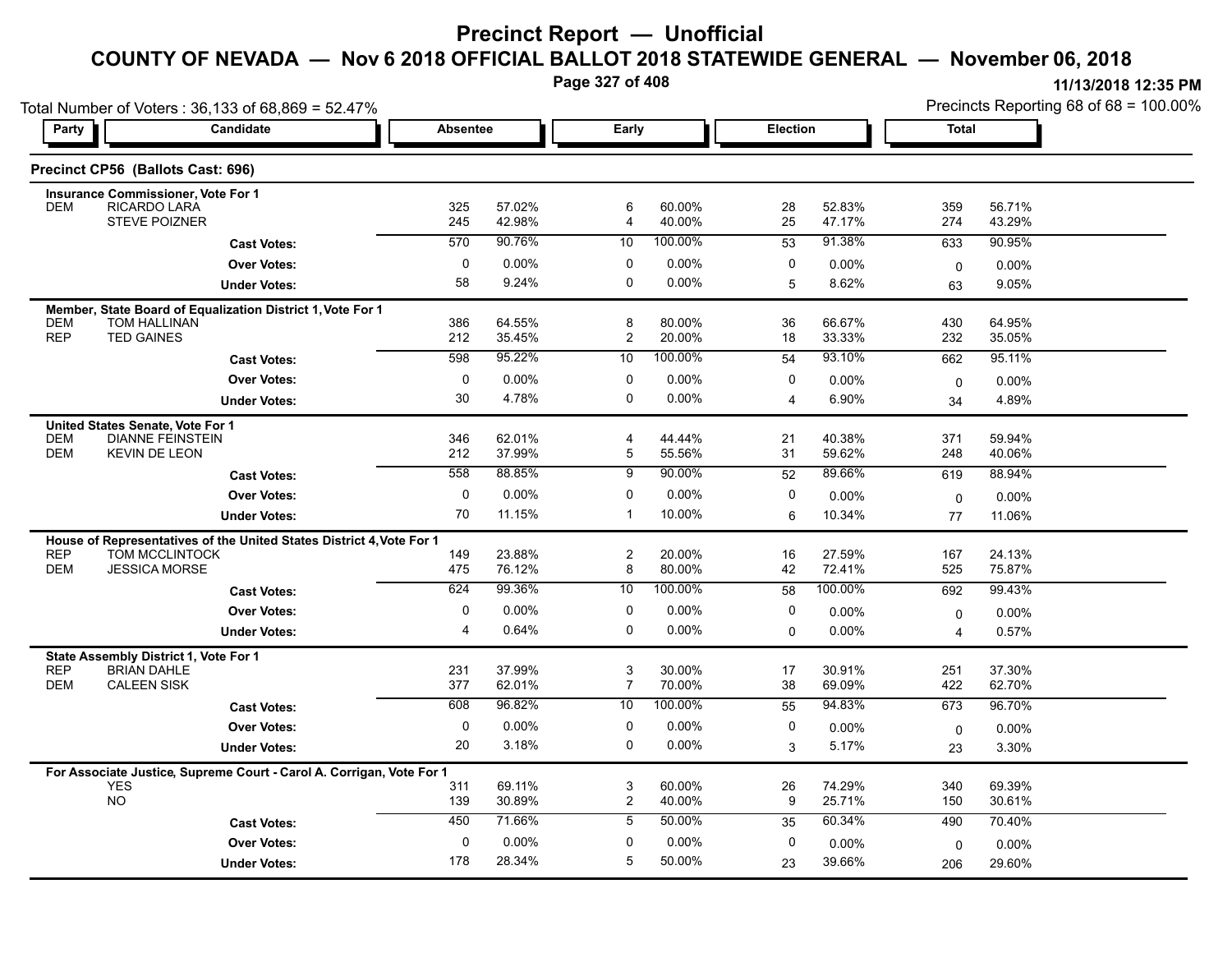# **Precinct Report — Unofficial**

### **COUNTY OF NEVADA — Nov 6 2018 OFFICIAL BALLOT 2018 STATEWIDE GENERAL — November 06, 2018**

**Page 328 of 408**

**11/13/2018 12:35 PM** Precincts Reporting 68 of 68 = 100.00%

|                          | Total Number of Voters: 36,133 of 68,869 = 52.47%                                 |                 |                  |                     |                  |                      |                  | Precincts Reporting 68 of 68 = 100.00% |                  |  |
|--------------------------|-----------------------------------------------------------------------------------|-----------------|------------------|---------------------|------------------|----------------------|------------------|----------------------------------------|------------------|--|
| Party                    | Candidate                                                                         | <b>Absentee</b> |                  | Early               |                  | Election             |                  | <b>Total</b>                           |                  |  |
|                          | Precinct CP56 (Ballots Cast: 696)                                                 |                 |                  |                     |                  |                      |                  |                                        |                  |  |
|                          | For Associate Justice, Supreme Court - Leondra R. Kruger, Vote For 1              |                 |                  |                     |                  |                      |                  |                                        |                  |  |
|                          | <b>YES</b><br><b>NO</b>                                                           | 353<br>85       | 80.59%           | 5                   | 83.33%<br>16.67% | 25                   | 69.44%           | 383<br>97                              | 79.79%           |  |
|                          |                                                                                   |                 | 19.41%           | $\mathbf{1}$        |                  | 11                   | 30.56%           |                                        | 20.21%           |  |
|                          | <b>Cast Votes:</b>                                                                | 438             | 69.75%           | 6                   | 60.00%           | 36                   | 62.07%           | 480                                    | 68.97%           |  |
|                          | <b>Over Votes:</b>                                                                | 0               | $0.00\%$         | $\Omega$            | 0.00%            | 0                    | 0.00%            | 0                                      | 0.00%            |  |
|                          | <b>Under Votes:</b>                                                               | 190             | 30.25%           | 4                   | 40.00%           | 22                   | 37.93%           | 216                                    | 31.03%           |  |
|                          | For Associate Justice, Court of Appeal, Third District - Cole Blease, Vote For 1  |                 |                  |                     |                  |                      |                  |                                        |                  |  |
|                          | <b>YES</b><br><b>NO</b>                                                           | 340<br>90       | 79.07%<br>20.93% | 4<br>1              | 80.00%<br>20.00% | 24<br>12             | 66.67%<br>33.33% | 368<br>103                             | 78.13%<br>21.87% |  |
|                          | <b>Cast Votes:</b>                                                                | 430             | 68.47%           | 5                   | 50.00%           | 36                   | 62.07%           | 471                                    | 67.67%           |  |
|                          |                                                                                   |                 |                  |                     |                  |                      |                  |                                        |                  |  |
|                          | <b>Over Votes:</b>                                                                | 0               | 0.00%            | 0                   | 0.00%            | 0                    | $0.00\%$         | $\mathbf 0$                            | $0.00\%$         |  |
|                          | <b>Under Votes:</b>                                                               | 198             | 31.53%           | 5                   | 50.00%           | 22                   | 37.93%           | 225                                    | 32.33%           |  |
|                          | For Associate Justice, Court of Appeal, Third District - Louis Mauro, Vote For 1  |                 |                  |                     |                  |                      |                  |                                        |                  |  |
|                          | <b>YES</b><br><b>NO</b>                                                           | 332<br>91       | 78.49%<br>21.51% | 4<br>1              | 80.00%<br>20.00% | 23<br>13             | 63.89%<br>36.11% | 359<br>105                             | 77.37%<br>22.63% |  |
|                          |                                                                                   | 423             | 67.36%           | 5                   | 50.00%           | 36                   | 62.07%           | 464                                    | 66.67%           |  |
|                          | <b>Cast Votes:</b>                                                                |                 |                  |                     |                  |                      |                  |                                        |                  |  |
|                          | <b>Over Votes:</b>                                                                | 0               | $0.00\%$         | 0                   | 0.00%            | 0                    | 0.00%            | $\mathbf 0$                            | 0.00%            |  |
|                          | <b>Under Votes:</b>                                                               | 205             | 32.64%           | 5                   | 50.00%           | 22                   | 37.93%           | 232                                    | 33.33%           |  |
|                          | Superintendent of Public Instruction, Vote For 1                                  |                 |                  |                     |                  |                      |                  |                                        |                  |  |
| <b>IDS</b><br><b>IDS</b> | <b>MARSHALL TUCK</b><br>TONY K. THURMOND                                          | 206<br>304      | 40.39%<br>59.61% | 3<br>6              | 33.33%<br>66.67% | 22<br>24             | 47.83%<br>52.17% | 231<br>334                             | 40.88%<br>59.12% |  |
|                          |                                                                                   | 510             | 81.21%           | 9                   | 90.00%           | 46                   | 79.31%           | 565                                    | 81.18%           |  |
|                          | <b>Cast Votes:</b>                                                                |                 |                  |                     |                  |                      |                  |                                        |                  |  |
|                          | <b>Over Votes:</b>                                                                | $\mathbf 0$     | $0.00\%$         | 0                   | 0.00%            | 0                    | 0.00%            | $\mathbf 0$                            | 0.00%            |  |
|                          | <b>Under Votes:</b>                                                               | 118             | 18.79%           | $\mathbf{1}$        | 10.00%           | 12                   | 20.69%           | 131                                    | 18.82%           |  |
|                          | District Board Member, Placer County Board of Education Trustee Area4, Vote For 1 |                 |                  |                     |                  |                      |                  |                                        |                  |  |
| <b>IDS</b><br><b>IDS</b> | ANTHONY W. PALMER<br>E KEN TOKUTOMI                                               | 198<br>180      | 52.38%<br>47.62% | $\overline{c}$<br>3 | 40.00%<br>60.00% | 30<br>$\overline{7}$ | 81.08%<br>18.92% | 230<br>190                             | 54.76%<br>45.24% |  |
|                          |                                                                                   | 378             | 60.19%           | 5                   | 50.00%           | 37                   | 63.79%           | 420                                    | 60.34%           |  |
|                          | <b>Cast Votes:</b>                                                                |                 |                  |                     |                  |                      |                  |                                        |                  |  |
|                          | <b>Over Votes:</b>                                                                | $\mathbf 0$     | $0.00\%$         | $\mathbf 0$         | 0.00%            | 0                    | $0.00\%$         | 0                                      | $0.00\%$         |  |
|                          | <b>Under Votes:</b>                                                               | 250             | 39.81%           | 5                   | 50.00%           | 21                   | 36.21%           | 276                                    | 39.66%           |  |
|                          | Sheriff-Coroner-Public Administrator, Vote For 1                                  |                 |                  |                     |                  |                      |                  |                                        |                  |  |
| DS<br><b>IDS</b>         | <b>SHANNAN MOON</b><br><b>BILL SMETHERS</b>                                       | 383             | 73.80%<br>26.20% | 7<br>$\mathbf{1}$   | 87.50%<br>12.50% | 33<br>11             | 75.00%<br>25.00% | 423                                    | 74.08%           |  |
|                          |                                                                                   | 136             |                  |                     |                  |                      |                  | 148                                    | 25.92%           |  |
|                          | <b>Cast Votes:</b>                                                                | 519             | 82.64%           | 8                   | 80.00%           | 44                   | 75.86%           | 571                                    | 82.04%           |  |
|                          | <b>Over Votes:</b>                                                                | 0               | $0.00\%$         | 0                   | 0.00%            | 0                    | 0.00%            | 0                                      | 0.00%            |  |
|                          | <b>Under Votes:</b>                                                               | 109             | 17.36%           | $\overline{2}$      | 20.00%           | 14                   | 24.14%           | 125                                    | 17.96%           |  |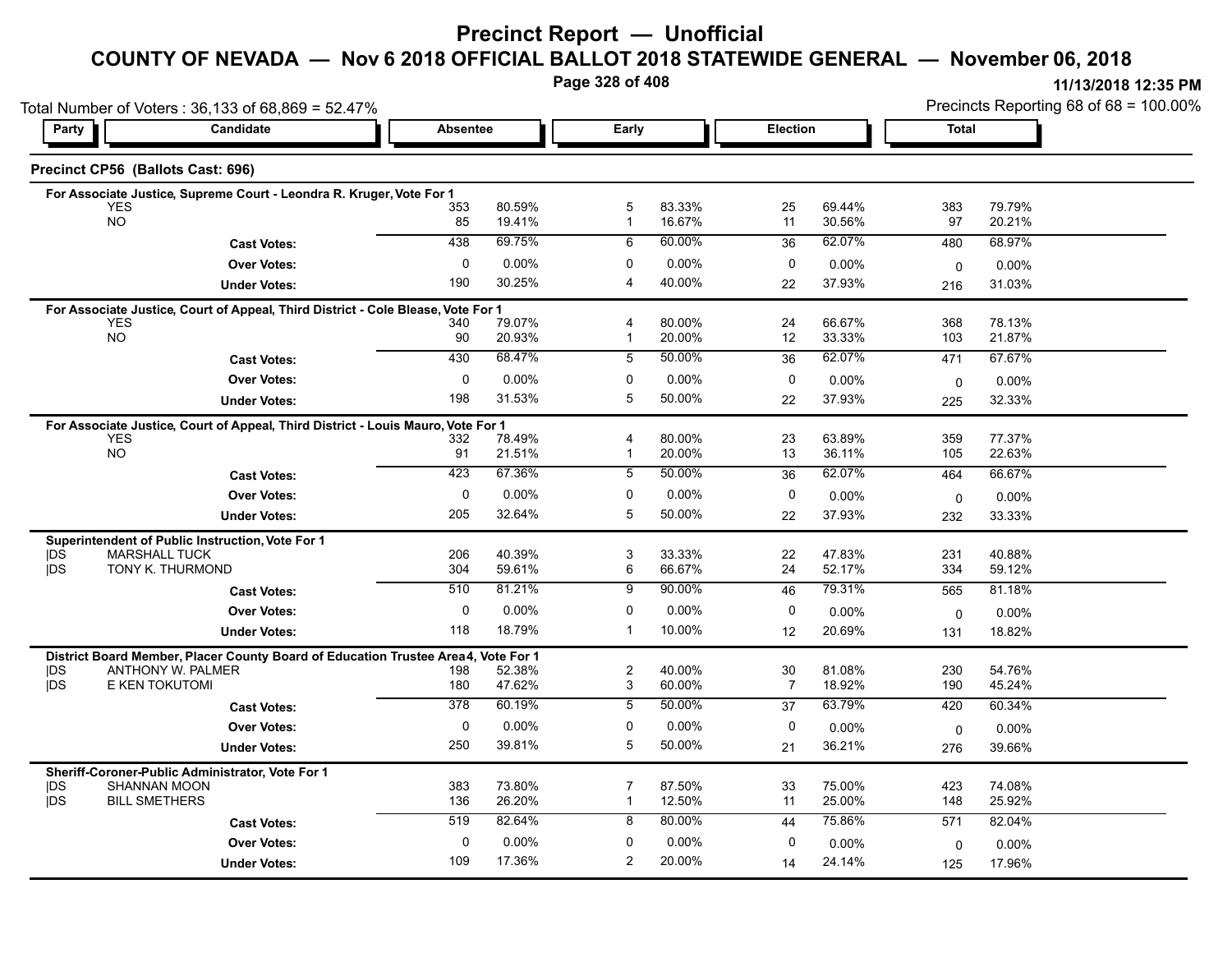**Page 329 of 408**

| Total Number of Voters: 36,133 of 68,869 = 52.47% |                                                                   |             |                  |                         |                 |          |                 | Precincts Reporting 68 of 68 = 100.00% |                 |  |
|---------------------------------------------------|-------------------------------------------------------------------|-------------|------------------|-------------------------|-----------------|----------|-----------------|----------------------------------------|-----------------|--|
| Party                                             | Candidate                                                         |             | <b>Absentee</b>  | Early                   |                 | Election |                 | Total                                  |                 |  |
|                                                   | Precinct CP56 (Ballots Cast: 696)                                 |             |                  |                         |                 |          |                 |                                        |                 |  |
|                                                   | Member, Town of Truckee Town Council, Vote For 3                  |             |                  |                         |                 |          |                 |                                        |                 |  |
| <b>IDS</b>                                        | <b>CARMEN CARR</b>                                                | 174         | 11.18%           | 2                       | 7.41%           | 19       | 13.29%          | 195                                    | 11.30%          |  |
| <b>IDS</b>                                        | <b>RICHARD LUDKE</b>                                              | 176         | 11.31%           | $\overline{\mathbf{4}}$ | 14.81%          | 19       | 13.29%          | 199                                    | 11.53%          |  |
| <b>IDS</b>                                        | DAVID POLIVY                                                      | 240         | 15.42%           |                         | 14.81%          | 19       | 13.29%          | 263                                    | 15.24%          |  |
| <b>IDS</b>                                        | ANNA KLOVSTAD                                                     | 354         | 22.75%           | 6                       | 22.22%          | 29       | 20.28%          | 389                                    | 22.54%          |  |
| <b>IDS</b><br><b>IDS</b>                          | <b>SUZIE TARNAY</b><br>CHELSEA WALTERSCHEID                       | 140<br>235  | 9.00%<br>15.10%  | 3                       | 11.11%<br>7.41% | 14<br>24 | 9.79%<br>16.78% | 157<br>261                             | 9.10%<br>15.12% |  |
| <b>IDS</b>                                        | MORGAN GOODWIN                                                    | 237         | 15.23%           | 6                       | 22.22%          | 19       | 13.29%          | 262                                    | 15.18%          |  |
|                                                   | <b>Cast Votes:</b>                                                | 1,556       | 82.59%           | 27                      | 90.00%          | 143      | 82.18%          | 1,726                                  | 82.66%          |  |
|                                                   | <b>Over Votes:</b>                                                | $\mathbf 1$ | 0.16%            | 0                       | $0.00\%$        | 0        | 0.00%           |                                        |                 |  |
|                                                   |                                                                   |             |                  |                         |                 |          |                 | $\overline{\mathbf{1}}$                | 0.14%           |  |
|                                                   | <b>Under Votes:</b>                                               | 325         | 17.25%           | 3                       | 10.00%          | 31       | 17.82%          | 359                                    | 17.19%          |  |
|                                                   | Director, Truckee Donner Public Utility District, Vote For 2      |             |                  |                         |                 |          |                 |                                        |                 |  |
| <b>IDS</b>                                        | <b>TONY LALIOTIS</b>                                              | 308         | 33.15%           | 5                       | 33.33%          | 24       | 30.00%          | 337                                    | 32.91%          |  |
| <b>IDS</b>                                        | <b>CHRISTA FINN</b>                                               | 336         | 36.17%           | 6                       | 40.00%          | 32       | 40.00%          | 374                                    | 36.52%          |  |
| <b>IDS</b>                                        | PAUL WARMERDAM                                                    | 180         | 19.38%           |                         | 6.67%           | 9        | 11.25%          | 190                                    | 18.55%          |  |
| <b>IDS</b>                                        | ALI "KAVEH" MANSOOR                                               | 105         | 11.30%<br>73.96% | 3                       | 20.00%          | 15       | 18.75%          | 123                                    | 12.01%          |  |
|                                                   | <b>Cast Votes:</b>                                                | 929         |                  | 15                      | 75.00%          | 80       | 68.97%          | 1,024                                  | 73.56%          |  |
|                                                   | <b>Over Votes:</b>                                                | -1          | 0.16%            | 0                       | 0.00%           | 0        | 0.00%           | -1                                     | 0.14%           |  |
|                                                   | <b>Under Votes:</b>                                               | 325         | 25.88%           | 5                       | 25.00%          | 36       | 31.03%          | 366                                    | 26.29%          |  |
|                                                   | Director, Truckee Donner Recreation and Park District, Vote For 1 |             |                  |                         |                 |          |                 |                                        |                 |  |
| <b>IDS</b>                                        | <b>JASON HANSFORD</b>                                             | 223         | 46.46%           | 4                       | 66.67%          | 13       | 32.50%          | 240                                    | 45.63%          |  |
| <b>IDS</b>                                        | <b>DAN KATES</b>                                                  | 113         | 23.54%           | 2                       | 33.33%          | 11       | 27.50%          | 126                                    | 23.95%          |  |
| <b>IDS</b>                                        | JOHN MON PERE                                                     | 144         | 30.00%           | 0                       | 0.00%           | 16       | 40.00%          | 160                                    | 30.42%          |  |
|                                                   | <b>Cast Votes:</b>                                                | 480         | 76.43%           | 6                       | 60.00%          | 40       | 68.97%          | 526                                    | 75.57%          |  |
|                                                   | <b>Over Votes:</b>                                                | 13          | 2.07%            | 0                       | 0.00%           | 0        | 0.00%           | 13                                     | 1.87%           |  |
|                                                   | <b>Under Votes:</b>                                               | 135         | 21.50%           | 4                       | 40.00%          | 18       | 31.03%          | 157                                    | 22.56%          |  |
|                                                   | Director, Truckee Tahoe Airport District, Vote For 2              |             |                  |                         |                 |          |                 |                                        |                 |  |
| <b>IDS</b>                                        | <b>JOHN JONES</b>                                                 | 266         | 27.01%           | 4                       | 25.00%          | 25       | 26.04%          | 295                                    | 26.89%          |  |
| jDS                                               | <b>JOE LORENZ</b>                                                 | 37          | 3.76%            |                         | 6.25%           | 3        | 3.13%           | 41                                     | 3.74%           |  |
| <b>IDS</b>                                        | MARY HETHERINGTON                                                 | 313         | 31.78%           | 3                       | 18.75%          | 28       | 29.17%          | 344                                    | 31.36%          |  |
| <b>IDS</b>                                        | PETER FOSS VAN PEBORGH                                            | 42          | 4.26%            |                         | 6.25%           | 13       | 13.54%          | 56                                     | 5.10%           |  |
| <b>IDS</b>                                        | <b>JIM MORRISON</b>                                               | 327         | 33.20%           | 7                       | 43.75%          | 27       | 28.13%          | 361                                    | 32.91%          |  |
|                                                   | <b>Cast Votes:</b>                                                | 985         | 78.42%           | 16                      | 80.00%          | 96       | 82.76%          | 1,097                                  | 78.81%          |  |
|                                                   | <b>Over Votes:</b>                                                | 0           | 0.00%            | 0                       | 0.00%           | 0        | 0.00%           | 0                                      | 0.00%           |  |
|                                                   | <b>Under Votes:</b>                                               | 271         | 21.58%           | 4                       | 20.00%          | 20       | 17.24%          | 295                                    | 21.19%          |  |
|                                                   | Proposition 1, Vote For 1                                         |             |                  |                         |                 |          |                 |                                        |                 |  |
|                                                   | <b>YES</b>                                                        | 363         | 60.50%           | 6                       | 66.67%          | 32       | 58.18%          | 401                                    | 60.39%          |  |
|                                                   | <b>NO</b>                                                         | 237         | 39.50%           | 3                       | 33.33%          | 23       | 41.82%          | 263                                    | 39.61%          |  |
|                                                   | <b>Cast Votes:</b>                                                | 600         | 95.54%           | 9                       | 90.00%          | 55       | 94.83%          | 664                                    | 95.40%          |  |
|                                                   | <b>Over Votes:</b>                                                | 0           | $0.00\%$         | 0                       | 0.00%           | 0        | 0.00%           | 0                                      | 0.00%           |  |
|                                                   |                                                                   | 28          | 4.46%            | $\mathbf 1$             | 10.00%          | 3        | 5.17%           |                                        |                 |  |
|                                                   | <b>Under Votes:</b>                                               |             |                  |                         |                 |          |                 | 32                                     | 4.60%           |  |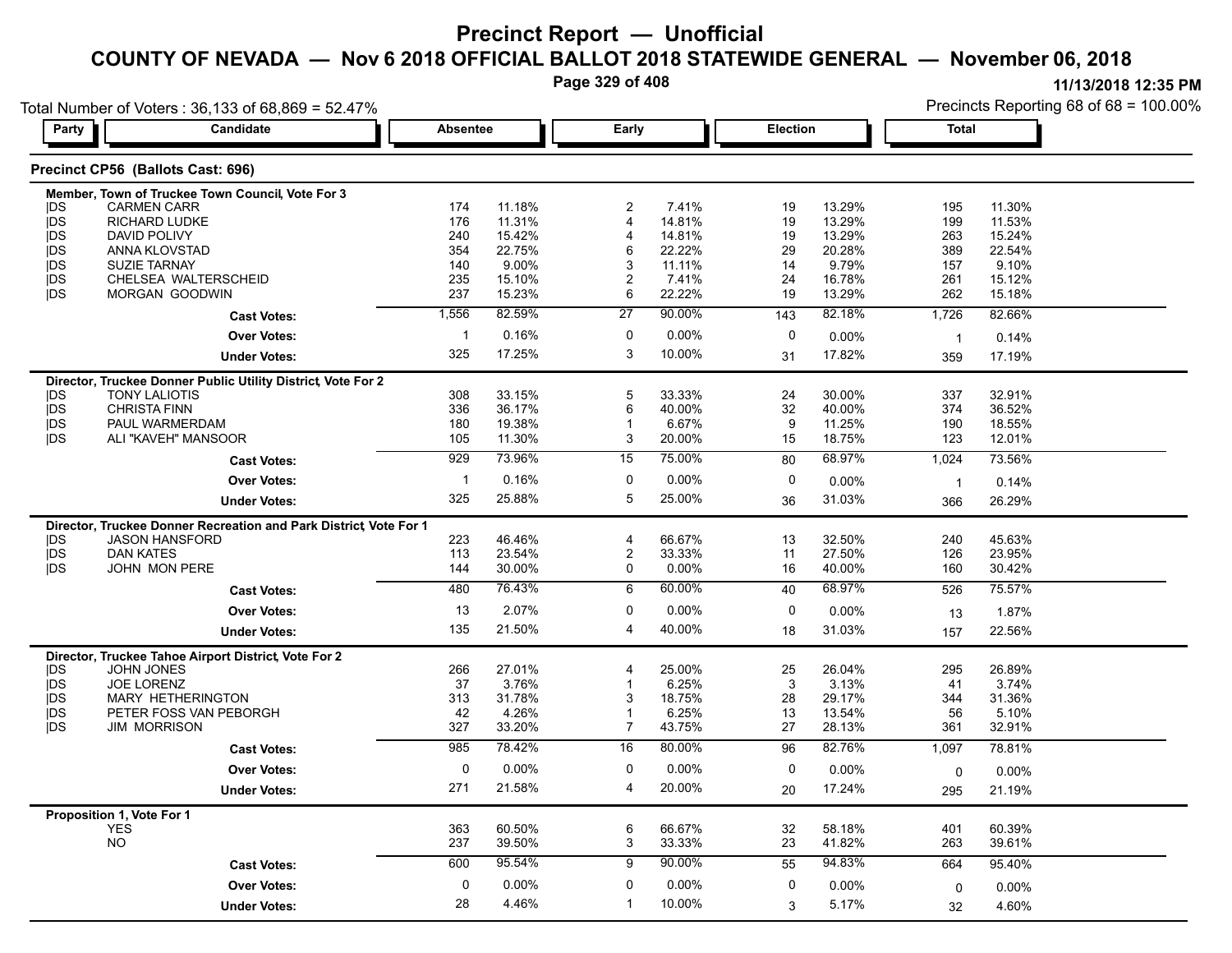**Page 330 of 408**

|                                         | Total Number of Voters: 36,133 of 68,869 = 52.47% |                 |                  |                                  |                  |                 |                  | Precincts Reporting 68 of 68 = 100.00% |                  |  |
|-----------------------------------------|---------------------------------------------------|-----------------|------------------|----------------------------------|------------------|-----------------|------------------|----------------------------------------|------------------|--|
| <b>Party</b>                            | Candidate                                         | <b>Absentee</b> |                  | Early                            |                  | <b>Election</b> |                  | <b>Total</b>                           |                  |  |
| Precinct CP56 (Ballots Cast: 696)       |                                                   |                 |                  |                                  |                  |                 |                  |                                        |                  |  |
| Proposition 2, Vote For 1               |                                                   |                 |                  |                                  |                  |                 |                  |                                        |                  |  |
| <b>YES</b><br><b>NO</b>                 |                                                   | 393<br>207      | 65.50%<br>34.50% | $\overline{7}$<br>$\overline{c}$ | 77.78%<br>22.22% | 31<br>24        | 56.36%<br>43.64% | 431<br>233                             | 64.91%<br>35.09% |  |
|                                         | <b>Cast Votes:</b>                                | 600             | 95.54%           | 9                                | 90.00%           | 55              | 94.83%           | 664                                    | 95.40%           |  |
|                                         | <b>Over Votes:</b>                                | 0               | 0.00%            | 0                                | $0.00\%$         | 0               | 0.00%            | $\mathbf 0$                            | 0.00%            |  |
|                                         | <b>Under Votes:</b>                               | 28              | 4.46%            | $\mathbf{1}$                     | 10.00%           | 3               | 5.17%            | 32                                     | 4.60%            |  |
| Proposition 3, Vote For 1               |                                                   |                 |                  |                                  |                  |                 |                  |                                        |                  |  |
| <b>YES</b><br><b>NO</b>                 |                                                   | 338<br>263      | 56.24%<br>43.76% | 6<br>3                           | 66.67%<br>33.33% | 25<br>31        | 44.64%<br>55.36% | 369<br>297                             | 55.41%<br>44.59% |  |
|                                         | <b>Cast Votes:</b>                                | 601             | 95.70%           | 9                                | 90.00%           | 56              | 96.55%           | 666                                    | 95.69%           |  |
|                                         | <b>Over Votes:</b>                                | 0               | 0.00%            | 0                                | 0.00%            | 0               | 0.00%            |                                        | 0.00%            |  |
|                                         | <b>Under Votes:</b>                               | 27              | 4.30%            | $\mathbf{1}$                     | 10.00%           | 2               | 3.45%            | 0<br>30                                | 4.31%            |  |
| Proposition 4, Vote For 1               |                                                   |                 |                  |                                  |                  |                 |                  |                                        |                  |  |
| <b>YES</b>                              |                                                   | 354             | 59.10%           | $\overline{7}$                   | 77.78%           | $32\,$          | 61.54%           | 393                                    | 59.55%           |  |
| <b>NO</b>                               |                                                   | 245             | 40.90%           | $\overline{2}$                   | 22.22%           | 20              | 38.46%           | 267                                    | 40.45%           |  |
|                                         | <b>Cast Votes:</b>                                | 599             | 95.38%           | 9                                | 90.00%           | 52              | 89.66%           | 660                                    | 94.83%           |  |
|                                         | <b>Over Votes:</b>                                | 0               | 0.00%            | 0                                | 0.00%            | 0               | 0.00%            | 0                                      | 0.00%            |  |
|                                         | <b>Under Votes:</b>                               | 29              | 4.62%            | $\mathbf{1}$                     | 10.00%           | 6               | 10.34%           | 36                                     | 5.17%            |  |
| Proposition 5, Vote For 1               |                                                   |                 |                  |                                  |                  |                 |                  |                                        |                  |  |
| <b>YES</b><br><b>NO</b>                 |                                                   | 203<br>392      | 34.12%<br>65.88% | 4<br>5                           | 44.44%<br>55.56% | 21<br>33        | 38.89%<br>61.11% | 228<br>430                             | 34.65%<br>65.35% |  |
|                                         | <b>Cast Votes:</b>                                | 595             | 94.75%           | 9                                | 90.00%           | 54              | 93.10%           | 658                                    | 94.54%           |  |
|                                         |                                                   | 0               | 0.00%            | 0                                | 0.00%            | 0               |                  |                                        |                  |  |
|                                         | <b>Over Votes:</b>                                | 33              | 5.25%            | $\mathbf{1}$                     | 10.00%           | 4               | 0.00%<br>6.90%   | 0                                      | $0.00\%$         |  |
|                                         | <b>Under Votes:</b>                               |                 |                  |                                  |                  |                 |                  | 38                                     | 5.46%            |  |
| Proposition 6, Vote For 1<br><b>YES</b> |                                                   | 193             | 31.74%           | 3                                | 33.33%           | 22              | 40.74%           | 218                                    | 32.49%           |  |
| <b>NO</b>                               |                                                   | 415             | 68.26%           | 6                                | 66.67%           | 32              | 59.26%           | 453                                    | 67.51%           |  |
|                                         | <b>Cast Votes:</b>                                | 608             | 96.82%           | 9                                | 90.00%           | 54              | 93.10%           | 671                                    | 96.41%           |  |
|                                         | <b>Over Votes:</b>                                | 0               | 0.00%            | $\mathbf 0$                      | 0.00%            | 0               | 0.00%            | 0                                      | $0.00\%$         |  |
|                                         | <b>Under Votes:</b>                               | 20              | 3.18%            | $\mathbf{1}$                     | 10.00%           | $\overline{4}$  | 6.90%            | 25                                     | 3.59%            |  |
| Proposition 7, Vote For 1               |                                                   |                 |                  |                                  |                  |                 |                  |                                        |                  |  |
| <b>YES</b>                              |                                                   | 351             | 58.70%           | $\bf 8$                          | 80.00%           | 33              | 63.46%           | 392                                    | 59.39%           |  |
| <b>NO</b>                               |                                                   | 247             | 41.30%           | $\overline{2}$                   | 20.00%           | 19              | 36.54%           | 268                                    | 40.61%           |  |
|                                         | <b>Cast Votes:</b>                                | 598             | 95.22%           | 10                               | 100.00%          | 52              | 89.66%           | 660                                    | 94.83%           |  |
|                                         | <b>Over Votes:</b>                                | 0               | 0.00%            | 0                                | 0.00%            | 0               | 0.00%            | $\mathbf 0$                            | 0.00%            |  |
|                                         | <b>Under Votes:</b>                               | 30              | 4.78%            | 0                                | $0.00\%$         | 6               | 10.34%           | 36                                     | 5.17%            |  |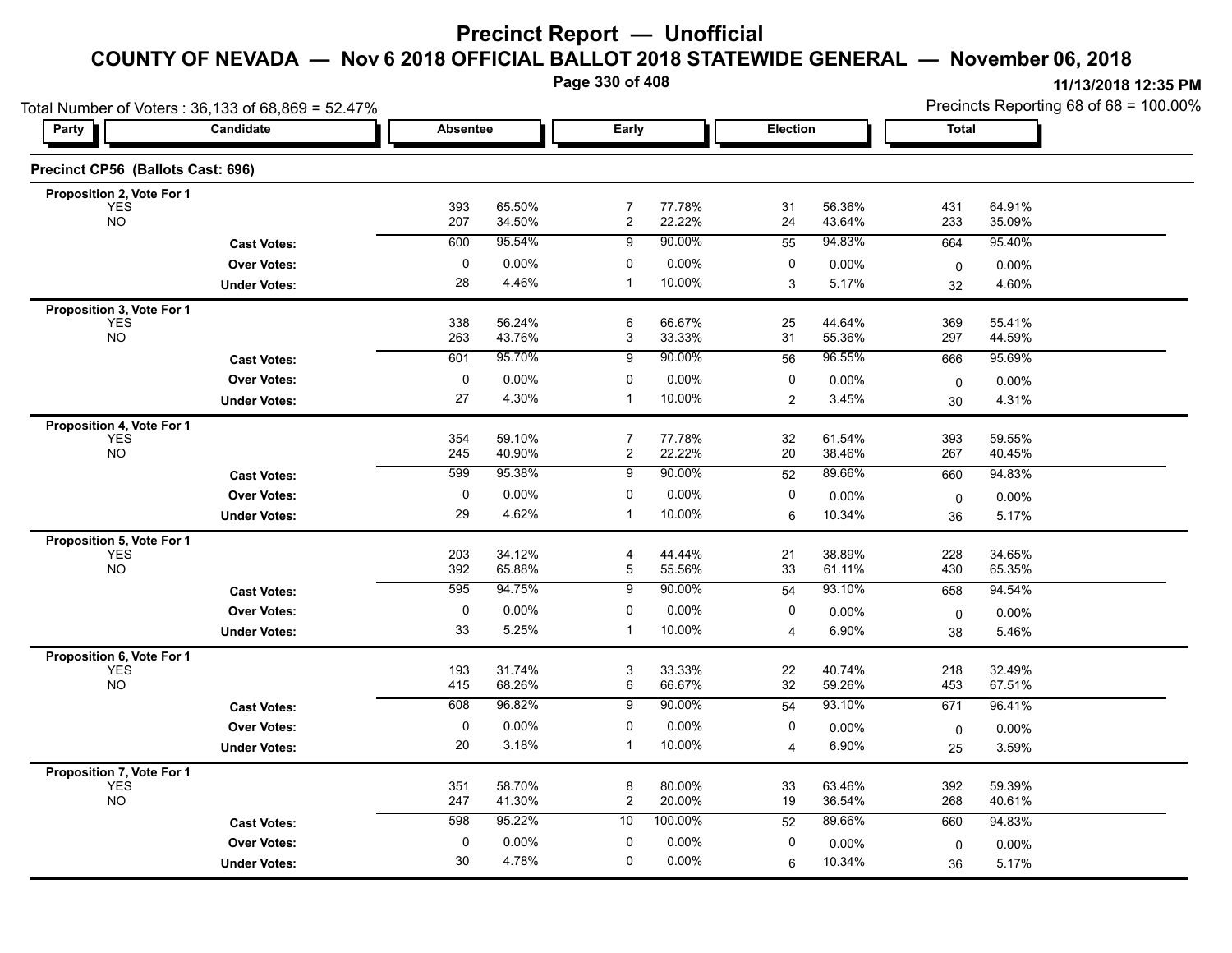**Page 331 of 408**

|                                          | Total Number of Voters: 36,133 of 68,869 = 52.47% |                 |                  |                     |                  |                |                  | Precincts Reporting 68 of 68 = 100.00% |                  |  |
|------------------------------------------|---------------------------------------------------|-----------------|------------------|---------------------|------------------|----------------|------------------|----------------------------------------|------------------|--|
| <b>Party</b>                             | Candidate                                         | <b>Absentee</b> |                  | Early               |                  | Election       |                  | <b>Total</b>                           |                  |  |
| Precinct CP56 (Ballots Cast: 696)        |                                                   |                 |                  |                     |                  |                |                  |                                        |                  |  |
| Proposition 8, Vote For 1                |                                                   |                 | 40.34%           |                     |                  |                |                  |                                        |                  |  |
| <b>YES</b><br><b>NO</b>                  |                                                   | 234<br>346      | 59.66%           | 4<br>5              | 44.44%<br>55.56% | 25<br>28       | 47.17%<br>52.83% | 263<br>379                             | 40.97%<br>59.03% |  |
|                                          | <b>Cast Votes:</b>                                | 580             | 92.36%           | 9                   | 90.00%           | 53             | 91.38%           | 642                                    | 92.24%           |  |
|                                          | <b>Over Votes:</b>                                | 0               | 0.00%            | 0                   | 0.00%            | 0              | 0.00%            | 0                                      | 0.00%            |  |
|                                          | <b>Under Votes:</b>                               | 48              | 7.64%            | $\overline{1}$      | 10.00%           | 5              | 8.62%            | 54                                     | 7.76%            |  |
| Proposition 10, Vote For 1               |                                                   |                 |                  |                     |                  |                |                  |                                        |                  |  |
| <b>YES</b><br>NO <sub>1</sub>            |                                                   | 250<br>346      | 41.95%<br>58.05% | $\overline{4}$<br>5 | 44.44%<br>55.56% | 27<br>26       | 50.94%<br>49.06% | 281<br>377                             | 42.71%<br>57.29% |  |
|                                          |                                                   | 596             | 94.90%           | 9                   | 90.00%           | 53             | 91.38%           |                                        | 94.54%           |  |
|                                          | <b>Cast Votes:</b>                                |                 |                  |                     |                  |                |                  | 658                                    |                  |  |
|                                          | <b>Over Votes:</b>                                | 0<br>32         | 0.00%<br>5.10%   | 0<br>$\overline{1}$ | 0.00%<br>10.00%  | 0<br>5         | 0.00%            | $\mathbf 0$                            | 0.00%            |  |
|                                          | <b>Under Votes:</b>                               |                 |                  |                     |                  |                | 8.62%            | 38                                     | 5.46%            |  |
| Proposition 11, Vote For 1<br><b>YES</b> |                                                   | 390             | 65.99%           | $\overline{7}$      | 70.00%           | 32             | 62.75%           | 429                                    | 65.80%           |  |
| <b>NO</b>                                |                                                   | 201             | 34.01%           | 3                   | 30.00%           | 19             | 37.25%           | 223                                    | 34.20%           |  |
|                                          | <b>Cast Votes:</b>                                | 591             | 94.11%           | 10                  | 100.00%          | 51             | 87.93%           | 652                                    | 93.68%           |  |
|                                          | <b>Over Votes:</b>                                | $\pmb{0}$       | 0.00%            | 0                   | 0.00%            | 0              | 0.00%            | $\mathbf 0$                            | 0.00%            |  |
|                                          | <b>Under Votes:</b>                               | 37              | 5.89%            | $\mathbf 0$         | 0.00%            | $\overline{7}$ | 12.07%           | 44                                     | 6.32%            |  |
| Proposition 12, Vote For 1               |                                                   |                 |                  |                     |                  |                |                  |                                        |                  |  |
| <b>YES</b>                               |                                                   | 420             | 69.42%           | 8                   | 80.00%           | 31             | 56.36%           | 459                                    | 68.51%           |  |
| <b>NO</b>                                |                                                   | 185             | 30.58%           | $\overline{2}$      | 20.00%           | 24             | 43.64%           | 211                                    | 31.49%           |  |
|                                          | <b>Cast Votes:</b>                                | 605             | 96.34%           | 10                  | 100.00%          | 55             | 94.83%           | 670                                    | 96.26%           |  |
|                                          | <b>Over Votes:</b>                                | 0               | 0.00%            | 0                   | 0.00%            | 0              | 0.00%            | 0                                      | 0.00%            |  |
|                                          | <b>Under Votes:</b>                               | 23              | 3.66%            | 0                   | 0.00%            | 3              | 5.17%            | 26                                     | 3.74%            |  |
| Measure AA, Vote For 1                   |                                                   |                 |                  |                     |                  |                |                  |                                        |                  |  |
| <b>YES</b><br><b>NO</b>                  |                                                   | 445<br>176      | 71.66%<br>28.34% | 9<br>$\mathbf{1}$   | 90.00%<br>10.00% | 40<br>15       | 72.73%<br>27.27% | 494<br>192                             | 72.01%<br>27.99% |  |
|                                          | <b>Cast Votes:</b>                                | 621             | 98.89%           | 10                  | 100.00%          | 55             | 94.83%           | 686                                    | 98.56%           |  |
|                                          | <b>Over Votes:</b>                                | 0               | 0.00%            | 0                   | $0.00\%$         | 0              | 0.00%            | $\mathbf 0$                            | 0.00%            |  |
|                                          | <b>Under Votes:</b>                               | $\overline{7}$  | 1.11%            | 0                   | 0.00%            | 3              | 5.17%            | 10                                     | 1.44%            |  |
| Measure G, Vote For 1                    |                                                   |                 |                  |                     |                  |                |                  |                                        |                  |  |
| <b>YES</b>                               |                                                   | 447             | 75.25%           | 6                   | 66.67%           | 36             | 69.23%           | 489                                    | 74.66%           |  |
| <b>NO</b>                                |                                                   | 147             | 24.75%           | 3                   | 33.33%           | 16             | 30.77%           | 166                                    | 25.34%           |  |
|                                          | <b>Cast Votes:</b>                                | 594             | 94.59%           | 9                   | 90.00%           | 52             | 89.66%           | 655                                    | 94.11%           |  |
|                                          | <b>Over Votes:</b>                                | 0               | 0.00%            | 0                   | 0.00%            | 0              | 0.00%            | $\mathbf 0$                            | 0.00%            |  |
|                                          | <b>Under Votes:</b>                               | 34              | 5.41%            | $\mathbf{1}$        | 10.00%           | 6              | 10.34%           | 41                                     | 5.89%            |  |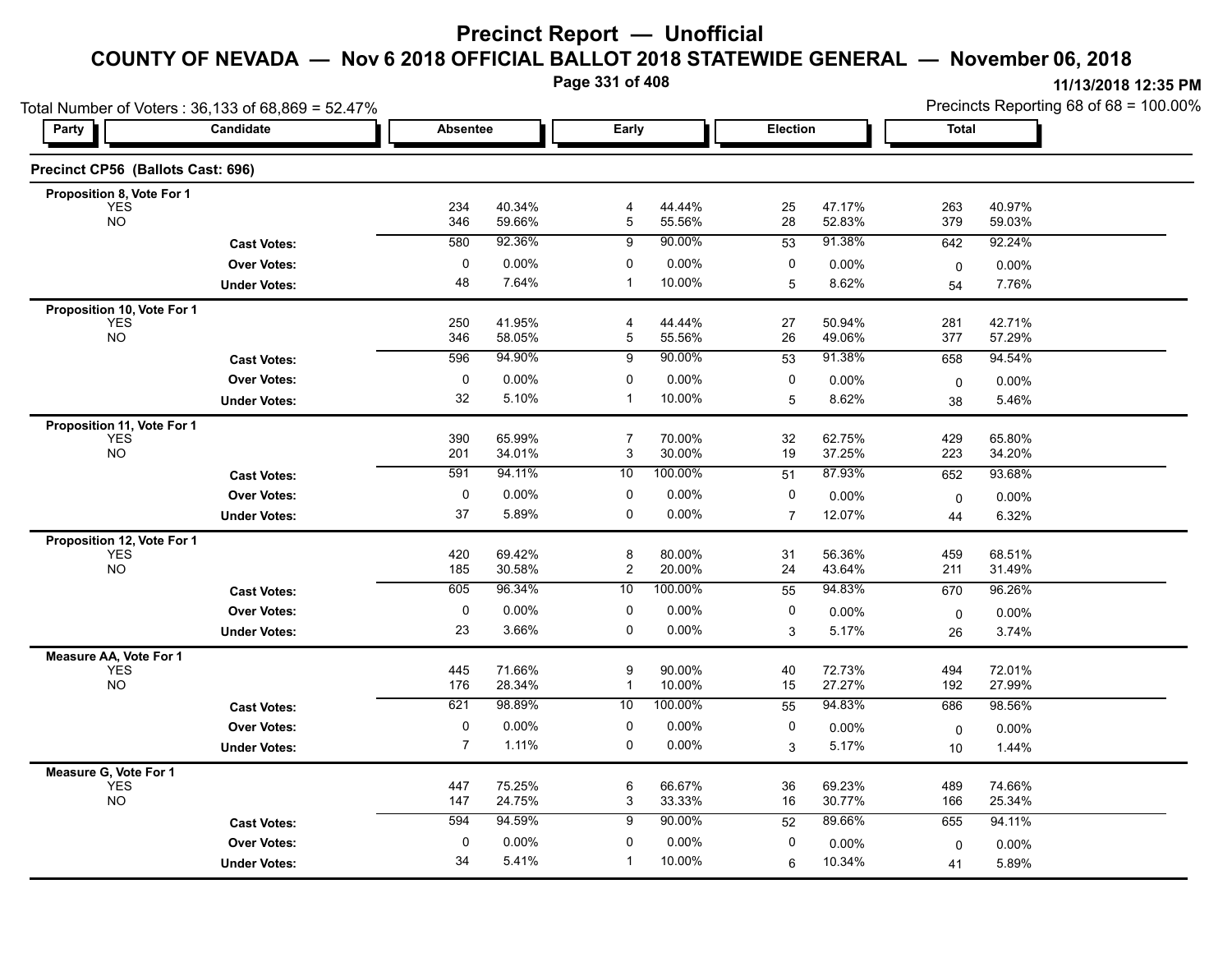**Page 332 of 408**

| Total Number of Voters: 36,133 of 68,869 = 52.47%                        |                 |                  |                      |                  |                 |                  | Precincts Reporting 68 of 68 = 100.00% |                  |  |
|--------------------------------------------------------------------------|-----------------|------------------|----------------------|------------------|-----------------|------------------|----------------------------------------|------------------|--|
| Party  <br><b>Candidate</b>                                              | <b>Absentee</b> |                  | Early                |                  | <b>Election</b> |                  | <b>Total</b>                           |                  |  |
| Precinct CP57 (Ballots Cast: 1,107)                                      |                 |                  |                      |                  |                 |                  |                                        |                  |  |
| Governor, Vote For 1                                                     |                 |                  |                      |                  |                 |                  |                                        |                  |  |
| REP<br>JOHN H. COX<br><b>DEM</b><br><b>GAVIN NEWSOM</b>                  | 248<br>629      | 28.28%<br>71.72% | 11<br>23             | 32.35%<br>67.65% | 47<br>115       | 29.01%<br>70.99% | 306<br>767                             | 28.52%<br>71.48% |  |
| <b>Cast Votes:</b>                                                       | 877             | 97.34%           | 34                   | 97.14%           | 162             | 94.74%           | 1,073                                  | 96.93%           |  |
| <b>Over Votes:</b>                                                       | 0               | $0.00\%$         | 0                    | 0.00%            | 0               | 0.00%            | 0                                      | $0.00\%$         |  |
| <b>Under Votes:</b>                                                      | 24              | 2.66%            | $\mathbf{1}$         | 2.86%            | 9               | 5.26%            | 34                                     | 3.07%            |  |
| Lieutenant Governor, Vote For 1<br>ED HERNANDEZ<br><b>DEM</b>            | 222             | 29.33%           | 8                    | 25.81%           | 50              | 34.25%           | 280                                    | 29.98%           |  |
| <b>DEM</b><br><b>ELENI KOUNALAKIS</b>                                    | 535             | 70.67%           | 23                   | 74.19%           | 96              | 65.75%           | 654                                    | 70.02%           |  |
| <b>Cast Votes:</b>                                                       | 757             | 84.02%           | 31                   | 88.57%           | 146             | 85.38%           | 934                                    | 84.37%           |  |
| <b>Over Votes:</b>                                                       | 0               | $0.00\%$         | 0                    | 0.00%            | 0               | 0.00%            | $\mathbf 0$                            | 0.00%            |  |
| <b>Under Votes:</b>                                                      | 144             | 15.98%           | 4                    | 11.43%           | 25              | 14.62%           | 173                                    | 15.63%           |  |
| Secretary of State, Vote For 1                                           |                 |                  |                      |                  |                 |                  |                                        |                  |  |
| <b>ALEX PADILLA</b><br><b>DEM</b><br><b>REP</b><br><b>MARK P. MEUSER</b> | 637<br>236      | 72.97%<br>27.03% | 28<br>$\overline{7}$ | 80.00%<br>20.00% | 121<br>40       | 75.16%<br>24.84% | 786<br>283                             | 73.53%<br>26.47% |  |
| <b>Cast Votes:</b>                                                       | 873             | 96.89%           | 35                   | 100.00%          | 161             | 94.15%           | 1,069                                  | 96.57%           |  |
| <b>Over Votes:</b>                                                       | 0               | $0.00\%$         | 0                    | 0.00%            | 0               | $0.00\%$         | 0                                      | 0.00%            |  |
| <b>Under Votes:</b>                                                      | 28              | 3.11%            | 0                    | 0.00%            | 10 <sup>1</sup> | 5.85%            | 38                                     | 3.43%            |  |
| Controller, Vote For 1                                                   |                 |                  |                      |                  |                 |                  |                                        |                  |  |
| KONSTANTINOS RODITIS<br><b>REP</b><br><b>DEM</b><br>BETTY T. YEE         | 234<br>634      | 26.96%<br>73.04% | 10<br>24             | 29.41%<br>70.59% | 37<br>121       | 23.42%<br>76.58% | 281<br>779                             | 26.51%<br>73.49% |  |
| <b>Cast Votes:</b>                                                       | 868             | 96.34%           | 34                   | 97.14%           | 158             | 92.40%           | 1,060                                  | 95.75%           |  |
| <b>Over Votes:</b>                                                       | 0               | $0.00\%$         | 0                    | 0.00%            | 0               | 0.00%            | 0                                      | $0.00\%$         |  |
| <b>Under Votes:</b>                                                      | 33              | 3.66%            | $\mathbf{1}$         | 2.86%            | 13              | 7.60%            | 47                                     | 4.25%            |  |
| Treasurer, Vote For 1                                                    |                 |                  |                      |                  |                 |                  |                                        |                  |  |
| <b>REP</b><br><b>GREG CONLON</b><br><b>DEM</b><br><b>FIONA MA</b>        | 241<br>627      | 27.76%<br>72.24% | 9<br>25              | 26.47%<br>73.53% | 40<br>119       | 25.16%<br>74.84% | 290<br>771                             | 27.33%<br>72.67% |  |
| <b>Cast Votes:</b>                                                       | 868             | 96.34%           | $\overline{34}$      | 97.14%           | 159             | 92.98%           | 1,061                                  | 95.84%           |  |
| <b>Over Votes:</b>                                                       | 0               | $0.00\%$         | 0                    | 0.00%            | 0               | $0.00\%$         | 0                                      | 0.00%            |  |
| <b>Under Votes:</b>                                                      | 33              | 3.66%            | $\mathbf{1}$         | 2.86%            | 12              | 7.02%            | 46                                     | 4.16%            |  |
| <b>Attorney General, Vote For 1</b>                                      |                 |                  |                      |                  |                 |                  |                                        |                  |  |
| <b>REP</b><br>STEVEN C BAILEY<br><b>DEM</b><br><b>XAVIER BECERRA</b>     | 234<br>636      | 26.90%<br>73.10% | 9<br>25              | 26.47%<br>73.53% | 40<br>118       | 25.32%<br>74.68% | 283<br>779                             | 26.65%<br>73.35% |  |
| <b>Cast Votes:</b>                                                       | 870             | 96.56%           | 34                   | 97.14%           | 158             | 92.40%           | 1,062                                  | 95.93%           |  |
| <b>Over Votes:</b>                                                       | $\mathbf 0$     | $0.00\%$         | 0                    | 0.00%            | 0               | 0.00%            | 0                                      | $0.00\%$         |  |
| <b>Under Votes:</b>                                                      | 31              | 3.44%            | $\mathbf 1$          | 2.86%            | 13              | 7.60%            | 45                                     | 4.07%            |  |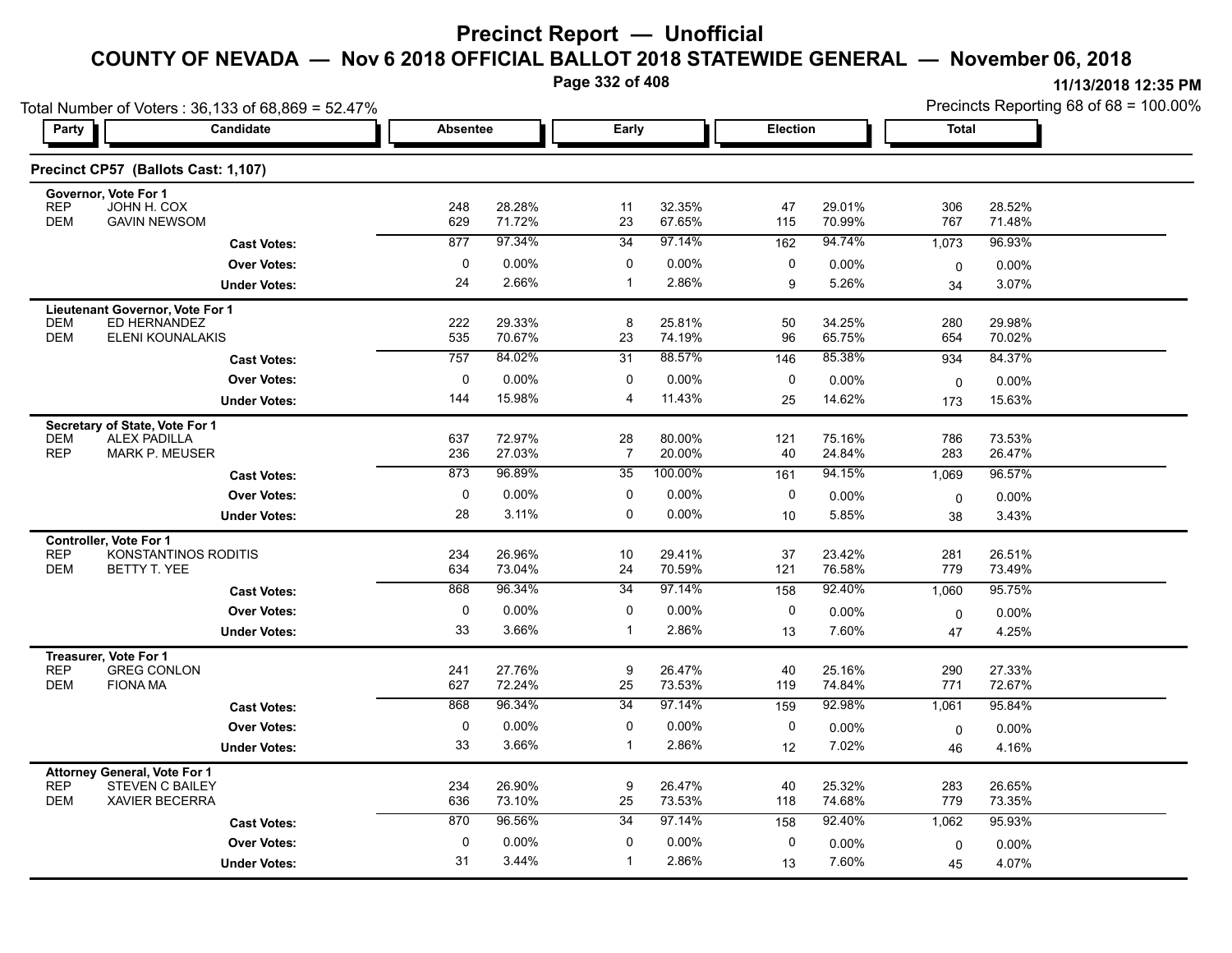**Page 333 of 408**

|                          | Total Number of Voters: 36,133 of 68,869 = 52.47%                                 |                 |                  |                |                  |                  |                  |                | Precincts Reporting 68 of 68 = 100.00% |
|--------------------------|-----------------------------------------------------------------------------------|-----------------|------------------|----------------|------------------|------------------|------------------|----------------|----------------------------------------|
| Party                    | Candidate                                                                         | <b>Absentee</b> |                  | Early          |                  | Election         |                  | Total          |                                        |
|                          | Precinct CP57 (Ballots Cast: 1,107)                                               |                 |                  |                |                  |                  |                  |                |                                        |
|                          | Insurance Commissioner, Vote For 1                                                |                 |                  |                |                  |                  |                  |                |                                        |
| <b>DEM</b>               | RICARDO LARÁ<br><b>STEVE POIZNER</b>                                              | 464<br>353      | 56.79%<br>43.21% | 17<br>16       | 51.52%<br>48.48% | 95<br>57         | 62.50%<br>37.50% | 576<br>426     | 57.49%<br>42.51%                       |
|                          | <b>Cast Votes:</b>                                                                | 817             | 90.68%           | 33             | 94.29%           | 152              | 88.89%           | 1,002          | 90.51%                                 |
|                          | <b>Over Votes:</b>                                                                | $\Omega$        | 0.00%            | $\mathbf 0$    | $0.00\%$         | $\mathbf 0$      | $0.00\%$         | 0              | 0.00%                                  |
|                          | <b>Under Votes:</b>                                                               | 84              | 9.32%            | $\overline{2}$ | 5.71%            | 19               | 11.11%           | 105            | 9.49%                                  |
|                          |                                                                                   |                 |                  |                |                  |                  |                  |                |                                        |
| <b>DEM</b>               | Member, State Board of Equalization District 1, Vote For 1<br><b>TOM HALLINAN</b> | 562             | 66.43%           | 24             | 70.59%           | 113              | 73.86%           | 699            | 67.67%                                 |
| <b>REP</b>               | <b>TED GAINES</b>                                                                 | 284             | 33.57%           | 10             | 29.41%           | 40               | 26.14%           | 334            | 32.33%                                 |
|                          | <b>Cast Votes:</b>                                                                | 846             | 93.90%           | 34             | 97.14%           | 153              | 89.47%           | 1,033          | 93.32%                                 |
|                          | <b>Over Votes:</b>                                                                | 0               | 0.00%            | 0              | 0.00%            | 0                | 0.00%            | 0              | 0.00%                                  |
|                          | <b>Under Votes:</b>                                                               | 55              | 6.10%            | $\mathbf{1}$   | 2.86%            | 18               | 10.53%           | 74             | 6.68%                                  |
|                          | United States Senate, Vote For 1                                                  |                 |                  |                |                  |                  |                  |                |                                        |
| <b>DEM</b>               | <b>DIANNE FEINSTEIN</b>                                                           | 463             | 56.74%           | 21             | 65.63%           | 83               | 53.55%           | 567            | 56.53%                                 |
| <b>DEM</b>               | <b>KEVIN DE LEON</b>                                                              | 353             | 43.26%           | 11             | 34.38%           | 72               | 46.45%           | 436            | 43.47%                                 |
|                          | <b>Cast Votes:</b>                                                                | 816             | 90.57%           | 32             | 91.43%           | $\overline{155}$ | 90.64%           | 1,003          | 90.61%                                 |
|                          | <b>Over Votes:</b>                                                                | 0               | 0.00%            | 0              | $0.00\%$         | $\Omega$         | 0.00%            | $\mathbf 0$    | 0.00%                                  |
|                          | <b>Under Votes:</b>                                                               | 85              | 9.43%            | 3              | 8.57%            | 16               | 9.36%            | 104            | 9.39%                                  |
|                          | House of Representatives of the United States District 4, Vote For 1              |                 |                  |                |                  |                  |                  |                |                                        |
| <b>REP</b><br><b>DEM</b> | TOM MCCLINTOCK<br><b>JESSICA MORSE</b>                                            | 213<br>674      | 24.01%<br>75.99% | 8<br>27        | 22.86%<br>77.14% | 36<br>132        | 21.43%<br>78.57% | 257<br>833     | 23.58%<br>76.42%                       |
|                          |                                                                                   | 887             | 98.45%           | 35             | 100.00%          | 168              | 98.25%           | 1,090          | 98.46%                                 |
|                          | <b>Cast Votes:</b><br><b>Over Votes:</b>                                          | $\mathbf{0}$    | 0.00%            | 0              | 0.00%            | 0                | 0.00%            |                |                                        |
|                          |                                                                                   | 14              | 1.55%            | $\Omega$       | 0.00%            | 3                | 1.75%            | $\mathbf 0$    | 0.00%<br>1.54%                         |
|                          | <b>Under Votes:</b>                                                               |                 |                  |                |                  |                  |                  | 17             |                                        |
| <b>REP</b>               | State Assembly District 1, Vote For 1<br><b>BRIAN DAHLE</b>                       | 298             | 34.69%           | 11             | 31.43%           | 38               | 24.52%           | 347            | 33.08%                                 |
| <b>DEM</b>               | <b>CALEEN SISK</b>                                                                | 561             | 65.31%           | 24             | 68.57%           | 117              | 75.48%           | 702            | 66.92%                                 |
|                          | <b>Cast Votes:</b>                                                                | 859             | 95.34%           | 35             | 100.00%          | 155              | 90.64%           | 1,049          | 94.76%                                 |
|                          | <b>Over Votes:</b>                                                                | $\Omega$        | $0.00\%$         | 0              | $0.00\%$         | 0                | $0.00\%$         | $\mathbf 0$    | 0.00%                                  |
|                          | <b>Under Votes:</b>                                                               | 42              | 4.66%            | $\Omega$       | 0.00%            | 16               | 9.36%            | 58             | 5.24%                                  |
|                          | For Associate Justice, Supreme Court - Carol A. Corrigan, Vote For 1              |                 |                  |                |                  |                  |                  |                |                                        |
|                          | <b>YES</b>                                                                        | 452             | 68.48%           | 21             | 75.00%           | 81               | 72.32%           | 554            | 69.25%                                 |
|                          | <b>NO</b>                                                                         | 208             | 31.52%           | 7              | 25.00%           | 31               | 27.68%           | 246            | 30.75%                                 |
|                          | <b>Cast Votes:</b>                                                                | 660             | 73.25%           | 28             | 80.00%           | 112              | 65.50%           | 800            | 72.27%                                 |
|                          | <b>Over Votes:</b>                                                                |                 | 0.11%            | 0              | 0.00%            | 0                | 0.00%            | $\overline{1}$ | 0.09%                                  |
|                          | <b>Under Votes:</b>                                                               | 240             | 26.64%           | $\overline{7}$ | 20.00%           | 59               | 34.50%           | 306            | 27.64%                                 |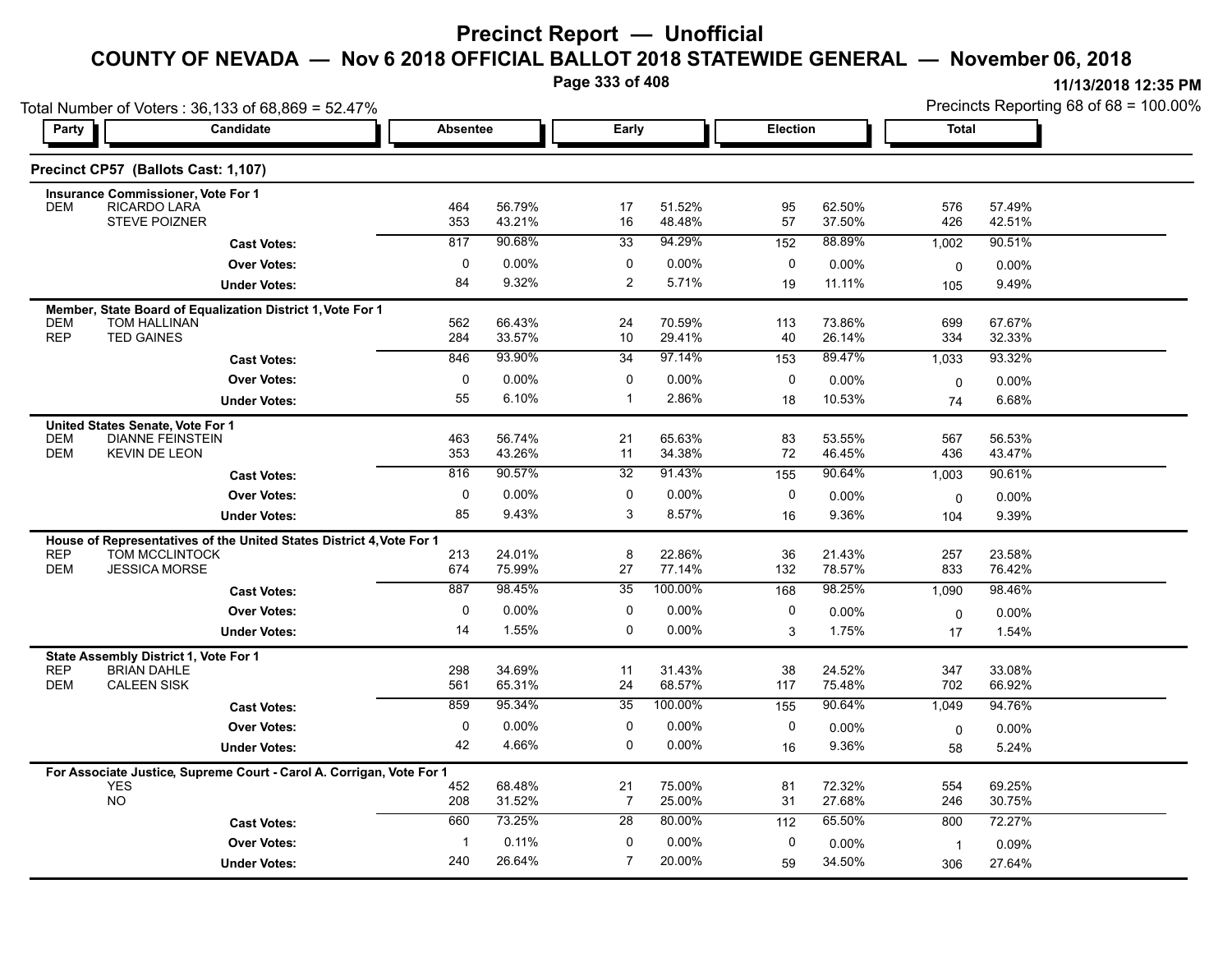# **Precinct Report — Unofficial**

# **COUNTY OF NEVADA — Nov 6 2018 OFFICIAL BALLOT 2018 STATEWIDE GENERAL — November 06, 2018**

**Page 334 of 408**

**11/13/2018 12:35 PM** Precincts Reporting 68 of 68 = 100.00%

| Total Number of Voters: 36,133 of 68,869 = 52.47% |                                                                                                |                 |                  |                      |                  |                 |                    | Precincts Reporting 68 of 68 = 100.00% |                  |  |  |  |
|---------------------------------------------------|------------------------------------------------------------------------------------------------|-----------------|------------------|----------------------|------------------|-----------------|--------------------|----------------------------------------|------------------|--|--|--|
| Party                                             | Candidate                                                                                      | <b>Absentee</b> |                  | Early                |                  | <b>Election</b> |                    | <b>Total</b>                           |                  |  |  |  |
|                                                   | Precinct CP57 (Ballots Cast: 1,107)                                                            |                 |                  |                      |                  |                 |                    |                                        |                  |  |  |  |
|                                                   | For Associate Justice, Supreme Court - Leondra R. Kruger, Vote For 1                           |                 |                  |                      |                  |                 |                    |                                        |                  |  |  |  |
|                                                   | <b>YES</b><br><b>NO</b>                                                                        | 515<br>128      | 80.09%<br>19.91% | 23<br>$\overline{5}$ | 82.14%<br>17.86% | 86<br>25        | 77.48%<br>22.52%   | 624<br>158                             | 79.80%<br>20.20% |  |  |  |
|                                                   |                                                                                                | 643             | 71.37%           | 28                   | 80.00%           |                 | 64.91%             | 782                                    | 70.64%           |  |  |  |
|                                                   | <b>Cast Votes:</b>                                                                             |                 |                  | 0                    |                  | 111             |                    |                                        |                  |  |  |  |
|                                                   | <b>Over Votes:</b>                                                                             | 0               | $0.00\%$         | $\overline{7}$       | 0.00%            | 0               | 0.00%              | 0                                      | 0.00%            |  |  |  |
|                                                   | <b>Under Votes:</b>                                                                            | 258             | 28.63%           |                      | 20.00%           | 60              | 35.09%             | 325                                    | 29.36%           |  |  |  |
|                                                   | For Associate Justice, Court of Appeal, Third District - Cole Blease, Vote For 1               |                 |                  |                      |                  |                 |                    |                                        |                  |  |  |  |
|                                                   | <b>YES</b><br><b>NO</b>                                                                        | 447<br>161      | 73.52%<br>26.48% | 19<br>8              | 70.37%<br>29.63% | 79<br>28        | 73.83%<br>26.17%   | 545<br>197                             | 73.45%<br>26.55% |  |  |  |
|                                                   | <b>Cast Votes:</b>                                                                             | 608             | 67.48%           | 27                   | 77.14%           | 107             | 62.57%             | 742                                    | 67.03%           |  |  |  |
|                                                   | <b>Over Votes:</b>                                                                             | $\mathbf{1}$    | 0.11%            | 0                    | 0.00%            | 0               | $0.00\%$           |                                        |                  |  |  |  |
|                                                   |                                                                                                | 292             | 32.41%           | 8                    | 22.86%           |                 | 37.43%             | $\overline{1}$                         | 0.09%            |  |  |  |
|                                                   | <b>Under Votes:</b>                                                                            |                 |                  |                      |                  | 64              |                    | 364                                    | 32.88%           |  |  |  |
|                                                   | For Associate Justice, Court of Appeal, Third District - Louis Mauro, Vote For 1<br><b>YES</b> |                 | 76.69%           | 20                   | 76.92%           | 78              | 74.29%             | 562                                    | 76.36%           |  |  |  |
|                                                   | <b>NO</b>                                                                                      | 464<br>141      | 23.31%           | 6                    | 23.08%           | 27              | 25.71%             | 174                                    | 23.64%           |  |  |  |
|                                                   | <b>Cast Votes:</b>                                                                             | 605             | 67.15%           | 26                   | 74.29%           | 105             | 61.40%             | 736                                    | 66.49%           |  |  |  |
|                                                   | <b>Over Votes:</b>                                                                             | $\mathbf 0$     | $0.00\%$         | 0                    | 0.00%            | 0               | 0.00%              |                                        |                  |  |  |  |
|                                                   |                                                                                                | 296             | 32.85%           | 9                    | 25.71%           |                 | 38.60%             | $\mathbf 0$                            | 0.00%            |  |  |  |
|                                                   | <b>Under Votes:</b>                                                                            |                 |                  |                      |                  | 66              |                    | 371                                    | 33.51%           |  |  |  |
| <b>IDS</b>                                        | Superintendent of Public Instruction, Vote For 1<br><b>MARSHALL TUCK</b>                       | 332             | 44.62%           | 11                   | 40.74%           | 70              | 55.56%             | 413                                    | 46.04%           |  |  |  |
| <b>IDS</b>                                        | TONY K. THURMOND                                                                               | 412             | 55.38%           | 16                   | 59.26%           | 56              | 44.44%             | 484                                    | 53.96%           |  |  |  |
|                                                   | <b>Cast Votes:</b>                                                                             | 744             | 82.57%           | 27                   | 77.14%           | 126             | 73.68%             | 897                                    | 81.03%           |  |  |  |
|                                                   | <b>Over Votes:</b>                                                                             | $\mathbf 0$     | $0.00\%$         | $\mathbf 0$          | 0.00%            | 0               | 0.00%              |                                        |                  |  |  |  |
|                                                   |                                                                                                | 157             | 17.43%           | 8                    | 22.86%           | 45              | 26.32%             | $\mathbf 0$                            | 0.00%<br>18.97%  |  |  |  |
|                                                   | <b>Under Votes:</b>                                                                            |                 |                  |                      |                  |                 |                    | 210                                    |                  |  |  |  |
|                                                   | District Board Member, Placer County Board of Education Trustee Area4, Vote For 1              |                 |                  |                      |                  |                 |                    |                                        |                  |  |  |  |
| <b>IDS</b><br><b>IDS</b>                          | ANTHONY W. PALMER<br>E KEN TOKUTOMI                                                            | 321<br>248      | 56.41%<br>43.59% | 14<br>12             | 53.85%<br>46.15% | 84<br>33        | 71.79%<br>28.21%   | 419<br>293                             | 58.85%<br>41.15% |  |  |  |
|                                                   | <b>Cast Votes:</b>                                                                             | 569             | 63.15%           | $\overline{26}$      | 74.29%           | 117             | 68.42%             | 712                                    | 64.32%           |  |  |  |
|                                                   | <b>Over Votes:</b>                                                                             | $\mathbf 0$     | 0.00%            | $\mathbf 0$          | 0.00%            | $\mathbf 0$     |                    |                                        |                  |  |  |  |
|                                                   |                                                                                                | 332             | 36.85%           | 9                    | 25.71%           |                 | $0.00\%$           | 0                                      | $0.00\%$         |  |  |  |
|                                                   | <b>Under Votes:</b>                                                                            |                 |                  |                      |                  | 54              | 31.58%             | 395                                    | 35.68%           |  |  |  |
|                                                   | Sheriff-Coroner-Public Administrator, Vote For 1                                               |                 |                  |                      |                  |                 |                    | 644                                    | 70.31%           |  |  |  |
| <b>IDS</b><br><b>IDS</b>                          | <b>SHANNAN MOON</b><br><b>BILL SMETHERS</b>                                                    | 521<br>233      | 69.10%<br>30.90% | 26<br>6              | 81.25%<br>18.75% | 97<br>33        | 74.62%<br>25.38%   | 272                                    | 29.69%           |  |  |  |
|                                                   | <b>Cast Votes:</b>                                                                             | 754             | 83.68%           | 32                   | 91.43%           | 130             | 76.02%             | 916                                    | 82.75%           |  |  |  |
|                                                   | <b>Over Votes:</b>                                                                             | 0               | $0.00\%$         | $\mathbf 0$          | 0.00%            | 0               |                    |                                        |                  |  |  |  |
|                                                   |                                                                                                | 147             | 16.32%           | 3                    | 8.57%            |                 | $0.00\%$<br>23.98% | 0                                      | 0.00%            |  |  |  |
|                                                   | <b>Under Votes:</b>                                                                            |                 |                  |                      |                  | 41              |                    | 191                                    | 17.25%           |  |  |  |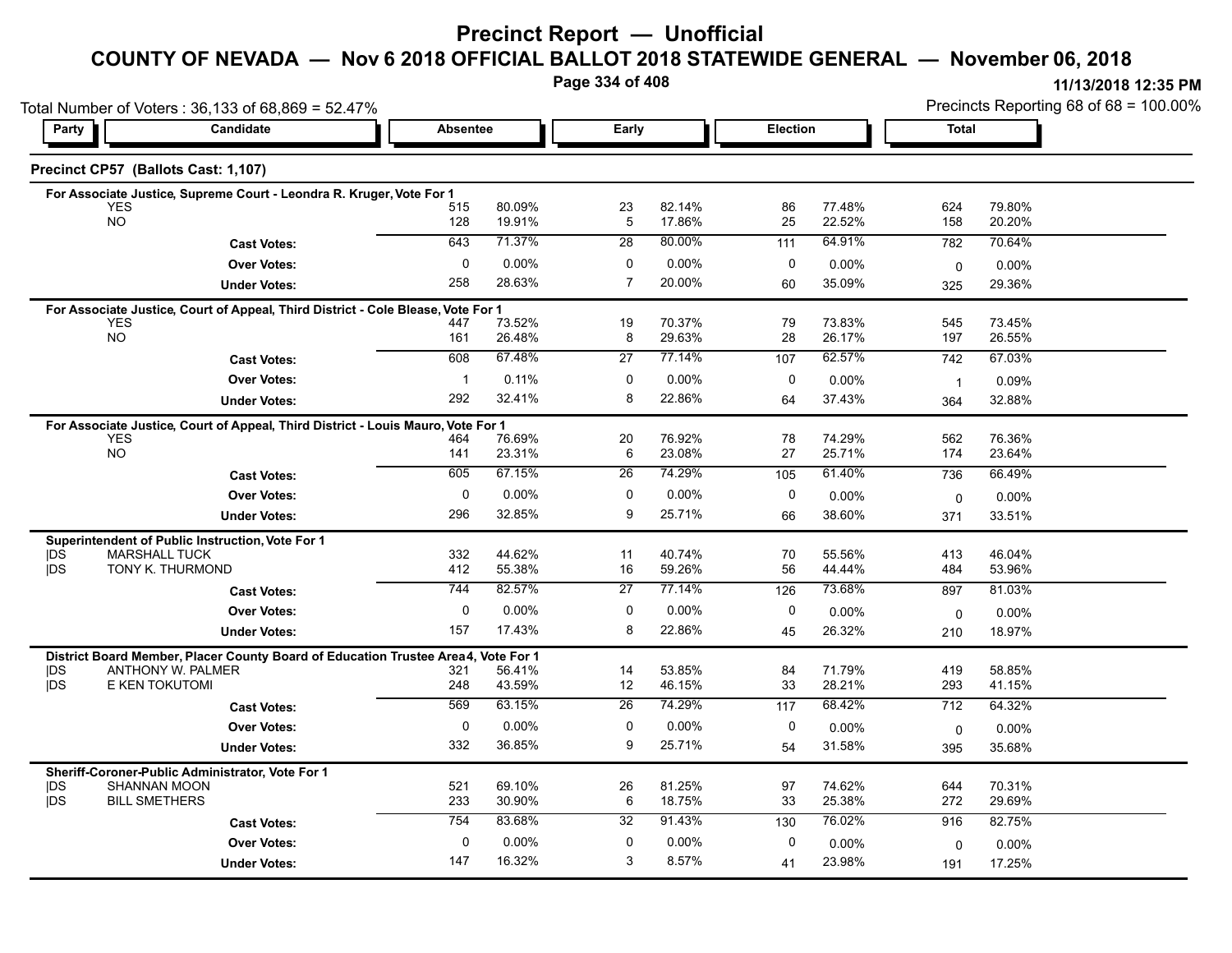**Page 335 of 408**

| Party      | Candidate                                                         | <b>Absentee</b> |        | Early       |        | <b>Election</b> |        | <b>Total</b> |        |
|------------|-------------------------------------------------------------------|-----------------|--------|-------------|--------|-----------------|--------|--------------|--------|
|            |                                                                   |                 |        |             |        |                 |        |              |        |
|            | Precinct CP57 (Ballots Cast: 1,107)                               |                 |        |             |        |                 |        |              |        |
|            | Member, Town of Truckee Town Council, Vote For 3                  |                 |        |             |        |                 |        |              |        |
| <b>IDS</b> | <b>CARMEN CARR</b>                                                | 243             | 10.92% | 8           | 8.89%  | 46              | 12.27% | 297          | 11.04% |
| <b>IDS</b> | RICHARD LUDKE                                                     | 284             | 12.76% | 15          | 16.67% | 59              | 15.73% | 358          | 13.31% |
| <b>IDS</b> | <b>DAVID POLIVY</b>                                               | 276             | 12.40% | 12          | 13.33% | 48              | 12.80% | 336          | 12.49% |
| <b>IDS</b> | ANNA KLOVSTAD                                                     | 428             | 19.24% | 18          | 20.00% | 82              | 21.87% | 528          | 19.63% |
| <b>IDS</b> | <b>SUZIE TARNAY</b>                                               | 245             | 11.01% | 11          | 12.22% | 46              | 12.27% | 302          | 11.23% |
| <b>IDS</b> | CHELSEA WALTERSCHEID                                              | 356             | 16.00% | 14          | 15.56% | 53              | 14.13% | 423          | 15.72% |
| jDS        | MORGAN GOODWIN                                                    | 393             | 17.66% | 12          | 13.33% | 41              | 10.93% | 446          | 16.58% |
|            | <b>Cast Votes:</b>                                                | 2,225           | 82.32% | 90          | 85.71% | 375             | 73.10% | 2,690        | 81.00% |
|            | <b>Over Votes:</b>                                                | -1              | 0.11%  | 0           | 0.00%  | 0               | 0.00%  | $\mathbf{1}$ | 0.09%  |
|            | <b>Under Votes:</b>                                               | 475             | 17.57% | 15          | 14.29% | 138             | 26.90% | 628          | 18.91% |
|            | Director, Truckee Donner Public Utility District, Vote For 2      |                 |        |             |        |                 |        |              |        |
| <b>IDS</b> | <b>TONY LALIOTIS</b>                                              | 420             | 32.16% | 19          | 38.00% | 61              | 30.81% | 500          | 32.18% |
| <b>IDS</b> | <b>CHRISTA FINN</b>                                               | 437             | 33.46% | 16          | 32.00% | 73              | 36.87% | 526          | 33.85% |
| jDS        | PAUL WARMERDAM                                                    | 289             | 22.13% | 10          | 20.00% | 27              | 13.64% | 326          | 20.98% |
| <b>IDS</b> | ALI "KAVEH" MANSOOR                                               | 160             | 12.25% | 5           | 10.00% | 37              | 18.69% | 202          | 13.00% |
|            | <b>Cast Votes:</b>                                                | 1,306           | 72.48% | 50          | 71.43% | 198             | 57.89% | 1,554        | 70.19% |
|            | <b>Over Votes:</b>                                                | -1              | 0.11%  | 0           | 0.00%  | 0               | 0.00%  | $\mathbf{1}$ | 0.09%  |
|            | <b>Under Votes:</b>                                               | 494             | 27.41% | 20          | 28.57% | 144             | 42.11% | 658          | 29.72% |
|            | Director, Truckee Donner Recreation and Park District, Vote For 1 |                 |        |             |        |                 |        |              |        |
| <b>IDS</b> | <b>JASON HANSFORD</b>                                             | 322             | 47.99% | 15          | 50.00% | 42              | 35.59% | 379          | 46.28% |
| jDS        | <b>DAN KATES</b>                                                  | 180             | 26.83% | 5           | 16.67% | 42              | 35.59% | 227          | 27.72% |
| <b>IDS</b> | <b>JOHN MON PERE</b>                                              | 169             | 25.19% | 10          | 33.33% | 34              | 28.81% | 213          | 26.01% |
|            | <b>Cast Votes:</b>                                                | 671             | 74.47% | 30          | 85.71% | 118             | 69.01% | 819          | 73.98% |
|            | <b>Over Votes:</b>                                                | 22              | 2.44%  | 0           | 0.00%  | -1              | 0.58%  | 23           | 2.08%  |
|            | <b>Under Votes:</b>                                               | 208             | 23.09% | 5           | 14.29% | 52              | 30.41% | 265          | 23.94% |
|            | Director, Truckee Sanitary District, Vote For 3                   |                 |        |             |        |                 |        |              |        |
| <b>IDS</b> | NELSON VAN GUNDY                                                  | 502             | 30.02% | 17          | 27.42% | 61              | 24.80% | 580          | 29.29% |
| jDS        | <b>RON SWEET</b>                                                  | 459             | 27.45% | 14          | 22.58% | 61              | 24.80% | 534          | 26.97% |
| <b>IDS</b> | <b>KURT R. SMART</b>                                              | 250             | 14.95% | 18          | 29.03% | 62              | 25.20% | 330          | 16.67% |
| <b>IDS</b> | <b>JERRY GILMORE</b>                                              | 461             | 27.57% | 13          | 20.97% | 62              | 25.20% | 536          | 27.07% |
|            | <b>Cast Votes:</b>                                                | 1,672           | 61.86% | 62          | 59.05% | 246             | 47.95% | 1,980        | 59.62% |
|            | <b>Over Votes:</b>                                                | 0               | 0.00%  | $\mathbf 0$ | 0.00%  | 0               | 0.00%  | 0            | 0.00%  |
|            | <b>Under Votes:</b>                                               | 1,031           | 38.14% | 43          | 40.95% | 267             | 52.05% | 1,341        | 40.38% |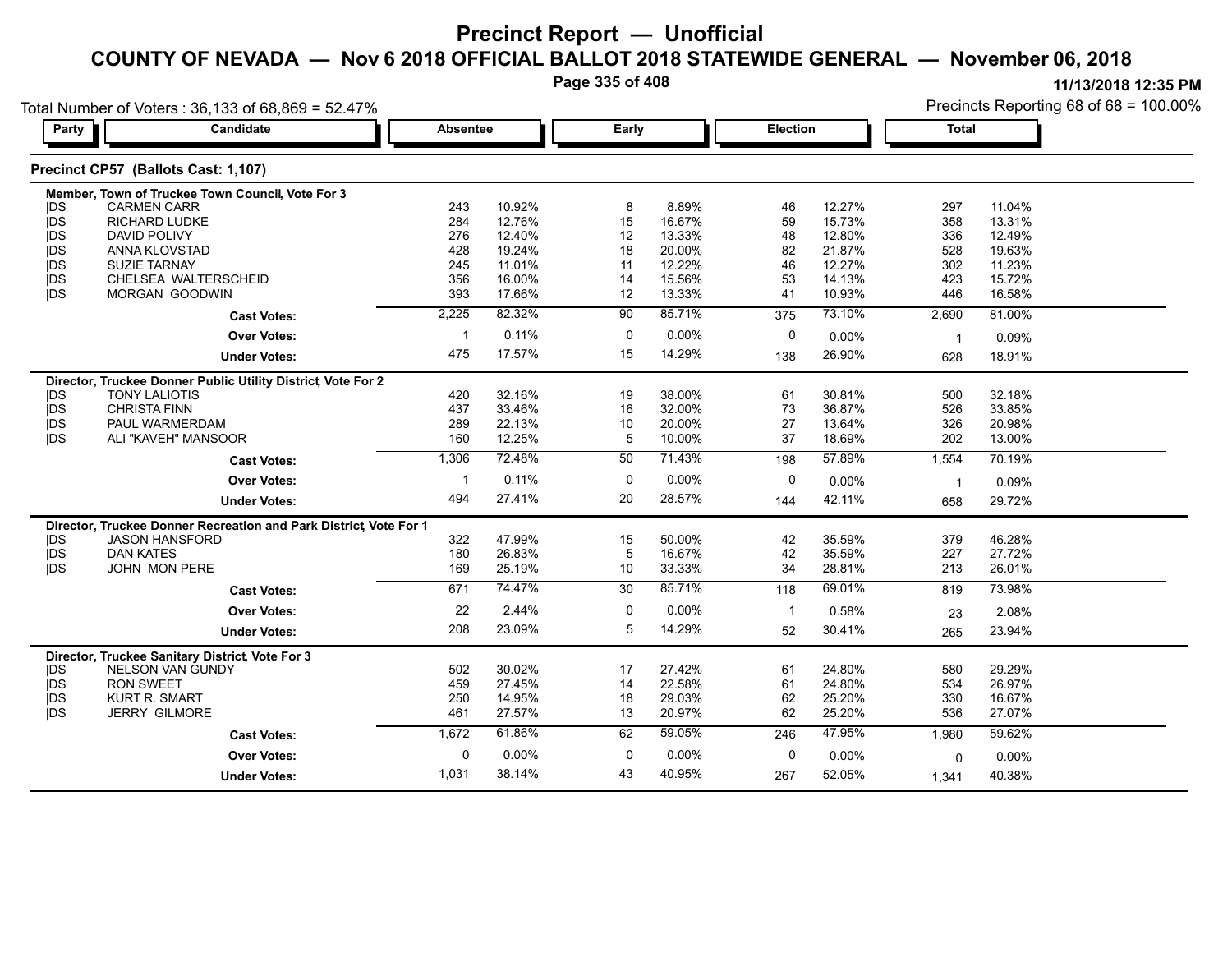**Page 336 of 408**

| Total Number of Voters: 36,133 of 68,869 = 52.47%           |                                                      |                         |                  |                    |                  |           |                  | Precincts Reporting 68 of 68 = 100.00% |                  |  |
|-------------------------------------------------------------|------------------------------------------------------|-------------------------|------------------|--------------------|------------------|-----------|------------------|----------------------------------------|------------------|--|
| Party                                                       | Candidate                                            | <b>Absentee</b>         |                  | Early              |                  | Election  |                  | <b>Total</b>                           |                  |  |
| Precinct CP57 (Ballots Cast: 1,107)                         |                                                      |                         |                  |                    |                  |           |                  |                                        |                  |  |
|                                                             | Director, Truckee Tahoe Airport District, Vote For 2 |                         |                  |                    |                  |           |                  |                                        |                  |  |
| <b>JOHN JONES</b><br><b>IDS</b>                             |                                                      | 361                     | 27.39%           | 18                 | 31.03%           | 47        | 20.98%           | 426                                    | 26.63%           |  |
| JOE LORENZ<br><b>IDS</b><br>MARY HETHERINGTON<br><b>IDS</b> |                                                      | 70<br>387               | 5.31%<br>29.36%  | $\mathbf{1}$<br>13 | 1.72%<br>22.41%  | 20<br>67  | 8.93%<br>29.91%  | 91<br>467                              | 5.69%<br>29.19%  |  |
| <b>jDS</b>                                                  | PETER FOSS VAN PEBORGH                               | 58                      | 4.40%            | $\mathbf{1}$       | 1.72%            | 8         | 3.57%            | 67                                     | 4.19%            |  |
| <b>IDS</b><br><b>JIM MORRISON</b>                           |                                                      | 442                     | 33.54%           | 25                 | 43.10%           | 82        | 36.61%           | 549                                    | 34.31%           |  |
|                                                             | <b>Cast Votes:</b>                                   | 1,318                   | 73.14%           | 58                 | 82.86%           | 224       | 65.50%           | 1,600                                  | 72.27%           |  |
|                                                             | <b>Over Votes:</b>                                   | 4                       | 0.44%            | 0                  | 0.00%            | 0         | 0.00%            | $\overline{4}$                         | 0.36%            |  |
|                                                             | <b>Under Votes:</b>                                  | 476                     | 26.42%           | 12                 | 17.14%           | 118       | 34.50%           | 606                                    | 27.37%           |  |
| Proposition 1, Vote For 1                                   |                                                      |                         |                  |                    |                  |           |                  |                                        |                  |  |
| YES                                                         |                                                      | 536                     | 62.98%           | 24                 | 68.57%           | 110       | 69.62%           | 670                                    | 64.18%           |  |
| <b>NO</b>                                                   |                                                      | 315                     | 37.02%           | 11                 | 31.43%           | 48        | 30.38%           | 374                                    | 35.82%           |  |
|                                                             | <b>Cast Votes:</b>                                   | 851                     | 94.45%           | 35                 | 100.00%          | 158       | 92.40%           | 1,044                                  | 94.31%           |  |
|                                                             | <b>Over Votes:</b>                                   | 0                       | $0.00\%$         | 0                  | 0.00%            | 0         | 0.00%            | $\mathbf 0$                            | 0.00%            |  |
|                                                             | <b>Under Votes:</b>                                  | 50                      | 5.55%            | 0                  | 0.00%            | 13        | 7.60%            | 63                                     | 5.69%            |  |
| Proposition 2, Vote For 1                                   |                                                      |                         |                  |                    |                  |           |                  |                                        |                  |  |
| <b>YES</b><br><b>NO</b>                                     |                                                      | 606<br>247              | 71.04%<br>28.96% | 25<br>9            | 73.53%<br>26.47% | 115<br>44 | 72.33%<br>27.67% | 746<br>300                             | 71.32%<br>28.68% |  |
|                                                             | <b>Cast Votes:</b>                                   | 853                     | 94.67%           | 34                 | 97.14%           | 159       | 92.98%           | 1,046                                  | 94.49%           |  |
|                                                             | <b>Over Votes:</b>                                   | 0                       | $0.00\%$         | 0                  | 0.00%            | 0         |                  |                                        |                  |  |
|                                                             |                                                      |                         | 5.33%            | 1                  | 2.86%            |           | 0.00%            | 0                                      | 0.00%            |  |
|                                                             | <b>Under Votes:</b>                                  | 48                      |                  |                    |                  | 12        | 7.02%            | 61                                     | 5.51%            |  |
| Proposition 3, Vote For 1                                   |                                                      | 486                     | 56.78%           | 24                 | 70.59%           |           | 62.26%           | 609                                    | 58.06%           |  |
| <b>YES</b><br><b>NO</b>                                     |                                                      | 370                     | 43.22%           | 10                 | 29.41%           | 99<br>60  | 37.74%           | 440                                    | 41.94%           |  |
|                                                             | <b>Cast Votes:</b>                                   | 856                     | 95.01%           | 34                 | 97.14%           | 159       | 92.98%           | 1,049                                  | 94.76%           |  |
|                                                             | <b>Over Votes:</b>                                   | 0                       | 0.00%            | 0                  | $0.00\%$         | 0         | 0.00%            |                                        | 0.00%            |  |
|                                                             | <b>Under Votes:</b>                                  | 45                      | 4.99%            | 1                  | 2.86%            | 12        | 7.02%            | 0<br>58                                | 5.24%            |  |
| Proposition 4, Vote For 1                                   |                                                      |                         |                  |                    |                  |           |                  |                                        |                  |  |
| YES                                                         |                                                      | 552                     | 64.71%           | 26                 | 76.47%           | 111       | 73.03%           | 689                                    | 66.31%           |  |
| <b>NO</b>                                                   |                                                      | 301                     | 35.29%           | 8                  | 23.53%           | 41        | 26.97%           | 350                                    | 33.69%           |  |
|                                                             | <b>Cast Votes:</b>                                   | 853                     | 94.67%           | $\overline{34}$    | 97.14%           | 152       | 88.89%           | 1,039                                  | 93.86%           |  |
|                                                             | <b>Over Votes:</b>                                   | 0                       | 0.00%            | 0                  | $0.00\%$         | 0         | 0.00%            | 0                                      | 0.00%            |  |
|                                                             | <b>Under Votes:</b>                                  | 48                      | 5.33%            | 1                  | 2.86%            | 19        | 11.11%           | 68                                     | 6.14%            |  |
| Proposition 5, Vote For 1                                   |                                                      |                         |                  |                    |                  |           |                  |                                        |                  |  |
| <b>YES</b>                                                  |                                                      | 315                     | 37.23%           | 12                 | 37.50%           | 62        | 41.06%           | 389                                    | 37.80%           |  |
| <b>NO</b>                                                   |                                                      | 531                     | 62.77%           | 20                 | 62.50%           | 89        | 58.94%           | 640                                    | 62.20%           |  |
|                                                             | <b>Cast Votes:</b>                                   | 846                     | 93.90%           | 32                 | 91.43%           | 151       | 88.30%           | 1,029                                  | 92.95%           |  |
|                                                             | <b>Over Votes:</b>                                   | $\overline{\mathbf{1}}$ | 0.11%            | $\mathbf{1}$       | 2.86%            | 0         | 0.00%            | 2                                      | 0.18%            |  |
|                                                             | <b>Under Votes:</b>                                  | 54                      | 5.99%            | $\overline{2}$     | 5.71%            | 20        | 11.70%           | 76                                     | 6.87%            |  |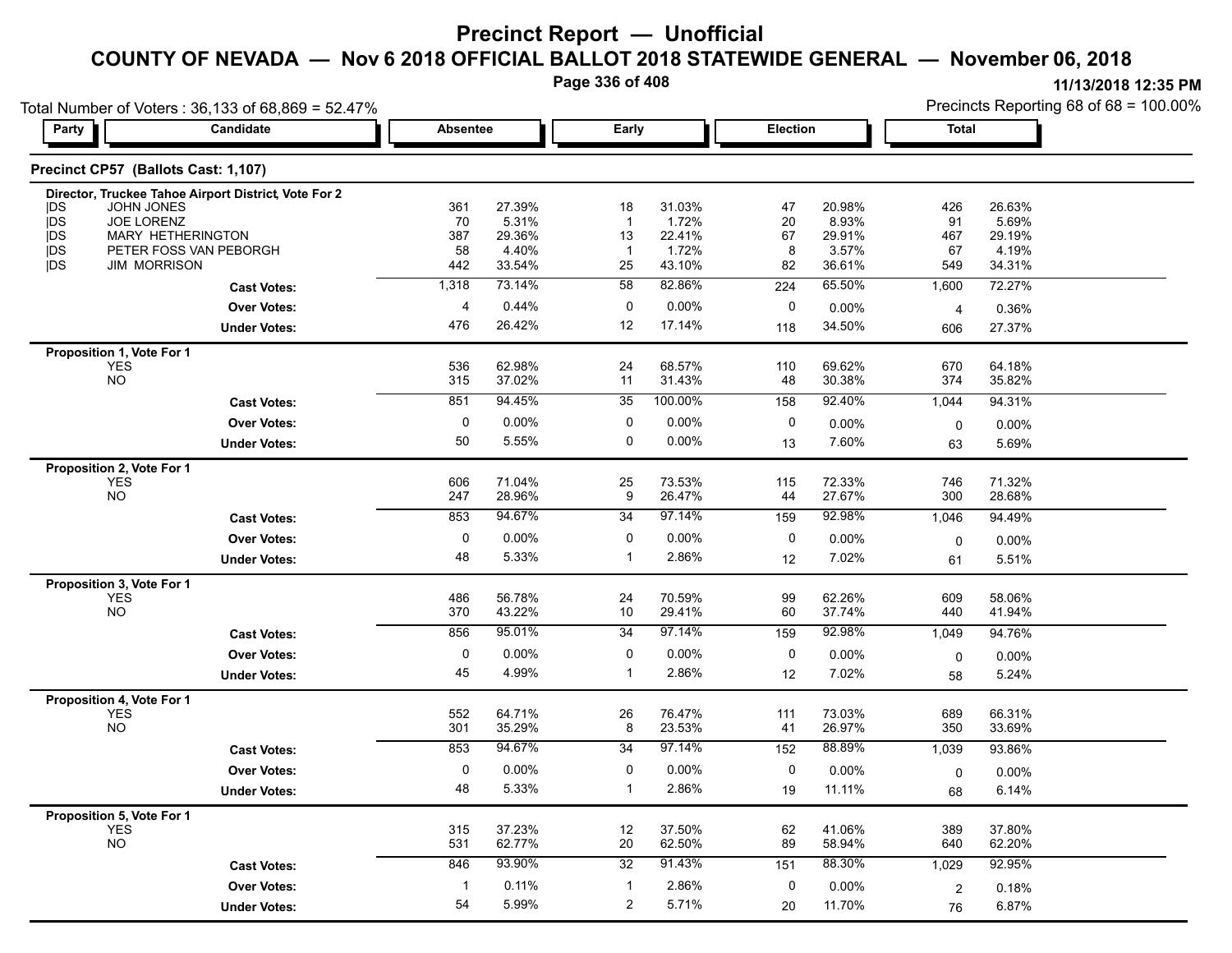**Page 337 of 408**

|                                          | Total Number of Voters: 36,133 of 68,869 = 52.47% |                 |                  |                 |                  |                 |                  | Precincts Reporting 68 of 68 = 100.00% |                   |  |
|------------------------------------------|---------------------------------------------------|-----------------|------------------|-----------------|------------------|-----------------|------------------|----------------------------------------|-------------------|--|
| Party                                    | Candidate                                         | <b>Absentee</b> |                  | Early           |                  | <b>Election</b> |                  | <b>Total</b>                           |                   |  |
| Precinct CP57 (Ballots Cast: 1,107)      |                                                   |                 |                  |                 |                  |                 |                  |                                        |                   |  |
| Proposition 6, Vote For 1                |                                                   |                 |                  |                 |                  |                 |                  |                                        |                   |  |
| <b>YES</b><br><b>NO</b>                  |                                                   | 305<br>558      | 35.34%<br>64.66% | 11<br>24        | 31.43%<br>68.57% | 66<br>91        | 42.04%<br>57.96% | 382<br>673                             | 36.21%<br>63.79%  |  |
|                                          | <b>Cast Votes:</b>                                | 863             | 95.78%           | $\overline{35}$ | 100.00%          | 157             | 91.81%           | 1,055                                  | 95.30%            |  |
|                                          | <b>Over Votes:</b>                                | $\pmb{0}$       | 0.00%            | 0               | 0.00%            | 0               | $0.00\%$         | 0                                      | 0.00%             |  |
|                                          | <b>Under Votes:</b>                               | 38              | 4.22%            | $\mathbf 0$     | $0.00\%$         | 14              | 8.19%            | 52                                     | 4.70%             |  |
| Proposition 7, Vote For 1                |                                                   |                 |                  |                 |                  |                 |                  |                                        |                   |  |
| <b>YES</b><br><b>NO</b>                  |                                                   | 504<br>357      | 58.54%<br>41.46% | 22<br>12        | 64.71%<br>35.29% | 102<br>58       | 63.75%<br>36.25% | 628<br>427                             | 59.53%<br>40.47%  |  |
|                                          | <b>Cast Votes:</b>                                | 861             | 95.56%           | 34              | 97.14%           | 160             | 93.57%           | 1,055                                  | 95.30%            |  |
|                                          | <b>Over Votes:</b>                                | $\pmb{0}$       | 0.00%            | 0               | 0.00%            | 0               | 0.00%            | 0                                      | $0.00\%$          |  |
|                                          | <b>Under Votes:</b>                               | 40              | 4.44%            | $\mathbf{1}$    | 2.86%            | 11              | 6.43%            | 52                                     | 4.70%             |  |
| Proposition 8, Vote For 1                |                                                   |                 |                  |                 |                  |                 |                  |                                        |                   |  |
| <b>YES</b><br><b>NO</b>                  |                                                   | 349<br>494      | 41.40%<br>58.60% | 19<br>14        | 57.58%<br>42.42% | 84<br>73        | 53.50%<br>46.50% | 452<br>581                             | 43.76%<br>56.24%  |  |
|                                          | <b>Cast Votes:</b>                                | 843             | 93.56%           | 33              | 94.29%           | 157             | 91.81%           | 1,033                                  | 93.32%            |  |
|                                          | <b>Over Votes:</b>                                | $\pmb{0}$       | 0.00%            | 0               | $0.00\%$         | 0               | 0.00%            |                                        |                   |  |
|                                          | <b>Under Votes:</b>                               | 58              | 6.44%            | $\overline{2}$  | 5.71%            | 14              | 8.19%            | 0<br>74                                | $0.00\%$<br>6.68% |  |
|                                          |                                                   |                 |                  |                 |                  |                 |                  |                                        |                   |  |
| Proposition 10, Vote For 1<br><b>YES</b> |                                                   | 323             | 37.56%           | 21              | 63.64%           | 89              | 56.33%           | 433                                    | 41.20%            |  |
| <b>NO</b>                                |                                                   | 537             | 62.44%           | 12              | 36.36%           | 69              | 43.67%           | 618                                    | 58.80%            |  |
|                                          | <b>Cast Votes:</b>                                | 860             | 95.45%           | 33              | 94.29%           | 158             | 92.40%           | 1,051                                  | 94.94%            |  |
|                                          | <b>Over Votes:</b>                                | $\pmb{0}$       | 0.00%            | 0               | $0.00\%$         | 0               | 0.00%            | 0                                      | $0.00\%$          |  |
|                                          | <b>Under Votes:</b>                               | 41              | 4.55%            | $\overline{2}$  | 5.71%            | 13              | 7.60%            | 56                                     | 5.06%             |  |
| Proposition 11, Vote For 1               |                                                   |                 |                  |                 |                  |                 |                  |                                        |                   |  |
| <b>YES</b><br><b>NO</b>                  |                                                   | 569<br>284      | 66.71%<br>33.29% | 20<br>13        | 60.61%<br>39.39% | 101<br>55       | 64.74%<br>35.26% | 690<br>352                             | 66.22%<br>33.78%  |  |
|                                          | <b>Cast Votes:</b>                                | 853             | 94.67%           | $\overline{33}$ | 94.29%           | 156             | 91.23%           | 1,042                                  | 94.13%            |  |
|                                          | <b>Over Votes:</b>                                | $\pmb{0}$       | 0.00%            | 0               | 0.00%            | 0               | 0.00%            | 0                                      | $0.00\%$          |  |
|                                          | <b>Under Votes:</b>                               | 48              | 5.33%            | $\overline{2}$  | 5.71%            | 15              | 8.77%            | 65                                     | 5.87%             |  |
| Proposition 12, Vote For 1               |                                                   |                 |                  |                 |                  |                 |                  |                                        |                   |  |
| <b>YES</b><br><b>NO</b>                  |                                                   | 593<br>272      | 68.55%<br>31.45% | 22<br>11        | 66.67%<br>33.33% | 100<br>60       | 62.50%<br>37.50% | 715<br>343                             | 67.58%<br>32.42%  |  |
|                                          | <b>Cast Votes:</b>                                | 865             | 96.00%           | 33              | 94.29%           | 160             | 93.57%           | 1,058                                  | 95.57%            |  |
|                                          | <b>Over Votes:</b>                                | $\pmb{0}$       | 0.00%            | 0               | 0.00%            | 0               | 0.00%            | $\mathbf 0$                            | $0.00\%$          |  |
|                                          | <b>Under Votes:</b>                               | 36              | 4.00%            | $\overline{2}$  | 5.71%            | 11              | 6.43%            | 49                                     | 4.43%             |  |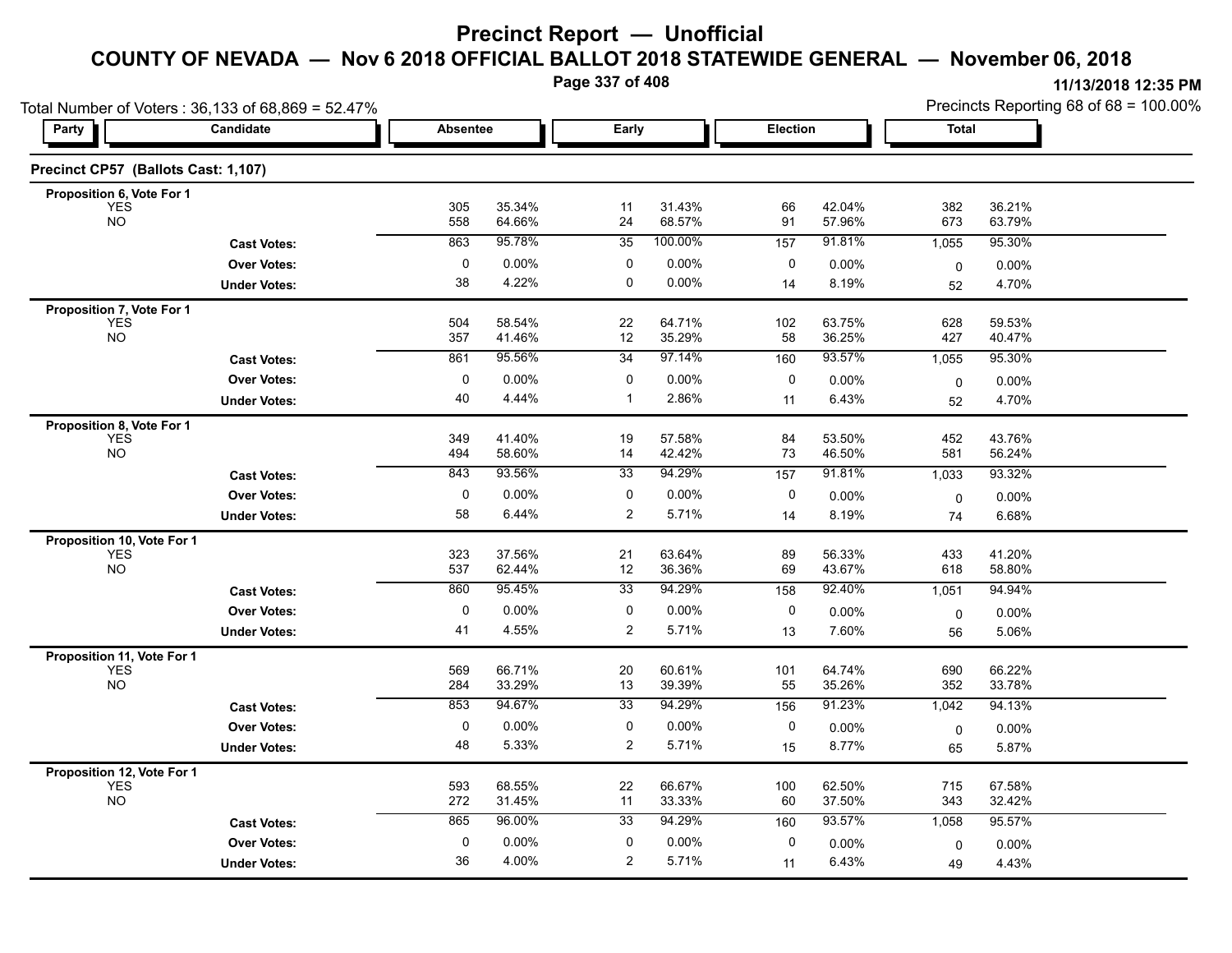**Page 338 of 408**

**11/13/2018 12:35 PM** Precincts Reporting 68 of 68 = 100.00%

| Party                                                    | $\alpha$ Number of Voters : 36, 133 or 68,869 = 52.47%<br>Candidate | Early<br>Absentee |                  |                | Election         |           | <b>Total</b>     |            | $\Gamma$ reciricts Reporting to the top $\sim$ 100.00 % |  |
|----------------------------------------------------------|---------------------------------------------------------------------|-------------------|------------------|----------------|------------------|-----------|------------------|------------|---------------------------------------------------------|--|
| Precinct CP57 (Ballots Cast: 1,107)                      |                                                                     |                   |                  |                |                  |           |                  |            |                                                         |  |
| <b>Measure AA, Vote For 1</b><br><b>YES</b><br><b>NO</b> |                                                                     | 674<br>209        | 76.33%<br>23.67% | 28<br>6        | 82.35%<br>17.65% | 143<br>21 | 87.20%<br>12.80% | 845<br>236 | 78.17%<br>21.83%                                        |  |
|                                                          | <b>Cast Votes:</b>                                                  | 883               | 98.00%           | 34             | 97.14%           | 164       | 95.91%           | 1,081      | 97.65%                                                  |  |
|                                                          | <b>Over Votes:</b>                                                  | 0                 | $0.00\%$         | 0              | $0.00\%$         | 0         | $0.00\%$         | $\Omega$   | $0.00\%$                                                |  |
|                                                          | <b>Under Votes:</b>                                                 | 18                | 2.00%            |                | 2.86%            | 7         | 4.09%            | 26         | 2.35%                                                   |  |
| <b>Measure G. Vote For 1</b>                             |                                                                     |                   |                  |                |                  |           |                  |            |                                                         |  |
| <b>YES</b><br><b>NO</b>                                  |                                                                     | 584<br>244        | 70.53%<br>29.47% | 21<br>12       | 63.64%<br>36.36% | 108<br>47 | 69.68%<br>30.32% | 713<br>303 | 70.18%<br>29.82%                                        |  |
|                                                          | <b>Cast Votes:</b>                                                  | 828               | 91.90%           | 33             | 94.29%           | 155       | 90.64%           | 1,016      | 91.78%                                                  |  |
|                                                          | <b>Over Votes:</b>                                                  | 0                 | $0.00\%$         | 0              | $0.00\%$         | 0         | $0.00\%$         | 0          | $0.00\%$                                                |  |
|                                                          | <b>Under Votes:</b>                                                 | 73                | 8.10%            | $\overline{2}$ | 5.71%            | 16        | 9.36%            | 91         | 8.22%                                                   |  |

Total Number of Voters :  $36,133$  of 68,860 = 52.47%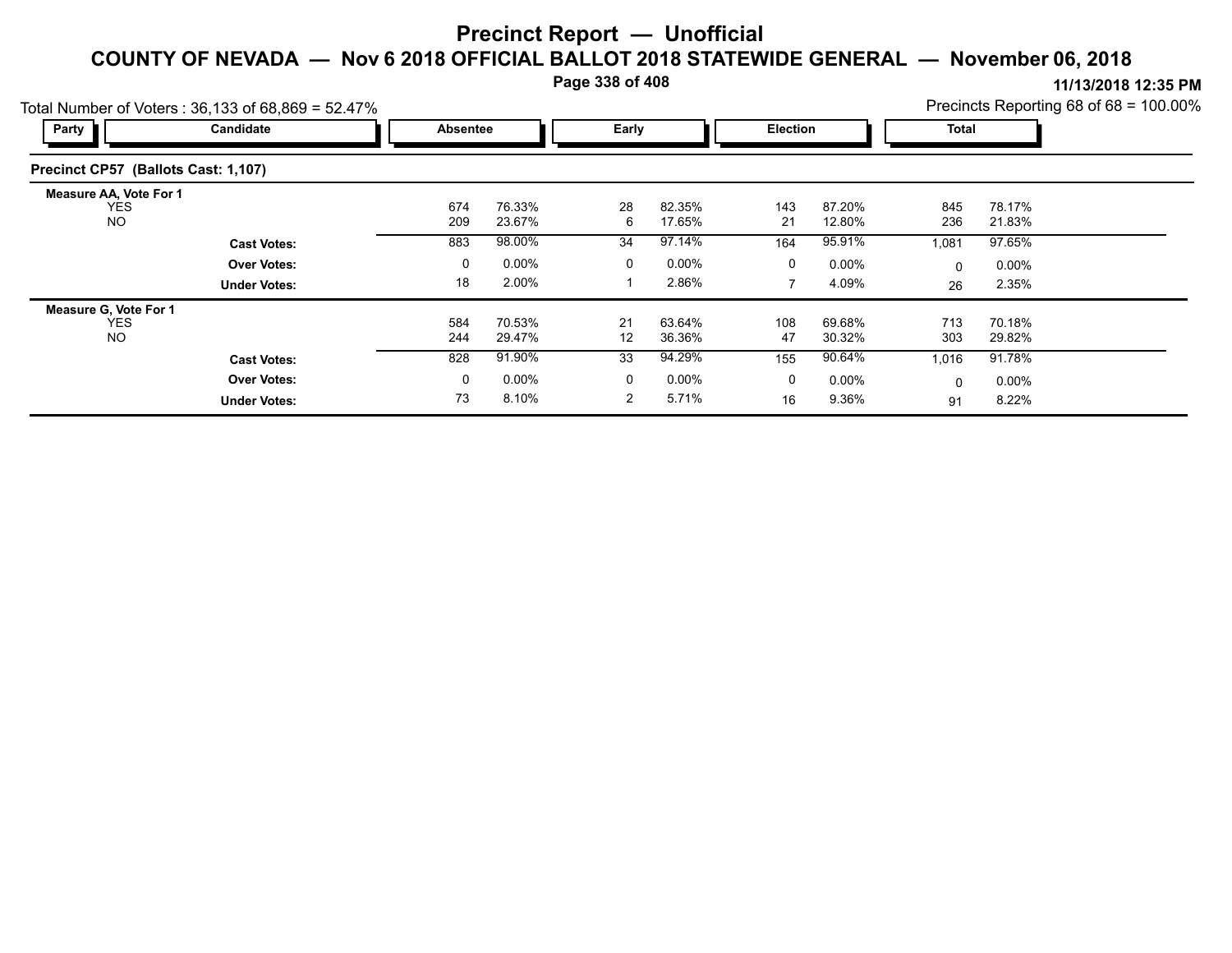**Page 339 of 408**

|                                                                | Total Number of Voters: 36,133 of 68,869 = 52.47% |                  |                   |                  |                |                 |                   | Precincts Reporting 68 of 68 = 100.00% |                |  |
|----------------------------------------------------------------|---------------------------------------------------|------------------|-------------------|------------------|----------------|-----------------|-------------------|----------------------------------------|----------------|--|
| Party                                                          | Candidate                                         | <b>Absentee</b>  |                   | Early            |                | <b>Election</b> |                   | Total                                  |                |  |
| Precinct CP58 (Ballots Cast: 0)                                |                                                   |                  |                   |                  |                |                 |                   |                                        |                |  |
| Governor, Vote For 1                                           |                                                   |                  |                   |                  |                |                 |                   |                                        |                |  |
| <b>REP</b><br>JOHN H. COX<br><b>GAVIN NEWSOM</b><br><b>DEM</b> |                                                   | $\mathbf 0$<br>0 | $0.00\%$<br>0.00% | $\mathbf 0$<br>0 | 0.00%<br>0.00% | 0<br>0          | $0.00\%$<br>0.00% | 0<br>0                                 | 0.00%<br>0.00% |  |
|                                                                | <b>Cast Votes:</b>                                | $\overline{0}$   | 0.00%             | 0                | 0.00%          | $\mathbf 0$     | 0.00%             | 0                                      | 0.00%          |  |
|                                                                | <b>Over Votes:</b>                                | 0                | $0.00\%$          | 0                | $0.00\%$       | 0               | 0.00%             | 0                                      | $0.00\%$       |  |
|                                                                | <b>Under Votes:</b>                               | 0                | 0.00%             | 0                | 0.00%          | $\Omega$        | $0.00\%$          | $\Omega$                               | $0.00\%$       |  |
| Lieutenant Governor, Vote For 1                                |                                                   |                  |                   |                  |                |                 |                   |                                        |                |  |
| ED HERNANDEZ<br><b>DEM</b>                                     |                                                   | 0                | 0.00%             | $\pmb{0}$        | 0.00%          | $\mathsf 0$     | 0.00%             | 0                                      | $0.00\%$       |  |
| <b>DEM</b>                                                     | ELENI KOUNALAKIS                                  | 0                | 0.00%             | 0                | 0.00%          | 0               | 0.00%             | 0                                      | 0.00%          |  |
|                                                                | <b>Cast Votes:</b>                                | $\overline{0}$   | 0.00%             | $\overline{0}$   | $0.00\%$       | $\mathbf 0$     | 0.00%             | $\mathbf 0$                            | 0.00%          |  |
|                                                                | <b>Over Votes:</b>                                | 0                | 0.00%             | 0                | 0.00%          | 0               | 0.00%             | 0                                      | $0.00\%$       |  |
|                                                                | <b>Under Votes:</b>                               | $\Omega$         | 0.00%             | $\mathbf 0$      | 0.00%          | $\mathbf 0$     | 0.00%             | $\Omega$                               | $0.00\%$       |  |
| Secretary of State, Vote For 1                                 |                                                   |                  |                   |                  |                |                 |                   |                                        |                |  |
| <b>ALEX PADILLA</b><br><b>DEM</b>                              |                                                   | 0                | 0.00%             | $\mathbf 0$      | 0.00%          | 0               | $0.00\%$          | 0                                      | 0.00%          |  |
| <b>REP</b><br><b>MARK P. MEUSER</b>                            |                                                   | 0                | 0.00%             | 0                | 0.00%          | 0               | 0.00%             | 0                                      | 0.00%          |  |
|                                                                | <b>Cast Votes:</b>                                | $\overline{0}$   | 0.00%             | 0                | 0.00%          | $\mathbf 0$     | $0.00\%$          | $\mathbf 0$                            | 0.00%          |  |
|                                                                | <b>Over Votes:</b>                                | 0                | 0.00%             | 0                | 0.00%          | 0               | 0.00%             | 0                                      | $0.00\%$       |  |
|                                                                | <b>Under Votes:</b>                               | 0                | $0.00\%$          | $\mathbf 0$      | 0.00%          | $\mathbf 0$     | 0.00%             | 0                                      | 0.00%          |  |
| Controller, Vote For 1                                         |                                                   |                  |                   |                  |                |                 |                   |                                        |                |  |
| <b>REP</b><br><b>DEM</b><br>BETTY T. YEE                       | KONSTANTINOS RODITIS                              | 0<br>0           | 0.00%<br>0.00%    | $\mathbf 0$<br>0 | 0.00%<br>0.00% | 0<br>0          | 0.00%<br>$0.00\%$ | 0<br>0                                 | 0.00%<br>0.00% |  |
|                                                                | <b>Cast Votes:</b>                                | $\overline{0}$   | 0.00%             | 0                | 0.00%          | $\mathbf 0$     | 0.00%             | 0                                      | 0.00%          |  |
|                                                                | <b>Over Votes:</b>                                | 0                | $0.00\%$          | 0                | 0.00%          | 0               |                   |                                        |                |  |
|                                                                |                                                   | 0                | 0.00%             | 0                | 0.00%          | $\Omega$        | 0.00%<br>$0.00\%$ | 0                                      | 0.00%<br>0.00% |  |
|                                                                | <b>Under Votes:</b>                               |                  |                   |                  |                |                 |                   | 0                                      |                |  |
| Treasurer, Vote For 1<br><b>REP</b><br><b>GREG CONLON</b>      |                                                   | 0                | 0.00%             | $\mathbf 0$      | 0.00%          | 0               | $0.00\%$          | 0                                      | 0.00%          |  |
| <b>DEM</b><br><b>FIONA MA</b>                                  |                                                   | 0                | 0.00%             | $\mathbf 0$      | 0.00%          | 0               | 0.00%             | 0                                      | 0.00%          |  |
|                                                                | <b>Cast Votes:</b>                                | $\overline{0}$   | 0.00%             | 0                | $0.00\%$       | $\mathbf 0$     | $0.00\%$          | $\mathbf 0$                            | 0.00%          |  |
|                                                                | <b>Over Votes:</b>                                | 0                | $0.00\%$          | 0                | 0.00%          | 0               | 0.00%             | 0                                      | $0.00\%$       |  |
|                                                                | <b>Under Votes:</b>                               | 0                | $0.00\%$          | 0                | 0.00%          | 0               | $0.00\%$          | 0                                      | $0.00\%$       |  |
| <b>Attorney General, Vote For 1</b>                            |                                                   |                  |                   |                  |                |                 |                   |                                        |                |  |
| <b>REP</b><br><b>STEVEN C BAILEY</b>                           |                                                   | $\mathbf 0$      | 0.00%             | $\mathbf 0$      | 0.00%          | 0               | 0.00%             | 0                                      | 0.00%          |  |
| <b>DEM</b><br><b>XAVIER BECERRA</b>                            |                                                   | 0                | $0.00\%$          | 0                | 0.00%          | 0               | $0.00\%$          | 0                                      | $0.00\%$       |  |
|                                                                | <b>Cast Votes:</b>                                | 0                | 0.00%             | 0                | $0.00\%$       | $\mathbf 0$     | $0.00\%$          | 0                                      | $0.00\%$       |  |
|                                                                | <b>Over Votes:</b>                                | 0                | $0.00\%$          | 0                | $0.00\%$       | 0               | $0.00\%$          | 0                                      | 0.00%          |  |
|                                                                | <b>Under Votes:</b>                               | 0                | 0.00%             | 0                | 0.00%          | $\Omega$        | $0.00\%$          | $\Omega$                               | 0.00%          |  |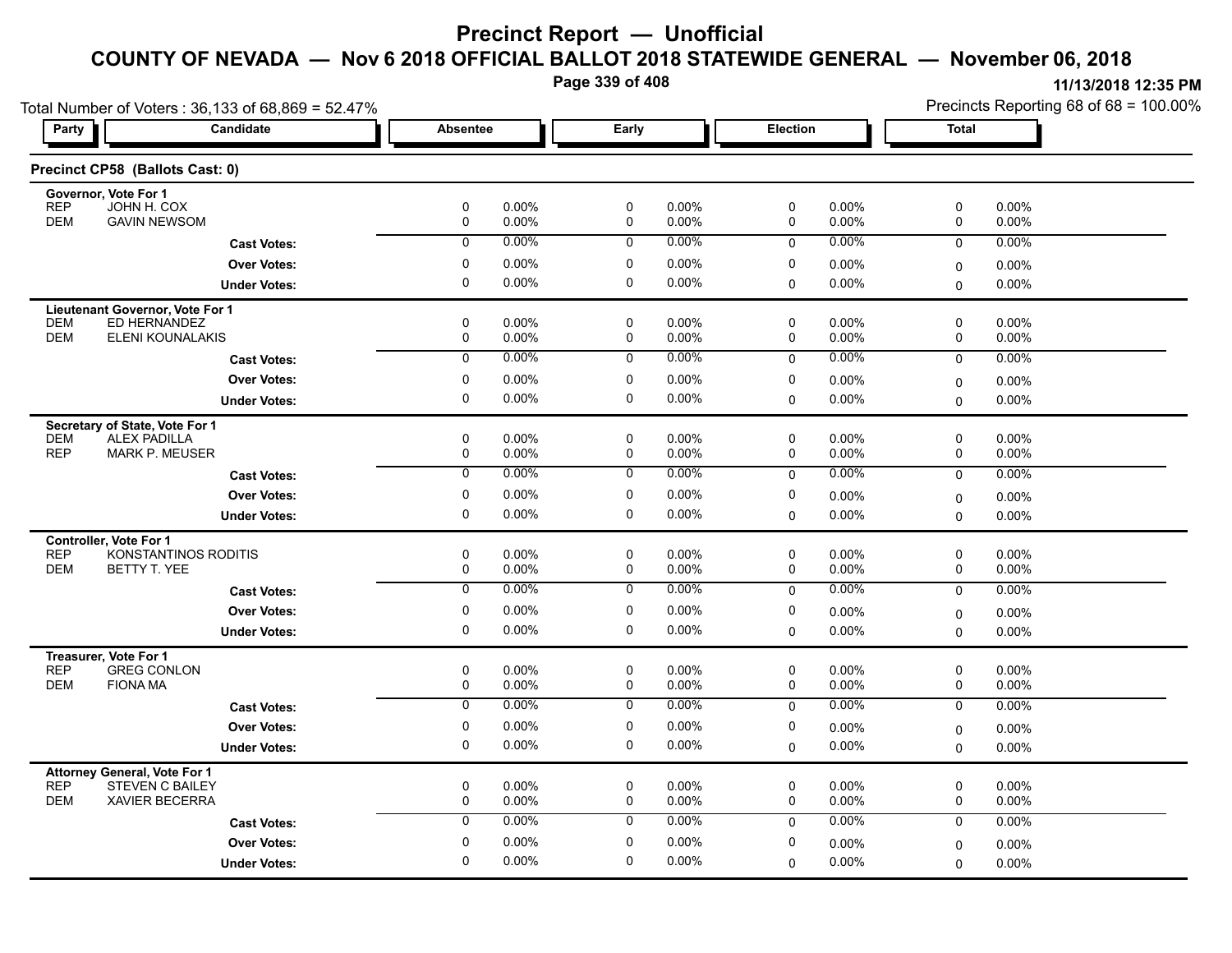**Page 340 of 408**

Precincts Reporting 68 of 68 = 100.00%

**11/13/2018 12:35 PM**

Total Number of Voters : 36,133 of 68,869 = 52.47%

| Party                    |                                          | Candidate                                                            | Absentee                   |                   | Early          |                | Election         |                   | <b>Total</b>     |                |  |
|--------------------------|------------------------------------------|----------------------------------------------------------------------|----------------------------|-------------------|----------------|----------------|------------------|-------------------|------------------|----------------|--|
|                          | Precinct CP58 (Ballots Cast: 0)          |                                                                      |                            |                   |                |                |                  |                   |                  |                |  |
|                          | Insurance Commissioner, Vote For 1       |                                                                      |                            |                   |                |                |                  |                   |                  |                |  |
| <b>DEM</b>               | RICARDO LARA<br><b>STEVE POIZNER</b>     |                                                                      | $\pmb{0}$<br>$\mathsf{O}$  | 0.00%<br>0.00%    | 0<br>0         | 0.00%<br>0.00% | $\pmb{0}$<br>0   | 0.00%<br>0.00%    | 0<br>0           | 0.00%<br>0.00% |  |
|                          |                                          | <b>Cast Votes:</b>                                                   | $\mathbf{0}$               | $0.00\%$          | 0              | 0.00%          | $\Omega$         | $0.00\%$          | $\mathbf{0}$     | 0.00%          |  |
|                          |                                          | <b>Over Votes:</b>                                                   | $\mathbf 0$                | 0.00%             | 0              | $0.00\%$       | 0                | $0.00\%$          |                  | $0.00\%$       |  |
|                          |                                          | <b>Under Votes:</b>                                                  | $\mathbf 0$                | $0.00\%$          | 0              | 0.00%          | 0                | 0.00%             | 0<br>$\Omega$    | $0.00\%$       |  |
|                          |                                          |                                                                      |                            |                   |                |                |                  |                   |                  |                |  |
| <b>DEM</b>               | <b>TOM HALLINAN</b>                      | Member, State Board of Equalization District 1, Vote For 1           | 0                          | $0.00\%$          | 0              | $0.00\%$       | 0                | $0.00\%$          | $\mathbf 0$      | 0.00%          |  |
| <b>REP</b>               | <b>TED GAINES</b>                        |                                                                      | $\mathsf 0$                | 0.00%             | 0              | 0.00%          | $\pmb{0}$        | 0.00%             | 0                | 0.00%          |  |
|                          |                                          | <b>Cast Votes:</b>                                                   | $\overline{0}$             | $0.00\%$          | $\overline{0}$ | 0.00%          | $\mathbf 0$      | 0.00%             | $\mathbf 0$      | 0.00%          |  |
|                          |                                          | <b>Over Votes:</b>                                                   | $\mathbf 0$                | 0.00%             | 0              | 0.00%          | $\pmb{0}$        | 0.00%             | $\Omega$         | 0.00%          |  |
|                          |                                          | <b>Under Votes:</b>                                                  | 0                          | 0.00%             | 0              | $0.00\%$       | $\mathbf 0$      | 0.00%             | $\Omega$         | 0.00%          |  |
|                          | United States Senate, Vote For 1         |                                                                      |                            |                   |                |                |                  |                   |                  |                |  |
| <b>DEM</b>               | <b>DIANNE FEINSTEIN</b>                  |                                                                      | $\mathbf 0$                | $0.00\%$          | 0              | $0.00\%$       | $\pmb{0}$        | $0.00\%$          | 0                | $0.00\%$       |  |
| <b>DEM</b>               | <b>KEVIN DE LEON</b>                     |                                                                      | $\mathbf 0$                | $0.00\%$          | 0              | 0.00%          | $\mathbf 0$      | $0.00\%$          | $\mathbf 0$      | $0.00\%$       |  |
|                          |                                          | <b>Cast Votes:</b>                                                   | $\overline{0}$             | 0.00%             | $\overline{0}$ | 0.00%          | $\mathbf 0$      | 0.00%             | $\mathbf{0}$     | 0.00%          |  |
|                          |                                          | <b>Over Votes:</b>                                                   | $\mathbf 0$                | 0.00%             | 0              | 0.00%          | 0                | 0.00%             | $\Omega$         | $0.00\%$       |  |
|                          |                                          | <b>Under Votes:</b>                                                  | $\mathbf 0$                | $0.00\%$          | 0              | $0.00\%$       | $\mathbf 0$      | 0.00%             | $\mathbf{0}$     | 0.00%          |  |
|                          |                                          | House of Representatives of the United States District 4, Vote For 1 |                            |                   |                |                |                  |                   |                  |                |  |
| <b>REP</b>               | TOM MCCLINTOCK                           |                                                                      | $\mathsf 0$                | 0.00%             | 0              | 0.00%          | $\pmb{0}$        | 0.00%             | $\pmb{0}$        | 0.00%          |  |
| <b>DEM</b>               | <b>JESSICA MORSE</b>                     |                                                                      | $\mathsf{O}$               | 0.00%             | 0              | 0.00%          | 0                | 0.00%             | 0                | 0.00%          |  |
|                          |                                          | <b>Cast Votes:</b>                                                   | $\overline{0}$             | $0.00\%$          | $\overline{0}$ | 0.00%          | $\mathbf 0$      | $0.00\%$          | $\mathbf{0}$     | 0.00%          |  |
|                          |                                          | <b>Over Votes:</b>                                                   | $\mathbf 0$                | 0.00%             | 0              | $0.00\%$       | 0                | $0.00\%$          | 0                | 0.00%          |  |
|                          |                                          | <b>Under Votes:</b>                                                  | $\mathbf 0$                | 0.00%             | 0              | 0.00%          | $\Omega$         | 0.00%             | $\Omega$         | 0.00%          |  |
|                          | State Assembly District 1, Vote For 1    |                                                                      |                            |                   |                |                |                  |                   |                  |                |  |
| <b>REP</b><br><b>DEM</b> | <b>BRIAN DAHLE</b><br><b>CALEEN SISK</b> |                                                                      | $\mathbf 0$<br>0           | 0.00%<br>$0.00\%$ | 0<br>0         | 0.00%<br>0.00% | 0<br>$\mathbf 0$ | 0.00%<br>$0.00\%$ | 0<br>$\mathbf 0$ | 0.00%<br>0.00% |  |
|                          |                                          |                                                                      | $\overline{0}$             | $0.00\%$          | $\overline{0}$ | $0.00\%$       | $\mathbf 0$      | 0.00%             | $\mathbf 0$      | 0.00%          |  |
|                          |                                          | <b>Cast Votes:</b>                                                   |                            |                   |                |                |                  |                   |                  |                |  |
|                          |                                          | <b>Over Votes:</b>                                                   | $\mathbf 0$<br>$\mathbf 0$ | 0.00%             | 0<br>0         | 0.00%          | 0                | 0.00%             | 0                | 0.00%          |  |
|                          |                                          | <b>Under Votes:</b>                                                  |                            | $0.00\%$          |                | $0.00\%$       | $\Omega$         | $0.00\%$          | $\mathbf{0}$     | 0.00%          |  |
|                          |                                          | For Associate Justice, Supreme Court - Carol A. Corrigan, Vote For 1 |                            |                   |                |                |                  |                   |                  |                |  |
|                          | <b>YES</b><br><b>NO</b>                  |                                                                      | $\mathbf 0$<br>0           | 0.00%<br>0.00%    | 0<br>0         | 0.00%<br>0.00% | 0<br>0           | 0.00%<br>0.00%    | $\mathbf 0$<br>0 | 0.00%<br>0.00% |  |
|                          |                                          | <b>Cast Votes:</b>                                                   | $\mathbf{0}$               | $0.00\%$          | 0              | 0.00%          | $\Omega$         | 0.00%             | $\Omega$         | $0.00\%$       |  |
|                          |                                          | <b>Over Votes:</b>                                                   | $\mathbf 0$                | 0.00%             | 0              | $0.00\%$       | $\mathbf 0$      | $0.00\%$          |                  |                |  |
|                          |                                          |                                                                      | $\mathbf 0$                | 0.00%             | 0              | $0.00\%$       | $\Omega$         | 0.00%             | 0                | 0.00%<br>0.00% |  |
|                          |                                          | <b>Under Votes:</b>                                                  |                            |                   |                |                |                  |                   | $\Omega$         |                |  |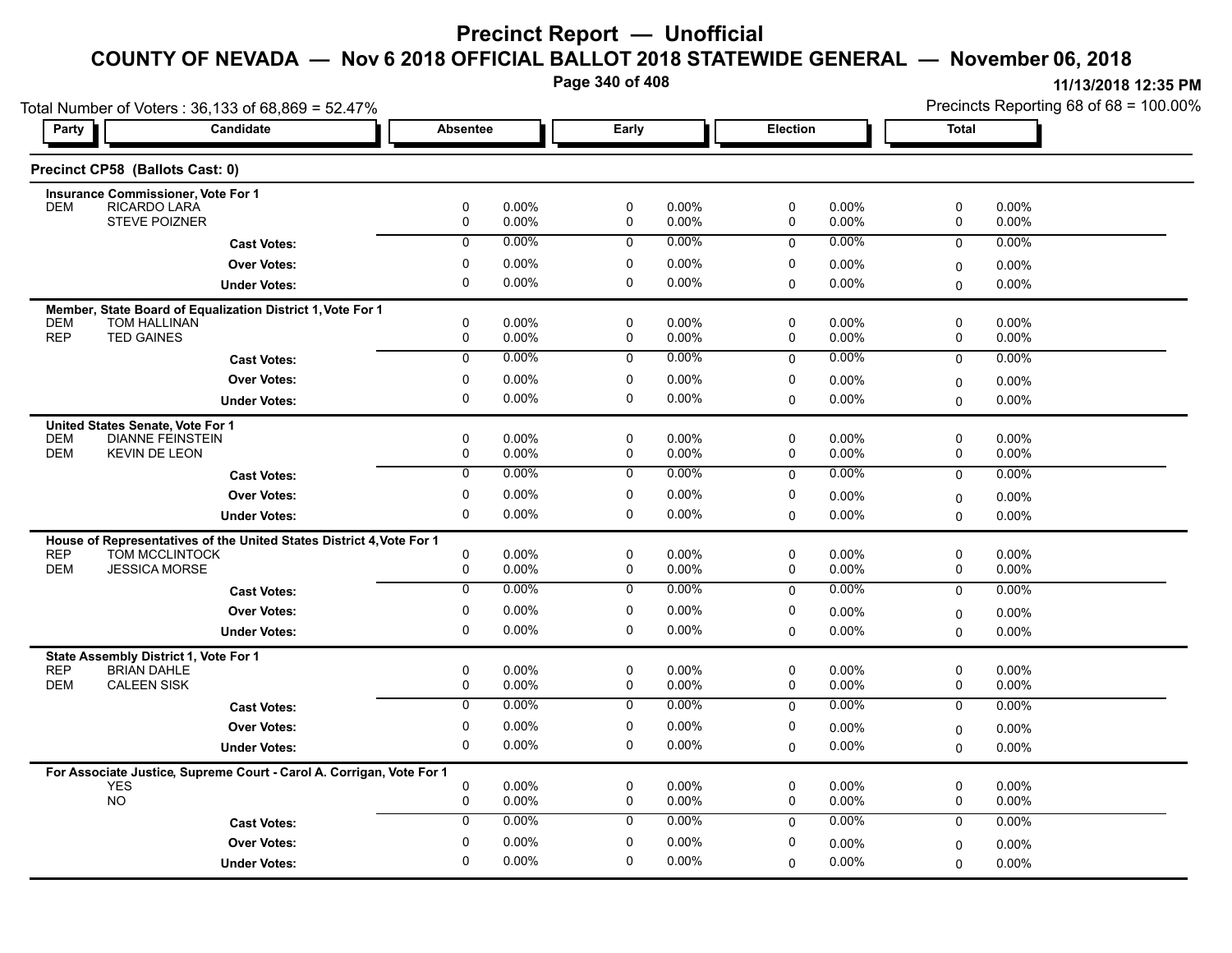**Page 341 of 408**

**11/13/2018 12:35 PM**

|            | Total Number of Voters: 36,133 of 68,869 = 52.47%                                 |                          |                          |                 | Precincts Reporting 68 of 68 = 100.00% |                       |  |
|------------|-----------------------------------------------------------------------------------|--------------------------|--------------------------|-----------------|----------------------------------------|-----------------------|--|
| Party      | Candidate                                                                         | <b>Absentee</b>          | Early                    | <b>Election</b> |                                        | <b>Total</b>          |  |
|            | Precinct CP58 (Ballots Cast: 0)                                                   |                          |                          |                 |                                        |                       |  |
|            | For Associate Justice, Supreme Court - Leondra R. Kruger, Vote For 1              |                          |                          |                 |                                        |                       |  |
|            | <b>YES</b>                                                                        | $0.00\%$<br>0            | 0.00%<br>0               | 0               | $0.00\%$                               | 0.00%<br>0            |  |
|            | <b>NO</b>                                                                         | $0.00\%$<br>0            | 0<br>0.00%               | $\mathsf{O}$    | $0.00\%$                               | $\mathsf{O}$<br>0.00% |  |
|            | <b>Cast Votes:</b>                                                                | $0.00\%$<br>$\mathbf{0}$ | 0.00%<br>$\mathsf{O}$    | $\mathbf 0$     | 0.00%                                  | 0.00%<br>$\mathbf 0$  |  |
|            | <b>Over Votes:</b>                                                                | 0.00%<br>$\Omega$        | $0.00\%$<br>$\mathbf{0}$ | $\Omega$        | 0.00%                                  | 0.00%<br>0            |  |
|            | <b>Under Votes:</b>                                                               | $0.00\%$<br>$\Omega$     | $\Omega$<br>$0.00\%$     | $\Omega$        | $0.00\%$                               | 0.00%<br>0            |  |
|            | For Associate Justice, Court of Appeal, Third District - Cole Blease, Vote For 1  |                          |                          |                 |                                        |                       |  |
|            | <b>YES</b>                                                                        | $0.00\%$                 | $\Omega$<br>$0.00\%$     | $\Omega$        | 0.00%                                  | $\mathsf 0$<br>0.00%  |  |
|            | <b>NO</b>                                                                         | $0.00\%$<br>0            | $\mathsf{O}$<br>0.00%    | 0               | $0.00\%$                               | $\mathsf{O}$<br>0.00% |  |
|            | <b>Cast Votes:</b>                                                                | 0.00%<br>$\overline{0}$  | 0.00%<br>$\mathbf 0$     | $\mathbf 0$     | 0.00%                                  | 0.00%<br>$\mathsf{O}$ |  |
|            | <b>Over Votes:</b>                                                                | $0.00\%$<br>$\Omega$     | $0.00\%$<br>0            | 0               | 0.00%                                  | 0.00%<br>0            |  |
|            | <b>Under Votes:</b>                                                               | $0.00\%$<br>$\Omega$     | $\Omega$<br>$0.00\%$     | $\mathbf{0}$    | $0.00\%$                               | 0.00%<br>$\mathbf 0$  |  |
|            | For Associate Justice, Court of Appeal, Third District - Louis Mauro, Vote For 1  |                          |                          |                 |                                        |                       |  |
|            | <b>YES</b>                                                                        | $0.00\%$                 | $\Omega$<br>$0.00\%$     | $\mathbf 0$     | 0.00%                                  | $\mathbf 0$<br>0.00%  |  |
|            | <b>NO</b>                                                                         | $0.00\%$<br>$\Omega$     | $\mathbf 0$<br>$0.00\%$  | $\mathbf 0$     | $0.00\%$                               | $\mathsf{O}$<br>0.00% |  |
|            | <b>Cast Votes:</b>                                                                | 0<br>$0.00\%$            | 0<br>0.00%               | $\mathbf 0$     | $0.00\%$                               | 0.00%<br>0            |  |
|            | <b>Over Votes:</b>                                                                | $0.00\%$<br>$\Omega$     | 0.00%<br>$\Omega$        | $\Omega$        | 0.00%                                  | 0.00%<br>$\mathbf 0$  |  |
|            | <b>Under Votes:</b>                                                               | $0.00\%$<br>$\Omega$     | $\Omega$<br>$0.00\%$     | $\Omega$        | $0.00\%$                               | 0.00%<br>$\mathbf 0$  |  |
|            | Superintendent of Public Instruction, Vote For 1                                  |                          |                          |                 |                                        |                       |  |
| DS         | <b>MARSHALL TUCK</b>                                                              | $0.00\%$<br>0            | 0.00%<br>0               | 0               | 0.00%                                  | 0.00%<br>$\mathbf 0$  |  |
| <b>jDS</b> | TONY K. THURMOND                                                                  | $0.00\%$<br>0            | 0.00%<br>0               | 0               | $0.00\%$                               | 0.00%<br>0            |  |
|            | <b>Cast Votes:</b>                                                                | $0.00\%$<br>$\mathbf 0$  | 0.00%<br>$\mathbf 0$     | $\Omega$        | 0.00%                                  | 0.00%<br>$\mathsf{O}$ |  |
|            | <b>Over Votes:</b>                                                                | $0.00\%$<br>0            | 0.00%<br>$\Omega$        | $\Omega$        | $0.00\%$                               | 0.00%<br>$\mathbf 0$  |  |
|            | <b>Under Votes:</b>                                                               | $\Omega$<br>$0.00\%$     | $\mathbf 0$<br>0.00%     | $\Omega$        | $0.00\%$                               | 0.00%<br>$\Omega$     |  |
|            | District Board Member, Placer County Board of Education Trustee Area4, Vote For 1 |                          |                          |                 |                                        |                       |  |
| DS         | ANTHONY W. PALMER                                                                 | $0.00\%$                 | 0.00%<br>0               | 0               | 0.00%                                  | $\mathbf 0$<br>0.00%  |  |
| DS         | E KEN TOKUTOMI                                                                    | 0.00%<br>0               | 0.00%<br>0               | 0               | $0.00\%$                               | 0.00%<br>0            |  |
|            | <b>Cast Votes:</b>                                                                | $0.00\%$<br>$\Omega$     | $0.00\%$<br>$\mathbf 0$  | $\mathbf 0$     | 0.00%                                  | 0.00%<br>0            |  |
|            | <b>Over Votes:</b>                                                                | $0.00\%$<br>0            | $0.00\%$<br>$\Omega$     | $\Omega$        | 0.00%                                  | 0.00%<br>$\mathbf 0$  |  |
|            | <b>Under Votes:</b>                                                               | $0.00\%$<br>$\Omega$     | $\mathbf 0$<br>$0.00\%$  | $\Omega$        | $0.00\%$                               | 0.00%<br>$\mathbf 0$  |  |
|            | Sheriff-Coroner-Public Administrator, Vote For 1                                  |                          |                          |                 |                                        |                       |  |
| DS         | SHANNAN MOON                                                                      | 0.00%<br>0               | 0<br>$0.00\%$            | $\Omega$        | $0.00\%$                               | 0.00%<br>$\mathbf 0$  |  |
| jDS        | <b>BILL SMETHERS</b>                                                              | $0.00\%$<br>0            | 0.00%<br>0               | $\mathbf 0$     | 0.00%                                  | 0.00%<br>0            |  |
|            | <b>Cast Votes:</b>                                                                | 0.00%<br>$\Omega$        | 0.00%<br>$\mathbf 0$     | $\Omega$        | $0.00\%$                               | 0.00%<br>$\mathbf 0$  |  |

0.00% 0

0 0.00%

0.00% 0

0

0.00%

 $0$  0.00%  $0$  0.00%  $0$  0.00%  $0$  0.00%  $0$  0.00%

0.00% 0

0 0.00%

0.00% 0.00%

**Under Votes: Over Votes:** 0.00%

0 0.00%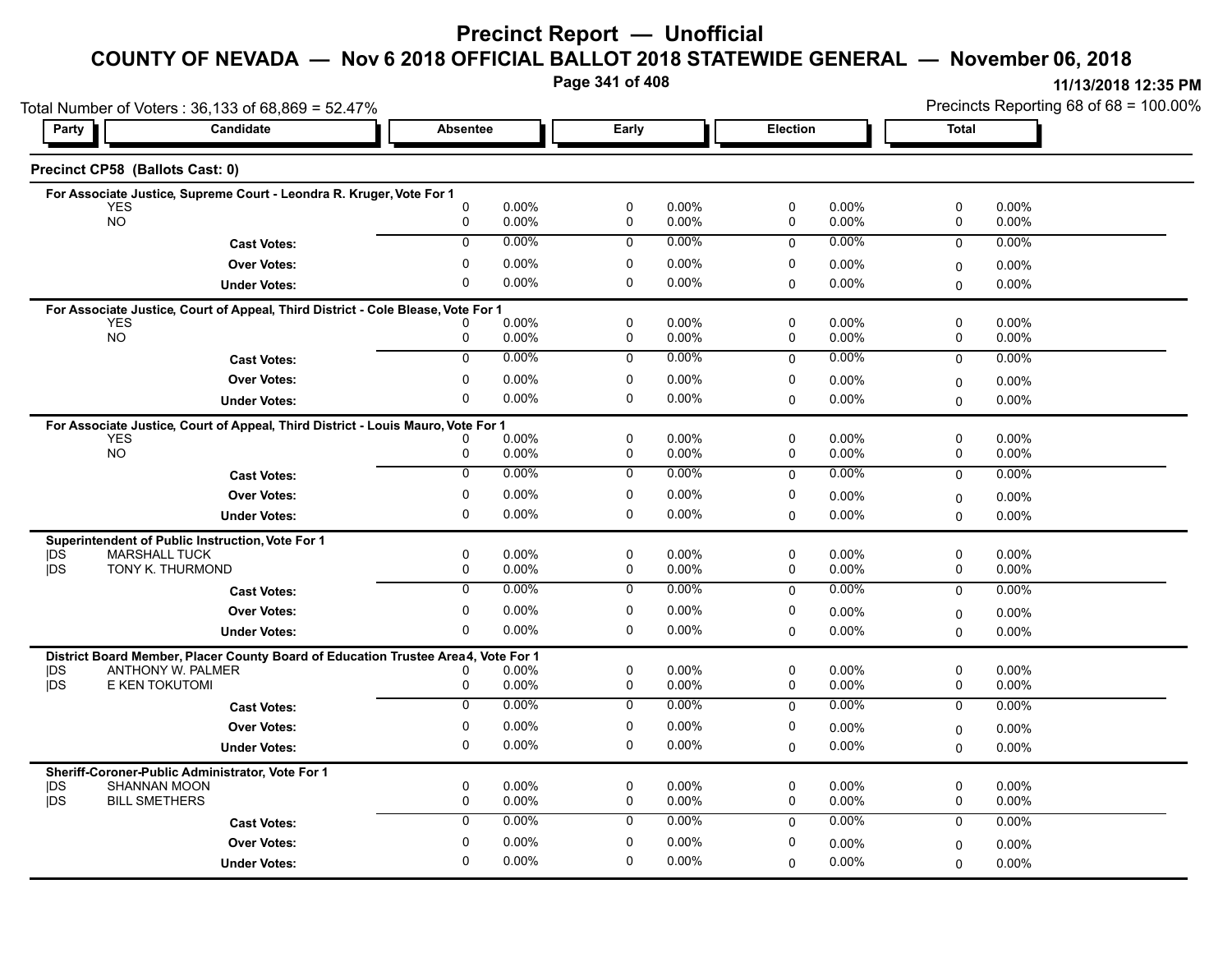**Page 342 of 408**

| Party                         | Candidate                                                                                  | Absentee                   |                | Early            |                | <b>Election</b> |                | <b>Total</b>   |                |
|-------------------------------|--------------------------------------------------------------------------------------------|----------------------------|----------------|------------------|----------------|-----------------|----------------|----------------|----------------|
|                               |                                                                                            |                            |                |                  |                |                 |                |                |                |
|                               | Precinct CP58 (Ballots Cast: 0)                                                            |                            |                |                  |                |                 |                |                |                |
|                               | Director, Truckee Donner Public Utility District, Vote For 2                               |                            |                |                  |                |                 |                |                |                |
| <b>IDS</b>                    | <b>TONY LALIOTIS</b>                                                                       | 0                          | 0.00%          | $\pmb{0}$        | 0.00%          | $\mathbf 0$     | 0.00%          | 0              | 0.00%          |
| jDS<br><b>IDS</b>             | <b>CHRISTA FINN</b><br>PAUL WARMERDAM                                                      | 0<br>$\mathbf 0$           | 0.00%<br>0.00% | 0<br>0           | 0.00%<br>0.00% | 0<br>0          | 0.00%<br>0.00% | 0<br>0         | 0.00%<br>0.00% |
| <b>IDS</b>                    | ALI "KAVEH" MANSOOR                                                                        | $\mathbf 0$                | 0.00%          | $\mathbf 0$      | 0.00%          | 0               | 0.00%          | 0              | 0.00%          |
|                               | <b>Cast Votes:</b>                                                                         | $\mathbf 0$                | 0.00%          | 0                | 0.00%          | $\mathbf 0$     | 0.00%          | $\mathbf 0$    | 0.00%          |
|                               | <b>Over Votes:</b>                                                                         | 0                          | 0.00%          | 0                | 0.00%          | 0               | 0.00%          |                |                |
|                               |                                                                                            | $\mathbf 0$                | 0.00%          | $\mathbf 0$      | 0.00%          |                 |                | $\mathbf 0$    | 0.00%          |
|                               | <b>Under Votes:</b>                                                                        |                            |                |                  |                | 0               | $0.00\%$       | $\mathbf 0$    | 0.00%          |
| <b>IDS</b>                    | Director, Truckee Donner Recreation and Park District, Vote For 1<br><b>JASON HANSFORD</b> | 0                          | 0.00%          | 0                | 0.00%          | 0               | 0.00%          | 0              | 0.00%          |
| <b>IDS</b>                    | <b>DAN KATES</b>                                                                           | $\mathsf{O}$               | 0.00%          | $\mathbf 0$      | 0.00%          | 0               | 0.00%          | 0              | 0.00%          |
| j <sub>DS</sub>               | JOHN MON PERE                                                                              | 0                          | 0.00%          | $\mathbf 0$      | 0.00%          | 0               | 0.00%          | $\mathbf 0$    | 0.00%          |
|                               | <b>Cast Votes:</b>                                                                         | $\overline{0}$             | 0.00%          | $\overline{0}$   | $0.00\%$       | $\Omega$        | $0.00\%$       | $\mathbf{0}$   | 0.00%          |
|                               | <b>Over Votes:</b>                                                                         | 0                          | 0.00%          | 0                | 0.00%          | 0               | 0.00%          |                |                |
|                               |                                                                                            | $\mathbf 0$                |                | $\mathbf 0$      |                |                 |                | 0              | 0.00%          |
|                               | <b>Under Votes:</b>                                                                        |                            | 0.00%          |                  | 0.00%          | $\Omega$        | 0.00%          | $\mathbf{0}$   | 0.00%          |
|                               | Director, Truckee Sanitary District, Vote For 3                                            |                            |                |                  |                |                 |                |                |                |
| <b>IDS</b>                    | NELSON VAN GUNDY                                                                           | $\mathbf 0$                | 0.00%          | $\mathbf 0$      | 0.00%          | 0               | $0.00\%$       | $\mathbf 0$    | 0.00%          |
| <b>IDS</b><br>jDS             | <b>RON SWEET</b><br><b>KURT R. SMART</b>                                                   | $\mathbf 0$<br>0           | 0.00%<br>0.00% | $\mathbf 0$<br>0 | 0.00%<br>0.00% | 0<br>0          | 0.00%<br>0.00% | 0<br>0         | 0.00%<br>0.00% |
| jDS                           | <b>JERRY GILMORE</b>                                                                       | 0                          | 0.00%          | 0                | 0.00%          | 0               | 0.00%          | 0              | 0.00%          |
|                               |                                                                                            | $\overline{0}$             | 0.00%          | $\overline{0}$   | 0.00%          | $\mathbf 0$     | 0.00%          | $\overline{0}$ | 0.00%          |
|                               | <b>Cast Votes:</b>                                                                         | $\mathbf 0$                | 0.00%          | $\mathbf 0$      | 0.00%          | $\mathbf 0$     |                |                |                |
|                               | <b>Over Votes:</b>                                                                         |                            |                |                  |                |                 | 0.00%          | 0              | $0.00\%$       |
|                               | <b>Under Votes:</b>                                                                        | $\mathbf 0$                | 0.00%          | $\mathbf 0$      | 0.00%          | $\Omega$        | 0.00%          | $\mathbf 0$    | 0.00%          |
|                               | Director, Truckee Tahoe Airport District, Vote For 2                                       |                            |                |                  |                |                 |                |                |                |
| <b>IDS</b>                    | <b>JOHN JONES</b>                                                                          | 0                          | 0.00%          | 0                | 0.00%          | 0               | 0.00%          | 0              | 0.00%          |
| j <sub>DS</sub><br><b>IDS</b> | <b>JOE LORENZ</b><br><b>MARY HETHERINGTON</b>                                              | $\mathbf 0$<br>$\mathbf 0$ | 0.00%<br>0.00% | $\mathbf 0$<br>0 | 0.00%<br>0.00% | 0<br>0          | 0.00%<br>0.00% | 0<br>0         | 0.00%<br>0.00% |
| <b>IDS</b>                    | PETER FOSS VAN PEBORGH                                                                     | 0                          | 0.00%          | 0                | 0.00%          | 0               | 0.00%          | 0              | 0.00%          |
| <b>IDS</b>                    | <b>JIM MORRISON</b>                                                                        | $\mathbf 0$                | 0.00%          | $\mathbf 0$      | 0.00%          | 0               | $0.00\%$       | 0              | 0.00%          |
|                               | <b>Cast Votes:</b>                                                                         | $\overline{0}$             | 0.00%          | $\overline{0}$   | 0.00%          | $\Omega$        | $0.00\%$       | $\Omega$       | 0.00%          |
|                               | <b>Over Votes:</b>                                                                         | $\mathbf 0$                | 0.00%          | $\mathbf 0$      | 0.00%          | 0               | 0.00%          | 0              | 0.00%          |
|                               | <b>Under Votes:</b>                                                                        | $\mathbf 0$                | 0.00%          | $\mathbf 0$      | 0.00%          | $\mathbf 0$     | 0.00%          | $\Omega$       | $0.00\%$       |
|                               |                                                                                            |                            |                |                  |                |                 |                |                |                |
|                               | Proposition 1, Vote For 1<br>YES                                                           | 0                          | 0.00%          | 0                | 0.00%          | 0               | 0.00%          | 0              | 0.00%          |
|                               | <b>NO</b>                                                                                  | $\mathbf 0$                | 0.00%          | $\mathbf 0$      | 0.00%          | 0               | 0.00%          | $\mathbf 0$    | 0.00%          |
|                               | <b>Cast Votes:</b>                                                                         | $\overline{0}$             | $0.00\%$       | $\overline{0}$   | $0.00\%$       | $\Omega$        | 0.00%          | $\mathbf 0$    | 0.00%          |
|                               | <b>Over Votes:</b>                                                                         | $\mathbf 0$                | 0.00%          | $\mathbf 0$      | 0.00%          | 0               | $0.00\%$       | 0              | 0.00%          |
|                               |                                                                                            | $\mathbf 0$                | 0.00%          | $\mathbf 0$      | 0.00%          | $\Omega$        | 0.00%          |                | 0.00%          |
|                               | <b>Under Votes:</b>                                                                        |                            |                |                  |                |                 |                | $\mathbf 0$    |                |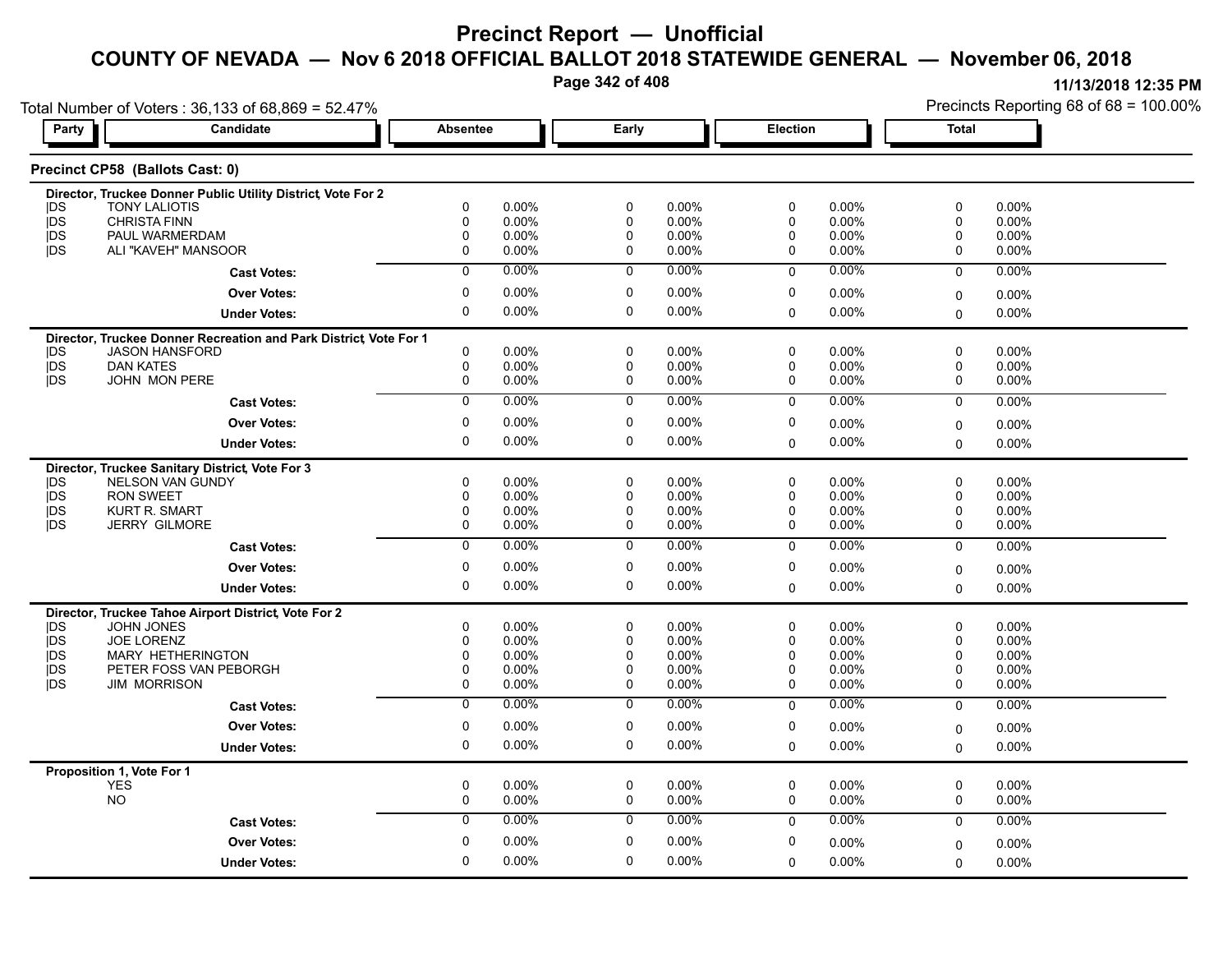**Page 343 of 408**

|                                         | Total Number of Voters: 36,133 of 68,869 = 52.47% |                        |                |                |                |                |                | Precincts Reporting 68 of 68 = 100.00% |                   |  |
|-----------------------------------------|---------------------------------------------------|------------------------|----------------|----------------|----------------|----------------|----------------|----------------------------------------|-------------------|--|
| Party                                   | Candidate                                         | <b>Absentee</b>        |                | Early          |                | Election       |                | <b>Total</b>                           |                   |  |
| Precinct CP58 (Ballots Cast: 0)         |                                                   |                        |                |                |                |                |                |                                        |                   |  |
| Proposition 2, Vote For 1               |                                                   |                        |                |                |                |                |                |                                        |                   |  |
| <b>YES</b><br><b>NO</b>                 |                                                   | 0<br>$\pmb{0}$         | 0.00%<br>0.00% | 0<br>$\pmb{0}$ | 0.00%<br>0.00% | 0<br>$\pmb{0}$ | 0.00%<br>0.00% | 0<br>0                                 | 0.00%<br>0.00%    |  |
|                                         | <b>Cast Votes:</b>                                | 0                      | 0.00%          | 0              | 0.00%          | 0              | 0.00%          | 0                                      | 0.00%             |  |
|                                         | <b>Over Votes:</b>                                | 0                      | 0.00%          | $\mathbf 0$    | 0.00%          | 0              | 0.00%          | 0                                      | 0.00%             |  |
|                                         | <b>Under Votes:</b>                               | 0                      | 0.00%          | 0              | $0.00\%$       | 0              | 0.00%          | $\mathbf 0$                            | 0.00%             |  |
| Proposition 3, Vote For 1               |                                                   |                        |                |                |                |                |                |                                        |                   |  |
| <b>YES</b>                              |                                                   | $\pmb{0}$              | 0.00%          | 0              | 0.00%          | 0              | 0.00%          | 0                                      | 0.00%             |  |
| <b>NO</b>                               |                                                   | 0                      | 0.00%          | 0              | $0.00\%$       | 0              | 0.00%          | 0                                      | $0.00\%$          |  |
|                                         | <b>Cast Votes:</b>                                | 0                      | 0.00%          | 0              | 0.00%          | $\mathbf 0$    | 0.00%          | $\mathbf 0$                            | 0.00%             |  |
|                                         | <b>Over Votes:</b>                                | 0                      | 0.00%          | 0              | $0.00\%$       | 0              | 0.00%          | 0                                      | 0.00%             |  |
|                                         | <b>Under Votes:</b>                               | $\mathbf 0$            | 0.00%          | 0              | 0.00%          | $\Omega$       | 0.00%          | $\mathbf 0$                            | $0.00\%$          |  |
| Proposition 4, Vote For 1               |                                                   |                        |                |                |                |                |                |                                        |                   |  |
| <b>YES</b><br><b>NO</b>                 |                                                   | $\pmb{0}$<br>$\pmb{0}$ | 0.00%<br>0.00% | $\pmb{0}$<br>0 | 0.00%<br>0.00% | 0<br>0         | 0.00%<br>0.00% | 0<br>0                                 | 0.00%<br>0.00%    |  |
|                                         | <b>Cast Votes:</b>                                | 0                      | 0.00%          | 0              | 0.00%          | 0              | 0.00%          | 0                                      | 0.00%             |  |
|                                         | <b>Over Votes:</b>                                | $\pmb{0}$              | 0.00%          | $\mathbf 0$    | 0.00%          | 0              | 0.00%          |                                        |                   |  |
|                                         | <b>Under Votes:</b>                               | 0                      | 0.00%          | 0              | $0.00\%$       | 0              | 0.00%          | 0<br>$\mathbf 0$                       | 0.00%<br>0.00%    |  |
|                                         |                                                   |                        |                |                |                |                |                |                                        |                   |  |
| Proposition 5, Vote For 1<br><b>YES</b> |                                                   | 0                      | 0.00%          | 0              | 0.00%          | 0              | 0.00%          | 0                                      | 0.00%             |  |
| <b>NO</b>                               |                                                   | 0                      | 0.00%          | 0              | 0.00%          | 0              | 0.00%          | 0                                      | 0.00%             |  |
|                                         | <b>Cast Votes:</b>                                | $\overline{0}$         | 0.00%          | $\overline{0}$ | 0.00%          | $\mathbf 0$    | 0.00%          | 0                                      | 0.00%             |  |
|                                         | <b>Over Votes:</b>                                | 0                      | 0.00%          | 0              | 0.00%          | 0              | 0.00%          | $\mathbf 0$                            | $0.00\%$          |  |
|                                         | <b>Under Votes:</b>                               | $\mathbf 0$            | 0.00%          | 0              | $0.00\%$       | 0              | 0.00%          | $\Omega$                               | 0.00%             |  |
| Proposition 6, Vote For 1               |                                                   |                        |                |                |                |                |                |                                        |                   |  |
| <b>YES</b>                              |                                                   | 0                      | 0.00%          | 0              | 0.00%          | 0              | 0.00%          | 0                                      | 0.00%             |  |
| <b>NO</b>                               |                                                   | 0                      | 0.00%          | 0              | 0.00%          | 0              | 0.00%          | 0                                      | 0.00%             |  |
|                                         | <b>Cast Votes:</b>                                | $\overline{0}$         | 0.00%          | $\overline{0}$ | 0.00%          | 0              | 0.00%          | 0                                      | 0.00%             |  |
|                                         | <b>Over Votes:</b>                                | $\pmb{0}$              | 0.00%          | $\mathbf 0$    | 0.00%          | 0              | $0.00\%$       | 0                                      | 0.00%             |  |
|                                         | <b>Under Votes:</b>                               | $\mathbf 0$            | 0.00%          | $\mathbf 0$    | $0.00\%$       | $\mathbf 0$    | 0.00%          | $\mathbf 0$                            | 0.00%             |  |
| Proposition 7, Vote For 1               |                                                   |                        |                |                |                |                |                |                                        |                   |  |
| <b>YES</b><br><b>NO</b>                 |                                                   | 0<br>0                 | 0.00%<br>0.00% | $\pmb{0}$<br>0 | 0.00%<br>0.00% | 0<br>0         | 0.00%<br>0.00% | 0<br>0                                 | 0.00%<br>$0.00\%$ |  |
|                                         | <b>Cast Votes:</b>                                | 0                      | 0.00%          | 0              | 0.00%          | $\mathbf 0$    | 0.00%          | 0                                      | 0.00%             |  |
|                                         | <b>Over Votes:</b>                                | 0                      | 0.00%          | 0              | 0.00%          | 0              |                |                                        |                   |  |
|                                         |                                                   | $\mathbf 0$            | 0.00%          | $\mathbf 0$    | 0.00%          | 0              | 0.00%<br>0.00% | 0                                      | 0.00%             |  |
|                                         | <b>Under Votes:</b>                               |                        |                |                |                |                |                | $\Omega$                               | 0.00%             |  |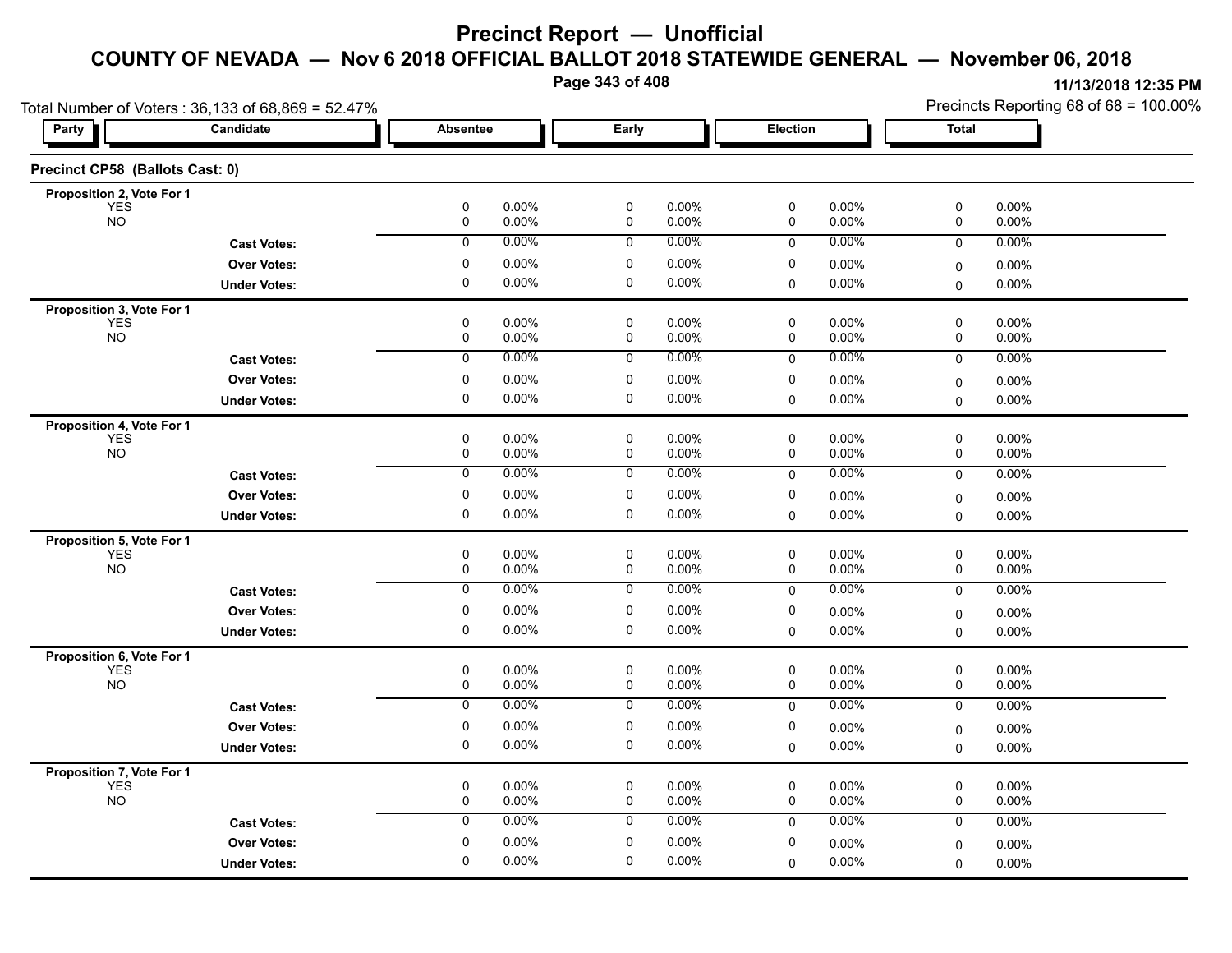**Page 344 of 408**

|                                 | Total Number of Voters: 36,133 of 68,869 = 52.47% |                 |                                  |                   |                 |                   | Precincts Reporting 68 of 68 = 100.00% |                |  |
|---------------------------------|---------------------------------------------------|-----------------|----------------------------------|-------------------|-----------------|-------------------|----------------------------------------|----------------|--|
| Party                           | Candidate                                         | <b>Absentee</b> | Early                            |                   | <b>Election</b> |                   | <b>Total</b>                           |                |  |
| Precinct CP58 (Ballots Cast: 0) |                                                   |                 |                                  |                   |                 |                   |                                        |                |  |
| Proposition 8, Vote For 1       |                                                   |                 |                                  |                   |                 |                   |                                        |                |  |
| <b>YES</b><br><b>NO</b>         |                                                   | $\pmb{0}$<br>0  | 0.00%<br>$\pmb{0}$<br>0.00%<br>0 | 0.00%<br>0.00%    | $\pmb{0}$<br>0  | 0.00%<br>0.00%    | 0<br>0                                 | 0.00%<br>0.00% |  |
|                                 | <b>Cast Votes:</b>                                | $\overline{0}$  | 0.00%<br>0                       | $0.00\%$          | 0               | 0.00%             | $\overline{0}$                         | 0.00%          |  |
|                                 | <b>Over Votes:</b>                                | 0               | $\mathbf 0$<br>0.00%             | 0.00%             | 0               | 0.00%             | 0                                      | $0.00\%$       |  |
|                                 | <b>Under Votes:</b>                               | 0               | 0.00%<br>0                       | $0.00\%$          | 0               | 0.00%             | $\mathbf 0$                            | 0.00%          |  |
| Proposition 10, Vote For 1      |                                                   |                 |                                  |                   |                 |                   |                                        |                |  |
| <b>YES</b><br><b>NO</b>         |                                                   | 0               | 0.00%<br>$\mathbf 0$             | 0.00%             | 0               | 0.00%             | 0                                      | 0.00%          |  |
|                                 |                                                   | 0               | 0.00%<br>0                       | 0.00%             | 0               | 0.00%             | 0                                      | 0.00%          |  |
|                                 | <b>Cast Votes:</b>                                | 0               | 0.00%<br>0                       | 0.00%             | 0               | 0.00%             | 0                                      | $0.00\%$       |  |
|                                 | <b>Over Votes:</b>                                | 0               | 0.00%<br>0                       | 0.00%             | 0               | 0.00%             | 0                                      | $0.00\%$       |  |
|                                 | <b>Under Votes:</b>                               | $\mathbf 0$     | $\mathbf 0$<br>0.00%             | $0.00\%$          | $\Omega$        | 0.00%             | 0                                      | 0.00%          |  |
| Proposition 11, Vote For 1      |                                                   |                 |                                  |                   |                 |                   |                                        |                |  |
| <b>YES</b><br><b>NO</b>         |                                                   | 0<br>$\pmb{0}$  | 0.00%<br>0<br>0.00%<br>$\pmb{0}$ | $0.00\%$<br>0.00% | 0<br>0          | $0.00\%$<br>0.00% | 0<br>0                                 | 0.00%<br>0.00% |  |
|                                 | <b>Cast Votes:</b>                                | 0               | 0.00%<br>0                       | $0.00\%$          | 0               | 0.00%             | 0                                      | 0.00%          |  |
|                                 | <b>Over Votes:</b>                                | $\pmb{0}$       | 0.00%<br>0                       | 0.00%             | 0               | 0.00%             | $\mathbf 0$                            | 0.00%          |  |
|                                 | <b>Under Votes:</b>                               | $\pmb{0}$       | 0<br>$0.00\%$                    | 0.00%             | 0               | 0.00%             | 0                                      | 0.00%          |  |
| Proposition 12, Vote For 1      |                                                   |                 |                                  |                   |                 |                   |                                        |                |  |
| <b>YES</b>                      |                                                   | 0               | 0.00%<br>0                       | $0.00\%$          | 0               | 0.00%             | 0                                      | $0.00\%$       |  |
| <b>NO</b>                       |                                                   | 0               | 0.00%<br>0                       | $0.00\%$          | 0               | 0.00%             | 0                                      | $0.00\%$       |  |
|                                 | <b>Cast Votes:</b>                                | 0               | 0.00%<br>0                       | $0.00\%$          | 0               | 0.00%             | $\mathbf 0$                            | 0.00%          |  |
|                                 | <b>Over Votes:</b>                                | 0               | 0.00%<br>0                       | 0.00%             | 0               | 0.00%             | 0                                      | 0.00%          |  |
|                                 | <b>Under Votes:</b>                               | 0               | 0.00%<br>0                       | $0.00\%$          | 0               | 0.00%             | 0                                      | 0.00%          |  |
| Measure AA, Vote For 1          |                                                   |                 |                                  |                   |                 |                   |                                        |                |  |
| <b>YES</b><br><b>NO</b>         |                                                   | $\pmb{0}$<br>0  | 0.00%<br>0<br>0.00%<br>0         | 0.00%<br>0.00%    | 0<br>0          | 0.00%<br>0.00%    | 0<br>0                                 | 0.00%<br>0.00% |  |
|                                 | <b>Cast Votes:</b>                                | 0               | 0.00%<br>0                       | 0.00%             | 0               | 0.00%             | 0                                      | $0.00\%$       |  |
|                                 | <b>Over Votes:</b>                                | 0               | 0.00%<br>0                       | 0.00%             | 0               | 0.00%             | $\mathbf 0$                            | 0.00%          |  |
|                                 | <b>Under Votes:</b>                               | 0               | 0.00%<br>0                       | $0.00\%$          | 0               | 0.00%             | $\Omega$                               | $0.00\%$       |  |
| Measure G, Vote For 1           |                                                   |                 |                                  |                   |                 |                   |                                        |                |  |
| <b>YES</b>                      |                                                   | $\pmb{0}$       | $\pmb{0}$<br>0.00%               | 0.00%             | 0               | 0.00%             | $\pmb{0}$                              | 0.00%          |  |
| <b>NO</b>                       |                                                   | 0               | 0<br>0.00%                       | $0.00\%$          | 0               | 0.00%             | 0                                      | 0.00%          |  |
|                                 | <b>Cast Votes:</b>                                | 0               | 0.00%<br>0                       | 0.00%             | 0               | 0.00%             | 0                                      | 0.00%          |  |
|                                 | <b>Over Votes:</b>                                | 0               | 0.00%<br>0                       | $0.00\%$          | 0               | 0.00%             | $\mathbf 0$                            | 0.00%          |  |
|                                 | <b>Under Votes:</b>                               | $\mathbf 0$     | 0.00%<br>0                       | 0.00%             | 0               | 0.00%             | $\Omega$                               | 0.00%          |  |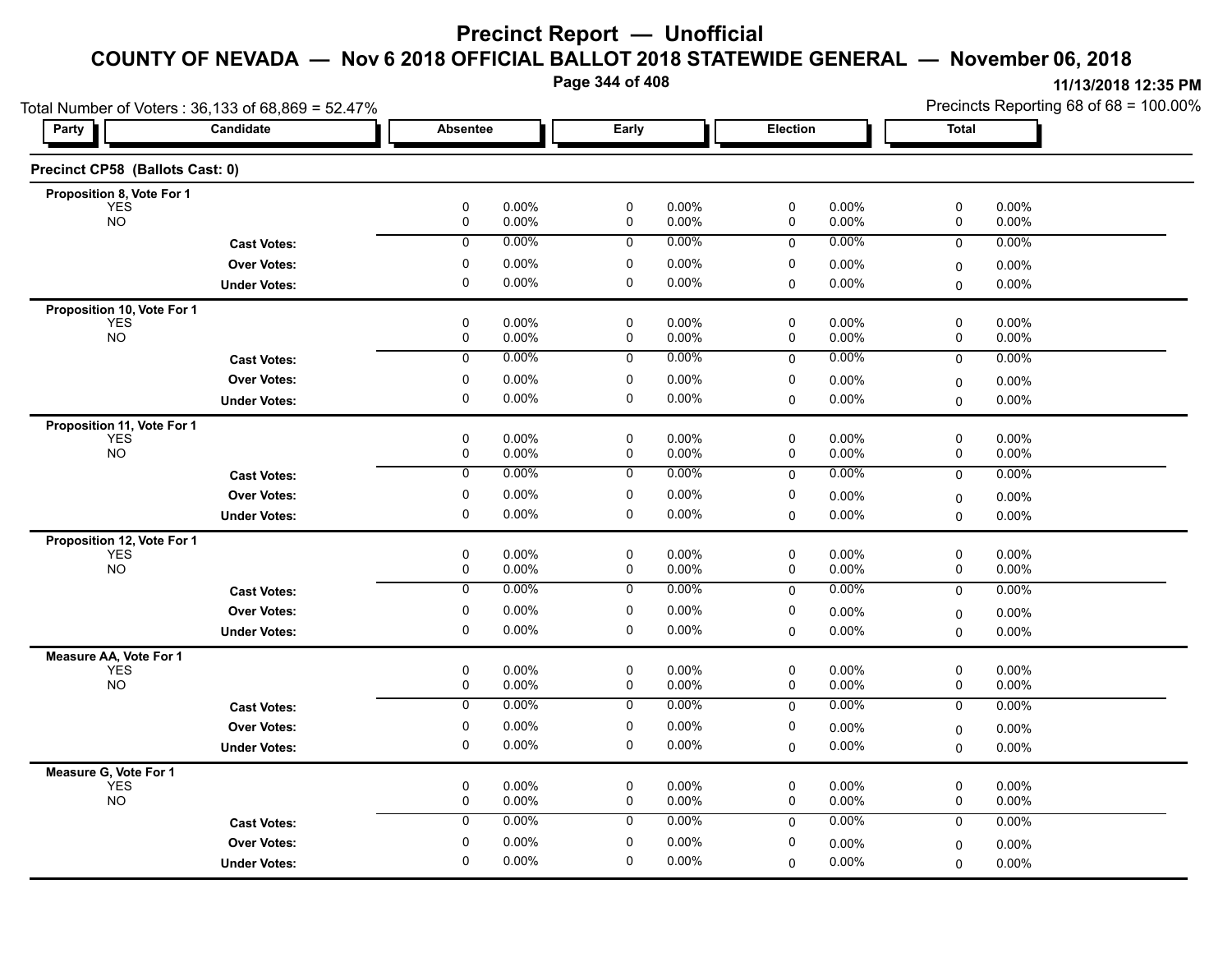**Page 345 of 408**

|                                                   | Total Number of Voters: 36,133 of 68,869 = 52.47% |                  |                   |                            |                |                  |                   | Precincts Reporting 68 of 68 = 100.00% |                |  |
|---------------------------------------------------|---------------------------------------------------|------------------|-------------------|----------------------------|----------------|------------------|-------------------|----------------------------------------|----------------|--|
| Party                                             | Candidate                                         | <b>Absentee</b>  |                   | Early                      |                | Election         |                   | Total                                  |                |  |
| Precinct CP59 (Ballots Cast: 0)                   |                                                   |                  |                   |                            |                |                  |                   |                                        |                |  |
| Governor, Vote For 1<br>JOHN H. COX<br><b>REP</b> |                                                   | 0                | $0.00\%$          | $\mathbf 0$                | 0.00%          | $\mathbf 0$      | 0.00%             | 0                                      | 0.00%          |  |
| <b>DEM</b>                                        | <b>GAVIN NEWSOM</b>                               | $\pmb{0}$        | 0.00%             | $\mathbf 0$                | 0.00%          | 0                | 0.00%             | 0                                      | 0.00%          |  |
|                                                   | <b>Cast Votes:</b>                                | $\mathbf 0$      | $0.00\%$          | $\mathbf 0$                | 0.00%          | $\mathbf 0$      | $0.00\%$          | 0                                      | 0.00%          |  |
|                                                   | <b>Over Votes:</b>                                | 0                | $0.00\%$          | 0                          | 0.00%          | 0                | $0.00\%$          | 0                                      | 0.00%          |  |
|                                                   | <b>Under Votes:</b>                               | 0                | $0.00\%$          | 0                          | 0.00%          | $\mathbf 0$      | $0.00\%$          | 0                                      | 0.00%          |  |
| Lieutenant Governor, Vote For 1                   |                                                   |                  |                   |                            |                |                  |                   |                                        |                |  |
| <b>DEM</b>                                        | ED HERNANDEZ                                      | 0                | 0.00%             | $\mathbf 0$                | 0.00%          | $\mathbf 0$      | 0.00%             | 0                                      | 0.00%          |  |
| <b>DEM</b>                                        | ELENI KOUNALAKIS                                  | 0                | $0.00\%$          | 0                          | 0.00%          | 0                | $0.00\%$          | 0                                      | $0.00\%$       |  |
|                                                   | <b>Cast Votes:</b>                                | $\overline{0}$   | 0.00%             | $\overline{0}$             | $0.00\%$       | $\mathbf 0$      | 0.00%             | $\mathbf 0$                            | 0.00%          |  |
|                                                   | <b>Over Votes:</b>                                | 0                | 0.00%             | 0                          | 0.00%          | 0                | 0.00%             | 0                                      | 0.00%          |  |
|                                                   | <b>Under Votes:</b>                               | $\Omega$         | $0.00\%$          | 0                          | 0.00%          | 0                | $0.00\%$          | $\Omega$                               | $0.00\%$       |  |
| Secretary of State, Vote For 1                    |                                                   |                  |                   |                            |                |                  |                   |                                        |                |  |
| <b>ALEX PADILLA</b><br><b>DEM</b><br><b>REP</b>   | <b>MARK P. MEUSER</b>                             | 0<br>$\mathbf 0$ | $0.00\%$<br>0.00% | $\mathbf 0$<br>$\pmb{0}$   | 0.00%<br>0.00% | 0<br>0           | $0.00\%$<br>0.00% | 0<br>0                                 | 0.00%<br>0.00% |  |
|                                                   | <b>Cast Votes:</b>                                | 0                | 0.00%             | 0                          | 0.00%          | $\mathbf 0$      | 0.00%             | 0                                      | 0.00%          |  |
|                                                   | <b>Over Votes:</b>                                | 0                | 0.00%             | 0                          | 0.00%          | 0                | $0.00\%$          | 0                                      | 0.00%          |  |
|                                                   | <b>Under Votes:</b>                               | 0                | $0.00\%$          | 0                          | 0.00%          | $\mathbf 0$      | $0.00\%$          | $\Omega$                               | $0.00\%$       |  |
|                                                   |                                                   |                  |                   |                            |                |                  |                   |                                        |                |  |
| <b>Controller, Vote For 1</b><br><b>REP</b>       | KONSTANTINOS RODITIS                              | $\mathbf 0$      | $0.00\%$          | $\mathbf 0$                | 0.00%          | $\mathbf 0$      | $0.00\%$          | 0                                      | 0.00%          |  |
| <b>DEM</b><br>BETTY T. YEE                        |                                                   | $\mathbf 0$      | 0.00%             | $\mathbf 0$                | 0.00%          | 0                | 0.00%             | 0                                      | 0.00%          |  |
|                                                   | <b>Cast Votes:</b>                                | $\overline{0}$   | 0.00%             | $\mathbf 0$                | $0.00\%$       | $\mathbf 0$      | 0.00%             | 0                                      | 0.00%          |  |
|                                                   | <b>Over Votes:</b>                                | 0                | 0.00%             | $\mathbf 0$                | 0.00%          | 0                | $0.00\%$          | 0                                      | $0.00\%$       |  |
|                                                   | <b>Under Votes:</b>                               | 0                | $0.00\%$          | 0                          | 0.00%          | $\mathbf 0$      | $0.00\%$          | $\Omega$                               | $0.00\%$       |  |
| Treasurer, Vote For 1                             |                                                   |                  |                   |                            |                |                  |                   |                                        |                |  |
| <b>REP</b>                                        | <b>GREG CONLON</b>                                | 0                | $0.00\%$          | 0                          | 0.00%          | 0                | $0.00\%$          | 0                                      | $0.00\%$       |  |
| <b>DEM</b><br><b>FIONA MA</b>                     |                                                   | 0                | 0.00%             | 0                          | 0.00%          | $\mathbf 0$      | $0.00\%$          | 0                                      | 0.00%          |  |
|                                                   | <b>Cast Votes:</b>                                | $\overline{0}$   | 0.00%             | $\overline{0}$             | 0.00%          | $\mathbf 0$      | 0.00%             | $\mathbf 0$                            | 0.00%          |  |
|                                                   | <b>Over Votes:</b>                                | 0                | 0.00%             | $\mathbf 0$                | 0.00%          | 0                | $0.00\%$          | 0                                      | 0.00%          |  |
|                                                   | <b>Under Votes:</b>                               | $\mathbf 0$      | 0.00%             | $\mathbf 0$                | 0.00%          | $\Omega$         | $0.00\%$          | 0                                      | $0.00\%$       |  |
| <b>Attorney General, Vote For 1</b>               |                                                   |                  |                   |                            |                |                  |                   |                                        |                |  |
| <b>REP</b><br><b>DEM</b>                          | <b>STEVEN C BAILEY</b><br><b>XAVIER BECERRA</b>   | 0<br>0           | $0.00\%$<br>0.00% | $\mathbf 0$<br>$\mathbf 0$ | 0.00%<br>0.00% | $\mathbf 0$<br>0 | 0.00%<br>0.00%    | 0<br>0                                 | 0.00%<br>0.00% |  |
|                                                   | <b>Cast Votes:</b>                                | $\mathbf 0$      | 0.00%             | 0                          | 0.00%          | $\mathbf 0$      | 0.00%             | 0                                      | 0.00%          |  |
|                                                   | <b>Over Votes:</b>                                | $\Omega$         | $0.00\%$          | 0                          | 0.00%          | 0                | 0.00%             | 0                                      | $0.00\%$       |  |
|                                                   | <b>Under Votes:</b>                               | 0                | 0.00%             | 0                          | 0.00%          | $\mathbf 0$      | 0.00%             | $\Omega$                               | $0.00\%$       |  |
|                                                   |                                                   |                  |                   |                            |                |                  |                   |                                        |                |  |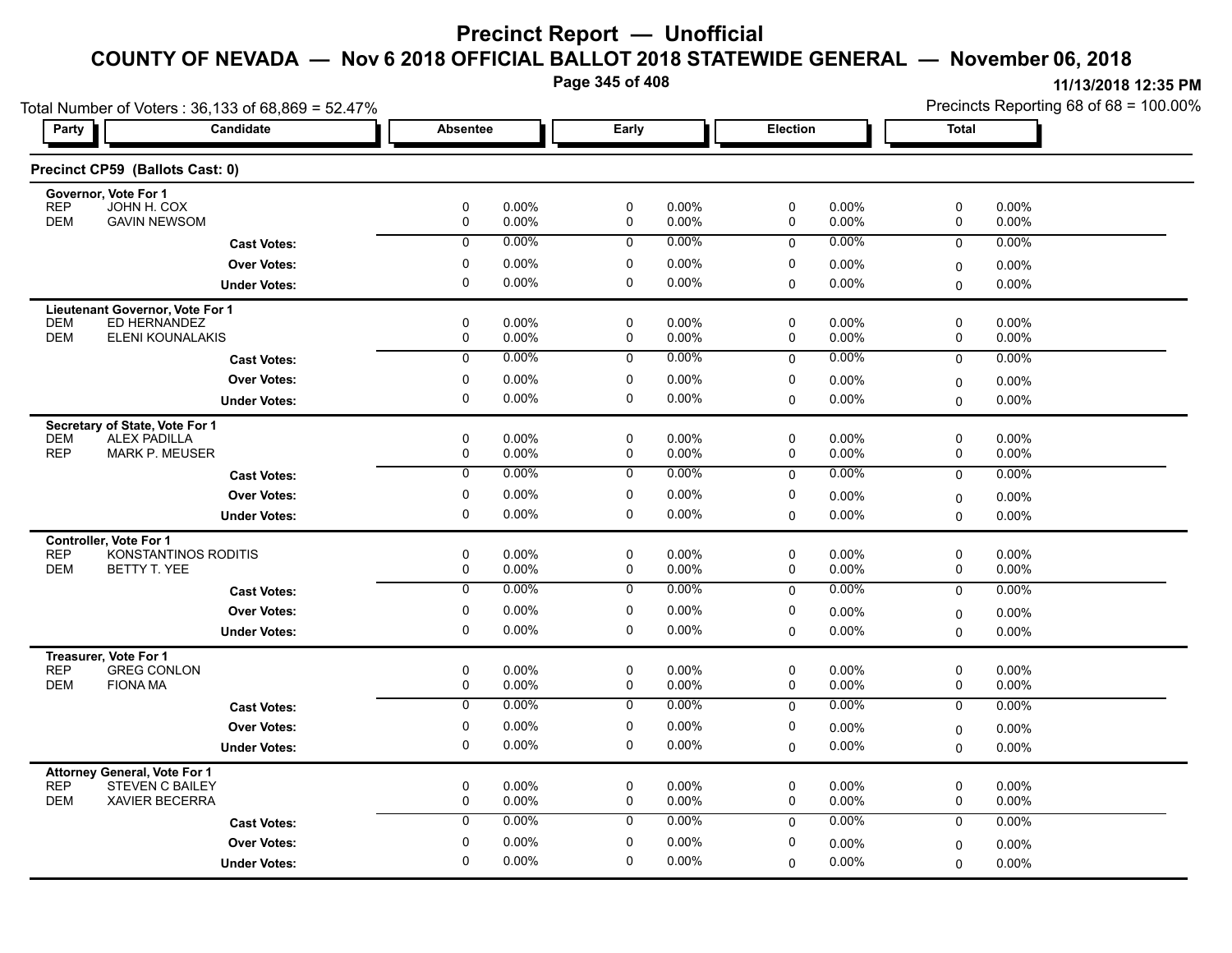**Page 346 of 408**

| Total Number of Voters: 36,133 of 68,869 = 52.47% |                                                                      |                 |                   |                  |                |                            |                | Precincts Reporting 68 of 68 = 100.00% |                |  |
|---------------------------------------------------|----------------------------------------------------------------------|-----------------|-------------------|------------------|----------------|----------------------------|----------------|----------------------------------------|----------------|--|
| Party                                             | Candidate                                                            | <b>Absentee</b> |                   | Early            |                | Election                   |                | Total                                  |                |  |
| Precinct CP59 (Ballots Cast: 0)                   |                                                                      |                 |                   |                  |                |                            |                |                                        |                |  |
|                                                   | <b>Insurance Commissioner, Vote For 1</b>                            |                 |                   |                  |                |                            |                |                                        |                |  |
| <b>DEM</b>                                        | RICARDO LARA<br><b>STEVE POIZNER</b>                                 | 0<br>0          | 0.00%<br>0.00%    | 0<br>0           | 0.00%<br>0.00% | 0<br>0                     | 0.00%<br>0.00% | 0<br>0                                 | 0.00%<br>0.00% |  |
|                                                   |                                                                      | $\mathbf 0$     | 0.00%             | $\mathbf 0$      | $0.00\%$       |                            | $0.00\%$       |                                        |                |  |
|                                                   | <b>Cast Votes:</b>                                                   |                 |                   |                  |                | $\mathbf 0$                |                | $\mathbf 0$                            | 0.00%          |  |
|                                                   | <b>Over Votes:</b>                                                   | 0               | 0.00%             | 0                | 0.00%          | 0                          | $0.00\%$       | 0                                      | 0.00%          |  |
|                                                   | <b>Under Votes:</b>                                                  | 0               | $0.00\%$          | 0                | 0.00%          | 0                          | 0.00%          | 0                                      | 0.00%          |  |
|                                                   | Member, State Board of Equalization District 1, Vote For 1           |                 |                   |                  |                |                            |                |                                        |                |  |
| <b>DEM</b><br><b>REP</b><br><b>TED GAINES</b>     | <b>TOM HALLINAN</b>                                                  | 0<br>0          | 0.00%<br>$0.00\%$ | $\mathbf 0$<br>0 | 0.00%<br>0.00% | $\mathbf 0$<br>$\mathbf 0$ | 0.00%<br>0.00% | 0<br>0                                 | 0.00%<br>0.00% |  |
|                                                   |                                                                      | $\overline{0}$  | 0.00%             | $\overline{0}$   | $0.00\%$       |                            | 0.00%          |                                        | 0.00%          |  |
|                                                   | <b>Cast Votes:</b>                                                   |                 |                   |                  |                | $\mathbf 0$                |                | 0                                      |                |  |
|                                                   | <b>Over Votes:</b>                                                   | 0               | 0.00%             | 0                | 0.00%          | 0                          | 0.00%          | 0                                      | 0.00%          |  |
|                                                   | <b>Under Votes:</b>                                                  | $\Omega$        | $0.00\%$          | 0                | 0.00%          | 0                          | 0.00%          | $\Omega$                               | $0.00\%$       |  |
| United States Senate, Vote For 1                  |                                                                      |                 |                   |                  |                |                            |                |                                        |                |  |
| <b>DEM</b>                                        | <b>DIANNE FEINSTEIN</b>                                              | 0               | 0.00%             | $\mathbf 0$      | 0.00%          | 0                          | 0.00%          | 0                                      | 0.00%          |  |
| <b>DEM</b>                                        | <b>KEVIN DE LEON</b>                                                 | 0               | $0.00\%$          | 0                | 0.00%          | 0                          | 0.00%          | 0                                      | 0.00%          |  |
|                                                   | <b>Cast Votes:</b>                                                   | $\mathbf 0$     | 0.00%             | $\mathbf 0$      | $0.00\%$       | $\mathbf 0$                | $0.00\%$       | $\mathbf 0$                            | $0.00\%$       |  |
|                                                   | <b>Over Votes:</b>                                                   | 0               | 0.00%             | 0                | 0.00%          | 0                          | 0.00%          | 0                                      | 0.00%          |  |
|                                                   | <b>Under Votes:</b>                                                  | 0               | $0.00\%$          | 0                | 0.00%          | $\mathbf 0$                | 0.00%          | $\Omega$                               | $0.00\%$       |  |
|                                                   | House of Representatives of the United States District 1, Vote For 1 |                 |                   |                  |                |                            |                |                                        |                |  |
| <b>REP</b>                                        | DOUG LA MALFA                                                        | 0               | 0.00%             | $\mathbf 0$      | 0.00%          | 0                          | $0.00\%$       | 0                                      | 0.00%          |  |
| <b>DEM</b>                                        | <b>AUDREY DENNEY</b>                                                 | 0               | $0.00\%$          | $\mathbf 0$      | 0.00%          | $\mathbf 0$                | $0.00\%$       | 0                                      | 0.00%          |  |
|                                                   | <b>Cast Votes:</b>                                                   | $\overline{0}$  | 0.00%             | $\overline{0}$   | $0.00\%$       | $\Omega$                   | $0.00\%$       | $\mathbf 0$                            | 0.00%          |  |
|                                                   | <b>Over Votes:</b>                                                   | 0               | 0.00%             | 0                | 0.00%          | 0                          | $0.00\%$       | 0                                      | 0.00%          |  |
|                                                   | <b>Under Votes:</b>                                                  | $\Omega$        | $0.00\%$          | 0                | 0.00%          | $\mathbf 0$                | 0.00%          | $\Omega$                               | $0.00\%$       |  |
|                                                   | State Assembly District 1, Vote For 1                                |                 |                   |                  |                |                            |                |                                        |                |  |
| <b>REP</b><br><b>BRIAN DAHLE</b>                  |                                                                      | 0               | $0.00\%$          | $\mathbf 0$      | 0.00%          | 0                          | $0.00\%$       | 0                                      | 0.00%          |  |
| <b>DEM</b><br><b>CALEEN SISK</b>                  |                                                                      | $\mathbf 0$     | $0.00\%$          | $\mathbf 0$      | 0.00%          | $\mathbf 0$                | 0.00%          | 0                                      | 0.00%          |  |
|                                                   | <b>Cast Votes:</b>                                                   | $\overline{0}$  | 0.00%             | $\overline{0}$   | $0.00\%$       | $\mathbf 0$                | $0.00\%$       | $\mathbf 0$                            | $0.00\%$       |  |
|                                                   | <b>Over Votes:</b>                                                   | 0               | 0.00%             | $\mathbf 0$      | 0.00%          | 0                          | 0.00%          | 0                                      | 0.00%          |  |
|                                                   | <b>Under Votes:</b>                                                  | 0               | $0.00\%$          | 0                | $0.00\%$       | $\mathbf 0$                | $0.00\%$       | $\Omega$                               | $0.00\%$       |  |
|                                                   | For Associate Justice, Supreme Court - Carol A. Corrigan, Vote For 1 |                 |                   |                  |                |                            |                |                                        |                |  |
| <b>YES</b>                                        |                                                                      | 0               | 0.00%             | $\mathbf 0$      | 0.00%          | 0                          | 0.00%          | 0                                      | 0.00%          |  |
| <b>NO</b>                                         |                                                                      | $\mathbf 0$     | $0.00\%$          | $\mathbf 0$      | 0.00%          | $\mathbf 0$                | $0.00\%$       | 0                                      | 0.00%          |  |
|                                                   | <b>Cast Votes:</b>                                                   | $\mathbf 0$     | 0.00%             | $\mathbf 0$      | $0.00\%$       | $\mathbf{0}$               | 0.00%          | $\mathbf 0$                            | 0.00%          |  |
|                                                   | <b>Over Votes:</b>                                                   | 0               | 0.00%             | $\mathbf 0$      | 0.00%          | 0                          | $0.00\%$       | 0                                      | $0.00\%$       |  |
|                                                   | <b>Under Votes:</b>                                                  | $\Omega$        | $0.00\%$          | $\Omega$         | 0.00%          | 0                          | 0.00%          | $\Omega$                               | 0.00%          |  |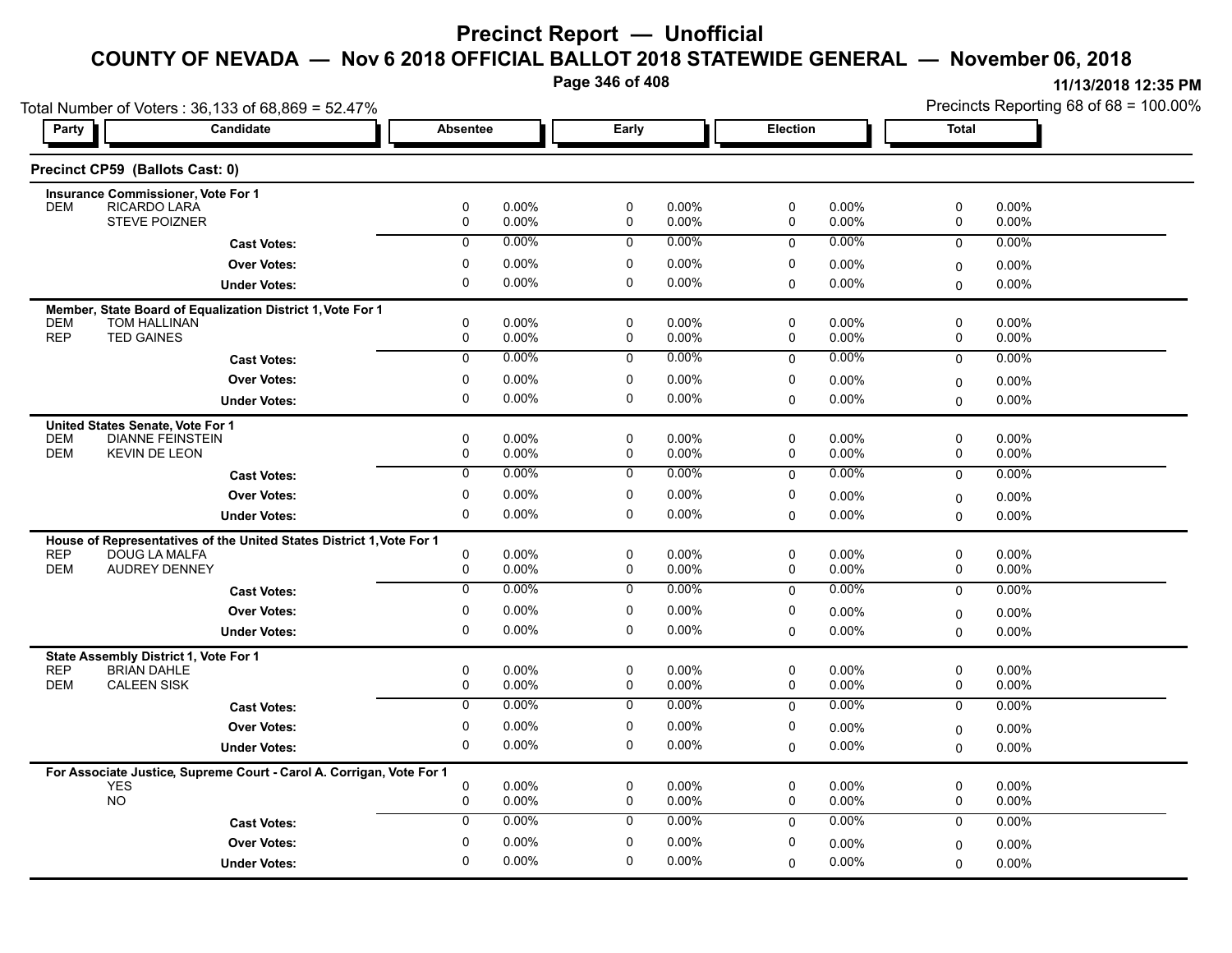# **Precinct Report — Unofficial**

### **COUNTY OF NEVADA — Nov 6 2018 OFFICIAL BALLOT 2018 STATEWIDE GENERAL — November 06, 2018**

**Page 347 of 408**

**11/13/2018 12:35 PM** Precincts Reporting 68 of 68 = 100.00%

|            | Total Number of Voters: 36,133 of 68,869 = 52.47%                                              |                          |                   |                            |                |             | Precincts Reporting 68 of 68 = 100.00% |               |                      |  |
|------------|------------------------------------------------------------------------------------------------|--------------------------|-------------------|----------------------------|----------------|-------------|----------------------------------------|---------------|----------------------|--|
| Party      | Candidate                                                                                      | <b>Absentee</b>          |                   | Early                      |                |             | <b>Election</b>                        |               | <b>Total</b>         |  |
|            | Precinct CP59 (Ballots Cast: 0)                                                                |                          |                   |                            |                |             |                                        |               |                      |  |
|            | For Associate Justice, Supreme Court - Leondra R. Kruger, Vote For 1                           |                          |                   |                            |                |             |                                        |               |                      |  |
|            | <b>YES</b><br><b>NO</b>                                                                        | $\mathbf{0}$<br>0        | $0.00\%$<br>0.00% | 0<br>0                     | 0.00%<br>0.00% | 0<br>0      | 0.00%<br>0.00%                         | 0<br>0        | $0.00\%$<br>0.00%    |  |
|            |                                                                                                | $\Omega$                 | $0.00\%$          | $\Omega$                   | 0.00%          |             | 0.00%                                  |               |                      |  |
|            | <b>Cast Votes:</b>                                                                             |                          |                   |                            |                | $\Omega$    |                                        | $\mathbf 0$   | 0.00%                |  |
|            | <b>Over Votes:</b>                                                                             | $\mathbf{0}$<br>$\Omega$ | 0.00%             | 0                          | 0.00%          | 0           | 0.00%                                  | 0             | $0.00\%$             |  |
|            | <b>Under Votes:</b>                                                                            |                          | $0.00\%$          | $\mathbf 0$                | 0.00%          | $\mathbf 0$ | 0.00%                                  | $\Omega$      | 0.00%                |  |
|            | For Associate Justice, Court of Appeal, Third District - Cole Blease, Vote For 1               |                          |                   |                            |                |             |                                        |               |                      |  |
|            | <b>YES</b><br><b>NO</b>                                                                        | 0                        | $0.00\%$<br>0.00% | $\mathbf 0$<br>$\mathbf 0$ | 0.00%<br>0.00% | 0<br>0      | $0.00\%$<br>0.00%                      | 0<br>0        | 0.00%<br>$0.00\%$    |  |
|            | <b>Cast Votes:</b>                                                                             | $\overline{0}$           | $0.00\%$          | $\overline{0}$             | 0.00%          | $\mathbf 0$ | $0.00\%$                               | $\mathbf 0$   | 0.00%                |  |
|            | <b>Over Votes:</b>                                                                             | 0                        | $0.00\%$          | 0                          | 0.00%          | 0           | $0.00\%$                               |               |                      |  |
|            | <b>Under Votes:</b>                                                                            | 0                        | 0.00%             | 0                          | 0.00%          | $\Omega$    | 0.00%                                  | 0<br>$\Omega$ | $0.00\%$<br>$0.00\%$ |  |
|            |                                                                                                |                          |                   |                            |                |             |                                        |               |                      |  |
|            | For Associate Justice, Court of Appeal, Third District - Louis Mauro, Vote For 1<br><b>YES</b> |                          | 0.00%             | $\mathbf 0$                | 0.00%          | 0           | $0.00\%$                               | 0             | 0.00%                |  |
|            | <b>NO</b>                                                                                      | 0                        | $0.00\%$          | 0                          | 0.00%          | 0           | 0.00%                                  | 0             | 0.00%                |  |
|            | <b>Cast Votes:</b>                                                                             | 0                        | 0.00%             | 0                          | 0.00%          | $\mathbf 0$ | $0.00\%$                               | $\mathbf 0$   | 0.00%                |  |
|            | <b>Over Votes:</b>                                                                             | 0                        | 0.00%             | 0                          | 0.00%          | 0           | 0.00%                                  | 0             | 0.00%                |  |
|            | <b>Under Votes:</b>                                                                            | 0                        | $0.00\%$          | $\mathbf 0$                | 0.00%          | $\mathbf 0$ | $0.00\%$                               | $\Omega$      | $0.00\%$             |  |
|            |                                                                                                |                          |                   |                            |                |             |                                        |               |                      |  |
| DS         | Superintendent of Public Instruction, Vote For 1<br><b>MARSHALL TUCK</b>                       | 0                        | 0.00%             | $\mathbf 0$                | 0.00%          | 0           | 0.00%                                  | 0             | 0.00%                |  |
| <b>IDS</b> | TONY K. THURMOND                                                                               | 0                        | $0.00\%$          | 0                          | 0.00%          | 0           | 0.00%                                  | 0             | $0.00\%$             |  |
|            | <b>Cast Votes:</b>                                                                             | $\overline{0}$           | 0.00%             | $\mathbf 0$                | $0.00\%$       | $\mathbf 0$ | $0.00\%$                               | 0             | $0.00\%$             |  |
|            | <b>Over Votes:</b>                                                                             | 0                        | $0.00\%$          | 0                          | 0.00%          | 0           | $0.00\%$                               | $\Omega$      | $0.00\%$             |  |
|            | <b>Under Votes:</b>                                                                            | 0                        | 0.00%             | 0                          | 0.00%          | $\Omega$    | 0.00%                                  | $\Omega$      | $0.00\%$             |  |
|            | District Board Member, Placer County Board of Education Trustee Area4, Vote For 1              |                          |                   |                            |                |             |                                        |               |                      |  |
| <b>IDS</b> | ANTHONY W. PALMER                                                                              | 0                        | 0.00%             | $\mathbf 0$                | $0.00\%$       | $\mathbf 0$ | $0.00\%$                               | 0             | 0.00%                |  |
| jDS        | E KEN TOKUTOMI                                                                                 | 0                        | 0.00%             | $\pmb{0}$                  | 0.00%          | 0           | $0.00\%$                               | 0             | $0.00\%$             |  |
|            | <b>Cast Votes:</b>                                                                             | $\overline{0}$           | 0.00%             | $\overline{0}$             | $0.00\%$       | $\mathbf 0$ | 0.00%                                  | $\mathbf 0$   | $0.00\%$             |  |
|            | <b>Over Votes:</b>                                                                             | 0                        | 0.00%             | $\mathbf 0$                | 0.00%          | 0           | $0.00\%$                               | 0             | $0.00\%$             |  |
|            | <b>Under Votes:</b>                                                                            | 0                        | 0.00%             | 0                          | 0.00%          | $\mathbf 0$ | 0.00%                                  | $\Omega$      | $0.00\%$             |  |
|            | Sheriff-Coroner-Public Administrator, Vote For 1                                               |                          |                   |                            |                |             |                                        |               |                      |  |
| <b>IDS</b> | <b>SHANNAN MOON</b>                                                                            | 0                        | $0.00\%$          | 0                          | 0.00%          | $\mathbf 0$ | $0.00\%$                               | 0             | $0.00\%$             |  |
| <b>IDS</b> | <b>BILL SMETHERS</b>                                                                           | 0                        | 0.00%             | $\mathbf 0$                | 0.00%          | $\mathbf 0$ | 0.00%                                  | 0             | $0.00\%$             |  |
|            | <b>Cast Votes:</b>                                                                             | 0                        | 0.00%             | $\mathbf 0$                | 0.00%          | $\mathbf 0$ | $0.00\%$                               | 0             | $0.00\%$             |  |
|            | <b>Over Votes:</b>                                                                             | 0                        | 0.00%             | $\mathbf 0$                | 0.00%          | 0           | $0.00\%$                               | 0             | $0.00\%$             |  |
|            | <b>Under Votes:</b>                                                                            | $\Omega$                 | 0.00%             | $\Omega$                   | 0.00%          | 0           | $0.00\%$                               | $\Omega$      | $0.00\%$             |  |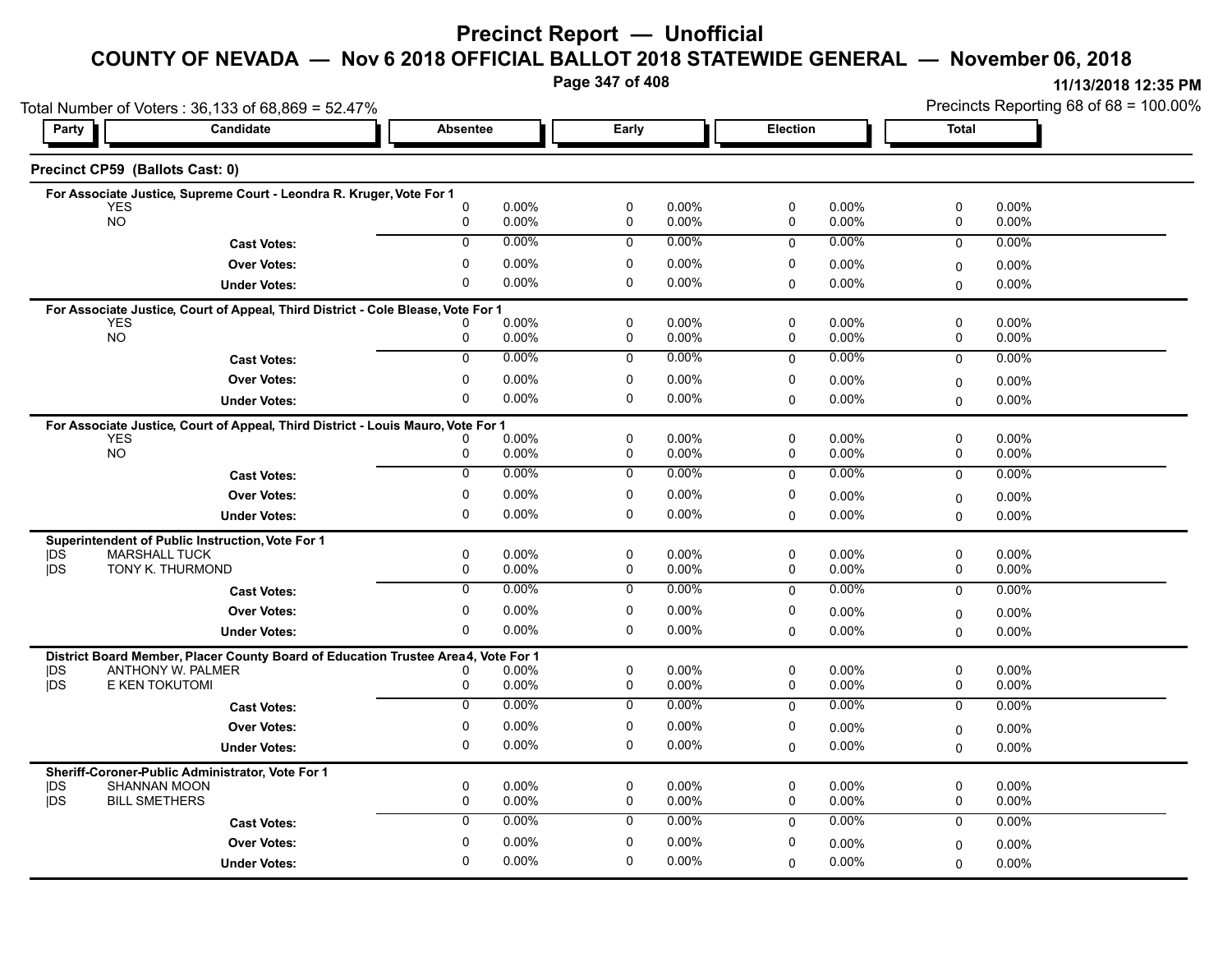**Page 348 of 408**

|                          | Total Number of Voters: 36,133 of 68,869 = 52.47%                                         |                         |                   |                |                      |                  |                 |             | Precincts Reporting 68 of 68 = 100.00% |
|--------------------------|-------------------------------------------------------------------------------------------|-------------------------|-------------------|----------------|----------------------|------------------|-----------------|-------------|----------------------------------------|
| Party                    | <b>Candidate</b>                                                                          |                         | <b>Absentee</b>   |                | Early                |                  | <b>Election</b> |             |                                        |
|                          | Precinct CP59 (Ballots Cast: 0)                                                           |                         |                   |                |                      |                  |                 |             |                                        |
|                          | Director, Truckee Donner Public Utility District, Vote For 2                              |                         |                   |                |                      |                  |                 |             |                                        |
| <b>IDS</b>               | <b>TONY LALIOTIS</b>                                                                      | 0                       | 0.00%             | 0              | 0.00%                | 0                | 0.00%           | 0           | 0.00%                                  |
| jDS<br><b>IDS</b>        | <b>CHRISTA FINN</b><br>PAUL WARMERDAM                                                     | $\mathbf 0$<br>$\Omega$ | 0.00%<br>$0.00\%$ | 0<br>0         | $0.00\%$<br>$0.00\%$ | 0<br>$\mathbf 0$ | 0.00%<br>0.00%  | 0<br>0      | 0.00%<br>0.00%                         |
| <b>IDS</b>               | ALI "KAVEH" MANSOOR                                                                       | 0                       | $0.00\%$          | 0              | $0.00\%$             | 0                | 0.00%           | $\mathbf 0$ | 0.00%                                  |
|                          | <b>Cast Votes:</b>                                                                        | $\overline{0}$          | 0.00%             | $\mathbf 0$    | $0.00\%$             | $\Omega$         | $0.00\%$        | $\Omega$    | 0.00%                                  |
|                          | <b>Over Votes:</b>                                                                        | 0                       | $0.00\%$          | 0              | $0.00\%$             | 0                | 0.00%           | $\mathbf 0$ | 0.00%                                  |
|                          | <b>Under Votes:</b>                                                                       | $\mathbf 0$             | $0.00\%$          | 0              | $0.00\%$             | $\Omega$         | $0.00\%$        | $\Omega$    | 0.00%                                  |
|                          |                                                                                           |                         |                   |                |                      |                  |                 |             |                                        |
|                          | Director, Truckee Donner Recreation and Park District Vote For 1<br><b>JASON HANSFORD</b> | $\mathbf 0$             | 0.00%             | 0              | $0.00\%$             | 0                | 0.00%           | 0           | 0.00%                                  |
| <b>IDS</b><br><b>IDS</b> | <b>DAN KATES</b>                                                                          | $\mathbf 0$             | 0.00%             | 0              | $0.00\%$             | 0                | 0.00%           | 0           | 0.00%                                  |
| <b>IDS</b>               | JOHN MON PERE                                                                             | 0                       | 0.00%             | 0              | 0.00%                | 0                | 0.00%           | $\mathbf 0$ | 0.00%                                  |
|                          | <b>Cast Votes:</b>                                                                        | $\overline{0}$          | 0.00%             | $\overline{0}$ | 0.00%                | $\Omega$         | 0.00%           | $\Omega$    | 0.00%                                  |
|                          |                                                                                           | $\mathbf 0$             | 0.00%             | 0              | 0.00%                |                  |                 |             |                                        |
|                          | <b>Over Votes:</b>                                                                        |                         |                   |                |                      | 0                | 0.00%           | $\mathbf 0$ | 0.00%                                  |
|                          | <b>Under Votes:</b>                                                                       | $\mathbf 0$             | $0.00\%$          | 0              | $0.00\%$             | $\mathbf{0}$     | 0.00%           | $\Omega$    | 0.00%                                  |
|                          | Director, Truckee Tahoe Airport District, Vote For 2                                      |                         |                   |                |                      |                  |                 |             |                                        |
| <b>IDS</b>               | JOHN JONES                                                                                | $\mathbf{0}$            | 0.00%             | 0              | 0.00%                | 0                | 0.00%           | 0           | 0.00%                                  |
| <b>IDS</b>               | <b>JOE LORENZ</b>                                                                         | $\Omega$                | $0.00\%$          | 0              | 0.00%                | $\Omega$         | 0.00%           | 0           | 0.00%                                  |
| <b>IDS</b>               | <b>MARY HETHERINGTON</b>                                                                  | 0                       | $0.00\%$          | $\mathbf 0$    | $0.00\%$             | $\Omega$         | 0.00%           | 0           | $0.00\%$                               |
| <b>IDS</b>               | PETER FOSS VAN PEBORGH                                                                    | 0                       | 0.00%             | 0              | $0.00\%$             | 0                | 0.00%           | 0           | 0.00%                                  |
| <b>IDS</b>               | <b>JIM MORRISON</b>                                                                       | $\mathbf 0$             | $0.00\%$          | 0              | 0.00%                | $\mathbf 0$      | 0.00%           | 0           | 0.00%                                  |
|                          | <b>Cast Votes:</b>                                                                        | $\overline{0}$          | 0.00%             | $\overline{0}$ | $0.00\%$             | $\Omega$         | 0.00%           | $\Omega$    | 0.00%                                  |
|                          | <b>Over Votes:</b>                                                                        | $\mathbf 0$             | $0.00\%$          | 0              | $0.00\%$             | 0                | 0.00%           | $\mathbf 0$ | 0.00%                                  |
|                          | <b>Under Votes:</b>                                                                       | $\mathbf 0$             | $0.00\%$          | 0              | $0.00\%$             | $\Omega$         | 0.00%           | $\Omega$    | $0.00\%$                               |
|                          | Proposition 1, Vote For 1                                                                 |                         |                   |                |                      |                  |                 |             |                                        |
|                          | <b>YES</b>                                                                                | 0                       | 0.00%             | 0              | 0.00%                | 0                | 0.00%           | 0           | 0.00%                                  |
|                          | <b>NO</b>                                                                                 | 0                       | 0.00%             | 0              | 0.00%                | 0                | 0.00%           | 0           | 0.00%                                  |
|                          | <b>Cast Votes:</b>                                                                        | $\mathbf 0$             | 0.00%             | 0              | $0.00\%$             | $\mathbf 0$      | 0.00%           | $\mathbf 0$ | 0.00%                                  |
|                          | <b>Over Votes:</b>                                                                        | 0                       | 0.00%             | 0              | $0.00\%$             | 0                | 0.00%           | $\mathbf 0$ | 0.00%                                  |
|                          | <b>Under Votes:</b>                                                                       | $\mathbf 0$             | $0.00\%$          | 0              | $0.00\%$             | $\mathbf{0}$     | 0.00%           | $\mathbf 0$ | 0.00%                                  |
|                          | Proposition 2, Vote For 1                                                                 |                         |                   |                |                      |                  |                 |             |                                        |
|                          | <b>YES</b>                                                                                | $\mathbf 0$             | $0.00\%$          | 0              | $0.00\%$             | 0                | $0.00\%$        | 0           | $0.00\%$                               |
|                          | <b>NO</b>                                                                                 | $\mathsf{O}$            | 0.00%             | 0              | $0.00\%$             | 0                | $0.00\%$        | 0           | 0.00%                                  |
|                          | <b>Cast Votes:</b>                                                                        | $\mathbf 0$             | $0.00\%$          | 0              | $0.00\%$             | $\Omega$         | $0.00\%$        | $\mathbf 0$ | 0.00%                                  |
|                          | <b>Over Votes:</b>                                                                        | $\mathbf 0$             | $0.00\%$          | 0              | $0.00\%$             | $\mathbf 0$      | 0.00%           | 0           | $0.00\%$                               |
|                          | <b>Under Votes:</b>                                                                       | $\Omega$                | 0.00%             | $\Omega$       | $0.00\%$             | 0                | $0.00\%$        | $\Omega$    | 0.00%                                  |
|                          |                                                                                           |                         |                   |                |                      |                  |                 |             |                                        |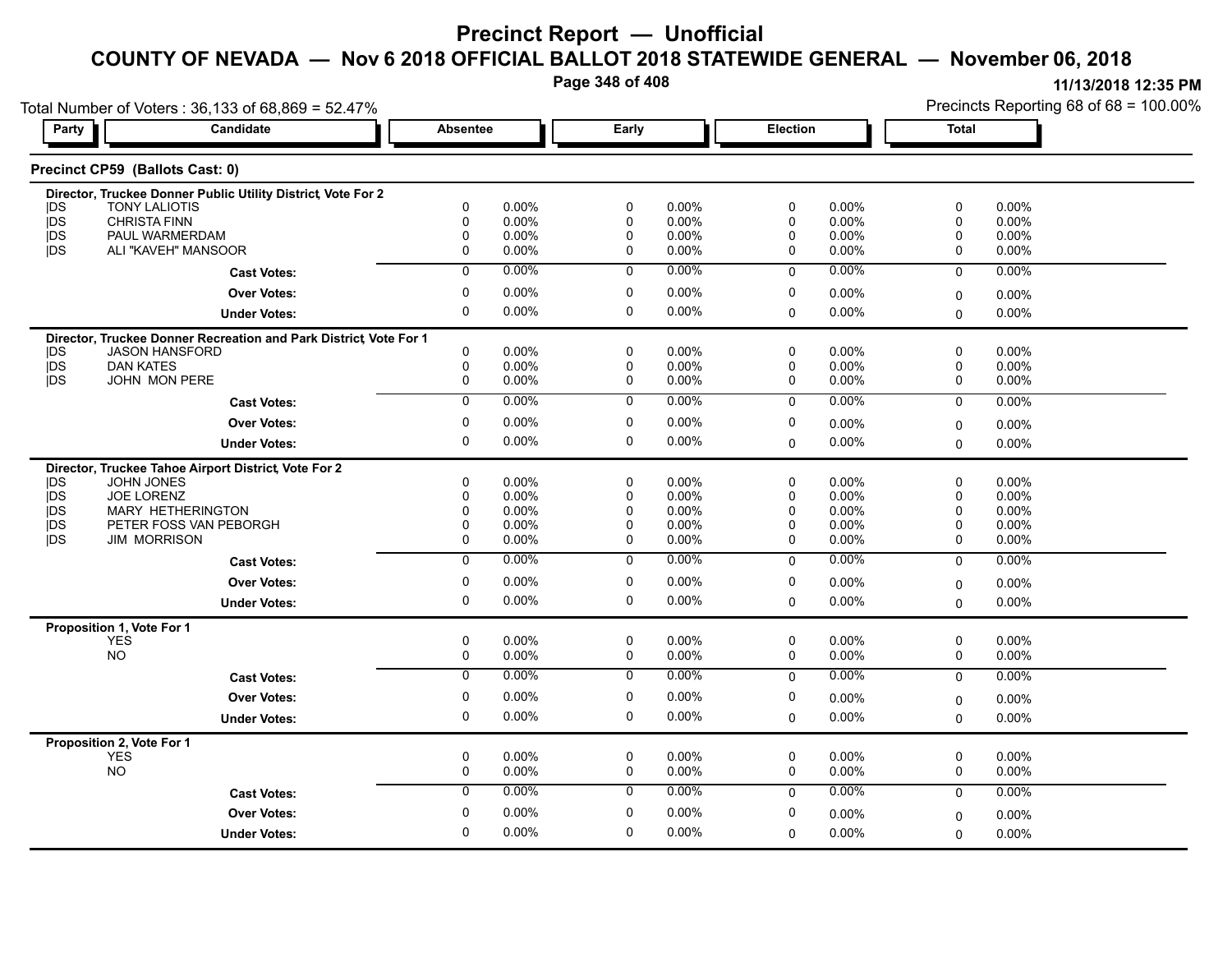**Page 349 of 408**

| Party                           | Total Number of Voters: 36,133 of 68,869 = 52.47%<br>Candidate | Absentee                         |                | Early                              |                | <b>Election</b>  |                | <b>Total</b>     | Precincts Reporting 68 of 68 = 100.00% |
|---------------------------------|----------------------------------------------------------------|----------------------------------|----------------|------------------------------------|----------------|------------------|----------------|------------------|----------------------------------------|
|                                 |                                                                |                                  |                |                                    |                |                  |                |                  |                                        |
| Precinct CP59 (Ballots Cast: 0) |                                                                |                                  |                |                                    |                |                  |                |                  |                                        |
| Proposition 3, Vote For 1       |                                                                | $\pmb{0}$                        | 0.00%          |                                    | 0.00%          | $\mathbf 0$      | 0.00%          | $\mathsf 0$      | 0.00%                                  |
| <b>YES</b><br><b>NO</b>         |                                                                | $\mathsf{O}$                     | 0.00%          | $\pmb{0}$<br>$\mathsf{O}$          | 0.00%          | $\pmb{0}$        | 0.00%          | 0                | 0.00%                                  |
|                                 | <b>Cast Votes:</b>                                             | $\overline{0}$                   | 0.00%          | $\overline{0}$                     | $0.00\%$       | 0                | 0.00%          | $\mathsf 0$      | 0.00%                                  |
|                                 | <b>Over Votes:</b>                                             | $\mathbf 0$                      | 0.00%          | $\mathbf 0$                        | 0.00%          | $\mathbf 0$      | 0.00%          | 0                | 0.00%                                  |
|                                 | <b>Under Votes:</b>                                            | $\mathbf 0$                      | 0.00%          | $\mathbf 0$                        | 0.00%          | 0                | 0.00%          | 0                | 0.00%                                  |
| Proposition 4, Vote For 1       |                                                                |                                  |                |                                    |                |                  |                |                  |                                        |
| <b>YES</b><br>NO <sub>1</sub>   |                                                                | $\mathbf 0$<br>0                 | 0.00%<br>0.00% | $\mathbf 0$<br>0                   | 0.00%<br>0.00% | $\mathbf 0$<br>0 | 0.00%<br>0.00% | 0<br>0           | 0.00%<br>0.00%                         |
|                                 | <b>Cast Votes:</b>                                             | $\overline{0}$                   | 0.00%          | $\overline{0}$                     | 0.00%          | $\mathbf 0$      | 0.00%          | $\mathbf 0$      | 0.00%                                  |
|                                 | <b>Over Votes:</b>                                             | 0                                | 0.00%          | $\mathbf 0$                        | 0.00%          | 0                | 0.00%          | 0                | 0.00%                                  |
|                                 | <b>Under Votes:</b>                                            | 0                                | 0.00%          | 0                                  | 0.00%          | 0                | 0.00%          | $\mathbf 0$      | 0.00%                                  |
| Proposition 5, Vote For 1       |                                                                |                                  |                |                                    |                |                  |                |                  |                                        |
| <b>YES</b><br><b>NO</b>         |                                                                | 0<br>0                           | 0.00%<br>0.00% | $\mathsf 0$<br>0                   | 0.00%<br>0.00% | 0<br>0           | 0.00%<br>0.00% | 0<br>$\mathsf 0$ | 0.00%<br>0.00%                         |
|                                 | <b>Cast Votes:</b>                                             | $\overline{0}$                   | 0.00%          | $\overline{0}$                     | 0.00%          | 0                | 0.00%          | $\mathbf 0$      | 0.00%                                  |
|                                 | <b>Over Votes:</b>                                             | 0                                | 0.00%          | 0                                  | 0.00%          | 0                | 0.00%          | 0                | 0.00%                                  |
|                                 | <b>Under Votes:</b>                                            | $\mathbf 0$                      | 0.00%          | $\pmb{0}$                          | 0.00%          | $\mathbf 0$      | 0.00%          | $\mathbf 0$      | 0.00%                                  |
| Proposition 6, Vote For 1       |                                                                |                                  |                |                                    |                |                  |                |                  |                                        |
| <b>YES</b>                      |                                                                | $\pmb{0}$                        | 0.00%          | $\pmb{0}$                          | 0.00%          | $\mathbf 0$      | 0.00%          | 0                | 0.00%                                  |
| <b>NO</b>                       |                                                                | $\mathsf{O}$                     | 0.00%          | $\mathsf{O}$                       | 0.00%          | $\mathbf 0$      | 0.00%          | 0                | 0.00%                                  |
|                                 | <b>Cast Votes:</b>                                             | $\overline{0}$                   | 0.00%          | $\overline{0}$                     | 0.00%          | $\mathbf 0$      | 0.00%          | $\mathbf 0$      | 0.00%                                  |
|                                 | <b>Over Votes:</b>                                             | $\mathbf 0$                      | 0.00%          | $\mathbf 0$                        | 0.00%          | $\mathbf 0$      | 0.00%          | 0                | 0.00%                                  |
|                                 | <b>Under Votes:</b>                                            | 0                                | 0.00%          | 0                                  | 0.00%          | 0                | 0.00%          | $\mathbf 0$      | 0.00%                                  |
| Proposition 7, Vote For 1       |                                                                |                                  |                |                                    |                |                  |                |                  |                                        |
| <b>YES</b><br><b>NO</b>         |                                                                | $\pmb{0}$<br>$\mathsf{O}\xspace$ | 0.00%<br>0.00% | $\mathsf 0$<br>$\mathsf{O}\xspace$ | 0.00%<br>0.00% | $\pmb{0}$<br>0   | 0.00%<br>0.00% | 0<br>0           | 0.00%<br>0.00%                         |
|                                 | <b>Cast Votes:</b>                                             | $\overline{0}$                   | 0.00%          | $\overline{0}$                     | 0.00%          | $\mathbf 0$      | 0.00%          | 0                | 0.00%                                  |
|                                 | <b>Over Votes:</b>                                             | 0                                | 0.00%          | 0                                  | 0.00%          | 0                | 0.00%          | $\pmb{0}$        | 0.00%                                  |
|                                 | <b>Under Votes:</b>                                            | $\mathbf 0$                      | 0.00%          | $\pmb{0}$                          | $0.00\%$       | $\mathbf 0$      | 0.00%          | $\mathbf 0$      | 0.00%                                  |
| Proposition 8, Vote For 1       |                                                                |                                  |                |                                    |                |                  |                |                  |                                        |
| YES                             |                                                                | $\pmb{0}$                        | 0.00%          | $\mathsf 0$                        | 0.00%          | $\pmb{0}$        | 0.00%          | 0                | 0.00%                                  |
| <b>NO</b>                       |                                                                | $\mathsf{O}$                     | 0.00%          | $\mathsf{O}$                       | 0.00%          | $\mathbf 0$      | 0.00%          | $\mathbf 0$      | 0.00%                                  |
|                                 | <b>Cast Votes:</b>                                             | $\mathbf 0$                      | 0.00%          | $\mathbf 0$                        | 0.00%          | $\mathbf 0$      | 0.00%          | $\mathbf 0$      | 0.00%                                  |
|                                 | <b>Over Votes:</b>                                             | $\mathbf 0$                      | 0.00%          | $\mathbf 0$                        | 0.00%          | $\mathbf 0$      | 0.00%          | 0                | 0.00%                                  |
|                                 | <b>Under Votes:</b>                                            | $\mathbf 0$                      | 0.00%          | $\mathbf 0$                        | 0.00%          | $\Omega$         | 0.00%          | 0                | 0.00%                                  |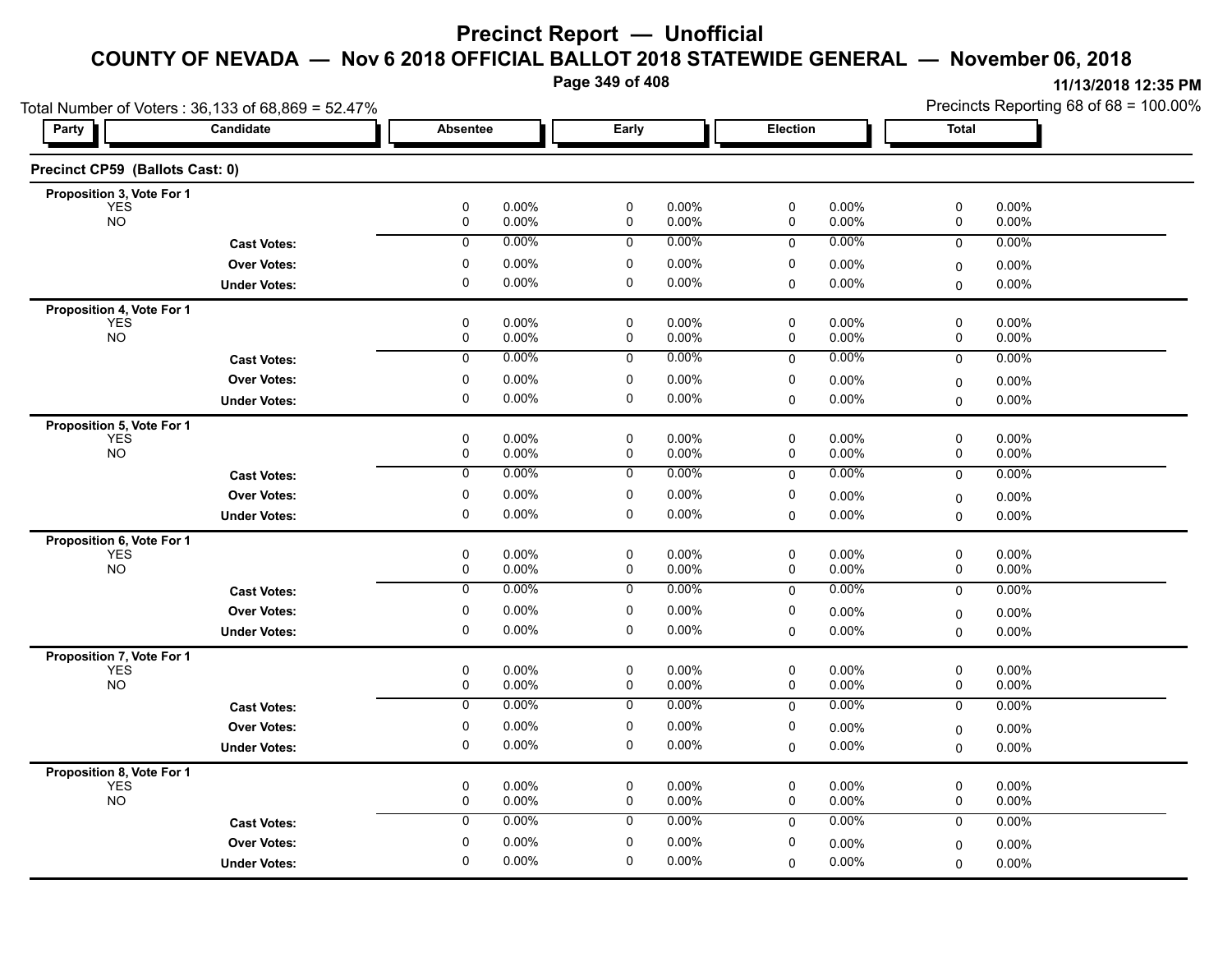**Page 350 of 408**

|                                      | Total Number of Voters: 36,133 of 68,869 = 52.47% |                            |                |                            |                |                            |                 | Precincts Reporting 68 of 68 = 100.00% |                   |  |
|--------------------------------------|---------------------------------------------------|----------------------------|----------------|----------------------------|----------------|----------------------------|-----------------|----------------------------------------|-------------------|--|
| <b>Party</b>                         | Candidate                                         |                            | Absentee       |                            | Early          |                            | <b>Election</b> |                                        | <b>Total</b>      |  |
| Precinct CP59 (Ballots Cast: 0)      |                                                   |                            |                |                            |                |                            |                 |                                        |                   |  |
| Proposition 10, Vote For 1           |                                                   |                            |                |                            |                |                            |                 |                                        |                   |  |
| <b>YES</b><br><b>NO</b>              |                                                   | 0<br>$\mathbf 0$           | 0.00%<br>0.00% | 0<br>$\mathbf 0$           | 0.00%<br>0.00% | 0<br>$\mathbf 0$           | 0.00%<br>0.00%  | 0<br>0                                 | $0.00\%$<br>0.00% |  |
|                                      | <b>Cast Votes:</b>                                | $\mathbf 0$                | 0.00%          | $\mathbf 0$                | 0.00%          | $\Omega$                   | 0.00%           | $\mathbf 0$                            | 0.00%             |  |
|                                      | <b>Over Votes:</b>                                | 0                          | 0.00%          | 0                          | 0.00%          | 0                          | 0.00%           | $\Omega$                               | 0.00%             |  |
|                                      | <b>Under Votes:</b>                               | 0                          | 0.00%          | $\mathbf 0$                | 0.00%          | 0                          | $0.00\%$        | $\Omega$                               | 0.00%             |  |
| Proposition 11, Vote For 1           |                                                   |                            |                |                            |                |                            |                 |                                        |                   |  |
| <b>YES</b><br><b>NO</b>              |                                                   | 0<br>0                     | 0.00%<br>0.00% | 0<br>0                     | 0.00%<br>0.00% | 0<br>0                     | 0.00%<br>0.00%  | 0<br>0                                 | 0.00%<br>0.00%    |  |
|                                      | <b>Cast Votes:</b>                                | $\overline{0}$             | 0.00%          | $\overline{0}$             | 0.00%          | $\mathbf{0}$               | 0.00%           | $\Omega$                               | 0.00%             |  |
|                                      |                                                   |                            |                |                            |                |                            |                 |                                        |                   |  |
|                                      | <b>Over Votes:</b>                                | 0                          | 0.00%          | 0                          | 0.00%          | 0                          | 0.00%           | 0                                      | 0.00%             |  |
|                                      | <b>Under Votes:</b>                               | 0                          | 0.00%          | 0                          | 0.00%          | 0                          | 0.00%           | 0                                      | 0.00%             |  |
| Proposition 12, Vote For 1           |                                                   |                            |                |                            |                |                            |                 |                                        |                   |  |
| <b>YES</b><br><b>NO</b>              |                                                   | $\mathbf 0$<br>$\mathbf 0$ | 0.00%<br>0.00% | $\mathbf 0$<br>$\mathbf 0$ | 0.00%<br>0.00% | $\mathbf 0$<br>$\mathbf 0$ | 0.00%<br>0.00%  | 0<br>$\mathbf 0$                       | 0.00%<br>0.00%    |  |
|                                      | <b>Cast Votes:</b>                                | $\mathbf 0$                | 0.00%          | $\mathbf 0$                | 0.00%          | $\mathbf 0$                | 0.00%           | $\mathbf 0$                            | 0.00%             |  |
|                                      | <b>Over Votes:</b>                                | 0                          | 0.00%          | 0                          | 0.00%          | 0                          | 0.00%           |                                        | 0.00%             |  |
|                                      | <b>Under Votes:</b>                               | 0                          | 0.00%          | 0                          | 0.00%          | 0                          | 0.00%           | 0<br>$\Omega$                          | 0.00%             |  |
|                                      |                                                   |                            |                |                            |                |                            |                 |                                        |                   |  |
| Measure AA, Vote For 1<br><b>YES</b> |                                                   | $\mathbf 0$                | 0.00%          | $\mathbf 0$                | 0.00%          | 0                          | 0.00%           | 0                                      | 0.00%             |  |
| <b>NO</b>                            |                                                   | 0                          | 0.00%          | 0                          | 0.00%          | 0                          | 0.00%           | $\mathbf 0$                            | 0.00%             |  |
|                                      | <b>Cast Votes:</b>                                | 0                          | 0.00%          | $\mathbf 0$                | 0.00%          | $\mathbf 0$                | 0.00%           | $\mathbf 0$                            | 0.00%             |  |
|                                      | <b>Over Votes:</b>                                | 0                          | 0.00%          | 0                          | 0.00%          | 0                          | 0.00%           | 0                                      | 0.00%             |  |
|                                      | <b>Under Votes:</b>                               | 0                          | 0.00%          | 0                          | 0.00%          | $\mathbf 0$                | 0.00%           | $\Omega$                               | 0.00%             |  |
| Measure G, Vote For 1                |                                                   |                            |                |                            |                |                            |                 |                                        |                   |  |
| <b>YES</b>                           |                                                   | $\mathbf 0$                | 0.00%          | $\mathbf 0$                | 0.00%          | $\mathbf 0$                | 0.00%           | 0                                      | 0.00%             |  |
| <b>NO</b>                            |                                                   | 0                          | 0.00%          | 0                          | 0.00%          | 0                          | 0.00%           | 0                                      | 0.00%             |  |
|                                      | <b>Cast Votes:</b>                                | 0                          | 0.00%          | 0                          | 0.00%          | $\mathbf 0$                | 0.00%           | $\mathbf 0$                            | 0.00%             |  |
|                                      | <b>Over Votes:</b>                                | 0                          | 0.00%          | 0                          | 0.00%          | 0                          | 0.00%           | $\Omega$                               | $0.00\%$          |  |
|                                      | <b>Under Votes:</b>                               | $\mathbf 0$                | 0.00%          | $\mathbf 0$                | 0.00%          | $\Omega$                   | 0.00%           | $\Omega$                               | 0.00%             |  |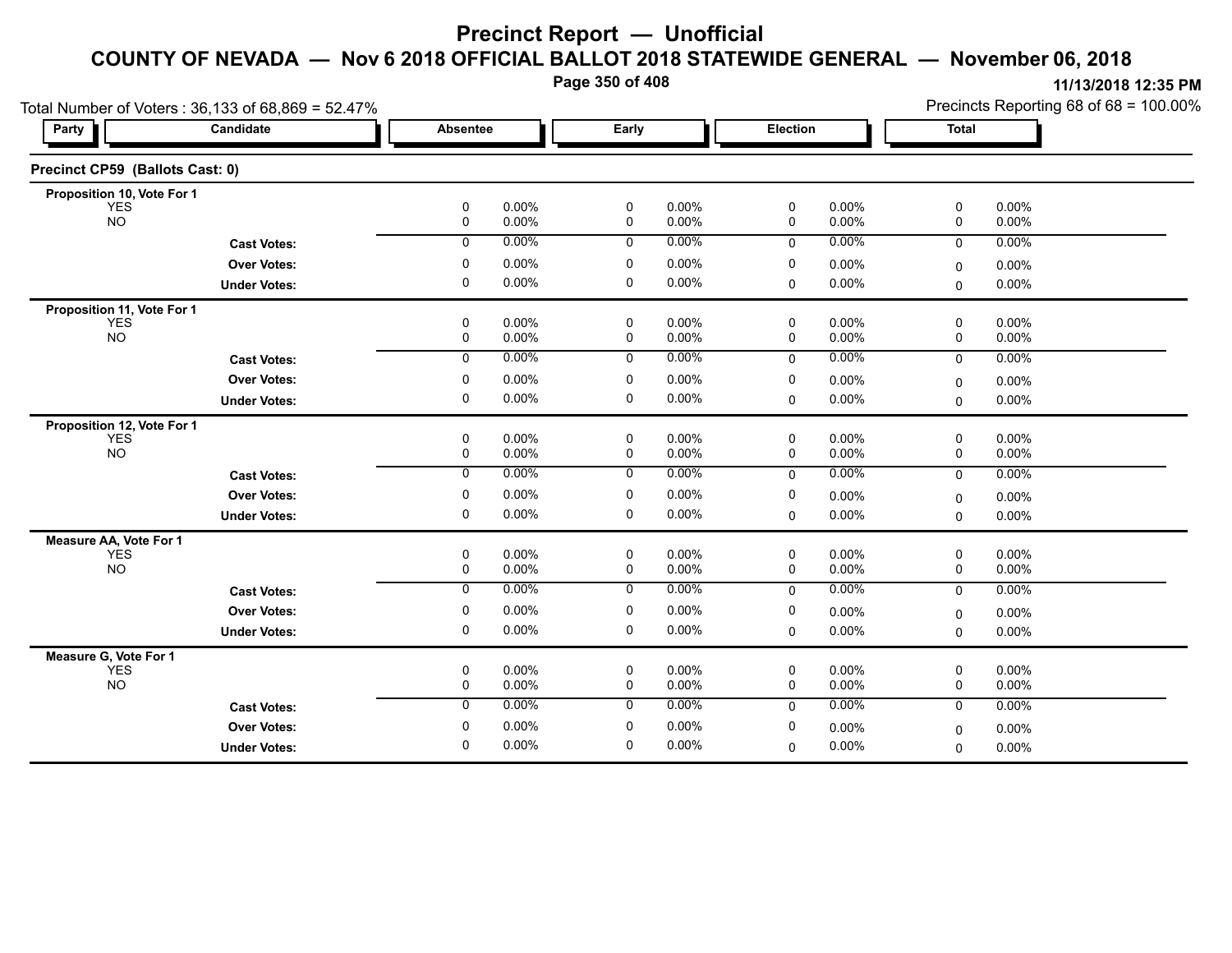**Page 351 of 408**

|                                                                                   | Total Number of Voters: 36,133 of 68,869 = 52.47% |                 |                  |          |                  |                 |                  | Precincts Reporting 68 of 68 = 100.00% |                    |  |
|-----------------------------------------------------------------------------------|---------------------------------------------------|-----------------|------------------|----------|------------------|-----------------|------------------|----------------------------------------|--------------------|--|
| Party                                                                             | Candidate                                         | <b>Absentee</b> |                  | Early    |                  | <b>Election</b> |                  | Total                                  |                    |  |
|                                                                                   | Precinct CP60 (Ballots Cast: 1,454)               |                 |                  |          |                  |                 |                  |                                        |                    |  |
| Governor, Vote For 1<br><b>REP</b><br>JOHN H. COX<br><b>DEM</b>                   | <b>GAVIN NEWSOM</b>                               | 352<br>888      | 28.39%<br>71.61% | 9<br>40  | 18.37%<br>81.63% | 41<br>75        | 35.34%<br>64.66% | 402<br>1,003                           | 28.61%<br>71.39%   |  |
|                                                                                   | <b>Cast Votes:</b>                                | 1,240           | 96.42%           | 49       | 100.00%          | 116             | 97.48%           | 1,405                                  | 96.63%             |  |
|                                                                                   | <b>Over Votes:</b>                                | 0               | 0.00%            | 0        | $0.00\%$         | 0               | $0.00\%$         | 0                                      | $0.00\%$           |  |
|                                                                                   | <b>Under Votes:</b>                               | 46              | 3.58%            | 0        | $0.00\%$         | 3               | 2.52%            | 49                                     | 3.37%              |  |
| <b>Lieutenant Governor, Vote For 1</b><br><b>DEM</b><br><b>DEM</b>                | ED HERNANDEZ                                      | 309             | 28.96%           | 15       | 33.33%           | 31              | 30.69%           | 355                                    | 29.27%             |  |
|                                                                                   | ELENI KOUNALAKIS                                  | 758<br>1,067    | 71.04%<br>82.97% | 30<br>45 | 66.67%<br>91.84% | 70              | 69.31%<br>84.87% | 858                                    | 70.73%<br>83.43%   |  |
|                                                                                   | <b>Cast Votes:</b>                                | 0               | 0.00%            | 0        | $0.00\%$         | 101<br>0        |                  | 1,213                                  |                    |  |
|                                                                                   | <b>Over Votes:</b><br><b>Under Votes:</b>         | 219             | 17.03%           | 4        | 8.16%            | 18              | 0.00%<br>15.13%  | $\mathbf 0$<br>241                     | $0.00\%$<br>16.57% |  |
|                                                                                   |                                                   |                 |                  |          |                  |                 |                  |                                        |                    |  |
| Secretary of State, Vote For 1<br><b>DEM</b><br><b>ALEX PADILLA</b><br><b>REP</b> | <b>MARK P. MEUSER</b>                             | 899<br>354      | 71.75%<br>28.25% | 40<br>8  | 83.33%<br>16.67% | 74<br>39        | 65.49%<br>34.51% | 1,013<br>401                           | 71.64%<br>28.36%   |  |
|                                                                                   | <b>Cast Votes:</b>                                | 1,253           | 97.43%           | 48       | 97.96%           | 113             | 94.96%           | 1,414                                  | 97.25%             |  |
|                                                                                   | <b>Over Votes:</b>                                | 0               | 0.00%            | 0        | $0.00\%$         | 0               | 0.00%            | 0                                      | $0.00\%$           |  |
|                                                                                   | <b>Under Votes:</b>                               | 33              | 2.57%            | 1        | 2.04%            | 6               | 5.04%            | 40                                     | 2.75%              |  |
| Controller, Vote For 1<br><b>REP</b><br><b>DEM</b><br>BETTY T. YEE                | KONSTANTINOS RODITIS                              | 357<br>893      | 28.56%<br>71.44% | 9<br>39  | 18.75%<br>81.25% | 39<br>75        | 34.21%<br>65.79% | 405<br>1,007                           | 28.68%<br>71.32%   |  |
|                                                                                   | <b>Cast Votes:</b>                                | 1,250           | 97.20%           | 48       | 97.96%           | 114             | 95.80%           | 1,412                                  | 97.11%             |  |
|                                                                                   | <b>Over Votes:</b>                                | 0               | $0.00\%$         | 0        | $0.00\%$         | 0               | $0.00\%$         | 0                                      | $0.00\%$           |  |
|                                                                                   | <b>Under Votes:</b>                               | 36              | 2.80%            | 1        | 2.04%            | 5               | 4.20%            | 42                                     | 2.89%              |  |
| Treasurer, Vote For 1<br><b>REP</b><br><b>DEM</b><br><b>FIONA MA</b>              | <b>GREG CONLON</b>                                | 357<br>887      | 28.70%<br>71.30% | 8<br>39  | 17.02%<br>82.98% | 40<br>77        | 34.19%<br>65.81% | 405<br>1,003                           | 28.76%<br>71.24%   |  |
|                                                                                   | <b>Cast Votes:</b>                                | 1,244           | 96.73%           | 47       | 95.92%           | 117             | 98.32%           | 1,408                                  | 96.84%             |  |
|                                                                                   | <b>Over Votes:</b>                                | 0               | 0.00%            | 0        | $0.00\%$         | 0               | 0.00%            | 0                                      | $0.00\%$           |  |
|                                                                                   | <b>Under Votes:</b>                               | 42              | 3.27%            | 2        | 4.08%            | $\overline{c}$  | 1.68%            | 46                                     | 3.16%              |  |
| <b>Attorney General, Vote For 1</b><br><b>REP</b><br><b>DEM</b>                   | <b>STEVEN C BAILEY</b><br><b>XAVIER BECERRA</b>   | 355<br>903      | 28.22%<br>71.78% | 9<br>38  | 19.15%<br>80.85% | 36<br>77        | 31.86%<br>68.14% | 400<br>1,018                           | 28.21%<br>71.79%   |  |
|                                                                                   | <b>Cast Votes:</b>                                | 1,258           | 97.82%           | 47       | 95.92%           | 113             | 94.96%           | 1,418                                  | 97.52%             |  |
|                                                                                   | <b>Over Votes:</b>                                | 0               | $0.00\%$         | 0        | $0.00\%$         | 0               | 0.00%            | $\mathbf 0$                            | $0.00\%$           |  |
|                                                                                   | <b>Under Votes:</b>                               | 28              | 2.18%            | 2        | 4.08%            | 6               | 5.04%            | 36                                     | 2.48%              |  |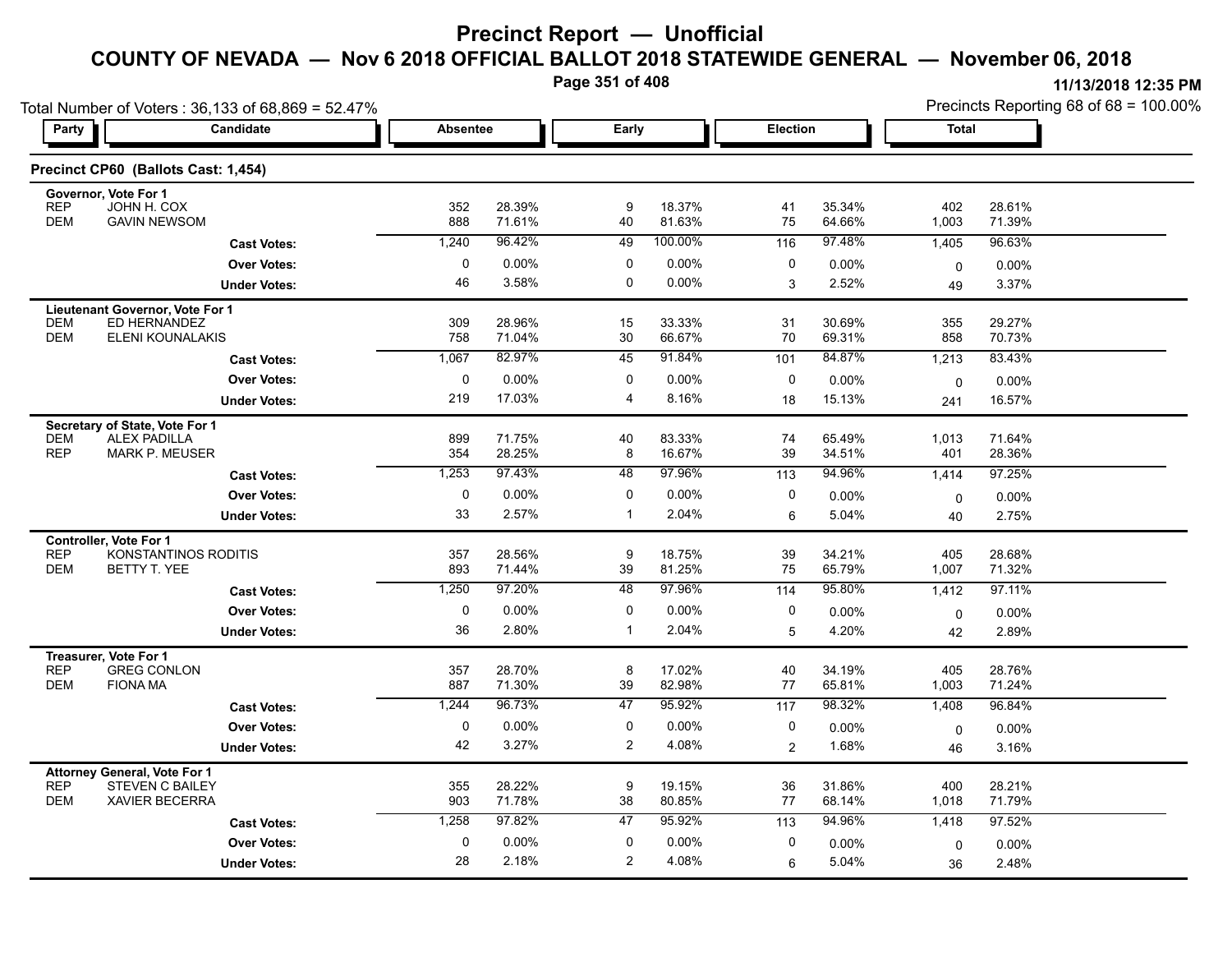**Page 352 of 408**

**11/13/2018 12:35 PM** Precincts Reporting 68 of 68 = 100.00%

| Total Number of Voters: 36,133 of 68,869 = 52.47% |                                                                                                 |                 |                  |                |                  |                 |                  | Precincts Reporting 68 of 68 = 100.00% |                  |  |  |
|---------------------------------------------------|-------------------------------------------------------------------------------------------------|-----------------|------------------|----------------|------------------|-----------------|------------------|----------------------------------------|------------------|--|--|
| Party                                             | <b>Candidate</b>                                                                                | <b>Absentee</b> |                  | Early          |                  | <b>Election</b> |                  | <b>Total</b>                           |                  |  |  |
|                                                   | Precinct CP60 (Ballots Cast: 1,454)                                                             |                 |                  |                |                  |                 |                  |                                        |                  |  |  |
|                                                   | <b>Insurance Commissioner, Vote For 1</b>                                                       |                 |                  |                |                  |                 |                  |                                        |                  |  |  |
| <b>DEM</b>                                        | RICARDO LARA<br><b>STEVE POIZNER</b>                                                            | 627<br>557      | 52.96%<br>47.04% | 33<br>15       | 68.75%<br>31.25% | 59<br>48        | 55.14%<br>44.86% | 719<br>620                             | 53.70%<br>46.30% |  |  |
|                                                   | <b>Cast Votes:</b>                                                                              | 1,184           | 92.07%           | 48             | 97.96%           | 107             | 89.92%           | 1,339                                  | 92.09%           |  |  |
|                                                   | <b>Over Votes:</b>                                                                              | 0               | $0.00\%$         | 0              | 0.00%            | 0               | 0.00%            | 0                                      | $0.00\%$         |  |  |
|                                                   | <b>Under Votes:</b>                                                                             | 102             | 7.93%            | $\mathbf{1}$   | 2.04%            | 12              | 10.08%           | 115                                    | 7.91%            |  |  |
|                                                   | Member, State Board of Equalization District 1, Vote For 1                                      |                 |                  |                |                  |                 |                  |                                        |                  |  |  |
| <b>DEM</b><br><b>REP</b>                          | <b>TOM HALLINAN</b><br><b>TED GAINES</b>                                                        | 760<br>462      | 62.19%<br>37.81% | 34<br>11       | 75.56%<br>24.44% | 77<br>36        | 68.14%<br>31.86% | 871<br>509                             | 63.12%<br>36.88% |  |  |
|                                                   | <b>Cast Votes:</b>                                                                              | 1,222           | 95.02%           | 45             | 91.84%           | 113             | 94.96%           | 1,380                                  | 94.91%           |  |  |
|                                                   | <b>Over Votes:</b>                                                                              | 0               | 0.00%            | 0              | 0.00%            | 0               | $0.00\%$         | 0                                      | $0.00\%$         |  |  |
|                                                   | <b>Under Votes:</b>                                                                             | 64              | 4.98%            | 4              | 8.16%            | 6               | 5.04%            | 74                                     | 5.09%            |  |  |
|                                                   | United States Senate, Vote For 1                                                                |                 |                  |                |                  |                 |                  |                                        |                  |  |  |
| <b>DEM</b><br><b>DEM</b>                          | <b>DIANNE FEINSTEIN</b><br><b>KEVIN DE LEON</b>                                                 | 691<br>443      | 60.93%<br>39.07% | 31<br>16       | 65.96%<br>34.04% | 50<br>59        | 45.87%<br>54.13% | 772<br>518                             | 59.84%<br>40.16% |  |  |
|                                                   | <b>Cast Votes:</b>                                                                              | 1,134           | 88.18%           | 47             | 95.92%           | 109             | 91.60%           | 1,290                                  | 88.72%           |  |  |
|                                                   | <b>Over Votes:</b>                                                                              | 0               | $0.00\%$         | 0              | 0.00%            | 0               | 0.00%            | 0                                      | $0.00\%$         |  |  |
|                                                   | <b>Under Votes:</b>                                                                             | 152             | 11.82%           | $\overline{2}$ | 4.08%            | 10              | 8.40%            | 164                                    | 11.28%           |  |  |
|                                                   | House of Representatives of the United States District 4, Vote For 1                            |                 |                  |                |                  |                 |                  |                                        |                  |  |  |
| <b>REP</b>                                        | <b>TOM MCCLINTOCK</b>                                                                           | 314             | 24.47%           | 8              | 16.33%           | 32              | 26.89%           | 354                                    | 24.40%           |  |  |
| <b>DEM</b>                                        | <b>JESSICA MORSE</b>                                                                            | 969             | 75.53%           | 41             | 83.67%           | 87              | 73.11%           | 1,097                                  | 75.60%           |  |  |
|                                                   | <b>Cast Votes:</b>                                                                              | 1,283           | 99.77%           | 49             | 100.00%          | 119             | 100.00%          | 1,451                                  | 99.79%           |  |  |
|                                                   | <b>Over Votes:</b>                                                                              | 0               | 0.00%            | 0              | 0.00%            | 0               | $0.00\%$         | 0                                      | 0.00%            |  |  |
|                                                   | <b>Under Votes:</b>                                                                             | 3               | 0.23%            | 0              | $0.00\%$         | 0               | 0.00%            | 3                                      | 0.21%            |  |  |
|                                                   | State Assembly District 1, Vote For 1                                                           |                 |                  |                |                  |                 |                  |                                        |                  |  |  |
| <b>REP</b><br><b>DEM</b>                          | <b>BRIAN DAHLE</b><br><b>CALEEN SISK</b>                                                        | 475<br>750      | 38.78%<br>61.22% | 9<br>39        | 18.75%<br>81.25% | 41<br>72        | 36.28%<br>63.72% | 525<br>861                             | 37.88%<br>62.12% |  |  |
|                                                   | <b>Cast Votes:</b>                                                                              | 1,225           | 95.26%           | 48             | 97.96%           | 113             | 94.96%           | 1,386                                  | 95.32%           |  |  |
|                                                   | <b>Over Votes:</b>                                                                              | 0               | $0.00\%$         | 0              | 0.00%            | 0               | 0.00%            |                                        | 0.00%            |  |  |
|                                                   | <b>Under Votes:</b>                                                                             | 61              | 4.74%            | $\mathbf{1}$   | 2.04%            | 6               | 5.04%            | $\mathbf 0$<br>68                      | 4.68%            |  |  |
|                                                   |                                                                                                 |                 |                  |                |                  |                 |                  |                                        |                  |  |  |
|                                                   | For Associate Justice, Supreme Court - Carol A. Corrigan, Vote For 1<br><b>YES</b><br><b>NO</b> | 672             | 72.57%           | 27             | 71.05%           | 57              | 76.00%           | 756                                    | 72.76%           |  |  |
|                                                   |                                                                                                 | 254             | 27.43%           | 11             | 28.95%           | 18              | 24.00%           | 283                                    | 27.24%           |  |  |
|                                                   | <b>Cast Votes:</b>                                                                              | 926             | 72.01%           | 38             | 77.55%           | 75              | 63.03%           | 1,039                                  | 71.46%           |  |  |
|                                                   | <b>Over Votes:</b>                                                                              | 0               | 0.00%            | 0              | 0.00%            | 0               | $0.00\%$         | 0                                      | 0.00%            |  |  |
|                                                   | <b>Under Votes:</b>                                                                             | 360             | 27.99%           | 11             | 22.45%           | 44              | 36.97%           | 415                                    | 28.54%           |  |  |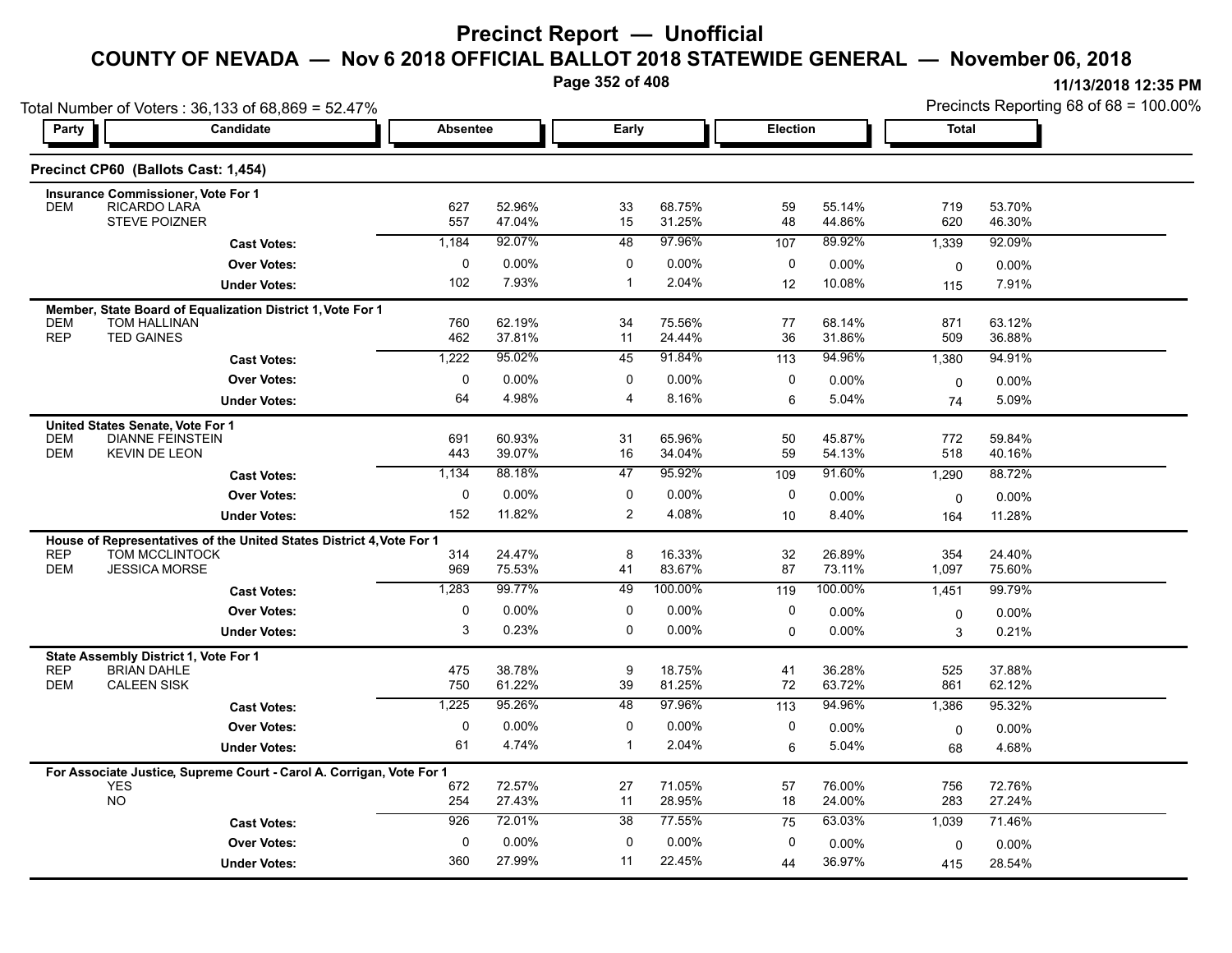### **Precinct Report — Unofficial**

# **COUNTY OF NEVADA — Nov 6 2018 OFFICIAL BALLOT 2018 STATEWIDE GENERAL — November 06, 2018**

**Page 353 of 408**

**11/13/2018 12:35 PM** Precincts Reporting 68 of 68 = 100.00%

|                          | Total Number of Voters: 36,133 of 68,869 = 52.47%                                 |              |                  |                      |                  |                 |                  | Precincts Reporting 68 of 68 = 100.00% |                  |  |  |
|--------------------------|-----------------------------------------------------------------------------------|--------------|------------------|----------------------|------------------|-----------------|------------------|----------------------------------------|------------------|--|--|
| Party                    | Candidate                                                                         |              | <b>Absentee</b>  |                      | Early            | <b>Election</b> |                  | <b>Total</b>                           |                  |  |  |
|                          | Precinct CP60 (Ballots Cast: 1,454)                                               |              |                  |                      |                  |                 |                  |                                        |                  |  |  |
|                          | For Associate Justice, Supreme Court - Leondra R. Kruger, Vote For 1              |              |                  |                      |                  |                 |                  |                                        |                  |  |  |
|                          | <b>YES</b><br><b>NO</b>                                                           | 762<br>143   | 84.20%<br>15.80% | 31<br>$\overline{5}$ | 86.11%<br>13.89% | 62<br>13        | 82.67%<br>17.33% | 855<br>161                             | 84.15%<br>15.85% |  |  |
|                          |                                                                                   | 905          | 70.37%           | 36                   | 73.47%           |                 | 63.03%           |                                        |                  |  |  |
|                          | <b>Cast Votes:</b>                                                                |              |                  |                      |                  | 75              |                  | 1,016                                  | 69.88%           |  |  |
|                          | <b>Over Votes:</b>                                                                | $\mathbf 0$  | 0.00%            | 0                    | 0.00%            | 0               | 0.00%            | 0                                      | 0.00%            |  |  |
|                          | <b>Under Votes:</b>                                                               | 381          | 29.63%           | 13                   | 26.53%           | 44              | 36.97%           | 438                                    | 30.12%           |  |  |
|                          | For Associate Justice, Court of Appeal, Third District - Cole Blease, Vote For 1  |              |                  |                      |                  |                 |                  |                                        |                  |  |  |
|                          | <b>YES</b><br><b>NO</b>                                                           | 697<br>177   | 79.75%<br>20.25% | 24<br>9              | 72.73%<br>27.27% | 54<br>18        | 75.00%<br>25.00% | 775<br>204                             | 79.16%<br>20.84% |  |  |
|                          | <b>Cast Votes:</b>                                                                | 874          | 67.96%           | 33                   | 67.35%           | 72              | 60.50%           | 979                                    | 67.33%           |  |  |
|                          | <b>Over Votes:</b>                                                                | $\mathbf{1}$ | 0.08%            | 0                    | 0.00%            | $\mathbf 0$     |                  |                                        |                  |  |  |
|                          |                                                                                   | 411          | 31.96%           | 16                   | 32.65%           |                 | 0.00%            | $\overline{1}$                         | 0.07%            |  |  |
|                          | <b>Under Votes:</b>                                                               |              |                  |                      |                  | 47              | 39.50%           | 474                                    | 32.60%           |  |  |
|                          | For Associate Justice, Court of Appeal, Third District - Louis Mauro, Vote For 1  |              |                  |                      |                  |                 |                  |                                        |                  |  |  |
|                          | <b>YES</b><br><b>NO</b>                                                           | 684<br>179   | 79.26%<br>20.74% | 26<br>8              | 76.47%<br>23.53% | 46<br>23        | 66.67%<br>33.33% | 756<br>210                             | 78.26%<br>21.74% |  |  |
|                          | <b>Cast Votes:</b>                                                                | 863          | 67.11%           | 34                   | 69.39%           | 69              | 57.98%           | 966                                    | 66.44%           |  |  |
|                          |                                                                                   |              |                  |                      |                  |                 |                  |                                        |                  |  |  |
|                          | <b>Over Votes:</b>                                                                | 0            | 0.00%            | 0                    | $0.00\%$         | 0               | $0.00\%$         | 0                                      | $0.00\%$         |  |  |
|                          | <b>Under Votes:</b>                                                               | 423          | 32.89%           | 15                   | 30.61%           | 50              | 42.02%           | 488                                    | 33.56%           |  |  |
|                          | Superintendent of Public Instruction, Vote For 1                                  |              |                  |                      |                  |                 |                  |                                        |                  |  |  |
| DŚ<br><b>IDS</b>         | <b>MARSHALL TUCK</b><br>TONY K. THURMOND                                          | 417<br>630   | 39.83%<br>60.17% | 20<br>23             | 46.51%<br>53.49% | 48<br>39        | 55.17%<br>44.83% | 485<br>692                             | 41.21%<br>58.79% |  |  |
|                          |                                                                                   | 1,047        | 81.42%           | 43                   | 87.76%           |                 | 73.11%           |                                        |                  |  |  |
|                          | <b>Cast Votes:</b>                                                                |              |                  |                      |                  | 87              |                  | 1,177                                  | 80.95%           |  |  |
|                          | <b>Over Votes:</b>                                                                | $\mathbf{1}$ | 0.08%            | 0                    | 0.00%            | 0               | 0.00%            | $\overline{1}$                         | 0.07%            |  |  |
|                          | <b>Under Votes:</b>                                                               | 238          | 18.51%           | 6                    | 12.24%           | 32              | 26.89%           | 276                                    | 18.98%           |  |  |
|                          | District Board Member, Placer County Board of Education Trustee Area4, Vote For 1 |              |                  |                      |                  |                 |                  |                                        |                  |  |  |
| DS<br><b>jDS</b>         | <b>ANTHONY W. PALMER</b><br>E KEN TOKUTOMI                                        | 344<br>405   | 45.93%<br>54.07% | 18<br>17             | 51.43%<br>48.57% | 50<br>25        | 66.67%<br>33.33% | 412<br>447                             | 47.96%<br>52.04% |  |  |
|                          |                                                                                   | 749          | 58.24%           | $\overline{35}$      | 71.43%           | 75              | 63.03%           | 859                                    | 59.08%           |  |  |
|                          | <b>Cast Votes:</b>                                                                |              |                  |                      |                  |                 |                  |                                        |                  |  |  |
|                          | <b>Over Votes:</b>                                                                | $\mathbf 0$  | 0.00%            | 0                    | 0.00%            | 0               | 0.00%            | $\mathbf 0$                            | 0.00%            |  |  |
|                          | <b>Under Votes:</b>                                                               | 537          | 41.76%           | 14                   | 28.57%           | 44              | 36.97%           | 595                                    | 40.92%           |  |  |
|                          | Sheriff-Coroner-Public Administrator, Vote For 1                                  |              |                  |                      |                  |                 |                  |                                        |                  |  |  |
| <b>IDS</b><br><b>IDS</b> | <b>SHANNAN MOON</b><br><b>BILL SMETHERS</b>                                       | 689<br>368   | 65.18%<br>34.82% | 27<br>12             | 69.23%<br>30.77% | 68<br>21        | 76.40%<br>23.60% | 784<br>401                             | 66.16%<br>33.84% |  |  |
|                          |                                                                                   | 1,057        | 82.19%           | 39                   | 79.59%           |                 | 74.79%           |                                        |                  |  |  |
|                          | <b>Cast Votes:</b>                                                                |              |                  |                      |                  | 89              |                  | 1,185                                  | 81.50%           |  |  |
|                          | <b>Over Votes:</b>                                                                | $\mathbf 0$  | $0.00\%$         | $\mathbf 0$          | 0.00%            | 0               | $0.00\%$         | 0                                      | 0.00%            |  |  |
|                          | <b>Under Votes:</b>                                                               | 229          | 17.81%           | 10                   | 20.41%           | 30              | 25.21%           | 269                                    | 18.50%           |  |  |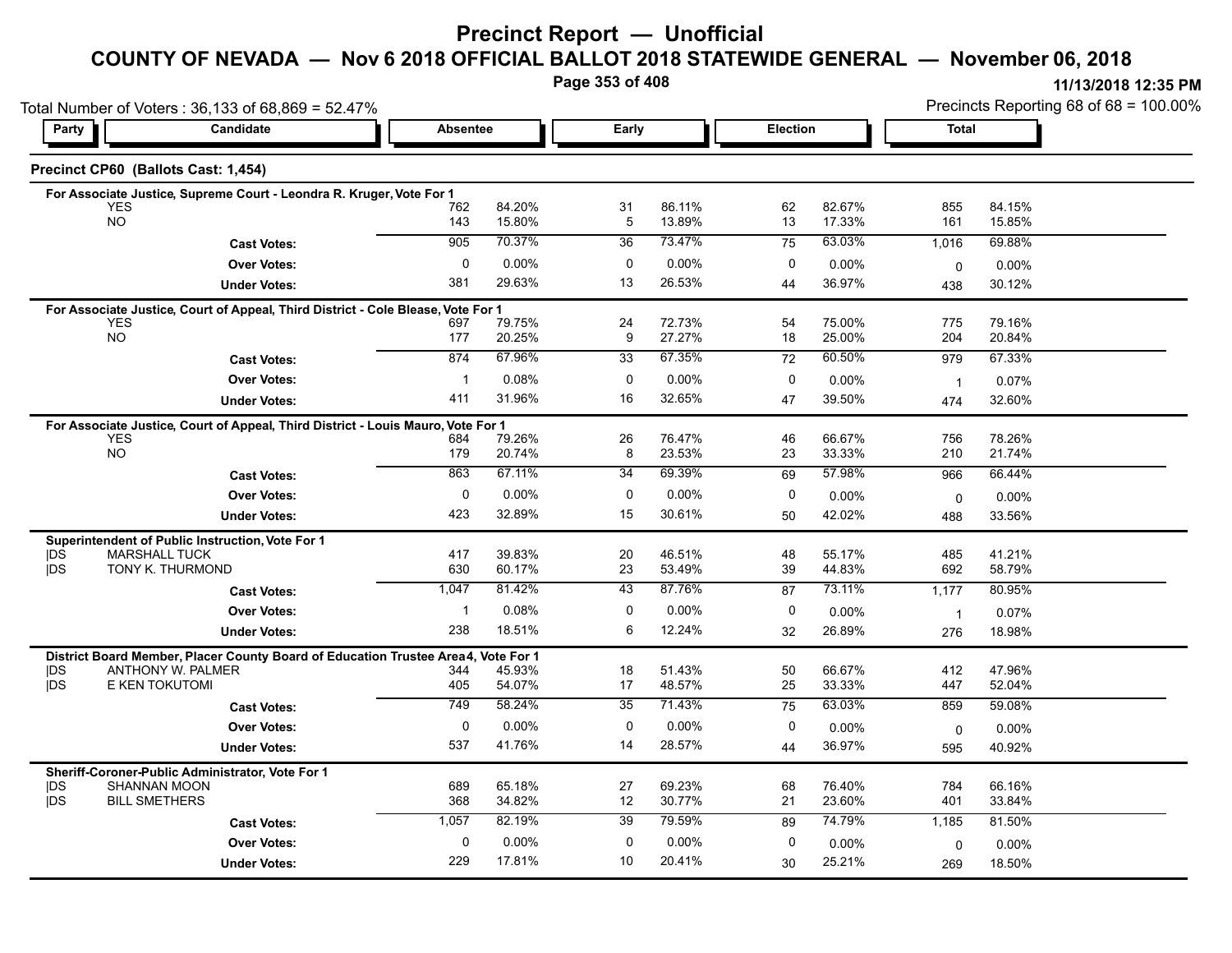**Page 354 of 408**

| Party      | Candidate                                                        | <b>Absentee</b>         |        | Early       |        | <b>Election</b> |          | <b>Total</b>   |        |
|------------|------------------------------------------------------------------|-------------------------|--------|-------------|--------|-----------------|----------|----------------|--------|
|            |                                                                  |                         |        |             |        |                 |          |                |        |
|            | Precinct CP60 (Ballots Cast: 1,454)                              |                         |        |             |        |                 |          |                |        |
|            | Member, Town of Truckee Town Council, Vote For 3                 |                         |        |             |        |                 |          |                |        |
| <b>IDS</b> | <b>CARMEN CARR</b>                                               | 420                     | 13.72% | 18          | 15.79% | 30              | 12.10%   | 468            | 13.67% |
| <b>IDS</b> | <b>RICHARD LUDKE</b>                                             | 402                     | 13.13% | 18          | 15.79% | 41              | 16.53%   | 461            | 13.46% |
| <b>IDS</b> | <b>DAVID POLIVY</b>                                              | 455                     | 14.86% | 14          | 12.28% | 40              | 16.13%   | 509            | 14.87% |
| <b>IDS</b> | ANNA KLOVSTAD                                                    | 685                     | 22.37% | 23          | 20.18% | 49              | 19.76%   | 757            | 22.11% |
| <b>IDS</b> | <b>SUZIE TARNAY</b>                                              | 221                     | 7.22%  | 13          | 11.40% | 23              | 9.27%    | 257            | 7.51%  |
| <b>IDS</b> | CHELSEA WALTERSCHEID                                             | 397                     | 12.97% | 11          | 9.65%  | 26              | 10.48%   | 434            | 12.68% |
| jDS        | MORGAN GOODWIN                                                   | 482                     | 15.74% | 17          | 14.91% | 39              | 15.73%   | 538            | 15.71% |
|            | <b>Cast Votes:</b>                                               | 3,062                   | 79.37% | 114         | 77.55% | 248             | 69.47%   | 3,424          | 78.50% |
|            | <b>Over Votes:</b>                                               | $\overline{4}$          | 0.31%  | $\mathbf 0$ | 0.00%  | $\mathbf 0$     | 0.00%    | $\overline{4}$ | 0.28%  |
|            | <b>Under Votes:</b>                                              | 784                     | 20.32% | 33          | 22.45% | 109             | 30.53%   | 926            | 21.23% |
|            | Director, Truckee Donner Public Utility District, Vote For 2     |                         |        |             |        |                 |          |                |        |
| <b>IDS</b> | <b>TONY LALIOTIS</b>                                             | 661                     | 34.75% | 18          | 27.27% | 46              | 31.72%   | 725            | 34.31% |
| <b>IDS</b> | <b>CHRISTA FINN</b>                                              | 517                     | 27.18% | 25          | 37.88% | 48              | 33.10%   | 590            | 27.92% |
| jDS        | PAUL WARMERDAM                                                   | 482                     | 25.34% | 8           | 12.12% | 26              | 17.93%   | 516            | 24.42% |
| <b>IDS</b> | ALI "KAVEH" MANSOOR                                              | 242                     | 12.72% | 15          | 22.73% | 25              | 17.24%   | 282            | 13.35% |
|            | <b>Cast Votes:</b>                                               | 1,902                   | 73.95% | 66          | 67.35% | 145             | 60.92%   | 2,113          | 72.66% |
|            | <b>Over Votes:</b>                                               | $\overline{\mathbf{c}}$ | 0.16%  | 0           | 0.00%  | 0               | 0.00%    | $\overline{2}$ | 0.14%  |
|            | <b>Under Votes:</b>                                              | 666                     | 25.89% | 32          | 32.65% | 93              | 39.08%   | 791            | 27.20% |
|            | Director, Truckee Donner Recreation and Park District Vote For 1 |                         |        |             |        |                 |          |                |        |
| <b>IDS</b> | <b>JASON HANSFORD</b>                                            | 461                     | 48.58% | 20          | 52.63% | 33              | 40.24%   | 514            | 48.08% |
| jDS        | <b>DAN KATES</b>                                                 | 247                     | 26.03% | 9           | 23.68% | 27              | 32.93%   | 283            | 26.47% |
| <b>IDS</b> | JOHN MON PERE                                                    | 241                     | 25.40% | 9           | 23.68% | 22              | 26.83%   | 272            | 25.44% |
|            | <b>Cast Votes:</b>                                               | 949                     | 73.79% | 38          | 77.55% | 82              | 68.91%   | 1,069          | 73.52% |
|            | <b>Over Votes:</b>                                               | 39                      | 3.03%  | 0           | 0.00%  | 0               | 0.00%    | 39             | 2.68%  |
|            | <b>Under Votes:</b>                                              | 298                     | 23.17% | 11          | 22.45% | 37              | 31.09%   | 346            | 23.80% |
|            | Director, Truckee Sanitary District, Vote For 3                  |                         |        |             |        |                 |          |                |        |
| <b>IDS</b> | <b>NELSON VAN GUNDY</b>                                          | 748                     | 31.19% | 22          | 28.57% | 52              | 29.38%   | 822            | 31.00% |
| jDS        | <b>RON SWEET</b>                                                 | 685                     | 28.57% | 19          | 24.68% | 48              | 27.12%   | 752            | 28.36% |
| <b>IDS</b> | <b>KURT R. SMART</b>                                             | 278                     | 11.59% | 16          | 20.78% | 32              | 18.08%   | 326            | 12.29% |
| <b>IDS</b> | <b>JERRY GILMORE</b>                                             | 687                     | 28.65% | 20          | 25.97% | 45              | 25.42%   | 752            | 28.36% |
|            | <b>Cast Votes:</b>                                               | 2,398                   | 62.16% | 77          | 52.38% | 177             | 49.58%   | 2,652          | 60.80% |
|            | <b>Over Votes:</b>                                               | 0                       | 0.00%  | $\mathbf 0$ | 0.00%  | 0               | $0.00\%$ | 0              | 0.00%  |
|            | <b>Under Votes:</b>                                              | 1,460                   | 37.84% | 70          | 47.62% | 180             | 50.42%   | 1,710          | 39.20% |
|            |                                                                  |                         |        |             |        |                 |          |                |        |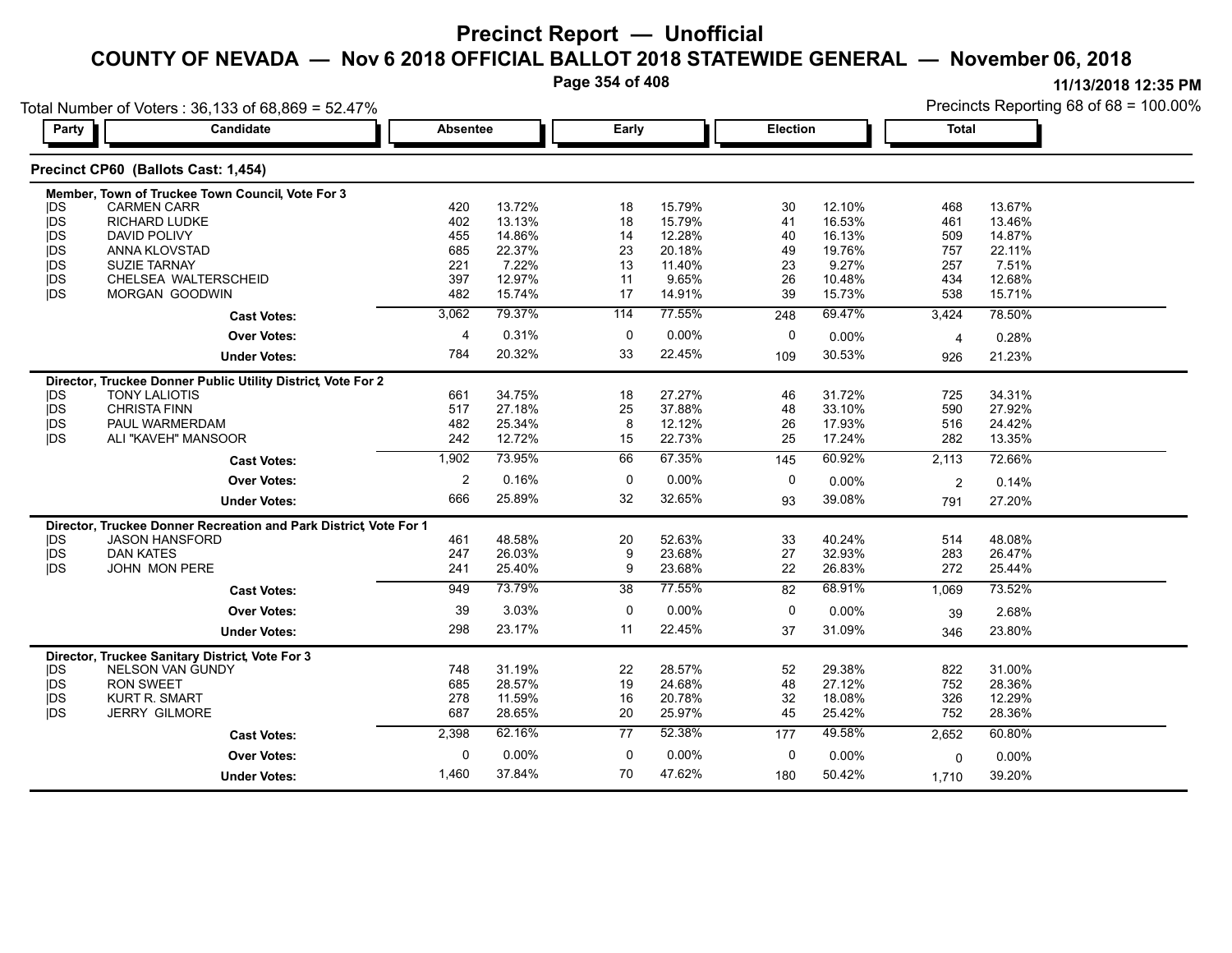**Page 355 of 408**

| Total Number of Voters: 36,133 of 68,869 = 52.47% |                                                      |                 |                  |                |                  |          |                  | Precincts Reporting 68 of 68 = 100.00% |                  |  |
|---------------------------------------------------|------------------------------------------------------|-----------------|------------------|----------------|------------------|----------|------------------|----------------------------------------|------------------|--|
| Party                                             | Candidate                                            | <b>Absentee</b> |                  | Early          |                  |          | Election         | <b>Total</b>                           |                  |  |
|                                                   | Precinct CP60 (Ballots Cast: 1,454)                  |                 |                  |                |                  |          |                  |                                        |                  |  |
|                                                   | Director, Truckee Tahoe Airport District, Vote For 2 |                 |                  |                |                  |          |                  |                                        |                  |  |
| <b>IDS</b>                                        | <b>JOHN JONES</b>                                    | 587             | 30.38%           | 22             | 31.43%           | 36       | 24.32%           | 645                                    | 30.00%           |  |
| <b>IDS</b>                                        | JOE LORENZ                                           | 79              | 4.09%            | $\overline{c}$ | 2.86%            | 5        | 3.38%            | 86                                     | 4.00%            |  |
| <b>IDS</b><br><b>jDS</b>                          | MARY HETHERINGTON<br>PETER FOSS VAN PEBORGH          | 550<br>54       | 28.47%<br>2.80%  | 22<br>5        | 31.43%<br>7.14%  | 47<br>13 | 31.76%<br>8.78%  | 619<br>72                              | 28.79%<br>3.35%  |  |
| <b>IDS</b>                                        | <b>JIM MORRISON</b>                                  | 662             | 34.27%           | 19             | 27.14%           | 47       | 31.76%           | 728                                    | 33.86%           |  |
|                                                   | <b>Cast Votes:</b>                                   | 1,932           | 75.12%           | 70             | 71.43%           | 148      | 62.18%           | 2,150                                  | 73.93%           |  |
|                                                   | <b>Over Votes:</b>                                   | 5               | 0.39%            | $\mathbf{1}$   | 2.04%            | 0        | 0.00%            | 6                                      | 0.41%            |  |
|                                                   | <b>Under Votes:</b>                                  | 630             | 24.49%           | 26             | 26.53%           | 90       | 37.82%           | 746                                    | 25.65%           |  |
| Proposition 1, Vote For 1                         |                                                      |                 |                  |                |                  |          |                  |                                        |                  |  |
| YES                                               |                                                      | 751             | 62.17%           | 34             | 70.83%           | 75       | 65.79%           | 860                                    | 62.77%           |  |
| <b>NO</b>                                         |                                                      | 457             | 37.83%           | 14             | 29.17%           | 39       | 34.21%           | 510                                    | 37.23%           |  |
|                                                   | <b>Cast Votes:</b>                                   | 1,208           | 93.93%           | 48             | 97.96%           | 114      | 95.80%           | 1,370                                  | 94.22%           |  |
|                                                   | <b>Over Votes:</b>                                   | -1              | 0.08%            | 0              | 0.00%            | 0        | 0.00%            | $\overline{1}$                         | 0.07%            |  |
|                                                   | <b>Under Votes:</b>                                  | 77              | 5.99%            | 1              | 2.04%            | 5        | 4.20%            | 83                                     | 5.71%            |  |
| Proposition 2, Vote For 1                         |                                                      |                 |                  |                |                  |          |                  |                                        |                  |  |
| <b>YES</b><br><b>NO</b>                           |                                                      | 820<br>393      | 67.60%<br>32.40% | 36<br>12       | 75.00%<br>25.00% | 86<br>29 | 74.78%<br>25.22% | 942<br>434                             | 68.46%<br>31.54% |  |
|                                                   | <b>Cast Votes:</b>                                   | 1,213           | 94.32%           | 48             | 97.96%           | 115      | 96.64%           | 1,376                                  | 94.64%           |  |
|                                                   |                                                      |                 |                  |                |                  |          |                  |                                        |                  |  |
|                                                   | <b>Over Votes:</b>                                   | 0               | $0.00\%$         | 0              | 0.00%            | 0        | $0.00\%$         | $\mathbf 0$                            | 0.00%            |  |
|                                                   | <b>Under Votes:</b>                                  | 73              | 5.68%            | 1              | 2.04%            | 4        | 3.36%            | 78                                     | 5.36%            |  |
| Proposition 3, Vote For 1                         |                                                      |                 |                  |                |                  |          |                  |                                        |                  |  |
| <b>YES</b><br><b>NO</b>                           |                                                      | 654<br>563      | 53.74%<br>46.26% | 33<br>16       | 67.35%<br>32.65% | 79<br>36 | 68.70%<br>31.30% | 766<br>615                             | 55.47%<br>44.53% |  |
|                                                   | <b>Cast Votes:</b>                                   | 1,217           | 94.63%           | 49             | 100.00%          | 115      | 96.64%           | 1,381                                  | 94.98%           |  |
|                                                   | <b>Over Votes:</b>                                   | 0               | 0.00%            | 0              | $0.00\%$         | 0        | 0.00%            |                                        |                  |  |
|                                                   |                                                      | 69              | 5.37%            | 0              | 0.00%            |          | 3.36%            | 0                                      | 0.00%            |  |
|                                                   | <b>Under Votes:</b>                                  |                 |                  |                |                  | 4        |                  | 73                                     | 5.02%            |  |
| Proposition 4, Vote For 1                         |                                                      |                 |                  |                |                  |          |                  |                                        |                  |  |
| YES<br><b>NO</b>                                  |                                                      | 747<br>461      | 61.84%<br>38.16% | 33<br>15       | 68.75%<br>31.25% | 74<br>35 | 67.89%<br>32.11% | 854<br>511                             | 62.56%<br>37.44% |  |
|                                                   | <b>Cast Votes:</b>                                   | 1,208           | 93.93%           | 48             | 97.96%           | 109      | 91.60%           | 1,365                                  | 93.88%           |  |
|                                                   | <b>Over Votes:</b>                                   | 0               | 0.00%            | 0              | $0.00\%$         | 0        | 0.00%            |                                        | 0.00%            |  |
|                                                   |                                                      | 78              | 6.07%            | 1              | 2.04%            |          | 8.40%            | 0                                      | 6.12%            |  |
|                                                   | <b>Under Votes:</b>                                  |                 |                  |                |                  | 10       |                  | 89                                     |                  |  |
| Proposition 5, Vote For 1<br><b>YES</b>           |                                                      | 485             | 39.79%           | 18             | 37.50%           | 52       | 47.27%           | 555                                    | 40.31%           |  |
| <b>NO</b>                                         |                                                      | 734             | 60.21%           | 30             | 62.50%           | 58       | 52.73%           | 822                                    | 59.69%           |  |
|                                                   | <b>Cast Votes:</b>                                   | 1,219           | 94.79%           | 48             | 97.96%           | 110      | 92.44%           | 1,377                                  | 94.70%           |  |
|                                                   | <b>Over Votes:</b>                                   | 0               | $0.00\%$         | 0              | $0.00\%$         | 0        | 0.00%            |                                        | 0.00%            |  |
|                                                   |                                                      | 67              | 5.21%            | $\mathbf{1}$   | 2.04%            | 9        | 7.56%            | $\mathbf 0$                            |                  |  |
|                                                   | <b>Under Votes:</b>                                  |                 |                  |                |                  |          |                  | 77                                     | 5.30%            |  |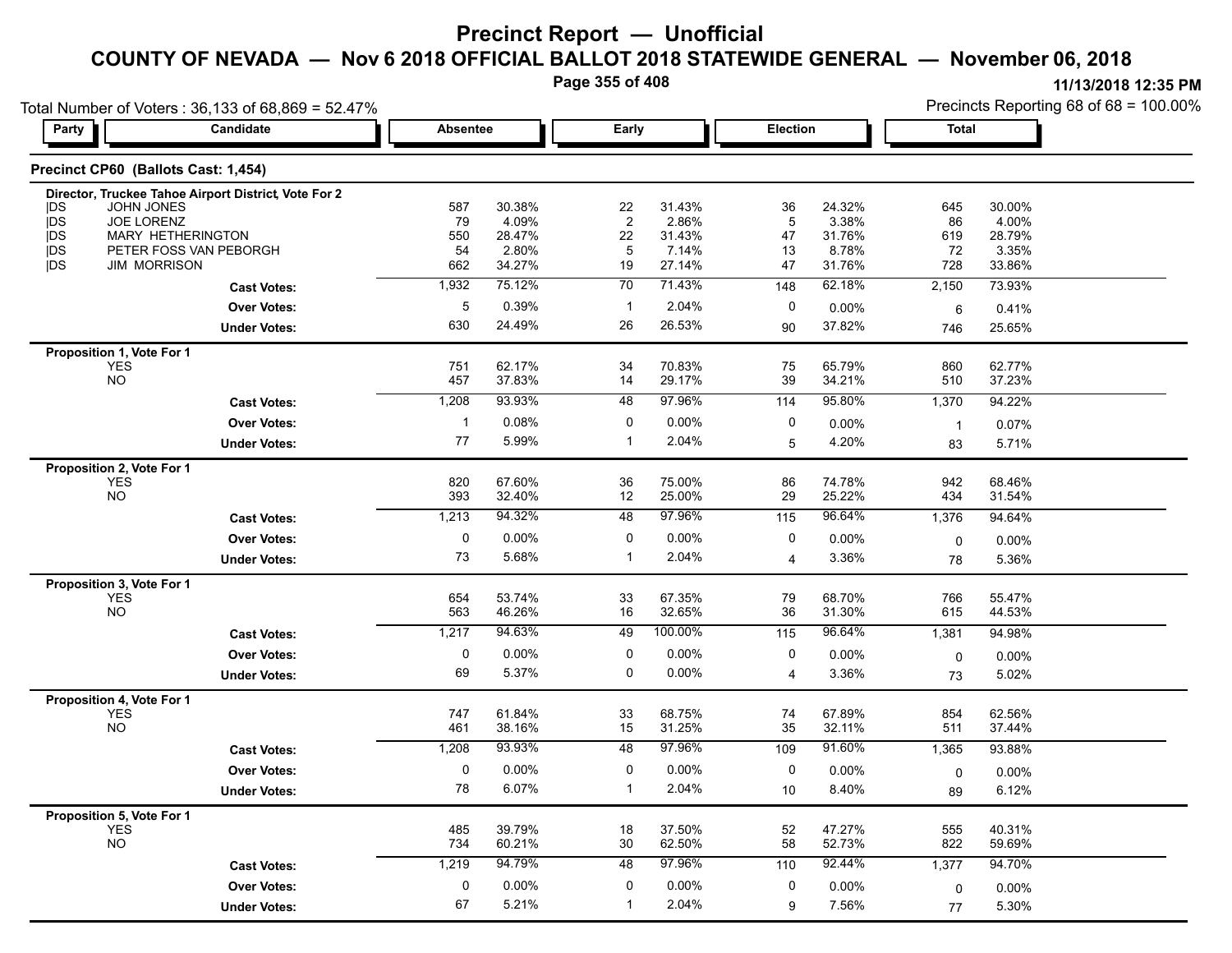**Page 356 of 408**

|                                                       | Total Number of Voters: 36,133 of 68,869 = 52.47% |                 |                  |              |                  |                |                  | Precincts Reporting 68 of 68 = 100.00% |                  |  |
|-------------------------------------------------------|---------------------------------------------------|-----------------|------------------|--------------|------------------|----------------|------------------|----------------------------------------|------------------|--|
| Party                                                 | Candidate                                         | <b>Absentee</b> |                  | Early        |                  | Election       |                  | Total                                  |                  |  |
| Precinct CP60 (Ballots Cast: 1,454)                   |                                                   |                 |                  |              |                  |                |                  |                                        |                  |  |
| Proposition 6, Vote For 1                             |                                                   |                 |                  |              |                  |                |                  |                                        |                  |  |
| <b>YES</b><br><b>NO</b>                               |                                                   | 407<br>827      | 32.98%<br>67.02% | 13<br>36     | 26.53%<br>73.47% | 42<br>70       | 37.50%<br>62.50% | 462<br>933                             | 33.12%<br>66.88% |  |
|                                                       | <b>Cast Votes:</b>                                | 1,234           | 95.96%           | 49           | 100.00%          | 112            | 94.12%           | 1,395                                  | 95.94%           |  |
|                                                       | <b>Over Votes:</b>                                | $\mathbf{1}$    | 0.08%            | 0            | 0.00%            | 0              | $0.00\%$         | $\overline{1}$                         | 0.07%            |  |
|                                                       | <b>Under Votes:</b>                               | 51              | 3.97%            | 0            | 0.00%            | $\overline{7}$ | 5.88%            | 58                                     | 3.99%            |  |
| Proposition 7, Vote For 1                             |                                                   |                 |                  |              |                  |                |                  |                                        |                  |  |
| <b>YES</b><br><b>NO</b>                               |                                                   | 717<br>507      | 58.58%<br>41.42% | 33<br>16     | 67.35%<br>32.65% | 72<br>42       | 63.16%<br>36.84% | 822<br>565                             | 59.26%<br>40.74% |  |
|                                                       | <b>Cast Votes:</b>                                | 1,224           | 95.18%           | 49           | 100.00%          | 114            | 95.80%           | 1,387                                  | 95.39%           |  |
|                                                       | <b>Over Votes:</b>                                | $\mathbf{1}$    | 0.08%            | 0            | 0.00%            | 0              | $0.00\%$         | $\overline{1}$                         | 0.07%            |  |
|                                                       | <b>Under Votes:</b>                               | 61              | 4.74%            | 0            | 0.00%            | 5              | 4.20%            | 66                                     | 4.54%            |  |
| Proposition 8, Vote For 1<br><b>YES</b>               |                                                   | 497             | 40.97%           | 25           | 51.02%           | 43             | 40.95%           | 565                                    | 41.33%           |  |
| <b>NO</b>                                             |                                                   | 716             | 59.03%           | 24           | 48.98%           | 62             | 59.05%           | 802                                    | 58.67%           |  |
|                                                       | <b>Cast Votes:</b>                                | 1,213           | 94.32%           | 49           | 100.00%          | 105            | 88.24%           | 1,367                                  | 94.02%           |  |
|                                                       | <b>Over Votes:</b>                                | $\mathbf{1}$    | 0.08%            | 0            | 0.00%            | 0              | 0.00%            | $\overline{1}$                         | 0.07%            |  |
|                                                       | <b>Under Votes:</b>                               | 72              | 5.60%            | $\mathbf 0$  | 0.00%            | 14             | 11.76%           | 86                                     | 5.91%            |  |
| Proposition 10, Vote For 1<br><b>YES</b><br><b>NO</b> |                                                   | 444<br>780      | 36.27%<br>63.73% | 24<br>25     | 48.98%<br>51.02% | 56<br>55       | 50.45%<br>49.55% | 524<br>860                             | 37.86%<br>62.14% |  |
|                                                       | <b>Cast Votes:</b>                                | 1,224           | 95.18%           | 49           | 100.00%          | 111            | 93.28%           | 1,384                                  | 95.19%           |  |
|                                                       | <b>Over Votes:</b>                                | 0               | $0.00\%$         | 0            | 0.00%            | 0              | 0.00%            | 0                                      | $0.00\%$         |  |
|                                                       | <b>Under Votes:</b>                               | 62              | 4.82%            | $\mathbf 0$  | $0.00\%$         | 8              | 6.72%            | 70                                     | 4.81%            |  |
| Proposition 11, Vote For 1                            |                                                   |                 |                  |              |                  |                |                  |                                        |                  |  |
| <b>YES</b><br><b>NO</b>                               |                                                   | 802<br>398      | 66.83%<br>33.17% | 29<br>$20\,$ | 59.18%<br>40.82% | 70<br>36       | 66.04%<br>33.96% | 901<br>454                             | 66.49%<br>33.51% |  |
|                                                       | <b>Cast Votes:</b>                                | 1,200           | 93.31%           | 49           | 100.00%          | 106            | 89.08%           | 1,355                                  | 93.19%           |  |
|                                                       | <b>Over Votes:</b>                                | $\mathbf{1}$    | 0.08%            | 0            | $0.00\%$         | 0              | 0.00%            | $\overline{1}$                         | 0.07%            |  |
|                                                       | <b>Under Votes:</b>                               | 85              | 6.61%            | 0            | $0.00\%$         | 13             | 10.92%           | 98                                     | 6.74%            |  |
| Proposition 12, Vote For 1                            |                                                   |                 |                  |              |                  |                |                  |                                        |                  |  |
| <b>YES</b><br><b>NO</b>                               |                                                   | 811<br>424      | 65.67%<br>34.33% | 31<br>17     | 64.58%<br>35.42% | 82<br>29       | 73.87%<br>26.13% | 924<br>470                             | 66.28%<br>33.72% |  |
|                                                       | <b>Cast Votes:</b>                                | 1,235           | 96.03%           | 48           | 97.96%           | 111            | 93.28%           | 1,394                                  | 95.87%           |  |
|                                                       | <b>Over Votes:</b>                                | $\mathbf 0$     | 0.00%            | 0            | 0.00%            | 0              | 0.00%            | 0                                      | 0.00%            |  |
|                                                       | <b>Under Votes:</b>                               | 51              | 3.97%            | $\mathbf{1}$ | 2.04%            | 8              | 6.72%            | 60                                     | 4.13%            |  |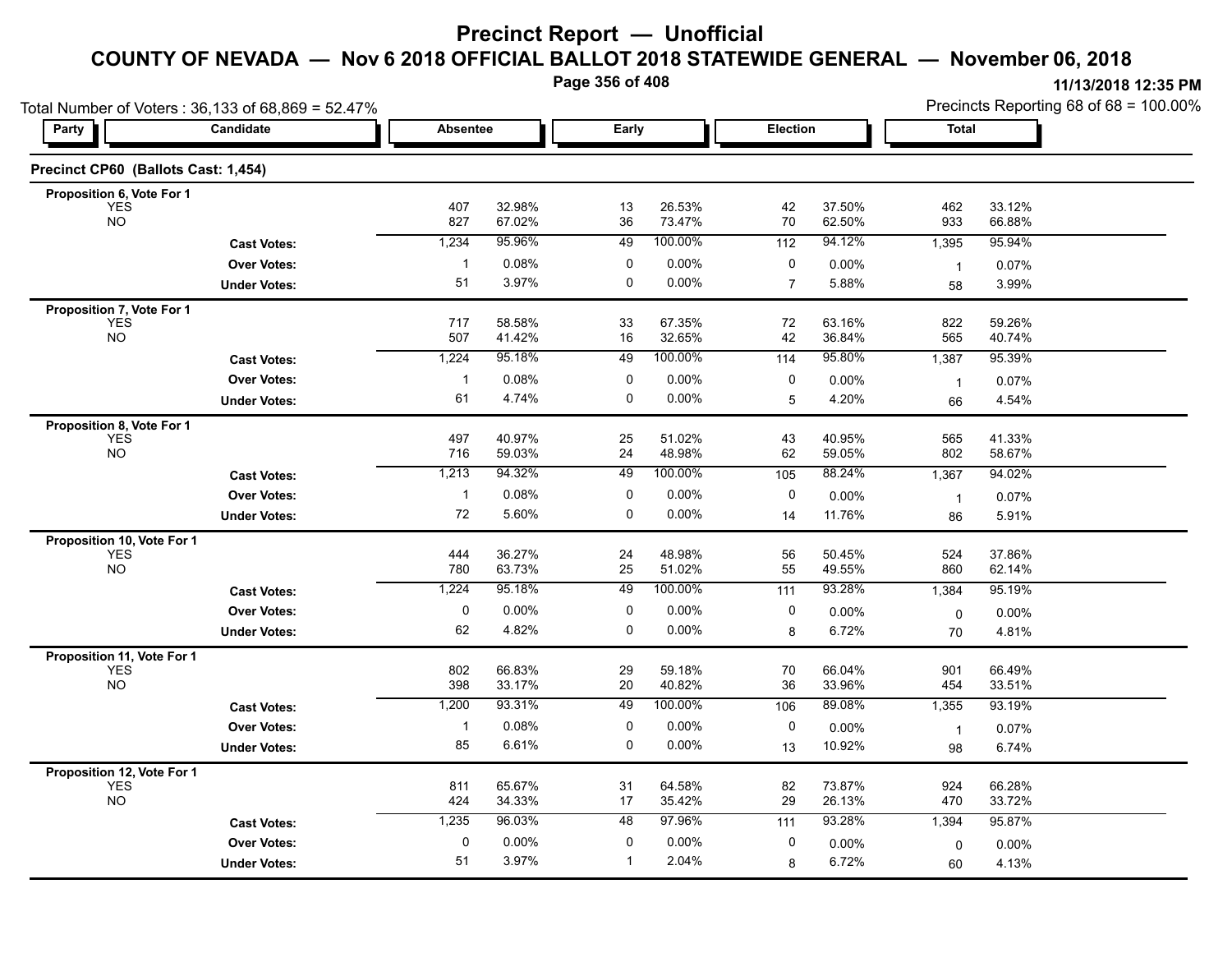**Page 357 of 408**

| Total Number of Voters: 36,133 of 68,869 = 52.47%        |                     | Precincts Reporting 68 of 68 = 100.00% |                  |         |                  |              |                  |              |                  |  |
|----------------------------------------------------------|---------------------|----------------------------------------|------------------|---------|------------------|--------------|------------------|--------------|------------------|--|
| Party                                                    | Candidate           | <b>Absentee</b>                        |                  | Early   |                  | Election     |                  | Total        |                  |  |
| Precinct CP60 (Ballots Cast: 1,454)                      |                     |                                        |                  |         |                  |              |                  |              |                  |  |
| <b>Measure AA, Vote For 1</b><br><b>YES</b><br><b>NO</b> |                     | 962<br>295                             | 76.53%<br>23.47% | 38<br>9 | 80.85%<br>19.15% | 89<br>22     | 80.18%<br>19.82% | 1,089<br>326 | 76.96%<br>23.04% |  |
|                                                          | <b>Cast Votes:</b>  | 1,257                                  | 97.74%           | 47      | 95.92%           | 111          | 93.28%           | 1,415        | 97.32%           |  |
|                                                          | <b>Over Votes:</b>  | 0                                      | $0.00\%$         | 0       | $0.00\%$         | 0            | $0.00\%$         | $\mathbf{0}$ | $0.00\%$         |  |
|                                                          | <b>Under Votes:</b> | 29                                     | 2.26%            | 2       | 4.08%            | 8            | 6.72%            | 39           | 2.68%            |  |
| Measure G, Vote For 1                                    |                     |                                        |                  |         |                  |              |                  |              |                  |  |
| <b>YES</b><br><b>NO</b>                                  |                     | 942<br>253                             | 78.83%<br>21.17% | 39<br>9 | 81.25%<br>18.75% | 76<br>30     | 71.70%<br>28.30% | 1,057<br>292 | 78.35%<br>21.65% |  |
|                                                          | <b>Cast Votes:</b>  | 1,195                                  | 92.92%           | 48      | 97.96%           | 106          | 89.08%           | 1,349        | 92.78%           |  |
|                                                          | <b>Over Votes:</b>  | 0                                      | $0.00\%$         | 0       | $0.00\%$         | $\mathbf{0}$ | $0.00\%$         | $\mathbf{0}$ | $0.00\%$         |  |
|                                                          | <b>Under Votes:</b> | 91                                     | 7.08%            |         | 2.04%            | 13           | 10.92%           | 105          | 7.22%            |  |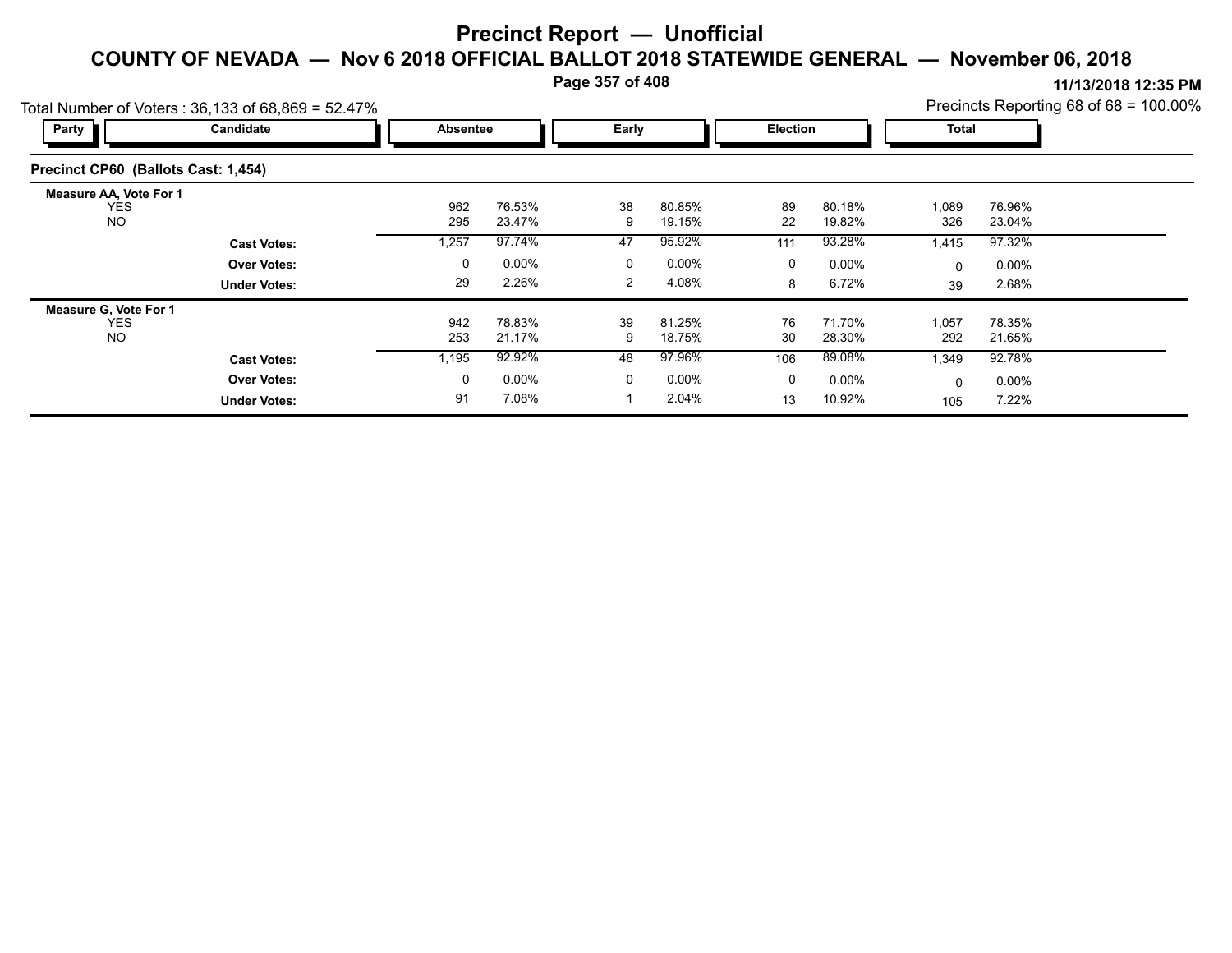**Page 358 of 408**

| Total Number of Voters: 36,133 of 68,869 = 52.47%                                                          |                      |                 |                  |                     |                  |                |                  | Precincts Reporting 68 of 68 = 100.00% |                  |  |
|------------------------------------------------------------------------------------------------------------|----------------------|-----------------|------------------|---------------------|------------------|----------------|------------------|----------------------------------------|------------------|--|
| Party                                                                                                      | Candidate            | <b>Absentee</b> |                  | Early               |                  | Election       |                  | Total                                  |                  |  |
| Precinct CP61 (Ballots Cast: 785)                                                                          |                      |                 |                  |                     |                  |                |                  |                                        |                  |  |
| Governor, Vote For 1<br><b>REP</b><br>JOHN H. COX                                                          |                      | 174             | 27.02%           | 3                   | 23.08%           | 26             | 28.57%           | 203                                    | 27.14%           |  |
| <b>GAVIN NEWSOM</b><br><b>DEM</b>                                                                          |                      | 470             | 72.98%           | 10                  | 76.92%           | 65             | 71.43%           | 545                                    | 72.86%           |  |
|                                                                                                            | <b>Cast Votes:</b>   | 644             | 94.85%           | 13                  | 92.86%           | 91             | 98.91%           | 748                                    | 95.29%           |  |
|                                                                                                            | <b>Over Votes:</b>   | $\mathbf{1}$    | 0.15%            | 0                   | 0.00%            | 0              | $0.00\%$         | $\overline{1}$                         | 0.13%            |  |
|                                                                                                            | <b>Under Votes:</b>  | 34              | 5.01%            | $\mathbf{1}$        | 7.14%            | $\overline{1}$ | 1.09%            | 36                                     | 4.59%            |  |
| Lieutenant Governor, Vote For 1<br>ED HERNANDEZ<br><b>DEM</b><br><b>DEM</b><br>ELENI KOUNALAKIS            |                      | 173<br>399      | 30.24%<br>69.76% | 4<br>9              | 30.77%<br>69.23% | 28<br>53       | 34.57%<br>65.43% | 205<br>461                             | 30.78%<br>69.22% |  |
|                                                                                                            | <b>Cast Votes:</b>   | 572             | 84.24%           | 13                  | 92.86%           | 81             | 88.04%           | 666                                    | 84.84%           |  |
|                                                                                                            | <b>Over Votes:</b>   | $\mathbf 0$     | 0.00%            | 0                   | 0.00%            | 0              | 0.00%            | $\mathbf 0$                            | 0.00%            |  |
|                                                                                                            | <b>Under Votes:</b>  | 107             | 15.76%           | 1                   | 7.14%            | 11             | 11.96%           | 119                                    | 15.16%           |  |
|                                                                                                            |                      |                 |                  |                     |                  |                |                  |                                        |                  |  |
| Secretary of State, Vote For 1<br><b>DEM</b><br><b>ALEX PADILLA</b><br><b>REP</b><br><b>MARK P. MEUSER</b> |                      | 491<br>166      | 74.73%<br>25.27% | 11<br>3             | 78.57%<br>21.43% | 69<br>21       | 76.67%<br>23.33% | 571<br>190                             | 75.03%<br>24.97% |  |
|                                                                                                            | <b>Cast Votes:</b>   | 657             | 96.76%           | 14                  | 100.00%          | 90             | 97.83%           | 761                                    | 96.94%           |  |
|                                                                                                            | <b>Over Votes:</b>   | 0               | 0.00%            | 0                   | 0.00%            | 0              | 0.00%            | 0                                      | 0.00%            |  |
|                                                                                                            | <b>Under Votes:</b>  | 22              | 3.24%            | 0                   | 0.00%            | $\overline{2}$ | 2.17%            | 24                                     | 3.06%            |  |
| Controller, Vote For 1                                                                                     |                      |                 |                  |                     |                  |                |                  |                                        |                  |  |
| <b>REP</b><br><b>DEM</b><br>BETTY T. YEE                                                                   | KONSTANTINOS RODITIS | 167<br>487      | 25.54%<br>74.46% | $\overline{4}$<br>9 | 30.77%<br>69.23% | 23<br>67       | 25.56%<br>74.44% | 194<br>563                             | 25.63%<br>74.37% |  |
|                                                                                                            | <b>Cast Votes:</b>   | 654             | 96.32%           | 13                  | 92.86%           | 90             | 97.83%           | 757                                    | 96.43%           |  |
|                                                                                                            | <b>Over Votes:</b>   | 0               | 0.00%            | 0                   | 0.00%            | 0              | $0.00\%$         | 0                                      | $0.00\%$         |  |
|                                                                                                            | <b>Under Votes:</b>  | 25              | 3.68%            | 1                   | 7.14%            | $\overline{2}$ | 2.17%            | 28                                     | 3.57%            |  |
| Treasurer, Vote For 1<br><b>REP</b><br><b>GREG CONLON</b><br><b>DEM</b><br><b>FIONA MA</b>                 |                      | 164<br>487      | 25.19%<br>74.81% | 3<br>11             | 21.43%<br>78.57% | 24<br>66       | 26.67%<br>73.33% | 191<br>564                             | 25.30%<br>74.70% |  |
|                                                                                                            | <b>Cast Votes:</b>   | 651             | 95.88%           | 14                  | 100.00%          | 90             | 97.83%           | 755                                    | 96.18%           |  |
|                                                                                                            | <b>Over Votes:</b>   | 0               | 0.00%            | 0                   | 0.00%            | 0              | $0.00\%$         | 0                                      | $0.00\%$         |  |
|                                                                                                            | <b>Under Votes:</b>  | 28              | 4.12%            | 0                   | $0.00\%$         | $\overline{c}$ | 2.17%            | 30                                     | 3.82%            |  |
| <b>Attorney General, Vote For 1</b>                                                                        |                      |                 |                  |                     |                  |                |                  |                                        |                  |  |
| <b>REP</b><br><b>STEVEN C BAILEY</b><br><b>DEM</b><br><b>XAVIER BECERRA</b>                                |                      | 175<br>477      | 26.84%<br>73.16% | 3<br>11             | 21.43%<br>78.57% | 23<br>67       | 25.56%<br>74.44% | 201<br>555                             | 26.59%<br>73.41% |  |
|                                                                                                            | <b>Cast Votes:</b>   | 652             | 96.02%           | 14                  | 100.00%          | 90             | 97.83%           | 756                                    | 96.31%           |  |
|                                                                                                            | <b>Over Votes:</b>   | 0               | $0.00\%$         | $\mathbf 0$         | 0.00%            | 0              | 0.00%            | 0                                      | $0.00\%$         |  |
|                                                                                                            | <b>Under Votes:</b>  | 27              | 3.98%            | $\Omega$            | 0.00%            | $\overline{2}$ | 2.17%            | 29                                     | 3.69%            |  |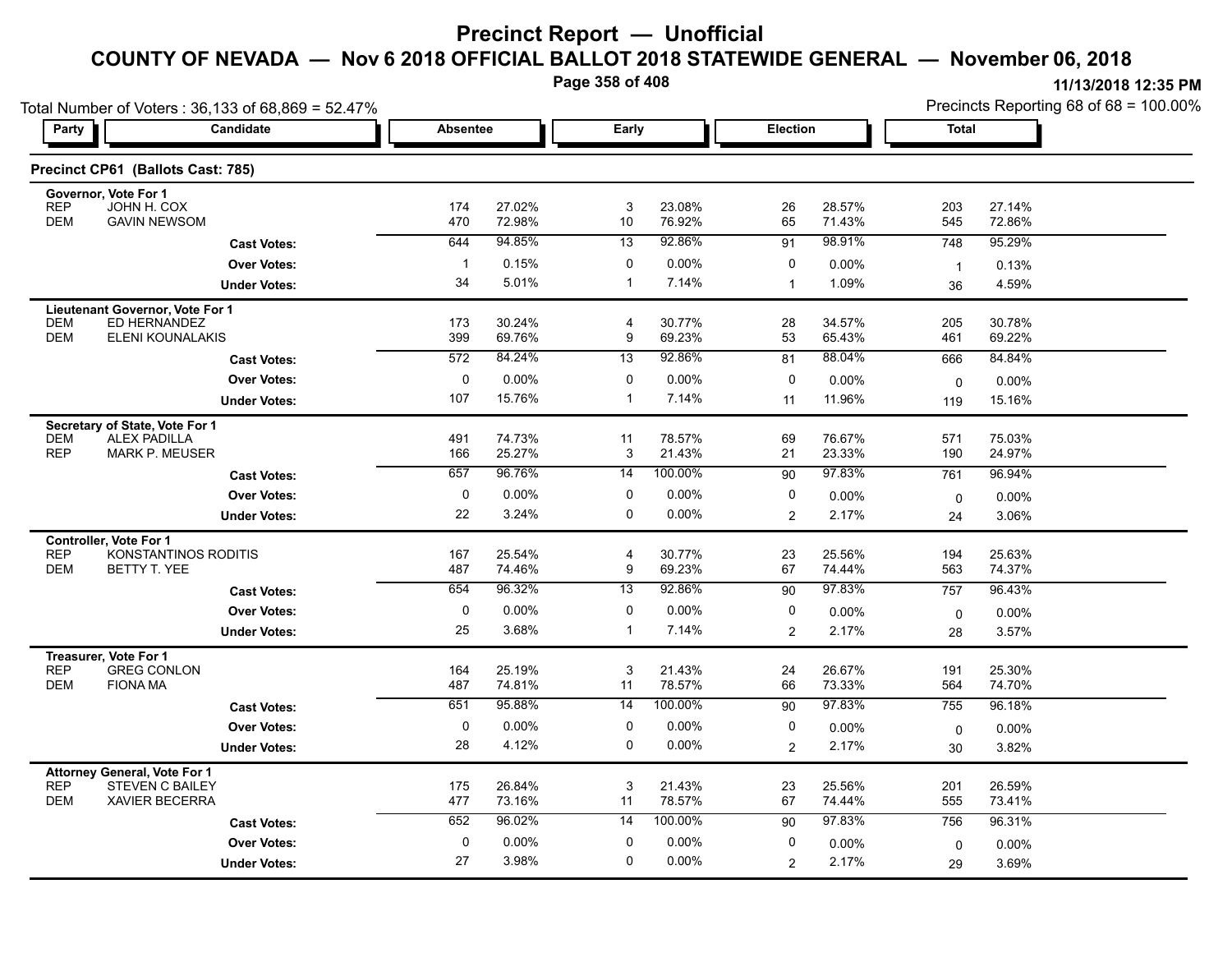**Page 359 of 408**

**11/13/2018 12:35 PM** Precincts Reporting 68 of 68 = 100.00% **Party Candidate Absentee Early Election Total** L.

| Total Number of Voters: 36,133 of 68,869 = 52.47%                           |                     |                 |                  |                     |                  |                | Precincts Reporting 68 of 68 = 100.00% |            |                    |  |
|-----------------------------------------------------------------------------|---------------------|-----------------|------------------|---------------------|------------------|----------------|----------------------------------------|------------|--------------------|--|
| Candidate<br>Party                                                          |                     | <b>Absentee</b> |                  | Early               |                  |                | Election                               |            | <b>Total</b>       |  |
| Precinct CP61 (Ballots Cast: 785)                                           |                     |                 |                  |                     |                  |                |                                        |            |                    |  |
| <b>Insurance Commissioner, Vote For 1</b>                                   |                     |                 |                  |                     |                  |                |                                        |            |                    |  |
| RICARDO LARA<br><b>DEM</b><br><b>STEVE POIZNER</b>                          |                     | 369<br>246      | 60.00%<br>40.00% | 8<br>6              | 57.14%<br>42.86% | 51<br>36       | 58.62%<br>41.38%                       | 428<br>288 | 59.78%<br>40.22%   |  |
|                                                                             | <b>Cast Votes:</b>  | 615             | 90.57%           | 14                  | 100.00%          | 87             | 94.57%                                 | 716        | 91.21%             |  |
|                                                                             | <b>Over Votes:</b>  | 0               | 0.00%            | $\mathbf 0$         | 0.00%            | 0              | 0.00%                                  | 0          | $0.00\%$           |  |
|                                                                             | <b>Under Votes:</b> | 64              | 9.43%            | $\mathbf 0$         | $0.00\%$         | 5              | 5.43%                                  | 69         | 8.79%              |  |
| Member, State Board of Equalization District 1, Vote For 1                  |                     |                 |                  |                     |                  |                |                                        |            |                    |  |
| <b>DEM</b><br>TOM HALLINAN<br><b>REP</b><br><b>TED GAINES</b>               |                     | 425<br>198      | 68.22%<br>31.78% | 10<br>4             | 71.43%<br>28.57% | 66<br>24       | 73.33%<br>26.67%                       | 501<br>226 | 68.91%<br>31.09%   |  |
|                                                                             | <b>Cast Votes:</b>  | 623             | 91.75%           | 14                  | 100.00%          | 90             | 97.83%                                 | 727        | 92.61%             |  |
|                                                                             | <b>Over Votes:</b>  | 0               | 0.00%            | 0                   | 0.00%            | 0              | 0.00%                                  | 0          | $0.00\%$           |  |
|                                                                             | <b>Under Votes:</b> | 56              | 8.25%            | 0                   | $0.00\%$         | $\overline{2}$ | 2.17%                                  | 58         | 7.39%              |  |
| United States Senate, Vote For 1                                            |                     |                 |                  |                     |                  |                |                                        |            |                    |  |
| <b>DIANNE FEINSTEIN</b><br><b>DEM</b><br><b>DEM</b><br><b>KEVIN DE LEON</b> |                     | 324<br>283      | 53.38%<br>46.62% | $\overline{7}$<br>6 | 53.85%<br>46.15% | 54<br>33       | 62.07%<br>37.93%                       | 385<br>322 | 54.46%<br>45.54%   |  |
|                                                                             | <b>Cast Votes:</b>  | 607             | 89.40%           | 13                  | 92.86%           | 87             | 94.57%                                 | 707        | 90.06%             |  |
|                                                                             | <b>Over Votes:</b>  | 0               | 0.00%            | 0                   | 0.00%            | 0              | 0.00%                                  | 0          | $0.00\%$           |  |
|                                                                             | <b>Under Votes:</b> | 72              | 10.60%           | $\mathbf{1}$        | 7.14%            | 5              | 5.43%                                  | 78         | 9.94%              |  |
| House of Representatives of the United States District 4, Vote For 1        |                     |                 |                  |                     |                  |                |                                        |            |                    |  |
| <b>REP</b><br>TOM MCCLINTOCK<br><b>DEM</b><br><b>JESSICA MORSE</b>          |                     | 148<br>521      | 22.12%<br>77.88% | 3<br>11             | 21.43%<br>78.57% | 21<br>71       | 22.83%<br>77.17%                       | 172<br>603 | 22.19%<br>77.81%   |  |
|                                                                             | <b>Cast Votes:</b>  | 669             | 98.53%           | 14                  | 100.00%          | 92             | 100.00%                                | 775        | 98.73%             |  |
|                                                                             | <b>Over Votes:</b>  | 0               | 0.00%            | 0                   | 0.00%            | 0              | 0.00%                                  |            |                    |  |
|                                                                             | <b>Under Votes:</b> | 10              | 1.47%            | $\mathbf 0$         | $0.00\%$         | $\Omega$       | 0.00%                                  | 0<br>10    | $0.00\%$<br>1.27%  |  |
|                                                                             |                     |                 |                  |                     |                  |                |                                        |            |                    |  |
| State Assembly District 1, Vote For 1<br><b>REP</b><br><b>BRIAN DAHLE</b>   |                     | 218             | 34.22%           | 6                   | 42.86%           | 27             | 30.00%                                 | 251        | 33.87%             |  |
| <b>DEM</b><br><b>CALEEN SISK</b>                                            |                     | 419             | 65.78%           | 8                   | 57.14%           | 63             | 70.00%                                 | 490        | 66.13%             |  |
|                                                                             | <b>Cast Votes:</b>  | 637             | 93.81%           | 14                  | 100.00%          | 90             | 97.83%                                 | 741        | 94.39%             |  |
|                                                                             | <b>Over Votes:</b>  | 0               | 0.00%            | 0                   | $0.00\%$         | 0              | 0.00%                                  | 0          | 0.00%              |  |
|                                                                             | <b>Under Votes:</b> | 42              | 6.19%            | 0                   | $0.00\%$         | $\overline{2}$ | 2.17%                                  | 44         | 5.61%              |  |
| For Associate Justice, Supreme Court - Carol A. Corrigan, Vote For 1        |                     |                 |                  |                     |                  |                |                                        |            |                    |  |
| <b>YES</b><br><b>NO</b>                                                     |                     | 340<br>162      | 67.73%<br>32.27% | 9<br>$\overline{2}$ | 81.82%<br>18.18% | 43<br>23       | 65.15%<br>34.85%                       | 392<br>187 | 67.70%<br>32.30%   |  |
|                                                                             | <b>Cast Votes:</b>  | 502             | 73.93%           | 11                  | 78.57%           | 66             | 71.74%                                 | 579        | 73.76%             |  |
|                                                                             | <b>Over Votes:</b>  | 0               | 0.00%            | 0                   | 0.00%            | 0              | 0.00%                                  |            |                    |  |
|                                                                             | <b>Under Votes:</b> | 177             | 26.07%           | 3                   | 21.43%           | 26             | 28.26%                                 | 0<br>206   | $0.00\%$<br>26.24% |  |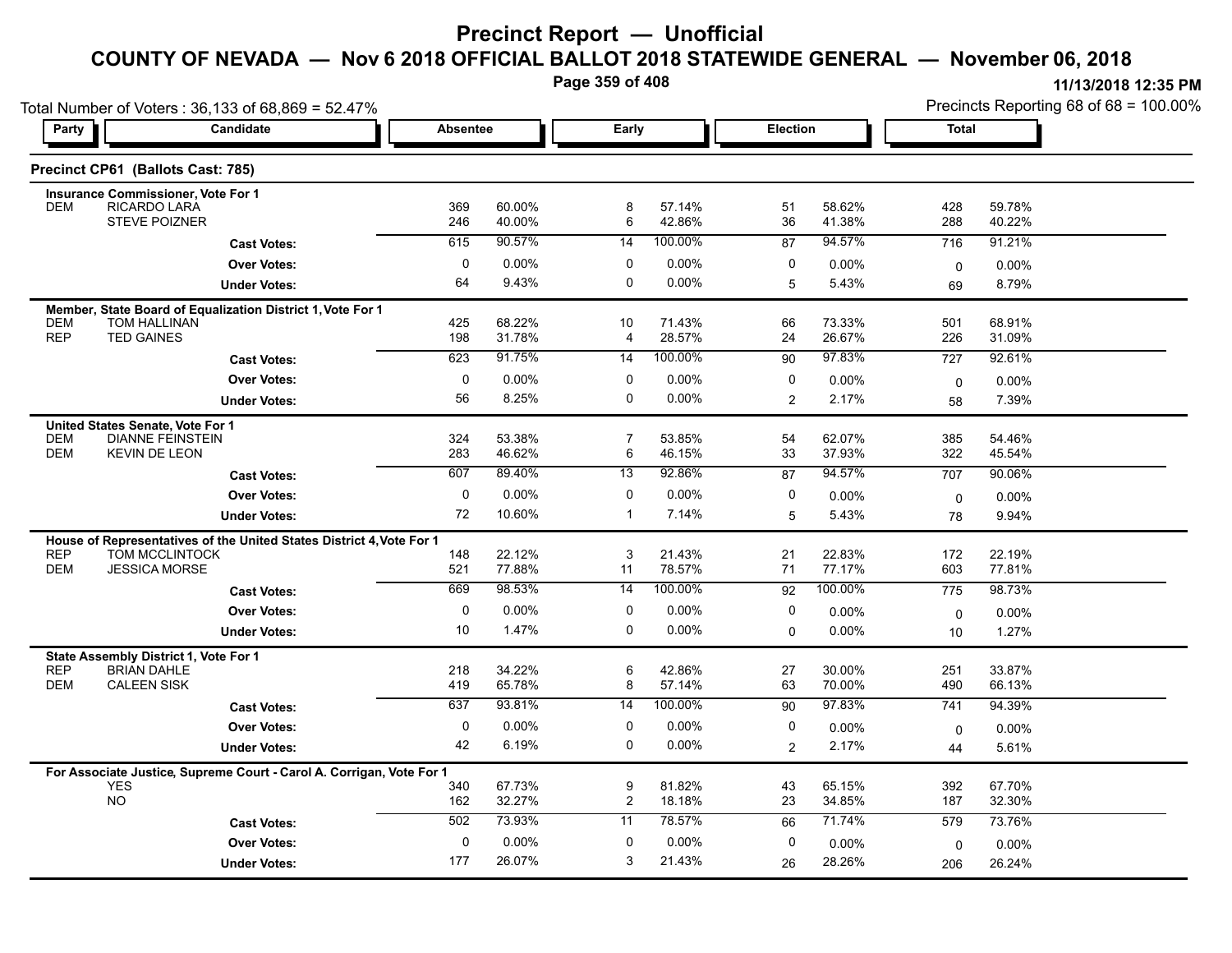# **Precinct Report — Unofficial**

# **COUNTY OF NEVADA — Nov 6 2018 OFFICIAL BALLOT 2018 STATEWIDE GENERAL — November 06, 2018**

**Page 360 of 408**

**11/13/2018 12:35 PM** Precincts Reporting 68 of 68 = 100.00%

| Total Number of Voters: 36,133 of 68,869 = 52.47% |                                                                                   |                 |                  |                       |                  |          | Precincts Reporting 68 of 68 = 100.00% |             |                  |  |
|---------------------------------------------------|-----------------------------------------------------------------------------------|-----------------|------------------|-----------------------|------------------|----------|----------------------------------------|-------------|------------------|--|
| Candidate<br>Party                                |                                                                                   | <b>Absentee</b> |                  | Early                 |                  |          | <b>Election</b>                        |             | <b>Total</b>     |  |
|                                                   | Precinct CP61 (Ballots Cast: 785)                                                 |                 |                  |                       |                  |          |                                        |             |                  |  |
|                                                   | For Associate Justice, Supreme Court - Leondra R. Kruger, Vote For 1              |                 |                  |                       |                  |          |                                        |             |                  |  |
|                                                   | <b>YES</b><br><b>NO</b>                                                           | 386<br>107      | 78.30%<br>21.70% | 9<br>$\boldsymbol{2}$ | 81.82%<br>18.18% | 46<br>18 | 71.88%<br>28.13%                       | 441<br>127  | 77.64%<br>22.36% |  |
|                                                   |                                                                                   |                 |                  |                       |                  |          |                                        |             |                  |  |
|                                                   | <b>Cast Votes:</b>                                                                | 493             | 72.61%           | 11                    | 78.57%           | 64       | 69.57%                                 | 568         | 72.36%           |  |
|                                                   | <b>Over Votes:</b>                                                                | 0               | $0.00\%$         | 0                     | 0.00%            | 0        | $0.00\%$                               | 0           | $0.00\%$         |  |
|                                                   | <b>Under Votes:</b>                                                               | 186             | 27.39%           | 3                     | 21.43%           | 28       | 30.43%                                 | 217         | 27.64%           |  |
|                                                   | For Associate Justice, Court of Appeal, Third District - Cole Blease, Vote For 1  |                 |                  |                       |                  |          |                                        |             |                  |  |
|                                                   | <b>YES</b><br>NO                                                                  | 360<br>106      | 77.25%<br>22.75% | 10<br>$\mathbf{1}$    | 90.91%<br>9.09%  | 39<br>21 | 65.00%<br>35.00%                       | 409<br>128  | 76.16%<br>23.84% |  |
|                                                   | <b>Cast Votes:</b>                                                                | 466             | 68.63%           | 11                    | 78.57%           | 60       | 65.22%                                 | 537         | 68.41%           |  |
|                                                   |                                                                                   |                 |                  |                       |                  |          |                                        |             |                  |  |
|                                                   | <b>Over Votes:</b>                                                                | 0               | 0.00%            | 0<br>3                | 0.00%            | 0        | 0.00%                                  | 0           | $0.00\%$         |  |
|                                                   | <b>Under Votes:</b>                                                               | 213             | 31.37%           |                       | 21.43%           | 32       | 34.78%                                 | 248         | 31.59%           |  |
|                                                   | For Associate Justice, Court of Appeal, Third District - Louis Mauro, Vote For 1  |                 |                  |                       |                  |          |                                        |             |                  |  |
|                                                   | <b>YES</b><br><b>NO</b>                                                           | 351<br>112      | 75.81%<br>24.19% | 8<br>$\overline{c}$   | 80.00%<br>20.00% | 42<br>18 | 70.00%<br>30.00%                       | 401<br>132  | 75.23%<br>24.77% |  |
|                                                   |                                                                                   | 463             | 68.19%           | 10                    | 71.43%           |          | 65.22%                                 |             | 67.90%           |  |
|                                                   | <b>Cast Votes:</b>                                                                |                 |                  |                       |                  | 60       |                                        | 533         |                  |  |
|                                                   | <b>Over Votes:</b>                                                                | 0               | $0.00\%$         | 0                     | 0.00%            | 0        | 0.00%                                  | 0           | $0.00\%$         |  |
|                                                   | <b>Under Votes:</b>                                                               | 216             | 31.81%           | 4                     | 28.57%           | 32       | 34.78%                                 | 252         | 32.10%           |  |
|                                                   | Superintendent of Public Instruction, Vote For 1                                  |                 |                  |                       |                  |          |                                        |             |                  |  |
| <b>IDS</b><br><b>IDS</b>                          | <b>MARSHALL TUCK</b><br>TONY K. THURMOND                                          | 240<br>307      | 43.88%<br>56.12% | 8<br>3                | 72.73%<br>27.27% | 44<br>32 | 57.89%<br>42.11%                       | 292<br>342  | 46.06%<br>53.94% |  |
|                                                   |                                                                                   | 547             | 80.56%           |                       | 78.57%           |          | 82.61%                                 |             |                  |  |
|                                                   | <b>Cast Votes:</b>                                                                |                 |                  | 11                    |                  | 76       |                                        | 634         | 80.76%           |  |
|                                                   | <b>Over Votes:</b>                                                                | $\mathbf 0$     | 0.00%            | 0                     | 0.00%            | 0        | $0.00\%$                               | 0           | 0.00%            |  |
|                                                   | <b>Under Votes:</b>                                                               | 132             | 19.44%           | 3                     | 21.43%           | 16       | 17.39%                                 | 151         | 19.24%           |  |
|                                                   | District Board Member, Placer County Board of Education Trustee Area4, Vote For 1 |                 |                  |                       |                  |          |                                        |             |                  |  |
| DS<br><b>IDS</b>                                  | ANTHONY W. PALMER<br>E KEN TOKUTOMI                                               | 239<br>208      | 53.47%<br>46.53% | $\mathbf 5$<br>6      | 45.45%<br>54.55% | 53<br>14 | 79.10%<br>20.90%                       | 297<br>228  | 56.57%<br>43.43% |  |
|                                                   |                                                                                   | 447             | 65.83%           | 11                    | 78.57%           |          | 72.83%                                 |             |                  |  |
|                                                   | <b>Cast Votes:</b>                                                                |                 |                  |                       |                  | 67       |                                        | 525         | 66.88%           |  |
|                                                   | <b>Over Votes:</b>                                                                | 0               | $0.00\%$         | $\Omega$              | 0.00%            | 0        | 0.00%                                  | $\mathbf 0$ | 0.00%            |  |
|                                                   | <b>Under Votes:</b>                                                               | 232             | 34.17%           | 3                     | 21.43%           | 25       | 27.17%                                 | 260         | 33.12%           |  |
|                                                   | Sheriff-Coroner-Public Administrator, Vote For 1                                  |                 |                  |                       |                  |          |                                        |             |                  |  |
| DS<br><b>IDS</b>                                  | <b>SHANNAN MOON</b><br><b>BILL SMETHERS</b>                                       | 394             | 69.00%           | 10                    | 83.33%           | 43       | 58.11%                                 | 447         | 68.04%           |  |
|                                                   |                                                                                   | 177             | 31.00%           | $\overline{c}$        | 16.67%           | 31       | 41.89%                                 | 210         | 31.96%           |  |
|                                                   | <b>Cast Votes:</b>                                                                | 571             | 84.09%           | 12                    | 85.71%           | 74       | 80.43%                                 | 657         | 83.69%           |  |
|                                                   | <b>Over Votes:</b>                                                                | $\mathbf 0$     | $0.00\%$         | $\mathbf 0$           | 0.00%            | 0        | $0.00\%$                               | 0           | 0.00%            |  |
|                                                   | <b>Under Votes:</b>                                                               | 108             | 15.91%           | 2                     | 14.29%           | 18       | 19.57%                                 | 128         | 16.31%           |  |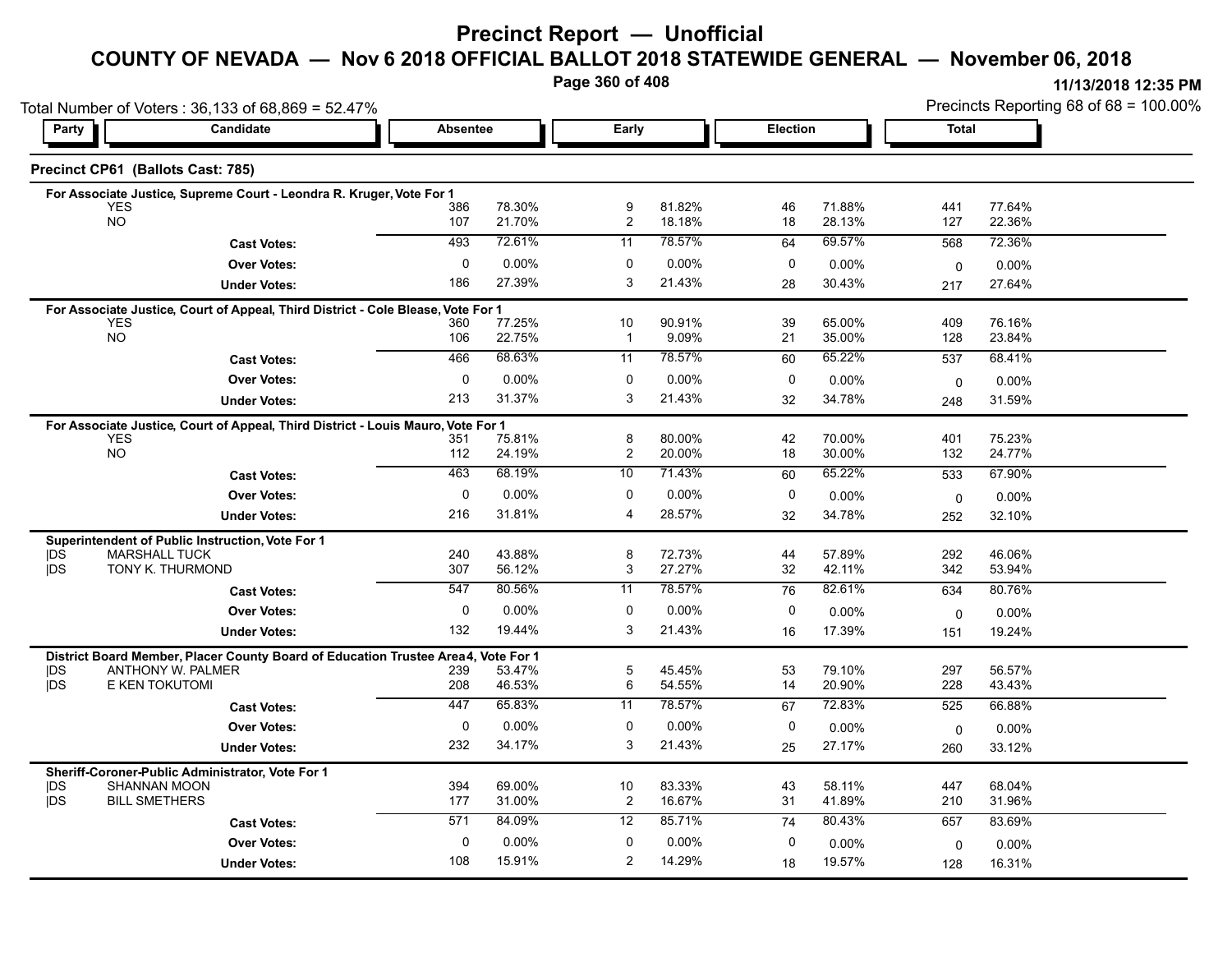**Page 361 of 408**

|            | Total Number of Voters: 36,133 of 68,869 = 52.47%                |                 |        |                 |        |             |          |              | Precincts Reporting 68 of 68 = 100.00% |
|------------|------------------------------------------------------------------|-----------------|--------|-----------------|--------|-------------|----------|--------------|----------------------------------------|
| Party      | Candidate                                                        | <b>Absentee</b> |        | Early           |        | Election    |          | <b>Total</b> |                                        |
|            | Precinct CP61 (Ballots Cast: 785)                                |                 |        |                 |        |             |          |              |                                        |
|            | Member, Town of Truckee Town Council, Vote For 3                 |                 |        |                 |        |             |          |              |                                        |
| <b>IDS</b> | <b>CARMEN CARR</b>                                               | 191             | 11.69% | 3               | 8.33%  | 34          | 16.11%   | 228          | 12.12%                                 |
| <b>IDS</b> | RICHARD LUDKE                                                    | 210             | 12.85% | 3               | 8.33%  | 33          | 15.64%   | 246          | 13.08%                                 |
| <b>IDS</b> | <b>DAVID POLIVY</b>                                              | 239             | 14.63% |                 | 11.11% | 34          | 16.11%   | 277          | 14.73%                                 |
| <b>IDS</b> | ANNA KLOVSTAD                                                    | 329             | 20.13% |                 | 19.44% | 42          | 19.91%   | 378          | 20.10%                                 |
| <b>IDS</b> | <b>SUZIE TARNAY</b>                                              | 191             | 11.69% |                 | 11.11% | 21          | 9.95%    | 216          | 11.48%                                 |
| <b>IDS</b> | CHELSEA WALTERSCHEID                                             | 223             | 13.65% | 6               | 16.67% | 23          | 10.90%   | 252          | 13.40%                                 |
| jDS        | MORGAN GOODWIN                                                   | 251             | 15.36% | 9               | 25.00% | 24          | 11.37%   | 284          | 15.10%                                 |
|            | <b>Cast Votes:</b>                                               | 1,634           | 80.22% | 36              | 85.71% | 211         | 76.45%   | 1,881        | 79.87%                                 |
|            | <b>Over Votes:</b>                                               | $\overline{2}$  | 0.29%  | $\mathbf 0$     | 0.00%  | $\mathbf 0$ | 0.00%    | 2            | 0.25%                                  |
|            | <b>Under Votes:</b>                                              | 397             | 19.49% | 6               | 14.29% | 65          | 23.55%   | 468          | 19.87%                                 |
|            | Director, Truckee Donner Public Utility District, Vote For 2     |                 |        |                 |        |             |          |              |                                        |
| <b>IDS</b> | <b>TONY LALIOTIS</b>                                             | 328             | 33.88% | 7               | 29.17% | 30          | 24.79%   | 365          | 32.79%                                 |
| <b>IDS</b> | <b>CHRISTA FINN</b>                                              | 336             | 34.71% | $\overline{7}$  | 29.17% | 45          | 37.19%   | 388          | 34.86%                                 |
| jDS        | PAUL WARMERDAM                                                   | 189             | 19.52% | 5               | 20.83% | 22          | 18.18%   | 216          | 19.41%                                 |
| <b>IDS</b> | ALI "KAVEH" MANSOOR                                              | 115             | 11.88% | 5               | 20.83% | 24          | 19.83%   | 144          | 12.94%                                 |
|            | <b>Cast Votes:</b>                                               | 968             | 71.28% | 24              | 85.71% | 121         | 65.76%   | 1,113        | 70.89%                                 |
|            | <b>Over Votes:</b>                                               | 0               | 0.00%  | 0               | 0.00%  | 0           | $0.00\%$ | $\Omega$     | 0.00%                                  |
|            | <b>Under Votes:</b>                                              | 390             | 28.72% | 4               | 14.29% | 63          | 34.24%   | 457          | 29.11%                                 |
|            | Director, Truckee Donner Recreation and Park District Vote For 1 |                 |        |                 |        |             |          |              |                                        |
| <b>IDS</b> | <b>JASON HANSFORD</b>                                            | 238             | 47.04% | 8               | 66.67% | 27          | 39.13%   | 273          | 46.51%                                 |
| <b>IDS</b> | <b>DAN KATES</b>                                                 | 126             | 24.90% | 3               | 25.00% | 21          | 30.43%   | 150          | 25.55%                                 |
| <b>IDS</b> | <b>JOHN MON PERE</b>                                             | 142             | 28.06% | $\mathbf 1$     | 8.33%  | 21          | 30.43%   | 164          | 27.94%                                 |
|            | <b>Cast Votes:</b>                                               | 506             | 74.52% | $\overline{12}$ | 85.71% | 69          | 75.00%   | 587          | 74.78%                                 |
|            | <b>Over Votes:</b>                                               | 18              | 2.65%  | 0               | 0.00%  | 0           | 0.00%    | 18           | 2.29%                                  |
|            | <b>Under Votes:</b>                                              | 155             | 22.83% | $\overline{2}$  | 14.29% | 23          | 25.00%   | 180          | 22.93%                                 |
|            | Director, Truckee Sanitary District, Vote For 3                  |                 |        |                 |        |             |          |              |                                        |
| <b>IDS</b> | <b>NELSON VAN GUNDY</b>                                          | 357             | 28.98% | 9               | 27.27% | 41          | 27.89%   | 407          | 28.82%                                 |
| <b>IDS</b> | <b>RON SWEET</b>                                                 | 338             | 27.44% | 8               | 24.24% | 36          | 24.49%   | 382          | 27.05%                                 |
| <b>IDS</b> | <b>KURT R. SMART</b>                                             | 182             | 14.77% |                 | 21.21% | 37          | 25.17%   | 226          | 16.01%                                 |
| <b>IDS</b> | <b>JERRY GILMORE</b>                                             | 355             | 28.81% | 9               | 27.27% | 33          | 22.45%   | 397          | 28.12%                                 |
|            | <b>Cast Votes:</b>                                               | 1,232           | 60.48% | 33              | 78.57% | 147         | 53.26%   | 1,412        | 59.96%                                 |
|            | <b>Over Votes:</b>                                               | $\mathbf 0$     | 0.00%  | 0               | 0.00%  | 0           | 0.00%    | 0            | 0.00%                                  |
|            | <b>Under Votes:</b>                                              | 805             | 39.52% | 9               | 21.43% | 129         | 46.74%   | 943          | 40.04%                                 |
|            |                                                                  |                 |        |                 |        |             |          |              |                                        |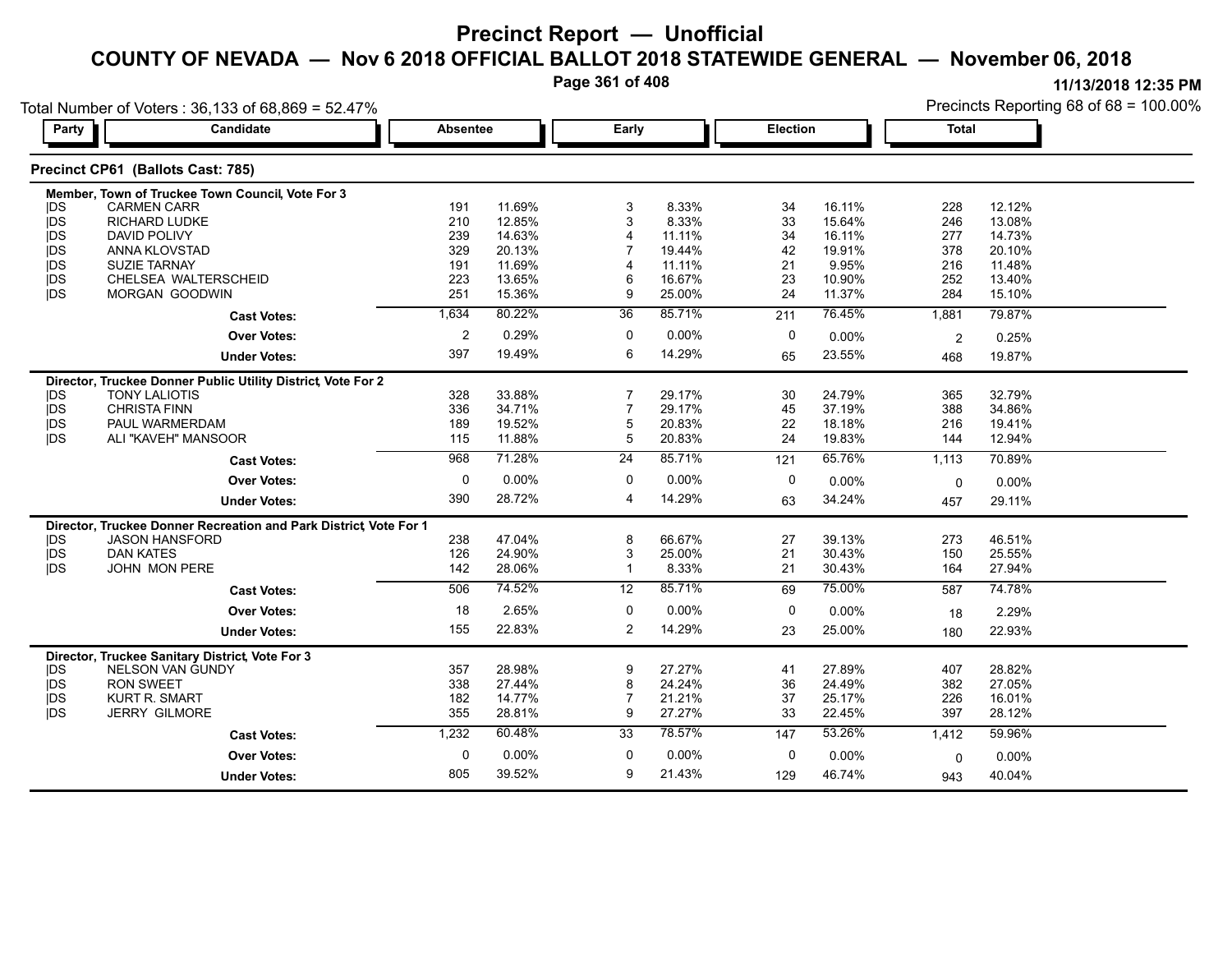**Page 362 of 408**

|                  | Total Number of Voters: 36,133 of 68,869 = 52.47%    |                 |                 |                 |                 |                 |                 |                | Precincts Reporting 68 of 68 = 100.00% |
|------------------|------------------------------------------------------|-----------------|-----------------|-----------------|-----------------|-----------------|-----------------|----------------|----------------------------------------|
| Party            | Candidate                                            | <b>Absentee</b> |                 | Early           |                 | <b>Election</b> |                 | <b>Total</b>   |                                        |
|                  | Precinct CP61 (Ballots Cast: 785)                    |                 |                 |                 |                 |                 |                 |                |                                        |
|                  | Director, Truckee Tahoe Airport District, Vote For 2 |                 |                 |                 |                 |                 |                 |                |                                        |
| <b>IDS</b>       | JOHN JONES                                           | 284             | 28.20%          |                 | 31.82%          | 30              | 22.73%          | 321            | 27.65%                                 |
| jDS              | JOE LORENZ                                           | 43              | 4.27%           |                 | 4.55%           | 8               | 6.06%           | 52             | 4.48%                                  |
| <b>jDS</b><br>DS | MARY HETHERINGTON<br>PETER FOSS VAN PEBORGH          | 294<br>41       | 29.20%<br>4.07% |                 | 31.82%<br>4.55% | 36<br>8         | 27.27%<br>6.06% | 337<br>50      | 29.03%<br>4.31%                        |
| jDS              | <b>JIM MORRISON</b>                                  | 345             | 34.26%          | 6               | 27.27%          | 50              | 37.88%          | 401            | 34.54%                                 |
|                  | <b>Cast Votes:</b>                                   | 1,007           | 74.15%          | 22              | 78.57%          | 132             | 71.74%          | 1,161          | 73.95%                                 |
|                  | <b>Over Votes:</b>                                   | $\overline{4}$  | 0.59%           | 0               | $0.00\%$        | 0               | $0.00\%$        | 4              | 0.51%                                  |
|                  | <b>Under Votes:</b>                                  | 343             | 25.26%          | 6               | 21.43%          | 52              | 28.26%          | 401            | 25.54%                                 |
|                  | Proposition 1, Vote For 1                            |                 |                 |                 |                 |                 |                 |                |                                        |
|                  | <b>YES</b>                                           | 434             | 66.87%          | 10              | 76.92%          | 52              | 59.77%          | 496            | 66.22%                                 |
|                  | NO                                                   | 215             | 33.13%          | 3               | 23.08%          | 35              | 40.23%          | 253            | 33.78%                                 |
|                  | <b>Cast Votes:</b>                                   | 649             | 95.58%          | $\overline{13}$ | 92.86%          | 87              | 94.57%          | 749            | 95.41%                                 |
|                  | Over Votes:                                          | 0               | $0.00\%$        | $\mathbf{0}$    | 0.00%           | 0               | 0.00%           | 0              | 0.00%                                  |
|                  | <b>Under Votes:</b>                                  | 30              | 4.42%           | $\mathbf{1}$    | 7.14%           | 5               | 5.43%           | 36             | 4.59%                                  |
|                  | Proposition 2, Vote For 1                            |                 |                 |                 |                 |                 |                 |                |                                        |
|                  | <b>YES</b>                                           | 461             | 71.36%          | 12              | 92.31%          | 60              | 68.97%          | 533            | 71.45%                                 |
|                  | <b>NO</b>                                            | 185             | 28.64%          | $\overline{1}$  | 7.69%           | $27\,$          | 31.03%          | 213            | 28.55%                                 |
|                  | <b>Cast Votes:</b>                                   | 646             | 95.14%          | 13              | 92.86%          | 87              | 94.57%          | 746            | 95.03%                                 |
|                  | <b>Over Votes:</b>                                   | 0               | $0.00\%$        | $\mathbf 0$     | $0.00\%$        | 0               | 0.00%           | $\mathsf{O}$   | 0.00%                                  |
|                  | <b>Under Votes:</b>                                  | 33              | 4.86%           | $\mathbf{1}$    | 7.14%           | 5               | 5.43%           | 39             | 4.97%                                  |
|                  | Proposition 3, Vote For 1                            |                 |                 |                 |                 |                 |                 |                |                                        |
|                  | <b>YES</b>                                           | 369             | 58.02%          | 11              | 78.57%          | 57              | 64.04%          | 437            | 59.13%                                 |
|                  | <b>NO</b>                                            | 267             | 41.98%          | 3               | 21.43%          | 32              | 35.96%          | 302            | 40.87%                                 |
|                  | <b>Cast Votes:</b>                                   | 636             | 93.67%          | 14              | 100.00%         | 89              | 96.74%          | 739            | 94.14%                                 |
|                  | Over Votes:                                          | 0               | $0.00\%$        | 0               | 0.00%           | 0               | $0.00\%$        | $\mathbf 0$    | 0.00%                                  |
|                  | <b>Under Votes:</b>                                  | 43              | 6.33%           | 0               | 0.00%           | 3               | 3.26%           | 46             | 5.86%                                  |
|                  | Proposition 4, Vote For 1                            |                 |                 |                 |                 |                 |                 |                |                                        |
|                  | <b>YES</b>                                           | 406             | 64.24%          | $\overline{7}$  | 58.33%          | 60              | 67.42%          | 473            | 64.53%                                 |
|                  | $NO$                                                 | 226             | 35.76%          | 5               | 41.67%          | 29              | 32.58%          | 260            | 35.47%                                 |
|                  | <b>Cast Votes:</b>                                   | 632             | 93.08%          | 12              | 85.71%          | 89              | 96.74%          | 733            | 93.38%                                 |
|                  | <b>Over Votes:</b>                                   | 0               | $0.00\%$        | 0               | $0.00\%$        | 0               | 0.00%           | 0              | 0.00%                                  |
|                  | <b>Under Votes:</b>                                  | 47              | 6.92%           | $\overline{a}$  | 14.29%          | 3               | 3.26%           | 52             | 6.62%                                  |
|                  | Proposition 5, Vote For 1                            |                 |                 |                 |                 |                 |                 |                |                                        |
|                  | <b>YES</b>                                           | 208             | 32.81%          | 4               | 36.36%          | $35\,$          | 40.23%          | 247            | 33.74%                                 |
|                  | <b>NO</b>                                            | 426             | 67.19%          | $\overline{7}$  | 63.64%          | 52              | 59.77%          | 485            | 66.26%                                 |
|                  | <b>Cast Votes:</b>                                   | 634             | 93.37%          | 11              | 78.57%          | 87              | 94.57%          | 732            | 93.25%                                 |
|                  | <b>Over Votes:</b>                                   | 0               | 0.00%           | -1              | 7.14%           | 0               | $0.00\%$        | $\overline{1}$ | 0.13%                                  |
|                  | <b>Under Votes:</b>                                  | 45              | 6.63%           | $\overline{2}$  | 14.29%          | 5               | 5.43%           | 52             | 6.62%                                  |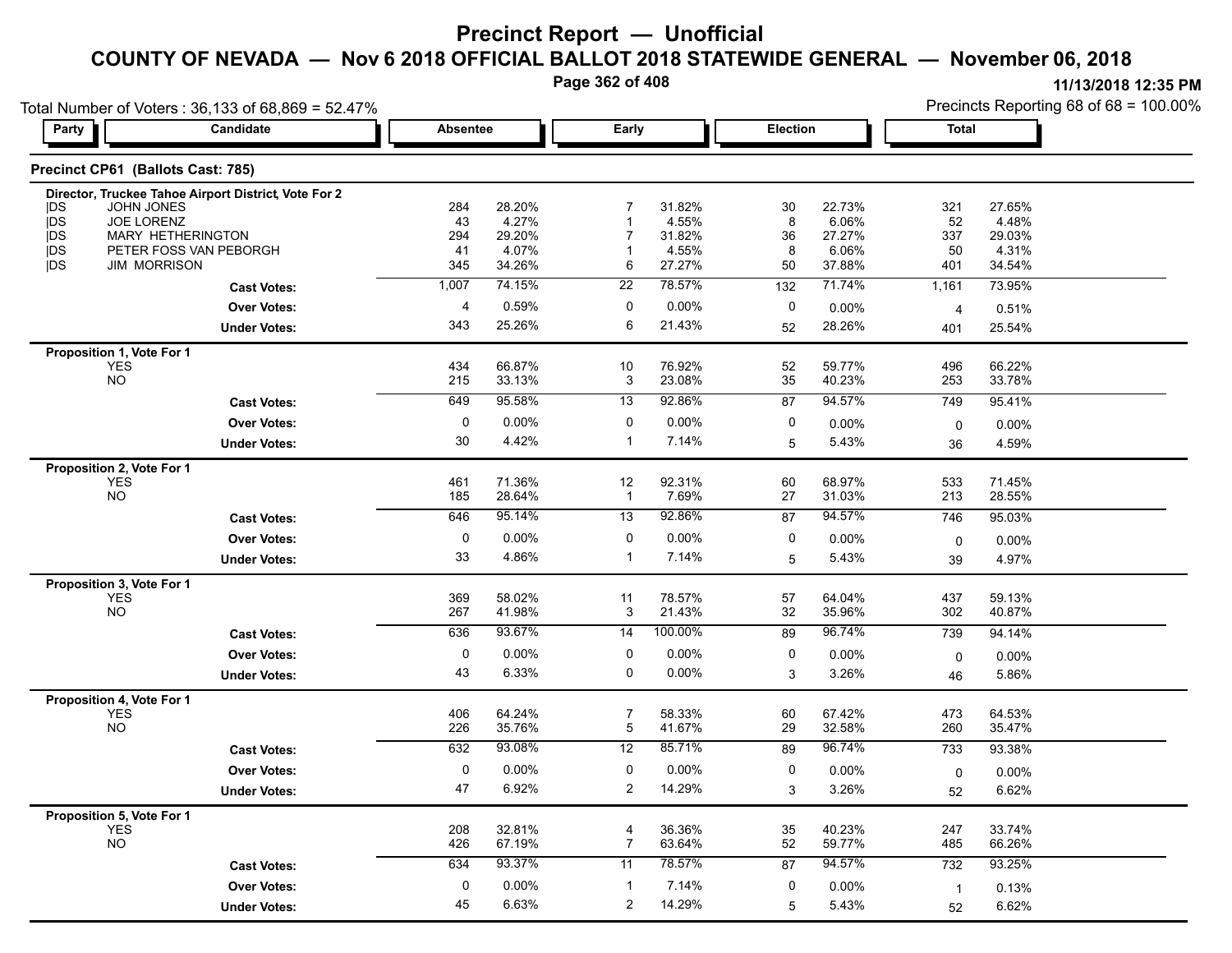**Page 363 of 408**

|                                   | Total Number of Voters: 36,133 of 68,869 = 52.47% |            |                  |                     |                  |                |                  | Precincts Reporting 68 of 68 = 100.00% |                  |  |
|-----------------------------------|---------------------------------------------------|------------|------------------|---------------------|------------------|----------------|------------------|----------------------------------------|------------------|--|
| Party                             | Candidate                                         |            | <b>Absentee</b>  |                     | Early            | Election       |                  | <b>Total</b>                           |                  |  |
| Precinct CP61 (Ballots Cast: 785) |                                                   |            |                  |                     |                  |                |                  |                                        |                  |  |
| Proposition 6, Vote For 1         |                                                   |            |                  |                     |                  |                |                  |                                        |                  |  |
| <b>YES</b><br><b>NO</b>           |                                                   | 217<br>434 | 33.33%<br>66.67% | 4<br>9              | 30.77%<br>69.23% | 29<br>59       | 32.95%<br>67.05% | 250<br>502                             | 33.24%<br>66.76% |  |
|                                   | <b>Cast Votes:</b>                                | 651        | 95.88%           | 13                  | 92.86%           | 88             | 95.65%           | 752                                    | 95.80%           |  |
|                                   | <b>Over Votes:</b>                                | 0          | 0.00%            | 0                   | 0.00%            | 0              | 0.00%            | $\mathbf 0$                            | $0.00\%$         |  |
|                                   | <b>Under Votes:</b>                               | 28         | 4.12%            | $\mathbf{1}$        | 7.14%            | $\overline{4}$ | 4.35%            | 33                                     | 4.20%            |  |
| Proposition 7, Vote For 1         |                                                   |            |                  |                     |                  |                |                  |                                        |                  |  |
| <b>YES</b><br><b>NO</b>           |                                                   | 358<br>282 | 55.94%<br>44.06% | $\overline{7}$<br>6 | 53.85%<br>46.15% | 50<br>37       | 57.47%<br>42.53% | 415<br>325                             | 56.08%<br>43.92% |  |
|                                   | <b>Cast Votes:</b>                                | 640        | 94.26%           | 13                  | 92.86%           | 87             | 94.57%           | 740                                    | 94.27%           |  |
|                                   | <b>Over Votes:</b>                                | $\pmb{0}$  | 0.00%            | 0                   | 0.00%            | 0              | 0.00%            | $\pmb{0}$                              | 0.00%            |  |
|                                   | <b>Under Votes:</b>                               | 39         | 5.74%            | $\mathbf{1}$        | 7.14%            | 5              | 5.43%            | 45                                     | 5.73%            |  |
| Proposition 8, Vote For 1         |                                                   |            |                  |                     |                  |                |                  |                                        |                  |  |
| <b>YES</b>                        |                                                   | 251        | 40.03%           | $\overline{4}$      | 33.33%           | 39             | 45.88%           | 294                                    | 40.61%           |  |
| <b>NO</b>                         |                                                   | 376        | 59.97%           | 8                   | 66.67%           | 46             | 54.12%           | 430                                    | 59.39%           |  |
|                                   | <b>Cast Votes:</b>                                | 627        | 92.34%           | 12                  | 85.71%           | 85             | 92.39%           | 724                                    | 92.23%           |  |
|                                   | <b>Over Votes:</b>                                | 0          | 0.00%            | 0                   | 0.00%            | 0              | 0.00%            | 0                                      | 0.00%            |  |
|                                   | <b>Under Votes:</b>                               | 52         | 7.66%            | $\overline{2}$      | 14.29%           | $\overline{7}$ | 7.61%            | 61                                     | 7.77%            |  |
| Proposition 10, Vote For 1        |                                                   |            |                  |                     |                  |                |                  |                                        |                  |  |
| <b>YES</b><br><b>NO</b>           |                                                   | 250<br>391 | 39.00%<br>61.00% | $\overline{4}$<br>8 | 33.33%<br>66.67% | 41<br>43       | 48.81%<br>51.19% | 295<br>442                             | 40.03%<br>59.97% |  |
|                                   | <b>Cast Votes:</b>                                | 641        | 94.40%           | 12                  | 85.71%           | 84             | 91.30%           | 737                                    | 93.89%           |  |
|                                   | <b>Over Votes:</b>                                | 0          | 0.00%            | 0                   | $0.00\%$         | 0              | 0.00%            |                                        | 0.00%            |  |
|                                   | <b>Under Votes:</b>                               | 38         | 5.60%            | $\overline{2}$      | 14.29%           | 8              | 8.70%            | $\mathbf 0$<br>48                      | 6.11%            |  |
| Proposition 11, Vote For 1        |                                                   |            |                  |                     |                  |                |                  |                                        |                  |  |
| <b>YES</b>                        |                                                   | 419        | 66.19%           | $\overline{7}$      | 58.33%           | 52             | 61.18%           | 478                                    | 65.48%           |  |
| <b>NO</b>                         |                                                   | 214        | 33.81%           | 5                   | 41.67%           | 33             | 38.82%           | 252                                    | 34.52%           |  |
|                                   | <b>Cast Votes:</b>                                | 633        | 93.23%           | 12                  | 85.71%           | 85             | 92.39%           | 730                                    | 92.99%           |  |
|                                   | <b>Over Votes:</b>                                | $\pmb{0}$  | 0.00%            | 0                   | 0.00%            | 0              | 0.00%            | $\mathbf 0$                            | 0.00%            |  |
|                                   | <b>Under Votes:</b>                               | 46         | 6.77%            | $\overline{2}$      | 14.29%           | $\overline{7}$ | 7.61%            | 55                                     | 7.01%            |  |
| Proposition 12, Vote For 1        |                                                   |            |                  |                     |                  |                |                  |                                        |                  |  |
| <b>YES</b><br><b>NO</b>           |                                                   | 445<br>205 | 68.46%<br>31.54% | 9<br>$\overline{4}$ | 69.23%<br>30.77% | 57<br>30       | 65.52%<br>34.48% | 511<br>239                             | 68.13%<br>31.87% |  |
|                                   | <b>Cast Votes:</b>                                | 650        | 95.73%           | 13                  | 92.86%           | 87             | 94.57%           | 750                                    | 95.54%           |  |
|                                   | <b>Over Votes:</b>                                | 0          | 0.00%            | 0                   | 0.00%            | 0              | 0.00%            |                                        |                  |  |
|                                   |                                                   | 29         | 4.27%            | $\mathbf{1}$        | 7.14%            |                |                  | 0                                      | 0.00%            |  |
|                                   | <b>Under Votes:</b>                               |            |                  |                     |                  | 5              | 5.43%            | 35                                     | 4.46%            |  |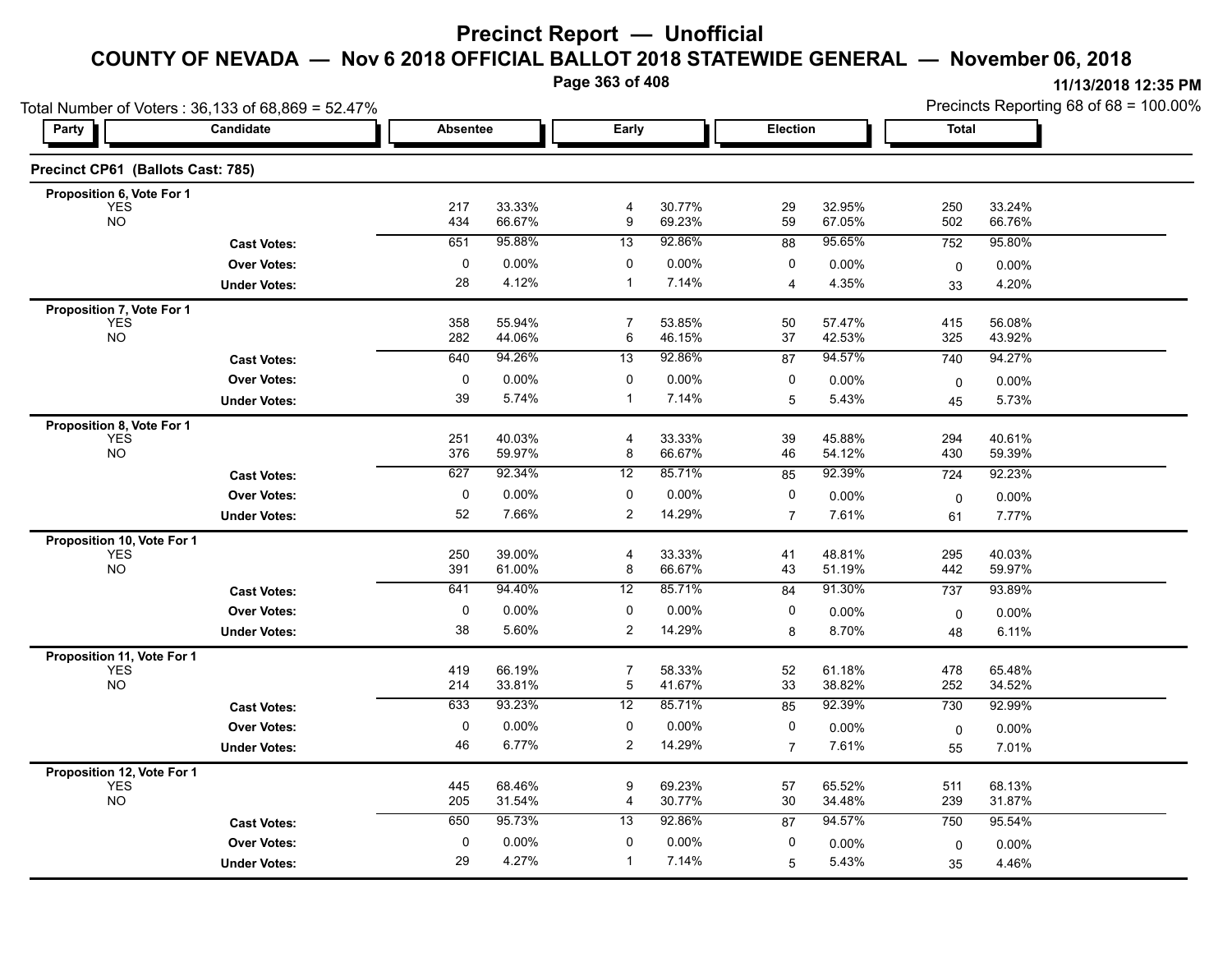**Page 364 of 408**

|                                                          | Total Number of Voters: 36,133 of 68,869 = 52.47% |                 |                  |         |                  |                 |                  |              |                  | Precincts Reporting 68 of 68 = 100.00% |
|----------------------------------------------------------|---------------------------------------------------|-----------------|------------------|---------|------------------|-----------------|------------------|--------------|------------------|----------------------------------------|
| Party                                                    | Candidate                                         | <b>Absentee</b> |                  | Early   |                  | <b>Election</b> |                  | <b>Total</b> |                  |                                        |
| Precinct CP61 (Ballots Cast: 785)                        |                                                   |                 |                  |         |                  |                 |                  |              |                  |                                        |
| <b>Measure AA, Vote For 1</b><br><b>YES</b><br><b>NO</b> |                                                   | 507<br>153      | 76.82%<br>23.18% | 11<br>2 | 84.62%<br>15.38% | 76<br>16        | 82.61%<br>17.39% | 594<br>171   | 77.65%<br>22.35% |                                        |
|                                                          | <b>Cast Votes:</b>                                | 660             | 97.20%           | 13      | 92.86%           | 92              | 100.00%          | 765          | 97.45%           |                                        |
|                                                          | <b>Over Votes:</b>                                | 0               | $0.00\%$         | 0       | $0.00\%$         | 0               | $0.00\%$         | 0            | $0.00\%$         |                                        |
|                                                          | <b>Under Votes:</b>                               | 19              | 2.80%            |         | 7.14%            | $\Omega$        | $0.00\%$         | 20           | 2.55%            |                                        |
| Measure G, Vote For 1                                    |                                                   |                 |                  |         |                  |                 |                  |              |                  |                                        |
| <b>YES</b><br><b>NO</b>                                  |                                                   | 481<br>142      | 77.21%<br>22.79% | 11<br>2 | 84.62%<br>15.38% | 58<br>31        | 65.17%<br>34.83% | 550<br>175   | 75.86%<br>24.14% |                                        |
|                                                          | <b>Cast Votes:</b>                                | 623             | 91.75%           | 13      | 92.86%           | 89              | 96.74%           | 725          | 92.36%           |                                        |
|                                                          | <b>Over Votes:</b>                                | 0               | $0.00\%$         | 0       | $0.00\%$         | 0               | $0.00\%$         | 0            | $0.00\%$         |                                        |
|                                                          | <b>Under Votes:</b>                               | 56              | 8.25%            |         | 7.14%            | 3               | 3.26%            | 60           | 7.64%            |                                        |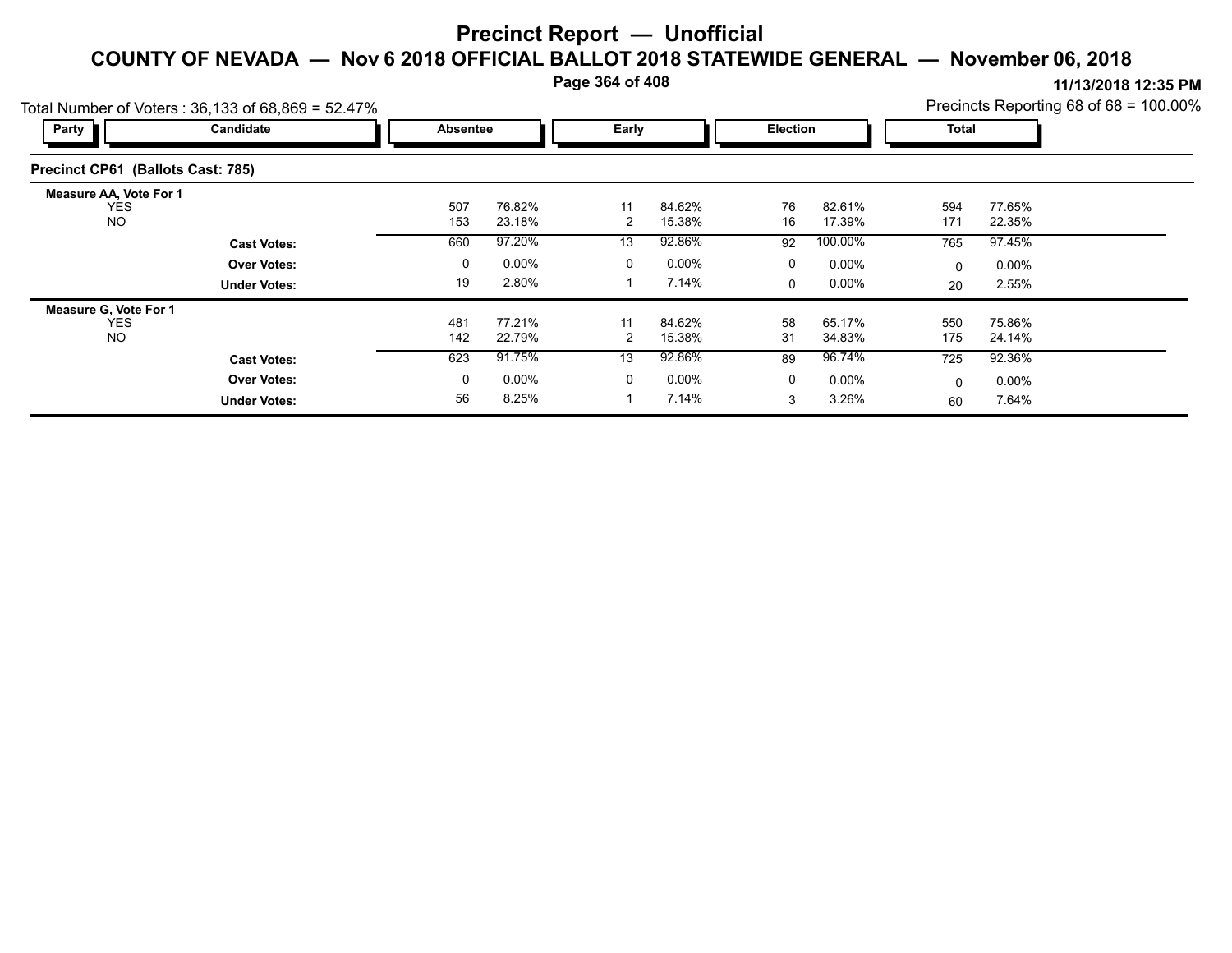**Page 365 of 408**

| Total Number of Voters: 36,133 of 68,869 = 52.47%                   |                     |             |                  |                               |                  |                |                   | Precincts Reporting 68 of 68 = 100.00% |                  |  |  |
|---------------------------------------------------------------------|---------------------|-------------|------------------|-------------------------------|------------------|----------------|-------------------|----------------------------------------|------------------|--|--|
| Party                                                               | <b>Candidate</b>    |             | <b>Absentee</b>  |                               | Early            |                | Election          | <b>Total</b>                           |                  |  |  |
| Precinct CP62 (Ballots Cast: 565)                                   |                     |             |                  |                               |                  |                |                   |                                        |                  |  |  |
| Governor, Vote For 1<br><b>REP</b><br>JOHN H. COX                   |                     | 151         | 31.59%           | 3                             | 18.75%           | 15             | 27.78%            | 169                                    | 30.84%           |  |  |
| <b>DEM</b><br><b>GAVIN NEWSOM</b>                                   |                     | 327         | 68.41%           | 13                            | 81.25%           | 39             | 72.22%            | 379                                    | 69.16%           |  |  |
|                                                                     | <b>Cast Votes:</b>  | 478         | 96.96%           | 16                            | 100.00%          | 54             | 96.43%            | 548                                    | 96.99%           |  |  |
|                                                                     | <b>Over Votes:</b>  | 0           | 0.00%            | 0                             | 0.00%            | 0              | 0.00%             | 0                                      | $0.00\%$         |  |  |
|                                                                     | <b>Under Votes:</b> | 15          | 3.04%            | 0                             | 0.00%            | 2              | 3.57%             | 17                                     | 3.01%            |  |  |
| Lieutenant Governor, Vote For 1                                     |                     |             |                  |                               |                  |                |                   |                                        |                  |  |  |
| ED HERNANDEZ<br><b>DEM</b><br><b>DEM</b><br><b>ELENI KOUNALAKIS</b> |                     | 140<br>272  | 33.98%<br>66.02% | $\mathbf 0$<br>15             | 0.00%<br>100.00% | 12<br>34       | 26.09%<br>73.91%  | 152<br>321                             | 32.14%<br>67.86% |  |  |
|                                                                     | <b>Cast Votes:</b>  | 412         | 83.57%           | 15                            | 93.75%           | 46             | 82.14%            | 473                                    | 83.72%           |  |  |
|                                                                     | <b>Over Votes:</b>  | 0           | 0.00%            | 0                             | 0.00%            | 0              | $0.00\%$          |                                        | 0.00%            |  |  |
|                                                                     | <b>Under Votes:</b> | 81          | 16.43%           | -1                            | 6.25%            | 10             | 17.86%            | 0<br>92                                | 16.28%           |  |  |
|                                                                     |                     |             |                  |                               |                  |                |                   |                                        |                  |  |  |
| Secretary of State, Vote For 1<br><b>DEM</b><br><b>ALEX PADILLA</b> |                     | 336         | 71.19%           | 14                            | 87.50%           | 39             | 72.22%            | 389                                    | 71.77%           |  |  |
| <b>REP</b><br><b>MARK P. MEUSER</b>                                 |                     | 136         | 28.81%           | $\overline{c}$                | 12.50%           | 15             | 27.78%            | 153                                    | 28.23%           |  |  |
|                                                                     | <b>Cast Votes:</b>  | 472         | 95.74%           | 16                            | 100.00%          | 54             | 96.43%            | 542                                    | 95.93%           |  |  |
|                                                                     | <b>Over Votes:</b>  | 0           | $0.00\%$         | 0                             | $0.00\%$         | 0              | 0.00%             | $\mathbf 0$                            | $0.00\%$         |  |  |
|                                                                     | <b>Under Votes:</b> | 21          | 4.26%            | 0                             | 0.00%            | 2              | 3.57%             | 23                                     | 4.07%            |  |  |
| Controller, Vote For 1                                              |                     |             |                  |                               |                  |                |                   |                                        |                  |  |  |
| <b>REP</b><br>KONSTANTINOS RODITIS<br><b>DEM</b><br>BETTY T. YEE    |                     | 137<br>341  | 28.66%<br>71.34% | $\overline{\mathbf{c}}$<br>14 | 12.50%<br>87.50% | 15<br>39       | 27.78%<br>72.22%  | 154<br>394                             | 28.10%<br>71.90% |  |  |
|                                                                     |                     | 478         | 96.96%           | 16                            | 100.00%          | 54             | 96.43%            | 548                                    | 96.99%           |  |  |
|                                                                     | <b>Cast Votes:</b>  |             |                  |                               |                  |                |                   |                                        |                  |  |  |
|                                                                     | <b>Over Votes:</b>  | 0<br>15     | 0.00%<br>3.04%   | 0<br>0                        | 0.00%<br>0.00%   | 0              | $0.00\%$<br>3.57% | 0                                      | $0.00\%$         |  |  |
|                                                                     | <b>Under Votes:</b> |             |                  |                               |                  | $\overline{2}$ |                   | 17                                     | 3.01%            |  |  |
| Treasurer, Vote For 1<br><b>REP</b><br><b>GREG CONLON</b>           |                     | 138         | 28.75%           | $\overline{c}$                | 12.50%           | 14             | 25.93%            | 154                                    | 28.00%           |  |  |
| <b>DEM</b><br><b>FIONA MA</b>                                       |                     | 342         | 71.25%           | 14                            | 87.50%           | 40             | 74.07%            | 396                                    | 72.00%           |  |  |
|                                                                     | <b>Cast Votes:</b>  | 480         | 97.36%           | 16                            | 100.00%          | 54             | 96.43%            | 550                                    | 97.35%           |  |  |
|                                                                     | <b>Over Votes:</b>  | 0           | $0.00\%$         | 0                             | 0.00%            | 0              | $0.00\%$          | $\mathbf 0$                            | 0.00%            |  |  |
|                                                                     | <b>Under Votes:</b> | 13          | 2.64%            | 0                             | 0.00%            | $\overline{2}$ | 3.57%             | 15                                     | 2.65%            |  |  |
| <b>Attorney General, Vote For 1</b>                                 |                     |             |                  |                               |                  |                |                   |                                        |                  |  |  |
| <b>REP</b><br><b>STEVEN C BAILEY</b>                                |                     | 145         | 30.33%           | 2                             | 12.50%           | 15             | 27.78%            | 162                                    | 29.56%           |  |  |
| <b>DEM</b><br><b>XAVIER BECERRA</b>                                 |                     | 333         | 69.67%           | 14                            | 87.50%           | 39             | 72.22%            | 386                                    | 70.44%           |  |  |
|                                                                     | <b>Cast Votes:</b>  | 478         | 96.96%           | 16                            | 100.00%          | 54             | 96.43%            | 548                                    | 96.99%           |  |  |
|                                                                     | <b>Over Votes:</b>  | $\mathbf 0$ | 0.00%            | $\mathbf 0$                   | 0.00%            | $\mathbf 0$    | 0.00%             | 0                                      | $0.00\%$         |  |  |
|                                                                     | <b>Under Votes:</b> | 15          | 3.04%            | 0                             | 0.00%            | 2              | 3.57%             | 17                                     | 3.01%            |  |  |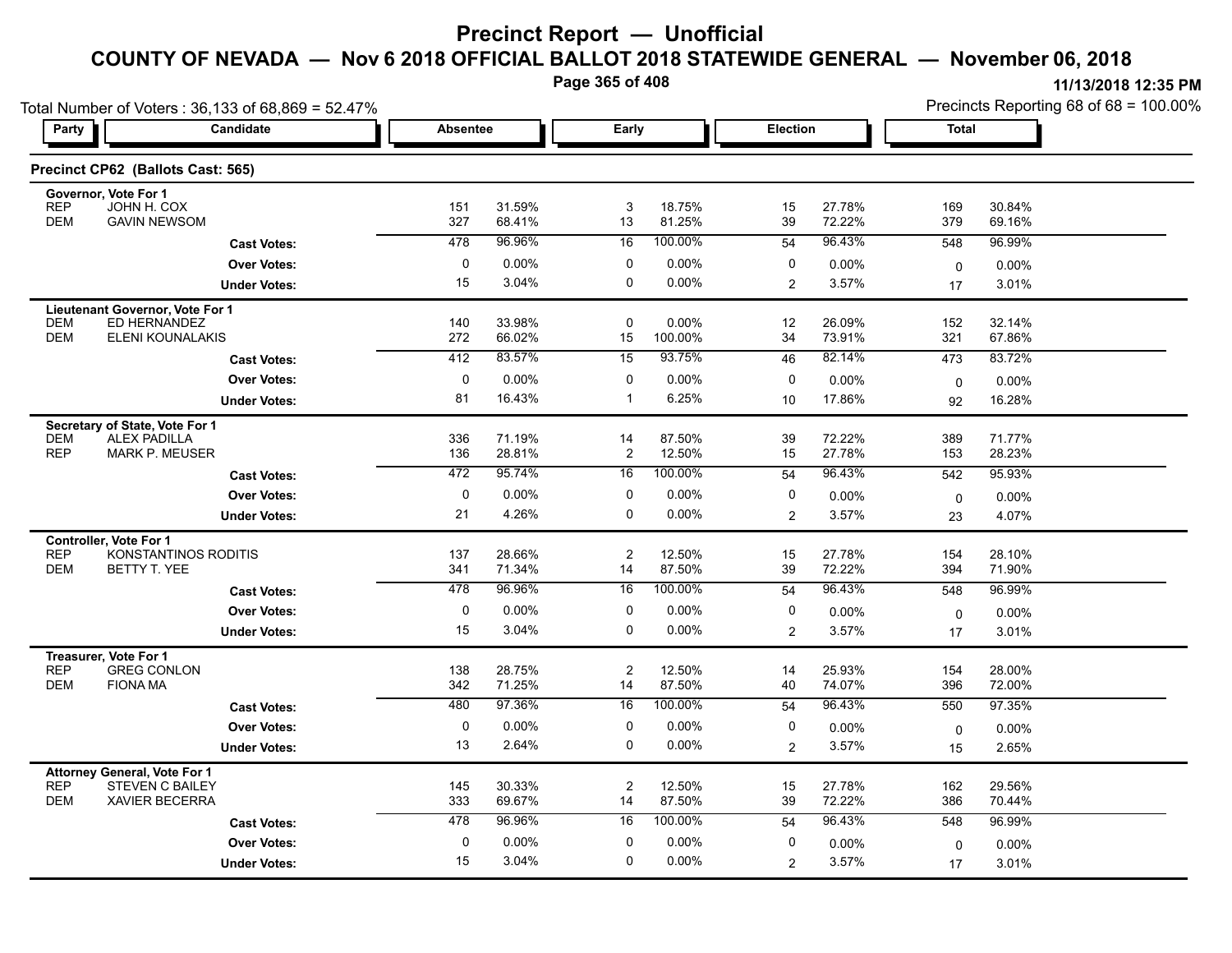**Page 366 of 408**

|                          | Total Number of Voters: 36,133 of 68,869 = 52.47%                    |                             |                  |                   |                      | Precincts Reporting 68 of 68 = 100.00% |                  |              |                  |  |
|--------------------------|----------------------------------------------------------------------|-----------------------------|------------------|-------------------|----------------------|----------------------------------------|------------------|--------------|------------------|--|
| Party                    | Candidate                                                            | <b>Absentee</b>             |                  | Early             |                      |                                        | <b>Election</b>  | <b>Total</b> |                  |  |
|                          | Precinct CP62 (Ballots Cast: 565)                                    |                             |                  |                   |                      |                                        |                  |              |                  |  |
| <b>DEM</b>               | Insurance Commissioner, Vote For 1<br>RICARDO LARA                   | 238                         | 51.85%           | 10                | 66.67%               | 34                                     | 69.39%           | 282          | 53.92%           |  |
|                          | <b>STEVE POIZNER</b>                                                 | 221                         | 48.15%           | $\overline{5}$    | 33.33%               | 15                                     | 30.61%           | 241          | 46.08%           |  |
|                          | <b>Cast Votes:</b>                                                   | 459                         | 93.10%           | 15                | 93.75%               | 49                                     | 87.50%           | 523          | 92.57%           |  |
|                          | <b>Over Votes:</b>                                                   | $\mathbf 0$                 | 0.00%            | $\mathbf 0$       | $0.00\%$             | 0                                      | 0.00%            | 0            | 0.00%            |  |
|                          | <b>Under Votes:</b>                                                  | 34                          | 6.90%            | $\mathbf{1}$      | 6.25%                | $\overline{7}$                         | 12.50%           | 42           | 7.43%            |  |
|                          | Member, State Board of Equalization District 1, Vote For 1           |                             |                  |                   |                      |                                        |                  |              |                  |  |
| <b>DEM</b><br><b>REP</b> | <b>TOM HALLINAN</b><br><b>TED GAINES</b>                             | 293<br>168                  | 63.56%<br>36.44% | 13<br>3           | 81.25%<br>18.75%     | 40<br>14                               | 74.07%<br>25.93% | 346<br>185   | 65.16%<br>34.84% |  |
|                          | <b>Cast Votes:</b>                                                   | 461                         | 93.51%           | 16                | 100.00%              | 54                                     | 96.43%           | 531          | 93.98%           |  |
|                          | <b>Over Votes:</b>                                                   | 0                           | 0.00%            | 0                 | $0.00\%$             | 0                                      | 0.00%            | $\mathbf 0$  | 0.00%            |  |
|                          | <b>Under Votes:</b>                                                  | 32                          | 6.49%            | $\mathbf 0$       | $0.00\%$             | 2                                      | 3.57%            | 34           | 6.02%            |  |
|                          | United States Senate, Vote For 1                                     |                             |                  |                   |                      |                                        |                  |              |                  |  |
| <b>DEM</b><br><b>DEM</b> | <b>DIANNE FEINSTEIN</b><br><b>KEVIN DE LEON</b>                      | 251<br>187                  | 57.31%<br>42.69% | 9<br>6            | 60.00%<br>40.00%     | 32<br>18                               | 64.00%<br>36.00% | 292<br>211   | 58.05%<br>41.95% |  |
|                          | <b>Cast Votes:</b>                                                   | 438                         | 88.84%           | $\overline{15}$   | 93.75%               | 50                                     | 89.29%           | 503          | 89.03%           |  |
|                          | <b>Over Votes:</b>                                                   | 0                           | 0.00%            | $\mathbf 0$       | $0.00\%$             | 0                                      | 0.00%            | 0            | 0.00%            |  |
|                          | <b>Under Votes:</b>                                                  | 55                          | 11.16%           | $\mathbf{1}$      | 6.25%                | 6                                      | 10.71%           | 62           | 10.97%           |  |
|                          | House of Representatives of the United States District 4, Vote For 1 |                             |                  |                   |                      |                                        |                  |              |                  |  |
| <b>REP</b>               | <b>TOM MCCLINTOCK</b>                                                | 121                         | 24.90%           | $\overline{c}$    | 12.50%               | 15                                     | 27.27%           | 138          | 24.78%           |  |
| <b>DEM</b>               | <b>JESSICA MORSE</b>                                                 | 365                         | 75.10%<br>98.58% | 14                | 87.50%<br>100.00%    | 40                                     | 72.73%           | 419          | 75.22%           |  |
|                          | <b>Cast Votes:</b>                                                   | 486                         |                  | 16                |                      | 55                                     | 98.21%           | 557          | 98.58%           |  |
|                          | <b>Over Votes:</b>                                                   | $\pmb{0}$<br>$\overline{7}$ | 0.00%<br>1.42%   | 0<br>$\mathbf 0$  | $0.00\%$<br>$0.00\%$ | 0<br>$\mathbf{1}$                      | 0.00%<br>1.79%   | $\mathbf 0$  | 0.00%<br>1.42%   |  |
|                          | <b>Under Votes:</b>                                                  |                             |                  |                   |                      |                                        |                  | 8            |                  |  |
| <b>REP</b>               | State Assembly District 1, Vote For 1<br><b>BRIAN DAHLE</b>          | 192                         | 41.47%           | $\overline{4}$    | 25.00%               | 15                                     | 27.27%           | 211          | 39.51%           |  |
| <b>DEM</b>               | <b>CALEEN SISK</b>                                                   | 271                         | 58.53%           | 12                | 75.00%               | 40                                     | 72.73%           | 323          | 60.49%           |  |
|                          | <b>Cast Votes:</b>                                                   | 463                         | 93.91%           | $\overline{16}$   | 100.00%              | 55                                     | 98.21%           | 534          | 94.51%           |  |
|                          | <b>Over Votes:</b>                                                   | $\mathbf 0$                 | 0.00%            | $\mathbf 0$       | 0.00%                | $\mathbf 0$                            | 0.00%            | 0            | 0.00%            |  |
|                          | <b>Under Votes:</b>                                                  | 30                          | 6.09%            | $\mathbf 0$       | $0.00\%$             | $\mathbf{1}$                           | 1.79%            | 31           | 5.49%            |  |
|                          | For Associate Justice, Supreme Court - Carol A. Corrigan, Vote For 1 |                             |                  |                   |                      |                                        |                  |              |                  |  |
|                          | <b>YES</b><br><b>NO</b>                                              | 263<br>94                   | 73.67%<br>26.33% | 9<br>$\mathbf{1}$ | 90.00%<br>10.00%     | 29<br>9                                | 76.32%<br>23.68% | 301<br>104   | 74.32%<br>25.68% |  |
|                          | <b>Cast Votes:</b>                                                   | 357                         | 72.41%           | 10                | 62.50%               | 38                                     | 67.86%           | 405          | 71.68%           |  |
|                          | <b>Over Votes:</b>                                                   | 0                           | 0.00%            | 0                 | $0.00\%$             | 0                                      | 0.00%            | 0            | 0.00%            |  |
|                          | <b>Under Votes:</b>                                                  | 136                         | 27.59%           | 6                 | 37.50%               | 18                                     | 32.14%           | 160          | 28.32%           |  |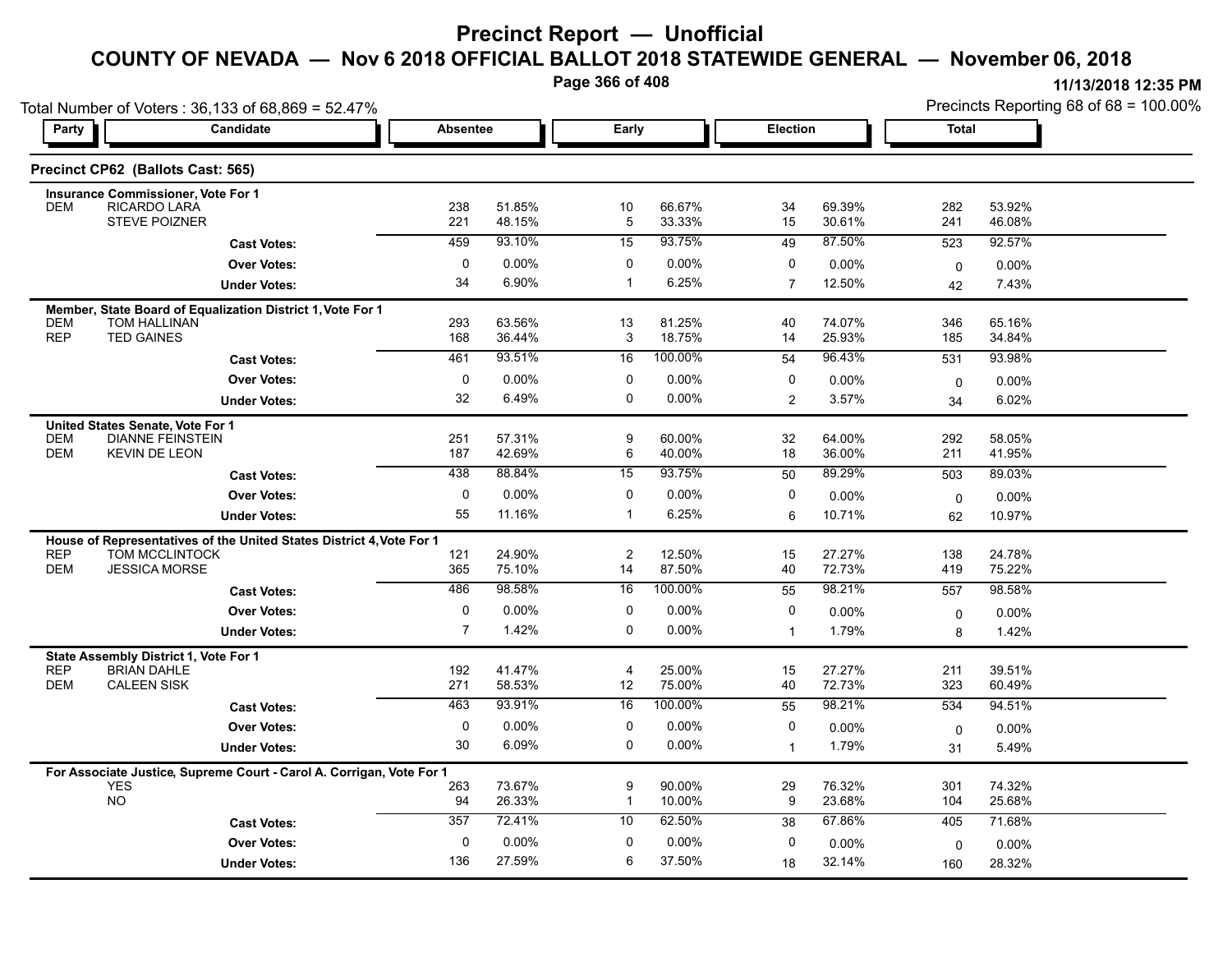## **Precinct Report — Unofficial**

### **COUNTY OF NEVADA — Nov 6 2018 OFFICIAL BALLOT 2018 STATEWIDE GENERAL — November 06, 2018**

**Page 367 of 408**

**11/13/2018 12:35 PM** Precincts Reporting 68 of 68 = 100.00%

|                  | Total Number of Voters: 36,133 of 68,869 = 52.47%                                              |                 |                  |                     |                  |             | Precincts Reporting 68 of 68 = 100.00% |                    |                    |  |  |
|------------------|------------------------------------------------------------------------------------------------|-----------------|------------------|---------------------|------------------|-------------|----------------------------------------|--------------------|--------------------|--|--|
| Party            | <b>Candidate</b>                                                                               | <b>Absentee</b> |                  | Early               |                  | Election    |                                        | <b>Total</b>       |                    |  |  |
|                  | Precinct CP62 (Ballots Cast: 565)                                                              |                 |                  |                     |                  |             |                                        |                    |                    |  |  |
|                  | For Associate Justice, Supreme Court - Leondra R. Kruger, Vote For 1                           |                 |                  |                     |                  |             |                                        |                    |                    |  |  |
|                  | <b>YES</b><br><b>NO</b>                                                                        | 306<br>53       | 85.24%<br>14.76% | 9<br>$\overline{1}$ | 90.00%<br>10.00% | 26<br>11    | 70.27%<br>29.73%                       | 341<br>65          | 83.99%<br>16.01%   |  |  |
|                  | <b>Cast Votes:</b>                                                                             | 359             | 72.82%           | 10                  | 62.50%           | 37          | 66.07%                                 | 406                | 71.86%             |  |  |
|                  |                                                                                                | 0               | 0.00%            | 0                   | 0.00%            | $\mathbf 0$ |                                        |                    |                    |  |  |
|                  | <b>Over Votes:</b>                                                                             | 134             | 27.18%           | 6                   | 37.50%           | 19          | $0.00\%$<br>33.93%                     | 0                  | $0.00\%$<br>28.14% |  |  |
|                  | <b>Under Votes:</b>                                                                            |                 |                  |                     |                  |             |                                        | 159                |                    |  |  |
|                  | For Associate Justice, Court of Appeal, Third District - Cole Blease, Vote For 1<br><b>YES</b> | 281             | 82.16%           | 10                  | 100.00%          | 27          | 75.00%                                 | 318                | 81.96%             |  |  |
|                  | <b>NO</b>                                                                                      | 61              | 17.84%           | 0                   | 0.00%            | 9           | 25.00%                                 | 70                 | 18.04%             |  |  |
|                  | <b>Cast Votes:</b>                                                                             | 342             | 69.37%           | 10                  | 62.50%           | 36          | 64.29%                                 | 388                | 68.67%             |  |  |
|                  | <b>Over Votes:</b>                                                                             | 0               | 0.00%            | 0                   | 0.00%            | 0           | 0.00%                                  | $\mathbf 0$        | $0.00\%$           |  |  |
|                  | <b>Under Votes:</b>                                                                            | 151             | 30.63%           | 6                   | 37.50%           | 20          | 35.71%                                 | 177                | 31.33%             |  |  |
|                  | For Associate Justice, Court of Appeal, Third District - Louis Mauro, Vote For 1               |                 |                  |                     |                  |             |                                        |                    |                    |  |  |
|                  | <b>YES</b>                                                                                     | 278             | 82.99%           | 10                  | 100.00%          | 28          | 75.68%                                 | 316                | 82.72%             |  |  |
|                  | <b>NO</b>                                                                                      | 57              | 17.01%           | 0                   | 0.00%            | 9           | 24.32%                                 | 66                 | 17.28%             |  |  |
|                  | <b>Cast Votes:</b>                                                                             | 335             | 67.95%           | 10                  | 62.50%           | 37          | 66.07%                                 | 382                | 67.61%             |  |  |
|                  | <b>Over Votes:</b>                                                                             | 0               | 0.00%            | 0                   | 0.00%            | 0           | $0.00\%$                               | $\mathbf 0$        | 0.00%              |  |  |
|                  | <b>Under Votes:</b>                                                                            | 158             | 32.05%           | 6                   | 37.50%           | 19          | 33.93%                                 | 183                | 32.39%             |  |  |
|                  | Superintendent of Public Instruction, Vote For 1                                               |                 |                  |                     |                  |             |                                        |                    |                    |  |  |
| DŚ               | <b>MARSHALL TUCK</b>                                                                           | 179             | 44.31%           | $\sqrt{5}$          | 41.67%           | 27          | 57.45%                                 | 211                | 45.57%             |  |  |
| <b>IDS</b>       | TONY K. THURMOND                                                                               | 225             | 55.69%           | $\overline{7}$      | 58.33%           | 20          | 42.55%                                 | 252                | 54.43%             |  |  |
|                  | <b>Cast Votes:</b>                                                                             | 404             | 81.95%           | 12                  | 75.00%           | 47          | 83.93%                                 | 463                | 81.95%             |  |  |
|                  | <b>Over Votes:</b>                                                                             | 0               | 0.00%            | 0                   | $0.00\%$         | 0           | 0.00%                                  | $\mathbf 0$        | $0.00\%$           |  |  |
|                  | <b>Under Votes:</b>                                                                            | 89              | 18.05%           | 4                   | 25.00%           | 9           | 16.07%                                 | 102                | 18.05%             |  |  |
|                  | District Board Member, Placer County Board of Education Trustee Area4, Vote For 1              |                 |                  |                     |                  |             |                                        |                    |                    |  |  |
| DS<br><b>IDS</b> | ANTHONY W. PALMER<br>E KEN TOKUTOMI                                                            | 170<br>153      | 52.63%<br>47.37% | 5<br>$\overline{4}$ | 55.56%<br>44.44% | 28<br>10    | 73.68%<br>26.32%                       | 203<br>167         | 54.86%<br>45.14%   |  |  |
|                  | <b>Cast Votes:</b>                                                                             | 323             | 65.52%           | 9                   | 56.25%           | 38          | 67.86%                                 | 370                | 65.49%             |  |  |
|                  | <b>Over Votes:</b>                                                                             | $\mathbf 0$     | 0.00%            | $\mathbf 0$         | 0.00%            | 0           | 0.00%                                  |                    | $0.00\%$           |  |  |
|                  | <b>Under Votes:</b>                                                                            | 170             | 34.48%           | $\overline{7}$      | 43.75%           | 18          | 32.14%                                 | $\mathbf 0$<br>195 | 34.51%             |  |  |
|                  |                                                                                                |                 |                  |                     |                  |             |                                        |                    |                    |  |  |
| DS               | Sheriff-Coroner-Public Administrator, Vote For 1<br><b>SHANNAN MOON</b>                        | 251             | 60.19%           | 13                  | 92.86%           | 31          | 67.39%                                 | 295                | 61.84%             |  |  |
| <b>DS</b>        | <b>BILL SMETHERS</b>                                                                           | 166             | 39.81%           | $\mathbf{1}$        | 7.14%            | 15          | 32.61%                                 | 182                | 38.16%             |  |  |
|                  | <b>Cast Votes:</b>                                                                             | 417             | 84.58%           | 14                  | 87.50%           | 46          | 82.14%                                 | 477                | 84.42%             |  |  |
|                  | <b>Over Votes:</b>                                                                             | 0               | 0.00%            | $\mathbf 0$         | 0.00%            | $\Omega$    | 0.00%                                  | $\mathbf 0$        | $0.00\%$           |  |  |
|                  |                                                                                                | 76              | 15.42%           | $\overline{2}$      | 12.50%           | 10          | 17.86%                                 | 88                 | 15.58%             |  |  |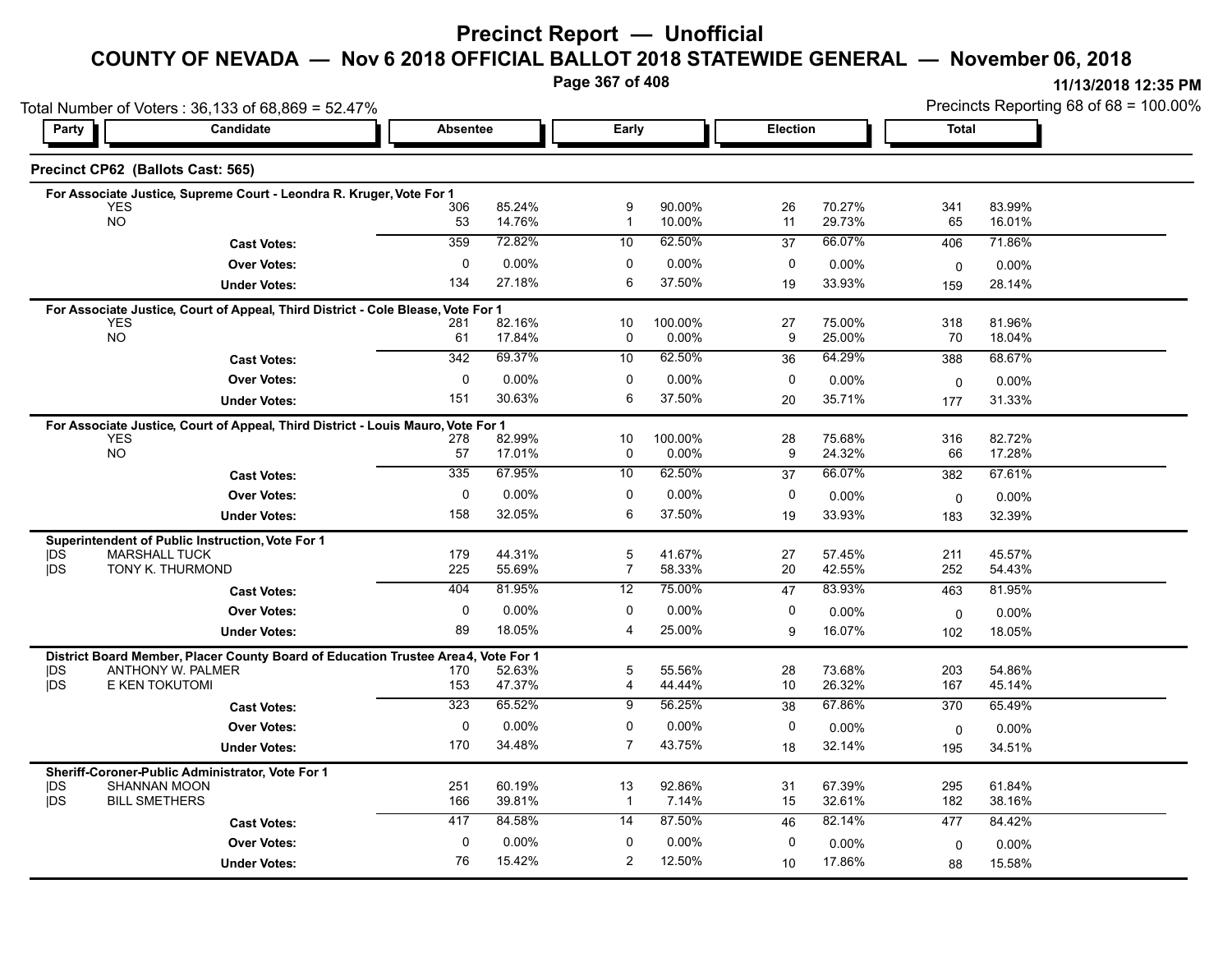**Page 368 of 408**

|            | Total Number of Voters: 36,133 of 68,869 = 52.47%<br>Candidate   |                  |        |                 |        |          |          |              | Precincts Reporting 68 of 68 = 100.00% |
|------------|------------------------------------------------------------------|------------------|--------|-----------------|--------|----------|----------|--------------|----------------------------------------|
| Party      |                                                                  | <b>Absentee</b>  |        | Early           |        | Election |          | <b>Total</b> |                                        |
|            | Precinct CP62 (Ballots Cast: 565)                                |                  |        |                 |        |          |          |              |                                        |
|            | Member, Town of Truckee Town Council, Vote For 3                 |                  |        |                 |        |          |          |              |                                        |
| <b>IDS</b> | <b>CARMEN CARR</b>                                               | 138              | 11.20% |                 | 2.27%  | 19       | 15.32%   | 158          | 11.29%                                 |
| <b>IDS</b> | RICHARD LUDKE                                                    | 175              | 14.20% | 3               | 6.82%  | 16       | 12.90%   | 194          | 13.86%                                 |
| <b>IDS</b> | DAVID POLIVY                                                     | 189              | 15.34% | 6               | 13.64% | 14       | 11.29%   | 209          | 14.93%                                 |
| jds        | ANNA KLOVSTAD                                                    | 294              | 23.86% | 14              | 31.82% | 30       | 24.19%   | 338          | 24.14%                                 |
| <b>IDS</b> | <b>SUZIE TARNAY</b>                                              | 83               | 6.74%  | 4               | 9.09%  | 14       | 11.29%   | 101          | 7.21%                                  |
| <b>IDS</b> | CHELSEA WALTERSCHEID                                             | 184              | 14.94% | 8               | 18.18% | 18       | 14.52%   | 210          | 15.00%                                 |
| jDS        | MORGAN GOODWIN                                                   | 169              | 13.72% | 8               | 18.18% | 13       | 10.48%   | 190          | 13.57%                                 |
|            | <b>Cast Votes:</b>                                               | 1,232            | 83.30% | 44              | 91.67% | 124      | 73.81%   | 1,400        | 82.60%                                 |
|            | <b>Over Votes:</b>                                               | $\mathbf 0$      | 0.00%  | $\mathbf 0$     | 0.00%  | 0        | $0.00\%$ | $\Omega$     | 0.00%                                  |
|            | <b>Under Votes:</b>                                              | 247              | 16.70% | $\overline{4}$  | 8.33%  | 44       | 26.19%   | 295          | 17.40%                                 |
|            | Director, Truckee Donner Public Utility District, Vote For 2     |                  |        |                 |        |          |          |              |                                        |
| <b>IDS</b> | <b>TONY LALIOTIS</b>                                             | 269              | 36.90% | 10              | 41.67% | 17       | 27.42%   | 296          | 36.32%                                 |
| <b>IDS</b> | <b>CHRISTA FINN</b>                                              | 193              | 26.47% | 6               | 25.00% | 23       | 37.10%   | 222          | 27.24%                                 |
| <b>IDS</b> | PAUL WARMERDAM                                                   | 193              | 26.47% | 5               | 20.83% | 10       | 16.13%   | 208          | 25.52%                                 |
| <b>IDS</b> | ALI "KAVEH" MANSOOR                                              | 74               | 10.15% | 3               | 12.50% | 12       | 19.35%   | 89           | 10.92%                                 |
|            | <b>Cast Votes:</b>                                               | $\overline{729}$ | 73.94% | 24              | 75.00% | 62       | 55.36%   | 815          | 72.12%                                 |
|            | <b>Over Votes:</b>                                               | 0                | 0.00%  | 0               | 0.00%  | 0        | $0.00\%$ | $\Omega$     | 0.00%                                  |
|            | <b>Under Votes:</b>                                              | 257              | 26.06% | 8               | 25.00% | 50       | 44.64%   | 315          | 27.88%                                 |
|            | Director, Truckee Donner Recreation and Park District Vote For 1 |                  |        |                 |        |          |          |              |                                        |
| <b>IDS</b> | <b>JASON HANSFORD</b>                                            | 156              | 42.39% | 7               | 58.33% | 18       | 41.86%   | 181          | 42.79%                                 |
| <b>IDS</b> | <b>DAN KATES</b>                                                 | 102              | 27.72% | $\overline{2}$  | 16.67% | 13       | 30.23%   | 117          | 27.66%                                 |
| <b>IDS</b> | <b>JOHN MON PERE</b>                                             | 110              | 29.89% | 3               | 25.00% | 12       | 27.91%   | 125          | 29.55%                                 |
|            | <b>Cast Votes:</b>                                               | 368              | 74.65% | 12              | 75.00% | 43       | 76.79%   | 423          | 74.87%                                 |
|            | <b>Over Votes:</b>                                               | 16               | 3.25%  | 0               | 0.00%  | 0        | $0.00\%$ | 16           | 2.83%                                  |
|            | <b>Under Votes:</b>                                              | 109              | 22.11% | 4               | 25.00% | 13       | 23.21%   | 126          | 22.30%                                 |
|            | Director, Truckee Sanitary District, Vote For 3                  |                  |        |                 |        |          |          |              |                                        |
| <b>IDS</b> | <b>NELSON VAN GUNDY</b>                                          | 267              | 29.05% |                 | 23.33% | 18       | 22.22%   | 292          | 28.35%                                 |
| jDS        | <b>RON SWEET</b>                                                 | 249              | 27.09% | 9               | 30.00% | 22       | 27.16%   | 280          | 27.18%                                 |
| <b>IDS</b> | <b>KURT R. SMART</b>                                             | 116              | 12.62% | $\overline{4}$  | 13.33% | 17       | 20.99%   | 137          | 13.30%                                 |
| <b>IDS</b> | <b>JERRY GILMORE</b>                                             | 287              | 31.23% | 10              | 33.33% | 24       | 29.63%   | 321          | 31.17%                                 |
|            | <b>Cast Votes:</b>                                               | 919              | 62.14% | $\overline{30}$ | 62.50% | 81       | 48.21%   | 1,030        | 60.77%                                 |
|            | <b>Over Votes:</b>                                               | 0                | 0.00%  | 0               | 0.00%  | 0        | 0.00%    | 0            | 0.00%                                  |
|            | <b>Under Votes:</b>                                              | 560              | 37.86% | 18              | 37.50% | 87       | 51.79%   | 665          | 39.23%                                 |
|            |                                                                  |                  |        |                 |        |          |          |              |                                        |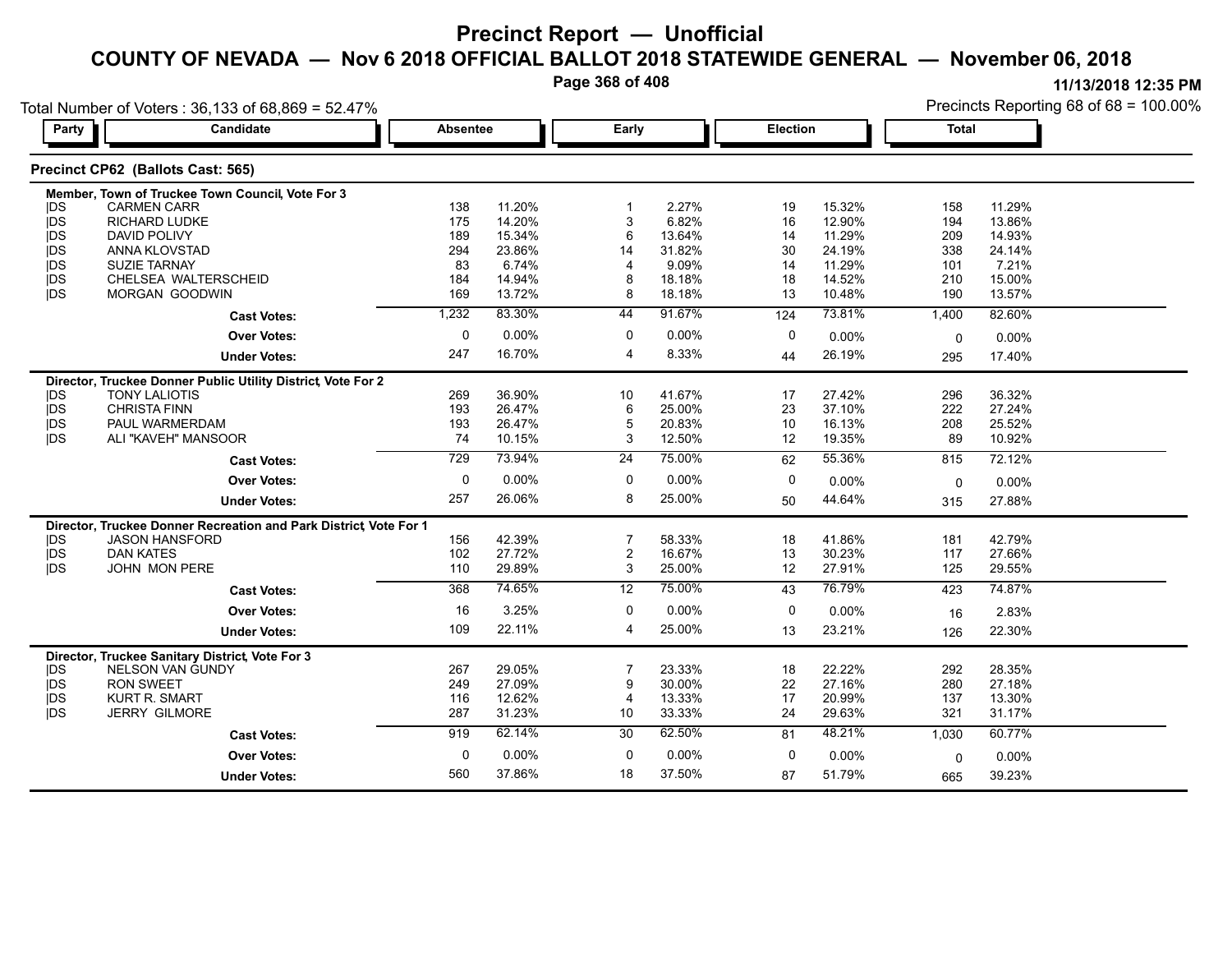**Page 369 of 408**

**11/13/2018 12:35 PM**

Precincts Reporting 68 of 68 = 100.00%

| Party                    | Candidate                                            | <b>Absentee</b> |                  | Early                |                  |                      | <b>Election</b>  |                | <b>Total</b>     |  |
|--------------------------|------------------------------------------------------|-----------------|------------------|----------------------|------------------|----------------------|------------------|----------------|------------------|--|
|                          | Precinct CP62 (Ballots Cast: 565)                    |                 |                  |                      |                  |                      |                  |                |                  |  |
|                          | Director, Truckee Tahoe Airport District, Vote For 2 |                 |                  |                      |                  |                      |                  |                |                  |  |
| <b>IDS</b>               | JOHN JONES                                           | 243             | 31.44%           | 8                    | 29.63%           | 16                   | 23.53%           | 267            | 30.76%           |  |
| <b>IDS</b><br><b>IDS</b> | <b>JOE LORENZ</b><br><b>MARY HETHERINGTON</b>        | 43<br>195       | 5.56%<br>25.23%  | $\mathbf{1}$<br>9    | 3.70%<br>33.33%  | $\overline{2}$<br>22 | 2.94%<br>32.35%  | 46<br>226      | 5.30%<br>26.04%  |  |
| <b>IDS</b>               | PETER FOSS VAN PEBORGH                               | 27              | 3.49%            | $\overline{c}$       | 7.41%            | 8                    | 11.76%           | 37             | 4.26%            |  |
| <b>IDS</b>               | <b>JIM MORRISON</b>                                  | 265             | 34.28%           | $\overline{7}$       | 25.93%           | 20                   | 29.41%           | 292            | 33.64%           |  |
|                          | <b>Cast Votes:</b>                                   | 773             | 78.40%           | 27                   | 84.38%           | 68                   | 60.71%           | 868            | 76.81%           |  |
|                          | <b>Over Votes:</b>                                   | $\mathbf{1}$    | 0.20%            | 0                    | $0.00\%$         | 0                    | 0.00%            | $\overline{1}$ | 0.18%            |  |
|                          | <b>Under Votes:</b>                                  | 211             | 21.40%           | 5                    | 15.63%           | 44                   | 39.29%           | 260            | 23.01%           |  |
|                          | Proposition 1, Vote For 1                            |                 |                  |                      |                  |                      |                  |                |                  |  |
|                          | <b>YES</b>                                           | 283             | 59.33%           | 13                   | 92.86%           | 40                   | 74.07%           | 336            | 61.65%           |  |
|                          | <b>NO</b>                                            | 194             | 40.67%           | $\mathbf{1}$         | 7.14%            | 14                   | 25.93%           | 209            | 38.35%           |  |
|                          | <b>Cast Votes:</b>                                   | 477             | 96.75%           | 14                   | 87.50%           | 54                   | 96.43%           | 545            | 96.46%           |  |
|                          | <b>Over Votes:</b>                                   | 0               | 0.00%            | 0                    | 0.00%            | 0                    | 0.00%            | $\mathbf 0$    | 0.00%            |  |
|                          | <b>Under Votes:</b>                                  | 16              | 3.25%            | $\overline{2}$       | 12.50%           | 2                    | 3.57%            | 20             | 3.54%            |  |
|                          | Proposition 2, Vote For 1                            |                 |                  |                      |                  |                      |                  |                |                  |  |
|                          | <b>YES</b>                                           | 306             | 64.15%           | 10                   | 71.43%           | 37                   | 69.81%           | 353            | 64.89%           |  |
|                          | <b>NO</b>                                            | 171             | 35.85%           | $\overline{4}$       | 28.57%           | 16                   | 30.19%           | 191            | 35.11%           |  |
|                          | <b>Cast Votes:</b>                                   | 477             | 96.75%           | 14                   | 87.50%           | 53                   | 94.64%           | 544            | 96.28%           |  |
|                          | <b>Over Votes:</b>                                   | $\pmb{0}$       | $0.00\%$         | $\mathbf 0$          | $0.00\%$         | $\pmb{0}$            | 0.00%            | $\mathbf 0$    | 0.00%            |  |
|                          | <b>Under Votes:</b>                                  | 16              | 3.25%            | $\overline{2}$       | 12.50%           | 3                    | 5.36%            | 21             | 3.72%            |  |
|                          | Proposition 3, Vote For 1                            |                 |                  |                      |                  |                      |                  |                |                  |  |
|                          | <b>YES</b><br><b>NO</b>                              | 283<br>193      | 59.45%<br>40.55% | 12<br>3              | 80.00%<br>20.00% | 35<br>17             | 67.31%<br>32.69% | 330<br>213     | 60.77%<br>39.23% |  |
|                          |                                                      |                 | 96.55%           |                      |                  |                      |                  |                |                  |  |
|                          | <b>Cast Votes:</b>                                   | 476             |                  | 15                   | 93.75%           | 52                   | 92.86%           | 543            | 96.11%           |  |
|                          | <b>Over Votes:</b>                                   | 0               | 0.00%            | 0                    | 0.00%            | 0                    | 0.00%            | $\mathbf 0$    | 0.00%            |  |
|                          | <b>Under Votes:</b>                                  | 17              | 3.45%            | $\mathbf{1}$         | 6.25%            | $\overline{4}$       | 7.14%            | 22             | 3.89%            |  |
|                          | Proposition 4, Vote For 1                            |                 |                  |                      |                  |                      |                  |                |                  |  |
|                          | <b>YES</b><br><b>NO</b>                              | 279<br>191      | 59.36%<br>40.64% | 13<br>$\overline{2}$ | 86.67%<br>13.33% | 37<br>14             | 72.55%<br>27.45% | 329<br>207     | 61.38%<br>38.62% |  |
|                          |                                                      | 470             | 95.33%           | 15                   | 93.75%           |                      | 91.07%           |                |                  |  |
|                          | <b>Cast Votes:</b>                                   |                 |                  |                      |                  | 51                   |                  | 536            | 94.87%           |  |
|                          | <b>Over Votes:</b>                                   | 0<br>23         | 0.00%            | 0<br>$\mathbf{1}$    | 0.00%            | 0                    | 0.00%            | $\mathbf 0$    | 0.00%            |  |
|                          | <b>Under Votes:</b>                                  |                 | 4.67%            |                      | 6.25%            | 5                    | 8.93%            | 29             | 5.13%            |  |
|                          | Proposition 5, Vote For 1                            |                 |                  |                      |                  |                      |                  |                |                  |  |
|                          | <b>YES</b><br><b>NO</b>                              | 170<br>306      | 35.71%<br>64.29% | 4<br>11              | 26.67%<br>73.33% | 21<br>28             | 42.86%<br>57.14% | 195<br>345     | 36.11%<br>63.89% |  |
|                          | <b>Cast Votes:</b>                                   | 476             | 96.55%           | 15                   | 93.75%           | 49                   | 87.50%           | 540            | 95.58%           |  |
|                          | <b>Over Votes:</b>                                   | 0               | $0.00\%$         | 0                    | $0.00\%$         | 0                    | 0.00%            | $\mathbf 0$    | 0.00%            |  |
|                          | <b>Under Votes:</b>                                  | 17              | 3.45%            | $\mathbf{1}$         | 6.25%            | $\overline{7}$       | 12.50%           |                | 4.42%            |  |
|                          |                                                      |                 |                  |                      |                  |                      |                  | 25             |                  |  |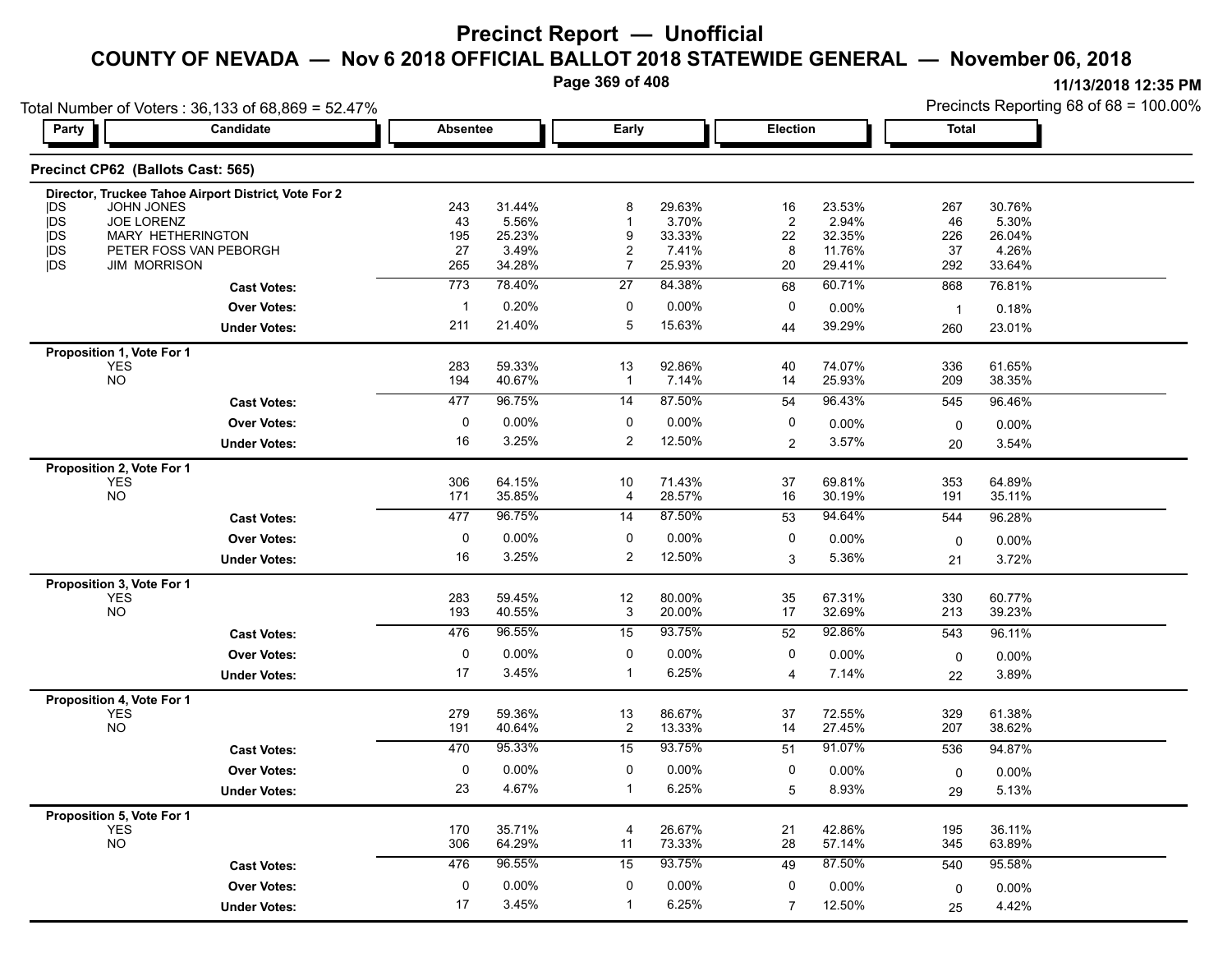**Page 370 of 408**

|                                   | Total Number of Voters: 36,133 of 68,869 = 52.47% |                 |                  |                      |                  |                |                  | Precincts Reporting 68 of 68 = 100.00% |                  |  |
|-----------------------------------|---------------------------------------------------|-----------------|------------------|----------------------|------------------|----------------|------------------|----------------------------------------|------------------|--|
| <b>Party</b>                      | Candidate                                         | <b>Absentee</b> |                  | Early                |                  | Election       |                  | <b>Total</b>                           |                  |  |
| Precinct CP62 (Ballots Cast: 565) |                                                   |                 |                  |                      |                  |                |                  |                                        |                  |  |
| Proposition 6, Vote For 1         |                                                   |                 |                  |                      |                  |                |                  |                                        |                  |  |
| <b>YES</b><br><b>NO</b>           |                                                   | 158<br>322      | 32.92%<br>67 08% | $\overline{c}$<br>12 | 14.29%<br>85.71% | 19<br>33       | 36.54%<br>63.46% | 179<br>367                             | 32.78%<br>67.22% |  |
|                                   | <b>Cast Votes:</b>                                | 480             | 97.36%           | 14                   | 87.50%           | 52             | 92.86%           | 546                                    | 96.64%           |  |
|                                   | <b>Over Votes:</b>                                | $\mathbf{1}$    | 0.20%            | 0                    | 0.00%            | 0              | 0.00%            | $\mathbf{1}$                           | 0.18%            |  |
|                                   | <b>Under Votes:</b>                               | 12              | 2.43%            | $\overline{2}$       | 12.50%           | $\overline{4}$ | 7.14%            | 18                                     | 3.19%            |  |
| Proposition 7, Vote For 1         |                                                   |                 |                  |                      |                  |                |                  |                                        |                  |  |
| <b>YES</b><br>NO <sub>1</sub>     |                                                   | 277<br>194      | 58.81%<br>41.19% | 6<br>8               | 42.86%<br>57.14% | 29<br>24       | 54.72%<br>45.28% | 312<br>226                             | 57.99%<br>42.01% |  |
|                                   | <b>Cast Votes:</b>                                | 471             | 95.54%           | 14                   | 87.50%           | 53             | 94.64%           | 538                                    | 95.22%           |  |
|                                   | <b>Over Votes:</b>                                | 0               | 0.00%            | 0                    | 0.00%            | 0              | 0.00%            | $\mathbf 0$                            | 0.00%            |  |
|                                   | <b>Under Votes:</b>                               | 22              | 4.46%            | $\overline{2}$       | 12.50%           | 3              | 5.36%            | 27                                     | 4.78%            |  |
| Proposition 8, Vote For 1         |                                                   |                 |                  |                      |                  |                |                  |                                        |                  |  |
| <b>YES</b>                        |                                                   | 194             | 41.28%           | 8                    | 57.14%           | 26             | 55.32%           | 228                                    | 42.94%           |  |
| <b>NO</b>                         |                                                   | 276             | 58.72%           | 6                    | 42.86%           | 21             | 44.68%           | 303                                    | 57.06%           |  |
|                                   | <b>Cast Votes:</b>                                | 470             | 95.33%           | 14                   | 87.50%           | 47             | 83.93%           | 531                                    | 93.98%           |  |
|                                   | <b>Over Votes:</b>                                | 0               | 0.00%            | 0                    | 0.00%            | 0              | $0.00\%$         | 0                                      | 0.00%            |  |
|                                   | <b>Under Votes:</b>                               | 23              | 4.67%            | $\overline{2}$       | 12.50%           | 9              | 16.07%           | 34                                     | 6.02%            |  |
| Proposition 10, Vote For 1        |                                                   |                 |                  |                      |                  |                |                  |                                        |                  |  |
| <b>YES</b><br><b>NO</b>           |                                                   | 159<br>319      | 33.26%<br>66.74% | 8<br>6               | 57.14%<br>42.86% | 22<br>27       | 44.90%<br>55.10% | 189<br>352                             | 34.94%<br>65.06% |  |
|                                   | <b>Cast Votes:</b>                                | 478             | 96.96%           | 14                   | 87.50%           | 49             | 87.50%           | 541                                    | 95.75%           |  |
|                                   | <b>Over Votes:</b>                                | 0               | 0.00%            | 0                    | 0.00%            | 0              | 0.00%            |                                        | 0.00%            |  |
|                                   | <b>Under Votes:</b>                               | 15              | 3.04%            | $\overline{2}$       | 12.50%           | $\overline{7}$ | 12.50%           | 0<br>24                                | 4.25%            |  |
| Proposition 11, Vote For 1        |                                                   |                 |                  |                      |                  |                |                  |                                        |                  |  |
| <b>YES</b>                        |                                                   | 323             | 68.00%           | 6                    | 42.86%           | 30             | 61.22%           | 359                                    | 66.73%           |  |
| <b>NO</b>                         |                                                   | 152             | 32.00%           | 8                    | 57.14%           | 19             | 38.78%           | 179                                    | 33.27%           |  |
|                                   | <b>Cast Votes:</b>                                | 475             | 96.35%           | 14                   | 87.50%           | 49             | 87.50%           | 538                                    | 95.22%           |  |
|                                   | <b>Over Votes:</b>                                | 0               | 0.00%            | 0                    | 0.00%            | 0              | 0.00%            | $\mathbf 0$                            | 0.00%            |  |
|                                   | <b>Under Votes:</b>                               | 18              | 3.65%            | $\overline{2}$       | 12.50%           | $\overline{7}$ | 12.50%           | 27                                     | 4.78%            |  |
| Proposition 12, Vote For 1        |                                                   |                 |                  |                      |                  |                |                  |                                        |                  |  |
| <b>YES</b><br><b>NO</b>           |                                                   | 312<br>155      | 66.81%<br>33.19% | 12<br>3              | 80.00%<br>20.00% | 33<br>17       | 66.00%<br>34.00% | 357<br>175                             | 67.11%<br>32.89% |  |
|                                   | <b>Cast Votes:</b>                                | 467             | 94.73%           | 15                   | 93.75%           | 50             | 89.29%           | 532                                    | 94.16%           |  |
|                                   | <b>Over Votes:</b>                                | 0               | 0.00%            | 0                    | 0.00%            | 0              |                  |                                        |                  |  |
|                                   | <b>Under Votes:</b>                               | 26              | 5.27%            | $\mathbf{1}$         | 6.25%            | 6              | 0.00%<br>10.71%  | $\mathbf 0$<br>33                      | 0.00%<br>5.84%   |  |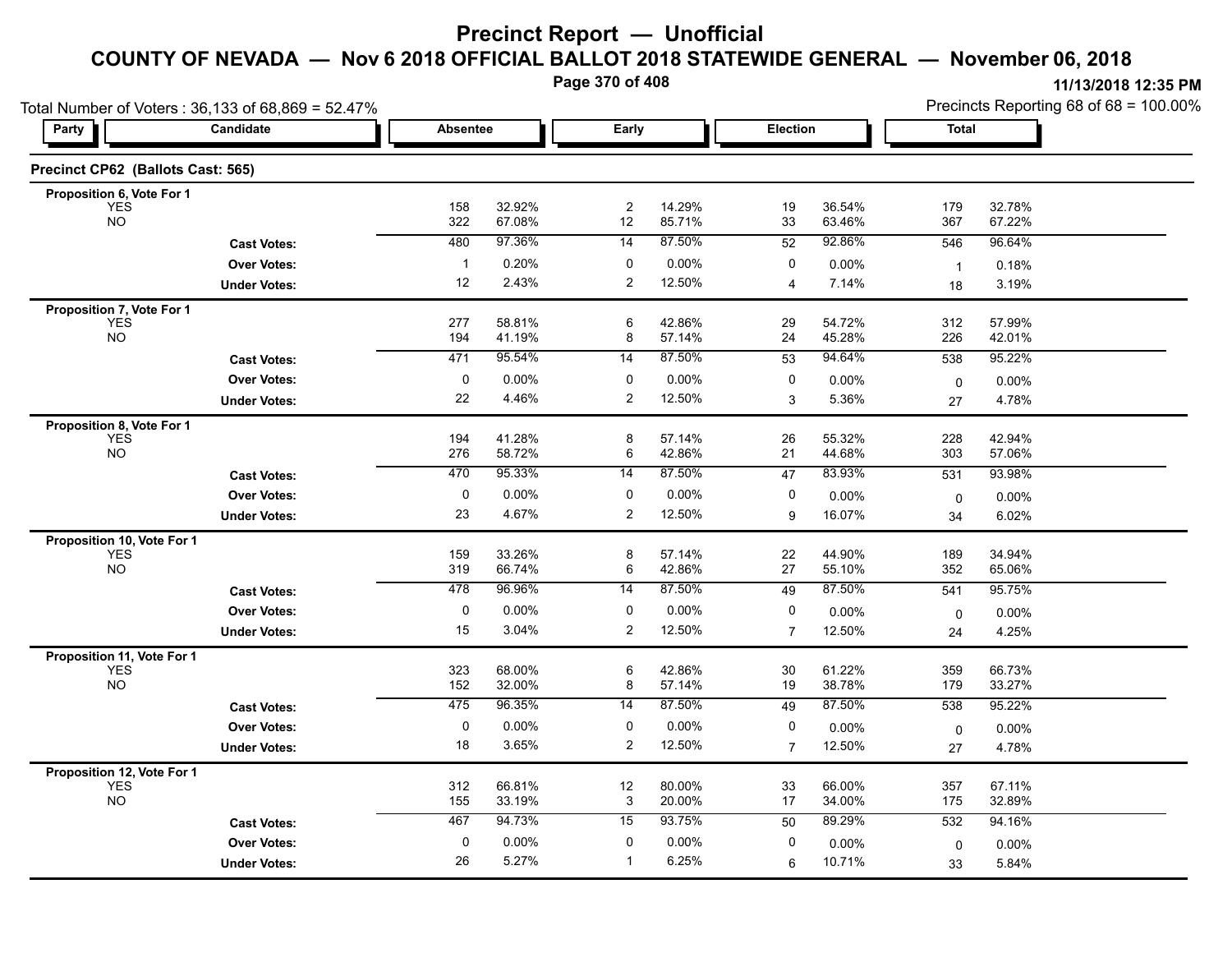**Page 371 of 408**

**11/13/2018 12:35 PM** Precincts Reporting 68 of 68 = 100.00%

| Party                                              | $O(d)$ Number of Voters : 30, 133 OF 08,809 = 52.47 %<br>Candidate |  | Absentee   |                  |         | Early            |         | Election         |            | <b>FIGUILUS INGUULTILY OU UI UU - 100.007</b><br>Total |  |
|----------------------------------------------------|--------------------------------------------------------------------|--|------------|------------------|---------|------------------|---------|------------------|------------|--------------------------------------------------------|--|
| Precinct CP62 (Ballots Cast: 565)                  |                                                                    |  |            |                  |         |                  |         |                  |            |                                                        |  |
| <b>Measure AA, Vote For 1</b><br><b>YES</b><br>NO. |                                                                    |  | 369<br>111 | 76.88%<br>23.13% | 13<br>2 | 86.67%<br>13.33% | 46<br>6 | 88.46%<br>11.54% | 428<br>119 | 78.24%<br>21.76%                                       |  |
|                                                    | <b>Cast Votes:</b>                                                 |  | 480        | 97.36%           | 15      | 93.75%           | 52      | 92.86%           | 547        | 96.81%                                                 |  |
|                                                    | <b>Over Votes:</b>                                                 |  | 0          | $0.00\%$         | 0       | $0.00\%$         | 0       | $0.00\%$         | $\Omega$   | $0.00\%$                                               |  |
|                                                    | <b>Under Votes:</b>                                                |  | 13         | 2.64%            |         | 6.25%            | 4       | 7.14%            | 18         | 3.19%                                                  |  |
| <b>Measure G. Vote For 1</b>                       |                                                                    |  |            |                  |         |                  |         |                  |            |                                                        |  |
| <b>YES</b><br><b>NO</b>                            |                                                                    |  | 382<br>79  | 82.86%<br>17.14% | 12<br>3 | 80.00%<br>20.00% | 38<br>8 | 82.61%<br>17.39% | 432<br>90  | 82.76%<br>17.24%                                       |  |
|                                                    | <b>Cast Votes:</b>                                                 |  | 461        | 93.51%           | 15      | 93.75%           | 46      | 82.14%           | 522        | 92.39%                                                 |  |
|                                                    | <b>Over Votes:</b>                                                 |  | 0          | $0.00\%$         | 0       | $0.00\%$         | 0       | $0.00\%$         | 0          | $0.00\%$                                               |  |
|                                                    | <b>Under Votes:</b>                                                |  | 32         | 6.49%            |         | 6.25%            | 10      | 17.86%           | 43         | 7.61%                                                  |  |

Total Number of Voters :  $36,133$  of 68,869 = 52.47%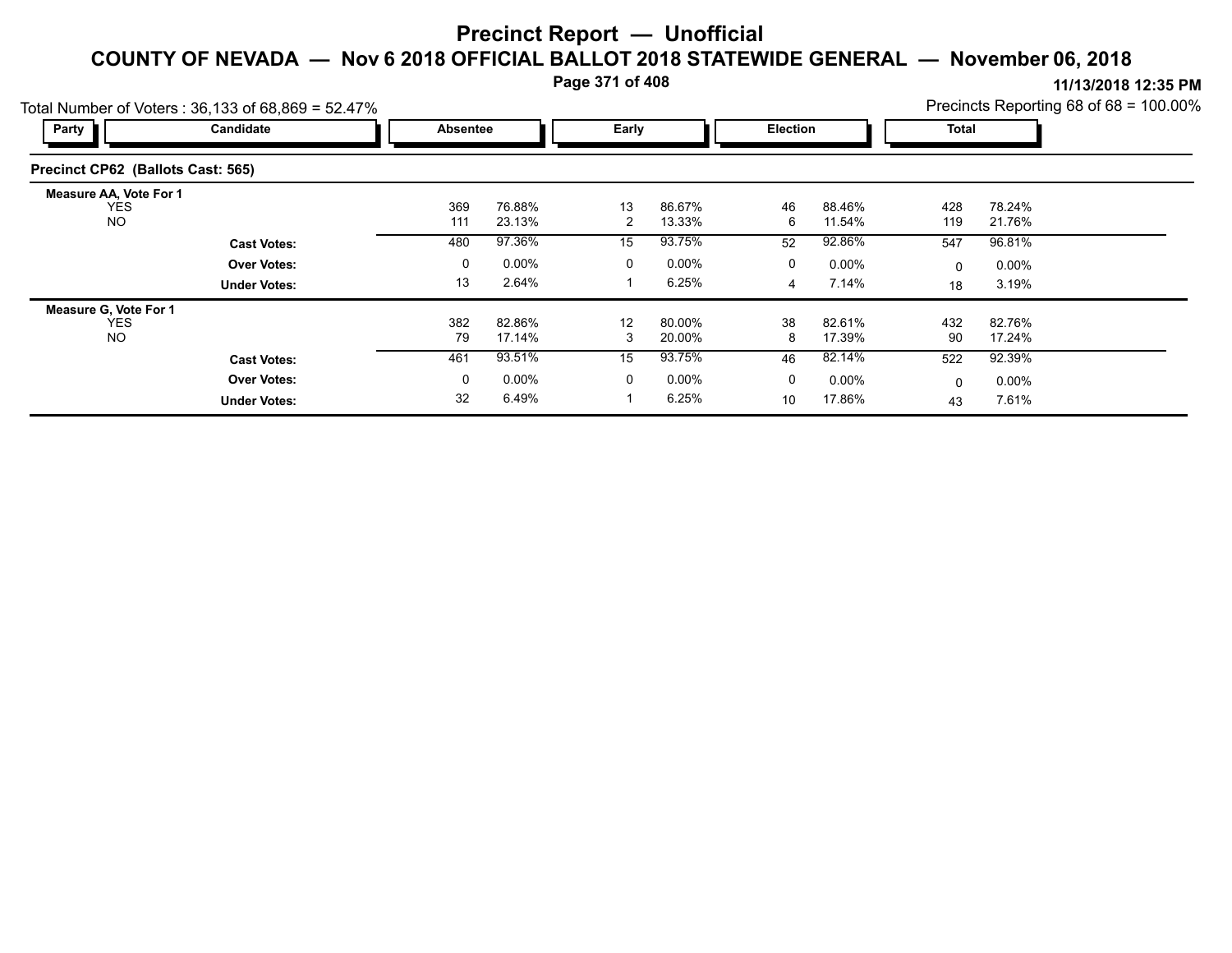**Page 372 of 408**

| Total Number of Voters: 36,133 of 68,869 = 52.47%                           |                      |                  |                |                            |                |                  |                   | Precincts Reporting 68 of 68 = 100.00% |                   |  |  |
|-----------------------------------------------------------------------------|----------------------|------------------|----------------|----------------------------|----------------|------------------|-------------------|----------------------------------------|-------------------|--|--|
| Party                                                                       | Candidate            | <b>Absentee</b>  |                | Early                      |                | Election         |                   | Total                                  |                   |  |  |
| Precinct CP63 (Ballots Cast: 0)                                             |                      |                  |                |                            |                |                  |                   |                                        |                   |  |  |
| Governor, Vote For 1<br><b>REP</b><br>JOHN H. COX                           |                      | $\mathbf 0$      | 0.00%          | $\mathbf 0$                | 0.00%          | 0                | 0.00%             | 0                                      | 0.00%             |  |  |
| <b>DEM</b><br><b>GAVIN NEWSOM</b>                                           |                      | 0                | 0.00%          | 0                          | 0.00%          | 0                | 0.00%             | 0                                      | 0.00%             |  |  |
|                                                                             | <b>Cast Votes:</b>   | $\mathbf 0$      | 0.00%          | $\mathbf 0$                | $0.00\%$       | 0                | $0.00\%$          | 0                                      | 0.00%             |  |  |
|                                                                             | <b>Over Votes:</b>   | 0                | 0.00%          | 0                          | 0.00%          | 0                | 0.00%             | 0                                      | 0.00%             |  |  |
|                                                                             | <b>Under Votes:</b>  | 0                | $0.00\%$       | $\mathbf 0$                | 0.00%          | $\mathbf 0$      | 0.00%             | 0                                      | 0.00%             |  |  |
| Lieutenant Governor, Vote For 1                                             |                      |                  |                |                            |                |                  |                   |                                        |                   |  |  |
| ED HERNANDEZ<br><b>DEM</b>                                                  |                      | 0                | 0.00%          | $\mathbf 0$                | 0.00%          | $\mathbf 0$      | 0.00%             | 0                                      | 0.00%             |  |  |
| <b>DEM</b><br>ELENI KOUNALAKIS                                              |                      | 0                | 0.00%          | 0                          | 0.00%          | 0                | $0.00\%$          | 0                                      | 0.00%             |  |  |
|                                                                             | <b>Cast Votes:</b>   | $\Omega$         | 0.00%          | $\mathbf 0$                | $0.00\%$       | 0                | 0.00%             | 0                                      | 0.00%             |  |  |
|                                                                             | <b>Over Votes:</b>   | 0                | $0.00\%$       | 0                          | 0.00%          | 0                | 0.00%             | 0                                      | $0.00\%$          |  |  |
|                                                                             | <b>Under Votes:</b>  | 0                | $0.00\%$       | 0                          | 0.00%          | $\Omega$         | 0.00%             | $\Omega$                               | 0.00%             |  |  |
| Secretary of State, Vote For 1                                              |                      |                  |                |                            |                |                  |                   |                                        |                   |  |  |
| <b>DEM</b><br><b>ALEX PADILLA</b><br><b>REP</b><br><b>MARK P. MEUSER</b>    |                      | $\mathbf 0$<br>0 | 0.00%<br>0.00% | $\mathbf 0$<br>$\mathbf 0$ | 0.00%<br>0.00% | 0<br>0           | 0.00%<br>$0.00\%$ | 0<br>0                                 | 0.00%<br>$0.00\%$ |  |  |
|                                                                             | <b>Cast Votes:</b>   | 0                | 0.00%          | 0                          | 0.00%          | 0                | 0.00%             | 0                                      | 0.00%             |  |  |
|                                                                             | <b>Over Votes:</b>   | 0                | $0.00\%$       | 0                          | 0.00%          | 0                | 0.00%             |                                        |                   |  |  |
|                                                                             |                      | 0                | 0.00%          | 0                          | 0.00%          | $\mathbf 0$      | 0.00%             | 0                                      | 0.00%<br>0.00%    |  |  |
|                                                                             | <b>Under Votes:</b>  |                  |                |                            |                |                  |                   | $\Omega$                               |                   |  |  |
| <b>Controller, Vote For 1</b><br>REP                                        | KONSTANTINOS RODITIS | 0                | 0.00%          | $\mathbf 0$                | 0.00%          | 0                | 0.00%             | $\pmb{0}$                              | 0.00%             |  |  |
| <b>DEM</b><br>BETTY T. YEE                                                  |                      | $\mathbf 0$      | 0.00%          | $\mathbf 0$                | 0.00%          | 0                | 0.00%             | 0                                      | 0.00%             |  |  |
|                                                                             | <b>Cast Votes:</b>   | $\mathbf 0$      | 0.00%          | 0                          | 0.00%          | $\mathbf 0$      | 0.00%             | $\mathbf 0$                            | 0.00%             |  |  |
|                                                                             | <b>Over Votes:</b>   | 0                | $0.00\%$       | 0                          | 0.00%          | 0                | $0.00\%$          | 0                                      | 0.00%             |  |  |
|                                                                             | <b>Under Votes:</b>  | 0                | 0.00%          | 0                          | 0.00%          | $\Omega$         | $0.00\%$          | $\Omega$                               | $0.00\%$          |  |  |
| Treasurer, Vote For 1                                                       |                      |                  |                |                            |                |                  |                   |                                        |                   |  |  |
| <b>GREG CONLON</b><br><b>REP</b>                                            |                      | 0                | 0.00%          | 0                          | 0.00%          | 0                | $0.00\%$          | 0                                      | 0.00%             |  |  |
| <b>DEM</b><br><b>FIONA MA</b>                                               |                      | $\mathbf 0$      | 0.00%          | $\mathbf 0$                | 0.00%          | 0                | 0.00%             | 0                                      | 0.00%             |  |  |
|                                                                             | <b>Cast Votes:</b>   | $\overline{0}$   | 0.00%          | $\overline{0}$             | 0.00%          | $\mathbf 0$      | 0.00%             | 0                                      | $0.00\%$          |  |  |
|                                                                             | <b>Over Votes:</b>   | 0                | 0.00%          | $\mathbf 0$                | 0.00%          | 0                | $0.00\%$          | 0                                      | 0.00%             |  |  |
|                                                                             | <b>Under Votes:</b>  | 0                | 0.00%          | 0                          | 0.00%          | $\mathbf 0$      | 0.00%             | 0                                      | $0.00\%$          |  |  |
| <b>Attorney General, Vote For 1</b>                                         |                      |                  |                |                            |                |                  |                   |                                        |                   |  |  |
| <b>REP</b><br><b>STEVEN C BAILEY</b><br><b>DEM</b><br><b>XAVIER BECERRA</b> |                      | 0<br>$\mathbf 0$ | 0.00%<br>0.00% | 0<br>$\mathbf 0$           | 0.00%<br>0.00% | 0<br>$\mathbf 0$ | $0.00\%$<br>0.00% | 0<br>0                                 | 0.00%             |  |  |
|                                                                             |                      |                  | 0.00%          |                            | 0.00%          |                  | $0.00\%$          |                                        | 0.00%             |  |  |
|                                                                             | <b>Cast Votes:</b>   | $\mathbf 0$      |                | 0                          |                | $\mathbf 0$      |                   | 0                                      | $0.00\%$          |  |  |
|                                                                             | <b>Over Votes:</b>   | 0                | $0.00\%$       | 0                          | 0.00%          | 0                | 0.00%             | 0                                      | 0.00%             |  |  |
|                                                                             | <b>Under Votes:</b>  | $\Omega$         | 0.00%          | 0                          | 0.00%          | $\mathbf 0$      | $0.00\%$          | 0                                      | $0.00\%$          |  |  |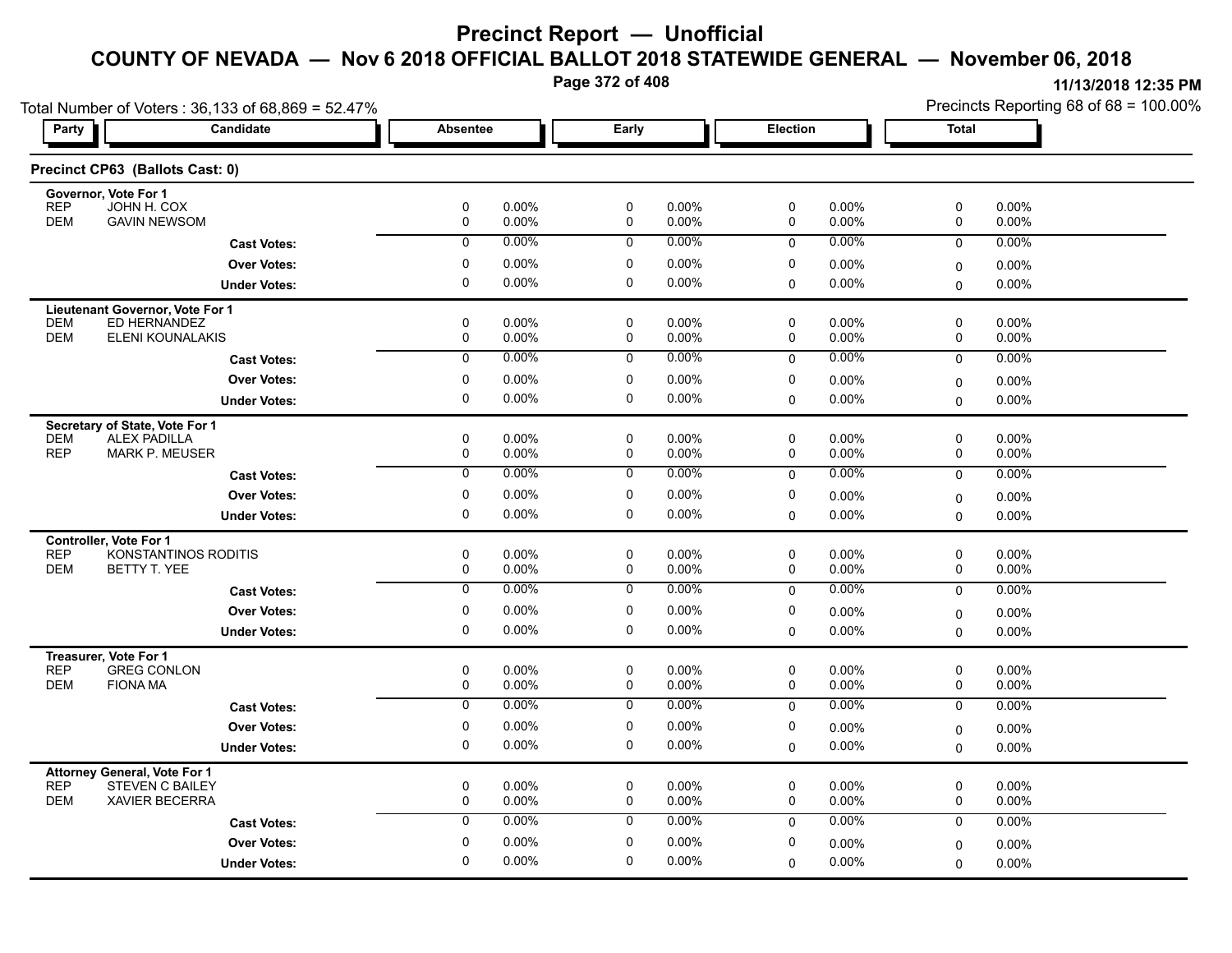**Page 373 of 408**

**11/13/2018 12:35 PM** Precincts Reporting 68 of 68 = 100.00%

| Total Number of Voters: 36,133 of 68,869 = 52.47% |                                                                                       |                  |                   |                  |                          |              |                      | Precincts Reporting 68 of 68 = 100.00% |                      |  |
|---------------------------------------------------|---------------------------------------------------------------------------------------|------------------|-------------------|------------------|--------------------------|--------------|----------------------|----------------------------------------|----------------------|--|
| Party                                             | <b>Candidate</b>                                                                      |                  | <b>Absentee</b>   |                  | Early<br><b>Election</b> |              |                      | <b>Total</b>                           |                      |  |
|                                                   | Precinct CP63 (Ballots Cast: 0)                                                       |                  |                   |                  |                          |              |                      |                                        |                      |  |
|                                                   | <b>Insurance Commissioner, Vote For 1</b>                                             |                  |                   |                  |                          |              |                      |                                        |                      |  |
| <b>DEM</b>                                        | RICARDO LARA<br><b>STEVE POIZNER</b>                                                  | 0<br>0           | 0.00%<br>0.00%    | 0<br>$\mathbf 0$ | 0.00%<br>0.00%           | 0<br>0       | 0.00%<br>0.00%       | 0<br>0                                 | 0.00%<br>0.00%       |  |
|                                                   |                                                                                       | 0                | 0.00%             | $\mathbf 0$      | 0.00%                    |              | $0.00\%$             | $\mathbf 0$                            |                      |  |
|                                                   | <b>Cast Votes:</b>                                                                    |                  |                   |                  |                          | $\Omega$     |                      |                                        | 0.00%                |  |
|                                                   | <b>Over Votes:</b>                                                                    | 0<br>0           | $0.00\%$          | 0                | 0.00%                    | 0            | $0.00\%$             | 0                                      | 0.00%                |  |
|                                                   | <b>Under Votes:</b>                                                                   |                  | 0.00%             | $\mathbf 0$      | 0.00%                    | $\mathbf 0$  | $0.00\%$             | $\Omega$                               | $0.00\%$             |  |
|                                                   | Member, State Board of Equalization District 1, Vote For 1                            |                  |                   |                  |                          |              |                      |                                        |                      |  |
| <b>DEM</b><br><b>REP</b>                          | <b>TOM HALLINAN</b><br><b>TED GAINES</b>                                              | $\mathbf 0$<br>0 | $0.00\%$<br>0.00% | $\mathbf 0$<br>0 | 0.00%<br>0.00%           | 0<br>0       | $0.00\%$<br>$0.00\%$ | 0<br>0                                 | 0.00%<br>$0.00\%$    |  |
|                                                   | <b>Cast Votes:</b>                                                                    | $\overline{0}$   | 0.00%             | $\overline{0}$   | $0.00\%$                 | $\mathbf 0$  | 0.00%                | $\mathbf 0$                            | 0.00%                |  |
|                                                   | <b>Over Votes:</b>                                                                    | 0                | $0.00\%$          | 0                | 0.00%                    | 0            | 0.00%                |                                        |                      |  |
|                                                   | <b>Under Votes:</b>                                                                   | 0                | 0.00%             | $\mathbf 0$      | 0.00%                    | $\Omega$     | 0.00%                | 0                                      | $0.00\%$<br>$0.00\%$ |  |
|                                                   |                                                                                       |                  |                   |                  |                          |              |                      | 0                                      |                      |  |
| <b>DEM</b>                                        | United States Senate, Vote For 1<br><b>DIANNE FEINSTEIN</b>                           | 0                | 0.00%             | $\mathbf 0$      | 0.00%                    | 0            | 0.00%                | 0                                      | 0.00%                |  |
| <b>DEM</b>                                        | <b>KEVIN DE LEON</b>                                                                  | 0                | 0.00%             | 0                | 0.00%                    | 0            | 0.00%                | 0                                      | 0.00%                |  |
|                                                   | <b>Cast Votes:</b>                                                                    | $\overline{0}$   | 0.00%             | $\overline{0}$   | $0.00\%$                 | 0            | $0.00\%$             | 0                                      | 0.00%                |  |
|                                                   | <b>Over Votes:</b>                                                                    | 0                | 0.00%             | 0                | 0.00%                    | 0            | 0.00%                |                                        |                      |  |
|                                                   |                                                                                       | 0                | $0.00\%$          | 0                | 0.00%                    | $\mathbf 0$  | $0.00\%$             | 0                                      | 0.00%<br>0.00%       |  |
|                                                   | <b>Under Votes:</b>                                                                   |                  |                   |                  |                          |              |                      | 0                                      |                      |  |
| <b>REP</b>                                        | House of Representatives of the United States District 1, Vote For 1<br>DOUG LA MALFA | 0                | 0.00%             | 0                | 0.00%                    | 0            | $0.00\%$             | 0                                      | $0.00\%$             |  |
| <b>DEM</b>                                        | <b>AUDREY DENNEY</b>                                                                  | 0                | 0.00%             | $\mathbf 0$      | 0.00%                    | 0            | 0.00%                | 0                                      | 0.00%                |  |
|                                                   | <b>Cast Votes:</b>                                                                    | $\overline{0}$   | 0.00%             | 0                | 0.00%                    | $\mathbf 0$  | $0.00\%$             | 0                                      | 0.00%                |  |
|                                                   | <b>Over Votes:</b>                                                                    | 0                | 0.00%             | 0                | 0.00%                    | 0            | 0.00%                |                                        |                      |  |
|                                                   | <b>Under Votes:</b>                                                                   | 0                | 0.00%             | 0                | 0.00%                    | $\Omega$     | 0.00%                | 0<br>$\Omega$                          | $0.00\%$<br>$0.00\%$ |  |
|                                                   |                                                                                       |                  |                   |                  |                          |              |                      |                                        |                      |  |
| <b>REP</b>                                        | State Assembly District 1, Vote For 1<br><b>BRIAN DAHLE</b>                           | 0                | 0.00%             | $\mathbf 0$      | 0.00%                    | 0            | $0.00\%$             | 0                                      | 0.00%                |  |
| <b>DEM</b>                                        | <b>CALEEN SISK</b>                                                                    | 0                | $0.00\%$          | 0                | 0.00%                    | $\mathbf 0$  | 0.00%                | 0                                      | 0.00%                |  |
|                                                   | <b>Cast Votes:</b>                                                                    | 0                | $0.00\%$          | 0                | 0.00%                    | $\mathbf 0$  | 0.00%                | $\mathbf 0$                            | 0.00%                |  |
|                                                   | <b>Over Votes:</b>                                                                    | 0                | 0.00%             | 0                | 0.00%                    | 0            | $0.00\%$             |                                        | 0.00%                |  |
|                                                   | <b>Under Votes:</b>                                                                   | 0                | 0.00%             | 0                | 0.00%                    | $\mathbf 0$  | $0.00\%$             | 0<br>0                                 | $0.00\%$             |  |
|                                                   |                                                                                       |                  |                   |                  |                          |              |                      |                                        |                      |  |
| <b>YES</b>                                        | For Associate Justice, Supreme Court - Carol A. Corrigan, Vote For 1                  | 0                | 0.00%             | $\mathbf 0$      | 0.00%                    | 0            | 0.00%                | 0                                      | 0.00%                |  |
| <b>NO</b>                                         |                                                                                       | 0                | $0.00\%$          | $\mathbf 0$      | 0.00%                    | 0            | 0.00%                | 0                                      | 0.00%                |  |
|                                                   | <b>Cast Votes:</b>                                                                    | $\mathbf 0$      | 0.00%             | $\mathbf 0$      | $0.00\%$                 | $\mathbf{0}$ | $0.00\%$             | $\mathbf 0$                            | $0.00\%$             |  |
|                                                   | <b>Over Votes:</b>                                                                    | 0                | 0.00%             | $\mathbf 0$      | 0.00%                    | 0            | 0.00%                |                                        |                      |  |
|                                                   |                                                                                       | $\Omega$         | $0.00\%$          | $\Omega$         | 0.00%                    |              |                      | 0                                      | $0.00\%$             |  |
|                                                   | <b>Under Votes:</b>                                                                   |                  |                   |                  |                          | 0            | 0.00%                | 0                                      | $0.00\%$             |  |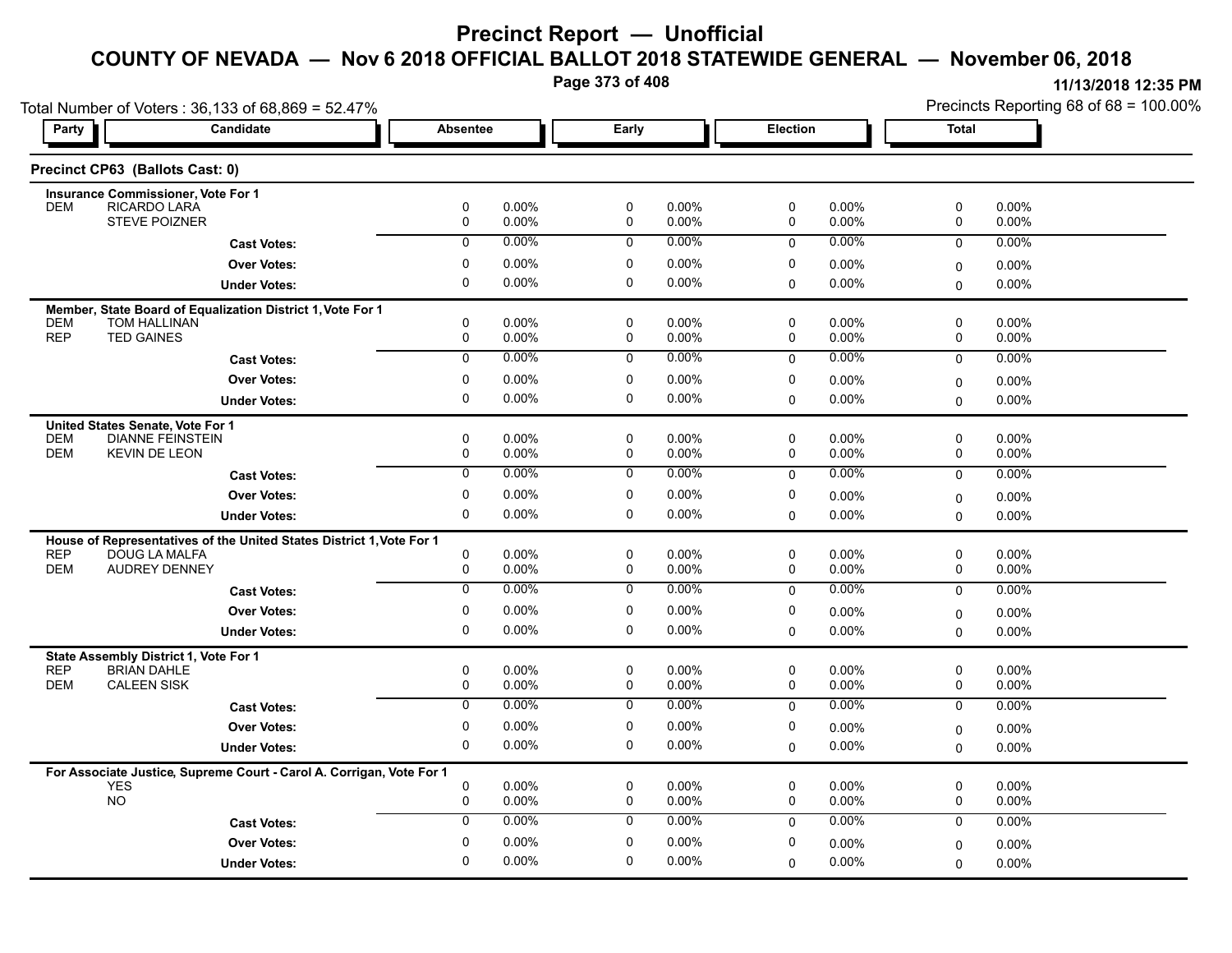**Page 374 of 408**

|                         | Total Number of Voters: 36,133 of 68,869 = 52.47%                                 |                 |                |                            |                |                  |                   | Precincts Reporting 68 of 68 = 100.00% |                   |  |
|-------------------------|-----------------------------------------------------------------------------------|-----------------|----------------|----------------------------|----------------|------------------|-------------------|----------------------------------------|-------------------|--|
| Party                   | Candidate                                                                         | <b>Absentee</b> |                | Early                      |                | <b>Election</b>  |                   | Total                                  |                   |  |
|                         | Precinct CP63 (Ballots Cast: 0)                                                   |                 |                |                            |                |                  |                   |                                        |                   |  |
|                         | For Associate Justice, Supreme Court - Leondra R. Kruger, Vote For 1              |                 |                |                            |                |                  |                   |                                        |                   |  |
| YES<br><b>NO</b>        |                                                                                   | 0<br>0          | 0.00%<br>0.00% | $\mathbf 0$<br>0           | 0.00%<br>0.00% | 0<br>0           | 0.00%<br>0.00%    | 0<br>0                                 | 0.00%<br>0.00%    |  |
|                         | <b>Cast Votes:</b>                                                                | $\mathbf 0$     | 0.00%          | $\mathbf 0$                | $0.00\%$       | $\mathbf 0$      | $0.00\%$          | 0                                      | 0.00%             |  |
|                         | <b>Over Votes:</b>                                                                | 0               | 0.00%          | 0                          | 0.00%          | 0                | 0.00%             | 0                                      | 0.00%             |  |
|                         | <b>Under Votes:</b>                                                               | 0               | $0.00\%$       | $\mathbf 0$                | 0.00%          | 0                | $0.00\%$          | $\Omega$                               | 0.00%             |  |
|                         | For Associate Justice, Court of Appeal, Third District - Cole Blease, Vote For 1  |                 |                |                            |                |                  |                   |                                        |                   |  |
| <b>YES</b>              |                                                                                   | 0               | 0.00%          | $\mathbf 0$                | 0.00%          | $\mathbf 0$      | 0.00%             | 0                                      | 0.00%             |  |
| <b>NO</b>               |                                                                                   | 0               | 0.00%          | $\mathbf 0$                | 0.00%          | 0                | 0.00%             | 0                                      | 0.00%             |  |
|                         | <b>Cast Votes:</b>                                                                | $\Omega$        | 0.00%          | $\mathbf 0$                | $0.00\%$       | $\mathbf 0$      | $0.00\%$          | 0                                      | $0.00\%$          |  |
|                         | <b>Over Votes:</b>                                                                | 0               | $0.00\%$       | 0                          | 0.00%          | 0                | 0.00%             | 0                                      | $0.00\%$          |  |
|                         | <b>Under Votes:</b>                                                               | 0               | $0.00\%$       | 0                          | 0.00%          | $\Omega$         | $0.00\%$          | $\Omega$                               | 0.00%             |  |
|                         | For Associate Justice, Court of Appeal, Third District - Louis Mauro, Vote For 1  |                 |                |                            |                |                  |                   |                                        |                   |  |
| <b>YES</b><br><b>NO</b> |                                                                                   | 0               | 0.00%<br>0.00% | $\mathbf 0$<br>$\mathbf 0$ | 0.00%<br>0.00% | $\mathbf 0$<br>0 | 0.00%<br>0.00%    | 0<br>0                                 | 0.00%<br>$0.00\%$ |  |
|                         | <b>Cast Votes:</b>                                                                | 0               | 0.00%          | 0                          | 0.00%          | 0                | 0.00%             | $\mathbf 0$                            | 0.00%             |  |
|                         | <b>Over Votes:</b>                                                                | 0               | $0.00\%$       | 0                          | 0.00%          | 0                | $0.00\%$          | 0                                      | 0.00%             |  |
|                         | <b>Under Votes:</b>                                                               | 0               | 0.00%          | 0                          | 0.00%          | $\Omega$         | 0.00%             | $\Omega$                               | 0.00%             |  |
|                         | Superintendent of Public Instruction, Vote For 1                                  |                 |                |                            |                |                  |                   |                                        |                   |  |
| DS                      | <b>MARSHALL TUCK</b>                                                              | 0               | 0.00%          | $\mathbf 0$                | 0.00%          | $\mathbf 0$      | 0.00%             | $\pmb{0}$                              | 0.00%             |  |
| <b>IDS</b>              | TONY K. THURMOND                                                                  | 0               | $0.00\%$       | $\mathbf 0$                | 0.00%          | $\mathbf 0$      | $0.00\%$          | 0                                      | 0.00%             |  |
|                         | <b>Cast Votes:</b>                                                                | $\mathbf 0$     | 0.00%          | $\mathbf 0$                | 0.00%          | $\mathbf{0}$     | 0.00%             | $\mathbf 0$                            | 0.00%             |  |
|                         | <b>Over Votes:</b>                                                                | 0               | $0.00\%$       | 0                          | 0.00%          | 0                | 0.00%             | 0                                      | 0.00%             |  |
|                         | <b>Under Votes:</b>                                                               | 0               | 0.00%          | 0                          | 0.00%          | $\Omega$         | $0.00\%$          | $\Omega$                               | $0.00\%$          |  |
|                         | District Board Member, Placer County Board of Education Trustee Area4, Vote For 1 |                 |                |                            |                |                  |                   |                                        |                   |  |
| DS<br><b>jDS</b>        | <b>ANTHONY W. PALMER</b><br>E KEN TOKUTOMI                                        | n<br>0          | 0.00%<br>0.00% | 0<br>$\mathbf 0$           | 0.00%<br>0.00% | 0<br>$\mathbf 0$ | $0.00\%$<br>0.00% | 0<br>0                                 | 0.00%<br>0.00%    |  |
|                         | <b>Cast Votes:</b>                                                                | $\overline{0}$  | 0.00%          | $\overline{0}$             | 0.00%          | $\mathbf 0$      | 0.00%             | $\mathbf 0$                            | 0.00%             |  |
|                         | <b>Over Votes:</b>                                                                | 0               | 0.00%          | $\mathbf 0$                | 0.00%          | 0                | $0.00\%$          |                                        | 0.00%             |  |
|                         | <b>Under Votes:</b>                                                               | 0               | 0.00%          | 0                          | 0.00%          | $\mathbf 0$      | 0.00%             | 0<br>0                                 | $0.00\%$          |  |
|                         |                                                                                   |                 |                |                            |                |                  |                   |                                        |                   |  |
| <b>IDS</b>              | Sheriff-Coroner-Public Administrator, Vote For 1<br><b>SHANNAN MOON</b>           | 0               | 0.00%          | 0                          | 0.00%          | 0                | $0.00\%$          | 0                                      | 0.00%             |  |
| <b>IDS</b>              | <b>BILL SMETHERS</b>                                                              | 0               | 0.00%          | $\mathbf 0$                | 0.00%          | $\mathbf 0$      | 0.00%             | 0                                      | 0.00%             |  |
|                         | <b>Cast Votes:</b>                                                                | $\mathbf 0$     | 0.00%          | $\mathbf 0$                | $0.00\%$       | $\mathbf{0}$     | 0.00%             | $\mathbf 0$                            | 0.00%             |  |
|                         | <b>Over Votes:</b>                                                                | 0               | 0.00%          | 0                          | 0.00%          | 0                | 0.00%             | $\Omega$                               | 0.00%             |  |
|                         | <b>Under Votes:</b>                                                               | $\Omega$        | 0.00%          | $\mathbf{0}$               | 0.00%          | 0                | $0.00\%$          | 0                                      | $0.00\%$          |  |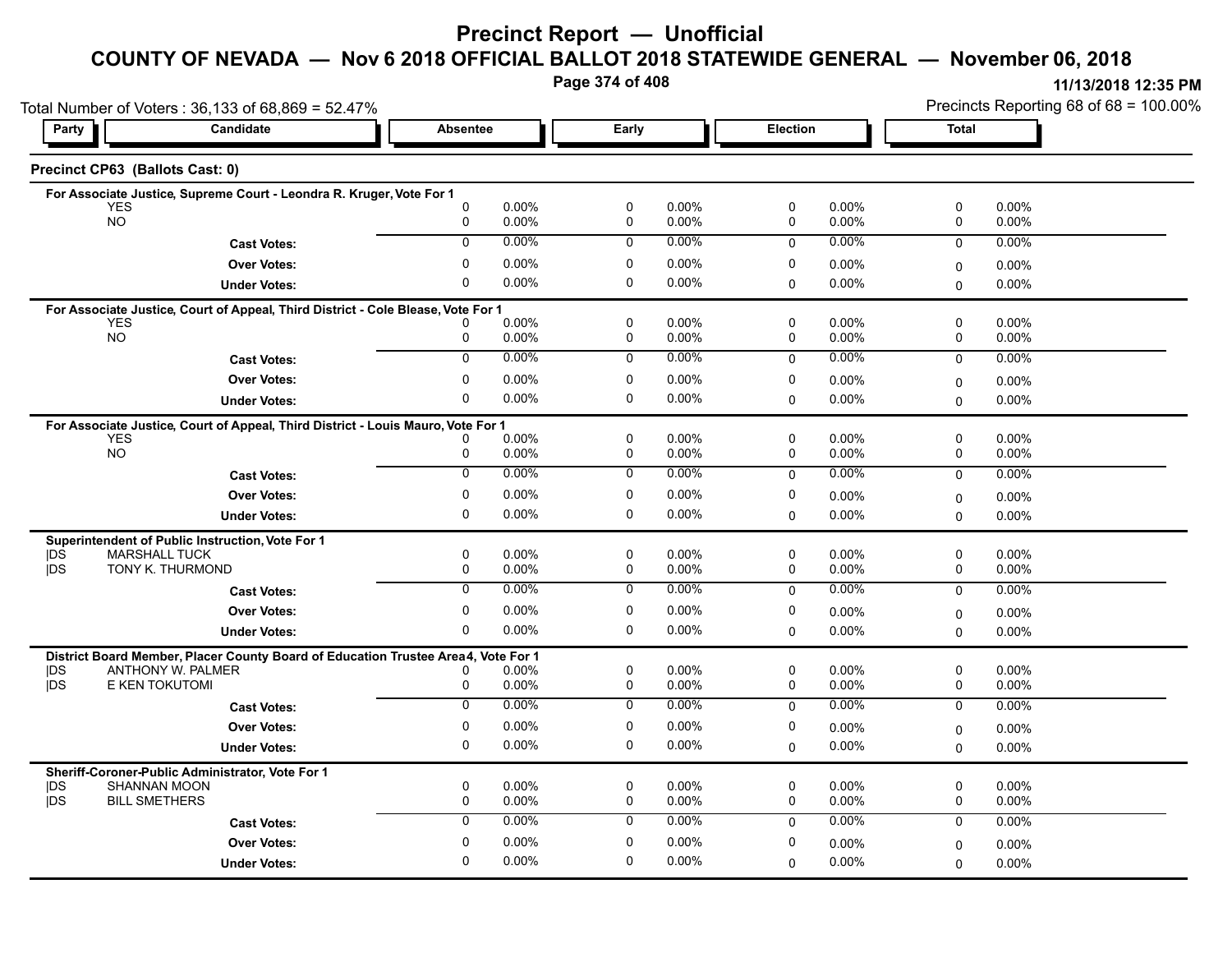**Page 375 of 408**

**11/13/2018 12:35 PM**

Precincts Reporting 68 of 68 = 100.00%

Total Number of Voters : 36,133 of 68,869 = 52.47%

| Party      | Candidate                                                        | <b>Absentee</b> |          | Early          |          |             | Election | <b>Total</b> |          |  |
|------------|------------------------------------------------------------------|-----------------|----------|----------------|----------|-------------|----------|--------------|----------|--|
|            | Precinct CP63 (Ballots Cast: 0)                                  |                 |          |                |          |             |          |              |          |  |
|            | Member, Town of Truckee Town Council, Vote For 3                 |                 |          |                |          |             |          |              |          |  |
| <b>IDS</b> | <b>CARMEN CARR</b>                                               | 0               | $0.00\%$ | $\pmb{0}$      | 0.00%    | $\pmb{0}$   | 0.00%    | $\pmb{0}$    | 0.00%    |  |
| jDS        | <b>RICHARD LUDKE</b>                                             | 0               | 0.00%    | $\mathbf 0$    | 0.00%    | $\mathbf 0$ | 0.00%    | 0            | 0.00%    |  |
| jDS        | <b>DAVID POLIVY</b>                                              | $\Omega$        | 0.00%    | $\Omega$       | 0.00%    | $\mathbf 0$ | 0.00%    | 0            | 0.00%    |  |
| jDS        | ANNA KLOVSTAD                                                    | $\mathbf 0$     | $0.00\%$ | $\mathbf 0$    | $0.00\%$ | $\mathbf 0$ | $0.00\%$ | 0            | 0.00%    |  |
| jDS        | <b>SUZIE TARNAY</b>                                              | 0               | 0.00%    | $\mathbf 0$    | 0.00%    | $\mathbf 0$ | 0.00%    | $\mathbf{0}$ | 0.00%    |  |
| <b>IDS</b> | CHELSEA WALTERSCHEID                                             | $\mathbf{0}$    | $0.00\%$ | $\mathbf 0$    | $0.00\%$ | $\mathbf 0$ | $0.00\%$ | $\mathbf 0$  | 0.00%    |  |
| <b>IDS</b> | MORGAN GOODWIN                                                   | 0               | 0.00%    | 0              | 0.00%    | 0           | 0.00%    | 0            | 0.00%    |  |
|            | <b>Cast Votes:</b>                                               | $\overline{0}$  | $0.00\%$ | $\overline{0}$ | $0.00\%$ | $\Omega$    | $0.00\%$ | $\mathbf 0$  | 0.00%    |  |
|            | <b>Over Votes:</b>                                               | 0               | $0.00\%$ | $\pmb{0}$      | $0.00\%$ | 0           | 0.00%    | 0            | 0.00%    |  |
|            | <b>Under Votes:</b>                                              | 0               | 0.00%    | $\pmb{0}$      | $0.00\%$ | $\Omega$    | $0.00\%$ | $\mathbf{0}$ | 0.00%    |  |
|            | Director, Truckee Donner Public Utility District, Vote For 2     |                 |          |                |          |             |          |              |          |  |
| <b>IDS</b> | <b>TONY LALIOTIS</b>                                             | 0               | $0.00\%$ | $\mathbf 0$    | 0.00%    | $\mathbf 0$ | 0.00%    | $\mathbf 0$  | 0.00%    |  |
| jDS        | <b>CHRISTA FINN</b>                                              | 0               | 0.00%    | $\mathbf 0$    | 0.00%    | $\pmb{0}$   | 0.00%    | $\mathbf 0$  | 0.00%    |  |
| jDS        | PAUL WARMERDAM                                                   | 0               | $0.00\%$ | $\mathbf 0$    | 0.00%    | $\mathbf 0$ | 0.00%    | 0            | 0.00%    |  |
| <b>IDS</b> | ALI "KAVEH" MANSOOR                                              | $\Omega$        | 0.00%    | $\Omega$       | 0.00%    | $\Omega$    | 0.00%    | $\mathbf 0$  | 0.00%    |  |
|            | <b>Cast Votes:</b>                                               | $\mathbf 0$     | 0.00%    | 0              | 0.00%    | $\mathbf 0$ | 0.00%    | $\mathbf 0$  | 0.00%    |  |
|            | <b>Over Votes:</b>                                               | $\mathbf 0$     | $0.00\%$ | $\mathbf 0$    | 0.00%    | $\pmb{0}$   | 0.00%    |              | 0.00%    |  |
|            |                                                                  | 0               | 0.00%    | $\mathbf 0$    | 0.00%    | $\mathbf 0$ | 0.00%    | $\mathbf 0$  | 0.00%    |  |
|            | <b>Under Votes:</b>                                              |                 |          |                |          |             |          | $\Omega$     |          |  |
|            | Director, Truckee Donner Recreation and Park District Vote For 1 |                 |          |                |          |             |          |              |          |  |
| <b>IDS</b> | <b>JASON HANSFORD</b>                                            | 0               | $0.00\%$ | $\mathbf 0$    | 0.00%    | $\mathbf 0$ | 0.00%    | $\mathbf 0$  | $0.00\%$ |  |
| jDS        | <b>DAN KATES</b>                                                 | 0               | 0.00%    | $\mathbf 0$    | 0.00%    | $\mathbf 0$ | 0.00%    | 0            | 0.00%    |  |
| <b>IDS</b> | <b>JOHN MON PERE</b>                                             | $\mathbf 0$     | $0.00\%$ | $\mathbf 0$    | $0.00\%$ | $\mathbf 0$ | 0.00%    | $\mathbf 0$  | 0.00%    |  |
|            | <b>Cast Votes:</b>                                               | $\overline{0}$  | 0.00%    | $\overline{0}$ | 0.00%    | $\mathbf 0$ | 0.00%    | $\mathbf 0$  | 0.00%    |  |
|            | <b>Over Votes:</b>                                               | 0               | 0.00%    | $\mathbf 0$    | 0.00%    | 0           | 0.00%    | $\mathbf 0$  | 0.00%    |  |
|            | <b>Under Votes:</b>                                              | 0               | 0.00%    | $\mathbf 0$    | 0.00%    | $\Omega$    | $0.00\%$ | $\mathbf 0$  | 0.00%    |  |
|            | Director, Truckee Tahoe Airport District, Vote For 2             |                 |          |                |          |             |          |              |          |  |
| <b>IDS</b> | <b>JOHN JONES</b>                                                | 0               | $0.00\%$ | 0              | $0.00\%$ | 0           | 0.00%    | 0            | 0.00%    |  |
| jDS        | JOE LORENZ                                                       | $\mathbf 0$     | 0.00%    | $\mathbf 0$    | 0.00%    | $\mathbf 0$ | 0.00%    | $\mathbf 0$  | 0.00%    |  |
| <b>IDS</b> | <b>MARY HETHERINGTON</b>                                         | 0               | 0.00%    | 0              | 0.00%    | 0           | 0.00%    | 0            | 0.00%    |  |
| <b>IDS</b> | PETER FOSS VAN PEBORGH                                           | 0               | $0.00\%$ | $\mathbf 0$    | $0.00\%$ | $\mathbf 0$ | $0.00\%$ | 0            | 0.00%    |  |
| <b>IDS</b> | <b>JIM MORRISON</b>                                              | $\mathbf 0$     | 0.00%    | $\mathbf 0$    | 0.00%    | $\mathbf 0$ | 0.00%    | $\mathbf 0$  | 0.00%    |  |
|            | <b>Cast Votes:</b>                                               | $\overline{0}$  | $0.00\%$ | $\overline{0}$ | $0.00\%$ | $\mathbf 0$ | $0.00\%$ | $\mathbf 0$  | 0.00%    |  |
|            | <b>Over Votes:</b>                                               | 0               | 0.00%    | $\mathbf 0$    | 0.00%    | 0           | 0.00%    | $\mathbf 0$  | 0.00%    |  |
|            | <b>Under Votes:</b>                                              | $\mathbf 0$     | 0.00%    | $\mathbf 0$    | 0.00%    | $\Omega$    | 0.00%    | $\Omega$     | 0.00%    |  |
|            |                                                                  |                 |          |                |          |             |          |              |          |  |
|            | Proposition 1, Vote For 1<br><b>YES</b>                          | 0               | $0.00\%$ | $\pmb{0}$      | $0.00\%$ | $\pmb{0}$   | $0.00\%$ | $\mathbf 0$  | 0.00%    |  |
|            | <b>NO</b>                                                        | 0               | 0.00%    | $\pmb{0}$      | 0.00%    | $\pmb{0}$   | 0.00%    | 0            | 0.00%    |  |
|            | <b>Cast Votes:</b>                                               | 0               | 0.00%    | 0              | $0.00\%$ | $\mathbf 0$ | 0.00%    | $\mathbf 0$  | 0.00%    |  |
|            |                                                                  |                 |          | $\mathbf 0$    |          | $\mathbf 0$ |          |              |          |  |
|            | <b>Over Votes:</b>                                               | 0               | $0.00\%$ |                | 0.00%    |             | 0.00%    | $\mathbf 0$  | 0.00%    |  |
|            | <b>Under Votes:</b>                                              | 0               | 0.00%    | $\mathbf 0$    | 0.00%    | $\Omega$    | $0.00\%$ | $\Omega$     | 0.00%    |  |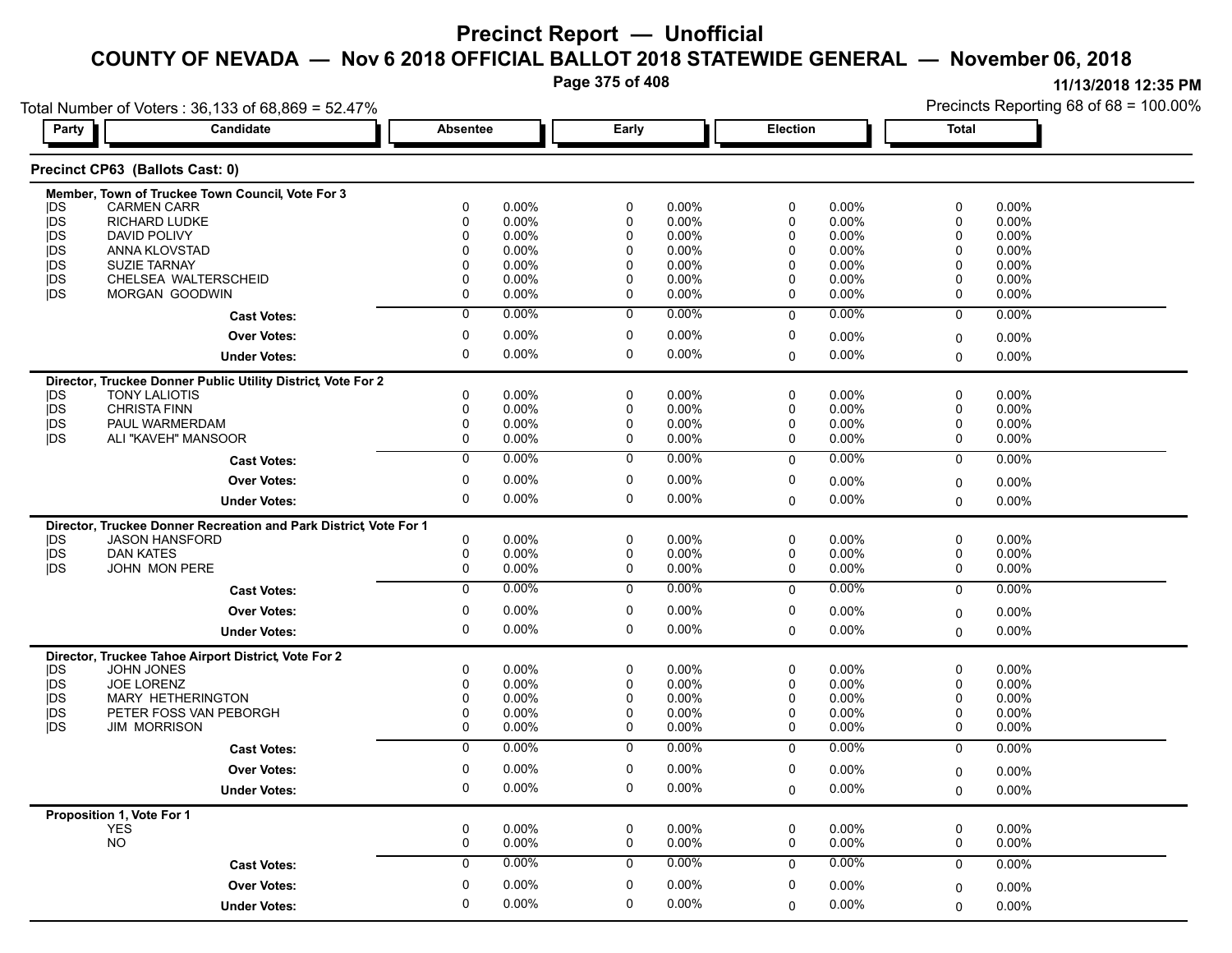**Page 376 of 408**

|                                         | Total Number of Voters: 36,133 of 68,869 = 52.47% |                                  |                |                      |                  |                | Precincts Reporting 68 of 68 = 100.00% |                      |  |  |
|-----------------------------------------|---------------------------------------------------|----------------------------------|----------------|----------------------|------------------|----------------|----------------------------------------|----------------------|--|--|
| Party                                   | Candidate                                         | <b>Absentee</b>                  | Early          |                      | <b>Election</b>  |                | <b>Total</b>                           |                      |  |  |
| Precinct CP63 (Ballots Cast: 0)         |                                                   |                                  |                |                      |                  |                |                                        |                      |  |  |
| Proposition 2, Vote For 1               |                                                   |                                  |                |                      |                  |                |                                        |                      |  |  |
| <b>YES</b><br><b>NO</b>                 |                                                   | $\pmb{0}$<br>0.00%<br>0.00%<br>0 | $\pmb{0}$<br>0 | 0.00%<br>0.00%       | $\pmb{0}$<br>0   | 0.00%<br>0.00% | 0<br>0                                 | 0.00%<br>0.00%       |  |  |
|                                         | <b>Cast Votes:</b>                                | 0.00%<br>0                       | 0              | 0.00%                | 0                | 0.00%          | 0                                      | 0.00%                |  |  |
|                                         | <b>Over Votes:</b>                                | $\pmb{0}$<br>0.00%               | $\pmb{0}$      | 0.00%                | $\pmb{0}$        | 0.00%          | 0                                      | $0.00\%$             |  |  |
|                                         | <b>Under Votes:</b>                               | 0<br>0.00%                       | 0              | $0.00\%$             | $\mathbf 0$      | 0.00%          | 0                                      | 0.00%                |  |  |
| Proposition 3, Vote For 1               |                                                   |                                  |                |                      |                  |                |                                        |                      |  |  |
| <b>YES</b><br><b>NO</b>                 |                                                   | 0<br>0.00%<br>0.00%<br>0         | 0<br>0         | $0.00\%$<br>0.00%    | $\mathsf 0$<br>0 | 0.00%<br>0.00% | 0<br>0                                 | $0.00\%$<br>0.00%    |  |  |
|                                         | <b>Cast Votes:</b>                                | 0.00%<br>$\overline{0}$          | 0              | 0.00%                | $\mathbf 0$      | 0.00%          | $\mathbf 0$                            | 0.00%                |  |  |
|                                         | <b>Over Votes:</b>                                | 0<br>0.00%                       | 0              | 0.00%                | 0                | 0.00%          |                                        |                      |  |  |
|                                         | <b>Under Votes:</b>                               | $\mathbf 0$<br>0.00%             | $\mathbf 0$    | $0.00\%$             | 0                | 0.00%          | 0<br>0                                 | $0.00\%$<br>$0.00\%$ |  |  |
|                                         |                                                   |                                  |                |                      |                  |                |                                        |                      |  |  |
| Proposition 4, Vote For 1<br><b>YES</b> |                                                   | 0<br>0.00%                       | 0              | $0.00\%$             | 0                | 0.00%          | 0                                      | 0.00%                |  |  |
| <b>NO</b>                               |                                                   | 0<br>0.00%                       | 0              | 0.00%                | 0                | 0.00%          | 0                                      | 0.00%                |  |  |
|                                         | <b>Cast Votes:</b>                                | 0<br>0.00%                       | 0              | $0.00\%$             | $\mathbf 0$      | 0.00%          | $\mathbf 0$                            | 0.00%                |  |  |
|                                         | <b>Over Votes:</b>                                | 0<br>0.00%                       | 0              | 0.00%                | 0                | 0.00%          | 0                                      | 0.00%                |  |  |
|                                         | <b>Under Votes:</b>                               | $\pmb{0}$<br>0.00%               | 0              | $0.00\%$             | $\mathbf 0$      | 0.00%          | $\mathbf 0$                            | 0.00%                |  |  |
| Proposition 5, Vote For 1               |                                                   |                                  |                |                      |                  |                |                                        |                      |  |  |
| <b>YES</b><br><b>NO</b>                 |                                                   | 0<br>0.00%<br>$\pmb{0}$<br>0.00% | 0<br>0         | 0.00%<br>0.00%       | 0<br>0           | 0.00%<br>0.00% | 0<br>0                                 | 0.00%<br>0.00%       |  |  |
|                                         | <b>Cast Votes:</b>                                | 0.00%<br>0                       | 0              | 0.00%                | 0                | 0.00%          | 0                                      | 0.00%                |  |  |
|                                         |                                                   | 0.00%<br>0                       | 0              | 0.00%                | 0                |                |                                        |                      |  |  |
|                                         | <b>Over Votes:</b>                                | $\mathbf 0$<br>0.00%             | $\mathbf 0$    | $0.00\%$             | $\Omega$         | 0.00%<br>0.00% | $\mathbf 0$                            | 0.00%                |  |  |
|                                         | <b>Under Votes:</b>                               |                                  |                |                      |                  |                | 0                                      | 0.00%                |  |  |
| Proposition 6, Vote For 1<br><b>YES</b> |                                                   | 0<br>0.00%                       | $\pmb{0}$      | $0.00\%$             | 0                | 0.00%          | 0                                      | 0.00%                |  |  |
| <b>NO</b>                               |                                                   | 0<br>0.00%                       | 0              | 0.00%                | 0                | 0.00%          | 0                                      | 0.00%                |  |  |
|                                         | <b>Cast Votes:</b>                                | 0.00%<br>0                       | 0              | $0.00\%$             | 0                | 0.00%          | 0                                      | 0.00%                |  |  |
|                                         | <b>Over Votes:</b>                                | 0<br>0.00%                       | 0              | $0.00\%$             | 0                | 0.00%          | 0                                      | $0.00\%$             |  |  |
|                                         | <b>Under Votes:</b>                               | $\mathbf 0$<br>0.00%             | 0              | $0.00\%$             | 0                | 0.00%          | $\mathbf 0$                            | $0.00\%$             |  |  |
| Proposition 7, Vote For 1               |                                                   |                                  |                |                      |                  |                |                                        |                      |  |  |
| <b>YES</b>                              |                                                   | $\pmb{0}$<br>0.00%               | 0              | 0.00%                | 0                | 0.00%          | 0                                      | 0.00%                |  |  |
| <b>NO</b>                               |                                                   | 0<br>0.00%<br>0.00%              | 0              | $0.00\%$<br>$0.00\%$ | 0                | 0.00%<br>0.00% | 0                                      | $0.00\%$             |  |  |
|                                         | <b>Cast Votes:</b>                                | 0                                | 0              |                      | 0                |                | 0                                      | 0.00%                |  |  |
|                                         | <b>Over Votes:</b>                                | 0<br>0.00%                       | 0              | 0.00%                | 0                | 0.00%          | $\mathbf 0$                            | 0.00%                |  |  |
|                                         | <b>Under Votes:</b>                               | 0.00%<br>0                       | 0              | $0.00\%$             | 0                | 0.00%          | $\Omega$                               | 0.00%                |  |  |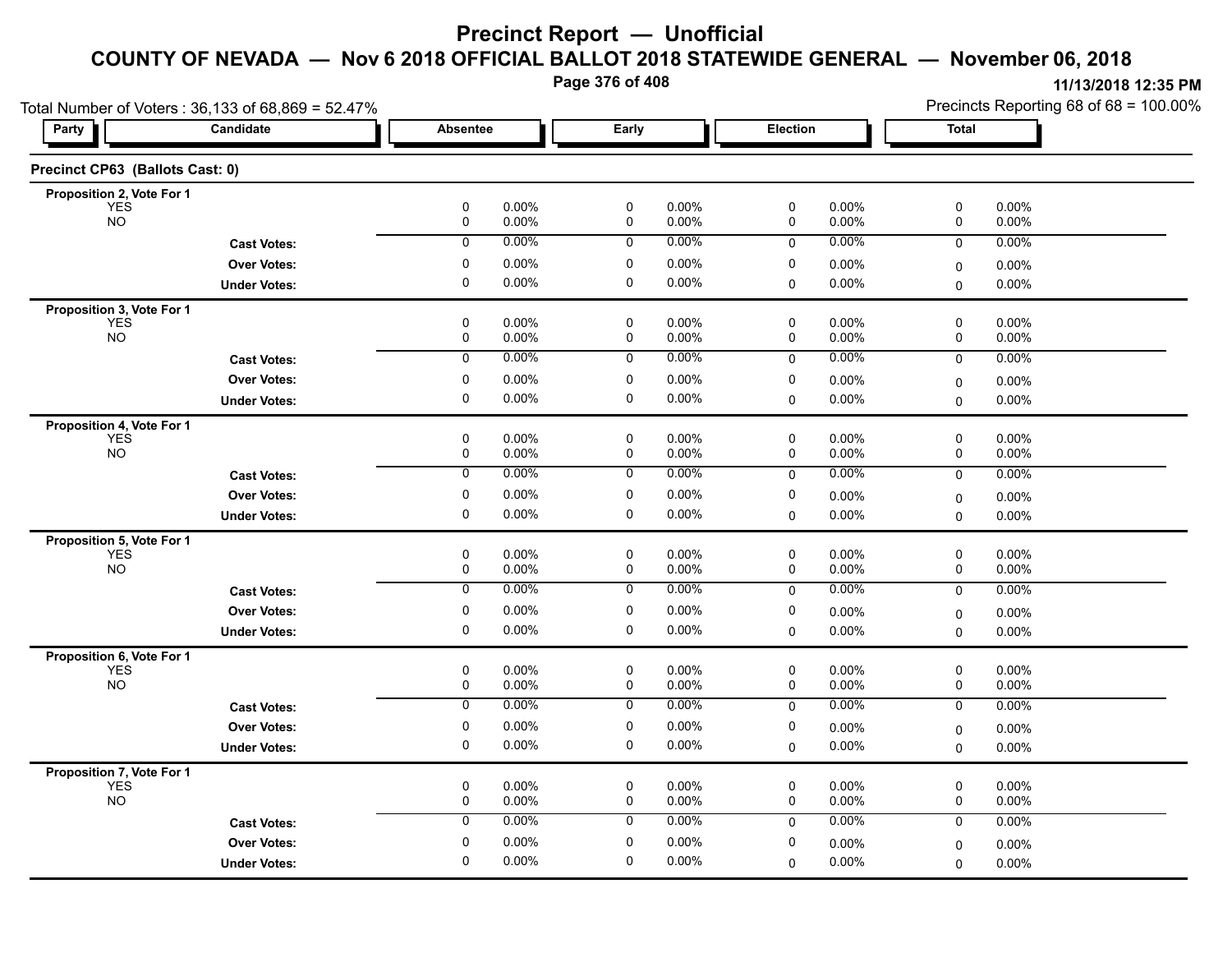**Page 377 of 408**

| Candidate                       |                                                                                                                                                                                                              |                                                                                                                                                        |                                                                                                                                                                      |                                                                                                                                           |                                                                                                                                                             |                                                                                                            |                                                                                                                                                       |                                                                      |
|---------------------------------|--------------------------------------------------------------------------------------------------------------------------------------------------------------------------------------------------------------|--------------------------------------------------------------------------------------------------------------------------------------------------------|----------------------------------------------------------------------------------------------------------------------------------------------------------------------|-------------------------------------------------------------------------------------------------------------------------------------------|-------------------------------------------------------------------------------------------------------------------------------------------------------------|------------------------------------------------------------------------------------------------------------|-------------------------------------------------------------------------------------------------------------------------------------------------------|----------------------------------------------------------------------|
|                                 | <b>Absentee</b>                                                                                                                                                                                              |                                                                                                                                                        | Early                                                                                                                                                                |                                                                                                                                           | Election                                                                                                                                                    |                                                                                                            | <b>Total</b>                                                                                                                                          |                                                                      |
| Precinct CP63 (Ballots Cast: 0) |                                                                                                                                                                                                              |                                                                                                                                                        |                                                                                                                                                                      |                                                                                                                                           |                                                                                                                                                             |                                                                                                            |                                                                                                                                                       |                                                                      |
| Proposition 8, Vote For 1       |                                                                                                                                                                                                              |                                                                                                                                                        |                                                                                                                                                                      |                                                                                                                                           |                                                                                                                                                             |                                                                                                            |                                                                                                                                                       |                                                                      |
|                                 | $\mathbf 0$                                                                                                                                                                                                  |                                                                                                                                                        | $\mathbf 0$                                                                                                                                                          |                                                                                                                                           | 0                                                                                                                                                           |                                                                                                            | 0                                                                                                                                                     | 0.00%<br>0.00%                                                       |
|                                 | $\mathbf 0$                                                                                                                                                                                                  | $0.00\%$                                                                                                                                               | $\mathbf 0$                                                                                                                                                          | 0.00%                                                                                                                                     | $\mathbf 0$                                                                                                                                                 | $0.00\%$                                                                                                   | 0                                                                                                                                                     | 0.00%                                                                |
|                                 | 0                                                                                                                                                                                                            |                                                                                                                                                        |                                                                                                                                                                      |                                                                                                                                           |                                                                                                                                                             |                                                                                                            |                                                                                                                                                       | 0.00%                                                                |
| <b>Under Votes:</b>             | 0                                                                                                                                                                                                            | $0.00\%$                                                                                                                                               | $\mathbf 0$                                                                                                                                                          | 0.00%                                                                                                                                     | 0                                                                                                                                                           | $0.00\%$                                                                                                   |                                                                                                                                                       | 0.00%                                                                |
|                                 |                                                                                                                                                                                                              |                                                                                                                                                        |                                                                                                                                                                      |                                                                                                                                           |                                                                                                                                                             |                                                                                                            |                                                                                                                                                       |                                                                      |
|                                 | 0                                                                                                                                                                                                            | 0.00%                                                                                                                                                  | $\mathbf 0$                                                                                                                                                          | 0.00%                                                                                                                                     | 0                                                                                                                                                           | $0.00\%$                                                                                                   | 0                                                                                                                                                     | 0.00%                                                                |
|                                 | $\mathbf 0$                                                                                                                                                                                                  | 0.00%                                                                                                                                                  | $\mathbf 0$                                                                                                                                                          | 0.00%                                                                                                                                     | 0                                                                                                                                                           | 0.00%                                                                                                      | 0                                                                                                                                                     | 0.00%                                                                |
| <b>Cast Votes:</b>              | $\overline{0}$                                                                                                                                                                                               | 0.00%                                                                                                                                                  | 0                                                                                                                                                                    | 0.00%                                                                                                                                     | 0                                                                                                                                                           | 0.00%                                                                                                      | 0                                                                                                                                                     | 0.00%                                                                |
| <b>Over Votes:</b>              | 0                                                                                                                                                                                                            | $0.00\%$                                                                                                                                               | 0                                                                                                                                                                    | 0.00%                                                                                                                                     | 0                                                                                                                                                           | $0.00\%$                                                                                                   | 0                                                                                                                                                     | $0.00\%$                                                             |
| <b>Under Votes:</b>             | 0                                                                                                                                                                                                            | $0.00\%$                                                                                                                                               | 0                                                                                                                                                                    | 0.00%                                                                                                                                     | $\Omega$                                                                                                                                                    | 0.00%                                                                                                      | 0                                                                                                                                                     | $0.00\%$                                                             |
| Proposition 11, Vote For 1      |                                                                                                                                                                                                              |                                                                                                                                                        |                                                                                                                                                                      |                                                                                                                                           |                                                                                                                                                             |                                                                                                            |                                                                                                                                                       |                                                                      |
|                                 | 0                                                                                                                                                                                                            | $0.00\%$                                                                                                                                               | $\pmb{0}$                                                                                                                                                            | 0.00%                                                                                                                                     | $\mathsf 0$                                                                                                                                                 | $0.00\%$                                                                                                   | $\pmb{0}$                                                                                                                                             | 0.00%                                                                |
|                                 |                                                                                                                                                                                                              |                                                                                                                                                        |                                                                                                                                                                      |                                                                                                                                           |                                                                                                                                                             |                                                                                                            |                                                                                                                                                       | 0.00%                                                                |
| <b>Cast Votes:</b>              |                                                                                                                                                                                                              |                                                                                                                                                        |                                                                                                                                                                      |                                                                                                                                           |                                                                                                                                                             |                                                                                                            | 0                                                                                                                                                     | 0.00%                                                                |
| <b>Over Votes:</b>              | 0                                                                                                                                                                                                            | $0.00\%$                                                                                                                                               | 0                                                                                                                                                                    | 0.00%                                                                                                                                     | 0                                                                                                                                                           | 0.00%                                                                                                      | 0                                                                                                                                                     | 0.00%                                                                |
| <b>Under Votes:</b>             | 0                                                                                                                                                                                                            |                                                                                                                                                        | 0                                                                                                                                                                    |                                                                                                                                           | $\mathbf 0$                                                                                                                                                 | 0.00%                                                                                                      | $\mathbf 0$                                                                                                                                           | $0.00\%$                                                             |
| Proposition 12, Vote For 1      |                                                                                                                                                                                                              |                                                                                                                                                        |                                                                                                                                                                      |                                                                                                                                           |                                                                                                                                                             |                                                                                                            |                                                                                                                                                       |                                                                      |
|                                 |                                                                                                                                                                                                              |                                                                                                                                                        |                                                                                                                                                                      |                                                                                                                                           |                                                                                                                                                             |                                                                                                            |                                                                                                                                                       | 0.00%<br>0.00%                                                       |
|                                 |                                                                                                                                                                                                              |                                                                                                                                                        |                                                                                                                                                                      |                                                                                                                                           |                                                                                                                                                             |                                                                                                            |                                                                                                                                                       | 0.00%                                                                |
|                                 |                                                                                                                                                                                                              |                                                                                                                                                        |                                                                                                                                                                      |                                                                                                                                           |                                                                                                                                                             |                                                                                                            |                                                                                                                                                       |                                                                      |
|                                 |                                                                                                                                                                                                              |                                                                                                                                                        |                                                                                                                                                                      |                                                                                                                                           |                                                                                                                                                             |                                                                                                            | 0                                                                                                                                                     | 0.00%                                                                |
|                                 |                                                                                                                                                                                                              |                                                                                                                                                        |                                                                                                                                                                      |                                                                                                                                           |                                                                                                                                                             |                                                                                                            |                                                                                                                                                       | 0.00%                                                                |
|                                 |                                                                                                                                                                                                              |                                                                                                                                                        |                                                                                                                                                                      |                                                                                                                                           |                                                                                                                                                             |                                                                                                            |                                                                                                                                                       |                                                                      |
|                                 |                                                                                                                                                                                                              |                                                                                                                                                        |                                                                                                                                                                      |                                                                                                                                           | 0                                                                                                                                                           |                                                                                                            | 0                                                                                                                                                     | 0.00%<br>0.00%                                                       |
|                                 |                                                                                                                                                                                                              | 0.00%                                                                                                                                                  | $\overline{0}$                                                                                                                                                       |                                                                                                                                           |                                                                                                                                                             |                                                                                                            |                                                                                                                                                       | 0.00%                                                                |
|                                 |                                                                                                                                                                                                              |                                                                                                                                                        |                                                                                                                                                                      |                                                                                                                                           |                                                                                                                                                             |                                                                                                            |                                                                                                                                                       |                                                                      |
|                                 |                                                                                                                                                                                                              |                                                                                                                                                        |                                                                                                                                                                      |                                                                                                                                           |                                                                                                                                                             |                                                                                                            |                                                                                                                                                       | $0.00\%$<br>$0.00\%$                                                 |
|                                 |                                                                                                                                                                                                              |                                                                                                                                                        |                                                                                                                                                                      |                                                                                                                                           |                                                                                                                                                             |                                                                                                            |                                                                                                                                                       |                                                                      |
|                                 |                                                                                                                                                                                                              |                                                                                                                                                        |                                                                                                                                                                      |                                                                                                                                           |                                                                                                                                                             |                                                                                                            |                                                                                                                                                       | 0.00%                                                                |
|                                 | 0                                                                                                                                                                                                            | $0.00\%$                                                                                                                                               | 0                                                                                                                                                                    | 0.00%                                                                                                                                     | 0                                                                                                                                                           | 0.00%                                                                                                      | 0                                                                                                                                                     | 0.00%                                                                |
| <b>Cast Votes:</b>              | $\mathbf 0$                                                                                                                                                                                                  | 0.00%                                                                                                                                                  | $\mathbf 0$                                                                                                                                                          | $0.00\%$                                                                                                                                  | 0                                                                                                                                                           | $0.00\%$                                                                                                   | 0                                                                                                                                                     | 0.00%                                                                |
|                                 |                                                                                                                                                                                                              |                                                                                                                                                        |                                                                                                                                                                      |                                                                                                                                           |                                                                                                                                                             |                                                                                                            |                                                                                                                                                       | $0.00\%$                                                             |
| <b>Over Votes:</b>              | $\mathbf 0$                                                                                                                                                                                                  | 0.00%                                                                                                                                                  | $\mathbf 0$                                                                                                                                                          | 0.00%                                                                                                                                     | 0                                                                                                                                                           | 0.00%                                                                                                      | 0                                                                                                                                                     |                                                                      |
|                                 | <b>Cast Votes:</b><br><b>Over Votes:</b><br>Proposition 10, Vote For 1<br><b>Cast Votes:</b><br><b>Over Votes:</b><br><b>Under Votes:</b><br><b>Cast Votes:</b><br><b>Over Votes:</b><br><b>Under Votes:</b> | 0<br>$\mathbf 0$<br>0<br>$\mathbf 0$<br>$\mathbf 0$<br>$\overline{0}$<br>0<br>0<br>$\mathbf 0$<br>$\pmb{0}$<br>$\overline{0}$<br>$\mathbf 0$<br>0<br>0 | 0.00%<br>0.00%<br>$0.00\%$<br>0.00%<br>$0.00\%$<br>0.00%<br>$0.00\%$<br>0.00%<br>0.00%<br>$0.00\%$<br>$0.00\%$<br>$0.00\%$<br>0.00%<br>0.00%<br>$0.00\%$<br>$0.00\%$ | 0<br>0<br>$\mathbf 0$<br>0<br>$\mathbf 0$<br>$\mathbf 0$<br>$\overline{0}$<br>0<br>0<br>$\mathbf 0$<br>$\pmb{0}$<br>$\mathbf 0$<br>0<br>0 | 0.00%<br>0.00%<br>0.00%<br>0.00%<br>0.00%<br>0.00%<br>$0.00\%$<br>0.00%<br>0.00%<br>0.00%<br>0.00%<br>0.00%<br>0.00%<br>0.00%<br>$0.00\%$<br>0.00%<br>0.00% | 0<br>0<br>0<br>0<br>0<br>0<br>$\mathbf 0$<br>0<br>$\mathbf 0$<br>0<br>$\mathsf 0$<br>0<br>$\mathbf 0$<br>0 | $0.00\%$<br>0.00%<br>$0.00\%$<br>$0.00\%$<br>0.00%<br>0.00%<br>0.00%<br>0.00%<br>0.00%<br>0.00%<br>0.00%<br>0.00%<br>0.00%<br>0.00%<br>0.00%<br>0.00% | 0<br>0<br>0<br>0<br>0<br>0<br>0<br>$\Omega$<br>0<br>0<br>0<br>0<br>0 |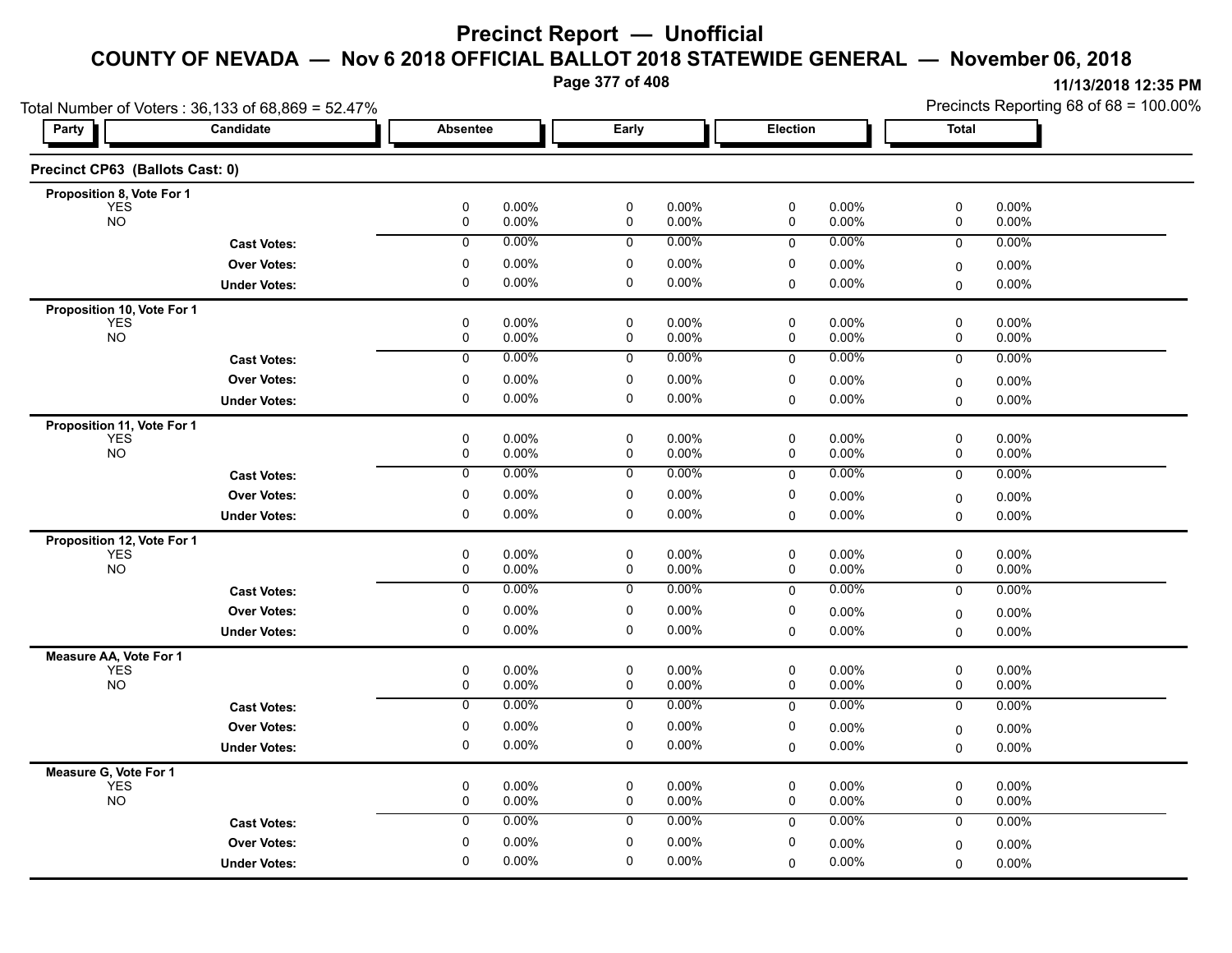**Page 378 of 408**

| Total Number of Voters: 36,133 of 68,869 = 52.47%                                 |                                          |                 |                  |                 |                  |                 |                  | Precincts Reporting 68 of 68 = 100.00% |                  |  |
|-----------------------------------------------------------------------------------|------------------------------------------|-----------------|------------------|-----------------|------------------|-----------------|------------------|----------------------------------------|------------------|--|
| <b>Party</b>                                                                      | Candidate                                | <b>Absentee</b> |                  | Early           |                  | <b>Election</b> |                  | <b>Total</b>                           |                  |  |
| Precinct CP64 (Ballots Cast: 922)                                                 |                                          |                 |                  |                 |                  |                 |                  |                                        |                  |  |
| Governor, Vote For 1<br><b>REP</b><br>JOHN H. COX<br><b>DEM</b>                   | <b>GAVIN NEWSOM</b>                      | 217<br>559      | 27.96%<br>72.04% | 12<br>14        | 46.15%<br>53.85% | 34<br>54        | 38.64%<br>61.36% | 263<br>627                             | 29.55%<br>70.45% |  |
|                                                                                   | <b>Cast Votes:</b>                       | 776             | 96.88%           | 26              | 100.00%          | 88              | 92.63%           | 890                                    | 96.53%           |  |
|                                                                                   | <b>Over Votes:</b>                       | $\pmb{0}$       | 0.00%            | 0               | 0.00%            | 0               | 0.00%            | $\mathbf 0$                            | 0.00%            |  |
|                                                                                   | <b>Under Votes:</b>                      | 25              | 3.12%            | $\mathbf 0$     | 0.00%            | $\overline{7}$  | 7.37%            | 32                                     | 3.47%            |  |
| Lieutenant Governor, Vote For 1<br><b>DEM</b><br><b>DEM</b>                       | ED HERNANDEZ<br>ELENI KOUNALAKIS         | 181<br>467      | 27 93%<br>72.07% | 8<br>11         | 42.11%<br>57.89% | 24<br>49        | 32.88%<br>67.12% | 213<br>527                             | 28.78%<br>71.22% |  |
|                                                                                   | <b>Cast Votes:</b>                       | 648             | 80.90%           | 19              | 73.08%           | 73              | 76.84%           | 740                                    | 80.26%           |  |
|                                                                                   | <b>Over Votes:</b>                       | 0               | 0.00%            | $\mathbf 0$     | 0.00%            | 0               | 0.00%            | $\mathbf 0$                            | 0.00%            |  |
|                                                                                   | <b>Under Votes:</b>                      | 153             | 19.10%           | $\overline{7}$  | 26.92%           | 22              | 23.16%           | 182                                    | 19.74%           |  |
| Secretary of State, Vote For 1<br><b>ALEX PADILLA</b><br><b>DEM</b><br><b>REP</b> | <b>MARK P. MEUSER</b>                    | 550<br>219      | 71.52%<br>28.48% | 13<br>11        | 54.17%<br>45.83% | 55<br>31        | 63.95%<br>36.05% | 618<br>261                             | 70.31%<br>29.69% |  |
|                                                                                   | <b>Cast Votes:</b>                       | 769             | 96.00%           | 24              | 92.31%           | 86              | 90.53%           | 879                                    | 95.34%           |  |
|                                                                                   | <b>Over Votes:</b>                       | $\pmb{0}$       | 0.00%            | $\mathbf 0$     | 0.00%            | 0               | $0.00\%$         | 0                                      | $0.00\%$         |  |
|                                                                                   | <b>Under Votes:</b>                      | 32              | 4.00%            | $\overline{2}$  | 7.69%            | 9               | 9.47%            | 43                                     | 4.66%            |  |
| <b>Controller, Vote For 1</b><br><b>REP</b><br><b>DEM</b><br>BETTY T. YEE         | KONSTANTINOS RODITIS                     | 202<br>560      | 26.51%<br>73.49% | 12<br>14        | 46.15%<br>53.85% | 34<br>54        | 38.64%<br>61.36% | 248<br>628                             | 28.31%<br>71.69% |  |
|                                                                                   | <b>Cast Votes:</b>                       | 762             | 95.13%           | 26              | 100.00%          | 88              | 92.63%           | 876                                    | 95.01%           |  |
|                                                                                   | <b>Over Votes:</b>                       | $\mathbf 0$     | 0.00%            | $\mathbf 0$     | 0.00%            | 0               | 0.00%            | $\mathbf 0$                            | $0.00\%$         |  |
|                                                                                   | <b>Under Votes:</b>                      | 39              | 4.87%            | $\mathbf 0$     | $0.00\%$         | $\overline{7}$  | 7.37%            | 46                                     | 4.99%            |  |
| Treasurer, Vote For 1<br><b>REP</b><br><b>DEM</b><br><b>FIONA MA</b>              | <b>GREG CONLON</b>                       | 211<br>547      | 27.84%<br>72.16% | 13<br>13        | 50.00%<br>50.00% | 29<br>56        | 34.12%<br>65.88% | 253<br>616                             | 29.11%<br>70.89% |  |
|                                                                                   | <b>Cast Votes:</b>                       | 758             | 94.63%           | $\overline{26}$ | 100.00%          | 85              | 89.47%           | 869                                    | 94.25%           |  |
|                                                                                   | <b>Over Votes:</b>                       | 0               | 0.00%            | 0               | 0.00%            | 0               | 0.00%            | 0                                      | $0.00\%$         |  |
|                                                                                   | <b>Under Votes:</b>                      | 43              | 5.37%            | $\mathbf 0$     | $0.00\%$         | 10              | 10.53%           | 53                                     | 5.75%            |  |
| <b>Attorney General, Vote For 1</b><br><b>REP</b><br><b>DEM</b>                   | STEVEN C BAILEY<br><b>XAVIER BECERRA</b> | 216<br>547      | 28.31%<br>71.69% | 11<br>14        | 44.00%<br>56.00% | 32<br>55        | 36.78%<br>63.22% | 259<br>616                             | 29.60%<br>70.40% |  |
|                                                                                   | <b>Cast Votes:</b>                       | 763             | 95.26%           | 25              | 96.15%           | 87              | 91.58%           | 875                                    | 94.90%           |  |
|                                                                                   | <b>Over Votes:</b>                       | 0               | 0.00%            | 0               | 0.00%            | $\mathbf 0$     | 0.00%            | 0                                      | 0.00%            |  |
|                                                                                   | <b>Under Votes:</b>                      | 38              | 4.74%            | $\mathbf{1}$    | 3.85%            | 8               | 8.42%            | 47                                     | 5.10%            |  |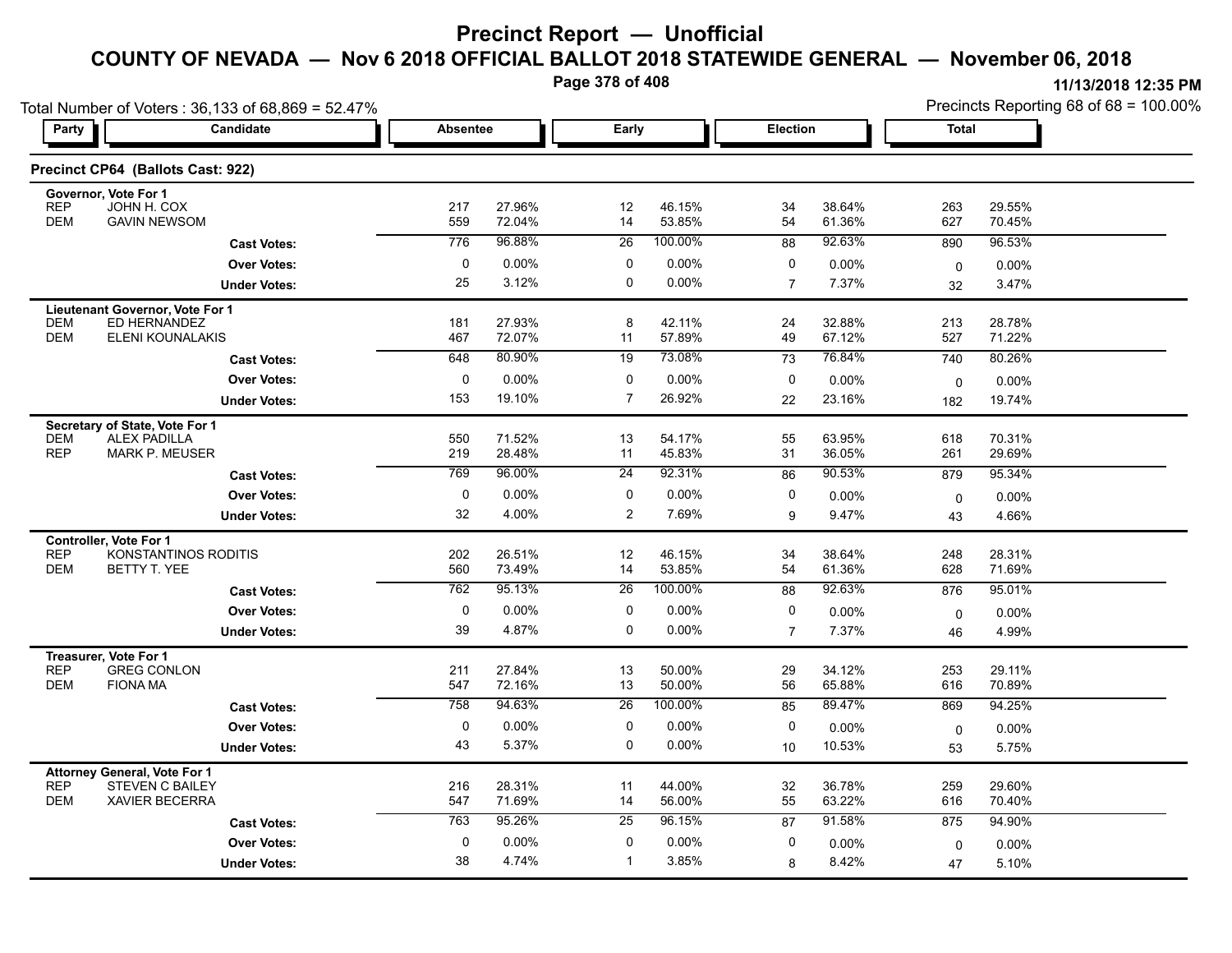**Page 379 of 408**

| Total Number of Voters: 36,133 of 68,869 = 52.47% |                                               |                                                                      |                  |                  |                      |                  |                 | Precincts Reporting 68 of 68 = 100.00% |                |                  |
|---------------------------------------------------|-----------------------------------------------|----------------------------------------------------------------------|------------------|------------------|----------------------|------------------|-----------------|----------------------------------------|----------------|------------------|
| Party                                             |                                               | Candidate                                                            | <b>Absentee</b>  |                  | Early                |                  | <b>Election</b> |                                        | <b>Total</b>   |                  |
|                                                   | Precinct CP64 (Ballots Cast: 922)             |                                                                      |                  |                  |                      |                  |                 |                                        |                |                  |
|                                                   | Insurance Commissioner, Vote For 1            |                                                                      |                  |                  |                      |                  |                 |                                        |                |                  |
| <b>DEM</b>                                        | RICARDO LARA<br><b>STEVE POIZNER</b>          |                                                                      | 425<br>300       | 58.62%<br>41.38% | 11<br>13             | 45.83%<br>54.17% | 44<br>32        | 57.89%<br>42.11%                       | 480<br>345     | 58.18%<br>41.82% |
|                                                   |                                               | <b>Cast Votes:</b>                                                   | 725              | 90.51%           | 24                   | 92.31%           | 76              | 80.00%                                 | 825            | 89.48%           |
|                                                   |                                               | <b>Over Votes:</b>                                                   | $\overline{c}$   | 0.25%            | 0                    | 0.00%            | 0               | 0.00%                                  | $\overline{2}$ | 0.22%            |
|                                                   |                                               | <b>Under Votes:</b>                                                  | 74               | 9.24%            | $\overline{c}$       | 7.69%            | 19              | 20.00%                                 | 95             | 10.30%           |
|                                                   |                                               | Member, State Board of Equalization District 1, Vote For 1           |                  |                  |                      |                  |                 |                                        |                |                  |
| <b>DEM</b><br><b>REP</b>                          | <b>TOM HALLINAN</b><br><b>TED GAINES</b>      |                                                                      | 475<br>264       | 64.28%<br>35.72% | 14<br>11             | 56.00%<br>44.00% | 50<br>34        | 59.52%<br>40.48%                       | 539<br>309     | 63.56%<br>36.44% |
|                                                   |                                               | <b>Cast Votes:</b>                                                   | 739              | 92.26%           | 25                   | 96.15%           | 84              | 88.42%                                 | 848            | 91.97%           |
|                                                   |                                               | <b>Over Votes:</b>                                                   | $\mathbf 0$      | 0.00%            | 0                    | 0.00%            | 0               | 0.00%                                  | $\mathbf 0$    | 0.00%            |
|                                                   |                                               | <b>Under Votes:</b>                                                  | 62               | 7.74%            | $\mathbf{1}$         | 3.85%            | 11              | 11.58%                                 | 74             | 8.03%            |
|                                                   | United States Senate, Vote For 1              |                                                                      |                  |                  |                      |                  |                 |                                        |                |                  |
| <b>DEM</b>                                        | <b>DIANNE FEINSTEIN</b>                       |                                                                      | 395              | 55.48%           | 9                    | 45.00%           | 37              | 45.68%                                 | 441            | 54.24%           |
| <b>DEM</b>                                        | KEVIN DE LEON                                 |                                                                      | 317              | 44.52%           | 11                   | 55.00%           | 44              | 54.32%                                 | 372            | 45.76%           |
|                                                   |                                               | <b>Cast Votes:</b>                                                   | $\overline{712}$ | 88.89%           | $\overline{20}$      | 76.92%           | 81              | 85.26%                                 | 813            | 88.18%           |
|                                                   |                                               | <b>Over Votes:</b>                                                   | $\pmb{0}$        | 0.00%            | $\mathbf 0$          | 0.00%            | 0               | 0.00%                                  | $\mathbf 0$    | 0.00%            |
|                                                   |                                               | <b>Under Votes:</b>                                                  | 89               | 11.11%           | 6                    | 23.08%           | 14              | 14.74%                                 | 109            | 11.82%           |
|                                                   |                                               | House of Representatives of the United States District 4, Vote For 1 |                  |                  |                      |                  |                 |                                        |                |                  |
| <b>REP</b><br><b>DEM</b>                          | <b>TOM MCCLINTOCK</b><br><b>JESSICA MORSE</b> |                                                                      | 178<br>611       | 22.56%<br>77.44% | 11<br>14             | 44.00%<br>56.00% | 30<br>63        | 32.26%<br>67.74%                       | 219<br>688     | 24.15%<br>75.85% |
|                                                   |                                               | <b>Cast Votes:</b>                                                   | 789              | 98.50%           | 25                   | 96.15%           | 93              | 97.89%                                 | 907            | 98.37%           |
|                                                   |                                               | <b>Over Votes:</b>                                                   | $\mathbf 0$      | 0.00%            | $\mathbf 0$          | 0.00%            | 0               | 0.00%                                  | $\mathbf 0$    | $0.00\%$         |
|                                                   |                                               | <b>Under Votes:</b>                                                  | 12               | 1.50%            | $\mathbf{1}$         | 3.85%            | 2               | 2.11%                                  | 15             | 1.63%            |
|                                                   | State Assembly District 1, Vote For 1         |                                                                      |                  |                  |                      |                  |                 |                                        |                |                  |
| <b>REP</b>                                        | <b>BRIAN DAHLE</b>                            |                                                                      | 264              | 35.29%           | 12                   | 48.00%           | 34              | 40.00%                                 | 310            | 36.13%           |
| <b>DEM</b>                                        | <b>CALEEN SISK</b>                            |                                                                      | 484              | 64.71%           | 13                   | 52.00%           | 51              | 60.00%                                 | 548            | 63.87%           |
|                                                   |                                               | <b>Cast Votes:</b>                                                   | 748              | 93.38%           | $\overline{25}$      | 96.15%           | 85              | 89.47%                                 | 858            | 93.06%           |
|                                                   |                                               | <b>Over Votes:</b>                                                   | 0                | 0.00%            | $\mathbf 0$          | 0.00%            | $\mathbf 0$     | 0.00%                                  | $\mathbf 0$    | $0.00\%$         |
|                                                   |                                               | <b>Under Votes:</b>                                                  | 53               | 6.62%            | $\mathbf{1}$         | 3.85%            | 10              | 10.53%                                 | 64             | 6.94%            |
|                                                   |                                               | For Associate Justice, Supreme Court - Carol A. Corrigan, Vote For 1 |                  |                  |                      |                  |                 |                                        |                |                  |
|                                                   | <b>YES</b><br><b>NO</b>                       |                                                                      | 407<br>138       | 74.68%<br>25.32% | 16<br>$\overline{4}$ | 80.00%<br>20.00% | 38<br>22        | 63.33%<br>36.67%                       | 461<br>164     | 73.76%<br>26.24% |
|                                                   |                                               | <b>Cast Votes:</b>                                                   | 545              | 68.04%           | 20                   | 76.92%           | 60              | 63.16%                                 | 625            | 67.79%           |
|                                                   |                                               | <b>Over Votes:</b>                                                   | $\mathbf 1$      | 0.12%            | 0                    | 0.00%            | 0               | 0.00%                                  | $\mathbf{1}$   | 0.11%            |
|                                                   |                                               | <b>Under Votes:</b>                                                  | 255              | 31.84%           | 6                    | 23.08%           | 35              | 36.84%                                 | 296            | 32.10%           |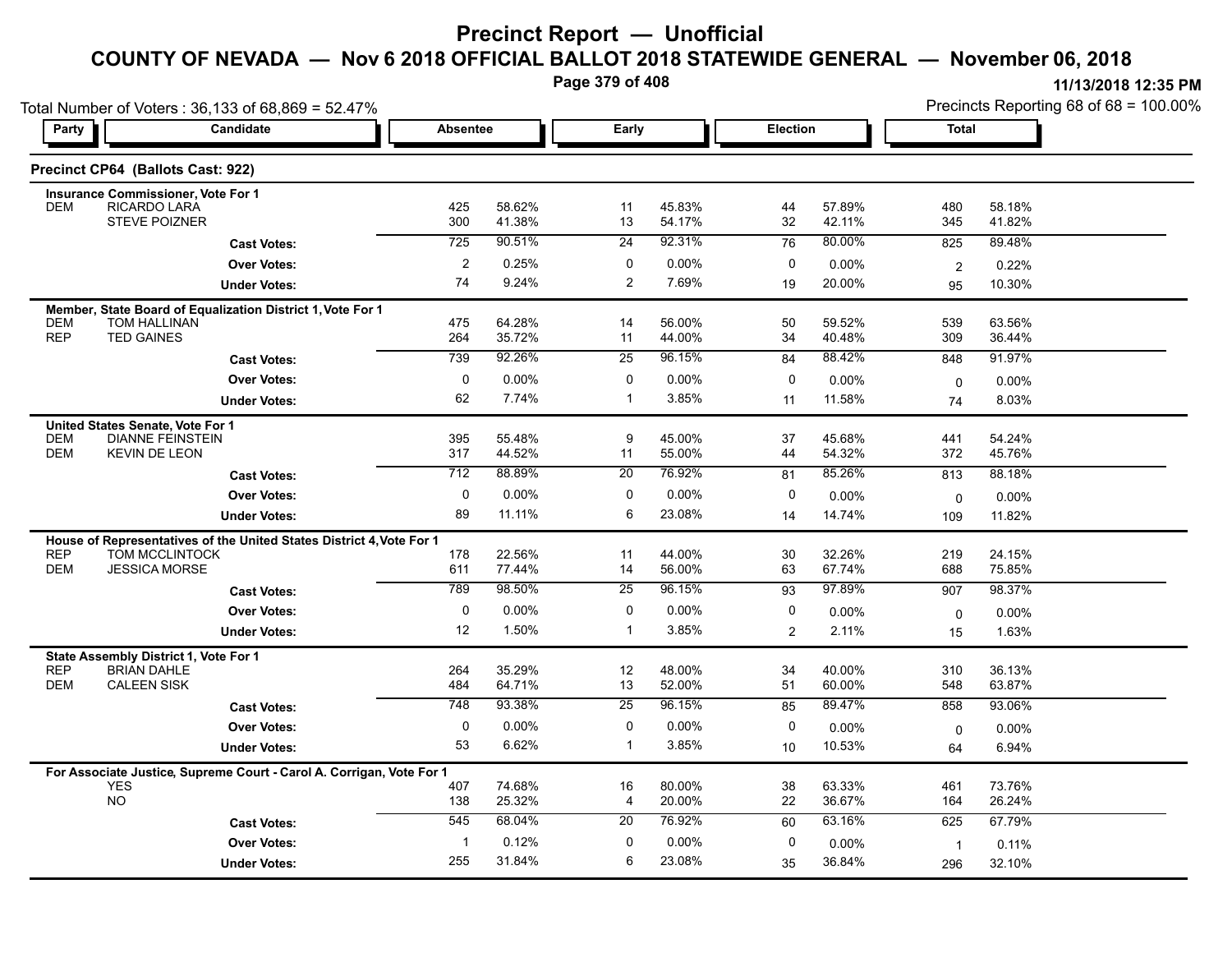### **Precinct Report — Unofficial**

## **COUNTY OF NEVADA — Nov 6 2018 OFFICIAL BALLOT 2018 STATEWIDE GENERAL — November 06, 2018**

**Page 380 of 408**

**11/13/2018 12:35 PM** Precincts Reporting 68 of 68 = 100.00%

|                          | Total Number of Voters: 36,133 of 68,869 = 52.47%                                              |             |                  |                     |                  |          |                  | Precincts Reporting 68 of 68 = 100.00% |                  |  |  |
|--------------------------|------------------------------------------------------------------------------------------------|-------------|------------------|---------------------|------------------|----------|------------------|----------------------------------------|------------------|--|--|
| Party                    | <b>Candidate</b>                                                                               |             | <b>Absentee</b>  |                     | Early            |          | Election         | <b>Total</b>                           |                  |  |  |
|                          | Precinct CP64 (Ballots Cast: 922)                                                              |             |                  |                     |                  |          |                  |                                        |                  |  |  |
|                          | For Associate Justice, Supreme Court - Leondra R. Kruger, Vote For 1                           |             |                  |                     |                  |          |                  |                                        |                  |  |  |
|                          | <b>YES</b><br><b>NO</b>                                                                        | 428<br>98   | 81.37%<br>18.63% | 9<br>9              | 50.00%<br>50.00% | 37<br>23 | 61.67%<br>38.33% | 474<br>130                             | 78.48%<br>21.52% |  |  |
|                          | <b>Cast Votes:</b>                                                                             | 526         | 65.67%           | 18                  | 69.23%           | 60       | 63.16%           | 604                                    | 65.51%           |  |  |
|                          | <b>Over Votes:</b>                                                                             | $\mathbf 1$ | 0.12%            | 0                   | 0.00%            | 0        | 0.00%            |                                        |                  |  |  |
|                          | <b>Under Votes:</b>                                                                            | 274         | 34.21%           | 8                   | 30.77%           | 35       | 36.84%           | $\mathbf{1}$<br>317                    | 0.11%<br>34.38%  |  |  |
|                          |                                                                                                |             |                  |                     |                  |          |                  |                                        |                  |  |  |
|                          | For Associate Justice, Court of Appeal, Third District - Cole Blease, Vote For 1<br><b>YES</b> | 411         | 80.27%           | 10                  | 58.82%           | 36       | 61.02%           | 457                                    | 77.72%           |  |  |
|                          | <b>NO</b>                                                                                      | 101         | 19.73%           | $\overline{7}$      | 41.18%           | 23       | 38.98%           | 131                                    | 22.28%           |  |  |
|                          | <b>Cast Votes:</b>                                                                             | 512         | 63.92%           | 17                  | 65.38%           | 59       | 62.11%           | 588                                    | 63.77%           |  |  |
|                          | <b>Over Votes:</b>                                                                             | 0           | 0.00%            | 0                   | 0.00%            | 0        | 0.00%            | 0                                      | $0.00\%$         |  |  |
|                          | <b>Under Votes:</b>                                                                            | 289         | 36.08%           | 9                   | 34.62%           | 36       | 37.89%           | 334                                    | 36.23%           |  |  |
|                          | For Associate Justice, Court of Appeal, Third District - Louis Mauro, Vote For 1               |             |                  |                     |                  |          |                  |                                        |                  |  |  |
|                          | <b>YES</b>                                                                                     | 399         | 78.85%           | 11                  | 68.75%           | 30       | 51.72%           | 440                                    | 75.86%           |  |  |
|                          | <b>NO</b>                                                                                      | 107         | 21.15%           | 5                   | 31.25%           | 28       | 48.28%           | 140                                    | 24.14%           |  |  |
|                          | <b>Cast Votes:</b>                                                                             | 506         | 63.17%           | 16                  | 61.54%           | 58       | 61.05%           | 580                                    | 62.91%           |  |  |
|                          | <b>Over Votes:</b>                                                                             | $\pmb{0}$   | 0.00%            | 0                   | 0.00%            | 0        | 0.00%            | $\mathbf 0$                            | $0.00\%$         |  |  |
|                          | <b>Under Votes:</b>                                                                            | 295         | 36.83%           | 10                  | 38.46%           | 37       | 38.95%           | 342                                    | 37.09%           |  |  |
|                          | Superintendent of Public Instruction, Vote For 1                                               |             |                  |                     |                  |          |                  |                                        |                  |  |  |
| <b>IDS</b><br><b>IDS</b> | <b>MARSHALL TUCK</b><br>TONY K. THURMOND                                                       | 255<br>387  | 39.72%<br>60.28% | 13<br>7             | 65.00%<br>35.00% | 38<br>30 | 55.88%<br>44.12% | 306<br>424                             | 41.92%<br>58.08% |  |  |
|                          |                                                                                                | 642         | 80.15%           | 20                  | 76.92%           | 68       | 71.58%           | 730                                    | 79.18%           |  |  |
|                          | <b>Cast Votes:</b>                                                                             |             | 0.00%            |                     |                  |          |                  |                                        |                  |  |  |
|                          | <b>Over Votes:</b>                                                                             | 0<br>159    | 19.85%           | 0<br>6              | 0.00%<br>23.08%  | 0        | 0.00%            | 0                                      | 0.00%            |  |  |
|                          | <b>Under Votes:</b>                                                                            |             |                  |                     |                  | 27       | 28.42%           | 192                                    | 20.82%           |  |  |
|                          | District Board Member, Placer County Board of Education Trustee Area4, Vote For 1              |             |                  |                     | 66.67%           |          | 71.43%           | 299                                    | 54.66%           |  |  |
| <b>IDS</b><br><b>jDS</b> | ANTHONY W. PALMER<br>E KEN TOKUTOMI                                                            | 246<br>226  | 52.12%<br>47.88% | 8<br>$\overline{4}$ | 33.33%           | 45<br>18 | 28.57%           | 248                                    | 45.34%           |  |  |
|                          | <b>Cast Votes:</b>                                                                             | 472         | 58.93%           | 12                  | 46.15%           | 63       | 66.32%           | 547                                    | 59.33%           |  |  |
|                          | <b>Over Votes:</b>                                                                             | 0           | 0.00%            | 0                   | 0.00%            | 0        | 0.00%            | $\mathbf 0$                            | 0.00%            |  |  |
|                          | <b>Under Votes:</b>                                                                            | 329         | 41.07%           | 14                  | 53.85%           | 32       | 33.68%           | 375                                    | 40.67%           |  |  |
|                          | Sheriff-Coroner-Public Administrator, Vote For 1                                               |             |                  |                     |                  |          |                  |                                        |                  |  |  |
| DS                       | <b>SHANNAN MOON</b>                                                                            | 404         | 61.40%           | 9                   | 39.13%           | 44       | 63.77%           | 457                                    | 60.93%           |  |  |
| <b>IDS</b>               | <b>BILL SMETHERS</b>                                                                           | 254         | 38.60%           | 14                  | 60.87%           | 25       | 36.23%           | 293                                    | 39.07%           |  |  |
|                          | <b>Cast Votes:</b>                                                                             | 658         | 82.15%           | 23                  | 88.46%           | 69       | 72.63%           | 750                                    | 81.34%           |  |  |
|                          | <b>Over Votes:</b>                                                                             | 0           | 0.00%            | $\mathbf 0$         | 0.00%            | 0        | 0.00%            | $\Omega$                               | 0.00%            |  |  |
|                          | <b>Under Votes:</b>                                                                            | 143         | 17.85%           | 3                   | 11.54%           | 26       | 27.37%           | 172                                    | 18.66%           |  |  |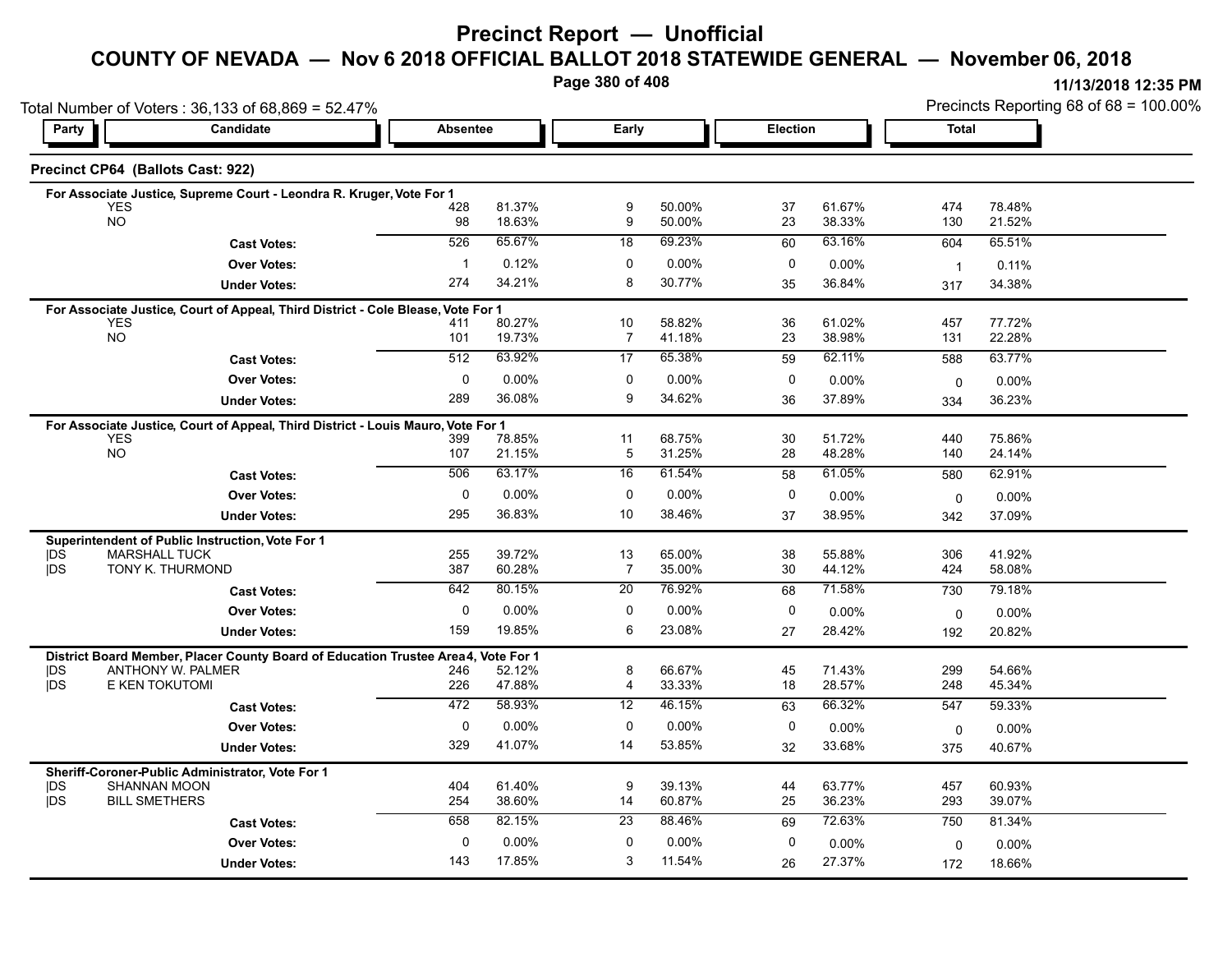**Page 381 of 408**

Precincts Reporting 68 of 68 = 100.00%

**11/13/2018 12:35 PM**

Total Number of Voters : 36,133 of 68,869 = 52.47%

| Party      | Candidate                                                         | <b>Absentee</b> |        | Early          |          | Election     |        | <b>Total</b>   |        |  |
|------------|-------------------------------------------------------------------|-----------------|--------|----------------|----------|--------------|--------|----------------|--------|--|
|            | Precinct CP64 (Ballots Cast: 922)                                 |                 |        |                |          |              |        |                |        |  |
|            | Member, Town of Truckee Town Council, Vote For 3                  |                 |        |                |          |              |        |                |        |  |
| <b>IDS</b> | <b>CARMEN CARR</b>                                                | 222             | 11.09% | 7              | 11.67%   | 23           | 12.04% | 252            | 11.19% |  |
| jDS        | <b>RICHARD LUDKE</b>                                              | 253             | 12.64% | 11             | 18.33%   | 47           | 24.61% | 311            | 13.80% |  |
| jDS        | <b>DAVID POLIVY</b>                                               | 272             | 13.59% | $\overline{7}$ | 11.67%   | 14           | 7.33%  | 293            | 13.00% |  |
| jDS        | ANNA KLOVSTAD                                                     | 490             | 24 48% | 17             | 28.33%   | 39           | 20.42% | 546            | 24.23% |  |
| <b>IDS</b> | <b>SUZIE TARNAY</b>                                               | 200             | 9.99%  | 2              | 3.33%    | 18           | 9.42%  | 220            | 9.76%  |  |
| DS         | CHELSEA WALTERSCHEID                                              | 274             | 13.69% | 9              | 15.00%   | 33           | 17.28% | 316            | 14.03% |  |
| <b>jDS</b> | <b>MORGAN GOODWIN</b>                                             | 291             | 14.54% | $\overline{7}$ | 11.67%   | 17           | 8.90%  | 315            | 13.98% |  |
|            | <b>Cast Votes:</b>                                                | 2,002           | 83.31% | 60             | 76.92%   | 191          | 67.02% | 2,253          | 81.45% |  |
|            | <b>Over Votes:</b>                                                | 0               | 0.00%  | 0              | 0.00%    | 0            | 0.00%  | $\mathbf 0$    | 0.00%  |  |
|            | <b>Under Votes:</b>                                               | 401             | 16.69% | 18             | 23.08%   | 94           | 32.98% | 513            | 18.55% |  |
|            | Director, Truckee Donner Public Utility District, Vote For 2      |                 |        |                |          |              |        |                |        |  |
| <b>IDS</b> | <b>TONY LALIOTIS</b>                                              | 396             | 35.26% | 12             | 38.71%   | 29           | 30.21% | 437            | 34.96% |  |
| jDS        | <b>CHRISTA FINN</b>                                               | 344             | 30.63% | 8              | 25.81%   | 34           | 35.42% | 386            | 30.88% |  |
| jDS        | PAUL WARMERDAM                                                    | 252             | 22.44% | 9              | 29.03%   | 11           | 11.46% | 272            | 21.76% |  |
| <b>IDS</b> | ALI "KAVEH" MANSOOR                                               | 131             | 11.67% | $\overline{c}$ | 6.45%    | 22           | 22.92% | 155            | 12.40% |  |
|            | <b>Cast Votes:</b>                                                | 1,123           | 70.10% | 31             | 59.62%   | 96           | 50.53% | 1,250          | 67.79% |  |
|            | <b>Over Votes:</b>                                                | $\overline{2}$  | 0.25%  | $\Omega$       | $0.00\%$ | $\mathbf{0}$ | 0.00%  | $\overline{2}$ | 0.22%  |  |
|            |                                                                   |                 |        |                |          |              |        |                |        |  |
|            | <b>Under Votes:</b>                                               | 475             | 29 65% | 21             | 40.38%   | 94           | 49.47% | 590            | 32.00% |  |
|            | Director, Truckee Donner Recreation and Park District, Vote For 1 |                 |        |                |          |              |        |                |        |  |
| DS         | <b>JASON HANSFORD</b>                                             | 274             | 45.21% | 10             | 58.82%   | 30           | 46.88% | 314            | 45.71% |  |
| jDS        | <b>DAN KATES</b>                                                  | 155             | 25.58% | 0              | $0.00\%$ | 15           | 23.44% | 170            | 24.75% |  |
| <b>IDS</b> | <b>JOHN MON PERE</b>                                              | 177             | 29.21% | $\overline{7}$ | 41.18%   | 19           | 29.69% | 203            | 29.55% |  |
|            | <b>Cast Votes:</b>                                                | 606             | 75.66% | 17             | 65.38%   | 64           | 67.37% | 687            | 74.51% |  |
|            | <b>Over Votes:</b>                                                | 20              | 2.50%  | 0              | 0.00%    | 0            | 0.00%  | 20             | 2.17%  |  |
|            | <b>Under Votes:</b>                                               | 175             | 21.85% | 9              | 34.62%   | 31           | 32.63% | 215            | 23.32% |  |
|            | Director, Truckee Sanitary District, Vote For 3                   |                 |        |                |          |              |        |                |        |  |
| <b>IDS</b> | NELSON VAN GUNDY                                                  | 448             | 29.36% | 11             | 26.19%   | 31           | 26.05% | 490            | 29.05% |  |
| jDS        | <b>RON SWEET</b>                                                  | 430             | 28.18% | 12             | 28.57%   | 20           | 16.81% | 462            | 27.39% |  |
| DS         | <b>KURT R. SMART</b>                                              | 213             | 13.96% | $\overline{7}$ | 16.67%   | 32           | 26.89% | 252            | 14.94% |  |
| <b>IDS</b> | <b>JERRY GILMORE</b>                                              | 435             | 28.51% | 12             | 28.57%   | 36           | 30.25% | 483            | 28.63% |  |
|            | <b>Cast Votes:</b>                                                | 1,526           | 63.50% | 42             | 53.85%   | 119          | 41.75% | 1,687          | 60.99% |  |
|            | <b>Over Votes:</b>                                                | $\Omega$        | 0.00%  | 0              | 0.00%    | 0            | 0.00%  | $\mathbf 0$    | 0.00%  |  |
|            | <b>Under Votes:</b>                                               | 877             | 36.50% | 36             | 46.15%   | 166          | 58.25% | 1,079          | 39.01% |  |
|            |                                                                   |                 |        |                |          |              |        |                |        |  |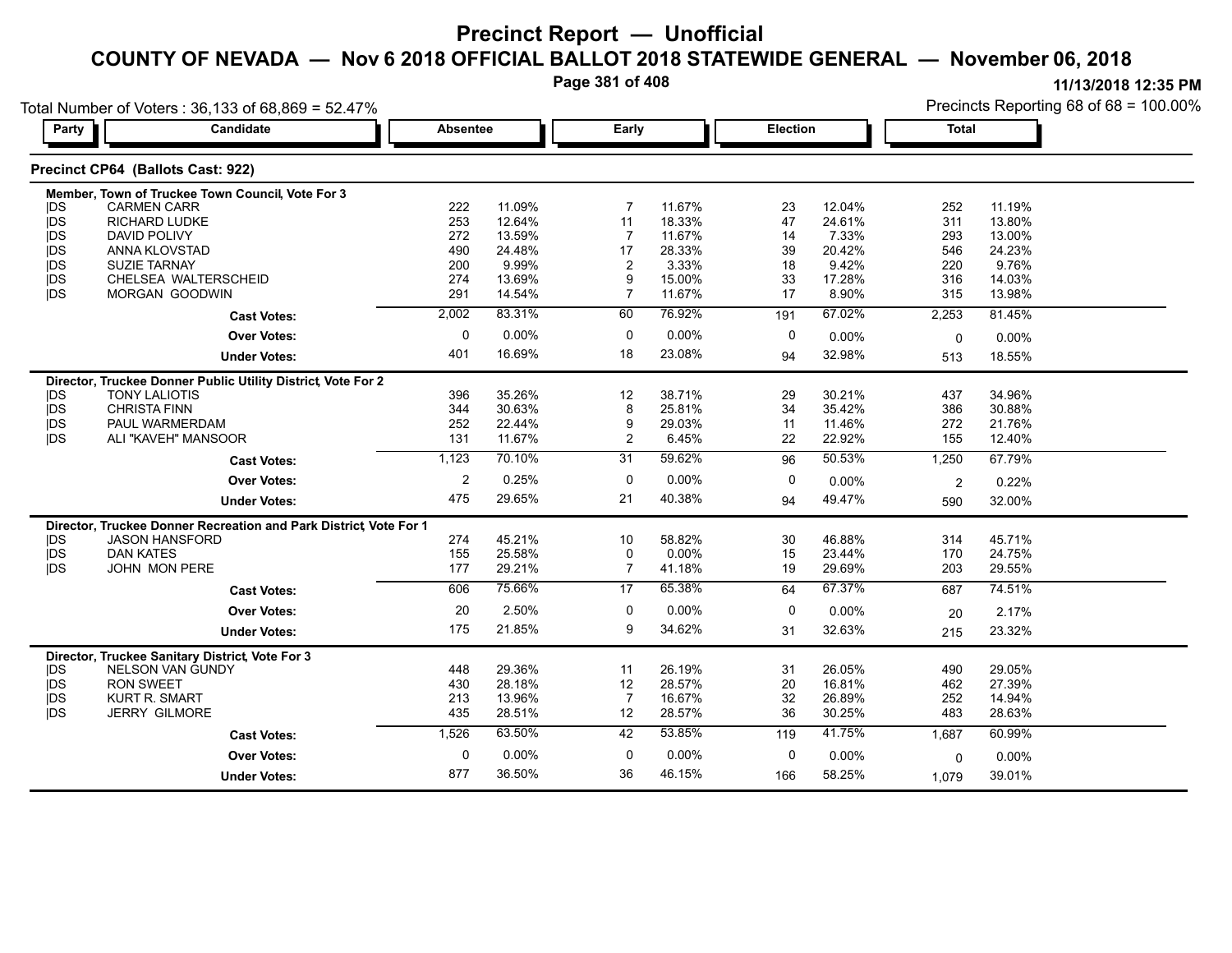**Page 382 of 408**

|                                        | Total Number of Voters: 36,133 of 68,869 = 52.47%    |                |                  |                 |                  |                 |                  | Precincts Reporting 68 of 68 = 100.00% |                  |  |
|----------------------------------------|------------------------------------------------------|----------------|------------------|-----------------|------------------|-----------------|------------------|----------------------------------------|------------------|--|
| Party                                  | Candidate                                            |                | <b>Absentee</b>  |                 | <b>Early</b>     | <b>Election</b> |                  | <b>Total</b>                           |                  |  |
| Precinct CP64 (Ballots Cast: 922)      |                                                      |                |                  |                 |                  |                 |                  |                                        |                  |  |
|                                        | Director, Truckee Tahoe Airport District, Vote For 2 |                |                  |                 |                  |                 |                  |                                        |                  |  |
| <b>IDS</b><br><b>JOHN JONES</b>        |                                                      | 341            | 28.44%           | 13              | 36.11%           | 26              | 24.30%           | 380                                    | 28.32%           |  |
| JOE LORENZ<br><b>IDS</b><br><b>IDS</b> | MARY HETHERINGTON                                    | 49<br>350      | 4.09%<br>29.19%  | 0               | 0.00%<br>19.44%  | 4<br>29         | 3.74%<br>27.10%  | 53<br>386                              | 3.95%<br>28.76%  |  |
| jDS                                    | PETER FOSS VAN PEBORGH                               | 47             | 3.92%            |                 | 2.78%            | 6               | 5.61%            | 54                                     | 4.02%            |  |
| <b>IDS</b><br><b>JIM MORRISON</b>      |                                                      | 412            | 34.36%           | 15              | 41.67%           | 42              | 39.25%           | 469                                    | 34.95%           |  |
|                                        | <b>Cast Votes:</b>                                   | 1,199          | 74.84%           | 36              | 69.23%           | 107             | 56.32%           | 1,342                                  | 72.78%           |  |
|                                        | <b>Over Votes:</b>                                   | $\overline{2}$ | 0.25%            | 0               | 0.00%            | 0               | 0.00%            | 2                                      | 0.22%            |  |
|                                        | <b>Under Votes:</b>                                  | 399            | 24.91%           | 16              | 30.77%           | 83              | 43.68%           | 498                                    | 27.01%           |  |
| Proposition 1, Vote For 1              |                                                      |                |                  |                 |                  |                 |                  |                                        |                  |  |
| <b>YES</b>                             |                                                      | 488            | 63.96%           | 12              | 48.00%           | 50              | 58.82%           | 550                                    | 63.00%           |  |
| <b>NO</b>                              |                                                      | 275            | 36.04%           | 13              | 52.00%           | 35              | 41.18%           | 323                                    | 37.00%           |  |
|                                        | <b>Cast Votes:</b>                                   | 763            | 95.26%           | 25              | 96.15%           | 85              | 89.47%           | 873                                    | 94.69%           |  |
|                                        | <b>Over Votes:</b>                                   | 0              | 0.00%            | 0               | 0.00%            | 0               | 0.00%            | 0                                      | 0.00%            |  |
|                                        | <b>Under Votes:</b>                                  | 38             | 4.74%            | -1              | 3.85%            | 10              | 10.53%           | 49                                     | 5.31%            |  |
| Proposition 2, Vote For 1              |                                                      |                |                  |                 |                  |                 |                  |                                        |                  |  |
| <b>YES</b>                             |                                                      | 506            | 66.93%           | 12              | 46.15%           | 55              | 64.71%           | 573                                    | 66.09%           |  |
| <b>NO</b>                              |                                                      | 250            | 33.07%           | 14              | 53.85%           | 30              | 35.29%           | 294                                    | 33.91%           |  |
|                                        | <b>Cast Votes:</b>                                   | 756            | 94.38%           | 26              | 100.00%          | 85              | 89.47%           | 867                                    | 94.03%           |  |
|                                        | <b>Over Votes:</b>                                   | 0              | 0.00%            | 0               | 0.00%            | 0               | 0.00%            | 0                                      | 0.00%            |  |
|                                        | <b>Under Votes:</b>                                  | 45             | 5.62%            | 0               | 0.00%            | 10              | 10.53%           | 55                                     | 5.97%            |  |
| Proposition 3, Vote For 1              |                                                      |                |                  |                 |                  |                 |                  |                                        |                  |  |
| <b>YES</b>                             |                                                      | 441            | 58.26%           | 11              | 42.31%           | 44              | 49.44%           | 496                                    | 56.88%           |  |
| <b>NO</b>                              |                                                      | 316            | 41.74%           | 15              | 57.69%           | 45              | 50.56%           | 376                                    | 43.12%           |  |
|                                        | <b>Cast Votes:</b>                                   | 757            | 94.51%           | 26              | 100.00%          | 89              | 93.68%           | 872                                    | 94.58%           |  |
|                                        | <b>Over Votes:</b>                                   | 0              | 0.00%            | 0               | 0.00%            | 0               | 0.00%            | 0                                      | 0.00%            |  |
|                                        | <b>Under Votes:</b>                                  | 44             | 5.49%            | 0               | $0.00\%$         | 6               | 6.32%            | 50                                     | 5.42%            |  |
| Proposition 4, Vote For 1              |                                                      |                |                  |                 |                  |                 |                  |                                        |                  |  |
| <b>YES</b><br><b>NO</b>                |                                                      | 476<br>270     | 63.81%<br>36.19% | 16<br>10        | 61.54%<br>38.46% | 56<br>29        | 65.88%<br>34.12% | 548<br>309                             | 63.94%<br>36.06% |  |
|                                        | <b>Cast Votes:</b>                                   | 746            | 93.13%           | $\overline{26}$ | 100.00%          | 85              | 89.47%           | 857                                    | 92.95%           |  |
|                                        |                                                      |                |                  |                 |                  |                 |                  |                                        |                  |  |
|                                        | <b>Over Votes:</b>                                   | 0              | 0.00%            | 0               | 0.00%            | 0               | 0.00%            | 0                                      | 0.00%            |  |
|                                        | <b>Under Votes:</b>                                  | 55             | 6.87%            | 0               | 0.00%            | 10              | 10.53%           | 65                                     | 7.05%            |  |
| Proposition 5, Vote For 1              |                                                      | 271            | 36.28%           |                 |                  |                 | 41.18%           |                                        |                  |  |
| <b>YES</b><br><b>NO</b>                |                                                      | 476            | 63.72%           | 15<br>10        | 60.00%<br>40.00% | 35<br>50        | 58.82%           | 321<br>536                             | 37.46%<br>62.54% |  |
|                                        | <b>Cast Votes:</b>                                   | 747            | 93.26%           | 25              | 96.15%           | 85              | 89.47%           | 857                                    | 92.95%           |  |
|                                        | <b>Over Votes:</b>                                   | $\mathbf{1}$   | 0.12%            | 0               | 0.00%            | 0               |                  |                                        |                  |  |
|                                        |                                                      |                |                  |                 |                  |                 | 0.00%            | $\mathbf{1}$                           | 0.11%            |  |
|                                        | <b>Under Votes:</b>                                  | 53             | 6.62%            |                 | 3.85%            | 10              | 10.53%           | 64                                     | 6.94%            |  |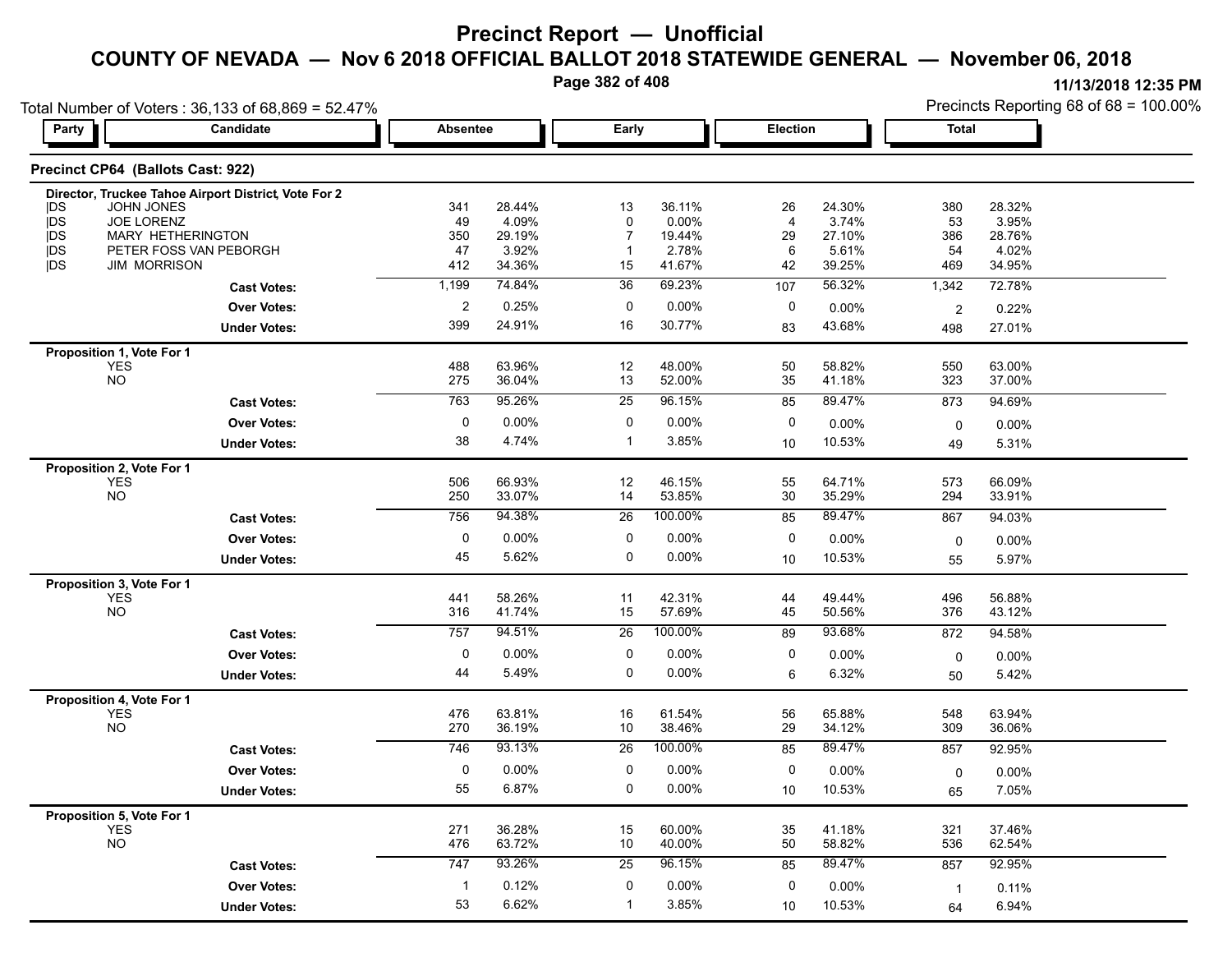**Page 383 of 408**

|                                          | Total Number of Voters: 36,133 of 68,869 = 52.47% |                 |                  |                 |                   |          |                  | Precincts Reporting 68 of 68 = 100.00% |                  |  |
|------------------------------------------|---------------------------------------------------|-----------------|------------------|-----------------|-------------------|----------|------------------|----------------------------------------|------------------|--|
| Party                                    | Candidate                                         | <b>Absentee</b> |                  | Early           |                   | Election |                  | Total                                  |                  |  |
| Precinct CP64 (Ballots Cast: 922)        |                                                   |                 |                  |                 |                   |          |                  |                                        |                  |  |
| Proposition 6, Vote For 1                |                                                   |                 |                  |                 |                   |          |                  |                                        |                  |  |
| <b>YES</b><br><b>NO</b>                  |                                                   | 238<br>520      | 31.40%<br>68.60% | 14<br>11        | 56.00%<br>44.00%  | 43<br>43 | 50.00%<br>50.00% | 295<br>574                             | 33.95%<br>66.05% |  |
|                                          | <b>Cast Votes:</b>                                | 758             | 94.63%           | 25              | 96.15%            | 86       | 90.53%           | 869                                    | 94.25%           |  |
|                                          | <b>Over Votes:</b>                                | $\mathbf{1}$    | 0.12%            | 0               | 0.00%             | 0        | 0.00%            | $\overline{1}$                         | 0.11%            |  |
|                                          | <b>Under Votes:</b>                               | 42              | 5.24%            | -1              | 3.85%             | 9        | 9.47%            | 52                                     | 5.64%            |  |
| Proposition 7, Vote For 1                |                                                   |                 |                  |                 |                   |          |                  |                                        |                  |  |
| <b>YES</b><br><b>NO</b>                  |                                                   | 446<br>318      | 58.38%<br>41.62% | 16<br>9         | 64.00%<br>36.00%  | 52<br>35 | 59.77%<br>40.23% | 514<br>362                             | 58.68%<br>41.32% |  |
|                                          | <b>Cast Votes:</b>                                | 764             | 95.38%           | 25              | 96.15%            | 87       | 91.58%           | 876                                    | 95.01%           |  |
|                                          | <b>Over Votes:</b>                                | $\mathbf{1}$    | 0.12%            | 0               | 0.00%             | 0        | 0.00%            |                                        | 0.11%            |  |
|                                          | <b>Under Votes:</b>                               | 36              | 4.49%            | $\mathbf{1}$    | 3.85%             | 8        | 8.42%            | $\overline{1}$<br>45                   | 4.88%            |  |
| Proposition 8, Vote For 1                |                                                   |                 |                  |                 |                   |          |                  |                                        |                  |  |
| <b>YES</b>                               |                                                   | 288             | 38.97%           | $\overline{7}$  | 28.00%            | 40       | 48.19%           | 335                                    | 39.55%           |  |
| <b>NO</b>                                |                                                   | 451             | 61.03%           | 18              | 72.00%            | 43       | 51.81%           | 512                                    | 60.45%           |  |
|                                          | <b>Cast Votes:</b>                                | 739             | 92.26%           | 25              | 96.15%            | 83       | 87.37%           | 847                                    | 91.87%           |  |
|                                          | <b>Over Votes:</b>                                | 0               | $0.00\%$         | 0               | 0.00%             | 0        | 0.00%            | 0                                      | 0.00%            |  |
|                                          | <b>Under Votes:</b>                               | 62              | 7.74%            | $\mathbf{1}$    | 3.85%             | 12       | 12.63%           | 75                                     | 8.13%            |  |
| Proposition 10, Vote For 1               |                                                   |                 |                  |                 |                   |          |                  |                                        |                  |  |
| <b>YES</b><br><b>NO</b>                  |                                                   | 281<br>461      | 37.87%<br>62.13% | 9<br>16         | 36.00%<br>64.00%  | 31<br>54 | 36.47%<br>63.53% | 321<br>531                             | 37.68%<br>62.32% |  |
|                                          | <b>Cast Votes:</b>                                | 742             | 92.63%           | $\overline{25}$ | 96.15%            | 85       | 89.47%           | 852                                    | 92.41%           |  |
|                                          |                                                   | 0               | $0.00\%$         | 0               | 0.00%             | 0        |                  |                                        |                  |  |
|                                          | <b>Over Votes:</b><br><b>Under Votes:</b>         | 59              | 7.37%            | $\mathbf{1}$    | 3.85%             | 10       | 0.00%<br>10.53%  | $\mathbf 0$<br>70                      | 0.00%<br>7.59%   |  |
|                                          |                                                   |                 |                  |                 |                   |          |                  |                                        |                  |  |
| Proposition 11, Vote For 1<br><b>YES</b> |                                                   | 478             | 64.16%           | 18              | 75.00%            | 46       | 57.50%           | 542                                    | 63.84%           |  |
| <b>NO</b>                                |                                                   | 267             | 35.84%           | 6               | 25.00%            | 34       | 42.50%           | 307                                    | 36.16%           |  |
|                                          | <b>Cast Votes:</b>                                | 745             | 93.01%           | $\overline{24}$ | 92.31%            | 80       | 84.21%           | 849                                    | 92.08%           |  |
|                                          | <b>Over Votes:</b>                                | 0               | 0.00%            | $\mathbf 0$     | $0.00\%$          | 0        | 0.00%            | 0                                      | $0.00\%$         |  |
|                                          | <b>Under Votes:</b>                               | 56              | 6.99%            | $\overline{c}$  | 7.69%             | 15       | 15.79%           | 73                                     | 7.92%            |  |
| Proposition 12, Vote For 1               |                                                   |                 |                  |                 |                   |          |                  |                                        |                  |  |
| <b>YES</b><br><b>NO</b>                  |                                                   | 531             | 69.69%           | 14              | 53.85%            | 54       | 65.06%           | 599                                    | 68.77%           |  |
|                                          |                                                   | 231             | 30.31%<br>95.13% | 12              | 46.15%<br>100.00% | 29       | 34.94%<br>87.37% | 272                                    | 31.23%           |  |
|                                          | <b>Cast Votes:</b>                                | 762             |                  | 26              |                   | 83       |                  | 871                                    | 94.47%           |  |
|                                          | <b>Over Votes:</b>                                | 0               | 0.00%            | $\mathbf 0$     | 0.00%             | 0        | 0.00%            | 0                                      | 0.00%            |  |
|                                          | <b>Under Votes:</b>                               | 39              | 4.87%            | 0               | 0.00%             | 12       | 12.63%           | 51                                     | 5.53%            |  |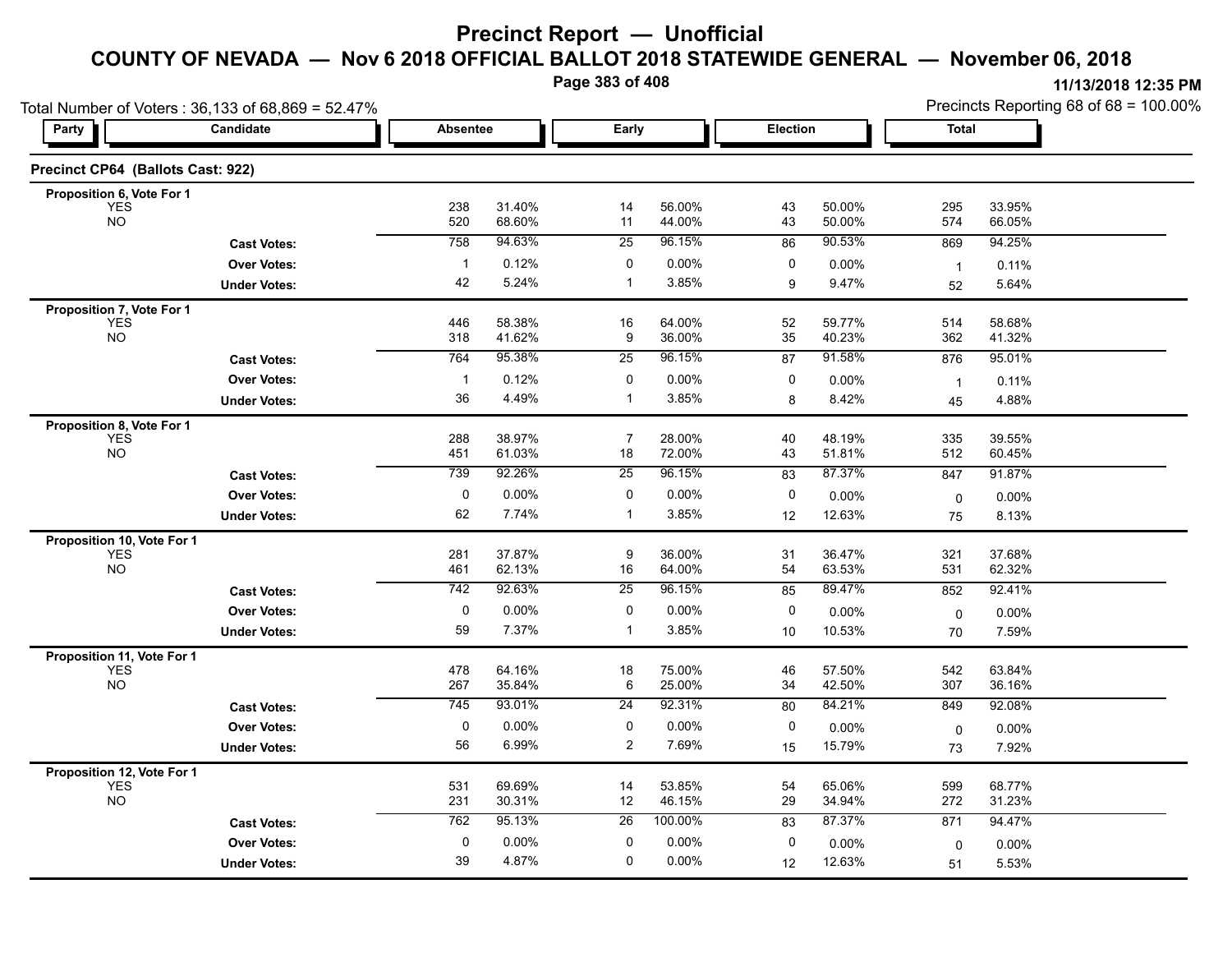**Page 384 of 408**

**11/13/2018 12:35 PM**

|                                      | otal Number of Voters: $36,133$ of $68,869 = 52.47\%$ |                 |                  | Precincts Reporting 68 of 68 = 100.00% |                  |                 |                  |            |                  |  |
|--------------------------------------|-------------------------------------------------------|-----------------|------------------|----------------------------------------|------------------|-----------------|------------------|------------|------------------|--|
| Party                                | Candidate                                             | <b>Absentee</b> |                  | Early                                  |                  | <b>Election</b> |                  | Total      |                  |  |
| Precinct CP64 (Ballots Cast: 922)    |                                                       |                 |                  |                                        |                  |                 |                  |            |                  |  |
| Measure AA, Vote For 1<br><b>YES</b> |                                                       | 632             | 80.82%           | 14                                     | 58.33%           | 72              | 79.12%           | 718        | 80.04%           |  |
| <b>NO</b>                            |                                                       | 150             | 19.18%           | 10                                     | 41.67%           | 19              | 20.88%           | 179        | 19.96%           |  |
|                                      | <b>Cast Votes:</b>                                    | 782             | 97.63%           | 24                                     | 92.31%           | 91              | 95.79%           | 897        | 97.29%           |  |
|                                      | <b>Over Votes:</b>                                    | 0               | $0.00\%$         | 0                                      | $0.00\%$         | 0               | $0.00\%$         | $\Omega$   | $0.00\%$         |  |
|                                      | <b>Under Votes:</b>                                   | 19              | 2.37%            | 2                                      | 7.69%            | 4               | 4.21%            | 25         | 2.71%            |  |
| <b>Measure G. Vote For 1</b>         |                                                       |                 |                  |                                        |                  |                 |                  |            |                  |  |
| <b>YES</b><br><b>NO</b>              |                                                       | 585<br>147      | 79.92%<br>20.08% | 23<br>3                                | 88.46%<br>11.54% | 52<br>26        | 66.67%<br>33.33% | 660<br>176 | 78.95%<br>21.05% |  |
|                                      | <b>Cast Votes:</b>                                    | 732             | 91.39%           | 26                                     | 100.00%          | 78              | 82.11%           | 836        | 90.67%           |  |
|                                      | <b>Over Votes:</b>                                    | 0               | $0.00\%$         | 0                                      | $0.00\%$         | 0               | $0.00\%$         | $\Omega$   | $0.00\%$         |  |
|                                      | <b>Under Votes:</b>                                   | 69              | 8.61%            | 0                                      | $0.00\%$         | 17              | 17.89%           | 86         | 9.33%            |  |

 $Total$  Number of Voters  $\cdot$  36, 133 of 68,869 = 50,470/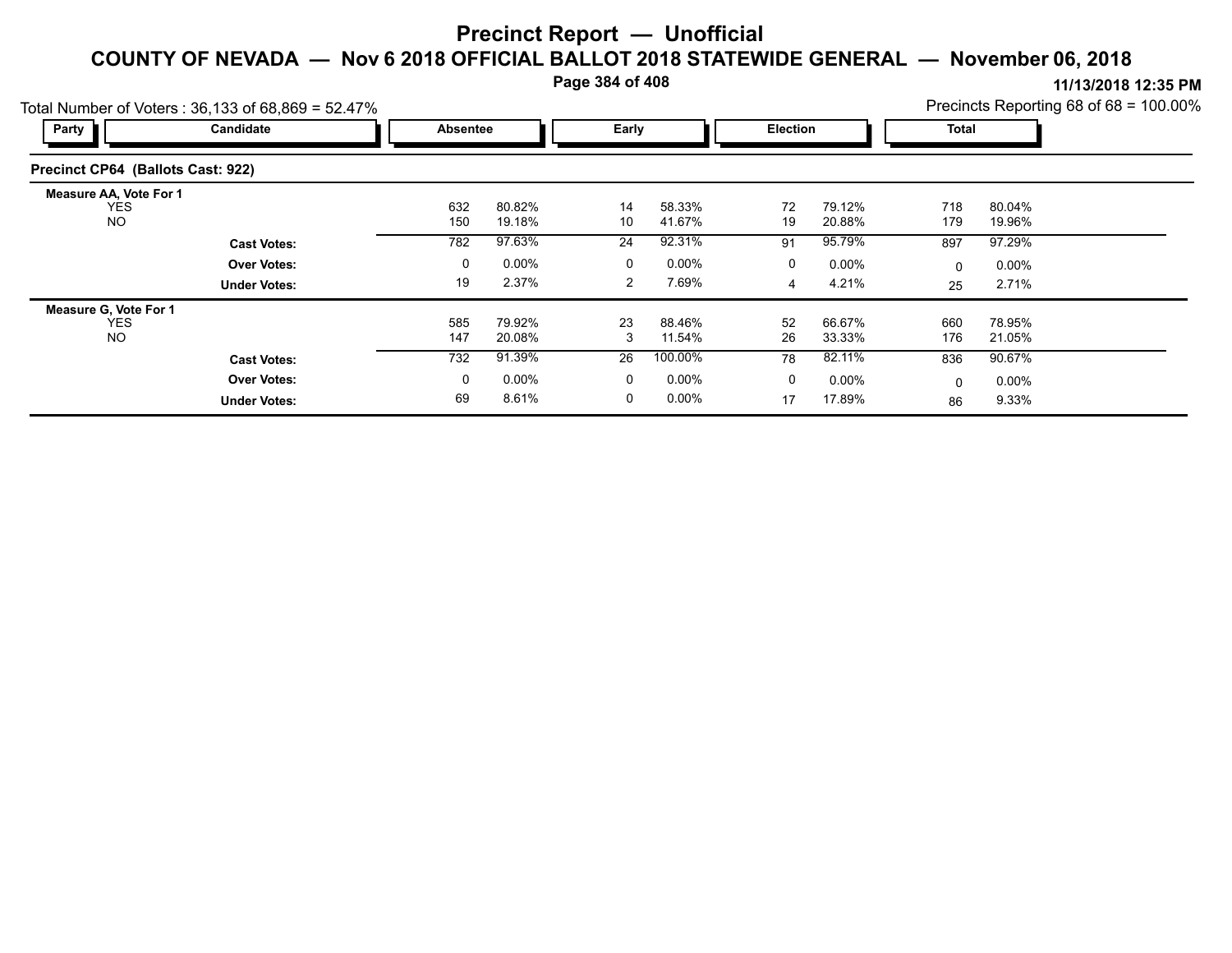**Page 385 of 408**

**11/13/2018 12:35 PM** Precincts Reporting 68 of 68 = 100.00%

| Total Number of Voters: 36,133 of 68,869 = 52.47%                   |                           |                           |                   | Precincts Reporting 68 of 68 = 100.00% |
|---------------------------------------------------------------------|---------------------------|---------------------------|-------------------|----------------------------------------|
| Candidate<br>Party                                                  | Absentee                  | Early                     | Election          | <b>Total</b>                           |
| Precinct CP65 (Ballots Cast: 0)                                     |                           |                           |                   |                                        |
| Governor, Vote For 1<br><b>REP</b><br>JOHN H. COX                   | $\pmb{0}$<br>0.00%        | $\pmb{0}$<br>0.00%        | 0<br>0.00%        | 0<br>0.00%                             |
| <b>DEM</b>                                                          | 0                         | 0                         | 0                 | 0                                      |
| <b>GAVIN NEWSOM</b>                                                 | 0.00%                     | $0.00\%$                  | 0.00%             | 0.00%                                  |
| <b>Cast Votes:</b>                                                  | 0.00%                     | $0.00\%$                  | 0.00%             | $\mathbf 0$                            |
|                                                                     | $\mathbf 0$               | $\mathbf 0$               | $\mathbf 0$       | 0.00%                                  |
| <b>Over Votes:</b>                                                  | 0                         | 0                         | 0                 | $0.00\%$                               |
|                                                                     | 0.00%                     | $0.00\%$                  | 0.00%             | 0                                      |
| <b>Under Votes:</b>                                                 | $\mathbf 0$               | $\mathbf 0$               | 0.00%             | $\mathbf 0$                            |
|                                                                     | 0.00%                     | $0.00\%$                  | 0                 | $0.00\%$                               |
| Lieutenant Governor, Vote For 1                                     |                           |                           |                   |                                        |
| <b>DEM</b>                                                          | 0                         | 0                         | 0.00%             | 0                                      |
| ED HERNANDEZ                                                        | 0.00%                     | 0.00%                     | 0                 | $0.00\%$                               |
| <b>DEM</b>                                                          | 0                         | 0                         | 0.00%             | 0                                      |
| ELENI KOUNALAKIS                                                    | 0.00%                     | 0.00%                     | 0                 | 0.00%                                  |
| <b>Cast Votes:</b>                                                  | 0.00%                     | $0.00\%$                  | 0.00%             | 0.00%                                  |
|                                                                     | $\overline{0}$            | $\overline{0}$            | $\mathbf 0$       | $\mathbf 0$                            |
| <b>Over Votes:</b>                                                  | 0<br>0.00%                | 0<br>$0.00\%$             | 0<br>0.00%        |                                        |
| <b>Under Votes:</b>                                                 | $\mathbf 0$<br>0.00%      | $\mathbf 0$<br>$0.00\%$   | 0.00%<br>$\Omega$ | 0.00%<br>0<br>$0.00\%$<br>$\mathbf 0$  |
|                                                                     |                           |                           |                   |                                        |
| Secretary of State, Vote For 1<br><b>ALEX PADILLA</b><br><b>DEM</b> | 0<br>0.00%                | 0<br>0.00%                | 0<br>$0.00\%$     | 0<br>$0.00\%$                          |
| <b>REP</b>                                                          | 0.00%                     | 0.00%                     | 0.00%             | 0.00%                                  |
| <b>MARK P. MEUSER</b>                                               | 0                         | 0                         | 0                 | 0                                      |
| <b>Cast Votes:</b>                                                  | $\overline{0}$            | 0.00%                     | 0.00%             | 0.00%                                  |
|                                                                     | 0.00%                     | 0                         | 0                 | 0                                      |
| <b>Over Votes:</b>                                                  | $\mathbf 0$               | 0                         | 0                 | 0.00%                                  |
|                                                                     | 0.00%                     | 0.00%                     | 0.00%             | 0                                      |
| <b>Under Votes:</b>                                                 | $\pmb{0}$                 | 0                         | 0.00%             | 0.00%                                  |
|                                                                     | 0.00%                     | $0.00\%$                  | 0                 | $\Omega$                               |
| Controller, Vote For 1                                              |                           |                           |                   |                                        |
| <b>REP</b>                                                          | 0                         | 0                         | 0                 | 0                                      |
| KONSTANTINOS RODITIS                                                | 0.00%                     | 0.00%                     | 0.00%             | $0.00\%$                               |
| <b>DEM</b>                                                          | 0.00%                     | 0.00%                     | 0.00%             | 0.00%                                  |
| BETTY T. YEE                                                        | 0                         | 0                         | 0                 | 0                                      |
|                                                                     | 0.00%<br>$\mathbf 0$      | $0.00\%$<br>$\mathbf 0$   | 0.00%             | 0.00%                                  |
| <b>Cast Votes:</b>                                                  |                           |                           | 0                 | 0                                      |
| <b>Over Votes:</b>                                                  | 0<br>0.00%<br>$\mathbf 0$ | 0<br>0.00%<br>$\mathbf 0$ | 0<br>0.00%        | $0.00\%$<br>0                          |
| <b>Under Votes:</b>                                                 | 0.00%                     | $0.00\%$                  | 0.00%<br>0        | 0.00%<br>$\Omega$                      |
| Treasurer, Vote For 1<br><b>REP</b><br><b>GREG CONLON</b>           | 0<br>0.00%                | 0<br>$0.00\%$             | 0<br>0.00%        | 0<br>0.00%                             |
| <b>DEM</b>                                                          | 0.00%                     | 0                         | 0                 | 0                                      |
| <b>FIONA MA</b>                                                     | 0                         | $0.00\%$                  | 0.00%             | $0.00\%$                               |
| <b>Cast Votes:</b>                                                  | 0.00%                     | 0.00%                     | 0.00%             | 0.00%                                  |
|                                                                     | $\overline{0}$            | 0                         | 0                 | $\mathbf 0$                            |
| <b>Over Votes:</b>                                                  | 0                         | 0                         | 0                 | $0.00\%$                               |
|                                                                     | 0.00%                     | $0.00\%$                  | 0.00%             | 0                                      |
| <b>Under Votes:</b>                                                 | $\mathbf 0$               | 0                         | 0.00%             | $0.00\%$                               |
|                                                                     | 0.00%                     | 0.00%                     | 0                 | $\mathbf 0$                            |
| <b>Attorney General, Vote For 1</b>                                 |                           |                           |                   |                                        |
| <b>REP</b>                                                          | $\pmb{0}$                 | $\pmb{0}$                 | 0                 | 0                                      |
| <b>STEVEN C BAILEY</b>                                              | 0.00%                     | $0.00\%$                  | 0.00%             | $0.00\%$                               |
| <b>DEM</b>                                                          | 0                         | $\mathbf 0$               | 0                 | 0                                      |
| <b>XAVIER BECERRA</b>                                               | 0.00%                     | 0.00%                     | 0.00%             | 0.00%                                  |
| <b>Cast Votes:</b>                                                  | 0.00%                     | $0.00\%$                  | 0.00%             | 0.00%                                  |
|                                                                     | $\mathbf 0$               | 0                         | $\mathbf 0$       | $\mathbf 0$                            |
| <b>Over Votes:</b>                                                  | 0.00%                     | 0                         | 0                 | $0.00\%$                               |
|                                                                     | 0                         | $0.00\%$                  | 0.00%             | $\mathbf 0$                            |
| <b>Under Votes:</b>                                                 | 0.00%                     | 0.00%                     | 0.00%             | $0.00\%$                               |
|                                                                     | $\mathbf 0$               | $\mathbf 0$               | $\Omega$          | $\Omega$                               |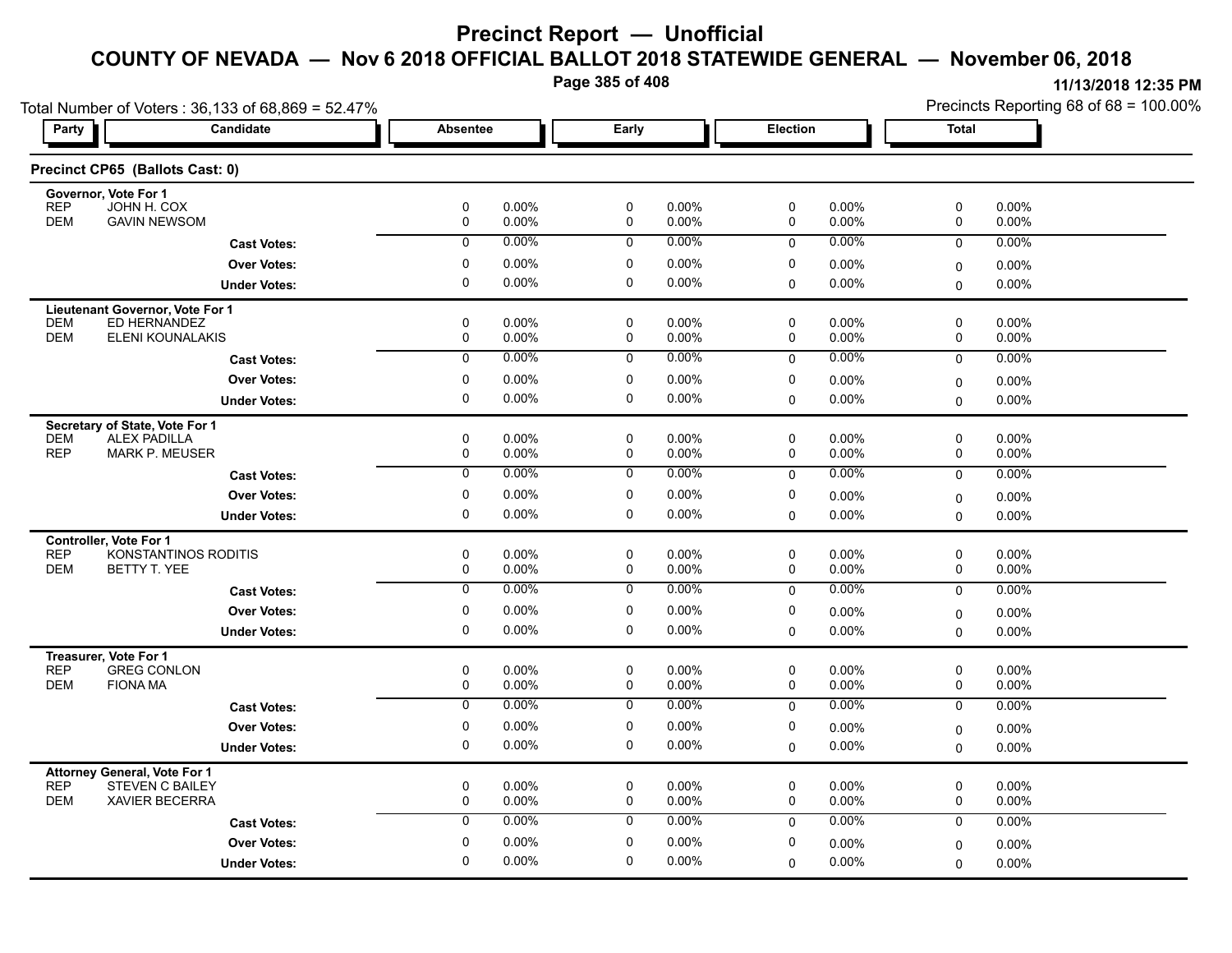**Page 386 of 408**

|                          | Total Number of Voters: 36,133 of 68,869 = 52.47%                                  |                  |                      |                  |                      |                            |                      | Precincts Reporting 68 of 68 = 100.00% |                   |  |
|--------------------------|------------------------------------------------------------------------------------|------------------|----------------------|------------------|----------------------|----------------------------|----------------------|----------------------------------------|-------------------|--|
| Party                    | <b>Candidate</b>                                                                   | <b>Absentee</b>  |                      | Early            |                      | Election                   |                      | <b>Total</b>                           |                   |  |
|                          | Precinct CP65 (Ballots Cast: 0)                                                    |                  |                      |                  |                      |                            |                      |                                        |                   |  |
|                          | <b>Insurance Commissioner, Vote For 1</b>                                          |                  |                      |                  |                      |                            |                      |                                        |                   |  |
| <b>DEM</b>               | RICARDO LARA<br><b>STEVE POIZNER</b>                                               | 0<br>0           | $0.00\%$<br>$0.00\%$ | 0<br>0           | $0.00\%$<br>$0.00\%$ | 0<br>0                     | $0.00\%$<br>$0.00\%$ | 0<br>0                                 | 0.00%<br>$0.00\%$ |  |
|                          | <b>Cast Votes:</b>                                                                 | 0                | $0.00\%$             | $\mathbf 0$      | $0.00\%$             | 0                          | $0.00\%$             | $\mathbf 0$                            | $0.00\%$          |  |
|                          | <b>Over Votes:</b>                                                                 | $\mathbf 0$      | $0.00\%$             | 0                | 0.00%                | $\mathbf 0$                | $0.00\%$             | $\mathbf 0$                            | 0.00%             |  |
|                          | <b>Under Votes:</b>                                                                | 0                | 0.00%                | 0                | $0.00\%$             | $\mathbf 0$                | 0.00%                | $\mathbf{0}$                           | 0.00%             |  |
|                          |                                                                                    |                  |                      |                  |                      |                            |                      |                                        |                   |  |
| <b>DEM</b>               | Member, State Board of Equalization District 1, Vote For 1<br>TOM HALLINAN         | 0                | 0.00%                | 0                | $0.00\%$             | $\mathbf 0$                | 0.00%                | $\mathsf 0$                            | 0.00%             |  |
| <b>REP</b>               | <b>TED GAINES</b>                                                                  | $\mathbf 0$      | $0.00\%$             | 0                | 0.00%                | $\mathbf 0$                | $0.00\%$             | $\mathbf 0$                            | 0.00%             |  |
|                          | <b>Cast Votes:</b>                                                                 | $\mathbf 0$      | $0.00\%$             | $\mathbf 0$      | $0.00\%$             | $\mathbf 0$                | $0.00\%$             | $\mathbf 0$                            | 0.00%             |  |
|                          | <b>Over Votes:</b>                                                                 | 0                | $0.00\%$             | 0                | $0.00\%$             | 0                          | $0.00\%$             | $\mathbf 0$                            | 0.00%             |  |
|                          | <b>Under Votes:</b>                                                                | $\mathbf 0$      | 0.00%                | 0                | $0.00\%$             | $\mathbf 0$                | $0.00\%$             | $\mathbf{0}$                           | 0.00%             |  |
|                          | United States Senate, Vote For 1                                                   |                  |                      |                  |                      |                            |                      |                                        |                   |  |
| <b>DEM</b>               | <b>DIANNE FEINSTEIN</b>                                                            | 0                | $0.00\%$             | 0                | $0.00\%$             | 0                          | 0.00%                | 0                                      | 0.00%             |  |
| <b>DEM</b>               | <b>KEVIN DE LEON</b>                                                               | 0                | $0.00\%$             | $\mathbf 0$      | 0.00%                | $\mathbf 0$                | $0.00\%$             | 0                                      | 0.00%             |  |
|                          | <b>Cast Votes:</b>                                                                 | $\overline{0}$   | 0.00%                | $\overline{0}$   | $0.00\%$             | $\pmb{0}$                  | 0.00%                | $\mathsf 0$                            | 0.00%             |  |
|                          | <b>Over Votes:</b>                                                                 | $\mathbf 0$      | $0.00\%$             | 0                | 0.00%                | $\mathbf 0$                | $0.00\%$             | $\mathbf 0$                            | 0.00%             |  |
|                          | <b>Under Votes:</b>                                                                | 0                | $0.00\%$             | 0                | $0.00\%$             | $\mathbf 0$                | $0.00\%$             | $\Omega$                               | 0.00%             |  |
|                          | House of Representatives of the United States District 4, Vote For 1               |                  |                      |                  |                      |                            |                      |                                        |                   |  |
| <b>REP</b><br><b>DEM</b> | <b>TOM MCCLINTOCK</b><br><b>JESSICA MORSE</b>                                      | 0<br>$\mathbf 0$ | $0.00\%$<br>$0.00\%$ | 0<br>$\mathbf 0$ | $0.00\%$<br>$0.00\%$ | $\mathbf 0$<br>$\mathbf 0$ | 0.00%<br>$0.00\%$    | $\mathbf 0$<br>$\mathbf 0$             | 0.00%<br>0.00%    |  |
|                          |                                                                                    | $\overline{0}$   | $0.00\%$             | $\overline{0}$   | $0.00\%$             |                            | $0.00\%$             |                                        |                   |  |
|                          | <b>Cast Votes:</b>                                                                 |                  |                      |                  |                      | $\mathbf 0$                |                      | $\mathbf 0$                            | 0.00%             |  |
|                          | <b>Over Votes:</b>                                                                 | 0                | $0.00\%$             | 0                | $0.00\%$             | 0                          | 0.00%                | $\mathbf 0$                            | 0.00%             |  |
|                          | <b>Under Votes:</b>                                                                | 0                | $0.00\%$             | 0                | $0.00\%$             | $\mathbf 0$                | $0.00\%$             | $\Omega$                               | 0.00%             |  |
|                          | State Assembly District 1, Vote For 1                                              |                  |                      |                  |                      |                            |                      |                                        |                   |  |
| <b>REP</b><br><b>DEM</b> | <b>BRIAN DAHLE</b><br><b>CALEEN SISK</b>                                           | 0<br>0           | 0.00%<br>0.00%       | 0<br>0           | $0.00\%$<br>0.00%    | 0<br>0                     | $0.00\%$<br>$0.00\%$ | 0<br>0                                 | 0.00%<br>0.00%    |  |
|                          | <b>Cast Votes:</b>                                                                 | $\overline{0}$   | 0.00%                | $\overline{0}$   | $0.00\%$             | $\Omega$                   | $0.00\%$             | $\Omega$                               | 0.00%             |  |
|                          | <b>Over Votes:</b>                                                                 | 0                | 0.00%                | 0                | 0.00%                | 0                          | 0.00%                | $\mathbf 0$                            | 0.00%             |  |
|                          | <b>Under Votes:</b>                                                                | 0                | $0.00\%$             | 0                | $0.00\%$             | $\mathbf 0$                | $0.00\%$             | $\mathbf{0}$                           | 0.00%             |  |
|                          |                                                                                    |                  |                      |                  |                      |                            |                      |                                        |                   |  |
|                          | For Associate Justice, Supreme Court - Carol A. Corrigan, Vote For 1<br><b>YES</b> | 0                | 0.00%                | 0                | 0.00%                | $\mathbf 0$                | 0.00%                | $\mathbf 0$                            | 0.00%             |  |
|                          | <b>NO</b>                                                                          | $\mathbf 0$      | 0.00%                | $\mathbf 0$      | $0.00\%$             | $\mathbf 0$                | 0.00%                | $\mathbf 0$                            | 0.00%             |  |
|                          | <b>Cast Votes:</b>                                                                 | $\mathbf 0$      | $0.00\%$             | $\mathbf 0$      | $0.00\%$             | $\Omega$                   | $0.00\%$             | $\mathbf 0$                            | 0.00%             |  |
|                          | <b>Over Votes:</b>                                                                 | 0                | $0.00\%$             | 0                | $0.00\%$             | 0                          | 0.00%                | $\Omega$                               | 0.00%             |  |
|                          | <b>Under Votes:</b>                                                                | $\Omega$         | $0.00\%$             | 0                | 0.00%                | 0                          | $0.00\%$             | $\mathbf 0$                            | 0.00%             |  |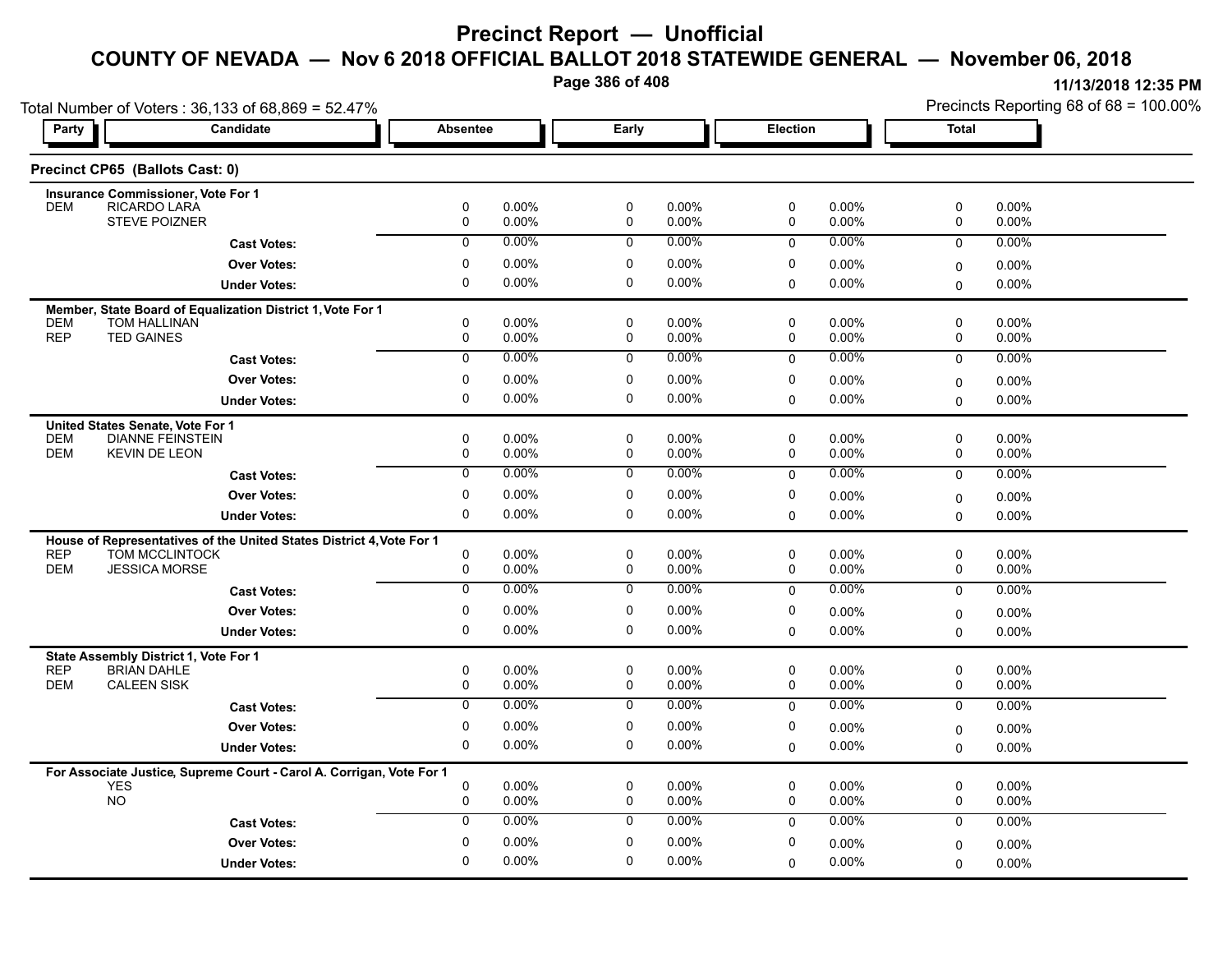### **Precinct Report — Unofficial**

### **COUNTY OF NEVADA — Nov 6 2018 OFFICIAL BALLOT 2018 STATEWIDE GENERAL — November 06, 2018**

**Page 387 of 408**

**11/13/2018 12:35 PM** Precincts Reporting 68 of 68 = 100.00%

|                         | Total Number of Voters: 36,133 of 68,869 = 52.47%                                 |                  |                |                |                |             |                |              | Precincts Reporting 68 of 68 = 100.00% |  |  |
|-------------------------|-----------------------------------------------------------------------------------|------------------|----------------|----------------|----------------|-------------|----------------|--------------|----------------------------------------|--|--|
| Party                   | Candidate                                                                         | <b>Absentee</b>  |                | Early          |                | Election    |                | <b>Total</b> |                                        |  |  |
|                         | Precinct CP65 (Ballots Cast: 0)                                                   |                  |                |                |                |             |                |              |                                        |  |  |
|                         | For Associate Justice, Supreme Court - Leondra R. Kruger, Vote For 1              |                  |                |                |                |             |                |              |                                        |  |  |
| <b>YES</b><br><b>NO</b> |                                                                                   | $\mathbf 0$<br>0 | 0.00%<br>0.00% | 0<br>0         | 0.00%<br>0.00% | 0<br>0      | 0.00%<br>0.00% | 0<br>0       | 0.00%<br>0.00%                         |  |  |
|                         | <b>Cast Votes:</b>                                                                | $\mathbf 0$      | 0.00%          | $\mathbf 0$    | 0.00%          | 0           | 0.00%          | $\mathbf 0$  | 0.00%                                  |  |  |
|                         | <b>Over Votes:</b>                                                                | 0                | 0.00%          | 0              | $0.00\%$       | 0           | 0.00%          | 0            | 0.00%                                  |  |  |
|                         | <b>Under Votes:</b>                                                               | $\mathbf 0$      | 0.00%          | $\mathbf 0$    | $0.00\%$       | $\Omega$    | 0.00%          | $\Omega$     | 0.00%                                  |  |  |
|                         | For Associate Justice, Court of Appeal, Third District - Cole Blease, Vote For 1  |                  |                |                |                |             |                |              |                                        |  |  |
| <b>YES</b>              |                                                                                   |                  | 0.00%          | 0              | $0.00\%$       | 0           | 0.00%          | 0            | 0.00%                                  |  |  |
| <b>NO</b>               |                                                                                   | 0                | 0.00%          | 0              | $0.00\%$       | 0           | 0.00%          | 0            | $0.00\%$                               |  |  |
|                         | <b>Cast Votes:</b>                                                                | $\overline{0}$   | 0.00%          | $\overline{0}$ | $0.00\%$       | $\mathbf 0$ | 0.00%          | $\mathbf 0$  | 0.00%                                  |  |  |
|                         | <b>Over Votes:</b>                                                                | 0                | 0.00%          | 0              | $0.00\%$       | 0           | 0.00%          | $\mathbf 0$  | $0.00\%$                               |  |  |
|                         | <b>Under Votes:</b>                                                               | $\mathbf 0$      | 0.00%          | $\mathbf 0$    | $0.00\%$       | $\Omega$    | 0.00%          | $\Omega$     | 0.00%                                  |  |  |
|                         | For Associate Justice, Court of Appeal, Third District - Louis Mauro, Vote For 1  |                  |                |                |                |             |                |              |                                        |  |  |
| <b>YES</b><br><b>NO</b> |                                                                                   |                  | 0.00%          | 0              | $0.00\%$       | 0           | 0.00%          | 0            | 0.00%                                  |  |  |
|                         |                                                                                   | 0                | 0.00%          | 0              | 0.00%          | 0           | 0.00%<br>0.00% | $\mathbf 0$  | 0.00%                                  |  |  |
|                         | <b>Cast Votes:</b>                                                                | 0                | 0.00%          | 0              | $0.00\%$       | 0           |                | 0            | $0.00\%$                               |  |  |
|                         | <b>Over Votes:</b>                                                                | 0                | 0.00%          | $\mathbf 0$    | 0.00%          | 0           | 0.00%          | $\mathbf 0$  | $0.00\%$                               |  |  |
|                         | <b>Under Votes:</b>                                                               | 0                | 0.00%          | 0              | $0.00\%$       | 0           | 0.00%          | $\Omega$     | $0.00\%$                               |  |  |
| <b>IDS</b>              | Superintendent of Public Instruction, Vote For 1<br><b>MARSHALL TUCK</b>          | $\mathbf 0$      | $0.00\%$       | $\mathbf 0$    | $0.00\%$       | 0           | $0.00\%$       | $\mathbf 0$  | $0.00\%$                               |  |  |
| <b>IDS</b>              | TONY K. THURMOND                                                                  | 0                | 0.00%          | 0              | 0.00%          | 0           | 0.00%          | $\mathbf 0$  | 0.00%                                  |  |  |
|                         | <b>Cast Votes:</b>                                                                | $\mathbf 0$      | 0.00%          | $\mathbf 0$    | 0.00%          | $\mathbf 0$ | 0.00%          | 0            | $0.00\%$                               |  |  |
|                         | <b>Over Votes:</b>                                                                | 0                | 0.00%          | 0              | $0.00\%$       | 0           | $0.00\%$       | $\Omega$     | $0.00\%$                               |  |  |
|                         | <b>Under Votes:</b>                                                               | 0                | 0.00%          | 0              | 0.00%          | $\Omega$    | $0.00\%$       | $\Omega$     | 0.00%                                  |  |  |
|                         | District Board Member, Placer County Board of Education Trustee Area4, Vote For 1 |                  |                |                |                |             |                |              |                                        |  |  |
| <b>IDS</b>              | <b>ANTHONY W. PALMER</b>                                                          |                  | 0.00%          | 0              | $0.00\%$       | 0           | 0.00%          | 0            | 0.00%                                  |  |  |
| jDS                     | E KEN TOKUTOMI                                                                    | 0                | 0.00%          | $\mathbf 0$    | $0.00\%$       | 0           | 0.00%          | 0            | $0.00\%$                               |  |  |
|                         | <b>Cast Votes:</b>                                                                | $\overline{0}$   | 0.00%          | $\overline{0}$ | 0.00%          | $\Omega$    | 0.00%          | $\mathbf 0$  | 0.00%                                  |  |  |
|                         | <b>Over Votes:</b>                                                                | $\mathbf 0$      | 0.00%          | $\mathbf 0$    | 0.00%          | 0           | 0.00%          | $\mathbf 0$  | 0.00%                                  |  |  |
|                         | <b>Under Votes:</b>                                                               | $\mathbf 0$      | 0.00%          | $\mathbf 0$    | $0.00\%$       | $\Omega$    | $0.00\%$       | $\mathbf 0$  | $0.00\%$                               |  |  |
|                         | Sheriff-Coroner-Public Administrator, Vote For 1                                  |                  |                |                |                |             |                |              |                                        |  |  |
| <b>IDS</b><br>jDS       | <b>SHANNAN MOON</b>                                                               | 0                | 0.00%          | 0              | $0.00\%$       | 0           | 0.00%          | 0            | $0.00\%$                               |  |  |
|                         | <b>BILL SMETHERS</b>                                                              | 0                | 0.00%          | 0              | $0.00\%$       | 0           | 0.00%          | 0            | $0.00\%$                               |  |  |
|                         | <b>Cast Votes:</b>                                                                | $\mathbf 0$      | $0.00\%$       | $\mathbf 0$    | 0.00%          | 0           | 0.00%          | $\mathbf 0$  | 0.00%                                  |  |  |
|                         | <b>Over Votes:</b>                                                                | $\mathbf 0$      | 0.00%          | 0              | 0.00%          | $\mathbf 0$ | 0.00%          | $\mathbf 0$  | 0.00%                                  |  |  |
|                         | <b>Under Votes:</b>                                                               | $\Omega$         | 0.00%          | $\mathbf 0$    | $0.00\%$       | $\Omega$    | 0.00%          | $\Omega$     | 0.00%                                  |  |  |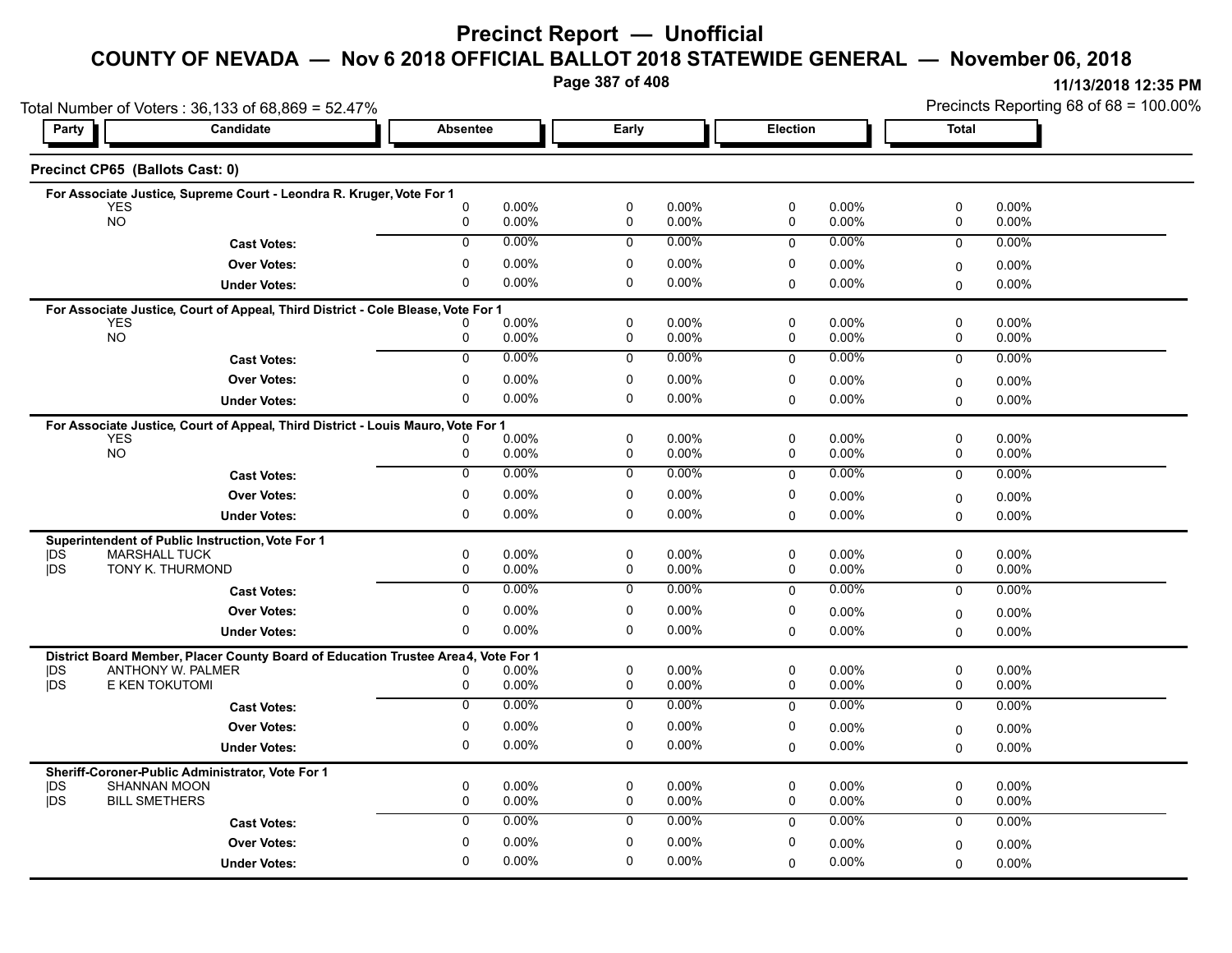**Page 388 of 408**

|                          | Total Number of Voters: 36,133 of 68,869 = 52.47%                   |                 |                |                  |                |             |                   |             | Precincts Reporting 68 of 68 = 100.00% |
|--------------------------|---------------------------------------------------------------------|-----------------|----------------|------------------|----------------|-------------|-------------------|-------------|----------------------------------------|
| Party                    | <b>Candidate</b>                                                    | <b>Absentee</b> |                | Early            |                |             | Election          |             | <b>Total</b>                           |
|                          | Precinct CP65 (Ballots Cast: 0)                                     |                 |                |                  |                |             |                   |             |                                        |
|                          | Director, Truckee Donner Recreation and Park District Vote For 1    |                 |                |                  |                |             |                   |             |                                        |
| <b>IDS</b><br><b>IDS</b> | <b>JASON HANSFORD</b><br><b>DAN KATES</b>                           | 0<br>0          | 0.00%<br>0.00% | $\mathbf 0$<br>0 | 0.00%<br>0.00% | 0<br>0      | 0.00%<br>$0.00\%$ | 0<br>0      | 0.00%<br>0.00%                         |
| <b>IDS</b>               | JOHN MON PERE                                                       | 0               | 0.00%          | 0                | 0.00%          | 0           | 0.00%             | 0           | 0.00%                                  |
|                          | <b>Cast Votes:</b>                                                  | $\mathbf 0$     | 0.00%          | 0                | 0.00%          | $\mathbf 0$ | $0.00\%$          | $\mathbf 0$ | 0.00%                                  |
|                          | <b>Over Votes:</b>                                                  | 0               | 0.00%          | 0                | 0.00%          | 0           | 0.00%             | 0           | 0.00%                                  |
|                          | <b>Under Votes:</b>                                                 | 0               | 0.00%          | 0                | 0.00%          | $\mathbf 0$ | 0.00%             | 0           | 0.00%                                  |
|                          |                                                                     |                 |                |                  |                |             |                   |             |                                        |
| DS                       | Director, Truckee Sanitary District, Vote For 3<br>NELSON VAN GUNDY | $\mathbf{0}$    | 0.00%          | 0                | 0.00%          | 0           | 0.00%             | 0           | 0.00%                                  |
| <b>IDS</b>               | <b>RON SWEET</b>                                                    | 0               | $0.00\%$       | 0                | 0.00%          | 0           | $0.00\%$          | 0           | 0.00%                                  |
| <b>IDS</b>               | <b>KURT R. SMART</b>                                                | 0               | $0.00\%$       | 0                | 0.00%          | 0           | 0.00%             | 0           | 0.00%                                  |
| <b>IDS</b>               | <b>JERRY GILMORE</b>                                                | 0               | 0.00%          | 0                | 0.00%          | 0           | 0.00%             | 0           | 0.00%                                  |
|                          | <b>Cast Votes:</b>                                                  | $\overline{0}$  | 0.00%          | $\overline{0}$   | 0.00%          | $\Omega$    | 0.00%             | $\mathbf 0$ | 0.00%                                  |
|                          | <b>Over Votes:</b>                                                  | 0               | 0.00%          | $\mathbf 0$      | 0.00%          | 0           | $0.00\%$          | 0           | 0.00%                                  |
|                          | <b>Under Votes:</b>                                                 | 0               | 0.00%          | $\mathbf 0$      | $0.00\%$       | $\Omega$    | $0.00\%$          | $\Omega$    | $0.00\%$                               |
|                          | Director, Truckee Tahoe Airport District, Vote For 2                |                 |                |                  |                |             |                   |             |                                        |
| DS                       | <b>JOHN JONES</b>                                                   | $\Omega$        | $0.00\%$       | 0                | 0.00%          | $\mathbf 0$ | 0.00%             | 0           | 0.00%                                  |
| <b>IDS</b>               | JOE LORENZ                                                          | $\Omega$        | $0.00\%$       | 0                | 0.00%          | 0           | 0.00%             | 0           | 0.00%                                  |
| <b>IDS</b>               | <b>MARY HETHERINGTON</b>                                            | $\Omega$        | 0.00%          | $\Omega$         | 0.00%          | 0           | $0.00\%$          | 0           | 0.00%                                  |
| <b>IDS</b>               | PETER FOSS VAN PEBORGH                                              | $\mathbf{0}$    | $0.00\%$       | 0                | 0.00%          | 0           | 0.00%             | 0           | 0.00%                                  |
| <b>IDS</b>               | <b>JIM MORRISON</b>                                                 | 0               | 0.00%          | 0                | 0.00%          | $\mathbf 0$ | $0.00\%$          | 0           | 0.00%                                  |
|                          | <b>Cast Votes:</b>                                                  | $\overline{0}$  | 0.00%          | $\overline{0}$   | $0.00\%$       | $\mathbf 0$ | 0.00%             | $\mathbf 0$ | 0.00%                                  |
|                          | <b>Over Votes:</b>                                                  | 0               | 0.00%          | $\mathbf 0$      | 0.00%          | $\mathbf 0$ | $0.00\%$          | 0           | 0.00%                                  |
|                          | <b>Under Votes:</b>                                                 | 0               | 0.00%          | $\mathbf 0$      | 0.00%          | $\Omega$    | $0.00\%$          | 0           | 0.00%                                  |
|                          | Proposition 1, Vote For 1                                           |                 |                |                  |                |             |                   |             |                                        |
|                          | <b>YES</b>                                                          | 0               | 0.00%          | $\mathbf 0$      | 0.00%          | 0           | $0.00\%$          | 0           | 0.00%                                  |
|                          | <b>NO</b>                                                           | 0               | 0.00%          | 0                | 0.00%          | 0           | 0.00%             | 0           | 0.00%                                  |
|                          | <b>Cast Votes:</b>                                                  | $\mathbf 0$     | 0.00%          | $\mathbf 0$      | 0.00%          | $\mathbf 0$ | $0.00\%$          | $\mathbf 0$ | 0.00%                                  |
|                          | <b>Over Votes:</b>                                                  | 0               | $0.00\%$       | 0                | 0.00%          | 0           | 0.00%             | 0           | 0.00%                                  |
|                          | <b>Under Votes:</b>                                                 | 0               | 0.00%          | 0                | 0.00%          | $\mathbf 0$ | $0.00\%$          | 0           | 0.00%                                  |
|                          | Proposition 2, Vote For 1                                           |                 |                |                  |                |             |                   |             |                                        |
|                          | <b>YES</b>                                                          | 0               | $0.00\%$       | $\mathbf 0$      | $0.00\%$       | 0           | $0.00\%$          | 0           | 0.00%                                  |
|                          | <b>NO</b>                                                           | $\mathbf 0$     | 0.00%          | $\mathbf 0$      | 0.00%          | $\mathbf 0$ | 0.00%             | 0           | $0.00\%$                               |
|                          | <b>Cast Votes:</b>                                                  | $\overline{0}$  | 0.00%          | $\overline{0}$   | 0.00%          | $\mathbf 0$ | 0.00%             | $\mathbf 0$ | $0.00\%$                               |
|                          | <b>Over Votes:</b>                                                  | 0               | 0.00%          | $\mathbf 0$      | 0.00%          | $\mathbf 0$ | $0.00\%$          | 0           | 0.00%                                  |
|                          | <b>Under Votes:</b>                                                 | $\Omega$        | 0.00%          | $\Omega$         | 0.00%          | $\mathbf 0$ | 0.00%             | 0           | 0.00%                                  |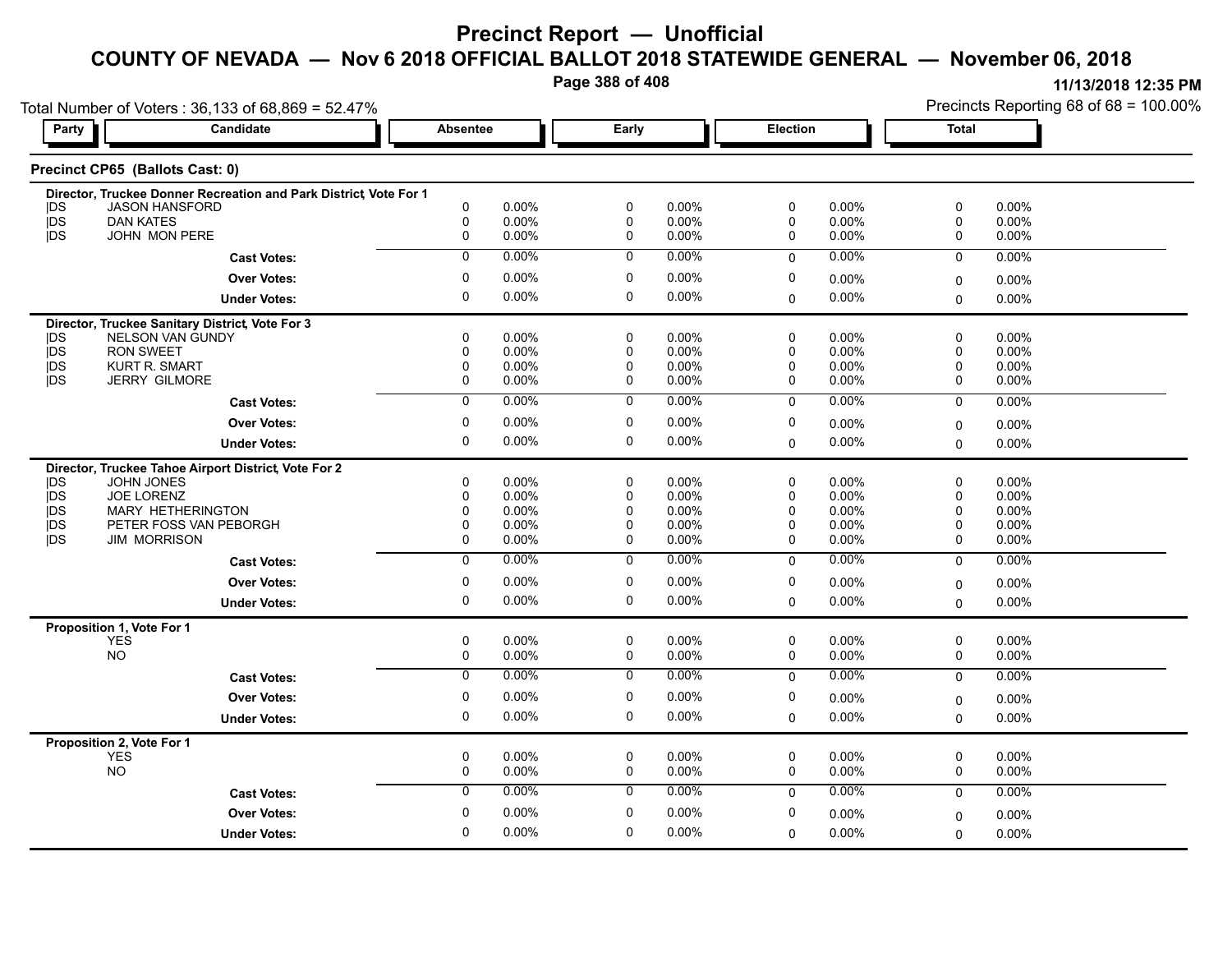**Page 389 of 408**

|                                         | Total Number of Voters: 36,133 of 68,869 = 52.47% |                  |                   |                          |                |             |                | Precincts Reporting 68 of 68 = 100.00% |                   |  |
|-----------------------------------------|---------------------------------------------------|------------------|-------------------|--------------------------|----------------|-------------|----------------|----------------------------------------|-------------------|--|
| Party                                   | Candidate                                         | <b>Absentee</b>  |                   | Early                    |                | Election    |                | Total                                  |                   |  |
| Precinct CP65 (Ballots Cast: 0)         |                                                   |                  |                   |                          |                |             |                |                                        |                   |  |
| Proposition 3, Vote For 1               |                                                   |                  |                   |                          |                |             |                |                                        |                   |  |
| <b>YES</b><br><b>NO</b>                 |                                                   | 0<br>$\mathbf 0$ | 0.00%<br>0.00%    | $\pmb{0}$<br>$\pmb{0}$   | 0.00%<br>0.00% | 0<br>0      | 0.00%<br>0.00% | 0<br>0                                 | 0.00%<br>0.00%    |  |
|                                         | <b>Cast Votes:</b>                                | $\mathbf 0$      | 0.00%             | $\mathbf 0$              | 0.00%          | $\mathbf 0$ | 0.00%          | 0                                      | 0.00%             |  |
|                                         | <b>Over Votes:</b>                                | 0                | $0.00\%$          | 0                        | 0.00%          | 0           | 0.00%          | 0                                      | $0.00\%$          |  |
|                                         | <b>Under Votes:</b>                               | 0                | $0.00\%$          | $\mathbf 0$              | $0.00\%$       | 0           | $0.00\%$       | 0                                      | $0.00\%$          |  |
| Proposition 4, Vote For 1               |                                                   |                  |                   |                          |                |             |                |                                        |                   |  |
| <b>YES</b><br><b>NO</b>                 |                                                   | 0<br>$\mathbf 0$ | $0.00\%$<br>0.00% | 0<br>$\mathbf 0$         | 0.00%<br>0.00% | 0<br>0      | 0.00%<br>0.00% | 0<br>0                                 | $0.00\%$<br>0.00% |  |
|                                         |                                                   | 0                | 0.00%             | 0                        | 0.00%          | $\mathbf 0$ | $0.00\%$       | $\mathbf 0$                            | 0.00%             |  |
|                                         | <b>Cast Votes:</b>                                |                  |                   |                          |                |             |                |                                        |                   |  |
|                                         | <b>Over Votes:</b>                                | 0<br>0           | $0.00\%$<br>0.00% | 0<br>$\mathbf 0$         | 0.00%<br>0.00% | 0           | $0.00\%$       | 0                                      | 0.00%             |  |
|                                         | <b>Under Votes:</b>                               |                  |                   |                          |                | $\mathbf 0$ | $0.00\%$       | 0                                      | 0.00%             |  |
| Proposition 5, Vote For 1<br><b>YES</b> |                                                   | 0                | 0.00%             | 0                        | 0.00%          | 0           | $0.00\%$       | 0                                      | 0.00%             |  |
| <b>NO</b>                               |                                                   | 0                | 0.00%             | $\mathbf 0$              | 0.00%          | 0           | $0.00\%$       | 0                                      | 0.00%             |  |
|                                         | <b>Cast Votes:</b>                                | 0                | 0.00%             | 0                        | 0.00%          | 0           | 0.00%          | 0                                      | 0.00%             |  |
|                                         | <b>Over Votes:</b>                                | 0                | $0.00\%$          | $\pmb{0}$                | 0.00%          | 0           | $0.00\%$       | 0                                      | 0.00%             |  |
|                                         | <b>Under Votes:</b>                               | 0                | $0.00\%$          | $\mathbf 0$              | $0.00\%$       | 0           | $0.00\%$       | 0                                      | $0.00\%$          |  |
| Proposition 6, Vote For 1               |                                                   |                  |                   |                          |                |             |                |                                        |                   |  |
| <b>YES</b>                              |                                                   | 0                | 0.00%             | $\mathbf 0$              | 0.00%          | 0           | $0.00\%$       | 0                                      | 0.00%             |  |
| <b>NO</b>                               |                                                   | $\mathbf 0$      | $0.00\%$          | $\mathbf 0$              | 0.00%          | 0           | $0.00\%$       | 0                                      | $0.00\%$          |  |
|                                         | <b>Cast Votes:</b>                                | 0                | 0.00%             | 0                        | 0.00%          | $\mathbf 0$ | 0.00%          | 0                                      | 0.00%             |  |
|                                         | <b>Over Votes:</b>                                | 0                | $0.00\%$          | 0                        | 0.00%          | 0           | $0.00\%$       | 0                                      | 0.00%             |  |
|                                         | <b>Under Votes:</b>                               | 0                | 0.00%             | $\mathbf 0$              | 0.00%          | $\Omega$    | $0.00\%$       | 0                                      | $0.00\%$          |  |
| Proposition 7, Vote For 1               |                                                   |                  |                   |                          |                |             |                |                                        |                   |  |
| <b>YES</b><br><b>NO</b>                 |                                                   | 0<br>$\mathbf 0$ | $0.00\%$<br>0.00% | $\pmb{0}$<br>$\mathbf 0$ | 0.00%<br>0.00% | 0<br>0      | 0.00%<br>0.00% | 0<br>0                                 | 0.00%<br>0.00%    |  |
|                                         | <b>Cast Votes:</b>                                | 0                | $0.00\%$          | 0                        | 0.00%          | $\mathbf 0$ | $0.00\%$       | 0                                      | 0.00%             |  |
|                                         | <b>Over Votes:</b>                                | 0                | $0.00\%$          | 0                        | 0.00%          | 0           | $0.00\%$       | 0                                      | 0.00%             |  |
|                                         | <b>Under Votes:</b>                               | $\mathbf 0$      | 0.00%             | $\mathbf 0$              | 0.00%          | 0           | $0.00\%$       | 0                                      | $0.00\%$          |  |
|                                         |                                                   |                  |                   |                          |                |             |                |                                        |                   |  |
| <b>Proposition 8, Vote For 1</b><br>YES |                                                   | 0                | 0.00%             | 0                        | 0.00%          | 0           | $0.00\%$       | 0                                      | 0.00%             |  |
| <b>NO</b>                               |                                                   | $\mathbf 0$      | 0.00%             | $\mathbf 0$              | 0.00%          | 0           | 0.00%          | 0                                      | 0.00%             |  |
|                                         | <b>Cast Votes:</b>                                | $\mathbf 0$      | 0.00%             | $\mathbf 0$              | 0.00%          | $\mathbf 0$ | 0.00%          | 0                                      | $0.00\%$          |  |
|                                         | <b>Over Votes:</b>                                | 0                | $0.00\%$          | $\mathbf 0$              | 0.00%          | 0           | $0.00\%$       | 0                                      | 0.00%             |  |
|                                         | <b>Under Votes:</b>                               | 0                | $0.00\%$          | 0                        | 0.00%          | $\Omega$    | 0.00%          | 0                                      | $0.00\%$          |  |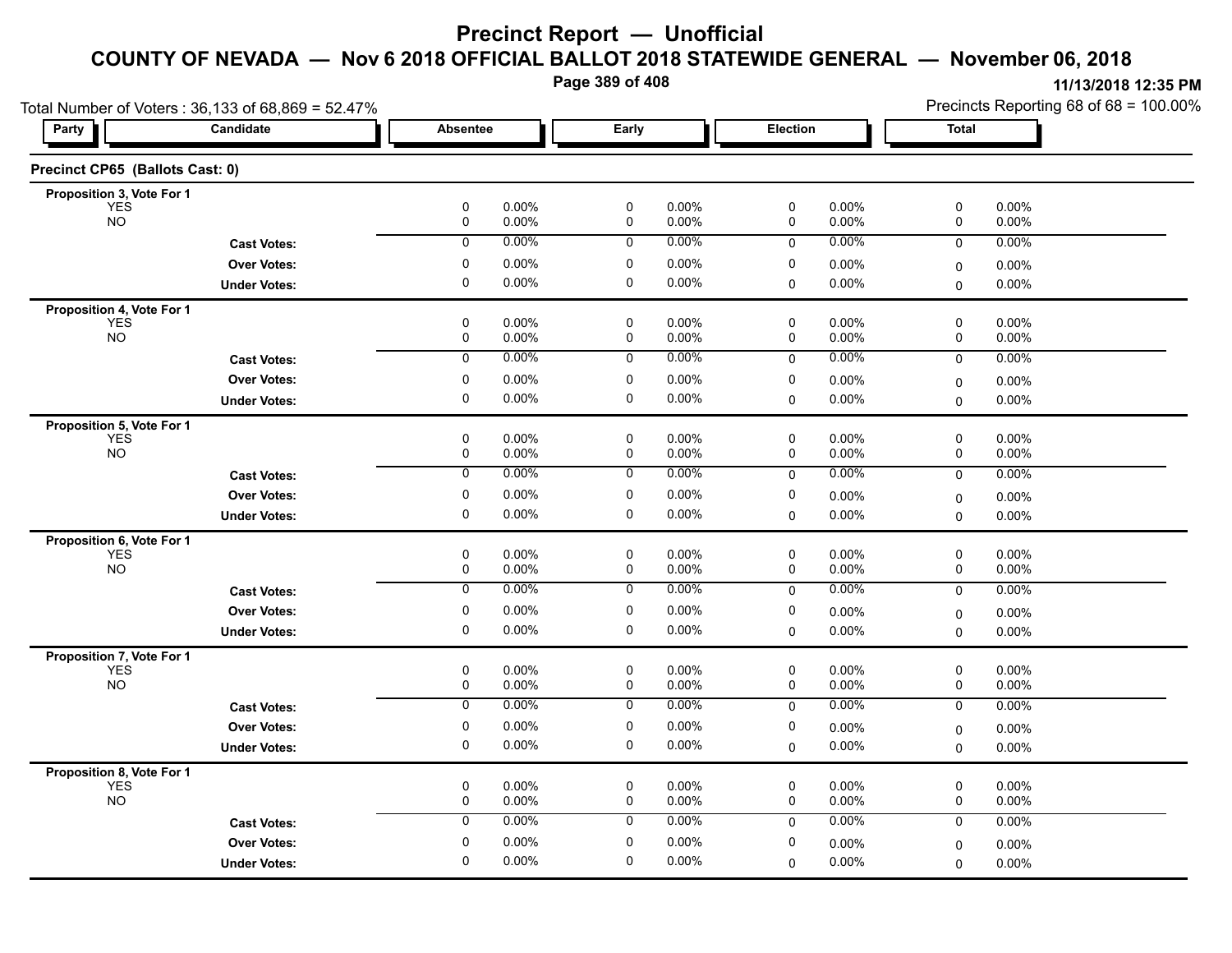**Page 390 of 408**

| Candidate<br>Early<br><b>Election</b><br><b>Total</b><br>Party<br><b>Absentee</b><br>$\pmb{0}$<br>0.00%<br>$\pmb{0}$<br>0.00%<br>0.00%<br>0<br>0.00%<br>0<br><b>YES</b><br><b>NO</b><br>$\mathbf 0$<br>0.00%<br>$\mathbf 0$<br>0.00%<br>$\mathbf 0$<br>0<br>0.00%<br>0.00%<br>0.00%<br>0.00%<br>0.00%<br>$\mathsf{O}$<br>$\mathsf{O}$<br>$\mathbf 0$<br>0.00%<br>$\mathbf 0$<br><b>Cast Votes:</b><br>$\mathbf 0$<br>0.00%<br>$\mathbf 0$<br>0.00%<br>$\mathbf 0$<br><b>Over Votes:</b><br>0.00%<br>0.00%<br>0<br>0.00%<br>0<br>0<br>0.00%<br>0.00%<br>0.00%<br>$\mathbf 0$<br><b>Under Votes:</b><br>0<br><b>YES</b><br>0.00%<br>0.00%<br>0.00%<br>0.00%<br>0<br>0<br>0<br>0<br>NO<br>$\mathbf 0$<br>0.00%<br>$\mathbf 0$<br>0.00%<br>$\mathbf 0$<br>0.00%<br>0<br>0.00%<br>0.00%<br>0<br>0.00%<br>0.00%<br>0<br>0.00%<br><b>Cast Votes:</b><br>$\mathbf 0$<br>$\mathbf 0$<br><b>Over Votes:</b><br>$\mathbf 0$<br>0.00%<br>$\mathbf 0$<br>0.00%<br>$\mathbf 0$<br>0.00%<br>0.00%<br>0<br>$\mathbf 0$<br>0.00%<br>0<br>0.00%<br>0.00%<br><b>Under Votes:</b><br>$\Omega$<br>0.00%<br>$\Omega$<br><b>YES</b><br>0<br>0.00%<br>0<br>0.00%<br>0<br>0.00%<br>0<br>0.00%<br><b>NO</b><br>0.00%<br>$\mathbf 0$<br>0<br>0<br>0.00%<br>0<br>0.00%<br>0.00%<br>$\overline{0}$<br>$\overline{0}$<br>0.00%<br>0.00%<br>0.00%<br>0.00%<br>$\mathbf 0$<br>$\mathbf 0$<br><b>Cast Votes:</b><br>0.00%<br>0.00%<br><b>Over Votes:</b><br>0<br>0<br>0<br>$0.00\%$<br>0.00%<br>0<br>0.00%<br>$\mathbf 0$<br>0.00%<br>$\mathbf 0$<br>0.00%<br>$\mathbf 0$<br>0.00%<br><b>Under Votes:</b><br>$\Omega$<br><b>YES</b><br>$\mathbf 0$<br>0.00%<br>$\mathsf 0$<br>0.00%<br>0<br>0<br>0.00%<br>0.00%<br><b>NO</b><br>$\mathbf 0$<br>0.00%<br>$\mathbf 0$<br>0.00%<br>$\mathbf 0$<br>$\mathbf 0$<br>0.00%<br>0.00%<br>0.00%<br>0.00%<br>$\mathbf 0$<br>0<br>0.00%<br>0<br>0.00%<br>$\mathbf 0$<br><b>Cast Votes:</b><br>0.00%<br>0<br>0.00%<br>0<br>0<br><b>Over Votes:</b><br>0.00%<br>0.00%<br>0<br>0.00%<br>0<br>0<br>0.00%<br>0.00%<br>$\mathbf 0$<br>0.00%<br><b>Under Votes:</b><br>0<br><b>YES</b><br>0<br>0.00%<br>0<br>0.00%<br>0<br>0.00%<br>0<br>0.00%<br><b>NO</b><br>$\mathsf{O}$<br>$\mathsf{O}$<br>$\mathbf 0$<br>0<br>0.00%<br>0.00%<br>0.00%<br>0.00%<br>0.00%<br>0.00%<br>0.00%<br>$\mathbf 0$<br>$\mathbf 0$<br>0.00%<br>$\mathbf{0}$<br>$\mathbf 0$<br><b>Cast Votes:</b><br>0.00%<br>0.00%<br><b>Over Votes:</b><br>0<br>0<br>0<br>0.00%<br>0.00%<br>$\Omega$ | Precincts Reporting 68 of 68 = 100.00% |
|-------------------------------------------------------------------------------------------------------------------------------------------------------------------------------------------------------------------------------------------------------------------------------------------------------------------------------------------------------------------------------------------------------------------------------------------------------------------------------------------------------------------------------------------------------------------------------------------------------------------------------------------------------------------------------------------------------------------------------------------------------------------------------------------------------------------------------------------------------------------------------------------------------------------------------------------------------------------------------------------------------------------------------------------------------------------------------------------------------------------------------------------------------------------------------------------------------------------------------------------------------------------------------------------------------------------------------------------------------------------------------------------------------------------------------------------------------------------------------------------------------------------------------------------------------------------------------------------------------------------------------------------------------------------------------------------------------------------------------------------------------------------------------------------------------------------------------------------------------------------------------------------------------------------------------------------------------------------------------------------------------------------------------------------------------------------------------------------------------------------------------------------------------------------------------------------------------------------------------------------------------------------------------------------------------------------------------------------------------------------------------------------------------------------------------------------------------------|----------------------------------------|
| Precinct CP65 (Ballots Cast: 0)<br>Proposition 10, Vote For 1                                                                                                                                                                                                                                                                                                                                                                                                                                                                                                                                                                                                                                                                                                                                                                                                                                                                                                                                                                                                                                                                                                                                                                                                                                                                                                                                                                                                                                                                                                                                                                                                                                                                                                                                                                                                                                                                                                                                                                                                                                                                                                                                                                                                                                                                                                                                                                                               |                                        |
|                                                                                                                                                                                                                                                                                                                                                                                                                                                                                                                                                                                                                                                                                                                                                                                                                                                                                                                                                                                                                                                                                                                                                                                                                                                                                                                                                                                                                                                                                                                                                                                                                                                                                                                                                                                                                                                                                                                                                                                                                                                                                                                                                                                                                                                                                                                                                                                                                                                             |                                        |
| Proposition 11, Vote For 1<br>Measure AA, Vote For 1<br>Measure G, Vote For 1                                                                                                                                                                                                                                                                                                                                                                                                                                                                                                                                                                                                                                                                                                                                                                                                                                                                                                                                                                                                                                                                                                                                                                                                                                                                                                                                                                                                                                                                                                                                                                                                                                                                                                                                                                                                                                                                                                                                                                                                                                                                                                                                                                                                                                                                                                                                                                               |                                        |
| Proposition 12, Vote For 1                                                                                                                                                                                                                                                                                                                                                                                                                                                                                                                                                                                                                                                                                                                                                                                                                                                                                                                                                                                                                                                                                                                                                                                                                                                                                                                                                                                                                                                                                                                                                                                                                                                                                                                                                                                                                                                                                                                                                                                                                                                                                                                                                                                                                                                                                                                                                                                                                                  |                                        |
|                                                                                                                                                                                                                                                                                                                                                                                                                                                                                                                                                                                                                                                                                                                                                                                                                                                                                                                                                                                                                                                                                                                                                                                                                                                                                                                                                                                                                                                                                                                                                                                                                                                                                                                                                                                                                                                                                                                                                                                                                                                                                                                                                                                                                                                                                                                                                                                                                                                             |                                        |
|                                                                                                                                                                                                                                                                                                                                                                                                                                                                                                                                                                                                                                                                                                                                                                                                                                                                                                                                                                                                                                                                                                                                                                                                                                                                                                                                                                                                                                                                                                                                                                                                                                                                                                                                                                                                                                                                                                                                                                                                                                                                                                                                                                                                                                                                                                                                                                                                                                                             |                                        |
|                                                                                                                                                                                                                                                                                                                                                                                                                                                                                                                                                                                                                                                                                                                                                                                                                                                                                                                                                                                                                                                                                                                                                                                                                                                                                                                                                                                                                                                                                                                                                                                                                                                                                                                                                                                                                                                                                                                                                                                                                                                                                                                                                                                                                                                                                                                                                                                                                                                             |                                        |
|                                                                                                                                                                                                                                                                                                                                                                                                                                                                                                                                                                                                                                                                                                                                                                                                                                                                                                                                                                                                                                                                                                                                                                                                                                                                                                                                                                                                                                                                                                                                                                                                                                                                                                                                                                                                                                                                                                                                                                                                                                                                                                                                                                                                                                                                                                                                                                                                                                                             |                                        |
|                                                                                                                                                                                                                                                                                                                                                                                                                                                                                                                                                                                                                                                                                                                                                                                                                                                                                                                                                                                                                                                                                                                                                                                                                                                                                                                                                                                                                                                                                                                                                                                                                                                                                                                                                                                                                                                                                                                                                                                                                                                                                                                                                                                                                                                                                                                                                                                                                                                             |                                        |
|                                                                                                                                                                                                                                                                                                                                                                                                                                                                                                                                                                                                                                                                                                                                                                                                                                                                                                                                                                                                                                                                                                                                                                                                                                                                                                                                                                                                                                                                                                                                                                                                                                                                                                                                                                                                                                                                                                                                                                                                                                                                                                                                                                                                                                                                                                                                                                                                                                                             |                                        |
|                                                                                                                                                                                                                                                                                                                                                                                                                                                                                                                                                                                                                                                                                                                                                                                                                                                                                                                                                                                                                                                                                                                                                                                                                                                                                                                                                                                                                                                                                                                                                                                                                                                                                                                                                                                                                                                                                                                                                                                                                                                                                                                                                                                                                                                                                                                                                                                                                                                             |                                        |
|                                                                                                                                                                                                                                                                                                                                                                                                                                                                                                                                                                                                                                                                                                                                                                                                                                                                                                                                                                                                                                                                                                                                                                                                                                                                                                                                                                                                                                                                                                                                                                                                                                                                                                                                                                                                                                                                                                                                                                                                                                                                                                                                                                                                                                                                                                                                                                                                                                                             |                                        |
|                                                                                                                                                                                                                                                                                                                                                                                                                                                                                                                                                                                                                                                                                                                                                                                                                                                                                                                                                                                                                                                                                                                                                                                                                                                                                                                                                                                                                                                                                                                                                                                                                                                                                                                                                                                                                                                                                                                                                                                                                                                                                                                                                                                                                                                                                                                                                                                                                                                             |                                        |
|                                                                                                                                                                                                                                                                                                                                                                                                                                                                                                                                                                                                                                                                                                                                                                                                                                                                                                                                                                                                                                                                                                                                                                                                                                                                                                                                                                                                                                                                                                                                                                                                                                                                                                                                                                                                                                                                                                                                                                                                                                                                                                                                                                                                                                                                                                                                                                                                                                                             |                                        |
|                                                                                                                                                                                                                                                                                                                                                                                                                                                                                                                                                                                                                                                                                                                                                                                                                                                                                                                                                                                                                                                                                                                                                                                                                                                                                                                                                                                                                                                                                                                                                                                                                                                                                                                                                                                                                                                                                                                                                                                                                                                                                                                                                                                                                                                                                                                                                                                                                                                             |                                        |
|                                                                                                                                                                                                                                                                                                                                                                                                                                                                                                                                                                                                                                                                                                                                                                                                                                                                                                                                                                                                                                                                                                                                                                                                                                                                                                                                                                                                                                                                                                                                                                                                                                                                                                                                                                                                                                                                                                                                                                                                                                                                                                                                                                                                                                                                                                                                                                                                                                                             |                                        |
|                                                                                                                                                                                                                                                                                                                                                                                                                                                                                                                                                                                                                                                                                                                                                                                                                                                                                                                                                                                                                                                                                                                                                                                                                                                                                                                                                                                                                                                                                                                                                                                                                                                                                                                                                                                                                                                                                                                                                                                                                                                                                                                                                                                                                                                                                                                                                                                                                                                             |                                        |
|                                                                                                                                                                                                                                                                                                                                                                                                                                                                                                                                                                                                                                                                                                                                                                                                                                                                                                                                                                                                                                                                                                                                                                                                                                                                                                                                                                                                                                                                                                                                                                                                                                                                                                                                                                                                                                                                                                                                                                                                                                                                                                                                                                                                                                                                                                                                                                                                                                                             |                                        |
|                                                                                                                                                                                                                                                                                                                                                                                                                                                                                                                                                                                                                                                                                                                                                                                                                                                                                                                                                                                                                                                                                                                                                                                                                                                                                                                                                                                                                                                                                                                                                                                                                                                                                                                                                                                                                                                                                                                                                                                                                                                                                                                                                                                                                                                                                                                                                                                                                                                             |                                        |
|                                                                                                                                                                                                                                                                                                                                                                                                                                                                                                                                                                                                                                                                                                                                                                                                                                                                                                                                                                                                                                                                                                                                                                                                                                                                                                                                                                                                                                                                                                                                                                                                                                                                                                                                                                                                                                                                                                                                                                                                                                                                                                                                                                                                                                                                                                                                                                                                                                                             |                                        |
|                                                                                                                                                                                                                                                                                                                                                                                                                                                                                                                                                                                                                                                                                                                                                                                                                                                                                                                                                                                                                                                                                                                                                                                                                                                                                                                                                                                                                                                                                                                                                                                                                                                                                                                                                                                                                                                                                                                                                                                                                                                                                                                                                                                                                                                                                                                                                                                                                                                             |                                        |
|                                                                                                                                                                                                                                                                                                                                                                                                                                                                                                                                                                                                                                                                                                                                                                                                                                                                                                                                                                                                                                                                                                                                                                                                                                                                                                                                                                                                                                                                                                                                                                                                                                                                                                                                                                                                                                                                                                                                                                                                                                                                                                                                                                                                                                                                                                                                                                                                                                                             |                                        |
|                                                                                                                                                                                                                                                                                                                                                                                                                                                                                                                                                                                                                                                                                                                                                                                                                                                                                                                                                                                                                                                                                                                                                                                                                                                                                                                                                                                                                                                                                                                                                                                                                                                                                                                                                                                                                                                                                                                                                                                                                                                                                                                                                                                                                                                                                                                                                                                                                                                             |                                        |
|                                                                                                                                                                                                                                                                                                                                                                                                                                                                                                                                                                                                                                                                                                                                                                                                                                                                                                                                                                                                                                                                                                                                                                                                                                                                                                                                                                                                                                                                                                                                                                                                                                                                                                                                                                                                                                                                                                                                                                                                                                                                                                                                                                                                                                                                                                                                                                                                                                                             |                                        |
|                                                                                                                                                                                                                                                                                                                                                                                                                                                                                                                                                                                                                                                                                                                                                                                                                                                                                                                                                                                                                                                                                                                                                                                                                                                                                                                                                                                                                                                                                                                                                                                                                                                                                                                                                                                                                                                                                                                                                                                                                                                                                                                                                                                                                                                                                                                                                                                                                                                             |                                        |
|                                                                                                                                                                                                                                                                                                                                                                                                                                                                                                                                                                                                                                                                                                                                                                                                                                                                                                                                                                                                                                                                                                                                                                                                                                                                                                                                                                                                                                                                                                                                                                                                                                                                                                                                                                                                                                                                                                                                                                                                                                                                                                                                                                                                                                                                                                                                                                                                                                                             |                                        |
|                                                                                                                                                                                                                                                                                                                                                                                                                                                                                                                                                                                                                                                                                                                                                                                                                                                                                                                                                                                                                                                                                                                                                                                                                                                                                                                                                                                                                                                                                                                                                                                                                                                                                                                                                                                                                                                                                                                                                                                                                                                                                                                                                                                                                                                                                                                                                                                                                                                             |                                        |
|                                                                                                                                                                                                                                                                                                                                                                                                                                                                                                                                                                                                                                                                                                                                                                                                                                                                                                                                                                                                                                                                                                                                                                                                                                                                                                                                                                                                                                                                                                                                                                                                                                                                                                                                                                                                                                                                                                                                                                                                                                                                                                                                                                                                                                                                                                                                                                                                                                                             |                                        |
|                                                                                                                                                                                                                                                                                                                                                                                                                                                                                                                                                                                                                                                                                                                                                                                                                                                                                                                                                                                                                                                                                                                                                                                                                                                                                                                                                                                                                                                                                                                                                                                                                                                                                                                                                                                                                                                                                                                                                                                                                                                                                                                                                                                                                                                                                                                                                                                                                                                             |                                        |
|                                                                                                                                                                                                                                                                                                                                                                                                                                                                                                                                                                                                                                                                                                                                                                                                                                                                                                                                                                                                                                                                                                                                                                                                                                                                                                                                                                                                                                                                                                                                                                                                                                                                                                                                                                                                                                                                                                                                                                                                                                                                                                                                                                                                                                                                                                                                                                                                                                                             |                                        |
| 0.00%<br>0.00%<br>0<br>0<br>0.00%<br><b>Under Votes:</b><br>0<br>0.00%<br>0                                                                                                                                                                                                                                                                                                                                                                                                                                                                                                                                                                                                                                                                                                                                                                                                                                                                                                                                                                                                                                                                                                                                                                                                                                                                                                                                                                                                                                                                                                                                                                                                                                                                                                                                                                                                                                                                                                                                                                                                                                                                                                                                                                                                                                                                                                                                                                                 |                                        |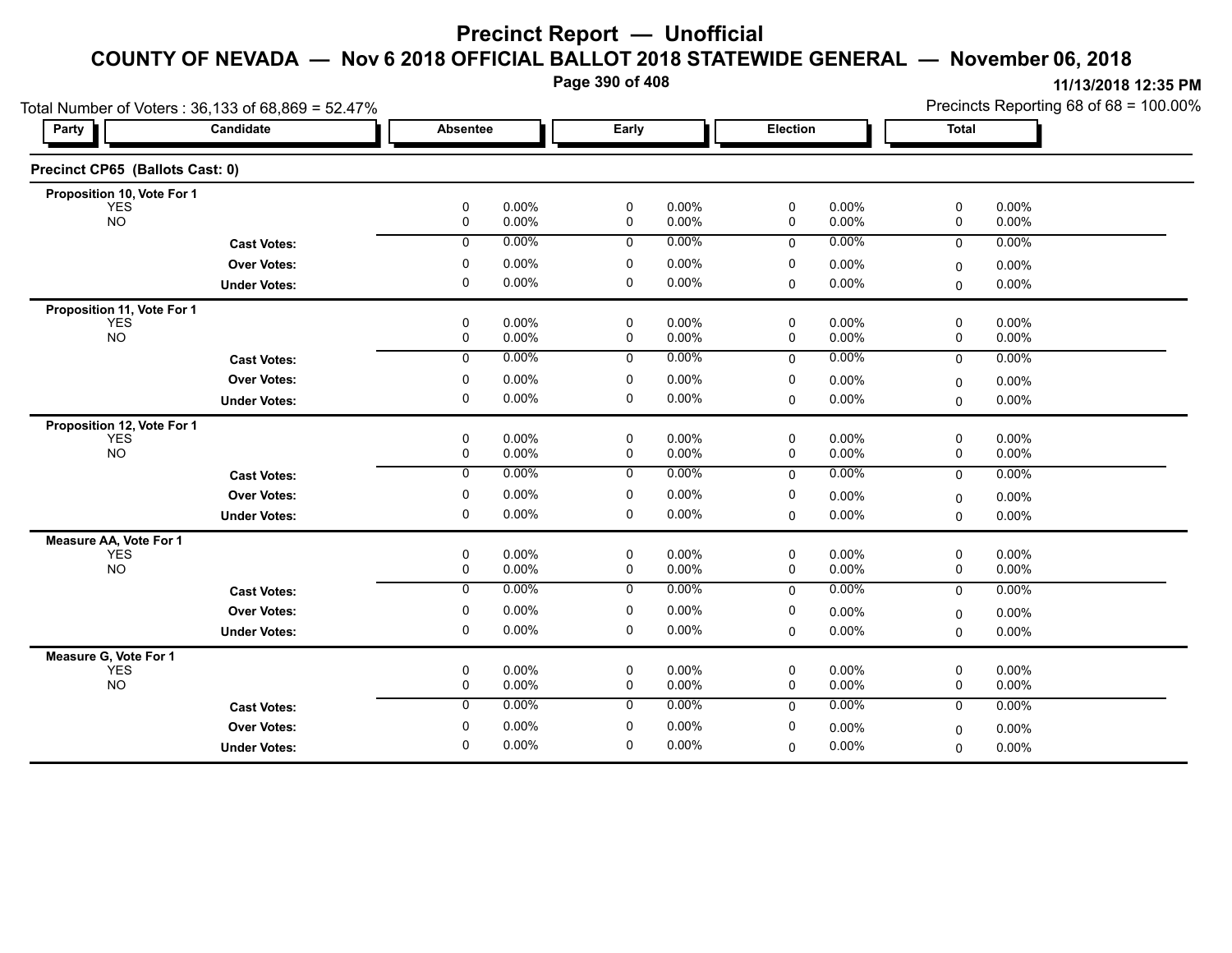**Page 391 of 408**

| Total Number of Voters: 36,133 of 68,869 = 52.47%                   |                     |                  |                |                            |                |              | Precincts Reporting 68 of 68 = 100.00% |               |                      |
|---------------------------------------------------------------------|---------------------|------------------|----------------|----------------------------|----------------|--------------|----------------------------------------|---------------|----------------------|
| Party                                                               | Candidate           | <b>Absentee</b>  |                | Early                      | Election       |              |                                        | <b>Total</b>  |                      |
| Precinct CP66 (Ballots Cast: 0)                                     |                     |                  |                |                            |                |              |                                        |               |                      |
| Governor, Vote For 1                                                |                     |                  |                |                            |                |              |                                        |               |                      |
| <b>REP</b><br>JOHN H. COX<br><b>GAVIN NEWSOM</b><br><b>DEM</b>      |                     | 0<br>$\mathbf 0$ | 0.00%<br>0.00% | 0<br>$\mathbf 0$           | 0.00%<br>0.00% | 0<br>0       | 0.00%<br>0.00%                         | 0<br>0        | 0.00%<br>0.00%       |
|                                                                     | <b>Cast Votes:</b>  | $\mathbf 0$      | 0.00%          | $\mathbf 0$                | 0.00%          | $\mathbf 0$  | 0.00%                                  | 0             | 0.00%                |
|                                                                     | <b>Over Votes:</b>  | 0                | $0.00\%$       | 0                          | 0.00%          | 0            | 0.00%                                  | 0             | 0.00%                |
|                                                                     | <b>Under Votes:</b> | 0                | 0.00%          | $\mathbf 0$                | 0.00%          | $\mathbf 0$  | 0.00%                                  | 0             | $0.00\%$             |
| Lieutenant Governor, Vote For 1                                     |                     |                  |                |                            |                |              |                                        |               |                      |
| ED HERNANDEZ<br><b>DEM</b>                                          |                     | 0                | $0.00\%$       | $\mathbf 0$                | 0.00%          | $\mathbf 0$  | 0.00%                                  | 0             | $0.00\%$             |
| <b>DEM</b><br>ELENI KOUNALAKIS                                      |                     | $\mathbf 0$      | 0.00%          | $\mathbf 0$                | 0.00%          | 0            | 0.00%                                  | 0             | 0.00%                |
|                                                                     | <b>Cast Votes:</b>  | 0                | 0.00%          | 0                          | 0.00%          | $\mathbf 0$  | $0.00\%$                               | $\mathbf 0$   | 0.00%                |
|                                                                     | <b>Over Votes:</b>  | 0                | $0.00\%$       | 0                          | 0.00%          | 0            | 0.00%                                  | 0             | 0.00%                |
|                                                                     | <b>Under Votes:</b> | 0                | 0.00%          | $\mathbf 0$                | 0.00%          | $\Omega$     | $0.00\%$                               | $\Omega$      | 0.00%                |
| Secretary of State, Vote For 1                                      |                     |                  |                |                            |                |              |                                        |               |                      |
| <b>DEM</b><br><b>ALEX PADILLA</b><br><b>REP</b>                     |                     | 0<br>0           | 0.00%<br>0.00% | $\mathbf 0$<br>$\mathbf 0$ | 0.00%<br>0.00% | $\mathbf 0$  | 0.00%<br>0.00%                         | $\mathbf 0$   | 0.00%                |
| <b>MARK P. MEUSER</b>                                               |                     |                  |                |                            |                | 0            |                                        | 0             | 0.00%                |
|                                                                     | <b>Cast Votes:</b>  | $\mathbf 0$      | $0.00\%$       | 0                          | 0.00%          | 0            | 0.00%                                  | 0             | $0.00\%$             |
|                                                                     | <b>Over Votes:</b>  | 0                | 0.00%          | $\mathbf 0$                | 0.00%          | 0            | 0.00%                                  | 0             | $0.00\%$             |
|                                                                     | <b>Under Votes:</b> | 0                | 0.00%          | 0                          | 0.00%          | 0            | 0.00%                                  | $\Omega$      | $0.00\%$             |
| <b>Controller, Vote For 1</b><br><b>REP</b><br>KONSTANTINOS RODITIS |                     | 0                | 0.00%          | $\mathbf 0$                | 0.00%          | 0            | 0.00%                                  | 0             | $0.00\%$             |
| <b>DEM</b><br>BETTY T. YEE                                          |                     | 0                | $0.00\%$       | 0                          | 0.00%          | 0            | $0.00\%$                               | 0             | $0.00\%$             |
|                                                                     | <b>Cast Votes:</b>  | 0                | 0.00%          | 0                          | $0.00\%$       | $\mathbf 0$  | 0.00%                                  | 0             | 0.00%                |
|                                                                     | <b>Over Votes:</b>  | 0                | 0.00%          | 0                          | 0.00%          | 0            | $0.00\%$                               |               |                      |
|                                                                     | <b>Under Votes:</b> | 0                | 0.00%          | 0                          | 0.00%          | $\mathbf 0$  | $0.00\%$                               | 0<br>$\Omega$ | $0.00\%$<br>$0.00\%$ |
|                                                                     |                     |                  |                |                            |                |              |                                        |               |                      |
| Treasurer, Vote For 1<br><b>REP</b><br><b>GREG CONLON</b>           |                     | 0                | 0.00%          | $\mathbf 0$                | 0.00%          | 0            | $0.00\%$                               | 0             | 0.00%                |
| <b>DEM</b><br><b>FIONA MA</b>                                       |                     | 0                | $0.00\%$       | $\pmb{0}$                  | 0.00%          | 0            | 0.00%                                  | 0             | 0.00%                |
|                                                                     | <b>Cast Votes:</b>  | $\overline{0}$   | 0.00%          | $\overline{0}$             | 0.00%          | $\mathbf 0$  | 0.00%                                  | $\mathbf 0$   | 0.00%                |
|                                                                     | <b>Over Votes:</b>  | 0                | 0.00%          | $\mathbf 0$                | 0.00%          | 0            | $0.00\%$                               | 0             | 0.00%                |
|                                                                     | <b>Under Votes:</b> | 0                | $0.00\%$       | 0                          | 0.00%          | $\mathbf 0$  | $0.00\%$                               | 0             | 0.00%                |
| <b>Attorney General, Vote For 1</b>                                 |                     |                  |                |                            |                |              |                                        |               |                      |
| <b>REP</b><br><b>STEVEN C BAILEY</b>                                |                     | 0                | 0.00%          | 0                          | 0.00%          | 0            | $0.00\%$                               | 0             | 0.00%                |
| <b>DEM</b><br><b>XAVIER BECERRA</b>                                 |                     | $\mathbf 0$      | $0.00\%$       | $\mathbf 0$                | 0.00%          | $\mathbf 0$  | 0.00%                                  | 0             | 0.00%                |
|                                                                     | <b>Cast Votes:</b>  | $\mathbf 0$      | 0.00%          | $\mathbf 0$                | $0.00\%$       | $\mathbf{0}$ | 0.00%                                  | $\mathbf 0$   | $0.00\%$             |
|                                                                     | <b>Over Votes:</b>  | 0                | $0.00\%$       | $\mathbf 0$                | 0.00%          | 0            | 0.00%                                  | 0             | $0.00\%$             |
|                                                                     | <b>Under Votes:</b> | $\Omega$         | $0.00\%$       | 0                          | 0.00%          | $\mathbf 0$  | 0.00%                                  | 0             | $0.00\%$             |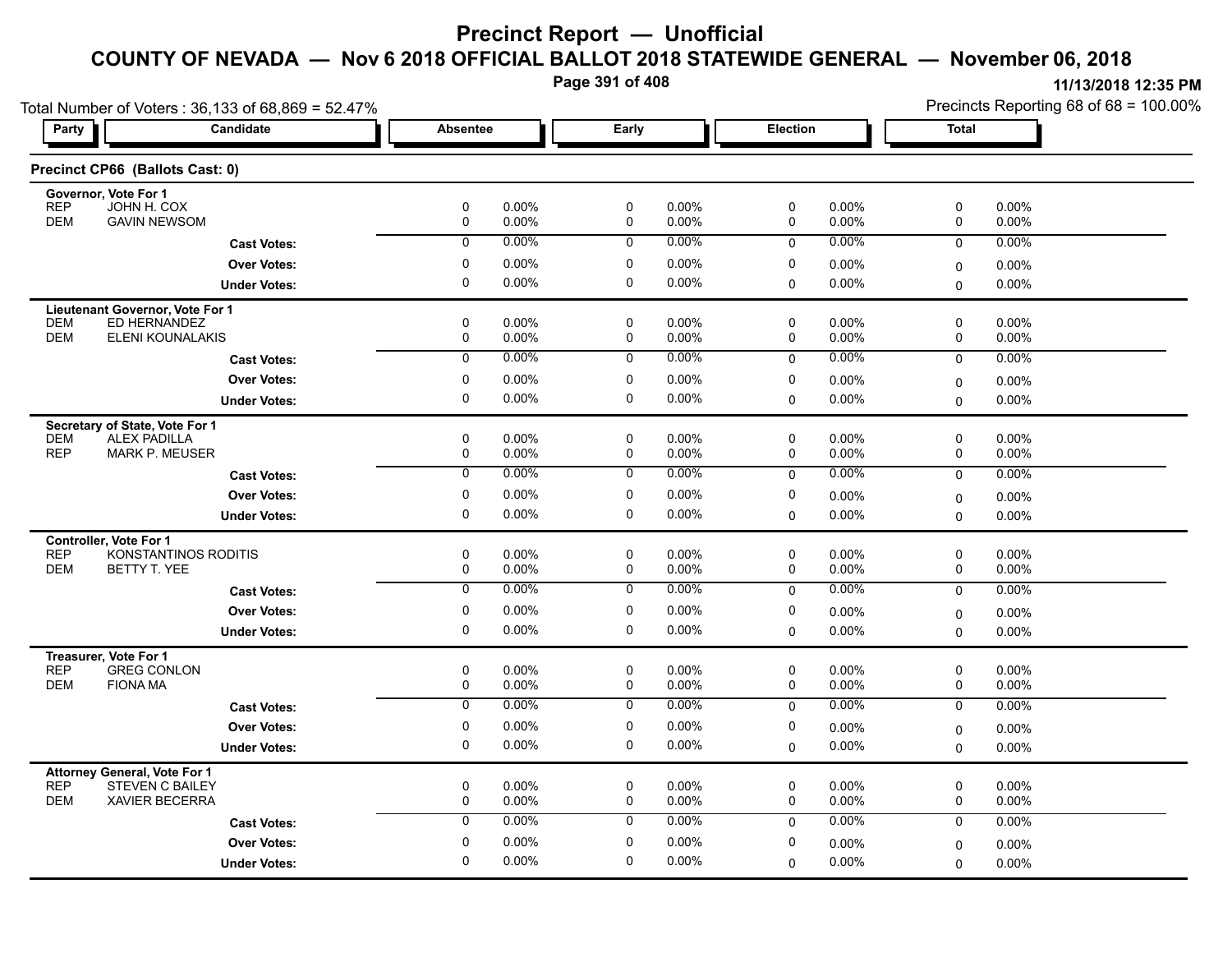**Page 392 of 408**

|                                                                          | Total Number of Voters: 36,133 of 68,869 = 52.47%                    |                  |                |                          |                   |              |                   | Precincts Reporting 68 of 68 = 100.00% |                |  |
|--------------------------------------------------------------------------|----------------------------------------------------------------------|------------------|----------------|--------------------------|-------------------|--------------|-------------------|----------------------------------------|----------------|--|
| Party                                                                    | <b>Candidate</b>                                                     | <b>Absentee</b>  |                | Early                    |                   | Election     |                   | <b>Total</b>                           |                |  |
| Precinct CP66 (Ballots Cast: 0)                                          |                                                                      |                  |                |                          |                   |              |                   |                                        |                |  |
| Insurance Commissioner, Vote For 1                                       |                                                                      |                  |                |                          |                   |              |                   |                                        |                |  |
| RICARDO LARA<br><b>DEM</b><br><b>STEVE POIZNER</b>                       |                                                                      | 0<br>0           | 0.00%<br>0.00% | $\pmb{0}$<br>$\mathbf 0$ | 0.00%<br>0.00%    | 0<br>0       | 0.00%<br>0.00%    | 0<br>0                                 | 0.00%<br>0.00% |  |
|                                                                          |                                                                      | $\mathbf 0$      | 0.00%          | 0                        | 0.00%             | $\mathbf 0$  | 0.00%             | $\mathbf 0$                            | 0.00%          |  |
|                                                                          | <b>Cast Votes:</b>                                                   |                  |                |                          |                   |              |                   |                                        |                |  |
|                                                                          | <b>Over Votes:</b>                                                   | 0<br>$\mathbf 0$ | 0.00%          | 0<br>0                   | 0.00%             | 0            | 0.00%             | 0                                      | 0.00%          |  |
|                                                                          | <b>Under Votes:</b>                                                  |                  | 0.00%          |                          | $0.00\%$          | 0            | 0.00%             | $\mathbf 0$                            | 0.00%          |  |
|                                                                          | Member, State Board of Equalization District 1, Vote For 1           |                  |                |                          |                   |              |                   |                                        |                |  |
| <b>TOM HALLINAN</b><br><b>DEM</b><br><b>REP</b><br><b>TED GAINES</b>     |                                                                      | 0<br>0           | 0.00%<br>0.00% | 0<br>0                   | 0.00%<br>0.00%    | 0<br>0       | 0.00%<br>0.00%    | 0<br>0                                 | 0.00%<br>0.00% |  |
|                                                                          | <b>Cast Votes:</b>                                                   | $\mathbf 0$      | 0.00%          | 0                        | 0.00%             | $\mathbf 0$  | 0.00%             | $\mathbf 0$                            | 0.00%          |  |
|                                                                          |                                                                      |                  |                |                          |                   |              |                   |                                        |                |  |
|                                                                          | <b>Over Votes:</b>                                                   | 0<br>$\Omega$    | 0.00%<br>0.00% | 0<br>$\mathbf 0$         | 0.00%<br>0.00%    | 0            | 0.00%             | $\mathbf 0$                            | 0.00%          |  |
|                                                                          | <b>Under Votes:</b>                                                  |                  |                |                          |                   | 0            | $0.00\%$          | $\Omega$                               | 0.00%          |  |
| United States Senate, Vote For 1                                         |                                                                      |                  |                |                          |                   |              |                   |                                        |                |  |
| <b>DEM</b><br><b>DEM</b><br><b>KEVIN DE LEON</b>                         | <b>DIANNE FEINSTEIN</b>                                              | 0<br>0           | 0.00%<br>0.00% | 0<br>0                   | $0.00\%$<br>0.00% | 0<br>0       | 0.00%<br>$0.00\%$ | 0<br>0                                 | 0.00%<br>0.00% |  |
|                                                                          |                                                                      | $\overline{0}$   | $0.00\%$       | $\overline{0}$           | 0.00%             | 0            | 0.00%             | 0                                      | 0.00%          |  |
|                                                                          | <b>Cast Votes:</b>                                                   |                  |                |                          |                   |              |                   |                                        |                |  |
|                                                                          | <b>Over Votes:</b>                                                   | $\pmb{0}$        | 0.00%          | $\mathbf 0$              | 0.00%             | 0            | 0.00%             | $\mathbf 0$                            | 0.00%          |  |
|                                                                          | <b>Under Votes:</b>                                                  | $\pmb{0}$        | 0.00%          | $\mathbf 0$              | 0.00%             | 0            | 0.00%             | $\Omega$                               | 0.00%          |  |
|                                                                          | House of Representatives of the United States District 1, Vote For 1 |                  |                |                          |                   |              |                   |                                        |                |  |
| <b>REP</b><br><b>DOUG LA MALFA</b><br><b>DEM</b><br><b>AUDREY DENNEY</b> |                                                                      | $\mathbf 0$<br>0 | 0.00%<br>0.00% | $\mathbf 0$<br>0         | $0.00\%$<br>0.00% | 0<br>0       | $0.00\%$<br>0.00% | 0<br>$\mathbf 0$                       | 0.00%<br>0.00% |  |
|                                                                          |                                                                      | $\mathbf 0$      | 0.00%          | $\mathbf 0$              | 0.00%             |              | 0.00%             |                                        |                |  |
|                                                                          | <b>Cast Votes:</b>                                                   |                  |                |                          |                   | $\mathbf 0$  |                   | $\mathbf 0$                            | 0.00%          |  |
|                                                                          | <b>Over Votes:</b>                                                   | 0                | 0.00%          | 0                        | 0.00%             | 0            | 0.00%             | 0                                      | 0.00%          |  |
|                                                                          | <b>Under Votes:</b>                                                  | $\Omega$         | 0.00%          | $\Omega$                 | 0.00%             | 0            | 0.00%             | $\Omega$                               | 0.00%          |  |
| State Assembly District 1, Vote For 1                                    |                                                                      |                  |                |                          |                   |              |                   |                                        |                |  |
| <b>REP</b><br><b>BRIAN DAHLE</b><br><b>CALEEN SISK</b>                   |                                                                      | $\pmb{0}$        | 0.00%          | 0                        | $0.00\%$          | 0            | 0.00%             | 0                                      | 0.00%          |  |
| <b>DEM</b>                                                               |                                                                      | 0                | 0.00%          | 0                        | $0.00\%$          | 0            | 0.00%             | 0                                      | 0.00%          |  |
|                                                                          | <b>Cast Votes:</b>                                                   | 0                | 0.00%          | 0                        | $0.00\%$          | 0            | 0.00%             | $\mathbf 0$                            | 0.00%          |  |
|                                                                          | <b>Over Votes:</b>                                                   | 0                | 0.00%          | 0                        | 0.00%             | 0            | 0.00%             | $\mathbf 0$                            | 0.00%          |  |
|                                                                          | <b>Under Votes:</b>                                                  | $\mathbf 0$      | 0.00%          | 0                        | $0.00\%$          | 0            | 0.00%             | $\mathbf 0$                            | $0.00\%$       |  |
|                                                                          | For Associate Justice, Supreme Court - Carol A. Corrigan, Vote For 1 |                  |                |                          |                   |              |                   |                                        |                |  |
| <b>YES</b>                                                               |                                                                      | 0                | 0.00%          | 0                        | 0.00%             | 0            | 0.00%             | 0                                      | 0.00%          |  |
| <b>NO</b>                                                                |                                                                      | 0                | 0.00%          | 0                        | $0.00\%$          | 0            | 0.00%             | 0                                      | 0.00%          |  |
|                                                                          | <b>Cast Votes:</b>                                                   | $\mathbf 0$      | $0.00\%$       | $\mathbf 0$              | $0.00\%$          | $\mathbf{0}$ | 0.00%             | $\mathbf 0$                            | 0.00%          |  |
|                                                                          | <b>Over Votes:</b>                                                   | $\mathbf 0$      | 0.00%          | 0                        | $0.00\%$          | 0            | 0.00%             | $\mathbf 0$                            | 0.00%          |  |
|                                                                          | <b>Under Votes:</b>                                                  | 0                | 0.00%          | $\mathbf 0$              | 0.00%             | 0            | 0.00%             | $\Omega$                               | 0.00%          |  |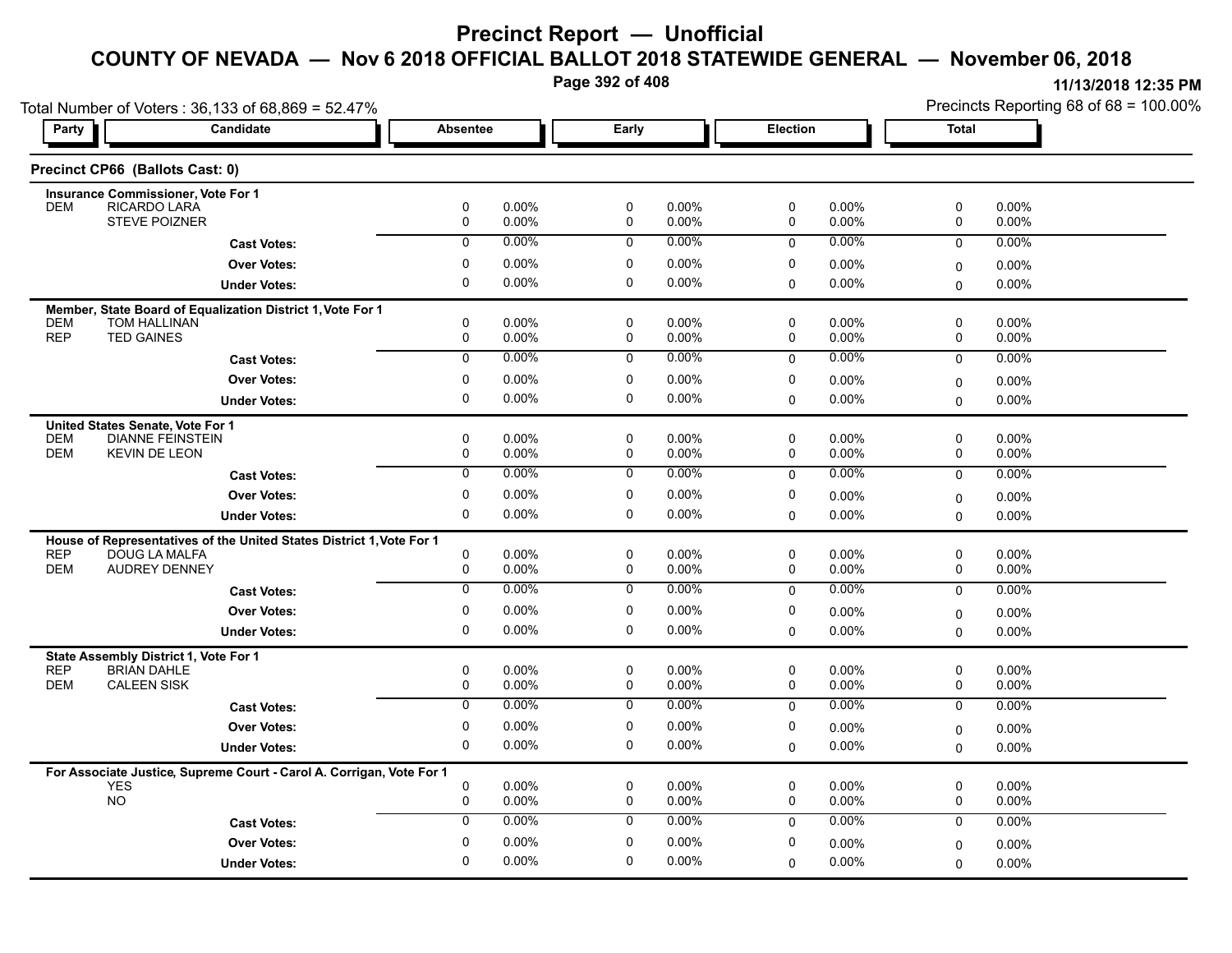# **Precinct Report — Unofficial**

### **COUNTY OF NEVADA — Nov 6 2018 OFFICIAL BALLOT 2018 STATEWIDE GENERAL — November 06, 2018**

**Page 393 of 408**

**11/13/2018 12:35 PM** Precincts Reporting 68 of 68 = 100.00%

|                  | Total Number of Voters: 36,133 of 68,869 = 52.47%                                                      |                  | Precincts Reporting 68 of 68 = 100.00% |                  |                      |             |                   |                         |                   |
|------------------|--------------------------------------------------------------------------------------------------------|------------------|----------------------------------------|------------------|----------------------|-------------|-------------------|-------------------------|-------------------|
| Party            | Candidate                                                                                              | <b>Absentee</b>  |                                        | Early            |                      | Election    |                   | <b>Total</b>            |                   |
|                  | Precinct CP66 (Ballots Cast: 0)                                                                        |                  |                                        |                  |                      |             |                   |                         |                   |
|                  | For Associate Justice, Supreme Court - Leondra R. Kruger, Vote For 1                                   |                  |                                        |                  |                      |             |                   |                         |                   |
|                  | <b>YES</b><br><b>NO</b>                                                                                | $\mathbf 0$<br>0 | 0.00%<br>0.00%                         | $\pmb{0}$<br>0   | 0.00%<br>0.00%       | 0<br>0      | 0.00%<br>0.00%    | $\pmb{0}$<br>0          | $0.00\%$<br>0.00% |
|                  | <b>Cast Votes:</b>                                                                                     | $\Omega$         | 0.00%                                  | $\mathbf 0$      | $0.00\%$             | $\Omega$    | 0.00%             | $\Omega$                | 0.00%             |
|                  | <b>Over Votes:</b>                                                                                     | $\mathbf 0$      | 0.00%                                  | 0                | 0.00%                | 0           | $0.00\%$          |                         | 0.00%             |
|                  | <b>Under Votes:</b>                                                                                    | $\Omega$         | 0.00%                                  | $\mathbf 0$      | $0.00\%$             | 0           | $0.00\%$          | 0<br>$\mathbf 0$        | $0.00\%$          |
|                  |                                                                                                        |                  |                                        |                  |                      |             |                   |                         |                   |
|                  | For Associate Justice, Court of Appeal, Third District - Cole Blease, Vote For 1<br><b>YES</b>         |                  | 0.00%                                  | 0                | 0.00%                | 0           | $0.00\%$          | 0                       | $0.00\%$          |
|                  | <b>NO</b>                                                                                              | 0                | 0.00%                                  | 0                | 0.00%                | 0           | 0.00%             | 0                       | 0.00%             |
|                  | <b>Cast Votes:</b>                                                                                     | $\overline{0}$   | $0.00\%$                               | $\mathbf 0$      | $0.00\%$             | $\mathbf 0$ | $0.00\%$          | 0                       | $0.00\%$          |
|                  | <b>Over Votes:</b>                                                                                     | 0                | 0.00%                                  | 0                | $0.00\%$             | 0           | 0.00%             | 0                       | $0.00\%$          |
|                  | <b>Under Votes:</b>                                                                                    | $\Omega$         | 0.00%                                  | $\mathbf{0}$     | $0.00\%$             | $\Omega$    | 0.00%             | $\Omega$                | $0.00\%$          |
|                  | For Associate Justice, Court of Appeal, Third District - Louis Mauro, Vote For 1                       |                  |                                        |                  |                      |             |                   |                         |                   |
|                  | <b>YES</b>                                                                                             |                  | 0.00%                                  | $\mathbf 0$      | $0.00\%$             | 0           | 0.00%             | $\mathbf 0$             | $0.00\%$          |
|                  | <b>NO</b>                                                                                              | 0                | 0.00%                                  | 0                | 0.00%                | 0           | 0.00%             | 0                       | 0.00%             |
|                  | <b>Cast Votes:</b>                                                                                     | $\mathbf 0$      | 0.00%                                  | $\mathbf 0$      | 0.00%                | 0           | 0.00%             | 0                       | 0.00%             |
|                  | <b>Over Votes:</b>                                                                                     | 0                | 0.00%                                  | $\mathbf 0$      | 0.00%                | 0           | $0.00\%$          | $\mathbf 0$             | 0.00%             |
|                  | <b>Under Votes:</b>                                                                                    | 0                | 0.00%                                  | 0                | 0.00%                | 0           | 0.00%             | $\mathbf 0$             | 0.00%             |
|                  | Superintendent of Public Instruction, Vote For 1                                                       |                  |                                        |                  |                      |             |                   |                         |                   |
| DŚ<br><b>IDS</b> | <b>MARSHALL TUCK</b><br>TONY K. THURMOND                                                               | $\mathbf 0$<br>0 | $0.00\%$<br>0.00%                      | $\mathbf 0$<br>0 | $0.00\%$<br>$0.00\%$ | 0<br>0      | $0.00\%$<br>0.00% | $\mathbf 0$<br>0        | 0.00%<br>$0.00\%$ |
|                  | <b>Cast Votes:</b>                                                                                     | $\mathbf{0}$     | 0.00%                                  | 0                | 0.00%                | $\mathbf 0$ | 0.00%             | $\mathbf 0$             | $0.00\%$          |
|                  | <b>Over Votes:</b>                                                                                     | $\mathbf 0$      | 0.00%                                  | 0                | $0.00\%$             | 0           | 0.00%             |                         | $0.00\%$          |
|                  | <b>Under Votes:</b>                                                                                    | 0                | 0.00%                                  | 0                | $0.00\%$             | 0           | 0.00%             | $\mathbf 0$<br>$\Omega$ | $0.00\%$          |
|                  |                                                                                                        |                  |                                        |                  |                      |             |                   |                         |                   |
| <b>IDS</b>       | District Board Member, Placer County Board of Education Trustee Area4, Vote For 1<br>ANTHONY W. PALMER | 0                | 0.00%                                  | 0                | $0.00\%$             | 0           | 0.00%             | 0                       | 0.00%             |
| jDS              | E KEN TOKUTOMI                                                                                         | 0                | 0.00%                                  | $\mathbf 0$      | 0.00%                | 0           | 0.00%             | $\mathbf 0$             | 0.00%             |
|                  | <b>Cast Votes:</b>                                                                                     | $\overline{0}$   | 0.00%                                  | 0                | $0.00\%$             | $\mathbf 0$ | 0.00%             | $\mathbf 0$             | 0.00%             |
|                  | <b>Over Votes:</b>                                                                                     | $\mathbf 0$      | 0.00%                                  | $\mathbf 0$      | 0.00%                | 0           | 0.00%             | $\mathbf 0$             | $0.00\%$          |
|                  | <b>Under Votes:</b>                                                                                    | 0                | 0.00%                                  | 0                | $0.00\%$             | 0           | 0.00%             | $\Omega$                | $0.00\%$          |
|                  | Sheriff-Coroner-Public Administrator, Vote For 1                                                       |                  |                                        |                  |                      |             |                   |                         |                   |
| DS               | <b>SHANNAN MOON</b>                                                                                    | 0                | 0.00%                                  | 0                | 0.00%                | 0           | 0.00%             | 0                       | $0.00\%$          |
| <b>IDS</b>       | <b>BILL SMETHERS</b>                                                                                   | $\mathbf 0$      | 0.00%                                  | $\mathbf 0$      | 0.00%                | 0           | 0.00%             | $\mathbf 0$             | 0.00%             |
|                  | <b>Cast Votes:</b>                                                                                     | $\mathbf 0$      | 0.00%                                  | $\mathbf 0$      | $0.00\%$             | $\mathbf 0$ | 0.00%             | $\mathbf 0$             | 0.00%             |
|                  | <b>Over Votes:</b>                                                                                     | $\mathbf 0$      | 0.00%                                  | $\mathbf 0$      | 0.00%                | 0           | 0.00%             | $\mathbf 0$             | $0.00\%$          |
|                  | <b>Under Votes:</b>                                                                                    | $\mathbf 0$      | 0.00%                                  | $\mathbf 0$      | $0.00\%$             | $\Omega$    | 0.00%             | $\Omega$                | 0.00%             |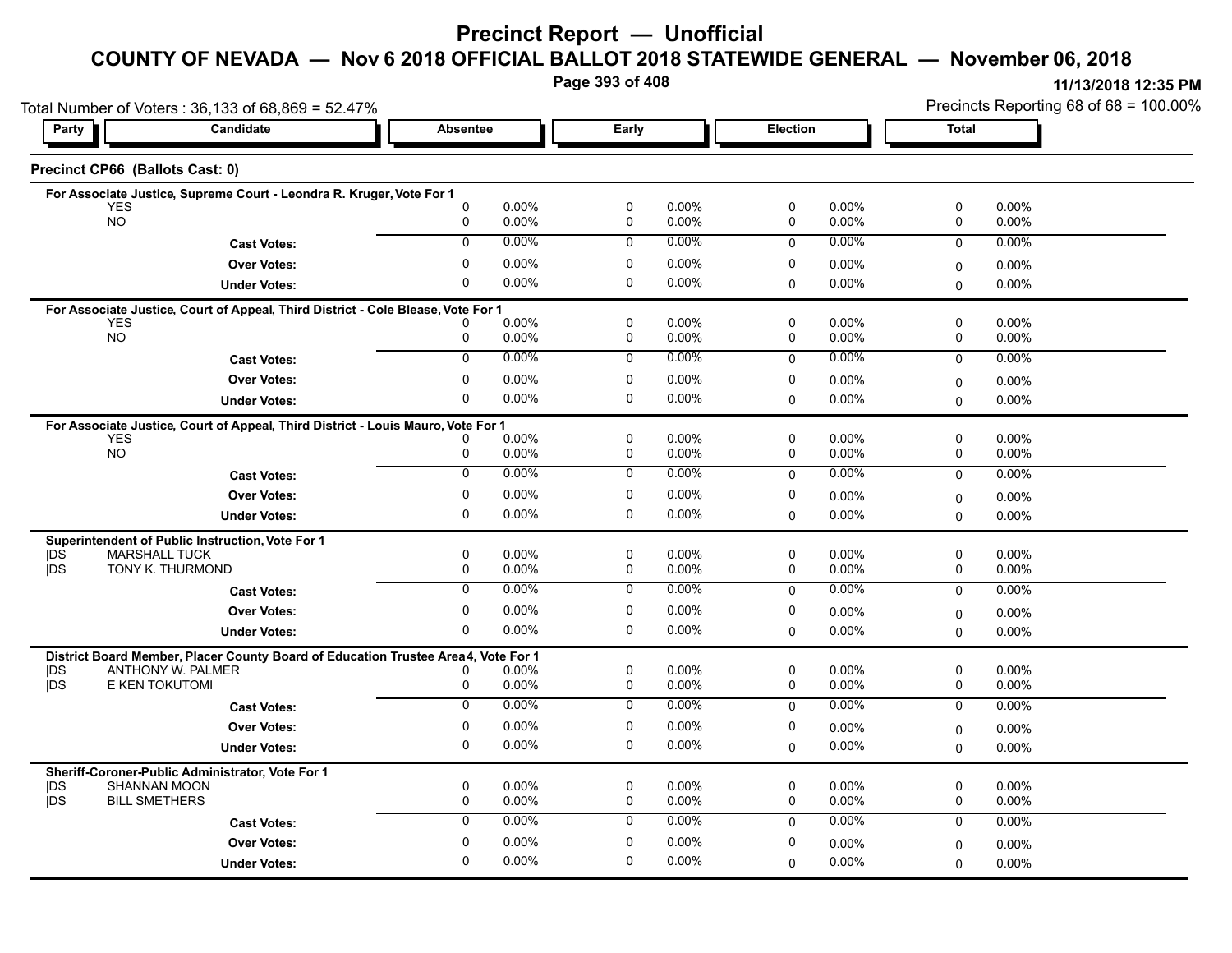**Page 394 of 408**

| Party                    | Total Number of Voters: 36,133 of 68,869 = 52.47%<br>Candidate      | <b>Absentee</b>            |                | Early                      |                      | Election                   |                      | <b>Total</b>     |                   |
|--------------------------|---------------------------------------------------------------------|----------------------------|----------------|----------------------------|----------------------|----------------------------|----------------------|------------------|-------------------|
|                          |                                                                     |                            |                |                            |                      |                            |                      |                  |                   |
|                          | Precinct CP66 (Ballots Cast: 0)                                     |                            |                |                            |                      |                            |                      |                  |                   |
|                          | Director, Truckee Donner Recreation and Park District Vote For 1    |                            |                |                            |                      |                            |                      |                  |                   |
| <b>IDS</b><br><b>IDS</b> | JASON HANSFORD<br><b>DAN KATES</b>                                  | $\pmb{0}$<br>$\mathbf 0$   | 0.00%<br>0.00% | $\mathbf 0$<br>$\mathbf 0$ | $0.00\%$<br>$0.00\%$ | $\pmb{0}$<br>$\mathbf 0$   | 0.00%<br>0.00%       | 0<br>0           | 0.00%<br>0.00%    |
| <b>IDS</b>               | <b>JOHN MON PERE</b>                                                | $\mathbf 0$                | 0.00%          | 0                          | $0.00\%$             | 0                          | $0.00\%$             | 0                | 0.00%             |
|                          | <b>Cast Votes:</b>                                                  | $\overline{0}$             | 0.00%          | $\overline{0}$             | 0.00%                | $\mathbf 0$                | 0.00%                | $\mathbf 0$      | 0.00%             |
|                          | <b>Over Votes:</b>                                                  | $\mathbf 0$                | 0.00%          | $\mathbf 0$                | $0.00\%$             | $\mathbf 0$                | $0.00\%$             |                  | 0.00%             |
|                          |                                                                     | $\mathbf 0$                | 0.00%          | $\mathbf 0$                | $0.00\%$             | $\mathbf 0$                | $0.00\%$             | 0                | 0.00%             |
|                          | <b>Under Votes:</b>                                                 |                            |                |                            |                      |                            |                      | $\mathbf 0$      |                   |
| DS                       | Director, Truckee Sanitary District, Vote For 3<br>NELSON VAN GUNDY | $\mathbf 0$                | 0.00%          | $\mathbf 0$                | 0.00%                | $\pmb{0}$                  | 0.00%                | $\pmb{0}$        | 0.00%             |
| <b>IDS</b>               | <b>RON SWEET</b>                                                    | $\mathbf 0$                | 0.00%          | $\mathbf 0$                | 0.00%                | $\mathbf 0$                | 0.00%                | 0                | 0.00%             |
| <b>IDS</b>               | <b>KURT R. SMART</b>                                                | $\mathbf 0$                | 0.00%          | $\mathbf 0$                | $0.00\%$             | $\mathbf 0$                | 0.00%                | 0                | 0.00%             |
| <b>jDS</b>               | <b>JERRY GILMORE</b>                                                | 0                          | 0.00%          | 0                          | $0.00\%$             | 0                          | $0.00\%$             | 0                | 0.00%             |
|                          | <b>Cast Votes:</b>                                                  | $\overline{0}$             | 0.00%          | $\overline{0}$             | 0.00%                | $\Omega$                   | 0.00%                | $\Omega$         | 0.00%             |
|                          | <b>Over Votes:</b>                                                  | 0                          | 0.00%          | 0                          | $0.00\%$             | 0                          | $0.00\%$             | 0                | 0.00%             |
|                          | <b>Under Votes:</b>                                                 | $\mathbf 0$                | 0.00%          | $\mathbf 0$                | $0.00\%$             | $\mathbf 0$                | 0.00%                | $\Omega$         | 0.00%             |
|                          | Director, Truckee Tahoe Airport District, Vote For 2                |                            |                |                            |                      |                            |                      |                  |                   |
| <b>IDS</b>               | <b>JOHN JONES</b>                                                   | $\mathbf 0$                | 0.00%          | $\mathbf 0$                | $0.00\%$             | $\mathbf 0$                | $0.00\%$             | $\mathbf 0$      | $0.00\%$          |
| <b>IDS</b>               | <b>JOE LORENZ</b>                                                   | $\mathbf 0$                | 0.00%          | $\mathbf 0$                | $0.00\%$             | 0                          | $0.00\%$             | 0                | 0.00%             |
| jDS                      | <b>MARY HETHERINGTON</b>                                            | 0                          | 0.00%          | 0                          | $0.00\%$             | 0                          | 0.00%                | 0                | 0.00%             |
| <b>IDS</b><br><b>IDS</b> | PETER FOSS VAN PEBORGH<br><b>JIM MORRISON</b>                       | $\mathbf 0$<br>$\mathbf 0$ | 0.00%<br>0.00% | $\mathbf 0$<br>$\mathbf 0$ | 0.00%<br>$0.00\%$    | $\mathbf 0$<br>$\mathbf 0$ | 0.00%<br>$0.00\%$    | 0<br>0           | 0.00%             |
|                          |                                                                     |                            |                |                            |                      |                            |                      |                  | 0.00%             |
|                          | <b>Cast Votes:</b>                                                  | $\overline{0}$             | 0.00%          | $\overline{0}$             | $0.00\%$             | $\mathbf{0}$               | 0.00%                | $\mathbf 0$      | 0.00%             |
|                          | <b>Over Votes:</b>                                                  | $\mathbf 0$                | 0.00%          | $\mathbf 0$                | 0.00%                | $\mathbf 0$                | $0.00\%$             | 0                | 0.00%             |
|                          | <b>Under Votes:</b>                                                 | $\mathbf 0$                | 0.00%          | $\mathbf 0$                | $0.00\%$             | $\Omega$                   | $0.00\%$             | $\Omega$         | $0.00\%$          |
|                          | Proposition 1, Vote For 1                                           |                            |                |                            |                      |                            |                      |                  |                   |
|                          | <b>YES</b><br><b>NO</b>                                             | 0<br>$\mathsf{O}$          | 0.00%<br>0.00% | 0<br>0                     | $0.00\%$<br>0.00%    | 0<br>$\mathbf 0$           | $0.00\%$<br>0.00%    | 0<br>0           | 0.00%<br>0.00%    |
|                          |                                                                     | $\overline{0}$             | 0.00%          | $\mathbf 0$                | $0.00\%$             | $\mathbf 0$                | $0.00\%$             | $\mathbf 0$      | 0.00%             |
|                          | <b>Cast Votes:</b>                                                  |                            |                |                            |                      |                            |                      |                  |                   |
|                          | <b>Over Votes:</b>                                                  | 0                          | 0.00%          | 0                          | 0.00%                | 0                          | $0.00\%$             | $\mathbf 0$      | 0.00%             |
|                          | <b>Under Votes:</b>                                                 | $\mathbf 0$                | 0.00%          | $\mathbf 0$                | $0.00\%$             | $\mathbf 0$                | 0.00%                | $\Omega$         | 0.00%             |
|                          | Proposition 2, Vote For 1                                           |                            |                |                            |                      |                            |                      |                  |                   |
|                          | <b>YES</b><br><b>NO</b>                                             | 0<br>0                     | 0.00%<br>0.00% | 0<br>$\mathbf 0$           | $0.00\%$<br>$0.00\%$ | 0<br>$\mathbf 0$           | $0.00\%$<br>$0.00\%$ | 0<br>$\mathbf 0$ | $0.00\%$<br>0.00% |
|                          |                                                                     | $\overline{0}$             | 0.00%          | $\overline{0}$             | $0.00\%$             |                            | $0.00\%$             |                  | 0.00%             |
|                          | <b>Cast Votes:</b>                                                  |                            |                |                            |                      | $\mathbf 0$                |                      | $\mathbf 0$      |                   |
|                          | <b>Over Votes:</b>                                                  | $\mathbf 0$                | $0.00\%$       | $\mathbf 0$                | 0.00%                | 0                          | $0.00\%$             | 0                | 0.00%             |
|                          | <b>Under Votes:</b>                                                 | $\mathbf 0$                | 0.00%          | $\Omega$                   | $0.00\%$             | $\mathbf 0$                | 0.00%                | $\Omega$         | 0.00%             |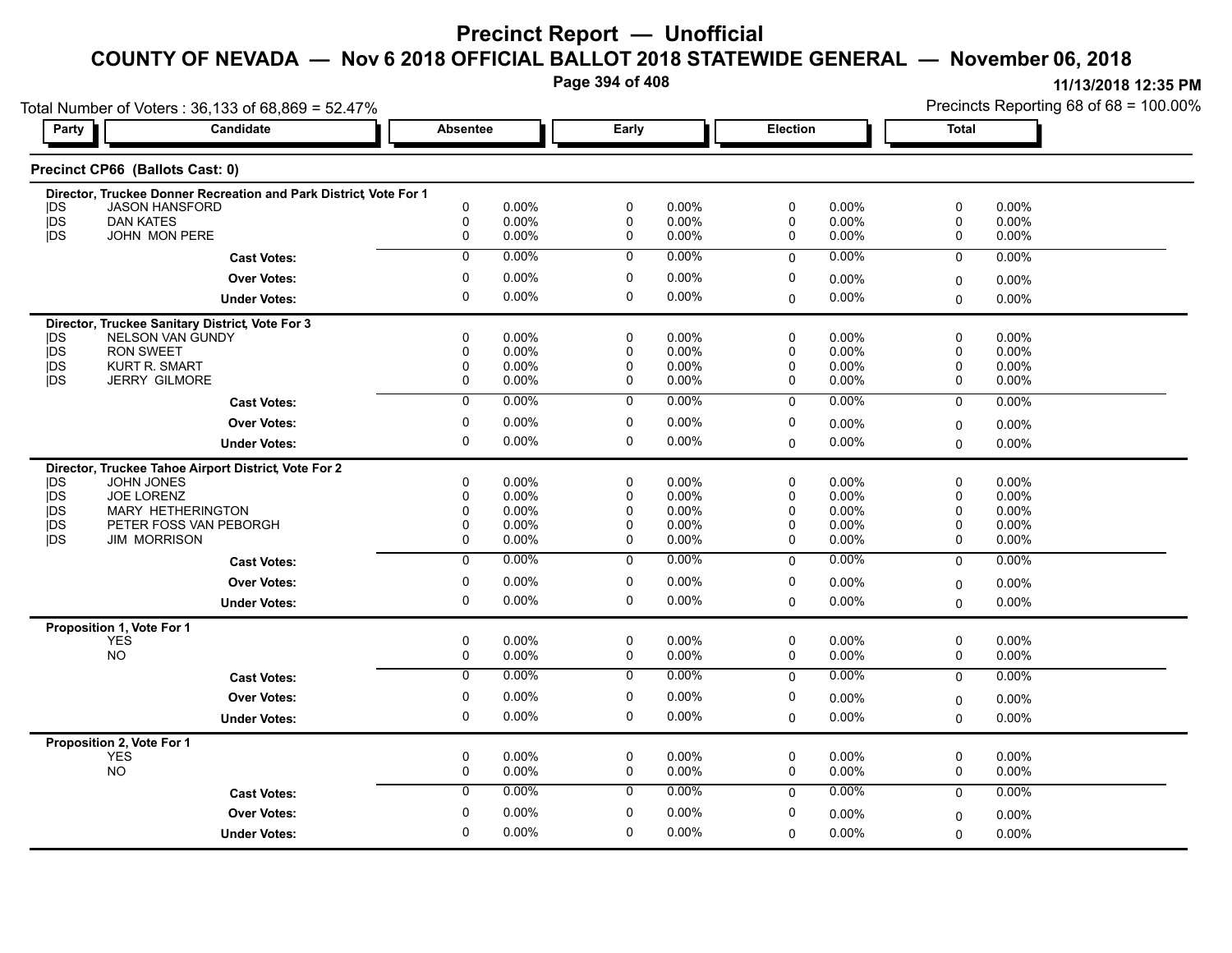**Page 395 of 408**

|                                         | Total Number of Voters: 36,133 of 68,869 = 52.47% |                 |                |                |                   |                |                | Precincts Reporting 68 of 68 = 100.00% |                   |  |
|-----------------------------------------|---------------------------------------------------|-----------------|----------------|----------------|-------------------|----------------|----------------|----------------------------------------|-------------------|--|
| <b>Party</b>                            | Candidate                                         | <b>Absentee</b> |                | Early          |                   | Election       |                | <b>Total</b>                           |                   |  |
| Precinct CP66 (Ballots Cast: 0)         |                                                   |                 |                |                |                   |                |                |                                        |                   |  |
| Proposition 3, Vote For 1               |                                                   |                 |                |                |                   |                |                |                                        |                   |  |
| <b>YES</b><br><b>NO</b>                 |                                                   | $\pmb{0}$<br>0  | 0.00%<br>0.00% | $\pmb{0}$<br>0 | 0.00%<br>0.00%    | $\pmb{0}$<br>0 | 0.00%<br>0.00% | $\pmb{0}$<br>0                         | 0.00%<br>0.00%    |  |
|                                         | <b>Cast Votes:</b>                                | $\mathbf 0$     | $0.00\%$       | 0              | $0.00\%$          | 0              | 0.00%          | 0                                      | 0.00%             |  |
|                                         | <b>Over Votes:</b>                                | 0               | 0.00%          | 0              | 0.00%             | 0              | 0.00%          | $\mathbf 0$                            | $0.00\%$          |  |
|                                         | <b>Under Votes:</b>                               | 0               | 0.00%          | 0              | $0.00\%$          | 0              | 0.00%          | 0                                      | 0.00%             |  |
| Proposition 4, Vote For 1               |                                                   |                 |                |                |                   |                |                |                                        |                   |  |
| <b>YES</b>                              |                                                   | 0               | 0.00%          | 0              | $0.00\%$          | 0              | 0.00%          | 0                                      | $0.00\%$          |  |
| <b>NO</b>                               |                                                   | $\pmb{0}$       | 0.00%          | $\pmb{0}$      | 0.00%             | 0              | 0.00%          | 0                                      | 0.00%             |  |
|                                         | <b>Cast Votes:</b>                                | $\overline{0}$  | 0.00%          | 0              | 0.00%             | 0              | 0.00%          | 0                                      | 0.00%             |  |
|                                         | <b>Over Votes:</b>                                | 0               | 0.00%          | 0              | 0.00%             | 0              | 0.00%          | 0                                      | $0.00\%$          |  |
|                                         | <b>Under Votes:</b>                               | $\mathbf 0$     | 0.00%          | $\mathbf 0$    | $0.00\%$          | $\Omega$       | 0.00%          | $\Omega$                               | 0.00%             |  |
| Proposition 5, Vote For 1               |                                                   |                 |                |                |                   |                |                |                                        |                   |  |
| <b>YES</b>                              |                                                   | 0               | 0.00%          | $\pmb{0}$      | $0.00\%$          | 0              | 0.00%          | 0                                      | 0.00%             |  |
| <b>NO</b>                               |                                                   | $\pmb{0}$       | 0.00%          | $\pmb{0}$      | 0.00%             | $\pmb{0}$      | 0.00%          | 0                                      | 0.00%             |  |
|                                         | <b>Cast Votes:</b>                                | 0               | 0.00%          | 0              | 0.00%             | $\mathbf 0$    | 0.00%          | 0                                      | 0.00%             |  |
|                                         | <b>Over Votes:</b>                                | 0               | 0.00%          | 0              | 0.00%             | 0              | 0.00%          | 0                                      | 0.00%             |  |
|                                         | <b>Under Votes:</b>                               | $\pmb{0}$       | 0.00%          | $\mathbf 0$    | $0.00\%$          | $\mathbf 0$    | 0.00%          | $\mathbf 0$                            | 0.00%             |  |
| Proposition 6, Vote For 1               |                                                   |                 |                |                |                   |                |                |                                        |                   |  |
| <b>YES</b><br><b>NO</b>                 |                                                   | 0<br>0          | 0.00%<br>0.00% | 0<br>0         | $0.00\%$<br>0.00% | 0<br>0         | 0.00%<br>0.00% | 0<br>0                                 | $0.00\%$<br>0.00% |  |
|                                         |                                                   | $\overline{0}$  | 0.00%          | 0              | 0.00%             | $\mathbf 0$    | 0.00%          | $\mathbf 0$                            | 0.00%             |  |
|                                         | <b>Cast Votes:</b>                                |                 |                |                |                   |                |                |                                        |                   |  |
|                                         | <b>Over Votes:</b>                                | 0               | 0.00%          | 0              | 0.00%             | 0              | 0.00%          | 0                                      | 0.00%             |  |
|                                         | <b>Under Votes:</b>                               | $\mathbf 0$     | 0.00%          | $\mathbf 0$    | $0.00\%$          | 0              | 0.00%          | $\Omega$                               | 0.00%             |  |
| Proposition 7, Vote For 1               |                                                   |                 |                |                |                   |                |                |                                        |                   |  |
| <b>YES</b><br><b>NO</b>                 |                                                   | 0<br>0          | 0.00%<br>0.00% | 0<br>0         | $0.00\%$<br>0.00% | 0<br>0         | 0.00%<br>0.00% | 0<br>0                                 | 0.00%<br>0.00%    |  |
|                                         | <b>Cast Votes:</b>                                | 0               | 0.00%          | 0              | 0.00%             | $\mathbf 0$    | 0.00%          | $\mathbf 0$                            | 0.00%             |  |
|                                         | <b>Over Votes:</b>                                | $\pmb{0}$       | 0.00%          | 0              | 0.00%             | 0              | 0.00%          |                                        | 0.00%             |  |
|                                         | <b>Under Votes:</b>                               | $\pmb{0}$       | 0.00%          | $\mathbf 0$    | $0.00\%$          | 0              | 0.00%          | 0<br>$\mathbf 0$                       | 0.00%             |  |
|                                         |                                                   |                 |                |                |                   |                |                |                                        |                   |  |
| Proposition 8, Vote For 1<br><b>YES</b> |                                                   | $\mathbf 0$     | 0.00%          | $\mathbf 0$    | 0.00%             | $\mathbf 0$    | 0.00%          | $\mathbf 0$                            | 0.00%             |  |
| <b>NO</b>                               |                                                   | 0               | 0.00%          | 0              | $0.00\%$          | 0              | 0.00%          | 0                                      | 0.00%             |  |
|                                         | <b>Cast Votes:</b>                                | 0               | 0.00%          | 0              | 0.00%             | 0              | 0.00%          | 0                                      | $0.00\%$          |  |
|                                         | <b>Over Votes:</b>                                | 0               | 0.00%          | 0              | $0.00\%$          | 0              | 0.00%          | 0                                      | 0.00%             |  |
|                                         | <b>Under Votes:</b>                               | 0               | 0.00%          | 0              | $0.00\%$          | 0              | 0.00%          | $\Omega$                               | 0.00%             |  |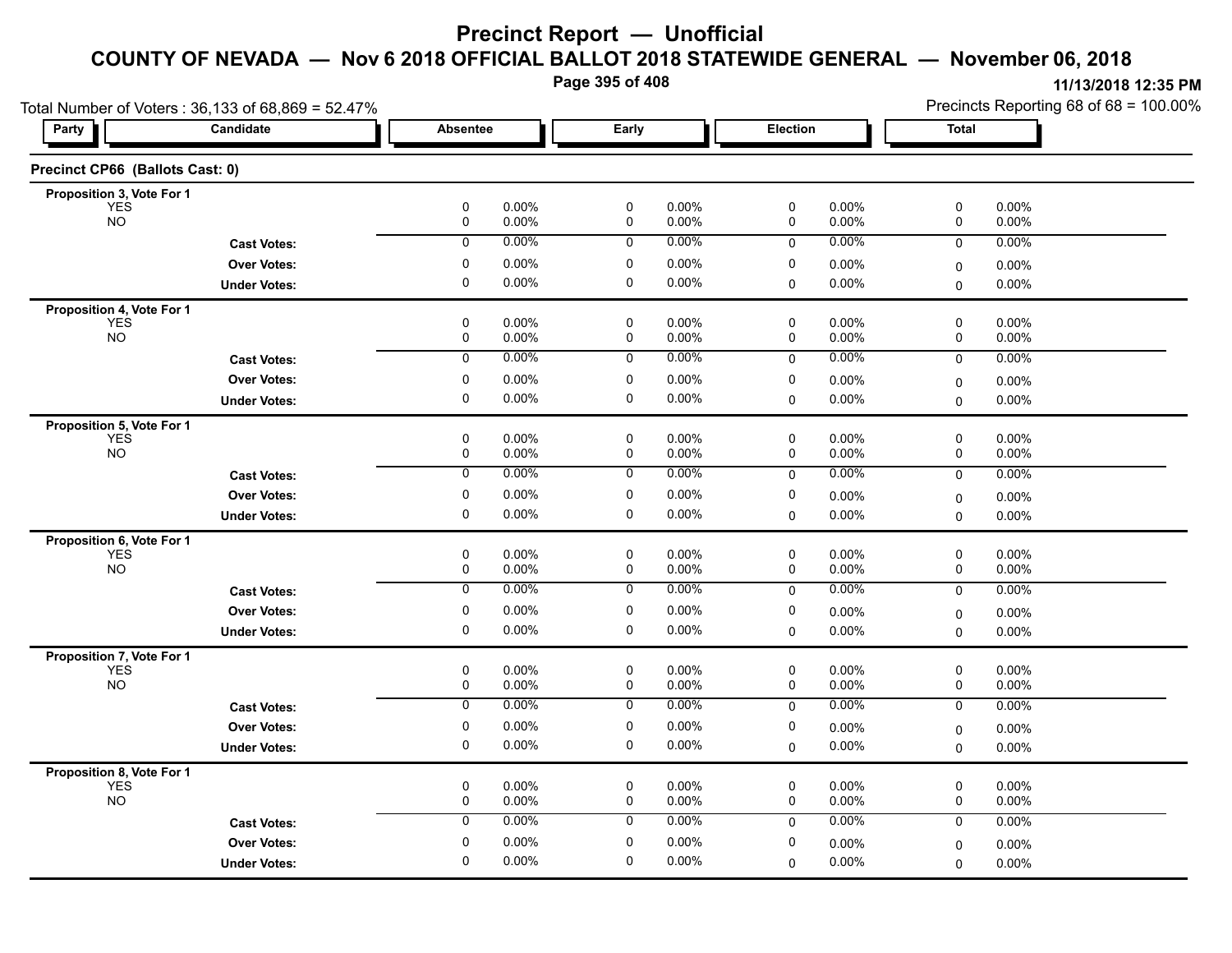**Page 396 of 408**

| Candidate<br>Party              |                     | <b>Absentee</b>  |                | Early          |                      | Election |                | <b>Total</b> |                | $\ddotsc$ |
|---------------------------------|---------------------|------------------|----------------|----------------|----------------------|----------|----------------|--------------|----------------|-----------|
| Precinct CP66 (Ballots Cast: 0) |                     |                  |                |                |                      |          |                |              |                |           |
| Proposition 10, Vote For 1      |                     |                  |                |                |                      |          |                |              |                |           |
| <b>YES</b><br><b>NO</b>         |                     | 0<br>0           | 0.00%<br>0.00% | 0<br>0         | $0.00\%$<br>$0.00\%$ | 0<br>0   | 0.00%<br>0.00% | 0<br>0       | 0.00%<br>0.00% |           |
|                                 | <b>Cast Votes:</b>  | $\mathbf 0$      | 0.00%          | $\mathbf 0$    | $0.00\%$             | 0        | 0.00%          | 0            | 0.00%          |           |
|                                 | <b>Over Votes:</b>  | $\Omega$         | 0.00%          | 0              | $0.00\%$             | 0        | 0.00%          | 0            | 0.00%          |           |
|                                 | <b>Under Votes:</b> | 0                | 0.00%          | 0              | $0.00\%$             | 0        | 0.00%          | $\mathbf 0$  | $0.00\%$       |           |
| Proposition 11, Vote For 1      |                     |                  |                |                |                      |          |                |              |                |           |
| <b>YES</b>                      |                     | 0                | 0.00%          | 0              | $0.00\%$             | 0        | 0.00%          | $\mathbf 0$  | 0.00%          |           |
| <b>NO</b>                       |                     | 0                | 0.00%          | 0              | $0.00\%$             | 0        | 0.00%          | 0            | 0.00%          |           |
|                                 | <b>Cast Votes:</b>  | $\mathbf 0$      | 0.00%          | 0              | 0.00%                | $\Omega$ | 0.00%          | $\mathbf{0}$ | $0.00\%$       |           |
|                                 | <b>Over Votes:</b>  | 0                | 0.00%          | 0              | $0.00\%$             | 0        | 0.00%          | $\Omega$     | 0.00%          |           |
|                                 | <b>Under Votes:</b> | 0                | 0.00%          | 0              | $0.00\%$             | 0        | 0.00%          | $\mathbf 0$  | 0.00%          |           |
| Proposition 12, Vote For 1      |                     |                  |                |                |                      |          |                |              |                |           |
| <b>YES</b>                      |                     | 0                | 0.00%          | 0              | $0.00\%$             | 0        | 0.00%          | 0            | 0.00%          |           |
| <b>NO</b>                       |                     | 0                | 0.00%          | 0              | $0.00\%$             | 0        | 0.00%          | 0            | 0.00%          |           |
|                                 | <b>Cast Votes:</b>  | 0                | 0.00%          | 0              | $0.00\%$             | 0        | 0.00%          | $\mathbf 0$  | $0.00\%$       |           |
|                                 | <b>Over Votes:</b>  | 0                | 0.00%          | 0              | $0.00\%$             | 0        | 0.00%          | 0            | 0.00%          |           |
|                                 | <b>Under Votes:</b> | 0                | 0.00%          | 0              | $0.00\%$             | 0        | $0.00\%$       | 0            | 0.00%          |           |
| Measure AA, Vote For 1          |                     |                  |                |                |                      |          |                |              |                |           |
| <b>YES</b><br><b>NO</b>         |                     | 0<br>$\mathbf 0$ | 0.00%<br>0.00% | 0<br>0         | $0.00\%$<br>$0.00\%$ | 0<br>0   | 0.00%<br>0.00% | 0<br>0       | 0.00%<br>0.00% |           |
|                                 | <b>Cast Votes:</b>  | $\overline{0}$   | 0.00%          | $\overline{0}$ | 0.00%                | 0        | 0.00%          | $\mathbf 0$  | 0.00%          |           |
|                                 |                     | 0                | 0.00%          | 0              | $0.00\%$             | 0        |                |              |                |           |
|                                 | <b>Over Votes:</b>  |                  |                |                |                      |          | 0.00%          | 0            | 0.00%          |           |
|                                 | <b>Under Votes:</b> | 0                | 0.00%          | 0              | $0.00\%$             | 0        | 0.00%          | $\mathbf 0$  | 0.00%          |           |
| Measure G, Vote For 1           |                     |                  | 0.00%          |                | $0.00\%$             |          | 0.00%          |              | 0.00%          |           |
| <b>YES</b><br><b>NO</b>         |                     | 0<br>0           | 0.00%          | 0<br>0         | $0.00\%$             | 0<br>0   | 0.00%          | 0<br>0       | 0.00%          |           |
|                                 | <b>Cast Votes:</b>  | $\mathbf{0}$     | 0.00%          | $\mathbf 0$    | $0.00\%$             | $\Omega$ | 0.00%          | $\mathbf 0$  | 0.00%          |           |
|                                 | <b>Over Votes:</b>  | $\Omega$         | 0.00%          | 0              | $0.00\%$             | 0        | 0.00%          | 0            | 0.00%          |           |
|                                 | <b>Under Votes:</b> | $\Omega$         | 0.00%          | 0              | $0.00\%$             | 0        | 0.00%          | $\Omega$     | 0.00%          |           |
|                                 |                     |                  |                |                |                      |          |                |              |                |           |

Total Number of Voters : 36,133 of 68,869 = 52,47%

**11/13/2018 12:35 PM** Precincts Reporting 68 of 68 = 100.00%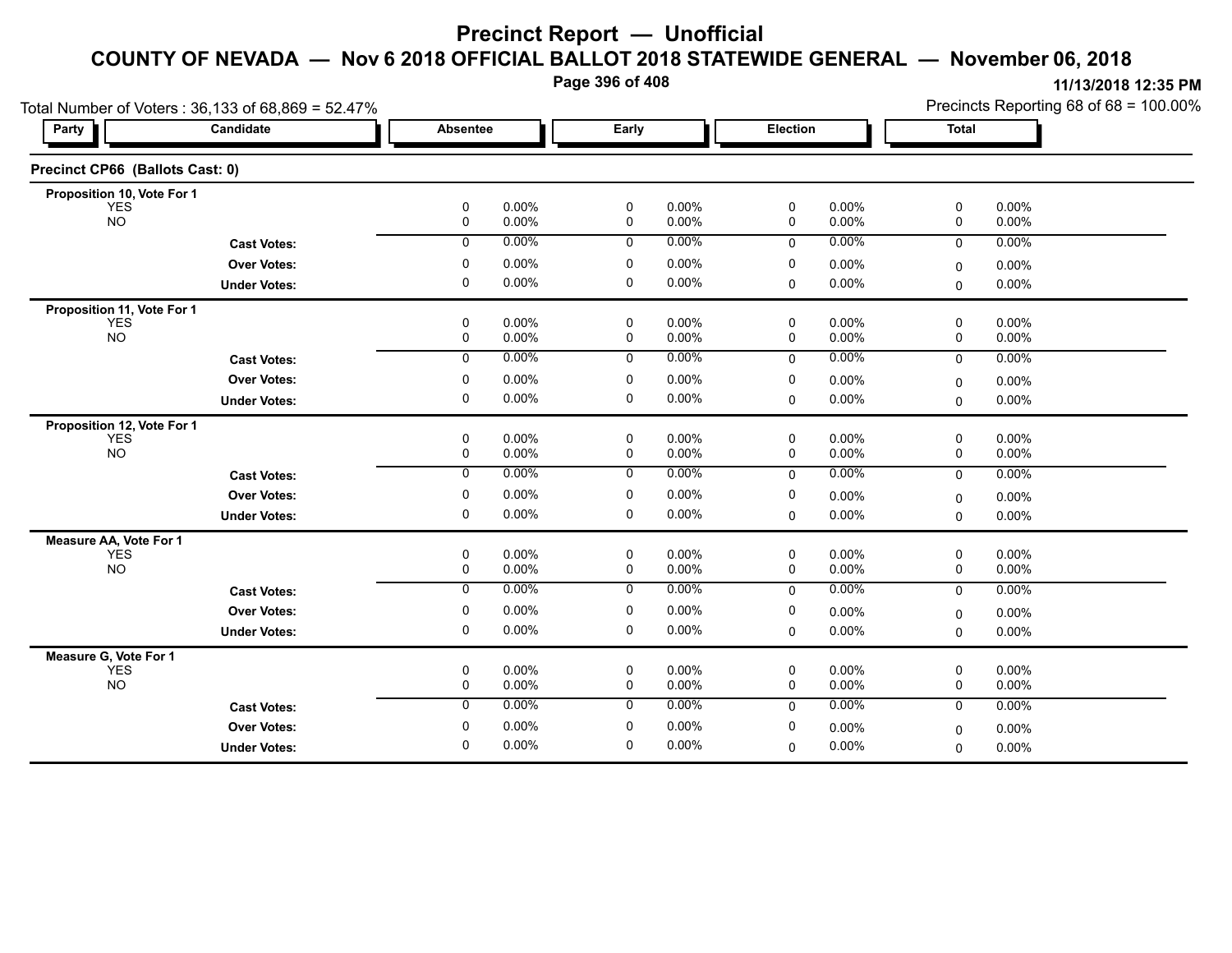**Page 397 of 408**

| Total Number of Voters: 36,133 of 68,869 = 52.47%                           |                         |                                                 |                                              |                                                      | Precincts Reporting 68 of 68 = 100.00%                      |  |  |
|-----------------------------------------------------------------------------|-------------------------|-------------------------------------------------|----------------------------------------------|------------------------------------------------------|-------------------------------------------------------------|--|--|
| Party                                                                       | Candidate               | <b>Absentee</b>                                 | Early                                        | Election                                             | Total                                                       |  |  |
| Precinct CP67 (Ballots Cast: 4)                                             |                         |                                                 |                                              |                                                      |                                                             |  |  |
| Governor, Vote For 1                                                        |                         |                                                 |                                              |                                                      |                                                             |  |  |
| <b>REP</b><br>JOHN H. COX<br><b>DEM</b><br><b>GAVIN NEWSOM</b>              |                         | $\pmb{0}$<br>0.00%<br>100.00%<br>$\mathbf{1}$   | $\pmb{0}$<br>0.00%<br>0.00%<br>0             | 0<br>0.00%<br>100.00%<br>3                           | 0<br>0.00%<br>100.00%<br>4                                  |  |  |
|                                                                             | <b>Cast Votes:</b>      | 100.00%<br>$\mathbf{1}$                         | 0.00%<br>0                                   | 100.00%<br>3                                         | 100.00%<br>4                                                |  |  |
|                                                                             | <b>Over Votes:</b>      | 0<br>0.00%                                      | 0<br>0.00%                                   | 0<br>0.00%                                           | $0.00\%$<br>0                                               |  |  |
|                                                                             | <b>Under Votes:</b>     | $\mathbf 0$<br>0.00%                            | 0<br>0.00%                                   | $0.00\%$<br>$\Omega$                                 | 0.00%<br>$\Omega$                                           |  |  |
| Lieutenant Governor, Vote For 1                                             |                         |                                                 |                                              |                                                      |                                                             |  |  |
| <b>DEM</b><br>ED HERNANDEZ<br><b>DEM</b>                                    | <b>ELENI KOUNALAKIS</b> | $\Omega$<br>0.00%<br>100.00%<br>$\mathbf{1}$    | $\mathbf 0$<br>0.00%<br>0<br>0.00%           | 50.00%<br>$\mathbf{1}$<br>50.00%<br>$\mathbf{1}$     | $\mathbf{1}$<br>33.33%<br>$\overline{\mathbf{c}}$<br>66.67% |  |  |
|                                                                             |                         | 100.00%<br>-1                                   | 0.00%<br>0                                   | 66.67%<br>2                                          | 75.00%<br>3                                                 |  |  |
|                                                                             | <b>Cast Votes:</b>      |                                                 | 0.00%                                        | 0                                                    |                                                             |  |  |
|                                                                             | <b>Over Votes:</b>      | 0.00%<br>0<br>0.00%<br>$\Omega$                 | 0<br>0<br>0.00%                              | $0.00\%$<br>33.33%<br>$\mathbf{1}$                   | 0.00%<br>0<br>1                                             |  |  |
|                                                                             | <b>Under Votes:</b>     |                                                 |                                              |                                                      | 25.00%                                                      |  |  |
| Secretary of State, Vote For 1<br><b>ALEX PADILLA</b><br><b>DEM</b>         |                         | 100.00%<br>$\overline{1}$                       | $\pmb{0}$<br>0.00%                           | 3<br>100.00%                                         | 100.00%<br>4                                                |  |  |
| <b>REP</b><br><b>MARK P. MEUSER</b>                                         |                         | 0.00%<br>0                                      | 0<br>0.00%                                   | 0.00%<br>0                                           | 0<br>$0.00\%$                                               |  |  |
|                                                                             | <b>Cast Votes:</b>      | 100.00%<br>$\mathbf{1}$                         | $0.00\%$<br>0                                | 100.00%<br>3                                         | 100.00%<br>$\overline{4}$                                   |  |  |
|                                                                             | <b>Over Votes:</b>      | 0.00%<br>0                                      | 0<br>0.00%                                   | 0<br>0.00%                                           | 0.00%<br>0                                                  |  |  |
|                                                                             | <b>Under Votes:</b>     | 0<br>0.00%                                      | 0<br>0.00%                                   | 0.00%<br>0                                           | $0.00\%$<br>$\Omega$                                        |  |  |
| <b>Controller. Vote For 1</b>                                               |                         |                                                 |                                              |                                                      |                                                             |  |  |
| <b>REP</b><br><b>DEM</b><br>BETTY T. YEE                                    | KONSTANTINOS RODITIS    | $\mathbf 0$<br>0.00%<br>100.00%<br>$\mathbf{1}$ | $\pmb{0}$<br>0.00%<br>0<br>0.00%             | 0<br>0.00%<br>3<br>100.00%                           | 0<br>0.00%<br>4<br>100.00%                                  |  |  |
|                                                                             | <b>Cast Votes:</b>      | 100.00%<br>$\mathbf{1}$                         | 0.00%<br>0                                   | 100.00%<br>3                                         | 100.00%<br>4                                                |  |  |
|                                                                             | <b>Over Votes:</b>      | $\mathbf 0$<br>0.00%                            | 0<br>0.00%                                   | 0<br>0.00%                                           |                                                             |  |  |
|                                                                             | <b>Under Votes:</b>     | 0.00%<br>0                                      | 0<br>0.00%                                   | 0.00%<br>0                                           | 0.00%<br>0<br>$\Omega$<br>$0.00\%$                          |  |  |
|                                                                             |                         |                                                 |                                              |                                                      |                                                             |  |  |
| Treasurer, Vote For 1<br><b>REP</b><br><b>GREG CONLON</b>                   |                         | $\mathbf 0$<br>0.00%                            | $\pmb{0}$<br>0.00%                           | $\mathbf 0$<br>$0.00\%$                              | 0<br>$0.00\%$                                               |  |  |
| <b>DEM</b><br><b>FIONA MA</b>                                               |                         | 100.00%<br>$\mathbf{1}$                         | 0<br>0.00%                                   | 3<br>100.00%                                         | 4<br>100.00%                                                |  |  |
|                                                                             | <b>Cast Votes:</b>      | 100.00%<br>$\mathbf{1}$                         | $0.00\%$<br>0                                | 100.00%<br>3                                         | 100.00%<br>4                                                |  |  |
|                                                                             | <b>Over Votes:</b>      | $\pmb{0}$<br>0.00%                              | 0<br>0.00%                                   | 0<br>$0.00\%$                                        | $0.00\%$<br>0                                               |  |  |
|                                                                             | <b>Under Votes:</b>     | 0.00%<br>0                                      | 0.00%<br>0                                   | $0.00\%$<br>$\Omega$                                 | $0.00\%$<br>$\Omega$                                        |  |  |
| <b>Attorney General, Vote For 1</b>                                         |                         |                                                 |                                              |                                                      |                                                             |  |  |
| <b>REP</b><br><b>STEVEN C BAILEY</b><br><b>DEM</b><br><b>XAVIER BECERRA</b> |                         | $\mathbf 0$<br>0.00%<br>100.00%<br>$\mathbf{1}$ | $\mathbf 0$<br>0.00%<br>$\mathbf 0$<br>0.00% | 33.33%<br>$\overline{1}$<br>$\overline{c}$<br>66.67% | 25.00%<br>$\overline{\mathbf{1}}$<br>3<br>75.00%            |  |  |
|                                                                             | <b>Cast Votes:</b>      | 100.00%<br>$\mathbf{1}$                         | 0.00%<br>0                                   | 100.00%<br>3                                         | 4<br>100.00%                                                |  |  |
|                                                                             |                         | $\mathbf 0$<br>0.00%                            | $\pmb{0}$<br>0.00%                           | 0                                                    |                                                             |  |  |
|                                                                             | <b>Over Votes:</b>      | 0.00%<br>$\mathbf 0$                            | $\mathbf 0$<br>0.00%                         | $0.00\%$<br>0.00%<br>$\Omega$                        | 0.00%<br>0<br>$0.00\%$                                      |  |  |
|                                                                             | <b>Under Votes:</b>     |                                                 |                                              |                                                      | 0                                                           |  |  |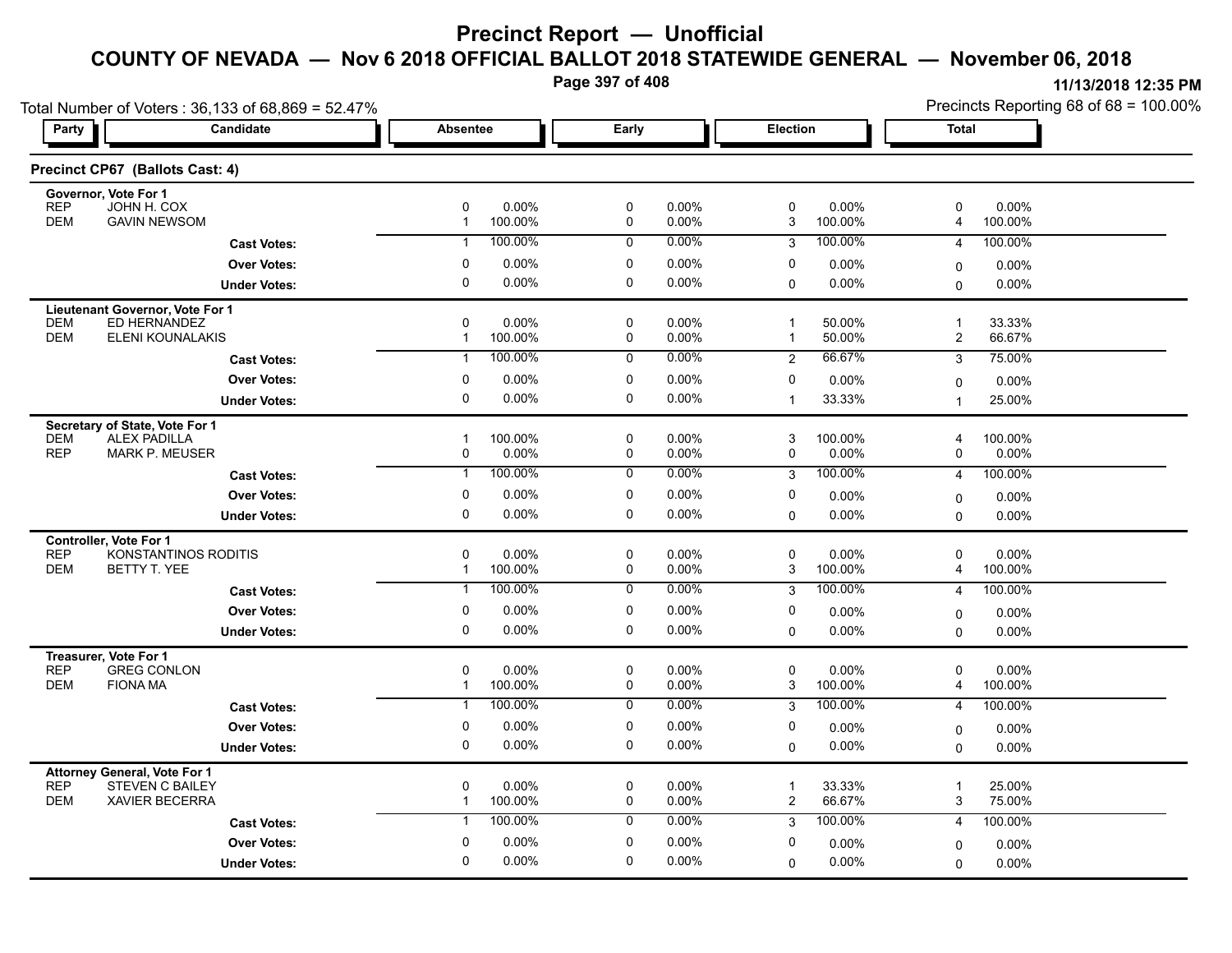**Page 398 of 408**

| Total Number of Voters: 36,133 of 68,869 = 52.47%                    |                                                                      |                                      |                |                |                                |                     | Precincts Reporting 68 of 68 = 100.00% |                     |  |
|----------------------------------------------------------------------|----------------------------------------------------------------------|--------------------------------------|----------------|----------------|--------------------------------|---------------------|----------------------------------------|---------------------|--|
| Party                                                                | Candidate                                                            | <b>Absentee</b>                      | Early          |                | Election                       |                     | <b>Total</b>                           |                     |  |
| Precinct CP67 (Ballots Cast: 4)                                      |                                                                      |                                      |                |                |                                |                     |                                        |                     |  |
| <b>Insurance Commissioner, Vote For 1</b>                            |                                                                      |                                      |                |                |                                |                     |                                        |                     |  |
| RICARDO LARA<br><b>DEM</b>                                           |                                                                      | 100.00%<br>$\mathbf{1}$<br>0.00%     | 0              | 0.00%          | $\overline{c}$<br>$\mathbf{1}$ | 66.67%              | 3<br>$\overline{1}$                    | 75.00%              |  |
|                                                                      | <b>STEVE POIZNER</b>                                                 | 0                                    | 0              | 0.00%          |                                | 33.33%              |                                        | 25.00%              |  |
|                                                                      | <b>Cast Votes:</b>                                                   | 100.00%<br>$\mathbf{1}$              | $\mathbf 0$    | 0.00%          | 3                              | 100.00%             | 4                                      | 100.00%             |  |
|                                                                      | <b>Over Votes:</b>                                                   | $0.00\%$<br>0                        | 0              | 0.00%          | 0                              | $0.00\%$            | 0                                      | 0.00%               |  |
|                                                                      | <b>Under Votes:</b>                                                  | 0<br>0.00%                           | 0              | 0.00%          | 0                              | 0.00%               | 0                                      | 0.00%               |  |
|                                                                      | Member, State Board of Equalization District 1, Vote For 1           |                                      |                |                |                                |                     |                                        |                     |  |
| <b>TOM HALLINAN</b><br><b>DEM</b><br><b>REP</b><br><b>TED GAINES</b> |                                                                      | 100.00%<br>$\mathbf 1$<br>0<br>0.00% | 0<br>0         | 0.00%<br>0.00% | 3<br>0                         | 100.00%<br>$0.00\%$ | 4<br>0                                 | 100.00%<br>$0.00\%$ |  |
|                                                                      |                                                                      | 100.00%                              |                | 0.00%          |                                | 100.00%             |                                        |                     |  |
|                                                                      | <b>Cast Votes:</b>                                                   | $\mathbf{1}$                         | $\mathbf 0$    |                | 3                              |                     | $\overline{4}$                         | 100.00%             |  |
|                                                                      | <b>Over Votes:</b>                                                   | $0.00\%$<br>0                        | 0              | 0.00%          | 0                              | $0.00\%$            | $\mathbf 0$                            | $0.00\%$            |  |
|                                                                      | <b>Under Votes:</b>                                                  | 0.00%<br>0                           | 0              | 0.00%          | 0                              | 0.00%               | $\Omega$                               | 0.00%               |  |
| United States Senate, Vote For 1                                     |                                                                      |                                      |                |                |                                |                     |                                        |                     |  |
| <b>DEM</b>                                                           | <b>DIANNE FEINSTEIN</b>                                              | 100.00%<br>$\overline{1}$            | 0              | 0.00%          | $\overline{\mathbf{c}}$        | 66.67%              | 3                                      | 75.00%              |  |
| <b>DEM</b><br><b>KEVIN DE LEON</b>                                   |                                                                      | 0<br>0.00%                           | 0              | 0.00%          | $\mathbf{1}$                   | 33.33%              | $\overline{1}$                         | 25.00%              |  |
|                                                                      | <b>Cast Votes:</b>                                                   | 100.00%<br>$\mathbf{1}$              | 0              | 0.00%          | 3                              | 100.00%             | $\overline{4}$                         | 100.00%             |  |
|                                                                      | <b>Over Votes:</b>                                                   | 0<br>$0.00\%$                        | 0              | 0.00%          | 0                              | 0.00%               | $\mathbf 0$                            | 0.00%               |  |
|                                                                      | <b>Under Votes:</b>                                                  | 0.00%<br>0                           | 0              | 0.00%          | 0                              | $0.00\%$            | $\Omega$                               | 0.00%               |  |
|                                                                      | House of Representatives of the United States District 4, Vote For 1 |                                      |                |                |                                |                     |                                        |                     |  |
| <b>REP</b>                                                           | TOM MCCLINTOCK                                                       | 0<br>0.00%                           | 0              | 0.00%          | 0                              | $0.00\%$            | 0                                      | 0.00%               |  |
| <b>DEM</b>                                                           | <b>JESSICA MORSE</b>                                                 | 100.00%<br>$\mathbf{1}$              | $\mathbf 0$    | 0.00%          | 3                              | 100.00%             | 4                                      | 100.00%             |  |
|                                                                      | <b>Cast Votes:</b>                                                   | 100.00%<br>$\mathbf{1}$              | $\mathbf 0$    | 0.00%          | 3                              | 100.00%             | $\overline{4}$                         | 100.00%             |  |
|                                                                      | <b>Over Votes:</b>                                                   | $\mathbf{0}$<br>$0.00\%$             | 0              | 0.00%          | 0                              | $0.00\%$            | $\mathbf 0$                            | 0.00%               |  |
|                                                                      | <b>Under Votes:</b>                                                  | 0.00%<br>$\Omega$                    | $\Omega$       | 0.00%          | 0                              | $0.00\%$            | $\Omega$                               | 0.00%               |  |
| State Assembly District 1, Vote For 1                                |                                                                      |                                      |                |                |                                |                     |                                        |                     |  |
| <b>REP</b><br><b>BRIAN DAHLE</b>                                     |                                                                      | 100.00%<br>$\mathbf 1$               | 0              | 0.00%          | 0                              | 0.00%               | $\overline{1}$                         | 25.00%              |  |
| <b>DEM</b><br><b>CALEEN SISK</b>                                     |                                                                      | 0.00%<br>$\mathbf 0$                 | $\mathbf 0$    | 0.00%          | 3                              | 100.00%             | 3                                      | 75.00%              |  |
|                                                                      | <b>Cast Votes:</b>                                                   | 100.00%<br>$\mathbf{1}$              | $\overline{0}$ | 0.00%          | 3                              | 100.00%             | $\overline{4}$                         | 100.00%             |  |
|                                                                      | <b>Over Votes:</b>                                                   | 0<br>$0.00\%$                        | 0              | 0.00%          | 0                              | 0.00%               | $\mathbf 0$                            | $0.00\%$            |  |
|                                                                      | <b>Under Votes:</b>                                                  | 0.00%<br>0                           | 0              | 0.00%          | $\mathbf 0$                    | $0.00\%$            | 0                                      | 0.00%               |  |
|                                                                      | For Associate Justice, Supreme Court - Carol A. Corrigan, Vote For 1 |                                      |                |                |                                |                     |                                        |                     |  |
| <b>YES</b>                                                           |                                                                      | 0<br>0.00%                           | 0              | 0.00%          | 1                              | 100.00%             | $\overline{1}$                         | 50.00%              |  |
| <b>NO</b>                                                            |                                                                      | 100.00%<br>$\mathbf{1}$              | 0              | 0.00%          | 0                              | 0.00%               | $\mathbf{1}$                           | 50.00%              |  |
|                                                                      | <b>Cast Votes:</b>                                                   | 100.00%<br>$\mathbf{1}$              | $\mathbf 0$    | $0.00\%$       | $\mathbf{1}$                   | 33.33%              | 2                                      | 50.00%              |  |
|                                                                      | <b>Over Votes:</b>                                                   | $\mathbf{0}$<br>$0.00\%$             | $\mathbf 0$    | 0.00%          | 0                              | 0.00%               | 0                                      | $0.00\%$            |  |
|                                                                      | <b>Under Votes:</b>                                                  | 0.00%<br>$\mathbf{0}$                | $\Omega$       | 0.00%          | 2                              | 66.67%              | $\overline{c}$                         | 50.00%              |  |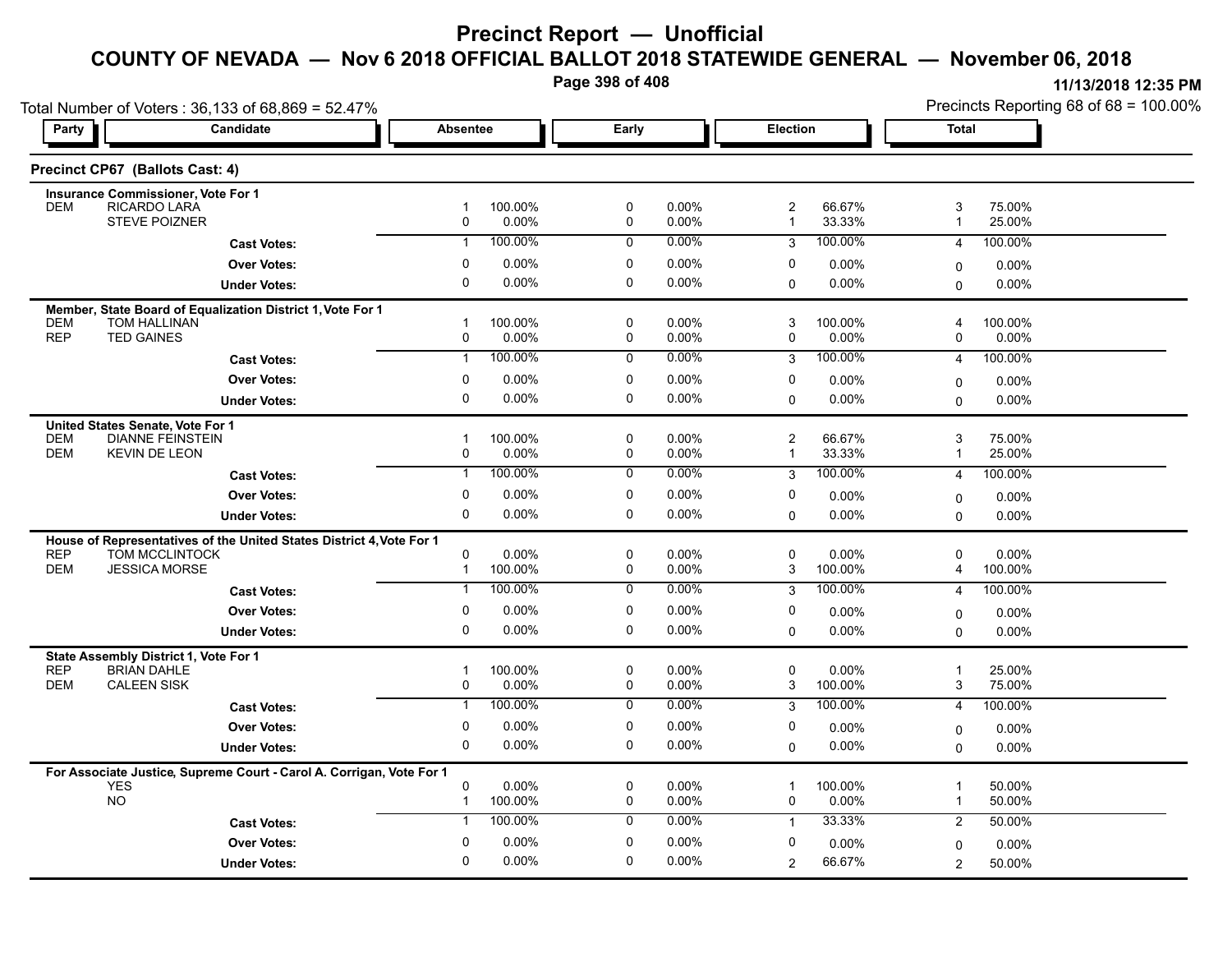# **Precinct Report — Unofficial**

# **COUNTY OF NEVADA — Nov 6 2018 OFFICIAL BALLOT 2018 STATEWIDE GENERAL — November 06, 2018**

**Page 399 of 408**

|                         | Total Number of Voters: 36,133 of 68,869 = 52.47%                                                      |                                              |                             |                                         |                                       | Precincts Reporting 68 of 68 = 100.00% |  |  |
|-------------------------|--------------------------------------------------------------------------------------------------------|----------------------------------------------|-----------------------------|-----------------------------------------|---------------------------------------|----------------------------------------|--|--|
| Party                   | <b>Candidate</b>                                                                                       | Absentee                                     | Early                       | Election                                | Total                                 |                                        |  |  |
|                         | Precinct CP67 (Ballots Cast: 4)                                                                        |                                              |                             |                                         |                                       |                                        |  |  |
|                         | For Associate Justice, Supreme Court - Leondra R. Kruger, Vote For 1                                   |                                              |                             |                                         |                                       |                                        |  |  |
| <b>YES</b><br><b>NO</b> |                                                                                                        | $\mathbf 0$<br>0.00%<br>0.00%<br>0           | 0<br>0.00%<br>0.00%<br>0    | 100.00%<br>1<br>0.00%<br>0              | 100.00%<br>-1<br>0<br>0.00%           |                                        |  |  |
|                         | <b>Cast Votes:</b>                                                                                     | 0.00%<br>$\Omega$                            | 0.00%<br>$\Omega$           | 33.33%<br>$\mathbf{1}$                  | 25.00%<br>$\mathbf{1}$                |                                        |  |  |
|                         | <b>Over Votes:</b>                                                                                     | $\mathbf 0$<br>0.00%                         | $\mathbf 0$<br>0.00%        | 0<br>$0.00\%$                           | $0.00\%$                              |                                        |  |  |
|                         | <b>Under Votes:</b>                                                                                    | 100.00%<br>-1                                | $\mathbf 0$<br>$0.00\%$     | $\mathbf{2}$<br>66.67%                  | 0<br>3<br>75.00%                      |                                        |  |  |
|                         |                                                                                                        |                                              |                             |                                         |                                       |                                        |  |  |
| <b>YES</b>              | For Associate Justice, Court of Appeal, Third District - Cole Blease, Vote For 1                       | 0.00%                                        | $\mathbf 0$<br>0.00%        | 100.00%<br>$\mathbf 1$                  | 100.00%<br>$\overline{\mathbf{1}}$    |                                        |  |  |
| <b>NO</b>               |                                                                                                        | 0.00%<br>0                                   | 0.00%<br>0                  | 0.00%<br>0                              | 0<br>$0.00\%$                         |                                        |  |  |
|                         | <b>Cast Votes:</b>                                                                                     | $\overline{0}$<br>0.00%                      | $0.00\%$<br>0               | 33.33%<br>$\mathbf{1}$                  | 25.00%<br>$\overline{1}$              |                                        |  |  |
|                         | <b>Over Votes:</b>                                                                                     | $\mathbf 0$<br>0.00%                         | 0<br>0.00%                  | 0<br>$0.00\%$                           | $0.00\%$<br>0                         |                                        |  |  |
|                         | <b>Under Votes:</b>                                                                                    | 100.00%<br>-1                                | $\Omega$<br>$0.00\%$        | 66.67%<br>$\overline{2}$                | 75.00%<br>3                           |                                        |  |  |
|                         | For Associate Justice, Court of Appeal, Third District - Louis Mauro, Vote For 1                       |                                              |                             |                                         |                                       |                                        |  |  |
| <b>YES</b>              |                                                                                                        | 0.00%<br>0                                   | $\mathbf 0$<br>0.00%        | $\mathbf{1}$<br>100.00%                 | $\overline{\mathbf{1}}$<br>100.00%    |                                        |  |  |
| <b>NO</b>               |                                                                                                        | 0<br>0.00%                                   | $\pmb{0}$<br>0.00%          | 0.00%<br>0                              | 0<br>$0.00\%$                         |                                        |  |  |
|                         | <b>Cast Votes:</b>                                                                                     | $\mathbf 0$<br>0.00%                         | 0<br>0.00%                  | 33.33%<br>$\mathbf{1}$                  | 25.00%<br>$\mathbf{1}$                |                                        |  |  |
|                         | <b>Over Votes:</b>                                                                                     | 0.00%<br>$\mathbf 0$                         | $\pmb{0}$<br>0.00%          | 0<br>$0.00\%$                           | $0.00\%$<br>0                         |                                        |  |  |
|                         | <b>Under Votes:</b>                                                                                    | 100.00%<br>$\mathbf 1$                       | 0<br>0.00%                  | 66.67%<br>$\mathbf{2}$                  | 75.00%<br>3                           |                                        |  |  |
|                         | Superintendent of Public Instruction, Vote For 1                                                       |                                              |                             |                                         |                                       |                                        |  |  |
| DŚ<br><b>IDS</b>        | <b>MARSHALL TUCK</b><br>TONY K. THURMOND                                                               | $\Omega$<br>0.00%<br>100.00%<br>$\mathbf{1}$ | 0<br>$0.00\%$<br>0<br>0.00% | 100.00%<br>$\mathbf 1$<br>0<br>$0.00\%$ | 50.00%<br>1<br>50.00%<br>$\mathbf{1}$ |                                        |  |  |
|                         | <b>Cast Votes:</b>                                                                                     | 100.00%<br>-1                                | 0.00%<br>0                  | 33.33%<br>$\mathbf{1}$                  | 50.00%<br>2                           |                                        |  |  |
|                         | <b>Over Votes:</b>                                                                                     | $\mathbf 0$<br>0.00%                         | $\mathbf 0$<br>0.00%        | 0<br>0.00%                              | $0.00\%$                              |                                        |  |  |
|                         | <b>Under Votes:</b>                                                                                    | 0.00%<br>0                                   | 0.00%<br>$\Omega$           | 66.67%<br>$\overline{2}$                | 0<br>$\overline{2}$<br>50.00%         |                                        |  |  |
|                         |                                                                                                        |                                              |                             |                                         |                                       |                                        |  |  |
| <b>IDS</b>              | District Board Member, Placer County Board of Education Trustee Area4, Vote For 1<br>ANTHONY W. PALMER | 0.00%<br>0                                   | 0<br>0.00%                  | 0<br>$0.00\%$                           | 0<br>$0.00\%$                         |                                        |  |  |
| <b>jDS</b>              | E KEN TOKUTOMI                                                                                         | 0.00%<br>0                                   | 0<br>0.00%                  | 100.00%<br>$\mathbf 1$                  | 100.00%<br>$\overline{1}$             |                                        |  |  |
|                         | <b>Cast Votes:</b>                                                                                     | 0.00%<br>$\Omega$                            | $0.00\%$<br>0               | 33.33%<br>$\mathbf{1}$                  | 25.00%<br>$\overline{1}$              |                                        |  |  |
|                         | <b>Over Votes:</b>                                                                                     | $\Omega$<br>0.00%                            | $\mathbf 0$<br>0.00%        | 0<br>$0.00\%$                           | 0.00%<br>0                            |                                        |  |  |
|                         | <b>Under Votes:</b>                                                                                    | 100.00%<br>-1                                | 0<br>$0.00\%$               | 2<br>66.67%                             | 3<br>75.00%                           |                                        |  |  |
|                         | Sheriff-Coroner-Public Administrator, Vote For 1                                                       |                                              |                             |                                         |                                       |                                        |  |  |
| DS                      | <b>SHANNAN MOON</b>                                                                                    | 100.00%<br>-1                                | 0<br>0.00%                  | 3<br>100.00%                            | 100.00%<br>4                          |                                        |  |  |
| <b>IDS</b>              | <b>BILL SMETHERS</b>                                                                                   | $\mathbf 0$<br>0.00%                         | $\mathbf 0$<br>0.00%        | $\mathbf 0$<br>0.00%                    | 0<br>0.00%                            |                                        |  |  |
|                         | <b>Cast Votes:</b>                                                                                     | 100.00%<br>$\mathbf{1}$                      | 0.00%<br>0                  | 100.00%<br>3                            | 100.00%<br>4                          |                                        |  |  |
|                         | <b>Over Votes:</b>                                                                                     | 0.00%<br>$\Omega$                            | $\mathbf 0$<br>0.00%        | 0<br>0.00%                              | $0.00\%$<br>0                         |                                        |  |  |
|                         | <b>Under Votes:</b>                                                                                    | 0.00%<br>$\Omega$                            | 0<br>0.00%                  | $0.00\%$<br>$\Omega$                    | 0.00%<br>$\Omega$                     |                                        |  |  |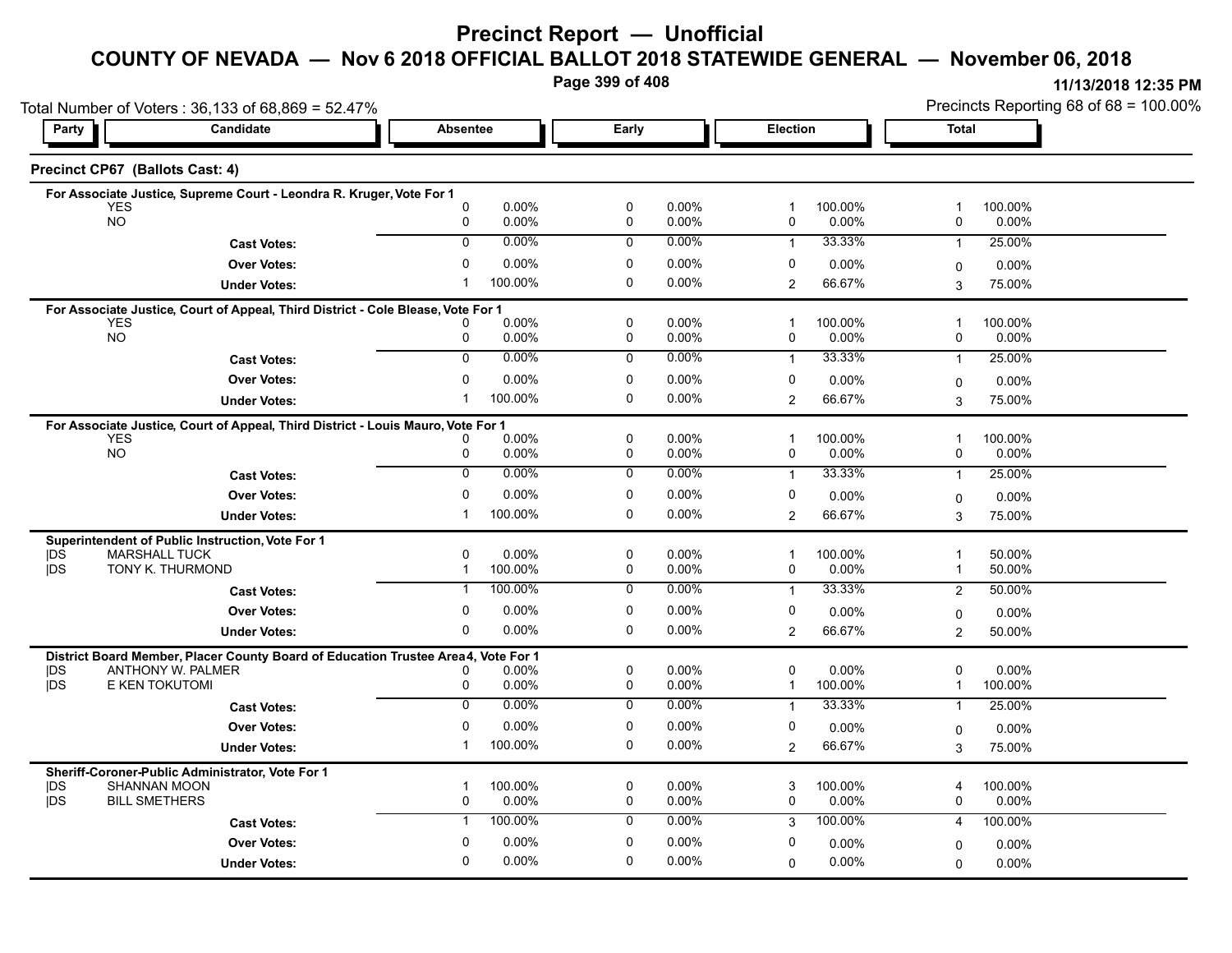**Page 400 of 408**

|            | Total Number of Voters: 36,133 of 68,869 = 52.47%                                  |                           |                                               |                             | Precincts Reporting 68 of 68 = 100.00% |
|------------|------------------------------------------------------------------------------------|---------------------------|-----------------------------------------------|-----------------------------|----------------------------------------|
| Party      | Candidate                                                                          | <b>Absentee</b>           | Early                                         | Election                    | <b>Total</b>                           |
|            | Precinct CP67 (Ballots Cast: 4)                                                    |                           |                                               |                             |                                        |
|            | Member, Town of Truckee Town Council, Vote For 3                                   |                           |                                               |                             |                                        |
| DS         | <b>CARMEN CARR</b>                                                                 | 0.00%<br>$\Omega$         | 0.00%<br>$\Omega$                             | 50.00%<br>$\overline{2}$    | 28.57%<br>$\overline{2}$               |
| <b>jDS</b> | <b>RICHARD LUDKE</b>                                                               | 0.00%                     | $0.00\%$<br>0                                 | 0.00%<br>$\Omega$           | 0.00%<br>$\Omega$                      |
| <b>IDS</b> | DAVID POLIVY                                                                       | 33.33%                    | $0.00\%$<br>$\Omega$                          | 0.00%<br>$\Omega$           | 14.29%                                 |
| jDS        | ANNA KLOVSTAD                                                                      | 33.33%                    | 0.00%<br>$\Omega$                             | 25.00%                      | 28.57%<br>$\overline{2}$               |
| jDS<br>jDS | <b>SUZIE TARNAY</b><br>CHELSEA WALTERSCHEID                                        | 0.00%<br>33.33%           | 0.00%<br>$\Omega$<br>$\mathbf{0}$<br>$0.00\%$ | 0.00%<br>0<br>$0.00\%$<br>O | 0.00%<br>0<br>14.29%                   |
| jDS        | <b>MORGAN GOODWIN</b>                                                              | $0.00\%$<br>$\Omega$      | 0.00%<br>0                                    | 25.00%                      | 14.29%<br>-1                           |
|            | <b>Cast Votes:</b>                                                                 | 100.00%<br>3              | 0.00%<br>0                                    | 44.44%<br>$\overline{4}$    | 58.33%<br>$\overline{7}$               |
|            | <b>Over Votes:</b>                                                                 | $0.00\%$<br>$\Omega$      | 0<br>$0.00\%$                                 | 0<br>0.00%                  | 0.00%<br>0                             |
|            | <b>Under Votes:</b>                                                                | $\Omega$<br>$0.00\%$      | 0<br>0.00%                                    | 55.56%<br>5                 | 41.67%<br>5                            |
|            |                                                                                    |                           |                                               |                             |                                        |
| DS         | Director, Truckee Donner Recreation and Park District Vote For 1<br>JASON HANSFORD | 100.00%                   | $0.00\%$<br>0                                 | $0.00\%$<br>$\Omega$        | 50.00%                                 |
| <b>jDS</b> | <b>DAN KATES</b>                                                                   | $\Omega$<br>0.00%         | $0.00\%$<br>0                                 | 100.00%<br>-1               | 50.00%                                 |
| <b>jDS</b> | JOHN MON PERE                                                                      | 0<br>0.00%                | 0.00%<br>0                                    | 0.00%<br>$\mathbf 0$        | 0.00%<br>0                             |
|            | <b>Cast Votes:</b>                                                                 | 100.00%<br>$\mathbf{1}$   | $0.00\%$<br>$\mathbf 0$                       | 33.33%                      | 50.00%<br>$\overline{2}$               |
|            | <b>Over Votes:</b>                                                                 | 0.00%<br>0                | $0.00\%$<br>0                                 | 0<br>0.00%                  | 0.00%<br>$\mathbf 0$                   |
|            | <b>Under Votes:</b>                                                                | 0.00%<br>0                | $\Omega$<br>$0.00\%$                          | 66.67%<br>2                 | 50.00%<br>$\overline{2}$               |
|            | Director, Truckee Tahoe Airport District, Vote For 2                               |                           |                                               |                             |                                        |
| DS         | <b>JOHN JONES</b>                                                                  | $0.00\%$<br>$\Omega$      | 0<br>0.00%                                    | 33.33%                      | 20.00%<br>-1                           |
| jDS        | <b>JOE LORENZ</b>                                                                  | $0.00\%$                  | $0.00\%$<br>0                                 | 0.00%<br>$\Omega$           | 0.00%<br>0                             |
| jDS        | MARY HETHERINGTON                                                                  | 50.00%                    | $0.00\%$<br>$\mathbf{0}$                      | 33.33%                      | 40.00%<br>$\overline{2}$               |
| jDS        | PETER FOSS VAN PEBORGH                                                             | 0.00%                     | $0.00\%$<br>$\mathbf{0}$                      | $0.00\%$<br>$\Omega$        | 0.00%<br>0                             |
| <b>IDS</b> | <b>JIM MORRISON</b>                                                                | 50.00%                    | $\Omega$<br>0.00%                             | 33.33%                      | 40.00%<br>$\overline{2}$               |
|            | <b>Cast Votes:</b>                                                                 | 100.00%<br>$\overline{2}$ | 0.00%<br>$\mathbf 0$                          | 50.00%<br>3                 | 62.50%<br>5                            |
|            | <b>Over Votes:</b>                                                                 | $0.00\%$<br>0             | 0.00%<br>0                                    | $\Omega$<br>0.00%           | 0.00%<br>0                             |
|            | <b>Under Votes:</b>                                                                | 0<br>$0.00\%$             | 0<br>0.00%                                    | 50.00%<br>3                 | 37.50%<br>3                            |
|            | Proposition 1, Vote For 1                                                          |                           |                                               |                             |                                        |
|            | <b>YES</b>                                                                         | 100.00%<br>$\mathbf 1$    | 0<br>0.00%                                    | 2<br>100.00%                | 3<br>100.00%                           |
|            | <b>NO</b>                                                                          | $0.00\%$<br>0             | $0.00\%$<br>0                                 | $\Omega$<br>$0.00\%$        | 0.00%<br>0                             |
|            | <b>Cast Votes:</b>                                                                 | 100.00%<br>-1             | $0.00\%$<br>$\mathbf 0$                       | 66.67%<br>$\overline{2}$    | 75.00%<br>3                            |
|            | <b>Over Votes:</b>                                                                 | $0.00\%$<br>0             | $0.00\%$<br>0                                 | $\Omega$<br>0.00%           | 0.00%<br>$\mathbf 0$                   |
|            | <b>Under Votes:</b>                                                                | 0.00%<br>$\Omega$         | 0.00%<br>$\Omega$                             | 33.33%<br>$\mathbf 1$       | 25.00%<br>$\mathbf{1}$                 |
|            | Proposition 2, Vote For 1                                                          |                           |                                               |                             |                                        |
|            | <b>YES</b>                                                                         | 100.00%                   | $\mathbf 0$<br>$0.00\%$                       | 50.00%<br>-1                | $\overline{2}$<br>66.67%               |
|            | <b>NO</b>                                                                          | $0.00\%$<br>0             | 0.00%<br>0                                    | 50.00%<br>$\mathbf{1}$      | 33.33%<br>$\mathbf{1}$                 |
|            | <b>Cast Votes:</b>                                                                 | 100.00%                   | 0.00%<br>0                                    | 66.67%<br>2                 | 75.00%<br>3                            |
|            | <b>Over Votes:</b>                                                                 | $0.00\%$<br>0             | 0.00%<br>0                                    | $\Omega$<br>0.00%           | 0.00%<br>$\Omega$                      |
|            | <b>Under Votes:</b>                                                                | 0.00%<br>$\Omega$         | $\Omega$<br>0.00%                             | 33.33%<br>-1                | 25.00%                                 |
|            |                                                                                    |                           |                                               |                             |                                        |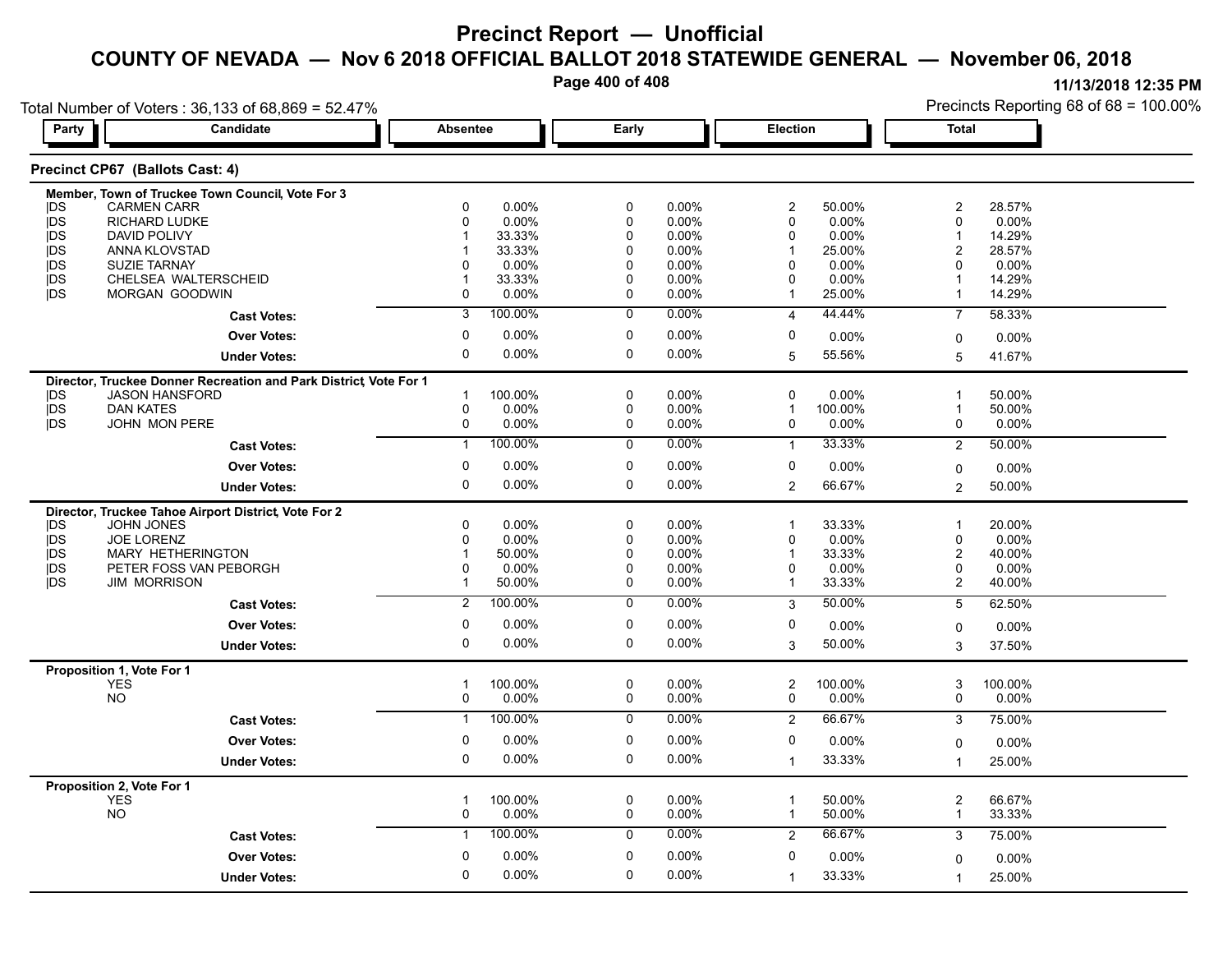**Page 401 of 408**

| Total Number of Voters: 36,133 of 68,869 = 52.47% |                     |                                                    |                                  |                                                  | Precincts Reporting 68 of 68 = 100.00%                        |  |  |
|---------------------------------------------------|---------------------|----------------------------------------------------|----------------------------------|--------------------------------------------------|---------------------------------------------------------------|--|--|
| Party                                             | Candidate           | <b>Absentee</b>                                    | Early                            | Election                                         | <b>Total</b>                                                  |  |  |
| Precinct CP67 (Ballots Cast: 4)                   |                     |                                                    |                                  |                                                  |                                                               |  |  |
| Proposition 3, Vote For 1                         |                     |                                                    |                                  |                                                  |                                                               |  |  |
| YES<br><b>NO</b>                                  |                     | 100.00%<br>$\mathbf{1}$<br>0.00%<br>0              | $\pmb{0}$<br>0.00%<br>0.00%<br>0 | 50.00%<br>$\mathbf{1}$<br>50.00%<br>$\mathbf{1}$ | $\overline{\mathbf{c}}$<br>66.67%<br>33.33%<br>$\overline{1}$ |  |  |
|                                                   | <b>Cast Votes:</b>  | 100.00%<br>$\mathbf{1}$                            | 0.00%<br>0                       | 66.67%<br>$\overline{2}$                         | 3<br>75.00%                                                   |  |  |
|                                                   | <b>Over Votes:</b>  | 0.00%<br>0                                         | 0<br>0.00%                       | 0<br>$0.00\%$                                    | 0.00%<br>0                                                    |  |  |
|                                                   | <b>Under Votes:</b> | $\mathbf 0$<br>0.00%                               | $\pmb{0}$<br>0.00%               | 33.33%<br>$\mathbf{1}$                           | 25.00%<br>$\overline{1}$                                      |  |  |
| Proposition 4, Vote For 1                         |                     |                                                    |                                  |                                                  |                                                               |  |  |
| <b>YES</b><br><b>NO</b>                           |                     | 0<br>$0.00\%$<br>0<br>0.00%                        | 0<br>0.00%<br>0<br>0.00%         | 100.00%<br>$\overline{2}$<br>0<br>0.00%          | 2<br>100.00%<br>0<br>0.00%                                    |  |  |
|                                                   | <b>Cast Votes:</b>  | 0.00%<br>$\overline{0}$                            | 0.00%<br>0                       | 66.67%<br>$\overline{2}$                         | $\overline{2}$<br>50.00%                                      |  |  |
|                                                   | <b>Over Votes:</b>  | 0.00%<br>0                                         | 0.00%<br>0                       | 0<br>$0.00\%$                                    | 0.00%<br>0                                                    |  |  |
|                                                   | <b>Under Votes:</b> | 100.00%<br>-1                                      | 0<br>0.00%                       | 33.33%<br>$\mathbf{1}$                           | 50.00%<br>2                                                   |  |  |
| Proposition 5, Vote For 1                         |                     |                                                    |                                  |                                                  |                                                               |  |  |
| <b>YES</b>                                        |                     | 0<br>0.00%                                         | 0<br>0.00%                       | $\mathbf{1}$<br>50.00%                           | $\overline{1}$<br>33.33%                                      |  |  |
| <b>NO</b>                                         |                     | 100.00%<br>$\mathbf{1}$                            | 0.00%<br>0                       | 50.00%<br>$\mathbf{1}$                           | $\overline{c}$<br>66.67%                                      |  |  |
|                                                   | <b>Cast Votes:</b>  | 100.00%<br>-1                                      | 0.00%<br>0                       | 66.67%<br>$\overline{2}$                         | 3<br>75.00%                                                   |  |  |
|                                                   | <b>Over Votes:</b>  | $\mathbf 0$<br>0.00%                               | 0<br>0.00%                       | 0<br>$0.00\%$                                    | 0.00%<br>0                                                    |  |  |
|                                                   | <b>Under Votes:</b> | 0<br>$0.00\%$                                      | 0<br>0.00%                       | 33.33%<br>$\mathbf{1}$                           | 25.00%<br>$\overline{1}$                                      |  |  |
| Proposition 6, Vote For 1<br><b>YES</b>           |                     | 0.00%<br>0                                         | 0<br>0.00%                       | 0<br>$0.00\%$                                    | 0<br>0.00%                                                    |  |  |
| <b>NO</b>                                         |                     | 100.00%<br>$\mathbf{1}$                            | 0<br>0.00%                       | $\overline{c}$<br>100.00%                        | 3<br>100.00%                                                  |  |  |
|                                                   | <b>Cast Votes:</b>  | 100.00%<br>$\mathbf{1}$                            | 0.00%<br>0                       | 66.67%<br>$\overline{2}$                         | 3<br>75.00%                                                   |  |  |
|                                                   | <b>Over Votes:</b>  | 0.00%<br>0                                         | 0.00%<br>0                       | 0<br>$0.00\%$                                    | $0.00\%$<br>0                                                 |  |  |
|                                                   | <b>Under Votes:</b> | 0<br>0.00%                                         | 0<br>0.00%                       | 33.33%<br>$\mathbf{1}$                           | 25.00%<br>1                                                   |  |  |
| Proposition 7, Vote For 1                         |                     |                                                    |                                  |                                                  |                                                               |  |  |
| <b>YES</b>                                        |                     | $\pmb{0}$<br>0.00%                                 | $\pmb{0}$<br>0.00%               | 50.00%<br>$\mathbf 1$                            | 33.33%<br>$\overline{1}$                                      |  |  |
| <b>NO</b>                                         | <b>Cast Votes:</b>  | $\mathbf{1}$<br>100.00%<br>100.00%<br>$\mathbf{1}$ | 0<br>0.00%<br>0.00%<br>0         | 50.00%<br>$\mathbf{1}$<br>66.67%                 | 2<br>66.67%<br>75.00%<br>3                                    |  |  |
|                                                   | <b>Over Votes:</b>  | 0.00%<br>0                                         | 0<br>0.00%                       | $\overline{2}$<br>0                              |                                                               |  |  |
|                                                   | <b>Under Votes:</b> | 0.00%<br>0                                         | 0<br>0.00%                       | $0.00\%$<br>33.33%<br>$\mathbf{1}$               | $\Omega$<br>$0.00\%$<br>25.00%<br>$\overline{1}$              |  |  |
|                                                   |                     |                                                    |                                  |                                                  |                                                               |  |  |
| Proposition 8, Vote For 1<br>YES                  |                     | 0<br>0.00%                                         | 0<br>0.00%                       | $\overline{c}$<br>100.00%                        | $\overline{c}$<br>100.00%                                     |  |  |
| <b>NO</b>                                         |                     | 0<br>0.00%                                         | 0<br>0.00%                       | 0<br>$0.00\%$                                    | 0<br>$0.00\%$                                                 |  |  |
|                                                   | <b>Cast Votes:</b>  | 0.00%<br>0                                         | 0.00%<br>0                       | 66.67%<br>$\overline{2}$                         | $\overline{2}$<br>50.00%                                      |  |  |
|                                                   | <b>Over Votes:</b>  | 0.00%<br>0                                         | 0<br>0.00%                       | 0<br>$0.00\%$                                    | $0.00\%$<br>0                                                 |  |  |
|                                                   | <b>Under Votes:</b> | 100.00%<br>$\mathbf 1$                             | 0.00%<br>$\Omega$                | 33.33%<br>$\mathbf{1}$                           | 50.00%<br>$\overline{c}$                                      |  |  |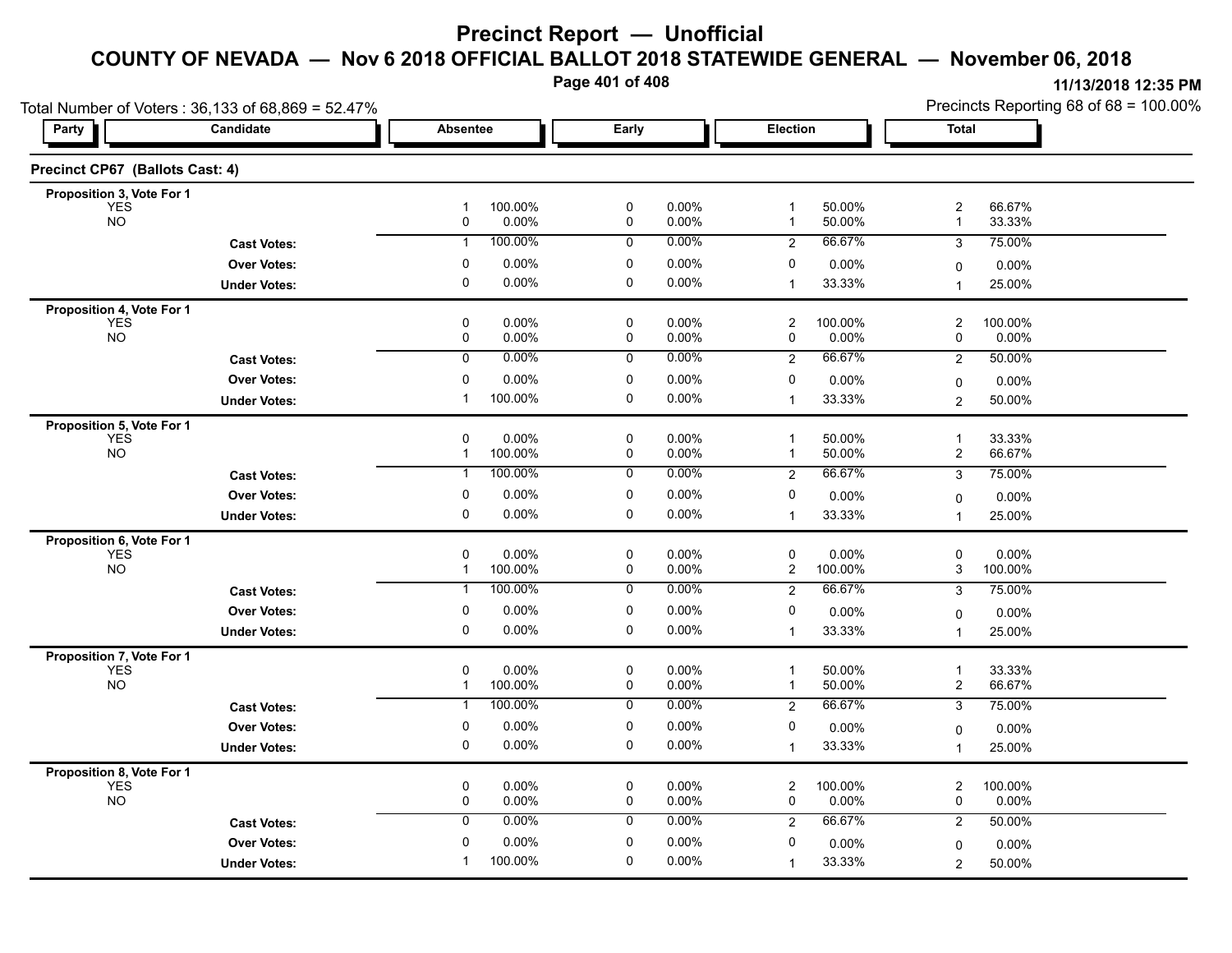# **Precinct Report — Unofficial**

#### **COUNTY OF NEVADA — Nov 6 2018 OFFICIAL BALLOT 2018 STATEWIDE GENERAL — November 06, 2018**

**Page 402 of 408**

|                                 | Total Number of Voters: 36,133 of 68,869 = 52.47% |                                      |                          |                                         | Precincts Reporting 68 of 68 = 100.00%   |
|---------------------------------|---------------------------------------------------|--------------------------------------|--------------------------|-----------------------------------------|------------------------------------------|
| Party                           | Candidate                                         | <b>Absentee</b>                      | Early                    | Election                                | <b>Total</b>                             |
| Precinct CP67 (Ballots Cast: 4) |                                                   |                                      |                          |                                         |                                          |
| Proposition 10, Vote For 1      |                                                   |                                      |                          |                                         |                                          |
| <b>YES</b><br><b>NO</b>         |                                                   | 100.00%<br>-1<br>0<br>0.00%          | 0.00%<br>0<br>0<br>0.00% | $\overline{c}$<br>100.00%<br>0<br>0.00% | 3<br>100.00%<br>0<br>0.00%               |
|                                 | <b>Cast Votes:</b>                                | 100.00%<br>$\mathbf{1}$              | 0.00%<br>0               | 66.67%<br>$\overline{2}$                | 3<br>75.00%                              |
|                                 | <b>Over Votes:</b>                                | 0.00%<br>0                           | 0<br>0.00%               | 0<br>0.00%                              | 0.00%<br>0                               |
|                                 | <b>Under Votes:</b>                               | 0.00%<br>0                           | 0<br>0.00%               | 33.33%<br>$\mathbf{1}$                  | 25.00%<br>1                              |
| Proposition 11, Vote For 1      |                                                   |                                      |                          |                                         |                                          |
| <b>YES</b><br><b>NO</b>         |                                                   | 100.00%<br>1<br>0.00%<br>0           | 0.00%<br>0<br>0.00%<br>0 | 0<br>0.00%<br>$\overline{2}$<br>100.00% | 33.33%<br>-1<br>$\overline{c}$<br>66.67% |
|                                 | <b>Cast Votes:</b>                                | 100.00%<br>$\mathbf{1}$              | 0.00%<br>0               | 66.67%<br>$\overline{2}$                | 75.00%<br>3                              |
|                                 | <b>Over Votes:</b>                                | 0.00%<br>0                           | 0<br>0.00%               | 0<br>$0.00\%$                           | 0.00%<br>$\Omega$                        |
|                                 | <b>Under Votes:</b>                               | 0<br>0.00%                           | 0<br>0.00%               | 33.33%<br>1                             | 25.00%<br>1                              |
| Proposition 12, Vote For 1      |                                                   |                                      |                          |                                         |                                          |
| <b>YES</b><br><b>NO</b>         |                                                   | 0.00%<br>0<br>100.00%<br>$\mathbf 1$ | 0<br>0.00%<br>0.00%<br>0 | 3<br>100.00%<br>0<br>0.00%              | 3<br>75.00%<br>25.00%<br>1               |
|                                 | <b>Cast Votes:</b>                                | 100.00%<br>$\mathbf 1$               | 0.00%<br>0               | 100.00%<br>3                            | 100.00%<br>4                             |
|                                 | <b>Over Votes:</b>                                | 0.00%<br>0                           | 0<br>0.00%               | 0<br>$0.00\%$                           | 0.00%<br>0                               |
|                                 | <b>Under Votes:</b>                               | 0<br>0.00%                           | 0<br>0.00%               | 0.00%<br>0                              | 0.00%<br>$\Omega$                        |
| Measure AA, Vote For 1          |                                                   |                                      |                          |                                         |                                          |
| <b>YES</b><br>NO                |                                                   | 100.00%<br>1<br>0.00%<br>0           | 0<br>0.00%<br>0.00%<br>0 | 3<br>100.00%<br>0.00%<br>0              | 100.00%<br>4<br>0.00%<br>0               |
|                                 | <b>Cast Votes:</b>                                | 100.00%<br>$\mathbf{1}$              | 0.00%<br>0               | 100.00%<br>3                            | 100.00%<br>4                             |
|                                 | <b>Over Votes:</b>                                | 0.00%<br>0                           | 0.00%<br>0               | 0<br>$0.00\%$                           | 0.00%<br>0                               |
|                                 | <b>Under Votes:</b>                               | 0<br>0.00%                           | 0<br>0.00%               | 0.00%<br>0                              | 0.00%<br>0                               |
| Measure G, Vote For 1           |                                                   |                                      |                          |                                         |                                          |
| <b>YES</b>                      |                                                   | 100.00%<br>-1                        | 0<br>0.00%               | 50.00%                                  | $\overline{c}$<br>66.67%                 |
| <b>NO</b>                       |                                                   | 0.00%<br>0                           | 0.00%<br>0               | 50.00%<br>1                             | 33.33%<br>-1                             |
|                                 | <b>Cast Votes:</b>                                | 100.00%<br>$\mathbf{1}$              | 0.00%<br>0               | 66.67%<br>2                             | 75.00%<br>3                              |
|                                 | <b>Over Votes:</b>                                | 0.00%<br>0                           | 0<br>0.00%               | 0<br>0.00%                              | 0.00%<br>$\Omega$                        |
|                                 | <b>Under Votes:</b>                               | 0.00%<br>0                           | 0<br>0.00%               | 33.33%<br>1                             | 25.00%                                   |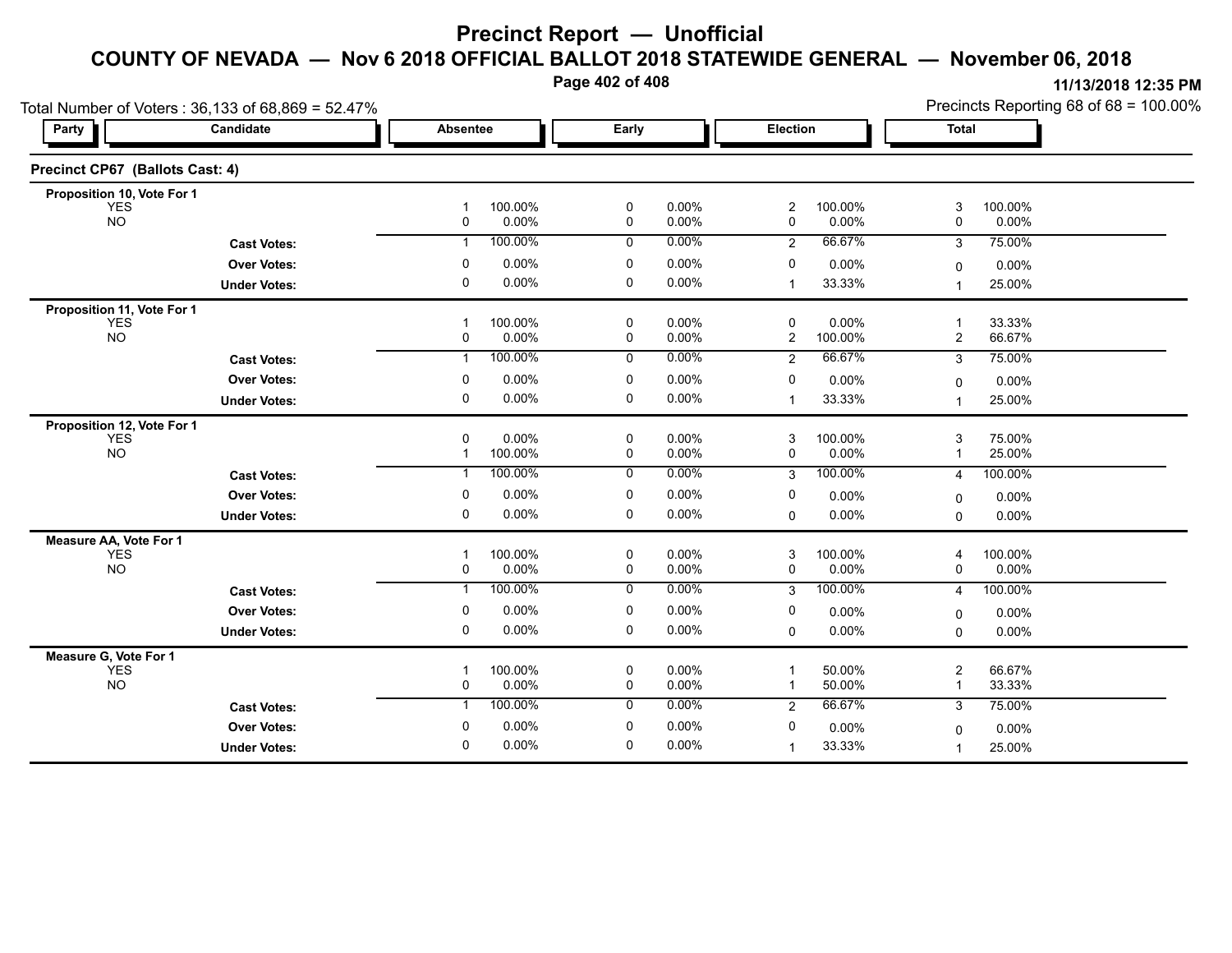**Page 403 of 408**

| Total Number of Voters: 36,133 of 68,869 = 52.47% |                                                               |                  |                      |                  |                      |                  |                      | Precincts Reporting 68 of 68 = 100.00% |                   |  |
|---------------------------------------------------|---------------------------------------------------------------|------------------|----------------------|------------------|----------------------|------------------|----------------------|----------------------------------------|-------------------|--|
| Party                                             | Candidate                                                     | <b>Absentee</b>  |                      | Early            |                      | Election         |                      | <b>Total</b>                           |                   |  |
|                                                   | Precinct CP68 (Ballots Cast: 0)                               |                  |                      |                  |                      |                  |                      |                                        |                   |  |
| <b>REP</b>                                        | Governor, Vote For 1<br>JOHN H. COX                           | $\mathbf 0$      | $0.00\%$             | 0                | $0.00\%$             | 0                | $0.00\%$             | 0                                      | 0.00%             |  |
| <b>DEM</b>                                        | <b>GAVIN NEWSOM</b>                                           | 0                | 0.00%                | 0                | $0.00\%$             | 0                | 0.00%                | 0                                      | 0.00%             |  |
|                                                   | <b>Cast Votes:</b>                                            | $\mathbf 0$      | $0.00\%$             | $\mathbf 0$      | $0.00\%$             | $\mathbf 0$      | $0.00\%$             | $\mathbf 0$                            | 0.00%             |  |
|                                                   | <b>Over Votes:</b>                                            | $\mathbf 0$      | 0.00%                | 0                | $0.00\%$             | 0                | $0.00\%$             | 0                                      | $0.00\%$          |  |
|                                                   | <b>Under Votes:</b>                                           | 0                | $0.00\%$             | 0                | 0.00%                | $\mathbf 0$      | $0.00\%$             | 0                                      | 0.00%             |  |
|                                                   | <b>Lieutenant Governor, Vote For 1</b>                        |                  |                      |                  |                      |                  |                      |                                        |                   |  |
| DEM                                               | ED HERNANDEZ                                                  | 0                | $0.00\%$             | 0                | $0.00\%$             | 0                | $0.00\%$             | $\mathbf 0$                            | 0.00%             |  |
| <b>DEM</b>                                        | ELENI KOUNALAKIS                                              | $\mathbf 0$      | 0.00%                | 0                | 0.00%                | $\mathbf 0$      | 0.00%                | $\mathbf 0$                            | 0.00%             |  |
|                                                   | <b>Cast Votes:</b>                                            | $\overline{0}$   | 0.00%                | $\overline{0}$   | $0.00\%$             | 0                | 0.00%                | $\mathbf 0$                            | 0.00%             |  |
|                                                   | <b>Over Votes:</b>                                            | 0                | $0.00\%$             | 0                | $0.00\%$             | 0                | 0.00%                | $\mathbf 0$                            | $0.00\%$          |  |
|                                                   | <b>Under Votes:</b>                                           | 0                | $0.00\%$             | 0                | 0.00%                | $\mathbf 0$      | 0.00%                | $\Omega$                               | 0.00%             |  |
|                                                   | Secretary of State, Vote For 1                                |                  |                      |                  |                      |                  |                      |                                        |                   |  |
| <b>DEM</b>                                        | <b>ALEX PADILLA</b>                                           | 0                | $0.00\%$             | 0                | $0.00\%$             | 0                | $0.00\%$             | 0                                      | 0.00%             |  |
| <b>REP</b>                                        | <b>MARK P. MEUSER</b>                                         | 0                | $0.00\%$             | 0                | 0.00%                | 0                | $0.00\%$             | 0                                      | 0.00%             |  |
|                                                   | <b>Cast Votes:</b>                                            | $\mathbf 0$      | $0.00\%$             | $\overline{0}$   | $0.00\%$             | $\mathbf 0$      | $0.00\%$             | $\mathbf 0$                            | 0.00%             |  |
|                                                   | <b>Over Votes:</b>                                            | 0                | $0.00\%$             | 0                | $0.00\%$             | 0                | $0.00\%$             | $\mathbf 0$                            | $0.00\%$          |  |
|                                                   | <b>Under Votes:</b>                                           | 0                | 0.00%                | 0                | 0.00%                | $\mathbf 0$      | $0.00\%$             | $\mathbf 0$                            | 0.00%             |  |
|                                                   | Controller, Vote For 1                                        |                  |                      |                  |                      |                  |                      |                                        |                   |  |
| <b>REP</b><br><b>DEM</b>                          | KONSTANTINOS RODITIS<br><b>BETTY T. YEE</b>                   | 0<br>$\mathbf 0$ | $0.00\%$<br>$0.00\%$ | 0<br>0           | $0.00\%$<br>$0.00\%$ | 0<br>$\mathbf 0$ | $0.00\%$<br>$0.00\%$ | $\mathsf 0$<br>$\mathbf 0$             | 0.00%<br>$0.00\%$ |  |
|                                                   |                                                               | $\overline{0}$   | 0.00%                | $\overline{0}$   | $0.00\%$             |                  | 0.00%                |                                        |                   |  |
|                                                   | <b>Cast Votes:</b>                                            |                  |                      |                  |                      | $\Omega$         |                      | $\mathbf 0$                            | 0.00%             |  |
|                                                   | <b>Over Votes:</b>                                            | 0                | $0.00\%$             | 0                | $0.00\%$             | 0                | $0.00\%$             | $\mathbf 0$                            | $0.00\%$          |  |
|                                                   | <b>Under Votes:</b>                                           | 0                | $0.00\%$             | 0                | $0.00\%$             | $\mathbf 0$      | $0.00\%$             | $\mathbf{0}$                           | 0.00%             |  |
|                                                   | Treasurer, Vote For 1                                         |                  |                      |                  |                      |                  |                      |                                        |                   |  |
| <b>REP</b><br><b>DEM</b>                          | <b>GREG CONLON</b><br><b>FIONA MA</b>                         | 0<br>$\mathbf 0$ | $0.00\%$<br>$0.00\%$ | 0<br>$\mathbf 0$ | $0.00\%$<br>$0.00\%$ | 0<br>$\mathbf 0$ | 0.00%<br>$0.00\%$    | 0<br>$\mathbf 0$                       | 0.00%<br>$0.00\%$ |  |
|                                                   | <b>Cast Votes:</b>                                            | $\overline{0}$   | $0.00\%$             | $\overline{0}$   | 0.00%                | $\mathbf 0$      | 0.00%                | $\mathbf 0$                            | 0.00%             |  |
|                                                   | <b>Over Votes:</b>                                            | 0                | 0.00%                | 0                | $0.00\%$             | 0                | 0.00%                |                                        |                   |  |
|                                                   | <b>Under Votes:</b>                                           | $\mathbf 0$      | $0.00\%$             | 0                | $0.00\%$             | $\mathbf 0$      | $0.00\%$             | $\mathbf 0$<br>$\mathbf 0$             | $0.00\%$<br>0.00% |  |
|                                                   |                                                               |                  |                      |                  |                      |                  |                      |                                        |                   |  |
| <b>REP</b>                                        | <b>Attorney General, Vote For 1</b><br><b>STEVEN C BAILEY</b> | $\mathbf 0$      | $0.00\%$             | 0                | $0.00\%$             | 0                | 0.00%                | 0                                      | 0.00%             |  |
| <b>DEM</b>                                        | <b>XAVIER BECERRA</b>                                         | $\mathbf 0$      | 0.00%                | $\mathbf 0$      | 0.00%                | $\mathbf 0$      | 0.00%                | $\mathbf 0$                            | 0.00%             |  |
|                                                   | <b>Cast Votes:</b>                                            | $\mathbf 0$      | 0.00%                | $\mathbf 0$      | $0.00\%$             | $\Omega$         | 0.00%                | $\mathbf 0$                            | 0.00%             |  |
|                                                   |                                                               |                  | $0.00\%$             | 0                | $0.00\%$             | 0                | 0.00%                | $\mathbf 0$                            | $0.00\%$          |  |
|                                                   | <b>Over Votes:</b>                                            | $\mathbf 0$      |                      |                  |                      |                  |                      |                                        |                   |  |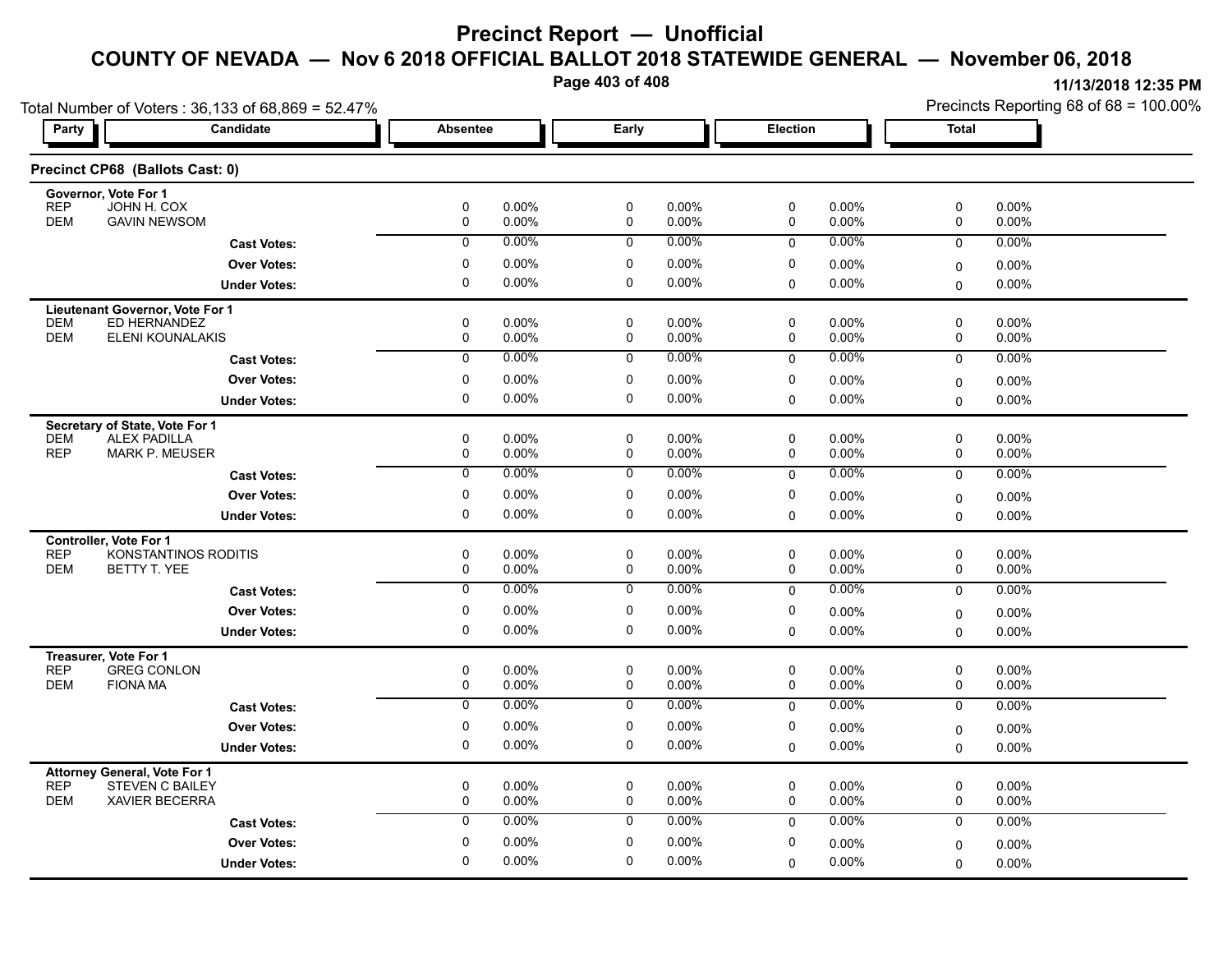**Page 404 of 408**

|                                                                      | Total Number of Voters: 36,133 of 68,869 = 52.47%                    |                  |                   |                  |                   |             |                   |                  | Precincts Reporting 68 of 68 = 100.00% |  |  |
|----------------------------------------------------------------------|----------------------------------------------------------------------|------------------|-------------------|------------------|-------------------|-------------|-------------------|------------------|----------------------------------------|--|--|
| <b>Party</b>                                                         | Candidate                                                            | <b>Absentee</b>  |                   | Early            |                   | Election    |                   | <b>Total</b>     |                                        |  |  |
| Precinct CP68 (Ballots Cast: 0)                                      |                                                                      |                  |                   |                  |                   |             |                   |                  |                                        |  |  |
| <b>Insurance Commissioner, Vote For 1</b>                            |                                                                      |                  |                   |                  |                   |             |                   |                  |                                        |  |  |
| RICARDO LARÁ<br><b>DEM</b>                                           | STEVE POIZNER                                                        | 0<br>0           | 0.00%<br>0.00%    | $\pmb{0}$<br>0   | 0.00%<br>0.00%    | 0<br>0      | 0.00%<br>0.00%    | 0<br>0           | 0.00%<br>0.00%                         |  |  |
|                                                                      | <b>Cast Votes:</b>                                                   | $\mathbf 0$      | 0.00%             | 0                | 0.00%             | 0           | 0.00%             | 0                | 0.00%                                  |  |  |
|                                                                      | <b>Over Votes:</b>                                                   | 0                | 0.00%             | 0                | 0.00%             | 0           | 0.00%             | 0                | 0.00%                                  |  |  |
|                                                                      | <b>Under Votes:</b>                                                  | $\mathbf 0$      | 0.00%             | $\mathbf 0$      | $0.00\%$          | $\Omega$    | 0.00%             | $\mathbf 0$      | $0.00\%$                               |  |  |
|                                                                      | Member, State Board of Equalization District 1, Vote For 1           |                  |                   |                  |                   |             |                   |                  |                                        |  |  |
| <b>TOM HALLINAN</b><br><b>DEM</b>                                    |                                                                      | 0                | 0.00%             | 0                | 0.00%             | 0           | 0.00%             | 0                | 0.00%                                  |  |  |
| <b>REP</b><br><b>TED GAINES</b>                                      |                                                                      | 0                | 0.00%             | 0                | 0.00%             | 0           | 0.00%             | 0                | 0.00%                                  |  |  |
|                                                                      | <b>Cast Votes:</b>                                                   | $\overline{0}$   | 0.00%             | $\overline{0}$   | $0.00\%$          | $\mathbf 0$ | $0.00\%$          | $\mathbf 0$      | 0.00%                                  |  |  |
|                                                                      | <b>Over Votes:</b>                                                   | 0<br>$\mathbf 0$ | 0.00%             | 0<br>$\mathbf 0$ | 0.00%             | 0           | 0.00%             | $\mathbf 0$      | $0.00\%$                               |  |  |
|                                                                      | <b>Under Votes:</b>                                                  |                  | 0.00%             |                  | $0.00\%$          | $\Omega$    | 0.00%             | 0                | $0.00\%$                               |  |  |
| United States Senate, Vote For 1<br><b>DEM</b>                       | <b>DIANNE FEINSTEIN</b>                                              | $\pmb{0}$        | 0.00%             | $\pmb{0}$        | 0.00%             | 0           | $0.00\%$          | $\mathsf 0$      | $0.00\%$                               |  |  |
| <b>DEM</b><br><b>KEVIN DE LEON</b>                                   |                                                                      | 0                | 0.00%             | 0                | 0.00%             | 0           | 0.00%             | 0                | 0.00%                                  |  |  |
|                                                                      | <b>Cast Votes:</b>                                                   | 0                | 0.00%             | 0                | 0.00%             | $\mathbf 0$ | 0.00%             | $\mathbf 0$      | $0.00\%$                               |  |  |
|                                                                      | <b>Over Votes:</b>                                                   | 0                | 0.00%             | 0                | 0.00%             | 0           | 0.00%             | $\mathbf 0$      | $0.00\%$                               |  |  |
|                                                                      | <b>Under Votes:</b>                                                  | $\pmb{0}$        | 0.00%             | 0                | 0.00%             | 0           | 0.00%             | 0                | 0.00%                                  |  |  |
|                                                                      | House of Representatives of the United States District 1, Vote For 1 |                  |                   |                  |                   |             |                   |                  |                                        |  |  |
| <b>REP</b>                                                           | DOUG LA MALFA                                                        | $\mathbf 0$      | 0.00%             | 0                | $0.00\%$          | 0           | 0.00%             | 0                | $0.00\%$                               |  |  |
| <b>DEM</b>                                                           | <b>AUDREY DENNEY</b>                                                 | 0                | 0.00%             | 0                | 0.00%             | 0           | 0.00%             | 0                | 0.00%                                  |  |  |
|                                                                      | <b>Cast Votes:</b>                                                   | $\overline{0}$   | 0.00%             | 0                | 0.00%             | 0           | 0.00%             | $\mathbf 0$      | 0.00%                                  |  |  |
|                                                                      | <b>Over Votes:</b>                                                   | $\pmb{0}$        | 0.00%             | 0                | 0.00%             | 0           | 0.00%             | $\mathbf 0$      | 0.00%                                  |  |  |
|                                                                      | <b>Under Votes:</b>                                                  | $\mathbf 0$      | 0.00%             | $\mathbf 0$      | 0.00%             | $\Omega$    | 0.00%             | $\Omega$         | 0.00%                                  |  |  |
| State Assembly District 1, Vote For 1                                |                                                                      |                  |                   |                  |                   |             |                   |                  |                                        |  |  |
| <b>REP</b><br><b>BRIAN DAHLE</b><br><b>DEM</b><br><b>CALEEN SISK</b> |                                                                      | $\pmb{0}$<br>0   | $0.00\%$<br>0.00% | $\pmb{0}$<br>0   | $0.00\%$<br>0.00% | 0<br>0      | $0.00\%$<br>0.00% | $\mathbf 0$<br>0 | $0.00\%$<br>0.00%                      |  |  |
|                                                                      | <b>Cast Votes:</b>                                                   | 0                | 0.00%             | 0                | $0.00\%$          | 0           | 0.00%             | 0                | 0.00%                                  |  |  |
|                                                                      |                                                                      |                  |                   |                  |                   |             |                   |                  |                                        |  |  |
|                                                                      | <b>Over Votes:</b>                                                   | 0<br>$\pmb{0}$   | 0.00%<br>0.00%    | 0<br>0           | 0.00%<br>$0.00\%$ | 0           | 0.00%<br>0.00%    | $\mathbf 0$      | 0.00%                                  |  |  |
|                                                                      | <b>Under Votes:</b>                                                  |                  |                   |                  |                   | 0           |                   | $\mathbf 0$      | $0.00\%$                               |  |  |
| <b>YES</b>                                                           | For Associate Justice, Supreme Court - Carol A. Corrigan, Vote For 1 | $\mathbf 0$      | 0.00%             | $\pmb{0}$        | $0.00\%$          | 0           | 0.00%             | $\mathsf 0$      | $0.00\%$                               |  |  |
| <b>NO</b>                                                            |                                                                      | 0                | 0.00%             | $\mathbf 0$      | $0.00\%$          | 0           | 0.00%             | $\mathbf 0$      | 0.00%                                  |  |  |
|                                                                      | <b>Cast Votes:</b>                                                   | $\mathbf 0$      | 0.00%             | 0                | $0.00\%$          | $\mathbf 0$ | 0.00%             | $\mathbf 0$      | 0.00%                                  |  |  |
|                                                                      | <b>Over Votes:</b>                                                   | 0                | 0.00%             | 0                | 0.00%             | 0           | 0.00%             | $\mathbf 0$      | $0.00\%$                               |  |  |
|                                                                      | <b>Under Votes:</b>                                                  | $\mathbf 0$      | 0.00%             | $\mathbf 0$      | 0.00%             | 0           | 0.00%             | $\Omega$         | 0.00%                                  |  |  |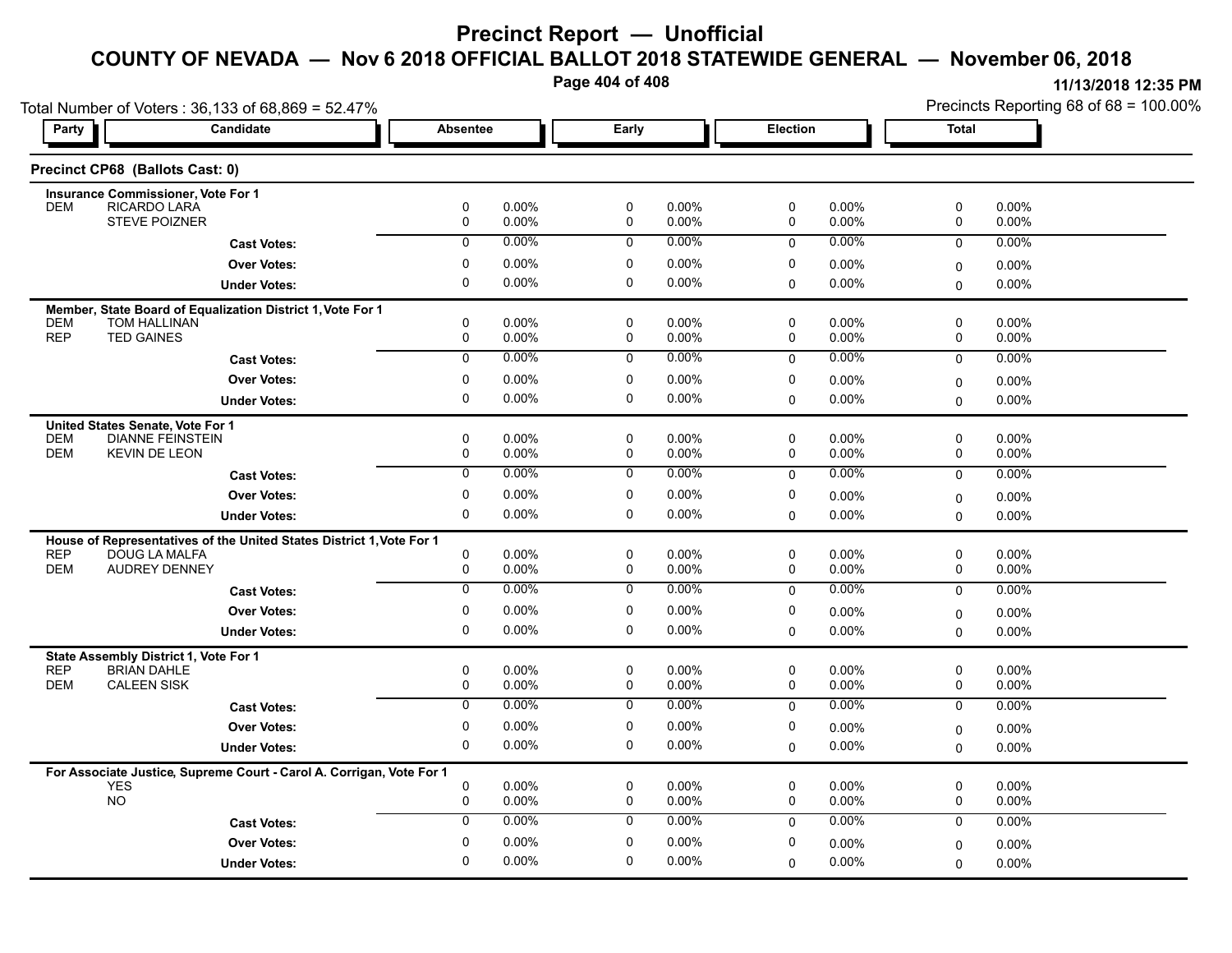# **Precinct Report — Unofficial**

# **COUNTY OF NEVADA — Nov 6 2018 OFFICIAL BALLOT 2018 STATEWIDE GENERAL — November 06, 2018**

**Page 405 of 408**

|                                    | Total Number of Voters: 36,133 of 68,869 = 52.47%                                 |                 | Precincts Reporting 68 of 68 = 100.00% |                  |                |              |                   |              |                      |
|------------------------------------|-----------------------------------------------------------------------------------|-----------------|----------------------------------------|------------------|----------------|--------------|-------------------|--------------|----------------------|
| Party                              | Candidate                                                                         | <b>Absentee</b> |                                        | Early            |                | Election     |                   | <b>Total</b> |                      |
| Precinct CP68 (Ballots Cast: 0)    |                                                                                   |                 |                                        |                  |                |              |                   |              |                      |
|                                    | For Associate Justice, Supreme Court - Leondra R. Kruger, Vote For 1              |                 |                                        |                  |                |              |                   |              |                      |
| <b>YES</b><br><b>NO</b>            |                                                                                   | 0<br>0          | $0.00\%$<br>0.00%                      | $\mathbf 0$<br>0 | 0.00%<br>0.00% | 0<br>0       | 0.00%<br>0.00%    | 0<br>0       | 0.00%<br>0.00%       |
|                                    | <b>Cast Votes:</b>                                                                | $\mathbf 0$     | 0.00%                                  | $\mathbf 0$      | $0.00\%$       | $\mathbf{0}$ | 0.00%             | $\mathbf 0$  | 0.00%                |
|                                    | <b>Over Votes:</b>                                                                | 0               | $0.00\%$                               | 0                | 0.00%          | 0            | 0.00%             | 0            | 0.00%                |
|                                    | <b>Under Votes:</b>                                                               | 0               | 0.00%                                  | $\mathbf 0$      | 0.00%          | $\Omega$     | 0.00%             | 0            | 0.00%                |
|                                    | For Associate Justice, Court of Appeal, Third District - Cole Blease, Vote For 1  |                 |                                        |                  |                |              |                   |              |                      |
| <b>YES</b>                         |                                                                                   |                 | 0.00%                                  | 0                | 0.00%          | $\mathbf 0$  | $0.00\%$          | 0            | $0.00\%$             |
| <b>NO</b>                          |                                                                                   | 0               | 0.00%                                  | $\mathbf 0$      | 0.00%          | 0            | 0.00%             | 0            | $0.00\%$             |
|                                    | <b>Cast Votes:</b>                                                                | $\overline{0}$  | 0.00%                                  | $\mathbf 0$      | $0.00\%$       | $\mathbf 0$  | 0.00%             | 0            | $0.00\%$             |
|                                    | <b>Over Votes:</b>                                                                | 0               | 0.00%                                  | 0                | 0.00%          | 0            | 0.00%             | 0            | $0.00\%$             |
|                                    | <b>Under Votes:</b>                                                               | 0               | $0.00\%$                               | 0                | $0.00\%$       | $\Omega$     | 0.00%             | $\Omega$     | 0.00%                |
|                                    | For Associate Justice, Court of Appeal, Third District - Louis Mauro, Vote For 1  |                 |                                        | $\mathbf 0$      | 0.00%          | 0            | $0.00\%$          | 0            | 0.00%                |
| <b>YES</b><br><b>NO</b>            |                                                                                   | 0               | $0.00\%$<br>0.00%                      | $\mathbf 0$      | 0.00%          | $\mathbf 0$  | 0.00%             | 0            | 0.00%                |
|                                    | <b>Cast Votes:</b>                                                                | 0               | 0.00%                                  | 0                | 0.00%          | $\mathbf 0$  | 0.00%             | $\mathbf 0$  | $0.00\%$             |
|                                    | <b>Over Votes:</b>                                                                | 0               | $0.00\%$                               | 0                | 0.00%          | 0            | 0.00%             | 0            | 0.00%                |
|                                    | <b>Under Votes:</b>                                                               | 0               | 0.00%                                  | 0                | 0.00%          | $\mathbf 0$  | $0.00\%$          | $\Omega$     | 0.00%                |
|                                    | Superintendent of Public Instruction, Vote For 1                                  |                 |                                        |                  |                |              |                   |              |                      |
| DS<br><b>MARSHALL TUCK</b>         |                                                                                   | 0               | 0.00%                                  | $\mathbf 0$      | 0.00%          | 0            | $0.00\%$          | 0            | 0.00%                |
| jDS                                | TONY K. THURMOND                                                                  | 0               | 0.00%                                  | $\mathbf 0$      | 0.00%          | 0            | $0.00\%$          | 0            | $0.00\%$             |
|                                    | <b>Cast Votes:</b>                                                                | $\overline{0}$  | 0.00%                                  | $\overline{0}$   | $0.00\%$       | $\Omega$     | $0.00\%$          | $\mathbf 0$  | 0.00%                |
|                                    | <b>Over Votes:</b>                                                                | 0               | $0.00\%$                               | $\mathbf 0$      | 0.00%          | 0            | $0.00\%$          | 0            | 0.00%                |
|                                    | <b>Under Votes:</b>                                                               | 0               | 0.00%                                  | 0                | 0.00%          | $\Omega$     | 0.00%             | $\Omega$     | $0.00\%$             |
|                                    | District Board Member, Placer County Board of Education Trustee Area4, Vote For 1 |                 |                                        |                  |                |              |                   |              |                      |
| DS<br><b>jDS</b>                   | <b>ANTHONY W. PALMER</b><br>E KEN TOKUTOMI                                        | 0               | 0.00%<br>0.00%                         | 0<br>0           | 0.00%<br>0.00% | 0<br>0       | $0.00\%$<br>0.00% | 0<br>0       | $0.00\%$<br>$0.00\%$ |
|                                    | <b>Cast Votes:</b>                                                                | $\overline{0}$  | 0.00%                                  | $\overline{0}$   | $0.00\%$       | $\mathbf 0$  | 0.00%             | $\mathbf 0$  | 0.00%                |
|                                    | <b>Over Votes:</b>                                                                | 0               | $0.00\%$                               | $\mathbf 0$      | 0.00%          | $\mathbf 0$  | $0.00\%$          | 0            | $0.00\%$             |
|                                    | <b>Under Votes:</b>                                                               | $\Omega$        | $0.00\%$                               | 0                | 0.00%          | $\mathbf 0$  | $0.00\%$          | $\Omega$     | $0.00\%$             |
|                                    |                                                                                   |                 |                                        |                  |                |              |                   |              |                      |
| <b>SHANNAN MOON</b><br> DS         | Sheriff-Coroner-Public Administrator, Vote For 1                                  | 0               | 0.00%                                  | 0                | 0.00%          | 0            | $0.00\%$          | 0            | $0.00\%$             |
| <b>IDS</b><br><b>BILL SMETHERS</b> |                                                                                   | 0               | 0.00%                                  | $\mathbf 0$      | 0.00%          | $\mathbf 0$  | 0.00%             | 0            | 0.00%                |
|                                    | <b>Cast Votes:</b>                                                                | 0               | 0.00%                                  | $\mathbf 0$      | 0.00%          | $\mathbf 0$  | 0.00%             | 0            | 0.00%                |
|                                    | <b>Over Votes:</b>                                                                | $\Omega$        | $0.00\%$                               | $\Omega$         | 0.00%          | 0            | $0.00\%$          | 0            | $0.00\%$             |
|                                    | <b>Under Votes:</b>                                                               | 0               | 0.00%                                  | 0                | 0.00%          | $\mathbf 0$  | 0.00%             | $\Omega$     | 0.00%                |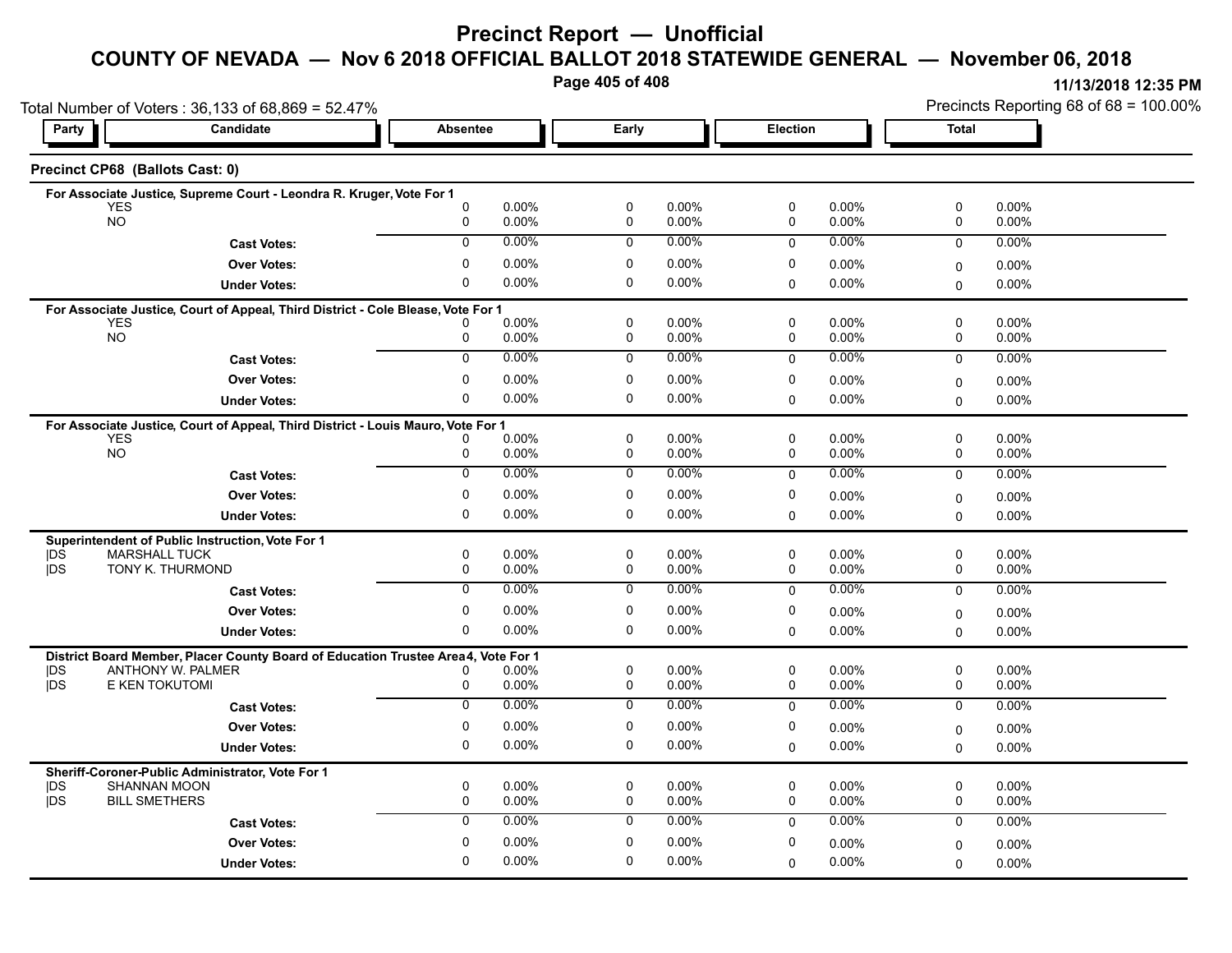**Page 406 of 408**

**11/13/2018 12:35 PM**

Precincts Reporting 68 of 68 = 100.00%

Total Number of Voters : 36,133 of 68,869 = 52.47%

| Party           | Candidate                                                                                 | <b>Absentee</b> |                      | Early                       |                | <b>Election</b>             |                | <b>Total</b>         |                   |  |
|-----------------|-------------------------------------------------------------------------------------------|-----------------|----------------------|-----------------------------|----------------|-----------------------------|----------------|----------------------|-------------------|--|
|                 | Precinct CP68 (Ballots Cast: 0)                                                           |                 |                      |                             |                |                             |                |                      |                   |  |
|                 | Member, Town of Truckee Town Council, Vote For 3                                          |                 |                      |                             |                |                             |                |                      |                   |  |
| <b>IDS</b>      | <b>CARMEN CARR</b>                                                                        | 0               | 0.00%                | 0                           | 0.00%          | 0                           | 0.00%          | 0                    | $0.00\%$          |  |
| <b>IDS</b>      | RICHARD LUDKE                                                                             | 0               | 0.00%                | 0                           | 0.00%          | $\pmb{0}$                   | 0.00%          | $\mathbf 0$          | 0.00%             |  |
| <b>IDS</b>      | <b>DAVID POLIVY</b>                                                                       | $\Omega$<br>0   | $0.00\%$             | $\mathbf 0$<br>$\mathbf{0}$ | 0.00%<br>0.00% | $\mathbf 0$<br>$\mathbf{0}$ | 0.00%<br>0.00% | $\Omega$<br>$\Omega$ | 0.00%<br>$0.00\%$ |  |
| jDS<br>jDS      | ANNA KLOVSTAD<br><b>SUZIE TARNAY</b>                                                      | 0               | $0.00\%$<br>$0.00\%$ | $\pmb{0}$                   | 0.00%          | 0                           | 0.00%          | $\Omega$             | 0.00%             |  |
| jDS             | CHELSEA WALTERSCHEID                                                                      | 0               | $0.00\%$             | $\mathbf 0$                 | 0.00%          | 0                           | 0.00%          | $\mathbf 0$          | 0.00%             |  |
| <b>IDS</b>      | MORGAN GOODWIN                                                                            | $\mathbf 0$     | $0.00\%$             | $\mathbf 0$                 | 0.00%          | 0                           | 0.00%          | $\mathbf{0}$         | 0.00%             |  |
|                 | <b>Cast Votes:</b>                                                                        | $\overline{0}$  | 0.00%                | $\overline{0}$              | 0.00%          | $\Omega$                    | 0.00%          | $\mathbf 0$          | 0.00%             |  |
|                 | <b>Over Votes:</b>                                                                        | 0               | 0.00%                | $\mathbf 0$                 | $0.00\%$       | 0                           | 0.00%          | $\mathbf 0$          | $0.00\%$          |  |
|                 | <b>Under Votes:</b>                                                                       | $\mathbf 0$     | $0.00\%$             | $\mathbf 0$                 | 0.00%          | $\Omega$                    | 0.00%          | $\mathbf 0$          | $0.00\%$          |  |
|                 |                                                                                           |                 |                      |                             |                |                             |                |                      |                   |  |
| <b>IDS</b>      | Director, Truckee Donner Recreation and Park District Vote For 1<br><b>JASON HANSFORD</b> | $\mathbf 0$     | 0.00%                | 0                           | 0.00%          | 0                           | 0.00%          | 0                    | 0.00%             |  |
| <b>IDS</b>      | <b>DAN KATES</b>                                                                          | $\mathbf 0$     | $0.00\%$             | $\mathbf 0$                 | 0.00%          | $\pmb{0}$                   | 0.00%          | 0                    | 0.00%             |  |
| j <sub>DS</sub> | <b>JOHN MON PERE</b>                                                                      | $\mathbf 0$     | $0.00\%$             | 0                           | 0.00%          | 0                           | 0.00%          | 0                    | 0.00%             |  |
|                 |                                                                                           | $\overline{0}$  | $0.00\%$             | 0                           | $0.00\%$       | $\mathsf 0$                 | 0.00%          | $\mathbf 0$          | 0.00%             |  |
|                 | <b>Cast Votes:</b>                                                                        |                 |                      |                             |                |                             |                |                      |                   |  |
|                 | <b>Over Votes:</b>                                                                        | 0               | $0.00\%$             | 0                           | 0.00%          | 0                           | 0.00%          | $\Omega$             | 0.00%             |  |
|                 | <b>Under Votes:</b>                                                                       | 0               | 0.00%                | 0                           | 0.00%          | 0                           | 0.00%          | $\Omega$             | 0.00%             |  |
|                 | Director, Truckee Tahoe Airport District, Vote For 2                                      |                 |                      |                             |                |                             |                |                      |                   |  |
| <b>IDS</b>      | JOHN JONES                                                                                | 0               | $0.00\%$             | 0                           | 0.00%          | 0                           | 0.00%          | $\mathbf 0$          | 0.00%             |  |
| jDS             | <b>JOE LORENZ</b>                                                                         | 0               | $0.00\%$             | $\mathbf 0$                 | 0.00%          | $\mathbf 0$                 | 0.00%          | $\mathbf 0$          | 0.00%             |  |
| jDS             | MARY HETHERINGTON                                                                         | 0               | $0.00\%$             | $\mathbf 0$                 | $0.00\%$       | 0                           | 0.00%          | 0                    | $0.00\%$          |  |
| <b>IDS</b>      | PETER FOSS VAN PEBORGH                                                                    | 0               | $0.00\%$             | 0                           | 0.00%          | 0                           | 0.00%          | $\mathbf 0$          | $0.00\%$          |  |
| <b>IDS</b>      | <b>JIM MORRISON</b>                                                                       | 0               | 0.00%                | $\mathbf 0$                 | 0.00%          | $\mathsf 0$                 | 0.00%          | $\mathbf 0$          | 0.00%             |  |
|                 | <b>Cast Votes:</b>                                                                        | $\overline{0}$  | $0.00\%$             | $\overline{0}$              | 0.00%          | $\Omega$                    | 0.00%          | $\mathbf{0}$         | 0.00%             |  |
|                 | <b>Over Votes:</b>                                                                        | $\mathbf 0$     | $0.00\%$             | 0                           | 0.00%          | $\mathbf 0$                 | 0.00%          | $\mathbf 0$          | $0.00\%$          |  |
|                 | <b>Under Votes:</b>                                                                       | $\Omega$        | $0.00\%$             | 0                           | 0.00%          | 0                           | $0.00\%$       | $\Omega$             | 0.00%             |  |
|                 | Proposition 1, Vote For 1                                                                 |                 |                      |                             |                |                             |                |                      |                   |  |
|                 | <b>YES</b>                                                                                | 0               | $0.00\%$             | $\mathbf 0$                 | 0.00%          | 0                           | 0.00%          | 0                    | 0.00%             |  |
|                 | <b>NO</b>                                                                                 | 0               | $0.00\%$             | 0                           | 0.00%          | $\mathbf 0$                 | $0.00\%$       | $\mathbf 0$          | $0.00\%$          |  |
|                 | <b>Cast Votes:</b>                                                                        | $\mathbf 0$     | 0.00%                | 0                           | 0.00%          | $\Omega$                    | 0.00%          | $\mathbf 0$          | 0.00%             |  |
|                 | <b>Over Votes:</b>                                                                        | 0               | $0.00\%$             | 0                           | 0.00%          | 0                           | 0.00%          | 0                    | $0.00\%$          |  |
|                 | <b>Under Votes:</b>                                                                       | $\Omega$        | $0.00\%$             | 0                           | $0.00\%$       | $\Omega$                    | $0.00\%$       | $\Omega$             | $0.00\%$          |  |
|                 |                                                                                           |                 |                      |                             |                |                             |                |                      |                   |  |
|                 | Proposition 2, Vote For 1<br><b>YES</b>                                                   | 0               | $0.00\%$             | 0                           | 0.00%          | 0                           | 0.00%          | 0                    | 0.00%             |  |
|                 | <b>NO</b>                                                                                 | 0               | $0.00\%$             | $\mathbf 0$                 | 0.00%          | 0                           | 0.00%          | 0                    | 0.00%             |  |
|                 | <b>Cast Votes:</b>                                                                        | $\mathbf 0$     | $0.00\%$             | 0                           | 0.00%          | $\mathbf 0$                 | 0.00%          | $\mathbf{0}$         | 0.00%             |  |
|                 |                                                                                           |                 |                      |                             |                |                             |                |                      |                   |  |
|                 | <b>Over Votes:</b>                                                                        | 0               | $0.00\%$             | 0                           | 0.00%          | 0                           | 0.00%          | $\Omega$             | 0.00%             |  |
|                 | <b>Under Votes:</b>                                                                       | $\Omega$        | 0.00%                | $\mathbf 0$                 | 0.00%          | $\Omega$                    | 0.00%          | $\mathbf{0}$         | 0.00%             |  |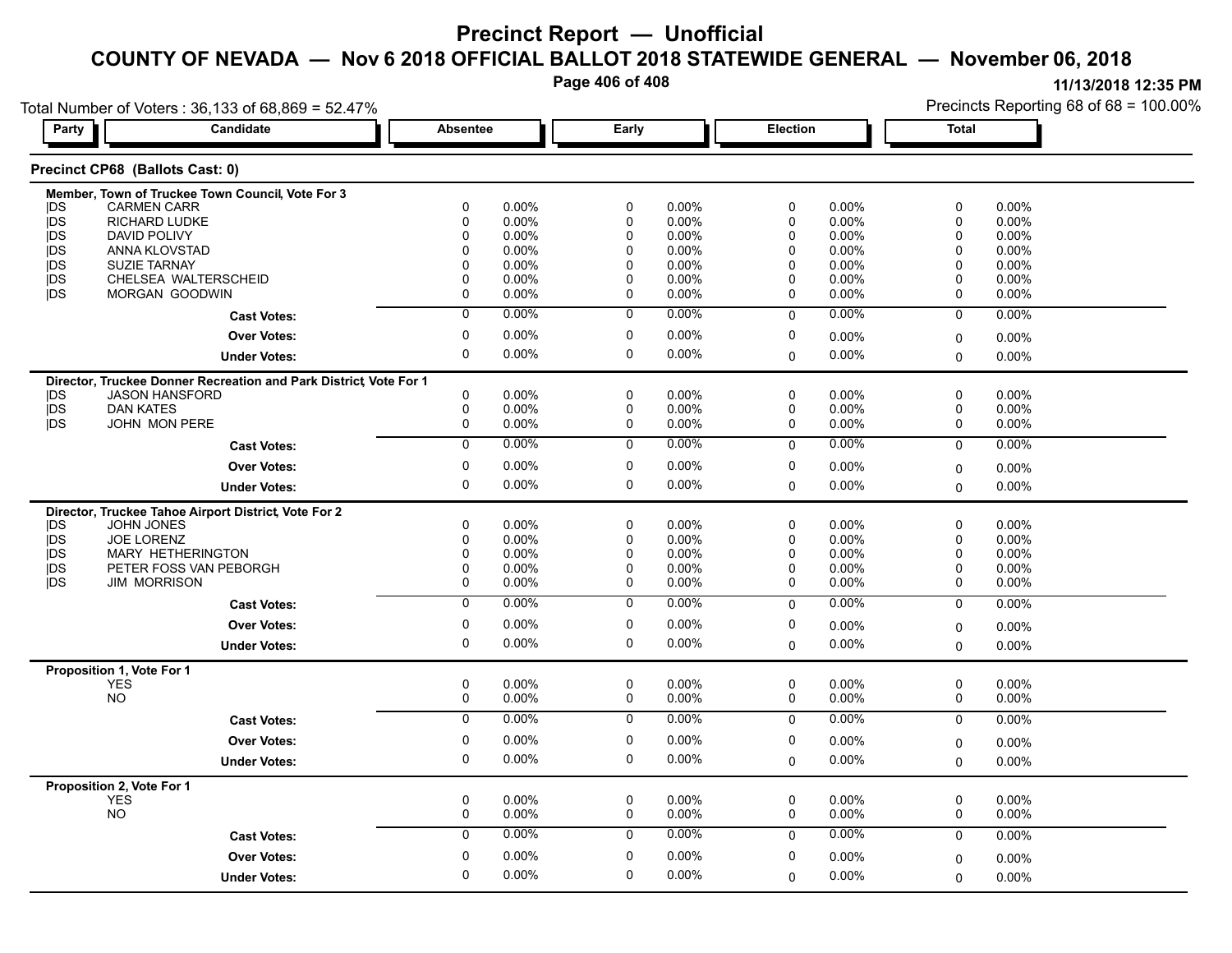**Page 407 of 408**

| Total Number of Voters: 36,133 of 68,869 = 52.47% |                     |                                  |                |                |                |                | Precincts Reporting 68 of 68 = 100.00% |                |  |
|---------------------------------------------------|---------------------|----------------------------------|----------------|----------------|----------------|----------------|----------------------------------------|----------------|--|
| <b>Party</b>                                      | Candidate           | <b>Absentee</b>                  | Early          |                | Election       |                | <b>Total</b>                           |                |  |
| Precinct CP68 (Ballots Cast: 0)                   |                     |                                  |                |                |                |                |                                        |                |  |
| Proposition 3, Vote For 1                         |                     |                                  |                |                |                |                |                                        |                |  |
| <b>YES</b><br><b>NO</b>                           |                     | $\pmb{0}$<br>0.00%<br>0.00%<br>0 | $\pmb{0}$<br>0 | 0.00%<br>0.00% | $\pmb{0}$<br>0 | 0.00%<br>0.00% | 0<br>0                                 | 0.00%<br>0.00% |  |
|                                                   | <b>Cast Votes:</b>  | 0.00%<br>0                       | 0              | $0.00\%$       | 0              | 0.00%          | 0                                      | 0.00%          |  |
|                                                   | <b>Over Votes:</b>  | 0.00%<br>0                       | 0              | 0.00%          | 0              | 0.00%          | $\mathbf 0$                            | $0.00\%$       |  |
|                                                   | <b>Under Votes:</b> | $\mathbf 0$<br>0.00%             | $\mathbf 0$    | $0.00\%$       | 0              | 0.00%          | $\mathbf 0$                            | $0.00\%$       |  |
| Proposition 4, Vote For 1                         |                     |                                  |                |                |                |                |                                        |                |  |
| <b>YES</b>                                        |                     | $\pmb{0}$<br>0.00%               | 0              | 0.00%          | 0              | 0.00%          | 0                                      | 0.00%          |  |
| <b>NO</b>                                         |                     | 0<br>0.00%                       | 0              | 0.00%          | 0              | 0.00%          | 0                                      | 0.00%          |  |
|                                                   | <b>Cast Votes:</b>  | 0.00%<br>0                       | 0              | 0.00%          | $\mathbf 0$    | 0.00%          | 0                                      | 0.00%          |  |
|                                                   | <b>Over Votes:</b>  | 0<br>0.00%                       | 0              | 0.00%          | 0              | 0.00%          | $\mathbf 0$                            | 0.00%          |  |
|                                                   | <b>Under Votes:</b> | $\mathbf 0$<br>0.00%             | $\mathbf 0$    | $0.00\%$       | 0              | 0.00%          | 0                                      | $0.00\%$       |  |
| Proposition 5, Vote For 1                         |                     |                                  |                |                |                |                |                                        |                |  |
| <b>YES</b><br><b>NO</b>                           |                     | 0<br>0.00%<br>0.00%              | 0              | 0.00%<br>0.00% | 0              | 0.00%<br>0.00% | 0                                      | 0.00%<br>0.00% |  |
|                                                   |                     | 0<br>0<br>0.00%                  | 0<br>0         | $0.00\%$       | 0              | 0.00%          | 0                                      |                |  |
|                                                   | <b>Cast Votes:</b>  |                                  |                |                | 0              |                | 0                                      | 0.00%          |  |
|                                                   | <b>Over Votes:</b>  | 0<br>0.00%                       | 0              | 0.00%          | 0              | 0.00%          | $\mathbf 0$                            | 0.00%          |  |
|                                                   | <b>Under Votes:</b> | $\pmb{0}$<br>0.00%               | $\pmb{0}$      | 0.00%          | 0              | 0.00%          | $\mathbf 0$                            | 0.00%          |  |
| Proposition 6, Vote For 1                         |                     |                                  | $\mathbf 0$    | 0.00%          | 0              | 0.00%          | 0                                      | 0.00%          |  |
| <b>YES</b><br><b>NO</b>                           |                     | 0<br>0.00%<br>0.00%<br>0         | 0              | 0.00%          | 0              | 0.00%          | 0                                      | 0.00%          |  |
|                                                   | <b>Cast Votes:</b>  | 0.00%<br>0                       | 0              | 0.00%          | 0              | 0.00%          | 0                                      | 0.00%          |  |
|                                                   | <b>Over Votes:</b>  | 0<br>0.00%                       | 0              | 0.00%          | 0              | 0.00%          |                                        | 0.00%          |  |
|                                                   | <b>Under Votes:</b> | $\mathbf 0$<br>0.00%             | $\mathbf 0$    | 0.00%          | 0              | 0.00%          | $\mathbf 0$<br>0                       | $0.00\%$       |  |
|                                                   |                     |                                  |                |                |                |                |                                        |                |  |
| Proposition 7, Vote For 1<br><b>YES</b>           |                     | 0<br>0.00%                       | 0              | $0.00\%$       | 0              | 0.00%          | 0                                      | 0.00%          |  |
| <b>NO</b>                                         |                     | 0.00%<br>0                       | 0              | 0.00%          | 0              | 0.00%          | 0                                      | 0.00%          |  |
|                                                   | <b>Cast Votes:</b>  | 0.00%<br>0                       | 0              | $0.00\%$       | 0              | 0.00%          | 0                                      | 0.00%          |  |
|                                                   | <b>Over Votes:</b>  | $\pmb{0}$<br>0.00%               | 0              | 0.00%          | 0              | 0.00%          | $\pmb{0}$                              | 0.00%          |  |
|                                                   | <b>Under Votes:</b> | $\pmb{0}$<br>$0.00\%$            | $\pmb{0}$      | 0.00%          | 0              | $0.00\%$       | $\mathbf 0$                            | 0.00%          |  |
| Proposition 8, Vote For 1                         |                     |                                  |                |                |                |                |                                        |                |  |
| <b>YES</b>                                        |                     | 0<br>0.00%                       | 0              | $0.00\%$       | 0              | 0.00%          | 0                                      | $0.00\%$       |  |
| <b>NO</b>                                         |                     | 0.00%<br>0                       | 0              | 0.00%          | 0              | 0.00%          | 0                                      | 0.00%          |  |
|                                                   | <b>Cast Votes:</b>  | 0.00%<br>0                       | 0              | $0.00\%$       | $\mathbf 0$    | 0.00%          | 0                                      | 0.00%          |  |
|                                                   | <b>Over Votes:</b>  | $\pmb{0}$<br>0.00%               | 0              | 0.00%          | 0              | 0.00%          | 0                                      | 0.00%          |  |
|                                                   | <b>Under Votes:</b> | 0<br>0.00%                       | 0              | $0.00\%$       | 0              | 0.00%          | 0                                      | 0.00%          |  |